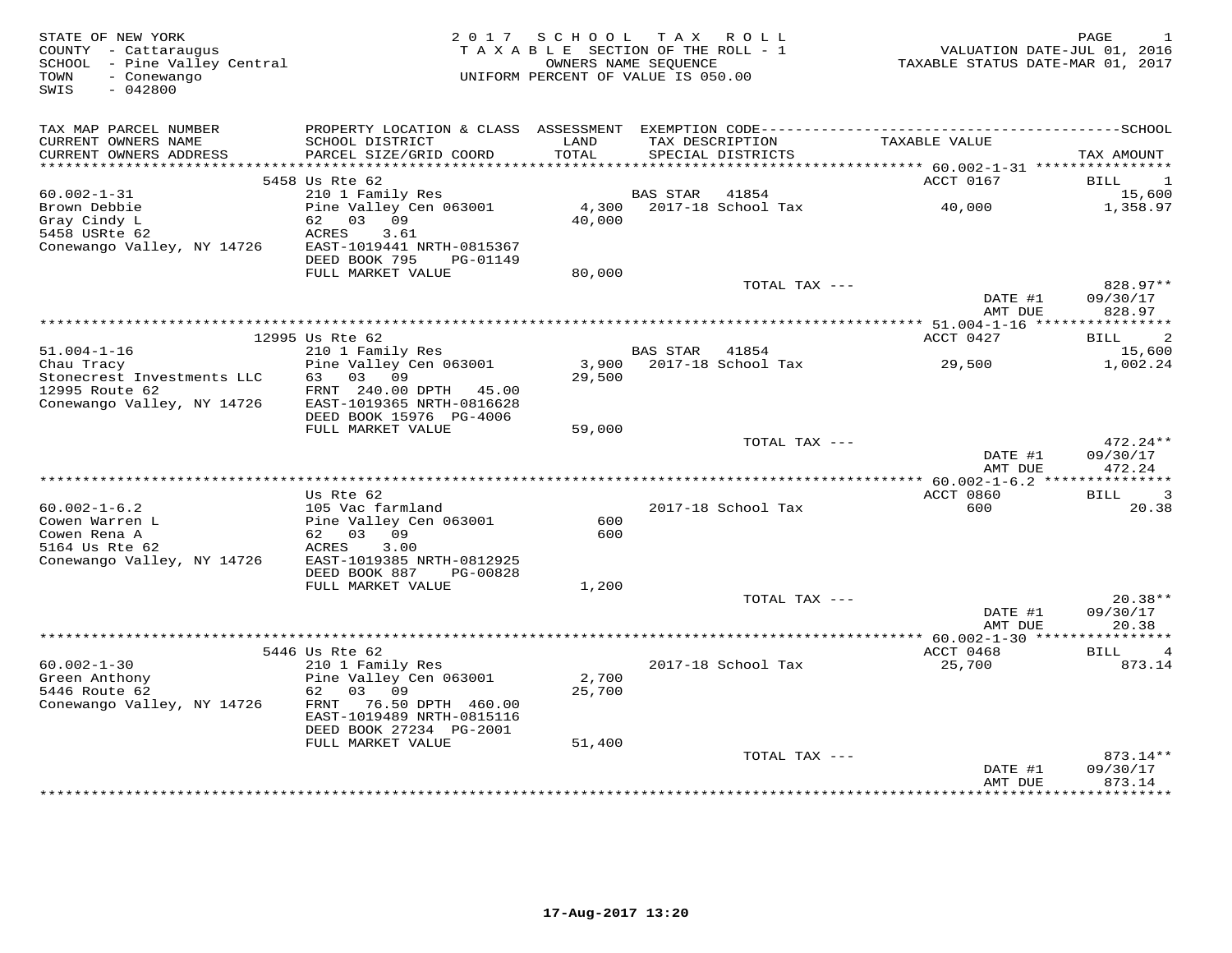| STATE OF NEW YORK<br>COUNTY - Cattaraugus<br>SCHOOL - Pine Valley Central<br>TOWN<br>- Conewango<br>SWIS<br>$-042800$                     | 2 0 1 7                                                                                                                                          |                            | SCHOOL TAX ROLL<br>TAXABLE SECTION OF THE ROLL - 1<br>OWNERS NAME SEQUENCE<br>UNIFORM PERCENT OF VALUE IS 050.00 | VALUATION DATE-JUL 01, 2016<br>TAXABLE STATUS DATE-MAR 01, 2017 | PAGE                                                          |
|-------------------------------------------------------------------------------------------------------------------------------------------|--------------------------------------------------------------------------------------------------------------------------------------------------|----------------------------|------------------------------------------------------------------------------------------------------------------|-----------------------------------------------------------------|---------------------------------------------------------------|
| TAX MAP PARCEL NUMBER<br>CURRENT OWNERS NAME<br>CURRENT OWNERS ADDRESS                                                                    | SCHOOL DISTRICT<br>PARCEL SIZE/GRID COORD                                                                                                        | LAND<br>TOTAL              | TAX DESCRIPTION<br>SPECIAL DISTRICTS                                                                             | TAXABLE VALUE                                                   | TAX AMOUNT                                                    |
|                                                                                                                                           | 5324 Us Rte 62                                                                                                                                   |                            |                                                                                                                  | ACCT 0862                                                       | 5<br>BILL                                                     |
| $60.002 - 1 - 6.3$<br>Harvey Keith D<br>5324 Us Rte 62<br>Conewango Valley, NY 14726                                                      | 210 1 Family Res<br>Pine Valley Cen 063001<br>62 03 09<br>ACRES<br>7.40 BANK<br>012<br>EAST-1020074 NRTH-0813111<br>DEED BOOK 10398 PG-7001      | 53,000                     | 41854<br><b>BAS STAR</b><br>5,300 2017-18 School Tax                                                             | 53,000                                                          | 15,600<br>1,800.64                                            |
|                                                                                                                                           | FULL MARKET VALUE                                                                                                                                | 106,000                    |                                                                                                                  |                                                                 |                                                               |
|                                                                                                                                           |                                                                                                                                                  |                            | TOTAL TAX ---                                                                                                    | DATE #1<br>AMT DUE                                              | $1,270.64**$<br>09/30/17<br>1,270.64                          |
|                                                                                                                                           |                                                                                                                                                  |                            |                                                                                                                  |                                                                 |                                                               |
| $51.004 - 2 - 1.2$<br>Hostetler Harvey E<br>Hostetler Drusilla L<br>12433 Youngs Rd<br>Conewango Valley, NY 14726                         | Youngs Rd<br>105 Vac farmland<br>Pine Valley Cen 063001<br>56 04 09<br>ACRES 19.00<br>EAST-1025061 NRTH-0821584<br>DEED BOOK 22116 PG-7002       | 4,750<br>4,750             | 2017-18 School Tax                                                                                               | ACCT 0999<br>4,750                                              | BILL<br>6<br>161.38                                           |
|                                                                                                                                           | FULL MARKET VALUE                                                                                                                                | 9,500                      | TOTAL TAX ---                                                                                                    | DATE #1<br>AMT DUE                                              | 161.38**<br>09/30/17<br>161.38                                |
|                                                                                                                                           |                                                                                                                                                  |                            |                                                                                                                  |                                                                 | * * * * * * * * * * *                                         |
| $51.004 - 1 - 2$<br>Hostetler John M<br>Hostetler Elizabeth L<br>5932 Flat Iron Rd<br>Conewango Valley, NY 14726                          | 5932 Co Rd 44<br>210 1 Family Res<br>Pine Valley Cen 063001<br>56 03 09<br>1.66<br>ACRES<br>EAST-1023200 NRTH-0822953<br>DEED BOOK 15487 PG-3001 | 4,400<br>40,000            | <b>BAS STAR</b><br>41854<br>2017-18 School Tax                                                                   | ACCT 0055<br>40,000                                             | $\overline{7}$<br>BILL<br>15,600<br>1,358.97                  |
|                                                                                                                                           | FULL MARKET VALUE                                                                                                                                | 80,000                     |                                                                                                                  |                                                                 |                                                               |
|                                                                                                                                           |                                                                                                                                                  |                            | TOTAL TAX ---                                                                                                    | DATE #1<br>AMT DUE                                              | 828.97**<br>09/30/17<br>828.97                                |
|                                                                                                                                           |                                                                                                                                                  |                            |                                                                                                                  |                                                                 |                                                               |
| $51.004 - 1 - 1$<br>Hostetler Mose E<br>Hostetler Clara A<br>5983 Flat Iron Rd<br>Conewango Valley, NY 14726<br>MAY BE SUBJECT TO PAYMENT | 5983 Co Rd 44<br>112 Dairy farm<br>Pine Valley Cen 063001<br>56 03 09<br>Life Use<br>5984 2nd site<br>ACRES 101.69<br>EAST-1021591 NRTH-0823451  | 22,700 BAS STAR<br>104,000 | SILO T/C/S 42100<br>41854<br>2017-18 School Tax                                                                  | ACCT 0206<br>102,400                                            | 8<br>BILL<br>1,600<br>15,600<br>3,478.98                      |
| UNDER AGDIST LAW TIL 2020                                                                                                                 | DEED BOOK 00926 PG-00518                                                                                                                         |                            |                                                                                                                  |                                                                 |                                                               |
|                                                                                                                                           | FULL MARKET VALUE                                                                                                                                | 208,000                    | TOTAL TAX ---                                                                                                    | DATE #1<br>AMT DUE                                              | $2,948.98**$<br>09/30/17<br>2,948.98<br>. * * * * * * * * * * |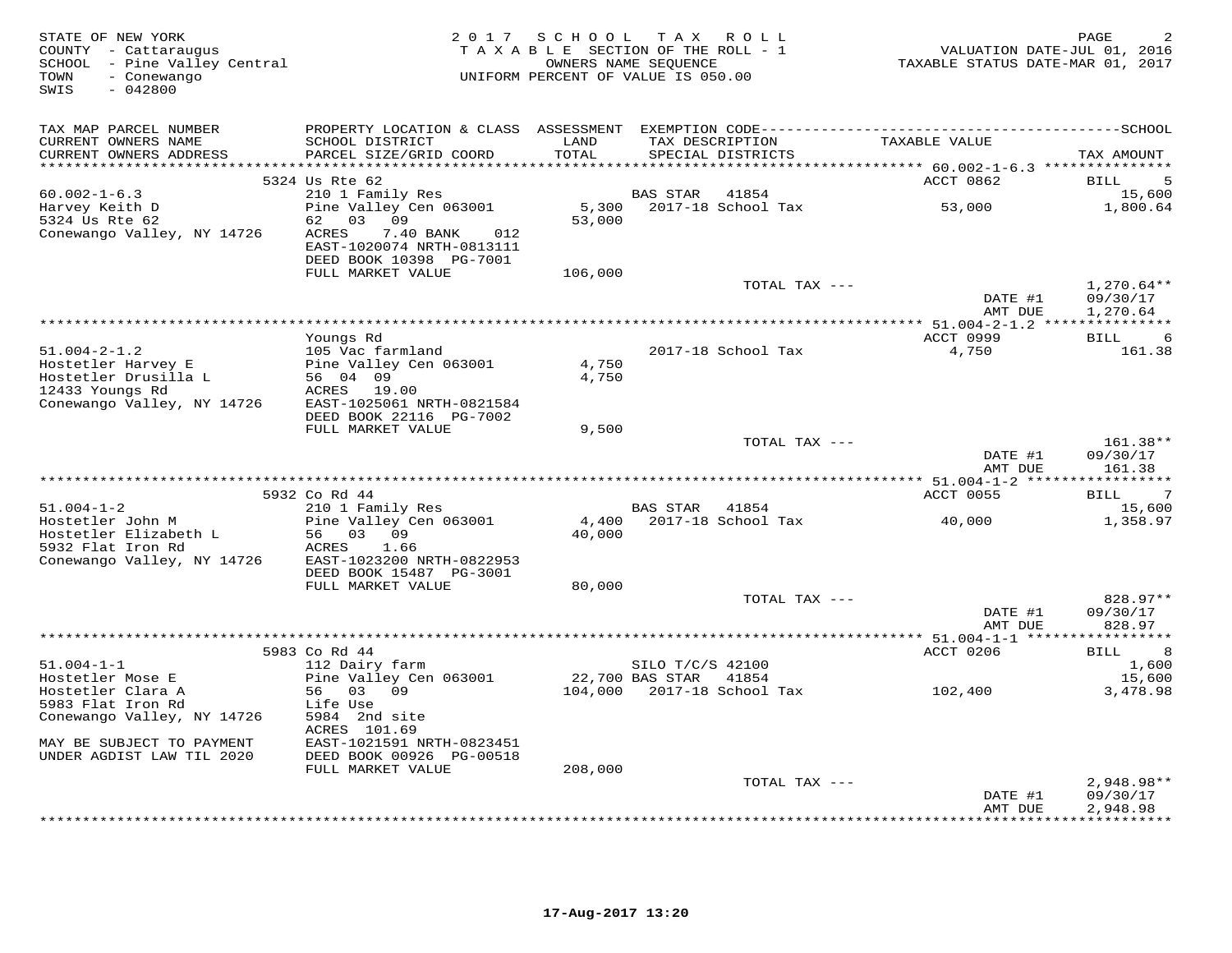| STATE OF NEW YORK<br>COUNTY - Cattaraugus<br>SCHOOL - Pine Valley Central<br>TOWN<br>- Conewango<br>SWIS<br>$-042800$ |                                                                   |               | 2017 SCHOOL TAX ROLL<br>TAXABLE SECTION OF THE ROLL - 1<br>OWNERS NAME SEQUENCE<br>UNIFORM PERCENT OF VALUE IS 050.00 |               | TAXABLE STATUS DATE-MAR 01, 2017 | PAGE<br>VALUATION DATE-JUL 01, 2016 |
|-----------------------------------------------------------------------------------------------------------------------|-------------------------------------------------------------------|---------------|-----------------------------------------------------------------------------------------------------------------------|---------------|----------------------------------|-------------------------------------|
| TAX MAP PARCEL NUMBER                                                                                                 |                                                                   |               |                                                                                                                       |               |                                  |                                     |
| CURRENT OWNERS NAME<br>CURRENT OWNERS ADDRESS                                                                         | SCHOOL DISTRICT<br>PARCEL SIZE/GRID COORD                         | LAND<br>TOTAL | TAX DESCRIPTION<br>SPECIAL DISTRICTS                                                                                  |               | TAXABLE VALUE                    | TAX AMOUNT                          |
|                                                                                                                       | 5352 Us Rte 62                                                    |               |                                                                                                                       |               | ACCT 0923                        | 9<br>BILL                           |
| $60.002 - 1 - 6.4$                                                                                                    | 240 Rural res                                                     |               | ENH STAR<br>41834                                                                                                     |               |                                  | 34,060                              |
| Merrill Douglas C<br>Merrill Pamela<br>5352 Us Rte 62                                                                 | Pine Valley Cen 063001<br>62 03 09<br>ACRES 45.10                 | 43,000        | 12,800 2017-18 School Tax                                                                                             |               | 43,000                           | 1,460.90                            |
| Conewango Valley, NY 14726                                                                                            | EAST-1020896 NRTH-0813326<br>DEED BOOK 00946 PG-00273             |               |                                                                                                                       |               |                                  |                                     |
|                                                                                                                       | FULL MARKET VALUE                                                 | 86,000        |                                                                                                                       | TOTAL TAX --- |                                  | $303.73**$                          |
|                                                                                                                       |                                                                   |               |                                                                                                                       |               | DATE #1<br>AMT DUE               | 09/30/17<br>303.73                  |
|                                                                                                                       | 5861 Co Rd 44                                                     |               |                                                                                                                       |               | ACCT 0287                        | BILL<br>10                          |
| $51.004 - 1 - 22$                                                                                                     | 112 Dairy farm                                                    |               | BAS STAR 41854                                                                                                        |               |                                  | 15,600                              |
| Miller John & Susan<br>Miller Susan, Levi, and Abe                                                                    | Pine Valley Cen 063001<br>64 03 09                                | 81,325        |                                                                                                                       |               | 81,325                           | 2,762.97                            |
| 5861 Co Rd 44                                                                                                         | ACRES 160.21                                                      |               |                                                                                                                       |               |                                  |                                     |
| Conwango Valley, NY 14726                                                                                             | EAST-1021125 NRTH-0822062<br>DEED BOOK 26197 PG-4003              |               |                                                                                                                       |               |                                  |                                     |
|                                                                                                                       | FULL MARKET VALUE                                                 | 162,650       |                                                                                                                       | TOTAL TAX --- |                                  | $2.232.97**$                        |
|                                                                                                                       |                                                                   |               |                                                                                                                       |               | DATE #1<br>AMT DUE               | 09/30/17<br>2,232.97                |
|                                                                                                                       |                                                                   |               |                                                                                                                       |               |                                  |                                     |
|                                                                                                                       | $Co$ Rd 44                                                        |               |                                                                                                                       |               | ACCT 0288                        | BILL 11                             |
| $51.004 - 1 - 3$<br>Miller John A                                                                                     | 105 Vac farmland<br>Pine Valley Cen 063001                        | 13,425        | 2017-18 School Tax                                                                                                    |               | 13,425                           | 456.11                              |
| Miller Susan N<br>5861 Flatiron Rd                                                                                    | 56 03 09<br>Life Use                                              | 13,425        |                                                                                                                       |               |                                  |                                     |
| Conewango Valley, NY 14726                                                                                            | ACRES 42.57<br>EAST-1023695 NRTH-0822206                          |               |                                                                                                                       |               |                                  |                                     |
|                                                                                                                       | DEED BOOK 00943 PG-00220<br>FULL MARKET VALUE                     | 26,850        |                                                                                                                       |               |                                  |                                     |
|                                                                                                                       |                                                                   |               |                                                                                                                       | TOTAL TAX --- |                                  | $456.11**$                          |
|                                                                                                                       |                                                                   |               |                                                                                                                       |               | DATE #1<br>AMT DUE               | 09/30/17<br>456.11                  |
|                                                                                                                       |                                                                   |               |                                                                                                                       |               |                                  |                                     |
| $51.004 - 2 - 1.1$                                                                                                    | 12654 Youngs Rd                                                   |               | AG DISTOUT 41730                                                                                                      |               | ACCT 0314                        | 12<br>BILL<br>2,965                 |
| Miller Sam D                                                                                                          | 105 Vac farmland<br>Pine Valley Cen 063001                        |               | 24,550 2017-18 School Tax                                                                                             |               | 21,585                           | 733.34                              |
| Miller Naomi C<br>12654 Youngs Rd                                                                                     | 56 03 09<br>ACRES 82.35                                           | 24,550        |                                                                                                                       |               |                                  |                                     |
| Conewango Valley, NY                                                                                                  | EAST-1025063 NRTH-0822862<br>14726-9717 DEED BOOK 748<br>PG-01081 |               |                                                                                                                       |               |                                  |                                     |
| MAY BE SUBJECT TO PAYMENT                                                                                             | FULL MARKET VALUE                                                 | 49,100        |                                                                                                                       |               |                                  |                                     |
| UNDER AGDIST LAW TIL 2024                                                                                             |                                                                   |               |                                                                                                                       |               |                                  |                                     |
|                                                                                                                       |                                                                   |               |                                                                                                                       | TOTAL TAX --- | DATE #1                          | $733.34**$<br>09/30/17              |
|                                                                                                                       |                                                                   |               |                                                                                                                       |               | AMT DUE                          | 733.34<br>*********                 |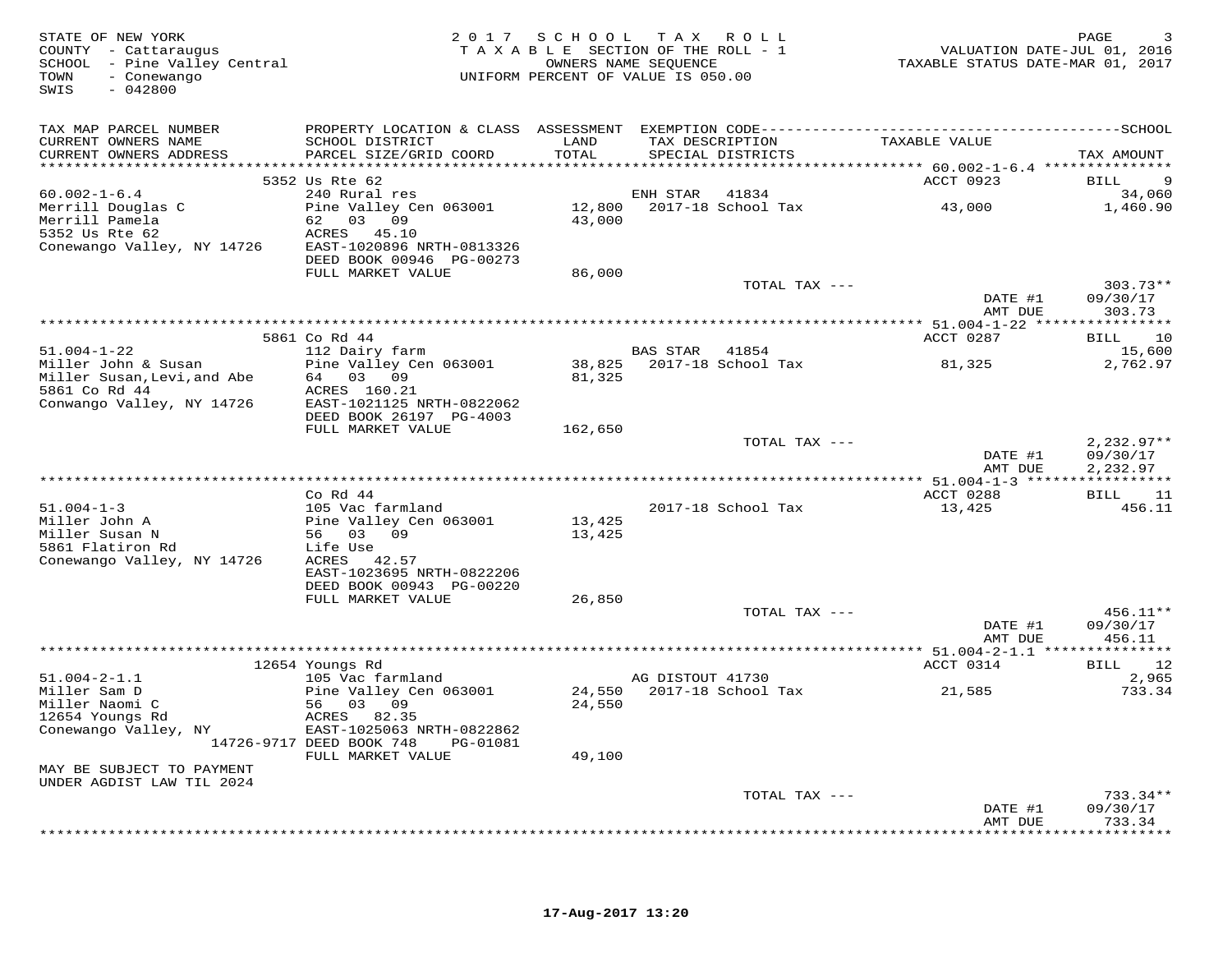| STATE OF NEW YORK<br>COUNTY - Cattaraugus<br>SCHOOL - Pine Valley Central<br>- Conewango<br>TOWN<br>$-042800$<br>SWIS             |                                                                                                                                                       |                  | 2017 SCHOOL TAX ROLL<br>TAXABLE SECTION OF THE ROLL - 1<br>OWNERS NAME SEQUENCE<br>UNIFORM PERCENT OF VALUE IS 050.00 | VALUATION DATE-JUL 01, 2016<br>TAXABLE STATUS DATE-MAR 01, 2017 | PAGE                           |
|-----------------------------------------------------------------------------------------------------------------------------------|-------------------------------------------------------------------------------------------------------------------------------------------------------|------------------|-----------------------------------------------------------------------------------------------------------------------|-----------------------------------------------------------------|--------------------------------|
| TAX MAP PARCEL NUMBER<br>CURRENT OWNERS NAME<br>CURRENT OWNERS ADDRESS                                                            | SCHOOL DISTRICT<br>PARCEL SIZE/GRID COORD                                                                                                             | LAND<br>TOTAL    | TAX DESCRIPTION<br>SPECIAL DISTRICTS                                                                                  | TAXABLE VALUE                                                   | TAX AMOUNT                     |
|                                                                                                                                   | 13000 Us Rte 62                                                                                                                                       |                  |                                                                                                                       | ACCT 0124                                                       | 13<br><b>BILL</b>              |
| $51.004 - 1 - 19$<br>Morrison James R<br>Morrison Priscilla A<br>$13000 \text{ Us } \text{Rte } 62$<br>Conewango Valley, NY 14726 | 210 1 Family Res<br>Pine Valley Cen 063001<br>63 03 09<br>FRNT 80.00 DPTH 92.00<br>EAST-1019251 NRTH-0816860                                          | 35,000           | ENH STAR<br>41834<br>1,900 2017-18 School Tax                                                                         | 35,000                                                          | 34,060<br>1,189.10             |
|                                                                                                                                   | DEED BOOK 12558 PG-3001<br>FULL MARKET VALUE                                                                                                          | 70,000           |                                                                                                                       |                                                                 |                                |
|                                                                                                                                   |                                                                                                                                                       |                  | TOTAL TAX ---                                                                                                         | DATE #1<br>AMT DUE                                              | $31.94**$<br>09/30/17<br>31.94 |
|                                                                                                                                   | 5512 Us Rte 62                                                                                                                                        |                  |                                                                                                                       | ACCT 0094                                                       | 14                             |
| $51.004 - 1 - 10$<br>NYP Ag Services, Inc.<br>496 Maple Ave, PO Box 119 62 03 09<br>Cherry Creek, NY 14723                        | 443 Feed sales<br>Pine Valley Cen 063001<br>FRNT 145.00 DPTH 150.00<br>BANK<br>017                                                                    | 2,700<br>200,000 | 2017-18 School Tax                                                                                                    | 200,000                                                         | BILL<br>6,794.87               |
|                                                                                                                                   | EAST-1019307 NRTH-0816113<br>DEED BOOK 25891 PG-8001<br>FULL MARKET VALUE                                                                             | 400,000          | TOTAL TAX ---                                                                                                         |                                                                 | $6,794.87**$                   |
|                                                                                                                                   |                                                                                                                                                       |                  |                                                                                                                       | DATE #1<br>AMT DUE                                              | 09/30/17<br>6,794.87           |
|                                                                                                                                   | 5512 Us Rte 62                                                                                                                                        |                  |                                                                                                                       | ACCT 0095                                                       | <b>BILL</b><br>15              |
| $51.004 - 1 - 11$<br><sup>11</sup> 12 12 13<br>496 Maple Ave, PO Box 119<br>29 Cherry Creek, NY 14723<br>20.00                    | 449 Other Storag<br>Pine Valley Cen 063001<br>80.00 DPTH 65.00<br>BANK<br>017<br>EAST-1019281 NRTH-0816238                                            | 1,800<br>18,900  | 2017-18 School Tax                                                                                                    | 18,900                                                          | 642.12                         |
|                                                                                                                                   | DEED BOOK 25891 PG-8001                                                                                                                               |                  |                                                                                                                       |                                                                 |                                |
|                                                                                                                                   | FULL MARKET VALUE                                                                                                                                     | 37,800           | TOTAL TAX ---                                                                                                         | DATE #1<br>AMT DUE                                              | 642.12**<br>09/30/17<br>642.12 |
|                                                                                                                                   |                                                                                                                                                       |                  |                                                                                                                       |                                                                 |                                |
| $51.004 - 1 - 13$<br>NYP Ag Services, Inc.<br>496 Maple Ave, PO Box 119<br>Cherry Creek, NY 14723                                 | 5512 Us Rte 62 (Off)<br>449 Other Storag<br>Pine Valley Cen 063001<br>63 03 09<br>FRNT 177.74 DPTH 132.00<br>BANK<br>017<br>EAST-1019405 NRTH-0816445 | 3,300<br>7,900   | 2017-18 School Tax                                                                                                    | ACCT 0471<br>7,900                                              | BILL 16<br>268.40              |
|                                                                                                                                   | DEED BOOK 25891 PG-8001                                                                                                                               |                  |                                                                                                                       |                                                                 |                                |
|                                                                                                                                   | FULL MARKET VALUE                                                                                                                                     | 15,800           | TOTAL TAX ---                                                                                                         | DATE #1                                                         | $268.40**$<br>09/30/17         |
|                                                                                                                                   |                                                                                                                                                       |                  |                                                                                                                       | AMT DUE                                                         | 268.40<br>*********            |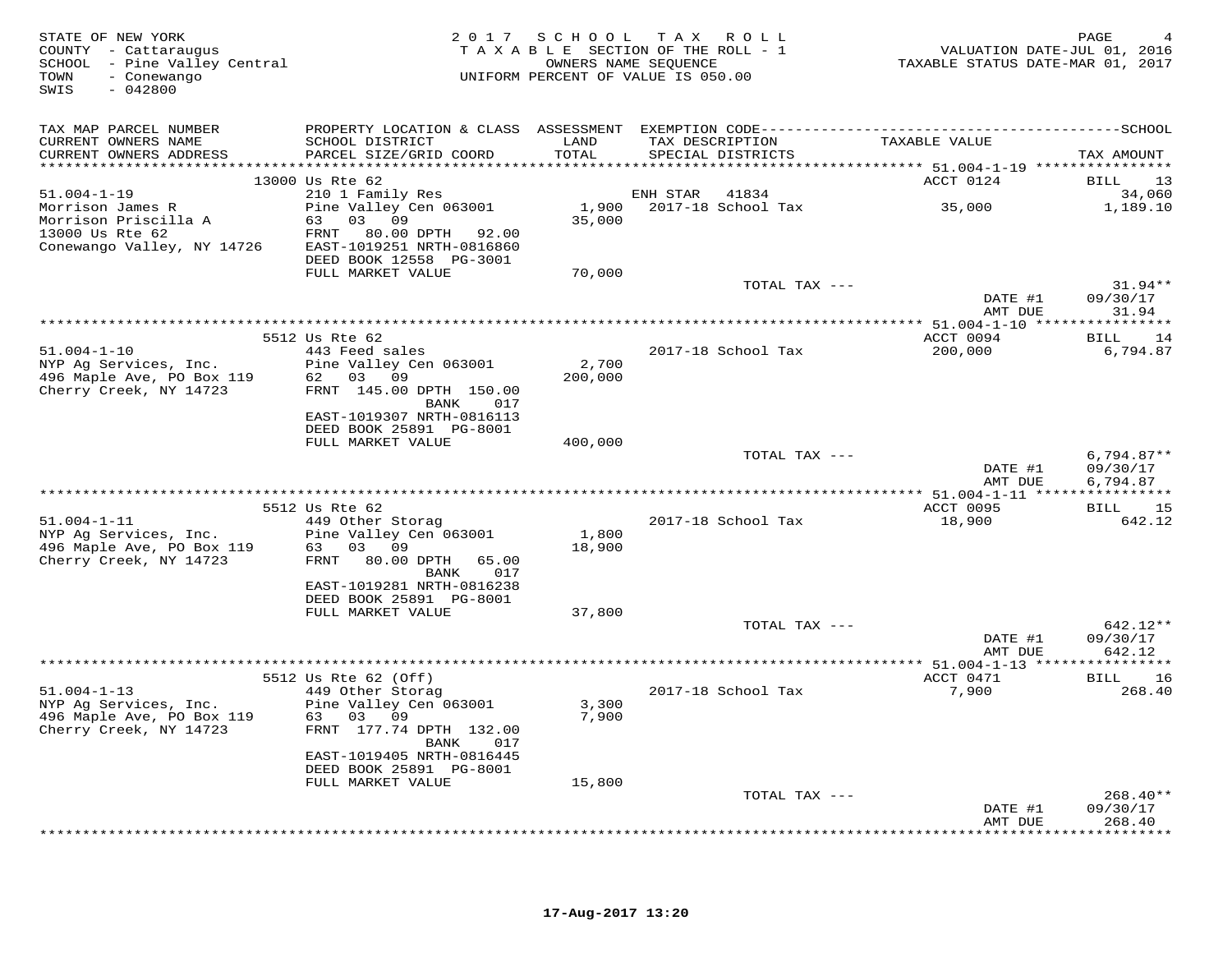| STATE OF NEW YORK<br>COUNTY - Cattaraugus<br>SCHOOL - Pine Valley Central<br>- Conewango<br>TOWN<br>SWIS<br>$-042800$ | 2 0 1 7                                                                                              | SCHOOL<br>TAXABLE SECTION OF THE ROLL - 1<br>OWNERS NAME SEQUENCE<br>UNIFORM PERCENT OF VALUE IS 050.00 |                 | TAX ROLL                             | VALUATION DATE-JUL 01, 2016<br>TAXABLE STATUS DATE-MAR 01, 2017 | PAGE                                         |
|-----------------------------------------------------------------------------------------------------------------------|------------------------------------------------------------------------------------------------------|---------------------------------------------------------------------------------------------------------|-----------------|--------------------------------------|-----------------------------------------------------------------|----------------------------------------------|
| TAX MAP PARCEL NUMBER                                                                                                 |                                                                                                      |                                                                                                         |                 |                                      |                                                                 |                                              |
| CURRENT OWNERS NAME<br>CURRENT OWNERS ADDRESS<br>***********************                                              | SCHOOL DISTRICT<br>PARCEL SIZE/GRID COORD                                                            | LAND<br>TOTAL                                                                                           |                 | TAX DESCRIPTION<br>SPECIAL DISTRICTS | TAXABLE VALUE                                                   | TAX AMOUNT                                   |
|                                                                                                                       | 5372 Us Rte 62                                                                                       |                                                                                                         |                 |                                      | ACCT 0003                                                       | BILL<br>17                                   |
| $60.002 - 1 - 27$                                                                                                     | 210 1 Family Res                                                                                     |                                                                                                         | <b>BAS STAR</b> | 41854                                |                                                                 | 15,600                                       |
| Pfleuger Garrett<br>Pfleuger Stacey<br>5372 Us Rte 62<br>Conewango Valley, NY 14726                                   | Pine Valley Cen 063001<br>62<br>03 09<br>ACRES<br>4.77 BANK<br>005<br>EAST-1019785 NRTH-0813999      | 4,800<br>28,500                                                                                         |                 | 2017-18 School Tax                   | 28,500                                                          | 968.27                                       |
|                                                                                                                       | DEED BOOK 6434 PG-5001                                                                               |                                                                                                         |                 |                                      |                                                                 |                                              |
|                                                                                                                       | FULL MARKET VALUE                                                                                    | 57,000                                                                                                  |                 | TOTAL TAX ---                        | DATE #1                                                         | 438.27**<br>09/30/17                         |
|                                                                                                                       | *************                                                                                        | ********************************                                                                        |                 |                                      | AMT DUE<br>$***$ 60.002-1-26 ***                                | 438.27<br>* * * * * * * * * *                |
|                                                                                                                       | Us Rte 62                                                                                            |                                                                                                         |                 |                                      | ACCT 0116                                                       | 18<br>BILL                                   |
| $60.002 - 1 - 26$<br>Powell Linda J<br>5853 Rte 83<br>Conewango Valley, NY 14726                                      | 314 Rural vac<10<br>Pine Valley Cen 063001<br>62 03 09<br>2.86<br>ACRES<br>EAST-1019324 NRTH-0813820 | 300<br>300                                                                                              |                 | 2017-18 School Tax                   | 300                                                             | 10.19                                        |
|                                                                                                                       | DEED BOOK 00983 PG-01162                                                                             |                                                                                                         |                 |                                      |                                                                 |                                              |
|                                                                                                                       | FULL MARKET VALUE                                                                                    | 600                                                                                                     |                 | TOTAL TAX ---                        |                                                                 | $10.19**$                                    |
|                                                                                                                       |                                                                                                      |                                                                                                         |                 |                                      | DATE #1<br>AMT DUE                                              | 09/30/17<br>10.19                            |
|                                                                                                                       | 5333 Us Rte 62                                                                                       |                                                                                                         |                 |                                      | ACCT 0458                                                       | 19<br>BILL                                   |
| $60.002 - 1 - 6.1$                                                                                                    | 210 1 Family Res                                                                                     |                                                                                                         | BAS STAR        | 41854                                |                                                                 | 15,600                                       |
| Price Leona<br>Olson Donna G<br>5333 US Rte 62                                                                        | Pine Valley Cen 063001<br>62 03<br>09<br>ACRES<br>3.30                                               | 25,000                                                                                                  |                 | 5,600 2017-18 School Tax             | 25,000                                                          | 849.36                                       |
| Coneweango Valley, NY 14726                                                                                           | EAST-1019377 NRTH-0813320<br>DEED BOOK 1010<br>PG-1076                                               |                                                                                                         |                 |                                      |                                                                 |                                              |
|                                                                                                                       | FULL MARKET VALUE                                                                                    | 50,000                                                                                                  |                 |                                      |                                                                 |                                              |
|                                                                                                                       |                                                                                                      |                                                                                                         |                 | TOTAL TAX ---                        | DATE #1<br>AMT DUE                                              | $319.36**$<br>09/30/17<br>319.36             |
|                                                                                                                       |                                                                                                      |                                                                                                         |                 |                                      |                                                                 |                                              |
|                                                                                                                       | 5416 Us Rte 62                                                                                       |                                                                                                         |                 |                                      | ACCT 0115                                                       | BILL<br>20                                   |
| $60.002 - 1 - 4$<br>Ray Lacey Marie                                                                                   | 240 Rural res<br>Pine Valley Cen 063001                                                              | 8,000                                                                                                   | <b>BAS STAR</b> | 41854<br>2017-18 School Tax          | 28,500                                                          | 15,600<br>968.27                             |
| 5416 Rte 62<br>Conewango Valley, NY 14726                                                                             | 03 09<br>62<br>ACRES<br>41.13<br>EAST-1020441 NRTH-0814399                                           | 28,500                                                                                                  |                 |                                      |                                                                 |                                              |
|                                                                                                                       | DEED BOOK 21896 PG-3001                                                                              |                                                                                                         |                 |                                      |                                                                 |                                              |
|                                                                                                                       | FULL MARKET VALUE                                                                                    | 57,000                                                                                                  |                 |                                      |                                                                 |                                              |
|                                                                                                                       |                                                                                                      |                                                                                                         |                 | TOTAL TAX ---                        | DATE #1<br>AMT DUE<br>************                              | 438.27**<br>09/30/17<br>438.27<br>********** |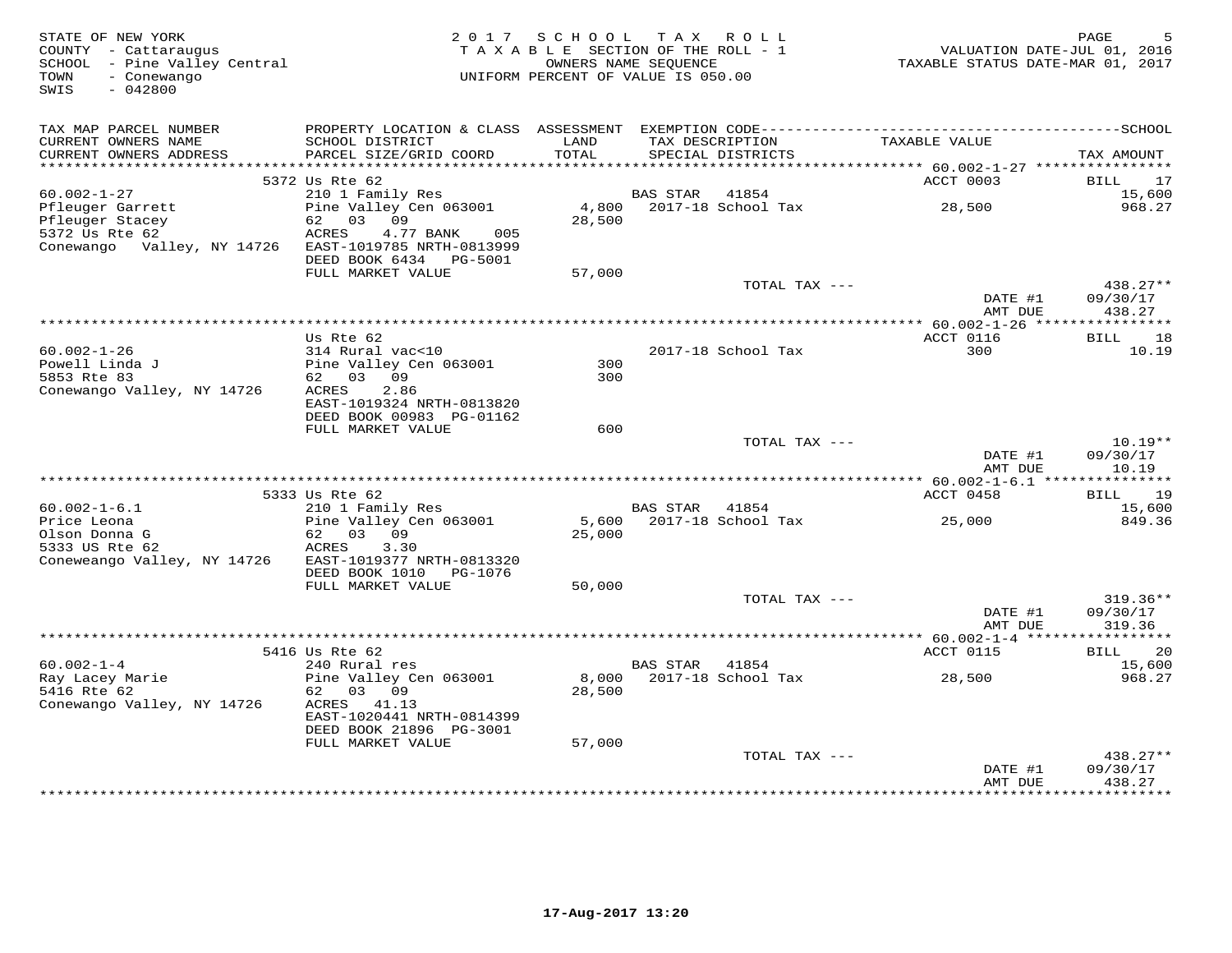| STATE OF NEW YORK<br>COUNTY - Cattaraugus<br>SCHOOL - Pine Valley Central<br>- Conewango<br>TOWN<br>SWIS<br>$-042800$ | 2 0 1 7                                                                                                                                           | SCHOOL          | TAX ROLL<br>TAXABLE SECTION OF THE ROLL - 1<br>OWNERS NAME SEQUENCE<br>UNIFORM PERCENT OF VALUE IS 050.00 | VALUATION DATE-JUL 01, 2016<br>TAXABLE STATUS DATE-MAR 01, 2017 | PAGE                             |
|-----------------------------------------------------------------------------------------------------------------------|---------------------------------------------------------------------------------------------------------------------------------------------------|-----------------|-----------------------------------------------------------------------------------------------------------|-----------------------------------------------------------------|----------------------------------|
| TAX MAP PARCEL NUMBER                                                                                                 | PROPERTY LOCATION & CLASS                                                                                                                         | ASSESSMENT      |                                                                                                           |                                                                 |                                  |
| CURRENT OWNERS NAME<br>CURRENT OWNERS ADDRESS                                                                         | SCHOOL DISTRICT<br>PARCEL SIZE/GRID COORD                                                                                                         | LAND<br>TOTAL   | TAX DESCRIPTION<br>SPECIAL DISTRICTS                                                                      | TAXABLE VALUE                                                   | TAX AMOUNT                       |
|                                                                                                                       | Us Rte 62                                                                                                                                         |                 |                                                                                                           | ********* 51.004-1-18 ***********<br>ACCT 0377                  | 21<br><b>BILL</b>                |
| $51.004 - 1 - 18$<br>Reynolds Harold L<br>Reynolds H Lucille<br>2 E Rte 62<br>Conewango Valley, NY 14726              | 105 Vac farmland<br>Pine Valley Cen 063001<br>09<br>03<br>63<br>Life Use<br>ACRES<br>6.44<br>EAST-1019629 NRTH-0816817<br>DEED BOOK 40590 PG-6001 | 2,800<br>2,800  | 2017-18 School Tax                                                                                        | 2,800                                                           | 95.13                            |
|                                                                                                                       | FULL MARKET VALUE                                                                                                                                 | 5,600           |                                                                                                           |                                                                 |                                  |
|                                                                                                                       |                                                                                                                                                   |                 | TOTAL TAX ---                                                                                             | DATE #1                                                         | $95.13**$<br>09/30/17            |
|                                                                                                                       |                                                                                                                                                   |                 |                                                                                                           | AMT DUE                                                         | 95.13                            |
|                                                                                                                       | Us Rte 62                                                                                                                                         |                 |                                                                                                           | ACCT 0378                                                       | 22<br><b>BILL</b>                |
| $60.002 - 1 - 28$<br>Reynolds Jeffrey D<br>Reynolds Diane<br>5405 Rte 62<br>Conewango Valley, NY 14726                | 314 Rural vac<10<br>Pine Valley Cen 063001<br>62<br>03<br>09<br>FRNT 570.00 DPTH 128.00<br>EAST-1019261 NRTH-0814382                              | 2,000<br>2,000  | 2017-18 School Tax                                                                                        | 2,000                                                           | 67.95                            |
|                                                                                                                       | DEED BOOK 00961 PG-00365<br>FULL MARKET VALUE                                                                                                     | 4,000           |                                                                                                           |                                                                 |                                  |
|                                                                                                                       |                                                                                                                                                   |                 | TOTAL TAX ---                                                                                             | DATE #1                                                         | $67.95**$<br>09/30/17            |
|                                                                                                                       |                                                                                                                                                   |                 |                                                                                                           | AMT DUE                                                         | 67.95                            |
|                                                                                                                       | Us Rte 62                                                                                                                                         |                 |                                                                                                           | * 60.002-1-2 *****<br>ACCT 0379                                 | * * * * * * * *<br>23<br>BILL    |
| $60.002 - 1 - 2$<br>Reynolds Roger<br>Reynolds Scott<br>5529 Swamp Rd<br>Conewango Valley, NY 14726                   | 323 Vacant rural<br>Pine Valley Cen 063001<br>03<br>09<br>62<br>20.01<br>ACRES<br>EAST-1020181 NRTH-0815350<br>DEED BOOK 1006<br>PG-965           | 5,900<br>5,900  | 2017-18 School Tax                                                                                        | 5,900                                                           | 200.45                           |
|                                                                                                                       | FULL MARKET VALUE                                                                                                                                 | 11,800          |                                                                                                           |                                                                 |                                  |
|                                                                                                                       |                                                                                                                                                   |                 | TOTAL TAX ---                                                                                             | DATE #1<br>AMT DUE                                              | $200.45**$<br>09/30/17<br>200.45 |
|                                                                                                                       |                                                                                                                                                   |                 | *********************                                                                                     | * 60.002-1-29 **                                                |                                  |
| $60.002 - 1 - 29$<br>Reynolds Scott<br>5529 Swamp Rd<br>Conewango Valley, NY                                          | 5438 Us Rte 62<br>210 1 Family Res<br>Pine Valley Cen 063001<br>62<br>03<br>09<br>ACRES<br>1.45<br>14726-0077 EAST-1019510 NRTH-0815006           | 4,300<br>58,000 | 2017-18 School Tax                                                                                        | ACCT 0447<br>58,000                                             | 24<br>BILL<br>1,970.51           |
|                                                                                                                       | DEED BOOK 00930 PG-00548<br>FULL MARKET VALUE                                                                                                     | 116,000         |                                                                                                           |                                                                 |                                  |
|                                                                                                                       |                                                                                                                                                   |                 | TOTAL TAX ---                                                                                             | DATE #1                                                         | $1,970.51**$<br>09/30/17         |
|                                                                                                                       |                                                                                                                                                   |                 |                                                                                                           | AMT DUE                                                         | 1,970.51<br>*********            |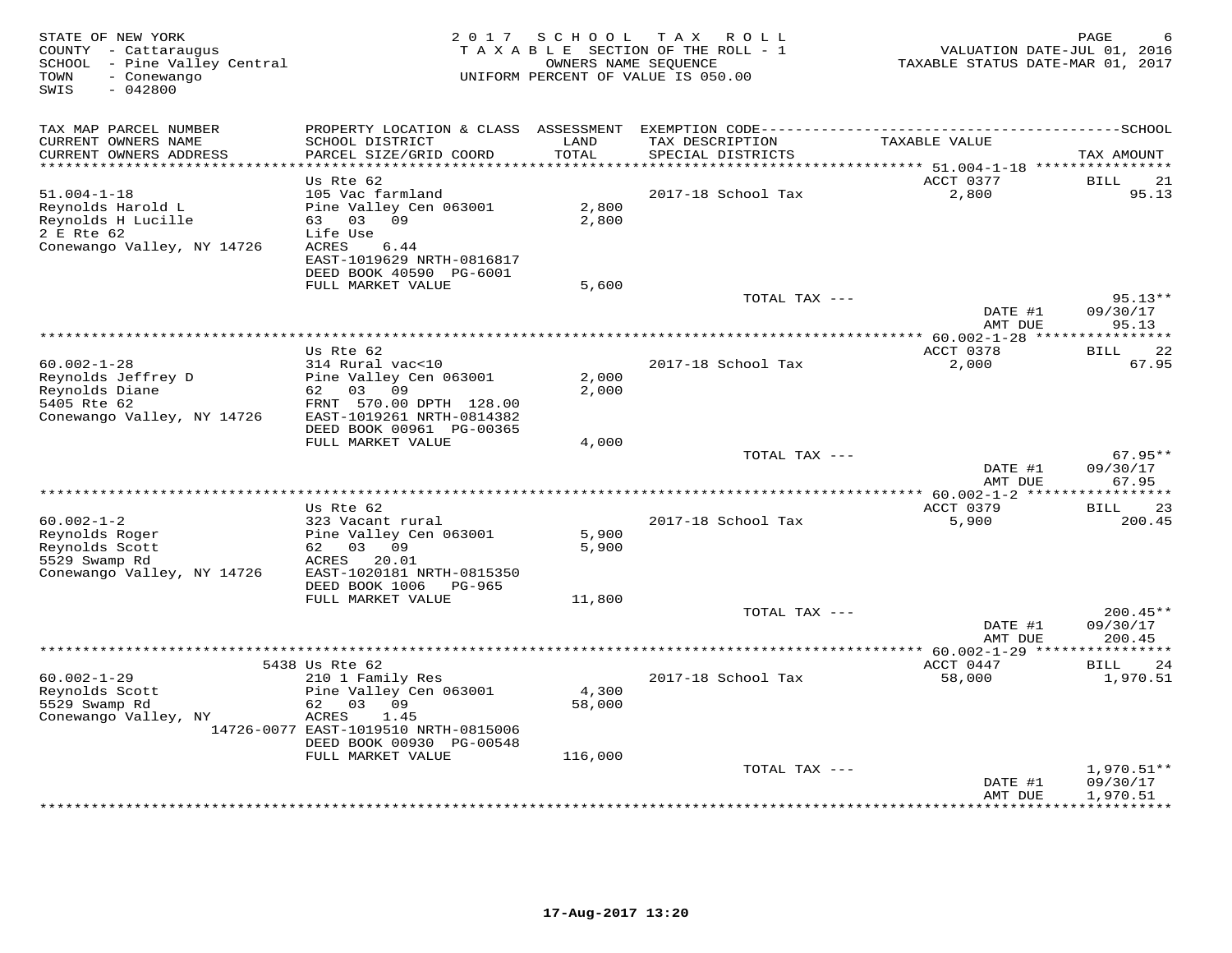| TAX MAP PARCEL NUMBER<br>CURRENT OWNERS NAME<br>SCHOOL DISTRICT<br>LAND<br>TAX DESCRIPTION<br>TAXABLE VALUE<br>TOTAL<br>CURRENT OWNERS ADDRESS<br>PARCEL SIZE/GRID COORD<br>SPECIAL DISTRICTS<br>TAX AMOUNT<br>**********************<br>*******************<br>5500 Us Rte 62<br>ACCT 0038<br>25<br>BILL<br>2017-18 School Tax<br>43,400<br>$60.002 - 1 - 1$<br>280 Res Multiple<br>1,474.49<br>Pine Valley Cen 063001<br>6,100<br>Schulz Jeffrey A<br>4354 Bush Rd<br>62 03 09<br>43,400<br>Kennedy, NY 14747<br>post office 5496<br>ACRES<br>5.12<br>EAST-1019735 NRTH-0815895<br>DEED BOOK 00994 PG-01112<br>FULL MARKET VALUE<br>86,800<br>TOTAL TAX ---<br>$1,474.49**$<br>DATE #1<br>09/30/17<br>AMT DUE<br>1,474.49<br>Co Rd 44<br>ACCT 0422<br><b>BILL</b><br>26<br>$51.004 - 1 - 4$<br>105 Vac farmland<br>2017-18 School Tax<br>3,500<br>118.91<br>Shetler Harvey M<br>Pine Valley Cen 063001<br>3,500<br>Shetler Lydia<br>56 03 09<br>3,500<br>5819 Flatiron Rd<br>ACRES<br>33.16<br>Conewango Valley, NY 14726<br>EAST-1023658 NRTH-0820681<br>DEED BOOK 1000<br>PG-498<br>FULL MARKET VALUE<br>7,000<br>TOTAL TAX ---<br>118.91**<br>DATE #1<br>09/30/17<br>AMT DUE<br>118.91<br>20 PCT OF VALUE USED FOR EXEMPTION PURPOSES ACCT 0420<br>27<br>5819&5821 Co Rd 44<br>BILL<br>$51.004 - 1 - 21$<br>112 Dairy farm<br>AG BLDG<br>41700<br>10,000<br>Shetler Harvey M<br>Pine Valley Cen 063001<br>24,600 AGED C/T/S 41800<br>7,830<br>Shetler Lyndia<br>64 03 09<br>78,300 SILO T/C/S 42100<br>1,300<br>5819 Flatiron Rd<br>34,060<br>ACRES 100.06<br>ENH STAR<br>41834<br>EAST-1021124 NRTH-0820588<br>2017-18 School Tax<br>59,170<br>Conewango Valley, NY 14726<br>2,010.26<br>DEED BOOK 1000<br>PG-498<br>FULL MARKET VALUE<br>MAY BE SUBJECT TO PAYMENT<br>156,600<br>UNDER RPTL483 UNTIL 2026<br>853.10**<br>TOTAL TAX ---<br>09/30/17<br>DATE #1<br>853.10<br>AMT DUE<br>ACCT 0457<br>28<br>Us Rte 62<br>BILL<br>$51.004 - 1 - 9.1$<br>314 Rural vac<10<br>2017-18 School Tax<br>1,000<br>33.97<br>Swanson Cathleen<br>Pine Valley Cen 063001<br>1,000<br>12977 Us Rte 62<br>63 03 09<br>1,000<br>Conewango Valley, NY 14726<br>ACRES<br>4.16<br>EAST-1019712 NRTH-0816261<br>DEED BOOK 854<br>PG-00168<br>FULL MARKET VALUE<br>2,000<br>TOTAL TAX ---<br>$33.97**$<br>DATE #1<br>09/30/17<br>AMT DUE<br>33.97 | STATE OF NEW YORK<br>COUNTY - Cattaraugus<br>SCHOOL - Pine Valley Central<br>- Conewango<br>TOWN<br>SWIS<br>$-042800$ | 2 0 1 7 | SCHOOL<br>TAXABLE SECTION OF THE ROLL - 1<br>UNIFORM PERCENT OF VALUE IS 050.00 | T A X<br>OWNERS NAME SEQUENCE | ROLL | TAXABLE STATUS DATE-MAR 01, 2017 | PAGE<br>VALUATION DATE-JUL 01, 2016 |
|------------------------------------------------------------------------------------------------------------------------------------------------------------------------------------------------------------------------------------------------------------------------------------------------------------------------------------------------------------------------------------------------------------------------------------------------------------------------------------------------------------------------------------------------------------------------------------------------------------------------------------------------------------------------------------------------------------------------------------------------------------------------------------------------------------------------------------------------------------------------------------------------------------------------------------------------------------------------------------------------------------------------------------------------------------------------------------------------------------------------------------------------------------------------------------------------------------------------------------------------------------------------------------------------------------------------------------------------------------------------------------------------------------------------------------------------------------------------------------------------------------------------------------------------------------------------------------------------------------------------------------------------------------------------------------------------------------------------------------------------------------------------------------------------------------------------------------------------------------------------------------------------------------------------------------------------------------------------------------------------------------------------------------------------------------------------------------------------------------------------------------------------------------------------------------------------------------------------------------------------------------------------------------------------------------------------------------|-----------------------------------------------------------------------------------------------------------------------|---------|---------------------------------------------------------------------------------|-------------------------------|------|----------------------------------|-------------------------------------|
|                                                                                                                                                                                                                                                                                                                                                                                                                                                                                                                                                                                                                                                                                                                                                                                                                                                                                                                                                                                                                                                                                                                                                                                                                                                                                                                                                                                                                                                                                                                                                                                                                                                                                                                                                                                                                                                                                                                                                                                                                                                                                                                                                                                                                                                                                                                                    |                                                                                                                       |         |                                                                                 |                               |      |                                  |                                     |
|                                                                                                                                                                                                                                                                                                                                                                                                                                                                                                                                                                                                                                                                                                                                                                                                                                                                                                                                                                                                                                                                                                                                                                                                                                                                                                                                                                                                                                                                                                                                                                                                                                                                                                                                                                                                                                                                                                                                                                                                                                                                                                                                                                                                                                                                                                                                    |                                                                                                                       |         |                                                                                 |                               |      |                                  |                                     |
|                                                                                                                                                                                                                                                                                                                                                                                                                                                                                                                                                                                                                                                                                                                                                                                                                                                                                                                                                                                                                                                                                                                                                                                                                                                                                                                                                                                                                                                                                                                                                                                                                                                                                                                                                                                                                                                                                                                                                                                                                                                                                                                                                                                                                                                                                                                                    |                                                                                                                       |         |                                                                                 |                               |      |                                  |                                     |
|                                                                                                                                                                                                                                                                                                                                                                                                                                                                                                                                                                                                                                                                                                                                                                                                                                                                                                                                                                                                                                                                                                                                                                                                                                                                                                                                                                                                                                                                                                                                                                                                                                                                                                                                                                                                                                                                                                                                                                                                                                                                                                                                                                                                                                                                                                                                    |                                                                                                                       |         |                                                                                 |                               |      |                                  |                                     |
|                                                                                                                                                                                                                                                                                                                                                                                                                                                                                                                                                                                                                                                                                                                                                                                                                                                                                                                                                                                                                                                                                                                                                                                                                                                                                                                                                                                                                                                                                                                                                                                                                                                                                                                                                                                                                                                                                                                                                                                                                                                                                                                                                                                                                                                                                                                                    |                                                                                                                       |         |                                                                                 |                               |      |                                  |                                     |
|                                                                                                                                                                                                                                                                                                                                                                                                                                                                                                                                                                                                                                                                                                                                                                                                                                                                                                                                                                                                                                                                                                                                                                                                                                                                                                                                                                                                                                                                                                                                                                                                                                                                                                                                                                                                                                                                                                                                                                                                                                                                                                                                                                                                                                                                                                                                    |                                                                                                                       |         |                                                                                 |                               |      |                                  |                                     |
|                                                                                                                                                                                                                                                                                                                                                                                                                                                                                                                                                                                                                                                                                                                                                                                                                                                                                                                                                                                                                                                                                                                                                                                                                                                                                                                                                                                                                                                                                                                                                                                                                                                                                                                                                                                                                                                                                                                                                                                                                                                                                                                                                                                                                                                                                                                                    |                                                                                                                       |         |                                                                                 |                               |      |                                  |                                     |
|                                                                                                                                                                                                                                                                                                                                                                                                                                                                                                                                                                                                                                                                                                                                                                                                                                                                                                                                                                                                                                                                                                                                                                                                                                                                                                                                                                                                                                                                                                                                                                                                                                                                                                                                                                                                                                                                                                                                                                                                                                                                                                                                                                                                                                                                                                                                    |                                                                                                                       |         |                                                                                 |                               |      |                                  |                                     |
|                                                                                                                                                                                                                                                                                                                                                                                                                                                                                                                                                                                                                                                                                                                                                                                                                                                                                                                                                                                                                                                                                                                                                                                                                                                                                                                                                                                                                                                                                                                                                                                                                                                                                                                                                                                                                                                                                                                                                                                                                                                                                                                                                                                                                                                                                                                                    |                                                                                                                       |         |                                                                                 |                               |      |                                  |                                     |
|                                                                                                                                                                                                                                                                                                                                                                                                                                                                                                                                                                                                                                                                                                                                                                                                                                                                                                                                                                                                                                                                                                                                                                                                                                                                                                                                                                                                                                                                                                                                                                                                                                                                                                                                                                                                                                                                                                                                                                                                                                                                                                                                                                                                                                                                                                                                    |                                                                                                                       |         |                                                                                 |                               |      |                                  |                                     |
|                                                                                                                                                                                                                                                                                                                                                                                                                                                                                                                                                                                                                                                                                                                                                                                                                                                                                                                                                                                                                                                                                                                                                                                                                                                                                                                                                                                                                                                                                                                                                                                                                                                                                                                                                                                                                                                                                                                                                                                                                                                                                                                                                                                                                                                                                                                                    |                                                                                                                       |         |                                                                                 |                               |      |                                  |                                     |
|                                                                                                                                                                                                                                                                                                                                                                                                                                                                                                                                                                                                                                                                                                                                                                                                                                                                                                                                                                                                                                                                                                                                                                                                                                                                                                                                                                                                                                                                                                                                                                                                                                                                                                                                                                                                                                                                                                                                                                                                                                                                                                                                                                                                                                                                                                                                    |                                                                                                                       |         |                                                                                 |                               |      |                                  |                                     |
|                                                                                                                                                                                                                                                                                                                                                                                                                                                                                                                                                                                                                                                                                                                                                                                                                                                                                                                                                                                                                                                                                                                                                                                                                                                                                                                                                                                                                                                                                                                                                                                                                                                                                                                                                                                                                                                                                                                                                                                                                                                                                                                                                                                                                                                                                                                                    |                                                                                                                       |         |                                                                                 |                               |      |                                  |                                     |
|                                                                                                                                                                                                                                                                                                                                                                                                                                                                                                                                                                                                                                                                                                                                                                                                                                                                                                                                                                                                                                                                                                                                                                                                                                                                                                                                                                                                                                                                                                                                                                                                                                                                                                                                                                                                                                                                                                                                                                                                                                                                                                                                                                                                                                                                                                                                    |                                                                                                                       |         |                                                                                 |                               |      |                                  |                                     |
|                                                                                                                                                                                                                                                                                                                                                                                                                                                                                                                                                                                                                                                                                                                                                                                                                                                                                                                                                                                                                                                                                                                                                                                                                                                                                                                                                                                                                                                                                                                                                                                                                                                                                                                                                                                                                                                                                                                                                                                                                                                                                                                                                                                                                                                                                                                                    |                                                                                                                       |         |                                                                                 |                               |      |                                  |                                     |
|                                                                                                                                                                                                                                                                                                                                                                                                                                                                                                                                                                                                                                                                                                                                                                                                                                                                                                                                                                                                                                                                                                                                                                                                                                                                                                                                                                                                                                                                                                                                                                                                                                                                                                                                                                                                                                                                                                                                                                                                                                                                                                                                                                                                                                                                                                                                    |                                                                                                                       |         |                                                                                 |                               |      |                                  |                                     |
|                                                                                                                                                                                                                                                                                                                                                                                                                                                                                                                                                                                                                                                                                                                                                                                                                                                                                                                                                                                                                                                                                                                                                                                                                                                                                                                                                                                                                                                                                                                                                                                                                                                                                                                                                                                                                                                                                                                                                                                                                                                                                                                                                                                                                                                                                                                                    |                                                                                                                       |         |                                                                                 |                               |      |                                  |                                     |
|                                                                                                                                                                                                                                                                                                                                                                                                                                                                                                                                                                                                                                                                                                                                                                                                                                                                                                                                                                                                                                                                                                                                                                                                                                                                                                                                                                                                                                                                                                                                                                                                                                                                                                                                                                                                                                                                                                                                                                                                                                                                                                                                                                                                                                                                                                                                    |                                                                                                                       |         |                                                                                 |                               |      |                                  |                                     |
|                                                                                                                                                                                                                                                                                                                                                                                                                                                                                                                                                                                                                                                                                                                                                                                                                                                                                                                                                                                                                                                                                                                                                                                                                                                                                                                                                                                                                                                                                                                                                                                                                                                                                                                                                                                                                                                                                                                                                                                                                                                                                                                                                                                                                                                                                                                                    |                                                                                                                       |         |                                                                                 |                               |      |                                  |                                     |
|                                                                                                                                                                                                                                                                                                                                                                                                                                                                                                                                                                                                                                                                                                                                                                                                                                                                                                                                                                                                                                                                                                                                                                                                                                                                                                                                                                                                                                                                                                                                                                                                                                                                                                                                                                                                                                                                                                                                                                                                                                                                                                                                                                                                                                                                                                                                    |                                                                                                                       |         |                                                                                 |                               |      |                                  |                                     |
|                                                                                                                                                                                                                                                                                                                                                                                                                                                                                                                                                                                                                                                                                                                                                                                                                                                                                                                                                                                                                                                                                                                                                                                                                                                                                                                                                                                                                                                                                                                                                                                                                                                                                                                                                                                                                                                                                                                                                                                                                                                                                                                                                                                                                                                                                                                                    |                                                                                                                       |         |                                                                                 |                               |      |                                  |                                     |
|                                                                                                                                                                                                                                                                                                                                                                                                                                                                                                                                                                                                                                                                                                                                                                                                                                                                                                                                                                                                                                                                                                                                                                                                                                                                                                                                                                                                                                                                                                                                                                                                                                                                                                                                                                                                                                                                                                                                                                                                                                                                                                                                                                                                                                                                                                                                    |                                                                                                                       |         |                                                                                 |                               |      |                                  |                                     |
|                                                                                                                                                                                                                                                                                                                                                                                                                                                                                                                                                                                                                                                                                                                                                                                                                                                                                                                                                                                                                                                                                                                                                                                                                                                                                                                                                                                                                                                                                                                                                                                                                                                                                                                                                                                                                                                                                                                                                                                                                                                                                                                                                                                                                                                                                                                                    |                                                                                                                       |         |                                                                                 |                               |      |                                  |                                     |
|                                                                                                                                                                                                                                                                                                                                                                                                                                                                                                                                                                                                                                                                                                                                                                                                                                                                                                                                                                                                                                                                                                                                                                                                                                                                                                                                                                                                                                                                                                                                                                                                                                                                                                                                                                                                                                                                                                                                                                                                                                                                                                                                                                                                                                                                                                                                    |                                                                                                                       |         |                                                                                 |                               |      |                                  |                                     |
|                                                                                                                                                                                                                                                                                                                                                                                                                                                                                                                                                                                                                                                                                                                                                                                                                                                                                                                                                                                                                                                                                                                                                                                                                                                                                                                                                                                                                                                                                                                                                                                                                                                                                                                                                                                                                                                                                                                                                                                                                                                                                                                                                                                                                                                                                                                                    |                                                                                                                       |         |                                                                                 |                               |      |                                  |                                     |
|                                                                                                                                                                                                                                                                                                                                                                                                                                                                                                                                                                                                                                                                                                                                                                                                                                                                                                                                                                                                                                                                                                                                                                                                                                                                                                                                                                                                                                                                                                                                                                                                                                                                                                                                                                                                                                                                                                                                                                                                                                                                                                                                                                                                                                                                                                                                    |                                                                                                                       |         |                                                                                 |                               |      |                                  |                                     |
|                                                                                                                                                                                                                                                                                                                                                                                                                                                                                                                                                                                                                                                                                                                                                                                                                                                                                                                                                                                                                                                                                                                                                                                                                                                                                                                                                                                                                                                                                                                                                                                                                                                                                                                                                                                                                                                                                                                                                                                                                                                                                                                                                                                                                                                                                                                                    |                                                                                                                       |         |                                                                                 |                               |      |                                  |                                     |
|                                                                                                                                                                                                                                                                                                                                                                                                                                                                                                                                                                                                                                                                                                                                                                                                                                                                                                                                                                                                                                                                                                                                                                                                                                                                                                                                                                                                                                                                                                                                                                                                                                                                                                                                                                                                                                                                                                                                                                                                                                                                                                                                                                                                                                                                                                                                    |                                                                                                                       |         |                                                                                 |                               |      |                                  |                                     |
|                                                                                                                                                                                                                                                                                                                                                                                                                                                                                                                                                                                                                                                                                                                                                                                                                                                                                                                                                                                                                                                                                                                                                                                                                                                                                                                                                                                                                                                                                                                                                                                                                                                                                                                                                                                                                                                                                                                                                                                                                                                                                                                                                                                                                                                                                                                                    |                                                                                                                       |         |                                                                                 |                               |      |                                  |                                     |
|                                                                                                                                                                                                                                                                                                                                                                                                                                                                                                                                                                                                                                                                                                                                                                                                                                                                                                                                                                                                                                                                                                                                                                                                                                                                                                                                                                                                                                                                                                                                                                                                                                                                                                                                                                                                                                                                                                                                                                                                                                                                                                                                                                                                                                                                                                                                    |                                                                                                                       |         |                                                                                 |                               |      |                                  |                                     |
|                                                                                                                                                                                                                                                                                                                                                                                                                                                                                                                                                                                                                                                                                                                                                                                                                                                                                                                                                                                                                                                                                                                                                                                                                                                                                                                                                                                                                                                                                                                                                                                                                                                                                                                                                                                                                                                                                                                                                                                                                                                                                                                                                                                                                                                                                                                                    |                                                                                                                       |         |                                                                                 |                               |      |                                  |                                     |
|                                                                                                                                                                                                                                                                                                                                                                                                                                                                                                                                                                                                                                                                                                                                                                                                                                                                                                                                                                                                                                                                                                                                                                                                                                                                                                                                                                                                                                                                                                                                                                                                                                                                                                                                                                                                                                                                                                                                                                                                                                                                                                                                                                                                                                                                                                                                    |                                                                                                                       |         |                                                                                 |                               |      |                                  |                                     |
|                                                                                                                                                                                                                                                                                                                                                                                                                                                                                                                                                                                                                                                                                                                                                                                                                                                                                                                                                                                                                                                                                                                                                                                                                                                                                                                                                                                                                                                                                                                                                                                                                                                                                                                                                                                                                                                                                                                                                                                                                                                                                                                                                                                                                                                                                                                                    |                                                                                                                       |         |                                                                                 |                               |      |                                  |                                     |
|                                                                                                                                                                                                                                                                                                                                                                                                                                                                                                                                                                                                                                                                                                                                                                                                                                                                                                                                                                                                                                                                                                                                                                                                                                                                                                                                                                                                                                                                                                                                                                                                                                                                                                                                                                                                                                                                                                                                                                                                                                                                                                                                                                                                                                                                                                                                    |                                                                                                                       |         |                                                                                 |                               |      |                                  |                                     |
|                                                                                                                                                                                                                                                                                                                                                                                                                                                                                                                                                                                                                                                                                                                                                                                                                                                                                                                                                                                                                                                                                                                                                                                                                                                                                                                                                                                                                                                                                                                                                                                                                                                                                                                                                                                                                                                                                                                                                                                                                                                                                                                                                                                                                                                                                                                                    |                                                                                                                       |         |                                                                                 |                               |      |                                  |                                     |
|                                                                                                                                                                                                                                                                                                                                                                                                                                                                                                                                                                                                                                                                                                                                                                                                                                                                                                                                                                                                                                                                                                                                                                                                                                                                                                                                                                                                                                                                                                                                                                                                                                                                                                                                                                                                                                                                                                                                                                                                                                                                                                                                                                                                                                                                                                                                    |                                                                                                                       |         |                                                                                 |                               |      |                                  |                                     |
|                                                                                                                                                                                                                                                                                                                                                                                                                                                                                                                                                                                                                                                                                                                                                                                                                                                                                                                                                                                                                                                                                                                                                                                                                                                                                                                                                                                                                                                                                                                                                                                                                                                                                                                                                                                                                                                                                                                                                                                                                                                                                                                                                                                                                                                                                                                                    |                                                                                                                       |         |                                                                                 |                               |      |                                  |                                     |
|                                                                                                                                                                                                                                                                                                                                                                                                                                                                                                                                                                                                                                                                                                                                                                                                                                                                                                                                                                                                                                                                                                                                                                                                                                                                                                                                                                                                                                                                                                                                                                                                                                                                                                                                                                                                                                                                                                                                                                                                                                                                                                                                                                                                                                                                                                                                    |                                                                                                                       |         |                                                                                 |                               |      |                                  |                                     |
|                                                                                                                                                                                                                                                                                                                                                                                                                                                                                                                                                                                                                                                                                                                                                                                                                                                                                                                                                                                                                                                                                                                                                                                                                                                                                                                                                                                                                                                                                                                                                                                                                                                                                                                                                                                                                                                                                                                                                                                                                                                                                                                                                                                                                                                                                                                                    |                                                                                                                       |         |                                                                                 |                               |      |                                  |                                     |
|                                                                                                                                                                                                                                                                                                                                                                                                                                                                                                                                                                                                                                                                                                                                                                                                                                                                                                                                                                                                                                                                                                                                                                                                                                                                                                                                                                                                                                                                                                                                                                                                                                                                                                                                                                                                                                                                                                                                                                                                                                                                                                                                                                                                                                                                                                                                    |                                                                                                                       |         |                                                                                 |                               |      | * * * * * * * * ·                | * * * * * * *                       |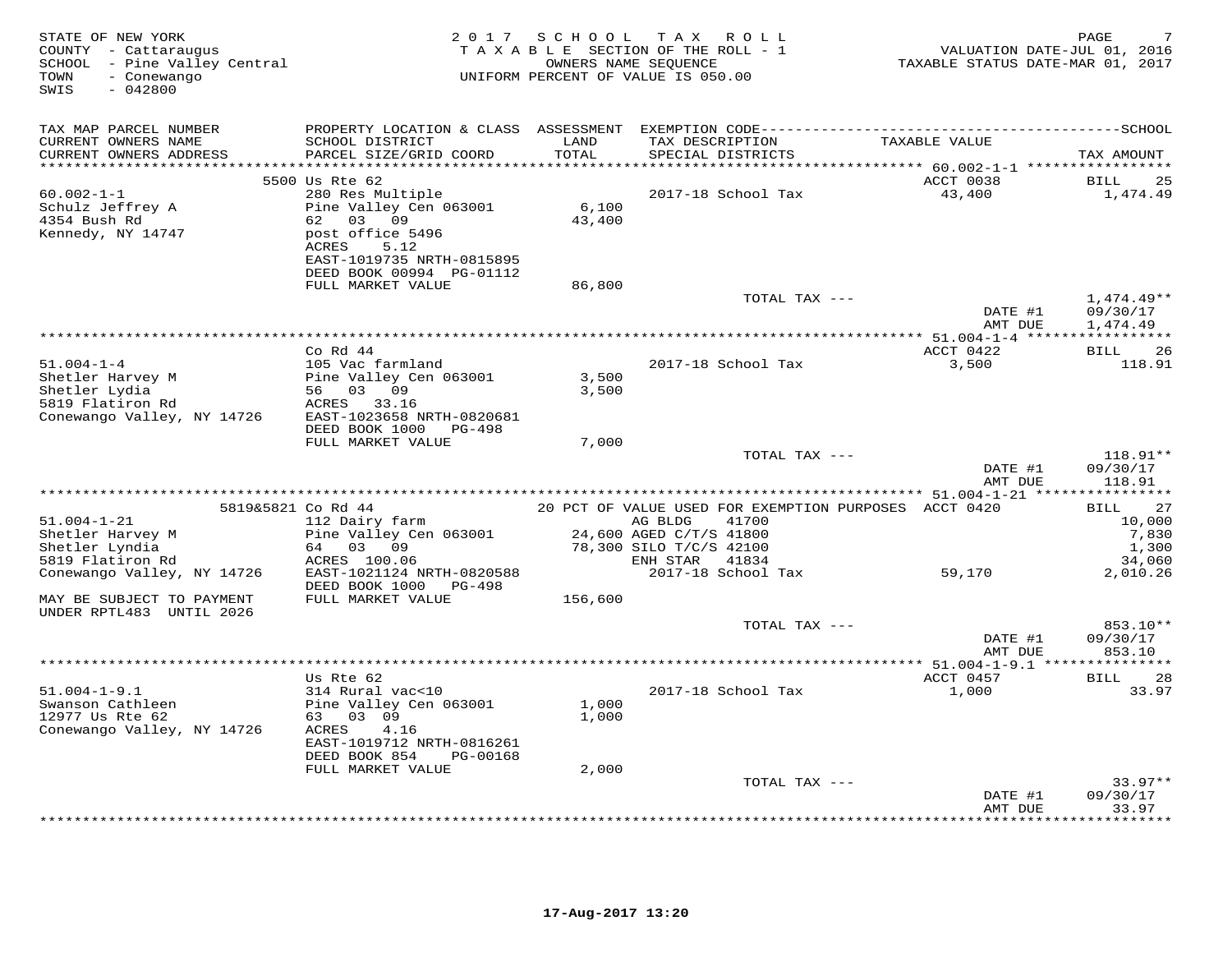| STATE OF NEW YORK<br>COUNTY - Cattaraugus<br>SCHOOL - Pine Valley Central<br>TOWN<br>- Conewango<br>$-042800$<br>SWIS |                                                                                                                            |                | 2017 SCHOOL TAX ROLL<br>TAXABLE SECTION OF THE ROLL - 1<br>OWNERS NAME SEQUENCE<br>UNIFORM PERCENT OF VALUE IS 050.00 |                                                               |                    | PAGE<br>VALUATION DATE-JUL 01, 2016<br>TAXABLE STATUS DATE-MAR 01, 2017 |
|-----------------------------------------------------------------------------------------------------------------------|----------------------------------------------------------------------------------------------------------------------------|----------------|-----------------------------------------------------------------------------------------------------------------------|---------------------------------------------------------------|--------------------|-------------------------------------------------------------------------|
| TAX MAP PARCEL NUMBER<br>CURRENT OWNERS NAME<br>CURRENT OWNERS ADDRESS                                                | SCHOOL DISTRICT<br>PARCEL SIZE/GRID COORD                                                                                  | LAND<br>TOTAL  | TAX DESCRIPTION<br>SPECIAL DISTRICTS                                                                                  |                                                               | TAXABLE VALUE      | TAX AMOUNT                                                              |
|                                                                                                                       |                                                                                                                            |                |                                                                                                                       |                                                               |                    |                                                                         |
| $51.004 - 1 - 17.1$                                                                                                   | 12977 Us Rte 62                                                                                                            |                |                                                                                                                       |                                                               | ACCT 0456          | BILL 29<br>20,000                                                       |
| Swanson Cathleen<br>12977 Us Rte 62<br>Conewango Valley, NY 14726                                                     | 05 Ate 02<br>210 1 Family Res<br>Pine Valley Cen 063001<br>63 03 09<br>FRNT 271.00 DPTH 60.00<br>EAST-1019629 NRTH-0816542 | 20,000         |                                                                                                                       | ENH STAR 41834<br>3,600 2017-18 School Tax 20,000             |                    | 679.49                                                                  |
|                                                                                                                       | DEED BOOK 854<br>PG-00170<br>FULL MARKET VALUE                                                                             | 40,000         |                                                                                                                       |                                                               |                    |                                                                         |
|                                                                                                                       |                                                                                                                            |                |                                                                                                                       | TOTAL TAX ---                                                 |                    | $0.00**$                                                                |
|                                                                                                                       |                                                                                                                            |                |                                                                                                                       | ******************************** 51.004-1-12 **************** |                    |                                                                         |
| $51.004 - 1 - 12$<br>Conewango Valley, NY 14726                                                                       | Us Rte 62<br>314 Rural vac<10<br>FRNT 82.50 DPTH 132.00                                                                    | 2,400<br>2,400 | 2017-18 School Tax                                                                                                    |                                                               | ACCT 0092<br>2,400 | BILL 30<br>81.54                                                        |
|                                                                                                                       | EAST-1019445 NRTH-0816315<br>DEED BOOK 837 PG-00582<br>FULL MARKET VALUE                                                   | 4,800          |                                                                                                                       |                                                               |                    |                                                                         |
|                                                                                                                       |                                                                                                                            |                |                                                                                                                       | TOTAL TAX ---                                                 | DATE #1<br>AMT DUE | 81.54**<br>09/30/17<br>81.54                                            |
|                                                                                                                       |                                                                                                                            |                |                                                                                                                       |                                                               |                    |                                                                         |
|                                                                                                                       | 12983 Us Rte 62                                                                                                            |                |                                                                                                                       |                                                               | ACCT 1051          | BILL 31                                                                 |
| 51.004-1-9.2<br>Swanson Chad<br>Swanson Jaime<br>The 62<br>Conewango Valley, NY 14726 EAST-1019615 NRTH-0816450       | 210 1 Family Res<br>Pine Valley Cen 063001<br>63 03 09<br>ACRES 1.95                                                       | 54,300         | <b>BAS STAR 41854</b>                                                                                                 | 7,200 2017-18 School Tax 54,300                               |                    | 15,600<br>1,844.81                                                      |
|                                                                                                                       | DEED BOOK 11284 PG-2001<br>FULL MARKET VALUE                                                                               | 108,600        |                                                                                                                       |                                                               |                    |                                                                         |
|                                                                                                                       |                                                                                                                            |                |                                                                                                                       | TOTAL TAX ---                                                 | DATE #1<br>AMT DUE | $1,314.81**$<br>09/30/17<br>1,314.81                                    |
|                                                                                                                       |                                                                                                                            |                |                                                                                                                       |                                                               |                    |                                                                         |
|                                                                                                                       | Us Rte 62<br>311 Res vac land                                                                                              |                |                                                                                                                       |                                                               | ACCT 0165          | BILL 32                                                                 |
| $51.004 - 1 - 15$<br>Swanson Chad<br>Swanson Jamie<br>12983 Rte 62<br>Conewango Valley, NY 14726                      | Pine Valley Cen 063001<br>63 03 09<br>L/p 901-686 & 766-136<br>FRNT 100.00 DPTH 161.00                                     | 1,800<br>1,800 | 2017-18 School Tax                                                                                                    |                                                               | 1,800              | 61.15                                                                   |
|                                                                                                                       | EAST-1019297 NRTH-0816623<br>DEED BOOK 26005 PG-8002                                                                       |                |                                                                                                                       |                                                               |                    |                                                                         |
|                                                                                                                       | FULL MARKET VALUE                                                                                                          | 3,600          |                                                                                                                       |                                                               |                    |                                                                         |
|                                                                                                                       |                                                                                                                            |                |                                                                                                                       | TOTAL TAX ---                                                 | DATE #1<br>AMT DUE | $61.15**$<br>09/30/17<br>61.15                                          |
|                                                                                                                       |                                                                                                                            |                |                                                                                                                       |                                                               | **************     | ********                                                                |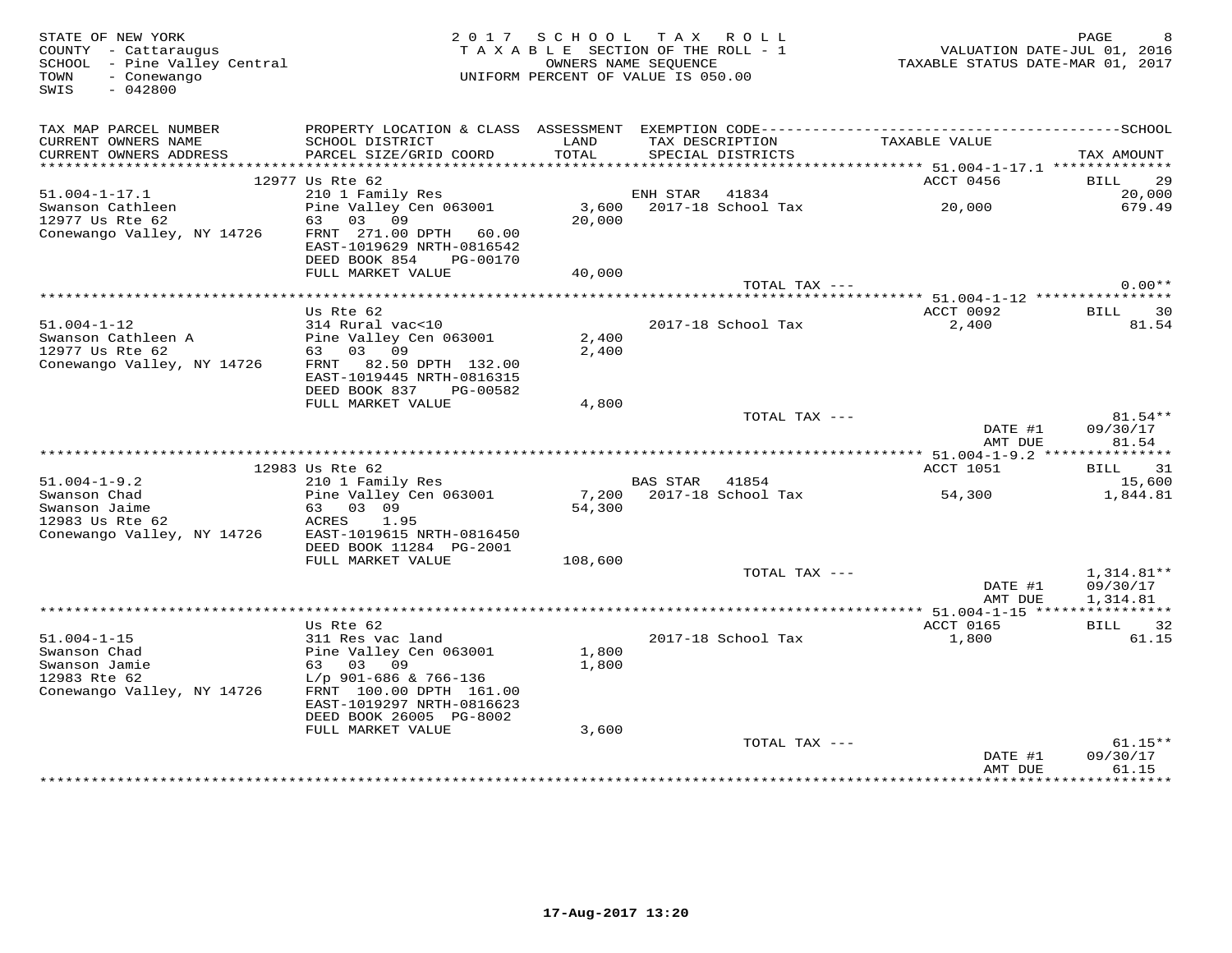|      | STATE OF NEW YORK<br>COUNTY - Cattaraugus   | 2017 SCHOOL TAX ROLL<br>T A X A B L E SECTION OF THE ROLL - 1 | PAGE<br>VALUATION DATE-JUL 01, 2016                 | - 9 |
|------|---------------------------------------------|---------------------------------------------------------------|-----------------------------------------------------|-----|
| TOWN | SCHOOL - Pine Valley Central<br>- Conewango | UNIFORM PERCENT OF VALUE IS 050.00                            | TAXABLE STATUS DATE-MAR 01, 2017<br>RPS155/V04/L015 |     |
| SWIS | - 042800                                    |                                                               | CURRENT DATE 8/17/2017                              |     |
|      |                                             | ROLL SUB SECTION- - TOTALS                                    |                                                     |     |

### \*\*\* S P E C I A L D I S T R I C T S U M M A R Y \*\*\*

|      |                     | <b>ጥ</b> ଠጥ አ<br>- U I AL' | $\pi$<br>. U L' | N.S                 | )R EI<br>ΑL        | 13251050      |                                 | <b>TOTA</b> |
|------|---------------------|----------------------------|-----------------|---------------------|--------------------|---------------|---------------------------------|-------------|
| CODE | NIAMT<br>. סידים דר | PARO                       | TVDF            | <b>TTTT</b><br>ALUR | T T T<br>الالالتدم | <b>AMOUNT</b> | $+ + + + +$<br>$\Delta$<br>ALUP | TAY<br>∸∽∸  |

### NO SPECIAL DISTRICTS AT THIS LEVEL

\*\*\* S C H O O L D I S T R I C T S U M M A R Y \*\*\*

| CODE   | DISTRICT NAME                    | TOTAL<br>PARCELS | ASSESSED<br>LAND | ASSESSED<br>TOTAL | <b>EXEMPT</b><br>AMOUNT | TOTAL<br>TAXABLE |           |
|--------|----------------------------------|------------------|------------------|-------------------|-------------------------|------------------|-----------|
|        |                                  |                  |                  |                   | STAR AMOUNT             | STAR TAXABLE     | TOTAL TAX |
|        | Pine Valley Central              | 32               | 231,850          | 1077,350          | 23,695                  | 1,053,655        |           |
| 063001 |                                  |                  |                  |                   | 278,180                 | 775,475          | 26,346.28 |
|        | SUB-TOTAL                        | 32               | 231,850          | 1077,350          | 23,695                  | 1,053,655        |           |
|        | $S \cup B - T \cup T A L (CONT)$ |                  |                  |                   | 278,180                 | 775,475          | 26,346.28 |
|        | TOTAL                            | 32               | 231,850          | 1077,350          | 23,695                  | 1,053,655        |           |
|        | T O T A L (CONT)                 |                  |                  |                   | 278,180                 | 775,475          | 26,346.28 |

### \*\*\* S Y S T E M C O D E S S U M M A R Y \*\*\*

NO SYSTEM EXEMPTIONS AT THIS LEVEL

| CODE           | DESCRIPTION           | TOTAL<br>PARCELS | SCHOOL             |
|----------------|-----------------------|------------------|--------------------|
| 41700<br>41730 | AG BLDG<br>AG DISTOUT |                  | 10,000<br>2,965    |
| 41800          | AGED $C/T/S$          |                  | 7,830              |
| 41834<br>41854 | ENH STAR<br>BAS STAR  | 4<br>10          | 122,180<br>156,000 |
|                |                       |                  |                    |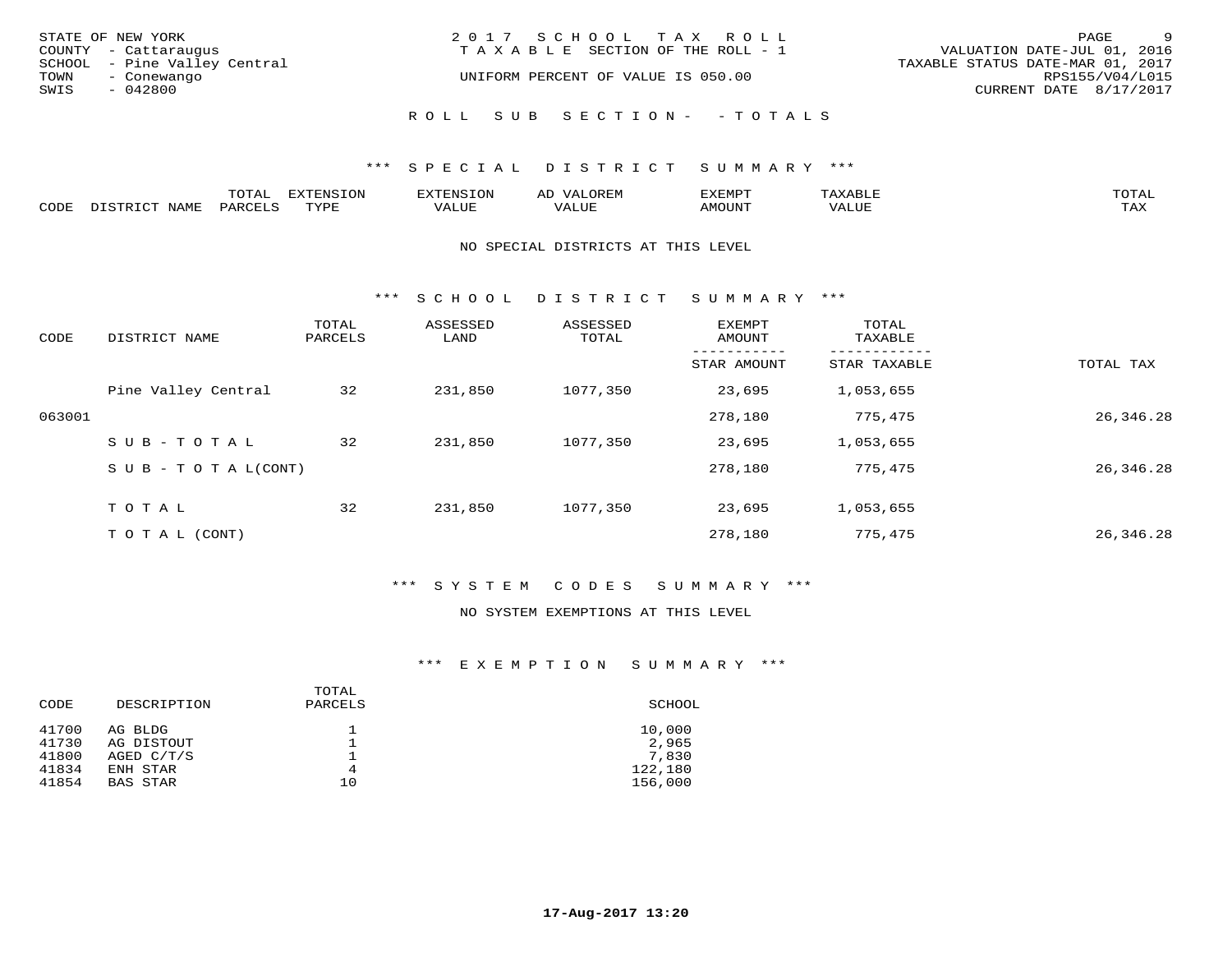| STATE OF NEW YORK            | 2017 SCHOOL TAX ROLL               | 10<br>PAGE                       |
|------------------------------|------------------------------------|----------------------------------|
| COUNTY - Cattaraugus         | TAXABLE SECTION OF THE ROLL - 1    | VALUATION DATE-JUL 01, 2016      |
| SCHOOL - Pine Valley Central |                                    | TAXABLE STATUS DATE-MAR 01, 2017 |
| TOWN<br>- Conewango          | UNIFORM PERCENT OF VALUE IS 050.00 | RPS155/V04/L015                  |
| SWIS<br>$-042800$            |                                    | CURRENT DATE 8/17/2017           |
|                              | ROLL SUB SECTION- - TOTALS         |                                  |

### \*\*\* E X E M P T I O N S U M M A R Y \*\*\*

| CODE  | DESCRIPTION         | TOTAL<br>PARCELS | SCHOOL           |
|-------|---------------------|------------------|------------------|
| 42100 | SILO T/C/S<br>TOTAL | 19               | 2,900<br>301,875 |

# \*\*\* G R A N D T O T A L S \*\*\*

| ROLL<br>SEC | DESCRIPTION                | TOTAL<br>PARCELS | ASSESSED<br>LAND | ASSESSED<br>TOTAL | <b>EXEMPT</b><br><b>AMOUNT</b> | TOTAL<br>TAXABLE     | TOTAL<br>TAX |
|-------------|----------------------------|------------------|------------------|-------------------|--------------------------------|----------------------|--------------|
|             |                            |                  |                  |                   | STAR AMOUNT                    | STAR TAXABLE         |              |
|             | 2017-18 School Tax         |                  | 231,850          | 1077,350          | 23,695<br>278,180              | 1,053,655<br>775,475 | 26,346.28    |
|             | SPEC DIST TAXES<br>TAXABLE | 32               |                  |                   |                                |                      | 26,346.28    |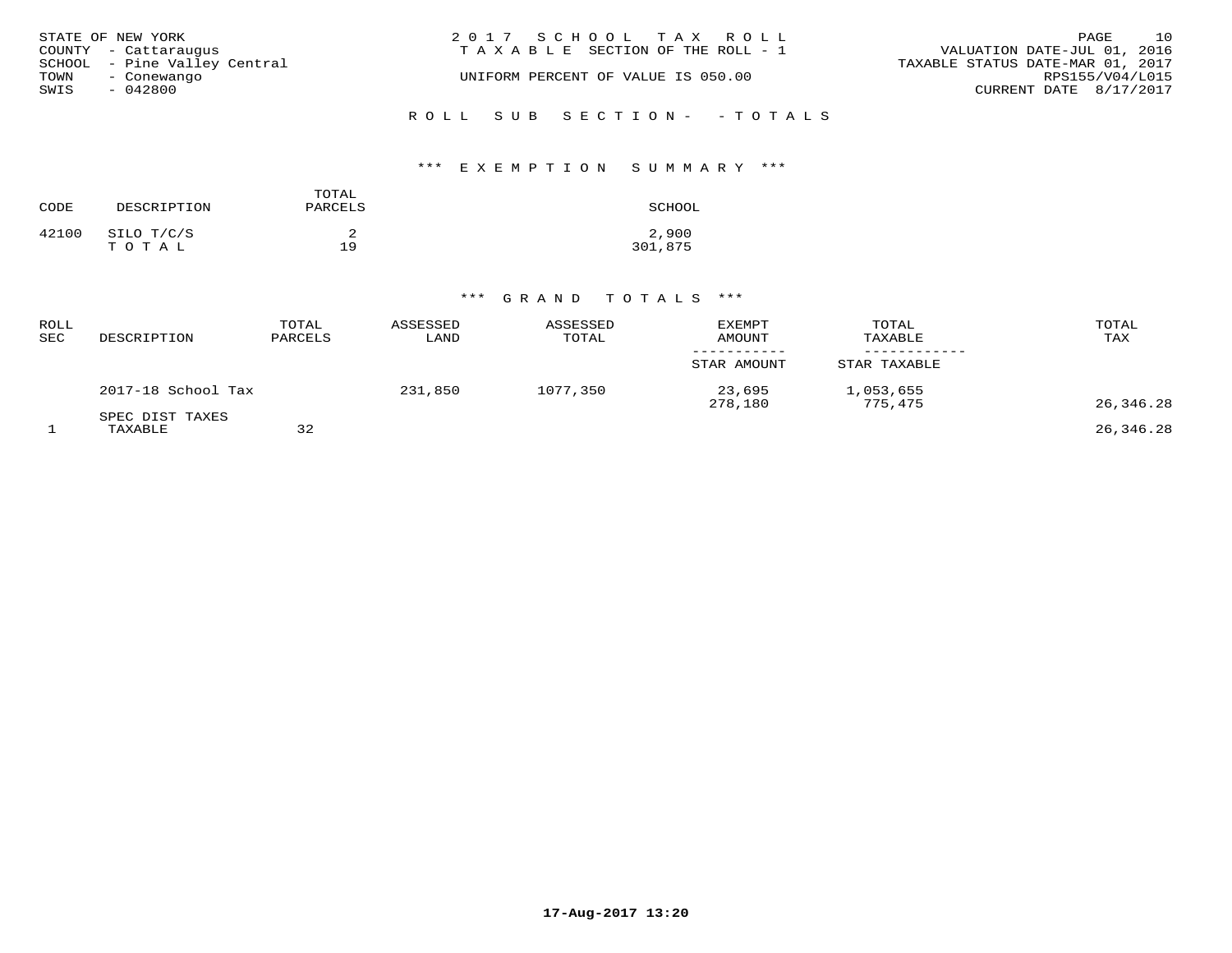| STATE OF NEW YORK<br>COUNTY - Cattaraugus<br>SCHOOL - Pine Valley Central<br>TOWN<br>- Conewango<br>SWIS<br>$-042800$ | 2017                                                                               | SCHOOL            | TAX ROLL<br>TAXABLE SECTION OF THE ROLL - 1<br>OWNERS NAME SEQUENCE<br>UNIFORM PERCENT OF VALUE IS 050.00 | SUB-SECT - 1 VALUATION DATE-JUL 01, 2016<br>TAXABLE STATUS DATE-MAR 01, 2017 | PAGE<br>11                     |
|-----------------------------------------------------------------------------------------------------------------------|------------------------------------------------------------------------------------|-------------------|-----------------------------------------------------------------------------------------------------------|------------------------------------------------------------------------------|--------------------------------|
| TAX MAP PARCEL NUMBER<br>CURRENT OWNERS NAME                                                                          | PROPERTY LOCATION & CLASS ASSESSMENT<br>SCHOOL DISTRICT                            | LAND              | TAX DESCRIPTION                                                                                           | TAXABLE VALUE                                                                |                                |
| CURRENT OWNERS ADDRESS                                                                                                | PARCEL SIZE/GRID COORD                                                             | TOTAL             | SPECIAL DISTRICTS                                                                                         | ********************************* 51.004-2-1./1 **************               | TAX AMOUNT                     |
|                                                                                                                       | 22234 Miller S Unit 1                                                              |                   |                                                                                                           | ACCT 0885                                                                    | <b>BILL</b><br>33              |
| $51.004 - 2 - 1.71$<br>Empire Energy<br>c/o KE Andrews<br>1900 Dalrock Rd<br>Rowlett, TX 75088                        | 733 Gas well<br>Pine Valley Cen 063001<br>19393 Mcf<br>$31 - 009$<br>ACRES<br>0.01 | $\Omega$<br>1,687 | 2017-18 School Tax                                                                                        | 1,687                                                                        | 57.31                          |
|                                                                                                                       | EAST-1025109 NRTH-0822854<br>FULL MARKET VALUE                                     | 3,374             |                                                                                                           |                                                                              |                                |
|                                                                                                                       |                                                                                    |                   | TOTAL TAX ---                                                                                             | DATE #1<br>AMT DUE                                                           | $57.31**$<br>09/30/17<br>57.31 |
|                                                                                                                       |                                                                                    |                   |                                                                                                           | $*****$ 51.004-2-2.1/1 **************                                        |                                |
| $51.004 - 2 - 2.1/1$                                                                                                  | 21938 Miller Sam Unit 2<br>733 Gas well                                            |                   | 2017-18 School Tax                                                                                        | <b>ACCT 0897</b><br>1,687                                                    | BILL 34<br>57.31               |
| Empire Energy                                                                                                         | Pine Valley Cen 063001                                                             | $\Omega$          |                                                                                                           |                                                                              |                                |
| <b>KE Andrews</b><br>1900 Dalrock Rd                                                                                  | Mcf 9358<br>$31 - 009$                                                             | 1,687             |                                                                                                           |                                                                              |                                |
| Rowlett, TX 75088                                                                                                     | EAST-1026519 NRTH-0822034<br>FULL MARKET VALUE                                     | 3,374             |                                                                                                           |                                                                              |                                |
|                                                                                                                       |                                                                                    |                   | TOTAL TAX ---                                                                                             | DATE #1<br>AMT DUE                                                           | $57.31**$<br>09/30/17<br>57.31 |
|                                                                                                                       | *******************************                                                    |                   | ***********************                                                                                   | ***** $51.004-2-2.1/2$ *************                                         |                                |
|                                                                                                                       | 21965 Miller Sam Unit 3                                                            |                   |                                                                                                           | ACCT 0898                                                                    | BILL 35                        |
| $51.004 - 2 - 2.1/2$                                                                                                  | 733 Gas well                                                                       |                   | 2017-18 School Tax                                                                                        | 793                                                                          | 26.94                          |
| Empire Energy                                                                                                         | Pine Valley Cen 063001                                                             | $\Omega$          |                                                                                                           |                                                                              |                                |
| <b>KE</b> Andrews                                                                                                     | 3747 Mcf<br>$31 - 009$                                                             | 793               |                                                                                                           |                                                                              |                                |
| 1900 Dalrock Rd<br>Rowlett, TX 75088                                                                                  | EAST-1025109 NRTH-0822854                                                          |                   |                                                                                                           |                                                                              |                                |
|                                                                                                                       | FULL MARKET VALUE                                                                  | 1,586             |                                                                                                           |                                                                              |                                |
|                                                                                                                       |                                                                                    |                   | TOTAL TAX ---                                                                                             | DATE #1                                                                      | $26.94**$<br>09/30/17<br>26.94 |
|                                                                                                                       |                                                                                    |                   |                                                                                                           | AMT DUE                                                                      |                                |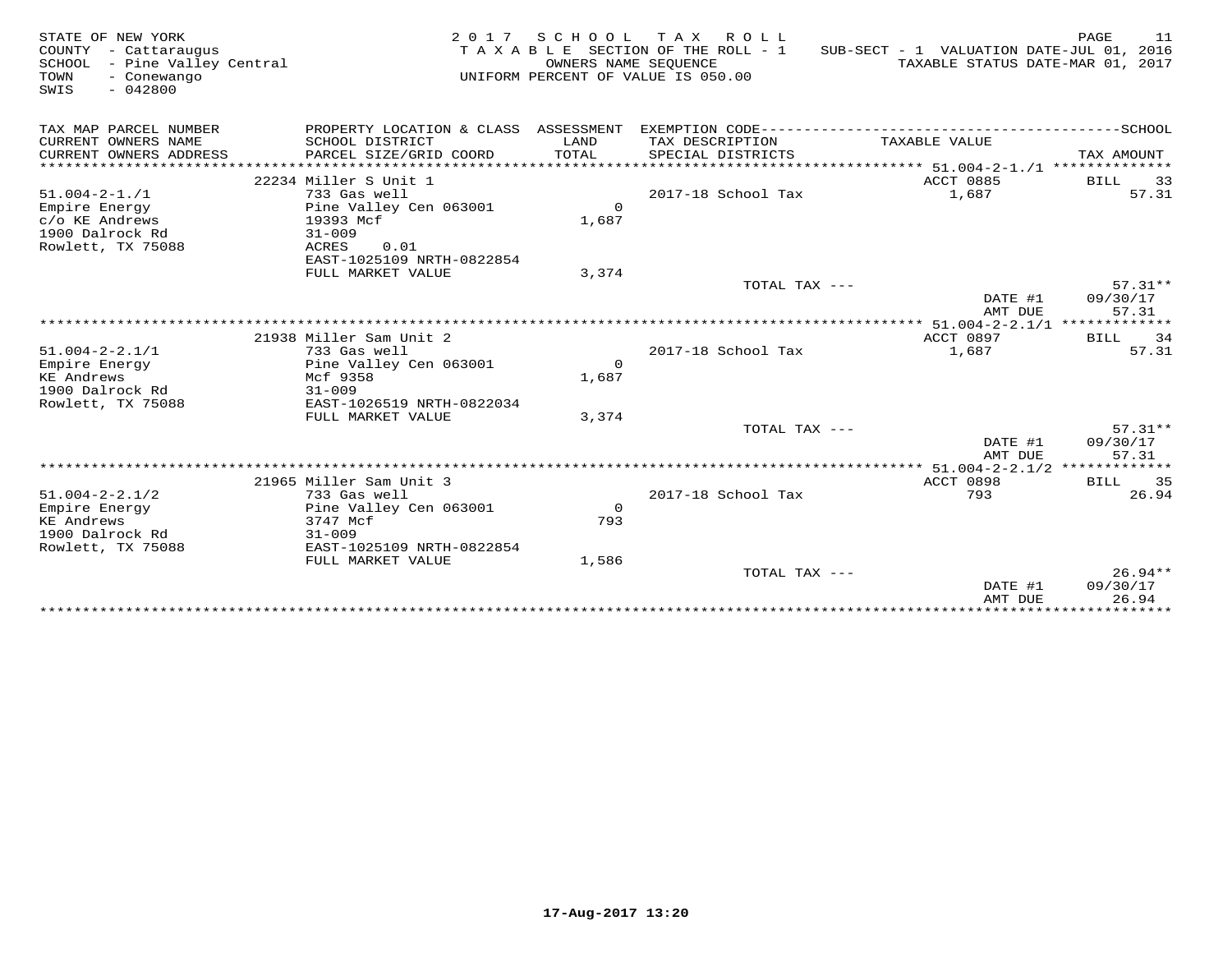|      | STATE OF NEW YORK            | 2017 SCHOOL TAX ROLL               | 12<br>PAGE                               |
|------|------------------------------|------------------------------------|------------------------------------------|
|      | COUNTY - Cattaraugus         | TAXABLE SECTION OF THE ROLL - 1    | SUB-SECT - 1 VALUATION DATE-JUL 01, 2016 |
|      | SCHOOL - Pine Valley Central |                                    | TAXABLE STATUS DATE-MAR 01, 2017         |
| TOWN | - Conewango                  | UNIFORM PERCENT OF VALUE IS 050.00 | RPS155/V04/L015                          |
| SWIS | - 042800                     |                                    | CURRENT DATE 8/17/2017                   |
|      |                              | ROLL SUB SECTION-1-TOTALS          |                                          |

### \*\*\* S P E C I A L D I S T R I C T S U M M A R Y \*\*\*

|      |      | ™∩ͲϪ<br>بمحمد ب | -OP,             | <b>FNC</b> | ΑL    | ֿישו          |       |                    |
|------|------|-----------------|------------------|------------|-------|---------------|-------|--------------------|
| CODE | NAME | PART            | mynne<br>- - - - | ALUF       | 'ALUE | <b>IMOUNT</b> | VALUE | <b>TRAV</b><br>∸∽∸ |

### NO SPECIAL DISTRICTS AT THIS LEVEL

\*\*\* S C H O O L D I S T R I C T S U M M A R Y \*\*\*

| CODE   | DISTRICT NAME                    | TOTAL<br>PARCELS | ASSESSED<br>LAND | ASSESSED<br>TOTAL | EXEMPT<br>AMOUNT | TOTAL<br>TAXABLE |           |
|--------|----------------------------------|------------------|------------------|-------------------|------------------|------------------|-----------|
|        |                                  |                  |                  |                   | STAR AMOUNT      | STAR TAXABLE     | TOTAL TAX |
|        | Pine Valley Central              | 3                |                  | 4,167             |                  | 4,167            |           |
| 063001 |                                  |                  |                  |                   |                  | 4,167            | 141.56    |
|        | SUB-TOTAL                        | 3                |                  | 4,167             |                  | 4,167            |           |
|        | $S \cup B - T \cup T A L (CONT)$ |                  |                  |                   |                  | 4,167            | 141.56    |
|        | TOTAL                            | 3                |                  | 4,167             |                  | 4,167            |           |
|        | T O T A L (CONT)                 |                  |                  |                   |                  | 4,167            | 141.56    |

\*\*\* S Y S T E M C O D E S S U M M A R Y \*\*\*

NO SYSTEM EXEMPTIONS AT THIS LEVEL

\*\*\* E X E M P T I O N S U M M A R Y \*\*\*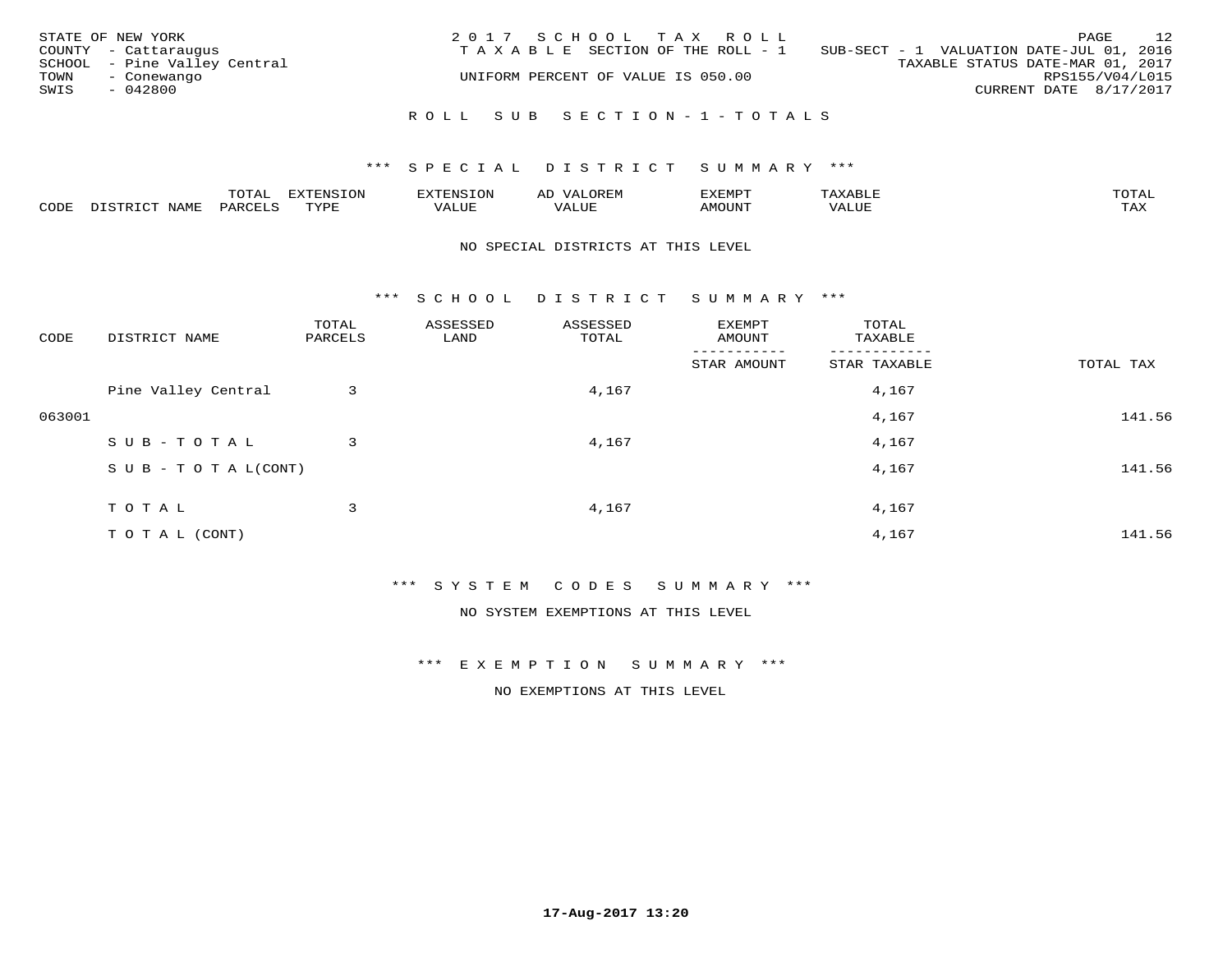|      | STATE OF NEW YORK            | 2017 SCHOOL TAX ROLL               |                                          | PAGE                   | 13 |
|------|------------------------------|------------------------------------|------------------------------------------|------------------------|----|
|      | COUNTY - Cattaraugus         | TAXABLE SECTION OF THE ROLL - 1    | SUB-SECT - 1 VALUATION DATE-JUL 01, 2016 |                        |    |
|      | SCHOOL - Pine Valley Central |                                    | TAXABLE STATUS DATE-MAR 01, 2017         |                        |    |
| TOWN | - Conewango                  | UNIFORM PERCENT OF VALUE IS 050.00 |                                          | RPS155/V04/L015        |    |
| SWIS | $-042800$                    |                                    |                                          | CURRENT DATE 8/17/2017 |    |
|      |                              |                                    |                                          |                        |    |
|      |                              | ROLL SUB SECTION-1-TOTALS          |                                          |                        |    |

# \*\*\* G R A N D T O T A L S \*\*\*

| <b>ROLL</b><br>SEC | DESCRIPTION        | TOTAL<br>PARCELS | ASSESSED<br>LAND | ASSESSED<br>TOTAL | <b>EXEMPT</b><br><b>AMOUNT</b> | TOTAL<br>TAXABLE | TOTAL<br>TAX |
|--------------------|--------------------|------------------|------------------|-------------------|--------------------------------|------------------|--------------|
|                    |                    |                  |                  |                   | STAR AMOUNT                    | STAR TAXABLE     |              |
|                    | 2017-18 School Tax |                  |                  | 4,167             |                                | 4,167            |              |
|                    | SPEC DIST TAXES    |                  |                  |                   |                                | 4,167            | 141.56       |
|                    | TAXABLE            |                  |                  |                   |                                |                  | 141.56       |

**17-Aug-2017 13:20**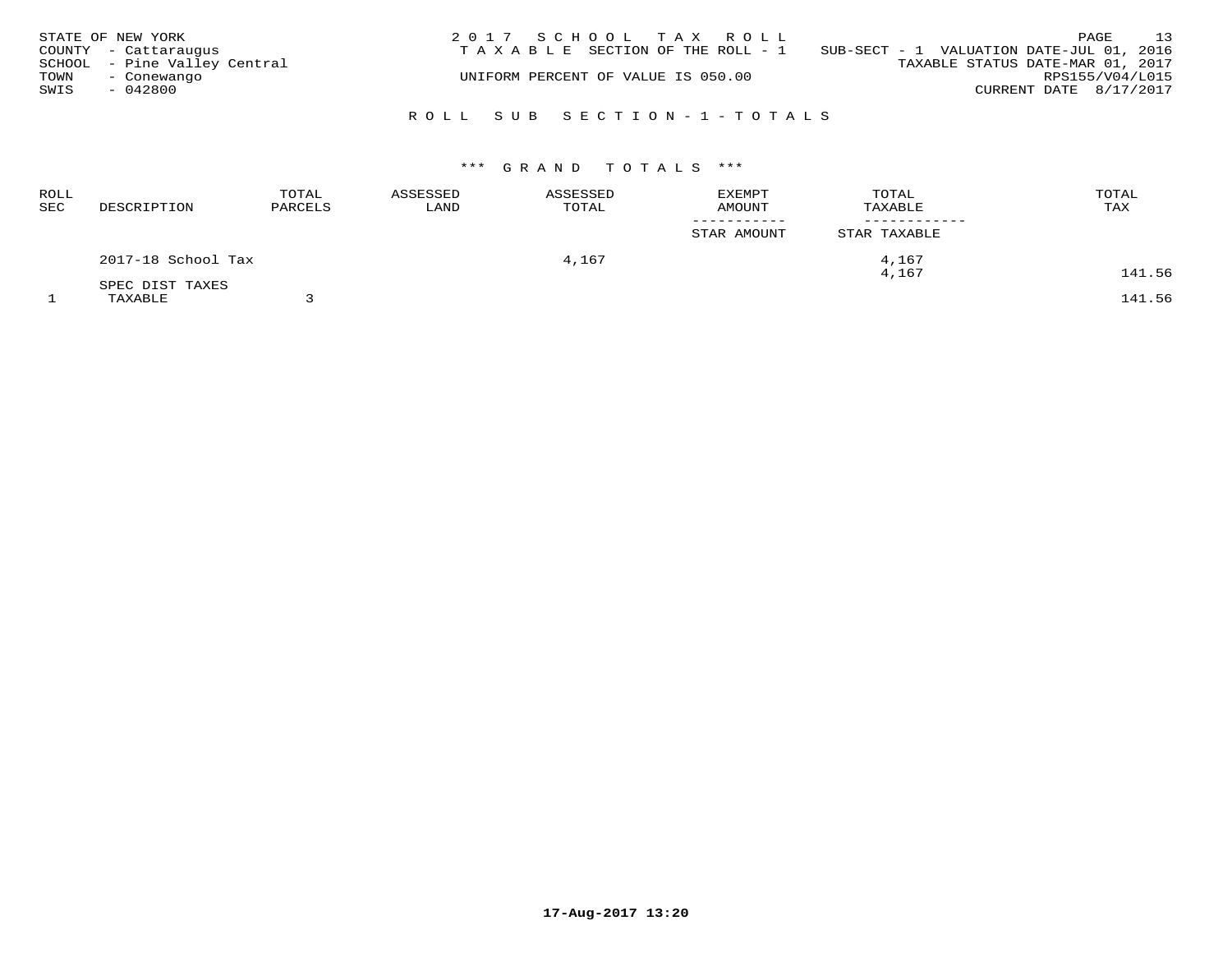| STATE OF NEW YORK<br>COUNTY - Cattaraugus<br>SCHOOL - Pine Valley Central<br>TOWN<br>- Conewango | 2017 SCHOOL TAX ROLL<br>TAXABLE SECTION OF THE ROLL - 1<br>UNIFORM PERCENT OF VALUE IS 050.00 | 14<br>PAGE<br>VALUATION DATE-JUL 01, 2016<br>TAXABLE STATUS DATE-MAR 01, 2017<br>RPS155/V04/L015 |
|--------------------------------------------------------------------------------------------------|-----------------------------------------------------------------------------------------------|--------------------------------------------------------------------------------------------------|
| SWIS<br>- 042800                                                                                 | ROLL SECTION TOTALS                                                                           | CURRENT DATE 8/17/2017                                                                           |

### \*\*\* S P E C I A L D I S T R I C T S U M M A R Y \*\*\*

|       |      | m^m*<br>∸ ∪ ⊥ <del>⊓</del> | $T \cap N$<br>--- |                 | ىت | YFMDT   |        | $m \wedge m \wedge n$ |
|-------|------|----------------------------|-------------------|-----------------|----|---------|--------|-----------------------|
| JODE: | ᇧᅀᇝᅲ |                            | $m \tau \tau n$   | $-$ - $-$ - $-$ |    | 1077777 | 1 U P. | $m \times r$<br>- ⊷∡  |

### NO SPECIAL DISTRICTS AT THIS LEVEL

\*\*\* S C H O O L D I S T R I C T S U M M A R Y \*\*\*

| CODE   | DISTRICT NAME                    | TOTAL<br>PARCELS | ASSESSED<br>LAND | ASSESSED<br>TOTAL | EXEMPT<br>AMOUNT | TOTAL<br>TAXABLE |           |
|--------|----------------------------------|------------------|------------------|-------------------|------------------|------------------|-----------|
|        |                                  |                  |                  |                   | STAR AMOUNT      | STAR TAXABLE     | TOTAL TAX |
|        | Pine Valley Central              | 35               | 231,850          | 1081,517          | 23,695           | 1,057,822        |           |
| 063001 |                                  |                  |                  |                   | 278,180          | 779,642          | 26,487.84 |
|        | SUB-TOTAL                        | 35               | 231,850          | 1081,517          | 23,695           | 1,057,822        |           |
|        | $S \cup B - T \cup T A L (CONT)$ |                  |                  |                   | 278,180          | 779,642          | 26,487.84 |
|        | TOTAL                            | 35               | 231,850          | 1081,517          | 23,695           | 1,057,822        |           |
|        | T O T A L (CONT)                 |                  |                  |                   | 278,180          | 779,642          | 26,487.84 |

### \*\*\* S Y S T E M C O D E S S U M M A R Y \*\*\*

### NO SYSTEM EXEMPTIONS AT THIS LEVEL

| CODE  | DESCRIPTION  | TOTAL<br>PARCELS | SCHOOL  |
|-------|--------------|------------------|---------|
| 41700 | AG BLDG      |                  | 10,000  |
| 41730 | AG DISTOUT   |                  | 2,965   |
| 41800 | AGED $C/T/S$ |                  | 7,830   |
| 41834 | ENH STAR     | 4                | 122,180 |
| 41854 | BAS STAR     | 10               | 156,000 |
|       |              |                  |         |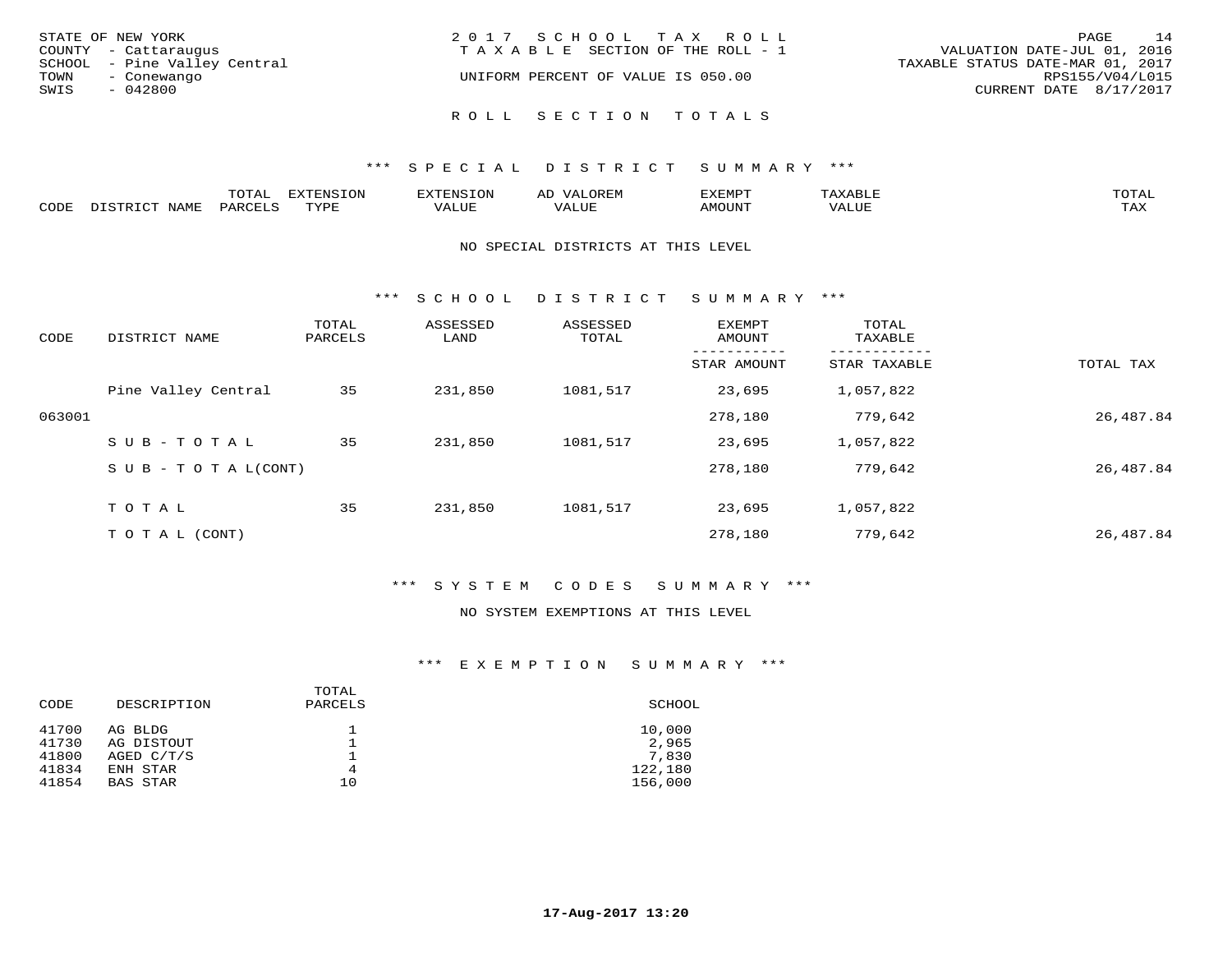| STATE OF NEW YORK            | 2017 SCHOOL TAX ROLL                  | 15<br>PAGE                       |
|------------------------------|---------------------------------------|----------------------------------|
| COUNTY - Cattaraugus         | T A X A B L E SECTION OF THE ROLL - 1 | VALUATION DATE-JUL 01, 2016      |
| SCHOOL - Pine Valley Central |                                       | TAXABLE STATUS DATE-MAR 01, 2017 |
| TOWN<br>- Conewango          | UNIFORM PERCENT OF VALUE IS 050.00    | RPS155/V04/L015                  |
| SWIS<br>- 042800             |                                       | CURRENT DATE 8/17/2017           |
|                              |                                       |                                  |
|                              | ROLL SECTION TOTALS                   |                                  |

# \*\*\* E X E M P T I O N S U M M A R Y \*\*\*

| CODE  | DESCRIPTION         | TOTAL<br>PARCELS | SCHOOL           |
|-------|---------------------|------------------|------------------|
| 42100 | SILO T/C/S<br>TOTAL | 19               | 2,900<br>301,875 |

# \*\*\* G R A N D T O T A L S \*\*\*

| ROLL<br>SEC | DESCRIPTION                | TOTAL<br>PARCELS | ASSESSED<br>LAND | ASSESSED<br>TOTAL | <b>EXEMPT</b><br>AMOUNT | TOTAL<br>TAXABLE     | TOTAL<br>TAX |
|-------------|----------------------------|------------------|------------------|-------------------|-------------------------|----------------------|--------------|
|             |                            |                  |                  |                   | STAR AMOUNT             | STAR TAXABLE         |              |
|             | 2017-18 School Tax         |                  | 231,850          | 1081,517          | 23,695<br>278,180       | 1,057,822<br>779.642 | 26,487.84    |
|             | SPEC DIST TAXES<br>TAXABLE | 35               |                  |                   |                         |                      | 26,487.84    |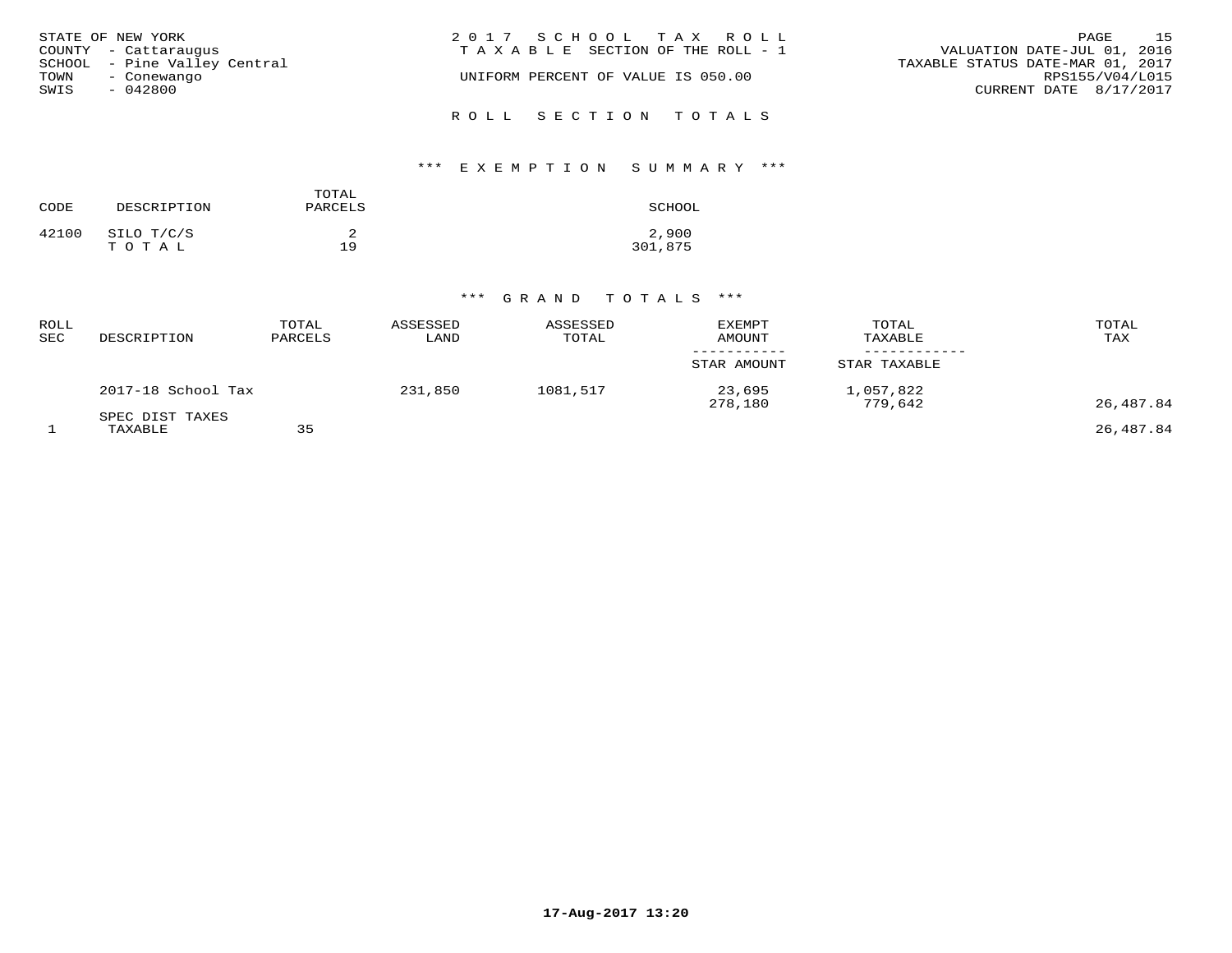| STATE OF NEW YORK<br>COUNTY<br>- Cattaraugus<br>- Pine Valley Central<br>SCHOOL<br>TOWN<br>- Conewango<br>$-042800$<br>SWIS | 2 0 1 7                   | SCHOOL<br>OWNERS NAME SEOUENCE | T A X<br>R O L L<br>SPECIAL FRANCHISE SECTION OF THE ROLL - 5<br>UNIFORM PERCENT OF VALUE IS 050.00 | VALUATION DATE-JUL 01,<br>TAXABLE STATUS DATE-MAR 01, 2017 | 16<br>PAGE<br>2016 |
|-----------------------------------------------------------------------------------------------------------------------------|---------------------------|--------------------------------|-----------------------------------------------------------------------------------------------------|------------------------------------------------------------|--------------------|
| TAX MAP PARCEL NUMBER                                                                                                       | PROPERTY LOCATION & CLASS | ASSESSMENT                     | EXEMPTION CODE---                                                                                   |                                                            | -SCHOOL            |
| CURRENT OWNERS NAME                                                                                                         | SCHOOL DISTRICT           | LAND                           | TAX DESCRIPTION                                                                                     | TAXABLE VALUE                                              |                    |
| CURRENT OWNERS ADDRESS                                                                                                      | PARCEL SIZE/GRID COORD    | TOTAL                          | SPECIAL DISTRICTS                                                                                   |                                                            | TAX AMOUNT         |
| **************************                                                                                                  |                           |                                |                                                                                                     |                                                            | *******            |
|                                                                                                                             | Special Franchise         |                                |                                                                                                     | ACCT 0678                                                  | 36<br>BILL         |
| 528.000-9916-131.600                                                                                                        | 861 Elec & gas            |                                | 2017-18 School Tax                                                                                  | 17,126                                                     | 581.85             |
| Nys Electric & Gas Corp                                                                                                     | Pine Valley Cen 063001    | $\Omega$                       |                                                                                                     |                                                            |                    |
| Avangrid Manag Co.-Local Tax                                                                                                | Town Outside              | 17,126                         |                                                                                                     |                                                            |                    |
| 1 City Center Fl 5th                                                                                                        | 6.4% Pine Valley          |                                |                                                                                                     |                                                            |                    |
| Portland, ME 04101                                                                                                          | FULL MARKET VALUE         | 34,252                         |                                                                                                     |                                                            |                    |
|                                                                                                                             |                           |                                | TOTAL TAX ---                                                                                       |                                                            | 581.85**           |
|                                                                                                                             |                           |                                |                                                                                                     | DATE #1<br>AMT DUE                                         | 09/30/17<br>581.85 |
|                                                                                                                             |                           |                                |                                                                                                     |                                                            | ***********        |
|                                                                                                                             | Special Franchise         |                                |                                                                                                     | <b>ACCT 0679</b>                                           | 37<br>BILL         |
| 528.000-9916-629                                                                                                            | 866 Telephone             |                                | 2017-18 School Tax                                                                                  | 9,993                                                      | 339.51             |
| Windstream NY Inc                                                                                                           | Pine Valley Cen 063001    | 0                              |                                                                                                     |                                                            |                    |
| PO Box 2629                                                                                                                 | Town Outside              | 9,993                          |                                                                                                     |                                                            |                    |
| Addison, TX 75001                                                                                                           | $0.1000$ - Pine Valley    |                                |                                                                                                     |                                                            |                    |
|                                                                                                                             | FULL MARKET VALUE         | 19,986                         |                                                                                                     |                                                            |                    |
|                                                                                                                             |                           |                                | TOTAL TAX ---                                                                                       |                                                            | $339.51**$         |
|                                                                                                                             |                           |                                |                                                                                                     | DATE #1                                                    | 09/30/17           |
|                                                                                                                             |                           |                                |                                                                                                     | AMT DUE                                                    | 339.51             |
|                                                                                                                             |                           |                                |                                                                                                     |                                                            |                    |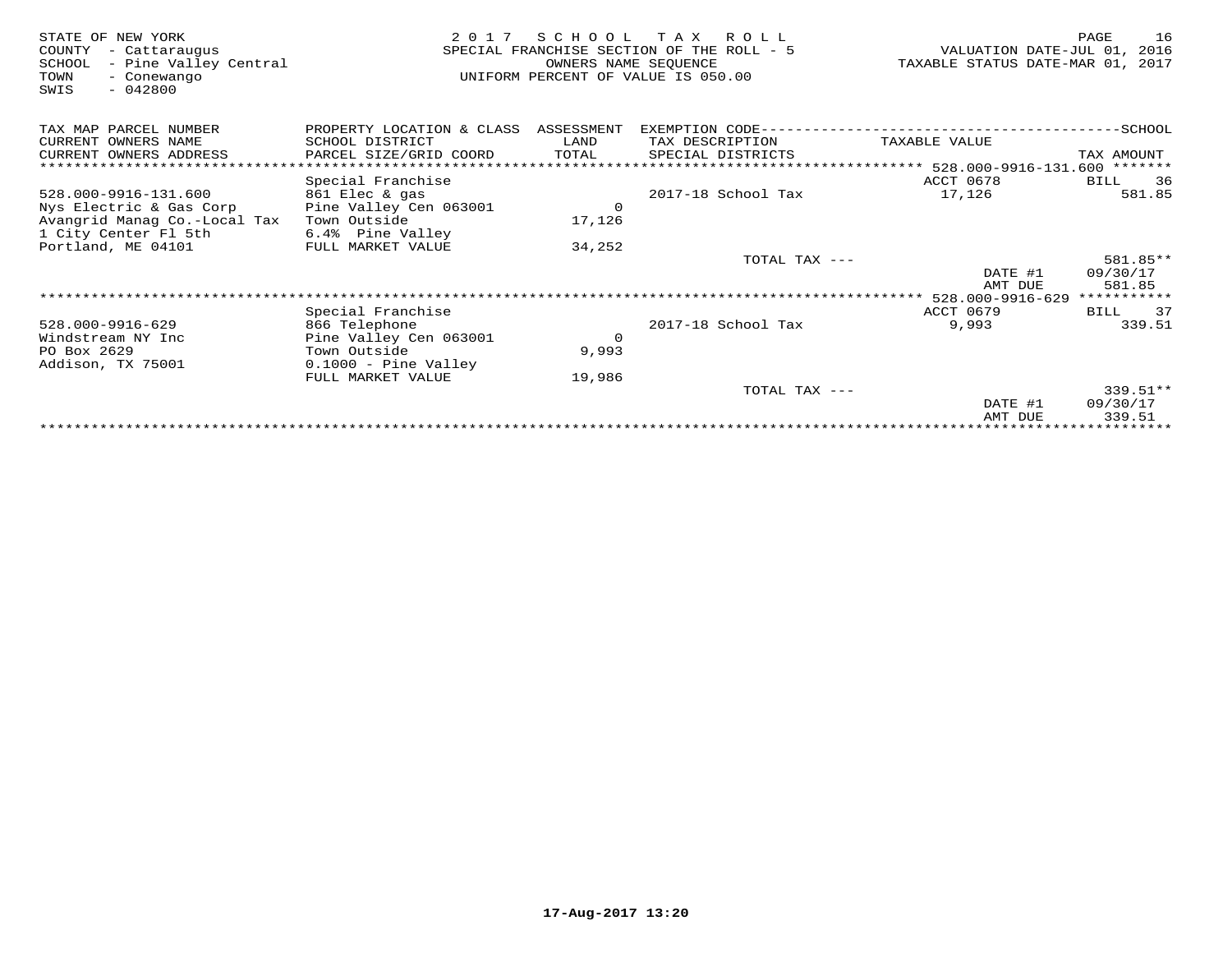|      | STATE OF NEW YORK            | 2017 SCHOOL TAX ROLL                      | PAGE                             | 17 |
|------|------------------------------|-------------------------------------------|----------------------------------|----|
|      | COUNTY - Cattaraugus         | SPECIAL FRANCHISE SECTION OF THE ROLL - 5 | VALUATION DATE-JUL 01, 2016      |    |
|      | SCHOOL - Pine Valley Central |                                           | TAXABLE STATUS DATE-MAR 01, 2017 |    |
| TOWN | - Conewango                  |                                           | RPS155/V04/L015                  |    |
| SWIS | - 042800                     |                                           | CURRENT DATE 8/17/2017           |    |
|      |                              |                                           |                                  |    |

## ROLL SUB SECTION - - TOTALS

### \*\*\* S P E C I A L D I S T R I C T S U M M A R Y \*\*\*

|      |      | <del>n</del> ∧m⊼<br>◡∸ғ | ON   | <b>GINT</b> |                   | 'XEMP' | $\cdots$ | $m \wedge m$<br>$\overline{\phantom{a}}$ |
|------|------|-------------------------|------|-------------|-------------------|--------|----------|------------------------------------------|
| CODE | NAMP | 'AR\                    | TVDF | ALUL        | $- - - -$<br>ALUP | MOUN.  | VALUE    | .<br>∸∽∸                                 |

### NO SPECIAL DISTRICTS AT THIS LEVEL

\*\*\* S C H O O L D I S T R I C T S U M M A R Y \*\*\*

| CODE   | DISTRICT NAME                    | TOTAL<br>PARCELS | ASSESSED<br>LAND | ASSESSED<br>TOTAL | EXEMPT<br>AMOUNT | TOTAL<br>TAXABLE |           |
|--------|----------------------------------|------------------|------------------|-------------------|------------------|------------------|-----------|
|        |                                  |                  |                  |                   | STAR AMOUNT      | STAR TAXABLE     | TOTAL TAX |
|        | Pine Valley Central              | 2                |                  | 27,119            |                  | 27,119           |           |
| 063001 |                                  |                  |                  |                   |                  | 27,119           | 921.36    |
|        | SUB-TOTAL                        | 2                |                  | 27,119            |                  | 27,119           |           |
|        | $S \cup B - T \cup T A L (CONT)$ |                  |                  |                   |                  | 27,119           | 921.36    |
|        | TOTAL                            | 2                |                  | 27,119            |                  | 27,119           |           |
|        |                                  |                  |                  |                   |                  |                  |           |
|        | T O T A L (CONT)                 |                  |                  |                   |                  | 27,119           | 921.36    |

### \*\*\* S Y S T E M C O D E S S U M M A R Y \*\*\*

NO SYSTEM EXEMPTIONS AT THIS LEVEL

\*\*\* E X E M P T I O N S U M M A R Y \*\*\*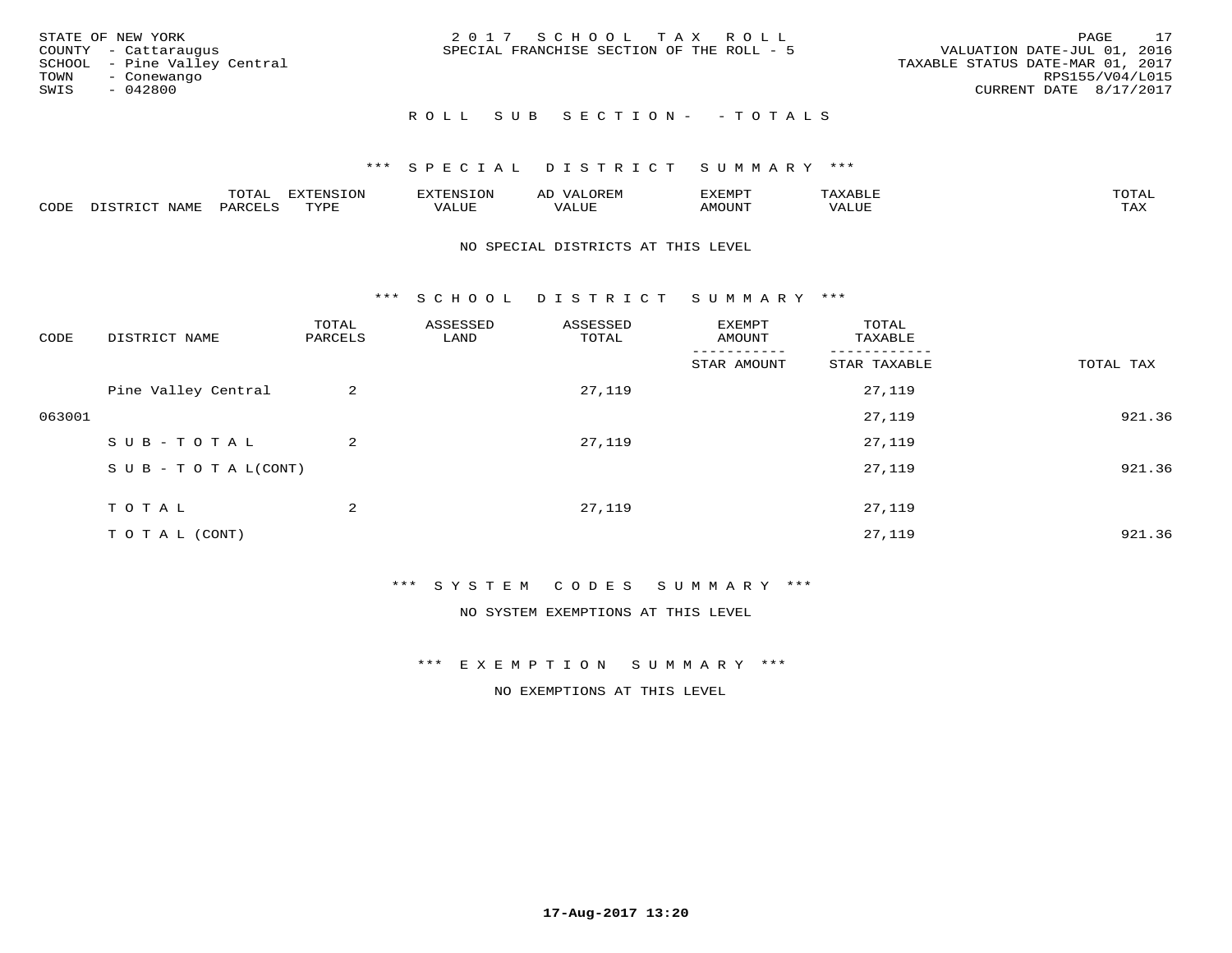|      | STATE OF NEW YORK            | 2017 SCHOOL TAX ROLL                      |  |                                  | PAGE                   | 18 |
|------|------------------------------|-------------------------------------------|--|----------------------------------|------------------------|----|
|      | COUNTY - Cattaraugus         | SPECIAL FRANCHISE SECTION OF THE ROLL - 5 |  | VALUATION DATE-JUL 01, 2016      |                        |    |
|      | SCHOOL - Pine Valley Central |                                           |  | TAXABLE STATUS DATE-MAR 01, 2017 |                        |    |
| TOWN | - Conewango                  |                                           |  |                                  | RPS155/V04/L015        |    |
| SWIS | - 042800                     |                                           |  |                                  | CURRENT DATE 8/17/2017 |    |
|      |                              |                                           |  |                                  |                        |    |

# R O L L S U B S E C T I O N - - T O T A L S

# \*\*\* G R A N D T O T A L S \*\*\*

| ROLL<br>SEC | DESCRIPTION        | TOTAL<br>PARCELS | ASSESSED<br>LAND | ASSESSED<br>TOTAL | EXEMPT<br>AMOUNT<br>STAR AMOUNT | TOTAL<br>TAXABLE<br>STAR TAXABLE | TOTAL<br>TAX |
|-------------|--------------------|------------------|------------------|-------------------|---------------------------------|----------------------------------|--------------|
|             | 2017-18 School Tax |                  |                  | 27,119            |                                 | 27,119                           |              |
|             | SPEC DIST TAXES    |                  |                  |                   |                                 | 27,119                           | 921.36       |

5 SPECIAL FRANCHISE 2 921.36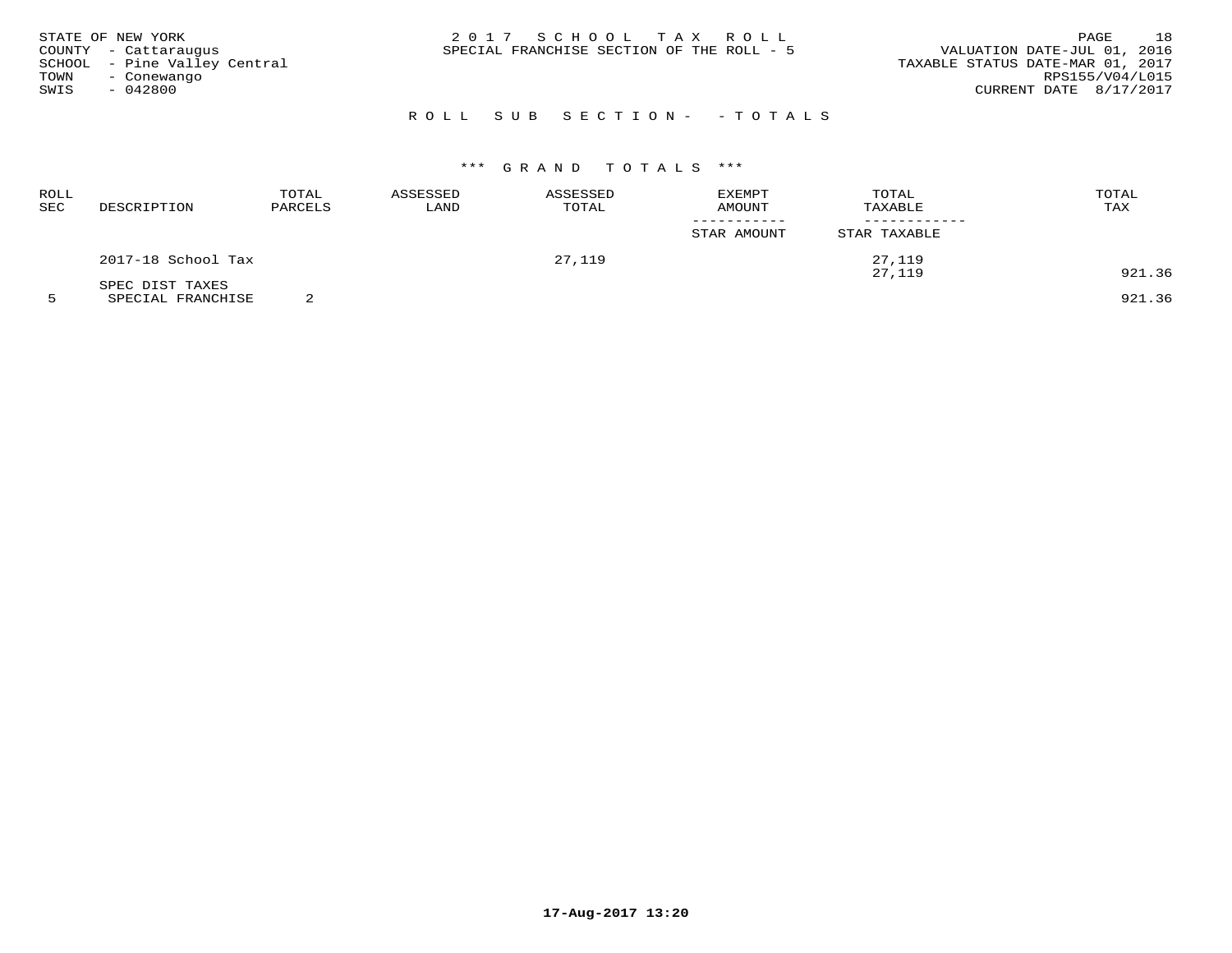| STATE OF NEW YORK            | 2017 SCHOOL TAX ROLL                      | 19<br>PAGE                       |
|------------------------------|-------------------------------------------|----------------------------------|
| COUNTY - Cattaraugus         | SPECIAL FRANCHISE SECTION OF THE ROLL - 5 | VALUATION DATE-JUL 01, 2016      |
| SCHOOL - Pine Valley Central |                                           | TAXABLE STATUS DATE-MAR 01, 2017 |
| TOWN<br>- Conewango          |                                           | RPS155/V04/L015                  |
| SWIS<br>- 042800             |                                           | CURRENT DATE 8/17/2017           |
|                              |                                           |                                  |

### \*\*\* S P E C I A L D I S T R I C T S U M M A R Y \*\*\*

|      |      | ™∩m⊼<br>◡⊥▱   |                 | או חיום י | ΑL   | ,,, <del>,</del> ,,,,,<br>″ – |       |                     |
|------|------|---------------|-----------------|-----------|------|-------------------------------|-------|---------------------|
| CODE | VAMF | $'$ AR $\chi$ | $m \tau \tau n$ | ALUF      | ALUE | MOUNT.                        | VALUE | $m \times r$<br>∸∽∽ |

### NO SPECIAL DISTRICTS AT THIS LEVEL

\*\*\* S C H O O L D I S T R I C T S U M M A R Y \*\*\*

| CODE   | DISTRICT NAME                    | TOTAL<br>PARCELS | ASSESSED<br>LAND | ASSESSED<br>TOTAL | EXEMPT<br>AMOUNT | TOTAL<br>TAXABLE |           |
|--------|----------------------------------|------------------|------------------|-------------------|------------------|------------------|-----------|
|        |                                  |                  |                  |                   | STAR AMOUNT      | STAR TAXABLE     | TOTAL TAX |
|        | Pine Valley Central              | 2                |                  | 27,119            |                  | 27,119           |           |
| 063001 |                                  |                  |                  |                   |                  | 27,119           | 921.36    |
|        | SUB-TOTAL                        | $\overline{a}$   |                  | 27,119            |                  | 27,119           |           |
|        | $S \cup B - T \cup T A L (CONT)$ |                  |                  |                   |                  | 27,119           | 921.36    |
|        | TOTAL                            | 2                |                  | 27,119            |                  | 27,119           |           |
|        |                                  |                  |                  |                   |                  |                  |           |
|        | T O T A L (CONT)                 |                  |                  |                   |                  | 27,119           | 921.36    |

### \*\*\* S Y S T E M C O D E S S U M M A R Y \*\*\*

NO SYSTEM EXEMPTIONS AT THIS LEVEL

### \*\*\* E X E M P T I O N S U M M A R Y \*\*\*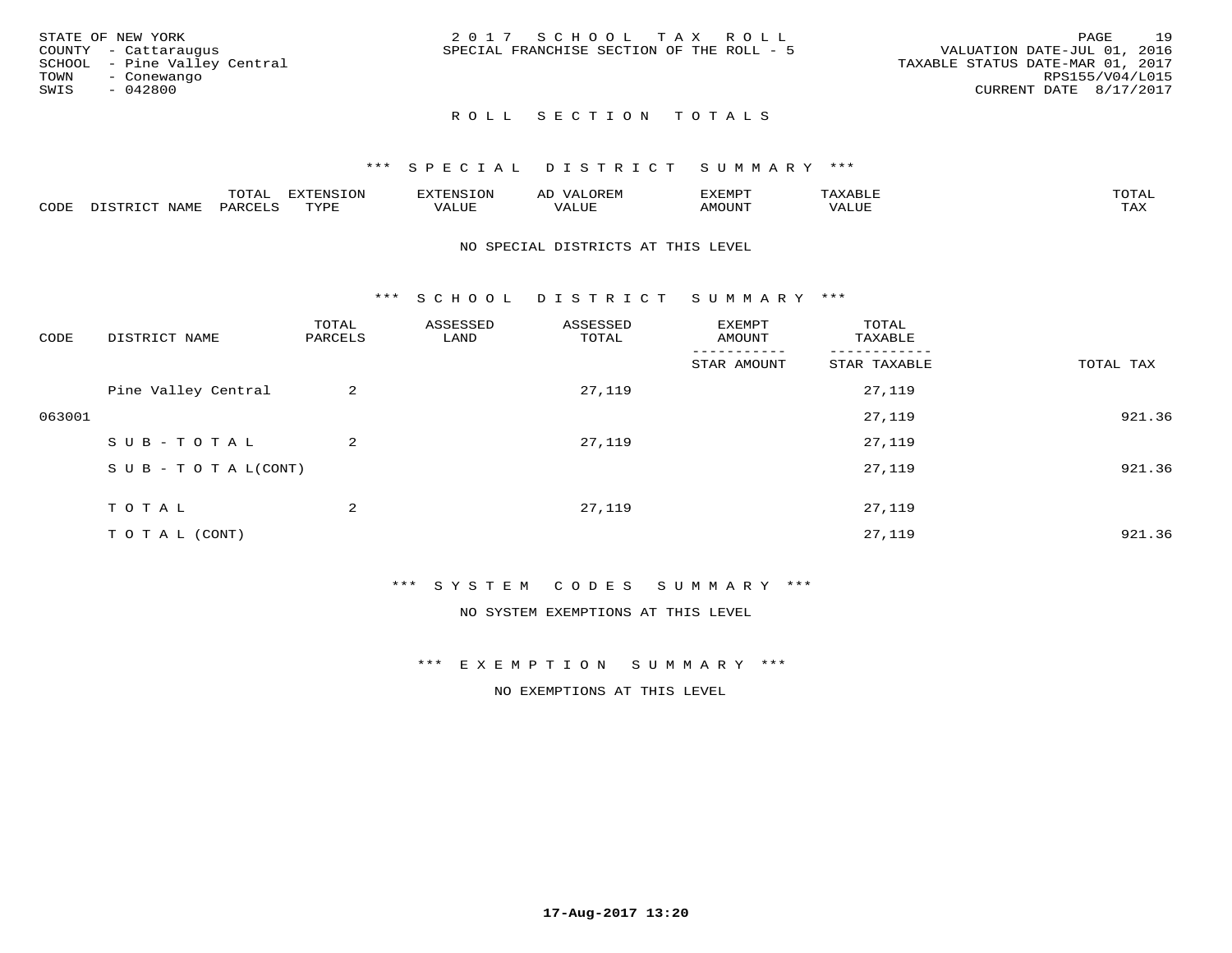| STATE OF NEW YORK |                              | 2017 SCHOOL TAX ROLL                      |  | 20<br>PAGE                       |
|-------------------|------------------------------|-------------------------------------------|--|----------------------------------|
|                   | COUNTY - Cattaraugus         | SPECIAL FRANCHISE SECTION OF THE ROLL - 5 |  | VALUATION DATE-JUL 01, 2016      |
|                   | SCHOOL - Pine Valley Central |                                           |  | TAXABLE STATUS DATE-MAR 01, 2017 |
| TOWN              | - Conewango                  |                                           |  | RPS155/V04/L015                  |
| SWIS              | $-042800$                    |                                           |  | CURRENT DATE 8/17/2017           |
|                   |                              |                                           |  |                                  |

# \*\*\* G R A N D T O T A L S \*\*\*

| ROLL<br>SEC | DESCRIPTION        | TOTAL<br>PARCELS | ASSESSED<br>LAND | ASSESSED<br>TOTAL | EXEMPT<br>AMOUNT | TOTAL<br>TAXABLE | TOTAL<br>TAX |
|-------------|--------------------|------------------|------------------|-------------------|------------------|------------------|--------------|
|             |                    |                  |                  |                   | STAR AMOUNT      | STAR TAXABLE     |              |
|             | 2017-18 School Tax |                  |                  | 27,119            |                  | 27,119<br>27,119 | 921.36       |
|             | SPEC DIST TAXES    |                  |                  |                   |                  |                  |              |

5 SPECIAL FRANCHISE 2 921.36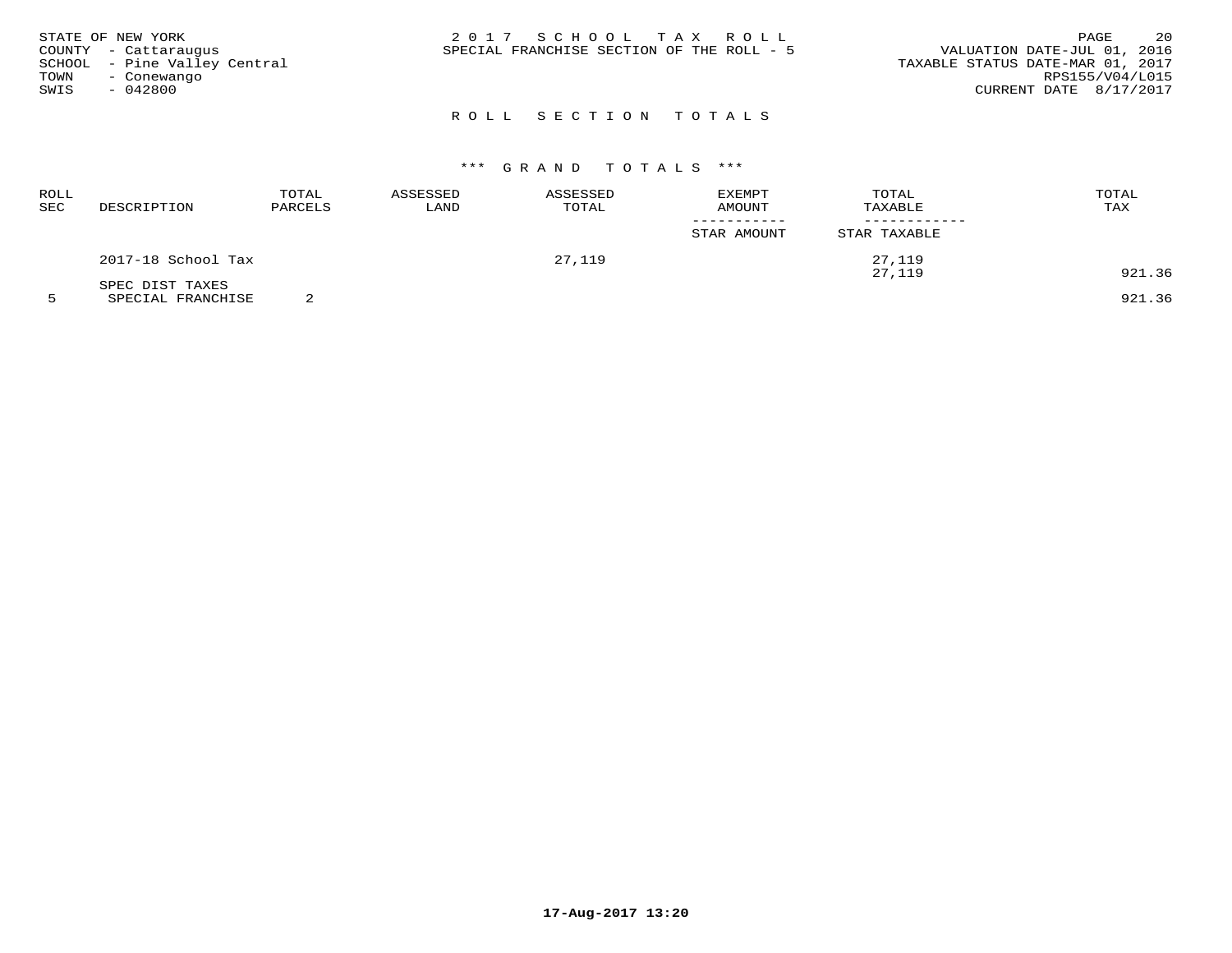| STATE OF NEW YORK<br>COUNTY - Cattaraugus<br>SCHOOL - Pine Valley Central<br>- Conewango<br>TOWN<br>SWIS<br>$-042800$ |                                                                                                                         |                    | 2017 SCHOOL TAX ROLL<br>UTILITY & R.R. SECTION OF THE ROLL - 6<br>OWNERS NAME SEQUENCE<br>UNIFORM PERCENT OF VALUE IS 050.00 | VALUATION DATE-JUL 01, 2016<br>TAXABLE STATUS DATE-MAR 01, 2017 | PAGE<br>21                     |
|-----------------------------------------------------------------------------------------------------------------------|-------------------------------------------------------------------------------------------------------------------------|--------------------|------------------------------------------------------------------------------------------------------------------------------|-----------------------------------------------------------------|--------------------------------|
| TAX MAP PARCEL NUMBER                                                                                                 |                                                                                                                         |                    |                                                                                                                              |                                                                 |                                |
| CURRENT OWNERS NAME<br>CURRENT OWNERS ADDRESS                                                                         | SCHOOL DISTRICT<br>PARCEL SIZE/GRID COORD                                                                               | LAND<br>TOTAL      | TAX DESCRIPTION<br>SPECIAL DISTRICTS                                                                                         | TAXABLE VALUE                                                   | TAX AMOUNT                     |
| ************************                                                                                              |                                                                                                                         |                    |                                                                                                                              |                                                                 |                                |
|                                                                                                                       | Outside Plant                                                                                                           |                    |                                                                                                                              | ACCT 0736                                                       | <b>BILL</b><br>38              |
| 628.089-9916-810.500/288<br>Emkey Gathering<br>558 W 6th St Ste 200<br>Erie, PA 16507                                 | 883 Gas Trans Impr<br>Pine Valley Cen 063001<br>888888<br>0.1200 - Pine Valley<br>4000' 12 In Pipeline<br>ACRES<br>0.01 | $\Omega$<br>17,210 | 2017-18 School Tax                                                                                                           | 17,210                                                          | 584.70                         |
|                                                                                                                       | FULL MARKET VALUE                                                                                                       | 34,420             |                                                                                                                              |                                                                 |                                |
|                                                                                                                       |                                                                                                                         |                    | TOTAL TAX ---                                                                                                                | DATE #1<br>AMT DUE                                              | 584.70**<br>09/30/17<br>584.70 |
|                                                                                                                       |                                                                                                                         |                    |                                                                                                                              | *************** 628.089-9916-131.600/188 ***                    |                                |
| 628.089-9916-131.600/188                                                                                              | Outside Plant<br>884 Elec Dist Out                                                                                      |                    | 2017-18 School Tax                                                                                                           | ACCT 0686<br>14,100                                             | BILL<br>39<br>479.04           |
| Nys Electric & Gas Corp<br>Avangrid Manag Co.-Local Tax<br>1 City Center Fl 5th<br>Portland, ME 04101                 | Pine Valley Cen 063001<br>888888<br>.0300 - Pine Valley<br>Total Elec Dist                                              | $\circ$<br>14,100  |                                                                                                                              |                                                                 |                                |
|                                                                                                                       | ACRES<br>0.01<br>FULL MARKET VALUE                                                                                      | 28,200             |                                                                                                                              |                                                                 |                                |
|                                                                                                                       |                                                                                                                         |                    | TOTAL TAX ---                                                                                                                | DATE #1                                                         | $479.04**$<br>09/30/17         |
|                                                                                                                       |                                                                                                                         |                    |                                                                                                                              | AMT DUE<br>$* 628.089 - 9916 - 631.900/188$ ***                 | 479.04                         |
|                                                                                                                       | Outside Plant                                                                                                           |                    |                                                                                                                              | ACCT 0597                                                       | BILL 40                        |
| 628.089-9916-631.900/188                                                                                              | 836 Telecom. eq.                                                                                                        |                    | 2017-18 School Tax                                                                                                           | 494                                                             | 16.78                          |
| Verizon New York Inc                                                                                                  | Pine Valley Cen 063001                                                                                                  | $\mathbf 0$        |                                                                                                                              |                                                                 |                                |
| Duff & Phelps<br>PO Box 2749<br>Addison, TX 75001                                                                     | 888888<br>1.0000 - Pine Valley<br>Poles, Wires, Cable, Etc<br>ACRES<br>0.01                                             | 494                |                                                                                                                              |                                                                 |                                |
|                                                                                                                       | FULL MARKET VALUE                                                                                                       | 988                |                                                                                                                              |                                                                 |                                |
|                                                                                                                       |                                                                                                                         |                    | TOTAL TAX ---                                                                                                                | DATE #1<br>AMT DUE                                              | $16.78**$<br>09/30/17<br>16.78 |
|                                                                                                                       |                                                                                                                         |                    |                                                                                                                              |                                                                 |                                |
|                                                                                                                       | Outside Plant                                                                                                           |                    |                                                                                                                              | ACCT 0683                                                       | 41<br>BILL                     |
| 628.089-9916-629./188                                                                                                 | 831 Tele Comm                                                                                                           |                    | 2017-18 School Tax                                                                                                           | 3,971                                                           | 134.91                         |
| Windstream NY Inc<br>PO Box 2629                                                                                      | Pine Valley Cen 063001<br>888888                                                                                        | $\Omega$<br>3,971  |                                                                                                                              |                                                                 |                                |
| Addison, TX 75001                                                                                                     | $0.0400 -$ Pine Valley<br>Poles, Wires, Cable, Etc                                                                      |                    |                                                                                                                              |                                                                 |                                |
|                                                                                                                       | ACRES<br>0.01                                                                                                           |                    |                                                                                                                              |                                                                 |                                |
|                                                                                                                       | FULL MARKET VALUE                                                                                                       | 7,942              |                                                                                                                              |                                                                 |                                |
|                                                                                                                       |                                                                                                                         |                    | TOTAL TAX ---                                                                                                                | DATE #1<br>AMT DUE                                              | 134.91**<br>09/30/17<br>134.91 |
|                                                                                                                       |                                                                                                                         |                    |                                                                                                                              |                                                                 | ********                       |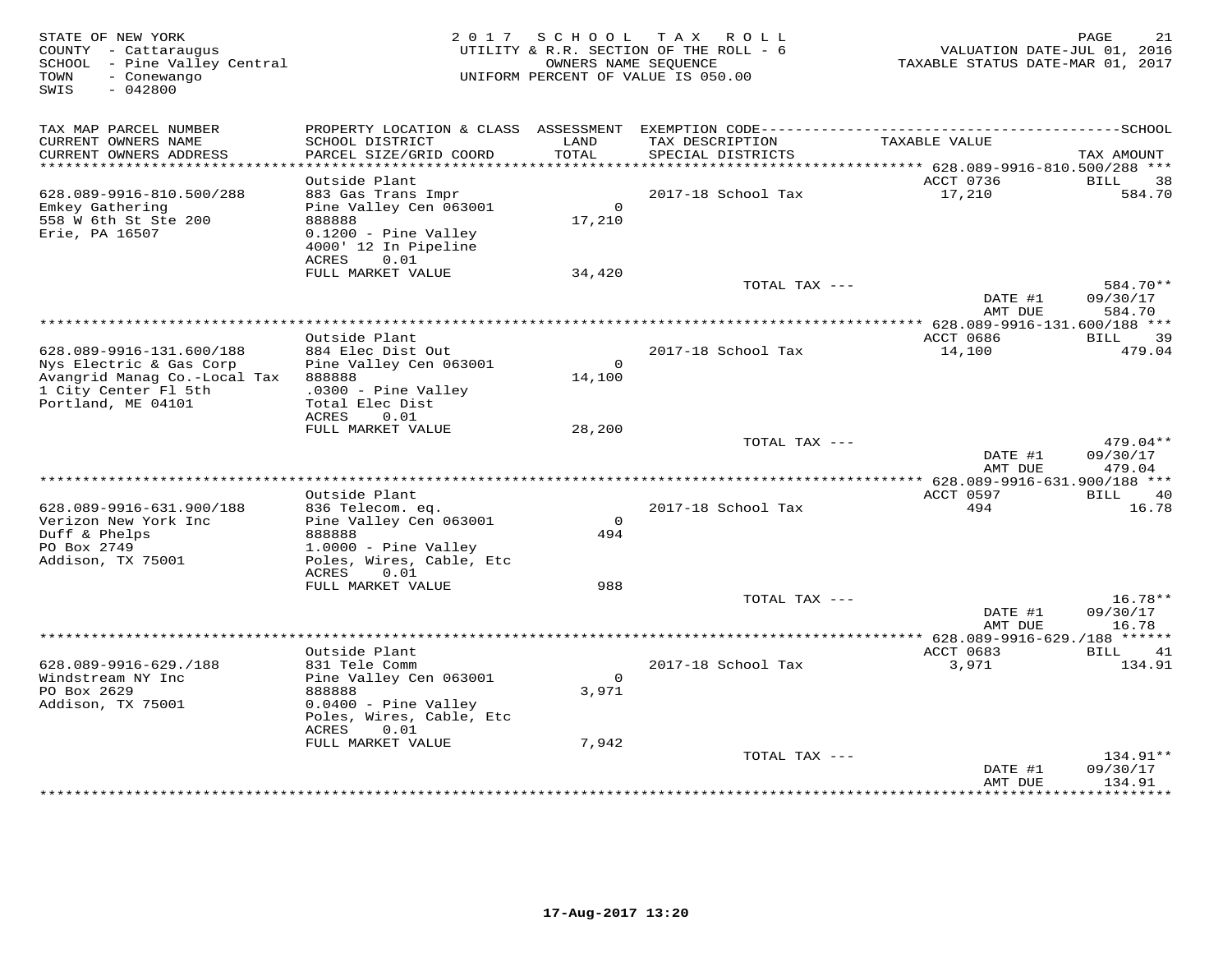|      | STATE OF NEW YORK            | 2017 SCHOOL TAX ROLL                   |  |                                  |                        | PAGE | -22 |
|------|------------------------------|----------------------------------------|--|----------------------------------|------------------------|------|-----|
|      | COUNTY - Cattaraugus         | UTILITY & R.R. SECTION OF THE ROLL - 6 |  | VALUATION DATE-JUL 01, 2016      |                        |      |     |
|      | SCHOOL - Pine Valley Central |                                        |  | TAXABLE STATUS DATE-MAR 01, 2017 |                        |      |     |
|      | TOWN - Conewango             |                                        |  |                                  | RPS155/V04/L015        |      |     |
| SWIS | - 042800                     |                                        |  |                                  | CURRENT DATE 8/17/2017 |      |     |
|      |                              |                                        |  |                                  |                        |      |     |

# R O L L S U B S E C T I O N - - T O T A L S

### \*\*\* S P E C I A L D I S T R I C T S U M M A R Y \*\*\*

|      |         | ----                | $\cdots$ | . FNS | ₩    | דסMדצי       |                   | $m \wedge m \wedge n$ |
|------|---------|---------------------|----------|-------|------|--------------|-------------------|-----------------------|
| CODE | ៶៲៳៲៴៲៷ | <b>ACTIVE</b><br>ΆR | TVDF     | ALUE  | ALUE | <b>NOUNT</b> | <b>TTT</b><br>⊐∪∟ | ГAX                   |

### NO SPECIAL DISTRICTS AT THIS LEVEL

\*\*\* S C H O O L D I S T R I C T S U M M A R Y \*\*\*

| CODE   | DISTRICT NAME                    | TOTAL<br>PARCELS | ASSESSED<br>LAND | ASSESSED<br>TOTAL | EXEMPT<br>AMOUNT | TOTAL<br>TAXABLE |           |
|--------|----------------------------------|------------------|------------------|-------------------|------------------|------------------|-----------|
|        |                                  |                  |                  |                   | STAR AMOUNT      | STAR TAXABLE     | TOTAL TAX |
|        | Pine Valley Central              | 4                |                  | 35,775            |                  | 35,775           |           |
| 063001 |                                  |                  |                  |                   |                  | 35,775           | 1,215.43  |
|        | SUB-TOTAL                        | 4                |                  | 35,775            |                  | 35,775           |           |
|        | $S \cup B - T \cup T A L (CONT)$ |                  |                  |                   |                  | 35,775           | 1,215.43  |
|        | TOTAL                            | 4                |                  | 35,775            |                  | 35,775           |           |
|        | TO TAL (CONT)                    |                  |                  |                   |                  | 35,775           | 1,215.43  |

### \*\*\* S Y S T E M C O D E S S U M M A R Y \*\*\*

NO SYSTEM EXEMPTIONS AT THIS LEVEL

### \*\*\* E X E M P T I O N S U M M A R Y \*\*\*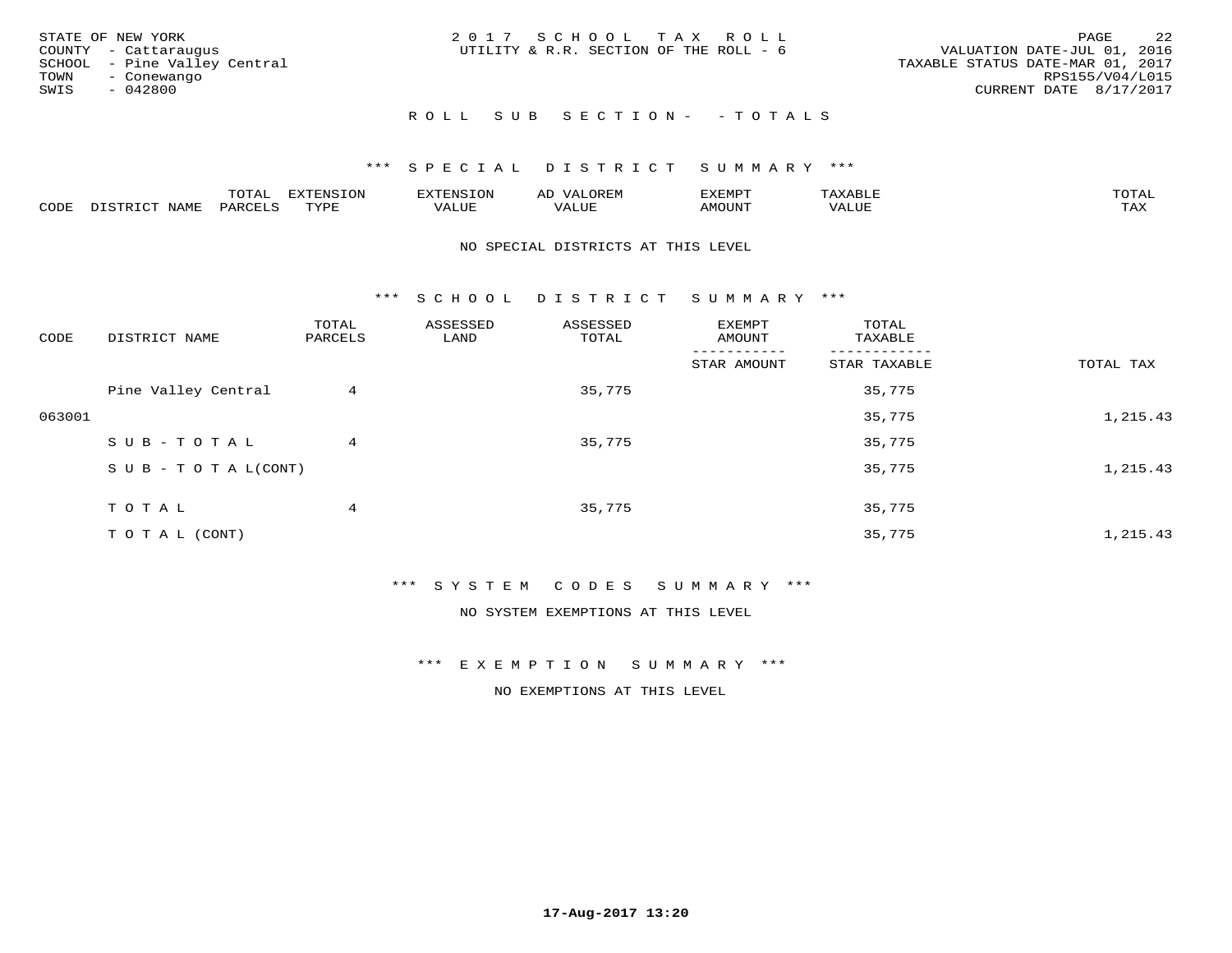|      | STATE OF NEW YORK<br>COUNTY - Cattaraugus   | 2017 SCHOOL TAX ROLL<br>UTILITY & R.R. SECTION OF THE ROLL - 6 |  |                            | VALUATION DATE-JUL 01, 2016      | PAGE            | 23 |
|------|---------------------------------------------|----------------------------------------------------------------|--|----------------------------|----------------------------------|-----------------|----|
| TOWN | SCHOOL - Pine Valley Central<br>- Conewango |                                                                |  |                            | TAXABLE STATUS DATE-MAR 01, 2017 | RPS155/V04/L015 |    |
| SWIS | $-042800$                                   |                                                                |  |                            | CURRENT DATE 8/17/2017           |                 |    |
|      |                                             |                                                                |  | ROLL SUB SECTION- - TOTALS |                                  |                 |    |

# \*\*\* G R A N D T O T A L S \*\*\*

| ROLL<br>SEC | DESCRIPTION        | TOTAL<br>PARCELS | ASSESSED<br>LAND | ASSESSED<br>TOTAL | EXEMPT<br>AMOUNT | TOTAL<br>TAXABLE | TOTAL<br>TAX |
|-------------|--------------------|------------------|------------------|-------------------|------------------|------------------|--------------|
|             |                    |                  |                  |                   | STAR AMOUNT      | STAR TAXABLE     |              |
|             | 2017-18 School Tax |                  |                  | 35,775            |                  | 35,775<br>35,775 | 1,215.43     |
|             | SPEC DIST TAXES    |                  |                  |                   |                  |                  |              |
|             | UTILITIES & N.C.   |                  |                  |                   |                  |                  | 1,215.43     |

**17-Aug-2017 13:20**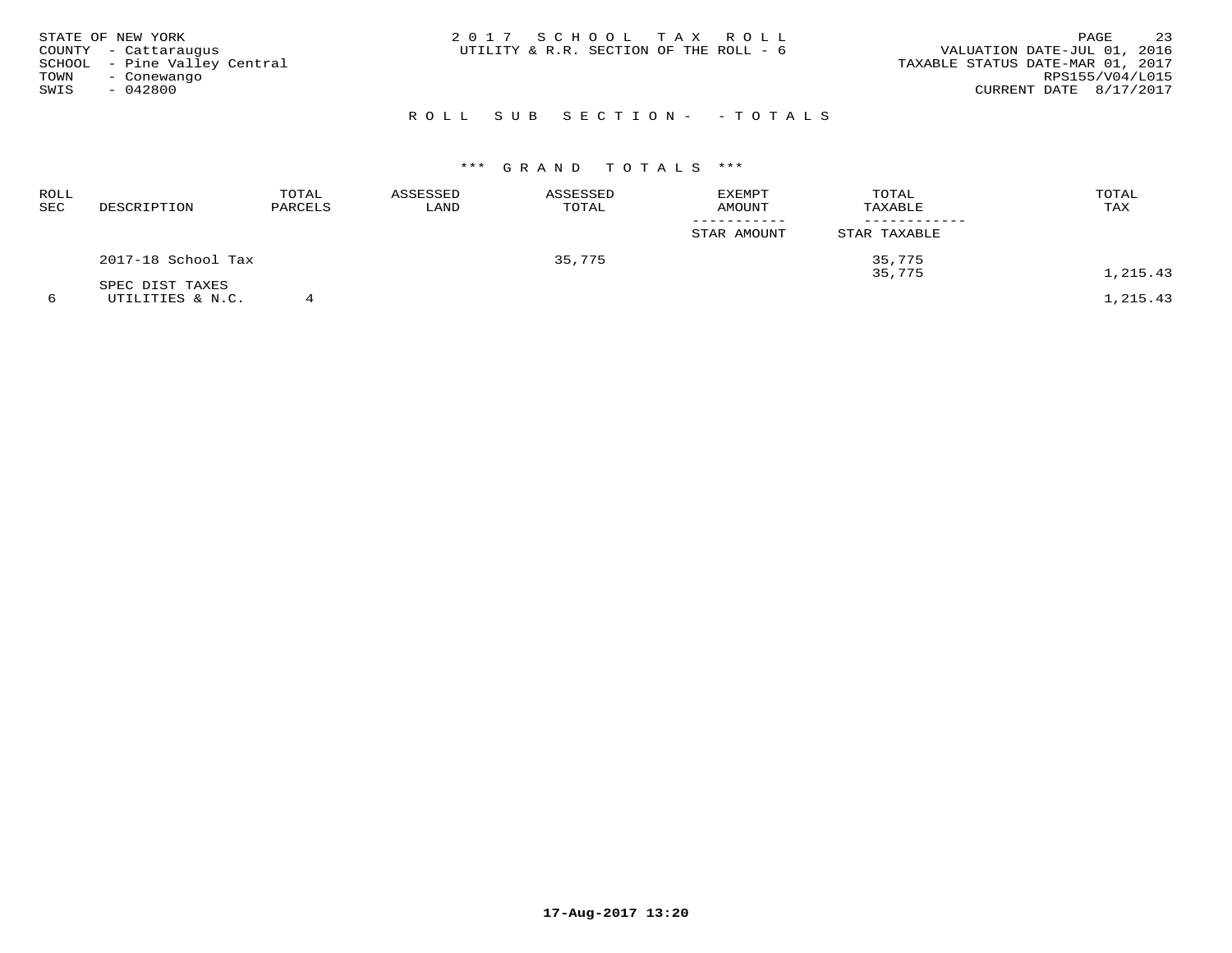|      | STATE OF NEW YORK            | 2017 SCHOOL TAX ROLL                   |  |                                  |                        | PAGE | 24 |
|------|------------------------------|----------------------------------------|--|----------------------------------|------------------------|------|----|
|      | COUNTY - Cattaraugus         | UTILITY & R.R. SECTION OF THE ROLL - 6 |  | VALUATION DATE-JUL 01, 2016      |                        |      |    |
|      | SCHOOL - Pine Valley Central |                                        |  | TAXABLE STATUS DATE-MAR 01, 2017 |                        |      |    |
| TOWN | - Conewango                  |                                        |  |                                  | RPS155/V04/L015        |      |    |
| SWIS | - 042800                     |                                        |  |                                  | CURRENT DATE 8/17/2017 |      |    |
|      |                              |                                        |  |                                  |                        |      |    |

### \*\*\* S P E C I A L D I S T R I C T S U M M A R Y \*\*\*

|      |                                              | mom n<br>L∪IAL   | <b>DIZPOIATO TOMT</b><br>LUN | -----------<br>י ו יו   | AD<br>URLIV  | $\ldots$<br>″ –<br>. ۱٬۱۳۰٬۰۰۰ | max                  | $m \wedge m \wedge n$ |
|------|----------------------------------------------|------------------|------------------------------|-------------------------|--------------|--------------------------------|----------------------|-----------------------|
| CODE | $ -$<br><b>NAM<sup>T</sup></b><br>- 12 - 14⊔ | PAR <sub>U</sub> | TVDF                         | $- - - -$<br>$A \cup P$ | ----<br>ALUF | IMOUNT                         | $   -$<br>$\sqrt{A}$ | $m \times r$<br>- −-  |

### NO SPECIAL DISTRICTS AT THIS LEVEL

\*\*\* S C H O O L D I S T R I C T S U M M A R Y \*\*\*

| CODE   | DISTRICT NAME                    | TOTAL<br>PARCELS | ASSESSED<br>LAND | ASSESSED<br>TOTAL | EXEMPT<br>AMOUNT | TOTAL<br>TAXABLE |           |
|--------|----------------------------------|------------------|------------------|-------------------|------------------|------------------|-----------|
|        |                                  |                  |                  |                   | STAR AMOUNT      | STAR TAXABLE     | TOTAL TAX |
|        | Pine Valley Central              | 4                |                  | 35,775            |                  | 35,775           |           |
| 063001 |                                  |                  |                  |                   |                  | 35,775           | 1,215.43  |
|        | SUB-TOTAL                        | 4                |                  | 35,775            |                  | 35,775           |           |
|        | $S \cup B - T \cup T A L (CONT)$ |                  |                  |                   |                  | 35,775           | 1,215.43  |
|        | TOTAL                            | 4                |                  | 35,775            |                  | 35,775           |           |
|        | T O T A L (CONT)                 |                  |                  |                   |                  | 35,775           | 1,215.43  |

### \*\*\* S Y S T E M C O D E S S U M M A R Y \*\*\*

NO SYSTEM EXEMPTIONS AT THIS LEVEL

### \*\*\* E X E M P T I O N S U M M A R Y \*\*\*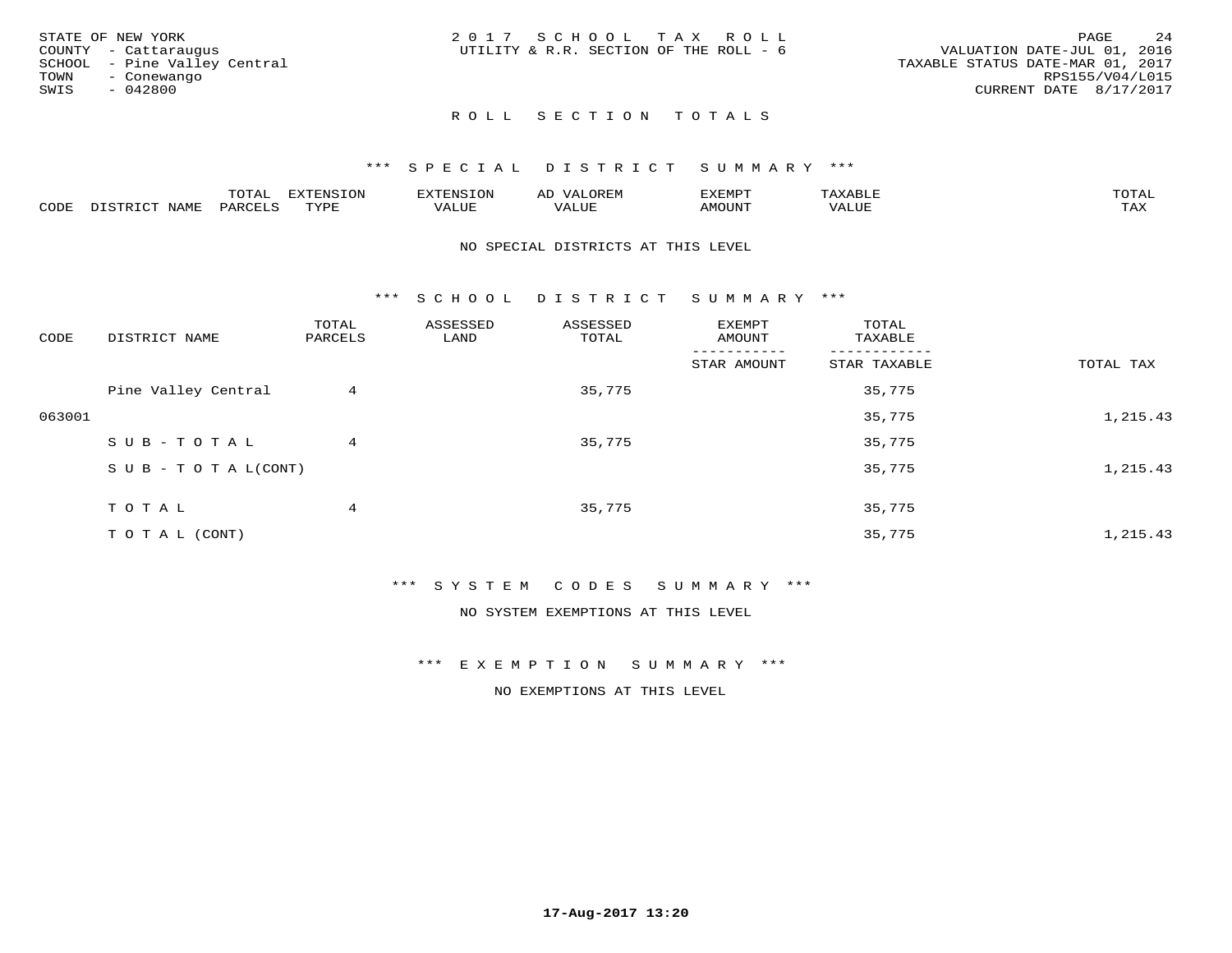|      | STATE OF NEW YORK            | 2017 SCHOOL TAX ROLL                                                  | PAGE            | 25 |
|------|------------------------------|-----------------------------------------------------------------------|-----------------|----|
|      | COUNTY - Cattaraugus         | VALUATION DATE-JUL 01, 2016<br>UTILITY & R.R. SECTION OF THE ROLL - 6 |                 |    |
|      | SCHOOL - Pine Valley Central | TAXABLE STATUS DATE-MAR 01, 2017                                      |                 |    |
| TOWN | - Conewango                  |                                                                       | RPS155/V04/L015 |    |
| SWIS | - 042800                     | CURRENT DATE 8/17/2017                                                |                 |    |
|      |                              |                                                                       |                 |    |

# R O L L S E C T I O N T O T A L S

# \*\*\* G R A N D T O T A L S \*\*\*

| ROLL<br>SEC | DESCRIPTION                         | TOTAL<br>PARCELS | ASSESSED<br>LAND | ASSESSED<br>TOTAL | EXEMPT<br><b>AMOUNT</b> | TOTAL<br>TAXABLE | TOTAL<br>TAX |
|-------------|-------------------------------------|------------------|------------------|-------------------|-------------------------|------------------|--------------|
|             |                                     |                  |                  |                   | STAR AMOUNT             | STAR TAXABLE     |              |
|             | 2017-18 School Tax                  |                  |                  | 35,775            |                         | 35,775<br>35,775 | 1,215.43     |
|             | SPEC DIST TAXES<br>UTILITIES & N.C. |                  |                  |                   |                         |                  | 1,215.43     |

**17-Aug-2017 13:20**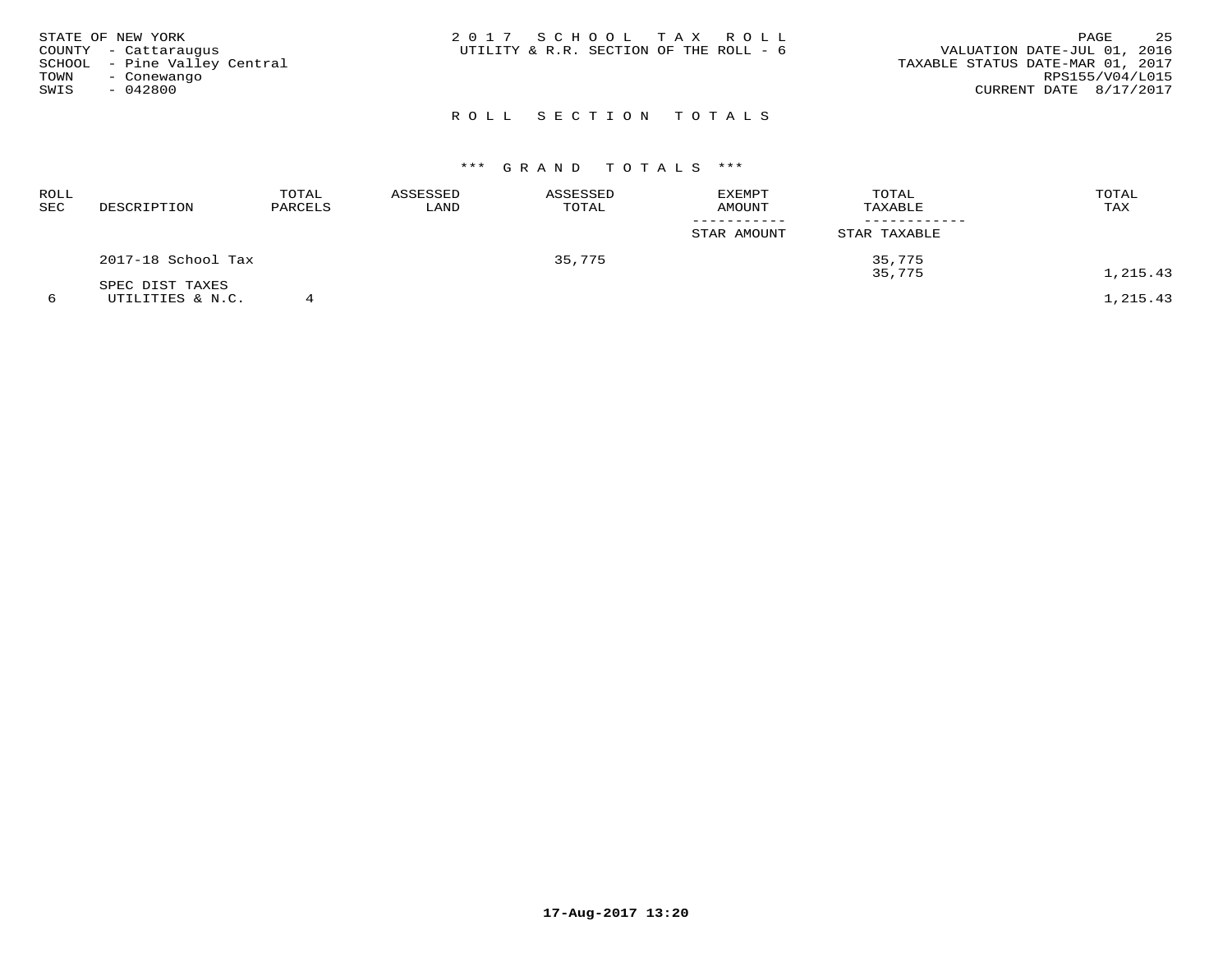| STATE OF NEW YORK<br>COUNTY<br>- Cattaraugus<br>- Pine Valley Central<br>SCHOOL<br>TOWN<br>- Conewango<br>$-042800$<br>SWIS | 2 0 1 7                                        | SCHOOL<br>WHOLLY EXEMPT SECTION OF THE ROLL - 8<br>UNIFORM PERCENT OF VALUE IS 050.00 | T A X<br>OWNERS NAME SEQUENCE | R O L L            |                                          | 26<br>PAGE<br>VALUATION DATE-JUL 01,<br>2016<br>TAXABLE STATUS DATE-MAR 01, 2017 |
|-----------------------------------------------------------------------------------------------------------------------------|------------------------------------------------|---------------------------------------------------------------------------------------|-------------------------------|--------------------|------------------------------------------|----------------------------------------------------------------------------------|
| TAX MAP PARCEL NUMBER                                                                                                       | PROPERTY LOCATION & CLASS ASSESSMENT           |                                                                                       |                               |                    | EXEMPTION CODE-------------------------- | -----------SCHOOL                                                                |
| CURRENT OWNERS NAME                                                                                                         | SCHOOL DISTRICT                                | LAND                                                                                  |                               | TAX DESCRIPTION    | TAXABLE VALUE                            |                                                                                  |
| CURRENT OWNERS ADDRESS                                                                                                      | PARCEL SIZE/GRID COORD                         | TOTAL                                                                                 |                               | SPECIAL DISTRICTS  |                                          | TAX AMOUNT                                                                       |
|                                                                                                                             |                                                |                                                                                       |                               |                    | ******* 60.002-1-32                      | * * * * * * * * * * *                                                            |
|                                                                                                                             | Town Of Conewango                              |                                                                                       |                               |                    | <b>ACCT 0680</b>                         |                                                                                  |
| $60.002 - 1 - 32$                                                                                                           | 843 Non-ceil. rr                               |                                                                                       | IND DEV                       | 18020              |                                          | 8,800                                                                            |
| Catt County Industrial Dev                                                                                                  | Pine Valley Cen 063001                         | 8,800                                                                                 |                               | 2017-18 School Tax | 0.00                                     | 0.00                                                                             |
| PO Box 1749                                                                                                                 | 62/63<br>03 09                                 | 8,800                                                                                 |                               |                    |                                          |                                                                                  |
| Ellicottville, NY 14731                                                                                                     | 10% Pine Valley                                |                                                                                       |                               |                    |                                          |                                                                                  |
|                                                                                                                             | 9.50<br>ACRES                                  |                                                                                       |                               |                    |                                          |                                                                                  |
|                                                                                                                             | EAST-1019892 NRTH-0814751                      |                                                                                       |                               |                    |                                          |                                                                                  |
|                                                                                                                             | DEED BOOK 823<br>PG-00486<br>FULL MARKET VALUE | 17,600                                                                                |                               |                    |                                          |                                                                                  |
|                                                                                                                             |                                                |                                                                                       |                               | TOTAL TAX $---$    |                                          | $0.00**$                                                                         |
|                                                                                                                             |                                                |                                                                                       |                               |                    | ************************ 51.004-1-4./2   | **************                                                                   |
|                                                                                                                             | 5775 Co Rd 44                                  |                                                                                       |                               |                    | ACCT 0990                                |                                                                                  |
| $51.004 - 1 - 4.72$                                                                                                         | 612 School                                     |                                                                                       | SCH-DIST                      | 13800              |                                          | 19,000                                                                           |
| Shetler Mose B                                                                                                              | Pine Valley Cen 063001                         | 4,000                                                                                 |                               | 2017-18 School Tax | 0.00                                     | 0.00                                                                             |
| Shetler Martha H                                                                                                            | ACRES<br>1.00                                  | 19,000                                                                                |                               |                    |                                          |                                                                                  |
| $Co$ Rd $44$                                                                                                                | FULL MARKET VALUE                              | 38,000                                                                                |                               |                    |                                          |                                                                                  |
| Conewango Valley, NY 14726                                                                                                  |                                                |                                                                                       |                               |                    |                                          |                                                                                  |
|                                                                                                                             |                                                |                                                                                       |                               | TOTAL TAX $---$    |                                          | $0.00**$                                                                         |
|                                                                                                                             |                                                |                                                                                       |                               |                    |                                          |                                                                                  |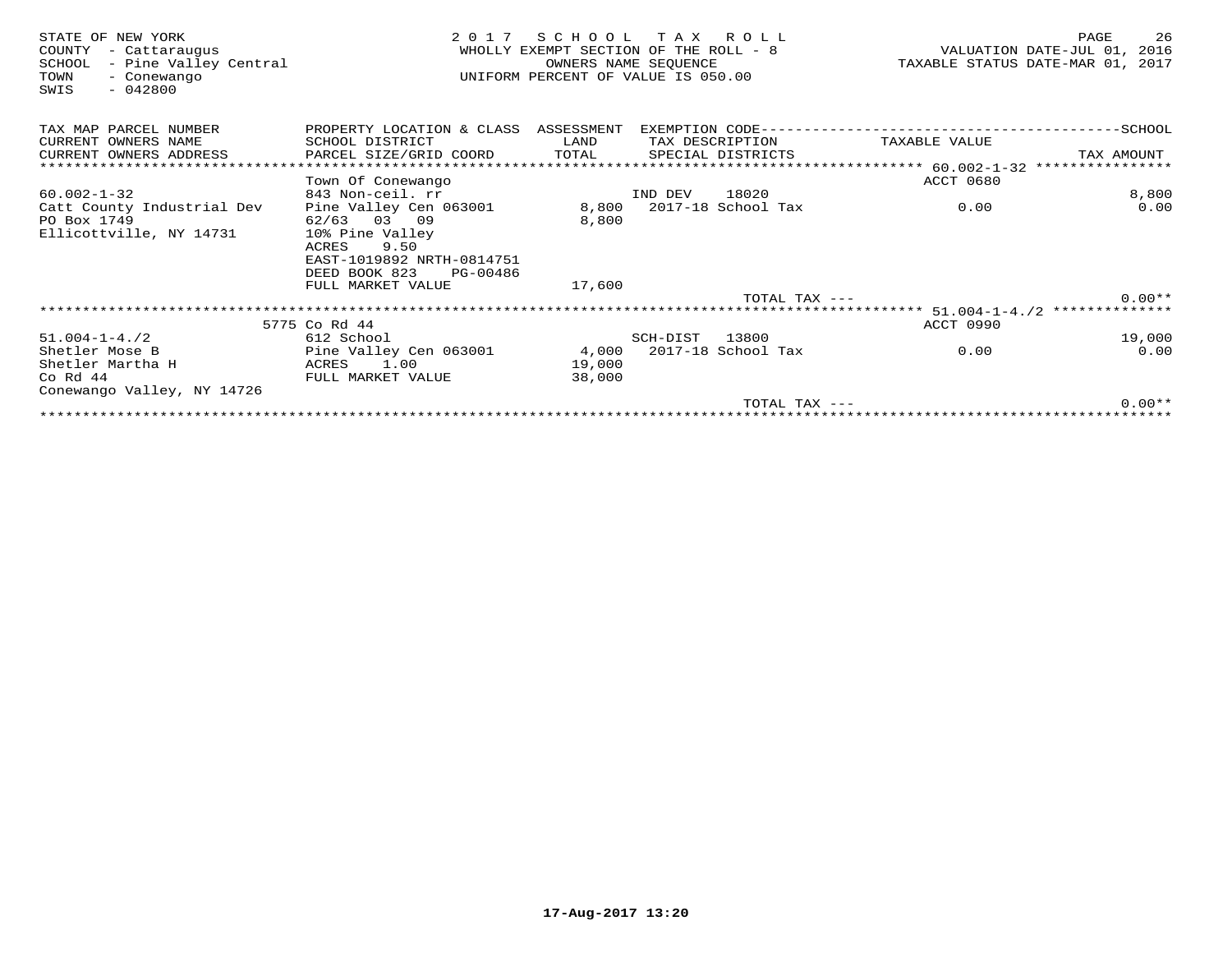|      | STATE OF NEW YORK            | 2017 SCHOOL TAX ROLL                                                 | PAGE                   | 2.7 |
|------|------------------------------|----------------------------------------------------------------------|------------------------|-----|
|      | COUNTY - Cattaraugus         | VALUATION DATE-JUL 01, 2016<br>WHOLLY EXEMPT SECTION OF THE ROLL - 8 |                        |     |
|      | SCHOOL - Pine Valley Central | TAXABLE STATUS DATE-MAR 01, 2017                                     |                        |     |
| TOWN | - Conewango                  |                                                                      | RPS155/V04/L015        |     |
| SWIS | - 042800                     |                                                                      | CURRENT DATE 8/17/2017 |     |
|      |                              |                                                                      |                        |     |

# ROLL SUB SECTION- - TOTALS

### \*\*\* S P E C I A L D I S T R I C T S U M M A R Y \*\*\*

|      |                  | $m \wedge m \wedge n$<br>LUIAL | H1<br>≀⊤∩™ | ENS           | OREM           | SXEMPT | $max$ is $max$ $n$<br>AXABLE | $m \wedge m \wedge n$ |
|------|------------------|--------------------------------|------------|---------------|----------------|--------|------------------------------|-----------------------|
| CODE | NAME<br>DISTRICT | PARCELS                        | TVDF       | <i>J</i> ALUE | 7377<br>. Aluf | AMOUNT | ''ALUL                       | TA Y<br>⊥⇔∆           |

### NO SPECIAL DISTRICTS AT THIS LEVEL

\*\*\* S C H O O L D I S T R I C T S U M M A R Y \*\*\*

| CODE   | DISTRICT NAME                    | TOTAL<br>PARCELS | ASSESSED<br>LAND | ASSESSED<br>TOTAL | EXEMPT<br>AMOUNT | TOTAL<br>TAXABLE |           |
|--------|----------------------------------|------------------|------------------|-------------------|------------------|------------------|-----------|
|        |                                  |                  |                  |                   | STAR AMOUNT      | STAR TAXABLE     | TOTAL TAX |
|        | Pine Valley Central              | 2                | 12,800           | 27,800            | 27,800           |                  |           |
| 063001 |                                  |                  |                  |                   |                  |                  |           |
|        | SUB-TOTAL                        | 2                | 12,800           | 27,800            | 27,800           |                  |           |
|        | $S \cup B - T \cup T A L (CONT)$ |                  |                  |                   |                  |                  |           |
|        |                                  |                  |                  |                   |                  |                  |           |
|        | TOTAL                            | 2                | 12,800           | 27,800            | 27,800           |                  |           |
|        | T O T A L (CONT)                 |                  |                  |                   |                  |                  |           |

## \*\*\* S Y S T E M C O D E S S U M M A R Y \*\*\*

### NO SYSTEM EXEMPTIONS AT THIS LEVEL

| CODE           | DESCRIPTION                  | TOTAL<br>PARCELS | SCHOOL                    |
|----------------|------------------------------|------------------|---------------------------|
| 13800<br>18020 | SCH-DIST<br>IND DEV<br>TOTAL | っ                | 19,000<br>8,800<br>27,800 |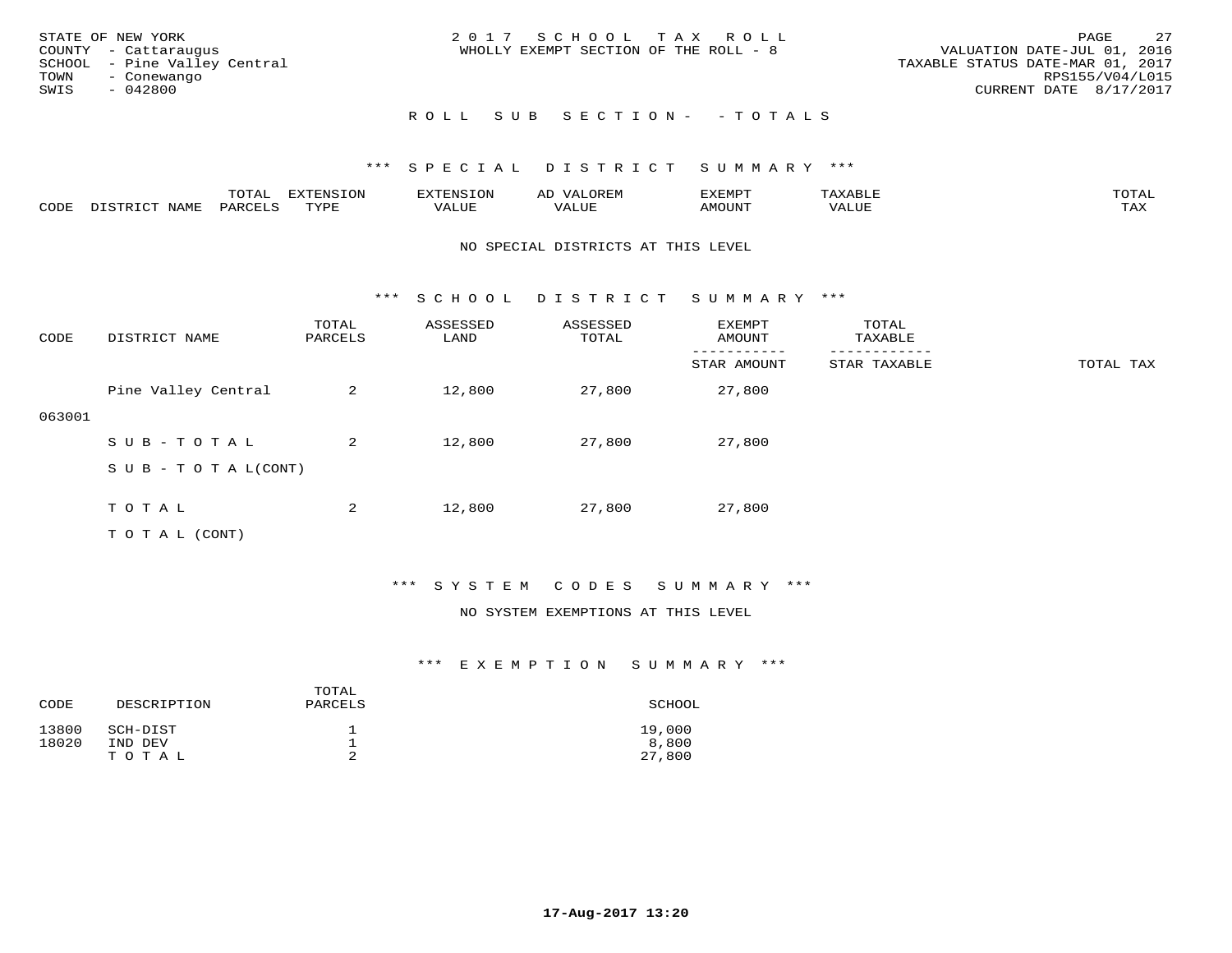| STATE OF NEW YORK<br>COUNTY - Cattaraugus<br>SCHOOL - Pine Valley Central<br>TOWN<br>- Conewango<br>$-042800$<br>SWIS | 2017 SCHOOL TAX ROLL<br>WHOLLY EXEMPT SECTION OF THE ROLL - 8 | 28<br>PAGE<br>VALUATION DATE-JUL 01, 2016<br>TAXABLE STATUS DATE-MAR 01, 2017<br>RPS155/V04/L015<br>CURRENT DATE 8/17/2017 |
|-----------------------------------------------------------------------------------------------------------------------|---------------------------------------------------------------|----------------------------------------------------------------------------------------------------------------------------|
|-----------------------------------------------------------------------------------------------------------------------|---------------------------------------------------------------|----------------------------------------------------------------------------------------------------------------------------|

# R O L L S U B S E C T I O N - - T O T A L S

# \*\*\* G R A N D T O T A L S \*\*\*

| ROLL     |                                                 | TOTAL   | ASSESSED | ASSESSED | EXEMPT      | TOTAL        | TOTAL |
|----------|-------------------------------------------------|---------|----------|----------|-------------|--------------|-------|
| SEC      | DESCRIPTION                                     | PARCELS | LAND     | TOTAL    | AMOUNT      | TAXABLE      | TAX   |
|          |                                                 |         |          |          | STAR AMOUNT | STAR TAXABLE |       |
| $\Omega$ | RS 8 TOTAL<br>SPEC DIST TAXES<br>LUICE IV DILLE |         | 12,800   | 27,800   | 27,800      |              |       |

8 WHOLLY EXEMPT 2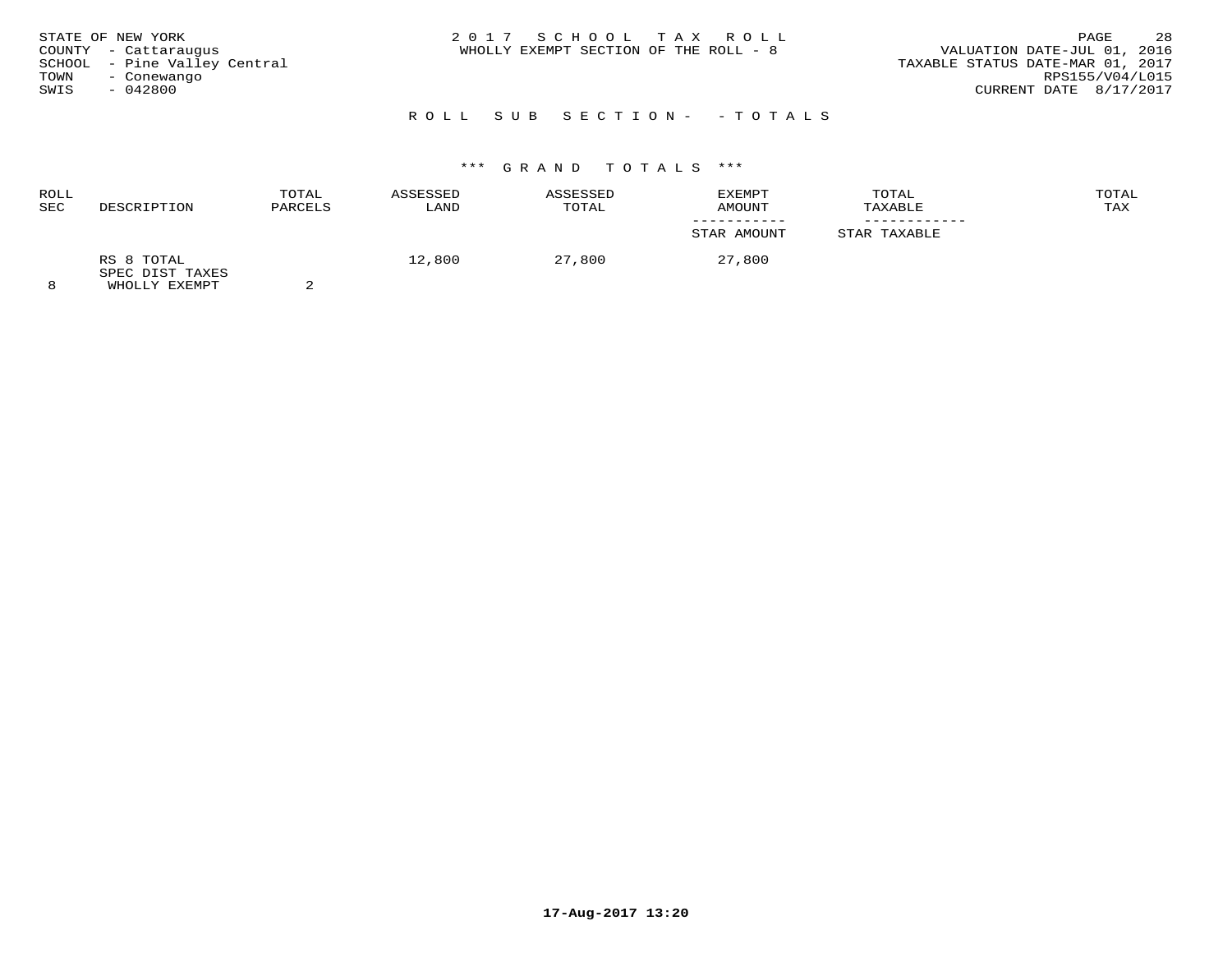|      | STATE OF NEW YORK            | 2017 SCHOOL TAX ROLL                                                 | PAGE            | -29 |
|------|------------------------------|----------------------------------------------------------------------|-----------------|-----|
|      | COUNTY - Cattaraugus         | VALUATION DATE-JUL 01, 2016<br>WHOLLY EXEMPT SECTION OF THE ROLL - 8 |                 |     |
|      | SCHOOL - Pine Valley Central | TAXABLE STATUS DATE-MAR 01, 2017                                     |                 |     |
| TOWN | - Conewango                  |                                                                      | RPS155/V04/L015 |     |
| SWIS | - 042800                     | CURRENT DATE 8/17/2017                                               |                 |     |
|      |                              |                                                                      |                 |     |

## \*\*\* S P E C I A L D I S T R I C T S U M M A R Y \*\*\*

|      |      | ----<br>10171 | $\blacksquare$<br>----- |     |                          | ם כז גבד זי<br>. U |     | $m \wedge m$        |
|------|------|---------------|-------------------------|-----|--------------------------|--------------------|-----|---------------------|
| CODE | NAME |               | TVDL                    | דדד | $- - - -$<br>اللال للديم | TUUOM              | " ב | $m \times r$<br>∸∽∸ |

### NO SPECIAL DISTRICTS AT THIS LEVEL

\*\*\* S C H O O L D I S T R I C T S U M M A R Y \*\*\*

| CODE   | DISTRICT NAME                    | TOTAL<br>PARCELS | ASSESSED<br>LAND | ASSESSED<br>TOTAL | EXEMPT<br>AMOUNT | TOTAL<br>TAXABLE |           |
|--------|----------------------------------|------------------|------------------|-------------------|------------------|------------------|-----------|
|        |                                  |                  |                  |                   | STAR AMOUNT      | STAR TAXABLE     | TOTAL TAX |
|        | Pine Valley Central              | 2                | 12,800           | 27,800            | 27,800           |                  |           |
| 063001 |                                  |                  |                  |                   |                  |                  |           |
|        | SUB-TOTAL                        | 2                | 12,800           | 27,800            | 27,800           |                  |           |
|        | $S \cup B - T \cup T A L (CONT)$ |                  |                  |                   |                  |                  |           |
|        |                                  |                  |                  |                   |                  |                  |           |
|        | TOTAL                            | 2                | 12,800           | 27,800            | 27,800           |                  |           |
|        | T O T A L (CONT)                 |                  |                  |                   |                  |                  |           |

## \*\*\* S Y S T E M C O D E S S U M M A R Y \*\*\*

#### NO SYSTEM EXEMPTIONS AT THIS LEVEL

| CODE           | DESCRIPTION                  | TOTAL<br>PARCELS | SCHOOL                    |
|----------------|------------------------------|------------------|---------------------------|
| 13800<br>18020 | SCH-DIST<br>IND DEV<br>TOTAL | ᅩ<br>ᅩ           | 19,000<br>8,800<br>27,800 |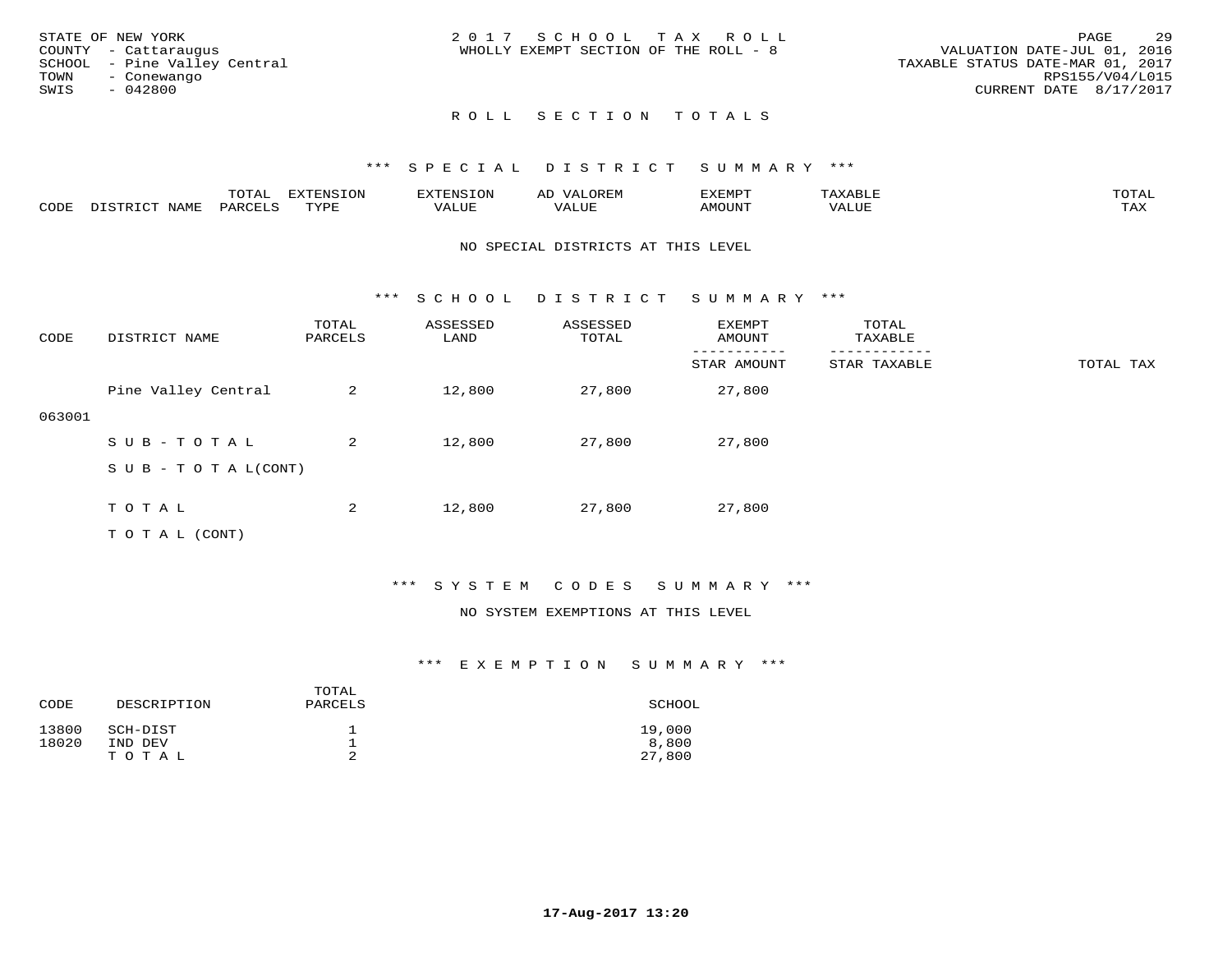| STATE OF NEW YORK            | 2017 SCHOOL TAX ROLL                  | 30<br>PAGE                       |
|------------------------------|---------------------------------------|----------------------------------|
| COUNTY - Cattaraugus         | WHOLLY EXEMPT SECTION OF THE ROLL - 8 | VALUATION DATE-JUL 01, 2016      |
| SCHOOL - Pine Valley Central |                                       | TAXABLE STATUS DATE-MAR 01, 2017 |
| TOWN<br>- Conewango          |                                       | RPS155/V04/L015                  |
| $-042800$<br>SWIS            |                                       | CURRENT DATE 8/17/2017           |
|                              |                                       |                                  |

# \*\*\* G R A N D T O T A L S \*\*\*

| ROLL<br>SEC | DESCRIPTION                                             | TOTAL<br>PARCELS | ASSESSED<br>LAND | ASSESSED<br>TOTAL | <b>EXEMPT</b><br>AMOUNT | TOTAL<br>TAXABLE | TOTAL<br>TAX |
|-------------|---------------------------------------------------------|------------------|------------------|-------------------|-------------------------|------------------|--------------|
|             |                                                         |                  |                  |                   | STAR AMOUNT             | STAR TAXABLE     |              |
| $\circ$     | RS 8 TOTAL<br>SPEC DIST TAXES<br><b>WILOT IV RYBMDT</b> |                  | 12,800           | 27,800            | 27,800                  |                  |              |

8 WHOLLY EXEMPT 2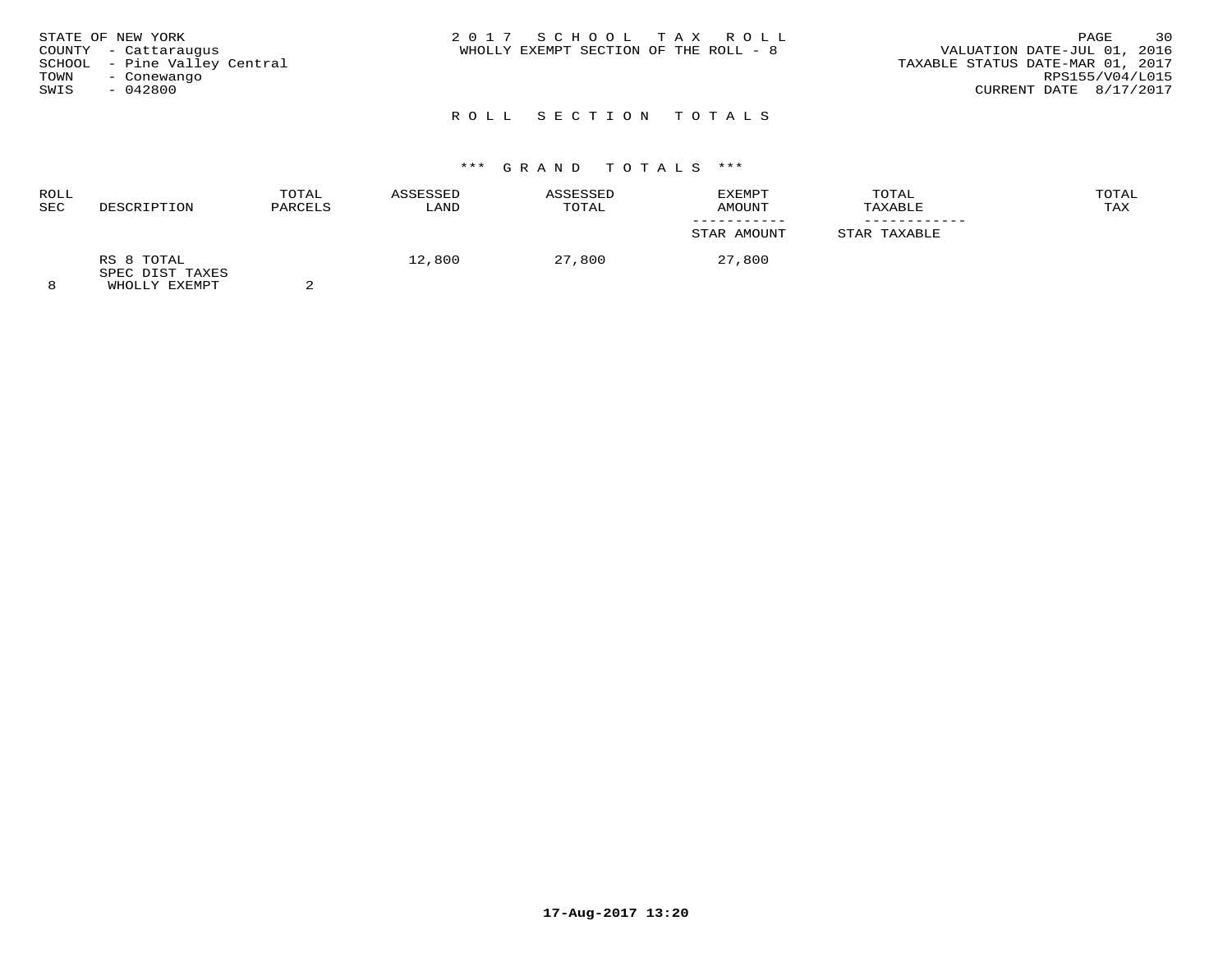| STATE OF NEW YORK |                              | 2017 SCHOOL TAX ROLL |  |                                  | PAGE                   | 31 |
|-------------------|------------------------------|----------------------|--|----------------------------------|------------------------|----|
|                   | COUNTY - Cattaraugus         |                      |  | VALUATION DATE-JUL 01, 2016      |                        |    |
|                   | SCHOOL - Pine Valley Central | SWIS TOTALS          |  | TAXABLE STATUS DATE-MAR 01, 2017 |                        |    |
| TOWN              | - Conewango                  |                      |  |                                  | RPS155/V04/L015        |    |
| SWIS              | - 042800                     |                      |  |                                  | CURRENT DATE 8/17/2017 |    |

\*\*\* S P E C I A L D I S T R I C T S U M M A R Y \*\*\*

|      |                               | ---- | <b>EXTENSION</b> |      | ▵ | 'XEMP        |       | TΗV | ™∩π∆τ              |
|------|-------------------------------|------|------------------|------|---|--------------|-------|-----|--------------------|
| CODE | 7\ 1\ /IT.<br>$W$ $A$ $W$ $F$ | ◡▵   | TVDF             | ALUE |   | <b>MOUNT</b> | ط∪∟A′ |     | <b>TAY</b><br>⊥ ⊶∧ |

NO SPECIAL DISTRICTS AT THIS LEVEL

\*\*\* S C H O O L D I S T R I C T S U M M A R Y \*\*\*

| CODE   | DISTRICT NAME              | TOTAL<br>PARCELS | ASSESSED<br>LAND | ASSESSED<br>TOTAL | <b>EXEMPT</b><br>AMOUNT | TOTAL<br>TAXABLE        |           |           |
|--------|----------------------------|------------------|------------------|-------------------|-------------------------|-------------------------|-----------|-----------|
|        |                            |                  |                  |                   | STAR AMOUNT             | -------<br>STAR TAXABLE | TAX RATE  | TOTAL TAX |
|        | Pine Valley Central        | 43               | 244,650          | 1172,211          | 51,495                  | 1,120,716               |           |           |
| 063001 |                            |                  |                  |                   | 278,180                 | 842,536                 | 33.974371 | 28,624.63 |
|        | SUB-TOTAL                  | 43               | 244,650          | 1172,211          | 51,495                  | 1,120,716               |           |           |
|        | S U B - T O T A $L$ (CONT) |                  |                  |                   | 278,180                 | 842,536                 |           | 28,624.63 |
|        | TOTAL                      | 43               | 244,650          | 1172,211          | 51,495                  | 1,120,716               |           |           |
|        | T O T A L (CONT)           |                  |                  |                   | 278,180                 | 842,536                 |           | 28,624.63 |

\*\*\* S Y S T E M C O D E S S U M M A R Y \*\*\*

#### NO SYSTEM EXEMPTIONS AT THIS LEVEL

| CODE  | DESCRIPTION | TOTAL<br>PARCELS | SCHOOL |
|-------|-------------|------------------|--------|
| 13800 | SCH-DIST    | ᅩ                | 19,000 |
| 18020 | IND DEV     | ᅩ                | 8,800  |
| 41700 | AG BLDG     | ᅩ                | 10,000 |
| 41730 | AG DISTOUT  |                  | 2,965  |
| 41800 | AGED C/T/S  |                  | 7,830  |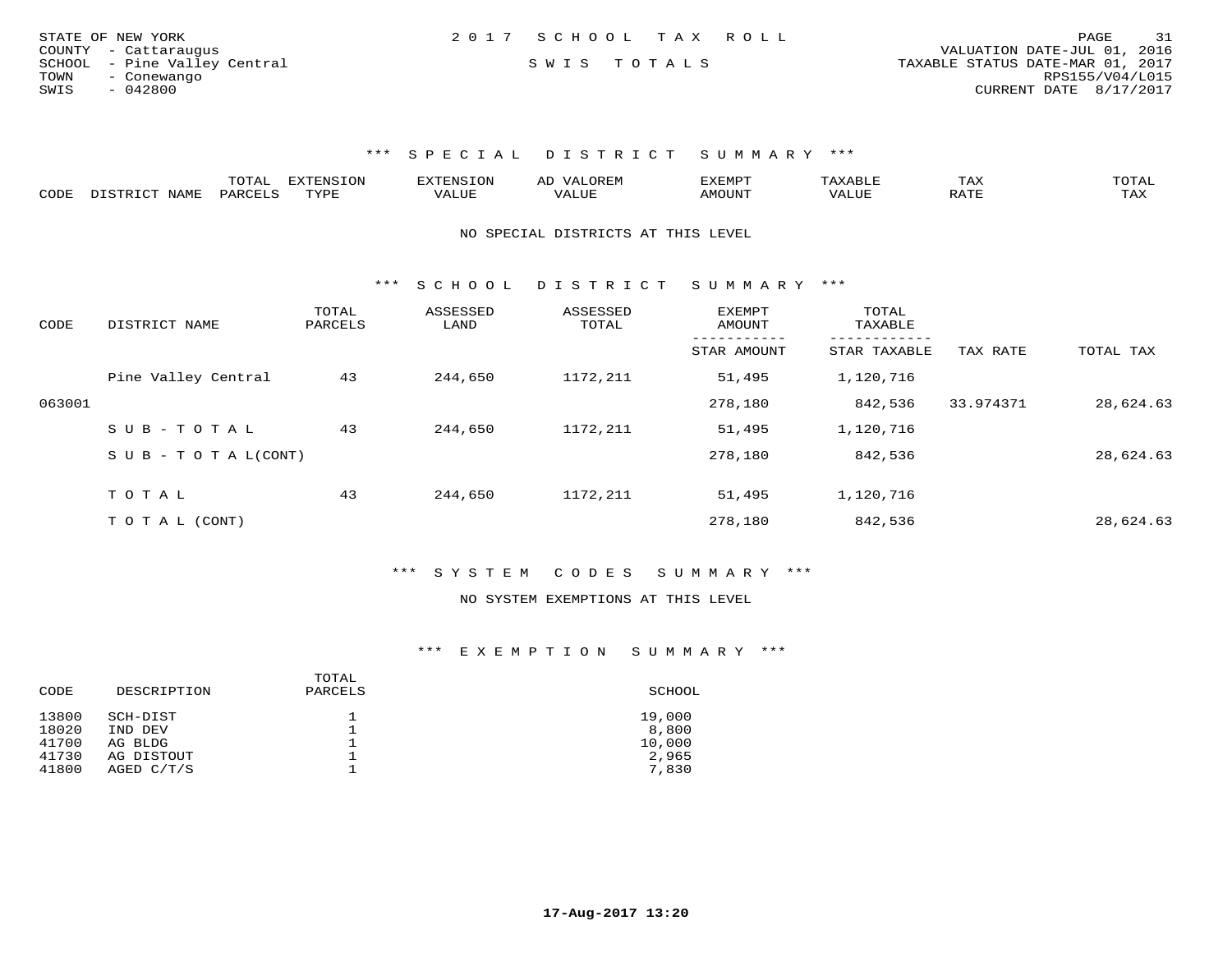| STATE OF NEW YORK            | 2017 SCHOOL TAX ROLL | -32<br>PAGE                      |
|------------------------------|----------------------|----------------------------------|
| COUNTY - Cattaraugus         |                      | VALUATION DATE-JUL 01, 2016      |
| SCHOOL - Pine Valley Central | SWIS TOTALS          | TAXABLE STATUS DATE-MAR 01, 2017 |
| TOWN<br>- Conewango          |                      | RPS155/V04/L015                  |
| $-042800$<br>SWIS            |                      | CURRENT DATE 8/17/2017           |
|                              |                      |                                  |

## \*\*\* E X E M P T I O N S U M M A R Y \*\*\*

| CODE  | DESCRIPTION | TOTAL<br>PARCELS | SCHOOL  |
|-------|-------------|------------------|---------|
| 41834 | ENH STAR    | 4                | 122,180 |
| 41854 | BAS STAR    | 10               | 156,000 |
| 42100 | SILO T/C/S  |                  | 2,900   |
|       | T O T A L   | 21               | 329,675 |

## \*\*\* G R A N D T O T A L S \*\*\*

| <b>ROLL</b><br><b>SEC</b> | DESCRIPTION                          | TOTAL<br>PARCELS | ASSESSED<br>LAND | ASSESSED<br>TOTAL | <b>EXEMPT</b><br><b>AMOUNT</b> | TOTAL<br>TAXABLE     |                    |           |
|---------------------------|--------------------------------------|------------------|------------------|-------------------|--------------------------------|----------------------|--------------------|-----------|
|                           |                                      |                  |                  |                   | STAR AMOUNT                    | STAR TAXABLE         | TAX<br><b>RATE</b> |           |
|                           | 2017-18 School Tax                   |                  | 231,850          | 1081,517          | 23,695<br>278,180              | 1,057,822<br>779,642 | 33.974371          | 26,487.84 |
| $\mathbf{1}$              | SPEC DIST TAXES<br>TAXABLE           | 35               |                  |                   |                                |                      |                    | 26,487.84 |
|                           | 2017-18 School Tax                   |                  |                  | 27,119            |                                | 27,119<br>27,119     | 33.974371          | 921.36    |
| 5                         | SPEC DIST TAXES<br>SPECIAL FRANCHISE | 2                |                  |                   |                                |                      |                    | 921.36    |
|                           | 2017-18 School Tax                   |                  |                  | 35,775            |                                | 35,775<br>35,775     | 33.974371          | 1,215.43  |
| 6                         | SPEC DIST TAXES<br>UTILITIES & N.C.  | 4                |                  |                   |                                |                      |                    | 1,215.43  |
| 8                         | SPEC DIST TAXES<br>WHOLLY EXEMPT     | $\overline{2}$   |                  |                   | 27,800                         |                      |                    |           |
|                           | 2017-18 School Tax                   |                  | 244,650          | 1172,211          | 51,495<br>278,180              | 1,120,716<br>842,536 | 33.974371          | 28,624.63 |
|                           | SPEC DIST TAXES                      |                  |                  |                   |                                |                      |                    |           |
| $\star$                   | TOTAL<br>SUB                         | 43               |                  |                   |                                |                      |                    | 28,624.63 |
|                           | 2017-18 School Tax                   |                  | 244,650          | 1172,211          | 51,495<br>278,180              | 1,120,716<br>842,536 | 33.974371          | 28,624.63 |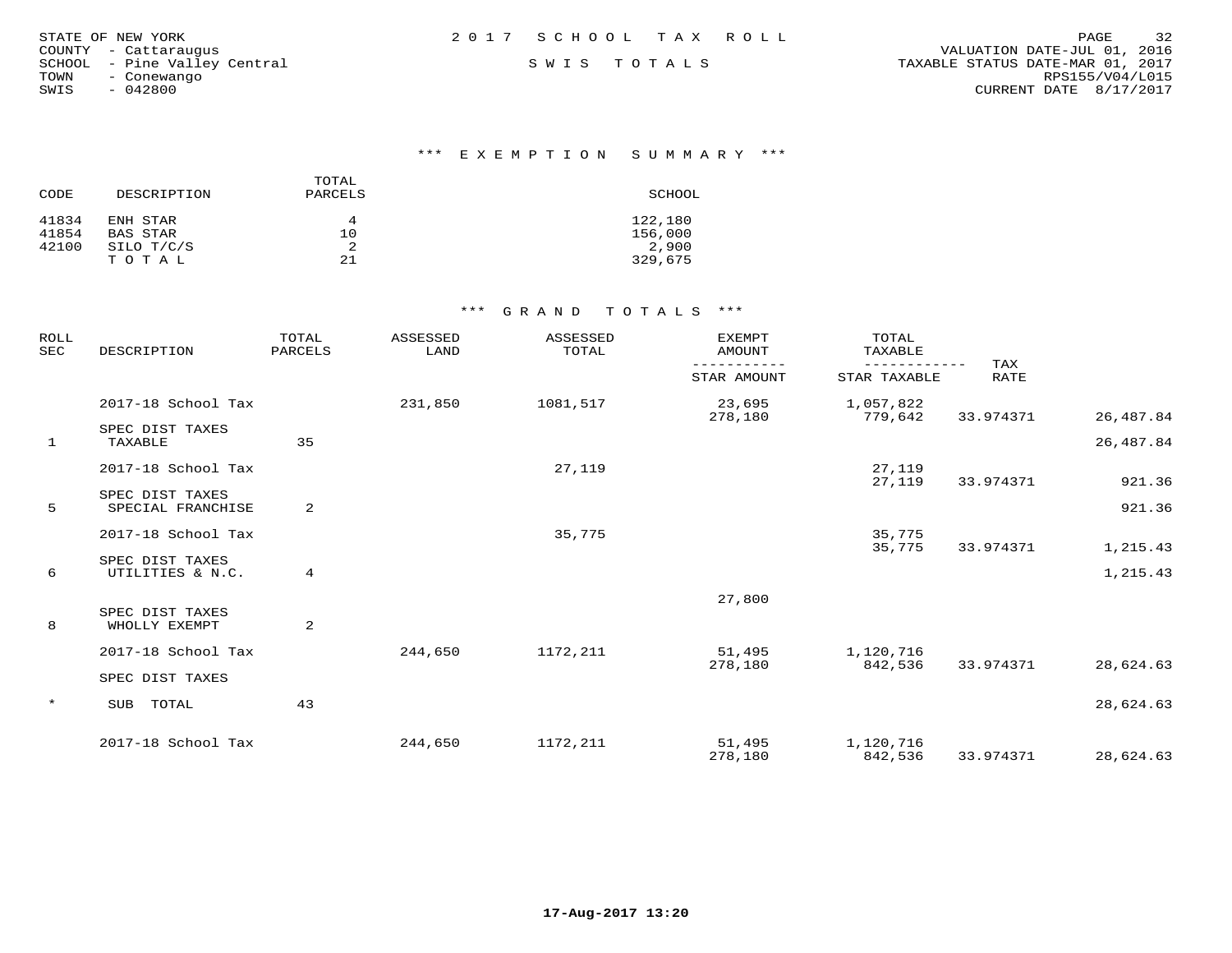| STATE OF NEW YORK            | 2017 SCHOOL TAX ROLL |  |                                  | <b>PAGE</b>     | 33 |
|------------------------------|----------------------|--|----------------------------------|-----------------|----|
| COUNTY - Cattaraugus         |                      |  | VALUATION DATE-JUL 01, 2016      |                 |    |
| SCHOOL - Pine Valley Central | SWIS TOTALS          |  | TAXABLE STATUS DATE-MAR 01, 2017 |                 |    |
| TOWN<br>- Conewango          |                      |  |                                  | RPS155/V04/L015 |    |
| $-042800$<br>SWIS            |                      |  | CURRENT DATE 8/17/2017           |                 |    |
|                              |                      |  |                                  |                 |    |
|                              |                      |  |                                  |                 |    |

# \*\*\* G R A N D T O T A L S \*\*\*

| ROLL<br>SEC | RIPTION<br>DE.S | TOTAL<br><b>DADCET</b> | LAND | TOTAL | EXEMPT<br>AMOUNT | TOTAL<br><b>NYART.F</b> |            |
|-------------|-----------------|------------------------|------|-------|------------------|-------------------------|------------|
|             |                 |                        |      |       | ___________      | ____________            | <b>TAX</b> |
|             |                 |                        |      |       | AMOUNT<br>STAR   | TTAh<br>AXABLE          | RATE       |
|             |                 |                        |      |       |                  |                         |            |

SPEC DIST TAXES

\*\* GRAND TOTAL 43 28,624.63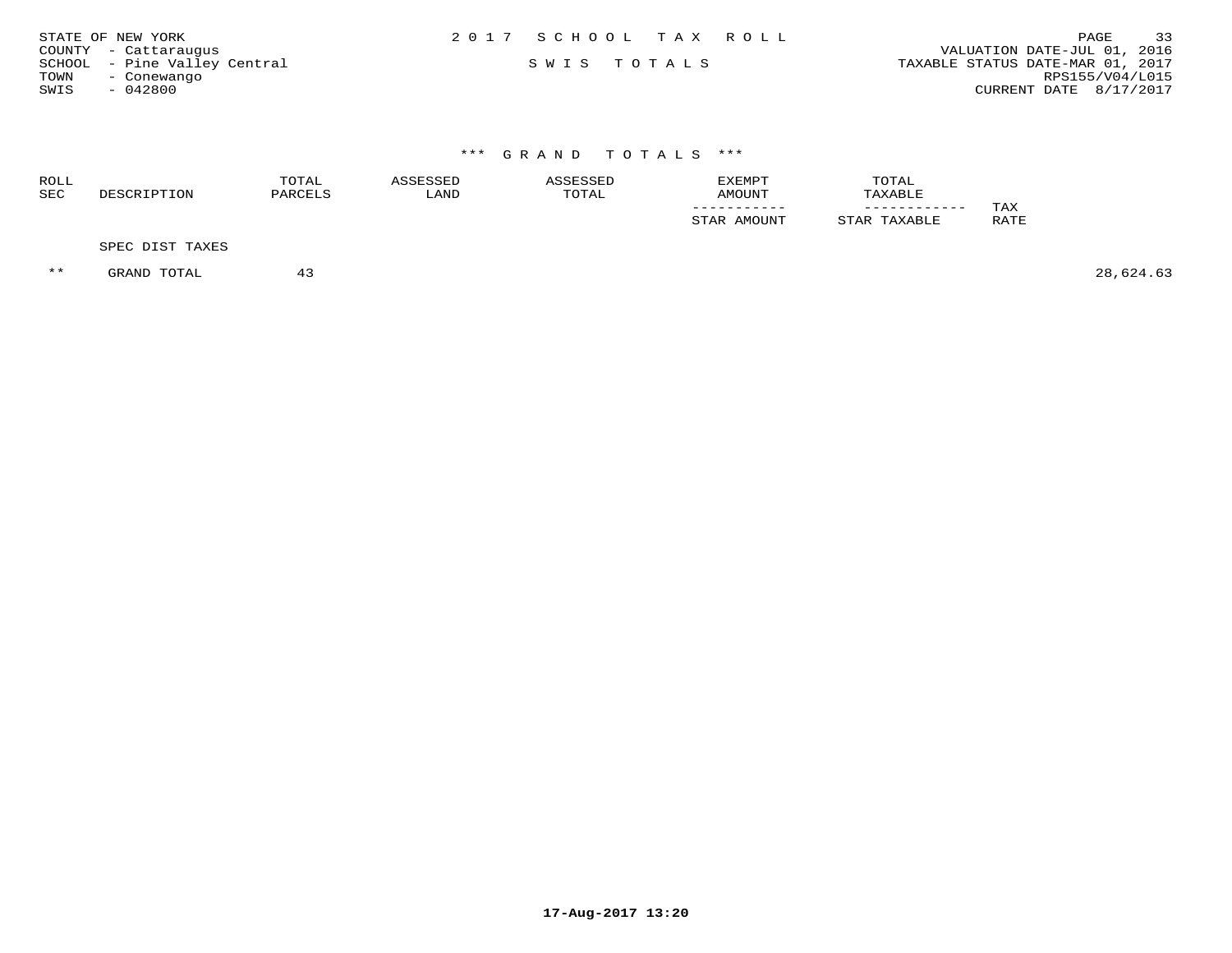| STATE OF NEW YORK<br>COUNTY - Cattaraugus<br>SCHOOL - Pine Valley Central<br>- Dayton<br>TOWN<br>VILLAGE - South Dayton<br>$-043001$<br>SWIS |                                                                                                                                                          | 2017 SCHOOL     | T A X<br>R O L L<br>TAXABLE SECTION OF THE ROLL - 1<br>OWNERS NAME SEQUENCE<br>UNIFORM PERCENT OF VALUE IS 100.00 | VALUATION DATE-JUL 01, 2016<br>TAXABLE STATUS DATE-MAR 01, 2017 | PAGE<br>34                           |
|----------------------------------------------------------------------------------------------------------------------------------------------|----------------------------------------------------------------------------------------------------------------------------------------------------------|-----------------|-------------------------------------------------------------------------------------------------------------------|-----------------------------------------------------------------|--------------------------------------|
| TAX MAP PARCEL NUMBER<br>CURRENT OWNERS NAME<br>CURRENT OWNERS ADDRESS<br>***********************                                            | PROPERTY LOCATION & CLASS ASSESSMENT<br>SCHOOL DISTRICT<br>PARCEL SIZE/GRID COORD                                                                        | LAND<br>TOTAL   | TAX DESCRIPTION<br>SPECIAL DISTRICTS                                                                              | TAXABLE VALUE                                                   | TAX AMOUNT                           |
|                                                                                                                                              | 111 Prospect St                                                                                                                                          |                 |                                                                                                                   | ACCT 0844                                                       | BILL<br>42                           |
| $33.025 - 1 - 19$<br>Abers Crystal<br>9822 Mosher Rd<br>South Dayton, NY 14138                                                               | 210 1 Family Res<br>Pine Valley Cen 063001<br>58 05 09<br>FRNT 75.00 DPTH 150.00<br>BANK<br>017<br>EAST-1021642 NRTH-0862161<br>DEED BOOK 01015 PG-00997 | 2,000<br>48,000 | 2017-18 School Tax                                                                                                | 48,000                                                          | 815.38                               |
|                                                                                                                                              | FULL MARKET VALUE                                                                                                                                        | 48,000          | TOTAL TAX ---                                                                                                     |                                                                 | 815.38**                             |
|                                                                                                                                              |                                                                                                                                                          |                 |                                                                                                                   | DATE #1<br>AMT DUE                                              | 09/30/17<br>815.38                   |
|                                                                                                                                              |                                                                                                                                                          |                 |                                                                                                                   |                                                                 | ***********                          |
| $33.033 - 3 - 32$<br>Abers Crystal                                                                                                           | 411 Pine St<br>210 1 Family Res<br>Pine Valley Cen 063001                                                                                                | 1,900           | 2017-18 School Tax                                                                                                | ACCT 0664<br>58,900                                             | 43<br>BILL<br>1,000.55               |
| 9822 Mosher Rd<br>South Dayton, NY 14138                                                                                                     | 58<br>05 09<br>FRNT 74.00 DPTH 150.00<br>EAST-1021019 NRTH-0861279<br>DEED BOOK 01000 PG-00061                                                           | 58,900          |                                                                                                                   |                                                                 |                                      |
|                                                                                                                                              | FULL MARKET VALUE                                                                                                                                        | 58,900          | TOTAL TAX ---                                                                                                     |                                                                 |                                      |
|                                                                                                                                              |                                                                                                                                                          |                 |                                                                                                                   | DATE #1<br>AMT DUE                                              | $1,000.55**$<br>09/30/17<br>1,000.55 |
|                                                                                                                                              | 316 Pine St                                                                                                                                              |                 |                                                                                                                   | ***************** 33.033-4-30 *****************<br>ACCT 0665    | BILL 44                              |
| $33.033 - 4 - 30$<br>Abers Crystal<br>9822 Mosher Rd<br>South Dayton, NY 14138                                                               | 210 1 Family Res<br>Pine Valley Cen 063001<br>05 09<br>58<br>FRNT 62.50 DPTH 150.00<br>EAST-1021645 NRTH-0861095<br>DEED BOOK 00947 PG-00174             | 1,600<br>71,200 | 2017-18 School Tax                                                                                                | 71,200                                                          | 1,209.49                             |
|                                                                                                                                              | FULL MARKET VALUE                                                                                                                                        | 71,200          |                                                                                                                   |                                                                 |                                      |
|                                                                                                                                              |                                                                                                                                                          |                 | TOTAL TAX ---                                                                                                     | DATE #1<br>AMT DUE                                              | $1,209.49**$<br>09/30/17<br>1,209.49 |
|                                                                                                                                              | 409 Pine St                                                                                                                                              |                 |                                                                                                                   | ACCT 0656                                                       | BILL 45                              |
| $33.033 - 3 - 31$<br>Abers Crystal J<br>9822 Mosher Rd<br>South Dayton, NY 14138                                                             | 210 1 Family Res<br>Pine Valley Cen 063001<br>58<br>05 09<br>FRNT 50.00 DPTH 150.00<br>EAST-1021069 NRTH-0861243<br>DEED BOOK 00933 PG-00068             | 1,300<br>36,500 | 2017-18 School Tax                                                                                                | 36,500                                                          | 620.03                               |
|                                                                                                                                              | FULL MARKET VALUE                                                                                                                                        | 36,500          | TOTAL TAX ---                                                                                                     |                                                                 | 620.03**                             |
|                                                                                                                                              |                                                                                                                                                          |                 |                                                                                                                   | DATE #1<br>AMT DUE                                              | 09/30/17<br>620.03<br>**********     |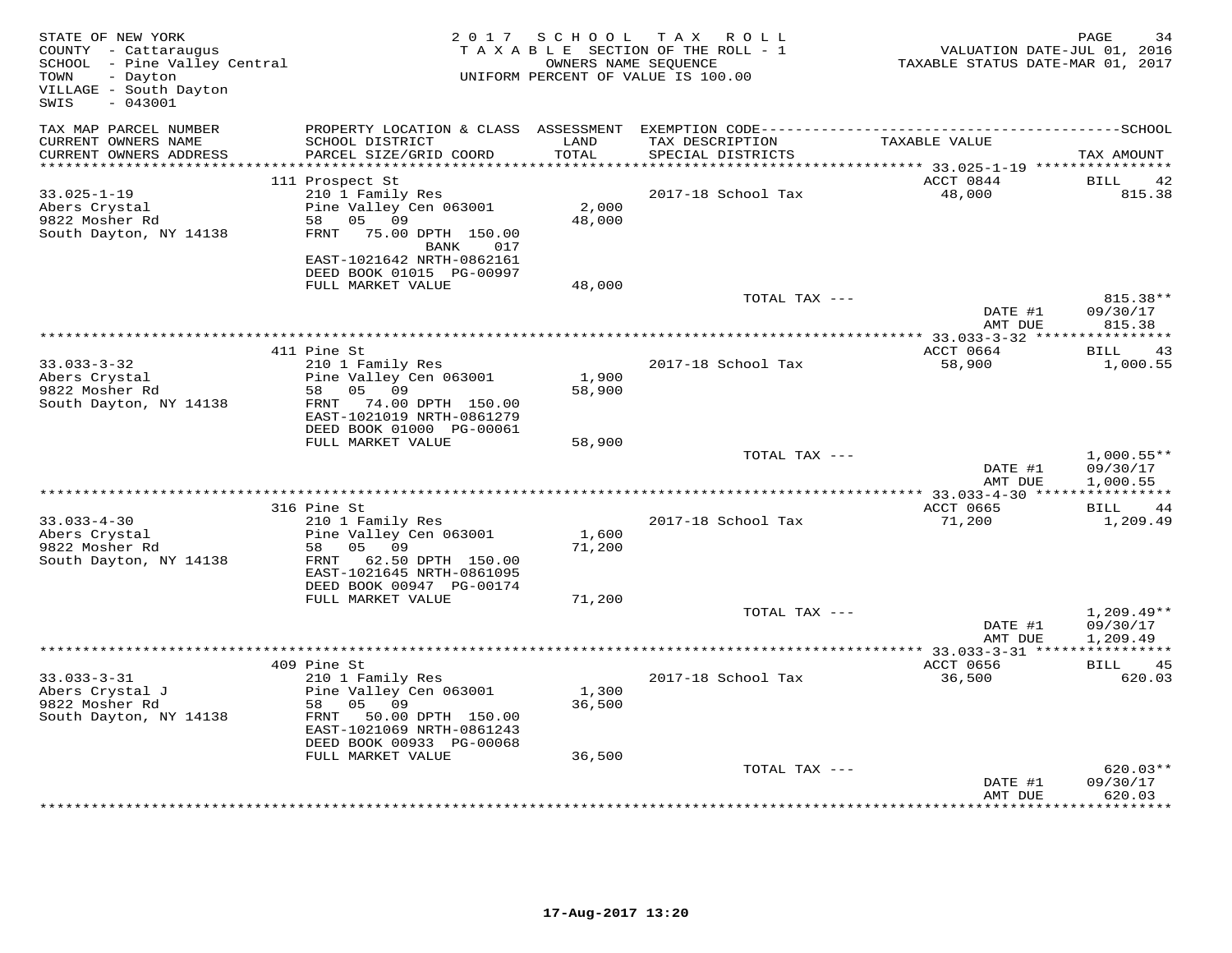| STATE OF NEW YORK<br>COUNTY - Cattaraugus<br>SCHOOL - Pine Valley Central<br>- Dayton<br>TOWN<br>VILLAGE - South Dayton<br>$-043001$<br>SWIS |                                                                                                                                                              | 2017 SCHOOL     | T A X<br>R O L L<br>TAXABLE SECTION OF THE ROLL - 1<br>OWNERS NAME SEQUENCE<br>UNIFORM PERCENT OF VALUE IS 100.00 | VALUATION DATE-JUL 01, 2016<br>TAXABLE STATUS DATE-MAR 01, 2017 | PAGE<br>35                     |
|----------------------------------------------------------------------------------------------------------------------------------------------|--------------------------------------------------------------------------------------------------------------------------------------------------------------|-----------------|-------------------------------------------------------------------------------------------------------------------|-----------------------------------------------------------------|--------------------------------|
| TAX MAP PARCEL NUMBER<br>CURRENT OWNERS NAME<br>CURRENT OWNERS ADDRESS                                                                       | PROPERTY LOCATION & CLASS ASSESSMENT<br>SCHOOL DISTRICT<br>PARCEL SIZE/GRID COORD                                                                            | LAND<br>TOTAL   | TAX DESCRIPTION<br>SPECIAL DISTRICTS                                                                              | TAXABLE VALUE                                                   | TAX AMOUNT                     |
| **************************                                                                                                                   |                                                                                                                                                              |                 |                                                                                                                   |                                                                 |                                |
|                                                                                                                                              | 36 Second Ave                                                                                                                                                |                 |                                                                                                                   | ACCT 0717                                                       | BILL<br>46                     |
| $33.033 - 6 - 9$<br>Abers Rick A<br>Abers Crystal J<br>9822 Mosher Rd<br>South Dayton, NY 14138                                              | 210 1 Family Res<br>Pine Valley Cen 063001<br>58 05 09<br>FRNT 60.00 DPTH 150.00<br>EAST-1021315 NRTH-0860425<br>DEED BOOK 01013 PG-00717                    | 1,600<br>48,400 | 2017-18 School Tax                                                                                                | 48,400                                                          | 822.18                         |
|                                                                                                                                              | FULL MARKET VALUE                                                                                                                                            | 48,400          |                                                                                                                   |                                                                 |                                |
|                                                                                                                                              |                                                                                                                                                              |                 | TOTAL TAX ---                                                                                                     | DATE #1<br>AMT DUE                                              | 822.18**<br>09/30/17<br>822.18 |
|                                                                                                                                              | * * * * * * * * * * * * *                                                                                                                                    |                 |                                                                                                                   | **************** 33.025-1-20 *****************                  |                                |
| $33.025 - 1 - 20$<br>Ackley Dennis D<br>413 Second St<br>PO Box 181<br>South Dayton, NY 14138                                                | Prospect St<br>311 Res vac land<br>Pine Valley Cen 063001<br>58 05 09<br>FRNT<br>50.00 DPTH 150.00<br>EAST-1021693 NRTH-0862126<br>DEED BOOK 6310<br>PG-6001 | 1,500<br>1,500  | 2017-18 School Tax                                                                                                | ACCT 0797<br>1,500                                              | 47<br>BILL<br>25.48            |
|                                                                                                                                              | FULL MARKET VALUE                                                                                                                                            | 1,500           |                                                                                                                   |                                                                 |                                |
|                                                                                                                                              |                                                                                                                                                              |                 | TOTAL TAX ---                                                                                                     | DATE #1<br>AMT DUE                                              | $25.48**$<br>09/30/17<br>25.48 |
|                                                                                                                                              |                                                                                                                                                              |                 |                                                                                                                   |                                                                 |                                |
|                                                                                                                                              | 413 Second St                                                                                                                                                |                 |                                                                                                                   | ACCT 0636                                                       | BILL<br>48                     |
| $33.025 - 1 - 21$<br>Ackley Dennis D<br>413 Second St<br>PO Box 181<br>South Dayton, NY 14138                                                | 210 1 Family Res<br>Pine Valley Cen 063001<br>05<br>09<br>58<br>FRNT 125.00 DPTH 150.00<br>EAST-1021764 NRTH-0862075                                         | 3,300<br>72,500 | BAS STAR<br>41854<br>2017-18 School Tax                                                                           | 72,500                                                          | 30,000<br>1,231.57             |
|                                                                                                                                              | DEED BOOK 6310<br>PG-6001                                                                                                                                    |                 |                                                                                                                   |                                                                 |                                |
|                                                                                                                                              | FULL MARKET VALUE                                                                                                                                            | 72,500          |                                                                                                                   |                                                                 |                                |
|                                                                                                                                              |                                                                                                                                                              |                 | TOTAL TAX ---                                                                                                     | DATE #1<br>AMT DUE                                              | 721.96**<br>09/30/17<br>721.96 |
|                                                                                                                                              |                                                                                                                                                              |                 |                                                                                                                   |                                                                 |                                |
|                                                                                                                                              | 524 Pine St                                                                                                                                                  |                 |                                                                                                                   | ACCT 0694                                                       | BILL<br>49                     |
| $33.025 - 1 - 26$<br>Ackley Gary I<br>Ackley Pamela M<br>12385 Cherry Creek Hill Rd<br>Conewango Valley, NY 14726                            | 484 1 use sm bld<br>Pine Valley Cen 063001<br>58 05<br>09<br>FRNT 195.34 DPTH 190.00<br>EAST-1020287 NRTH-0862052<br>DEED BOOK 1001<br>PG-00684              | 5,800<br>70,000 | 2017-18 School Tax                                                                                                | 70,000                                                          | 1,189.10                       |
|                                                                                                                                              | FULL MARKET VALUE                                                                                                                                            | 70,000          | TOTAL TAX ---                                                                                                     |                                                                 | 1,189.10**                     |
|                                                                                                                                              |                                                                                                                                                              |                 |                                                                                                                   | DATE #1<br>AMT DUE                                              | 09/30/17<br>1,189.10           |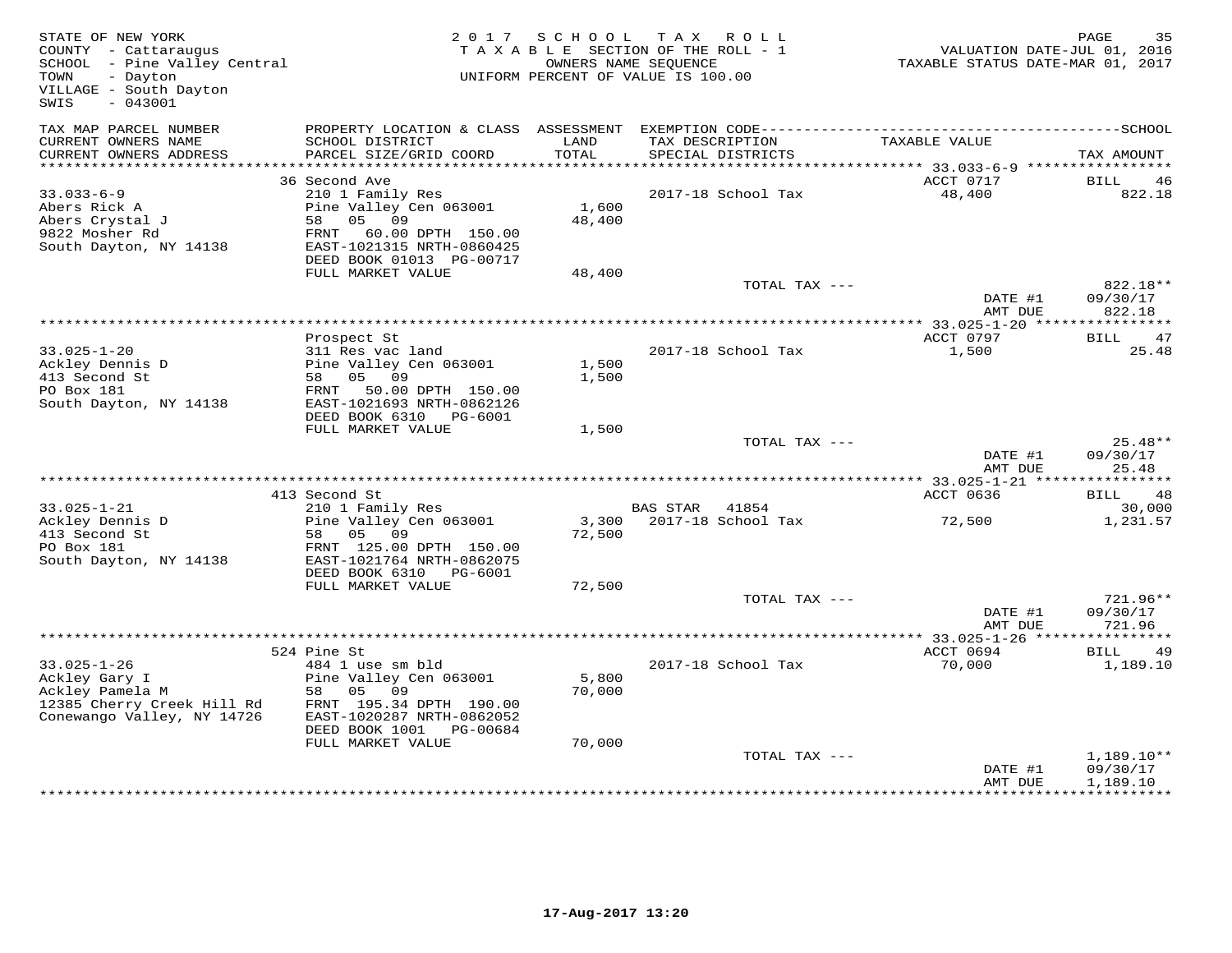| STATE OF NEW YORK<br>COUNTY - Cattaraugus<br>SCHOOL - Pine Valley Central<br>- Dayton<br>TOWN<br>VILLAGE - South Dayton<br>$-043001$<br>SWIS | 2 0 1 7                                                                                                                                      | S C H O O L     | T A X<br>R O L L<br>TAXABLE SECTION OF THE ROLL - 1<br>OWNERS NAME SEQUENCE<br>UNIFORM PERCENT OF VALUE IS 100.00 | VALUATION DATE-JUL 01, 2016<br>VALUATION DATE-JUL 01, 2016<br>TAXABLE STATUS DATE-MAR 01, 2017 | PAGE<br>36                           |
|----------------------------------------------------------------------------------------------------------------------------------------------|----------------------------------------------------------------------------------------------------------------------------------------------|-----------------|-------------------------------------------------------------------------------------------------------------------|------------------------------------------------------------------------------------------------|--------------------------------------|
| TAX MAP PARCEL NUMBER<br>CURRENT OWNERS NAME                                                                                                 | SCHOOL DISTRICT                                                                                                                              | LAND            | TAX DESCRIPTION                                                                                                   | TAXABLE VALUE                                                                                  |                                      |
| CURRENT OWNERS ADDRESS                                                                                                                       | PARCEL SIZE/GRID COORD                                                                                                                       | TOTAL           | SPECIAL DISTRICTS                                                                                                 |                                                                                                | TAX AMOUNT                           |
|                                                                                                                                              | 555 Pine St                                                                                                                                  |                 |                                                                                                                   | ACCT 0829                                                                                      | BILL<br>50                           |
| $33.033 - 1 - 6$<br>Amerigas Propane Lp<br>PO Box 798<br>Valley Forge, PA 19482-9908                                                         | 441 Fuel Store&D<br>Pine Valley Cen 063001<br>05 09<br>58<br>1.59<br>ACRES<br>EAST-1019405 NRTH-0862282<br>DEED BOOK 00946 PG-01158          | 6,600<br>56,100 | 2017-18 School Tax                                                                                                | 56,100                                                                                         | 952.98                               |
|                                                                                                                                              | FULL MARKET VALUE                                                                                                                            | 56,100          |                                                                                                                   |                                                                                                |                                      |
|                                                                                                                                              |                                                                                                                                              |                 | TOTAL TAX ---                                                                                                     | DATE #1<br>AMT DUE                                                                             | 952.98**<br>09/30/17<br>952.98       |
|                                                                                                                                              |                                                                                                                                              |                 |                                                                                                                   |                                                                                                |                                      |
| $33.034 - 1 - 4$                                                                                                                             | 42 Maple St<br>210 1 Family Res                                                                                                              |                 | BAS STAR 41854                                                                                                    | ACCT 0271                                                                                      | 51<br>BILL<br>30,000                 |
| Anderson James A<br>42 Maple St<br>PO Box 171<br>South Dayton, NY 14138                                                                      | Pine Valley Cen 063001<br>05 09<br>58<br>FRNT<br>50.00 DPTH 150.00<br>EAST-1022402 NRTH-0861005                                              | 58,600          | 3,000 2017-18 School Tax                                                                                          | 58,600                                                                                         | 995.45                               |
|                                                                                                                                              | DEED BOOK 21959 PG-4001                                                                                                                      |                 |                                                                                                                   |                                                                                                |                                      |
|                                                                                                                                              | FULL MARKET VALUE                                                                                                                            | 58,600          | TOTAL TAX ---                                                                                                     | DATE #1                                                                                        | 485.83**<br>09/30/17                 |
|                                                                                                                                              |                                                                                                                                              |                 |                                                                                                                   | AMT DUE                                                                                        | 485.83                               |
|                                                                                                                                              | 113 Cherry St                                                                                                                                |                 |                                                                                                                   | ACCT 0862                                                                                      | 52<br>BILL                           |
| $33.033 - 3 - 12$<br>Arnold JoAnne S<br>Morris John S<br>8925 W Main Rd<br>Westfield, NY 14787                                               | 210 1 Family Res<br>Pine Valley Cen 063001<br>05 09<br>58<br>50.00 DPTH 150.00<br>FRNT<br>EAST-1021390 NRTH-0861911                          | 1,300<br>64,400 | 2017-18 School Tax                                                                                                | 64,400                                                                                         | 1,093.97                             |
|                                                                                                                                              | DEED BOOK 22632 PG-5001                                                                                                                      |                 |                                                                                                                   |                                                                                                |                                      |
|                                                                                                                                              | FULL MARKET VALUE                                                                                                                            | 64,400          | TOTAL TAX ---                                                                                                     | DATE #1<br>AMT DUE                                                                             | $1,093.97**$<br>09/30/17<br>1,093.97 |
|                                                                                                                                              |                                                                                                                                              |                 | ***********************************                                                                               | ************ 33.033-5-38 *****************                                                     |                                      |
|                                                                                                                                              | 122 Oak St                                                                                                                                   |                 |                                                                                                                   | ACCT 0644                                                                                      | BILL<br>53                           |
| $33.033 - 5 - 38$<br>Astry Robert<br>Mary Kay<br>PO Box 158<br>South Dayton, NY 14138                                                        | 484 1 use sm bld<br>Pine Valley Cen 063001<br>58<br>05 09<br>FRNT 60.00 DPTH 125.00<br>EAST-1022106 NRTH-0860334<br>DEED BOOK 00941 PG-00488 | 4,000<br>69,000 | 2017-18 School Tax                                                                                                | 69,000                                                                                         | 1,172.12                             |
|                                                                                                                                              | FULL MARKET VALUE                                                                                                                            | 69,000          | TOTAL TAX ---                                                                                                     | DATE #1                                                                                        | 1,172.12**<br>09/30/17               |
|                                                                                                                                              |                                                                                                                                              |                 |                                                                                                                   | AMT DUE                                                                                        | 1,172.12<br>**********               |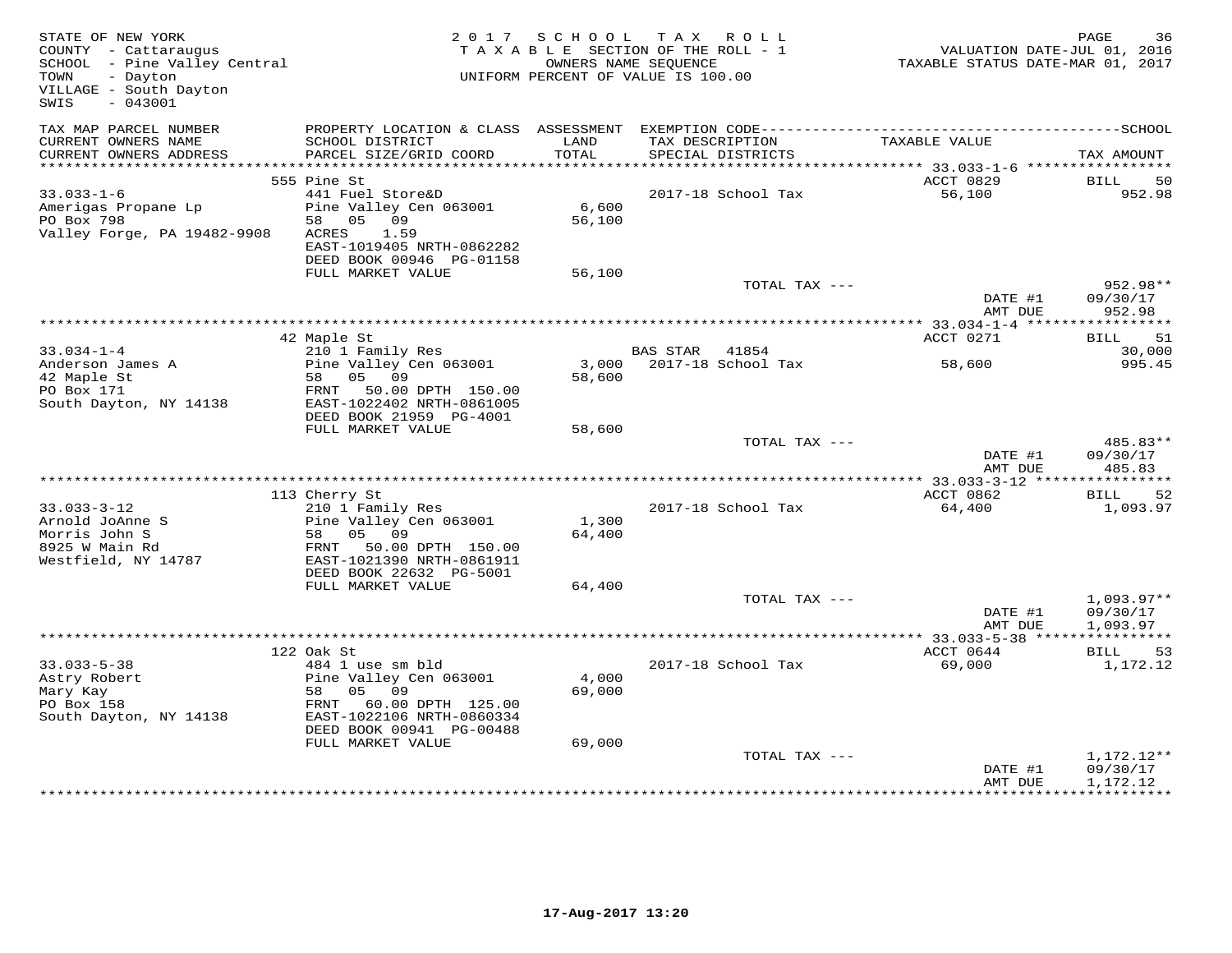| STATE OF NEW YORK<br>COUNTY - Cattaraugus<br>SCHOOL - Pine Valley Central<br>TOWN<br>- Dayton<br>VILLAGE - South Dayton<br>SWIS<br>$-043001$ |                                                                                                                                                                                         | 2017 SCHOOL               | TAX ROLL<br>TAXABLE SECTION OF THE ROLL - 1<br>OWNERS NAME SEQUENCE<br>UNIFORM PERCENT OF VALUE IS 100.00 | VALUATION DATE-JUL 01, 2016<br>TAXABLE STATUS DATE-MAR 01, 2017 | PAGE<br>37                                |
|----------------------------------------------------------------------------------------------------------------------------------------------|-----------------------------------------------------------------------------------------------------------------------------------------------------------------------------------------|---------------------------|-----------------------------------------------------------------------------------------------------------|-----------------------------------------------------------------|-------------------------------------------|
| TAX MAP PARCEL NUMBER<br>CURRENT OWNERS NAME<br>CURRENT OWNERS ADDRESS                                                                       | PROPERTY LOCATION & CLASS ASSESSMENT<br>SCHOOL DISTRICT<br>PARCEL SIZE/GRID COORD                                                                                                       | LAND<br>TOTAL             | TAX DESCRIPTION<br>SPECIAL DISTRICTS                                                                      | TAXABLE VALUE                                                   | TAX AMOUNT                                |
| ***********************                                                                                                                      | ********************************                                                                                                                                                        | **********                |                                                                                                           |                                                                 |                                           |
| $33.033 - 6 - 19$<br>Astry Robert L<br>117 Oak St<br>South Dayton, NY 14138                                                                  | 33 First St<br>480 Mult-use bld<br>Pine Valley Cen 063001<br>Garage South Dayton<br>FRNT 60.00 DPTH 115.00<br>EAST-1021601 NRTH-0860487<br>DEED BOOK 24417 PG-2002<br>FULL MARKET VALUE | 2,900<br>13,500<br>13,500 | 2017-18 School Tax                                                                                        | ACCT 5008<br>13,500                                             | BILL<br>-54<br>229.33                     |
|                                                                                                                                              |                                                                                                                                                                                         |                           | TOTAL TAX ---                                                                                             |                                                                 | $229.33**$                                |
|                                                                                                                                              |                                                                                                                                                                                         |                           |                                                                                                           | DATE #1<br>AMT DUE                                              | 09/30/17<br>229.33                        |
|                                                                                                                                              |                                                                                                                                                                                         |                           |                                                                                                           | ************ 33.033-6-37 *****************                      |                                           |
| $33.033 - 6 - 37$                                                                                                                            | 117 Oak St<br>210 1 Family Res                                                                                                                                                          |                           | BAS STAR 41854                                                                                            | ACCT 0826                                                       | 55<br>BILL<br>30,000                      |
| Astry Robert L<br>PO Box 158                                                                                                                 | Pine Valley Cen 063001<br>05<br>09<br>58                                                                                                                                                | 3,600<br>78,600           | 2017-18 School Tax                                                                                        | 78,600                                                          | 1,335.19                                  |
| South Dayton, NY 14138                                                                                                                       | FRNT<br>89.00 DPTH 126.00<br>EAST-1022082 NRTH-0860140<br>DEED BOOK 886<br>PG-00389                                                                                                     |                           |                                                                                                           |                                                                 |                                           |
|                                                                                                                                              | FULL MARKET VALUE                                                                                                                                                                       | 78,600                    |                                                                                                           |                                                                 |                                           |
|                                                                                                                                              |                                                                                                                                                                                         |                           | TOTAL TAX ---                                                                                             | DATE #1<br>AMT DUE                                              | 825.58**<br>09/30/17<br>825.58            |
|                                                                                                                                              |                                                                                                                                                                                         |                           |                                                                                                           | ************ 33.033-6-38 *****                                  | * * * * * * * * * * *                     |
|                                                                                                                                              | 109 Oak St                                                                                                                                                                              |                           |                                                                                                           | ACCT 0871                                                       | BILL<br>56                                |
| $33.033 - 6 - 38$<br>Astry Robert L<br>PO Box 158<br>South Dayton, NY 14138                                                                  | 449 Other Storag<br>Pine Valley Cen 063001<br>05<br>09<br>58<br>FRNT 217.00 DPTH 105.00<br>EAST-1022304 NRTH-0859992                                                                    | 5,000<br>7,600            | 2017-18 School Tax                                                                                        | 7,600                                                           | 129.10                                    |
|                                                                                                                                              | DEED BOOK 868<br>PG-01193<br>FULL MARKET VALUE                                                                                                                                          | 7,600                     |                                                                                                           |                                                                 |                                           |
|                                                                                                                                              |                                                                                                                                                                                         |                           | TOTAL TAX ---                                                                                             | DATE #1<br>AMT DUE                                              | 129.10**<br>09/30/17<br>129.10            |
|                                                                                                                                              |                                                                                                                                                                                         |                           |                                                                                                           | ******** 33.033-1-11 ****************                           |                                           |
| $33.033 - 1 - 11$                                                                                                                            | 55 Main St                                                                                                                                                                              |                           |                                                                                                           | ACCT 0857                                                       | <b>BILL</b><br>57<br>30,000               |
| Baker Jeanne M<br>PO Box 128<br>South Dayton, NY 14138                                                                                       | 220 2 Family Res<br>Pine Valley Cen 063001<br>58 05<br>09<br>FRNT 130.50 DPTH 234.79<br>BANK<br>017                                                                                     | 3,400<br>73,100           | BAS STAR 41854<br>2017-18 School Tax                                                                      | 73,100                                                          | 1,241.76                                  |
|                                                                                                                                              | EAST-1020331 NRTH-0861452<br>DEED BOOK 861<br>PG-00331<br>FULL MARKET VALUE                                                                                                             | 73,100                    |                                                                                                           |                                                                 |                                           |
|                                                                                                                                              |                                                                                                                                                                                         |                           | TOTAL TAX ---                                                                                             |                                                                 | $732.15**$                                |
|                                                                                                                                              |                                                                                                                                                                                         |                           |                                                                                                           | DATE #1<br>AMT DUE                                              | 09/30/17<br>732.15<br>* * * * * * * * * * |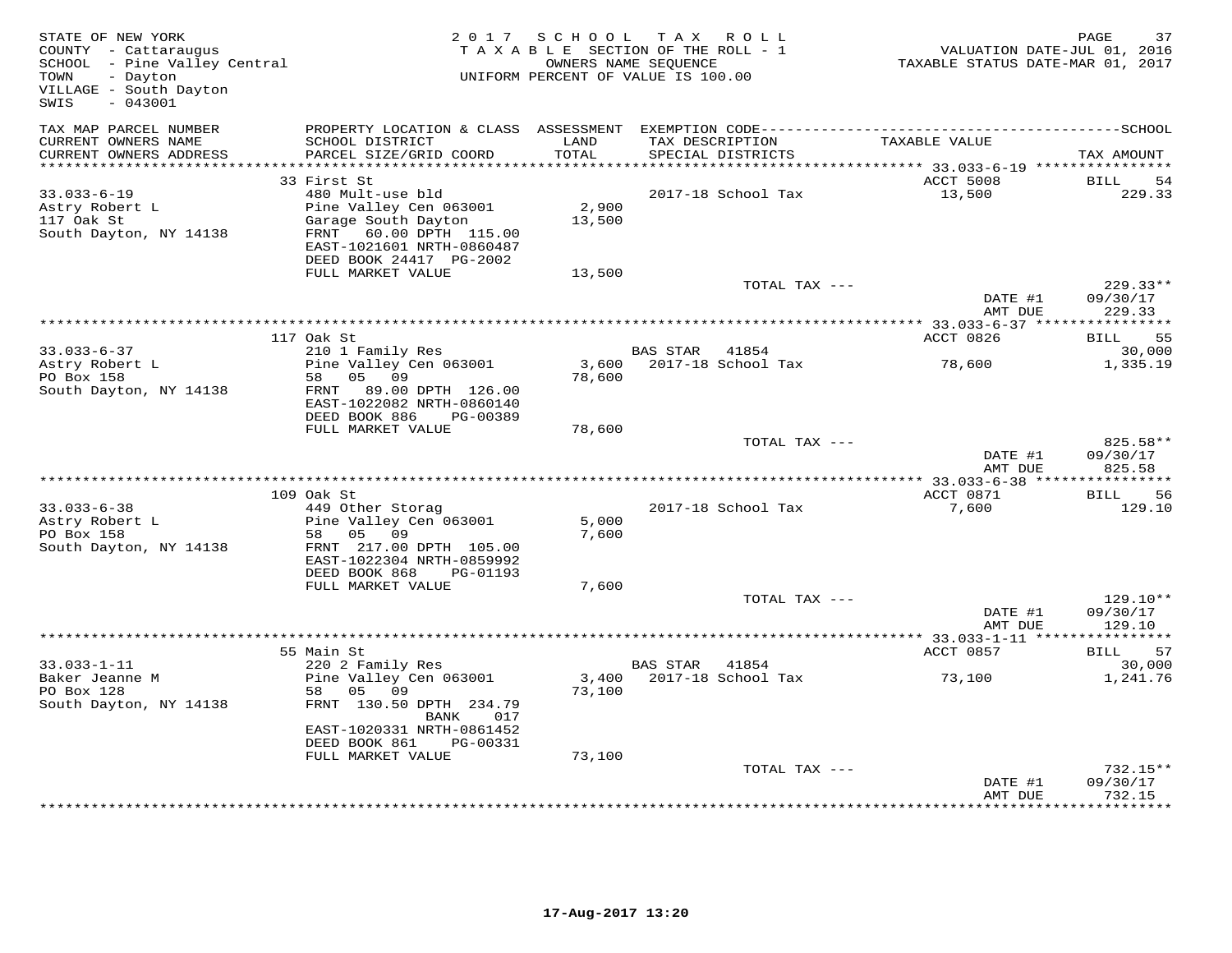| STATE OF NEW YORK<br>COUNTY - Cattaraugus<br>SCHOOL - Pine Valley Central<br>- Dayton<br>TOWN<br>VILLAGE - South Dayton<br>$-043001$<br>SWIS |                                                                                                                                                               | 2017 SCHOOL     | TAX ROLL<br>TAXABLE SECTION OF THE ROLL - 1<br>OWNERS NAME SEOUENCE<br>UNIFORM PERCENT OF VALUE IS 100.00         | VALUATION DATE-JUL 01, 2016<br>TAXABLE STATUS DATE-MAR 01, 2017 | 38<br>PAGE                                                  |
|----------------------------------------------------------------------------------------------------------------------------------------------|---------------------------------------------------------------------------------------------------------------------------------------------------------------|-----------------|-------------------------------------------------------------------------------------------------------------------|-----------------------------------------------------------------|-------------------------------------------------------------|
| TAX MAP PARCEL NUMBER<br>CURRENT OWNERS NAME<br>CURRENT OWNERS ADDRESS                                                                       | SCHOOL DISTRICT<br>PARCEL SIZE/GRID COORD                                                                                                                     | LAND<br>TOTAL   | TAX DESCRIPTION<br>SPECIAL DISTRICTS                                                                              | TAXABLE VALUE                                                   | TAX AMOUNT                                                  |
| *************************                                                                                                                    | (off) Main St                                                                                                                                                 |                 |                                                                                                                   | ACCT 0978                                                       | <b>BILL</b><br>58                                           |
| $33.033 - 1 - 12.2$<br>Baker Jeanne M<br>PO Box 128<br>South Dayton, NY 14138                                                                | 311 Res vac land<br>Pine Valley Cen 063001<br>58 05<br>09<br>FRNT 173.00 DPTH 147.58<br>BANK<br>017<br>EAST-1020080 NRTH-0861433<br>DEED BOOK 861<br>PG-00331 | 1,100<br>1,100  | 2017-18 School Tax                                                                                                | 1,100                                                           | 18.69                                                       |
|                                                                                                                                              | FULL MARKET VALUE                                                                                                                                             | 1,100           |                                                                                                                   |                                                                 |                                                             |
|                                                                                                                                              |                                                                                                                                                               |                 | TOTAL TAX ---                                                                                                     | DATE #1<br>AMT DUE                                              | $18.69**$<br>09/30/17<br>18.69                              |
|                                                                                                                                              |                                                                                                                                                               |                 |                                                                                                                   |                                                                 |                                                             |
|                                                                                                                                              | 62 Main St                                                                                                                                                    |                 |                                                                                                                   | ACCT 0702                                                       | <b>BILL</b><br>59                                           |
| $33.033 - 2 - 6$<br>Baldwin Susan L<br>1141 Rte 83<br>South Dayton, NY 14138                                                                 | 210 1 Family Res<br>Pine Valley Cen 063001<br>58 05 09<br>FRNT<br>97.00 DPTH 227.00<br>BANK<br>017                                                            | 2,500<br>50,400 | 2017-18 School Tax                                                                                                | 50,400                                                          | 856.15                                                      |
|                                                                                                                                              | EAST-1020598 NRTH-0861335<br>DEED BOOK 01008 PG-00761<br>FULL MARKET VALUE                                                                                    | 50,400          | TOTAL TAX ---                                                                                                     |                                                                 | 856.15**                                                    |
|                                                                                                                                              |                                                                                                                                                               |                 |                                                                                                                   | DATE #1<br>AMT DUE                                              | 09/30/17<br>856.15                                          |
|                                                                                                                                              | 324 Pine St                                                                                                                                                   |                 |                                                                                                                   | ACCT 0655                                                       | 60<br>BILL                                                  |
| $33.033 - 4 - 36$<br>Barnes Glenn E<br>5998 Ellicott St<br>East Bethany, NY 14054-9755                                                       | 210 1 Family Res<br>Pine Valley Cen 063001<br>05<br>09<br>58<br>FRNT 100.00 DPTH 150.00<br>EAST-1021438 NRTH-0861243                                          | 2,600<br>45,900 | ENH STAR<br>41834<br>2017-18 School Tax                                                                           | 45,900                                                          | 45,900<br>779.71                                            |
|                                                                                                                                              | DEED BOOK 837<br>PG-00223<br>FULL MARKET VALUE                                                                                                                | 45,900          |                                                                                                                   |                                                                 |                                                             |
|                                                                                                                                              |                                                                                                                                                               |                 | TOTAL TAX ---                                                                                                     |                                                                 | $0.00**$                                                    |
|                                                                                                                                              |                                                                                                                                                               |                 |                                                                                                                   |                                                                 |                                                             |
| $33.034 - 2 - 9$<br>Bartlett Donald L Jr<br>Bartlett Janice L<br>258 Mill St<br>South Dayton, NY 14138                                       | 258 Mill St<br>112 Dairy farm<br>Pine Valley Cen 063001<br>58 05<br>09<br>ACRES<br>8.44<br>EAST-1024309 NRTH-0861745                                          |                 | 41720<br>AG DIST<br>12,600 SILO T/C/S 42100<br>81,000 SILO T/C/S 42100<br>ENH STAR<br>41834<br>2017-18 School Tax | ACCT 0641<br>75,959                                             | 61<br>BILL<br>3,041<br>1,000<br>1,000<br>65,500<br>1,290.33 |
| MAY BE SUBJECT TO PAYMENT                                                                                                                    | DEED BOOK 00994 PG-00217<br>FULL MARKET VALUE                                                                                                                 | 81,000          |                                                                                                                   |                                                                 |                                                             |
| UNDER AGDIST LAW TIL 2021                                                                                                                    |                                                                                                                                                               |                 |                                                                                                                   |                                                                 |                                                             |
|                                                                                                                                              |                                                                                                                                                               |                 | TOTAL TAX ---                                                                                                     | DATE #1<br>AMT DUE                                              | $177.67**$<br>09/30/17<br>177.67                            |
|                                                                                                                                              |                                                                                                                                                               |                 |                                                                                                                   |                                                                 | * * * * * * * *                                             |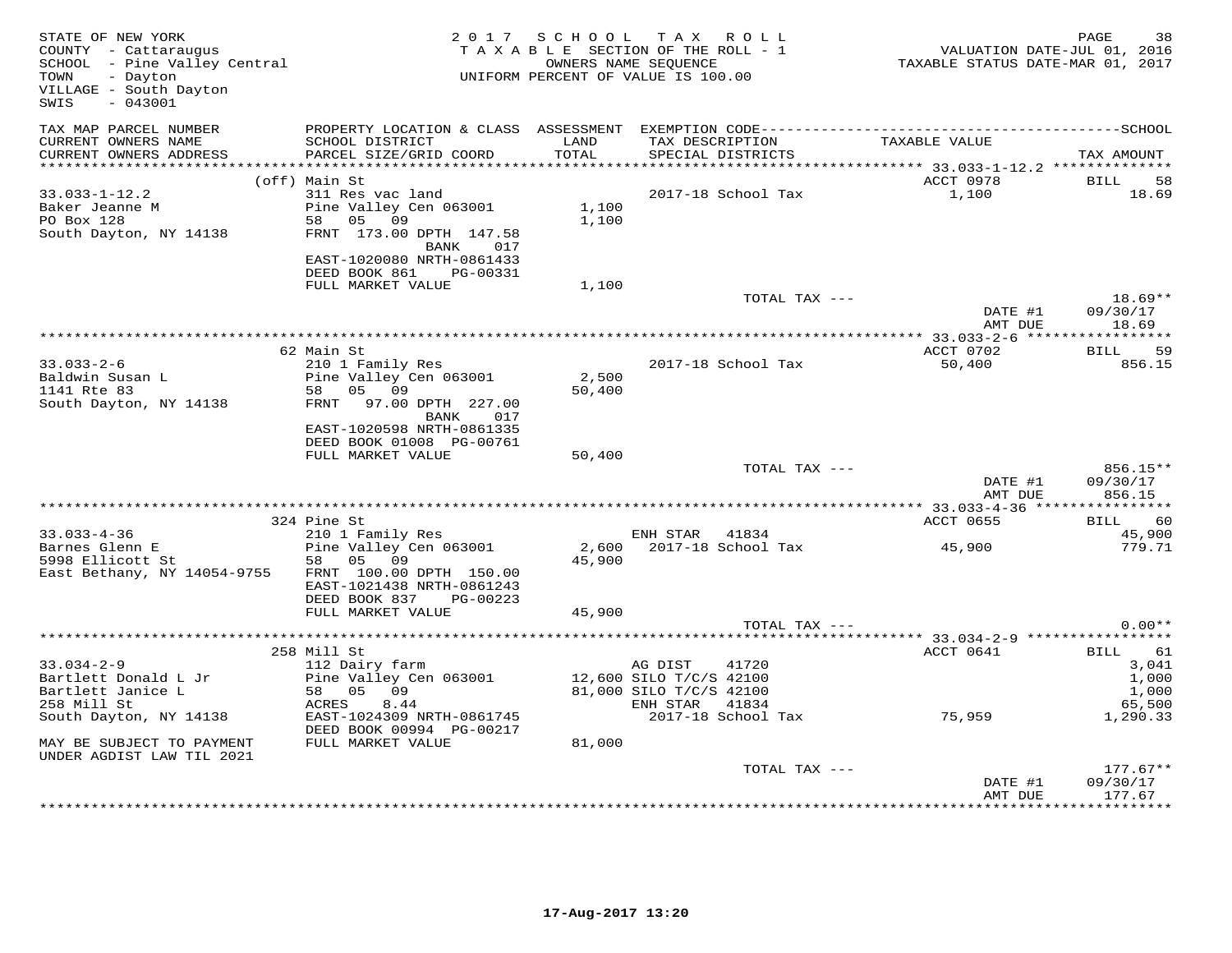| STATE OF NEW YORK<br>COUNTY - Cattaraugus<br>SCHOOL - Pine Valley Central<br>- Dayton<br>TOWN<br>VILLAGE - South Dayton<br>$-043001$<br>SWIS |                                                                                                                                                             | T A X<br>2017 SCHOOL<br>R O L L<br>TAXABLE SECTION OF THE ROLL - 1<br>TAXABLE STATUS DATE-MAR 01, 2017<br>OWNERS NAME SEQUENCE<br>UNIFORM PERCENT OF VALUE IS 100.00 |                                               |                                                  |                                      |  |
|----------------------------------------------------------------------------------------------------------------------------------------------|-------------------------------------------------------------------------------------------------------------------------------------------------------------|----------------------------------------------------------------------------------------------------------------------------------------------------------------------|-----------------------------------------------|--------------------------------------------------|--------------------------------------|--|
| TAX MAP PARCEL NUMBER                                                                                                                        | PROPERTY LOCATION & CLASS ASSESSMENT                                                                                                                        |                                                                                                                                                                      |                                               |                                                  |                                      |  |
| CURRENT OWNERS NAME<br>CURRENT OWNERS ADDRESS                                                                                                | SCHOOL DISTRICT<br>PARCEL SIZE/GRID COORD                                                                                                                   | LAND<br>TOTAL                                                                                                                                                        | TAX DESCRIPTION<br>SPECIAL DISTRICTS          | TAXABLE VALUE                                    | TAX AMOUNT                           |  |
|                                                                                                                                              | 218 Pine St                                                                                                                                                 | *********                                                                                                                                                            |                                               | ********** 33.033-5-21 ************<br>ACCT 0860 | BILL<br>62                           |  |
| $33.033 - 5 - 21$<br>Batt Paul<br>Batt Sherri<br>PO Box 314<br>South Dayton, NY 14138                                                        | 312 Vac w/imprv<br>Pine Valley Cen 063001<br>05 09<br>58<br>65.00 DPTH 150.00<br>FRNT<br>ACRES<br>0.25<br>EAST-1022075 NRTH-0860789<br>DEED BOOK 1029 PG-97 | 3,300<br>13,300                                                                                                                                                      | 2017-18 School Tax                            | 13,300                                           | 225.93                               |  |
|                                                                                                                                              | FULL MARKET VALUE                                                                                                                                           | 13,300                                                                                                                                                               |                                               |                                                  |                                      |  |
|                                                                                                                                              |                                                                                                                                                             |                                                                                                                                                                      | TOTAL TAX ---                                 | DATE #1                                          | 225.93**<br>09/30/17                 |  |
|                                                                                                                                              |                                                                                                                                                             |                                                                                                                                                                      |                                               | AMT DUE                                          | 225.93                               |  |
|                                                                                                                                              | 216 Pine St                                                                                                                                                 |                                                                                                                                                                      |                                               | ACCT 0643                                        | <b>BILL</b><br>63                    |  |
| $33.033 - 5 - 23$<br>Batt Paul C                                                                                                             | 210 1 Family Res<br>Pine Valley Cen 063001                                                                                                                  |                                                                                                                                                                      | BAS STAR<br>41854<br>3,800 2017-18 School Tax | 71,500                                           | 30,000<br>1,214.58                   |  |
| Weber Sherri<br>PO Box 314<br>South Dayton, NY 14138                                                                                         | 05 09<br>58<br>FRNT<br>85.00 DPTH 150.00<br>EAST-1022136 NRTH-0860746<br>DEED BOOK 00948 PG-00019                                                           | 71,500                                                                                                                                                               |                                               |                                                  |                                      |  |
|                                                                                                                                              | FULL MARKET VALUE                                                                                                                                           | 71,500                                                                                                                                                               |                                               |                                                  |                                      |  |
|                                                                                                                                              |                                                                                                                                                             |                                                                                                                                                                      | TOTAL TAX ---                                 | DATE #1<br>AMT DUE                               | $704.97**$<br>09/30/17<br>704.97     |  |
|                                                                                                                                              |                                                                                                                                                             |                                                                                                                                                                      |                                               | ACCT 0853                                        |                                      |  |
| $33.033 - 4 - 31$                                                                                                                            | 119 Maple St<br>210 1 Family Res                                                                                                                            |                                                                                                                                                                      | ENH STAR<br>41834                             |                                                  | 64<br>BILL<br>65,500                 |  |
| Beightol Jeffrey L<br>Dawley David M Pamela J B<br>Josephine Beightol<br>119 Maple St                                                        | Pine Valley Cen 063001<br>58 05 09<br>FRNT 100.00 DPTH 150.00<br>EAST-1021687 NRTH-0861250                                                                  | 4,100<br>67,500                                                                                                                                                      | 2017-18 School Tax                            | 67,500                                           | 1,146.64                             |  |
| South Dayton, NY 14138                                                                                                                       | DEED BOOK 22672 PG-5002                                                                                                                                     |                                                                                                                                                                      |                                               |                                                  |                                      |  |
|                                                                                                                                              | FULL MARKET VALUE                                                                                                                                           | 67,500                                                                                                                                                               | TOTAL TAX ---                                 |                                                  | $33.97**$                            |  |
|                                                                                                                                              |                                                                                                                                                             |                                                                                                                                                                      |                                               | DATE #1<br>AMT DUE                               | 09/30/17<br>33.97                    |  |
|                                                                                                                                              |                                                                                                                                                             |                                                                                                                                                                      |                                               |                                                  |                                      |  |
| $33.033 - 6 - 26$<br>Bolles Daniel M<br>Bolles Ruth E<br>PO Box 373                                                                          | 22 First St<br>210 1 Family Res<br>Pine Valley Cen 063001<br>58<br>05 09<br>FRNT 120.00 DPTH 150.00<br>032<br>BANK                                          | 3,100<br>82,800                                                                                                                                                      | 2017-18 School Tax                            | ACCT 0821<br>82,800                              | 65<br><b>BILL</b><br>1,406.54        |  |
|                                                                                                                                              | EAST-1021582 NRTH-0860197<br>DEED BOOK 865<br>PG-00539                                                                                                      |                                                                                                                                                                      |                                               |                                                  |                                      |  |
|                                                                                                                                              | FULL MARKET VALUE                                                                                                                                           | 82,800                                                                                                                                                               |                                               |                                                  |                                      |  |
|                                                                                                                                              |                                                                                                                                                             |                                                                                                                                                                      |                                               | DATE #1<br>AMT DUE                               | $1,406.54**$<br>09/30/17<br>1,406.54 |  |
| South Dayton, NY 14138                                                                                                                       |                                                                                                                                                             |                                                                                                                                                                      | TOTAL TAX ---                                 |                                                  | ***********                          |  |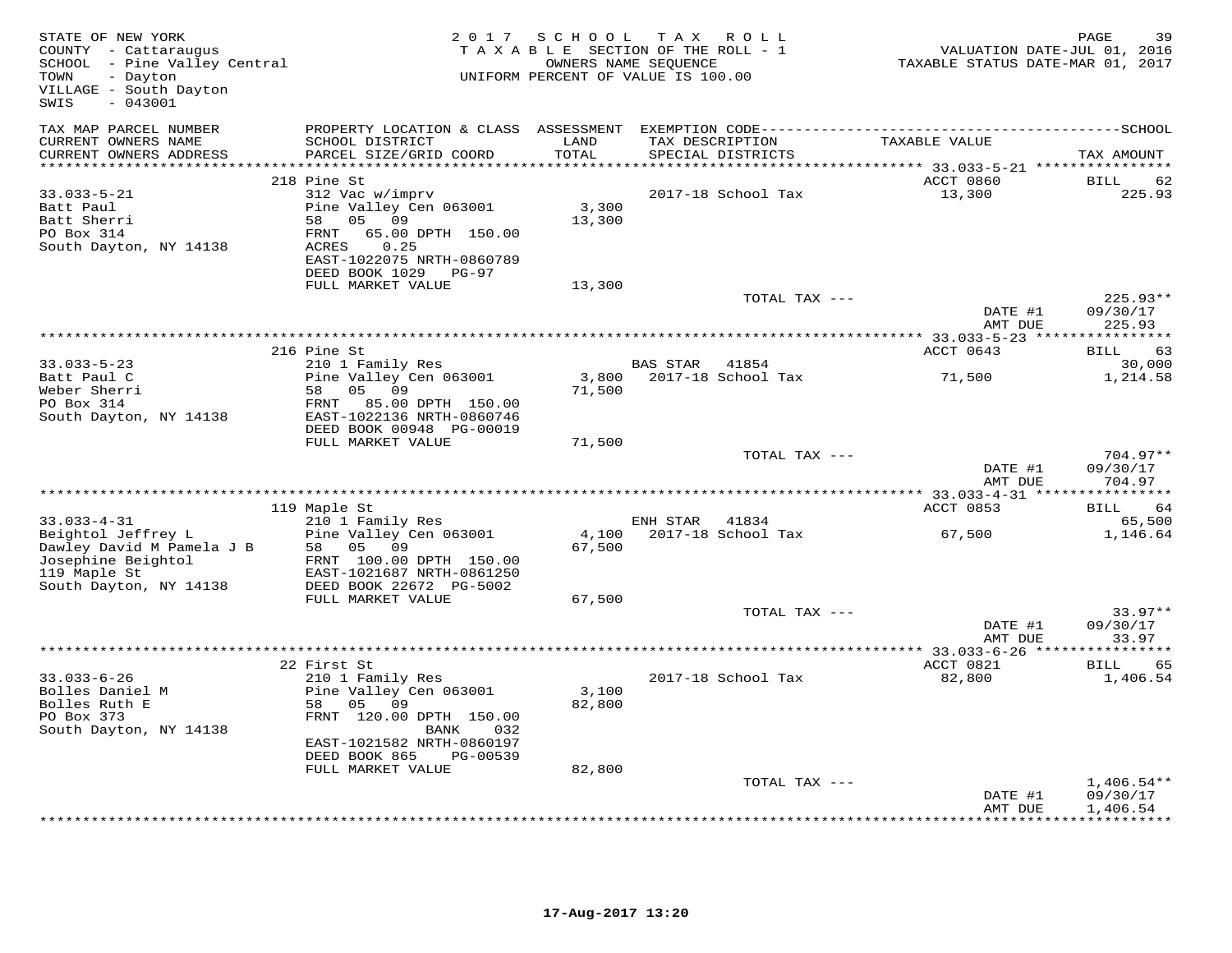| STATE OF NEW YORK<br>COUNTY - Cattaraugus<br>SCHOOL - Pine Valley Central<br>- Dayton<br>TOWN<br>VILLAGE - South Dayton<br>SWIS<br>$-043001$ |                                                                                                                                            | 2017 SCHOOL     | TAX ROLL<br>TAXABLE SECTION OF THE ROLL - 1<br>OWNERS NAME SEQUENCE<br>UNIFORM PERCENT OF VALUE IS 100.00 | VALUATION DATE-JUL 01, 2016<br>TAXABLE STATUS DATE-MAR 01, 2017 | PAGE<br>40                           |
|----------------------------------------------------------------------------------------------------------------------------------------------|--------------------------------------------------------------------------------------------------------------------------------------------|-----------------|-----------------------------------------------------------------------------------------------------------|-----------------------------------------------------------------|--------------------------------------|
| TAX MAP PARCEL NUMBER<br>CURRENT OWNERS NAME<br>CURRENT OWNERS ADDRESS                                                                       | SCHOOL DISTRICT<br>PARCEL SIZE/GRID COORD                                                                                                  | LAND<br>TOTAL   | TAX DESCRIPTION<br>SPECIAL DISTRICTS                                                                      | TAXABLE VALUE                                                   | TAX AMOUNT                           |
| **********************                                                                                                                       |                                                                                                                                            |                 |                                                                                                           |                                                                 |                                      |
| $33.033 - 1 - 3.3$<br>Bradigan Kyle<br>8259 Mile Strip Rd<br>South Dayton, NY 14138-9650                                                     | Main St<br>311 Res vac land<br>Pine Valley Cen 063001<br>58/02-05-09/10<br>2.15<br>ACRES<br>EAST-1019354 NRTH-0860730                      | 5,200<br>5,200  | 2017-18 School Tax                                                                                        | ACCT 1282<br>5,200                                              | BILL<br>66<br>88.33                  |
|                                                                                                                                              | DEED BOOK 8337 PG-6001<br>FULL MARKET VALUE                                                                                                | 5,200           |                                                                                                           |                                                                 |                                      |
|                                                                                                                                              |                                                                                                                                            |                 | TOTAL TAX ---                                                                                             | DATE #1<br>AMT DUE                                              | 88.33**<br>09/30/17<br>88.33         |
|                                                                                                                                              |                                                                                                                                            |                 |                                                                                                           |                                                                 |                                      |
| $33.033 - 2 - 11$<br>Brown Daniel B<br>Brown Theresa A<br>807 Bartlett Road<br>Forestville, NY 14062                                         | 221 Oak St<br>210 1 Family Res<br>Pine Valley Cen 063001<br>05<br>09<br>58<br>FRNT 70.00 DPTH 125.00<br>EAST-1021196 NRTH-0860769          | 3,200<br>73,900 | 2017-18 School Tax                                                                                        | ACCT 0732<br>73,900                                             | 67<br>BILL<br>1,255.35               |
|                                                                                                                                              | DEED BOOK 24042 PG-2001                                                                                                                    |                 |                                                                                                           |                                                                 |                                      |
|                                                                                                                                              | FULL MARKET VALUE                                                                                                                          | 73,900          | TOTAL TAX ---                                                                                             | DATE #1<br>AMT DUE                                              | $1,255.35**$<br>09/30/17<br>1,255.35 |
|                                                                                                                                              | 63 First St                                                                                                                                |                 |                                                                                                           | ACCT 0801                                                       | ***********<br><b>BILL</b><br>68     |
| $33.041 - 1 - 4$<br>Brunswick Brian<br>10589 County Line Rd<br>Forestville, NY 14062                                                         | 210 1 Family Res<br>Pine Valley Cen 063001<br>58 05 09<br>1.31<br>ACRES<br>EAST-1021339 NRTH-0859630<br>DEED BOOK 8073 PG-8003             | 6,300<br>45,000 | 2017-18 School Tax                                                                                        | 45,000                                                          | 764.42                               |
|                                                                                                                                              | FULL MARKET VALUE                                                                                                                          | 45,000          |                                                                                                           |                                                                 |                                      |
|                                                                                                                                              |                                                                                                                                            |                 | TOTAL TAX ---                                                                                             | DATE #1<br>AMT DUE                                              | 764.42**<br>09/30/17<br>764.42       |
|                                                                                                                                              |                                                                                                                                            |                 |                                                                                                           | **** 33.033-6-23 ***                                            | *********                            |
| $33.033 - 6 - 23$                                                                                                                            | 28 First St                                                                                                                                |                 | <b>BAS STAR</b><br>41854                                                                                  | ACCT 0725                                                       | BILL<br>69<br>30,000                 |
| Brunswick Timothy<br>Brunswick Colleen<br>PO Box 165<br>South Dayton, NY 14138                                                               | 210 1 Family Res<br>Pine Valley Cen 063001<br>58 05 09<br>FRNT 120.00 DPTH 150.00<br>EAST-1021651 NRTH-0860295<br>DEED BOOK 00918 PG-00672 | 3,100<br>62,800 | 2017-18 School Tax                                                                                        | 62,800                                                          | 1,066.80                             |
|                                                                                                                                              | FULL MARKET VALUE                                                                                                                          | 62,800          | TOTAL TAX ---                                                                                             | DATE #1                                                         | 557.18**<br>09/30/17                 |
|                                                                                                                                              |                                                                                                                                            |                 |                                                                                                           | AMT DUE                                                         | 557.18                               |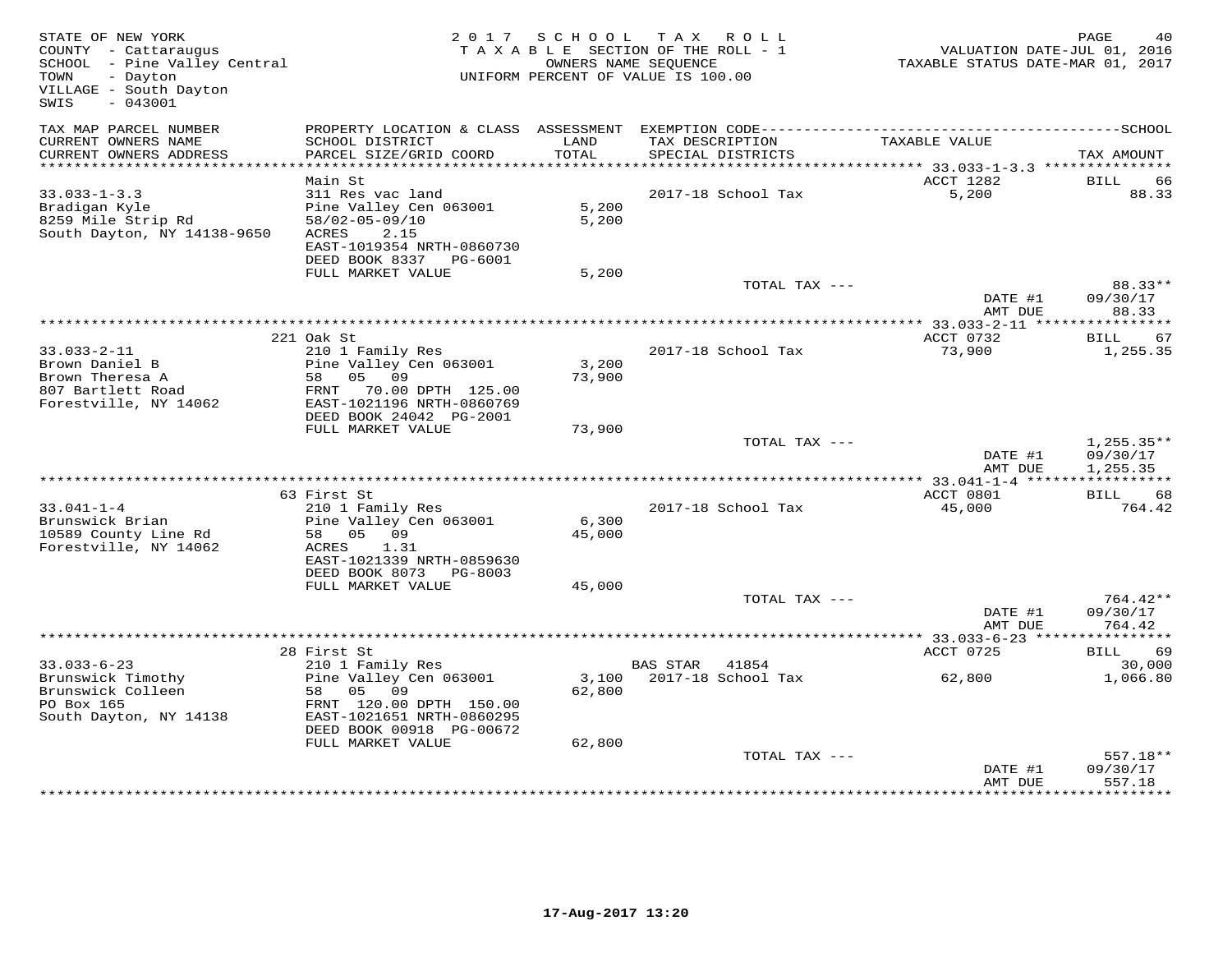| STATE OF NEW YORK<br>COUNTY - Cattaraugus<br>SCHOOL - Pine Valley Central<br>TOWN<br>- Dayton<br>VILLAGE - South Dayton<br>$-043001$<br>SWIS |                                                                                                                                                                                  | 2017 SCHOOL       | TAX ROLL<br>TAXABLE SECTION OF THE ROLL - 1<br>OWNERS NAME SEQUENCE<br>UNIFORM PERCENT OF VALUE IS 100.00 | VALUATION DATE-JUL 01, 2016<br>TAXABLE STATUS DATE-MAR 01, 2017 | PAGE<br>41                               |
|----------------------------------------------------------------------------------------------------------------------------------------------|----------------------------------------------------------------------------------------------------------------------------------------------------------------------------------|-------------------|-----------------------------------------------------------------------------------------------------------|-----------------------------------------------------------------|------------------------------------------|
| TAX MAP PARCEL NUMBER<br>CURRENT OWNERS NAME<br>CURRENT OWNERS ADDRESS                                                                       | SCHOOL DISTRICT<br>PARCEL SIZE/GRID COORD                                                                                                                                        | LAND<br>TOTAL     | TAX DESCRIPTION<br>SPECIAL DISTRICTS                                                                      | TAXABLE VALUE                                                   | TAX AMOUNT                               |
| ************************                                                                                                                     |                                                                                                                                                                                  |                   |                                                                                                           |                                                                 |                                          |
| $33.033 - 2 - 13.1$<br>Bruyer Joshua A<br>Bruyer Crystal L<br>31 Second Ave<br>PO Box 458<br>South Dayton, NY 14138                          | Second Ave<br>311 Res vac land<br>Pine Valley Cen 063001<br>58 05 09<br>FRNT 120.00 DPTH 150.00<br>EAST-1021134 NRTH-0860514<br>DEED BOOK 17988 PG-2003                          | 900<br>900<br>900 | 2017-18 School Tax                                                                                        | ACCT 0653<br>900                                                | BILL<br>-70<br>15.29                     |
|                                                                                                                                              | FULL MARKET VALUE                                                                                                                                                                |                   | TOTAL TAX ---                                                                                             |                                                                 | $15.29**$                                |
|                                                                                                                                              |                                                                                                                                                                                  |                   |                                                                                                           | DATE #1<br>AMT DUE                                              | 09/30/17<br>15.29                        |
|                                                                                                                                              | 31 Second Ave                                                                                                                                                                    |                   |                                                                                                           | ACCT 0761                                                       | 71<br>BILL                               |
| $33.033 - 2 - 14$                                                                                                                            | 210 1 Family Res                                                                                                                                                                 |                   | <b>BAS STAR</b><br>41854                                                                                  |                                                                 | 30,000                                   |
| Bruyer Joshua A<br>Bruyer Crystal L<br>31 Second Ave<br>PO Box 458<br>South Dayton, NY 14138                                                 | Pine Valley Cen 063001<br>58<br>05<br>09<br>FRNT<br>90.00 DPTH 150.00<br>BANK<br>017<br>EAST-1021073 NRTH-0860430<br>DEED BOOK 17988 PG-2001                                     | 2,300<br>64,100   | 2017-18 School Tax                                                                                        | 64,100                                                          | 1,088.88                                 |
|                                                                                                                                              | FULL MARKET VALUE                                                                                                                                                                | 64,100            |                                                                                                           |                                                                 |                                          |
|                                                                                                                                              |                                                                                                                                                                                  |                   | TOTAL TAX ---                                                                                             | DATE #1<br>AMT DUE                                              | $579.26**$<br>09/30/17<br>579.26         |
|                                                                                                                                              |                                                                                                                                                                                  |                   |                                                                                                           |                                                                 |                                          |
| $33.033 - 3 - 16$<br>Burek Florence Life Us<br>Marcilliott Diane M<br>204 Maple St<br>PO Box 84                                              | 204 Maple St<br>210 1 Family Res<br>Pine Valley Cen 063001<br>58 05 09<br>Life Use - Florence                                                                                    |                   | AGED C/T/S 41800<br>2,600 ENH STAR 41834<br>59,200 2017-18 School Tax                                     | ACCT 0670<br>29,600                                             | 72<br>BILL<br>29,600<br>29,600<br>502.82 |
| South Dayton, NY 14138                                                                                                                       | FRNT 100.00 DPTH 150.00<br>EAST-1021487 NRTH-0861657<br>DEED BOOK 11604 PG-7001<br>FULL MARKET VALUE                                                                             | 59,200            | TOTAL TAX ---                                                                                             |                                                                 | $0.00**$                                 |
|                                                                                                                                              |                                                                                                                                                                                  |                   |                                                                                                           |                                                                 |                                          |
| $33.033 - 3 - 15$<br>Burkholder Alvin J<br>Burkholder Marilu R<br>PO Box 32<br>South Dayton, NY 14138                                        | 311 Second St<br>210 1 Family Res<br>Pine Valley Cen 063001<br>05<br>09<br>58<br>FRNT 100.00 DPTH 150.00<br>017<br>BANK<br>EAST-1021574 NRTH-0861780<br>DEED BOOK 00967 PG-00086 | 2,600<br>32,600   | 41854<br>BAS STAR<br>2017-18 School Tax                                                                   | ACCT 0888<br>32,600                                             | 73<br>BILL<br>30,000<br>553.78           |
|                                                                                                                                              | FULL MARKET VALUE                                                                                                                                                                | 32,600            |                                                                                                           |                                                                 | $44.17**$                                |
|                                                                                                                                              |                                                                                                                                                                                  |                   | TOTAL TAX ---<br>**************************                                                               | DATE #1<br>AMT DUE                                              | 09/30/17<br>44.17<br>******              |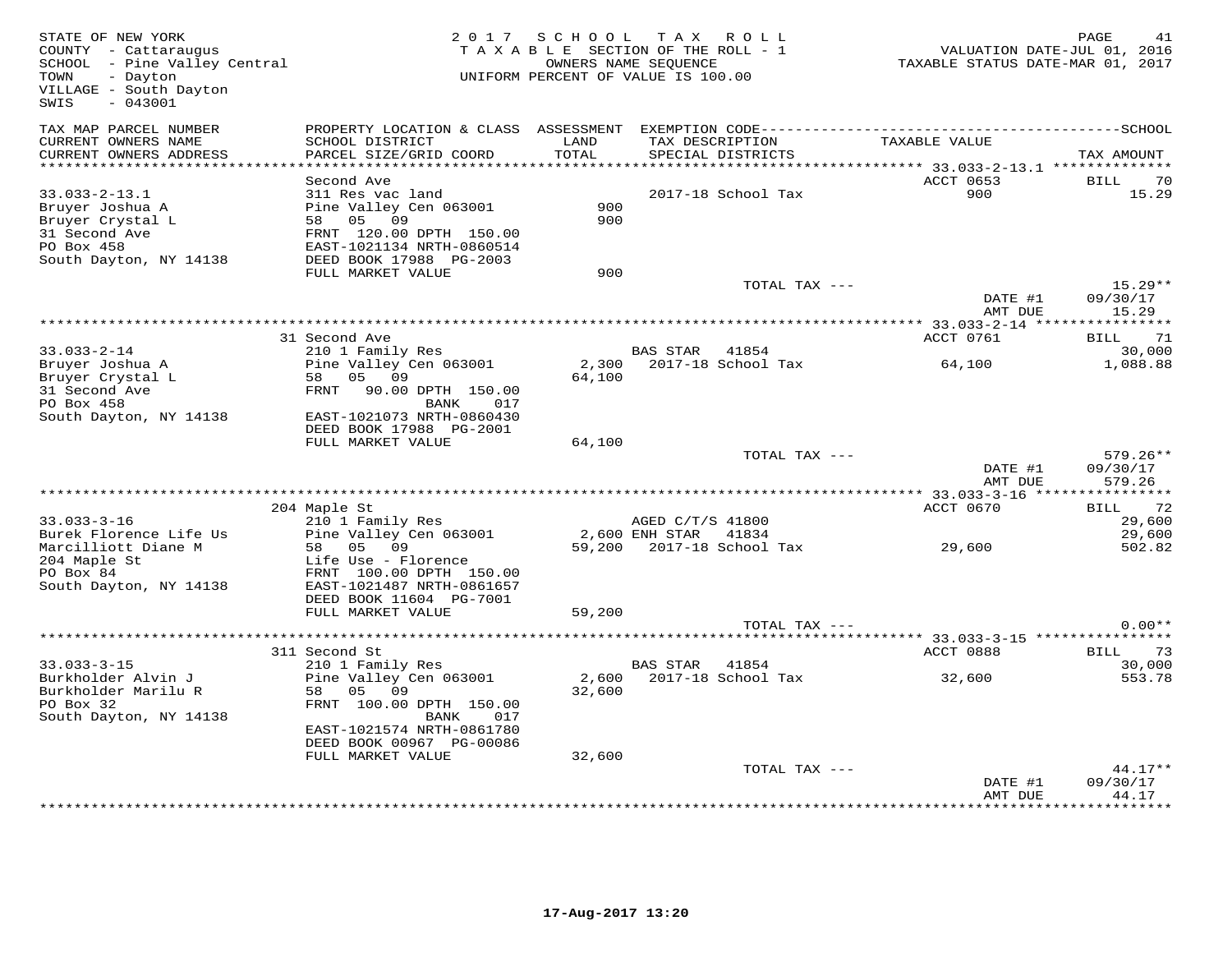| STATE OF NEW YORK<br>COUNTY - Cattaraugus<br>SCHOOL - Pine Valley Central<br>TOWN<br>- Dayton<br>VILLAGE - South Dayton<br>$-043001$<br>SWIS |                                                                                                                                                                                  | 2017 SCHOOL               | TAX ROLL<br>TAXABLE SECTION OF THE ROLL - 1<br>OWNERS NAME SEQUENCE<br>UNIFORM PERCENT OF VALUE IS 100.00 | VALUATION DATE-JUL 01, 2016<br>TAXABLE STATUS DATE-MAR 01, 2017 | PAGE<br>42                           |
|----------------------------------------------------------------------------------------------------------------------------------------------|----------------------------------------------------------------------------------------------------------------------------------------------------------------------------------|---------------------------|-----------------------------------------------------------------------------------------------------------|-----------------------------------------------------------------|--------------------------------------|
| TAX MAP PARCEL NUMBER<br>CURRENT OWNERS NAME<br>CURRENT OWNERS ADDRESS                                                                       | PROPERTY LOCATION & CLASS ASSESSMENT<br>SCHOOL DISTRICT<br>PARCEL SIZE/GRID COORD                                                                                                | LAND<br>TOTAL             | TAX DESCRIPTION<br>SPECIAL DISTRICTS                                                                      | TAXABLE VALUE                                                   | TAX AMOUNT                           |
| *************************                                                                                                                    |                                                                                                                                                                                  |                           |                                                                                                           | ACCT 0919                                                       |                                      |
| $33.033 - 3 - 39$<br>Burns Jessica L<br>8380 Dibble Hill Rd<br>Cherry Creek, NY 14723                                                        | 425 Pine St<br>449 Other Storag<br>Pine Valley Cen 063001<br>05 09<br>58<br>FRNT 181.80 DPTH 113.90<br>EAST-1020729 NRTH-0861473<br>DEED BOOK 11389 PG-9002<br>FULL MARKET VALUE | 5,600<br>68,500<br>68,500 | 2017-18 School Tax                                                                                        | 68,500                                                          | BILL<br>74<br>1,163.62               |
|                                                                                                                                              |                                                                                                                                                                                  |                           | TOTAL TAX ---                                                                                             |                                                                 | $1,163.62**$                         |
|                                                                                                                                              |                                                                                                                                                                                  |                           |                                                                                                           | DATE #1<br>AMT DUE                                              | 09/30/17<br>1,163.62<br>***********  |
|                                                                                                                                              | 85 First Ave                                                                                                                                                                     |                           |                                                                                                           | ACCT 0671                                                       | 75<br>BILL                           |
| $33.033 - 6 - 25$<br>Butcher Albert                                                                                                          | 210 1 Family Res<br>Pine Valley Cen 063001                                                                                                                                       | 1,600                     | BAS STAR 41854<br>2017-18 School Tax                                                                      | 38,900                                                          | 30,000<br>660.80                     |
| Butcher Marily<br>PO Box 173<br>South Dayton, NY 14138                                                                                       | 05<br>09<br>58<br>FRNT<br>60.00 DPTH 150.00<br>EAST-1021757 NRTH-0860185<br>DEED BOOK 711<br>PG-00570                                                                            | 38,900                    |                                                                                                           |                                                                 |                                      |
|                                                                                                                                              | FULL MARKET VALUE                                                                                                                                                                | 38,900                    | TOTAL TAX ---                                                                                             |                                                                 | 151.19**                             |
|                                                                                                                                              |                                                                                                                                                                                  |                           |                                                                                                           | DATE #1<br>AMT DUE                                              | 09/30/17<br>151.19                   |
|                                                                                                                                              |                                                                                                                                                                                  |                           |                                                                                                           | ************ 33.026-1-1 *****                                   | * * * * * * * * * * *                |
| $33.026 - 1 - 1$                                                                                                                             | 18 Prospect St<br>210 1 Family Res                                                                                                                                               |                           | ENH STAR<br>41834                                                                                         | ACCT 0898                                                       | <b>BILL</b><br>76<br>65,500          |
| Butcher Denzil<br>Butcher Barbara<br>PO Box 153<br>South Dayton, NY 14138                                                                    | Pine Valley Cen 063001<br>58 05 09<br>ACRES 10.15<br>EAST-1022506 NRTH-0862322                                                                                                   | 19,000<br>93,000          | 2017-18 School Tax                                                                                        | 93,000                                                          | 1,579.81                             |
|                                                                                                                                              | DEED BOOK 785<br>PG-00881                                                                                                                                                        |                           |                                                                                                           |                                                                 |                                      |
|                                                                                                                                              | FULL MARKET VALUE                                                                                                                                                                | 93,000                    | TOTAL TAX ---                                                                                             | DATE #1                                                         | 467.15**<br>09/30/17                 |
|                                                                                                                                              |                                                                                                                                                                                  |                           |                                                                                                           | AMT DUE<br>** 33.033-3-5 ******************                     | 467.15                               |
|                                                                                                                                              | 216 Maple St                                                                                                                                                                     |                           |                                                                                                           | ACCT 0669                                                       | BILL 77                              |
| $33.033 - 3 - 5$<br>Butcher Julia<br>216 Maple St<br>PO Box 13<br>South Dayton, NY 14138                                                     | 210 1 Family Res<br>Pine Valley Cen 063001<br>05 09<br>58<br>75.00 DPTH 150.00<br>FRNT<br>BANK<br>032<br>EAST-1021213 NRTH-0861855                                               | 2,000<br>82,700           | 2017-18 School Tax                                                                                        | 82,700                                                          | 1,404.84                             |
|                                                                                                                                              | DEED BOOK 19438 PG-2005                                                                                                                                                          |                           |                                                                                                           |                                                                 |                                      |
|                                                                                                                                              | FULL MARKET VALUE                                                                                                                                                                | 82,700                    |                                                                                                           |                                                                 |                                      |
|                                                                                                                                              |                                                                                                                                                                                  |                           | TOTAL TAX ---                                                                                             | DATE #1<br>AMT DUE                                              | $1,404.84**$<br>09/30/17<br>1,404.84 |
|                                                                                                                                              |                                                                                                                                                                                  |                           |                                                                                                           |                                                                 |                                      |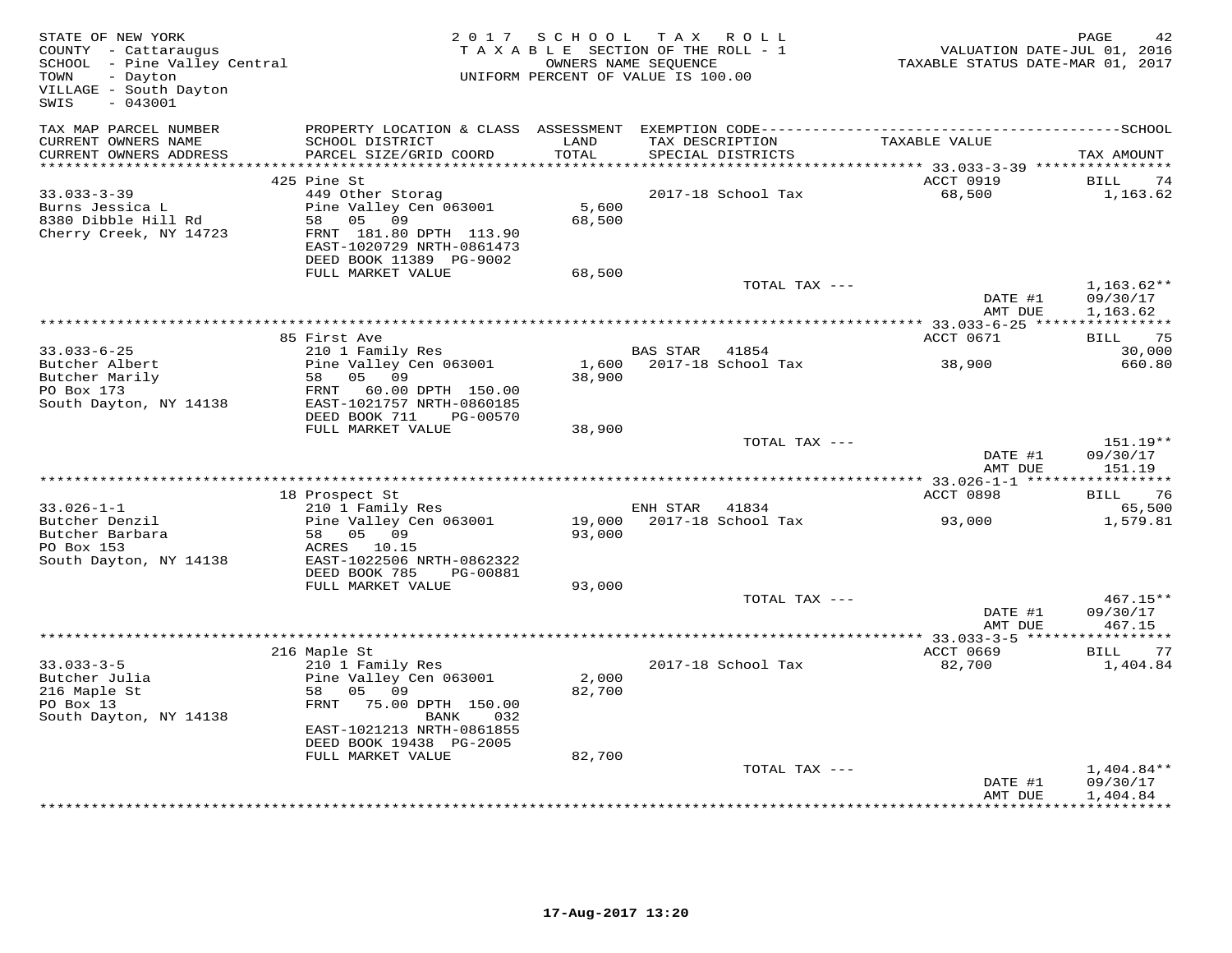| STATE OF NEW YORK<br>COUNTY - Cattaraugus<br>SCHOOL - Pine Valley Central<br>- Dayton<br>TOWN<br>VILLAGE - South Dayton<br>$-043001$<br>SWIS |                                                                                                                     | 2017 SCHOOL       | TAX ROLL<br>TAXABLE SECTION OF THE ROLL - 1<br>OWNERS NAME SEQUENCE<br>UNIFORM PERCENT OF VALUE IS 100.00 | TAXABLE STATUS DATE-MAR 01, 2017              | PAGE<br>43<br>VALUATION DATE-JUL 01, 2016 |
|----------------------------------------------------------------------------------------------------------------------------------------------|---------------------------------------------------------------------------------------------------------------------|-------------------|-----------------------------------------------------------------------------------------------------------|-----------------------------------------------|-------------------------------------------|
| TAX MAP PARCEL NUMBER<br>CURRENT OWNERS NAME<br>CURRENT OWNERS ADDRESS                                                                       | SCHOOL DISTRICT<br>PARCEL SIZE/GRID COORD                                                                           | LAND<br>TOTAL     | TAX DESCRIPTION<br>SPECIAL DISTRICTS                                                                      | TAXABLE VALUE                                 | TAX AMOUNT                                |
| **********************                                                                                                                       | **********************                                                                                              |                   |                                                                                                           |                                               |                                           |
| $33.033 - 4 - 19$<br>Butcher Kevin P                                                                                                         | 120 Maple St<br>210 1 Family Res<br>Pine Valley Cen 063001                                                          | 2,600             | 41854<br><b>BAS STAR</b><br>2017-18 School Tax                                                            | ACCT 0907<br>41,500                           | BILL<br>78<br>30,000<br>704.97            |
| Butcher Diana L<br>PO Box 392<br>South Dayton, NY 14138                                                                                      | 58 05 09<br>FRNT 100.00 DPTH 150.00<br>EAST-1021731 NRTH-0861483<br>DEED BOOK 00969 PG-00535                        | 41,500            |                                                                                                           |                                               |                                           |
|                                                                                                                                              | FULL MARKET VALUE                                                                                                   | 41,500            | TOTAL TAX ---                                                                                             |                                               | 195.35**                                  |
|                                                                                                                                              |                                                                                                                     |                   |                                                                                                           | DATE #1<br>AMT DUE                            | 09/30/17<br>195.35                        |
|                                                                                                                                              | (off) Main St                                                                                                       |                   |                                                                                                           | ** 33.025-1-1 ******************<br>ACCT 0766 | 79<br>BILL                                |
| $33.025 - 1 - 1$<br>Carl L. Kerr, Trustee Carl L. Pine Valley Cen 063001                                                                     | 323 Vacant rural                                                                                                    | 17,000            | 2017-18 School Tax                                                                                        | 17,000                                        | 288.78                                    |
| 149 Maple St., PO Box 163<br>South Dayton, NY 14138                                                                                          | 58 05<br>09<br>Inc $33.002 - 1 - 25$ (3.26A)<br>ACRES 51.11<br>EAST-1020206 NRTH-0863130<br>DEED BOOK 19374 PG-7002 | 17,000            |                                                                                                           |                                               |                                           |
|                                                                                                                                              | FULL MARKET VALUE                                                                                                   | 17,000            |                                                                                                           |                                               |                                           |
|                                                                                                                                              |                                                                                                                     |                   | TOTAL TAX ---                                                                                             | DATE #1<br>AMT DUE                            | 288.78**<br>09/30/17<br>288.78            |
|                                                                                                                                              |                                                                                                                     |                   |                                                                                                           |                                               | ***********                               |
|                                                                                                                                              | 149 Main St                                                                                                         |                   |                                                                                                           | ACCT 0765                                     | 80<br>BILL                                |
| $33.025 - 1 - 3$<br>Carl L. Kerr, Trustee Carl L. Pine Valley Cen 063001<br>149 Maple St., PO Box 163<br>South Dayton, NY 14138              | 446 Cold storage<br>58 05<br>09<br>ACRES<br>2.87<br>EAST-1021177 NRTH-0862804<br>DEED BOOK 19374 PG-7002            | 10,000<br>100,000 | 2017-18 School Tax                                                                                        | 100,000                                       | 1,698.72                                  |
|                                                                                                                                              | FULL MARKET VALUE                                                                                                   | 100,000           |                                                                                                           |                                               |                                           |
|                                                                                                                                              |                                                                                                                     |                   | TOTAL TAX ---                                                                                             | DATE #1<br>AMT DUE                            | $1,698.72**$<br>09/30/17<br>1,698.72      |
|                                                                                                                                              |                                                                                                                     |                   |                                                                                                           |                                               | ***********                               |
| $33.025 - 1 - 9$<br>Carl L. Kerr, Trustee Carl L. Pine Valley Cen 063001                                                                     | Prospect St<br>311 Res vac land                                                                                     | 1,700             | 2017-18 School Tax                                                                                        | ACCT 0764<br>1,700                            | BILL<br>81<br>28.88                       |
| 149 Maple St<br>PO Box 163<br>South Dayton, NY 14138                                                                                         | 58 05 09<br>FRNT 100.00 DPTH 200.00<br>EAST-1021767 NRTH-0862323                                                    | 1,700             |                                                                                                           |                                               |                                           |
|                                                                                                                                              | DEED BOOK 19374 PG-7001<br>FULL MARKET VALUE                                                                        | 1,700             |                                                                                                           |                                               |                                           |
|                                                                                                                                              |                                                                                                                     |                   | TOTAL TAX ---                                                                                             | DATE #1<br>AMT DUE                            | 28.88**<br>09/30/17<br>28.88              |
|                                                                                                                                              |                                                                                                                     |                   |                                                                                                           |                                               |                                           |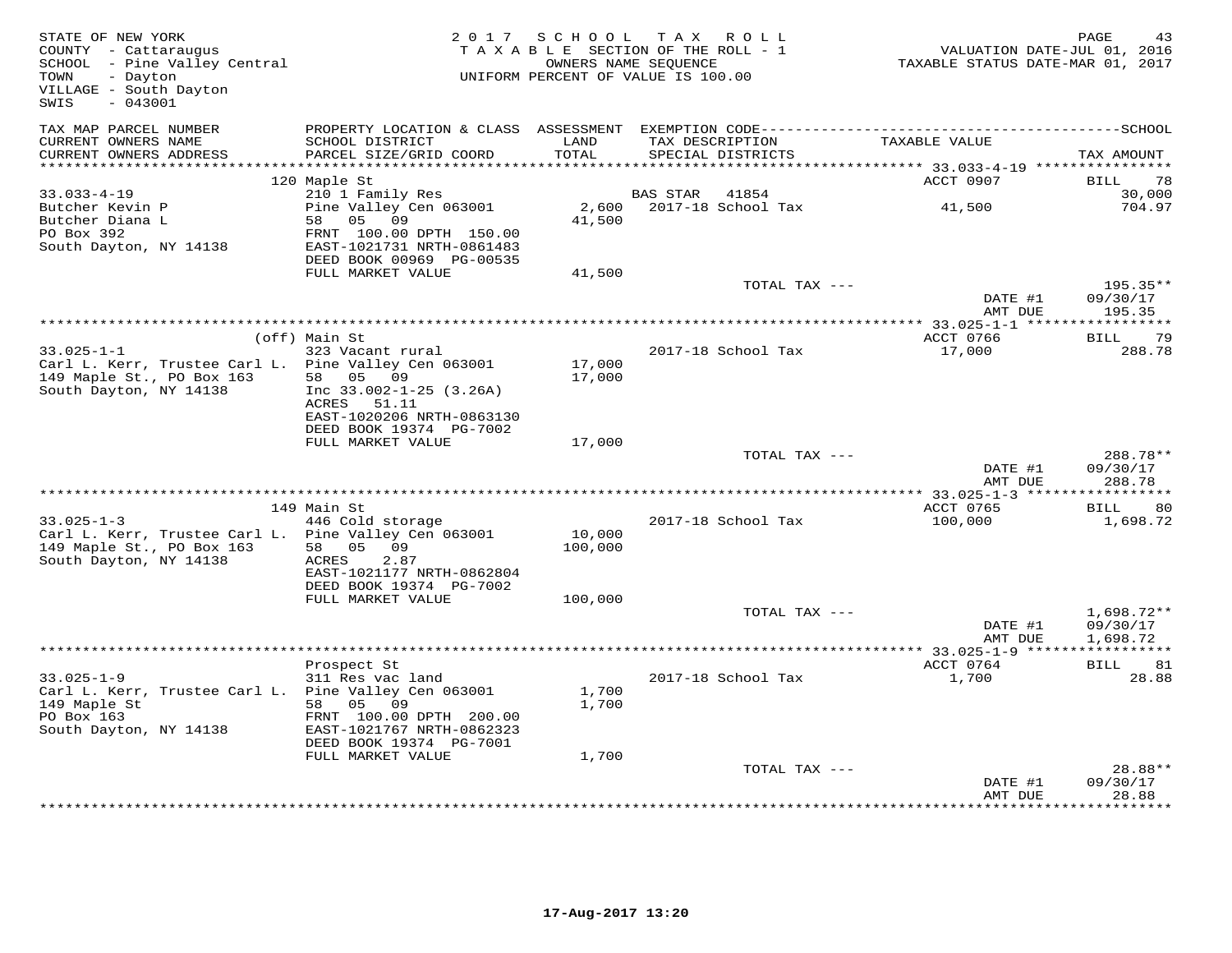| STATE OF NEW YORK<br>STATE OF NEW IONA<br>COUNTY - Cattaraugus<br>SCHOOL - Pine Valley Central<br>- Alley Central<br>- Dayton<br>TOWN<br>VILLAGE - South Dayton<br>$-043001$<br>SWIS |                                                                | 2017 SCHOOL TAX ROLL<br>TAXABLE SECTION OF THE ROLL - 1<br>UNIFORM PERCENT OF VALUE IS 100.00 | OWNERS NAME SEQUENCE |                                      | 41 - ראשים<br>2016 , VALUATION DATE-JUL<br>2017 , TAXABLE STATUS DATE-MAR | PAGE               |
|--------------------------------------------------------------------------------------------------------------------------------------------------------------------------------------|----------------------------------------------------------------|-----------------------------------------------------------------------------------------------|----------------------|--------------------------------------|---------------------------------------------------------------------------|--------------------|
| TAX MAP PARCEL NUMBER<br>CURRENT OWNERS NAME<br>CURRENT OWNERS ADDRESS                                                                                                               | SCHOOL DISTRICT<br>PARCEL SIZE/GRID COORD                      | LAND<br>TOTAL                                                                                 |                      | TAX DESCRIPTION<br>SPECIAL DISTRICTS | TAXABLE VALUE                                                             | TAX AMOUNT         |
|                                                                                                                                                                                      |                                                                |                                                                                               |                      |                                      |                                                                           |                    |
|                                                                                                                                                                                      | 6 First St                                                     |                                                                                               |                      |                                      | ACCT 0849                                                                 | BILL 82            |
| $33.033 - 6 - 32$<br>Castellano Dustin B                                                                                                                                             | 210 1 Family Res<br>Zio I Family Res<br>Pine Valley Cen 063001 |                                                                                               | BAS STAR 41854       | 5,600 2017-18 School Tax             | 58,000                                                                    | 30,000<br>985.26   |
| 6 First St                                                                                                                                                                           | 58 05 09                                                       | 58,000                                                                                        |                      |                                      |                                                                           |                    |
| PO Box 151                                                                                                                                                                           | FRNT 195.00 DPTH 123.00                                        |                                                                                               |                      |                                      |                                                                           |                    |
| South Dayton, NY 14138                                                                                                                                                               | EAST-1021289 NRTH-0859852<br>DEED BOOK 23484 PG-3001           |                                                                                               |                      |                                      |                                                                           |                    |
|                                                                                                                                                                                      | FULL MARKET VALUE                                              | 58,000                                                                                        |                      |                                      |                                                                           |                    |
|                                                                                                                                                                                      |                                                                |                                                                                               |                      | TOTAL TAX ---                        |                                                                           | $475.64**$         |
|                                                                                                                                                                                      |                                                                |                                                                                               |                      |                                      | DATE #1<br>AMT DUE                                                        | 09/30/17<br>475.64 |
|                                                                                                                                                                                      |                                                                |                                                                                               |                      |                                      |                                                                           |                    |
|                                                                                                                                                                                      | 209 Oak St                                                     |                                                                                               |                      |                                      | ACCT 0809                                                                 | BILL 83            |
| $33.033 - 6 - 16$<br>Castellano Samuel S                                                                                                                                             | 210 1 Family Res<br>Pine Valley Cen 063001                     |                                                                                               | BAS STAR 41854       | 1,600 2017-18 School Tax             | 58,700                                                                    | 30,000<br>997.15   |
| 209 Oak St                                                                                                                                                                           | 58 05 09                                                       | 58,700                                                                                        |                      |                                      |                                                                           |                    |
| PO Box 406                                                                                                                                                                           | FRNT 60.00 DPTH 125.00                                         |                                                                                               |                      |                                      |                                                                           |                    |
| S. Dayton, NY 14138                                                                                                                                                                  | EAST-1021452 NRTH-0860587<br>DEED BOOK 13792 PG-9001           |                                                                                               |                      |                                      |                                                                           |                    |
|                                                                                                                                                                                      | FULL MARKET VALUE                                              | 58,700                                                                                        |                      |                                      |                                                                           |                    |
|                                                                                                                                                                                      |                                                                |                                                                                               |                      | TOTAL TAX ---                        |                                                                           | 487.53**           |
|                                                                                                                                                                                      |                                                                |                                                                                               |                      |                                      | DATE #1<br>AMT DUE                                                        | 09/30/17<br>487.53 |
|                                                                                                                                                                                      |                                                                |                                                                                               |                      |                                      |                                                                           |                    |
|                                                                                                                                                                                      | Oak St                                                         |                                                                                               |                      |                                      | ACCT 0808                                                                 | BILL 84            |
| $33.033 - 6 - 17$<br>Castellano Samuel S                                                                                                                                             | 311 Res vac land<br>Pine Valley Cen 063001                     | 2,500                                                                                         |                      | 2017-18 School Tax                   | 2,500                                                                     | 42.47              |
| 209 Oak St                                                                                                                                                                           | 58 05 09                                                       | 2,500                                                                                         |                      |                                      |                                                                           |                    |
| PO Box 406                                                                                                                                                                           | FRNT 60.00 DPTH 125.00                                         |                                                                                               |                      |                                      |                                                                           |                    |
| South Dayton, NY 14138                                                                                                                                                               | EAST-1021500 NRTH-0860552<br>DEED BOOK 13792 PG-9001           |                                                                                               |                      |                                      |                                                                           |                    |
|                                                                                                                                                                                      | FULL MARKET VALUE                                              | 2,500                                                                                         |                      |                                      |                                                                           |                    |
|                                                                                                                                                                                      |                                                                |                                                                                               |                      | TOTAL TAX ---                        |                                                                           | $42.47**$          |
|                                                                                                                                                                                      |                                                                |                                                                                               |                      |                                      | DATE #1<br>AMT DUE                                                        | 09/30/17<br>42.47  |
|                                                                                                                                                                                      |                                                                |                                                                                               |                      |                                      |                                                                           |                    |
|                                                                                                                                                                                      | Oak St                                                         |                                                                                               |                      |                                      | ACCT 0662                                                                 | BILL 85            |
| $33.033 - 6 - 18$<br>Castellano Samuel S                                                                                                                                             | 311 Res vac land<br>Pine Valley Cen 063001                     | 500                                                                                           |                      | 2017-18 School Tax                   | 500                                                                       | 8.49               |
| 209 Oak St                                                                                                                                                                           | 58 05 09                                                       | 500                                                                                           |                      |                                      |                                                                           |                    |
| PO Box 406                                                                                                                                                                           | FRNT 60.00 DPTH 57.25                                          |                                                                                               |                      |                                      |                                                                           |                    |
| South Dayton, NY 14138                                                                                                                                                               | EAST-1021569 NRTH-0860545<br>DEED BOOK 15534 PG-7001           |                                                                                               |                      |                                      |                                                                           |                    |
|                                                                                                                                                                                      | FULL MARKET VALUE                                              | 500                                                                                           |                      |                                      |                                                                           |                    |
|                                                                                                                                                                                      |                                                                |                                                                                               |                      | TOTAL TAX ---                        |                                                                           | $8.49**$           |
|                                                                                                                                                                                      |                                                                |                                                                                               |                      |                                      | DATE #1<br>AMT DUE                                                        | 09/30/17<br>8.49   |
|                                                                                                                                                                                      |                                                                |                                                                                               |                      |                                      |                                                                           |                    |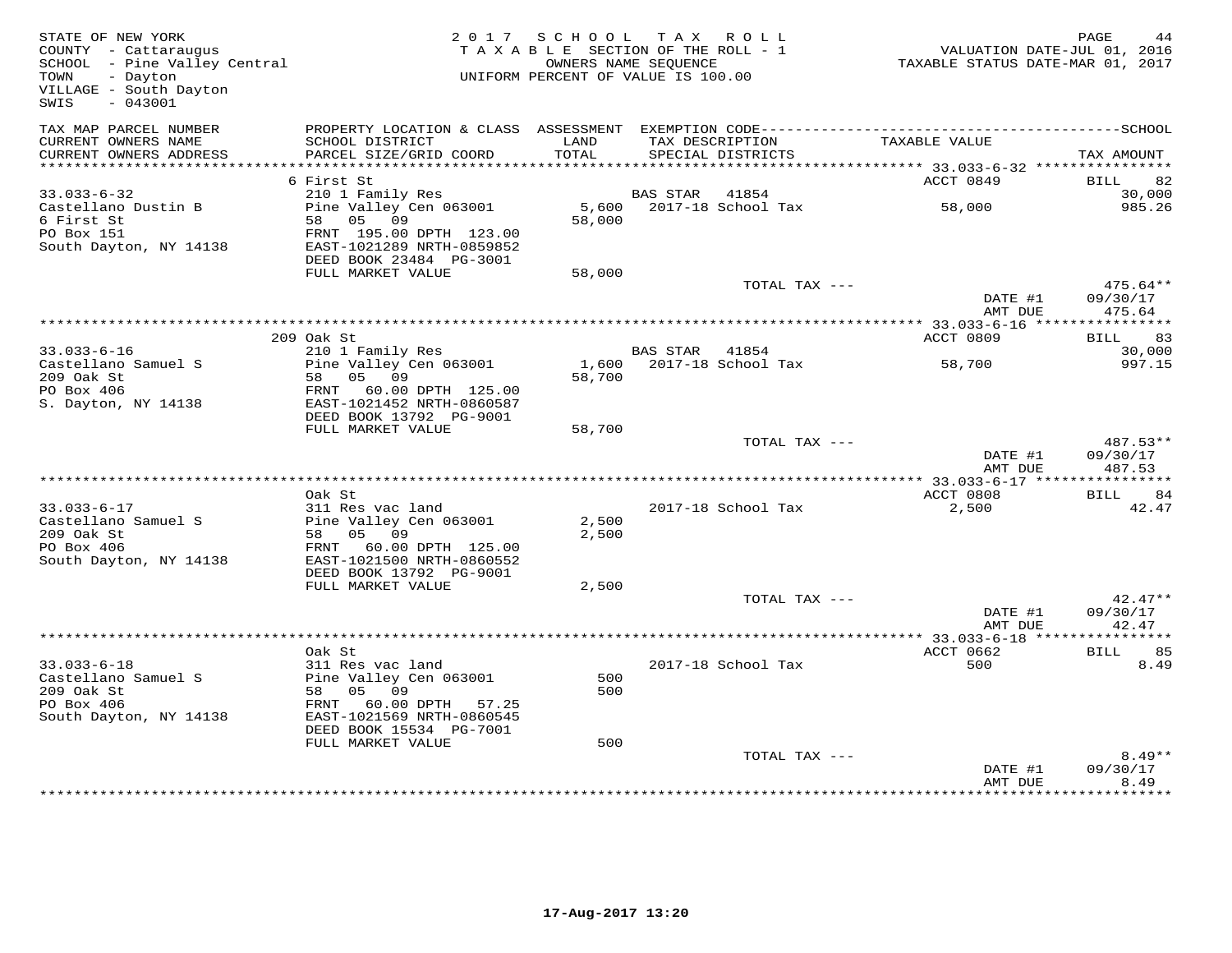| STATE OF NEW YORK<br>COUNTY - Cattaraugus<br>SCHOOL - Pine Valley Central<br>TOWN<br>- Dayton<br>VILLAGE - South Dayton<br>$-043001$<br>SWIS |                                                                                                                                                                                      |                              | 2017 SCHOOL TAX ROLL<br>TAXABLE SECTION OF THE ROLL - 1<br>OWNERS NAME SEQUENCE<br>UNIFORM PERCENT OF VALUE IS 100.00 | VALUATION DATE-JUL 01, 2016<br>TAXABLE STATUS DATE-MAR 01, 2017 | PAGE                                 |
|----------------------------------------------------------------------------------------------------------------------------------------------|--------------------------------------------------------------------------------------------------------------------------------------------------------------------------------------|------------------------------|-----------------------------------------------------------------------------------------------------------------------|-----------------------------------------------------------------|--------------------------------------|
| TAX MAP PARCEL NUMBER<br>CURRENT OWNERS NAME<br>CURRENT OWNERS ADDRESS                                                                       | SCHOOL DISTRICT<br>PARCEL SIZE/GRID COORD                                                                                                                                            | LAND<br>TOTAL<br>*********** | TAX DESCRIPTION<br>SPECIAL DISTRICTS                                                                                  | TAXABLE VALUE<br>*********** 33.033-1-7.1 ***************       | TAX AMOUNT                           |
| $33.033 - 1 - 7.1$<br>Cattaraugus County Bank<br>227 Main St<br>Little Valley, NY 14755                                                      | 517 Pine St<br>460 Bank/Office<br>Pine Valley Cen 063001<br>58 05 09<br>ACRES<br>2.55<br>EAST-1020080 NRTH-0861847<br>DEED BOOK 17603 PG-3001<br>FULL MARKET VALUE                   | 7,600<br>700,000<br>700,000  | 2017-18 School Tax                                                                                                    | ACCT 0855<br>700,000                                            | BILL<br>86<br>11,891.03              |
|                                                                                                                                              |                                                                                                                                                                                      |                              | TOTAL TAX ---                                                                                                         | DATE #1<br>AMT DUE                                              | 11,891.03**<br>09/30/17<br>11,891.03 |
|                                                                                                                                              |                                                                                                                                                                                      |                              |                                                                                                                       |                                                                 |                                      |
|                                                                                                                                              | 157 Main St                                                                                                                                                                          |                              |                                                                                                                       | ACCT 0823                                                       | BILL 87                              |
| $33.025 - 1 - 2.1$<br>Cettell Richard<br>157 Main St<br>S. Dayton, NY 14138                                                                  | 210 1 Family Res<br>Pine Valley Cen 063001<br>58 05 09<br>ACRES<br>4.95 BANK<br>017<br>EAST-1021372 NRTH-0863250                                                                     | 68,000                       | BAS STAR 41854<br>14,900    2017-18    School Tax                                                                     | 68,000                                                          | 30,000<br>1,155.13                   |
|                                                                                                                                              | DEED BOOK 15600 PG-4002                                                                                                                                                              |                              |                                                                                                                       |                                                                 |                                      |
|                                                                                                                                              | FULL MARKET VALUE                                                                                                                                                                    | 68,000                       | TOTAL TAX ---                                                                                                         | DATE #1<br>AMT DUE                                              | $645.51**$<br>09/30/17<br>645.51     |
|                                                                                                                                              | 238 Mill St                                                                                                                                                                          |                              |                                                                                                                       | ACCT 0805                                                       | BILL 88                              |
| $33.034 - 2 - 10$<br>Chase Ronald E II<br>Chase Cheryl A<br>12350 Rte 322<br>South Dayton, NY 14138                                          | 241 Rural res&ag<br>Pine Valley Cen 063001<br>58 05 09<br>ACRES 14.33<br>EAST-1024036 NRTH-0861137<br>DEED BOOK 18931 PG-8001                                                        | 46,700                       | AG DIST<br>41720<br>11,500 2017-18 School Tax                                                                         | 42,661                                                          | 4,039<br>724.69                      |
| MAY BE SUBJECT TO PAYMENT<br>UNDER AGDIST LAW TIL 2021                                                                                       | FULL MARKET VALUE                                                                                                                                                                    | 46,700                       |                                                                                                                       |                                                                 |                                      |
|                                                                                                                                              |                                                                                                                                                                                      |                              | TOTAL TAX ---                                                                                                         | DATE #1<br>AMT DUE                                              | $724.69**$<br>09/30/17<br>724.69     |
|                                                                                                                                              |                                                                                                                                                                                      |                              |                                                                                                                       |                                                                 |                                      |
| $33.034 - 1 - 12$<br>Cherry Creek Woodcraft Inc.<br>PO Box 267<br>South Dayton, NY 14138                                                     | 28 Maple St<br>710 Manufacture<br>Pine Valley Cen 063001<br>50 05 09<br>Pilot Ex 10/01/01<br>ACRES 11.38<br>EAST-1023226 NRTH-0861910<br>DEED BOOK 5032 PG-4001<br>FULL MARKET VALUE | 25,000<br>650,000<br>650,000 | 2017-18 School Tax                                                                                                    | ACCT 0679<br>650,000                                            | BILL 89<br>11,041.67                 |
|                                                                                                                                              |                                                                                                                                                                                      |                              | TOTAL TAX ---                                                                                                         |                                                                 | $11,041.67**$                        |
|                                                                                                                                              |                                                                                                                                                                                      |                              |                                                                                                                       | DATE #1<br>AMT DUE                                              | 09/30/17<br>11,041.67                |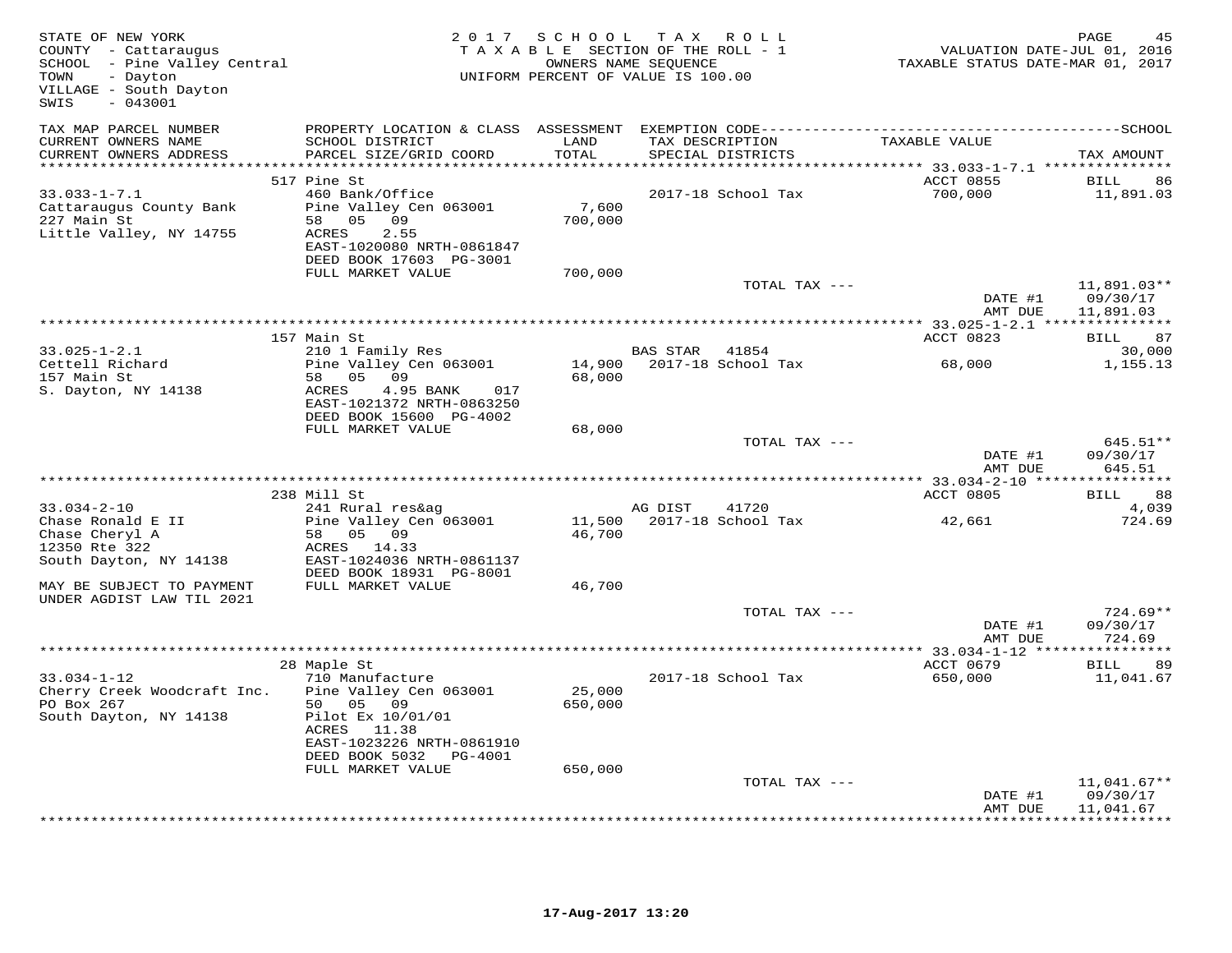| STATE OF NEW YORK<br>COUNTY - Cattaraugus<br>SCHOOL - Pine Valley Central<br>TOWN<br>- Dayton<br>VILLAGE - South Dayton<br>$-043001$<br>SWIS |                                                                                   |                  | 2017 SCHOOL TAX ROLL<br>TAXABLE SECTION OF THE ROLL - 1<br>OWNERS NAME SEQUENCE<br>UNIFORM PERCENT OF VALUE IS 100.00 | TAXABLE STATUS DATE-MAR 01, 2017                | PAGE<br>46<br>VALUATION DATE-JUL 01, 2016 |
|----------------------------------------------------------------------------------------------------------------------------------------------|-----------------------------------------------------------------------------------|------------------|-----------------------------------------------------------------------------------------------------------------------|-------------------------------------------------|-------------------------------------------|
| TAX MAP PARCEL NUMBER<br>CURRENT OWNERS NAME                                                                                                 | PROPERTY LOCATION & CLASS ASSESSMENT<br>SCHOOL DISTRICT                           | LAND             | EXEMPTION CODE-----------------------<br>TAX DESCRIPTION                                                              | TAXABLE VALUE                                   | -----------------SCHOOL                   |
| CURRENT OWNERS ADDRESS<br>**********************                                                                                             | PARCEL SIZE/GRID COORD                                                            | TOTAL            | SPECIAL DISTRICTS<br>******************************                                                                   | ****************** 33.034-3-21.1 ************** | TAX AMOUNT                                |
|                                                                                                                                              | Mill St                                                                           |                  |                                                                                                                       | ACCT 0895                                       | <b>BILL</b><br>90                         |
| $33.034 - 3 - 21.1$<br>Cherry Creek Woodcrafters<br>Inc                                                                                      | 330 Vacant comm<br>Pine Valley Cen 063001<br>58 05<br>09                          | 11,000<br>11,000 | 2017-18 School Tax                                                                                                    | 11,000                                          | 186.86                                    |
| PO Box 267<br>South Dayton, NY 14138                                                                                                         | ACRES<br>2.00<br>EAST-1022573 NRTH-0859810<br>DEED BOOK 00958 PG-01109            |                  |                                                                                                                       |                                                 |                                           |
|                                                                                                                                              | FULL MARKET VALUE                                                                 | 11,000           |                                                                                                                       |                                                 |                                           |
|                                                                                                                                              |                                                                                   |                  | TOTAL TAX ---                                                                                                         | DATE #1<br>AMT DUE                              | 186.86**<br>09/30/17<br>186.86            |
|                                                                                                                                              |                                                                                   |                  |                                                                                                                       |                                                 |                                           |
|                                                                                                                                              | Mill St                                                                           |                  |                                                                                                                       | ACCT 0682                                       | BILL<br>91                                |
| $33.042 - 1 - 1.1$<br>Cherry Creek Woodcrafters                                                                                              | 710 Manufacture<br>Pine Valley Cen 063001                                         | 40,000           | 2017-18 School Tax                                                                                                    | 245,000                                         | 4,161.86                                  |
| PO Box 267                                                                                                                                   | 58/57/49 05<br>09                                                                 | 245,000          |                                                                                                                       |                                                 |                                           |
| South Dayton, NY 14138                                                                                                                       | ACRES 20.50<br>EAST-1022150 NRTH-0859080<br>DEED BOOK 00958 PG-01109              |                  |                                                                                                                       |                                                 |                                           |
|                                                                                                                                              | FULL MARKET VALUE                                                                 | 245,000          |                                                                                                                       |                                                 |                                           |
|                                                                                                                                              |                                                                                   |                  | TOTAL TAX ---                                                                                                         | DATE #1                                         | $4,161.86**$<br>09/30/17                  |
|                                                                                                                                              |                                                                                   |                  |                                                                                                                       | AMT DUE                                         | 4,161.86                                  |
|                                                                                                                                              | OFF Mill St                                                                       |                  |                                                                                                                       | ACCT 1330                                       | BILL 92                                   |
| $33.042 - 1 - 1.4$                                                                                                                           | 311 Res vac land                                                                  |                  | 2017-18 School Tax                                                                                                    | 3,000                                           | 50.96                                     |
| Cherry Creek Woodcrafters<br>PO Box 267                                                                                                      | Pine Valley Cen 063001<br>05 09<br>49/57<br>ACRES<br>3.35                         | 3,000<br>3,000   |                                                                                                                       |                                                 |                                           |
| South Dayton, NY 14138                                                                                                                       | EAST-1022599 NRTH-0859520<br>DEED BOOK 00958 PG-01109                             |                  |                                                                                                                       |                                                 |                                           |
|                                                                                                                                              | FULL MARKET VALUE                                                                 | 3,000            |                                                                                                                       |                                                 |                                           |
|                                                                                                                                              |                                                                                   |                  | TOTAL TAX ---                                                                                                         | DATE #1<br>AMT DUE                              | $50.96**$<br>09/30/17<br>50.96            |
|                                                                                                                                              |                                                                                   |                  |                                                                                                                       |                                                 |                                           |
|                                                                                                                                              | 304 Pine St                                                                       |                  |                                                                                                                       | ACCT 0637                                       | 93<br>BILL                                |
| $33.033 - 4 - 24$<br>Clark Rhea Joan<br>304 Pine St                                                                                          | 210 1 Family Res<br>Pine Valley Cen 063001<br>58 05 09                            | 2,600<br>59,000  | 41834<br>ENH STAR<br>2017-18 School Tax                                                                               | 59,000                                          | 59,000<br>1,002.24                        |
| PO Box 187<br>South Dayton, NY 14138                                                                                                         | FRNT 100.00 DPTH 150.00<br>EAST-1021884 NRTH-0860925<br>DEED BOOK 822<br>PG-00601 |                  |                                                                                                                       |                                                 |                                           |
|                                                                                                                                              | FULL MARKET VALUE                                                                 | 59,000           |                                                                                                                       |                                                 |                                           |
|                                                                                                                                              |                                                                                   |                  | TOTAL TAX ---                                                                                                         | ***************************                     | $0.00**$                                  |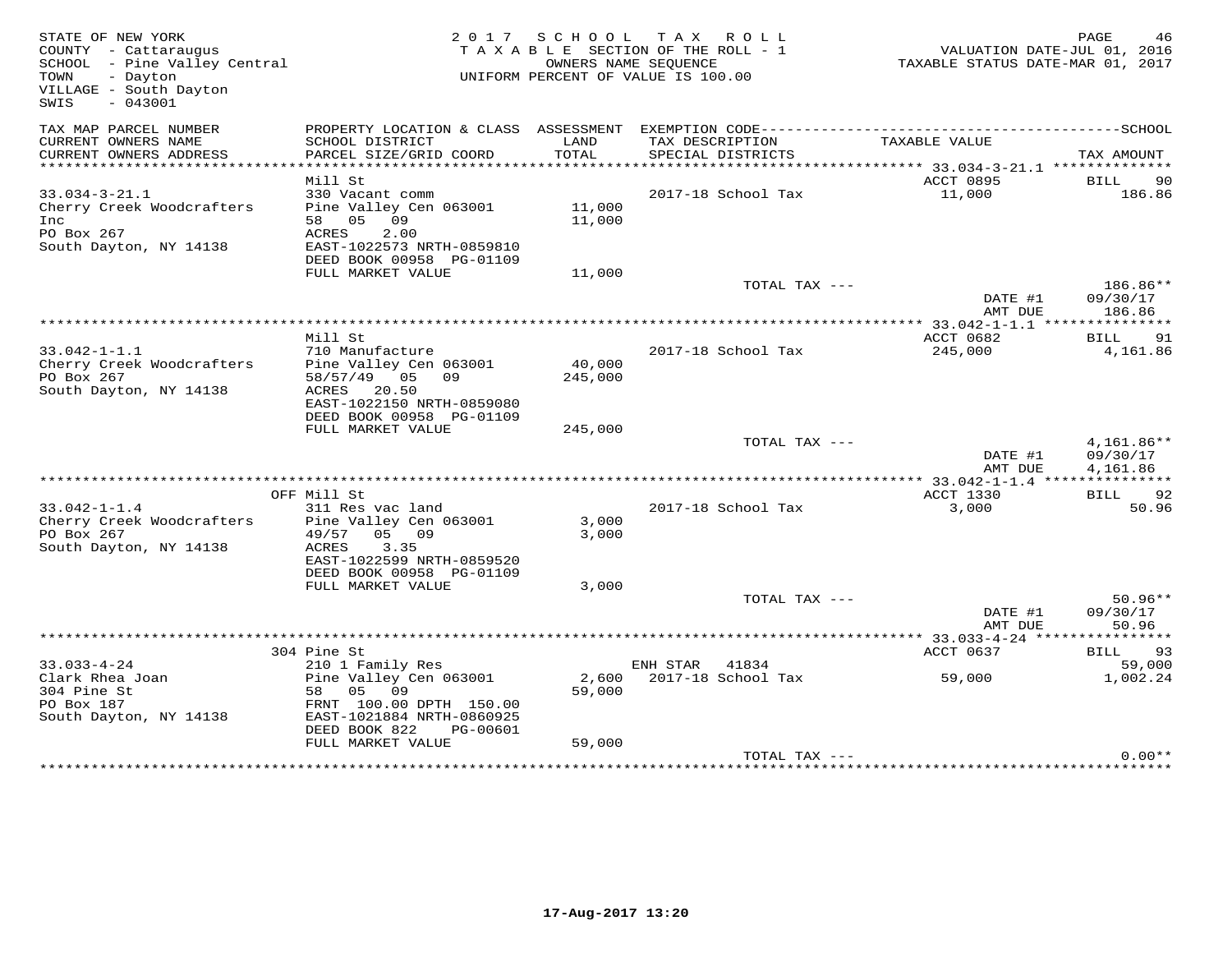| STATE OF NEW YORK<br>STATE or new tons<br>COUNTY - Cattaraugus<br>SCHOOL - Pine Valley Central<br>mount - Davton<br>- Dayton<br>VILLAGE - South Dayton<br>$-043001$<br>SWIS |                                                                                                                                          | 2017 SCHOOL TAX ROLL<br>TAXABLE SECTION OF THE ROLL - 1<br>UNIFORM PERCENT OF VALUE IS 100.00 | OWNERS NAME SEQUENCE |                                      | VALUATION DATE-JUL 01, 2016<br>TAXABLE STATUS DATE-MAR 01, 2017 | PAGE<br>47                     |
|-----------------------------------------------------------------------------------------------------------------------------------------------------------------------------|------------------------------------------------------------------------------------------------------------------------------------------|-----------------------------------------------------------------------------------------------|----------------------|--------------------------------------|-----------------------------------------------------------------|--------------------------------|
| TAX MAP PARCEL NUMBER                                                                                                                                                       | PROPERTY LOCATION & CLASS ASSESSMENT EXEMPTION CODE-----------------------------------SCHOOL                                             |                                                                                               |                      |                                      |                                                                 |                                |
| CURRENT OWNERS NAME<br>CURRENT OWNERS ADDRESS                                                                                                                               | SCHOOL DISTRICT<br>PARCEL SIZE/GRID COORD                                                                                                | LAND<br>TOTAL                                                                                 |                      | TAX DESCRIPTION<br>SPECIAL DISTRICTS | TAXABLE VALUE                                                   | TAX AMOUNT                     |
|                                                                                                                                                                             |                                                                                                                                          |                                                                                               |                      |                                      | *********** 33.033-6-22 *****************                       |                                |
|                                                                                                                                                                             | 127 Oak St                                                                                                                               |                                                                                               |                      |                                      | ACCT 0832                                                       | BILL<br>94                     |
| $33.033 - 6 - 22$                                                                                                                                                           | 210 1 Family Res                                                                                                                         |                                                                                               | BAS STAR 41854       |                                      |                                                                 | 30,000                         |
| Colvenbach Leona M<br>PO Box 322<br>South Dayton, NY 14138                                                                                                                  | zio i family kes<br>Pine Valley Cen 063001<br>58 05 09<br>FRNT 120.00 DPTH 125.00<br>EAST-1021857 NRTH-0860298<br>DEED BOOK 909 PG-00357 | 74,000                                                                                        |                      | 3,100 2017-18 School Tax             | 74,000                                                          | 1,257.05                       |
|                                                                                                                                                                             | FULL MARKET VALUE                                                                                                                        | 74,000                                                                                        |                      |                                      |                                                                 |                                |
|                                                                                                                                                                             |                                                                                                                                          |                                                                                               |                      | TOTAL TAX ---                        |                                                                 | $747.44**$                     |
|                                                                                                                                                                             |                                                                                                                                          |                                                                                               |                      |                                      | DATE #1                                                         | 09/30/17                       |
|                                                                                                                                                                             |                                                                                                                                          |                                                                                               |                      |                                      | AMT DUE                                                         | 747.44                         |
|                                                                                                                                                                             | 117 Main St                                                                                                                              |                                                                                               |                      |                                      | ACCT 0690                                                       | BILL 95                        |
| $33.025 - 1 - 24$                                                                                                                                                           | 210 1 Family Res                                                                                                                         |                                                                                               | BAS STAR 41854       |                                      |                                                                 | 30,000                         |
| Corkwell Kevin O                                                                                                                                                            | Pine Valley Cen 063001                                                                                                                   |                                                                                               |                      |                                      | 88,000                                                          | 1,494.87                       |
| PO Box 15                                                                                                                                                                   | 58 05 09                                                                                                                                 | 88,000                                                                                        |                      |                                      |                                                                 |                                |
| South Dayton, NY 14138                                                                                                                                                      | ACRES<br>3.10 BANK<br>017<br>EAST-1020575 NRTH-0862210<br>DEED BOOK 5284 PG-4002                                                         |                                                                                               |                      |                                      |                                                                 |                                |
|                                                                                                                                                                             | FULL MARKET VALUE                                                                                                                        | 88,000                                                                                        |                      |                                      |                                                                 |                                |
|                                                                                                                                                                             |                                                                                                                                          |                                                                                               |                      | TOTAL TAX ---                        | DATE #1<br>AMT DUE                                              | 985.26**<br>09/30/17<br>985.26 |
|                                                                                                                                                                             |                                                                                                                                          |                                                                                               |                      |                                      |                                                                 |                                |
|                                                                                                                                                                             | 60 Pine St                                                                                                                               |                                                                                               |                      |                                      | ACCT 0847                                                       | 96<br>BILL                     |
| $33.034 - 2 - 1$                                                                                                                                                            | 210 1 Family Res                                                                                                                         |                                                                                               | BAS STAR 41854       |                                      |                                                                 | 30,000                         |
| Cortright John                                                                                                                                                              | Pine Valley Cen 063001                                                                                                                   |                                                                                               |                      | 3,600 2017-18 School Tax             | 36,500                                                          | 620.03                         |
| 60 Pine St<br>S. Dayton, NY 14138                                                                                                                                           | 58 05 09<br>FRNT 60.00 DPTH 213.00<br>EAST-1023072 NRTH-0860028<br>DEED BOOK 11334 PG-4001                                               | 36,500                                                                                        |                      |                                      |                                                                 |                                |
|                                                                                                                                                                             | FULL MARKET VALUE                                                                                                                        | 36,500                                                                                        |                      |                                      |                                                                 |                                |
|                                                                                                                                                                             |                                                                                                                                          |                                                                                               |                      | TOTAL TAX ---                        |                                                                 | $110.42**$                     |
|                                                                                                                                                                             |                                                                                                                                          |                                                                                               |                      |                                      | DATE #1                                                         | 09/30/17                       |
|                                                                                                                                                                             |                                                                                                                                          |                                                                                               |                      |                                      | AMT DUE<br>************ 33.033-5-46 *****************           | 110.42                         |
|                                                                                                                                                                             | 217 Pine St                                                                                                                              |                                                                                               |                      |                                      | ACCT 0638                                                       | <b>BILL</b><br>97              |
| $33.033 - 5 - 46$                                                                                                                                                           | 421 Restaurant                                                                                                                           |                                                                                               |                      | 2017-18 School Tax                   | 45,900                                                          | 779.71                         |
| Daniels Donald F                                                                                                                                                            | Pine Valley Cen 063001                                                                                                                   | 3,000                                                                                         |                      |                                      |                                                                 |                                |
| 30 Barrows St                                                                                                                                                               | 58 05 09                                                                                                                                 | 45,900                                                                                        |                      |                                      |                                                                 |                                |
| Jamestown, NY 14701                                                                                                                                                         | FRNT 53.67 DPTH 150.00<br>EAST-1021998 NRTH-0860578<br>DEED BOOK 26343 PG-6001                                                           |                                                                                               |                      |                                      |                                                                 |                                |
|                                                                                                                                                                             | FULL MARKET VALUE                                                                                                                        | 45,900                                                                                        |                      |                                      |                                                                 |                                |
|                                                                                                                                                                             |                                                                                                                                          |                                                                                               |                      | TOTAL TAX ---                        |                                                                 | $779.71**$                     |
|                                                                                                                                                                             |                                                                                                                                          |                                                                                               |                      |                                      | DATE #1<br>AMT DUE                                              | 09/30/17<br>779.71             |
|                                                                                                                                                                             |                                                                                                                                          |                                                                                               |                      |                                      |                                                                 |                                |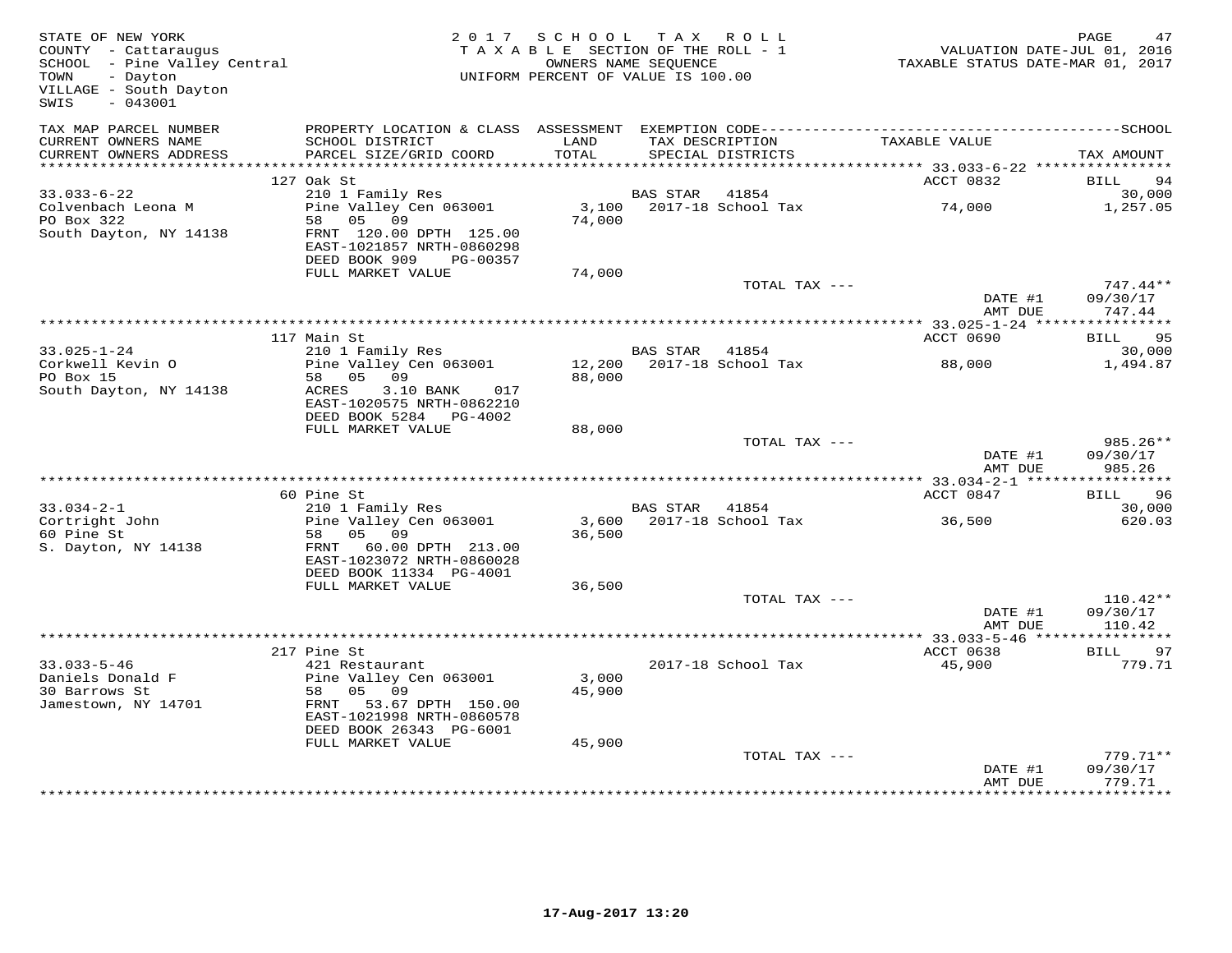| STATE OF NEW YORK<br>COUNTY - Cattaraugus<br>SCHOOL - Pine Valley Central<br>TOWN<br>- Dayton<br>VILLAGE - South Dayton<br>$-043001$<br>SWIS | 2 0 1 7                                                                          | SCHOOL<br>TAXABLE SECTION OF THE ROLL - 1<br>UNIFORM PERCENT OF VALUE IS 100.00 | T A X<br>OWNERS NAME SEQUENCE | ROLL                        | TAXABLE STATUS DATE-MAR 01, 2017  | PAGE<br>48<br>VALUATION DATE-JUL 01, 2016 |
|----------------------------------------------------------------------------------------------------------------------------------------------|----------------------------------------------------------------------------------|---------------------------------------------------------------------------------|-------------------------------|-----------------------------|-----------------------------------|-------------------------------------------|
| TAX MAP PARCEL NUMBER<br>CURRENT OWNERS NAME                                                                                                 | PROPERTY LOCATION & CLASS ASSESSMENT<br>SCHOOL DISTRICT                          | LAND                                                                            | TAX DESCRIPTION               |                             | TAXABLE VALUE                     |                                           |
| CURRENT OWNERS ADDRESS                                                                                                                       | PARCEL SIZE/GRID COORD                                                           | TOTAL                                                                           |                               | SPECIAL DISTRICTS           |                                   | TAX AMOUNT                                |
| ***********************                                                                                                                      |                                                                                  |                                                                                 |                               |                             |                                   |                                           |
|                                                                                                                                              | 412 Second St                                                                    |                                                                                 |                               |                             | ACCT 0711                         | BILL<br>98                                |
| $33.033 - 4 - 1$<br>Danner Michael P                                                                                                         | 210 1 Family Res<br>Pine Valley Cen 063001                                       | 4,900                                                                           | <b>BAS STAR</b>               | 41854<br>2017-18 School Tax | 70,000                            | 30,000<br>1,189.10                        |
| Pillard Tracy L                                                                                                                              | 58<br>05<br>09                                                                   | 70,000                                                                          |                               |                             |                                   |                                           |
| 412 Second St                                                                                                                                | FRNT 150.00 DPTH 150.00                                                          |                                                                                 |                               |                             |                                   |                                           |
| PO Box 238                                                                                                                                   | 017<br>BANK                                                                      |                                                                                 |                               |                             |                                   |                                           |
| S. Dayton, NY 14138                                                                                                                          | EAST-1021924 NRTH-0861967                                                        |                                                                                 |                               |                             |                                   |                                           |
|                                                                                                                                              | DEED BOOK 11341 PG-7003                                                          |                                                                                 |                               |                             |                                   |                                           |
|                                                                                                                                              | FULL MARKET VALUE                                                                | 70,000                                                                          |                               |                             |                                   |                                           |
|                                                                                                                                              |                                                                                  |                                                                                 |                               | TOTAL TAX ---               | DATE #1<br>AMT DUE                | $679.49**$<br>09/30/17<br>679.49          |
|                                                                                                                                              |                                                                                  |                                                                                 |                               |                             |                                   | ***********                               |
|                                                                                                                                              | 115 Maple St                                                                     |                                                                                 |                               |                             | ACCT 0728                         | BILL<br>99                                |
| $33.033 - 4 - 28$                                                                                                                            | 210 1 Family Res                                                                 |                                                                                 | BAS STAR                      | 41854                       |                                   | 30,000                                    |
| Dawley Bryan C                                                                                                                               | Pine Valley Cen 063001                                                           | 2,600                                                                           |                               | 2017-18 School Tax          | 63,700                            | 1,082.08                                  |
| PO Box 70                                                                                                                                    | 05 09<br>58                                                                      | 63,700                                                                          |                               |                             |                                   |                                           |
| South Dayton, NY 14138                                                                                                                       | FRNT 100.00 DPTH 150.00<br>EAST-1021769 NRTH-0861192<br>DEED BOOK 00938 PG-00672 |                                                                                 |                               |                             |                                   |                                           |
|                                                                                                                                              | FULL MARKET VALUE                                                                | 63,700                                                                          |                               |                             |                                   |                                           |
|                                                                                                                                              |                                                                                  |                                                                                 |                               | TOTAL TAX ---               |                                   | $572.47**$                                |
|                                                                                                                                              |                                                                                  |                                                                                 |                               |                             | DATE #1<br>AMT DUE                | 09/30/17<br>572.47                        |
|                                                                                                                                              |                                                                                  |                                                                                 | ********************          |                             | $* 33.033 - 4 - 33$ ****          |                                           |
| $33.033 - 4 - 33$                                                                                                                            | 123 Maple St<br>210 1 Family Res                                                 |                                                                                 |                               | 2017-18 School Tax          | ACCT 0795<br>57,200               | BILL 100<br>971.67                        |
| Dawley Kyle C.                                                                                                                               | Pine Valley Cen 063001                                                           | 2,600                                                                           |                               |                             |                                   |                                           |
| Beightol Jeffrey                                                                                                                             | 05 09<br>58                                                                      | 57,200                                                                          |                               |                             |                                   |                                           |
| 123 Maple St.                                                                                                                                | FRNT 100.00 DPTH 150.00                                                          |                                                                                 |                               |                             |                                   |                                           |
| South Dayton, NY 14138                                                                                                                       | EAST-1021607 NRTH-0861308                                                        |                                                                                 |                               |                             |                                   |                                           |
|                                                                                                                                              | DEED BOOK 22672 PG-5001                                                          |                                                                                 |                               |                             |                                   |                                           |
|                                                                                                                                              | FULL MARKET VALUE                                                                | 57,200                                                                          |                               |                             |                                   |                                           |
|                                                                                                                                              |                                                                                  |                                                                                 |                               | TOTAL TAX ---               |                                   | $971.67**$                                |
|                                                                                                                                              |                                                                                  |                                                                                 |                               |                             | DATE #1                           | 09/30/17<br>971.67                        |
|                                                                                                                                              |                                                                                  | *************************                                                       |                               |                             | AMT DUE<br>$* 33.034 - 1 - 8$ *** |                                           |
|                                                                                                                                              | 52 Maple St                                                                      |                                                                                 |                               |                             | ACCT 0639                         | <b>BILL</b><br>101                        |
| $33.034 - 1 - 8$                                                                                                                             | 270 Mfg housing                                                                  |                                                                                 |                               | 2017-18 School Tax          | 24,800                            | 421.28                                    |
| Dietrich Jeffrey N                                                                                                                           | Pine Valley Cen 063001                                                           | 2,300                                                                           |                               |                             |                                   |                                           |
| 52 Maple St                                                                                                                                  | 05 09<br>58                                                                      | 24,800                                                                          |                               |                             |                                   |                                           |
| South Dayton, NY 14138                                                                                                                       | 90.00 DPTH 150.00<br>FRNT                                                        |                                                                                 |                               |                             |                                   |                                           |
|                                                                                                                                              | EAST-1022213 NRTH-0861138                                                        |                                                                                 |                               |                             |                                   |                                           |
|                                                                                                                                              | DEED BOOK 27280 PG-3001<br>FULL MARKET VALUE                                     | 24,800                                                                          |                               |                             |                                   |                                           |
|                                                                                                                                              |                                                                                  |                                                                                 |                               | TOTAL TAX ---               |                                   | 421.28**                                  |
|                                                                                                                                              |                                                                                  |                                                                                 |                               |                             | DATE #1                           | 09/30/17                                  |
|                                                                                                                                              |                                                                                  |                                                                                 |                               |                             | AMT DUE                           | 421.28                                    |
|                                                                                                                                              |                                                                                  |                                                                                 |                               |                             |                                   | *********                                 |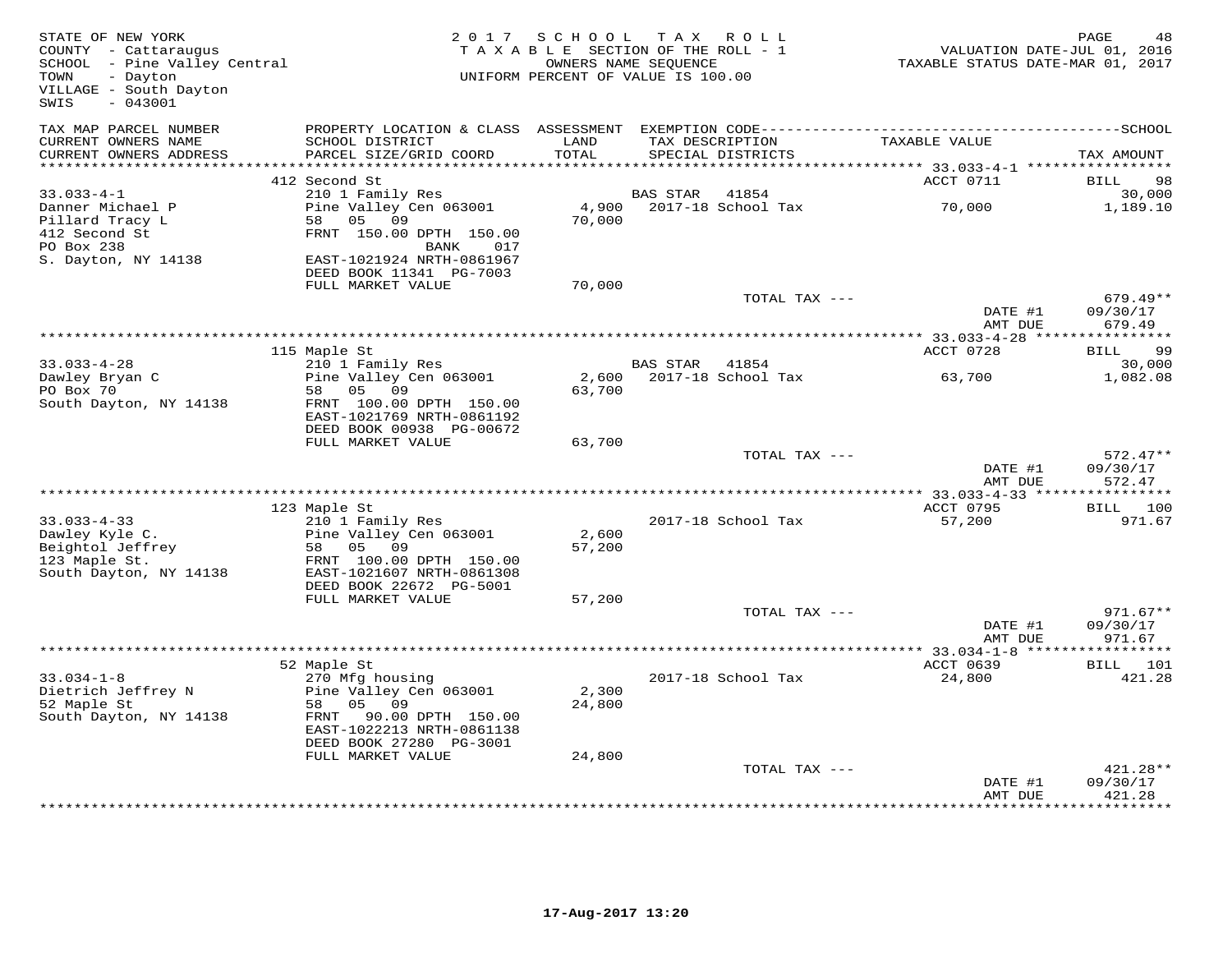| STATE OF NEW YORK<br>COUNTY - Cattaraugus<br>SCHOOL - Pine Valley Central<br>- Dayton<br>TOWN<br>VILLAGE - South Dayton<br>$-043001$<br>SWIS |                                                                                                            | 2017 SCHOOL      | TAX ROLL<br>TAXABLE SECTION OF THE ROLL - 1<br>OWNERS NAME SEQUENCE<br>UNIFORM PERCENT OF VALUE IS 100.00 | TAXABLE STATUS DATE-MAR 01, 2017                                | PAGE<br>49<br>VALUATION DATE-JUL 01, 2016 |
|----------------------------------------------------------------------------------------------------------------------------------------------|------------------------------------------------------------------------------------------------------------|------------------|-----------------------------------------------------------------------------------------------------------|-----------------------------------------------------------------|-------------------------------------------|
| TAX MAP PARCEL NUMBER<br>CURRENT OWNERS NAME<br>CURRENT OWNERS ADDRESS                                                                       | PROPERTY LOCATION & CLASS ASSESSMENT<br>SCHOOL DISTRICT<br>PARCEL SIZE/GRID COORD                          | LAND<br>TOTAL    | TAX DESCRIPTION<br>SPECIAL DISTRICTS                                                                      | TAXABLE VALUE                                                   | TAX AMOUNT                                |
|                                                                                                                                              |                                                                                                            |                  |                                                                                                           | *********** 33.034-1-13.2 **************                        |                                           |
| $33.034 - 1 - 13.2$                                                                                                                          | 281 Mill St<br>270 Mfg housing                                                                             |                  | ENH STAR<br>41834                                                                                         | ACCT 1388                                                       | 102<br>BILL<br>45,000                     |
| Duntley Kevin R<br>Duntley Luise M<br>281 Mill St                                                                                            | Pine Valley Cen 063001<br>05 09<br>50<br>4.80<br>ACRES                                                     | 12,000<br>45,000 | 2017-18 School Tax                                                                                        | 45,000                                                          | 764.42                                    |
| S. Dayton, NY 14138                                                                                                                          | EAST-1023915 NRTH-0861813<br>DEED BOOK 12136 PG-8001<br>FULL MARKET VALUE                                  | 45,000           |                                                                                                           |                                                                 |                                           |
|                                                                                                                                              |                                                                                                            |                  | TOTAL TAX ---                                                                                             |                                                                 | $0.00**$                                  |
|                                                                                                                                              | Pine St                                                                                                    |                  |                                                                                                           | ********************* 33.025-1-28 ****************<br>ACCT 1225 | BILL<br>103                               |
| $33.025 - 1 - 28$<br>Dye James N<br>Dye Jennifer J<br>8568 Silver Creek Rd<br>South Dayton, NY 14138                                         | 311 Res vac land<br>Pine Valley Cen 063001<br>09<br>58 05<br>ACRES<br>5.60<br>EAST-1019833 NRTH-0862413    | 5,600<br>5,600   | 2017-18 School Tax                                                                                        | 5,600                                                           | 95.13                                     |
|                                                                                                                                              | DEED BOOK 25761 PG-3001<br>FULL MARKET VALUE                                                               | 5,600            |                                                                                                           |                                                                 |                                           |
|                                                                                                                                              |                                                                                                            |                  | TOTAL TAX ---                                                                                             | DATE #1                                                         | $95.13**$<br>09/30/17                     |
|                                                                                                                                              |                                                                                                            |                  |                                                                                                           | AMT DUE                                                         | 95.13                                     |
|                                                                                                                                              | Oaks Rd                                                                                                    |                  |                                                                                                           | ACCT 1254                                                       | 104<br>BILL                               |
| $33.033 - 1 - 3.4$<br>Dye Timothy P<br>Dye Margaret H<br>7 Allegany Rd<br>South Dayton, NY 14138                                             | 105 Vac farmland<br>Pine Valley Cen 063001<br>$58 - 05 - 09$<br>4.25<br>ACRES<br>EAST-1019474 NRTH-0861039 | 6,400<br>6,400   | AG DIST<br>41720<br>2017-18 School Tax                                                                    | 2,851                                                           | 3,549<br>48.43                            |
| MAY BE SUBJECT TO PAYMENT<br>UNDER AGDIST LAW TIL 2021                                                                                       | DEED BOOK 00963 PG-00325<br>FULL MARKET VALUE                                                              | 6,400            |                                                                                                           |                                                                 |                                           |
|                                                                                                                                              |                                                                                                            |                  | TOTAL TAX ---                                                                                             | DATE #1<br>AMT DUE                                              | 48.43**<br>09/30/17<br>48.43              |
| ********************                                                                                                                         |                                                                                                            |                  |                                                                                                           | *** 33.041-1-1.1 ****************                               |                                           |
| $33.041 - 1 - 1.1$                                                                                                                           | 7 Oaks Rd                                                                                                  |                  |                                                                                                           | ACCT 0707                                                       | BILL 105<br>2,193                         |
| Dye Timothy P<br>7 Allegany Rd<br>South Dayton, NY 14138                                                                                     | 312 Vac w/imprv<br>Pine Valley Cen 063001<br>57/58 05 09<br>$L/p$ 919-115                                  | 35,000<br>36,000 | AG DIST<br>41720<br>2017-18 School Tax                                                                    | 33,807                                                          | 574.29                                    |
| MAY BE SUBJECT TO PAYMENT<br>UNDER AGDIST LAW TIL 2021                                                                                       | ACRES<br>56.50<br>EAST-1020286 NRTH-0859167<br>DEED BOOK 911<br>PG-00890<br>FULL MARKET VALUE              | 36,000           |                                                                                                           |                                                                 |                                           |
|                                                                                                                                              |                                                                                                            |                  | TOTAL TAX ---                                                                                             | DATE #1<br>AMT DUE                                              | $574.29**$<br>09/30/17<br>574.29          |
|                                                                                                                                              |                                                                                                            |                  |                                                                                                           |                                                                 |                                           |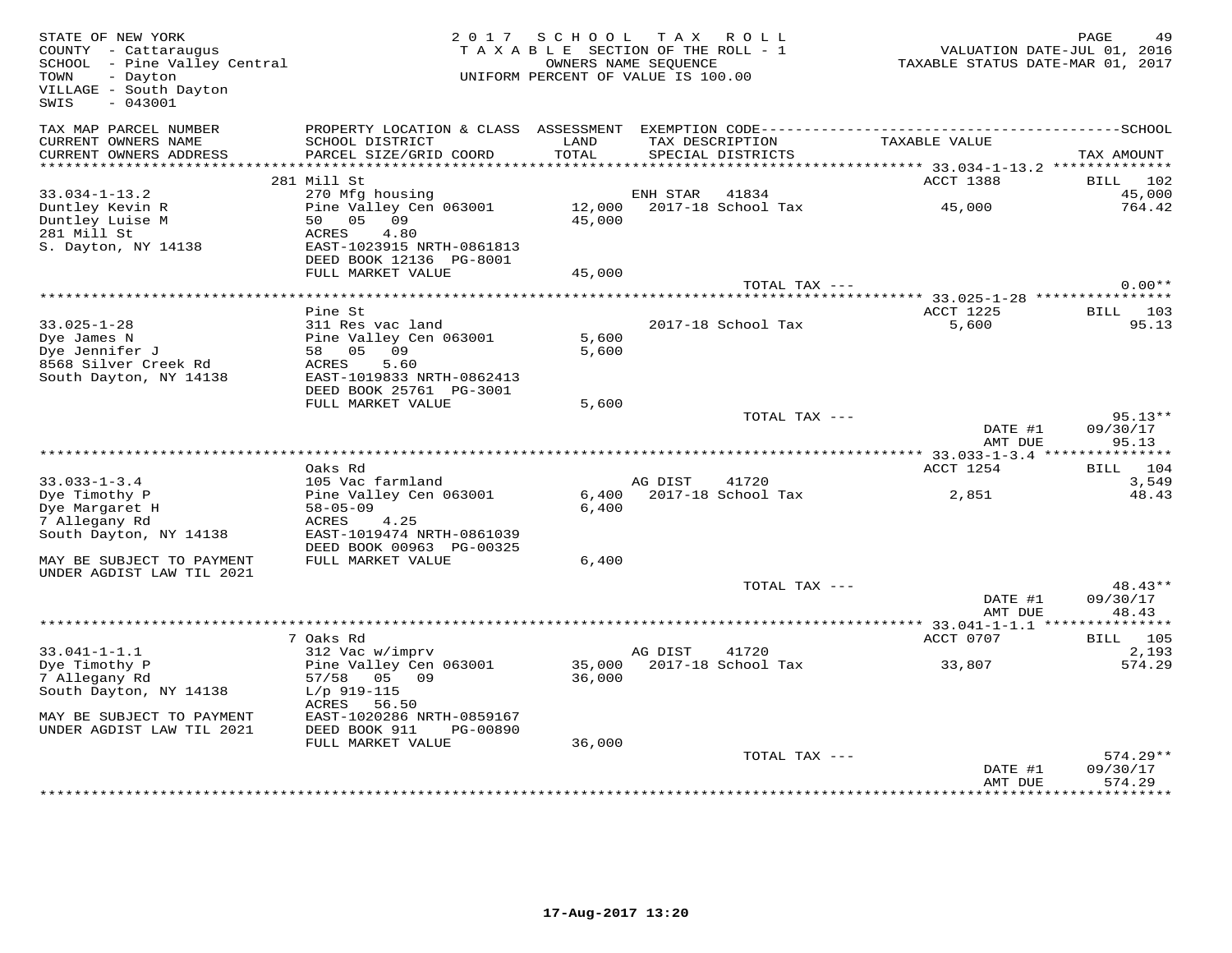| STATE OF NEW YORK<br>COUNTY - Cattaraugus<br>SCHOOL - Pine Valley Central<br>TOWN<br>- Dayton<br>VILLAGE - South Dayton<br>$-043001$<br>SWIS |                                                        | 2017 SCHOOL<br>TAXABLE SECTION OF THE ROLL - 1<br>UNIFORM PERCENT OF VALUE IS 100.00 | OWNERS NAME SEQUENCE | TAX ROLL                 | VALUATION DATE-JUL 01, 2016<br>TAXABLE STATUS DATE-MAR 01, 2017 | PAGE<br>50                     |
|----------------------------------------------------------------------------------------------------------------------------------------------|--------------------------------------------------------|--------------------------------------------------------------------------------------|----------------------|--------------------------|-----------------------------------------------------------------|--------------------------------|
| TAX MAP PARCEL NUMBER<br>CURRENT OWNERS NAME<br>CURRENT OWNERS ADDRESS                                                                       | SCHOOL DISTRICT<br>PARCEL SIZE/GRID COORD              | LAND<br>TOTAL                                                                        | TAX DESCRIPTION      | SPECIAL DISTRICTS        | TAXABLE VALUE                                                   | TAX AMOUNT                     |
| ***********************                                                                                                                      |                                                        |                                                                                      |                      |                          |                                                                 |                                |
|                                                                                                                                              | 7 Allegany Rd<br>210 1 Family Res                      |                                                                                      |                      | 41854                    | ACCT 0993                                                       | BILL<br>106                    |
| $33.041 - 1 - 1.2$<br>Dye Timothy P                                                                                                          | Pine Valley Cen 063001                                 | 6,300                                                                                | BAS STAR             | 2017-18 School Tax       | 68,200                                                          | 30,000<br>1,158.53             |
| Dye Margaret L                                                                                                                               | 58 05 09                                               | 68,200                                                                               |                      |                          |                                                                 |                                |
| 7 Allegany Rd                                                                                                                                | ACRES<br>1.31                                          |                                                                                      |                      |                          |                                                                 |                                |
| South Dayton, NY 14138                                                                                                                       | EAST-1020133 NRTH-0858806<br>DEED BOOK 788<br>PG-00372 |                                                                                      |                      |                          |                                                                 |                                |
|                                                                                                                                              | FULL MARKET VALUE                                      | 68,200                                                                               |                      |                          |                                                                 |                                |
|                                                                                                                                              |                                                        |                                                                                      |                      | TOTAL TAX ---            | DATE #1<br>AMT DUE                                              | 648.91**<br>09/30/17<br>648.91 |
|                                                                                                                                              |                                                        |                                                                                      |                      |                          |                                                                 |                                |
|                                                                                                                                              | Mill St                                                |                                                                                      |                      |                          | ACCT 1206                                                       | BILL 107                       |
| $33.041 - 1 - 1.4$                                                                                                                           | 105 Vac farmland                                       |                                                                                      | AG DIST              | 41720                    |                                                                 | 2,240                          |
| Dye Timothy P                                                                                                                                | Pine Valley Cen 063001                                 |                                                                                      |                      | 3,700 2017-18 School Tax | 1,460                                                           | 24.80                          |
| 7 Allegany Rd<br>South Dayton, NY 14138                                                                                                      | 57 05 09<br>ACRES<br>3.65                              | 3,700                                                                                |                      |                          |                                                                 |                                |
|                                                                                                                                              | EAST-1022494 NRTH-0858542                              |                                                                                      |                      |                          |                                                                 |                                |
| MAY BE SUBJECT TO PAYMENT                                                                                                                    | DEED BOOK 911<br>PG-00890                              |                                                                                      |                      |                          |                                                                 |                                |
| UNDER AGDIST LAW TIL 2021                                                                                                                    | FULL MARKET VALUE                                      | 3,700                                                                                |                      |                          |                                                                 |                                |
|                                                                                                                                              |                                                        |                                                                                      |                      | TOTAL TAX ---            | DATE #1<br>AMT DUE                                              | $24.80**$<br>09/30/17<br>24.80 |
|                                                                                                                                              |                                                        |                                                                                      |                      |                          |                                                                 |                                |
|                                                                                                                                              | 404 Pine St                                            |                                                                                      |                      |                          | ACCT 0713                                                       | BILL 108                       |
| $33.033 - 3 - 26$                                                                                                                            | 210 1 Family Res                                       |                                                                                      | BAS STAR 41854       |                          |                                                                 | 30,000                         |
| Eklund Larry C                                                                                                                               | Pine Valley Cen 063001                                 |                                                                                      |                      | 2,600 2017-18 School Tax | 78,800                                                          | 1,338.59                       |
| Eklund Londa L<br>PO Box 136                                                                                                                 | 58 05<br>09<br>FRNT 100.00 DPTH 150.00                 | 78,800                                                                               |                      |                          |                                                                 |                                |
| South Dayton, NY 14138                                                                                                                       | EAST-1021274 NRTH-0861360                              |                                                                                      |                      |                          |                                                                 |                                |
|                                                                                                                                              | DEED BOOK 865<br>PG-00323                              |                                                                                      |                      |                          |                                                                 |                                |
|                                                                                                                                              | FULL MARKET VALUE                                      | 78,800                                                                               |                      |                          |                                                                 |                                |
|                                                                                                                                              |                                                        |                                                                                      |                      | TOTAL TAX ---            | DATE #1                                                         | 828.97**<br>09/30/17           |
|                                                                                                                                              |                                                        |                                                                                      |                      |                          | AMT DUE                                                         | 828.97                         |
|                                                                                                                                              |                                                        |                                                                                      |                      |                          |                                                                 | ***********                    |
|                                                                                                                                              | 209 Pine St                                            |                                                                                      |                      |                          | ACCT 0794                                                       | BILL<br>109                    |
| $33.033 - 5 - 37$                                                                                                                            | 481 Att row bldg                                       |                                                                                      |                      | 2017-18 School Tax       | 68,000                                                          | 1,155.13                       |
| Ellis Douglas<br>Ellis Cindy L                                                                                                               | Pine Valley Cen 063001<br>09<br>58 05                  | 4,000<br>68,000                                                                      |                      |                          |                                                                 |                                |
| 408 Hunt Rd                                                                                                                                  | 50.00 DPTH 150.00<br>FRNT                              |                                                                                      |                      |                          |                                                                 |                                |
| Cherry Creek, NY 14723                                                                                                                       | EAST-1022188 NRTH-0860442                              |                                                                                      |                      |                          |                                                                 |                                |
|                                                                                                                                              | DEED BOOK 852<br>PG-00109                              |                                                                                      |                      |                          |                                                                 |                                |
|                                                                                                                                              | FULL MARKET VALUE                                      | 68,000                                                                               |                      | TOTAL TAX ---            |                                                                 | $1,155.13**$                   |
|                                                                                                                                              |                                                        |                                                                                      |                      |                          | DATE #1                                                         | 09/30/17                       |
|                                                                                                                                              |                                                        |                                                                                      |                      |                          | AMT DUE                                                         | 1,155.13                       |
|                                                                                                                                              |                                                        |                                                                                      |                      |                          |                                                                 |                                |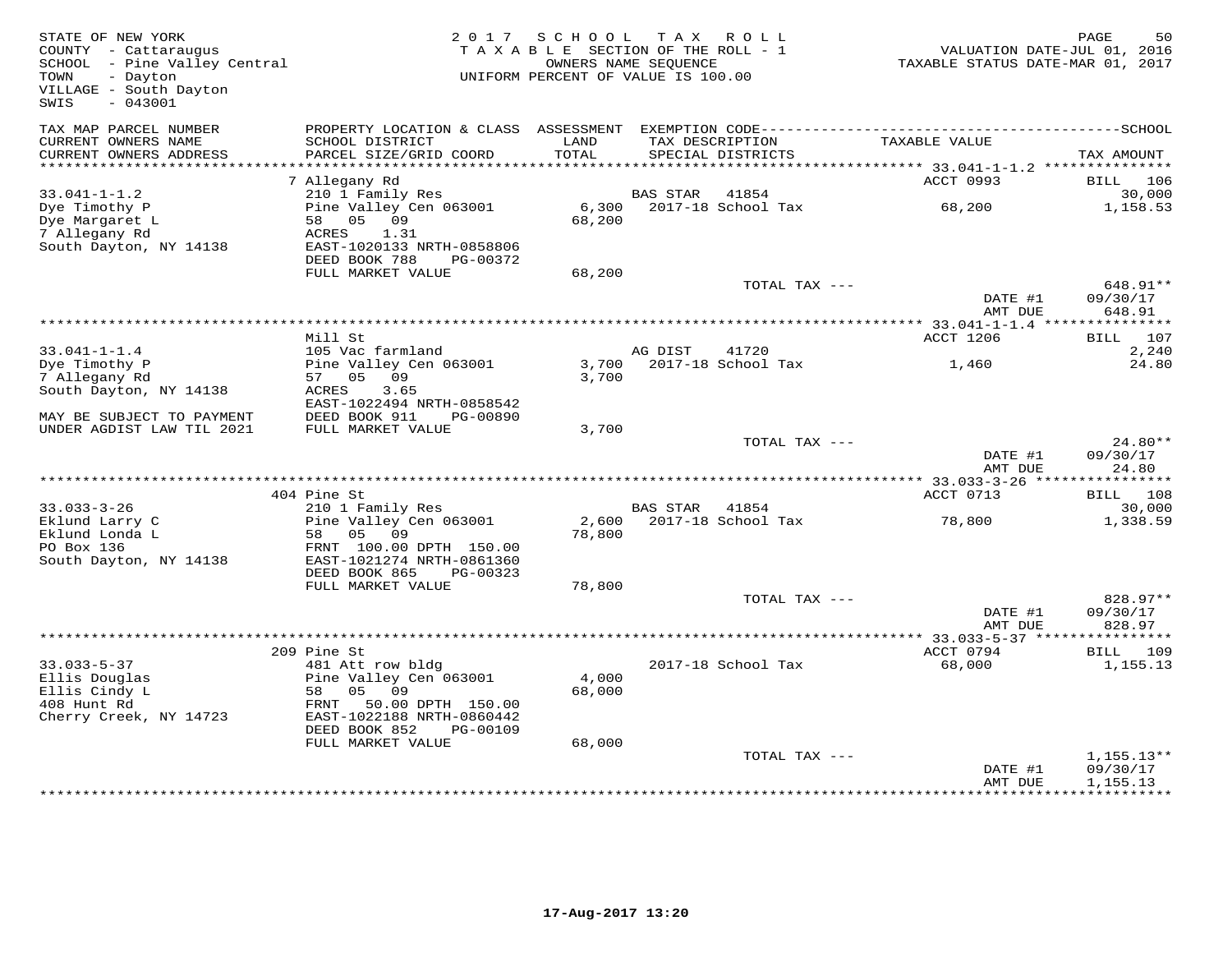| STATE OF NEW YORK<br>COUNTY - Cattaraugus<br>COUNIY - Cattaraugus<br>SCHOOL - Pine Valley Central<br>TOWN<br>- Dayton<br>VILLAGE - South Dayton<br>$-043001$<br>SWIS |                                                                                              | 2017 SCHOOL TAX ROLL<br>TAXABLE SECTION OF THE ROLL - 1<br>UNIFORM PERCENT OF VALUE IS 100.00 | OWNERS NAME SEQUENCE |                                      | VALUATION DATE-JUL 01, 2016<br>TAXABLE STATUS DATE-MAR 01, 2017 | PAGE                     | 51                 |
|----------------------------------------------------------------------------------------------------------------------------------------------------------------------|----------------------------------------------------------------------------------------------|-----------------------------------------------------------------------------------------------|----------------------|--------------------------------------|-----------------------------------------------------------------|--------------------------|--------------------|
| TAX MAP PARCEL NUMBER                                                                                                                                                | PROPERTY LOCATION & CLASS ASSESSMENT EXEMPTION CODE-----------------------------------SCHOOL |                                                                                               |                      |                                      |                                                                 |                          |                    |
| CURRENT OWNERS NAME<br>CURRENT OWNERS ADDRESS                                                                                                                        | SCHOOL DISTRICT<br>PARCEL SIZE/GRID COORD                                                    | LAND<br>TOTAL                                                                                 |                      | TAX DESCRIPTION<br>SPECIAL DISTRICTS | TAXABLE VALUE                                                   | TAX AMOUNT               |                    |
|                                                                                                                                                                      |                                                                                              |                                                                                               |                      |                                      | *********** 33.033-4-15 *****************                       |                          |                    |
|                                                                                                                                                                      | 11 Cherry St                                                                                 |                                                                                               |                      |                                      | ACCT 0803                                                       |                          | BILL 110           |
| $33.033 - 4 - 15$                                                                                                                                                    | 210 1 Family Res<br>Pine Valley Cen 063001                                                   |                                                                                               | BAS STAR             | 41854                                |                                                                 |                          | 30,000             |
| Ellis Jack L Jr<br>PO Box 344<br>South Dayton, NY 14138                                                                                                              | 58 05 09<br>FRNT 100.00 DPTH 150.00<br>EAST-1022022 NRTH-0861462<br>DEED BOOK 00939 PG-00277 | 2,600<br>63,700                                                                               |                      | 2017-18 School Tax                   | 63,700                                                          |                          | 1,082.08           |
|                                                                                                                                                                      | FULL MARKET VALUE                                                                            | 63,700                                                                                        |                      |                                      |                                                                 |                          |                    |
|                                                                                                                                                                      |                                                                                              |                                                                                               |                      | TOTAL TAX ---                        | DATE #1                                                         | 09/30/17                 | $572.47**$         |
|                                                                                                                                                                      |                                                                                              |                                                                                               |                      |                                      | AMT DUE                                                         |                          | 572.47             |
|                                                                                                                                                                      | 1 Mill St                                                                                    |                                                                                               |                      |                                      | ACCT 0692                                                       |                          | <b>BILL</b> 111    |
| $33.033 - 6 - 39$                                                                                                                                                    | 210 1 Family Res                                                                             |                                                                                               |                      | 2017-18 School Tax                   | 35,000                                                          |                          | 594.55             |
| Ellis Justin                                                                                                                                                         | Pine Valley Cen 063001                                                                       | 7,800                                                                                         |                      |                                      |                                                                 |                          |                    |
| 7 Mill St                                                                                                                                                            | 58 05 09                                                                                     | 35,000                                                                                        |                      |                                      |                                                                 |                          |                    |
| PO Box 12                                                                                                                                                            | ACRES<br>1.03 BANK<br>017<br>EAST-1022200 NRTH-0859859                                       |                                                                                               |                      |                                      |                                                                 |                          |                    |
| South Dayton, NY 14138                                                                                                                                               | DEED BOOK 4334 PG-7002                                                                       |                                                                                               |                      |                                      |                                                                 |                          |                    |
|                                                                                                                                                                      | FULL MARKET VALUE                                                                            | 35,000                                                                                        |                      |                                      |                                                                 |                          |                    |
|                                                                                                                                                                      |                                                                                              |                                                                                               |                      | TOTAL TAX ---                        | DATE #1<br>AMT DUE                                              | 09/30/17                 | 594.55**<br>594.55 |
|                                                                                                                                                                      |                                                                                              |                                                                                               |                      |                                      |                                                                 |                          |                    |
|                                                                                                                                                                      | 133 Oak St                                                                                   |                                                                                               |                      |                                      | ACCT 0872                                                       |                          | BILL 112           |
| $33.033 - 6 - 21$<br>Ellis Laurence E                                                                                                                                | 210 1 Family Res<br>Pine Valley Cen 063001                                                   | 1,600                                                                                         |                      | 2017-18 School Tax                   | 25,000                                                          |                          | 424.68             |
| 11969 Ruckh Hill Rd                                                                                                                                                  | 58 05 09                                                                                     | 25,000                                                                                        |                      |                                      |                                                                 |                          |                    |
| PO Box 13<br>Leon, NY 14751                                                                                                                                          | FRNT 60.00 DPTH 125.00<br>EAST-1021785 NRTH-0860350                                          |                                                                                               |                      |                                      |                                                                 |                          |                    |
|                                                                                                                                                                      | DEED BOOK 16175 PG-4002                                                                      |                                                                                               |                      |                                      |                                                                 |                          |                    |
|                                                                                                                                                                      | FULL MARKET VALUE                                                                            | 25,000                                                                                        |                      |                                      |                                                                 |                          |                    |
|                                                                                                                                                                      |                                                                                              |                                                                                               |                      | TOTAL TAX ---                        |                                                                 | 09/30/17                 | $424.68**$         |
|                                                                                                                                                                      |                                                                                              |                                                                                               |                      |                                      | DATE #1<br>AMT DUE                                              |                          | 424.68             |
|                                                                                                                                                                      |                                                                                              |                                                                                               |                      |                                      | *********** 33.033-5-32 ****                                    | * * * * * * * * * * *    |                    |
|                                                                                                                                                                      | 7 Park St                                                                                    |                                                                                               |                      |                                      | ACCT 0787                                                       |                          | <b>BILL</b> 113    |
| $33.033 - 5 - 32$                                                                                                                                                    | 461 Bank                                                                                     | 3,000                                                                                         |                      | 2017-18 School Tax                   | 62,000                                                          |                          | 1,053.21           |
| Ellis Rhoda<br>Snyder Talon                                                                                                                                          | Pine Valley Cen 063001<br>58 05 09                                                           | 62,000                                                                                        |                      |                                      |                                                                 |                          |                    |
| 19 First St                                                                                                                                                          | FRNT 38.00 DPTH 44.00                                                                        |                                                                                               |                      |                                      |                                                                 |                          |                    |
| South Dayton, NY 14138                                                                                                                                               | EAST-1022316 NRTH-0860625<br>DEED BOOK 26053 PG-3001                                         |                                                                                               |                      |                                      |                                                                 |                          |                    |
|                                                                                                                                                                      | FULL MARKET VALUE                                                                            | 62,000                                                                                        |                      |                                      |                                                                 |                          |                    |
|                                                                                                                                                                      |                                                                                              |                                                                                               |                      | TOTAL TAX ---                        | DATE #1                                                         | 09/30/17                 | $1,053.21**$       |
|                                                                                                                                                                      |                                                                                              |                                                                                               |                      |                                      | AMT DUE                                                         | 1,053.21<br>************ |                    |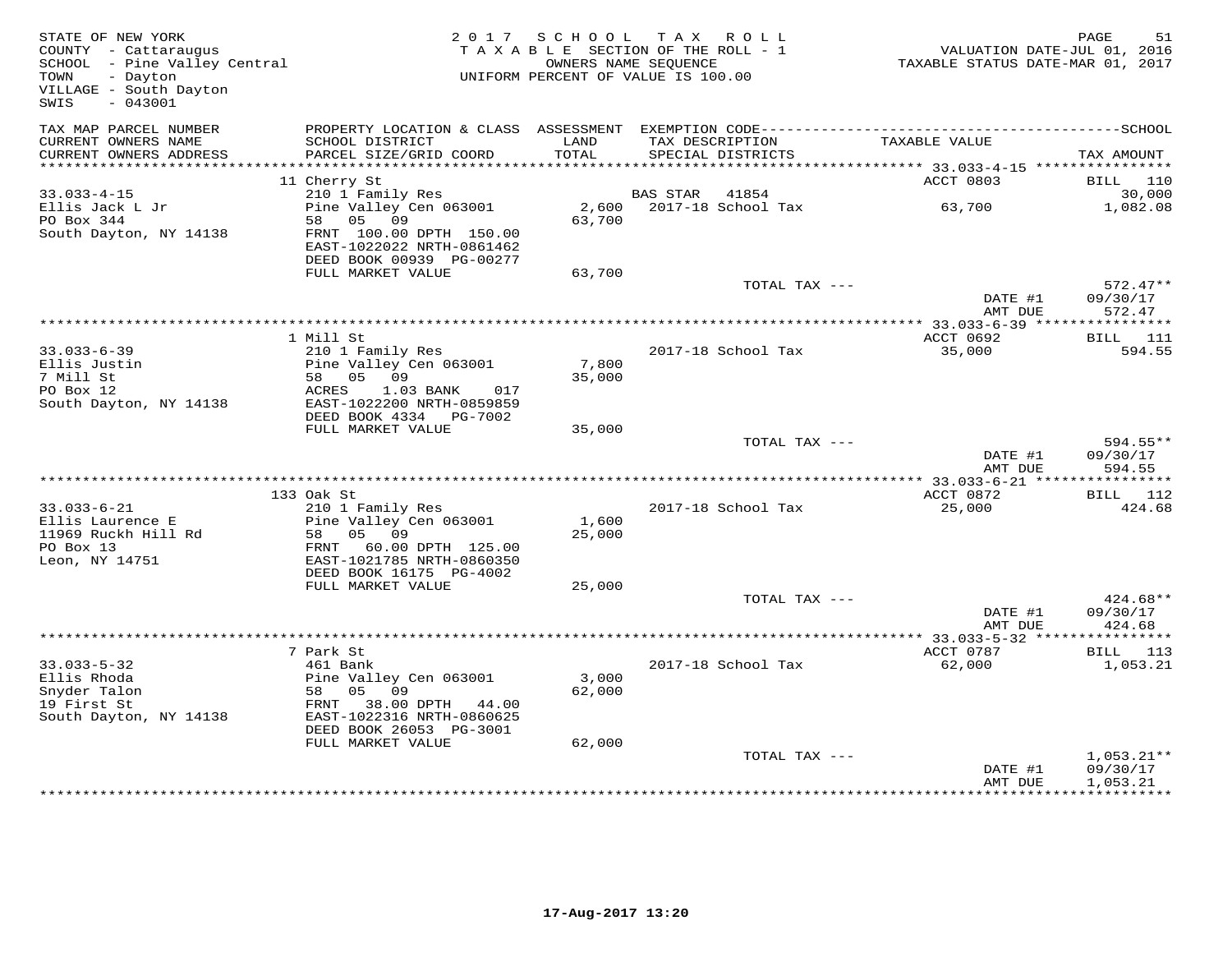| STATE OF NEW YORK<br>COUNTY - Cattaraugus<br>SCHOOL - Pine Valley Central<br>- Dayton<br>TOWN<br>VILLAGE - South Dayton<br>SWIS<br>$-043001$ |                                                                                                                           | 2017 SCHOOL<br>TAXABLE SECTION OF THE ROLL - 1<br>UNIFORM PERCENT OF VALUE IS 100.00 | OWNERS NAME SEQUENCE | TAX ROLL                    |                                     | PAGE<br>52<br>VALUATION DATE-JUL 01, 2016<br>TAXABLE STATUS DATE-MAR 01, 2017 |
|----------------------------------------------------------------------------------------------------------------------------------------------|---------------------------------------------------------------------------------------------------------------------------|--------------------------------------------------------------------------------------|----------------------|-----------------------------|-------------------------------------|-------------------------------------------------------------------------------|
| TAX MAP PARCEL NUMBER<br>CURRENT OWNERS NAME<br>CURRENT OWNERS ADDRESS                                                                       | SCHOOL DISTRICT<br>PARCEL SIZE/GRID COORD                                                                                 | LAND<br><b>TOTAL</b>                                                                 | TAX DESCRIPTION      | SPECIAL DISTRICTS           | TAXABLE VALUE                       | TAX AMOUNT                                                                    |
|                                                                                                                                              |                                                                                                                           |                                                                                      |                      |                             |                                     |                                                                               |
|                                                                                                                                              | 19 First St                                                                                                               |                                                                                      |                      |                             | ACCT 0773                           | BILL<br>114                                                                   |
| $33.033 - 6 - 6$                                                                                                                             | 210 1 Family Res                                                                                                          |                                                                                      | BAS STAR             | 41854                       |                                     | 30,000                                                                        |
| Ellis Rhoda<br>Snyder Terry<br>19 First St<br>PO Box 337<br>South Dayton, NY 14138                                                           | Pine Valley Cen 063001<br>58<br>05 09<br>FRNT 260.00 DPTH 150.00<br>EAST-1021389 NRTH-0860231<br>DEED BOOK 00953 PG-00736 | 7,100<br>57,000                                                                      |                      | 2017-18 School Tax          | 57,000                              | 968.27                                                                        |
|                                                                                                                                              | FULL MARKET VALUE                                                                                                         | 57,000                                                                               |                      |                             |                                     |                                                                               |
|                                                                                                                                              |                                                                                                                           |                                                                                      |                      | TOTAL TAX ---               | DATE #1<br>AMT DUE                  | 458.65**<br>09/30/17<br>458.65                                                |
|                                                                                                                                              |                                                                                                                           |                                                                                      |                      |                             |                                     |                                                                               |
| $33.033 - 5 - 6$                                                                                                                             | 321 Pine St                                                                                                               |                                                                                      |                      |                             | ACCT 0686                           | <b>BILL</b> 115                                                               |
| Elwell Jayette                                                                                                                               | 210 1 Family Res<br>Pine Valley Cen 063001                                                                                | 2,600                                                                                | BAS STAR             | 41854<br>2017-18 School Tax | 49,800                              | 30,000<br>845.96                                                              |
| Elwell Roger                                                                                                                                 | 05 09<br>58                                                                                                               | 49,800                                                                               |                      |                             |                                     |                                                                               |
| 321 Pine St                                                                                                                                  | FRNT 100.00 DPTH 150.00                                                                                                   |                                                                                      |                      |                             |                                     |                                                                               |
| PO Box 475                                                                                                                                   | 032<br>BANK                                                                                                               |                                                                                      |                      |                             |                                     |                                                                               |
| South Dayton, NY 14138                                                                                                                       | EAST-1021355 NRTH-0861039                                                                                                 |                                                                                      |                      |                             |                                     |                                                                               |
|                                                                                                                                              | DEED BOOK 01004 PG-00498                                                                                                  |                                                                                      |                      |                             |                                     |                                                                               |
|                                                                                                                                              | FULL MARKET VALUE                                                                                                         | 49,800                                                                               |                      |                             |                                     |                                                                               |
|                                                                                                                                              |                                                                                                                           |                                                                                      |                      | TOTAL TAX ---               | DATE #1<br>AMT DUE                  | $336.35**$<br>09/30/17<br>336.35                                              |
|                                                                                                                                              | **************                                                                                                            |                                                                                      |                      |                             | ***** 33.026-1-5 ***                | **********                                                                    |
|                                                                                                                                              | 2 Prospect St                                                                                                             |                                                                                      |                      |                             | ACCT 5031                           | BILL 116                                                                      |
| $33.026 - 1 - 5$                                                                                                                             | 210 1 Family Res                                                                                                          |                                                                                      |                      | 2017-18 School Tax          | 82,000                              | 1,392.95                                                                      |
| Feger Paul<br>177 Tremont Ave                                                                                                                | Pine Valley Cen 063001<br>58 05 09                                                                                        | 15,900<br>82,000                                                                     |                      |                             |                                     |                                                                               |
| Kenmore, NY 14217                                                                                                                            | ACRES<br>5.60                                                                                                             |                                                                                      |                      |                             |                                     |                                                                               |
|                                                                                                                                              | EAST-1022796 NRTH-0862203                                                                                                 |                                                                                      |                      |                             |                                     |                                                                               |
|                                                                                                                                              | DEED BOOK 7591<br>PG-3001                                                                                                 |                                                                                      |                      |                             |                                     |                                                                               |
|                                                                                                                                              | FULL MARKET VALUE                                                                                                         | 82,000                                                                               |                      |                             |                                     |                                                                               |
|                                                                                                                                              |                                                                                                                           |                                                                                      |                      | TOTAL TAX ---               | DATE #1                             | 1,392.95**<br>09/30/17                                                        |
|                                                                                                                                              |                                                                                                                           |                                                                                      |                      |                             | AMT DUE                             | 1,392.95<br>* * * * * * * * * *                                               |
|                                                                                                                                              | 56 Main St                                                                                                                |                                                                                      |                      |                             | $*33.033 - 2 - 5.2$ **<br>ACCT 1162 | BILL 117                                                                      |
| $33.033 - 2 - 5.2$                                                                                                                           | 310 Res Vac                                                                                                               |                                                                                      |                      | 2017-18 School Tax          | 2,700                               | 45.87                                                                         |
| Feger Paul                                                                                                                                   | Pine Valley Cen 063001                                                                                                    | 2,700                                                                                |                      |                             |                                     |                                                                               |
| 177 Tremont Ave                                                                                                                              | 58<br>05 09                                                                                                               | 2,700                                                                                |                      |                             |                                     |                                                                               |
| Kenmore, NY 14217                                                                                                                            | FRNT 99.94 DPTH 65.58<br>EAST-1020561 NRTH-0861234                                                                        |                                                                                      |                      |                             |                                     |                                                                               |
|                                                                                                                                              | DEED BOOK 23942 PG-5006                                                                                                   |                                                                                      |                      |                             |                                     |                                                                               |
|                                                                                                                                              | FULL MARKET VALUE                                                                                                         | 2,700                                                                                |                      |                             |                                     |                                                                               |
|                                                                                                                                              |                                                                                                                           |                                                                                      |                      | TOTAL TAX ---               |                                     | 45.87**                                                                       |
|                                                                                                                                              |                                                                                                                           |                                                                                      |                      |                             | DATE #1                             | 09/30/17                                                                      |
|                                                                                                                                              |                                                                                                                           |                                                                                      |                      |                             | AMT DUE                             | 45.87<br>* * * * * * * * *                                                    |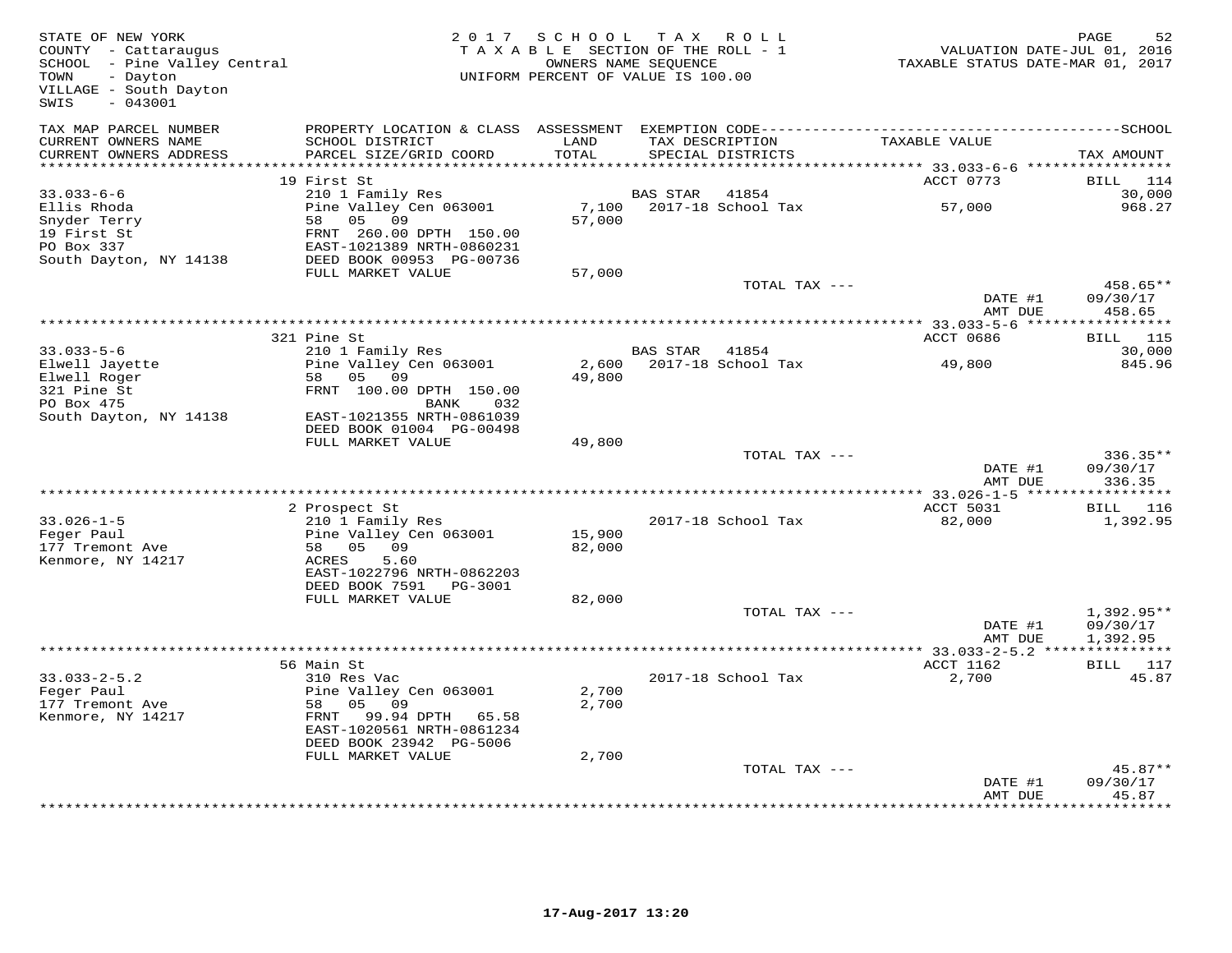| STATE OF NEW YORK<br>COUNTY - Cattaraugus<br>SCHOOL - Pine Valley Central<br>- Dayton<br>TOWN<br>VILLAGE - South Dayton<br>$-043001$<br>SWIS |                                                                                                                                                                              | 2017 SCHOOL                 | T A X<br>R O L L<br>TAXABLE SECTION OF THE ROLL - 1<br>OWNERS NAME SEQUENCE<br>UNIFORM PERCENT OF VALUE IS 100.00 | VALUATION DATE-JUL 01, 2016<br>TAXABLE STATUS DATE-MAR 01, 2017                   | PAGE<br>53                        |
|----------------------------------------------------------------------------------------------------------------------------------------------|------------------------------------------------------------------------------------------------------------------------------------------------------------------------------|-----------------------------|-------------------------------------------------------------------------------------------------------------------|-----------------------------------------------------------------------------------|-----------------------------------|
| TAX MAP PARCEL NUMBER<br>CURRENT OWNERS NAME<br>CURRENT OWNERS ADDRESS<br>***********************                                            | PROPERTY LOCATION & CLASS ASSESSMENT<br>SCHOOL DISTRICT<br>PARCEL SIZE/GRID COORD<br>***************************                                                             | LAND<br>TOTAL<br>********** | TAX DESCRIPTION<br>SPECIAL DISTRICTS                                                                              | TAXABLE VALUE                                                                     | TAX AMOUNT                        |
|                                                                                                                                              | 41 Main St                                                                                                                                                                   |                             |                                                                                                                   | ************************************** 33.033-1-14.4 ***************<br>ACCT 1289 | BILL<br>118                       |
| $33.033 - 1 - 14.4$<br>Feger Paul J<br>177 Tremont Ave<br>Kenmore, NY 14217                                                                  | 270 Mfg housing<br>Pine Valley Cen 063001<br>05<br>09<br>58<br>FRNT<br>38.00 DPTH 228.80<br>EAST-1019993 NRTH-0861214<br>DEED BOOK 21912 PG-3005<br>FULL MARKET VALUE        | 1,000<br>11,900<br>11,900   | 2017-18 School Tax                                                                                                | 11,900                                                                            | 202.15                            |
|                                                                                                                                              |                                                                                                                                                                              |                             | TOTAL TAX ---                                                                                                     |                                                                                   | $202.15**$                        |
|                                                                                                                                              |                                                                                                                                                                              |                             | ************************                                                                                          | DATE #1<br>AMT DUE                                                                | 09/30/17<br>202.15                |
|                                                                                                                                              | 135 Oaks Rd                                                                                                                                                                  |                             |                                                                                                                   | ** 33.033-1-4.1 ****************<br>ACCT 0756                                     | BILL 119                          |
| $33.033 - 1 - 4.1$<br>Fellinger Jeffrey R<br>717 137 St NE<br>Bradenton, FL 34212                                                            | 311 Res vac land<br>Pine Valley Cen 063001<br>58 05 09<br>FRNT 225.00 DPTH 110.00<br>EAST-1019301 NRTH-0861670<br>DEED BOOK 5808 PG-6015                                     | 2,900<br>2,900              | 2017-18 School Tax                                                                                                | 2,900                                                                             | 49.26                             |
|                                                                                                                                              | FULL MARKET VALUE                                                                                                                                                            | 2,900                       |                                                                                                                   |                                                                                   | 49.26**                           |
|                                                                                                                                              |                                                                                                                                                                              |                             | TOTAL TAX ---                                                                                                     | DATE #1<br>AMT DUE                                                                | 09/30/17<br>49.26                 |
|                                                                                                                                              | 79 First Ave                                                                                                                                                                 |                             |                                                                                                                   | **************** 33.033-6-27.1 **************<br>ACCT 0742                        | 120<br>BILL                       |
| $33.033 - 6 - 27.1$<br>Fisher James R<br>8790 Dye Rd<br>South Dayton, NY 14138                                                               | 270 Mfg housing<br>Pine Valley Cen 063001<br>58 05<br>09<br>FRNT<br>80.00 DPTH 150.00<br>ACRES<br>$0.28$ BANK<br>017<br>EAST-1021687 NRTH-0860086<br>DEED BOOK 23219 PG-7001 | 2,100<br>9,000              | 2017-18 School Tax                                                                                                | 9,000                                                                             | 152.88                            |
|                                                                                                                                              | FULL MARKET VALUE                                                                                                                                                            | 9,000                       | TOTAL TAX ---                                                                                                     |                                                                                   | 152.88**                          |
|                                                                                                                                              |                                                                                                                                                                              |                             |                                                                                                                   | DATE #1<br>AMT DUE                                                                | 09/30/17<br>152.88                |
|                                                                                                                                              | 38 Second Ave                                                                                                                                                                |                             |                                                                                                                   | ***** 33.033-6-12 ***<br>ACCT 0781                                                | * * * * * * * * * * *<br>BILL 121 |
| $33.033 - 6 - 12$                                                                                                                            | 210 1 Family Res                                                                                                                                                             |                             | <b>BAS STAR</b><br>41854                                                                                          |                                                                                   | 30,000                            |
| Foster Stephen M<br>PO Box 82<br>South Dayton, NY 14138                                                                                      | Pine Valley Cen 063001<br>58<br>05 09<br>FRNT 60.00 DPTH 150.00<br>EAST-1021350 NRTH-0860473<br>DEED BOOK 00949 PG-00461<br>FULL MARKET VALUE                                | 1,600<br>38,200<br>38,200   | 2017-18 School Tax                                                                                                | 38,200                                                                            | 648.91                            |
|                                                                                                                                              |                                                                                                                                                                              |                             | TOTAL TAX ---                                                                                                     |                                                                                   | 139.29**                          |
|                                                                                                                                              |                                                                                                                                                                              |                             |                                                                                                                   | DATE #1<br>AMT DUE                                                                | 09/30/17<br>139.29                |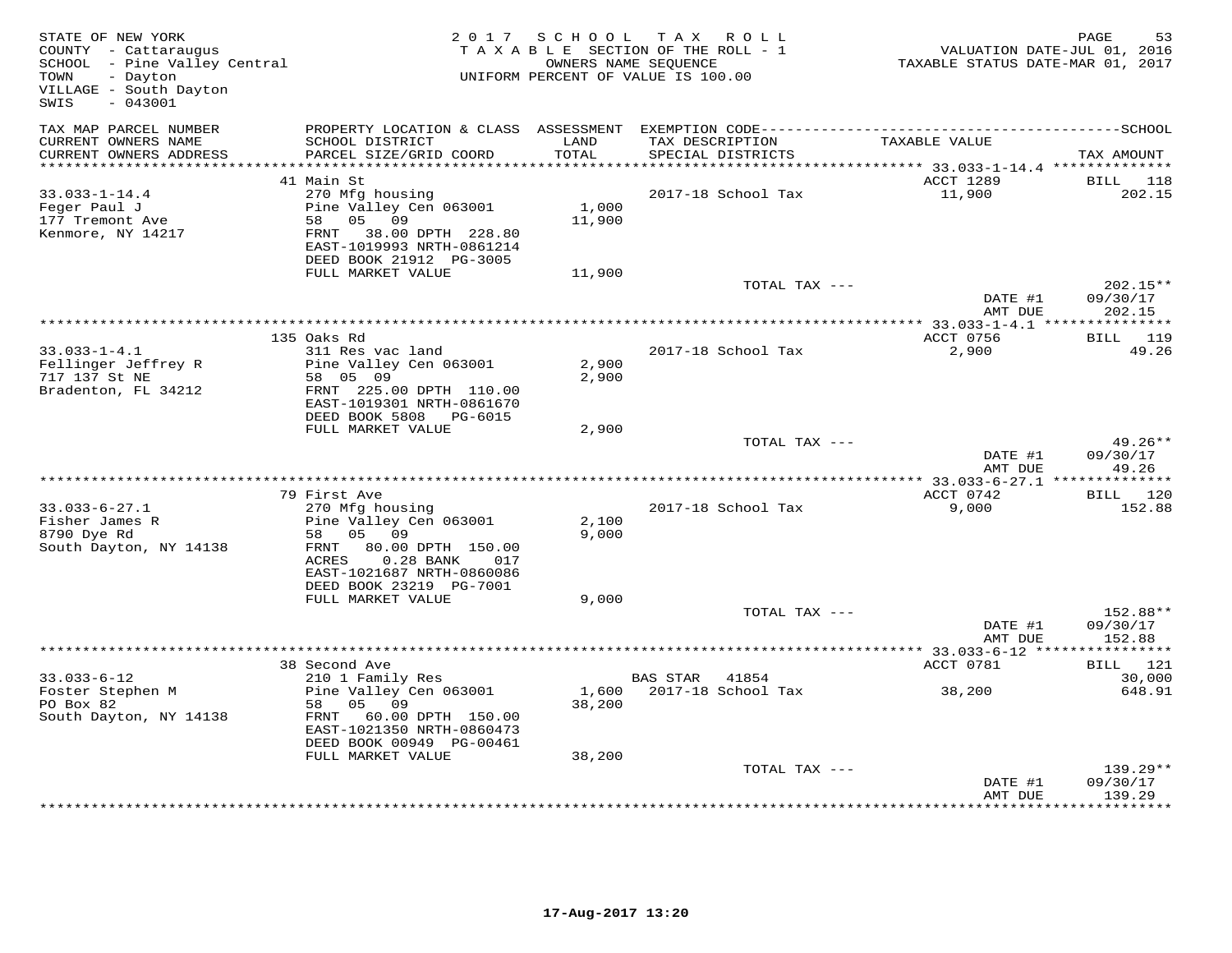| STATE OF NEW YORK<br>COUNTY - Cattaraugus<br>SCHOOL - Pine Valley Central<br>TOWN<br>- Dayton<br>VILLAGE - South Dayton<br>SWIS<br>$-043001$ |                                                                                                          | 2017 SCHOOL<br>TAXABLE SECTION OF THE ROLL - 1<br>UNIFORM PERCENT OF VALUE IS 100.00 | TAX ROLL<br>OWNERS NAME SEQUENCE     |               |                                          | PAGE<br>54<br>VALUATION DATE-JUL 01, 2016<br>TAXABLE STATUS DATE-MAR 01, 2017 |
|----------------------------------------------------------------------------------------------------------------------------------------------|----------------------------------------------------------------------------------------------------------|--------------------------------------------------------------------------------------|--------------------------------------|---------------|------------------------------------------|-------------------------------------------------------------------------------|
| TAX MAP PARCEL NUMBER<br>CURRENT OWNERS NAME<br>CURRENT OWNERS ADDRESS                                                                       | SCHOOL DISTRICT<br>PARCEL SIZE/GRID COORD                                                                | LAND<br>TOTAL                                                                        | TAX DESCRIPTION<br>SPECIAL DISTRICTS |               | TAXABLE VALUE                            | TAX AMOUNT                                                                    |
| ***********************                                                                                                                      |                                                                                                          | ****************                                                                     |                                      |               | *********** 33.033-3-38 **************** |                                                                               |
|                                                                                                                                              | 419 Pine St                                                                                              |                                                                                      |                                      |               | ACCT 0846                                | 122<br>BILL                                                                   |
| $33.033 - 3 - 38$<br>Frederickson Melinda<br>PO Box 263<br>South Dayton, NY 14138                                                            | 210 1 Family Res<br>Pine Valley Cen 063001<br>05<br>09<br>58<br>FRNT<br>85.00 DPTH 100.00<br>012<br>BANK | 2,200<br>46,100                                                                      | BAS STAR<br>2017-18 School Tax       | 41854         | 46,100                                   | 30,000<br>783.11                                                              |
|                                                                                                                                              | EAST-1020863 NRTH-0861420<br>DEED BOOK 00969 PG-00266<br>FULL MARKET VALUE                               | 46,100                                                                               |                                      |               |                                          |                                                                               |
|                                                                                                                                              |                                                                                                          |                                                                                      |                                      | TOTAL TAX --- | DATE #1                                  | $273.49**$<br>09/30/17                                                        |
|                                                                                                                                              |                                                                                                          |                                                                                      |                                      |               | AMT DUE<br>** $33.034 - 3 - 14$ ****     | 273.49<br>* * * * * * * * * * *                                               |
|                                                                                                                                              | 68 Pine St                                                                                               |                                                                                      |                                      |               | ACCT 0740                                | BILL 123                                                                      |
| $33.034 - 3 - 14$                                                                                                                            | 210 1 Family Res                                                                                         |                                                                                      | 2017-18 School Tax                   |               | 63,000                                   | 1,070.19                                                                      |
| Fye Rodger A Jr                                                                                                                              | Pine Valley Cen 063001                                                                                   | 4,100                                                                                |                                      |               |                                          |                                                                               |
| 68 Pine St.                                                                                                                                  | 58 05 09                                                                                                 | 63,000                                                                               |                                      |               |                                          |                                                                               |
| South Dayton, NY 14138                                                                                                                       | FRNT 120.00 DPTH 125.00<br>EAST-1022925 NRTH-0860172<br>DEED BOOK 24182 PG-9002                          |                                                                                      |                                      |               |                                          |                                                                               |
|                                                                                                                                              | FULL MARKET VALUE                                                                                        | 63,000                                                                               |                                      |               |                                          |                                                                               |
|                                                                                                                                              |                                                                                                          |                                                                                      |                                      | TOTAL TAX --- | DATE #1<br>AMT DUE                       | $1,070.19**$<br>09/30/17<br>1,070.19                                          |
|                                                                                                                                              |                                                                                                          |                                                                                      | ***********************              |               | $* 33.034 - 3 - 3 * * * * * *$           | ***********                                                                   |
|                                                                                                                                              | 107 Pine St                                                                                              |                                                                                      |                                      |               | ACCT 0691                                | BILL 124                                                                      |
| $33.034 - 3 - 3$<br>Genovese Jason<br>3628 Straight Rd                                                                                       | 433 Auto body<br>Pine Valley Cen 063001<br>58<br>05 09                                                   | 5,000<br>35,000                                                                      | 2017-18 School Tax                   |               | 35,000                                   | 594.55                                                                        |
| Fredonia, NY 14063                                                                                                                           | FRNT 100.00 DPTH 139.00<br>EAST-1022475 NRTH-0860248                                                     |                                                                                      |                                      |               |                                          |                                                                               |
|                                                                                                                                              | DEED BOOK 14280 PG-2002<br>FULL MARKET VALUE                                                             | 35,000                                                                               |                                      |               |                                          |                                                                               |
|                                                                                                                                              |                                                                                                          |                                                                                      |                                      | TOTAL TAX --- | DATE #1<br>AMT DUE                       | $594.55**$<br>09/30/17<br>594.55                                              |
|                                                                                                                                              |                                                                                                          |                                                                                      | ***************************          |               | $* 33.033 - 3 - 37$ ***                  |                                                                               |
|                                                                                                                                              | 318 Oak St                                                                                               |                                                                                      |                                      |               | ACCT 0663                                | <b>BILL</b> 125                                                               |
| $33.033 - 3 - 37$<br>Gernatt Brian<br>2600 Gowanda Zoar Rd                                                                                   | 210 1 Family Res<br>Pine Valley Cen 063001<br>58<br>05 09                                                | 3,100<br>30,100                                                                      | 2017-18 School Tax                   |               | 30,100                                   | 511.31                                                                        |
| Gowanda, NY 14070                                                                                                                            | FRNT 120.00 DPTH 98.00<br>EAST-1020800 NRTH-0861347<br>DEED BOOK 12309 PG-3001                           |                                                                                      |                                      |               |                                          |                                                                               |
|                                                                                                                                              | FULL MARKET VALUE                                                                                        | 30,100                                                                               |                                      |               |                                          |                                                                               |
|                                                                                                                                              |                                                                                                          |                                                                                      |                                      | TOTAL TAX --- | DATE #1                                  | $511.31**$<br>09/30/17                                                        |
|                                                                                                                                              |                                                                                                          |                                                                                      |                                      |               | AMT DUE                                  | 511.31<br>*********                                                           |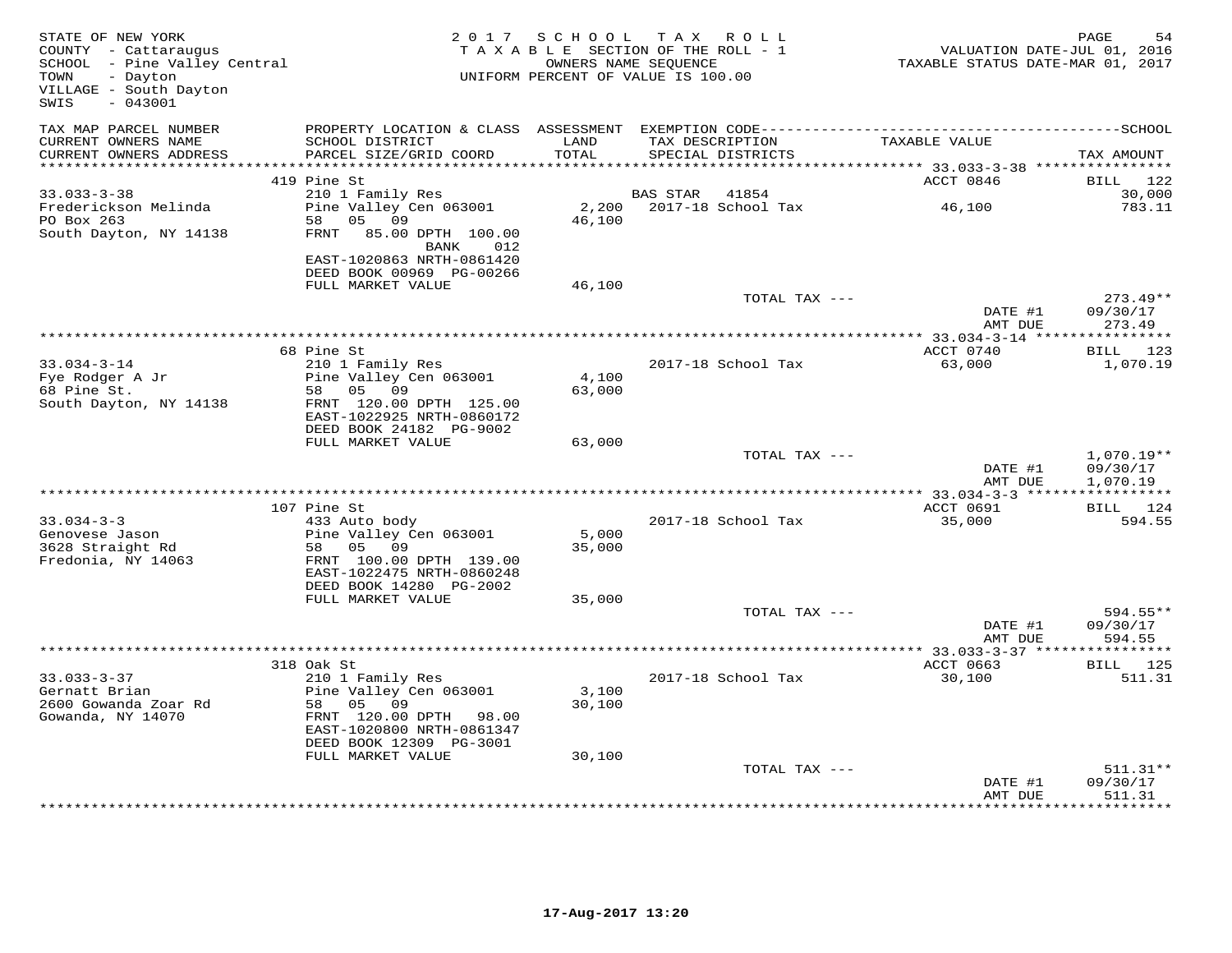| STATE OF NEW YORK<br>COUNTY - Cattaraugus<br>SCHOOL - Pine Valley Central<br>- Dayton<br>TOWN<br>VILLAGE - South Dayton<br>$-043001$<br>SWIS | 2 0 1 7                                                                                                                | S C H O O L     | T A X<br>R O L L<br>TAXABLE SECTION OF THE ROLL - 1<br>OWNERS NAME SEQUENCE<br>UNIFORM PERCENT OF VALUE IS 100.00 | VALUATION DATE-JUL 01, 2016<br>TAXABLE STATUS DATE-MAR 01, 2017 | PAGE<br>55                           |
|----------------------------------------------------------------------------------------------------------------------------------------------|------------------------------------------------------------------------------------------------------------------------|-----------------|-------------------------------------------------------------------------------------------------------------------|-----------------------------------------------------------------|--------------------------------------|
| TAX MAP PARCEL NUMBER                                                                                                                        |                                                                                                                        |                 |                                                                                                                   |                                                                 |                                      |
| CURRENT OWNERS NAME<br>CURRENT OWNERS ADDRESS                                                                                                | SCHOOL DISTRICT<br>PARCEL SIZE/GRID COORD                                                                              | LAND<br>TOTAL   | TAX DESCRIPTION<br>SPECIAL DISTRICTS                                                                              | TAXABLE VALUE                                                   | TAX AMOUNT                           |
|                                                                                                                                              |                                                                                                                        |                 |                                                                                                                   |                                                                 |                                      |
| $33.033 - 5 - 44.1$                                                                                                                          | 215 Pine St<br>426 Fast food                                                                                           |                 | 2017-18 School Tax                                                                                                | ACCT 0799<br>31,000                                             | <b>BILL</b><br>126<br>526.60         |
| Gernatt Brian<br>Gernatt Beverly<br>2600 Gowanda-Zoar Rd<br>Gowanda, NY 14070                                                                | Pine Valley Cen 063001<br>58<br>05 09<br>FRNT 42.33 DPTH 75.00<br>EAST-1022059 NRTH-0860582<br>DEED BOOK 11201 PG-6003 | 1,800<br>31,000 |                                                                                                                   |                                                                 |                                      |
|                                                                                                                                              | FULL MARKET VALUE                                                                                                      | 31,000          |                                                                                                                   |                                                                 |                                      |
|                                                                                                                                              |                                                                                                                        |                 | TOTAL TAX ---                                                                                                     |                                                                 | $526.60**$                           |
|                                                                                                                                              |                                                                                                                        |                 |                                                                                                                   | DATE #1<br>AMT DUE                                              | 09/30/17<br>526.60                   |
|                                                                                                                                              |                                                                                                                        |                 |                                                                                                                   | ***************** 33.033-5-22 *****                             | * * * * * * * * * * *                |
|                                                                                                                                              | 47 Maple St                                                                                                            |                 |                                                                                                                   | ACCT 0722                                                       | BILL 127                             |
| $33.033 - 5 - 22$<br>Giannini Marily A<br>47 Maple St                                                                                        | 210 1 Family Res<br>Pine Valley Cen 063001<br>58 05 09                                                                 | 2,600<br>65,600 | <b>BAS STAR</b><br>41854<br>2017-18 School Tax                                                                    | 65,600                                                          | 30,000<br>1,114.36                   |
| PO Box 126<br>South Dayton, NY 14138                                                                                                         | FRNT 100.00 DPTH 150.00<br>EAST-1022217 NRTH-0860873<br>DEED BOOK 01010 PG-00291                                       |                 |                                                                                                                   |                                                                 |                                      |
|                                                                                                                                              | FULL MARKET VALUE                                                                                                      | 65,600          |                                                                                                                   |                                                                 |                                      |
|                                                                                                                                              |                                                                                                                        |                 | TOTAL TAX ---                                                                                                     | DATE #1<br>AMT DUE                                              | 604.74**<br>09/30/17<br>604.74       |
|                                                                                                                                              |                                                                                                                        |                 |                                                                                                                   |                                                                 |                                      |
|                                                                                                                                              | 37 Main St                                                                                                             |                 |                                                                                                                   | ACCT 1142                                                       | BILL 128                             |
| $33.033 - 1 - 14.2$                                                                                                                          | 210 1 Family Res                                                                                                       |                 | BAS STAR 41854                                                                                                    |                                                                 | 30,000                               |
| Gierszewski Mark A<br>Gierszewski Rhonda C<br>37 Main St                                                                                     | Pine Valley Cen 063001<br>58<br>05<br>09<br>FRNT 112.00 DPTH 150.00                                                    | 2,900<br>51,100 | 2017-18 School Tax                                                                                                | 51,100                                                          | 868.05                               |
| South Dayton, NY 14138                                                                                                                       | EAST-1019994 NRTH-0861140<br>DEED BOOK 2707 PG-7001                                                                    |                 |                                                                                                                   |                                                                 |                                      |
|                                                                                                                                              | FULL MARKET VALUE                                                                                                      | 51,100          |                                                                                                                   |                                                                 |                                      |
|                                                                                                                                              |                                                                                                                        |                 | TOTAL TAX ---                                                                                                     | DATE #1<br>AMT DUE                                              | $358.43**$<br>09/30/17<br>358.43     |
|                                                                                                                                              |                                                                                                                        |                 |                                                                                                                   |                                                                 |                                      |
|                                                                                                                                              | 116 Maple St                                                                                                           |                 |                                                                                                                   | ACCT 0731                                                       | BILL 129                             |
| $33.033 - 4 - 16$<br>Goode Christian Paul<br>14146 Mill St<br>Collins, NY 14034                                                              | 210 1 Family Res<br>Pine Valley Cen 063001<br>58<br>05<br>09<br>FRNT 100.00 DPTH 150.00<br>EAST-1021812 NRTH-0861426   | 2,600<br>59,000 | 2017-18 School Tax                                                                                                | 59,000                                                          | 1,002.24                             |
|                                                                                                                                              | DEED BOOK 27126 PG-5001                                                                                                |                 |                                                                                                                   |                                                                 |                                      |
|                                                                                                                                              | FULL MARKET VALUE                                                                                                      | 59,000          | TOTAL TAX ---                                                                                                     | DATE #1<br>AMT DUE                                              | $1,002.24**$<br>09/30/17<br>1,002.24 |
|                                                                                                                                              |                                                                                                                        |                 |                                                                                                                   |                                                                 |                                      |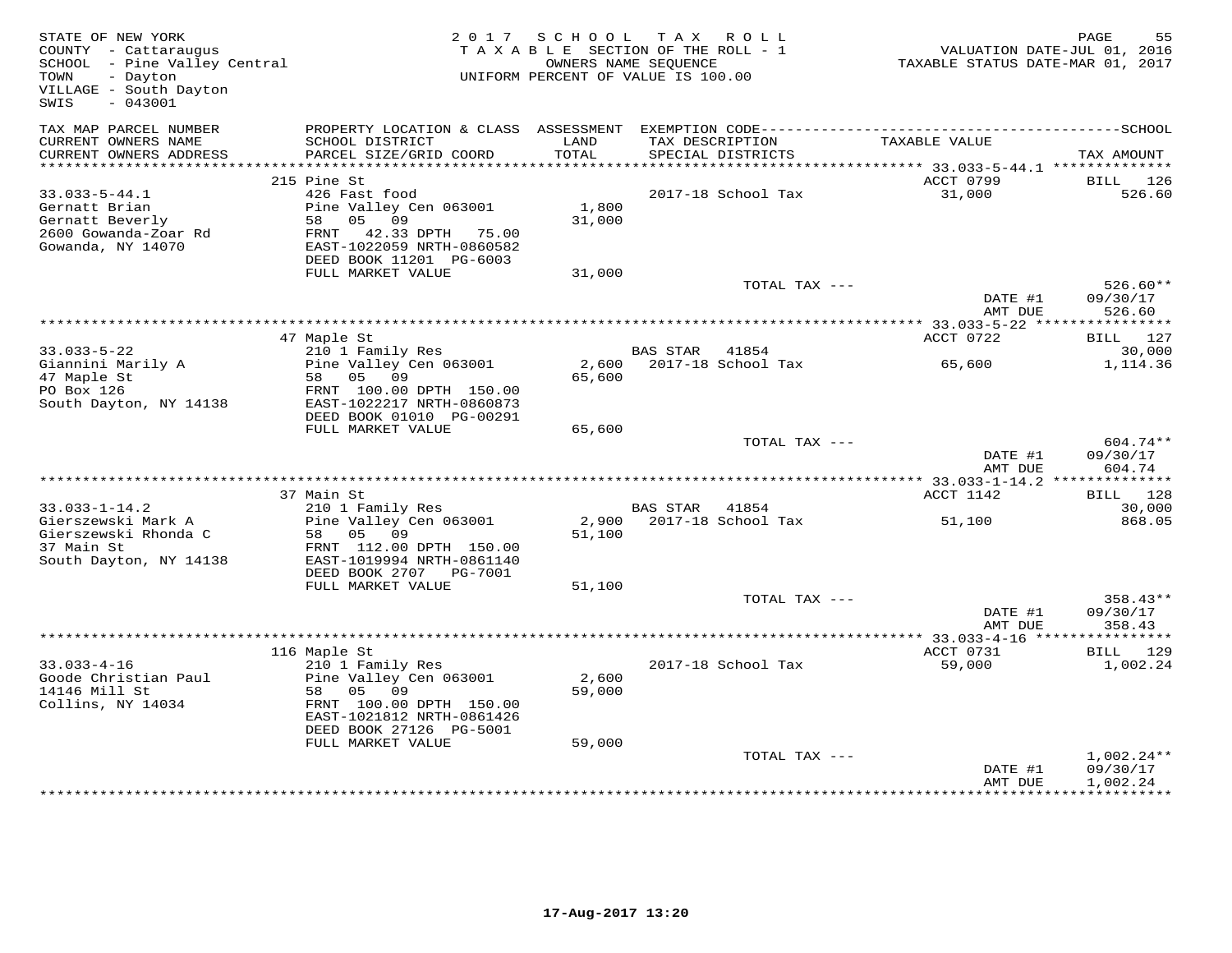| STATE OF NEW YORK<br>COUNTY - Cattaraugus<br>SCHOOL - Pine Valley Central<br>TOWN<br>- Dayton<br>VILLAGE - South Dayton<br>$-043001$<br>SWIS |                                                                                   |                | 2017 SCHOOL TAX ROLL<br>TAXABLE SECTION OF THE ROLL - 1<br>OWNERS NAME SEQUENCE<br>UNIFORM PERCENT OF VALUE IS 100.00 | VALUATION DATE-JUL 01, 2016<br>TAXABLE STATUS DATE-MAR 01, 2017 | PAGE<br>56                       |
|----------------------------------------------------------------------------------------------------------------------------------------------|-----------------------------------------------------------------------------------|----------------|-----------------------------------------------------------------------------------------------------------------------|-----------------------------------------------------------------|----------------------------------|
| TAX MAP PARCEL NUMBER                                                                                                                        |                                                                                   |                |                                                                                                                       |                                                                 |                                  |
| CURRENT OWNERS NAME<br>CURRENT OWNERS ADDRESS                                                                                                | SCHOOL DISTRICT<br>PARCEL SIZE/GRID COORD                                         | LAND<br>TOTAL  | TAX DESCRIPTION<br>SPECIAL DISTRICTS                                                                                  | TAXABLE VALUE                                                   | TAX AMOUNT                       |
|                                                                                                                                              |                                                                                   |                |                                                                                                                       |                                                                 |                                  |
|                                                                                                                                              | 210 Maple St                                                                      |                |                                                                                                                       | ACCT 0912                                                       | BILL 130                         |
| $33.033 - 3 - 18$<br>Gould Donald J II<br>206 Maple St<br>PO Box 166                                                                         | 311 Res vac land<br>Pine Valley Cen 063001<br>58 05 09<br>FRNT 100.00 DPTH 150.00 | 3,600<br>3,600 | 2017-18 School Tax                                                                                                    | 3,600                                                           | 61.15                            |
| South Dayton, NY 14138                                                                                                                       | EAST-1021363 NRTH-0861746<br>DEED BOOK 25185 PG-2001                              |                |                                                                                                                       |                                                                 |                                  |
|                                                                                                                                              | FULL MARKET VALUE                                                                 | 3,600          |                                                                                                                       |                                                                 |                                  |
|                                                                                                                                              |                                                                                   |                | TOTAL TAX ---                                                                                                         |                                                                 | $61.15**$                        |
|                                                                                                                                              |                                                                                   |                |                                                                                                                       | DATE #1<br>AMT DUE                                              | 09/30/17<br>61.15                |
|                                                                                                                                              | 206 Maple St                                                                      |                |                                                                                                                       | ACCT 0706                                                       | BILL 131                         |
| $33.033 - 3 - 17$                                                                                                                            | 210 1 Family Res                                                                  |                | BAS STAR 41854                                                                                                        |                                                                 | 30,000                           |
| Gould Donald John II<br>206 Maple St<br>PO Box 166                                                                                           | Pine Valley Cen 063001<br>58 05 09<br>FRNT<br>50.00 DPTH 150.00                   | 50,000         | 1,300 2017-18 School Tax                                                                                              | 50,000                                                          | 849.36                           |
| South Dayton, NY 14138                                                                                                                       | EAST-1021424 NRTH-0861703<br>DEED BOOK 22263 PG-6001                              |                |                                                                                                                       |                                                                 |                                  |
|                                                                                                                                              | FULL MARKET VALUE                                                                 | 50,000         |                                                                                                                       |                                                                 |                                  |
|                                                                                                                                              |                                                                                   |                | TOTAL TAX ---                                                                                                         | DATE #1<br>AMT DUE                                              | $339.74**$<br>09/30/17<br>339.74 |
|                                                                                                                                              |                                                                                   |                |                                                                                                                       |                                                                 |                                  |
|                                                                                                                                              | 27 Cherry St<br>311 Res vac land                                                  |                |                                                                                                                       | ACCT 5026                                                       | BILL 132<br>42.47                |
| $33.033 - 4 - 20$<br>Griffin Mark G<br>Griffin Kristen H                                                                                     | Pine Valley Cen 063001<br>58 05 09                                                | 2,500<br>2,500 | 2017-18 School Tax                                                                                                    | 2,500                                                           |                                  |
| 27 Cherry St<br>PO Box 27                                                                                                                    | FRNT 75.00 DPTH 150.00<br>EAST-1021768 NRTH-0861643<br>DEED BOOK 14981 PG-4001    |                |                                                                                                                       |                                                                 |                                  |
| South Dayton, NY 14138                                                                                                                       | FULL MARKET VALUE                                                                 | 2,500          |                                                                                                                       |                                                                 |                                  |
|                                                                                                                                              |                                                                                   |                | TOTAL TAX ---                                                                                                         |                                                                 | $42.47**$                        |
|                                                                                                                                              |                                                                                   |                |                                                                                                                       | DATE #1<br>AMT DUE                                              | 09/30/17<br>42.47                |
|                                                                                                                                              |                                                                                   |                |                                                                                                                       |                                                                 |                                  |
| $33.033 - 4 - 21$                                                                                                                            | 27 Cherry St<br>210 1 Family Res                                                  |                | BAS STAR 41854                                                                                                        | ACCT 0703                                                       | BILL<br>133<br>30,000            |
| Griffin Mark G<br>Griffin Kristen H<br>27 Cherry St                                                                                          | Pine Valley Cen 063001<br>58 05 09<br>FRNT 101.30 DPTH 150.00                     | 53,800         | 2,600 2017-18 School Tax                                                                                              | 53,800                                                          | 913.91                           |
| PO Box 27<br>South Dayton, NY 14138                                                                                                          | EAST-1021698 NRTH-0861693<br>DEED BOOK 14981 PG-4001<br>FULL MARKET VALUE         | 53,800         |                                                                                                                       |                                                                 |                                  |
|                                                                                                                                              |                                                                                   |                | TOTAL TAX ---                                                                                                         |                                                                 | 404.30**                         |
|                                                                                                                                              |                                                                                   |                |                                                                                                                       | DATE #1<br>AMT DUE                                              | 09/30/17<br>404.30               |
|                                                                                                                                              |                                                                                   |                |                                                                                                                       |                                                                 |                                  |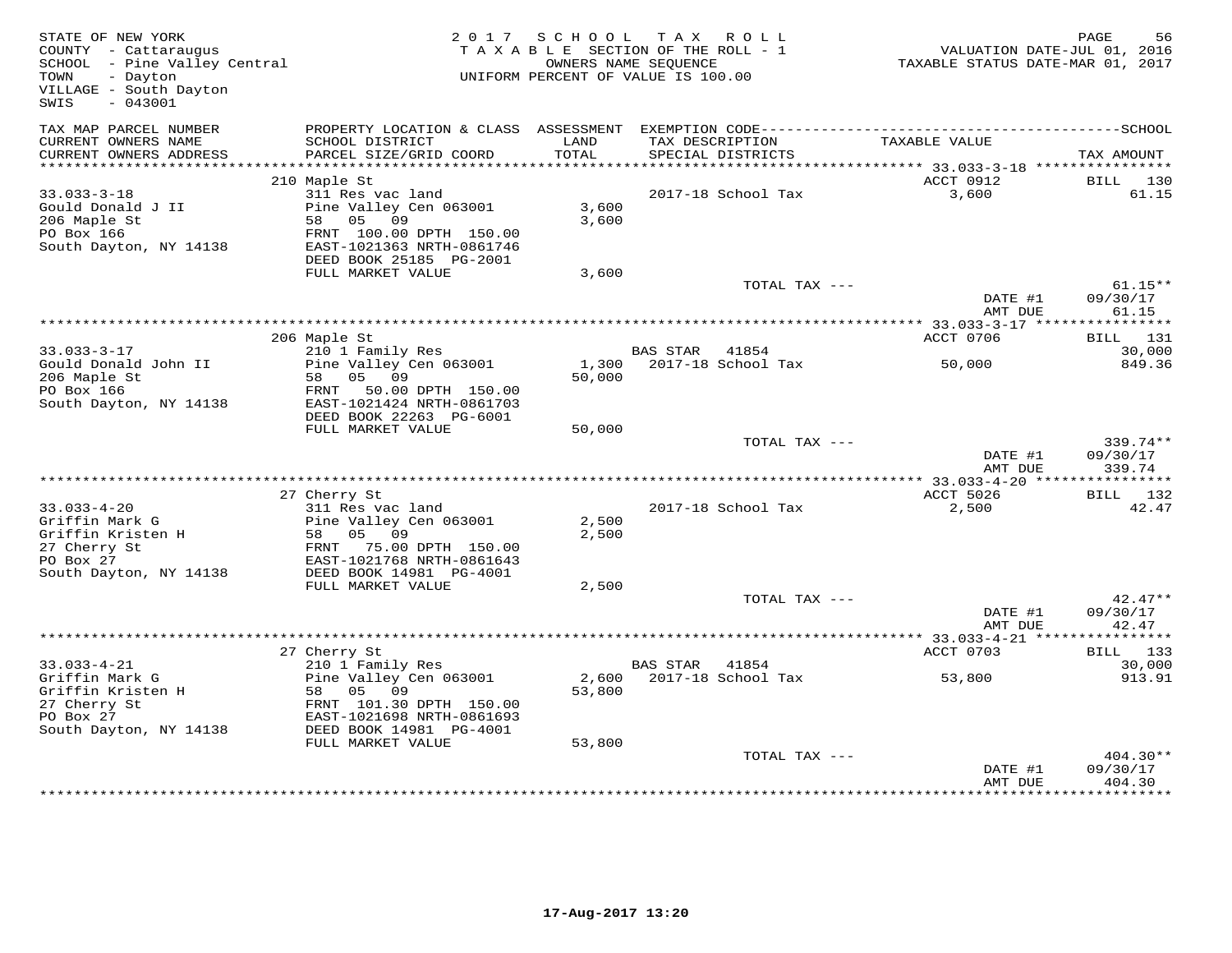| STATE OF NEW YORK<br>COUNTY - Cattaraugus<br>SCHOOL - Pine Valley Central<br>- Dayton<br>TOWN<br>VILLAGE - South Dayton<br>$-043001$<br>SWIS | 2 0 1 7                                                                                                                                                         | S C H O O L<br>T A X A B L E SECTION OF THE ROLL - 1<br>UNIFORM PERCENT OF VALUE IS 100.00 | T A X<br>OWNERS NAME SEOUENCE | R O L L                              | TAXABLE STATUS DATE-MAR 01, 2017                               | PAGE<br>VALUATION DATE-JUL 01, 2016 | 57                 |
|----------------------------------------------------------------------------------------------------------------------------------------------|-----------------------------------------------------------------------------------------------------------------------------------------------------------------|--------------------------------------------------------------------------------------------|-------------------------------|--------------------------------------|----------------------------------------------------------------|-------------------------------------|--------------------|
| TAX MAP PARCEL NUMBER<br>CURRENT OWNERS NAME<br>CURRENT OWNERS ADDRESS                                                                       | PROPERTY LOCATION & CLASS ASSESSMENT<br>SCHOOL DISTRICT<br>PARCEL SIZE/GRID COORD                                                                               | LAND<br>TOTAL                                                                              |                               | TAX DESCRIPTION<br>SPECIAL DISTRICTS | TAXABLE VALUE                                                  | TAX AMOUNT                          |                    |
| **********************                                                                                                                       |                                                                                                                                                                 | *********                                                                                  |                               |                                      | ********************************* 33.033-6-29 **************** |                                     |                    |
| $33.033 - 6 - 29$<br>Halftown Nathan<br>124 Buffalo St<br>Gowanda, NY 14070                                                                  | 75 First Ave<br>210 1 Family Res<br>Pine Valley Cen 063001<br>58<br>05<br>09<br>FRNT 120.00 DPTH 150.00<br>EAST-1021600 NRTH-0859963<br>DEED BOOK 27904 PG-6006 | 3,100<br>29,300                                                                            |                               | 2017-18 School Tax                   | ACCT 0772<br>29,300                                            | <b>BILL</b>                         | 134<br>497.72      |
|                                                                                                                                              | FULL MARKET VALUE                                                                                                                                               | 29,300                                                                                     |                               | TOTAL TAX ---                        |                                                                |                                     | 497.72**           |
|                                                                                                                                              |                                                                                                                                                                 |                                                                                            |                               |                                      | DATE #1<br>AMT DUE                                             | 09/30/17                            | 497.72             |
|                                                                                                                                              | 309 Pine St                                                                                                                                                     |                                                                                            |                               |                                      | ACCT 0735                                                      | <b>BILL</b> 135                     |                    |
| $33.033 - 5 - 14$                                                                                                                            | 210 1 Family Res                                                                                                                                                |                                                                                            | ENH STAR                      | 41834                                |                                                                |                                     | 65,500             |
| Halloran James Life Us<br>Astry Mary<br>PO Box 197                                                                                           | Pine Valley Cen 063001<br>05<br>58<br>09<br>FRNT<br>40.00 DPTH 150.00                                                                                           | 1,000<br>67,800                                                                            |                               | 2017-18 School Tax                   | 67,800                                                         |                                     | 1,151.73           |
| South Dayton, NY 14138                                                                                                                       | EAST-1021654 NRTH-0860825<br>DEED BOOK 00933 PG-00919                                                                                                           |                                                                                            |                               |                                      |                                                                |                                     |                    |
|                                                                                                                                              | FULL MARKET VALUE                                                                                                                                               | 67,800                                                                                     |                               | TOTAL TAX ---                        |                                                                |                                     | $39.07**$          |
|                                                                                                                                              |                                                                                                                                                                 |                                                                                            |                               |                                      | DATE #1<br>AMT DUE                                             | 09/30/17                            | 39.07              |
|                                                                                                                                              |                                                                                                                                                                 |                                                                                            |                               |                                      |                                                                |                                     | * * * * * * * *    |
| $33.033 - 4 - 23$                                                                                                                            | 103 Maple St                                                                                                                                                    |                                                                                            |                               |                                      | ACCT 0738                                                      | BILL                                | 136<br>30,000      |
| Hansen Minnie<br>Henderson Jerry R Jr<br>9424 62 Rte<br>Gowanda, NY 14070                                                                    | 210 1 Family Res<br>Pine Valley Cen 063001<br>58<br>05<br>09<br>FRNT 150.00 DPTH 150.00<br>EAST-1021951 NRTH-0861061                                            | 3,900<br>55,000                                                                            | <b>BAS STAR</b>               | 41854<br>2017-18 School Tax          | 55,000                                                         |                                     | 934.30             |
|                                                                                                                                              | DEED BOOK 21240 PG-5001<br>FULL MARKET VALUE                                                                                                                    |                                                                                            |                               |                                      |                                                                |                                     |                    |
|                                                                                                                                              |                                                                                                                                                                 | 55,000                                                                                     |                               | TOTAL TAX ---                        | DATE #1                                                        | 09/30/17                            | 424.68**           |
|                                                                                                                                              |                                                                                                                                                                 |                                                                                            |                               |                                      | AMT DUE                                                        | 424.68<br>* * * * * * * * * * *     |                    |
|                                                                                                                                              | 114 Main St                                                                                                                                                     |                                                                                            |                               |                                      | ACCT 0790                                                      | BILL 137                            |                    |
| $33.033 - 3 - 3$<br>Hardy Gary E<br>Hardy Janet L<br>114 Main St<br>PO Box 189                                                               | 210 1 Family Res<br>Pine Valley Cen 063001<br>05<br>58<br>09<br>FRNT 100.00 DPTH 235.00<br>017<br>BANK                                                          | 2,600<br>68,400                                                                            | BAS STAR                      | 41854<br>2017-18 School Tax          | 68,400                                                         |                                     | 30,000<br>1,161.92 |
| South Dayton, NY 14138                                                                                                                       | EAST-1020997 NRTH-0861758<br>DEED BOOK 00994 PG-00665                                                                                                           |                                                                                            |                               |                                      |                                                                |                                     |                    |
|                                                                                                                                              | FULL MARKET VALUE                                                                                                                                               | 68,400                                                                                     |                               |                                      |                                                                |                                     |                    |
|                                                                                                                                              |                                                                                                                                                                 |                                                                                            |                               | TOTAL TAX ---                        | DATE #1                                                        | 09/30/17                            | 652.31**           |
|                                                                                                                                              |                                                                                                                                                                 |                                                                                            |                               |                                      | AMT DUE                                                        | 652.31                              | * * * * * * * * ·  |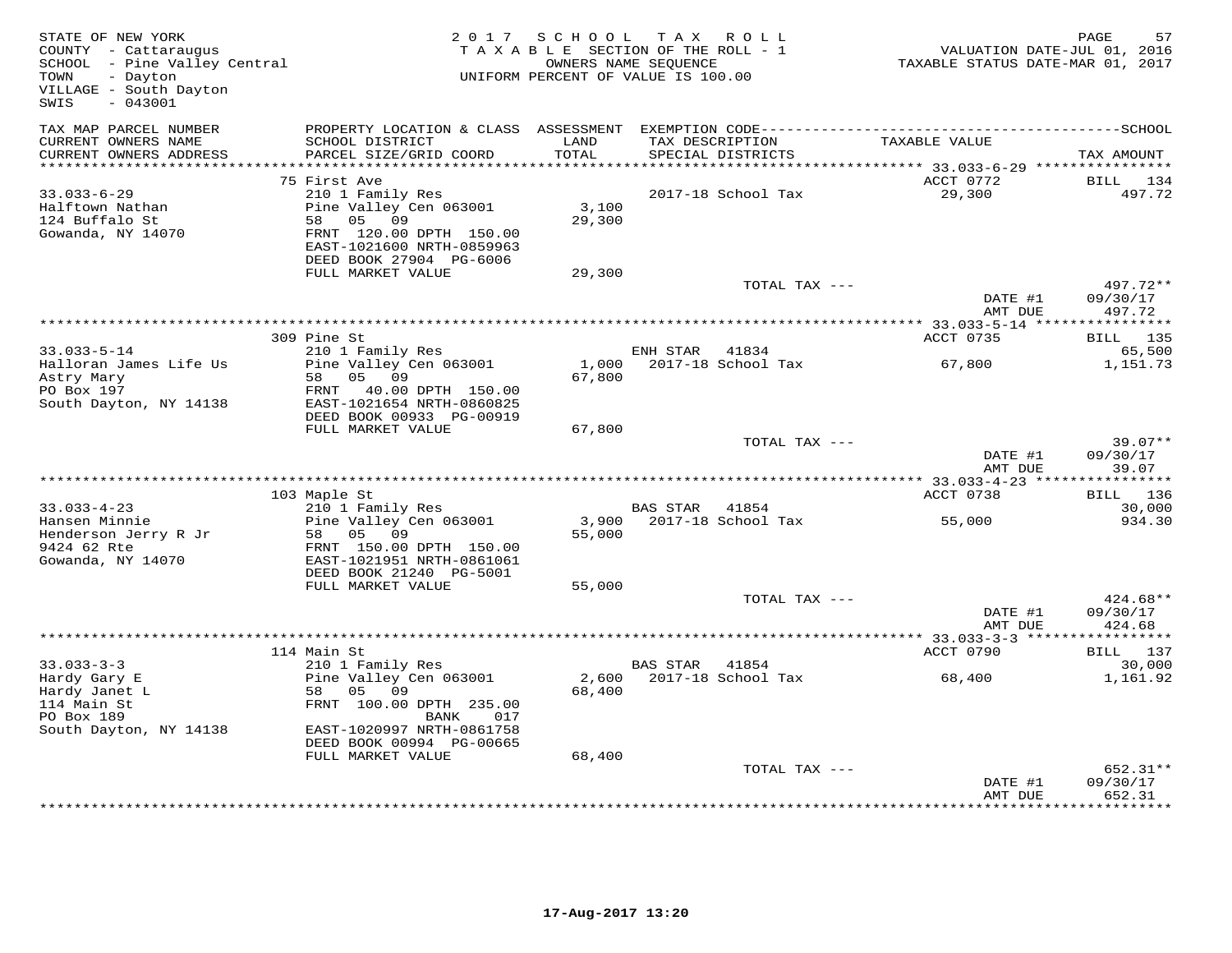| STATE OF NEW YORK<br>COUNTY - Cattaraugus<br>SCHOOL - Pine Valley Central<br>TOWN<br>- Dayton<br>VILLAGE - South Dayton<br>$-043001$<br>SWIS |                                                                                                                         |                  | 2017 SCHOOL TAX ROLL<br>TAXABLE SECTION OF THE ROLL - 1<br>OWNERS NAME SEQUENCE<br>UNIFORM PERCENT OF VALUE IS 100.00 | TAXABLE STATUS DATE-MAR 01, 2017                | PAGE<br>58<br>VALUATION DATE-JUL 01, 2016 |
|----------------------------------------------------------------------------------------------------------------------------------------------|-------------------------------------------------------------------------------------------------------------------------|------------------|-----------------------------------------------------------------------------------------------------------------------|-------------------------------------------------|-------------------------------------------|
| TAX MAP PARCEL NUMBER<br>CURRENT OWNERS NAME<br>CURRENT OWNERS ADDRESS                                                                       | PROPERTY LOCATION & CLASS ASSESSMENT EXEMPTION CODE-----------------------<br>SCHOOL DISTRICT<br>PARCEL SIZE/GRID COORD | LAND<br>TOTAL    | TAX DESCRIPTION<br>SPECIAL DISTRICTS                                                                                  | TAXABLE VALUE                                   | -----------------SCHOOL<br>TAX AMOUNT     |
|                                                                                                                                              |                                                                                                                         | **********       |                                                                                                                       | ***************** 33.033-3-19 ***************** |                                           |
| $33.033 - 3 - 19$<br>Hardy Lawrence C<br>Hardy Barbara                                                                                       | 213 Maple St<br>210 1 Family Res<br>Pine Valley Cen 063001<br>58 05<br>09                                               | 4,900<br>145,000 | ENH STAR<br>41834<br>2017-18 School Tax                                                                               | ACCT 0819<br>145,000                            | BILL 138<br>65,500<br>2,463.14            |
| 213<br>PO Box 191<br>South Dayton, NY 14138                                                                                                  | FRNT 150.00 DPTH 150.00<br>EAST-1021138 NRTH-0861643<br>DEED BOOK 860<br>PG-00650                                       |                  |                                                                                                                       |                                                 |                                           |
|                                                                                                                                              | FULL MARKET VALUE                                                                                                       | 145,000          |                                                                                                                       |                                                 |                                           |
|                                                                                                                                              |                                                                                                                         |                  | TOTAL TAX ---                                                                                                         | DATE #1<br>AMT DUE                              | $1,350.48**$<br>09/30/17<br>1,350.48      |
| **************************                                                                                                                   |                                                                                                                         |                  |                                                                                                                       |                                                 | ***********                               |
| $33.033 - 3 - 24$<br>Hardy Lawrence C                                                                                                        | 414 Pine St<br>311 Res vac land<br>Pine Valley Cen 063001                                                               | 4,300            | 2017-18 School Tax                                                                                                    | ACCT 0818<br>4,300                              | BILL 139<br>73.04                         |
| Hardy Barbara<br>PO Box 191                                                                                                                  | 09<br>58 05<br>FRNT 150.00 DPTH 150.00                                                                                  | 4,300            |                                                                                                                       |                                                 |                                           |
| South Dayton, NY 14138                                                                                                                       | EAST-1021090 NRTH-0861491<br>DEED BOOK 868<br>PG-00088<br>FULL MARKET VALUE                                             | 4,300            |                                                                                                                       |                                                 |                                           |
|                                                                                                                                              |                                                                                                                         |                  | TOTAL TAX ---                                                                                                         | DATE #1<br>AMT DUE                              | $73.04**$<br>09/30/17<br>73.04            |
|                                                                                                                                              |                                                                                                                         |                  |                                                                                                                       |                                                 |                                           |
| $33.034 - 1 - 18$                                                                                                                            | Mill St<br>312 Vac w/imprv                                                                                              |                  | 2017-18 School Tax                                                                                                    | ACCT 0650<br>46,000                             | BILL<br>140<br>781.41                     |
| Harry Austin Milling INC<br>PO Box 287<br>South Dayton, NY 14138                                                                             | Pine Valley Cen 063001<br>05 09<br>58<br>ACRES<br>1.55                                                                  | 4,200<br>46,000  |                                                                                                                       |                                                 |                                           |
|                                                                                                                                              | EAST-1022976 NRTH-0860730<br>FULL MARKET VALUE                                                                          |                  |                                                                                                                       |                                                 |                                           |
|                                                                                                                                              |                                                                                                                         | 46,000           | TOTAL TAX ---                                                                                                         | DATE #1<br>AMT DUE                              | 781.41**<br>09/30/17<br>781.41            |
|                                                                                                                                              |                                                                                                                         |                  |                                                                                                                       | *** 33.034-3-5 ******                           | ***********                               |
| $33.034 - 3 - 5$<br>Harry Austin Milling INC                                                                                                 | 112 E Railroad St<br>443 Feed sales<br>Pine Valley Cen 063001                                                           | 6,000            | 2017-18 School Tax                                                                                                    | ACCT 0651<br>163,000                            | BILL 141<br>2,768.91                      |
| PO Box 287<br>South Dayton, NY 14138                                                                                                         | 05 09<br>58<br>FRNT 210.00 DPTH 100.00<br>EAST-1022697 NRTH-0860496                                                     | 163,000          |                                                                                                                       |                                                 |                                           |
|                                                                                                                                              | FULL MARKET VALUE                                                                                                       | 163,000          |                                                                                                                       |                                                 |                                           |
|                                                                                                                                              |                                                                                                                         |                  | TOTAL TAX ---                                                                                                         | DATE #1<br>AMT DUE                              | $2,768.91**$<br>09/30/17<br>2,768.91      |
|                                                                                                                                              |                                                                                                                         |                  |                                                                                                                       |                                                 |                                           |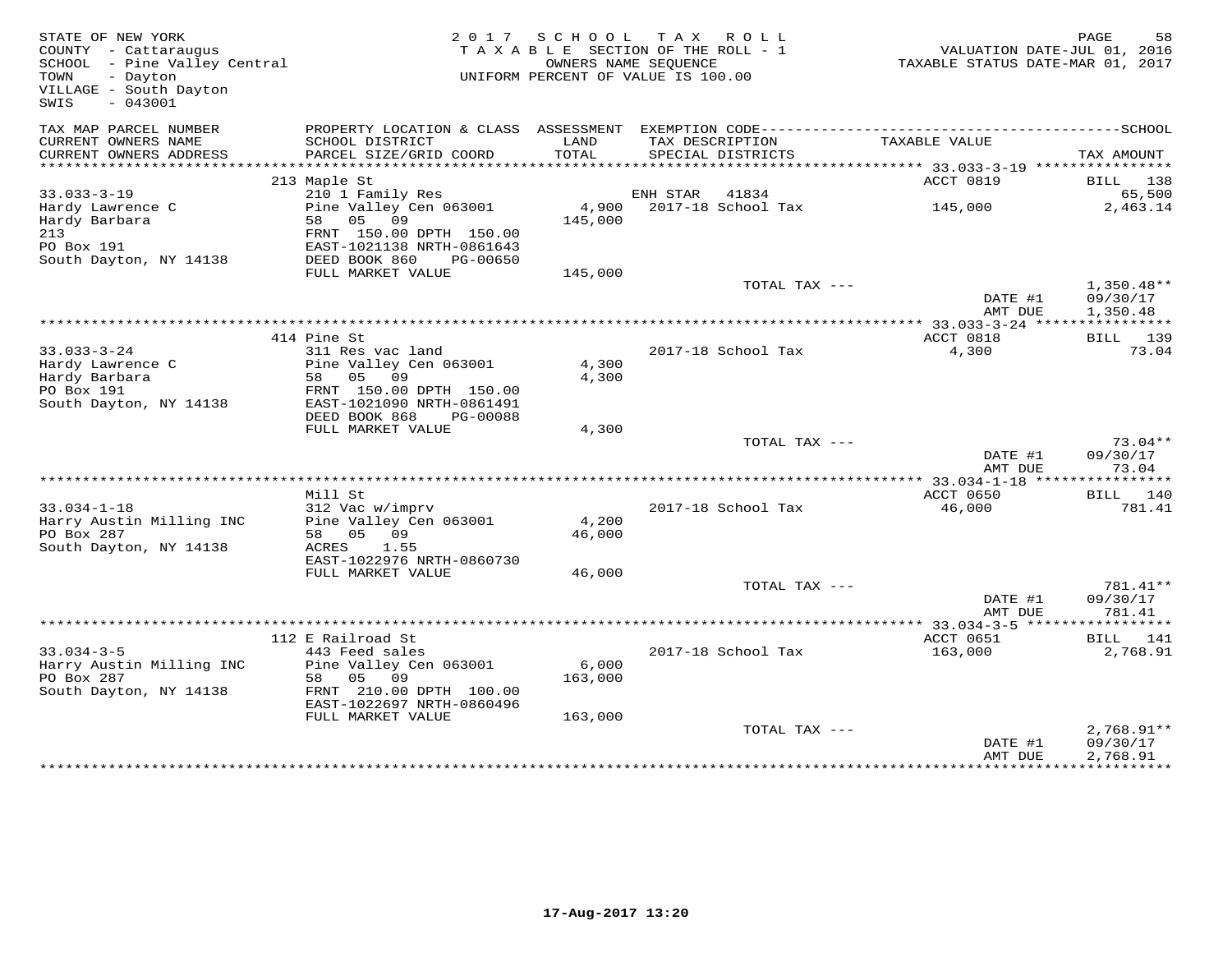| STATE OF NEW YORK<br>COUNTY - Cattaraugus<br>SCHOOL - Pine Valley Central<br>- Dayton<br>TOWN<br>VILLAGE - South Dayton<br>$-043001$<br>SWIS |                                                                                                                                                                                 | 2017 SCHOOL               | TAX ROLL<br>TAXABLE SECTION OF THE ROLL - 1<br>OWNERS NAME SEQUENCE<br>UNIFORM PERCENT OF VALUE IS 100.00 |               | TAXABLE STATUS DATE-MAR 01, 2017 | PAGE<br>VALUATION DATE-JUL 01, 2016 | 59                 |
|----------------------------------------------------------------------------------------------------------------------------------------------|---------------------------------------------------------------------------------------------------------------------------------------------------------------------------------|---------------------------|-----------------------------------------------------------------------------------------------------------|---------------|----------------------------------|-------------------------------------|--------------------|
| TAX MAP PARCEL NUMBER<br>CURRENT OWNERS NAME<br>CURRENT OWNERS ADDRESS<br>***********************                                            | SCHOOL DISTRICT<br>PARCEL SIZE/GRID COORD                                                                                                                                       | LAND<br>TOTAL             | TAX DESCRIPTION<br>SPECIAL DISTRICTS                                                                      |               | TAXABLE VALUE                    | TAX AMOUNT                          |                    |
|                                                                                                                                              | 109 Mill St                                                                                                                                                                     |                           |                                                                                                           |               | ACCT 0687                        | BILL 142                            |                    |
| $33.034 - 3 - 6$<br>Harry Austin Milling Inc<br>PO Box 287<br>South Dayton, NY 14138                                                         | 210 1 Family Res<br>Pine Valley Cen 063001<br>58 05 09<br>FRNT 150.00 DPTH 100.00<br>EAST-1022800 NRTH-0860460<br>DEED BOOK 00960 PG-00004<br>FULL MARKET VALUE                 | 4,100<br>49,000<br>49,000 | 2017-18 School Tax                                                                                        |               | 49,000                           |                                     | 832.37             |
|                                                                                                                                              |                                                                                                                                                                                 |                           |                                                                                                           | TOTAL TAX --- |                                  |                                     | 832.37**           |
|                                                                                                                                              |                                                                                                                                                                                 |                           |                                                                                                           |               | DATE #1<br>AMT DUE               | 09/30/17<br>832.37                  |                    |
|                                                                                                                                              | 238 Mill St                                                                                                                                                                     |                           |                                                                                                           |               | ACCT 0833                        | BILL 143                            |                    |
| $33.034 - 3 - 7$<br>Harry Austin Milling Inc<br>PO Box 287<br>South Dayton, NY 14138                                                         | 312 Vac w/imprv<br>Pine Valley Cen 063001<br>05<br>09<br>58<br>FRNT 70.00 DPTH 100.00<br>EAST-1022726 NRTH-0860377<br>DEED BOOK 00922 PG-01033                                  | 2,500<br>15,500           | 2017-18 School Tax                                                                                        |               | 15,500                           |                                     | 263.30             |
|                                                                                                                                              | FULL MARKET VALUE                                                                                                                                                               | 15,500                    |                                                                                                           | TOTAL TAX --- | DATE #1                          | 09/30/17                            | 263.30**           |
|                                                                                                                                              |                                                                                                                                                                                 |                           |                                                                                                           |               | AMT DUE                          | 263.30                              |                    |
|                                                                                                                                              | 27 First St                                                                                                                                                                     |                           |                                                                                                           |               | ACCT 0714                        | BILL 144                            |                    |
| $33.033 - 6 - 13$<br>Harter Gary R<br>Harter Beverly<br>PO Box 367<br>South Dayton, NY 14138                                                 | 210 1 Family Res<br>Pine Valley Cen 063001<br>58 05 09<br>FRNT<br>70.00 DPTH 150.00<br>BANK<br>012<br>EAST-1021517 NRTH-0860453<br>DEED BOOK 00968 PG-00679                     | 1,900<br>59,200           | BAS STAR<br>41854<br>2017-18 School Tax                                                                   |               | 59,200                           |                                     | 30,000<br>1,005.64 |
|                                                                                                                                              | FULL MARKET VALUE                                                                                                                                                               | 59,200                    |                                                                                                           |               |                                  |                                     |                    |
|                                                                                                                                              |                                                                                                                                                                                 |                           |                                                                                                           | TOTAL TAX --- | DATE #1<br>AMT DUE               | 09/30/17<br>496.03                  | $496.03**$         |
|                                                                                                                                              |                                                                                                                                                                                 |                           |                                                                                                           |               |                                  |                                     |                    |
| $33.033 - 3 - 4$<br>Heilman Eugene<br>7819 Farrington Hollow Rd<br>Cherry Creek, NY 14723                                                    | 214 Maple St<br>210 1 Family Res<br>Pine Valley Cen 063001<br>58 05 09<br>FRNT 100.00 DPTH 150.00<br>EAST-1021283 NRTH-0861805<br>DEED BOOK 00964 PG-00073<br>FULL MARKET VALUE | 2,600<br>18,600<br>18,600 | 2017-18 School Tax                                                                                        |               | ACCT 0864<br>18,600              | <b>BILL</b> 145                     | 315.96             |
|                                                                                                                                              |                                                                                                                                                                                 |                           |                                                                                                           | TOTAL TAX --- | DATE #1<br>AMT DUE               | 09/30/17<br>315.96                  | $315.96**$         |
|                                                                                                                                              |                                                                                                                                                                                 |                           |                                                                                                           |               |                                  |                                     |                    |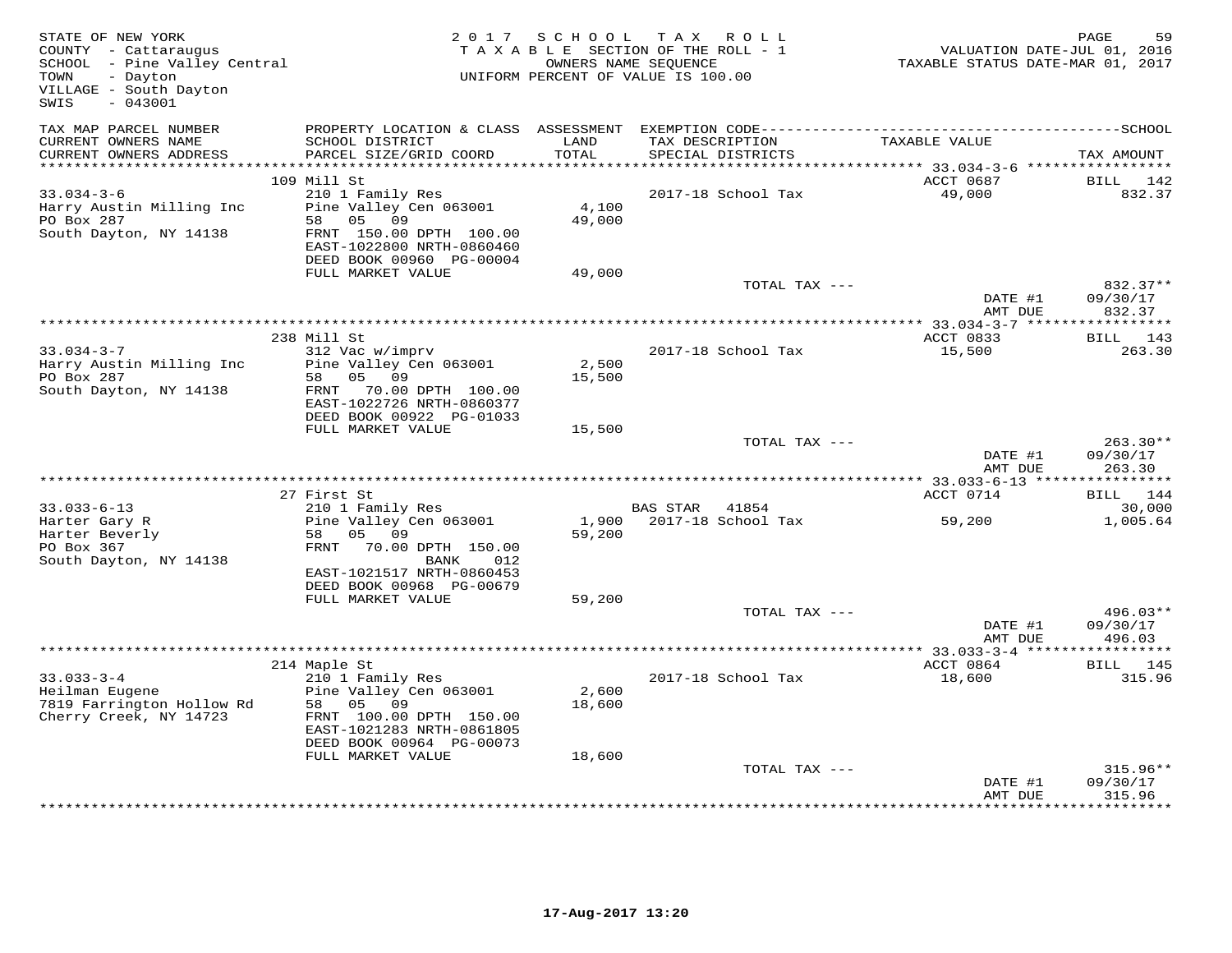| TAXABLE SECTION OF THE ROLL - 1<br>COUNTY - Cattaraugus<br>SCHOOL - Pine Valley Central<br>OWNERS NAME SEQUENCE<br>UNIFORM PERCENT OF VALUE IS 100.00<br>TOWN<br>- Dayton<br>VILLAGE - South Dayton<br>$-043001$<br>SWIS                                                                                                                   | VALUATION DATE-JUL 01, 2016<br>TAXABLE STATUS DATE-MAR 01, 2017 | PAGE<br>60                        |
|--------------------------------------------------------------------------------------------------------------------------------------------------------------------------------------------------------------------------------------------------------------------------------------------------------------------------------------------|-----------------------------------------------------------------|-----------------------------------|
| TAX MAP PARCEL NUMBER<br>PROPERTY LOCATION & CLASS ASSESSMENT<br>CURRENT OWNERS NAME<br>SCHOOL DISTRICT<br>LAND<br>TAX DESCRIPTION<br>TOTAL<br>CURRENT OWNERS ADDRESS<br>PARCEL SIZE/GRID COORD<br>SPECIAL DISTRICTS                                                                                                                       | TAXABLE VALUE                                                   | TAX AMOUNT                        |
| ***********************                                                                                                                                                                                                                                                                                                                    |                                                                 |                                   |
| 126 Oak St                                                                                                                                                                                                                                                                                                                                 | ACCT 0841                                                       | BILL<br>146                       |
| $33.033 - 5 - 42$<br>210 1 Family Res<br>BAS STAR<br>41854                                                                                                                                                                                                                                                                                 |                                                                 | 30,000                            |
| Pine Valley Cen 063001<br>2017-18 School Tax<br>Himes Brian K<br>1,700<br>Himes Kim M<br>05 09<br>43,400<br>58<br>126 Oak St<br>FRNT 66.00 DPTH 150.00<br>South Dayton, NY 14138<br>EAST-1022008 NRTH-0860405<br>DEED BOOK 00977 PG-00754                                                                                                  | 43,400                                                          | 737.24                            |
| FULL MARKET VALUE<br>43,400                                                                                                                                                                                                                                                                                                                |                                                                 |                                   |
| TOTAL TAX ---                                                                                                                                                                                                                                                                                                                              | DATE #1<br>AMT DUE                                              | $227.63**$<br>09/30/17<br>227.63  |
|                                                                                                                                                                                                                                                                                                                                            | ** 33.033-6-10 *****************                                |                                   |
| 25 First St                                                                                                                                                                                                                                                                                                                                | ACCT 0739                                                       | BILL 147                          |
| $33.033 - 6 - 10$<br>210 1 Family Res<br>2017-18 School Tax<br>Hinds Nelson G<br>Pine Valley Cen 063001<br>1,600<br>4806 W Main Rd<br>05<br>09<br>37,700<br>58<br>Fredonia, NY 14063<br>FRNT 60.00 DPTH 150.00<br>EAST-1021472 NRTH-0860386<br>DEED BOOK 62<br>PG-6002                                                                     | 37,700                                                          | 640.42                            |
| FULL MARKET VALUE<br>37,700                                                                                                                                                                                                                                                                                                                |                                                                 |                                   |
| TOTAL TAX ---                                                                                                                                                                                                                                                                                                                              | DATE #1<br>AMT DUE                                              | 640.42**<br>09/30/17<br>640.42    |
|                                                                                                                                                                                                                                                                                                                                            |                                                                 |                                   |
| 285 Mill St                                                                                                                                                                                                                                                                                                                                | ACCT 0642                                                       | BILL<br>148                       |
| $33.034 - 1 - 13.1$<br>210 1 Family Res<br>2017-18 School Tax<br>Hohl Brian J<br>Pine Valley Cen 063001<br>5,000<br>Hohl Melissa L<br>58 05 09<br>58,000<br>285 Mill St<br>FRNT 148.30 DPTH 123.00<br>South Dayton, NY 14138<br>EAST-1024276 NRTH-0862132<br>DEED BOOK 12263 PG-3001                                                       | 58,000                                                          | 985.26                            |
| FULL MARKET VALUE<br>58,000<br>TOTAL TAX ---                                                                                                                                                                                                                                                                                               |                                                                 | 985.26**                          |
|                                                                                                                                                                                                                                                                                                                                            | DATE #1<br>AMT DUE                                              | 09/30/17<br>985.26                |
|                                                                                                                                                                                                                                                                                                                                            | ** 33.033-6-27.2 ***************                                |                                   |
| 79 First Ave                                                                                                                                                                                                                                                                                                                               | ACCT 1372                                                       | BILL 149                          |
| $33.033 - 6 - 27.2$<br>210 1 Family Res<br>2017-18 School Tax<br>Horvath Danielle M<br>Pine Valley Cen 063001<br>2,600<br>09<br>79 First Ave<br>58 05<br>38,700<br>South Dayton, NY 14138<br>FRNT 180.00 DPTH 150.00<br>ACRES<br>$0.34$ BANK<br>017<br>EAST-1021687 NRTH-0860086<br>DEED BOOK 22916 PG-6001<br>FULL MARKET VALUE<br>38,700 | 38,700                                                          | 657.40                            |
| TOTAL TAX ---                                                                                                                                                                                                                                                                                                                              |                                                                 | $657.40**$                        |
|                                                                                                                                                                                                                                                                                                                                            | DATE #1<br>AMT DUE<br>* * * * * * * * * * * * * * * * * *       | 09/30/17<br>657.40<br>*********** |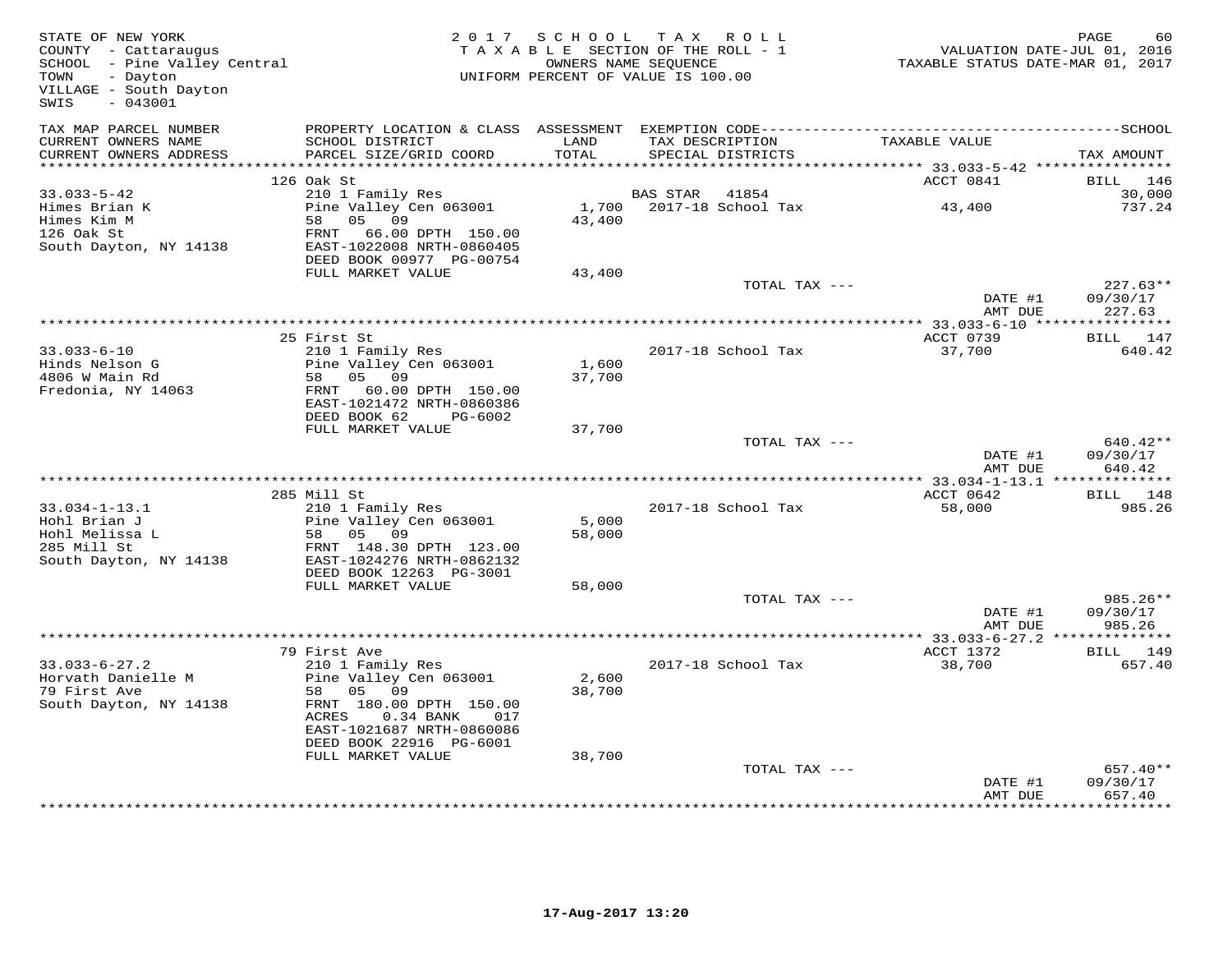| STATE OF NEW YORK<br>COUNTY - Cattaraugus<br>SCHOOL - Pine Valley Central<br>- Dayton<br>TOWN<br>VILLAGE - South Dayton<br>$-043001$<br>SWIS |                                                                                                                               |                  | 2017 SCHOOL TAX ROLL<br>TAXABLE SECTION OF THE ROLL - 1<br>OWNERS NAME SEQUENCE<br>UNIFORM PERCENT OF VALUE IS 100.00 | TAXABLE STATUS DATE-MAR 01, 2017 | PAGE<br>61<br>VALUATION DATE-JUL 01, 2016 |
|----------------------------------------------------------------------------------------------------------------------------------------------|-------------------------------------------------------------------------------------------------------------------------------|------------------|-----------------------------------------------------------------------------------------------------------------------|----------------------------------|-------------------------------------------|
| TAX MAP PARCEL NUMBER<br>CURRENT OWNERS NAME<br>CURRENT OWNERS ADDRESS                                                                       | SCHOOL DISTRICT<br>PARCEL SIZE/GRID COORD                                                                                     | LAND<br>TOTAL    | TAX DESCRIPTION<br>SPECIAL DISTRICTS                                                                                  | TAXABLE VALUE                    | TAX AMOUNT                                |
|                                                                                                                                              | 111 Maple St                                                                                                                  |                  |                                                                                                                       | ACCT 0820                        | BILL 150                                  |
| $33.033 - 4 - 26$<br>Howard Christopher<br>Howard Jessica<br>PO Box 90<br>S. Dayton, NY 14138                                                | 311 Res vac land<br>Pine Valley Cen 063001<br>58 05 09<br>FRNT 100.00 DPTH 150.00<br>BANK<br>082<br>EAST-1021851 NRTH-0861134 | 4,100<br>4,100   | 2017-18 School Tax                                                                                                    | 4,100                            | 69.65                                     |
|                                                                                                                                              | DEED BOOK 8806    PG-5001<br>FULL MARKET VALUE                                                                                | 4,100            |                                                                                                                       |                                  |                                           |
|                                                                                                                                              |                                                                                                                               |                  | TOTAL TAX ---                                                                                                         | DATE #1<br>AMT DUE               | 69.65**<br>09/30/17<br>69.65              |
|                                                                                                                                              |                                                                                                                               |                  |                                                                                                                       |                                  |                                           |
| $33.033 - 4 - 27$                                                                                                                            | 310 Pine St<br>210 1 Family Res                                                                                               |                  | BAS STAR 41854                                                                                                        | ACCT 0712                        | <b>BILL</b> 151<br>30,000                 |
| Howard Christopher<br>Howard Jessica<br>PO Box 90<br>S. Dayton, NY 14138                                                                     | Pine Valley Cen 063001<br>58 05 09<br>FRNT 75.00 DPTH 150.00<br>BANK<br>082                                                   | 79,100           | 2,000 2017-18 School Tax                                                                                              | 79,100                           | 1,343.69                                  |
|                                                                                                                                              | EAST-1021753 NRTH-0861018<br>DEED BOOK 8806 PG-5001                                                                           |                  |                                                                                                                       |                                  |                                           |
|                                                                                                                                              | FULL MARKET VALUE                                                                                                             | 79,100           |                                                                                                                       |                                  |                                           |
|                                                                                                                                              |                                                                                                                               |                  | TOTAL TAX ---                                                                                                         | DATE #1<br>AMT DUE               | 834.07**<br>09/30/17<br>834.07            |
|                                                                                                                                              |                                                                                                                               |                  |                                                                                                                       |                                  |                                           |
|                                                                                                                                              | Oaks Rd                                                                                                                       |                  |                                                                                                                       | ACCT 0749                        | <b>BILL</b> 152                           |
| $33.033 - 1 - 3.1$<br>Howard David R<br>79 Allegany Rd<br>South Dayton, NY 14138                                                             | 312 Vac w/imprv<br>Pine Valley Cen 063001<br>58 05 09<br>9.50<br>ACRES<br>EAST-1019599 NRTH-0860139                           | 17,300<br>45,200 | 2017-18 School Tax                                                                                                    | 45,200                           | 767.82                                    |
|                                                                                                                                              | DEED BOOK 01000 PG-00101                                                                                                      |                  |                                                                                                                       |                                  |                                           |
|                                                                                                                                              | FULL MARKET VALUE                                                                                                             | 45,200           |                                                                                                                       |                                  |                                           |
|                                                                                                                                              |                                                                                                                               |                  | TOTAL TAX ---                                                                                                         | DATE #1<br>AMT DUE               | 767.82**<br>09/30/17<br>767.82            |
|                                                                                                                                              |                                                                                                                               |                  |                                                                                                                       |                                  |                                           |
|                                                                                                                                              | 18 Main St                                                                                                                    |                  |                                                                                                                       | ACCT 0988                        | <b>BILL</b> 153                           |
| $33.033 - 1 - 3.2$                                                                                                                           | 210 1 Family Res                                                                                                              |                  | ENH STAR 41834                                                                                                        |                                  | 63,300                                    |
| Howard David R<br>Howard Nancy G<br>18 Main St<br>South Dayton, NY 14138                                                                     | Pine Valley Cen 063001<br>58 05<br>09<br>FRNT 250.00 DPTH 190.00<br>EAST-1019709 NRTH-0860622<br>DEED BOOK 786<br>PG-00730    | 63,300           | 6,500 2017-18 School Tax                                                                                              | 63,300                           | 1,075.29                                  |
|                                                                                                                                              | FULL MARKET VALUE                                                                                                             | 63,300           |                                                                                                                       |                                  |                                           |
|                                                                                                                                              |                                                                                                                               |                  | TOTAL TAX ---                                                                                                         |                                  | $0.00**$                                  |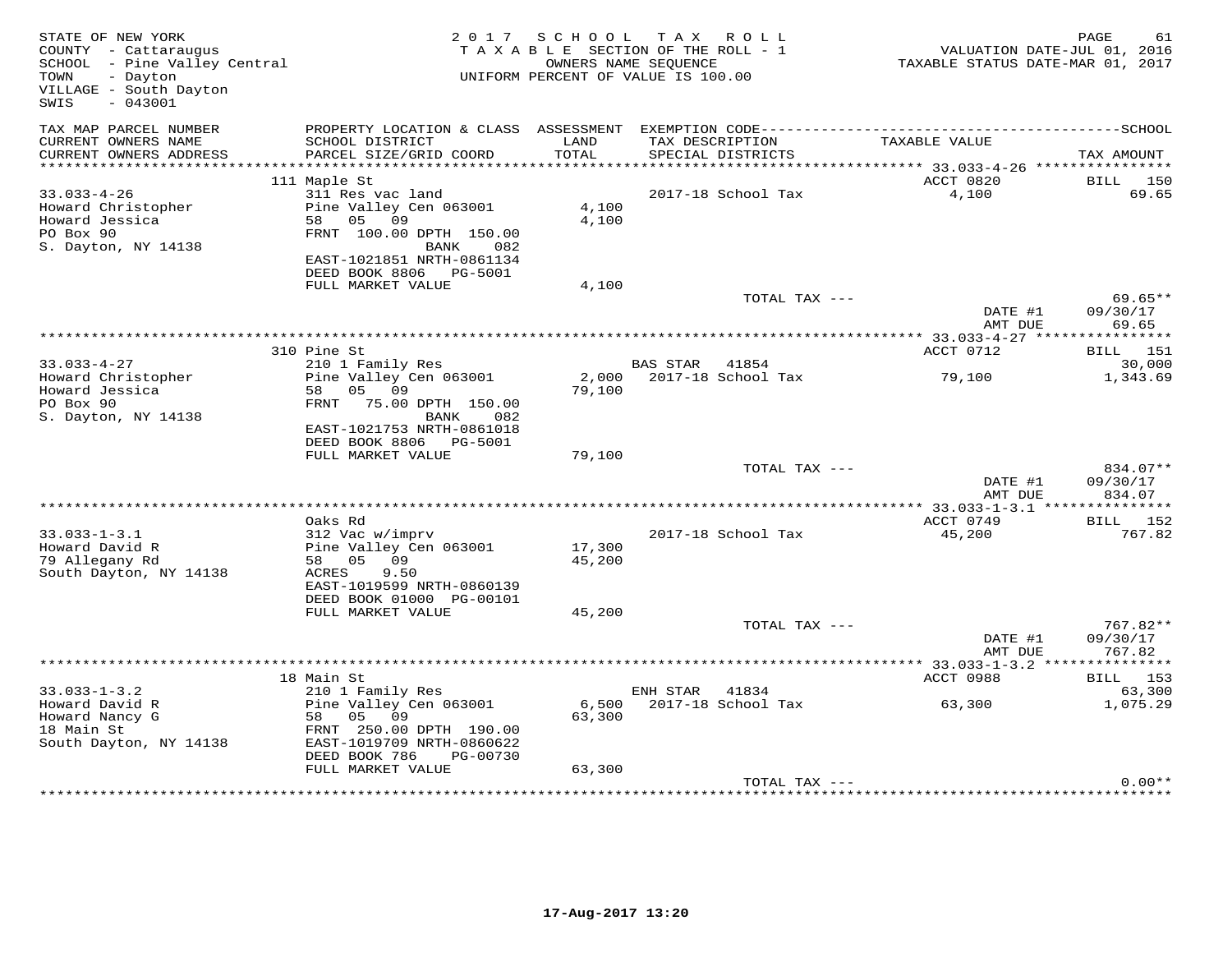| STATE OF NEW YORK<br>COUNTY - Cattaraugus<br>SCHOOL - Pine Valley Central<br>- Dayton<br>TOWN<br>VILLAGE - South Dayton<br>SWIS<br>$-043001$ |                                                                                                        | 2017 SCHOOL TAX ROLL<br>TAXABLE SECTION OF THE ROLL - 1<br>UNIFORM PERCENT OF VALUE IS 100.00 | OWNERS NAME SEQUENCE |                             | TAXABLE STATUS DATE-MAR 01, 2017 | PAGE<br>VALUATION DATE-JUL 01, 2016 | 62                               |
|----------------------------------------------------------------------------------------------------------------------------------------------|--------------------------------------------------------------------------------------------------------|-----------------------------------------------------------------------------------------------|----------------------|-----------------------------|----------------------------------|-------------------------------------|----------------------------------|
| TAX MAP PARCEL NUMBER<br>CURRENT OWNERS NAME                                                                                                 | SCHOOL DISTRICT                                                                                        | LAND                                                                                          | TAX DESCRIPTION      |                             | TAXABLE VALUE                    |                                     |                                  |
| CURRENT OWNERS ADDRESS<br>***********************                                                                                            | PARCEL SIZE/GRID COORD<br>*****************************                                                | TOTAL                                                                                         |                      | SPECIAL DISTRICTS           |                                  | TAX AMOUNT                          |                                  |
|                                                                                                                                              | 52 Main St                                                                                             |                                                                                               |                      |                             | ACCT 0745                        |                                     | BILL 154                         |
| $33.033 - 2 - 4$                                                                                                                             | 210 1 Family Res                                                                                       |                                                                                               | ENH STAR             | 41834                       |                                  |                                     | 65,500                           |
| Howard Donald<br>Howard Carol<br>PO Box 302<br>South Dayton, NY 14138                                                                        | Pine Valley Cen 063001<br>58 05 09<br>FRNT 100.00 DPTH 200.00<br>EAST-1020435 NRTH-0861224             | 2,600<br>85,900                                                                               |                      | 2017-18 School Tax          | 85,900                           |                                     | 1,459.20                         |
|                                                                                                                                              | FULL MARKET VALUE                                                                                      | 85,900                                                                                        |                      |                             |                                  |                                     |                                  |
|                                                                                                                                              |                                                                                                        |                                                                                               |                      | TOTAL TAX ---               | DATE #1<br>AMT DUE               |                                     | $346.54**$<br>09/30/17<br>346.54 |
|                                                                                                                                              |                                                                                                        |                                                                                               |                      |                             | ** 33.033-2-8 *****              |                                     | * * * * * * * * * * *            |
|                                                                                                                                              | 303 Oak St                                                                                             |                                                                                               |                      |                             | ACCT 0780                        |                                     | <b>BILL</b> 155                  |
| $33.033 - 2 - 8$<br>Howard Harriet M                                                                                                         | 210 1 Family Res<br>Pine Valley Cen 063001                                                             | 2,600                                                                                         | ENH STAR             | 41834<br>2017-18 School Tax | 64,000                           |                                     | 64,000<br>1,087.18               |
| PO Box 5                                                                                                                                     | 58 05 09                                                                                               | 64,000                                                                                        |                      |                             |                                  |                                     |                                  |
| South Dayton, NY 14138                                                                                                                       | FRNT 100.00 DPTH 125.00<br>EAST-1020983 NRTH-0860939<br>DEED BOOK 795<br>PG-00661<br>FULL MARKET VALUE | 64,000                                                                                        |                      |                             |                                  |                                     |                                  |
|                                                                                                                                              |                                                                                                        |                                                                                               |                      | TOTAL TAX ---               |                                  |                                     | $0.00**$                         |
|                                                                                                                                              |                                                                                                        |                                                                                               |                      |                             |                                  |                                     |                                  |
|                                                                                                                                              | 118 Prospect St                                                                                        |                                                                                               |                      |                             | ACCT 0667                        |                                     | BILL 156                         |
| $33.025 - 1 - 10$                                                                                                                            | 210 1 Family Res                                                                                       |                                                                                               | BAS STAR 41854       |                             |                                  |                                     | 30,000                           |
| Howard Joshua D<br>118 Prospect St                                                                                                           | Pine Valley Cen 063001<br>58 05 09                                                                     | 13,000<br>61,000                                                                              |                      | 2017-18 School Tax          | 61,000                           |                                     | 1,036.22                         |
| South Dayton, NY 14138                                                                                                                       | ACRES<br>3.68 BANK<br>032<br>EAST-1021643 NRTH-0862624<br>DEED BOOK 20221 PG-9001                      |                                                                                               |                      |                             |                                  |                                     |                                  |
|                                                                                                                                              | FULL MARKET VALUE                                                                                      | 61,000                                                                                        |                      |                             |                                  |                                     |                                  |
|                                                                                                                                              |                                                                                                        |                                                                                               |                      | TOTAL TAX ---               |                                  |                                     | $526.60**$                       |
|                                                                                                                                              |                                                                                                        |                                                                                               |                      |                             | DATE #1<br>AMT DUE               |                                     | 09/30/17<br>526.60               |
|                                                                                                                                              | 224 Oak St                                                                                             |                                                                                               |                      |                             | ACCT 0748                        |                                     | BILL 157                         |
| $33.033 - 5 - 5$                                                                                                                             | 210 1 Family Res                                                                                       |                                                                                               | ENH STAR             | 41834                       |                                  |                                     | 51,600                           |
| Howard Leslie H                                                                                                                              | Pine Valley Cen 063001                                                                                 | 2,500                                                                                         |                      | 2017-18 School Tax          | 51,600                           |                                     | 876.54                           |
| Howard Sylvia J                                                                                                                              | 05 09<br>58                                                                                            | 51,600                                                                                        |                      |                             |                                  |                                     |                                  |
| PO Box 124<br>South Dayton, NY 14138                                                                                                         | FRNT<br>95.00 DPTH 125.00<br>EAST-1021250 NRTH-0860947<br>DEED BOOK 6201<br>PG-2001                    |                                                                                               |                      |                             |                                  |                                     |                                  |
|                                                                                                                                              | FULL MARKET VALUE                                                                                      | 51,600                                                                                        |                      |                             |                                  |                                     |                                  |
|                                                                                                                                              |                                                                                                        |                                                                                               |                      | TOTAL TAX ---               |                                  |                                     | $0.00**$                         |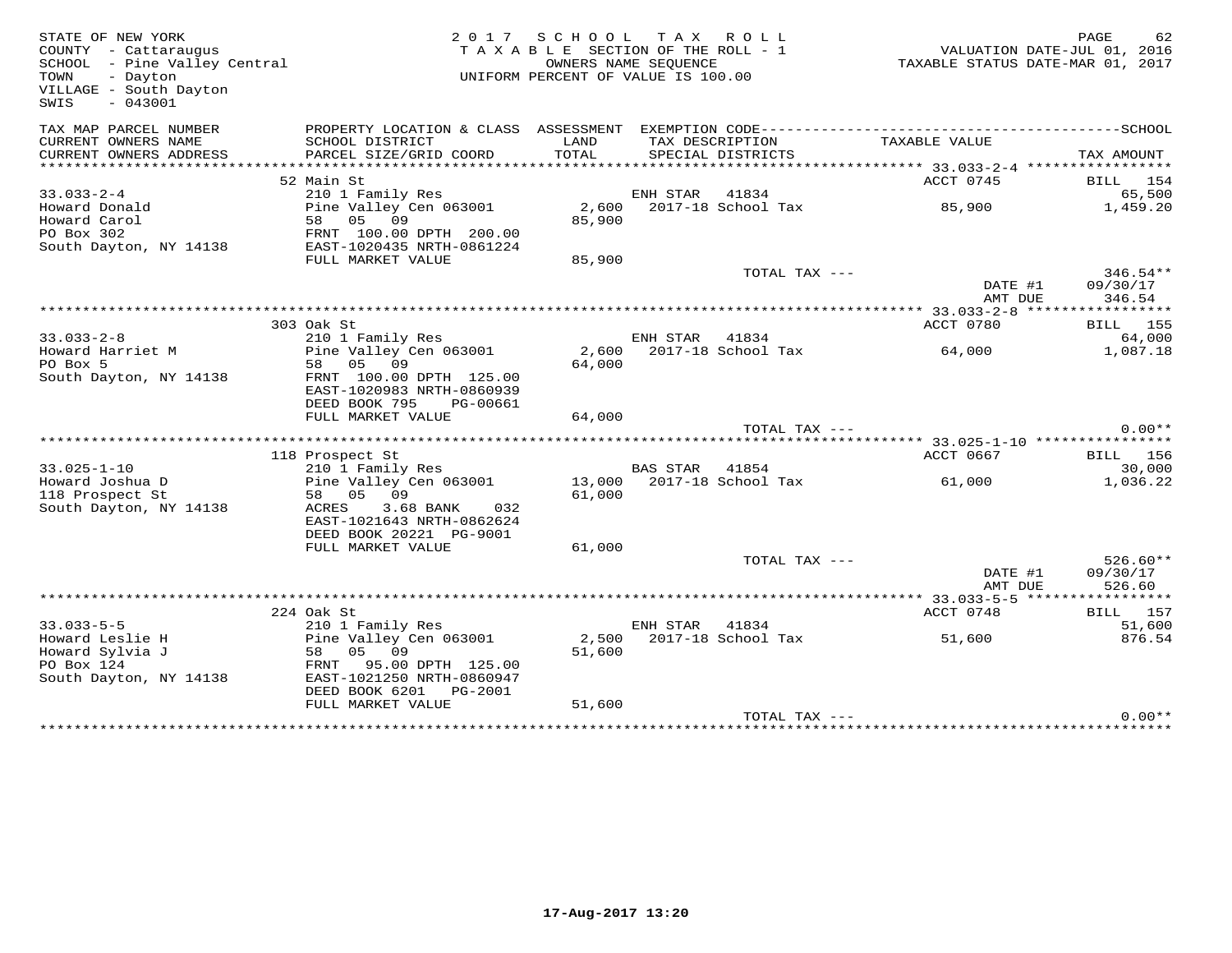| STATE OF NEW YORK<br>COUNTY - Cattaraugus<br>SCHOOL - Pine Valley Central<br>- Dayton<br>TOWN<br>VILLAGE - South Dayton<br>$-043001$<br>SWIS |                                                             |                 | 2017 SCHOOL TAX ROLL<br>TAXABLE SECTION OF THE ROLL - 1<br>OWNERS NAME SEQUENCE<br>UNIFORM PERCENT OF VALUE IS 100.00 | VALUATION DATE-JUL 01, 2016<br>TAXABLE STATUS DATE-MAR 01, 2017 | PAGE<br>63           |
|----------------------------------------------------------------------------------------------------------------------------------------------|-------------------------------------------------------------|-----------------|-----------------------------------------------------------------------------------------------------------------------|-----------------------------------------------------------------|----------------------|
| TAX MAP PARCEL NUMBER<br>CURRENT OWNERS NAME<br>CURRENT OWNERS ADDRESS                                                                       | SCHOOL DISTRICT<br>PARCEL SIZE/GRID COORD                   | LAND<br>TOTAL   | TAX DESCRIPTION<br>SPECIAL DISTRICTS                                                                                  | TAXABLE VALUE                                                   | TAX AMOUNT           |
|                                                                                                                                              |                                                             |                 |                                                                                                                       |                                                                 |                      |
|                                                                                                                                              | 46 Main St                                                  |                 |                                                                                                                       | ACCT 0747                                                       | BILL 158             |
| $33.033 - 2 - 7$                                                                                                                             | 210 1 Family Res                                            |                 | AGED C/T/S 41800                                                                                                      |                                                                 | 26,350               |
| Howard Margaret Estate L                                                                                                                     | Pine Valley Cen 063001                                      |                 | 23,300 ENH STAR 41834<br>52,700 2017-18 School Tax 26,350                                                             |                                                                 | 26,350               |
| Ritcher Betty Lou<br>Anna Colvin                                                                                                             | 58 05<br>$09$ and $09$ and $09$<br>Life Use 8/17/94 by will |                 |                                                                                                                       |                                                                 | 447.61               |
| 8041 Milestrip Rd                                                                                                                            | ACRES 23.14                                                 |                 |                                                                                                                       |                                                                 |                      |
| South Dayton, NY 14138                                                                                                                       | EAST-1020518 NRTH-0860579                                   |                 |                                                                                                                       |                                                                 |                      |
|                                                                                                                                              | DEED BOOK 409<br>PG-00377                                   |                 |                                                                                                                       |                                                                 |                      |
|                                                                                                                                              | FULL MARKET VALUE                                           | 52,700          |                                                                                                                       |                                                                 |                      |
|                                                                                                                                              |                                                             |                 | TOTAL TAX ---                                                                                                         |                                                                 | $0.00**$             |
|                                                                                                                                              | 44 Main St                                                  |                 |                                                                                                                       | ACCT 0737                                                       | BILL 159             |
| $33.033 - 2 - 3$                                                                                                                             | 311 Res vac land                                            |                 | 2017-18 School Tax                                                                                                    | 2,800                                                           | 47.56                |
| Howard Richard C                                                                                                                             | Pine Valley Cen 063001                                      | 2,800           |                                                                                                                       |                                                                 |                      |
| 46 Main St                                                                                                                                   | 58 05 09                                                    | 2,800           |                                                                                                                       |                                                                 |                      |
| South Dayton, NY 14138                                                                                                                       | FRNT 49.50 DPTH 304.00                                      |                 |                                                                                                                       |                                                                 |                      |
|                                                                                                                                              | EAST-1020287 NRTH-0861031<br>DEED BOOK 00946 PG-00941       |                 |                                                                                                                       |                                                                 |                      |
|                                                                                                                                              | FULL MARKET VALUE                                           | 2,800           |                                                                                                                       |                                                                 |                      |
|                                                                                                                                              |                                                             |                 | TOTAL TAX ---                                                                                                         |                                                                 | $47.56**$            |
|                                                                                                                                              |                                                             |                 |                                                                                                                       | DATE #1                                                         | 09/30/17             |
|                                                                                                                                              |                                                             |                 |                                                                                                                       | AMT DUE                                                         | 47.56                |
|                                                                                                                                              |                                                             |                 |                                                                                                                       |                                                                 |                      |
| $33.034 - 3 - 13.2$                                                                                                                          | 72 Pine St<br>210 1 Family Res                              |                 | 2017-18 School Tax                                                                                                    | ACCT 1015<br>28,000                                             | BILL 160<br>475.64   |
| Howard Ronald                                                                                                                                | Pine Valley Cen 063001                                      | 3,500           |                                                                                                                       |                                                                 |                      |
| 63 Main St Apt 109                                                                                                                           | 58 05 09                                                    | 28,000          |                                                                                                                       |                                                                 |                      |
| South Dayton, NY 14138                                                                                                                       | FRNT 85.00 DPTH 125.00                                      |                 |                                                                                                                       |                                                                 |                      |
|                                                                                                                                              | EAST-1022811 NRTH-0860228                                   |                 |                                                                                                                       |                                                                 |                      |
|                                                                                                                                              | DEED BOOK 23122 PG-9001                                     |                 |                                                                                                                       |                                                                 |                      |
|                                                                                                                                              | FULL MARKET VALUE                                           | 28,000          | TOTAL TAX ---                                                                                                         |                                                                 | $475.64**$           |
|                                                                                                                                              |                                                             |                 |                                                                                                                       | DATE #1                                                         | 09/30/17             |
|                                                                                                                                              |                                                             |                 |                                                                                                                       | AMT DUE                                                         | 475.64               |
|                                                                                                                                              |                                                             |                 |                                                                                                                       |                                                                 |                      |
|                                                                                                                                              | 54 Main St                                                  |                 |                                                                                                                       | ACCT 0807                                                       | BILL 161             |
| $33.033 - 2 - 5.1$                                                                                                                           | 210 1 Family Res                                            |                 | 2017-18 School Tax                                                                                                    | 47,200                                                          | 801.80               |
| HSBC Bank USA, NA<br>2929 Walden Ave                                                                                                         | Pine Valley Cen 063001<br>58 05 09                          | 2,600<br>47,200 |                                                                                                                       |                                                                 |                      |
| Depew, NY 14043                                                                                                                              | FRNT 99.00 DPTH 149.32                                      |                 |                                                                                                                       |                                                                 |                      |
|                                                                                                                                              | EAST-1020492 NRTH-0861312                                   |                 |                                                                                                                       |                                                                 |                      |
|                                                                                                                                              | DEED BOOK 21039 PG-9001                                     |                 |                                                                                                                       |                                                                 |                      |
|                                                                                                                                              | FULL MARKET VALUE                                           | 47,200          |                                                                                                                       |                                                                 |                      |
|                                                                                                                                              |                                                             |                 | TOTAL TAX ---                                                                                                         | DATE #1                                                         | 801.80**<br>09/30/17 |
|                                                                                                                                              |                                                             |                 |                                                                                                                       | AMT DUE                                                         | 801.80               |
|                                                                                                                                              |                                                             |                 |                                                                                                                       |                                                                 | *********            |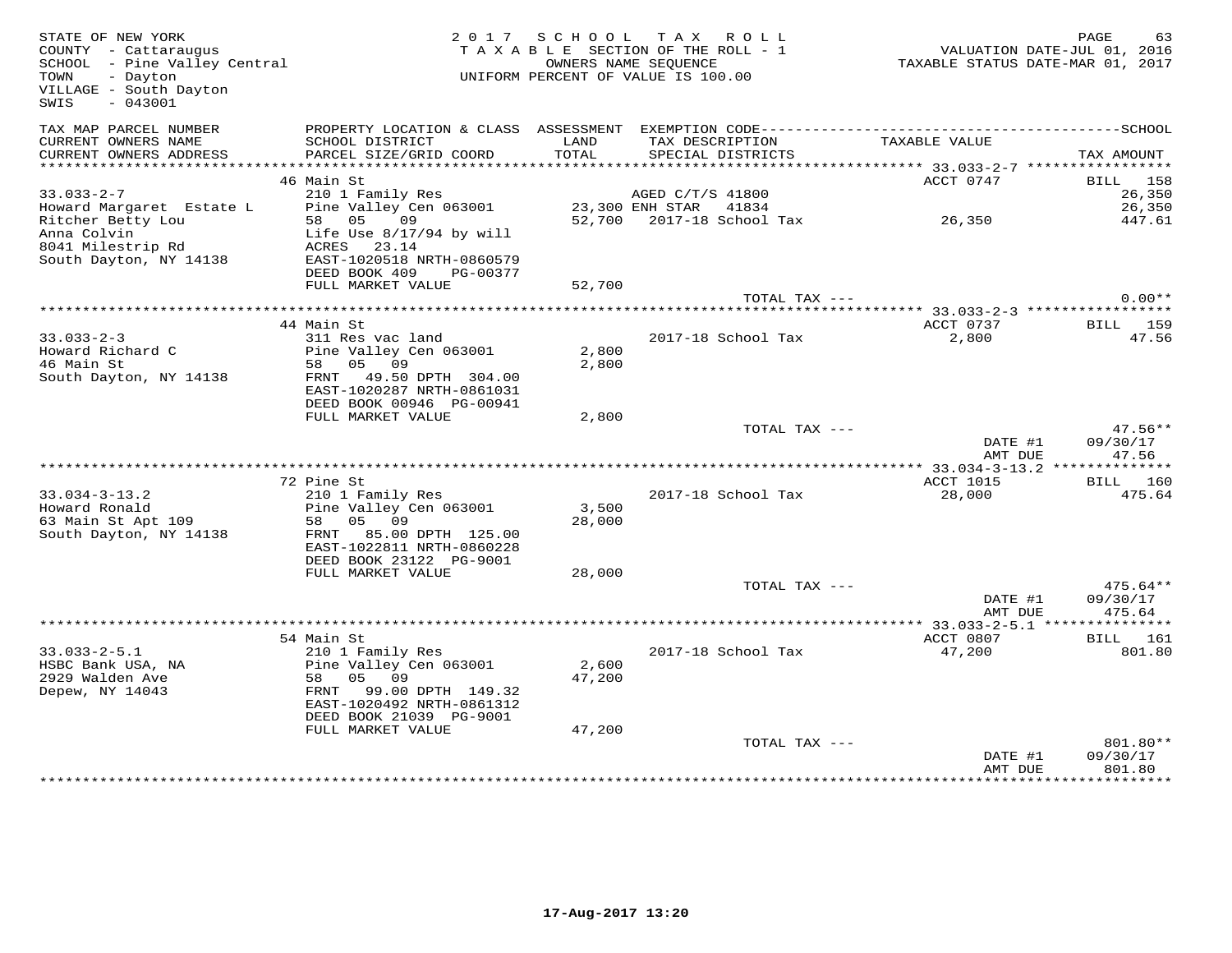| STATE OF NEW YORK<br>COUNTY - Cattaraugus<br>SCHOOL - Pine Valley Central<br>- Dayton<br>TOWN<br>VILLAGE - South Dayton<br>$-043001$<br>SWIS |                                                                     | 2017 SCHOOL<br>TAXABLE SECTION OF THE ROLL - 1<br>UNIFORM PERCENT OF VALUE IS 100.00 | TAX ROLL<br>OWNERS NAME SEQUENCE |                    | TAXABLE STATUS DATE-MAR 01, 2017              | PAGE<br>64<br>VALUATION DATE-JUL 01, 2016 |
|----------------------------------------------------------------------------------------------------------------------------------------------|---------------------------------------------------------------------|--------------------------------------------------------------------------------------|----------------------------------|--------------------|-----------------------------------------------|-------------------------------------------|
| TAX MAP PARCEL NUMBER<br>CURRENT OWNERS NAME                                                                                                 | SCHOOL DISTRICT                                                     | LAND                                                                                 | TAX DESCRIPTION                  |                    | TAXABLE VALUE                                 |                                           |
| CURRENT OWNERS ADDRESS                                                                                                                       | PARCEL SIZE/GRID COORD                                              | TOTAL                                                                                |                                  | SPECIAL DISTRICTS  |                                               | TAX AMOUNT                                |
|                                                                                                                                              | 110 Maple St                                                        |                                                                                      |                                  |                    | ACCT 0723                                     | BILL<br>162                               |
| $33.033 - 4 - 13$                                                                                                                            | 210 1 Family Res                                                    |                                                                                      | BAS STAR                         | 41854              |                                               | 30,000                                    |
| Huber Gena M<br>PO Box 391<br>S. Dayton, NY 14138                                                                                            | Pine Valley Cen 063001<br>58<br>05<br>09<br>FRNT 100.00 DPTH 150.00 | 2,600<br>50,600                                                                      |                                  | 2017-18 School Tax | 50,600                                        | 859.55                                    |
|                                                                                                                                              | BANK<br>032<br>EAST-1021975 NRTH-0861309<br>DEED BOOK 14807 PG-6001 |                                                                                      |                                  |                    |                                               |                                           |
|                                                                                                                                              | FULL MARKET VALUE                                                   | 50,600                                                                               |                                  |                    |                                               |                                           |
|                                                                                                                                              |                                                                     |                                                                                      |                                  | TOTAL TAX ---      | DATE #1<br>AMT DUE                            | 349.94**<br>09/30/17<br>349.94            |
|                                                                                                                                              |                                                                     |                                                                                      |                                  |                    |                                               |                                           |
|                                                                                                                                              | 225 Oak St                                                          |                                                                                      |                                  |                    | ACCT 0751                                     | 163<br>BILL                               |
| $33.033 - 2 - 10$                                                                                                                            | 210 1 Family Res                                                    |                                                                                      |                                  | 2017-18 School Tax | 40,900                                        | 694.78                                    |
| Hunt Eli R<br>Hunt Sara Rose                                                                                                                 | Pine Valley Cen 063001<br>05 09<br>58                               | 1,800<br>40,900                                                                      |                                  |                    |                                               |                                           |
| 225 Oak St                                                                                                                                   | FRNT 70.00 DPTH 125.00                                              |                                                                                      |                                  |                    |                                               |                                           |
| South Dayton, NY 14138                                                                                                                       | EAST-1021141 NRTH-0860810                                           |                                                                                      |                                  |                    |                                               |                                           |
|                                                                                                                                              | DEED BOOK 27726 PG-2002                                             |                                                                                      |                                  |                    |                                               |                                           |
|                                                                                                                                              | FULL MARKET VALUE                                                   | 40,900                                                                               |                                  |                    |                                               |                                           |
|                                                                                                                                              |                                                                     |                                                                                      |                                  | TOTAL TAX ---      | DATE #1                                       | 694.78**<br>09/30/17                      |
|                                                                                                                                              |                                                                     |                                                                                      |                                  |                    | AMT DUE                                       | 694.78                                    |
|                                                                                                                                              | **************                                                      |                                                                                      |                                  |                    | *************** 33.033-3-36 ***************** |                                           |
|                                                                                                                                              | 417 Pine St                                                         |                                                                                      |                                  |                    | ACCT 0892                                     | <b>BILL</b> 164                           |
| $33.033 - 3 - 36$                                                                                                                            | 210 1 Family Res                                                    |                                                                                      |                                  | 2017-18 School Tax | 40,600                                        | 689.68                                    |
| Ivett Phyllis A<br>Fisher Kenneth                                                                                                            | Pine Valley Cen 063001<br>05 09<br>58                               | 1,600<br>40,600                                                                      |                                  |                    |                                               |                                           |
| 9531 Cottage Rd                                                                                                                              | FRNT 60.00 DPTH 100.00                                              |                                                                                      |                                  |                    |                                               |                                           |
| South Dayton, NY 14138                                                                                                                       | EAST-1020920 NRTH-0861380                                           |                                                                                      |                                  |                    |                                               |                                           |
|                                                                                                                                              | DEED BOOK 22784 PG-9001                                             |                                                                                      |                                  |                    |                                               |                                           |
|                                                                                                                                              | FULL MARKET VALUE                                                   | 40,600                                                                               |                                  |                    |                                               |                                           |
|                                                                                                                                              |                                                                     |                                                                                      |                                  | TOTAL TAX ---      | DATE #1<br>AMT DUE                            | 689.68**<br>09/30/17<br>689.68            |
|                                                                                                                                              |                                                                     |                                                                                      |                                  |                    | *** 33.034-3-18 *****                         | ***********                               |
|                                                                                                                                              | 59 Pine St                                                          |                                                                                      |                                  |                    | ACCT 0759                                     | <b>BILL</b> 165                           |
| $33.034 - 3 - 18$                                                                                                                            | 210 1 Family Res                                                    |                                                                                      |                                  | 2017-18 School Tax | 20,700                                        | 351.63                                    |
| Johnson Charles H Jr                                                                                                                         | Pine Valley Cen 063001                                              | 3,600                                                                                |                                  |                    |                                               |                                           |
| Johnson Bonnie<br>8476 Wolfe Rd                                                                                                              | 05 09<br>58<br>FRNT 57.00 DPTH 302.00                               | 20,700                                                                               |                                  |                    |                                               |                                           |
| Cattaraugus, NY 14719                                                                                                                        | EAST-1022908 NRTH-0859854                                           |                                                                                      |                                  |                    |                                               |                                           |
|                                                                                                                                              | DEED BOOK 874<br>PG-00778                                           |                                                                                      |                                  |                    |                                               |                                           |
|                                                                                                                                              | FULL MARKET VALUE                                                   | 20,700                                                                               |                                  |                    |                                               |                                           |
|                                                                                                                                              |                                                                     |                                                                                      |                                  | TOTAL TAX ---      |                                               | 351.63**                                  |
|                                                                                                                                              |                                                                     |                                                                                      |                                  |                    | DATE #1<br>AMT DUE                            | 09/30/17<br>351.63                        |
|                                                                                                                                              |                                                                     |                                                                                      |                                  |                    |                                               | * * * * * * *                             |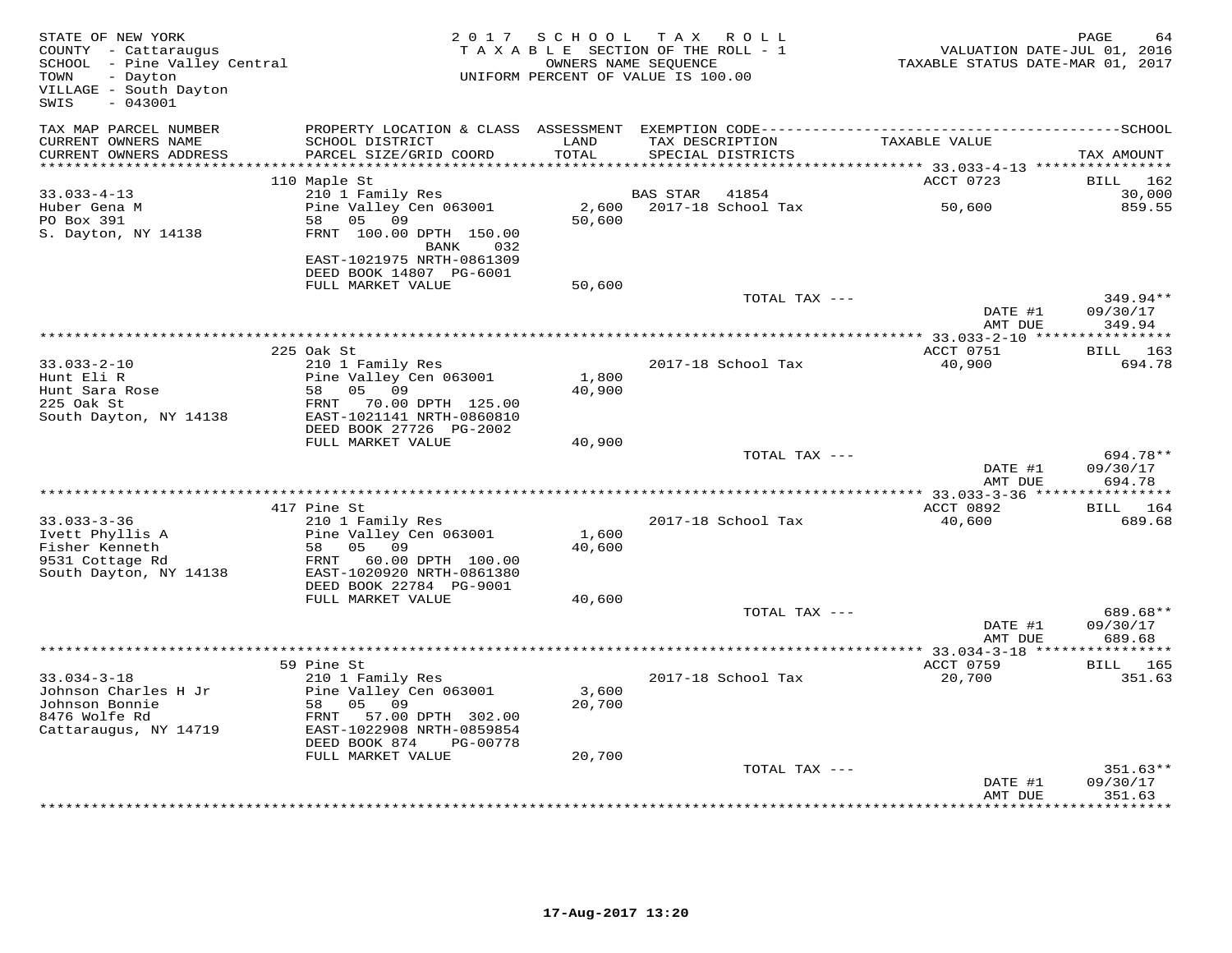| STATE OF NEW YORK<br>COUNTY - Cattaraugus<br>SCHOOL - Pine Valley Central<br>TOWN<br>- Dayton<br>VILLAGE - South Dayton<br>$-043001$<br>SWIS |                                                                                                                                                       | 2017 SCHOOL     | TAX ROLL<br>TAXABLE SECTION OF THE ROLL - 1<br>OWNERS NAME SEQUENCE<br>UNIFORM PERCENT OF VALUE IS 100.00 |               | VALUATION DATE-JUL 01, 2016<br>TAXABLE STATUS DATE-MAR 01, 2017 | PAGE<br>65                                  |
|----------------------------------------------------------------------------------------------------------------------------------------------|-------------------------------------------------------------------------------------------------------------------------------------------------------|-----------------|-----------------------------------------------------------------------------------------------------------|---------------|-----------------------------------------------------------------|---------------------------------------------|
| TAX MAP PARCEL NUMBER<br>CURRENT OWNERS NAME<br>CURRENT OWNERS ADDRESS                                                                       | PROPERTY LOCATION & CLASS ASSESSMENT<br>SCHOOL DISTRICT<br>PARCEL SIZE/GRID COORD                                                                     | LAND<br>TOTAL   | TAX DESCRIPTION<br>SPECIAL DISTRICTS                                                                      |               | TAXABLE VALUE                                                   | TAX AMOUNT                                  |
| *************************                                                                                                                    |                                                                                                                                                       |                 |                                                                                                           |               |                                                                 |                                             |
| $33.026 - 1 - 2.2$<br>Johnston Gas Service Inc<br>182 Main St<br>South Dayton, NY 14138                                                      | OFF Main St<br>311 Res vac land<br>Pine Valley Cen 063001<br>05 09<br>50 58<br>4.80<br>ACRES<br>EAST-1022969 NRTH-0863053<br>DEED BOOK 00979 PG-01023 | 2,900<br>2,900  | 2017-18 School Tax                                                                                        |               | ACCT 1286<br>2,900                                              | BILL<br>166<br>49.26                        |
|                                                                                                                                              | FULL MARKET VALUE                                                                                                                                     | 2,900           |                                                                                                           | TOTAL TAX --- |                                                                 | $49.26**$                                   |
|                                                                                                                                              |                                                                                                                                                       |                 |                                                                                                           |               | DATE #1<br>AMT DUE                                              | 09/30/17<br>49.26                           |
|                                                                                                                                              | 314 Oak St                                                                                                                                            |                 |                                                                                                           |               | ACCT 0836                                                       | <b>BILL</b> 167                             |
| $33.033 - 3 - 33$<br>Kahabka Thomas                                                                                                          | 210 1 Family Res<br>Pine Valley Cen 063001                                                                                                            | 3,000           | BAS STAR 41854<br>2017-18 School Tax                                                                      |               | 37,100                                                          | 30,000<br>630.22                            |
| 314 Oak St<br>PO Box 196<br>South Dayton, NY 14138                                                                                           | 05 09<br>58<br>FRNT 117.97 DPTH<br>78.87<br>080<br>BANK<br>EAST-1020921 NRTH-0861220<br>DEED BOOK 14253 PG-7001                                       | 37,100          |                                                                                                           |               |                                                                 |                                             |
|                                                                                                                                              | FULL MARKET VALUE                                                                                                                                     | 37,100          |                                                                                                           |               |                                                                 |                                             |
|                                                                                                                                              |                                                                                                                                                       |                 |                                                                                                           | TOTAL TAX --- | DATE #1<br>AMT DUE                                              | $120.61**$<br>09/30/17<br>120.61            |
|                                                                                                                                              |                                                                                                                                                       |                 |                                                                                                           |               | ******** 33.033-1-4.2 ***                                       | ***********                                 |
|                                                                                                                                              | 135 Oaks Rd                                                                                                                                           |                 |                                                                                                           |               | ACCT 1302                                                       | BILL 168                                    |
| $33.033 - 1 - 4.2$<br>Keefe Gregory M<br>Keefe Crystal G                                                                                     | 210 1 Family Res<br>Pine Valley Cen 063001<br>58 05 09                                                                                                | 7,700<br>49,300 | BAS STAR 41854<br>2017-18 School Tax                                                                      |               | 49,300                                                          | 30,000<br>837.47                            |
| 135 Oaks Rd<br>South Dayton, NY 14138                                                                                                        | FRNT 295.00 DPTH 230.00<br>EAST-1019357 NRTH-0861458<br>DEED BOOK 00996 PG-00144<br>FULL MARKET VALUE                                                 | 49,300          |                                                                                                           |               |                                                                 |                                             |
|                                                                                                                                              |                                                                                                                                                       |                 |                                                                                                           | TOTAL TAX --- |                                                                 | $327.85**$                                  |
|                                                                                                                                              |                                                                                                                                                       |                 |                                                                                                           |               | DATE #1<br>AMT DUE                                              | 09/30/17<br>327.85<br>* * * * * * * * * * * |
|                                                                                                                                              | 322 Pine St                                                                                                                                           |                 |                                                                                                           |               | ** 33.033-4-34 ****<br>ACCT 0775                                | BILL 169                                    |
| $33.033 - 4 - 34$                                                                                                                            | 210 1 Family Res                                                                                                                                      |                 | BAS STAR<br>41854                                                                                         |               |                                                                 | 30,000                                      |
| Kelley Frank E<br>Kelley Kathy<br>322 Pine St<br>PO Box 425<br>S. Dayton, NY 14138                                                           | Pine Valley Cen 063001<br>58<br>05 09<br>FRNT 75.00 DPTH 150.00<br>EAST-1021508 NRTH-0861193<br>DEED BOOK 8468 PG-3002                                | 2,000<br>67,900 | 2017-18 School Tax                                                                                        |               | 67,900                                                          | 1,153.43                                    |
|                                                                                                                                              | FULL MARKET VALUE                                                                                                                                     | 67,900          |                                                                                                           |               |                                                                 |                                             |
|                                                                                                                                              |                                                                                                                                                       |                 |                                                                                                           | TOTAL TAX --- | DATE #1<br>AMT DUE                                              | 643.81**<br>09/30/17<br>643.81              |
|                                                                                                                                              |                                                                                                                                                       |                 |                                                                                                           |               |                                                                 | **********                                  |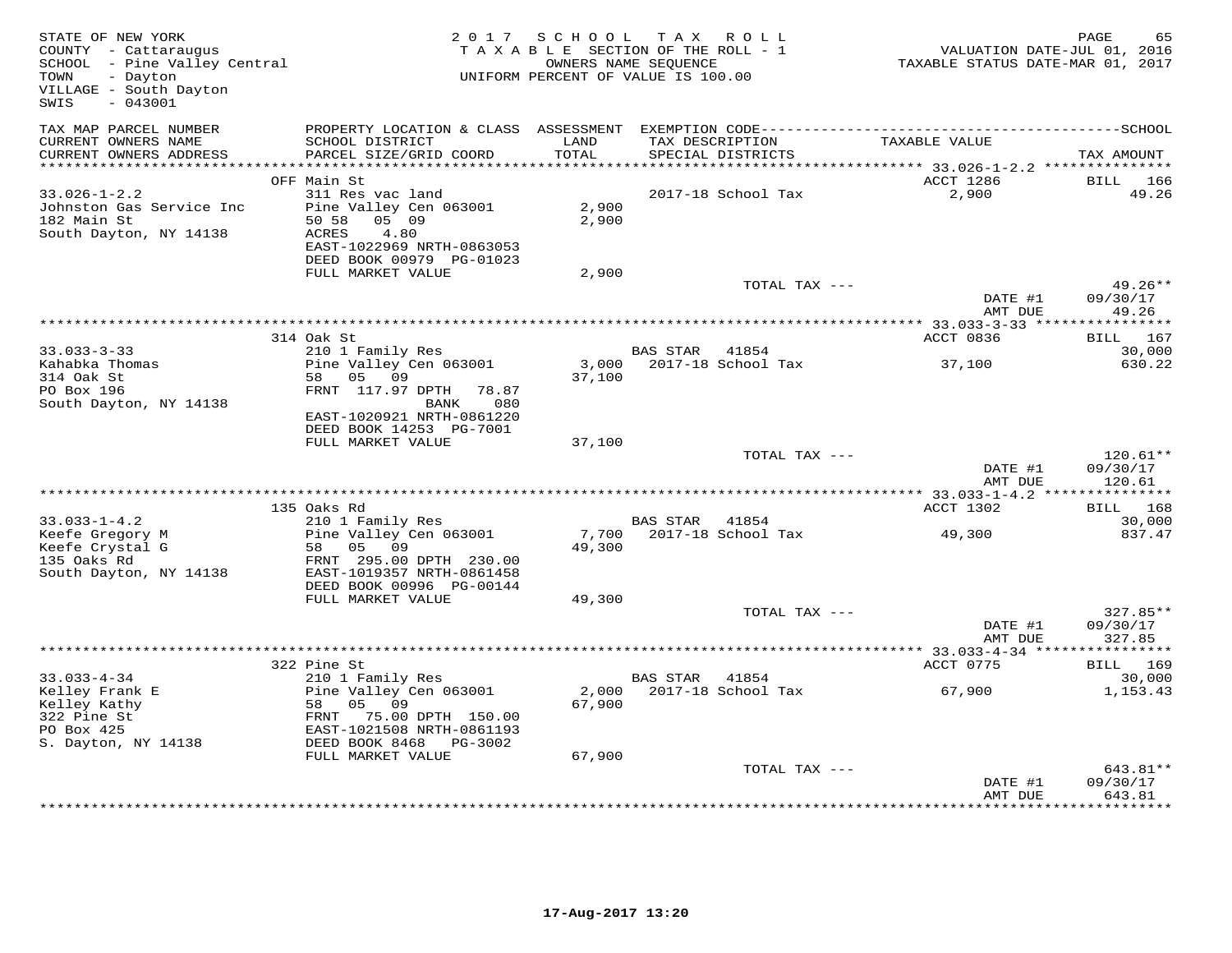| STATE OF NEW YORK<br>COUNTY - Cattaraugus<br>SCHOOL - Pine Valley Central<br>TOWN - Dayton<br>VILLAGE - South Dayton<br>$-043001$<br>SWIS |                                                                                                                                                          |                 | 2017 SCHOOL TAX ROLL<br>TAXABLE SECTION OF THE ROLL - 1<br>OWNERS NAME SEOUENCE<br>UNIFORM PERCENT OF VALUE IS 100.00 | VALUATION DATE-JUL 01, 2016<br>TAXABLE STATUS DATE-MAR 01, 2017 | PAGE<br>66            |
|-------------------------------------------------------------------------------------------------------------------------------------------|----------------------------------------------------------------------------------------------------------------------------------------------------------|-----------------|-----------------------------------------------------------------------------------------------------------------------|-----------------------------------------------------------------|-----------------------|
| TAX MAP PARCEL NUMBER<br>CURRENT OWNERS NAME<br>CURRENT OWNERS ADDRESS                                                                    | SCHOOL DISTRICT<br>PARCEL SIZE/GRID COORD                                                                                                                | LAND<br>TOTAL   | TAX DESCRIPTION<br>SPECIAL DISTRICTS                                                                                  | TAXABLE VALUE                                                   | TAX AMOUNT            |
|                                                                                                                                           |                                                                                                                                                          |                 |                                                                                                                       |                                                                 |                       |
| $33.033 - 2 - 9$<br>Keppel Herbert Sr.<br>Keppel May<br>PO Box 274<br>South Dayton, NY 14138                                              | 227 Oak St<br>210 1 Family Res<br>Pine Valley Cen 063001<br>58 05 09<br>FRNT 120.00 DPTH 125.00<br>BANK<br>017<br>EAST-1021065 NRTH-0860867              | 3,100<br>45,800 | 2017-18 School Tax                                                                                                    | ACCT 0845<br>45,800                                             | BILL 170<br>778.01    |
|                                                                                                                                           | DEED BOOK 12577 PG-5001<br>FULL MARKET VALUE                                                                                                             | 45,800          | TOTAL TAX ---                                                                                                         |                                                                 | $778.01**$            |
|                                                                                                                                           |                                                                                                                                                          |                 |                                                                                                                       | DATE #1<br>AMT DUE                                              | 09/30/17<br>778.01    |
|                                                                                                                                           |                                                                                                                                                          |                 |                                                                                                                       |                                                                 |                       |
|                                                                                                                                           | 105 First St                                                                                                                                             |                 |                                                                                                                       | ACCT 0762                                                       | BILL 171              |
| $33.033 - 5 - 18$                                                                                                                         | 210 1 Family Res<br>Pine Valley Cen 063001                                                                                                               |                 | ENH STAR 41834<br>2,300 2017-18 School Tax                                                                            | 28,800                                                          | 28,800<br>489.23      |
| Keppel Leila<br>DO Box 157<br>PO Box 157                                                                                                  | 58 05 09                                                                                                                                                 | 28,800          |                                                                                                                       |                                                                 |                       |
| South Dayton, NY 14138                                                                                                                    | FRNT 90.00 DPTH 96.00<br>EAST-1021676 NRTH-0860624<br>DEED BOOK 460<br>PG-00100<br>FULL MARKET VALUE                                                     | 28,800          |                                                                                                                       |                                                                 |                       |
|                                                                                                                                           |                                                                                                                                                          |                 | TOTAL TAX ---                                                                                                         |                                                                 | $0.00**$              |
|                                                                                                                                           |                                                                                                                                                          |                 |                                                                                                                       |                                                                 |                       |
| $33.033 - 2 - 15.1$                                                                                                                       | 15 Second Ave<br>210 1 Family Res                                                                                                                        |                 | 2017-18 School Tax                                                                                                    | ACCT 0763<br>26,000                                             | BILL 172<br>441.67    |
| Kerr Alwin<br>43 Second Ave<br>PO Box 61                                                                                                  | Pine Valley Cen 063001<br>58 05 09<br>1.10<br>ACRES                                                                                                      | 7,400<br>26,000 |                                                                                                                       |                                                                 |                       |
| South Dayton, NY 14138                                                                                                                    | EAST-1020876 NRTH-0860163<br>DEED BOOK 742 PG-00187                                                                                                      |                 |                                                                                                                       |                                                                 |                       |
|                                                                                                                                           | FULL MARKET VALUE                                                                                                                                        | 26,000          | TOTAL TAX ---                                                                                                         |                                                                 | $441.67**$            |
|                                                                                                                                           |                                                                                                                                                          |                 |                                                                                                                       | DATE #1<br>AMT DUE                                              | 09/30/17<br>441.67    |
|                                                                                                                                           |                                                                                                                                                          |                 |                                                                                                                       |                                                                 |                       |
| $33.033 - 2 - 15.2$<br>Kerr Alwin<br>43 Second Ave<br>PO Box 61<br>South Dayton, NY 14138                                                 | Second Ave<br>311 Res vac land<br>Pine Valley Cen 063001<br>58 05 09<br>FRNT 125.00 DPTH 151.39<br>EAST-1021009 NRTH-0860344<br>DEED BOOK 01016 PG-00040 | 2,500<br>2,500  | 2017-18 School Tax                                                                                                    | ACCT 1236<br>2,500                                              | BILL 173<br>42.47     |
|                                                                                                                                           | FULL MARKET VALUE                                                                                                                                        | 2,500           | TOTAL TAX ---                                                                                                         | DATE #1                                                         | $42.47**$<br>09/30/17 |
|                                                                                                                                           |                                                                                                                                                          |                 |                                                                                                                       | AMT DUE                                                         | 42.47                 |
|                                                                                                                                           |                                                                                                                                                          |                 |                                                                                                                       |                                                                 |                       |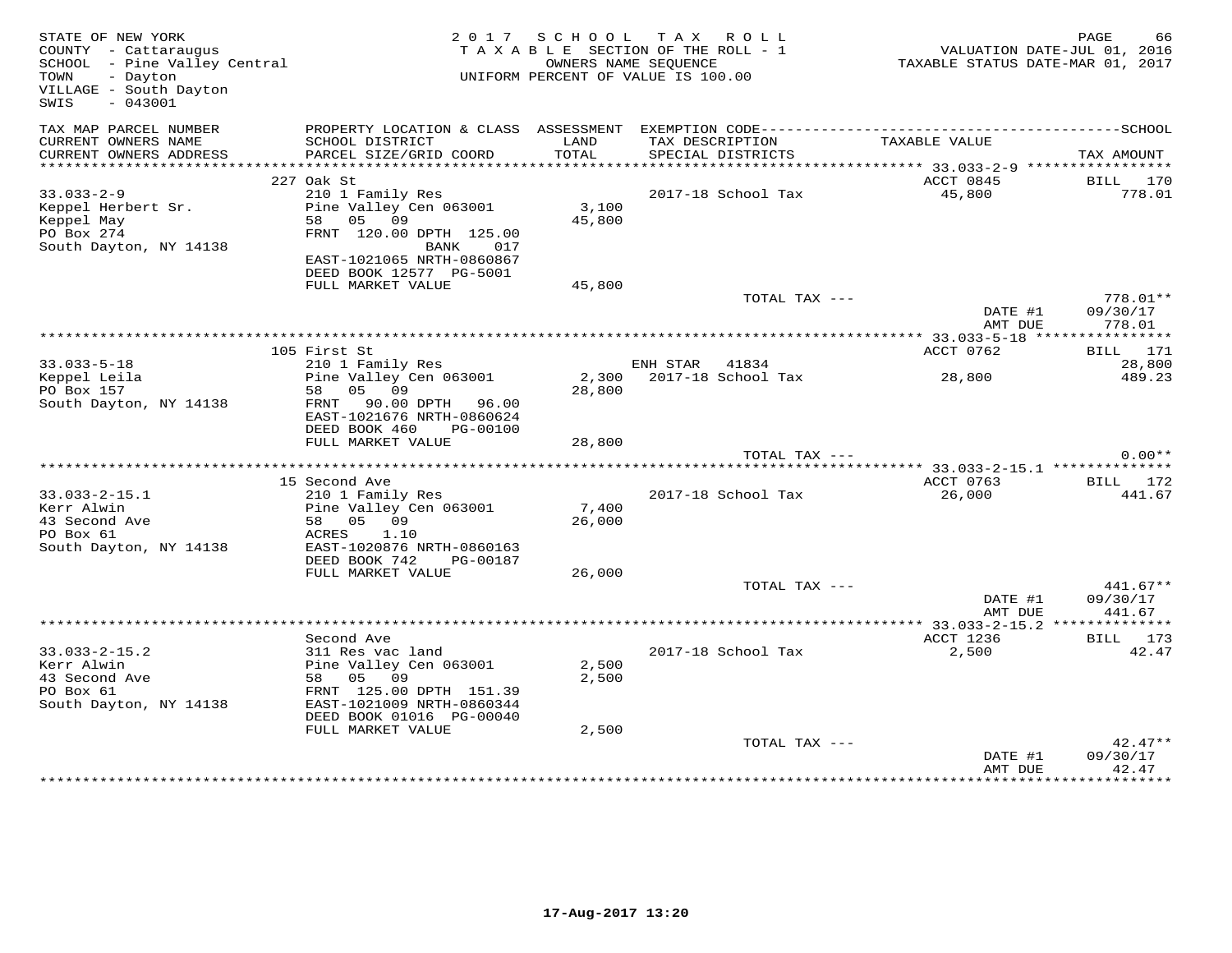| STATE OF NEW YORK<br>COUNTY - Cattaraugus<br>SCHOOL - Pine Valley Central<br>TOWN<br>- Dayton<br>VILLAGE - South Dayton<br>$-043001$<br>SWIS |                                                                                                                        |                | 2017 SCHOOL TAX ROLL<br>TAXABLE SECTION OF THE ROLL - 1<br>OWNERS NAME SEQUENCE<br>UNIFORM PERCENT OF VALUE IS 100.00 |                 | VALUATION DATE-JUL 01, 2016<br>TAXABLE STATUS DATE-MAR 01, 2017 | PAGE       | 67                   |
|----------------------------------------------------------------------------------------------------------------------------------------------|------------------------------------------------------------------------------------------------------------------------|----------------|-----------------------------------------------------------------------------------------------------------------------|-----------------|-----------------------------------------------------------------|------------|----------------------|
| TAX MAP PARCEL NUMBER                                                                                                                        |                                                                                                                        |                |                                                                                                                       |                 |                                                                 |            |                      |
| CURRENT OWNERS NAME<br>CURRENT OWNERS ADDRESS                                                                                                | SCHOOL DISTRICT<br>PARCEL SIZE/GRID COORD                                                                              | LAND<br>TOTAL  | SPECIAL DISTRICTS                                                                                                     | TAX DESCRIPTION | TAXABLE VALUE                                                   | TAX AMOUNT |                      |
|                                                                                                                                              |                                                                                                                        |                |                                                                                                                       |                 |                                                                 |            |                      |
| $33.033 - 2 - 16$                                                                                                                            | Second Ave<br>311 Res vac land                                                                                         |                | 2017-18 School Tax                                                                                                    |                 | ACCT 0727<br>2,000                                              |            | BILL 174<br>33.97    |
| Kerr Alwin<br>43 Second Ave<br>PO Box 61<br>South Dayton, 14183                                                                              | Pine Valley Cen 063001<br>58 05 09<br>FRNT 140.12 DPTH 155.40<br>EAST-1020739 NRTH-0859977<br>DEED BOOK 00930 PG-00581 | 2,000<br>2,000 |                                                                                                                       |                 |                                                                 |            |                      |
|                                                                                                                                              | FULL MARKET VALUE                                                                                                      | 2,000          |                                                                                                                       |                 |                                                                 |            |                      |
|                                                                                                                                              |                                                                                                                        |                |                                                                                                                       | TOTAL TAX ---   |                                                                 |            | $33.97**$            |
|                                                                                                                                              |                                                                                                                        |                |                                                                                                                       |                 | DATE #1<br>AMT DUE                                              | 09/30/17   | 33.97                |
|                                                                                                                                              |                                                                                                                        |                |                                                                                                                       |                 |                                                                 |            |                      |
| $33.033 - 6 - 3$                                                                                                                             | 18 Second Ave<br>270 Mfg housing                                                                                       |                | 2017-18 School Tax                                                                                                    |                 | ACCT 0700<br>7,600                                              |            | BILL 175<br>129.10   |
| Kerr Alwin<br>43 Second Ave<br>PO Box 61<br>South Dayton, NY 14138                                                                           | Pine Valley Cen 063001<br>58 05 09<br>FRNT 145.20 DPTH 305.00<br>EAST-1021116 NRTH-0860020                             | 3,800<br>7,600 |                                                                                                                       |                 |                                                                 |            |                      |
|                                                                                                                                              | DEED BOOK 873<br>PG-2002<br>FULL MARKET VALUE                                                                          | 7,600          |                                                                                                                       |                 |                                                                 |            |                      |
|                                                                                                                                              |                                                                                                                        |                |                                                                                                                       | TOTAL TAX ---   | DATE #1<br>AMT DUE                                              | 09/30/17   | $129.10**$<br>129.10 |
|                                                                                                                                              |                                                                                                                        |                |                                                                                                                       |                 |                                                                 |            |                      |
| $33.033 - 4 - 11$                                                                                                                            | 104 Maple St<br>210 1 Family Res                                                                                       |                | BAS STAR 41854                                                                                                        |                 | ACCT 0654                                                       |            | BILL 176<br>30,000   |
| Kerr Melody L<br>PO Box 129                                                                                                                  | Pine Valley Cen 063001<br>58 05 09                                                                                     | 44,900         | 2,600 2017-18 School Tax                                                                                              |                 | 44,900                                                          |            | 762.72               |
| S. Dayton, NY 14138                                                                                                                          | FRNT 100.00 DPTH 150.00<br>EAST-1022097 NRTH-0861223<br>DEED BOOK 11999 PG-3001                                        |                |                                                                                                                       |                 |                                                                 |            |                      |
|                                                                                                                                              | FULL MARKET VALUE                                                                                                      | 44,900         |                                                                                                                       |                 |                                                                 |            |                      |
|                                                                                                                                              |                                                                                                                        |                |                                                                                                                       | TOTAL TAX ---   | DATE #1<br>AMT DUE                                              | 09/30/17   | $253.11**$<br>253.11 |
|                                                                                                                                              |                                                                                                                        |                |                                                                                                                       |                 |                                                                 |            |                      |
| $33.034 - 1 - 1$                                                                                                                             | 30 Maple St                                                                                                            |                |                                                                                                                       |                 | ACCT 0909                                                       |            | BILL 177<br>15,000   |
| Kerr Rev Trust I Carl L<br>30 Maple St<br>South Dayton, NY 14138                                                                             | 481 Att row bldg<br>Pine Valley Cen 063001<br>58 05 09<br>FRNT 67.00 DPTH 151.00<br>EAST-1022661 NRTH-0860827          | 25,000         | ENH STAR 41834<br>3,400 2017-18 School Tax                                                                            |                 | 25,000                                                          |            | 424.68               |
|                                                                                                                                              | DEED BOOK 19374 PG-7001                                                                                                |                |                                                                                                                       |                 |                                                                 |            |                      |
|                                                                                                                                              | FULL MARKET VALUE                                                                                                      | 25,000         |                                                                                                                       | TOTAL TAX ---   |                                                                 |            | 169.87**             |
|                                                                                                                                              |                                                                                                                        |                |                                                                                                                       |                 | DATE #1<br>AMT DUE                                              | 09/30/17   | 169.87               |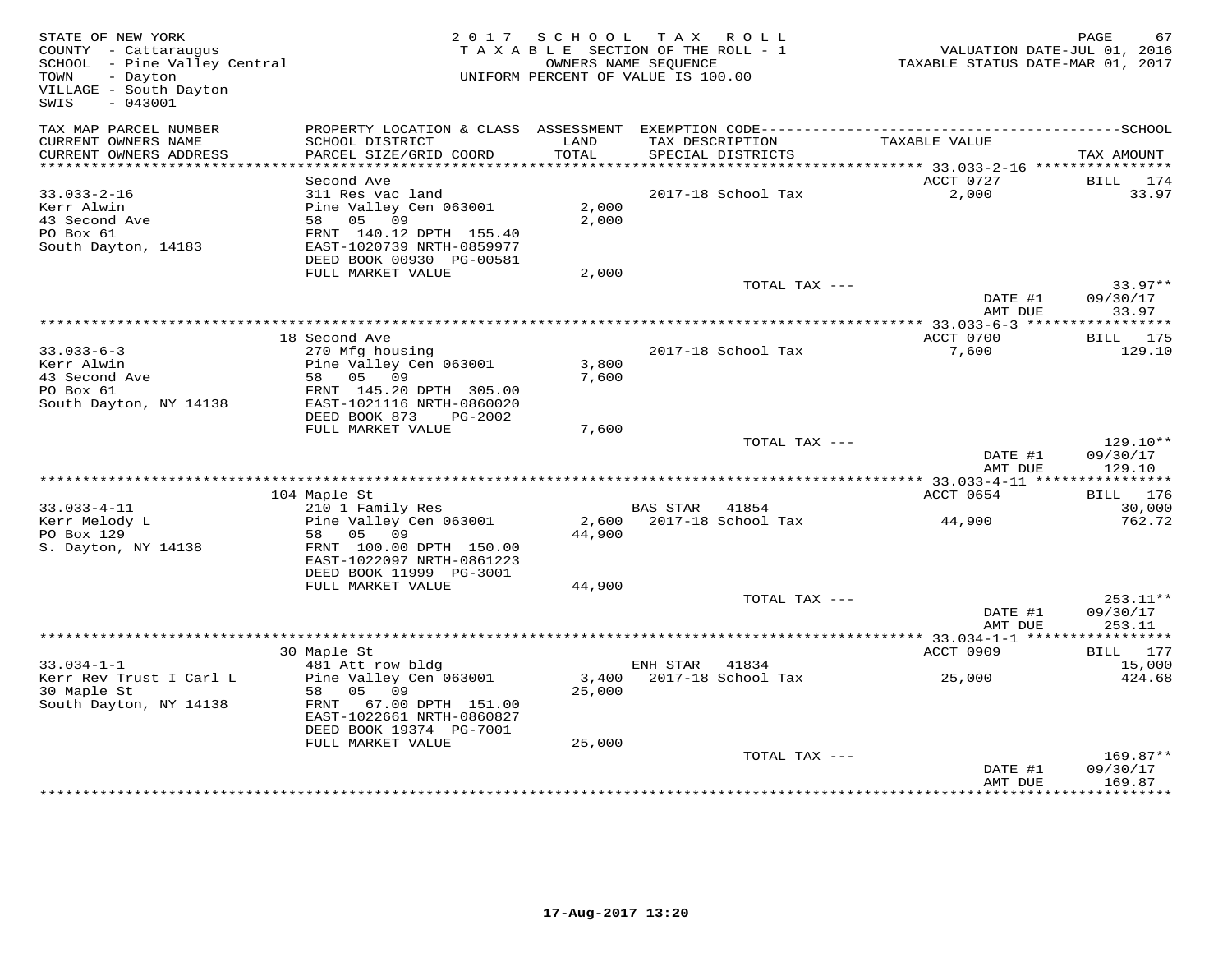| STATE OF NEW YORK<br>COUNTY - Cattaraugus<br>SCHOOL - Pine Valley Central<br>TOWN<br>- Dayton<br>VILLAGE - South Dayton<br>SWIS<br>$-043001$ |                                                                                                                         | 2017 SCHOOL TAX ROLL<br>TAXABLE SECTION OF THE ROLL - 1<br>UNIFORM PERCENT OF VALUE IS 100.00 | OWNERS NAME SEQUENCE |                    |                    | PAGE<br>68<br>VALUATION DATE-JUL 01, 2016<br>TAXABLE STATUS DATE-MAR 01, 2017 |
|----------------------------------------------------------------------------------------------------------------------------------------------|-------------------------------------------------------------------------------------------------------------------------|-----------------------------------------------------------------------------------------------|----------------------|--------------------|--------------------|-------------------------------------------------------------------------------|
| TAX MAP PARCEL NUMBER<br>CURRENT OWNERS NAME<br>CURRENT OWNERS ADDRESS                                                                       | SCHOOL DISTRICT<br>PARCEL SIZE/GRID COORD                                                                               | LAND<br>TOTAL                                                                                 | TAX DESCRIPTION      | SPECIAL DISTRICTS  | TAXABLE VALUE      | TAX AMOUNT                                                                    |
|                                                                                                                                              |                                                                                                                         |                                                                                               |                      |                    |                    |                                                                               |
|                                                                                                                                              | 311 Pine St                                                                                                             |                                                                                               |                      |                    | ACCT 0757          | 178<br>BILL                                                                   |
| $33.033 - 5 - 12$                                                                                                                            | 210 1 Family Res                                                                                                        |                                                                                               | <b>BAS STAR</b>      | 41854              |                    | 30,000                                                                        |
| Kerr Scott<br>311 Pine St<br>South Dayton, NY 14138                                                                                          | Pine Valley Cen 063001<br>05 09<br>58<br>FRNT 88.00 DPTH 150.00<br>EAST-1021605 NRTH-0860861<br>DEED BOOK 19410 PG-3001 | 2,300<br>77,800                                                                               |                      | 2017-18 School Tax | 77,800             | 1,321.60                                                                      |
|                                                                                                                                              | FULL MARKET VALUE                                                                                                       | 77,800                                                                                        |                      |                    |                    |                                                                               |
|                                                                                                                                              |                                                                                                                         |                                                                                               |                      | TOTAL TAX ---      |                    | 811.99**                                                                      |
|                                                                                                                                              |                                                                                                                         |                                                                                               |                      |                    | DATE #1            | 09/30/17                                                                      |
|                                                                                                                                              |                                                                                                                         |                                                                                               |                      |                    | AMT DUE            | 811.99                                                                        |
|                                                                                                                                              | 224 Maple St                                                                                                            |                                                                                               |                      |                    | ACCT 0771          | BILL 179                                                                      |
| $33.033 - 3 - 7$                                                                                                                             | 312 Vac w/imprv                                                                                                         |                                                                                               |                      | 2017-18 School Tax | 10,500             | 178.37                                                                        |
| Killock Robert W                                                                                                                             | Pine Valley Cen 063001                                                                                                  | 4,500                                                                                         |                      |                    |                    |                                                                               |
| Killock Robert & Patricia L/U 58 05 09                                                                                                       |                                                                                                                         | 10,500                                                                                        |                      |                    |                    |                                                                               |
| PO Box 359                                                                                                                                   | FRNT 123.00 DPTH 150.00                                                                                                 |                                                                                               |                      |                    |                    |                                                                               |
| South Dayton, NY 14138                                                                                                                       | EAST-1021071 NRTH-0861957<br>DEED BOOK 20877 PG-4001                                                                    |                                                                                               |                      |                    |                    |                                                                               |
|                                                                                                                                              | FULL MARKET VALUE                                                                                                       | 10,500                                                                                        |                      |                    |                    |                                                                               |
|                                                                                                                                              |                                                                                                                         |                                                                                               |                      | TOTAL TAX ---      |                    | $178.37**$                                                                    |
|                                                                                                                                              |                                                                                                                         |                                                                                               |                      |                    | DATE #1            | 09/30/17                                                                      |
|                                                                                                                                              |                                                                                                                         |                                                                                               |                      |                    | AMT DUE            | 178.37<br>***********                                                         |
|                                                                                                                                              | 121 Cherry St                                                                                                           |                                                                                               |                      |                    | ACCT 0770          | 180<br>BILL                                                                   |
| $33.033 - 3 - 9$                                                                                                                             | 210 1 Family Res                                                                                                        |                                                                                               | <b>BAS STAR</b>      | 41854              |                    | 30,000                                                                        |
| Killock Robert W                                                                                                                             | Pine Valley Cen 063001                                                                                                  | 2,000                                                                                         |                      | 2017-18 School Tax | 88,100             | 1,496.57                                                                      |
| Killock Patrica                                                                                                                              | 05 09<br>58                                                                                                             | 88,100                                                                                        |                      |                    |                    |                                                                               |
| 121 Cherry St                                                                                                                                | FRNT 75.00 DPTH 150.00                                                                                                  |                                                                                               |                      |                    |                    |                                                                               |
| PO Box 359<br>South Dayton, NY 14138                                                                                                         | EAST-1021196 NRTH-0862047<br>DEED BOOK 20877 PG-4001                                                                    |                                                                                               |                      |                    |                    |                                                                               |
|                                                                                                                                              | FULL MARKET VALUE                                                                                                       | 88,100                                                                                        |                      |                    |                    |                                                                               |
|                                                                                                                                              |                                                                                                                         |                                                                                               |                      | TOTAL TAX ---      |                    | 986.96**                                                                      |
|                                                                                                                                              |                                                                                                                         |                                                                                               |                      |                    | DATE #1<br>AMT DUE | 09/30/17<br>986.96                                                            |
|                                                                                                                                              |                                                                                                                         |                                                                                               |                      |                    |                    |                                                                               |
|                                                                                                                                              | Prospect Ave                                                                                                            |                                                                                               |                      |                    | ACCT 5043          | BILL 181                                                                      |
| $33.033 - 4 - 5.2$                                                                                                                           | 310 Res Vac                                                                                                             |                                                                                               |                      | 2017-18 School Tax | 4,500              | 76.44                                                                         |
| Killock Ronald<br>Killock Barbara                                                                                                            | Pine Valley Cen 063001<br>58 05 09                                                                                      | 4,500<br>4,500                                                                                |                      |                    |                    |                                                                               |
| 2301 SE 29 th St                                                                                                                             | $3/9$ --merged $4-3.2$ into pr                                                                                          |                                                                                               |                      |                    |                    |                                                                               |
| Okeechobee, FL 34974                                                                                                                         | FRNT 200.00 DPTH 150.00                                                                                                 |                                                                                               |                      |                    |                    |                                                                               |
|                                                                                                                                              | EAST-1022141 NRTH-0861753                                                                                               |                                                                                               |                      |                    |                    |                                                                               |
|                                                                                                                                              | DEED BOOK 15895 PG-4001                                                                                                 |                                                                                               |                      |                    |                    |                                                                               |
|                                                                                                                                              | FULL MARKET VALUE                                                                                                       | 4,500                                                                                         |                      |                    |                    |                                                                               |
|                                                                                                                                              |                                                                                                                         |                                                                                               |                      | TOTAL TAX ---      | DATE #1            | $76.44**$<br>09/30/17                                                         |
|                                                                                                                                              |                                                                                                                         |                                                                                               |                      |                    | AMT DUE            | 76.44                                                                         |
|                                                                                                                                              |                                                                                                                         |                                                                                               |                      |                    |                    | * * * * * * * * *                                                             |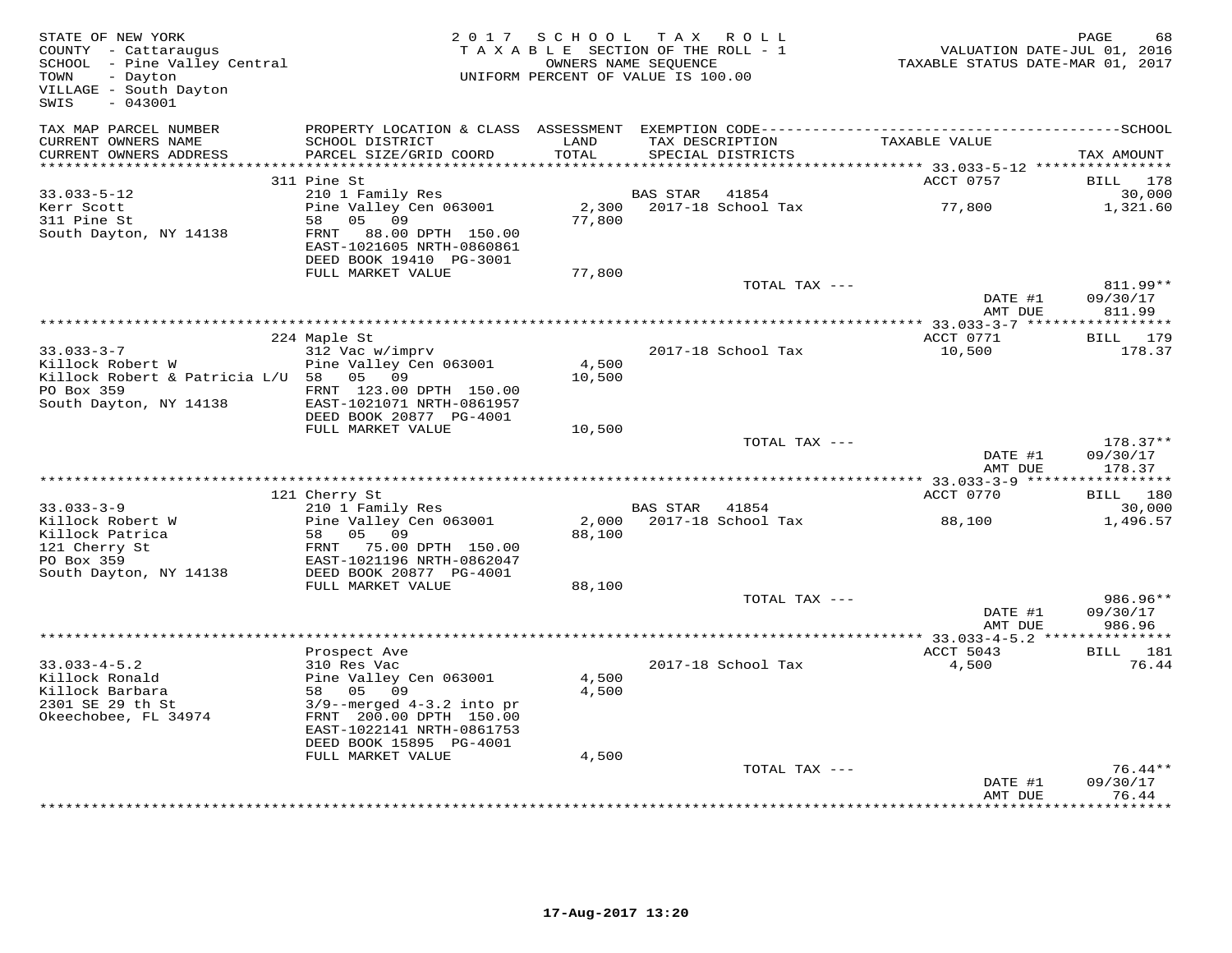| STATE OF NEW YORK<br>COUNTY - Cattaraugus<br>SCHOOL - Pine Valley Central<br>TOWN<br>- Dayton<br>VILLAGE - South Dayton<br>$-043001$<br>SWIS |                                                                                                                                                           | 2017 SCHOOL     | TAX ROLL<br>TAXABLE SECTION OF THE ROLL - 1<br>OWNERS NAME SEQUENCE<br>UNIFORM PERCENT OF VALUE IS 100.00 | VALUATION DATE-JUL 01, 2016<br>TAXABLE STATUS DATE-MAR 01, 2017 | PAGE<br>69                     |
|----------------------------------------------------------------------------------------------------------------------------------------------|-----------------------------------------------------------------------------------------------------------------------------------------------------------|-----------------|-----------------------------------------------------------------------------------------------------------|-----------------------------------------------------------------|--------------------------------|
| TAX MAP PARCEL NUMBER<br>CURRENT OWNERS NAME<br>CURRENT OWNERS ADDRESS                                                                       | SCHOOL DISTRICT<br>PARCEL SIZE/GRID COORD                                                                                                                 | LAND<br>TOTAL   | TAX DESCRIPTION<br>SPECIAL DISTRICTS                                                                      | TAXABLE VALUE                                                   | TAX AMOUNT                     |
| **********************                                                                                                                       |                                                                                                                                                           |                 |                                                                                                           |                                                                 |                                |
| $33.042 - 1 - 2.1$<br>Killock Rosina M<br>Blair Milly<br>12307 Bentley Rd<br>South Dayton, NY 14138                                          | Dredge Rd<br>311 Res vac land<br>Pine Valley Cen 063001<br>50 05 09<br>2.80<br>ACRES<br>EAST-1023266 NRTH-0859426<br>DEED BOOK 01003 PG-00260             | 3,000<br>3,000  | 2017-18 School Tax                                                                                        | ACCT 0767<br>3,000                                              | 182<br>BILL<br>50.96           |
|                                                                                                                                              | FULL MARKET VALUE                                                                                                                                         | 3,000           |                                                                                                           |                                                                 |                                |
|                                                                                                                                              |                                                                                                                                                           |                 | TOTAL TAX ---                                                                                             | DATE #1<br>AMT DUE                                              | $50.96**$<br>09/30/17<br>50.96 |
|                                                                                                                                              |                                                                                                                                                           |                 |                                                                                                           |                                                                 |                                |
| $33.033 - 5 - 9$<br>Klepfer Bonnie C<br>Klepfer Justin W<br>2206 Main St<br>Collins, NY 14034                                                | 216 Oak St<br>210 1 Family Res<br>Pine Valley Cen 063001<br>05 09<br>58<br>FRNT 75.00 DPTH 125.00<br>EAST-1021410 NRTH-0860832<br>DEED BOOK 24795 PG-5001 | 2,000<br>56,000 | 2017-18 School Tax                                                                                        | ACCT 0894<br>56,000                                             | BILL 183<br>951.28             |
|                                                                                                                                              | FULL MARKET VALUE                                                                                                                                         | 56,000          |                                                                                                           |                                                                 |                                |
|                                                                                                                                              |                                                                                                                                                           |                 | TOTAL TAX ---                                                                                             | DATE #1<br>AMT DUE                                              | 951.28**<br>09/30/17<br>951.28 |
|                                                                                                                                              | Mill St                                                                                                                                                   |                 |                                                                                                           | ** 33.026-1-4 ******                                            | ***********<br>BILL 184        |
| $33.026 - 1 - 4$<br>Kraemer Gary A<br>Kraemer Linda A<br>8406 Mill St<br>South Dayton, NY 14138                                              | 311 Res vac land<br>Pine Valley Cen 063001<br>58 05 09<br>1.97<br><b>ACRES</b><br>EAST-1024410 NRTH-0862379                                               | 2,000<br>2,000  | 2017-18 School Tax                                                                                        | ACCT 0774<br>2,000                                              | 33.97                          |
|                                                                                                                                              | DEED BOOK 768<br>PG-00372<br>FULL MARKET VALUE                                                                                                            | 2,000           |                                                                                                           |                                                                 |                                |
|                                                                                                                                              |                                                                                                                                                           |                 | TOTAL TAX ---                                                                                             | DATE #1<br>AMT DUE                                              | $33.97**$<br>09/30/17<br>33.97 |
|                                                                                                                                              |                                                                                                                                                           |                 |                                                                                                           |                                                                 | ***********                    |
|                                                                                                                                              | 112 Mill St                                                                                                                                               |                 |                                                                                                           | ACCT 0804                                                       | BILL 185                       |
| $33.034 - 3 - 9$<br>Kutschke Heidi<br>112 Mill St<br>South Dayton, NY 14138                                                                  | 210 1 Family Res<br>Pine Valley Cen 063001<br>05<br>58<br>09<br>FRNT 116.00 DPTH 125.00<br>EAST-1022945 NRTH-0860379<br>DEED BOOK 19307 PG-7001           | 3,000<br>29,200 | 2017-18 School Tax                                                                                        | 29,200                                                          | 496.03                         |
|                                                                                                                                              | FULL MARKET VALUE                                                                                                                                         | 29,200          | TOTAL TAX ---                                                                                             |                                                                 | 496.03**                       |
|                                                                                                                                              |                                                                                                                                                           |                 |                                                                                                           | DATE #1<br>AMT DUE                                              | 09/30/17<br>496.03             |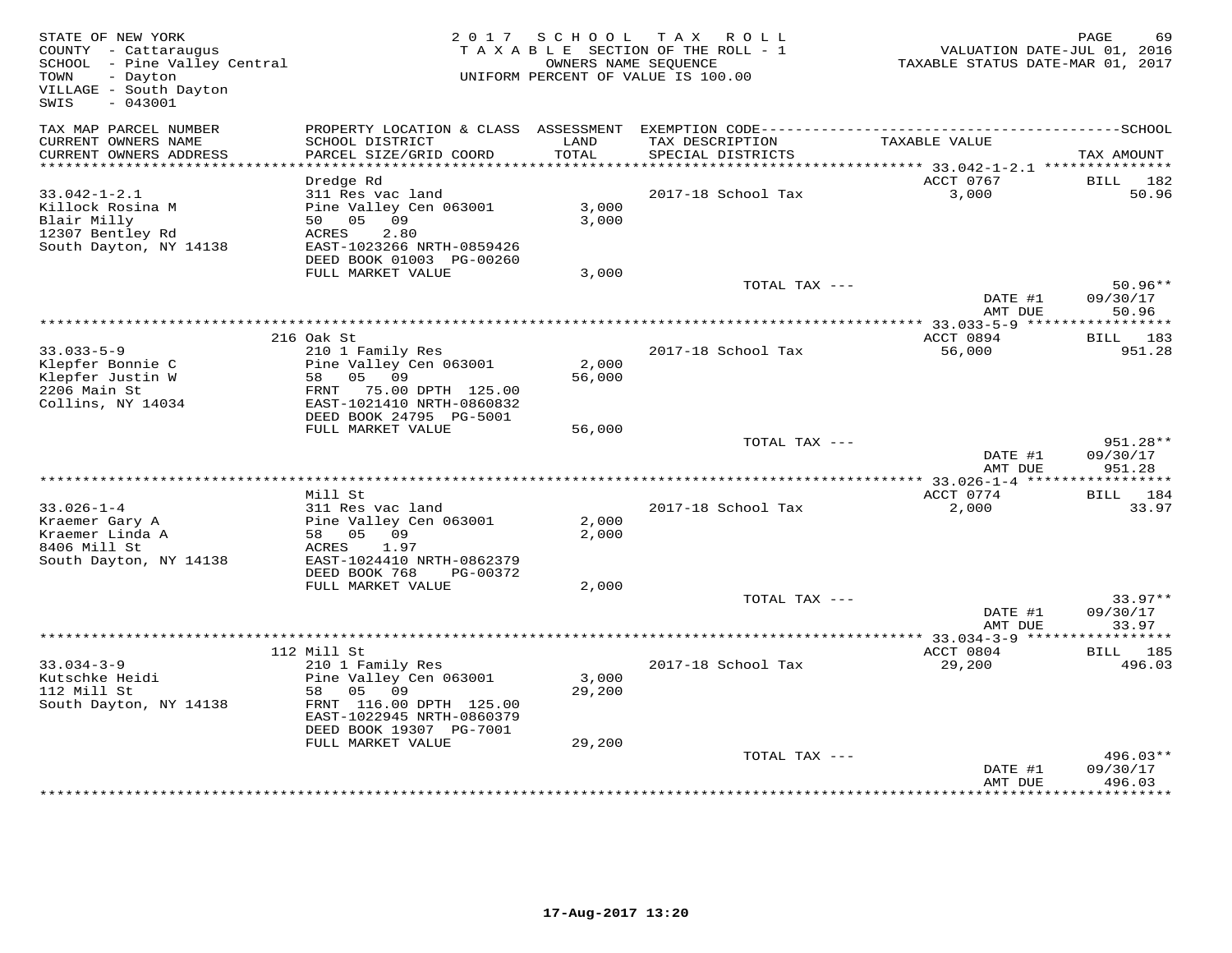| STATE OF NEW YORK<br>COUNTY - Cattaraugus<br>SCHOOL - Pine Valley Central<br>- Dayton<br>TOWN<br>VILLAGE - South Dayton<br>$-043001$<br>SWIS |                                                                                                                     | 2017 SCHOOL          | T A X<br>R O L L<br>TAXABLE SECTION OF THE ROLL - 1<br>OWNERS NAME SEQUENCE<br>UNIFORM PERCENT OF VALUE IS 100.00 | VALUATION DATE-JUL 01, 2016<br>TAXABLE STATUS DATE-MAR 01, 2017 | PAGE<br>70                           |
|----------------------------------------------------------------------------------------------------------------------------------------------|---------------------------------------------------------------------------------------------------------------------|----------------------|-------------------------------------------------------------------------------------------------------------------|-----------------------------------------------------------------|--------------------------------------|
| TAX MAP PARCEL NUMBER<br>CURRENT OWNERS NAME                                                                                                 | SCHOOL DISTRICT                                                                                                     | LAND<br><b>TOTAL</b> | TAX DESCRIPTION                                                                                                   | TAXABLE VALUE                                                   |                                      |
| CURRENT OWNERS ADDRESS                                                                                                                       | PARCEL SIZE/GRID COORD                                                                                              |                      | SPECIAL DISTRICTS                                                                                                 |                                                                 | TAX AMOUNT                           |
|                                                                                                                                              | 413 Pine St                                                                                                         |                      |                                                                                                                   | ACCT 0837                                                       | BILL<br>186                          |
| $33.033 - 3 - 34$<br>Lambert Thomas J<br>527 83 Rte<br>South Dayton, NY 14138                                                                | 433 Auto body<br>Pine Valley Cen 063001<br>58 05 09<br>FRNT 67.50 DPTH 131.00<br>EAST-1020963 NRTH-0861328          | 3,200<br>28,000      | 2017-18 School Tax                                                                                                | 28,000                                                          | 475.64                               |
|                                                                                                                                              | DEED BOOK 904<br>PG-00561                                                                                           |                      |                                                                                                                   |                                                                 |                                      |
|                                                                                                                                              | FULL MARKET VALUE                                                                                                   | 28,000               |                                                                                                                   |                                                                 |                                      |
|                                                                                                                                              |                                                                                                                     |                      | TOTAL TAX ---                                                                                                     | DATE #1<br>AMT DUE                                              | $475.64**$<br>09/30/17<br>475.64     |
|                                                                                                                                              |                                                                                                                     |                      |                                                                                                                   |                                                                 |                                      |
| $33.033 - 6 - 35$<br>Laquay Lisa M                                                                                                           | 123 Oak St<br>311 Res vac land<br>Pine Valley Cen 063001                                                            | 2,600                | 2017-18 School Tax                                                                                                | ACCT 0893<br>2,600                                              | BILL 187<br>44.17                    |
| 8585 Cottage Rd<br>South Dayton, NY 14138                                                                                                    | 58 05 09<br>FRNT 60.00 DPTH 125.00<br>EAST-1021973 NRTH-0860216<br>DEED BOOK 00946 PG-01028                         | 2,600                |                                                                                                                   |                                                                 |                                      |
|                                                                                                                                              | FULL MARKET VALUE                                                                                                   | 2,600                |                                                                                                                   |                                                                 |                                      |
|                                                                                                                                              |                                                                                                                     |                      | TOTAL TAX ---                                                                                                     | DATE #1<br>AMT DUE                                              | $44.17**$<br>09/30/17<br>44.17       |
|                                                                                                                                              |                                                                                                                     |                      |                                                                                                                   |                                                                 |                                      |
|                                                                                                                                              | 224 Pine St                                                                                                         |                      |                                                                                                                   | ACCT 0776                                                       | BILL 188                             |
| $33.033 - 5 - 19$<br>Latshaw Kenneth W<br>Latshaw John H<br>PO Box 67<br>Cherry Creek, NY 14723                                              | 220 2 Family Res<br>Pine Valley Cen 063001<br>05 09<br>58<br>FRNT<br>59.00 DPTH 150.00<br>EAST-1021991 NRTH-0860849 | 3,200<br>64,000      | 2017-18 School Tax                                                                                                | 64,000                                                          | 1,087.18                             |
|                                                                                                                                              | DEED BOOK 1032    PG-372                                                                                            |                      |                                                                                                                   |                                                                 |                                      |
|                                                                                                                                              | FULL MARKET VALUE                                                                                                   | 64,000               |                                                                                                                   |                                                                 |                                      |
|                                                                                                                                              |                                                                                                                     |                      | TOTAL TAX ---                                                                                                     | DATE #1<br>AMT DUE                                              | $1,087.18**$<br>09/30/17<br>1,087.18 |
|                                                                                                                                              |                                                                                                                     |                      |                                                                                                                   | ***** 33.042-1-3.1 ***************                              |                                      |
|                                                                                                                                              | 33 Pine St                                                                                                          |                      |                                                                                                                   | ACCT 0657                                                       | BILL 189                             |
| $33.042 - 1 - 3.1$<br>Lawton Henry J Jr<br>Rugg Victoria L<br>33 Pine St<br>PO Box 71                                                        | 210 1 Family Res<br>Pine Valley Cen 063001<br>49 05<br>09<br>1.16 BANK<br>ACRES<br>084<br>EAST-1023566 NRTH-0859571 | 62,000               | BAS STAR<br>41854<br>7,500 2017-18 School Tax                                                                     | 62,000                                                          | 30,000<br>1,053.21                   |
| S. Dayton, NY 14138                                                                                                                          | DEED BOOK 8053 PG-8001                                                                                              |                      |                                                                                                                   |                                                                 |                                      |
|                                                                                                                                              | FULL MARKET VALUE                                                                                                   | 62,000               | TOTAL TAX ---                                                                                                     | DATE #1                                                         | 543.59**<br>09/30/17                 |
|                                                                                                                                              |                                                                                                                     |                      |                                                                                                                   | AMT DUE                                                         | 543.59                               |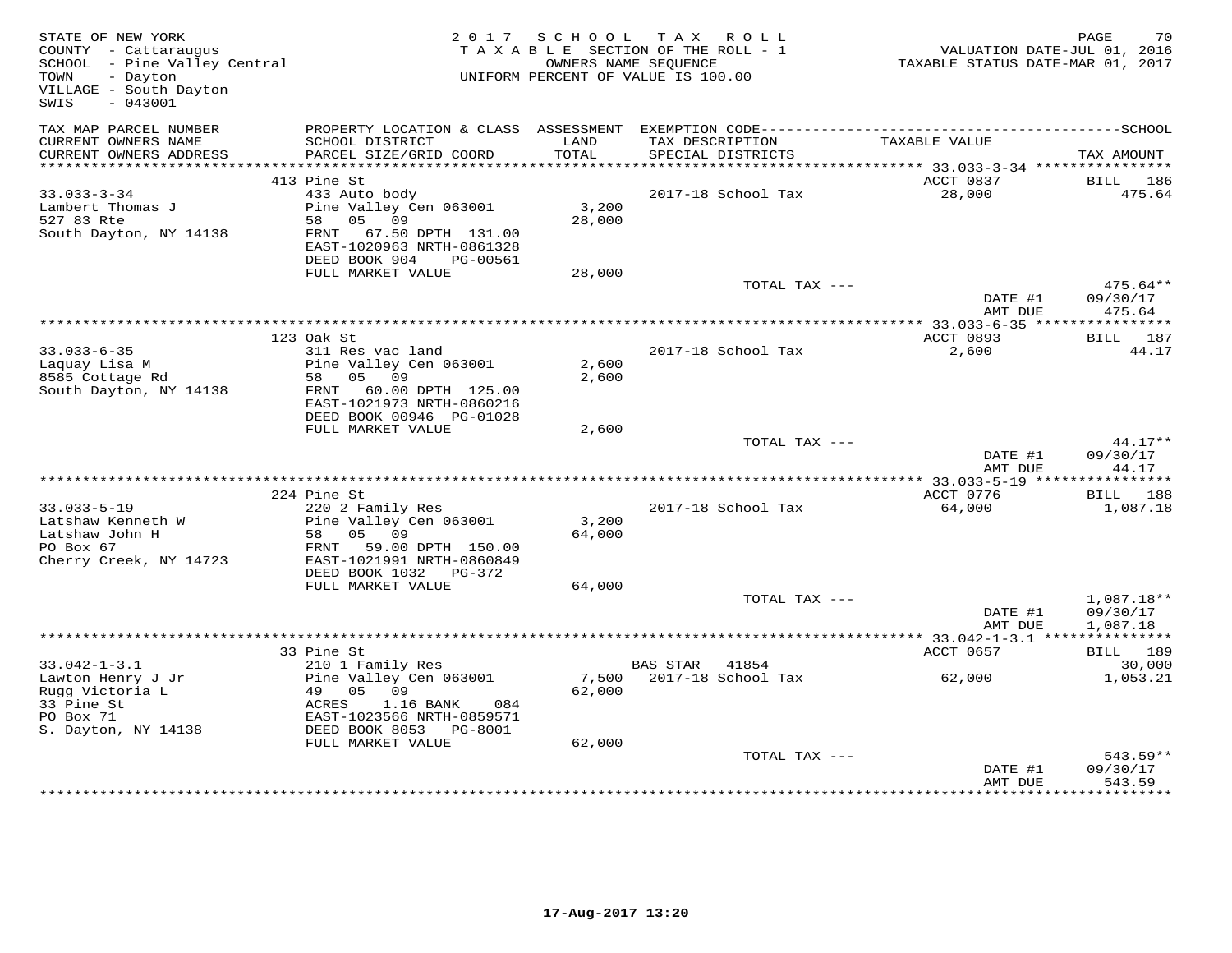| STATE OF NEW YORK<br>COUNTY - Cattaraugus<br>SCHOOL - Pine Valley Central<br>TOWN<br>- Dayton<br>VILLAGE - South Dayton<br>$-043001$<br>SWIS | 2 0 1 7                                   | S C H O O L    | TAX ROLL<br>TAXABLE SECTION OF THE ROLL - 1<br>OWNERS NAME SEQUENCE<br>UNIFORM PERCENT OF VALUE IS 100.00 | VALUATION DATE-JUL 01, 2016<br>TAXABLE STATUS DATE-MAR 01, 2017 | PAGE<br>71               |
|----------------------------------------------------------------------------------------------------------------------------------------------|-------------------------------------------|----------------|-----------------------------------------------------------------------------------------------------------|-----------------------------------------------------------------|--------------------------|
| TAX MAP PARCEL NUMBER                                                                                                                        | PROPERTY LOCATION & CLASS ASSESSMENT      |                |                                                                                                           |                                                                 |                          |
| CURRENT OWNERS NAME<br>CURRENT OWNERS ADDRESS                                                                                                | SCHOOL DISTRICT<br>PARCEL SIZE/GRID COORD | LAND<br>TOTAL  | TAX DESCRIPTION<br>SPECIAL DISTRICTS                                                                      | TAXABLE VALUE                                                   | TAX AMOUNT               |
| ***********************                                                                                                                      |                                           |                |                                                                                                           |                                                                 |                          |
| $33.033 - 4 - 17$                                                                                                                            | 15 Cherry St<br>210 1 Family Res          |                | 2017-18 School Tax                                                                                        | ACCT 0778<br>70,500                                             | BILL<br>190<br>1,197.60  |
| Leach Evelyn                                                                                                                                 | Pine Valley Cen 063001                    | 2,600          |                                                                                                           |                                                                 |                          |
| Nobles Joan M                                                                                                                                | 58 05 09                                  | 70,500         |                                                                                                           |                                                                 |                          |
| Leach Evelyn Estate                                                                                                                          | FRNT 100.00 DPTH 150.00                   |                |                                                                                                           |                                                                 |                          |
| 7978 83 Rte                                                                                                                                  | EAST-1021941 NRTH-0861519                 |                |                                                                                                           |                                                                 |                          |
| South Dayton, NY 14138                                                                                                                       | DEED BOOK 20408 PG-3002                   |                |                                                                                                           |                                                                 |                          |
|                                                                                                                                              | FULL MARKET VALUE                         | 70,500         |                                                                                                           |                                                                 |                          |
|                                                                                                                                              |                                           |                | TOTAL TAX ---                                                                                             | DATE #1                                                         | $1,197.60**$<br>09/30/17 |
|                                                                                                                                              |                                           |                |                                                                                                           | AMT DUE                                                         | 1,197.60                 |
|                                                                                                                                              |                                           |                |                                                                                                           |                                                                 |                          |
|                                                                                                                                              | 110 Mechanic St                           |                |                                                                                                           | ACCT 0744                                                       | BILL 191                 |
| $33.034 - 2 - 2$                                                                                                                             | 270 Mfg housing                           |                | 2017-18 School Tax                                                                                        | 4,600                                                           | 78.14                    |
| Legacy Acres, LLC<br>8568 Silver Creek Rd                                                                                                    | Pine Valley Cen 063001<br>58 05 09        | 1,900<br>4,600 |                                                                                                           |                                                                 |                          |
| South Dayton, NY 14138                                                                                                                       | FRNT 200.00 DPTH 162.00                   |                |                                                                                                           |                                                                 |                          |
|                                                                                                                                              | ACRES<br>0.38                             |                |                                                                                                           |                                                                 |                          |
|                                                                                                                                              | EAST-1023105 NRTH-0860126                 |                |                                                                                                           |                                                                 |                          |
|                                                                                                                                              | DEED BOOK 20961 PG-9002                   |                |                                                                                                           |                                                                 |                          |
|                                                                                                                                              | FULL MARKET VALUE                         | 4,600          |                                                                                                           |                                                                 |                          |
|                                                                                                                                              |                                           |                | TOTAL TAX ---                                                                                             | DATE #1                                                         | 78.14**<br>09/30/17      |
|                                                                                                                                              |                                           |                |                                                                                                           | AMT DUE                                                         | 78.14                    |
|                                                                                                                                              |                                           |                |                                                                                                           |                                                                 |                          |
|                                                                                                                                              | 202 Mechanic St                           |                |                                                                                                           | ACCT 0743                                                       | BILL 192                 |
| $33.034 - 2 - 11$                                                                                                                            | 105 Vac farmland                          |                | 41720<br>AG DIST                                                                                          |                                                                 | 11,353                   |
| Legacy Acres, LLC<br>8568 Silver Creek Rd                                                                                                    | Pine Valley Cen 063001<br>58 05 09        |                | 20,500 SILO T/C/S 42100<br>28,200 2017-18 School Tax                                                      | 14,847                                                          | 2,000<br>252.21          |
| South Dayton, NY 14138                                                                                                                       | ACRES 17.99                               |                |                                                                                                           |                                                                 |                          |
|                                                                                                                                              | EAST-1023906 NRTH-0860539                 |                |                                                                                                           |                                                                 |                          |
| MAY BE SUBJECT TO PAYMENT                                                                                                                    | DEED BOOK 20961 PG-9002                   |                |                                                                                                           |                                                                 |                          |
| UNDER AGDIST LAW TIL 2021                                                                                                                    | FULL MARKET VALUE                         | 28,200         |                                                                                                           |                                                                 |                          |
|                                                                                                                                              |                                           |                | TOTAL TAX ---                                                                                             |                                                                 | $252.21**$               |
|                                                                                                                                              |                                           |                |                                                                                                           | DATE #1<br>AMT DUE                                              | 09/30/17<br>252.21       |
|                                                                                                                                              |                                           |                |                                                                                                           |                                                                 |                          |
|                                                                                                                                              | 47 Second Ave                             |                |                                                                                                           | ACCT 0652                                                       | BILL 193                 |
| $33.033 - 2 - 12$                                                                                                                            | 210 1 Family Res                          |                | 41854<br>BAS STAR                                                                                         |                                                                 | 30,000                   |
| Lillie Brian S                                                                                                                               | Pine Valley Cen 063001                    | 3,600          | 2017-18 School Tax                                                                                        | 122,100                                                         | 2,074.14                 |
| PO Box 204                                                                                                                                   | 58 05 09                                  | 122,100        |                                                                                                           |                                                                 |                          |
| South Dayton, NY 14138                                                                                                                       | FRNT 140.00 DPTH 125.00<br>BANK<br>017    |                |                                                                                                           |                                                                 |                          |
|                                                                                                                                              | EAST-1021282 NRTH-0860709                 |                |                                                                                                           |                                                                 |                          |
|                                                                                                                                              | DEED BOOK 01001 PG-01196                  |                |                                                                                                           |                                                                 |                          |
|                                                                                                                                              | FULL MARKET VALUE                         | 122,100        |                                                                                                           |                                                                 |                          |
|                                                                                                                                              |                                           |                | TOTAL TAX ---                                                                                             |                                                                 | $1,564.52**$             |
|                                                                                                                                              |                                           |                |                                                                                                           | DATE #1<br>AMT DUE                                              | 09/30/17<br>1,564.52     |
|                                                                                                                                              |                                           |                |                                                                                                           |                                                                 | **********               |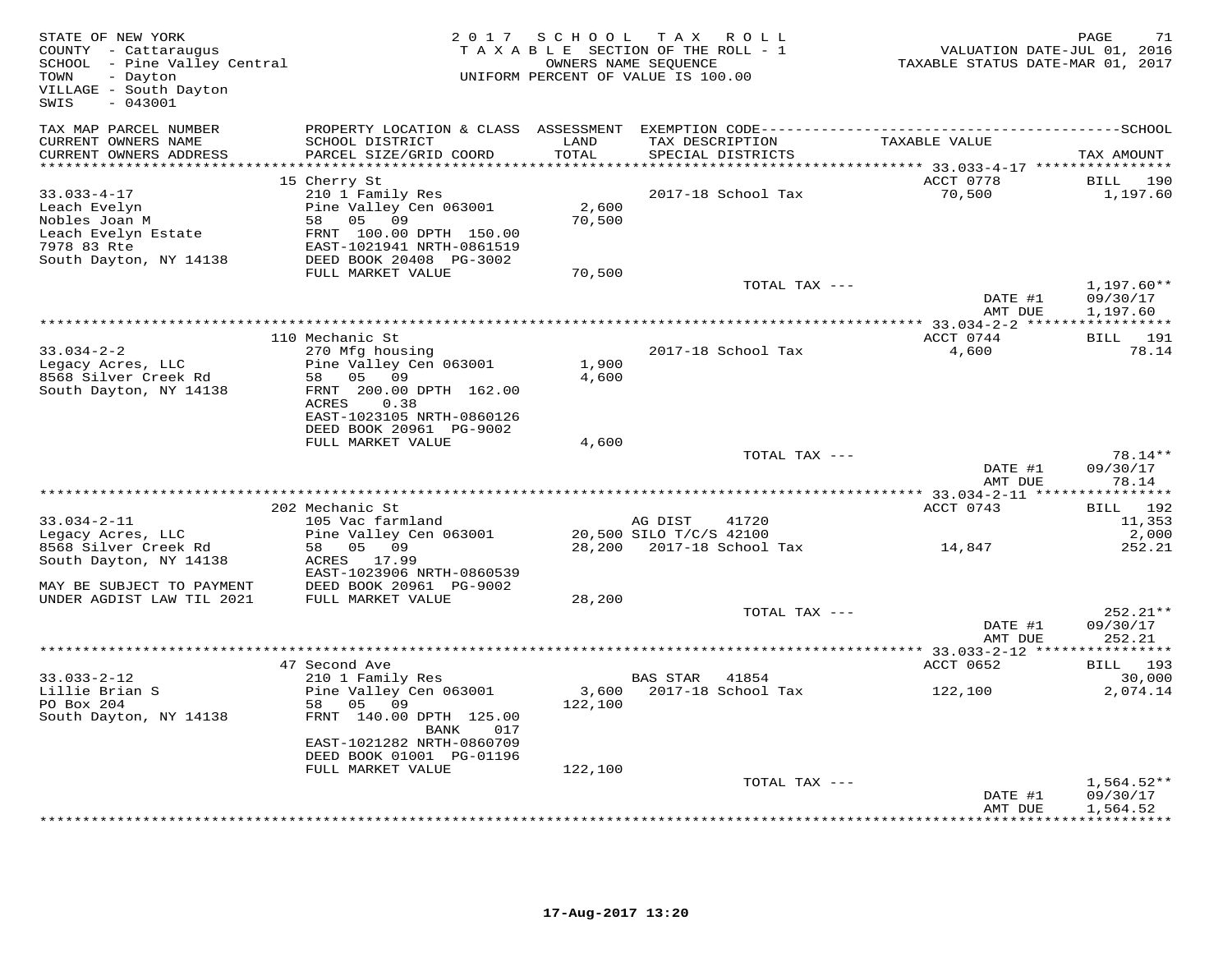| STATE OF NEW YORK<br>COUNTY - Cattaraugus<br>SCHOOL - Pine Valley Central<br>TOWN<br>- Dayton<br>VILLAGE - South Dayton<br>SWIS<br>$-043001$ |                                                                                                                                                                           | 2017 SCHOOL<br>TAXABLE SECTION OF THE ROLL - 1<br>UNIFORM PERCENT OF VALUE IS 100.00 | TAX ROLL<br>OWNERS NAME SEQUENCE |                             | TAXABLE STATUS DATE-MAR 01, 2017 | PAGE<br>72<br>VALUATION DATE-JUL 01, 2016 |
|----------------------------------------------------------------------------------------------------------------------------------------------|---------------------------------------------------------------------------------------------------------------------------------------------------------------------------|--------------------------------------------------------------------------------------|----------------------------------|-----------------------------|----------------------------------|-------------------------------------------|
| TAX MAP PARCEL NUMBER<br>CURRENT OWNERS NAME<br>CURRENT OWNERS ADDRESS                                                                       | SCHOOL DISTRICT<br>PARCEL SIZE/GRID COORD                                                                                                                                 | LAND<br>TOTAL                                                                        | TAX DESCRIPTION                  | SPECIAL DISTRICTS           | TAXABLE VALUE                    | TAX AMOUNT                                |
| $33.033 - 2 - 13.2$<br>Lillie Brian S<br>PO Box 204<br>South Dayton, NY 14138                                                                | Second St<br>311 Res vac land<br>Pine Valley Cen 063001<br>09<br>58 05<br>FRNT 120.00 DPTH 150.00<br>BANK<br>017<br>EAST-1021205 NRTH-0860611<br>DEED BOOK 01001 PG-01196 | 900<br>900                                                                           |                                  | 2017-18 School Tax          | ACCT 1319<br>900                 | BILL<br>194<br>15.29                      |
|                                                                                                                                              | FULL MARKET VALUE                                                                                                                                                         | 900                                                                                  |                                  | TOTAL TAX ---               | DATE #1                          | $15.29**$<br>09/30/17                     |
|                                                                                                                                              |                                                                                                                                                                           |                                                                                      |                                  |                             | AMT DUE                          | 15.29                                     |
| $33.033 - 4 - 14$                                                                                                                            | 112 Maple St<br>210 1 Family Res                                                                                                                                          |                                                                                      | BAS STAR                         | 41854                       | ACCT 0718                        | BILL 195<br>30,000                        |
| Lucas Jean<br>(Brown) D<br>PO Box 125                                                                                                        | Pine Valley Cen 063001<br>05 09<br>58                                                                                                                                     | 2,600<br>40,700                                                                      |                                  | 2017-18 School Tax          | 40,700                           | 691.38                                    |
| South Dayton, NY 14138                                                                                                                       | FRNT 100.00 DPTH 150.00<br>EAST-1021894 NRTH-0861367<br>DEED BOOK 00948 PG-00903<br>FULL MARKET VALUE                                                                     | 40,700                                                                               |                                  |                             |                                  |                                           |
|                                                                                                                                              |                                                                                                                                                                           |                                                                                      |                                  | TOTAL TAX ---               | DATE #1                          | 181.76**<br>09/30/17                      |
|                                                                                                                                              |                                                                                                                                                                           |                                                                                      |                                  |                             | AMT DUE                          | 181.76                                    |
|                                                                                                                                              |                                                                                                                                                                           |                                                                                      |                                  |                             |                                  |                                           |
|                                                                                                                                              | 73 Pine St                                                                                                                                                                |                                                                                      |                                  |                             | ACCT 1134                        | <b>BILL</b> 196                           |
| $33.034 - 3 - 21.2$<br>Luczkowiak Doris<br>Luczkowiak Claude I<br>PO Box 116                                                                 | 210 1 Family Res<br>Pine Valley Cen 063001<br>58 05 09<br>ACRES<br>1.20                                                                                                   | 6,200<br>59,000                                                                      | ENH STAR                         | 41834<br>2017-18 School Tax | 59,000                           | 59,000<br>1,002.24                        |
| South Dayton, NY 14138                                                                                                                       | EAST-1022708 NRTH-0859973<br>DEED BOOK 5681 PG-2002<br>FULL MARKET VALUE                                                                                                  | 59,000                                                                               |                                  |                             |                                  |                                           |
|                                                                                                                                              |                                                                                                                                                                           |                                                                                      |                                  | TOTAL TAX ---               |                                  | $0.00**$                                  |
|                                                                                                                                              |                                                                                                                                                                           |                                                                                      |                                  |                             | *** 33.033-4-5.1 **************  |                                           |
|                                                                                                                                              | 14 Cherry St                                                                                                                                                              |                                                                                      |                                  |                             | ACCT 0777                        | BILL 197                                  |
| $33.033 - 4 - 5.1$                                                                                                                           | 210 1 Family Res                                                                                                                                                          |                                                                                      | ENH STAR                         | 41834                       |                                  | 65,500                                    |
| Lycett John T<br>Lycett Prisilla S<br>14 Cherry St<br>PO Box 221<br>S. Dayton, NY 14138                                                      | Pine Valley Cen 063001<br>58 05 09<br>$3/9$ --merged $4-3.2$ into pr<br>FRNT 125.00 DPTH 150.00<br>BANK<br>017                                                            | 3,300<br>87,900                                                                      |                                  | 2017-18 School Tax          | 87,900                           | 1,493.17                                  |
|                                                                                                                                              | EAST-1022141 NRTH-0861663                                                                                                                                                 |                                                                                      |                                  |                             |                                  |                                           |
|                                                                                                                                              | DEED BOOK 15895 PG-4001<br>FULL MARKET VALUE                                                                                                                              | 87,900                                                                               |                                  |                             |                                  |                                           |
|                                                                                                                                              |                                                                                                                                                                           |                                                                                      |                                  | TOTAL TAX ---               |                                  | 380.51**                                  |
|                                                                                                                                              |                                                                                                                                                                           |                                                                                      |                                  |                             | DATE #1<br>AMT DUE               | 09/30/17<br>380.51                        |
|                                                                                                                                              |                                                                                                                                                                           |                                                                                      |                                  |                             |                                  | ********                                  |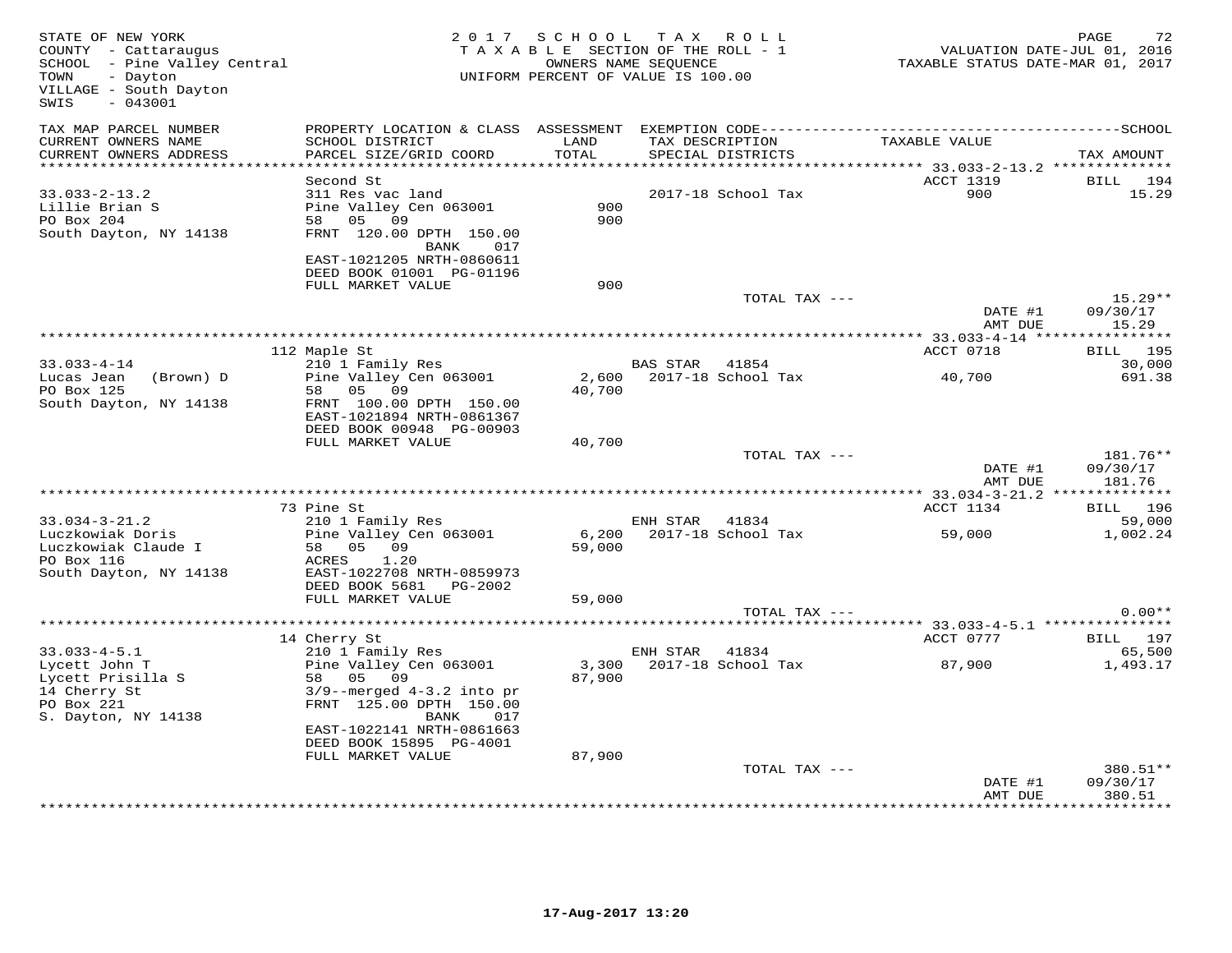| STATE OF NEW YORK<br>COUNTY - Cattaraugus<br>SCHOOL - Pine Valley Central<br>TOWN<br>- Dayton<br>VILLAGE - South Dayton<br>$-043001$<br>SWIS |                                                                                                                                                                              |                             | 2017 SCHOOL TAX ROLL<br>TAXABLE SECTION OF THE ROLL - 1<br>OWNERS NAME SEOUENCE<br>UNIFORM PERCENT OF VALUE IS 100.00 | TAXABLE STATUS DATE-MAR 01, 2017                      | PAGE<br>73<br>VALUATION DATE-JUL 01, 2016 |
|----------------------------------------------------------------------------------------------------------------------------------------------|------------------------------------------------------------------------------------------------------------------------------------------------------------------------------|-----------------------------|-----------------------------------------------------------------------------------------------------------------------|-------------------------------------------------------|-------------------------------------------|
| TAX MAP PARCEL NUMBER<br>CURRENT OWNERS NAME<br>CURRENT OWNERS ADDRESS<br>*****************                                                  | PROPERTY LOCATION & CLASS ASSESSMENT<br>SCHOOL DISTRICT<br>PARCEL SIZE/GRID COORD                                                                                            | LAND<br>TOTAL<br>********** | EXEMPTION CODE-----------------------<br>TAX DESCRIPTION<br>SPECIAL DISTRICTS                                         | TAXABLE VALUE<br>************ 33.033-5-30 *********** | ------------------SCHOOL<br>TAX AMOUNT    |
| $33.033 - 5 - 30$<br>Macakanja Paul<br>Macakanja Linda<br>10412 Mosher Rd<br>Cattaraugus, NY 14719                                           | 11 Park St<br>482 Det row bldg<br>Pine Valley Cen 063001<br>05 09<br>58<br>FRNT 42.50 DPTH 91.00<br>EAST-1022347 NRTH-0860700<br>DEED BOOK 1028 PG-234                       | 3,000<br>40,000             | 2017-18 School Tax                                                                                                    | ACCT 0715<br>40,000                                   | BILL 198<br>679.49                        |
|                                                                                                                                              | FULL MARKET VALUE                                                                                                                                                            | 40,000                      | TOTAL TAX ---                                                                                                         | DATE #1<br>AMT DUE                                    | $679.49**$<br>09/30/17<br>679.49          |
| **************************                                                                                                                   | 29 Main St                                                                                                                                                                   |                             |                                                                                                                       | ACCT 1288                                             | <b>BILL</b> 199                           |
| $33.033 - 1 - 14.3$<br>Manners Theodore A<br>Manners Margaret E<br>2560 62 nd Ave Lot 340<br>St. Petersburg, FL 33702                        | 270 Mfg housing<br>Pine Valley Cen 063001<br>58 05 09<br>FRNT 140.00 DPTH 231.80<br>EAST-1019880 NRTH-0861090<br>DEED BOOK 8079 PG-8003                                      | 27,100                      | ENH STAR 41834<br>3,600 2017-18 School Tax                                                                            | 27,100                                                | 27,100<br>460.35                          |
|                                                                                                                                              | FULL MARKET VALUE                                                                                                                                                            | 27,100                      | TOTAL TAX ---                                                                                                         |                                                       | $0.00**$                                  |
|                                                                                                                                              |                                                                                                                                                                              |                             |                                                                                                                       |                                                       |                                           |
| $33.025 - 1 - 14$<br>Marcey Diane M<br>132 Main St<br>S. Dayton, NY 14138                                                                    | 132 Main St<br>210 1 Family Res<br>Pine Valley Cen 063001<br>09<br>58 05<br>FRNT 100.00 DPTH 100.00<br>EAST-1021219 NRTH-0862245                                             | 2,600<br>36,500             | BAS STAR 41854<br>2017-18 School Tax                                                                                  | ACCT 0649<br>36,500                                   | 200<br>BILL<br>30,000<br>620.03           |
|                                                                                                                                              | DEED BOOK 11044 PG-6002<br>FULL MARKET VALUE                                                                                                                                 | 36,500                      | TOTAL TAX ---                                                                                                         |                                                       | $110.42**$                                |
|                                                                                                                                              |                                                                                                                                                                              |                             |                                                                                                                       | DATE #1<br>AMT DUE                                    | 09/30/17<br>110.42                        |
|                                                                                                                                              |                                                                                                                                                                              |                             |                                                                                                                       |                                                       |                                           |
| $33.025 - 1 - 27$<br>Mardino Debra L<br>530 Pine St.<br>South Dayton, NY 14138                                                               | 530 Pine St<br>270 Mfg housing<br>Pine Valley Cen 063001<br>58 05 09<br>FRNT 195.34 DPTH 190.00<br>EAST-1020132 NRTH-0862168<br>DEED BOOK 24217 PG-4001<br>FULL MARKET VALUE | 5,100<br>13,500<br>13,500   | 2017-18 School Tax                                                                                                    | ACCT 0877<br>13,500                                   | BILL 201<br>229.33                        |
|                                                                                                                                              |                                                                                                                                                                              |                             | TOTAL TAX ---                                                                                                         | DATE #1<br>AMT DUE                                    | $229.33**$<br>09/30/17<br>229.33          |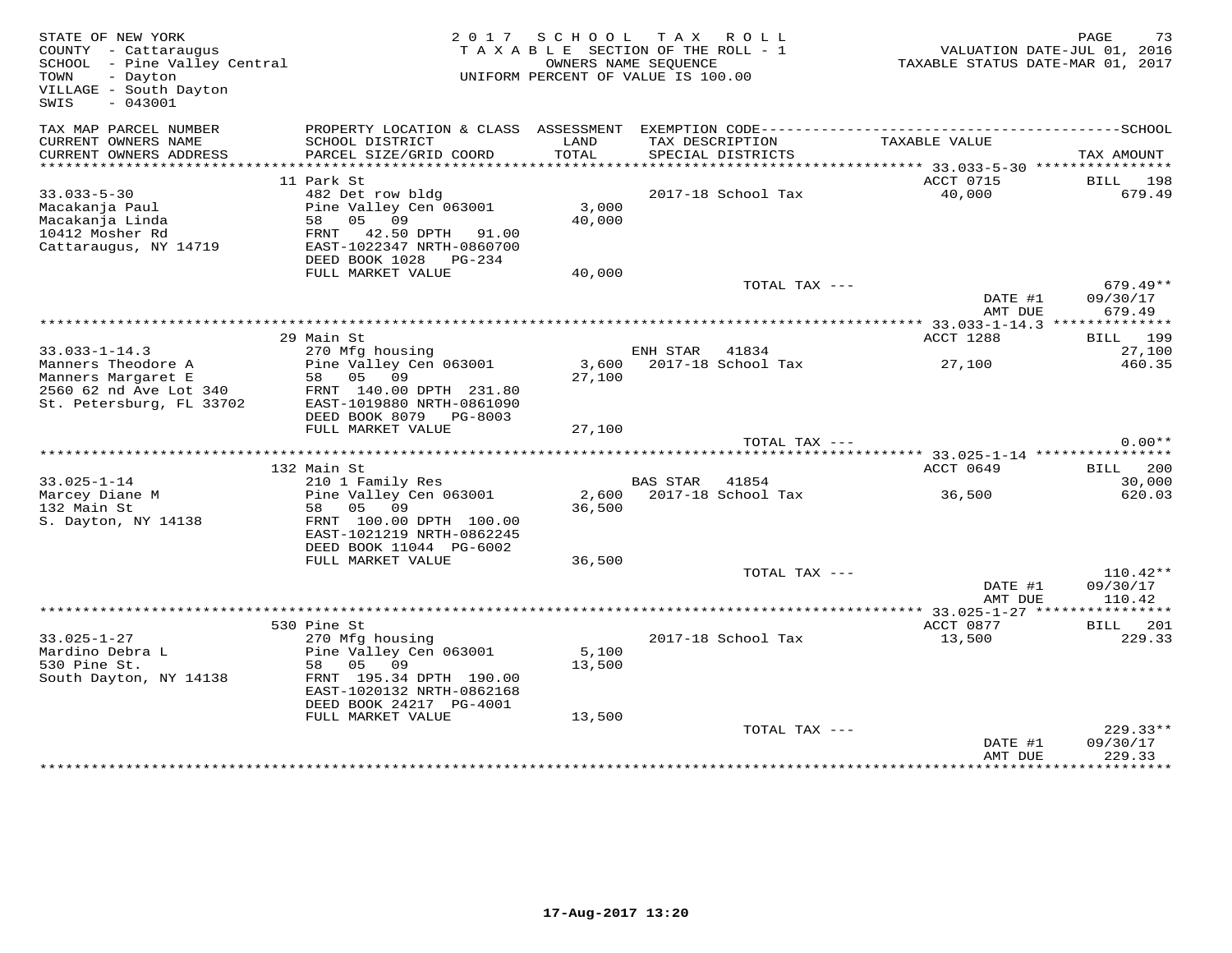| STATE OF NEW YORK<br>COUNTY - Cattaraugus<br>SCHOOL - Pine Valley Central<br>TOWN<br>- Dayton<br>VILLAGE - South Dayton<br>$-043001$<br>SWIS | 2 0 1 7                                             | S C H O O L<br>TAXABLE SECTION OF THE ROLL - 1<br>OWNERS NAME SEQUENCE<br>UNIFORM PERCENT OF VALUE IS 100.00 | TAX ROLL       |                          | VALUATION DATE-JUL 01, 2016<br>TAXABLE STATUS DATE-MAR 01, 2017 | PAGE<br>74              |
|----------------------------------------------------------------------------------------------------------------------------------------------|-----------------------------------------------------|--------------------------------------------------------------------------------------------------------------|----------------|--------------------------|-----------------------------------------------------------------|-------------------------|
| TAX MAP PARCEL NUMBER<br>CURRENT OWNERS NAME                                                                                                 | SCHOOL DISTRICT                                     | LAND                                                                                                         |                | TAX DESCRIPTION          | TAXABLE VALUE                                                   |                         |
| CURRENT OWNERS ADDRESS<br>***********************                                                                                            | PARCEL SIZE/GRID COORD                              | TOTAL                                                                                                        |                | SPECIAL DISTRICTS        |                                                                 | TAX AMOUNT              |
|                                                                                                                                              | 508 Pine St                                         |                                                                                                              |                |                          | ACCT 0854                                                       | <b>BILL</b><br>-202     |
| $33.025 - 1 - 25.1$                                                                                                                          | 210 1 Family Res                                    |                                                                                                              | BAS STAR       | 41854                    |                                                                 | 30,000                  |
| Martin Rhona                                                                                                                                 | Pine Valley Cen 063001                              |                                                                                                              |                | 9,500 2017-18 School Tax | 85,000                                                          | 1,443.91                |
| 508 Pine St                                                                                                                                  | 58 05 09                                            | 85,000                                                                                                       |                |                          |                                                                 |                         |
| South Dayton, NY 14138                                                                                                                       | ACRES<br>1.34<br>EAST-1020555 NRTH-0861938          |                                                                                                              |                |                          |                                                                 |                         |
|                                                                                                                                              | DEED BOOK 24860 PG-5001                             |                                                                                                              |                |                          |                                                                 |                         |
|                                                                                                                                              | FULL MARKET VALUE                                   | 85,000                                                                                                       |                |                          |                                                                 |                         |
|                                                                                                                                              |                                                     |                                                                                                              |                | TOTAL TAX ---            |                                                                 | $934.30**$              |
|                                                                                                                                              |                                                     |                                                                                                              |                |                          | DATE #1                                                         | 09/30/17                |
|                                                                                                                                              |                                                     |                                                                                                              |                |                          | AMT DUE                                                         | 934.30                  |
|                                                                                                                                              | 9 Third St                                          |                                                                                                              |                |                          | ACCT 0709                                                       | BILL 203                |
| $33.025 - 1 - 13$                                                                                                                            | 210 1 Family Res                                    |                                                                                                              | BAS STAR 41854 |                          |                                                                 | 30,000                  |
| Mathews Neal R                                                                                                                               | Pine Valley Cen 063001                              | 2,500                                                                                                        |                | 2017-18 School Tax       | 104,500                                                         | 1,775.16                |
| Mathews Trudy A                                                                                                                              | 05 09<br>58                                         | 104,500                                                                                                      |                |                          |                                                                 |                         |
| 9 Third St                                                                                                                                   | 97.00 DPTH 232.00<br>FRNT                           |                                                                                                              |                |                          |                                                                 |                         |
| So Dayton, NY 14062                                                                                                                          | 017<br>BANK<br>EAST-1021314 NRTH-0862298            |                                                                                                              |                |                          |                                                                 |                         |
|                                                                                                                                              | DEED BOOK 00954 PG-00266                            |                                                                                                              |                |                          |                                                                 |                         |
|                                                                                                                                              | FULL MARKET VALUE                                   | 104,500                                                                                                      |                |                          |                                                                 |                         |
|                                                                                                                                              |                                                     |                                                                                                              |                | TOTAL TAX ---            |                                                                 | $1,265.55**$            |
|                                                                                                                                              |                                                     |                                                                                                              |                |                          | DATE #1                                                         | 09/30/17                |
|                                                                                                                                              |                                                     |                                                                                                              |                |                          | AMT DUE                                                         | 1,265.55<br>*********** |
|                                                                                                                                              | 106 Main St                                         |                                                                                                              |                |                          | ACCT 0789                                                       | <b>BILL</b> 204         |
| $33.033 - 3 - 1$                                                                                                                             | 434 Auto carwash                                    |                                                                                                              |                | 2017-18 School Tax       | 66,200                                                          | 1,124.55                |
| Matta Abisai                                                                                                                                 | Pine Valley Cen 063001                              | 2,000                                                                                                        |                |                          |                                                                 |                         |
| PO Box 26                                                                                                                                    | 58 05<br>09                                         | 66,200                                                                                                       |                |                          |                                                                 |                         |
| South Dayton, NY 14138                                                                                                                       | also 424 Pine St<br>FRNT 125.00 DPTH 150.00         |                                                                                                              |                |                          |                                                                 |                         |
|                                                                                                                                              | EAST-1020841 NRTH-0861655                           |                                                                                                              |                |                          |                                                                 |                         |
|                                                                                                                                              | DEED BOOK 729<br>PG-00904                           |                                                                                                              |                |                          |                                                                 |                         |
|                                                                                                                                              | FULL MARKET VALUE                                   | 66,200                                                                                                       |                |                          |                                                                 |                         |
|                                                                                                                                              |                                                     |                                                                                                              |                | TOTAL TAX ---            |                                                                 | $1,124.55**$            |
|                                                                                                                                              |                                                     |                                                                                                              |                |                          | DATE #1                                                         | 09/30/17                |
|                                                                                                                                              |                                                     |                                                                                                              |                |                          | AMT DUE                                                         | 1,124.55                |
|                                                                                                                                              | 108 Oak St                                          |                                                                                                              |                |                          | ACCT 0869                                                       | BILL 205                |
| $33.034 - 3 - 1.1$                                                                                                                           | 270 Mfg housing                                     |                                                                                                              |                | 2017-18 School Tax       | 25,200                                                          | 428.08                  |
| Matta Abisai                                                                                                                                 | Pine Valley Cen 063001                              | 5,200                                                                                                        |                |                          |                                                                 |                         |
| PO Box 26                                                                                                                                    | 05<br>58<br>09                                      | 25,200                                                                                                       |                |                          |                                                                 |                         |
| South Dayton, NY 14138                                                                                                                       | FRNT 200.00 DPTH 69.50<br>EAST-1022402 NRTH-0860091 |                                                                                                              |                |                          |                                                                 |                         |
|                                                                                                                                              | DEED BOOK 868<br>PG-00484                           |                                                                                                              |                |                          |                                                                 |                         |
|                                                                                                                                              | FULL MARKET VALUE                                   | 25,200                                                                                                       |                |                          |                                                                 |                         |
|                                                                                                                                              |                                                     |                                                                                                              |                | TOTAL TAX ---            |                                                                 | 428.08**                |
|                                                                                                                                              |                                                     |                                                                                                              |                |                          | DATE #1                                                         | 09/30/17                |
|                                                                                                                                              |                                                     |                                                                                                              |                |                          | AMT DUE                                                         | 428.08<br>*********     |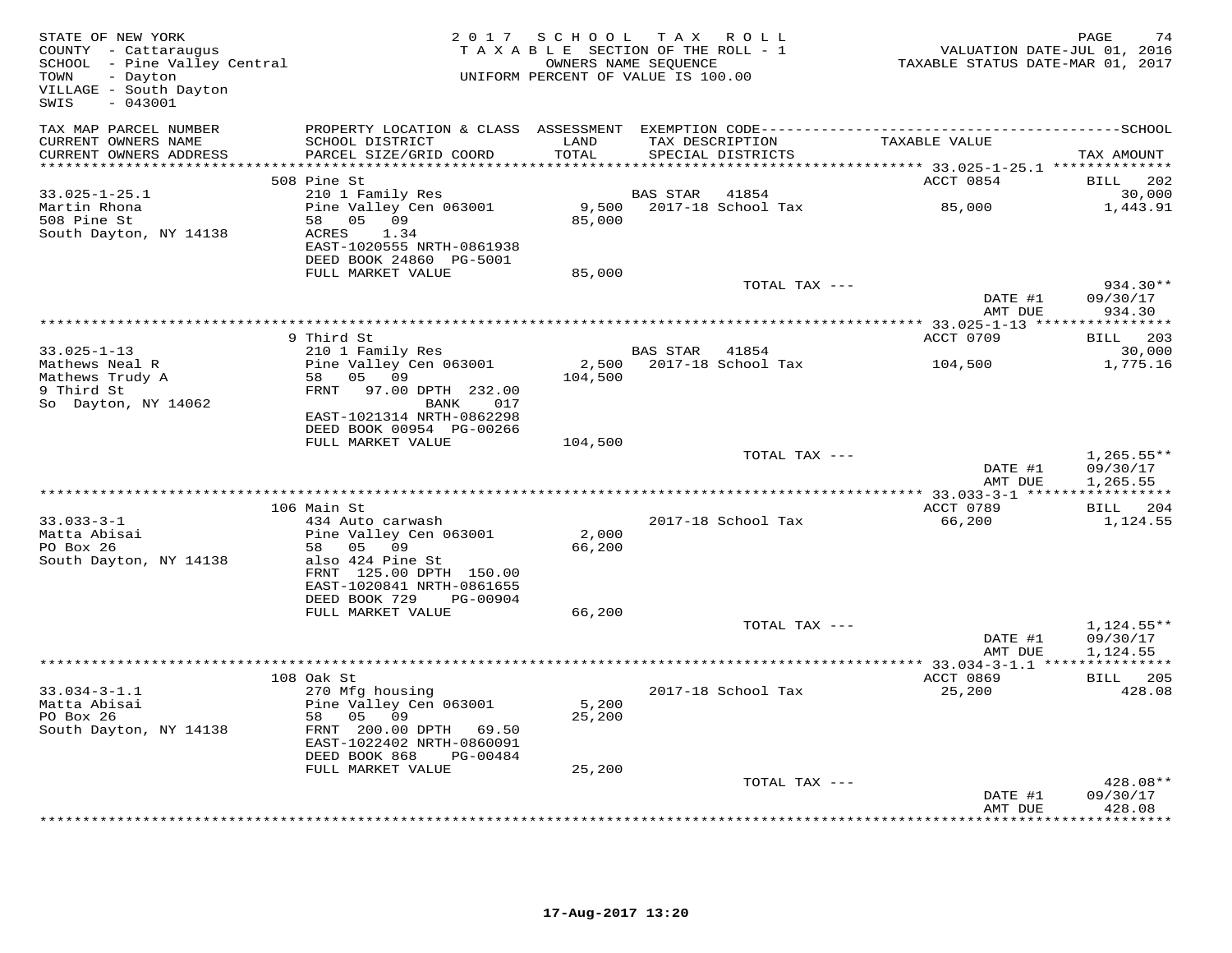| SCHOOL - Pine Valley Central<br>OWNERS NAME SEQUENCE<br>UNIFORM PERCENT OF VALUE IS 100.00<br>TOWN<br>- Dayton<br>VILLAGE - South Dayton<br>$-043001$<br>SWIS                                                                                                                          |                                                 | VALUATION DATE-JUL 01, 2016<br>TAXABLE STATUS DATE-MAR 01, 2017 |
|----------------------------------------------------------------------------------------------------------------------------------------------------------------------------------------------------------------------------------------------------------------------------------------|-------------------------------------------------|-----------------------------------------------------------------|
| TAX MAP PARCEL NUMBER<br>PROPERTY LOCATION & CLASS ASSESSMENT<br>CURRENT OWNERS NAME<br>SCHOOL DISTRICT<br>LAND<br>TAX DESCRIPTION                                                                                                                                                     | TAXABLE VALUE                                   |                                                                 |
| CURRENT OWNERS ADDRESS<br>PARCEL SIZE/GRID COORD<br>TOTAL<br>SPECIAL DISTRICTS<br>*********                                                                                                                                                                                            | ************ 33.033-1-7.4 ****************      | TAX AMOUNT                                                      |
| 130 Oaks Rd                                                                                                                                                                                                                                                                            | ACCT 1223                                       | <b>BILL</b><br>206                                              |
| $33.033 - 1 - 7.4$<br>271 Mfg housings<br>2017-18 School Tax<br>Pine Valley Cen 063001<br>Matta Abisai P<br>13,800<br>58 05 09<br>PO Box 164<br>56,900<br>South Dayton, NY 14138-0026<br>land contract Woltz<br>2.95<br>ACRES<br>EAST-1019749 NRTH-0861714<br>DEED BOOK 00921 PG-00303 | 56,900                                          | 966.57                                                          |
| FULL MARKET VALUE<br>56,900                                                                                                                                                                                                                                                            |                                                 |                                                                 |
| TOTAL TAX ---                                                                                                                                                                                                                                                                          | DATE #1<br>AMT DUE                              | $966.57**$<br>09/30/17<br>966.57                                |
|                                                                                                                                                                                                                                                                                        | ********** 33.033-1-9 ***                       |                                                                 |
| Pine St                                                                                                                                                                                                                                                                                | ACCT 5006                                       | <b>BILL</b><br>207                                              |
| $33.033 - 1 - 9$<br>845 Water Transp<br>2017-18 School Tax<br>Matta Abisai P<br>Pine Valley Cen 063001<br>6,900<br>PO Box 26<br>58 05 09<br>7,200<br>South Dayton, NY 14138<br>Pumphouse                                                                                               | 7,200                                           | 122.31                                                          |
| ACRES<br>1.15<br>EAST-1020032 NRTH-0861618<br>DEED BOOK 10959 PG-7001                                                                                                                                                                                                                  |                                                 |                                                                 |
| FULL MARKET VALUE<br>7,200<br>TOTAL TAX ---                                                                                                                                                                                                                                            |                                                 | 122.31**                                                        |
|                                                                                                                                                                                                                                                                                        | DATE #1<br>AMT DUE                              | 09/30/17<br>122.31                                              |
| ******************                                                                                                                                                                                                                                                                     | ***************** 33.033-1-10.1 *************** |                                                                 |
| 118 Oaks Rd<br>$33.033 - 1 - 10.1$<br>271 Mfg housings<br>2017-18 School Tax                                                                                                                                                                                                           | ACCT 0881<br>150,000                            | BILL<br>208<br>2,548.08                                         |
| 16,400<br>Matta Abisai P<br>Pine Valley Cen 063001<br>PO Box 26<br>58 05 09<br>150,000<br>3.69<br>South Dayton, NY 14138-0026<br>ACRES<br>EAST-1019763 NRTH-0861355<br>DEED BOOK 908<br>PG-00394                                                                                       |                                                 |                                                                 |
| FULL MARKET VALUE<br>150,000                                                                                                                                                                                                                                                           |                                                 |                                                                 |
| TOTAL TAX ---                                                                                                                                                                                                                                                                          | DATE #1<br>AMT DUE                              | 2,548.08**<br>09/30/17<br>2,548.08                              |
|                                                                                                                                                                                                                                                                                        |                                                 |                                                                 |
| 29 Main St<br>$33.033 - 1 - 14.1$<br>271 Mfg housings<br>2017-18 School Tax<br>Matta Abisai P<br>Pine Valley Cen 063001<br>3,600<br>PO Box 26<br>58 05<br>09<br>21,600<br>FRNT 139.30 DPTH 211.20<br>South Dayton, NY 14138<br>EAST-1019795 NRTH-0860996                               | ACCT 0734<br>21,600                             | <b>BILL</b> 209<br>366.92                                       |
| DEED BOOK 874<br>PG-00802                                                                                                                                                                                                                                                              |                                                 |                                                                 |
| FULL MARKET VALUE<br>21,600                                                                                                                                                                                                                                                            |                                                 |                                                                 |
| TOTAL TAX ---                                                                                                                                                                                                                                                                          | DATE #1<br>AMT DUE                              | $366.92**$<br>09/30/17<br>366.92                                |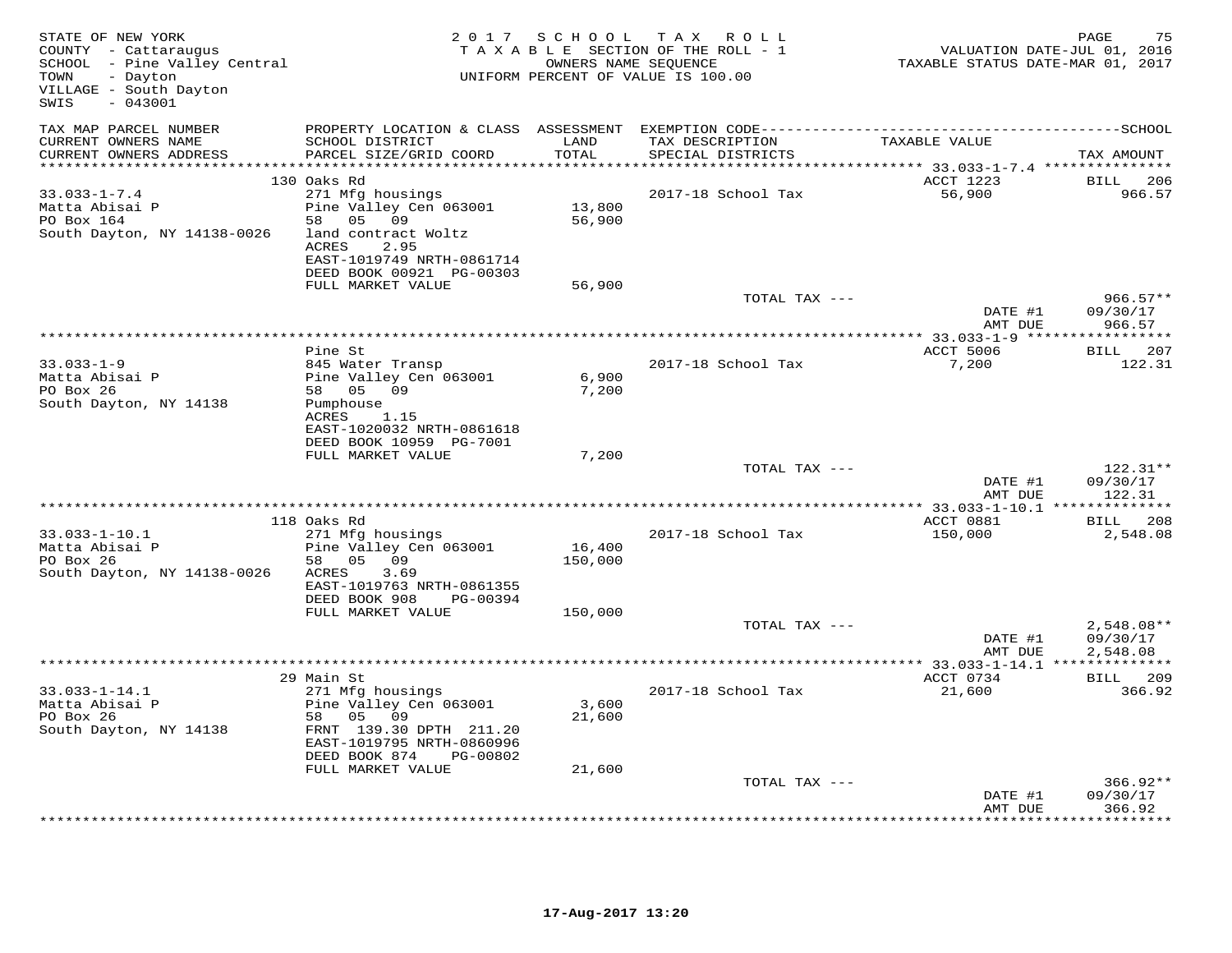| STATE OF NEW YORK<br>COUNTY - Cattaraugus<br>SCHOOL - Pine Valley Central<br>TOWN<br>- Dayton<br>VILLAGE - South Dayton<br>SWIS<br>$-043001$ |                                                                                                                                                                                                 | 2017 SCHOOL                          | TAX ROLL<br>TAXABLE SECTION OF THE ROLL - 1<br>OWNERS NAME SEQUENCE<br>UNIFORM PERCENT OF VALUE IS 100.00 | VALUATION DATE-JUL 01, 2016<br>TAXABLE STATUS DATE-MAR 01, 2017 | 76<br>PAGE                                        |
|----------------------------------------------------------------------------------------------------------------------------------------------|-------------------------------------------------------------------------------------------------------------------------------------------------------------------------------------------------|--------------------------------------|-----------------------------------------------------------------------------------------------------------|-----------------------------------------------------------------|---------------------------------------------------|
| TAX MAP PARCEL NUMBER<br>CURRENT OWNERS NAME<br>CURRENT OWNERS ADDRESS                                                                       | SCHOOL DISTRICT<br>PARCEL SIZE/GRID COORD                                                                                                                                                       | LAND<br>TOTAL<br>* * * * * * * * * * | TAX DESCRIPTION<br>SPECIAL DISTRICTS                                                                      | TAXABLE VALUE                                                   | TAX AMOUNT                                        |
| $33.033 - 5 - 48$<br>McAlpine Gary J<br>219 Pine St<br>PO Box 161<br>South Dayton, NY 14138                                                  | 219 Pine St<br>210 1 Family Res<br>Pine Valley Cen 063001<br>58 05 09<br>FRNT 65.00 DPTH 150.00<br>BANK<br>032<br>EAST-1021951 NRTH-0860612<br>DEED BOOK 1022 PG-942                            | 3,300<br>58,000                      | 2017-18 School Tax                                                                                        | ACCT 0752<br>58,000                                             | <b>BILL</b> 210<br>985.26                         |
|                                                                                                                                              | FULL MARKET VALUE                                                                                                                                                                               | 58,000                               | TOTAL TAX ---                                                                                             | DATE #1<br>AMT DUE                                              | 985.26**<br>09/30/17<br>985.26                    |
| $33.034 - 3 - 12$<br>McCracken Kristina<br>McCracken Charles Jr<br>108 Mill St<br>South Dayton, NY 14138                                     | 108 Mill St<br>210 1 Family Res<br>Pine Valley Cen 063001<br>58<br>05 09<br>FRNT<br>64.00 DPTH 125.00<br>EAST-1022885 NRTH-0860313<br>DEED BOOK 26564 PG-4001                                   | 3,000<br>42,100                      | 2017-18 School Tax                                                                                        | ACCT 0724<br>42,100                                             | BILL 211<br>715.16                                |
|                                                                                                                                              | FULL MARKET VALUE                                                                                                                                                                               | 42,100                               | TOTAL TAX ---                                                                                             | DATE #1<br>AMT DUE                                              | $715.16**$<br>09/30/17<br>715.16                  |
| $33.033 - 6 - 30.1$                                                                                                                          | 12 First St<br>210 1 Family Res                                                                                                                                                                 |                                      | BAS STAR 41854                                                                                            | ACCT 0733                                                       | BILL 212<br>30,000                                |
| McPeek Rebecca J<br>12 First St<br>PO Box 46<br>South Dayton, NY 14138                                                                       | Pine Valley Cen 063001<br>58 05 09<br>FRNT 230.00 DPTH 150.00<br>EAST-1021440 NRTH-0859998<br>DEED BOOK 01013 PG-00940<br>FULL MARKET VALUE                                                     | 85,000<br>85,000                     | 6,000 2017-18 School Tax                                                                                  | 85,000                                                          | 1,443.91                                          |
|                                                                                                                                              |                                                                                                                                                                                                 |                                      | TOTAL TAX ---                                                                                             | DATE #1<br>AMT DUE                                              | 934.30**<br>09/30/17<br>934.30                    |
|                                                                                                                                              |                                                                                                                                                                                                 |                                      |                                                                                                           |                                                                 |                                                   |
| $33.033 - 3 - 29$<br>Meacham Tim A<br>Meacham Dawn M<br>PO Box 210<br>South Dayton, NY 14138                                                 | 405 Pine St<br>210 1 Family Res<br>Pine Valley Cen 063001<br>58<br>05 09<br>FRNT 50.00 DPTH 150.00<br>BANK<br>017<br>EAST-1021110 NRTH-0861219<br>DEED BOOK 00975 PG-00942<br>FULL MARKET VALUE | 66,400<br>66,400                     | BAS STAR<br>41854<br>1,300 2017-18 School Tax                                                             | ACCT 0720<br>66,400                                             | BILL 213<br>30,000<br>1,127.95                    |
|                                                                                                                                              |                                                                                                                                                                                                 |                                      | TOTAL TAX ---                                                                                             | DATE #1<br>AMT DUE                                              | 618.33**<br>09/30/17<br>618.33<br>* * * * * * * * |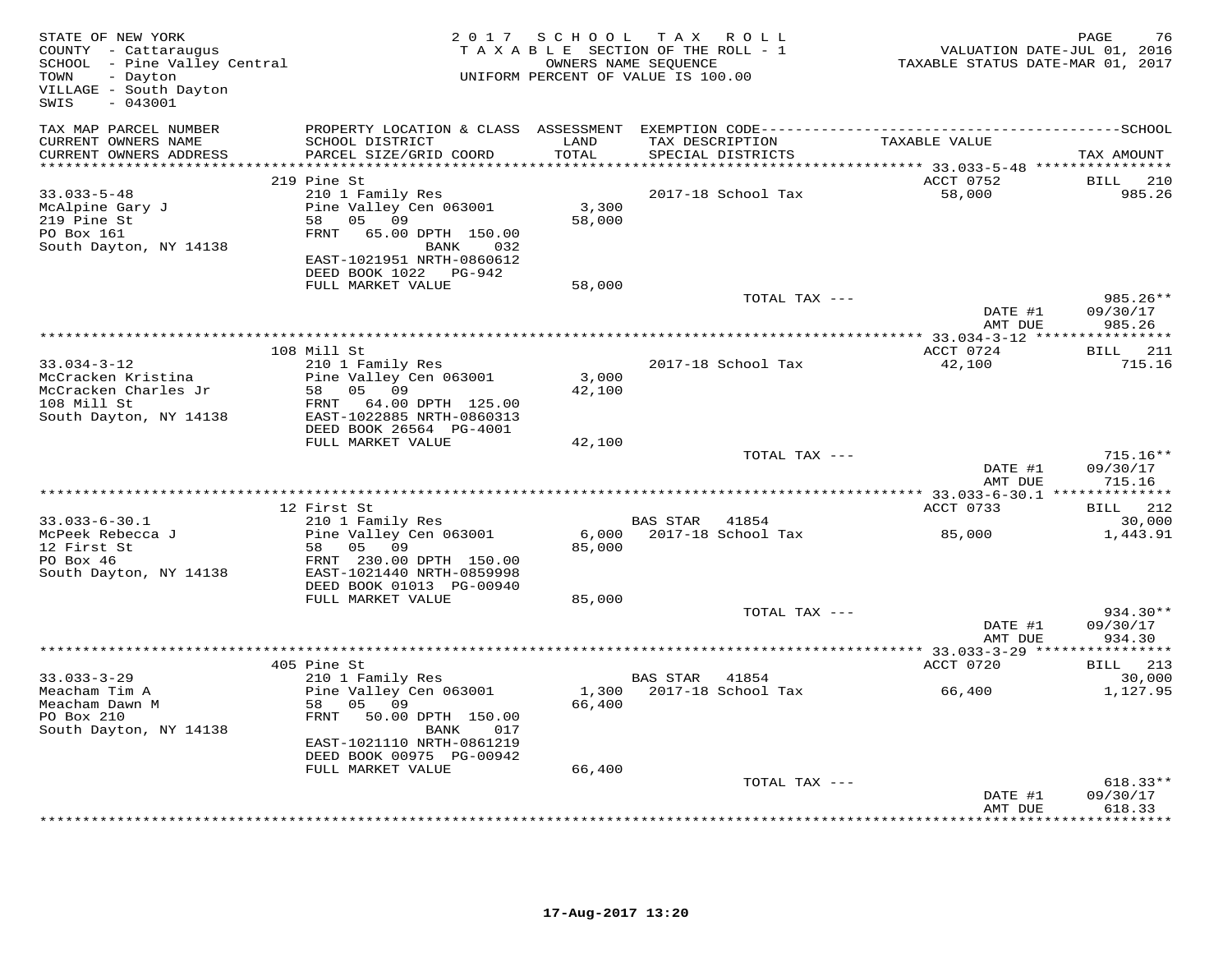| STATE OF NEW YORK<br>COUNTY - Cattaraugus<br>SCHOOL - Pine Valley Central<br>- Dayton<br>TOWN<br>VILLAGE - South Dayton<br>$-043001$<br>SWIS |                                                                                                                                                                                     | 2017 SCHOOL          | T A X<br>ROLL<br>TAXABLE SECTION OF THE ROLL - 1<br>OWNERS NAME SEOUENCE<br>UNIFORM PERCENT OF VALUE IS 100.00 | VALUATION DATE-JUL 01, 2016<br>TAXABLE STATUS DATE-MAR 01, 2017 | PAGE<br>77                                                  |
|----------------------------------------------------------------------------------------------------------------------------------------------|-------------------------------------------------------------------------------------------------------------------------------------------------------------------------------------|----------------------|----------------------------------------------------------------------------------------------------------------|-----------------------------------------------------------------|-------------------------------------------------------------|
| TAX MAP PARCEL NUMBER<br>CURRENT OWNERS NAME<br>CURRENT OWNERS ADDRESS                                                                       | SCHOOL DISTRICT<br>PARCEL SIZE/GRID COORD                                                                                                                                           | LAND<br><b>TOTAL</b> | TAX DESCRIPTION<br>SPECIAL DISTRICTS                                                                           | TAXABLE VALUE                                                   | TAX AMOUNT                                                  |
| *************************                                                                                                                    |                                                                                                                                                                                     |                      |                                                                                                                |                                                                 |                                                             |
|                                                                                                                                              | 5 Prospect St                                                                                                                                                                       |                      |                                                                                                                | ACCT 0867                                                       | BILL<br>214                                                 |
| $33.033 - 4 - 8$<br>Mead Alice Estate<br>Attn: % Fred Mead<br>111 Andrus St Ct<br>Silver Creek, NY 14136-1251                                | 311 Res vac land<br>Pine Valley Cen 063001<br>58 05 09<br>FRNT 100.00 DPTH 150.00<br>EAST-1022392 NRTH-0861631                                                                      | 4,100<br>17,500      | 2017-18 School Tax                                                                                             | 17,500                                                          | 297.28                                                      |
|                                                                                                                                              | DEED BOOK 805<br>PG-00199<br>FULL MARKET VALUE                                                                                                                                      | 17,500               |                                                                                                                |                                                                 |                                                             |
|                                                                                                                                              |                                                                                                                                                                                     |                      | TOTAL TAX ---                                                                                                  | DATE #1<br>AMT DUE                                              | 297.28**<br>09/30/17<br>297.28                              |
|                                                                                                                                              |                                                                                                                                                                                     |                      |                                                                                                                |                                                                 |                                                             |
| $33.033 - 5 - 24$<br>Merrill Anna<br>3528 14 th St W Lot L7<br>Bradenton, FL 34205                                                           | 41 Maple St<br>220 2 Family Res<br>Pine Valley Cen 063001<br>58 05 09<br>Part Of Sublot 18 & 20<br>FRNT 100.00 DPTH 150.00<br>EAST-1022298 NRTH-0860815<br>DEED BOOK 00934 PG-01008 | 2,600<br>40,900      | 2017-18 School Tax                                                                                             | ACCT 0754<br>40,900                                             | <b>BILL</b> 215<br>694.78                                   |
|                                                                                                                                              | FULL MARKET VALUE                                                                                                                                                                   | 40,900               |                                                                                                                |                                                                 |                                                             |
|                                                                                                                                              |                                                                                                                                                                                     |                      | TOTAL TAX ---                                                                                                  | DATE #1<br>AMT DUE                                              | 694.78**<br>09/30/17<br>694.78                              |
|                                                                                                                                              |                                                                                                                                                                                     |                      |                                                                                                                |                                                                 | * * * * * * * * * * *                                       |
| $33.033 - 6 - 2$                                                                                                                             | 5 First St                                                                                                                                                                          |                      |                                                                                                                | ACCT 0689                                                       | BILL 216                                                    |
| Meyer Mary Life Us                                                                                                                           | 210 1 Family Res<br>Pine Valley Cen 063001                                                                                                                                          |                      | AGED C/T/S 41800<br>4,100 ENH STAR 41834                                                                       |                                                                 | 31,800<br>31,800                                            |
| Corkwell Tina M                                                                                                                              | 58 05 09                                                                                                                                                                            | 63,600               | 2017-18 School Tax                                                                                             | 31,800                                                          | 540.19                                                      |
| PO Box 183<br>South Dayton, NY 14138                                                                                                         | FRNT 158.00 DPTH 193.00<br>EAST-1021068 NRTH-0859834<br>DEED BOOK 1032 PG-877                                                                                                       |                      |                                                                                                                |                                                                 |                                                             |
|                                                                                                                                              | FULL MARKET VALUE                                                                                                                                                                   | 63,600               | TOTAL TAX ---                                                                                                  |                                                                 | $0.00**$                                                    |
|                                                                                                                                              |                                                                                                                                                                                     |                      |                                                                                                                |                                                                 |                                                             |
|                                                                                                                                              | 203 Pine St                                                                                                                                                                         |                      |                                                                                                                | ACCT 0916                                                       | BILL 217                                                    |
| $33.033 - 5 - 35$<br>Meyers Karen<br>PO Box 251<br>South Dayton, NY 14138-0251                                                               | 414 Hotel<br>Pine Valley Cen 063001<br>58 05 09<br>By Will<br>FRNT<br>70.00 DPTH 277.00                                                                                             | 4,300<br>76,000      | 2017-18 School Tax                                                                                             | 76,000                                                          | 1,291.03                                                    |
|                                                                                                                                              | EAST-1022214 NRTH-0860337<br>DEED BOOK 00922 PG-01158                                                                                                                               |                      |                                                                                                                |                                                                 |                                                             |
|                                                                                                                                              | FULL MARKET VALUE                                                                                                                                                                   | 76,000               |                                                                                                                |                                                                 |                                                             |
|                                                                                                                                              |                                                                                                                                                                                     |                      | TOTAL TAX ---                                                                                                  | DATE #1<br>AMT DUE                                              | $1,291.03**$<br>09/30/17<br>1,291.03<br>* * * * * * * * * * |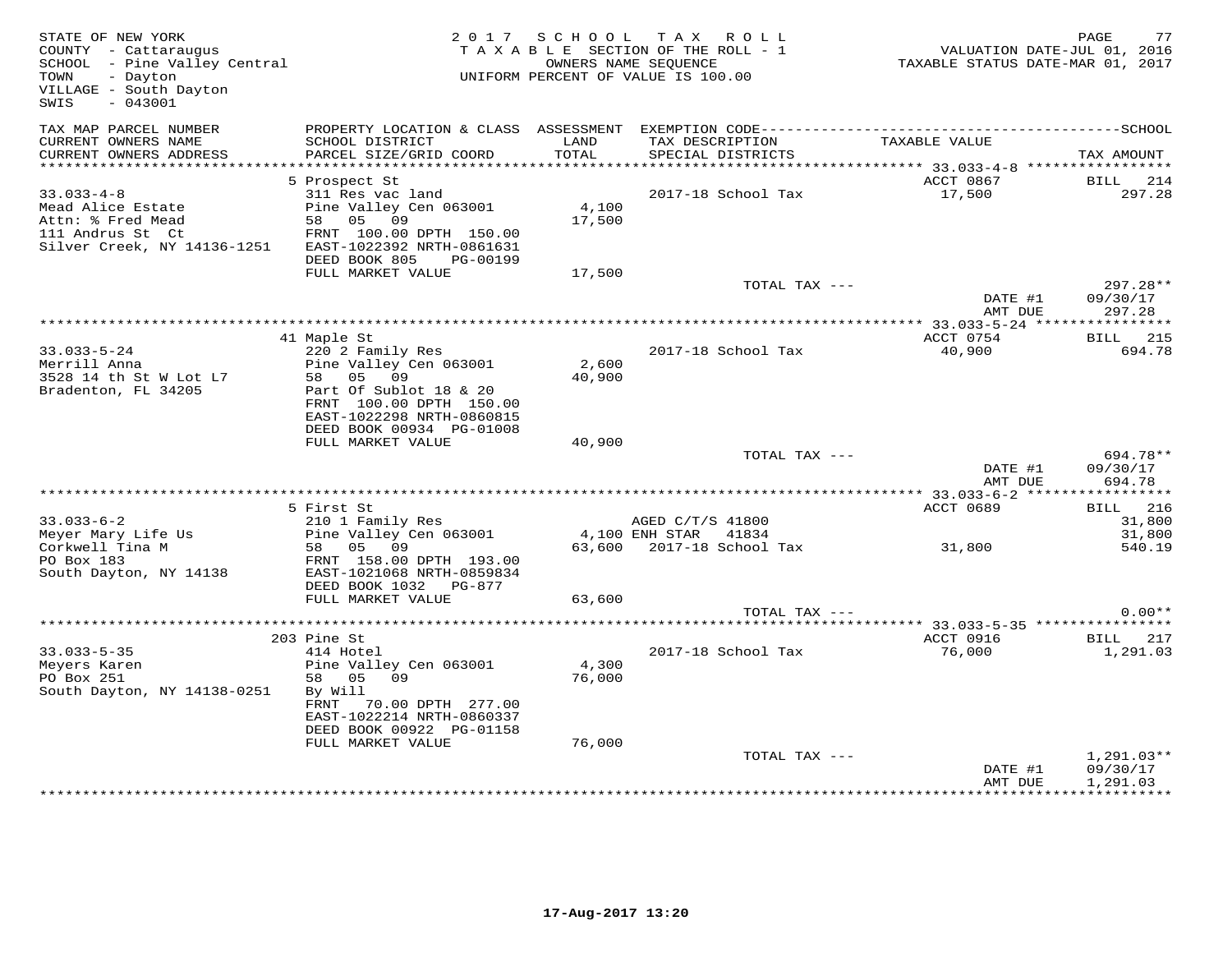| STATE OF NEW YORK<br>COUNTY - Cattaraugus<br>SCHOOL - Pine Valley Central<br>- Dayton<br>TOWN<br>VILLAGE - South Dayton<br>$-043001$<br>SWIS |                                                                                                                                           | 2017 SCHOOL     | T A X<br>R O L L<br>TAXABLE SECTION OF THE ROLL - 1<br>OWNERS NAME SEQUENCE<br>UNIFORM PERCENT OF VALUE IS 100.00 | VALUATION DATE-JUL 01, 2016<br>TAXABLE STATUS DATE-MAR 01, 2017 | PAGE<br>78                       |
|----------------------------------------------------------------------------------------------------------------------------------------------|-------------------------------------------------------------------------------------------------------------------------------------------|-----------------|-------------------------------------------------------------------------------------------------------------------|-----------------------------------------------------------------|----------------------------------|
| TAX MAP PARCEL NUMBER<br>CURRENT OWNERS NAME                                                                                                 | SCHOOL DISTRICT                                                                                                                           | LAND            | PROPERTY LOCATION & CLASS ASSESSMENT EXEMPTION CODE-----------------------------------SCHOOL<br>TAX DESCRIPTION   | TAXABLE VALUE                                                   |                                  |
| CURRENT OWNERS ADDRESS                                                                                                                       | PARCEL SIZE/GRID COORD                                                                                                                    | <b>TOTAL</b>    | SPECIAL DISTRICTS                                                                                                 |                                                                 | TAX AMOUNT                       |
|                                                                                                                                              | 207 Pine St                                                                                                                               |                 |                                                                                                                   | ACCT 0914                                                       | BILL<br>218                      |
| $33.033 - 5 - 36$<br>Meyers Karen L<br>PO Box 251<br>South Dayton, NY 14138-0251                                                             | 484 1 use sm bld<br>Pine Valley Cen 063001<br>58 05 09<br>FRNT 37.00 DPTH 150.00<br>EAST-1022223 NRTH-0860417                             | 2,000<br>10,000 | 2017-18 School Tax                                                                                                | 10,000                                                          | 169.87                           |
|                                                                                                                                              | DEED BOOK 00922 PG-01160                                                                                                                  |                 |                                                                                                                   |                                                                 |                                  |
|                                                                                                                                              | FULL MARKET VALUE                                                                                                                         | 10,000          | TOTAL TAX ---                                                                                                     | DATE #1                                                         | $169.87**$<br>09/30/17           |
|                                                                                                                                              |                                                                                                                                           |                 |                                                                                                                   | AMT DUE                                                         | 169.87                           |
|                                                                                                                                              |                                                                                                                                           |                 |                                                                                                                   |                                                                 |                                  |
|                                                                                                                                              | 4 Cherry St                                                                                                                               |                 |                                                                                                                   | ACCT 0695                                                       | BILL 219                         |
| $33.033 - 4 - 9$<br>Miller Christopher R<br>4 Cherry St                                                                                      | 210 1 Family Res<br>Pine Valley Cen 063001<br>58 05 09                                                                                    | 53,800          | BAS STAR 41854<br>2,600 2017-18 School Tax                                                                        | 53,800                                                          | 30,000<br>913.91                 |
| South Dayton, NY 14138                                                                                                                       | FRNT 100.00 DPTH 150.00<br>EAST-1022303 NRTH-0861508<br>DEED BOOK 27665 PG-2001                                                           |                 |                                                                                                                   |                                                                 |                                  |
|                                                                                                                                              | FULL MARKET VALUE                                                                                                                         | 53,800          |                                                                                                                   |                                                                 |                                  |
|                                                                                                                                              |                                                                                                                                           |                 | TOTAL TAX ---                                                                                                     | DATE #1<br>AMT DUE                                              | $404.30**$<br>09/30/17<br>404.30 |
|                                                                                                                                              |                                                                                                                                           |                 |                                                                                                                   |                                                                 |                                  |
|                                                                                                                                              | 108 Cherry St                                                                                                                             |                 |                                                                                                                   | ACCT 0796                                                       | <b>BILL</b> 220                  |
| $33.025 - 1 - 22$<br>Miller Jeffery B<br>Miller Linda M                                                                                      | 210 1 Family Res<br>Pine Valley Cen 063001<br>58 05 09                                                                                    | 66,300          | BAS STAR 41854<br>4,600 2017-18 School Tax                                                                        | 66,300                                                          | 30,000<br>1,126.25               |
| PO Box 243<br>South Dayton, NY 14138                                                                                                         | FRNT 175.00 DPTH 150.00<br>EAST-1021659 NRTH-0861966<br>DEED BOOK 901<br>PG-00421                                                         |                 |                                                                                                                   |                                                                 |                                  |
|                                                                                                                                              | FULL MARKET VALUE                                                                                                                         | 66,300          |                                                                                                                   |                                                                 |                                  |
|                                                                                                                                              |                                                                                                                                           |                 | TOTAL TAX ---                                                                                                     | DATE #1<br>AMT DUE                                              | $616.63**$<br>09/30/17<br>616.63 |
|                                                                                                                                              |                                                                                                                                           |                 |                                                                                                                   | **************** 33.034-1-16 *****************                  |                                  |
|                                                                                                                                              | 227 Mill St                                                                                                                               |                 |                                                                                                                   | ACCT 0850                                                       | BILL<br>221                      |
| $33.034 - 1 - 16$<br>Mitchell Keith H<br>8890 Cottage Rd<br>South Dayton, NY 14138                                                           | 210 1 Family Res<br>Pine Valley Cen 063001<br>58 05 09<br>FRNT 160.00 DPTH 220.00<br>EAST-1023279 NRTH-0861083<br>DEED BOOK 27797 PG-9010 | 5,600<br>6,600  | 2017-18 School Tax                                                                                                | 6,600                                                           | 112.12                           |
|                                                                                                                                              | FULL MARKET VALUE                                                                                                                         | 6,600           |                                                                                                                   |                                                                 |                                  |
|                                                                                                                                              |                                                                                                                                           |                 | TOTAL TAX ---                                                                                                     | DATE #1<br>AMT DUE                                              | $112.12**$<br>09/30/17<br>112.12 |
|                                                                                                                                              |                                                                                                                                           |                 |                                                                                                                   |                                                                 |                                  |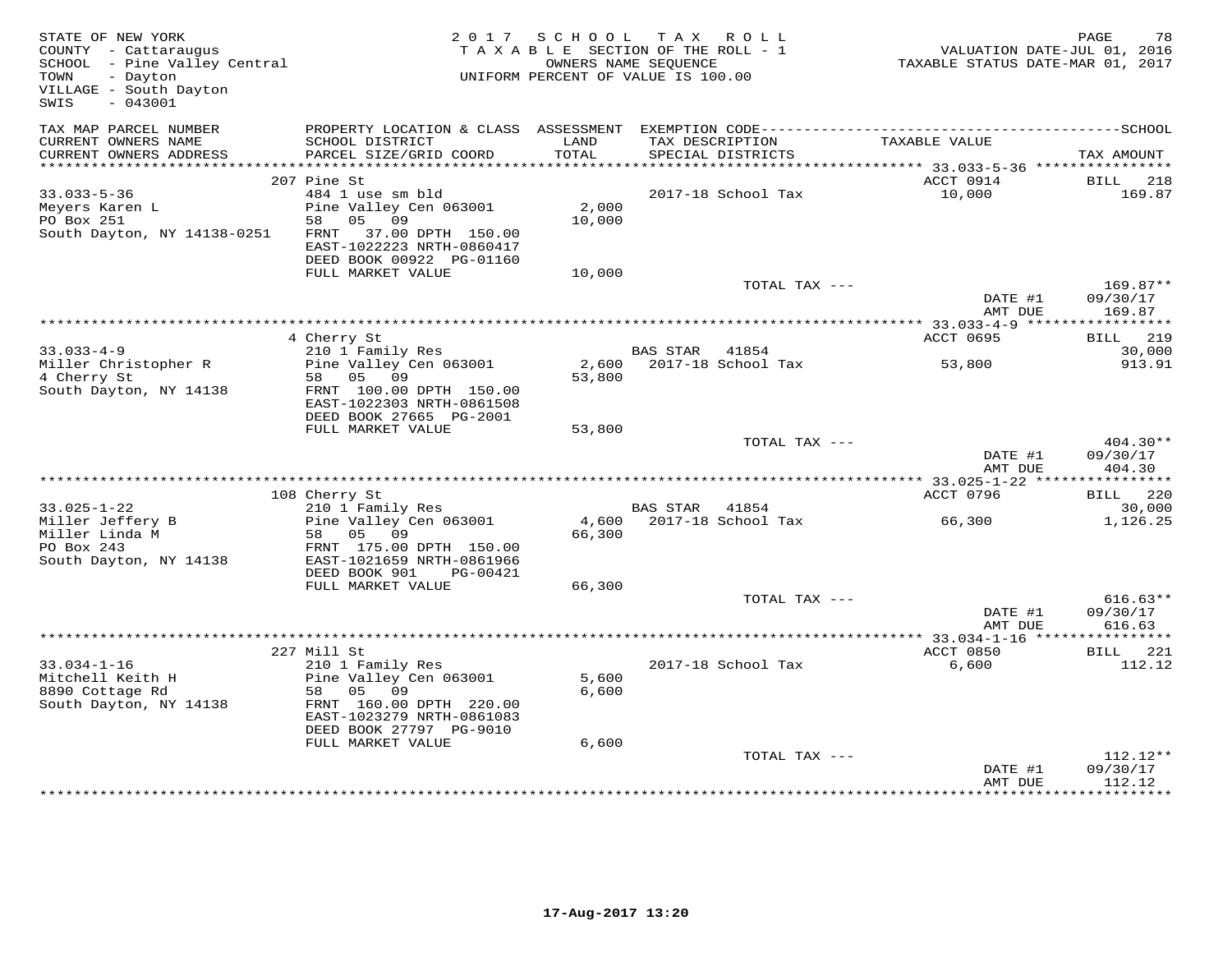| STATE OF NEW YORK<br>COUNTY - Cattaraugus<br>SCHOOL - Pine Valley Central<br>- Dayton<br>TOWN<br>VILLAGE - South Dayton<br>$-043001$<br>SWIS |                                                                                                                         | 2017 SCHOOL<br>TAXABLE SECTION OF THE ROLL - 1<br>UNIFORM PERCENT OF VALUE IS 100.00 | TAX ROLL<br>OWNERS NAME SEQUENCE |                                      | VALUATION DATE-JUL 01, 2016<br>TAXABLE STATUS DATE-MAR 01, 2017 | PAGE<br>79                           |
|----------------------------------------------------------------------------------------------------------------------------------------------|-------------------------------------------------------------------------------------------------------------------------|--------------------------------------------------------------------------------------|----------------------------------|--------------------------------------|-----------------------------------------------------------------|--------------------------------------|
| TAX MAP PARCEL NUMBER<br>CURRENT OWNERS NAME<br>CURRENT OWNERS ADDRESS                                                                       | PROPERTY LOCATION & CLASS ASSESSMENT EXEMPTION CODE-----------------------<br>SCHOOL DISTRICT<br>PARCEL SIZE/GRID COORD | LAND<br>TOTAL                                                                        |                                  | TAX DESCRIPTION<br>SPECIAL DISTRICTS | TAXABLE VALUE                                                   | ----------------SCHOOL<br>TAX AMOUNT |
| ***********************                                                                                                                      |                                                                                                                         |                                                                                      |                                  |                                      |                                                                 |                                      |
|                                                                                                                                              | 139 Main St                                                                                                             |                                                                                      |                                  |                                      | ACCT 0806                                                       | BILL 222                             |
| $33.025 - 1 - 4$                                                                                                                             | 210 1 Family Res                                                                                                        |                                                                                      | ENH STAR                         | 41834                                |                                                                 | 65,500                               |
| Nagel Richard A<br>Nagel Marlene R<br>139 Main St<br>South Dayton, NY 14138                                                                  | Pine Valley Cen 063001<br>58 05 09<br>2.39<br>ACRES<br>EAST-1021030 NRTH-0862518<br>DEED BOOK 756<br>PG-00086           | 75,000                                                                               |                                  | 10,800 2017-18 School Tax            | 75,000                                                          | 1,274.04                             |
|                                                                                                                                              | FULL MARKET VALUE                                                                                                       | 75,000                                                                               |                                  |                                      |                                                                 |                                      |
|                                                                                                                                              |                                                                                                                         |                                                                                      |                                  | TOTAL TAX ---                        | DATE #1<br>AMT DUE                                              | 161.38**<br>09/30/17<br>161.38       |
|                                                                                                                                              |                                                                                                                         |                                                                                      |                                  |                                      |                                                                 |                                      |
|                                                                                                                                              | 408 Pine St                                                                                                             |                                                                                      |                                  |                                      | ACCT 0741                                                       | 223<br>BILL                          |
| $33.033 - 3 - 25$                                                                                                                            | 210 1 Family Res                                                                                                        |                                                                                      | ENH STAR                         | 41834                                |                                                                 | 52,000                               |
| Newcomb Gene A<br>PO Box 75                                                                                                                  | Pine Valley Cen 063001                                                                                                  | 4,100                                                                                |                                  | 2017-18 School Tax                   | 52,000                                                          | 883.33                               |
| South Dayton, NY 14138                                                                                                                       | 58 05 09<br>FRNT 100.00 DPTH 150.00<br>EAST-1021193 NRTH-0861418<br>DEED BOOK 5906    PG-7001                           | 52,000                                                                               |                                  |                                      |                                                                 |                                      |
|                                                                                                                                              | FULL MARKET VALUE                                                                                                       | 52,000                                                                               |                                  |                                      |                                                                 |                                      |
|                                                                                                                                              |                                                                                                                         |                                                                                      |                                  | TOTAL TAX ---                        |                                                                 | $0.00**$                             |
|                                                                                                                                              |                                                                                                                         |                                                                                      |                                  |                                      | ***** 33.034-2-12.1 **************                              |                                      |
| $33.034 - 2 - 12.1$                                                                                                                          | Pine St<br>105 Vac farmland                                                                                             |                                                                                      | AG DIST                          | 41720                                | ACCT 0831                                                       | BILL 224<br>11,168                   |
| Nobles Nelson B                                                                                                                              | Pine Valley Cen 063001                                                                                                  | 16,800                                                                               |                                  | 2017-18 School Tax                   | 5,632                                                           | 95.67                                |
| 7724 83 Rte<br>South Dayton, NY 14138                                                                                                        | $58 - 05 - 09$<br>ACRES 12.00                                                                                           | 16,800                                                                               |                                  |                                      |                                                                 |                                      |
| MAY BE SUBJECT TO PAYMENT<br>UNDER AGDIST LAW TIL 2021                                                                                       | EAST-1024045 NRTH-0859969<br>DEED BOOK 25688 PG-9002<br>FULL MARKET VALUE                                               | 16,800                                                                               |                                  |                                      |                                                                 |                                      |
|                                                                                                                                              |                                                                                                                         |                                                                                      |                                  | TOTAL TAX ---                        |                                                                 | $95.67**$                            |
|                                                                                                                                              |                                                                                                                         |                                                                                      |                                  |                                      | DATE #1<br>AMT DUE                                              | 09/30/17<br>95.67                    |
|                                                                                                                                              |                                                                                                                         |                                                                                      |                                  |                                      |                                                                 | ***********                          |
|                                                                                                                                              | 3 Third St                                                                                                              |                                                                                      |                                  |                                      | ACCT 0882                                                       | BILL 225                             |
| $33.025 - 1 - 15$<br>O Hara John<br>Mallaber Melissa A<br>7007 Farrington Hollow Rd<br>Cherry Creek, NY 14723                                | 210 1 Family Res<br>Pine Valley Cen 063001<br>58 05 09<br>FRNT 100.00 DPTH 112.50<br>BANK                               | 2,600<br>76,800                                                                      |                                  | 2017-18 School Tax                   | 76,800                                                          | 1,304.62                             |
|                                                                                                                                              | 017<br>EAST-1021303 NRTH-0862184<br>DEED BOOK 13584 PG-2001<br>FULL MARKET VALUE                                        | 76,800                                                                               |                                  |                                      |                                                                 |                                      |
|                                                                                                                                              |                                                                                                                         |                                                                                      |                                  | TOTAL TAX ---                        | DATE #1<br>AMT DUE                                              | $1,304.62**$<br>09/30/17<br>1,304.62 |
|                                                                                                                                              |                                                                                                                         |                                                                                      |                                  |                                      |                                                                 |                                      |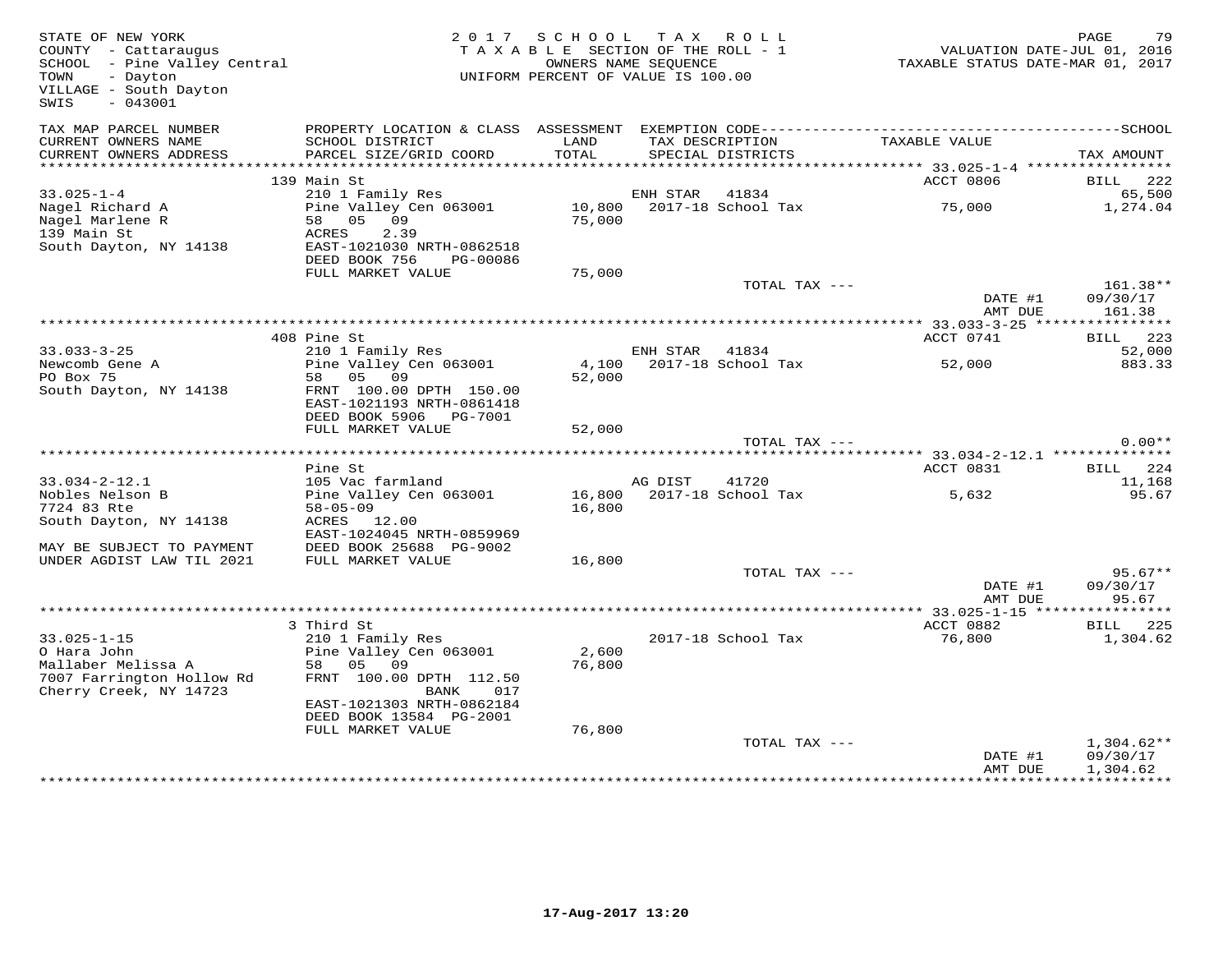| STATE OF NEW YORK<br>COUNTY - Cattaraugus<br>SCHOOL - Pine Valley Central<br>TOWN<br>- Dayton<br>VILLAGE - South Dayton<br>$-043001$<br>SWIS |                                                                                                                                                | 2017 SCHOOL<br>TAXABLE SECTION OF THE ROLL - 1<br>UNIFORM PERCENT OF VALUE IS 100.00 | T A X<br>OWNERS NAME SEQUENCE | ROLL ROLL                            | VALUATION DATE-JUL 01, 2016<br>TAXABLE STATUS DATE-MAR 01, 2017 | PAGE<br>80                       |
|----------------------------------------------------------------------------------------------------------------------------------------------|------------------------------------------------------------------------------------------------------------------------------------------------|--------------------------------------------------------------------------------------|-------------------------------|--------------------------------------|-----------------------------------------------------------------|----------------------------------|
| TAX MAP PARCEL NUMBER<br>CURRENT OWNERS NAME<br>CURRENT OWNERS ADDRESS<br>***********************                                            | SCHOOL DISTRICT<br>PARCEL SIZE/GRID COORD                                                                                                      | LAND<br>TOTAL                                                                        |                               | TAX DESCRIPTION<br>SPECIAL DISTRICTS | TAXABLE VALUE                                                   | TAX AMOUNT                       |
|                                                                                                                                              | 206 Oak St                                                                                                                                     |                                                                                      |                               |                                      | ACCT 0661                                                       | BILL<br>226                      |
| $33.033 - 5 - 16$<br>Panton Jan M<br>PO Box 213<br>So Dayton, NY 14138                                                                       | 210 1 Family Res<br>Pine Valley Cen 063001<br>05 09<br>58<br>FRNT<br>50.00 DPTH 125.00<br>EAST-1021626 NRTH-0860676<br>DEED BOOK 12540 PG-8001 | 1,300<br>43,800                                                                      | BAS STAR                      | 41854<br>2017-18 School Tax          | 43,800                                                          | 30,000<br>744.04                 |
|                                                                                                                                              | FULL MARKET VALUE                                                                                                                              | 43,800                                                                               |                               |                                      |                                                                 |                                  |
|                                                                                                                                              |                                                                                                                                                |                                                                                      |                               | TOTAL TAX ---                        | DATE #1<br>AMT DUE                                              | 234.42**<br>09/30/17<br>234.42   |
|                                                                                                                                              |                                                                                                                                                |                                                                                      |                               |                                      |                                                                 |                                  |
|                                                                                                                                              | 18 Cherry St                                                                                                                                   |                                                                                      |                               |                                      | ACCT 0753                                                       | <b>BILL</b> 227                  |
| $33.033 - 4 - 4$<br>Partyka Andrea J                                                                                                         | 210 1 Family Res<br>Pine Valley Cen 063001                                                                                                     |                                                                                      | BAS STAR 41854                | 3,300 2017-18 School Tax             | 72,800                                                          | 30,000<br>1,236.67               |
| 18 Cherry St<br>PO Box 371<br>South Dayton, NY 14138                                                                                         | 58 05 09<br>FRNT 125.00 DPTH 150.00<br>BANK<br>017<br>EAST-1021987 NRTH-0861736                                                                | 72,800                                                                               |                               |                                      |                                                                 |                                  |
|                                                                                                                                              | DEED BOOK 01017 PG-00956<br>FULL MARKET VALUE                                                                                                  | 72,800                                                                               |                               |                                      |                                                                 |                                  |
|                                                                                                                                              |                                                                                                                                                |                                                                                      |                               | TOTAL TAX ---                        | DATE #1<br>AMT DUE                                              | $727.05**$<br>09/30/17<br>727.05 |
|                                                                                                                                              | 45 Main St                                                                                                                                     |                                                                                      |                               |                                      | ACCT 0785                                                       | BILL 228                         |
| $33.033 - 1 - 13$<br>Petersen Francis R                                                                                                      | 210 1 Family Res<br>Pine Valley Cen 063001                                                                                                     | 4,500                                                                                | BAS STAR                      | 41854<br>2017-18 School Tax          | 76,400                                                          | 30,000<br>1,297.82               |
| Petersen Lori K<br>45 Main St<br>South Dayton, NY 14138                                                                                      | 58 05 09<br>merged 1-12.1 into parcl<br>ACRES<br>1.05<br>EAST-1020186 NRTH-0861313<br>DEED BOOK 6513 PG-4001                                   | 76,400                                                                               |                               |                                      |                                                                 |                                  |
|                                                                                                                                              | FULL MARKET VALUE                                                                                                                              | 76,400                                                                               |                               |                                      |                                                                 |                                  |
|                                                                                                                                              |                                                                                                                                                |                                                                                      |                               | TOTAL TAX ---                        | DATE #1<br>AMT DUE                                              | 788.21**<br>09/30/17<br>788.21   |
|                                                                                                                                              |                                                                                                                                                |                                                                                      |                               |                                      |                                                                 |                                  |
| $33.033 - 6 - 40$                                                                                                                            | 88 First Ave<br>210 1 Family Res                                                                                                               |                                                                                      |                               | 2017-18 School Tax                   | ACCT 0880<br>75,000                                             | BILL 229<br>1,274.04             |
| Pfaffenbach Daniel<br>88 First Ave<br>PO Box 25<br>South Dayton, NY 14183                                                                    | Pine Valley Cen 063001<br>05<br>58<br>09<br>FRNT 240.00 DPTH 180.00<br>EAST-1021915 NRTH-0860040<br>DEED BOOK 19796 PG-4003                    | 6,200<br>75,000                                                                      |                               |                                      |                                                                 |                                  |
|                                                                                                                                              | FULL MARKET VALUE                                                                                                                              | 75,000                                                                               |                               |                                      |                                                                 |                                  |
|                                                                                                                                              |                                                                                                                                                |                                                                                      |                               | TOTAL TAX ---                        | DATE #1                                                         | $1,274.04**$<br>09/30/17         |
|                                                                                                                                              |                                                                                                                                                |                                                                                      |                               |                                      | AMT DUE                                                         | 1,274.04<br>* * * * * * * * * *  |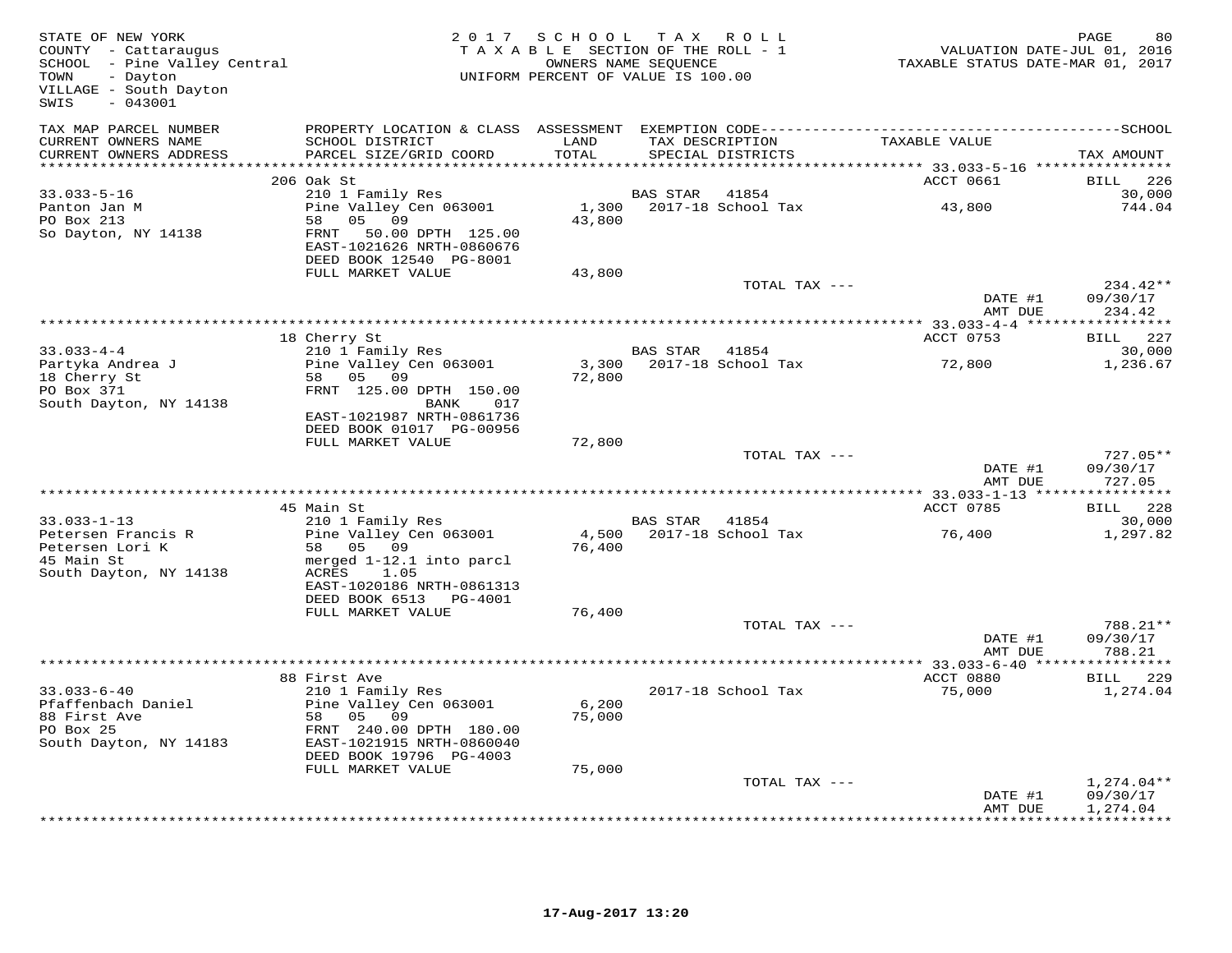| STATE OF NEW YORK<br>COUNTY - Cattaraugus<br>SCHOOL - Pine Valley Central<br>TOWN<br>- Dayton<br>VILLAGE - South Dayton<br>$-043001$<br>SWIS | 2 0 1 7                                                                                                                                                                            | S C H O O L      | TAX ROLL<br>TAXABLE SECTION OF THE ROLL - 1<br>OWNERS NAME SEOUENCE<br>UNIFORM PERCENT OF VALUE IS 100.00 | VALUATION DATE-JUL 01, 2016<br>TAXABLE STATUS DATE-MAR 01, 2017 | $\mathop{\mathtt{PAGE}}$<br>81   |
|----------------------------------------------------------------------------------------------------------------------------------------------|------------------------------------------------------------------------------------------------------------------------------------------------------------------------------------|------------------|-----------------------------------------------------------------------------------------------------------|-----------------------------------------------------------------|----------------------------------|
| TAX MAP PARCEL NUMBER<br>CURRENT OWNERS NAME<br>CURRENT OWNERS ADDRESS                                                                       | PROPERTY LOCATION & CLASS ASSESSMENT<br>SCHOOL DISTRICT<br>PARCEL SIZE/GRID COORD                                                                                                  | LAND<br>TOTAL    | TAX DESCRIPTION<br>SPECIAL DISTRICTS                                                                      | TAXABLE VALUE                                                   | TAX AMOUNT                       |
| ***********************                                                                                                                      | ***************************                                                                                                                                                        | **********       |                                                                                                           |                                                                 |                                  |
| $33.033 - 3 - 22$<br>Plyler Wilma<br>PO Box 349<br>South Dayton, NY 14138                                                                    | 420 Pine St<br>210 1 Family Res<br>Pine Valley Cen 063001<br>05 09<br>58<br>FRNT 100.00 DPTH 150.00<br>EAST-1020949 NRTH-0861592<br>DEED BOOK 677<br>PG-00148<br>FULL MARKET VALUE | 2,600<br>62,200  | 2017-18 School Tax                                                                                        | ACCT 0827<br>62,200                                             | BILL<br>230<br>1,056.60          |
|                                                                                                                                              |                                                                                                                                                                                    | 62,200           | TOTAL TAX ---                                                                                             |                                                                 | $1,056.60**$                     |
|                                                                                                                                              |                                                                                                                                                                                    |                  |                                                                                                           | DATE #1<br>AMT DUE                                              | 09/30/17<br>1,056.60             |
|                                                                                                                                              | 26 Cherry St                                                                                                                                                                       |                  |                                                                                                           | ACCT 0729                                                       | <b>BILL</b> 231                  |
| $33.033 - 4 - 2$<br>Pollock Stephen J                                                                                                        | 210 1 Family Res<br>Pine Valley Cen 063001                                                                                                                                         | 2,600            | BAS STAR<br>41854<br>2017-18 School Tax                                                                   | 75,000                                                          | 30,000<br>1,274.04               |
| Pollock Joetta<br>26 Cherry St<br>PO Box 16<br>South Dayton, NY 14138                                                                        | 58 05 09<br>FRNT 100.00 DPTH 150.00<br>BANK<br>012<br>EAST-1021817 NRTH-0861860<br>DEED BOOK 6062 PG-4001                                                                          | 75,000           |                                                                                                           |                                                                 |                                  |
|                                                                                                                                              | FULL MARKET VALUE                                                                                                                                                                  | 75,000           |                                                                                                           |                                                                 |                                  |
|                                                                                                                                              |                                                                                                                                                                                    |                  | TOTAL TAX ---                                                                                             | DATE #1<br>AMT DUE                                              | 764.42**<br>09/30/17<br>764.42   |
|                                                                                                                                              | *****************                                                                                                                                                                  |                  | **********************************                                                                        | $** 33.042 - 1 - 5 **$                                          | **********                       |
| $33.042 - 1 - 5$<br>Pore David<br>Pore Michele<br>150 Samaj Dr<br>Kittanning, PA 16201                                                       | Dredge Rd<br>323 Vacant rural<br>Pine Valley Cen 063001<br>49 05 09<br>ACRES 23.20<br>EAST-1024051 NRTH-0858985<br>DEED BOOK 17820 PG-8001                                         | 10,000<br>10,000 | 2017-18 School Tax                                                                                        | ACCT 0750<br>10,000                                             | BILL 232<br>169.87               |
|                                                                                                                                              | FULL MARKET VALUE                                                                                                                                                                  | 10,000           |                                                                                                           |                                                                 |                                  |
|                                                                                                                                              |                                                                                                                                                                                    |                  | TOTAL TAX ---                                                                                             | DATE #1<br>AMT DUE                                              | $169.87**$<br>09/30/17<br>169.87 |
|                                                                                                                                              |                                                                                                                                                                                    |                  | *****************                                                                                         | ** 33.033-3-35 ***                                              |                                  |
| $33.033 - 3 - 35$                                                                                                                            | 316 Oak St<br>210 1 Family Res                                                                                                                                                     |                  | <b>BAS STAR</b><br>41854                                                                                  | ACCT 0640                                                       | 233<br>BILL<br>30,000            |
| Press Mary E<br>316 Oak St<br>PO Box 385<br>South Dayton, NY 14138                                                                           | Pine Valley Cen 063001<br>58<br>05 09<br>FRNT 60.00 DPTH 109.00<br>EAST-1020863 NRTH-0861296<br>DEED BOOK 5216<br>PG-6002                                                          | 1,600<br>32,300  | 2017-18 School Tax                                                                                        | 32,300                                                          | 548.69                           |
|                                                                                                                                              | FULL MARKET VALUE                                                                                                                                                                  | 32,300           |                                                                                                           |                                                                 |                                  |
|                                                                                                                                              |                                                                                                                                                                                    |                  | TOTAL TAX ---                                                                                             | DATE #1<br>AMT DUE                                              | $39.07**$<br>09/30/17<br>39.07   |
|                                                                                                                                              |                                                                                                                                                                                    |                  |                                                                                                           |                                                                 | *********                        |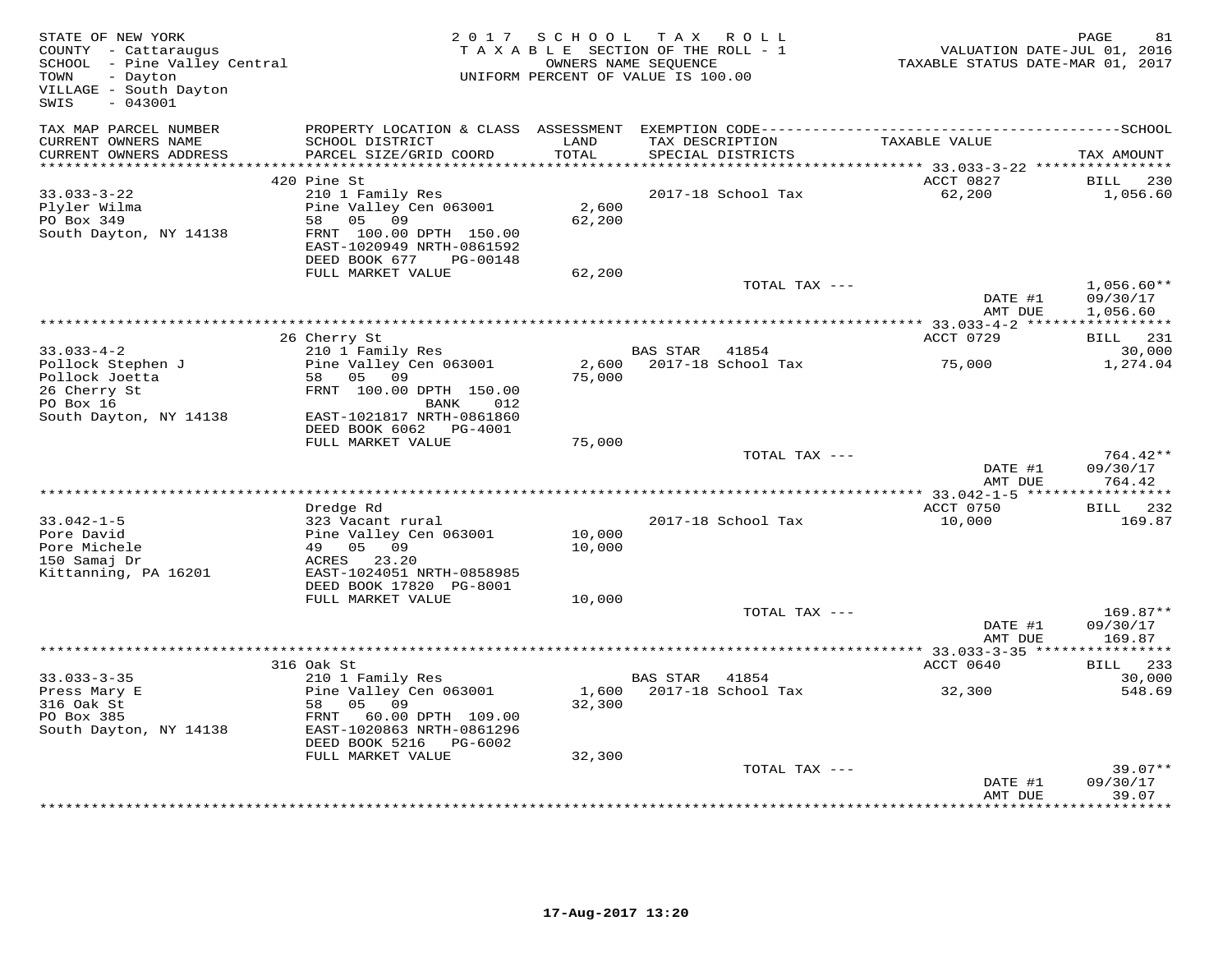| STATE OF NEW YORK<br>COUNTY - Cattaraugus<br>COONII - Caccaraugus<br>SCHOOL - Pine Valley Central<br>- Dayton<br>TOWN<br>VILLAGE - South Dayton<br>$-043001$<br>SWIS |                                                                                 |                 | 2017 SCHOOL TAX ROLL<br>TAXABLE SECTION OF THE ROLL - 1<br>OWNERS NAME SEQUENCE<br>UNIFORM PERCENT OF VALUE IS 100.00 | VALUATION DATE-JUL 01, 2016<br>TAXABLE STATUS DATE-MAR 01, 2017 | PAGE<br>82                       |
|----------------------------------------------------------------------------------------------------------------------------------------------------------------------|---------------------------------------------------------------------------------|-----------------|-----------------------------------------------------------------------------------------------------------------------|-----------------------------------------------------------------|----------------------------------|
| TAX MAP PARCEL NUMBER<br>CURRENT OWNERS NAME                                                                                                                         | SCHOOL DISTRICT                                                                 | LAND            | TAX DESCRIPTION                                                                                                       | TAXABLE VALUE                                                   |                                  |
| CURRENT OWNERS ADDRESS                                                                                                                                               | PARCEL SIZE/GRID COORD                                                          | TOTAL           | SPECIAL DISTRICTS                                                                                                     | ************ 33.033-4-7.2 ****************                      | TAX AMOUNT                       |
|                                                                                                                                                                      | 9 Prospect St                                                                   |                 |                                                                                                                       | ACCT 0934                                                       | BILL 234                         |
| $33.033 - 4 - 7.2$                                                                                                                                                   | 271 Mfg housings                                                                |                 | BAS STAR<br>41854                                                                                                     |                                                                 | 23,900                           |
| Priest Patricia A<br>9 Prospect St<br>PO Box 330                                                                                                                     | Pine Valley Cen 063001<br>58 05 09<br>7 & 9 Prospect                            | 23,900          | 3,900 2017-18 School Tax                                                                                              | 23,900                                                          | 405.99                           |
| South Dayton, NY 14138                                                                                                                                               | FRNT 150.00 DPTH 150.00<br>EAST-1022289 NRTH-0861705<br>DEED BOOK 7455 PG-8001  |                 |                                                                                                                       |                                                                 |                                  |
|                                                                                                                                                                      | FULL MARKET VALUE                                                               | 23,900          |                                                                                                                       |                                                                 |                                  |
|                                                                                                                                                                      |                                                                                 |                 | TOTAL TAX ---                                                                                                         |                                                                 | $0.00**$                         |
|                                                                                                                                                                      | 209 Maple St                                                                    |                 |                                                                                                                       | ACCT 0874                                                       | BILL 235                         |
| $33.033 - 3 - 20$<br>Pritchard Kimberly A<br>6720 Main St                                                                                                            | 210 1 Family Res<br>Pine Valley Cen 063001<br>58 05 09                          | 2,600<br>52,400 | 2017-18 School Tax                                                                                                    | 52,400                                                          | 890.13                           |
| Cherry Creek, NY 14723                                                                                                                                               | FRNT 100.00 DPTH 150.00<br>EAST-1021239 NRTH-0861570<br>DEED BOOK 21681 PG-8001 |                 |                                                                                                                       |                                                                 |                                  |
|                                                                                                                                                                      | FULL MARKET VALUE                                                               | 52,400          |                                                                                                                       |                                                                 |                                  |
|                                                                                                                                                                      |                                                                                 |                 | TOTAL TAX ---                                                                                                         | DATE #1<br>AMT DUE                                              | $890.13**$<br>09/30/17<br>890.13 |
|                                                                                                                                                                      |                                                                                 |                 |                                                                                                                       |                                                                 |                                  |
| $33.033 - 4 - 25$<br>Pritchard Kimberly A                                                                                                                            | 308 Pine St<br>210 1 Family Res<br>Pine Valley Cen 063001                       | 2,000           | 2017-18 School Tax                                                                                                    | ACCT 0802<br>42,100                                             | <b>BILL</b> 236<br>715.16        |
| 6720 Main St<br>Cherry Creek, NY 14723                                                                                                                               | 58 05 09<br>FRNT 75.00 DPTH 150.00<br>EAST-1021813 NRTH-0860975                 | 42,100          |                                                                                                                       |                                                                 |                                  |
|                                                                                                                                                                      | DEED BOOK 22437 PG-6001<br>FULL MARKET VALUE                                    |                 |                                                                                                                       |                                                                 |                                  |
|                                                                                                                                                                      |                                                                                 | 42,100          | TOTAL TAX ---                                                                                                         |                                                                 | $715.16**$                       |
|                                                                                                                                                                      |                                                                                 |                 |                                                                                                                       | DATE #1<br>AMT DUE                                              | 09/30/17<br>715.16               |
|                                                                                                                                                                      |                                                                                 |                 |                                                                                                                       |                                                                 |                                  |
|                                                                                                                                                                      | 315 Pine St<br>283 Res w/Comuse                                                 |                 | BAS STAR 41854                                                                                                        | ACCT 0705                                                       | BILL 237                         |
| $33.033 - 5 - 10$<br>Puleff Annette                                                                                                                                  | Pine Valley Cen 063001                                                          | 5,500           | 2017-18 School Tax                                                                                                    | 75,500                                                          | 30,000<br>1,282.53               |
| 315 Pine St<br>PO Box 145<br>South Dayton, NY 14138                                                                                                                  | 58 05 09<br>FRNT 117.00 DPTH 150.00<br>BANK<br>080                              | 75,500          |                                                                                                                       |                                                                 |                                  |
|                                                                                                                                                                      | EAST-1021524 NRTH-0860919<br>DEED BOOK 1022 PG-62<br>FULL MARKET VALUE          | 75,500          |                                                                                                                       |                                                                 |                                  |
|                                                                                                                                                                      |                                                                                 |                 | TOTAL TAX ---                                                                                                         |                                                                 | $772.92**$                       |
|                                                                                                                                                                      |                                                                                 |                 |                                                                                                                       | DATE #1<br>AMT DUE                                              | 09/30/17<br>772.92               |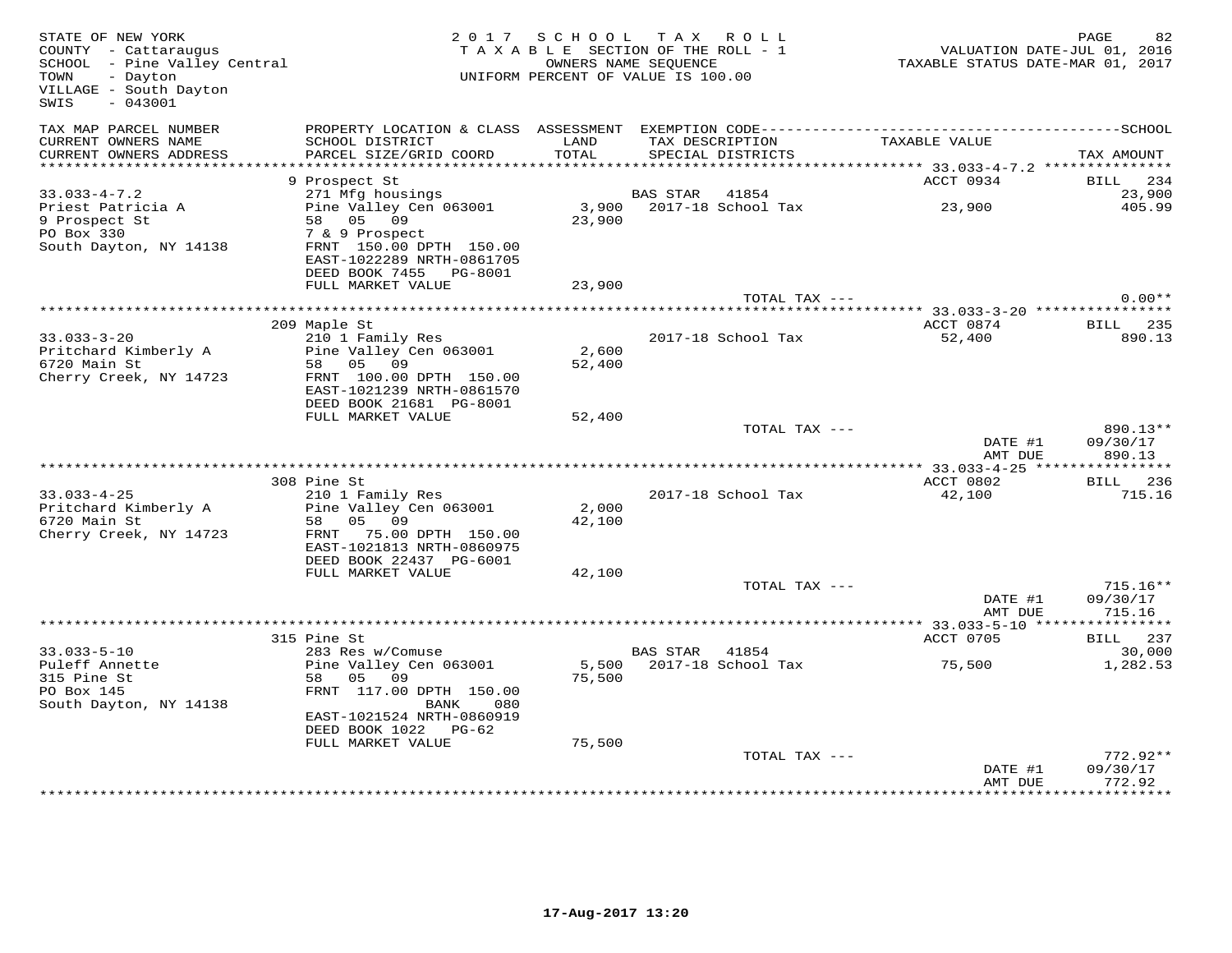| STATE OF NEW YORK<br>COUNTY - Cattaraugus<br>SCHOOL - Pine Valley Central<br>TOWN<br>- Dayton<br>VILLAGE - South Dayton<br>$-043001$<br>SWIS | 2 0 1 7                                                                                                                                                       | S C H O O L      | TAX ROLL<br>TAXABLE SECTION OF THE ROLL - 1<br>OWNERS NAME SEOUENCE<br>UNIFORM PERCENT OF VALUE IS 100.00 | VALUATION DATE-JUL 01, 2016<br>TAXABLE STATUS DATE-MAR 01, 2017 | $\mathop{\mathtt{PAGE}}$<br>83               |
|----------------------------------------------------------------------------------------------------------------------------------------------|---------------------------------------------------------------------------------------------------------------------------------------------------------------|------------------|-----------------------------------------------------------------------------------------------------------|-----------------------------------------------------------------|----------------------------------------------|
| TAX MAP PARCEL NUMBER<br>CURRENT OWNERS NAME<br>CURRENT OWNERS ADDRESS                                                                       | PROPERTY LOCATION & CLASS ASSESSMENT<br>SCHOOL DISTRICT<br>PARCEL SIZE/GRID COORD                                                                             | LAND<br>TOTAL    | TAX DESCRIPTION<br>SPECIAL DISTRICTS                                                                      | TAXABLE VALUE                                                   | TAX AMOUNT                                   |
| ***********************                                                                                                                      |                                                                                                                                                               | **********       |                                                                                                           |                                                                 |                                              |
| $33.033 - 4 - 3.1$<br>Ramirez Doris J<br>22 Cherry St<br>PO Box 86<br>South Dayton, NY 14138                                                 | 22 Cherry St<br>210 1 Family Res<br>Pine Valley Cen 063001<br>05 09<br>58<br>FRNT 100.00 DPTH 150.00<br>EAST-1021967 NRTH-0861851<br>DEED BOOK 26928 PG-3002  | 2,600<br>64,400  | 2017-18 School Tax                                                                                        | ACCT 0710<br>64,400                                             | BILL<br>238<br>1,093.97                      |
|                                                                                                                                              | FULL MARKET VALUE                                                                                                                                             | 64,400           |                                                                                                           |                                                                 |                                              |
|                                                                                                                                              |                                                                                                                                                               |                  | TOTAL TAX ---                                                                                             | DATE #1<br>AMT DUE                                              | $1,093.97**$<br>09/30/17<br>1,093.97         |
|                                                                                                                                              | 203 Maple St                                                                                                                                                  |                  |                                                                                                           | ACCT 0848                                                       | BILL 239                                     |
| $33.033 - 3 - 21$<br>Reed Matthew A                                                                                                          | 210 1 Family Res<br>Pine Valley Cen 063001                                                                                                                    | 3,900            | <b>BAS STAR</b><br>41854<br>2017-18 School Tax                                                            | 67,000                                                          | 30,000<br>1,138.14                           |
| Reed Danielle P<br>203 Maple St<br>PO Box 325<br>South Dayton, NY 14138                                                                      | 05<br>09<br>58<br>FRNT 150.00 DPTH 150.00<br>BANK<br>017<br>EAST-1021342 NRTH-0861498<br>DEED BOOK 16175 PG-20111                                             | 67,000           |                                                                                                           |                                                                 |                                              |
|                                                                                                                                              | FULL MARKET VALUE                                                                                                                                             | 67,000           |                                                                                                           |                                                                 |                                              |
|                                                                                                                                              |                                                                                                                                                               |                  | TOTAL TAX ---                                                                                             | DATE #1<br>AMT DUE                                              | $628.53**$<br>09/30/17<br>628.53             |
|                                                                                                                                              |                                                                                                                                                               |                  |                                                                                                           | ** 33.033-3-8 ***                                               | **********                                   |
| $33.033 - 3 - 8$<br>Reimer Judith M<br>6721 Riga Rd<br>Conewango Valley, NY 14726                                                            | 127 Cherry St<br>210 1 Family Res<br>Pine Valley Cen 063001<br>05 09<br>58<br>FRNT 90.00 DPTH 150.00<br>EAST-1021133 NRTH-0862094<br>DEED BOOK 00987 PG-01176 | 2,300<br>53,700  | 2017-18 School Tax                                                                                        | ACCT 0677<br>53,700                                             | BILL 240<br>912.21                           |
|                                                                                                                                              | FULL MARKET VALUE                                                                                                                                             | 53,700           |                                                                                                           |                                                                 |                                              |
|                                                                                                                                              |                                                                                                                                                               |                  | TOTAL TAX ---                                                                                             | DATE #1<br>AMT DUE                                              | $912.21**$<br>09/30/17<br>912.21             |
|                                                                                                                                              |                                                                                                                                                               |                  |                                                                                                           | ** 33.034-2-12.2 *                                              |                                              |
|                                                                                                                                              | 46 Pine St                                                                                                                                                    |                  |                                                                                                           | ACCT 1256                                                       | 241<br>BILL                                  |
| $33.034 - 2 - 12.2$<br>Richter Michael R<br>PO Box 228<br>South Dayton, NY 14138                                                             | 210 1 Family Res<br>Pine Valley Cen 063001<br>$50 - 05 - 09$<br>ACRES<br>4.00<br>EAST-1023369 NRTH-0860010                                                    | 13,500<br>48,000 | <b>BAS STAR</b><br>41854<br>2017-18 School Tax                                                            | 48,000                                                          | 30,000<br>815.38                             |
|                                                                                                                                              | DEED BOOK 00961 PG-00970<br>FULL MARKET VALUE                                                                                                                 | 48,000           |                                                                                                           |                                                                 |                                              |
|                                                                                                                                              |                                                                                                                                                               |                  | TOTAL TAX ---                                                                                             | DATE #1<br>AMT DUE                                              | $305.77**$<br>09/30/17<br>305.77<br>******** |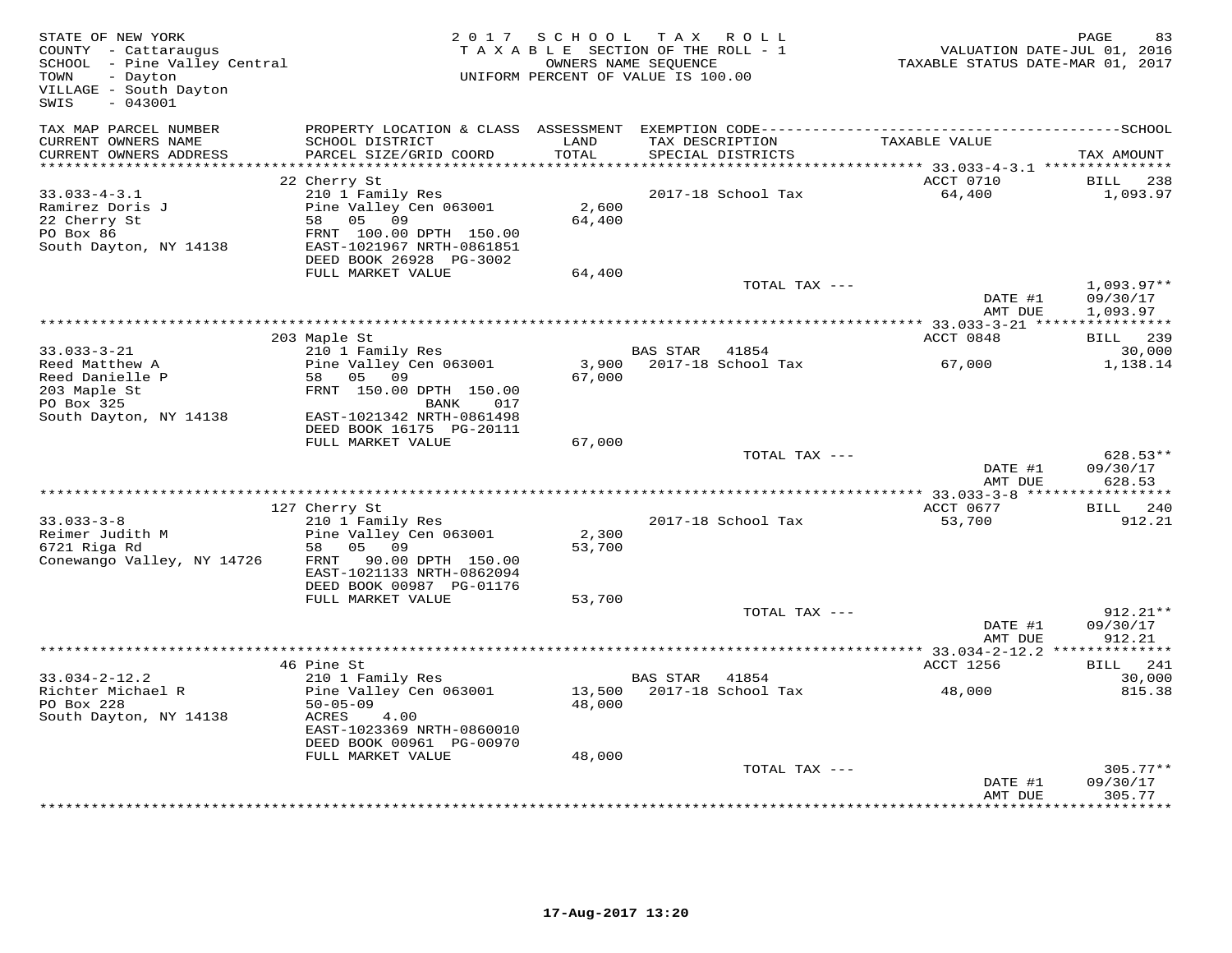| STATE OF NEW YORK<br>COUNTY - Cattaraugus<br>SCHOOL - Pine Valley Central<br>TOWN<br>- Dayton<br>VILLAGE - South Dayton<br>$-043001$<br>SWIS |                                                                                                                       | 2017 SCHOOL<br>TAXABLE SECTION OF THE ROLL - 1<br>UNIFORM PERCENT OF VALUE IS 100.00 | OWNERS NAME SEQUENCE | TAX ROLL                             | VALUATION DATE-JUL 01, 2016<br>TAXABLE STATUS DATE-MAR 01, 2017 | PAGE        | 84                   |
|----------------------------------------------------------------------------------------------------------------------------------------------|-----------------------------------------------------------------------------------------------------------------------|--------------------------------------------------------------------------------------|----------------------|--------------------------------------|-----------------------------------------------------------------|-------------|----------------------|
| TAX MAP PARCEL NUMBER<br>CURRENT OWNERS NAME<br>CURRENT OWNERS ADDRESS                                                                       | SCHOOL DISTRICT<br>PARCEL SIZE/GRID COORD                                                                             | LAND<br>TOTAL                                                                        |                      | TAX DESCRIPTION<br>SPECIAL DISTRICTS | TAXABLE VALUE                                                   | TAX AMOUNT  |                      |
|                                                                                                                                              |                                                                                                                       |                                                                                      |                      |                                      |                                                                 |             |                      |
| $33.025 - 1 - 17$                                                                                                                            | 8 Third St<br>210 1 Family Res                                                                                        |                                                                                      | BAS STAR             | 41854                                | ACCT 0817                                                       | <b>BILL</b> | 242<br>30,000        |
| Riggs Dianne<br>6706 Camp Ground Ln<br>Castleton, VA 22716                                                                                   | Pine Valley Cen 063001<br>58 05 09<br>FRNT 125.00 DPTH 150.00<br>EAST-1021516 NRTH-0862176<br>DEED BOOK 13803 PG-8001 | 3,300<br>47,000                                                                      |                      | 2017-18 School Tax                   | 47,000                                                          |             | 798.40               |
|                                                                                                                                              | FULL MARKET VALUE                                                                                                     | 47,000                                                                               |                      |                                      |                                                                 |             |                      |
|                                                                                                                                              |                                                                                                                       |                                                                                      |                      | TOTAL TAX ---                        | DATE #1                                                         | 09/30/17    | 288.78**             |
|                                                                                                                                              |                                                                                                                       |                                                                                      |                      |                                      | AMT DUE                                                         |             | 288.78               |
|                                                                                                                                              | 10 Cherry St                                                                                                          |                                                                                      |                      |                                      | ACCT 0828                                                       | BILL        | 243                  |
| $33.033 - 4 - 7.1$                                                                                                                           | 210 1 Family Res                                                                                                      |                                                                                      | BAS STAR             | 41854                                |                                                                 |             | 30,000               |
| Rose Shawna M<br>PO Box 64                                                                                                                   | Pine Valley Cen 063001<br>58 05 09                                                                                    | 51,500                                                                               |                      | 3,900 2017-18 School Tax             | 51,500                                                          |             | 874.84               |
| South Dayton, NY 14138                                                                                                                       | FRNT 150.00 DPTH 150.00<br>EAST-1022201 NRTH-0861582<br>DEED BOOK 4970 PG-6001                                        |                                                                                      |                      |                                      |                                                                 |             |                      |
|                                                                                                                                              | FULL MARKET VALUE                                                                                                     | 51,500                                                                               |                      |                                      |                                                                 |             |                      |
|                                                                                                                                              |                                                                                                                       |                                                                                      |                      | TOTAL TAX ---                        | DATE #1<br>AMT DUE                                              | 09/30/17    | $365.22**$<br>365.22 |
|                                                                                                                                              |                                                                                                                       |                                                                                      |                      |                                      |                                                                 |             |                      |
|                                                                                                                                              | 23 Main St                                                                                                            |                                                                                      |                      |                                      | ACCT 0835                                                       | BILL        | 244                  |
| $33.033 - 1 - 2$<br>Rowland Brinton F                                                                                                        | 210 1 Family Res<br>Pine Valley Cen 063001                                                                            | 2,700                                                                                |                      | 2017-18 School Tax                   | 23,100                                                          |             | 392.40               |
| 25 Main St<br>South Dayton, NY 14138                                                                                                         | 05<br>09<br>58<br>FRNT 105.00 DPTH 150.00<br>EAST-1019660 NRTH-0860800                                                | 23,100                                                                               |                      |                                      |                                                                 |             |                      |
|                                                                                                                                              | DEED BOOK 737<br>PG-00389                                                                                             |                                                                                      |                      |                                      |                                                                 |             |                      |
|                                                                                                                                              | FULL MARKET VALUE                                                                                                     | 23,100                                                                               |                      | TOTAL TAX ---                        |                                                                 |             | $392.40**$           |
|                                                                                                                                              |                                                                                                                       |                                                                                      |                      |                                      | DATE #1<br>AMT DUE                                              | 09/30/17    | 392.40               |
|                                                                                                                                              |                                                                                                                       |                                                                                      |                      |                                      |                                                                 |             |                      |
| $33.033 - 1 - 1$                                                                                                                             | 25 Main St<br>210 1 Family Res                                                                                        |                                                                                      | BAS STAR             | 41854                                | ACCT 0889                                                       | BILL        | 245<br>30,000        |
| Rowland Brinton F Jr<br>25 Main St<br>South Dayton, NY 14138                                                                                 | Pine Valley Cen 063001<br>58<br>05<br>09<br>69.00 DPTH 107.00<br>FRNT<br>EAST-1019703 NRTH-0860859                    | 2,900<br>45,900                                                                      |                      | 2017-18 School Tax                   | 45,900                                                          |             | 779.71               |
|                                                                                                                                              | DEED BOOK 882<br>PG-00003<br>FULL MARKET VALUE                                                                        | 45,900                                                                               |                      |                                      |                                                                 |             |                      |
|                                                                                                                                              |                                                                                                                       |                                                                                      |                      | TOTAL TAX ---                        | DATE #1<br>AMT DUE                                              | 09/30/17    | $270.10**$<br>270.10 |
|                                                                                                                                              |                                                                                                                       |                                                                                      |                      |                                      |                                                                 |             |                      |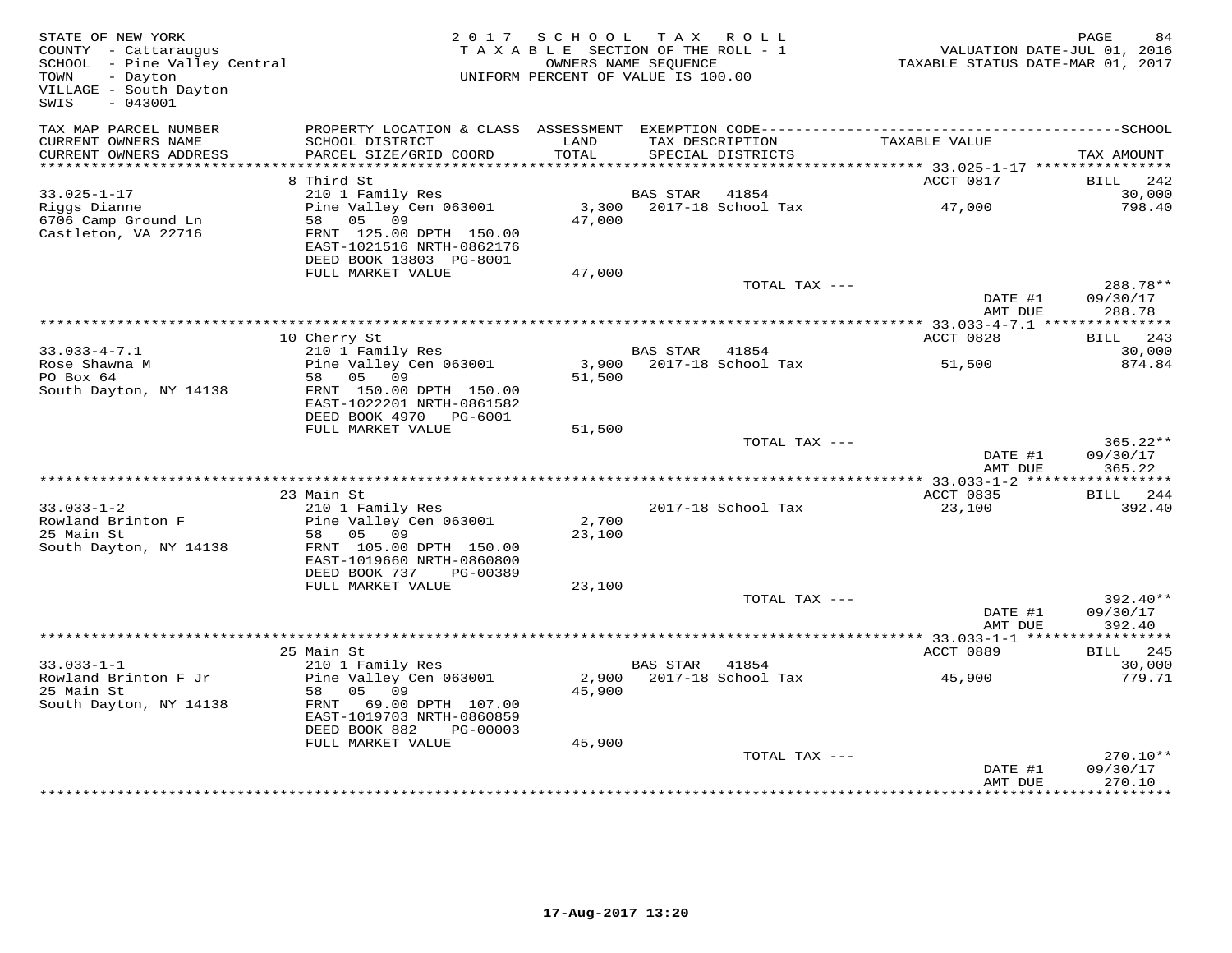| STATE OF NEW YORK<br>COUNTY - Cattaraugus<br>SCHOOL - Pine Valley Central<br>- Dayton<br>TOWN<br>VILLAGE - South Dayton<br>$-043001$<br>SWIS |                                             | 2017 SCHOOL TAX ROLL<br>TAXABLE SECTION OF THE ROLL - 1<br>OWNERS NAME SEOUENCE<br>UNIFORM PERCENT OF VALUE IS 100.00 |                |                                      | VALUATION DATE-JUL 01, 2016<br>TAXABLE STATUS DATE-MAR 01, 2017 | PAGE<br>85         |
|----------------------------------------------------------------------------------------------------------------------------------------------|---------------------------------------------|-----------------------------------------------------------------------------------------------------------------------|----------------|--------------------------------------|-----------------------------------------------------------------|--------------------|
| TAX MAP PARCEL NUMBER                                                                                                                        |                                             |                                                                                                                       |                |                                      |                                                                 |                    |
| CURRENT OWNERS NAME<br>CURRENT OWNERS ADDRESS                                                                                                | SCHOOL DISTRICT<br>PARCEL SIZE/GRID COORD   | LAND<br>TOTAL                                                                                                         |                | TAX DESCRIPTION<br>SPECIAL DISTRICTS | TAXABLE VALUE                                                   | TAX AMOUNT         |
|                                                                                                                                              |                                             |                                                                                                                       |                |                                      |                                                                 |                    |
| $33.033 - 2 - 1$                                                                                                                             | 28 Main St<br>210 1 Family Res              |                                                                                                                       | ENH STAR 41834 |                                      | ACCT 0834                                                       | BILL 246<br>13,200 |
| Rowland Sharon                                                                                                                               | Pine Valley Cen 063001                      |                                                                                                                       |                | 2,800 2017-18 School Tax             | 13,200                                                          | 224.23             |
| Waite Richard                                                                                                                                | 58 05 09                                    | 13,200                                                                                                                |                |                                      |                                                                 |                    |
| 28 Main St                                                                                                                                   | FRNT 107.00 DPTH 64.00                      |                                                                                                                       |                |                                      |                                                                 |                    |
| PO Box 397                                                                                                                                   | EAST-1019838 NRTH-0860779                   |                                                                                                                       |                |                                      |                                                                 |                    |
| South Dayton, NY 14138                                                                                                                       | DEED BOOK 20224 PG-3001                     |                                                                                                                       |                |                                      |                                                                 |                    |
|                                                                                                                                              | FULL MARKET VALUE                           | 13,200                                                                                                                |                |                                      |                                                                 |                    |
|                                                                                                                                              |                                             |                                                                                                                       |                | TOTAL TAX ---                        |                                                                 | $0.00**$           |
|                                                                                                                                              | 34 Second Ave                               |                                                                                                                       |                |                                      | ACCT 0693                                                       | BILL 247           |
| $33.033 - 6 - 7$                                                                                                                             | 210 1 Family Res                            |                                                                                                                       |                | 2017-18 School Tax                   | 23,600                                                          | 400.90             |
| Ruckh Sharon L                                                                                                                               | Pine Valley Cen 063001                      | 3,100                                                                                                                 |                |                                      |                                                                 |                    |
| 34 Second Ave                                                                                                                                | 58 05 09                                    | 23,600                                                                                                                |                |                                      |                                                                 |                    |
| PO Box 132                                                                                                                                   | FRNT 120.00 DPTH 150.50                     |                                                                                                                       |                |                                      |                                                                 |                    |
| South Dayton, NY 14138                                                                                                                       | EAST-1021263 NRTH-0860356                   |                                                                                                                       |                |                                      |                                                                 |                    |
|                                                                                                                                              | DEED BOOK 19628 PG-6001                     |                                                                                                                       |                |                                      |                                                                 |                    |
|                                                                                                                                              | FULL MARKET VALUE                           | 23,600                                                                                                                |                | TOTAL TAX ---                        |                                                                 | $400.90**$         |
|                                                                                                                                              |                                             |                                                                                                                       |                |                                      | DATE #1<br>AMT DUE                                              | 09/30/17<br>400.90 |
|                                                                                                                                              |                                             |                                                                                                                       |                |                                      |                                                                 |                    |
|                                                                                                                                              | 107 Cherry St                               |                                                                                                                       |                |                                      | ACCT 5015                                                       | BILL 248           |
| $33.033 - 3 - 14$                                                                                                                            | 210 1 Family Res                            |                                                                                                                       |                | 2017-18 School Tax                   | 62,300                                                          | 1,058.30           |
| Rugg Kristen<br>107 Cherry St                                                                                                                | Pine Valley Cen 063001<br>58 05 09          | 1,300<br>62,300                                                                                                       |                |                                      |                                                                 |                    |
| PO Box 330                                                                                                                                   | FRNT 50.00 DPTH 150.00                      |                                                                                                                       |                |                                      |                                                                 |                    |
| South Dayton, NY 14138                                                                                                                       | EAST-1021511 NRTH-0861825                   |                                                                                                                       |                |                                      |                                                                 |                    |
|                                                                                                                                              | DEED BOOK 22634 PG-3001                     |                                                                                                                       |                |                                      |                                                                 |                    |
|                                                                                                                                              | FULL MARKET VALUE                           | 62,300                                                                                                                |                |                                      |                                                                 |                    |
|                                                                                                                                              |                                             |                                                                                                                       |                | TOTAL TAX ---                        |                                                                 | $1,058.30**$       |
|                                                                                                                                              |                                             |                                                                                                                       |                |                                      | DATE #1                                                         | 09/30/17           |
|                                                                                                                                              |                                             |                                                                                                                       |                |                                      | AMT DUE                                                         | 1,058.30           |
|                                                                                                                                              | 319 Pine St                                 |                                                                                                                       |                |                                      | ACCT 0813                                                       | BILL 249           |
| $33.033 - 5 - 8$                                                                                                                             | 210 1 Family Res                            |                                                                                                                       | BAS STAR 41854 |                                      |                                                                 | 30,000             |
| Rugg Ryan T                                                                                                                                  | Pine Valley Cen 063001                      |                                                                                                                       |                | 2,600 2017-18 School Tax             | 73,400                                                          | 1,246.86           |
| Rugg Elizabeth A                                                                                                                             | 58 05 09                                    | 73,400                                                                                                                |                |                                      |                                                                 |                    |
| 319 Pine St                                                                                                                                  | FRNT 100.00 DPTH 150.00                     |                                                                                                                       |                |                                      |                                                                 |                    |
| PO Box 177                                                                                                                                   | BANK<br>012                                 |                                                                                                                       |                |                                      |                                                                 |                    |
| S. Dayton, NY 14138                                                                                                                          | EAST-1021435 NRTH-0860982                   |                                                                                                                       |                |                                      |                                                                 |                    |
|                                                                                                                                              | DEED BOOK 7247 PG-5002<br>FULL MARKET VALUE | 73,400                                                                                                                |                |                                      |                                                                 |                    |
|                                                                                                                                              |                                             |                                                                                                                       |                | TOTAL TAX ---                        |                                                                 | $737.24**$         |
|                                                                                                                                              |                                             |                                                                                                                       |                |                                      | DATE #1                                                         | 09/30/17           |
|                                                                                                                                              |                                             |                                                                                                                       |                |                                      | AMT DUE                                                         | 737.24             |
|                                                                                                                                              |                                             |                                                                                                                       |                |                                      |                                                                 |                    |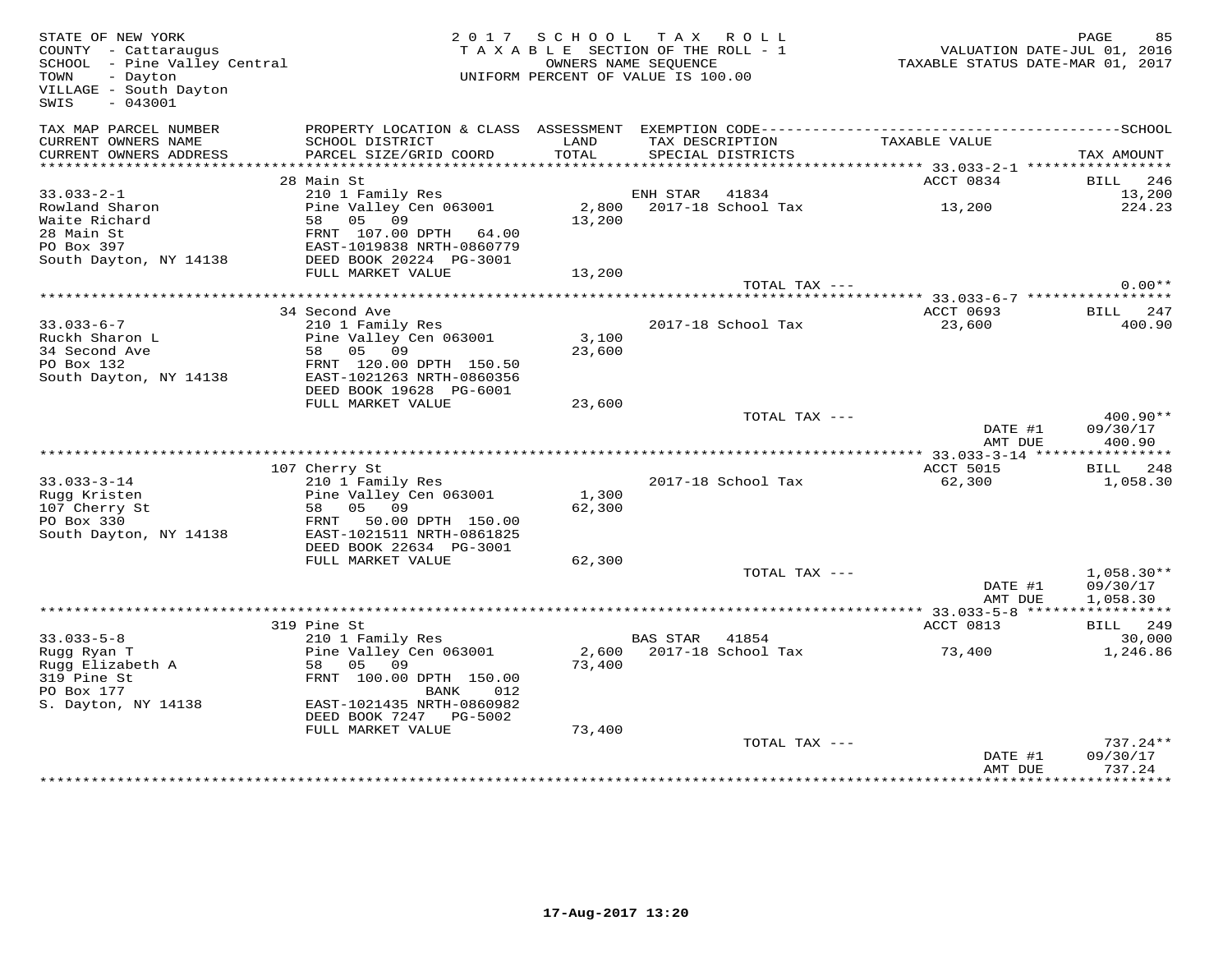| STATE OF NEW YORK<br>COUNTY - Cattaraugus<br>SCHOOL - Pine Valley Central<br>TOWN<br>- Dayton<br>VILLAGE - South Dayton<br>$-043001$<br>SWIS | 2 0 1 7                                                            | S C H O O L<br>TAXABLE SECTION OF THE ROLL - 1<br>UNIFORM PERCENT OF VALUE IS 100.00 | T A X<br>OWNERS NAME SEOUENCE | R O L L                   | TAXABLE STATUS DATE-MAR 01, 2017       | PAGE<br>86<br>VALUATION DATE-JUL 01, 2016 |
|----------------------------------------------------------------------------------------------------------------------------------------------|--------------------------------------------------------------------|--------------------------------------------------------------------------------------|-------------------------------|---------------------------|----------------------------------------|-------------------------------------------|
| TAX MAP PARCEL NUMBER                                                                                                                        | PROPERTY LOCATION & CLASS ASSESSMENT                               |                                                                                      |                               |                           |                                        |                                           |
| CURRENT OWNERS NAME                                                                                                                          | SCHOOL DISTRICT                                                    | LAND<br>TOTAL                                                                        | TAX DESCRIPTION               |                           | TAXABLE VALUE                          |                                           |
| CURRENT OWNERS ADDRESS                                                                                                                       | PARCEL SIZE/GRID COORD                                             |                                                                                      |                               | SPECIAL DISTRICTS         |                                        | TAX AMOUNT                                |
|                                                                                                                                              | 182 Main St                                                        |                                                                                      |                               |                           | ACCT 0760                              | 250<br>BILL                               |
| $33.026 - 1 - 2.1$                                                                                                                           | 240 Rural res                                                      |                                                                                      | AG DIST                       | 41720                     |                                        | 33,380                                    |
| Rupp Lynn                                                                                                                                    | Pine Valley Cen 063001                                             |                                                                                      | 49,600 BAS STAR               | 41854                     |                                        | 30,000                                    |
| Rupp Christine M                                                                                                                             | 09<br>05<br>58                                                     |                                                                                      |                               | 85,700 2017-18 School Tax | 52,320                                 | 888.77                                    |
| 182 Main St                                                                                                                                  | 31.55<br>ACRES                                                     |                                                                                      |                               |                           |                                        |                                           |
| South Dauton, NY 14138                                                                                                                       | EAST-1022552 NRTH-0862895                                          |                                                                                      |                               |                           |                                        |                                           |
| MAY BE SUBJECT TO PAYMENT                                                                                                                    | DEED BOOK 00979 PG-01026<br>FULL MARKET VALUE                      | 85,700                                                                               |                               |                           |                                        |                                           |
| UNDER AGDIST LAW TIL 2021                                                                                                                    |                                                                    |                                                                                      |                               | TOTAL TAX ---             |                                        | $379.15**$                                |
|                                                                                                                                              |                                                                    |                                                                                      |                               |                           | DATE #1                                | 09/30/17                                  |
|                                                                                                                                              |                                                                    |                                                                                      |                               |                           | AMT DUE                                | 379.15                                    |
|                                                                                                                                              |                                                                    |                                                                                      |                               |                           | ********* 33.026-1-2.3 *************** |                                           |
|                                                                                                                                              | Main St                                                            |                                                                                      |                               |                           | ACCT 1287                              | BILL<br>251                               |
| $33.026 - 1 - 2.3$                                                                                                                           | 100 Agricultural                                                   |                                                                                      | AG DIST                       | 41720                     |                                        | $\Omega$                                  |
| Rupp Lynn                                                                                                                                    | Pine Valley Cen 063001                                             | 11,200                                                                               |                               | 2017-18 School Tax        | 11,200                                 | 190.26                                    |
| Rupp Christine M                                                                                                                             | 58 05 09                                                           | 11,200                                                                               |                               |                           |                                        |                                           |
| 182 Main St<br>South Dayton, NY 14138                                                                                                        | Inc $33.002 - 1 - 27$ $(1.25Ac)$<br>Inc $24.004 - 1 - 38$ (1.68Ac) |                                                                                      |                               |                           |                                        |                                           |
|                                                                                                                                              | ACRES<br>29.60                                                     |                                                                                      |                               |                           |                                        |                                           |
| MAY BE SUBJECT TO PAYMENT                                                                                                                    | EAST-1023478 NRTH-0863055                                          |                                                                                      |                               |                           |                                        |                                           |
| UNDER AGDIST LAW TIL 2021                                                                                                                    | DEED BOOK 00979 PG-01026                                           |                                                                                      |                               |                           |                                        |                                           |
|                                                                                                                                              | FULL MARKET VALUE                                                  | 11,200                                                                               |                               |                           |                                        |                                           |
|                                                                                                                                              |                                                                    |                                                                                      |                               | TOTAL TAX ---             |                                        | $190.26**$                                |
|                                                                                                                                              |                                                                    |                                                                                      |                               |                           | DATE #1                                | 09/30/17                                  |
|                                                                                                                                              |                                                                    |                                                                                      |                               |                           | AMT DUE<br>********* 33.033-6-28 ***** | 190.26<br>***********                     |
|                                                                                                                                              | 20 First St                                                        |                                                                                      |                               |                           | <b>ACCT 0666</b>                       | 252<br>BILL                               |
| $33.033 - 6 - 28$                                                                                                                            | 210 1 Family Res                                                   |                                                                                      | <b>BAS STAR</b>               | 41854                     |                                        | 30,000                                    |
| Salzman Scott                                                                                                                                | Pine Valley Cen 063001                                             | 1,800                                                                                |                               | 2017-18 School Tax        | 48,500                                 | 823.88                                    |
| Salzman Victoria                                                                                                                             | 05 09<br>58                                                        | 48,500                                                                               |                               |                           |                                        |                                           |
| 20 First St                                                                                                                                  | merged 6-30.2 into prcl                                            |                                                                                      |                               |                           |                                        |                                           |
| PO Box 20<br>South Dayton, NY 14138                                                                                                          | FRNT<br>70.00 DPTH 150.00<br>BANK<br>017                           |                                                                                      |                               |                           |                                        |                                           |
|                                                                                                                                              | EAST-1021530 NRTH-0860124                                          |                                                                                      |                               |                           |                                        |                                           |
|                                                                                                                                              | DEED BOOK 5975<br>PG-3001                                          |                                                                                      |                               |                           |                                        |                                           |
|                                                                                                                                              | FULL MARKET VALUE                                                  | 48,500                                                                               |                               | TOTAL TAX ---             |                                        | $314.26**$                                |
|                                                                                                                                              |                                                                    |                                                                                      |                               |                           | DATE #1<br>AMT DUE                     | 09/30/17<br>314.26                        |
|                                                                                                                                              |                                                                    |                                                                                      |                               |                           |                                        |                                           |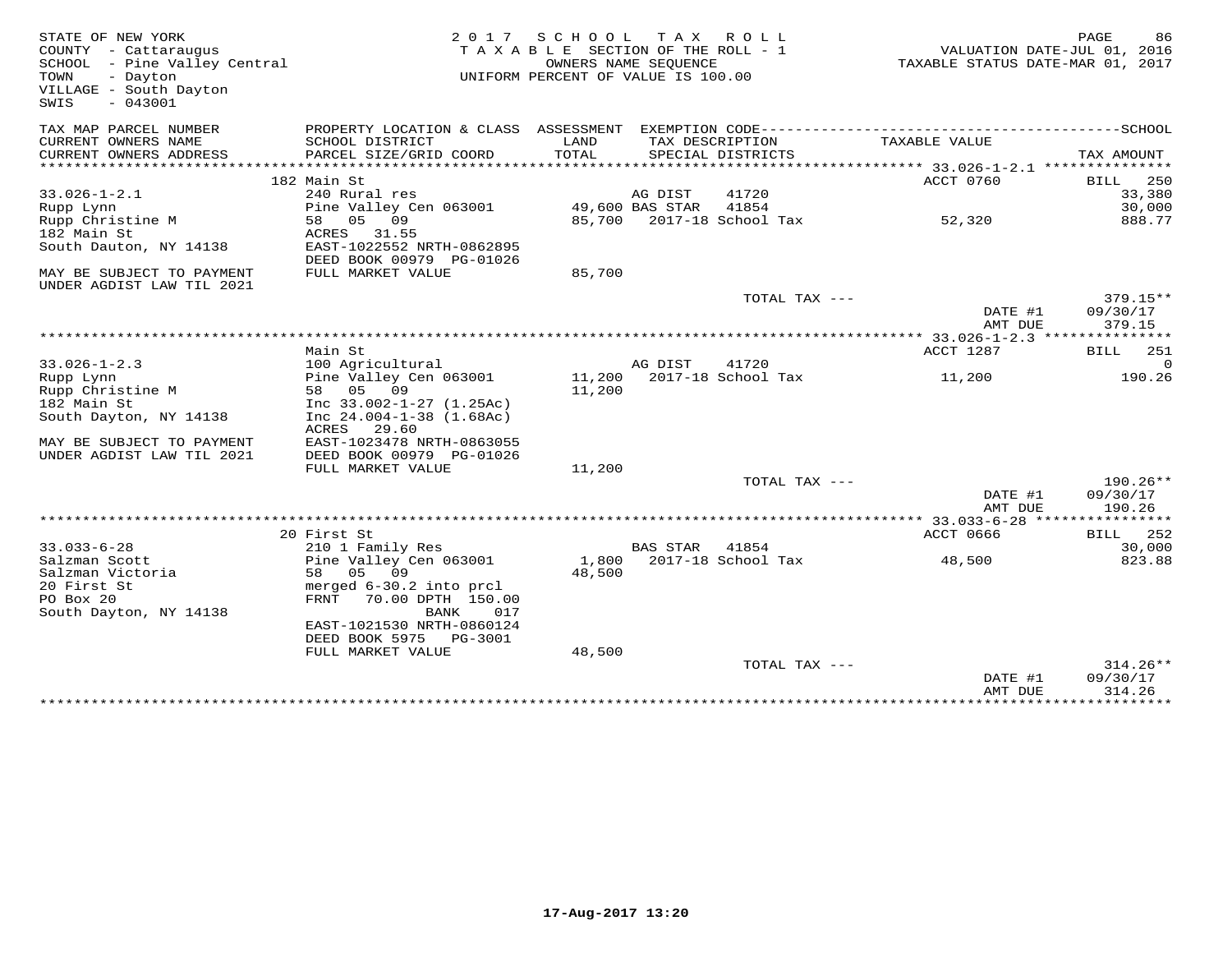| STATE OF NEW YORK<br>COUNTY - Cattaraugus<br>SCHOOL - Pine Valley Central<br>TOWN<br>- Dayton<br>VILLAGE - South Dayton<br>$-043001$<br>SWIS |                                                                                                                                     | 2017 SCHOOL<br>TAXABLE SECTION OF THE ROLL - 1<br>UNIFORM PERCENT OF VALUE IS 100.00 | OWNERS NAME SEQUENCE | TAX ROLL                             | VALUATION DATE-JUL 01, 2016<br>TAXABLE STATUS DATE-MAR 01, 2017 | PAGE<br>87             |
|----------------------------------------------------------------------------------------------------------------------------------------------|-------------------------------------------------------------------------------------------------------------------------------------|--------------------------------------------------------------------------------------|----------------------|--------------------------------------|-----------------------------------------------------------------|------------------------|
| TAX MAP PARCEL NUMBER<br>CURRENT OWNERS NAME<br>CURRENT OWNERS ADDRESS                                                                       | SCHOOL DISTRICT<br>PARCEL SIZE/GRID COORD                                                                                           | LAND<br>TOTAL                                                                        |                      | TAX DESCRIPTION<br>SPECIAL DISTRICTS | TAXABLE VALUE                                                   | TAX AMOUNT             |
|                                                                                                                                              |                                                                                                                                     |                                                                                      |                      |                                      |                                                                 |                        |
| $33.025 - 1 - 5$                                                                                                                             | 121 Main St<br>210 1 Family Res                                                                                                     |                                                                                      | BAS STAR             | 41854                                | ACCT 0646                                                       | BILL<br>253<br>30,000  |
| Sanders Bruce D                                                                                                                              | Pine Valley Cen 063001                                                                                                              | 11,800                                                                               |                      | 2017-18 School Tax                   | 77,000                                                          | 1,308.01               |
| 121 Main St<br>South Dayton, NY 14138                                                                                                        | 58 05 09<br>2.92<br>ACRES<br>EAST-1020887 NRTH-0862225<br>DEED BOOK 20638 PG-5001                                                   | 77,000                                                                               |                      |                                      |                                                                 |                        |
|                                                                                                                                              | FULL MARKET VALUE                                                                                                                   | 77,000                                                                               |                      |                                      |                                                                 |                        |
|                                                                                                                                              |                                                                                                                                     |                                                                                      |                      | TOTAL TAX ---                        | DATE #1                                                         | $798.40**$<br>09/30/17 |
|                                                                                                                                              |                                                                                                                                     |                                                                                      |                      |                                      | AMT DUE                                                         | 798.40                 |
|                                                                                                                                              | *****************                                                                                                                   |                                                                                      |                      |                                      |                                                                 |                        |
|                                                                                                                                              | 103 Second St                                                                                                                       |                                                                                      |                      |                                      | ACCT 0721                                                       | BILL 254               |
| $33.033 - 3 - 28$                                                                                                                            | 210 1 Family Res                                                                                                                    |                                                                                      |                      | 2017-18 School Tax                   | 43,100                                                          | 732.15                 |
| Sanders Jeremy                                                                                                                               | Pine Valley Cen 063001                                                                                                              | 2,900                                                                                |                      |                                      |                                                                 |                        |
| Sanders Cori                                                                                                                                 | 58 05 09                                                                                                                            | 43,100                                                                               |                      |                                      |                                                                 |                        |
| 103 Second St<br>PO Box 194                                                                                                                  | FRNT 110.00 DPTH 135.00<br>BANK<br>017                                                                                              |                                                                                      |                      |                                      |                                                                 |                        |
| S. Dayton, NY 14138                                                                                                                          | EAST-1021082 NRTH-0861088                                                                                                           |                                                                                      |                      |                                      |                                                                 |                        |
|                                                                                                                                              | DEED BOOK 6640 PG-2001                                                                                                              |                                                                                      |                      |                                      |                                                                 |                        |
|                                                                                                                                              | FULL MARKET VALUE                                                                                                                   | 43,100                                                                               |                      |                                      |                                                                 |                        |
|                                                                                                                                              |                                                                                                                                     |                                                                                      |                      | TOTAL TAX ---                        |                                                                 | $732.15**$             |
|                                                                                                                                              |                                                                                                                                     |                                                                                      |                      |                                      | DATE #1<br>AMT DUE                                              | 09/30/17<br>732.15     |
|                                                                                                                                              | ***********************************<br>* * * * * * * * *                                                                            |                                                                                      |                      |                                      | ******* 33.034-2-7 ***                                          | * * * * * * * * * * *  |
|                                                                                                                                              | 214 Mill St                                                                                                                         |                                                                                      |                      |                                      | ACCT 0840                                                       | BILL<br>255            |
| $33.034 - 2 - 7$                                                                                                                             | 210 1 Family Res                                                                                                                    |                                                                                      | ENH STAR             | 41834                                |                                                                 | 43,000                 |
| Sandy Richard D<br>214 Mill St                                                                                                               | Pine Valley Cen 063001<br>58 05 09                                                                                                  | 4,100<br>43,000                                                                      |                      | 2017-18 School Tax                   | 43,000                                                          | 730.45                 |
| South Dayton, NY 14138                                                                                                                       | FRNT 124.00 DPTH 126.00<br>EAST-1023201 NRTH-0860676<br>DEED BOOK 1021<br>PG-600                                                    |                                                                                      |                      |                                      |                                                                 |                        |
|                                                                                                                                              | FULL MARKET VALUE                                                                                                                   | 43,000                                                                               |                      |                                      |                                                                 |                        |
|                                                                                                                                              |                                                                                                                                     |                                                                                      |                      | TOTAL TAX ---                        |                                                                 | $0.00**$               |
|                                                                                                                                              |                                                                                                                                     |                                                                                      |                      |                                      |                                                                 |                        |
|                                                                                                                                              | 19 Cherry St                                                                                                                        |                                                                                      |                      |                                      | ACCT 0843                                                       | <b>BILL</b> 256        |
| $33.033 - 4 - 18$                                                                                                                            | 210 1 Family Res                                                                                                                    |                                                                                      | ENH STAR 41834       |                                      |                                                                 | 65,500                 |
| Savaree Vernon Life Us<br>Savaree Elaine M Life Us<br>PO Box 96<br>South Dayton, NY 14138                                                    | Pine Valley Cen 063001<br>58 05 09<br>Life Use<br>FRNT 125.00 DPTH 150.00<br>EAST-1021850 NRTH-0861584<br>DEED BOOK 899<br>PG-00240 | 4,500<br>79,500                                                                      |                      | 2017-18 School Tax                   | 79,500                                                          | 1,350.48               |
|                                                                                                                                              | FULL MARKET VALUE                                                                                                                   | 79,500                                                                               |                      |                                      |                                                                 |                        |
|                                                                                                                                              |                                                                                                                                     |                                                                                      |                      | TOTAL TAX ---                        |                                                                 | 237.82**               |
|                                                                                                                                              |                                                                                                                                     |                                                                                      |                      |                                      | DATE #1                                                         | 09/30/17               |
|                                                                                                                                              |                                                                                                                                     |                                                                                      |                      |                                      | AMT DUE                                                         | 237.82                 |
|                                                                                                                                              |                                                                                                                                     |                                                                                      |                      |                                      |                                                                 |                        |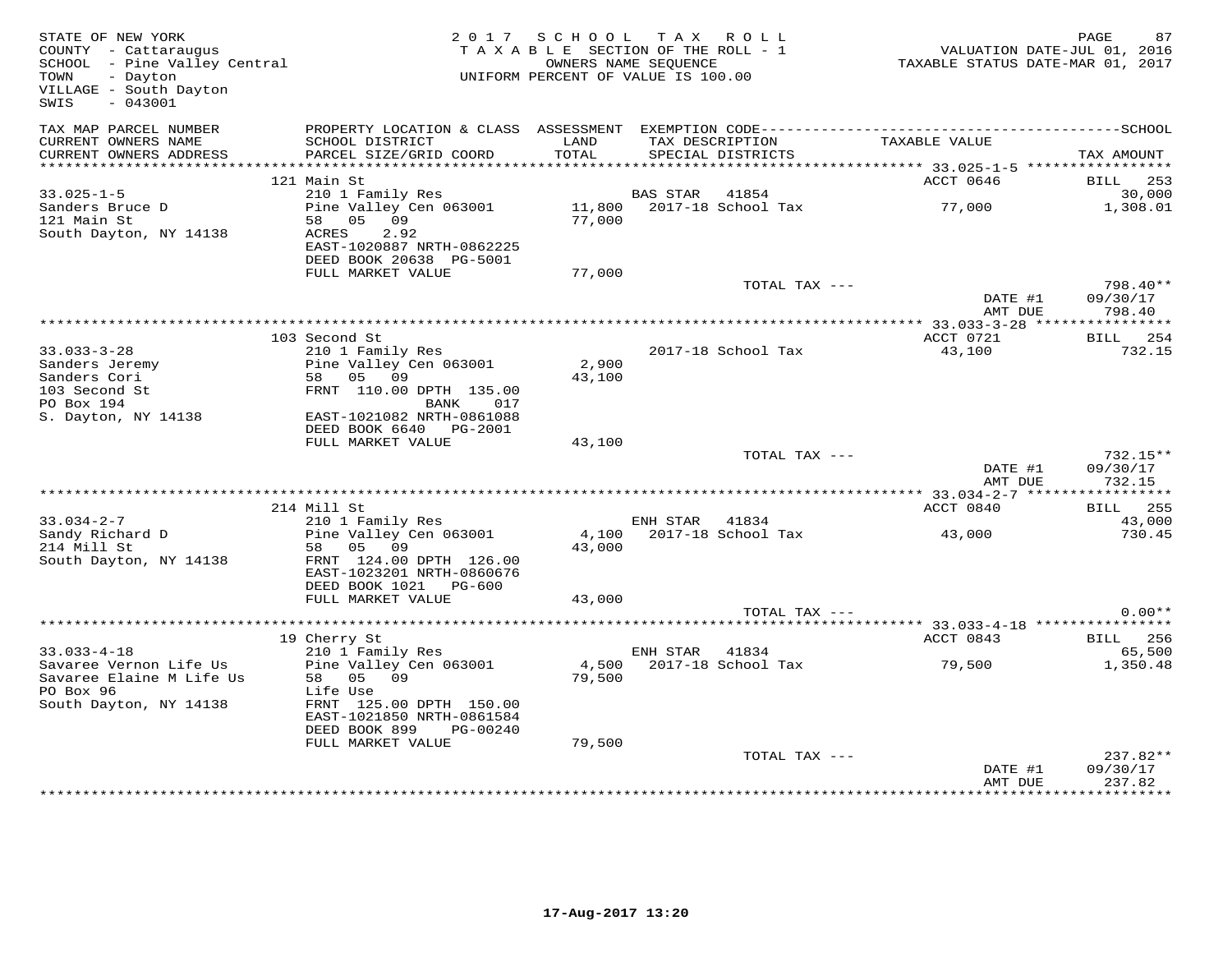| STATE OF NEW YORK<br>COUNTY - Cattaraugus<br>SCHOOL - Pine Valley Central<br>- Dayton<br>TOWN<br>VILLAGE - South Dayton<br>$-043001$<br>SWIS |                                                                                                                                             |                 | 2017 SCHOOL TAX ROLL<br>TAXABLE SECTION OF THE ROLL - 1<br>OWNERS NAME SEQUENCE<br>UNIFORM PERCENT OF VALUE IS 100.00 | TAXABLE STATUS DATE-MAR 01, 2017       | PAGE<br>88<br>VALUATION DATE-JUL 01, 2016 |
|----------------------------------------------------------------------------------------------------------------------------------------------|---------------------------------------------------------------------------------------------------------------------------------------------|-----------------|-----------------------------------------------------------------------------------------------------------------------|----------------------------------------|-------------------------------------------|
| TAX MAP PARCEL NUMBER<br>CURRENT OWNERS NAME<br>CURRENT OWNERS ADDRESS                                                                       | SCHOOL DISTRICT<br>PARCEL SIZE/GRID COORD                                                                                                   | LAND<br>TOTAL   | TAX DESCRIPTION<br>SPECIAL DISTRICTS                                                                                  | TAXABLE VALUE                          | TAX AMOUNT                                |
|                                                                                                                                              |                                                                                                                                             |                 |                                                                                                                       |                                        |                                           |
| $33.033 - 6 - 24$<br>Saye Susan<br>87 First St<br>PO Box 56<br>South Dayton, NY 14138                                                        | 87 First Ave<br>210 1 Family Res<br>Pine Valley Cen 063001<br>05 09<br>58<br>FRNT 60.00 DPTH 150.00<br>BANK<br>017                          |                 | AGED C/T/S 41800<br>1,600 ENH STAR 41834<br>28,500 2017-18 School Tax                                                 | ACCT 0908<br>14,250                    | BILL<br>257<br>14,250<br>14,250<br>242.07 |
|                                                                                                                                              | EAST-1021791 NRTH-0860234<br>DEED BOOK 00931 PG-00372<br>FULL MARKET VALUE                                                                  | 28,500          |                                                                                                                       |                                        |                                           |
|                                                                                                                                              |                                                                                                                                             |                 | TOTAL TAX ---                                                                                                         | ********** 33.034-2-8 **************** | $0.00**$                                  |
|                                                                                                                                              | 211 Mechanic St                                                                                                                             |                 |                                                                                                                       | ACCT 0890                              | BILL 258                                  |
| $33.034 - 2 - 8$<br>Schroeder James<br>PO Box 240<br>S. Dayton, NY 14138                                                                     | 210 1 Family Res<br>Pine Valley Cen 063001<br>58 05 09<br>FRNT<br>49.00 DPTH 125.00<br>EAST-1023303 NRTH-0860607<br>DEED BOOK 15976 PG-6003 | 2,700<br>55,600 | 2017-18 School Tax                                                                                                    | 55,600                                 | 944.49                                    |
|                                                                                                                                              | FULL MARKET VALUE                                                                                                                           | 55,600          |                                                                                                                       |                                        |                                           |
|                                                                                                                                              |                                                                                                                                             |                 | TOTAL TAX ---                                                                                                         | DATE #1<br>AMT DUE                     | 944.49**<br>09/30/17<br>944.49            |
|                                                                                                                                              |                                                                                                                                             |                 |                                                                                                                       |                                        |                                           |
| $33.033 - 6 - 31$<br>Schwertfager David E<br>Schwertfager Lisa<br>PO Box 35<br>South Dayton, NY 14138                                        | 69 First Ave<br>210 1 Family Res<br>Pine Valley Cen 063001<br>58 05 09<br>FRNT 120.00 DPTH 150.00<br>032<br>BANK                            | 3,100<br>41,000 | 2017-18 School Tax                                                                                                    | ACCT 0688<br>41,000                    | <b>BILL</b> 259<br>696.47                 |
|                                                                                                                                              | EAST-1021531 NRTH-0859866<br>DEED BOOK 00951 PG-00252<br>FULL MARKET VALUE                                                                  | 41,000          |                                                                                                                       |                                        |                                           |
|                                                                                                                                              |                                                                                                                                             |                 | TOTAL TAX ---                                                                                                         | DATE #1<br>AMT DUE                     | $696.47**$<br>09/30/17<br>696.47          |
|                                                                                                                                              |                                                                                                                                             |                 |                                                                                                                       |                                        |                                           |
|                                                                                                                                              | 63 Pine St                                                                                                                                  |                 |                                                                                                                       | ACCT 0858                              | BILL 260                                  |
| $33.034 - 3 - 17$<br>Seabolt Wayne<br>Seabolt Helen<br>PO Box 63<br>South Dayton, NY 14070                                                   | 210 1 Family Res<br>Pine Valley Cen 063001<br>58 05 09<br>FRNT 80.00 DPTH 139.00<br>EAST-1022892 NRTH-0859954<br>DEED BOOK 15999 PG-9001    | 2,100<br>29,700 | BAS STAR<br>41854<br>2017-18 School Tax                                                                               | 29,700                                 | 29,700<br>504.52                          |
|                                                                                                                                              | FULL MARKET VALUE                                                                                                                           | 29,700          |                                                                                                                       |                                        |                                           |
|                                                                                                                                              |                                                                                                                                             |                 | TOTAL TAX ---                                                                                                         |                                        | $0.00**$                                  |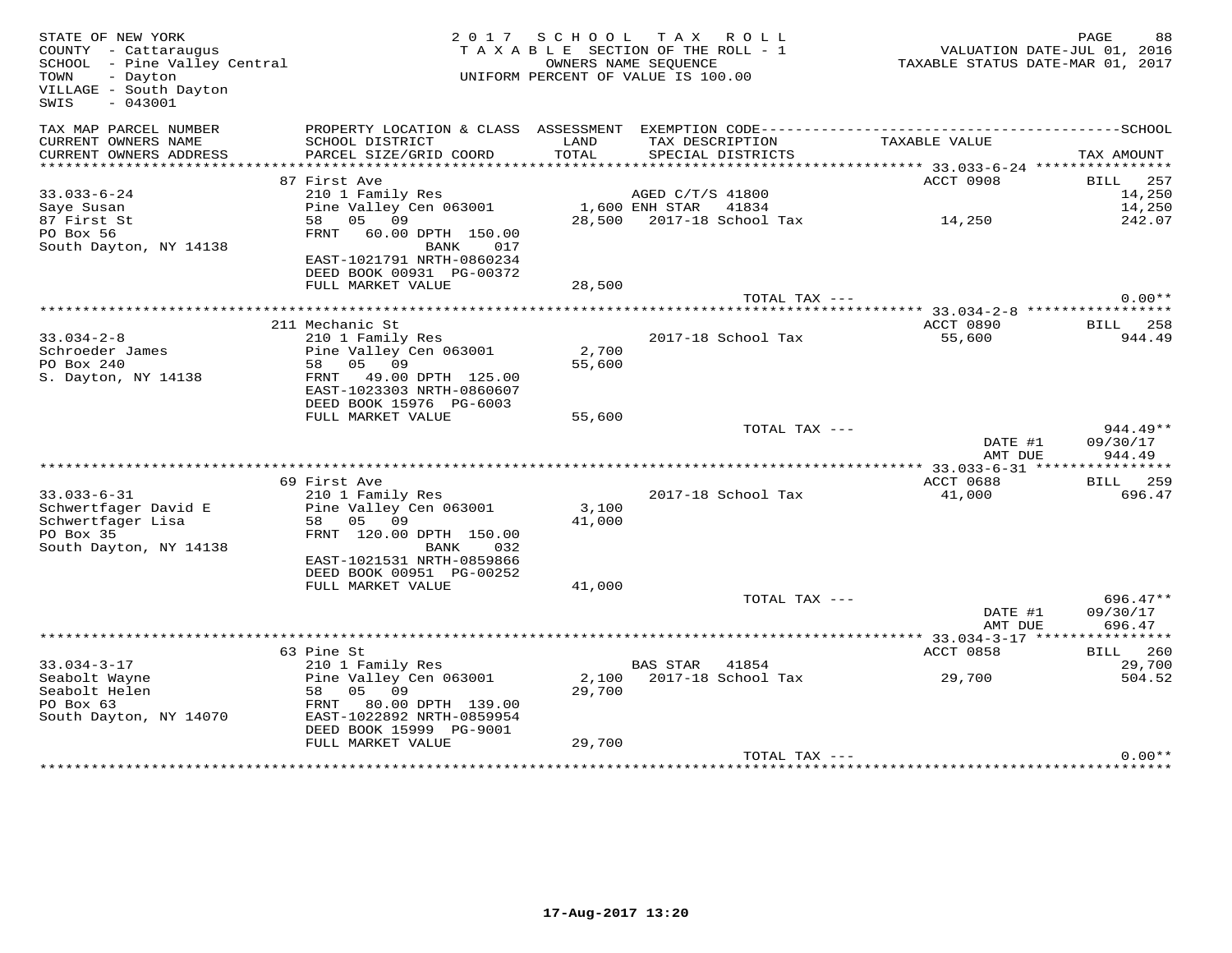| STATE OF NEW YORK<br>COUNTY - Cattaraugus<br>SCHOOL - Pine Valley Central<br>TOWN<br>- Dayton<br>VILLAGE - South Dayton<br>$-043001$<br>SWIS | 2 0 1 7                                               | SCHOOL<br>TAXABLE SECTION OF THE ROLL - 1<br>UNIFORM PERCENT OF VALUE IS 100.00 | TAX ROLL<br>OWNERS NAME SEQUENCE |                             | VALUATION DATE-JUL 01, 2016<br>TAXABLE STATUS DATE-MAR 01, 2017 | PAGE<br>89                  |
|----------------------------------------------------------------------------------------------------------------------------------------------|-------------------------------------------------------|---------------------------------------------------------------------------------|----------------------------------|-----------------------------|-----------------------------------------------------------------|-----------------------------|
| TAX MAP PARCEL NUMBER                                                                                                                        | PROPERTY LOCATION & CLASS ASSESSMENT                  |                                                                                 |                                  |                             |                                                                 |                             |
| CURRENT OWNERS NAME<br>CURRENT OWNERS ADDRESS<br>***********************                                                                     | SCHOOL DISTRICT<br>PARCEL SIZE/GRID COORD             | LAND<br>TOTAL                                                                   | TAX DESCRIPTION                  | SPECIAL DISTRICTS           | TAXABLE VALUE                                                   | TAX AMOUNT                  |
|                                                                                                                                              |                                                       |                                                                                 |                                  |                             |                                                                 |                             |
| $33.033 - 6 - 14$                                                                                                                            | 42 Second Ave<br>210 1 Family Res                     |                                                                                 | <b>BAS STAR</b>                  | 41854                       | ACCT 0868                                                       | BILL<br>261<br>30,000       |
| Seward Jason D                                                                                                                               | Pine Valley Cen 063001                                | 1,600                                                                           |                                  | 2017-18 School Tax          | 55,000                                                          | 934.30                      |
| 42 Second Ave                                                                                                                                | 58<br>05 09                                           | 55,000                                                                          |                                  |                             |                                                                 |                             |
| PO Box 201                                                                                                                                   | FRNT 60.00 DPTH 150.00                                |                                                                                 |                                  |                             |                                                                 |                             |
| South Dayton, NY 14138                                                                                                                       | EAST-1021384 NRTH-0860521                             |                                                                                 |                                  |                             |                                                                 |                             |
|                                                                                                                                              | DEED BOOK 18709 PG-8001                               |                                                                                 |                                  |                             |                                                                 |                             |
|                                                                                                                                              | FULL MARKET VALUE                                     | 55,000                                                                          |                                  |                             |                                                                 |                             |
|                                                                                                                                              |                                                       |                                                                                 |                                  | TOTAL TAX ---               | DATE #1                                                         | 424.68**<br>09/30/17        |
|                                                                                                                                              |                                                       |                                                                                 |                                  |                             | AMT DUE                                                         | 424.68                      |
|                                                                                                                                              |                                                       |                                                                                 |                                  |                             |                                                                 |                             |
|                                                                                                                                              | 51 Pine St                                            |                                                                                 |                                  |                             | ACCT 0768                                                       | <b>BILL</b> 262             |
| $33.034 - 3 - 20$                                                                                                                            | 210 1 Family Res                                      |                                                                                 |                                  | 2017-18 School Tax          | 38,000                                                          | 645.51                      |
| Sheldon Peggy L                                                                                                                              | Pine Valley Cen 063001                                | 5,000                                                                           |                                  |                             |                                                                 |                             |
| Blair Milly                                                                                                                                  | 05<br>09<br>58                                        | 38,000                                                                          |                                  |                             |                                                                 |                             |
| Killock Rosina M Life Use                                                                                                                    | FRNT 338.00 DPTH 259.70                               |                                                                                 |                                  |                             |                                                                 |                             |
| 12307 Bentley St<br>South Dayton, NY 14138                                                                                                   | EAST-1023128 NRTH-0859767<br>DEED BOOK 01003 PG-00260 |                                                                                 |                                  |                             |                                                                 |                             |
|                                                                                                                                              | FULL MARKET VALUE                                     | 38,000                                                                          |                                  |                             |                                                                 |                             |
|                                                                                                                                              |                                                       |                                                                                 |                                  | TOTAL TAX ---               |                                                                 | 645.51**                    |
|                                                                                                                                              |                                                       |                                                                                 |                                  |                             | DATE #1                                                         | 09/30/17                    |
|                                                                                                                                              |                                                       |                                                                                 |                                  |                             | AMT DUE                                                         | 645.51<br>***********       |
|                                                                                                                                              | 67 Pine St                                            |                                                                                 |                                  |                             | ACCT 0811                                                       | 263<br>BILL                 |
| $33.034 - 3 - 16$                                                                                                                            | 210 1 Family Res                                      |                                                                                 |                                  | 2017-18 School Tax          | 28,400                                                          | 482.44                      |
| Sheldon Timothy A                                                                                                                            | Pine Valley Cen 063001                                | 4,200                                                                           |                                  |                             |                                                                 |                             |
| Sheldon Sharlene R                                                                                                                           | 58<br>05<br>09                                        | 28,400                                                                          |                                  |                             |                                                                 |                             |
| Attn: John & Daphne Cortright FRNT 114.00 DPTH 139.00                                                                                        |                                                       |                                                                                 |                                  |                             |                                                                 |                             |
| 535 Goldmine Trl                                                                                                                             | BANK<br>017                                           |                                                                                 |                                  |                             |                                                                 |                             |
| Fairbanks, AK 99712                                                                                                                          | EAST-1022813 NRTH-0860010<br>DEED BOOK 00926 PG-00064 |                                                                                 |                                  |                             |                                                                 |                             |
|                                                                                                                                              | FULL MARKET VALUE                                     | 28,400                                                                          |                                  |                             |                                                                 |                             |
|                                                                                                                                              |                                                       |                                                                                 |                                  | TOTAL TAX ---               |                                                                 | 482.44**                    |
|                                                                                                                                              |                                                       |                                                                                 |                                  |                             | DATE #1                                                         | 09/30/17                    |
|                                                                                                                                              |                                                       |                                                                                 |                                  |                             | AMT DUE                                                         | 482.44                      |
|                                                                                                                                              |                                                       |                                                                                 |                                  |                             | ** 33.033-3-10 ****                                             | **********                  |
|                                                                                                                                              | 119 Cherry St                                         |                                                                                 |                                  |                             | ACCT 0876                                                       | <b>BILL</b><br>264          |
| $33.033 - 3 - 10$<br>Smallback Thomas D                                                                                                      | 210 1 Family Res<br>Pine Valley Cen 063001            | 2,600                                                                           | BAS STAR                         | 41854<br>2017-18 School Tax | 73,800                                                          | 30,000<br>1,253.65          |
| 119 Cherry St                                                                                                                                | 58<br>05 09                                           | 73,800                                                                          |                                  |                             |                                                                 |                             |
| PO Box 115                                                                                                                                   | FRNT 100.00 DPTH 150.00                               |                                                                                 |                                  |                             |                                                                 |                             |
| South Dayton, NY 14138                                                                                                                       | EAST-1021268 NRTH-0861996                             |                                                                                 |                                  |                             |                                                                 |                             |
|                                                                                                                                              | DEED BOOK 3830 PG-7003                                |                                                                                 |                                  |                             |                                                                 |                             |
|                                                                                                                                              | FULL MARKET VALUE                                     | 73,800                                                                          |                                  |                             |                                                                 |                             |
|                                                                                                                                              |                                                       |                                                                                 |                                  | TOTAL TAX ---               |                                                                 | 744.04**                    |
|                                                                                                                                              |                                                       |                                                                                 |                                  |                             | DATE #1                                                         | 09/30/17                    |
|                                                                                                                                              |                                                       |                                                                                 |                                  |                             | AMT DUE                                                         | 744.04<br>* * * * * * * * * |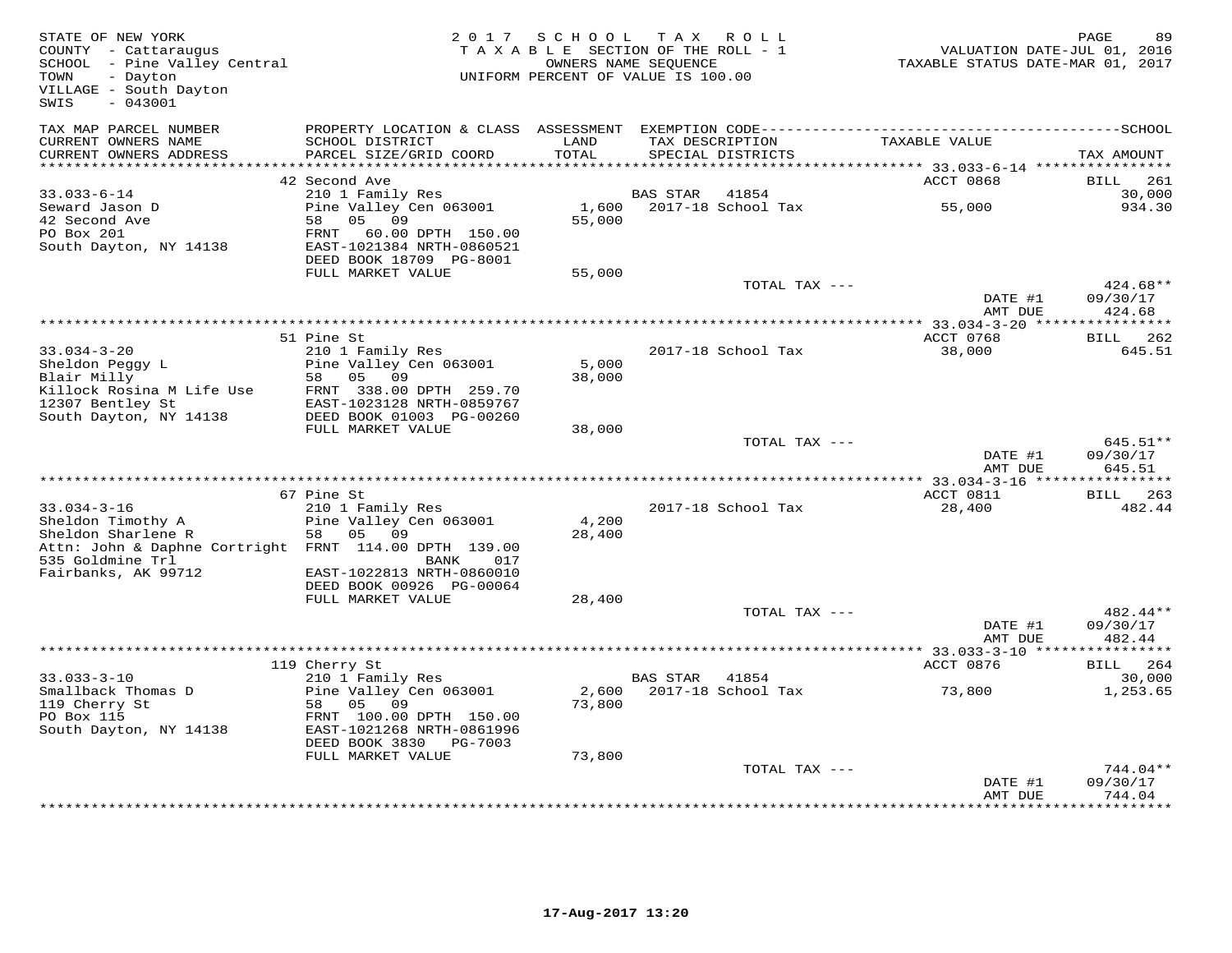| STATE OF NEW YORK<br>COUNTY - Cattaraugus<br>SCHOOL - Pine Valley Central<br>- Dayton<br>TOWN<br>VILLAGE - South Dayton<br>$-043001$<br>SWIS | 2 0 1 7                                                                                                                                                             | S C H O O L             | T A X<br>R O L L<br>T A X A B L E SECTION OF THE ROLL - 1<br>OWNERS NAME SEQUENCE<br>UNIFORM PERCENT OF VALUE IS 100.00 | VALUATION DATE-JUL 01, 2016<br>TAXABLE STATUS DATE-MAR 01, 2017 | PAGE<br>90                     |
|----------------------------------------------------------------------------------------------------------------------------------------------|---------------------------------------------------------------------------------------------------------------------------------------------------------------------|-------------------------|-------------------------------------------------------------------------------------------------------------------------|-----------------------------------------------------------------|--------------------------------|
| TAX MAP PARCEL NUMBER<br>CURRENT OWNERS NAME                                                                                                 | SCHOOL DISTRICT                                                                                                                                                     | LAND                    | TAX DESCRIPTION                                                                                                         | TAXABLE VALUE                                                   |                                |
| CURRENT OWNERS ADDRESS<br>*************************                                                                                          | PARCEL SIZE/GRID COORD                                                                                                                                              | TOTAL                   | SPECIAL DISTRICTS                                                                                                       |                                                                 | TAX AMOUNT                     |
|                                                                                                                                              | R215 Pine St                                                                                                                                                        |                         |                                                                                                                         | ACCT 1163                                                       | BILL<br>265                    |
| $33.033 - 5 - 44.2$<br>Smith Douglas<br>137 Oak St<br>PO Box 144<br>South Dayton, NY 14138                                                   | 220 2 Family Res<br>Pine Valley Cen 063001<br>58<br>05 09<br>FRNT 43.00 DPTH 75.00<br>EAST-1022015 NRTH-0860520<br>DEED BOOK 17637 PG-7001                          | 1,100<br>52,000         | 2017-18 School Tax                                                                                                      | 52,000                                                          | 883.33                         |
|                                                                                                                                              | FULL MARKET VALUE                                                                                                                                                   | 52,000                  |                                                                                                                         |                                                                 |                                |
|                                                                                                                                              |                                                                                                                                                                     |                         | TOTAL TAX ---                                                                                                           | DATE #1<br>AMT DUE                                              | 883.33**<br>09/30/17<br>883.33 |
|                                                                                                                                              |                                                                                                                                                                     |                         | **********************************                                                                                      | ************* 33.033-5-45 *****                                 | ***********                    |
| $33.033 - 5 - 45$<br>Smith Douglas<br>137 Oak St<br>PO Box 144<br>South Dayton, NY 14138                                                     | Oak St<br>312 Vac w/imprv<br>Pine Valley Cen 063001<br>58 05 09<br>FRNT<br>66.00 DPTH 125.00<br>EAST-1021953 NRTH-0860443                                           | 2,500<br>6,400          | 2017-18 School Tax                                                                                                      | ACCT 0800<br>6,400                                              | BILL 266<br>108.72             |
|                                                                                                                                              | DEED BOOK 17637 PG-7001                                                                                                                                             |                         |                                                                                                                         |                                                                 |                                |
|                                                                                                                                              | FULL MARKET VALUE                                                                                                                                                   | 6,400                   | TOTAL TAX ---                                                                                                           | DATE #1<br>AMT DUE                                              | 108.72**<br>09/30/17<br>108.72 |
|                                                                                                                                              |                                                                                                                                                                     |                         |                                                                                                                         | ************ 33.033-6-20 *****************                      |                                |
|                                                                                                                                              | 137 Oak St                                                                                                                                                          |                         |                                                                                                                         | ACCT 0658                                                       | <b>BILL</b> 267                |
| $33.033 - 6 - 20$<br>Smith Douglas D<br>PO Box 144<br>South Dayton, NY 14138                                                                 | 210 1 Family Res<br>Pine Valley Cen 063001<br>05<br>09<br>58<br>FRNT 120.00 DPTH 125.00<br>EAST-1021711 NRTH-0860403<br>DEED BOOK 897<br>PG-00195                   | 3,100<br>79,100         | BAS STAR 41854<br>2017-18 School Tax                                                                                    | 79,100                                                          | 30,000<br>1,343.69             |
|                                                                                                                                              | FULL MARKET VALUE                                                                                                                                                   | 79,100                  |                                                                                                                         |                                                                 |                                |
|                                                                                                                                              |                                                                                                                                                                     |                         | TOTAL TAX ---                                                                                                           | DATE #1<br>AMT DUE                                              | 834.07**<br>09/30/17<br>834.07 |
|                                                                                                                                              |                                                                                                                                                                     |                         |                                                                                                                         |                                                                 |                                |
|                                                                                                                                              | 212 Oak St                                                                                                                                                          |                         |                                                                                                                         | <b>ACCT 0698</b>                                                | <b>BILL</b> 268                |
| $33.033 - 5 - 11$<br>Smith Douglas J<br>Kolodziejewski Stephen<br>201 Oswego Ct<br>Mt. Laurel, NJ 08054                                      | 314 Rural vac<10<br>Pine Valley Cen 063001<br>09<br>58 05<br>FRNT 135.00 DPTH 125.00<br>EAST-1021495 NRTH-0860771<br>DEED BOOK 5275<br>PG-3001<br>FULL MARKET VALUE | 4,300<br>4,300<br>4,300 | 2017-18 School Tax                                                                                                      | 4,300                                                           | 73.04                          |
|                                                                                                                                              |                                                                                                                                                                     |                         | TOTAL TAX ---                                                                                                           |                                                                 | $73.04**$                      |
|                                                                                                                                              |                                                                                                                                                                     |                         |                                                                                                                         | DATE #1<br>AMT DUE                                              | 09/30/17<br>73.04              |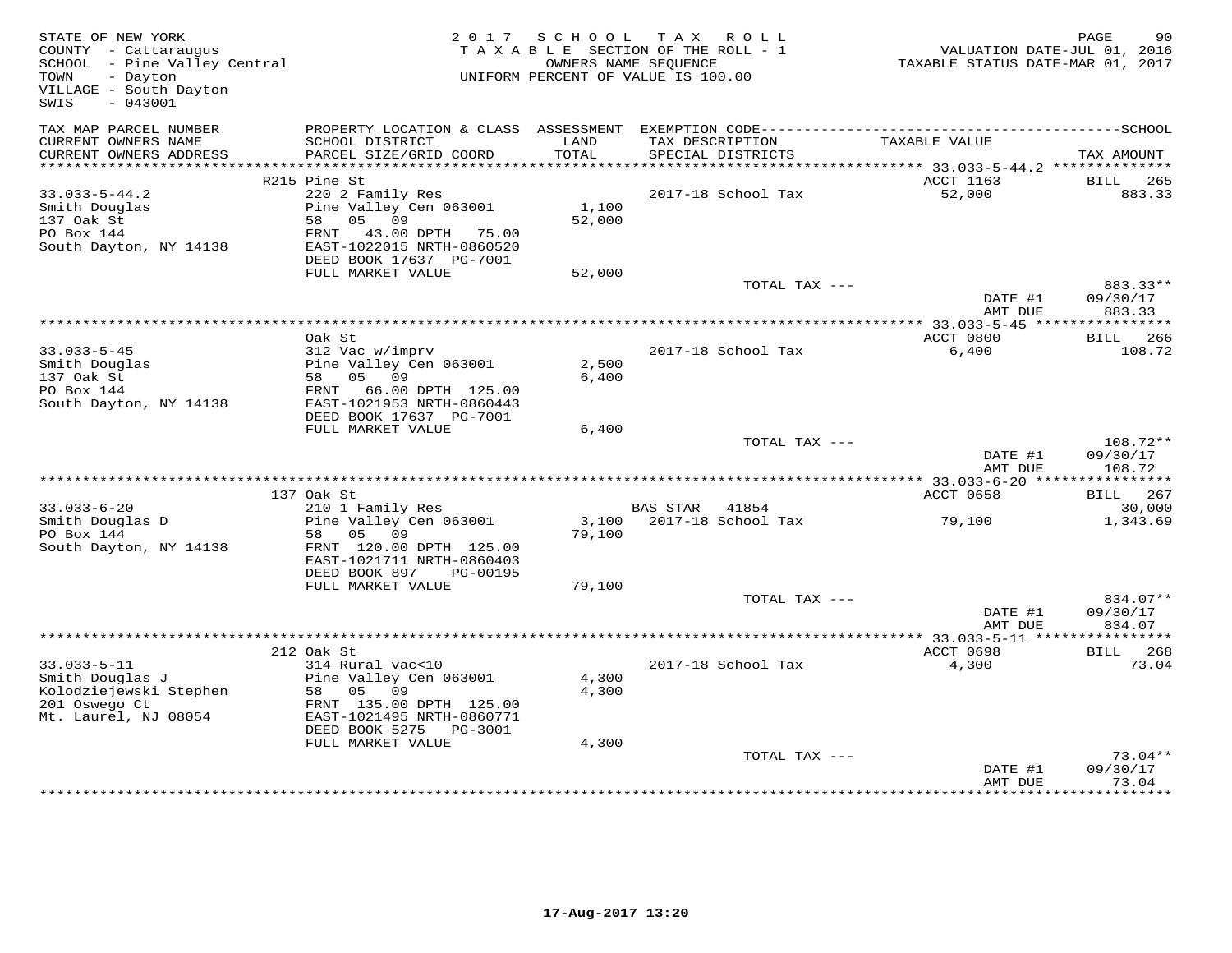| STATE OF NEW YORK<br>COUNTY - Cattaraugus<br>SCHOOL - Pine Valley Central<br>- Dayton<br>TOWN<br>VILLAGE - South Dayton<br>$-043001$<br>SWIS |                                                | 2017 SCHOOL TAX ROLL<br>TAXABLE SECTION OF THE ROLL - 1<br>UNIFORM PERCENT OF VALUE IS 100.00 | OWNERS NAME SEQUENCE |                             | VALUATION DATE-JUL 01, 2016 | PAGE<br>91<br>TAXABLE STATUS DATE-MAR 01, 2017 |
|----------------------------------------------------------------------------------------------------------------------------------------------|------------------------------------------------|-----------------------------------------------------------------------------------------------|----------------------|-----------------------------|-----------------------------|------------------------------------------------|
| TAX MAP PARCEL NUMBER                                                                                                                        |                                                |                                                                                               |                      |                             |                             |                                                |
| CURRENT OWNERS NAME                                                                                                                          | SCHOOL DISTRICT                                | LAND                                                                                          | TAX DESCRIPTION      |                             | TAXABLE VALUE               |                                                |
| CURRENT OWNERS ADDRESS                                                                                                                       | PARCEL SIZE/GRID COORD                         | TOTAL                                                                                         |                      | SPECIAL DISTRICTS           |                             | TAX AMOUNT                                     |
|                                                                                                                                              | 309 First St                                   |                                                                                               |                      |                             | ACCT 0816                   | BILL 269                                       |
| $33.033 - 4 - 10$                                                                                                                            | 210 1 Family Res                               |                                                                                               | <b>BAS STAR</b>      | 41854                       |                             | 30,000                                         |
| Smith Jason R                                                                                                                                | Pine Valley Cen 063001                         |                                                                                               |                      | 5,500 2017-18 School Tax    | 78,600                      | 1,335.19                                       |
| 309 First St                                                                                                                                 | 58 05 09                                       | 78,600                                                                                        |                      |                             |                             |                                                |
| PO Box 100                                                                                                                                   | FRNT 200.00 DPTH 150.00                        |                                                                                               |                      |                             |                             |                                                |
| South Dayton, NY 14138                                                                                                                       | EAST-1022144 NRTH-0861374                      |                                                                                               |                      |                             |                             |                                                |
|                                                                                                                                              | DEED BOOK 00981 PG-00082<br>FULL MARKET VALUE  | 78,600                                                                                        |                      |                             |                             |                                                |
|                                                                                                                                              |                                                |                                                                                               |                      | TOTAL TAX ---               |                             | 825.58**                                       |
|                                                                                                                                              |                                                |                                                                                               |                      |                             | DATE #1                     | 09/30/17                                       |
|                                                                                                                                              |                                                |                                                                                               |                      |                             | AMT DUE                     | 825.58                                         |
|                                                                                                                                              |                                                |                                                                                               |                      |                             |                             |                                                |
|                                                                                                                                              | 208 Oak St                                     |                                                                                               |                      |                             | ACCT 0852                   | 270<br>BILL                                    |
| $33.033 - 5 - 13$<br>Smith John                                                                                                              | 210 1 Family Res<br>Pine Valley Cen 063001     | 1,800                                                                                         | ENH STAR             | 41834<br>2017-18 School Tax | 40,300                      | 40,300<br>684.58                               |
| Smith Douglas J                                                                                                                              | 58 05 09                                       | 40,300                                                                                        |                      |                             |                             |                                                |
| PO Box 224                                                                                                                                   | FRNT 70.00 DPTH 125.00                         |                                                                                               |                      |                             |                             |                                                |
| South Dayton, NY 14138                                                                                                                       | EAST-1021579 NRTH-0860712                      |                                                                                               |                      |                             |                             |                                                |
|                                                                                                                                              | DEED BOOK 00995 PG-00353                       |                                                                                               |                      |                             |                             |                                                |
|                                                                                                                                              | FULL MARKET VALUE                              | 40,300                                                                                        |                      |                             |                             |                                                |
|                                                                                                                                              |                                                |                                                                                               |                      | TOTAL TAX ---               |                             | $0.00**$                                       |
|                                                                                                                                              | 148 Oaks Rd                                    |                                                                                               |                      |                             | ACCT 0887                   | BILL 271                                       |
| $33.033 - 1 - 5$                                                                                                                             | 270 Mfg housing                                |                                                                                               | BAS STAR 41854       |                             |                             | 30,000                                         |
| Smith Keith H                                                                                                                                | Pine Valley Cen 063001                         |                                                                                               |                      | 4,600 2017-18 School Tax    | 38,700                      | 657.40                                         |
| Smith Robin M                                                                                                                                | 58 05<br>09                                    | 38,700                                                                                        |                      |                             |                             |                                                |
| 148 Oaks Rd                                                                                                                                  | FRNT 175.00 DPTH 260.00                        |                                                                                               |                      |                             |                             |                                                |
| PO Box 87                                                                                                                                    | EAST-1019351 NRTH-0861959                      |                                                                                               |                      |                             |                             |                                                |
| South Dayton, NY 14138                                                                                                                       | DEED BOOK 830<br>PG-00389<br>FULL MARKET VALUE | 38,700                                                                                        |                      |                             |                             |                                                |
|                                                                                                                                              |                                                |                                                                                               |                      | TOTAL TAX ---               |                             | 147.79**                                       |
|                                                                                                                                              |                                                |                                                                                               |                      |                             | DATE #1                     | 09/30/17                                       |
|                                                                                                                                              |                                                |                                                                                               |                      |                             | AMT DUE                     | 147.79                                         |
|                                                                                                                                              |                                                |                                                                                               |                      |                             |                             |                                                |
|                                                                                                                                              | 110 Main St                                    |                                                                                               |                      |                             | ACCT 0851                   | BILL 272                                       |
| $33.033 - 3 - 2$<br>Smith Lucile                                                                                                             | 210 1 Family Res<br>Pine Valley Cen 063001     | 2,000                                                                                         | ENH STAR             | 41834<br>2017-18 School Tax | 56,500                      | 56,500<br>959.78                               |
| PO Box 229                                                                                                                                   | 58 05 09                                       | 56,500                                                                                        |                      |                             |                             |                                                |
| South Dayton, NY 14138                                                                                                                       | FRNT 75.00 DPTH 146.00                         |                                                                                               |                      |                             |                             |                                                |
|                                                                                                                                              | EAST-1020902 NRTH-0861735                      |                                                                                               |                      |                             |                             |                                                |
|                                                                                                                                              | DEED BOOK 551<br>PG-00171                      |                                                                                               |                      |                             |                             |                                                |
|                                                                                                                                              | FULL MARKET VALUE                              | 56,500                                                                                        |                      |                             |                             |                                                |
|                                                                                                                                              |                                                |                                                                                               |                      | TOTAL TAX ---               |                             | $0.00**$                                       |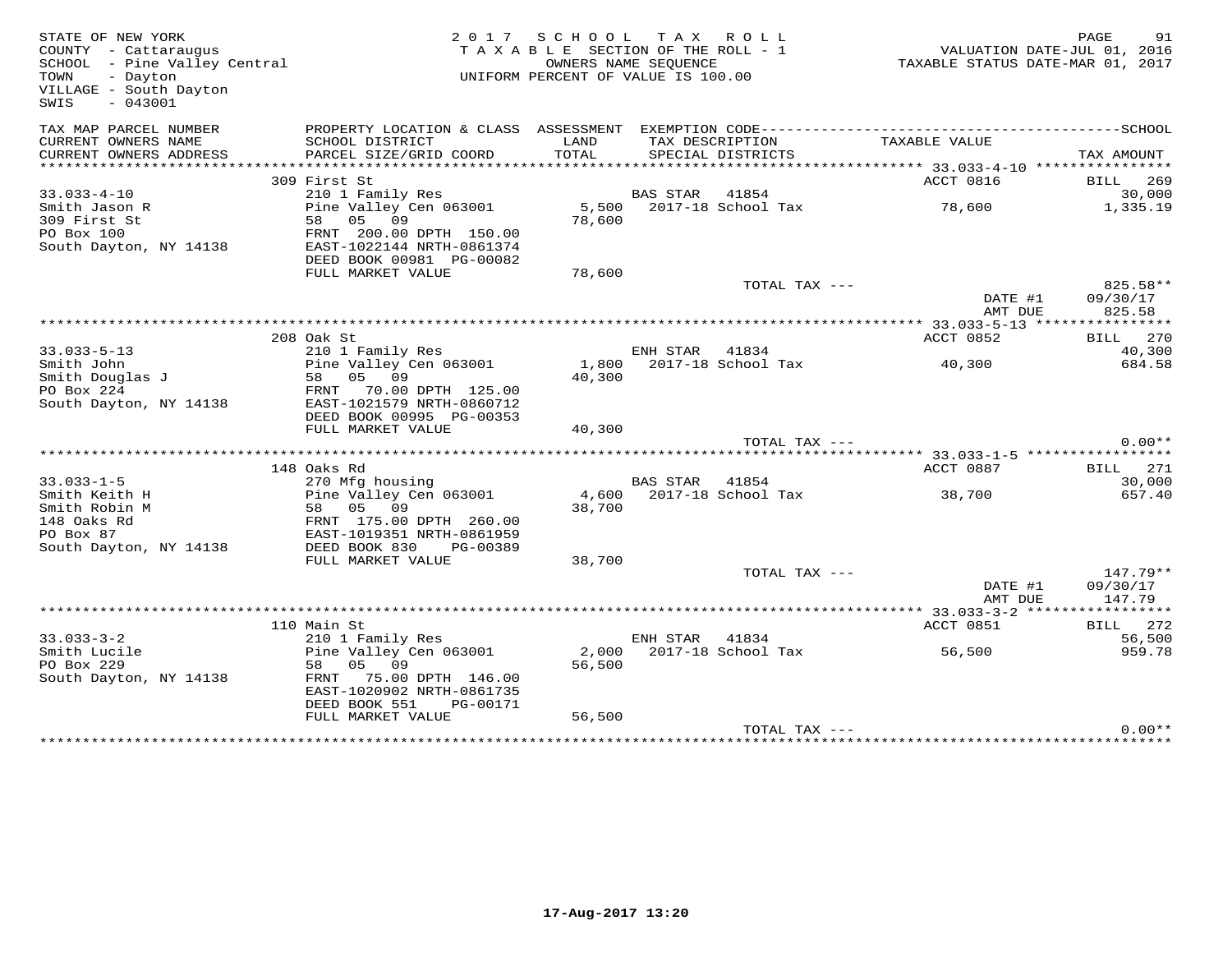| STATE OF NEW YORK<br>COUNTY - Cattaraugus<br>SCHOOL - Pine Valley Central<br>TOWN<br>- Dayton<br>VILLAGE - South Dayton<br>$-043001$<br>SWIS | 2 0 1 7                                                                         | S C H O O L<br>TAXABLE SECTION OF THE ROLL - 1<br>UNIFORM PERCENT OF VALUE IS 100.00 | OWNERS NAME SEQUENCE | TAX ROLL           |               |                                     | PAGE<br>92<br>VALUATION DATE-JUL 01, 2016<br>TAXABLE STATUS DATE-MAR 01, 2017 |
|----------------------------------------------------------------------------------------------------------------------------------------------|---------------------------------------------------------------------------------|--------------------------------------------------------------------------------------|----------------------|--------------------|---------------|-------------------------------------|-------------------------------------------------------------------------------|
| TAX MAP PARCEL NUMBER<br>CURRENT OWNERS NAME<br>CURRENT OWNERS ADDRESS                                                                       | SCHOOL DISTRICT<br>PARCEL SIZE/GRID COORD                                       | LAND<br>TOTAL                                                                        | TAX DESCRIPTION      | SPECIAL DISTRICTS  | TAXABLE VALUE |                                     | TAX AMOUNT                                                                    |
| ************************                                                                                                                     |                                                                                 |                                                                                      |                      |                    |               |                                     |                                                                               |
|                                                                                                                                              | 103 Pine St                                                                     |                                                                                      |                      |                    |               | ACCT 0758                           | BILL<br>273                                                                   |
| $33.034 - 3 - 2$                                                                                                                             | 210 1 Family Res                                                                |                                                                                      | BAS STAR             | 41854              |               |                                     | 30,000                                                                        |
| Smith Ortiz Laurie A<br>103 Pine St<br>PO Box 426                                                                                            | Pine Valley Cen 063001<br>58<br>05 09                                           | 4,000<br>69,000                                                                      |                      | 2017-18 School Tax |               | 69,000                              | 1,172.12                                                                      |
| South Dayton, NY 14138                                                                                                                       | FRNT 100.00 DPTH 139.00<br>EAST-1022557 NRTH-0860189<br>DEED BOOK 14221 PG-4002 |                                                                                      |                      |                    |               |                                     |                                                                               |
|                                                                                                                                              | FULL MARKET VALUE                                                               | 69,000                                                                               |                      |                    |               |                                     |                                                                               |
|                                                                                                                                              |                                                                                 |                                                                                      |                      | TOTAL TAX ---      |               |                                     | 662.50**                                                                      |
|                                                                                                                                              |                                                                                 |                                                                                      |                      |                    |               | DATE #1                             | 09/30/17                                                                      |
|                                                                                                                                              |                                                                                 |                                                                                      |                      |                    |               | AMT DUE                             | 662.50                                                                        |
|                                                                                                                                              | Pine St                                                                         |                                                                                      |                      |                    |               | ACCT 1366                           | BILL 274                                                                      |
| $33.025 - 1 - 25.2$                                                                                                                          | 447 Truck termnl                                                                |                                                                                      |                      | 2017-18 School Tax |               | 85,000                              | 1,443.91                                                                      |
| Smith Rolland                                                                                                                                | Pine Valley Cen 063001                                                          | 9,000                                                                                |                      |                    |               |                                     |                                                                               |
| PO Box 301                                                                                                                                   | 05<br>09<br>58<br>ACRES<br>2.20                                                 | 85,000                                                                               |                      |                    |               |                                     |                                                                               |
| South Dayton, NY 14138                                                                                                                       | EAST-1020489 NRTH-0861981                                                       |                                                                                      |                      |                    |               |                                     |                                                                               |
|                                                                                                                                              | DEED BOOK 5783 PG-3003                                                          |                                                                                      |                      |                    |               |                                     |                                                                               |
|                                                                                                                                              | FULL MARKET VALUE                                                               | 85,000                                                                               |                      |                    |               |                                     |                                                                               |
|                                                                                                                                              |                                                                                 |                                                                                      |                      | TOTAL TAX ---      |               | DATE #1<br>AMT DUE                  | $1,443.91**$<br>09/30/17<br>1,443.91                                          |
|                                                                                                                                              |                                                                                 |                                                                                      |                      |                    |               |                                     | * * * * * * * * * * *                                                         |
|                                                                                                                                              | 116 Cherry St                                                                   |                                                                                      |                      |                    |               | ACCT 0668                           | 275<br>BILL                                                                   |
| $33.025 - 1 - 18$                                                                                                                            | 210 1 Family Res                                                                |                                                                                      | BAS STAR             | 41854              |               |                                     | 30,000                                                                        |
| Smuda Stephen S III                                                                                                                          | Pine Valley Cen 063001                                                          | 2,600                                                                                |                      | 2017-18 School Tax |               | 81,300                              | 1,381.06                                                                      |
| Smuda Jacquelyn B<br>116 Cherry St                                                                                                           | 58<br>05<br>09<br>FRNT 100.00 DPTH 150.00                                       | 81,300                                                                               |                      |                    |               |                                     |                                                                               |
| PO Box 120                                                                                                                                   | 017<br>BANK                                                                     |                                                                                      |                      |                    |               |                                     |                                                                               |
| South Dayton, NY 14138                                                                                                                       | EAST-1021452 NRTH-0862083                                                       |                                                                                      |                      |                    |               |                                     |                                                                               |
|                                                                                                                                              | DEED BOOK 1029 PG-1096<br>FULL MARKET VALUE                                     | 81,300                                                                               |                      |                    |               |                                     |                                                                               |
|                                                                                                                                              |                                                                                 |                                                                                      |                      | TOTAL TAX ---      |               |                                     | 871.44**                                                                      |
|                                                                                                                                              |                                                                                 |                                                                                      |                      |                    |               | DATE #1                             | 09/30/17                                                                      |
|                                                                                                                                              |                                                                                 |                                                                                      |                      |                    |               | AMT DUE                             | 871.44                                                                        |
|                                                                                                                                              | 112 Cherry St                                                                   |                                                                                      |                      |                    |               | * $33.025 - 1 - 23$ **<br>ACCT 0866 | 276                                                                           |
| $33.025 - 1 - 23$                                                                                                                            | 312 Vac w/imprv                                                                 |                                                                                      |                      | 2017-18 School Tax |               | 10,500                              | BILL<br>178.37                                                                |
| Smuda Stephen S III                                                                                                                          | Pine Valley Cen 063001                                                          | 7,500                                                                                |                      |                    |               |                                     |                                                                               |
| 116 Cherry St                                                                                                                                | 58<br>05 09                                                                     | 10,500                                                                               |                      |                    |               |                                     |                                                                               |
| PO Box 120                                                                                                                                   | 75.00 DPTH 150.00<br>FRNT<br>EAST-1021557 NRTH-0862038                          |                                                                                      |                      |                    |               |                                     |                                                                               |
| South Dayton, NY 14138                                                                                                                       | DEED BOOK 16175 PG-4001                                                         |                                                                                      |                      |                    |               |                                     |                                                                               |
|                                                                                                                                              | FULL MARKET VALUE                                                               | 10,500                                                                               |                      |                    |               |                                     |                                                                               |
|                                                                                                                                              |                                                                                 |                                                                                      |                      | TOTAL TAX ---      |               |                                     | $178.37**$                                                                    |
|                                                                                                                                              |                                                                                 |                                                                                      |                      |                    |               | DATE #1                             | 09/30/17                                                                      |
|                                                                                                                                              |                                                                                 |                                                                                      |                      |                    |               | AMT DUE                             | 178.37<br>*********                                                           |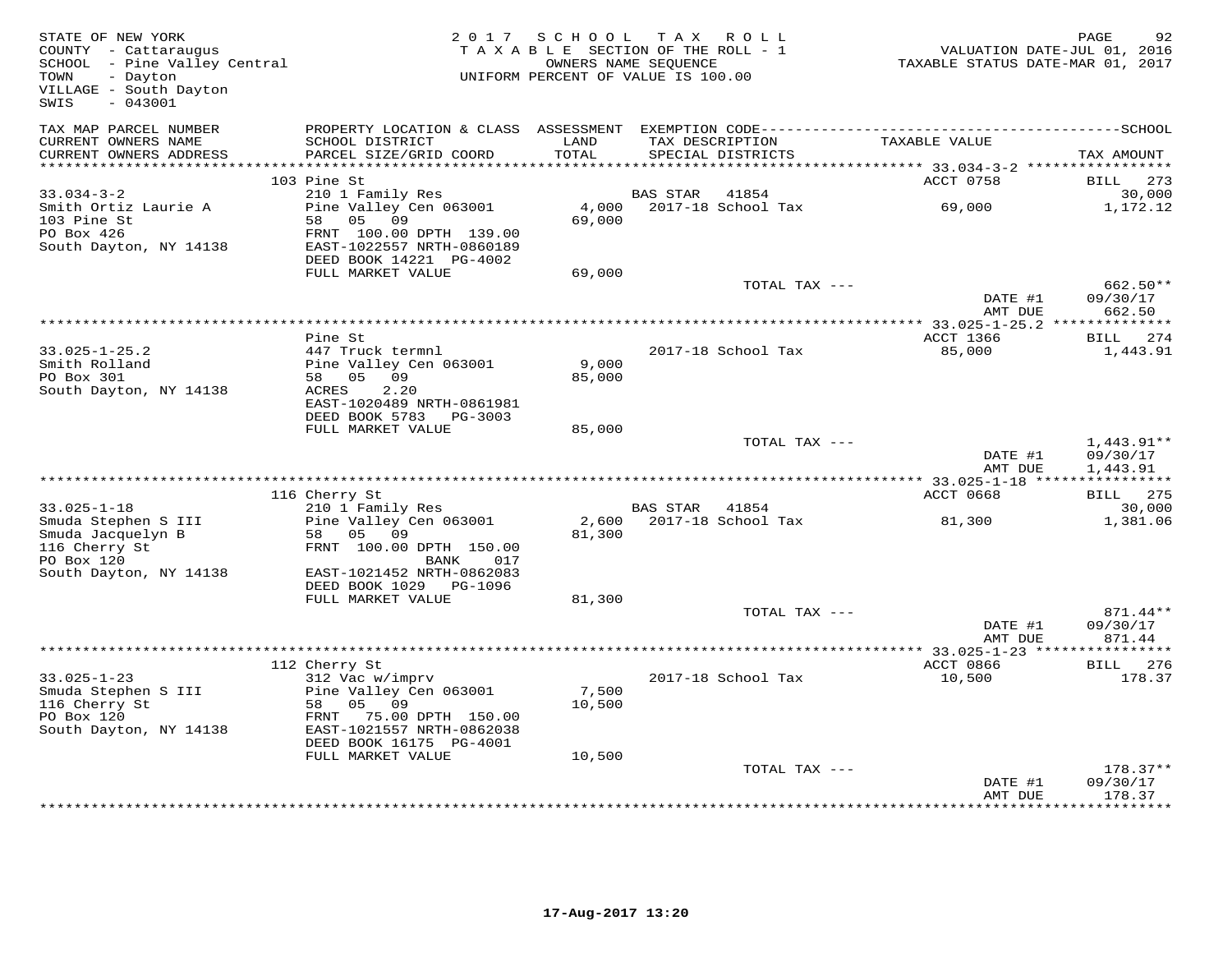| STATE OF NEW YORK<br>COUNTY - Cattaraugus<br>SCHOOL - Pine Valley Central<br>TOWN<br>- Dayton<br>VILLAGE - South Dayton<br>$-043001$<br>SWIS |                                                                                                                                                        | 2 0 1 7<br>SCHOOL<br>T A X<br>ROLL<br>TAXABLE SECTION OF THE ROLL - 1<br>OWNERS NAME SEQUENCE<br>UNIFORM PERCENT OF VALUE IS 100.00 |                                                                 |                                         | PAGE<br>93<br>VALUATION DATE-JUL 01, 2016<br>TAXABLE STATUS DATE-MAR 01, 2017 |  |  |
|----------------------------------------------------------------------------------------------------------------------------------------------|--------------------------------------------------------------------------------------------------------------------------------------------------------|-------------------------------------------------------------------------------------------------------------------------------------|-----------------------------------------------------------------|-----------------------------------------|-------------------------------------------------------------------------------|--|--|
| TAX MAP PARCEL NUMBER                                                                                                                        |                                                                                                                                                        |                                                                                                                                     |                                                                 |                                         |                                                                               |  |  |
| CURRENT OWNERS NAME<br>CURRENT OWNERS ADDRESS                                                                                                | SCHOOL DISTRICT<br>PARCEL SIZE/GRID COORD                                                                                                              | LAND<br>TOTAL                                                                                                                       | TAX DESCRIPTION<br>SPECIAL DISTRICTS                            | TAXABLE VALUE                           | TAX AMOUNT                                                                    |  |  |
| **********************                                                                                                                       |                                                                                                                                                        | * * * * * * * * * * *                                                                                                               | ********************************** 33.033-6-5 ***************** |                                         |                                                                               |  |  |
| $33.033 - 6 - 5$<br>Snyder Terry L<br>Ellis Rhoda A<br>19 First St<br>PO Box 337<br>South Dayton, NY 14138                                   | Second Ave<br>270 Mfg housing<br>Pine Valley Cen 063001<br>58 05 09<br>FRNT 140.00 DPTH 150.00<br>EAST-1021221 NRTH-0860274<br>DEED BOOK 13808 PG-3001 | 3,500<br>7,100                                                                                                                      | 2017-18 School Tax                                              | ACCT 0891<br>7,100                      | 277<br>BILL<br>120.61                                                         |  |  |
|                                                                                                                                              | FULL MARKET VALUE                                                                                                                                      | 7,100                                                                                                                               |                                                                 |                                         | $120.61**$                                                                    |  |  |
|                                                                                                                                              |                                                                                                                                                        |                                                                                                                                     | TOTAL TAX ---                                                   | DATE #1<br>AMT DUE                      | 09/30/17<br>120.61                                                            |  |  |
|                                                                                                                                              |                                                                                                                                                        |                                                                                                                                     |                                                                 |                                         |                                                                               |  |  |
|                                                                                                                                              | Pine St & First St                                                                                                                                     |                                                                                                                                     |                                                                 | ACCT 0648                               | BILL 278                                                                      |  |  |
| $33.033 - 5 - 50$<br>South Dayton Super Market<br>PO Box 254                                                                                 | 438 Parking lot<br>Pine Valley Cen 063001<br>05 09<br>58                                                                                               | 3,900<br>7,000                                                                                                                      | 2017-18 School Tax                                              | 7,000                                   | 118.91                                                                        |  |  |
| South Dayton, NY 14138                                                                                                                       | Parking Lot<br>FRNT 100.00 DPTH 177.93<br>EAST-1021876 NRTH-0860645<br>DEED BOOK 00925 PG-00201                                                        |                                                                                                                                     |                                                                 |                                         |                                                                               |  |  |
|                                                                                                                                              | FULL MARKET VALUE                                                                                                                                      | 7,000                                                                                                                               | TOTAL TAX ---                                                   |                                         | $118.91**$                                                                    |  |  |
|                                                                                                                                              |                                                                                                                                                        |                                                                                                                                     |                                                                 | DATE #1<br>AMT DUE                      | 09/30/17<br>118.91                                                            |  |  |
|                                                                                                                                              |                                                                                                                                                        |                                                                                                                                     |                                                                 | **** 33.033-5-17 ****************       |                                                                               |  |  |
| $33.033 - 5 - 17$<br>South Dayton Supermarket Inc                                                                                            | 303 Pine St<br>454 Supermarket<br>Pine Valley Cen 063001                                                                                               | 5,600                                                                                                                               | 2017-18 School Tax                                              | ACCT 0842<br>387,000                    | BILL 279<br>6,574.04                                                          |  |  |
| PO Box 254<br>South Dayton, NY 14138                                                                                                         | $58 - 05 - 09$<br>Includes 33.033-5-15<br>FRNT 160.00 DPTH 179.00<br>EAST-1021732 NRTH-0860757<br>DEED BOOK 809<br>PG-01153                            | 387,000                                                                                                                             |                                                                 |                                         |                                                                               |  |  |
|                                                                                                                                              | FULL MARKET VALUE                                                                                                                                      | 387,000                                                                                                                             |                                                                 |                                         |                                                                               |  |  |
|                                                                                                                                              |                                                                                                                                                        |                                                                                                                                     | TOTAL TAX ---                                                   | DATE #1<br>AMT DUE                      | $6,574.04**$<br>09/30/17<br>6,574.04                                          |  |  |
|                                                                                                                                              |                                                                                                                                                        |                                                                                                                                     |                                                                 | ********** 33.034-1-3 ***************** |                                                                               |  |  |
| $33.034 - 1 - 3$                                                                                                                             | 40 Maple St<br>210 1 Family Res                                                                                                                        |                                                                                                                                     | ENH STAR<br>41834                                               | ACCT 0647                               | BILL 280<br>65,500                                                            |  |  |
| Spence William E Jr<br>40 Maple St<br>PO Box 207<br>South Dayton, NY 14138                                                                   | Pine Valley Cen 063001<br>05<br>58<br>09<br>FRNT 140.00 DPTH 150.00<br>EAST-1022480 NRTH-0860950<br>DEED BOOK 23983 PG-8001                            | 4,800<br>88,000                                                                                                                     | 2017-18 School Tax                                              | 88,000                                  | 1,494.87                                                                      |  |  |
|                                                                                                                                              | FULL MARKET VALUE                                                                                                                                      | 88,000                                                                                                                              |                                                                 |                                         |                                                                               |  |  |
|                                                                                                                                              |                                                                                                                                                        |                                                                                                                                     | TOTAL TAX ---                                                   |                                         | 382.21**                                                                      |  |  |
|                                                                                                                                              |                                                                                                                                                        |                                                                                                                                     |                                                                 | DATE #1<br>AMT DUE                      | 09/30/17<br>382.21<br>* * * * * * * * *                                       |  |  |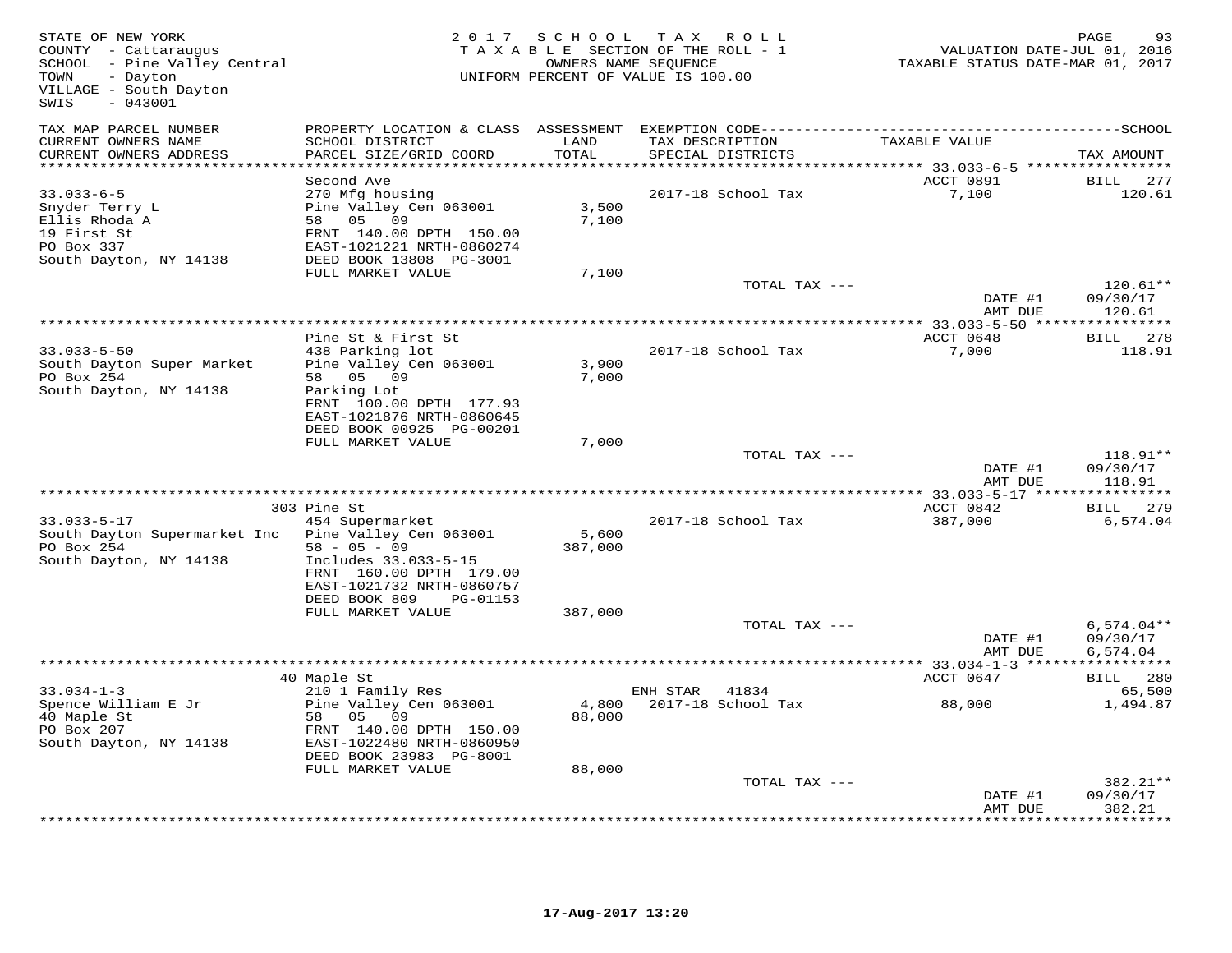| STATE OF NEW YORK<br>COUNTY - Cattaraugus<br>SCHOOL - Pine Valley Central<br>TOWN<br>- Dayton<br>VILLAGE - South Dayton<br>$-043001$<br>SWIS |                                            | 2017 SCHOOL TAX ROLL<br>TAXABLE SECTION OF THE ROLL - 1<br>UNIFORM PERCENT OF VALUE IS 100.00 | OWNERS NAME SEQUENCE |                                      | TAXABLE STATUS DATE-MAR 01, 2017                       | PAGE<br>VALUATION DATE-JUL 01, 2016 | 94               |
|----------------------------------------------------------------------------------------------------------------------------------------------|--------------------------------------------|-----------------------------------------------------------------------------------------------|----------------------|--------------------------------------|--------------------------------------------------------|-------------------------------------|------------------|
| TAX MAP PARCEL NUMBER                                                                                                                        | PROPERTY LOCATION & CLASS ASSESSMENT       |                                                                                               |                      |                                      |                                                        |                                     |                  |
| CURRENT OWNERS NAME<br>CURRENT OWNERS ADDRESS                                                                                                | SCHOOL DISTRICT<br>PARCEL SIZE/GRID COORD  | LAND<br>TOTAL                                                                                 |                      | TAX DESCRIPTION<br>SPECIAL DISTRICTS | TAXABLE VALUE                                          | TAX AMOUNT                          |                  |
|                                                                                                                                              |                                            | ***************                                                                               |                      |                                      | ******************* 33.034-3-19 ****************       |                                     |                  |
|                                                                                                                                              | 57 Pine St                                 |                                                                                               |                      |                                      | ACCT 0863                                              | BILL 281                            |                  |
| $33.034 - 3 - 19$<br>Sticek Kenneth                                                                                                          | 210 1 Family Res<br>Pine Valley Cen 063001 |                                                                                               | ENH STAR 41834       | 4,000 2017-18 School Tax             | 37,000                                                 |                                     | 37,000<br>628.53 |
| 57 Pine St                                                                                                                                   | 58 05 09                                   | 37,000                                                                                        |                      |                                      |                                                        |                                     |                  |
| PO Box 103                                                                                                                                   | FRNT 90.00 DPTH 302.00                     |                                                                                               |                      |                                      |                                                        |                                     |                  |
| South Dayton, NY 14138                                                                                                                       | EAST-1022968 NRTH-0859808                  |                                                                                               |                      |                                      |                                                        |                                     |                  |
|                                                                                                                                              | DEED BOOK 799<br>PG-00547                  |                                                                                               |                      |                                      |                                                        |                                     |                  |
|                                                                                                                                              | FULL MARKET VALUE                          | 37,000                                                                                        |                      |                                      |                                                        |                                     |                  |
|                                                                                                                                              |                                            |                                                                                               |                      | TOTAL TAX ---                        |                                                        |                                     | $0.00**$         |
|                                                                                                                                              |                                            |                                                                                               |                      |                                      |                                                        |                                     |                  |
|                                                                                                                                              | 13 Third St                                |                                                                                               |                      |                                      | ACCT 0886                                              | BILL 282                            |                  |
| $33.025 - 1 - 11$<br>Stockman Timmie                                                                                                         | 210 1 Family Res                           |                                                                                               | ENH STAR             | 41834<br>2017-18 School Tax          |                                                        |                                     | 65,500           |
| Stockman Paula                                                                                                                               | Pine Valley Cen 063001<br>58 05 09         | 7,600<br>84,000                                                                               |                      |                                      | 84,000                                                 |                                     | 1,426.92         |
| PO Box 195                                                                                                                                   | 1.20<br>ACRES                              |                                                                                               |                      |                                      |                                                        |                                     |                  |
| South Dayton, NY 14138                                                                                                                       | EAST-1021397 NRTH-0862504                  |                                                                                               |                      |                                      |                                                        |                                     |                  |
|                                                                                                                                              | DEED BOOK 801<br>PG-00089                  |                                                                                               |                      |                                      |                                                        |                                     |                  |
|                                                                                                                                              | FULL MARKET VALUE                          | 84,000                                                                                        |                      |                                      |                                                        |                                     |                  |
|                                                                                                                                              |                                            |                                                                                               |                      | TOTAL TAX ---                        |                                                        |                                     | $314.26**$       |
|                                                                                                                                              |                                            |                                                                                               |                      |                                      | DATE #1                                                | 09/30/17                            |                  |
|                                                                                                                                              |                                            |                                                                                               |                      |                                      | AMT DUE                                                | 314.26<br>***********               |                  |
|                                                                                                                                              | 126 Maple St                               |                                                                                               |                      |                                      | **************** 33.033-4-22 *****<br><b>ACCT 5027</b> | BILL 283                            |                  |
| $33.033 - 4 - 22$                                                                                                                            | 210 1 Family Res                           |                                                                                               |                      | 2017-18 School Tax                   | 88,000                                                 |                                     | 1,494.87         |
| Stoltenberg Peter                                                                                                                            | Pine Valley Cen 063001                     | 4,900                                                                                         |                      |                                      |                                                        |                                     |                  |
| Stoltenberg Kathy                                                                                                                            | 58 05 09                                   | 88,000                                                                                        |                      |                                      |                                                        |                                     |                  |
| 12232 322 Rte                                                                                                                                | FRNT 150.00 DPTH 150.00                    |                                                                                               |                      |                                      |                                                        |                                     |                  |
| PO Box 57                                                                                                                                    | EAST-1021631 NRTH-0861555                  |                                                                                               |                      |                                      |                                                        |                                     |                  |
| South Dayton, NY 14138                                                                                                                       | DEED BOOK 15871 PG-5003                    |                                                                                               |                      |                                      |                                                        |                                     |                  |
|                                                                                                                                              | FULL MARKET VALUE                          | 88,000                                                                                        |                      |                                      |                                                        |                                     |                  |
|                                                                                                                                              |                                            |                                                                                               |                      | TOTAL TAX ---                        |                                                        | $1,494.87**$                        |                  |
|                                                                                                                                              |                                            |                                                                                               |                      |                                      | DATE #1                                                | 09/30/17                            |                  |
|                                                                                                                                              |                                            |                                                                                               |                      |                                      | AMT DUE                                                | 1,494.87                            |                  |
|                                                                                                                                              | 121 Oak St                                 |                                                                                               |                      |                                      | ACCT 0915                                              | BILL 284                            |                  |
| $33.033 - 6 - 36$                                                                                                                            | 210 1 Family Res                           |                                                                                               |                      | 2017-18 School Tax                   | 32,300                                                 |                                     | 548.69           |
| Stoltenberg Peter J                                                                                                                          | Pine Valley Cen 063001                     | 3,200                                                                                         |                      |                                      |                                                        |                                     |                  |
| Stoltenberg Kathy I                                                                                                                          | 05 09<br>58                                | 32,300                                                                                        |                      |                                      |                                                        |                                     |                  |
| 12233 Route 322                                                                                                                              | 60.00 DPTH 150.00<br>FRNT                  |                                                                                               |                      |                                      |                                                        |                                     |                  |
| PO Box 57                                                                                                                                    | EAST-1022023 NRTH-0860181                  |                                                                                               |                      |                                      |                                                        |                                     |                  |
| S. Dayton, NY 14138                                                                                                                          | DEED BOOK 15309 PG-8001                    |                                                                                               |                      |                                      |                                                        |                                     |                  |
|                                                                                                                                              | FULL MARKET VALUE                          | 32,300                                                                                        |                      |                                      |                                                        |                                     |                  |
|                                                                                                                                              |                                            |                                                                                               |                      | TOTAL TAX ---                        |                                                        |                                     | $548.69**$       |
|                                                                                                                                              |                                            |                                                                                               |                      |                                      | DATE #1                                                | 09/30/17                            |                  |
|                                                                                                                                              |                                            |                                                                                               |                      |                                      | AMT DUE<br><b>+++++++++++++</b>                        | 548.69<br><b>.</b>                  |                  |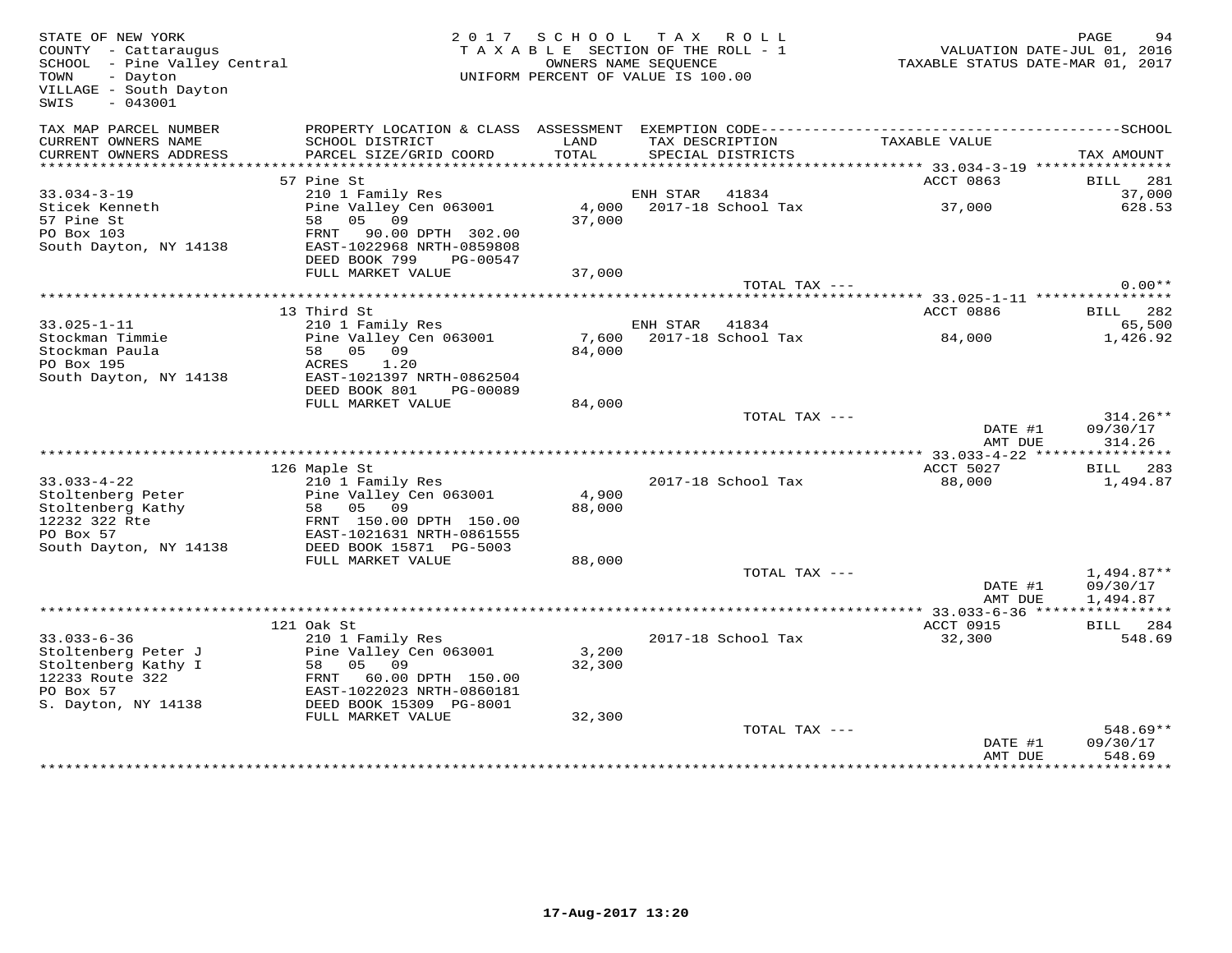| STATE OF NEW YORK<br>COUNTY - Cattaraugus<br>SCHOOL - Pine Valley Central<br>- Dayton<br>TOWN<br>VILLAGE - South Dayton<br>SWIS<br>$-043001$ |                                                                                  | 2017 SCHOOL TAX ROLL<br>TAXABLE SECTION OF THE ROLL - 1<br>UNIFORM PERCENT OF VALUE IS 100.00 | OWNERS NAME SEQUENCE |                                      | VALUATION DATE-JUL 01, 2016<br>TAXABLE STATUS DATE-MAR 01, 2017 | 95<br>PAGE               |
|----------------------------------------------------------------------------------------------------------------------------------------------|----------------------------------------------------------------------------------|-----------------------------------------------------------------------------------------------|----------------------|--------------------------------------|-----------------------------------------------------------------|--------------------------|
| TAX MAP PARCEL NUMBER<br>CURRENT OWNERS NAME<br>CURRENT OWNERS ADDRESS                                                                       | SCHOOL DISTRICT<br>PARCEL SIZE/GRID COORD                                        | LAND<br>TOTAL                                                                                 |                      | TAX DESCRIPTION<br>SPECIAL DISTRICTS | TAXABLE VALUE                                                   | TAX AMOUNT               |
|                                                                                                                                              |                                                                                  |                                                                                               |                      |                                      |                                                                 |                          |
|                                                                                                                                              | 74 First Ave                                                                     |                                                                                               |                      |                                      | ACCT 0672                                                       | 285<br>BILL              |
| $33.033 - 6 - 42$<br>Strickland Jessie D<br>Strickland Karen A                                                                               | 210 1 Family Res<br>Pine Valley Cen 063001<br>58 05 09                           | 4,800<br>61,000                                                                               | ENH STAR             | 41834<br>2017-18 School Tax          | 61,000                                                          | 61,000<br>1,036.22       |
| PO Box 58                                                                                                                                    | FRNT 110.00 DPTH 250.46                                                          |                                                                                               |                      |                                      |                                                                 |                          |
| South Dayton, NY 14138                                                                                                                       | BANK<br>017<br>EAST-1021766 NRTH-0859780<br>DEED BOOK 795<br>PG-01061            |                                                                                               |                      |                                      |                                                                 |                          |
|                                                                                                                                              | FULL MARKET VALUE                                                                | 61,000                                                                                        |                      |                                      |                                                                 |                          |
|                                                                                                                                              |                                                                                  |                                                                                               |                      | TOTAL TAX ---                        |                                                                 | $0.00**$                 |
|                                                                                                                                              | 318 Pine St                                                                      |                                                                                               |                      |                                      | ACCT 0786                                                       | 286<br>BILL              |
| $33.033 - 4 - 32$                                                                                                                            | 210 1 Family Res                                                                 |                                                                                               | <b>BAS STAR</b>      | 41854                                |                                                                 | 30,000                   |
| Sunick John S II                                                                                                                             | Pine Valley Cen 063001                                                           | 2,600                                                                                         |                      | 2017-18 School Tax                   | 75,300                                                          | 1,279.14                 |
| 318 Pine St                                                                                                                                  | 58 05 09                                                                         | 75,300                                                                                        |                      |                                      |                                                                 |                          |
| PO Box 206<br>South Dayton, NY 14138                                                                                                         | FRNT 100.00 DPTH 150.00<br>BANK<br>017                                           |                                                                                               |                      |                                      |                                                                 |                          |
|                                                                                                                                              | EAST-1021579 NRTH-0861142                                                        |                                                                                               |                      |                                      |                                                                 |                          |
|                                                                                                                                              | DEED BOOK 4948 PG-8001                                                           |                                                                                               |                      |                                      |                                                                 |                          |
|                                                                                                                                              | FULL MARKET VALUE                                                                | 75,300                                                                                        |                      | TOTAL TAX ---                        |                                                                 | 769.52**                 |
|                                                                                                                                              |                                                                                  |                                                                                               |                      |                                      | DATE #1<br>AMT DUE                                              | 09/30/17<br>769.52       |
|                                                                                                                                              |                                                                                  |                                                                                               |                      |                                      |                                                                 |                          |
|                                                                                                                                              | 9 Park St                                                                        |                                                                                               |                      |                                      | ACCT 0897                                                       | BILL 287                 |
| $33.033 - 5 - 31$<br>Sunnyvale Properties LLC                                                                                                | 482 Det row bldg<br>Pine Valley Cen 063001                                       | 2,000                                                                                         |                      | 2017-18 School Tax                   | 21,600                                                          | 366.92                   |
| PO Box 193                                                                                                                                   | 05 09<br>58                                                                      | 21,600                                                                                        |                      |                                      |                                                                 |                          |
| South Dayton, NY 14138                                                                                                                       | 25.00 DPTH 91.00<br>FRNT<br>EAST-1022319 NRTH-0860661                            |                                                                                               |                      |                                      |                                                                 |                          |
|                                                                                                                                              | DEED BOOK 22927 PG-5001<br>FULL MARKET VALUE                                     | 21,600                                                                                        |                      |                                      |                                                                 |                          |
|                                                                                                                                              |                                                                                  |                                                                                               |                      | TOTAL TAX ---                        |                                                                 | $366.92**$               |
|                                                                                                                                              |                                                                                  |                                                                                               |                      |                                      | DATE #1<br>AMT DUE                                              | 09/30/17<br>366.92       |
|                                                                                                                                              |                                                                                  |                                                                                               |                      |                                      |                                                                 | **********               |
| $33.033 - 5 - 28$                                                                                                                            | 15 Park St<br>421 Restaurant                                                     |                                                                                               |                      | 2017-18 School Tax                   | ACCT 0736<br>77,800                                             | 288<br>BILL<br>1,321.60  |
| Sunnyvale Properties, LLC<br>PO Box 193                                                                                                      | Pine Valley Cen 063001<br>58 05<br>09                                            | 3,000<br>77,800                                                                               |                      |                                      |                                                                 |                          |
| South Dayton, NY 14138                                                                                                                       | FRNT<br>58.00 DPTH 91.00<br>EAST-1022376 NRTH-0860742<br>DEED BOOK 27886 PG-6001 |                                                                                               |                      |                                      |                                                                 |                          |
|                                                                                                                                              | FULL MARKET VALUE                                                                | 77,800                                                                                        |                      |                                      |                                                                 |                          |
|                                                                                                                                              |                                                                                  |                                                                                               |                      | TOTAL TAX ---                        | DATE #1                                                         | $1,321.60**$<br>09/30/17 |
|                                                                                                                                              |                                                                                  |                                                                                               |                      |                                      | AMT DUE                                                         | 1,321.60<br>**********   |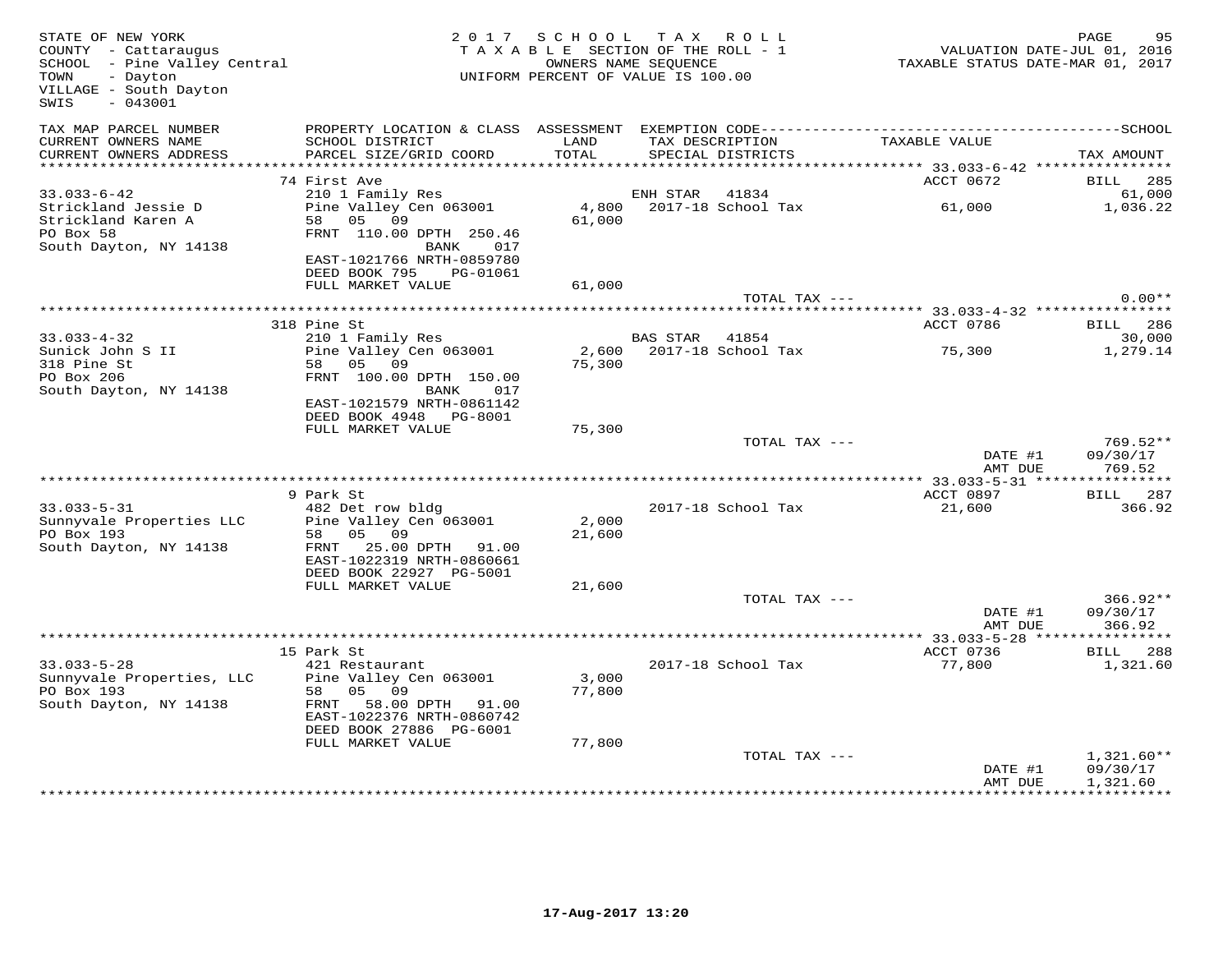| STATE OF NEW YORK<br>COUNTY - Cattaraugus<br>SCHOOL - Pine Valley Central<br>TOWN<br>- Dayton<br>VILLAGE - South Dayton<br>$-043001$<br>SWIS |                                                                                                                                                               | 2017 SCHOOL<br>TAXABLE SECTION OF THE ROLL - 1<br>UNIFORM PERCENT OF VALUE IS 100.00 | OWNERS NAME SEQUENCE | TAX ROLL                             | VALUATION DATE-JUL 01, 2016<br>TAXABLE STATUS DATE-MAR 01, 2017 | PAGE<br>96                          |
|----------------------------------------------------------------------------------------------------------------------------------------------|---------------------------------------------------------------------------------------------------------------------------------------------------------------|--------------------------------------------------------------------------------------|----------------------|--------------------------------------|-----------------------------------------------------------------|-------------------------------------|
| TAX MAP PARCEL NUMBER<br>CURRENT OWNERS NAME<br>CURRENT OWNERS ADDRESS                                                                       | PROPERTY LOCATION & CLASS ASSESSMENT EXEMPTION CODE-----------------------------------SCHOOL<br>SCHOOL DISTRICT<br>PARCEL SIZE/GRID COORD                     | LAND<br>TOTAL                                                                        |                      | TAX DESCRIPTION<br>SPECIAL DISTRICTS | TAXABLE VALUE                                                   | TAX AMOUNT                          |
|                                                                                                                                              |                                                                                                                                                               |                                                                                      |                      |                                      |                                                                 |                                     |
| $33.033 - 6 - 34$<br>Swank Katarina S<br>10188 Alleghany Rd<br>Darien Center, NY 14040                                                       | 67 First Ave<br>210 1 Family Res<br>Pine Valley Cen 063001<br>05 09<br>58<br>FRNT<br>50.00 DPTH 149.00<br>EAST-1021469 NRTH-0859776<br>DEED BOOK 24485 PG-2   | 1,300<br>40,100                                                                      |                      | 2017-18 School Tax                   | ACCT 0791<br>40,100                                             | <b>BILL</b> 289<br>681.19           |
|                                                                                                                                              | FULL MARKET VALUE                                                                                                                                             | 40,100                                                                               |                      |                                      |                                                                 |                                     |
|                                                                                                                                              |                                                                                                                                                               |                                                                                      |                      | TOTAL TAX ---                        | DATE #1<br>AMT DUE                                              | 681.19**<br>09/30/17<br>681.19      |
|                                                                                                                                              |                                                                                                                                                               |                                                                                      |                      |                                      |                                                                 |                                     |
| $33.025 - 1 - 2.2$                                                                                                                           | 191 Main St<br>210 1 Family Res                                                                                                                               |                                                                                      | <b>BAS STAR</b>      | 41854                                | ACCT 1176                                                       | <b>BILL</b> 290<br>30,000           |
| Swanson Kevin R<br>Swanson Kellie<br>191 Main St<br>South Dayton, NY 14138                                                                   | Pine Valley Cen 063001<br>58 05 09<br>Inc $33.002 - 1 - 26$ (1A)<br>ACRES<br>2.85 BANK<br>017<br>EAST-1021447 NRTH-0863636                                    | 11,700<br>78,000                                                                     |                      | 2017-18 School Tax                   | 78,000                                                          | 1,325.00                            |
|                                                                                                                                              | DEED BOOK 884<br>PG-01141                                                                                                                                     |                                                                                      |                      |                                      |                                                                 |                                     |
|                                                                                                                                              | FULL MARKET VALUE                                                                                                                                             | 78,000                                                                               |                      | TOTAL TAX ---                        | DATE #1<br>AMT DUE                                              | 815.38**<br>09/30/17<br>815.38      |
|                                                                                                                                              |                                                                                                                                                               |                                                                                      |                      |                                      |                                                                 |                                     |
| $33.025 - 1 - 16$<br>Szymanski Deborah S<br>PO Box 30<br>South Dayton, NY 14138                                                              | 12 Third St<br>210 1 Family Res<br>Pine Valley Cen 063001<br>05 09<br>58<br>FRNT 75.00 DPTH 150.00<br>EAST-1021572 NRTH-0862257                               | 67,800                                                                               | BAS STAR 41854       | 2,000 2017-18 School Tax             | ACCT 0673<br>67,800                                             | BILL 291<br>30,000<br>1,151.73      |
|                                                                                                                                              | DEED BOOK 894<br>PG-00938<br>FULL MARKET VALUE                                                                                                                | 67,800                                                                               |                      |                                      |                                                                 |                                     |
|                                                                                                                                              |                                                                                                                                                               |                                                                                      |                      | TOTAL TAX ---                        | DATE #1<br>AMT DUE                                              | 642.12**<br>09/30/17<br>642.12      |
|                                                                                                                                              |                                                                                                                                                               |                                                                                      |                      |                                      |                                                                 |                                     |
| $33.034 - 1 - 6$<br>Tabak Gerd W<br>Tabak Kathy A<br>PO Box 66<br>South Dayton, NY 14138                                                     | 46 Maple St<br>210 1 Family Res<br>Pine Valley Cen 063001<br>58 05<br>09<br>FRNT 100.00 DPTH 150.00<br>EAST-1022321 NRTH-0861063<br>DEED BOOK 762<br>PG-00366 | 55,600                                                                               | ENH STAR 41834       | 3,000 2017-18 School Tax             | ACCT 0879<br>55,600                                             | <b>BILL</b> 292<br>55,600<br>944.49 |
|                                                                                                                                              | FULL MARKET VALUE                                                                                                                                             | 55,600                                                                               |                      | TOTAL TAX ---                        |                                                                 | $0.00**$                            |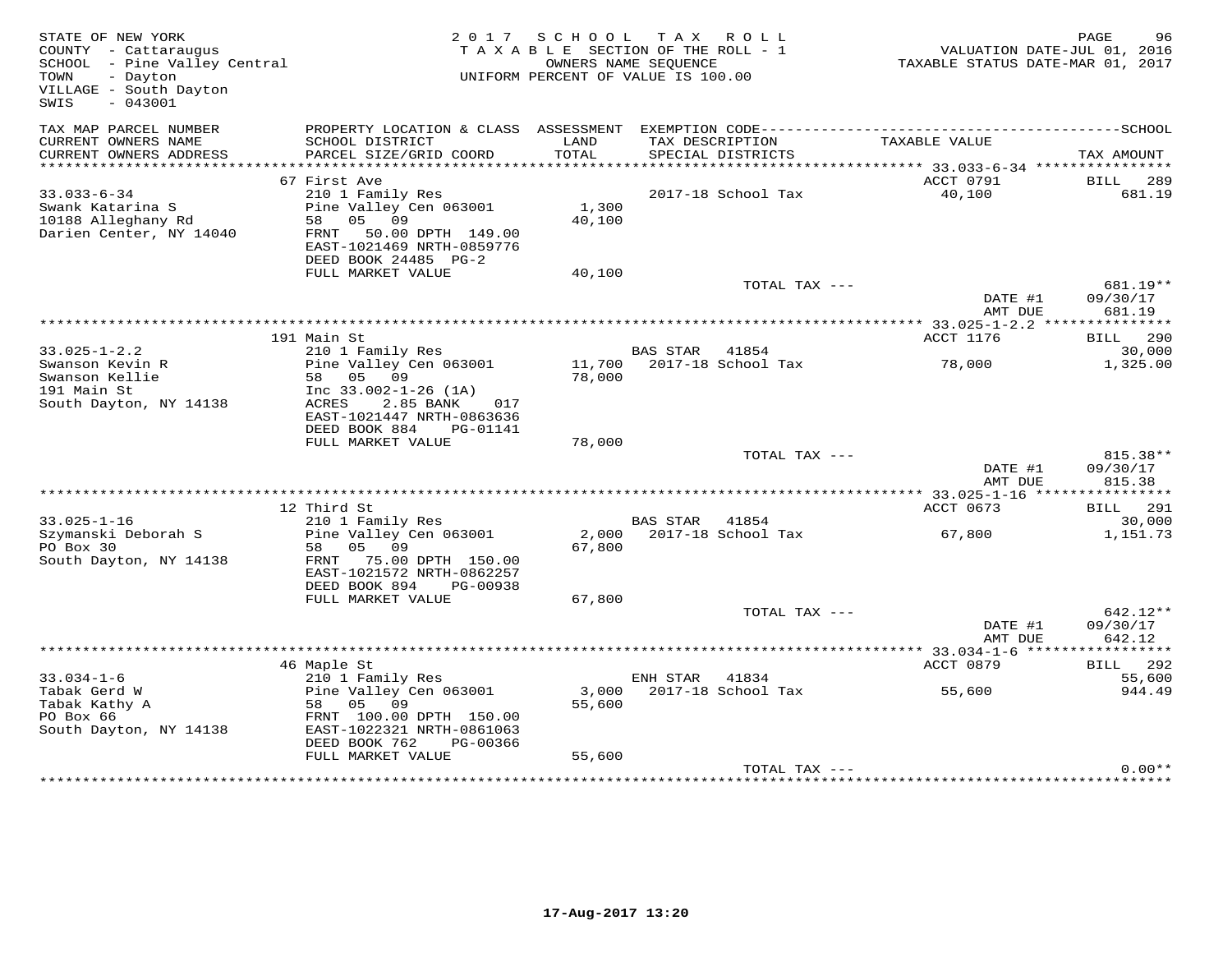| STATE OF NEW YORK<br>COUNTY - Cattaraugus<br>COONII - Caccaraugus<br>SCHOOL - Pine Valley Central<br>- Dayton<br>TOWN<br>VILLAGE - South Dayton<br>$-043001$<br>SWIS |                                                                                                                                         | 2017 SCHOOL TAX ROLL<br>TAXABLE SECTION OF THE ROLL - 1<br>OWNERS NAME SEQUENCE<br>UNIFORM PERCENT OF VALUE IS 100.00 |          |                                      | VALUATION DATE-JUL 01, 2016<br>TAXABLE STATUS DATE-MAR 01, 2017 | PAGE<br>97                       |
|----------------------------------------------------------------------------------------------------------------------------------------------------------------------|-----------------------------------------------------------------------------------------------------------------------------------------|-----------------------------------------------------------------------------------------------------------------------|----------|--------------------------------------|-----------------------------------------------------------------|----------------------------------|
| TAX MAP PARCEL NUMBER                                                                                                                                                |                                                                                                                                         |                                                                                                                       |          |                                      |                                                                 |                                  |
| CURRENT OWNERS NAME<br>CURRENT OWNERS ADDRESS                                                                                                                        | SCHOOL DISTRICT<br>PARCEL SIZE/GRID COORD                                                                                               | LAND<br>TOTAL                                                                                                         |          | TAX DESCRIPTION<br>SPECIAL DISTRICTS | TAXABLE VALUE                                                   | TAX AMOUNT                       |
|                                                                                                                                                                      |                                                                                                                                         |                                                                                                                       |          |                                      | *********** 33.034-1-7 ******************                       |                                  |
|                                                                                                                                                                      | 48 Maple St                                                                                                                             |                                                                                                                       |          |                                      | ACCT 1299                                                       | <b>BILL</b> 293                  |
| $33.034 - 1 - 7$<br>Tabak Heath G                                                                                                                                    | 210 1 Family Res<br>Pine Valley Cen 063001                                                                                              | 1,600                                                                                                                 | BAS STAR | 41854<br>2017-18 School Tax          | 42,900                                                          | 30,000<br>728.75                 |
| PO Box 431<br>South Dayton, NY 14138                                                                                                                                 | 58 05 09<br>FRNT 60.00 DPTH 150.00<br>EAST-1022275 NRTH-0861094<br>DEED BOOK 00992 PG-00539                                             | 42,900                                                                                                                |          |                                      |                                                                 |                                  |
|                                                                                                                                                                      | FULL MARKET VALUE                                                                                                                       | 42,900                                                                                                                |          |                                      |                                                                 |                                  |
|                                                                                                                                                                      |                                                                                                                                         |                                                                                                                       |          | TOTAL TAX ---                        | DATE #1                                                         | $219.13**$<br>09/30/17           |
|                                                                                                                                                                      |                                                                                                                                         |                                                                                                                       |          |                                      | AMT DUE                                                         | 219.13                           |
|                                                                                                                                                                      | 245 Mill St                                                                                                                             |                                                                                                                       |          |                                      | ACCT 0896                                                       | BILL 294                         |
| $33.034 - 1 - 14$                                                                                                                                                    | 210 1 Family Res                                                                                                                        |                                                                                                                       |          | 2017-18 School Tax                   | 33,000                                                          | 560.58                           |
| Tackentien Ronald L<br>4210 39 Rte<br>Collins, NY 14034                                                                                                              | Pine Valley Cen 063001<br>58 05 09<br>ACRES<br>1.56<br>EAST-1023460 NRTH-0861310                                                        | 7,800<br>33,000                                                                                                       |          |                                      |                                                                 |                                  |
|                                                                                                                                                                      | DEED BOOK 22404 PG-7001<br>FULL MARKET VALUE                                                                                            | 33,000                                                                                                                |          |                                      |                                                                 |                                  |
|                                                                                                                                                                      |                                                                                                                                         |                                                                                                                       |          | TOTAL TAX ---                        | DATE #1<br>AMT DUE                                              | $560.58**$<br>09/30/17<br>560.58 |
|                                                                                                                                                                      |                                                                                                                                         |                                                                                                                       |          |                                      |                                                                 |                                  |
| $33.034 - 1 - 15$                                                                                                                                                    | Mill St<br>311 Res vac land                                                                                                             |                                                                                                                       |          | 2017-18 School Tax                   | ACCT 0726<br>2,600                                              | <b>BILL</b> 295<br>44.17         |
| Tackentien Ronald L                                                                                                                                                  | Pine Valley Cen 063001                                                                                                                  | 2,600                                                                                                                 |          |                                      |                                                                 |                                  |
| 4210 39 Rte<br>Collins, NY 14034                                                                                                                                     | 50 05 09<br>FRNT 100.00 DPTH 220.00<br>EAST-1023308 NRTH-0861145<br>DEED BOOK 22404 PG-7001                                             | 2,600                                                                                                                 |          |                                      |                                                                 |                                  |
|                                                                                                                                                                      | FULL MARKET VALUE                                                                                                                       | 2,600                                                                                                                 |          |                                      |                                                                 |                                  |
|                                                                                                                                                                      |                                                                                                                                         |                                                                                                                       |          | TOTAL TAX ---                        |                                                                 | $44.17**$                        |
|                                                                                                                                                                      |                                                                                                                                         |                                                                                                                       |          |                                      | DATE #1<br>AMT DUE                                              | 09/30/17<br>44.17                |
|                                                                                                                                                                      |                                                                                                                                         |                                                                                                                       |          |                                      | *************** 33.034-3-1.2 ***                                | * * * * * * * * * * *            |
|                                                                                                                                                                      | 17 Mill St                                                                                                                              |                                                                                                                       |          |                                      | ACCT 0870                                                       | <b>BILL</b><br>296               |
| $33.034 - 3 - 1.2$<br>Tammac Holdings Corporatio<br>17 Mill Strm<br>South Dayton, NY 14183                                                                           | 270 Mfg housing<br>Pine Valley Cen 063001<br>58 05 09<br>FRNT 69.50 DPTH 200.00<br>EAST-1022448 NRTH-0860142<br>DEED BOOK 27886 PG-6002 | 1,800<br>50,000                                                                                                       |          | 2017-18 School Tax                   | 50,000                                                          | 849.36                           |
|                                                                                                                                                                      | FULL MARKET VALUE                                                                                                                       | 50,000                                                                                                                |          |                                      |                                                                 |                                  |
|                                                                                                                                                                      |                                                                                                                                         |                                                                                                                       |          | TOTAL TAX ---                        | DATE #1<br>AMT DUE                                              | 849.36**<br>09/30/17<br>849.36   |
|                                                                                                                                                                      |                                                                                                                                         |                                                                                                                       |          |                                      |                                                                 |                                  |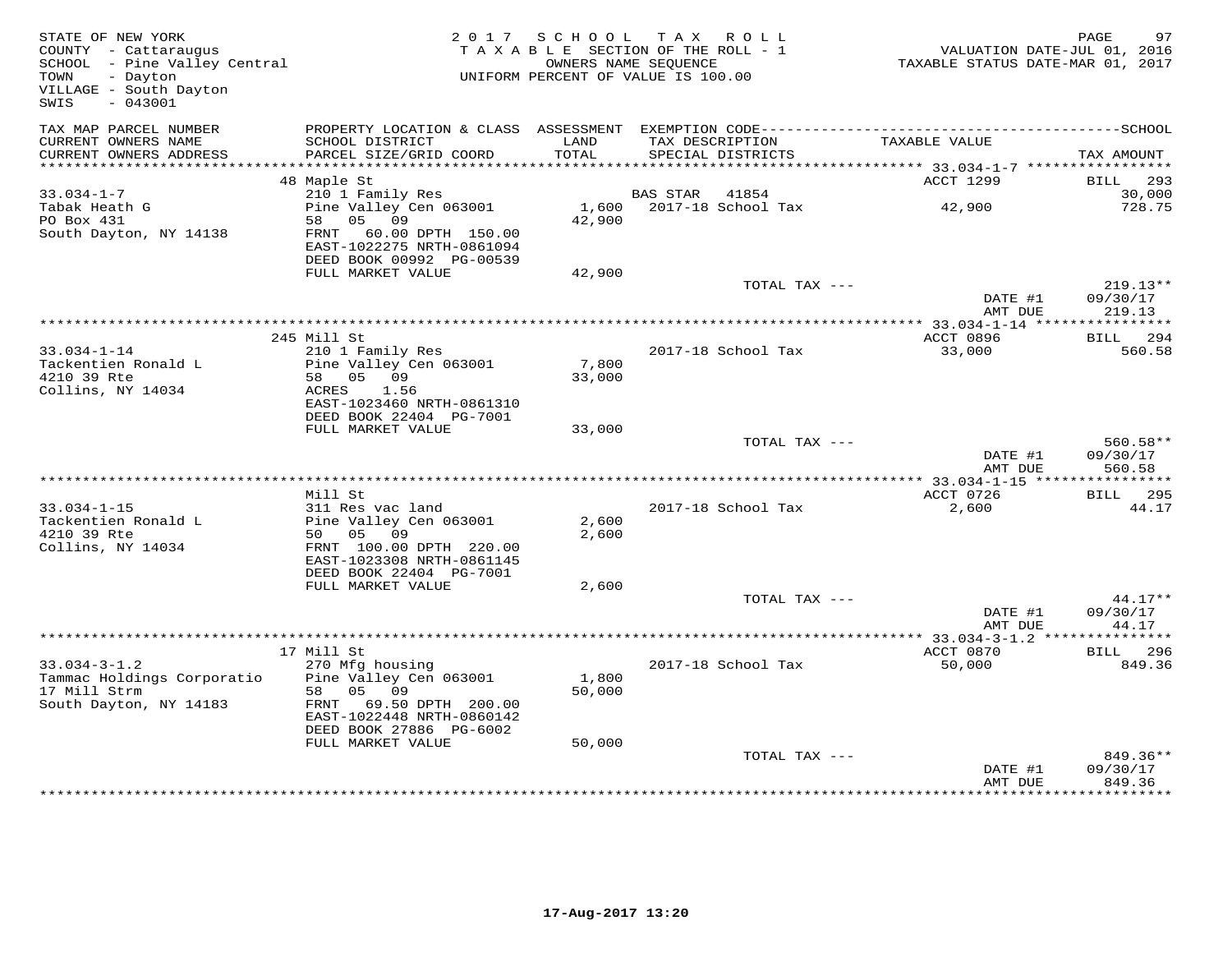| STATE OF NEW YORK<br>COUNTY - Cattaraugus<br>SCHOOL - Pine Valley Central<br>- Dayton<br>TOWN<br>VILLAGE - South Dayton<br>SWIS<br>- 043001 |                                                                                   | 2017 SCHOOL     | TAX ROLL<br>TAXABLE SECTION OF THE ROLL - 1<br>OWNERS NAME SEQUENCE<br>UNIFORM PERCENT OF VALUE IS 100.00 |               |                                                               | PAGE<br>98<br>VALUATION DATE-JUL 01, 2016<br>TAXABLE STATUS DATE-MAR 01, 2017 |
|---------------------------------------------------------------------------------------------------------------------------------------------|-----------------------------------------------------------------------------------|-----------------|-----------------------------------------------------------------------------------------------------------|---------------|---------------------------------------------------------------|-------------------------------------------------------------------------------|
| TAX MAP PARCEL NUMBER<br>CURRENT OWNERS NAME<br>CURRENT OWNERS ADDRESS                                                                      | PROPERTY LOCATION & CLASS ASSESSMENT<br>SCHOOL DISTRICT<br>PARCEL SIZE/GRID COORD | LAND<br>TOTAL   | TAX DESCRIPTION<br>SPECIAL DISTRICTS                                                                      |               | EXEMPTION CODE------------------------<br>TAXABLE VALUE       | ----------------SCHOOL<br>TAX AMOUNT                                          |
|                                                                                                                                             |                                                                                   |                 |                                                                                                           |               |                                                               |                                                                               |
|                                                                                                                                             | 312 Pine St                                                                       |                 |                                                                                                           |               | ACCT 0900                                                     | BILL 297                                                                      |
| $33.033 - 4 - 29$                                                                                                                           | 210 1 Family Res                                                                  |                 | AGED C/T/S 41800                                                                                          |               |                                                               | 36,000                                                                        |
| Tiller Ella M Life Us                                                                                                                       | Pine Valley Cen 063001                                                            |                 | 3,300 ENH STAR 41834                                                                                      |               |                                                               | 36,000                                                                        |
| Sawyer Roberta May<br>PO Box 65                                                                                                             | 58 05 09<br>FRNT 62.50 DPTH 150.00                                                |                 | 72,000 2017-18 School Tax                                                                                 |               | 36,000                                                        | 611.54                                                                        |
| South Dayton, NY 14138                                                                                                                      | EAST-1021697 NRTH-0861058<br>DEED BOOK 1426    PG-7001                            |                 |                                                                                                           |               |                                                               |                                                                               |
|                                                                                                                                             | FULL MARKET VALUE                                                                 | 72,000          |                                                                                                           |               |                                                               |                                                                               |
|                                                                                                                                             |                                                                                   |                 |                                                                                                           | TOTAL TAX --- |                                                               | $0.00**$                                                                      |
|                                                                                                                                             |                                                                                   |                 |                                                                                                           |               | ******************************** 33.033-5-20 **************** |                                                                               |
| $33.033 - 5 - 20$                                                                                                                           | First St & Maple St                                                               |                 |                                                                                                           |               | ACCT 5024                                                     | <b>BILL</b> 298                                                               |
| Tore Realty Holdings LLC                                                                                                                    | 312 Vac w/imprv<br>Pine Valley Cen 063001                                         | 4,900           | 2017-18 School Tax                                                                                        |               | 13,400                                                        | 227.63                                                                        |
| 440 E Sanford Blvd Unit 3722                                                                                                                | 58 05 09                                                                          | 13,400          |                                                                                                           |               |                                                               |                                                                               |
| Mt. Vernon, NY 10553                                                                                                                        | FRNT 150.00 DPTH 150.00                                                           |                 |                                                                                                           |               |                                                               |                                                                               |
|                                                                                                                                             | EAST-1022115 NRTH-0860946                                                         |                 |                                                                                                           |               |                                                               |                                                                               |
|                                                                                                                                             | DEED BOOK 22186 PG-5001                                                           |                 |                                                                                                           |               |                                                               |                                                                               |
|                                                                                                                                             | FULL MARKET VALUE                                                                 | 13,400          |                                                                                                           |               |                                                               |                                                                               |
|                                                                                                                                             |                                                                                   |                 |                                                                                                           | TOTAL TAX --- | DATE #1<br>AMT DUE                                            | $227.63**$<br>09/30/17<br>227.63                                              |
|                                                                                                                                             |                                                                                   |                 |                                                                                                           |               |                                                               |                                                                               |
|                                                                                                                                             | 222 Pine St                                                                       |                 |                                                                                                           |               | ACCT 5030                                                     | BILL 299                                                                      |
| $33.033 - 5 - 51$                                                                                                                           | 464 Office bldg.                                                                  |                 | 2017-18 School Tax                                                                                        |               | 26,000                                                        | 441.67                                                                        |
| Tore Realty Holdings LLC<br>440 E Sanford Blvd Unit 3722                                                                                    | Pine Valley Cen 063001<br>58 05 09                                                | 2,300<br>26,000 |                                                                                                           |               |                                                               |                                                                               |
| Mt. Vernon, NY 10553                                                                                                                        | FRNT 39.00 DPTH 150.00                                                            |                 |                                                                                                           |               |                                                               |                                                                               |
|                                                                                                                                             | EAST-1022033 NRTH-0860820                                                         |                 |                                                                                                           |               |                                                               |                                                                               |
|                                                                                                                                             | DEED BOOK 22186 PG-5001                                                           |                 |                                                                                                           |               |                                                               |                                                                               |
|                                                                                                                                             | FULL MARKET VALUE                                                                 | 26,000          |                                                                                                           |               |                                                               |                                                                               |
|                                                                                                                                             |                                                                                   |                 |                                                                                                           | TOTAL TAX --- |                                                               | $441.67**$                                                                    |
|                                                                                                                                             |                                                                                   |                 |                                                                                                           |               | DATE #1<br>AMT DUE                                            | 09/30/17<br>441.67                                                            |
|                                                                                                                                             |                                                                                   |                 |                                                                                                           |               |                                                               |                                                                               |
|                                                                                                                                             | 111 Cherry St                                                                     |                 |                                                                                                           |               | ACCT 0873                                                     | 300<br>BILL                                                                   |
| $33.033 - 3 - 13$                                                                                                                           | 210 1 Family Res                                                                  |                 | BAS STAR 41854                                                                                            |               |                                                               | 30,000                                                                        |
| Troutman Richard L                                                                                                                          | Pine Valley Cen 063001                                                            |                 | 2,600 2017-18 School Tax                                                                                  |               | 73,500                                                        | 1,248.56                                                                      |
| Troutman Jill M                                                                                                                             | 58 05 09                                                                          | 73,500          |                                                                                                           |               |                                                               |                                                                               |
| 111 Cherry St<br>PO Box 492                                                                                                                 | FRNT 100.00 DPTH 150.00<br>BANK<br>017                                            |                 |                                                                                                           |               |                                                               |                                                                               |
| South Dayton, NY 14138                                                                                                                      | EAST-1021450 NRTH-0861868<br>DEED BOOK 1431 PG-7002                               |                 |                                                                                                           |               |                                                               |                                                                               |
|                                                                                                                                             | FULL MARKET VALUE                                                                 | 73,500          |                                                                                                           |               |                                                               |                                                                               |
|                                                                                                                                             |                                                                                   |                 |                                                                                                           | TOTAL TAX --- |                                                               | 738.94**                                                                      |
|                                                                                                                                             |                                                                                   |                 |                                                                                                           |               | DATE #1                                                       | 09/30/17                                                                      |
|                                                                                                                                             |                                                                                   |                 |                                                                                                           |               | AMT DUE                                                       | 738.94                                                                        |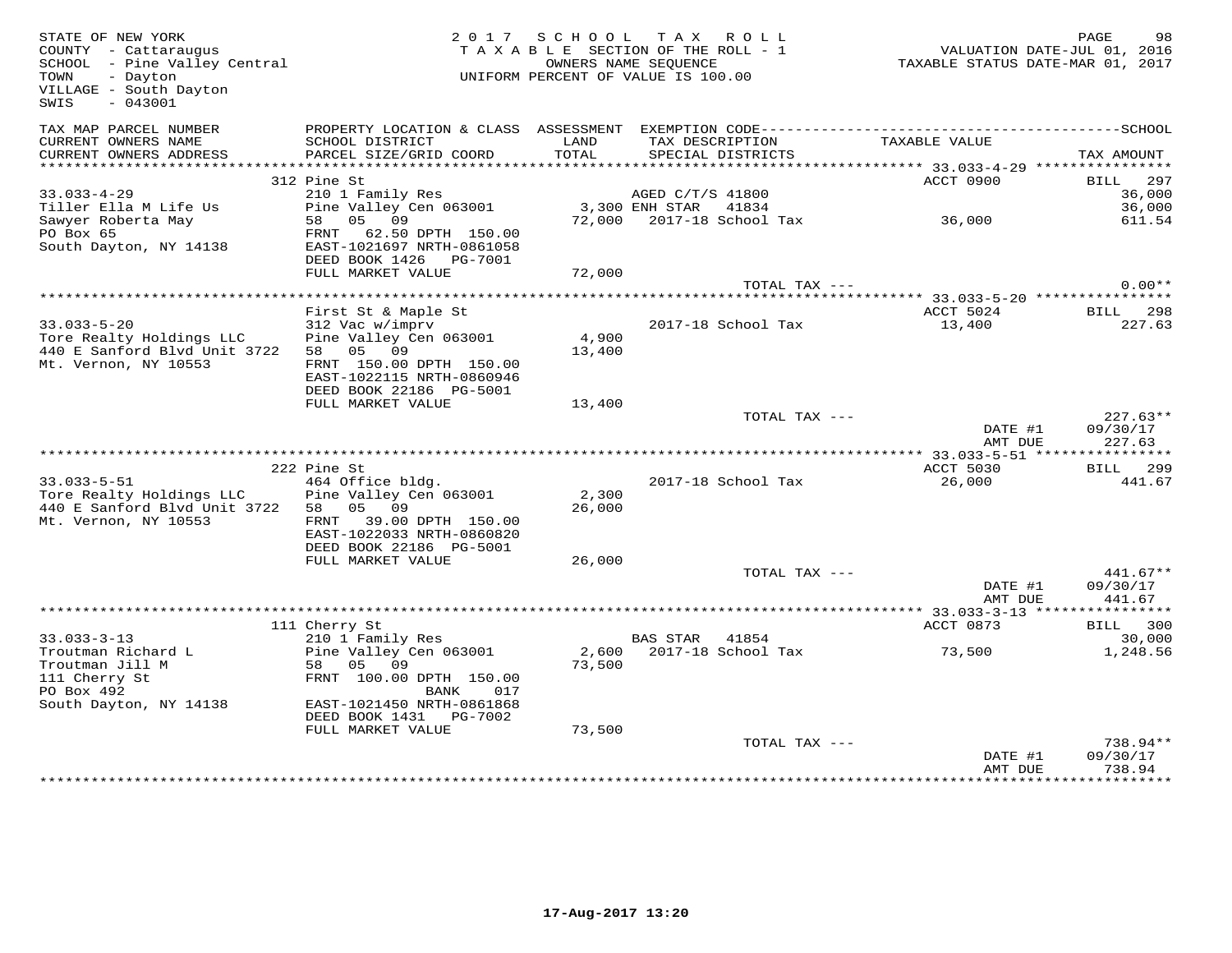| STATE OF NEW YORK<br>COUNTY - Cattaraugus<br>SCHOOL - Pine Valley Central<br>TOWN<br>- Dayton<br>VILLAGE - South Dayton<br>$-043001$<br>SWIS | 2 0 1 7                                                                           | S C H O O L<br>TAXABLE SECTION OF THE ROLL - 1<br>UNIFORM PERCENT OF VALUE IS 100.00 | OWNERS NAME SEQUENCE      | TAX ROLL           | TAXABLE STATUS DATE-MAR 01, 2017 | PAGE<br>99<br>VALUATION DATE-JUL 01, 2016 |
|----------------------------------------------------------------------------------------------------------------------------------------------|-----------------------------------------------------------------------------------|--------------------------------------------------------------------------------------|---------------------------|--------------------|----------------------------------|-------------------------------------------|
| TAX MAP PARCEL NUMBER<br>CURRENT OWNERS NAME<br>CURRENT OWNERS ADDRESS                                                                       | SCHOOL DISTRICT<br>PARCEL SIZE/GRID COORD                                         | LAND<br>TOTAL                                                                        | TAX DESCRIPTION           | SPECIAL DISTRICTS  | TAXABLE VALUE                    | TAX AMOUNT                                |
| **************************                                                                                                                   |                                                                                   |                                                                                      |                           |                    |                                  |                                           |
|                                                                                                                                              | 206 Mill St                                                                       |                                                                                      |                           |                    | ACCT 0913                        | BILL<br>301                               |
| $33.034 - 2 - 5$                                                                                                                             | 210 1 Family Res                                                                  |                                                                                      | ENH STAR                  | 41834              |                                  | 65,500                                    |
| Tyma Richard L Sr<br>Tyma Linda<br>PO Box 17                                                                                                 | Pine Valley Cen 063001<br>58<br>05 09<br>FRNT 120.00 DPTH 125.00                  | 4,100<br>78,000                                                                      |                           | 2017-18 School Tax | 78,000                           | 1,325.00                                  |
| South Dayton, NY 14138                                                                                                                       | EAST-1023062 NRTH-0860532<br>DEED BOOK 833<br>PG-625                              |                                                                                      |                           |                    |                                  |                                           |
|                                                                                                                                              | FULL MARKET VALUE                                                                 | 78,000                                                                               |                           | TOTAL TAX ---      |                                  | $212.34**$                                |
|                                                                                                                                              |                                                                                   |                                                                                      |                           |                    | DATE #1<br>AMT DUE               | 09/30/17<br>212.34                        |
|                                                                                                                                              |                                                                                   |                                                                                      |                           |                    |                                  |                                           |
|                                                                                                                                              | 220 Maple St                                                                      |                                                                                      |                           |                    | ACCT 0782                        | BILL 302                                  |
| $33.033 - 3 - 6$<br>Utley Tammy                                                                                                              | 210 1 Family Res<br>Pine Valley Cen 063001                                        | 2,000                                                                                |                           | 2017-18 School Tax | 31,800                           | 540.19                                    |
| 220 Oak St                                                                                                                                   | 05 09<br>58                                                                       | 31,800                                                                               |                           |                    |                                  |                                           |
| PO Box 366                                                                                                                                   | FRNT<br>75.00 DPTH 150.00                                                         |                                                                                      |                           |                    |                                  |                                           |
| South Dayton, NY 14138                                                                                                                       | EAST-1021152 NRTH-0861898<br>DEED BOOK 23135 PG-6001                              |                                                                                      |                           |                    |                                  |                                           |
|                                                                                                                                              | FULL MARKET VALUE                                                                 | 31,800                                                                               |                           |                    |                                  |                                           |
|                                                                                                                                              |                                                                                   |                                                                                      |                           | TOTAL TAX ---      | DATE #1<br>AMT DUE               | 540.19**<br>09/30/17<br>540.19            |
|                                                                                                                                              |                                                                                   |                                                                                      |                           |                    |                                  | * * * * * * * * * * *                     |
|                                                                                                                                              | 106 Maple St                                                                      |                                                                                      |                           |                    | ACCT 0810                        | 303<br>BILL                               |
| $33.033 - 4 - 12$<br>Utley Tammy<br>220 Oak St                                                                                               | 210 1 Family Res<br>Pine Valley Cen 063001<br>58<br>05 09                         | 1,300<br>35,400                                                                      |                           | 2017-18 School Tax | 35,400                           | 601.35                                    |
| PO Box 366<br>South Dayton, NY 14138                                                                                                         | FRNT<br>50.00 DPTH 150.00<br>EAST-1022035 NRTH-0861266<br>DEED BOOK 18364 PG-6001 |                                                                                      |                           |                    |                                  |                                           |
|                                                                                                                                              | FULL MARKET VALUE                                                                 | 35,400                                                                               |                           |                    |                                  |                                           |
|                                                                                                                                              |                                                                                   |                                                                                      |                           | TOTAL TAX ---      | DATE #1<br>AMT DUE               | $601.35**$<br>09/30/17<br>601.35          |
|                                                                                                                                              |                                                                                   |                                                                                      | ************************* |                    | $***$ 33.033-5-7 ******          | * * * * * * * * * * *                     |
|                                                                                                                                              | 220 Oak St                                                                        |                                                                                      |                           |                    | ACCT 0716                        | BILL 304                                  |
| $33.033 - 5 - 7$<br>Utley Tammy                                                                                                              | 210 1 Family Res<br>Pine Valley Cen 063001                                        | 3,000                                                                                | BAS STAR 41854            | 2017-18 School Tax | 59,500                           | 30,000<br>1,010.74                        |
| PO Box 366                                                                                                                                   | 05<br>09<br>58                                                                    | 59,500                                                                               |                           |                    |                                  |                                           |
| South Dayton, NY 14138                                                                                                                       | FRNT 115.00 DPTH 125.00<br>BANK<br>012                                            |                                                                                      |                           |                    |                                  |                                           |
|                                                                                                                                              | EAST-1021333 NRTH-0860888<br>DEED BOOK 01000 PG-00704                             |                                                                                      |                           |                    |                                  |                                           |
|                                                                                                                                              | FULL MARKET VALUE                                                                 | 59,500                                                                               |                           |                    |                                  |                                           |
|                                                                                                                                              |                                                                                   |                                                                                      |                           | TOTAL TAX ---      |                                  | 501.12**                                  |
|                                                                                                                                              |                                                                                   |                                                                                      |                           |                    | DATE #1<br>AMT DUE               | 09/30/17<br>501.12<br>**********          |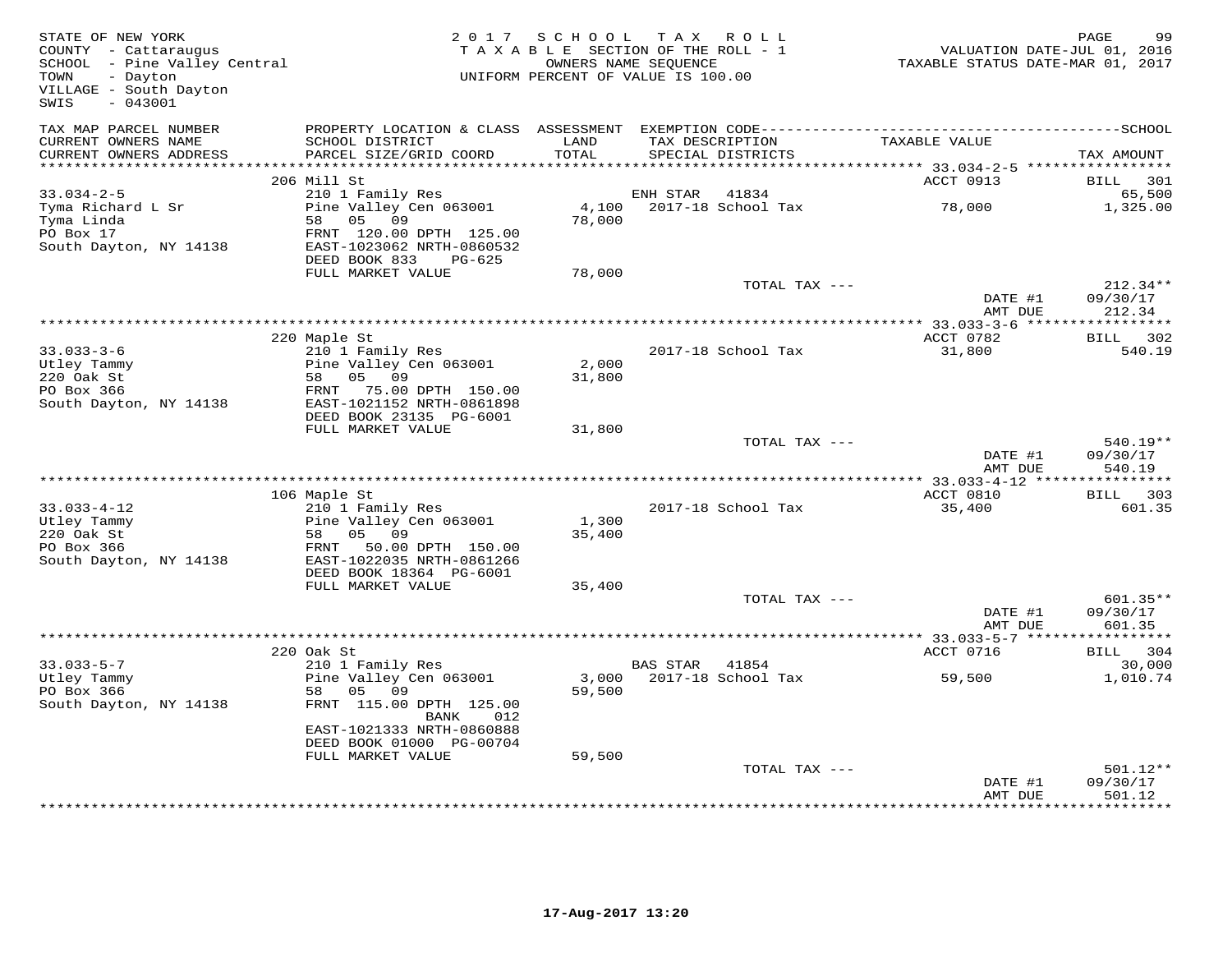| STATE OF NEW YORK<br>COUNTY - Cattaraugus<br>SCHOOL - Pine Valley Central<br>Texts Restau<br>TOWN<br>- Dayton<br>VILLAGE - South Dayton<br>$-043001$<br>SWIS                                             |                                                                                           | 2017 SCHOOL TAX ROLL<br>TAXABLE SECTION OF THE ROLL - 1<br>OWNERS NAME SEQUENCE<br>UNIFORM PERCENT OF VALUE IS 100.00 |                |                                      | VALUATION DATE-JUL 01, 2016<br>TAXABLE STATUS DATE-MAR 01, 2017 | PAGE              | 100        |
|----------------------------------------------------------------------------------------------------------------------------------------------------------------------------------------------------------|-------------------------------------------------------------------------------------------|-----------------------------------------------------------------------------------------------------------------------|----------------|--------------------------------------|-----------------------------------------------------------------|-------------------|------------|
| TAX MAP PARCEL NUMBER                                                                                                                                                                                    |                                                                                           |                                                                                                                       |                |                                      |                                                                 |                   |            |
| CURRENT OWNERS NAME<br>CURRENT OWNERS ADDRESS                                                                                                                                                            | SCHOOL DISTRICT<br>PARCEL SIZE/GRID COORD                                                 | LAND<br>TOTAL                                                                                                         |                | TAX DESCRIPTION<br>SPECIAL DISTRICTS | TAXABLE VALUE                                                   | TAX AMOUNT        |            |
|                                                                                                                                                                                                          |                                                                                           |                                                                                                                       |                |                                      |                                                                 |                   |            |
|                                                                                                                                                                                                          | 108 Pine St                                                                               |                                                                                                                       |                |                                      | ACCT 0875                                                       | BILL 305          |            |
| $33.034 - 3 - 8$                                                                                                                                                                                         | 230 3 Family Res<br>230 3 Family Res<br>Pine Valley Cen 063001                            |                                                                                                                       | BAS STAR       | 41854                                |                                                                 |                   | 30,000     |
| Volk Rodney<br>PO Box 182<br>South Dayton, NY 14138                                                                                                                                                      | 58 05 09<br>FRNT 200.00 DPTH 80.00<br>EAST-1022634 NRTH-0860353<br>DEED BOOK 694 PG-00881 | 5,500<br>60,000                                                                                                       |                | 2017-18 School Tax                   | 60,000                                                          | 1,019.23          |            |
|                                                                                                                                                                                                          | FULL MARKET VALUE                                                                         | 60,000                                                                                                                |                |                                      |                                                                 |                   |            |
|                                                                                                                                                                                                          |                                                                                           |                                                                                                                       |                | TOTAL TAX ---                        | DATE #1                                                         | 09/30/17          | $509.62**$ |
|                                                                                                                                                                                                          |                                                                                           |                                                                                                                       |                |                                      | AMT DUE                                                         | 509.62            |            |
|                                                                                                                                                                                                          |                                                                                           |                                                                                                                       |                |                                      |                                                                 |                   |            |
| $33.033 - 5 - 47$                                                                                                                                                                                        | Oak St<br>312 Vac w/imprv                                                                 |                                                                                                                       |                | 2017-18 School Tax                   | ACCT 0884<br>5,100                                              | BILL 306          | 86.63      |
| Walters Kenneth                                                                                                                                                                                          | Pine Valley Cen 063001                                                                    | 3,100                                                                                                                 |                |                                      |                                                                 |                   |            |
| 136 Oak St                                                                                                                                                                                               | 58 05 09                                                                                  | 5,100                                                                                                                 |                |                                      |                                                                 |                   |            |
| PO Box 352                                                                                                                                                                                               | FRNT 66.00 DPTH 125.00                                                                    |                                                                                                                       |                |                                      |                                                                 |                   |            |
| South Dayton, NY 14138                                                                                                                                                                                   | EAST-1021898 NRTH-0860483<br>DEED BOOK 20060 PG-5001                                      |                                                                                                                       |                |                                      |                                                                 |                   |            |
|                                                                                                                                                                                                          | FULL MARKET VALUE                                                                         | 5,100                                                                                                                 |                |                                      |                                                                 |                   |            |
|                                                                                                                                                                                                          |                                                                                           |                                                                                                                       |                | TOTAL TAX ---                        |                                                                 |                   | $86.63**$  |
|                                                                                                                                                                                                          |                                                                                           |                                                                                                                       |                |                                      | DATE #1<br>AMT DUE                                              | 09/30/17<br>86.63 |            |
|                                                                                                                                                                                                          |                                                                                           |                                                                                                                       |                |                                      |                                                                 |                   |            |
| $33.033 - 5 - 49$                                                                                                                                                                                        | 136 Oak St<br>210 1 Family Res                                                            |                                                                                                                       | BAS STAR 41854 |                                      | ACCT 0769                                                       | BILL 307          | 30,000     |
| Walters Kenneth                                                                                                                                                                                          | Pine Valley Cen 063001                                                                    |                                                                                                                       |                | 3,400 2017-18 School Tax             | 31,800                                                          |                   | 540.19     |
| 136 Oak St                                                                                                                                                                                               | 58 05 09                                                                                  | 31,800                                                                                                                |                |                                      |                                                                 |                   |            |
| PO Box 352                                                                                                                                                                                               | FRNT 132.00 DPTH 97.00                                                                    |                                                                                                                       |                |                                      |                                                                 |                   |            |
| South Dayton, NY 14138                                                                                                                                                                                   | EAST-1021810 NRTH-0860529                                                                 |                                                                                                                       |                |                                      |                                                                 |                   |            |
|                                                                                                                                                                                                          | DEED BOOK 5609 PG-5001<br>FULL MARKET VALUE                                               | 31,800                                                                                                                |                |                                      |                                                                 |                   |            |
|                                                                                                                                                                                                          |                                                                                           |                                                                                                                       |                | TOTAL TAX ---                        |                                                                 |                   | $30.58**$  |
|                                                                                                                                                                                                          |                                                                                           |                                                                                                                       |                |                                      | DATE #1                                                         | 09/30/17          |            |
|                                                                                                                                                                                                          |                                                                                           |                                                                                                                       |                |                                      | AMT DUE                                                         | 30.58             |            |
|                                                                                                                                                                                                          | 226 Oak St                                                                                |                                                                                                                       |                |                                      |                                                                 | BILL 308          |            |
|                                                                                                                                                                                                          |                                                                                           |                                                                                                                       | BAS STAR 41854 |                                      | ACCT 0822                                                       |                   | 30,000     |
|                                                                                                                                                                                                          |                                                                                           |                                                                                                                       |                | 2,000 2017-18 School Tax             | 34,300                                                          |                   | 582.66     |
|                                                                                                                                                                                                          |                                                                                           | 34,300                                                                                                                |                |                                      |                                                                 |                   |            |
|                                                                                                                                                                                                          |                                                                                           |                                                                                                                       |                |                                      |                                                                 |                   |            |
| 33.033-5-1<br>Westling Joseph<br>Westling Betty Jo 58 05 09<br>206 Oak St FRNT 75.00 DPTH 125.00<br>206 Oak St EAST-1021183 NRTH-0860995<br>206 OAK St EAST-1021183 NRTH-0860995<br>207 OAK ST POOK 4829 |                                                                                           |                                                                                                                       |                |                                      |                                                                 |                   |            |
|                                                                                                                                                                                                          | FULL MARKET VALUE                                                                         | 34,300                                                                                                                |                |                                      |                                                                 |                   |            |
|                                                                                                                                                                                                          |                                                                                           |                                                                                                                       |                | TOTAL TAX ---                        |                                                                 |                   | $73.04**$  |
|                                                                                                                                                                                                          |                                                                                           |                                                                                                                       |                |                                      | DATE #1                                                         | 09/30/17          |            |
|                                                                                                                                                                                                          |                                                                                           |                                                                                                                       |                |                                      | AMT DUE                                                         | 73.04<br>*******  |            |
|                                                                                                                                                                                                          |                                                                                           |                                                                                                                       |                |                                      |                                                                 |                   |            |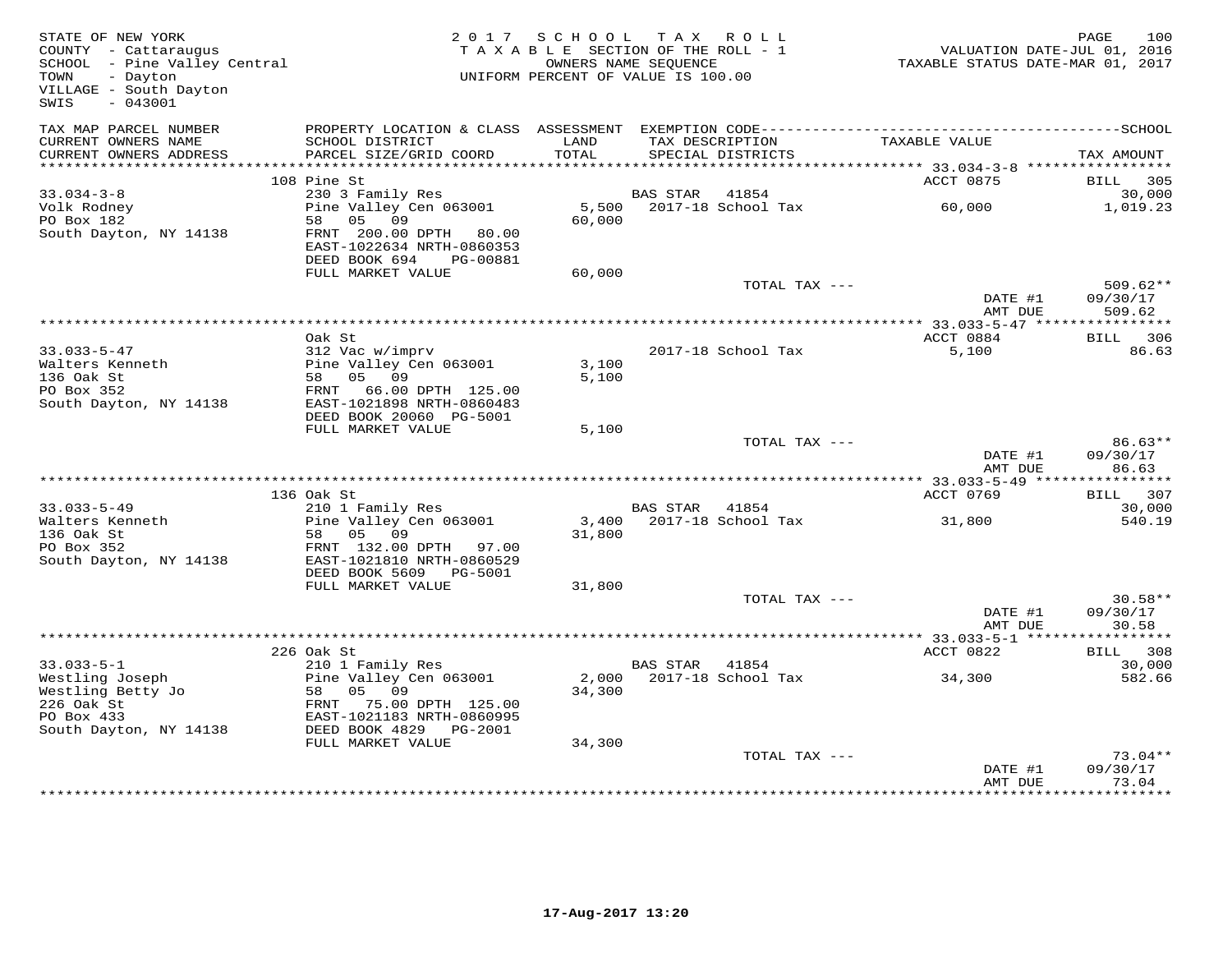| STATE OF NEW YORK<br>COUNTY - Cattaraugus<br>SCHOOL - Pine Valley Central<br>- Dayton<br>TOWN<br>VILLAGE - South Dayton<br>$-043001$<br>SWIS |                                                                                                    | 2017 SCHOOL     | TAX ROLL<br>TAXABLE SECTION OF THE ROLL - 1<br>OWNERS NAME SEQUENCE<br>UNIFORM PERCENT OF VALUE IS 100.00 | TAXABLE STATUS DATE-MAR 01, 2017       | 101<br>PAGE<br>VALUATION DATE-JUL 01, 2016 |
|----------------------------------------------------------------------------------------------------------------------------------------------|----------------------------------------------------------------------------------------------------|-----------------|-----------------------------------------------------------------------------------------------------------|----------------------------------------|--------------------------------------------|
| TAX MAP PARCEL NUMBER<br>CURRENT OWNERS NAME<br>CURRENT OWNERS ADDRESS                                                                       | PROPERTY LOCATION & CLASS ASSESSMENT<br>SCHOOL DISTRICT<br>PARCEL SIZE/GRID COORD                  | LAND<br>TOTAL   | EXEMPTION CODE------------------------<br>TAX DESCRIPTION<br>SPECIAL DISTRICTS                            | TAXABLE VALUE                          | ----------------SCHOOL<br>TAX AMOUNT       |
| ***********************                                                                                                                      |                                                                                                    |                 |                                                                                                           |                                        |                                            |
| $33.034 - 2 - 4$<br>White Christopher L<br>6110 Robinson Rd<br>Lockport, NY 14094                                                            | 6 Maple St<br>210 1 Family Res<br>Pine Valley Cen 063001<br>50/58 05 09<br>FRNT 114.00 DPTH 120.00 | 3,900<br>23,000 | 2017-18 School Tax                                                                                        | ACCT 0865<br>23,000                    | BILL 309<br>390.71                         |
|                                                                                                                                              | EAST-1023123 NRTH-0860468<br>DEED BOOK 614<br>PG-8001<br>FULL MARKET VALUE                         | 23,000          |                                                                                                           |                                        |                                            |
|                                                                                                                                              |                                                                                                    |                 | TOTAL TAX ---                                                                                             | DATE #1                                | $390.71**$<br>09/30/17                     |
|                                                                                                                                              |                                                                                                    |                 |                                                                                                           | AMT DUE                                | 390.71                                     |
|                                                                                                                                              | 69 Pine St                                                                                         |                 |                                                                                                           | ACCT 0660                              | <b>BILL</b> 310                            |
| $33.034 - 3 - 15$<br>Wickmark Bradley E                                                                                                      | 270 Mfg housing<br>Pine Valley Cen 063001                                                          | 1,400           | 2017-18 School Tax                                                                                        | 21,800                                 | 370.32                                     |
| Wickmark Janet L<br>11246 Leon Rd<br>Cattaraugus, NY 14719                                                                                   | 58 05 09<br>55.50 DPTH 139.00<br>FRNT<br>EAST-1022744 NRTH-0860059                                 | 21,800          |                                                                                                           |                                        |                                            |
|                                                                                                                                              | DEED BOOK 8058 PG-2001<br>FULL MARKET VALUE                                                        | 21,800          |                                                                                                           |                                        |                                            |
|                                                                                                                                              |                                                                                                    |                 | TOTAL TAX ---                                                                                             | DATE #1                                | $370.32**$<br>09/30/17<br>370.32           |
|                                                                                                                                              |                                                                                                    |                 |                                                                                                           | AMT DUE<br>********* 33.033-6-15 ***** | ***********                                |
|                                                                                                                                              | 211 Oak St                                                                                         |                 |                                                                                                           | ACCT 0704                              | 311<br>BILL                                |
| $33.033 - 6 - 15$<br>Wightman Jace H<br>211 Oak St<br>PO Box 383                                                                             | 210 1 Family Res<br>Pine Valley Cen 063001<br>05 09<br>58<br>FRNT<br>60.00 DPTH 125.00             | 1,600<br>26,800 | <b>BAS STAR</b><br>41854<br>2017-18 School Tax                                                            | 26,800                                 | 26,800<br>455.26                           |
| S. Dayton, NY 14138                                                                                                                          | EAST-1021402 NRTH-0860622<br>DEED BOOK 9465<br>PG-8001<br>FULL MARKET VALUE                        | 26,800          |                                                                                                           |                                        |                                            |
|                                                                                                                                              |                                                                                                    |                 | TOTAL TAX ---                                                                                             |                                        | $0.00**$                                   |
|                                                                                                                                              | 78 First Ave                                                                                       |                 |                                                                                                           | ACCT 0856                              | BILL 312                                   |
| $33.033 - 6 - 41$                                                                                                                            | 210 1 Family Res                                                                                   |                 | <b>BAS STAR</b><br>41854                                                                                  |                                        | 30,000                                     |
| Wilkey Edward P<br>Wilkey Judy A<br>PO Box 186<br>South Dayton, NY 14138-0186                                                                | Pine Valley Cen 063001<br>58 05 09<br>FRNT 120.00 DPTH 208.00<br>EAST-1021825 NRTH-0859883         | 4,900<br>61,800 | 2017-18 School Tax                                                                                        | 61,800                                 | 1,049.81                                   |
|                                                                                                                                              | DEED BOOK 00958 PG-01124<br>FULL MARKET VALUE                                                      | 61,800          |                                                                                                           |                                        |                                            |
|                                                                                                                                              |                                                                                                    |                 | TOTAL TAX ---                                                                                             | DATE #1<br>AMT DUE                     | 540.19**<br>09/30/17<br>540.19             |
|                                                                                                                                              |                                                                                                    |                 |                                                                                                           |                                        |                                            |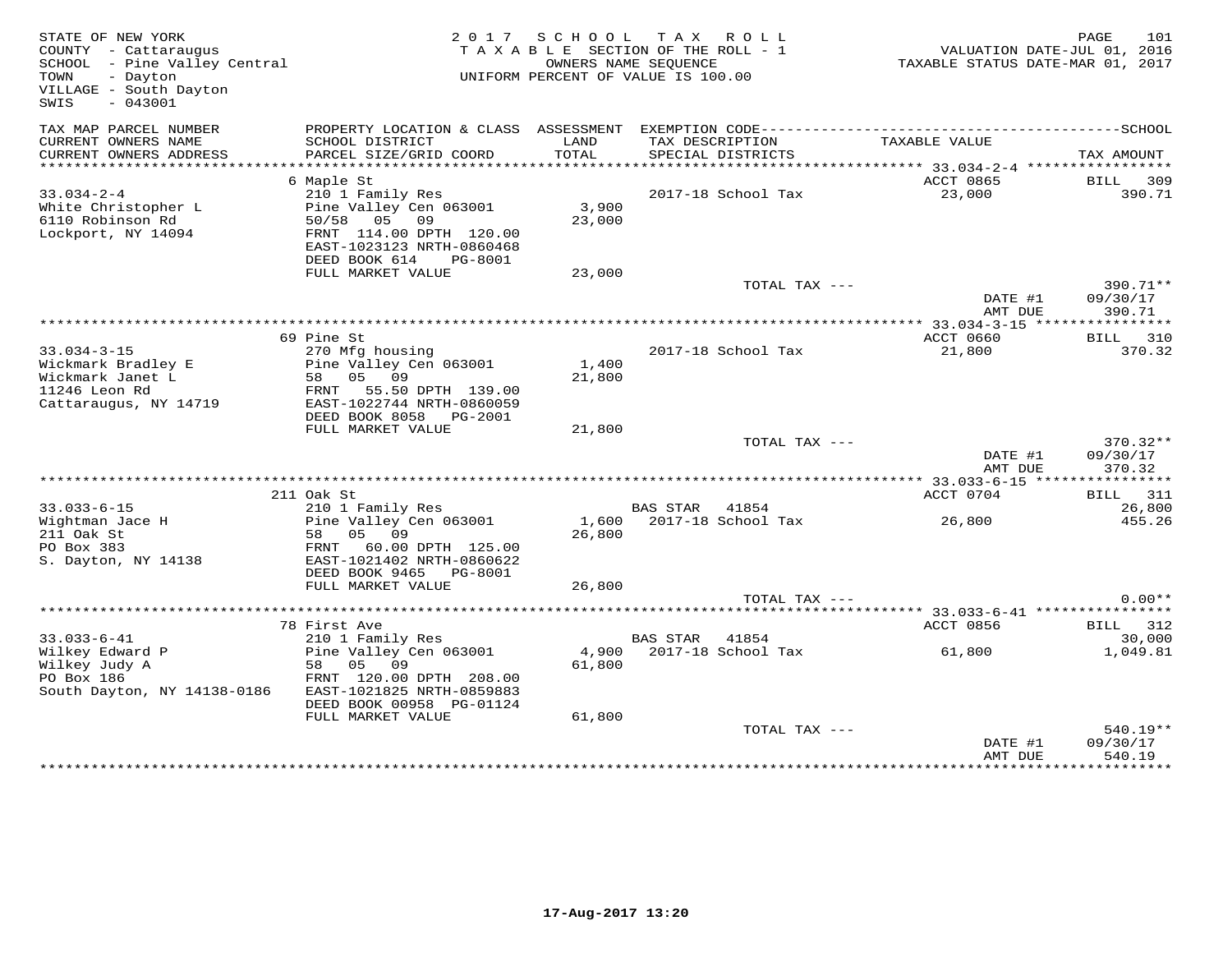| STATE OF NEW YORK<br>COUNTY - Cattaraugus<br>SCHOOL - Pine Valley Central<br>TOWN<br>- Dayton<br>VILLAGE - South Dayton<br>$-043001$<br>SWIS |                                                                                                                                 |                 | 2017 SCHOOL TAX ROLL<br>TAXABLE SECTION OF THE ROLL - 1<br>OWNERS NAME SEOUENCE<br>UNIFORM PERCENT OF VALUE IS 100.00 | VALUATION DATE-JUL 01, 2016<br>TAXABLE STATUS DATE-MAR 01, 2017 | 102<br>PAGE                          |
|----------------------------------------------------------------------------------------------------------------------------------------------|---------------------------------------------------------------------------------------------------------------------------------|-----------------|-----------------------------------------------------------------------------------------------------------------------|-----------------------------------------------------------------|--------------------------------------|
| TAX MAP PARCEL NUMBER<br>CURRENT OWNERS NAME<br>CURRENT OWNERS ADDRESS                                                                       | SCHOOL DISTRICT<br>PARCEL SIZE/GRID COORD                                                                                       | LAND<br>TOTAL   | TAX DESCRIPTION                                                                                                       | TAXABLE VALUE                                                   | TAX AMOUNT                           |
|                                                                                                                                              |                                                                                                                                 |                 | SPECIAL DISTRICTS                                                                                                     | ******************** 33.033-5-40 *****************              |                                      |
|                                                                                                                                              | 124 Oak St                                                                                                                      |                 |                                                                                                                       | ACCT 0899                                                       | BILL 313                             |
| $33.033 - 5 - 40$                                                                                                                            | 210 1 Family Res                                                                                                                |                 | AGED C/T/S 41800                                                                                                      |                                                                 | 17,650                               |
| Williams Helen                                                                                                                               | Pine Valley Cen 063001                                                                                                          |                 | 1,600 ENH STAR 41834                                                                                                  | 17,650                                                          | 17,650                               |
| PO Box 233<br>South Dayton, NY 14138                                                                                                         | 58 05 09<br>FRNT 60.00 DPTH 125.00<br>EAST-1022058 NRTH-0860368<br>DEED BOOK 561<br>PG-00410                                    |                 | 35,300 2017-18 School Tax                                                                                             |                                                                 | 299.82                               |
|                                                                                                                                              | FULL MARKET VALUE                                                                                                               | 35,300          |                                                                                                                       |                                                                 |                                      |
|                                                                                                                                              |                                                                                                                                 |                 | TOTAL TAX ---                                                                                                         |                                                                 | $0.00**$                             |
|                                                                                                                                              | 3 Park St                                                                                                                       |                 |                                                                                                                       | ACCT 0719                                                       | BILL 314                             |
| $33.033 - 5 - 34$                                                                                                                            | 482 Det row bldg                                                                                                                |                 | 2017-18 School Tax                                                                                                    | 47,400                                                          | 805.19                               |
| Winship Craig                                                                                                                                | Pine Valley Cen 063001                                                                                                          | 3,000           |                                                                                                                       |                                                                 |                                      |
| 9508 Cottage Road<br>South Dayton, NY 14138                                                                                                  | 58 05 09<br>FRNT 35.10 DPTH 95.00<br>EAST-1022264 NRTH-0860581                                                                  | 47,400          |                                                                                                                       |                                                                 |                                      |
|                                                                                                                                              | DEED BOOK 21002 PG-6002                                                                                                         |                 |                                                                                                                       |                                                                 |                                      |
|                                                                                                                                              | FULL MARKET VALUE                                                                                                               | 47,400          | TOTAL TAX ---                                                                                                         |                                                                 | $805.19**$                           |
|                                                                                                                                              |                                                                                                                                 |                 |                                                                                                                       | DATE #1<br>AMT DUE                                              | 09/30/17<br>805.19                   |
|                                                                                                                                              |                                                                                                                                 |                 |                                                                                                                       |                                                                 |                                      |
| $33.033 - 5 - 33$                                                                                                                            | 5 Park St<br>464 Office bldg.                                                                                                   |                 | 2017-18 School Tax                                                                                                    | ACCT 0902<br>67,600                                             | BILL 315<br>1,148.33                 |
| Winship Craig B<br>9508 Cottage Road<br>South Dayton, NY 14138                                                                               | Pine Valley Cen 063001<br>58 05 09<br>FRNT 37.00 DPTH 91.00                                                                     | 3,000<br>67,600 |                                                                                                                       |                                                                 |                                      |
|                                                                                                                                              | EAST-1022281 NRTH-0860622<br>DEED BOOK 21002 PG-6002                                                                            |                 |                                                                                                                       |                                                                 |                                      |
|                                                                                                                                              | FULL MARKET VALUE                                                                                                               | 67,600          | TOTAL TAX ---                                                                                                         |                                                                 |                                      |
|                                                                                                                                              |                                                                                                                                 |                 |                                                                                                                       | DATE #1<br>AMT DUE                                              | $1,148.33**$<br>09/30/17<br>1,148.33 |
|                                                                                                                                              |                                                                                                                                 |                 |                                                                                                                       |                                                                 |                                      |
|                                                                                                                                              | Main St                                                                                                                         |                 |                                                                                                                       | ACCT 0903                                                       | BILL 316                             |
| $33.026 - 1 - 3$<br>Winship Don B<br>PO Box 271<br>South Dayton, NY 14138                                                                    | 323 Vacant rural<br>Pine Valley Cen 063001<br>58 05 09<br>ACRES 18.33<br>EAST-1023855 NRTH-0863467<br>DEED BOOK 760<br>PG-00095 | 6,500<br>6,500  | 2017-18 School Tax                                                                                                    | 6,500                                                           | 110.42                               |
|                                                                                                                                              | FULL MARKET VALUE                                                                                                               | 6,500           |                                                                                                                       |                                                                 |                                      |
|                                                                                                                                              |                                                                                                                                 |                 | TOTAL TAX ---                                                                                                         | DATE #1                                                         | 110.42**<br>09/30/17                 |
|                                                                                                                                              |                                                                                                                                 |                 |                                                                                                                       | AMT DUE                                                         | 110.42                               |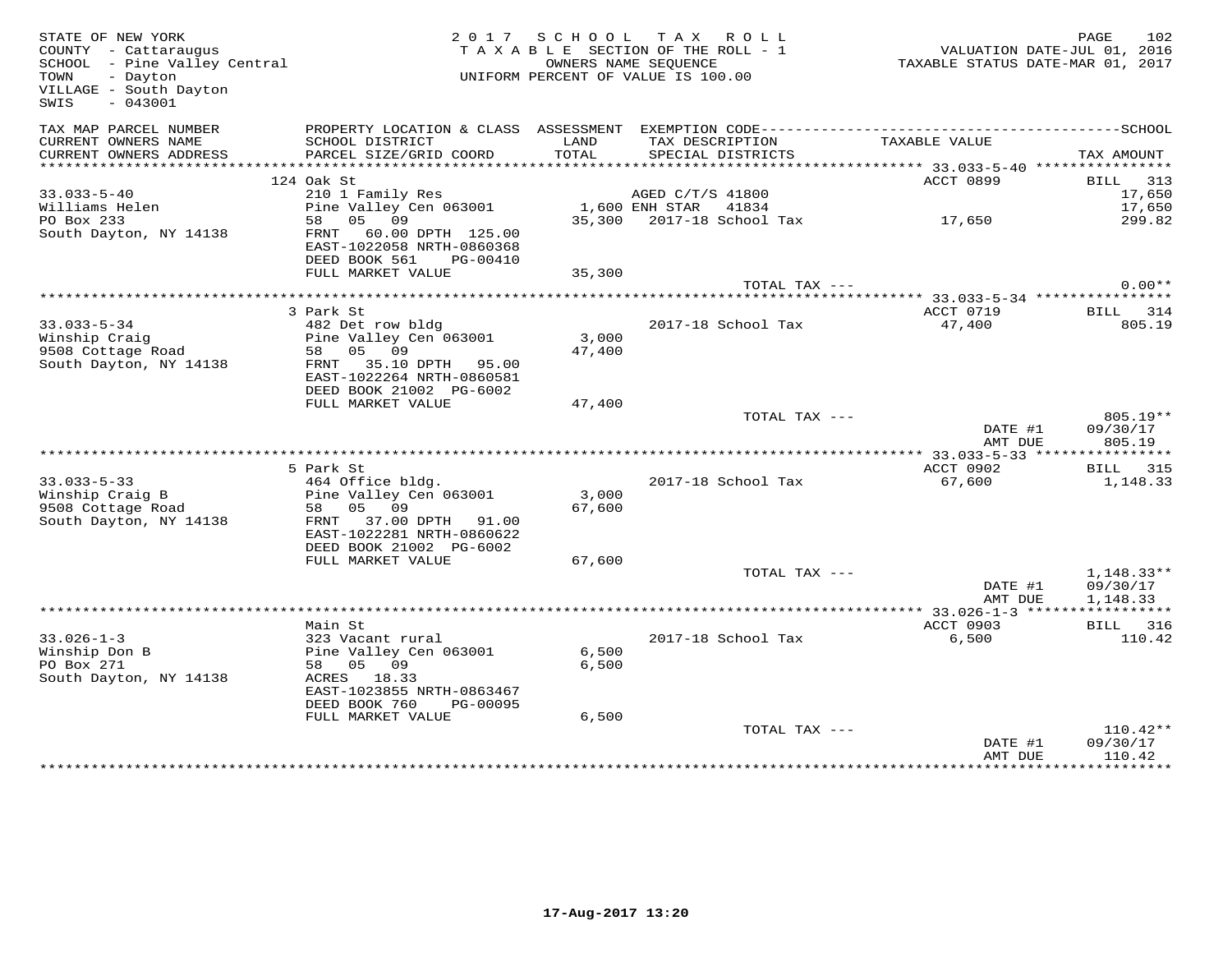| STATE OF NEW YORK<br>COUNTY - Cattaraugus<br>SCHOOL - Pine Valley Central<br>TOWN<br>- Dayton<br>VILLAGE - South Dayton<br>$-043001$<br>SWIS |                                                                                                                                                         | 2017 SCHOOL TAX ROLL<br>TAXABLE SECTION OF THE ROLL - 1<br>UNIFORM PERCENT OF VALUE IS 100.00 | OWNERS NAME SEQUENCE |                                      | VALUATION DATE-JUL 01, 2016<br>TAXABLE STATUS DATE-MAR 01, 2017 | PAGE       | 103                            |
|----------------------------------------------------------------------------------------------------------------------------------------------|---------------------------------------------------------------------------------------------------------------------------------------------------------|-----------------------------------------------------------------------------------------------|----------------------|--------------------------------------|-----------------------------------------------------------------|------------|--------------------------------|
| TAX MAP PARCEL NUMBER<br>CURRENT OWNERS NAME<br>CURRENT OWNERS ADDRESS                                                                       | SCHOOL DISTRICT<br>PARCEL SIZE/GRID COORD                                                                                                               | LAND<br>TOTAL                                                                                 |                      | TAX DESCRIPTION<br>SPECIAL DISTRICTS | TAXABLE VALUE                                                   | TAX AMOUNT |                                |
| **********************                                                                                                                       |                                                                                                                                                         |                                                                                               |                      |                                      |                                                                 |            |                                |
| $33.033 - 4 - 35$<br>Witherell Gloria<br>PO Box 18<br>South Dayton, NY 14138                                                                 | 125 Maple St<br>210 1 Family Res<br>Pine Valley Cen 063001<br>58 05 09<br>FRNT 150.00 DPTH 150.00<br>EAST-1021506 NRTH-0861380                          | 68,000                                                                                        | BAS STAR 41854       | 3,900 2017-18 School Tax             | ACCT 0814<br>68,000                                             |            | BILL 317<br>30,000<br>1,155.13 |
|                                                                                                                                              | DEED BOOK 864 PG-00112                                                                                                                                  |                                                                                               |                      |                                      |                                                                 |            |                                |
|                                                                                                                                              | FULL MARKET VALUE                                                                                                                                       | 68,000                                                                                        |                      | TOTAL TAX ---                        | DATE #1                                                         | 09/30/17   | 645.51**                       |
|                                                                                                                                              |                                                                                                                                                         |                                                                                               |                      |                                      | AMT DUE                                                         |            | 645.51                         |
|                                                                                                                                              | Mill St                                                                                                                                                 |                                                                                               |                      |                                      | ACCT 0905                                                       |            | BILL 318                       |
| $33.034 - 3 - 13.1$<br>Witherell Margaret<br>10341 Rte 62<br>Gowanda, NY 14070                                                               | 312 Vac w/imprv<br>Pine Valley Cen 063001<br>58 05 09<br>FRNT 35.00 DPTH 125.00<br>EAST-1022851 NRTH-0860275<br>DEED BOOK 892<br>PG-01007               | 2,800<br>4,000                                                                                |                      | 2017-18 School Tax                   | 4,000                                                           |            | 67.95                          |
|                                                                                                                                              | FULL MARKET VALUE                                                                                                                                       | 4,000                                                                                         |                      |                                      |                                                                 |            |                                |
|                                                                                                                                              |                                                                                                                                                         |                                                                                               |                      | TOTAL TAX ---                        | DATE #1<br>AMT DUE                                              | 09/30/17   | $67.95**$<br>67.95             |
|                                                                                                                                              |                                                                                                                                                         |                                                                                               |                      |                                      |                                                                 |            |                                |
|                                                                                                                                              | 23 First St                                                                                                                                             |                                                                                               |                      |                                      | ACCT 0825                                                       |            | BILL 319                       |
| $33.033 - 6 - 8$<br>Woltz Betty B<br>Woltz Martin D<br>23 First St<br>PO Box 164<br>South Dayton, NY 14138                                   | 210 1 Family Res<br>Pine Valley Cen 063001<br>58 05 09<br>FRNT 60.00 DPTH 150.00<br>BANK<br>032<br>EAST-1021437 NRTH-0860337<br>DEED BOOK 10559 PG-3001 | 3,200<br>36,000                                                                               | ENH STAR 41834       | 2017-18 School Tax                   | 36,000                                                          |            | 36,000<br>611.54               |
|                                                                                                                                              | FULL MARKET VALUE                                                                                                                                       | 36,000                                                                                        |                      |                                      |                                                                 |            |                                |
|                                                                                                                                              |                                                                                                                                                         |                                                                                               |                      | TOTAL TAX ---                        |                                                                 |            | $0.00**$                       |
|                                                                                                                                              |                                                                                                                                                         |                                                                                               |                      |                                      |                                                                 |            |                                |
| $33.033 - 6 - 4$                                                                                                                             | 24 Second Ave                                                                                                                                           |                                                                                               | ENH STAR 41834       |                                      | ACCT 0885                                                       |            | BILL 320<br>43,000             |
| Wutz Thomas M<br>Wutz Mary Ann<br>PO Box 68<br>South Dayton, NY 14138                                                                        | 210 1 Family Res<br>Pine Valley Cen 063001<br>58 05 09<br>ACRES<br>1.20<br>EAST-1021217 NRTH-0860143<br>DEED BOOK 867<br>PG-00663                       | 7,600<br>43,000                                                                               |                      | 2017-18 School Tax                   | 43,000                                                          |            | 730.45                         |
|                                                                                                                                              | FULL MARKET VALUE                                                                                                                                       | 43,000                                                                                        |                      |                                      |                                                                 |            |                                |
|                                                                                                                                              |                                                                                                                                                         |                                                                                               |                      | TOTAL TAX ---                        | **********************************                              |            | $0.00**$                       |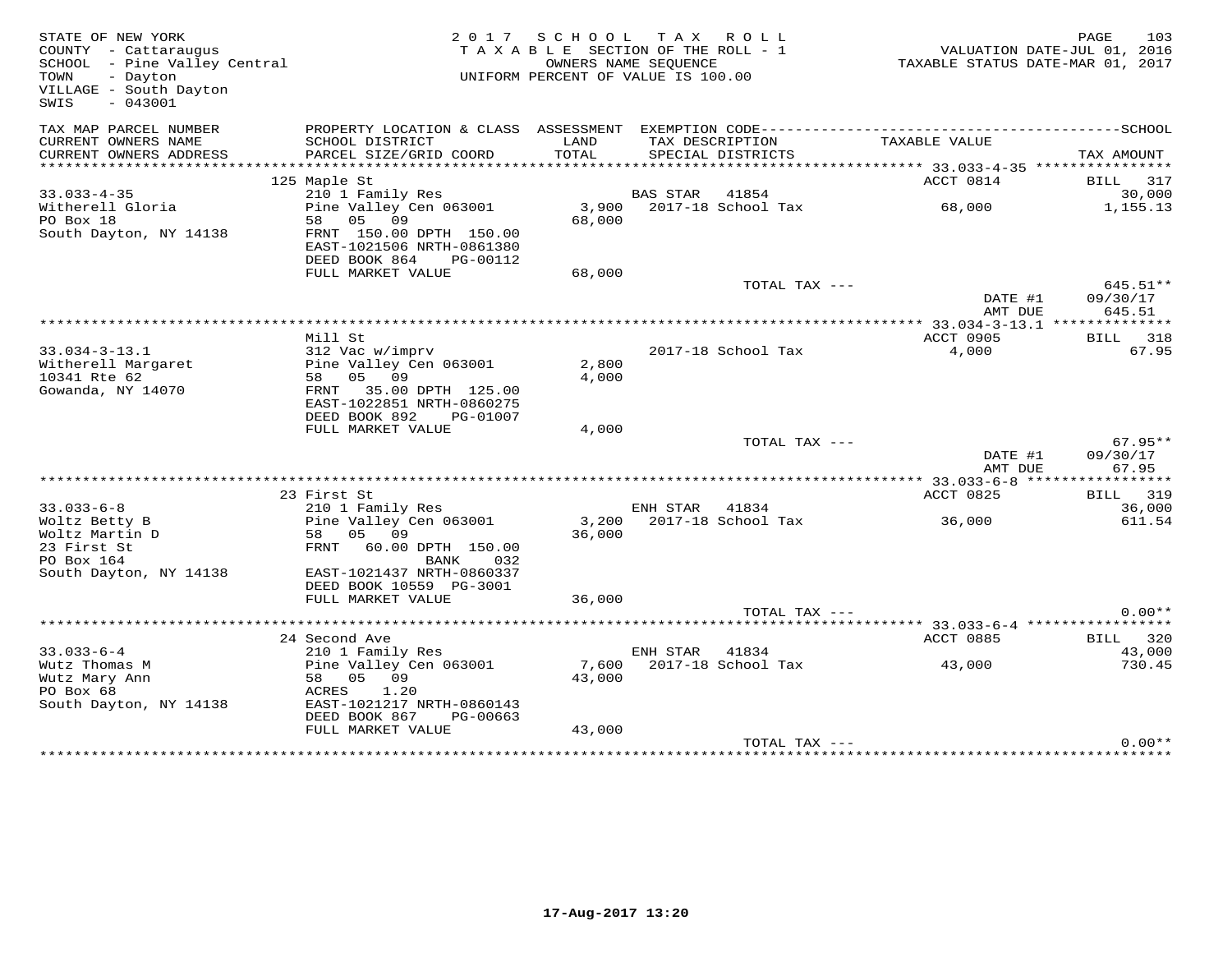| STATE OF NEW YORK<br>COUNTY - Cattaraugus<br>SCHOOL - Pine Valley Central<br>TOWN<br>- Dayton<br>VILLAGE - South Dayton<br>$-043001$<br>SWIS |                                            |               | 2017 SCHOOL TAX ROLL<br>TAXABLE SECTION OF THE ROLL - 1<br>OWNERS NAME SEQUENCE<br>UNIFORM PERCENT OF VALUE IS 100.00 | TAXABLE STATUS DATE-MAR 01, 2017                                   | 104<br>PAGE<br>VALUATION DATE-JUL 01, 2016 |
|----------------------------------------------------------------------------------------------------------------------------------------------|--------------------------------------------|---------------|-----------------------------------------------------------------------------------------------------------------------|--------------------------------------------------------------------|--------------------------------------------|
| TAX MAP PARCEL NUMBER                                                                                                                        |                                            |               |                                                                                                                       |                                                                    |                                            |
| CURRENT OWNERS NAME<br>CURRENT OWNERS ADDRESS                                                                                                | SCHOOL DISTRICT<br>PARCEL SIZE/GRID COORD  | LAND<br>TOTAL | TAX DESCRIPTION<br>SPECIAL DISTRICTS                                                                                  | TAXABLE VALUE                                                      | TAX AMOUNT                                 |
|                                                                                                                                              |                                            |               |                                                                                                                       | ******************** 33.034-3-10.2 **************                  |                                            |
|                                                                                                                                              | Mechanic St                                |               |                                                                                                                       | ACCT 1241                                                          | BILL 321                                   |
| $33.034 - 3 - 10.2$<br>Youmans Claudia                                                                                                       | 210 1 Family Res<br>Pine Valley Cen 063001 | 4,100         | ENH STAR<br>41834<br>2017-18 School Tax                                                                               | 53,000                                                             | 53,000<br>900.32                           |
| PO Box 345                                                                                                                                   | 58 05 09                                   | 53,000        |                                                                                                                       |                                                                    |                                            |
| South Dayton, NY 14138                                                                                                                       | FRNT 120.00 DPTH 125.00                    |               |                                                                                                                       |                                                                    |                                            |
|                                                                                                                                              | EAST-1023007 NRTH-0860263                  |               |                                                                                                                       |                                                                    |                                            |
|                                                                                                                                              | DEED BOOK 00935 PG-00717                   |               |                                                                                                                       |                                                                    |                                            |
|                                                                                                                                              | FULL MARKET VALUE                          | 53,000        |                                                                                                                       |                                                                    |                                            |
|                                                                                                                                              |                                            |               | TOTAL TAX ---                                                                                                         |                                                                    | $0.00**$                                   |
|                                                                                                                                              |                                            |               |                                                                                                                       | **************************************33.034-3-10.1 ************** |                                            |
|                                                                                                                                              | 111 Maple St                               |               | 2017-18 School Tax                                                                                                    | ACCT 0783<br>4,600                                                 | 322<br>BILL<br>78.14                       |
| $33.034 - 3 - 10.1$<br>Youmans Claudia J                                                                                                     | 312 Vac w/imprv<br>Pine Valley Cen 063001  | 2,000         |                                                                                                                       |                                                                    |                                            |
| 111 Mechanic St                                                                                                                              | 58 05 09                                   | 4,600         |                                                                                                                       |                                                                    |                                            |
| PO Box 345                                                                                                                                   | FRNT 60.00 DPTH 125.00                     |               |                                                                                                                       |                                                                    |                                            |
| South Dayton, NY 14138                                                                                                                       | EAST-1023065 NRTH-0860330                  |               |                                                                                                                       |                                                                    |                                            |
|                                                                                                                                              | DEED BOOK 00992 PG-00916                   |               |                                                                                                                       |                                                                    |                                            |
|                                                                                                                                              | FULL MARKET VALUE                          | 4,600         |                                                                                                                       |                                                                    |                                            |
|                                                                                                                                              |                                            |               | TOTAL TAX ---                                                                                                         |                                                                    | $78.14**$                                  |
|                                                                                                                                              |                                            |               |                                                                                                                       | DATE #1<br>AMT DUE                                                 | 09/30/17<br>78.14                          |
|                                                                                                                                              |                                            |               |                                                                                                                       | **** 33.025-1-7 ****                                               | * * * * * * * * * *                        |
|                                                                                                                                              | 28 Prospect St                             |               |                                                                                                                       | ACCT 0910                                                          | BILL 323                                   |
| $33.025 - 1 - 7$                                                                                                                             | 210 1 Family Res                           |               | ENH STAR<br>41834                                                                                                     |                                                                    | 65,500                                     |
| Young Judson J                                                                                                                               | Pine Valley Cen 063001<br>58 05 09         | 5,200         | 2017-18 School Tax                                                                                                    | 82,000                                                             | 1,392.95                                   |
| Young Joanne K<br>28 Prospect St                                                                                                             | FRNT 200.00 DPTH 150.00                    | 82,000        |                                                                                                                       |                                                                    |                                            |
| PO Box 102                                                                                                                                   | EAST-1022013 NRTH-0862147                  |               |                                                                                                                       |                                                                    |                                            |
| South Dayton, NY 14138                                                                                                                       | DEED BOOK 708<br>PG-00975                  |               |                                                                                                                       |                                                                    |                                            |
|                                                                                                                                              | FULL MARKET VALUE                          | 82,000        |                                                                                                                       |                                                                    |                                            |
|                                                                                                                                              |                                            |               | TOTAL TAX ---                                                                                                         |                                                                    | $280.29**$                                 |
|                                                                                                                                              |                                            |               |                                                                                                                       | DATE #1                                                            | 09/30/17                                   |
|                                                                                                                                              |                                            |               |                                                                                                                       | AMT DUE                                                            | 280.29                                     |
|                                                                                                                                              |                                            |               |                                                                                                                       |                                                                    | ***********                                |
| $33.025 - 1 - 8$                                                                                                                             | Prospect St                                |               |                                                                                                                       | ACCT 0911                                                          | BILL 324                                   |
| Young Judson J                                                                                                                               | 314 Rural vac<10<br>Pine Valley Cen 063001 | 7,800         | 2017-18 School Tax                                                                                                    | 7,800                                                              | 132.50                                     |
| Young Joanne K                                                                                                                               | 58 05 09                                   | 7,800         |                                                                                                                       |                                                                    |                                            |
| 28 Prospect St                                                                                                                               | 6.70<br>ACRES                              |               |                                                                                                                       |                                                                    |                                            |
| PO Box 102                                                                                                                                   | EAST-1022092 NRTH-0862500                  |               |                                                                                                                       |                                                                    |                                            |
| South Dayton, NY 14138                                                                                                                       | DEED BOOK 708<br>PG-00975                  |               |                                                                                                                       |                                                                    |                                            |
|                                                                                                                                              | FULL MARKET VALUE                          | 7,800         |                                                                                                                       |                                                                    |                                            |
|                                                                                                                                              |                                            |               | TOTAL TAX ---                                                                                                         |                                                                    | 132.50**                                   |
|                                                                                                                                              |                                            |               |                                                                                                                       | DATE #1                                                            | 09/30/17                                   |
|                                                                                                                                              |                                            |               |                                                                                                                       | AMT DUE                                                            | 132.50<br>* * * * * * * * *                |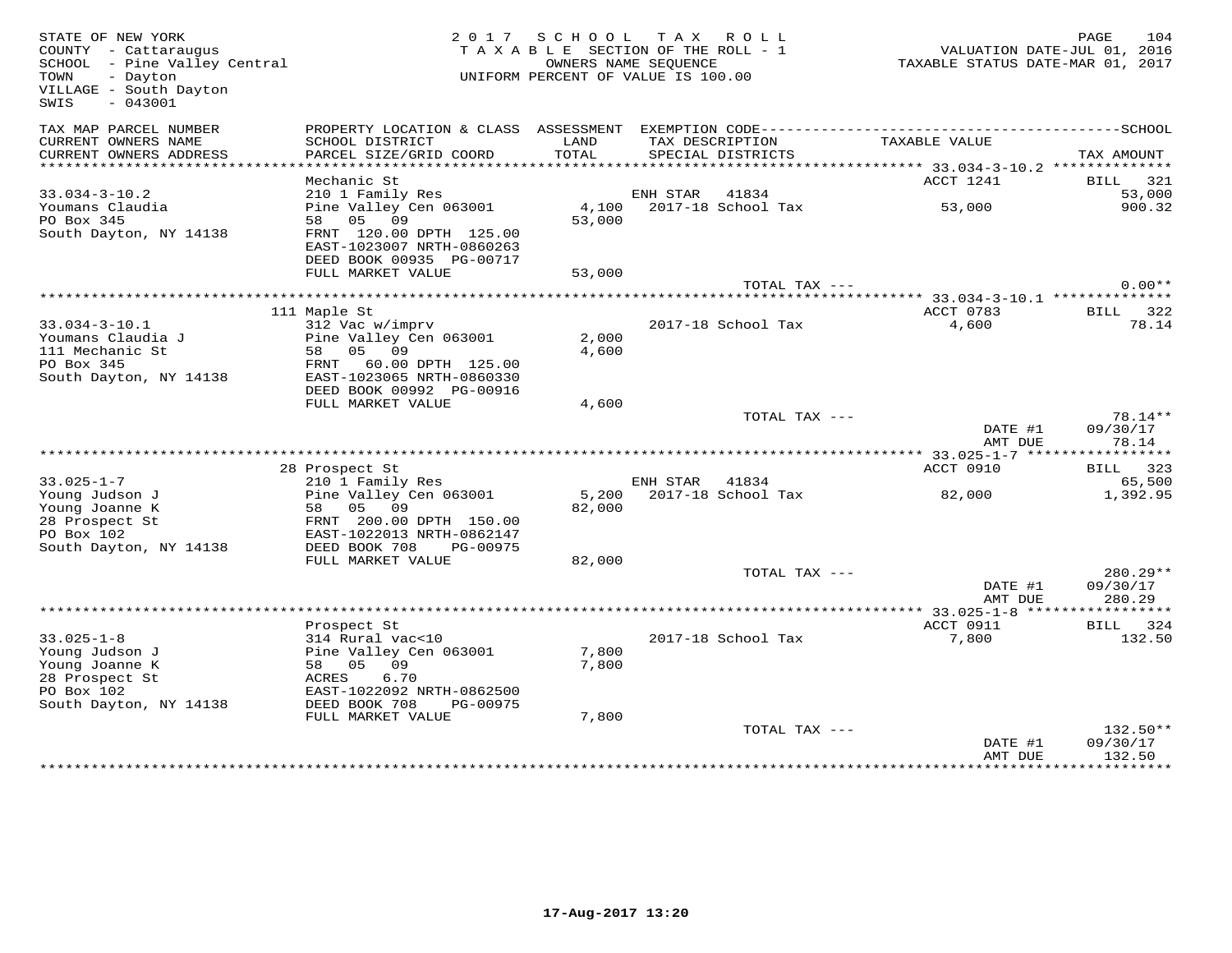| STATE OF NEW YORK<br>COUNTY - Cattaraugus<br>SCHOOL - Pine Valley Central<br>- Dayton<br>TOWN<br>VILLAGE - South Dayton<br>$-043001$<br>SWIS |                                                                                                                           | 2017 SCHOOL<br>TAXABLE SECTION OF THE ROLL - 1<br>UNIFORM PERCENT OF VALUE IS 100.00 | TAX ROLL<br>OWNERS NAME SEQUENCE |                                      |                                           | 105<br>PAGE<br>VALUATION DATE-JUL 01, 2016<br>TAXABLE STATUS DATE-MAR 01, 2017 |
|----------------------------------------------------------------------------------------------------------------------------------------------|---------------------------------------------------------------------------------------------------------------------------|--------------------------------------------------------------------------------------|----------------------------------|--------------------------------------|-------------------------------------------|--------------------------------------------------------------------------------|
| TAX MAP PARCEL NUMBER<br>CURRENT OWNERS NAME<br>CURRENT OWNERS ADDRESS                                                                       | SCHOOL DISTRICT<br>PARCEL SIZE/GRID COORD                                                                                 | LAND<br>TOTAL                                                                        |                                  | TAX DESCRIPTION<br>SPECIAL DISTRICTS | TAXABLE VALUE                             | TAX AMOUNT                                                                     |
|                                                                                                                                              |                                                                                                                           |                                                                                      |                                  |                                      |                                           |                                                                                |
|                                                                                                                                              | 115 Cherry St                                                                                                             |                                                                                      |                                  |                                      | ACCT 0906                                 | BILL 325                                                                       |
| $33.033 - 3 - 11$                                                                                                                            | 210 1 Family Res                                                                                                          |                                                                                      | BAS STAR                         | 41854                                |                                           | 30,000                                                                         |
| Youngman Christine A<br>Meacham Birt<br>PO Box 146<br>South Dayton, NY 14138                                                                 | Pine Valley Cen 063001<br>58 05 09<br>FRNT 75.00 DPTH 150.00<br>EAST-1021338 NRTH-0861947<br>DEED BOOK 3362 PG-7002       | 57,100                                                                               |                                  | 2,000 2017-18 School Tax             | 57,100                                    | 969.97                                                                         |
|                                                                                                                                              | FULL MARKET VALUE                                                                                                         | 57,100                                                                               |                                  |                                      |                                           |                                                                                |
|                                                                                                                                              |                                                                                                                           |                                                                                      |                                  | TOTAL TAX ---                        | DATE #1                                   | 460.35**<br>09/30/17                                                           |
|                                                                                                                                              |                                                                                                                           |                                                                                      |                                  |                                      | AMT DUE                                   | 460.35                                                                         |
|                                                                                                                                              | 4 Maple St                                                                                                                |                                                                                      |                                  |                                      | ACCT 0645                                 | 326<br>BILL                                                                    |
| $33.034 - 2 - 3$                                                                                                                             | 210 1 Family Res                                                                                                          |                                                                                      | <b>BAS STAR</b>                  | 41854                                |                                           | 30,000                                                                         |
| Zollinger Geist Melanie<br>4 Maple St<br>PO Box 123<br>South Dayton, NY 14138                                                                | Pine Valley Cen 063001<br>50/58 05 09<br>FRNT 240.00 DPTH 125.00<br>EAST-1023229 NRTH-0860500<br>DEED BOOK 00849 PG-00901 | 6,200<br>36,000                                                                      |                                  | 2017-18 School Tax                   | 36,000                                    | 611.54                                                                         |
|                                                                                                                                              | FULL MARKET VALUE                                                                                                         | 36,000                                                                               |                                  |                                      |                                           |                                                                                |
|                                                                                                                                              |                                                                                                                           |                                                                                      |                                  | TOTAL TAX ---                        | DATE #1                                   | 101.92**<br>09/30/17                                                           |
|                                                                                                                                              |                                                                                                                           |                                                                                      |                                  |                                      | AMT DUE                                   | 101.92                                                                         |
|                                                                                                                                              | 219 Mill St                                                                                                               |                                                                                      |                                  |                                      | ACCT 0878                                 | BILL 327                                                                       |
| $33.034 - 1 - 17$                                                                                                                            | 210 1 Family Res                                                                                                          |                                                                                      | BAS STAR 41854                   |                                      |                                           | 30,000                                                                         |
| Zollinger Jason L<br>219 Mill St<br>S. Dayton, NY 14138                                                                                      | Pine Valley Cen 063001<br>58 05<br>09<br>Lot 50<br>ACRES<br>1.00<br>EAST-1023164 NRTH-0860938                             | 38,000                                                                               |                                  | 7,000 2017-18 School Tax             | 38,000                                    | 645.51                                                                         |
|                                                                                                                                              | DEED BOOK 9688<br>PG-6001                                                                                                 |                                                                                      |                                  |                                      |                                           |                                                                                |
|                                                                                                                                              | FULL MARKET VALUE                                                                                                         | 38,000                                                                               |                                  |                                      |                                           |                                                                                |
|                                                                                                                                              |                                                                                                                           |                                                                                      |                                  | TOTAL TAX ---                        | DATE #1<br>AMT DUE                        | 135.90**<br>09/30/17<br>135.90                                                 |
|                                                                                                                                              |                                                                                                                           |                                                                                      |                                  |                                      | *********** 33.034-2-6 ****************** |                                                                                |
|                                                                                                                                              | 210 Mill St                                                                                                               |                                                                                      |                                  |                                      | ACCT 0812                                 | BILL 328                                                                       |
| $33.034 - 2 - 6$                                                                                                                             | 210 1 Family Res                                                                                                          |                                                                                      | ENH STAR 41834                   |                                      |                                           | 43,300                                                                         |
| Zollinger Leroy<br>Zollinger Wanda<br>PO Box 38<br>South Dayton, NY 14138                                                                    | Pine Valley Cen 063001<br>05 09<br>58<br>FRNT<br>90.00 DPTH 125.00<br>EAST-1023135 NRTH-0860599                           | 3,600<br>43,300                                                                      |                                  | 2017-18 School Tax                   | 43,300                                    | 735.55                                                                         |
|                                                                                                                                              | DEED BOOK 785<br>PG-00444                                                                                                 |                                                                                      |                                  |                                      |                                           |                                                                                |
|                                                                                                                                              | FULL MARKET VALUE                                                                                                         | 43,300                                                                               |                                  |                                      |                                           | $0.00**$                                                                       |
|                                                                                                                                              |                                                                                                                           |                                                                                      |                                  | TOTAL TAX ---                        |                                           |                                                                                |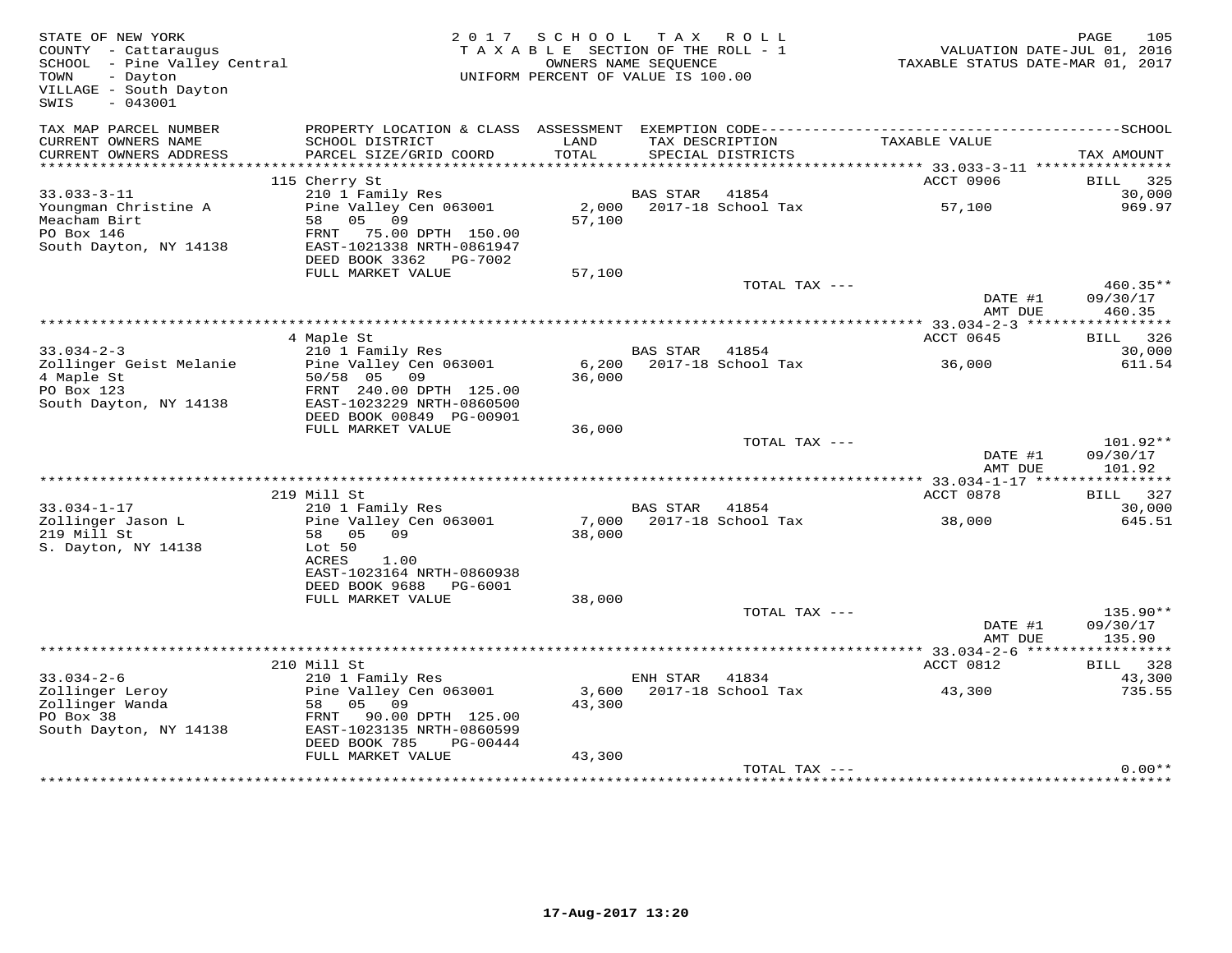| STATE OF NEW YORK<br>COUNTY<br>- Cattaraugus<br>- Pine Valley Central<br>SCHOOL<br>TOWN<br>- Dayton<br>VILLAGE - South Dayton<br>$-043001$<br>SWIS | 2 0 1 7                                    | SCHOOL TAX<br>OWNERS NAME SEOUENCE | ROLL<br>TAXABLE SECTION OF THE ROLL - 1<br>UNIFORM PERCENT OF VALUE IS 100.00 |                                       | TAXABLE STATUS DATE-MAR 01, 2017 | PAGE<br>VALUATION DATE-JUL 01, | 106<br>2016   |
|----------------------------------------------------------------------------------------------------------------------------------------------------|--------------------------------------------|------------------------------------|-------------------------------------------------------------------------------|---------------------------------------|----------------------------------|--------------------------------|---------------|
| TAX MAP PARCEL NUMBER                                                                                                                              | PROPERTY LOCATION & CLASS ASSESSMENT       |                                    |                                                                               | EXEMPTION CODE----------------------- |                                  | ---------SCHOOL                |               |
| CURRENT OWNERS NAME                                                                                                                                | SCHOOL DISTRICT                            | LAND                               | TAX DESCRIPTION                                                               |                                       | TAXABLE VALUE                    |                                |               |
| CURRENT OWNERS ADDRESS<br>**************************                                                                                               | PARCEL SIZE/GRID COORD                     | TOTAL                              | SPECIAL DISTRICTS                                                             |                                       |                                  | TAX AMOUNT                     |               |
|                                                                                                                                                    |                                            |                                    |                                                                               |                                       |                                  | ****************               |               |
| $33.033 - 3 - 30$                                                                                                                                  | 308 Oak St                                 |                                    | ENH STAR<br>41834                                                             |                                       | ACCT 0918                        | BILL                           | 329<br>57,000 |
| Zynda Agnes Life Us                                                                                                                                | 210 1 Family Res<br>Pine Valley Cen 063001 | 2,400                              | 2017-18 School Tax                                                            |                                       | 57,000                           |                                | 968.27        |
| Zynda Kathleen M                                                                                                                                   | 0.5<br>09<br>58                            | 57,000                             |                                                                               |                                       |                                  |                                |               |
| 308 Oak St                                                                                                                                         | 93.00 DPTH 95.40<br>FRNT                   |                                    |                                                                               |                                       |                                  |                                |               |
| PO Box 311                                                                                                                                         | EAST-1021005 NRTH-0861144                  |                                    |                                                                               |                                       |                                  |                                |               |
| South Dayton, NY 14138                                                                                                                             | DEED BOOK 4397<br>PG-3001                  |                                    |                                                                               |                                       |                                  |                                |               |
|                                                                                                                                                    | FULL MARKET VALUE                          | 57,000                             |                                                                               |                                       |                                  |                                |               |
|                                                                                                                                                    |                                            |                                    |                                                                               | $TOTAI$ , $TAX$ ---                   |                                  |                                | $0.00**$      |
|                                                                                                                                                    |                                            |                                    |                                                                               |                                       |                                  |                                |               |
|                                                                                                                                                    | 38 Main St                                 |                                    |                                                                               |                                       | ACCT 0917                        | BILL                           | 330           |
| $33.033 - 2 - 2$                                                                                                                                   | 312 Vac w/imprv                            |                                    | 2017-18 School Tax                                                            |                                       | 31,200                           |                                | 530.00        |
| Zynda Arthur Robert                                                                                                                                | Pine Valley Cen 063001                     | 13,100                             |                                                                               |                                       |                                  |                                |               |
| PO Box 311<br>South Dayton, NY 14138                                                                                                               | 58 05<br>09<br>3.76<br>ACRES               | 31,200                             |                                                                               |                                       |                                  |                                |               |
|                                                                                                                                                    | EAST-1020067 NRTH-0860825                  |                                    |                                                                               |                                       |                                  |                                |               |
|                                                                                                                                                    | DEED BOOK 00992 PG-00642                   |                                    |                                                                               |                                       |                                  |                                |               |
|                                                                                                                                                    | FULL MARKET VALUE                          | 31,200                             |                                                                               |                                       |                                  |                                |               |
|                                                                                                                                                    |                                            |                                    |                                                                               | TOTAL TAX ---                         |                                  |                                | $530.00**$    |
|                                                                                                                                                    |                                            |                                    |                                                                               |                                       | DATE #1                          | 09/30/17                       |               |
|                                                                                                                                                    |                                            |                                    |                                                                               |                                       | AMT DUE                          |                                | 530.00        |
|                                                                                                                                                    |                                            |                                    |                                                                               |                                       |                                  |                                |               |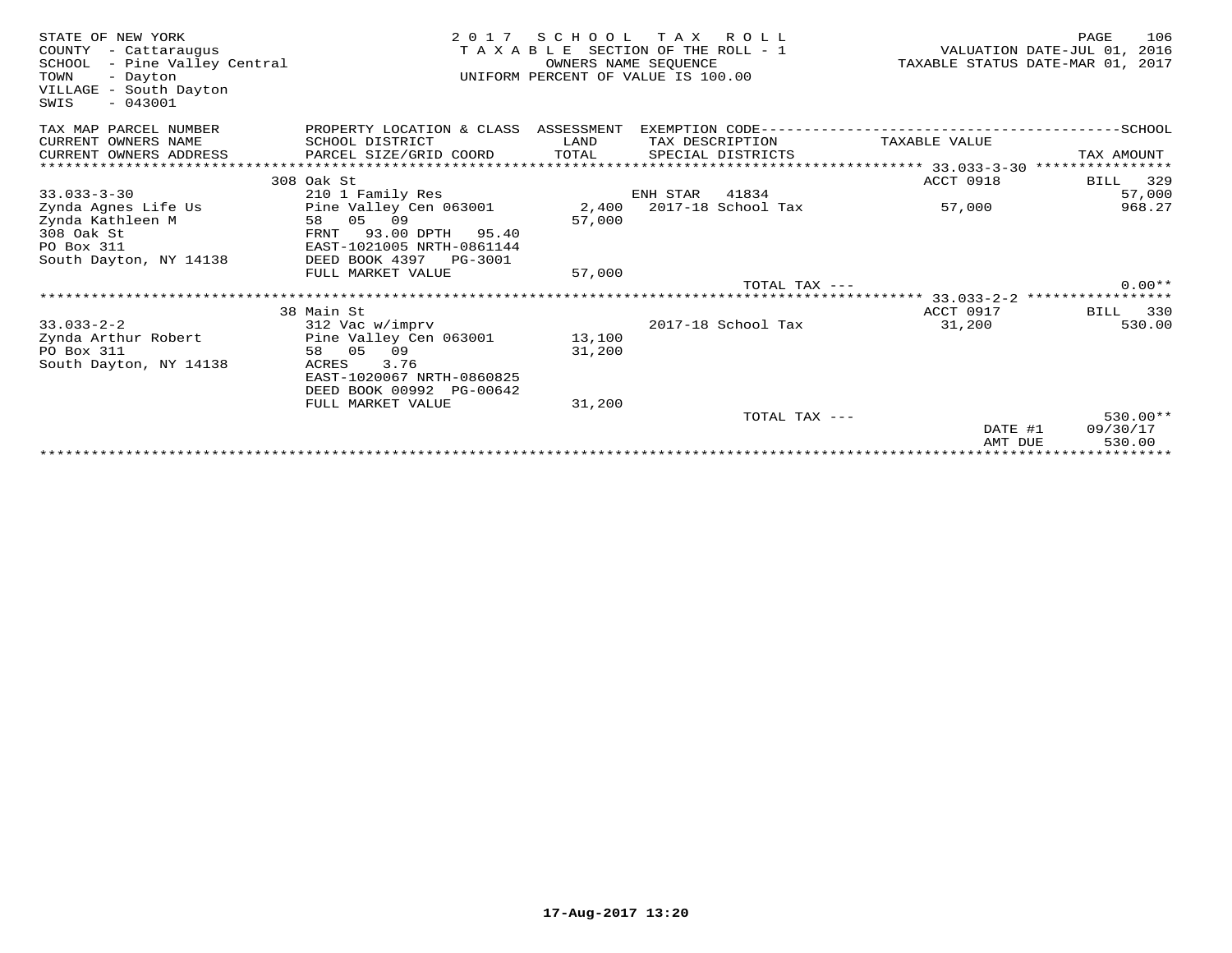|      | STATE OF NEW YORK            | 2017 SCHOOL TAX ROLL                  |                                  | PAGE | 107 |
|------|------------------------------|---------------------------------------|----------------------------------|------|-----|
|      | COUNTY - Cattaraugus         | T A X A B L E SECTION OF THE ROLL - 1 | VALUATION DATE-JUL 01, 2016      |      |     |
|      | SCHOOL - Pine Valley Central |                                       | TAXABLE STATUS DATE-MAR 01, 2017 |      |     |
|      | TOWN - Dayton                | UNIFORM PERCENT OF VALUE IS 100.00    | RPS155/V04/L015                  |      |     |
|      | VILLAGE - South Dayton       |                                       | CURRENT DATE 8/17/2017           |      |     |
| SWIS | $-043001$                    |                                       |                                  |      |     |
|      |                              | ROLL SUB SECTION- - TOTALS            |                                  |      |     |

## \*\*\* S P E C I A L D I S T R I C T S U M M A R Y \*\*\*

|      |      | m^m*<br>⊥∪⊥ ∟ | $T \cap N$<br>$-1$ |           | AL.<br>21 V. PH |                            |           | <b>TOTA</b><br>$\cup$ $\pm$ $\pm$ $\pm$ |
|------|------|---------------|--------------------|-----------|-----------------|----------------------------|-----------|-----------------------------------------|
| CODE | NAME |               | mvnt               | סדד דרכז: |                 | $\triangle M\bigcirc$ tin' | $- - - -$ | $- - - -$<br>1.732                      |

### NO SPECIAL DISTRICTS AT THIS LEVEL

\*\*\* S C H O O L D I S T R I C T S U M M A R Y \*\*\*

| CODE   | DISTRICT NAME                    | TOTAL<br>PARCELS | ASSESSED<br>LAND | ASSESSED<br>TOTAL | <b>EXEMPT</b><br>AMOUNT | TOTAL<br>TAXABLE |            |
|--------|----------------------------------|------------------|------------------|-------------------|-------------------------|------------------|------------|
|        |                                  |                  |                  |                   | STAR AMOUNT             | STAR TAXABLE     | TOTAL TAX  |
|        | Pine Valley Central              | 289              | 1372,800         | 15153,400         | 230,613                 | 14,922,787       |            |
| 063001 |                                  |                  |                  |                   | 4777,150                | 10,145,637       | 172,345.80 |
|        | SUB-TOTAL                        | 289              | 1372,800         | 15153,400         | 230,613                 | 14,922,787       |            |
|        | $S \cup B - T \cup T A L (CONT)$ |                  |                  |                   | 4777,150                | 10,145,637       | 172,345.80 |
|        | TOTAL                            | 289              | 1372,800         | 15153,400         | 230,613                 | 14,922,787       |            |
|        | T O T A L (CONT)                 |                  |                  |                   | 4777,150                | 10,145,637       | 172,345.80 |

### \*\*\* S Y S T E M C O D E S S U M M A R Y \*\*\*

#### NO SYSTEM EXEMPTIONS AT THIS LEVEL

## \*\*\* E X E M P T I O N S U M M A R Y \*\*\*

| DESCRIPTION<br>CODE              |                                                      | TOTAL<br>PARCELS   | SCHOOL                                    |  |  |
|----------------------------------|------------------------------------------------------|--------------------|-------------------------------------------|--|--|
| 41720<br>41800<br>41834<br>41854 | AG DIST<br>AGED C/T/S<br>ENH STAR<br><b>BAS STAR</b> | 9<br>6<br>42<br>91 | 70,963<br>155,650<br>2056,750<br>2720,400 |  |  |
| 42100                            | SILO T/C/S                                           | 2                  | 4,000                                     |  |  |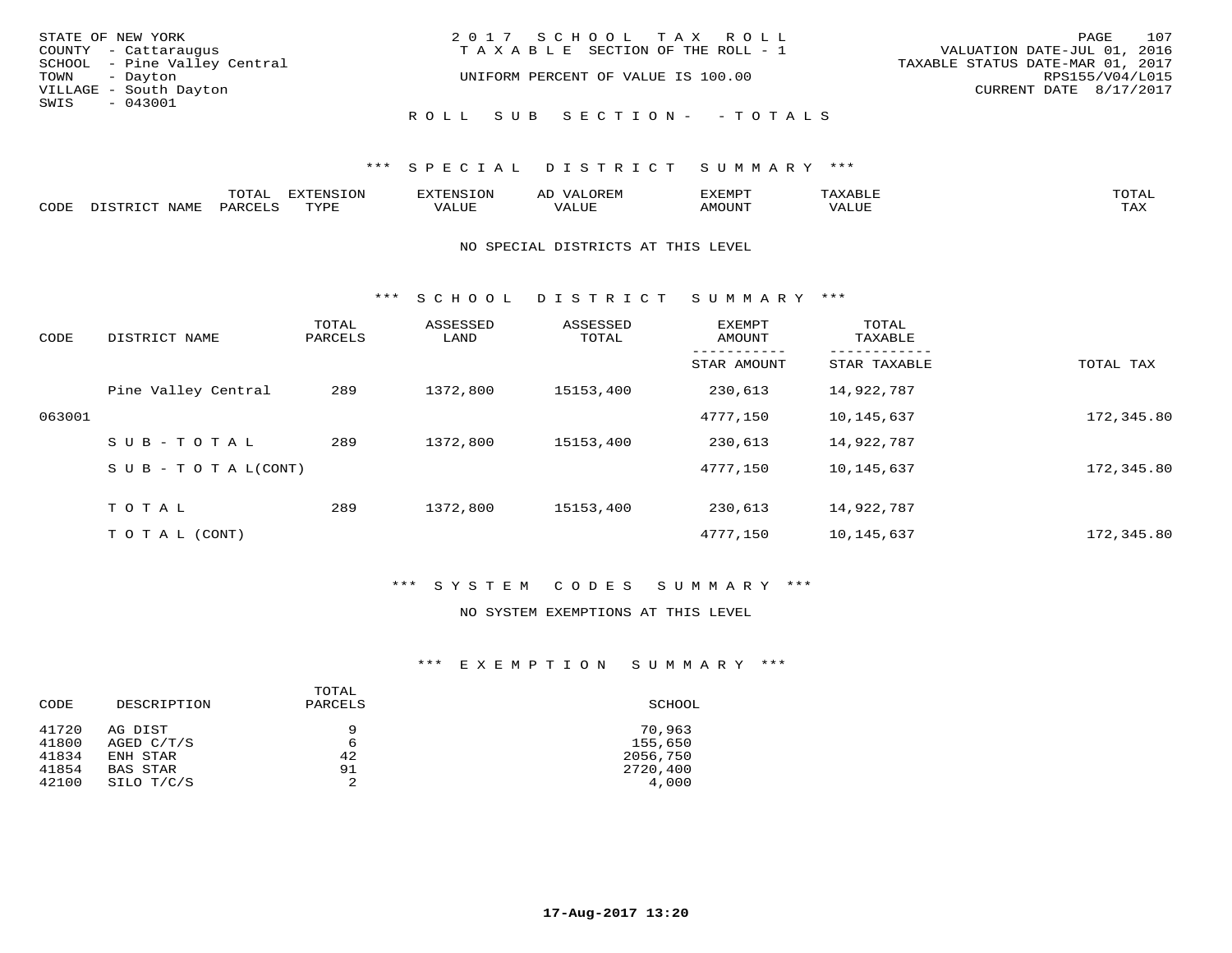| STATE OF NEW YORK |                              | 2017 SCHOOL TAX ROLL                  | PAGE                             | 108 |
|-------------------|------------------------------|---------------------------------------|----------------------------------|-----|
|                   | COUNTY - Cattaraugus         | T A X A B L E SECTION OF THE ROLL - 1 | VALUATION DATE-JUL 01, 2016      |     |
|                   | SCHOOL - Pine Valley Central |                                       | TAXABLE STATUS DATE-MAR 01, 2017 |     |
| TOWN - Dayton     |                              | UNIFORM PERCENT OF VALUE IS 100.00    | RPS155/V04/L015                  |     |
|                   | VILLAGE - South Dayton       |                                       | CURRENT DATE 8/17/2017           |     |
| SWIS              | $-043001$                    |                                       |                                  |     |
|                   |                              | ROLL SUB SECTION- - TOTALS            |                                  |     |

# \*\*\* E X E M P T I O N S U M M A R Y \*\*\*

| CODE | DESCRIPTION | TOTAL<br>PARCELS | SCHOOL   |
|------|-------------|------------------|----------|
|      | тотаь       | 150              | 5007,763 |

# \*\*\* G R A N D T O T A L S \*\*\*

| ROLL<br>SEC | DESCRIPTION                | TOTAL<br>PARCELS | ASSESSED<br>LAND | ASSESSED<br>TOTAL | <b>EXEMPT</b><br>AMOUNT<br>STAR AMOUNT | TOTAL<br>TAXABLE<br>---------<br>STAR TAXABLE | TAX<br>RATE | TOTAL<br>TAX |
|-------------|----------------------------|------------------|------------------|-------------------|----------------------------------------|-----------------------------------------------|-------------|--------------|
|             | 2017-18 School Tax         |                  | 1372,800         | 15153,400         | 230,613<br>4777.150                    | 14,922,787<br>10,145,637                      |             | 172,345.80   |
|             | SPEC DIST TAXES<br>TAXABLE | 289              |                  |                   |                                        |                                               |             | 172,345.80   |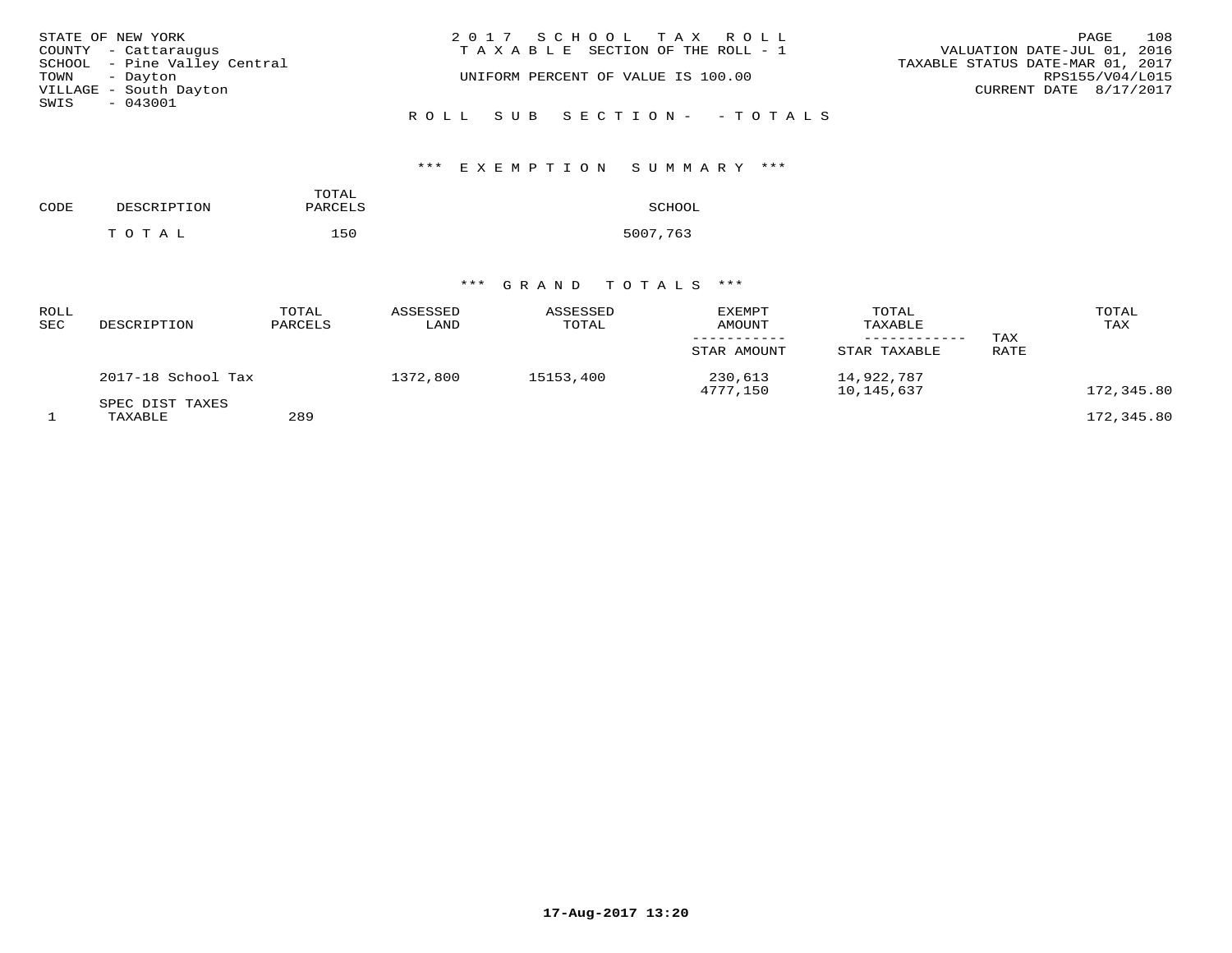| STATE OF NEW YORK<br>COUNTY - Cattaraugus<br>SCHOOL - Pine Valley Central<br>TOWN<br>- Dayton<br>VILLAGE - South Dayton<br>$-043001$<br>SWIS | 2 0 1 7                                        | OWNERS NAME SEOUENCE | SCHOOL TAX ROLL<br>T A X A B L E SECTION OF THE ROLL - 1<br>UNIFORM PERCENT OF VALUE IS 100.00 | SUB-SECT - 1 VALUATION DATE-JUL 01, 2016<br>TAXABLE STATUS DATE-MAR 01, 2017 | 109<br>PAGE          |
|----------------------------------------------------------------------------------------------------------------------------------------------|------------------------------------------------|----------------------|------------------------------------------------------------------------------------------------|------------------------------------------------------------------------------|----------------------|
| TAX MAP PARCEL NUMBER                                                                                                                        | PROPERTY LOCATION & CLASS ASSESSMENT           |                      | EXEMPTION CODE------------                                                                     |                                                                              | -----------SCHOOL    |
| CURRENT OWNERS NAME                                                                                                                          | SCHOOL DISTRICT                                | LAND                 | TAX DESCRIPTION                                                                                | TAXABLE VALUE                                                                |                      |
| CURRENT OWNERS ADDRESS                                                                                                                       | PARCEL SIZE/GRID COORD                         | TOTAL                | SPECIAL DISTRICTS                                                                              |                                                                              | TAX AMOUNT           |
| *************************                                                                                                                    |                                                |                      |                                                                                                |                                                                              | **************       |
| $33.026 - 1 - 2.71$                                                                                                                          | Gas Well Robert Johnston<br>733 Gas well       |                      | 2017-18 School Tax                                                                             | ACCT 1249<br>2,293                                                           | 331<br>BILL<br>38.95 |
| Johnston Gas Service Inc                                                                                                                     | Pine Valley Cen 063001                         | $\Omega$             |                                                                                                |                                                                              |                      |
| 182 Main St                                                                                                                                  | mcf 310                                        | 2,293                |                                                                                                |                                                                              |                      |
| South Dayton, NY 14138                                                                                                                       | 31-009-1825A                                   |                      |                                                                                                |                                                                              |                      |
|                                                                                                                                              | 0.01<br>ACRES                                  |                      |                                                                                                |                                                                              |                      |
|                                                                                                                                              | EAST-1023360 NRTH-0862935<br>FULL MARKET VALUE | 2,293                |                                                                                                |                                                                              |                      |
|                                                                                                                                              |                                                |                      | TOTAL TAX ---                                                                                  |                                                                              | $38.95**$            |
|                                                                                                                                              |                                                |                      |                                                                                                | DATE #1                                                                      | 09/30/17             |
|                                                                                                                                              |                                                |                      |                                                                                                | AMT DUE                                                                      | 38.95                |
|                                                                                                                                              |                                                |                      |                                                                                                |                                                                              |                      |
|                                                                                                                                              | Gas Well Robert Johnston                       |                      |                                                                                                | <b>ACCT 1250</b>                                                             | 332<br>BILL          |
| $33.026 - 1 - 2.72$<br>Johnston Gas Service Inc                                                                                              | 733 Gas well<br>Pine Valley Cen 063001         | 0                    | 2017-18 School Tax                                                                             | 0.00                                                                         | 0.00                 |
| 182 Main St                                                                                                                                  | Mcf 310                                        | $\mathbf 0$          |                                                                                                |                                                                              |                      |
| South Dayton, NY 14138                                                                                                                       | 31-009-18939                                   |                      |                                                                                                |                                                                              |                      |
|                                                                                                                                              | 0.01<br>ACRES                                  |                      |                                                                                                |                                                                              |                      |
|                                                                                                                                              | EAST-1023360 NRTH-0862935                      |                      |                                                                                                |                                                                              |                      |
|                                                                                                                                              | FULL MARKET VALUE                              | $\mathbf 0$          | TOTAL TAX $---$                                                                                |                                                                              | $0.00**$             |
|                                                                                                                                              | **********************************             |                      |                                                                                                |                                                                              |                      |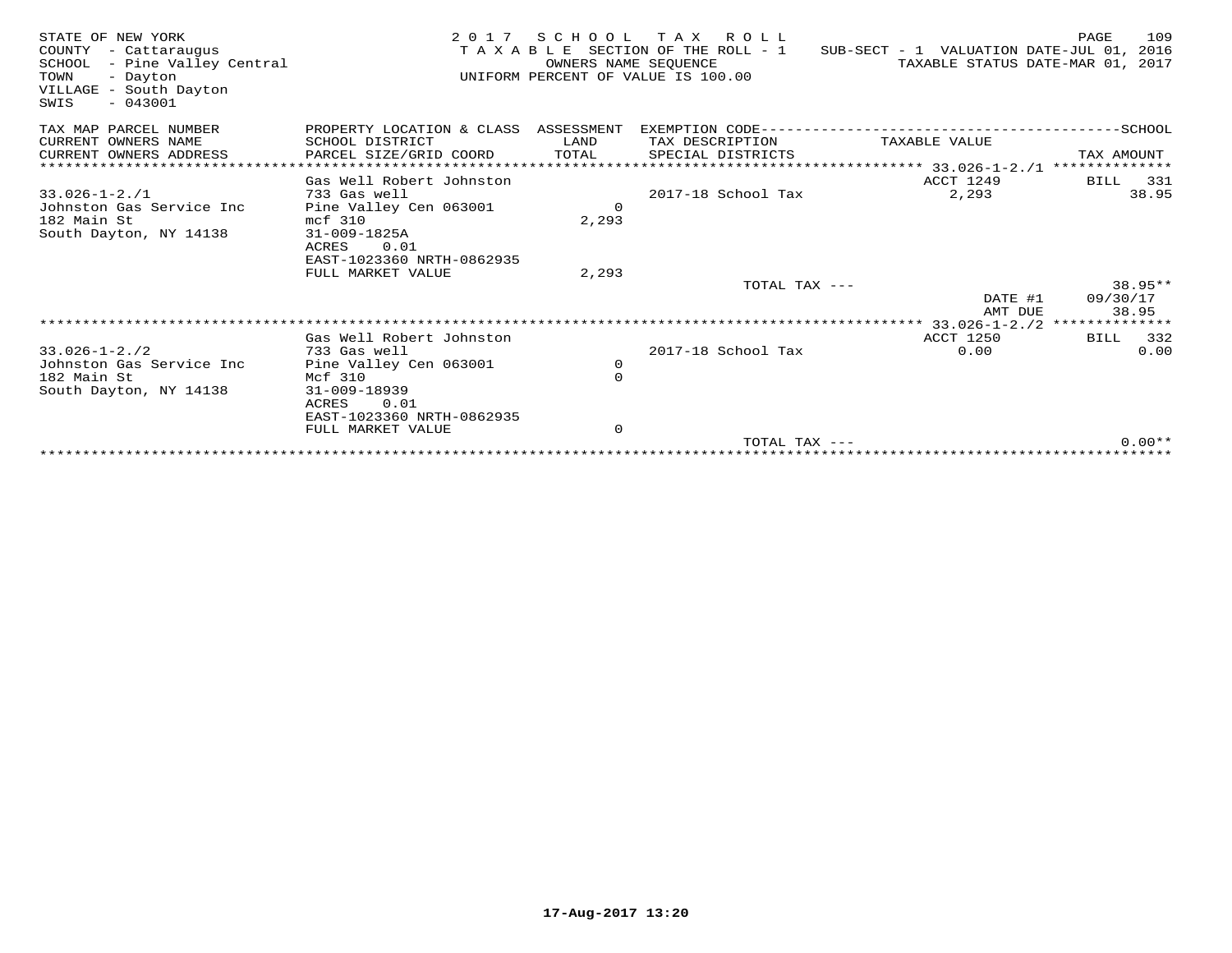| STATE OF NEW YORK            | 2017 SCHOOL TAX ROLL                  | 110<br>PAGE                              |
|------------------------------|---------------------------------------|------------------------------------------|
| COUNTY - Cattaraugus         | T A X A B L E SECTION OF THE ROLL - 1 | SUB-SECT - 1 VALUATION DATE-JUL 01, 2016 |
| SCHOOL - Pine Valley Central |                                       | TAXABLE STATUS DATE-MAR 01, 2017         |
| TOWN - Dayton                | UNIFORM PERCENT OF VALUE IS 100.00    | RPS155/V04/L015                          |
| VILLAGE - South Dayton       |                                       | CURRENT DATE 8/17/2017                   |
| SWIS<br>$-043001$            |                                       |                                          |
|                              | ROLL SUB SECTION-1-TOTALS             |                                          |

|      | $n \wedge m \wedge n$ |                 | <b>MARINE</b>  | ΑL                   |                          |                    |                           |
|------|-----------------------|-----------------|----------------|----------------------|--------------------------|--------------------|---------------------------|
| CODE | ΆR                    | $m \tau \tau n$ | اللالما للديات | $\cdots$<br>التلافين | <b>MOTTNTO</b><br>'UUN'. | <b>- ---</b><br>∕∆ | $m \times r$<br>- - - - - |

#### NO SPECIAL DISTRICTS AT THIS LEVEL

\*\*\* S C H O O L D I S T R I C T S U M M A R Y \*\*\*

| CODE   | DISTRICT NAME                    | TOTAL<br>PARCELS | ASSESSED<br>LAND | ASSESSED<br>TOTAL | EXEMPT<br>AMOUNT | TOTAL<br>TAXABLE |           |
|--------|----------------------------------|------------------|------------------|-------------------|------------------|------------------|-----------|
|        |                                  |                  |                  |                   | STAR AMOUNT      | STAR TAXABLE     | TOTAL TAX |
|        | Pine Valley Central              | 2                |                  | 2,293             |                  | 2,293            |           |
| 063001 |                                  |                  |                  |                   |                  | 2,293            | 38.95     |
|        | SUB-TOTAL                        | 2                |                  | 2,293             |                  | 2,293            |           |
|        | $S \cup B - T \cup T A L (CONT)$ |                  |                  |                   |                  | 2,293            | 38.95     |
|        | TOTAL                            | $\overline{2}$   |                  | 2,293             |                  | 2,293            |           |
|        | TO TAL (CONT)                    |                  |                  |                   |                  | 2,293            | 38.95     |

\*\*\* S Y S T E M C O D E S S U M M A R Y \*\*\*

NO SYSTEM EXEMPTIONS AT THIS LEVEL

\*\*\* E X E M P T I O N S U M M A R Y \*\*\*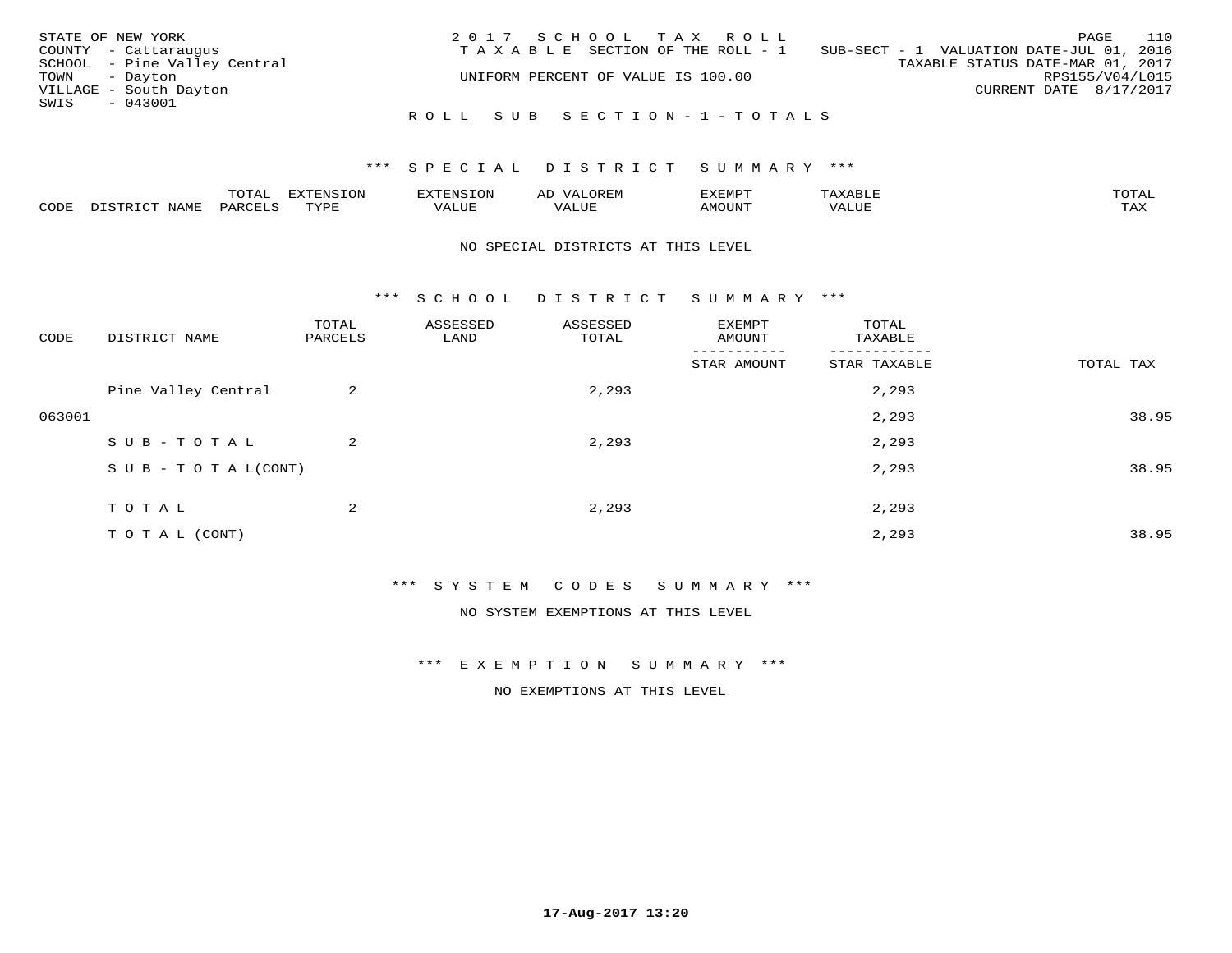| STATE OF NEW YORK |                              | 2017 SCHOOL TAX ROLL                                                           | 111<br>PAGE                      |
|-------------------|------------------------------|--------------------------------------------------------------------------------|----------------------------------|
|                   | COUNTY - Cattaraugus         | T A X A B L E SECTION OF THE ROLL - 1 SUB-SECT - 1 VALUATION DATE-JUL 01, 2016 |                                  |
|                   | SCHOOL - Pine Valley Central |                                                                                | TAXABLE STATUS DATE-MAR 01, 2017 |
| TOWN - Dayton     |                              | UNIFORM PERCENT OF VALUE IS 100.00                                             | RPS155/V04/L015                  |
|                   | VILLAGE - South Dayton       |                                                                                | CURRENT DATE 8/17/2017           |
| SWIS              | - 043001                     |                                                                                |                                  |
|                   |                              | ROLL SUB SECTION-1-TOTALS                                                      |                                  |

| ROLL<br><b>SEC</b> | DESCRIPTION        | TOTAL<br>PARCELS | ASSESSED<br>LAND | ASSESSED<br>TOTAL | <b>EXEMPT</b><br>AMOUNT | TOTAL<br>TAXABLE<br>------------ | TAX  | TOTAL<br>TAX |
|--------------------|--------------------|------------------|------------------|-------------------|-------------------------|----------------------------------|------|--------------|
|                    |                    |                  |                  |                   | STAR AMOUNT             | STAR TAXABLE                     | RATE |              |
|                    | 2017-18 School Tax |                  |                  | 2,293             |                         | 2,293                            |      |              |
|                    | SPEC DIST TAXES    |                  |                  |                   |                         | 2,293                            |      | 38.95        |
|                    | TAXABLE            |                  |                  |                   |                         |                                  |      | 38.95        |

**17-Aug-2017 13:20**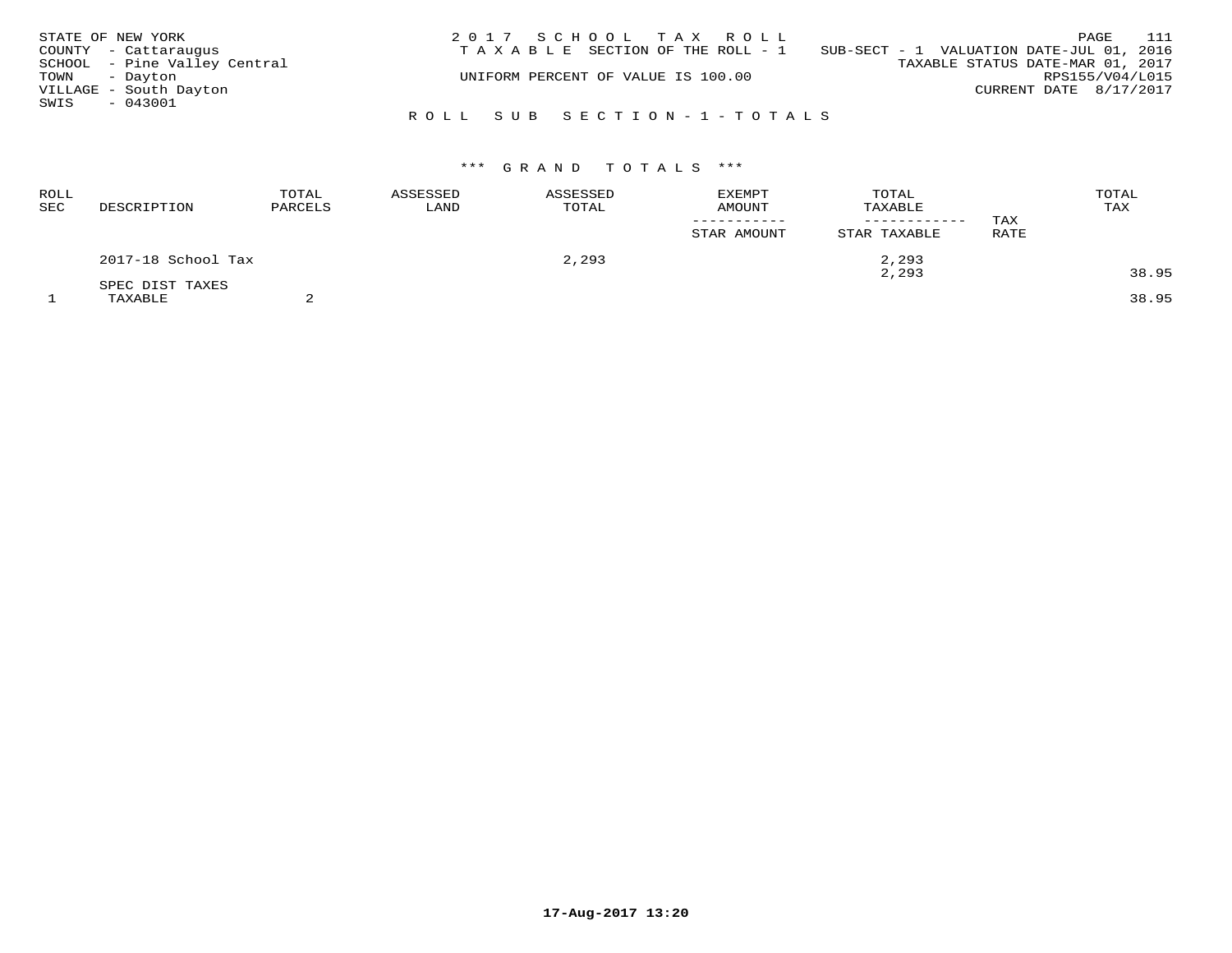| STATE OF NEW YORK            | 2017 SCHOOL TAX ROLL                  | PAGE 112                         |
|------------------------------|---------------------------------------|----------------------------------|
| COUNTY - Cattaraugus         | T A X A B L E SECTION OF THE ROLL - 1 | VALUATION DATE-JUL 01, 2016      |
| SCHOOL - Pine Valley Central |                                       | TAXABLE STATUS DATE-MAR 01, 2017 |
| TOWN - Dayton                | UNIFORM PERCENT OF VALUE IS 100.00    | RPS155/V04/L015                  |
| VILLAGE - South Dayton       |                                       | CURRENT DATE 8/17/2017           |
| SWIS<br>- 043001             |                                       |                                  |
|                              | ROLL SECTION TOTALS                   |                                  |

|      |                    | ----<br>◡∸∸ | EXTENSION |                              | ىد.        | יים אים יי    | <b>TOTA1</b><br>. U 1 1 1 1 |
|------|--------------------|-------------|-----------|------------------------------|------------|---------------|-----------------------------|
| CODE | <b>BAT</b><br>---- | ם דהדר תר   | mvnt      | . <del>.</del><br>$\sqrt{ }$ | <b>TTT</b> | <b>MOTINT</b> | $m \times r$<br>1.732       |

#### NO SPECIAL DISTRICTS AT THIS LEVEL

\*\*\* S C H O O L D I S T R I C T S U M M A R Y \*\*\*

| CODE   | DISTRICT NAME                    | TOTAL<br>PARCELS | ASSESSED<br>LAND | ASSESSED<br>TOTAL | EXEMPT<br>AMOUNT | TOTAL<br>TAXABLE |            |
|--------|----------------------------------|------------------|------------------|-------------------|------------------|------------------|------------|
|        |                                  |                  |                  |                   | STAR AMOUNT      | STAR TAXABLE     | TOTAL TAX  |
|        | Pine Valley Central              | 291              | 1372,800         | 15155,693         | 230,613          | 14,925,080       |            |
| 063001 |                                  |                  |                  |                   | 4777,150         | 10,147,930       | 172,384.75 |
|        | SUB-TOTAL                        | 291              | 1372,800         | 15155,693         | 230,613          | 14,925,080       |            |
|        | $S \cup B - T \cup T A L (CONT)$ |                  |                  |                   | 4777,150         | 10,147,930       | 172,384.75 |
|        | TOTAL                            | 291              | 1372,800         | 15155,693         | 230,613          | 14,925,080       |            |
|        | T O T A L (CONT)                 |                  |                  |                   | 4777.150         | 10,147,930       | 172,384.75 |

#### \*\*\* S Y S T E M C O D E S S U M M A R Y \*\*\*

#### NO SYSTEM EXEMPTIONS AT THIS LEVEL

#### \*\*\* E X E M P T I O N S U M M A R Y \*\*\*

| CODE                             | DESCRIPTION                                          | TOTAL<br>PARCELS   | SCHOOL                                    |
|----------------------------------|------------------------------------------------------|--------------------|-------------------------------------------|
| 41720<br>41800<br>41834<br>41854 | AG DIST<br>AGED C/T/S<br>ENH STAR<br><b>BAS STAR</b> | 9<br>6<br>42<br>91 | 70,963<br>155,650<br>2056,750<br>2720,400 |
| 42100                            | SILO T/C/S                                           | 2                  | 4,000                                     |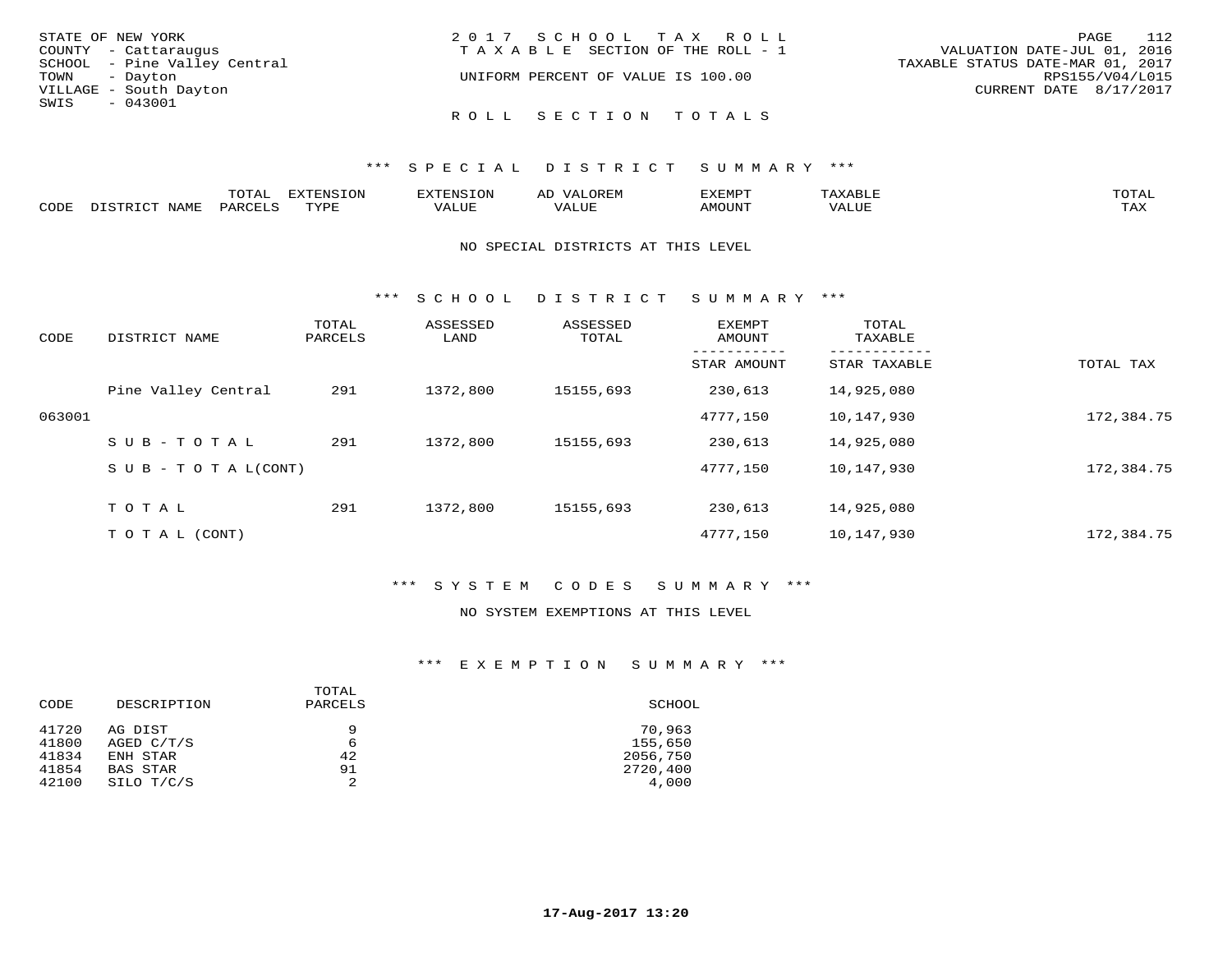| STATE OF NEW YORK            | 2017 SCHOOL TAX ROLL                  | PAGE 113                         |
|------------------------------|---------------------------------------|----------------------------------|
| COUNTY - Cattaraugus         | T A X A B L E SECTION OF THE ROLL - 1 | VALUATION DATE-JUL 01, 2016      |
| SCHOOL - Pine Valley Central |                                       | TAXABLE STATUS DATE-MAR 01, 2017 |
| TOWN - Dayton                | UNIFORM PERCENT OF VALUE IS 100.00    | RPS155/V04/L015                  |
| VILLAGE - South Dayton       |                                       | CURRENT DATE 8/17/2017           |
| SWIS - 043001                |                                       |                                  |
|                              | ROLL SECTION TOTALS                   |                                  |

# \*\*\* E X E M P T I O N S U M M A R Y \*\*\*

| CODE | DESCRIPTION | TOTAL<br>PARCELS | SCHOOL   |
|------|-------------|------------------|----------|
|      | TOTAL       | 150              | 5007,763 |

| ROLL<br>SEC | DESCRIPTION                | TOTAL<br>PARCELS | ASSESSED<br>LAND | ASSESSED<br>TOTAL | <b>EXEMPT</b><br>AMOUNT<br>STAR AMOUNT | TOTAL<br>TAXABLE<br>STAR TAXABLE | TAX<br>RATE | TOTAL<br>TAX |
|-------------|----------------------------|------------------|------------------|-------------------|----------------------------------------|----------------------------------|-------------|--------------|
|             | 2017-18 School Tax         |                  | 1372,800         | 15155,693         | 230,613<br>4777,150                    | 14,925,080<br>10,147,930         |             | 172,384.75   |
|             | SPEC DIST TAXES<br>TAXABLE | 291              |                  |                   |                                        |                                  |             | 172,384.75   |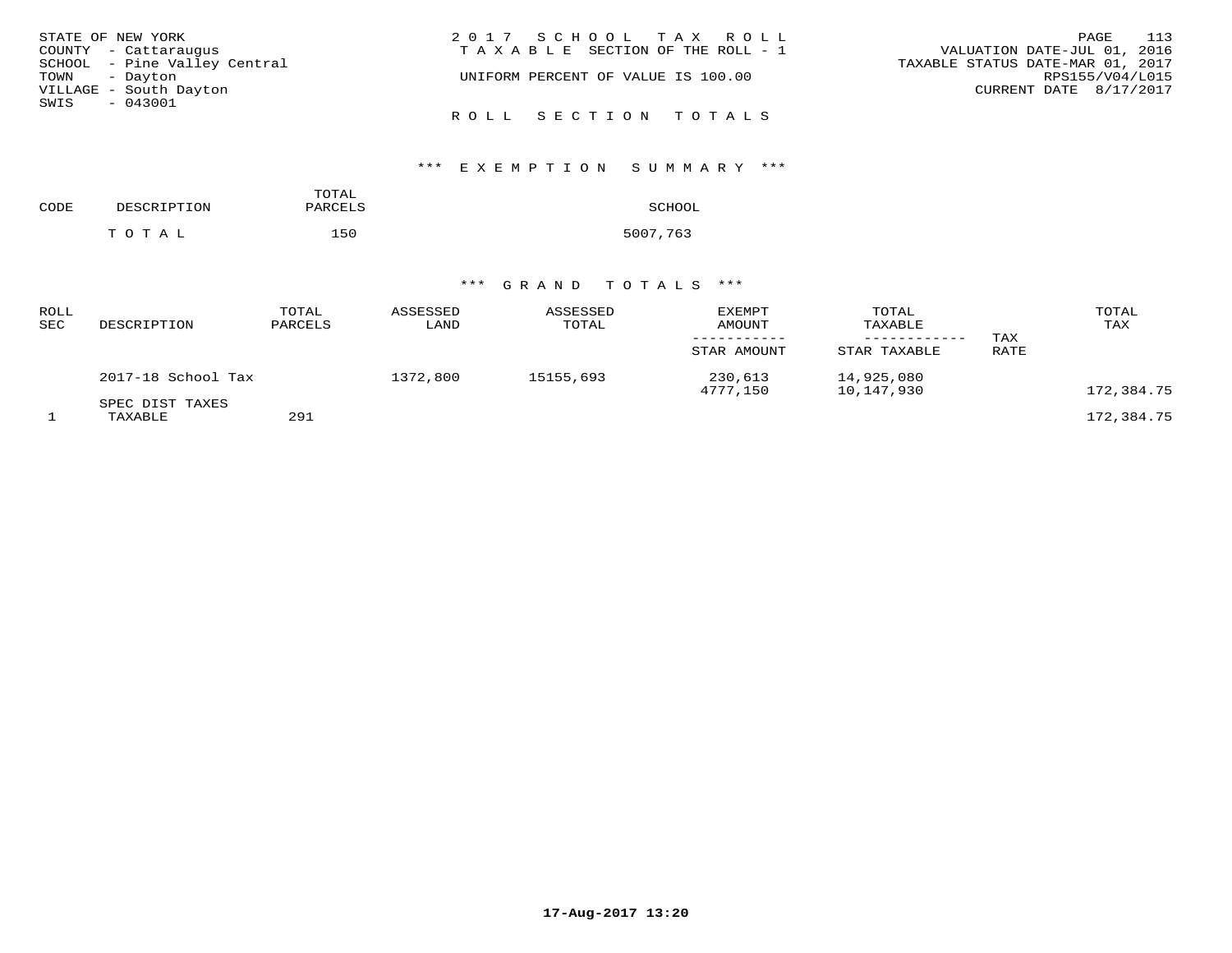| STATE OF NEW YORK<br>COUNTY - Cattaraugus<br>SCHOOL - Pine Valley Central<br>TOWN<br>- Dayton<br>VILLAGE - South Dayton<br>$-043001$<br>SWIS | 2 0 1 7                                       | OWNERS NAME SEOUENCE | SCHOOL TAX ROLL<br>SPECIAL FRANCHISE SECTION OF THE ROLL - 5<br>UNIFORM PERCENT OF VALUE IS 100.00 | VALUATION DATE-JUL 01, 2016<br>TAXABLE STATUS DATE-MAR 01, 2017 | <b>PAGE</b><br>114 |
|----------------------------------------------------------------------------------------------------------------------------------------------|-----------------------------------------------|----------------------|----------------------------------------------------------------------------------------------------|-----------------------------------------------------------------|--------------------|
| TAX MAP PARCEL NUMBER                                                                                                                        | PROPERTY LOCATION & CLASS ASSESSMENT          |                      |                                                                                                    |                                                                 |                    |
| CURRENT OWNERS NAME<br>CURRENT OWNERS ADDRESS                                                                                                | SCHOOL DISTRICT<br>PARCEL SIZE/GRID COORD     | LAND<br>TOTAL        | TAX DESCRIPTION<br>SPECIAL DISTRICTS                                                               | TAXABLE VALUE                                                   | TAX AMOUNT         |
| ******************                                                                                                                           |                                               |                      |                                                                                                    |                                                                 |                    |
|                                                                                                                                              | Special Franchise                             |                      |                                                                                                    | ACCT 0997                                                       | BILL<br>333        |
| 530.001-9916-131.600/188                                                                                                                     | 861 Elec & gas                                |                      | 2017-18 School Tax                                                                                 | 293,583                                                         | 4,987.15           |
| Nys Electric & Gas Corp                                                                                                                      | Pine Valley Cen 063001                        | $\circ$              |                                                                                                    |                                                                 |                    |
| Attn: Utility Shared Services<br>Freeport Building                                                                                           | Village Of South Dayton<br>1.0000 Pine Valley | 293,583              |                                                                                                    |                                                                 |                    |
| 70 Farm View Dr                                                                                                                              | ACRES<br>0.01                                 |                      |                                                                                                    |                                                                 |                    |
| New Gloucester, ME 04260                                                                                                                     | FULL MARKET VALUE                             | 293,583              |                                                                                                    |                                                                 |                    |
|                                                                                                                                              |                                               |                      | TOTAL TAX ---                                                                                      |                                                                 | 4,987.15**         |
|                                                                                                                                              |                                               |                      |                                                                                                    | DATE #1                                                         | 09/30/17           |
| ******************************                                                                                                               |                                               |                      |                                                                                                    | AMT DUE                                                         | 4,987.15           |
|                                                                                                                                              | Special Franchise                             |                      |                                                                                                    | ACCT 1221                                                       | <b>BILL</b><br>334 |
| 530.001-9916-901.300/188                                                                                                                     | 869 Television                                |                      | 2017-18 School Tax                                                                                 | 12,877                                                          | 218.74             |
| Time Warner Cable Tax Dept                                                                                                                   | Pine Valley Cen 063001                        | $\mathbf 0$          |                                                                                                    |                                                                 |                    |
| PO Box 7467                                                                                                                                  | Village Of South Dayton                       | 12,877               |                                                                                                    |                                                                 |                    |
| Charlotte, NC 28241-7467                                                                                                                     | 1.0000 Pine Valley<br>0.01<br>ACRES           |                      |                                                                                                    |                                                                 |                    |
|                                                                                                                                              | FULL MARKET VALUE                             | 12,877               |                                                                                                    |                                                                 |                    |
|                                                                                                                                              |                                               |                      | TOTAL TAX ---                                                                                      |                                                                 | $218.74**$         |
|                                                                                                                                              |                                               |                      |                                                                                                    | DATE #1                                                         | 09/30/17           |
|                                                                                                                                              |                                               |                      |                                                                                                    | AMT DUE                                                         | 218.74             |
|                                                                                                                                              | Special Franchise                             |                      |                                                                                                    | **** 530.001-9916-631.900/188 ***<br>ACCT 0996                  | BILL 335           |
| 530.001-9916-631.900/188                                                                                                                     | 866 Telephone                                 |                      | 2017-18 School Tax                                                                                 | 41,957                                                          | 712.73             |
| Verizon New York Inc                                                                                                                         | Pine Valley Cen 063001                        | 41,957               |                                                                                                    |                                                                 |                    |
| $C/O$ Duff & Phelps                                                                                                                          | Village Of South Dayton                       | 41,957               |                                                                                                    |                                                                 |                    |
| PO Box 2749                                                                                                                                  | 1.0000 Pine Valley                            |                      |                                                                                                    |                                                                 |                    |
| Addison, TX 75001                                                                                                                            | ACRES<br>0.01<br>FULL MARKET VALUE            | 41,957               |                                                                                                    |                                                                 |                    |
|                                                                                                                                              |                                               |                      | TOTAL TAX ---                                                                                      |                                                                 | $712.73**$         |
|                                                                                                                                              |                                               |                      |                                                                                                    | DATE #1                                                         | 09/30/17           |
|                                                                                                                                              |                                               |                      |                                                                                                    | AMT DUE                                                         | 712.73             |
|                                                                                                                                              |                                               |                      |                                                                                                    |                                                                 |                    |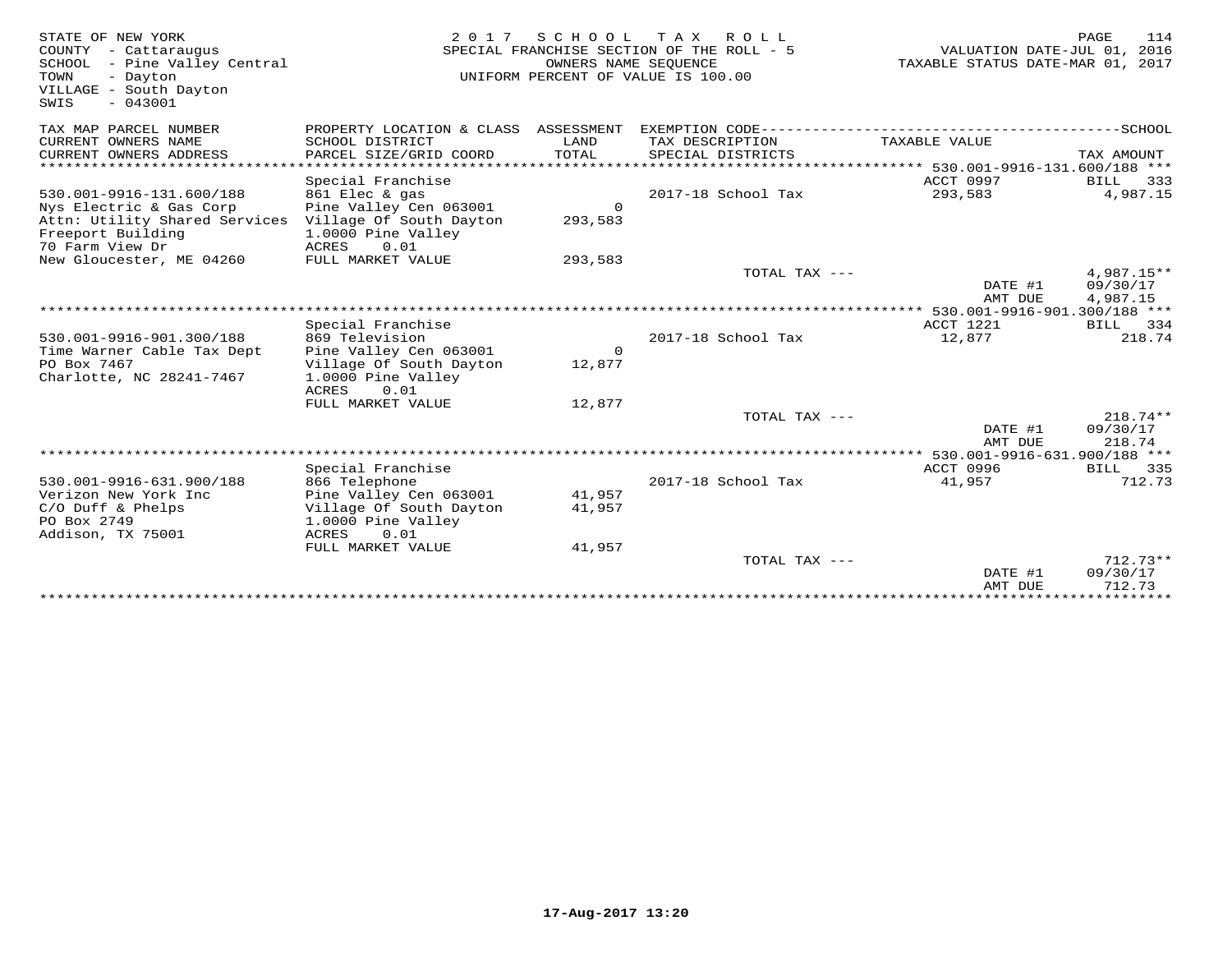| STATE OF NEW YORK            | 2017 SCHOOL TAX ROLL                      |                                  | PAGE | 115 |
|------------------------------|-------------------------------------------|----------------------------------|------|-----|
| COUNTY - Cattaraugus         | SPECIAL FRANCHISE SECTION OF THE ROLL - 5 | VALUATION DATE-JUL 01, 2016      |      |     |
| SCHOOL - Pine Valley Central |                                           | TAXABLE STATUS DATE-MAR 01, 2017 |      |     |
| TOWN - Dayton                |                                           | RPS155/V04/L015                  |      |     |
| VILLAGE - South Dayton       |                                           | CURRENT DATE 8/17/2017           |      |     |
| SWIS<br>$-043001$            |                                           |                                  |      |     |
|                              | ROLL SUB SECTION- - TOTALS                |                                  |      |     |

|      |      | $n \wedge m \wedge n$<br>$\cdots$ | <b>FYTFNSION</b><br>$\sim$ | --------<br>$\mathbf{v}$ | $\leftrightarrow$ | ,,, <del>,</del> ,,, <del>,</del><br>ֿישו<br>$\sim$ $\sim$ $\sim$ $\sim$ $\sim$ |       | <b>TOTA</b>       |
|------|------|-----------------------------------|----------------------------|--------------------------|-------------------|---------------------------------------------------------------------------------|-------|-------------------|
| CODE | NAMI | PAR <sub>1</sub>                  | <b>TIVAT</b>               | $- - - -$<br>ᅩᆚᄓᄓ        | ALUL              | TUUOM4                                                                          | 'ALUL | $- - - -$<br>ᄕᅎᅐᅎ |

#### NO SPECIAL DISTRICTS AT THIS LEVEL

\*\*\* S C H O O L D I S T R I C T S U M M A R Y \*\*\*

| CODE   | DISTRICT NAME                    | TOTAL<br>PARCELS | ASSESSED<br>LAND | ASSESSED<br>TOTAL | EXEMPT<br>AMOUNT | TOTAL<br>TAXABLE |           |
|--------|----------------------------------|------------------|------------------|-------------------|------------------|------------------|-----------|
|        |                                  |                  |                  |                   | STAR AMOUNT      | STAR TAXABLE     | TOTAL TAX |
|        | Pine Valley Central              | 3                | 41,957           | 348,417           |                  | 348,417          |           |
| 063001 |                                  |                  |                  |                   |                  | 348,417          | 5,918.62  |
|        | SUB-TOTAL                        | 3                | 41,957           | 348,417           |                  | 348,417          |           |
|        | $S \cup B - T \cup T A L (CONT)$ |                  |                  |                   |                  | 348,417          | 5,918.62  |
|        | T O T A L                        | 3                | 41,957           | 348,417           |                  | 348,417          |           |
|        | TO TAL (CONT)                    |                  |                  |                   |                  | 348,417          | 5,918.62  |

#### \*\*\* S Y S T E M C O D E S S U M M A R Y \*\*\*

NO SYSTEM EXEMPTIONS AT THIS LEVEL

\*\*\* E X E M P T I O N S U M M A R Y \*\*\*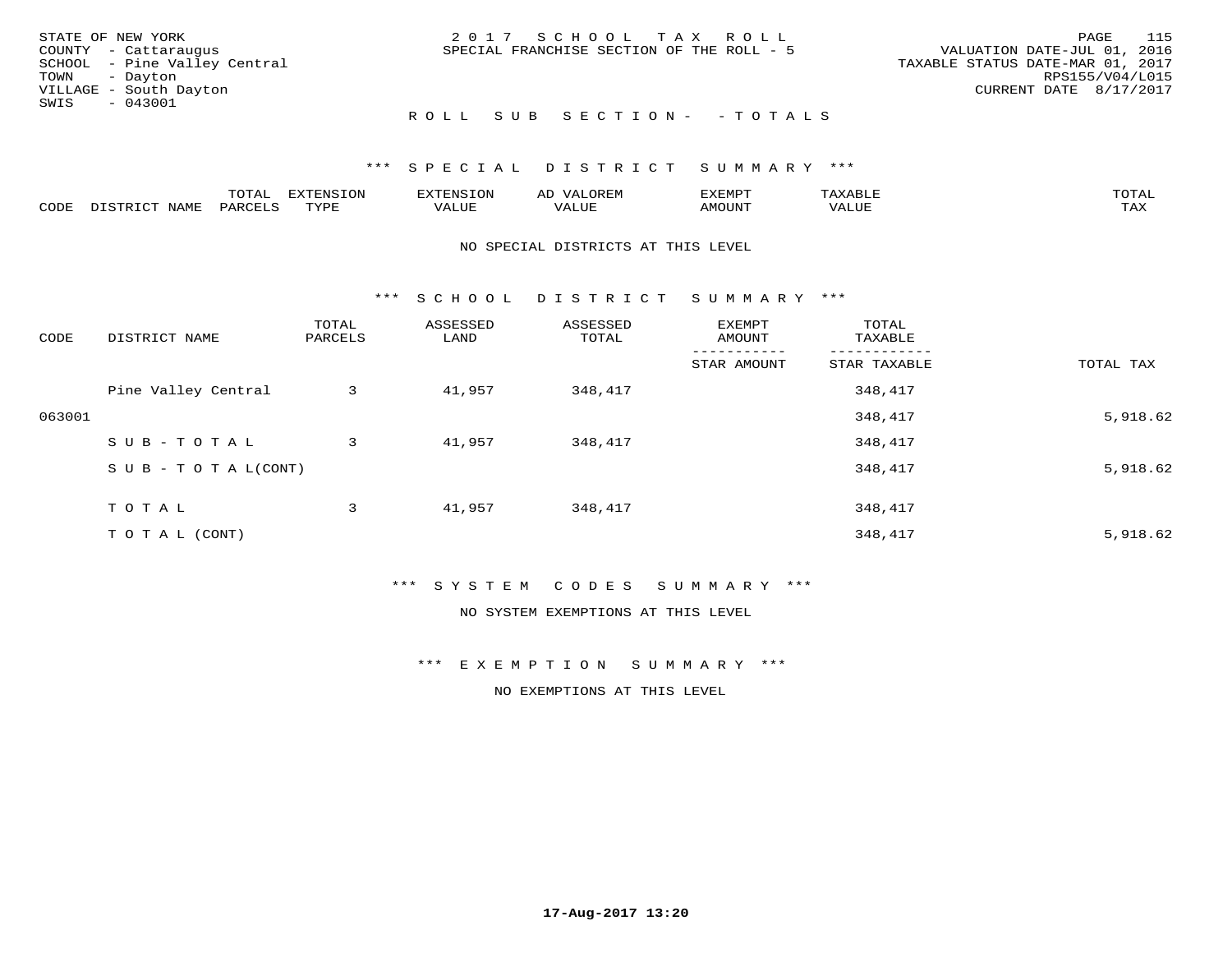| STATE OF NEW YORK |                              | 2017 SCHOOL TAX ROLL                      | 116<br>PAGE                      |
|-------------------|------------------------------|-------------------------------------------|----------------------------------|
|                   | COUNTY - Cattaraugus         | SPECIAL FRANCHISE SECTION OF THE ROLL - 5 | VALUATION DATE-JUL 01, 2016      |
|                   | SCHOOL - Pine Valley Central |                                           | TAXABLE STATUS DATE-MAR 01, 2017 |
| TOWN - Dayton     |                              |                                           | RPS155/V04/L015                  |
|                   | VILLAGE - South Dayton       |                                           | CURRENT DATE 8/17/2017           |
| SWIS              | $-043001$                    |                                           |                                  |
|                   |                              | ROLL SUB SECTION- - TOTALS                |                                  |

| <b>ROLL</b><br>SEC | DESCRIPTION                          | TOTAL<br>PARCELS | ASSESSED<br>LAND | ASSESSED<br>TOTAL | <b>EXEMPT</b><br>AMOUNT | TOTAL<br>TAXABLE                   | TAX  | TOTAL<br>TAX |
|--------------------|--------------------------------------|------------------|------------------|-------------------|-------------------------|------------------------------------|------|--------------|
|                    | 2017-18 School Tax                   |                  | 41,957           | 348,417           | STAR AMOUNT             | STAR TAXABLE<br>348,417<br>348,417 | RATE | 5,918.62     |
|                    | SPEC DIST TAXES<br>SPECIAL FRANCHISE |                  |                  |                   |                         |                                    |      | 5,918.62     |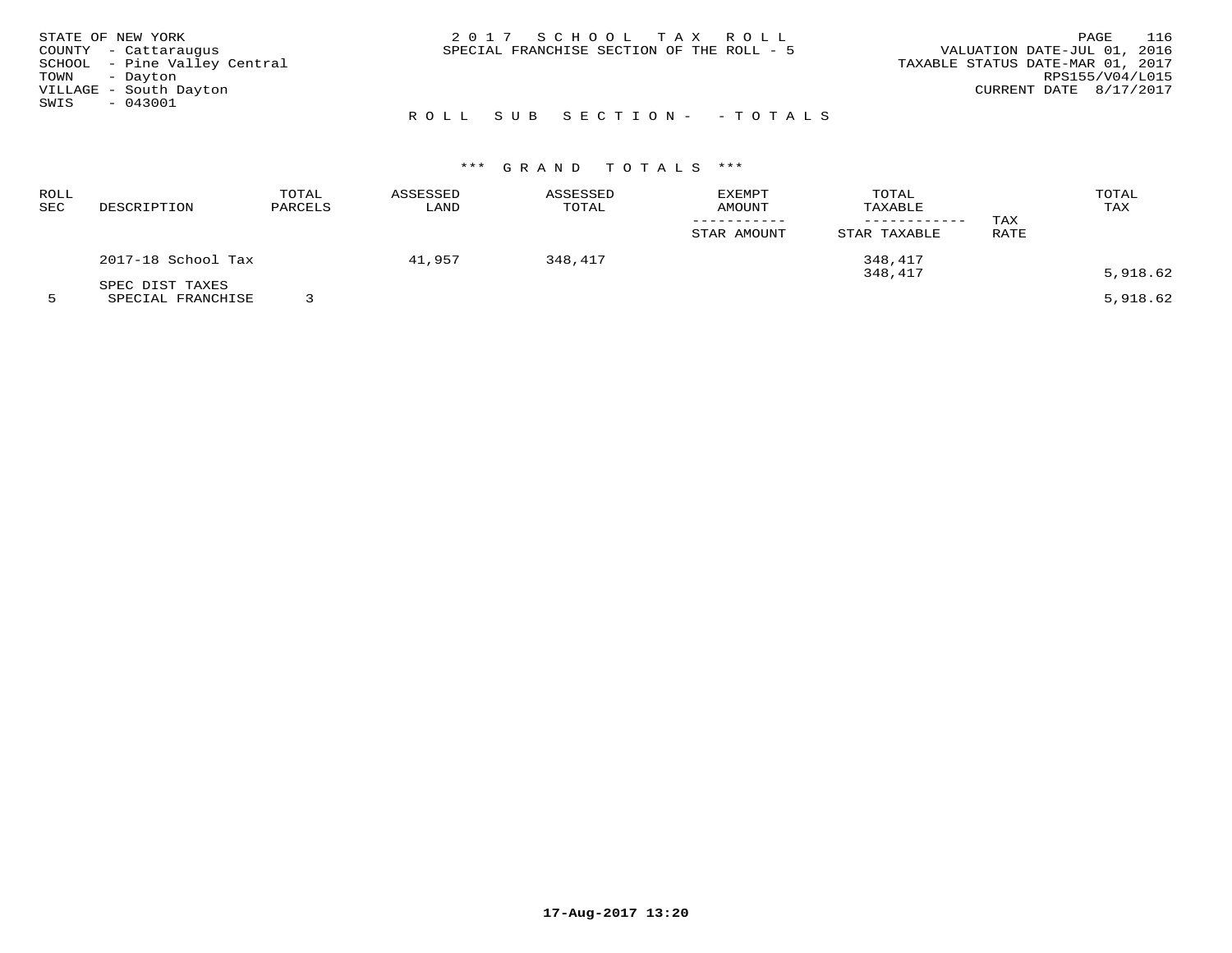| STATE OF NEW YORK<br>COUNTY - Cattaraugus<br>SCHOOL - Pine Valley Central<br>TOWN - Dayton<br>VILLAGE - South Dayton | 2017 SCHOOL TAX ROLL<br>SPECIAL FRANCHISE SECTION OF THE ROLL - 5 | 117<br>PAGE<br>VALUATION DATE-JUL 01, 2016<br>TAXABLE STATUS DATE-MAR 01, 2017<br>RPS155/V04/L015<br>CURRENT DATE 8/17/2017 |
|----------------------------------------------------------------------------------------------------------------------|-------------------------------------------------------------------|-----------------------------------------------------------------------------------------------------------------------------|
| $-043001$<br>SWIS                                                                                                    | ROLL SECTION TOTALS                                               |                                                                                                                             |

|      |      | $m \wedge m \wedge n$<br>.uial | T1<br>L V J L'    |       | <b>11</b>         | 557738700 |       | $m \wedge m \wedge n$<br>$\sim$ |
|------|------|--------------------------------|-------------------|-------|-------------------|-----------|-------|---------------------------------|
| CODE | NAME | PARO                           | TVDL<br>شها به به | 'ALUE | $- - - -$<br>ALUF | AMOUNT    | 'ALUL | max x<br>∸∽∽                    |

#### NO SPECIAL DISTRICTS AT THIS LEVEL

\*\*\* S C H O O L D I S T R I C T S U M M A R Y \*\*\*

| CODE   | DISTRICT NAME                    | TOTAL<br>PARCELS | ASSESSED<br>LAND | ASSESSED<br>TOTAL | EXEMPT<br>AMOUNT | TOTAL<br>TAXABLE |           |
|--------|----------------------------------|------------------|------------------|-------------------|------------------|------------------|-----------|
|        |                                  |                  |                  |                   | STAR AMOUNT      | STAR TAXABLE     | TOTAL TAX |
|        | Pine Valley Central              | 3                | 41,957           | 348,417           |                  | 348,417          |           |
| 063001 |                                  |                  |                  |                   |                  | 348,417          | 5,918.62  |
|        | SUB-TOTAL                        | 3                | 41,957           | 348,417           |                  | 348,417          |           |
|        | $S \cup B - T \cup T A L (CONT)$ |                  |                  |                   |                  | 348,417          | 5,918.62  |
|        | T O T A L                        | 3                | 41,957           | 348,417           |                  | 348,417          |           |
|        | T O T A L (CONT)                 |                  |                  |                   |                  | 348,417          | 5,918.62  |

#### \*\*\* S Y S T E M C O D E S S U M M A R Y \*\*\*

NO SYSTEM EXEMPTIONS AT THIS LEVEL

\*\*\* E X E M P T I O N S U M M A R Y \*\*\*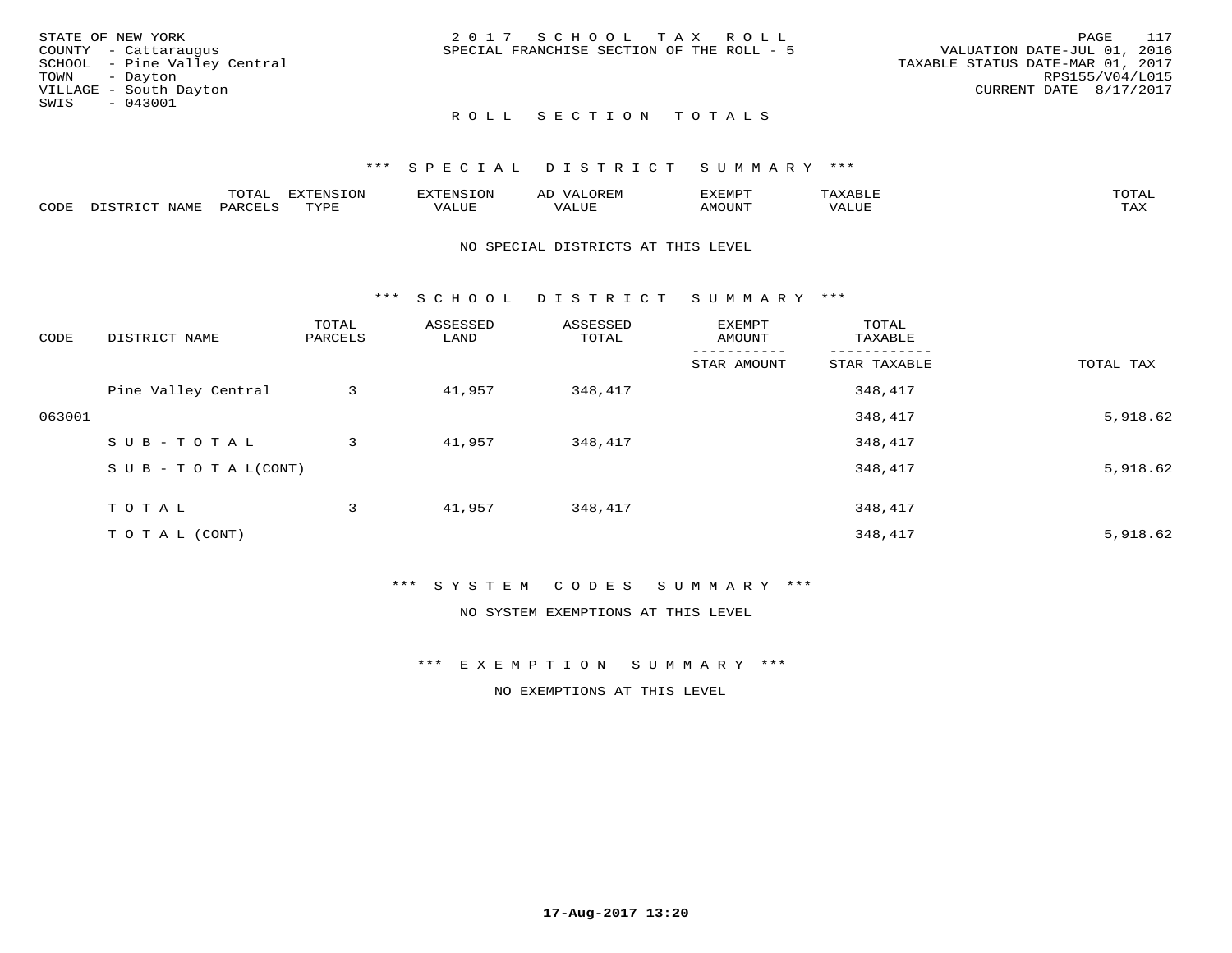|      | STATE OF NEW YORK            | 2017 SCHOOL TAX ROLL                                                     | PAGE                   | 118 |
|------|------------------------------|--------------------------------------------------------------------------|------------------------|-----|
|      | COUNTY - Cattaraugus         | VALUATION DATE-JUL 01, 2016<br>SPECIAL FRANCHISE SECTION OF THE ROLL - 5 |                        |     |
|      | SCHOOL - Pine Valley Central | TAXABLE STATUS DATE-MAR 01, 2017                                         |                        |     |
| TOWN | - Davton                     |                                                                          | RPS155/V04/L015        |     |
|      | VILLAGE - South Dayton       |                                                                          | CURRENT DATE 8/17/2017 |     |
| SWIS | $-043001$                    |                                                                          |                        |     |
|      |                              | ROLL SECTION TOTALS                                                      |                        |     |

| ROLL<br>SEC | DESCRIPTION        | TOTAL<br>PARCELS | ASSESSED<br>LAND | ASSESSED<br>TOTAL | <b>EXEMPT</b><br><b>AMOUNT</b> | TOTAL<br>TAXABLE<br>--------- | TAX  | TOTAL<br>TAX |
|-------------|--------------------|------------------|------------------|-------------------|--------------------------------|-------------------------------|------|--------------|
|             |                    |                  |                  |                   | STAR AMOUNT                    | STAR TAXABLE                  | RATE |              |
|             | 2017-18 School Tax |                  | 41,957           | 348,417           |                                | 348,417                       |      |              |
|             | SPEC DIST TAXES    |                  |                  |                   |                                | 348,417                       |      | 5,918.62     |
|             | SPECIAL FRANCHISE  |                  |                  |                   |                                |                               |      | 5,918.62     |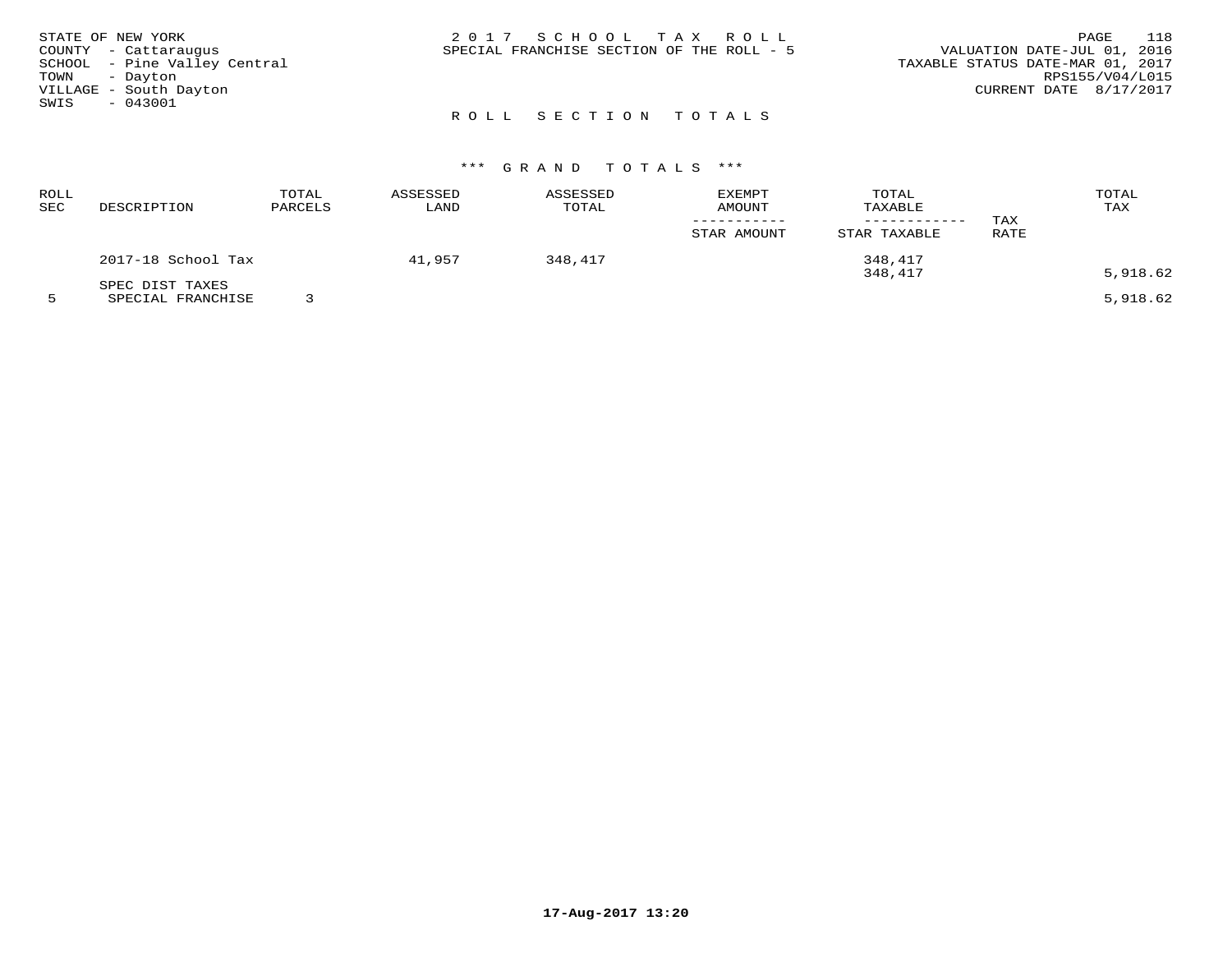| TAX MAP PARCEL NUMBER<br>PROPERTY LOCATION & CLASS ASSESSMENT<br>TAXABLE VALUE<br>CURRENT OWNERS NAME<br>SCHOOL DISTRICT<br>LAND<br>TAX DESCRIPTION<br>CURRENT OWNERS ADDRESS<br>PARCEL SIZE/GRID COORD<br>TOTAL<br>SPECIAL DISTRICTS<br>**********************<br>************************************* 33.033-6-33 ****************<br>First St<br>ACCT 1310<br>BILL<br>$33.033 - 6 - 33$<br>311 Res vac land<br>2017-18 School Tax<br>2,400<br>Pine Valley Cen 063001<br>2,400<br>Nys Electric & Gas Corp<br>Attn: Utility Shared Services<br>60.00 DPTH 123.00<br>2,400<br>FRNT<br>Tax Dept<br>EAST-1021258 NRTH-0859764<br>70 Farm View Dr Freeport Bld<br>FULL MARKET VALUE<br>2,400<br>New Gloucester, ME 04260<br>TOTAL TAX ---<br>DATE #1<br>AMT DUE<br>*** 33.041-1-2 ****<br>38 Oaks Rd<br>ACCT 1001<br>BILL<br>$33.041 - 1 - 2$<br>2017-18 School Tax<br>872 Elec-Substation<br>170,019<br>Nys Electric & Gas Corp<br>Pine Valley Cen 063001<br>10,350 | 119<br>VALUATION DATE-JUL 01, 2016<br>TAXABLE STATUS DATE-MAR 01, 2017 |
|--------------------------------------------------------------------------------------------------------------------------------------------------------------------------------------------------------------------------------------------------------------------------------------------------------------------------------------------------------------------------------------------------------------------------------------------------------------------------------------------------------------------------------------------------------------------------------------------------------------------------------------------------------------------------------------------------------------------------------------------------------------------------------------------------------------------------------------------------------------------------------------------------------------------------------------------------------------------|------------------------------------------------------------------------|
|                                                                                                                                                                                                                                                                                                                                                                                                                                                                                                                                                                                                                                                                                                                                                                                                                                                                                                                                                                    | TAX AMOUNT                                                             |
|                                                                                                                                                                                                                                                                                                                                                                                                                                                                                                                                                                                                                                                                                                                                                                                                                                                                                                                                                                    | 336                                                                    |
|                                                                                                                                                                                                                                                                                                                                                                                                                                                                                                                                                                                                                                                                                                                                                                                                                                                                                                                                                                    | 40.77                                                                  |
|                                                                                                                                                                                                                                                                                                                                                                                                                                                                                                                                                                                                                                                                                                                                                                                                                                                                                                                                                                    |                                                                        |
|                                                                                                                                                                                                                                                                                                                                                                                                                                                                                                                                                                                                                                                                                                                                                                                                                                                                                                                                                                    | $40.77**$<br>09/30/17<br>40.77                                         |
|                                                                                                                                                                                                                                                                                                                                                                                                                                                                                                                                                                                                                                                                                                                                                                                                                                                                                                                                                                    |                                                                        |
| Attn: Utility Shared Services Loc #001859<br>170,019<br>Tax Dept<br>1.0000 Pine Valley<br>70 Farm View Dr<br>Frog Val Rd Substation<br>New Gloucester, ME 04260<br>ACRES<br>3.26                                                                                                                                                                                                                                                                                                                                                                                                                                                                                                                                                                                                                                                                                                                                                                                   | 337<br>2,888.14                                                        |
| EAST-1020395 NRTH-0859654<br>DEED BOOK 694<br>PG-00808<br>FULL MARKET VALUE<br>170,019                                                                                                                                                                                                                                                                                                                                                                                                                                                                                                                                                                                                                                                                                                                                                                                                                                                                             |                                                                        |
| TOTAL TAX ---                                                                                                                                                                                                                                                                                                                                                                                                                                                                                                                                                                                                                                                                                                                                                                                                                                                                                                                                                      | $2,888.14**$                                                           |
| DATE #1<br>AMT DUE                                                                                                                                                                                                                                                                                                                                                                                                                                                                                                                                                                                                                                                                                                                                                                                                                                                                                                                                                 | 09/30/17<br>2,888.14                                                   |
| *************<br>** $630.001 - 9916 - 131.600/100$ ***                                                                                                                                                                                                                                                                                                                                                                                                                                                                                                                                                                                                                                                                                                                                                                                                                                                                                                             |                                                                        |
| Elec Trans Line<br>ACCT 1320<br>630.001-9916-131.600/100<br>882 Elec Trans Imp<br>2017-18 School Tax<br>131,699<br>Pine Valley Cen 063001<br>Nys Electric & Gas Corp<br>$\mathsf{O}$<br>Attn: Utility Shared Services<br>Loc #000080<br>131,699<br>Freeport Building<br>1.0000 Pine Valley<br>70 Farm View Dr<br>Lancaster Gr Trans Line<br>New Gloucester, ME 04260<br>0.01<br>ACRES                                                                                                                                                                                                                                                                                                                                                                                                                                                                                                                                                                              | BILL 338<br>2,237.20                                                   |
| FULL MARKET VALUE<br>131,699                                                                                                                                                                                                                                                                                                                                                                                                                                                                                                                                                                                                                                                                                                                                                                                                                                                                                                                                       |                                                                        |
| TOTAL TAX ---<br>DATE #1<br>AMT DUE                                                                                                                                                                                                                                                                                                                                                                                                                                                                                                                                                                                                                                                                                                                                                                                                                                                                                                                                | $2,237.20**$<br>09/30/17<br>2,237.20                                   |
| ***********************************<br>** 630.001-9916-131.600/188 ***                                                                                                                                                                                                                                                                                                                                                                                                                                                                                                                                                                                                                                                                                                                                                                                                                                                                                             |                                                                        |
| Utility Outside Plant<br>ACCT 1322<br>630.001-9916-131.600/188<br>884 Elec Dist Out<br>2017-18 School Tax<br>144,898<br>Pine Valley Cen 063001<br>Nys Electric & Gas Corp<br>$\circ$<br>144,898<br>% Avangrid Management Co<br>Loc #888888                                                                                                                                                                                                                                                                                                                                                                                                                                                                                                                                                                                                                                                                                                                         | BILL 339<br>2,461.41                                                   |
| Local Tax<br>1.0000 Pine Valley<br>1 City Center 5th Floor<br>Elec Dist<br>Portland, ME 04101<br>ACRES<br>0.01                                                                                                                                                                                                                                                                                                                                                                                                                                                                                                                                                                                                                                                                                                                                                                                                                                                     |                                                                        |
| FULL MARKET VALUE<br>144,898                                                                                                                                                                                                                                                                                                                                                                                                                                                                                                                                                                                                                                                                                                                                                                                                                                                                                                                                       |                                                                        |
| TOTAL TAX ---<br>DATE #1<br>AMT DUE                                                                                                                                                                                                                                                                                                                                                                                                                                                                                                                                                                                                                                                                                                                                                                                                                                                                                                                                | $2,461.41**$<br>09/30/17<br>2,461.41                                   |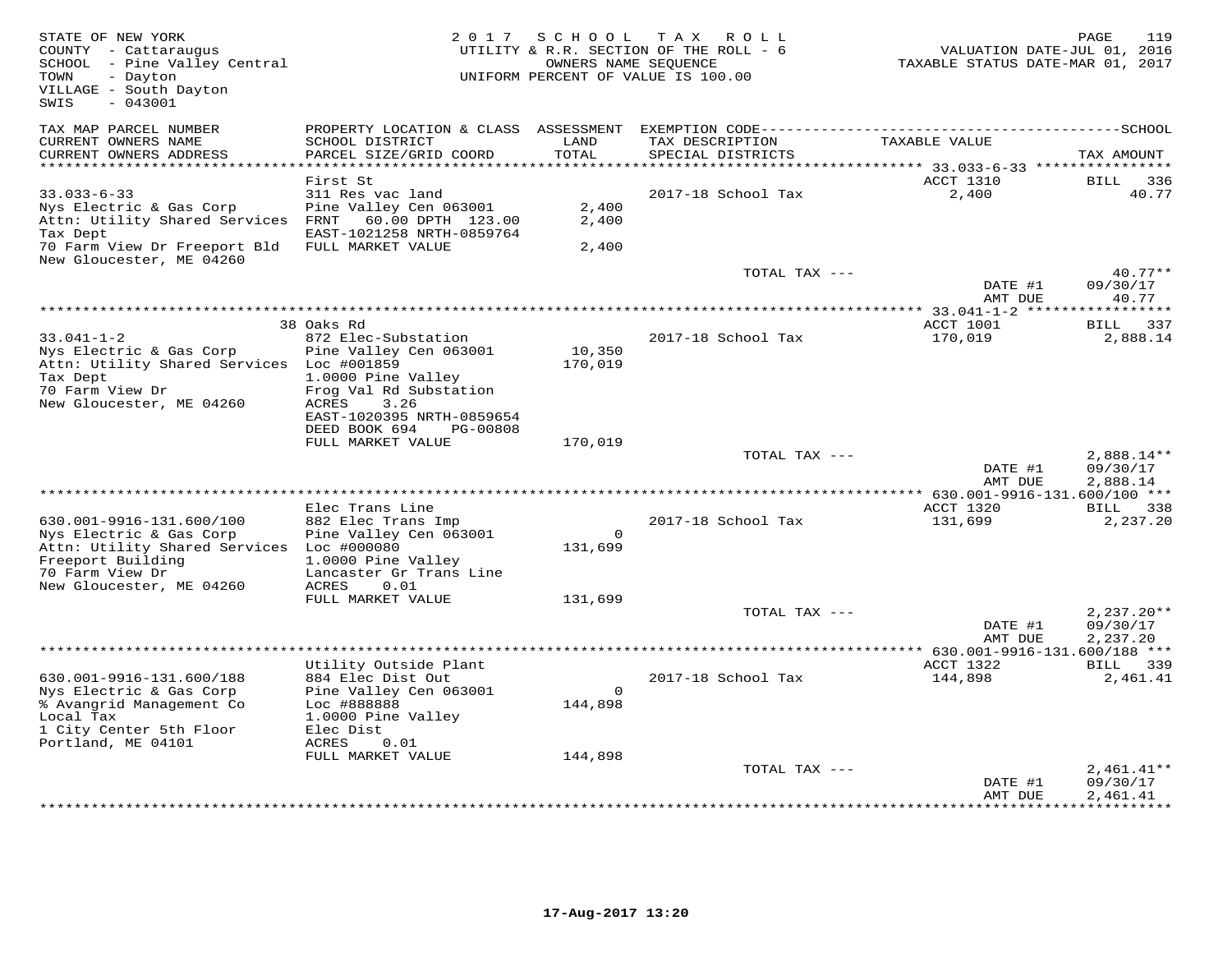| STATE OF NEW YORK<br>COUNTY - Cattaraugus<br>SCHOOL - Pine Valley Central<br>TOWN<br>- Dayton<br>VILLAGE - South Dayton<br>$-043001$<br>SWIS | 2 0 1 7                                       | OWNERS NAME SEQUENCE | SCHOOL TAX ROLL<br>UTILITY & R.R. SECTION OF THE ROLL - 6<br>UNIFORM PERCENT OF VALUE IS 100.00 |                    | 120<br>PAGE<br>VALUATION DATE-JUL 01, 2016<br>TAXABLE STATUS DATE-MAR 01, 2017 |
|----------------------------------------------------------------------------------------------------------------------------------------------|-----------------------------------------------|----------------------|-------------------------------------------------------------------------------------------------|--------------------|--------------------------------------------------------------------------------|
| TAX MAP PARCEL NUMBER                                                                                                                        | PROPERTY LOCATION & CLASS ASSESSMENT          |                      |                                                                                                 |                    |                                                                                |
| CURRENT OWNERS NAME                                                                                                                          | SCHOOL DISTRICT                               | LAND                 | TAX DESCRIPTION                                                                                 | TAXABLE VALUE      |                                                                                |
| CURRENT OWNERS ADDRESS                                                                                                                       | PARCEL SIZE/GRID COORD                        | TOTAL                | SPECIAL DISTRICTS                                                                               |                    | TAX AMOUNT                                                                     |
|                                                                                                                                              |                                               |                      |                                                                                                 |                    |                                                                                |
|                                                                                                                                              | 416 Pine St                                   |                      |                                                                                                 | ACCT 0922          | BILL 340                                                                       |
| $33.033 - 3 - 23$                                                                                                                            | 831 Tele Comm                                 |                      | 2017-18 School Tax                                                                              | 44,133             | 749.70                                                                         |
| Verizon New York Inc<br>$C/O$ Duff & Phelps                                                                                                  | Pine Valley Cen 063001<br>58 05 09            | 3,000<br>44,133      |                                                                                                 |                    |                                                                                |
| PO Box 2749                                                                                                                                  | 1.0000 Pine Valley                            |                      |                                                                                                 |                    |                                                                                |
| Irving, TX 75001                                                                                                                             | Building & Land                               |                      |                                                                                                 |                    |                                                                                |
|                                                                                                                                              | FRNT<br>50.00 DPTH 150.00                     |                      |                                                                                                 |                    |                                                                                |
|                                                                                                                                              | EAST-1021009 NRTH-0861549                     |                      |                                                                                                 |                    |                                                                                |
|                                                                                                                                              | FULL MARKET VALUE                             | 44,133               |                                                                                                 |                    |                                                                                |
|                                                                                                                                              |                                               |                      | TOTAL TAX ---                                                                                   |                    | 749.70**                                                                       |
|                                                                                                                                              |                                               |                      |                                                                                                 | DATE #1<br>AMT DUE | 09/30/17<br>749.70                                                             |
|                                                                                                                                              |                                               |                      |                                                                                                 |                    |                                                                                |
|                                                                                                                                              | Utility Outside Plant                         |                      |                                                                                                 | ACCT 1000          | BILL 341                                                                       |
| 630.001-9916-631.900/188                                                                                                                     | 836 Telecom. eq.                              |                      | 2017-18 School Tax                                                                              | 17,655             | 299.91                                                                         |
| Verizon New York Inc                                                                                                                         | Pine Valley Cen 063001                        | $\mathbf 0$          |                                                                                                 |                    |                                                                                |
| $C/O$ Duff & Phelps                                                                                                                          | Loc #888888                                   | 17,655               |                                                                                                 |                    |                                                                                |
| PO Box 2749<br>Addison, TX 75001                                                                                                             | 1.0000 Pine Valley<br>Poles, Wire, Cable, etc |                      |                                                                                                 |                    |                                                                                |
|                                                                                                                                              | 0.01<br>ACRES                                 |                      |                                                                                                 |                    |                                                                                |
|                                                                                                                                              | FULL MARKET VALUE                             | 17,655               |                                                                                                 |                    |                                                                                |
|                                                                                                                                              |                                               |                      | TOTAL TAX ---                                                                                   |                    | $299.91**$                                                                     |
|                                                                                                                                              |                                               |                      |                                                                                                 | DATE #1            | 09/30/17                                                                       |
|                                                                                                                                              |                                               |                      |                                                                                                 | AMT DUE            | 299.91                                                                         |
|                                                                                                                                              |                                               |                      |                                                                                                 |                    | *****************************                                                  |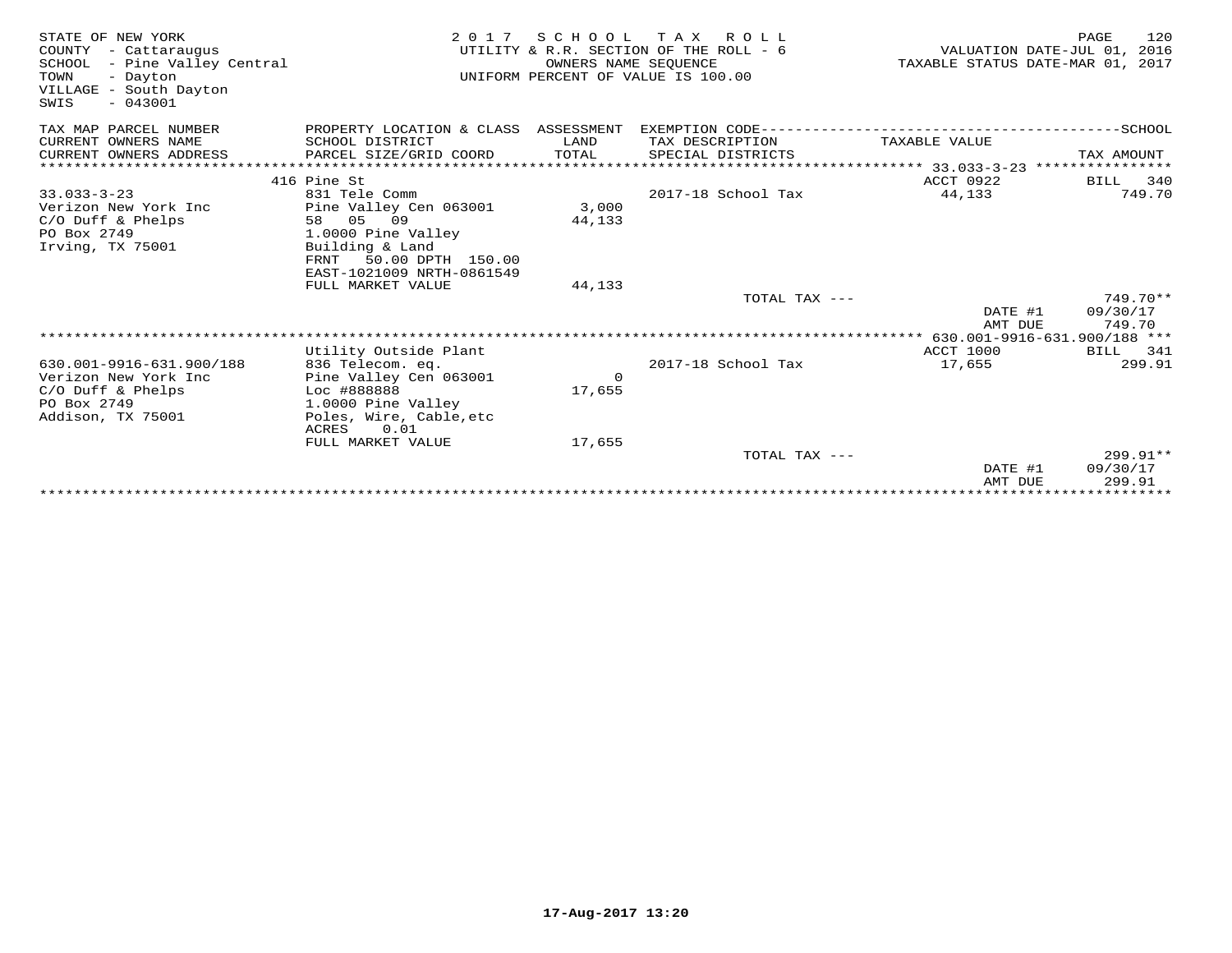| STATE OF NEW YORK            | 2017 SCHOOL TAX ROLL                   | 121<br>PAGE                      |
|------------------------------|----------------------------------------|----------------------------------|
| COUNTY - Cattaraugus         | UTILITY & R.R. SECTION OF THE ROLL - 6 | VALUATION DATE-JUL 01, 2016      |
| SCHOOL - Pine Valley Central |                                        | TAXABLE STATUS DATE-MAR 01, 2017 |
| TOWN - Dayton                | UNIFORM PERCENT OF VALUE IS 100.00     | RPS155/V04/L015                  |
| VILLAGE - South Dayton       |                                        | CURRENT DATE 8/17/2017           |
| SWIS<br>$-043001$            |                                        |                                  |
|                              | ROLL SUB SECTION- - TOTALS             |                                  |

|      | $n \wedge m \wedge n$ |                 | <b>MARINE</b>  | ΑL                   |                          |                    |                           |
|------|-----------------------|-----------------|----------------|----------------------|--------------------------|--------------------|---------------------------|
| CODE | ΆR                    | $m \tau \tau n$ | اللالما للديات | $\cdots$<br>التلافين | <b>MOTTNTO</b><br>'UUN'. | <b>- ---</b><br>∕∆ | $m \times r$<br>- - - - - |

#### NO SPECIAL DISTRICTS AT THIS LEVEL

\*\*\* S C H O O L D I S T R I C T S U M M A R Y \*\*\*

| CODE   | DISTRICT NAME                    | TOTAL<br>PARCELS | ASSESSED<br>LAND | ASSESSED<br>TOTAL | EXEMPT<br>AMOUNT | TOTAL<br>TAXABLE |           |
|--------|----------------------------------|------------------|------------------|-------------------|------------------|------------------|-----------|
|        |                                  |                  |                  |                   | STAR AMOUNT      | STAR TAXABLE     | TOTAL TAX |
|        | Pine Valley Central              | 6                | 15,750           | 510,804           |                  | 510,804          |           |
| 063001 |                                  |                  |                  |                   |                  | 510,804          | 8,677.13  |
|        | SUB-TOTAL                        | 6                | 15,750           | 510,804           |                  | 510,804          |           |
|        | $S \cup B - T \cup T A L (CONT)$ |                  |                  |                   |                  | 510,804          | 8,677.13  |
|        | TOTAL                            | 6                | 15,750           | 510,804           |                  | 510,804          |           |
|        | T O T A L (CONT)                 |                  |                  |                   |                  | 510,804          | 8,677.13  |

#### \*\*\* S Y S T E M C O D E S S U M M A R Y \*\*\*

NO SYSTEM EXEMPTIONS AT THIS LEVEL

\*\*\* E X E M P T I O N S U M M A R Y \*\*\*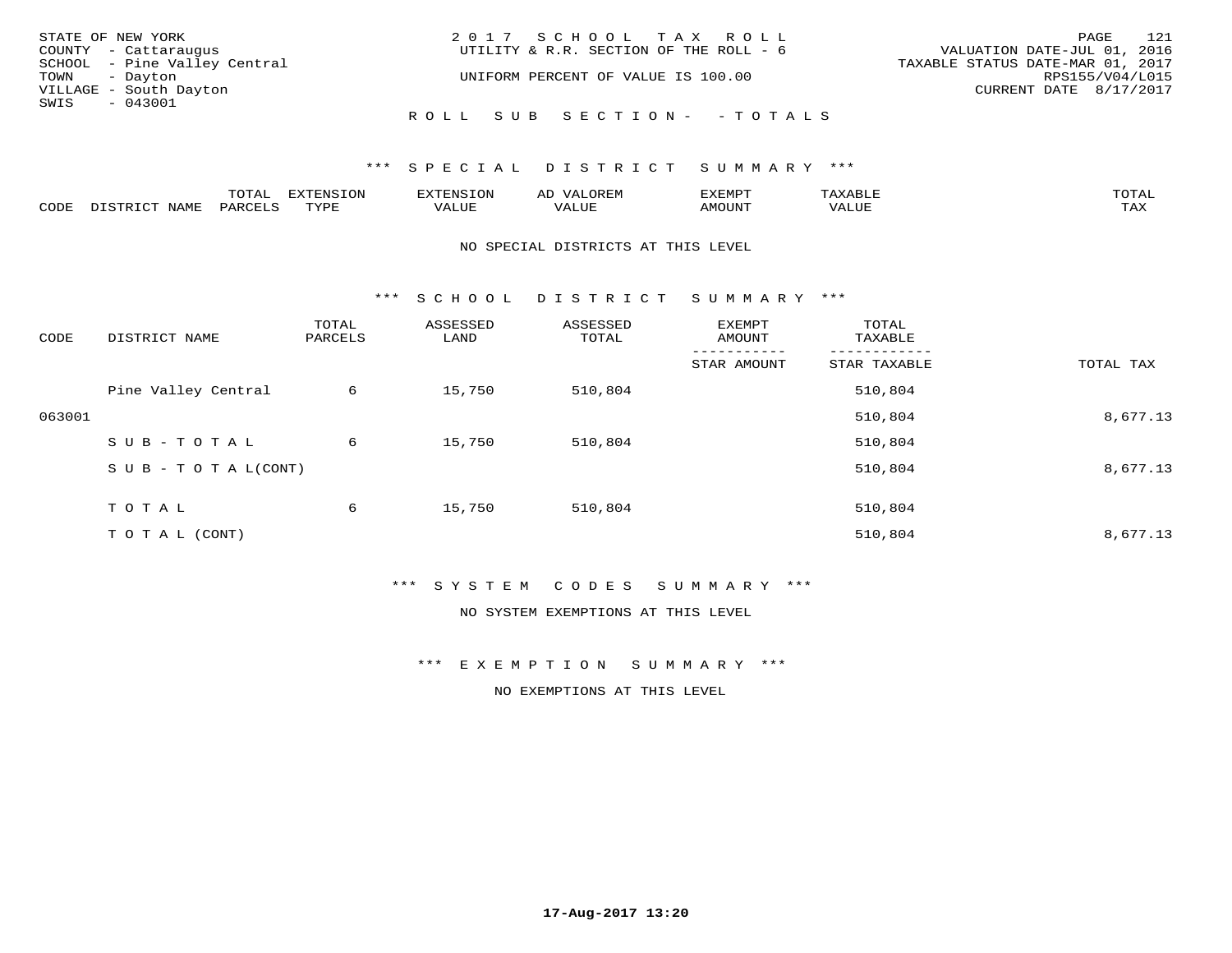|               | STATE OF NEW YORK            | 2017 SCHOOL TAX ROLL                   | 122<br>PAGE                      |
|---------------|------------------------------|----------------------------------------|----------------------------------|
|               | COUNTY - Cattaraugus         | UTILITY & R.R. SECTION OF THE ROLL - 6 | VALUATION DATE-JUL 01, 2016      |
|               | SCHOOL - Pine Valley Central |                                        | TAXABLE STATUS DATE-MAR 01, 2017 |
| TOWN - Dayton |                              | UNIFORM PERCENT OF VALUE IS 100.00     | RPS155/V04/L015                  |
|               | VILLAGE - South Dayton       |                                        | CURRENT DATE 8/17/2017           |
| SWIS          | $-043001$                    |                                        |                                  |
|               |                              | ROLL SUB SECTION- - TOTALS             |                                  |

| ROLL<br>SEC | DESCRIPTION                         | TOTAL<br>PARCELS | ASSESSED<br>LAND | ASSESSED<br>TOTAL | EXEMPT<br><b>AMOUNT</b> | TOTAL<br>TAXABLE<br>--------- | TAX  | TOTAL<br>TAX |
|-------------|-------------------------------------|------------------|------------------|-------------------|-------------------------|-------------------------------|------|--------------|
|             |                                     |                  |                  |                   | STAR AMOUNT             | STAR TAXABLE                  | RATE |              |
|             | 2017-18 School Tax                  |                  | 15,750           | 510,804           |                         | 510,804<br>510,804            |      | 8,677.13     |
| 6           | SPEC DIST TAXES<br>UTILITIES & N.C. |                  |                  |                   |                         |                               |      | 8,677.13     |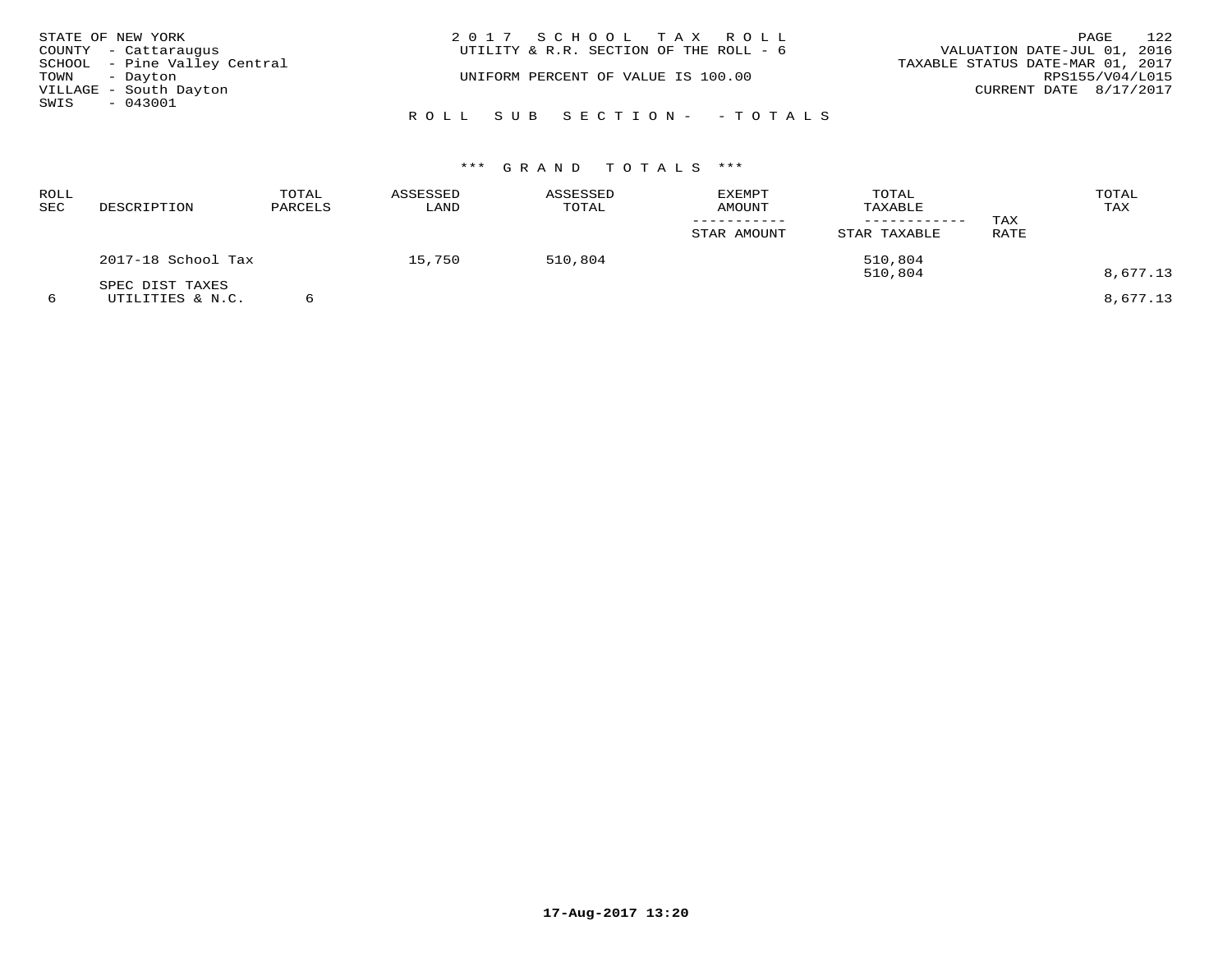| STATE OF NEW YORK            | 2017 SCHOOL TAX ROLL                   | PAGE 123                         |
|------------------------------|----------------------------------------|----------------------------------|
| COUNTY - Cattaraugus         | UTILITY & R.R. SECTION OF THE ROLL - 6 | VALUATION DATE-JUL 01, 2016      |
| SCHOOL - Pine Valley Central |                                        | TAXABLE STATUS DATE-MAR 01, 2017 |
| TOWN - Dayton                | UNIFORM PERCENT OF VALUE IS 100.00     | RPS155/V04/L015                  |
| VILLAGE - South Dayton       |                                        | CURRENT DATE 8/17/2017           |
| SWIS<br>$-043001$            |                                        |                                  |
|                              | ROLL SECTION TOTALS                    |                                  |

|      |                  | momz<br><u>UIAI</u> | <b>DIZPOILIC TOM</b><br>LUP | --------          | $\sim$ | ,,, <del>,</del> ,,,,,<br>. ب<br>7 A PILLE | max                | $m \wedge m \wedge n$ |
|------|------------------|---------------------|-----------------------------|-------------------|--------|--------------------------------------------|--------------------|-----------------------|
| CODE | NAM <sup>7</sup> | PARO                | TVDF                        | $- - - -$<br>ALUF | ALUL   | TUUOM4                                     | --- - ---<br>'ALUL | max 1<br>∸∽∽          |

#### NO SPECIAL DISTRICTS AT THIS LEVEL

\*\*\* S C H O O L D I S T R I C T S U M M A R Y \*\*\*

| CODE   | DISTRICT NAME                    | TOTAL<br>PARCELS | ASSESSED<br>LAND | ASSESSED<br>TOTAL | EXEMPT<br>AMOUNT | TOTAL<br>TAXABLE |           |
|--------|----------------------------------|------------------|------------------|-------------------|------------------|------------------|-----------|
|        |                                  |                  |                  |                   | STAR AMOUNT      | STAR TAXABLE     | TOTAL TAX |
|        | Pine Valley Central              | 6                | 15,750           | 510,804           |                  | 510,804          |           |
| 063001 |                                  |                  |                  |                   |                  | 510,804          | 8,677.13  |
|        | SUB-TOTAL                        | 6                | 15,750           | 510,804           |                  | 510,804          |           |
|        | $S \cup B - T \cup T A L (CONT)$ |                  |                  |                   |                  | 510,804          | 8,677.13  |
|        | TOTAL                            | 6                | 15,750           | 510,804           |                  | 510,804          |           |
|        |                                  |                  |                  |                   |                  |                  |           |
|        | T O T A L (CONT)                 |                  |                  |                   |                  | 510,804          | 8,677.13  |

#### \*\*\* S Y S T E M C O D E S S U M M A R Y \*\*\*

NO SYSTEM EXEMPTIONS AT THIS LEVEL

\*\*\* E X E M P T I O N S U M M A R Y \*\*\*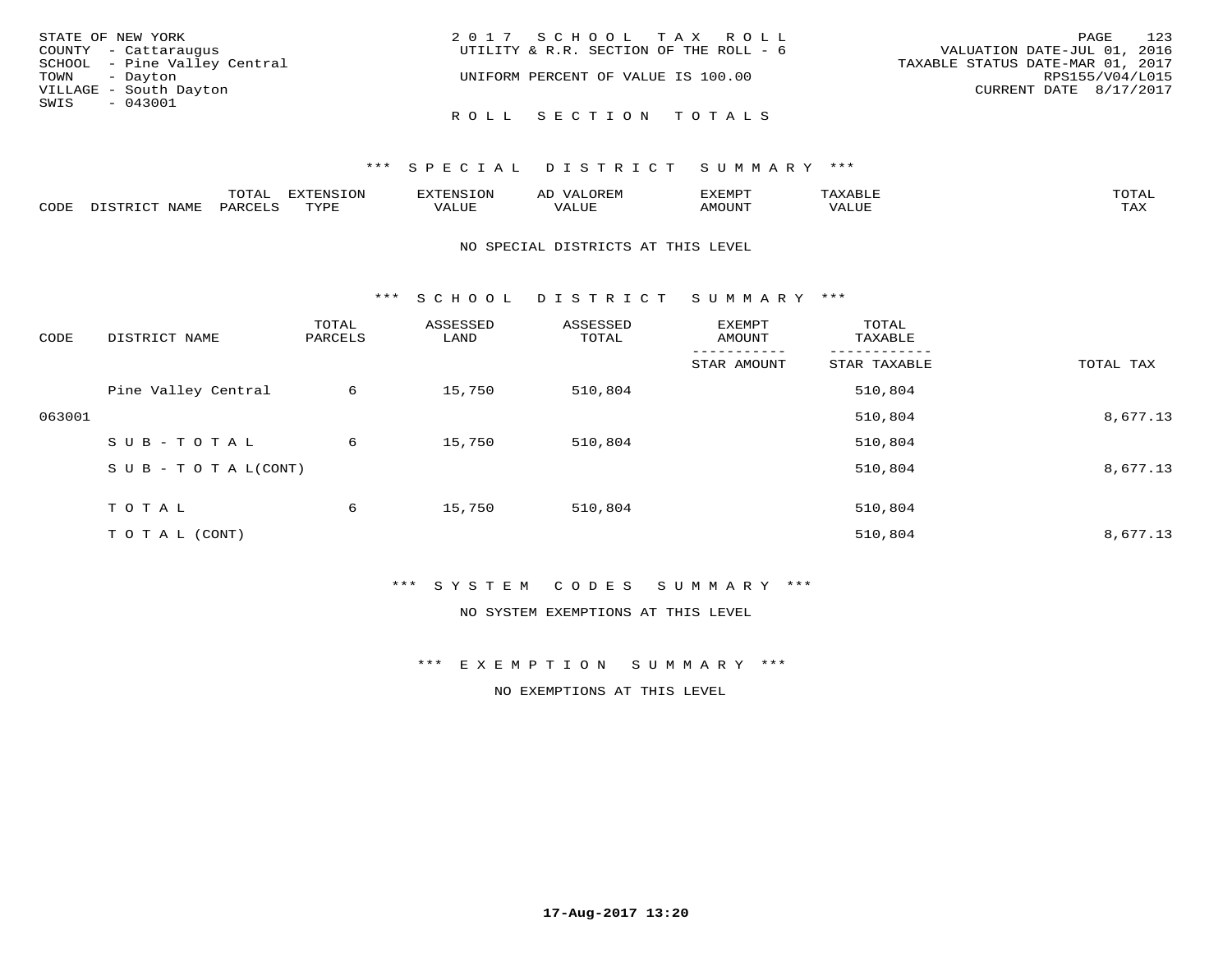| STATE OF NEW YORK            | 2017 SCHOOL TAX ROLL                   | 124<br>PAGE                      |
|------------------------------|----------------------------------------|----------------------------------|
| COUNTY - Cattaraugus         | UTILITY & R.R. SECTION OF THE ROLL - 6 | VALUATION DATE-JUL 01, 2016      |
| SCHOOL - Pine Valley Central |                                        | TAXABLE STATUS DATE-MAR 01, 2017 |
| TOWN - Dayton                | UNIFORM PERCENT OF VALUE IS 100.00     | RPS155/V04/L015                  |
| VILLAGE - South Dayton       |                                        | CURRENT DATE 8/17/2017           |
| SWIS<br>- 043001             |                                        |                                  |
|                              | ROLL SECTION TOTALS                    |                                  |

| ROLL<br>SEC | DESCRIPTION                         | TOTAL<br>PARCELS | ASSESSED<br>LAND | ASSESSED<br>TOTAL | <b>EXEMPT</b><br>AMOUNT<br>STAR AMOUNT | TOTAL<br>TAXABLE<br>STAR TAXABLE | TAX<br>RATE | TOTAL<br>TAX         |
|-------------|-------------------------------------|------------------|------------------|-------------------|----------------------------------------|----------------------------------|-------------|----------------------|
|             | 2017-18 School Tax                  |                  | 15,750           | 510,804           |                                        | 510,804                          |             |                      |
|             | SPEC DIST TAXES<br>UTILITIES & N.C. |                  |                  |                   |                                        | 510,804                          |             | 8,677.13<br>8,677.13 |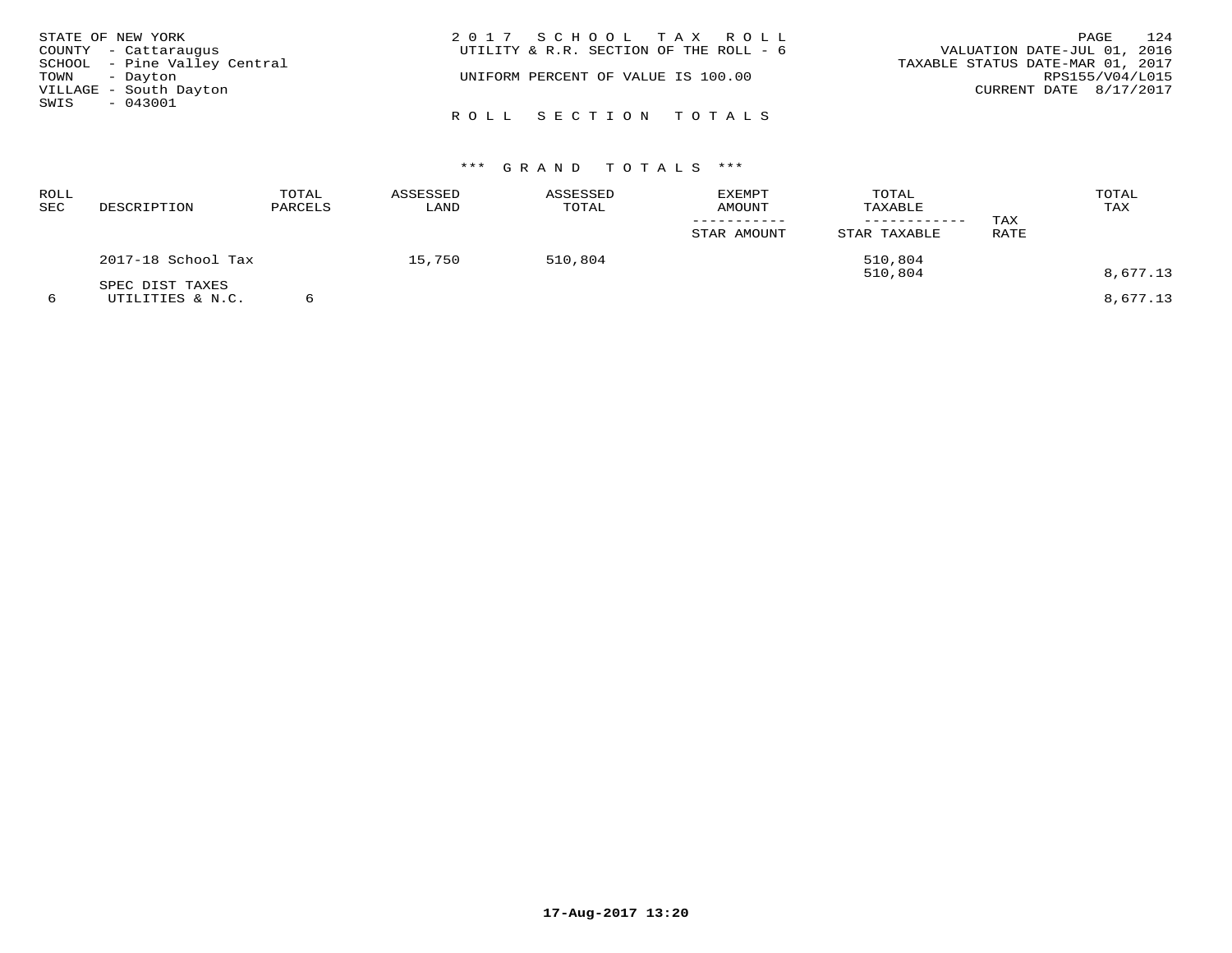| STATE OF NEW YORK<br>COUNTY - Cattaraugus<br>SCHOOL - Pine Valley Central<br>TOWN<br>- Dayton<br>VILLAGE - South Dayton<br>$-043001$<br>SWIS | 2 0 1 7                                      | SCHOOL         | TAX ROLL<br>WHOLLY EXEMPT SECTION OF THE ROLL - 8<br>OWNERS NAME SEQUENCE<br>UNIFORM PERCENT OF VALUE IS 100.00 |               | TAXABLE STATUS DATE-MAR 01, 2017 | PAGE<br>VALUATION DATE-JUL 01, 2016 | 125      |
|----------------------------------------------------------------------------------------------------------------------------------------------|----------------------------------------------|----------------|-----------------------------------------------------------------------------------------------------------------|---------------|----------------------------------|-------------------------------------|----------|
| TAX MAP PARCEL NUMBER                                                                                                                        | PROPERTY LOCATION & CLASS ASSESSMENT         |                | EXEMPTION CODE-------------                                                                                     |               |                                  | ------SCHOOL                        |          |
| CURRENT OWNERS NAME<br>CURRENT OWNERS ADDRESS                                                                                                | SCHOOL DISTRICT<br>PARCEL SIZE/GRID COORD    | LAND<br>TOTAL  | TAX DESCRIPTION<br>SPECIAL DISTRICTS                                                                            |               | TAXABLE VALUE                    | TAX AMOUNT                          |          |
| **********************                                                                                                                       | ***********************                      | ************** |                                                                                                                 |               |                                  |                                     |          |
|                                                                                                                                              | Maple St                                     |                |                                                                                                                 |               | ACCT 0998                        |                                     |          |
| $33.034 - 1 - 11.1$                                                                                                                          | 843 Non-ceil. rr                             |                | IND DEV<br>18020                                                                                                |               |                                  |                                     | 86,333   |
| Cattaraugus County IDA                                                                                                                       | Pine Valley Cen 063001                       | 33,000         | 2017-18 School Tax                                                                                              |               | 0.00                             |                                     | 0.00     |
| 3 E Washington St<br>PO Box 1749                                                                                                             | 58 05<br>09<br>Vill 1.019 Mi Trk Etc         | 86,333         |                                                                                                                 |               |                                  |                                     |          |
| Ellicottville, NY 14731                                                                                                                      | 54% Village                                  |                |                                                                                                                 |               |                                  |                                     |          |
|                                                                                                                                              | ACRES 13.00                                  |                |                                                                                                                 |               |                                  |                                     |          |
|                                                                                                                                              | EAST-1022808 NRTH-0860730                    |                |                                                                                                                 |               |                                  |                                     |          |
|                                                                                                                                              | DEED BOOK 823<br>PG-00486                    |                |                                                                                                                 |               |                                  |                                     |          |
|                                                                                                                                              | FULL MARKET VALUE                            | 86,333         |                                                                                                                 |               |                                  |                                     |          |
|                                                                                                                                              |                                              |                |                                                                                                                 | TOTAL TAX --- |                                  |                                     | $0.00**$ |
|                                                                                                                                              | ********************                         |                |                                                                                                                 |               | **** 33.033-5-39 **********      |                                     |          |
|                                                                                                                                              | Pine St                                      |                |                                                                                                                 |               | ACCT 0675                        |                                     |          |
| $33.033 - 5 - 39$                                                                                                                            | 620 Religious                                |                | RELIGIOUS 25110                                                                                                 |               |                                  |                                     | 3,000    |
| Family Church of Cattaraugus C Pine Valley Cen 063001                                                                                        |                                              | 3,000          | 2017-18 School Tax                                                                                              |               | 0.00                             |                                     | 0.00     |
| PO Box 199                                                                                                                                   | 05<br>09<br>58                               | 3,000          |                                                                                                                 |               |                                  |                                     |          |
| South Dayton, NY 14138                                                                                                                       | 50.00 DPTH 150.00<br>FRNT                    |                |                                                                                                                 |               |                                  |                                     |          |
|                                                                                                                                              | EAST-1022147 NRTH-0860473                    |                |                                                                                                                 |               |                                  |                                     |          |
|                                                                                                                                              | DEED BOOK 18737 PG-7002<br>FULL MARKET VALUE | 3,000          |                                                                                                                 |               |                                  |                                     |          |
|                                                                                                                                              |                                              |                |                                                                                                                 | TOTAL TAX --- |                                  |                                     | $0.00**$ |
|                                                                                                                                              |                                              |                |                                                                                                                 |               |                                  |                                     |          |
|                                                                                                                                              | 213 Pine St                                  |                |                                                                                                                 |               | ACCT 0838                        |                                     |          |
| $33.033 - 5 - 43$                                                                                                                            | 620 Religious                                |                | WHOLLY EX 50000                                                                                                 |               |                                  |                                     | 78,000   |
| Family Church of Cattaraugus C Pine Valley Cen 063001                                                                                        |                                              | 3,900          | 2017-18 School Tax                                                                                              |               | 0.00                             |                                     | 0.00     |
| PO Box 199                                                                                                                                   | 05<br>58<br>09                               | 78,000         |                                                                                                                 |               |                                  |                                     |          |
| South Dayton, NY 14138                                                                                                                       | FRNT<br>89.00 DPTH 150.00                    |                |                                                                                                                 |               |                                  |                                     |          |
|                                                                                                                                              | EAST-1022090 NRTH-0860512                    |                |                                                                                                                 |               |                                  |                                     |          |
|                                                                                                                                              | DEED BOOK 18737 PG-7002                      |                |                                                                                                                 |               |                                  |                                     |          |
|                                                                                                                                              | FULL MARKET VALUE                            | 78,000         |                                                                                                                 |               |                                  |                                     |          |
|                                                                                                                                              | ****************                             |                |                                                                                                                 | TOTAL TAX --- |                                  |                                     | $0.00**$ |
|                                                                                                                                              |                                              |                |                                                                                                                 |               | **** 33.033-5-2 ******           |                                     |          |
| $33.033 - 5 - 2$                                                                                                                             | Second St<br>620 Religious                   |                | RELIGIOUS 25110                                                                                                 |               | ACCT 0824                        |                                     | 7,000    |
| Free Methodist                                                                                                                               | Pine Valley Cen 063001                       | 7,000          | 2017-18 School Tax                                                                                              |               | 0.00                             |                                     | 0.00     |
| Church Of Pine Valley                                                                                                                        | 05<br>09<br>58                               | 7,000          |                                                                                                                 |               |                                  |                                     |          |
| 261                                                                                                                                          | 50.00 DPTH 100.00<br>FRNT                    |                |                                                                                                                 |               |                                  |                                     |          |
| South Dayton, NY ?                                                                                                                           | 0.13<br>ACRES                                |                |                                                                                                                 |               |                                  |                                     |          |
|                                                                                                                                              | EAST-1021245 NRTH-0861057                    |                |                                                                                                                 |               |                                  |                                     |          |
|                                                                                                                                              | DEED BOOK 767<br>PG-01163                    |                |                                                                                                                 |               |                                  |                                     |          |
|                                                                                                                                              | FULL MARKET VALUE                            | 7,000          |                                                                                                                 |               |                                  |                                     |          |
|                                                                                                                                              |                                              |                |                                                                                                                 | TOTAL TAX --- |                                  |                                     | $0.00**$ |
|                                                                                                                                              |                                              |                |                                                                                                                 |               |                                  |                                     |          |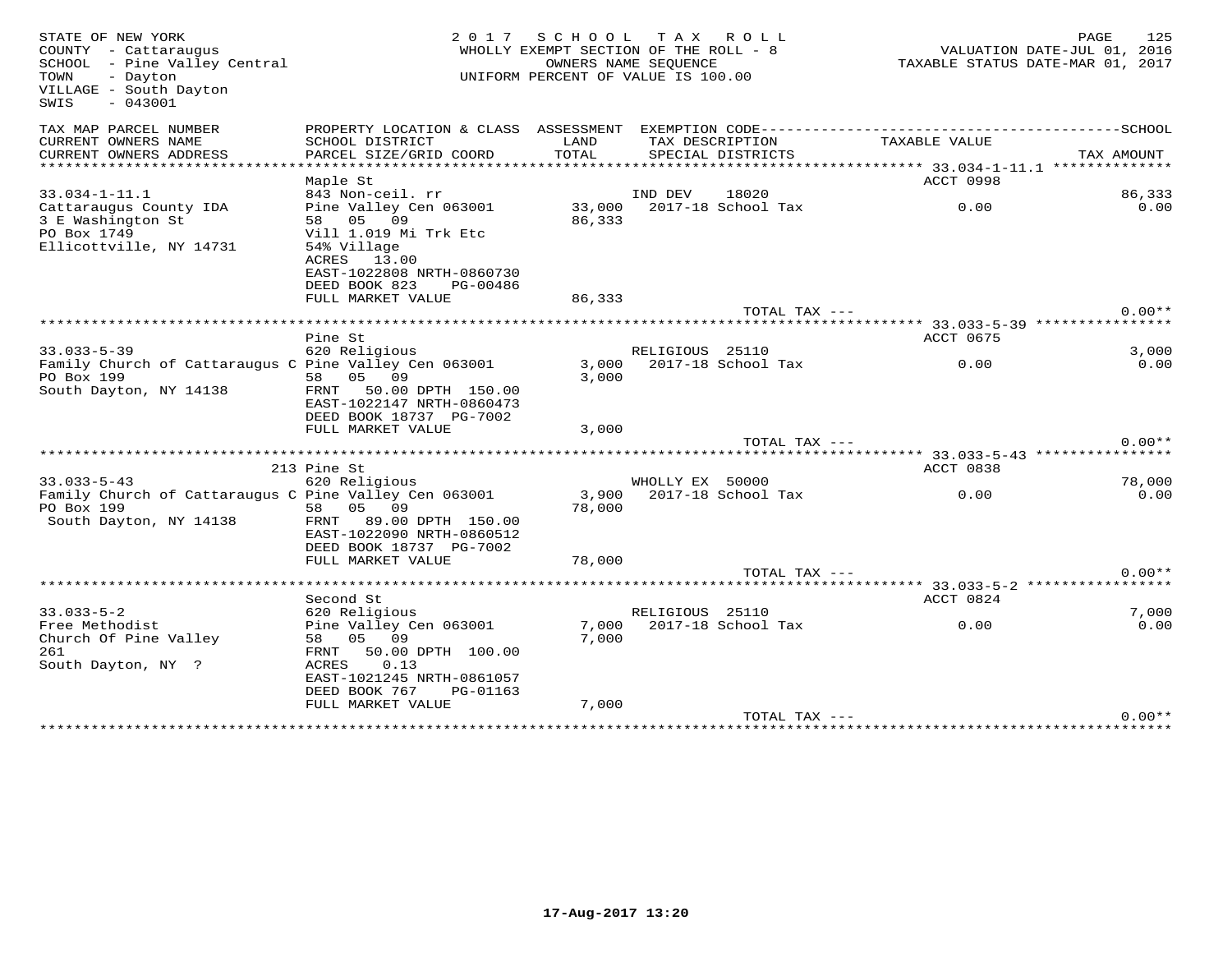| STATE OF NEW YORK<br>COUNTY - Cattaraugus<br>SCHOOL - Pine Valley Central<br>- Dayton<br>TOWN<br>VILLAGE - South Dayton<br>$-043001$<br>SWIS | 2017                                                   | SCHOOL TAX ROLL<br>WHOLLY EXEMPT SECTION OF THE ROLL - 8<br>OWNERS NAME SEQUENCE<br>UNIFORM PERCENT OF VALUE IS 100.00 |                 |                          | VALUATION DATE-JUL 01, 2016<br>TAXABLE STATUS DATE-MAR 01, 2017 | PAGE       | 126      |
|----------------------------------------------------------------------------------------------------------------------------------------------|--------------------------------------------------------|------------------------------------------------------------------------------------------------------------------------|-----------------|--------------------------|-----------------------------------------------------------------|------------|----------|
| TAX MAP PARCEL NUMBER                                                                                                                        |                                                        |                                                                                                                        |                 |                          |                                                                 |            |          |
| CURRENT OWNERS NAME                                                                                                                          | SCHOOL DISTRICT                                        | LAND                                                                                                                   |                 | TAX DESCRIPTION          | TAXABLE VALUE                                                   |            |          |
| CURRENT OWNERS ADDRESS                                                                                                                       | PARCEL SIZE/GRID COORD                                 | TOTAL                                                                                                                  |                 | SPECIAL DISTRICTS        |                                                                 | TAX AMOUNT |          |
|                                                                                                                                              |                                                        |                                                                                                                        |                 |                          |                                                                 |            |          |
| $33.033 - 5 - 3$                                                                                                                             | 327 Pine St<br>620 Religious                           |                                                                                                                        | RELIGIOUS 25110 |                          | <b>ACCT 5014</b>                                                |            | 150,000  |
| Free Methodist Church                                                                                                                        | Pine Valley Cen 063001                                 | 5,000                                                                                                                  |                 | 2017-18 School Tax       | 0.00                                                            |            | 0.00     |
| PO Box 261                                                                                                                                   | 58 05 09                                               | 150,000                                                                                                                |                 |                          |                                                                 |            |          |
| South Dayton, NY 14138                                                                                                                       | 50.00 DPTH 100.00<br>FRNT                              |                                                                                                                        |                 |                          |                                                                 |            |          |
|                                                                                                                                              | EAST-1021268 NRTH-0861133                              |                                                                                                                        |                 |                          |                                                                 |            |          |
|                                                                                                                                              | DEED BOOK 00947 PG-00964                               |                                                                                                                        |                 |                          |                                                                 |            |          |
|                                                                                                                                              | FULL MARKET VALUE                                      | 150,000                                                                                                                |                 |                          |                                                                 |            |          |
| *****************                                                                                                                            |                                                        |                                                                                                                        |                 | TOTAL TAX ---            |                                                                 |            | $0.00**$ |
|                                                                                                                                              | 403 Pine St                                            |                                                                                                                        |                 |                          | ******* 33.033-3-27 ****************<br>ACCT 0839               |            |          |
| $33.033 - 3 - 27$                                                                                                                            | 311 Res vac land                                       |                                                                                                                        | RELIGIOUS 25110 |                          |                                                                 |            | 2,900    |
| Free Methodist Church Of                                                                                                                     | Pine Valley Cen 063001                                 | 2,900                                                                                                                  |                 | 2017-18 School Tax       | 0.00                                                            |            | 0.00     |
| North America                                                                                                                                | 58 05 09                                               | 2,900                                                                                                                  |                 |                          |                                                                 |            |          |
| PO Box 261                                                                                                                                   | FRNT 75.00 DPTH 135.00                                 |                                                                                                                        |                 |                          |                                                                 |            |          |
| South Dayton, NY 14138                                                                                                                       | EAST-1021166 NRTH-0861188                              |                                                                                                                        |                 |                          |                                                                 |            |          |
|                                                                                                                                              | DEED BOOK 825<br>PG-00418                              |                                                                                                                        |                 |                          |                                                                 |            |          |
|                                                                                                                                              | FULL MARKET VALUE                                      | 2,900                                                                                                                  |                 | TOTAL TAX ---            |                                                                 |            | $0.00**$ |
|                                                                                                                                              |                                                        |                                                                                                                        |                 |                          |                                                                 |            |          |
|                                                                                                                                              | 325 Pine St                                            |                                                                                                                        |                 |                          | ACCT 0684                                                       |            |          |
| $33.033 - 5 - 4$                                                                                                                             | 210 1 Family Res                                       |                                                                                                                        | RELIGIOUS 25110 |                          |                                                                 |            | 48,000   |
| Free Methodist Church of SDay Pine Valley Cen 063001                                                                                         |                                                        |                                                                                                                        |                 | 2,500 2017-18 School Tax | 0.00                                                            |            | 0.00     |
| PO Box 261                                                                                                                                   | 58<br>05 09                                            | 48,000                                                                                                                 |                 |                          |                                                                 |            |          |
| South Dayton, NY 14138                                                                                                                       | FRNT<br>50.00 DPTH 100.00                              |                                                                                                                        |                 |                          |                                                                 |            |          |
|                                                                                                                                              | EAST-1021311 NRTH-0861102                              |                                                                                                                        |                 |                          |                                                                 |            |          |
|                                                                                                                                              | DEED BOOK 00944 PG-00706                               |                                                                                                                        |                 |                          |                                                                 |            |          |
|                                                                                                                                              | FULL MARKET VALUE                                      | 48,000                                                                                                                 |                 | TOTAL TAX ---            |                                                                 |            | $0.00**$ |
|                                                                                                                                              |                                                        |                                                                                                                        |                 |                          |                                                                 |            |          |
|                                                                                                                                              | 11 Third St                                            |                                                                                                                        |                 |                          | ACCT 5018                                                       |            |          |
| $33.025 - 1 - 12$                                                                                                                            | 210 1 Family Res                                       |                                                                                                                        | RELIGIOUS 25110 |                          |                                                                 |            | 70,100   |
| Free Methodist Parsonage                                                                                                                     | Pine Valley Cen 063001                                 | 3,500                                                                                                                  |                 | 2017-18 School Tax       | 0.00                                                            |            | 0.00     |
| PO Box 261                                                                                                                                   | 58 05 09                                               | 70,100                                                                                                                 |                 |                          |                                                                 |            |          |
| South Dayton, NY 14138                                                                                                                       | Parsonage                                              |                                                                                                                        |                 |                          |                                                                 |            |          |
|                                                                                                                                              | FRNT<br>55.00 DPTH 244.00<br>EAST-1021351 NRTH-0862364 |                                                                                                                        |                 |                          |                                                                 |            |          |
|                                                                                                                                              | FULL MARKET VALUE                                      | 70,100                                                                                                                 |                 |                          |                                                                 |            |          |
|                                                                                                                                              |                                                        |                                                                                                                        |                 | TOTAL TAX ---            |                                                                 |            | $0.00**$ |
|                                                                                                                                              |                                                        |                                                                                                                        |                 |                          |                                                                 |            |          |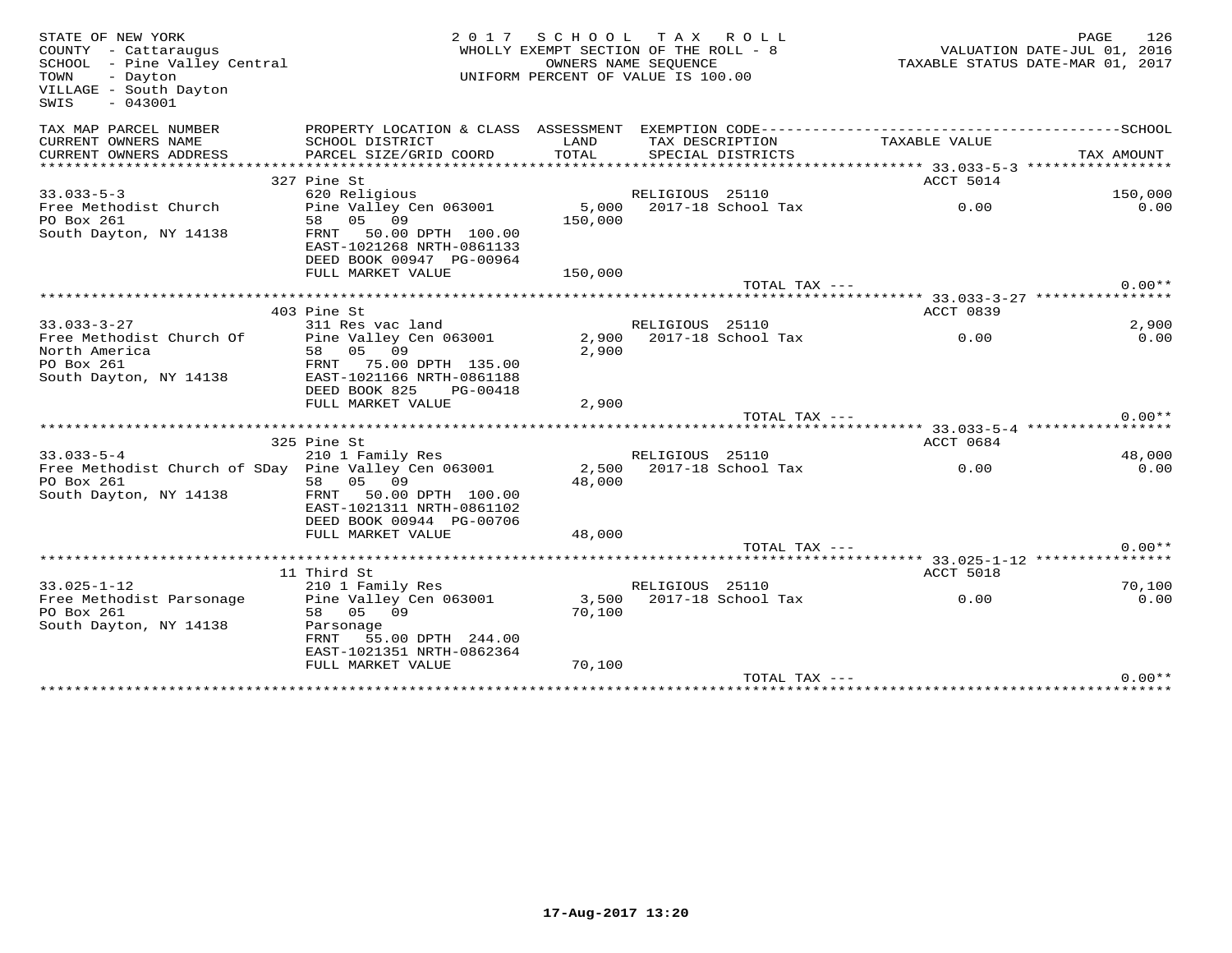| STATE OF NEW YORK<br>COUNTY - Cattaraugus<br>SCHOOL - Pine Valley Central<br>- Dayton<br>TOWN<br>VILLAGE - South Dayton<br>$-043001$<br>SWIS                                                                                                                                                                                 |                                                                                                                                            | 2017 SCHOOL      | TAX ROLL<br>WHOLLY EXEMPT SECTION OF THE ROLL - 8<br>OWNERS NAME SEQUENCE<br>UNIFORM PERCENT OF VALUE IS 100.00 | VALUATION DATE-JUL 01, 2016<br>TAXABLE STATUS DATE-MAR 01, 2017  | PAGE<br>127    |
|------------------------------------------------------------------------------------------------------------------------------------------------------------------------------------------------------------------------------------------------------------------------------------------------------------------------------|--------------------------------------------------------------------------------------------------------------------------------------------|------------------|-----------------------------------------------------------------------------------------------------------------|------------------------------------------------------------------|----------------|
| TAX MAP PARCEL NUMBER<br>CURRENT OWNERS NAME<br>CURRENT OWNERS ADDRESS                                                                                                                                                                                                                                                       | SCHOOL DISTRICT<br>PARCEL SIZE/GRID COORD                                                                                                  | LAND<br>TOTAL    | TAX DESCRIPTION<br>SPECIAL DISTRICTS                                                                            | TAXABLE VALUE                                                    | TAX AMOUNT     |
|                                                                                                                                                                                                                                                                                                                              | 214 Pine St                                                                                                                                |                  |                                                                                                                 | ACCT 0904                                                        |                |
| $33.033 - 5 - 26$<br>Giannini Robert<br>PO Box 126<br>South Dayton, NY 14138                                                                                                                                                                                                                                                 | 432 Gas station<br>Pine Valley Cen 063001<br>58 05 09<br>FRNT 100.00 DPTH 150.00                                                           | 4,100<br>52,000  | Withdrawal 29700<br>2017-18 School Tax                                                                          | 0.00                                                             | 52,000<br>0.00 |
|                                                                                                                                                                                                                                                                                                                              | EAST-1022211 NRTH-0860691<br>DEED BOOK 00968 PG-00083<br>FULL MARKET VALUE                                                                 | 52,000           |                                                                                                                 |                                                                  |                |
|                                                                                                                                                                                                                                                                                                                              |                                                                                                                                            |                  | TOTAL TAX ---                                                                                                   |                                                                  | $0.00**$       |
|                                                                                                                                                                                                                                                                                                                              |                                                                                                                                            |                  |                                                                                                                 |                                                                  |                |
| $33.033 - 4 - 37$                                                                                                                                                                                                                                                                                                            | 328 Pine St<br>620 Religious                                                                                                               |                  | RELIGIOUS 25110                                                                                                 | ACCT 5011                                                        | 140,000        |
| Methodist Church Of<br>South Dayton<br>Attn: Betty Wickham $\frac{50}{20}$ and $\frac{1}{20}$ and $\frac{1}{20}$ and $\frac{1}{20}$ and $\frac{1}{20}$ and $\frac{1}{20}$ and $\frac{1}{20}$ and $\frac{1}{20}$ and $\frac{1}{20}$ and $\frac{1}{20}$ and $\frac{1}{20}$ and $\frac{1}{20}$ and $\frac{1}{20}$ and $\frac{1$ | Pine Valley Cen 063001<br>58 05 09                                                                                                         | 140,000          | 3,000 2017-18 School Tax                                                                                        | 0.00                                                             | 0.00           |
| 624 Rte 83<br>South Dayton, NY 14138                                                                                                                                                                                                                                                                                         | EAST-1021377 NRTH-0861286<br>FULL MARKET VALUE                                                                                             | 140,000          |                                                                                                                 |                                                                  |                |
|                                                                                                                                                                                                                                                                                                                              |                                                                                                                                            |                  | TOTAL TAX ---                                                                                                   |                                                                  | $0.00**$       |
|                                                                                                                                                                                                                                                                                                                              | 63 Main St                                                                                                                                 |                  |                                                                                                                 | ************************ 33.033-1-10.2 ************<br>ACCT 1179 |                |
| $33.033 - 1 - 10.2$                                                                                                                                                                                                                                                                                                          | 411 Apartment                                                                                                                              |                  | NON-PROFIT 25130                                                                                                |                                                                  | 179,300        |
| PV Housing Dev. Fund Co. Inc. Pine Valley Cen 063001<br>715 Central Ave<br>Dunkirk, NY 14048                                                                                                                                                                                                                                 | 58 05 09<br>ACRES<br>2.10<br>EAST-1020373 NRTH-0861604<br>DEED BOOK 7286    PG-9001                                                        | 179,300          | 7,100 2017-18 School Tax                                                                                        | 0.00                                                             | 0.00           |
|                                                                                                                                                                                                                                                                                                                              | FULL MARKET VALUE                                                                                                                          | 179,300          |                                                                                                                 |                                                                  |                |
|                                                                                                                                                                                                                                                                                                                              |                                                                                                                                            |                  | TOTAL TAX ---                                                                                                   |                                                                  | $0.00**$       |
|                                                                                                                                                                                                                                                                                                                              |                                                                                                                                            |                  |                                                                                                                 |                                                                  |                |
| $33.042 - 1 - 1.2$                                                                                                                                                                                                                                                                                                           | OFF Mill St<br>534 Social org.                                                                                                             |                  | VETORG CTS 26100                                                                                                | ACCT 1281                                                        | 70,000         |
| South Dayton American Legion<br>Post 1593 Inc<br>22 Pine St<br>South Dayton, NY 14138                                                                                                                                                                                                                                        | Pine Valley Cen 063001<br>57 05 09<br>5.00<br>ACRES<br>EAST-1022936 NRTH-0859400                                                           | 10,000<br>70,000 | 2017-18 School Tax                                                                                              | 0.00                                                             | 0.00           |
|                                                                                                                                                                                                                                                                                                                              | DEED BOOK 00978 PG-00286                                                                                                                   |                  |                                                                                                                 |                                                                  |                |
|                                                                                                                                                                                                                                                                                                                              | FULL MARKET VALUE                                                                                                                          | 70,000           | TOTAL TAX ---                                                                                                   |                                                                  | $0.00**$       |
|                                                                                                                                                                                                                                                                                                                              |                                                                                                                                            |                  |                                                                                                                 | ********* 33.034-1-2 ***************                             |                |
|                                                                                                                                                                                                                                                                                                                              | Maple St                                                                                                                                   |                  |                                                                                                                 | ACCT 0674                                                        |                |
| $33.034 - 1 - 2$<br>South Dayton Vol Fire Co<br>Number 1 Inc<br>Box 88<br>South Dayton, NY 14138                                                                                                                                                                                                                             | 312 Vac w/imprv<br>Pine Valley Cen 063001<br>58 05 09<br>FRNT 110.00 DPTH 230.00<br>EAST-1022607 NRTH-0860912<br>DEED BOOK 825<br>PG-00648 | 13,100           | FIRE-DEPT 26400<br>2,500 2017-18 School Tax                                                                     | 0.00                                                             | 13,100<br>0.00 |
|                                                                                                                                                                                                                                                                                                                              | FULL MARKET VALUE                                                                                                                          | 13,100           |                                                                                                                 |                                                                  |                |
|                                                                                                                                                                                                                                                                                                                              |                                                                                                                                            |                  | TOTAL TAX ---                                                                                                   |                                                                  | $0.00**$       |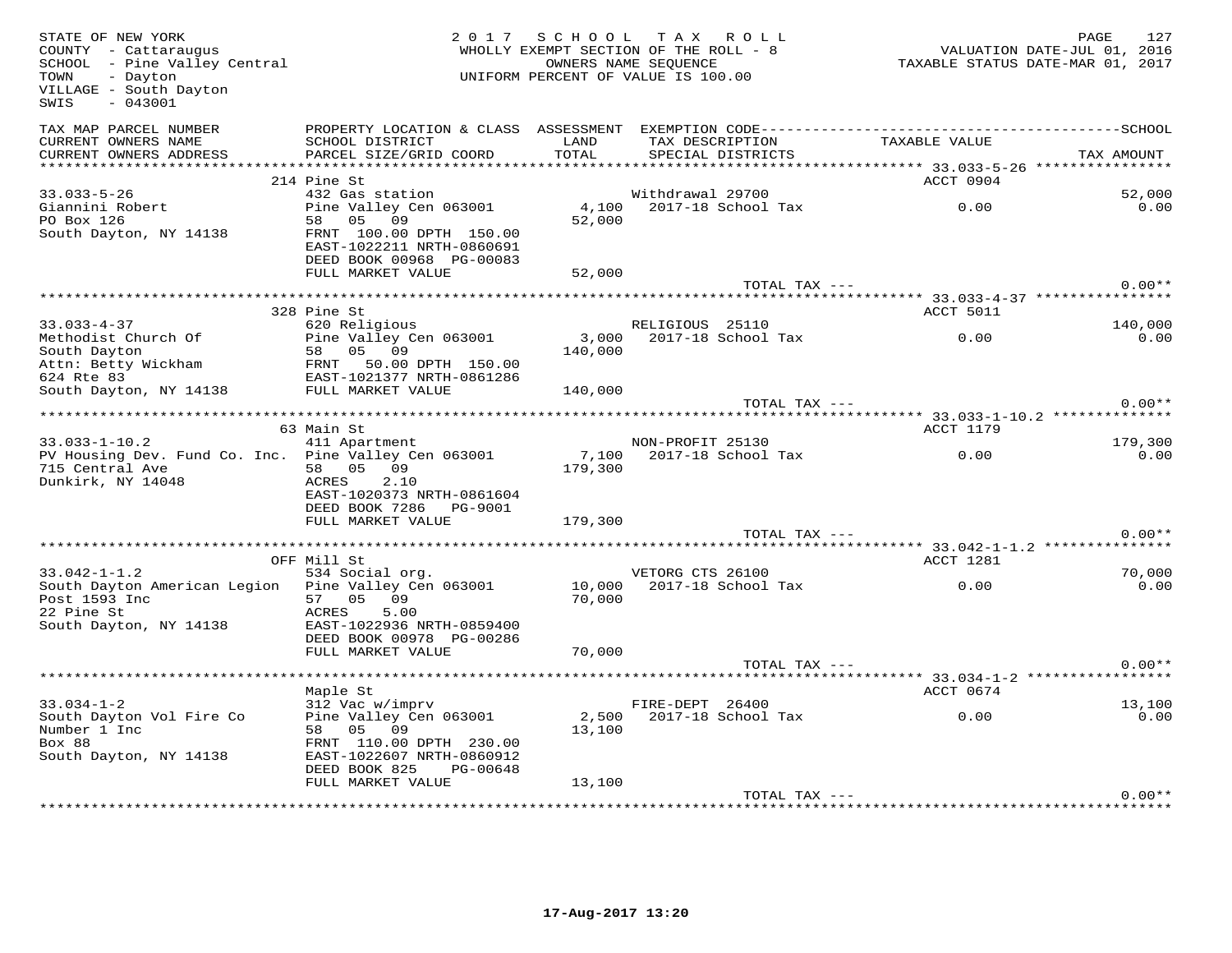| STATE OF NEW YORK<br>COUNTY - Cattaraugus<br>SCHOOL - Pine Valley Central<br>TOWN<br>- Dayton<br>VILLAGE - South Dayton<br>$-043001$<br>SWIS | 2 0 1 7                                                                                                      | SCHOOL TAX ROLL<br>WHOLLY EXEMPT SECTION OF THE ROLL - 8<br>UNIFORM PERCENT OF VALUE IS 100.00 | OWNERS NAME SEQUENCE |                           | PAGE 128<br>VALUATION DATE-JUL 01, 2016<br>TAXABLE STATUS DATE 11 | TAXABLE STATUS DATE-MAR 01, 2017 |
|----------------------------------------------------------------------------------------------------------------------------------------------|--------------------------------------------------------------------------------------------------------------|------------------------------------------------------------------------------------------------|----------------------|---------------------------|-------------------------------------------------------------------|----------------------------------|
| TAX MAP PARCEL NUMBER                                                                                                                        |                                                                                                              |                                                                                                |                      |                           |                                                                   |                                  |
| CURRENT OWNERS NAME                                                                                                                          | SCHOOL DISTRICT                                                                                              | LAND                                                                                           |                      | TAX DESCRIPTION           | TAXABLE VALUE                                                     |                                  |
| CURRENT OWNERS ADDRESS                                                                                                                       | PARCEL SIZE/GRID COORD                                                                                       | TOTAL                                                                                          |                      | SPECIAL DISTRICTS         |                                                                   | TAX AMOUNT                       |
|                                                                                                                                              | 34 First St                                                                                                  |                                                                                                |                      |                           | ACCT 0678                                                         |                                  |
| $33.034 - 1 - 10.1$                                                                                                                          | 662 Police/fire                                                                                              |                                                                                                | FIRE-DEPT 26400      |                           |                                                                   | 292,300                          |
| South Dayton Vol Fire Co                                                                                                                     | Pine Valley Cen 063001                                                                                       |                                                                                                |                      | 12,100 2017-18 School Tax | 0.00                                                              | 0.00                             |
| Number 1 Inc                                                                                                                                 | 58 05 09                                                                                                     | 292,300                                                                                        |                      |                           |                                                                   |                                  |
| PO Box 88                                                                                                                                    | 7.10<br>ACRES                                                                                                |                                                                                                |                      |                           |                                                                   |                                  |
| South Dayton, NY 14138                                                                                                                       | EAST-1022894 NRTH-0861410                                                                                    |                                                                                                |                      |                           |                                                                   |                                  |
|                                                                                                                                              | DEED BOOK 825<br>PG-00646<br>FULL MARKET VALUE                                                               |                                                                                                |                      |                           |                                                                   |                                  |
|                                                                                                                                              |                                                                                                              | 292,300                                                                                        |                      | TOTAL TAX ---             |                                                                   | $0.00**$                         |
|                                                                                                                                              |                                                                                                              |                                                                                                |                      |                           |                                                                   |                                  |
|                                                                                                                                              | Main St                                                                                                      |                                                                                                |                      |                           | ACCT 5005                                                         |                                  |
| $33.025 - 1 - 29$                                                                                                                            | 822 Water supply                                                                                             |                                                                                                | VG-INSIDE 13650      |                           |                                                                   | 495,000                          |
| Village Of South Dayton                                                                                                                      | Pine Valley Cen 063001                                                                                       | 3,200                                                                                          |                      | 2017-18 School Tax        | 0.00                                                              | 0.00                             |
| PO Box 269                                                                                                                                   | 59 05 09                                                                                                     | 495,000                                                                                        |                      |                           |                                                                   |                                  |
| South Dayton, NY 14138                                                                                                                       | Water Tower On 33.025-1-2<br>FRNT 100.00 DPTH 92.70<br>EAST-1021644 NRTH-0863546<br>DEED BOOK 00346 PG-00187 |                                                                                                |                      |                           |                                                                   |                                  |
|                                                                                                                                              | FULL MARKET VALUE                                                                                            | 495,000                                                                                        |                      |                           |                                                                   |                                  |
|                                                                                                                                              |                                                                                                              |                                                                                                |                      | TOTAL TAX ---             |                                                                   | $0.00**$                         |
|                                                                                                                                              |                                                                                                              |                                                                                                |                      |                           |                                                                   |                                  |
|                                                                                                                                              | 547 Pine St                                                                                                  |                                                                                                |                      |                           | ACCT 1196                                                         |                                  |
| $33.033 - 1 - 7.3$                                                                                                                           | 440 Warehouse                                                                                                |                                                                                                | WHOLLY EX 50000      |                           |                                                                   | 118,000                          |
| Village of South Dayton<br>17 Park St                                                                                                        | Pine Valley Cen 063001<br>58 05 09                                                                           | 85,000<br>118,000                                                                              |                      | 2017-18 School Tax        | 0.00                                                              | 0.00                             |
| South Dayton, NY 14138                                                                                                                       | ACRES<br>2.85<br>EAST-1019690 NRTH-0862080                                                                   |                                                                                                |                      |                           |                                                                   |                                  |
|                                                                                                                                              | DEED BOOK 20912 PG-6002                                                                                      |                                                                                                |                      |                           |                                                                   |                                  |
|                                                                                                                                              | FULL MARKET VALUE                                                                                            | 118,000                                                                                        |                      |                           |                                                                   |                                  |
|                                                                                                                                              |                                                                                                              |                                                                                                |                      | TOTAL TAX ---             |                                                                   | $0.00**$                         |
|                                                                                                                                              | Oaks Rd                                                                                                      |                                                                                                |                      |                           | ACCT 1224                                                         |                                  |
| $33.033 - 1 - 7.5$                                                                                                                           | 311 Res vac land                                                                                             |                                                                                                | WHOLLY EX 50000      |                           |                                                                   | 4,300                            |
| Village of South Dayton                                                                                                                      | Pine Valley Cen 063001                                                                                       |                                                                                                |                      | 4,300 2017-18 School Tax  | 0.00                                                              | 0.00                             |
| 17 Park St                                                                                                                                   | 58 05 09                                                                                                     | 4,300                                                                                          |                      |                           |                                                                   |                                  |
| South Dayton, NY 14138                                                                                                                       | 2.35<br>ACRES<br>EAST-1019475 NRTH-0861881<br>DEED BOOK 5783 PG-3003                                         |                                                                                                |                      |                           |                                                                   |                                  |
|                                                                                                                                              | FULL MARKET VALUE                                                                                            | 4,300                                                                                          |                      |                           |                                                                   |                                  |
|                                                                                                                                              |                                                                                                              |                                                                                                |                      | TOTAL TAX ---             |                                                                   | $0.00**$                         |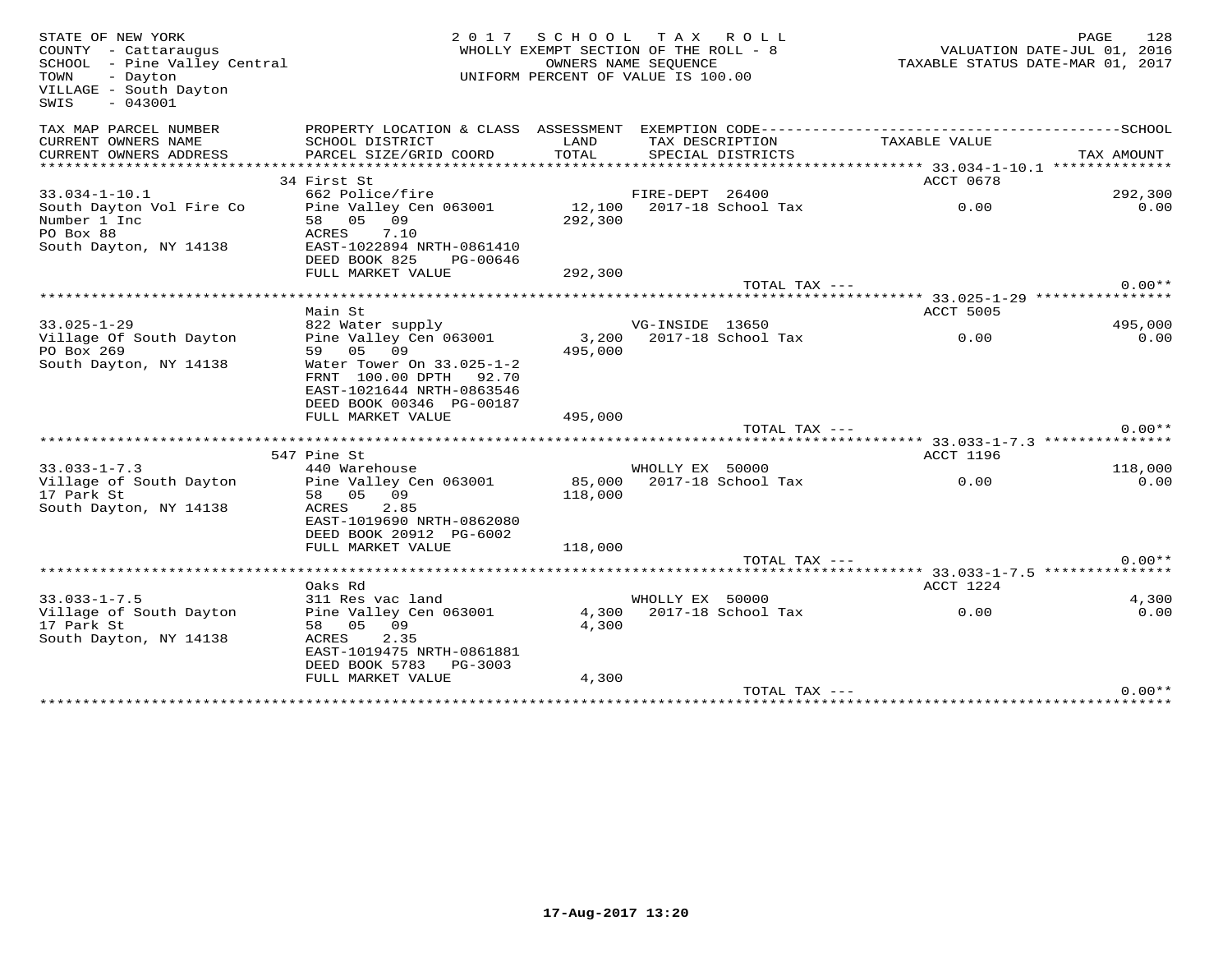| STATE OF NEW YORK<br>COUNTY - Cattaraugus<br>SCHOOL - Pine Valley Central<br>TOWN<br>- Dayton<br>VILLAGE - South Dayton<br>SWIS<br>$-043001$ |                                                                                                                                            | 2017 SCHOOL TAX ROLL<br>WHOLLY EXEMPT SECTION OF THE ROLL - 8<br>OWNERS NAME SEQUENCE<br>UNIFORM PERCENT OF VALUE IS 100.00 |                 |                                      | VALUATION DATE-JUL 01, 2016<br>TAXABLE STATUS DATE-MAR 01, 2017 | PAGE       | 129            |
|----------------------------------------------------------------------------------------------------------------------------------------------|--------------------------------------------------------------------------------------------------------------------------------------------|-----------------------------------------------------------------------------------------------------------------------------|-----------------|--------------------------------------|-----------------------------------------------------------------|------------|----------------|
| TAX MAP PARCEL NUMBER<br>CURRENT OWNERS NAME<br>CURRENT OWNERS ADDRESS<br>***********************                                            | SCHOOL DISTRICT<br>PARCEL SIZE/GRID COORD                                                                                                  | LAND<br>TOTAL                                                                                                               |                 | TAX DESCRIPTION<br>SPECIAL DISTRICTS | TAXABLE VALUE                                                   | TAX AMOUNT |                |
|                                                                                                                                              | Pine St                                                                                                                                    |                                                                                                                             |                 |                                      | ACCT 2013001                                                    |            |                |
| $33.033 - 1 - 7.6$                                                                                                                           | 557 Outdr sport                                                                                                                            |                                                                                                                             | WHOLLY EX 50000 |                                      |                                                                 |            | 8,500          |
| Village of South Dayton<br>17 Park St<br>South Dayton, NY 14138                                                                              | Pine Valley Cen 063001<br>58 05 09<br>ACRES<br>1.44<br>EAST-1020013 NRTH-0861889<br>DEED BOOK 18110 PG-6001<br>FULL MARKET VALUE           | 8,500<br>8,500<br>8,500                                                                                                     |                 | 2017-18 School Tax                   | 0.00                                                            |            | 0.00           |
|                                                                                                                                              |                                                                                                                                            |                                                                                                                             |                 | TOTAL TAX ---                        |                                                                 |            | $0.00**$       |
|                                                                                                                                              |                                                                                                                                            |                                                                                                                             |                 |                                      |                                                                 |            |                |
|                                                                                                                                              | 17 Park St                                                                                                                                 |                                                                                                                             |                 |                                      | ACCT 5002                                                       |            |                |
| $33.033 - 5 - 27$<br>Village Of South Dayton<br>PO Box 269                                                                                   | 652 Govt bldgs<br>Pine Valley Cen 063001<br>58 05 09                                                                                       | 2,600<br>95,000                                                                                                             | VG-INSIDE 13650 | 2017-18 School Tax                   | 0.00                                                            |            | 95,000<br>0.00 |
| South Dayton, NY 14138                                                                                                                       | FRNT 66.00 DPTH 91.00<br>EAST-1022410 NRTH-0860791<br>FULL MARKET VALUE                                                                    | 95,000                                                                                                                      |                 |                                      |                                                                 |            |                |
|                                                                                                                                              | *****************************                                                                                                              |                                                                                                                             |                 | TOTAL TAX ---                        | ****** 33.034-1-9 ****************                              |            | $0.00**$       |
|                                                                                                                                              | First St                                                                                                                                   |                                                                                                                             |                 |                                      | ACCT 5003                                                       |            |                |
| $33.034 - 1 - 9$                                                                                                                             | 963 Municpl park                                                                                                                           |                                                                                                                             | VG-INSIDE 13650 |                                      |                                                                 |            | 20,600         |
| Village Of South Dayton<br>PO Box 269<br>South Dayton, NY 14138                                                                              | Pine Valley Cen 063001<br>58 05 09<br>ACRES<br>5.05<br>EAST-1022546 NRTH-0861299<br>DEED BOOK 410<br>PG-00292                              | 20,600                                                                                                                      |                 | 12,600 2017-18 School Tax            | 0.00                                                            |            | 0.00           |
|                                                                                                                                              | FULL MARKET VALUE                                                                                                                          | 20,600                                                                                                                      |                 | TOTAL TAX ---                        |                                                                 |            | $0.00**$       |
|                                                                                                                                              |                                                                                                                                            |                                                                                                                             |                 |                                      |                                                                 |            |                |
|                                                                                                                                              | First St                                                                                                                                   |                                                                                                                             |                 |                                      | ACCT 1201                                                       |            |                |
| $33.034 - 1 - 10.2$                                                                                                                          | 311 Res vac land                                                                                                                           |                                                                                                                             | VG-INSIDE 13650 |                                      |                                                                 |            | 900            |
| Village Of South Dayton<br>PO Box 269<br>South Dayton, NY 14138                                                                              | Pine Valley Cen 063001<br>58 05 09<br>FRNT 50.00 DPTH 316.00<br>EAST-1022626 NRTH-0861739<br>DEED BOOK 908<br>PG-00019                     | 900<br>900                                                                                                                  |                 | 2017-18 School Tax                   | 0.00                                                            |            | 0.00           |
|                                                                                                                                              | FULL MARKET VALUE                                                                                                                          | 900                                                                                                                         |                 |                                      |                                                                 |            |                |
|                                                                                                                                              |                                                                                                                                            |                                                                                                                             |                 | TOTAL TAX ---                        |                                                                 |            | $0.00**$       |
|                                                                                                                                              |                                                                                                                                            |                                                                                                                             |                 |                                      | ********* 33.034-1-10.3 ************                            |            |                |
|                                                                                                                                              | Maple St (Off)                                                                                                                             |                                                                                                                             |                 |                                      | ACCT 1202                                                       |            |                |
| $33.034 - 1 - 10.3$<br>Village Of South Dayton<br>PO Box 269<br>South Dayton, NY 14138                                                       | 311 Res vac land<br>Pine Valley Cen 063001<br>58 05 09<br>FRNT 46.82 DPTH 271.75<br>EAST-1023234 NRTH-0861383<br>DEED BOOK 908<br>PG-00021 | 800                                                                                                                         | VG-INSIDE 13650 | 800 2017-18 School Tax               | 0.00                                                            |            | 800<br>0.00    |
|                                                                                                                                              | FULL MARKET VALUE                                                                                                                          | 800                                                                                                                         |                 |                                      |                                                                 |            |                |
|                                                                                                                                              |                                                                                                                                            |                                                                                                                             |                 | TOTAL TAX ---                        |                                                                 |            | $0.00**$       |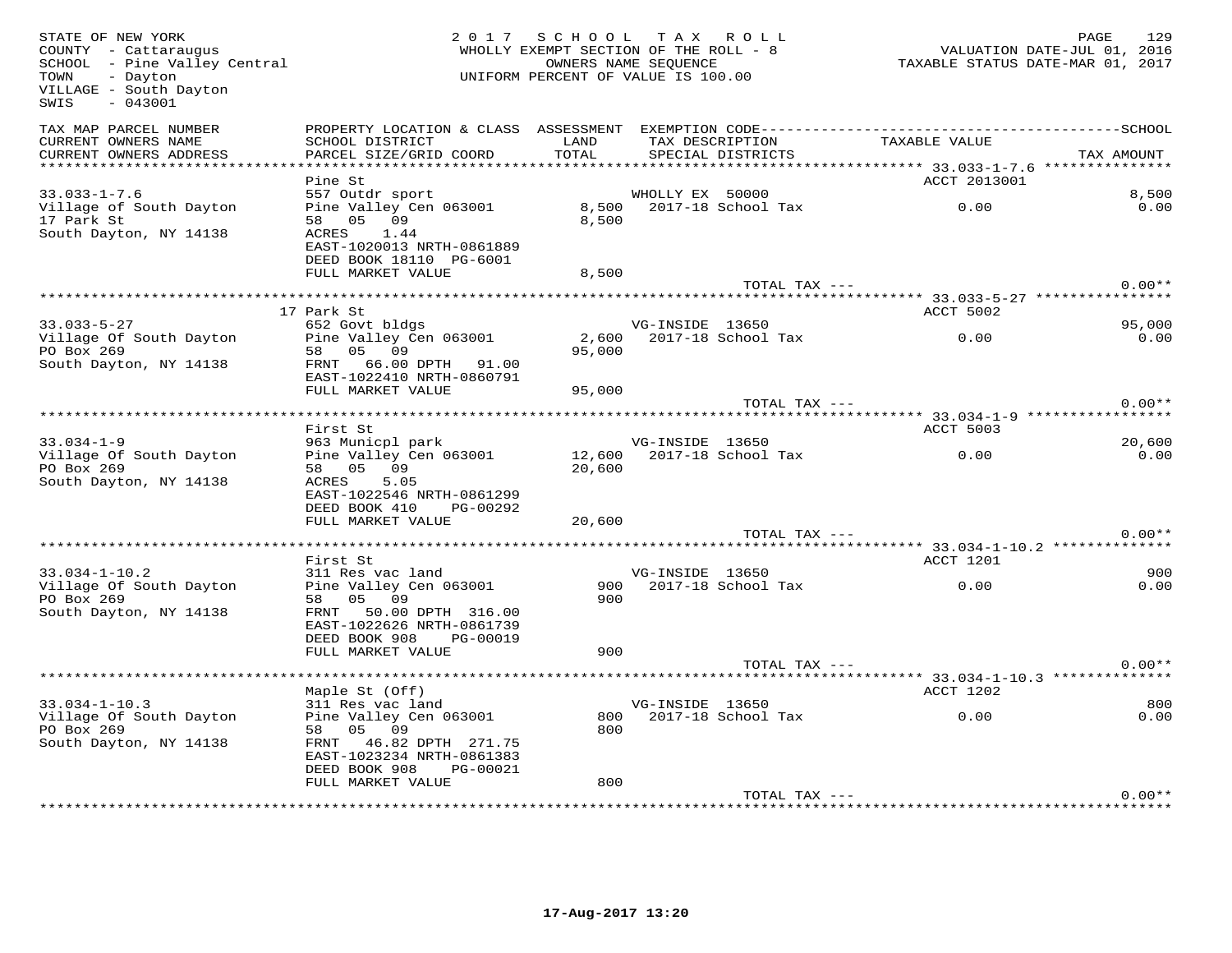| STATE OF NEW YORK<br>COUNTY - Cattaraugus<br>SCHOOL - Pine Valley Central<br>TOWN<br>- Dayton<br>VILLAGE - South Dayton<br>$-043001$<br>SWIS |                                                                                                                                                         | 2017 SCHOOL TAX ROLL<br>WHOLLY EXEMPT SECTION OF THE ROLL - 8<br>OWNERS NAME SEQUENCE<br>UNIFORM PERCENT OF VALUE IS 100.00 |                 |                          | TAXABLE STATUS DATE-MAR 01, 2017 | PAGE<br>VALUATION DATE-JUL 01, 2016 | 130         |
|----------------------------------------------------------------------------------------------------------------------------------------------|---------------------------------------------------------------------------------------------------------------------------------------------------------|-----------------------------------------------------------------------------------------------------------------------------|-----------------|--------------------------|----------------------------------|-------------------------------------|-------------|
| TAX MAP PARCEL NUMBER<br>CURRENT OWNERS NAME                                                                                                 | SCHOOL DISTRICT                                                                                                                                         | LAND                                                                                                                        |                 | TAX DESCRIPTION          | TAXABLE VALUE                    |                                     |             |
| CURRENT OWNERS ADDRESS<br>*************************                                                                                          | PARCEL SIZE/GRID COORD                                                                                                                                  | TOTAL                                                                                                                       |                 | SPECIAL DISTRICTS        |                                  | TAX AMOUNT                          |             |
| $33.034 - 1 - 11.2$                                                                                                                          | Pine St<br>341 Ind vac w/im                                                                                                                             |                                                                                                                             | VG-INSIDE 13650 |                          |                                  |                                     | 3,500       |
| Village of South Dayton<br>17 Park St<br>South Dayton, NY 14138                                                                              | Pine Valley Cen 063001<br>FRNT 301.00 DPTH 43.00<br>EAST-1022528 NRTH-0860541<br>DEED BOOK 7334 PG-8001                                                 | 3,500                                                                                                                       |                 | 3,000 2017-18 School Tax | 0.00                             |                                     | 0.00        |
|                                                                                                                                              | FULL MARKET VALUE                                                                                                                                       | 3,500                                                                                                                       |                 |                          |                                  |                                     |             |
|                                                                                                                                              |                                                                                                                                                         |                                                                                                                             |                 | TOTAL TAX ---            |                                  |                                     | $0.00**$    |
|                                                                                                                                              | Park St                                                                                                                                                 |                                                                                                                             |                 |                          | ACCT 5004                        |                                     |             |
| $33.034 - 3 - 4$                                                                                                                             | 312 Vac w/imprv                                                                                                                                         |                                                                                                                             | VG-INSIDE 13650 |                          |                                  |                                     | 5,400       |
| Village Of South Dayton<br>PO Box 269<br>South Dayton, NY 14138                                                                              | Pine Valley Cen 063001<br>58 05 09<br>Village Park<br>FRNT 110.00 DPTH 301.00<br>ACRES<br>0.55<br>EAST-1022464 NRTH-0860618<br>DEED BOOK 00982 PG-00487 | 5.400                                                                                                                       |                 | 3,200 2017-18 School Tax | 0.00                             |                                     | 0.00        |
|                                                                                                                                              | FULL MARKET VALUE                                                                                                                                       | 5,400                                                                                                                       |                 |                          |                                  |                                     |             |
|                                                                                                                                              |                                                                                                                                                         |                                                                                                                             |                 | TOTAL TAX ---            |                                  |                                     | $0.00**$    |
|                                                                                                                                              | Mill St                                                                                                                                                 |                                                                                                                             |                 |                          | ACCT 1328                        |                                     |             |
| $33.034 - 3 - 21.3$<br>Village Of South Dayton<br>PO Box 269<br>South Dayton, NY 14138                                                       | 330 Vacant comm<br>Pine Valley Cen 063001<br>49/57 05 09<br>83.00 DPTH 100.00<br>FRNT<br>EAST-1022331 NRTH-0859744<br>DEED BOOK 01010 PG-00627          | 200<br>200                                                                                                                  | VG-INSIDE 13650 | 2017-18 School Tax       | 0.00                             |                                     | 200<br>0.00 |
|                                                                                                                                              | FULL MARKET VALUE                                                                                                                                       | 200                                                                                                                         |                 |                          |                                  |                                     |             |
|                                                                                                                                              |                                                                                                                                                         |                                                                                                                             |                 | TOTAL TAX ---            |                                  |                                     | $0.00**$    |
|                                                                                                                                              | Mill St                                                                                                                                                 |                                                                                                                             |                 |                          | ACCT 1205                        |                                     |             |
| $33.041 - 1 - 1.3$                                                                                                                           | 330 Vacant comm                                                                                                                                         |                                                                                                                             | VG-INSIDE 13650 |                          |                                  |                                     | 1,300       |
| Village Of South Dayton<br>PO Box 269<br>South Dayton, NY 14138                                                                              | Pine Valley Cen 063001<br>57 05 09<br>ACRES<br>1.26<br>EAST-1021601 NRTH-0858549<br>DEED BOOK 911<br>PG-00357                                           | 1,300                                                                                                                       |                 | 1,300 2017-18 School Tax | 0.00                             |                                     | 0.00        |
|                                                                                                                                              | FULL MARKET VALUE                                                                                                                                       | 1,300                                                                                                                       |                 | TOTAL TAX ---            |                                  |                                     | $0.00**$    |
|                                                                                                                                              |                                                                                                                                                         |                                                                                                                             |                 |                          |                                  |                                     |             |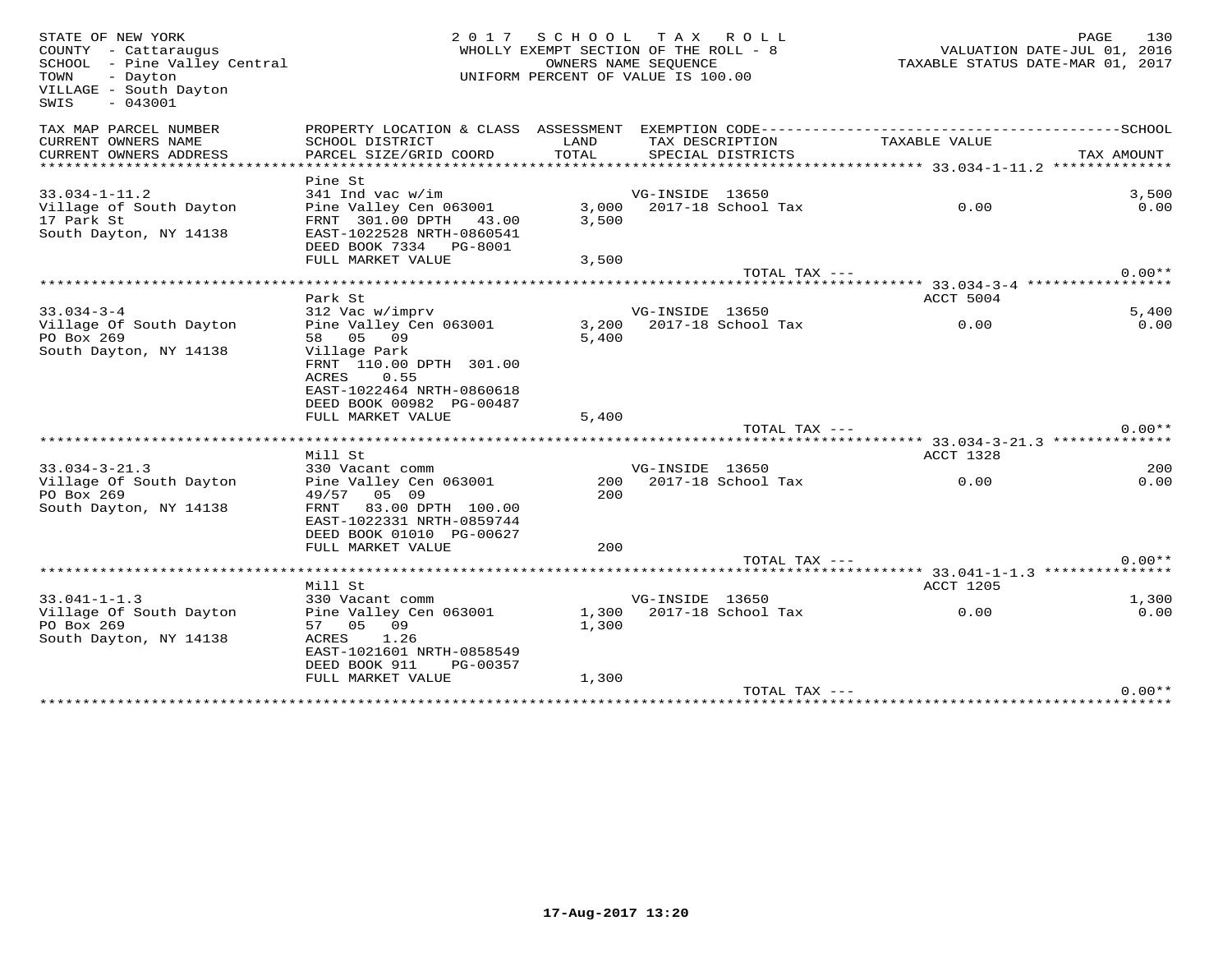| STATE OF NEW YORK<br>COUNTY - Cattaraugus<br>SCHOOL - Pine Valley Central<br>- Dayton<br>TOWN<br>VILLAGE - South Dayton<br>SWIS<br>$-043001$ |                                                                                                                                       | 2017 SCHOOL TAX ROLL<br>WHOLLY EXEMPT SECTION OF THE ROLL - 8<br>OWNERS NAME SEOUENCE<br>UNIFORM PERCENT OF VALUE IS 100.00 |                 |                                      | VALUATION DATE-JUL 01, 2016<br>TAXABLE STATUS DATE-MAR 01, 2017 | PAGE<br>131    |
|----------------------------------------------------------------------------------------------------------------------------------------------|---------------------------------------------------------------------------------------------------------------------------------------|-----------------------------------------------------------------------------------------------------------------------------|-----------------|--------------------------------------|-----------------------------------------------------------------|----------------|
| TAX MAP PARCEL NUMBER<br>CURRENT OWNERS NAME<br>CURRENT OWNERS ADDRESS                                                                       | SCHOOL DISTRICT<br>PARCEL SIZE/GRID COORD                                                                                             | LAND<br>TOTAL                                                                                                               |                 | TAX DESCRIPTION<br>SPECIAL DISTRICTS | TAXABLE VALUE                                                   | TAX AMOUNT     |
|                                                                                                                                              |                                                                                                                                       |                                                                                                                             |                 |                                      |                                                                 |                |
| $33.041 - 1 - 5$                                                                                                                             | 50 First Ave<br>710 Manufacture                                                                                                       |                                                                                                                             | VG-INSIDE 13650 |                                      | ACCT 0681                                                       | 205,000        |
| Village of South Dayton<br>17 Park Street<br>South Dayton, NY 14138                                                                          | Pine Valley Cen 063001<br>58 05 09<br>ACRES<br>3.86<br>EAST-1021448 NRTH-0859248<br>DEED BOOK 23968 PG-5001                           | 205,000                                                                                                                     |                 | 13,900 2017-18 School Tax            | 0.00                                                            | 0.00           |
|                                                                                                                                              | FULL MARKET VALUE                                                                                                                     | 205,000                                                                                                                     |                 |                                      |                                                                 |                |
|                                                                                                                                              |                                                                                                                                       |                                                                                                                             |                 | TOTAL TAX ---                        |                                                                 | $0.00**$       |
|                                                                                                                                              | First Ave                                                                                                                             |                                                                                                                             |                 |                                      | ACCT 0680                                                       |                |
| $33.041 - 1 - 6$                                                                                                                             | 330 Vacant comm                                                                                                                       |                                                                                                                             | VG-INSIDE 13650 |                                      |                                                                 | 4,400          |
| Village of South Dayton<br>17 Park Street<br>South Dayton, NY 14138                                                                          | Pine Valley Cen 063001<br>57 05 09<br>FRNT 104.00 DPTH 270.00<br>EAST-1021673 NRTH-0859580<br>DEED BOOK 23968 PG-5001                 | 4,400<br>4,400                                                                                                              |                 | 2017-18 School Tax                   | 0.00                                                            | 0.00           |
|                                                                                                                                              | FULL MARKET VALUE                                                                                                                     | 4,400                                                                                                                       |                 |                                      |                                                                 |                |
|                                                                                                                                              |                                                                                                                                       |                                                                                                                             |                 | TOTAL TAX ---                        |                                                                 | $0.00**$       |
|                                                                                                                                              |                                                                                                                                       |                                                                                                                             |                 |                                      |                                                                 |                |
|                                                                                                                                              | First Ave                                                                                                                             |                                                                                                                             |                 |                                      | ACCT 5009                                                       |                |
| $33.041 - 1 - 7$<br>Village Of South Dayton<br>PO Box 269<br>South Dayton, NY 14138                                                          | 312 Vac w/imprv<br>Pine Valley Cen 063001<br>57/58 05 09<br>FRNT 153.00 DPTH 155.00<br>EAST-1021657 NRTH-0859697<br>FULL MARKET VALUE | 4,900<br>4,900                                                                                                              | VG-INSIDE 13650 | 3,300 2017-18 School Tax             | 0.00                                                            | 4,900<br>0.00  |
|                                                                                                                                              |                                                                                                                                       |                                                                                                                             |                 | TOTAL TAX ---                        |                                                                 | $0.00**$       |
|                                                                                                                                              |                                                                                                                                       |                                                                                                                             |                 |                                      |                                                                 |                |
|                                                                                                                                              | Mill St                                                                                                                               |                                                                                                                             |                 |                                      | ACCT 1329                                                       |                |
| $33.042 - 1 - 1.3$<br>Village Of South Dayton<br>PO Box 269<br>South Dayton, NY 14138                                                        | 822 Water supply<br>Pine Valley Cen 063001<br>ACRES 12.00<br>EAST-1022805 NRTH-0858831<br>DEED BOOK 01010 PG-00627                    | 12,000<br>50,000                                                                                                            | VG-INSIDE 13650 | 2017-18 School Tax                   | 0.00                                                            | 50,000<br>0.00 |
|                                                                                                                                              | FULL MARKET VALUE                                                                                                                     | 50,000                                                                                                                      |                 | TOTAL TAX ---                        |                                                                 | $0.00**$       |
|                                                                                                                                              |                                                                                                                                       |                                                                                                                             |                 |                                      |                                                                 |                |
|                                                                                                                                              | Dredge Rd                                                                                                                             |                                                                                                                             |                 |                                      | ACCT 1323                                                       |                |
| $33.042 - 1 - 2.2$                                                                                                                           | 311 Res vac land                                                                                                                      |                                                                                                                             | VG-INSIDE 13650 |                                      |                                                                 | 3.000          |
| Village Of South Dayton<br>PO Box 269<br>South Dayton, NY 14138                                                                              | Pine Valley Cen 063001<br>49 05 09<br>2.75<br>ACRES<br>EAST-1023301 NRTH-0858991<br>DEED BOOK 01002 PG-00839                          | 3,000                                                                                                                       |                 | 3,000 2017-18 School Tax             | 0.00                                                            | 0.00           |
|                                                                                                                                              | FULL MARKET VALUE                                                                                                                     | 3,000                                                                                                                       |                 |                                      |                                                                 |                |
|                                                                                                                                              |                                                                                                                                       |                                                                                                                             |                 | TOTAL TAX ---                        |                                                                 | $0.00**$       |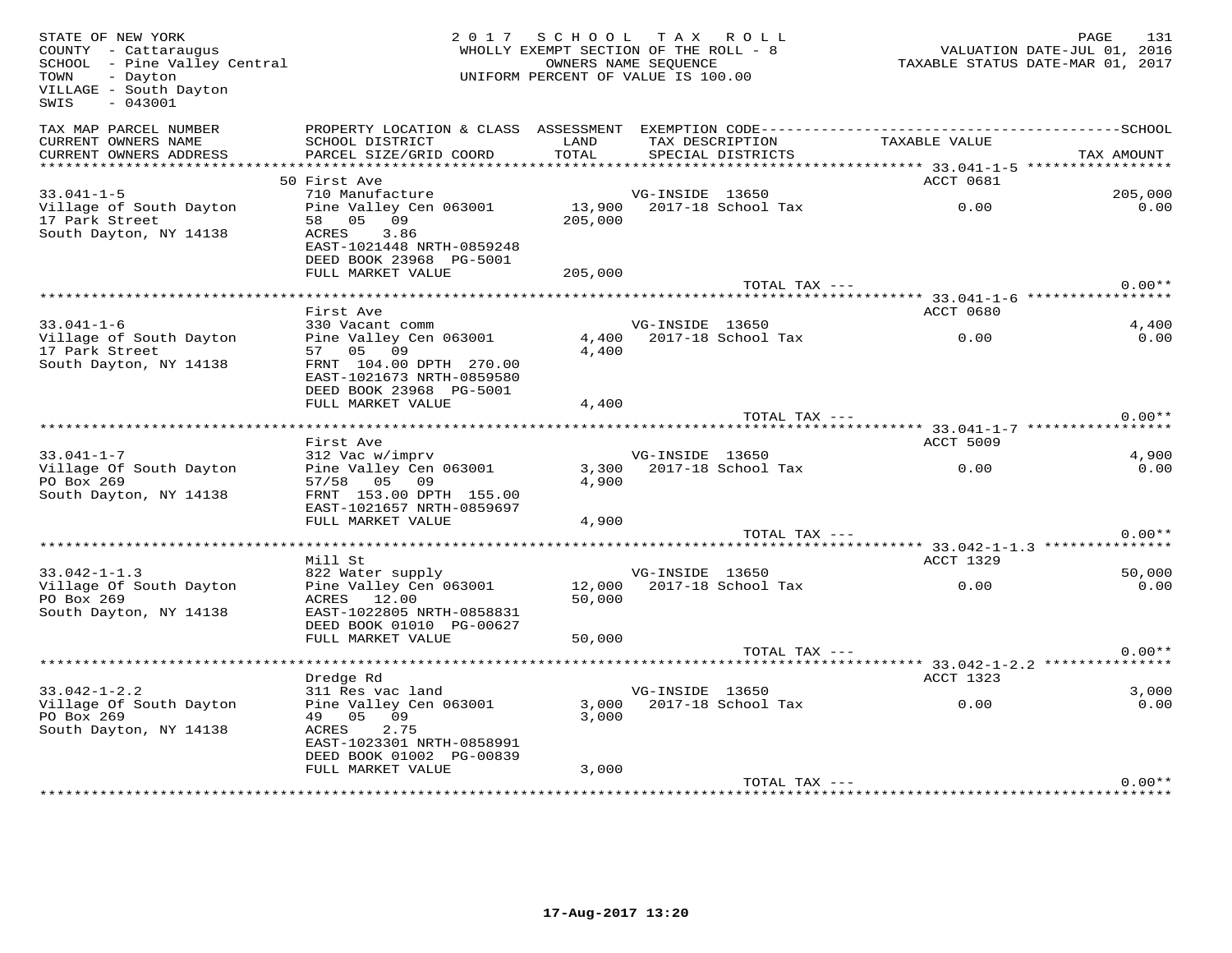| STATE OF NEW YORK<br>COUNTY<br>- Cattaraugus<br>- Pine Valley Central<br>SCHOOL<br>TOWN<br>- Dayton<br>VILLAGE - South Dayton<br>SWIS<br>$-043001$ | 2 0 1 7                              | SCHOOL<br>WHOLLY EXEMPT SECTION OF THE ROLL - 8<br>OWNERS NAME SEOUENCE<br>UNIFORM PERCENT OF VALUE IS 100.00 | T A X           | R O L L            | TAXABLE STATUS DATE-MAR 01, 2017           | PAGE<br>VALUATION DATE-JUL 01, 2016 | 132      |
|----------------------------------------------------------------------------------------------------------------------------------------------------|--------------------------------------|---------------------------------------------------------------------------------------------------------------|-----------------|--------------------|--------------------------------------------|-------------------------------------|----------|
| TAX MAP PARCEL NUMBER                                                                                                                              | PROPERTY LOCATION & CLASS ASSESSMENT |                                                                                                               |                 |                    | EXEMPTION CODE---------------------------- | --------------SCHOOL                |          |
| CURRENT OWNERS NAME                                                                                                                                | SCHOOL DISTRICT                      | LAND                                                                                                          |                 | TAX DESCRIPTION    | TAXABLE VALUE                              |                                     |          |
| CURRENT OWNERS ADDRESS                                                                                                                             | PARCEL SIZE/GRID COORD               | TOTAL                                                                                                         |                 | SPECIAL DISTRICTS  |                                            | TAX AMOUNT                          |          |
|                                                                                                                                                    |                                      |                                                                                                               |                 |                    |                                            | ***************                     |          |
|                                                                                                                                                    | Pine St                              |                                                                                                               |                 |                    | ACCT 5028                                  |                                     |          |
| $33.042 - 1 - 3.2$                                                                                                                                 | 314 Rural vac<10                     |                                                                                                               | VG-INSIDE 13650 |                    |                                            |                                     | 3,300    |
| Village Of South Dayton                                                                                                                            | Pine Valley Cen 063001               | 3,300                                                                                                         |                 | 2017-18 School Tax | 0.00                                       |                                     | 0.00     |
| PO Box 269                                                                                                                                         | 49 05<br>09                          | 3,300                                                                                                         |                 |                    |                                            |                                     |          |
| South Dayton, NY 14138                                                                                                                             | 3.30<br>ACRES                        |                                                                                                               |                 |                    |                                            |                                     |          |
|                                                                                                                                                    | EAST-1023922 NRTH-0859505            |                                                                                                               |                 |                    |                                            |                                     |          |
|                                                                                                                                                    | DEED BOOK 789<br>PG-01152            |                                                                                                               |                 |                    |                                            |                                     |          |
|                                                                                                                                                    | FULL MARKET VALUE                    | 3,300                                                                                                         |                 | TOTAL TAX $---$    |                                            |                                     | $0.00**$ |
|                                                                                                                                                    |                                      |                                                                                                               |                 |                    |                                            |                                     |          |
|                                                                                                                                                    | W. Of R.r.                           |                                                                                                               |                 |                    | <b>ACCT 1115</b>                           |                                     |          |
| 630.001-9916-999.988/288                                                                                                                           | 744 Petro prod                       |                                                                                                               | VG-INSIDE 13650 |                    |                                            |                                     | 20,000   |
| Village Of South Dayton                                                                                                                            | Pine Valley Cen 063001               | $\Omega$                                                                                                      |                 | 2017-18 School Tax | 0.00                                       |                                     | 0.00     |
| PO Box 269                                                                                                                                         | 3950 Ft Of 4 In Plastic              | 20,000                                                                                                        |                 |                    |                                            |                                     |          |
| South Dayton, NY 14138                                                                                                                             | ACRES<br>0.01                        |                                                                                                               |                 |                    |                                            |                                     |          |
|                                                                                                                                                    | DEED BOOK 899<br>PG-00926            |                                                                                                               |                 |                    |                                            |                                     |          |
|                                                                                                                                                    | FULL MARKET VALUE                    | 20,000                                                                                                        |                 |                    |                                            |                                     |          |
|                                                                                                                                                    |                                      |                                                                                                               |                 | TOTAL TAX ---      |                                            |                                     | $0.00**$ |
|                                                                                                                                                    |                                      |                                                                                                               |                 |                    |                                            |                                     |          |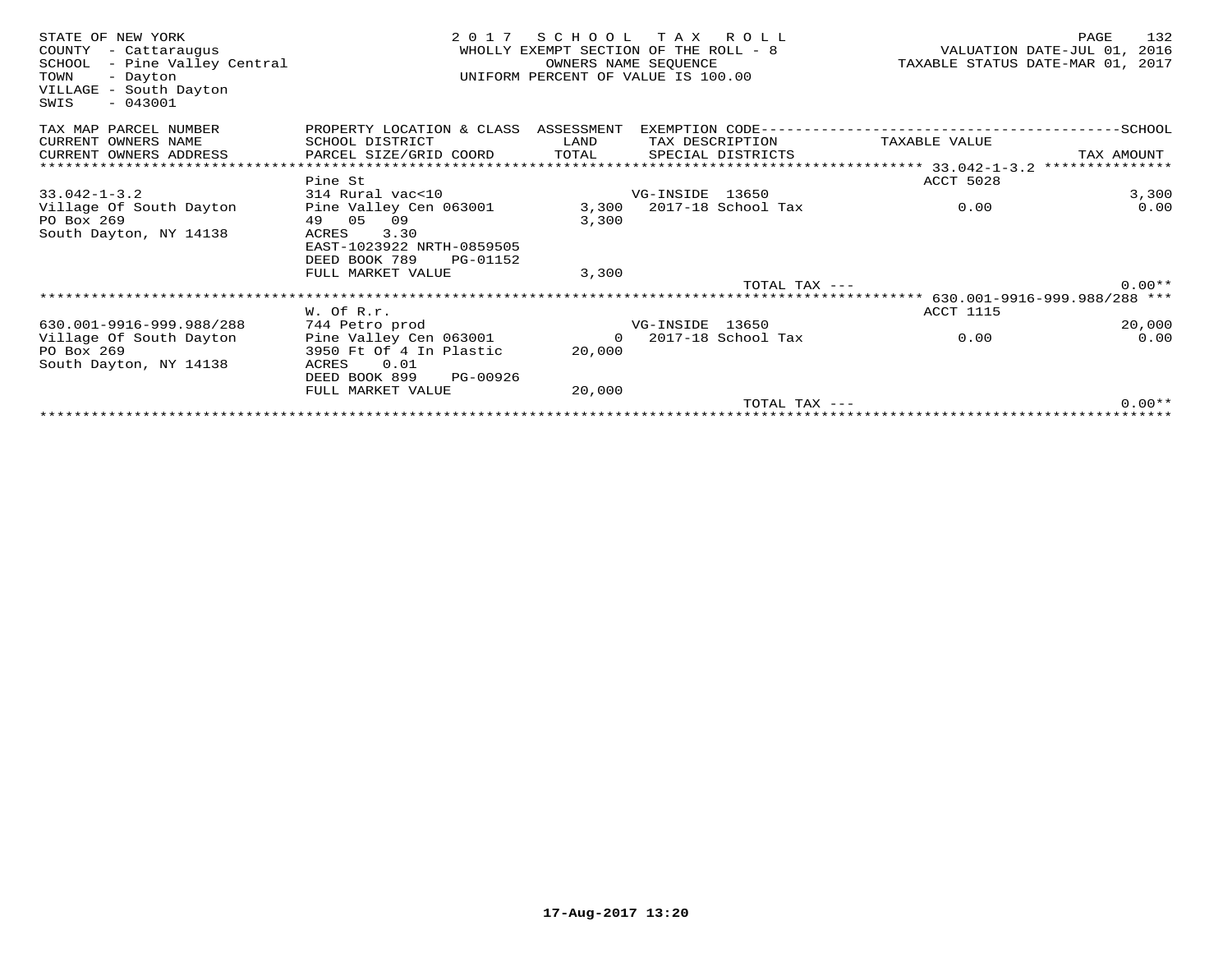| STATE OF NEW YORK            | 2017 SCHOOL TAX ROLL                  | 133<br>PAGE                      |
|------------------------------|---------------------------------------|----------------------------------|
| COUNTY - Cattaraugus         | WHOLLY EXEMPT SECTION OF THE ROLL - 8 | VALUATION DATE-JUL 01, 2016      |
| SCHOOL - Pine Valley Central |                                       | TAXABLE STATUS DATE-MAR 01, 2017 |
| TOWN - Dayton                | UNIFORM PERCENT OF VALUE IS 100.00    | RPS155/V04/L015                  |
| VILLAGE - South Dayton       |                                       | CURRENT DATE 8/17/2017           |
| SWIS<br>$-043001$            |                                       |                                  |
|                              | ROLL SUB SECTION- - TOTALS            |                                  |

|      |                  | <b>TOTAL</b> | <b>EXTENSION</b> | <b>XTENSION</b> | <b>OREM</b><br>ΑD | EXEMPT | "AXABL) | TOTAI        |
|------|------------------|--------------|------------------|-----------------|-------------------|--------|---------|--------------|
| CODE | NAME<br>DISTRICT | PARCELS      | TVDF             | VALUE           | VALUE             | AMOUNT | VALUE   | max x<br>IAA |

#### NO SPECIAL DISTRICTS AT THIS LEVEL

\*\*\* S C H O O L D I S T R I C T S U M M A R Y \*\*\*

| CODE   | DISTRICT NAME                    | TOTAL<br>PARCELS | ASSESSED<br>LAND | ASSESSED<br>TOTAL | <b>EXEMPT</b><br>AMOUNT | TOTAL<br>TAXABLE |           |
|--------|----------------------------------|------------------|------------------|-------------------|-------------------------|------------------|-----------|
|        |                                  |                  |                  |                   | STAR AMOUNT             | STAR TAXABLE     | TOTAL TAX |
|        | Pine Valley Central              | 33               | 265,100          | 2236,133          | 2236,133                |                  |           |
| 063001 |                                  |                  |                  |                   |                         |                  |           |
|        | SUB-TOTAL                        | 33               | 265,100          | 2236,133          | 2236,133                |                  |           |
|        | $S \cup B - T \cup T A L (CONT)$ |                  |                  |                   |                         |                  |           |
|        | TOTAL                            | 33               | 265,100          | 2236,133          | 2236,133                |                  |           |
|        | T O T A L (CONT)                 |                  |                  |                   |                         |                  |           |

#### \*\*\* S Y S T E M C O D E S S U M M A R Y \*\*\*

| CODE  | DESCRIPTION | TOTAL<br>PARCELS | SCHOOL  |
|-------|-------------|------------------|---------|
| 50000 | WHOLLY EX   | Δ                | 208,800 |
|       | TOTAL       | Δ                | 208,800 |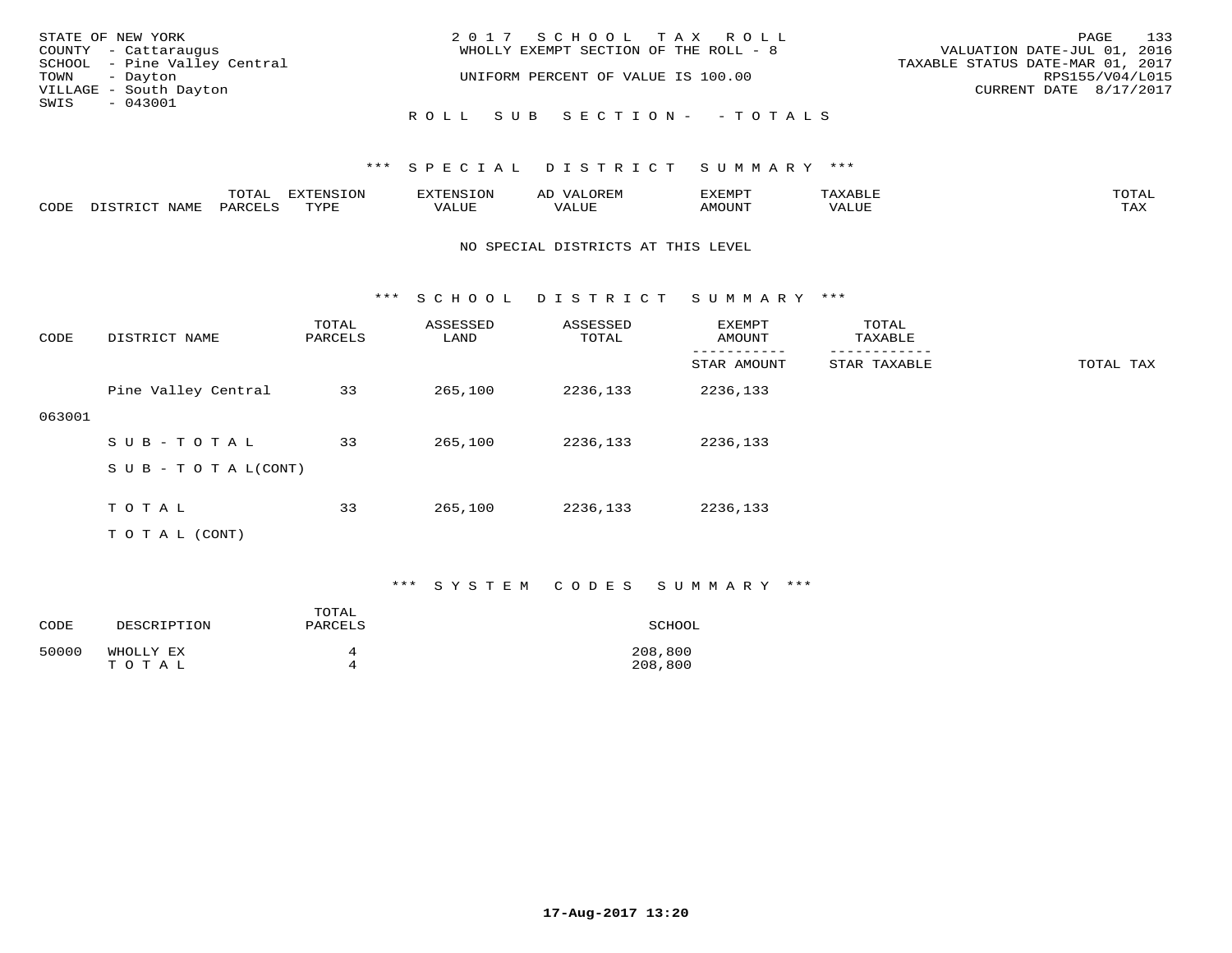| STATE OF NEW YORK            | 2017 SCHOOL TAX ROLL                  | 134<br>PAGE                      |
|------------------------------|---------------------------------------|----------------------------------|
| COUNTY - Cattaraugus         | WHOLLY EXEMPT SECTION OF THE ROLL - 8 | VALUATION DATE-JUL 01, 2016      |
| SCHOOL - Pine Valley Central |                                       | TAXABLE STATUS DATE-MAR 01, 2017 |
| TOWN - Dayton                | UNIFORM PERCENT OF VALUE IS 100.00    | RPS155/V04/L015                  |
| VILLAGE - South Dayton       |                                       | CURRENT DATE 8/17/2017           |
| SWIS - 043001                |                                       |                                  |
|                              | ROLL SUB SECTION- - TOTALS            |                                  |
|                              |                                       |                                  |

#### \*\*\* E X E M P T I O N S U M M A R Y \*\*\*

| CODE  | DESCRIPTION | TOTAL<br>PARCELS | SCHOOL   |
|-------|-------------|------------------|----------|
| 13650 | VG-INSIDE   | 16               | 913,300  |
| 18020 | IND DEV     |                  | 86,333   |
| 25110 | RELIGIOUS   | 7                | 421,000  |
| 25130 | NON-PROFIT  |                  | 179,300  |
| 26100 | VETORG CTS  |                  | 70,000   |
| 26400 | FIRE-DEPT   | $\mathfrak{D}$   | 305,400  |
| 29700 | Withdrawal  |                  | 52,000   |
|       | TOTAL       | 29               | 2027,333 |

### \*\*\* G R A N D T O T A L S \*\*\*

| ROLL<br><b>SEC</b> | DESCRIPTION                                     | TOTAL<br>PARCELS | ASSESSED<br>LAND | ASSESSED<br>TOTAL | EXEMPT<br>AMOUNT<br>STAR AMOUNT | TOTAL<br>TAXABLE<br>STAR TAXABLE | TAX<br>RATE | TOTAL<br>TAX |
|--------------------|-------------------------------------------------|------------------|------------------|-------------------|---------------------------------|----------------------------------|-------------|--------------|
| $\Omega$           | RS 8 TOTAL<br>SPEC DIST TAXES<br>LUICE IV DILLE | $\cap$           | 265,100          | 2236,133          | 2,236,133                       |                                  |             |              |

8 WHOLLY EXEMPT 33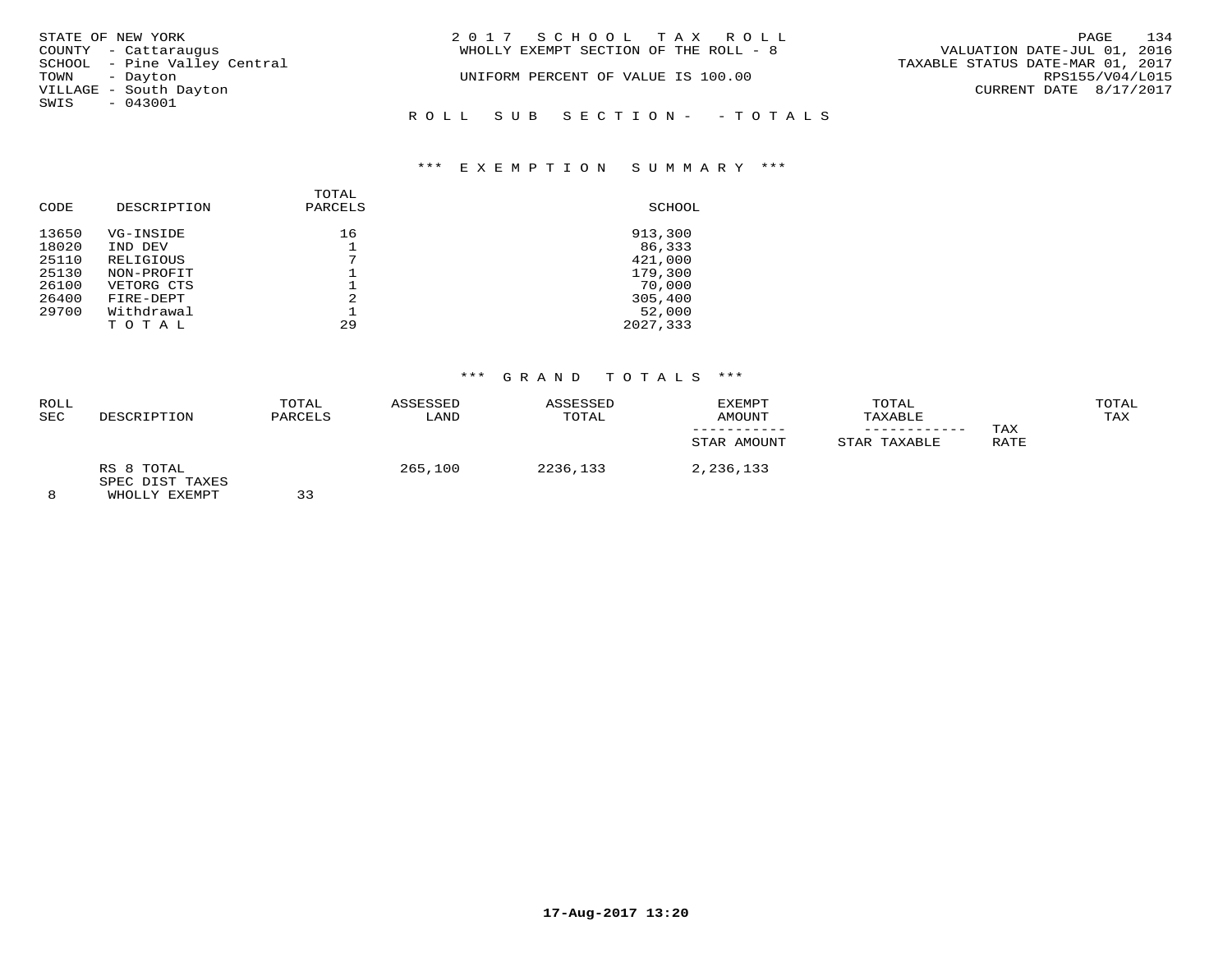| STATE OF NEW YORK            | 2017 SCHOOL TAX ROLL                  | 135<br>PAGE                      |
|------------------------------|---------------------------------------|----------------------------------|
| COUNTY - Cattaraugus         | WHOLLY EXEMPT SECTION OF THE ROLL - 8 | VALUATION DATE-JUL 01, 2016      |
| SCHOOL - Pine Valley Central |                                       | TAXABLE STATUS DATE-MAR 01, 2017 |
| TOWN - Dayton                | UNIFORM PERCENT OF VALUE IS 100.00    | RPS155/V04/L015                  |
| VILLAGE - South Dayton       |                                       | CURRENT DATE 8/17/2017           |
| SWIS<br>- 043001             |                                       |                                  |
|                              | ROLL SECTION TOTALS                   |                                  |

|      |                            | ◡∸ғ              | <b>EXTENSION</b> |      | ∼       | 3XEMP1           |       | $n \wedge m \wedge n$ |
|------|----------------------------|------------------|------------------|------|---------|------------------|-------|-----------------------|
| CODE | $\sqrt{\Delta}$ M $\Gamma$ | ז החים מ<br>,,,, | <b>TIZE</b>      | ALUE | 77 T.TT | $M$ $\cap$ TTATH | VALUE | $m \times r$<br>∸∽∽   |

#### NO SPECIAL DISTRICTS AT THIS LEVEL

\*\*\* S C H O O L D I S T R I C T S U M M A R Y \*\*\*

| CODE   | DISTRICT NAME                    | TOTAL<br>PARCELS | ASSESSED<br>LAND | ASSESSED<br>TOTAL | EXEMPT<br>AMOUNT | TOTAL<br>TAXABLE |           |
|--------|----------------------------------|------------------|------------------|-------------------|------------------|------------------|-----------|
|        |                                  |                  |                  |                   | STAR AMOUNT      | STAR TAXABLE     | TOTAL TAX |
|        | Pine Valley Central              | 33               | 265,100          | 2236,133          | 2236,133         |                  |           |
| 063001 |                                  |                  |                  |                   |                  |                  |           |
|        | SUB-TOTAL                        | 33               | 265,100          | 2236,133          | 2236,133         |                  |           |
|        | $S \cup B - T \cup T A L (CONT)$ |                  |                  |                   |                  |                  |           |
|        |                                  |                  |                  |                   |                  |                  |           |
|        | TOTAL                            | 33               | 265,100          | 2236,133          | 2236,133         |                  |           |
|        | T O T A L (CONT)                 |                  |                  |                   |                  |                  |           |

#### \*\*\* S Y S T E M C O D E S S U M M A R Y \*\*\*

| CODE  | DESCRIPTION | TOTAL<br>PARCELS | SCHOOL  |
|-------|-------------|------------------|---------|
| 50000 | WHOLLY EX   | 4                | 208,800 |
|       | TOTAL       | Δ                | 208,800 |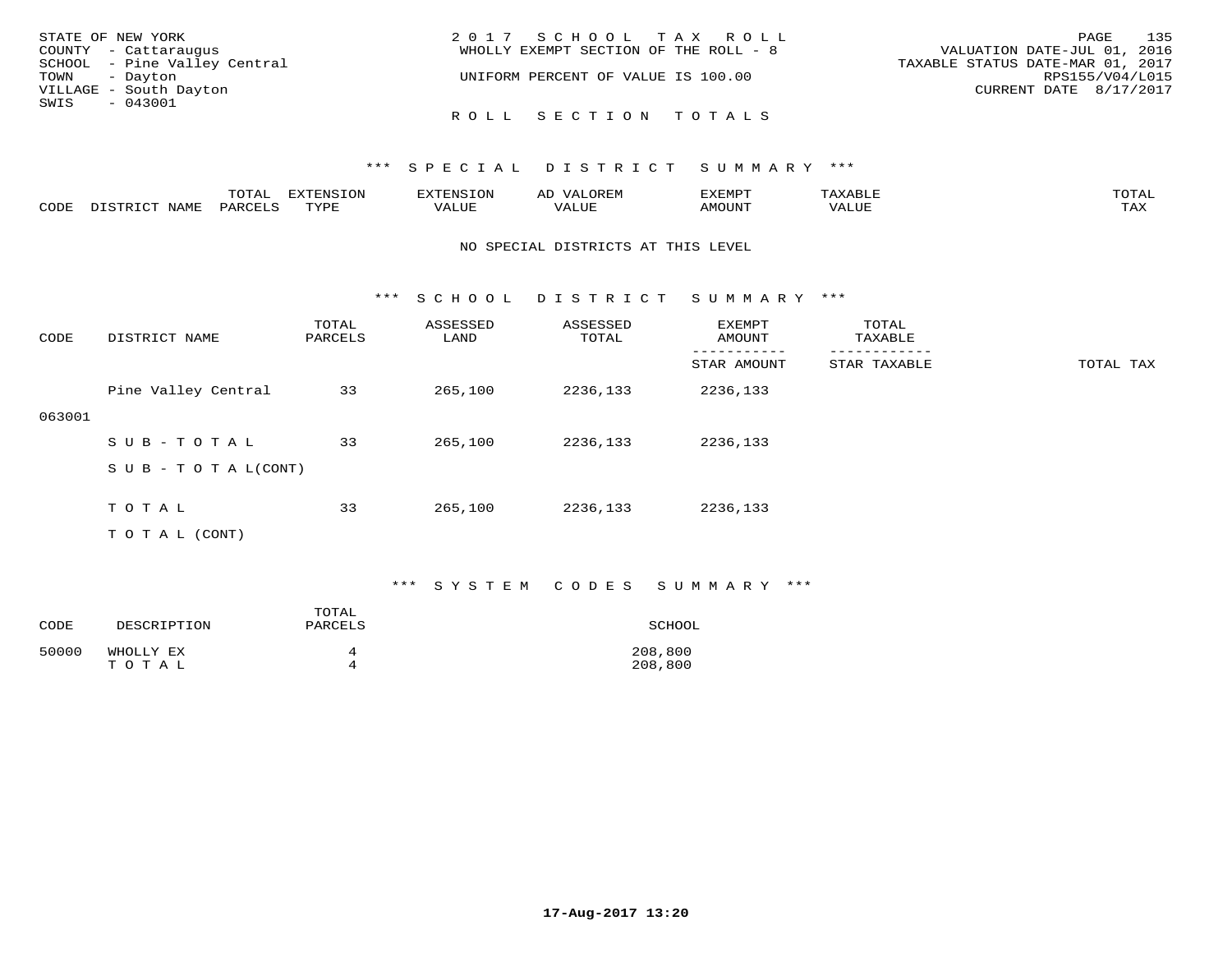| STATE OF NEW YORK            |  | 2017 SCHOOL TAX ROLL                  |  |                                  | PAGE            | 136 |
|------------------------------|--|---------------------------------------|--|----------------------------------|-----------------|-----|
| COUNTY - Cattaraugus         |  | WHOLLY EXEMPT SECTION OF THE ROLL - 8 |  | VALUATION DATE-JUL 01, 2016      |                 |     |
| SCHOOL - Pine Valley Central |  |                                       |  | TAXABLE STATUS DATE-MAR 01, 2017 |                 |     |
| TOWN - Dayton                |  | UNIFORM PERCENT OF VALUE IS 100.00    |  |                                  | RPS155/V04/L015 |     |
| VILLAGE - South Dayton       |  |                                       |  | CURRENT DATE 8/17/2017           |                 |     |
| SWIS<br>$-043001$            |  |                                       |  |                                  |                 |     |
|                              |  | ROLL SECTION TOTALS                   |  |                                  |                 |     |

#### \*\*\* E X E M P T I O N S U M M A R Y \*\*\*

| CODE  | DESCRIPTION | TOTAL<br>PARCELS | SCHOOL   |
|-------|-------------|------------------|----------|
| 13650 | VG-INSIDE   | 16               | 913,300  |
| 18020 | IND DEV     |                  | 86,333   |
| 25110 | RELIGIOUS   | 7                | 421,000  |
| 25130 | NON-PROFIT  |                  | 179,300  |
| 26100 | VETORG CTS  |                  | 70,000   |
| 26400 | FIRE-DEPT   | $\mathfrak{D}$   | 305,400  |
| 29700 | Withdrawal  |                  | 52,000   |
|       | TOTAL       | 29               | 2027,333 |

# \*\*\* G R A N D T O T A L S \*\*\*

| <b>ROLL</b><br><b>SEC</b> | DESCRIPTION                                        | TOTAL<br>PARCELS | ASSESSED<br>LAND | ASSESSED<br>TOTAL | <b>EXEMPT</b><br><b>AMOUNT</b><br>STAR AMOUNT | TOTAL<br>TAXABLE<br>STAR TAXABLE | TAX<br>RATE | TOTAL<br>TAX |
|---------------------------|----------------------------------------------------|------------------|------------------|-------------------|-----------------------------------------------|----------------------------------|-------------|--------------|
|                           | RS 8 TOTAL<br>SPEC DIST TAXES<br>LUICE I VI DILLER | $\cap$           | 265,100          | 2236,133          | 2,236,133                                     |                                  |             |              |

8 WHOLLY EXEMPT 33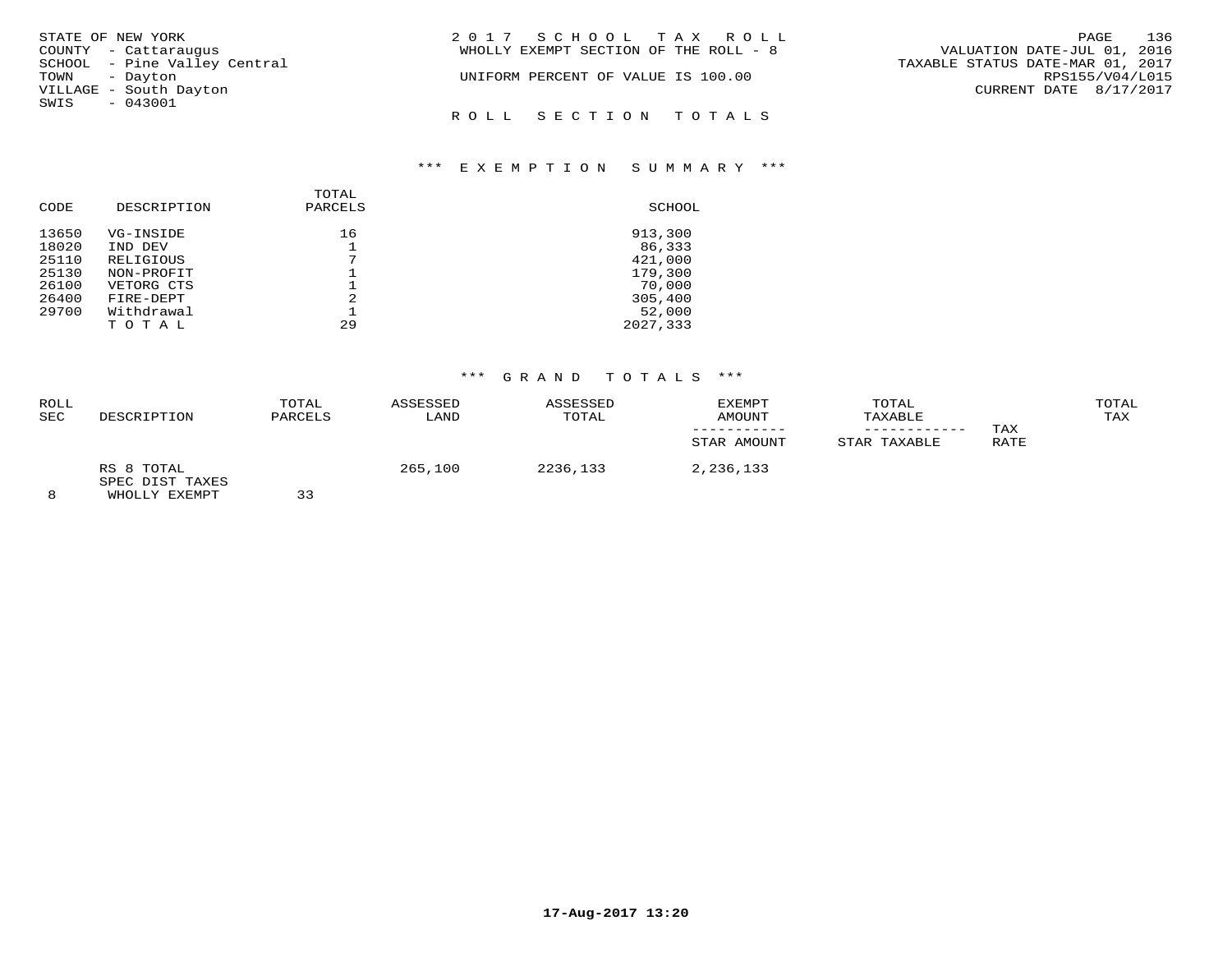| STATE OF NEW YORK |                              | 2017 SCHOOL TAX ROLL |  |                                  |                        | PAGE | 137 |
|-------------------|------------------------------|----------------------|--|----------------------------------|------------------------|------|-----|
|                   | COUNTY - Cattaraugus         |                      |  | VALUATION DATE-JUL 01, 2016      |                        |      |     |
|                   | SCHOOL - Pine Valley Central | SWIS TOTALS          |  | TAXABLE STATUS DATE-MAR 01, 2017 |                        |      |     |
| TOWN - Dayton     |                              |                      |  |                                  | RPS155/V04/L015        |      |     |
|                   | VILLAGE - South Dayton       |                      |  |                                  | CURRENT DATE 8/17/2017 |      |     |
| SWIS              | $-043001$                    |                      |  |                                  |                        |      |     |

|      | m^m*` | <b>TYTEMC</b><br>"ON | Aı | 'YEMP'I |   | IAA                   |                          |
|------|-------|----------------------|----|---------|---|-----------------------|--------------------------|
| CODE | υΔΡ   | <b>TUVP</b>          | .  | ועונ    | ⊷ | $\pi$ m $\tau$<br>. . | $m \times r$<br><u>.</u> |

#### NO SPECIAL DISTRICTS AT THIS LEVEL

\*\*\* S C H O O L D I S T R I C T S U M M A R Y \*\*\*

| CODE   | DISTRICT NAME              | TOTAL<br>PARCELS | ASSESSED<br>LAND | ASSESSED<br>TOTAL | <b>EXEMPT</b><br>AMOUNT | TOTAL<br>TAXABLE |           |            |
|--------|----------------------------|------------------|------------------|-------------------|-------------------------|------------------|-----------|------------|
|        |                            |                  |                  |                   | STAR AMOUNT             | STAR TAXABLE     | TAX RATE  | TOTAL TAX  |
|        | Pine Valley Central        | 333              | 1695,607         | 18251,047         | 2466,746                | 15,784,301       |           |            |
| 063001 |                            |                  |                  |                   | 4777.150                | 11,007,151       | 16.987186 | 186,980.50 |
|        | SUB-TOTAL                  | 333              | 1695,607         | 18251,047         | 2466,746                | 15,784,301       |           |            |
|        | S U B - T O T A $L$ (CONT) |                  |                  |                   | 4777,150                | 11,007,151       |           | 186,980.50 |
|        | TOTAL                      | 333              | 1695,607         | 18251,047         | 2466,746                | 15,784,301       |           |            |
|        | TO TAL (CONT)              |                  |                  |                   | 4777.150                | 11,007,151       |           | 186,980.50 |

#### \*\*\* S Y S T E M C O D E S S U M M A R Y \*\*\*

| CODE  | DESCRIPTION | TOTAL<br>PARCELS | SCHOOL  |
|-------|-------------|------------------|---------|
| 50000 | WHOLLY EX   | 4                | 208,800 |
|       | TOTAL       | 4                | 208,800 |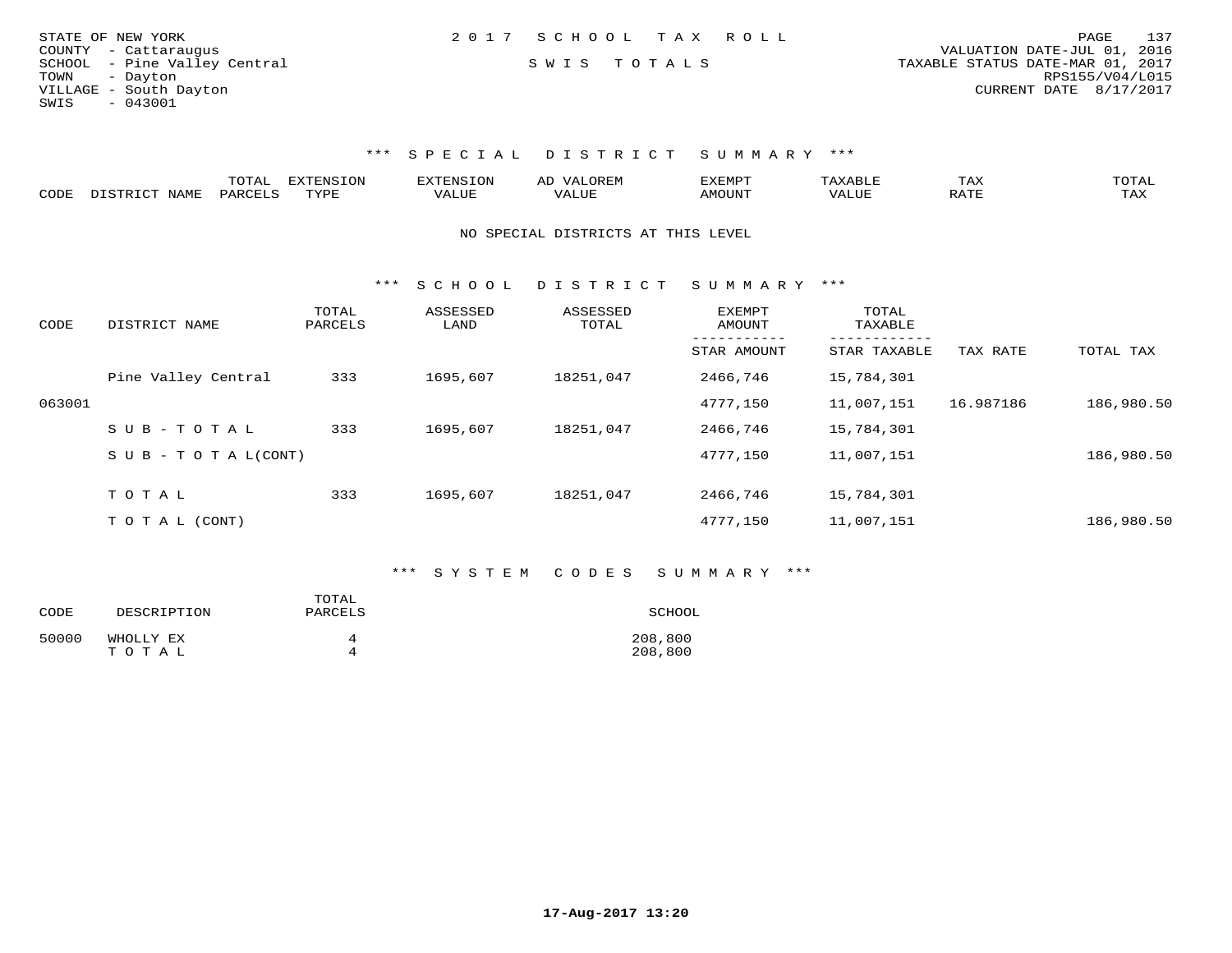| STATE OF NEW YORK | 2017 SCHOOL TAX ROLL |  | PAGE | 138 |
|-------------------|----------------------|--|------|-----|
|                   |                      |  |      |     |

# SWIS - 043001

#### \*\*\* E X E M P T I O N S U M M A R Y \*\*\*

| DESCRIPTION     | PARCELS        | SCHOOL   |
|-----------------|----------------|----------|
| VG-INSIDE       | 16             | 913,300  |
| IND DEV         |                | 86,333   |
| RELIGIOUS       | 7              | 421,000  |
| NON-PROFIT      |                | 179,300  |
| VETORG CTS      |                | 70,000   |
| FIRE-DEPT       | 2              | 305,400  |
| Withdrawal      |                | 52,000   |
| AG DIST         | 9              | 70,963   |
| AGED C/T/S      | 6              | 155,650  |
| ENH STAR        | 42             | 2056,750 |
| <b>BAS STAR</b> | 91             | 2720,400 |
| SILO T/C/S      | $\mathfrak{D}$ | 4,000    |
| тотаь           | 179            | 7035,096 |
|                 |                | TOTAL    |

| <b>ROLL</b><br>SEC | DESCRIPTION                          | TOTAL<br>PARCELS | ASSESSED<br>LAND | ASSESSED<br>TOTAL | <b>EXEMPT</b><br>AMOUNT | TOTAL<br>TAXABLE         | TAX       |                      |
|--------------------|--------------------------------------|------------------|------------------|-------------------|-------------------------|--------------------------|-----------|----------------------|
|                    |                                      |                  |                  |                   | STAR AMOUNT             | STAR TAXABLE             | RATE      |                      |
|                    | 2017-18 School Tax                   |                  | 1372,800         | 15155,693         | 230,613<br>4777,150     | 14,925,080<br>10,147,930 | 16.987186 | 172,384.75           |
| $\mathbf{1}$       | SPEC DIST TAXES<br>TAXABLE           | 291              |                  |                   |                         |                          |           | 172,384.75           |
|                    | 2017-18 School Tax                   |                  | 41,957           | 348,417           |                         | 348,417                  |           |                      |
| 5                  | SPEC DIST TAXES<br>SPECIAL FRANCHISE | 3                |                  |                   |                         | 348,417                  | 16.987186 | 5,918.62<br>5,918.62 |
|                    | 2017-18 School Tax                   |                  | 15,750           | 510,804           |                         | 510,804<br>510,804       | 16.987186 | 8,677.13             |
| 6                  | SPEC DIST TAXES<br>UTILITIES & N.C.  | 6                |                  |                   |                         |                          |           | 8,677.13             |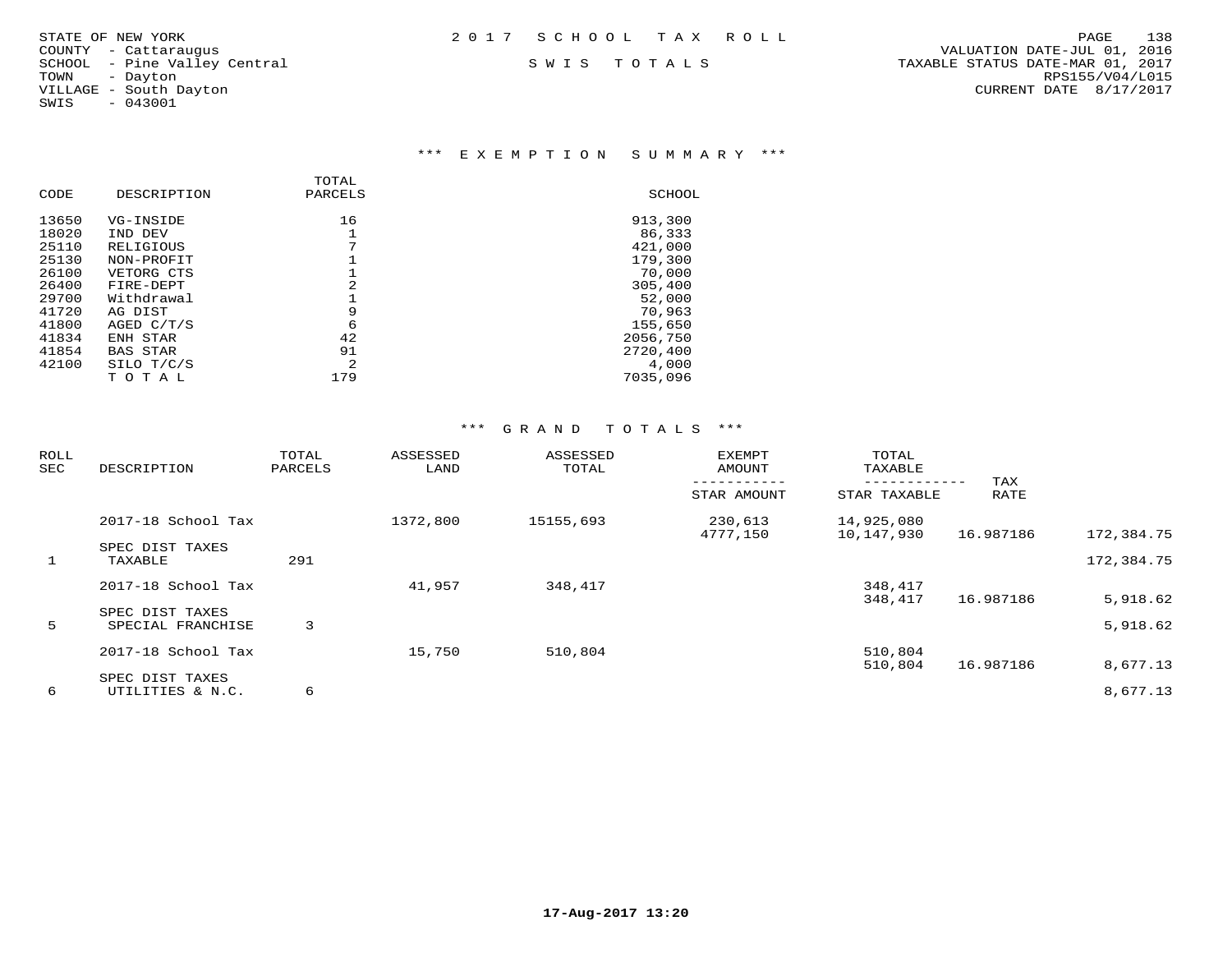| STATE OF NEW YORK            | 2017 SCHOOL TAX ROLL | 139<br>PAGE                      |
|------------------------------|----------------------|----------------------------------|
| COUNTY - Cattaraugus         |                      | VALUATION DATE-JUL 01, 2016      |
| SCHOOL - Pine Valley Central | SWIS TOTALS          | TAXABLE STATUS DATE-MAR 01, 2017 |
| TOWN<br>- Davton             |                      | RPS155/V04/L015                  |
| VILLAGE - South Dayton       |                      | CURRENT DATE 8/17/2017           |
| - 043001<br>SWIS             |                      |                                  |
|                              |                      |                                  |

| <b>ROLL</b><br>SEC | DESCRIPTION                           | TOTAL<br>PARCELS | ASSESSED<br>LAND | ASSESSED<br>TOTAL | <b>EXEMPT</b><br>AMOUNT | TOTAL<br>TAXABLE         |             |            |
|--------------------|---------------------------------------|------------------|------------------|-------------------|-------------------------|--------------------------|-------------|------------|
|                    |                                       |                  |                  |                   | STAR AMOUNT             | STAR TAXABLE             | TAX<br>RATE |            |
| 8                  | SPEC DIST TAXES<br>WHOLLY EXEMPT      | 33               |                  |                   | 2236,133                |                          |             |            |
|                    | 2017-18 School Tax<br>SPEC DIST TAXES |                  | 1695,607         | 18251,047         | 2,466,746<br>4777,150   | 15,784,301<br>11,007,151 | 16.987186   | 186,980.50 |
| $\star$            | SUB<br>TOTAL                          | 333              |                  |                   |                         |                          |             | 186,980.50 |
|                    | 2017-18 School Tax<br>SPEC DIST TAXES |                  | 1695,607         | 18251,047         | 2,466,746<br>4777,150   | 15,784,301<br>11,007,151 | 16.987186   | 186,980.50 |
| $***$              | GRAND TOTAL                           | 333              |                  |                   |                         |                          |             | 186,980.50 |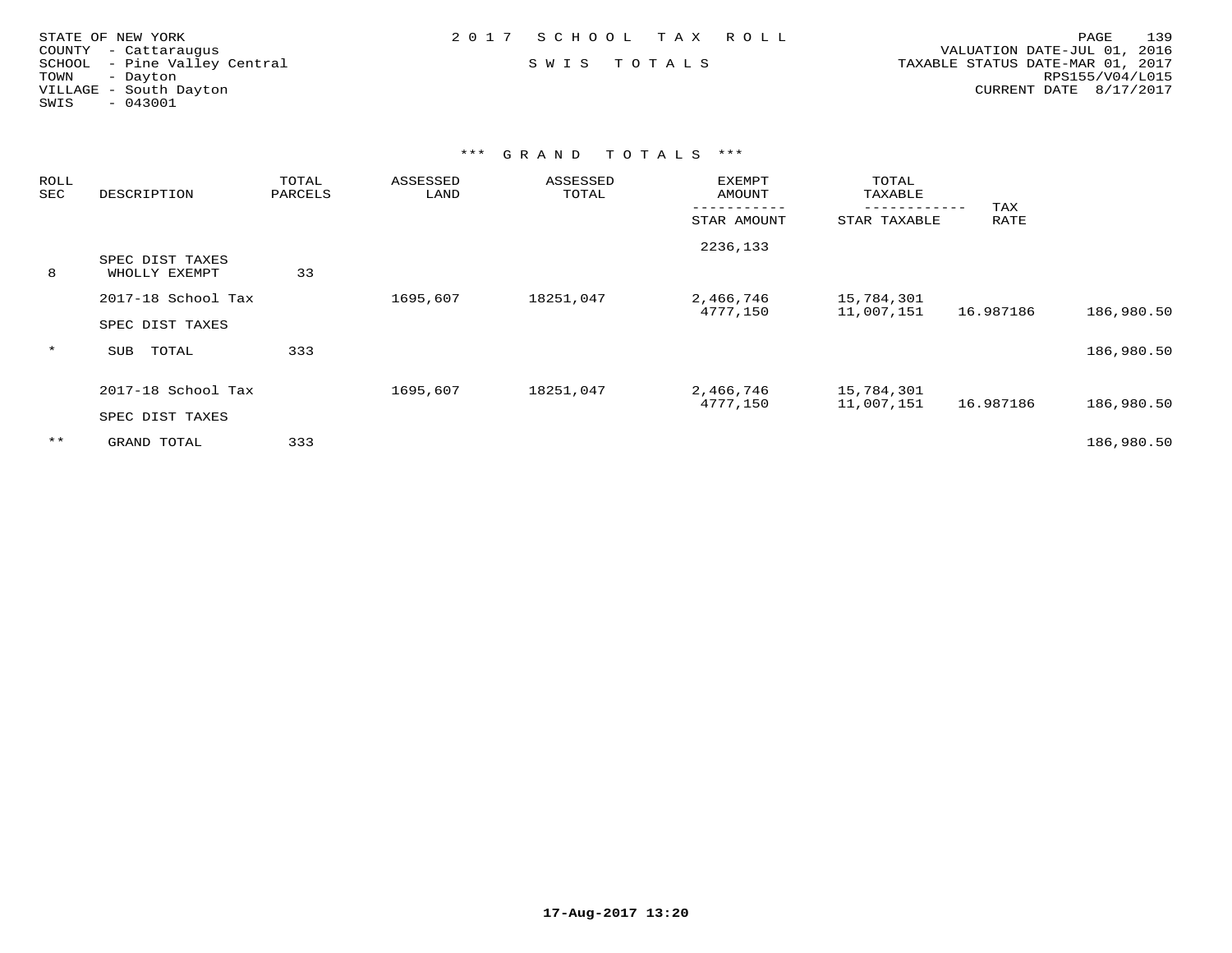| STATE OF NEW YORK<br>COUNTY - Cattaraugus<br>SCHOOL - Pine Valley Central<br>- Dayton<br>TOWN<br>$-043089$<br>SWIS |                                                             |               | 2017 SCHOOL TAX ROLL<br>TAXABLE SECTION OF THE ROLL - 1<br>OWNERS NAME SEQUENCE<br>UNIFORM PERCENT OF VALUE IS 100.00 | VALUATION DATE-JUL 01, 2016<br>TAXABLE STATUS DATE-MAR 01, 2017                              | 140<br>PAGE          |
|--------------------------------------------------------------------------------------------------------------------|-------------------------------------------------------------|---------------|-----------------------------------------------------------------------------------------------------------------------|----------------------------------------------------------------------------------------------|----------------------|
| TAX MAP PARCEL NUMBER                                                                                              |                                                             |               |                                                                                                                       | PROPERTY LOCATION & CLASS ASSESSMENT EXEMPTION CODE-----------------------------------SCHOOL |                      |
| CURRENT OWNERS NAME<br>CURRENT OWNERS ADDRESS                                                                      | SCHOOL DISTRICT<br>PARCEL SIZE/GRID COORD                   | LAND<br>TOTAL | TAX DESCRIPTION<br>SPECIAL DISTRICTS                                                                                  | TAXABLE VALUE                                                                                | TAX AMOUNT           |
|                                                                                                                    |                                                             |               |                                                                                                                       |                                                                                              |                      |
| $24.004 - 1 - 25$                                                                                                  | 8689 Cottage-South Dayton Rd<br>112 Dairy farm              |               | <b>BAS STAR</b> 41854                                                                                                 | ACCT 0001                                                                                    | BILL 342<br>30,000   |
| Abbey Kevin R                                                                                                      | Pine Valley Cen 063001                                      |               | 112,000 2017-18 School Tax                                                                                            | 168,000                                                                                      | 2,853.85             |
| 8689 Cottage Rd<br>South Dayton, NY 14138                                                                          | 59/60<br>05 09<br>ACRES 234.38<br>EAST-1021372 NRTH-0867525 | 168,000       |                                                                                                                       |                                                                                              |                      |
|                                                                                                                    | DEED BOOK 00973 PG-00380                                    |               |                                                                                                                       |                                                                                              |                      |
|                                                                                                                    | FULL MARKET VALUE                                           | 168,000       | TOTAL TAX ---                                                                                                         |                                                                                              | $2,344.23**$         |
|                                                                                                                    |                                                             |               |                                                                                                                       | DATE #1<br>AMT DUE                                                                           | 09/30/17<br>2,344.23 |
|                                                                                                                    |                                                             |               |                                                                                                                       |                                                                                              |                      |
|                                                                                                                    | 8683 Cottage-South Dayton Rd                                |               |                                                                                                                       | ACCT 1232                                                                                    | BILL 343             |
| $24.004 - 1 - 25.72$<br>Abbey Kevin R                                                                              | 210 1 Family Res<br>Pine Valley Cen 063001                  | 7,000         | 2017-18 School Tax                                                                                                    | 63,100                                                                                       | 1,071.89             |
| 8689 Cottage Rd                                                                                                    | 59/60 05 09                                                 | 63,100        |                                                                                                                       |                                                                                              |                      |
| South Dayton, NY 14138                                                                                             | ACRES<br>1.00                                               |               |                                                                                                                       |                                                                                              |                      |
|                                                                                                                    | EAST-1021460 NRTH-0867645                                   |               |                                                                                                                       |                                                                                              |                      |
|                                                                                                                    | FULL MARKET VALUE                                           | 63,100        |                                                                                                                       |                                                                                              |                      |
|                                                                                                                    |                                                             |               | TOTAL TAX ---                                                                                                         |                                                                                              | 1,071.89**           |
|                                                                                                                    |                                                             |               |                                                                                                                       | DATE #1<br>AMT DUE                                                                           | 09/30/17<br>1,071.89 |
|                                                                                                                    |                                                             |               |                                                                                                                       |                                                                                              |                      |
|                                                                                                                    | 9150 Rte 62                                                 |               |                                                                                                                       | ACCT 0967                                                                                    | BILL 344             |
| $25.001 - 2 - 27.3$                                                                                                | 270 Mfg housing                                             |               | BAS STAR<br>41854                                                                                                     |                                                                                              | 11,400               |
| Abreu Mariano                                                                                                      | Pine Valley Cen 063001                                      | 6,200         | 2017-18 School Tax                                                                                                    | 11,400                                                                                       | 193.65               |
| 9150 Rte 62                                                                                                        | 29 05 09                                                    | 11,400        |                                                                                                                       |                                                                                              |                      |
| Gowanda, NY 14070                                                                                                  | FRNT 115.00 DPTH 278.00<br>EAST-1036057 NRTH-0874381        |               |                                                                                                                       |                                                                                              |                      |
|                                                                                                                    | DEED BOOK 20462 PG-3001                                     |               |                                                                                                                       |                                                                                              |                      |
|                                                                                                                    | FULL MARKET VALUE                                           | 11,400        |                                                                                                                       |                                                                                              |                      |
|                                                                                                                    |                                                             |               | TOTAL TAX ---                                                                                                         |                                                                                              | $0.00**$             |
|                                                                                                                    |                                                             |               |                                                                                                                       |                                                                                              |                      |
|                                                                                                                    | Rte 322                                                     |               |                                                                                                                       | ACCT 0150                                                                                    | BILL 345             |
| $33.002 - 1 - 9$<br>Adams David                                                                                    | 323 Vacant rural<br>Pine Valley Cen 063001                  | 90,000        | 2017-18 School Tax                                                                                                    | 90,000                                                                                       | 1,528.85             |
| 4284 Elm Creek Rd                                                                                                  | 41 05 09                                                    | 90,000        |                                                                                                                       |                                                                                              |                      |
| Randolph, NY 14772                                                                                                 | ACRES 143.37                                                |               |                                                                                                                       |                                                                                              |                      |
|                                                                                                                    | EAST-1028960 NRTH-0856575                                   |               |                                                                                                                       |                                                                                              |                      |
|                                                                                                                    | DEED BOOK 11828 PG-6006                                     |               |                                                                                                                       |                                                                                              |                      |
|                                                                                                                    | FULL MARKET VALUE                                           | 90,000        |                                                                                                                       |                                                                                              |                      |
|                                                                                                                    |                                                             |               | TOTAL TAX ---                                                                                                         |                                                                                              | $1,528.85**$         |
|                                                                                                                    |                                                             |               |                                                                                                                       | DATE #1<br>AMT DUE                                                                           | 09/30/17<br>1,528.85 |
|                                                                                                                    |                                                             |               |                                                                                                                       |                                                                                              |                      |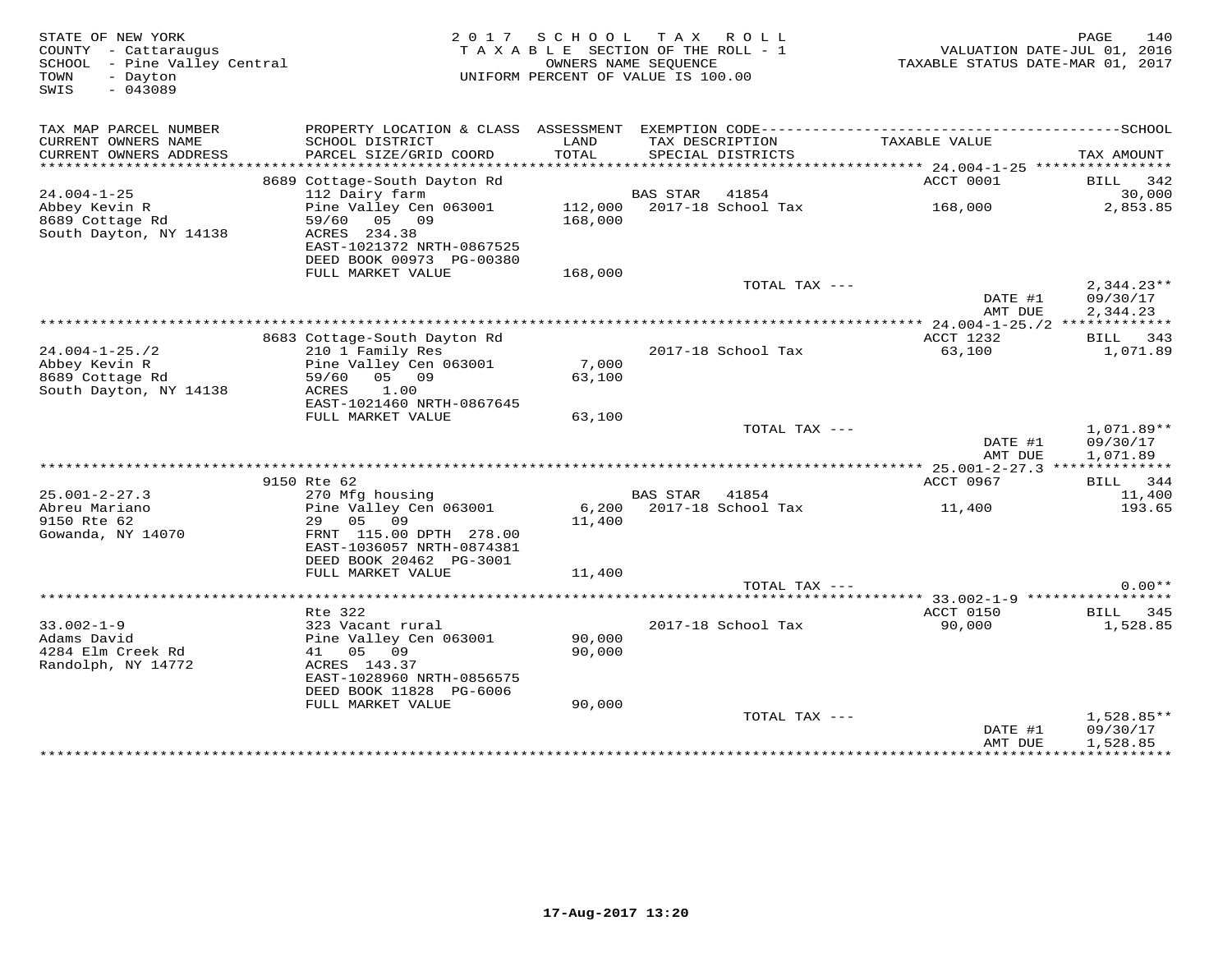STATE OF NEW YORK 2 0 1 7 S C H O O L T A X R O L L PAGE 141 COUNTY - Cattaraugus T A X A B L E SECTION OF THE ROLL - 1 VALUATION DATE-JUL 01, 2016 SCHOOL - Pine Valley Central OWNERS NAME SEQUENCE TAXABLE STATUS DATE-MAR 01, 2017 TOWN - Dayton UNIFORM PERCENT OF VALUE IS 100.00 SWIS - 043089TAX MAP PARCEL NUMBER PROPERTY LOCATION & CLASS ASSESSMENT EXEMPTION CODE------------------------------------------SCHOOL CURRENT OWNERS NAME SCHOOL DISTRICT LAND TAX DESCRIPTION TAXABLE VALUE CURRENT OWNERS ADDRESS PARCEL SIZE/GRID COORD TOTAL SPECIAL DISTRICTS TAX AMOUNT \*\*\*\*\*\*\*\*\*\*\*\*\*\*\*\*\*\*\*\*\*\*\*\*\*\*\*\*\*\*\*\*\*\*\*\*\*\*\*\*\*\*\*\*\*\*\*\*\*\*\*\*\*\*\*\*\*\*\*\*\*\*\*\*\*\*\*\*\*\*\*\*\*\*\*\*\*\*\*\*\*\*\*\*\*\*\*\*\*\*\*\*\*\*\*\*\*\*\*\*\*\*\* 34.001-1-28.3 \*\*\*\*\*\*\*\*\*\*\*\*\*\*ACCT 1363 BILL 346 Rte 62 ACCT 1363 BILL 34661,006 34.001-1-28.3 100 Agricultural AG DIST 41720 61,006  $533.30$ Adams David Pine Valley Cen 063001 92,400 2017-18 School Tax 31,394 533.304284 Elm Creek Rd ACRES 66.00 92,400 Randolph, NY 14772 EAST-1033443 NRTH-0857436 DEED BOOK 13843 PG-3002 MAY BE SUBJECT TO PAYMENT FULL MARKET VALUE 92,400UNDER AGDIST LAW TIL 2021 TOTAL TAX --- 533.30\*\* DATE #1 09/30/17 AMT DUE 533.30 \*\*\*\*\*\*\*\*\*\*\*\*\*\*\*\*\*\*\*\*\*\*\*\*\*\*\*\*\*\*\*\*\*\*\*\*\*\*\*\*\*\*\*\*\*\*\*\*\*\*\*\*\*\*\*\*\*\*\*\*\*\*\*\*\*\*\*\*\*\*\*\*\*\*\*\*\*\*\*\*\*\*\*\*\*\*\*\*\*\*\*\*\*\*\*\*\*\*\*\*\*\*\* 34.001-1-29 \*\*\*\*\*\*\*\*\*\*\*\*\*\*\*\*ACCT 0398 BILL 347 Rte 322 ACCT 0398 BILL 34771,145 34.001-1-29 105 Vac farmland AG DIST 41720 71,145882.57 Adams David Pine Valley Cen 063001 123,100 2017-18 School Tax 51,955 882.57Adams Lisa A 33 05 09 123,100 4284 Elm Creek Rd ACRES 99.94 Randolph, NY 14772 EAST-1032391 NRTH-0857610 DEED BOOK 6794 PG-3003 MAY BE SUBJECT TO PAYMENT FULL MARKET VALUE 123,100 UNDER AGDIST LAW TIL 2021 TOTAL TAX --- 882.57\*\* DATE #1 09/30/17 $\frac{1}{2}$   $\frac{1}{2}$   $\frac{1}{2}$   $\frac{1}{2}$   $\frac{1}{2}$   $\frac{1}{2}$   $\frac{1}{2}$   $\frac{1}{2}$   $\frac{1}{2}$   $\frac{1}{2}$   $\frac{1}{2}$   $\frac{1}{2}$   $\frac{1}{2}$   $\frac{1}{2}$   $\frac{1}{2}$   $\frac{1}{2}$   $\frac{1}{2}$   $\frac{1}{2}$   $\frac{1}{2}$   $\frac{1}{2}$   $\frac{1}{2}$   $\frac{1}{2}$  AMT DUE 882.57 \*\*\*\*\*\*\*\*\*\*\*\*\*\*\*\*\*\*\*\*\*\*\*\*\*\*\*\*\*\*\*\*\*\*\*\*\*\*\*\*\*\*\*\*\*\*\*\*\*\*\*\*\*\*\*\*\*\*\*\*\*\*\*\*\*\*\*\*\*\*\*\*\*\*\*\*\*\*\*\*\*\*\*\*\*\*\*\*\*\*\*\*\*\*\*\*\*\*\*\*\*\*\* 34.001-1-30.2 \*\*\*\*\*\*\*\*\*\*\*\*\*\*ACCT 0986 BILL 348 Rte 322 ACCT 0986 BILL 34818,257 34.001-1-30.2 105 Vac farmland AG DIST 41720 18,257 167.20 Adams David Pine Valley Cen 063001 28,100 2017-18 School Tax 9,843 167.20Adams Lisa A 33 05 09 28,100 4284 Elm Creek Rd ACRES 21.79 Randolph, NY 14772 EAST-1031714 NRTH-0857385 DEED BOOK 6794 PG-3003 MAY BE SUBJECT TO PAYMENT FULL MARKET VALUE 28,100 UNDER AGDIST LAW TIL 2021 TOTAL TAX --- 167.20\*\* DATE #1 09/30/17AMT DUE 167.20 AMT DUE 167.20 \*\*\*\*\*\*\*\*\*\*\*\*\*\*\*\*\*\*\*\*\*\*\*\*\*\*\*\*\*\*\*\*\*\*\*\*\*\*\*\*\*\*\*\*\*\*\*\*\*\*\*\*\*\*\*\*\*\*\*\*\*\*\*\*\*\*\*\*\*\*\*\*\*\*\*\*\*\*\*\*\*\*\*\*\*\*\*\*\*\*\*\*\*\*\*\*\*\*\*\*\*\*\* 34.001-1-31.2 \*\*\*\*\*\*\*\*\*\*\*\*\*\*ACCT 0990 BILL 349 Rte 322 ACCT 0990 BILL 34925,183 34.001-1-31.2 105 Vac farmland AG DIST 41720 25,183 233.01 Adams David Pine Valley Cen 063001 38,900 2017-18 School Tax 13,717 233.01Adams Lisa A 33 05 09 38,900 4284 Elm Creek Rd ACRES 29.24 Randolph, NY 14772 EAST-1031300 NRTH-0857030 DEED BOOK 6794 PG-3003 MAY BE SUBJECT TO PAYMENT FULL MARKET VALUE 38,900UNDER AGDIST LAW TIL 2021 TOTAL TAX --- 233.01\*\* DATE #1 09/30/17 AMT DUE 233.01\*\*\*\*\*\*\*\*\*\*\*\*\*\*\*\*\*\*\*\*\*\*\*\*\*\*\*\*\*\*\*\*\*\*\*\*\*\*\*\*\*\*\*\*\*\*\*\*\*\*\*\*\*\*\*\*\*\*\*\*\*\*\*\*\*\*\*\*\*\*\*\*\*\*\*\*\*\*\*\*\*\*\*\*\*\*\*\*\*\*\*\*\*\*\*\*\*\*\*\*\*\*\*\*\*\*\*\*\*\*\*\*\*\*\*\*\*\*\*\*\*\*\*\*\*\*\*\*\*\*\*\*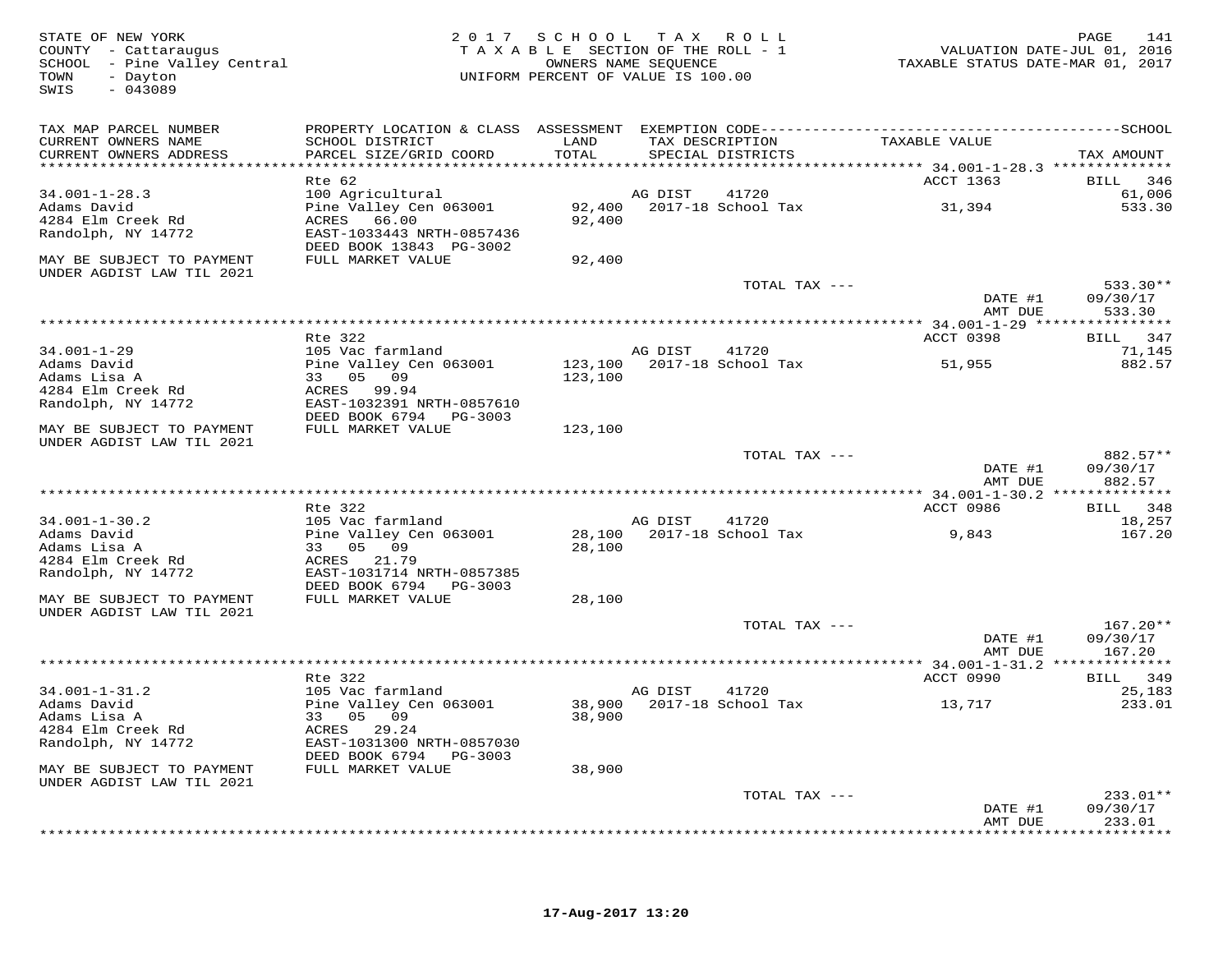| STATE OF NEW YORK<br>COUNTY - Cattaraugus<br>SCHOOL - Pine Valley Central<br>- Dayton<br>TOWN<br>$-043089$<br>SWIS |                                                       | 2017 SCHOOL TAX ROLL<br>TAXABLE SECTION OF THE ROLL - 1<br>UNIFORM PERCENT OF VALUE IS 100.00 | OWNERS NAME SEQUENCE |                                      | TAXABLE STATUS DATE-MAR 01, 2017 | PAGE<br>VALUATION DATE-JUL 01, 2016 | 142                      |
|--------------------------------------------------------------------------------------------------------------------|-------------------------------------------------------|-----------------------------------------------------------------------------------------------|----------------------|--------------------------------------|----------------------------------|-------------------------------------|--------------------------|
| TAX MAP PARCEL NUMBER                                                                                              |                                                       |                                                                                               |                      |                                      |                                  |                                     |                          |
| CURRENT OWNERS NAME<br>CURRENT OWNERS ADDRESS                                                                      | SCHOOL DISTRICT<br>PARCEL SIZE/GRID COORD             | LAND<br>TOTAL                                                                                 |                      | TAX DESCRIPTION<br>SPECIAL DISTRICTS | TAXABLE VALUE                    |                                     | TAX AMOUNT               |
|                                                                                                                    |                                                       |                                                                                               |                      |                                      |                                  |                                     |                          |
|                                                                                                                    | 11810 Markham-Wesley Rd                               |                                                                                               |                      |                                      | ACCT 0040                        | BILL                                | 350                      |
| $25.001 - 2 - 22$                                                                                                  | 120 Field crops                                       |                                                                                               | AG DIST              | 41720                                |                                  |                                     | 157,027                  |
| Adams Robert J Sr                                                                                                  | Pine Valley Cen 063001                                | 109,700 BAS STAR                                                                              |                      | 41854                                |                                  |                                     | 30,000                   |
| Adams Apryl D                                                                                                      | 05 09<br>21/29                                        |                                                                                               |                      | 259,700 2017-18 School Tax           | 102,673                          |                                     | 1,744.13                 |
| 11810 Markham-Wesley Rd<br>Gowanda, NY 14070                                                                       | ACRES 109.65<br>EAST-1039558 NRTH-0873222             |                                                                                               |                      |                                      |                                  |                                     |                          |
|                                                                                                                    | DEED BOOK 00973 PG-00670                              |                                                                                               |                      |                                      |                                  |                                     |                          |
| MAY BE SUBJECT TO PAYMENT                                                                                          | FULL MARKET VALUE                                     | 259,700                                                                                       |                      |                                      |                                  |                                     |                          |
| UNDER AGDIST LAW TIL 2021                                                                                          |                                                       |                                                                                               |                      |                                      |                                  |                                     |                          |
|                                                                                                                    |                                                       |                                                                                               |                      | TOTAL TAX ---                        |                                  |                                     | $1,234.51**$             |
|                                                                                                                    |                                                       |                                                                                               |                      |                                      | DATE #1                          |                                     | 09/30/17                 |
|                                                                                                                    |                                                       |                                                                                               |                      |                                      | AMT DUE                          |                                     | 1,234.51                 |
|                                                                                                                    |                                                       |                                                                                               |                      |                                      |                                  |                                     |                          |
| $24.002 - 1 - 9$                                                                                                   | 12308 Bentley Rd<br>240 Rural res                     |                                                                                               |                      | 2017-18 School Tax                   | ACCT 0035<br>70,800              |                                     | BILL 351<br>1,202.69     |
| Allenbrand Diane L                                                                                                 | Pine Valley Cen 063001                                | 56,000                                                                                        |                      |                                      |                                  |                                     |                          |
| 6525 Andrews Rd                                                                                                    | 45 05 09                                              | 70,800                                                                                        |                      |                                      |                                  |                                     |                          |
| Sinclairville, NY 14782                                                                                            | ACRES 183.90                                          |                                                                                               |                      |                                      |                                  |                                     |                          |
|                                                                                                                    | EAST-1029320 NRTH-0873579                             |                                                                                               |                      |                                      |                                  |                                     |                          |
|                                                                                                                    | DEED BOOK 01017 PG-01131                              |                                                                                               |                      |                                      |                                  |                                     |                          |
|                                                                                                                    | FULL MARKET VALUE                                     | 70,800                                                                                        |                      |                                      |                                  |                                     |                          |
|                                                                                                                    |                                                       |                                                                                               |                      | TOTAL TAX ---                        | DATE #1                          |                                     | $1,202.69**$<br>09/30/17 |
|                                                                                                                    |                                                       |                                                                                               |                      |                                      | AMT DUE                          |                                     | 1,202.69                 |
|                                                                                                                    |                                                       |                                                                                               |                      |                                      |                                  |                                     |                          |
|                                                                                                                    | White Rd                                              |                                                                                               |                      |                                      | ACCT 0009                        | <b>BILL</b>                         | 352                      |
| $33.002 - 1 - 2$                                                                                                   | 105 Vac farmland                                      |                                                                                               | AG DIST              | 41720                                |                                  |                                     | 105,780                  |
| Bartlett Donald L Jr                                                                                               | Pine Valley Cen 063001                                | 172,300                                                                                       |                      | 2017-18 School Tax                   | 66,520                           |                                     | 1,129.99                 |
| Bartlett Janice L                                                                                                  | 42/50 05 09                                           | 172,300                                                                                       |                      |                                      |                                  |                                     |                          |
| 258 Mill St                                                                                                        | ACRES 150.93                                          |                                                                                               |                      |                                      |                                  |                                     |                          |
| South Dayton, NY 14138                                                                                             | EAST-1026561 NRTH-0861986<br>DEED BOOK 00994 PG-00217 |                                                                                               |                      |                                      |                                  |                                     |                          |
| MAY BE SUBJECT TO PAYMENT                                                                                          | FULL MARKET VALUE                                     | 172,300                                                                                       |                      |                                      |                                  |                                     |                          |
| UNDER AGDIST LAW TIL 2021                                                                                          |                                                       |                                                                                               |                      |                                      |                                  |                                     |                          |
|                                                                                                                    |                                                       |                                                                                               |                      | TOTAL TAX ---                        |                                  |                                     | $1,129.99**$             |
|                                                                                                                    |                                                       |                                                                                               |                      |                                      | DATE #1                          |                                     | 09/30/17                 |
|                                                                                                                    |                                                       |                                                                                               |                      |                                      | AMT DUE                          |                                     | 1,129.99                 |
|                                                                                                                    |                                                       |                                                                                               |                      |                                      |                                  |                                     |                          |
| $33.002 - 1 - 5$                                                                                                   | White Rd<br>105 Vac farmland                          |                                                                                               | AG DIST              | 41720                                | ACCT 0010                        |                                     | BILL 353<br>7,385        |
| Bartlett Donald L Jr                                                                                               | Pine Valley Cen 063001                                | 20,000                                                                                        |                      | 2017-18 School Tax                   | 12,615                           |                                     | 214.29                   |
| Bartlett Janice L                                                                                                  | 42 05 09                                              | 20,000                                                                                        |                      |                                      |                                  |                                     |                          |
| 258 Mill St                                                                                                        | ACRES<br>30.00                                        |                                                                                               |                      |                                      |                                  |                                     |                          |
| South Dayton, NY 14138                                                                                             | EAST-1027803 NRTH-0863186                             |                                                                                               |                      |                                      |                                  |                                     |                          |
|                                                                                                                    | DEED BOOK 00994 PG-00217                              |                                                                                               |                      |                                      |                                  |                                     |                          |
| MAY BE SUBJECT TO PAYMENT                                                                                          | FULL MARKET VALUE                                     | 20,000                                                                                        |                      |                                      |                                  |                                     |                          |
| UNDER AGDIST LAW TIL 2021                                                                                          |                                                       |                                                                                               |                      |                                      |                                  |                                     |                          |
|                                                                                                                    |                                                       |                                                                                               |                      | TOTAL TAX ---                        | DATE #1                          |                                     | $214.29**$<br>09/30/17   |
|                                                                                                                    |                                                       |                                                                                               |                      |                                      | AMT DUE                          |                                     | 214.29                   |
|                                                                                                                    |                                                       |                                                                                               |                      |                                      |                                  |                                     |                          |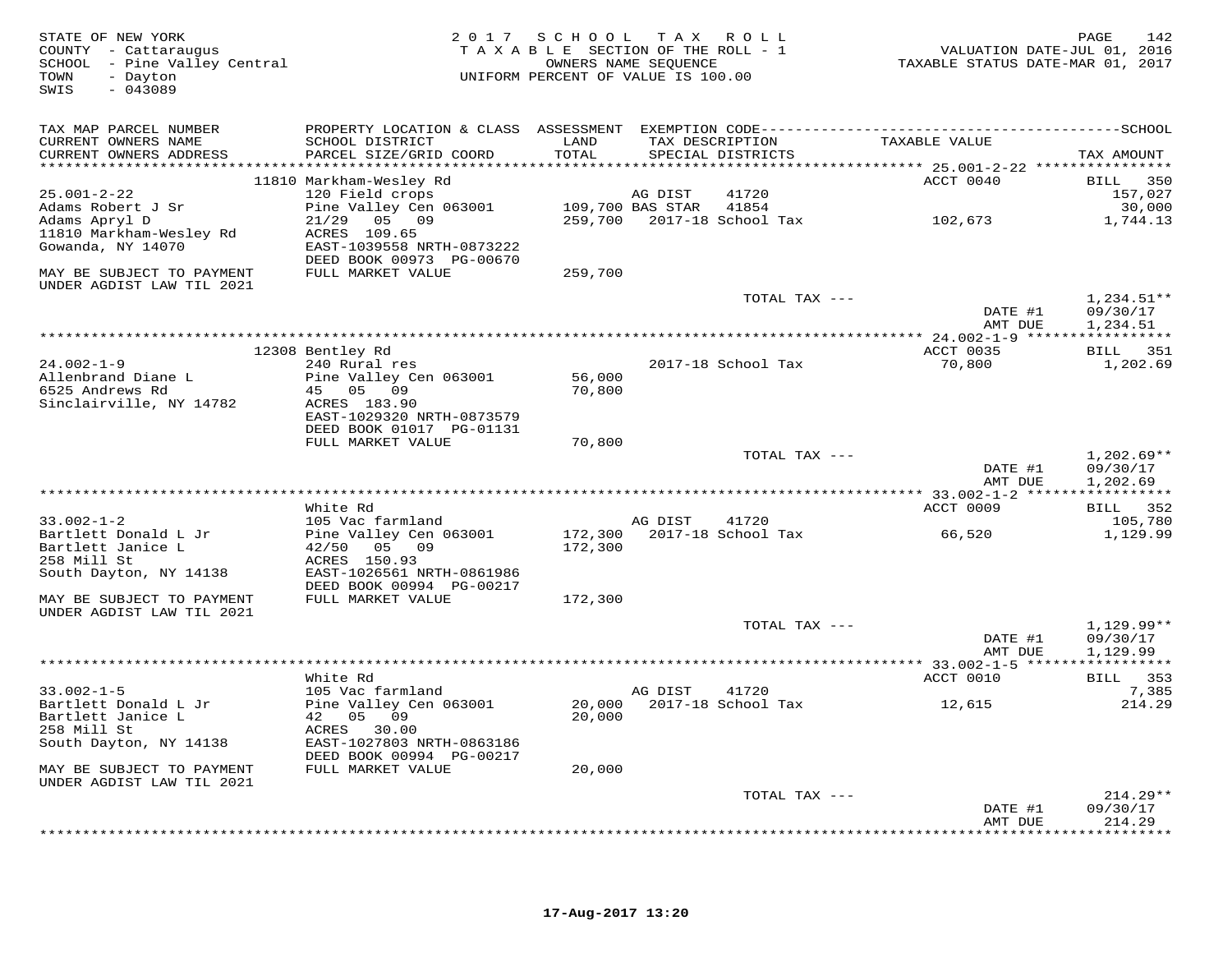TOWN - Dayton<br>SWIS - 043089

# STATE OF NEW YORK 2 0 1 7 S C H O O L T A X R O L L PAGE 143 COUNTY - Cattaraugus T A X A B L E SECTION OF THE ROLL - 1 VALUATION DATE-JUL 01, 2016 SCHOOL - Pine Valley Central OWNERS NAME SEQUENCE TAXABLE STATUS DATE-MAR 01, 2017 TOWN - Dayton UNIFORM PERCENT OF VALUE IS 100.00

| TAX MAP PARCEL NUMBER<br>CURRENT OWNERS NAME<br>CURRENT OWNERS ADDRESS                     | PROPERTY LOCATION & CLASS<br>SCHOOL DISTRICT<br>PARCEL SIZE/GRID COORD | ASSESSMENT<br>LAND<br>TOTAL | TAX DESCRIPTION          | EXEMPTION CODE------<br>SPECIAL DISTRICTS | TAXABLE VALUE                     | ----SCHOOL<br>TAX AMOUNT |
|--------------------------------------------------------------------------------------------|------------------------------------------------------------------------|-----------------------------|--------------------------|-------------------------------------------|-----------------------------------|--------------------------|
|                                                                                            | 9222 Cottage-South Dayton Rd                                           |                             |                          |                                           | ACCT 0384                         | 354<br>BILL              |
| $24.002 - 1 - 16$                                                                          | 210 1 Family Res                                                       |                             | ENH STAR                 | 41834                                     |                                   | 45,000                   |
| Bennett Leon F                                                                             | Pine Valley Cen 063001                                                 | 9,000                       |                          | 2017-18 School Tax                        | 45,000                            | 764.42                   |
| Bennett Ruth                                                                               | 05<br>09<br>53                                                         | 45,000                      |                          |                                           |                                   |                          |
| 9222 Cottage Rd                                                                            | ACRES<br>1.66                                                          |                             |                          |                                           |                                   |                          |
| South Dayton, NY 14138                                                                     | EAST-1024337 NRTH-0875207                                              |                             |                          |                                           |                                   |                          |
|                                                                                            | DEED BOOK 21512 PG-4001                                                |                             |                          |                                           |                                   |                          |
|                                                                                            | FULL MARKET VALUE                                                      | 45,000                      |                          | TOTAL TAX ---                             |                                   | $0.00**$                 |
|                                                                                            | **************************                                             |                             |                          |                                           | ********* 34.001-1-18 *********** |                          |
|                                                                                            | 8045 Wolfe Rd                                                          |                             |                          |                                           | ACCT 0390                         | 355<br>BILL              |
| $34.001 - 1 - 18$                                                                          | 210 1 Family Res                                                       |                             | <b>BAS STAR</b>          | 41854                                     |                                   | 30,000                   |
| Bennett Raymond K                                                                          | Pine Valley Cen 063001                                                 | 7,800                       |                          | 2017-18 School Tax                        | 72,100                            | 1,224.78                 |
| 8045 Wolfe Rd                                                                              | 05<br>09<br>25                                                         | 72,100                      |                          |                                           |                                   |                          |
| S. Dayton, NY 14138                                                                        | 1.28<br>ACRES                                                          |                             |                          |                                           |                                   |                          |
|                                                                                            | EAST-1038929 NRTH-0856580                                              |                             |                          |                                           |                                   |                          |
|                                                                                            | DEED BOOK 01014 PG-00616                                               |                             |                          |                                           |                                   |                          |
|                                                                                            | FULL MARKET VALUE                                                      | 72,100                      |                          | TOTAL TAX ---                             |                                   | $715.16**$               |
|                                                                                            |                                                                        |                             |                          |                                           | DATE #1                           | 09/30/17                 |
|                                                                                            |                                                                        |                             |                          |                                           | AMT DUE                           | 715.16                   |
|                                                                                            |                                                                        |                             | ************************ |                                           | $24.004 - 1 - 11.2$               | * * * * * * * * *        |
|                                                                                            | 8782 Cottage-South Dayton Rd                                           |                             |                          |                                           | ACCT 1147                         | BILL<br>356              |
| $24.004 - 1 - 11.2$                                                                        | 210 1 Family Res                                                       |                             | <b>BAS STAR</b>          | 41854                                     |                                   | 30,000                   |
| Bentham Thomas D                                                                           | Pine Valley Cen 063001                                                 | 11,700                      |                          | 2017-18 School Tax                        | 94,600                            | 1,606.99                 |
| Bentham Kendrick D                                                                         | 05<br>09<br>52                                                         | 94,600                      |                          |                                           |                                   |                          |
| 8782 Cottage Rd                                                                            | ACRES<br>2.85<br>EAST-1024153 NRTH-0868302                             |                             |                          |                                           |                                   |                          |
| South Dayton, NY 14138                                                                     | DEED BOOK 857<br>PG-00798                                              |                             |                          |                                           |                                   |                          |
|                                                                                            | FULL MARKET VALUE                                                      | 94,600                      |                          |                                           |                                   |                          |
|                                                                                            |                                                                        |                             |                          | TOTAL TAX ---                             |                                   | $1,097.37**$             |
|                                                                                            |                                                                        |                             |                          |                                           | DATE #1                           | 09/30/17                 |
|                                                                                            |                                                                        |                             |                          |                                           | AMT DUE                           | 1,097.37                 |
|                                                                                            |                                                                        |                             |                          |                                           |                                   |                          |
|                                                                                            | Rte 62                                                                 |                             |                          |                                           | ACCT 0036                         | 357<br>BILL              |
| $25.001 - 1 - 7$                                                                           | 105 Vac farmland                                                       | 22,900                      | AG DIST                  | 41720<br>2017-18 School Tax               |                                   | 8,206<br>249.61          |
| Bentley Joint Rev Trust I Gord Pine Valley Cen 063001<br>Bentley Joint Rev Trust I Anit 29 | 0.5<br>09                                                              | 22,900                      |                          |                                           | 14,694                            |                          |
| 12050 Markhams Cottage Rd                                                                  | ACRES<br>17.44                                                         |                             |                          |                                           |                                   |                          |
| South Dayton, NY 14138                                                                     | EAST-1035580 NRTH-0875054                                              |                             |                          |                                           |                                   |                          |
|                                                                                            | DEED BOOK 15566 PG-4002                                                |                             |                          |                                           |                                   |                          |
| MAY BE SUBJECT TO PAYMENT                                                                  | FULL MARKET VALUE                                                      | 22,900                      |                          |                                           |                                   |                          |
| UNDER AGDIST LAW TIL 2021                                                                  |                                                                        |                             |                          |                                           |                                   |                          |
|                                                                                            |                                                                        |                             |                          | TOTAL TAX ---                             |                                   | 249.61**                 |
|                                                                                            |                                                                        |                             |                          |                                           | DATE #1<br>AMT DUE                | 09/30/17<br>249.61       |
|                                                                                            |                                                                        |                             |                          |                                           | *******************************   |                          |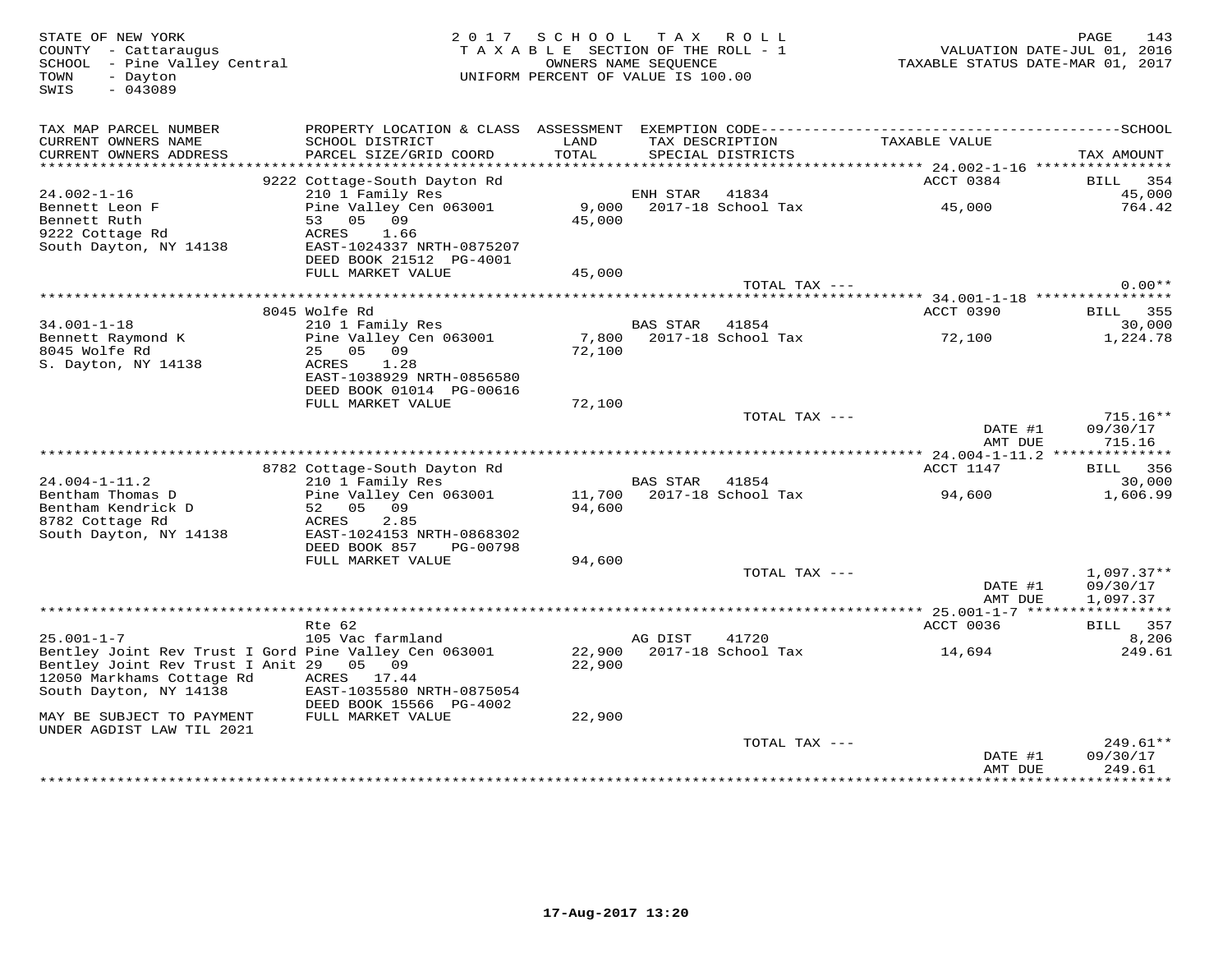| STATE OF NEW YORK<br>COUNTY - Cattaraugus<br>SCHOOL - Pine Valley Central<br>- Dayton<br>TOWN<br>$-043089$<br>SWIS                                                           | 2 0 1 7                                                                                                                                                                         | S C H O O L                | T A X<br>TAXABLE SECTION OF THE ROLL - 1<br>OWNERS NAME SEQUENCE<br>UNIFORM PERCENT OF VALUE IS 100.00 | R O L L       | VALUATION DATE-JUL 01, 2016<br>TAXABLE STATUS DATE-MAR 01, 2017            | PAGE<br>144                      |
|------------------------------------------------------------------------------------------------------------------------------------------------------------------------------|---------------------------------------------------------------------------------------------------------------------------------------------------------------------------------|----------------------------|--------------------------------------------------------------------------------------------------------|---------------|----------------------------------------------------------------------------|----------------------------------|
| TAX MAP PARCEL NUMBER<br>CURRENT OWNERS NAME<br>CURRENT OWNERS ADDRESS<br>**********************                                                                             | PROPERTY LOCATION & CLASS ASSESSMENT EXEMPTION CODE-----------------------------------SCHOOL<br>SCHOOL DISTRICT<br>PARCEL SIZE/GRID COORD                                       | LAND<br>TOTAL              | TAX DESCRIPTION<br>SPECIAL DISTRICTS                                                                   |               | TAXABLE VALUE<br>**************************** 25.001-1-29 **************** | TAX AMOUNT                       |
|                                                                                                                                                                              | 12050 Markham-Cottage Rd                                                                                                                                                        |                            |                                                                                                        |               | ACCT 0039                                                                  | BILL<br>358                      |
| $25.001 - 1 - 29$<br>Bentley Joint Rev Trust I Gord Pine Valley Cen 063001<br>Bentley Joint Rev Trust I Anit 37<br>12050 Markhams-Cottage Rd<br>South Dayton, NY 14138       | 210 1 Family Res<br>05 09<br>FRNT 224.00 DPTH 240.00<br>EAST-1034550 NRTH-0874472<br>DEED BOOK 15566 PG-4002                                                                    | 7,700<br>92,700            | BAS STAR<br>2017-18 School Tax                                                                         | 41854         | 92,700                                                                     | 30,000<br>1,574.71               |
|                                                                                                                                                                              | FULL MARKET VALUE                                                                                                                                                               | 92,700                     |                                                                                                        |               |                                                                            |                                  |
|                                                                                                                                                                              |                                                                                                                                                                                 |                            |                                                                                                        | TOTAL TAX --- | DATE #1                                                                    | $1,065.10**$<br>09/30/17         |
|                                                                                                                                                                              |                                                                                                                                                                                 |                            |                                                                                                        |               | AMT DUE                                                                    | 1,065.10                         |
| $25.001 - 1 - 30$<br>Bentley Joint Rev Trust I Gord Pine Valley Cen 063001<br>Bentley Joint Rev Trust I Anit 37 05 09<br>12050 Markhams-Cottage Rd<br>South Dayton, NY 14138 | Markham-Cottage Rd<br>105 Vac farmland<br>ACRES 44.57<br>EAST-1034135 NRTH-0874874                                                                                              | 57,600<br>57,600           | 2017-18 School Tax                                                                                     |               | ACCT 0037<br>57,600                                                        | 359<br>BILL<br>978.46            |
|                                                                                                                                                                              | DEED BOOK 15566 PG-4002                                                                                                                                                         |                            |                                                                                                        |               |                                                                            |                                  |
|                                                                                                                                                                              | FULL MARKET VALUE                                                                                                                                                               | 57,600                     |                                                                                                        | TOTAL TAX --- | DATE #1<br>AMT DUE                                                         | $978.46**$<br>09/30/17<br>978.46 |
|                                                                                                                                                                              |                                                                                                                                                                                 |                            | ********************                                                                                   |               | * $25.001 - 1 - 31$ ***                                                    | ********                         |
| $25.001 - 1 - 31$<br>Bentley Robert H<br>1280 Brookfield Ave<br>Sunnyvale, CA 94287                                                                                          | 12059 Markham Cottage Rd<br>105 Vac farmland<br>Pine Valley Cen 063001<br>37 05<br>09<br>Life Use<br>ACRES<br>44.84<br>EAST-1033267 NRTH-0873728                                | 51,100<br>51,100           | 2017-18 School Tax                                                                                     |               | ACCT 0038<br>51,100                                                        | 360<br>BILL<br>868.05            |
|                                                                                                                                                                              | DEED BOOK 24061 PG-5002<br>FULL MARKET VALUE                                                                                                                                    | 51,100                     |                                                                                                        |               |                                                                            |                                  |
|                                                                                                                                                                              |                                                                                                                                                                                 |                            |                                                                                                        | TOTAL TAX --- | DATE #1<br>AMT DUE                                                         | 868.05**<br>09/30/17<br>868.05   |
|                                                                                                                                                                              |                                                                                                                                                                                 |                            |                                                                                                        |               | ** $34.001 - 1 - 25.1$ ***                                                 | ***********                      |
| $34.001 - 1 - 25.1$<br>Berg Douglas<br>Berg Lois<br>11850 E Leon Rd<br>South Dayton, NY 14138<br>MAY BE SUBJECT TO PAYMENT<br>UNDER AGDIST LAW TIL 2021                      | Meyers Corners Rd<br>105 Vac farmland<br>Pine Valley Cen 063001<br>25 05<br>09<br>70.52<br>ACRES<br>EAST-1036334 NRTH-0857309<br>DEED BOOK 744<br>PG-01123<br>FULL MARKET VALUE | 76,300<br>76,300<br>76,300 | AG DIST<br>2017-18 School Tax                                                                          | 41720         | ACCT 0041<br>46,192                                                        | 361<br>BILL<br>30,108<br>784.67  |
|                                                                                                                                                                              |                                                                                                                                                                                 |                            |                                                                                                        | TOTAL TAX --- |                                                                            | $784.67**$                       |
|                                                                                                                                                                              |                                                                                                                                                                                 |                            |                                                                                                        |               | DATE #1<br>AMT DUE                                                         | 09/30/17<br>784.67<br>*******    |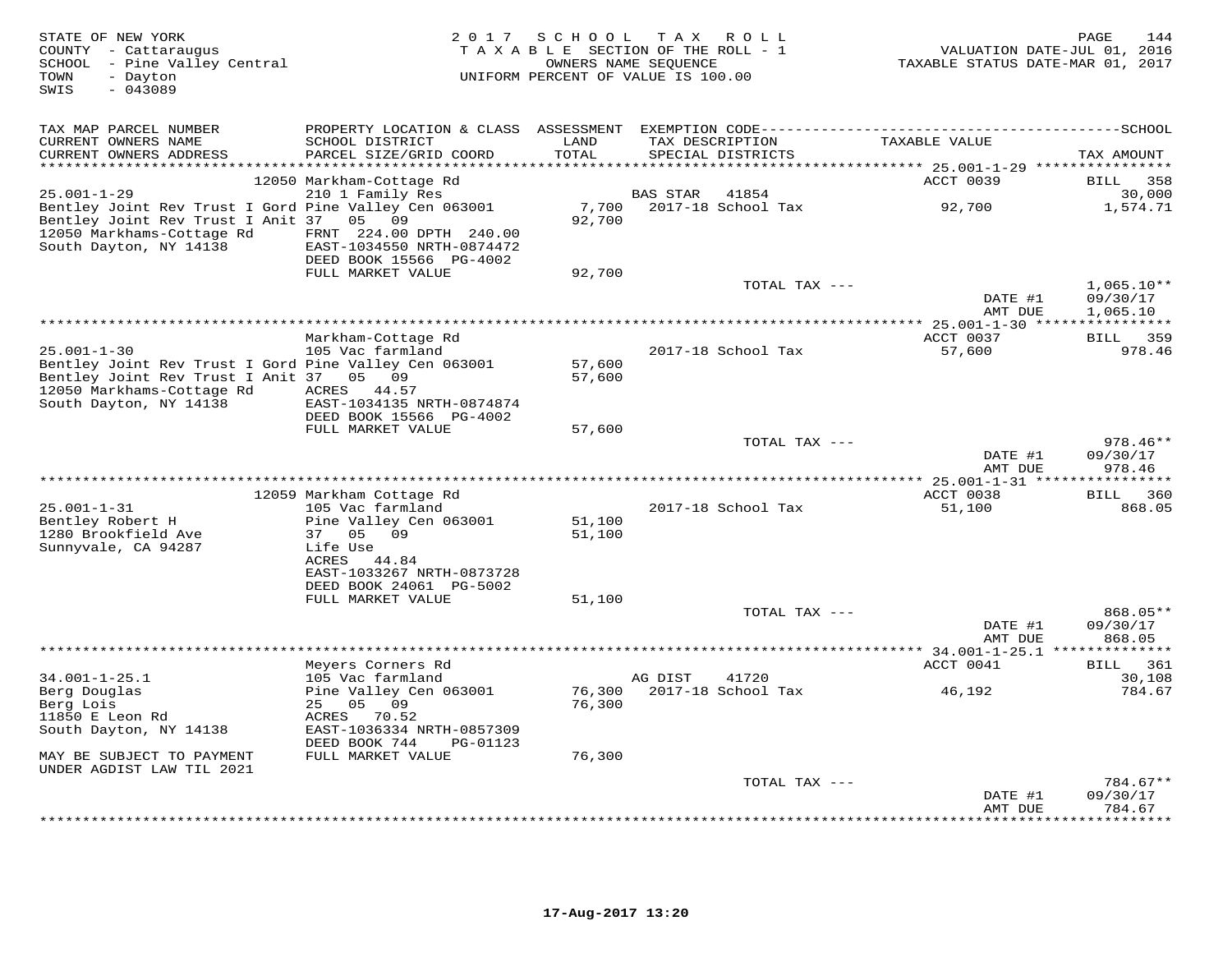TOWN - Dayton<br>SWIS - 043089

## STATE OF NEW YORK 2 0 1 7 S C H O O L T A X R O L L PAGE 145 COUNTY - Cattaraugus T A X A B L E SECTION OF THE ROLL - 1 VALUATION DATE-JUL 01, 2016 SCHOOL - Pine Valley Central OWNERS NAME SEQUENCE TAXABLE STATUS DATE-MAR 01, 2017 TOWN - Dayton UNIFORM PERCENT OF VALUE IS 100.00

| TAX MAP PARCEL NUMBER<br>CURRENT OWNERS NAME<br>CURRENT OWNERS ADDRESS                                                                                       | PROPERTY LOCATION & CLASS ASSESSMENT<br>SCHOOL DISTRICT<br>PARCEL SIZE/GRID COORD                                                        | LAND<br>TOTAL           | TAX DESCRIPTION<br>SPECIAL DISTRICTS                                                              |                | TAXABLE VALUE              | TAX AMOUNT                                                     |
|--------------------------------------------------------------------------------------------------------------------------------------------------------------|------------------------------------------------------------------------------------------------------------------------------------------|-------------------------|---------------------------------------------------------------------------------------------------|----------------|----------------------------|----------------------------------------------------------------|
| ********************                                                                                                                                         |                                                                                                                                          |                         |                                                                                                   |                |                            |                                                                |
| 34.001-1-22.1<br>Berg Douglas C<br>Berg Lois A<br>11850 E Leon Rd<br>South Dayton, NY 14138                                                                  | 11850 E Leon Rd<br>112 Dairy farm<br>Pine Valley Cen 063001<br>25 05 09<br>ACRES 98.25<br>EAST-1037459 NRTH-0857532                      |                         | AG DIST<br>130,700 AGED C/T/S 41800<br>212,000 SILO T/C/S 42100<br>ENH STAR<br>2017-18 School Tax | 41720<br>41834 | <b>ACCT 0106</b><br>59,443 | BILL<br>362<br>85,763<br>59,444<br>7,350<br>59,443<br>1,009.77 |
| MAY BE SUBJECT TO PAYMENT<br>UNDER AGDIST LAW TIL 2021                                                                                                       | DEED BOOK 836<br>PG-00890<br>FULL MARKET VALUE                                                                                           | 212,000                 |                                                                                                   |                |                            |                                                                |
|                                                                                                                                                              |                                                                                                                                          |                         |                                                                                                   | TOTAL TAX ---  |                            | $0.00**$                                                       |
| $34.001 - 1 - 26$<br>Berg Douglas C<br>Berg Lois A<br>11850 E Leon Rd                                                                                        | Meyers Corners Rd<br>105 Vac farmland<br>Pine Valley Cen 063001<br>25 05 09<br>ACRES 15.60                                               | 20,100<br>20,100        | AG DIST<br>2017-18 School Tax                                                                     | 41720          | <b>ACCT 1039</b><br>10,054 | BILL 363<br>10,046<br>170.79                                   |
| South Dayton, NY 14138<br>MAY BE SUBJECT TO PAYMENT<br>UNDER AGDIST LAW TIL 2021                                                                             | EAST-1035670 NRTH-0857058<br>DEED BOOK 836<br>PG-00890<br>FULL MARKET VALUE                                                              | 20,100                  |                                                                                                   |                |                            |                                                                |
|                                                                                                                                                              |                                                                                                                                          |                         |                                                                                                   | TOTAL TAX ---  | DATE #1<br>AMT DUE         | 170.79**<br>09/30/17<br>170.79                                 |
|                                                                                                                                                              |                                                                                                                                          |                         |                                                                                                   |                |                            |                                                                |
|                                                                                                                                                              | 12990 Dye Rd                                                                                                                             |                         |                                                                                                   |                | ACCT 0176                  | BILL 364                                                       |
| $24.002 - 1 - 26$<br>Bergy Judy M<br>12990 Dye Rd<br>South Dayton, NY 14138                                                                                  | 280 Res Multiple<br>Pine Valley Cen 063001<br>61 05 09<br>ACRES 14.46<br>EAST-1019785 NRTH-0872114<br>DEED BOOK 00929 PG-00400           | 30,200<br>98,000        | ENH STAR 41834<br>2017-18 School Tax                                                              |                | 98,000                     | 65,500<br>1,664.74                                             |
|                                                                                                                                                              | FULL MARKET VALUE                                                                                                                        | 98,000                  |                                                                                                   | TOTAL TAX ---  | DATE #1<br>AMT DUE         | 552.08**<br>09/30/17<br>552.08                                 |
|                                                                                                                                                              |                                                                                                                                          |                         |                                                                                                   |                |                            |                                                                |
| $34.001 - 1 - 17$<br>Bierfeldt Trustee Christopher Pine Valley Cen 063001<br>Bierfeldt L & P Family Tr I<br>4104 Bucktooth Run Rd<br>Little Valley, NY 14755 | Earl Hill Rd<br>322 Rural vac>10<br>25 05 09<br>ACRES 14.18<br>EAST-1038564 NRTH-0855802<br>DEED BOOK 23162 PG-7001<br>FULL MARKET VALUE | 5,000<br>5,000<br>5,000 | 2017-18 School Tax                                                                                |                | ACCT 0048<br>5,000         | BILL<br>365<br>84.94                                           |
|                                                                                                                                                              |                                                                                                                                          |                         |                                                                                                   | TOTAL TAX ---  | DATE #1<br>AMT DUE         | $84.94**$<br>09/30/17<br>84.94                                 |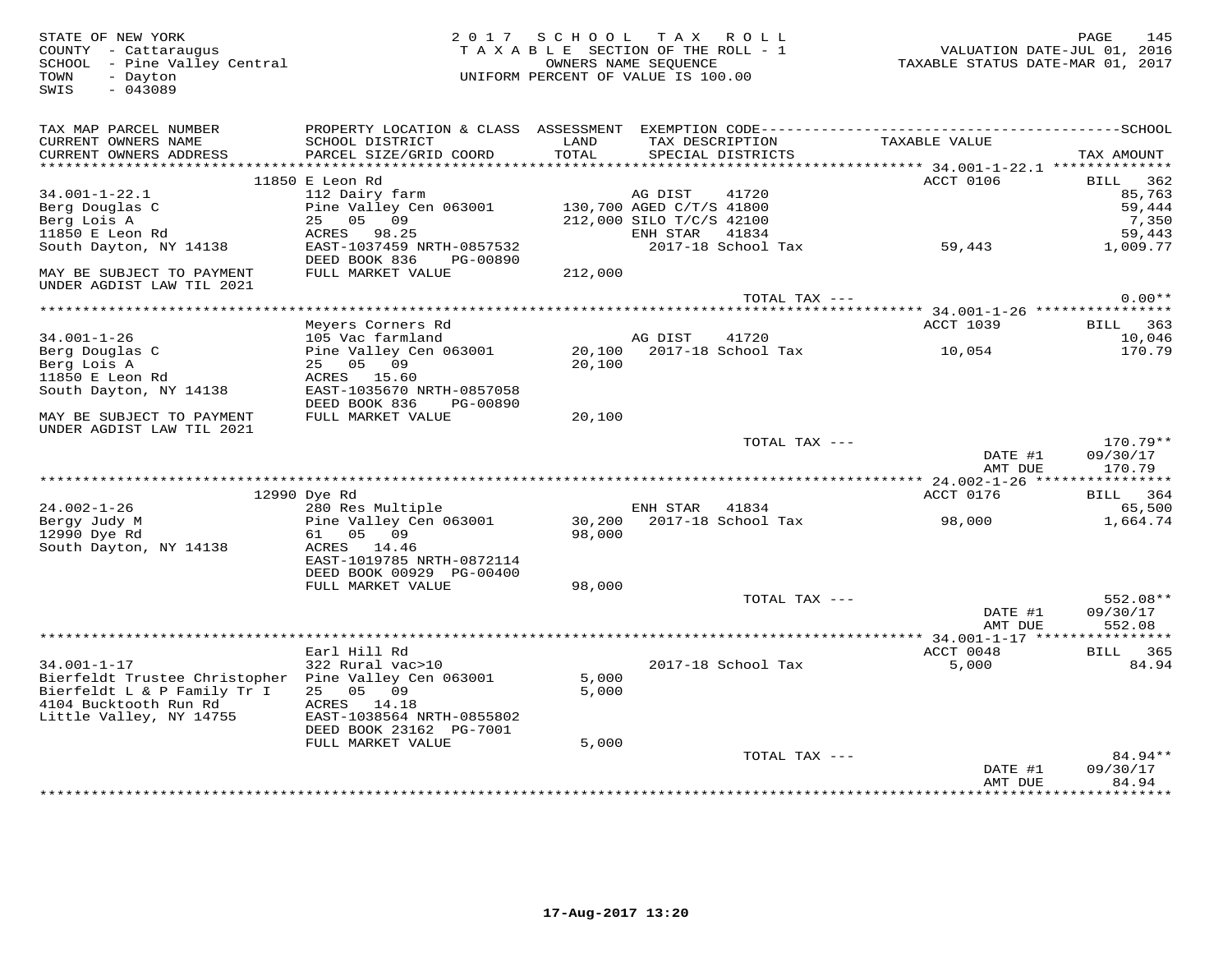| STATE OF NEW YORK<br>COUNTY - Cattaraugus<br>SCHOOL - Pine Valley Central<br>- Dayton<br>TOWN<br>SWIS<br>$-043089$ |                                                                                                                                                 | 2017 SCHOOL      | TAX ROLL<br>TAXABLE SECTION OF THE ROLL - 1<br>OWNERS NAME SEQUENCE<br>UNIFORM PERCENT OF VALUE IS 100.00 | VALUATION DATE-JUL 01, 2016<br>TAXABLE STATUS DATE-MAR 01, 2017 | 146<br>PAGE                               |
|--------------------------------------------------------------------------------------------------------------------|-------------------------------------------------------------------------------------------------------------------------------------------------|------------------|-----------------------------------------------------------------------------------------------------------|-----------------------------------------------------------------|-------------------------------------------|
| TAX MAP PARCEL NUMBER<br>CURRENT OWNERS NAME                                                                       | SCHOOL DISTRICT                                                                                                                                 | LAND             | TAX DESCRIPTION                                                                                           | TAXABLE VALUE                                                   |                                           |
| CURRENT OWNERS ADDRESS<br>***********************                                                                  | PARCEL SIZE/GRID COORD<br>*************************                                                                                             | TOTAL            | SPECIAL DISTRICTS                                                                                         |                                                                 | TAX AMOUNT                                |
|                                                                                                                    | 9114 Rte 62                                                                                                                                     |                  |                                                                                                           | ACCT 0222                                                       | BILL<br>366                               |
| $25.001 - 1 - 14$<br>Bogardus Pamela D<br>9114 Rte 62<br>South Dayton, NY 14138                                    | 210 1 Family Res<br>Pine Valley Cen 063001<br>29<br>05<br>09<br>FRNT 180.00 DPTH 170.00<br>EAST-1035485 NRTH-0873963<br>DEED BOOK 27526 PG-5001 | 6,000<br>57,200  | 2017-18 School Tax                                                                                        | 57,200                                                          | 971.67                                    |
|                                                                                                                    | FULL MARKET VALUE                                                                                                                               | 57,200           |                                                                                                           |                                                                 |                                           |
|                                                                                                                    |                                                                                                                                                 |                  | TOTAL TAX ---                                                                                             | DATE #1<br>AMT DUE                                              | $971.67**$<br>09/30/17<br>971.67          |
|                                                                                                                    | * * * * * * * * * * * * * *                                                                                                                     |                  | ************************************                                                                      | ************ 34.001-1-37.2 **************                       |                                           |
| $34.001 - 1 - 37.2$<br>Britt Patrick E                                                                             | 8325 Rte 62<br>210 1 Family Res<br>Pine Valley Cen 063001                                                                                       | 7,500            | 2017-18 School Tax                                                                                        | ACCT 1213<br>66,800                                             | BILL 367<br>1,134.74                      |
| 8325 Rte 62<br>South Dayton, NY 14138                                                                              | 34 05<br>09<br>ACRES<br>1.15<br>EAST-1034853 NRTH-0861190<br>DEED BOOK 17673 PG-6001                                                            | 66,800           |                                                                                                           |                                                                 |                                           |
|                                                                                                                    | FULL MARKET VALUE                                                                                                                               | 66,800           |                                                                                                           |                                                                 |                                           |
|                                                                                                                    |                                                                                                                                                 |                  | TOTAL TAX ---                                                                                             | DATE #1<br>AMT DUE                                              | $1,134.74**$<br>09/30/17<br>1,134.74      |
|                                                                                                                    | 9213 Cottage-South Dayton Rd                                                                                                                    |                  |                                                                                                           | ACCT 0061                                                       | BILL 368                                  |
| $24.002 - 1 - 17$                                                                                                  | 270 Mfg housing                                                                                                                                 |                  | 2017-18 School Tax                                                                                        | 49,800                                                          | 845.96                                    |
| Brown Dennis C                                                                                                     | Pine Valley Cen 063001                                                                                                                          | 31,000           |                                                                                                           |                                                                 |                                           |
| Brown Rhodella M<br>805 E French Ave<br>Orange City, FL 32763                                                      | 53 05<br>09<br>ACRES 15.67<br>EAST-1023714 NRTH-0875268<br>DEED BOOK 13662 PG-7001                                                              | 49,800           |                                                                                                           |                                                                 |                                           |
|                                                                                                                    | FULL MARKET VALUE                                                                                                                               | 49,800           |                                                                                                           |                                                                 |                                           |
|                                                                                                                    |                                                                                                                                                 |                  | TOTAL TAX ---                                                                                             | DATE #1<br>AMT DUE                                              | 845.96**<br>09/30/17<br>845.96            |
|                                                                                                                    |                                                                                                                                                 |                  |                                                                                                           |                                                                 |                                           |
|                                                                                                                    | Cottage Rd                                                                                                                                      |                  |                                                                                                           | ACCT 0065                                                       | <b>BILL</b><br>369                        |
| $24.004 - 1 - 37$<br>Brown Edna B<br>8744 S Dayton-Silver Cr Rd<br>South Dayton, NY 14138                          | 323 Vacant rural<br>Pine Valley Cen 063001<br>60  05  09<br>ACRES<br>48.68                                                                      | 13,000<br>13,000 | 2017-18 School Tax                                                                                        | 13,000                                                          | 220.83                                    |
|                                                                                                                    | EAST-1019823 NRTH-0868755<br>DEED BOOK 620<br>PG-00020                                                                                          |                  |                                                                                                           |                                                                 |                                           |
|                                                                                                                    | FULL MARKET VALUE                                                                                                                               | 13,000           | TOTAL TAX ---                                                                                             |                                                                 | 220.83**                                  |
|                                                                                                                    |                                                                                                                                                 |                  |                                                                                                           | DATE #1<br>AMT DUE<br>* * * * * * * * * * * * * *               | 09/30/17<br>220.83<br>* * * * * * * * * * |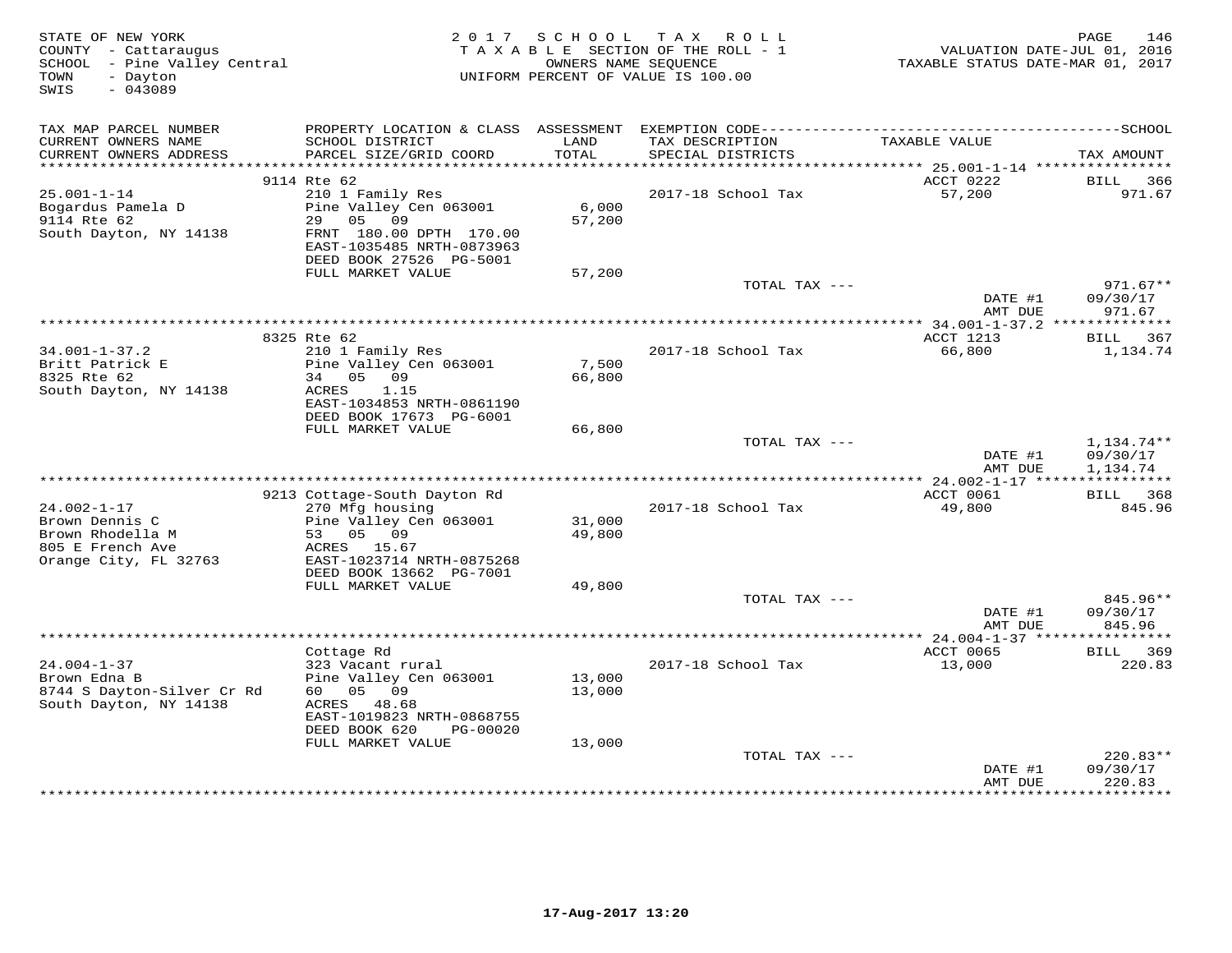| STATE OF NEW YORK<br>COUNTY - Cattaraugus<br>SCHOOL - Pine Valley Central<br>- Dayton<br>TOWN<br>SWIS<br>$-043089$ | 2 0 1 7                                              |                   | SCHOOL TAX ROLL<br>TAXABLE SECTION OF THE ROLL - 1<br>OWNERS NAME SEQUENCE<br>UNIFORM PERCENT OF VALUE IS 100.00 | VALUATION DATE-JUL 01, 2016<br>TAXABLE STATUS DATE-MAR 01, 2017 | 147<br>PAGE           |
|--------------------------------------------------------------------------------------------------------------------|------------------------------------------------------|-------------------|------------------------------------------------------------------------------------------------------------------|-----------------------------------------------------------------|-----------------------|
| TAX MAP PARCEL NUMBER                                                                                              |                                                      |                   |                                                                                                                  |                                                                 |                       |
| CURRENT OWNERS NAME                                                                                                | SCHOOL DISTRICT                                      | LAND              | TAX DESCRIPTION                                                                                                  | TAXABLE VALUE                                                   |                       |
| CURRENT OWNERS ADDRESS<br>********************                                                                     | PARCEL SIZE/GRID COORD                               | TOTAL<br>******** | SPECIAL DISTRICTS                                                                                                |                                                                 | TAX AMOUNT            |
|                                                                                                                    | 12888 Rice Rd                                        |                   |                                                                                                                  | ************ 24.004-1-36 *****************<br>ACCT 0549         | <b>BILL</b><br>370    |
| $24.004 - 1 - 36$                                                                                                  | 312 Vac w/imprv                                      |                   | 2017-18 School Tax                                                                                               | 16,500                                                          | 280.29                |
| Brown Jamie M                                                                                                      | Pine Valley Cen 063001                               | 7,100             |                                                                                                                  |                                                                 |                       |
| 12888 Rice Rd                                                                                                      | 59<br>05 09                                          | 16,500            |                                                                                                                  |                                                                 |                       |
| South Dayton, NY 14138                                                                                             | 1.03<br>ACRES                                        |                   |                                                                                                                  |                                                                 |                       |
|                                                                                                                    | EAST-1021021 NRTH-0865257<br>DEED BOOK 22651 PG-6001 |                   |                                                                                                                  |                                                                 |                       |
|                                                                                                                    | FULL MARKET VALUE                                    | 16,500            |                                                                                                                  |                                                                 |                       |
|                                                                                                                    |                                                      |                   | TOTAL TAX ---                                                                                                    |                                                                 | 280.29**              |
|                                                                                                                    |                                                      |                   |                                                                                                                  | DATE #1                                                         | 09/30/17              |
|                                                                                                                    |                                                      |                   | **************************************                                                                           | AMT DUE                                                         | 280.29                |
|                                                                                                                    | 8403 Rte 62                                          |                   |                                                                                                                  | ** $34.001 - 1 - 41.4$ **************<br><b>ACCT 1265</b>       | BILL 371              |
| $34.001 - 1 - 41.4$                                                                                                | 423 Snack bar                                        |                   | 2017-18 School Tax                                                                                               | 29,000                                                          | 492.63                |
| Burchalewski Arnold                                                                                                | Pine Valley Cen 063001                               | 6,000             |                                                                                                                  |                                                                 |                       |
| Burchalewski Christine                                                                                             | 34 05 09                                             | 29,000            |                                                                                                                  |                                                                 |                       |
| 11740 Youngs Rd                                                                                                    | ACRES<br>2.40<br>EAST-1034794 NRTH-0862528           |                   |                                                                                                                  |                                                                 |                       |
| Conewango Valley, NY 14726                                                                                         | DEED BOOK 00979 PG-00151                             |                   |                                                                                                                  |                                                                 |                       |
|                                                                                                                    | FULL MARKET VALUE                                    | 29,000            |                                                                                                                  |                                                                 |                       |
|                                                                                                                    |                                                      |                   | TOTAL TAX ---                                                                                                    |                                                                 | 492.63**              |
|                                                                                                                    |                                                      |                   |                                                                                                                  | DATE #1                                                         | 09/30/17              |
|                                                                                                                    |                                                      |                   |                                                                                                                  | AMT DUE                                                         | 492.63                |
|                                                                                                                    | 8397 Rte 62                                          |                   |                                                                                                                  | ACCT 1011                                                       | BILL 372              |
| $34.001 - 1 - 41.2$                                                                                                | 210 1 Family Res                                     |                   | 2017-18 School Tax                                                                                               | 73,000                                                          | 1,240.06              |
| Burchalewski Frances                                                                                               | Pine Valley Cen 063001                               | 6,800             |                                                                                                                  |                                                                 |                       |
| 30 Green Ter                                                                                                       | 05 09<br>34                                          | 73,000            |                                                                                                                  |                                                                 |                       |
| Depew, NY 14043                                                                                                    | FRNT<br>98.00 DPTH 400.00<br>ACRES<br>0.92           |                   |                                                                                                                  |                                                                 |                       |
|                                                                                                                    | EAST-1034793 NRTH-0862354                            |                   |                                                                                                                  |                                                                 |                       |
|                                                                                                                    | DEED BOOK 00989 PG-00053                             |                   |                                                                                                                  |                                                                 |                       |
|                                                                                                                    | FULL MARKET VALUE                                    | 73,000            |                                                                                                                  |                                                                 |                       |
|                                                                                                                    |                                                      |                   | TOTAL TAX ---                                                                                                    | DATE #1                                                         | $1,240.06**$          |
|                                                                                                                    |                                                      |                   |                                                                                                                  | AMT DUE                                                         | 09/30/17<br>1,240.06  |
|                                                                                                                    |                                                      |                   |                                                                                                                  |                                                                 |                       |
|                                                                                                                    | Rte 62                                               |                   |                                                                                                                  | ACCT 1262                                                       | BILL 373              |
| $34.001 - 1 - 41.3$                                                                                                | 311 Res vac land                                     |                   | 2017-18 School Tax                                                                                               | 4,600                                                           | 78.14                 |
| Burchalewski Frances<br>30 Green Ter                                                                               | Pine Valley Cen 063001<br>34 05<br>09                | 4,600             |                                                                                                                  |                                                                 |                       |
| Depew, NY 14043                                                                                                    | ACRES<br>1.80 BANK<br>032                            | 4,600             |                                                                                                                  |                                                                 |                       |
|                                                                                                                    | EAST-1034775 NRTH-0862193                            |                   |                                                                                                                  |                                                                 |                       |
|                                                                                                                    | DEED BOOK 00989 PG-00053                             |                   |                                                                                                                  |                                                                 |                       |
|                                                                                                                    | FULL MARKET VALUE                                    | 4,600             |                                                                                                                  |                                                                 |                       |
|                                                                                                                    |                                                      |                   | TOTAL TAX ---                                                                                                    |                                                                 | $78.14**$<br>09/30/17 |
|                                                                                                                    |                                                      |                   |                                                                                                                  | DATE #1<br>AMT DUE                                              | 78.14                 |
|                                                                                                                    |                                                      |                   |                                                                                                                  | * * * * * * * * * * *                                           | * * * * * * * *       |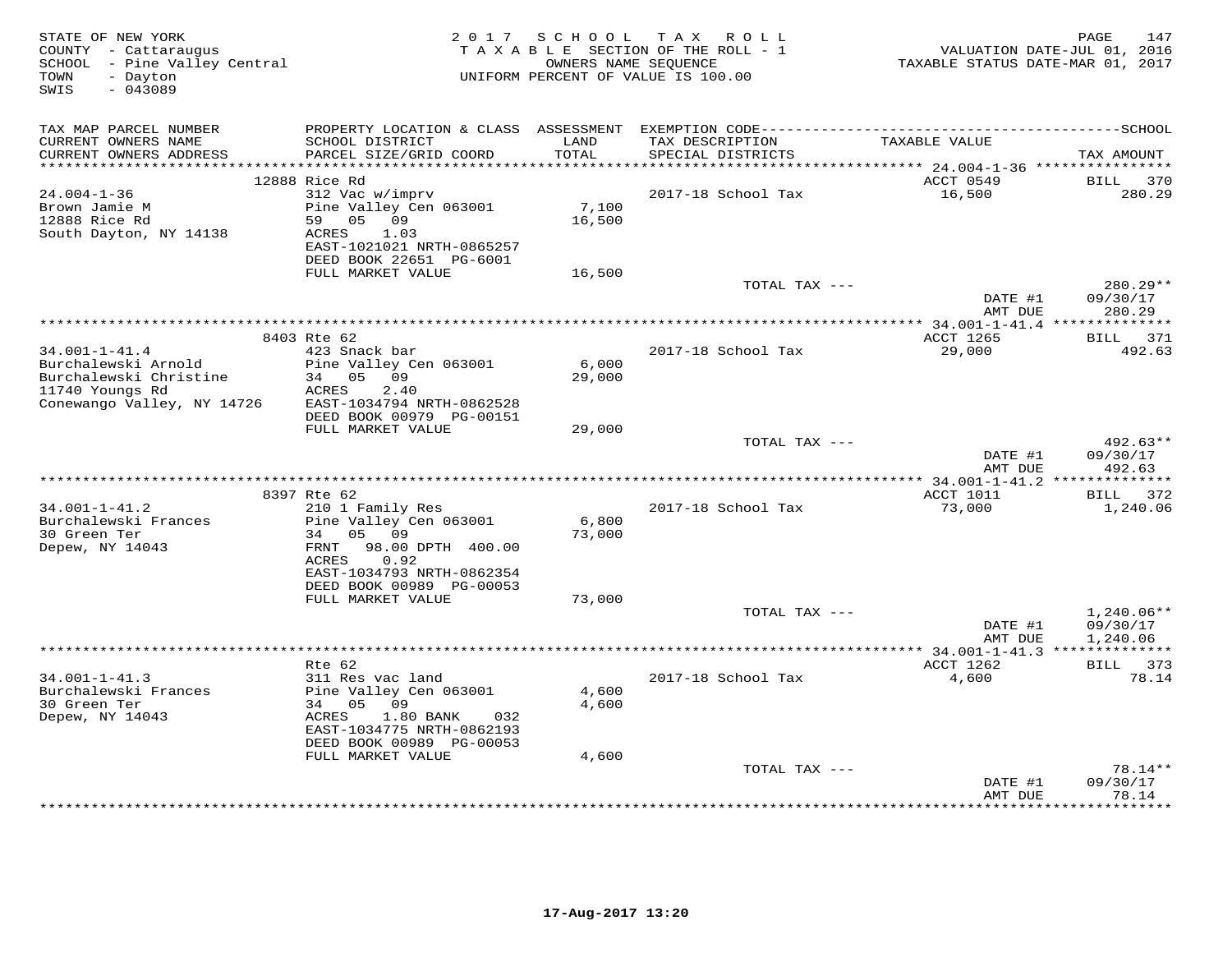| STATE OF NEW YORK<br>COUNTY - Cattaraugus<br>SCHOOL - Pine Valley Central<br>- Dayton<br>TOWN<br>$-043089$<br>SWIS | 2 0 1 7                                                                                                                            | SCHOOL           | T A X<br>R O L L<br>TAXABLE SECTION OF THE ROLL - 1<br>OWNERS NAME SEQUENCE<br>UNIFORM PERCENT OF VALUE IS 100.00 | TAXABLE STATUS DATE-MAR 01, 2017       | PAGE<br>148<br>VALUATION DATE-JUL 01, 2016 |
|--------------------------------------------------------------------------------------------------------------------|------------------------------------------------------------------------------------------------------------------------------------|------------------|-------------------------------------------------------------------------------------------------------------------|----------------------------------------|--------------------------------------------|
| TAX MAP PARCEL NUMBER                                                                                              |                                                                                                                                    |                  |                                                                                                                   |                                        |                                            |
| CURRENT OWNERS NAME<br>CURRENT OWNERS ADDRESS<br>***********************                                           | SCHOOL DISTRICT<br>PARCEL SIZE/GRID COORD<br>*************************                                                             | LAND<br>TOTAL    | TAX DESCRIPTION<br>SPECIAL DISTRICTS                                                                              | TAXABLE VALUE                          | TAX AMOUNT                                 |
|                                                                                                                    | Rte 322                                                                                                                            |                  |                                                                                                                   | ACCT 1141                              | BILL<br>374                                |
| $33.002 - 1 - 8.2$<br>Busch David E<br>Busch James E<br>18 E Main St<br>Hamburg, NY 14075                          | 270 Mfg housing<br>Pine Valley Cen 063001<br>41<br>05 09<br>ACRES<br>31.10<br>EAST-1030849 NRTH-0857321<br>DEED BOOK 22922 PG-6001 | 27,800<br>36,000 | 2017-18 School Tax                                                                                                | 36,000                                 | 611.54                                     |
|                                                                                                                    | FULL MARKET VALUE                                                                                                                  | 36,000           |                                                                                                                   |                                        |                                            |
|                                                                                                                    |                                                                                                                                    |                  | TOTAL TAX ---                                                                                                     | DATE #1<br>AMT DUE                     | $611.54**$<br>09/30/17<br>611.54           |
|                                                                                                                    |                                                                                                                                    |                  | ********************                                                                                              | *** $34.001 - 1 - 31.3$ ************** |                                            |
| $34.001 - 1 - 31.3$<br>Busch David E                                                                               | Rte 322<br>314 Rural vac<10<br>Pine Valley Cen 063001                                                                              | 6,800            | 2017-18 School Tax                                                                                                | ACCT 1279<br>6,800                     | BILL 375<br>115.51                         |
| Busch James E<br>18 E Main St<br>Hamburg, NY 14075                                                                 | 33 05 09<br>ACRES<br>6.25<br>EAST-1031222 NRTH-0858828<br>DEED BOOK 22922 PG-6001                                                  | 6,800            |                                                                                                                   |                                        |                                            |
|                                                                                                                    | FULL MARKET VALUE                                                                                                                  | 6,800            |                                                                                                                   |                                        |                                            |
|                                                                                                                    |                                                                                                                                    |                  | TOTAL TAX ---                                                                                                     | DATE #1<br>AMT DUE                     | $115.51**$<br>09/30/17<br>115.51           |
|                                                                                                                    |                                                                                                                                    |                  |                                                                                                                   |                                        |                                            |
| $24.002 - 1 - 13.3$<br>Caparco Jeffery S                                                                           | Merrill Dr<br>314 Rural vac<10<br>Pine Valley Cen 063001                                                                           | 3,700            | 2017-18 School Tax                                                                                                | ACCT 1192<br>3,700                     | BILL 376<br>62.85                          |
| 6061 62 Rte<br>Conewango, NY 14726                                                                                 | 62 05<br>09<br>1.90 BANK<br>ACRES<br>017<br>EAST-1023047 NRTH-0875817<br>DEED BOOK 22828 PG-2001                                   | 3,700            |                                                                                                                   |                                        |                                            |
|                                                                                                                    | FULL MARKET VALUE                                                                                                                  | 3,700            |                                                                                                                   |                                        |                                            |
|                                                                                                                    |                                                                                                                                    |                  | TOTAL TAX ---                                                                                                     | DATE #1<br>AMT DUE                     | $62.85**$<br>09/30/17<br>62.85             |
|                                                                                                                    | 9365 Merrill Dr                                                                                                                    |                  |                                                                                                                   | ACCT 0502                              | * * * * * * * *<br>377<br>BILL             |
| $24.002 - 1 - 31$                                                                                                  | 210 1 Family Res                                                                                                                   |                  | 2017-18 School Tax                                                                                                | 91,100                                 | 1,547.53                                   |
| Caparco Jeffery S<br>6061 62 Rte<br>Conewango, NY 14726                                                            | Pine Valley Cen 063001<br>62 05<br>09<br>ACRES<br>1.51 BANK<br>017<br>EAST-1023047 NRTH-0876022                                    | 8,500<br>91,100  |                                                                                                                   |                                        |                                            |
|                                                                                                                    | DEED BOOK 22828 PG-2001                                                                                                            |                  |                                                                                                                   |                                        |                                            |
|                                                                                                                    | FULL MARKET VALUE                                                                                                                  | 91,100           |                                                                                                                   |                                        |                                            |
|                                                                                                                    |                                                                                                                                    |                  | TOTAL TAX ---                                                                                                     | DATE #1<br>AMT DUE                     | $1,547.53**$<br>09/30/17<br>1,547.53       |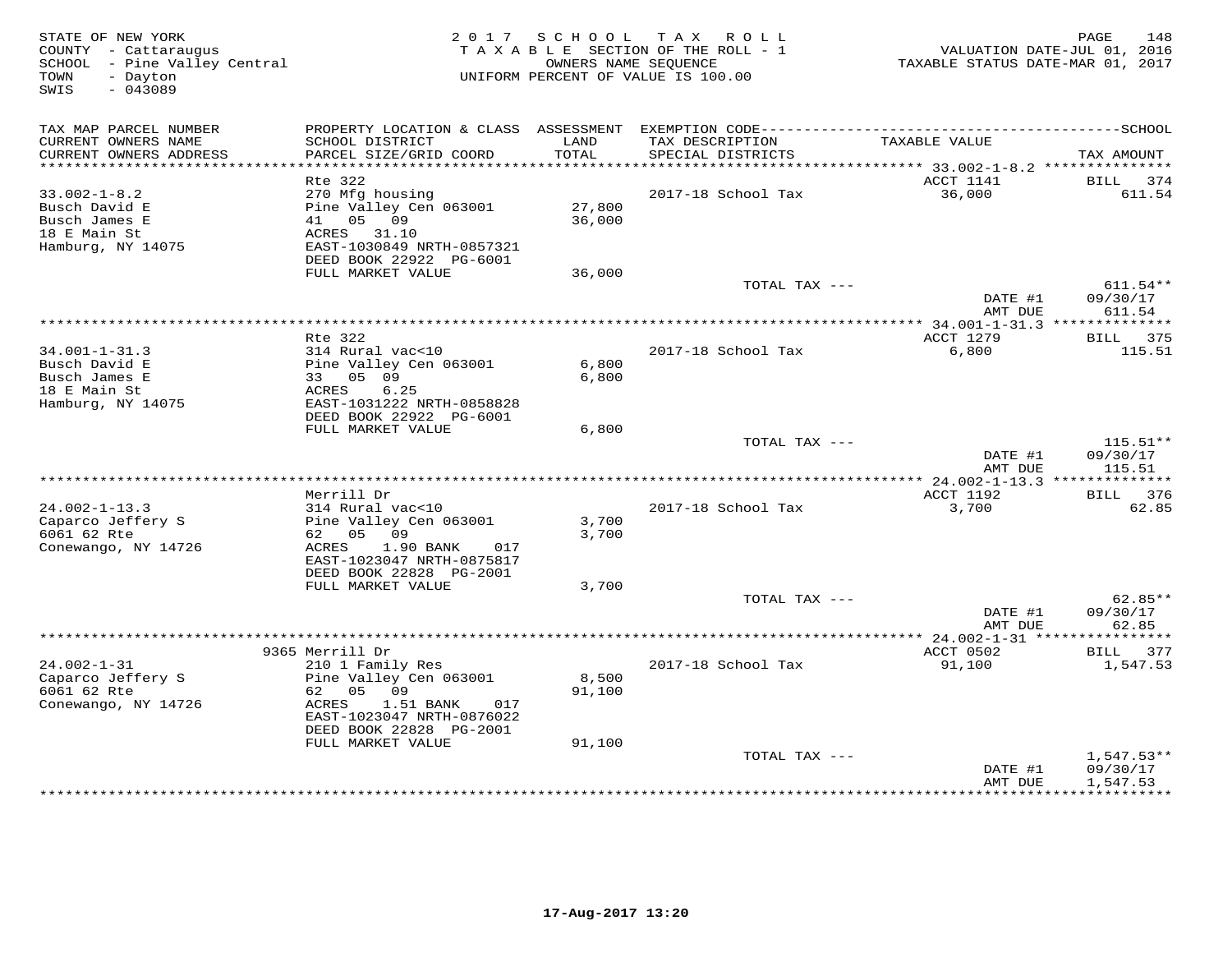| STATE OF NEW YORK<br>COUNTY - Cattaraugus<br>SCHOOL - Pine Valley Central<br>TOWN<br>- Dayton<br>$-043089$<br>SWIS |                                                                                                                     |                            | 2017 SCHOOL TAX ROLL<br>TAXABLE SECTION OF THE ROLL - 1<br>OWNERS NAME SEQUENCE<br>UNIFORM PERCENT OF VALUE IS 100.00 | VALUATION DATE-JUL 01, 2016<br>TAXABLE STATUS DATE-MAR 01, 2017 | 149<br>PAGE                         |
|--------------------------------------------------------------------------------------------------------------------|---------------------------------------------------------------------------------------------------------------------|----------------------------|-----------------------------------------------------------------------------------------------------------------------|-----------------------------------------------------------------|-------------------------------------|
| TAX MAP PARCEL NUMBER                                                                                              |                                                                                                                     |                            |                                                                                                                       |                                                                 |                                     |
| CURRENT OWNERS NAME<br>CURRENT OWNERS ADDRESS                                                                      | SCHOOL DISTRICT<br>PARCEL SIZE/GRID COORD                                                                           | LAND<br>TOTAL<br>********* | TAX DESCRIPTION<br>SPECIAL DISTRICTS<br>********************************* 25.001-2-31 ****************                | TAXABLE VALUE                                                   | TAX AMOUNT                          |
|                                                                                                                    | 9212 Rte 62                                                                                                         |                            |                                                                                                                       | ACCT 0486                                                       | 378<br>BILL                         |
| $25.001 - 2 - 31$<br>Castallano Samuel S II<br>209 Oak St<br>PO Box 406<br>South Dayton, NY 14183                  | 210 1 Family Res<br>Pine Valley Cen 063001<br>30<br>05 09<br>ACRES<br>1.73 BANK<br>017<br>EAST-1036791 NRTH-0875773 | 9,200<br>35,500            | 2017-18 School Tax                                                                                                    | 35,500                                                          | 603.05                              |
|                                                                                                                    | DEED BOOK 00987 PG-00554<br>FULL MARKET VALUE                                                                       | 35,500                     |                                                                                                                       |                                                                 |                                     |
|                                                                                                                    |                                                                                                                     |                            | TOTAL TAX ---                                                                                                         |                                                                 | $603.05**$                          |
|                                                                                                                    |                                                                                                                     |                            |                                                                                                                       | DATE #1<br>AMT DUE                                              | 09/30/17<br>603.05                  |
|                                                                                                                    |                                                                                                                     |                            |                                                                                                                       |                                                                 |                                     |
|                                                                                                                    | 12215 Rte 322                                                                                                       |                            |                                                                                                                       | ACCT 0294                                                       | BILL 379                            |
| $34.001 - 1 - 33$<br>Charles Lewellyn                                                                              | 210 1 Family Res<br>Pine Valley Cen 063001                                                                          | 13,400                     | 2017-18 School Tax                                                                                                    | 65,900                                                          | 1,119.46                            |
| 1141 Cassadaga Rd                                                                                                  | 33 05 09                                                                                                            | 65,900                     |                                                                                                                       |                                                                 |                                     |
| South Dayton, NY 14138                                                                                             | 3.95<br>ACRES                                                                                                       |                            |                                                                                                                       |                                                                 |                                     |
|                                                                                                                    | EAST-1031222 NRTH-0859413                                                                                           |                            |                                                                                                                       |                                                                 |                                     |
|                                                                                                                    | DEED BOOK 24695 PG-7002                                                                                             |                            |                                                                                                                       |                                                                 |                                     |
|                                                                                                                    | FULL MARKET VALUE                                                                                                   | 65,900                     | TOTAL TAX ---                                                                                                         |                                                                 | $1,119.46**$                        |
|                                                                                                                    |                                                                                                                     |                            |                                                                                                                       | DATE #1                                                         | 09/30/17                            |
|                                                                                                                    |                                                                                                                     |                            |                                                                                                                       | AMT DUE                                                         | 1,119.46                            |
|                                                                                                                    |                                                                                                                     |                            |                                                                                                                       |                                                                 |                                     |
|                                                                                                                    | Rte 322                                                                                                             |                            |                                                                                                                       | ACCT 0003                                                       | BILL 380                            |
| $33.002 - 1 - 6$<br>Chase Ronald E                                                                                 | 105 Vac farmland<br>Pine Valley Cen 063001                                                                          | 45,600                     | 2017-18 School Tax                                                                                                    | 45,600                                                          | 774.62                              |
| Chase Cheryl A                                                                                                     | 42<br>0.5<br>09                                                                                                     | 45,600                     |                                                                                                                       |                                                                 |                                     |
| 12350 Rte 322                                                                                                      | ACRES<br>37.98                                                                                                      |                            |                                                                                                                       |                                                                 |                                     |
| South Dayton, NY 14138                                                                                             | EAST-1029307 NRTH-0863162                                                                                           |                            |                                                                                                                       |                                                                 |                                     |
|                                                                                                                    | DEED BOOK 13838 PG-6002<br>FULL MARKET VALUE                                                                        | 45,600                     |                                                                                                                       |                                                                 |                                     |
|                                                                                                                    |                                                                                                                     |                            | TOTAL TAX ---                                                                                                         |                                                                 | $774.62**$                          |
|                                                                                                                    |                                                                                                                     |                            |                                                                                                                       | DATE #1                                                         | 09/30/17                            |
|                                                                                                                    |                                                                                                                     |                            |                                                                                                                       | AMT DUE                                                         | 774.62                              |
|                                                                                                                    |                                                                                                                     |                            |                                                                                                                       |                                                                 |                                     |
| $33.002 - 1 - 7$                                                                                                   | Rte 322<br>105 Vac farmland                                                                                         |                            | AG DIST<br>41720                                                                                                      | ACCT 0005                                                       | BILL 381<br>32,386                  |
| Chase Ronald E                                                                                                     | Pine Valley Cen 063001                                                                                              | 92,000                     | 2017-18 School Tax                                                                                                    | 59,614                                                          | 1,012.67                            |
| Chase Cheryl A                                                                                                     | 42 05 09                                                                                                            | 92,000                     |                                                                                                                       |                                                                 |                                     |
| 12350 Rte 322                                                                                                      | ACRES 123.78                                                                                                        |                            |                                                                                                                       |                                                                 |                                     |
| South Dayton, NY 14138                                                                                             | EAST-1030362 NRTH-0861558                                                                                           |                            |                                                                                                                       |                                                                 |                                     |
| MAY BE SUBJECT TO PAYMENT                                                                                          | DEED BOOK 13838 PG-6002<br>FULL MARKET VALUE                                                                        | 92,000                     |                                                                                                                       |                                                                 |                                     |
| UNDER AGDIST LAW TIL 2021                                                                                          |                                                                                                                     |                            |                                                                                                                       |                                                                 |                                     |
|                                                                                                                    |                                                                                                                     |                            | TOTAL TAX ---                                                                                                         |                                                                 | $1,012.67**$                        |
|                                                                                                                    |                                                                                                                     |                            |                                                                                                                       | DATE #1                                                         | 09/30/17                            |
|                                                                                                                    |                                                                                                                     |                            |                                                                                                                       | AMT DUE                                                         | 1,012.67<br>* * * * * * * * * * * * |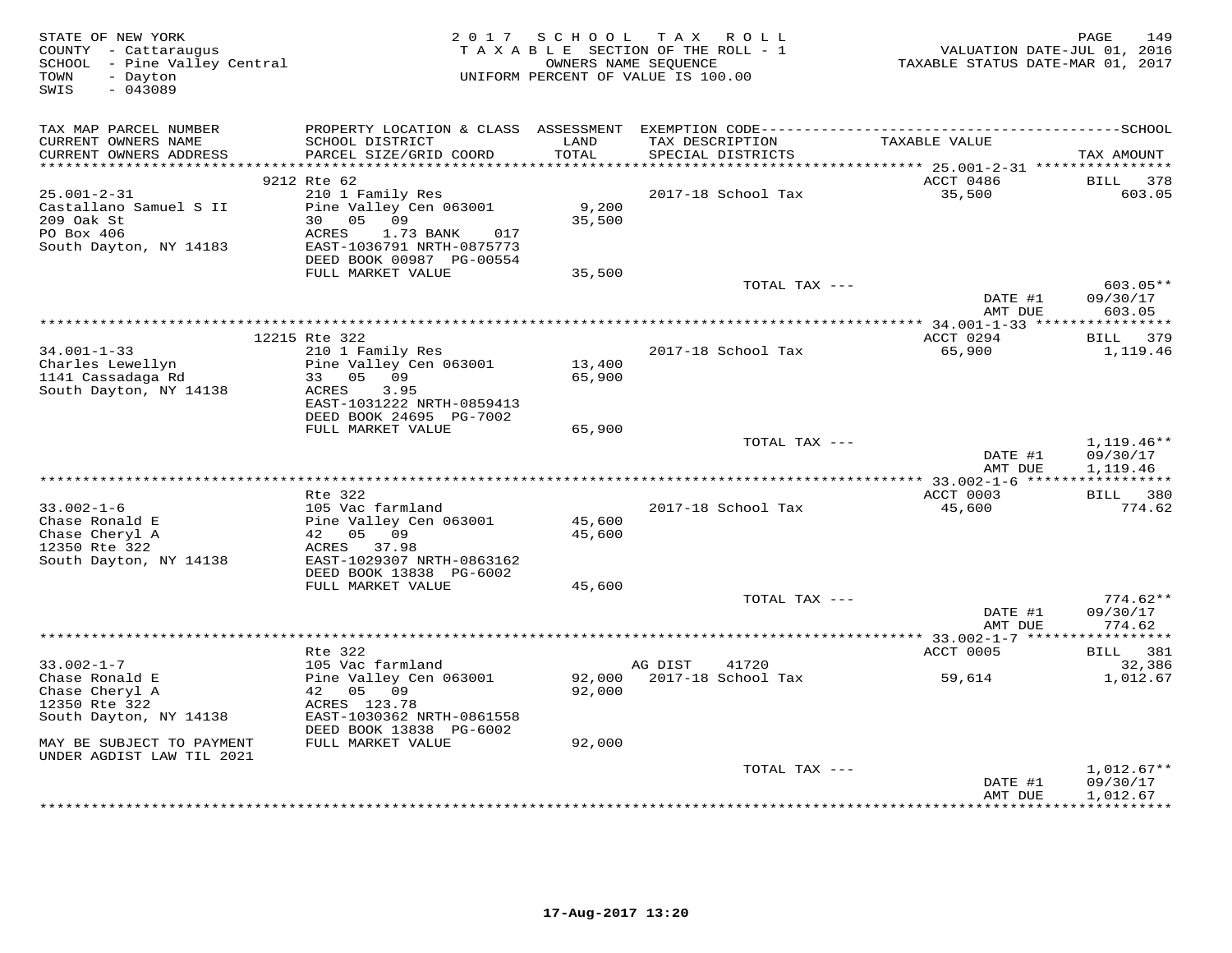| STATE OF NEW YORK<br>COUNTY - Cattaraugus<br>SCHOOL - Pine Valley Central<br>TOWN<br>- Dayton<br>SWIS<br>$-043089$ |                                                      | 2017 SCHOOL TAX ROLL<br>TAXABLE SECTION OF THE ROLL - 1<br>OWNERS NAME SEQUENCE<br>UNIFORM PERCENT OF VALUE IS 100.00 |                          |                                      | TAXABLE STATUS DATE-MAR 01, 2017                   | 150<br>PAGE<br>VALUATION DATE-JUL 01, 2016 |
|--------------------------------------------------------------------------------------------------------------------|------------------------------------------------------|-----------------------------------------------------------------------------------------------------------------------|--------------------------|--------------------------------------|----------------------------------------------------|--------------------------------------------|
| TAX MAP PARCEL NUMBER                                                                                              |                                                      |                                                                                                                       |                          |                                      | TAXABLE VALUE                                      |                                            |
| CURRENT OWNERS NAME<br>CURRENT OWNERS ADDRESS                                                                      | SCHOOL DISTRICT<br>PARCEL SIZE/GRID COORD            | LAND<br>TOTAL                                                                                                         |                          | TAX DESCRIPTION<br>SPECIAL DISTRICTS |                                                    | TAX AMOUNT                                 |
|                                                                                                                    | 12321 Rte 322                                        |                                                                                                                       |                          |                                      | ACCT 0004                                          | BILL 382                                   |
| $33.002 - 1 - 10$                                                                                                  | 112 Dairy farm                                       |                                                                                                                       | AG BLDG                  | 41700                                |                                                    | 1,000                                      |
| Chase Ronald E                                                                                                     | Pine Valley Cen 063001                               | 238,500 AG DIST                                                                                                       |                          | 41720                                |                                                    | 150,131                                    |
| Chase Cheryl A                                                                                                     | 41 05 09                                             |                                                                                                                       | 336,200 SILO T/C/S 42100 |                                      |                                                    | 2,600                                      |
| 12350 Rte 322                                                                                                      | ACRES 177.25                                         |                                                                                                                       |                          | 2017-18 School Tax                   | 182,469                                            | 3,099.63                                   |
| South Dayton, NY 14138                                                                                             | EAST-1028827 NRTH-0858471<br>DEED BOOK 13838 PG-6002 |                                                                                                                       |                          |                                      |                                                    |                                            |
| MAY BE SUBJECT TO PAYMENT<br>UNDER AGDIST LAW TIL 2021                                                             | FULL MARKET VALUE                                    | 336,200                                                                                                               |                          |                                      |                                                    |                                            |
|                                                                                                                    |                                                      |                                                                                                                       |                          | TOTAL TAX ---                        |                                                    | $3,099.63**$                               |
|                                                                                                                    |                                                      |                                                                                                                       |                          |                                      | DATE #1<br>AMT DUE                                 | 09/30/17<br>3,099.63                       |
|                                                                                                                    |                                                      |                                                                                                                       |                          |                                      |                                                    |                                            |
|                                                                                                                    | 12350 Rte 322                                        |                                                                                                                       |                          |                                      | ACCT 0006                                          | BILL 383                                   |
| $33.002 - 1 - 11.1$                                                                                                | 105 Vac farmland                                     |                                                                                                                       | AG DIST                  | 41720                                |                                                    | 33,750                                     |
| Chase Ronald E                                                                                                     | Pine Valley Cen 063001                               |                                                                                                                       |                          | 80,000 2017-18 School Tax            | 46,250                                             | 785.66                                     |
| Chase Cheryl A                                                                                                     | 42 05 09<br>ACRES 101.00                             | 80,000                                                                                                                |                          |                                      |                                                    |                                            |
| 12350 Rte 322<br>South Dayton, NY 14138                                                                            | EAST-1028729 NRTH-0860997                            |                                                                                                                       |                          |                                      |                                                    |                                            |
|                                                                                                                    | DEED BOOK 13838 PG-6002                              |                                                                                                                       |                          |                                      |                                                    |                                            |
| MAY BE SUBJECT TO PAYMENT<br>UNDER AGDIST LAW TIL 2021                                                             | FULL MARKET VALUE                                    | 80,000                                                                                                                |                          |                                      |                                                    |                                            |
|                                                                                                                    |                                                      |                                                                                                                       |                          | TOTAL TAX ---                        |                                                    | 785.66**                                   |
|                                                                                                                    |                                                      |                                                                                                                       |                          |                                      | DATE #1<br>AMT DUE                                 | 09/30/17<br>785.66                         |
|                                                                                                                    | ****************                                     |                                                                                                                       |                          |                                      | ********************* 33.002-1-13 **************** |                                            |
|                                                                                                                    | Rte 322                                              |                                                                                                                       |                          |                                      | ACCT 0007                                          | BILL 384                                   |
| $33.002 - 1 - 13$                                                                                                  | 105 Vac farmland                                     |                                                                                                                       | AG DIST                  | 41720                                |                                                    | 11,325                                     |
| Chase Ronald E                                                                                                     | Pine Valley Cen 063001                               |                                                                                                                       |                          | 36,000 2017-18 School Tax            | 24,675                                             | 419.16                                     |
| Chase Cheryl A                                                                                                     | 41/49 05 09                                          | 36,000                                                                                                                |                          |                                      |                                                    |                                            |
| 12350 Rte 322                                                                                                      | 53.06<br>ACRES                                       |                                                                                                                       |                          |                                      |                                                    |                                            |
| South Dayton, NY 14138                                                                                             | EAST-1026434 NRTH-0858955                            |                                                                                                                       |                          |                                      |                                                    |                                            |
|                                                                                                                    | DEED BOOK 13838 PG-6002                              |                                                                                                                       |                          |                                      |                                                    |                                            |
| MAY BE SUBJECT TO PAYMENT<br>UNDER AGDIST LAW TIL 2021                                                             | FULL MARKET VALUE                                    | 36,000                                                                                                                |                          |                                      |                                                    |                                            |
|                                                                                                                    |                                                      |                                                                                                                       |                          | TOTAL TAX ---                        |                                                    | $419.16**$                                 |
|                                                                                                                    |                                                      |                                                                                                                       |                          |                                      | DATE #1                                            | 09/30/17                                   |
|                                                                                                                    |                                                      |                                                                                                                       |                          |                                      | AMT DUE                                            | 419.16                                     |
|                                                                                                                    |                                                      | *******************************                                                                                       |                          |                                      | *********** 33.002-1-3 ******                      | ***********                                |
|                                                                                                                    | White Rd                                             |                                                                                                                       |                          |                                      | ACCT 0407                                          | 385<br><b>BILL</b>                         |
| $33.002 - 1 - 3$                                                                                                   | 105 Vac farmland                                     |                                                                                                                       | AG DIST                  | 41720                                |                                                    | 29,000                                     |
| Chase Ronald E II                                                                                                  | Pine Valley Cen 063001                               |                                                                                                                       |                          | 29,000 2017-18 School Tax            | 0.00                                               | 0.00                                       |
| Chase Cheryl A                                                                                                     | 50 05 09                                             | 29,000                                                                                                                |                          |                                      |                                                    |                                            |
| 12350 Rte 322                                                                                                      | ACRES 38.11                                          |                                                                                                                       |                          |                                      |                                                    |                                            |
| South Dayton, NY 14138                                                                                             | EAST-1025808 NRTH-0861170                            |                                                                                                                       |                          |                                      |                                                    |                                            |
|                                                                                                                    | DEED BOOK 18931 PG-8001                              |                                                                                                                       |                          |                                      |                                                    |                                            |
| MAY BE SUBJECT TO PAYMENT<br>UNDER AGDIST LAW TIL 2021                                                             | FULL MARKET VALUE                                    | 29,000                                                                                                                |                          |                                      |                                                    |                                            |
|                                                                                                                    |                                                      |                                                                                                                       |                          | TOTAL TAX ---                        |                                                    | $0.00**$                                   |
|                                                                                                                    |                                                      |                                                                                                                       |                          |                                      |                                                    |                                            |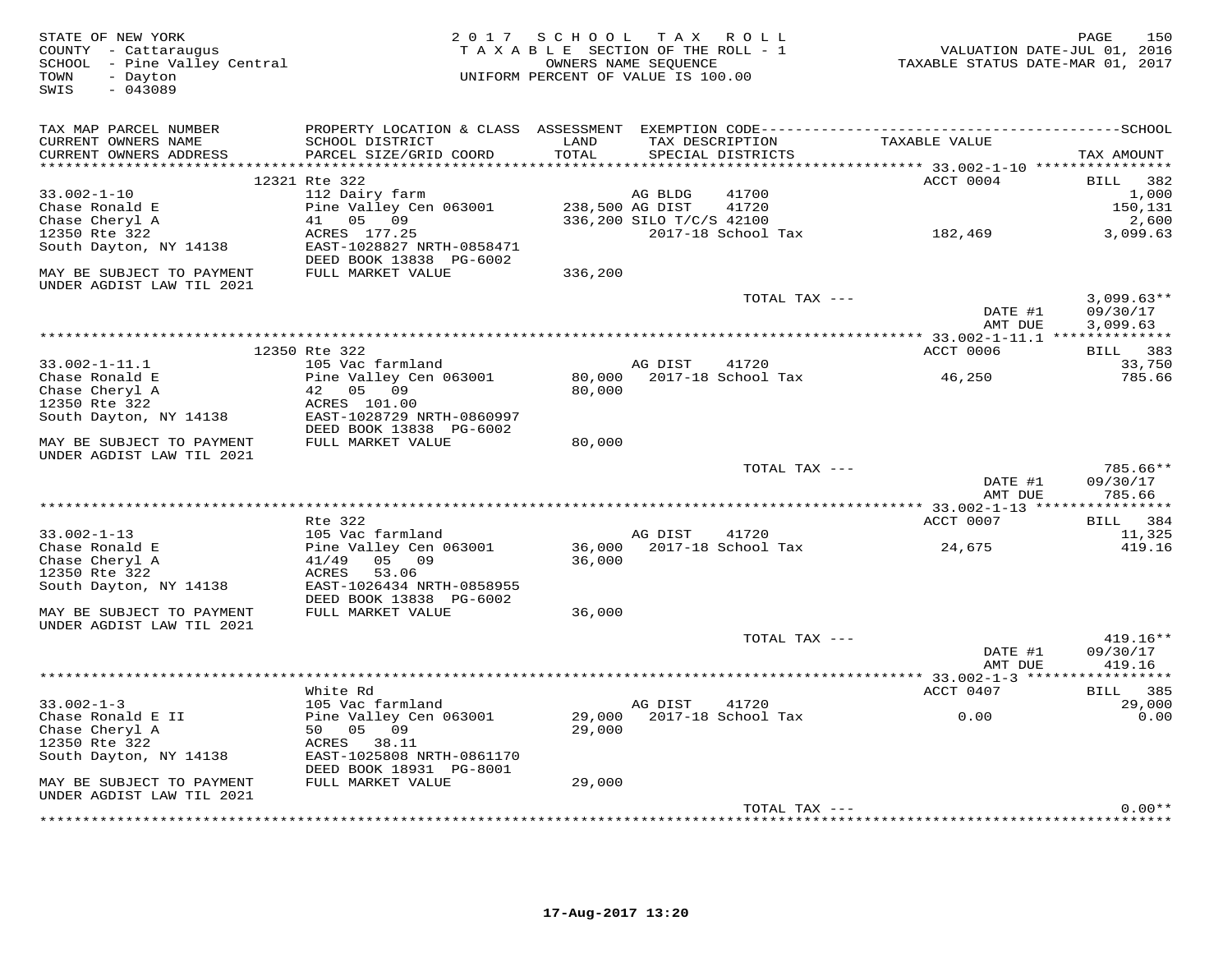| STATE OF NEW YORK<br>COUNTY - Cattaraugus<br>SCHOOL - Pine Valley Central<br>- Dayton<br>TOWN<br>$-043089$<br>SWIS | 2 0 1 7                                                                                                         | SCHOOL TAX ROLL<br>TAXABLE SECTION OF THE ROLL - 1<br>UNIFORM PERCENT OF VALUE IS 100.00 | OWNERS NAME SEQUENCE |                           | VALUATION DATE-JUL 01, 2016<br>TAXABLE STATUS DATE-MAR 01, 2017 | 151<br>PAGE                  |
|--------------------------------------------------------------------------------------------------------------------|-----------------------------------------------------------------------------------------------------------------|------------------------------------------------------------------------------------------|----------------------|---------------------------|-----------------------------------------------------------------|------------------------------|
| TAX MAP PARCEL NUMBER<br>CURRENT OWNERS NAME                                                                       | PROPERTY LOCATION & CLASS ASSESSMENT EXEMPTION CODE-----------------------------------SCHOOL<br>SCHOOL DISTRICT | LAND                                                                                     | TAX DESCRIPTION      |                           | TAXABLE VALUE                                                   |                              |
| CURRENT OWNERS ADDRESS                                                                                             | PARCEL SIZE/GRID COORD                                                                                          | TOTAL                                                                                    |                      | SPECIAL DISTRICTS         |                                                                 | TAX AMOUNT                   |
|                                                                                                                    | 12350 Rte 322                                                                                                   |                                                                                          |                      |                           | ACCT 1327                                                       | 386                          |
| $33.002 - 1 - 11.2$                                                                                                | 210 1 Family Res                                                                                                |                                                                                          | <b>BAS STAR</b>      | 41854                     |                                                                 | <b>BILL</b><br>30,000        |
| Chase Ronald E II<br>Chase Cheryl A<br>12350 Rte 322                                                               | Pine Valley Cen 063001<br>42<br>05<br>09<br>ACRES<br>4.65                                                       | 78,900                                                                                   |                      | 14,500 2017-18 School Tax | 78,900                                                          | 1,340.29                     |
| South Dayton, NY 14138                                                                                             | EAST-1028750 NRTH-0859905<br>DEED BOOK 13376 PG-3001                                                            |                                                                                          |                      |                           |                                                                 |                              |
|                                                                                                                    | FULL MARKET VALUE                                                                                               | 78,900                                                                                   |                      |                           |                                                                 |                              |
|                                                                                                                    |                                                                                                                 |                                                                                          |                      | TOTAL TAX ---             | DATE #1                                                         | 830.67**<br>09/30/17         |
|                                                                                                                    |                                                                                                                 | **************************************                                                   |                      |                           | AMT DUE                                                         | 830.67                       |
|                                                                                                                    | Dredge Rd                                                                                                       |                                                                                          |                      |                           | ** 33.002-1-16 ****************<br>ACCT 0479                    | BILL 387                     |
| $33.002 - 1 - 16$                                                                                                  | 323 Vacant rural                                                                                                |                                                                                          |                      | 2017-18 School Tax        | 21,900                                                          | 372.02                       |
| Cherry Creek Woodcrafters                                                                                          | Pine Valley Cen 063001                                                                                          | 21,900                                                                                   |                      |                           |                                                                 |                              |
| PO Box 267<br>South Dayton, NY 14138                                                                               | 05 09<br>49<br>ACRES 69.31                                                                                      | 21,900                                                                                   |                      |                           |                                                                 |                              |
|                                                                                                                    | EAST-1025463 NRTH-0856194                                                                                       |                                                                                          |                      |                           |                                                                 |                              |
|                                                                                                                    | DEED BOOK 00958 PG-01109                                                                                        |                                                                                          |                      |                           |                                                                 |                              |
|                                                                                                                    | FULL MARKET VALUE                                                                                               | 21,900                                                                                   |                      | TOTAL TAX ---             |                                                                 | $372.02**$                   |
|                                                                                                                    |                                                                                                                 |                                                                                          |                      |                           | DATE #1                                                         | 09/30/17                     |
|                                                                                                                    |                                                                                                                 |                                                                                          |                      |                           | AMT DUE                                                         | 372.02                       |
|                                                                                                                    |                                                                                                                 |                                                                                          |                      |                           | ACCT 0478                                                       |                              |
| $33.002 - 1 - 17$                                                                                                  | Dredge Rd<br>322 Rural vac>10                                                                                   |                                                                                          |                      | 2017-18 School Tax        | 7,600                                                           | <b>BILL</b><br>388<br>129.10 |
| Cherry Creek Woodcrafters                                                                                          | Pine Valley Cen 063001                                                                                          | 7,600                                                                                    |                      |                           |                                                                 |                              |
| PO Box 267                                                                                                         | 45 05 09                                                                                                        | 7,600                                                                                    |                      |                           |                                                                 |                              |
| South Dayton, NY 14138                                                                                             | ACRES<br>12.56<br>EAST-1023381 NRTH-0857911                                                                     |                                                                                          |                      |                           |                                                                 |                              |
|                                                                                                                    | DEED BOOK 00958 PG-01109<br>FULL MARKET VALUE                                                                   | 7,600                                                                                    |                      |                           |                                                                 |                              |
|                                                                                                                    |                                                                                                                 |                                                                                          |                      | TOTAL TAX ---             |                                                                 | $129.10**$                   |
|                                                                                                                    |                                                                                                                 |                                                                                          |                      |                           | DATE #1<br>AMT DUE                                              | 09/30/17<br>129.10           |
|                                                                                                                    |                                                                                                                 |                                                                                          |                      |                           | *** 24.004-1-3.4 ***************                                |                              |
| $24.004 - 1 - 3.4$                                                                                                 | 8923 Cottage-South Dayton Rd<br>300 Vacant Land                                                                 |                                                                                          |                      | 2017-18 School Tax        | ACCT 0507<br>4,900                                              | BILL 389<br>83.24            |
| Coia David N Jr                                                                                                    | Pine Valley Cen 063001                                                                                          | 4,900                                                                                    |                      |                           |                                                                 |                              |
| 8907 Cottage Rd                                                                                                    | 52 05 09                                                                                                        | 4,900                                                                                    |                      |                           |                                                                 |                              |
| South Dayton, NY 14183                                                                                             | FRNT 197.20 DPTH<br>ACRES<br>$0.50$ BANK<br>017                                                                 |                                                                                          |                      |                           |                                                                 |                              |
| MAY BE SUBJECT TO PAYMENT                                                                                          | EAST-1044028 NRTH-0870451                                                                                       |                                                                                          |                      |                           |                                                                 |                              |
| UNDER AGDIST LAW TIL 2019                                                                                          | DEED BOOK 2013 PG-5002                                                                                          |                                                                                          |                      |                           |                                                                 |                              |
|                                                                                                                    | FULL MARKET VALUE                                                                                               | 4,900                                                                                    |                      | TOTAL TAX ---             |                                                                 | $83.24**$                    |
|                                                                                                                    |                                                                                                                 |                                                                                          |                      |                           | DATE #1                                                         | 09/30/17                     |
|                                                                                                                    |                                                                                                                 |                                                                                          |                      |                           | AMT DUE                                                         | 83.24<br>* * * * * * * *     |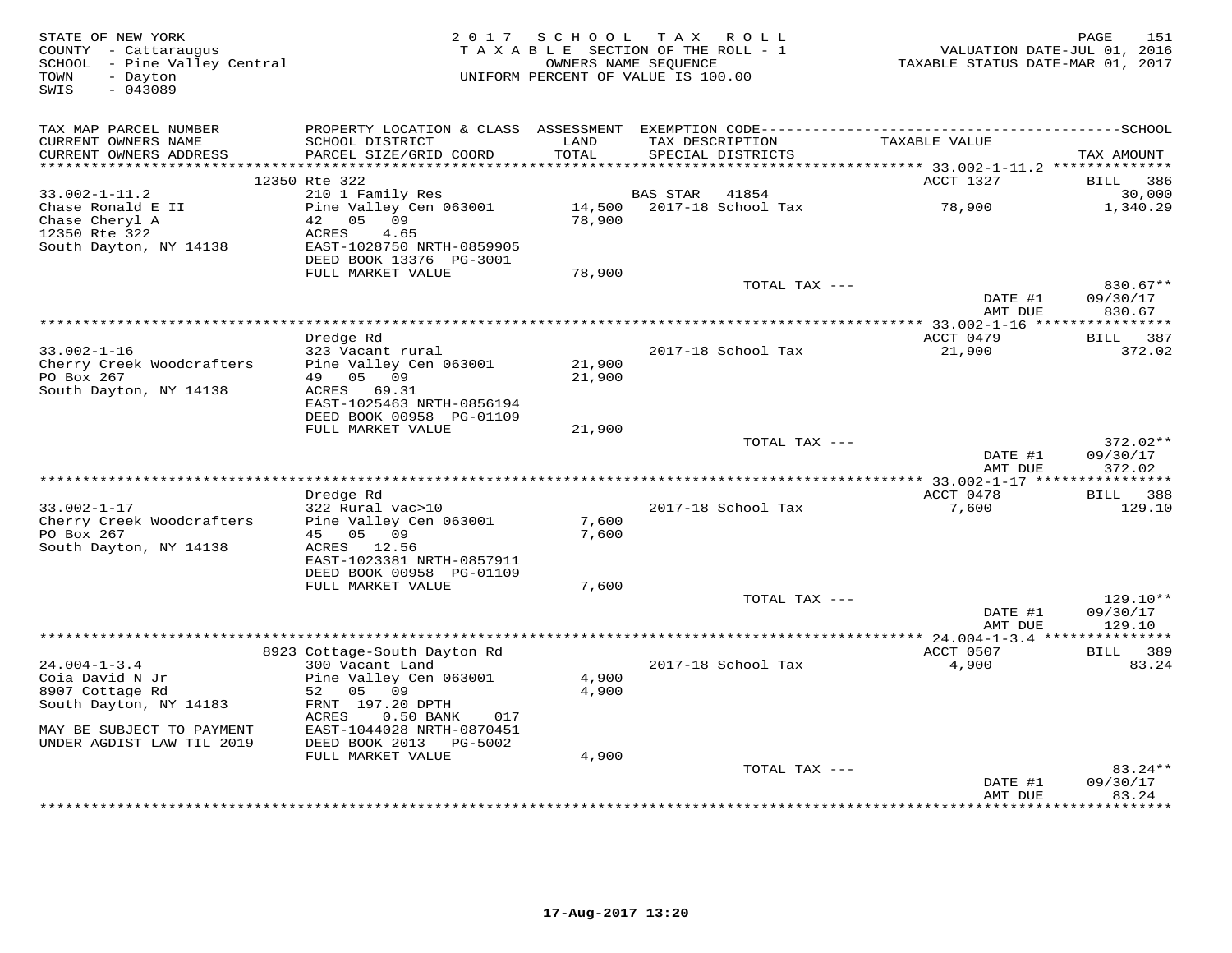| STATE OF NEW YORK<br>COUNTY - Cattaraugus<br>SCHOOL - Pine Valley Central<br>- Dayton<br>TOWN<br>SWIS<br>$-043089$ | 2 0 1 7                                                                                                                          | SCHOOL                      | T A X<br>R O L L<br>TAXABLE SECTION OF THE ROLL - 1<br>OWNERS NAME SEQUENCE<br>UNIFORM PERCENT OF VALUE IS 100.00 | VALUATION DATE-JUL 01, 2016<br>TAXABLE STATUS DATE-MAR 01, 2017 | PAGE<br>152                          |
|--------------------------------------------------------------------------------------------------------------------|----------------------------------------------------------------------------------------------------------------------------------|-----------------------------|-------------------------------------------------------------------------------------------------------------------|-----------------------------------------------------------------|--------------------------------------|
| TAX MAP PARCEL NUMBER                                                                                              |                                                                                                                                  |                             |                                                                                                                   |                                                                 |                                      |
| CURRENT OWNERS NAME<br>CURRENT OWNERS ADDRESS                                                                      | SCHOOL DISTRICT<br>PARCEL SIZE/GRID COORD                                                                                        | LAND<br>TOTAL<br>********** | TAX DESCRIPTION<br>SPECIAL DISTRICTS                                                                              | TAXABLE VALUE                                                   | TAX AMOUNT                           |
|                                                                                                                    | 8907 Cottage-South Dayton Rd                                                                                                     |                             |                                                                                                                   | ********* 24.004-1-7 ******************<br>ACCT 0509            | <b>BILL</b><br>390                   |
| $24.004 - 1 - 7$<br>Coia David N Jr<br>8907 Cottage<br>South Dayton, NY 14138                                      | 210 1 Family Res<br>Pine Valley Cen 063001<br>60  05  09<br>FRNT 240.00 DPTH 140.00<br>017<br>BANK                               | 6,200<br>87,200             | 2017-18 School Tax                                                                                                | 87,200                                                          | 1,481.28                             |
|                                                                                                                    | EAST-1024114 NRTH-0870465<br>DEED BOOK 20139 PG-5002                                                                             |                             |                                                                                                                   |                                                                 |                                      |
|                                                                                                                    | FULL MARKET VALUE                                                                                                                | 87,200                      | TOTAL TAX ---                                                                                                     |                                                                 | $1,481.28**$                         |
|                                                                                                                    |                                                                                                                                  |                             |                                                                                                                   | DATE #1<br>AMT DUE                                              | 09/30/17<br>1,481.28                 |
|                                                                                                                    |                                                                                                                                  |                             |                                                                                                                   | ****************** 25.001-1-28 *****************                |                                      |
| $25.001 - 1 - 28$                                                                                                  | 12059 Markham-Cottage Rd<br>210 1 Family Res                                                                                     |                             | BAS STAR<br>41854                                                                                                 | ACCT 0143                                                       | BILL 391<br>30,000                   |
| Cole Tricia<br>12059 Markham Cottage Rd                                                                            | Pine Valley Cen 063001<br>37 05 09                                                                                               | 73,800                      | 10,700 2017-18 School Tax                                                                                         | 73,800                                                          | 1,253.65                             |
| Dayton, NY 14138                                                                                                   | Life Use<br>ACRES<br>2.34 BANK<br>017<br>EAST-1034478 NRTH-0874078<br>DEED BOOK 23084 PG-4001                                    |                             |                                                                                                                   |                                                                 |                                      |
|                                                                                                                    | FULL MARKET VALUE                                                                                                                | 73,800                      | TOTAL TAX ---                                                                                                     |                                                                 | $744.04**$                           |
|                                                                                                                    |                                                                                                                                  |                             |                                                                                                                   | DATE #1<br>AMT DUE                                              | 09/30/17<br>744.04                   |
|                                                                                                                    |                                                                                                                                  |                             |                                                                                                                   | **************** 34.001-1-22.2 ***                              | ***********                          |
| $34.001 - 1 - 22.2$                                                                                                | 11863 E Leon Rd<br>210 1 Family Res                                                                                              |                             | 2017-18 School Tax                                                                                                | ACCT 0107<br>20,000                                             | BILL<br>392<br>339.74                |
| Colson Joyce C<br>11850 E Leon Rd<br>South Dayton, NY 14138                                                        | Pine Valley Cen 063001<br>25<br>05 09<br>FRNT 140.00 DPTH 153.25<br>EAST-1037261 NRTH-0856150                                    | 4,800<br>20,000             |                                                                                                                   |                                                                 |                                      |
|                                                                                                                    | DEED BOOK 874<br>PG-00646                                                                                                        |                             |                                                                                                                   |                                                                 |                                      |
|                                                                                                                    | FULL MARKET VALUE                                                                                                                | 20,000                      | TOTAL TAX ---                                                                                                     | DATE #1<br>AMT DUE                                              | 339.74**<br>09/30/17<br>339.74       |
|                                                                                                                    |                                                                                                                                  |                             |                                                                                                                   |                                                                 |                                      |
|                                                                                                                    | 12858 Rice Rd                                                                                                                    |                             |                                                                                                                   | ACCT 1326                                                       | BILL 393                             |
| $24.004 - 1 - 35.2$<br>Corkwell Christopher S<br>12858 Rice Rd<br>South Dayton, NY 14138                           | 210 1 Family Res<br>Pine Valley Cen 063001<br>59 05 09<br>ACRES<br>1.90<br>EAST-1021506 NRTH-0865298<br>DEED BOOK 01009 PG-00032 | 9,700<br>32,700             | BAS STAR<br>41854<br>2017-18 School Tax                                                                           | 32,700                                                          | 30,000<br>555.48                     |
|                                                                                                                    | FULL MARKET VALUE                                                                                                                | 32,700                      |                                                                                                                   |                                                                 |                                      |
|                                                                                                                    |                                                                                                                                  |                             | TOTAL TAX ---                                                                                                     |                                                                 | $45.87**$                            |
|                                                                                                                    |                                                                                                                                  |                             |                                                                                                                   | DATE #1<br>AMT DUE                                              | 09/30/17<br>45.87<br>* * * * * * * * |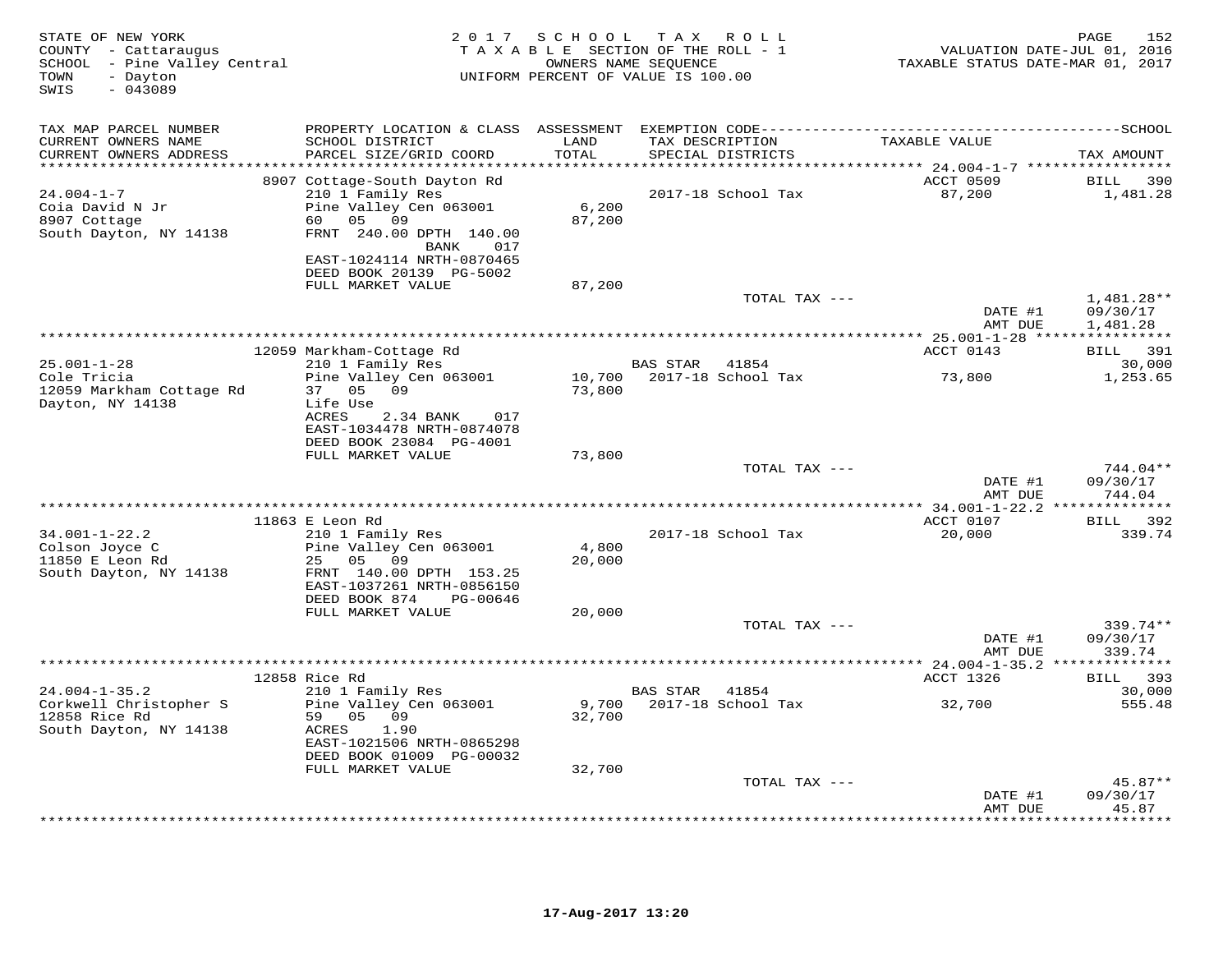| STATE OF NEW YORK<br>COUNTY - Cattaraugus<br>SCHOOL - Pine Valley Central<br>TOWN<br>- Dayton<br>$-043089$<br>SWIS | 2 0 1 7                                   | SCHOOL TAX ROLL<br>TAXABLE SECTION OF THE ROLL - 1<br>OWNERS NAME SEQUENCE<br>UNIFORM PERCENT OF VALUE IS 100.00 |                |                                      | VALUATION DATE-JUL 01, 2016<br>TAXABLE STATUS DATE-MAR 01, 2017 | 153<br>PAGE          |
|--------------------------------------------------------------------------------------------------------------------|-------------------------------------------|------------------------------------------------------------------------------------------------------------------|----------------|--------------------------------------|-----------------------------------------------------------------|----------------------|
| TAX MAP PARCEL NUMBER                                                                                              |                                           |                                                                                                                  |                |                                      |                                                                 |                      |
| CURRENT OWNERS NAME<br>CURRENT OWNERS ADDRESS                                                                      | SCHOOL DISTRICT<br>PARCEL SIZE/GRID COORD | LAND<br>TOTAL                                                                                                    |                | TAX DESCRIPTION<br>SPECIAL DISTRICTS | TAXABLE VALUE                                                   | TAX AMOUNT           |
| *******************                                                                                                |                                           | ****************                                                                                                 |                |                                      | *********** 24.004-1-35.1 ***************                       |                      |
|                                                                                                                    | 12846 Rice Rd                             |                                                                                                                  |                |                                      | ACCT 0112                                                       | BILL<br>394          |
| $24.004 - 1 - 35.1$                                                                                                | 210 1 Family Res                          |                                                                                                                  | ENH STAR       | 41834                                |                                                                 | 65,500               |
| Corkwell Douglas C<br>12846 Rice Rd                                                                                | Pine Valley Cen 063001<br>58 05 09        |                                                                                                                  |                | 51,400 2017-18 School Tax            | 125,100                                                         | 2,125.10             |
| South Dayton, NY 14138                                                                                             | 33.40<br>ACRES                            | 125,100                                                                                                          |                |                                      |                                                                 |                      |
|                                                                                                                    | EAST-1021725 NRTH-0865670                 |                                                                                                                  |                |                                      |                                                                 |                      |
|                                                                                                                    | DEED BOOK 01009 PG-00032                  |                                                                                                                  |                |                                      |                                                                 |                      |
|                                                                                                                    | FULL MARKET VALUE                         | 125,100                                                                                                          |                |                                      |                                                                 |                      |
|                                                                                                                    |                                           |                                                                                                                  |                | TOTAL TAX ---                        |                                                                 | $1,012.44**$         |
|                                                                                                                    |                                           |                                                                                                                  |                |                                      | DATE #1                                                         | 09/30/17             |
|                                                                                                                    |                                           |                                                                                                                  |                |                                      | AMT DUE                                                         | 1,012.44             |
|                                                                                                                    |                                           |                                                                                                                  |                |                                      | *********** 24.002-1-24 *****************                       |                      |
| $24.002 - 1 - 24$                                                                                                  | 9137 Merrill Dr<br>240 Rural res          |                                                                                                                  | BAS STAR 41854 |                                      | ACCT 0937                                                       | BILL 395<br>30,000   |
| Cortright Deborah A                                                                                                | Pine Valley Cen 063001                    |                                                                                                                  |                | 23,000 2017-18 School Tax            | 134,000                                                         | 2,276.28             |
| PO Box 303                                                                                                         | 53 05 09                                  | 134,000                                                                                                          |                |                                      |                                                                 |                      |
| South Dayton, NY 14138                                                                                             | ACRES 10.35                               |                                                                                                                  |                |                                      |                                                                 |                      |
|                                                                                                                    | EAST-1023737 NRTH-0872456                 |                                                                                                                  |                |                                      |                                                                 |                      |
|                                                                                                                    | DEED BOOK 19705 PG-8001                   |                                                                                                                  |                |                                      |                                                                 |                      |
|                                                                                                                    | FULL MARKET VALUE                         | 134,000                                                                                                          |                |                                      |                                                                 |                      |
|                                                                                                                    |                                           |                                                                                                                  |                | TOTAL TAX ---                        |                                                                 | $1,766.67**$         |
|                                                                                                                    |                                           |                                                                                                                  |                |                                      | DATE #1<br>AMT DUE                                              | 09/30/17<br>1,766.67 |
|                                                                                                                    |                                           |                                                                                                                  |                |                                      |                                                                 |                      |
|                                                                                                                    | Rte 62                                    |                                                                                                                  |                |                                      | ACCT 1031                                                       | BILL 396             |
| $25.003 - 1 - 20.2$                                                                                                | 321 Abandoned ag                          |                                                                                                                  | AG DIST        | 41720                                |                                                                 | 12,950               |
| Country Side Sand & Gravel                                                                                         | Pine Valley Cen 063001                    |                                                                                                                  |                | 43,700 2017-18 School Tax            | 30,750                                                          | 522.36               |
| 13870 Taylor Hollow Rd                                                                                             | 05 09<br>27                               | 43,700                                                                                                           |                |                                      |                                                                 |                      |
| Collins, NY 14034                                                                                                  | ACRES<br>64.50                            |                                                                                                                  |                |                                      |                                                                 |                      |
|                                                                                                                    | EAST-1037523 NRTH-0865616                 |                                                                                                                  |                |                                      |                                                                 |                      |
| MAY BE SUBJECT TO PAYMENT                                                                                          | DEED BOOK 810<br>PG-00233                 |                                                                                                                  |                |                                      |                                                                 |                      |
| UNDER AGDIST LAW TIL 2021                                                                                          | FULL MARKET VALUE                         | 43,700                                                                                                           |                | TOTAL TAX ---                        |                                                                 | $522.36**$           |
|                                                                                                                    |                                           |                                                                                                                  |                |                                      | DATE #1                                                         | 09/30/17             |
|                                                                                                                    |                                           |                                                                                                                  |                |                                      | AMT DUE                                                         | 522.36               |
|                                                                                                                    |                                           |                                                                                                                  |                |                                      |                                                                 |                      |
|                                                                                                                    | 8458 Rte 62                               |                                                                                                                  |                |                                      | ACCT 0120                                                       | BILL 397             |
| $34.001 - 1 - 1$                                                                                                   | 720 Mine/quarry                           |                                                                                                                  |                | 2017-18 School Tax                   | 312,600                                                         | 5,310.19             |
| Country Side Sand & Gravel                                                                                         | Pine Valley Cen 063001                    | 312,600                                                                                                          |                |                                      |                                                                 |                      |
| 13870 Taylor Hollow Rd                                                                                             | 26 05 09                                  | 312,600                                                                                                          |                |                                      |                                                                 |                      |
| Collins, NY 14034                                                                                                  | Gas Well-Private<br>ACRES 107.06          |                                                                                                                  |                |                                      |                                                                 |                      |
|                                                                                                                    | EAST-1036807 NRTH-0862742                 |                                                                                                                  |                |                                      |                                                                 |                      |
|                                                                                                                    | DEED BOOK 661<br>PG-00105                 |                                                                                                                  |                |                                      |                                                                 |                      |
|                                                                                                                    | FULL MARKET VALUE                         | 312,600                                                                                                          |                |                                      |                                                                 |                      |
|                                                                                                                    |                                           |                                                                                                                  |                | TOTAL TAX ---                        |                                                                 | $5,310.19**$         |
|                                                                                                                    |                                           |                                                                                                                  |                |                                      | DATE #1                                                         | 09/30/17             |
|                                                                                                                    |                                           |                                                                                                                  |                |                                      | AMT DUE                                                         | 5,310.19             |
|                                                                                                                    |                                           |                                                                                                                  |                |                                      |                                                                 | **********           |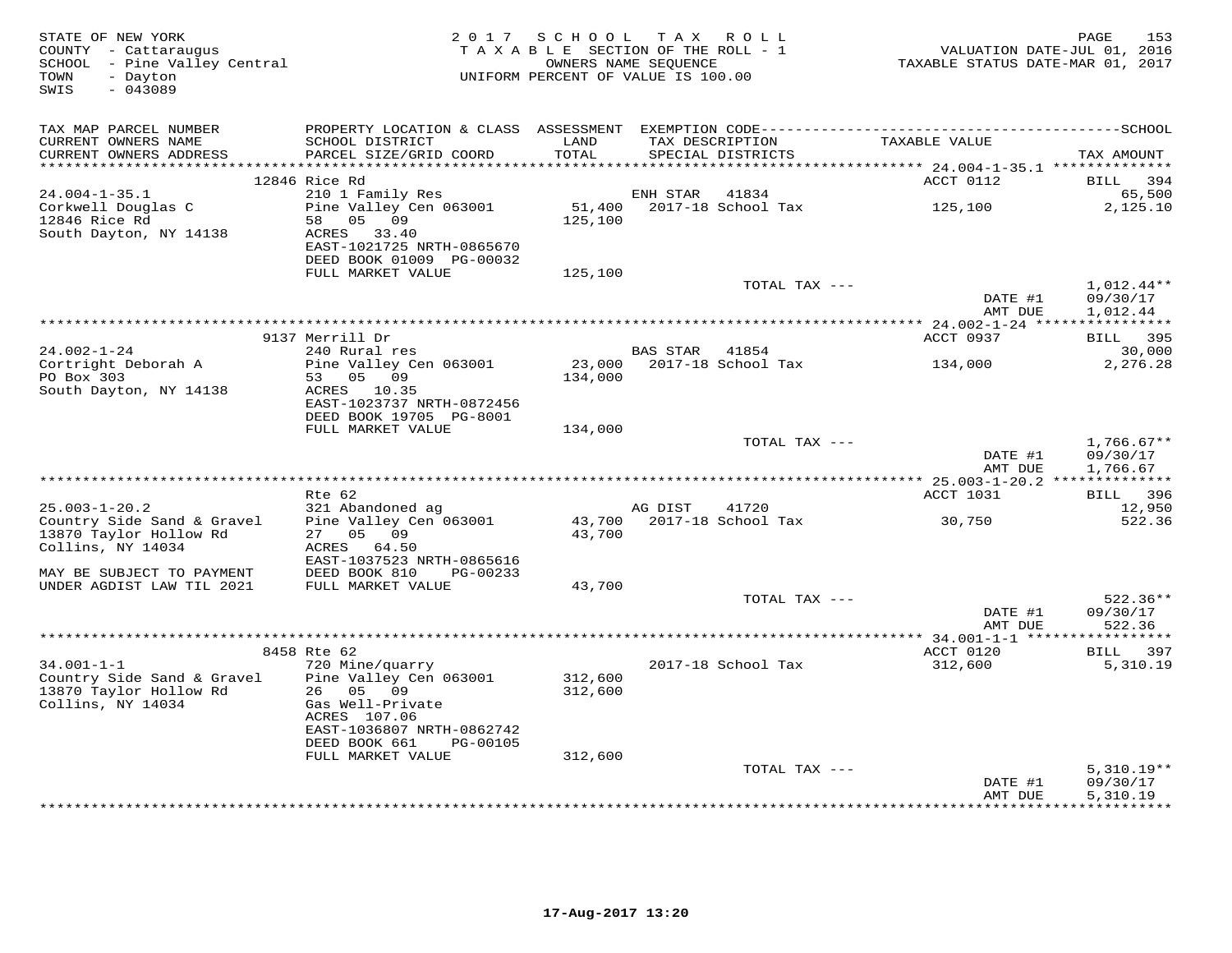| STATE OF NEW YORK<br>COUNTY - Cattaraugus<br>SCHOOL - Pine Valley Central<br>TOWN<br>- Dayton<br>$-043089$<br>SWIS |                                                                                                                                   |                    | 2017 SCHOOL TAX ROLL<br>TAXABLE SECTION OF THE ROLL - 1<br>OWNERS NAME SEOUENCE<br>UNIFORM PERCENT OF VALUE IS 100.00 | VALUATION DATE-JUL 01, 2016<br>TAXABLE STATUS DATE-MAR 01, 2017 | 154<br>PAGE                          |
|--------------------------------------------------------------------------------------------------------------------|-----------------------------------------------------------------------------------------------------------------------------------|--------------------|-----------------------------------------------------------------------------------------------------------------------|-----------------------------------------------------------------|--------------------------------------|
| TAX MAP PARCEL NUMBER                                                                                              |                                                                                                                                   |                    |                                                                                                                       |                                                                 |                                      |
| CURRENT OWNERS NAME<br>CURRENT OWNERS ADDRESS<br>*************************                                         | SCHOOL DISTRICT<br>PARCEL SIZE/GRID COORD                                                                                         | LAND<br>TOTAL      | TAX DESCRIPTION<br>SPECIAL DISTRICTS                                                                                  | TAXABLE VALUE                                                   | TAX AMOUNT                           |
|                                                                                                                    | $Rte$ 62                                                                                                                          |                    |                                                                                                                       | ACCT 0097                                                       | 398<br>BILL                          |
| $34.001 - 1 - 2$<br>Country Side Sand & Gravel<br>13870 Taylor Hollow Rd<br>Collins, NY 14034                      | 340 Vacant indus<br>Pine Valley Cen 063001<br>18  05  09<br>ACRES 26.38<br>EAST-1037104 NRTH-0862026<br>DEED BOOK 794<br>PG-00105 | 44,400<br>44,400   | 2017-18 School Tax                                                                                                    | 44,400                                                          | 754.23                               |
|                                                                                                                    | FULL MARKET VALUE                                                                                                                 | 44,400             |                                                                                                                       |                                                                 |                                      |
|                                                                                                                    |                                                                                                                                   |                    | TOTAL TAX ---                                                                                                         | DATE #1                                                         | 754.23**<br>09/30/17                 |
|                                                                                                                    |                                                                                                                                   |                    |                                                                                                                       | AMT DUE                                                         | 754.23                               |
|                                                                                                                    |                                                                                                                                   |                    |                                                                                                                       |                                                                 |                                      |
| $34.001 - 1 - 3.1$<br>Country Side Sand & Gravel<br>13870 Taylor Hollow Rd                                         | Rte 62<br>323 Vacant rural<br>Pine Valley Cen 063001<br>19<br>05 09                                                               | 37,500<br>37,500   | 2017-18 School Tax                                                                                                    | ACCT 0118<br>37,500                                             | 399<br><b>BILL</b><br>637.02         |
| Collins, NY 14034                                                                                                  | ACRES<br>68.50<br>EAST-1038467 NRTH-0862916<br>FULL MARKET VALUE                                                                  | 37,500             |                                                                                                                       |                                                                 |                                      |
|                                                                                                                    |                                                                                                                                   |                    | TOTAL TAX ---                                                                                                         | DATE #1                                                         | 637.02**<br>09/30/17                 |
|                                                                                                                    |                                                                                                                                   |                    |                                                                                                                       | AMT DUE                                                         | 637.02                               |
|                                                                                                                    | 8260 Rte 62                                                                                                                       |                    |                                                                                                                       | <b>ACCT 0095</b>                                                | 400<br><b>BILL</b>                   |
| $34.001 - 1 - 23$                                                                                                  | 116 Other stock                                                                                                                   |                    | 2017-18 School Tax                                                                                                    | 434,300                                                         | 7,377.53                             |
| Country Side Sand & Gravel<br>13870 Taylor Hollow Rd<br>Collins, NY 14034                                          | Pine Valley Cen 063001<br>26 05 09<br>ACRES 218.00<br>EAST-1037082 NRTH-0860722<br>DEED BOOK 794<br>PG-00105                      | 334,300<br>434,300 |                                                                                                                       |                                                                 |                                      |
|                                                                                                                    | FULL MARKET VALUE                                                                                                                 | 434,300            |                                                                                                                       |                                                                 |                                      |
|                                                                                                                    |                                                                                                                                   |                    | TOTAL TAX ---                                                                                                         | DATE #1<br>AMT DUE                                              | $7,377.53**$<br>09/30/17<br>7,377.53 |
|                                                                                                                    |                                                                                                                                   |                    |                                                                                                                       |                                                                 |                                      |
| $34.001 - 1 - 24$                                                                                                  | Rte 62<br>323 Vacant rural                                                                                                        |                    | 2017-18 School Tax                                                                                                    | ACCT 0098<br>17,500                                             | BILL 401<br>297.28                   |
| Country Side Sand & Gravel<br>13870 Taylor Hollow Rd<br>Collins, NY 14034                                          | Pine Valley Cen 063001<br>25 05 09<br>ACRES 23.04<br>EAST-1036353 NRTH-0859151<br>DEED BOOK 808<br>PG-01158                       | 17,500<br>17,500   |                                                                                                                       |                                                                 |                                      |
|                                                                                                                    | FULL MARKET VALUE                                                                                                                 | 17,500             |                                                                                                                       |                                                                 |                                      |
|                                                                                                                    |                                                                                                                                   |                    | TOTAL TAX ---                                                                                                         | DATE #1<br>AMT DUE                                              | 297.28**<br>09/30/17<br>297.28       |
|                                                                                                                    |                                                                                                                                   |                    |                                                                                                                       |                                                                 |                                      |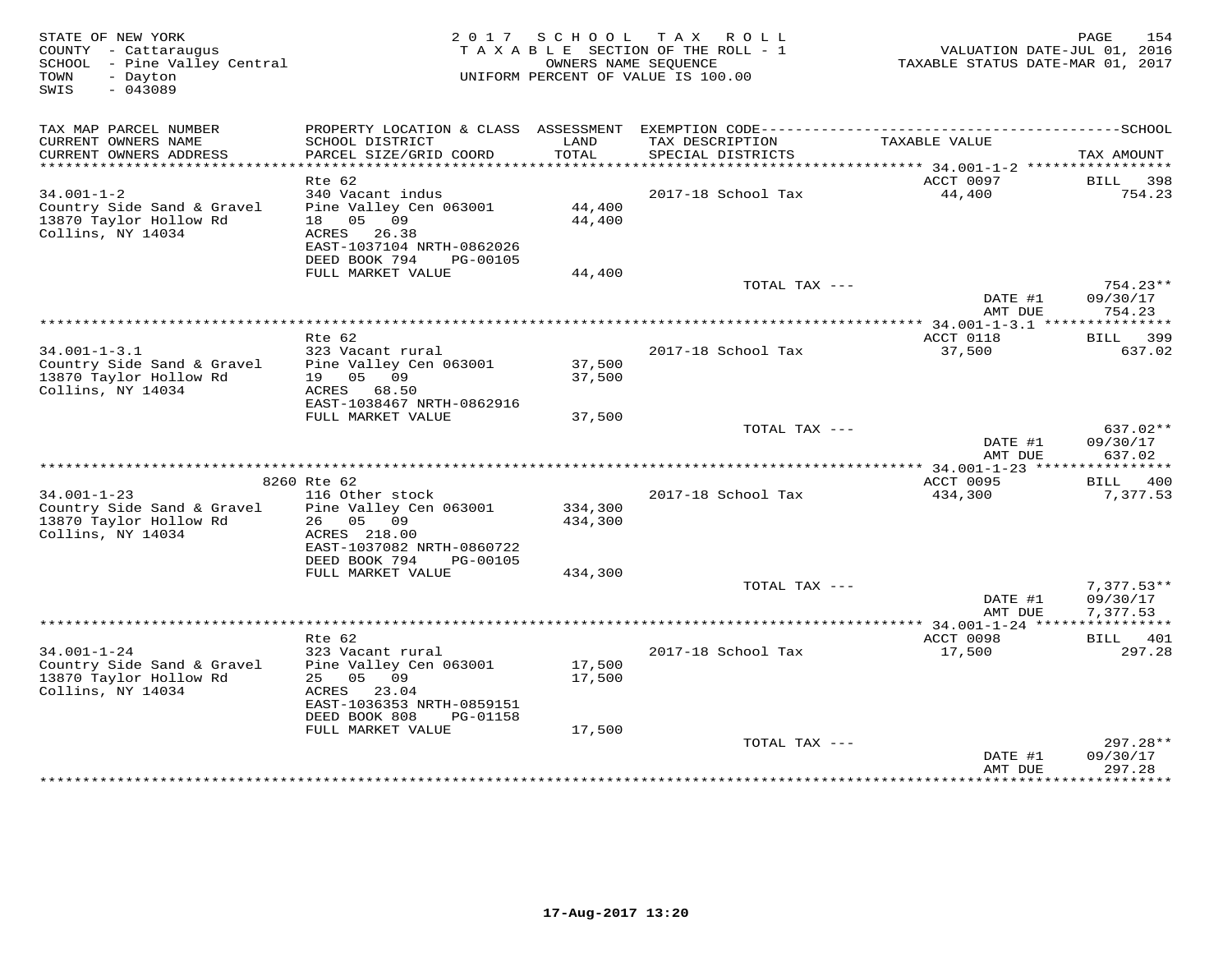| STATE OF NEW YORK<br>COUNTY - Cattaraugus<br>SCHOOL - Pine Valley Central<br>TOWN<br>- Dayton<br>$-043089$<br>SWIS | 2017                                       | SCHOOL           | T A X<br>R O L L<br>TAXABLE SECTION OF THE ROLL - 1<br>OWNERS NAME SEQUENCE<br>UNIFORM PERCENT OF VALUE IS 100.00 | TAXABLE STATUS DATE-MAR 01, 2017                           | PAGE<br>155<br>VALUATION DATE-JUL 01, 2016 |
|--------------------------------------------------------------------------------------------------------------------|--------------------------------------------|------------------|-------------------------------------------------------------------------------------------------------------------|------------------------------------------------------------|--------------------------------------------|
| TAX MAP PARCEL NUMBER                                                                                              |                                            |                  |                                                                                                                   |                                                            |                                            |
| CURRENT OWNERS NAME                                                                                                | SCHOOL DISTRICT                            | LAND             | TAX DESCRIPTION                                                                                                   | TAXABLE VALUE                                              |                                            |
| CURRENT OWNERS ADDRESS                                                                                             | PARCEL SIZE/GRID COORD                     | TOTAL            | SPECIAL DISTRICTS                                                                                                 |                                                            | TAX AMOUNT                                 |
| *****************                                                                                                  |                                            | *********        |                                                                                                                   | $************************************34.001-1-27.1$ ****** |                                            |
|                                                                                                                    | 8047 Rte 62                                |                  |                                                                                                                   | ACCT 0585                                                  | 402<br>BILL                                |
| $34.001 - 1 - 27.1$<br>Country Side Sand & Gravel                                                                  | 105 Vac farmland<br>Pine Valley Cen 063001 | 81,900           | 2017-18 School Tax                                                                                                | 81,900                                                     | 1,391.25                                   |
| 13870 Taylor Hollow Rd                                                                                             | 25/33<br>05 09                             | 81,900           |                                                                                                                   |                                                            |                                            |
| Collins, NY 14034                                                                                                  | ACRES<br>58.45                             |                  |                                                                                                                   |                                                            |                                            |
|                                                                                                                    | EAST-1035341 NRTH-0857814                  |                  |                                                                                                                   |                                                            |                                            |
|                                                                                                                    | DEED BOOK 15480 PG-9003                    |                  |                                                                                                                   |                                                            |                                            |
|                                                                                                                    | FULL MARKET VALUE                          | 81,900           |                                                                                                                   |                                                            |                                            |
|                                                                                                                    |                                            |                  | TOTAL TAX ---                                                                                                     | DATE #1                                                    | $1,391.25**$<br>09/30/17                   |
|                                                                                                                    |                                            |                  |                                                                                                                   | AMT DUE                                                    | 1,391.25                                   |
|                                                                                                                    |                                            |                  | ********************                                                                                              | ** 34.001-1-36.1 **************                            |                                            |
|                                                                                                                    | Rte 62                                     |                  |                                                                                                                   | ACCT 0128                                                  | 403<br><b>BILL</b>                         |
| $34.001 - 1 - 36.1$                                                                                                | 105 Vac farmland                           |                  | AG DISTOUT 41730                                                                                                  |                                                            | 45,059                                     |
| Country Side Sand & Gravel<br>13870 Taylor Hollow Rd                                                               | Pine Valley Cen 063001<br>34 05 09         | 81,700<br>81,700 | 2017-18 School Tax                                                                                                | 36,641                                                     | 622.43                                     |
| Collins, NY 14034                                                                                                  | ACRES<br>78.01                             |                  |                                                                                                                   |                                                            |                                            |
|                                                                                                                    | EAST-1032969 NRTH-0860616                  |                  |                                                                                                                   |                                                            |                                            |
| MAY BE SUBJECT TO PAYMENT                                                                                          | DEED BOOK 747<br>PG-00880                  |                  |                                                                                                                   |                                                            |                                            |
| UNDER AGDIST LAW TIL 2024                                                                                          | FULL MARKET VALUE                          | 81,700           |                                                                                                                   |                                                            |                                            |
|                                                                                                                    |                                            |                  | TOTAL TAX ---                                                                                                     | DATE #1                                                    | $622.43**$<br>09/30/17                     |
|                                                                                                                    |                                            |                  |                                                                                                                   | AMT DUE                                                    | 622.43                                     |
|                                                                                                                    |                                            |                  |                                                                                                                   |                                                            |                                            |
|                                                                                                                    | Rte 62                                     |                  |                                                                                                                   | ACCT 0429                                                  | BILL 404                                   |
| $34.001 - 1 - 37.1$                                                                                                | 323 Vacant rural                           |                  | AG DISTOUT 41730                                                                                                  |                                                            | 43,107                                     |
| Country Side Sand & Gravel<br>13870 Taylor Hollow Rd                                                               | Pine Valley Cen 063001<br>05<br>34<br>09   | 73,800<br>73,800 | 2017-18 School Tax                                                                                                | 30,693                                                     | 521.39                                     |
| Collins, NY 14034                                                                                                  | ACRES<br>65.95                             |                  |                                                                                                                   |                                                            |                                            |
|                                                                                                                    | EAST-1032899 NRTH-0861442                  |                  |                                                                                                                   |                                                            |                                            |
| MAY BE SUBJECT TO PAYMENT                                                                                          | DEED BOOK 00987 PG-00355                   |                  |                                                                                                                   |                                                            |                                            |
| UNDER AGDIST LAW TIL 2024                                                                                          | FULL MARKET VALUE                          | 73,800           |                                                                                                                   |                                                            |                                            |
|                                                                                                                    |                                            |                  | TOTAL TAX ---                                                                                                     | DATE #1                                                    | $521.39**$<br>09/30/17                     |
|                                                                                                                    |                                            |                  |                                                                                                                   | AMT DUE                                                    | 521.39                                     |
| *************************                                                                                          |                                            |                  |                                                                                                                   |                                                            |                                            |
|                                                                                                                    | Rte 62                                     |                  |                                                                                                                   | ACCT 0427                                                  | 405<br>BILL                                |
| $34.001 - 1 - 41.1$                                                                                                | 323 Vacant rural                           |                  | AG DIST<br>41720                                                                                                  |                                                            | 47,584                                     |
| Country Side Sand & Gravel<br>13870 Taylor Hollow Rd                                                               | Pine Valley Cen 063001<br>34<br>05 09      | 77,200<br>77,200 | 2017-18 School Tax                                                                                                | 29,616                                                     | 503.09                                     |
| Collins, NY 14034                                                                                                  | ACRES<br>70.90                             |                  |                                                                                                                   |                                                            |                                            |
|                                                                                                                    | EAST-1032864 NRTH-0862247                  |                  |                                                                                                                   |                                                            |                                            |
| MAY BE SUBJECT TO PAYMENT                                                                                          | DEED BOOK 00987 PG-00355                   |                  |                                                                                                                   |                                                            |                                            |
| UNDER AGDIST LAW TIL 2021                                                                                          | FULL MARKET VALUE                          | 77,200           |                                                                                                                   |                                                            |                                            |
|                                                                                                                    |                                            |                  | TOTAL TAX ---                                                                                                     |                                                            | $503.09**$<br>09/30/17                     |
|                                                                                                                    |                                            |                  |                                                                                                                   | DATE #1<br>AMT DUE                                         | 503.09                                     |
|                                                                                                                    |                                            |                  |                                                                                                                   |                                                            | .                                          |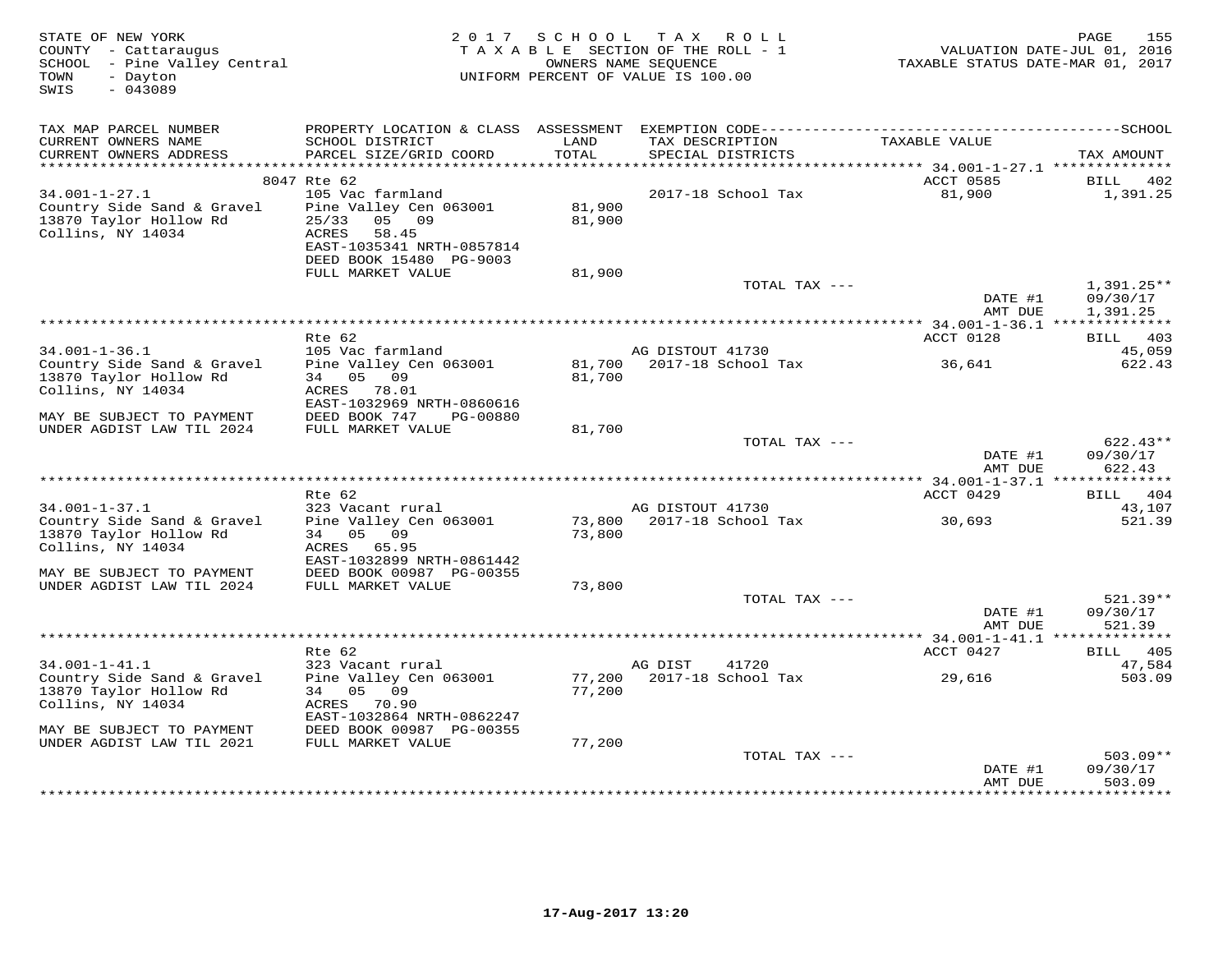| STATE OF NEW YORK<br>COUNTY - Cattaraugus<br>SCHOOL - Pine Valley Central<br>- Dayton<br>TOWN<br>$-043089$<br>SWIS       | 2 0 1 7                                                                                                                                  |                        | SCHOOL TAX ROLL<br>TAXABLE SECTION OF THE ROLL - 1<br>OWNERS NAME SEQUENCE<br>UNIFORM PERCENT OF VALUE IS 100.00 | VALUATION DATE-JUL 01, 2016<br>TAXABLE STATUS DATE-MAR 01, 2017 | 156<br>PAGE                          |
|--------------------------------------------------------------------------------------------------------------------------|------------------------------------------------------------------------------------------------------------------------------------------|------------------------|------------------------------------------------------------------------------------------------------------------|-----------------------------------------------------------------|--------------------------------------|
| TAX MAP PARCEL NUMBER                                                                                                    |                                                                                                                                          |                        |                                                                                                                  |                                                                 |                                      |
| CURRENT OWNERS NAME                                                                                                      | SCHOOL DISTRICT                                                                                                                          | LAND                   | TAX DESCRIPTION                                                                                                  | TAXABLE VALUE                                                   |                                      |
| CURRENT OWNERS ADDRESS                                                                                                   | PARCEL SIZE/GRID COORD                                                                                                                   | TOTAL<br>* * * * * * * | SPECIAL DISTRICTS                                                                                                | ******** 34.001-1-42.1 **************                           | TAX AMOUNT                           |
|                                                                                                                          | 8501 Rte 62                                                                                                                              |                        |                                                                                                                  | ACCT 0425                                                       | BILL<br>406                          |
| $34.001 - 1 - 42.1$                                                                                                      | 449 Other Storag                                                                                                                         |                        | AG DISTOUT 41730                                                                                                 |                                                                 | 28,395                               |
| Country Side Sand & Gravel<br>13870 Taylor Hollow Rd<br>Collins, NY 14034<br>MAY BE SUBJECT TO PAYMENT                   | Pine Valley Cen 063001<br>34/35<br>05 09<br>ACRES 144.25<br>EAST-1032997 NRTH-0863460<br>DEED BOOK 00987 PG-00355                        | 78,000<br>108,000      | 2017-18 School Tax                                                                                               | 79,605                                                          | 1,352.26                             |
| UNDER AGDIST LAW TIL 2024                                                                                                | FULL MARKET VALUE                                                                                                                        | 108,000                |                                                                                                                  |                                                                 |                                      |
|                                                                                                                          |                                                                                                                                          |                        | TOTAL TAX ---                                                                                                    | DATE #1                                                         | $1,352.26**$<br>09/30/17             |
|                                                                                                                          |                                                                                                                                          |                        |                                                                                                                  | AMT DUE                                                         | 1,352.26                             |
|                                                                                                                          | Rte 62                                                                                                                                   |                        |                                                                                                                  | ACCT 0075                                                       | BILL 407                             |
| $25.003 - 1 - 9$<br>Country Side Sand & Gravel, In Pine Valley Cen 063001<br>13870 Taylor Hollow Rd<br>Collins, NY 14034 | 323 Vacant rural<br>19 05 09<br>ACRES 47.86<br>EAST-1039915 NRTH-0864197                                                                 | 35,900<br>35,900       | 2017-18 School Tax                                                                                               | 35,900                                                          | 609.84                               |
|                                                                                                                          | DEED BOOK 22089 PG-7003                                                                                                                  |                        |                                                                                                                  |                                                                 |                                      |
|                                                                                                                          | FULL MARKET VALUE                                                                                                                        | 35,900                 |                                                                                                                  |                                                                 |                                      |
|                                                                                                                          |                                                                                                                                          |                        | TOTAL TAX ---                                                                                                    | DATE #1<br>AMT DUE                                              | 609.84**<br>09/30/17<br>609.84       |
| *****************************                                                                                            |                                                                                                                                          |                        |                                                                                                                  | **** 25.003-1-15 *****************                              |                                      |
| $25.003 - 1 - 15$                                                                                                        | Rte 62<br>323 Vacant rural                                                                                                               |                        | 2017-18 School Tax                                                                                               | ACCT 0074<br>66,100                                             | 408<br>BILL<br>1,122.85              |
| Country Side Sand & Gravel, In Pine Valley Cen 063001                                                                    |                                                                                                                                          | 66,100                 |                                                                                                                  |                                                                 |                                      |
| 13870 Taylor Hollow Rd<br>Collins, NY 14034                                                                              | 27 05 09<br>ACRES 55.00<br>EAST-1037176 NRTH-0864846<br>DEED BOOK 22089 PG-7003                                                          | 66,100                 |                                                                                                                  |                                                                 |                                      |
|                                                                                                                          | FULL MARKET VALUE                                                                                                                        | 66,100                 |                                                                                                                  |                                                                 |                                      |
|                                                                                                                          |                                                                                                                                          |                        | TOTAL TAX ---                                                                                                    | DATE #1<br>AMT DUE                                              | $1,122.85**$<br>09/30/17<br>1,122.85 |
|                                                                                                                          |                                                                                                                                          |                        |                                                                                                                  |                                                                 |                                      |
|                                                                                                                          | Rte 62                                                                                                                                   |                        |                                                                                                                  | ACCT 0117                                                       | 409<br>BILL                          |
| $25.003 - 1 - 10.1$<br>Country Side Sand And Gravel<br>13870 Taylor Hollow Rd<br>Collins, NY 14034                       | 323 Vacant rural<br>Pine Valley Cen 063001<br>05<br>09<br>27<br>ACRES<br>78.00<br>EAST-1036810 NRTH-0864079<br>DEED BOOK 656<br>PG-00555 | 49,300<br>49,300       | 2017-18 School Tax                                                                                               | 49,300                                                          | 837.47                               |
|                                                                                                                          | FULL MARKET VALUE                                                                                                                        | 49,300                 |                                                                                                                  |                                                                 |                                      |
|                                                                                                                          |                                                                                                                                          |                        | TOTAL TAX ---                                                                                                    | DATE #1<br>AMT DUE                                              | $837.47**$<br>09/30/17<br>837.47     |
|                                                                                                                          |                                                                                                                                          |                        |                                                                                                                  | ***************                                                 | **********                           |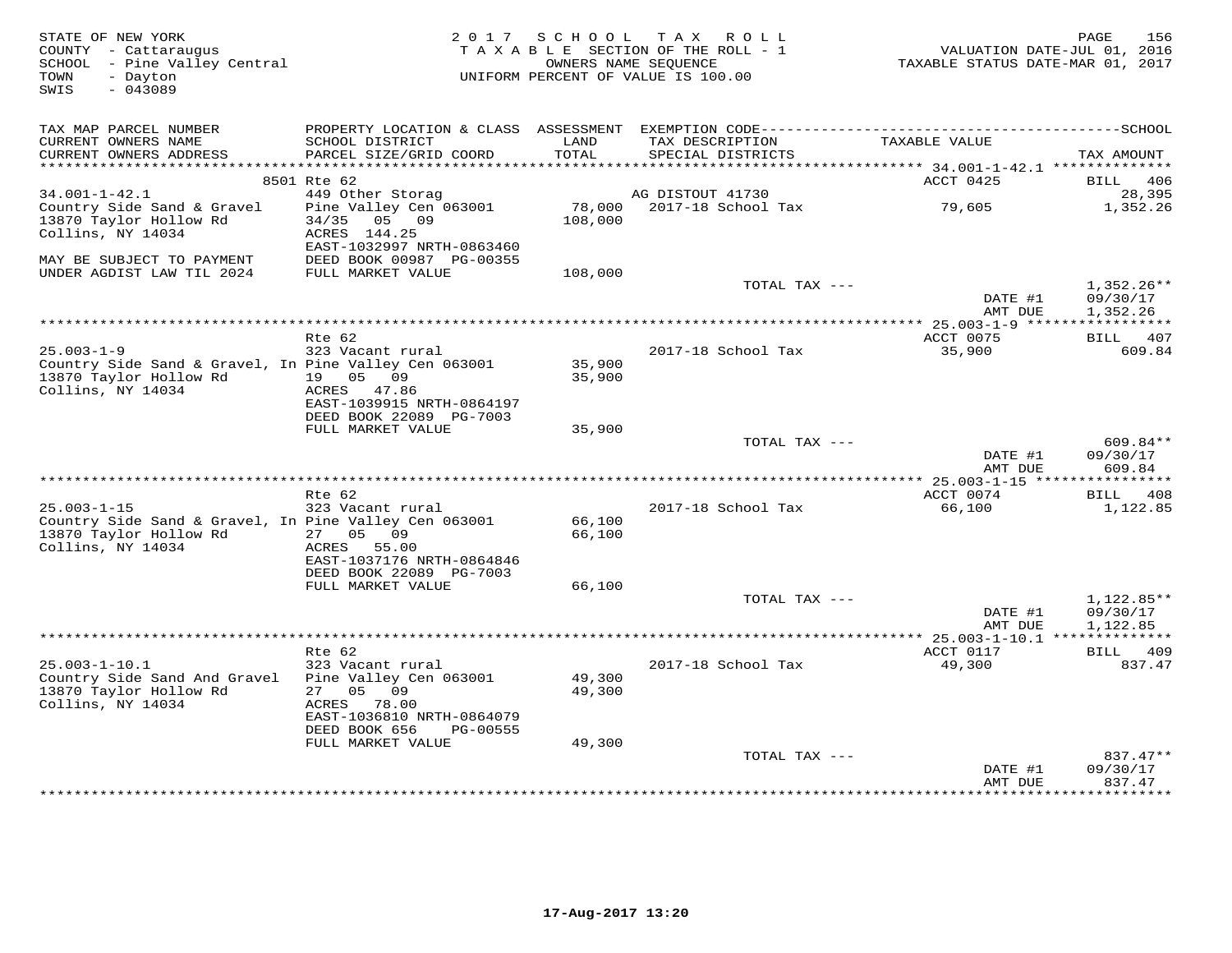| STATE OF NEW YORK<br>COUNTY - Cattaraugus<br>SCHOOL - Pine Valley Central<br>TOWN<br>- Dayton<br>$-043089$<br>SWIS | 2017                                                       |        | SCHOOL TAX ROLL<br>TAXABLE SECTION OF THE ROLL - 1<br>OWNERS NAME SEQUENCE<br>UNIFORM PERCENT OF VALUE IS 100.00 | VALUATION DATE-JUL 01, 2016<br>TAXABLE STATUS DATE-MAR 01, 2017 | PAGE<br>157                  |
|--------------------------------------------------------------------------------------------------------------------|------------------------------------------------------------|--------|------------------------------------------------------------------------------------------------------------------|-----------------------------------------------------------------|------------------------------|
| TAX MAP PARCEL NUMBER                                                                                              |                                                            |        |                                                                                                                  |                                                                 |                              |
| CURRENT OWNERS NAME                                                                                                | SCHOOL DISTRICT                                            | LAND   | TAX DESCRIPTION                                                                                                  | TAXABLE VALUE                                                   |                              |
| CURRENT OWNERS ADDRESS                                                                                             | PARCEL SIZE/GRID COORD                                     | TOTAL  | SPECIAL DISTRICTS                                                                                                |                                                                 | TAX AMOUNT                   |
|                                                                                                                    |                                                            | ****** |                                                                                                                  | $*******25.003-1-12.1****************$                          |                              |
| $25.003 - 1 - 12.1$                                                                                                | Rte 62                                                     |        | AG DISTOUT 41730                                                                                                 | ACCT 0426                                                       | <b>BILL</b><br>410<br>45,470 |
| Country Side Sand And Gravel                                                                                       | 321 Abandoned ag<br>Pine Valley Cen 063001                 | 74,600 | 2017-18 School Tax                                                                                               | 29,130                                                          | 494.84                       |
| 13870 Taylor Hollow Rd<br>Collins, NY 14034                                                                        | 0.509<br>35<br>ACRES<br>67.15<br>EAST-1032948 NRTH-0864622 | 74,600 |                                                                                                                  |                                                                 |                              |
| MAY BE SUBJECT TO PAYMENT                                                                                          | DEED BOOK 00987 PG-00355                                   |        |                                                                                                                  |                                                                 |                              |
| UNDER AGDIST LAW TIL 2024                                                                                          | FULL MARKET VALUE                                          | 74,600 |                                                                                                                  |                                                                 |                              |
|                                                                                                                    |                                                            |        | TOTAL TAX ---                                                                                                    |                                                                 | 494.84**                     |
|                                                                                                                    |                                                            |        |                                                                                                                  | DATE #1<br>AMT DUE                                              | 09/30/17<br>494.84           |
|                                                                                                                    |                                                            |        |                                                                                                                  |                                                                 |                              |
|                                                                                                                    | 11986 School St                                            |        |                                                                                                                  | ACCT 0378                                                       | 411<br>BILL                  |
| $25.001 - 1 - 19$                                                                                                  | 210 1 Family Res                                           |        | <b>BAS STAR</b><br>41854                                                                                         |                                                                 | 30,000                       |
| Crisanti Stephen W                                                                                                 | Pine Valley Cen 063001                                     | 10,700 | 2017-18 School Tax                                                                                               | 60,500                                                          | 1,027.72                     |
| 11986 School St                                                                                                    | 29 05 09                                                   | 60,500 |                                                                                                                  |                                                                 |                              |
| Gowanda, NY 14070                                                                                                  | ACRES<br>2.33                                              |        |                                                                                                                  |                                                                 |                              |
|                                                                                                                    | EAST-1035450 NRTH-0873449<br>DEED BOOK 00941 PG-00111      |        |                                                                                                                  |                                                                 |                              |
|                                                                                                                    | FULL MARKET VALUE                                          | 60,500 |                                                                                                                  |                                                                 |                              |
|                                                                                                                    |                                                            |        | TOTAL TAX ---                                                                                                    |                                                                 | 518.11**                     |
|                                                                                                                    |                                                            |        |                                                                                                                  | DATE #1                                                         | 09/30/17                     |
|                                                                                                                    |                                                            |        |                                                                                                                  | AMT DUE                                                         | 518.11                       |
|                                                                                                                    |                                                            |        |                                                                                                                  |                                                                 |                              |
|                                                                                                                    | 11982 School St                                            |        |                                                                                                                  | ACCT 0158                                                       | 412<br><b>BILL</b>           |
| $25.001 - 1 - 18$<br>Crisanti Steven                                                                               | 210 1 Family Res<br>Pine Valley Cen 063001                 | 4,100  | 2017-18 School Tax                                                                                               | 38,100                                                          | 647.21                       |
| 11986 School St                                                                                                    | 29<br>0.5<br>09                                            | 38,100 |                                                                                                                  |                                                                 |                              |
| Gowanda, NY 14070                                                                                                  | FRNT 152.00 DPTH 115.00                                    |        |                                                                                                                  |                                                                 |                              |
|                                                                                                                    | EAST-1035777 NRTH-0873608                                  |        |                                                                                                                  |                                                                 |                              |
|                                                                                                                    | DEED BOOK 13205 PG-7001                                    |        |                                                                                                                  |                                                                 |                              |
|                                                                                                                    | FULL MARKET VALUE                                          | 38,100 |                                                                                                                  |                                                                 |                              |
|                                                                                                                    |                                                            |        | TOTAL TAX ---                                                                                                    |                                                                 | 647.21**                     |
|                                                                                                                    |                                                            |        |                                                                                                                  | DATE #1<br>AMT DUE                                              | 09/30/17<br>647.21           |
|                                                                                                                    |                                                            |        |                                                                                                                  |                                                                 | ********                     |
|                                                                                                                    | 9189 Merrill Dr                                            |        |                                                                                                                  | ACCT 0252                                                       | BILL<br>413                  |
| $24.002 - 1 - 29.1$                                                                                                | 260 Seasonal res                                           |        | 2017-18 School Tax                                                                                               | 78,000                                                          | 1,325.00                     |
| Czora Douglas J                                                                                                    | Pine Valley Cen 063001                                     | 72,000 |                                                                                                                  |                                                                 |                              |
| Czora Brian                                                                                                        | 61<br>05 09                                                | 78,000 |                                                                                                                  |                                                                 |                              |
| 1989 Aries Ave                                                                                                     | ACRES 118.36                                               |        |                                                                                                                  |                                                                 |                              |
| Derby, NY 14047                                                                                                    | EAST-1021093 NRTH-0874381<br>DEED BOOK 00999 PG-00645      |        |                                                                                                                  |                                                                 |                              |
|                                                                                                                    | FULL MARKET VALUE                                          | 78,000 |                                                                                                                  |                                                                 |                              |
|                                                                                                                    |                                                            |        | TOTAL TAX ---                                                                                                    |                                                                 | $1,325.00**$                 |
|                                                                                                                    |                                                            |        |                                                                                                                  | DATE #1                                                         | 09/30/17                     |
|                                                                                                                    |                                                            |        |                                                                                                                  | AMT DUE                                                         | 1,325.00                     |
|                                                                                                                    |                                                            |        |                                                                                                                  |                                                                 | <b>++++++++++</b>            |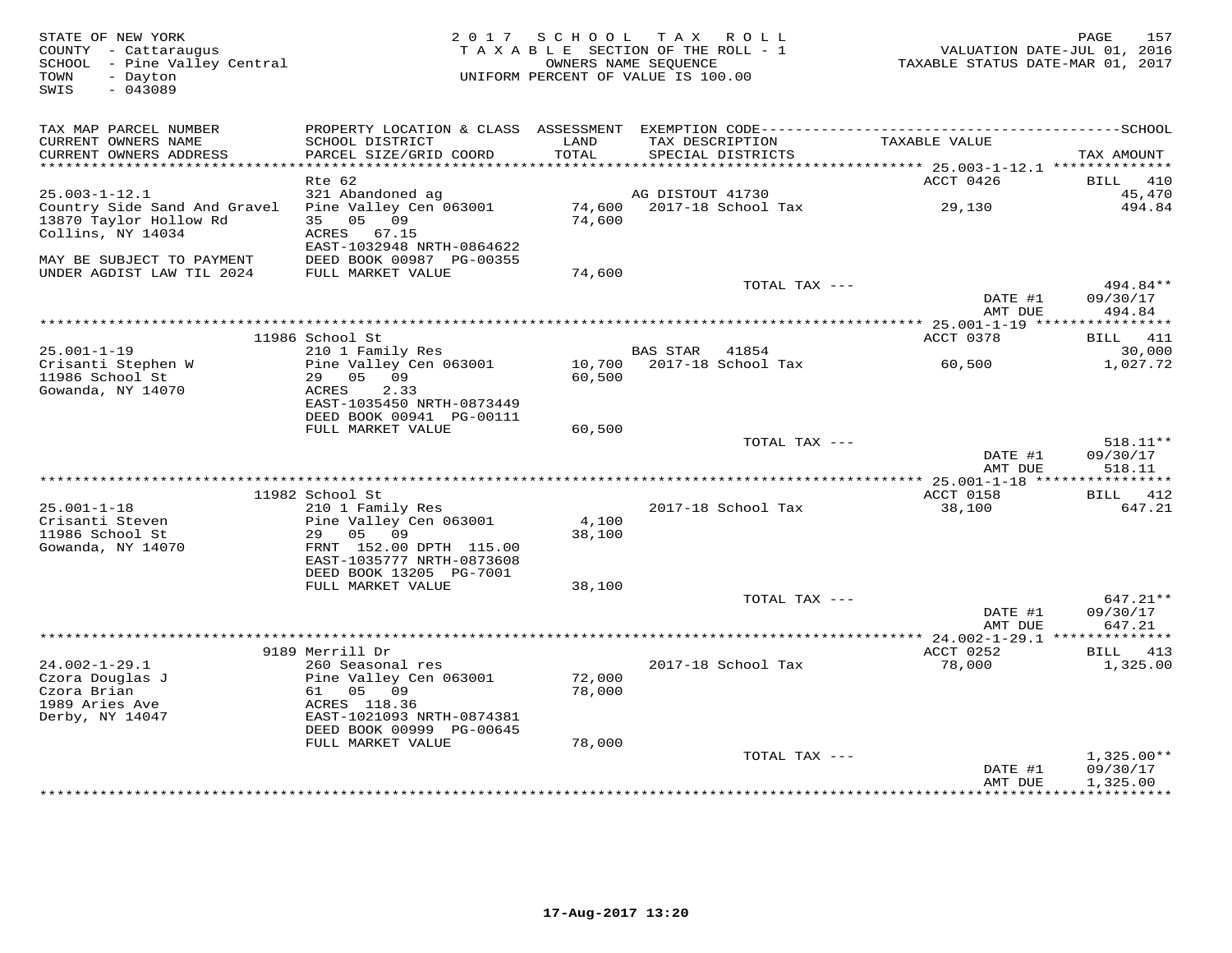| STATE OF NEW YORK<br>COUNTY - Cattaraugus<br>SCHOOL - Pine Valley Central<br>- Dayton<br>TOWN<br>SWIS<br>$-043089$ |                                                                                                                                   | 2017 SCHOOL TAX ROLL<br>TAXABLE SECTION OF THE ROLL - 1<br>UNIFORM PERCENT OF VALUE IS 100.00 | OWNERS NAME SEQUENCE     |                            | 158<br>PAGE<br>VALUATION DATE-JUL 01, 2016<br>TAXABLE STATUS DATE-MAR 01, 2017 |                             |  |
|--------------------------------------------------------------------------------------------------------------------|-----------------------------------------------------------------------------------------------------------------------------------|-----------------------------------------------------------------------------------------------|--------------------------|----------------------------|--------------------------------------------------------------------------------|-----------------------------|--|
| TAX MAP PARCEL NUMBER                                                                                              | PROPERTY LOCATION & CLASS ASSESSMENT                                                                                              |                                                                                               |                          |                            |                                                                                |                             |  |
| CURRENT OWNERS NAME<br>CURRENT OWNERS ADDRESS                                                                      | SCHOOL DISTRICT<br>PARCEL SIZE/GRID COORD                                                                                         | LAND<br>TOTAL<br>******                                                                       | TAX DESCRIPTION          | SPECIAL DISTRICTS          | TAXABLE VALUE                                                                  | TAX AMOUNT                  |  |
|                                                                                                                    | Merrill Dr                                                                                                                        |                                                                                               |                          |                            | ********* 24.002-1-29.2 **************<br>ACCT 0954                            | BILL<br>414                 |  |
| $24.002 - 1 - 29.2$<br>Czora Douglas J<br>Czora James<br>1989 Aries Rd<br>Derby, NY 14047                          | 321 Abandoned ag<br>Pine Valley Cen 063001<br>61 05 09<br>ACRES<br>12.76<br>EAST-1022737 NRTH-0874829<br>DEED BOOK 00999 PG-00645 | 7,400<br>7,400                                                                                |                          | 2017-18 School Tax         | 7,400                                                                          | 125.71                      |  |
|                                                                                                                    | FULL MARKET VALUE                                                                                                                 | 7,400                                                                                         |                          |                            |                                                                                |                             |  |
|                                                                                                                    |                                                                                                                                   |                                                                                               |                          | TOTAL TAX ---              | DATE #1                                                                        | 125.71**<br>09/30/17        |  |
|                                                                                                                    |                                                                                                                                   |                                                                                               |                          |                            | AMT DUE                                                                        | 125.71                      |  |
|                                                                                                                    |                                                                                                                                   |                                                                                               |                          |                            |                                                                                |                             |  |
| $24.002 - 1 - 30$                                                                                                  | Merrill Dr<br>323 Vacant rural                                                                                                    |                                                                                               |                          | 2017-18 School Tax         | ACCT 0049<br>69,600                                                            | <b>BILL</b> 415<br>1,182.31 |  |
| Danzer Forestland, Inc.                                                                                            | Pine Valley Cen 063001                                                                                                            | 69,600                                                                                        |                          |                            |                                                                                |                             |  |
| 119 A.I.D. Dr                                                                                                      | 61 05 09                                                                                                                          | 69,600                                                                                        |                          |                            |                                                                                |                             |  |
| Darlington, PA 16115                                                                                               | ACRES<br>51.88                                                                                                                    |                                                                                               |                          |                            |                                                                                |                             |  |
|                                                                                                                    | EAST-1021271 NRTH-0875424                                                                                                         |                                                                                               |                          |                            |                                                                                |                             |  |
|                                                                                                                    | DEED BOOK 153<br>PG-4002<br>FULL MARKET VALUE                                                                                     | 69,600                                                                                        |                          |                            |                                                                                |                             |  |
|                                                                                                                    |                                                                                                                                   |                                                                                               |                          | TOTAL TAX ---              |                                                                                | $1,182.31**$                |  |
|                                                                                                                    |                                                                                                                                   |                                                                                               |                          |                            | DATE #1                                                                        | 09/30/17                    |  |
|                                                                                                                    |                                                                                                                                   |                                                                                               |                          |                            | AMT DUE                                                                        | 1,182.31                    |  |
|                                                                                                                    |                                                                                                                                   |                                                                                               |                          |                            | *********** 24.002-1-11.1 ***************                                      |                             |  |
|                                                                                                                    | 9160 Cottage Rd                                                                                                                   |                                                                                               | <b>BAS STAR</b>          | 41854                      | ACCT 0416                                                                      | BILL 416<br>30,000          |  |
| $24.002 - 1 - 11.1$<br>Degroot Garry L                                                                             | 210 1 Family Res<br>Pine Valley Cen 063001                                                                                        | 54,500                                                                                        |                          | 2017-18 School Tax         | 155,000                                                                        | 2,633.01                    |  |
| Degroot Cynthia C<br>9160 Cottage Rd                                                                               | 45/53<br>05 09<br>ACRES<br>76.80                                                                                                  | 155,000                                                                                       |                          |                            |                                                                                |                             |  |
| South Dayton, NY 14138                                                                                             | EAST-1026204 NRTH-0874215<br>DEED BOOK 00984 PG-01071                                                                             |                                                                                               |                          |                            |                                                                                |                             |  |
|                                                                                                                    | FULL MARKET VALUE                                                                                                                 | 155,000                                                                                       |                          |                            |                                                                                |                             |  |
|                                                                                                                    |                                                                                                                                   |                                                                                               |                          | TOTAL TAX ---              |                                                                                | $2,123.40**$                |  |
|                                                                                                                    |                                                                                                                                   |                                                                                               |                          |                            | DATE #1<br>AMT DUE                                                             | 09/30/17<br>2,123.40        |  |
|                                                                                                                    |                                                                                                                                   |                                                                                               |                          |                            | ******** 33.002-1-18.1 **************                                          |                             |  |
| $33.002 - 1 - 18.1$                                                                                                | 8143 Oaks Rd<br>112 Dairy farm                                                                                                    |                                                                                               | AG DIST                  | 41720                      | ACCT 0145                                                                      | BILL 417<br>144,351         |  |
| Dye Timothy P                                                                                                      | Pine Valley Cen 063001                                                                                                            |                                                                                               | 107,300 SILO T/C/S 42100 |                            |                                                                                | 5,000                       |  |
| Dye Phyllis                                                                                                        | 57 05 09                                                                                                                          |                                                                                               |                          | 239,300 2017-18 School Tax | 89,949                                                                         | 1,527.98                    |  |
| 7 Allegany Rd                                                                                                      | Life Use                                                                                                                          |                                                                                               |                          |                            |                                                                                |                             |  |
| South Dayton, NY 14138                                                                                             | ACRES<br>82.75                                                                                                                    |                                                                                               |                          |                            |                                                                                |                             |  |
| MAY BE SUBJECT TO PAYMENT                                                                                          | EAST-1021262 NRTH-0857975<br>DEED BOOK 911<br>PG-00887                                                                            |                                                                                               |                          |                            |                                                                                |                             |  |
| UNDER AGDIST LAW TIL 2021                                                                                          | FULL MARKET VALUE                                                                                                                 | 239,300                                                                                       |                          |                            |                                                                                |                             |  |
|                                                                                                                    |                                                                                                                                   |                                                                                               |                          | TOTAL TAX ---              |                                                                                | 1,527.98**                  |  |
|                                                                                                                    |                                                                                                                                   |                                                                                               |                          |                            | DATE #1                                                                        | 09/30/17                    |  |
|                                                                                                                    |                                                                                                                                   |                                                                                               |                          |                            | AMT DUE                                                                        | 1,527.98<br>**********      |  |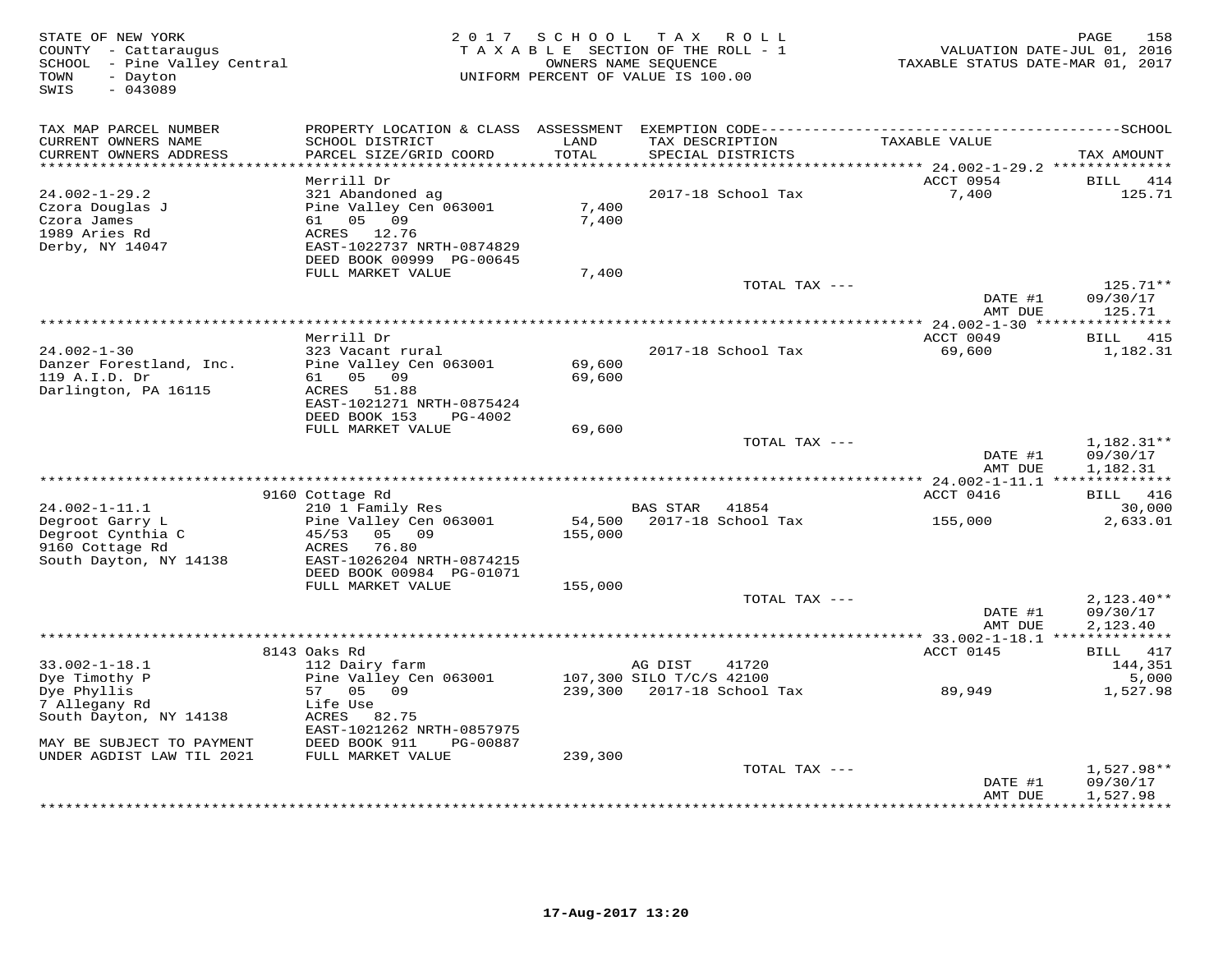STATE OF NEW YORK 2 0 1 7 S C H O O L T A X R O L L PAGE 159 COUNTY - Cattaraugus T A X A B L E SECTION OF THE ROLL - 1 VALUATION DATE-JUL 01, 2016 SCHOOL - Pine Valley Central OWNERS NAME SEQUENCE TAXABLE STATUS DATE-MAR 01, 2017 TOWN - Dayton UNIFORM PERCENT OF VALUE IS 100.00 SWIS - 043089TAX MAP PARCEL NUMBER PROPERTY LOCATION & CLASS ASSESSMENT EXEMPTION CODE------------------------------------------SCHOOL CURRENT OWNERS NAME SCHOOL DISTRICT LAND TAX DESCRIPTION TAXABLE VALUE CURRENT OWNERS ADDRESS PARCEL SIZE/GRID COORD TOTAL SPECIAL DISTRICTS TAX AMOUNT \*\*\*\*\*\*\*\*\*\*\*\*\*\*\*\*\*\*\*\*\*\*\*\*\*\*\*\*\*\*\*\*\*\*\*\*\*\*\*\*\*\*\*\*\*\*\*\*\*\*\*\*\*\*\*\*\*\*\*\*\*\*\*\*\*\*\*\*\*\*\*\*\*\*\*\*\*\*\*\*\*\*\*\*\*\*\*\*\*\*\*\*\*\*\*\*\*\*\*\*\*\*\* 33.002-1-19.1 \*\*\*\*\*\*\*\*\*\*\*\*\*\* Dredge Rd ACCT 0260 BILL 418 33.002-1-19.1 105 Vac farmland AG DIST 41720 18,257 Dye Timothy P Pine Valley Cen 063001 81,400 2017-18 School Tax 63,143 1,072.62 7 Allegany Rd 49/57 05 09 81,400 S. Dayton, NY 14138 ACRES 134.65 EAST-1022048 NRTH-0856565 MAY BE SUBJECT TO PAYMENT DEED BOOK 14840 PG-6001 UNDER AGDIST LAW TIL 2021 FULL MARKET VALUE 81,400 TOTAL TAX --- 1,072.62\*\* $\frac{109}{20/17}$   $\frac{109}{20/17}$  AMT DUE 1,072.62 \*\*\*\*\*\*\*\*\*\*\*\*\*\*\*\*\*\*\*\*\*\*\*\*\*\*\*\*\*\*\*\*\*\*\*\*\*\*\*\*\*\*\*\*\*\*\*\*\*\*\*\*\*\*\*\*\*\*\*\*\*\*\*\*\*\*\*\*\*\*\*\*\*\*\*\*\*\*\*\*\*\*\*\*\*\*\*\*\*\*\*\*\*\*\*\*\*\*\*\*\*\*\* 34.001-1-27.2 \*\*\*\*\*\*\*\*\*\*\*\*\*\*ACCT 1293 BILL 419 8047 Rte 62 ACCT 1293 BILL 419 $65.500$ 34.001-1-27.2 240 Rural res ENH STAR 41834 65,500 1,370.87 Dzierzanowski Edward R Pine Valley Cen 063001 39,100 2017-18 School Tax 80,700 1,370.87Dzierzanowski Kenneth E. and K 25&33 04 09 80,700 8047 62 Rte ACRES 68.20 Dayton, NY 14138 EAST-1034431 NRTH-0856937 DEED BOOK 22453 PG-8001 FULL MARKET VALUE 80,700 TOTAL TAX --- 258.21\*\*DATE #1 09/30/17<br>2009 - 2009 1009 AMT DUE 258.21 \*\*\*\*\*\*\*\*\*\*\*\*\*\*\*\*\*\*\*\*\*\*\*\*\*\*\*\*\*\*\*\*\*\*\*\*\*\*\*\*\*\*\*\*\*\*\*\*\*\*\*\*\*\*\*\*\*\*\*\*\*\*\*\*\*\*\*\*\*\*\*\*\*\*\*\*\*\*\*\*\*\*\*\*\*\*\*\*\*\*\*\*\*\*\*\*\*\*\*\*\*\*\* 24.004-1-1 \*\*\*\*\*\*\*\*\*\*\*\*\*\*\*\*\*ACCT 0152 BILL 420 Dye Rd ACCT 0152 BILL 42022,228 24.004-1-1 120 Field crops AG DIST 41720 22,228390.23 Emke Dwayne R Pine Valley Cen 063001 45,200 2017-18 School Tax 22,972 390.23Emke Cathy R 60 05 09 45,200 351 Rte 39 ACRES 37.33 Forestville, NY 14062 EAST-1019696 NRTH-0870740 DEED BOOK 18949 PG-3002 MAY BE SUBJECT TO PAYMENT FULL MARKET VALUE 45,200 UNDER AGDIST LAW TIL 2021 TOTAL TAX --- 390.23\*\* DATE #1 09/30/17 AMT DUE 390.23 \*\*\*\*\*\*\*\*\*\*\*\*\*\*\*\*\*\*\*\*\*\*\*\*\*\*\*\*\*\*\*\*\*\*\*\*\*\*\*\*\*\*\*\*\*\*\*\*\*\*\*\*\*\*\*\*\*\*\*\*\*\*\*\*\*\*\*\*\*\*\*\*\*\*\*\*\*\*\*\*\*\*\*\*\*\*\*\*\*\*\*\*\*\*\*\*\*\*\*\*\*\*\* 25.003-1-23 \*\*\*\*\*\*\*\*\*\*\*\*\*\*\*\*ACCT 0192 BILL 421 8675 Rte 62 ACCT 0192 BILL 42148.750 25.003-1-23 270 Mfg housing AGED C/T/S 41800 48,750 48,750 Falk Sherman G Pine Valley Cen 063001 51,200 ENH STAR 41834 48,750828.13 Wodzinski Karen 35 05 09 97,500 2017-18 School Tax 48,750 828.138675 Rte 62 ACRES 33.21 South Dayton, NY 14138 EAST-1034073 NRTH-0867150 DEED BOOK 15181 PG-9001FULL MARKET VALUE 97,500 TOTAL TAX --- 0.00\*\*

\*\*\*\*\*\*\*\*\*\*\*\*\*\*\*\*\*\*\*\*\*\*\*\*\*\*\*\*\*\*\*\*\*\*\*\*\*\*\*\*\*\*\*\*\*\*\*\*\*\*\*\*\*\*\*\*\*\*\*\*\*\*\*\*\*\*\*\*\*\*\*\*\*\*\*\*\*\*\*\*\*\*\*\*\*\*\*\*\*\*\*\*\*\*\*\*\*\*\*\*\*\*\*\*\*\*\*\*\*\*\*\*\*\*\*\*\*\*\*\*\*\*\*\*\*\*\*\*\*\*\*\*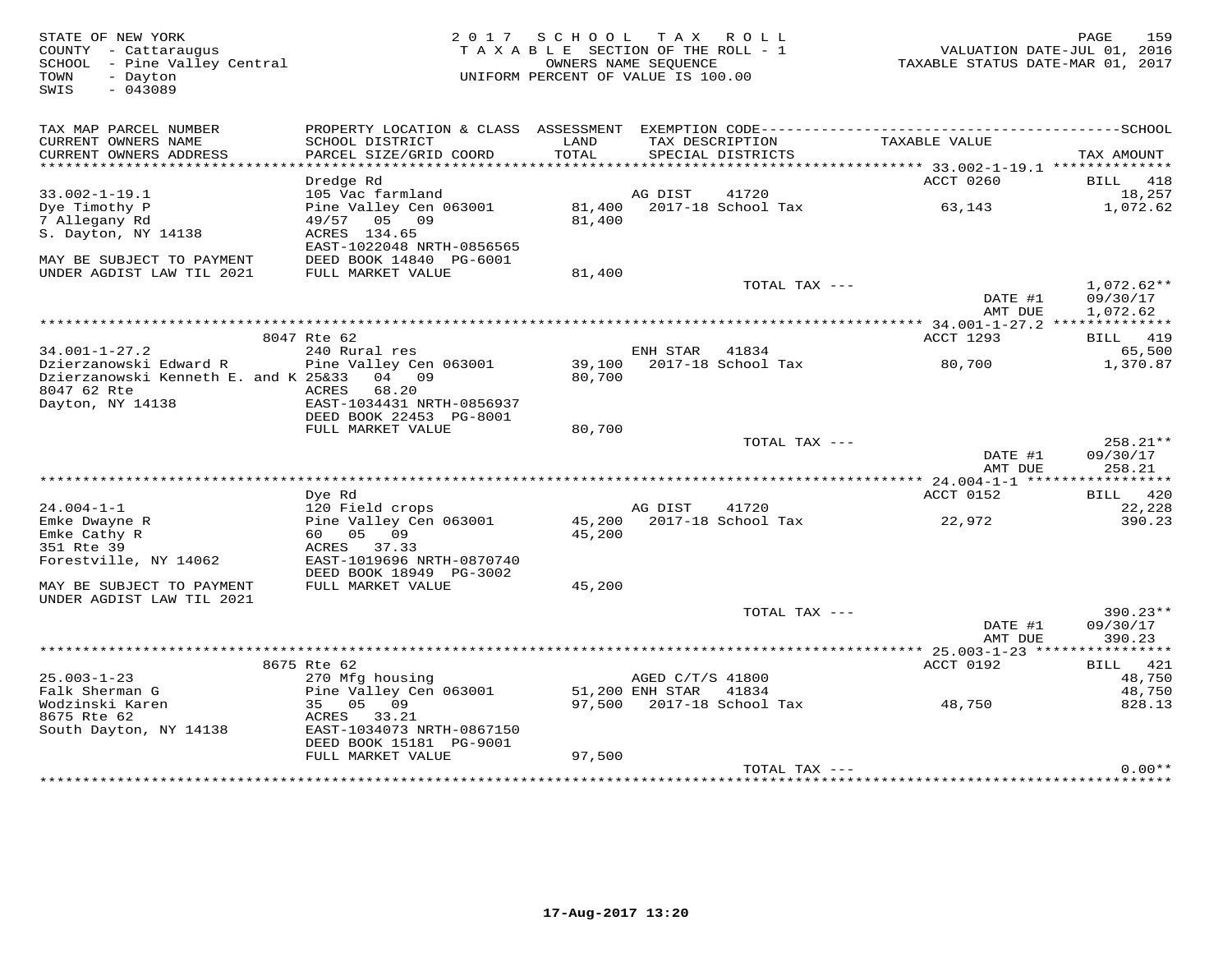TOWN - Dayton<br>SWIS - 043089

## COUNTY - Cattaraugus<br>
SCHOOL - Pine Valley Central<br>
OWNERS NAME SEQUENCE SCHOOL – Pine Valley Central OWNERS NAME SEQUENCE TAXABLE STATUS DATE-MAR 01, 2017 UNIFORM PERCENT OF VALUE IS 100.00

| TAX MAP PARCEL NUMBER<br>CURRENT OWNERS NAME<br>CURRENT OWNERS ADDRESS                | PROPERTY LOCATION & CLASS ASSESSMENT<br>SCHOOL DISTRICT<br>PARCEL SIZE/GRID COORD                                                                  | LAND<br>TOTAL                 | TAX DESCRIPTION                     | EXEMPTION CODE-----------<br>SPECIAL DISTRICTS | TAXABLE VALUE                                    | ----------SCHOOL<br>TAX AMOUNT       |
|---------------------------------------------------------------------------------------|----------------------------------------------------------------------------------------------------------------------------------------------------|-------------------------------|-------------------------------------|------------------------------------------------|--------------------------------------------------|--------------------------------------|
|                                                                                       |                                                                                                                                                    | ***************************** |                                     |                                                | ****************** 24.002-1-13.2 *************** |                                      |
| $24.002 - 1 - 13.2$<br>Fancher Charles                                                | 9273 Cottage-South Dayton Rd<br>210 1 Family Res<br>Pine Valley Cen 063001                                                                         |                               | AGED C/T/S 41800<br>28,800 ENH STAR | 41834                                          | ACCT 0966                                        | 422<br>BILL<br>60,000<br>60,000      |
| Fancher Orianne<br>9273 Cottage Rd<br>South Dayton, NY 14138                          | 54 05 09<br>ACRES 14.20<br>EAST-1023973 NRTH-0876018                                                                                               | 120,000                       |                                     | 2017-18 School Tax                             | 60,000                                           | 1,019.23                             |
|                                                                                       | DEED BOOK 767<br>PG-01185<br>FULL MARKET VALUE                                                                                                     | 120,000                       |                                     |                                                |                                                  |                                      |
|                                                                                       |                                                                                                                                                    |                               |                                     | TOTAL TAX ---                                  |                                                  | $0.00**$                             |
|                                                                                       |                                                                                                                                                    |                               |                                     |                                                |                                                  |                                      |
| $24.002 - 1 - 13.5$                                                                   | 9429 Merrill Dr<br>240 Rural res                                                                                                                   |                               | <b>BAS STAR</b>                     | 41854                                          | ACCT 1194                                        | BILL 423<br>30,000                   |
| Fancher Mark D<br>9429 Merrill Dr<br>South Dayton, NY 14138                           | Pine Valley Cen 063001<br>62 05<br>09<br>ACRES<br>94.15<br>EAST-1021127 NRTH-0876271                                                               | 94,700<br>175,000             |                                     | 2017-18 School Tax                             | 175,000                                          | 2,972.76                             |
|                                                                                       | DEED BOOK 905<br>PG-01013<br>FULL MARKET VALUE                                                                                                     | 175,000                       |                                     |                                                |                                                  |                                      |
|                                                                                       |                                                                                                                                                    |                               |                                     | TOTAL TAX ---                                  | DATE #1<br>AMT DUE                               | $2,463.14**$<br>09/30/17<br>2,463.14 |
|                                                                                       |                                                                                                                                                    |                               |                                     |                                                | $24.002 - 1 - 13.1$                              | **************                       |
| $24.002 - 1 - 13.1$                                                                   | 9266 Cottage-South Dayton Rd<br>240 Rural res                                                                                                      |                               |                                     | 2017-18 School Tax                             | ACCT 0375<br>110,000                             | 424<br>BILL<br>1,868.59              |
| Fancher Orianne L<br>9273 Cottage Rd<br>South Dayton, NY 14138                        | Pine Valley Cen 063001<br>05 09<br>54/62<br>ACRES<br>38.75<br>EAST-1025685 NRTH-0875890<br>DEED BOOK 905<br>PG-01009                               | 48,200<br>110,000             |                                     |                                                |                                                  |                                      |
|                                                                                       | FULL MARKET VALUE                                                                                                                                  | 110,000                       |                                     |                                                |                                                  |                                      |
|                                                                                       |                                                                                                                                                    |                               |                                     | TOTAL TAX ---                                  | DATE #1<br>AMT DUE                               | $1,868.59**$<br>09/30/17<br>1,868.59 |
|                                                                                       |                                                                                                                                                    |                               |                                     |                                                |                                                  |                                      |
| $25.001 - 1 - 16$                                                                     | 11965 Markham-Wesley Rd<br>210 1 Family Res                                                                                                        |                               | ENH STAR                            | 41834                                          | ACCT 0083                                        | <b>BILL</b> 425<br>54,000            |
| Farley Robert A<br>Farley Lydia<br>11965 Markhams-Wesley Rd<br>South Dayton, NY 14138 | Pine Valley Cen 063001<br>05<br>09<br>29<br>FRNT 119.00 DPTH 158.00<br>EAST-1035687 NRTH-0873989<br>DEED BOOK 788<br>PG-00883<br>FULL MARKET VALUE | 4,300<br>54,000<br>54,000     |                                     | 2017-18 School Tax                             | 54,000                                           | 917.31                               |
|                                                                                       |                                                                                                                                                    |                               |                                     | TOTAL TAX ---                                  |                                                  | $0.00**$                             |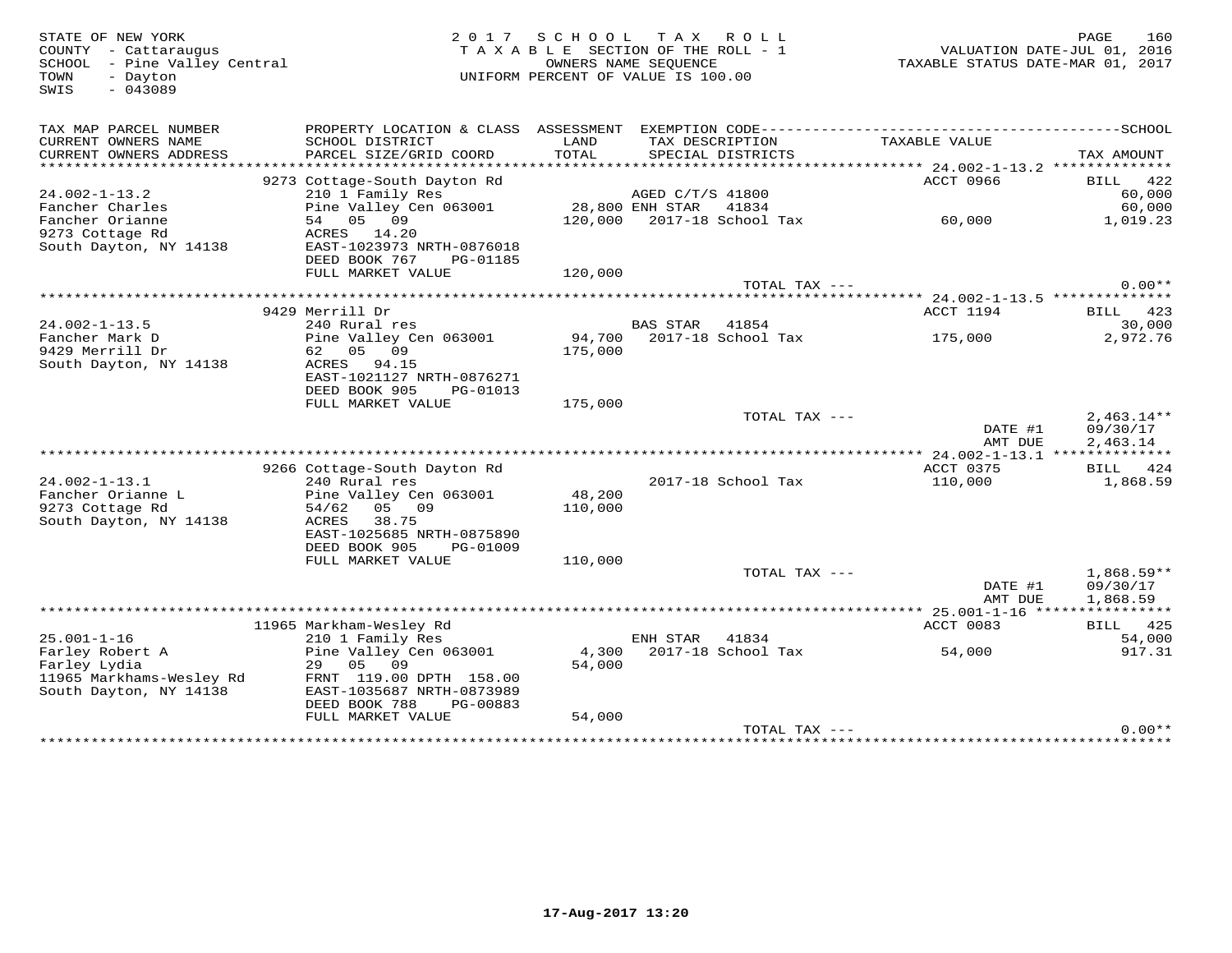| STATE OF NEW YORK<br>COUNTY - Cattaraugus<br>SCHOOL - Pine Valley Central<br>- Dayton<br>TOWN<br>$-043089$<br>SWIS     |                                                                                                                                  | 2017 SCHOOL TAX ROLL<br>TAXABLE SECTION OF THE ROLL - 1<br>UNIFORM PERCENT OF VALUE IS 100.00 | OWNERS NAME SEQUENCE |                             | TAXABLE STATUS DATE-MAR 01, 2017 | PAGE<br>161<br>VALUATION DATE-JUL 01, 2016 |
|------------------------------------------------------------------------------------------------------------------------|----------------------------------------------------------------------------------------------------------------------------------|-----------------------------------------------------------------------------------------------|----------------------|-----------------------------|----------------------------------|--------------------------------------------|
| TAX MAP PARCEL NUMBER<br>CURRENT OWNERS NAME<br>CURRENT OWNERS ADDRESS                                                 | SCHOOL DISTRICT<br>PARCEL SIZE/GRID COORD                                                                                        | LAND<br>TOTAL                                                                                 | TAX DESCRIPTION      | SPECIAL DISTRICTS           | TAXABLE VALUE                    | TAX AMOUNT                                 |
| $25.001 - 1 - 11$<br>Feger Paul J<br>2015 South Park Ave<br>Buffalo, NY 14220                                          | 9127 Rte 62<br>210 1 Family Res<br>Pine Valley Cen 063001<br>05 09<br>29<br>FRNT 158.00 DPTH 206.00<br>EAST-1035570 NRTH-0874264 | 6,300<br>28,500                                                                               |                      | 2017-18 School Tax          | ACCT 0627<br>28,500              | 426<br>BILL<br>484.13                      |
|                                                                                                                        | DEED BOOK 00982 PG-01140<br>FULL MARKET VALUE                                                                                    | 28,500                                                                                        |                      | TOTAL TAX ---               |                                  | 484.13**                                   |
|                                                                                                                        |                                                                                                                                  |                                                                                               |                      |                             | DATE #1<br>AMT DUE               | 09/30/17<br>484.13                         |
|                                                                                                                        | 9062 Merrill Dr                                                                                                                  |                                                                                               |                      |                             | ACCT 0972                        | BILL 427                                   |
| $24.002 - 1 - 21.3$<br>Fuller Louise D                                                                                 | 271 Mfg housings<br>Pine Valley Cen 063001                                                                                       | 4,800                                                                                         | ENH STAR 41834       | 2017-18 School Tax          | 24,400                           | 24,400<br>414.49                           |
| 9062 Merrill Dr<br>South Dayton, NY 14138                                                                              | 05<br>09<br>53<br>FRNT 185.25 DPTH 225.00<br>EAST-1024187 NRTH-0873267<br>DEED BOOK 01009 PG-00374<br>FULL MARKET VALUE          | 24,400<br>24,400                                                                              |                      |                             |                                  |                                            |
|                                                                                                                        |                                                                                                                                  |                                                                                               |                      | TOTAL TAX ---               |                                  | $0.00**$                                   |
|                                                                                                                        |                                                                                                                                  |                                                                                               |                      |                             |                                  |                                            |
|                                                                                                                        | 9120 Cottage-South Dayton Rd                                                                                                     |                                                                                               |                      |                             | ACCT 0392                        | BILL 428                                   |
| $24.002 - 1 - 20$<br>G & S Morey Family Trust Glen Pine Valley Cen 063001<br>3120 Cottage Rd<br>South Dayton, NY 14138 | 210 1 Family Res<br>53 05 09<br>2.07<br>ACRES                                                                                    | 10,100<br>90,000                                                                              | ENH STAR             | 41834<br>2017-18 School Tax | 90,000                           | 65,500<br>1,528.85                         |
| PRIOR OWNER ON 3/01/2017<br>G & S Morey Family Trust I Gle FULL MARKET VALUE                                           | EAST-1024490 NRTH-0873505<br>DEED BOOK 26589 PG-5001                                                                             | 90,000                                                                                        |                      |                             |                                  |                                            |
|                                                                                                                        |                                                                                                                                  |                                                                                               |                      | TOTAL TAX ---               | DATE #1<br>AMT DUE               | $416.19**$<br>09/30/17<br>416.19           |
|                                                                                                                        | Dye Rd                                                                                                                           |                                                                                               |                      |                             | ACCT 1303                        | BILL 429                                   |
| $24.002 - 1 - 28.2$                                                                                                    | 105 Vac farmland                                                                                                                 |                                                                                               | AG DIST              | 41720                       |                                  | 56,300                                     |
| G & S Morey Family Trust Glen  Pine Valley Cen 063001<br>3120 Cottage Rd<br>South Dayton, NY 14138                     | 60 05<br>09<br>ACRES 109.55<br>EAST-1021132 NRTH-0873048                                                                         | 100,000<br>100,000                                                                            |                      | 2017-18 School Tax          | 43,700                           | 742.34                                     |
| PRIOR OWNER ON 3/01/2017<br>G & S Morey Family Trust I Gle FULL MARKET VALUE                                           | DEED BOOK 26589 PG-5001                                                                                                          | 100,000                                                                                       |                      |                             |                                  |                                            |
| MAY BE SUBJECT TO PAYMENT<br>UNDER AGDIST LAW TIL 2021                                                                 |                                                                                                                                  |                                                                                               |                      |                             |                                  |                                            |
|                                                                                                                        |                                                                                                                                  |                                                                                               |                      | TOTAL TAX ---               | DATE #1                          | $742.34**$<br>09/30/17                     |
|                                                                                                                        |                                                                                                                                  |                                                                                               |                      |                             | AMT DUE<br>************          | 742.34<br>*********                        |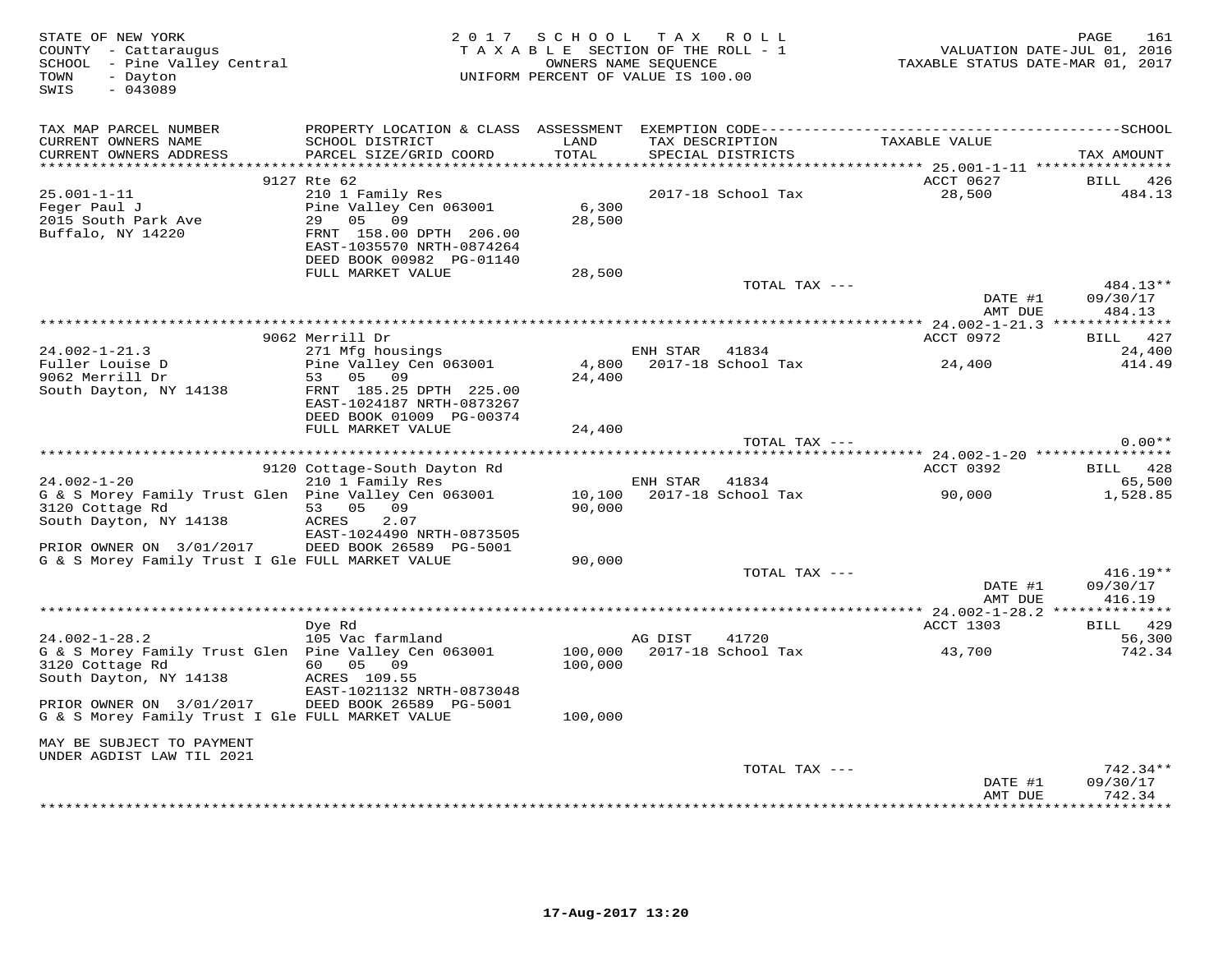| STATE OF NEW YORK<br>COUNTY - Cattaraugus<br>SCHOOL - Pine Valley Central<br>- Dayton<br>TOWN<br>$-043089$<br>SWIS | 2017 SCHOOL<br>TAXABLE SECTION OF THE ROLL - 1<br>UNIFORM PERCENT OF VALUE IS 100.00                                          | 162<br>PAGE<br>VALUATION DATE-JUL 01, 2016<br>TAXABLE STATUS DATE-MAR 01, 2017 |                                         |                                 |                                  |
|--------------------------------------------------------------------------------------------------------------------|-------------------------------------------------------------------------------------------------------------------------------|--------------------------------------------------------------------------------|-----------------------------------------|---------------------------------|----------------------------------|
| TAX MAP PARCEL NUMBER<br>CURRENT OWNERS NAME                                                                       | SCHOOL DISTRICT                                                                                                               | LAND                                                                           | TAX DESCRIPTION                         | TAXABLE VALUE                   |                                  |
| CURRENT OWNERS ADDRESS<br>***********************                                                                  | PARCEL SIZE/GRID COORD<br>**********                                                                                          | TOTAL                                                                          | SPECIAL DISTRICTS                       |                                 | TAX AMOUNT                       |
|                                                                                                                    | 8393 Rte 62                                                                                                                   |                                                                                |                                         | ACCT 0594                       | BILL<br>430                      |
| $34.001 - 1 - 40$                                                                                                  | 210 1 Family Res                                                                                                              |                                                                                | 2017-18 School Tax                      | 41,700                          | 708.37                           |
| Gabel Grant<br>Hubbard Rebecca<br>27 W Main St<br>Gowanda, NY 14070                                                | Pine Valley Cen 063001<br>34<br>05<br>09<br>80.00 DPTH 130.00<br>FRNT<br>EAST-1034933 NRTH-0862268<br>DEED BOOK 10684 PG-4001 | 2,700<br>41,700                                                                |                                         |                                 |                                  |
|                                                                                                                    | FULL MARKET VALUE                                                                                                             | 41,700                                                                         |                                         |                                 |                                  |
|                                                                                                                    |                                                                                                                               |                                                                                | TOTAL TAX ---                           | DATE #1<br>AMT DUE              | $708.37**$<br>09/30/17<br>708.37 |
|                                                                                                                    |                                                                                                                               |                                                                                |                                         |                                 |                                  |
|                                                                                                                    | 12723 Dye Rd                                                                                                                  |                                                                                |                                         | ACCT 0249                       | BILL<br>431                      |
| $24.004 - 1 - 4$<br>Gage James<br>12723 Dye Rd<br>South Dayton, NY 14138                                           | 210 1 Family Res<br>Pine Valley Cen 063001<br>60<br>05<br>09<br>FRNT 105.00 DPTH 165.00<br>EAST-1023834 NRTH-0871628          | 2,700<br>32,200                                                                | 2017-18 School Tax                      | 32,200                          | 546.99                           |
|                                                                                                                    | DEED BOOK 18522 PG-5001<br>FULL MARKET VALUE                                                                                  | 32,200                                                                         |                                         |                                 |                                  |
|                                                                                                                    |                                                                                                                               |                                                                                | TOTAL TAX ---                           | DATE #1<br>AMT DUE              | $546.99**$<br>09/30/17<br>546.99 |
|                                                                                                                    |                                                                                                                               |                                                                                | ***************************             | ** 24.002-1-12.2 ************** |                                  |
|                                                                                                                    | 9214 Cottage-South Dayton Rd                                                                                                  |                                                                                |                                         | ACCT 1245                       | BILL<br>432                      |
| $24.002 - 1 - 12.2$<br>Gage Ronald H<br>9214 Cottage Rd                                                            | 270 Mfg housing<br>Pine Valley Cen 063001<br>53 05<br>09                                                                      | 12,200<br>51,500                                                               | BAS STAR<br>41854<br>2017-18 School Tax | 51,500                          | 30,000<br>874.84                 |
| South Dayton, NY 14138                                                                                             | 3.10<br>ACRES<br>EAST-1025739 NRTH-0875071<br>DEED BOOK 7546<br>PG-2001                                                       |                                                                                |                                         |                                 |                                  |
|                                                                                                                    | FULL MARKET VALUE                                                                                                             | 51,500                                                                         |                                         |                                 |                                  |
|                                                                                                                    |                                                                                                                               |                                                                                | TOTAL TAX ---                           | DATE #1<br>AMT DUE              | $365.22**$<br>09/30/17<br>365.22 |
|                                                                                                                    |                                                                                                                               |                                                                                |                                         |                                 |                                  |
|                                                                                                                    | 9214 Cottage-South Dayton Rd                                                                                                  |                                                                                |                                         | <b>ACCT 1389</b>                | 433<br>BILL                      |
| $24.002 - 1 - 12.3$                                                                                                | 323 Vacant rural                                                                                                              |                                                                                | 2017-18 School Tax                      | 41,000                          | 696.47                           |
| Gage Ronald H<br>9214 Cottage Rd<br>South Dayton, NY 14138                                                         | Pine Valley Cen 063001<br>53 05<br>09<br>ACRES<br>69.65<br>EAST-1025739 NRTH-0875071                                          | 41,000<br>41,000                                                               |                                         |                                 |                                  |
|                                                                                                                    | DEED BOOK 7352<br>PG-9001                                                                                                     |                                                                                |                                         |                                 |                                  |
|                                                                                                                    | FULL MARKET VALUE                                                                                                             | 41,000                                                                         |                                         |                                 |                                  |
|                                                                                                                    |                                                                                                                               |                                                                                | TOTAL TAX ---                           | DATE #1<br>AMT DUE              | 696.47**<br>09/30/17<br>696.47   |
|                                                                                                                    |                                                                                                                               |                                                                                |                                         |                                 | *********                        |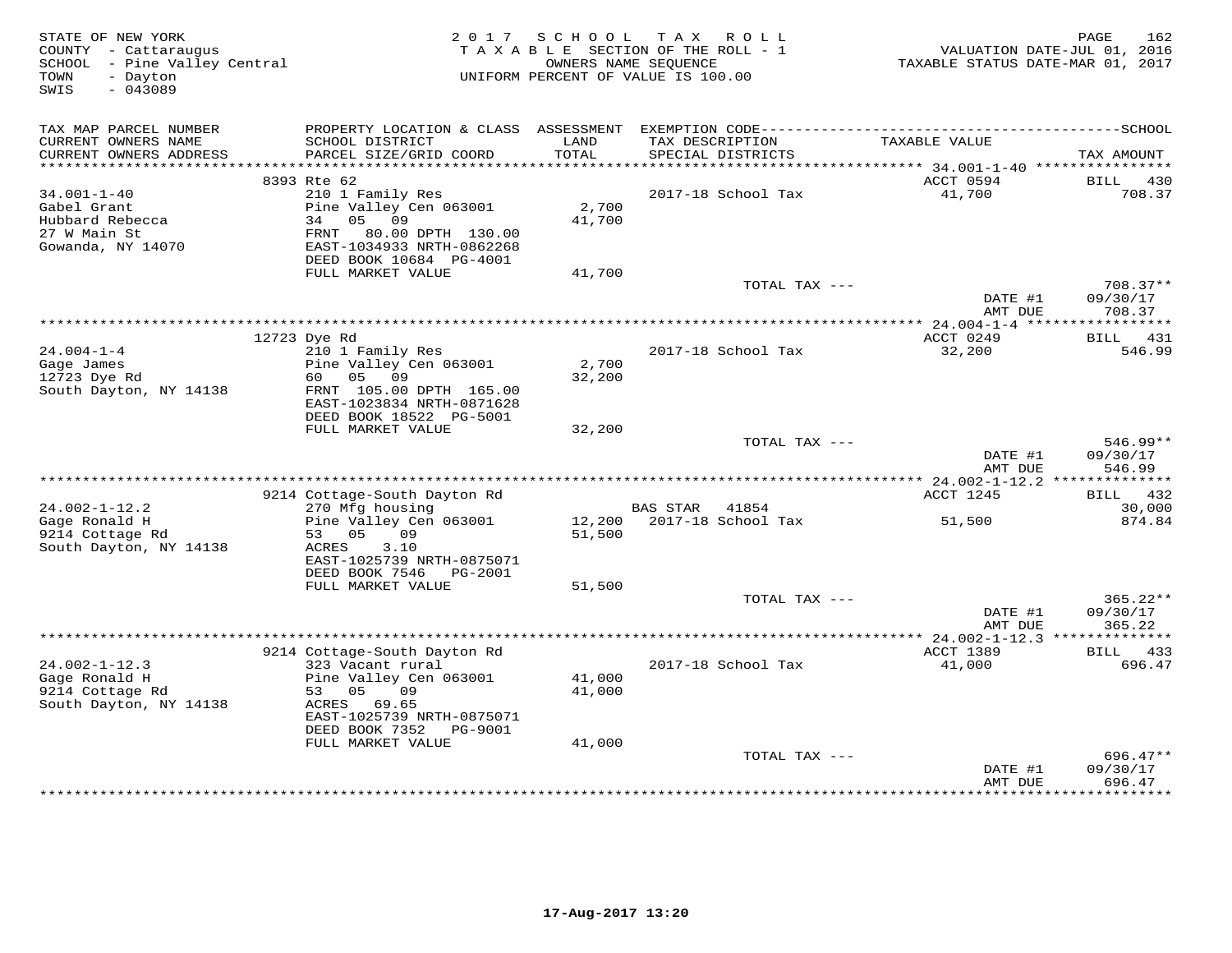| STATE OF NEW YORK<br>COUNTY - Cattaraugus<br>SCHOOL - Pine Valley Central<br>- Dayton<br>TOWN<br>$-043089$<br>SWIS | SCHOOL TAX ROLL<br>TAXABLE SECTION OF THE ROLL - 1<br>OWNERS NAME SEQUENCE<br>UNIFORM PERCENT OF VALUE IS 100.00                  | TAXABLE STATUS DATE-MAR 01, 2017 | 163<br>PAGE<br>VALUATION DATE-JUL 01, 2016 |                    |                                |
|--------------------------------------------------------------------------------------------------------------------|-----------------------------------------------------------------------------------------------------------------------------------|----------------------------------|--------------------------------------------|--------------------|--------------------------------|
| TAX MAP PARCEL NUMBER<br>CURRENT OWNERS NAME<br>CURRENT OWNERS ADDRESS                                             | SCHOOL DISTRICT<br>PARCEL SIZE/GRID COORD                                                                                         | LAND<br>TOTAL                    | TAX DESCRIPTION<br>SPECIAL DISTRICTS       | TAXABLE VALUE      | TAX AMOUNT                     |
| **************************                                                                                         | Rte 62                                                                                                                            |                                  |                                            | ACCT 0096          | BILL 434                       |
| $25.003 - 1 - 18$                                                                                                  | 321 Abandoned ag                                                                                                                  |                                  | AG DISTOUT 41730                           |                    | 16,677                         |
| Gernatt Asphalt Products Inc<br>13870 Taylor Hollow Rd<br>Collins, NY 14034                                        | Pine Valley Cen 063001<br>35 05 09<br>ACRES 33.70<br>EAST-1032833 NRTH-0865203                                                    | 32,200                           | 32,200 2017-18 School Tax                  | 15,523             | 263.69                         |
| MAY BE SUBJECT TO PAYMENT                                                                                          | DEED BOOK 00987 PG-00355                                                                                                          |                                  |                                            |                    |                                |
| UNDER AGDIST LAW TIL 2024                                                                                          | FULL MARKET VALUE                                                                                                                 | 32,200                           | TOTAL TAX ---                              |                    | $263.69**$                     |
|                                                                                                                    |                                                                                                                                   |                                  |                                            | DATE #1<br>AMT DUE | 09/30/17<br>263.69             |
|                                                                                                                    | Rte 62                                                                                                                            |                                  |                                            | ACCT 1350          | BILL 435                       |
| $34.001 - 1 - 37.4$<br>Gott Patrick<br>5129 S Orchard                                                              | 311 Res vac land<br>Pine Valley Cen 063001<br>FRNT 147.70 DPTH 275.00                                                             | 3,800<br>3,800                   | 2017-18 School Tax                         | 3,800              | 64.55                          |
| Hamburg, NY 14075                                                                                                  | EAST-1034855 NRTH-0861512<br>FULL MARKET VALUE                                                                                    | 3,800                            |                                            |                    |                                |
|                                                                                                                    |                                                                                                                                   |                                  | TOTAL TAX ---                              | DATE #1<br>AMT DUE | 64.55**<br>09/30/17<br>64.55   |
|                                                                                                                    |                                                                                                                                   |                                  |                                            |                    |                                |
|                                                                                                                    | 8509 Cottage-South Dayton Rd                                                                                                      |                                  |                                            | ACCT 0204          | BILL 436                       |
| $24.004 - 1 - 30$<br>Gould Donald J<br>Gould Vivian D<br>PO Box 85<br>South Dayton, NY 14138                       | 210 1 Family Res<br>Pine Valley Cen 063001<br>59 05 09<br>ACRES<br>1.92<br>EAST-1021642 NRTH-0863927<br>DEED BOOK 00941 PG-00229  | 9,800<br>96,000                  | ENH STAR<br>41834<br>2017-18 School Tax    | 96,000             | 65,500<br>1,630.77             |
|                                                                                                                    | FULL MARKET VALUE                                                                                                                 | 96,000                           |                                            |                    |                                |
|                                                                                                                    |                                                                                                                                   |                                  | TOTAL TAX ---                              | DATE #1<br>AMT DUE | 518.11**<br>09/30/17<br>518.11 |
|                                                                                                                    |                                                                                                                                   |                                  |                                            |                    |                                |
| $33.002 - 1 - 22.2$                                                                                                | 8065 Oaks Rd<br>270 Mfg housing                                                                                                   |                                  | <b>BAS STAR</b><br>41854                   | ACCT 1248          | BILL 437<br>30,000             |
| Granger Jon E<br>Granger Jody<br>8065 Oaks Rd<br>South Dayton, NY 14138                                            | Pine Valley Cen 063001<br>57 05 09<br>1.60<br>ACRES<br>EAST-1020100 NRTH-0856800<br>DEED BOOK 00942 PG-00167<br>FULL MARKET VALUE | 53,300<br>53,300                 | 8,800 2017-18 School Tax                   | 53,300             | 905.42                         |
|                                                                                                                    |                                                                                                                                   |                                  | TOTAL TAX ---                              |                    | 395.80**                       |
|                                                                                                                    |                                                                                                                                   |                                  |                                            | DATE #1<br>AMT DUE | 09/30/17<br>395.80             |
|                                                                                                                    |                                                                                                                                   |                                  |                                            |                    | <b>++++++++++++</b>            |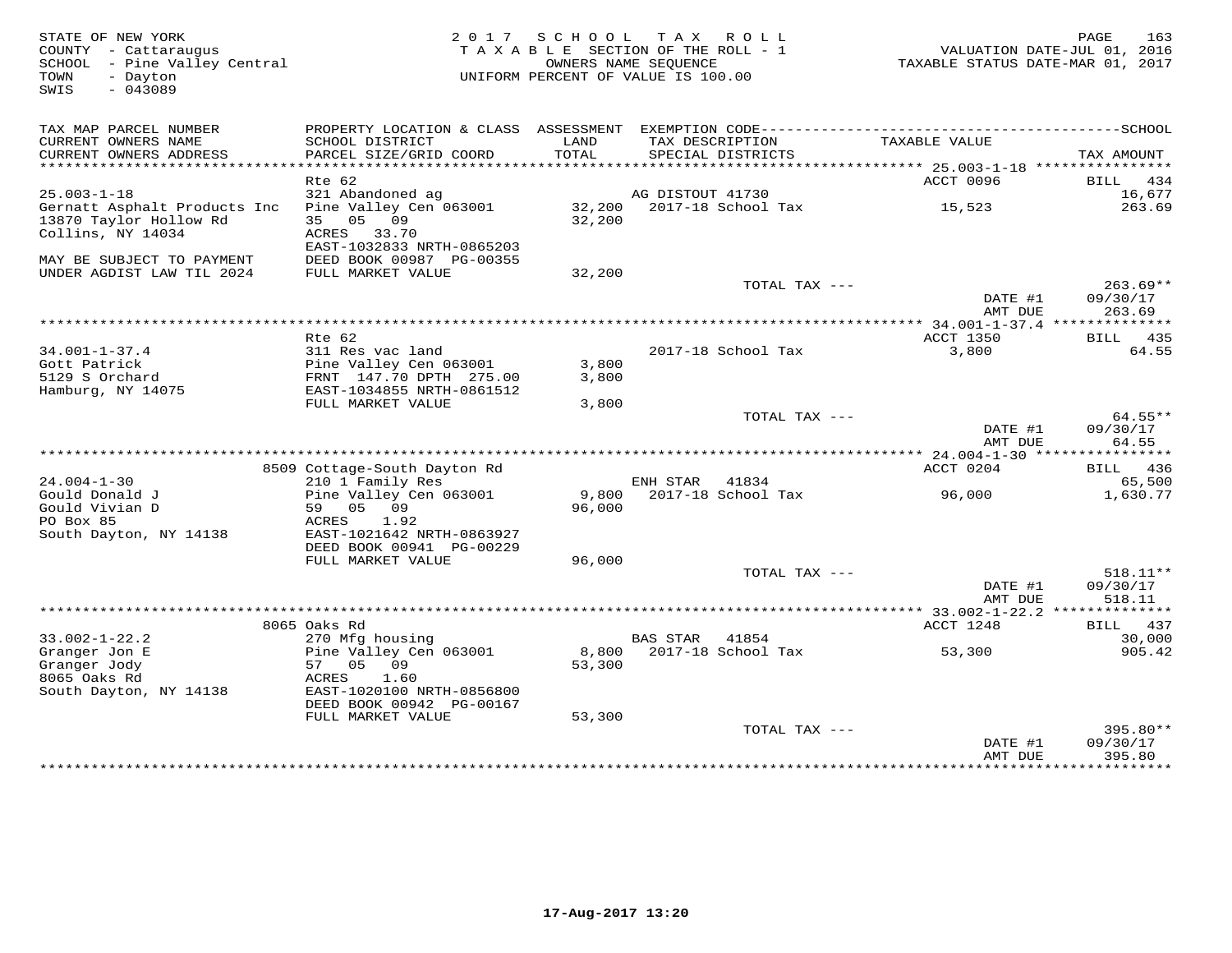| PROPERTY LOCATION & CLASS ASSESSMENT<br>TAX MAP PARCEL NUMBER<br>CURRENT OWNERS NAME<br>SCHOOL DISTRICT<br>LAND<br>TAX DESCRIPTION<br>TAXABLE VALUE<br>TOTAL<br>CURRENT OWNERS ADDRESS<br>PARCEL SIZE/GRID COORD<br>SPECIAL DISTRICTS<br>TAX AMOUNT<br>***********************<br>************************<br>ACCT 0513<br>Oaks Rd<br>$33.002 - 1 - 24$<br>2017-18 School Tax<br>10,000<br>314 Rural vac<10<br>10,000<br>Granger Jon E<br>Pine Valley Cen 063001<br>Granger Jody<br>07<br>57<br>05<br>10,000<br>8065 Oakes Rd<br>4.64<br>ACRES<br>South Dayton, NY 14138<br>EAST-1020367 NRTH-0857235<br>DEED BOOK 18864 PG-6002<br>FULL MARKET VALUE<br>10,000<br>TOTAL TAX ---<br>DATE #1<br>09/30/17<br>AMT DUE<br>169.87<br>8077 Oaks Rd<br>ACCT 0208<br>439<br>BILL | STATE OF NEW YORK<br>COUNTY - Cattaraugus<br>- Pine Valley Central<br>SCHOOL<br>TOWN<br>- Dayton<br>$-043089$<br>SWIS | 2 0 1 7 | S C H O O L | T A X<br>R O L L<br>TAXABLE SECTION OF THE ROLL - 1<br>OWNERS NAME SEOUENCE<br>UNIFORM PERCENT OF VALUE IS 100.00 | TAXABLE STATUS DATE-MAR 01, 2017 | PAGE<br>164<br>VALUATION DATE-JUL 01, 2016 |
|--------------------------------------------------------------------------------------------------------------------------------------------------------------------------------------------------------------------------------------------------------------------------------------------------------------------------------------------------------------------------------------------------------------------------------------------------------------------------------------------------------------------------------------------------------------------------------------------------------------------------------------------------------------------------------------------------------------------------------------------------------------------------|-----------------------------------------------------------------------------------------------------------------------|---------|-------------|-------------------------------------------------------------------------------------------------------------------|----------------------------------|--------------------------------------------|
|                                                                                                                                                                                                                                                                                                                                                                                                                                                                                                                                                                                                                                                                                                                                                                          |                                                                                                                       |         |             |                                                                                                                   |                                  |                                            |
|                                                                                                                                                                                                                                                                                                                                                                                                                                                                                                                                                                                                                                                                                                                                                                          |                                                                                                                       |         |             |                                                                                                                   |                                  |                                            |
|                                                                                                                                                                                                                                                                                                                                                                                                                                                                                                                                                                                                                                                                                                                                                                          |                                                                                                                       |         |             |                                                                                                                   |                                  |                                            |
|                                                                                                                                                                                                                                                                                                                                                                                                                                                                                                                                                                                                                                                                                                                                                                          |                                                                                                                       |         |             |                                                                                                                   |                                  | BILL 438                                   |
|                                                                                                                                                                                                                                                                                                                                                                                                                                                                                                                                                                                                                                                                                                                                                                          |                                                                                                                       |         |             |                                                                                                                   |                                  | 169.87                                     |
|                                                                                                                                                                                                                                                                                                                                                                                                                                                                                                                                                                                                                                                                                                                                                                          |                                                                                                                       |         |             |                                                                                                                   |                                  |                                            |
|                                                                                                                                                                                                                                                                                                                                                                                                                                                                                                                                                                                                                                                                                                                                                                          |                                                                                                                       |         |             |                                                                                                                   |                                  |                                            |
|                                                                                                                                                                                                                                                                                                                                                                                                                                                                                                                                                                                                                                                                                                                                                                          |                                                                                                                       |         |             |                                                                                                                   |                                  |                                            |
|                                                                                                                                                                                                                                                                                                                                                                                                                                                                                                                                                                                                                                                                                                                                                                          |                                                                                                                       |         |             |                                                                                                                   |                                  |                                            |
|                                                                                                                                                                                                                                                                                                                                                                                                                                                                                                                                                                                                                                                                                                                                                                          |                                                                                                                       |         |             |                                                                                                                   |                                  |                                            |
|                                                                                                                                                                                                                                                                                                                                                                                                                                                                                                                                                                                                                                                                                                                                                                          |                                                                                                                       |         |             |                                                                                                                   |                                  | $169.87**$                                 |
|                                                                                                                                                                                                                                                                                                                                                                                                                                                                                                                                                                                                                                                                                                                                                                          |                                                                                                                       |         |             |                                                                                                                   |                                  |                                            |
|                                                                                                                                                                                                                                                                                                                                                                                                                                                                                                                                                                                                                                                                                                                                                                          |                                                                                                                       |         |             |                                                                                                                   |                                  |                                            |
|                                                                                                                                                                                                                                                                                                                                                                                                                                                                                                                                                                                                                                                                                                                                                                          |                                                                                                                       |         |             |                                                                                                                   |                                  |                                            |
| $33.002 - 1 - 22.1$<br>280 Res Multiple<br><b>BAS STAR</b><br>41854                                                                                                                                                                                                                                                                                                                                                                                                                                                                                                                                                                                                                                                                                                      |                                                                                                                       |         |             |                                                                                                                   |                                  | 30,000                                     |
| 19,000<br>2017-18 School Tax<br>Granger Keith<br>Pine Valley Cen 063001<br>68,100                                                                                                                                                                                                                                                                                                                                                                                                                                                                                                                                                                                                                                                                                        |                                                                                                                       |         |             |                                                                                                                   |                                  | 1,156.83                                   |
| 8077 Oaks Rd<br>57<br>05<br>09<br>68,100                                                                                                                                                                                                                                                                                                                                                                                                                                                                                                                                                                                                                                                                                                                                 |                                                                                                                       |         |             |                                                                                                                   |                                  |                                            |
| South Dayton, NY 14138<br>16.35<br>ACRES                                                                                                                                                                                                                                                                                                                                                                                                                                                                                                                                                                                                                                                                                                                                 |                                                                                                                       |         |             |                                                                                                                   |                                  |                                            |
| EAST-1019661 NRTH-0857081<br>DEED BOOK 10799 PG-2001                                                                                                                                                                                                                                                                                                                                                                                                                                                                                                                                                                                                                                                                                                                     |                                                                                                                       |         |             |                                                                                                                   |                                  |                                            |
| FULL MARKET VALUE<br>68,100                                                                                                                                                                                                                                                                                                                                                                                                                                                                                                                                                                                                                                                                                                                                              |                                                                                                                       |         |             |                                                                                                                   |                                  |                                            |
| TOTAL TAX ---                                                                                                                                                                                                                                                                                                                                                                                                                                                                                                                                                                                                                                                                                                                                                            |                                                                                                                       |         |             |                                                                                                                   |                                  | 647.21**                                   |
| DATE #1<br>09/30/17                                                                                                                                                                                                                                                                                                                                                                                                                                                                                                                                                                                                                                                                                                                                                      |                                                                                                                       |         |             |                                                                                                                   |                                  |                                            |
| 647.21<br>AMT DUE                                                                                                                                                                                                                                                                                                                                                                                                                                                                                                                                                                                                                                                                                                                                                        |                                                                                                                       |         |             |                                                                                                                   |                                  |                                            |
| * * * * * * * * * * * *<br>** 24.002-1-33 ****                                                                                                                                                                                                                                                                                                                                                                                                                                                                                                                                                                                                                                                                                                                           |                                                                                                                       |         |             |                                                                                                                   |                                  |                                            |
| 9419 Merrill Dr<br>ACCT 0374<br>BILL<br>$24.002 - 1 - 33$<br><b>BAS STAR</b><br>41854<br>210 1 Family Res                                                                                                                                                                                                                                                                                                                                                                                                                                                                                                                                                                                                                                                                |                                                                                                                       |         |             |                                                                                                                   |                                  | 440<br>30,000                              |
| Grossman Samuel W<br>Pine Valley Cen 063001<br>10,500<br>2017-18 School Tax<br>77,900                                                                                                                                                                                                                                                                                                                                                                                                                                                                                                                                                                                                                                                                                    |                                                                                                                       |         |             |                                                                                                                   |                                  | 1,323.30                                   |
| 9419 Merrill Dr<br>05<br>09<br>77,900<br>62                                                                                                                                                                                                                                                                                                                                                                                                                                                                                                                                                                                                                                                                                                                              |                                                                                                                       |         |             |                                                                                                                   |                                  |                                            |
| South Dayton, NY 14138<br>2.24 BANK<br>ACRES<br>032                                                                                                                                                                                                                                                                                                                                                                                                                                                                                                                                                                                                                                                                                                                      |                                                                                                                       |         |             |                                                                                                                   |                                  |                                            |
| EAST-1023045 NRTH-0876673                                                                                                                                                                                                                                                                                                                                                                                                                                                                                                                                                                                                                                                                                                                                                |                                                                                                                       |         |             |                                                                                                                   |                                  |                                            |
| DEED BOOK 00921 PG-00836                                                                                                                                                                                                                                                                                                                                                                                                                                                                                                                                                                                                                                                                                                                                                 |                                                                                                                       |         |             |                                                                                                                   |                                  |                                            |
| 77,900<br>FULL MARKET VALUE                                                                                                                                                                                                                                                                                                                                                                                                                                                                                                                                                                                                                                                                                                                                              |                                                                                                                       |         |             |                                                                                                                   |                                  |                                            |
| TOTAL TAX ---<br>DATE #1<br>09/30/17                                                                                                                                                                                                                                                                                                                                                                                                                                                                                                                                                                                                                                                                                                                                     |                                                                                                                       |         |             |                                                                                                                   |                                  | $813.69**$                                 |
| 813.69<br>AMT DUE                                                                                                                                                                                                                                                                                                                                                                                                                                                                                                                                                                                                                                                                                                                                                        |                                                                                                                       |         |             |                                                                                                                   |                                  |                                            |
|                                                                                                                                                                                                                                                                                                                                                                                                                                                                                                                                                                                                                                                                                                                                                                          |                                                                                                                       |         |             |                                                                                                                   |                                  |                                            |
| 9146 Rte 62<br>ACCT 1114<br>BILL                                                                                                                                                                                                                                                                                                                                                                                                                                                                                                                                                                                                                                                                                                                                         |                                                                                                                       |         |             |                                                                                                                   |                                  | 441                                        |
| $25.001 - 2 - 27.4$<br>210 1 Family Res<br>ENH STAR<br>41834                                                                                                                                                                                                                                                                                                                                                                                                                                                                                                                                                                                                                                                                                                             |                                                                                                                       |         |             |                                                                                                                   |                                  | 39,200                                     |
| 6,800<br>2017-18 School Tax<br>39,200<br>Grover Gary E<br>Pine Valley Cen 063001<br>05<br>09<br>29                                                                                                                                                                                                                                                                                                                                                                                                                                                                                                                                                                                                                                                                       |                                                                                                                       |         |             |                                                                                                                   |                                  | 665.90                                     |
| Grover Judy R<br>39,200<br>9146 Rte 62<br>FRNT 190.00 DPTH 215.00                                                                                                                                                                                                                                                                                                                                                                                                                                                                                                                                                                                                                                                                                                        |                                                                                                                       |         |             |                                                                                                                   |                                  |                                            |
| EAST-1035947 NRTH-0874340<br>Gowanda, NY 14070                                                                                                                                                                                                                                                                                                                                                                                                                                                                                                                                                                                                                                                                                                                           |                                                                                                                       |         |             |                                                                                                                   |                                  |                                            |
| DEED BOOK 835<br>PG-00847                                                                                                                                                                                                                                                                                                                                                                                                                                                                                                                                                                                                                                                                                                                                                |                                                                                                                       |         |             |                                                                                                                   |                                  |                                            |
| FULL MARKET VALUE<br>39,200                                                                                                                                                                                                                                                                                                                                                                                                                                                                                                                                                                                                                                                                                                                                              |                                                                                                                       |         |             |                                                                                                                   |                                  |                                            |
| TOTAL TAX ---                                                                                                                                                                                                                                                                                                                                                                                                                                                                                                                                                                                                                                                                                                                                                            |                                                                                                                       |         |             |                                                                                                                   |                                  | $0.00**$                                   |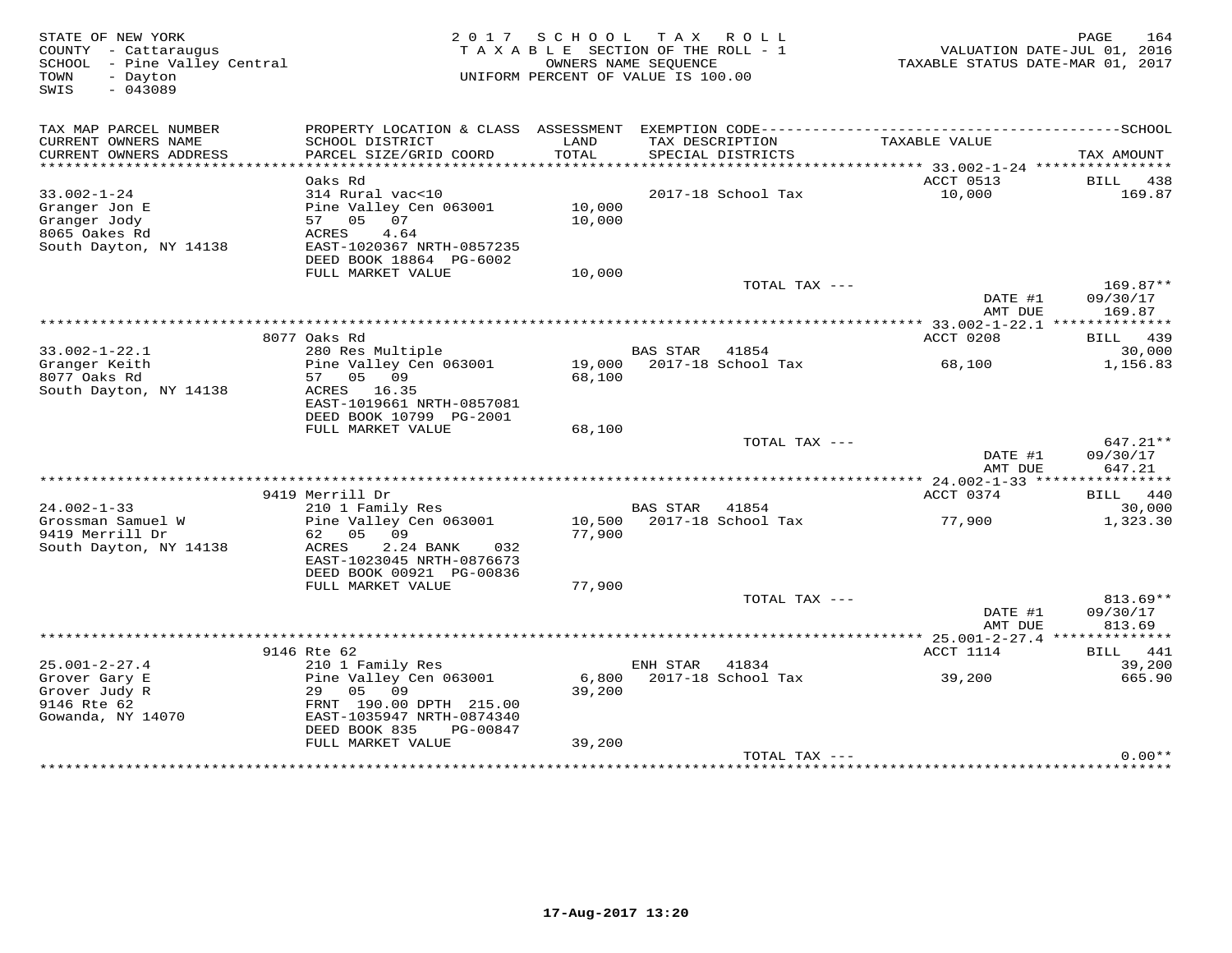| STATE OF NEW YORK<br>COUNTY - Cattaraugus<br>SCHOOL - Pine Valley Central<br>TOWN<br>- Dayton<br>SWIS<br>$-043089$ | 2017 SCHOOL TAX ROLL<br>TAXABLE SECTION OF THE ROLL - 1<br>OWNERS NAME SEQUENCE<br>UNIFORM PERCENT OF VALUE IS 100.00   |                    |                 |                                      | 165<br>PAGE<br>VALUATION DATE-JUL 01, 2016<br>TAXABLE STATUS DATE-MAR 01, 2017 |                                      |  |
|--------------------------------------------------------------------------------------------------------------------|-------------------------------------------------------------------------------------------------------------------------|--------------------|-----------------|--------------------------------------|--------------------------------------------------------------------------------|--------------------------------------|--|
| TAX MAP PARCEL NUMBER<br>CURRENT OWNERS NAME<br>CURRENT OWNERS ADDRESS<br>************************                 | SCHOOL DISTRICT<br>PARCEL SIZE/GRID COORD                                                                               | LAND<br>TOTAL      |                 | TAX DESCRIPTION<br>SPECIAL DISTRICTS | TAXABLE VALUE                                                                  | TAX AMOUNT                           |  |
|                                                                                                                    | 8737 Cottage-South Dayton Rd                                                                                            |                    |                 |                                      | ACCT 1308                                                                      | 442<br>BILL                          |  |
| $24.004 - 1 - 23.2$                                                                                                | 240 Rural res                                                                                                           |                    | <b>BAS STAR</b> | 41854                                |                                                                                | 30,000                               |  |
| Gruszynski Sherry<br>8737 Cottage Rd<br>So Dayton, NY 14138                                                        | Pine Valley Cen 063001<br>05 09<br>$51 - 52$<br>ACRES<br>11.80<br>EAST-1023471 NRTH-0867730<br>DEED BOOK 00997 PG-00485 | 44,900             |                 | 11,200 2017-18 School Tax            | 44,900                                                                         | 762.72                               |  |
|                                                                                                                    | FULL MARKET VALUE                                                                                                       | 44,900             |                 |                                      |                                                                                |                                      |  |
|                                                                                                                    |                                                                                                                         |                    |                 | TOTAL TAX ---                        | DATE #1<br>AMT DUE                                                             | 253.11**<br>09/30/17<br>253.11       |  |
|                                                                                                                    |                                                                                                                         |                    |                 |                                      | *********** 24.004-1-16.2 ***************                                      |                                      |  |
| $24.004 - 1 - 16.2$                                                                                                | 8596 White Rd<br>240 Rural res                                                                                          |                    | BAS STAR        | 41854                                | ACCT 0989                                                                      | BILL 443<br>30,000                   |  |
| Heath Francis<br>Heath Ruth<br>8596 White Rd<br>South Dayton, NY 14138                                             | Pine Valley Cen 063001<br>05 09<br>43<br>ACRES 117.83<br>EAST-1029621 NRTH-0866640                                      | 100,300<br>132,000 |                 | 2017-18 School Tax                   | 132,000                                                                        | 2,242.31                             |  |
|                                                                                                                    | DEED BOOK 791<br>PG-00220<br>FULL MARKET VALUE                                                                          | 132,000            |                 |                                      |                                                                                |                                      |  |
|                                                                                                                    |                                                                                                                         |                    |                 | TOTAL TAX ---                        | DATE #1<br>AMT DUE                                                             | $1,732.69**$<br>09/30/17<br>1,732.69 |  |
|                                                                                                                    |                                                                                                                         |                    |                 |                                      |                                                                                |                                      |  |
| $24.004 - 1 - 16.3$                                                                                                | White Rd<br>105 Vac farmland                                                                                            |                    |                 | 2017-18 School Tax                   | ACCT 1338<br>75,000                                                            | BILL 444<br>1,274.04                 |  |
| Heath Shirley J<br>8564 Mill St<br>South Dayton, NY 14138                                                          | Pine Valley Cen 063001<br>ACRES 176.55<br>EAST-1029294 NRTH-0864685<br>DEED BOOK 1026<br>PG-905                         | 75,000<br>75,000   |                 |                                      |                                                                                |                                      |  |
|                                                                                                                    | FULL MARKET VALUE                                                                                                       | 75,000             |                 |                                      |                                                                                |                                      |  |
|                                                                                                                    |                                                                                                                         |                    |                 | TOTAL TAX ---                        | DATE #1<br>AMT DUE                                                             | $1,274.04**$<br>09/30/17<br>1,274.04 |  |
|                                                                                                                    |                                                                                                                         |                    |                 |                                      |                                                                                |                                      |  |
| $24.004 - 1 - 16.1$                                                                                                | 8564 White Rd<br>240 Rural res                                                                                          |                    | ENH STAR        | 41834                                | ACCT 0240                                                                      | BILL 445<br>65,500                   |  |
| Heath Shirly J<br>8564 White Rd<br>South Dayton, NY 14138                                                          | Pine Valley Cen 063001<br>05<br>09<br>43<br>55.85<br>ACRES<br>EAST-1028869 NRTH-0865145<br>DEED BOOK 9770<br>PG-2002    | 33,200<br>69,200   |                 | 2017-18 School Tax                   | 69,200                                                                         | 1,175.51                             |  |
|                                                                                                                    | FULL MARKET VALUE                                                                                                       | 69,200             |                 | TOTAL TAX ---                        | DATE #1                                                                        | $62.85**$<br>09/30/17                |  |
|                                                                                                                    |                                                                                                                         |                    |                 |                                      | AMT DUE                                                                        | 62.85<br>*********                   |  |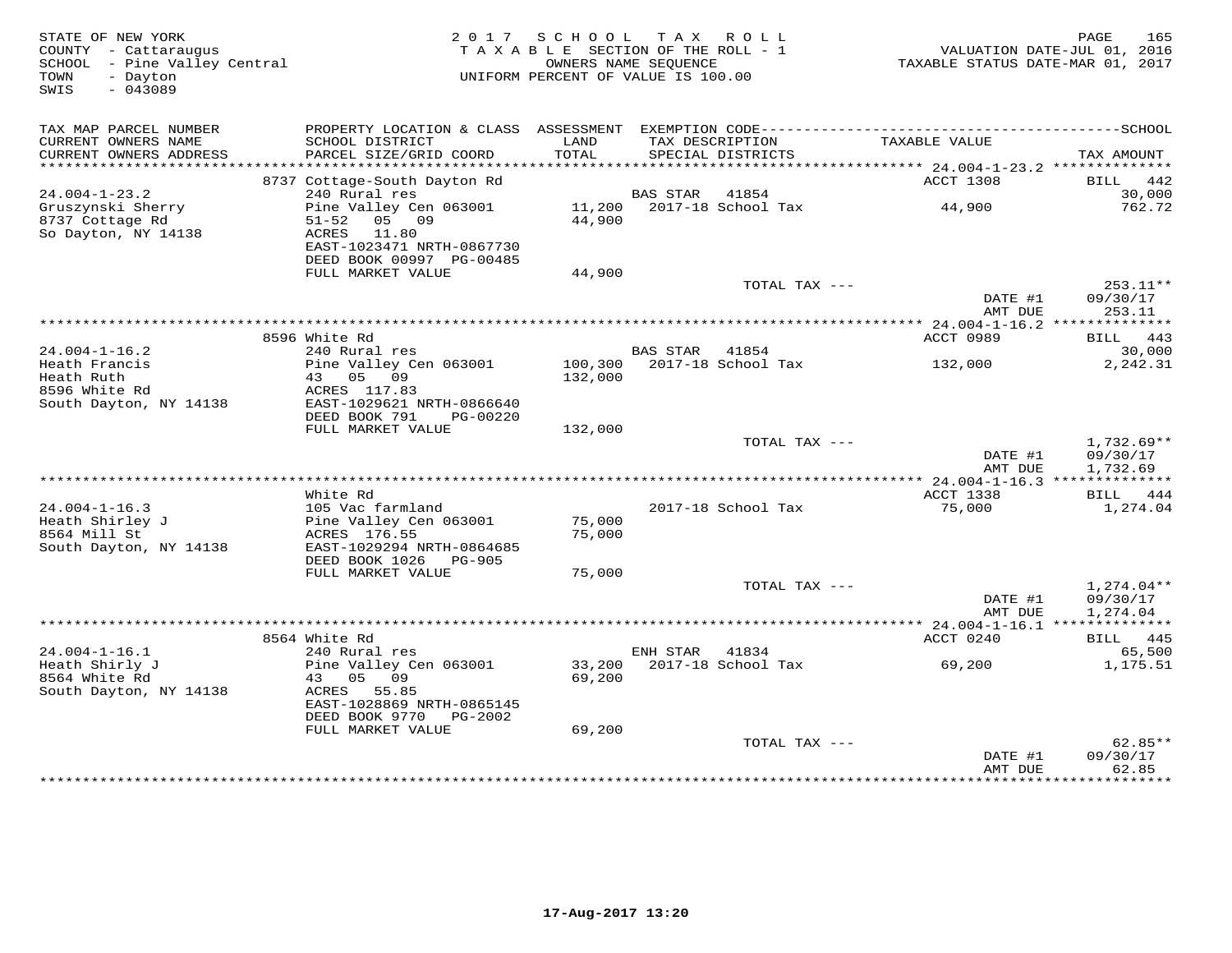| STATE OF NEW YORK<br>COUNTY - Cattaraugus<br>SCHOOL - Pine Valley Central<br>TOWN<br>- Dayton<br>SWIS<br>$-043089$          | 2 0 1 7<br>TAXABLE SECTION OF THE ROLL - 1<br>UNIFORM PERCENT OF VALUE IS 100.00                                                                  | PAGE<br>166<br>VALUATION DATE-JUL 01, 2016<br>TAXABLE STATUS DATE-MAR 01, 2017 |                 |                                      |                                                         |                                      |
|-----------------------------------------------------------------------------------------------------------------------------|---------------------------------------------------------------------------------------------------------------------------------------------------|--------------------------------------------------------------------------------|-----------------|--------------------------------------|---------------------------------------------------------|--------------------------------------|
| TAX MAP PARCEL NUMBER<br>CURRENT OWNERS NAME<br>CURRENT OWNERS ADDRESS                                                      | SCHOOL DISTRICT<br>PARCEL SIZE/GRID COORD                                                                                                         | LAND<br>TOTAL                                                                  |                 | TAX DESCRIPTION<br>SPECIAL DISTRICTS | TAXABLE VALUE                                           | TAX AMOUNT                           |
| ************************                                                                                                    |                                                                                                                                                   |                                                                                |                 |                                      |                                                         |                                      |
| $25.001 - 2 - 28$                                                                                                           | 9168 Rte 62<br>210 1 Family Res                                                                                                                   |                                                                                | <b>BAS STAR</b> | 41854                                | ACCT 0026                                               | 446<br>BILL<br>30,000                |
| Heitzenrater George W<br>Heitzenrater Teresa<br>9168 Rte 62<br>Gowanda, NY 14070                                            | Pine Valley Cen 063001<br>05<br>25<br>09<br>ACRES<br>3.36 BANK<br>032<br>EAST-1036512 NRTH-0874722<br>DEED BOOK 00989 PG-00370                    | 8,400<br>68,000                                                                |                 | 2017-18 School Tax                   | 68,000                                                  | 1,155.13                             |
|                                                                                                                             | FULL MARKET VALUE                                                                                                                                 | 68,000                                                                         |                 |                                      |                                                         |                                      |
|                                                                                                                             |                                                                                                                                                   |                                                                                |                 | TOTAL TAX ---                        | DATE #1<br>AMT DUE                                      | 645.51**<br>09/30/17<br>645.51       |
|                                                                                                                             |                                                                                                                                                   |                                                                                |                 |                                      | ********** 33.002-1-21 *****                            | ********                             |
| $33.002 - 1 - 21$<br>Hershberger Ammon<br>Hershberger Lydia<br>8110 Milestrip Rd<br>South Dayton, NY 14138                  | Oaks Rd<br>105 Vac farmland<br>Pine Valley Cen 063001<br>09<br>05<br>57<br>ACRES<br>14.61<br>EAST-1019641 NRTH-0856239<br>DEED BOOK 20494 PG-4002 | 15,700<br>15,700                                                               |                 | 2017-18 School Tax                   | ACCT 0417<br>15,700                                     | <b>BILL</b><br>447<br>266.70         |
|                                                                                                                             | FULL MARKET VALUE                                                                                                                                 | 15,700                                                                         |                 |                                      |                                                         |                                      |
|                                                                                                                             |                                                                                                                                                   |                                                                                |                 | TOTAL TAX ---                        | DATE #1<br>AMT DUE                                      | $266.70**$<br>09/30/17<br>266.70     |
|                                                                                                                             |                                                                                                                                                   |                                                                                |                 |                                      |                                                         |                                      |
| $24.004 - 1 - 3.2$<br>Hershberger Daniel H<br>Hershberger Henry R<br>8796 Cottage South Dayton Rd<br>South Dayton, NY 14138 | Dye Rd<br>240 Rural res<br>Pine Valley Cen 063001<br>52<br>05 09<br>ACRES 36.40<br>EAST-1022759 NRTH-8701935<br>DEED BOOK 21554 PG-2003           | 54,400<br>98,000                                                               |                 | 2017-18 School Tax                   | ACCT 1370<br>98,000                                     | 448<br>BILL<br>1,664.74              |
|                                                                                                                             | FULL MARKET VALUE                                                                                                                                 | 98,000                                                                         |                 |                                      |                                                         |                                      |
|                                                                                                                             |                                                                                                                                                   |                                                                                |                 | TOTAL TAX ---                        | DATE #1<br>AMT DUE                                      | $1,664.74**$<br>09/30/17<br>1,664.74 |
|                                                                                                                             | 8796 Cottage-South Dayton Rd                                                                                                                      |                                                                                |                 |                                      | ************ 24.004-1-11.5 ***************<br>ACCT 1356 | BILL 449                             |
| $24.004 - 1 - 11.5$                                                                                                         | 113 Cattle farm                                                                                                                                   |                                                                                | <b>BAS STAR</b> | 41854                                |                                                         | 30,000                               |
| Hershberger Daniel H<br>Hershberger Henry R<br>8796 Cottage South Dayton Rd<br>South Dayton, NY 14138                       | Pine Valley Cen 063001<br>ACRES<br>21.35<br>EAST-1024414 NRTH-0868925<br>DEED BOOK 21554 PG-2003                                                  | 33,500<br>135,000                                                              |                 | 2017-18 School Tax                   | 135,000                                                 | 2,293.27                             |
|                                                                                                                             | FULL MARKET VALUE                                                                                                                                 | 135,000                                                                        |                 |                                      |                                                         |                                      |
|                                                                                                                             |                                                                                                                                                   |                                                                                |                 | TOTAL TAX ---                        | DATE #1<br>AMT DUE                                      | $1,783.65**$<br>09/30/17<br>1,783.65 |
|                                                                                                                             |                                                                                                                                                   |                                                                                |                 |                                      | ****************                                        | ***********                          |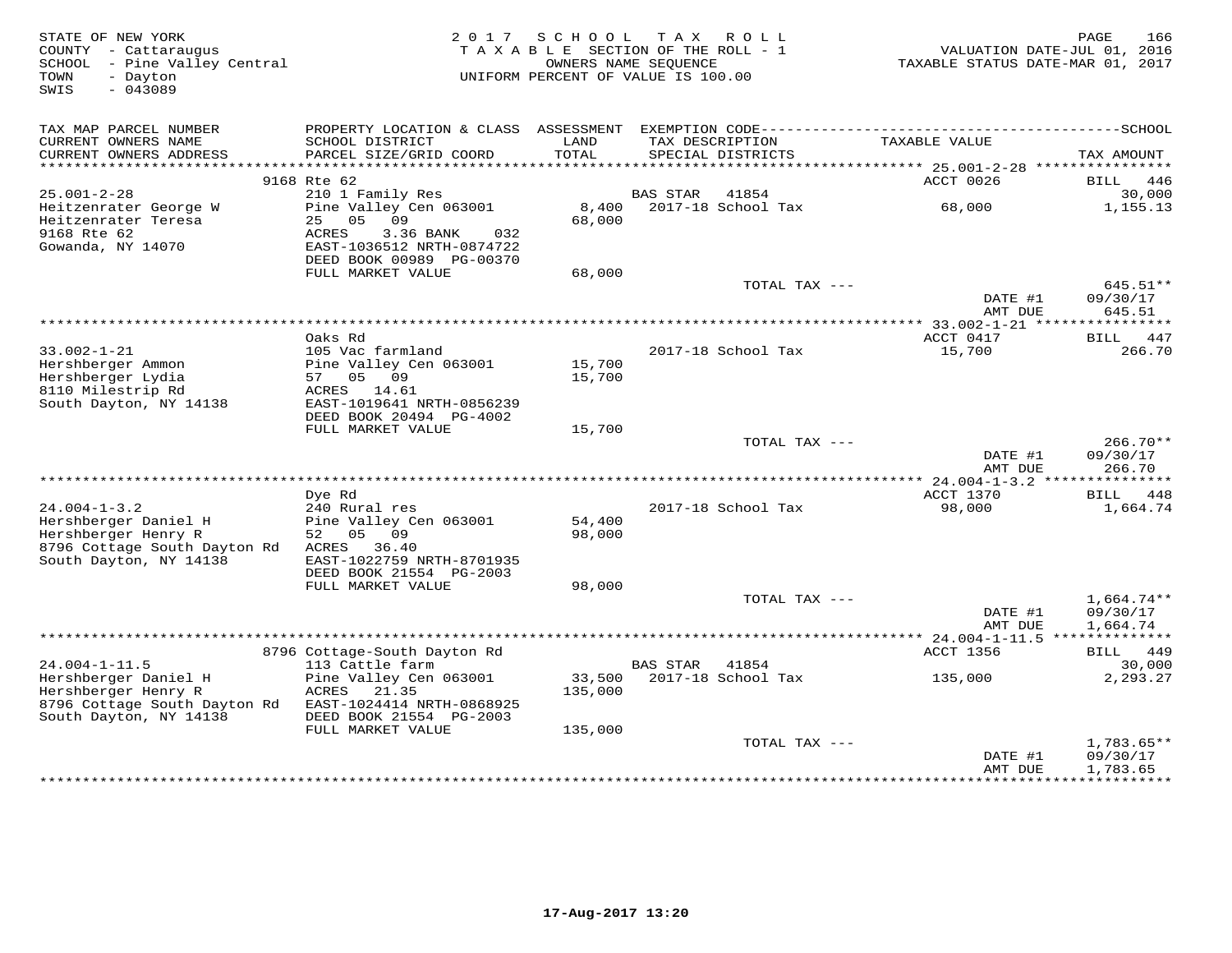| STATE OF NEW YORK<br>COUNTY - Cattaraugus<br>SCHOOL - Pine Valley Central<br>- Dayton<br>TOWN<br>$-043089$<br>SWIS | 2 0 1 7                                                                                                                           | SCHOOL TAX ROLL<br>TAXABLE SECTION OF THE ROLL - 1<br>OWNERS NAME SEQUENCE<br>UNIFORM PERCENT OF VALUE IS 100.00 |                      | TAXABLE STATUS DATE-MAR 01, 2017 | PAGE<br>167<br>VALUATION DATE-JUL 01, 2016 |                                  |
|--------------------------------------------------------------------------------------------------------------------|-----------------------------------------------------------------------------------------------------------------------------------|------------------------------------------------------------------------------------------------------------------|----------------------|----------------------------------|--------------------------------------------|----------------------------------|
| TAX MAP PARCEL NUMBER<br>CURRENT OWNERS NAME                                                                       | PROPERTY LOCATION & CLASS ASSESSMENT EXEMPTION CODE-----------------------------------SCHOOL<br>SCHOOL DISTRICT                   | LAND                                                                                                             |                      | TAX DESCRIPTION                  | TAXABLE VALUE                              |                                  |
| CURRENT OWNERS ADDRESS<br>**********************                                                                   | PARCEL SIZE/GRID COORD<br>****************************                                                                            | TOTAL<br>**********                                                                                              |                      | SPECIAL DISTRICTS                |                                            | TAX AMOUNT                       |
|                                                                                                                    | 9186 Rte 62                                                                                                                       |                                                                                                                  |                      |                                  | ACCT 0598                                  | BILL<br>450                      |
| $25.001 - 2 - 29$<br>Hickin Betty L<br>925 Florida Ave<br>Dundee, FL 33838                                         | 270 Mfg housing<br>Pine Valley Cen 063001<br>29<br>05 09<br>ACRES<br>1.44<br>EAST-1036816 NRTH-0874950<br>DEED BOOK 16385 PG-6001 | 8,300<br>20,000                                                                                                  |                      | 2017-18 School Tax               | 20,000                                     | 339.74                           |
|                                                                                                                    | FULL MARKET VALUE                                                                                                                 | 20,000                                                                                                           |                      |                                  |                                            |                                  |
|                                                                                                                    |                                                                                                                                   |                                                                                                                  |                      | TOTAL TAX ---                    |                                            | 339.74**                         |
|                                                                                                                    |                                                                                                                                   |                                                                                                                  |                      |                                  | DATE #1<br>AMT DUE                         | 09/30/17<br>339.74               |
|                                                                                                                    |                                                                                                                                   |                                                                                                                  |                      |                                  |                                            | *********                        |
|                                                                                                                    | Rte 322                                                                                                                           |                                                                                                                  |                      |                                  | ACCT 0267                                  | 451<br>BILL                      |
| $33.002 - 1 - 14.1$<br>Howard Donald R<br>Richard Howard J<br>PO Box 302                                           | 105 Vac farmland<br>Pine Valley Cen 063001<br>49 05 09<br>22.70<br>ACRES                                                          | 12,500<br>12,500                                                                                                 |                      | 2017-18 School Tax               | 12,500                                     | 212.34                           |
| South Dayton, NY 14138                                                                                             | EAST-1025308 NRTH-0858918<br>DEED BOOK 20903 PG-8001<br>FULL MARKET VALUE                                                         | 12,500                                                                                                           |                      |                                  |                                            |                                  |
|                                                                                                                    |                                                                                                                                   |                                                                                                                  |                      | TOTAL TAX ---                    | DATE #1<br>AMT DUE                         | $212.34**$<br>09/30/17<br>212.34 |
|                                                                                                                    |                                                                                                                                   |                                                                                                                  | ******************** |                                  | $*$ 33.002-1-14.2 **                       | * * * * * * * *                  |
|                                                                                                                    | Rte 322                                                                                                                           |                                                                                                                  |                      |                                  | ACCT 1186                                  | 452<br>BILL                      |
| $33.002 - 1 - 14.2$<br>Howard Donald R<br>PO Box 302                                                               | 105 Vac farmland<br>Pine Valley Cen 063001<br>05<br>09<br>49                                                                      | 27,200<br>27,200                                                                                                 |                      | 2017-18 School Tax               | 27,200                                     | 462.05                           |
| South Dayton, NY 14138                                                                                             | ACRES 81.40<br>EAST-1025152 NRTH-0858060<br>DEED BOOK 20903 PG-8001                                                               |                                                                                                                  |                      |                                  |                                            |                                  |
|                                                                                                                    | FULL MARKET VALUE                                                                                                                 | 27,200                                                                                                           |                      |                                  |                                            |                                  |
|                                                                                                                    |                                                                                                                                   |                                                                                                                  |                      | TOTAL TAX ---                    | DATE #1<br>AMT DUE                         | 462.05**<br>09/30/17<br>462.05   |
|                                                                                                                    |                                                                                                                                   |                                                                                                                  |                      |                                  |                                            | *********                        |
|                                                                                                                    | 11940 Markham-Wesley Rd                                                                                                           |                                                                                                                  |                      |                                  | ACCT 0190                                  | 453<br>BILL                      |
| $25.001 - 2 - 23.1$<br>Ippolito Curt N                                                                             | 312 Vac w/imprv<br>Pine Valley Cen 063001                                                                                         | 137,200                                                                                                          | AG DIST              | 41720<br>2017-18 School Tax      | 44,409                                     | 153,091<br>754.38                |
| Ippolito Cari A<br>6135 Salt Rd<br>Clarence, NY 14031                                                              | 29 05<br>09<br>9/2008-split off 1.09 acr<br>$12.45$ acres<br>ACRES 108.00                                                         | 197,500                                                                                                          |                      |                                  |                                            |                                  |
| MAY BE SUBJECT TO PAYMENT<br>UNDER AGDIST LAW TIL 2021                                                             | EAST-1037696 NRTH-0872811<br>DEED BOOK 10867 PG-8001                                                                              |                                                                                                                  |                      |                                  |                                            |                                  |
|                                                                                                                    | FULL MARKET VALUE                                                                                                                 | 197,500                                                                                                          |                      | TOTAL TAX ---                    |                                            | $754.38**$                       |
|                                                                                                                    |                                                                                                                                   |                                                                                                                  |                      |                                  | DATE #1<br>AMT DUE                         | 09/30/17<br>754.38               |
|                                                                                                                    |                                                                                                                                   |                                                                                                                  |                      |                                  |                                            | .                                |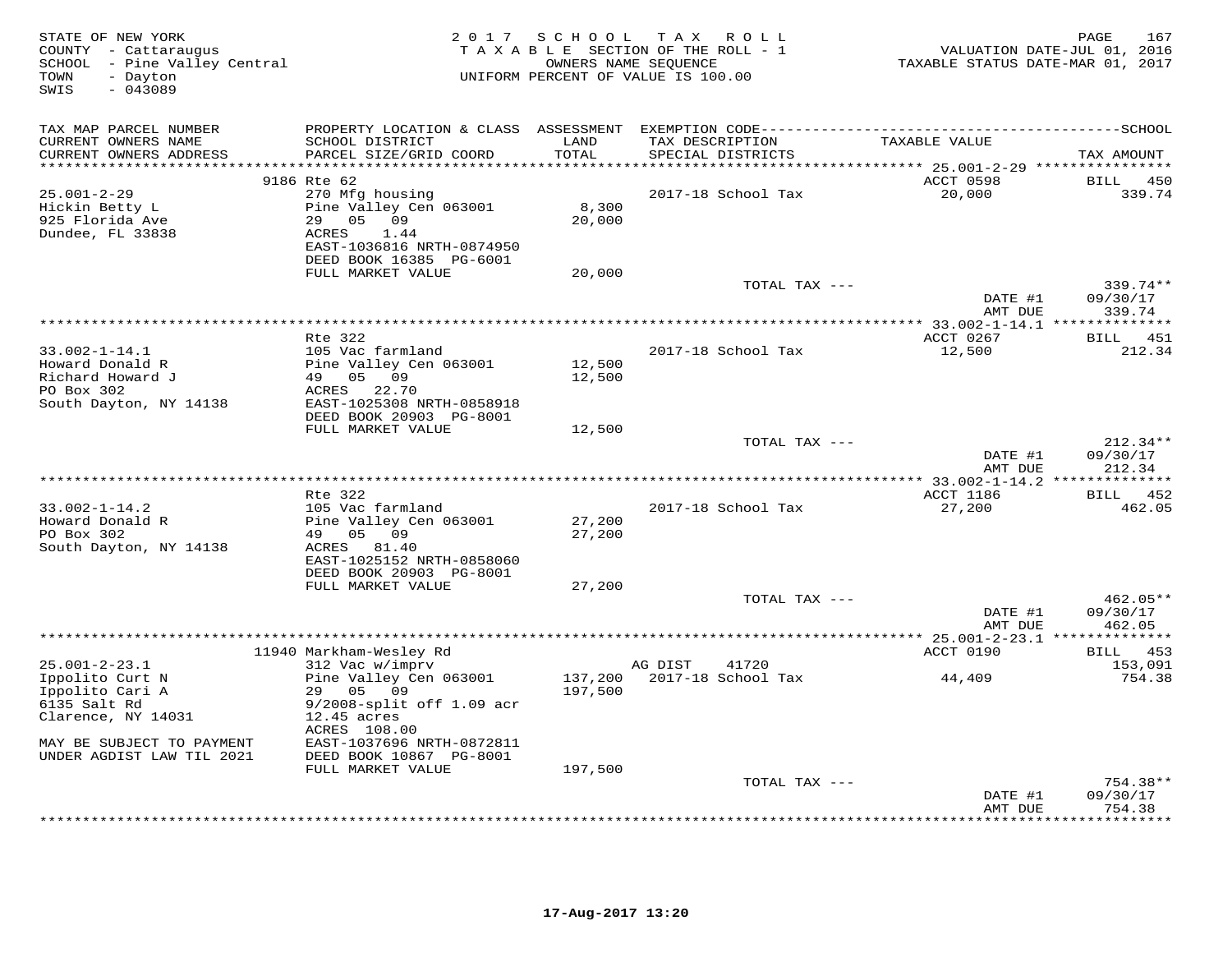| STATE OF NEW YORK<br>COUNTY - Cattaraugus<br>SCHOOL - Pine Valley Central<br>- Dayton<br>TOWN<br>SWIS<br>$-043089$ | 2017                                                  | SCHOOL<br>TAXABLE SECTION OF THE ROLL - 1<br>UNIFORM PERCENT OF VALUE IS 100.00 | OWNERS NAME SEQUENCE | TAX ROLL                             | VALUATION DATE-JUL 01, 2016<br>TAXABLE STATUS DATE-MAR 01, 2017 | PAGE<br>168                  |
|--------------------------------------------------------------------------------------------------------------------|-------------------------------------------------------|---------------------------------------------------------------------------------|----------------------|--------------------------------------|-----------------------------------------------------------------|------------------------------|
| TAX MAP PARCEL NUMBER                                                                                              | PROPERTY LOCATION & CLASS ASSESSMENT                  |                                                                                 |                      |                                      |                                                                 |                              |
| CURRENT OWNERS NAME<br>CURRENT OWNERS ADDRESS                                                                      | SCHOOL DISTRICT<br>PARCEL SIZE/GRID COORD             | LAND<br>TOTAL                                                                   |                      | TAX DESCRIPTION<br>SPECIAL DISTRICTS | TAXABLE VALUE                                                   | TAX AMOUNT                   |
| ******************                                                                                                 | 9189 Rte 62                                           | ******                                                                          |                      |                                      | ******** 25.001-1-8 *****************<br>ACCT 0414              | <b>BILL</b><br>454           |
| $25.001 - 1 - 8$                                                                                                   | 210 1 Family Res                                      |                                                                                 | <b>BAS STAR</b>      | 41854                                |                                                                 | 30,000                       |
| Johnson Stacy                                                                                                      | Pine Valley Cen 063001                                | 8,200                                                                           |                      | 2017-18 School Tax                   | 69,600                                                          | 1,182.31                     |
| 9189 Rte 62                                                                                                        | 29<br>05<br>09                                        | 69,600                                                                          |                      |                                      |                                                                 |                              |
| Gowanda, NY 14070                                                                                                  | FRNT 530.00 DPTH 240.00                               |                                                                                 |                      |                                      |                                                                 |                              |
|                                                                                                                    | ACRES<br>1.40                                         |                                                                                 |                      |                                      |                                                                 |                              |
|                                                                                                                    | EAST-1036539 NRTH-0875145<br>DEED BOOK 19389 PG-6001  |                                                                                 |                      |                                      |                                                                 |                              |
|                                                                                                                    | FULL MARKET VALUE                                     | 69,600                                                                          |                      |                                      |                                                                 |                              |
|                                                                                                                    |                                                       |                                                                                 |                      | TOTAL TAX ---                        |                                                                 | $672.69**$                   |
|                                                                                                                    |                                                       |                                                                                 |                      |                                      | DATE #1                                                         | 09/30/17                     |
|                                                                                                                    |                                                       |                                                                                 |                      |                                      | AMT DUE                                                         | 672.69                       |
|                                                                                                                    | 8950 Dredge Rd                                        |                                                                                 |                      |                                      | ACCT 0046                                                       | 455<br>BILL                  |
| $33.002 - 1 - 15$                                                                                                  | 260 Seasonal res                                      |                                                                                 |                      | 2017-18 School Tax                   | 31,000                                                          | 526.60                       |
| Kane Mark J                                                                                                        | Pine Valley Cen 063001                                | 14,900                                                                          |                      |                                      |                                                                 |                              |
| 2051 Transit Rd                                                                                                    | 49<br>05 09                                           | 31,000                                                                          |                      |                                      |                                                                 |                              |
| Elma, NY 14059                                                                                                     | ACRES<br>56.26                                        |                                                                                 |                      |                                      |                                                                 |                              |
|                                                                                                                    | EAST-1025413 NRTH-0857066<br>DEED BOOK 01003 PG-00075 |                                                                                 |                      |                                      |                                                                 |                              |
|                                                                                                                    | FULL MARKET VALUE                                     | 31,000                                                                          |                      |                                      |                                                                 |                              |
|                                                                                                                    |                                                       |                                                                                 |                      | TOTAL TAX ---                        |                                                                 | $526.60**$                   |
|                                                                                                                    |                                                       |                                                                                 |                      |                                      | DATE #1                                                         | 09/30/17                     |
|                                                                                                                    |                                                       |                                                                                 |                      |                                      | AMT DUE                                                         | 526.60                       |
|                                                                                                                    |                                                       |                                                                                 |                      |                                      |                                                                 |                              |
| $25.001 - 2 - 25$                                                                                                  | 11966 Markham-Wesley Rd<br>210 1 Family Res           |                                                                                 | BAS STAR             | 41854                                | ACCT 0319                                                       | 456<br><b>BILL</b><br>30,000 |
| Kaylor Robert E                                                                                                    | Pine Valley Cen 063001                                | 11,300                                                                          |                      | 2017-18 School Tax                   | 71,900                                                          | 1,221.38                     |
| Kaylor Mary                                                                                                        | 29<br>05<br>09                                        | 71,900                                                                          |                      |                                      |                                                                 |                              |
| 6 Carrollton Cemetery Rd                                                                                           | 2.65<br>ACRES                                         |                                                                                 |                      |                                      |                                                                 |                              |
| Kingsland, GA 31548                                                                                                | EAST-1035947 NRTH-0873928                             |                                                                                 |                      |                                      |                                                                 |                              |
|                                                                                                                    | DEED BOOK 728<br>PG-01157<br>FULL MARKET VALUE        | 71,900                                                                          |                      |                                      |                                                                 |                              |
|                                                                                                                    |                                                       |                                                                                 |                      | TOTAL TAX ---                        |                                                                 | 711.76**                     |
|                                                                                                                    |                                                       |                                                                                 |                      |                                      | DATE #1                                                         | 09/30/17                     |
|                                                                                                                    |                                                       |                                                                                 |                      |                                      | AMT DUE                                                         | 711.76                       |
|                                                                                                                    |                                                       |                                                                                 |                      |                                      | ************ 24.002-1-11.2 **                                   |                              |
| $24.002 - 1 - 11.2$                                                                                                | 9145 Cottage-South Dayton Rd                          |                                                                                 |                      |                                      | ACCT 1187                                                       | 457<br>BILL<br>30,000        |
| Kennison John E Jr                                                                                                 | 210 1 Family Res<br>Pine Valley Cen 063001            | 12,500                                                                          | <b>BAS STAR</b>      | 41854<br>2017-18 School Tax          | 54,000                                                          | 917.31                       |
| 9145 Cottage Rd                                                                                                    | 53<br>05 09                                           | 54,000                                                                          |                      |                                      |                                                                 |                              |
| South Dayton, NY 14138                                                                                             | ACRES 13.80                                           |                                                                                 |                      |                                      |                                                                 |                              |
|                                                                                                                    | EAST-1023788 NRTH-0873953                             |                                                                                 |                      |                                      |                                                                 |                              |
|                                                                                                                    | DEED BOOK 01017 PG-00831                              |                                                                                 |                      |                                      |                                                                 |                              |
|                                                                                                                    | FULL MARKET VALUE                                     | 54,000                                                                          |                      | TOTAL TAX ---                        |                                                                 | $407.69**$                   |
|                                                                                                                    |                                                       |                                                                                 |                      |                                      | DATE #1                                                         | 09/30/17                     |
|                                                                                                                    |                                                       |                                                                                 |                      |                                      | AMT DUE                                                         | 407.69                       |
|                                                                                                                    |                                                       |                                                                                 |                      | ************************             | ************                                                    | * * * * * * * *              |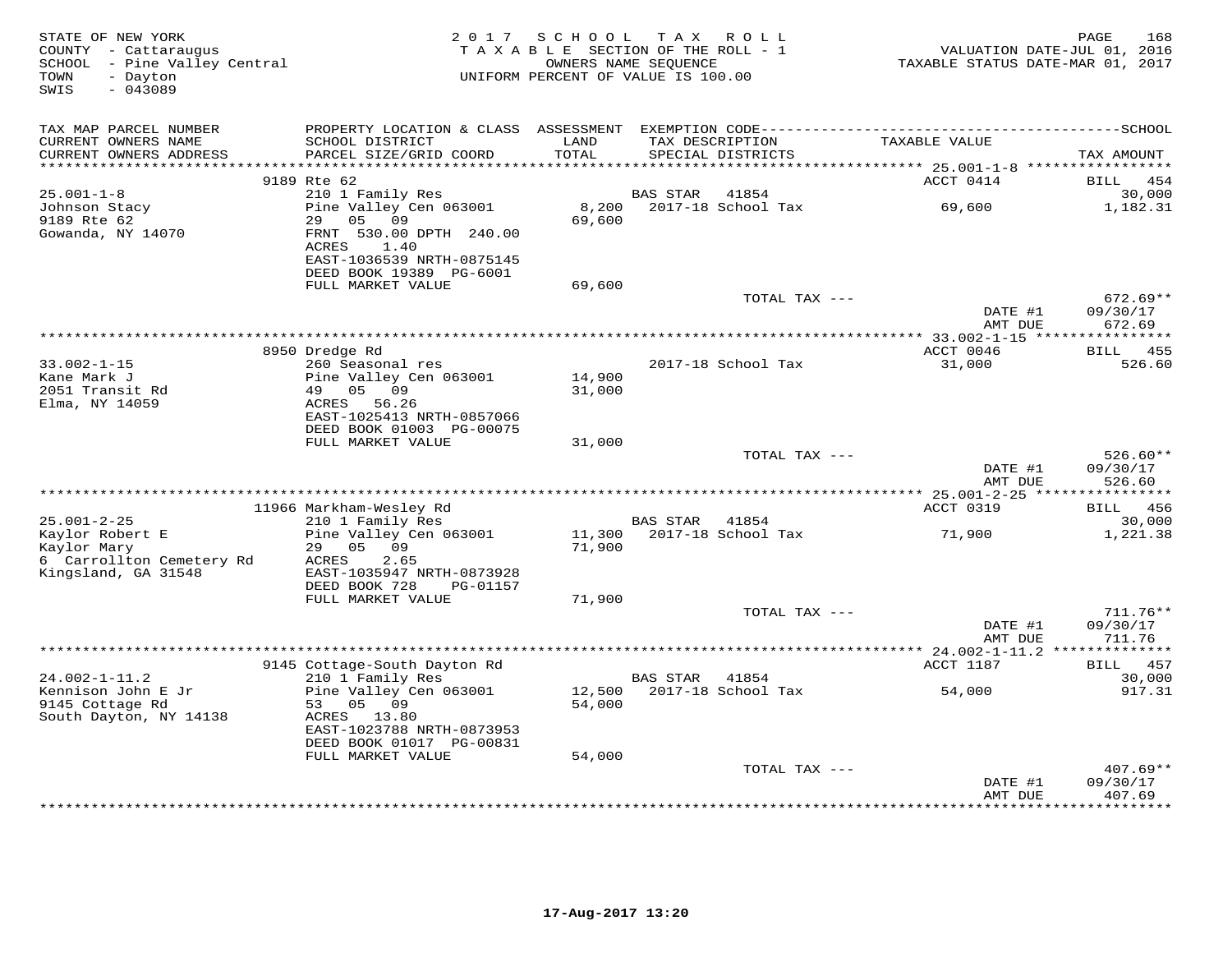| STATE OF NEW YORK<br>COUNTY - Cattaraugus<br>SCHOOL - Pine Valley Central<br>- Dayton<br>TOWN<br>$-043089$<br>SWIS | 2017 SCHOOL TAX ROLL<br>TAXABLE SECTION OF THE ROLL - 1<br>UNIFORM PERCENT OF VALUE IS 100.00   | 169<br>PAGE<br>VALUATION DATE-JUL 01, 2016<br>TAXABLE STATUS DATE-MAR 01, 2017 |                                    |                                      |                           |                                |
|--------------------------------------------------------------------------------------------------------------------|-------------------------------------------------------------------------------------------------|--------------------------------------------------------------------------------|------------------------------------|--------------------------------------|---------------------------|--------------------------------|
| TAX MAP PARCEL NUMBER<br>CURRENT OWNERS NAME<br>CURRENT OWNERS ADDRESS                                             | SCHOOL DISTRICT<br>PARCEL SIZE/GRID COORD                                                       | LAND<br>TOTAL                                                                  |                                    | TAX DESCRIPTION<br>SPECIAL DISTRICTS | TAXABLE VALUE             | TAX AMOUNT                     |
|                                                                                                                    |                                                                                                 |                                                                                |                                    |                                      |                           |                                |
| $33.002 - 1 - 18.3$                                                                                                | 8143 Oaks Rd<br>210 1 Family Res                                                                |                                                                                | BAS STAR                           | 41854                                | ACCT 5044                 | BILL 458<br>30,000             |
| King Micheal P<br>King Rebecca E                                                                                   | Pine Valley Cen 063001<br>57 05 09                                                              | 45,000                                                                         |                                    | 7,000 2017-18 School Tax             | 45,000                    | 764.42                         |
| 8143 Oaks Rd<br>Dayton, NY 14138                                                                                   | Life Use<br>FRNT 210.00 DPTH 161.50<br>EAST-1020058 NRTH-0858416<br>DEED BOOK 15213 PG-4001     |                                                                                |                                    |                                      |                           |                                |
|                                                                                                                    | FULL MARKET VALUE                                                                               | 45,000                                                                         |                                    |                                      |                           |                                |
|                                                                                                                    |                                                                                                 |                                                                                |                                    | TOTAL TAX ---                        | DATE #1<br>AMT DUE        | 254.81**<br>09/30/17<br>254.81 |
|                                                                                                                    |                                                                                                 |                                                                                |                                    |                                      |                           |                                |
|                                                                                                                    | 11969 Markham-Wesley Rd                                                                         |                                                                                |                                    |                                      | ACCT 0454                 | BILL 459                       |
| $25.001 - 1 - 15$<br>Kittle Barbara A                                                                              | 210 1 Family Res                                                                                |                                                                                | AGED C/T/S 41800<br>7,700 ENH STAR |                                      |                           | 19,550                         |
| 11969 Markhams-Wesley Rd                                                                                           | Pine Valley Cen 063001<br>05 09<br>29                                                           | 39,100                                                                         |                                    | 41834                                | 2017-18 School Tax 19,550 | 19,550<br>332.10               |
| Gowanda, NY 14070                                                                                                  | FRNT 315.00 DPTH 170.00<br>EAST-1035637 NRTH-0874088<br>DEED BOOK 00981 PG-00219                |                                                                                |                                    |                                      |                           |                                |
|                                                                                                                    | FULL MARKET VALUE                                                                               | 39,100                                                                         |                                    |                                      |                           |                                |
|                                                                                                                    |                                                                                                 |                                                                                |                                    | TOTAL TAX ---                        |                           | $0.00**$                       |
|                                                                                                                    | 9177 Rte 62                                                                                     |                                                                                |                                    |                                      | ACCT 0146                 | BILL 460                       |
| $25.001 - 1 - 9$                                                                                                   | 210 1 Family Res                                                                                |                                                                                | BAS STAR 41854                     |                                      |                           | 30,000                         |
| Kittle Rocky<br>Kittle Marsha J                                                                                    | Pine Valley Cen 063001<br>29 05<br>09                                                           | 5,600<br>55,000                                                                |                                    | 2017-18 School Tax                   | 55,000                    | 934.30                         |
| 9177 Rte 62<br>Gowanda, NY 14070                                                                                   | FRNT 110.00 DPTH 253.00<br>EAST-1036393 NRTH-0875030<br>DEED BOOK 01000 PG-00090                |                                                                                |                                    |                                      |                           |                                |
|                                                                                                                    | FULL MARKET VALUE                                                                               | 55,000                                                                         |                                    |                                      |                           |                                |
|                                                                                                                    |                                                                                                 |                                                                                |                                    | TOTAL TAX ---                        | DATE #1<br>AMT DUE        | 424.68**<br>09/30/17<br>424.68 |
|                                                                                                                    |                                                                                                 |                                                                                |                                    |                                      |                           |                                |
|                                                                                                                    | 8776 Cottage-South Dayton Rd                                                                    |                                                                                |                                    |                                      | ACCT 1391                 | BILL 461                       |
| $24.004 - 1 - 23.3$                                                                                                | 210 1 Family Res                                                                                |                                                                                | BAS STAR                           | 41854                                |                           | 30,000                         |
| Kohler David J<br>Kohler Kristy<br>8776 Cottage-S. Dayton Rd<br>S. Dayton, NY 14138                                | Pine Valley Cen 063001<br>2.80<br>ACRES<br>EAST-1024048 NRTH-0867982<br>DEED BOOK 11122 PG-9001 | 115,700                                                                        |                                    |                                      |                           | 1,965.42                       |
|                                                                                                                    | FULL MARKET VALUE                                                                               | 115,700                                                                        |                                    |                                      |                           |                                |
|                                                                                                                    |                                                                                                 |                                                                                |                                    | TOTAL TAX ---                        |                           | $1,455.80**$                   |
|                                                                                                                    |                                                                                                 |                                                                                |                                    |                                      | DATE #1<br>AMT DUE        | 09/30/17<br>1,455.80           |
|                                                                                                                    |                                                                                                 |                                                                                |                                    |                                      |                           |                                |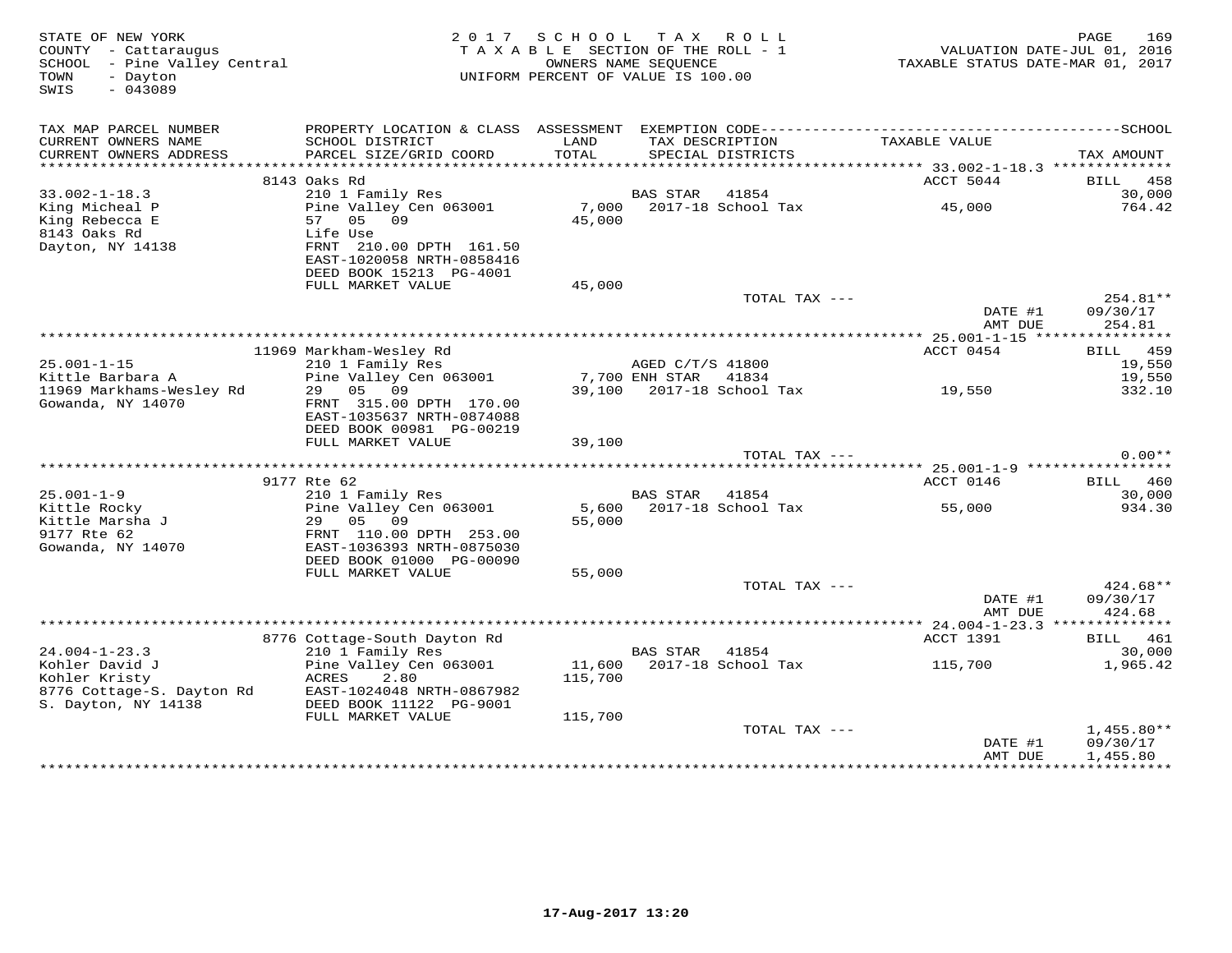| STATE OF NEW YORK<br>COUNTY - Cattaraugus<br>SCHOOL - Pine Valley Central<br>- Dayton<br>TOWN<br>$-043089$<br>SWIS | 2017<br>TAXABLE SECTION OF THE ROLL - 1<br>UNIFORM PERCENT OF VALUE IS 100.00                                                                                     | PAGE<br>VALUATION DATE-JUL 01, 2016<br>TAXABLE STATUS DATE-MAR 01, 2017 |                 |                                      |                                        |                                      |
|--------------------------------------------------------------------------------------------------------------------|-------------------------------------------------------------------------------------------------------------------------------------------------------------------|-------------------------------------------------------------------------|-----------------|--------------------------------------|----------------------------------------|--------------------------------------|
| TAX MAP PARCEL NUMBER<br>CURRENT OWNERS NAME<br>CURRENT OWNERS ADDRESS<br>***********************                  | SCHOOL DISTRICT<br>PARCEL SIZE/GRID COORD<br>*************************                                                                                            | LAND<br>TOTAL                                                           |                 | TAX DESCRIPTION<br>SPECIAL DISTRICTS | TAXABLE VALUE                          | TAX AMOUNT                           |
|                                                                                                                    | 8406 White Rd                                                                                                                                                     |                                                                         |                 |                                      | ACCT 0329                              | BILL<br>462                          |
| $24.004 - 1 - 20$                                                                                                  | 240 Rural res                                                                                                                                                     |                                                                         | <b>BAS STAR</b> | 41854                                |                                        | 30,000                               |
| Kraemer Gary A<br>Kraemer Linda A<br>8406 White Rd<br>South Dayton, NY 14138                                       | Pine Valley Cen 063001<br>50/51<br>05 09<br>ACRES<br>49.33<br>EAST-1026348 NRTH-0863825<br>DEED BOOK 768<br>PG-00372                                              | 43,500<br>105,900                                                       |                 | 2017-18 School Tax                   | 105,900                                | 1,798.94                             |
|                                                                                                                    | FULL MARKET VALUE                                                                                                                                                 | 105,900                                                                 |                 |                                      |                                        |                                      |
|                                                                                                                    |                                                                                                                                                                   |                                                                         |                 | TOTAL TAX ---                        | DATE #1<br>AMT DUE                     | $1,289.33**$<br>09/30/17<br>1,289.33 |
|                                                                                                                    |                                                                                                                                                                   |                                                                         |                 |                                      |                                        |                                      |
| $33.002 - 1 - 1$<br>Kraemer Gary A<br>Kraemer Linda A<br>8406 White Rd<br>South Dayton, NY 14138                   | White Rd<br>300 Vacant Land<br>Pine Valley Cen 063001<br>50 05<br>09<br>ACRES<br>5.63<br>EAST-1024851 NRTH-0862839                                                | 4,000<br>4,000                                                          |                 | 2017-18 School Tax                   | ACCT 0328<br>4,000                     | BILL 463<br>67.95                    |
|                                                                                                                    | DEED BOOK 768<br>PG-00372                                                                                                                                         |                                                                         |                 |                                      |                                        |                                      |
|                                                                                                                    | FULL MARKET VALUE                                                                                                                                                 | 4,000                                                                   |                 | TOTAL TAX ---                        | DATE #1<br>AMT DUE                     | $67.95**$<br>09/30/17<br>67.95       |
|                                                                                                                    |                                                                                                                                                                   |                                                                         |                 |                                      | ********* 25.001-2-23.3 ************** |                                      |
| $25.001 - 2 - 23.3$<br>Kruchten Ippolito Elaine<br>Wilbur David<br>70 Hill St                                      | Markham-Wesley Rd<br>322 Rural vac>10<br>Pine Valley Cen 063001<br>ACRES 12.45<br>EAST-1035608 NRTH-0872964                                                       | 20,700<br>20,700                                                        |                 | 2017-18 School Tax                   | ACCT 1525<br>20,700                    | BILL 464<br>351.63                   |
| Tonawanda, NY 14150                                                                                                | FULL MARKET VALUE                                                                                                                                                 | 20,700                                                                  |                 |                                      |                                        |                                      |
|                                                                                                                    |                                                                                                                                                                   |                                                                         |                 | TOTAL TAX ---                        | DATE #1<br>AMT DUE                     | $351.63**$<br>09/30/17<br>351.63     |
|                                                                                                                    |                                                                                                                                                                   |                                                                         |                 |                                      |                                        |                                      |
| $25.003 - 1 - 19.1$                                                                                                | 8637 Rte 62<br>120 Field crops                                                                                                                                    |                                                                         |                 | 2017-18 School Tax                   | ACCT 0257<br>209,100                   | BILL 465<br>3,552.02                 |
| Kruszka George F Jr<br>8637 Rte 62<br>PO Box 273<br>South Dayton, NY 14138                                         | Pine Valley Cen 063001<br>35<br>05<br>09<br>9/2008-split off 11.65 ac<br>ACRES 155.00<br>EAST-1033059 NRTH-0866385<br>DEED BOOK 1019 PG-1173<br>FULL MARKET VALUE | 148,100<br>209,100<br>209,100                                           |                 |                                      |                                        |                                      |
|                                                                                                                    |                                                                                                                                                                   |                                                                         |                 | TOTAL TAX ---                        |                                        | $3,552.02**$                         |
|                                                                                                                    |                                                                                                                                                                   |                                                                         |                 |                                      | DATE #1<br>AMT DUE                     | 09/30/17<br>3,552.02<br>************ |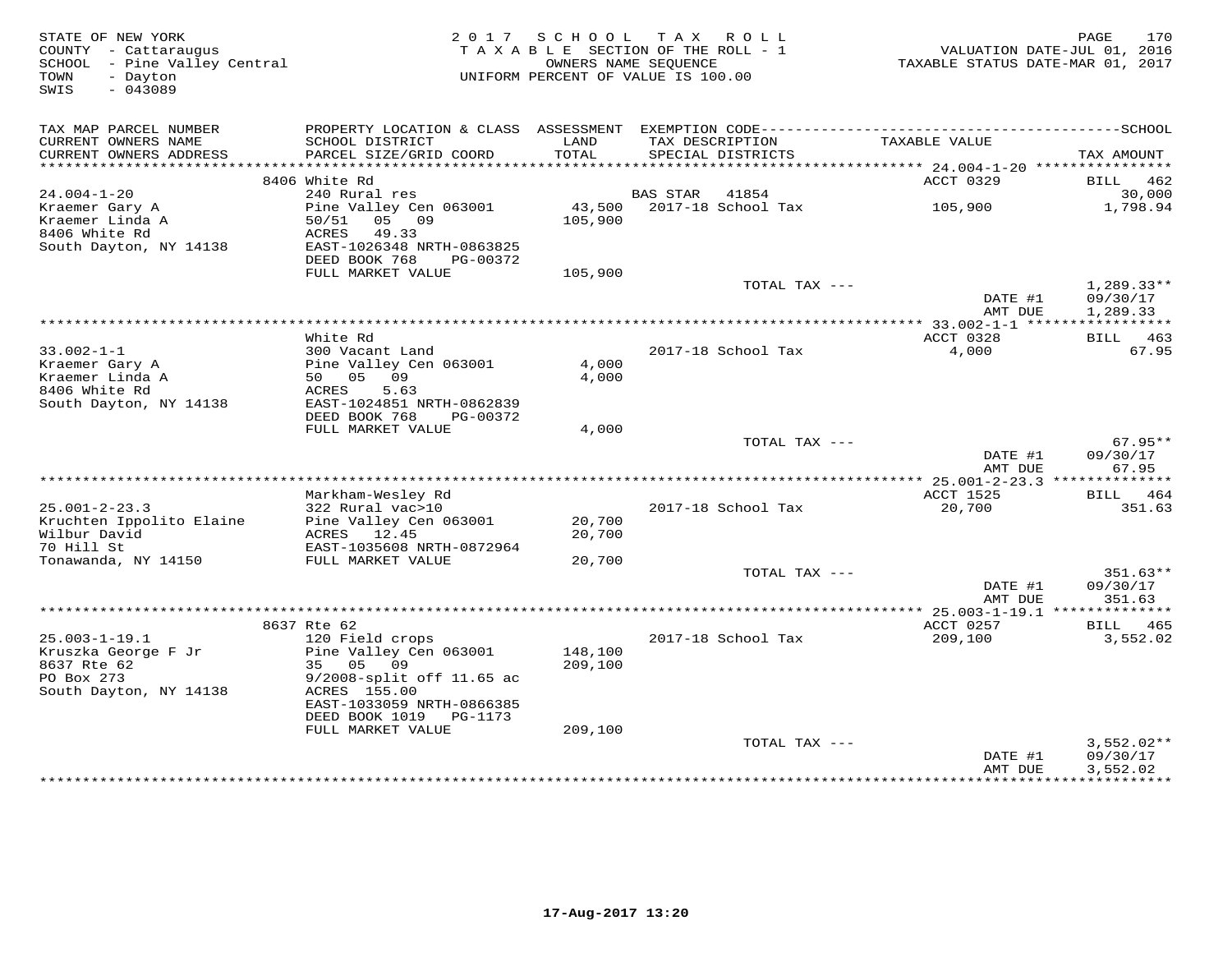| STATE OF NEW YORK<br>COUNTY - Cattaraugus<br>SCHOOL - Pine Valley Central<br>- Dayton<br>TOWN<br>$-043089$<br>SWIS | 2 0 1 7                                                                                                         | SCHOOL TAX ROLL<br>TAXABLE SECTION OF THE ROLL - 1<br>OWNERS NAME SEQUENCE<br>UNIFORM PERCENT OF VALUE IS 100.00 |                 |                                      | VALUATION DATE-JUL 01, 2016<br>TAXABLE STATUS DATE-MAR 01, 2017 | PAGE<br>171                        |
|--------------------------------------------------------------------------------------------------------------------|-----------------------------------------------------------------------------------------------------------------|------------------------------------------------------------------------------------------------------------------|-----------------|--------------------------------------|-----------------------------------------------------------------|------------------------------------|
| TAX MAP PARCEL NUMBER                                                                                              |                                                                                                                 |                                                                                                                  |                 |                                      |                                                                 |                                    |
| CURRENT OWNERS NAME<br>CURRENT OWNERS ADDRESS<br>***********************                                           | SCHOOL DISTRICT<br>PARCEL SIZE/GRID COORD                                                                       | LAND<br>TOTAL                                                                                                    |                 | TAX DESCRIPTION<br>SPECIAL DISTRICTS | TAXABLE VALUE                                                   | TAX AMOUNT                         |
|                                                                                                                    | 8621 Rte 62                                                                                                     |                                                                                                                  |                 |                                      | ACCT 1523                                                       | BILL<br>466                        |
| $25.003 - 1 - 19.2$                                                                                                | 210 1 Family Res                                                                                                |                                                                                                                  | <b>BAS STAR</b> | 41854                                |                                                                 | 30,000                             |
| Kruszka George F Jr<br>Kruszka Rose M<br>PO Box 273<br>South Dayton, NY 14138                                      | Pine Valley Cen 063001<br>9/2008-split off 1-19<br>ACRES 11.65 BANK<br>032<br>EAST-1034490 NRTH-0865819         | 25,000<br>92,500                                                                                                 |                 | 2017-18 School Tax                   | 92,500                                                          | 1,571.31                           |
|                                                                                                                    | DEED BOOK 10845 PG-5002                                                                                         |                                                                                                                  |                 |                                      |                                                                 |                                    |
|                                                                                                                    | FULL MARKET VALUE                                                                                               | 92,500                                                                                                           |                 | TOTAL TAX ---                        | DATE #1                                                         | $1,061.70**$<br>09/30/17           |
|                                                                                                                    |                                                                                                                 | ***********************************                                                                              |                 |                                      | AMT DUE                                                         | 1,061.70                           |
|                                                                                                                    | 8563 Rte 62                                                                                                     |                                                                                                                  |                 |                                      | ******** 25.003-1-17 ****************<br>ACCT 0442              | BILL 467                           |
| $25.003 - 1 - 17$                                                                                                  | 210 1 Family Res                                                                                                |                                                                                                                  | <b>BAS STAR</b> | 41854                                |                                                                 | 30,000                             |
| Lang Pamela F<br>432 Nevins St<br>Dunkirk, NY 14048                                                                | Pine Valley Cen 063001<br>35 05<br>09<br>3.65<br>ACRES<br>EAST-1034775 NRTH-0865150<br>DEED BOOK 00937 PG-00520 | 9,000<br>64,800                                                                                                  |                 | 2017-18 School Tax                   | 64,800                                                          | 1,100.77                           |
|                                                                                                                    | FULL MARKET VALUE                                                                                               | 64,800                                                                                                           |                 |                                      |                                                                 |                                    |
|                                                                                                                    |                                                                                                                 |                                                                                                                  |                 | TOTAL TAX ---                        | DATE #1<br>AMT DUE                                              | 591.15**<br>09/30/17<br>591.15     |
|                                                                                                                    |                                                                                                                 |                                                                                                                  |                 |                                      |                                                                 |                                    |
|                                                                                                                    | 8585 Cottage-South Dayton Rd                                                                                    |                                                                                                                  |                 |                                      | ACCT 0258                                                       | BILL 468                           |
| $24.004 - 1 - 32$<br>LaQuay Lisa M<br>LaOuay Nancy L                                                               | 210 1 Family Res<br>Pine Valley Cen 063001<br>59 05 09                                                          | 8,200<br>125,500                                                                                                 | BAS STAR        | 41854<br>2017-18 School Tax          | 125,500                                                         | 30,000<br>2,131.89                 |
| 8585 Cottage Rd<br>S. Dayton, NY 14138                                                                             | ACRES<br>1.41 BANK<br>017<br>EAST-1022363 NRTH-0865180<br>DEED BOOK 8464<br>PG-5001                             |                                                                                                                  |                 |                                      |                                                                 |                                    |
|                                                                                                                    | FULL MARKET VALUE                                                                                               | 125,500                                                                                                          |                 |                                      |                                                                 |                                    |
|                                                                                                                    |                                                                                                                 |                                                                                                                  |                 | TOTAL TAX ---                        | DATE #1<br>AMT DUE                                              | 1,622.28**<br>09/30/17<br>1,622.28 |
|                                                                                                                    |                                                                                                                 |                                                                                                                  |                 |                                      | ****************** 34.001-1-39 *****                            |                                    |
|                                                                                                                    | 8387 Rte 62                                                                                                     |                                                                                                                  |                 |                                      | ACCT 0024                                                       | 469<br>BILL                        |
| $34.001 - 1 - 39$<br>Laska Lonny<br>1440 Ellicott Creek Rd                                                         | 312 Vac w/imprv<br>Pine Valley Cen 063001<br>34<br>05<br>09                                                     | 3,900<br>5,900                                                                                                   |                 | 2017-18 School Tax                   | 5,900                                                           | 100.22                             |
| Tonawanda, NY 14150                                                                                                | FRNT 100.00 DPTH 166.00<br>EAST-1034916 NRTH-0862041<br>DEED BOOK 00942 PG-00418                                |                                                                                                                  |                 |                                      |                                                                 |                                    |
|                                                                                                                    | FULL MARKET VALUE                                                                                               | 5,900                                                                                                            |                 |                                      |                                                                 |                                    |
|                                                                                                                    |                                                                                                                 |                                                                                                                  |                 | TOTAL TAX ---                        | DATE #1<br>AMT DUE                                              | $100.22**$<br>09/30/17<br>100.22   |
|                                                                                                                    |                                                                                                                 |                                                                                                                  |                 |                                      |                                                                 | <b>++++++++</b>                    |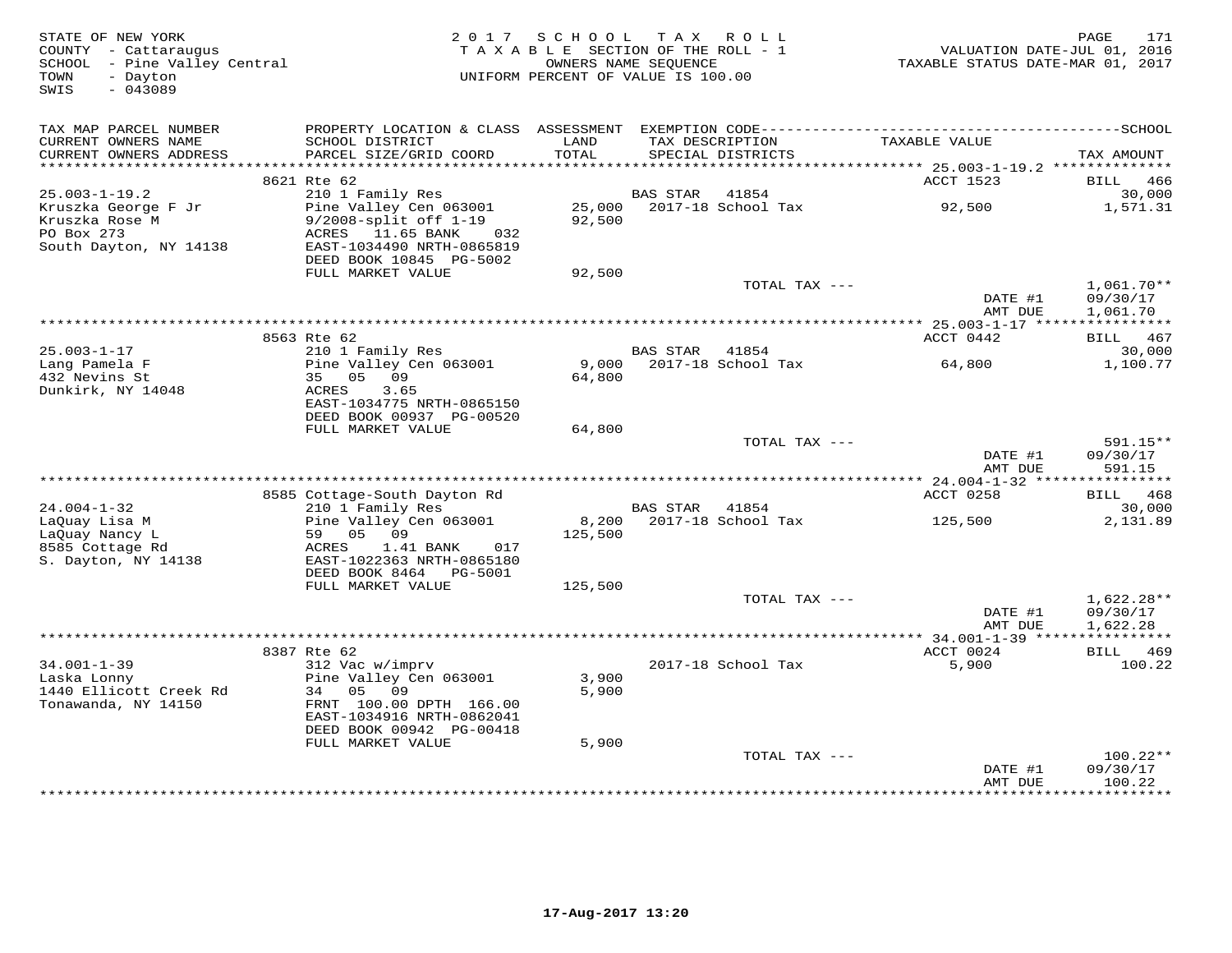| STATE OF NEW YORK<br>COUNTY - Cattaraugus<br>SCHOOL - Pine Valley Central<br>- Dayton<br>TOWN<br>SWIS<br>$-043089$ |                                                            | 2017 SCHOOL TAX ROLL<br>TAXABLE SECTION OF THE ROLL - 1<br>UNIFORM PERCENT OF VALUE IS 100.00 | OWNERS NAME SEQUENCE |                                      | VALUATION DATE-JUL 01, 2016<br>TAXABLE STATUS DATE-MAR 01, 2017 | 172<br>PAGE                          |
|--------------------------------------------------------------------------------------------------------------------|------------------------------------------------------------|-----------------------------------------------------------------------------------------------|----------------------|--------------------------------------|-----------------------------------------------------------------|--------------------------------------|
| TAX MAP PARCEL NUMBER                                                                                              | PROPERTY LOCATION & CLASS ASSESSMENT                       |                                                                                               |                      |                                      |                                                                 |                                      |
| CURRENT OWNERS NAME<br>CURRENT OWNERS ADDRESS                                                                      | SCHOOL DISTRICT<br>PARCEL SIZE/GRID COORD                  | LAND<br>TOTAL<br>* * * * * * * * * *                                                          |                      | TAX DESCRIPTION<br>SPECIAL DISTRICTS | TAXABLE VALUE                                                   | TAX AMOUNT                           |
|                                                                                                                    | 12885 Dye Rd                                               |                                                                                               |                      |                                      | ACCT 0028                                                       | 470<br>BILL                          |
| $24.004 - 1 - 2$                                                                                                   | 240 Rural res                                              |                                                                                               | BAS STAR             | 41854                                |                                                                 | 30,000                               |
| Latshaw John E<br>Latshaw Jacqueline L<br>12885 Dye Rd                                                             | Pine Valley Cen 063001<br>05 09<br>60/61<br>ACRES<br>52.35 | 62,400<br>157,000                                                                             |                      | 2017-18 School Tax                   | 157,000                                                         | 2,666.99                             |
| South Dayton, NY 14138                                                                                             | EAST-1020703 NRTH-0870864<br>DEED BOOK 890<br>PG-00687     |                                                                                               |                      |                                      |                                                                 |                                      |
|                                                                                                                    | FULL MARKET VALUE                                          | 157,000                                                                                       |                      |                                      |                                                                 |                                      |
|                                                                                                                    |                                                            |                                                                                               |                      | TOTAL TAX ---                        | DATE #1<br>AMT DUE                                              | $2,157.37**$<br>09/30/17<br>2,157.37 |
|                                                                                                                    |                                                            |                                                                                               |                      |                                      |                                                                 |                                      |
|                                                                                                                    | 9389 Merrill Dr                                            |                                                                                               |                      |                                      | ACCT 0338                                                       | BILL 471                             |
| $24.002 - 1 - 32$                                                                                                  | 210 1 Family Res                                           |                                                                                               | ENH STAR 41834       |                                      |                                                                 | 65,500                               |
| Latshaw Richard                                                                                                    | Pine Valley Cen 063001                                     | 9,100                                                                                         |                      | 2017-18 School Tax                   | 126,000                                                         | 2,140.39                             |
| 9389 Merrill Dr                                                                                                    | 62 05 09                                                   | 126,000                                                                                       |                      |                                      |                                                                 |                                      |
| South Dayton, NY 14138                                                                                             | 1.71<br>ACRES<br>EAST-1023039 NRTH-0876224                 |                                                                                               |                      |                                      |                                                                 |                                      |
|                                                                                                                    | DEED BOOK 722<br>PG-00701                                  |                                                                                               |                      |                                      |                                                                 |                                      |
|                                                                                                                    | FULL MARKET VALUE                                          | 126,000                                                                                       |                      |                                      |                                                                 |                                      |
|                                                                                                                    |                                                            |                                                                                               |                      | TOTAL TAX ---                        |                                                                 | $1,027.72**$                         |
|                                                                                                                    |                                                            |                                                                                               |                      |                                      | DATE #1                                                         | 09/30/17                             |
|                                                                                                                    |                                                            |                                                                                               |                      |                                      | AMT DUE                                                         | 1,027.72                             |
|                                                                                                                    | 8856 Cottage-South Dayton Rd                               |                                                                                               |                      |                                      | ACCT 1357                                                       | BILL 472                             |
| $24.004 - 1 - 11.6$                                                                                                | 112 Dairy farm                                             |                                                                                               | AG DIST              | 41720                                |                                                                 | 40,324                               |
| Lawler Brett Z                                                                                                     | Pine Valley Cen 063001                                     |                                                                                               | 93,900 BAS STAR      | 41854                                |                                                                 | 30,000                               |
| Lawler Kristie L                                                                                                   | ACRES<br>94.70                                             | 190,000                                                                                       |                      | 2017-18 School Tax                   | 149,676                                                         | 2,542.57                             |
| 8856 Cottage-South Dayton Rd<br>South Dayton, NY 14138                                                             | EAST-1025752 NRTH-0869000<br>DEED BOOK 20279 PG-2001       |                                                                                               |                      |                                      |                                                                 |                                      |
| MAY BE SUBJECT TO PAYMENT                                                                                          | FULL MARKET VALUE                                          | 190,000                                                                                       |                      |                                      |                                                                 |                                      |
| UNDER AGDIST LAW TIL 2021                                                                                          |                                                            |                                                                                               |                      |                                      |                                                                 |                                      |
|                                                                                                                    |                                                            |                                                                                               |                      | TOTAL TAX ---                        |                                                                 | $2,032.96**$                         |
|                                                                                                                    |                                                            |                                                                                               |                      |                                      | DATE #1                                                         | 09/30/17                             |
|                                                                                                                    |                                                            |                                                                                               |                      |                                      | AMT DUE                                                         | 2,032.96                             |
|                                                                                                                    |                                                            |                                                                                               |                      |                                      | *********** 33.002-1-4 *****                                    |                                      |
|                                                                                                                    | White Rd                                                   |                                                                                               |                      |                                      | ACCT 0266                                                       | BILL 473                             |
| $33.002 - 1 - 4$<br>Legacy Acres LLC                                                                               | 105 Vac farmland<br>Pine Valley Cen 063001                 | 48,000                                                                                        | AG DIST              | 41720<br>2017-18 School Tax          | 16,620                                                          | 31,380<br>282.33                     |
| 8568 Silver Creek Rd                                                                                               | 50 05 09                                                   | 48,000                                                                                        |                      |                                      |                                                                 |                                      |
| South Dayton, NY 14138                                                                                             | ACRES 36.96                                                |                                                                                               |                      |                                      |                                                                 |                                      |
|                                                                                                                    | EAST-1025812 NRTH-0860542                                  |                                                                                               |                      |                                      |                                                                 |                                      |
| MAY BE SUBJECT TO PAYMENT                                                                                          | DEED BOOK 20961 PG-9002                                    |                                                                                               |                      |                                      |                                                                 |                                      |
| UNDER AGDIST LAW TIL 2021                                                                                          | FULL MARKET VALUE                                          | 48,000                                                                                        |                      |                                      |                                                                 |                                      |
|                                                                                                                    |                                                            |                                                                                               |                      | TOTAL TAX ---                        |                                                                 | 282.33**                             |
|                                                                                                                    |                                                            |                                                                                               |                      |                                      | DATE #1<br>AMT DUE                                              | 09/30/17<br>282.33                   |
|                                                                                                                    |                                                            |                                                                                               |                      |                                      |                                                                 | * * * * * * * * *                    |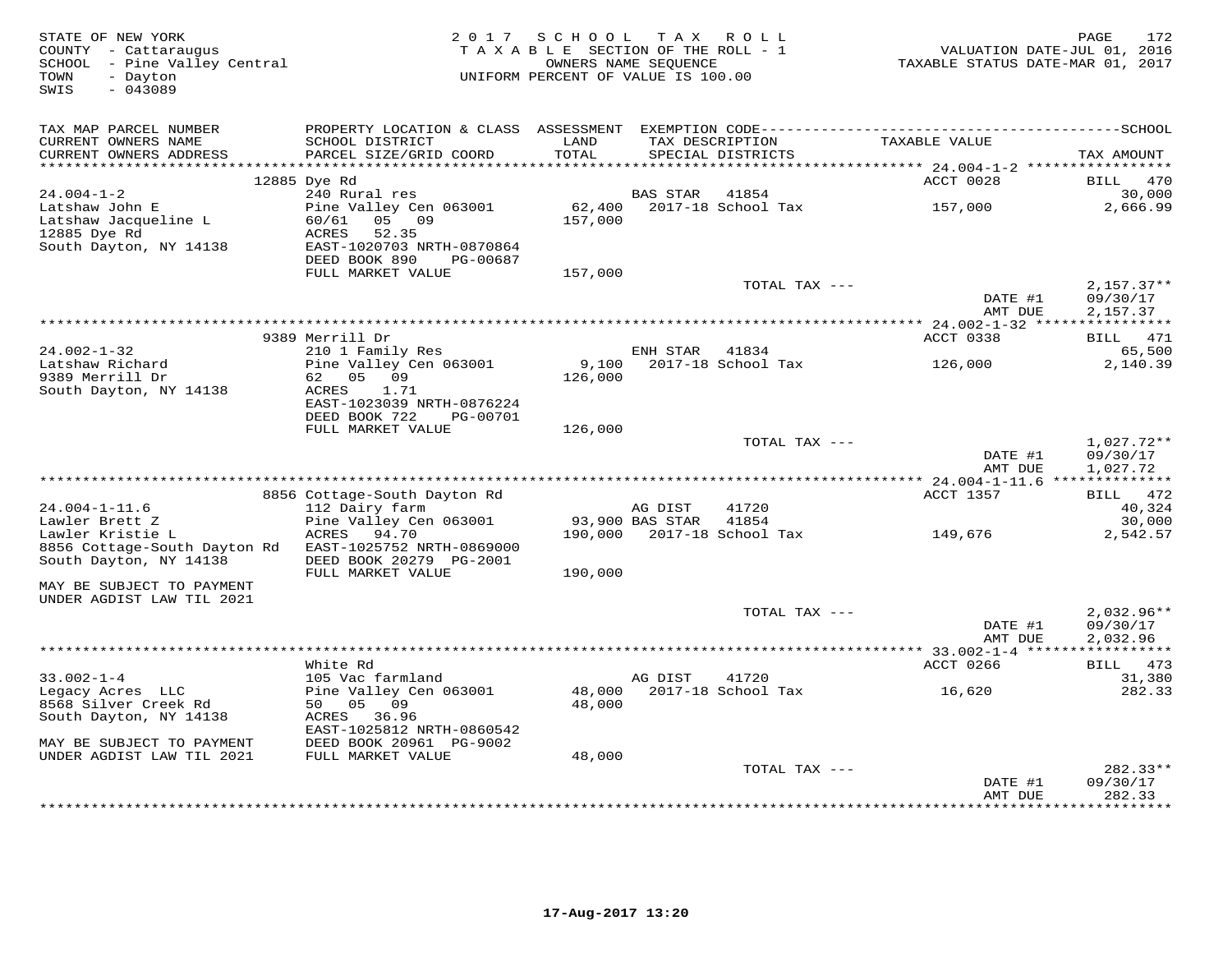| STATE OF NEW YORK<br>COUNTY - Cattaraugus<br>SCHOOL - Pine Valley Central<br>- Dayton<br>TOWN                                  | 2 0 1 7                                                                                                                                                           | SCHOOL          | T A X<br>TAXABLE SECTION OF THE ROLL - 1<br>OWNERS NAME SEQUENCE<br>UNIFORM PERCENT OF VALUE IS 100.00 | R O L L        | VALUATION DATE-JUL 01, 2016<br>TAXABLE STATUS DATE-MAR 01, 2017 | PAGE<br>173                               |
|--------------------------------------------------------------------------------------------------------------------------------|-------------------------------------------------------------------------------------------------------------------------------------------------------------------|-----------------|--------------------------------------------------------------------------------------------------------|----------------|-----------------------------------------------------------------|-------------------------------------------|
| $-043089$<br>SWIS                                                                                                              |                                                                                                                                                                   |                 |                                                                                                        |                |                                                                 |                                           |
| TAX MAP PARCEL NUMBER                                                                                                          |                                                                                                                                                                   |                 |                                                                                                        |                |                                                                 |                                           |
| CURRENT OWNERS NAME<br>CURRENT OWNERS ADDRESS                                                                                  | SCHOOL DISTRICT<br>PARCEL SIZE/GRID COORD                                                                                                                         | LAND<br>TOTAL   | TAX DESCRIPTION<br>SPECIAL DISTRICTS                                                                   |                | TAXABLE VALUE                                                   | TAX AMOUNT                                |
|                                                                                                                                | Rte 62                                                                                                                                                            | *********       |                                                                                                        |                | ******** 25.001-2-27.1 **************<br>ACCT 0359              | <b>BILL</b><br>474                        |
| $25.001 - 2 - 27.1$<br>Luine Doris E<br>Attn: Henderson Gary L<br>Hendersons Acre Rnch<br>PO Box 698<br>Ravenel, SC 29470-0698 | 321 Abandoned ag<br>Pine Valley Cen 063001<br>29<br>05<br>09<br>Life Use<br>FRNT<br>77.00 DPTH<br>52.00<br>EAST-1035861 NRTH-0874292<br>DEED BOOK 825<br>PG-00251 | 100<br>100      | 2017-18 School Tax                                                                                     |                | 100                                                             | 1.70                                      |
|                                                                                                                                | FULL MARKET VALUE                                                                                                                                                 | 100             |                                                                                                        |                |                                                                 |                                           |
|                                                                                                                                |                                                                                                                                                                   |                 |                                                                                                        | TOTAL TAX ---  | DATE #1                                                         | $1.70**$<br>09/30/17                      |
| ***************************                                                                                                    |                                                                                                                                                                   |                 |                                                                                                        |                | AMT DUE                                                         | 1.70<br>* * * * * * * * *                 |
|                                                                                                                                | 8857 Cottage-South Dayton Rd                                                                                                                                      |                 |                                                                                                        |                | ACCT 0465                                                       | 475<br>BILL                               |
| $24.004 - 1 - 10$<br>Lulas Donald R                                                                                            | 210 1 Family Res<br>Pine Valley Cen 063001                                                                                                                        | 7,000           | BAS STAR<br>2017-18 School Tax                                                                         | 41854          | 63,800                                                          | 30,000<br>1,083.78                        |
| Lulas Michelle L<br>8857 Cottage Rd<br>S. Dayton, NY 14138                                                                     | 52<br>05<br>09<br>ACRES<br>1.01 BANK<br>017<br>EAST-1023973 NRTH-0869613<br>DEED BOOK 13314 PG-6001                                                               | 63,800          |                                                                                                        |                |                                                                 |                                           |
|                                                                                                                                | FULL MARKET VALUE                                                                                                                                                 | 63,800          |                                                                                                        | TOTAL TAX ---  |                                                                 | $574.17**$                                |
|                                                                                                                                |                                                                                                                                                                   |                 |                                                                                                        |                | DATE #1<br>AMT DUE                                              | 09/30/17<br>574.17                        |
|                                                                                                                                |                                                                                                                                                                   |                 |                                                                                                        |                | ACCT 0032                                                       |                                           |
| $25.001 - 1 - 27$                                                                                                              | 12039 Markham-Cottage Rd<br>210 1 Family Res                                                                                                                      |                 | <b>BAS STAR</b>                                                                                        | 41854          |                                                                 | BILL 476<br>30,000                        |
| Mac Donald Patrick D<br>Mac Donald Jacqueline M                                                                                | Pine Valley Cen 063001<br>05<br>09<br>37                                                                                                                          | 9,300<br>77,700 | 2017-18 School Tax                                                                                     |                | 77,700                                                          | 1,319.90                                  |
| 12039 Markham Rd<br>South Dayton, NY 14138                                                                                     | 1.76 BANK<br>ACRES<br>017<br>EAST-1034717 NRTH-0874192                                                                                                            |                 |                                                                                                        |                |                                                                 |                                           |
|                                                                                                                                | DEED BOOK 01008 PG-00755<br>FULL MARKET VALUE                                                                                                                     | 77,700          |                                                                                                        |                |                                                                 |                                           |
|                                                                                                                                |                                                                                                                                                                   |                 |                                                                                                        | TOTAL TAX ---  | DATE #1                                                         | 810.29**<br>09/30/17                      |
|                                                                                                                                |                                                                                                                                                                   |                 |                                                                                                        |                | AMT DUE                                                         | 810.29                                    |
|                                                                                                                                | 11751 Markham-Wesley Rd                                                                                                                                           |                 |                                                                                                        |                | ACCT 0590                                                       | 477<br><b>BILL</b>                        |
| $25.003 - 1 - 1$<br>Markham Charles Jr                                                                                         | 120 Field crops<br>Pine Valley Cen 063001                                                                                                                         |                 | AG DIST<br>196,600 BAS STAR                                                                            | 41720<br>41854 |                                                                 | 92,653<br>30,000                          |
| Markham Janet<br>11751 Markhams-Wesley Rd                                                                                      | 28/29<br>05<br>09<br>ACRES 170.73                                                                                                                                 | 281,100         | 2017-18 School Tax                                                                                     |                | 188,447                                                         | 3,201.18                                  |
| Gowanda, NY 14070                                                                                                              | EAST-1037705 NRTH-0869866<br>DEED BOOK 762<br>PG-01045                                                                                                            |                 |                                                                                                        |                |                                                                 |                                           |
| MAY BE SUBJECT TO PAYMENT<br>UNDER AGDIST LAW TIL 2021                                                                         | FULL MARKET VALUE                                                                                                                                                 | 281,100         |                                                                                                        |                |                                                                 |                                           |
|                                                                                                                                |                                                                                                                                                                   |                 |                                                                                                        | TOTAL TAX ---  |                                                                 | $2,691.57**$                              |
|                                                                                                                                |                                                                                                                                                                   |                 |                                                                                                        |                | DATE #1<br>AMT DUE                                              | 09/30/17<br>2,691.57<br>* * * * * * * * * |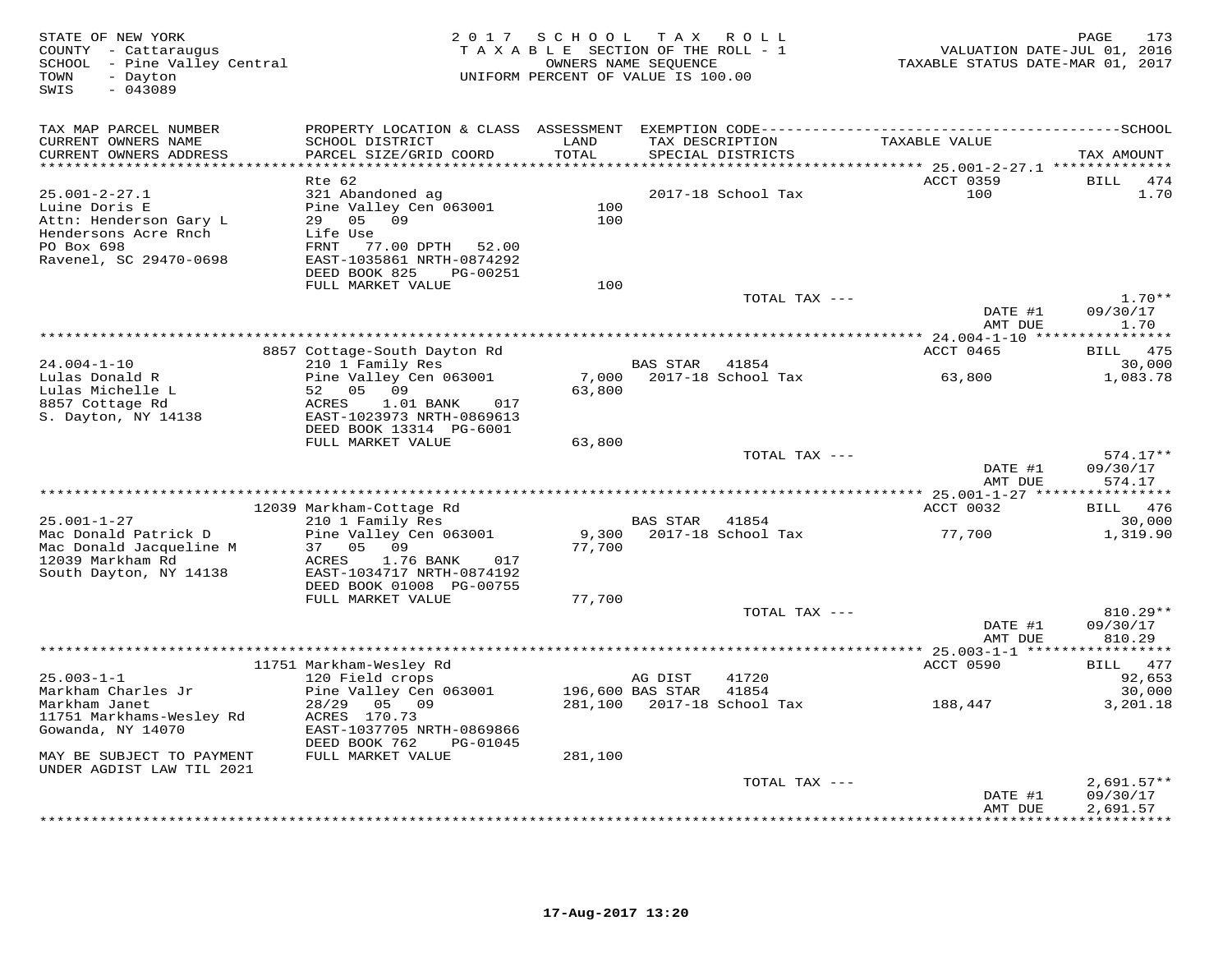| STATE OF NEW YORK<br>COUNTY - Cattaraugus<br>SCHOOL - Pine Valley Central<br>- Dayton<br>TOWN<br>SWIS<br>$-043089$ |                                                                                       | 2017 SCHOOL       | TAX ROLL<br>TAXABLE SECTION OF THE ROLL - 1<br>OWNERS NAME SEQUENCE<br>UNIFORM PERCENT OF VALUE IS 100.00 | VALUATION DATE-JUL 01, 2016<br>TAXABLE STATUS DATE-MAR 01, 2017 | 174<br>PAGE                           |
|--------------------------------------------------------------------------------------------------------------------|---------------------------------------------------------------------------------------|-------------------|-----------------------------------------------------------------------------------------------------------|-----------------------------------------------------------------|---------------------------------------|
| TAX MAP PARCEL NUMBER                                                                                              |                                                                                       |                   |                                                                                                           |                                                                 |                                       |
| CURRENT OWNERS NAME<br>CURRENT OWNERS ADDRESS<br>************************                                          | SCHOOL DISTRICT<br>PARCEL SIZE/GRID COORD                                             | LAND<br>TOTAL     | TAX DESCRIPTION<br>SPECIAL DISTRICTS                                                                      | TAXABLE VALUE                                                   | TAX AMOUNT                            |
|                                                                                                                    | 8644 Cottage-South Dayton Rd                                                          |                   |                                                                                                           | ACCT 0521                                                       | 478<br><b>BILL</b>                    |
| $24.004 - 1 - 22.1$                                                                                                | 112 Dairy farm                                                                        |                   | 41720<br>AG DIST                                                                                          |                                                                 | 49,224                                |
| Masters Anthony John<br>8644 Cottage Road<br>South Dayton, NY 14138                                                | Pine Valley Cen 063001<br>05 09<br>51/59<br>ACRES 158.55<br>EAST-1025067 NRTH-0865777 | 95,000<br>155,000 | 2017-18 School Tax                                                                                        | 105,776                                                         | 1,796.84                              |
| MAY BE SUBJECT TO PAYMENT                                                                                          | DEED BOOK 19693 PG-8001                                                               |                   |                                                                                                           |                                                                 |                                       |
| UNDER AGDIST LAW TIL 2021                                                                                          | FULL MARKET VALUE                                                                     | 155,000           |                                                                                                           |                                                                 |                                       |
|                                                                                                                    |                                                                                       |                   | TOTAL TAX ---                                                                                             | DATE #1<br>AMT DUE                                              | $1,796.84**$<br>09/30/17<br>1,796.84  |
|                                                                                                                    |                                                                                       |                   |                                                                                                           |                                                                 |                                       |
|                                                                                                                    | 8626 Cottage-South Dayton Rd                                                          |                   |                                                                                                           | ACCT 0522                                                       | BILL 479                              |
| $24.004 - 1 - 27$                                                                                                  | 270 Mfg housing                                                                       |                   | ENH STAR<br>41834                                                                                         |                                                                 | 27,500                                |
| Masters Anthony John<br>8644 Cottage Road<br>South Dayton, NY 14138                                                | Pine Valley Cen 063001<br>59 05 09<br>ACRES 11.54<br>EAST-1022912 NRTH-0865327        | 19,000<br>27,500  | 2017-18 School Tax<br>OT300 Omitted tax                                                                   | 27,500<br>295.54 MT                                             | 467.15<br>295.54                      |
|                                                                                                                    | DEED BOOK 19693 PG-8001                                                               |                   |                                                                                                           |                                                                 |                                       |
|                                                                                                                    | FULL MARKET VALUE                                                                     | 27,500            | TOTAL TAX ---                                                                                             |                                                                 | $295.54**$                            |
|                                                                                                                    |                                                                                       |                   |                                                                                                           | DATE #1<br>AMT DUE                                              | 09/30/17<br>295.54                    |
|                                                                                                                    |                                                                                       |                   |                                                                                                           |                                                                 |                                       |
|                                                                                                                    | 12272 Bentley Rd                                                                      |                   |                                                                                                           | ACCT 0034                                                       | BILL 480                              |
| $24.002 - 1 - 7$<br>Masters Monika A                                                                               | 240 Rural res<br>Pine Valley Cen 063001                                               | 24,000            | 2017-18 School Tax                                                                                        | 46,800                                                          | 795.00                                |
| 12272 Bentley Rd<br>South Dayton, NY 14136                                                                         | 45<br>05 09<br>ACRES<br>84.63                                                         | 46,800            |                                                                                                           |                                                                 |                                       |
|                                                                                                                    | EAST-1030487 NRTH-0873224<br>DEED BOOK 24702 PG-9001                                  |                   |                                                                                                           |                                                                 |                                       |
|                                                                                                                    | FULL MARKET VALUE                                                                     | 46,800            |                                                                                                           |                                                                 |                                       |
|                                                                                                                    |                                                                                       |                   | TOTAL TAX ---                                                                                             |                                                                 | 795.00**                              |
|                                                                                                                    |                                                                                       |                   |                                                                                                           | DATE #1<br>AMT DUE                                              | 09/30/17<br>795.00                    |
|                                                                                                                    | 12189 Rte 322                                                                         |                   |                                                                                                           | ACCT 0219                                                       | 481                                   |
| $34.001 - 1 - 30.1$                                                                                                | 210 1 Family Res                                                                      |                   | <b>BAS STAR</b><br>41854                                                                                  |                                                                 | BILL<br>30,000                        |
| Mayers James<br>Mayers Deborah                                                                                     | Pine Valley Cen 063001<br>33<br>05<br>09                                              | 11,700<br>46,000  | 2017-18 School Tax                                                                                        | 46,000                                                          | 781.41                                |
| 12189 Rte 322<br>South Dayton, NY 14138                                                                            | 2.85<br>ACRES<br>EAST-1031721 NRTH-0859417<br>DEED BOOK 878<br>PG-01086               |                   |                                                                                                           |                                                                 |                                       |
|                                                                                                                    | FULL MARKET VALUE                                                                     | 46,000            |                                                                                                           |                                                                 |                                       |
|                                                                                                                    |                                                                                       |                   | TOTAL TAX ---                                                                                             |                                                                 | 271.79**                              |
|                                                                                                                    |                                                                                       |                   | ************************                                                                                  | DATE #1<br>AMT DUE                                              | 09/30/17<br>271.79<br>* * * * * * * * |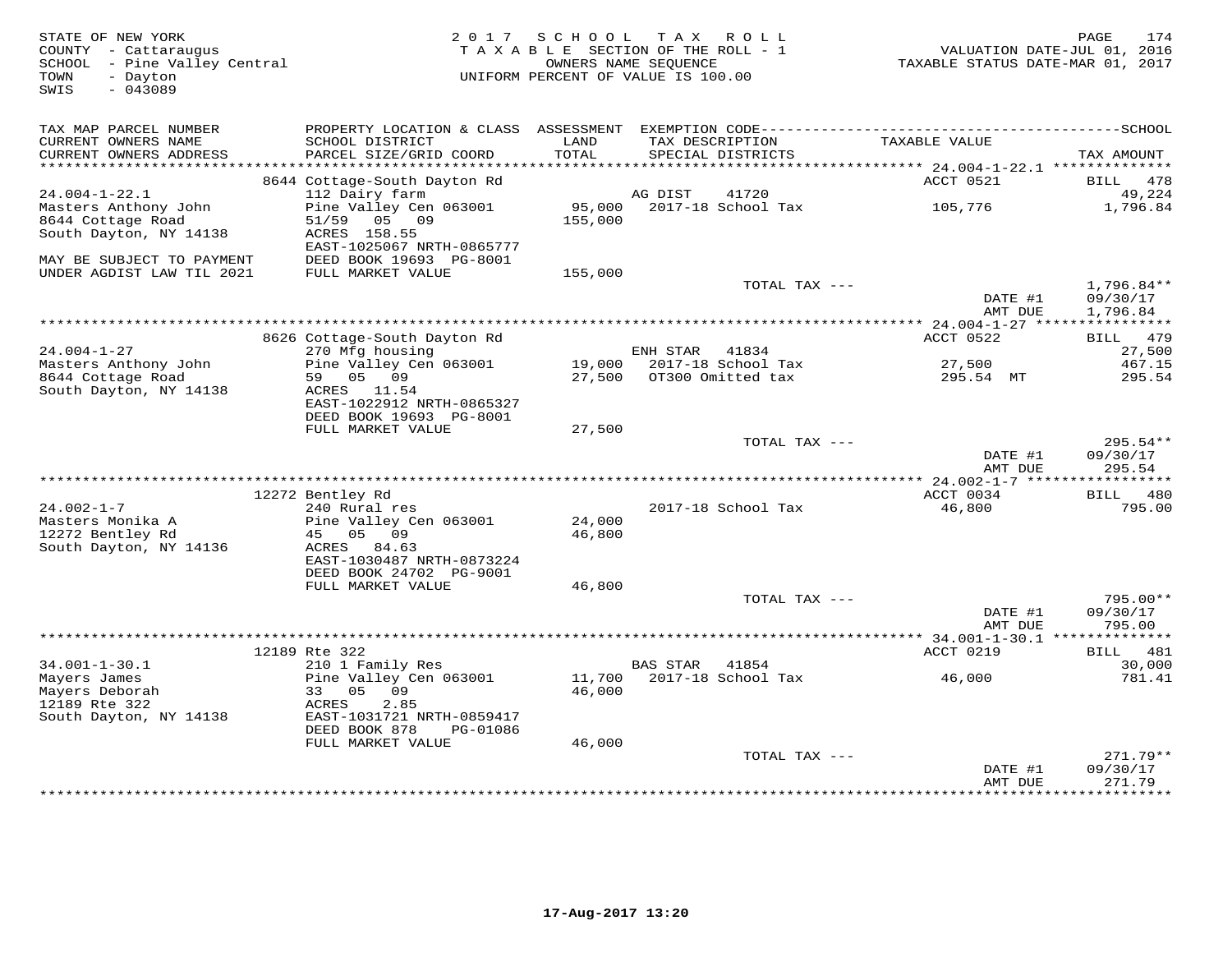| STATE OF NEW YORK<br>COUNTY - Cattaraugus<br>SCHOOL - Pine Valley Central<br>- Dayton<br>TOWN<br>$-043089$<br>SWIS | 2 0 1 7                                                         | SCHOOL<br>TAXABLE SECTION OF THE ROLL - 1<br>UNIFORM PERCENT OF VALUE IS 100.00 | OWNERS NAME SEQUENCE | TAX ROLL                             | VALUATION DATE-JUL 01, 2016<br>TAXABLE STATUS DATE-MAR 01, 2017 | 175<br>PAGE                     |
|--------------------------------------------------------------------------------------------------------------------|-----------------------------------------------------------------|---------------------------------------------------------------------------------|----------------------|--------------------------------------|-----------------------------------------------------------------|---------------------------------|
| TAX MAP PARCEL NUMBER                                                                                              |                                                                 |                                                                                 |                      |                                      |                                                                 |                                 |
| CURRENT OWNERS NAME<br>CURRENT OWNERS ADDRESS                                                                      | SCHOOL DISTRICT<br>PARCEL SIZE/GRID COORD                       | LAND<br>TOTAL                                                                   |                      | TAX DESCRIPTION<br>SPECIAL DISTRICTS | TAXABLE VALUE                                                   | TAX AMOUNT                      |
| ******************                                                                                                 | 8361 Rte 62                                                     | ******                                                                          |                      |                                      | ******* 34.001-1-38 ****************<br>ACCT 0428               | <b>BILL</b><br>482              |
| $34.001 - 1 - 38$                                                                                                  | 271 Mfg housings                                                |                                                                                 | <b>BAS STAR</b>      | 41854                                |                                                                 | 30,000                          |
| Meacham Deanna M<br>8361 Rte 62                                                                                    | Pine Valley Cen 063001<br>34 05 09                              | 11,000<br>40,600                                                                |                      | 2017-18 School Tax                   | 40,600                                                          | 689.68                          |
| South Dayton, NY 14138                                                                                             | 8371 also on site<br>ACRES<br>2.50<br>EAST-1034865 NRTH-0861786 |                                                                                 |                      |                                      |                                                                 |                                 |
|                                                                                                                    | DEED BOOK 881<br>PG-00082<br>FULL MARKET VALUE                  | 40,600                                                                          |                      |                                      |                                                                 |                                 |
|                                                                                                                    |                                                                 |                                                                                 |                      | TOTAL TAX ---                        |                                                                 | 180.06**                        |
|                                                                                                                    |                                                                 |                                                                                 |                      |                                      | DATE #1<br>AMT DUE                                              | 09/30/17<br>180.06              |
|                                                                                                                    | E Leon Rd                                                       |                                                                                 |                      |                                      | ACCT 0372                                                       | BILL 483                        |
| $34.001 - 1 - 20.1$                                                                                                | 105 Vac farmland                                                |                                                                                 |                      | 2017-18 School Tax                   | 69,500                                                          | 1,180.61                        |
| Mecca Bros. Inc<br>PO Box 541779                                                                                   | Pine Valley Cen 063001<br>05 09<br>17/25                        | 69,500<br>69,500                                                                |                      |                                      |                                                                 |                                 |
| Lake Worth, FL 33454                                                                                               | <b>ACRES</b><br>84.85<br>EAST-1038589 NRTH-0857901              |                                                                                 |                      |                                      |                                                                 |                                 |
|                                                                                                                    | DEED BOOK 6527<br>PG-3009<br>FULL MARKET VALUE                  | 69,500                                                                          |                      |                                      |                                                                 |                                 |
|                                                                                                                    |                                                                 |                                                                                 |                      | TOTAL TAX ---                        |                                                                 | $1,180.61**$                    |
|                                                                                                                    |                                                                 |                                                                                 |                      |                                      | DATE #1<br>AMT DUE                                              | 09/30/17<br>1,180.61            |
|                                                                                                                    |                                                                 |                                                                                 |                      |                                      |                                                                 |                                 |
| $24.004 - 1 - 34$                                                                                                  | 8637 Cottage-South Dayton Rd<br>210 1 Family Res                |                                                                                 | BAS STAR             | 41854                                | ACCT 0025                                                       | BILL 484<br>30,000              |
| Meier Paul R<br>Warnes Donna M                                                                                     | Pine Valley Cen 063001<br>59<br>05<br>09                        | 14,700<br>160,000                                                               |                      | 2017-18 School Tax                   | 160,000                                                         | 2,717.95                        |
| 8637 Cottage South Dayton Rd<br>South Dayton, NY 14138                                                             | ACRES<br>4.78 BANK<br>017<br>EAST-1022632 NRTH-0865821          |                                                                                 |                      |                                      |                                                                 |                                 |
|                                                                                                                    | DEED BOOK 20764 PG-9002                                         |                                                                                 |                      |                                      |                                                                 |                                 |
|                                                                                                                    | FULL MARKET VALUE                                               | 160,000                                                                         |                      | TOTAL TAX ---                        |                                                                 | $2,208.33**$                    |
|                                                                                                                    |                                                                 |                                                                                 |                      |                                      | DATE #1<br>AMT DUE                                              | 09/30/17<br>2,208.33            |
|                                                                                                                    |                                                                 |                                                                                 |                      |                                      | *********** 24.004-1-11.3 **************                        |                                 |
|                                                                                                                    | 8865 Cottage-South Dayton Rd                                    |                                                                                 |                      |                                      | <b>ACCT 1266</b>                                                | BILL 485                        |
| $24.004 - 1 - 11.3$<br>Merrill Kevin D                                                                             | 210 1 Family Res<br>Pine Valley Cen 063001                      | 25,400                                                                          | <b>BAS STAR</b>      | 41854<br>2017-18 School Tax          | 145,700                                                         | 30,000<br>2,475.03              |
| Merrill Kristine L<br>8865 Cottage Rd                                                                              | 52 05 09<br>ACRES 11.90                                         | 145,700                                                                         |                      |                                      |                                                                 |                                 |
| PO Box 44<br>South Dayton, NY 14138                                                                                | EAST-1023623 NRTH-0869965<br>DEED BOOK 00967 PG-01046           |                                                                                 |                      |                                      |                                                                 |                                 |
|                                                                                                                    | FULL MARKET VALUE                                               | 145,700                                                                         |                      |                                      |                                                                 |                                 |
|                                                                                                                    |                                                                 |                                                                                 |                      | TOTAL TAX ---                        | DATE #1                                                         | $1,965.42**$<br>09/30/17        |
|                                                                                                                    |                                                                 |                                                                                 |                      | *************************            | AMT DUE                                                         | 1,965.42<br>* * * * * * * * * * |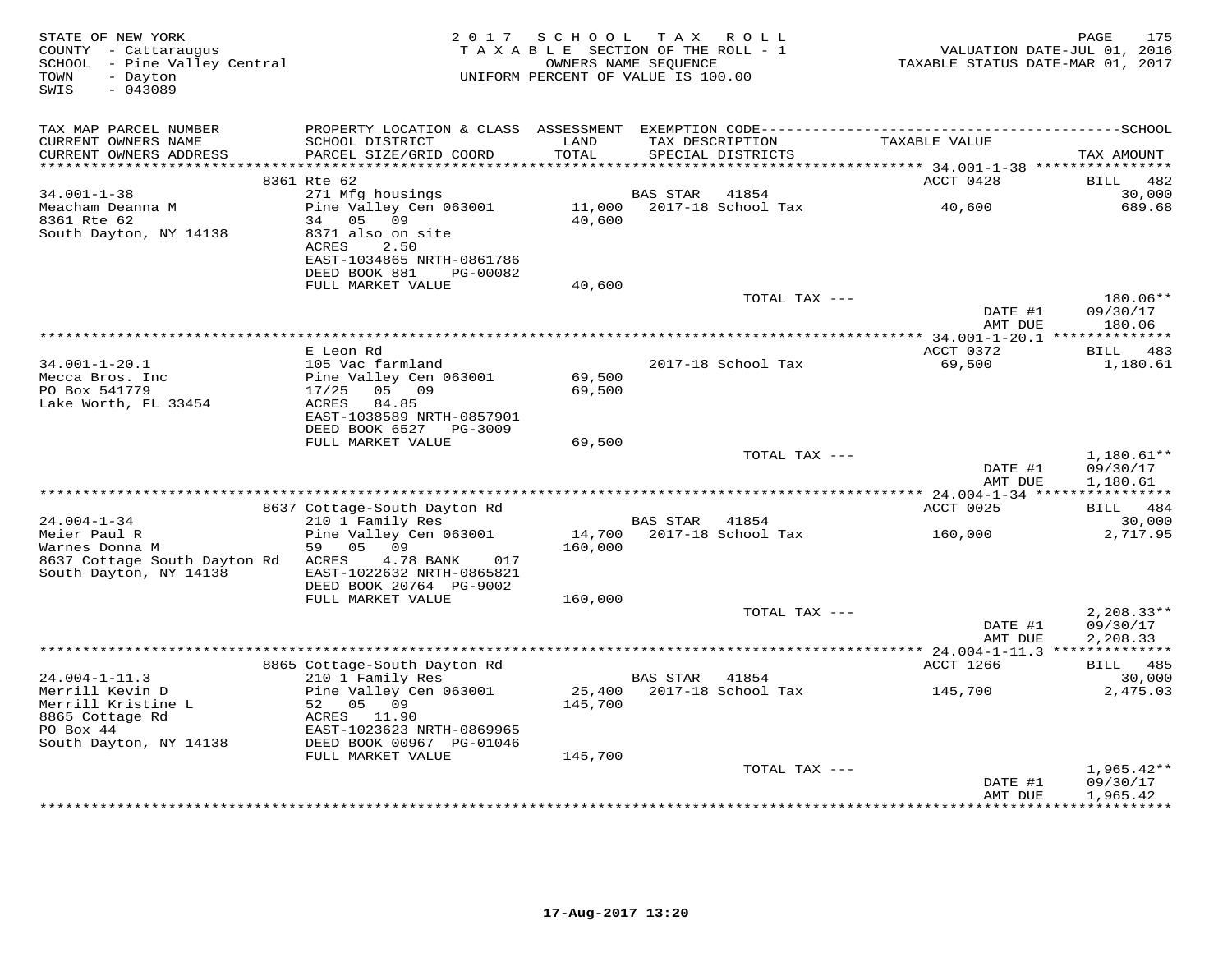TOWN - Dayton<br>SWIS - 043089

## STATE OF NEW YORK 2 0 1 7 S C H O O L T A X R O L L PAGE 176 COUNTY - Cattaraugus T A X A B L E SECTION OF THE ROLL - 1 VALUATION DATE-JUL 01, 2016 SCHOOL - Pine Valley Central OWNERS NAME SEQUENCE TAXABLE STATUS DATE-MAR 01, 2017 TOWN - Dayton UNIFORM PERCENT OF VALUE IS 100.00

| TAX MAP PARCEL NUMBER<br>CURRENT OWNERS NAME<br>CURRENT OWNERS ADDRESS     | PROPERTY LOCATION & CLASS ASSESSMENT<br>SCHOOL DISTRICT<br>PARCEL SIZE/GRID COORD                                      | LAND<br>TOTAL      | EXEMPTION CODE-------<br>TAX DESCRIPTION<br>SPECIAL DISTRICTS | TAXABLE VALUE                             | ---SCHOOL<br>TAX AMOUNT         |
|----------------------------------------------------------------------------|------------------------------------------------------------------------------------------------------------------------|--------------------|---------------------------------------------------------------|-------------------------------------------|---------------------------------|
| **********************                                                     |                                                                                                                        |                    |                                                               |                                           |                                 |
| $25.001 - 1 - 37$<br>Milks Clayton F                                       | 12193 Cottage Markham Rd<br>210 1 Family Res<br>Pine Valley Cen 063001                                                 |                    | AGED C/T/S 41800<br>7,600 ENH STAR<br>41834                   | ACCT 0379                                 | 486<br>BILL<br>44,650<br>44,650 |
| Milks Douglas W<br>12193 Markham Cottage Rd<br>S. Dayton, NY 14138         | 09<br>05<br>38<br>FRNT 250.00 DPTH 209.00<br>EAST-1032117 NRTH-0876471<br>DEED BOOK 15160 PG-2001<br>FULL MARKET VALUE | 89,300<br>89,300   | 2017-18 School Tax                                            | 44,650                                    | 758.48                          |
|                                                                            |                                                                                                                        |                    | TOTAL TAX ---                                                 |                                           | $0.00**$                        |
|                                                                            | ****************                                                                                                       |                    |                                                               | *********** 24.002-1-6 ****************** |                                 |
| $24.002 - 1 - 6$                                                           | Cottage Markham Rd<br>112 Dairy farm                                                                                   |                    | SILO T/C/S 42100                                              | ACCT 0380                                 | 487<br>BILL<br>6,000            |
| Milks Family Farms<br>2436 Lenox Rd<br>Collins, NY 14034                   | Pine Valley Cen 063001<br>37/38/46<br>05<br>09<br>ACRES 469.21                                                         | 182,500<br>210,000 | 2017-18 School Tax                                            | 204,000                                   | 3,465.39                        |
|                                                                            | EAST-1030472 NRTH-0877467<br>DEED BOOK 11540 PG-3001<br>FULL MARKET VALUE                                              | 210,000            |                                                               |                                           |                                 |
|                                                                            |                                                                                                                        |                    | TOTAL TAX ---                                                 |                                           | $3,465.39**$                    |
|                                                                            |                                                                                                                        |                    |                                                               | DATE #1                                   | 09/30/17                        |
|                                                                            |                                                                                                                        |                    |                                                               | AMT DUE<br>$25.003 - 1 - 11$ *****        | 3,465.39                        |
|                                                                            | 8484 Rte 62                                                                                                            |                    |                                                               | ACCT 0062                                 | 488<br>BILL                     |
| $25.003 - 1 - 11$                                                          | 210 1 Family Res                                                                                                       |                    | <b>BAS STAR</b><br>41854                                      |                                           | 30,000                          |
| Miller Daniel                                                              | Pine Valley Cen 063001                                                                                                 | 8,100              | 2017-18 School Tax                                            | 46,000                                    | 781.41                          |
| Miller Lydia L                                                             | 27<br>05<br>09                                                                                                         | 46,000             |                                                               |                                           |                                 |
| 8484 Route 62                                                              | land contract Dan Miller                                                                                               |                    |                                                               |                                           |                                 |
| S. Dayton, NY 14138                                                        | <b>ACRES</b><br>1.35<br>EAST-1035133 NRTH-0863563<br>DEED BOOK 10286 PG-4001                                           |                    |                                                               |                                           |                                 |
|                                                                            | FULL MARKET VALUE                                                                                                      | 46,000             |                                                               |                                           |                                 |
|                                                                            |                                                                                                                        |                    | TOTAL TAX ---                                                 | DATE #1                                   | $271.79**$<br>09/30/17          |
|                                                                            |                                                                                                                        |                    |                                                               | AMT DUE                                   | 271.79                          |
|                                                                            |                                                                                                                        |                    |                                                               | *********** 25.003-1-14 ***************** |                                 |
|                                                                            | 8510 Rte 62                                                                                                            |                    |                                                               | ACCT 0437                                 | 489<br>BILL                     |
| $25.003 - 1 - 14$                                                          | 314 Rural vac<10                                                                                                       |                    | 2017-18 School Tax                                            | 16,700                                    | 283.69                          |
| Miller Daniel L<br>Miller Lydia L<br>8484 Rte 62<br>South Dayton, NY 14138 | Pine Valley Cen 063001<br>27<br>05<br>09<br>ACRES<br>6.00<br>EAST-1035244 NRTH-0864163                                 | 16,500<br>16,700   |                                                               |                                           |                                 |
|                                                                            | DEED BOOK 19900 PG-8007<br>FULL MARKET VALUE                                                                           | 16,700             |                                                               |                                           |                                 |
|                                                                            |                                                                                                                        |                    | TOTAL TAX ---                                                 |                                           | $283.69**$                      |
|                                                                            |                                                                                                                        |                    |                                                               | DATE #1<br>AMT DUE                        | 09/30/17<br>283.69              |
|                                                                            |                                                                                                                        |                    |                                                               |                                           |                                 |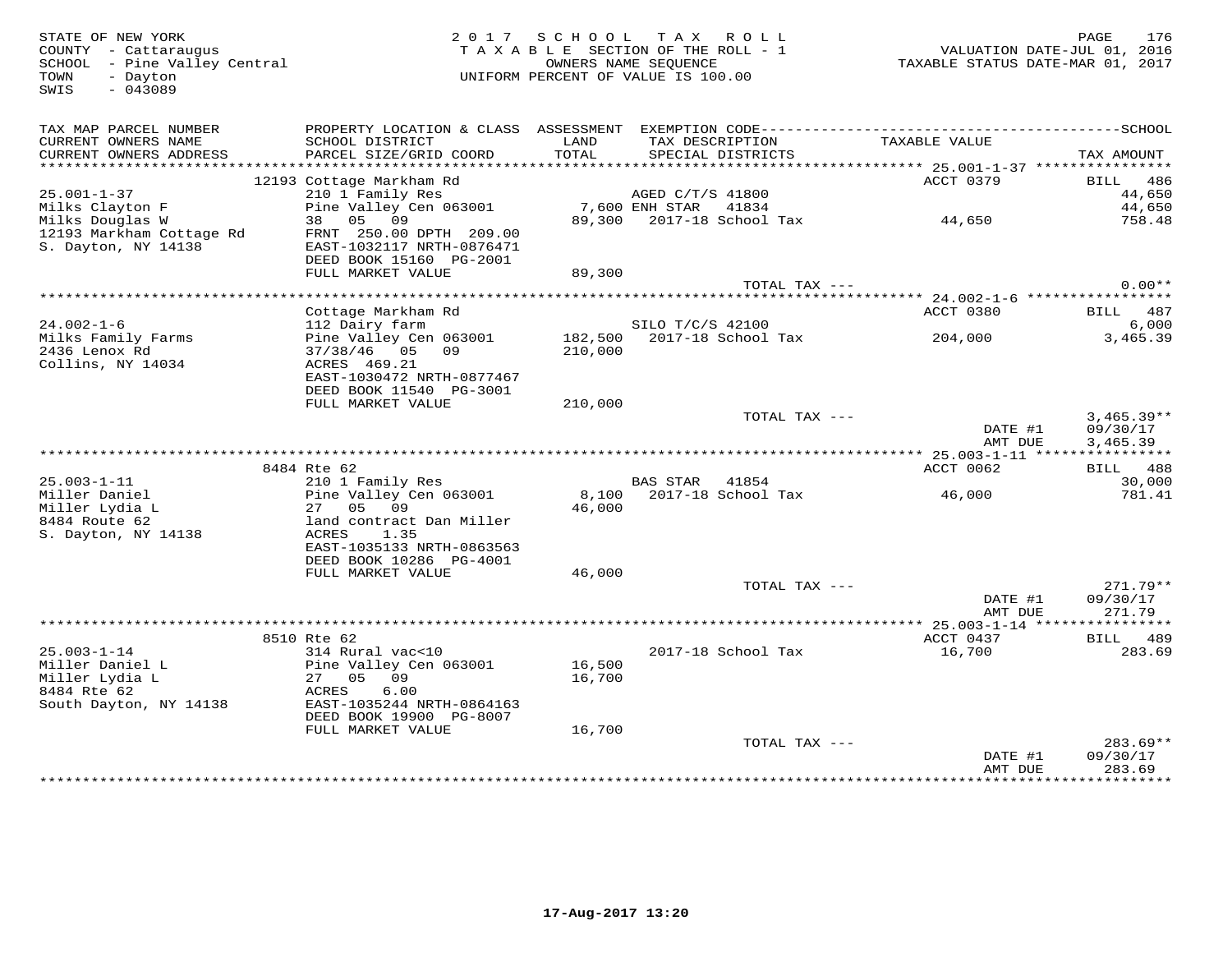| STATE OF NEW YORK<br>COUNTY - Cattaraugus<br>SCHOOL - Pine Valley Central<br>- Dayton<br>TOWN<br>$-043089$<br>SWIS |                                                                                | 2017 SCHOOL      | TAX ROLL<br>TAXABLE SECTION OF THE ROLL - 1<br>OWNERS NAME SEQUENCE<br>UNIFORM PERCENT OF VALUE IS 100.00 | VALUATION DATE-JUL 01, 2016<br>TAXABLE STATUS DATE-MAR 01, 2017 | 177<br>PAGE                                        |
|--------------------------------------------------------------------------------------------------------------------|--------------------------------------------------------------------------------|------------------|-----------------------------------------------------------------------------------------------------------|-----------------------------------------------------------------|----------------------------------------------------|
| TAX MAP PARCEL NUMBER<br>CURRENT OWNERS NAME                                                                       | PROPERTY LOCATION & CLASS ASSESSMENT<br>SCHOOL DISTRICT                        | LAND             | TAX DESCRIPTION                                                                                           | TAXABLE VALUE                                                   |                                                    |
| CURRENT OWNERS ADDRESS                                                                                             | PARCEL SIZE/GRID COORD                                                         | TOTAL            | SPECIAL DISTRICTS                                                                                         |                                                                 | TAX AMOUNT                                         |
|                                                                                                                    | 8592 Rte 62                                                                    |                  |                                                                                                           | ACCT 0500                                                       | BILL<br>490                                        |
| $25.003 - 1 - 20.1$                                                                                                | 240 Rural res                                                                  |                  | 2017-18 School Tax                                                                                        | 72,600                                                          | 1,233.27                                           |
| Miller Daniel R<br>Miller Ella D<br>8592 62 Rte<br>South Dayton, NY 14138                                          | Pine Valley Cen 063001<br>27 05 09<br>ACRES 17.25<br>EAST-1035499 NRTH-0865639 | 33,400<br>72,600 |                                                                                                           |                                                                 |                                                    |
|                                                                                                                    | DEED BOOK 24697 PG-8001                                                        |                  |                                                                                                           |                                                                 |                                                    |
|                                                                                                                    | FULL MARKET VALUE                                                              | 72,600           | TOTAL TAX ---                                                                                             |                                                                 | $1,233.27**$                                       |
|                                                                                                                    |                                                                                |                  |                                                                                                           | DATE #1<br>AMT DUE                                              | 09/30/17<br>1,233.27                               |
|                                                                                                                    |                                                                                |                  |                                                                                                           |                                                                 |                                                    |
|                                                                                                                    | 8659 Rte 62                                                                    |                  |                                                                                                           | ACCT 0193                                                       | 491<br>BILL                                        |
| $25.003 - 1 - 22$<br>Miller Eli C<br>8659 Rte 62                                                                   | 210 1 Family Res<br>Pine Valley Cen 063001<br>05 09<br>35                      | 7,500<br>57,000  | 2017-18 School Tax                                                                                        | 57,000                                                          | 968.27                                             |
| South Dayton, NY 14138                                                                                             | ACRES<br>1.15<br>EAST-1034894 NRTH-0866692<br>DEED BOOK 26161 PG-4001          |                  |                                                                                                           |                                                                 |                                                    |
|                                                                                                                    | FULL MARKET VALUE                                                              | 57,000           |                                                                                                           |                                                                 |                                                    |
|                                                                                                                    |                                                                                |                  | TOTAL TAX ---                                                                                             | DATE #1<br>AMT DUE                                              | $968.27**$<br>09/30/17<br>968.27                   |
|                                                                                                                    |                                                                                |                  |                                                                                                           | *********** 24.002-1-19 *****************                       |                                                    |
| $24.002 - 1 - 19$                                                                                                  | 9117 Cottage-South Dayton Rd<br>210 1 Family Res                               |                  | ENH STAR 41834                                                                                            | ACCT 0520                                                       | BILL<br>492<br>65,500                              |
| Miller John R<br>Miller Jane E                                                                                     | Pine Valley Cen 063001<br>53 05 09                                             | 14,800<br>79,500 | 2017-18 School Tax                                                                                        | 79,500                                                          | 1,350.48                                           |
| 9117 Cottage Rd<br>South Dayton, NY 14138                                                                          | 4.86<br>ACRES<br>EAST-1023899 NRTH-0873529<br>DEED BOOK 808<br>PG-01162        |                  |                                                                                                           |                                                                 |                                                    |
|                                                                                                                    | FULL MARKET VALUE                                                              | 79,500           |                                                                                                           |                                                                 |                                                    |
|                                                                                                                    |                                                                                |                  | TOTAL TAX ---                                                                                             | DATE #1<br>AMT DUE                                              | 237.82**<br>09/30/17<br>237.82                     |
|                                                                                                                    |                                                                                |                  |                                                                                                           |                                                                 | ********                                           |
|                                                                                                                    | 8522 Cottage-South Dayton Rd                                                   |                  |                                                                                                           | ACCT 0588                                                       | 493<br>BILL                                        |
| $24.004 - 1 - 29$<br>Milliman Brittany                                                                             | 210 1 Family Res<br>Pine Valley Cen 063001                                     | 22,300           | 2017-18 School Tax                                                                                        | 86,000                                                          | 1,460.90                                           |
| 8522 Cottage Rd<br>South Datyon, NY 14138                                                                          | 50/59<br>05 09<br>9.85 BANK<br>ACRES<br>017<br>EAST-1022998 NRTH-0864050       | 86,000           |                                                                                                           |                                                                 |                                                    |
|                                                                                                                    | DEED BOOK 21851 PG-9006                                                        |                  |                                                                                                           |                                                                 |                                                    |
|                                                                                                                    | FULL MARKET VALUE                                                              | 86,000           |                                                                                                           |                                                                 |                                                    |
|                                                                                                                    |                                                                                |                  | TOTAL TAX ---                                                                                             | DATE #1<br>AMT DUE<br>************                              | $1,460.90**$<br>09/30/17<br>1,460.90<br>********** |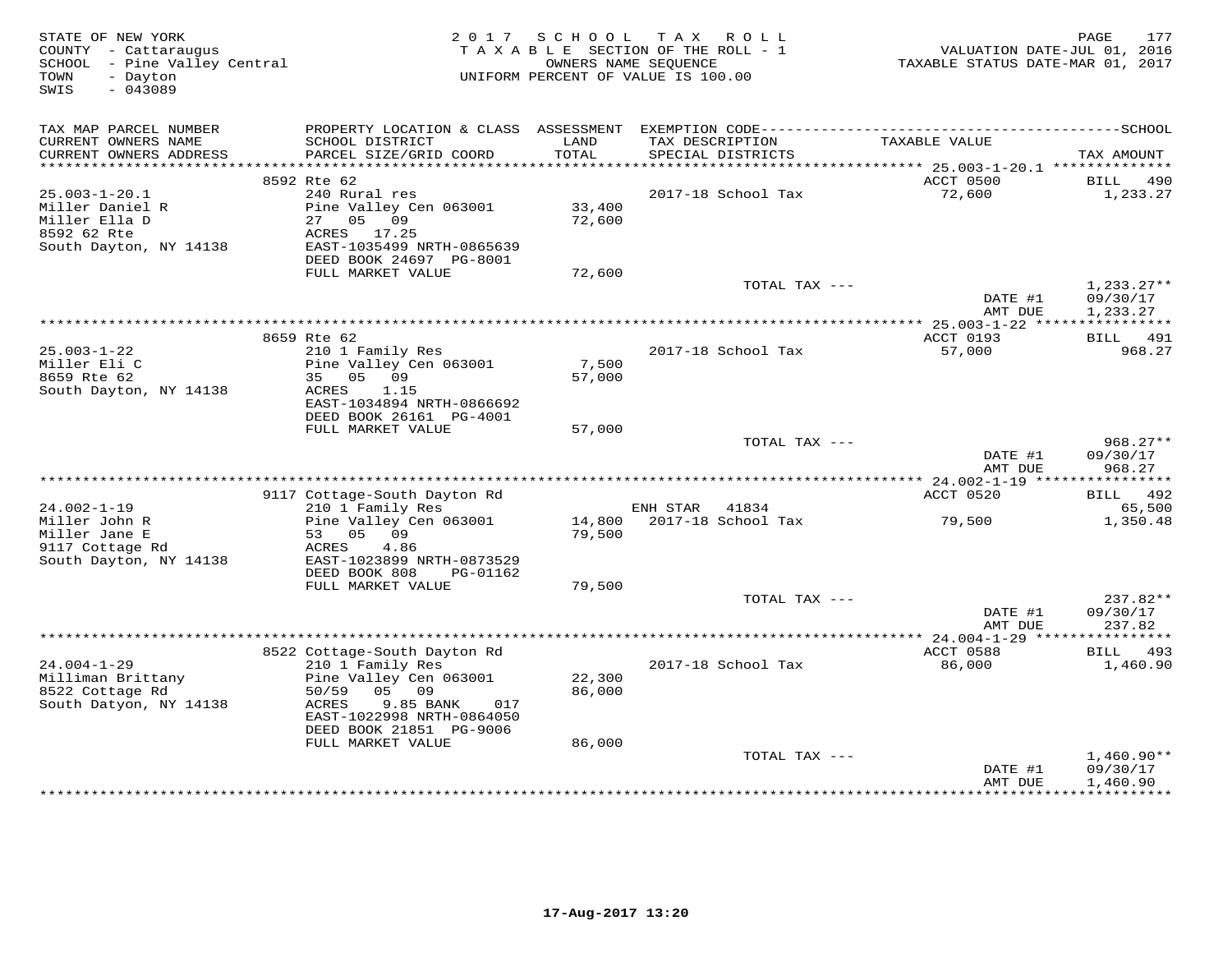| STATE OF NEW YORK<br>COUNTY - Cattaraugus<br>SCHOOL - Pine Valley Central<br>TOWN<br>- Dayton<br>SWIS<br>$-043089$ | 2 0 1 7                                                                                              | SCHOOL<br>TAXABLE SECTION OF THE ROLL - 1<br>UNIFORM PERCENT OF VALUE IS 100.00 | T A X<br>OWNERS NAME SEQUENCE | ROLL ROLL                            | VALUATION DATE-JUL 01, 2016<br>TAXABLE STATUS DATE-MAR 01, 2017 | 178<br>PAGE              |
|--------------------------------------------------------------------------------------------------------------------|------------------------------------------------------------------------------------------------------|---------------------------------------------------------------------------------|-------------------------------|--------------------------------------|-----------------------------------------------------------------|--------------------------|
| TAX MAP PARCEL NUMBER                                                                                              | PROPERTY LOCATION & CLASS ASSESSMENT EXEMPTION CODE-----------------------------------SCHOOL         |                                                                                 |                               |                                      |                                                                 |                          |
| CURRENT OWNERS NAME<br>CURRENT OWNERS ADDRESS<br>**********************                                            | SCHOOL DISTRICT<br>PARCEL SIZE/GRID COORD                                                            | LAND<br>TOTAL                                                                   |                               | TAX DESCRIPTION<br>SPECIAL DISTRICTS | TAXABLE VALUE                                                   | TAX AMOUNT               |
|                                                                                                                    | 8890 Cottage-South Dayton Rd                                                                         |                                                                                 |                               |                                      | ACCT 0313                                                       | 494<br>BILL              |
| $24.004 - 1 - 9$                                                                                                   | 210 1 Family Res                                                                                     |                                                                                 |                               | 2017-18 School Tax                   | 148,600                                                         | 2,524.30                 |
| Mitchell Keith<br>8890 Cottage Rd<br>S. Dayton, NY 14138                                                           | Pine Valley Cen 063001<br>05 09<br>52<br>land contract<br>ACRES<br>2.64<br>EAST-1024443 NRTH-0870226 | 11,300<br>148,600                                                               |                               |                                      |                                                                 |                          |
|                                                                                                                    | DEED BOOK 14134 PG-5001<br>FULL MARKET VALUE                                                         | 148,600                                                                         |                               |                                      |                                                                 |                          |
|                                                                                                                    |                                                                                                      |                                                                                 |                               | TOTAL TAX ---                        |                                                                 | $2,524.30**$             |
|                                                                                                                    |                                                                                                      |                                                                                 |                               |                                      | DATE #1<br>AMT DUE                                              | 09/30/17<br>2,524.30     |
|                                                                                                                    |                                                                                                      |                                                                                 |                               |                                      |                                                                 |                          |
|                                                                                                                    | 9010 Cottage South Dayton Rd                                                                         |                                                                                 |                               |                                      | ACCT 1305                                                       | BILL 495                 |
| $24.002 - 1 - 10.2$<br>Morey Dean H                                                                                | 312 Vac w/imprv<br>Pine Valley Cen 063001                                                            | 117,900                                                                         | AG DIST                       | 41720<br>2017-18 School Tax          |                                                                 | 60,104<br>1,277.37       |
| 9009 Cottage Rd                                                                                                    | 45/53<br>05 09                                                                                       | 135,300                                                                         |                               |                                      | 75,196                                                          |                          |
| South Dayton, NY 14138                                                                                             | ACRES 103.95<br>EAST-1026300 NRTH-0872239                                                            |                                                                                 |                               |                                      |                                                                 |                          |
| MAY BE SUBJECT TO PAYMENT                                                                                          | DEED BOOK 00997 PG-00118                                                                             |                                                                                 |                               |                                      |                                                                 |                          |
| UNDER AGDIST LAW TIL 2021                                                                                          | FULL MARKET VALUE                                                                                    | 135,300                                                                         |                               |                                      |                                                                 |                          |
|                                                                                                                    |                                                                                                      |                                                                                 |                               | TOTAL TAX ---                        | DATE #1                                                         | $1,277.37**$<br>09/30/17 |
|                                                                                                                    |                                                                                                      |                                                                                 |                               |                                      | AMT DUE                                                         | 1,277.37                 |
|                                                                                                                    |                                                                                                      |                                                                                 |                               |                                      | ************ 24.002-1-28.1 ***************                      |                          |
| $24.002 - 1 - 28.1$                                                                                                | Dye Rd<br>312 Vac w/imprv                                                                            |                                                                                 | AG DIST                       | 41720                                | ACCT 0393                                                       | BILL 496<br>19,998       |
| Morey Erwin H                                                                                                      | Pine Valley Cen 063001                                                                               | 38,000                                                                          |                               | 2017-18 School Tax                   | 19,002                                                          | 322.79                   |
| 641 Route 83                                                                                                       | 60  05  09                                                                                           | 39,000                                                                          |                               |                                      |                                                                 |                          |
| South Dayton, NY 14138                                                                                             | ACRES 44.25                                                                                          |                                                                                 |                               |                                      |                                                                 |                          |
| MAY BE SUBJECT TO PAYMENT                                                                                          | EAST-1022285 NRTH-0872336<br>DEED BOOK 00997 PG-00122                                                |                                                                                 |                               |                                      |                                                                 |                          |
| UNDER AGDIST LAW TIL 2021                                                                                          | FULL MARKET VALUE                                                                                    | 39,000                                                                          |                               |                                      |                                                                 |                          |
|                                                                                                                    |                                                                                                      |                                                                                 |                               | TOTAL TAX ---                        | DATE #1                                                         | $322.79**$<br>09/30/17   |
|                                                                                                                    |                                                                                                      |                                                                                 |                               |                                      | AMT DUE                                                         | 322.79                   |
|                                                                                                                    | Cottage Rd                                                                                           |                                                                                 |                               |                                      | ** 24.004-1-5 ****<br>ACCT 0394                                 | 497<br><b>BILL</b>       |
| $24.004 - 1 - 5$                                                                                                   | 105 Vac farmland                                                                                     |                                                                                 | AG DIST                       | 41720                                |                                                                 | 21,228                   |
| Morey Erwin H                                                                                                      | Pine Valley Cen 063001                                                                               | 35,400                                                                          |                               | 2017-18 School Tax                   | 14,172                                                          | 240.74                   |
| 641 Rte 83                                                                                                         | $^{\circ}2$ 05 09                                                                                    | 35,400                                                                          |                               |                                      |                                                                 |                          |
| South Dayton, NY 14138                                                                                             | ACRES 29.50                                                                                          |                                                                                 |                               |                                      |                                                                 |                          |
|                                                                                                                    | EAST-1025251 NRTH-0871521                                                                            |                                                                                 |                               |                                      |                                                                 |                          |
| MAY BE SUBJECT TO PAYMENT<br>UNDER AGDIST LAW TIL 2021                                                             | DEED BOOK 00997 PG-00120<br>FULL MARKET VALUE                                                        | 35,400                                                                          |                               |                                      |                                                                 |                          |
|                                                                                                                    |                                                                                                      |                                                                                 |                               | TOTAL TAX ---                        |                                                                 | $240.74**$               |
|                                                                                                                    |                                                                                                      |                                                                                 |                               |                                      | DATE #1                                                         | 09/30/17                 |
|                                                                                                                    |                                                                                                      |                                                                                 |                               |                                      | AMT DUE                                                         | 240.74                   |
|                                                                                                                    |                                                                                                      |                                                                                 |                               |                                      |                                                                 | * * * * * * * * *        |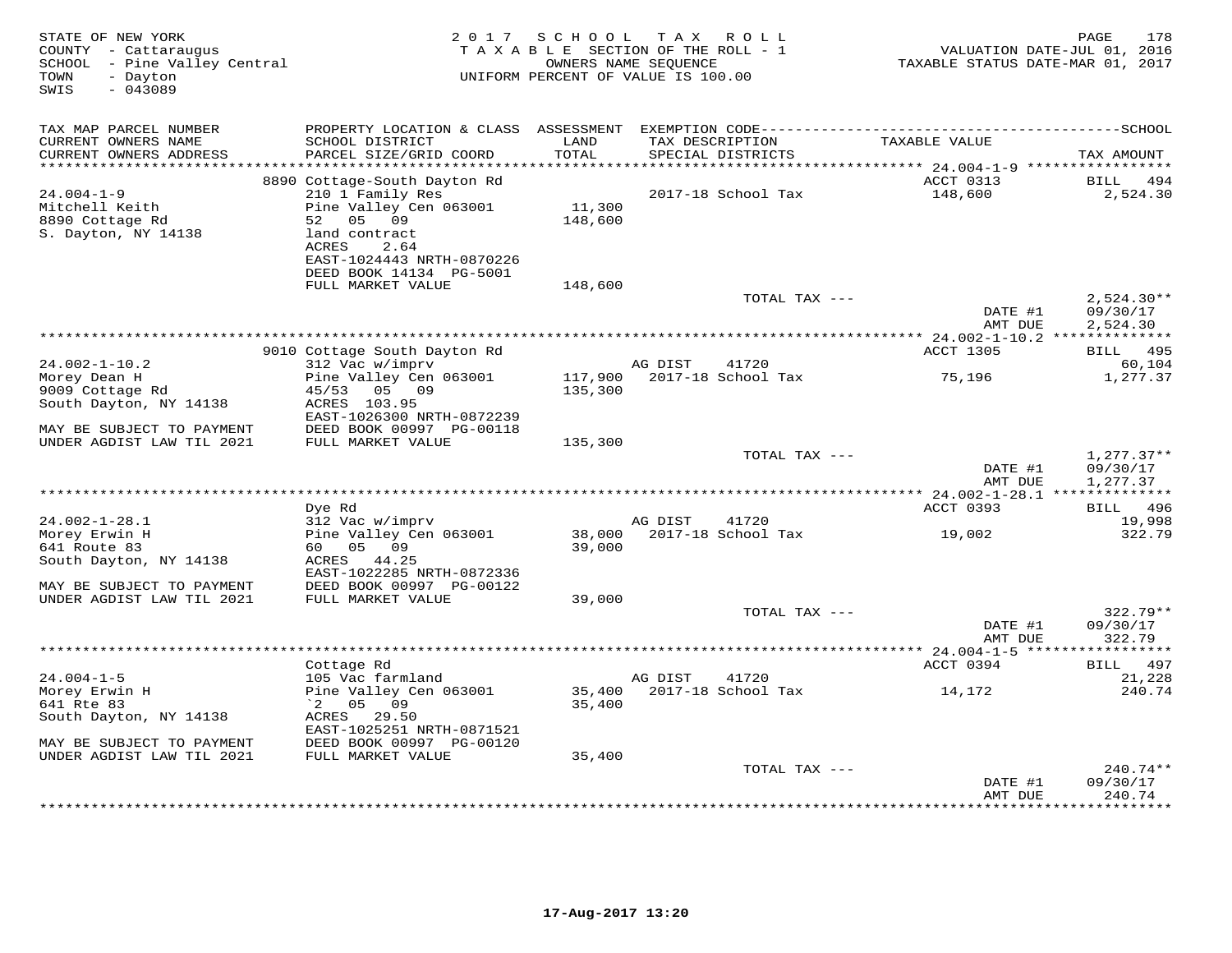| STATE OF NEW YORK<br>COUNTY - Cattaraugus<br>SCHOOL - Pine Valley Central<br>- Dayton<br>TOWN<br>$-043089$<br>SWIS |                                            | 2017 SCHOOL<br>T A X<br>R O L L<br>TAXABLE SECTION OF THE ROLL - 1<br>OWNERS NAME SEOUENCE<br>UNIFORM PERCENT OF VALUE IS 100.00 |                 |                             | 179<br>PAGE<br>VALUATION DATE-JUL 01, 2016<br>TAXABLE STATUS DATE-MAR 01, 2017 |                        |  |
|--------------------------------------------------------------------------------------------------------------------|--------------------------------------------|----------------------------------------------------------------------------------------------------------------------------------|-----------------|-----------------------------|--------------------------------------------------------------------------------|------------------------|--|
| TAX MAP PARCEL NUMBER<br>CURRENT OWNERS NAME                                                                       | SCHOOL DISTRICT                            | LAND                                                                                                                             |                 | TAX DESCRIPTION             | TAXABLE VALUE                                                                  |                        |  |
| CURRENT OWNERS ADDRESS                                                                                             | PARCEL SIZE/GRID COORD                     | TOTAL                                                                                                                            |                 | SPECIAL DISTRICTS           |                                                                                | TAX AMOUNT             |  |
|                                                                                                                    |                                            |                                                                                                                                  |                 |                             |                                                                                |                        |  |
|                                                                                                                    | 12868 Dye Rd                               |                                                                                                                                  |                 |                             | ACCT 1325                                                                      | 498<br>BILL            |  |
| $24.002 - 1 - 28.3$<br>Morey Harland A                                                                             | 210 1 Family Res<br>Pine Valley Cen 063001 | 7,400                                                                                                                            | <b>BAS STAR</b> | 41854<br>2017-18 School Tax | 125,100                                                                        | 30,000<br>2,125.10     |  |
| 12868 Dye Rd                                                                                                       | 61 05<br>09                                | 125,100                                                                                                                          |                 |                             |                                                                                |                        |  |
| South Dayton, NY 14138                                                                                             | ACRES<br>3.75                              |                                                                                                                                  |                 |                             |                                                                                |                        |  |
|                                                                                                                    | EAST-1021658 NRTH-0871956                  |                                                                                                                                  |                 |                             |                                                                                |                        |  |
|                                                                                                                    | DEED BOOK 01004 PG-00283                   |                                                                                                                                  |                 |                             |                                                                                |                        |  |
|                                                                                                                    | FULL MARKET VALUE                          | 125,100                                                                                                                          |                 |                             |                                                                                |                        |  |
|                                                                                                                    |                                            |                                                                                                                                  |                 | TOTAL TAX ---               | DATE #1                                                                        | 1,615.48**<br>09/30/17 |  |
|                                                                                                                    |                                            |                                                                                                                                  |                 |                             | AMT DUE                                                                        | 1,615.48               |  |
|                                                                                                                    |                                            |                                                                                                                                  |                 |                             | **************** 24.002-1-10.1 **************                                  |                        |  |
|                                                                                                                    | 9009 Cottage South Dayton Rd               |                                                                                                                                  |                 |                             | ACCT 0395                                                                      | <b>BILL</b> 499        |  |
| $24.002 - 1 - 10.1$                                                                                                | 312 Vac w/imprv                            |                                                                                                                                  |                 | 2017-18 School Tax          | 120,100                                                                        | 2,040.16               |  |
| Morey Marvin                                                                                                       | Pine Valley Cen 063001                     | 106,300                                                                                                                          |                 |                             |                                                                                |                        |  |
| 4303 Gates Rd<br>Jamesville, NY 13708                                                                              | 53 05 09<br>ACRES 104.30                   | 120,100                                                                                                                          |                 |                             |                                                                                |                        |  |
|                                                                                                                    | EAST-1026841 NRTH-0873615                  |                                                                                                                                  |                 |                             |                                                                                |                        |  |
|                                                                                                                    | DEED BOOK 00997 PG-00116                   |                                                                                                                                  |                 |                             |                                                                                |                        |  |
|                                                                                                                    | FULL MARKET VALUE                          | 120,100                                                                                                                          |                 |                             |                                                                                |                        |  |
|                                                                                                                    |                                            |                                                                                                                                  |                 | TOTAL TAX ---               |                                                                                | $2,040.16**$           |  |
|                                                                                                                    |                                            |                                                                                                                                  |                 |                             | DATE #1                                                                        | 09/30/17               |  |
|                                                                                                                    |                                            |                                                                                                                                  |                 |                             | AMT DUE                                                                        | 2,040.16               |  |
|                                                                                                                    | 9009 Cottage South Dayton Rd               |                                                                                                                                  |                 |                             | ACCT 1306                                                                      | BILL 500               |  |
| $24.002 - 1 - 10.3$                                                                                                | 210 1 Family Res                           |                                                                                                                                  | ENH STAR        | 41834                       |                                                                                | 51,100                 |  |
| Morey Marvin A                                                                                                     | Pine Valley Cen 063001                     |                                                                                                                                  |                 | 25,800 2017-18 School Tax   | 51,100                                                                         | 868.05                 |  |
| Morey Dean H                                                                                                       | 53 05 09                                   | 51,100                                                                                                                           |                 |                             |                                                                                |                        |  |
| 9009 Cottage Rd                                                                                                    | ACRES 12.20<br>EAST-1023724 NRTH-0871986   |                                                                                                                                  |                 |                             |                                                                                |                        |  |
| South Dayton, NY 14138                                                                                             | DEED BOOK 00997 PG-00126                   |                                                                                                                                  |                 |                             |                                                                                |                        |  |
|                                                                                                                    | FULL MARKET VALUE                          | 51,100                                                                                                                           |                 |                             |                                                                                |                        |  |
|                                                                                                                    |                                            |                                                                                                                                  |                 | TOTAL TAX ---               |                                                                                | $0.00**$               |  |
|                                                                                                                    |                                            |                                                                                                                                  |                 |                             |                                                                                |                        |  |
|                                                                                                                    | 9068 Rte 62                                |                                                                                                                                  |                 |                             | ACCT 0020                                                                      | BILL 501               |  |
| $25.001 - 1 - 20$<br>Morton Eula A                                                                                 | 210 1 Family Res                           | 7,700                                                                                                                            |                 | 2017-18 School Tax          | 37,500                                                                         | 637.02                 |  |
| Morton Ricky D                                                                                                     | Pine Valley Cen 063001<br>29<br>05<br>09   | 37,500                                                                                                                           |                 |                             |                                                                                |                        |  |
| 5069 353 Rte                                                                                                       | FRNT 380.00 DPTH 140.00                    |                                                                                                                                  |                 |                             |                                                                                |                        |  |
| Salamanca, NY 14779                                                                                                | BANK<br>012                                |                                                                                                                                  |                 |                             |                                                                                |                        |  |
|                                                                                                                    | EAST-1035172 NRTH-0873474                  |                                                                                                                                  |                 |                             |                                                                                |                        |  |
|                                                                                                                    | DEED BOOK 00978 PG-00063                   |                                                                                                                                  |                 |                             |                                                                                |                        |  |
|                                                                                                                    | FULL MARKET VALUE                          | 37,500                                                                                                                           |                 | TOTAL TAX ---               |                                                                                | 637.02**               |  |
|                                                                                                                    |                                            |                                                                                                                                  |                 |                             | DATE #1                                                                        | 09/30/17               |  |
|                                                                                                                    |                                            |                                                                                                                                  |                 |                             | AMT DUE                                                                        | 637.02                 |  |
|                                                                                                                    |                                            |                                                                                                                                  |                 |                             |                                                                                | * * * * * * * * * *    |  |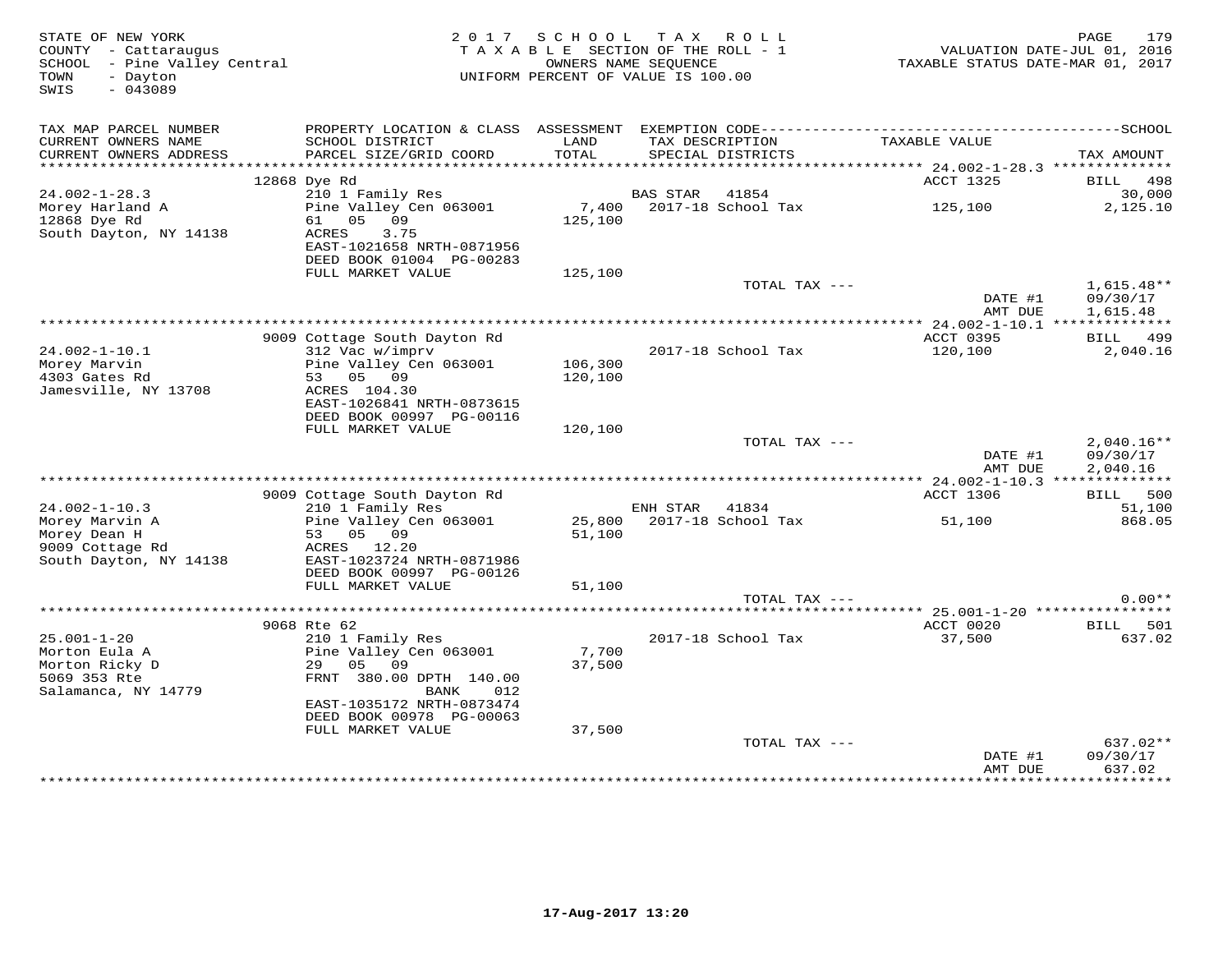| STATE OF NEW YORK<br>COUNTY - Cattaraugus<br>SCHOOL - Pine Valley Central<br>- Dayton<br>TOWN<br>$-043089$<br>SWIS | 2017                                            | SCHOOL<br>TAXABLE SECTION OF THE ROLL - 1<br>OWNERS NAME SEQUENCE<br>UNIFORM PERCENT OF VALUE IS 100.00 | T A X    | R O L L            | TAXABLE STATUS DATE-MAR 01, 2017            | 180<br>PAGE<br>VALUATION DATE-JUL 01, 2016 |
|--------------------------------------------------------------------------------------------------------------------|-------------------------------------------------|---------------------------------------------------------------------------------------------------------|----------|--------------------|---------------------------------------------|--------------------------------------------|
| TAX MAP PARCEL NUMBER                                                                                              |                                                 |                                                                                                         |          |                    |                                             |                                            |
| CURRENT OWNERS NAME                                                                                                | SCHOOL DISTRICT                                 | LAND                                                                                                    |          | TAX DESCRIPTION    | TAXABLE VALUE                               |                                            |
| CURRENT OWNERS ADDRESS<br>**************                                                                           | PARCEL SIZE/GRID COORD                          | TOTAL<br>*******                                                                                        |          | SPECIAL DISTRICTS  |                                             | TAX AMOUNT                                 |
|                                                                                                                    | 11974 Markhams Rd                               |                                                                                                         |          |                    | ****** 25.001-2-26 ***********<br>ACCT 0424 | BILL<br>502                                |
| $25.001 - 2 - 26$                                                                                                  | 210 1 Family Res                                |                                                                                                         | BAS STAR | 41854              |                                             | 30,000                                     |
| Mosher Dorothy L                                                                                                   | Pine Valley Cen 063001                          | 9,100                                                                                                   |          | 2017-18 School Tax | 92,000                                      | 1,562.82                                   |
| 11974 Markham-Wesley Rd                                                                                            | 0.5<br>09<br>29                                 | 92,000                                                                                                  |          |                    |                                             |                                            |
| Gowanda, NY 14070                                                                                                  | ACRES<br>1.71                                   |                                                                                                         |          |                    |                                             |                                            |
|                                                                                                                    | EAST-1036042 NRTH-0874188                       |                                                                                                         |          |                    |                                             |                                            |
|                                                                                                                    | DEED BOOK 01014 PG-00932<br>FULL MARKET VALUE   | 92,000                                                                                                  |          |                    |                                             |                                            |
|                                                                                                                    |                                                 |                                                                                                         |          | TOTAL TAX ---      |                                             | $1,053.21**$                               |
|                                                                                                                    |                                                 |                                                                                                         |          |                    | DATE #1                                     | 09/30/17                                   |
|                                                                                                                    |                                                 |                                                                                                         |          |                    | AMT DUE                                     | 1,053.21                                   |
|                                                                                                                    |                                                 |                                                                                                         |          |                    |                                             |                                            |
| $24.004 - 1 - 31$                                                                                                  | 8555 Cottage-South Dayton Rd<br>113 Cattle farm |                                                                                                         |          | 2017-18 School Tax | ACCT 0404<br>192,000                        | BILL 503<br>3,261.54                       |
| Mosher Kenneth R                                                                                                   | Pine Valley Cen 063001                          | 110,000                                                                                                 |          |                    |                                             |                                            |
| Mosher Barbara                                                                                                     | 05 09<br>59                                     | 192,000                                                                                                 |          |                    |                                             |                                            |
| 8555 Cottage Rd                                                                                                    | ACRES 126.00                                    |                                                                                                         |          |                    |                                             |                                            |
| South Dayton, NY 14138                                                                                             | EAST-1020457 NRTH-0864875                       |                                                                                                         |          |                    |                                             |                                            |
|                                                                                                                    | DEED BOOK 651<br>PG-00162<br>FULL MARKET VALUE  | 192,000                                                                                                 |          |                    |                                             |                                            |
|                                                                                                                    |                                                 |                                                                                                         |          | TOTAL TAX ---      |                                             | $3,261.54**$                               |
|                                                                                                                    |                                                 |                                                                                                         |          |                    | DATE #1                                     | 09/30/17                                   |
|                                                                                                                    |                                                 |                                                                                                         |          |                    | AMT DUE                                     | 3,261.54                                   |
|                                                                                                                    |                                                 |                                                                                                         |          |                    | ** 25.001-2-32.1 **************             |                                            |
| $25.001 - 2 - 32.1$                                                                                                | Rte 62<br>105 Vac farmland                      |                                                                                                         |          | 2017-18 School Tax | ACCT 0413<br>28,000                         | <b>BILL</b><br>504<br>475.64               |
| Nelson Garry L                                                                                                     | Pine Valley Cen 063001                          | 28,000                                                                                                  |          |                    |                                             |                                            |
| Nelson Gay Lynn                                                                                                    | 30 05<br>09                                     | 28,000                                                                                                  |          |                    |                                             |                                            |
| 6126 McKinley Pkwy                                                                                                 | ACRES<br>40.75                                  |                                                                                                         |          |                    |                                             |                                            |
| Hamburg, NY 14075                                                                                                  | EAST-1037851 NRTH-0876081                       |                                                                                                         |          |                    |                                             |                                            |
|                                                                                                                    | DEED BOOK 10901 PG-8001<br>FULL MARKET VALUE    | 28,000                                                                                                  |          |                    |                                             |                                            |
|                                                                                                                    |                                                 |                                                                                                         |          | TOTAL TAX ---      |                                             | 475.64**                                   |
|                                                                                                                    |                                                 |                                                                                                         |          |                    | DATE #1                                     | 09/30/17                                   |
|                                                                                                                    |                                                 |                                                                                                         |          |                    | AMT DUE                                     | 475.64                                     |
|                                                                                                                    |                                                 |                                                                                                         |          |                    |                                             | ********                                   |
| $34.001 - 1 - 28.1$                                                                                                | 12011 Rte 322<br>311 Res vac land               |                                                                                                         |          | 2017-18 School Tax | ACCT 0361<br>13,400                         | BILL<br>505<br>227.63                      |
| Nicholas John E                                                                                                    | Pine Valley Cen 063001                          | 13,400                                                                                                  |          |                    |                                             |                                            |
| Nicholas Linda A                                                                                                   | 33<br>05<br>09                                  | 13,400                                                                                                  |          |                    |                                             |                                            |
| 6940 Bailey Hill Rd                                                                                                | ACRES<br>3.95                                   |                                                                                                         |          |                    |                                             |                                            |
| Cattaraugus, NY 14719                                                                                              | EAST-1034844 NRTH-0859189                       |                                                                                                         |          |                    |                                             |                                            |
|                                                                                                                    | DEED BOOK 559<br>PG-2001<br>FULL MARKET VALUE   | 13,400                                                                                                  |          |                    |                                             |                                            |
|                                                                                                                    |                                                 |                                                                                                         |          | TOTAL TAX ---      |                                             | $227.63**$                                 |
|                                                                                                                    |                                                 |                                                                                                         |          |                    | DATE #1                                     | 09/30/17                                   |
|                                                                                                                    |                                                 |                                                                                                         |          |                    | AMT DUE                                     | 227.63<br>* * * * * * * * *                |
|                                                                                                                    |                                                 |                                                                                                         |          |                    | **********                                  |                                            |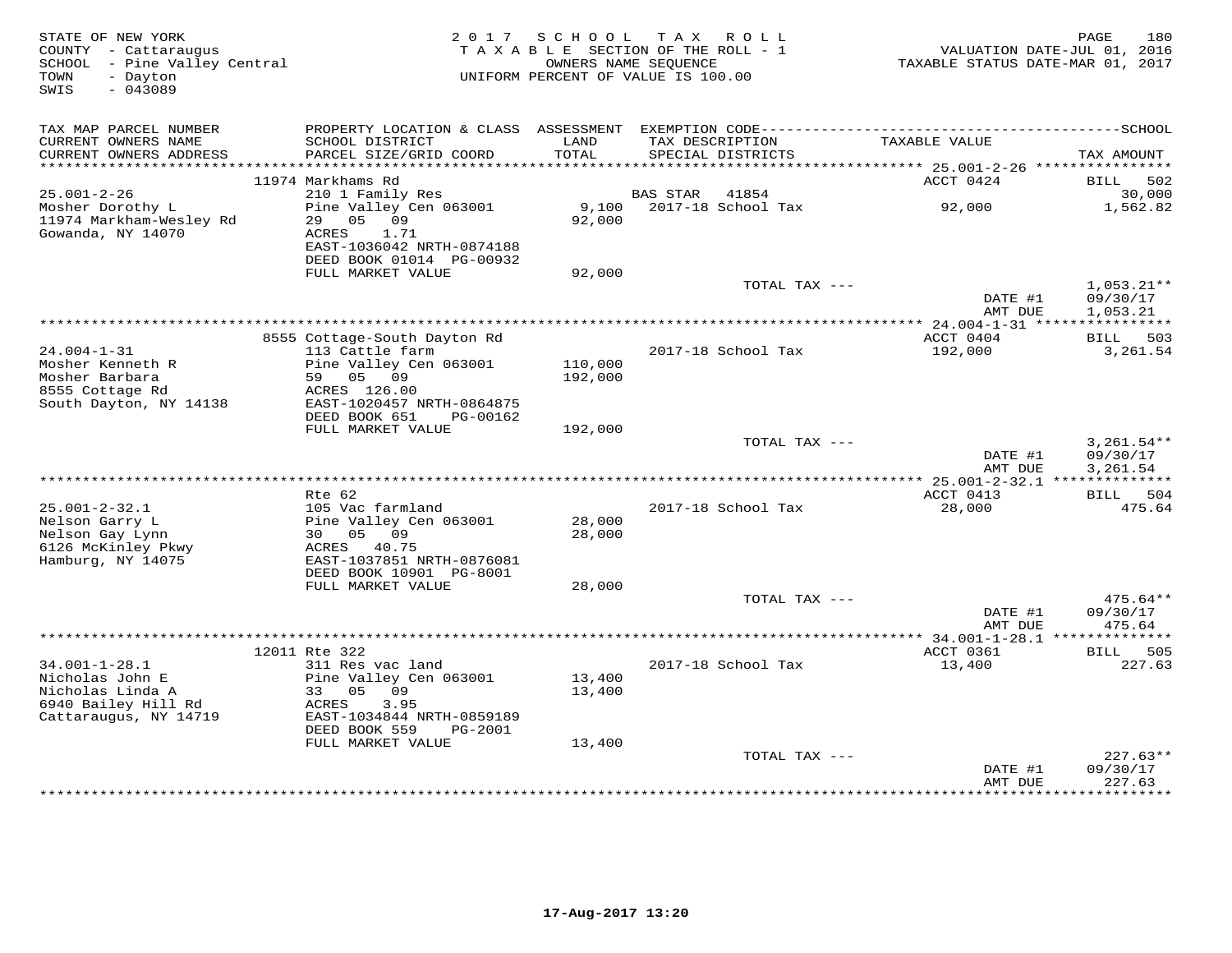| STATE OF NEW YORK<br>COUNTY - Cattaraugus<br>SCHOOL - Pine Valley Central<br>- Dayton<br>TOWN<br>SWIS<br>$-043089$ | 2 0 1 7                                                | SCHOOL TAX ROLL<br>TAXABLE SECTION OF THE ROLL - 1<br>OWNERS NAME SEQUENCE<br>UNIFORM PERCENT OF VALUE IS 100.00 |                              |                    | VALUATION DATE-JUL 01, 2016<br>TAXABLE STATUS DATE-MAR 01, 2017 | 181<br>PAGE             |
|--------------------------------------------------------------------------------------------------------------------|--------------------------------------------------------|------------------------------------------------------------------------------------------------------------------|------------------------------|--------------------|-----------------------------------------------------------------|-------------------------|
| TAX MAP PARCEL NUMBER<br>CURRENT OWNERS NAME                                                                       | SCHOOL DISTRICT                                        | LAND                                                                                                             |                              | TAX DESCRIPTION    | TAXABLE VALUE                                                   |                         |
| CURRENT OWNERS ADDRESS<br>***********************                                                                  | PARCEL SIZE/GRID COORD                                 | TOTAL                                                                                                            |                              | SPECIAL DISTRICTS  |                                                                 | TAX AMOUNT              |
|                                                                                                                    | Rte 322                                                |                                                                                                                  |                              |                    | ACCT 0498                                                       | 506<br>BILL             |
| $33.002 - 1 - 12$                                                                                                  | 105 Vac farmland                                       |                                                                                                                  | AG DIST                      | 41720              |                                                                 | 23,108                  |
| Nobles Nelson B                                                                                                    | Pine Valley Cen 063001                                 | 37,300                                                                                                           |                              | 2017-18 School Tax | 14,192                                                          | 241.08                  |
| 7724 83 Rte                                                                                                        | 05<br>09<br>58                                         | 37,300                                                                                                           |                              |                    |                                                                 |                         |
| South Dayton, NY 14138                                                                                             | ACRES<br>32.78                                         |                                                                                                                  |                              |                    |                                                                 |                         |
|                                                                                                                    | EAST-1025802 NRTH-0859967                              |                                                                                                                  |                              |                    |                                                                 |                         |
| MAY BE SUBJECT TO PAYMENT                                                                                          | DEED BOOK 25688 PG-9002                                |                                                                                                                  |                              |                    |                                                                 |                         |
| UNDER AGDIST LAW TIL 2021                                                                                          | FULL MARKET VALUE                                      | 37,300                                                                                                           |                              |                    |                                                                 |                         |
|                                                                                                                    |                                                        |                                                                                                                  |                              | TOTAL TAX ---      | DATE #1                                                         | 241.08**<br>09/30/17    |
|                                                                                                                    |                                                        |                                                                                                                  |                              |                    | AMT DUE                                                         | 241.08                  |
|                                                                                                                    |                                                        | *********************************                                                                                |                              |                    | **** 34.001-1-35.2 ***************                              |                         |
|                                                                                                                    | Rte 322                                                |                                                                                                                  |                              |                    | ACCT 1175                                                       | 507<br><b>BILL</b>      |
| $34.001 - 1 - 35.2$                                                                                                | 312 Vac w/imprv                                        |                                                                                                                  |                              | 2017-18 School Tax | 31,800                                                          | 540.19                  |
| O'Donnell Joseph C                                                                                                 | Pine Valley Cen 063001                                 | 31,800                                                                                                           |                              |                    |                                                                 |                         |
| 218 Cumberland Ave                                                                                                 | 34 05 09                                               | 31,800                                                                                                           |                              |                    |                                                                 |                         |
| Buffalo, NY 14220                                                                                                  | ACRES 16.20                                            |                                                                                                                  |                              |                    |                                                                 |                         |
|                                                                                                                    | EAST-1031719 NRTH-0859945                              |                                                                                                                  |                              |                    |                                                                 |                         |
|                                                                                                                    | DEED BOOK 24135 PG-2002                                |                                                                                                                  |                              |                    |                                                                 |                         |
|                                                                                                                    | FULL MARKET VALUE                                      | 31,800                                                                                                           |                              | TOTAL TAX ---      |                                                                 | 540.19**                |
|                                                                                                                    |                                                        |                                                                                                                  |                              |                    | DATE #1                                                         | 09/30/17                |
|                                                                                                                    |                                                        |                                                                                                                  |                              |                    | AMT DUE                                                         | 540.19                  |
|                                                                                                                    |                                                        |                                                                                                                  |                              |                    |                                                                 |                         |
|                                                                                                                    | 12012 Dole St                                          |                                                                                                                  |                              |                    | ACCT 0017                                                       | BILL<br>508             |
| $25.001 - 1 - 12$                                                                                                  | 210 1 Family Res                                       |                                                                                                                  | ENH STAR 41834               |                    |                                                                 | 65,500                  |
| Osterstuck Judy A                                                                                                  | Pine Valley Cen 063001                                 | 13,800                                                                                                           |                              | 2017-18 School Tax | 70,000                                                          | 1,189.10                |
| 12012 Dole St                                                                                                      | 05 09<br>29/37                                         | 70,000                                                                                                           |                              |                    |                                                                 |                         |
| South Dayton, NY 14138                                                                                             | 4.23 BANK<br><b>ACRES</b><br>017                       |                                                                                                                  |                              |                    |                                                                 |                         |
|                                                                                                                    | EAST-1035207 NRTH-0874095<br>DEED BOOK 861<br>PG-00738 |                                                                                                                  |                              |                    |                                                                 |                         |
|                                                                                                                    | FULL MARKET VALUE                                      | 70,000                                                                                                           |                              |                    |                                                                 |                         |
|                                                                                                                    |                                                        |                                                                                                                  |                              | TOTAL TAX ---      |                                                                 | $76.44**$               |
|                                                                                                                    |                                                        |                                                                                                                  |                              |                    | DATE #1                                                         | 09/30/17                |
|                                                                                                                    |                                                        |                                                                                                                  |                              |                    | AMT DUE                                                         | 76.44                   |
|                                                                                                                    |                                                        |                                                                                                                  |                              |                    |                                                                 | ********                |
|                                                                                                                    | 8793 Rte 62                                            |                                                                                                                  |                              |                    | ACCT 0436                                                       | 509<br>BILL             |
| $25.003 - 1 - 24$                                                                                                  | 112 Dairy farm                                         |                                                                                                                  | AG BLDG                      | 41700              |                                                                 | 5,100                   |
| Pagett James N                                                                                                     | Pine Valley Cen 063001                                 | 185,000 AG BLDG                                                                                                  |                              | 41700              |                                                                 | 29,500                  |
| 8793 Rte 62                                                                                                        | 05 09<br>36                                            | 221,000 AG DIST                                                                                                  |                              | 41720              |                                                                 | 0                       |
| South Dayton, NY 14138                                                                                             | ACRES 219.50<br>EAST-1033060 NRTH-0868742              |                                                                                                                  | SILO T/C/S 42100<br>BAS STAR | 41854              |                                                                 | 4,000<br>30,000         |
| MAY BE SUBJECT TO PAYMENT                                                                                          | DEED BOOK 00997 PG-00685                               |                                                                                                                  |                              | 2017-18 School Tax | 182,400                                                         | 3,098.46                |
| UNDER AGDIST LAW TIL 2022                                                                                          | FULL MARKET VALUE                                      | 221,000                                                                                                          |                              |                    |                                                                 |                         |
|                                                                                                                    |                                                        |                                                                                                                  |                              | TOTAL TAX ---      |                                                                 | $2,588.85**$            |
|                                                                                                                    |                                                        |                                                                                                                  |                              |                    | DATE #1                                                         | 09/30/17                |
|                                                                                                                    |                                                        |                                                                                                                  |                              |                    | AMT DUE                                                         | 2,588.85                |
|                                                                                                                    |                                                        |                                                                                                                  |                              |                    | ************                                                    | * * * * * * * * * * * * |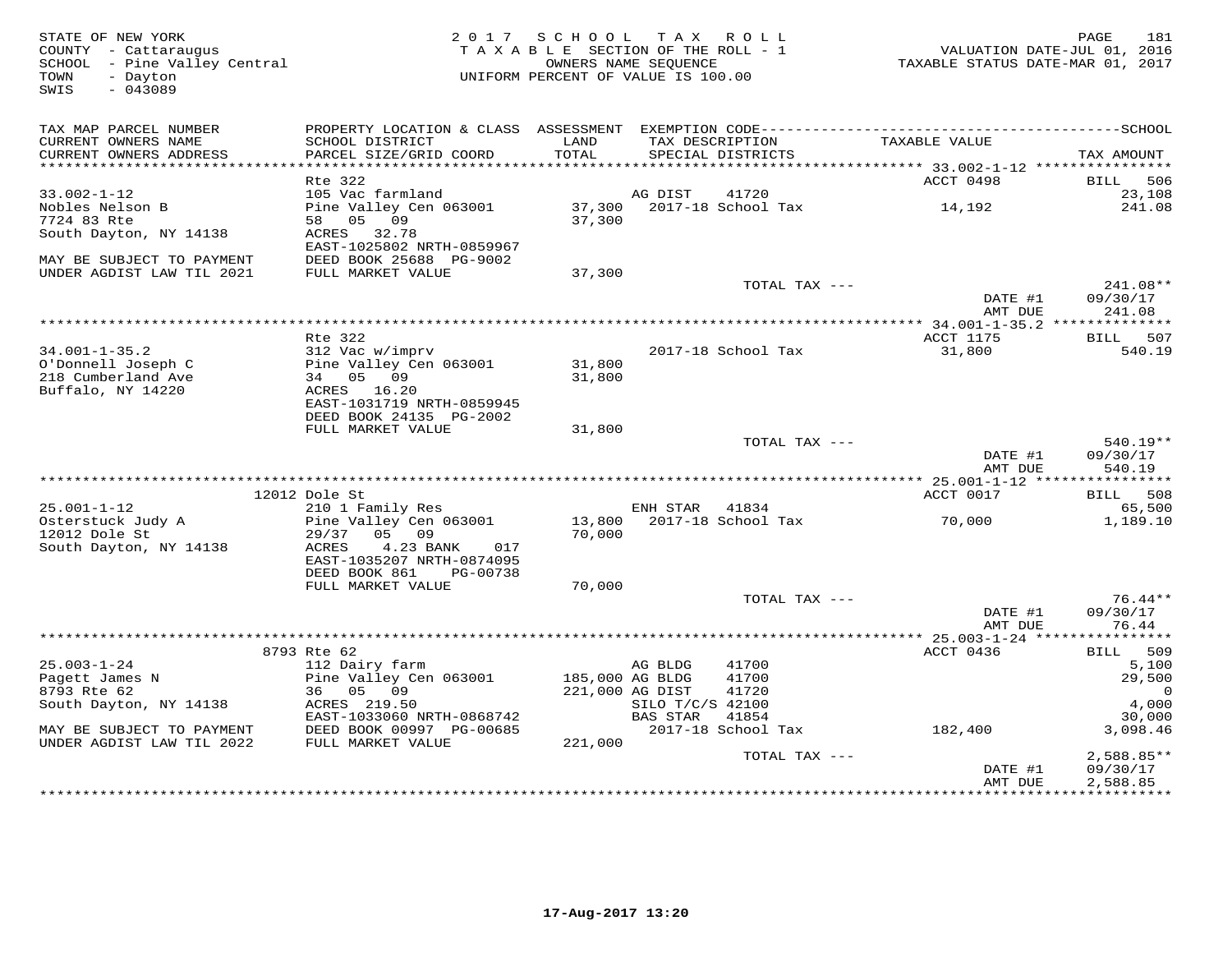| STATE OF NEW YORK<br>COUNTY - Cattaraugus<br>SCHOOL - Pine Valley Central<br>TOWN<br>- Dayton<br>$-043089$<br>SWIS | 2 0 1 7                                                | SCHOOL<br>T A X A B L E SECTION OF THE ROLL - 1<br>UNIFORM PERCENT OF VALUE IS 100.00 | T A X<br>OWNERS NAME SEQUENCE       | R O L L                   | VALUATION DATE-JUL 01, 2016<br>TAXABLE STATUS DATE-MAR 01, 2017                              | PAGE<br>182              |
|--------------------------------------------------------------------------------------------------------------------|--------------------------------------------------------|---------------------------------------------------------------------------------------|-------------------------------------|---------------------------|----------------------------------------------------------------------------------------------|--------------------------|
| TAX MAP PARCEL NUMBER                                                                                              |                                                        |                                                                                       |                                     |                           | PROPERTY LOCATION & CLASS ASSESSMENT EXEMPTION CODE-----------------------------------SCHOOL |                          |
| CURRENT OWNERS NAME<br>CURRENT OWNERS ADDRESS                                                                      | SCHOOL DISTRICT<br>PARCEL SIZE/GRID COORD              | LAND<br>TOTAL                                                                         | TAX DESCRIPTION                     | SPECIAL DISTRICTS         | TAXABLE VALUE                                                                                | TAX AMOUNT               |
|                                                                                                                    |                                                        |                                                                                       |                                     |                           |                                                                                              |                          |
|                                                                                                                    | 9047 Rte 62                                            |                                                                                       |                                     |                           | ACCT 0101                                                                                    | 510<br>BILL              |
| $25.001 - 1 - 25$<br>Pagett Phillip                                                                                | 112 Dairy farm<br>Pine Valley Cen 063001               |                                                                                       | AG DIST<br>220,900 SILO T/C/S 42100 | 41720                     |                                                                                              | 121,903<br>5,000         |
| Pagett Catherine                                                                                                   | 27/36/37<br>05<br>09                                   |                                                                                       | 332,300 ENH STAR                    | 41834                     |                                                                                              | 65,500                   |
| 9047 Rte 62                                                                                                        | ACRES 198.63                                           |                                                                                       |                                     | 2017-18 School Tax        | 205,397                                                                                      | 3,489.12                 |
| South Dayton, NY 14138                                                                                             | EAST-1033916 NRTH-0871357<br>DEED BOOK 810<br>PG-00727 |                                                                                       |                                     |                           |                                                                                              |                          |
| MAY BE SUBJECT TO PAYMENT<br>UNDER AGDIST LAW TIL 2021                                                             | FULL MARKET VALUE                                      | 332,300                                                                               |                                     |                           |                                                                                              |                          |
|                                                                                                                    |                                                        |                                                                                       |                                     | TOTAL TAX ---             | DATE #1                                                                                      | $2,376.46**$<br>09/30/17 |
|                                                                                                                    |                                                        |                                                                                       |                                     |                           | AMT DUE                                                                                      | 2,376.46                 |
|                                                                                                                    |                                                        |                                                                                       |                                     |                           |                                                                                              |                          |
| $25.003 - 1 - 26$                                                                                                  | Rte 62<br>105 Vac farmland                             |                                                                                       | AG DIST                             | 41720                     | ACCT 0435                                                                                    | 511<br>BILL<br>17,632    |
| Pagett Phillip                                                                                                     | Pine Valley Cen 063001                                 | 32,100                                                                                |                                     | 2017-18 School Tax        | 14,468                                                                                       | 245.77                   |
| Pagett Catherine                                                                                                   | 28 05 09                                               | 32,100                                                                                |                                     |                           |                                                                                              |                          |
| 9047 Us Rte 62                                                                                                     | ACRES<br>50.41                                         |                                                                                       |                                     |                           |                                                                                              |                          |
| South Dayton, NY 14138                                                                                             | EAST-1036536 NRTH-0867856<br>DEED BOOK 00961 PG-01189  |                                                                                       |                                     |                           |                                                                                              |                          |
| MAY BE SUBJECT TO PAYMENT                                                                                          | FULL MARKET VALUE                                      | 32,100                                                                                |                                     |                           |                                                                                              |                          |
| UNDER AGDIST LAW TIL 2021                                                                                          |                                                        |                                                                                       |                                     |                           |                                                                                              |                          |
|                                                                                                                    |                                                        |                                                                                       |                                     | TOTAL TAX ---             | DATE #1                                                                                      | $245.77**$<br>09/30/17   |
|                                                                                                                    |                                                        |                                                                                       |                                     |                           | AMT DUE                                                                                      | 245.77                   |
|                                                                                                                    | Rte 62                                                 |                                                                                       |                                     |                           | ACCT 0099                                                                                    | 512<br>BILL              |
| $25.001 - 1 - 26$                                                                                                  | 105 Vac farmland                                       |                                                                                       | AG DIST                             | 41720                     |                                                                                              | 5,602                    |
| Pagett Phillip C                                                                                                   | Pine Valley Cen 063001                                 | 14,200                                                                                |                                     | 2017-18 School Tax        | 8,598                                                                                        | 146.06                   |
| Pagett Catherine J                                                                                                 | 09<br>37 05                                            | 14,200                                                                                |                                     |                           |                                                                                              |                          |
| 9047 Rte 62                                                                                                        | ACRES<br>10.47                                         |                                                                                       |                                     |                           |                                                                                              |                          |
| South Dayton, NY 14138                                                                                             | EAST-1034705 NRTH-0873549<br>DEED BOOK 810<br>PG-00727 |                                                                                       |                                     |                           |                                                                                              |                          |
| MAY BE SUBJECT TO PAYMENT                                                                                          | FULL MARKET VALUE                                      | 14,200                                                                                |                                     |                           |                                                                                              |                          |
| UNDER AGDIST LAW TIL 2021                                                                                          |                                                        |                                                                                       |                                     |                           |                                                                                              |                          |
|                                                                                                                    |                                                        |                                                                                       |                                     | TOTAL TAX ---             |                                                                                              | 146.06**                 |
|                                                                                                                    |                                                        |                                                                                       |                                     |                           | DATE #1<br>AMT DUE                                                                           | 09/30/17<br>146.06       |
|                                                                                                                    |                                                        |                                                                                       |                                     |                           |                                                                                              | * * * * * * * * *        |
|                                                                                                                    | Cottage Markham Rd                                     |                                                                                       |                                     |                           | ACCT 0439                                                                                    | BILL<br>513              |
| $25.001 - 1 - 34$                                                                                                  | 105 Vac farmland                                       |                                                                                       | AG DIST                             | 41720                     |                                                                                              | 24,566                   |
| Pagett Phillip C                                                                                                   | Pine Valley Cen 063001                                 |                                                                                       |                                     | 40,200 2017-18 School Tax | 15,634                                                                                       | 265.58                   |
| Pagett Catherine J                                                                                                 | 37 05<br>09                                            | 40,200                                                                                |                                     |                           |                                                                                              |                          |
| 9047 Us Rte 62                                                                                                     | ACRES<br>32.41                                         |                                                                                       |                                     |                           |                                                                                              |                          |
| South Dayton, NY 14138                                                                                             | EAST-1032064 NRTH-0874731<br>DEED BOOK 850<br>PG-00464 |                                                                                       |                                     |                           |                                                                                              |                          |
| MAY BE SUBJECT TO PAYMENT                                                                                          | FULL MARKET VALUE                                      | 40,200                                                                                |                                     |                           |                                                                                              |                          |
| UNDER AGDIST LAW TIL 2021                                                                                          |                                                        |                                                                                       |                                     | TOTAL TAX ---             |                                                                                              | $265.58**$               |
|                                                                                                                    |                                                        |                                                                                       |                                     |                           | DATE #1                                                                                      | 09/30/17                 |
|                                                                                                                    |                                                        |                                                                                       |                                     |                           | AMT DUE                                                                                      | 265.58                   |
|                                                                                                                    |                                                        |                                                                                       |                                     |                           |                                                                                              |                          |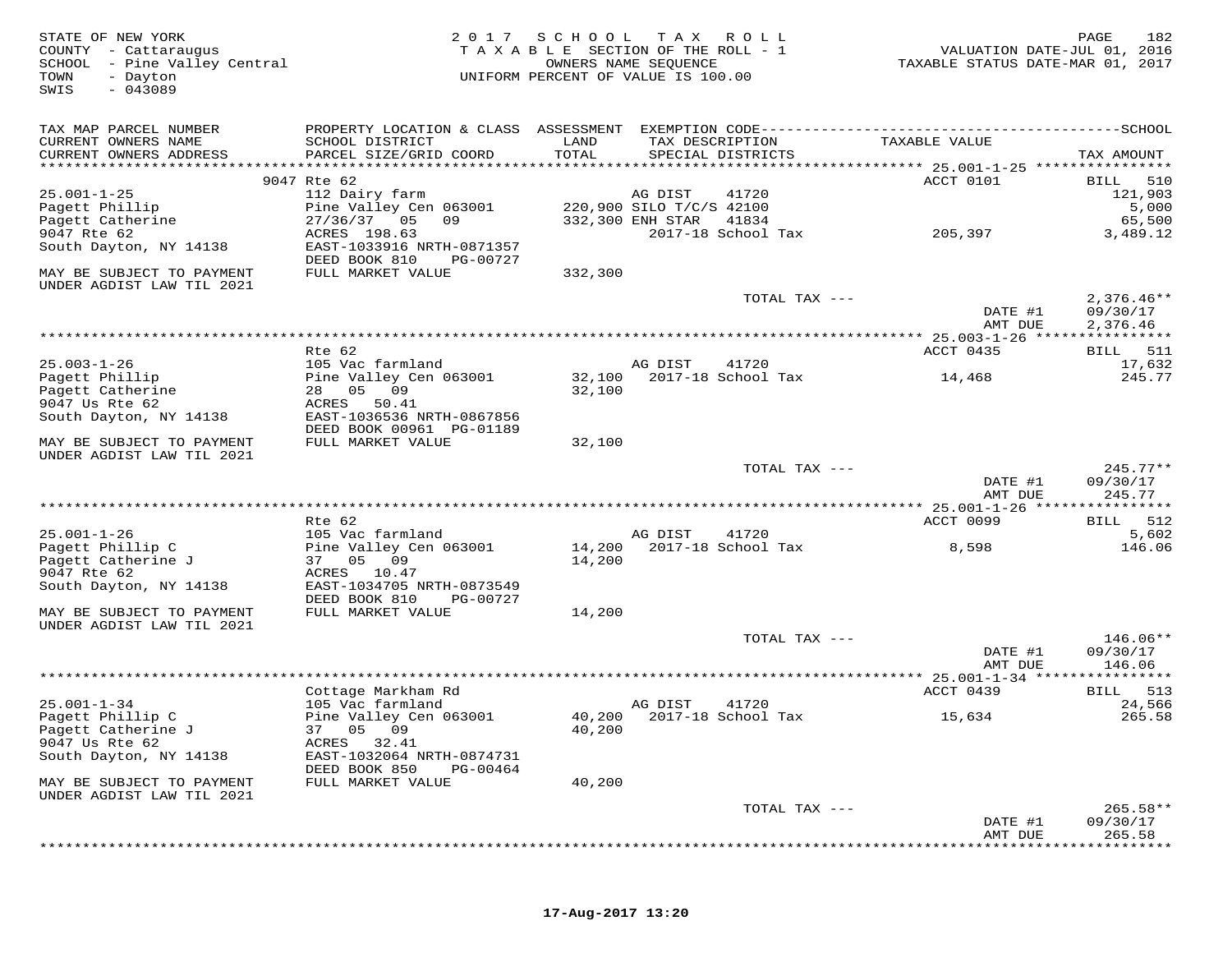| STATE OF NEW YORK<br>COUNTY - Cattaraugus<br>SCHOOL - Pine Valley Central<br>- Dayton<br>TOWN<br>$-043089$<br>SWIS | 2 0 1 7                                                                               | SCHOOL TAX ROLL<br>TAXABLE SECTION OF THE ROLL - 1<br>UNIFORM PERCENT OF VALUE IS 100.00 | OWNERS NAME SEQUENCE    |                    | VALUATION DATE-JUL 01, 2016<br>TAXABLE STATUS DATE-MAR 01, 2017 | 183<br>PAGE                    |
|--------------------------------------------------------------------------------------------------------------------|---------------------------------------------------------------------------------------|------------------------------------------------------------------------------------------|-------------------------|--------------------|-----------------------------------------------------------------|--------------------------------|
| TAX MAP PARCEL NUMBER<br>CURRENT OWNERS NAME                                                                       | SCHOOL DISTRICT                                                                       | LAND                                                                                     |                         | TAX DESCRIPTION    | TAXABLE VALUE                                                   |                                |
| CURRENT OWNERS ADDRESS                                                                                             | PARCEL SIZE/GRID COORD                                                                | TOTAL<br>* * * * * *                                                                     |                         | SPECIAL DISTRICTS  | ****** 25.003-1-21 ***                                          | TAX AMOUNT                     |
|                                                                                                                    | 8514 Rte 62                                                                           |                                                                                          |                         |                    | ACCT 0434                                                       | 514<br>BILL                    |
| $25.003 - 1 - 21$                                                                                                  | 105 Vac farmland                                                                      |                                                                                          | AG DIST                 | 41720              |                                                                 | 70,584                         |
| Pagett Phillip C<br>Pagett Cathrine J<br>9047 Rte 62<br>South Dayton, NY 14138                                     | Pine Valley Cen 063001<br>27<br>05<br>09<br>ACRES 131.60<br>EAST-1037098 NRTH-0866781 | 116,900<br>116,900                                                                       |                         | 2017-18 School Tax | 46,316                                                          | 786.78                         |
| MAY BE SUBJECT TO PAYMENT                                                                                          | DEED BOOK 00961 PG-01189<br>FULL MARKET VALUE                                         | 116,900                                                                                  |                         |                    |                                                                 |                                |
| UNDER AGDIST LAW TIL 2021                                                                                          |                                                                                       |                                                                                          |                         |                    |                                                                 |                                |
|                                                                                                                    |                                                                                       |                                                                                          |                         | TOTAL TAX ---      | DATE #1<br>AMT DUE                                              | 786.78**<br>09/30/17<br>786.78 |
|                                                                                                                    |                                                                                       |                                                                                          |                         |                    |                                                                 |                                |
|                                                                                                                    | 8788 Rte 62                                                                           |                                                                                          |                         |                    | ACCT 0440                                                       | 515<br>BILL                    |
| $25.003 - 1 - 27.1$                                                                                                | 112 Dairy farm                                                                        |                                                                                          | AG DIST                 | 41720              |                                                                 | 39,620                         |
| Pagett Phillip C                                                                                                   | Pine Valley Cen 063001                                                                |                                                                                          | 65,600 SILO T/C/S 42100 |                    |                                                                 | 1,000                          |
| 9047 Rte 62                                                                                                        | 05 09<br>28                                                                           | 110,800                                                                                  |                         | 2017-18 School Tax | 70,180                                                          | 1,192.16                       |
| South Dayton, NY 14138                                                                                             | 49.69<br>ACRES<br>EAST-1036573 NRTH-0868594                                           |                                                                                          |                         |                    |                                                                 |                                |
| MAY BE SUBJECT TO PAYMENT<br>UNDER AGDIST LAW TIL 2021                                                             | DEED BOOK 00770 PG-00291<br>FULL MARKET VALUE                                         | 110,800                                                                                  |                         |                    |                                                                 |                                |
|                                                                                                                    |                                                                                       |                                                                                          |                         | TOTAL TAX ---      |                                                                 | $1,192.16**$                   |
|                                                                                                                    |                                                                                       |                                                                                          |                         |                    | DATE #1<br>AMT DUE                                              | 09/30/17<br>1,192.16           |
|                                                                                                                    |                                                                                       |                                                                                          |                         |                    |                                                                 |                                |
|                                                                                                                    | Rte 62                                                                                |                                                                                          |                         |                    | ACCT 1030                                                       | 516<br><b>BILL</b>             |
| $25.003 - 1 - 27.2$                                                                                                | 105 Vac farmland                                                                      |                                                                                          | AG DIST                 | 41720              |                                                                 | 38,714                         |
| Pagett Phillip C<br>9047 Us Rte 62<br>South Dayton, NY 14138                                                       | Pine Valley Cen 063001<br>05<br>09<br>28<br>ACRES 87.87                               | 71,500<br>71,500                                                                         |                         | 2017-18 School Tax | 32,786                                                          | 556.94                         |
| MAY BE SUBJECT TO PAYMENT                                                                                          | EAST-1035837 NRTH-0870261<br>DEED BOOK 00770 PG-00291                                 |                                                                                          |                         |                    |                                                                 |                                |
| UNDER AGDIST LAW TIL 2021                                                                                          | FULL MARKET VALUE                                                                     | 71,500                                                                                   |                         |                    |                                                                 |                                |
|                                                                                                                    |                                                                                       |                                                                                          |                         | TOTAL TAX ---      | DATE #1                                                         | $556.94**$<br>09/30/17         |
|                                                                                                                    |                                                                                       |                                                                                          |                         |                    | AMT DUE                                                         | 556.94                         |
|                                                                                                                    | 11705 E Leon Rd                                                                       |                                                                                          |                         |                    | ** 34.001-1-16 ***:<br>ACCT 0432                                | 517<br>BILL                    |
| $34.001 - 1 - 16$                                                                                                  | 271 Mfg housings                                                                      |                                                                                          | <b>BAS STAR</b>         | 41854              |                                                                 | 30,000                         |
| Pasinski Joseph P                                                                                                  | Pine Valley Cen 063001                                                                | 10,000                                                                                   |                         | 2017-18 School Tax | 35,000                                                          | 594.55                         |
| 11705 E Leon Rd                                                                                                    | 17 05<br>09                                                                           | 35,000                                                                                   |                         |                    |                                                                 |                                |
| Cattaraugus, NY 14719                                                                                              | ACRES<br>7.88<br>EAST-1039571 NRTH-0855714                                            |                                                                                          |                         |                    |                                                                 |                                |
|                                                                                                                    | DEED BOOK 1032<br>PG-1076                                                             |                                                                                          |                         |                    |                                                                 |                                |
|                                                                                                                    | FULL MARKET VALUE                                                                     | 35,000                                                                                   |                         |                    |                                                                 |                                |
|                                                                                                                    |                                                                                       |                                                                                          |                         | TOTAL TAX ---      |                                                                 | $84.94**$                      |
|                                                                                                                    |                                                                                       |                                                                                          |                         |                    | DATE #1<br>AMT DUE                                              | 09/30/17<br>84.94              |
|                                                                                                                    |                                                                                       |                                                                                          |                         |                    |                                                                 | * * * * * * * *                |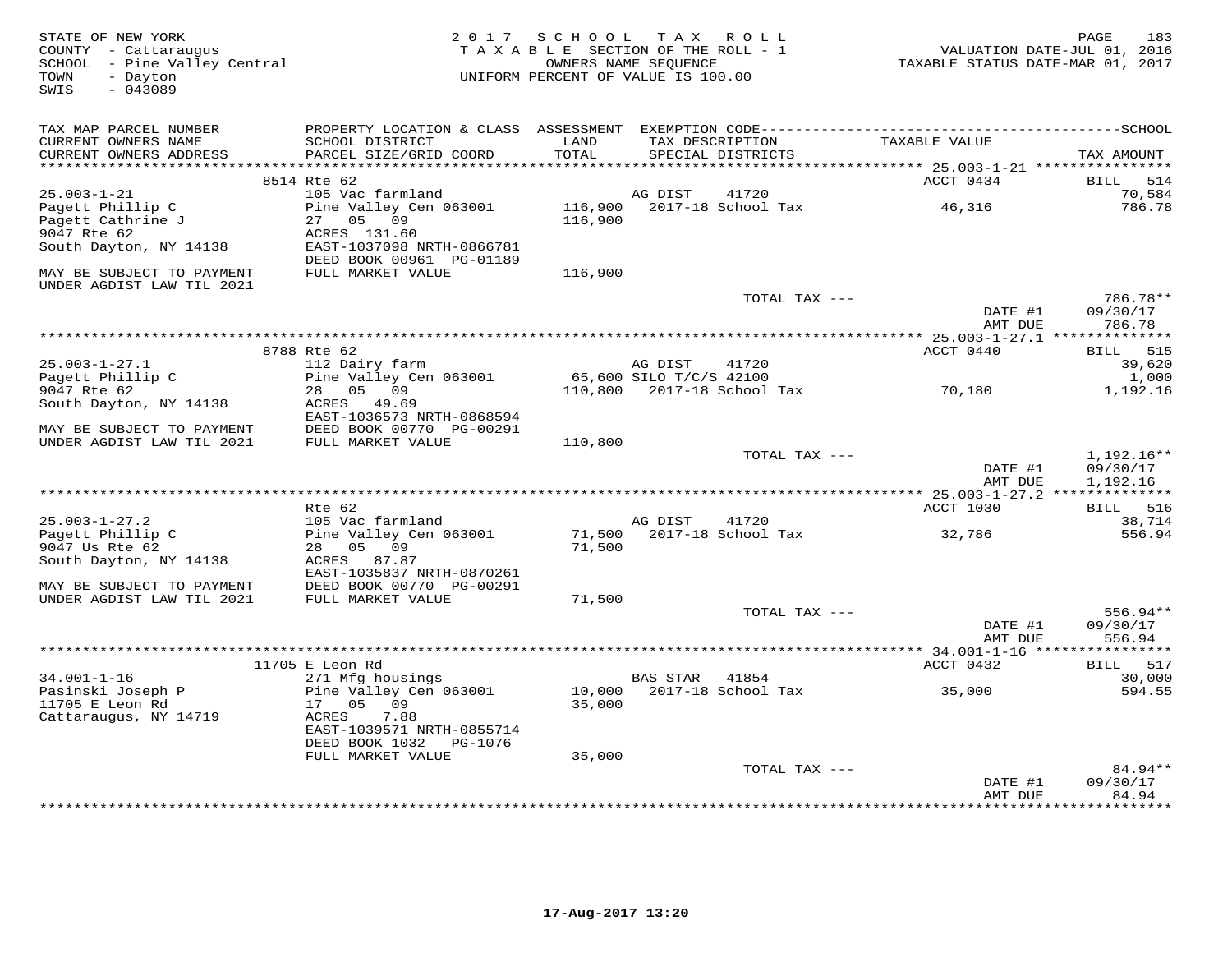| STATE OF NEW YORK<br>COUNTY - Cattaraugus<br>SCHOOL - Pine Valley Central<br>TOWN<br>- Dayton<br>$-043089$<br>SWIS |                                                                                                                                         | 2017 SCHOOL      | TAX ROLL<br>TAXABLE SECTION OF THE ROLL - 1<br>OWNERS NAME SEQUENCE<br>UNIFORM PERCENT OF VALUE IS 100.00 | TAXABLE STATUS DATE-MAR 01, 2017 | 184<br>PAGE<br>VALUATION DATE-JUL 01, 2016 |
|--------------------------------------------------------------------------------------------------------------------|-----------------------------------------------------------------------------------------------------------------------------------------|------------------|-----------------------------------------------------------------------------------------------------------|----------------------------------|--------------------------------------------|
| TAX MAP PARCEL NUMBER<br>CURRENT OWNERS NAME<br>CURRENT OWNERS ADDRESS                                             | SCHOOL DISTRICT<br>PARCEL SIZE/GRID COORD                                                                                               | LAND<br>TOTAL    | TAX DESCRIPTION<br>SPECIAL DISTRICTS                                                                      | TAXABLE VALUE                    | TAX AMOUNT                                 |
|                                                                                                                    |                                                                                                                                         |                  |                                                                                                           |                                  |                                            |
| $34.001 - 1 - 36.2$<br>Pfleuger David<br>8305 62 Rte<br>South Dayton, NY 14138                                     | 8305 Rte 62<br>210 1 Family Res<br>Pine Valley Cen 063001<br>34 05 09<br>ACRES<br>1.81<br>EAST-1034847 NRTH-0860892                     | 9,400<br>58,100  | 2017-18 School Tax                                                                                        | ACCT 0965<br>58,100              | BILL 518<br>986.96                         |
|                                                                                                                    | DEED BOOK 15649 PG-2001<br>FULL MARKET VALUE                                                                                            | 58,100           |                                                                                                           |                                  |                                            |
|                                                                                                                    |                                                                                                                                         |                  | TOTAL TAX ---                                                                                             | DATE #1<br>AMT DUE               | 986.96**<br>09/30/17<br>986.96             |
|                                                                                                                    |                                                                                                                                         |                  |                                                                                                           |                                  |                                            |
|                                                                                                                    | 8781 Cottage-South Dayton Rd                                                                                                            |                  |                                                                                                           | ACCT 0462                        | BILL 519                                   |
| $24.004 - 1 - 24$<br>Pine Valley Rod & Gun Club<br>PO Box 85<br>South Dayton, NY 14138                             | 920 Priv Hunt/Fi<br>Pine Valley Cen 063001<br>05 09<br>52/60<br>4.93<br>ACRES<br>EAST-1023452 NRTH-0868298<br>DEED BOOK 690<br>PG-00593 | 14,900<br>18,900 | 2017-18 School Tax                                                                                        | 18,900                           | 321.06                                     |
|                                                                                                                    | FULL MARKET VALUE                                                                                                                       | 18,900           |                                                                                                           |                                  |                                            |
|                                                                                                                    |                                                                                                                                         |                  | TOTAL TAX ---                                                                                             | DATE #1<br>AMT DUE               | 321.06**<br>09/30/17<br>321.06             |
|                                                                                                                    |                                                                                                                                         |                  |                                                                                                           |                                  |                                            |
|                                                                                                                    | Dye Rd                                                                                                                                  |                  |                                                                                                           | ACCT 0557                        | BILL 520                                   |
| $24.002 - 1 - 27$<br>Pollock Stephen J<br>Pollock Joetta<br>26 Cherry St<br>PO Box 16<br>South Dayton, NY 14138    | 105 Vac farmland<br>Pine Valley Cen 063001<br>61 05 09<br>ACRES 10.00<br>EAST-1019785 NRTH-0872661<br>DEED BOOK 00989 PG-00475          | 8,500<br>8,500   | 2017-18 School Tax                                                                                        | 8,500                            | 144.39                                     |
|                                                                                                                    | FULL MARKET VALUE                                                                                                                       | 8,500            |                                                                                                           |                                  |                                            |
|                                                                                                                    |                                                                                                                                         |                  | TOTAL TAX ---                                                                                             | DATE #1<br>AMT DUE               | $144.39**$<br>09/30/17<br>144.39           |
|                                                                                                                    |                                                                                                                                         |                  |                                                                                                           |                                  |                                            |
|                                                                                                                    | 12197 Rte 322                                                                                                                           |                  |                                                                                                           | ACCT 0467                        | BILL 521                                   |
| $34.001 - 1 - 31.1$<br>Priest Margaret<br>Priest Michael C<br>12197 Rte 322<br>South Dayton, NY 14138              | 271 Mfg housings<br>Pine Valley Cen 063001<br>33 05 09<br>4.80<br>ACRES<br>EAST-1031492 NRTH-0859031<br>DEED BOOK 27493 PG-9001         | 14,700<br>43,400 | ENH STAR<br>41834<br>2017-18 School Tax                                                                   | 43,400                           | 43,400<br>737.24                           |
| PRIOR OWNER ON 3/01/2017<br>Priest Michael C                                                                       | FULL MARKET VALUE                                                                                                                       | 43,400           |                                                                                                           |                                  |                                            |
|                                                                                                                    |                                                                                                                                         |                  | TOTAL TAX ---                                                                                             |                                  | $0.00**$                                   |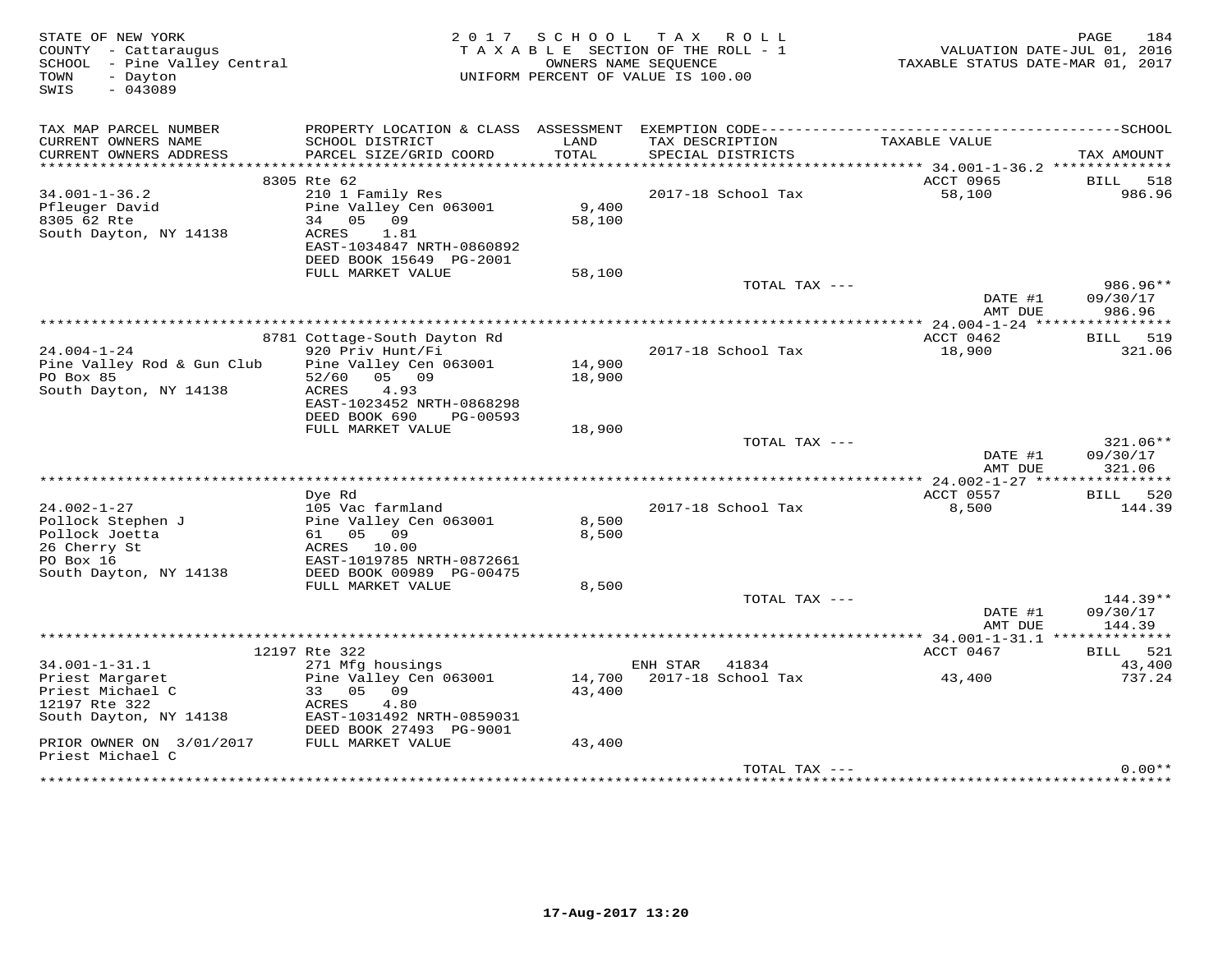| STATE OF NEW YORK<br>COUNTY - Cattaraugus<br>SCHOOL - Pine Valley Central<br>TOWN<br>- Dayton<br>$-043089$<br>SWIS |                                                                                                                                                           | 2017 SCHOOL TAX<br>TAXABLE SECTION OF THE ROLL - 1<br>UNIFORM PERCENT OF VALUE IS 100.00 | OWNERS NAME SEQUENCE                                   | R O L L                     | VALUATION DATE-JUL 01, 2016<br>TAXABLE STATUS DATE-MAR 01, 2017                 | 185<br>PAGE                               |
|--------------------------------------------------------------------------------------------------------------------|-----------------------------------------------------------------------------------------------------------------------------------------------------------|------------------------------------------------------------------------------------------|--------------------------------------------------------|-----------------------------|---------------------------------------------------------------------------------|-------------------------------------------|
| TAX MAP PARCEL NUMBER<br>CURRENT OWNERS NAME<br>CURRENT OWNERS ADDRESS<br>**********************                   | PROPERTY LOCATION & CLASS ASSESSMENT EXEMPTION CODE-----------------------------------SCHOOL<br>SCHOOL DISTRICT<br>PARCEL SIZE/GRID COORD                 | LAND<br>TOTAL<br>* * * * * * * * * *                                                     | TAX DESCRIPTION                                        | SPECIAL DISTRICTS           | TAXABLE VALUE<br>********************************* 34.001-1-34 **************** | TAX AMOUNT                                |
| $34.001 - 1 - 34$<br>Priest Margaret<br>Priest Michael C<br>12197 Rte 322<br>South Dayton, NY 14138                | Rte 322<br>323 Vacant rural<br>Pine Valley Cen 063001<br>33<br>05 09<br>50.00 DPTH 158.00<br>FRNT<br>EAST-1031427 NRTH-0859569<br>DEED BOOK 27493 PG-9001 | 500<br>500                                                                               |                                                        | 2017-18 School Tax          | ACCT 1228<br>500                                                                | <b>BILL</b><br>522<br>8.49                |
| PRIOR OWNER ON 3/01/2017<br>Priest Michael C                                                                       | FULL MARKET VALUE                                                                                                                                         | 500                                                                                      |                                                        | TOTAL TAX ---               |                                                                                 | $8.49**$                                  |
|                                                                                                                    |                                                                                                                                                           |                                                                                          |                                                        |                             | DATE #1<br>AMT DUE                                                              | 09/30/17<br>8.49                          |
|                                                                                                                    | 11742 Markham-Wesley Rd                                                                                                                                   |                                                                                          |                                                        |                             | ACCT 0199                                                                       | 523<br>BILL                               |
| $25.003 - 1 - 2$<br>Raby David E<br>Raby Patrica A<br>11742 Markhams Rd<br>Gowanda, NY 14070                       | 210 1 Family Res<br>Pine Valley Cen 063001<br>20/28<br>05 09<br>ACRES<br>65.51<br>EAST-1040614 NRTH-0870476<br>DEED BOOK 01016 PG-00175                   | 47,000<br>116,600                                                                        | BAS STAR                                               | 41854<br>2017-18 School Tax | 116,600                                                                         | 30,000<br>1,980.71                        |
|                                                                                                                    | FULL MARKET VALUE                                                                                                                                         | 116,600                                                                                  |                                                        | TOTAL TAX ---               | DATE #1<br>AMT DUE                                                              | $1,471.09**$<br>09/30/17<br>1,471.09      |
|                                                                                                                    | 9162 Rte 62                                                                                                                                               |                                                                                          |                                                        |                             | ACCT 0951                                                                       | BILL 524                                  |
| $25.001 - 2 - 27.2$                                                                                                | 210 1 Family Res                                                                                                                                          |                                                                                          | BAS STAR                                               | 41854                       |                                                                                 | 30,000                                    |
| Raiport Stephen G<br>Raiport Stacey<br>9162 Rte 62<br>Gowanda, NY 14070                                            | Pine Valley Cen 063001<br>29 05<br>09<br>ACRES<br>1.63 BANK<br>026<br>EAST-1036209 NRTH-0874439<br>DEED BOOK 00959 PG-01026                               | 8,900<br>84,200                                                                          |                                                        | 2017-18 School Tax          | 84,200                                                                          | 1,430.32                                  |
|                                                                                                                    | FULL MARKET VALUE                                                                                                                                         | 84,200                                                                                   |                                                        | TOTAL TAX ---               |                                                                                 | 920.71**                                  |
|                                                                                                                    |                                                                                                                                                           |                                                                                          |                                                        |                             | DATE #1<br>AMT DUE                                                              | 09/30/17<br>920.71                        |
|                                                                                                                    |                                                                                                                                                           |                                                                                          |                                                        |                             |                                                                                 |                                           |
| $25.001 - 2 - 21$<br>Ranke David<br>Ranke Ruth                                                                     | 11798 Markham-Wesley Rd<br>113 Cattle farm<br>Pine Valley Cen 063001<br>20/21/28 04 09                                                                    |                                                                                          | AG DIST<br>85,800 AGED C/T/S 41800<br>223,100 ENH STAR | 41720<br>41834              | ACCT 0482                                                                       | 525<br>BILL<br>91,326<br>65,887<br>65,500 |
| 11798 Markham Rd<br>Gowanda, NY 14070<br>MAY BE SUBJECT TO PAYMENT<br>UNDER AGDIST LAW TIL 2021                    | ACRES 125.00<br>EAST-1040484 NRTH-0872037<br>DEED BOOK 23842 PG-2001<br>FULL MARKET VALUE                                                                 | 223,100                                                                                  |                                                        | 2017-18 School Tax          | 65,887                                                                          | 1,119.23                                  |
|                                                                                                                    |                                                                                                                                                           |                                                                                          |                                                        | TOTAL TAX ---               |                                                                                 | $6.57**$                                  |
|                                                                                                                    |                                                                                                                                                           |                                                                                          |                                                        |                             | DATE #1<br>AMT DUE                                                              | 09/30/17<br>6.57<br>* * * * * * *         |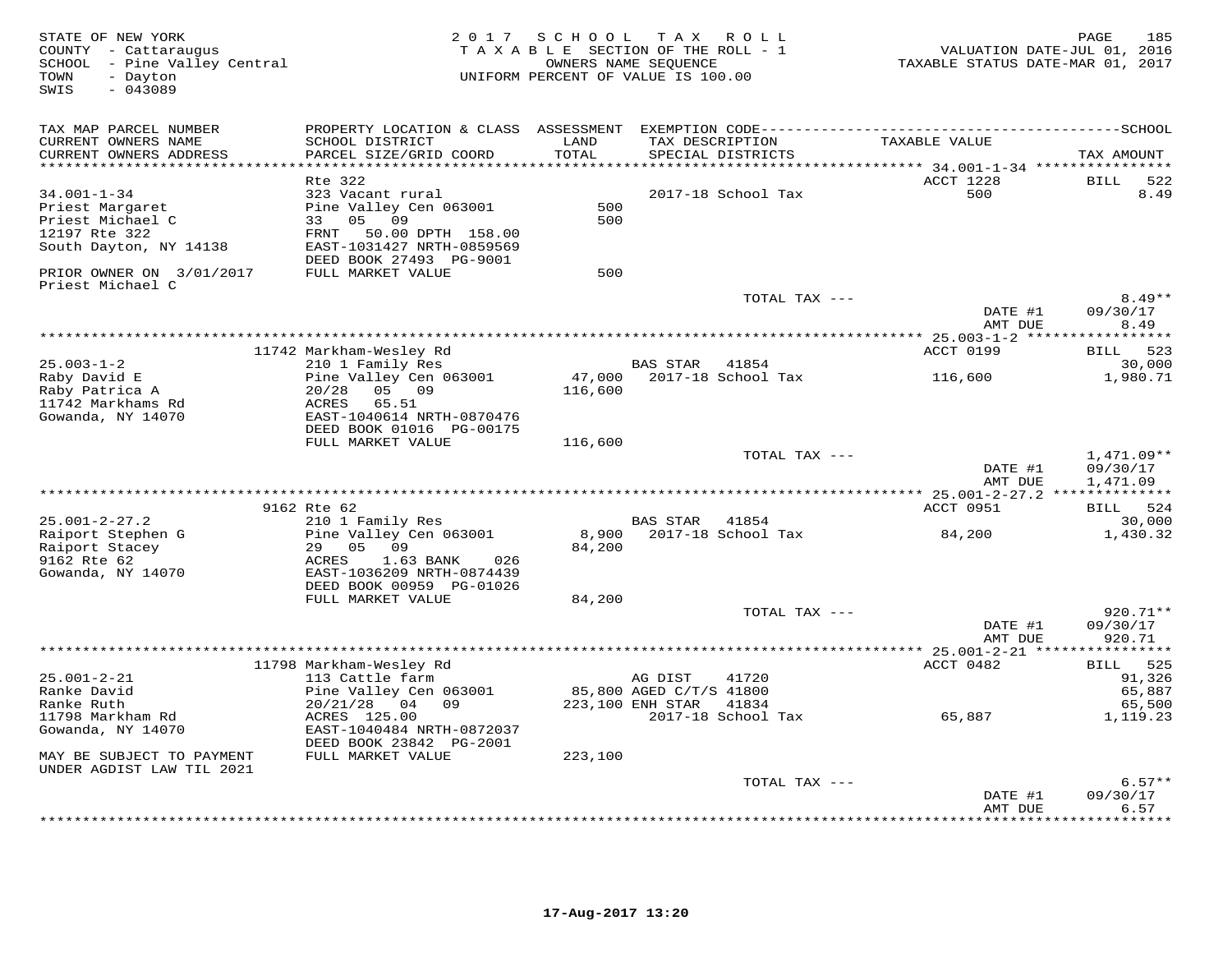| STATE OF NEW YORK<br>COUNTY - Cattaraugus<br>SCHOOL - Pine Valley Central<br>TOWN<br>- Dayton<br>$-043089$<br>SWIS |                                           | 2017 SCHOOL   | TAX ROLL<br>TAXABLE SECTION OF THE ROLL - 1<br>OWNERS NAME SEOUENCE<br>UNIFORM PERCENT OF VALUE IS 100.00 | TAXABLE STATUS DATE-MAR 01, 2017                 | PAGE<br>186<br>VALUATION DATE-JUL 01, 2016 |
|--------------------------------------------------------------------------------------------------------------------|-------------------------------------------|---------------|-----------------------------------------------------------------------------------------------------------|--------------------------------------------------|--------------------------------------------|
| TAX MAP PARCEL NUMBER                                                                                              | PROPERTY LOCATION & CLASS ASSESSMENT      |               |                                                                                                           |                                                  |                                            |
| CURRENT OWNERS NAME<br>CURRENT OWNERS ADDRESS                                                                      | SCHOOL DISTRICT<br>PARCEL SIZE/GRID COORD | LAND<br>TOTAL | TAX DESCRIPTION<br>SPECIAL DISTRICTS                                                                      | TAXABLE VALUE                                    | TAX AMOUNT                                 |
|                                                                                                                    |                                           |               |                                                                                                           | ****************** 34.001-1-20.2 *************** |                                            |
|                                                                                                                    | 11780 E Leon Rd                           |               |                                                                                                           | ACCT 1040                                        | BILL 526                                   |
| $34.001 - 1 - 20.2$                                                                                                | 270 Mfg housing                           |               | ENH STAR<br>41834                                                                                         |                                                  | 44,400                                     |
| Roselle Howard C Jr                                                                                                | Pine Valley Cen 063001                    |               | 12,600 2017-18 School Tax                                                                                 | 44,400                                           | 754.23                                     |
| Roselle Cynthia                                                                                                    | 25 05 09                                  | 44,400        |                                                                                                           |                                                  |                                            |
| 11780 E Leon Rd                                                                                                    | ACRES<br>3.40                             |               |                                                                                                           |                                                  |                                            |
| South Dayton, NY 14138                                                                                             | EAST-1038353 NRTH-0856847                 |               |                                                                                                           |                                                  |                                            |
|                                                                                                                    | DEED BOOK 825<br>PG-00318                 |               |                                                                                                           |                                                  |                                            |
|                                                                                                                    | FULL MARKET VALUE                         | 44,400        | TOTAL TAX ---                                                                                             |                                                  | $0.00**$                                   |
|                                                                                                                    |                                           |               |                                                                                                           | ****** 33.002-1-20 ****************              |                                            |
|                                                                                                                    | 8040 Oaks Rd                              |               |                                                                                                           | ACCT 0542                                        | BILL 527                                   |
| $33.002 - 1 - 20$                                                                                                  | 210 1 Family Res                          |               | 2017-18 School Tax                                                                                        | 65,000                                           | 1,104.17                                   |
| Roselle Howard III                                                                                                 | Pine Valley Cen 063001                    | 6,900         |                                                                                                           |                                                  |                                            |
| Roselle Traci                                                                                                      | 57 05<br>09                               | 65,000        |                                                                                                           |                                                  |                                            |
| 8040 Oaks Rd                                                                                                       | FRNT 165.00 DPTH 255.00                   |               |                                                                                                           |                                                  |                                            |
| South Dayton, NY 14138                                                                                             | EAST-1020523 NRTH-0856510                 |               |                                                                                                           |                                                  |                                            |
|                                                                                                                    | DEED BOOK 00940 PG-00023                  |               |                                                                                                           |                                                  |                                            |
|                                                                                                                    | FULL MARKET VALUE                         | 65,000        |                                                                                                           |                                                  |                                            |
|                                                                                                                    |                                           |               | TOTAL TAX ---                                                                                             |                                                  | $1,104.17**$                               |
|                                                                                                                    |                                           |               |                                                                                                           | DATE #1                                          | 09/30/17                                   |
|                                                                                                                    |                                           |               |                                                                                                           | AMT DUE                                          | 1,104.17                                   |
|                                                                                                                    |                                           |               |                                                                                                           |                                                  |                                            |
|                                                                                                                    | 8845 Cottage-South Dayton Rd              |               |                                                                                                           | ACCT 0526                                        | BILL 528                                   |
| $24.004 - 1 - 11.1$                                                                                                | 112 Dairy farm                            |               | SILO T/C/S 42100                                                                                          |                                                  | 3,000                                      |
| Scott Arthur                                                                                                       | Pine Valley Cen 063001                    |               | 106,800 ENH STAR 41834                                                                                    |                                                  | 65,500                                     |
| Scott Delores                                                                                                      | 52 05 09                                  |               | 175,500 2017-18 School Tax                                                                                | 172,500                                          | 2,930.29                                   |
| 8845 Cottage Rd                                                                                                    | ACRES<br>82.80                            |               |                                                                                                           |                                                  |                                            |
| South Dayton, NY 14138                                                                                             | EAST-1024589 NRTH-0869255                 |               |                                                                                                           |                                                  |                                            |
|                                                                                                                    | DEED BOOK 685<br>PG-00242                 |               |                                                                                                           |                                                  |                                            |
| MAY BE SUBJECT TO PAYMENT                                                                                          | FULL MARKET VALUE                         | 175,500       |                                                                                                           |                                                  |                                            |
| UNDER RPTL483 UNTIL 2017                                                                                           |                                           |               |                                                                                                           |                                                  |                                            |
|                                                                                                                    |                                           |               | TOTAL TAX ---                                                                                             |                                                  | $1,817.63**$                               |
|                                                                                                                    |                                           |               |                                                                                                           | DATE #1                                          | 09/30/17                                   |
|                                                                                                                    |                                           |               |                                                                                                           | AMT DUE                                          | 1,817.63                                   |
|                                                                                                                    |                                           |               |                                                                                                           |                                                  |                                            |
|                                                                                                                    | Cottage-South Dayton Rd                   |               |                                                                                                           | ACCT 1358                                        | BILL 529                                   |
| $24.004 - 1 - 11.7$                                                                                                | 311 Res vac land                          |               | 2017-18 School Tax                                                                                        | 5,800                                            | 98.53                                      |
| Scott Arthur H                                                                                                     | Pine Valley Cen 063001                    | 5,800         |                                                                                                           |                                                  |                                            |
| Scott Delores J                                                                                                    | ACRES<br>2.75                             | 5,800         |                                                                                                           |                                                  |                                            |
| 8845 Cottage-South Dayton Rd EAST-1024411 NRTH-0869987                                                             |                                           |               |                                                                                                           |                                                  |                                            |
| South Dayton, NY 14138                                                                                             | FULL MARKET VALUE                         | 5,800         |                                                                                                           |                                                  |                                            |
|                                                                                                                    |                                           |               | TOTAL TAX ---                                                                                             |                                                  | $98.53**$                                  |
|                                                                                                                    |                                           |               |                                                                                                           | DATE #1                                          | 09/30/17                                   |
|                                                                                                                    |                                           |               |                                                                                                           | AMT DUE<br>*************                         | 98.53<br>*********                         |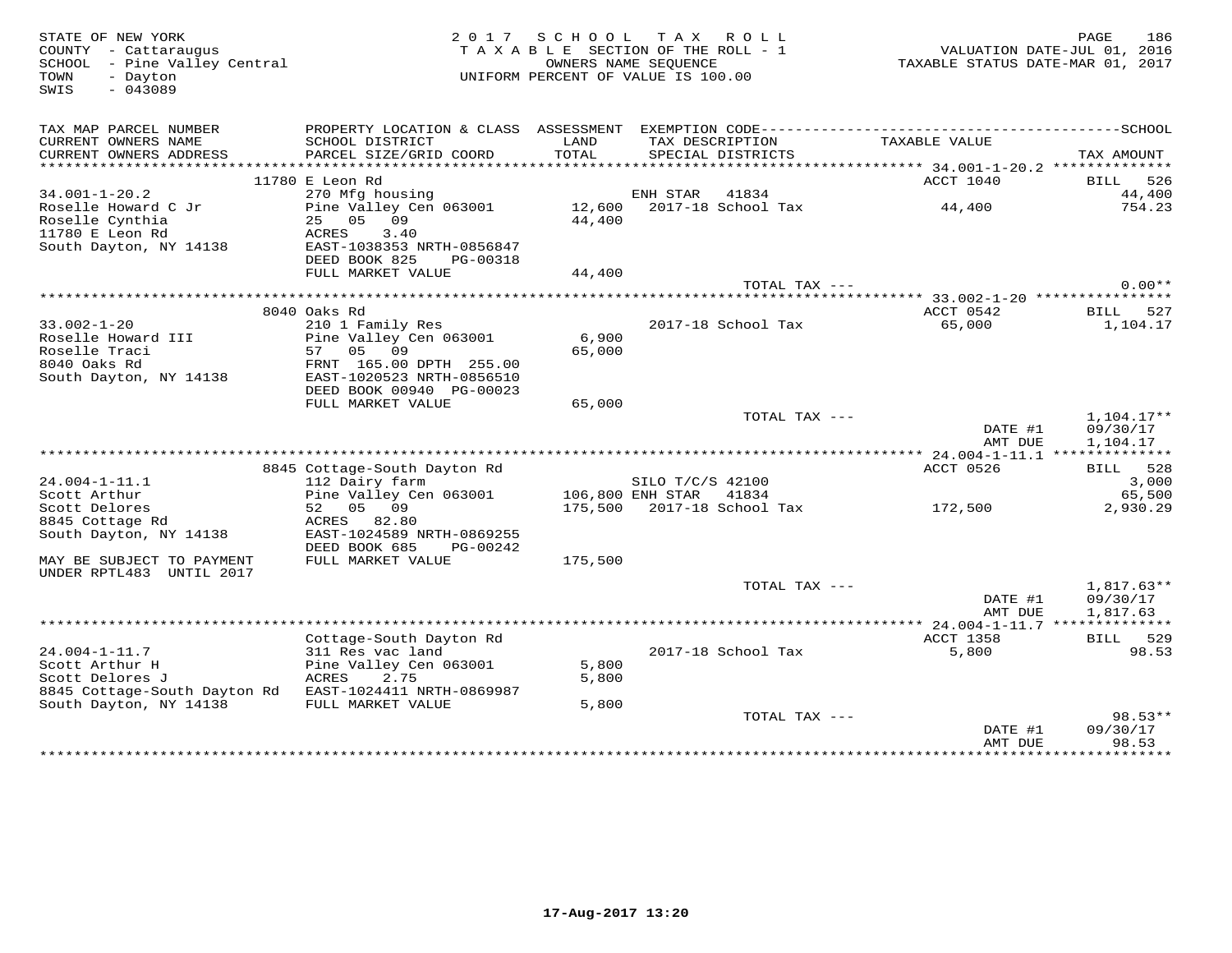| STATE OF NEW YORK<br>COUNTY - Cattaraugus<br>SCHOOL - Pine Valley Central<br>- Dayton<br>TOWN<br>$-043089$<br>SWIS  | 2017                                                                                                                                                 | S C H O O L                | T A X<br>TAXABLE SECTION OF THE ROLL - 1<br>OWNERS NAME SEQUENCE<br>UNIFORM PERCENT OF VALUE IS 100.00 | R O L L         | VALUATION DATE-JUL 01, 2016<br>TAXABLE STATUS DATE-MAR 01, 2017 | 187<br>PAGE                    |
|---------------------------------------------------------------------------------------------------------------------|------------------------------------------------------------------------------------------------------------------------------------------------------|----------------------------|--------------------------------------------------------------------------------------------------------|-----------------|-----------------------------------------------------------------|--------------------------------|
| TAX MAP PARCEL NUMBER<br>CURRENT OWNERS NAME<br>CURRENT OWNERS ADDRESS                                              | SCHOOL DISTRICT<br>PARCEL SIZE/GRID COORD                                                                                                            | LAND<br>TOTAL              | TAX DESCRIPTION<br>SPECIAL DISTRICTS                                                                   |                 | TAXABLE VALUE                                                   | TAX AMOUNT                     |
|                                                                                                                     |                                                                                                                                                      |                            |                                                                                                        |                 |                                                                 |                                |
| $34.001 - 1 - 35.1$                                                                                                 | 12011 Rte 62<br>240 Rural res                                                                                                                        |                            | <b>BAS STAR</b>                                                                                        | 41854           | ACCT 0015                                                       | 530<br>BILL<br>30,000          |
| Scott Robert L<br>Scott Kathy L<br>8237 Rte 62<br>South Dayton, NY 14138                                            | Pine Valley Cen 063001<br>09<br>34<br>05<br>ACRES 30.55<br>EAST-1033679 NRTH-0859907                                                                 | 38,000<br>63,200           | 2017-18 School Tax                                                                                     |                 | 63,200                                                          | 1,073.59                       |
|                                                                                                                     | DEED BOOK 24414 PG-9001                                                                                                                              |                            |                                                                                                        |                 |                                                                 |                                |
|                                                                                                                     | FULL MARKET VALUE                                                                                                                                    | 63,200                     |                                                                                                        | TOTAL TAX ---   | DATE #1                                                         | $563.97**$<br>09/30/17         |
|                                                                                                                     |                                                                                                                                                      |                            |                                                                                                        |                 | AMT DUE                                                         | 563.97                         |
|                                                                                                                     |                                                                                                                                                      |                            |                                                                                                        |                 |                                                                 |                                |
| $25.003 - 1 - 10.2$                                                                                                 | $Rte$ 62<br>311 Res vac land                                                                                                                         |                            | 2017-18 School Tax                                                                                     |                 | ACCT 0441<br>4,800                                              | 531<br><b>BILL</b><br>81.54    |
| Seybold Priscilla Pagett<br>618 Washington Ave<br>Dunkirk, NY 14048                                                 | Pine Valley Cen 063001<br>09<br>26/27<br>05<br>ACRES<br>2.25<br>EAST-1035309 NRTH-0863564<br>DEED BOOK 635<br>PG-00485                               | 4,800<br>4,800             |                                                                                                        |                 |                                                                 |                                |
|                                                                                                                     | FULL MARKET VALUE                                                                                                                                    | 4,800                      |                                                                                                        |                 |                                                                 |                                |
|                                                                                                                     |                                                                                                                                                      |                            |                                                                                                        | TOTAL TAX $---$ | DATE #1<br>AMT DUE                                              | $81.54**$<br>09/30/17<br>81.54 |
|                                                                                                                     |                                                                                                                                                      |                            |                                                                                                        |                 |                                                                 |                                |
| $24.002 - 1 - 8$                                                                                                    | 12307 Bentley Rd<br>210 1 Family Res                                                                                                                 |                            | ENH STAR                                                                                               | 41834           | ACCT 0365                                                       | 532<br><b>BILL</b><br>58,000   |
| Sheldon Peggy<br>12307 Bentley Rd<br>South Dayton, NY 14138                                                         | Pine Valley Cen 063001<br>45<br>0.5<br>09<br>FRNT 106.00 DPTH 175.00<br>EAST-1030663 NRTH-0872347                                                    | 2,800<br>58,000            | 2017-18 School Tax                                                                                     |                 | 58,000                                                          | 985.26                         |
|                                                                                                                     | DEED BOOK 1004 PG-234                                                                                                                                |                            |                                                                                                        |                 |                                                                 |                                |
|                                                                                                                     | FULL MARKET VALUE                                                                                                                                    | 58,000                     |                                                                                                        |                 |                                                                 |                                |
|                                                                                                                     |                                                                                                                                                      |                            |                                                                                                        | TOTAL TAX ---   |                                                                 | $0.00**$                       |
|                                                                                                                     | Markham-Wesley Rd                                                                                                                                    |                            |                                                                                                        |                 | ACCT 0533                                                       | BILL 533                       |
| $25.001 - 2 - 17$<br>Sigl Richard L<br>Sigl Ralph J<br>Carol Mahoney<br>110 Arlington Rd<br>Williamsville, NY 14221 | 323 Vacant rural<br>Pine Valley Cen 063001<br>22 05 09<br>ACRES 39.07<br>EAST-1039842 NRTH-0875942<br>DEED BOOK 836<br>PG-00255<br>FULL MARKET VALUE | 13,900<br>13,900<br>13,900 | 2017-18 School Tax                                                                                     |                 | 13,900                                                          | 236.12                         |
|                                                                                                                     |                                                                                                                                                      |                            |                                                                                                        | TOTAL TAX ---   |                                                                 | $236.12**$                     |
|                                                                                                                     |                                                                                                                                                      |                            |                                                                                                        |                 | DATE #1<br>AMT DUE                                              | 09/30/17<br>236.12             |
|                                                                                                                     |                                                                                                                                                      |                            |                                                                                                        |                 | . + + + + + + + + + + + + + + +                                 | . <b>.</b> .                   |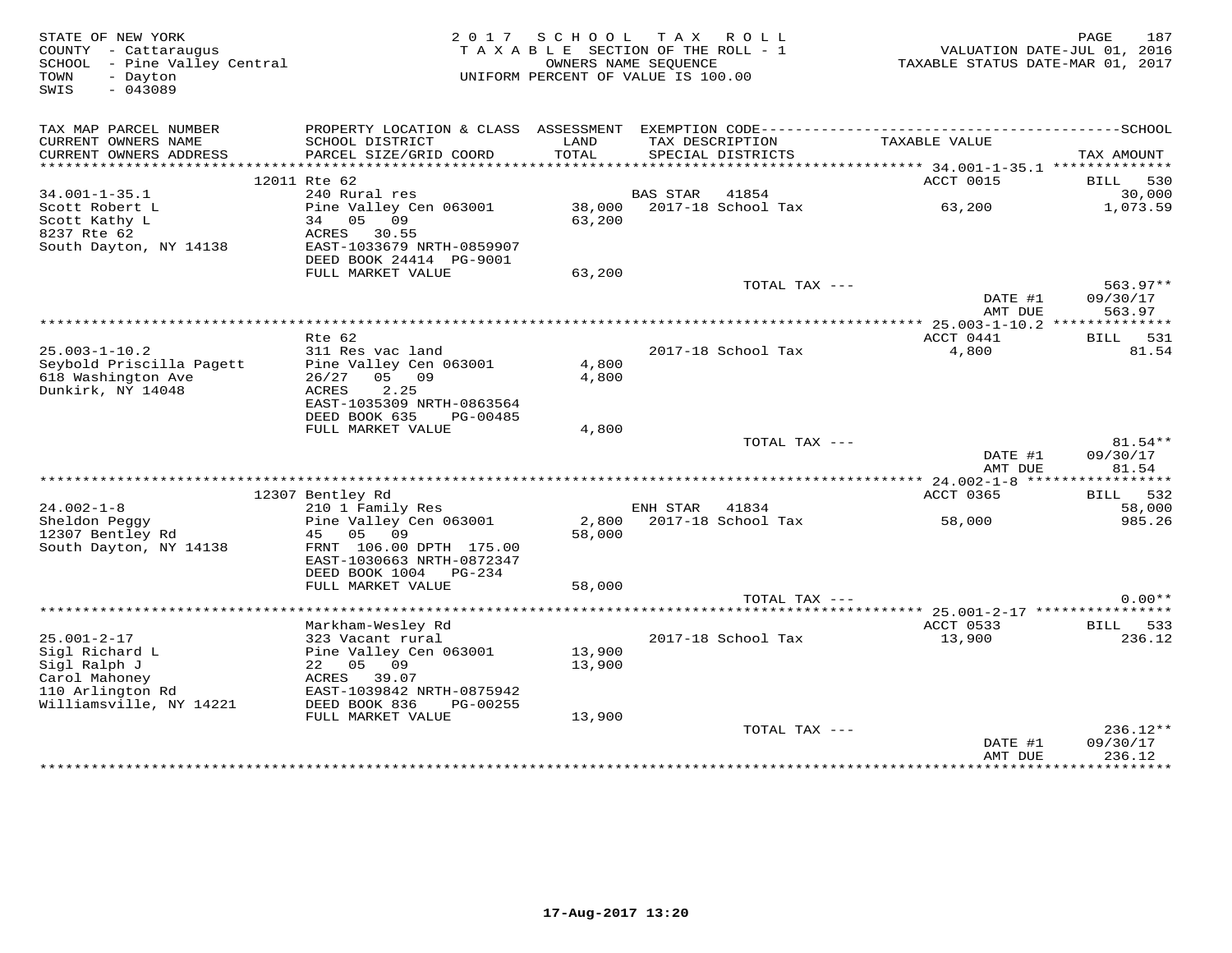| STATE OF NEW YORK<br>COUNTY - Cattaraugus<br>- Pine Valley Central<br>SCHOOL<br>TOWN<br>- Dayton<br>$-043089$<br>SWIS | 2 0 1 7                                                                                                                                                  |                           | SCHOOL TAX ROLL<br>TAXABLE SECTION OF THE ROLL - 1<br>OWNERS NAME SEOUENCE<br>UNIFORM PERCENT OF VALUE IS 100.00 | TAXABLE STATUS DATE-MAR 01, 2017 | 188<br>PAGE<br>VALUATION DATE-JUL 01, 2016 |
|-----------------------------------------------------------------------------------------------------------------------|----------------------------------------------------------------------------------------------------------------------------------------------------------|---------------------------|------------------------------------------------------------------------------------------------------------------|----------------------------------|--------------------------------------------|
| TAX MAP PARCEL NUMBER<br>CURRENT OWNERS NAME<br>CURRENT OWNERS ADDRESS                                                | PROPERTY LOCATION & CLASS ASSESSMENT<br>SCHOOL DISTRICT<br>PARCEL SIZE/GRID COORD                                                                        | LAND<br>TOTAL             | TAX DESCRIPTION<br>SPECIAL DISTRICTS                                                                             | TAXABLE VALUE                    | TAX AMOUNT                                 |
| ******************************                                                                                        |                                                                                                                                                          |                           |                                                                                                                  |                                  |                                            |
| $25.001 - 2 - 24.1$<br>Sigl Richard L<br>Sigl Ralph J<br>Carol Mahoney<br>110 Arlington Rd<br>Williamsville, NY 14221 | Markham-Wesley Rd<br>323 Vacant rural<br>Pine Valley Cen 063001<br>29 05<br>09<br>ACRES 113.22<br>EAST-1037781 NRTH-0874384<br>DEED BOOK 836<br>PG-00255 | 32,000<br>32,000          | 2017-18 School Tax                                                                                               | ACCT 0534<br>32,000              | BILL 534<br>543.59                         |
|                                                                                                                       | FULL MARKET VALUE                                                                                                                                        | 32,000                    |                                                                                                                  |                                  |                                            |
|                                                                                                                       |                                                                                                                                                          |                           | TOTAL TAX $---$                                                                                                  | DATE #1<br>AMT DUE               | 543.59**<br>09/30/17<br>543.59             |
|                                                                                                                       |                                                                                                                                                          |                           |                                                                                                                  |                                  |                                            |
| $25.001 - 2 - 30$<br>Sigl Richard L<br>Sigl Ralph J<br>Carol Mahoney<br>110 Arlington Rd                              | Markham-Wesley Rd<br>323 Vacant rural<br>Pine Valley Cen 063001<br>30 05 09<br>20.02<br>ACRES<br>EAST-1038472 NRTH-0875669                               | 6,400<br>6,400            | 2017-18 School Tax                                                                                               | ACCT 0536<br>6,400               | 535<br>BILL<br>108.72                      |
| Williamsville, NY 14221                                                                                               | DEED BOOK 836<br>PG-00255<br>FULL MARKET VALUE                                                                                                           | 6,400                     |                                                                                                                  |                                  |                                            |
|                                                                                                                       |                                                                                                                                                          |                           | TOTAL TAX $---$                                                                                                  | DATE #1<br>AMT DUE               | 108.72**<br>09/30/17<br>108.72             |
|                                                                                                                       | Rte 62                                                                                                                                                   |                           |                                                                                                                  | ACCT 0220                        | 536<br>BILL                                |
| $25.001 - 1 - 10$<br>Silk JoAnn<br>43 N Butts Ave W<br>Jamestown, NY 14701<br>MAY BE SUBJECT TO PAYMENT               | 105 Vac farmland<br>Pine Valley Cen 063001<br>29 05<br>09<br>By Will<br>6.25<br>ACRES<br>EAST-1035893 NRTH-0874660                                       | 14,400<br>14,400          | AG DIST<br>41720<br>2017-18 School Tax                                                                           | 4,594                            | 9,806<br>78.04                             |
| UNDER AGDIST LAW TIL 2021                                                                                             | DEED BOOK 4188<br>PG-2005                                                                                                                                |                           |                                                                                                                  |                                  |                                            |
|                                                                                                                       | FULL MARKET VALUE                                                                                                                                        | 14,400                    | TOTAL TAX ---                                                                                                    | DATE #1                          | $78.04**$<br>09/30/17                      |
|                                                                                                                       |                                                                                                                                                          |                           |                                                                                                                  | AMT DUE                          | 78.04                                      |
|                                                                                                                       | 12065 Rte 322                                                                                                                                            |                           |                                                                                                                  | ACCT 1373                        | 537<br>BILL                                |
| $34.001 - 1 - 28.4$<br>Silleman Chad<br>8548 Rte 62<br>South Dayton, NY 14138                                         | 270 Mfg housing<br>Pine Valley Cen 063001<br>ACRES<br>1.30<br>EAST-1033039 NRTH-0859452<br>DEED BOOK 19513 PG-2011<br>FULL MARKET VALUE                  | 7,900<br>14,800<br>14,800 | <b>BAS STAR</b><br>41854<br>2017-18 School Tax                                                                   | 14,800                           | 14,800<br>251.41                           |
|                                                                                                                       |                                                                                                                                                          |                           | TOTAL TAX ---                                                                                                    |                                  | $0.00**$                                   |
|                                                                                                                       |                                                                                                                                                          |                           |                                                                                                                  |                                  |                                            |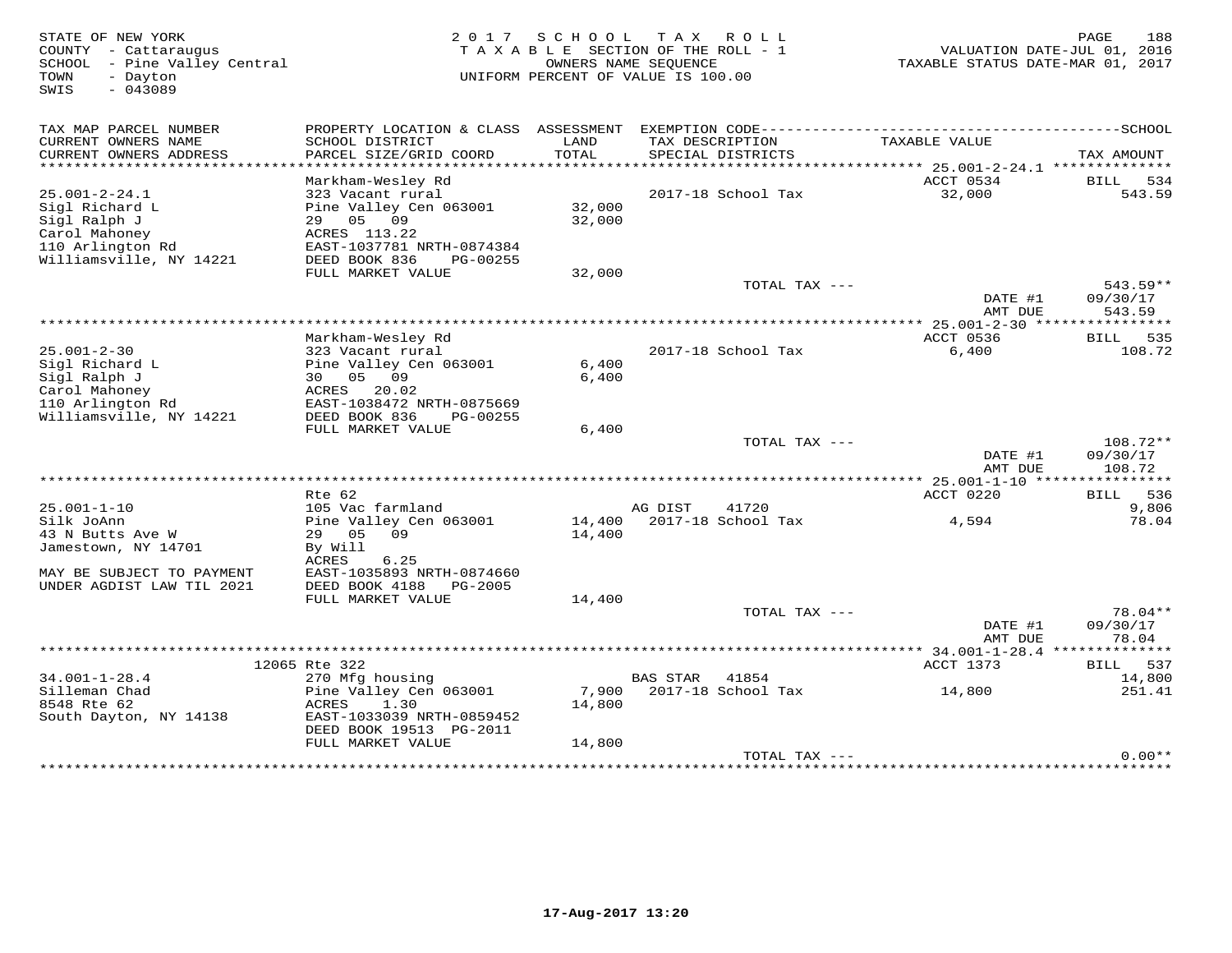| STATE OF NEW YORK<br>COUNTY - Cattaraugus<br>SCHOOL - Pine Valley Central<br>- Dayton<br>TOWN<br>$-043089$<br>SWIS | 2 0 1 7                                                                 |                  | SCHOOL TAX ROLL<br>TAXABLE SECTION OF THE ROLL - 1<br>OWNERS NAME SEQUENCE<br>UNIFORM PERCENT OF VALUE IS 100.00 | TAXABLE STATUS DATE-MAR 01, 2017                  | 189<br>PAGE<br>VALUATION DATE-JUL 01, 2016 |
|--------------------------------------------------------------------------------------------------------------------|-------------------------------------------------------------------------|------------------|------------------------------------------------------------------------------------------------------------------|---------------------------------------------------|--------------------------------------------|
| TAX MAP PARCEL NUMBER                                                                                              |                                                                         |                  |                                                                                                                  |                                                   |                                            |
| CURRENT OWNERS NAME<br>CURRENT OWNERS ADDRESS                                                                      | SCHOOL DISTRICT<br>PARCEL SIZE/GRID COORD                               | LAND<br>TOTAL    | TAX DESCRIPTION<br>SPECIAL DISTRICTS                                                                             | TAXABLE VALUE                                     | TAX AMOUNT                                 |
|                                                                                                                    | 8548 Rte 62                                                             | *********        |                                                                                                                  | ********* 25.003-1-16 ****************            |                                            |
| $25.003 - 1 - 16$                                                                                                  | 210 1 Family Res                                                        |                  | 41854<br>BAS STAR                                                                                                | ACCT 0105                                         | BILL<br>538<br>30,000                      |
| Silleman Chad D<br>Johnson Rebecca A                                                                               | Pine Valley Cen 063001<br>05 09<br>27                                   | 11,500<br>62,400 | 2017-18 School Tax                                                                                               | 62,400                                            | 1,060.00                                   |
| 8548 Rte 62<br>South Dayton, NY 14138                                                                              | ACRES<br>2.75<br>EAST-1035240 NRTH-0864814<br>DEED BOOK 18001 PG-5001   |                  |                                                                                                                  |                                                   |                                            |
|                                                                                                                    | FULL MARKET VALUE                                                       | 62,400           |                                                                                                                  |                                                   |                                            |
|                                                                                                                    |                                                                         |                  | TOTAL TAX ---                                                                                                    | DATE #1                                           | $550.38**$<br>09/30/17                     |
|                                                                                                                    |                                                                         |                  |                                                                                                                  | AMT DUE                                           | 550.38                                     |
|                                                                                                                    | 11923 E Leon Rd                                                         |                  |                                                                                                                  | ACCT 0980                                         | 539<br>BILL                                |
| $34.001 - 1 - 25.2$                                                                                                | 210 1 Family Res                                                        |                  | ENH STAR<br>41834                                                                                                |                                                   | 65,500                                     |
| Silleman Charles<br>Silleman Joan                                                                                  | Pine Valley Cen 063001<br>25 05 09                                      | 18,900<br>76,600 | 2017-18 School Tax                                                                                               | 76,600                                            | 1,301.22                                   |
| 11923 E Leon Rd<br>South Dayton, NY 14138                                                                          | 7.57<br>ACRES<br>EAST-1036489 NRTH-0855736<br>DEED BOOK 774<br>PG-00081 |                  |                                                                                                                  |                                                   |                                            |
|                                                                                                                    | FULL MARKET VALUE                                                       | 76,600           |                                                                                                                  |                                                   |                                            |
|                                                                                                                    |                                                                         |                  | TOTAL TAX ---                                                                                                    |                                                   | 188.56**                                   |
|                                                                                                                    |                                                                         |                  |                                                                                                                  | DATE #1<br>AMT DUE                                | 09/30/17<br>188.56                         |
|                                                                                                                    | Rte 322                                                                 |                  |                                                                                                                  |                                                   |                                            |
| $34.001 - 1 - 28.2$                                                                                                | 322 Rural vac>10                                                        |                  | 2017-18 School Tax                                                                                               | ACCT 0956<br>20,500                               | BILL<br>540<br>348.24                      |
| Silleman Charles                                                                                                   | Pine Valley Cen 063001                                                  | 20,500           |                                                                                                                  |                                                   |                                            |
| Silleman Joan                                                                                                      | 33 05 09                                                                | 20,500           |                                                                                                                  |                                                   |                                            |
| 11923 East Leon Rd<br>South Dayton, NY 14139                                                                       | ACRES 41.35<br>EAST-1033576 NRTH-0857942                                |                  |                                                                                                                  |                                                   |                                            |
|                                                                                                                    | DEED BOOK 00965 PG-00271                                                |                  |                                                                                                                  |                                                   |                                            |
|                                                                                                                    | FULL MARKET VALUE                                                       | 20,500           | TOTAL TAX ---                                                                                                    |                                                   | $348.24**$                                 |
|                                                                                                                    |                                                                         |                  |                                                                                                                  | DATE #1<br>AMT DUE                                | 09/30/17<br>348.24                         |
|                                                                                                                    |                                                                         |                  |                                                                                                                  |                                                   | ********                                   |
|                                                                                                                    | 8331 Rte 62                                                             |                  |                                                                                                                  | ACCT 1280                                         | 541<br>BILL                                |
| $34.001 - 1 - 37.3$<br>Silleman Lisa A                                                                             | 210 1 Family Res<br>Pine Valley Cen 063001                              | 2,900            | BAS STAR<br>41854<br>2017-18 School Tax                                                                          | 76,800                                            | 30,000<br>1,304.62                         |
| 8331 Rte 62<br>South Dayton, NY 14138                                                                              | 34 05 09<br>ACRES<br>$0.96$ BANK<br>012                                 | 76,800           |                                                                                                                  |                                                   |                                            |
|                                                                                                                    | EAST-1034857 NRTH-0861431<br>DEED BOOK 19002 PG-7001                    |                  |                                                                                                                  |                                                   |                                            |
|                                                                                                                    | FULL MARKET VALUE                                                       | 76,800           |                                                                                                                  |                                                   |                                            |
|                                                                                                                    |                                                                         |                  | TOTAL TAX ---                                                                                                    |                                                   | $795.00**$                                 |
|                                                                                                                    |                                                                         |                  | ****************************                                                                                     | DATE #1<br>AMT DUE<br>* * * * * * * * * * * * * * | 09/30/17<br>795.00<br>* * * * * * * * * *  |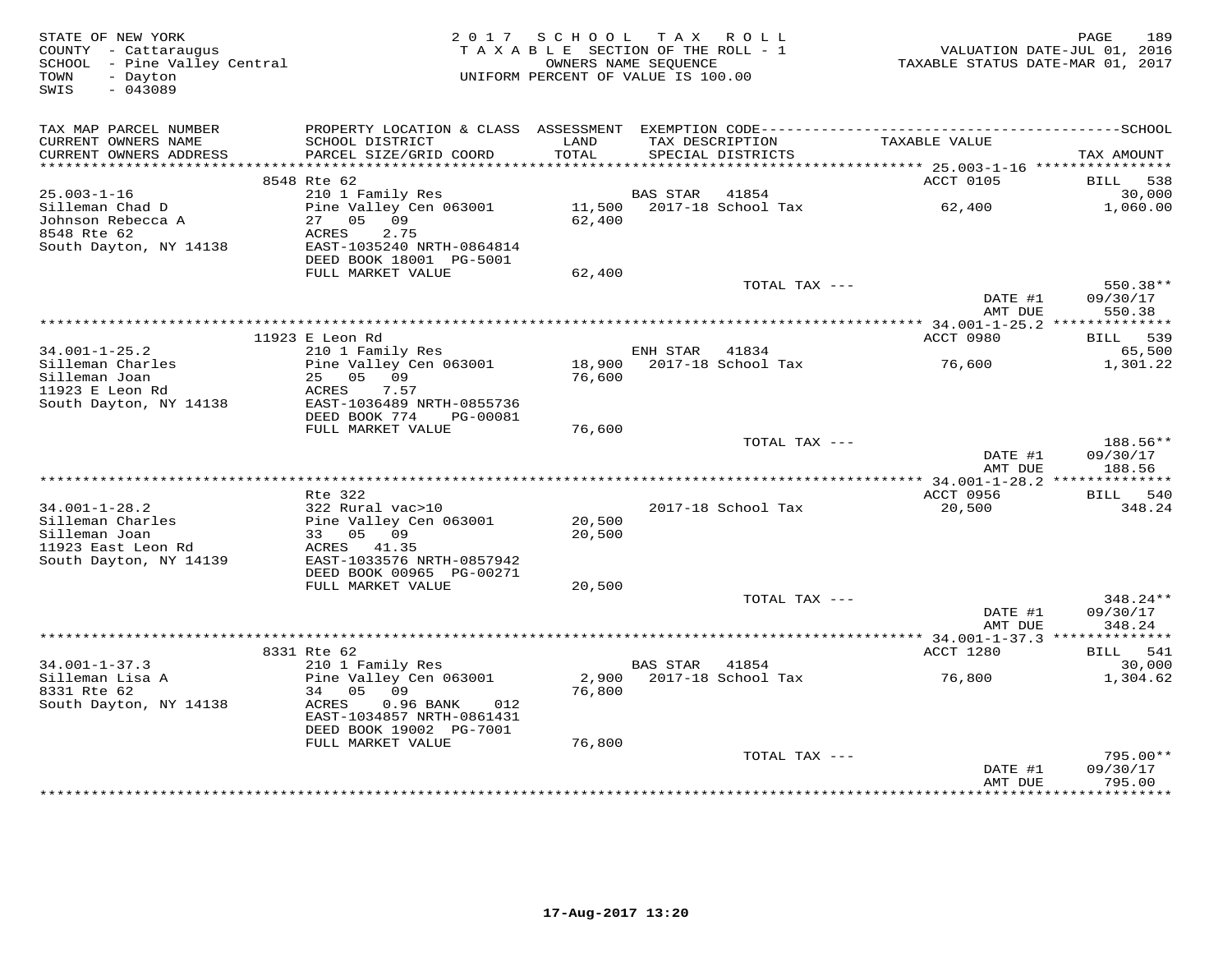| STATE OF NEW YORK<br>COUNTY - Cattaraugus<br>SCHOOL - Pine Valley Central<br>- Dayton<br>TOWN<br>SWIS<br>$-043089$ | 2 0 1 7                                                                    | SCHOOL<br>TAXABLE SECTION OF THE ROLL - 1<br>UNIFORM PERCENT OF VALUE IS 100.00 | OWNERS NAME SEQUENCE | TAX ROLL                             | TAXABLE STATUS DATE-MAR 01, 2017     | 190<br>PAGE<br>VALUATION DATE-JUL 01, 2016 |
|--------------------------------------------------------------------------------------------------------------------|----------------------------------------------------------------------------|---------------------------------------------------------------------------------|----------------------|--------------------------------------|--------------------------------------|--------------------------------------------|
| TAX MAP PARCEL NUMBER                                                                                              | PROPERTY LOCATION & CLASS ASSESSMENT                                       |                                                                                 |                      |                                      |                                      |                                            |
| CURRENT OWNERS NAME<br>CURRENT OWNERS ADDRESS                                                                      | SCHOOL DISTRICT<br>PARCEL SIZE/GRID COORD                                  | LAND<br>TOTAL                                                                   |                      | TAX DESCRIPTION<br>SPECIAL DISTRICTS | TAXABLE VALUE                        | TAX AMOUNT                                 |
| *******************                                                                                                |                                                                            | ******                                                                          |                      |                                      | ******* 24.004-1-12.2 ************** |                                            |
| $24.004 - 1 - 12.2$                                                                                                | 12534 Bentley Rd<br>210 1 Family Res                                       |                                                                                 | <b>BAS STAR</b>      | 41854                                | ACCT 1260                            | <b>BILL</b><br>542<br>30,000               |
| Snyder Larry B<br>Snyder Cynthia S<br>12534 Bentley Rd                                                             | Pine Valley Cen 063001<br>$44 - 05 - 09$<br>FRNT 117.10 DPTH 320.00        | 3,000<br>56,300                                                                 |                      | 2017-18 School Tax                   | 56,300                               | 956.38                                     |
| South Dayton, NY 14138                                                                                             | <b>BANK</b><br>084<br>EAST-1027228 NRTH-0870578<br>DEED BOOK 962<br>PG-916 |                                                                                 |                      |                                      |                                      |                                            |
|                                                                                                                    | FULL MARKET VALUE                                                          | 56,300                                                                          |                      |                                      |                                      |                                            |
|                                                                                                                    |                                                                            |                                                                                 |                      | TOTAL TAX ---                        |                                      | 446.76**                                   |
|                                                                                                                    |                                                                            |                                                                                 |                      |                                      | DATE #1<br>AMT DUE                   | 09/30/17<br>446.76                         |
|                                                                                                                    |                                                                            |                                                                                 |                      |                                      |                                      | * * * * * * * *                            |
| $24.004 - 1 - 14.2$                                                                                                | Bentley Rd<br>105 Vac farmland                                             |                                                                                 |                      | 2017-18 School Tax                   | ACCT 1332<br>60,700                  | 543<br>BILL<br>1,031.12                    |
| Snyder Larry B                                                                                                     | Pine Valley Cen 063001                                                     | 60,700                                                                          |                      |                                      |                                      |                                            |
| Snyder Cnythia                                                                                                     | 44<br>05<br>09                                                             | 60,700                                                                          |                      |                                      |                                      |                                            |
| 12534 Bentley Rd                                                                                                   | ACRES<br>44.60                                                             |                                                                                 |                      |                                      |                                      |                                            |
| South Dayton, NY 14138                                                                                             | EAST-1028021 NRTH-0871089                                                  |                                                                                 |                      |                                      |                                      |                                            |
|                                                                                                                    | DEED BOOK 01011 PG-00047<br>FULL MARKET VALUE                              | 60,700                                                                          |                      |                                      |                                      |                                            |
|                                                                                                                    |                                                                            |                                                                                 |                      | TOTAL TAX ---                        |                                      | $1,031.12**$                               |
|                                                                                                                    |                                                                            |                                                                                 |                      |                                      | DATE #1<br>AMT DUE                   | 09/30/17<br>1,031.12                       |
|                                                                                                                    |                                                                            |                                                                                 |                      |                                      |                                      |                                            |
|                                                                                                                    | 12475 Bentley Rd                                                           |                                                                                 |                      |                                      | ACCT 1530                            | <b>BILL</b><br>544                         |
| $24.004 - 1 - 14.4$                                                                                                | 210 1 Family Res                                                           |                                                                                 | ENH STAR             | 41834                                |                                      | 65,500                                     |
| Snyder Larry G<br>Gage Gretchen                                                                                    | Pine Valley Cen 063001<br>$7/10$ -splt off $1-14.3$                        | 8,500<br>70,000                                                                 |                      | 2017-18 School Tax                   | 70,000                               | 1,189.10                                   |
| 12475 Bentley Rd<br>S Dayton, NY 14138                                                                             | 1.60<br>ACRES<br>EAST-1028319 NRTH-0870345                                 |                                                                                 |                      |                                      |                                      |                                            |
|                                                                                                                    | DEED BOOK 14426 PG-7001                                                    |                                                                                 |                      |                                      |                                      |                                            |
|                                                                                                                    | FULL MARKET VALUE                                                          | 70,000                                                                          |                      | TOTAL TAX ---                        |                                      | $76.44**$                                  |
|                                                                                                                    |                                                                            |                                                                                 |                      |                                      | DATE #1                              | 09/30/17                                   |
|                                                                                                                    |                                                                            |                                                                                 |                      |                                      | AMT DUE<br>**** 24.004-1-14.3        | 76.44                                      |
|                                                                                                                    | 12475 Bentley Rd                                                           |                                                                                 |                      |                                      | ACCT 1341                            | 545<br>BILL                                |
| $24.004 - 1 - 14.3$                                                                                                | 100 Agricultural                                                           |                                                                                 |                      | 2017-18 School Tax                   | 76,500                               | 1,299.52                                   |
| Snyder Larry G.                                                                                                    | Pine Valley Cen 063001                                                     | 69,500                                                                          |                      |                                      |                                      |                                            |
| Snyder Larry B                                                                                                     | $7/10$ -splt 1.5 acre to Gag                                               | 76,500                                                                          |                      |                                      |                                      |                                            |
| 12534 Bentley Rd<br>S. Dayton, NY 14138                                                                            | ACRES<br>56.30<br>EAST-1028421 NRTH-0869122                                |                                                                                 |                      |                                      |                                      |                                            |
|                                                                                                                    | DEED BOOK 14426 PG-7002                                                    |                                                                                 |                      |                                      |                                      |                                            |
|                                                                                                                    | FULL MARKET VALUE                                                          | 76,500                                                                          |                      |                                      |                                      |                                            |
|                                                                                                                    |                                                                            |                                                                                 |                      | TOTAL TAX ---                        |                                      | $1,299.52**$                               |
|                                                                                                                    |                                                                            |                                                                                 |                      |                                      | DATE #1                              | 09/30/17                                   |
|                                                                                                                    |                                                                            |                                                                                 |                      |                                      | AMT DUE                              | 1,299.52<br>.                              |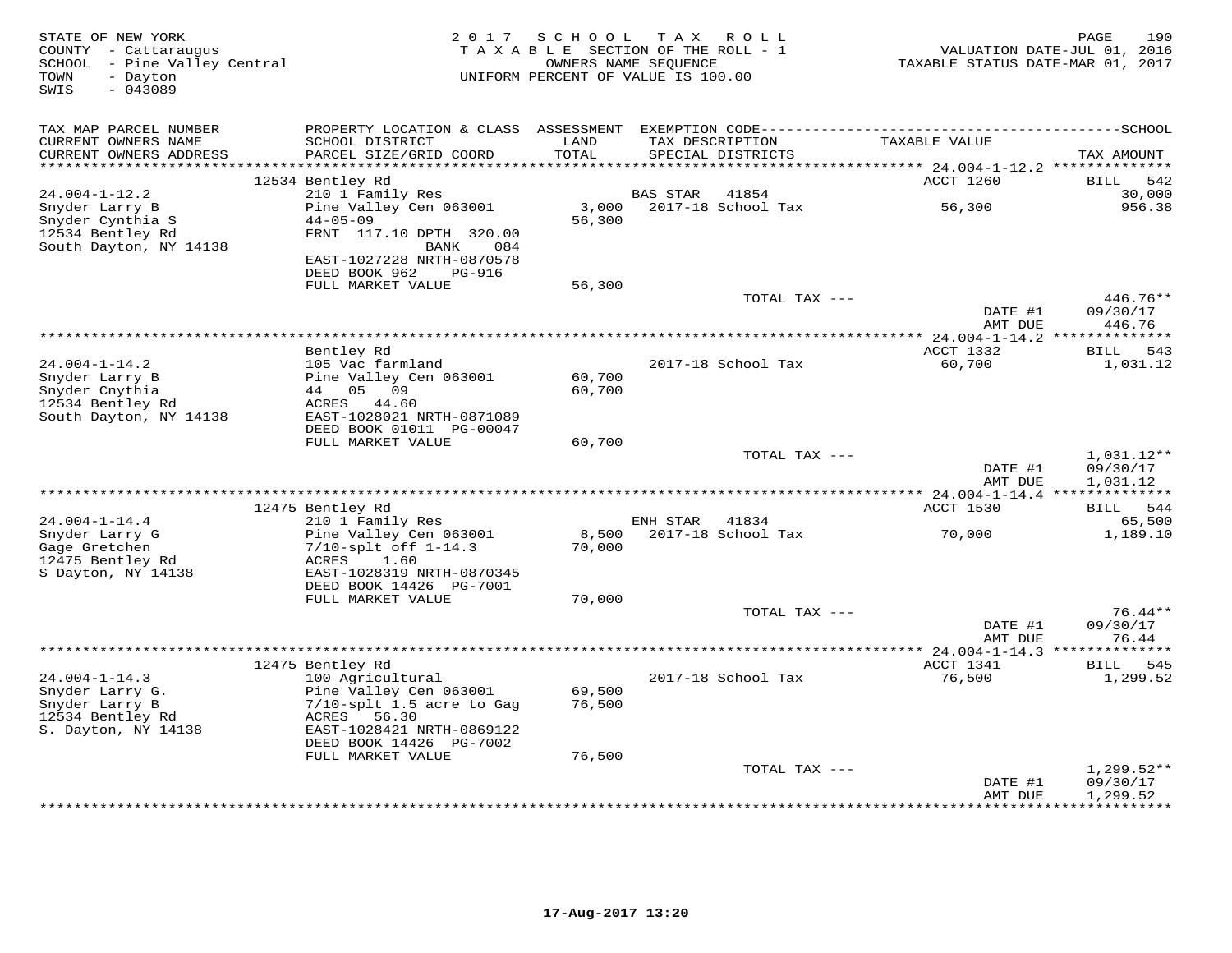| STATE OF NEW YORK<br>COUNTY - Cattaraugus<br>SCHOOL - Pine Valley Central<br>TOWN<br>- Dayton<br>SWIS<br>$-043089$ | 2017                                                                                                                | S C H O O L       | TAX ROLL<br>TAXABLE SECTION OF THE ROLL - 1<br>OWNERS NAME SEQUENCE<br>UNIFORM PERCENT OF VALUE IS 100.00 | VALUATION DATE-JUL 01, 2016<br>TAXABLE STATUS DATE-MAR 01, 2017 | 191<br>PAGE                       |
|--------------------------------------------------------------------------------------------------------------------|---------------------------------------------------------------------------------------------------------------------|-------------------|-----------------------------------------------------------------------------------------------------------|-----------------------------------------------------------------|-----------------------------------|
| TAX MAP PARCEL NUMBER<br>CURRENT OWNERS NAME                                                                       | SCHOOL DISTRICT                                                                                                     | LAND              | TAX DESCRIPTION                                                                                           | TAXABLE VALUE                                                   |                                   |
| CURRENT OWNERS ADDRESS<br>***********************                                                                  | PARCEL SIZE/GRID COORD                                                                                              | TOTAL             | SPECIAL DISTRICTS                                                                                         |                                                                 | TAX AMOUNT                        |
|                                                                                                                    | 12533 Bentley Rd                                                                                                    |                   |                                                                                                           | ACCT 0558                                                       | BILL<br>546                       |
| $24.004 - 1 - 14.1$                                                                                                | 312 Vac w/imprv                                                                                                     |                   | SILO T/C/S 42100                                                                                          |                                                                 | 7,000                             |
| Snyder Larry G. & Jane<br>Snyder Larry B<br>12534 Bentley Rd<br>S. Dayton, NY 14138                                | Pine Valley Cen 063001<br>$44 - 05 - 09$<br>ACRES<br>52.85<br>EAST-1028030 NRTH-0869031<br>DEED BOOK 14426 PG-7002  | 57,000<br>112,000 | 2017-18 School Tax                                                                                        | 105,000                                                         | 1,783.65                          |
|                                                                                                                    | FULL MARKET VALUE                                                                                                   | 112,000           |                                                                                                           |                                                                 |                                   |
|                                                                                                                    |                                                                                                                     |                   | TOTAL TAX ---                                                                                             | DATE #1                                                         | 1,783.65**<br>09/30/17            |
|                                                                                                                    |                                                                                                                     |                   |                                                                                                           | AMT DUE<br>** 24.004-1-6 ******************                     | 1,783.65                          |
|                                                                                                                    | 8895 Cottage-South Dayton Rd                                                                                        |                   |                                                                                                           | ACCT 0587                                                       | BILL 547                          |
| $24.004 - 1 - 6$<br>Snyder Matthew                                                                                 | 210 1 Family Res<br>Pine Valley Cen 063001                                                                          | 11,300            | 2017-18 School Tax                                                                                        | 71,300                                                          | 1,211.19                          |
| 8895 Cottage South Dayton Rd<br>South Dayton, NY 14138                                                             | 52 05<br>09<br>Life Use<br>ACRES<br>2.65                                                                            | 71,300            |                                                                                                           |                                                                 |                                   |
|                                                                                                                    | EAST-1023929 NRTH-0870216<br>DEED BOOK 25883 PG-9003                                                                |                   |                                                                                                           |                                                                 |                                   |
|                                                                                                                    | FULL MARKET VALUE                                                                                                   | 71,300            | TOTAL TAX ---                                                                                             |                                                                 | $1,211.19**$                      |
|                                                                                                                    |                                                                                                                     |                   |                                                                                                           | DATE #1<br>AMT DUE                                              | 09/30/17<br>1,211.19              |
|                                                                                                                    | 8535 Rte 62                                                                                                         |                   | *************************************                                                                     | ** 25.003-1-13 ****<br>ACCT 0422                                | ***********<br><b>BILL</b><br>548 |
| $25.003 - 1 - 13$                                                                                                  | 210 1 Family Res                                                                                                    |                   | <b>BAS STAR</b><br>41854                                                                                  |                                                                 | 30,000                            |
| Spire Anthony J<br>Spire Monica S<br>8535 Rte 62<br>South Dayton, NY 14138                                         | Pine Valley Cen 063001<br>35 05<br>09<br>ACRES<br>2.01 BANK<br>017<br>EAST-1034887 NRTH-0864685                     | 10,000<br>71,600  | 2017-18 School Tax                                                                                        | 71,600                                                          | 1,216.28                          |
|                                                                                                                    | DEED BOOK 12727 PG-9001<br>FULL MARKET VALUE                                                                        | 71,600            |                                                                                                           |                                                                 |                                   |
|                                                                                                                    |                                                                                                                     |                   | TOTAL TAX ---                                                                                             | DATE #1<br>AMT DUE                                              | $706.67**$<br>09/30/17<br>706.67  |
|                                                                                                                    | **********************************                                                                                  |                   | **************************                                                                                | ** 33.002-1-8.1 ***                                             |                                   |
| $33.002 - 1 - 8.1$                                                                                                 | 12233 Rte 322<br>210 1 Family Res                                                                                   |                   | <b>BAS STAR</b><br>41854                                                                                  | ACCT 0360                                                       | 549<br>BILL<br>30,000             |
| Stoltenberg Peter J<br>Stoltenberg Kathy I<br>12233 Rte 322<br>PO Box 57<br>South Dayton, NY 14138                 | Pine Valley Cen 063001<br>05<br>09<br>41<br>6.00<br>ACRES<br>EAST-1030802 NRTH-0859226<br>DEED BOOK 883<br>PG-00607 | 16,500<br>82,000  | 2017-18 School Tax                                                                                        | 82,000                                                          | 1,392.95                          |
|                                                                                                                    | FULL MARKET VALUE                                                                                                   | 82,000            |                                                                                                           |                                                                 |                                   |
|                                                                                                                    |                                                                                                                     |                   | TOTAL TAX ---                                                                                             | DATE #1<br>AMT DUE                                              | 883.33**<br>09/30/17<br>883.33    |
|                                                                                                                    |                                                                                                                     |                   |                                                                                                           |                                                                 | * * * * * * * *                   |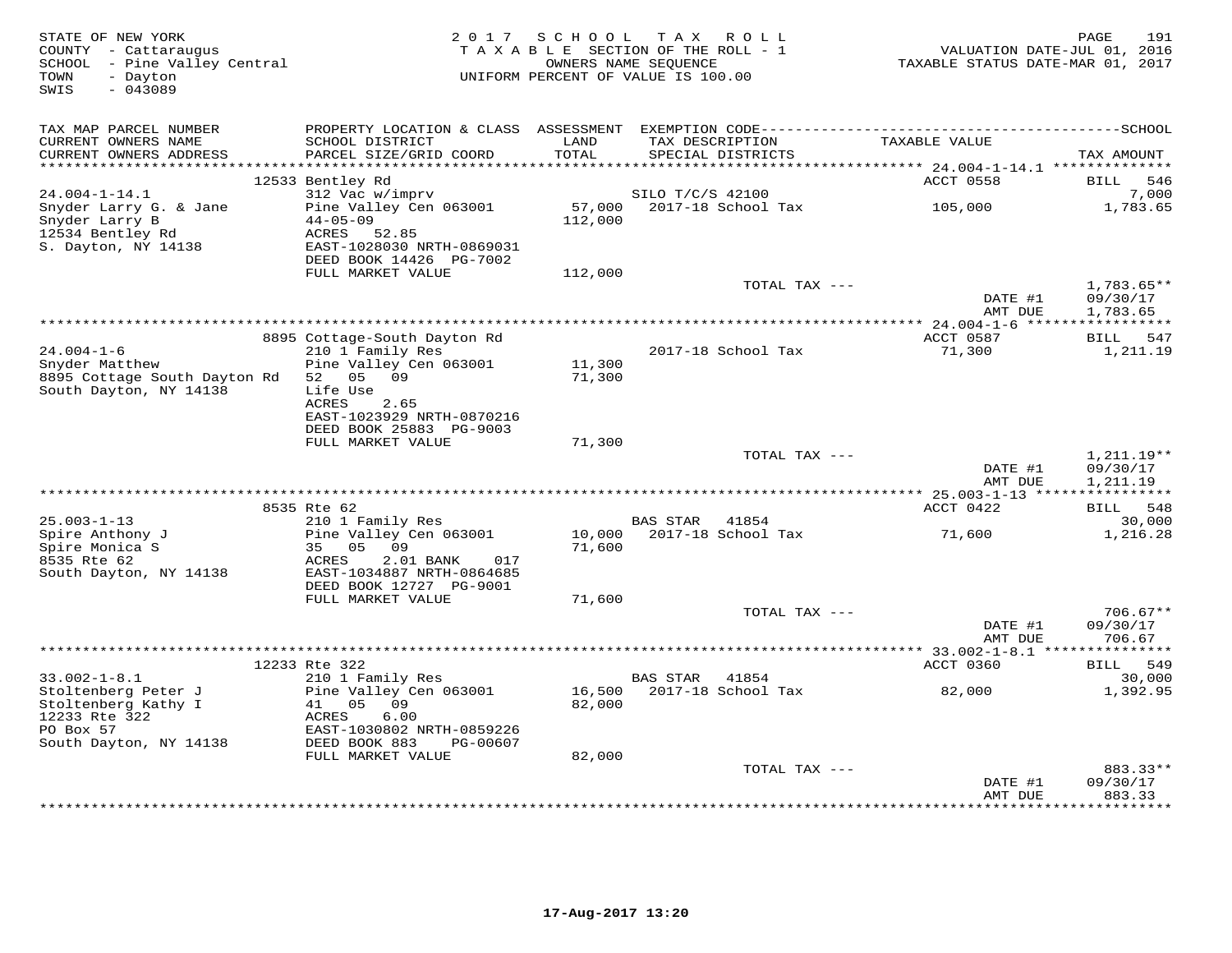STATE OF NEW YORK 2 0 1 7 S C H O O L T A X R O L L PAGE 192 COUNTY - Cattaraugus T A X A B L E SECTION OF THE ROLL - 1 VALUATION DATE-JUL 01, 2016 SCHOOL - Pine Valley Central OWNERS NAME SEQUENCE TAXABLE STATUS DATE-MAR 01, 2017 TOWN - Dayton UNIFORM PERCENT OF VALUE IS 100.00 SWIS - 043089TAX MAP PARCEL NUMBER PROPERTY LOCATION & CLASS ASSESSMENT EXEMPTION CODE------------------------------------------SCHOOL CURRENT OWNERS NAME SCHOOL DISTRICT LAND TAX DESCRIPTION TAXABLE VALUE CURRENT OWNERS ADDRESS PARCEL SIZE/GRID COORD TOTAL SPECIAL DISTRICTS TAX AMOUNT \*\*\*\*\*\*\*\*\*\*\*\*\*\*\*\*\*\*\*\*\*\*\*\*\*\*\*\*\*\*\*\*\*\*\*\*\*\*\*\*\*\*\*\*\*\*\*\*\*\*\*\*\*\*\*\*\*\*\*\*\*\*\*\*\*\*\*\*\*\*\*\*\*\*\*\*\*\*\*\*\*\*\*\*\*\*\*\*\*\*\*\*\*\*\*\*\*\*\*\*\*\*\* 24.004-1-33 \*\*\*\*\*\*\*\*\*\*\*\*\*\*\*\*34.004-1-33 8601 Cottage-South Dayton Rd<br>
Sweda Donna 210 1 Family Res Pine Valley Cen 063001 4,200 2017-18 School Tax 30,000<br>
Attn: Donna Paternostro 58 05 09 119,100 1998 PENT 160.00 DPTH 195.00<br>
South Dayton, NY 14138 E ERDI 1022172 MAIN 00000000<br>DEED BOOK 00998 PG-00208<br>FULL MARKET VALUE 119,100 TOTAL TAX --- 1,513.56\*\*  $\frac{1}{2}$  09/30/17  $\frac{1}{2}$  11 09/30/17 AMT DUE 1,513.56 \*\*\*\*\*\*\*\*\*\*\*\*\*\*\*\*\*\*\*\*\*\*\*\*\*\*\*\*\*\*\*\*\*\*\*\*\*\*\*\*\*\*\*\*\*\*\*\*\*\*\*\*\*\*\*\*\*\*\*\*\*\*\*\*\*\*\*\*\*\*\*\*\*\*\*\*\*\*\*\*\*\*\*\*\*\*\*\*\*\*\*\*\*\*\*\*\*\*\*\*\*\*\* 24.004-1-26 \*\*\*\*\*\*\*\*\*\*\*\*\*\*\*\*ACCT 0358 BILL 551 8658 Cottage-South Dayton Rd ACCT 0358 BILL 55130,000 24.004-1-26 210 1 Family Res BAS STAR 41854 30,000 868.05 Szymanski Cathryn Pine Valley Cen 063001 2,900 2017-18 School Tax 51,100 868.058658 Cottage-S Dayton Rd 57/59 05 09 51,100 South Dayton, NY 14138 FRNT 110.00 DPTH 155.00 EAST-1023123 NRTH-0866237 DEED BOOK 00973 PG-00107 FULL MARKET VALUE 51,100 TOTAL TAX --- 358.43\*\*DATE #1 09/30/17<br>2009/30/17 AMT DUE 358.43 \*\*\*\*\*\*\*\*\*\*\*\*\*\*\*\*\*\*\*\*\*\*\*\*\*\*\*\*\*\*\*\*\*\*\*\*\*\*\*\*\*\*\*\*\*\*\*\*\*\*\*\*\*\*\*\*\*\*\*\*\*\*\*\*\*\*\*\*\*\*\*\*\*\*\*\*\*\*\*\*\*\*\*\*\*\*\*\*\*\*\*\*\*\*\*\*\*\*\*\*\*\*\* 24.004-1-3.1 \*\*\*\*\*\*\*\*\*\*\*\*\*\*\* 8923 Cottage-South Dayton Rd ACCT 0507 BILL 552 24.004-1-3.1 240 Rural res AG DIST 41720 17,842 Szymanski Helen R Pine Valley Cen 063001 57,000 ENH STAR 41834 54,158 Young Julie S 52 05 09 72,000 2017-18 School Tax 54,158 919.99 8923 Cottage Rd ACRES 88.90 South Dayton, NY 14138 EAST-1025460 NRTH-0870917 DEED BOOK 20139 PG-5002 MAY BE SUBJECT TO PAYMENT FULL MARKET VALUE 72,000 UNDER AGDIST LAW TIL 2021 TOTAL TAX --- 0.00\*\* \*\*\*\*\*\*\*\*\*\*\*\*\*\*\*\*\*\*\*\*\*\*\*\*\*\*\*\*\*\*\*\*\*\*\*\*\*\*\*\*\*\*\*\*\*\*\*\*\*\*\*\*\*\*\*\*\*\*\*\*\*\*\*\*\*\*\*\*\*\*\*\*\*\*\*\*\*\*\*\*\*\*\*\*\*\*\*\*\*\*\*\*\*\*\*\*\*\*\*\*\*\*\* 24.004-1-3.3 \*\*\*\*\*\*\*\*\*\*\*\*\*\*\* Dye Rd ACCT 1371 BILL 553 24.004-1-3.3 322 Rural vac>10 2017-18 School Tax 68,000 1,155.13Szymanski Janis R Pine Valley Cen 063001 68,000 8923 Cottage St 52 05 09 68,000 South Dayton, NY 14783 ACRES 36.70 EAST-1021840 NRTH-0870809 DEED BOOK 18646 PG-6001 FULL MARKET VALUE 68,000TOTAL TAX  $-- 1,155.13**$  DATE #1 09/30/17 AMT DUE 1,155.13\*\*\*\*\*\*\*\*\*\*\*\*\*\*\*\*\*\*\*\*\*\*\*\*\*\*\*\*\*\*\*\*\*\*\*\*\*\*\*\*\*\*\*\*\*\*\*\*\*\*\*\*\*\*\*\*\*\*\*\*\*\*\*\*\*\*\*\*\*\*\*\*\*\*\*\*\*\*\*\*\*\*\*\*\*\*\*\*\*\*\*\*\*\*\*\*\*\*\*\*\*\*\*\*\*\*\*\*\*\*\*\*\*\*\*\*\*\*\*\*\*\*\*\*\*\*\*\*\*\*\*\*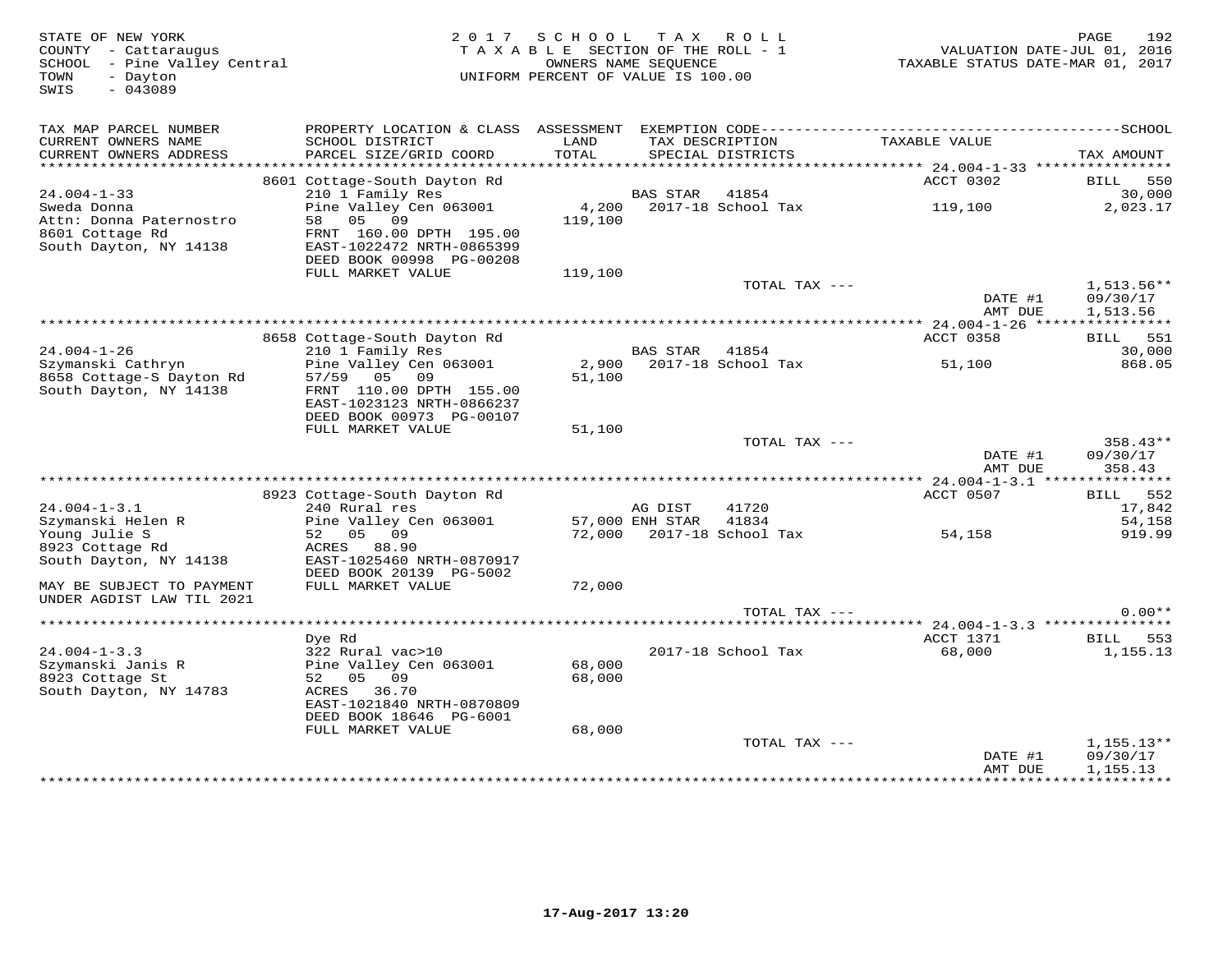| STATE OF NEW YORK<br>COUNTY - Cattaraugus<br>SCHOOL - Pine Valley Central<br>- Dayton<br>TOWN<br>$-043089$<br>SWIS | 2017                                                  | S C H O O L<br>TAXABLE SECTION OF THE ROLL - 1<br>OWNERS NAME SEQUENCE<br>UNIFORM PERCENT OF VALUE IS 100.00 |                 | TAX ROLL                          | VALUATION DATE-JUL 01, 2016<br>TAXABLE STATUS DATE-MAR 01, 2017 | 193<br>PAGE                      |
|--------------------------------------------------------------------------------------------------------------------|-------------------------------------------------------|--------------------------------------------------------------------------------------------------------------|-----------------|-----------------------------------|-----------------------------------------------------------------|----------------------------------|
| TAX MAP PARCEL NUMBER                                                                                              |                                                       |                                                                                                              |                 |                                   |                                                                 |                                  |
| CURRENT OWNERS NAME                                                                                                | SCHOOL DISTRICT                                       | LAND                                                                                                         |                 | TAX DESCRIPTION                   | TAXABLE VALUE                                                   |                                  |
| CURRENT OWNERS ADDRESS                                                                                             | PARCEL SIZE/GRID COORD                                | TOTAL                                                                                                        |                 | SPECIAL DISTRICTS                 |                                                                 | TAX AMOUNT                       |
|                                                                                                                    |                                                       | *******                                                                                                      |                 |                                   | ******* 24.004-1-15 ***********                                 |                                  |
| $24.004 - 1 - 15$                                                                                                  | 12411 Bentley Rd<br>240 Rural res                     |                                                                                                              | <b>BAS STAR</b> | 41854                             | ACCT 0619                                                       | <b>BILL</b><br>554<br>30,000     |
| Thompson Mark                                                                                                      | Pine Valley Cen 063001                                | 51,000                                                                                                       |                 | 2017-18 School Tax                | 78,000                                                          | 1,325.00                         |
| 12411 Bentley Rd<br>South Dayton, NY 14138                                                                         | 05<br>09<br>44<br>ACRES 181.96                        | 78,000                                                                                                       |                 |                                   |                                                                 |                                  |
|                                                                                                                    | EAST-1030053 NRTH-0869492<br>DEED BOOK 00984 PG-00814 |                                                                                                              |                 |                                   |                                                                 |                                  |
|                                                                                                                    | FULL MARKET VALUE                                     | 78,000                                                                                                       |                 | TOTAL TAX ---                     |                                                                 | 815.38**                         |
|                                                                                                                    |                                                       |                                                                                                              |                 |                                   | DATE #1<br>AMT DUE                                              | 09/30/17<br>815.38               |
|                                                                                                                    |                                                       |                                                                                                              |                 |                                   |                                                                 |                                  |
|                                                                                                                    | 8052 Oaks Rd                                          |                                                                                                              |                 |                                   | ACCT 0463                                                       | 555<br>BILL                      |
| $33.002 - 1 - 23$<br>Thuman Kim                                                                                    | 270 Mfg housing                                       |                                                                                                              | <b>BAS STAR</b> | 41854<br>2017-18 School Tax       |                                                                 | 30,000                           |
| Thuman John                                                                                                        | Pine Valley Cen 063001<br>05 09<br>57                 | 14,400<br>77,000                                                                                             |                 |                                   | 77,000                                                          | 1,308.01                         |
| 8052 Oaks Rd                                                                                                       | 4.61<br>ACRES                                         |                                                                                                              |                 |                                   |                                                                 |                                  |
| South Dayton, NY 14138                                                                                             | EAST-1020662 NRTH-0856934                             |                                                                                                              |                 |                                   |                                                                 |                                  |
|                                                                                                                    | DEED BOOK 01003 PG-00083                              |                                                                                                              |                 |                                   |                                                                 |                                  |
|                                                                                                                    | FULL MARKET VALUE                                     | 77,000                                                                                                       |                 |                                   |                                                                 |                                  |
|                                                                                                                    |                                                       |                                                                                                              |                 | TOTAL TAX ---                     | DATE #1<br>AMT DUE                                              | 798.40**<br>09/30/17<br>798.40   |
|                                                                                                                    |                                                       |                                                                                                              |                 |                                   |                                                                 |                                  |
|                                                                                                                    | 11995 School St                                       |                                                                                                              |                 |                                   | ACCT 0104                                                       | BILL 556                         |
| $25.001 - 1 - 21$<br>Towne Kevin L                                                                                 | 210 1 Family Res<br>Pine Valley Cen 063001            |                                                                                                              | BAS STAR        | 41854<br>4,200 2017-18 School Tax | 48,200                                                          | 30,000<br>818.78                 |
| PO Box 211                                                                                                         | 29<br>0.5<br>09                                       | 48,200                                                                                                       |                 |                                   |                                                                 |                                  |
| Dayton, NY 14041-0211                                                                                              | FRNT 130.00 DPTH 140.00<br>EAST-1035370 NRTH-0873194  |                                                                                                              |                 |                                   |                                                                 |                                  |
|                                                                                                                    | DEED BOOK 1756<br>PG-9001                             |                                                                                                              |                 |                                   |                                                                 |                                  |
|                                                                                                                    | FULL MARKET VALUE                                     | 48,200                                                                                                       |                 |                                   |                                                                 |                                  |
|                                                                                                                    |                                                       |                                                                                                              |                 | TOTAL TAX ---                     | DATE #1<br>AMT DUE                                              | $309.17**$<br>09/30/17<br>309.17 |
|                                                                                                                    |                                                       |                                                                                                              |                 |                                   |                                                                 |                                  |
|                                                                                                                    | 9069 Cottage-South Dayton Rd                          |                                                                                                              |                 |                                   | ACCT 0602                                                       | 557<br><b>BILL</b>               |
| $24.002 - 1 - 23.1$                                                                                                | 312 Vac w/imprv                                       |                                                                                                              |                 | 2017-18 School Tax                | 35,600                                                          | 604.74                           |
| Trombley Carol A<br>9081 Cottage Rd                                                                                | Pine Valley Cen 063001<br>53 05<br>09                 | 11,500<br>35,600                                                                                             |                 |                                   |                                                                 |                                  |
| South Dayton, NY 14138                                                                                             | 6.31<br>ACRES                                         |                                                                                                              |                 |                                   |                                                                 |                                  |
|                                                                                                                    | EAST-1023717 NRTH-0872789<br>DEED BOOK 00984 PG-00722 |                                                                                                              |                 |                                   |                                                                 |                                  |
|                                                                                                                    | FULL MARKET VALUE                                     | 35,600                                                                                                       |                 |                                   |                                                                 |                                  |
|                                                                                                                    |                                                       |                                                                                                              |                 | TOTAL TAX ---                     |                                                                 | 604.74**                         |
|                                                                                                                    |                                                       |                                                                                                              |                 |                                   | DATE #1<br>AMT DUE                                              | 09/30/17<br>604.74               |
|                                                                                                                    |                                                       |                                                                                                              |                 |                                   |                                                                 | ********                         |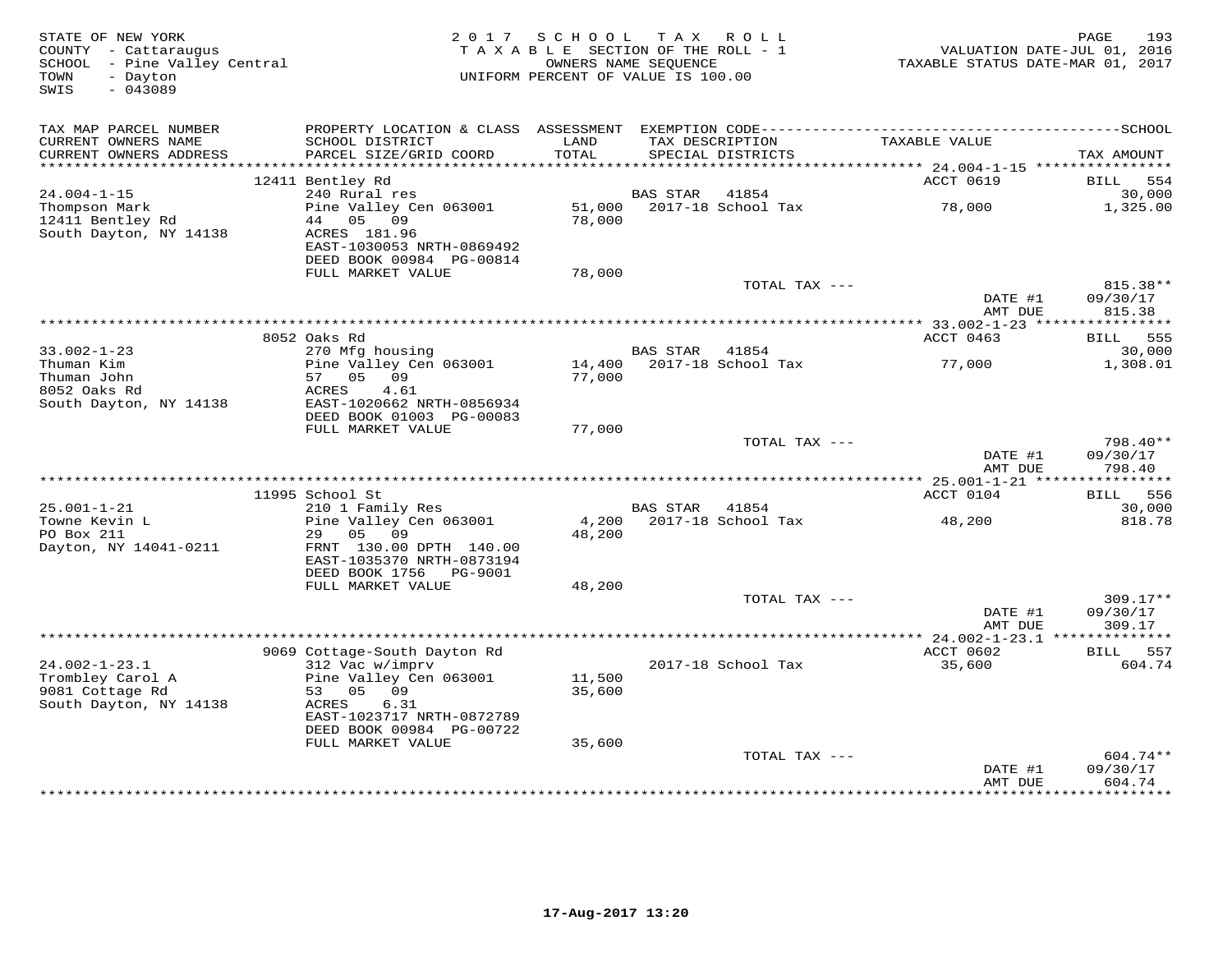| STATE OF NEW YORK<br>COUNTY - Cattaraugus<br>SCHOOL - Pine Valley Central<br>TOWN<br>- Dayton<br>$-043089$<br>SWIS | 2017                                                                                   | SCHOOL TAX ROLL<br>TAXABLE SECTION OF THE ROLL - 1<br>OWNERS NAME SEQUENCE<br>UNIFORM PERCENT OF VALUE IS 100.00 |                 |                                      | TAXABLE STATUS DATE-MAR 01, 2017  | 194<br>PAGE<br>VALUATION DATE-JUL 01, 2016 |
|--------------------------------------------------------------------------------------------------------------------|----------------------------------------------------------------------------------------|------------------------------------------------------------------------------------------------------------------|-----------------|--------------------------------------|-----------------------------------|--------------------------------------------|
| TAX MAP PARCEL NUMBER                                                                                              |                                                                                        |                                                                                                                  |                 |                                      |                                   |                                            |
| CURRENT OWNERS NAME<br>CURRENT OWNERS ADDRESS<br>*******************                                               | SCHOOL DISTRICT<br>PARCEL SIZE/GRID COORD                                              | LAND<br>TOTAL<br>************                                                                                    |                 | TAX DESCRIPTION<br>SPECIAL DISTRICTS | TAXABLE VALUE                     | TAX AMOUNT                                 |
|                                                                                                                    | 9081 Merrill Dr                                                                        |                                                                                                                  |                 |                                      | ACCT 0599                         | BILL<br>558                                |
| $24.002 - 1 - 22$                                                                                                  | 210 1 Family Res                                                                       |                                                                                                                  | BAS STAR        | 41854                                |                                   | 30,000                                     |
| Trombley David<br>Trombley Carol<br>9081 Cottage Rd<br>South Dayton, NY 14138                                      | Pine Valley Cen 063001<br>45<br>05<br>09<br>ACRES<br>1.60<br>EAST-1024095 NRTH-0872999 | 8,800<br>116,400                                                                                                 |                 | 2017-18 School Tax                   | 116,400                           | 1,977.31                                   |
|                                                                                                                    | DEED BOOK 617<br>PG-00285                                                              |                                                                                                                  |                 |                                      |                                   |                                            |
|                                                                                                                    | FULL MARKET VALUE                                                                      | 116,400                                                                                                          |                 | TOTAL TAX ---                        |                                   | $1,467.69**$                               |
|                                                                                                                    |                                                                                        |                                                                                                                  |                 |                                      | DATE #1<br>AMT DUE                | 09/30/17<br>1,467.69                       |
|                                                                                                                    |                                                                                        | **************************************                                                                           |                 |                                      | *** 24.002-1-23.2 *************** |                                            |
| $24.002 - 1 - 23.2$                                                                                                | 9077 Merrill Dr<br>210 1 Family Res                                                    |                                                                                                                  | <b>BAS STAR</b> | 41854                                | ACCT 1157                         | BILL 559<br>30,000                         |
| Trombley David<br>Trombley Amy<br>9077 Merrill Dr                                                                  | Pine Valley Cen 063001<br>53 05 09<br>ACRES<br>3.10                                    | 12,200<br>114,300                                                                                                |                 | 2017-18 School Tax                   | 114,300                           | 1,941.64                                   |
| South Dayton, NY 14138                                                                                             | EAST-1023560 NRTH-0873019<br>DEED BOOK 00963 PG-00640                                  |                                                                                                                  |                 |                                      |                                   |                                            |
|                                                                                                                    | FULL MARKET VALUE                                                                      | 114,300                                                                                                          |                 |                                      |                                   |                                            |
|                                                                                                                    |                                                                                        |                                                                                                                  |                 | TOTAL TAX ---                        | DATE #1                           | $1,432.02**$<br>09/30/17                   |
|                                                                                                                    |                                                                                        |                                                                                                                  |                 |                                      | AMT DUE                           | 1,432.02                                   |
|                                                                                                                    | 9088 Merrill Dr                                                                        |                                                                                                                  |                 |                                      | ACCT 0973                         | BILL 560                                   |
| $24.002 - 1 - 21.2$                                                                                                | 270 Mfg housing                                                                        |                                                                                                                  |                 | 2017-18 School Tax                   | 11,000                            | 186.86                                     |
| Trombley David J                                                                                                   | Pine Valley Cen 063001                                                                 | 9,500                                                                                                            |                 |                                      |                                   |                                            |
| 9077 Merrill Dr<br>S. Dayton, NY 14138                                                                             | 53 05<br>09<br>ACRES<br>1.84                                                           | 11,000                                                                                                           |                 |                                      |                                   |                                            |
|                                                                                                                    | EAST-1023929 NRTH-0873280<br>DEED BOOK 14870 PG-5001                                   |                                                                                                                  |                 |                                      |                                   |                                            |
|                                                                                                                    | FULL MARKET VALUE                                                                      | 11,000                                                                                                           |                 |                                      |                                   |                                            |
|                                                                                                                    |                                                                                        |                                                                                                                  |                 | TOTAL TAX ---                        |                                   | 186.86**                                   |
|                                                                                                                    |                                                                                        |                                                                                                                  |                 |                                      | DATE #1<br>AMT DUE                | 09/30/17<br>186.86                         |
|                                                                                                                    |                                                                                        |                                                                                                                  |                 |                                      |                                   | * * * * * * * *                            |
| $25.001 - 1 - 6.1$                                                                                                 | 9209 Rte 62<br>240 Rural res                                                           |                                                                                                                  | <b>BAS STAR</b> | 41854                                | ACCT 0603                         | 561<br>BILL<br>30,000                      |
| Troutman Raymond L                                                                                                 | Pine Valley Cen 063001                                                                 | 10,000                                                                                                           |                 | 2017-18 School Tax                   | 31,700                            | 538.49                                     |
| 9209 Rte 62<br>Gowanda, NY 14070                                                                                   | 30<br>05<br>09<br>ACRES<br>41.88<br>EAST-1035853 NRTH-0876006                          | 31,700                                                                                                           |                 |                                      |                                   |                                            |
|                                                                                                                    | DEED BOOK 01013 PG-00047                                                               |                                                                                                                  |                 |                                      |                                   |                                            |
|                                                                                                                    | FULL MARKET VALUE                                                                      | 31,700                                                                                                           |                 |                                      |                                   |                                            |
|                                                                                                                    |                                                                                        |                                                                                                                  |                 | TOTAL TAX ---                        | DATE #1                           | 28.88**<br>09/30/17                        |
|                                                                                                                    |                                                                                        |                                                                                                                  |                 |                                      | AMT DUE                           | 28.88<br>.                                 |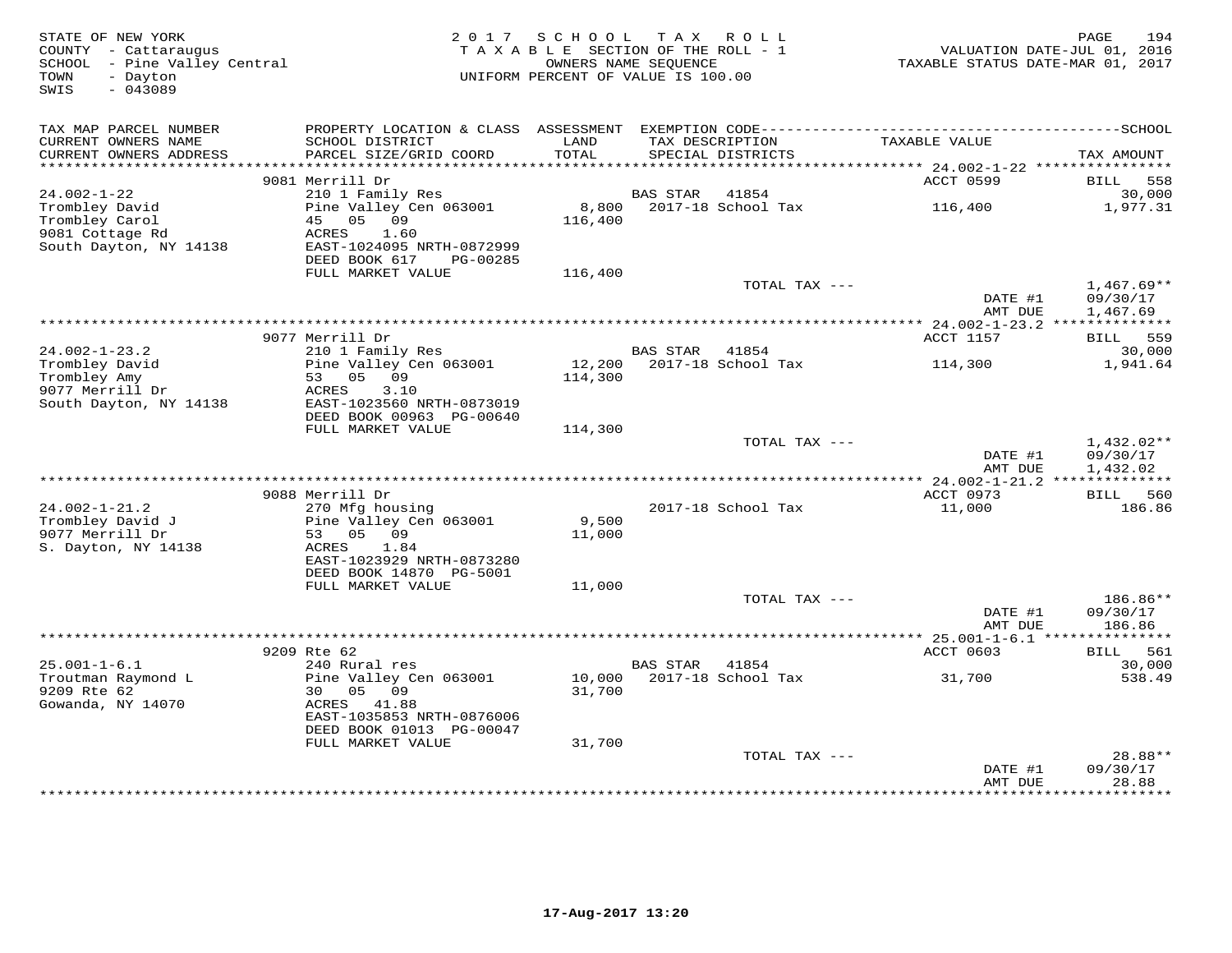| STATE OF NEW YORK<br>COUNTY - Cattaraugus<br>SCHOOL - Pine Valley Central<br>- Dayton<br>TOWN<br>$-043089$<br>SWIS |                                                                                                              | 2017 SCHOOL      | TAX ROLL<br>TAXABLE SECTION OF THE ROLL - 1<br>OWNERS NAME SEQUENCE<br>UNIFORM PERCENT OF VALUE IS 100.00 | VALUATION DATE-JUL 01, 2016<br>TAXABLE STATUS DATE-MAR 01, 2017 | 195<br>PAGE                      |
|--------------------------------------------------------------------------------------------------------------------|--------------------------------------------------------------------------------------------------------------|------------------|-----------------------------------------------------------------------------------------------------------|-----------------------------------------------------------------|----------------------------------|
| TAX MAP PARCEL NUMBER<br>CURRENT OWNERS NAME<br>CURRENT OWNERS ADDRESS                                             | PROPERTY LOCATION & CLASS ASSESSMENT<br>SCHOOL DISTRICT<br>PARCEL SIZE/GRID COORD                            | LAND<br>TOTAL    | TAX DESCRIPTION<br>SPECIAL DISTRICTS                                                                      | TAXABLE VALUE                                                   | TAX AMOUNT                       |
| ***********************                                                                                            |                                                                                                              |                  |                                                                                                           |                                                                 |                                  |
| $24.002 - 1 - 18$<br>Turnbull Jay E<br>Turnbull Bruce                                                              | 9191 Cottage-South Dayton Rd<br>240 Rural res<br>Pine Valley Cen 063001<br>53 05 09                          | 18,000<br>53,500 | 2017-18 School Tax                                                                                        | ACCT 0605<br>53,500                                             | BILL 562<br>908.81               |
| 9191 Cottage Rd<br>South Dayton, NY 14138                                                                          | ACRES 15.32<br>EAST-1023754 NRTH-0874562<br>DEED BOOK 00963 PG-00267<br>FULL MARKET VALUE                    | 53,500           |                                                                                                           |                                                                 |                                  |
|                                                                                                                    |                                                                                                              |                  | TOTAL TAX ---                                                                                             | DATE #1<br>AMT DUE                                              | $908.81**$<br>09/30/17<br>908.81 |
|                                                                                                                    |                                                                                                              |                  |                                                                                                           |                                                                 |                                  |
| $24.004 - 1 - 18$                                                                                                  | 8514 White Rd<br>270 Mfg housing                                                                             |                  | BAS STAR<br>41854                                                                                         | ACCT 0552                                                       | BILL 563<br>13,000               |
| Tyma Daniel J<br>PO Box 148<br>So. Dayton, NY 14138                                                                | Pine Valley Cen 063001<br>51 05 09<br>ACRES<br>2.02<br>EAST-1026994 NRTH-0864883                             | 13,000           | 7,000 2017-18 School Tax                                                                                  | 13,000                                                          | 220.83                           |
|                                                                                                                    | DEED BOOK 3363 PG-4003                                                                                       |                  |                                                                                                           |                                                                 |                                  |
|                                                                                                                    | FULL MARKET VALUE                                                                                            | 13,000           |                                                                                                           |                                                                 |                                  |
|                                                                                                                    |                                                                                                              |                  | TOTAL TAX ---                                                                                             |                                                                 | $0.00**$                         |
|                                                                                                                    | 8551 Rte 62                                                                                                  |                  |                                                                                                           | ACCT 1148                                                       | BILL 564                         |
| $25.003 - 1 - 12.2$<br>Van Wormer Margaret A<br>PO Box 107<br>South Dayton, NY 14138                               | 312 Vac w/imprv<br>Pine Valley Cen 063001<br>35 05 09<br>ACRES<br>1.05<br>EAST-1034776 NRTH-0864927          | 2,700<br>6,900   | 2017-18 School Tax                                                                                        | 6,900                                                           | 117.21                           |
|                                                                                                                    | DEED BOOK 858<br>PG-01013                                                                                    |                  |                                                                                                           |                                                                 |                                  |
|                                                                                                                    | FULL MARKET VALUE                                                                                            | 6,900            | TOTAL TAX ---                                                                                             |                                                                 | $117.21**$                       |
|                                                                                                                    |                                                                                                              |                  |                                                                                                           | DATE #1<br>AMT DUE                                              | 09/30/17<br>117.21               |
|                                                                                                                    |                                                                                                              |                  |                                                                                                           |                                                                 |                                  |
| $24.002 - 1 - 21.1$                                                                                                | 9116 Merrill Dr<br>210 1 Family Res                                                                          |                  | 41854<br><b>BAS STAR</b>                                                                                  | ACCT 0332                                                       | BILL 565<br>30,000               |
| Vanzile David J<br>Vanzile Cheryl A<br>9116 Merrill Dr<br>South Dayton, NY 14138                                   | Pine Valley Cen 063001<br>53 05 09<br>ACRES<br>4.56<br>EAST-1023467 NRTH-0873373<br>DEED BOOK 00925 PG-00690 | 133,100          | 14,300 2017-18 School Tax                                                                                 | 133,100                                                         | 2,260.99                         |
|                                                                                                                    | FULL MARKET VALUE                                                                                            | 133,100          | TOTAL TAX ---                                                                                             |                                                                 | 1,751.38**                       |
|                                                                                                                    |                                                                                                              |                  |                                                                                                           | DATE #1<br>AMT DUE                                              | 09/30/17<br>1,751.38             |
|                                                                                                                    |                                                                                                              |                  |                                                                                                           |                                                                 |                                  |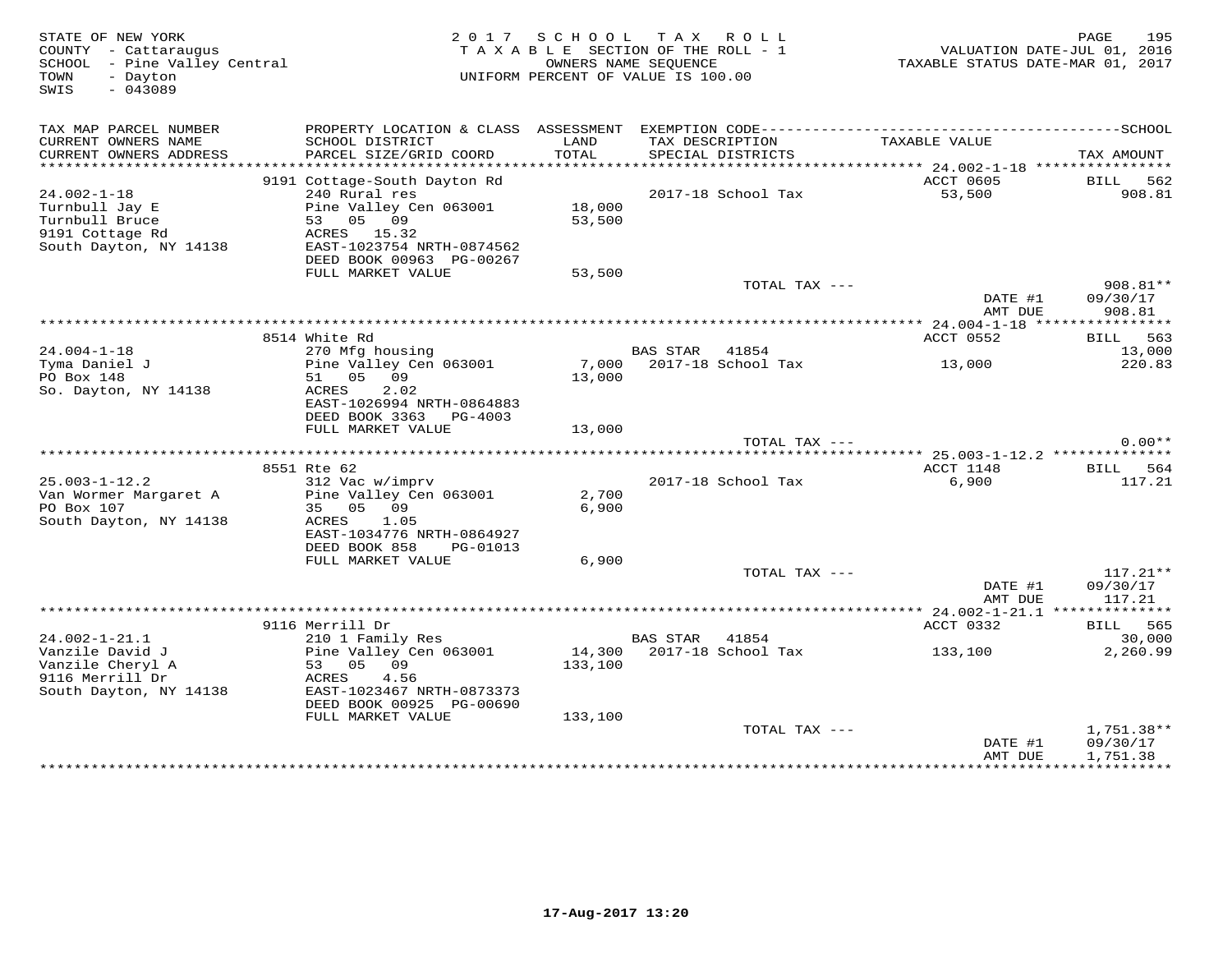| STATE OF NEW YORK<br>COUNTY - Cattaraugus<br>SCHOOL - Pine Valley Central<br>TOWN<br>- Dayton<br>$-043089$<br>SWIS | 2 0 1 7                                                                                                                       | SCHOOL                       | T A X<br>ROLL<br>TAXABLE SECTION OF THE ROLL - 1<br>OWNERS NAME SEQUENCE<br>UNIFORM PERCENT OF VALUE IS 100.00 | TAXABLE STATUS DATE-MAR 01, 2017                        | PAGE<br>196<br>VALUATION DATE-JUL 01, 2016 |
|--------------------------------------------------------------------------------------------------------------------|-------------------------------------------------------------------------------------------------------------------------------|------------------------------|----------------------------------------------------------------------------------------------------------------|---------------------------------------------------------|--------------------------------------------|
| TAX MAP PARCEL NUMBER<br>CURRENT OWNERS NAME<br>CURRENT OWNERS ADDRESS                                             | SCHOOL DISTRICT<br>PARCEL SIZE/GRID COORD                                                                                     | LAND<br>TOTAL<br>*********** | TAX DESCRIPTION<br>SPECIAL DISTRICTS<br>*********************                                                  | TAXABLE VALUE<br>********* 24.004-1-23.1 ************** | TAX AMOUNT                                 |
| $24.004 - 1 - 23.1$                                                                                                | 8738 Cottage-South Dayton Rd<br>120 Field crops                                                                               |                              | 2017-18 School Tax                                                                                             | ACCT 0622<br>158,600                                    | 566<br>BILL<br>2,694.17                    |
| Volk Frederick A<br>Volk Joanne L<br>131 Frederick Dr<br>Lynchburg, VA 24502                                       | Pine Valley Cen 063001<br>51/52<br>05 09<br>split 2.8 acres 10/08-Koh<br>ACRES 109.10<br>EAST-1025424 NRTH-0867394            | 134,400<br>158,600           |                                                                                                                |                                                         |                                            |
|                                                                                                                    | DEED BOOK 1086<br>PG-6001<br>FULL MARKET VALUE                                                                                | 158,600                      |                                                                                                                |                                                         |                                            |
|                                                                                                                    |                                                                                                                               |                              | TOTAL TAX ---                                                                                                  | DATE #1<br>AMT DUE                                      | $2,694.17**$<br>09/30/17                   |
|                                                                                                                    |                                                                                                                               |                              |                                                                                                                |                                                         | 2,694.17                                   |
| $24.004 - 1 - 12.3$                                                                                                | Bentley Rd<br>312 Vac w/imprv                                                                                                 |                              | 2017-18 School Tax                                                                                             | ACCT 1277<br>22,700                                     | BILL<br>567<br>385.61                      |
| Weber Jerod M<br>12507 Bentley Rd<br>South Dayton, NY 14138                                                        | Pine Valley Cen 063001<br>05 09<br>44<br>1.90<br>ACRES<br>EAST-1027762 NRTH-0870226                                           | 5,200<br>22,700              |                                                                                                                |                                                         |                                            |
|                                                                                                                    | DEED BOOK 16062 PG-2001<br>FULL MARKET VALUE                                                                                  | 22,700                       |                                                                                                                |                                                         |                                            |
|                                                                                                                    |                                                                                                                               |                              | TOTAL TAX ---                                                                                                  | DATE #1                                                 | 385.61**<br>09/30/17                       |
|                                                                                                                    |                                                                                                                               |                              |                                                                                                                | AMT DUE<br>*** 24.004-1-13 ****                         | 385.61<br>* * * * * * * *                  |
|                                                                                                                    | 12507 Bentley Rd                                                                                                              |                              |                                                                                                                | ACCT 0113                                               | 568<br><b>BILL</b>                         |
| $24.004 - 1 - 13$                                                                                                  | 210 1 Family Res                                                                                                              |                              | BAS STAR<br>41854                                                                                              |                                                         | 30,000                                     |
| Weber Jerod M<br>12507 Bentley Rd<br>South Dayton, NY 14138                                                        | Pine Valley Cen 063001<br>44  05  09<br>81.00 DPTH 200.00<br>FRNT<br>EAST-1027751 NRTH-0870322<br>DEED BOOK 790<br>PG-00819   | 2,100<br>68,000              | 2017-18 School Tax                                                                                             | 68,000                                                  | 1,155.13                                   |
|                                                                                                                    | FULL MARKET VALUE                                                                                                             | 68,000                       | TOTAL TAX ---                                                                                                  |                                                         | 645.51**                                   |
|                                                                                                                    |                                                                                                                               |                              |                                                                                                                | DATE #1<br>AMT DUE                                      | 09/30/17<br>645.51                         |
|                                                                                                                    |                                                                                                                               |                              | ***********************                                                                                        | ** $25.001 - 2 - 23.2$ **                               |                                            |
| $25.001 - 2 - 23.2$                                                                                                | 11939 Markham-Wesley Rd<br>210 1 Family Res                                                                                   |                              | ENH STAR<br>41834                                                                                              | ACCT 1524                                               | 569<br>BILL<br>65,500                      |
| Wilbur David<br>70 Hill St<br>Tonawanda, NY 14150                                                                  | Pine Valley Cen 063001<br>$9/2008$ -split off $2-23$<br>1.09<br>ACRES<br>EAST-1035806 NRTH-0873379<br>DEED BOOK 10867 PG-8002 | 7,300<br>86,900              | 2017-18 School Tax                                                                                             | 86,900                                                  | 1,476.19                                   |
|                                                                                                                    | FULL MARKET VALUE                                                                                                             | 86,900                       |                                                                                                                |                                                         |                                            |
|                                                                                                                    |                                                                                                                               |                              | TOTAL TAX ---                                                                                                  | DATE #1                                                 | $363.53**$<br>09/30/17<br>363.53           |
|                                                                                                                    |                                                                                                                               |                              |                                                                                                                | AMT DUE<br>* * * * * * * *                              | .                                          |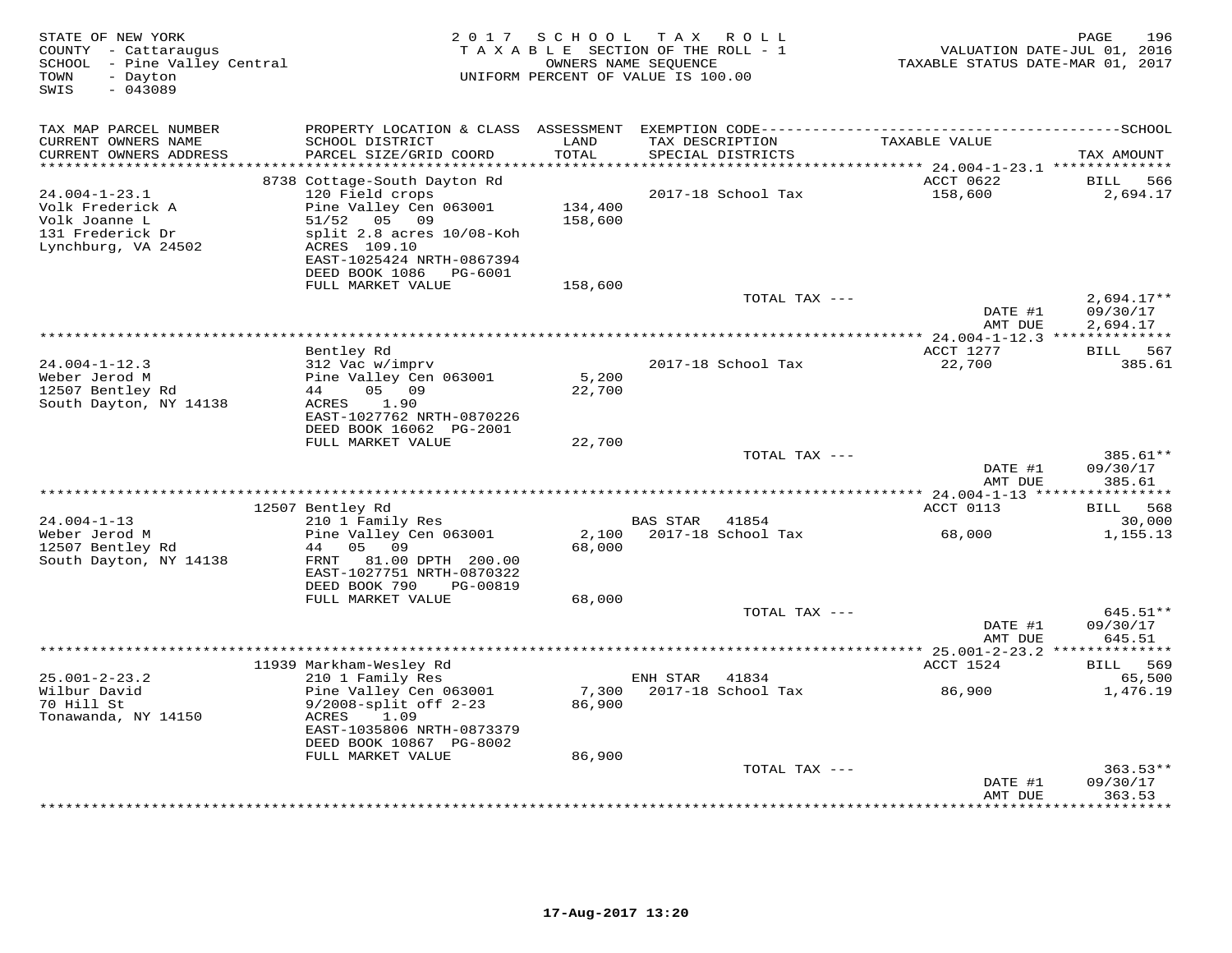| STATE OF NEW YORK<br>COUNTY - Cattaraugus<br>SCHOOL - Pine Valley Central<br>- Dayton<br>TOWN<br>$-043089$<br>SWIS | 2 0 1 7                                                                                                                                                                                                             | S C H O O L                    | T A X<br>R O L L<br>TAXABLE SECTION OF THE ROLL - 1<br>OWNERS NAME SEQUENCE<br>UNIFORM PERCENT OF VALUE IS 100.00 | VALUATION DATE-JUL 01, 2016<br>TAXABLE STATUS DATE-MAR 01, 2017 | 197<br>PAGE                           |
|--------------------------------------------------------------------------------------------------------------------|---------------------------------------------------------------------------------------------------------------------------------------------------------------------------------------------------------------------|--------------------------------|-------------------------------------------------------------------------------------------------------------------|-----------------------------------------------------------------|---------------------------------------|
| TAX MAP PARCEL NUMBER<br>CURRENT OWNERS NAME<br>CURRENT OWNERS ADDRESS<br>***********************                  | PROPERTY LOCATION & CLASS ASSESSMENT<br>SCHOOL DISTRICT<br>PARCEL SIZE/GRID COORD                                                                                                                                   | LAND<br>TOTAL<br>***********   | TAX DESCRIPTION<br>SPECIAL DISTRICTS                                                                              | TAXABLE VALUE                                                   | TAX AMOUNT                            |
| $24.004 - 1 - 21$<br>Winship Don B<br>PO Box 271<br>South Dayton, NY 14138                                         | 8508 Cottage-South Dayton Rd<br>280 Res Multiple<br>Pine Valley Cen 063001<br>50/51/58/59 05 09<br>873/468,830/139<br>8570 also on site<br>97.65<br>ACRES<br>EAST-1024076 NRTH-0864311<br>DEED BOOK 760<br>PG-00095 | 131,900<br>220,000             | 2017-18 School Tax                                                                                                | ACCT 0630<br>220,000                                            | <b>BILL</b><br>570<br>3,737.18        |
|                                                                                                                    | FULL MARKET VALUE                                                                                                                                                                                                   | 220,000                        | TOTAL TAX ---                                                                                                     | DATE #1<br>AMT DUE                                              | $3,737.18**$<br>09/30/17<br>3,737.18  |
|                                                                                                                    |                                                                                                                                                                                                                     |                                | *************************                                                                                         | $* 25.001 - 1 - 35$ *****                                       | ***********                           |
| $25.001 - 1 - 35$                                                                                                  | 12163 Cottage Markham Rd<br>240 Rural res                                                                                                                                                                           |                                | <b>BAS STAR</b><br>41854                                                                                          | ACCT 0634                                                       | BILL 571<br>30,000                    |
| Wood Robert H<br>Wood Joyce F<br>12163 Cottage-Markhams Rd<br>South Dayton, NY 14138                               | Pine Valley Cen 063001<br>05 09<br>37<br>ACRES 19.41<br>EAST-1032457 NRTH-0875295<br>DEED BOOK 744<br>PG-00317                                                                                                      | 36,600<br>78,000               | 2017-18 School Tax                                                                                                | 78,000                                                          | 1,325.00                              |
|                                                                                                                    | FULL MARKET VALUE                                                                                                                                                                                                   | 78,000                         | TOTAL TAX ---                                                                                                     |                                                                 | 815.38**                              |
|                                                                                                                    |                                                                                                                                                                                                                     |                                |                                                                                                                   | DATE #1<br>AMT DUE                                              | 09/30/17<br>815.38                    |
|                                                                                                                    |                                                                                                                                                                                                                     | ****************************** |                                                                                                                   | *********** 25.001-1-38 *****                                   | ***********                           |
|                                                                                                                    | 12182 Cottage Markham Rd                                                                                                                                                                                            |                                |                                                                                                                   | ACCT 1017                                                       | 572<br>BILL                           |
| $25.001 - 1 - 38$<br>Wood Trevor R<br>12182 Cottage Markhams Rd<br>South Dayton, NY 14138                          | 210 1 Family Res<br>Pine Valley Cen 063001<br>05 09<br>38<br>FRNT 180.00 DPTH 215.00<br>EAST-1032540 NRTH-0875868<br>DEED BOOK 5623<br>PG-7001                                                                      | 6,700<br>63,400                | BAS STAR<br>41854<br>2017-18 School Tax                                                                           | 63,400                                                          | 30,000<br>1,076.99                    |
|                                                                                                                    | FULL MARKET VALUE                                                                                                                                                                                                   | 63,400                         | TOTAL TAX ---                                                                                                     | DATE #1<br>AMT DUE                                              | $567.37**$<br>09/30/17<br>567.37      |
|                                                                                                                    | ***************                                                                                                                                                                                                     |                                |                                                                                                                   |                                                                 | * * * * * * * * * *                   |
| $25.001 - 1 - 39$<br>Wood Trevor R<br>Wood Jaclyn S                                                                | 12193 Cottage Markham Rd<br>100 Agricultural<br>Pine Valley Cen 063001<br>$37/38/46$ 05 09                                                                                                                          | 31,200<br>31,200               | 2017-18 School Tax                                                                                                | 31,200                                                          | BILL 573<br>530.00                    |
| 12182 Cottage Markhams Rd<br>South Dayton, NY 14138                                                                | ACRES<br>21.50<br>EAST-1032285 NRTH-0875682<br>DEED BOOK 23165 PG-5003                                                                                                                                              |                                |                                                                                                                   |                                                                 |                                       |
|                                                                                                                    | FULL MARKET VALUE                                                                                                                                                                                                   | 31,200                         | TOTAL TAX ---                                                                                                     |                                                                 | 530.00**                              |
|                                                                                                                    |                                                                                                                                                                                                                     |                                |                                                                                                                   | DATE #1<br>AMT DUE                                              | 09/30/17<br>530.00<br>* * * * * * * * |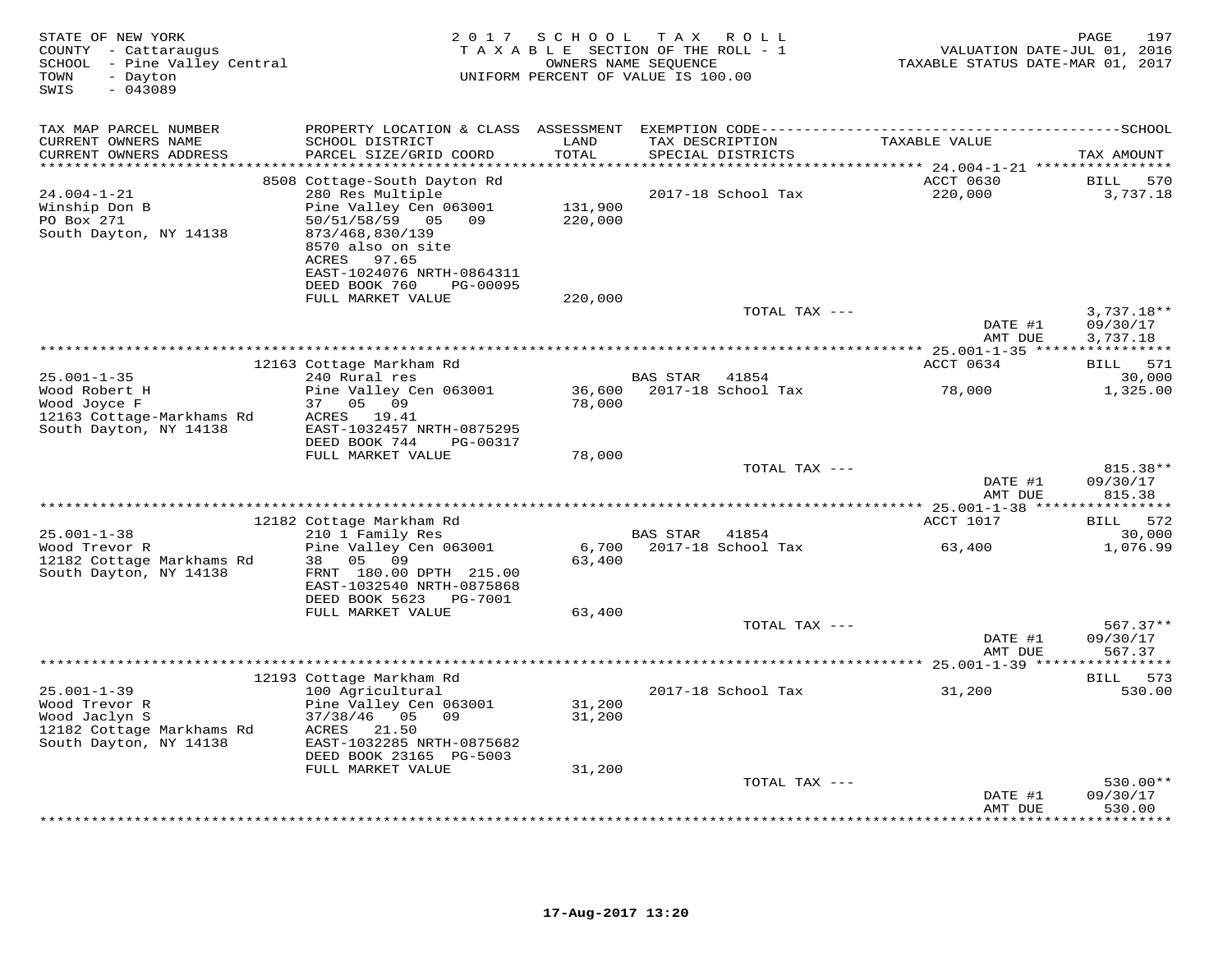| STATE OF NEW YORK<br>COUNTY - Cattaraugus<br>- Pine Valley Central<br>SCHOOL<br>TOWN<br>- Dayton<br>$-043089$<br>SWIS | 2 0 1 7                                                                                                           | SCHOOL<br>TAXABLE SECTION OF THE ROLL - 1<br>UNIFORM PERCENT OF VALUE IS 100.00 | T A X<br>OWNERS NAME SEQUENCE | R O L L                                    | TAXABLE STATUS DATE-MAR 01, 2017 | 198<br>PAGE<br>VALUATION DATE-JUL 01, 2016 |
|-----------------------------------------------------------------------------------------------------------------------|-------------------------------------------------------------------------------------------------------------------|---------------------------------------------------------------------------------|-------------------------------|--------------------------------------------|----------------------------------|--------------------------------------------|
| TAX MAP PARCEL NUMBER                                                                                                 | PROPERTY LOCATION & CLASS ASSESSMENT                                                                              |                                                                                 |                               | EXEMPTION CODE---------------------------- |                                  | $------SCH OOL$                            |
| CURRENT OWNERS NAME<br>CURRENT OWNERS ADDRESS<br>*********************                                                | SCHOOL DISTRICT<br>PARCEL SIZE/GRID COORD<br>***********************                                              | LAND<br>TOTAL                                                                   |                               | TAX DESCRIPTION<br>SPECIAL DISTRICTS       | TAXABLE VALUE                    | TAX AMOUNT                                 |
|                                                                                                                       | 8491 Rte 62                                                                                                       |                                                                                 |                               |                                            | ACCT 1214                        | <b>BILL</b><br>574                         |
| $34.001 - 1 - 42.2$                                                                                                   | 210 1 Family Res                                                                                                  |                                                                                 | <b>BAS STAR</b>               | 41854                                      |                                  | 30,000                                     |
| Woodarek Ronda A<br>8491 Rte 62<br>South Dayton, NY 14138                                                             | Pine Valley Cen 063001<br>05<br>09<br>34<br>2.00<br>ACRES<br>EAST-1034907 NRTH-0863746<br>DEED BOOK 10668 PG-6001 | 8,000<br>32,700                                                                 |                               | 2017-18 School Tax                         | 32,700                           | 555.48                                     |
|                                                                                                                       | FULL MARKET VALUE                                                                                                 | 32,700                                                                          |                               |                                            |                                  |                                            |
|                                                                                                                       |                                                                                                                   |                                                                                 |                               | TOTAL TAX ---                              | DATE #1<br>AMT DUE               | $45.87**$<br>09/30/17<br>45.87             |
|                                                                                                                       |                                                                                                                   |                                                                                 |                               |                                            |                                  |                                            |
|                                                                                                                       | 12671 Bentley Rd                                                                                                  |                                                                                 |                               |                                            | <b>ACCT 1355</b>                 | 575<br>BILL                                |
| $24.004 - 1 - 11.4$                                                                                                   | 240 Rural res                                                                                                     |                                                                                 | AG BLDG                       | 41700                                      |                                  | 6,000                                      |
| Yoder Benny J                                                                                                         | Pine Valley Cen 063001                                                                                            |                                                                                 | 49,800 AG BLDG                | 41700                                      |                                  | 7,000                                      |
| Miller Tena J                                                                                                         | Wengerd-12535 Bentley lan                                                                                         |                                                                                 | 150,000 BAS STAR              | 41854                                      |                                  | 30,000                                     |
| 12535 Bentley Rd<br>South Dayton, NY 14138                                                                            | ACRES<br>26.65 BANK<br>017<br>EAST-1026281 NRTH-0869850<br>DEED BOOK 26450 PG-9001                                |                                                                                 |                               | 2017-18 School Tax                         | 137,000                          | 2,327.24                                   |
| PRIOR OWNER ON 3/01/2017<br>Miller Harvey R                                                                           | FULL MARKET VALUE                                                                                                 | 150,000                                                                         |                               |                                            |                                  |                                            |
| MAY BE SUBJECT TO PAYMENT<br>UNDER RPTL483 UNTIL 2018                                                                 |                                                                                                                   |                                                                                 |                               |                                            |                                  |                                            |
|                                                                                                                       |                                                                                                                   |                                                                                 |                               | TOTAL TAX ---                              | DATE #1<br>AMT DUE               | $1,817.63**$<br>09/30/17<br>1,817.63       |
|                                                                                                                       |                                                                                                                   |                                                                                 |                               |                                            | *** 24.004-1-11.8                |                                            |
|                                                                                                                       | 12535 Bentley Rd                                                                                                  |                                                                                 |                               |                                            | <b>ACCT 1355</b>                 | BILL 576                                   |
| $24.004 - 1 - 11.8$                                                                                                   | 240 Rural res                                                                                                     |                                                                                 |                               | 2017-18 School Tax                         | 40,200                           | 682.88                                     |
| Yoder Benny J<br>Yoder Edna D                                                                                         | Pine Valley Cen 063001<br>Wengerd-12535 Bentley lan                                                               | 14,500<br>40,200                                                                |                               |                                            |                                  |                                            |
| 12535 Bentley Rd                                                                                                      | ACRES<br>7.35                                                                                                     |                                                                                 |                               |                                            |                                  |                                            |
| South Dayton, NY 14138                                                                                                | EAST-1026910 NRTH-0869653<br>DEED BOOK 26450 PG-9001                                                              |                                                                                 |                               |                                            |                                  |                                            |
| MAY BE SUBJECT TO PAYMENT<br>UNDER RPTL483 UNTIL 2018                                                                 | FULL MARKET VALUE                                                                                                 | 40,200                                                                          |                               |                                            |                                  |                                            |
|                                                                                                                       |                                                                                                                   |                                                                                 |                               | TOTAL TAX ---                              | DATE #1<br>AMT DUE               | 682.88**<br>09/30/17<br>682.88             |
|                                                                                                                       |                                                                                                                   |                                                                                 |                               |                                            |                                  |                                            |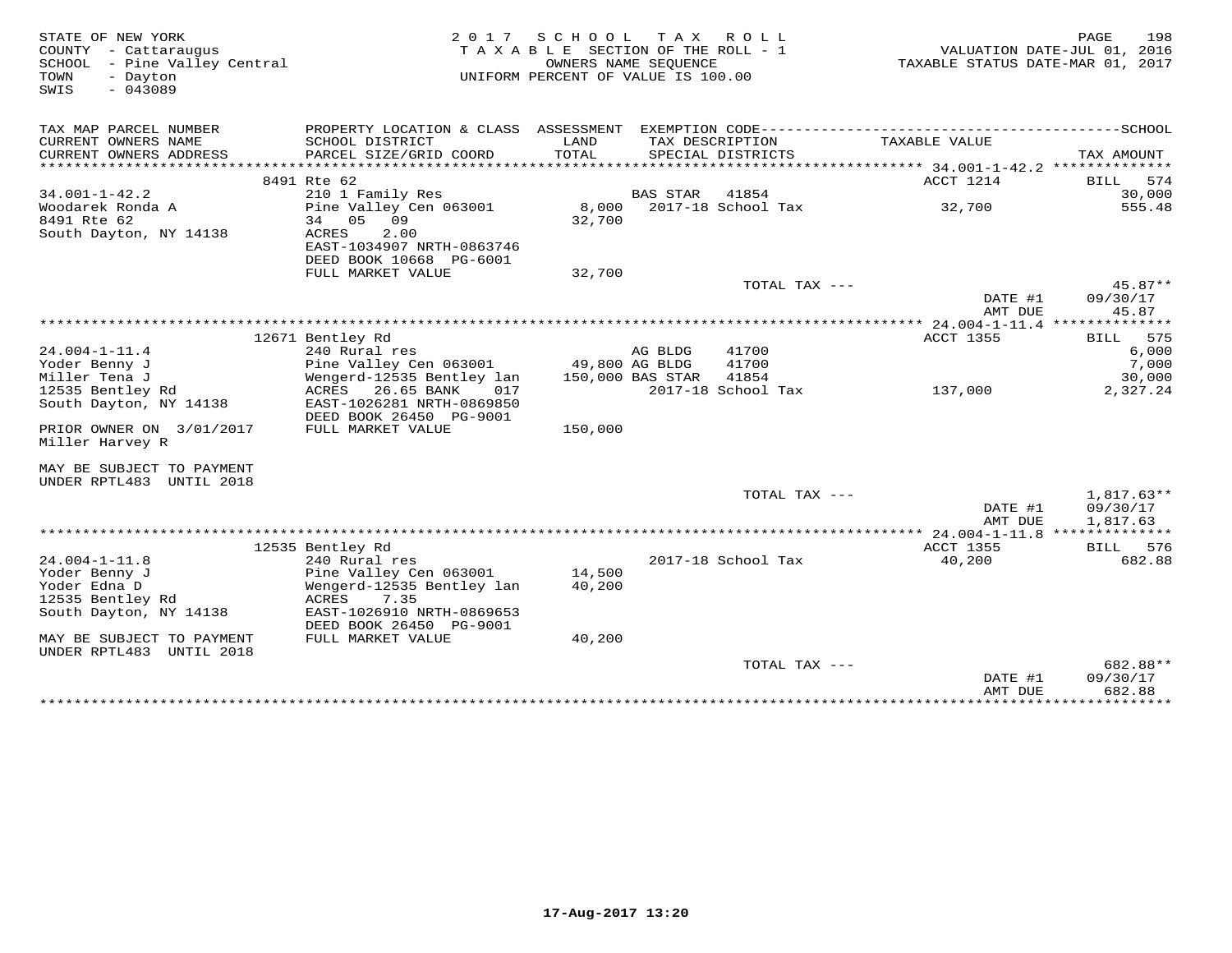| STATE OF NEW YORK<br>- Cattaraugus<br>COUNTY<br>- Pine Valley Central<br>SCHOOL<br>TOWN<br>- Dayton<br>$-043089$<br>SWIS | 2017<br>TAXABLE                      | SCHOOL<br>OWNERS NAME SEQUENCE | T A X<br>R O L L<br>SECTION OF THE ROLL - 1<br>UNIFORM PERCENT OF VALUE IS 100.00 |                           | 199<br>PAGE<br>VALUATION DATE-JUL 01,<br>2016<br>TAXABLE STATUS DATE-MAR 01, 2017 |
|--------------------------------------------------------------------------------------------------------------------------|--------------------------------------|--------------------------------|-----------------------------------------------------------------------------------|---------------------------|-----------------------------------------------------------------------------------|
| TAX MAP PARCEL NUMBER                                                                                                    | PROPERTY LOCATION & CLASS ASSESSMENT |                                | EXEMPTION CODE---                                                                 | ---------------------     | --SCHOOL                                                                          |
| CURRENT OWNERS NAME                                                                                                      | SCHOOL DISTRICT                      | LAND                           | TAX DESCRIPTION                                                                   | TAXABLE VALUE             |                                                                                   |
| CURRENT OWNERS ADDRESS                                                                                                   | PARCEL SIZE/GRID COORD               | TOTAL                          | SPECIAL DISTRICTS                                                                 |                           | TAX AMOUNT                                                                        |
|                                                                                                                          |                                      |                                |                                                                                   | ************* 25.001-1-33 | ****************                                                                  |
|                                                                                                                          | 12154 Bentley Rd                     |                                |                                                                                   | ACCT 0217                 | 577<br>BILL                                                                       |
| $25.001 - 1 - 33$                                                                                                        | 240 Rural res                        |                                | 2017-18 School Tax                                                                | 181,900                   | 3,089.97                                                                          |
| Ziolkowski Michael R                                                                                                     | Pine Valley Cen 063001               | 41,800                         |                                                                                   |                           |                                                                                   |
| 12154 Bentley Rd                                                                                                         | 37 05<br>09                          | 181,900                        |                                                                                   |                           |                                                                                   |
| South Dayton, NY 14138                                                                                                   | 30.03<br>ACRES                       |                                |                                                                                   |                           |                                                                                   |
|                                                                                                                          | EAST-1031843 NRTH-0873980            |                                |                                                                                   |                           |                                                                                   |
|                                                                                                                          | DEED BOOK 24831 PG-2                 |                                |                                                                                   |                           |                                                                                   |
|                                                                                                                          | FULL MARKET VALUE                    | 181,900                        |                                                                                   |                           |                                                                                   |
|                                                                                                                          |                                      |                                | TOTAL TAX ---                                                                     |                           | $3,089.97**$                                                                      |
|                                                                                                                          |                                      |                                |                                                                                   | DATE #1                   | 09/30/17                                                                          |
|                                                                                                                          |                                      |                                |                                                                                   | AMT DUE                   | 3,089.97                                                                          |
|                                                                                                                          |                                      |                                |                                                                                   |                           |                                                                                   |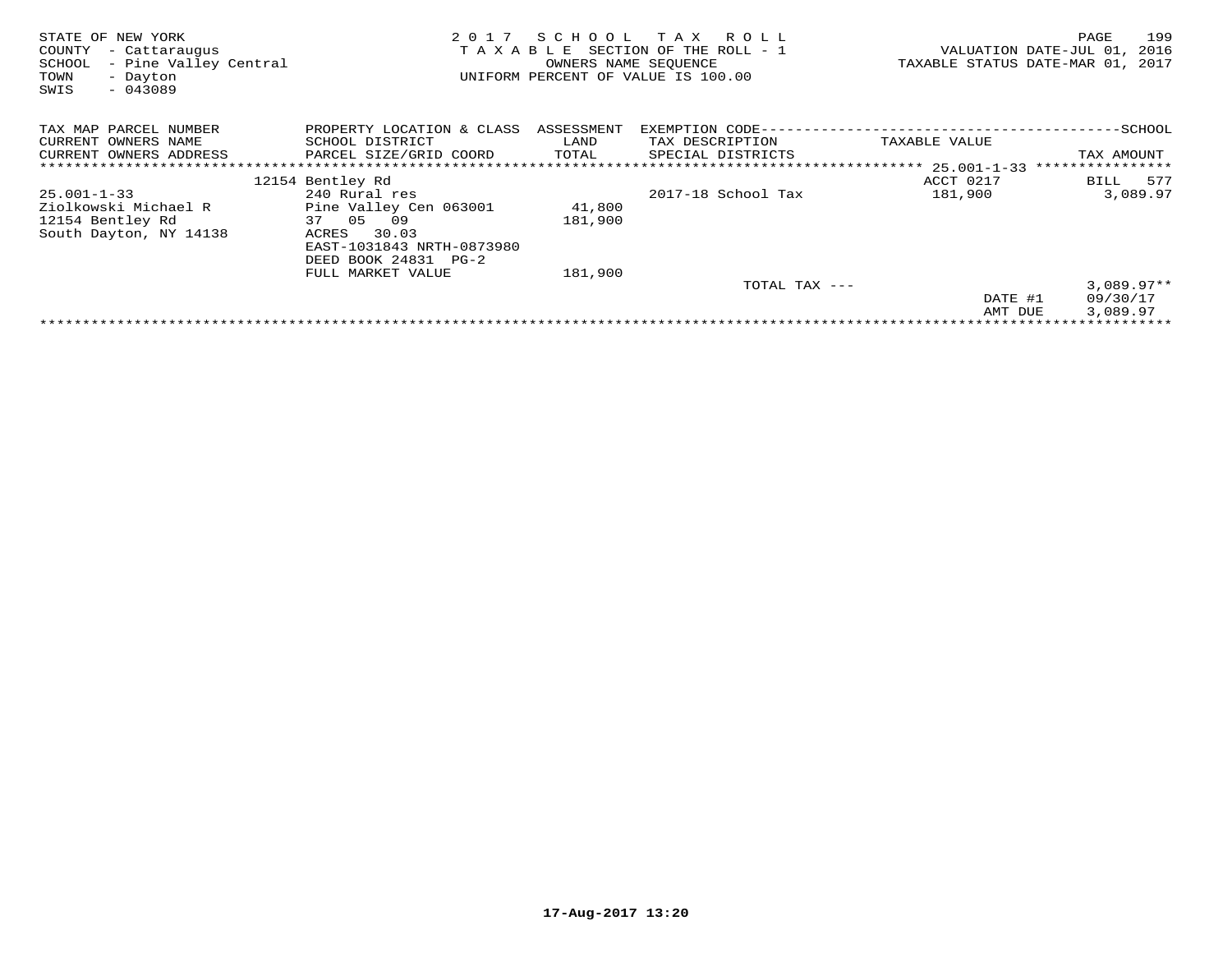| STATE OF NEW YORK            | 2017 SCHOOL TAX ROLL                  | 200<br>PAGE                      |
|------------------------------|---------------------------------------|----------------------------------|
| COUNTY - Cattaraugus         | T A X A B L E SECTION OF THE ROLL - 1 | VALUATION DATE-JUL 01, 2016      |
| SCHOOL - Pine Valley Central |                                       | TAXABLE STATUS DATE-MAR 01, 2017 |
| TOWN<br>- Dayton             | UNIFORM PERCENT OF VALUE IS 100.00    | RPS155/V04/L015                  |
| SWIS<br>$-043089$            |                                       | CURRENT DATE 8/17/2017           |
|                              |                                       |                                  |
|                              | ROLL SUB SECTION- - TOTALS            |                                  |

\*\*\* S P E C I A L D I S T R I C T S U M M A R Y \*\*\*

| CODE | DISTRICT NAME     | TOTAL<br>PARCELS | EXTENSION<br>TYPE | EXTENSION<br><b>VALUE</b> | VALOREM<br>AD<br>VALUE | EXEMPT<br>AMOUNT | TAXABLE<br>VALUE | TOTAL<br>TAX |
|------|-------------------|------------------|-------------------|---------------------------|------------------------|------------------|------------------|--------------|
|      | OT300 Omitted tax |                  | MOVTAX            | 295.54                    |                        |                  | つQ5              | 295.54       |

\*\*\* S C H O O L D I S T R I C T S U M M A R Y \*\*\*

| CODE   | DISTRICT NAME                    | TOTAL<br>PARCELS | ASSESSED<br>LAND | ASSESSED<br>TOTAL | EXEMPT<br>AMOUNT | TOTAL<br>TAXABLE |            |
|--------|----------------------------------|------------------|------------------|-------------------|------------------|------------------|------------|
|        |                                  |                  |                  |                   | STAR AMOUNT      | STAR TAXABLE     | TOTAL TAX  |
|        | Pine Valley Central              | 236              | 9215,300         | 17956,900         | 2633,412         | 15,323,488       |            |
| 063001 |                                  |                  |                  |                   | 3675,251         | 11,648,237       | 197,870.73 |
|        | SUB-TOTAL                        | 236              | 9215,300         | 17956,900         | 2633,412         | 15,323,488       |            |
|        | $S \cup B - T \cup T A L (CONT)$ |                  |                  |                   | 3675,251         | 11,648,237       | 197,870.73 |
|        | TOTAL                            | 236              | 9215,300         | 17956,900         | 2633,412         | 15,323,488       |            |
|        | (CONT)<br>ТОТАЬ                  |                  |                  |                   | 3675,251         | 11,648,237       | 197,870.73 |

\*\*\* S Y S T E M C O D E S S U M M A R Y \*\*\*

### NO SYSTEM EXEMPTIONS AT THIS LEVEL

\*\*\* E X E M P T I O N S U M M A R Y \*\*\*

| CODE  | DESCRIPTION | TOTAL<br>PARCELS | SCHOOL   |
|-------|-------------|------------------|----------|
| 41700 | AG BLDG     | 3                | 48,600   |
| 41720 | AG DIST     | 42               | 2066,873 |
| 41730 | AG DISTOUT  | 5                | 178,708  |
| 41800 | AGED C/T/S  | 6                | 298,281  |
| 41834 | ENH STAR    | 30               | 1656,051 |
| 41854 | BAS STAR    | 69               | 2019,200 |
|       |             |                  |          |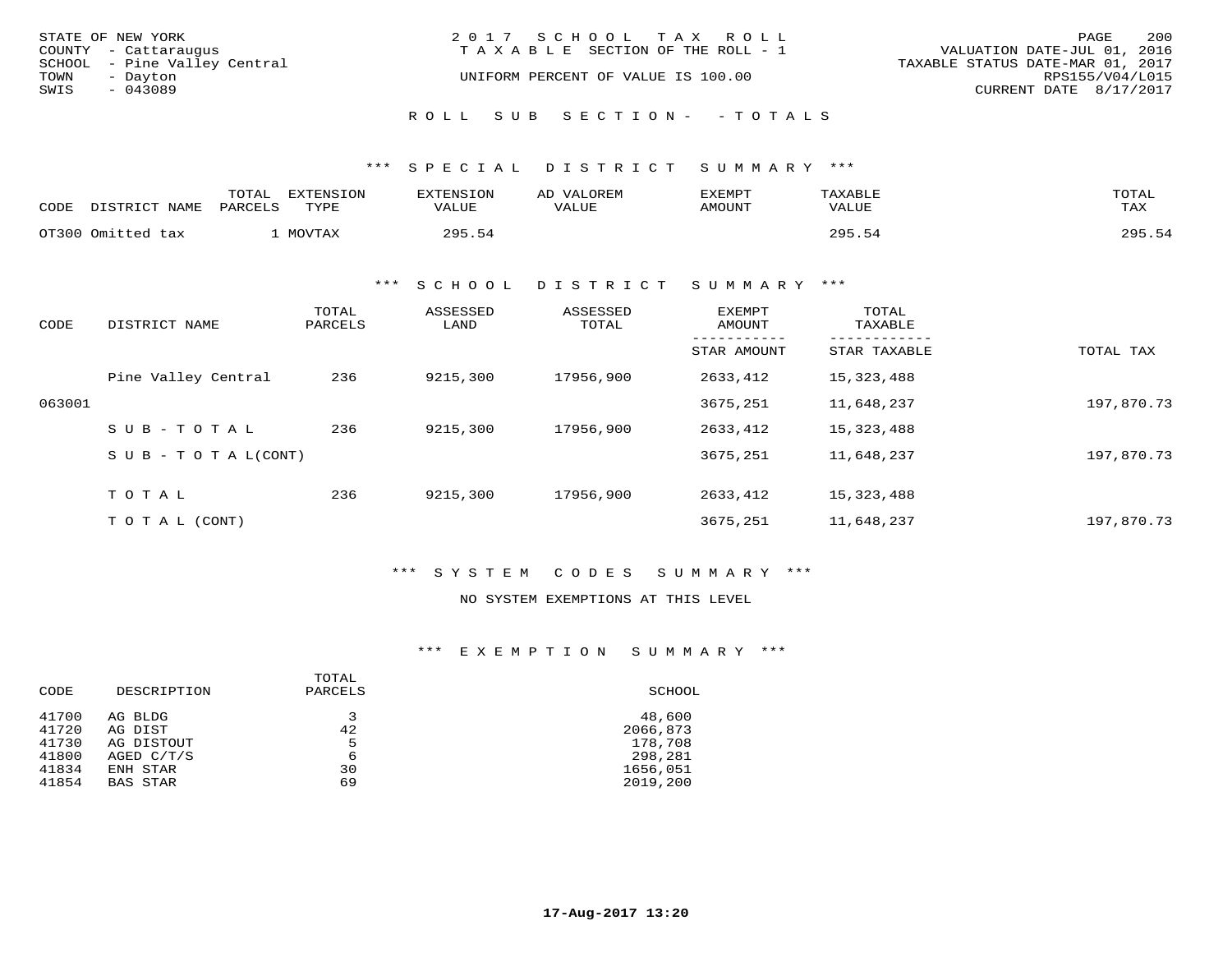| STATE OF NEW YORK<br>COUNTY - Cattaraugus        | 2017 SCHOOL TAX ROLL<br>TAXABLE SECTION OF THE ROLL - 1 | PAGE<br>VALUATION DATE-JUL 01, 2016                 | 201 |
|--------------------------------------------------|---------------------------------------------------------|-----------------------------------------------------|-----|
| SCHOOL - Pine Valley Central<br>TOWN<br>- Dayton | UNIFORM PERCENT OF VALUE IS 100.00                      | TAXABLE STATUS DATE-MAR 01, 2017<br>RPS155/V04/L015 |     |
| SWIS<br>$-043089$                                |                                                         | CURRENT DATE 8/17/2017                              |     |
|                                                  | ROLL SUB SECTION- - TOTALS                              |                                                     |     |

### \*\*\* E X E M P T I O N S U M M A R Y \*\*\*

| CODE  | DESCRIPTION | TOTAL<br>PARCELS | SCHOOL   |
|-------|-------------|------------------|----------|
| 42100 | SILO T/C/S  | a                | 40,950   |
|       | TOTAL       | 164              | 6308,663 |

| ROLL<br>SEC | DESCRIPTION                | TOTAL<br>PARCELS | ASSESSED<br>LAND | ASSESSED<br>TOTAL | <b>EXEMPT</b><br>AMOUNT | TOTAL<br>TAXABLE         | TAX  | TOTAL<br>TAX         |
|-------------|----------------------------|------------------|------------------|-------------------|-------------------------|--------------------------|------|----------------------|
|             |                            |                  |                  |                   | STAR AMOUNT             | STAR TAXABLE             | RATE |                      |
|             | 2017-18 School Tax         |                  | 9215,300         | 17956,900         | 2,633,412<br>3675,251   | 15,323,488<br>11,648,237 |      | 197,870.73           |
|             | SPEC DIST TAXES<br>TAXABLE | 236              |                  |                   |                         |                          |      | 295.54<br>198,166.27 |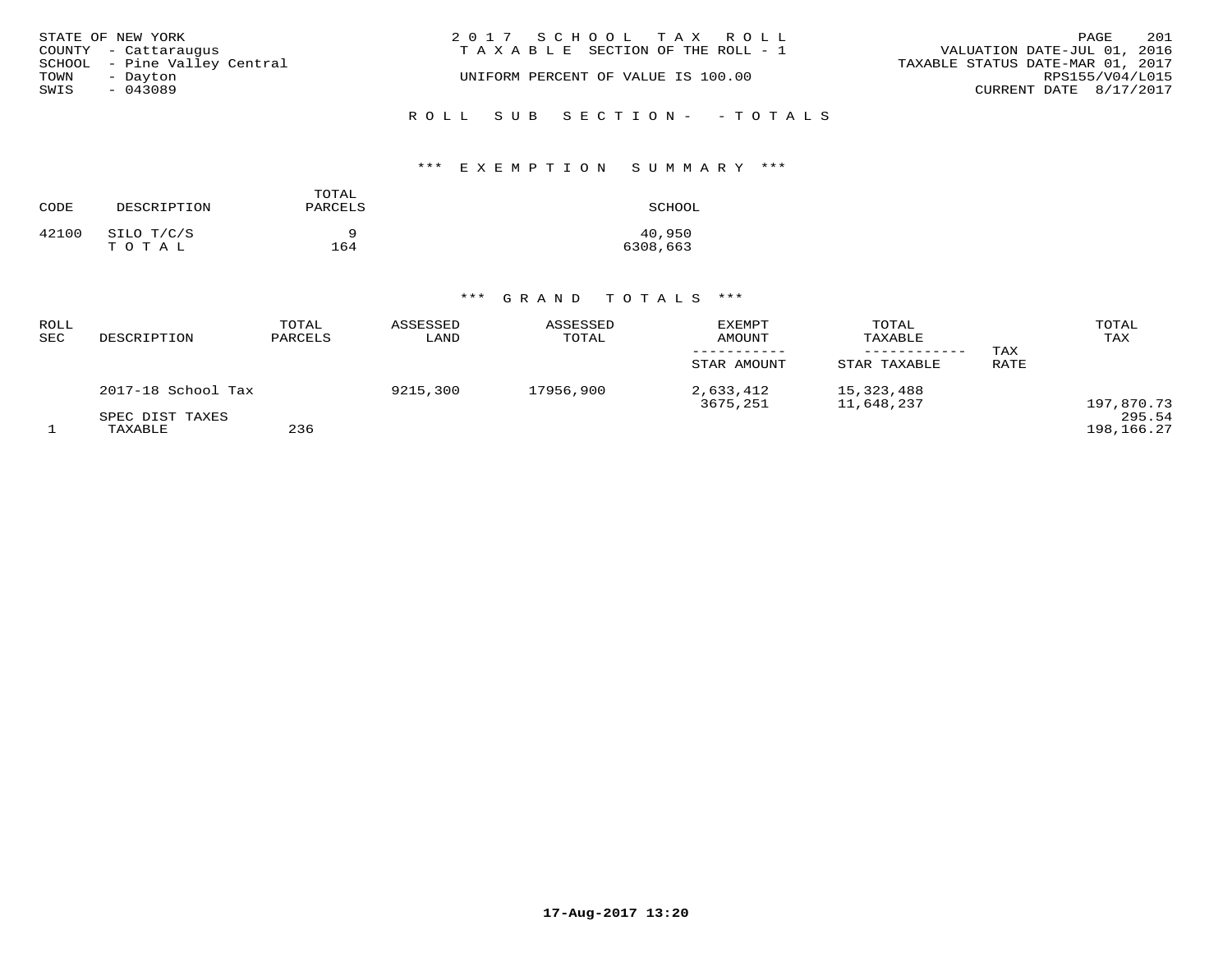| COUNTY - Cattaraugus<br>SCHOOL - Pine Valley Central<br>TOWN<br>- Dayton<br>$-043089$<br>SWIS                                       |                                                                                                                 |                         | 2017 SCHOOL TAX ROLL<br>TAXABLE SECTION OF THE ROLL - 1<br>OWNERS NAME SEQUENCE<br>UNIFORM PERCENT OF VALUE IS 100.00 | SUB-SECT - 1 VALUATION DATE-JUL 01, 2016<br>TAXABLE STATUS DATE-MAR 01, 2017 | PAGE<br>202                             |
|-------------------------------------------------------------------------------------------------------------------------------------|-----------------------------------------------------------------------------------------------------------------|-------------------------|-----------------------------------------------------------------------------------------------------------------------|------------------------------------------------------------------------------|-----------------------------------------|
| TAX MAP PARCEL NUMBER<br>CURRENT OWNERS NAME<br>CURRENT OWNERS ADDRESS                                                              | SCHOOL DISTRICT<br>PARCEL SIZE/GRID COORD                                                                       | LAND<br>TOTAL           | TAX DESCRIPTION<br>SPECIAL DISTRICTS                                                                                  | TAXABLE VALUE                                                                | TAX AMOUNT                              |
| $24.002 - 1 - 11.71$<br>Chautauqua Energy Inc<br>PO Box 100<br>Westfield, NY 14787                                                  | Gas Well Nenno #1<br>733 Gas well<br>Pine Valley Cen 063001<br>$Mcf$ 0<br>#18605<br>$31 - 009$<br>ACRES<br>0.01 | $\overline{0}$<br>2,053 | 2017-18 School Tax                                                                                                    | ACCT 1143<br>2,053                                                           | BILL 578<br>34.87                       |
|                                                                                                                                     | EAST-1026270 NRTH-0874195<br>FULL MARKET VALUE                                                                  | 2,053                   | TOTAL TAX ---                                                                                                         | DATE #1<br>AMT DUE                                                           | $34.87**$<br>09/30/17<br>34.87          |
|                                                                                                                                     | Gas Well Nenno #2                                                                                               |                         |                                                                                                                       | ACCT 1144                                                                    | BILL 579                                |
| $24.002 - 1 - 11./2$<br>Chautauqua Energy Inc<br>8850 W 20 Rte<br>PO Box 100<br>Westfield, NY 14787                                 | 733 Gas well<br>Pine Valley Cen 063001<br>Mcf 139<br>#19338<br>$31 - 009$<br>ACRES<br>0.01                      | $\circ$<br>2,053        | 2017-18 School Tax                                                                                                    | 2,053                                                                        | 34.87                                   |
|                                                                                                                                     | EAST-1026270 NRTH-0874195<br>FULL MARKET VALUE                                                                  | 2,053                   | TOTAL TAX ---                                                                                                         |                                                                              | $34.87**$                               |
|                                                                                                                                     |                                                                                                                 |                         |                                                                                                                       | DATE #1<br>AMT DUE                                                           | 09/30/17<br>34.87                       |
|                                                                                                                                     | Gas Well Hills G #1                                                                                             |                         |                                                                                                                       | ACCT 1088                                                                    | BILL 580                                |
| $25.003 - 1 - 19.1$<br>Energy Control Unltd Inc<br>Raymond Austin<br>8643 Cottage Rd So. Dayton NY 31-009<br>South Dayton, NY 14138 | 733 Gas well<br>Pine Valley Cen 063001<br>Mcf 3225<br>ACRES<br>0.01                                             | $\circ$<br>$\Omega$     | 2017-18 School Tax                                                                                                    | 0.00                                                                         | 0.00                                    |
|                                                                                                                                     | EAST-1032730 NRTH-0866295<br>FULL MARKET VALUE                                                                  | $\Omega$                |                                                                                                                       |                                                                              |                                         |
|                                                                                                                                     |                                                                                                                 |                         | TOTAL TAX ---                                                                                                         |                                                                              | $0.00**$                                |
|                                                                                                                                     | Gas Well-Dye #1 Rd                                                                                              |                         |                                                                                                                       | ACCT 1364                                                                    | BILL 581                                |
| $33.002 - 1 - 19.1$<br>Enervest<br>300 Capitol St Ste 200<br>Charleston, WV 25301                                                   | 733 Gas well<br>Pine Valley Cen 063001<br>Mcf 19273<br>31009-24224000<br>Dye $# 1$                              | $\circ$<br>38,987       | 2017-18 School Tax                                                                                                    | 38,987                                                                       | 662.28                                  |
|                                                                                                                                     | ACRES<br>0.01<br>FULL MARKET VALUE                                                                              | 38,987                  | TOTAL TAX ---                                                                                                         |                                                                              | 662.28**                                |
|                                                                                                                                     |                                                                                                                 |                         |                                                                                                                       | DATE #1<br>AMT DUE<br>*************                                          | 09/30/17<br>662.28<br>* * * * * * * * * |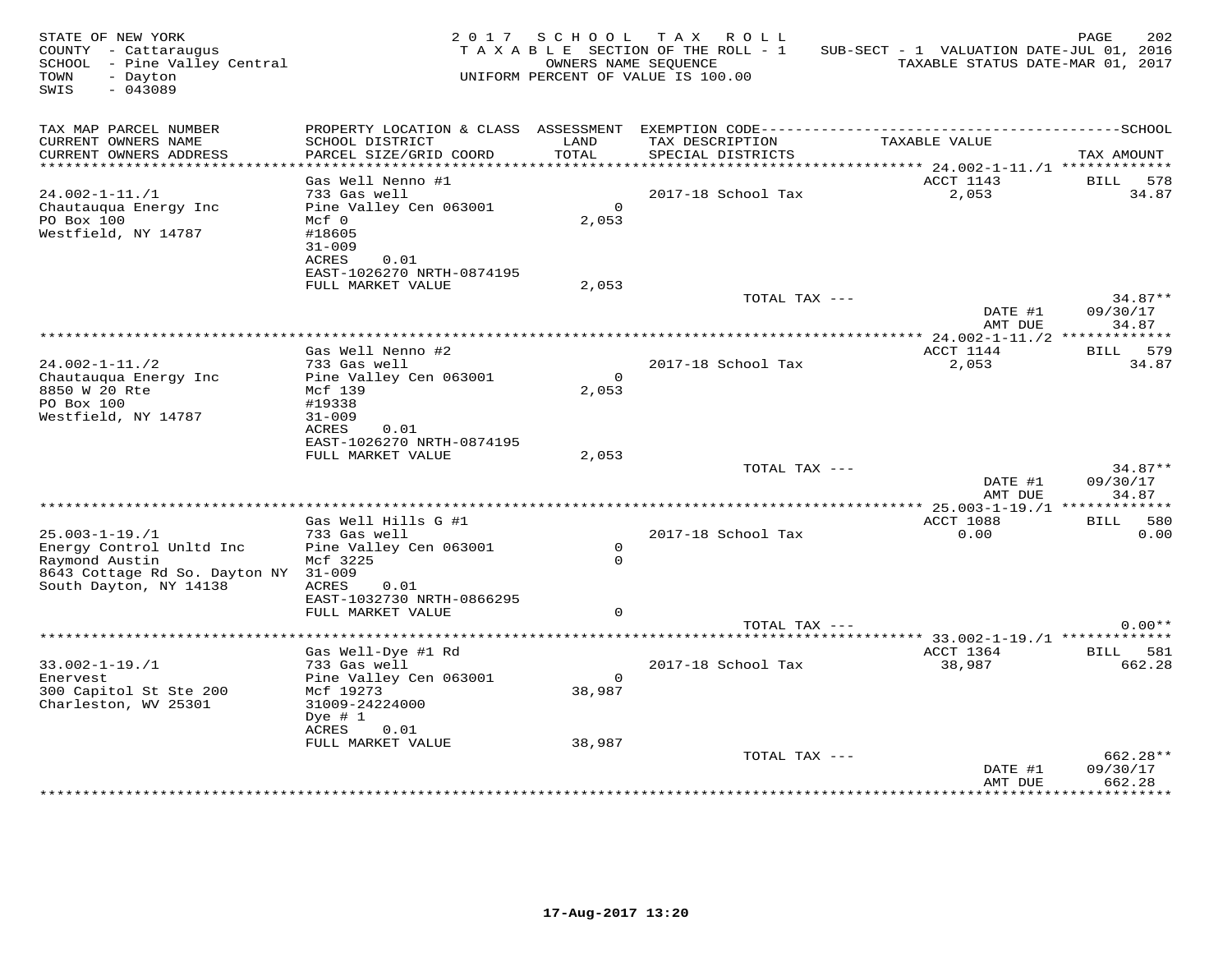| STATE OF NEW YORK<br>COUNTY - Cattaraugus<br>SCHOOL - Pine Valley Central<br>TOWN<br>- Dayton<br>$-043089$<br>SWIS |                                                                                                |                         | 2017 SCHOOL TAX ROLL<br>TAXABLE SECTION OF THE ROLL - 1<br>OWNERS NAME SEQUENCE<br>UNIFORM PERCENT OF VALUE IS 100.00 | SUB-SECT - 1 VALUATION DATE-JUL 01, 2016<br>TAXABLE STATUS DATE-MAR 01, 2017 | 203<br>PAGE                    |
|--------------------------------------------------------------------------------------------------------------------|------------------------------------------------------------------------------------------------|-------------------------|-----------------------------------------------------------------------------------------------------------------------|------------------------------------------------------------------------------|--------------------------------|
| TAX MAP PARCEL NUMBER<br>CURRENT OWNERS NAME<br>CURRENT OWNERS ADDRESS                                             | SCHOOL DISTRICT<br>PARCEL SIZE/GRID COORD                                                      | LAND<br>TOTAL           | TAX DESCRIPTION<br>SPECIAL DISTRICTS                                                                                  | TAXABLE VALUE                                                                | TAX AMOUNT                     |
|                                                                                                                    |                                                                                                |                         |                                                                                                                       |                                                                              |                                |
| $24.002 - 1 - 6.71$<br>Newcomer Energy LLC<br>558 W 6 th St Ste 100<br>Erie, PA 16507                              | Gas Well Milks, Jr #2 #63<br>733 Gas well<br>Pine Valley Cen 063001<br>Mcf 281<br>31-009-18801 | $\overline{0}$<br>4,990 | 2017-18 School Tax                                                                                                    | ACCT 1108<br>4,990                                                           | BILL 582<br>84.77              |
|                                                                                                                    | ACRES<br>0.01<br>EAST-1029200 NRTH-0877095<br>FULL MARKET VALUE                                | 4,990                   |                                                                                                                       |                                                                              |                                |
|                                                                                                                    |                                                                                                |                         | TOTAL TAX ---                                                                                                         | DATE #1                                                                      | $84.77**$<br>09/30/17          |
|                                                                                                                    |                                                                                                |                         |                                                                                                                       | AMT DUE                                                                      | 84.77                          |
|                                                                                                                    | Gas Well Wile #237                                                                             |                         |                                                                                                                       | ACCT 1054                                                                    | BILL 583                       |
| $25.003 - 1 - 3.71$<br>Newcomer Energy LLC<br>558 W 6 th St Ste 100<br>Erie, PA 16507                              | 733 Gas well<br>Pine Valley Cen 063001<br>Mcf 267<br>31-009-17637<br>ACRES<br>0.01             | $\circ$<br>3,220        | 2017-18 School Tax                                                                                                    | 3,220                                                                        | 54.70                          |
|                                                                                                                    | EAST-1042090 NRTH-0868335<br>FULL MARKET VALUE                                                 | 3,220                   |                                                                                                                       |                                                                              |                                |
|                                                                                                                    |                                                                                                |                         | TOTAL TAX ---                                                                                                         | DATE #1                                                                      | $54.70**$<br>09/30/17          |
|                                                                                                                    |                                                                                                |                         |                                                                                                                       | AMT DUE                                                                      | 54.70                          |
| $34.001 - 1 - 20.1/1$<br>Newcomer Energy LLC                                                                       | 20924 Wolfe Rd<br>733 Gas well<br>Pine Valley Cen 063001                                       | $\Omega$                | 2017-18 School Tax                                                                                                    | ACCT 1263<br>4,160                                                           | BILL 584<br>70.67              |
| 558 W 6 th St Ste 100<br>Erie, PA 16507                                                                            | 31-009-20924<br>Mcf 1690<br>Mecca                                                              | 4,160                   |                                                                                                                       |                                                                              |                                |
|                                                                                                                    | FULL MARKET VALUE                                                                              | 4,160                   |                                                                                                                       |                                                                              |                                |
|                                                                                                                    |                                                                                                |                         | TOTAL TAX ---                                                                                                         | DATE #1<br>AMT DUE                                                           | $70.67**$<br>09/30/17<br>70.67 |
|                                                                                                                    |                                                                                                |                         |                                                                                                                       |                                                                              |                                |
| $34.001 - 1 - 22.1/1$                                                                                              | 20840 Gas Well E Leon<br>733 Gas well                                                          |                         | 2017-18 School Tax                                                                                                    | ACCT 1264<br>15,120                                                          | BILL 585<br>256.85             |
| Newcomer Energy LLC<br>558 W 6 th St Ste 100<br>Erie, PA 16507                                                     | Pine Valley Cen 063001<br>$31 - 009 - 20840$<br>Mcf 3881<br>Berg                               | $\Omega$<br>15,120      |                                                                                                                       |                                                                              |                                |
|                                                                                                                    | ACRES<br>0.01<br>FULL MARKET VALUE                                                             | 15,120                  |                                                                                                                       |                                                                              |                                |
|                                                                                                                    |                                                                                                |                         | TOTAL TAX ---                                                                                                         | DATE #1                                                                      | $256.85**$<br>09/30/17         |
|                                                                                                                    |                                                                                                |                         |                                                                                                                       | AMT DUE                                                                      | 256.85<br>* * * * * * * * * *  |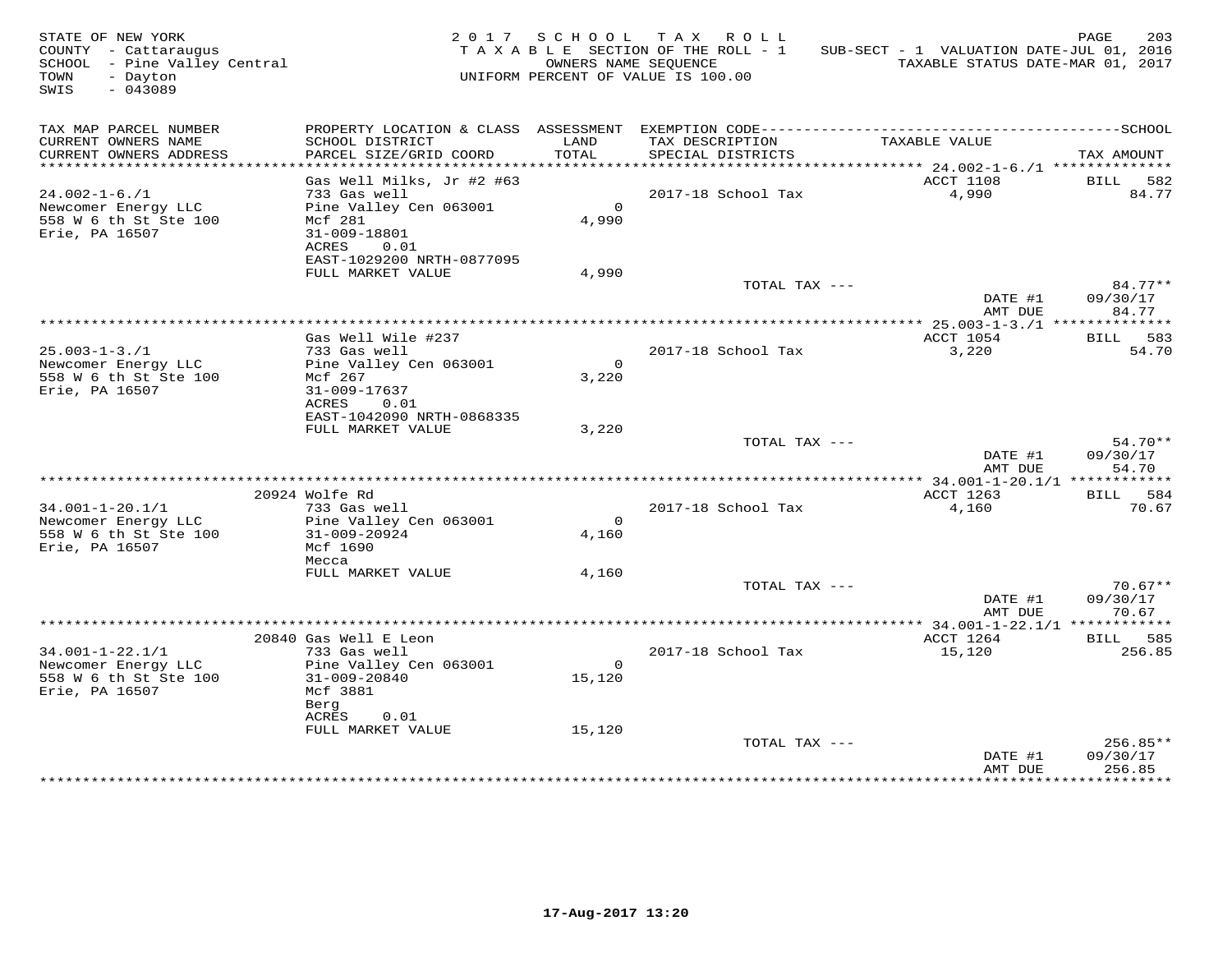| STATE OF NEW YORK<br>COUNTY - Cattaraugus<br>SCHOOL - Pine Valley Central<br>TOWN<br>- Dayton<br>$-043089$<br>SWIS |                                                                                 |                         | 2017 SCHOOL TAX ROLL<br>TAXABLE SECTION OF THE ROLL - 1<br>OWNERS NAME SEQUENCE<br>UNIFORM PERCENT OF VALUE IS 100.00 | SUB-SECT - 1 VALUATION DATE-JUL 01, 2016<br>TAXABLE STATUS DATE-MAR 01, 2017 | PAGE<br>204                    |
|--------------------------------------------------------------------------------------------------------------------|---------------------------------------------------------------------------------|-------------------------|-----------------------------------------------------------------------------------------------------------------------|------------------------------------------------------------------------------|--------------------------------|
| TAX MAP PARCEL NUMBER<br>CURRENT OWNERS NAME<br>CURRENT OWNERS ADDRESS                                             | SCHOOL DISTRICT<br>PARCEL SIZE/GRID COORD                                       | LAND<br>TOTAL           | TAX DESCRIPTION<br>SPECIAL DISTRICTS                                                                                  | TAXABLE VALUE                                                                | TAX AMOUNT                     |
|                                                                                                                    | 17210 Gas Well CountrysideGrave                                                 |                         |                                                                                                                       | ACCT 1067                                                                    | BILL 586                       |
| $34.001 - 1 - 23.71$<br>Newcomer Energy LLC<br>558 W 6 th St Ste 100                                               | 733 Gas well<br>Pine Valley Cen 063001<br>Mcf 1682 231                          | $\overline{0}$<br>4,090 | 2017-18 School Tax                                                                                                    | 4,090                                                                        | 69.48                          |
| Erie, PA 16507                                                                                                     | 31-009-17210<br>ACRES<br>0.01<br>EAST-1037030 NRTH-0860815<br>FULL MARKET VALUE | 4,090                   |                                                                                                                       |                                                                              |                                |
|                                                                                                                    |                                                                                 |                         | TOTAL TAX ---                                                                                                         | DATE #1                                                                      | 69.48**<br>09/30/17            |
|                                                                                                                    |                                                                                 |                         |                                                                                                                       | AMT DUE                                                                      | 69.48                          |
|                                                                                                                    | Gas Well P Pagett #224                                                          |                         |                                                                                                                       | ACCT 1055                                                                    | BILL 587                       |
| $25.003 - 1 - 25.1/1$<br>Nucomer Enerdy<br>558 W 6 th St Ste 100                                                   | 733 Gas well<br>Pine Valley Cen 063001<br>Mcf 34                                | $\overline{0}$<br>2,450 | 2017-18 School Tax                                                                                                    | 2,450                                                                        | 41.62                          |
| Erie, PA 16507                                                                                                     | 31-009-17180<br>ACRES<br>0.01<br>EAST-1033020 NRTH-0869225                      |                         |                                                                                                                       |                                                                              |                                |
|                                                                                                                    | FULL MARKET VALUE                                                               | 2,450                   |                                                                                                                       |                                                                              |                                |
|                                                                                                                    |                                                                                 |                         | TOTAL TAX ---                                                                                                         | DATE #1<br>AMT DUE                                                           | $41.62**$<br>09/30/17<br>41.62 |
|                                                                                                                    |                                                                                 |                         |                                                                                                                       |                                                                              |                                |
| $25.001 - 1 - 32./1$<br>Nucomer Energy LLC                                                                         | Gas Well Cooper #225<br>733 Gas well<br>Pine Valley Cen 063001                  | $\overline{0}$          | 2017-18 School Tax                                                                                                    | ACCT 1051<br>3,560                                                           | BILL 588<br>60.47              |
| 558 6 th St Ste 100<br>Erie, PA 16507                                                                              | Mcf 793<br>31-009-17239<br>ACRES 0.01                                           | 3,560                   |                                                                                                                       |                                                                              |                                |
|                                                                                                                    | EAST-1032330 NRTH-0872705<br>FULL MARKET VALUE                                  |                         |                                                                                                                       |                                                                              |                                |
|                                                                                                                    |                                                                                 | 3,560                   | TOTAL TAX ---                                                                                                         |                                                                              | $60.47**$                      |
|                                                                                                                    |                                                                                 |                         |                                                                                                                       | DATE #1<br>AMT DUE                                                           | 09/30/17<br>60.47              |
|                                                                                                                    | Gas Well C Pagett #223                                                          |                         |                                                                                                                       | ACCT 1056                                                                    | BILL 589                       |
| $25.003 - 1 - 27.2/1$                                                                                              | 733 Gas well                                                                    |                         | 2017-18 School Tax                                                                                                    | 4,140                                                                        | 70.33                          |
| Nucomer Energy LLC<br>558 W 6 th St Ste 100<br>Erie, PA 16507                                                      | Pine Valley Cen 063001<br>Mcf 854<br>31-009-17220                               | $\bigcap$<br>4,140      |                                                                                                                       |                                                                              |                                |
|                                                                                                                    | ACRES<br>0.01<br>EAST-1035860 NRTH-0869905                                      |                         |                                                                                                                       |                                                                              |                                |
|                                                                                                                    | FULL MARKET VALUE                                                               | 4,140                   |                                                                                                                       |                                                                              | $70.33**$                      |
|                                                                                                                    |                                                                                 |                         | TOTAL TAX ---                                                                                                         | DATE #1<br>AMT DUE                                                           | 09/30/17<br>70.33              |
|                                                                                                                    |                                                                                 |                         |                                                                                                                       |                                                                              |                                |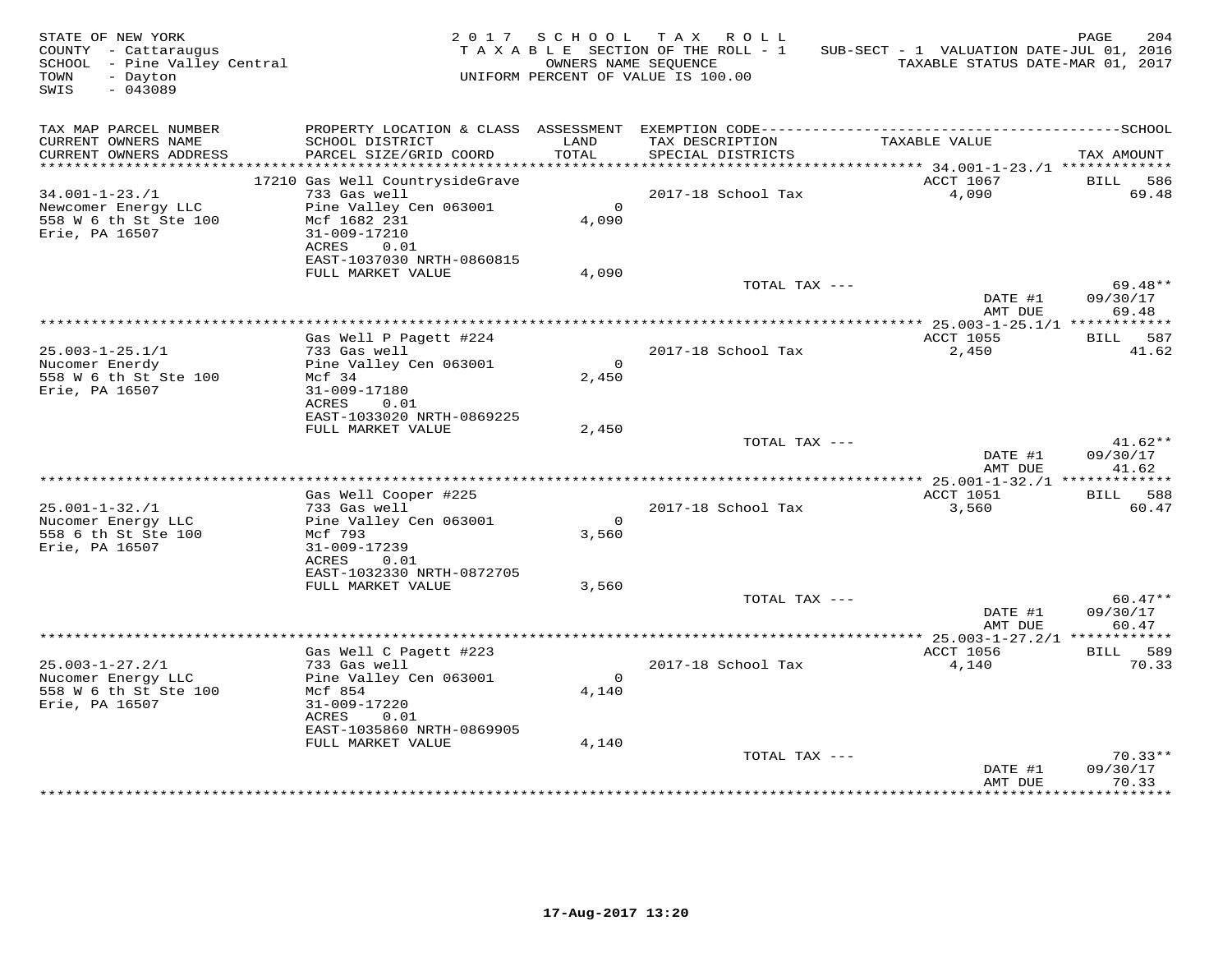| STATE OF NEW YORK<br>COUNTY<br>- Cattaraugus<br>- Pine Valley Central<br>SCHOOL<br>TOWN<br>- Dayton<br>$-043089$<br>SWIS | 2 0 1 7                        | SCHOOL TAX<br>OWNERS NAME SEQUENCE | R O L L<br>T A X A B L E SECTION OF THE ROLL - 1<br>UNIFORM PERCENT OF VALUE IS 100.00 | SUB-SECT - 1 VALUATION DATE-JUL 01,<br>TAXABLE STATUS DATE-MAR 01, 2017 | 205<br>PAGE<br>2016 |
|--------------------------------------------------------------------------------------------------------------------------|--------------------------------|------------------------------------|----------------------------------------------------------------------------------------|-------------------------------------------------------------------------|---------------------|
| TAX MAP PARCEL NUMBER                                                                                                    | PROPERTY LOCATION & CLASS      | ASSESSMENT                         | EXEMPTION CODE--                                                                       |                                                                         | ------SCHOOL        |
| CURRENT OWNERS NAME                                                                                                      | SCHOOL DISTRICT                | LAND                               | TAX DESCRIPTION                                                                        | TAXABLE VALUE                                                           |                     |
| CURRENT OWNERS ADDRESS                                                                                                   | PARCEL SIZE/GRID COORD         | TOTAL                              | SPECIAL DISTRICTS                                                                      |                                                                         | TAX AMOUNT          |
| ***********************                                                                                                  |                                |                                    |                                                                                        |                                                                         | *************       |
|                                                                                                                          | 25499 Gas Well David #2        |                                    |                                                                                        | <b>ACCT 1528</b>                                                        | 590<br>BILL         |
| $34.001 - 1 - 29.71$                                                                                                     | 733 Gas well                   |                                    | 2017-18 School Tax                                                                     | 2,490                                                                   | 42.30               |
| Pan Energy Company Inc                                                                                                   | Pine Valley Cen 063001         | $\circ$                            |                                                                                        |                                                                         |                     |
| 7301 Mile Strip Rd                                                                                                       | $31 - 009 - 25500 * - 00 - 01$ | 2,490                              |                                                                                        |                                                                         |                     |
| Orchard Park, NY 14127                                                                                                   | FULL MARKET VALUE              | 2,490                              |                                                                                        |                                                                         |                     |
|                                                                                                                          |                                |                                    | TOTAL TAX ---                                                                          |                                                                         | $42.30**$           |
|                                                                                                                          |                                |                                    |                                                                                        | DATE #1                                                                 | 09/30/17            |
|                                                                                                                          |                                |                                    |                                                                                        | AMT DUE                                                                 | 42.30               |
|                                                                                                                          |                                |                                    |                                                                                        | 34.001-1-36.1/1                                                         | ************        |
|                                                                                                                          | 25104 GasW-CountrysideS&G 2    |                                    |                                                                                        | ACCT 1527                                                               | 591<br>BILL         |
| $34.001 - 1 - 36.1/1$                                                                                                    | 733 Gas well                   |                                    | 2017-18 School Tax                                                                     | 2,670                                                                   | 45.36               |
| US Energy Dev Corporation                                                                                                | Pine Valley Cen 063001         | $\circ$                            |                                                                                        |                                                                         |                     |
| 2350 N Forest Rd                                                                                                         | 31009251040000                 | 2,670                              |                                                                                        |                                                                         |                     |
| Getzville, NY 14068                                                                                                      | FULL MARKET VALUE              | 2,670                              |                                                                                        |                                                                         |                     |
|                                                                                                                          |                                |                                    | TOTAL TAX ---                                                                          |                                                                         | $45.36**$           |
|                                                                                                                          |                                |                                    |                                                                                        | DATE #1                                                                 | 09/30/17            |
|                                                                                                                          |                                |                                    |                                                                                        | AMT DUE                                                                 | 45.36               |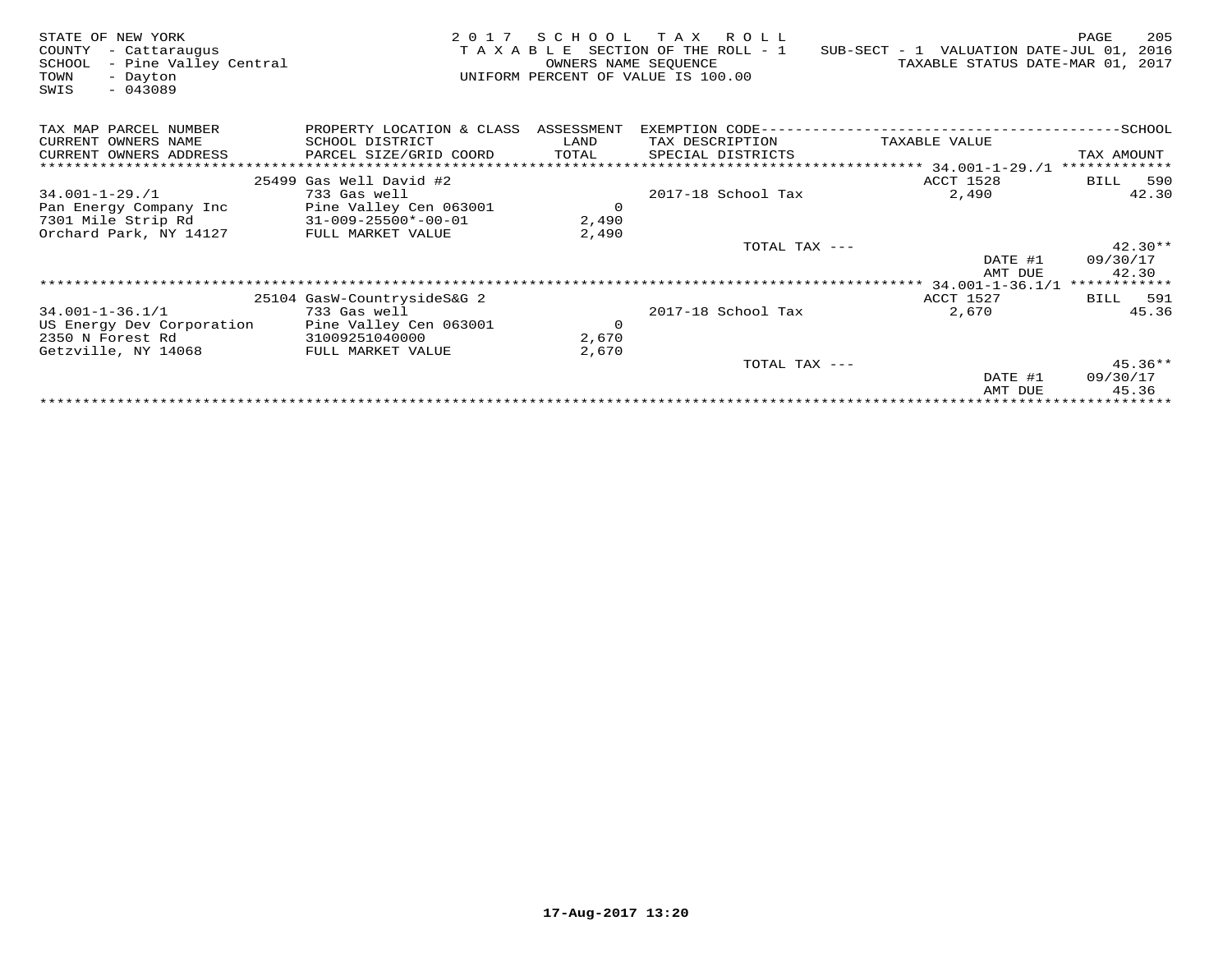|      | STATE OF NEW YORK            | 2017 SCHOOL TAX ROLL |  |                                       |                                          |                                  |                        | PAGE | 206 |
|------|------------------------------|----------------------|--|---------------------------------------|------------------------------------------|----------------------------------|------------------------|------|-----|
|      | COUNTY - Cattaraugus         |                      |  | T A X A B L E SECTION OF THE ROLL - 1 | SUB-SECT - 1 VALUATION DATE-JUL 01, 2016 |                                  |                        |      |     |
|      | SCHOOL - Pine Valley Central |                      |  |                                       |                                          | TAXABLE STATUS DATE-MAR 01, 2017 |                        |      |     |
| TOWN | - Dayton                     |                      |  |                                       |                                          |                                  | RPS155/V04/L015        |      |     |
| SWIS | $-043089$                    |                      |  |                                       |                                          |                                  | CURRENT DATE 8/17/2017 |      |     |
|      |                              |                      |  |                                       |                                          |                                  |                        |      |     |

### ROLL SUB SECTION-1-TOTALS

## \*\*\* S P E C I A L D I S T R I C T S U M M A R Y \*\*\*

|      |                  | $m \wedge m \wedge n$ |             |           |           |              |      | $m \wedge n$        |
|------|------------------|-----------------------|-------------|-----------|-----------|--------------|------|---------------------|
| CODE | $H = 4M_{\odot}$ | ΆR                    | <b>TVDF</b> | ۰۰ تا سند | $- - - -$ | <b>MOUN'</b> | ALUE | $- - - -$<br>- − 14 |

### NO SPECIAL DISTRICTS AT THIS LEVEL

\*\*\* S C H O O L D I S T R I C T S U M M A R Y \*\*\*

| CODE   | DISTRICT NAME                    | TOTAL<br>PARCELS | ASSESSED<br>LAND | ASSESSED<br>TOTAL | EXEMPT<br>AMOUNT | TOTAL<br>TAXABLE |           |
|--------|----------------------------------|------------------|------------------|-------------------|------------------|------------------|-----------|
|        |                                  |                  |                  |                   | STAR AMOUNT      | STAR TAXABLE     | TOTAL TAX |
|        | Pine Valley Central              | 14               |                  | 89,983            |                  | 89,983           |           |
| 063001 |                                  |                  |                  |                   |                  | 89,983           | 1,528.57  |
|        | SUB-TOTAL                        | 14               |                  | 89,983            |                  | 89,983           |           |
|        | $S \cup B - T \cup T A L (CONT)$ |                  |                  |                   |                  | 89,983           | 1,528.57  |
|        | TOTAL                            | 14               |                  | 89,983            |                  | 89,983           |           |
|        | T O T A L (CONT)                 |                  |                  |                   |                  | 89,983           | 1,528.57  |

\*\*\* S Y S T E M C O D E S S U M M A R Y \*\*\*

NO SYSTEM EXEMPTIONS AT THIS LEVEL

\*\*\* E X E M P T I O N S U M M A R Y \*\*\*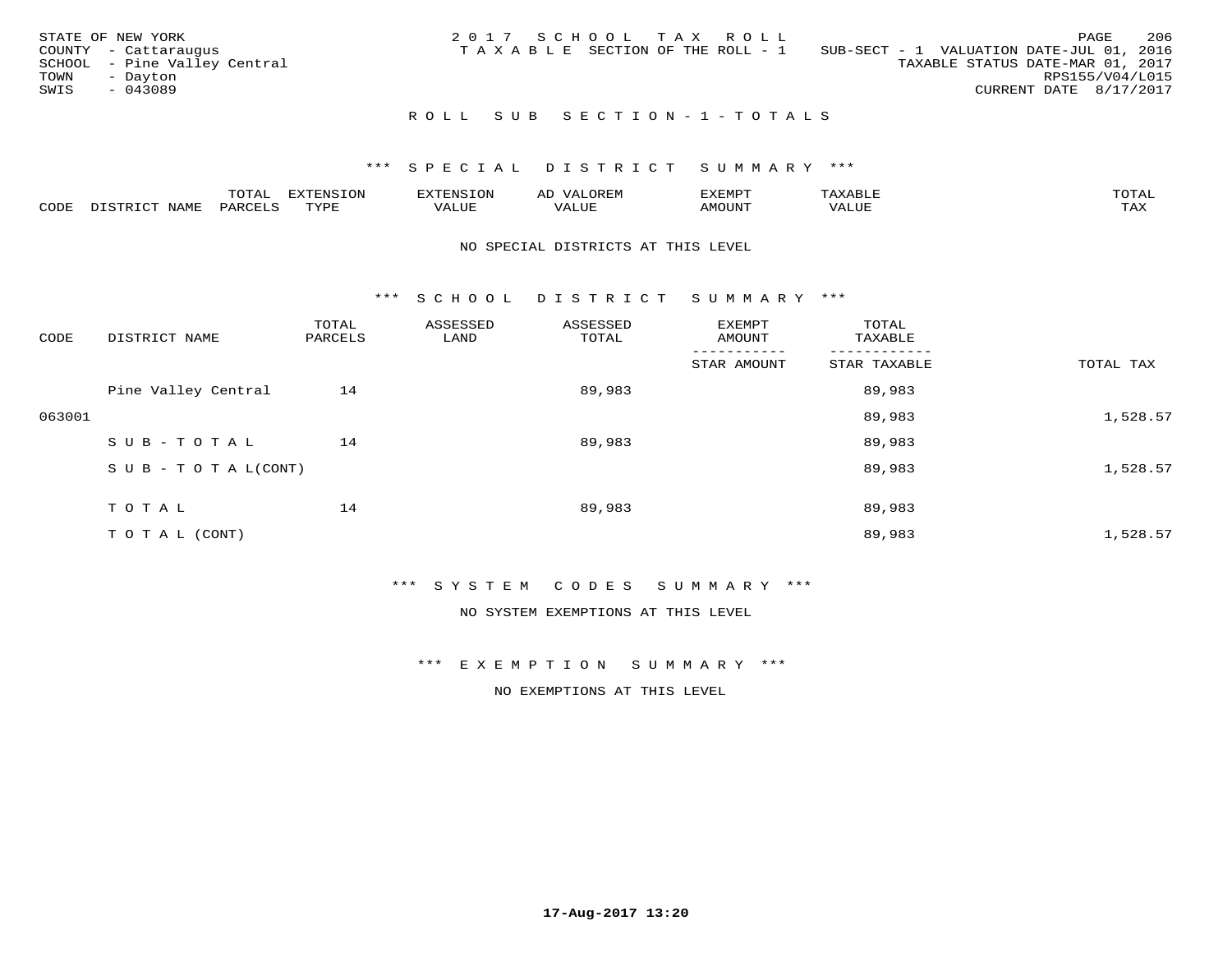|      | STATE OF NEW YORK            |  |  | 2017 SCHOOL TAX ROLL            |                                          |                                  |                        | PAGE | 207 |
|------|------------------------------|--|--|---------------------------------|------------------------------------------|----------------------------------|------------------------|------|-----|
|      | COUNTY - Cattaraugus         |  |  | TAXABLE SECTION OF THE ROLL - 1 | SUB-SECT - 1 VALUATION DATE-JUL 01, 2016 |                                  |                        |      |     |
|      | SCHOOL - Pine Valley Central |  |  |                                 |                                          | TAXABLE STATUS DATE-MAR 01, 2017 |                        |      |     |
| TOWN | - Dayton                     |  |  |                                 |                                          |                                  | RPS155/V04/L015        |      |     |
| SWIS | $-043089$                    |  |  |                                 |                                          |                                  | CURRENT DATE 8/17/2017 |      |     |
|      |                              |  |  |                                 |                                          |                                  |                        |      |     |

## R O L L S U B S E C T I O N - 1 - T O T A L S

# \*\*\* G R A N D T O T A L S \*\*\*

| ROLL<br>SEC | DESCRIPTION        | TOTAL<br>PARCELS | ASSESSED<br>LAND | ASSESSED<br>TOTAL | EXEMPT<br>AMOUNT | TOTAL<br>TAXABLE<br>------------ | TAX  | TOTAL<br>TAX |
|-------------|--------------------|------------------|------------------|-------------------|------------------|----------------------------------|------|--------------|
|             |                    |                  |                  |                   | STAR AMOUNT      | STAR TAXABLE                     | RATE |              |
|             | 2017-18 School Tax |                  |                  | 89,983            |                  | 89,983<br>89,983                 |      | 1,528.57     |
|             | SPEC DIST TAXES    |                  |                  |                   |                  |                                  |      |              |
|             | TAXABLE            | 14               |                  |                   |                  |                                  |      | 1,528.57     |

**17-Aug-2017 13:20**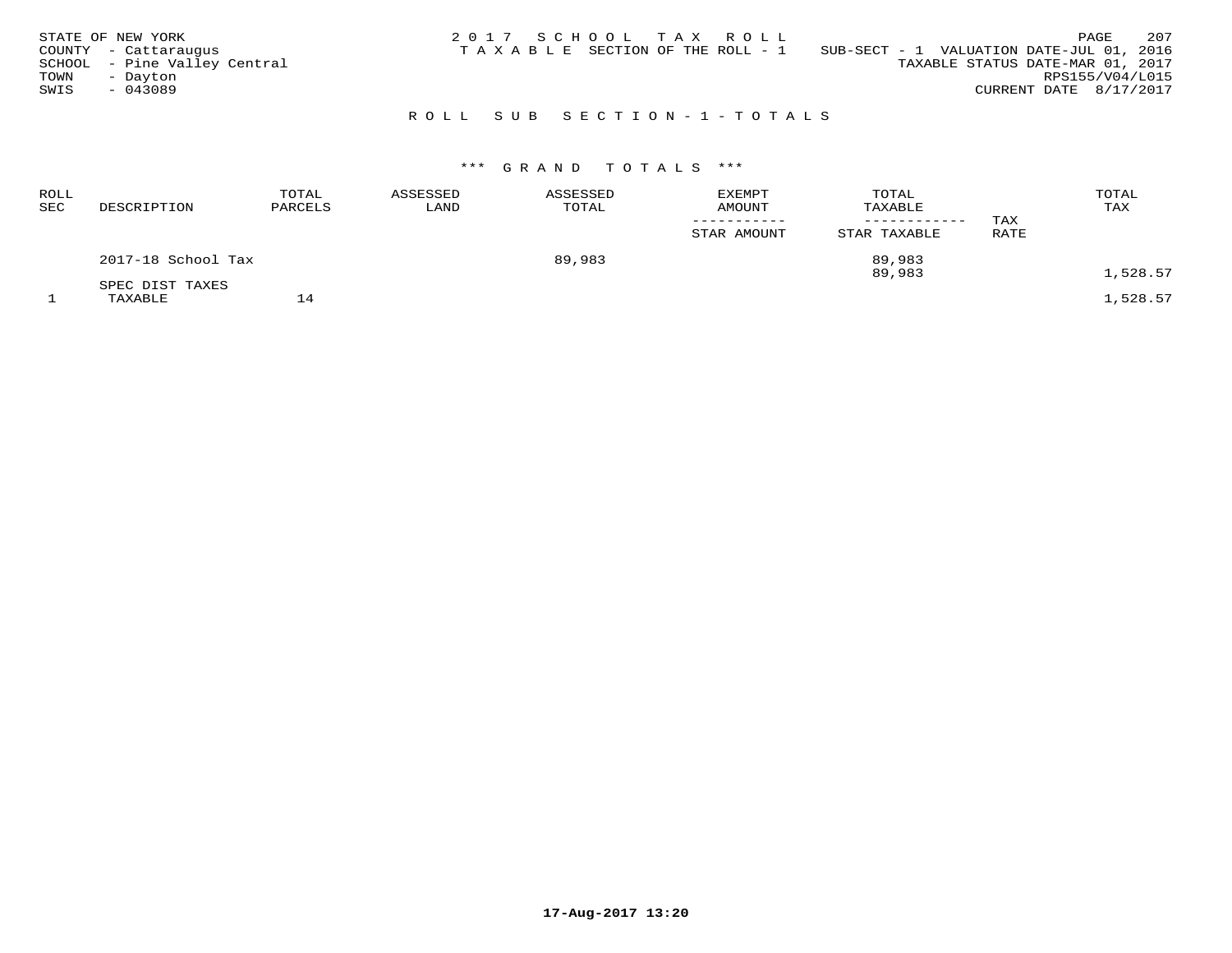| STATE OF NEW YORK<br>COUNTY<br>- Cattaraugus<br>- Pine Valley Central<br>SCHOOL<br>TOWN<br>- Dayton<br>SWIS<br>$-043089$ | 2017<br>TAXABLE                                                                                                                                 | SCHOOL<br>OWNERS NAME SEQUENCE | TAX ROLL<br>SECTION OF THE ROLL - 1<br>UNIFORM PERCENT OF VALUE IS 100.00 | SUB-SECT - A VALUATION DATE-JUL 01, | 208<br>PAGE<br>2016<br>TAXABLE STATUS DATE-MAR 01, 2017 |
|--------------------------------------------------------------------------------------------------------------------------|-------------------------------------------------------------------------------------------------------------------------------------------------|--------------------------------|---------------------------------------------------------------------------|-------------------------------------|---------------------------------------------------------|
| TAX MAP PARCEL NUMBER<br>CURRENT OWNERS NAME<br>CURRENT OWNERS ADDRESS                                                   | PROPERTY LOCATION & CLASS<br>SCHOOL DISTRICT<br>PARCEL SIZE/GRID COORD                                                                          | ASSESSMENT<br>LAND<br>TOTAL    | EXEMPTION CODE--<br>TAX DESCRIPTION<br>SPECIAL DISTRICTS                  | TAXABLE VALUE                       | ---------SCHOOL<br>TAX AMOUNT                           |
|                                                                                                                          |                                                                                                                                                 |                                |                                                                           | *************** 25.001-1-32         | ****************                                        |
| $25.001 - 1 - 32$<br>Peter Cooper Markhams, LLC<br>333 International Dr Ste B-4<br>Williamsville, NY 14221               | Bentley Rd<br>321 Abandoned ag<br>Pine Valley Cen 063001<br>36 05<br>09<br>ACRES 106.24<br>EAST-1032045 NRTH-0872215<br>DEED BOOK 14034 PG-8002 | 102,000<br>102,000             | 2017-18 School Tax                                                        | ACCT 0448<br>102,000                | BILL 592<br>1,732.69                                    |
|                                                                                                                          | FULL MARKET VALUE                                                                                                                               | 102,000                        |                                                                           |                                     |                                                         |
|                                                                                                                          |                                                                                                                                                 |                                | TOTAL TAX ---                                                             | DATE #1                             | $1,732.69**$<br>09/30/17                                |
|                                                                                                                          |                                                                                                                                                 |                                |                                                                           | AMT DUE                             | 1,732.69                                                |
|                                                                                                                          |                                                                                                                                                 |                                |                                                                           |                                     |                                                         |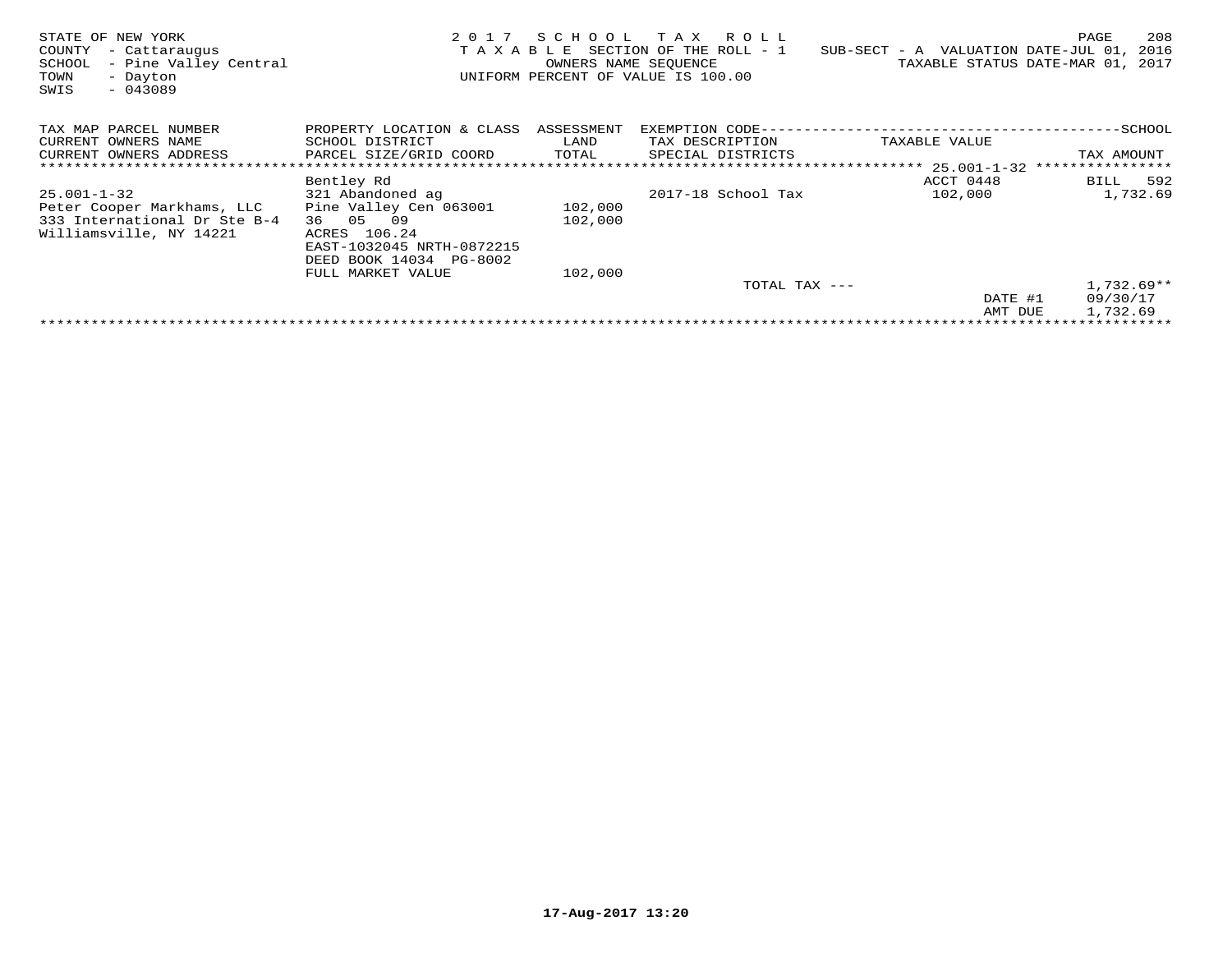| STATE OF NEW YORK<br>COUNTY - Cattaraugus | 2017 SCHOOL TAX ROLL<br>TAXABLE SECTION OF THE ROLL - 1 | PAGE<br>SUB-SECT - A VALUATION DATE-JUL 01, 2016 | 209 |
|-------------------------------------------|---------------------------------------------------------|--------------------------------------------------|-----|
| SCHOOL - Pine Valley Central              |                                                         | TAXABLE STATUS DATE-MAR 01, 2017                 |     |
| TOWN<br>- Dayton<br>SWIS<br>$-043089$     | UNIFORM PERCENT OF VALUE IS 100.00                      | RPS155/V04/L015<br>CURRENT DATE 8/17/2017        |     |
|                                           | ROLL SUB SECTION-A-TOTALS                               |                                                  |     |

### \*\*\* S P E C I A L D I S T R I C T S U M M A R Y \*\*\*

|      | $n \wedge m \wedge n$<br>◡▴▱▴ |              | . ⊌'Nist | ΑL            | ″∽     |       |                        |
|------|-------------------------------|--------------|----------|---------------|--------|-------|------------------------|
| CODE | ΆR                            | <b>TIVAT</b> | - 777.   | $\rightarrow$ | MOUNT. | VALUE | $m \times r$<br>- ⊥777 |

#### NO SPECIAL DISTRICTS AT THIS LEVEL

\*\*\* S C H O O L D I S T R I C T S U M M A R Y \*\*\*

| CODE   | DISTRICT NAME                    | TOTAL<br>PARCELS | ASSESSED<br>LAND | ASSESSED<br>TOTAL | <b>EXEMPT</b><br>AMOUNT | TOTAL<br>TAXABLE |           |
|--------|----------------------------------|------------------|------------------|-------------------|-------------------------|------------------|-----------|
|        |                                  |                  |                  |                   | STAR AMOUNT             | STAR TAXABLE     | TOTAL TAX |
|        | Pine Valley Central              |                  | 102,000          | 102,000           |                         | 102,000          |           |
| 063001 |                                  |                  |                  |                   |                         | 102,000          | 1,732.69  |
|        | SUB-TOTAL                        |                  | 102,000          | 102,000           |                         | 102,000          |           |
|        | $S \cup B - T \cup T A L (CONT)$ |                  |                  |                   |                         | 102,000          | 1,732.69  |
|        | TOTAL                            |                  | 102,000          | 102,000           |                         | 102,000          |           |
|        | T O T A L (CONT)                 |                  |                  |                   |                         | 102,000          | 1,732.69  |

### \*\*\* S Y S T E M C O D E S S U M M A R Y \*\*\*

NO SYSTEM EXEMPTIONS AT THIS LEVEL

\*\*\* E X E M P T I O N S U M M A R Y \*\*\*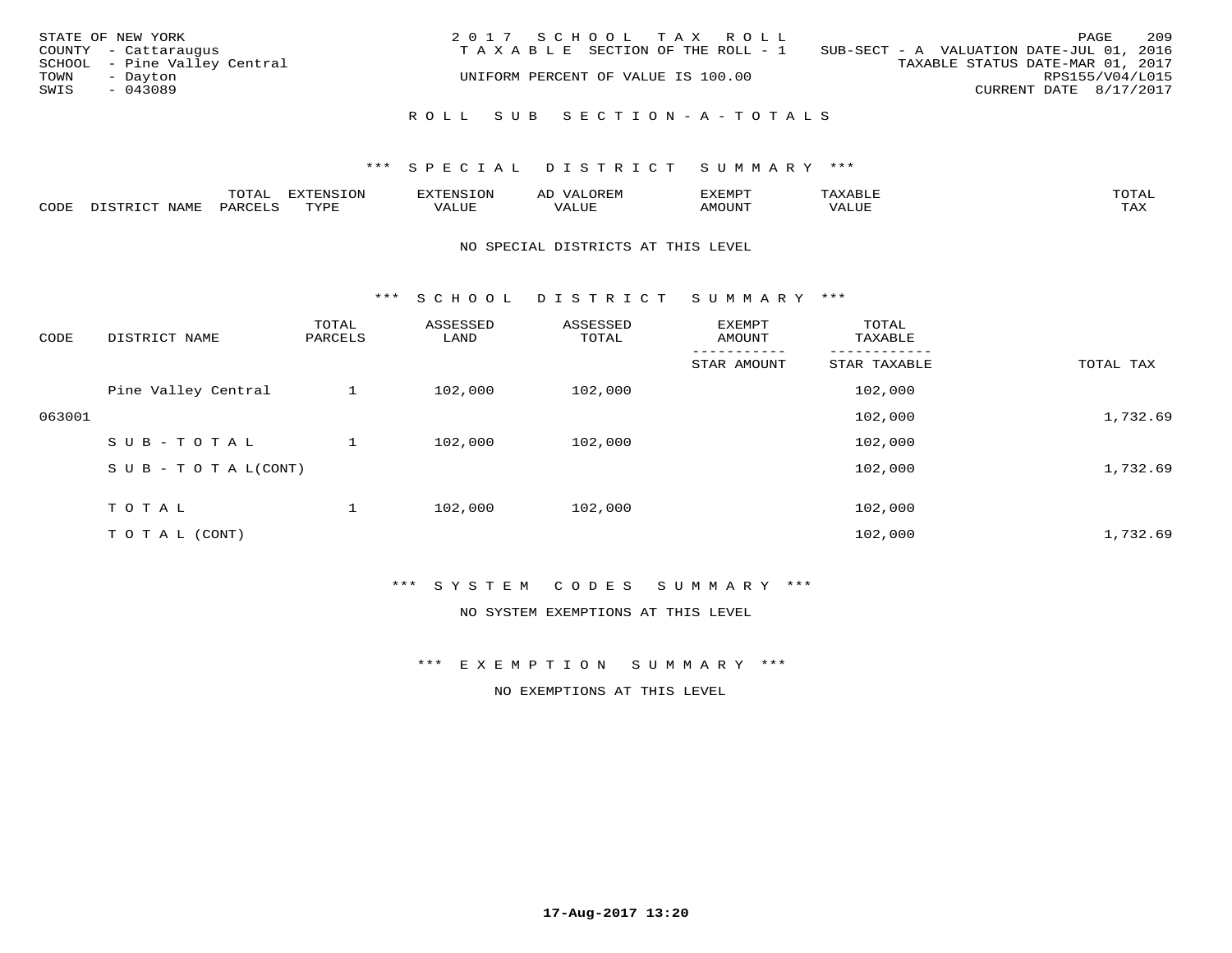|      | STATE OF NEW YORK            | 2017 SCHOOL TAX ROLL                                                              | 210<br>PAGE            |
|------|------------------------------|-----------------------------------------------------------------------------------|------------------------|
|      | COUNTY - Cattaraugus         | SUB-SECT - A VALUATION DATE-JUL 01, 2016<br>T A X A B L E SECTION OF THE ROLL - 1 |                        |
|      | SCHOOL - Pine Valley Central | TAXABLE STATUS DATE-MAR 01, 2017                                                  |                        |
| TOWN | - Dayton                     | UNIFORM PERCENT OF VALUE IS 100.00                                                | RPS155/V04/L015        |
| SWIS | $-043089$                    |                                                                                   | CURRENT DATE 8/17/2017 |
|      |                              |                                                                                   |                        |
|      |                              | ROLL SUB SECTION-A-TOTALS                                                         |                        |

| <b>ROLL</b><br><b>SEC</b> | DESCRIPTION                | TOTAL<br>PARCELS | ASSESSED<br>LAND | ASSESSED<br>TOTAL | <b>EXEMPT</b><br>AMOUNT<br>STAR AMOUNT | TOTAL<br>TAXABLE<br>STAR TAXABLE | TAX<br>RATE | TOTAL<br>TAX |
|---------------------------|----------------------------|------------------|------------------|-------------------|----------------------------------------|----------------------------------|-------------|--------------|
|                           | 2017-18 School Tax         |                  | 102,000          | 102,000           |                                        | 102,000<br>102,000               |             | 1,732.69     |
|                           | SPEC DIST TAXES<br>TAXABLE |                  |                  |                   |                                        |                                  |             | 1,732.69     |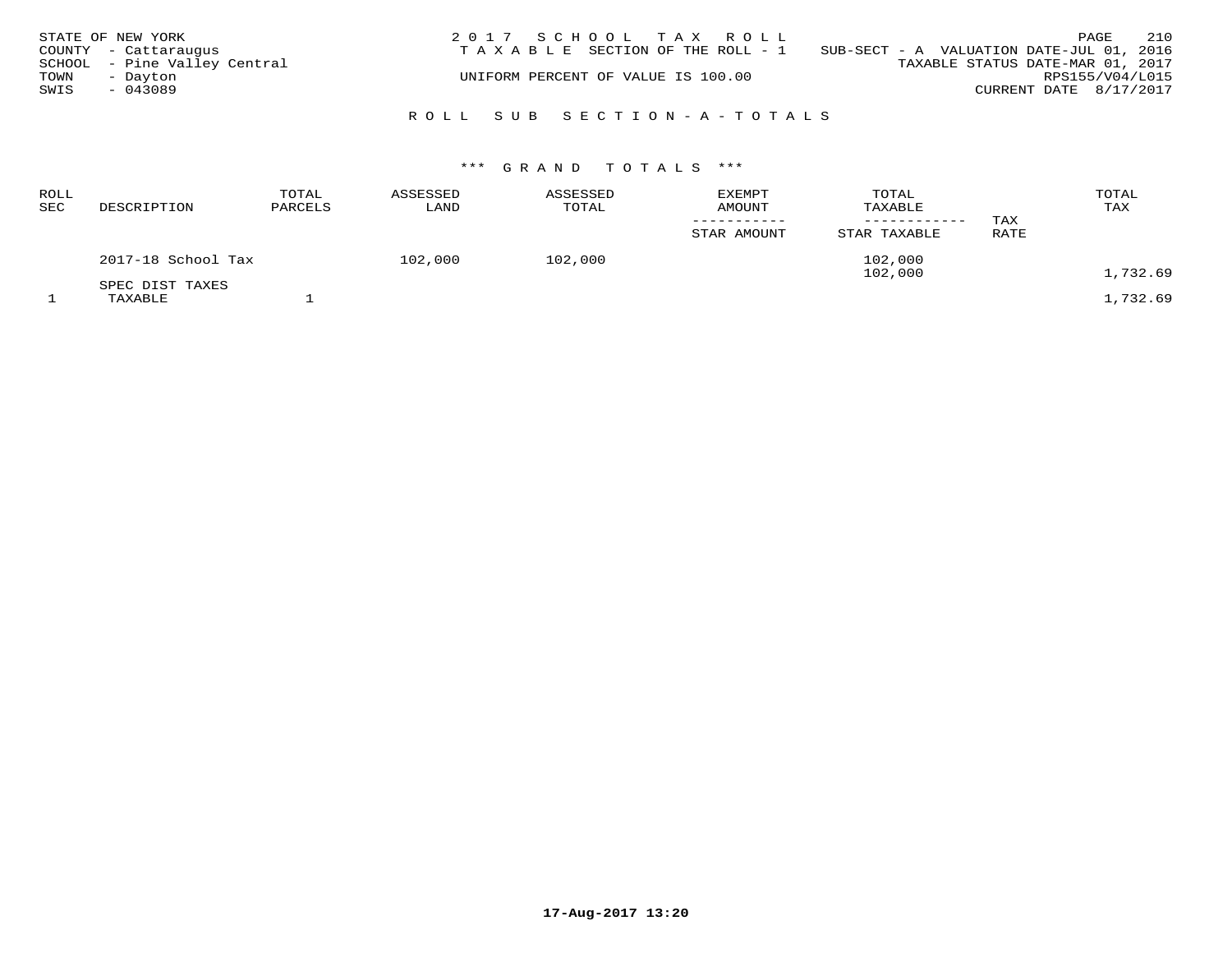| STATE OF NEW YORK            | 2017 SCHOOL TAX ROLL                  | 211<br>PAGE                      |
|------------------------------|---------------------------------------|----------------------------------|
| COUNTY - Cattaraugus         | T A X A B L E SECTION OF THE ROLL - 1 | VALUATION DATE-JUL 01, 2016      |
| SCHOOL - Pine Valley Central |                                       | TAXABLE STATUS DATE-MAR 01, 2017 |
| TOWN<br>- Dayton             | UNIFORM PERCENT OF VALUE IS 100.00    | RPS155/V04/L015                  |
| SWIS<br>$-043089$            |                                       | CURRENT DATE 8/17/2017           |
|                              | ROLL SECTION TOTALS                   |                                  |

\*\*\* S P E C I A L D I S T R I C T S U M M A R Y \*\*\*

| CODE | DISTRICT NAME     | TOTAL<br>PARCELS | EXTENSION<br>TYPE | EXTENSION<br>VALUE | AD VALOREM<br>VALUE | EXEMPT<br>AMOUNT | TAXABLE<br>VALUE | TOTAL<br>TAX |
|------|-------------------|------------------|-------------------|--------------------|---------------------|------------------|------------------|--------------|
|      | OT300 Omitted tax |                  | MOVTAX            | 295.54             |                     |                  | 295.54           | 295.54       |

\*\*\* S C H O O L D I S T R I C T S U M M A R Y \*\*\*

| CODE   | DISTRICT NAME              | TOTAL<br>PARCELS | ASSESSED<br>LAND | ASSESSED<br>TOTAL | <b>EXEMPT</b><br>AMOUNT | TOTAL<br>TAXABLE |            |
|--------|----------------------------|------------------|------------------|-------------------|-------------------------|------------------|------------|
|        |                            |                  |                  |                   | STAR AMOUNT             | STAR TAXABLE     | TOTAL TAX  |
|        | Pine Valley Central        | 251              | 9317,300         | 18148,883         | 2633,412                | 15,515,471       |            |
| 063001 |                            |                  |                  |                   | 3675,251                | 11,840,220       | 201,131.99 |
|        | $SUB - TO TAL$             | 251              | 9317,300         | 18148,883         | 2633,412                | 15,515,471       |            |
|        | S U B - T O T A $L$ (CONT) |                  |                  |                   | 3675,251                | 11,840,220       | 201,131.99 |
|        | TOTAL                      | 251              | 9317,300         | 18148,883         | 2633,412                | 15,515,471       |            |
|        | T O T A L (CONT)           |                  |                  |                   | 3675,251                | 11,840,220       | 201,131.99 |

\*\*\* S Y S T E M C O D E S S U M M A R Y \*\*\*

### NO SYSTEM EXEMPTIONS AT THIS LEVEL

\*\*\* E X E M P T I O N S U M M A R Y \*\*\*

| CODE  | DESCRIPTION | TOTAL<br>PARCELS | SCHOOL   |
|-------|-------------|------------------|----------|
| 41700 | AG BLDG     | 3                | 48,600   |
| 41720 | AG DIST     | 42               | 2066,873 |
| 41730 | AG DISTOUT  | 5                | 178,708  |
| 41800 | AGED C/T/S  | 6                | 298,281  |
| 41834 | ENH STAR    | 30               | 1656,051 |
| 41854 | BAS STAR    | 69               | 2019,200 |
|       |             |                  |          |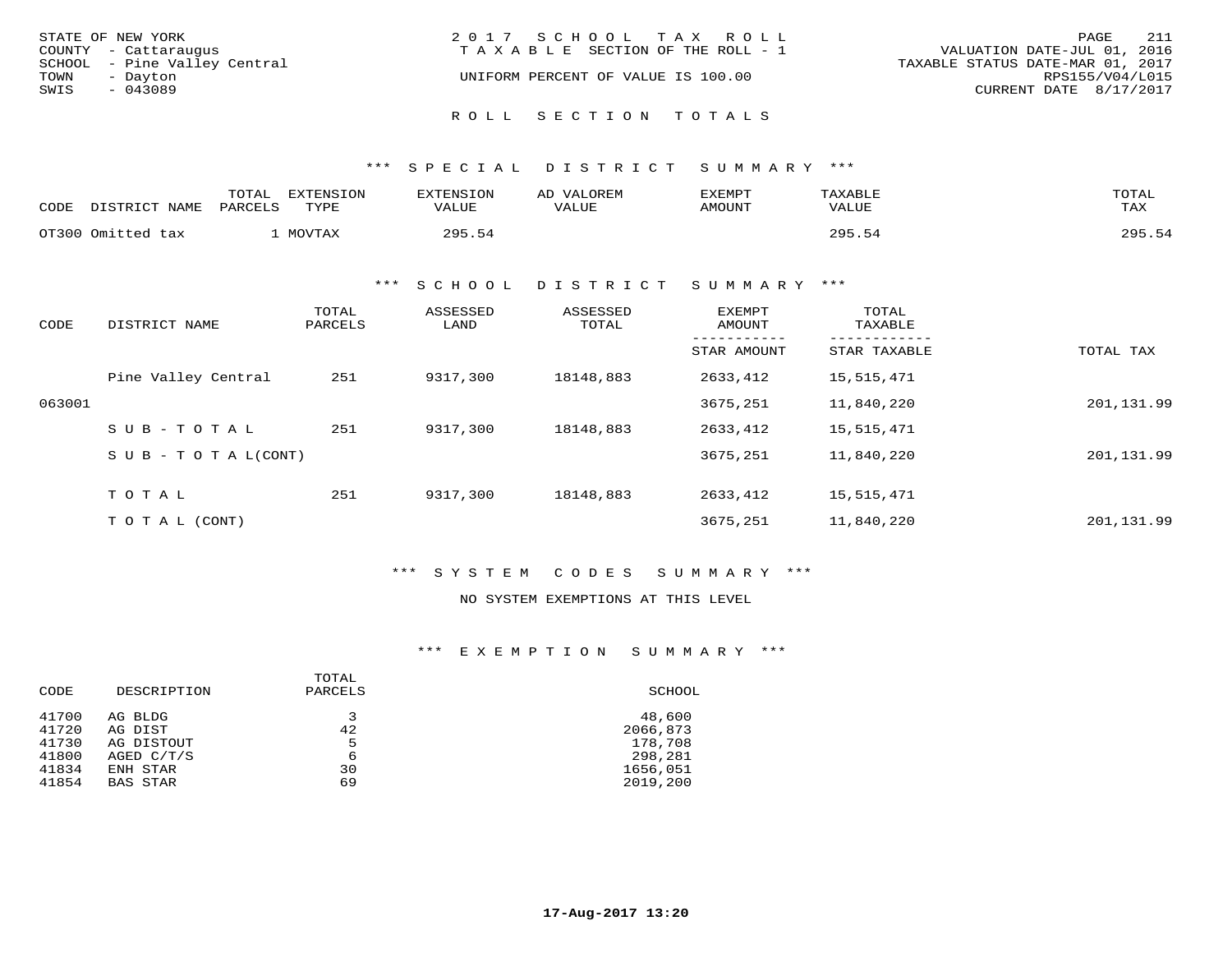| STATE OF NEW YORK            | 2017 SCHOOL TAX ROLL               | 212<br>PAGE                      |
|------------------------------|------------------------------------|----------------------------------|
| COUNTY - Cattaraugus         | TAXABLE SECTION OF THE ROLL - 1    | VALUATION DATE-JUL 01, 2016      |
| SCHOOL - Pine Valley Central |                                    | TAXABLE STATUS DATE-MAR 01, 2017 |
| TOWN<br>- Dayton             | UNIFORM PERCENT OF VALUE IS 100.00 | RPS155/V04/L015                  |
| SWIS<br>$-043089$            |                                    | CURRENT DATE 8/17/2017           |
|                              | ROLL SECTION TOTALS                |                                  |

# \*\*\* E X E M P T I O N S U M M A R Y \*\*\*

| CODE  | DESCRIPTION | TOTAL<br>PARCELS | SCHOOL   |
|-------|-------------|------------------|----------|
| 42100 | SILO T/C/S  | a                | 40,950   |
|       | TOTAL       | 164              | 6308,663 |

| ROLL<br>SEC | DESCRIPTION                | TOTAL<br>PARCELS | ASSESSED<br>LAND | ASSESSED<br>TOTAL | <b>EXEMPT</b><br>AMOUNT<br>STAR AMOUNT | TOTAL<br>TAXABLE<br>STAR TAXABLE | TAX<br>RATE | TOTAL<br>TAX         |
|-------------|----------------------------|------------------|------------------|-------------------|----------------------------------------|----------------------------------|-------------|----------------------|
|             | 2017-18 School Tax         |                  | 9317,300         | 18148,883         | 2,633,412<br>3675,251                  | 15,515,471<br>11,840,220         |             | 201,131.99           |
|             | SPEC DIST TAXES<br>TAXABLE | 251              |                  |                   |                                        |                                  |             | 295.54<br>201,427.53 |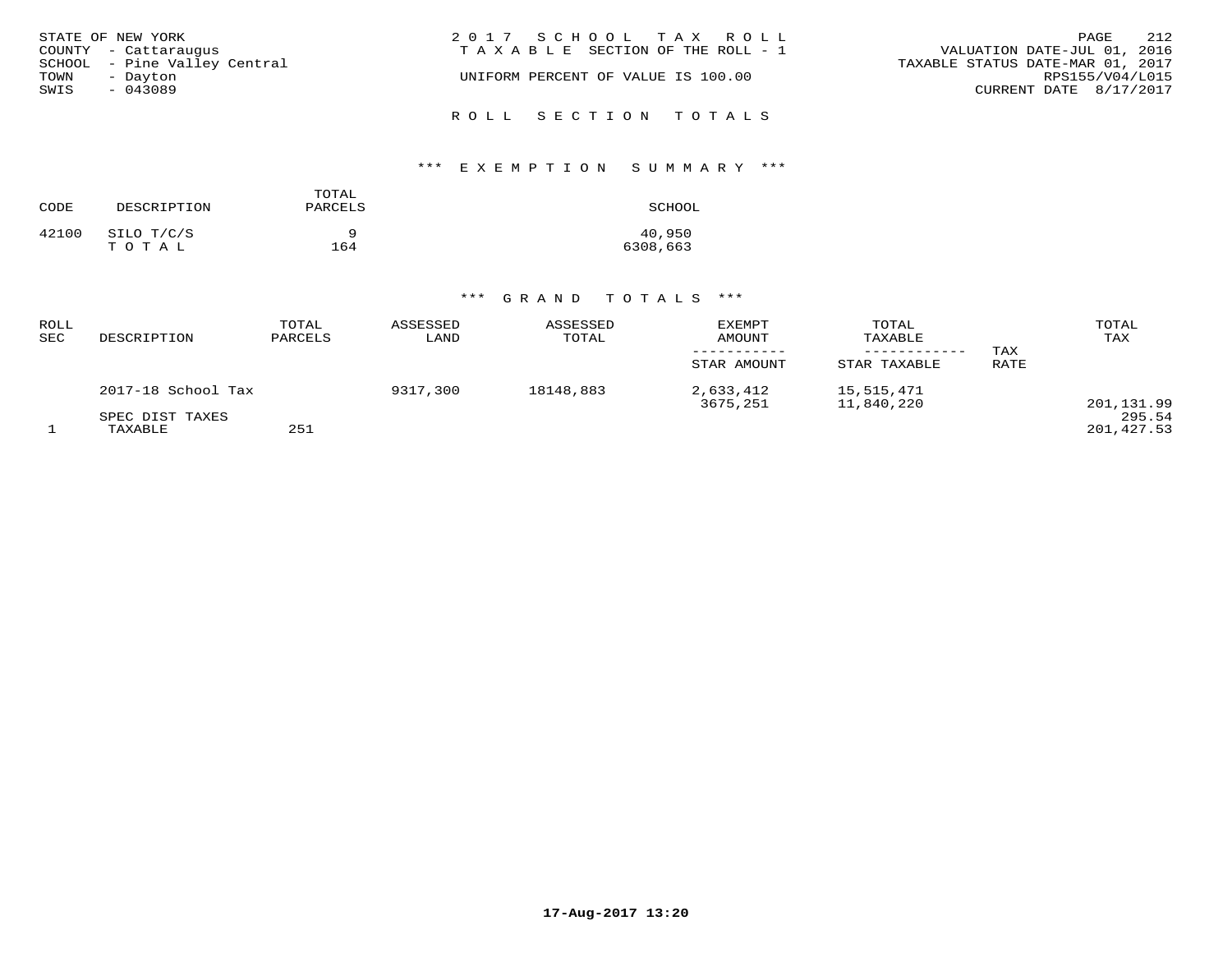| STATE OF NEW YORK<br>COUNTY<br>- Cattaraugus<br>SCHOOL<br>- Pine Valley Central<br>TOWN<br>- Dayton<br>$-043089$<br>SWIS | 2 0 1 7                                                                                      | SCHOOL<br>OWNERS NAME SEOUENCE | T A X<br>R O L L<br>SPECIAL FRANCHISE SECTION OF THE ROLL - 5<br>UNIFORM PERCENT OF VALUE IS 100.00 | VALUATION DATE-JUL 01, 2016<br>TAXABLE STATUS DATE-MAR 01, 2017 | 213<br>PAGE                    |
|--------------------------------------------------------------------------------------------------------------------------|----------------------------------------------------------------------------------------------|--------------------------------|-----------------------------------------------------------------------------------------------------|-----------------------------------------------------------------|--------------------------------|
| TAX MAP PARCEL NUMBER                                                                                                    | PROPERTY LOCATION & CLASS ASSESSMENT EXEMPTION CODE-----------------------------------SCHOOL |                                |                                                                                                     |                                                                 |                                |
| CURRENT OWNERS NAME<br>CURRENT OWNERS ADDRESS<br>* * * * * * * * * * * * *                                               | SCHOOL DISTRICT<br>PARCEL SIZE/GRID COORD                                                    | LAND<br>TOTAL                  | TAX DESCRIPTION<br>SPECIAL DISTRICTS                                                                | TAXABLE VALUE                                                   | TAX AMOUNT                     |
|                                                                                                                          |                                                                                              |                                |                                                                                                     | ****************** 530.089-9916-131.600/188 ***                 |                                |
| 530.089-9916-131.600/188                                                                                                 | Special Franchise<br>861 Elec & gas                                                          |                                | 2017-18 School Tax                                                                                  | ACCT 1006<br>244,482                                            | 593<br><b>BILL</b><br>4,153.06 |
| Nys Electric & Gas Corp                                                                                                  | Pine Valley Cen 063001                                                                       | $\Omega$                       |                                                                                                     |                                                                 |                                |
| Attn: Utility Shared Services                                                                                            | Town Of Dayton                                                                               | 244,482                        |                                                                                                     |                                                                 |                                |
| Freeport Building<br>70 Farm View Dr                                                                                     | 0.5700 Pine Valley<br>ACRES<br>0.01                                                          |                                |                                                                                                     |                                                                 |                                |
| New Gloucester, ME 14852-3287                                                                                            | FULL MARKET VALUE                                                                            | 244,482                        |                                                                                                     |                                                                 |                                |
|                                                                                                                          |                                                                                              |                                | TOTAL TAX ---                                                                                       |                                                                 | $4.153.06**$                   |
|                                                                                                                          |                                                                                              |                                |                                                                                                     | DATE #1                                                         | 09/30/17                       |
|                                                                                                                          |                                                                                              |                                |                                                                                                     | AMT DUE                                                         | 4,153.06                       |
|                                                                                                                          |                                                                                              |                                |                                                                                                     |                                                                 |                                |
|                                                                                                                          | Special Franchise                                                                            |                                |                                                                                                     | ACCT 1365                                                       | <b>BILL</b><br>594             |
| 530.089-9916-901.300/188                                                                                                 | 869 Television                                                                               |                                | 2017-18 School Tax                                                                                  | 50,000                                                          | 849.36                         |
| Time Warner Cable Tax Dept.                                                                                              | Pine Valley Cen 063001                                                                       | $\mathsf{O}$                   |                                                                                                     |                                                                 |                                |
| PO Box 7467                                                                                                              | 8.6 miles of cable                                                                           | 50,000                         |                                                                                                     |                                                                 |                                |
| Charlotte, NC 28241-7467                                                                                                 | ACRES<br>0.01                                                                                |                                |                                                                                                     |                                                                 |                                |
|                                                                                                                          | FULL MARKET VALUE                                                                            | 50,000                         |                                                                                                     |                                                                 |                                |
|                                                                                                                          |                                                                                              |                                | TOTAL TAX ---                                                                                       |                                                                 | 849.36**                       |
|                                                                                                                          |                                                                                              |                                |                                                                                                     | DATE #1                                                         | 09/30/17                       |
|                                                                                                                          |                                                                                              |                                |                                                                                                     | AMT DUE                                                         | 849.36                         |
|                                                                                                                          |                                                                                              |                                |                                                                                                     | $***$ 530.089-9916-631.900/188 ***                              |                                |
|                                                                                                                          | Special Franchise                                                                            |                                |                                                                                                     | ACCT 1007                                                       | 595<br>BILL                    |
| 530.089-9916-631.900/188                                                                                                 | 861 Elec & gas                                                                               |                                | 2017-18 School Tax                                                                                  | 43,685                                                          | 742.09                         |
| Verizon New York Inc                                                                                                     | Pine Valley Cen 063001                                                                       | $\Omega$                       |                                                                                                     |                                                                 |                                |
| $C/O$ Duff & Phelps                                                                                                      | Town Of Dayton                                                                               | 43,685                         |                                                                                                     |                                                                 |                                |
| PO Box 2749                                                                                                              | 0.3900 Pine Valley                                                                           |                                |                                                                                                     |                                                                 |                                |
| Addison, TX 75001                                                                                                        | ACRES<br>0.01                                                                                |                                |                                                                                                     |                                                                 |                                |
|                                                                                                                          | FULL MARKET VALUE                                                                            | 43,685                         |                                                                                                     |                                                                 |                                |
|                                                                                                                          |                                                                                              |                                | TOTAL TAX $---$                                                                                     |                                                                 | $742.09**$                     |
|                                                                                                                          |                                                                                              |                                |                                                                                                     | DATE #1                                                         | 09/30/17<br>742.09             |
|                                                                                                                          |                                                                                              |                                |                                                                                                     | AMT DUE<br>****************************                         |                                |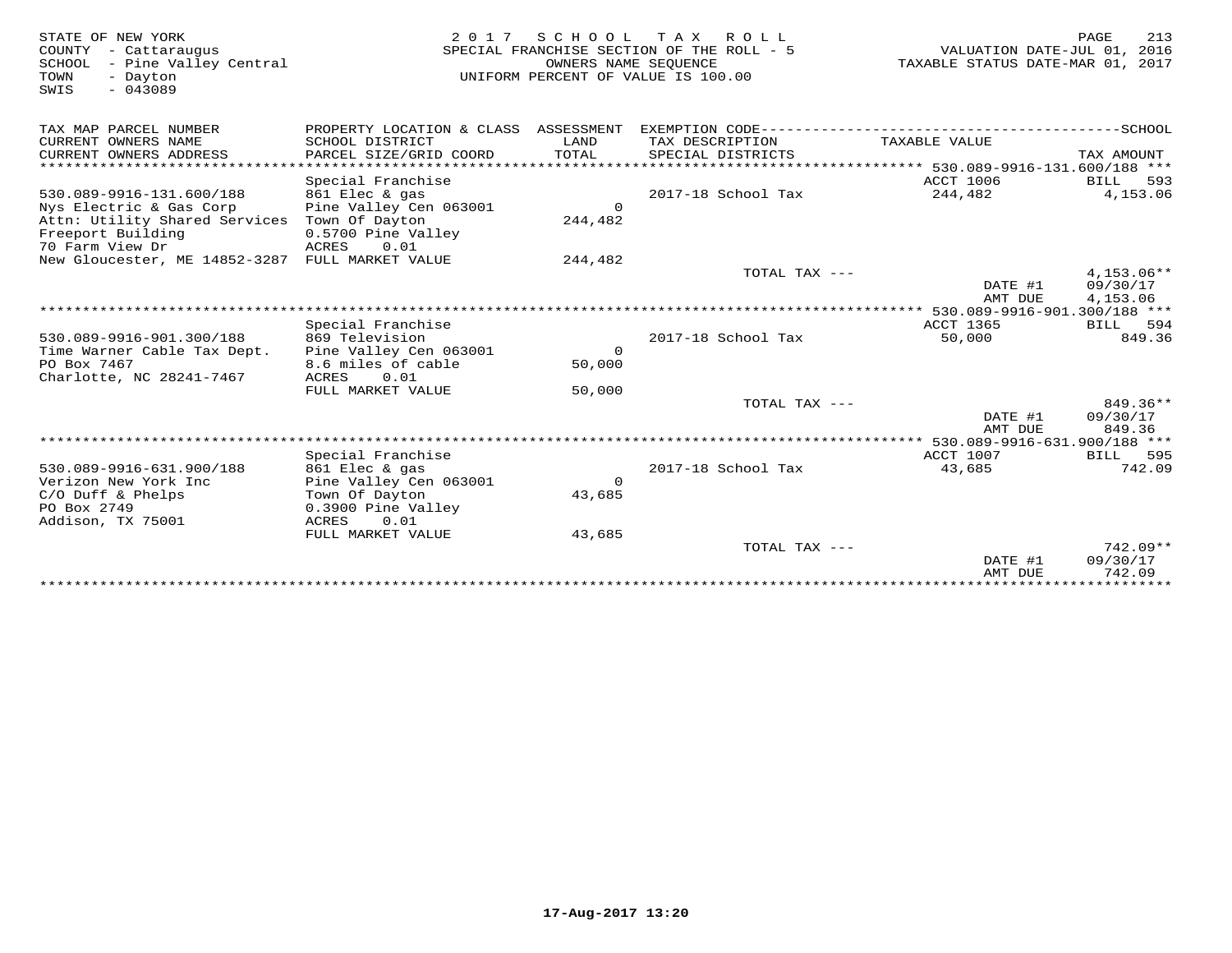|      | STATE OF NEW YORK            | 2017 SCHOOL TAX ROLL                      | PAGE                             | 214 |
|------|------------------------------|-------------------------------------------|----------------------------------|-----|
|      | COUNTY - Cattaraugus         | SPECIAL FRANCHISE SECTION OF THE ROLL - 5 | VALUATION DATE-JUL 01, 2016      |     |
|      | SCHOOL - Pine Valley Central |                                           | TAXABLE STATUS DATE-MAR 01, 2017 |     |
| TOWN | - Dayton                     |                                           | RPS155/V04/L015                  |     |
| SWIS | $-043089$                    |                                           | CURRENT DATE 8/17/2017           |     |
|      |                              |                                           |                                  |     |

## ROLL SUB SECTION - - TOTALS

### \*\*\* S P E C I A L D I S T R I C T S U M M A R Y \*\*\*

|      |             | $m \wedge m \wedge n$<br>$\cdots$<br>$\cdots$ | EXTENSION | FNC  |                                  | "XEMP" | $\cdots$<br>AAABII | $m \wedge m \wedge n$<br>$\sim$ |
|------|-------------|-----------------------------------------------|-----------|------|----------------------------------|--------|--------------------|---------------------------------|
| CODE | <b>JAME</b> | PARCF <sup>T</sup>                            | TVDF      | ALUL | , <del>,</del> , , , , ,<br>ALUP | AMOUNT | VALUE              | .<br>∸∽∽                        |

#### NO SPECIAL DISTRICTS AT THIS LEVEL

\*\*\* S C H O O L D I S T R I C T S U M M A R Y \*\*\*

| CODE   | DISTRICT NAME                    | TOTAL<br>PARCELS | ASSESSED<br>LAND | ASSESSED<br>TOTAL | EXEMPT<br>AMOUNT | TOTAL<br>TAXABLE |           |
|--------|----------------------------------|------------------|------------------|-------------------|------------------|------------------|-----------|
|        |                                  |                  |                  |                   | STAR AMOUNT      | STAR TAXABLE     | TOTAL TAX |
|        | Pine Valley Central              | 3                |                  | 338,167           |                  | 338,167          |           |
| 063001 |                                  |                  |                  |                   |                  | 338,167          | 5,744.51  |
|        | SUB-TOTAL                        | 3                |                  | 338,167           |                  | 338,167          |           |
|        | $S \cup B - T \cup T A L (CONT)$ |                  |                  |                   |                  | 338,167          | 5,744.51  |
|        | T O T A L                        | 3                |                  | 338,167           |                  | 338,167          |           |
|        | T O T A L (CONT)                 |                  |                  |                   |                  | 338,167          | 5,744.51  |

### \*\*\* S Y S T E M C O D E S S U M M A R Y \*\*\*

NO SYSTEM EXEMPTIONS AT THIS LEVEL

\*\*\* E X E M P T I O N S U M M A R Y \*\*\*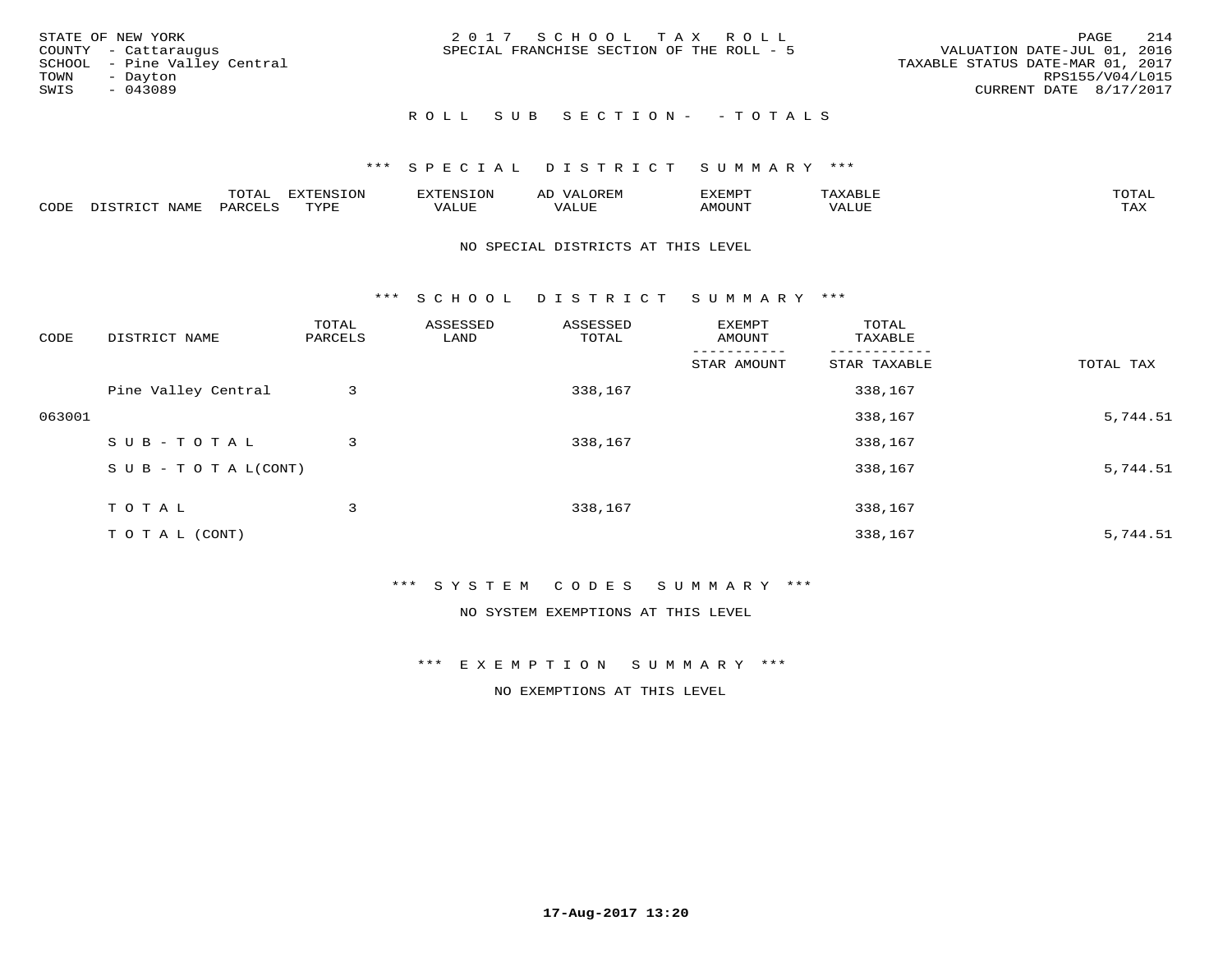|      | STATE OF NEW YORK            | 2017 SCHOOL TAX ROLL                      |  | PAGE                             | 215 |
|------|------------------------------|-------------------------------------------|--|----------------------------------|-----|
|      | COUNTY - Cattaraugus         | SPECIAL FRANCHISE SECTION OF THE ROLL - 5 |  | VALUATION DATE-JUL 01, 2016      |     |
|      | SCHOOL - Pine Valley Central |                                           |  | TAXABLE STATUS DATE-MAR 01, 2017 |     |
| TOWN | - Dayton                     |                                           |  | RPS155/V04/L015                  |     |
| SWIS | - 043089                     |                                           |  | CURRENT DATE 8/17/2017           |     |
|      |                              |                                           |  |                                  |     |

# R O L L S U B S E C T I O N - - T O T A L S

| ROLL<br>SEC | DESCRIPTION                          | TOTAL<br>PARCELS | ASSESSED<br>LAND | ASSESSED<br>TOTAL | EXEMPT<br><b>AMOUNT</b><br>STAR AMOUNT | TOTAL<br>TAXABLE<br>---------<br>STAR TAXABLE | TAX<br>RATE | TOTAL<br>TAX |
|-------------|--------------------------------------|------------------|------------------|-------------------|----------------------------------------|-----------------------------------------------|-------------|--------------|
|             | 2017-18 School Tax                   |                  |                  | 338,167           |                                        | 338,167<br>338,167                            |             | 5,744.51     |
|             | SPEC DIST TAXES<br>SPECIAL FRANCHISE |                  |                  |                   |                                        |                                               |             | 5,744.51     |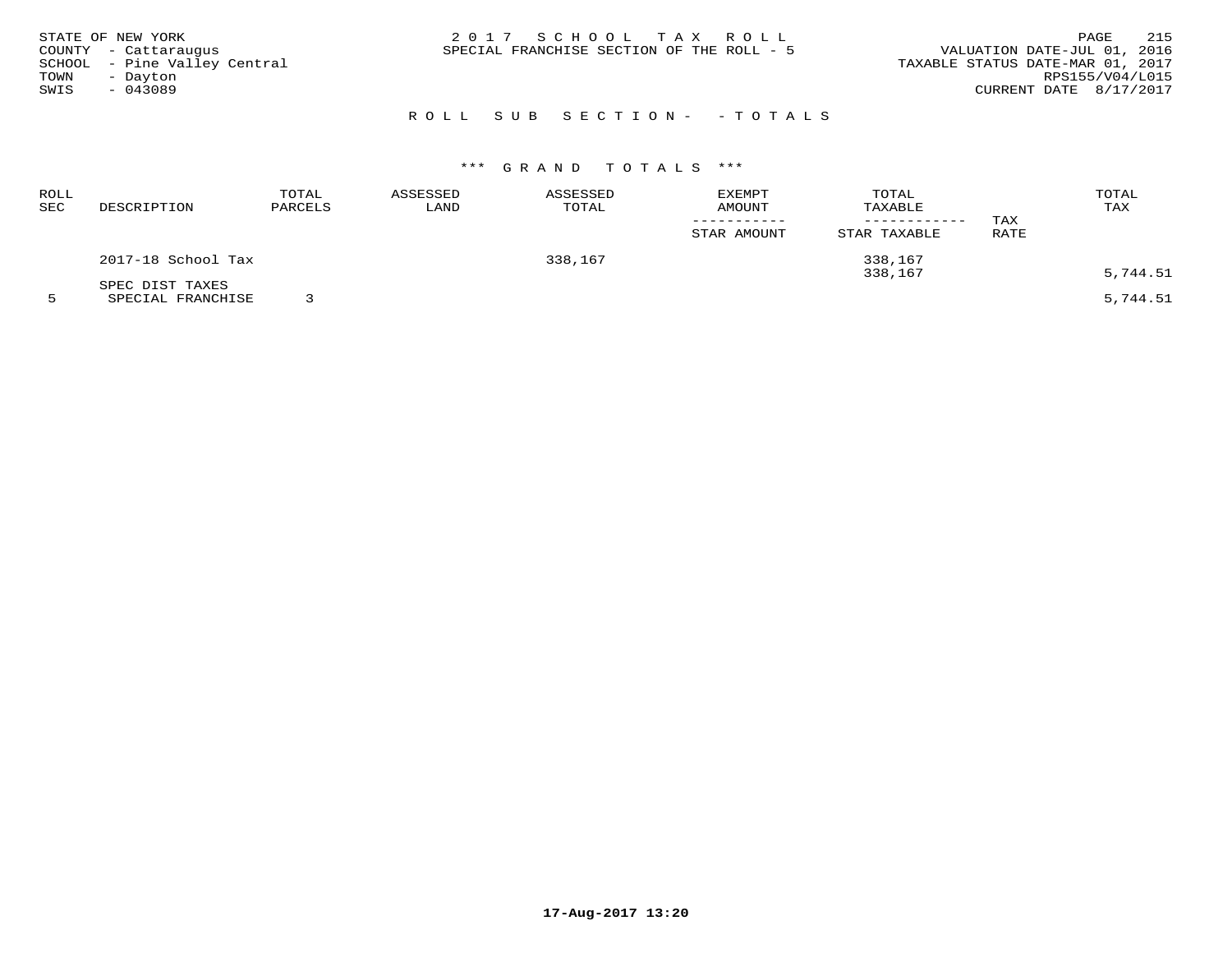|      | STATE OF NEW YORK            | 2017 SCHOOL TAX ROLL                      |  |                                  | <b>PAGE</b>     | 216 |
|------|------------------------------|-------------------------------------------|--|----------------------------------|-----------------|-----|
|      | COUNTY - Cattaraugus         | SPECIAL FRANCHISE SECTION OF THE ROLL - 5 |  | VALUATION DATE-JUL 01, 2016      |                 |     |
|      | SCHOOL - Pine Valley Central |                                           |  | TAXABLE STATUS DATE-MAR 01, 2017 |                 |     |
| TOWN | - Dayton                     |                                           |  |                                  | RPS155/V04/L015 |     |
| SWIS | - 043089                     |                                           |  | CURRENT DATE 8/17/2017           |                 |     |
|      |                              |                                           |  |                                  |                 |     |

## ROLL SECTION TOTALS

### \*\*\* S P E C I A L D I S T R I C T S U M M A R Y \*\*\*

|      |                      | mom n | <b>ELIMENTO TONT</b><br>LUP | ALS.               | ΑL            | ,,, <del>,</del> ,,, <del>,</del><br>، ب<br>- ۱٬۱۳۰ نالاند |                         |                    |
|------|----------------------|-------|-----------------------------|--------------------|---------------|------------------------------------------------------------|-------------------------|--------------------|
| CODE | <b>NAMT</b><br>11.17 | PARC  | TVDF                        | <b>TTT</b><br>ALUR | T T T<br>ALUE | TUUOMA                                                     | . <del>.</del><br>'ALUL | $m \times r$<br>∸⊷ |

#### NO SPECIAL DISTRICTS AT THIS LEVEL

\*\*\* S C H O O L D I S T R I C T S U M M A R Y \*\*\*

| CODE   | DISTRICT NAME                    | TOTAL<br>PARCELS | ASSESSED<br>LAND | ASSESSED<br>TOTAL | EXEMPT<br>AMOUNT | TOTAL<br>TAXABLE |           |
|--------|----------------------------------|------------------|------------------|-------------------|------------------|------------------|-----------|
|        |                                  |                  |                  |                   | STAR AMOUNT      | STAR TAXABLE     | TOTAL TAX |
|        | Pine Valley Central              | 3                |                  | 338,167           |                  | 338,167          |           |
| 063001 |                                  |                  |                  |                   |                  | 338,167          | 5,744.51  |
|        | SUB-TOTAL                        | 3                |                  | 338,167           |                  | 338,167          |           |
|        | $S \cup B - T \cup T A L (CONT)$ |                  |                  |                   |                  | 338,167          | 5,744.51  |
|        | TOTAL                            | 3                |                  | 338,167           |                  | 338,167          |           |
|        | T O T A L (CONT)                 |                  |                  |                   |                  | 338,167          | 5,744.51  |

### \*\*\* S Y S T E M C O D E S S U M M A R Y \*\*\*

NO SYSTEM EXEMPTIONS AT THIS LEVEL

#### \*\*\* E X E M P T I O N S U M M A R Y \*\*\*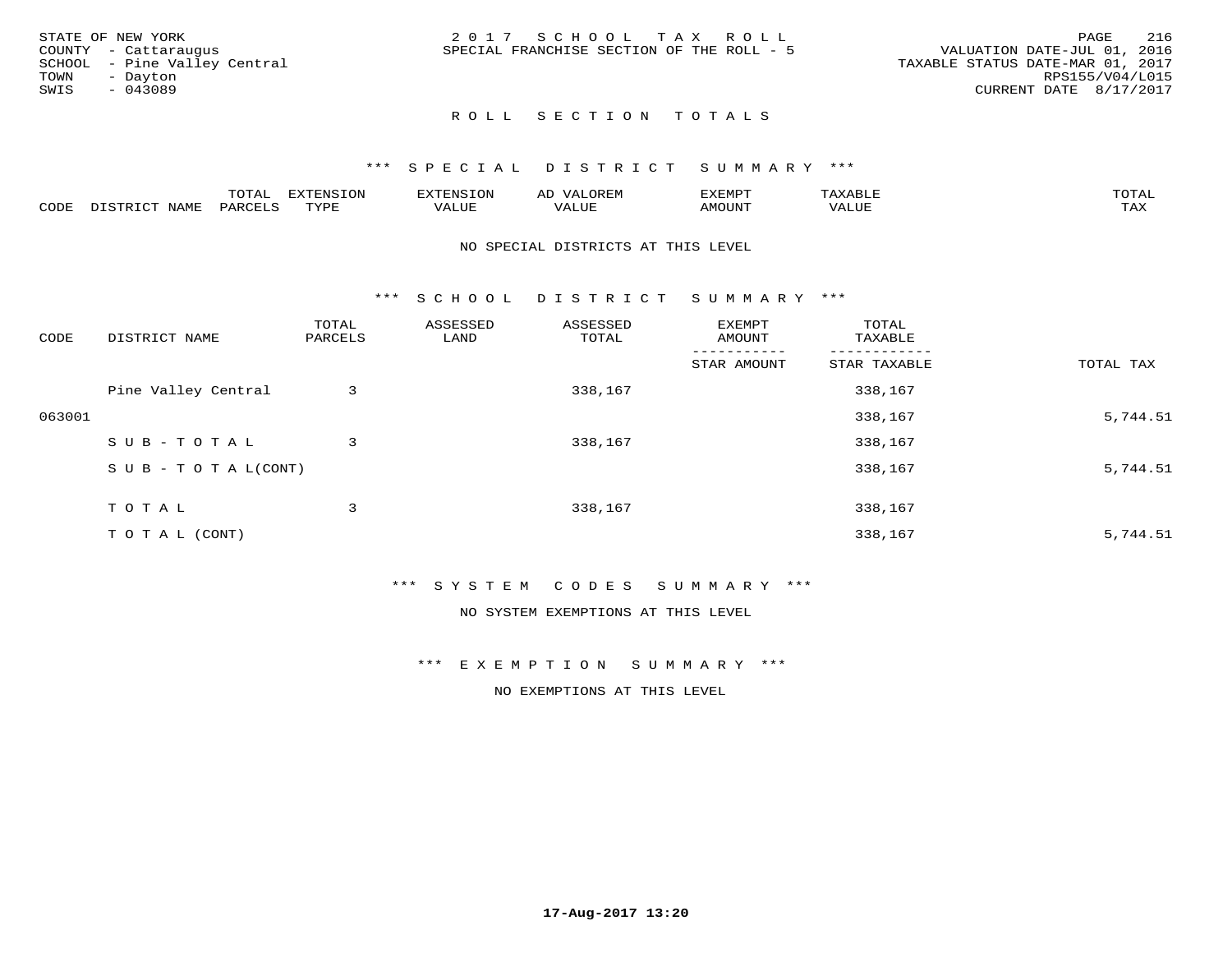| STATE OF NEW YORK |                              | 2017 SCHOOL TAX ROLL                      |  | 217<br>PAGE                      |
|-------------------|------------------------------|-------------------------------------------|--|----------------------------------|
|                   | COUNTY - Cattaraugus         | SPECIAL FRANCHISE SECTION OF THE ROLL - 5 |  | VALUATION DATE-JUL 01, 2016      |
|                   | SCHOOL - Pine Valley Central |                                           |  | TAXABLE STATUS DATE-MAR 01, 2017 |
| TOWN              | - Dayton                     |                                           |  | RPS155/V04/L015                  |
| SWIS              | $-043089$                    |                                           |  | CURRENT DATE 8/17/2017           |
|                   |                              |                                           |  |                                  |

### ROLL SECTION TOTALS

## \*\*\* G R A N D T O T A L S \*\*\*

| ROLL<br>SEC | DESCRIPTION        | TOTAL<br>PARCELS | ASSESSED<br>LAND | ASSESSED<br>TOTAL | <b>EXEMPT</b><br>AMOUNT | TOTAL<br>TAXABLE<br>------------ | TAX         | TOTAL<br>TAX |
|-------------|--------------------|------------------|------------------|-------------------|-------------------------|----------------------------------|-------------|--------------|
|             |                    |                  |                  |                   | STAR AMOUNT             | STAR TAXABLE                     | <b>RATE</b> |              |
|             | 2017-18 School Tax |                  |                  | 338,167           |                         | 338,167                          |             |              |
|             | SPEC DIST TAXES    |                  |                  |                   |                         | 338,167                          |             | 5,744.51     |
|             | SPECIAL FRANCHISE  |                  |                  |                   |                         |                                  |             | 5,744.51     |

**17-Aug-2017 13:20**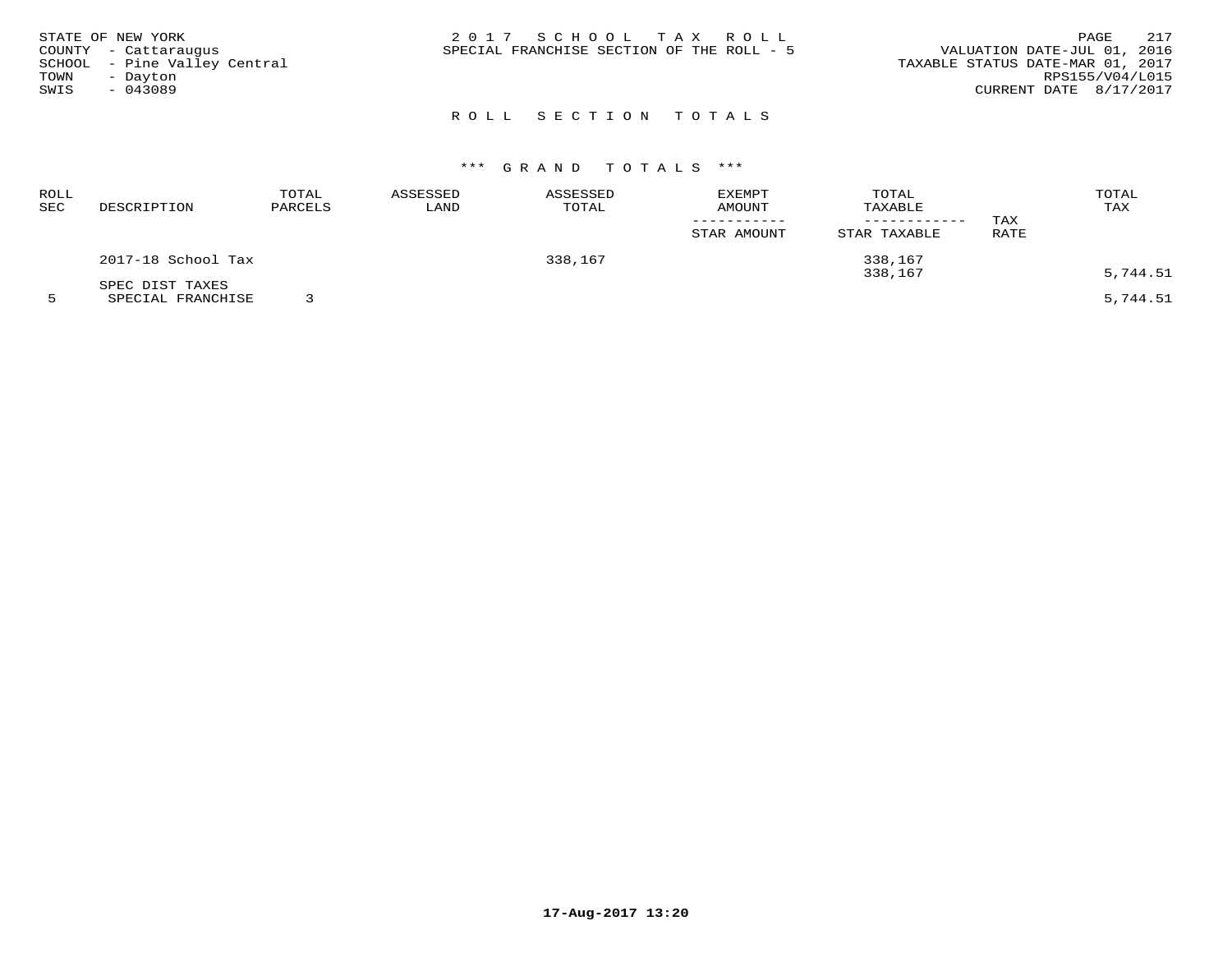|                                                                                                                                                                                                     |                                                                                 | 2017 SCHOOL TAX ROLL                                       | VALUATION DATE-JUL 01, 2016<br>TAXABLE STATUS DATE-MAR 01, 2017                                      | PAGE<br>218                                                                                                                 |
|-----------------------------------------------------------------------------------------------------------------------------------------------------------------------------------------------------|---------------------------------------------------------------------------------|------------------------------------------------------------|------------------------------------------------------------------------------------------------------|-----------------------------------------------------------------------------------------------------------------------------|
| SCHOOL DISTRICT<br>PARCEL SIZE/GRID COORD<br>* * * * * * * * * * * * * * * * * *<br>Outside Plant<br>883 Gas Trans Impr<br>Pine Valley Cen 063001<br>Loc #888888<br>1.0000 Pine Valley<br>Gas Trans | LAND<br>TOTAL<br>$\Omega$<br>213,347                                            | TAX DESCRIPTION<br>SPECIAL DISTRICTS<br>2017-18 School Tax | TAXABLE VALUE<br>ACCT 1100<br>213,347                                                                | -----------------SCHOOL<br>TAX AMOUNT<br>BILL<br>596<br>3,624.17                                                            |
| <b>ACRES</b><br>0.01<br>FULL MARKET VALUE                                                                                                                                                           | 213,347                                                                         |                                                            | DATE #1                                                                                              | $3,624.17**$<br>09/30/17                                                                                                    |
|                                                                                                                                                                                                     |                                                                                 |                                                            |                                                                                                      | 3,624.17                                                                                                                    |
| Gas Supply                                                                                                                                                                                          |                                                                                 |                                                            | ACCT 1024                                                                                            | 597<br>BILL                                                                                                                 |
| 884 Elec Dist Out<br>Pine Valley Cen 063001<br>0.5500 Pine Valley<br>Elec Dist                                                                                                                      | $\Omega$<br>339,659                                                             | 2017-18 School Tax                                         | 339,659                                                                                              | 5,769.85                                                                                                                    |
| FULL MARKET VALUE                                                                                                                                                                                   |                                                                                 |                                                            |                                                                                                      |                                                                                                                             |
|                                                                                                                                                                                                     |                                                                                 |                                                            | DATE #1                                                                                              | $5,769.85**$<br>09/30/17<br>5,769.85                                                                                        |
|                                                                                                                                                                                                     |                                                                                 |                                                            | *** $630.089 - 9916 - 631.900/188$ ***                                                               |                                                                                                                             |
| Outside Plant                                                                                                                                                                                       |                                                                                 |                                                            | ACCT 1021                                                                                            | 598<br>BILL                                                                                                                 |
| 836 Telecom. eq.<br>Pine Valley Cen 063001<br>Loc #888888<br>0.5500 Pine Valley<br>Poles, Wire, Cable, Etc<br>ACRES<br>0.01                                                                         | $\Omega$<br>153,221                                                             | 2017-18 School Tax                                         | 153,221                                                                                              | 2,602.79                                                                                                                    |
|                                                                                                                                                                                                     |                                                                                 |                                                            | DATE #1                                                                                              | $2.602.79**$<br>09/30/17<br>2,602.79                                                                                        |
|                                                                                                                                                                                                     | Attn: Utility Shared Services Loc #888888<br>0.01<br>ACRES<br>FULL MARKET VALUE | PROPERTY LOCATION & CLASS ASSESSMENT<br>339,659<br>153,221 | UTILITY & R.R. SECTION OF THE ROLL - 6<br>OWNERS NAME SEOUENCE<br>UNIFORM PERCENT OF VALUE IS 100.00 | EXEMPTION CODE-----------------------<br>TOTAL TAX ---<br>AMT DUE<br>TOTAL TAX ---<br>AMT DUE<br>TOTAL TAX $---$<br>AMT DUE |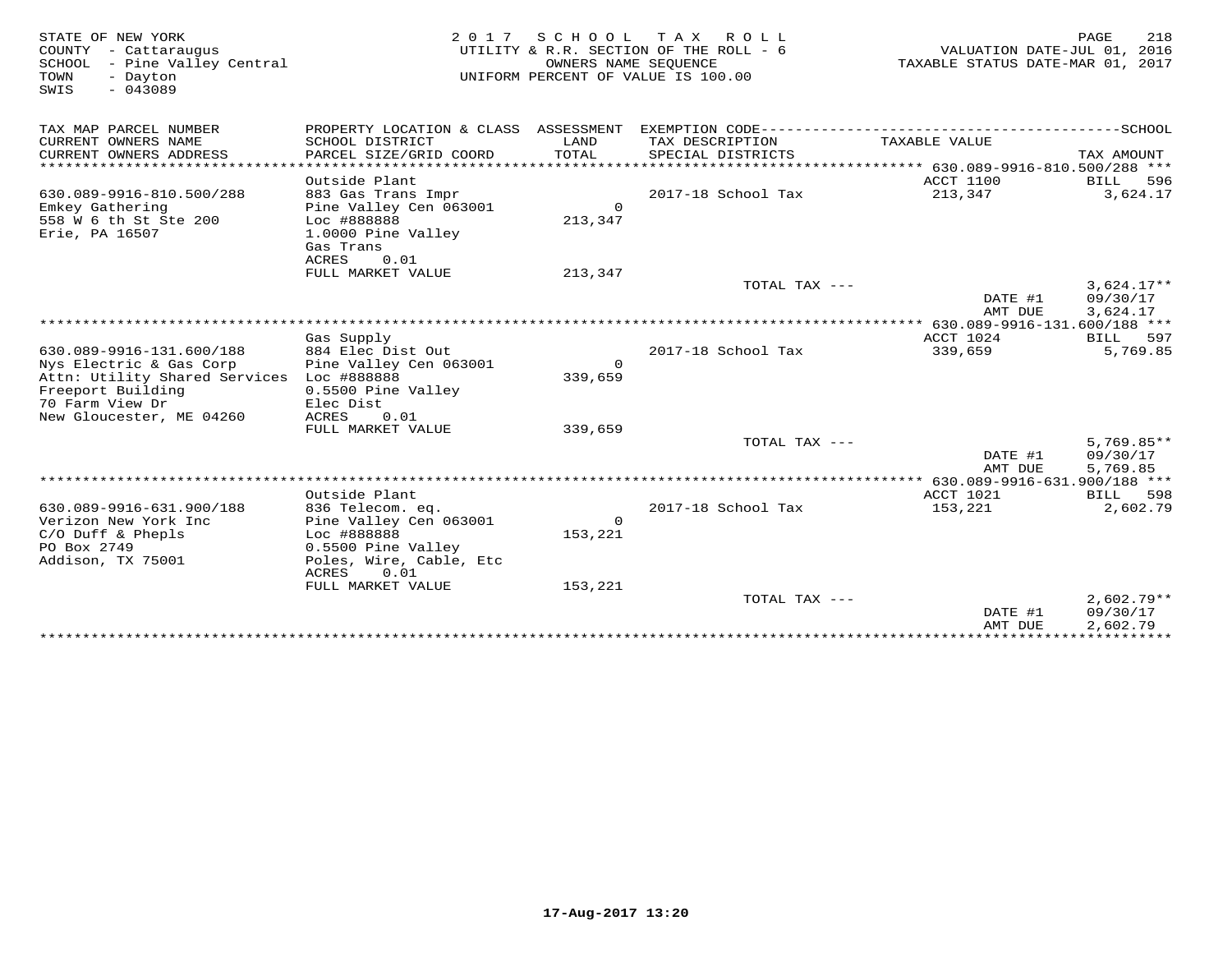|      | STATE OF NEW YORK            | 2017 SCHOOL TAX ROLL                   |  |                                  |                        | PAGE | 219 |
|------|------------------------------|----------------------------------------|--|----------------------------------|------------------------|------|-----|
|      | COUNTY - Cattaraugus         | UTILITY & R.R. SECTION OF THE ROLL - 6 |  | VALUATION DATE-JUL 01, 2016      |                        |      |     |
|      | SCHOOL - Pine Valley Central |                                        |  | TAXABLE STATUS DATE-MAR 01, 2017 |                        |      |     |
| TOWN | - Dayton                     |                                        |  |                                  | RPS155/V04/L015        |      |     |
| SWIS | - 043089                     |                                        |  |                                  | CURRENT DATE 8/17/2017 |      |     |
|      |                              |                                        |  |                                  |                        |      |     |

### R O L L S U B S E C T I O N - - T O T A L S

#### \*\*\* S P E C I A L D I S T R I C T S U M M A R Y \*\*\*

|      |         | m^m*<br><u>UIAI</u> | . v  | <b>HUNE</b> |                   | :XEMPT | ∸<br>. | mom <sub>n</sub> |
|------|---------|---------------------|------|-------------|-------------------|--------|--------|------------------|
| CODE | NT A MT | PARL                | mynn | 'ALUE       | $- - - -$<br>ALUP | MOUN.  | 'ALUE  | ГAХ              |

#### NO SPECIAL DISTRICTS AT THIS LEVEL

\*\*\* S C H O O L D I S T R I C T S U M M A R Y \*\*\*

| CODE   | DISTRICT NAME                    | TOTAL<br>PARCELS | ASSESSED<br>LAND | ASSESSED<br>TOTAL | EXEMPT<br>AMOUNT | TOTAL<br>TAXABLE |           |
|--------|----------------------------------|------------------|------------------|-------------------|------------------|------------------|-----------|
|        |                                  |                  |                  |                   | STAR AMOUNT      | STAR TAXABLE     | TOTAL TAX |
|        | Pine Valley Central              | 3                |                  | 706,227           |                  | 706,227          |           |
| 063001 |                                  |                  |                  |                   |                  | 706,227          | 11,996.81 |
|        | SUB-TOTAL                        | 3                |                  | 706,227           |                  | 706,227          |           |
|        | $S \cup B - T \cup T A L (CONT)$ |                  |                  |                   |                  | 706,227          | 11,996.81 |
|        | TOTAL                            | 3                |                  | 706,227           |                  | 706,227          |           |
|        |                                  |                  |                  |                   |                  |                  |           |
|        | T O T A L (CONT)                 |                  |                  |                   |                  | 706,227          | 11,996.81 |

#### \*\*\* S Y S T E M C O D E S S U M M A R Y \*\*\*

NO SYSTEM EXEMPTIONS AT THIS LEVEL

\*\*\* E X E M P T I O N S U M M A R Y \*\*\*

NO EXEMPTIONS AT THIS LEVEL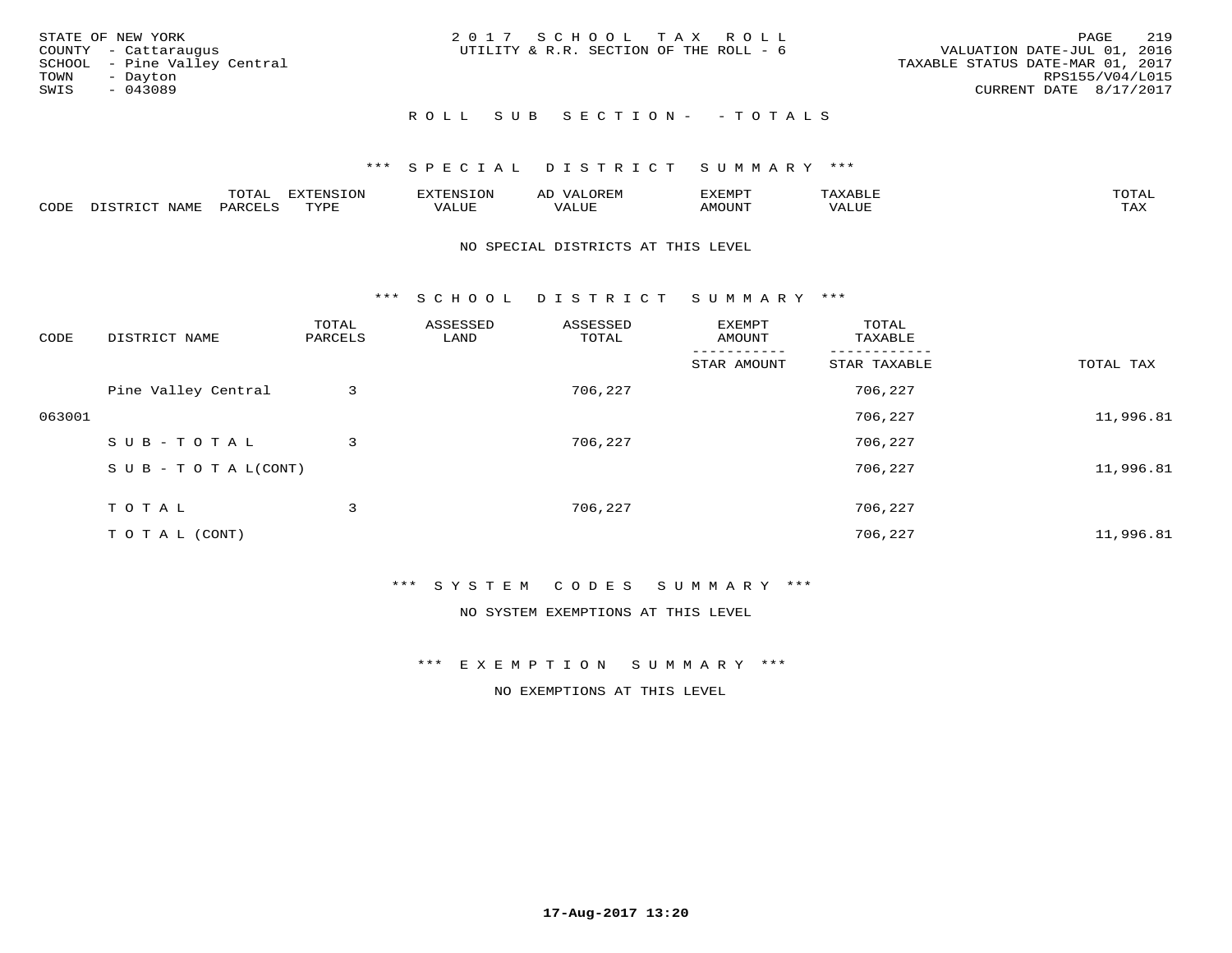|      | STATE OF NEW YORK            | 2017 SCHOOL TAX ROLL                   |  |  |                                  |                        | PAGE | 220 |
|------|------------------------------|----------------------------------------|--|--|----------------------------------|------------------------|------|-----|
|      | COUNTY - Cattaraugus         | UTILITY & R.R. SECTION OF THE ROLL - 6 |  |  | VALUATION DATE-JUL 01, 2016      |                        |      |     |
|      | SCHOOL - Pine Valley Central |                                        |  |  | TAXABLE STATUS DATE-MAR 01, 2017 |                        |      |     |
| TOWN | - Dayton                     |                                        |  |  |                                  | RPS155/V04/L015        |      |     |
| SWIS | - 043089                     |                                        |  |  |                                  | CURRENT DATE 8/17/2017 |      |     |
|      |                              |                                        |  |  |                                  |                        |      |     |

### R O L L S U B S E C T I O N - - T O T A L S

## \*\*\* G R A N D T O T A L S \*\*\*

| ROLL<br>SEC | DESCRIPTION                         | TOTAL<br>PARCELS | ASSESSED<br>LAND | ASSESSED<br>TOTAL | EXEMPT<br><b>AMOUNT</b><br>STAR AMOUNT | TOTAL<br>TAXABLE<br>---------<br>STAR TAXABLE | TAX<br>RATE | TOTAL<br>TAX |
|-------------|-------------------------------------|------------------|------------------|-------------------|----------------------------------------|-----------------------------------------------|-------------|--------------|
|             | 2017-18 School Tax                  |                  |                  | 706,227           |                                        | 706,227<br>706,227                            |             | 11,996.81    |
|             | SPEC DIST TAXES<br>UTILITIES & N.C. |                  |                  |                   |                                        |                                               |             | 11,996.81    |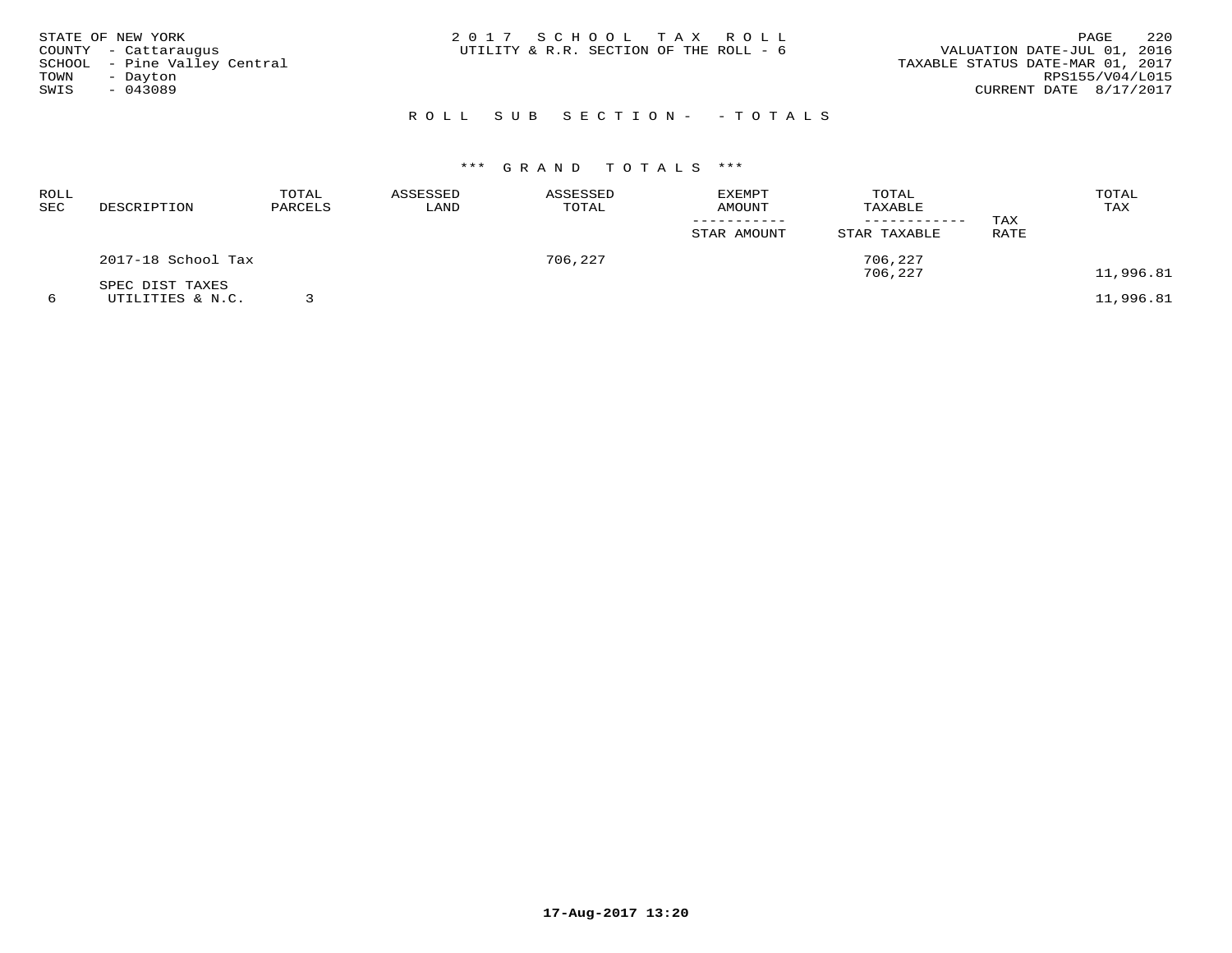|      | STATE OF NEW YORK            | 2017 SCHOOL TAX ROLL                   |  |                                  |                        | PAGE | 221 |
|------|------------------------------|----------------------------------------|--|----------------------------------|------------------------|------|-----|
|      | COUNTY - Cattaraugus         | UTILITY & R.R. SECTION OF THE ROLL - 6 |  | VALUATION DATE-JUL 01, 2016      |                        |      |     |
|      | SCHOOL - Pine Valley Central |                                        |  | TAXABLE STATUS DATE-MAR 01, 2017 |                        |      |     |
| TOWN | - Davton                     |                                        |  |                                  | RPS155/V04/L015        |      |     |
| SWIS | - 043089                     |                                        |  |                                  | CURRENT DATE 8/17/2017 |      |     |
|      |                              |                                        |  |                                  |                        |      |     |

### ROLL SECTION TOTALS

#### \*\*\* S P E C I A L D I S T R I C T S U M M A R Y \*\*\*

|      |                      | mom n | <b>ELIMENTO TONT</b><br>LUP | ALS.               | ΑL            | ,,, <del>,</del> ,,, <del>,</del><br>، ب<br>- ۱٬۱۳۰ نالاند |                         |                    |
|------|----------------------|-------|-----------------------------|--------------------|---------------|------------------------------------------------------------|-------------------------|--------------------|
| CODE | <b>NAMT</b><br>11.17 | PARC  | TVDF                        | <b>TTT</b><br>ALUR | T T T<br>ALUE | TUUOMA                                                     | . <del>.</del><br>'ALUL | $m \times r$<br>∸⊷ |

#### NO SPECIAL DISTRICTS AT THIS LEVEL

\*\*\* S C H O O L D I S T R I C T S U M M A R Y \*\*\*

| CODE   | DISTRICT NAME                    | TOTAL<br>PARCELS | ASSESSED<br>LAND | ASSESSED<br>TOTAL | EXEMPT<br>AMOUNT | TOTAL<br>TAXABLE |           |
|--------|----------------------------------|------------------|------------------|-------------------|------------------|------------------|-----------|
|        |                                  |                  |                  |                   | STAR AMOUNT      | STAR TAXABLE     | TOTAL TAX |
|        | Pine Valley Central              | 3                |                  | 706,227           |                  | 706,227          |           |
| 063001 |                                  |                  |                  |                   |                  | 706,227          | 11,996.81 |
|        | SUB-TOTAL                        | 3                |                  | 706,227           |                  | 706,227          |           |
|        | $S \cup B - T \cup T A L (CONT)$ |                  |                  |                   |                  | 706,227          | 11,996.81 |
|        | TOTAL                            | 3                |                  | 706,227           |                  | 706,227          |           |
|        | T O T A L (CONT)                 |                  |                  |                   |                  | 706,227          | 11,996.81 |

#### \*\*\* S Y S T E M C O D E S S U M M A R Y \*\*\*

NO SYSTEM EXEMPTIONS AT THIS LEVEL

#### \*\*\* E X E M P T I O N S U M M A R Y \*\*\*

NO EXEMPTIONS AT THIS LEVEL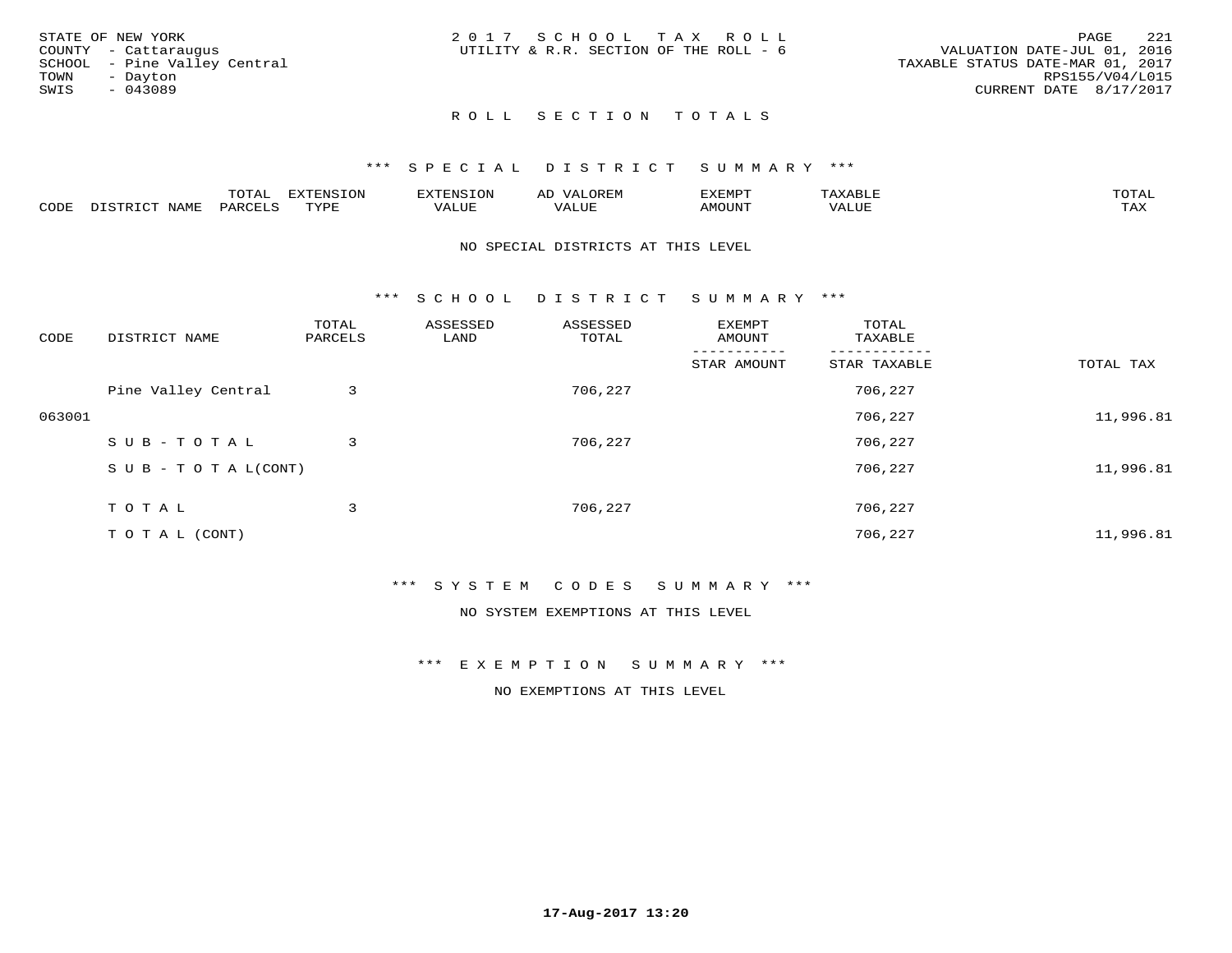| TOWN<br>SWIS | STATE OF NEW YORK<br>COUNTY - Cattaraugus<br>SCHOOL - Pine Valley Central<br>- Dayton<br>$-043089$ | 2017 SCHOOL TAX ROLL<br>UTILITY & R.R. SECTION OF THE ROLL - 6 |  | 222<br>PAGE<br>VALUATION DATE-JUL 01, 2016<br>TAXABLE STATUS DATE-MAR 01, 2017<br>RPS155/V04/L015<br>CURRENT DATE 8/17/2017 |
|--------------|----------------------------------------------------------------------------------------------------|----------------------------------------------------------------|--|-----------------------------------------------------------------------------------------------------------------------------|
|              |                                                                                                    | ROLL SECTION TOTALS                                            |  |                                                                                                                             |

# \*\*\* G R A N D T O T A L S \*\*\*

| ROLL<br><b>SEC</b> | DESCRIPTION                         | TOTAL<br>PARCELS | ASSESSED<br>LAND | ASSESSED<br>TOTAL | EXEMPT<br>AMOUNT<br>STAR AMOUNT | TOTAL<br>TAXABLE<br>------------<br>STAR TAXABLE | TAX<br>RATE | TOTAL<br>TAX |
|--------------------|-------------------------------------|------------------|------------------|-------------------|---------------------------------|--------------------------------------------------|-------------|--------------|
|                    | 2017-18 School Tax                  |                  |                  | 706,227           |                                 | 706,227<br>706,227                               |             | 11,996.81    |
| 6                  | SPEC DIST TAXES<br>UTILITIES & N.C. |                  |                  |                   |                                 |                                                  |             | 11,996.81    |

**17-Aug-2017 13:20**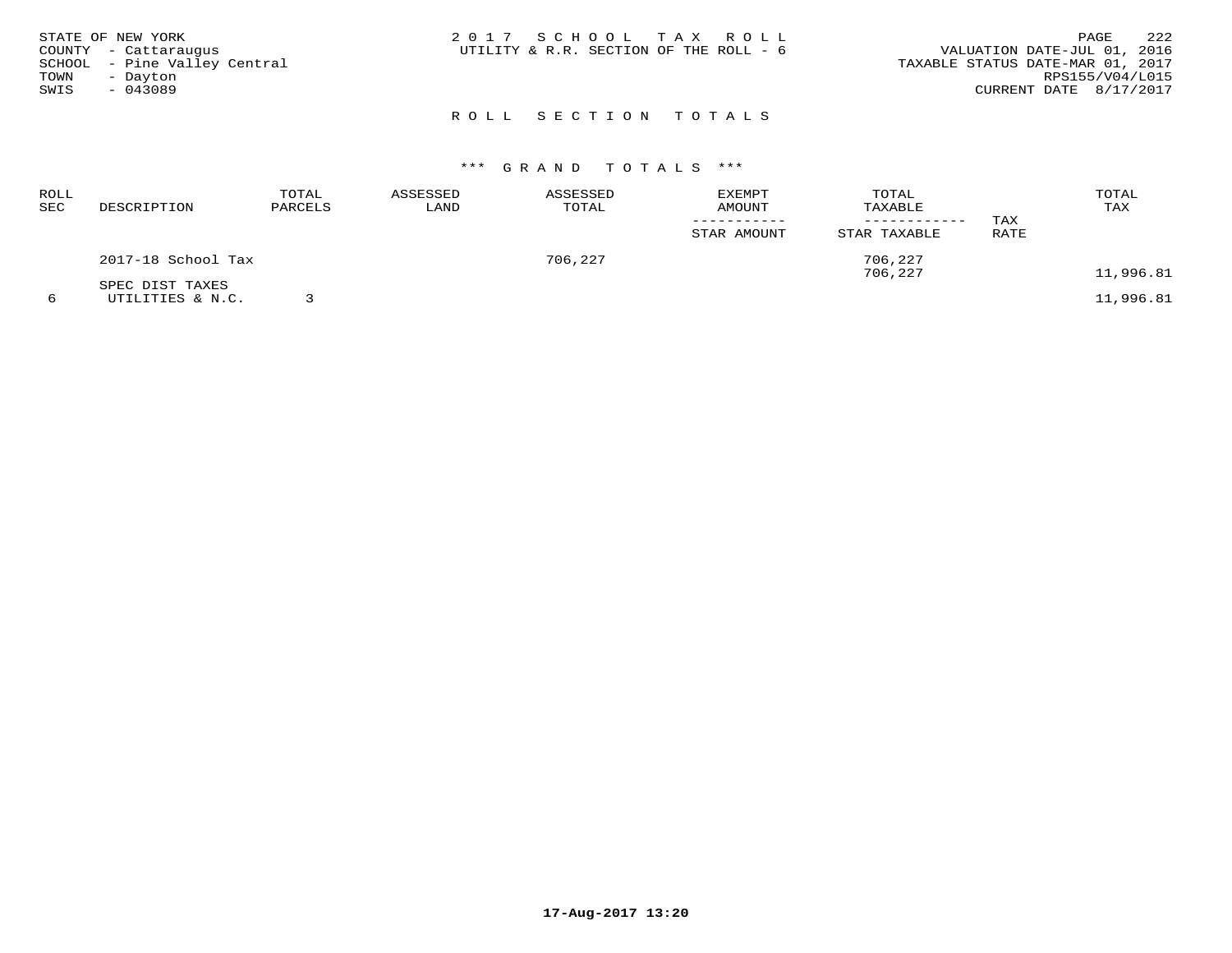$\begin{array}{rcl}\n\text{TOWN} & - & \text{Dayton} \\
\text{SWIS} & - & 043089\n\end{array}$ 

#### STATE OF NEW YORK CONTROLLED AS A LOCAL CONTRACT A VIOLATION OF NEW YORK CONTROLLED AND PAGE 223 COUNTY - Cattaraugus WHOLLY EXEMPT SECTION OF THE ROLL - 8 VALUATION DATE-JUL 01, 2016SCHOOL – Pine Valley Central OWNERS NAME SEQUENCE TAXABLE STATUS DATE-MAR 01, 2017 UNIFORM PERCENT OF VALUE IS 100.00

| TAX MAP PARCEL NUMBER<br>CURRENT OWNERS NAME<br>CURRENT OWNERS ADDRESS                               | PROPERTY LOCATION & CLASS ASSESSMENT<br>SCHOOL DISTRICT<br>PARCEL SIZE/GRID COORD  | LAND<br>TOTAL                   | EXEMPTION CODE----------<br>TAX DESCRIPTION<br>SPECIAL DISTRICTS | TAXABLE VALUE                                             | -----SCHOOL<br>TAX AMOUNT |
|------------------------------------------------------------------------------------------------------|------------------------------------------------------------------------------------|---------------------------------|------------------------------------------------------------------|-----------------------------------------------------------|---------------------------|
| ********************                                                                                 |                                                                                    | * * * * * * * * * * * * * * * * |                                                                  | **************************** 25.001-2-24.2 ************** |                           |
|                                                                                                      | Rte 62                                                                             |                                 |                                                                  | ACCT 5000                                                 |                           |
| $25.001 - 2 - 24.2$<br>Cattaraugus County<br>Little Valley, NY 14755                                 | 651 Highway gar<br>Pine Valley Cen 063001<br>05 09<br>29<br>2.21<br>ACRES          | 7,000<br>87,400                 | COUNTY<br>13100<br>2017-18 School Tax                            | 0.00                                                      | 87,400<br>0.00            |
|                                                                                                      | EAST-1036823 NRTH-0875201<br>DEED BOOK 00541 PG-00278<br>FULL MARKET VALUE         | 87,400                          |                                                                  |                                                           |                           |
|                                                                                                      |                                                                                    |                                 | TOTAL TAX ---                                                    |                                                           | $0.00**$                  |
|                                                                                                      |                                                                                    |                                 |                                                                  |                                                           |                           |
|                                                                                                      | $Rte$ 62                                                                           |                                 |                                                                  | ACCT 1208                                                 |                           |
| $25.001 - 2 - 32.2$                                                                                  | 642 Health bldg                                                                    |                                 | NON-PROFIT 25300                                                 |                                                           | 221,200                   |
| Jn Adam Developmental Ctr<br>9262 Us Rte 62<br>Dayton, NY 14041                                      | Pine Valley Cen 063001<br>30 05 09<br>3.30<br>ACRES<br>EAST-1036976 NRTH-0876438   | 8,000<br>221,200                | 2017-18 School Tax                                               | 0.00                                                      | 0.00                      |
|                                                                                                      | DEED BOOK 912<br>PG-01123<br>FULL MARKET VALUE                                     | 221,200                         |                                                                  |                                                           |                           |
|                                                                                                      |                                                                                    |                                 | TOTAL TAX ---                                                    |                                                           | $0.00**$                  |
|                                                                                                      |                                                                                    |                                 |                                                                  | *** 25.001-1-22 ***                                       |                           |
|                                                                                                      | School St                                                                          |                                 |                                                                  | ACCT 5020                                                 |                           |
| $25.001 - 1 - 22$                                                                                    | 311 Res vac land                                                                   |                                 | 27350<br>CEMETERY                                                |                                                           | 2,500                     |
| Markams German Cemetery<br>9100 Route 62                                                             | Pine Valley Cen 063001<br>09<br>30 05                                              | 2,500<br>2,500                  | 2017-18 School Tax                                               | 0.00                                                      | 0.00                      |
| South Dayton, NY 14138                                                                               | FRNT 160.00 DPTH 165.00<br>EAST-1035443 NRTH-0873057                               |                                 |                                                                  |                                                           |                           |
|                                                                                                      | FULL MARKET VALUE                                                                  | 2,500                           |                                                                  |                                                           |                           |
|                                                                                                      |                                                                                    |                                 | TOTAL TAX ---                                                    |                                                           | $0.00**$                  |
|                                                                                                      | Rte 62                                                                             |                                 |                                                                  | **** 25.001-1-6.2 **********<br>ACCT 5021                 |                           |
| $25.001 - 1 - 6.2$                                                                                   | 311 Res vac land                                                                   |                                 | CEMETERY<br>27350                                                |                                                           | 3,600                     |
| Markham Cemetery<br>Joan Greenlee<br>10701 Markham Dr<br>Gowanda, NY 14070                           | Pine Valley Cen 063001<br>30  05  09<br>1.67<br>ACRES<br>EAST-1036466 NRTH-0876037 | 3,600<br>3,600                  | 2017-18 School Tax                                               | 0.00                                                      | 0.00                      |
|                                                                                                      | DEED BOOK 804<br>PG-01153                                                          |                                 |                                                                  |                                                           |                           |
|                                                                                                      | FULL MARKET VALUE                                                                  | 3,600                           |                                                                  |                                                           |                           |
|                                                                                                      |                                                                                    |                                 | TOTAL TAX ---                                                    | ******* 34.001-1-21 ****************                      | $0.00**$                  |
|                                                                                                      | 11920 E Leon Rd                                                                    |                                 |                                                                  | <b>ACCT 0593</b>                                          |                           |
| $34.001 - 1 - 21$                                                                                    | 210 1 Family Res                                                                   |                                 | NYS OWNED 12100                                                  |                                                           | 92,600                    |
| State Of Ny<br>Attn: Office Mental Retardatio 25 05 09<br>Developmental Disability<br>44 Holland Ave | Pine Valley Cen 063001<br>ACRES<br>1.20<br>EAST-1036394 NRTH-0856101               | 3,100<br>92,600                 | 2017-18 School Tax                                               | 0.00                                                      | 0.00                      |
| Albany, NY 12212                                                                                     | DEED BOOK 00926 PG-00059<br>FULL MARKET VALUE                                      | 92,600                          |                                                                  |                                                           |                           |
|                                                                                                      |                                                                                    |                                 | TOTAL TAX ---<br>***********************************             | *************************************                     | $0.00**$                  |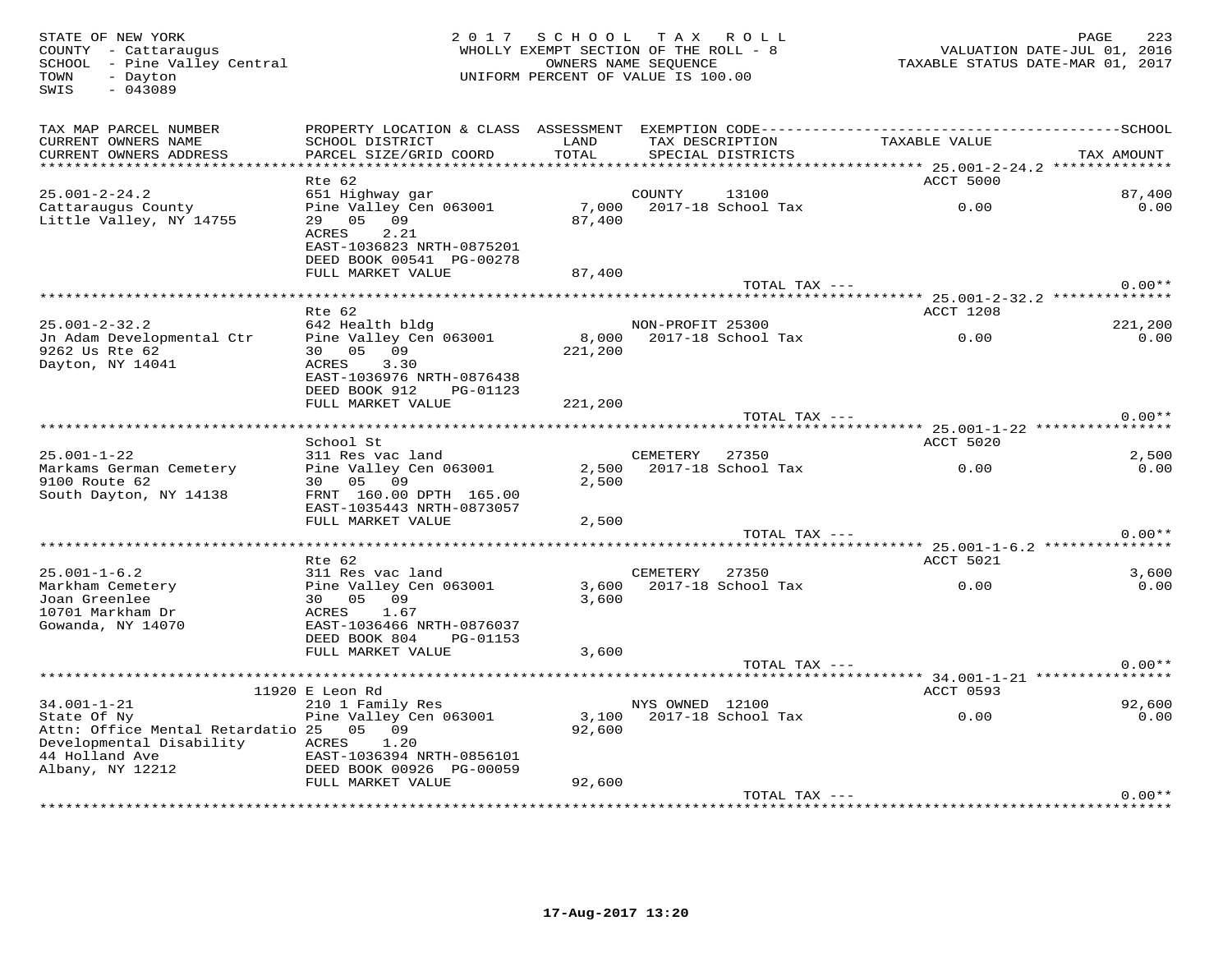TOWN - Dayton<br>SWIS - 043089

#### STATE OF NEW YORK CONTROLLED AS A LOCAL CONTRACT OF SCHOOL TAX ROLL CONTROLLED AND PAGE 224 COUNTY - Cattaraugus WHOLLY EXEMPT SECTION OF THE ROLL - 8 VALUATION DATE-JUL 01, 2016SCHOOL – Pine Valley Central OWNERS NAME SEQUENCE TAXABLE STATUS DATE-MAR 01, 2017 UNIFORM PERCENT OF VALUE IS 100.00

| TAX MAP PARCEL NUMBER<br>CURRENT OWNERS NAME<br>CURRENT OWNERS ADDRESS<br>************************* | PROPERTY LOCATION & CLASS ASSESSMENT<br>SCHOOL DISTRICT<br>PARCEL SIZE/GRID COORD                             | LAND<br>TOTAL        | TAX DESCRIPTION<br>SPECIAL DISTRICTS | EXEMPTION CODE------------ | TAXABLE VALUE                          | ----------SCHOOL<br>TAX AMOUNT |
|-----------------------------------------------------------------------------------------------------|---------------------------------------------------------------------------------------------------------------|----------------------|--------------------------------------|----------------------------|----------------------------------------|--------------------------------|
|                                                                                                     | Rte 62                                                                                                        |                      |                                      |                            | ACCT 0346                              |                                |
| $25.001 - 1 - 13$                                                                                   | 651 Highway gar                                                                                               |                      | TOWN-PROP 13500                      |                            |                                        | 230,000                        |
| Town Of Dayton<br>South Dayton, NY 14138                                                            | Pine Valley Cen 063001<br>29 05 09<br>2.90<br>ACRES<br>EAST-1035346 NRTH-0873692                              | 7,900<br>230,000     | 2017-18 School Tax                   |                            | 0.00                                   | 0.00                           |
|                                                                                                     | DEED BOOK 767<br>PG-00828                                                                                     |                      |                                      |                            |                                        |                                |
|                                                                                                     | FULL MARKET VALUE                                                                                             | 230,000              |                                      |                            |                                        | $0.00**$                       |
|                                                                                                     | ********************                                                                                          | ******************** |                                      | TOTAL TAX ---              |                                        |                                |
|                                                                                                     | Markhams Rd                                                                                                   |                      |                                      |                            | ACCT 0084                              |                                |
| $25.001 - 1 - 17$                                                                                   | 311 Res vac land                                                                                              |                      | TOWN-PROP 13500                      |                            |                                        | 3,700                          |
| Town Of Dayton<br>South Dayton, NY 14138                                                            | Pine Valley Cen 063001<br>29 05 09<br>ACRES<br>1.71<br>EAST-1035644 NRTH-0873770<br>DEED BOOK 794<br>PG-00312 | 3,700<br>3,700       | 2017-18 School Tax                   |                            | 0.00                                   | 0.00                           |
|                                                                                                     | FULL MARKET VALUE                                                                                             | 3,700                |                                      |                            |                                        |                                |
|                                                                                                     |                                                                                                               |                      |                                      | TOTAL TAX ---              |                                        | $0.00**$                       |
|                                                                                                     |                                                                                                               |                      |                                      |                            | ********** 33.002-1-19.2 ************* |                                |
|                                                                                                     | Oaks Rd                                                                                                       |                      |                                      |                            | ACCT 1376                              |                                |
| $33.002 - 1 - 19.2$                                                                                 | 314 Rural vac<10                                                                                              |                      | TOWN-PROP 13500                      |                            |                                        | 1,300                          |
| Town of Dayton<br>9100 Route 62                                                                     | Pine Valley Cen 063001<br>FRNT 200.00 DPTH 62.00                                                              | 1,300<br>1,300       | 2017-18 School Tax                   |                            | 0.00                                   | 0.00                           |
| South Dayton, NY 14138                                                                              | EAST-1020430 NRTH-0856249<br>FULL MARKET VALUE                                                                | 1,300                |                                      |                            |                                        |                                |
|                                                                                                     |                                                                                                               |                      |                                      | TOTAL TAX $---$            |                                        | $0.00**$                       |
|                                                                                                     | *******************                                                                                           |                      |                                      |                            |                                        |                                |
|                                                                                                     | White Rd                                                                                                      |                      |                                      |                            | ACCT 5029                              |                                |
| $24.004 - 1 - 17$                                                                                   | 314 Rural vac<10                                                                                              |                      | VG-OUTSIDE 13740                     |                            |                                        | 3,100                          |
| Village Of South Dayton<br>South Dayton, NY 14138                                                   | Pine Valley Cen 063001<br>51 05 09<br>ACRES<br>5.00<br>EAST-1026830 NRTH-0865104                              | 3,100<br>3,100       | 2017-18 School Tax                   |                            | 0.00                                   | 0.00                           |
|                                                                                                     | DEED BOOK 696<br>PG-00527                                                                                     |                      |                                      |                            |                                        |                                |
|                                                                                                     | FULL MARKET VALUE                                                                                             | 3,100                |                                      | TOTAL TAX ---              |                                        | $0.00**$                       |
|                                                                                                     |                                                                                                               |                      |                                      |                            |                                        |                                |
|                                                                                                     | Oaks Rd                                                                                                       |                      |                                      |                            | ACCT 1207                              |                                |
| $33.002 - 1 - 18.2$                                                                                 | 314 Rural vac<10                                                                                              |                      | VG-OUTSIDE 13740                     |                            |                                        | 1,300                          |
| Village Of South Dayton<br>Park St<br>South Dayton, NY 14138                                        | Pine Valley Cen 063001<br>57 05 09<br>1.73<br>ACRES<br>EAST-1021528 NRTH-0858417<br>DEED BOOK 911<br>PG-00357 | 1,300<br>1,300       | 2017-18 School Tax                   |                            | 0.00                                   | 0.00                           |
|                                                                                                     | FULL MARKET VALUE                                                                                             | 1,300                |                                      |                            |                                        |                                |
|                                                                                                     |                                                                                                               |                      | ************************************ | TOTAL TAX ---              | *************************************  | $0.00**$                       |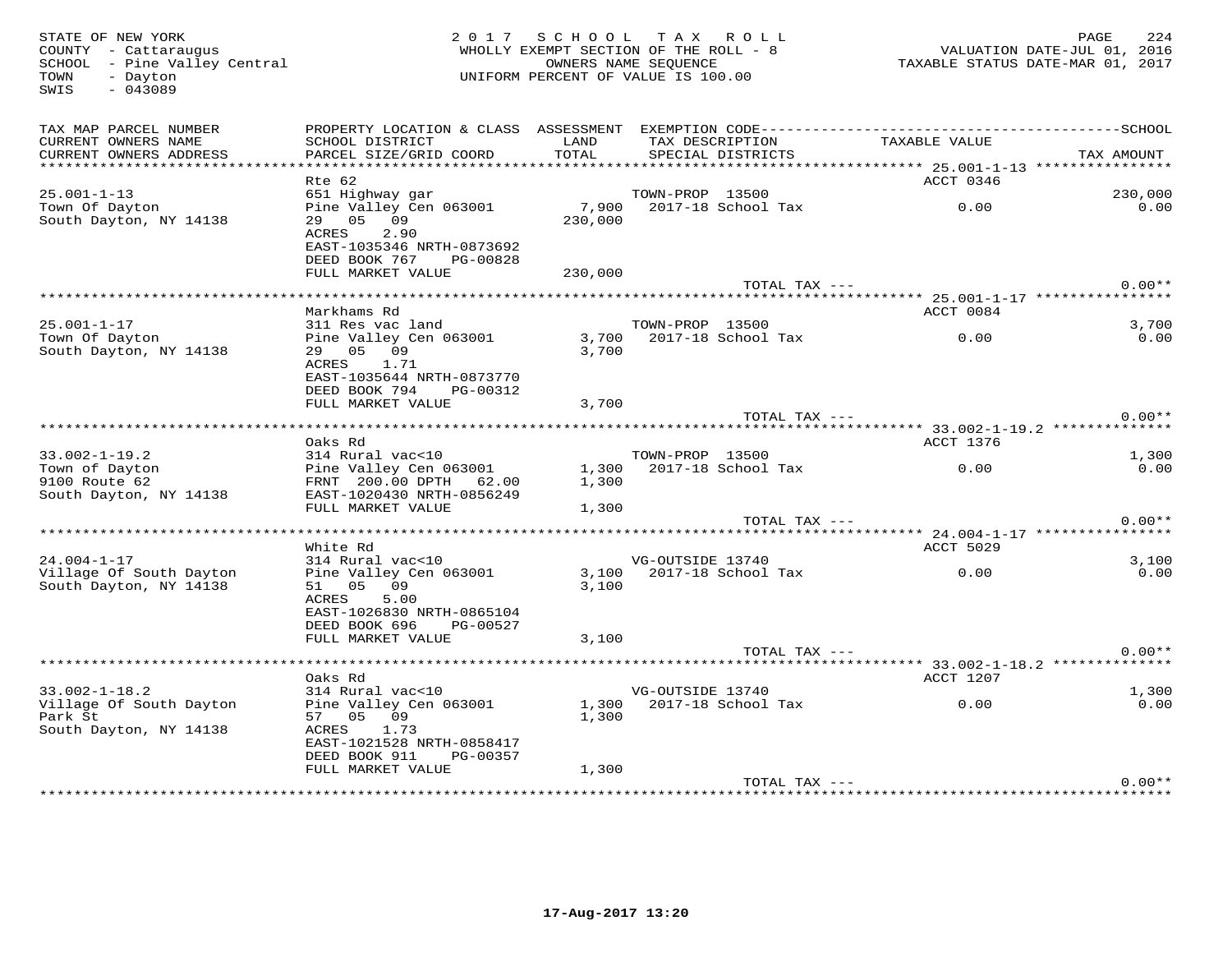| STATE OF NEW YORK            | 2017 SCHOOL TAX ROLL                  | -225<br>PAGE                     |
|------------------------------|---------------------------------------|----------------------------------|
| COUNTY - Cattaraugus         | WHOLLY EXEMPT SECTION OF THE ROLL - 8 | VALUATION DATE-JUL 01, 2016      |
| SCHOOL - Pine Valley Central |                                       | TAXABLE STATUS DATE-MAR 01, 2017 |
| TOWN<br>- Dayton             |                                       | RPS155/V04/L015                  |
| SWIS<br>$-043089$            |                                       | CURRENT DATE 8/17/2017           |
|                              |                                       |                                  |
|                              | ROLL SUB SECTION- - TOTALS            |                                  |

#### \*\*\* S P E C I A L D I S T R I C T S U M M A R Y \*\*\*

|      |                  | $m \wedge m \wedge n$<br>LUIAL | H1<br>≀⊤∩™ | ENS           | OREM           | SXEMPT | $max$ is $max$ $n$<br>AXABLE | $m \wedge m \wedge n$ |
|------|------------------|--------------------------------|------------|---------------|----------------|--------|------------------------------|-----------------------|
| CODE | NAME<br>DISTRICT | PARCELS                        | TVDF       | <i>J</i> ALUE | 7377<br>. Aluf | AMOUNT | ''ALUL                       | TA Y<br>⊥⇔∆           |

#### NO SPECIAL DISTRICTS AT THIS LEVEL

\*\*\* S C H O O L D I S T R I C T S U M M A R Y \*\*\*

| CODE   | DISTRICT NAME              | TOTAL<br>PARCELS | ASSESSED<br>LAND | ASSESSED<br>TOTAL | <b>EXEMPT</b><br>AMOUNT | TOTAL<br>TAXABLE |           |
|--------|----------------------------|------------------|------------------|-------------------|-------------------------|------------------|-----------|
|        |                            |                  |                  |                   | STAR AMOUNT             | STAR TAXABLE     | TOTAL TAX |
|        | Pine Valley Central        | 10               | 41,500           | 646,700           | 646,700                 |                  |           |
| 063001 |                            |                  |                  |                   |                         |                  |           |
|        | SUB-TOTAL                  | 10               | 41,500           | 646,700           | 646,700                 |                  |           |
|        | S U B - T O T A $L$ (CONT) |                  |                  |                   |                         |                  |           |
|        | TOTAL                      | 10               | 41,500           | 646,700           | 646,700                 |                  |           |

T O T A L (CONT)

#### \*\*\* S Y S T E M C O D E S S U M M A R Y \*\*\*

#### NO SYSTEM EXEMPTIONS AT THIS LEVEL

#### \*\*\* E X E M P T I O N S U M M A R Y \*\*\*

| DESCRIPTION | TOTAL<br>PARCELS | SCHOOL  |
|-------------|------------------|---------|
| NYS OWNED   |                  | 92,600  |
| COUNTY      |                  | 87,400  |
| TOWN-PROP   | ิว               | 235,000 |
| VG-OUTSIDE  | 2                | 4,400   |
| NON-PROFIT  |                  | 221,200 |
|             |                  |         |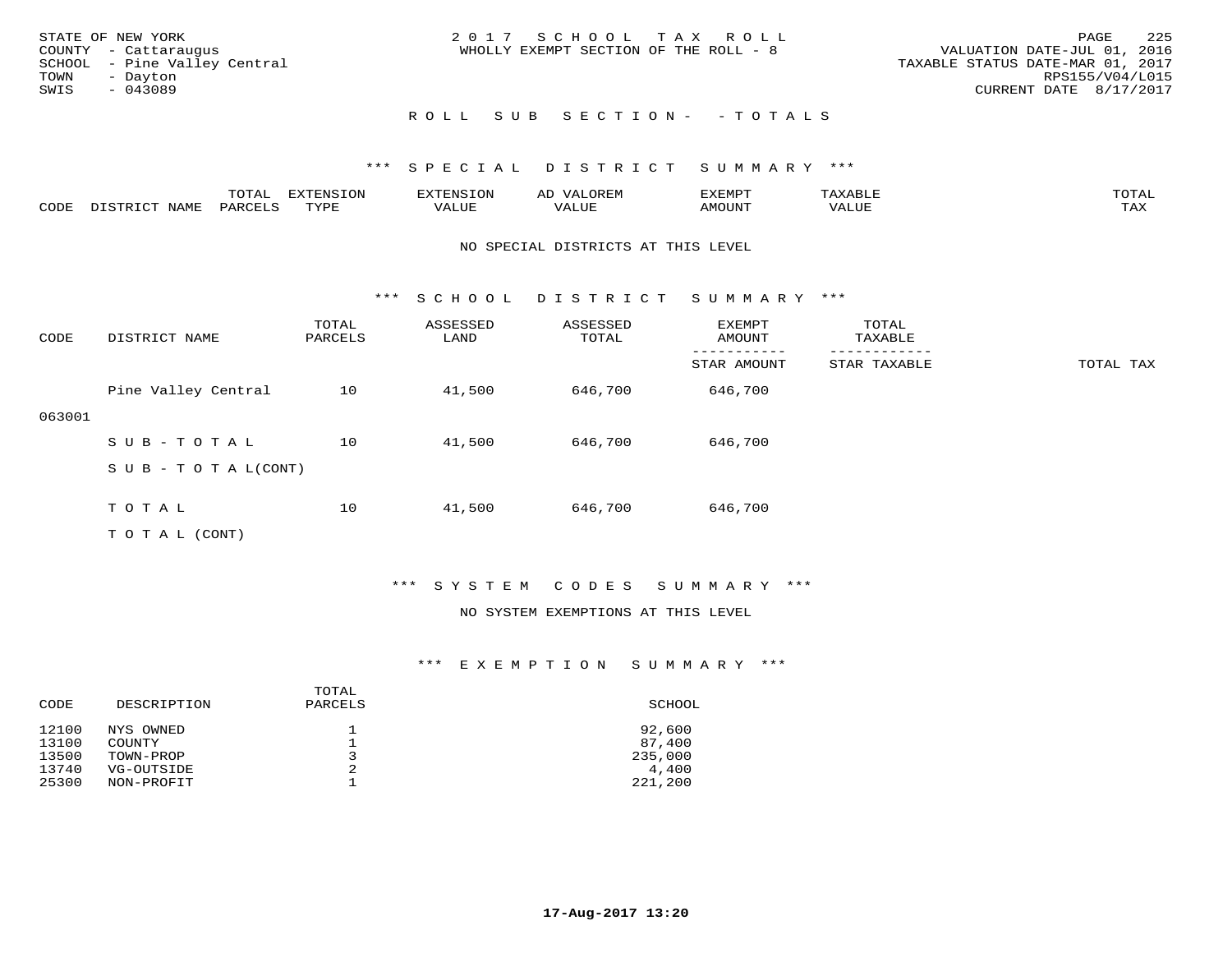|      | STATE OF NEW YORK            | 2017 SCHOOL TAX ROLL                  | PAGE                             | - 2.2.6 |
|------|------------------------------|---------------------------------------|----------------------------------|---------|
|      | COUNTY - Cattaraugus         | WHOLLY EXEMPT SECTION OF THE ROLL - 8 | VALUATION DATE-JUL 01, 2016      |         |
|      | SCHOOL - Pine Valley Central |                                       | TAXABLE STATUS DATE-MAR 01, 2017 |         |
| TOWN | - Davton                     |                                       | RPS155/V04/L015                  |         |
| SWIS | $-043089$                    |                                       | CURRENT DATE 8/17/2017           |         |
|      |                              |                                       |                                  |         |

R O L L S U B S E C T I O N - - T O T A L S

### \*\*\* E X E M P T I O N S U M M A R Y \*\*\*

| CODE  | DESCRIPTION | TOTAL<br>PARCELS | SCHOOL  |
|-------|-------------|------------------|---------|
| 27350 | CEMETERY    |                  | 6,100   |
|       | TOTAL       | 10               | 646,700 |

### \*\*\* G R A N D T O T A L S \*\*\*

| ROLL<br>SEC | DESCRIPTION                                    | TOTAL<br>PARCELS | ASSESSED<br>LAND | ASSESSED<br>TOTAL | EXEMPT<br>AMOUNT | TOTAL<br>TAXABLE |             | TOTAL<br>TAX |
|-------------|------------------------------------------------|------------------|------------------|-------------------|------------------|------------------|-------------|--------------|
|             |                                                |                  |                  |                   | STAR AMOUNT      | STAR TAXABLE     | TAX<br>RATE |              |
|             | RS 8 TOTAL<br>SPEC DIST TAXES<br>WHOLLY EXEMPT | 10               | 41,500           | 646,700           | 646,700          |                  |             |              |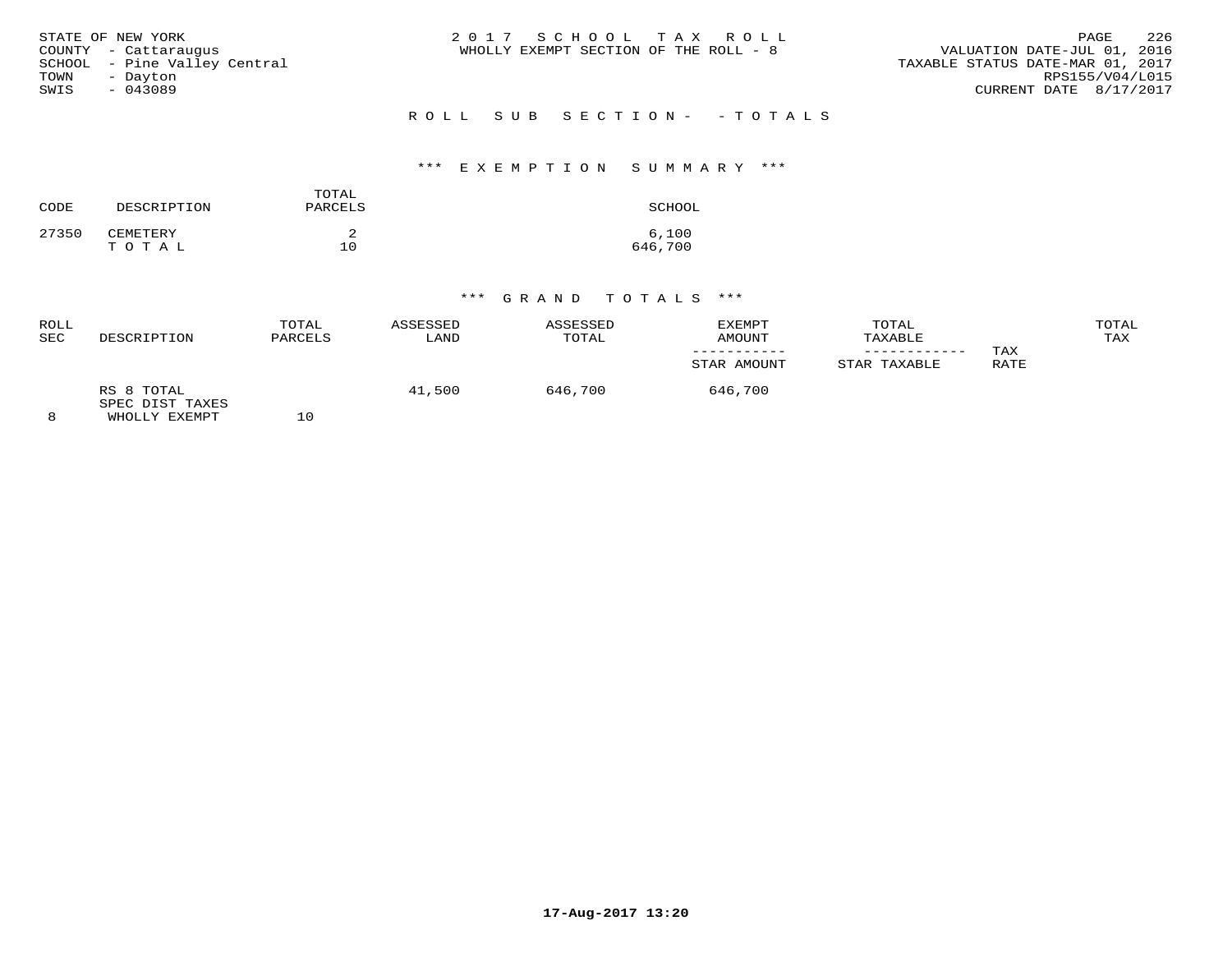|      | STATE OF NEW YORK            | 2017 SCHOOL TAX ROLL                  | - 227<br>PAGE                    |
|------|------------------------------|---------------------------------------|----------------------------------|
|      | COUNTY - Cattaraugus         | WHOLLY EXEMPT SECTION OF THE ROLL - 8 | VALUATION DATE-JUL 01, 2016      |
|      | SCHOOL - Pine Valley Central |                                       | TAXABLE STATUS DATE-MAR 01, 2017 |
| TOWN | - Davton                     |                                       | RPS155/V04/L015                  |
| SWIS | - 043089                     |                                       | CURRENT DATE 8/17/2017           |
|      |                              |                                       |                                  |

### ROLL SECTION TOTALS

#### \*\*\* S P E C I A L D I S T R I C T S U M M A R Y \*\*\*

|      |                     | $m \wedge m \wedge n$<br>TOTAL | <b>EXTENSION</b> | $\sim$ $\sim$ $\sim$ $\sim$ $\sim$ | OREM<br>ΑU | EXEMPT | <b>AABLE</b> | TOTAI              |
|------|---------------------|--------------------------------|------------------|------------------------------------|------------|--------|--------------|--------------------|
| CODE | NAME<br>, TSTRICT ה | PARCELS                        | TVDL             | VALUE                              | VALUE      | AMOUNT | VALUE        | <b>TAY</b><br>⊥டு∡ |

#### NO SPECIAL DISTRICTS AT THIS LEVEL

\*\*\* S C H O O L D I S T R I C T S U M M A R Y \*\*\*

| CODE   | DISTRICT NAME             | TOTAL<br>PARCELS | ASSESSED<br>LAND | ASSESSED<br>TOTAL | EXEMPT<br>AMOUNT | TOTAL<br>TAXABLE |           |
|--------|---------------------------|------------------|------------------|-------------------|------------------|------------------|-----------|
|        |                           |                  |                  |                   | STAR AMOUNT      | STAR TAXABLE     | TOTAL TAX |
|        | Pine Valley Central       | 10               | 41,500           | 646,700           | 646,700          |                  |           |
| 063001 |                           |                  |                  |                   |                  |                  |           |
|        | SUB-TOTAL                 | 10               | 41,500           | 646,700           | 646,700          |                  |           |
|        | S U B - T O T A $L(CONT)$ |                  |                  |                   |                  |                  |           |
|        |                           |                  |                  |                   |                  |                  |           |
|        | T O T A L                 | 10               | 41,500           | 646,700           | 646,700          |                  |           |

T O T A L (CONT)

#### \*\*\* S Y S T E M C O D E S S U M M A R Y \*\*\*

#### NO SYSTEM EXEMPTIONS AT THIS LEVEL

#### \*\*\* E X E M P T I O N S U M M A R Y \*\*\*

| DESCRIPTION | PARCELS | SCHOOL  |
|-------------|---------|---------|
| NYS OWNED   |         | 92,600  |
| COUNTY      |         | 87,400  |
| TOWN-PROP   | ิว      | 235,000 |
| VG-OUTSIDE  |         | 4,400   |
| NON-PROFIT  |         | 221,200 |
|             |         | TOTAL   |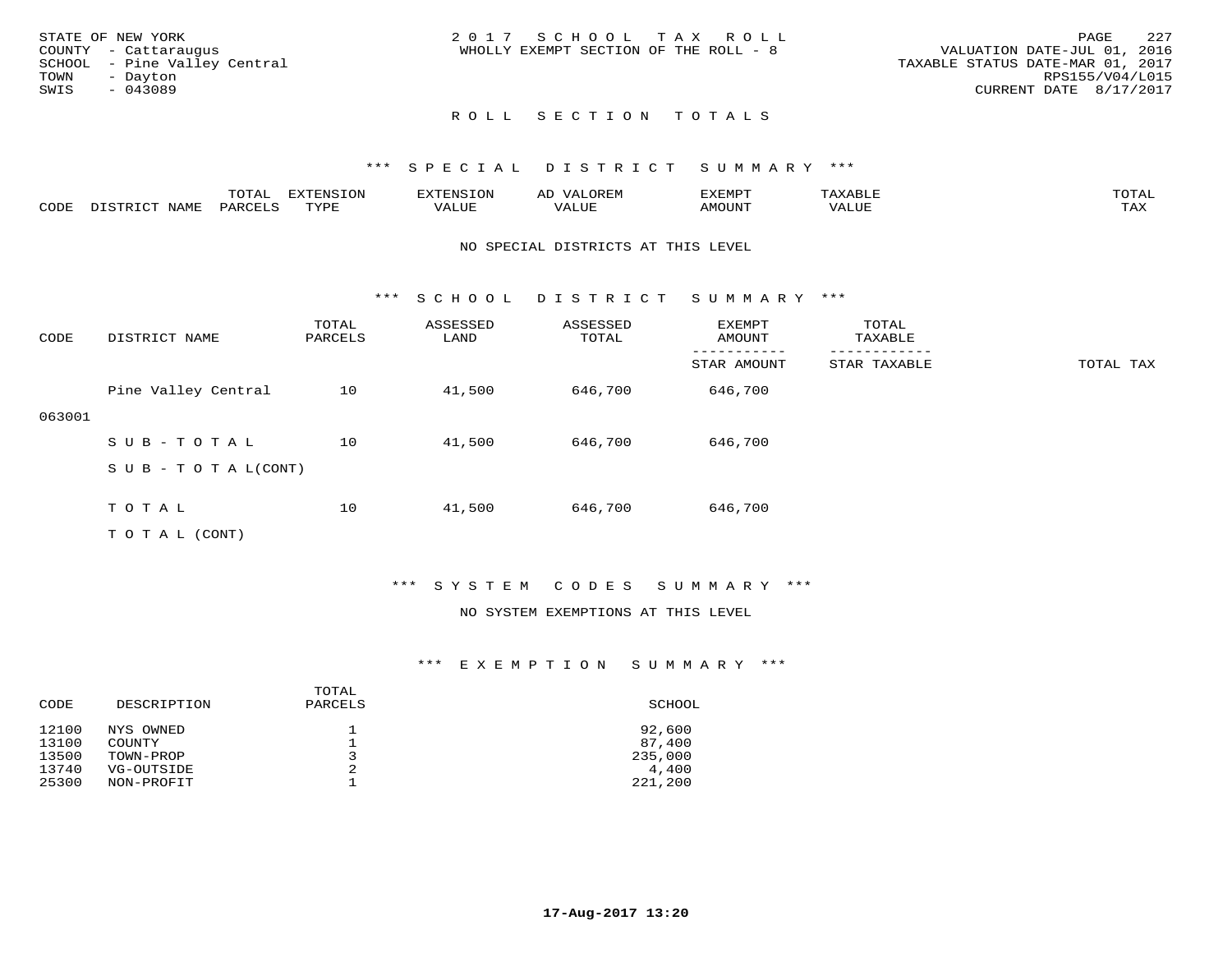|      | STATE OF NEW YORK            | 2017 SCHOOL TAX ROLL                  | PAGE                             | 2.2.8           |
|------|------------------------------|---------------------------------------|----------------------------------|-----------------|
|      | COUNTY - Cattaraugus         | WHOLLY EXEMPT SECTION OF THE ROLL - 8 | VALUATION DATE-JUL 01, 2016      |                 |
|      | SCHOOL - Pine Valley Central |                                       | TAXABLE STATUS DATE-MAR 01, 2017 |                 |
| TOWN | - Dayton                     |                                       |                                  | RPS155/V04/L015 |
| SWIS | $-043089$                    |                                       | CURRENT DATE 8/17/2017           |                 |
|      |                              |                                       |                                  |                 |

### R O L L S E C T I O N T O T A L S

#### \*\*\* E X E M P T I O N S U M M A R Y \*\*\*

| CODE  | DESCRIPTION | TOTAL<br>PARCELS | SCHOOL           |
|-------|-------------|------------------|------------------|
| 27350 | CEMETERY    |                  | 6,100<br>646,700 |
|       | TOTAL       | 10               |                  |

### \*\*\* G R A N D T O T A L S \*\*\*

| ROLL<br>SEC | DESCRIPTION                                    | TOTAL<br>PARCELS | ASSESSED<br>LAND | ASSESSED<br>TOTAL | EXEMPT<br>AMOUNT | TOTAL<br>TAXABLE |             | TOTAL<br>TAX |
|-------------|------------------------------------------------|------------------|------------------|-------------------|------------------|------------------|-------------|--------------|
|             |                                                |                  |                  |                   | STAR AMOUNT      | STAR TAXABLE     | TAX<br>RATE |              |
|             | RS 8 TOTAL<br>SPEC DIST TAXES<br>WHOLLY EXEMPT | 10               | 41,500           | 646,700           | 646,700          |                  |             |              |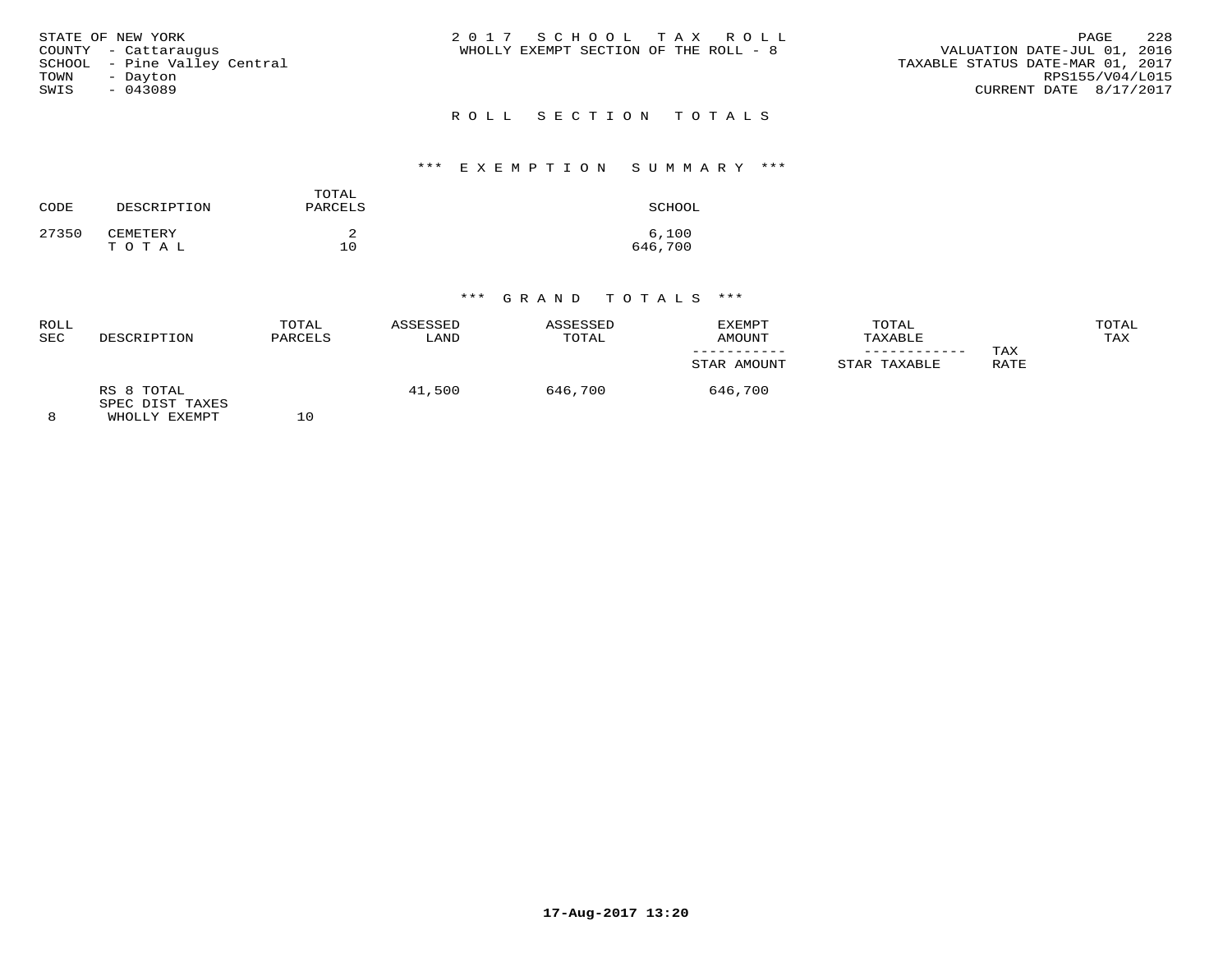| STATE OF NEW YORK            | 2017 SCHOOL TAX ROLL | - 2.2.9<br>PAGE                  |
|------------------------------|----------------------|----------------------------------|
| COUNTY - Cattaraugus         |                      | VALUATION DATE-JUL 01, 2016      |
| SCHOOL - Pine Valley Central | SWIS TOTALS          | TAXABLE STATUS DATE-MAR 01, 2017 |
| TOWN<br>- Dayton             |                      | RPS155/V04/L015                  |
| SWIS<br>- 043089             |                      | CURRENT DATE 8/17/2017           |

\*\*\* S P E C I A L D I S T R I C T S U M M A R Y \*\*\*

| CODE | DISTRICT NAME     | <b>TOTA</b><br><b>EXTENSION</b><br>PARCELS<br>TYPE | <b>EXTENSION</b><br>VALUE | VALOREM<br>AD.<br>VALUE | EXEMPT<br><b>AMOUNT</b> | TAXABLE<br>VALUE | TAX<br>RATE | TOTAL<br>TAX |
|------|-------------------|----------------------------------------------------|---------------------------|-------------------------|-------------------------|------------------|-------------|--------------|
|      | OT300 Omitted tax | MOVTAX                                             | 295 54                    |                         |                         | 295.54           |             | 295.54       |

\*\*\* S C H O O L D I S T R I C T S U M M A R Y \*\*\*

| CODE   | DISTRICT NAME                    | TOTAL<br>PARCELS | ASSESSED<br>LAND | ASSESSED<br>TOTAL | EXEMPT<br>AMOUNT | TOTAL<br>TAXABLE |           |            |
|--------|----------------------------------|------------------|------------------|-------------------|------------------|------------------|-----------|------------|
|        |                                  |                  |                  |                   | STAR AMOUNT      | STAR TAXABLE     | TAX RATE  | TOTAL TAX  |
|        | Pine Valley Central              | 267              | 9358,800         | 19839,977         | 3280,112         | 16,559,865       |           |            |
| 063001 |                                  |                  |                  |                   | 3675,251         | 12,884,614       | 16.987186 | 218,873.31 |
|        | SUB-TOTAL                        | 267              | 9358,800         | 19839,977         | 3280,112         | 16,559,865       |           |            |
|        | $S \cup B - T \cup T A L (CONT)$ |                  |                  |                   | 3675,251         | 12,884,614       |           | 218,873.31 |
|        |                                  |                  |                  |                   |                  |                  |           |            |
|        | TOTAL                            | 267              | 9358,800         | 19839,977         | 3280,112         | 16,559,865       |           |            |
|        | T O T A L (CONT)                 |                  |                  |                   | 3675,251         | 12,884,614       |           | 218,873.31 |

\*\*\* S Y S T E M C O D E S S U M M A R Y \*\*\*

NO SYSTEM EXEMPTIONS AT THIS LEVEL

### \*\*\* E X E M P T I O N S U M M A R Y \*\*\*

|       |             | TOTAL          |         |
|-------|-------------|----------------|---------|
| CODE  | DESCRIPTION | PARCELS        | SCHOOL  |
| 12100 | NYS OWNED   |                | 92,600  |
| 13100 | COUNTY      |                | 87,400  |
| 13500 | TOWN-PROP   |                | 235,000 |
| 13740 | VG-OUTSIDE  | $\mathfrak{D}$ | 4,400   |
| 25300 | NON-PROFIT  |                | 221,200 |
| 27350 | CEMETERY    |                | 6,100   |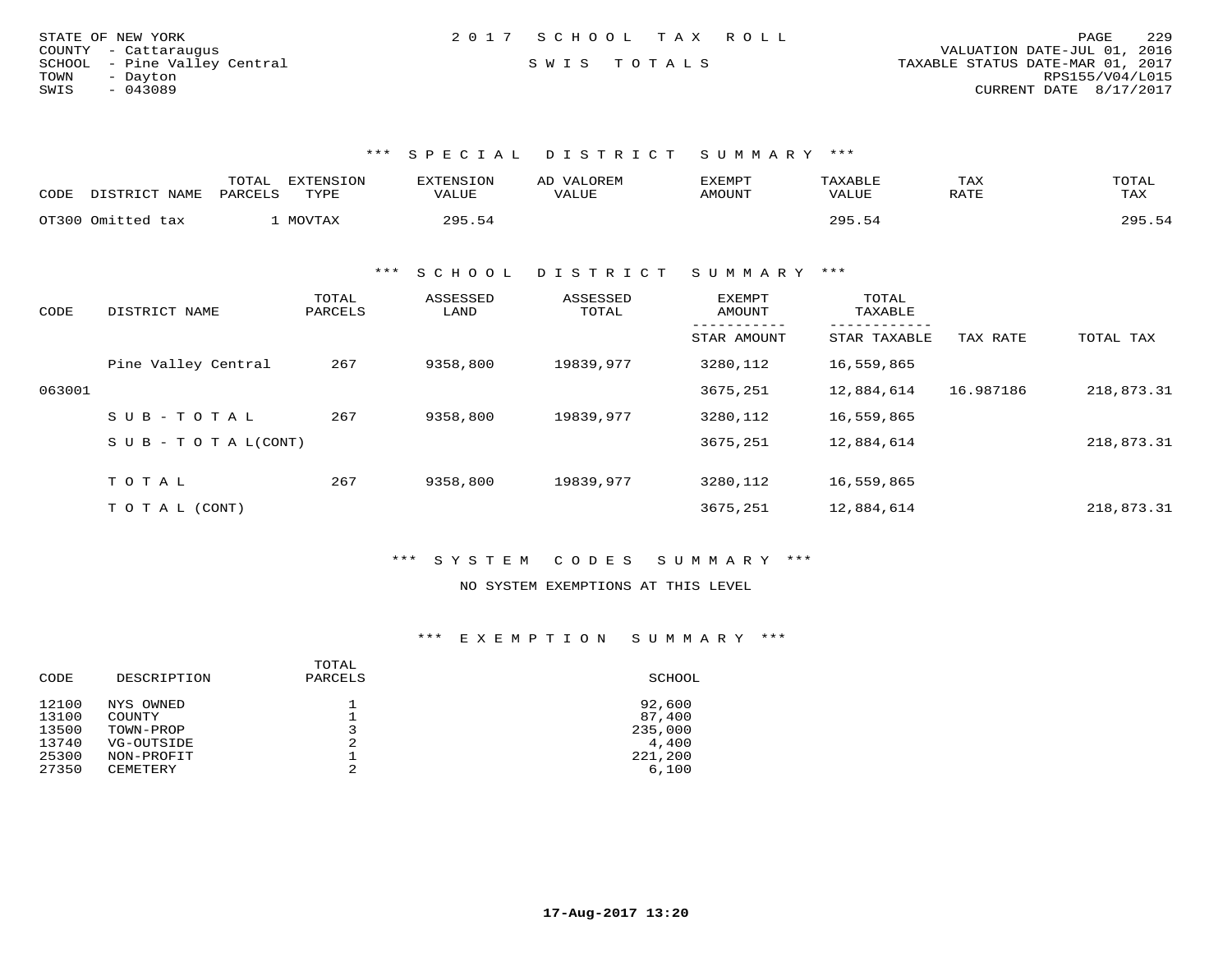$TOWN - Dayton$ <br>SWIS - 043089

\*\*\* E X E M P T I O N S U M M A R Y \*\*\*

| CODE  | DESCRIPTION     | TOTAL<br>PARCELS | SCHOOL   |
|-------|-----------------|------------------|----------|
| 41700 | AG BLDG         | 3                | 48,600   |
| 41720 | AG DIST         | 42               | 2066,873 |
| 41730 | AG DISTOUT      | 5                | 178,708  |
| 41800 | AGED $C/T/S$    | 6                | 298,281  |
| 41834 | ENH STAR        | 30               | 1656,051 |
| 41854 | <b>BAS STAR</b> | 69               | 2019,200 |
| 42100 | SILO T/C/S      | 9                | 40,950   |
|       | TOTAL           | 174              | 6955,363 |
|       |                 |                  |          |

#### \*\*\* G R A N D T O T A L S \*\*\*

| ROLL<br>SEC  | DESCRIPTION                                | TOTAL<br>PARCELS | ASSESSED<br>LAND | ASSESSED<br>TOTAL | <b>EXEMPT</b><br>AMOUNT | TOTAL<br>TAXABLE         |             |                       |
|--------------|--------------------------------------------|------------------|------------------|-------------------|-------------------------|--------------------------|-------------|-----------------------|
|              |                                            |                  |                  |                   | STAR AMOUNT             | STAR TAXABLE             | TAX<br>RATE |                       |
|              | 2017-18 School Tax                         |                  | 9317,300         | 18148,883         | 2,633,412<br>3675,251   | 15,515,471<br>11,840,220 | 16.987186   | 201,131.99            |
| $\mathbf{1}$ | SPEC DIST TAXES<br>TAXABLE                 | 251              |                  |                   |                         |                          |             | 295.54<br>201, 427.53 |
|              | 2017-18 School Tax                         |                  |                  | 338,167           |                         | 338,167                  |             |                       |
|              | SPEC DIST TAXES                            |                  |                  |                   |                         | 338,167                  | 16.987186   | 5,744.51              |
| 5            | SPECIAL FRANCHISE                          | 3                |                  |                   |                         |                          |             | 5,744.51              |
|              | 2017-18 School Tax                         |                  |                  | 706,227           |                         | 706,227                  |             |                       |
|              |                                            |                  |                  |                   |                         | 706,227                  | 16.987186   | 11,996.81             |
| 6            | SPEC DIST TAXES<br>UTILITIES & N.C.        | 3                |                  |                   |                         |                          |             | 11,996.81             |
|              |                                            |                  |                  |                   | 646,700                 |                          |             |                       |
|              | SPEC DIST TAXES<br>_______________________ | $\sim$           |                  |                   |                         |                          |             |                       |

8 WHOLLY EXEMPT 10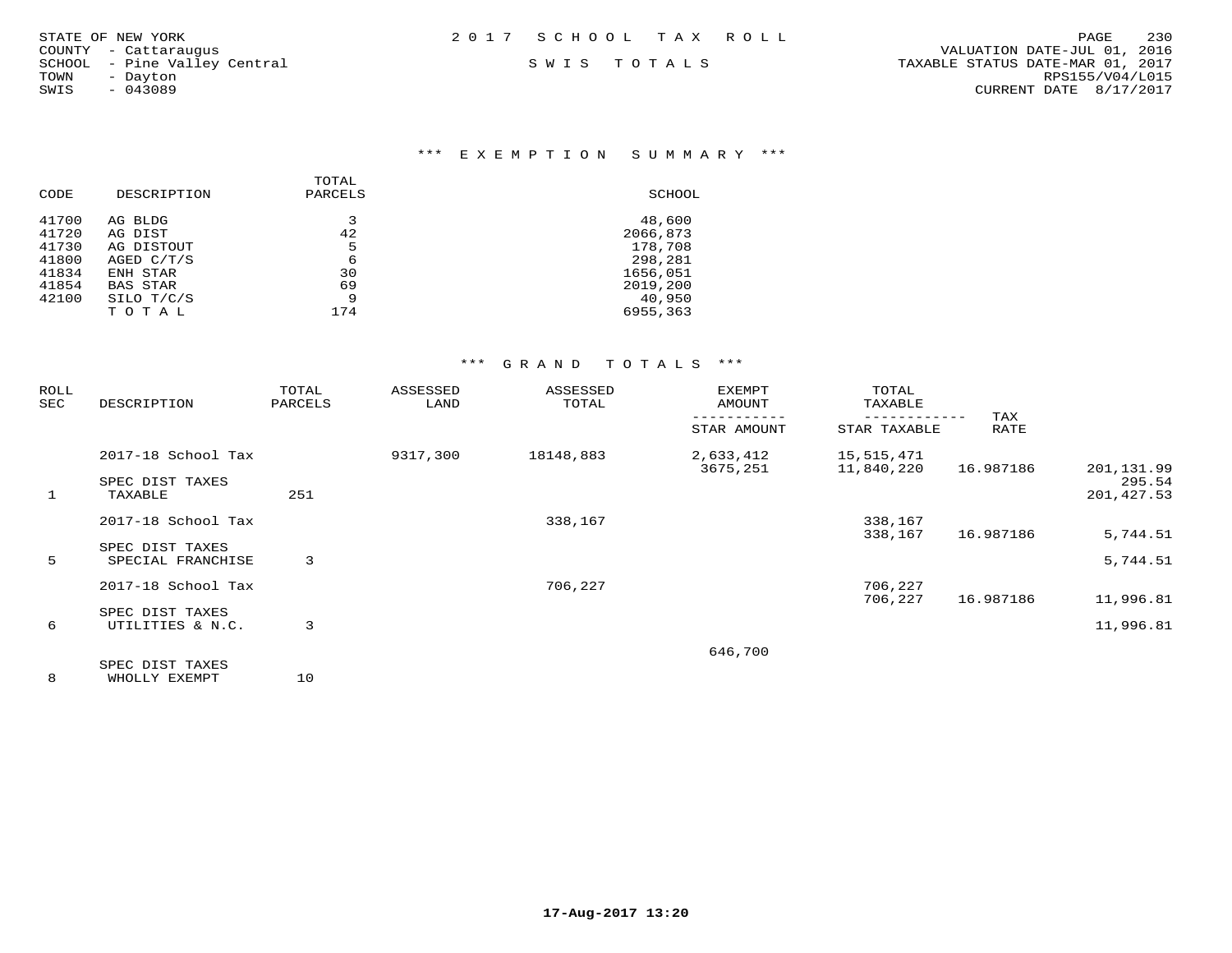| STATE OF NEW YORK<br>COUNTY - Cattaraugus<br>SCHOOL - Pine Valley Central<br>TOWN<br>- Dayton<br>SWIS<br>$-043089$ | 2017 SCHOOL TAX ROLL<br>SWIS TOTALS |  | 231<br>PAGE<br>VALUATION DATE-JUL 01, 2016<br>TAXABLE STATUS DATE-MAR 01, 2017<br>RPS155/V04/L015<br>CURRENT DATE 8/17/2017 |
|--------------------------------------------------------------------------------------------------------------------|-------------------------------------|--|-----------------------------------------------------------------------------------------------------------------------------|
|                                                                                                                    |                                     |  |                                                                                                                             |

### \*\*\* G R A N D T O T A L S \*\*\*

| ROLL<br>SEC | DESCRIPTION        | TOTAL<br>PARCELS | ASSESSED<br>LAND | ASSESSED<br>TOTAL | EXEMPT<br>AMOUNT      | TOTAL<br>TAXABLE           |             |                      |
|-------------|--------------------|------------------|------------------|-------------------|-----------------------|----------------------------|-------------|----------------------|
|             |                    |                  |                  |                   | STAR AMOUNT           | ----------<br>STAR TAXABLE | TAX<br>RATE |                      |
|             | 2017-18 School Tax |                  | 9358,800         | 19839,977         | 3,280,112<br>3675,251 | 16,559,865<br>12,884,614   | 16.987186   | 218,873.31           |
|             | SPEC DIST TAXES    |                  |                  |                   |                       |                            |             | 295.54               |
| $\star$     | SUB<br>TOTAL       | 267              |                  |                   |                       |                            |             | 219,168.85           |
|             | 2017-18 School Tax |                  | 9358,800         | 19839,977         | 3,280,112             | 16,559,865                 |             |                      |
|             | SPEC DIST TAXES    |                  |                  |                   | 3675,251              | 12,884,614                 | 16.987186   | 218,873.31<br>295.54 |
| $***$       | GRAND TOTAL        | 267              |                  |                   |                       |                            |             | 219,168.85           |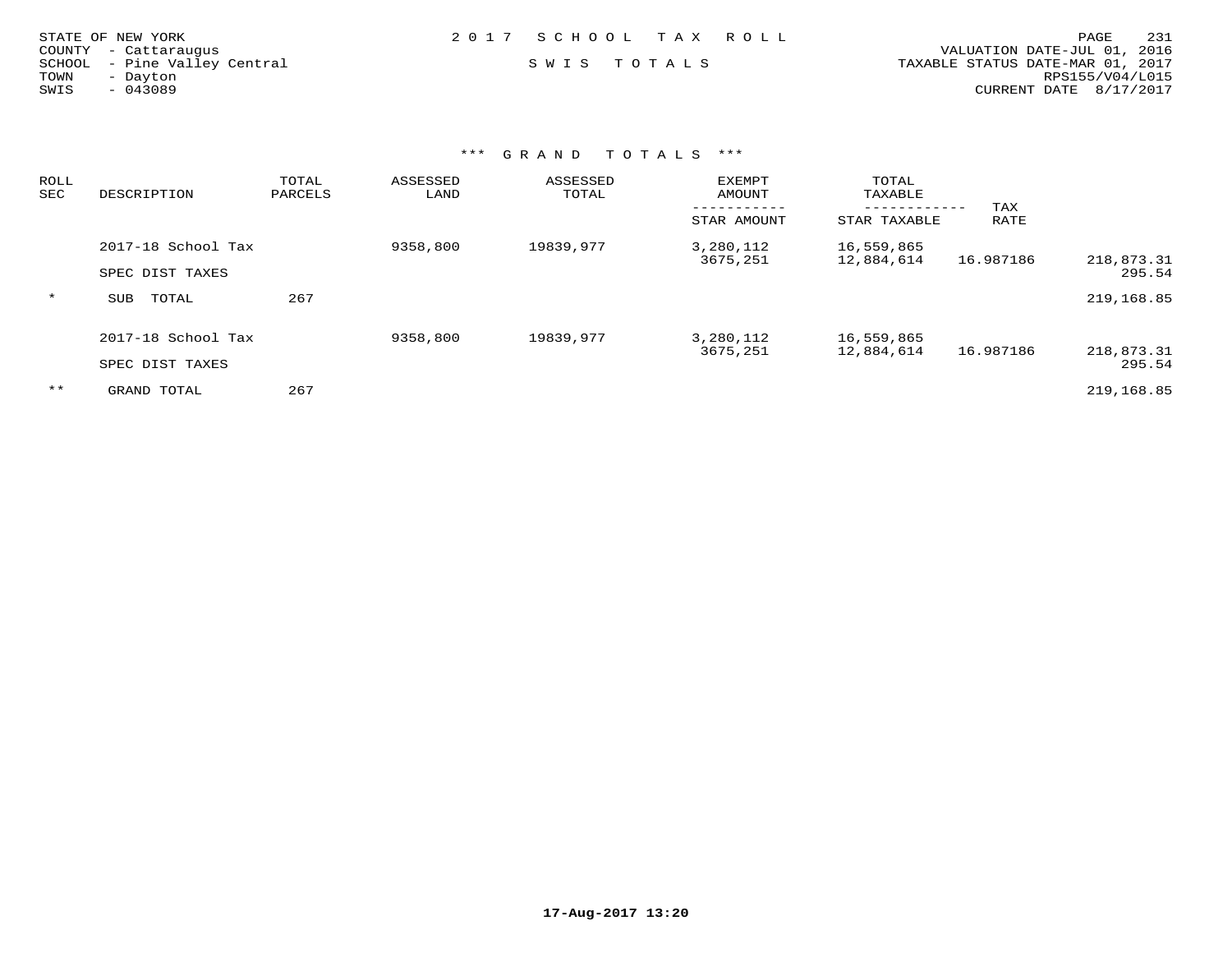| STATE OF NEW YORK<br>COUNTY - Cattaraugus<br>SCHOOL - Pine Valley Central<br>- Leon<br>TOWN<br>$-045200$<br>SWIS |                                           | 2017 SCHOOL TAX ROLL<br>TAXABLE SECTION OF THE ROLL - 1<br>OWNERS NAME SEQUENCE<br>UNIFORM PERCENT OF VALUE IS 091.00 |          |                                      | VALUATION DATE-JUL 01, 2016<br>TAXABLE STATUS DATE-MAR 01, 2017 | 232<br>PAGE  |
|------------------------------------------------------------------------------------------------------------------|-------------------------------------------|-----------------------------------------------------------------------------------------------------------------------|----------|--------------------------------------|-----------------------------------------------------------------|--------------|
| TAX MAP PARCEL NUMBER                                                                                            |                                           |                                                                                                                       |          |                                      |                                                                 |              |
| CURRENT OWNERS NAME<br>CURRENT OWNERS ADDRESS<br>************************                                        | SCHOOL DISTRICT<br>PARCEL SIZE/GRID COORD | LAND<br>TOTAL                                                                                                         |          | TAX DESCRIPTION<br>SPECIAL DISTRICTS | TAXABLE VALUE                                                   | TAX AMOUNT   |
|                                                                                                                  | 12565 Smith Rd                            |                                                                                                                       |          |                                      | ACCT 0262                                                       | 599<br>BILL  |
| $33.004 - 1 - 16$                                                                                                | 120 Field crops                           |                                                                                                                       | AG DIST  | 41720                                |                                                                 | 34,717       |
| 12565 Swamp LLC                                                                                                  | Pine Valley Cen 063001                    |                                                                                                                       |          | 127,800 2017-18 School Tax           | 176,483                                                         | 3,294.45     |
| 12727 Smith Road                                                                                                 | 47/54 04 09                               | 211,200                                                                                                               |          |                                      |                                                                 |              |
| South Dayton, NY 14138                                                                                           | Ff 700.00<br>ACRES 164.25                 |                                                                                                                       |          |                                      |                                                                 |              |
| PRIOR OWNER ON 3/01/2017                                                                                         | EAST-1025498 NRTH-0847486                 |                                                                                                                       |          |                                      |                                                                 |              |
| Meyers John H                                                                                                    | DEED BOOK 27836 PG-7001                   |                                                                                                                       |          |                                      |                                                                 |              |
|                                                                                                                  | FULL MARKET VALUE                         | 232,088                                                                                                               |          |                                      |                                                                 |              |
| MAY BE SUBJECT TO PAYMENT<br>UNDER AGDIST LAW TIL 2021                                                           |                                           |                                                                                                                       |          |                                      |                                                                 |              |
|                                                                                                                  |                                           |                                                                                                                       |          | TOTAL TAX ---                        |                                                                 | $3,294.45**$ |
|                                                                                                                  |                                           |                                                                                                                       |          |                                      | DATE #1                                                         | 09/30/17     |
|                                                                                                                  |                                           |                                                                                                                       |          |                                      | AMT DUE                                                         | 3,294.45     |
|                                                                                                                  |                                           |                                                                                                                       |          |                                      | **** 33.004-2-12 ****************                               |              |
|                                                                                                                  | Cross Rd                                  |                                                                                                                       |          |                                      | ACCT 0052                                                       | 600<br>BILL  |
| $33.004 - 2 - 12$                                                                                                | 322 Rural vac>10                          |                                                                                                                       |          | 2017-18 School Tax                   | 14,000                                                          | 261.34       |
| Abers Jerry D                                                                                                    | Pine Valley Cen 063001                    | 14,000                                                                                                                |          |                                      |                                                                 |              |
| Abers Holly M                                                                                                    | 47 04 07                                  | 14,000                                                                                                                |          |                                      |                                                                 |              |
| 12550 Smith Rd                                                                                                   | ACRES 14.00                               |                                                                                                                       |          |                                      |                                                                 |              |
| S. Dayton, NY 14138                                                                                              | EAST-1027743 NRTH-0847957                 |                                                                                                                       |          |                                      |                                                                 |              |
|                                                                                                                  | DEED BOOK 24040 PG-2002                   |                                                                                                                       |          |                                      |                                                                 |              |
|                                                                                                                  | FULL MARKET VALUE                         | 15,385                                                                                                                |          | TOTAL TAX ---                        |                                                                 | $261.34**$   |
|                                                                                                                  |                                           |                                                                                                                       |          |                                      | DATE #1                                                         | 09/30/17     |
|                                                                                                                  |                                           |                                                                                                                       |          |                                      | AMT DUE                                                         | 261.34       |
|                                                                                                                  |                                           |                                                                                                                       |          |                                      |                                                                 | ********     |
|                                                                                                                  | 12550 Smith Rd                            |                                                                                                                       |          |                                      | <b>ACCT 0666</b>                                                | BILL 601     |
| $42.002 - 1 - 8.2$                                                                                               | 210 1 Family Res                          |                                                                                                                       | BAS STAR | 41854                                |                                                                 | 27,750       |
| Abers Jerry D                                                                                                    | Pine Valley Cen 063001                    |                                                                                                                       |          | 13,300 2017-18 School Tax            | 161,000                                                         | 3,005.43     |
| Abers Holly M                                                                                                    | 04 09<br>46                               | 161,000                                                                                                               |          |                                      |                                                                 |              |
| 12550 Smith Rd                                                                                                   | FRNT 750.00 DPTH                          |                                                                                                                       |          |                                      |                                                                 |              |
| S. Dayton, NY 14138                                                                                              | 7.35<br>ACRES                             |                                                                                                                       |          |                                      |                                                                 |              |
|                                                                                                                  | EAST-1027539 NRTH-0847420                 |                                                                                                                       |          |                                      |                                                                 |              |
|                                                                                                                  | DEED BOOK 24040 PG-2002                   |                                                                                                                       |          |                                      |                                                                 |              |
|                                                                                                                  | FULL MARKET VALUE                         | 176,923                                                                                                               |          |                                      |                                                                 |              |
|                                                                                                                  |                                           |                                                                                                                       |          | TOTAL TAX $---$                      |                                                                 | $2,487.41**$ |
|                                                                                                                  |                                           |                                                                                                                       |          |                                      | DATE #1                                                         | 09/30/17     |
|                                                                                                                  |                                           |                                                                                                                       |          |                                      | AMT DUE                                                         | 2,487.41     |
|                                                                                                                  |                                           |                                                                                                                       |          |                                      |                                                                 |              |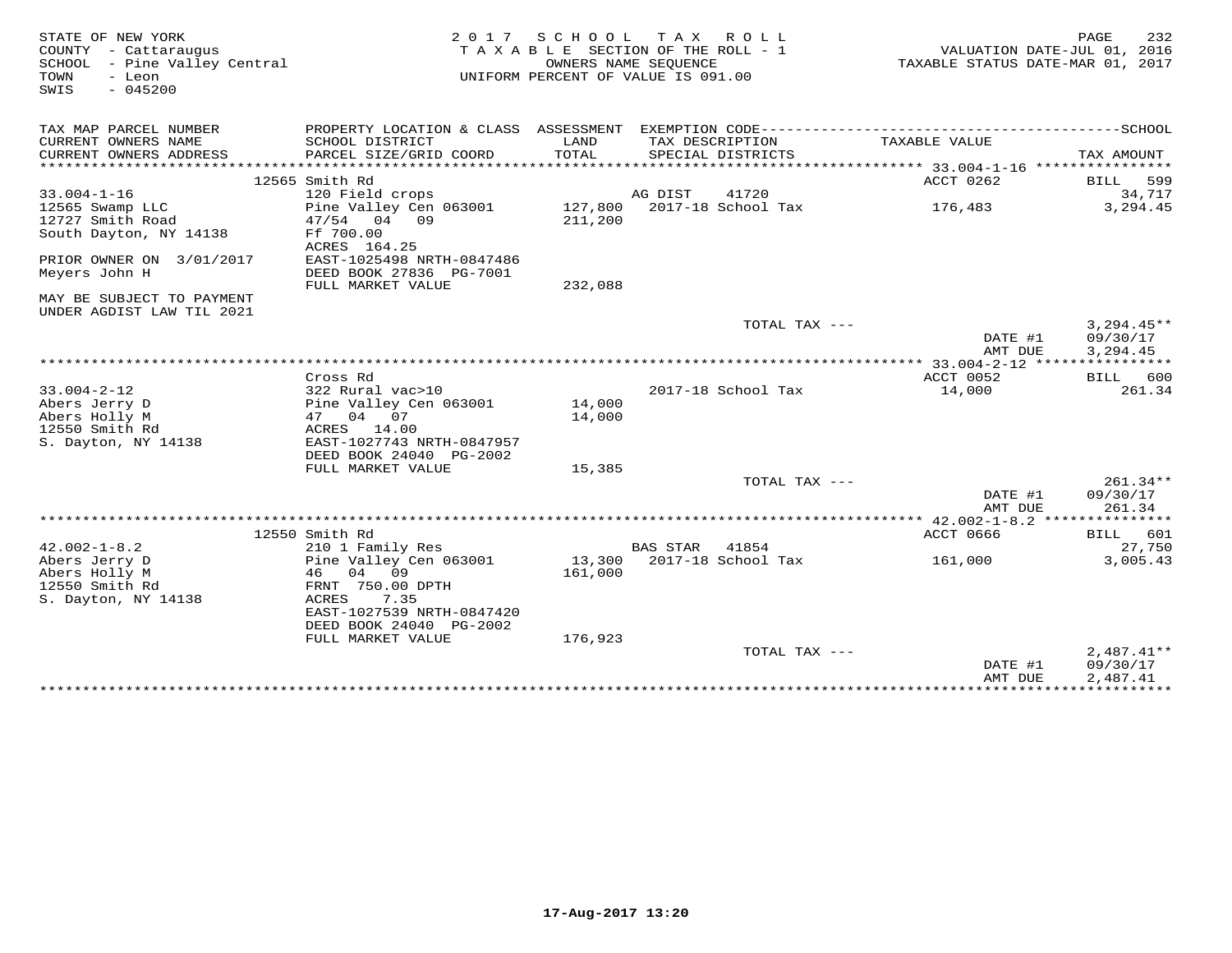| STATE OF NEW YORK<br>COUNTY - Cattaraugus<br>SCHOOL - Pine Valley Central<br>TOWN<br>- Leon<br>$-045200$<br>SWIS                       | 2 0 1 7                                                                                                                                   | S C H O O L<br>TAXABLE SECTION OF THE ROLL - 1<br>UNIFORM PERCENT OF VALUE IS 091.00 | T A X<br>OWNERS NAME SEQUENCE | ROLL ROLL                            | VALUATION DATE-JUL 01, 2016<br>TAXABLE STATUS DATE-MAR 01, 2017 | 233<br>PAGE                          |
|----------------------------------------------------------------------------------------------------------------------------------------|-------------------------------------------------------------------------------------------------------------------------------------------|--------------------------------------------------------------------------------------|-------------------------------|--------------------------------------|-----------------------------------------------------------------|--------------------------------------|
| TAX MAP PARCEL NUMBER<br>CURRENT OWNERS NAME<br>CURRENT OWNERS ADDRESS                                                                 | PROPERTY LOCATION & CLASS ASSESSMENT EXEMPTION CODE-----------------------------------SCHOOL<br>SCHOOL DISTRICT<br>PARCEL SIZE/GRID COORD | LAND<br>TOTAL                                                                        |                               | TAX DESCRIPTION<br>SPECIAL DISTRICTS | TAXABLE VALUE                                                   | TAX AMOUNT                           |
|                                                                                                                                        | 12385 Cherry Creek Hill Rd                                                                                                                |                                                                                      |                               |                                      | ACCT 0090                                                       | 602<br>BILL                          |
| $42.004 - 2 - 13$<br>Ackley Gary I<br>Ackley Pamela M<br>12385 Cherry Creek Hill Rd. St FRNT 275.00 DPTH<br>Conewango Valley, NY 14726 | 210 1 Family Res<br>Pine Valley Cen 063001<br>43 04 09<br>ACRES 12.23<br>EAST-1029221 NRTH-0835232<br>DEED BOOK 1016<br>PG-165            | 25,300<br>122,000                                                                    | ENH STAR                      | 41834<br>2017-18 School Tax          | 122,000                                                         | 60,590<br>2,277.40                   |
|                                                                                                                                        | FULL MARKET VALUE                                                                                                                         | 134,066                                                                              |                               |                                      |                                                                 |                                      |
|                                                                                                                                        |                                                                                                                                           |                                                                                      |                               | TOTAL TAX ---                        | DATE #1<br>AMT DUE                                              | $1,146.36**$<br>09/30/17<br>1,146.36 |
|                                                                                                                                        |                                                                                                                                           |                                                                                      |                               |                                      |                                                                 |                                      |
|                                                                                                                                        | 11554 Youngs Rd                                                                                                                           |                                                                                      |                               |                                      | ACCT 0106                                                       | BILL 603                             |
| $52.001 - 1 - 16$<br>Adams<br>Kenneth Revoc Trust<br>111292 Youngs Rd                                                                  | 120 Field crops<br>Pine Valley Cen 063001<br>17 04 09                                                                                     | 28,500<br>28,500                                                                     | AG DIST                       | 41720<br>2017-18 School Tax          | 9,370                                                           | 19,130<br>174.91                     |
| Cattaraugus, NY 14719                                                                                                                  | FRNT 1550.00 DPTH<br>ACRES<br>24.19                                                                                                       |                                                                                      |                               |                                      |                                                                 |                                      |
| MAY BE SUBJECT TO PAYMENT<br>UNDER AGDIST LAW TIL 2021                                                                                 | EAST-1042154 NRTH-0824530<br>DEED BOOK 22592 PG-1                                                                                         |                                                                                      |                               |                                      |                                                                 |                                      |
|                                                                                                                                        | FULL MARKET VALUE                                                                                                                         | 31,319                                                                               |                               |                                      |                                                                 |                                      |
|                                                                                                                                        |                                                                                                                                           |                                                                                      |                               | TOTAL TAX ---                        | DATE #1<br>AMT DUE                                              | 174.91**<br>09/30/17<br>174.91       |
|                                                                                                                                        |                                                                                                                                           |                                                                                      |                               |                                      | *********** 52.002-1-31 *****                                   | **********                           |
|                                                                                                                                        | Youngs Rd                                                                                                                                 |                                                                                      |                               |                                      | ACCT 0008                                                       | 604<br>BILL                          |
| $52.002 - 1 - 31$<br>Adams<br>Kenneth Revoc Trust<br>111292 Youngs Rd                                                                  | 120 Field crops<br>Pine Valley Cen 063001<br>09 04 09                                                                                     | 34,500<br>81,400                                                                     | AG DIST                       | 41720<br>2017-18 School Tax          | 70,900                                                          | 10,500<br>1,323.51                   |
| Cattaraugus, NY 14719                                                                                                                  | Ff 3835.00<br>ACRES<br>40.94                                                                                                              |                                                                                      |                               |                                      |                                                                 |                                      |
| MAY BE SUBJECT TO PAYMENT<br>UNDER AGDIST LAW TIL 2021                                                                                 | EAST-1044343 NRTH-0824050<br>DEED BOOK 22592 PG-1<br>FULL MARKET VALUE                                                                    | 89,451                                                                               |                               |                                      |                                                                 |                                      |
|                                                                                                                                        |                                                                                                                                           |                                                                                      |                               | TOTAL TAX ---                        |                                                                 | $1,323.51**$                         |
|                                                                                                                                        |                                                                                                                                           |                                                                                      |                               |                                      | DATE #1<br>AMT DUE                                              | 09/30/17<br>1,323.51                 |
|                                                                                                                                        | Adams Rd                                                                                                                                  |                                                                                      |                               |                                      | *********** 52.002-1-33 *****************<br>ACCT 0012          | 605<br>BILL                          |
| $52.002 - 1 - 33$                                                                                                                      | 105 Vac farmland                                                                                                                          |                                                                                      | AG DIST                       | 41720                                |                                                                 | 11,650                               |
| Adams Kenneth Revoc Trust<br>111292 Youngs Rd<br>Cattaraugus, NY 14719                                                                 | Pine Valley Cen 063001<br>01 04 09<br>Ff 1200.00 Dugway Rd<br>Ff 1050.00 Eldredge Rd                                                      | 23,000                                                                               |                               | 23,000 2017-18 School Tax            | 11,350                                                          | 211.87                               |
| MAY BE SUBJECT TO PAYMENT<br>UNDER AGDIST LAW TIL 2021                                                                                 | ACRES<br>29.86<br>EAST-1047301 NRTH-0827170<br>DEED BOOK 22592 PG-1                                                                       |                                                                                      |                               |                                      |                                                                 |                                      |
|                                                                                                                                        | FULL MARKET VALUE                                                                                                                         | 25,275                                                                               |                               |                                      |                                                                 |                                      |
|                                                                                                                                        |                                                                                                                                           |                                                                                      |                               | TOTAL TAX ---                        | DATE #1<br>AMT DUE                                              | $211.87**$<br>09/30/17<br>211.87     |

\*\*\*\*\*\*\*\*\*\*\*\*\*\*\*\*\*\*\*\*\*\*\*\*\*\*\*\*\*\*\*\*\*\*\*\*\*\*\*\*\*\*\*\*\*\*\*\*\*\*\*\*\*\*\*\*\*\*\*\*\*\*\*\*\*\*\*\*\*\*\*\*\*\*\*\*\*\*\*\*\*\*\*\*\*\*\*\*\*\*\*\*\*\*\*\*\*\*\*\*\*\*\*\*\*\*\*\*\*\*\*\*\*\*\*\*\*\*\*\*\*\*\*\*\*\*\*\*\*\*\*\*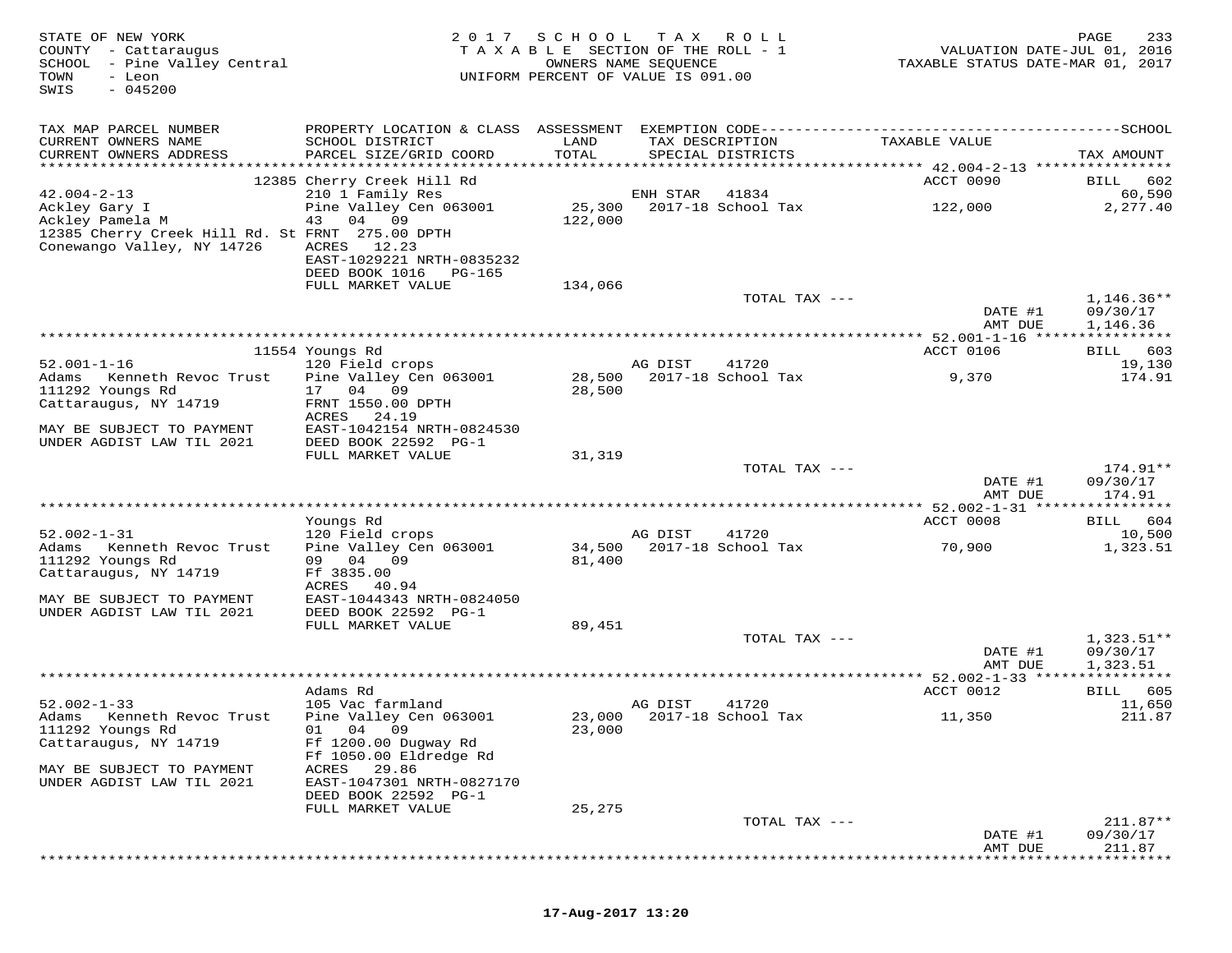$\begin{array}{ccc}\n\text{TOWN} & - & -\text{NLO} \\
\text{SWIS} & - & 045200\n\end{array}$ 

### COUNTY - Cattaraugus T A X A B L E SECTION OF THE ROLL - 1<br>SCHOOL - Pine Valley Central COUNTERS NAME SEQUENCE SCHOOL – Pine Valley Central OWNERS NAME SEQUENCE TAXABLE STATUS DATE-MAR 01, 2017 UNIFORM PERCENT OF VALUE IS 091.00

| TAX MAP PARCEL NUMBER<br>CURRENT OWNERS NAME<br>CURRENT OWNERS ADDRESS    | PROPERTY LOCATION & CLASS ASSESSMENT<br>SCHOOL DISTRICT<br>PARCEL SIZE/GRID COORD           | LAND<br>TOTAL    | EXEMPTION CODE-----------<br>TAX DESCRIPTION<br>SPECIAL DISTRICTS | TAXABLE VALUE               | ------SCHOOL<br>TAX AMOUNT     |
|---------------------------------------------------------------------------|---------------------------------------------------------------------------------------------|------------------|-------------------------------------------------------------------|-----------------------------|--------------------------------|
|                                                                           |                                                                                             | * * * * * *      |                                                                   | ******* 52.002-1-39 ****    |                                |
| $52.002 - 1 - 39$                                                         | Fancher Rd<br>105 Vac farmland                                                              |                  | AG DIST<br>41720                                                  | ACCT 0610                   | <b>BILL</b><br>606<br>25,610   |
| Adams<br>Kenneth Revoc Trust<br>111292 Youngs Rd<br>Cattaraugus, NY 14719 | Pine Valley Cen 063001<br>10<br>04<br>09<br>Ff 1400.30 Eldredge Rd<br>Ff 1590.00 Fancher Rd | 61,300<br>61,300 | 2017-18 School Tax                                                | 35,690                      | 666.23                         |
| MAY BE SUBJECT TO PAYMENT<br>UNDER AGDIST LAW TIL 2021                    | 86.30<br>ACRES<br>EAST-1044683 NRTH-0829199<br>DEED BOOK 22592 PG-1                         |                  |                                                                   |                             |                                |
|                                                                           | FULL MARKET VALUE                                                                           | 67,363           |                                                                   |                             | $666.23**$                     |
|                                                                           |                                                                                             |                  | TOTAL TAX ---                                                     | DATE #1<br>AMT DUE          | 09/30/17<br>666.23             |
|                                                                           |                                                                                             |                  |                                                                   |                             |                                |
|                                                                           | 7829 Frog Valley Rd                                                                         |                  |                                                                   | ACCT 0743                   | 607<br>BILL                    |
| $33.004 - 1 - 23.2$                                                       | 322 Rural vac>10                                                                            |                  | AG DIST<br>41720                                                  |                             | 18,741                         |
| Adams David                                                               | Pine Valley Cen 063001                                                                      | 41,700           | 2017-18 School Tax                                                | 22,959                      | 428.58                         |
| Adams Lisa                                                                | 04 09<br>63                                                                                 | 41,700           |                                                                   |                             |                                |
| 4284 Elm Creek Rd                                                         | ACRES 49.15                                                                                 |                  |                                                                   |                             |                                |
| Randolph, NY 14772                                                        | EAST-1019888 NRTH-0852868                                                                   |                  |                                                                   |                             |                                |
|                                                                           | DEED BOOK 10414 PG-6003                                                                     |                  |                                                                   |                             |                                |
| MAY BE SUBJECT TO PAYMENT<br>UNDER AGDIST LAW TIL 2021                    | FULL MARKET VALUE                                                                           | 45,824           |                                                                   |                             |                                |
|                                                                           |                                                                                             |                  | TOTAL TAX ---                                                     | DATE #1<br>AMT DUE          | 428.58**<br>09/30/17<br>428.58 |
|                                                                           |                                                                                             |                  |                                                                   |                             | ***********                    |
|                                                                           | Dredge Rd                                                                                   |                  |                                                                   | ACCT 0120                   | 608<br>BILL                    |
| $33.004 - 2 - 1$                                                          | 910 Priv forest                                                                             |                  | 2017-18 School Tax                                                | 60,800                      | 1,134.97                       |
| Adams David                                                               | Pine Valley Cen 063001                                                                      | 60,800           |                                                                   |                             |                                |
| 4284 Elm Creek Rd<br>Randolph, NY 14772                                   | 04 09<br>48<br>ACRES 142.34                                                                 | 60,800           |                                                                   |                             |                                |
|                                                                           | EAST-1028157 NRTH-0855014                                                                   |                  |                                                                   |                             |                                |
|                                                                           | DEED BOOK 11828 PG-6006<br>FULL MARKET VALUE                                                | 66,813           |                                                                   |                             |                                |
|                                                                           |                                                                                             |                  | TOTAL TAX ---                                                     |                             | $1,134.97**$                   |
|                                                                           |                                                                                             |                  |                                                                   | DATE #1                     | 09/30/17                       |
|                                                                           |                                                                                             |                  |                                                                   | AMT DUE                     | 1,134.97                       |
|                                                                           |                                                                                             |                  |                                                                   | ********* 33.004-2-13 ***** | * * * * * * * * * * *          |
|                                                                           | Cross Rd                                                                                    |                  |                                                                   | ACCT 0313                   | BILL<br>609                    |
| $33.004 - 2 - 13$                                                         | 105 Vac farmland                                                                            |                  | AG DIST<br>41720                                                  |                             | 10,456                         |
| Adams David                                                               | Pine Valley Cen 063001                                                                      | 34,100           | 2017-18 School Tax                                                | 23,644                      | 441.37                         |
| Adams Lisa A                                                              | 04<br>47<br>09                                                                              | 34,100           |                                                                   |                             |                                |
| 4284 Elm Creek Rd                                                         | FRNT 1820.00 DPTH                                                                           |                  |                                                                   |                             |                                |
| Randolph, NY 14772                                                        | ACRES 49.26                                                                                 |                  |                                                                   |                             |                                |
| MAY BE SUBJECT TO PAYMENT                                                 | EAST-1026631 NRTH-0848539<br>DEED BOOK 6794<br>PG-3003                                      |                  |                                                                   |                             |                                |
| UNDER AGDIST LAW TIL 2021                                                 | FULL MARKET VALUE                                                                           | 37,473           |                                                                   |                             |                                |
|                                                                           |                                                                                             |                  | TOTAL TAX ---                                                     |                             | $441.37**$                     |
|                                                                           |                                                                                             |                  |                                                                   | DATE #1<br>AMT DUE          | 09/30/17<br>441.37             |
|                                                                           |                                                                                             |                  |                                                                   |                             |                                |

\*\*\*\*\*\*\*\*\*\*\*\*\*\*\*\*\*\*\*\*\*\*\*\*\*\*\*\*\*\*\*\*\*\*\*\*\*\*\*\*\*\*\*\*\*\*\*\*\*\*\*\*\*\*\*\*\*\*\*\*\*\*\*\*\*\*\*\*\*\*\*\*\*\*\*\*\*\*\*\*\*\*\*\*\*\*\*\*\*\*\*\*\*\*\*\*\*\*\*\*\*\*\*\*\*\*\*\*\*\*\*\*\*\*\*\*\*\*\*\*\*\*\*\*\*\*\*\*\*\*\*\*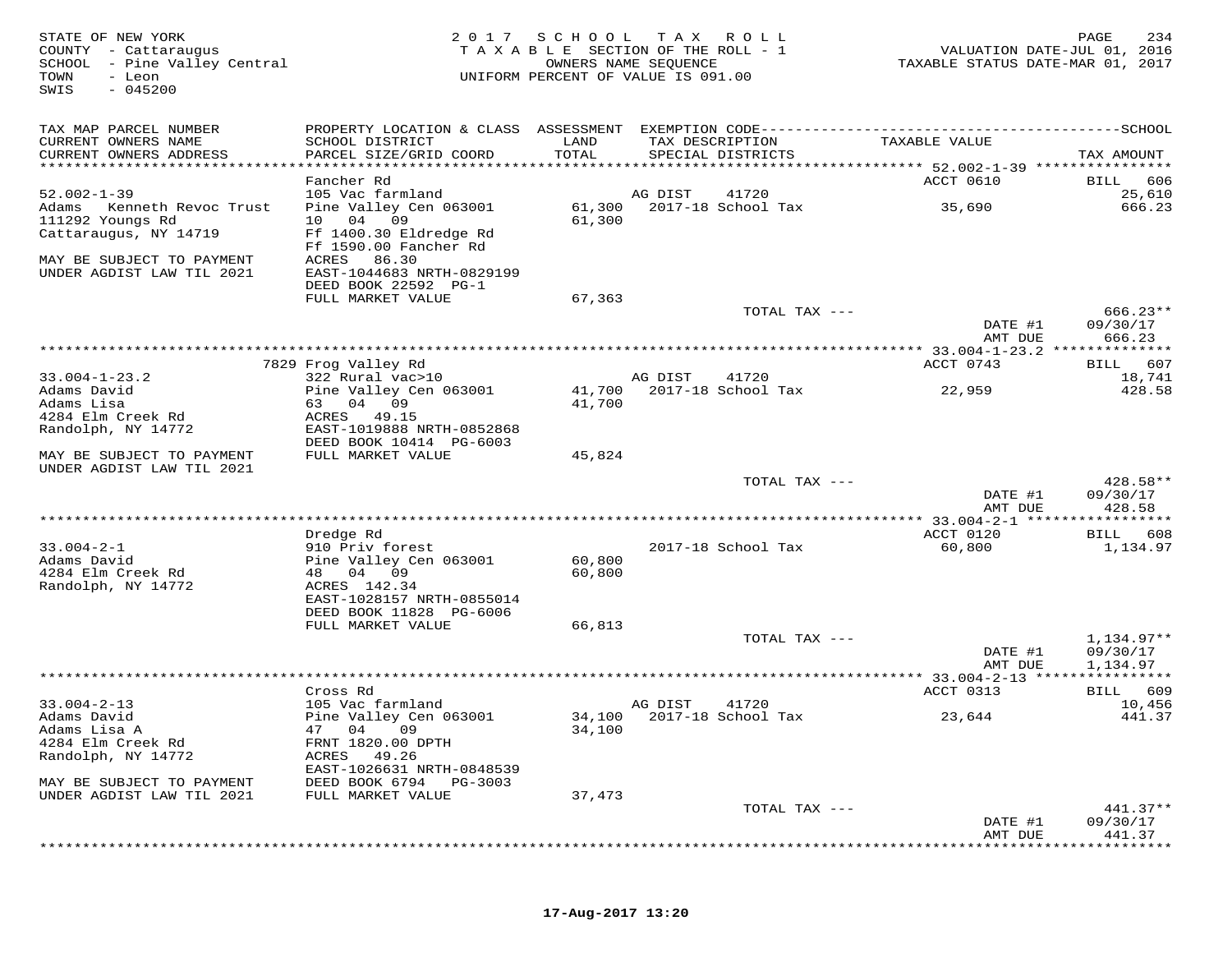STATE OF NEW YORK MESS PAGE 235<br>COUNTY - Cattaraugus (COUNTY - Cattaraugus ) TAXABLE SECTION OF THE ROLL - 1 (MALUATION DATE-JUL 01, 2016<br>SCHOOL - Pine Valley Central (Mattal ) (MARE SEQUENCE STATE ROLL - 1 (MALUATION DATE SWIS - 045200TAX MAP PARCEL NUMBER PROPERTY LOCATION & CLASS ASSESSMENT EXEMPTION CODE------------------------------------------SCHOOL CURRENT OWNERS NAME SCHOOL DISTRICT LAND TAX DESCRIPTION TAXABLE VALUE CURRENT OWNERS ADDRESS PARCEL SIZE/GRID COORD TOTAL SPECIAL DISTRICTS TAX AMOUNT \*\*\*\*\*\*\*\*\*\*\*\*\*\*\*\*\*\*\*\*\*\*\*\*\*\*\*\*\*\*\*\*\*\*\*\*\*\*\*\*\*\*\*\*\*\*\*\*\*\*\*\*\*\*\*\*\*\*\*\*\*\*\*\*\*\*\*\*\*\*\*\*\*\*\*\*\*\*\*\*\*\*\*\*\*\*\*\*\*\*\*\*\*\*\*\*\*\*\*\*\*\*\* 34.003-1-1 \*\*\*\*\*\*\*\*\*\*\*\*\*\*\*\*\*ACCT 0302 BILL 610 34.003-1-1 7906 Rte 62 and the film of the community of the community of the community of the community of the community of the community of the community of the community of the community of the community of the community FULL MARKET VALUE 1250,330 TOTAL TAX --- 20,086.86\*\*DATE #1 09/30/17<br>NMT PIIP 20.006.06 AMT DUE 20,086.86 \*\*\*\*\*\*\*\*\*\*\*\*\*\*\*\*\*\*\*\*\*\*\*\*\*\*\*\*\*\*\*\*\*\*\*\*\*\*\*\*\*\*\*\*\*\*\*\*\*\*\*\*\*\*\*\*\*\*\*\*\*\*\*\*\*\*\*\*\*\*\*\*\*\*\*\*\*\*\*\*\*\*\*\*\*\*\*\*\*\*\*\*\*\*\*\*\*\*\*\*\*\*\* 34.003-1-2 \*\*\*\*\*\*\*\*\*\*\*\*\*\*\*\*\*ACCT 0301 BILL 611 Rte 62 ACCT 0301 BILL 61111,825 34.003-1-2 105 Vac farmland AG DIST 41720 11,825464.35 Adams David Pine Valley Cen 063001 36,700 2017-18 School Tax 24,875 464.35Adams Lisa A 40 04 09 36,700 4284 Elm Creek Rd FRNT 200.00 DPTH Randolph, NY 14772 ACRES 55.60 EAST-1033983 NRTH-0852373 MAY BE SUBJECT TO PAYMENT DEED BOOK 6794 PG-3003 UNDER AGDIST LAW TIL 2021 FULL MARKET VALUE 40,330 TOTAL TAX --- 464.35\*\* DATE #1 09/30/17464.35 AMT DUE 464.35 \*\*\*\*\*\*\*\*\*\*\*\*\*\*\*\*\*\*\*\*\*\*\*\*\*\*\*\*\*\*\*\*\*\*\*\*\*\*\*\*\*\*\*\*\*\*\*\*\*\*\*\*\*\*\*\*\*\*\*\*\*\*\*\*\*\*\*\*\*\*\*\*\*\*\*\*\*\*\*\*\*\*\*\*\*\*\*\*\*\*\*\*\*\*\*\*\*\*\*\*\*\*\* 34.003-1-33.1 \*\*\*\*\*\*\*\*\*\*\*\*\*\*ACCT 0304 BILL 612 7906 Rte 62 ACCT 0304 BILL 61222,918 34.003-1-33.1 105 Vac farmland AG DIST 41720 22,918947.96 Adams David Pine Valley Cen 063001 73,700 2017-18 School Tax 50,782 947.96Adams Lisa A 39 04 09 73,7004284 Elm Creek Rd FRNT 989.97 DPTH Randolph, NY 14772 ACRES 96.30 EAST-1033268 NRTH-0851147 MAY BE SUBJECT TO PAYMENT DEED BOOK 6794 PG-3003 UNDER AGDIST LAW TIL 2021 FULL MARKET VALUE 80,989 $\text{TOTAL TAX}$   $---$  947.96\*\* DATE #1 09/30/17 AMT DUE 947.96\*\*\*\*\*\*\*\*\*\*\*\*\*\*\*\*\*\*\*\*\*\*\*\*\*\*\*\*\*\*\*\*\*\*\*\*\*\*\*\*\*\*\*\*\*\*\*\*\*\*\*\*\*\*\*\*\*\*\*\*\*\*\*\*\*\*\*\*\*\*\*\*\*\*\*\*\*\*\*\*\*\*\*\*\*\*\*\*\*\*\*\*\*\*\*\*\*\*\*\*\*\*\*\*\*\*\*\*\*\*\*\*\*\*\*\*\*\*\*\*\*\*\*\*\*\*\*\*\*\*\*\*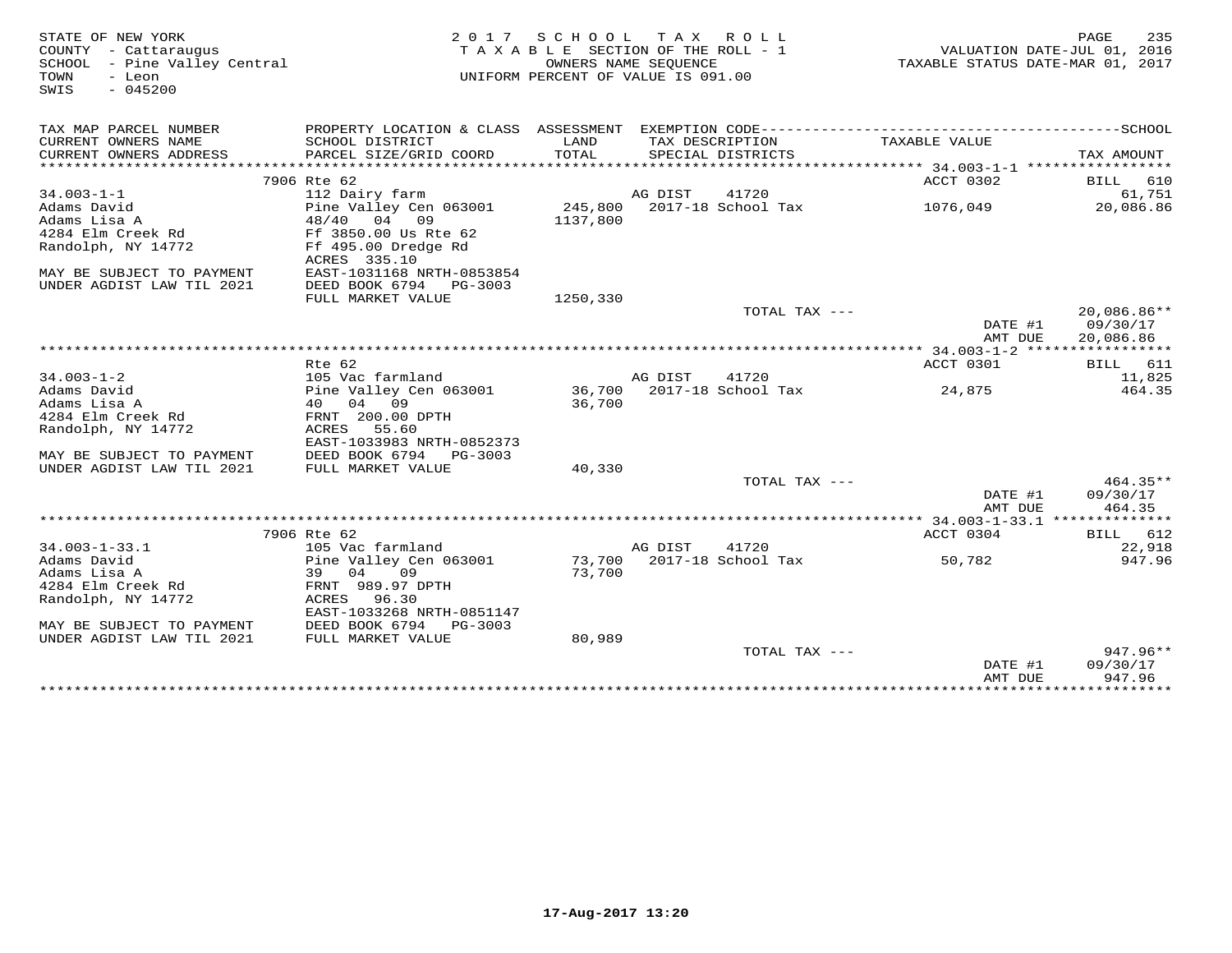STATE OF NEW YORK 2 0 1 7 S C H O O L T A X R O L L PAGE 236 COUNTY - Cattaraugus T A X A B L E SECTION OF THE ROLL - 1 VALUATION DATE-JUL 01, 2016 SCHOOL - Pine Valley Central OWNERS NAME SEQUENCE TAXABLE STATUS DATE-MAR 01, 2017 TOWN - Leon UNIFORM PERCENT OF VALUE IS 091.00SWIS - 045200TAX MAP PARCEL NUMBER PROPERTY LOCATION & CLASS ASSESSMENT EXEMPTION CODE------------------------------------------SCHOOL CURRENT OWNERS NAME SCHOOL DISTRICT LAND TAX DESCRIPTION TAXABLE VALUE CURRENT OWNERS ADDRESS PARCEL SIZE/GRID COORD TOTAL SPECIAL DISTRICTS TAX AMOUNT \*\*\*\*\*\*\*\*\*\*\*\*\*\*\*\*\*\*\*\*\*\*\*\*\*\*\*\*\*\*\*\*\*\*\*\*\*\*\*\*\*\*\*\*\*\*\*\*\*\*\*\*\*\*\*\*\*\*\*\*\*\*\*\*\*\*\*\*\*\*\*\*\*\*\*\*\*\*\*\*\*\*\*\*\*\*\*\*\*\*\*\*\*\*\*\*\*\*\*\*\*\*\* 42.002-1-1.2 \*\*\*\*\*\*\*\*\*\*\*\*\*\*\* Kent Switch Rd ACCT 0726 BILL 613 42.002-1-1.2 105 Vac farmland AG DIST 41720 7,709 Adams David Pine Valley Cen 063001 54,500 2017-18 School Tax 46,791 873.46 Adams Lisa A 61/62 04 09 54,500 4284 Elm Creek Rd ACRES 101.25 Randolph, NY 14772 EAST-1020438 NRTH-0848638 DEED BOOK 6794 PG-3003 MAY BE SUBJECT TO PAYMENT FULL MARKET VALUE 59,890 UNDER AGDIST LAW TIL 2021 TOTAL TAX --- 873.46\*\* DATE #1 09/30/17 AMT DUE 873.46 \*\*\*\*\*\*\*\*\*\*\*\*\*\*\*\*\*\*\*\*\*\*\*\*\*\*\*\*\*\*\*\*\*\*\*\*\*\*\*\*\*\*\*\*\*\*\*\*\*\*\*\*\*\*\*\*\*\*\*\*\*\*\*\*\*\*\*\*\*\*\*\*\*\*\*\*\*\*\*\*\*\*\*\*\*\*\*\*\*\*\*\*\*\*\*\*\*\*\*\*\*\*\* 42.002-1-6.1 \*\*\*\*\*\*\*\*\*\*\*\*\*\*\*ACCT 0731 BILL 614 Cross Rd ACCT 0731 BILL 61442.002-1-6.1 105 Vac farmland AG DIST 41720 0 Adams David Pine Valley Cen 063001 4,200 2017-18 School Tax 4,200 78.40Adams Lisa A 54 04 09 4,200 4284 Elm Creek Rd 46 4 9 Randolph, NY 14772 ACRES 7.28 EAST-1026598 NRTH-0847497 MAY BE SUBJECT TO PAYMENT DEED BOOK 6794 PG-3003 UNDER AGDIST LAW TIL 2021 FULL MARKET VALUE 4,615 TOTAL TAX --- 78.40\*\* DATE #1 09/30/17AMT DUE 78.40 AMT DUE 78.40 \*\*\*\*\*\*\*\*\*\*\*\*\*\*\*\*\*\*\*\*\*\*\*\*\*\*\*\*\*\*\*\*\*\*\*\*\*\*\*\*\*\*\*\*\*\*\*\*\*\*\*\*\*\*\*\*\*\*\*\*\*\*\*\*\*\*\*\*\*\*\*\*\*\*\*\*\*\*\*\*\*\*\*\*\*\*\*\*\*\*\*\*\*\*\*\*\*\*\*\*\*\*\* 42.002-1-7 \*\*\*\*\*\*\*\*\*\*\*\*\*\*\*\*\*ACCT 0241 BILL 615 Chicken Rd ACCT 0241 BILL 61521.029 42.002-1-7 105 Vac farmland AG DIST 41720 21,029886 15 Adams David Pine Valley Cen 063001 68,500 2017-18 School Tax 47,471 886.15Adams Lisa A 54 04 09 68,500 4284 Elm Creek Rd FRNT 1955.00 DPTH Randolph, NY 14772 ACRES 101.42 EAST-1025994 NRTH-0844654 MAY BE SUBJECT TO PAYMENT DEED BOOK 6794 PG-3001 UNDER AGDIST LAW TIL 2021 FULL MARKET VALUE 75,275 TOTAL TAX --- 886.15\*\* DATE #1 09/30/17 AMT DUE 886.15 \*\*\*\*\*\*\*\*\*\*\*\*\*\*\*\*\*\*\*\*\*\*\*\*\*\*\*\*\*\*\*\*\*\*\*\*\*\*\*\*\*\*\*\*\*\*\*\*\*\*\*\*\*\*\*\*\*\*\*\*\*\*\*\*\*\*\*\*\*\*\*\*\*\*\*\*\*\*\*\*\*\*\*\*\*\*\*\*\*\*\*\*\*\*\*\*\*\*\*\*\*\*\* 42.002-1-8.1 \*\*\*\*\*\*\*\*\*\*\*\*\*\*\*ACCT 0303 BILL 616 Smith Rd ACCT 0303 BILL 616 $6.477$ 42.002-1-8.1 105 Vac farmland AG DIST 41720 6,477472.71 Adams David Pine Valley Cen 063001 31,800 2017-18 School Tax 25,323 472.71Adams Lisa A 46 04 09 31,800 4284 Elm Creek Rd Chicken Rd Ff - 1015' Randolph, NY 14772 Gulf Rd Ff - 680' FRNT 1900.00 DPTH MAY BE SUBJECT TO PAYMENT ACRES 41.95 UNDER AGDIST LAW TIL 2021 EAST-1027985 NRTH-0846862 DEED BOOK 6795 PG-3003 FULL MARKET VALUE 34,945 TOTAL TAX --- 472.71\*\* DATE #1 09/30/17AMT DUE 472.71 AMT DUE 472.71 \*\*\*\*\*\*\*\*\*\*\*\*\*\*\*\*\*\*\*\*\*\*\*\*\*\*\*\*\*\*\*\*\*\*\*\*\*\*\*\*\*\*\*\*\*\*\*\*\*\*\*\*\*\*\*\*\*\*\*\*\*\*\*\*\*\*\*\*\*\*\*\*\*\*\*\*\*\*\*\*\*\*\*\*\*\*\*\*\*\*\*\*\*\*\*\*\*\*\*\*\*\*\*\*\*\*\*\*\*\*\*\*\*\*\*\*\*\*\*\*\*\*\*\*\*\*\*\*\*\*\*\*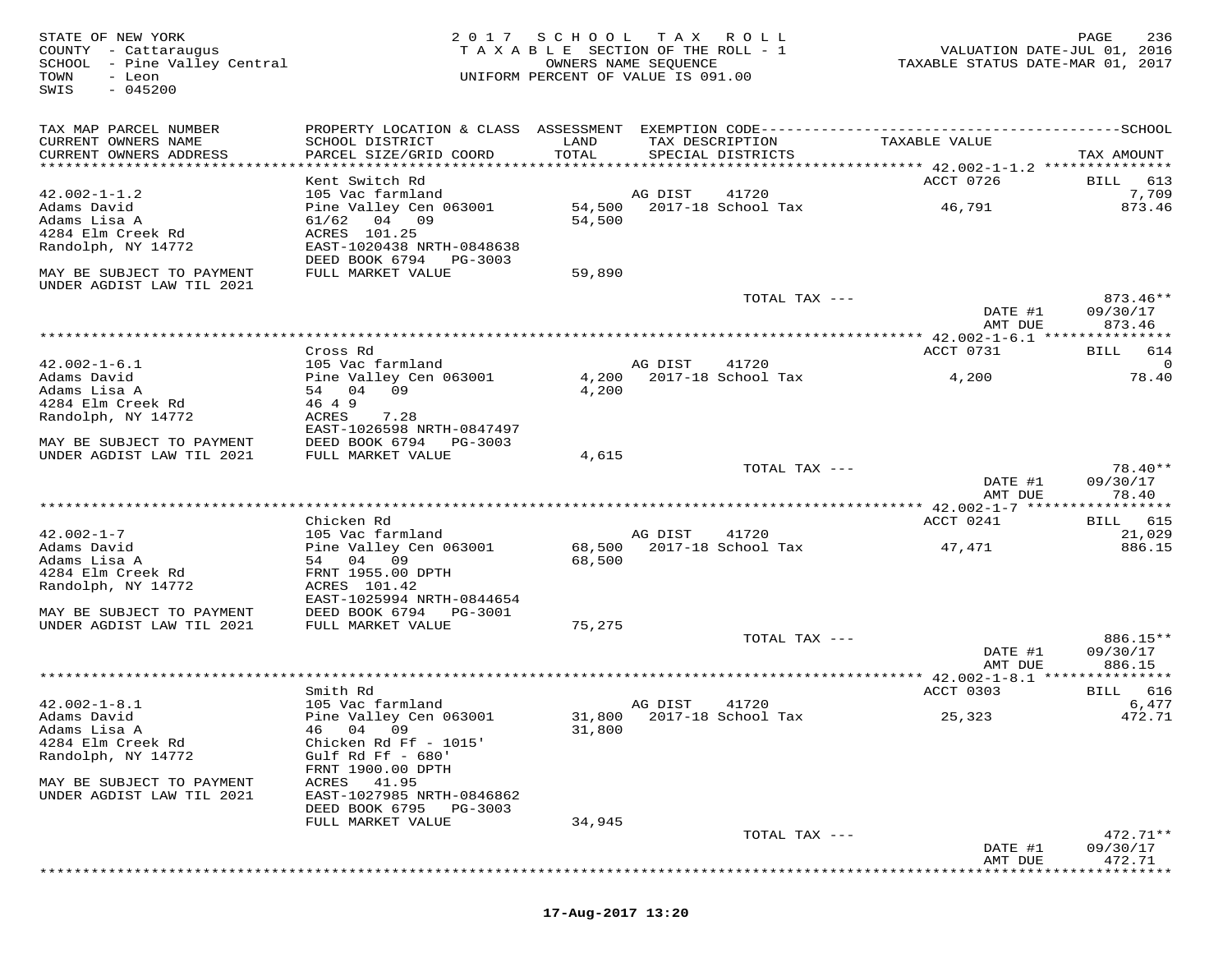| STATE OF NEW YORK<br>COUNTY - Cattaraugus<br>SCHOOL - Pine Valley Central<br>- Leon<br>TOWN<br>$-045200$<br>SWIS |                                             | 2017 SCHOOL<br>T A X A B L E SECTION OF THE ROLL - 1<br>OWNERS NAME SEQUENCE<br>UNIFORM PERCENT OF VALUE IS 091.00 | T A X    | R O L L                              | VALUATION DATE-JUL 01, 2016<br>TAXABLE STATUS DATE-MAR 01, 2017 | 237<br>PAGE              |
|------------------------------------------------------------------------------------------------------------------|---------------------------------------------|--------------------------------------------------------------------------------------------------------------------|----------|--------------------------------------|-----------------------------------------------------------------|--------------------------|
| TAX MAP PARCEL NUMBER                                                                                            |                                             |                                                                                                                    |          |                                      |                                                                 |                          |
| CURRENT OWNERS NAME<br>CURRENT OWNERS ADDRESS                                                                    | SCHOOL DISTRICT<br>PARCEL SIZE/GRID COORD   | LAND<br>TOTAL                                                                                                      |          | TAX DESCRIPTION<br>SPECIAL DISTRICTS | TAXABLE VALUE                                                   | TAX AMOUNT               |
| **********************                                                                                           |                                             |                                                                                                                    |          |                                      |                                                                 |                          |
|                                                                                                                  | 7829 Frog Valley Rd                         |                                                                                                                    |          |                                      | ACCT 0744                                                       | BILL<br>617              |
| $33.004 - 1 - 23.3$<br>Adams David A.                                                                            | 240 Rural res<br>Pine Valley Cen 063001     | 14,600                                                                                                             | BAS STAR | 41854<br>2017-18 School Tax          | 95,000                                                          | 27,750<br>1,773.39       |
| Adams Lisa                                                                                                       | 04<br>09<br>63                              | 95,000                                                                                                             |          |                                      |                                                                 |                          |
| 4284 Elm Creek Road                                                                                              | ACRES<br>4.80                               |                                                                                                                    |          |                                      |                                                                 |                          |
| Randolph, NY 14772                                                                                               | EAST-1020546 NRTH-0852594                   |                                                                                                                    |          |                                      |                                                                 |                          |
|                                                                                                                  | DEED BOOK 23068 PG-7001                     |                                                                                                                    |          |                                      |                                                                 |                          |
|                                                                                                                  | FULL MARKET VALUE                           | 104,396                                                                                                            |          |                                      |                                                                 |                          |
|                                                                                                                  |                                             |                                                                                                                    |          | TOTAL TAX ---                        | DATE #1                                                         | $1,255.37**$<br>09/30/17 |
|                                                                                                                  |                                             |                                                                                                                    |          |                                      | AMT DUE                                                         | 1,255.37                 |
|                                                                                                                  |                                             |                                                                                                                    |          |                                      |                                                                 |                          |
|                                                                                                                  | 12468 Youngs Rd                             |                                                                                                                    |          |                                      | ACCT 0270                                                       | 618<br>BILL              |
| $51.002 - 2 - 13.1$                                                                                              | 105 Vac farmland                            |                                                                                                                    | AG DIST  | 41720                                |                                                                 | 41,622                   |
| Adams Kenneth L                                                                                                  | Pine Valley Cen 063001                      | 119,200                                                                                                            |          | 2017-18 School Tax                   | 77,578                                                          | 1,448.17                 |
| Adams Stephen L                                                                                                  | 41 04 09                                    | 119,200                                                                                                            |          |                                      |                                                                 |                          |
| 11292 Youngs Rd<br>Cattaraugus, NY 14719                                                                         | Ff 2598.00<br>ACRES 176.40                  |                                                                                                                    |          |                                      |                                                                 |                          |
|                                                                                                                  | EAST-1029218 NRTH-0825426                   |                                                                                                                    |          |                                      |                                                                 |                          |
| MAY BE SUBJECT TO PAYMENT                                                                                        | DEED BOOK 00970 PG-01017                    |                                                                                                                    |          |                                      |                                                                 |                          |
| UNDER AGDIST LAW TIL 2021                                                                                        | FULL MARKET VALUE                           | 130,989                                                                                                            |          |                                      |                                                                 |                          |
|                                                                                                                  |                                             |                                                                                                                    |          | TOTAL TAX ---                        |                                                                 | $1,448.17**$             |
|                                                                                                                  |                                             |                                                                                                                    |          |                                      | DATE #1                                                         | 09/30/17                 |
|                                                                                                                  |                                             |                                                                                                                    |          |                                      | AMT DUE                                                         | 1,448.17                 |
|                                                                                                                  | Dugway Rd                                   |                                                                                                                    |          |                                      | ACCT 0233                                                       | BILL<br>619              |
| $52.002 - 1 - 4$                                                                                                 | 105 Vac farmland                            |                                                                                                                    |          | 2017-18 School Tax                   | 85,800                                                          | 1,601.65                 |
| Adams Kenneth L                                                                                                  | Pine Valley Cen 063001                      | 85,800                                                                                                             |          |                                      |                                                                 |                          |
| Adams Stephen L                                                                                                  | $02/03$ 04 09                               | 85,800                                                                                                             |          |                                      |                                                                 |                          |
| 11292 Youngs Rd                                                                                                  | Ff 4675.00 Dugway                           |                                                                                                                    |          |                                      |                                                                 |                          |
| Cattaraugus, NY 14719                                                                                            | Ff 1750.00 Co Rd 6                          |                                                                                                                    |          |                                      |                                                                 |                          |
|                                                                                                                  | ACRES 212.70<br>EAST-1047747 NRTH-0830375   |                                                                                                                    |          |                                      |                                                                 |                          |
|                                                                                                                  | DEED BOOK 4013<br>PG-952                    |                                                                                                                    |          |                                      |                                                                 |                          |
|                                                                                                                  | FULL MARKET VALUE                           | 94,286                                                                                                             |          |                                      |                                                                 |                          |
|                                                                                                                  |                                             |                                                                                                                    |          | TOTAL TAX ---                        |                                                                 | $1,601.65**$             |
|                                                                                                                  |                                             |                                                                                                                    |          |                                      | DATE #1                                                         | 09/30/17                 |
|                                                                                                                  | *************                               |                                                                                                                    |          |                                      | AMT DUE                                                         | 1,601.65                 |
|                                                                                                                  | 11343 Fancher Rd                            |                                                                                                                    |          |                                      | ** 52.002-1-36 ****                                             |                          |
| $52.002 - 1 - 36$                                                                                                | 240 Rural res                               |                                                                                                                    |          | 2017-18 School Tax                   | ACCT 0028<br>74,500                                             | 620<br>BILL<br>1,390.71  |
| Adams Kenneth L                                                                                                  | Pine Valley Cen 063001                      | 25,700                                                                                                             |          |                                      |                                                                 |                          |
| Adams Stephen L                                                                                                  | 10 04 09                                    | 74,500                                                                                                             |          |                                      |                                                                 |                          |
| 11292 Youngs Rd                                                                                                  | Ff 531.00 Eldredge Rd                       |                                                                                                                    |          |                                      |                                                                 |                          |
| Cattaraugus, NY 14719                                                                                            | FRNT 880.00 DPTH                            |                                                                                                                    |          |                                      |                                                                 |                          |
|                                                                                                                  | ACRES 24.32                                 |                                                                                                                    |          |                                      |                                                                 |                          |
|                                                                                                                  | EAST-1045661 NRTH-0828811<br>DEED BOOK 1021 |                                                                                                                    |          |                                      |                                                                 |                          |
|                                                                                                                  | PG-100<br>FULL MARKET VALUE                 | 81,868                                                                                                             |          |                                      |                                                                 |                          |
|                                                                                                                  |                                             |                                                                                                                    |          | TOTAL TAX ---                        |                                                                 | 1,390.71**               |
|                                                                                                                  |                                             |                                                                                                                    |          |                                      | DATE #1                                                         | 09/30/17                 |
|                                                                                                                  |                                             |                                                                                                                    |          |                                      | AMT DUE                                                         | 1,390.71                 |

\*\*\*\*\*\*\*\*\*\*\*\*\*\*\*\*\*\*\*\*\*\*\*\*\*\*\*\*\*\*\*\*\*\*\*\*\*\*\*\*\*\*\*\*\*\*\*\*\*\*\*\*\*\*\*\*\*\*\*\*\*\*\*\*\*\*\*\*\*\*\*\*\*\*\*\*\*\*\*\*\*\*\*\*\*\*\*\*\*\*\*\*\*\*\*\*\*\*\*\*\*\*\*\*\*\*\*\*\*\*\*\*\*\*\*\*\*\*\*\*\*\*\*\*\*\*\*\*\*\*\*\*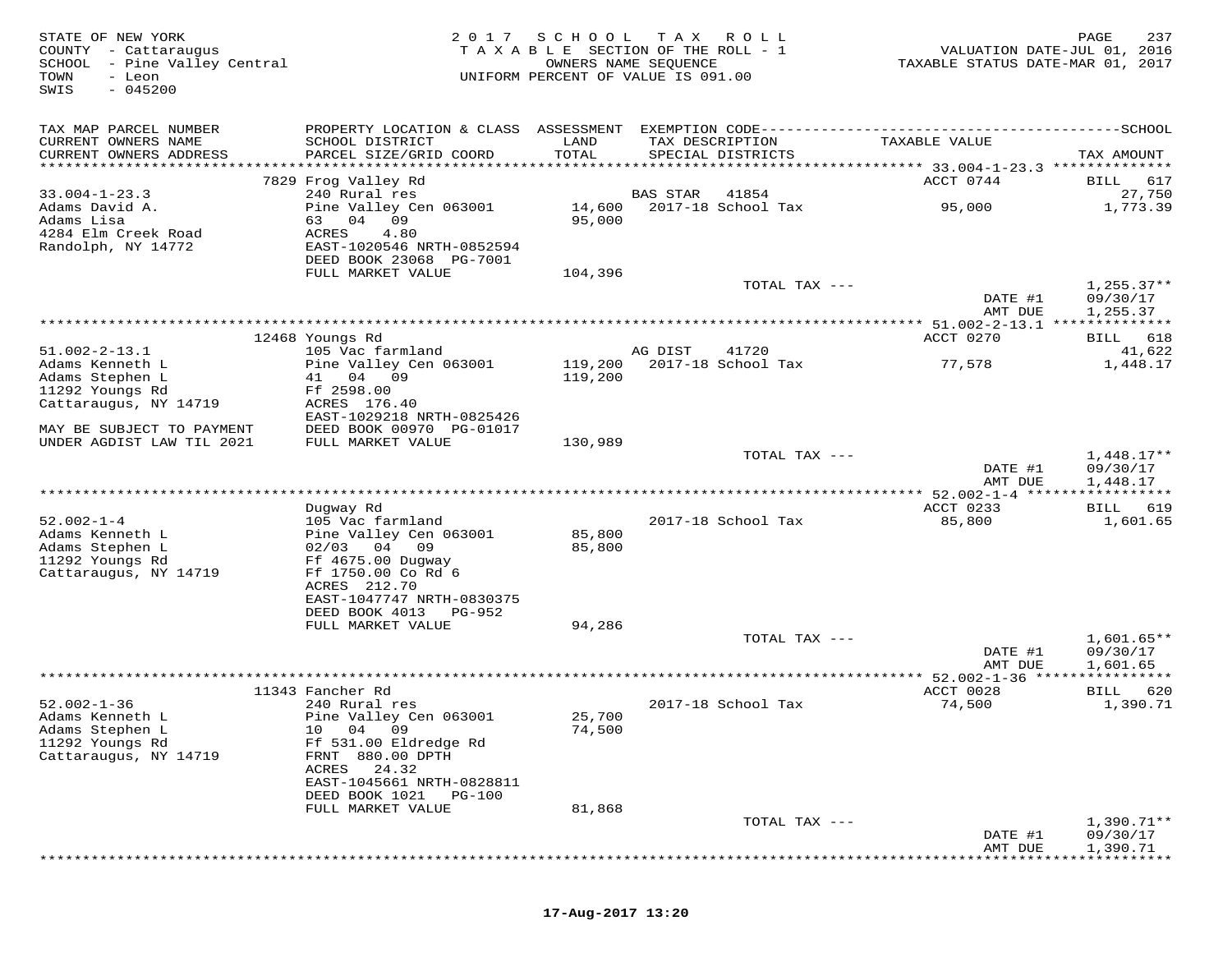| STATE OF NEW YORK<br>COUNTY - Cattaraugus<br>SCHOOL - Pine Valley Central<br>TOWN<br>- Leon<br>$-045200$<br>SWIS | 2017                                                   | S C H O O L   | T A X<br>R O L L<br>TAXABLE SECTION OF THE ROLL - 1<br>OWNERS NAME SEQUENCE<br>UNIFORM PERCENT OF VALUE IS 091.00 | VALUATION DATE-JUL 01, 2016<br>TAXABLE STATUS DATE-MAR 01, 2017 | PAGE<br>238             |
|------------------------------------------------------------------------------------------------------------------|--------------------------------------------------------|---------------|-------------------------------------------------------------------------------------------------------------------|-----------------------------------------------------------------|-------------------------|
| TAX MAP PARCEL NUMBER                                                                                            |                                                        |               |                                                                                                                   |                                                                 |                         |
| CURRENT OWNERS NAME<br>CURRENT OWNERS ADDRESS                                                                    | SCHOOL DISTRICT<br>PARCEL SIZE/GRID COORD              | LAND<br>TOTAL | TAX DESCRIPTION<br>SPECIAL DISTRICTS                                                                              | TAXABLE VALUE                                                   | TAX AMOUNT              |
|                                                                                                                  |                                                        |               |                                                                                                                   | ********** 52.002-1-40 *****************                        |                         |
| $52.002 - 1 - 40$                                                                                                | Fancher Rd<br>105 Vac farmland                         |               | 41720<br>AG DIST                                                                                                  | ACCT 0854                                                       | 621<br>BILL<br>12,360   |
| Adams Kenneth L                                                                                                  | Pine Valley Cen 063001                                 | 24,400        | 2017-18 School Tax                                                                                                | 12,040                                                          | 224.75                  |
| Adams Steven L                                                                                                   | $10 - 4 - 9$                                           | 24,400        |                                                                                                                   |                                                                 |                         |
| 11292` Youngs Rd                                                                                                 | ACRES<br>30.45                                         |               |                                                                                                                   |                                                                 |                         |
| Cattaraugus, NY 14719                                                                                            | EAST-1043735 NRTH-0829442<br>DEED BOOK 7381<br>PG-6003 |               |                                                                                                                   |                                                                 |                         |
| MAY BE SUBJECT TO PAYMENT<br>UNDER AGDIST LAW TIL 2021                                                           | FULL MARKET VALUE                                      | 26,813        |                                                                                                                   |                                                                 |                         |
|                                                                                                                  |                                                        |               | TOTAL TAX ---                                                                                                     |                                                                 | $224.75**$              |
|                                                                                                                  |                                                        |               |                                                                                                                   | DATE #1                                                         | 09/30/17                |
|                                                                                                                  |                                                        |               |                                                                                                                   | AMT DUE<br>**************** 43.003-1-12.1 **************        | 224.75                  |
|                                                                                                                  | Fancher Rd                                             |               |                                                                                                                   | ACCT 0378                                                       | 622<br>BILL             |
| $43.003 - 1 - 12.1$                                                                                              | 311 Res vac land                                       |               | 2017-18 School Tax                                                                                                | 63,900                                                          | 1,192.84                |
| Adams Lumber Co Inc                                                                                              | Pine Valley Cen 063001                                 | 63,900        |                                                                                                                   |                                                                 |                         |
| 6052 Adams Rd                                                                                                    | 18/19<br>04<br>09<br>Co Rd 6 Ff - 310'                 | 63,900        |                                                                                                                   |                                                                 |                         |
| Cattaraugus, NY 14719                                                                                            | FRNT 650.00 DPTH                                       |               |                                                                                                                   |                                                                 |                         |
|                                                                                                                  | ACRES<br>94.15                                         |               |                                                                                                                   |                                                                 |                         |
|                                                                                                                  | EAST-1040333 NRTH-0831515                              |               |                                                                                                                   |                                                                 |                         |
|                                                                                                                  | DEED BOOK 327<br>PG-6002                               |               |                                                                                                                   |                                                                 |                         |
|                                                                                                                  | FULL MARKET VALUE                                      | 70,220        | TOTAL TAX ---                                                                                                     |                                                                 | 1,192.84**              |
|                                                                                                                  |                                                        |               |                                                                                                                   | DATE #1                                                         | 09/30/17                |
|                                                                                                                  |                                                        |               |                                                                                                                   | AMT DUE                                                         | 1,192.84                |
|                                                                                                                  |                                                        |               |                                                                                                                   | ***************** 52.001-1-12 *****************                 |                         |
| $52.001 - 1 - 12$                                                                                                | Eldredge Rd (Off)                                      |               |                                                                                                                   | ACCT 0188                                                       | BILL 623                |
| Adams Lumber Co Inc                                                                                              | 910 Priv forest<br>Pine Valley Cen 063001              | 21,000        | 2017-18 School Tax                                                                                                | 21,000                                                          | 392.01                  |
| 6052 Adams Rd                                                                                                    | 18/26<br>04 09                                         | 21,000        |                                                                                                                   |                                                                 |                         |
| Cattaraugus, NY 14719                                                                                            | ACRES<br>27.00                                         |               |                                                                                                                   |                                                                 |                         |
|                                                                                                                  | EAST-1039236 NRTH-0831029                              |               |                                                                                                                   |                                                                 |                         |
|                                                                                                                  | DEED BOOK 767<br>PG-00775<br>FULL MARKET VALUE         | 23,077        |                                                                                                                   |                                                                 |                         |
|                                                                                                                  |                                                        |               | TOTAL TAX ---                                                                                                     |                                                                 | 392.01**                |
|                                                                                                                  |                                                        |               |                                                                                                                   | DATE #1                                                         | 09/30/17                |
|                                                                                                                  |                                                        |               |                                                                                                                   | AMT DUE                                                         | 392.01                  |
|                                                                                                                  |                                                        |               |                                                                                                                   | ACCT 0205                                                       | ********                |
| $52.001 - 1 - 25$                                                                                                | 11867 Eldredge Rd<br>910 Priv forest                   |               | 2017-18 School Tax                                                                                                | 68,000                                                          | 624<br>BILL<br>1,269.37 |
| Adams Lumber Co Inc                                                                                              | Pine Valley Cen 063001                                 | 68,000        |                                                                                                                   |                                                                 |                         |
| 6052 Adams Rd                                                                                                    | 25 04 09                                               | 68,000        |                                                                                                                   |                                                                 |                         |
| Cattaraugus, NY 14719                                                                                            | FRNT 1317.36 DPTH                                      |               |                                                                                                                   |                                                                 |                         |
|                                                                                                                  | ACRES<br>68.25<br>EAST-1038261 NRTH-0826659            |               |                                                                                                                   |                                                                 |                         |
|                                                                                                                  | DEED BOOK 00908 PG-01078                               |               |                                                                                                                   |                                                                 |                         |
|                                                                                                                  | FULL MARKET VALUE                                      | 74,725        |                                                                                                                   |                                                                 |                         |
|                                                                                                                  |                                                        |               | TOTAL TAX ---                                                                                                     |                                                                 | $1,269.37**$            |
|                                                                                                                  |                                                        |               |                                                                                                                   | DATE #1                                                         | 09/30/17                |
|                                                                                                                  |                                                        |               |                                                                                                                   | AMT DUE                                                         | 1,269.37                |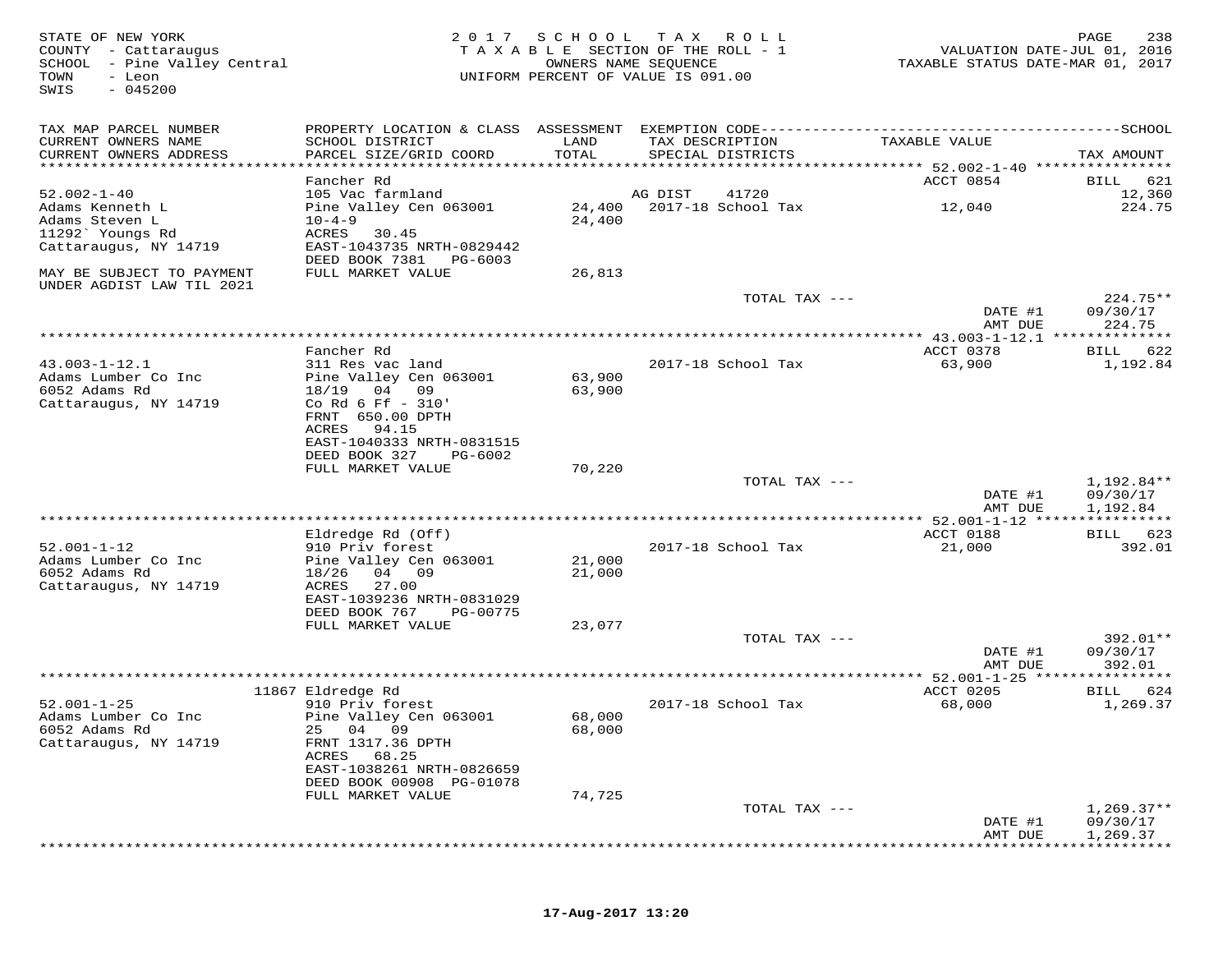| STATE OF NEW YORK<br>COUNTY - Cattaraugus<br>SCHOOL - Pine Valley Central<br>TOWN<br>- Leon<br>$-045200$<br>SWIS | 2017                                                                                                                                                                                | SCHOOL<br>OWNERS NAME SEQUENCE | T A X<br>R O L L<br>TAXABLE SECTION OF THE ROLL - 1<br>UNIFORM PERCENT OF VALUE IS 091.00 | VALUATION DATE-JUL 01, 2016<br>TAXABLE STATUS DATE-MAR 01, 2017 | 239<br>PAGE                          |
|------------------------------------------------------------------------------------------------------------------|-------------------------------------------------------------------------------------------------------------------------------------------------------------------------------------|--------------------------------|-------------------------------------------------------------------------------------------|-----------------------------------------------------------------|--------------------------------------|
| TAX MAP PARCEL NUMBER<br>CURRENT OWNERS NAME<br>CURRENT OWNERS ADDRESS                                           | SCHOOL DISTRICT<br>PARCEL SIZE/GRID COORD                                                                                                                                           | LAND<br>TOTAL                  | TAX DESCRIPTION<br>SPECIAL DISTRICTS                                                      | TAXABLE VALUE<br>*********** 52.002-1-27.1 ***************      | TAX AMOUNT                           |
|                                                                                                                  | Peters Rd                                                                                                                                                                           |                                |                                                                                           | ACCT 0417                                                       | BILL<br>625                          |
| $52.002 - 1 - 27.1$<br>Adams Lumber Co Inc<br>6052 Adams Rd<br>Cattaraugus, NY 14719                             | 322 Rural vac>10<br>Pine Valley Cen 063001<br>04<br>09<br>01<br>Ff 350.00 Peters Rd<br>Ff 2885 Eldredge Rd<br>ACRES 107.75<br>EAST-1049000 NRTH-0826060<br>DEED BOOK 00962 PG-00448 | 64,600<br>64,600               | 2017-18 School Tax                                                                        | 64,600                                                          | 1,205.90                             |
|                                                                                                                  | FULL MARKET VALUE                                                                                                                                                                   | 70,989                         |                                                                                           |                                                                 |                                      |
|                                                                                                                  |                                                                                                                                                                                     |                                | TOTAL TAX ---                                                                             | DATE #1<br>AMT DUE                                              | $1,205.90**$<br>09/30/17<br>1,205.90 |
|                                                                                                                  |                                                                                                                                                                                     |                                |                                                                                           | $* 52.002 - 1 - 27.4$                                           | * * * * * * * * * * *                |
| $52.002 - 1 - 27.4$<br>Adams Lumber Co Inc<br>6052 Adams Rd<br>Cattaraugus, NY 14719                             | Peters Rd (Off)<br>322 Rural vac>10<br>Pine Valley Cen 063001<br>04 09<br>01 —<br>ACRES<br>99.50<br>EAST-1049319 NRTH-0824482<br>DEED BOOK 00958 PG-00953                           | 62,000<br>62,000               | 2017-18 School Tax                                                                        | ACCT 0725<br>62,000                                             | 626<br>BILL<br>1,157.37              |
|                                                                                                                  | FULL MARKET VALUE                                                                                                                                                                   | 68,132                         |                                                                                           |                                                                 |                                      |
|                                                                                                                  |                                                                                                                                                                                     |                                | TOTAL TAX ---                                                                             | DATE #1<br>AMT DUE                                              | $1,157.37**$<br>09/30/17<br>1,157.37 |
|                                                                                                                  |                                                                                                                                                                                     |                                |                                                                                           | $52.002 - 1 - 29$ ****                                          |                                      |
| $52.002 - 1 - 29$<br>Adams Lumber Co Inc<br>6052 Adams Rd<br>Cattaraugus, NY 14719                               | Adams Rd<br>910 Priv forest<br>Pine Valley Cen 063001<br>04<br>01<br>- 09<br>FRNT 1500.00 DPTH<br>52.65<br>ACRES                                                                    | 52,650<br>52,650               | 2017-18 School Tax                                                                        | ACCT 0011<br>52,650                                             | 627<br>BILL<br>982.83                |
|                                                                                                                  | EAST-1047367 NRTH-0825420<br>DEED BOOK 894<br>PG-00207                                                                                                                              |                                |                                                                                           |                                                                 |                                      |
|                                                                                                                  | FULL MARKET VALUE                                                                                                                                                                   | 57,857                         |                                                                                           |                                                                 |                                      |
|                                                                                                                  |                                                                                                                                                                                     |                                | TOTAL TAX ---                                                                             | DATE #1<br>AMT DUE                                              | 982.83**<br>09/30/17<br>982.83       |
|                                                                                                                  | ****************************                                                                                                                                                        |                                |                                                                                           | ** 52.002-1-30 ****                                             |                                      |
| $52.002 - 1 - 30$                                                                                                | 6052 Adams Rd<br>444 Lumber yd/ml                                                                                                                                                   |                                | 2017-18 School Tax                                                                        | ACCT 0014<br>289,800                                            | 628<br>BILL<br>5,409.77              |
| Adams Lumber Co Inc<br>6052 Adams Rd<br>Cattaraugus, NY 14719                                                    | Pine Valley Cen 063001<br>01 04 09<br>Ff 200.00 Adams<br>Ff 910 Dugway Rd<br>ACRES<br>19.50<br>EAST-1047026 NRTH-0824416                                                            | 29,700<br>289,800              |                                                                                           |                                                                 |                                      |
|                                                                                                                  | DEED BOOK 737<br>PG-00515<br>FULL MARKET VALUE                                                                                                                                      | 318,462                        |                                                                                           |                                                                 |                                      |
|                                                                                                                  |                                                                                                                                                                                     |                                | TOTAL TAX ---                                                                             | DATE #1<br>AMT DUE                                              | $5,409.77**$<br>09/30/17<br>5,409.77 |

\*\*\*\*\*\*\*\*\*\*\*\*\*\*\*\*\*\*\*\*\*\*\*\*\*\*\*\*\*\*\*\*\*\*\*\*\*\*\*\*\*\*\*\*\*\*\*\*\*\*\*\*\*\*\*\*\*\*\*\*\*\*\*\*\*\*\*\*\*\*\*\*\*\*\*\*\*\*\*\*\*\*\*\*\*\*\*\*\*\*\*\*\*\*\*\*\*\*\*\*\*\*\*\*\*\*\*\*\*\*\*\*\*\*\*\*\*\*\*\*\*\*\*\*\*\*\*\*\*\*\*\*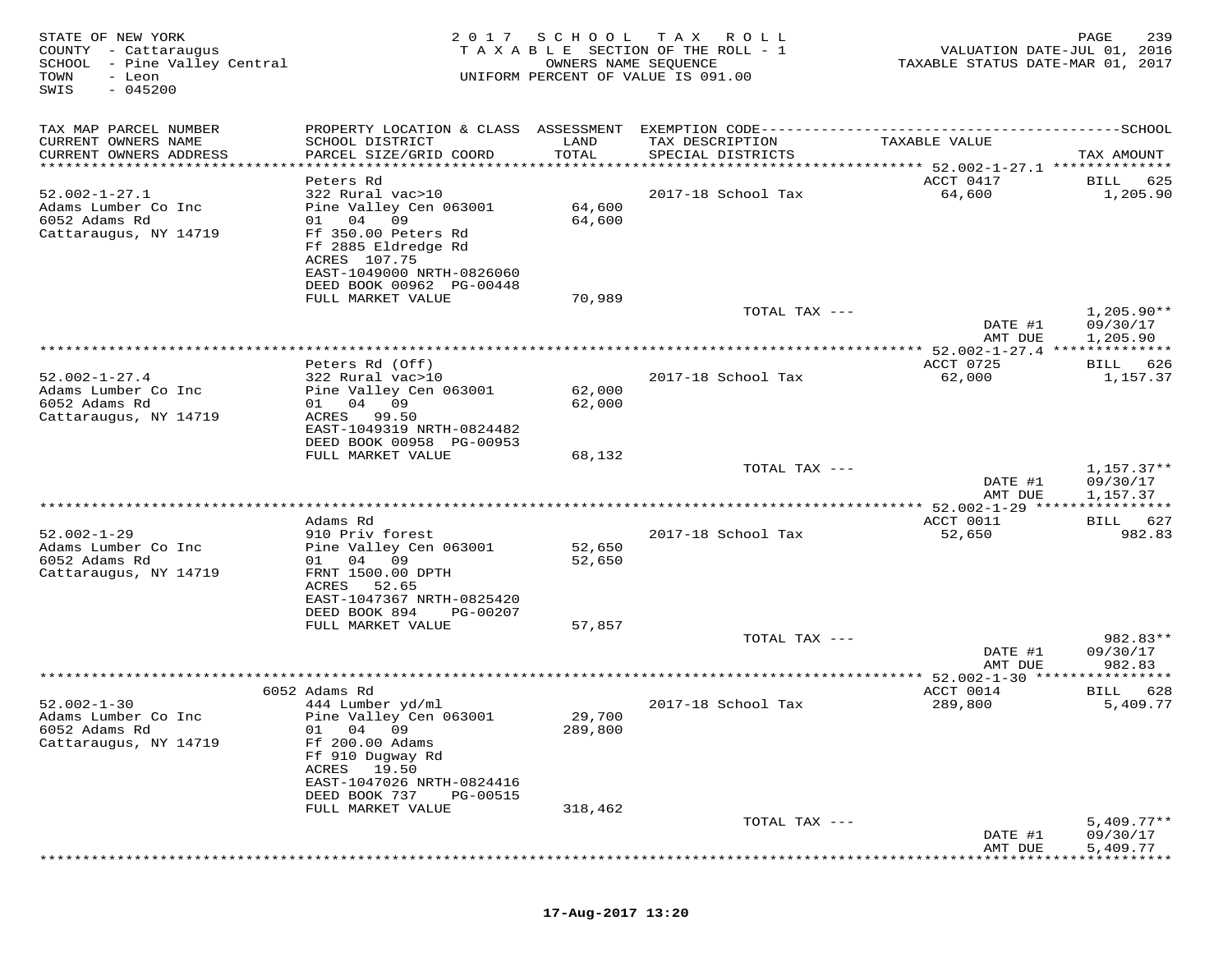| STATE OF NEW YORK<br>COUNTY - Cattaraugus<br>SCHOOL - Pine Valley Central<br>- Leon<br>TOWN<br>$-045200$<br>SWIS | 2 0 1 7                                    | SCHOOL | T A X<br>ROLL<br>T A X A B L E SECTION OF THE ROLL - 1<br>OWNERS NAME SEOUENCE<br>UNIFORM PERCENT OF VALUE IS 091.00 | TAXABLE STATUS DATE-MAR 01, 2017     | 240<br>PAGE<br>VALUATION DATE-JUL 01, 2016 |
|------------------------------------------------------------------------------------------------------------------|--------------------------------------------|--------|----------------------------------------------------------------------------------------------------------------------|--------------------------------------|--------------------------------------------|
| TAX MAP PARCEL NUMBER                                                                                            | PROPERTY LOCATION & CLASS ASSESSMENT       |        | EXEMPTION CODE------------                                                                                           |                                      | -----------SCHOOL                          |
| CURRENT OWNERS NAME                                                                                              | SCHOOL DISTRICT                            | LAND   | TAX DESCRIPTION                                                                                                      | TAXABLE VALUE                        |                                            |
| CURRENT OWNERS ADDRESS                                                                                           | PARCEL SIZE/GRID COORD                     | TOTAL  | SPECIAL DISTRICTS                                                                                                    |                                      | TAX AMOUNT                                 |
| ***********************                                                                                          | ***************************                |        |                                                                                                                      |                                      |                                            |
| $52.001 - 1 - 13.1$                                                                                              | 11583 Fancher Rd<br>210 1 Family Res       |        | 2017-18 School Tax                                                                                                   | ACCT 0321<br>40,400                  | 629<br>BILL<br>754.16                      |
| Adams Lumber Co, Inc.                                                                                            | Pine Valley Cen 063001                     | 40,400 |                                                                                                                      |                                      |                                            |
| 6052 Adams Rd                                                                                                    | 18/19<br>04 09                             | 40,400 |                                                                                                                      |                                      |                                            |
| Cattaraugus, NY 14719                                                                                            | Ff 778.00                                  |        |                                                                                                                      |                                      |                                            |
|                                                                                                                  | ACRES<br>46.58                             |        |                                                                                                                      |                                      |                                            |
|                                                                                                                  | EAST-1041654 NRTH-0831821                  |        |                                                                                                                      |                                      |                                            |
|                                                                                                                  | DEED BOOK 6536<br>PG-7002                  |        |                                                                                                                      |                                      |                                            |
|                                                                                                                  | FULL MARKET VALUE                          | 44,396 | TOTAL TAX $---$                                                                                                      |                                      | 754.16**                                   |
|                                                                                                                  |                                            |        |                                                                                                                      | DATE #1                              | 09/30/17                                   |
|                                                                                                                  |                                            |        |                                                                                                                      | AMT DUE                              | 754.16                                     |
|                                                                                                                  |                                            |        | *************************                                                                                            | ******* 52.002-1-27.8 ************** |                                            |
|                                                                                                                  | 11045 Eldredge Rd                          |        |                                                                                                                      | ACCT 0748                            | 630<br>BILL                                |
| $52.002 - 1 - 27.8$                                                                                              | 312 Vac w/imprv                            |        | 2017-18 School Tax                                                                                                   | 12,500                               | 233.34                                     |
| Adkins Josh                                                                                                      | Pine Valley Cen 063001                     | 10,600 |                                                                                                                      |                                      |                                            |
| Adkins Amanda<br>PO Box 23                                                                                       | 04 09<br>01<br>Lot $#3$                    | 12,500 |                                                                                                                      |                                      |                                            |
| Cherry Creek, NY 14723                                                                                           | Ff 330.00                                  |        |                                                                                                                      |                                      |                                            |
|                                                                                                                  | ACRES<br>4.80                              |        |                                                                                                                      |                                      |                                            |
|                                                                                                                  | EAST-1050148 NRTH-0827446                  |        |                                                                                                                      |                                      |                                            |
|                                                                                                                  | DEED BOOK 18451 PG-3002                    |        |                                                                                                                      |                                      |                                            |
|                                                                                                                  | FULL MARKET VALUE                          | 13,736 |                                                                                                                      |                                      |                                            |
|                                                                                                                  |                                            |        | TOTAL TAX ---                                                                                                        |                                      | 233.34**                                   |
|                                                                                                                  |                                            |        |                                                                                                                      | DATE #1<br>AMT DUE                   | 09/30/17<br>233.34                         |
|                                                                                                                  |                                            |        |                                                                                                                      |                                      |                                            |
|                                                                                                                  | 11642 Youngs Rd                            |        |                                                                                                                      | ACCT 0016                            | 631<br>BILL                                |
| $52.001 - 1 - 17$                                                                                                | 240 Rural res                              |        | <b>BAS STAR</b><br>41854                                                                                             |                                      | 27,750                                     |
| Alessi Mark                                                                                                      | Pine Valley Cen 063001                     | 77,400 | 2017-18 School Tax                                                                                                   | 87,400                               | 1,631.52                                   |
| 11642 Youngs Rd                                                                                                  | 04<br>09<br>17                             | 87,400 |                                                                                                                      |                                      |                                            |
| Conewango Valley, NY 14726                                                                                       | Life Use                                   |        |                                                                                                                      |                                      |                                            |
|                                                                                                                  | Ff 1120 Youngs; 1750 Eldre<br>ACRES 137.03 |        |                                                                                                                      |                                      |                                            |
|                                                                                                                  | EAST-1040757 NRTH-0825988                  |        |                                                                                                                      |                                      |                                            |
|                                                                                                                  | DEED BOOK 00940 PG-00473                   |        |                                                                                                                      |                                      |                                            |
|                                                                                                                  | FULL MARKET VALUE                          | 96,044 |                                                                                                                      |                                      |                                            |
|                                                                                                                  |                                            |        | TOTAL TAX $---$                                                                                                      |                                      | $1,113.50**$                               |
|                                                                                                                  |                                            |        |                                                                                                                      | DATE #1                              | 09/30/17                                   |
|                                                                                                                  |                                            |        |                                                                                                                      | AMT DUE                              | 1,113.50<br>**************************     |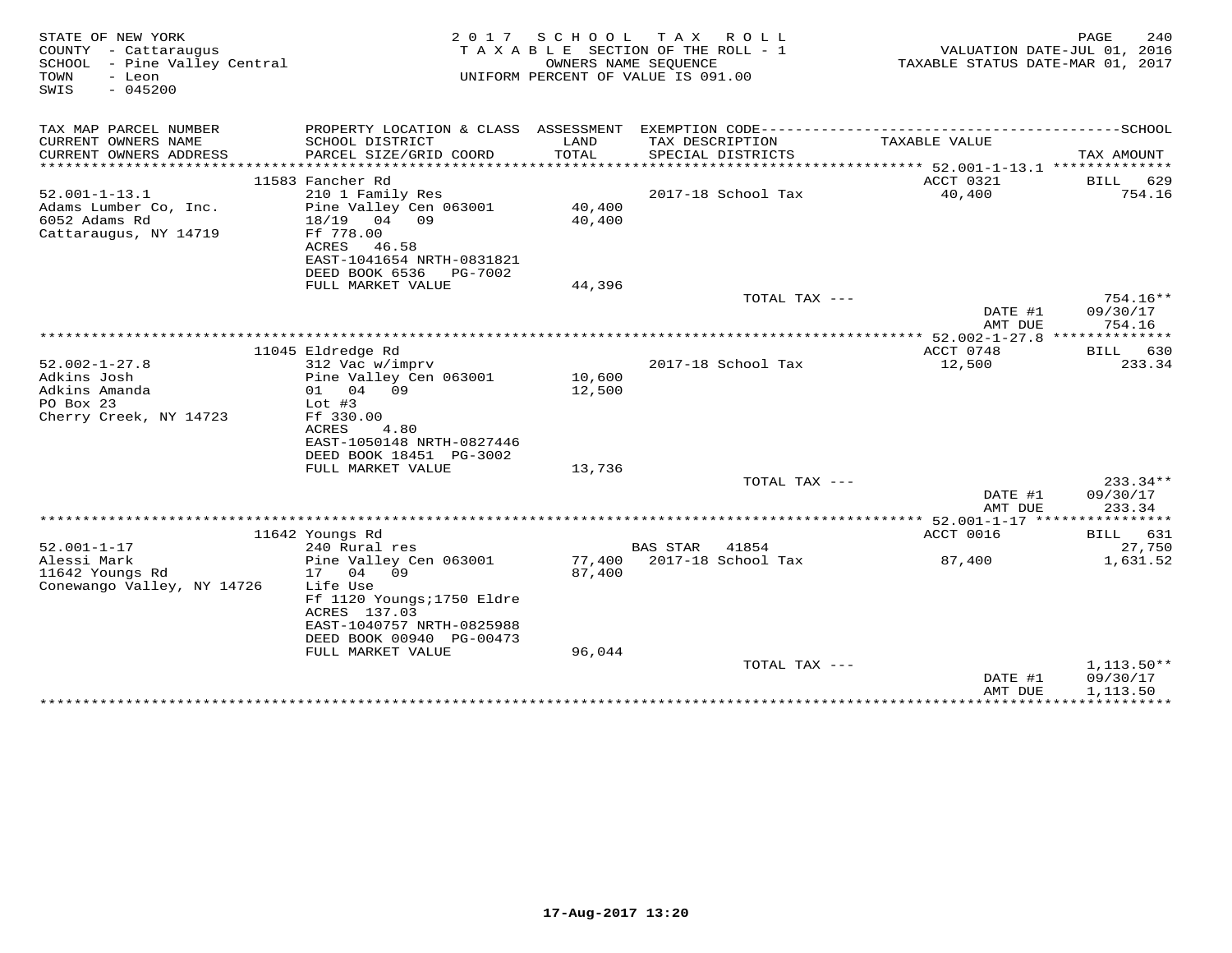| STATE OF NEW YORK<br>COUNTY - Cattaraugus<br>SCHOOL - Pine Valley Central<br>- Leon<br>TOWN<br>SWIS<br>$-045200$  |                                                                                                                     | 2017 SCHOOL TAX ROLL<br>TAXABLE SECTION OF THE ROLL - 1<br>UNIFORM PERCENT OF VALUE IS 091.00 | OWNERS NAME SEQUENCE |                               | rage<br>116 / VALUATION DATE-JUL 01<br>2017 , TAXABLE STATUS DATE-MAR 01 | 241<br>PAGE                   |
|-------------------------------------------------------------------------------------------------------------------|---------------------------------------------------------------------------------------------------------------------|-----------------------------------------------------------------------------------------------|----------------------|-------------------------------|--------------------------------------------------------------------------|-------------------------------|
| TAX MAP PARCEL NUMBER                                                                                             |                                                                                                                     |                                                                                               |                      |                               |                                                                          |                               |
| CURRENT OWNERS NAME<br>CURRENT OWNERS ADDRESS                                                                     | SCHOOL DISTRICT LAND<br>PARCEL SIZE/GRID COORD                                                                      | TOTAL                                                                                         | SPECIAL DISTRICTS    | TAX DESCRIPTION TAXABLE VALUE |                                                                          | TAX AMOUNT                    |
|                                                                                                                   |                                                                                                                     |                                                                                               |                      |                               |                                                                          |                               |
|                                                                                                                   | 12124 Leon-New Albion Rd                                                                                            |                                                                                               |                      |                               | ACCT 0162                                                                | BILL 632                      |
| $42.020 - 1 - 24.1$                                                                                               | 210 1 Family Res                                                                                                    |                                                                                               | ENH STAR 41834       |                               |                                                                          | 60,590<br>1,568.05            |
| Allen Lindalee<br>Morev Leo H                                                                                     | 210 1 Family Res ENH STAR 41834<br>Pine Valley Cen 063001 6,500 2017-18 School Tax 84,000<br>36 04 09 84,000 84,000 |                                                                                               |                      |                               |                                                                          |                               |
| 12124 Leon New Albion Rd Ff 370.00                                                                                |                                                                                                                     |                                                                                               |                      |                               |                                                                          |                               |
| PO Box 15<br>Leon, NY 14751                                                                                       | FRNT 80.00 DPTH 215.80                                                                                              |                                                                                               |                      |                               |                                                                          |                               |
|                                                                                                                   | EAST-1033113 NRTH-0835869                                                                                           |                                                                                               |                      |                               |                                                                          |                               |
|                                                                                                                   | DEED BOOK 5194 PG-9001<br>FULL MARKET VALUE                                                                         | 92,308                                                                                        |                      |                               |                                                                          |                               |
|                                                                                                                   |                                                                                                                     |                                                                                               |                      | TOTAL TAX ---                 |                                                                          | $437.00**$                    |
|                                                                                                                   |                                                                                                                     |                                                                                               |                      |                               | DATE #1                                                                  | 09/30/17                      |
|                                                                                                                   |                                                                                                                     |                                                                                               |                      |                               | AMT DUE                                                                  | 437.00                        |
|                                                                                                                   | Smith Rd                                                                                                            |                                                                                               |                      |                               | ACCT 0260                                                                | BILL 633                      |
| $42.002 - 1 - 3.1$                                                                                                | 910 Priv forest                                                                                                     |                                                                                               |                      | 2017-18 School Tax            | 75,300                                                                   | 1,405.64                      |
| Amanda Austin, Trustee N & K M Pine Valley Cen 063001                                                             |                                                                                                                     | 75,300                                                                                        |                      |                               |                                                                          |                               |
| Trust I u/a dtd November _ 54/60 04 09                                                                            |                                                                                                                     | 75,300                                                                                        |                      |                               |                                                                          |                               |
| 12727 Smith Road FRNT 440.00 I<br>South Dayton, NY 14138 ACRES 250.90                                             | FRNT 440.00 DPTH                                                                                                    |                                                                                               |                      |                               |                                                                          |                               |
|                                                                                                                   | EAST-1022463 NRTH-0844202                                                                                           |                                                                                               |                      |                               |                                                                          |                               |
| PRIOR OWNER ON 3/01/2017 DEED BOOK 26672 PG-5001<br>Meyers Norris L FULL MARKET VALUE                             |                                                                                                                     |                                                                                               |                      |                               |                                                                          |                               |
|                                                                                                                   |                                                                                                                     | 82,747                                                                                        |                      |                               |                                                                          |                               |
|                                                                                                                   |                                                                                                                     |                                                                                               |                      | TOTAL TAX ---                 |                                                                          | $1,405.64**$                  |
|                                                                                                                   |                                                                                                                     |                                                                                               |                      |                               | DATE #1<br>AMT DUE                                                       | 09/30/17<br>1,405.64          |
|                                                                                                                   |                                                                                                                     |                                                                                               |                      |                               |                                                                          |                               |
|                                                                                                                   | 12727 Smith Rd                                                                                                      |                                                                                               |                      |                               | ACCT 0503                                                                | BILL 634                      |
| $42.002 - 1 - 3.2$                                                                                                | 210 1 Family Res                                                                                                    |                                                                                               | ENH STAR 41834       | 14,500 2017-18 School Tax     |                                                                          | 53,000                        |
| Amanda Austin, Trustee N & K M Pine Valley Cen 063001<br>Trust I u/a dtd November __ 54 04 09                     |                                                                                                                     | 53,000                                                                                        |                      |                               | 53,000                                                                   | 989.36                        |
|                                                                                                                   | FRNT 500.00 DPTH                                                                                                    |                                                                                               |                      |                               |                                                                          |                               |
| Trust $\perp$ $u/\alpha$ and $\qquad$ FRNT $\frac{12727}{\pi}$ Smith Road<br>12727 Smith Road<br>14138 ACRES 4.73 |                                                                                                                     |                                                                                               |                      |                               |                                                                          |                               |
|                                                                                                                   | EAST-1023568 NRTH-0847156                                                                                           |                                                                                               |                      |                               |                                                                          |                               |
| PRIOR OWNER ON 3/01/2017 DEED BOOK 26672 PG-5001<br>Meyers Norris L FULL MARKET VALUE                             |                                                                                                                     | 58,242                                                                                        |                      |                               |                                                                          |                               |
|                                                                                                                   |                                                                                                                     |                                                                                               |                      | TOTAL TAX ---                 |                                                                          | $0.00**$                      |
|                                                                                                                   |                                                                                                                     |                                                                                               |                      |                               |                                                                          |                               |
|                                                                                                                   | 7437 Smith Rd                                                                                                       |                                                                                               |                      |                               | ACCT 0229                                                                | BILL 635                      |
| $42.002 - 1 - 9$<br>Amanda Austin, Trustee N & K M Pine Valley Cen 063001                                         | 312 Vac w/imprv                                                                                                     | 14,000                                                                                        | 2017-18 School Tax   |                               | 14,400                                                                   | 268.81                        |
| Trust I u/a dtd November _ 46 04 09                                                                               |                                                                                                                     | 14,400                                                                                        |                      |                               |                                                                          |                               |
| 12727 Smith Road                                                                                                  | Ff 535.00                                                                                                           |                                                                                               |                      |                               |                                                                          |                               |
|                                                                                                                   |                                                                                                                     |                                                                                               |                      |                               |                                                                          |                               |
|                                                                                                                   | EAST-1027849 NRTH-0845891                                                                                           |                                                                                               |                      |                               |                                                                          |                               |
| PRIOR OWNER ON 3/01/2017 DEED BOOK 26672 PG-5001<br>Meyers Norris L FULL MARKET VALUE                             |                                                                                                                     | 15,824                                                                                        |                      |                               |                                                                          |                               |
|                                                                                                                   |                                                                                                                     |                                                                                               |                      | TOTAL TAX ---                 |                                                                          | $268.81**$                    |
|                                                                                                                   |                                                                                                                     |                                                                                               |                      |                               | DATE #1                                                                  | 09/30/17                      |
|                                                                                                                   |                                                                                                                     |                                                                                               |                      |                               | AMT DUE                                                                  | 268.81<br>* * * * * * * * * * |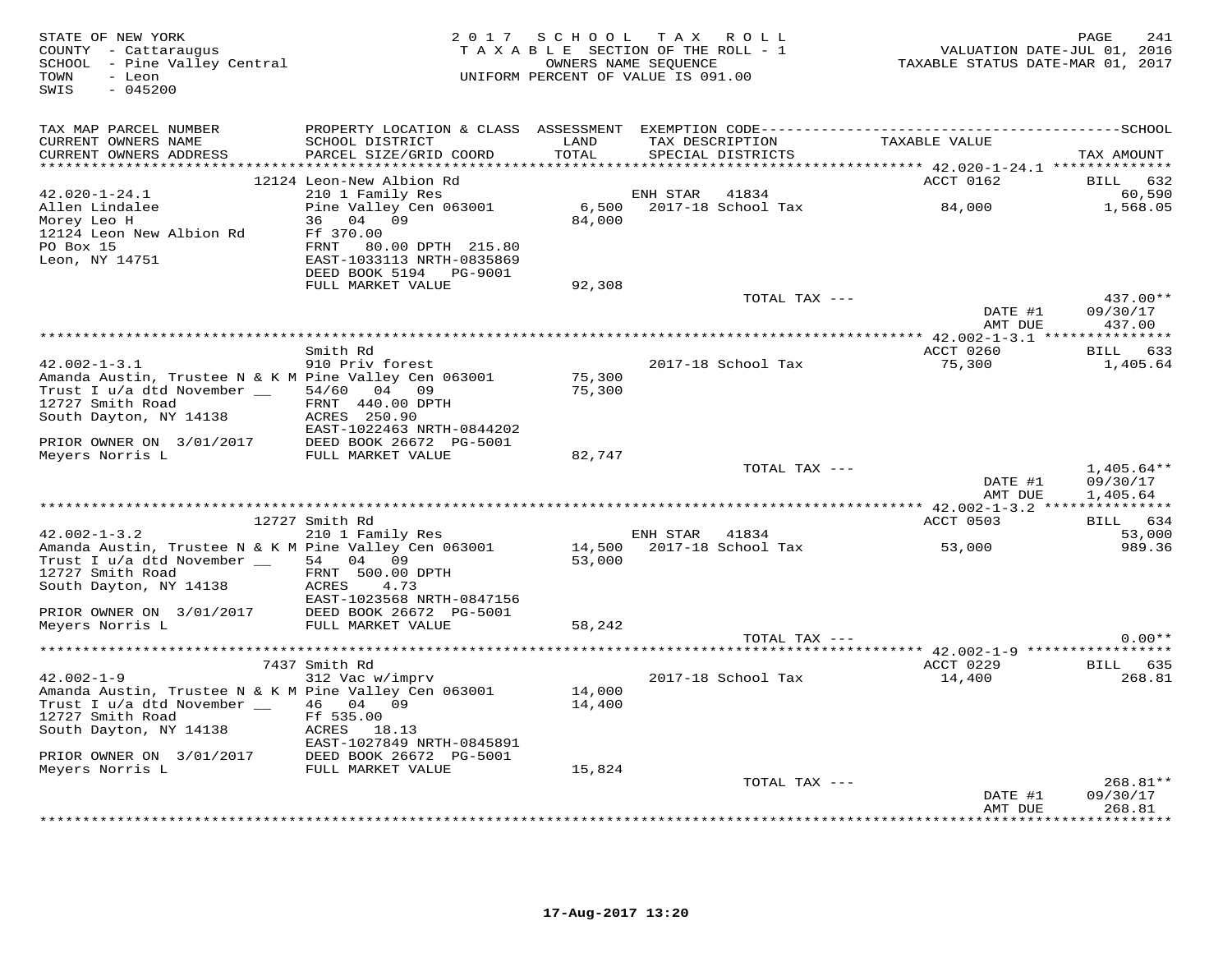TOWN - Leon<br>SWIS - 045200

# STATE OF NEW YORK 2 0 1 7 S C H O O L T A X R O L L PAGE 242 COUNTY - Cattaraugus T A X A B L E SECTION OF THE ROLL - 1 VALUATION DATE-JUL 01, 2016 SCHOOL - Pine Valley Central OWNERS NAME SEQUENCE TAXABLE STATUS DATE-MAR 01, 2017UNIFORM PERCENT OF VALUE IS 091.00

| TAX MAP PARCEL NUMBER<br>CURRENT OWNERS NAME      | PROPERTY LOCATION & CLASS ASSESSMENT<br>SCHOOL DISTRICT                                                                                  | LAND    | TAX DESCRIPTION                     | EXEMPTION CODE------------ | TAXABLE VALUE                                   | -----------SCHOOL               |
|---------------------------------------------------|------------------------------------------------------------------------------------------------------------------------------------------|---------|-------------------------------------|----------------------------|-------------------------------------------------|---------------------------------|
| CURRENT OWNERS ADDRESS<br>*********************   | PARCEL SIZE/GRID COORD                                                                                                                   | TOTAL   | SPECIAL DISTRICTS                   |                            |                                                 | TAX AMOUNT                      |
| $52.002 - 1 - 6$<br>Anderson Christine            | 11055 Leon-New Albion Rd (Co 6)<br>210 1 Family Res<br>Pine Valley Cen 063001                                                            |         | AGED C/T/S 41800<br>12,500 ENH STAR | 41834                      | ACCT 0203                                       | BILL<br>636<br>25,850<br>25,850 |
| 11055 Leon-New Albion Rd<br>Cattaraugus, NY 14719 | $02/03$ 04 09<br>$L/u$ - Thomas Kelly<br>Ff 100.00<br>ACRES<br>3.75 BANK<br>017<br>EAST-1049761 NRTH-0831627<br>DEED BOOK 00993 PG-00731 | 51,700  |                                     | 2017-18 School Tax         | 25,850                                          | 482.55                          |
|                                                   | FULL MARKET VALUE                                                                                                                        | 56,813  |                                     |                            |                                                 |                                 |
|                                                   |                                                                                                                                          |         |                                     | TOTAL TAX ---              | ******************** 42.020-1-36 ***********    | $0.00**$                        |
|                                                   | 6742 Rte 62                                                                                                                              |         |                                     |                            | ACCT 0007                                       | 637<br>BILL                     |
| $42.020 - 1 - 36$                                 | 210 1 Family Res                                                                                                                         |         | <b>BAS STAR</b>                     | 41854                      |                                                 | 27,750                          |
| Andula Linda                                      | Pine Valley Cen 063001                                                                                                                   | 6,100   |                                     | 2017-18 School Tax         | 38,600                                          | 720.56                          |
| 6742 Rte 62                                       | 35<br>04 09                                                                                                                              | 38,600  |                                     |                            |                                                 |                                 |
| Conewango Valley, NY 14726                        | FRNT 136.00 DPTH 77.88<br>EAST-1031188 NRTH-0835473<br>DEED BOOK 10887 PG-7001                                                           |         |                                     |                            |                                                 |                                 |
|                                                   | FULL MARKET VALUE                                                                                                                        | 42,418  |                                     |                            |                                                 |                                 |
|                                                   |                                                                                                                                          |         |                                     | TOTAL TAX ---              |                                                 | $202.54**$                      |
|                                                   |                                                                                                                                          |         |                                     |                            | DATE #1                                         | 09/30/17                        |
|                                                   |                                                                                                                                          |         |                                     |                            | AMT DUE                                         | 202.54<br>***********           |
|                                                   | 6257 Larch Ln                                                                                                                            |         |                                     |                            | **************** 52.002-1-23 *****<br>ACCT 0441 | 638<br>BILL                     |
| $52.002 - 1 - 23$                                 | 210 1 Family Res                                                                                                                         |         |                                     | 2017-18 School Tax         | 44,500                                          | 830.69                          |
| Aughey Steve                                      | Pine Valley Cen 063001                                                                                                                   | 10,500  |                                     |                            |                                                 |                                 |
| 6828 Lake Shore Rd                                | 02<br>04 09                                                                                                                              | 44,500  |                                     |                            |                                                 |                                 |
| Derby, NY 14047                                   | $Lot-E18$                                                                                                                                |         |                                     |                            |                                                 |                                 |
|                                                   | FRNT 340.00 DPTH                                                                                                                         |         |                                     |                            |                                                 |                                 |
|                                                   | <b>ACRES</b><br>2.76                                                                                                                     |         |                                     |                            |                                                 |                                 |
|                                                   | EAST-1050280 NRTH-0828387                                                                                                                |         |                                     |                            |                                                 |                                 |
|                                                   | DEED BOOK 16996 PG-8001                                                                                                                  |         |                                     |                            |                                                 |                                 |
|                                                   | FULL MARKET VALUE                                                                                                                        | 48,901  |                                     | TOTAL TAX ---              |                                                 | $830.69**$                      |
|                                                   |                                                                                                                                          |         |                                     |                            | DATE #1                                         | 09/30/17                        |
|                                                   |                                                                                                                                          |         |                                     |                            | AMT DUE                                         | 830.69                          |
|                                                   |                                                                                                                                          |         |                                     |                            |                                                 |                                 |
|                                                   | 6715 Bailey Hill Rd                                                                                                                      |         |                                     |                            | ACCT 0029                                       | <b>BILL</b><br>639              |
| $43.004 - 1 - 12$                                 | 240 Rural res                                                                                                                            |         | ENH STAR                            | 41834                      |                                                 | 60,590                          |
| Bailey Chris A                                    | Pine Valley Cen 063001                                                                                                                   | 28,700  |                                     | 2017-18 School Tax         | 117,400                                         | 2,191.53                        |
| Bailey Carol S                                    | 04<br>09<br>03                                                                                                                           | 117,400 |                                     |                            |                                                 |                                 |
| 14 Musket March<br>Mechanicsville, NY 12118       | Lee Bailey Jr has life us<br>Ff 1660.00                                                                                                  |         |                                     |                            |                                                 |                                 |
|                                                   | 17.82 BANK<br>ACRES<br>017                                                                                                               |         |                                     |                            |                                                 |                                 |
|                                                   | EAST-1048417 NRTH-0835205                                                                                                                |         |                                     |                            |                                                 |                                 |
|                                                   | DEED BOOK 20054 PG-7001                                                                                                                  |         |                                     |                            |                                                 |                                 |
|                                                   | FULL MARKET VALUE                                                                                                                        | 129,011 |                                     |                            |                                                 |                                 |
|                                                   |                                                                                                                                          |         |                                     | TOTAL TAX ---              |                                                 | $1,060.49**$                    |
|                                                   |                                                                                                                                          |         |                                     |                            | DATE #1                                         | 09/30/17                        |
|                                                   |                                                                                                                                          |         |                                     |                            | AMT DUE                                         | 1,060.49<br>* * * * * * * * * * |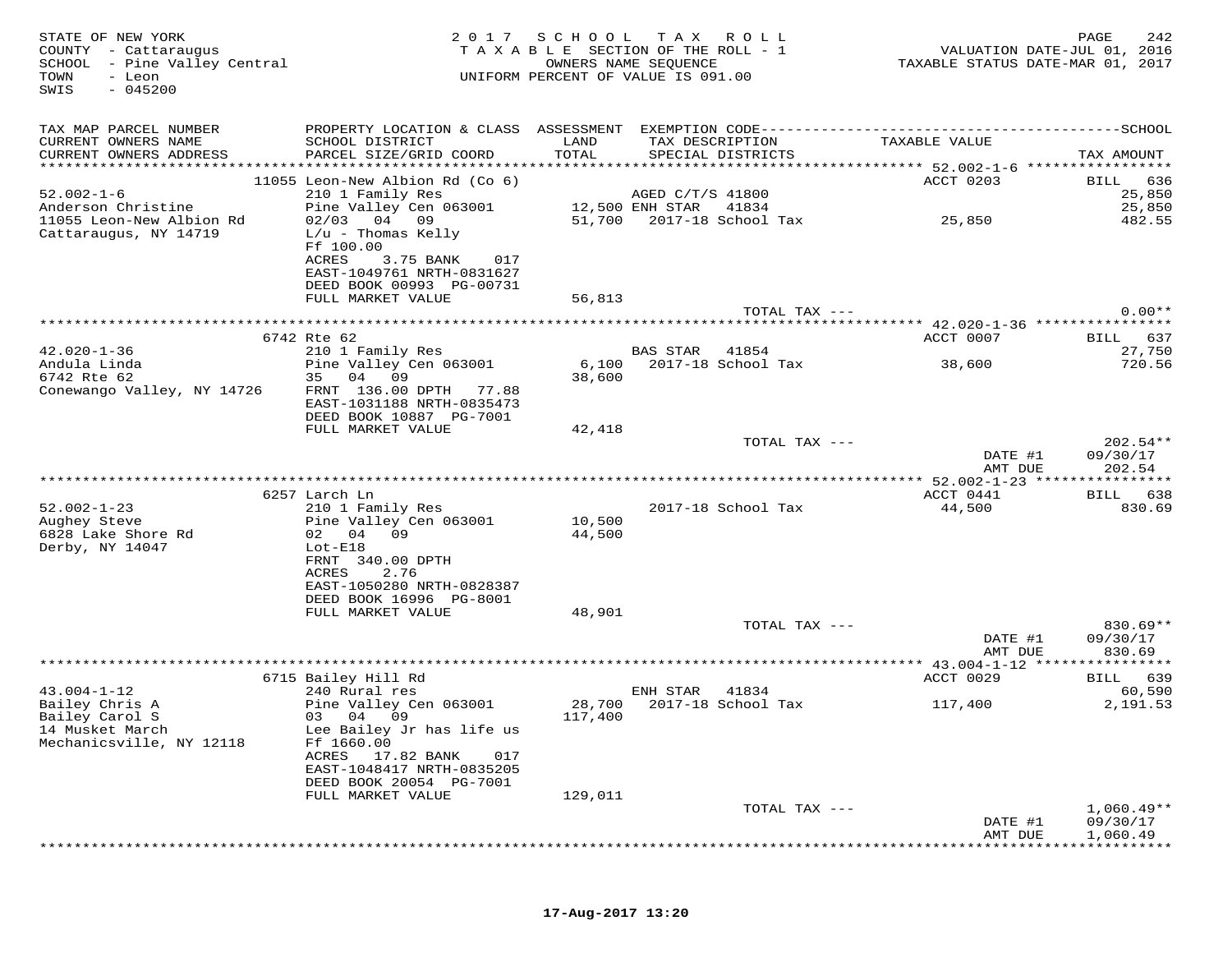| STATE OF NEW YORK<br>COUNTY - Cattaraugus<br>SCHOOL - Pine Valley Central<br>- Leon<br>TOWN<br>SWIS<br>$-045200$ | 2 0 1 7                                              | SCHOOL          | T A X<br>ROLL ROLL<br>TAXABLE SECTION OF THE ROLL - 1<br>OWNERS NAME SEOUENCE<br>UNIFORM PERCENT OF VALUE IS 091.00 | VALUATION DATE-JUL 01, 2016<br>TAXABLE STATUS DATE-MAR 01, 2017 | PAGE<br>243                               |
|------------------------------------------------------------------------------------------------------------------|------------------------------------------------------|-----------------|---------------------------------------------------------------------------------------------------------------------|-----------------------------------------------------------------|-------------------------------------------|
| TAX MAP PARCEL NUMBER                                                                                            |                                                      |                 |                                                                                                                     |                                                                 |                                           |
| CURRENT OWNERS NAME<br>CURRENT OWNERS ADDRESS                                                                    | SCHOOL DISTRICT<br>PARCEL SIZE/GRID COORD            | LAND<br>TOTAL   | TAX DESCRIPTION<br>SPECIAL DISTRICTS                                                                                | TAXABLE VALUE                                                   | TAX AMOUNT                                |
|                                                                                                                  | 6918 Bailey Hill Rd                                  |                 |                                                                                                                     | ACCT 0020                                                       | BILL 640                                  |
| $43.004 - 1 - 4$                                                                                                 | 210 1 Family Res                                     |                 | 2017-18 School Tax                                                                                                  | 56,400                                                          | 1,052.83                                  |
| Bailey Joshua A.<br>Bailey Ashley M.                                                                             | Pine Valley Cen 063001<br>04 04 09                   | 6,600<br>56,400 |                                                                                                                     |                                                                 |                                           |
| 6918 Bailey Hill Road                                                                                            | Life Use                                             |                 |                                                                                                                     |                                                                 |                                           |
| Cattaraugus, NY 14719                                                                                            | FRNT 132.00 DPTH 180.00                              |                 |                                                                                                                     |                                                                 |                                           |
|                                                                                                                  | BANK<br>017                                          |                 |                                                                                                                     |                                                                 |                                           |
|                                                                                                                  | EAST-1049199 NRTH-0838660<br>DEED BOOK 19533 PG-3001 |                 |                                                                                                                     |                                                                 |                                           |
|                                                                                                                  | FULL MARKET VALUE                                    | 61,978          |                                                                                                                     |                                                                 |                                           |
|                                                                                                                  |                                                      |                 | TOTAL TAX ---                                                                                                       |                                                                 | $1,052.83**$                              |
|                                                                                                                  |                                                      |                 |                                                                                                                     | DATE #1                                                         | 09/30/17                                  |
|                                                                                                                  |                                                      |                 |                                                                                                                     | AMT DUE                                                         | 1,052.83                                  |
|                                                                                                                  | 12286 Cherry Creek Hill Rd                           |                 |                                                                                                                     | ACCT 0087                                                       | BILL 641                                  |
| $42.004 - 2 - 14$                                                                                                | 210 1 Family Res                                     |                 | 2017-18 School Tax                                                                                                  | 52,100                                                          | 972.56                                    |
| Baker James A<br>Baker Diane E                                                                                   | Pine Valley Cen 063001<br>44 04 09                   | 19,500          |                                                                                                                     |                                                                 |                                           |
| 12284 Cherry Creek Hill                                                                                          | FRNT 1300.00 DPTH                                    | 52,100          |                                                                                                                     |                                                                 |                                           |
| Conewango Valley, NY 14726                                                                                       | ACRES<br>7.81                                        |                 |                                                                                                                     |                                                                 |                                           |
|                                                                                                                  | EAST-1030030 NRTH-0835933                            |                 |                                                                                                                     |                                                                 |                                           |
|                                                                                                                  | DEED BOOK 801<br>PG-00995                            |                 |                                                                                                                     |                                                                 |                                           |
|                                                                                                                  | FULL MARKET VALUE                                    | 57,253          | TOTAL TAX ---                                                                                                       |                                                                 | $972.56**$                                |
|                                                                                                                  |                                                      |                 |                                                                                                                     | DATE #1                                                         | 09/30/17                                  |
|                                                                                                                  |                                                      |                 |                                                                                                                     | AMT DUE                                                         | 972.56                                    |
|                                                                                                                  |                                                      |                 |                                                                                                                     | ************ 42.020-1-1 *****<br>ACCT 0091                      | * * * * * * * * * *<br>642<br><b>BILL</b> |
| $42.020 - 1 - 1$                                                                                                 | 12284 Cherry Creek Hill Rd<br>210 1 Family Res       |                 | ENH STAR<br>41834                                                                                                   |                                                                 | 56,700                                    |
| Baker James A                                                                                                    | Pine Valley Cen 063001                               | 6,500           | 2017-18 School Tax                                                                                                  | 56,700                                                          | 1,058.43                                  |
| Baker Diane E                                                                                                    | 44 04 09                                             | 56,700          |                                                                                                                     |                                                                 |                                           |
| 12284 Leon New Abion Rd                                                                                          | FRNT 66.00 DPTH 290.00<br>017                        |                 |                                                                                                                     |                                                                 |                                           |
| Conewango Valley, NY 14726                                                                                       | BANK<br>EAST-1030567 NRTH-0835939                    |                 |                                                                                                                     |                                                                 |                                           |
|                                                                                                                  | DEED BOOK 896<br>PG-00011                            |                 |                                                                                                                     |                                                                 |                                           |
|                                                                                                                  | FULL MARKET VALUE                                    | 62,308          |                                                                                                                     |                                                                 |                                           |
|                                                                                                                  |                                                      |                 | TOTAL TAX ---                                                                                                       |                                                                 | $0.00**$                                  |
|                                                                                                                  | 11583 Fancher Rd                                     |                 |                                                                                                                     | ACCT 0957                                                       | BILL 643                                  |
| $52.001 - 1 - 13.2$                                                                                              | 210 1 Family Res                                     |                 | 2017-18 School Tax                                                                                                  | 62,500                                                          | 1,166.70                                  |
| Baker Pamela                                                                                                     | Pine Valley Cen 063001                               | 15,000          |                                                                                                                     |                                                                 |                                           |
| 11583 Fancher Rd                                                                                                 | 18/19 04 09<br>Ff 778.00                             | 62,500          |                                                                                                                     |                                                                 |                                           |
| Cattaraugus, NY 14719                                                                                            | ACRES<br>5.00 BANK<br>017                            |                 |                                                                                                                     |                                                                 |                                           |
| PRIOR OWNER ON 3/01/2017                                                                                         | EAST-1041567 NRTH-0832932                            |                 |                                                                                                                     |                                                                 |                                           |
| Bratt Pamela                                                                                                     | DEED BOOK 24240 PG-9001                              |                 |                                                                                                                     |                                                                 |                                           |
|                                                                                                                  | FULL MARKET VALUE                                    | 68,681          | TOTAL TAX ---                                                                                                       |                                                                 | $1,166.70**$                              |
|                                                                                                                  |                                                      |                 |                                                                                                                     | DATE #1                                                         | 09/30/17                                  |
|                                                                                                                  |                                                      |                 |                                                                                                                     | AMT DUE                                                         | 1,166.70                                  |
|                                                                                                                  |                                                      |                 |                                                                                                                     |                                                                 | <b>+++++++++</b>                          |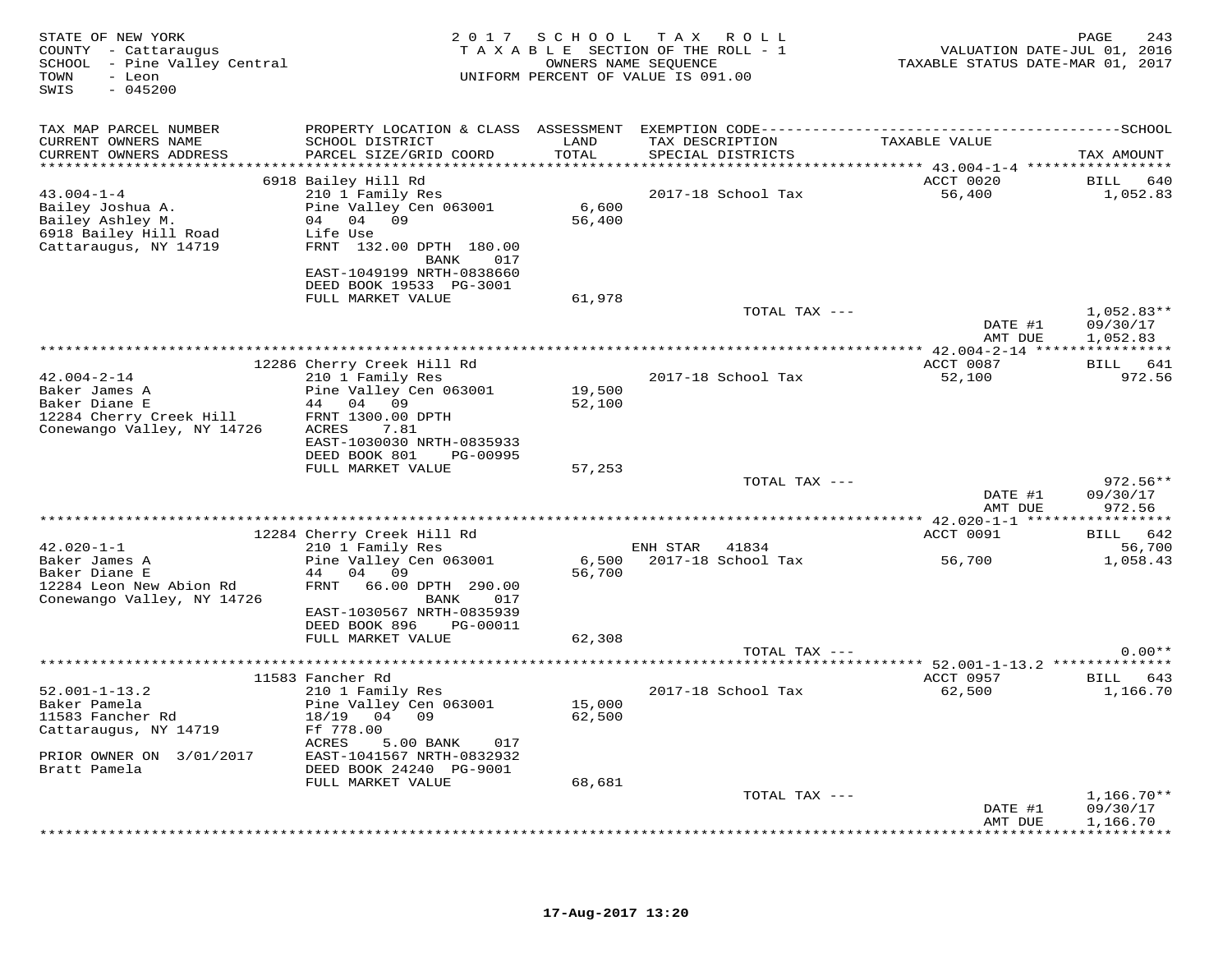| STATE OF NEW YORK<br>COUNTY - Cattaraugus<br>SCHOOL - Pine Valley Central<br>- Leon<br>TOWN<br>SWIS<br>$-045200$ |                                                               | 2017 SCHOOL TAX ROLL<br>TAXABLE SECTION OF THE ROLL - 1<br>UNIFORM PERCENT OF VALUE IS 091.00 | OWNERS NAME SEQUENCE |                                      | TAXABLE STATUS DATE-MAR 01, 2017 | 244<br>PAGE<br>VALUATION DATE-JUL 01, 2016 |
|------------------------------------------------------------------------------------------------------------------|---------------------------------------------------------------|-----------------------------------------------------------------------------------------------|----------------------|--------------------------------------|----------------------------------|--------------------------------------------|
| TAX MAP PARCEL NUMBER                                                                                            |                                                               |                                                                                               |                      |                                      |                                  |                                            |
| CURRENT OWNERS NAME<br>CURRENT OWNERS ADDRESS<br>***********************                                         | SCHOOL DISTRICT<br>PARCEL SIZE/GRID COORD                     | LAND<br>TOTAL                                                                                 |                      | TAX DESCRIPTION<br>SPECIAL DISTRICTS | TAXABLE VALUE                    | TAX AMOUNT                                 |
|                                                                                                                  | 6757 Co Rd 6 & Rte 62                                         |                                                                                               |                      |                                      | ACCT 0135                        | <b>BILL</b><br>644                         |
| $42.020 - 1 - 48$                                                                                                | 210 1 Family Res                                              |                                                                                               | ENH STAR             | 41834                                |                                  | 60,590                                     |
| Balling James E Sr.<br>Balling Mary Ann<br>6757 Rte 62                                                           | Pine Valley Cen 063001<br>43 04 09<br>FRNT 214.00 DPTH 118.80 | 6,700<br>96,000                                                                               |                      | 2017-18 School Tax                   | 96,000                           | 1,792.05                                   |
| Conewango Valley, NY 14726                                                                                       | EAST-1030967 NRTH-0835676<br>DEED BOOK 12020 PG-6001          |                                                                                               |                      |                                      |                                  |                                            |
|                                                                                                                  | FULL MARKET VALUE                                             | 105,495                                                                                       |                      |                                      |                                  |                                            |
|                                                                                                                  |                                                               |                                                                                               |                      | TOTAL TAX ---                        | DATE #1<br>AMT DUE               | 661.01**<br>09/30/17<br>661.01             |
|                                                                                                                  |                                                               |                                                                                               |                      |                                      |                                  |                                            |
|                                                                                                                  | 10291 Ruckh Hill Rd                                           |                                                                                               |                      |                                      | ACCT 0728                        | BILL 645                                   |
| $34.003 - 1 - 27.5$                                                                                              | 260 Seasonal res                                              |                                                                                               |                      | 2017-18 School Tax                   | 22,700                           | 423.75                                     |
| Bannister Thomas M<br>Bannister Laura                                                                            | Pine Valley Cen 063001<br>39<br>04 09                         | 12,700<br>22,700                                                                              |                      |                                      |                                  |                                            |
| 2707 Lakewood Ave                                                                                                | ACRES<br>3.85                                                 |                                                                                               |                      |                                      |                                  |                                            |
| Hamburg, NY 14075                                                                                                | EAST-1033906 NRTH-0847970                                     |                                                                                               |                      |                                      |                                  |                                            |
|                                                                                                                  | DEED BOOK 9905<br>PG-7001                                     |                                                                                               |                      |                                      |                                  |                                            |
|                                                                                                                  | FULL MARKET VALUE                                             | 24,945                                                                                        |                      |                                      |                                  |                                            |
|                                                                                                                  |                                                               |                                                                                               |                      | TOTAL TAX ---                        | DATE #1                          | $423.75**$<br>09/30/17                     |
|                                                                                                                  |                                                               |                                                                                               |                      |                                      | AMT DUE                          | 423.75                                     |
|                                                                                                                  |                                                               |                                                                                               |                      |                                      |                                  |                                            |
|                                                                                                                  | 10291 Ruckh Hill Rd                                           |                                                                                               |                      |                                      | ACCT 0777                        | BILL 646                                   |
| $34.003 - 1 - 27.6$                                                                                              | 314 Rural vac<10                                              |                                                                                               |                      | 2017-18 School Tax                   | 4,000                            | 74.67                                      |
| Bannister Thomas M<br>Bannister Laura                                                                            | Pine Valley Cen 063001<br>39/4/9                              | 4,000<br>4,000                                                                                |                      |                                      |                                  |                                            |
| 2707 Lakewood Ave                                                                                                | ACRES<br>3.95                                                 |                                                                                               |                      |                                      |                                  |                                            |
| Hamburg, NY 14075                                                                                                | EAST-1033971 NRTH-0848363                                     |                                                                                               |                      |                                      |                                  |                                            |
|                                                                                                                  | DEED BOOK 9905<br>PG-7001                                     |                                                                                               |                      |                                      |                                  |                                            |
|                                                                                                                  | FULL MARKET VALUE                                             | 4,396                                                                                         |                      | TOTAL TAX ---                        |                                  |                                            |
|                                                                                                                  |                                                               |                                                                                               |                      |                                      | DATE #1                          | $74.67**$<br>09/30/17                      |
|                                                                                                                  |                                                               |                                                                                               |                      |                                      | AMT DUE                          | 74.67                                      |
|                                                                                                                  |                                                               |                                                                                               |                      |                                      |                                  |                                            |
|                                                                                                                  | 12122 Ruckh Hill Rd                                           |                                                                                               |                      |                                      | ACCT 0729                        | 647<br>BILL                                |
| $34.003 - 1 - 29.8$<br>Barrett Zacherv                                                                           | 314 Rural vac<10<br>Pine Valley Cen 063001                    | 9,600                                                                                         |                      | 2017-18 School Tax                   | 9,600                            | 179.21                                     |
| 12128 Ruckh Hill Rd                                                                                              | 39 04 09                                                      | 9,600                                                                                         |                      |                                      |                                  |                                            |
| Leon, NY 14138                                                                                                   | 4.30<br>ACRES                                                 |                                                                                               |                      |                                      |                                  |                                            |
|                                                                                                                  | EAST-1032782 NRTH-0848262                                     |                                                                                               |                      |                                      |                                  |                                            |
|                                                                                                                  | DEED BOOK 26921 PG-5001                                       |                                                                                               |                      |                                      |                                  |                                            |
|                                                                                                                  | FULL MARKET VALUE                                             | 10,549                                                                                        |                      | TOTAL TAX ---                        |                                  | 179.21**                                   |
|                                                                                                                  |                                                               |                                                                                               |                      |                                      | DATE #1                          | 09/30/17                                   |
|                                                                                                                  |                                                               |                                                                                               |                      |                                      | AMT DUE                          | 179.21                                     |
|                                                                                                                  |                                                               |                                                                                               |                      |                                      |                                  | * * * * * * * *                            |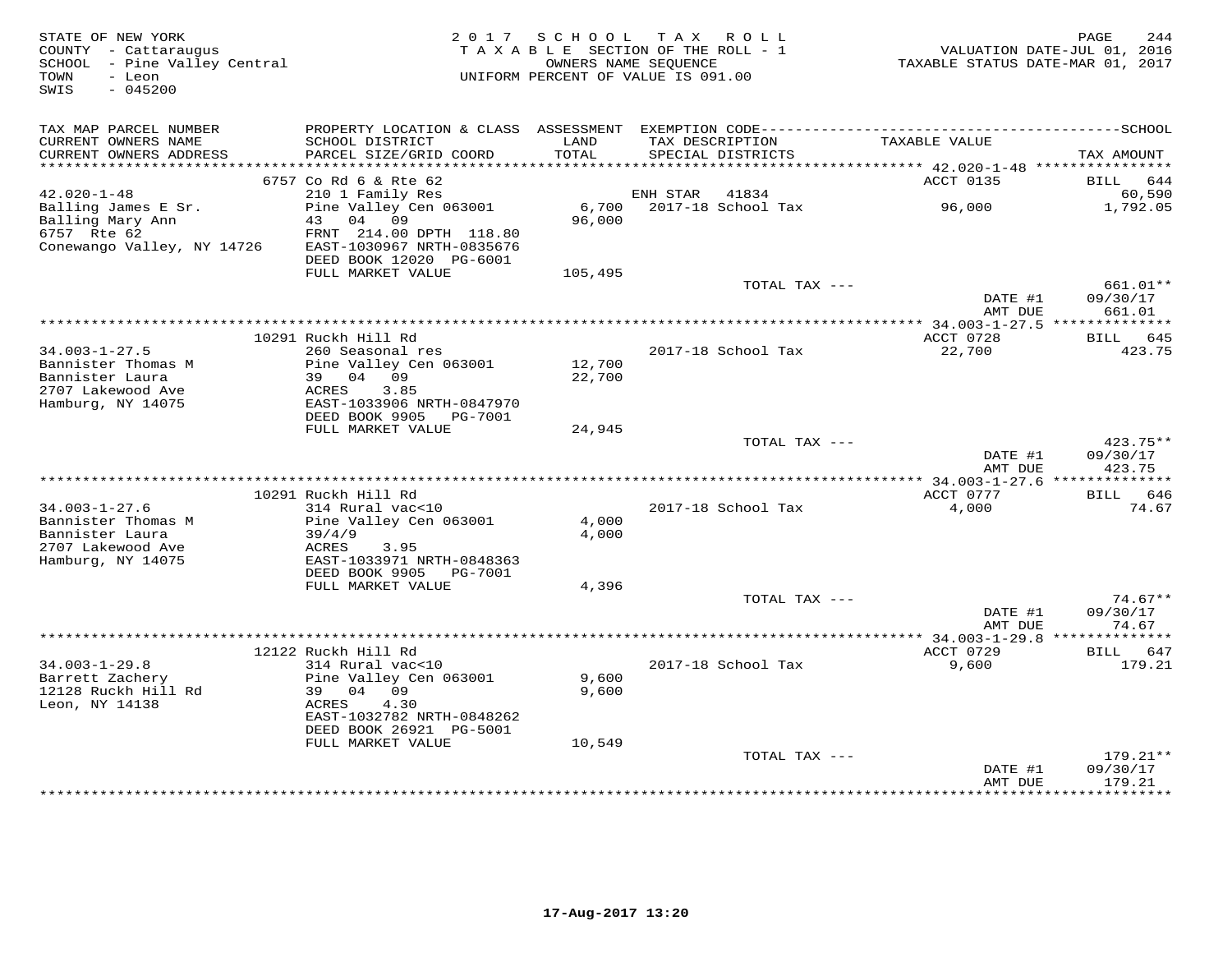| STATE OF NEW YORK<br>COUNTY - Cattaraugus<br>SCHOOL - Pine Valley Central<br>- Leon<br>TOWN<br>$-045200$<br>SWIS |                                                                                                                             |                                       | 2017 SCHOOL TAX ROLL<br>TAXABLE SECTION OF THE ROLL - 1<br>OWNERS NAME SEQUENCE<br>UNIFORM PERCENT OF VALUE IS 091.00 | VALUATION DATE-JUL 01, 2016<br>TAXABLE STATUS DATE-MAR 01, 2017                  | 245<br>PAGE                           |
|------------------------------------------------------------------------------------------------------------------|-----------------------------------------------------------------------------------------------------------------------------|---------------------------------------|-----------------------------------------------------------------------------------------------------------------------|----------------------------------------------------------------------------------|---------------------------------------|
| TAX MAP PARCEL NUMBER                                                                                            |                                                                                                                             |                                       |                                                                                                                       |                                                                                  |                                       |
| CURRENT OWNERS NAME<br>CURRENT OWNERS ADDRESS                                                                    | SCHOOL DISTRICT<br>PARCEL SIZE/GRID COORD                                                                                   | LAND<br>TOTAL<br>******************** | TAX DESCRIPTION<br>SPECIAL DISTRICTS                                                                                  | TAXABLE VALUE                                                                    | TAX AMOUNT                            |
| $34.003 - 1 - 29.9$<br>Barrett Zachery<br>12128 Ruckh Hill Rd<br>Leon, NY 14138                                  | 12128 Ruckh Hill Rd<br>210 1 Family Res<br>Pine Valley Cen 063001<br>39 04 09<br>ACRES<br>1.45                              | 7,900<br>58,600                       | 2017-18 School Tax                                                                                                    | **************************** 34.003-1-29.9 **************<br>ACCT 0740<br>58,600 | BILL 648<br>1,093.90                  |
|                                                                                                                  | EAST-1033072 NRTH-0848073<br>DEED BOOK 26921 PG-5001<br>FULL MARKET VALUE                                                   | 64,396                                |                                                                                                                       |                                                                                  |                                       |
|                                                                                                                  |                                                                                                                             |                                       | TOTAL TAX ---                                                                                                         | DATE #1<br>AMT DUE                                                               | $1,093.90**$<br>09/30/17<br>1,093.90  |
|                                                                                                                  |                                                                                                                             |                                       |                                                                                                                       |                                                                                  |                                       |
| 34.003-1-29.10<br>Barrett Zachery<br>12128 Ruckh Hill Rd<br>Leon, NY 14138                                       | Ruckh Hill Rd<br>314 Rural vac<10<br>Pine Valley Cen 063001<br>39 04 09<br>2.90<br>ACRES<br>EAST-1033013 NRTH-0848534       | 6,800<br>6,800                        | 2017-18 School Tax                                                                                                    | ACCT 0741<br>6,800                                                               | BILL 649<br>126.94                    |
|                                                                                                                  | DEED BOOK 26921 PG-5001<br>FULL MARKET VALUE                                                                                | 7,473                                 |                                                                                                                       |                                                                                  |                                       |
|                                                                                                                  |                                                                                                                             |                                       | TOTAL TAX ---                                                                                                         | DATE #1<br>AMT DUE                                                               | $126.94**$<br>09/30/17<br>126.94      |
|                                                                                                                  |                                                                                                                             |                                       |                                                                                                                       |                                                                                  |                                       |
|                                                                                                                  | 7138 Kellogg Hill Rd<br>240 Rural res                                                                                       |                                       |                                                                                                                       | ACCT 0171                                                                        | BILL 650                              |
| $43.001 - 1 - 22$<br>Barter Bradford G<br>Barter Helen<br>7138 Kellogg Hill Rd<br>Conewango Valley, NY 14726     | Pine Valley Cen 063001<br>21 04 09<br>Alderbottom Rd Ff - 290'<br>ACRES 100.36<br>EAST-1039624 NRTH-0841548                 | 140,000                               | ENH STAR 41834<br>66,300 2017-18 School Tax 140,000                                                                   |                                                                                  | 60,590<br>2,613.41                    |
|                                                                                                                  | DEED BOOK 787<br>PG-00766<br>FULL MARKET VALUE                                                                              | 153,846                               |                                                                                                                       |                                                                                  |                                       |
|                                                                                                                  |                                                                                                                             |                                       | TOTAL TAX ---                                                                                                         | DATE #1<br>AMT DUE                                                               | $1,482.37**$<br>09/30/17<br>1,482.37  |
|                                                                                                                  |                                                                                                                             |                                       |                                                                                                                       |                                                                                  |                                       |
| $43.004 - 1 - 8.3$<br>Beck David E                                                                               | 11027 Leon-New Albion Rd<br>240 Rural res<br>Pine Valley Cen 063001                                                         |                                       | BAS STAR 41854                                                                                                        | ACCT 0085                                                                        | BILL 651<br>27,750<br>2,499.54        |
| Beck Nancy M<br>11027 Leon Rd<br>Cattaraugus, NY 14719                                                           | 03 04 09<br>David Beck House<br>33.04<br>ACRES<br>EAST-1050482 NRTH-0833127<br>DEED BOOK 17565 PG-6002<br>FULL MARKET VALUE | 133,900<br>147,143                    |                                                                                                                       |                                                                                  |                                       |
|                                                                                                                  |                                                                                                                             |                                       | TOTAL TAX ---                                                                                                         |                                                                                  | 1,981.53**                            |
|                                                                                                                  |                                                                                                                             |                                       |                                                                                                                       | DATE #1<br>AMT DUE                                                               | 09/30/17<br>1,981.53<br>************* |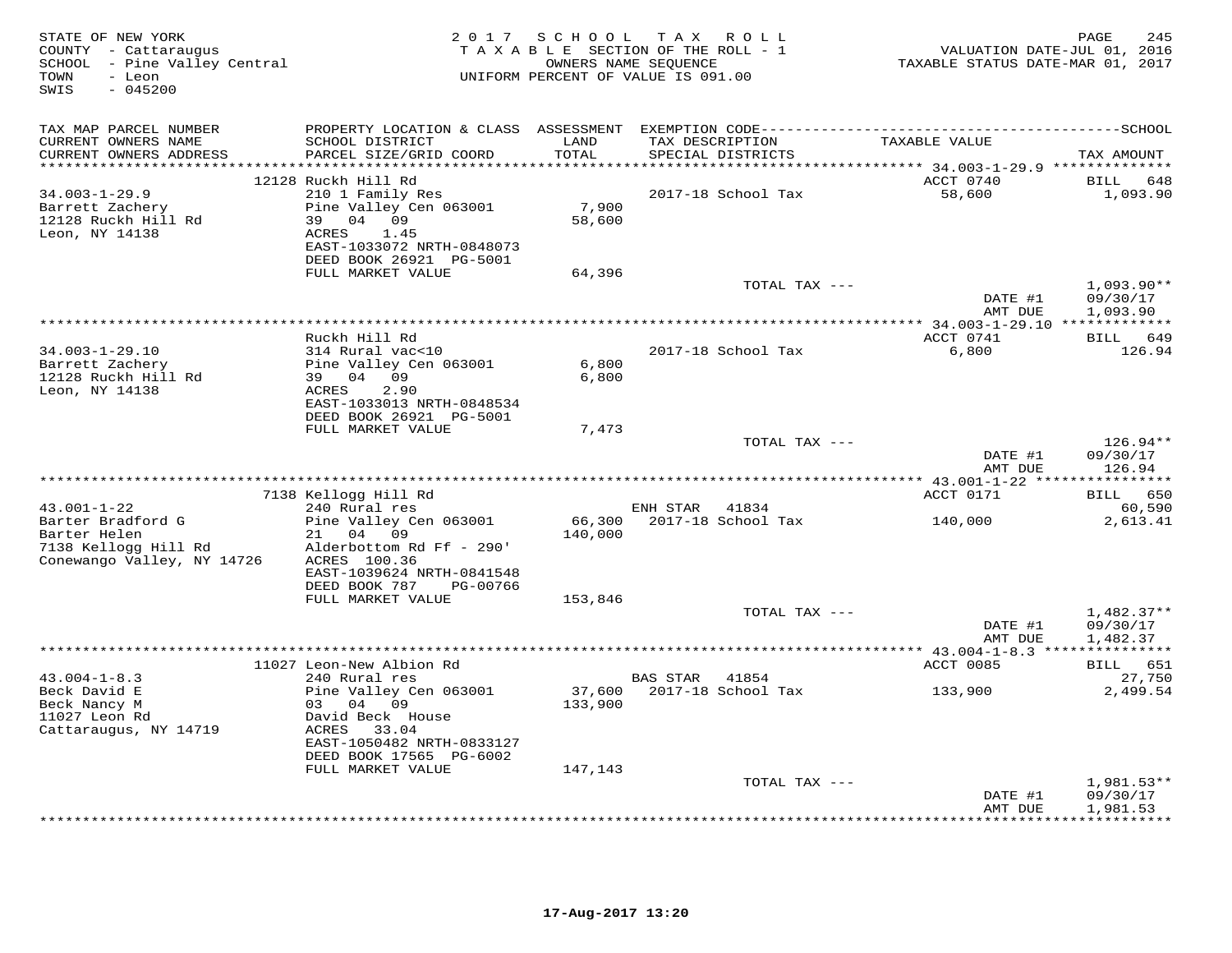| STATE OF NEW YORK<br>COUNTY - Cattaraugus<br>SCHOOL - Pine Valley Central<br>TOWN<br>- Leon<br>SWIS<br>$-045200$ |                                                                                                                                                                     | 2 0 1 7<br>SCHOOL TAX ROLL<br>TAXABLE SECTION OF THE ROLL - 1<br>OWNERS NAME SEQUENCE<br>UNIFORM PERCENT OF VALUE IS 091.00 |                 |                                      |                     | PAGE<br>246<br>VALUATION DATE-JUL 01, 2016<br>TAXABLE STATUS DATE-MAR 01, 2017 |  |  |
|------------------------------------------------------------------------------------------------------------------|---------------------------------------------------------------------------------------------------------------------------------------------------------------------|-----------------------------------------------------------------------------------------------------------------------------|-----------------|--------------------------------------|---------------------|--------------------------------------------------------------------------------|--|--|
| TAX MAP PARCEL NUMBER<br>CURRENT OWNERS NAME<br>CURRENT OWNERS ADDRESS                                           | SCHOOL DISTRICT<br>PARCEL SIZE/GRID COORD                                                                                                                           | LAND<br>TOTAL                                                                                                               |                 | TAX DESCRIPTION<br>SPECIAL DISTRICTS | TAXABLE VALUE       | TAX AMOUNT                                                                     |  |  |
|                                                                                                                  |                                                                                                                                                                     |                                                                                                                             |                 |                                      |                     |                                                                                |  |  |
| $33.004 - 1 - 20$<br>Beck David P.<br>Beck Michele M.<br>2891 Lockport Rd<br>Sanborn, NY 14132                   | 7594 Frog Valley Rd<br>312 Vac w/imprv<br>Pine Valley Cen 063001<br>55 04 09<br>Life Use - Casimera<br>FRNT 436.00 DPTH<br>ACRES 10.83<br>EAST-1022257 NRTH-0848702 | 24,300<br>39,200                                                                                                            |                 | 2017-18 School Tax                   | ACCT 0437<br>39,200 | BILL 652<br>731.76                                                             |  |  |
|                                                                                                                  | DEED BOOK 24679 PG-4001                                                                                                                                             |                                                                                                                             |                 |                                      |                     |                                                                                |  |  |
|                                                                                                                  | FULL MARKET VALUE                                                                                                                                                   | 43,077                                                                                                                      |                 | TOTAL TAX ---                        | DATE #1<br>AMT DUE  | 731.76**<br>09/30/17<br>731.76                                                 |  |  |
|                                                                                                                  |                                                                                                                                                                     |                                                                                                                             |                 |                                      |                     |                                                                                |  |  |
|                                                                                                                  | 7923 Frog Valley Rd                                                                                                                                                 |                                                                                                                             |                 |                                      | ACCT 0190           | BILL 653                                                                       |  |  |
| $33.004 - 1 - 2.1$<br>Becker Michael E<br>7855 Frog Valley Rd.<br>S. Dayton, NY 14138                            | 270 Mfg housing<br>Pine Valley Cen 063001<br>64 04 09<br>ACRES<br>0.25<br>EAST-1020621 NRTH-0855214                                                                 | 18,300                                                                                                                      | B STAR MH 41864 | 4,600 2017-18 School Tax             | 18,300              | 18,300<br>341.61                                                               |  |  |
|                                                                                                                  | DEED BOOK 14535 PG-2001<br>FULL MARKET VALUE                                                                                                                        | 20,110                                                                                                                      |                 |                                      |                     |                                                                                |  |  |
|                                                                                                                  |                                                                                                                                                                     |                                                                                                                             |                 | TOTAL TAX ---                        |                     | $0.00**$                                                                       |  |  |
|                                                                                                                  | 7855 Frog Valley Rd                                                                                                                                                 |                                                                                                                             |                 |                                      | ACCT 0518           | BILL 654                                                                       |  |  |
| $33.004 - 1 - 24.3$                                                                                              | 210 1 Family Res                                                                                                                                                    |                                                                                                                             | BAS STAR 41854  |                                      |                     | 27,750                                                                         |  |  |
| Becker Michael E<br>7855 Frog Valley Rd<br>South Dayton, NY 14138                                                | Pine Valley Cen 063001<br>64<br>04 09<br>FRNT 700.00 DPTH 30.00<br>EAST-1020606 NRTH-0853329<br>DEED BOOK 00964 PG-00997                                            | 53,000                                                                                                                      |                 | 6,600 2017-18 School Tax             | 53,000              | 989.36                                                                         |  |  |
|                                                                                                                  | FULL MARKET VALUE                                                                                                                                                   | 58,242                                                                                                                      |                 |                                      |                     |                                                                                |  |  |
|                                                                                                                  |                                                                                                                                                                     |                                                                                                                             |                 | TOTAL TAX ---                        | DATE #1<br>AMT DUE  | $471.35**$<br>09/30/17<br>471.35                                               |  |  |
|                                                                                                                  |                                                                                                                                                                     |                                                                                                                             |                 |                                      |                     |                                                                                |  |  |
| $33.004 - 1 - 26$<br>Becker Michael E<br>Becker Annmarie<br>7855 FROG VALLEY ROAD<br>SOUTH DAYTON, NY 14138      | Frog Valley<br>314 Rural vac<10<br>Pine Valley Cen 063001<br>ACRES<br>1.90<br>EAST-1020495 NRTH-0854278<br>DEED BOOK 21893 PG-9001<br>FULL MARKET VALUE             | 1,000<br>1,000<br>1,099                                                                                                     |                 | 2017-18 School Tax                   | ACCT 0909<br>1,000  | BILL 655<br>18.67                                                              |  |  |
|                                                                                                                  |                                                                                                                                                                     |                                                                                                                             |                 | TOTAL TAX ---                        |                     | $18.67**$                                                                      |  |  |
|                                                                                                                  |                                                                                                                                                                     |                                                                                                                             |                 |                                      | DATE #1<br>AMT DUE  | 09/30/17<br>18.67                                                              |  |  |
|                                                                                                                  |                                                                                                                                                                     |                                                                                                                             |                 |                                      |                     | * * * * * * * * * *                                                            |  |  |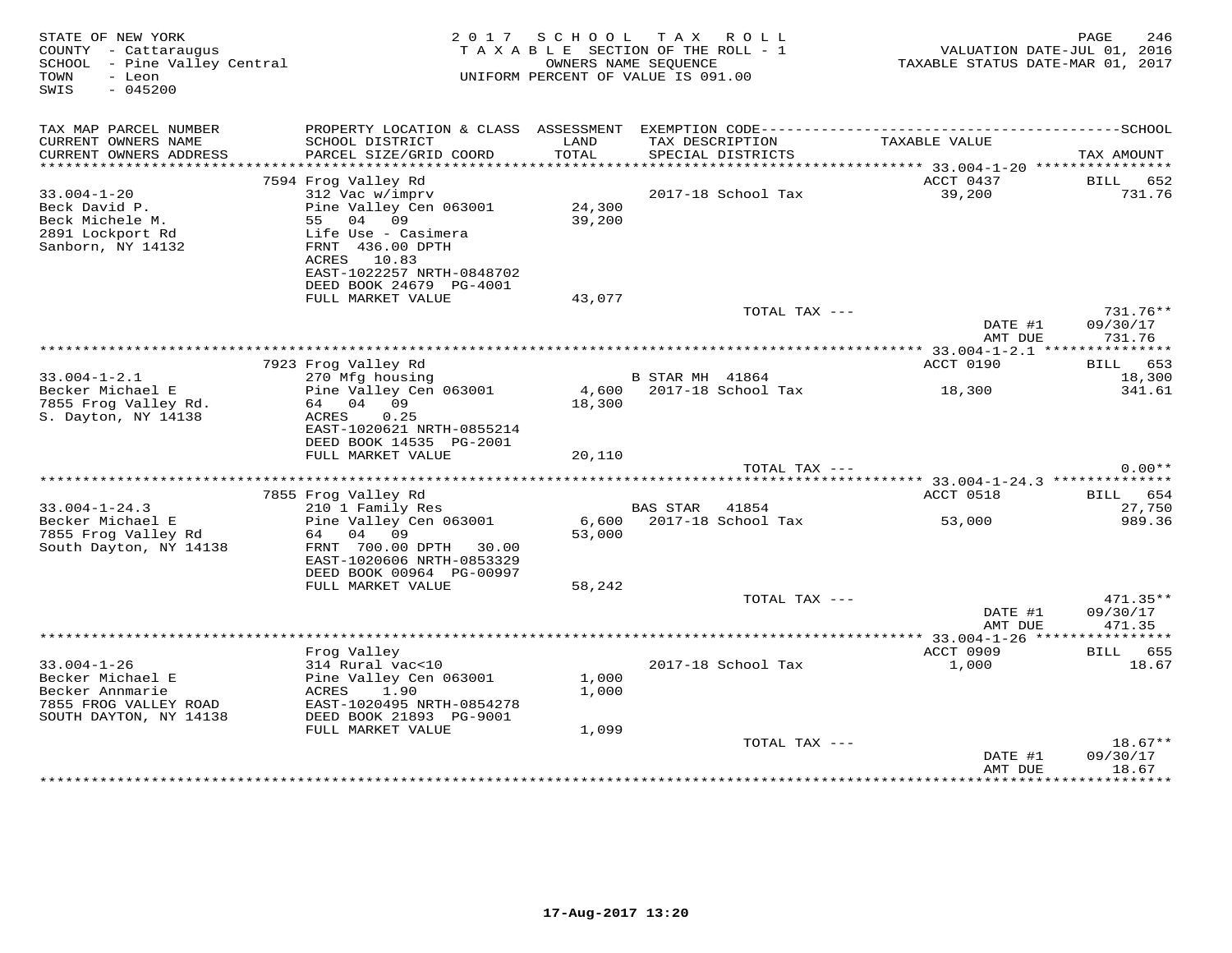| STATE OF NEW YORK<br>COUNTY - Cattaraugus<br>SCHOOL - Pine Valley Central<br>- Leon<br>TOWN<br>$-045200$<br>SWIS |                                                                                             |                  | 2017 SCHOOL TAX ROLL<br>TAXABLE SECTION OF THE ROLL - 1<br>OWNERS NAME SEQUENCE<br>UNIFORM PERCENT OF VALUE IS 091.00 | VALUATION DATE-JUL 01, 2016<br>TAXABLE STATUS DATE-MAR 01, 2017 | 247<br>PAGE                          |
|------------------------------------------------------------------------------------------------------------------|---------------------------------------------------------------------------------------------|------------------|-----------------------------------------------------------------------------------------------------------------------|-----------------------------------------------------------------|--------------------------------------|
| TAX MAP PARCEL NUMBER                                                                                            |                                                                                             |                  |                                                                                                                       |                                                                 |                                      |
| CURRENT OWNERS NAME<br>CURRENT OWNERS ADDRESS                                                                    | SCHOOL DISTRICT<br>PARCEL SIZE/GRID COORD                                                   | LAND<br>TOTAL    | TAX DESCRIPTION<br>SPECIAL DISTRICTS                                                                                  | TAXABLE VALUE                                                   | TAX AMOUNT                           |
|                                                                                                                  |                                                                                             |                  |                                                                                                                       |                                                                 |                                      |
|                                                                                                                  | 7029 Rte 62                                                                                 |                  |                                                                                                                       | ACCT 0718                                                       | BILL 656                             |
| $42.002 - 1 - 23.7$                                                                                              | 240 Rural res<br>Pine Valley Cen 063001 38,800 2017-18 School Tax                           |                  | <b>BAS STAR 41854</b>                                                                                                 |                                                                 | 27,750                               |
| Berg Linda<br>7029 Rte 62<br>Conewango Valley, NY 14726                                                          | 45 04 09<br>Ff 704.00<br>ACRES 35.40<br>EAST-1030002 NRTH-0840033<br>DEED BOOK 5688 PG-3001 | 98,400           |                                                                                                                       | 98,400                                                          | 1,836.86                             |
|                                                                                                                  | FULL MARKET VALUE                                                                           | 108,132          |                                                                                                                       |                                                                 |                                      |
|                                                                                                                  |                                                                                             |                  | TOTAL TAX ---                                                                                                         | DATE #1<br>AMT DUE                                              | $1,318.84**$<br>09/30/17<br>1,318.84 |
|                                                                                                                  |                                                                                             |                  |                                                                                                                       |                                                                 |                                      |
|                                                                                                                  | 12209 Leon-New Albion Rd                                                                    |                  |                                                                                                                       | ACCT 0596                                                       | BILL 657                             |
| $42.020 - 1 - 31.2$                                                                                              | 311 Res vac land                                                                            |                  | 2017-18 School Tax                                                                                                    | 7,000                                                           | 130.67                               |
| Besse Robert P<br>512 Childers St                                                                                | Pine Valley Cen 063001<br>35 04 09                                                          | 7,000<br>7,000   |                                                                                                                       |                                                                 |                                      |
| Pulaski, TN 38478                                                                                                | FRNT 145.00 DPTH 307.50<br>EAST-1031712 NRTH-0835297<br>DEED BOOK 1000 PG-725               |                  |                                                                                                                       |                                                                 |                                      |
|                                                                                                                  | FULL MARKET VALUE                                                                           | 7,692            |                                                                                                                       |                                                                 |                                      |
|                                                                                                                  |                                                                                             |                  | TOTAL TAX ---                                                                                                         | DATE #1<br>AMT DUE                                              | $130.67**$<br>09/30/17<br>130.67     |
|                                                                                                                  |                                                                                             |                  |                                                                                                                       |                                                                 |                                      |
|                                                                                                                  | 7231 Alderbottom Rd                                                                         |                  |                                                                                                                       | ACCT 0238                                                       | BILL 658                             |
| $43.001 - 1 - 12.1$                                                                                              | 312 Vac w/imprv                                                                             |                  | 2017-18 School Tax                                                                                                    | 36,800                                                          | 686.95                               |
| BISSELL STEPHEN<br>KURDZIEL CAROLYN<br>7231 ALDERBOTTOM ROAD<br>CONEWANGO VALLEY, NY 77581 ACRES 16.25           | Pine Valley Cen 063001<br>21 04 09<br>Ff 690.00<br>EAST-1042096 NRTH-0842363                | 27,800<br>36,800 |                                                                                                                       |                                                                 |                                      |
| PRIOR OWNER ON 3/01/2017                                                                                         | DEED BOOK 27780 PG-9001                                                                     |                  |                                                                                                                       |                                                                 |                                      |
| BISSELL STEPHEN W.                                                                                               | FULL MARKET VALUE                                                                           | 40,440           |                                                                                                                       |                                                                 |                                      |
|                                                                                                                  |                                                                                             |                  | TOTAL TAX ---                                                                                                         |                                                                 | 686.95**                             |
|                                                                                                                  |                                                                                             |                  |                                                                                                                       | DATE #1<br>AMT DUE                                              | 09/30/17<br>686.95                   |
|                                                                                                                  |                                                                                             |                  |                                                                                                                       |                                                                 |                                      |
|                                                                                                                  | 7231 Alderbottom Rd                                                                         |                  |                                                                                                                       | ACCT 0613                                                       | BILL 659                             |
| $43.001 - 1 - 12.2$<br>BISSELL STEPHEN                                                                           | 240 Rural res<br>Pine Valley Cen 063001                                                     | 34,300           | 2017-18 School Tax                                                                                                    | 72,100                                                          | 1,345.91                             |
| KURDZIEL CAROLYN                                                                                                 | 21 04 09                                                                                    | 72,100           |                                                                                                                       |                                                                 |                                      |
| 7231 ALDERBOTTOM ROAD                                                                                            | FRNT 675.00 DPTH                                                                            |                  |                                                                                                                       |                                                                 |                                      |
| CONEWANGO VALLEY, NY 77581                                                                                       | ACRES 27.15                                                                                 |                  |                                                                                                                       |                                                                 |                                      |
| PRIOR OWNER ON 3/01/2017                                                                                         | EAST-1040794 NRTH-0842559<br>DEED BOOK 27780 PG-9001                                        |                  |                                                                                                                       |                                                                 |                                      |
| BISSELL STEPHEN W.                                                                                               | FULL MARKET VALUE                                                                           | 79,231           |                                                                                                                       |                                                                 |                                      |
|                                                                                                                  |                                                                                             |                  | TOTAL TAX ---                                                                                                         |                                                                 | $1,345.91**$                         |
|                                                                                                                  |                                                                                             |                  |                                                                                                                       | DATE #1                                                         | 09/30/17                             |
|                                                                                                                  |                                                                                             |                  |                                                                                                                       | AMT DUE                                                         | 1,345.91<br>************             |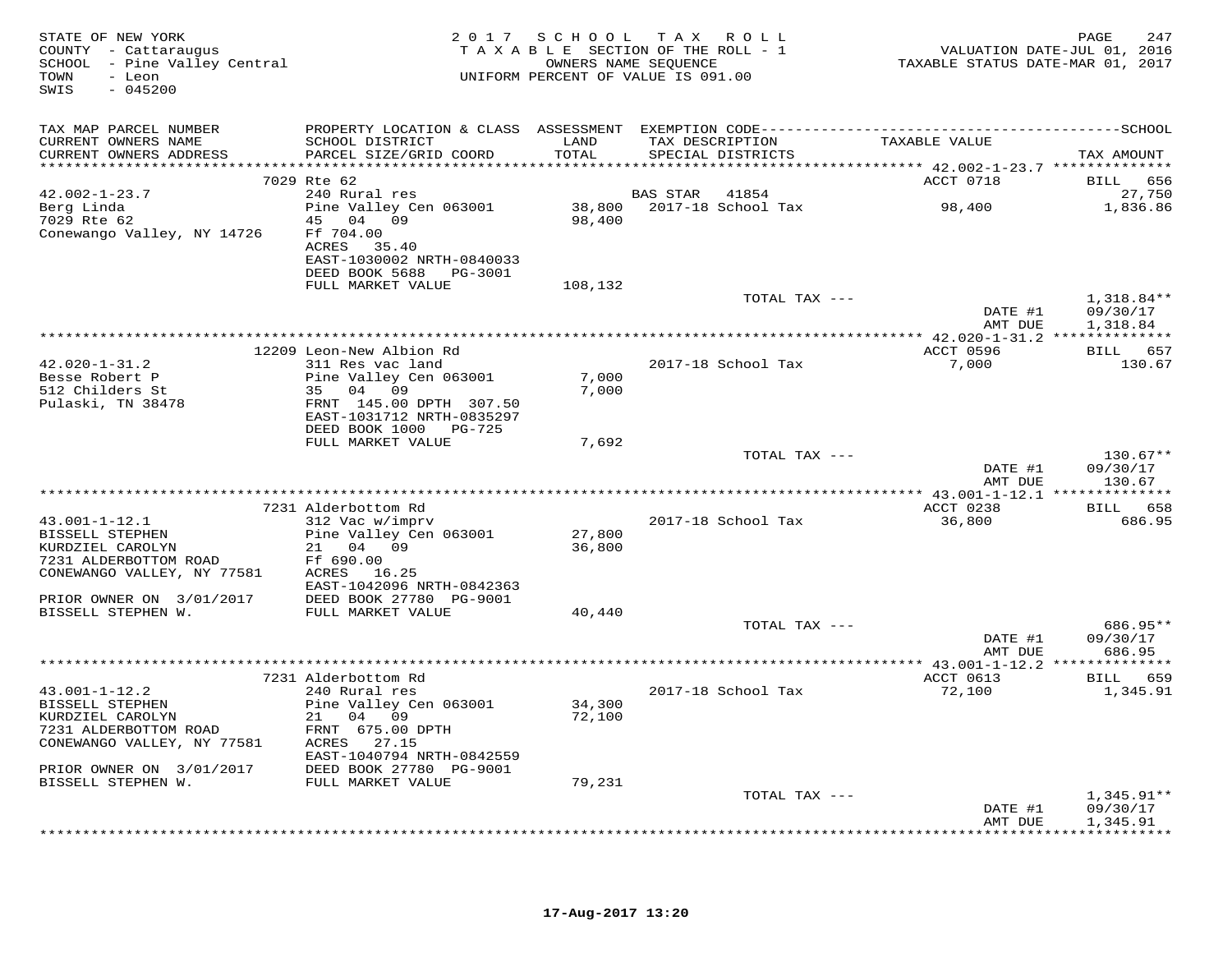| STATE OF NEW YORK<br>COUNTY - Cattaraugus<br>SCHOOL - Pine Valley Central<br>TOWN<br>- Leon<br>$-045200$<br>SWIS |                                                      | 2017 SCHOOL TAX ROLL<br>TAXABLE SECTION OF THE ROLL - 1<br>OWNERS NAME SEQUENCE<br>UNIFORM PERCENT OF VALUE IS 091.00 |                  |                                      | TAXABLE STATUS DATE-MAR 01, 2017                        | PAGE<br>248<br>VALUATION DATE-JUL 01, 2016 |
|------------------------------------------------------------------------------------------------------------------|------------------------------------------------------|-----------------------------------------------------------------------------------------------------------------------|------------------|--------------------------------------|---------------------------------------------------------|--------------------------------------------|
| TAX MAP PARCEL NUMBER                                                                                            |                                                      |                                                                                                                       |                  |                                      |                                                         |                                            |
| CURRENT OWNERS NAME<br>CURRENT OWNERS ADDRESS                                                                    | SCHOOL DISTRICT<br>PARCEL SIZE/GRID COORD            | LAND<br>TOTAL<br>*******                                                                                              |                  | TAX DESCRIPTION<br>SPECIAL DISTRICTS | TAXABLE VALUE<br>********* 43.003-1-18.3 ************** | TAX AMOUNT                                 |
|                                                                                                                  | 6528 Town Hill Rd                                    |                                                                                                                       |                  |                                      | ACCT 0779                                               | <b>BILL</b><br>660                         |
| $43.003 - 1 - 18.3$                                                                                              | 120 Field crops                                      |                                                                                                                       | AG BLDG          | 41700                                |                                                         | 21,000                                     |
| Bobseine Katy-Jan                                                                                                | Pine Valley Cen 063001                               |                                                                                                                       | 34,300 BAS STAR  | 41854                                |                                                         | 27,750                                     |
| 6528 Town Hill Rd                                                                                                | 27 4 9                                               | 120,000                                                                                                               |                  | 2017-18 School Tax                   | 99,000                                                  | 1,848.06                                   |
| Conewango Valley, NY 14726                                                                                       | ACRES<br>41.40                                       |                                                                                                                       |                  |                                      |                                                         |                                            |
|                                                                                                                  | EAST-1036107 NRTH-0832610                            |                                                                                                                       |                  |                                      |                                                         |                                            |
| MAY BE SUBJECT TO PAYMENT<br>UNDER RPTL483 UNTIL 2019                                                            | DEED BOOK 18352 PG-7001<br>FULL MARKET VALUE         |                                                                                                                       |                  |                                      |                                                         |                                            |
|                                                                                                                  |                                                      | 131,868                                                                                                               |                  | TOTAL TAX ---                        |                                                         | $1,330.04**$                               |
|                                                                                                                  |                                                      |                                                                                                                       |                  |                                      | DATE #1                                                 | 09/30/17                                   |
|                                                                                                                  |                                                      |                                                                                                                       |                  |                                      | AMT DUE                                                 | 1,330.04                                   |
|                                                                                                                  |                                                      |                                                                                                                       |                  |                                      |                                                         |                                            |
|                                                                                                                  | Town Hill Rd                                         |                                                                                                                       |                  |                                      | ACCT 0358                                               | BILL 661                                   |
| $52.001 - 1 - 6$                                                                                                 | 311 Res vac land                                     |                                                                                                                       |                  | 2017-18 School Tax                   | 500                                                     | 9.33                                       |
| Bobseine Katy-Jan                                                                                                | Pine Valley Cen 063001                               | 500                                                                                                                   |                  |                                      |                                                         |                                            |
| Quamme Jacob                                                                                                     | 26 04 09                                             | 500                                                                                                                   |                  |                                      |                                                         |                                            |
| 6528 Town Hill Road<br>Conewango Valley, NY 14726                                                                | FRNT 150.00 DPTH 150.00<br>EAST-1035085 NRTH-0830756 |                                                                                                                       |                  |                                      |                                                         |                                            |
|                                                                                                                  | DEED BOOK 24950 PG-8001                              |                                                                                                                       |                  |                                      |                                                         |                                            |
|                                                                                                                  | FULL MARKET VALUE                                    | 549                                                                                                                   |                  |                                      |                                                         |                                            |
|                                                                                                                  |                                                      |                                                                                                                       |                  | TOTAL TAX ---                        |                                                         | $9.33**$                                   |
|                                                                                                                  |                                                      |                                                                                                                       |                  |                                      | DATE #1                                                 | 09/30/17                                   |
|                                                                                                                  |                                                      |                                                                                                                       |                  |                                      | AMT DUE                                                 | 9.33                                       |
|                                                                                                                  |                                                      |                                                                                                                       |                  |                                      |                                                         |                                            |
|                                                                                                                  | 6440 Town Hill Rd                                    |                                                                                                                       |                  |                                      | ACCT 0281                                               | <b>BILL</b><br>662                         |
| $52.001 - 1 - 7.1$<br>Bobseine Katy-Jan                                                                          | 112 Dairy farm<br>Pine Valley Cen 063001             | 30,800                                                                                                                | AG DISTOUT 41730 | 2017-18 School Tax                   | 44,570                                                  | 9,230<br>832.00                            |
| Ouamme Jacob                                                                                                     | 26<br>04 09                                          | 53,800                                                                                                                |                  |                                      |                                                         |                                            |
| 6528 Town Hill Road                                                                                              | Ff 975.00                                            |                                                                                                                       |                  |                                      |                                                         |                                            |
| Conewango Valley, NY 14726                                                                                       | ACRES 48.80                                          |                                                                                                                       |                  |                                      |                                                         |                                            |
|                                                                                                                  | EAST-1036408 NRTH-0831233                            |                                                                                                                       |                  |                                      |                                                         |                                            |
| MAY BE SUBJECT TO PAYMENT                                                                                        | DEED BOOK 24950 PG-8001                              |                                                                                                                       |                  |                                      |                                                         |                                            |
| UNDER AGDIST LAW TIL 2024                                                                                        | FULL MARKET VALUE                                    | 59,121                                                                                                                |                  |                                      |                                                         |                                            |
|                                                                                                                  |                                                      |                                                                                                                       |                  | TOTAL TAX ---                        |                                                         | 832.00**                                   |
|                                                                                                                  |                                                      |                                                                                                                       |                  |                                      | DATE #1                                                 | 09/30/17<br>832.00                         |
|                                                                                                                  |                                                      |                                                                                                                       |                  |                                      | AMT DUE                                                 | * * * * * * * * * * *                      |
|                                                                                                                  | Town Hill Rd (Off)                                   |                                                                                                                       |                  |                                      | ACCT 0139                                               | BILL 663                                   |
| $52.001 - 1 - 8$                                                                                                 | 910 Priv forest                                      |                                                                                                                       |                  | 2017-18 School Tax                   | 16,000                                                  | 298.68                                     |
| Bobseine Katy-Jan                                                                                                | Pine Valley Cen 063001                               | 16,000                                                                                                                |                  |                                      |                                                         |                                            |
| Quamme Jacob                                                                                                     | 26 04 09                                             | 16,000                                                                                                                |                  |                                      |                                                         |                                            |
| 6528 Town Hill Rd                                                                                                | ACRES 29.06                                          |                                                                                                                       |                  |                                      |                                                         |                                            |
| Conewango Valley, NY 14726                                                                                       | EAST-1038205 NRTH-0831237                            |                                                                                                                       |                  |                                      |                                                         |                                            |
|                                                                                                                  | DEED BOOK 24950 PG-8002                              |                                                                                                                       |                  |                                      |                                                         |                                            |
|                                                                                                                  | FULL MARKET VALUE                                    | 17,582                                                                                                                |                  |                                      |                                                         | $298.68**$                                 |
|                                                                                                                  |                                                      |                                                                                                                       |                  | TOTAL TAX ---                        | DATE #1                                                 | 09/30/17                                   |
|                                                                                                                  |                                                      |                                                                                                                       |                  |                                      | AMT DUE                                                 | 298.68                                     |
|                                                                                                                  |                                                      |                                                                                                                       |                  |                                      | . * * * * * * * * * * * * *                             | *********                                  |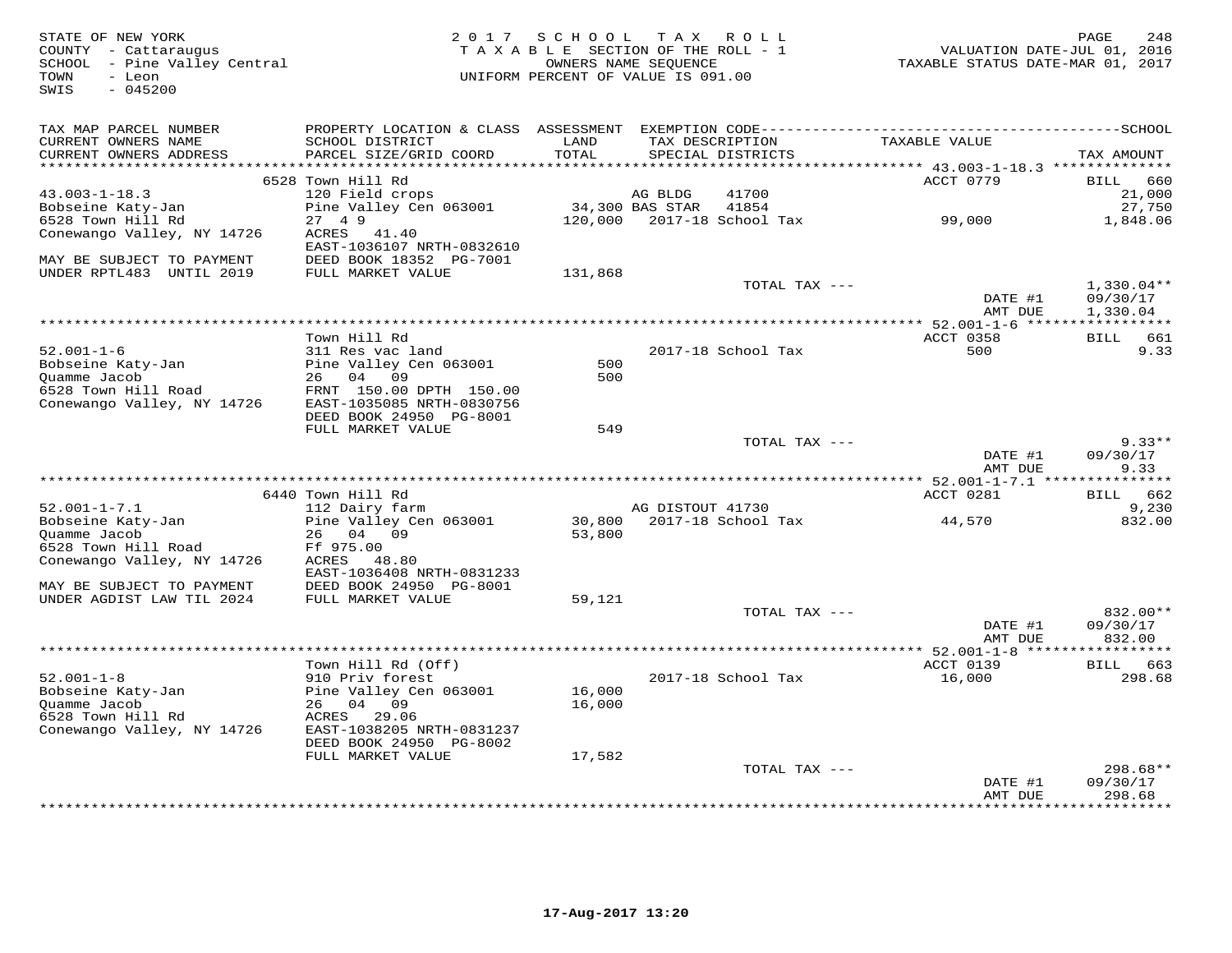| STATE OF NEW YORK<br>COUNTY - Cattaraugus<br>SCHOOL - Pine Valley Central<br>- Leon<br>TOWN<br>SWIS<br>$-045200$ | 2 0 1 7                                                | SCHOOL  | T A X<br>TAXABLE SECTION OF THE ROLL - 1<br>OWNERS NAME SEOUENCE<br>UNIFORM PERCENT OF VALUE IS 091.00 | R O L L       | VALUATION DATE-JUL 01, 2016<br>TAXABLE STATUS DATE-MAR 01, 2017 | PAGE<br>249        |
|------------------------------------------------------------------------------------------------------------------|--------------------------------------------------------|---------|--------------------------------------------------------------------------------------------------------|---------------|-----------------------------------------------------------------|--------------------|
| TAX MAP PARCEL NUMBER<br>CURRENT OWNERS NAME                                                                     | SCHOOL DISTRICT                                        | LAND    | TAX DESCRIPTION                                                                                        |               | TAXABLE VALUE                                                   |                    |
| CURRENT OWNERS ADDRESS                                                                                           | PARCEL SIZE/GRID COORD                                 | TOTAL   | SPECIAL DISTRICTS                                                                                      |               |                                                                 | TAX AMOUNT         |
|                                                                                                                  | 7667 Rte 62                                            |         |                                                                                                        |               | ACCT 0039                                                       | <b>BILL</b><br>664 |
| $33.004 - 2 - 8$                                                                                                 | 120 Field crops                                        |         | AG DIST                                                                                                | 41720         |                                                                 | 6,854              |
| Borda William                                                                                                    | Pine Valley Cen 063001                                 |         | 106,800 ENH STAR                                                                                       | 41834         |                                                                 | 60,590             |
| 7667 Rte 62<br>South Dayton, NY 14138                                                                            | 47 04<br>09<br>Ff 2000.00 Us Rte 62                    | 136,800 | 2017-18 School Tax                                                                                     |               | 129,946                                                         | 2,425.73           |
|                                                                                                                  | Ff 2121.00 Dredge Rd                                   |         |                                                                                                        |               |                                                                 |                    |
| MAY BE SUBJECT TO PAYMENT                                                                                        | ACRES 186.71                                           |         |                                                                                                        |               |                                                                 |                    |
| UNDER AGDIST LAW TIL 2021                                                                                        | EAST-1029664 NRTH-0850149                              |         |                                                                                                        |               |                                                                 |                    |
|                                                                                                                  | DEED BOOK 719<br>PG-00146                              |         |                                                                                                        |               |                                                                 |                    |
|                                                                                                                  | FULL MARKET VALUE                                      | 150,330 |                                                                                                        | TOTAL TAX --- |                                                                 | $1,294.68**$       |
|                                                                                                                  |                                                        |         |                                                                                                        |               | DATE #1                                                         | 09/30/17           |
|                                                                                                                  |                                                        |         |                                                                                                        |               | AMT DUE                                                         | 1,294.68           |
|                                                                                                                  |                                                        |         |                                                                                                        |               |                                                                 |                    |
|                                                                                                                  | 11130 Eldredge Rd                                      |         |                                                                                                        |               | ACCT 0557                                                       | BILL 665           |
| $52.002 - 1 - 17.3$<br>Boskat Arthur                                                                             | 210 1 Family Res<br>Pine Valley Cen 063001             | 8,900   | ENH STAR<br>2017-18 School Tax                                                                         | 41834         | 70,700                                                          | 60,590<br>1,319.77 |
| Boskat Anna L                                                                                                    | 02 04 09                                               | 70,700  |                                                                                                        |               |                                                                 |                    |
| 11130 Eldredge Rd                                                                                                | FRNT 200.00 DPTH                                       |         |                                                                                                        |               |                                                                 |                    |
| Cattaraugus, NY 14719                                                                                            | ACRES<br>1.95                                          |         |                                                                                                        |               |                                                                 |                    |
|                                                                                                                  | EAST-1048719 NRTH-0828038<br>DEED BOOK 848<br>PG-00099 |         |                                                                                                        |               |                                                                 |                    |
|                                                                                                                  | FULL MARKET VALUE                                      | 77,692  |                                                                                                        |               |                                                                 |                    |
|                                                                                                                  |                                                        |         |                                                                                                        | TOTAL TAX --- |                                                                 | 188.73**           |
|                                                                                                                  |                                                        |         |                                                                                                        |               | DATE #1                                                         | 09/30/17           |
|                                                                                                                  |                                                        |         |                                                                                                        |               | AMT DUE                                                         | 188.73             |
|                                                                                                                  | 11880 Ruckh Hill Rd                                    |         |                                                                                                        |               | ************ 34.003-1-26.2 **************<br>ACCT 0800          | 666<br>BILL        |
| $34.003 - 1 - 26.2$                                                                                              | 210 1 Family Res                                       |         | BAS STAR                                                                                               | 41854         |                                                                 | 27,750             |
| Bradigan Guglielmi Lori A                                                                                        | Pine Valley Cen 063001                                 | 10,300  | 2017-18 School Tax                                                                                     |               | 50,000                                                          | 933.36             |
| 11078 Peters Rd                                                                                                  | $31 - 4 - 9$                                           | 50,000  |                                                                                                        |               |                                                                 |                    |
| Cattaraugus, NY 14719                                                                                            | ACRES<br>2.65 BANK<br>017                              |         |                                                                                                        |               |                                                                 |                    |
|                                                                                                                  | EAST-1036770 NRTH-0847795<br>DEED BOOK 1006 PG-857     |         |                                                                                                        |               |                                                                 |                    |
|                                                                                                                  | FULL MARKET VALUE                                      | 54,945  |                                                                                                        |               |                                                                 |                    |
|                                                                                                                  |                                                        |         |                                                                                                        | TOTAL TAX --- |                                                                 | $415.35**$         |
|                                                                                                                  |                                                        |         |                                                                                                        |               | DATE #1                                                         | 09/30/17           |
|                                                                                                                  |                                                        |         |                                                                                                        |               | AMT DUE                                                         | 415.35             |
|                                                                                                                  | 6304 Riga Rd                                           |         |                                                                                                        |               | ACCT 0473                                                       | BILL 667           |
| $51.002 - 2 - 24.2$                                                                                              | 270 Mfg housing                                        |         | BAS STAR                                                                                               | 41854         |                                                                 | 27,750             |
| Bradigan David B                                                                                                 | Pine Valley Cen 063001                                 | 7,200   | 2017-18 School Tax                                                                                     |               | 72,400                                                          | 1,351.51           |
| Bradigan Tammy M                                                                                                 | 42<br>04 09                                            | 72,400  |                                                                                                        |               |                                                                 |                    |
| 6304 Riga Rd<br>Conewango Valley, NY 14726                                                                       | FRNT 196.80 DPTH 255.00<br>EAST-1027281 NRTH-0829242   |         |                                                                                                        |               |                                                                 |                    |
|                                                                                                                  | DEED BOOK 00948 PG-00873                               |         |                                                                                                        |               |                                                                 |                    |
|                                                                                                                  | FULL MARKET VALUE                                      | 79,560  |                                                                                                        |               |                                                                 |                    |
|                                                                                                                  |                                                        |         |                                                                                                        | TOTAL TAX --- |                                                                 | 833.49**           |
|                                                                                                                  |                                                        |         |                                                                                                        |               | DATE #1                                                         | 09/30/17           |
|                                                                                                                  |                                                        |         |                                                                                                        |               | AMT DUE                                                         | 833.49             |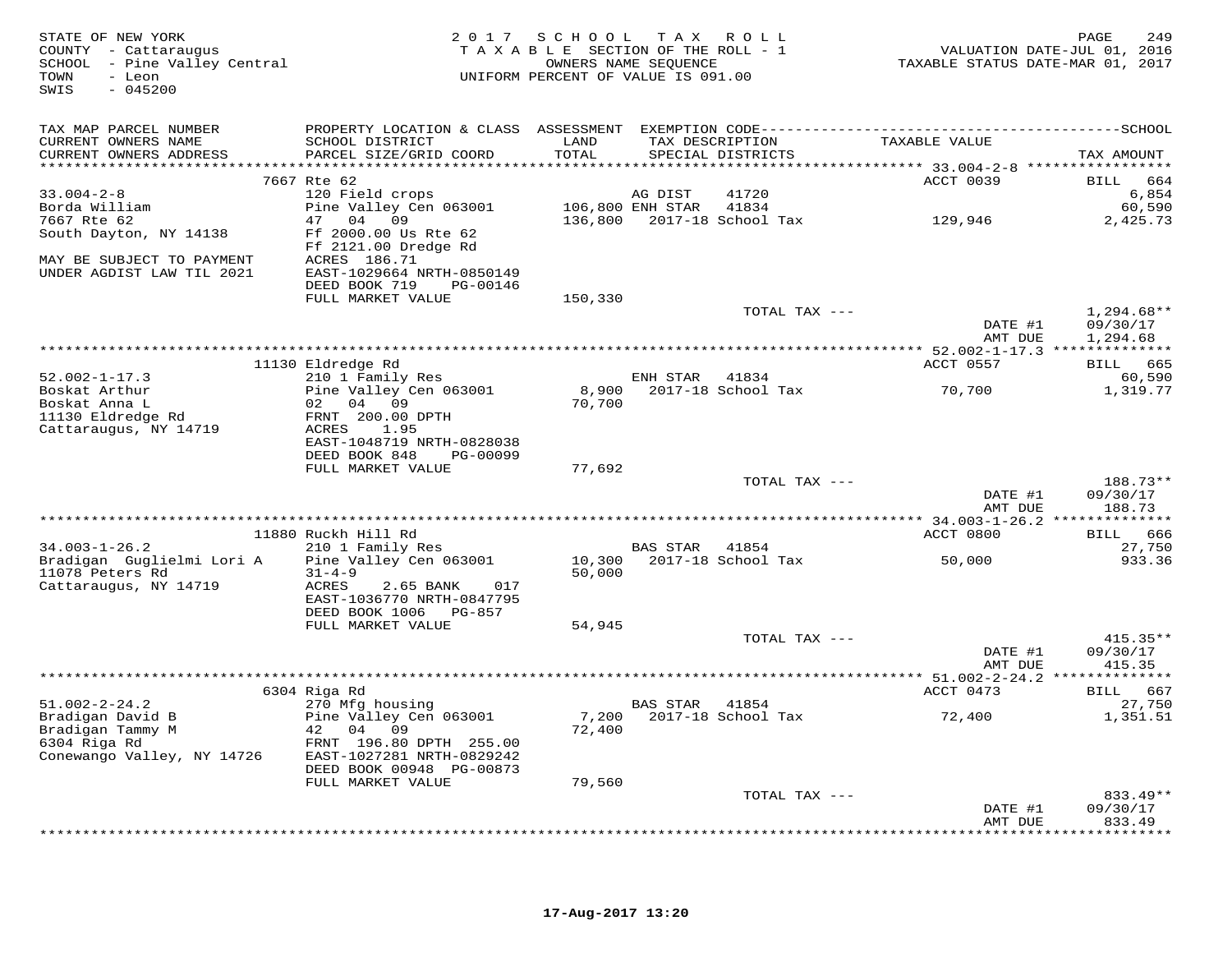| STATE OF NEW YORK<br>COUNTY - Cattaraugus<br>- Pine Valley Central<br>SCHOOL<br>TOWN<br>- Leon<br>$-045200$<br>SWIS |                                            | 2017 SCHOOL TAX<br>TAXABLE SECTION OF THE ROLL - 1<br>UNIFORM PERCENT OF VALUE IS 091.00 | OWNERS NAME SEQUENCE | R O L L                              | TAXABLE STATUS DATE-MAR 01, 2017               | 250<br>PAGE<br>VALUATION DATE-JUL 01, 2016 |
|---------------------------------------------------------------------------------------------------------------------|--------------------------------------------|------------------------------------------------------------------------------------------|----------------------|--------------------------------------|------------------------------------------------|--------------------------------------------|
| TAX MAP PARCEL NUMBER                                                                                               | PROPERTY LOCATION & CLASS ASSESSMENT       |                                                                                          |                      |                                      |                                                |                                            |
| CURRENT OWNERS NAME<br>CURRENT OWNERS ADDRESS                                                                       | SCHOOL DISTRICT<br>PARCEL SIZE/GRID COORD  | LAND<br>TOTAL                                                                            |                      | TAX DESCRIPTION<br>SPECIAL DISTRICTS | TAXABLE VALUE                                  | TAX AMOUNT                                 |
|                                                                                                                     |                                            |                                                                                          |                      |                                      | ************ 52.002-1-27.15 **************     |                                            |
|                                                                                                                     | 11078 Peters Rd                            |                                                                                          |                      |                                      | ACCT 0755                                      | BILL<br>668                                |
| $52.002 - 1 - 27.15$                                                                                                | 210 1 Family Res                           |                                                                                          | AG BLDG              | 41700                                |                                                | 15,000                                     |
| Bradigan Thomas R                                                                                                   | Pine Valley Cen 063001                     |                                                                                          | 14,800 BAS STAR      | 41854                                |                                                | 27,750                                     |
| 11078 Peters Rd                                                                                                     | 01 04 09                                   | 97,600                                                                                   |                      | 2017-18 School Tax                   | 82,600                                         | 1,541.91                                   |
| Cattaraugus, NY 14719                                                                                               | Lot $#11$                                  |                                                                                          |                      |                                      |                                                |                                            |
| MAY BE SUBJECT TO PAYMENT                                                                                           | Ff 315.00<br>ACRES<br>4.90 BANK<br>032     |                                                                                          |                      |                                      |                                                |                                            |
| UNDER RPTL483 UNTIL 2020                                                                                            | EAST-1049571 NRTH-0826939                  |                                                                                          |                      |                                      |                                                |                                            |
|                                                                                                                     | DEED BOOK 2720 PG-8005                     |                                                                                          |                      |                                      |                                                |                                            |
|                                                                                                                     | FULL MARKET VALUE                          | 107,253                                                                                  |                      |                                      |                                                |                                            |
|                                                                                                                     |                                            |                                                                                          |                      | TOTAL TAX ---                        |                                                | $1,023.90**$                               |
|                                                                                                                     |                                            |                                                                                          |                      |                                      | DATE #1                                        | 09/30/17                                   |
|                                                                                                                     |                                            |                                                                                          |                      |                                      | AMT DUE                                        | 1,023.90                                   |
|                                                                                                                     |                                            |                                                                                          |                      |                                      |                                                |                                            |
|                                                                                                                     | 12125 Leon-New Albion Rd                   |                                                                                          |                      |                                      | ACCT 0368                                      | BILL<br>669                                |
| $42.020 - 1 - 25$                                                                                                   | 210 1 Family Res                           |                                                                                          | ENH STAR             | 41834                                |                                                | 56,000                                     |
| Bromley Carol B                                                                                                     | Pine Valley Cen 063001                     | 7,900                                                                                    |                      | 2017-18 School Tax                   | 56,000                                         | 1,045.37                                   |
| Bromley Jeffery                                                                                                     | 35 04 09                                   | 56,000                                                                                   |                      |                                      |                                                |                                            |
| 12125 Leon-New Albion Rd<br>PO Box 218                                                                              | Ff 400.00                                  |                                                                                          |                      |                                      |                                                |                                            |
| Leon, NY 14726                                                                                                      | ACRES<br>1.45<br>EAST-1033217 NRTH-0835642 |                                                                                          |                      |                                      |                                                |                                            |
|                                                                                                                     | DEED BOOK 17300 PG-8001                    |                                                                                          |                      |                                      |                                                |                                            |
|                                                                                                                     | FULL MARKET VALUE                          | 61,538                                                                                   |                      |                                      |                                                |                                            |
|                                                                                                                     |                                            |                                                                                          |                      | TOTAL TAX ---                        |                                                | $0.00**$                                   |
|                                                                                                                     |                                            |                                                                                          |                      |                                      |                                                |                                            |
|                                                                                                                     | 12091 Ruckh Hill Rd                        |                                                                                          |                      |                                      | ACCT 0565                                      | BILL 670                                   |
| $43.001 - 1 - 1.2$                                                                                                  | 210 1 Family Res                           |                                                                                          | ENH STAR             | 41834                                |                                                | 60,590                                     |
| Bromley Jeffrey E                                                                                                   | Pine Valley Cen 063001                     | 12,000                                                                                   |                      | 2017-18 School Tax                   | 105,840                                        | 1,975.74                                   |
| Bromley Patricia L                                                                                                  | 38 04 09                                   | 105,840                                                                                  |                      |                                      |                                                |                                            |
| 12091 Ruckh Hill Rd                                                                                                 | Life Use                                   |                                                                                          |                      |                                      |                                                |                                            |
| S. Dayton, NY 14138                                                                                                 | Ff 1966.14<br>ACRES<br>3.50                |                                                                                          |                      |                                      |                                                |                                            |
| MAY BE SUBJECT TO PAYMENT                                                                                           | EAST-1033497 NRTH-0847475                  |                                                                                          |                      |                                      |                                                |                                            |
| UNDER AGDIST LAW TIL 2017                                                                                           | DEED BOOK 15937 PG-8001                    |                                                                                          |                      |                                      |                                                |                                            |
|                                                                                                                     | FULL MARKET VALUE                          | 116,308                                                                                  |                      |                                      |                                                |                                            |
|                                                                                                                     |                                            |                                                                                          |                      | TOTAL TAX ---                        |                                                | $844.69**$                                 |
|                                                                                                                     |                                            |                                                                                          |                      |                                      | DATE #1                                        | 09/30/17                                   |
|                                                                                                                     |                                            |                                                                                          |                      |                                      | AMT DUE                                        | 844.69                                     |
|                                                                                                                     |                                            |                                                                                          |                      |                                      | **************** 43.001-1-1.6 **************** |                                            |
|                                                                                                                     | Ruckh Hill Rd                              |                                                                                          |                      |                                      | ACCT 0960                                      | 671<br>BILL                                |
| $43.001 - 1 - 1.6$                                                                                                  | 320 Rural vacant                           |                                                                                          |                      | 2017-18 School Tax                   | 5,000                                          | 93.34                                      |
| Bromley Jeffrey E                                                                                                   | Pine Valley Cen 063001                     | 5,000                                                                                    |                      |                                      |                                                |                                            |
| Bromley Patricia L<br>6924 Rt 62                                                                                    | 38 04 09<br>Life Use                       | 5,000                                                                                    |                      |                                      |                                                |                                            |
| Conewango Valley, NY 14726                                                                                          | Ff 1966.14                                 |                                                                                          |                      |                                      |                                                |                                            |
|                                                                                                                     | ACRES 12.35                                |                                                                                          |                      |                                      |                                                |                                            |
| PRIOR OWNER ON 3/01/2017                                                                                            | EAST-1034852 NRTH-0845570                  |                                                                                          |                      |                                      |                                                |                                            |
| Bromley Jeffrey E                                                                                                   | DEED BOOK 15937 PG-8001                    |                                                                                          |                      |                                      |                                                |                                            |
|                                                                                                                     | FULL MARKET VALUE                          | 5,495                                                                                    |                      |                                      |                                                |                                            |
| MAY BE SUBJECT TO PAYMENT                                                                                           |                                            |                                                                                          |                      |                                      |                                                |                                            |
| UNDER AGDIST LAW TIL 2017                                                                                           |                                            |                                                                                          |                      |                                      |                                                |                                            |
|                                                                                                                     |                                            |                                                                                          |                      | TOTAL TAX ---                        |                                                | 93.34**                                    |
|                                                                                                                     |                                            |                                                                                          |                      |                                      | DATE #1                                        | 09/30/17                                   |
|                                                                                                                     |                                            |                                                                                          |                      |                                      | AMT DUE                                        | 93.34                                      |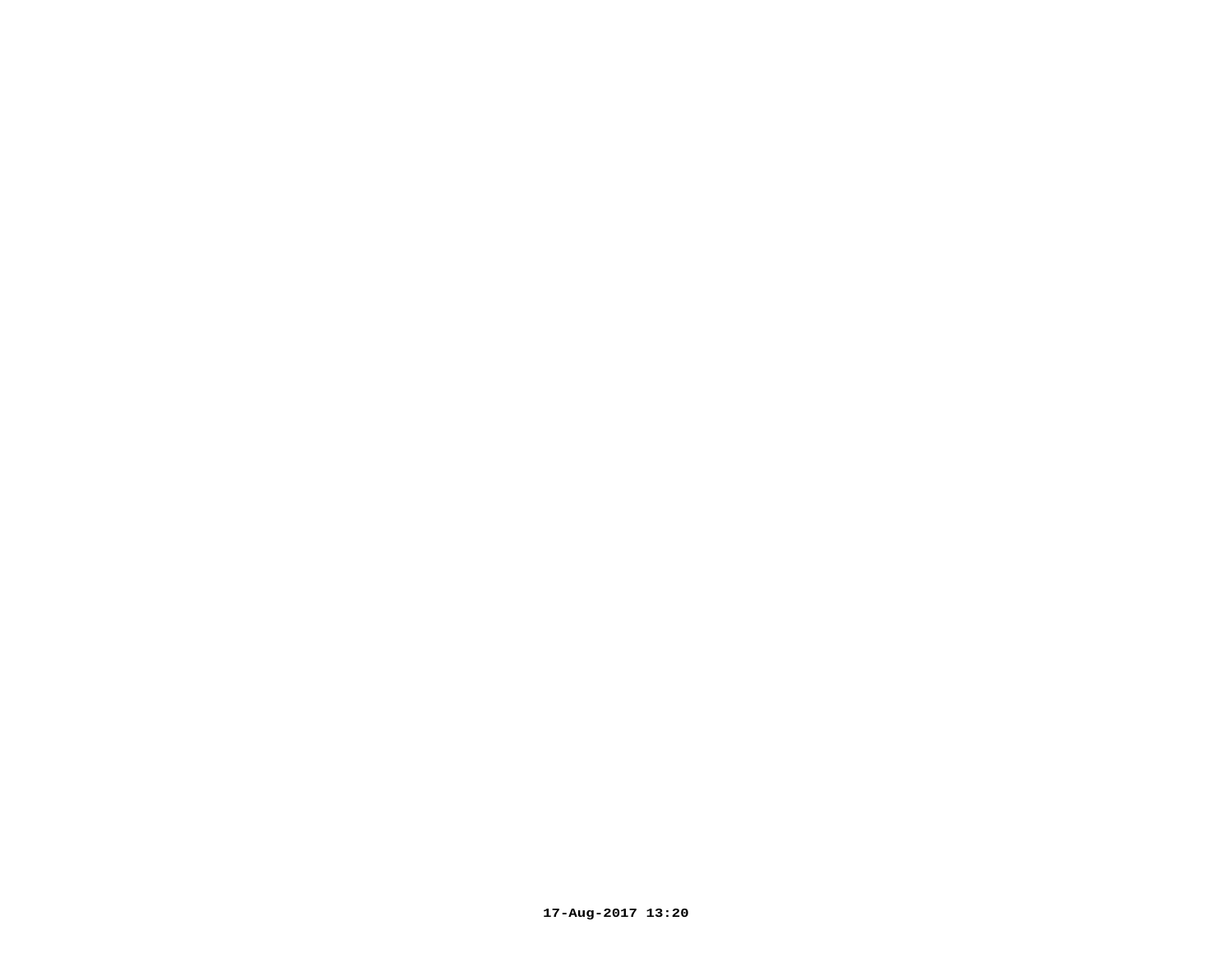| STATE OF NEW YORK<br>COUNTY - Cattaraugus<br>SCHOOL - Pine Valley Central<br>- Leon<br>TOWN<br>$-045200$<br>SWIS | 2017                                                  | SCHOOL<br>TAXABLE SECTION OF THE ROLL - 1<br>UNIFORM PERCENT OF VALUE IS 091.00 | T A X<br>OWNERS NAME SEQUENCE | R O L L                              | VALUATION DATE-JUL 01, 2016<br>TAXABLE STATUS DATE-MAR 01, 2017 | PAGE<br>251                          |
|------------------------------------------------------------------------------------------------------------------|-------------------------------------------------------|---------------------------------------------------------------------------------|-------------------------------|--------------------------------------|-----------------------------------------------------------------|--------------------------------------|
| TAX MAP PARCEL NUMBER                                                                                            |                                                       |                                                                                 |                               |                                      |                                                                 |                                      |
| CURRENT OWNERS NAME<br>CURRENT OWNERS ADDRESS<br>***********************                                         | SCHOOL DISTRICT<br>PARCEL SIZE/GRID COORD             | LAND<br>TOTAL                                                                   |                               | TAX DESCRIPTION<br>SPECIAL DISTRICTS | TAXABLE VALUE                                                   | TAX AMOUNT                           |
|                                                                                                                  | 12569 Dredge Rd                                       |                                                                                 |                               |                                      | ACCT 0045                                                       | 672<br>BILL                          |
| $33.004 - 2 - 14$                                                                                                | 120 Field crops                                       |                                                                                 | AG DIST                       | 41720                                |                                                                 | 10,395                               |
| Bromley Jerry L                                                                                                  | Pine Valley Cen 063001                                |                                                                                 | 52,000 BAS STAR               | 41854                                |                                                                 | 27,750                               |
| Bromley Tammy L                                                                                                  | 47<br>04<br>09                                        | 132,000                                                                         |                               | 2017-18 School Tax                   | 121,605                                                         | 2,270.03                             |
| 12569 Dredge Rd                                                                                                  | Ff 1190.00 Dredge Rd                                  |                                                                                 |                               |                                      |                                                                 |                                      |
| South Dayton, NY 14138                                                                                           | Ff 2175.00 Crossroad<br>ACRES<br>62.86                |                                                                                 |                               |                                      |                                                                 |                                      |
| MAY BE SUBJECT TO PAYMENT<br>UNDER AGDIST LAW TIL 2021                                                           | EAST-1026680 NRTH-0850548<br>DEED BOOK 429<br>PG-4003 |                                                                                 |                               |                                      |                                                                 |                                      |
|                                                                                                                  | FULL MARKET VALUE                                     | 145,055                                                                         |                               |                                      |                                                                 |                                      |
|                                                                                                                  |                                                       |                                                                                 |                               | TOTAL TAX ---                        | DATE #1<br>AMT DUE                                              | $1,752.01**$<br>09/30/17<br>1,752.01 |
|                                                                                                                  |                                                       |                                                                                 |                               |                                      |                                                                 |                                      |
|                                                                                                                  | 6903 Kellogg Hill Rd                                  |                                                                                 |                               |                                      | ACCT 0727                                                       | 673<br>BILL                          |
| $43.003 - 1 - 7.3$                                                                                               | 240 Rural res                                         |                                                                                 | AG DIST                       | 41720                                |                                                                 | 7,661                                |
| Bromley John K                                                                                                   | Pine Valley Cen 063001                                |                                                                                 | 24,600 BAS STAR               | 41854                                |                                                                 | 27,750                               |
| 6903 Kellogg Hill Rd<br>Conewango Valley, NY 14726                                                               | 28<br>04 09<br>28.45<br>ACRES                         | 96,400                                                                          |                               | 2017-18 School Tax                   | 88,739                                                          | 1,656.51                             |
|                                                                                                                  | EAST-1037984 NRTH-0838325                             |                                                                                 |                               |                                      |                                                                 |                                      |
| MAY BE SUBJECT TO PAYMENT                                                                                        | DEED BOOK 12657 PG-7002                               |                                                                                 |                               |                                      |                                                                 |                                      |
| UNDER AGDIST LAW TIL 2021                                                                                        | FULL MARKET VALUE                                     | 105,934                                                                         |                               | TOTAL TAX ---                        |                                                                 | 1,138.50**                           |
|                                                                                                                  |                                                       |                                                                                 |                               |                                      | DATE #1<br>AMT DUE                                              | 09/30/17<br>1,138.50                 |
|                                                                                                                  |                                                       |                                                                                 |                               |                                      |                                                                 | * * * * * * * * *                    |
|                                                                                                                  | 12091 Ruckh Hill Rd                                   |                                                                                 |                               |                                      | ACCT 0959                                                       | 674<br>BILL                          |
| $43.001 - 1 - 1.5$                                                                                               | 320 Rural vacant                                      |                                                                                 | AG DIST                       | 41720                                |                                                                 | 10,610                               |
| Bromley Katy Lane                                                                                                | Pine Valley Cen 063001                                | 20,160                                                                          |                               | 2017-18 School Tax                   | 9,550                                                           | 178.27                               |
| 6312 West Rd                                                                                                     | 04 09<br>38                                           | 20,160                                                                          |                               |                                      |                                                                 |                                      |
| Conewango, NY 14726                                                                                              | Life Use                                              |                                                                                 |                               |                                      |                                                                 |                                      |
| MAY BE SUBJECT TO PAYMENT                                                                                        | Ff 1966.14<br>ACRES<br>22.30                          |                                                                                 |                               |                                      |                                                                 |                                      |
| UNDER AGDIST LAW TIL 2021                                                                                        | EAST-1034626 NRTH-0847180                             |                                                                                 |                               |                                      |                                                                 |                                      |
|                                                                                                                  | DEED BOOK 17589 PG-9001                               |                                                                                 |                               |                                      |                                                                 |                                      |
|                                                                                                                  | FULL MARKET VALUE                                     | 22,154                                                                          |                               |                                      |                                                                 |                                      |
|                                                                                                                  |                                                       |                                                                                 |                               | TOTAL TAX ---                        |                                                                 | $178.27**$                           |
|                                                                                                                  |                                                       |                                                                                 |                               |                                      | DATE #1<br>AMT DUE                                              | 09/30/17<br>178.27                   |
|                                                                                                                  |                                                       |                                                                                 |                               |                                      | **************** 43.003-1-3 *******                             | * * * * * * * * *                    |
| $43.003 - 1 - 3$                                                                                                 | 12121 Slew Rd<br>314 Rural vac<10                     |                                                                                 |                               | 2017-18 School Tax                   | ACCT 0297<br>4,900                                              | BILL<br>675<br>91.47                 |
| Bromley Londa C                                                                                                  | Pine Valley Cen 063001                                | 4,900                                                                           |                               |                                      |                                                                 |                                      |
| 6737 Alterbottom Rd                                                                                              | 36/28<br>04 09                                        | 4,900                                                                           |                               |                                      |                                                                 |                                      |
| Conewango Valley, NY 14726                                                                                       | 4.87<br>ACRES                                         |                                                                                 |                               |                                      |                                                                 |                                      |
|                                                                                                                  | EAST-1033782 NRTH-0839285                             |                                                                                 |                               |                                      |                                                                 |                                      |
|                                                                                                                  | DEED BOOK 13693 PG-3001                               |                                                                                 |                               |                                      |                                                                 |                                      |
|                                                                                                                  | FULL MARKET VALUE                                     | 5,385                                                                           |                               |                                      |                                                                 |                                      |
|                                                                                                                  |                                                       |                                                                                 |                               | TOTAL TAX ---                        |                                                                 | $91.47**$                            |
|                                                                                                                  |                                                       |                                                                                 |                               |                                      | DATE #1<br>AMT DUE                                              | 09/30/17<br>91.47                    |
|                                                                                                                  |                                                       |                                                                                 |                               |                                      |                                                                 |                                      |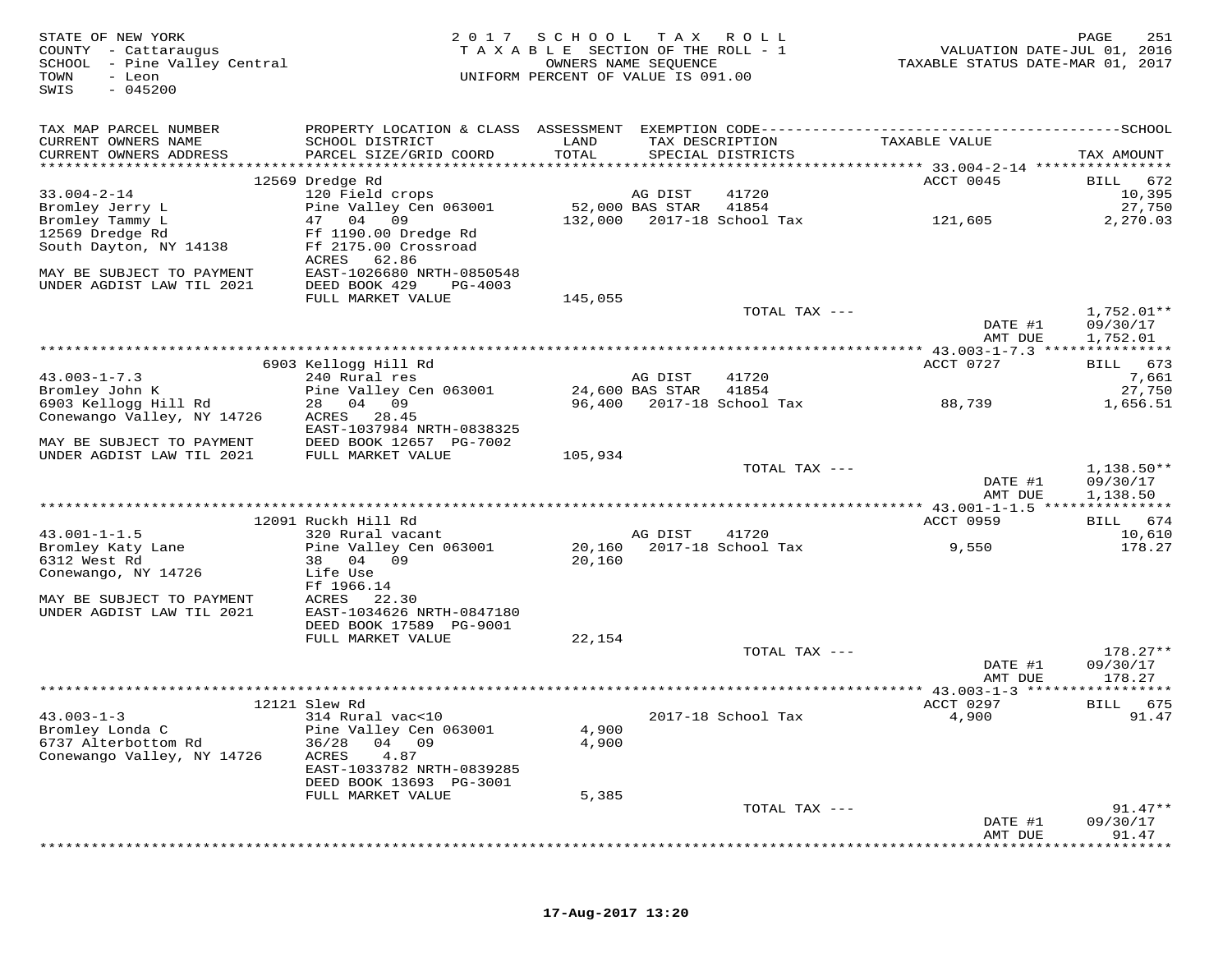| STATE OF NEW YORK<br>COUNTY<br>- Cattaraugus<br>SCHOOL - Pine Valley Central<br>TOWN<br>- Leon<br>$-045200$<br>SWIS | 2 0 1 7<br>TAXABLE                                                                                   | SCHOOL           | T A X<br>R O L L<br>SECTION OF THE ROLL - 1<br>OWNERS NAME SEQUENCE<br>UNIFORM PERCENT OF VALUE IS 091.00 | VALUATION DATE-JUL 01, 2016<br>TAXABLE STATUS DATE-MAR 01, 2017 | PAGE<br>252             |
|---------------------------------------------------------------------------------------------------------------------|------------------------------------------------------------------------------------------------------|------------------|-----------------------------------------------------------------------------------------------------------|-----------------------------------------------------------------|-------------------------|
| TAX MAP PARCEL NUMBER                                                                                               | PROPERTY LOCATION & CLASS ASSESSMENT                                                                 |                  | EXEMPTION CODE-------------------------                                                                   |                                                                 | -----------------SCHOOL |
| CURRENT OWNERS NAME<br>CURRENT OWNERS ADDRESS                                                                       | SCHOOL DISTRICT<br>PARCEL SIZE/GRID COORD                                                            | LAND<br>TOTAL    | TAX DESCRIPTION<br>SPECIAL DISTRICTS                                                                      | TAXABLE VALUE                                                   | TAX AMOUNT              |
| **********************                                                                                              | **********************                                                                               | ***********      |                                                                                                           | ************* 52.002-1-7.1 ****************                     |                         |
| $52.002 - 1 - 7.1$<br>Brown Gary P<br>12 Green St<br>Randolph, NY 14772                                             | 6369 Canyon Dr<br>314 Rural vac<10<br>Pine Valley Cen 063001<br>02 04<br>09<br>$Lot-17$<br>Ff 304.00 | 5,300<br>5,300   | 2017-18 School Tax                                                                                        | ACCT 0457<br>5,300                                              | 676<br>BILL<br>98.94    |
|                                                                                                                     | ACRES<br>2.16<br>EAST-1048791 NRTH-0830049<br>DEED BOOK 00963 PG-00199<br>FULL MARKET VALUE          | 5,824            |                                                                                                           |                                                                 |                         |
|                                                                                                                     |                                                                                                      |                  | TOTAL TAX ---                                                                                             | DATE #1                                                         | 98.94**<br>09/30/17     |
|                                                                                                                     |                                                                                                      |                  |                                                                                                           | AMT DUE                                                         | 98.94                   |
|                                                                                                                     |                                                                                                      |                  | ***********                                                                                               | ** $52.002 - 1 - 7.2$<br>***                                    | ******                  |
| $52.002 - 1 - 7.2$                                                                                                  | 6369 Canyon Dr<br>312 Vac w/imprv                                                                    |                  | 2017-18 School Tax                                                                                        | ACCT 0569<br>20,000                                             | 677<br>BILL<br>373.34   |
| Brown Gary P<br>12 Green St<br>Randolph, NY 14772                                                                   | Pine Valley Cen 063001<br>04<br>02<br>09<br>Ff 304.00                                                | 11,200<br>20,000 |                                                                                                           |                                                                 |                         |
|                                                                                                                     | ACRES<br>3.08<br>EAST-1048780 NRTH-0829822<br>DEED BOOK 00963 PG-00199                               |                  |                                                                                                           |                                                                 |                         |
|                                                                                                                     | FULL MARKET VALUE                                                                                    | 21,978           | TOTAL TAX ---                                                                                             |                                                                 | $373.34**$              |
|                                                                                                                     |                                                                                                      |                  |                                                                                                           | DATE #1<br>AMT DUE                                              | 09/30/17<br>373.34      |
|                                                                                                                     |                                                                                                      |                  |                                                                                                           | ** 43.004-1-18                                                  |                         |
|                                                                                                                     | 11224 Leon-New Albion Rd                                                                             |                  |                                                                                                           | ACCT 0178                                                       | 678<br>BILL             |
| $43.004 - 1 - 18$<br>Brundage Melvin F<br>Brundage Jean M                                                           | 260 Seasonal res<br>Pine Valley Cen 063001<br>04<br>09<br>03                                         | 6,700<br>21,900  | 2017-18 School Tax                                                                                        | 21,900                                                          | 408.81                  |
| 181 Frederick Rd<br>Tonawanda, NY 14150                                                                             | 99.00 DPTH 260.00<br>FRNT<br>EAST-1046882 NRTH-0833253                                               |                  |                                                                                                           |                                                                 |                         |
|                                                                                                                     | DEED BOOK 00930 PG-00735<br>FULL MARKET VALUE                                                        | 24,066           |                                                                                                           |                                                                 |                         |
|                                                                                                                     |                                                                                                      |                  | TOTAL TAX ---                                                                                             |                                                                 | 408.81**                |
|                                                                                                                     |                                                                                                      |                  |                                                                                                           | DATE #1<br>AMT DUE                                              | 09/30/17<br>408.81      |
|                                                                                                                     |                                                                                                      |                  |                                                                                                           | ** $42.002 - 1 - 13.3$                                          |                         |
|                                                                                                                     | Rte 62                                                                                               |                  |                                                                                                           | ACCT 0916                                                       | 679<br>BILL             |
| $42.002 - 1 - 13.3$<br>Bugman Chad<br>14 Massachusetts St<br>PO Box 131<br>Dalton, NY 14836                         | 322 Rural vac>10<br>Pine Valley Cen 063001<br>46 04 09<br>Ff 1625.00<br>ACRES<br>23.95               | 22,700<br>22,700 | 2017-18 School Tax                                                                                        | 22,700                                                          | 423.75                  |
|                                                                                                                     | EAST-1030525 NRTH-0845664<br>DEED BOOK 794<br>PG-00308                                               |                  |                                                                                                           |                                                                 |                         |
|                                                                                                                     | FULL MARKET VALUE                                                                                    | 24,945           |                                                                                                           |                                                                 |                         |
|                                                                                                                     |                                                                                                      |                  | TOTAL TAX ---                                                                                             | DATE #1                                                         | $423.75**$<br>09/30/17  |
|                                                                                                                     |                                                                                                      |                  |                                                                                                           | AMT DUE                                                         | 423.75                  |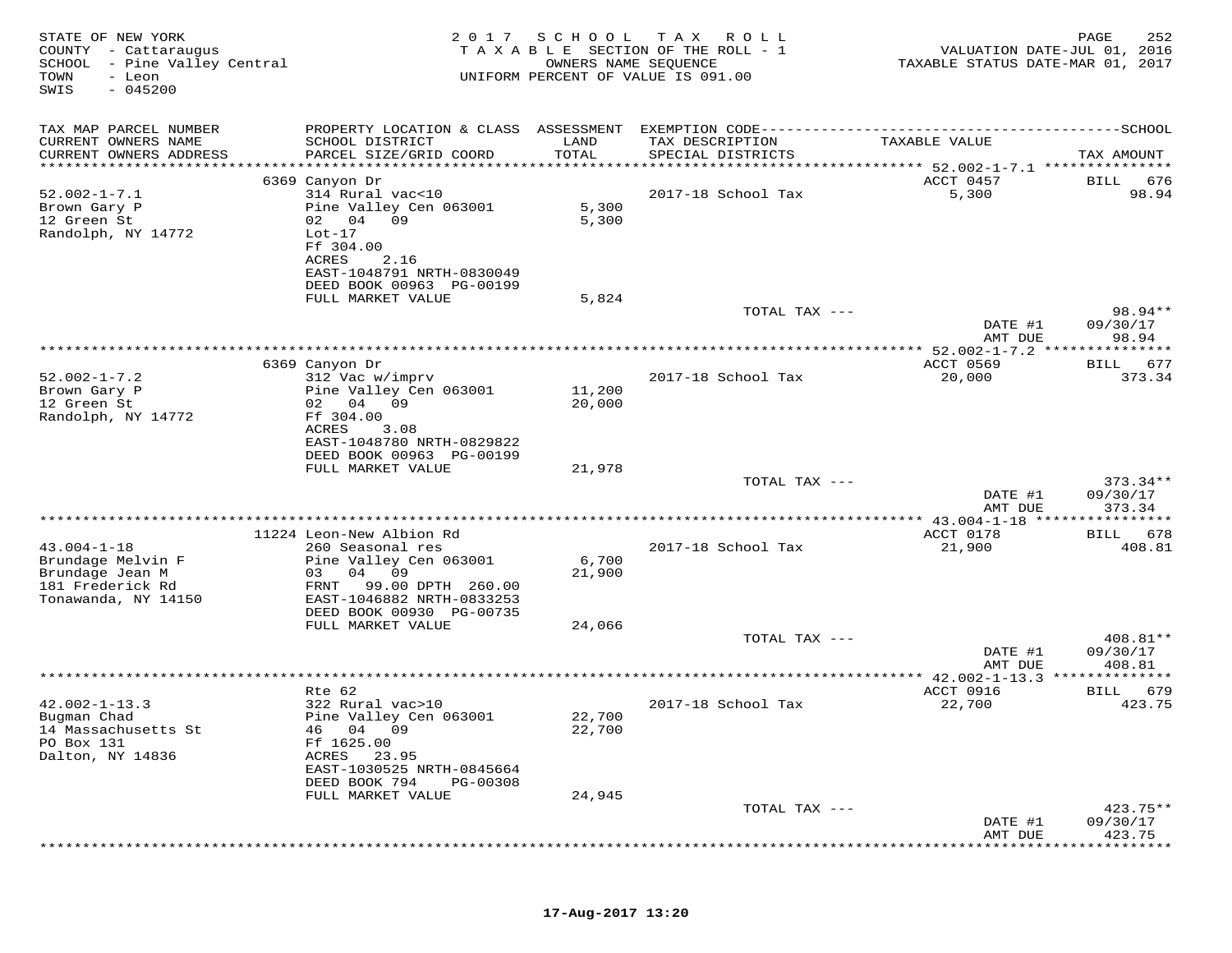| STATE OF NEW YORK<br>COUNTY - Cattaraugus<br>SCHOOL - Pine Valley Central<br>TOWN<br>- Leon<br>$-045200$<br>SWIS |                                                                                                   | 2017 SCHOOL       | TAX ROLL<br>TAXABLE SECTION OF THE ROLL - 1<br>OWNERS NAME SEQUENCE<br>UNIFORM PERCENT OF VALUE IS 091.00 | VALUATION DATE-JUL 01, 2016<br>TAXABLE STATUS DATE-MAR 01, 2017 | 253<br>PAGE                      |
|------------------------------------------------------------------------------------------------------------------|---------------------------------------------------------------------------------------------------|-------------------|-----------------------------------------------------------------------------------------------------------|-----------------------------------------------------------------|----------------------------------|
| TAX MAP PARCEL NUMBER                                                                                            |                                                                                                   |                   |                                                                                                           |                                                                 |                                  |
| CURRENT OWNERS NAME<br>CURRENT OWNERS ADDRESS                                                                    | SCHOOL DISTRICT<br>PARCEL SIZE/GRID COORD                                                         | LAND<br>TOTAL     | TAX DESCRIPTION<br>SPECIAL DISTRICTS                                                                      | TAXABLE VALUE                                                   | TAX AMOUNT                       |
|                                                                                                                  |                                                                                                   | ******            |                                                                                                           | ******* 43.003-1-6.3 ***************                            |                                  |
|                                                                                                                  | Leon-New Albion Rd                                                                                |                   |                                                                                                           | ACCT 0914                                                       | <b>BILL</b><br>680               |
| $43.003 - 1 - 6.3$<br>Bugman Chad<br>PO Box 131<br>Dalton, NY 14836                                              | 312 Vac w/imprv<br>Pine Valley Cen 063001<br>28/27 04 09<br>Ff 460.00<br>30.10<br>ACRES           | 21,100<br>31,100  | 2017-18 School Tax                                                                                        | 31,100                                                          | 580.55                           |
|                                                                                                                  | EAST-1035430 NRTH-0837881                                                                         |                   |                                                                                                           |                                                                 |                                  |
|                                                                                                                  | DEED BOOK 12671 PG-3001<br>FULL MARKET VALUE                                                      | 34,176            |                                                                                                           |                                                                 |                                  |
|                                                                                                                  |                                                                                                   |                   | TOTAL TAX ---                                                                                             |                                                                 | 580.55**                         |
|                                                                                                                  |                                                                                                   |                   |                                                                                                           | DATE #1<br>AMT DUE                                              | 09/30/17<br>580.55               |
|                                                                                                                  |                                                                                                   |                   |                                                                                                           |                                                                 |                                  |
| $34.003 - 1 - 27.3$                                                                                              | 12081 Ruckh Hill Rd<br>312 Vac w/imprv                                                            |                   | 2017-18 School Tax                                                                                        | ACCT 0544<br>24,900                                             | BILL 681<br>464.81               |
| Bugman James<br>163 Mariemont Ave<br>Buffalo, NY 14220                                                           | Pine Valley Cen 063001<br>39 04 09<br>FRNT 10.00 DPTH<br>9.94<br>ACRES                            | 22,900<br>24,900  |                                                                                                           |                                                                 |                                  |
|                                                                                                                  | EAST-1033499 NRTH-0848319<br>DEED BOOK 878<br>PG-01121                                            |                   |                                                                                                           |                                                                 |                                  |
|                                                                                                                  | FULL MARKET VALUE                                                                                 | 27,363            |                                                                                                           |                                                                 |                                  |
|                                                                                                                  |                                                                                                   |                   | TOTAL TAX ---                                                                                             | DATE #1<br>AMT DUE                                              | $464.81**$<br>09/30/17<br>464.81 |
|                                                                                                                  |                                                                                                   |                   |                                                                                                           |                                                                 |                                  |
|                                                                                                                  | 11037 Leon-New Albion Rd                                                                          |                   |                                                                                                           | ACCT 0955                                                       | BILL 682                         |
| $43.004 - 1 - 8.2$<br>Burdick Tammy J<br>11037 Leon Rd                                                           | 240 Rural res<br>Pine Valley Cen 063001<br>03 04 09                                               | 37,600<br>113,800 | BAS STAR<br>41854<br>2017-18 School Tax                                                                   | 113,800                                                         | 27,750<br>2,124.33               |
| Cattaraugus, NY 14719                                                                                            | David Beck House<br>ACRES 33.05<br>EAST-1049999 NRTH-0833127                                      |                   |                                                                                                           |                                                                 |                                  |
|                                                                                                                  | DEED BOOK 17565 PG-6001<br>FULL MARKET VALUE                                                      | 125,055           |                                                                                                           |                                                                 |                                  |
|                                                                                                                  |                                                                                                   |                   | TOTAL TAX ---                                                                                             | DATE #1                                                         | $1,606.32**$<br>09/30/17         |
|                                                                                                                  |                                                                                                   |                   | ************************                                                                                  | AMT DUE                                                         | 1,606.32                         |
|                                                                                                                  | Dredge Rd                                                                                         |                   |                                                                                                           | ** 33.004-2-2 ******************<br>ACCT 0242                   | BILL 683                         |
| $33.004 - 2 - 2$<br>Busch James E<br>18 East Main St<br>Hamburg, NY 14075                                        | 120 Field crops<br>Pine Valley Cen 063001<br>48 04 09<br>ACRES 14.30<br>EAST-1030913 NRTH-0855024 | 11,400<br>11,400  | 2017-18 School Tax                                                                                        | 11,400                                                          | 212.81                           |
|                                                                                                                  | DEED BOOK 22922 PG-6001                                                                           |                   |                                                                                                           |                                                                 |                                  |
|                                                                                                                  | FULL MARKET VALUE                                                                                 | 12,527            |                                                                                                           |                                                                 |                                  |
|                                                                                                                  |                                                                                                   |                   | TOTAL TAX ---                                                                                             | DATE #1<br>AMT DUE                                              | $212.81**$<br>09/30/17<br>212.81 |
|                                                                                                                  |                                                                                                   |                   | *********************************                                                                         |                                                                 | *********                        |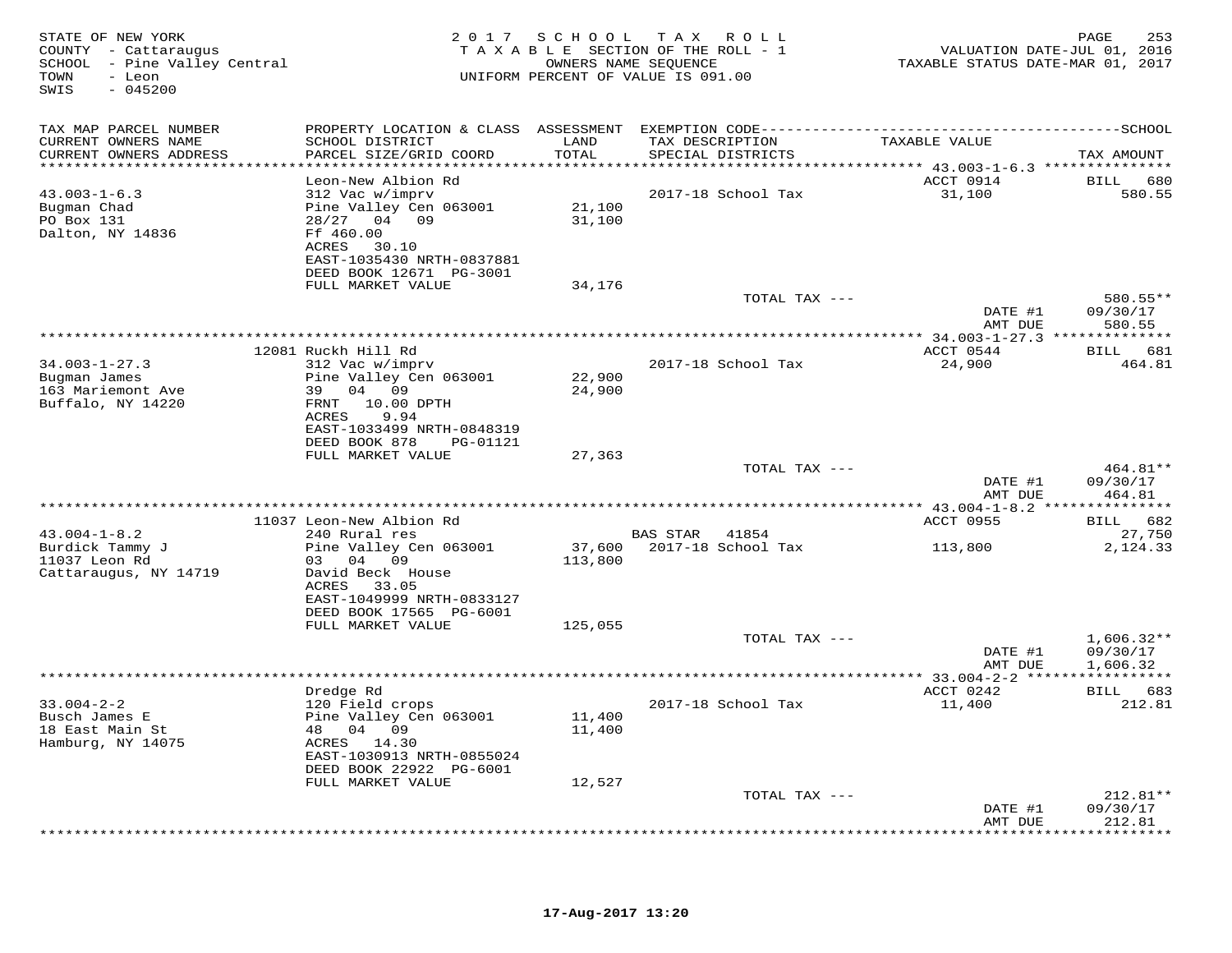| TAX MAP PARCEL NUMBER<br>TAXABLE VALUE<br>CURRENT OWNERS NAME<br>SCHOOL DISTRICT<br>LAND<br>TAX DESCRIPTION<br>CURRENT OWNERS ADDRESS<br>PARCEL SIZE/GRID COORD<br>TOTAL<br>SPECIAL DISTRICTS<br>TAX AMOUNT<br>ACCT 0814<br>12811 Cherry Creek Hill Rd<br>BILL 684<br>$42.004 - 2 - 3.2$<br>240 Rural res<br>2017-18 School Tax<br>32,500<br>606.69<br>8,100<br>Byler Andy L<br>Pine Valley Cen 063001<br>Byler Elizabeth J<br>32,500<br>58/4/9<br>12811 Cherry Creek-Leon RD<br>ACRES<br>1.55<br>Conewango Creek, NY 14726<br>EAST-1022496 NRTH-0835631<br>DEED BOOK 24068 PG-6004<br>FULL MARKET VALUE<br>35,714<br>TOTAL TAX ---<br>$606.69**$<br>DATE #1<br>09/30/17<br>AMT DUE<br>606.69<br>6733 West Road<br>ACCT 0810<br>685<br>BILL<br>$42.004 - 2 - 3.3$<br>2017-18 School Tax<br>314 Rural vac<10<br>3,400<br>63.47<br>Byler Andy L<br>Pine Valley Cen 063001<br>3,400<br>Byler Elizabeth J<br>$58 - 4 - 9$<br>3,400<br>12811 Cherry Creek-Leon RD<br>ACRES<br>1.20<br>Conewango Creek, NY 14726<br>EAST-1022234 NRTH-0835632<br>DEED BOOK 24068 PG-6004<br>FULL MARKET VALUE<br>3,736<br>$63.47**$<br>TOTAL TAX ---<br>DATE #1<br>09/30/17<br>63.47<br>AMT DUE<br>********** 52.001-1-26.2 ***<br>*********<br>11883 Eldredge Rd<br>ACCT 0858<br>686<br><b>BILL</b><br>9,070<br>$52.001 - 1 - 26.2$<br>112 Dairy farm<br>AG DIST<br>41720<br>Byler Eli D<br>Pine Valley Cen 063001<br>35,200 BAS STAR<br>41854<br>27,750<br>Byler Mattie<br>$25 - 4 - 9$<br>127,600 2017-18 School Tax<br>2,212.63<br>118,530<br>11883 Eldredge Rd<br>ACRES<br>44.14<br>Conewango Valley, NY 14726<br>EAST-1037130 NRTH-0826416<br>DEED BOOK 10155 PG-4001<br>MAY BE SUBJECT TO PAYMENT<br>FULL MARKET VALUE<br>140,220<br>UNDER AGDIST LAW TIL 2021<br>TOTAL TAX ---<br>$1,694.61**$<br>DATE #1<br>09/30/17<br>AMT DUE<br>1,694.61<br>ACCT 0252<br>11883 Eldredge Rd<br>BILL 687<br>$52.001 - 1 - 26.1$<br>270 Mfg housing<br>2017-18 School Tax<br>50,000<br>933.36<br>Byler Eli D.<br>Pine Valley Cen 063001<br>16,000<br>Byler Mattie E.<br>25<br>04 09<br>50,000<br>11883 Eldredge Rd<br>Ff 960.00<br>Conewango Valley, NY 14726<br>ACRES 10.00<br>EAST-1037122 NRTH-0826545<br>DEED BOOK 26434 PG-2002<br>FULL MARKET VALUE<br>54,945<br>TOTAL TAX ---<br>$933.36**$<br>09/30/17<br>DATE #1<br>933.36<br>AMT DUE | STATE OF NEW YORK<br>COUNTY - Cattaraugus<br>SCHOOL - Pine Valley Central<br>- Leon<br>TOWN<br>SWIS<br>$-045200$ | 2017 SCHOOL TAX ROLL<br>TAXABLE SECTION OF THE ROLL - 1<br>UNIFORM PERCENT OF VALUE IS 091.00 | OWNERS NAME SEQUENCE | VALUATION DATE-JUL 01, 2016<br>TAXABLE STATUS DATE-MAR 01, 2017 | 254<br>PAGE     |
|-------------------------------------------------------------------------------------------------------------------------------------------------------------------------------------------------------------------------------------------------------------------------------------------------------------------------------------------------------------------------------------------------------------------------------------------------------------------------------------------------------------------------------------------------------------------------------------------------------------------------------------------------------------------------------------------------------------------------------------------------------------------------------------------------------------------------------------------------------------------------------------------------------------------------------------------------------------------------------------------------------------------------------------------------------------------------------------------------------------------------------------------------------------------------------------------------------------------------------------------------------------------------------------------------------------------------------------------------------------------------------------------------------------------------------------------------------------------------------------------------------------------------------------------------------------------------------------------------------------------------------------------------------------------------------------------------------------------------------------------------------------------------------------------------------------------------------------------------------------------------------------------------------------------------------------------------------------------------------------------------------------------------------------------------------------------------------------------------------------------------------------------------------------------------------------------------------------------------------------------------------------------------------------------------------------------|------------------------------------------------------------------------------------------------------------------|-----------------------------------------------------------------------------------------------|----------------------|-----------------------------------------------------------------|-----------------|
|                                                                                                                                                                                                                                                                                                                                                                                                                                                                                                                                                                                                                                                                                                                                                                                                                                                                                                                                                                                                                                                                                                                                                                                                                                                                                                                                                                                                                                                                                                                                                                                                                                                                                                                                                                                                                                                                                                                                                                                                                                                                                                                                                                                                                                                                                                                   |                                                                                                                  |                                                                                               |                      |                                                                 |                 |
|                                                                                                                                                                                                                                                                                                                                                                                                                                                                                                                                                                                                                                                                                                                                                                                                                                                                                                                                                                                                                                                                                                                                                                                                                                                                                                                                                                                                                                                                                                                                                                                                                                                                                                                                                                                                                                                                                                                                                                                                                                                                                                                                                                                                                                                                                                                   |                                                                                                                  |                                                                                               |                      |                                                                 |                 |
|                                                                                                                                                                                                                                                                                                                                                                                                                                                                                                                                                                                                                                                                                                                                                                                                                                                                                                                                                                                                                                                                                                                                                                                                                                                                                                                                                                                                                                                                                                                                                                                                                                                                                                                                                                                                                                                                                                                                                                                                                                                                                                                                                                                                                                                                                                                   |                                                                                                                  |                                                                                               |                      |                                                                 |                 |
|                                                                                                                                                                                                                                                                                                                                                                                                                                                                                                                                                                                                                                                                                                                                                                                                                                                                                                                                                                                                                                                                                                                                                                                                                                                                                                                                                                                                                                                                                                                                                                                                                                                                                                                                                                                                                                                                                                                                                                                                                                                                                                                                                                                                                                                                                                                   |                                                                                                                  |                                                                                               |                      |                                                                 |                 |
|                                                                                                                                                                                                                                                                                                                                                                                                                                                                                                                                                                                                                                                                                                                                                                                                                                                                                                                                                                                                                                                                                                                                                                                                                                                                                                                                                                                                                                                                                                                                                                                                                                                                                                                                                                                                                                                                                                                                                                                                                                                                                                                                                                                                                                                                                                                   |                                                                                                                  |                                                                                               |                      |                                                                 |                 |
|                                                                                                                                                                                                                                                                                                                                                                                                                                                                                                                                                                                                                                                                                                                                                                                                                                                                                                                                                                                                                                                                                                                                                                                                                                                                                                                                                                                                                                                                                                                                                                                                                                                                                                                                                                                                                                                                                                                                                                                                                                                                                                                                                                                                                                                                                                                   |                                                                                                                  |                                                                                               |                      |                                                                 |                 |
|                                                                                                                                                                                                                                                                                                                                                                                                                                                                                                                                                                                                                                                                                                                                                                                                                                                                                                                                                                                                                                                                                                                                                                                                                                                                                                                                                                                                                                                                                                                                                                                                                                                                                                                                                                                                                                                                                                                                                                                                                                                                                                                                                                                                                                                                                                                   |                                                                                                                  |                                                                                               |                      |                                                                 |                 |
|                                                                                                                                                                                                                                                                                                                                                                                                                                                                                                                                                                                                                                                                                                                                                                                                                                                                                                                                                                                                                                                                                                                                                                                                                                                                                                                                                                                                                                                                                                                                                                                                                                                                                                                                                                                                                                                                                                                                                                                                                                                                                                                                                                                                                                                                                                                   |                                                                                                                  |                                                                                               |                      |                                                                 |                 |
|                                                                                                                                                                                                                                                                                                                                                                                                                                                                                                                                                                                                                                                                                                                                                                                                                                                                                                                                                                                                                                                                                                                                                                                                                                                                                                                                                                                                                                                                                                                                                                                                                                                                                                                                                                                                                                                                                                                                                                                                                                                                                                                                                                                                                                                                                                                   |                                                                                                                  |                                                                                               |                      |                                                                 |                 |
|                                                                                                                                                                                                                                                                                                                                                                                                                                                                                                                                                                                                                                                                                                                                                                                                                                                                                                                                                                                                                                                                                                                                                                                                                                                                                                                                                                                                                                                                                                                                                                                                                                                                                                                                                                                                                                                                                                                                                                                                                                                                                                                                                                                                                                                                                                                   |                                                                                                                  |                                                                                               |                      |                                                                 |                 |
|                                                                                                                                                                                                                                                                                                                                                                                                                                                                                                                                                                                                                                                                                                                                                                                                                                                                                                                                                                                                                                                                                                                                                                                                                                                                                                                                                                                                                                                                                                                                                                                                                                                                                                                                                                                                                                                                                                                                                                                                                                                                                                                                                                                                                                                                                                                   |                                                                                                                  |                                                                                               |                      |                                                                 |                 |
|                                                                                                                                                                                                                                                                                                                                                                                                                                                                                                                                                                                                                                                                                                                                                                                                                                                                                                                                                                                                                                                                                                                                                                                                                                                                                                                                                                                                                                                                                                                                                                                                                                                                                                                                                                                                                                                                                                                                                                                                                                                                                                                                                                                                                                                                                                                   |                                                                                                                  |                                                                                               |                      |                                                                 |                 |
|                                                                                                                                                                                                                                                                                                                                                                                                                                                                                                                                                                                                                                                                                                                                                                                                                                                                                                                                                                                                                                                                                                                                                                                                                                                                                                                                                                                                                                                                                                                                                                                                                                                                                                                                                                                                                                                                                                                                                                                                                                                                                                                                                                                                                                                                                                                   |                                                                                                                  |                                                                                               |                      |                                                                 |                 |
|                                                                                                                                                                                                                                                                                                                                                                                                                                                                                                                                                                                                                                                                                                                                                                                                                                                                                                                                                                                                                                                                                                                                                                                                                                                                                                                                                                                                                                                                                                                                                                                                                                                                                                                                                                                                                                                                                                                                                                                                                                                                                                                                                                                                                                                                                                                   |                                                                                                                  |                                                                                               |                      |                                                                 |                 |
|                                                                                                                                                                                                                                                                                                                                                                                                                                                                                                                                                                                                                                                                                                                                                                                                                                                                                                                                                                                                                                                                                                                                                                                                                                                                                                                                                                                                                                                                                                                                                                                                                                                                                                                                                                                                                                                                                                                                                                                                                                                                                                                                                                                                                                                                                                                   |                                                                                                                  |                                                                                               |                      |                                                                 |                 |
|                                                                                                                                                                                                                                                                                                                                                                                                                                                                                                                                                                                                                                                                                                                                                                                                                                                                                                                                                                                                                                                                                                                                                                                                                                                                                                                                                                                                                                                                                                                                                                                                                                                                                                                                                                                                                                                                                                                                                                                                                                                                                                                                                                                                                                                                                                                   |                                                                                                                  |                                                                                               |                      |                                                                 |                 |
| * * * * * * * * *                                                                                                                                                                                                                                                                                                                                                                                                                                                                                                                                                                                                                                                                                                                                                                                                                                                                                                                                                                                                                                                                                                                                                                                                                                                                                                                                                                                                                                                                                                                                                                                                                                                                                                                                                                                                                                                                                                                                                                                                                                                                                                                                                                                                                                                                                                 |                                                                                                                  |                                                                                               |                      |                                                                 | * * * * * * * * |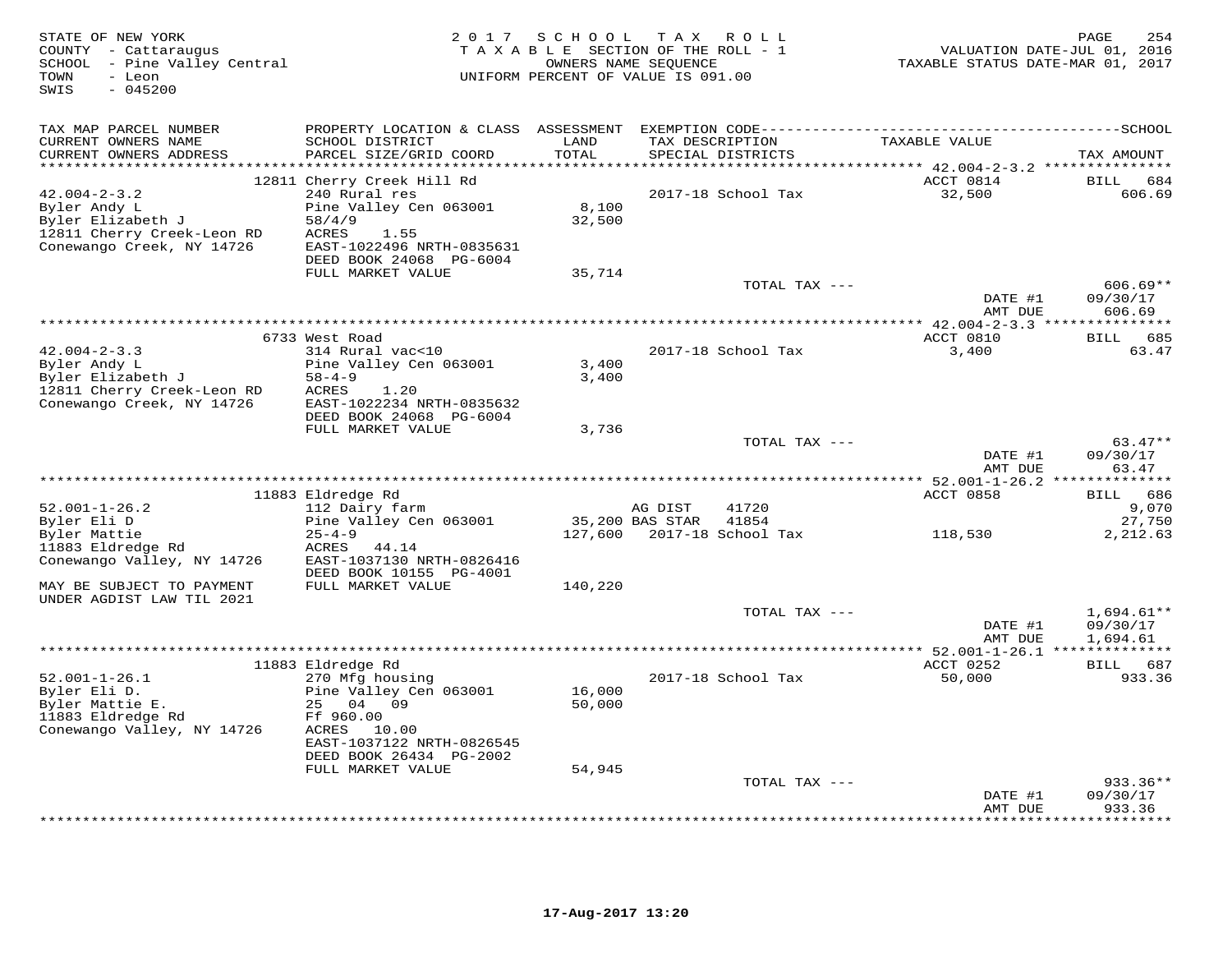| STATE OF NEW YORK<br>COUNTY - Cattaraugus<br>SCHOOL - Pine Valley Central<br>TOWN<br>- Leon<br>$-045200$<br>SWIS | 2017                                                                                         | SCHOOL          | T A X<br>R O L L<br>TAXABLE SECTION OF THE ROLL - 1<br>OWNERS NAME SEQUENCE<br>UNIFORM PERCENT OF VALUE IS 091.00 | VALUATION DATE-JUL 01, 2016<br>TAXABLE STATUS DATE-MAR 01, 2017 | 255<br>PAGE              |
|------------------------------------------------------------------------------------------------------------------|----------------------------------------------------------------------------------------------|-----------------|-------------------------------------------------------------------------------------------------------------------|-----------------------------------------------------------------|--------------------------|
| TAX MAP PARCEL NUMBER                                                                                            | PROPERTY LOCATION & CLASS ASSESSMENT EXEMPTION CODE------------------------                  |                 |                                                                                                                   |                                                                 | $---SCHOOL$              |
| CURRENT OWNERS NAME<br>CURRENT OWNERS ADDRESS<br>**********************                                          | SCHOOL DISTRICT<br>PARCEL SIZE/GRID COORD                                                    | LAND<br>TOTAL   | TAX DESCRIPTION<br>SPECIAL DISTRICTS                                                                              | TAXABLE VALUE                                                   | TAX AMOUNT               |
|                                                                                                                  | 12270 Cherry Creek Hill Rd                                                                   |                 |                                                                                                                   | ACCT 0123                                                       | BILL<br>688              |
| $42.020 - 1 - 3$                                                                                                 | 210 1 Family Res                                                                             |                 | BAS STAR<br>41854                                                                                                 |                                                                 | 27,750                   |
| Campbell Benjie J.<br>1178 Lone Elm Rd<br>Wakahachie, TX 75167                                                   | Pine Valley Cen 063001<br>44 04 09<br>82.00 DPTH 290.00<br>FRNT<br>EAST-1030797 NRTH-0835938 | 6,600<br>64,300 | 2017-18 School Tax                                                                                                | 64,300                                                          | 1,200.30                 |
|                                                                                                                  | DEED BOOK 22253 PG-5001                                                                      |                 |                                                                                                                   |                                                                 |                          |
|                                                                                                                  | FULL MARKET VALUE                                                                            | 70,659          | TOTAL TAX ---                                                                                                     | DATE #1                                                         | 682.29**<br>09/30/17     |
|                                                                                                                  |                                                                                              |                 |                                                                                                                   | AMT DUE                                                         | 682.29                   |
|                                                                                                                  |                                                                                              |                 |                                                                                                                   |                                                                 | * * * * * * * * *        |
|                                                                                                                  | 11466 Fancher Rd                                                                             |                 |                                                                                                                   | ACCT 0605                                                       | BILL<br>689              |
| $52.001 - 1 - 14.2$<br>Carnrite Farms LLC                                                                        | 112 Dairy farm<br>Pine Valley Cen 063001                                                     | 136,400         | 2017-18 School Tax                                                                                                | 619,300                                                         | 11,560.62                |
| 5375 Lakeside Rd                                                                                                 | 10/11/18/19<br>04 09                                                                         | 619,300         |                                                                                                                   |                                                                 |                          |
| Dunkirk, NY 14048                                                                                                | Ff 6960.00                                                                                   |                 |                                                                                                                   |                                                                 |                          |
|                                                                                                                  | ACRES 193.65                                                                                 |                 |                                                                                                                   |                                                                 |                          |
|                                                                                                                  | EAST-1043441 NRTH-0830720                                                                    |                 |                                                                                                                   |                                                                 |                          |
|                                                                                                                  | DEED BOOK 24368 PG-6001<br>FULL MARKET VALUE                                                 | 680,549         |                                                                                                                   |                                                                 |                          |
|                                                                                                                  |                                                                                              |                 | TOTAL TAX ---                                                                                                     |                                                                 | $11,560.62**$            |
|                                                                                                                  |                                                                                              |                 |                                                                                                                   | DATE #1                                                         | 09/30/17                 |
|                                                                                                                  |                                                                                              |                 |                                                                                                                   | AMT DUE                                                         | 11,560.62                |
|                                                                                                                  | 11172 Leon-New Albion Rd                                                                     |                 |                                                                                                                   | ACCT 0024                                                       | BILL 690                 |
| $43.004 - 1 - 14$                                                                                                | 210 1 Family Res                                                                             |                 | BAS STAR<br>41854                                                                                                 |                                                                 | 27,750                   |
| Carter Michael Sr                                                                                                | Pine Valley Cen 063001                                                                       | 9,700           | 2017-18 School Tax                                                                                                | 95,000                                                          | 1,773.39                 |
| Carter Susan<br>11172 Leon-New Albion Rd                                                                         | 03 04<br>09                                                                                  | 95,000          |                                                                                                                   |                                                                 |                          |
| Cattaraugus, NY 14719                                                                                            | Ff 203.00<br>ACRES<br>2.36                                                                   |                 |                                                                                                                   |                                                                 |                          |
|                                                                                                                  | EAST-1047814 NRTH-0833334                                                                    |                 |                                                                                                                   |                                                                 |                          |
|                                                                                                                  | DEED BOOK 795<br>PG-00269                                                                    |                 |                                                                                                                   |                                                                 |                          |
|                                                                                                                  | FULL MARKET VALUE                                                                            | 104,396         | TOTAL TAX ---                                                                                                     |                                                                 | $1,255.37**$             |
|                                                                                                                  |                                                                                              |                 |                                                                                                                   | DATE #1                                                         | 09/30/17                 |
|                                                                                                                  |                                                                                              |                 |                                                                                                                   | AMT DUE                                                         | 1,255.37                 |
|                                                                                                                  | *******************                                                                          |                 | ************************************                                                                              | ********* 42.004-2-11 *****************                         |                          |
| $42.004 - 2 - 11$                                                                                                | 6720 Riga Rd<br>240 Rural res                                                                |                 | ENH STAR<br>41834                                                                                                 | ACCT 0351                                                       | 691<br>BILL<br>60,590    |
| Caughel David A                                                                                                  | Pine Valley Cen 063001                                                                       | 30,000          | 2017-18 School Tax                                                                                                | 172,000                                                         | 3,210.76                 |
| Caughel Martha C                                                                                                 | 43 04<br>09                                                                                  | 172,000         |                                                                                                                   |                                                                 |                          |
| 6720 Riga Rd                                                                                                     | Raggie Rd Ff - 740'                                                                          |                 |                                                                                                                   |                                                                 |                          |
| Conewango Valley, NY 14726                                                                                       | FRNT 1153.10 DPTH<br>ACRES<br>20.06                                                          |                 |                                                                                                                   |                                                                 |                          |
|                                                                                                                  | EAST-1027754 NRTH-0835386                                                                    |                 |                                                                                                                   |                                                                 |                          |
|                                                                                                                  | DEED BOOK 883<br>PG-01062                                                                    |                 |                                                                                                                   |                                                                 |                          |
|                                                                                                                  | FULL MARKET VALUE                                                                            | 189,011         |                                                                                                                   |                                                                 |                          |
|                                                                                                                  |                                                                                              |                 | TOTAL TAX ---                                                                                                     | DATE #1                                                         | $2,079.72**$<br>09/30/17 |
|                                                                                                                  |                                                                                              |                 |                                                                                                                   | AMT DUE                                                         | 2,079.72                 |
|                                                                                                                  |                                                                                              |                 |                                                                                                                   |                                                                 |                          |

## **17-Aug-2017 13:20**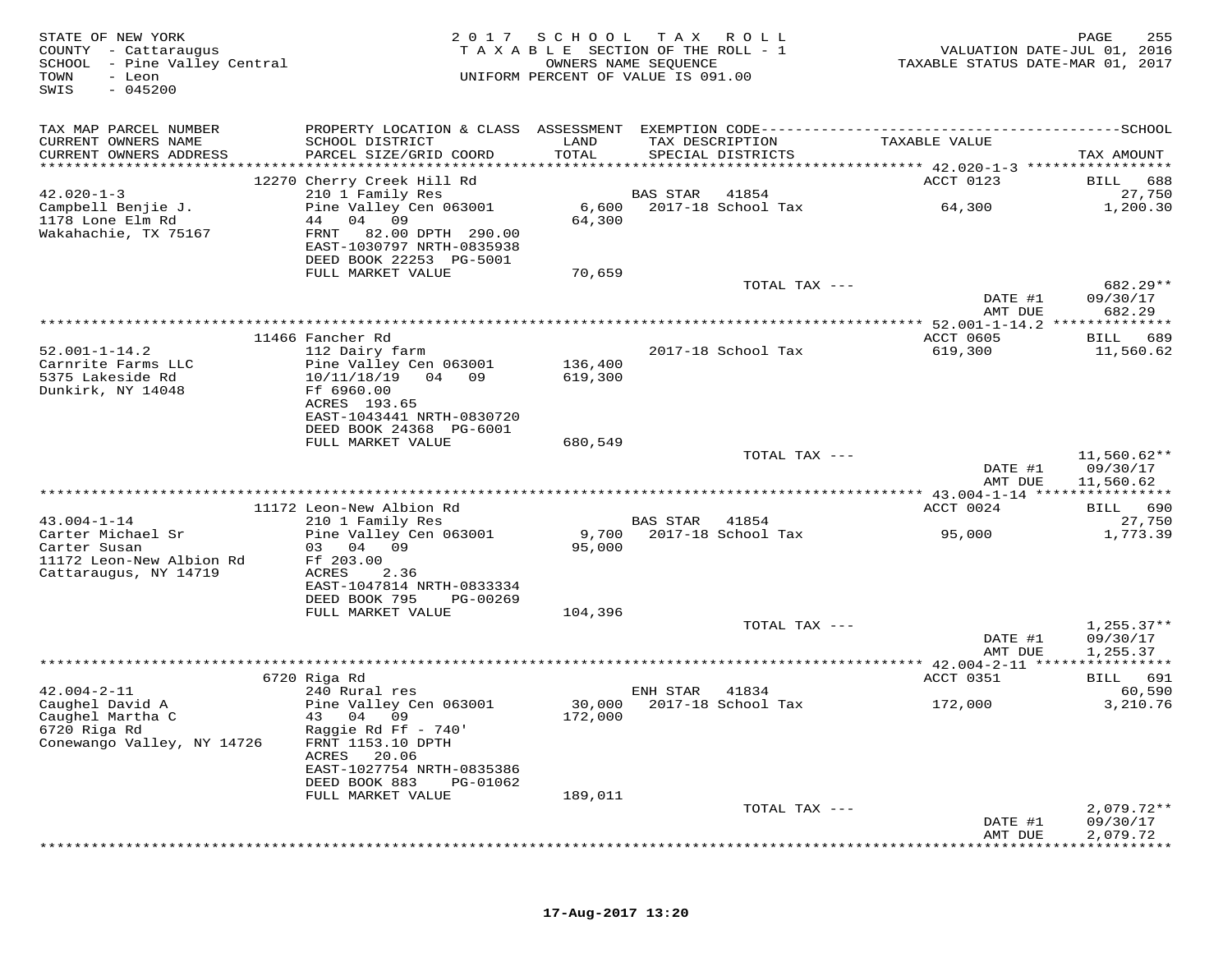| STATE OF NEW YORK<br>COUNTY - Cattaraugus<br>SCHOOL - Pine Valley Central<br>TOWN<br>- Leon<br>$-045200$<br>SWIS |                                                       |                  | 2017 SCHOOL TAX ROLL<br>TAXABLE SECTION OF THE ROLL - 1<br>OWNERS NAME SEQUENCE<br>UNIFORM PERCENT OF VALUE IS 091.00 | VALUATION DATE-JUL 01, 2016<br>TAXABLE STATUS DATE-MAR 01, 2017 | PAGE<br>256                   |
|------------------------------------------------------------------------------------------------------------------|-------------------------------------------------------|------------------|-----------------------------------------------------------------------------------------------------------------------|-----------------------------------------------------------------|-------------------------------|
| TAX MAP PARCEL NUMBER<br>CURRENT OWNERS NAME                                                                     | SCHOOL DISTRICT                                       | LAND             | TAX DESCRIPTION                                                                                                       | TAXABLE VALUE                                                   |                               |
| CURRENT OWNERS ADDRESS                                                                                           | PARCEL SIZE/GRID COORD                                | TOTAL            | SPECIAL DISTRICTS                                                                                                     |                                                                 | TAX AMOUNT                    |
|                                                                                                                  | Dredge Rd                                             |                  |                                                                                                                       | ACCT 0063                                                       | BILL 692                      |
| $33.004 - 1 - 9$                                                                                                 | 322 Rural vac>10                                      |                  | 2017-18 School Tax                                                                                                    | 22,100                                                          | 412.55                        |
| Chaffin Donald M Jr<br>Chaffin Michelle L                                                                        | Pine Valley Cen 063001<br>64 04 09                    | 22,100<br>22,100 |                                                                                                                       |                                                                 |                               |
| 148 Rte 62                                                                                                       | Ff 870.00                                             |                  |                                                                                                                       |                                                                 |                               |
| Conewango Valley, NY 14726                                                                                       | ACRES 13.50                                           |                  |                                                                                                                       |                                                                 |                               |
|                                                                                                                  | EAST-1024813 NRTH-0852635<br>DEED BOOK 7678 PG-5001   |                  |                                                                                                                       |                                                                 |                               |
|                                                                                                                  | FULL MARKET VALUE                                     | 24,286           |                                                                                                                       |                                                                 |                               |
|                                                                                                                  |                                                       |                  | TOTAL TAX ---                                                                                                         | DATE #1                                                         | $412.55**$<br>09/30/17        |
|                                                                                                                  |                                                       |                  |                                                                                                                       | AMT DUE                                                         | 412.55                        |
|                                                                                                                  |                                                       |                  |                                                                                                                       |                                                                 |                               |
| $33.004 - 1 - 5$                                                                                                 | 7982 Dredge Rd<br>312 Vac w/imprv                     |                  | 2017-18 School Tax                                                                                                    | ACCT 0101<br>34,700                                             | BILL 693<br>647.75            |
| Checko Raymond Jr                                                                                                | Pine Valley Cen 063001                                | 26,900           |                                                                                                                       |                                                                 |                               |
| Checko Dawn M<br>5128 Olympic Ave                                                                                | 64 04 09<br>Ff 435.00                                 | 34,700           |                                                                                                                       |                                                                 |                               |
| Blasdell, NY 14219                                                                                               | ACRES 17.81                                           |                  |                                                                                                                       |                                                                 |                               |
|                                                                                                                  | EAST-1025007 NRTH-0855484<br>DEED BOOK 00949 PG-00134 |                  |                                                                                                                       |                                                                 |                               |
|                                                                                                                  | FULL MARKET VALUE                                     | 38,132           |                                                                                                                       |                                                                 |                               |
|                                                                                                                  |                                                       |                  | TOTAL TAX ---                                                                                                         | DATE #1                                                         | $647.75**$<br>09/30/17        |
|                                                                                                                  |                                                       |                  |                                                                                                                       | AMT DUE                                                         | 647.75                        |
|                                                                                                                  |                                                       |                  |                                                                                                                       |                                                                 |                               |
| $43.003 - 1 - 16.1$                                                                                              | 6737 Alderbottom Rd<br>270 Mfg housing                |                  | BAS STAR 41854                                                                                                        | ACCT 0288                                                       | BILL 694<br>27,750            |
| Clark James L                                                                                                    | Pine Valley Cen 063001                                | 6,500            | 2017-18 School Tax                                                                                                    | 42,000                                                          | 784.02                        |
| 6737 Alderbottom Rd<br>Leon, NY 14751                                                                            | 27 04 09<br>FRNT 200.00 DPTH 100.00                   | 42,000           |                                                                                                                       |                                                                 |                               |
|                                                                                                                  | EAST-1038450 NRTH-0835341                             |                  |                                                                                                                       |                                                                 |                               |
|                                                                                                                  | DEED BOOK 10096 PG-8002<br>FULL MARKET VALUE          | 46,154           |                                                                                                                       |                                                                 |                               |
|                                                                                                                  |                                                       |                  | TOTAL TAX ---                                                                                                         |                                                                 | $266.01**$                    |
|                                                                                                                  |                                                       |                  |                                                                                                                       | DATE #1                                                         | 09/30/17                      |
|                                                                                                                  |                                                       |                  |                                                                                                                       | AMT DUE                                                         | 266.01                        |
|                                                                                                                  | 7775 Kellogg Hill Rd                                  |                  |                                                                                                                       | ACCT 0216                                                       | BILL 695                      |
| $34.003 - 1 - 22$<br>Clemens Patrick P                                                                           | 260 Seasonal res<br>Pine Valley Cen 063001            | 9,200            | 2017-18 School Tax                                                                                                    | 40,300                                                          | 752.29                        |
| 5041 Clearview Dr                                                                                                | 31 04 09                                              | 40,300           |                                                                                                                       |                                                                 |                               |
| Williamsville, NY 14221                                                                                          | FRNT 185.00 DPTH<br>ACRES<br>2.09                     |                  |                                                                                                                       |                                                                 |                               |
|                                                                                                                  | EAST-1038884 NRTH-0851638                             |                  |                                                                                                                       |                                                                 |                               |
|                                                                                                                  | DEED BOOK 11656 PG-6001                               |                  |                                                                                                                       |                                                                 |                               |
|                                                                                                                  | FULL MARKET VALUE                                     | 44,286           | TOTAL TAX ---                                                                                                         |                                                                 | $752.29**$                    |
|                                                                                                                  |                                                       |                  |                                                                                                                       | DATE #1                                                         | 09/30/17                      |
|                                                                                                                  |                                                       |                  |                                                                                                                       | AMT DUE                                                         | 752.29<br>* * * * * * * * * * |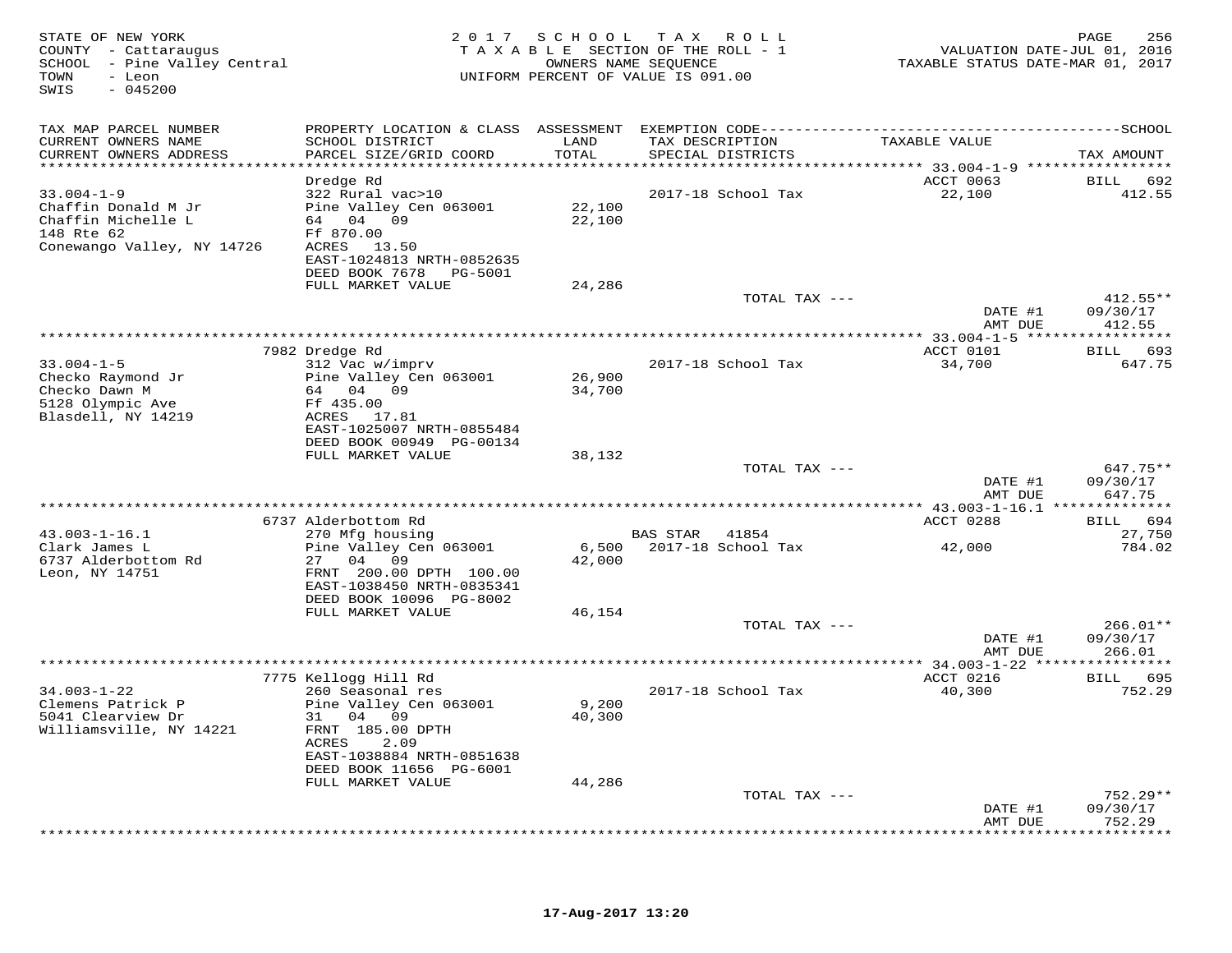| STATE OF NEW YORK<br>COUNTY - Cattaraugus<br>SCHOOL - Pine Valley Central<br>TOWN<br>- Leon<br>$-045200$<br>SWIS | 2 0 1 7                                                                                                                                   |                  | SCHOOL TAX ROLL<br>TAXABLE SECTION OF THE ROLL - 1<br>OWNERS NAME SEOUENCE<br>UNIFORM PERCENT OF VALUE IS 091.00 |                                                                 | 257<br>PAGE<br>VALUATION DATE-JUL 01, 2016<br>TAXABLE STATUS DATE-MAR 01, 2017 |
|------------------------------------------------------------------------------------------------------------------|-------------------------------------------------------------------------------------------------------------------------------------------|------------------|------------------------------------------------------------------------------------------------------------------|-----------------------------------------------------------------|--------------------------------------------------------------------------------|
| TAX MAP PARCEL NUMBER                                                                                            | PROPERTY LOCATION & CLASS ASSESSMENT EXEMPTION CODE-----------------------------------SCHOOL                                              |                  |                                                                                                                  |                                                                 |                                                                                |
| CURRENT OWNERS NAME<br>CURRENT OWNERS ADDRESS                                                                    | SCHOOL DISTRICT<br>PARCEL SIZE/GRID COORD                                                                                                 | LAND<br>TOTAL    | TAX DESCRIPTION<br>SPECIAL DISTRICTS                                                                             | TAXABLE VALUE                                                   | TAX AMOUNT                                                                     |
|                                                                                                                  | 12232 Leon-New Albion Rd                                                                                                                  |                  |                                                                                                                  | ******************** 42.020-1-12 *****************<br>ACCT 0069 | 696<br>BILL                                                                    |
| $42.020 - 1 - 12$                                                                                                | 210 1 Family Res                                                                                                                          |                  | BAS STAR<br>41854                                                                                                |                                                                 | 27,750                                                                         |
| Cleveland June M<br>12232 Leon-New Abion Rd<br>Conewango Valley, NY 14726                                        | Pine Valley Cen 063001<br>36 04 09<br>Life Use - Doris<br>FRNT 56.10 DPTH 332.72<br>EAST-1031401 NRTH-0835949<br>DEED BOOK 00968 PG-01060 | 6,500<br>45,400  | 2017-18 School Tax                                                                                               | 45,400                                                          | 847.49                                                                         |
|                                                                                                                  | FULL MARKET VALUE                                                                                                                         | 49,890           |                                                                                                                  |                                                                 |                                                                                |
|                                                                                                                  |                                                                                                                                           |                  |                                                                                                                  | TOTAL TAX ---                                                   | $329.48**$<br>DATE #1<br>09/30/17                                              |
|                                                                                                                  |                                                                                                                                           |                  |                                                                                                                  |                                                                 | AMT DUE<br>329.48                                                              |
|                                                                                                                  | 7120 Rte 62                                                                                                                               |                  |                                                                                                                  | ACCT 0114                                                       | BILL 697                                                                       |
| $43.001 - 1 - 28$                                                                                                | 210 1 Family Res                                                                                                                          |                  | 2017-18 School Tax                                                                                               | 21,600                                                          | 403.21                                                                         |
| Coblentz Henry                                                                                                   | Pine Valley Cen 063001                                                                                                                    | 7,600            |                                                                                                                  |                                                                 |                                                                                |
| Coblentz Tena                                                                                                    | 37 04 09                                                                                                                                  | 21,600           |                                                                                                                  |                                                                 |                                                                                |
| 5464 Myers Rd<br>Conewango Valley, NY 14726                                                                      | FRNT 482.00 DPTH<br>ACRES<br>1.28                                                                                                         |                  |                                                                                                                  |                                                                 |                                                                                |
|                                                                                                                  | EAST-1031240 NRTH-0841565                                                                                                                 |                  |                                                                                                                  |                                                                 |                                                                                |
|                                                                                                                  | DEED BOOK 26414 PG-2001                                                                                                                   |                  |                                                                                                                  |                                                                 |                                                                                |
|                                                                                                                  | FULL MARKET VALUE                                                                                                                         | 23,736           |                                                                                                                  | TOTAL TAX ---                                                   | 403.21**                                                                       |
|                                                                                                                  |                                                                                                                                           |                  |                                                                                                                  |                                                                 | DATE #1<br>09/30/17                                                            |
|                                                                                                                  |                                                                                                                                           |                  |                                                                                                                  |                                                                 | AMT DUE<br>403.21                                                              |
|                                                                                                                  | 7250 Rte 62                                                                                                                               |                  |                                                                                                                  | ACCT 0558                                                       | BILL 698                                                                       |
| $43.001 - 1 - 29.2$                                                                                              | 210 1 Family Res                                                                                                                          |                  | BAS STAR 41854                                                                                                   |                                                                 | 27,750                                                                         |
| Coblentz Henry<br>Coblentz Tena<br>7250 Rte 62                                                                   | Pine Valley Cen 063001<br>37/38 04 09<br>FRNT 257.00 DPTH                                                                                 | 19,800<br>75,000 | 2017-18 School Tax                                                                                               | 75,000                                                          | 1,400.04                                                                       |
| South Dayton, NY 14138                                                                                           | ACRES<br>8.00<br>EAST-1031673 NRTH-0843618                                                                                                |                  |                                                                                                                  |                                                                 |                                                                                |
|                                                                                                                  | DEED BOOK 24839 PG-4001<br>FULL MARKET VALUE                                                                                              | 82,418           |                                                                                                                  |                                                                 |                                                                                |
|                                                                                                                  |                                                                                                                                           |                  |                                                                                                                  | TOTAL TAX ---                                                   | 882.03**                                                                       |
|                                                                                                                  |                                                                                                                                           |                  |                                                                                                                  |                                                                 | DATE #1<br>09/30/17                                                            |
|                                                                                                                  |                                                                                                                                           |                  |                                                                                                                  |                                                                 | AMT DUE<br>882.03                                                              |
|                                                                                                                  | 6728 Rte 62                                                                                                                               |                  |                                                                                                                  | ACCT 0400                                                       | 699<br><b>BILL</b>                                                             |
| $42.020 - 1 - 52$                                                                                                | 210 1 Family Res                                                                                                                          |                  | BAS STAR 41854                                                                                                   |                                                                 | 27,750                                                                         |
| Colburn Cheri L                                                                                                  | Pine Valley Cen 063001                                                                                                                    | 6,300            | 2017-18 School Tax                                                                                               | 30,000                                                          | 560.02                                                                         |
| 6728 Rte 62                                                                                                      | 35 04<br>09                                                                                                                               | 30,000           |                                                                                                                  |                                                                 |                                                                                |
| Conewango Valley, NY 14726                                                                                       | FRNT 99.00 DPTH 110.00<br>EAST-1031172 NRTH-0835186                                                                                       |                  |                                                                                                                  |                                                                 |                                                                                |
|                                                                                                                  | DEED BOOK 2576 PG-4001<br>FULL MARKET VALUE                                                                                               | 32,967           |                                                                                                                  |                                                                 |                                                                                |
|                                                                                                                  |                                                                                                                                           |                  |                                                                                                                  | TOTAL TAX ---                                                   | $42.00**$                                                                      |
|                                                                                                                  |                                                                                                                                           |                  |                                                                                                                  |                                                                 | DATE #1<br>09/30/17                                                            |
|                                                                                                                  |                                                                                                                                           |                  |                                                                                                                  |                                                                 | 42.00<br>AMT DUE<br>*********                                                  |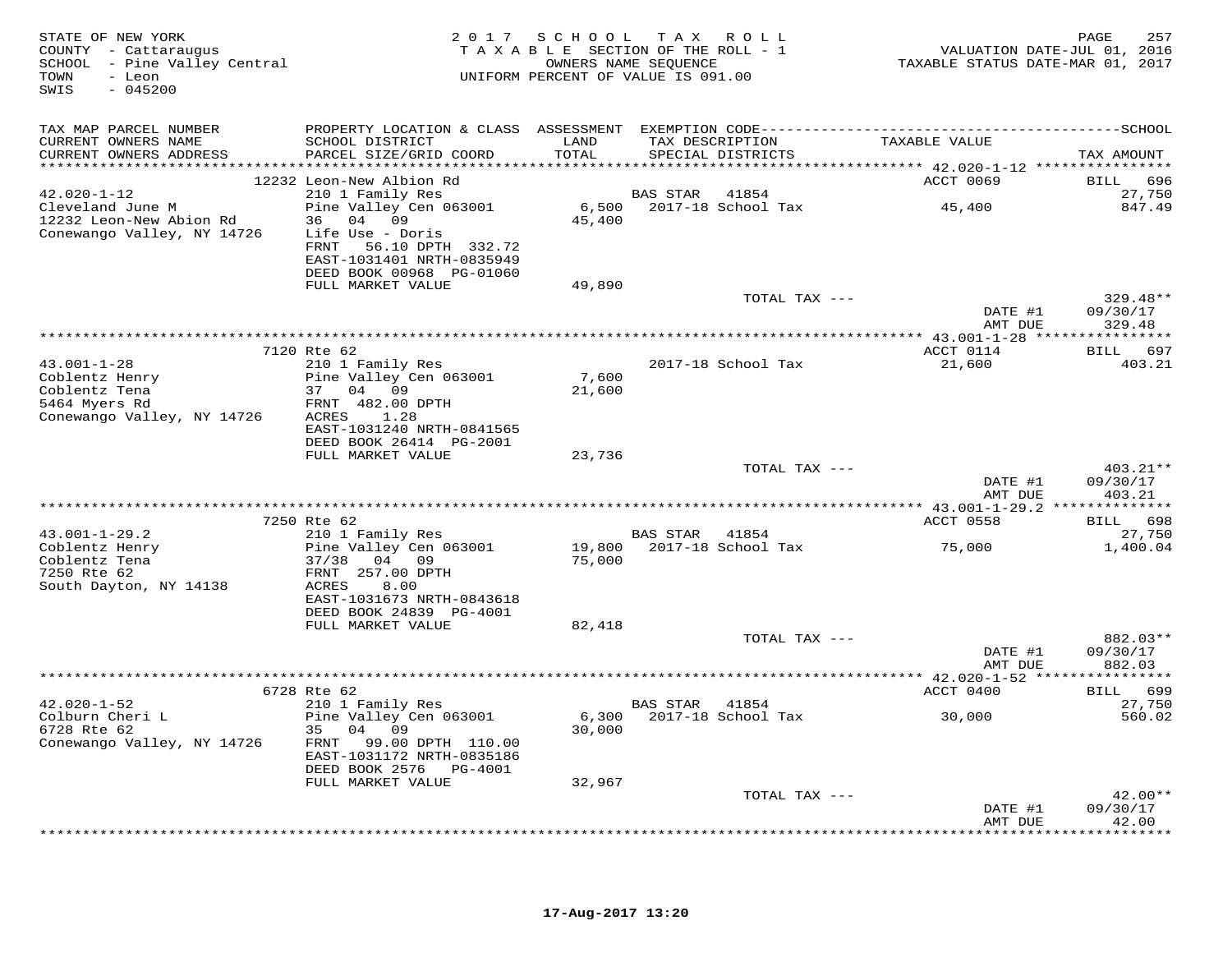| STATE OF NEW YORK<br>COUNTY - Cattaraugus<br>SCHOOL - Pine Valley Central<br>TOWN<br>- Leon<br>$-045200$<br>SWIS | 2017                                                                              | SCHOOL<br>TAXABLE SECTION OF THE ROLL - 1<br>OWNERS NAME SEOUENCE<br>UNIFORM PERCENT OF VALUE IS 091.00 |                 | TAX ROLL                             | VALUATION DATE-JUL 01, 2016<br>TAXABLE STATUS DATE-MAR 01, 2017 | 258<br>PAGE              |
|------------------------------------------------------------------------------------------------------------------|-----------------------------------------------------------------------------------|---------------------------------------------------------------------------------------------------------|-----------------|--------------------------------------|-----------------------------------------------------------------|--------------------------|
| TAX MAP PARCEL NUMBER<br>CURRENT OWNERS NAME<br>CURRENT OWNERS ADDRESS                                           | SCHOOL DISTRICT<br>PARCEL SIZE/GRID COORD                                         | LAND<br>TOTAL                                                                                           |                 | TAX DESCRIPTION<br>SPECIAL DISTRICTS | TAXABLE VALUE                                                   | TAX AMOUNT               |
| **********************                                                                                           |                                                                                   | ***********                                                                                             |                 |                                      | ********************************* 42.004-1-13.4 **************  |                          |
|                                                                                                                  | 6829 Rte 62                                                                       |                                                                                                         |                 |                                      | ACCT 0571                                                       | 700<br>BILL              |
| $42.004 - 1 - 13.4$<br>Colvin Kathryn<br>6829 Rte 62                                                             | 210 1 Family Res<br>Pine Valley Cen 063001<br>44 04 09                            | 6,900<br>98,100                                                                                         | <b>BAS STAR</b> | 41854<br>2017-18 School Tax          | 98,100                                                          | 27,750<br>1,831.26       |
| Conewango Valley, NY 14726                                                                                       | FRNT 173.53 DPTH 215.68<br>EAST-1030976 NRTH-0836817<br>DEED BOOK 3186<br>PG-2002 |                                                                                                         |                 |                                      |                                                                 |                          |
|                                                                                                                  | FULL MARKET VALUE                                                                 | 107,802                                                                                                 |                 |                                      |                                                                 |                          |
|                                                                                                                  |                                                                                   |                                                                                                         |                 | TOTAL TAX ---                        | DATE #1                                                         | $1,313.24**$<br>09/30/17 |
|                                                                                                                  |                                                                                   |                                                                                                         |                 |                                      | AMT DUE<br>$* 43.003 - 1 - 9$ *****                             | 1,313.24<br>***********  |
|                                                                                                                  | Alderbottom Rd                                                                    |                                                                                                         |                 |                                      | ACCT 0073                                                       | BILL 701                 |
| $43.003 - 1 - 9$                                                                                                 | 323 Vacant rural                                                                  |                                                                                                         |                 | 2017-18 School Tax                   | 7,700                                                           | 143.74                   |
| Connelly Edith                                                                                                   | Pine Valley Cen 063001                                                            | 7,700                                                                                                   |                 |                                      |                                                                 |                          |
| Attn: David Snyder                                                                                               | 20  04  09                                                                        | 7,700                                                                                                   |                 |                                      |                                                                 |                          |
| 12476 Leon-Cherry Creek Rd<br>Conewango Valley, NY 14726                                                         | 5.00<br>ACRES<br>EAST-1040962 NRTH-0839146                                        |                                                                                                         |                 |                                      |                                                                 |                          |
|                                                                                                                  | DEED BOOK 616<br>PG-00103                                                         |                                                                                                         |                 |                                      |                                                                 |                          |
|                                                                                                                  | FULL MARKET VALUE                                                                 | 8,462                                                                                                   |                 |                                      |                                                                 |                          |
|                                                                                                                  |                                                                                   |                                                                                                         |                 | TOTAL TAX ---                        |                                                                 | $143.74**$               |
|                                                                                                                  |                                                                                   |                                                                                                         |                 |                                      | DATE #1<br>AMT DUE                                              | 09/30/17<br>143.74       |
|                                                                                                                  |                                                                                   |                                                                                                         |                 |                                      |                                                                 |                          |
|                                                                                                                  | 7268 Rte 62                                                                       |                                                                                                         |                 |                                      | ACCT 0328                                                       | 702<br>BILL              |
| $43.001 - 1 - 30$                                                                                                | 210 1 Family Res                                                                  |                                                                                                         | BAS STAR        | 41854                                |                                                                 | 27,750                   |
| Cooper Robert Jr                                                                                                 | Pine Valley Cen 063001<br>09                                                      | 6,900                                                                                                   |                 | 2017-18 School Tax                   | 68,500                                                          | 1,278.71                 |
| Covert Sharon<br>7268 Rte 62                                                                                     | 38 04<br>FRNT 185.00 DPTH 203.00                                                  | 68,500                                                                                                  |                 |                                      |                                                                 |                          |
| So. Dayton, NY 14138                                                                                             | BANK<br>017                                                                       |                                                                                                         |                 |                                      |                                                                 |                          |
|                                                                                                                  | EAST-1031302 NRTH-0843748                                                         |                                                                                                         |                 |                                      |                                                                 |                          |
|                                                                                                                  | DEED BOOK 6700 PG-6001                                                            |                                                                                                         |                 |                                      |                                                                 |                          |
|                                                                                                                  | FULL MARKET VALUE                                                                 | 75,275                                                                                                  |                 |                                      |                                                                 |                          |
|                                                                                                                  |                                                                                   |                                                                                                         |                 | TOTAL TAX ---                        | DATE #1                                                         | $760.69**$<br>09/30/17   |
|                                                                                                                  |                                                                                   |                                                                                                         |                 |                                      | AMT DUE                                                         | 760.69                   |
|                                                                                                                  |                                                                                   |                                                                                                         |                 |                                      |                                                                 |                          |
|                                                                                                                  | 12222 Leon-New Albion Rd                                                          |                                                                                                         |                 |                                      | ACCT 0342                                                       | 703<br>BILL              |
| $42.020 - 1 - 14$                                                                                                | 312 Vac w/imprv                                                                   |                                                                                                         |                 | 2017-18 School Tax                   | 1,400                                                           | 26.13                    |
| Corson Timothy<br>Schmitt Joseph B                                                                               | Pine Valley Cen 063001<br>36 04 09                                                | 1,200<br>1,400                                                                                          |                 |                                      |                                                                 |                          |
| PO Box 82                                                                                                        | FRNT 105.00 DPTH 120.00                                                           |                                                                                                         |                 |                                      |                                                                 |                          |
| Leon, NY 14751                                                                                                   | EAST-1031572 NRTH-0835825                                                         |                                                                                                         |                 |                                      |                                                                 |                          |
|                                                                                                                  | DEED BOOK 25265 PG-4001                                                           |                                                                                                         |                 |                                      |                                                                 |                          |
|                                                                                                                  | FULL MARKET VALUE                                                                 | 1,538                                                                                                   |                 |                                      |                                                                 |                          |
|                                                                                                                  |                                                                                   |                                                                                                         |                 | TOTAL TAX ---                        |                                                                 | $26.13**$                |
|                                                                                                                  |                                                                                   |                                                                                                         |                 |                                      | DATE #1<br>AMT DUE                                              | 09/30/17<br>26.13        |
|                                                                                                                  |                                                                                   |                                                                                                         |                 |                                      | ***********                                                     | * * * * * * * *          |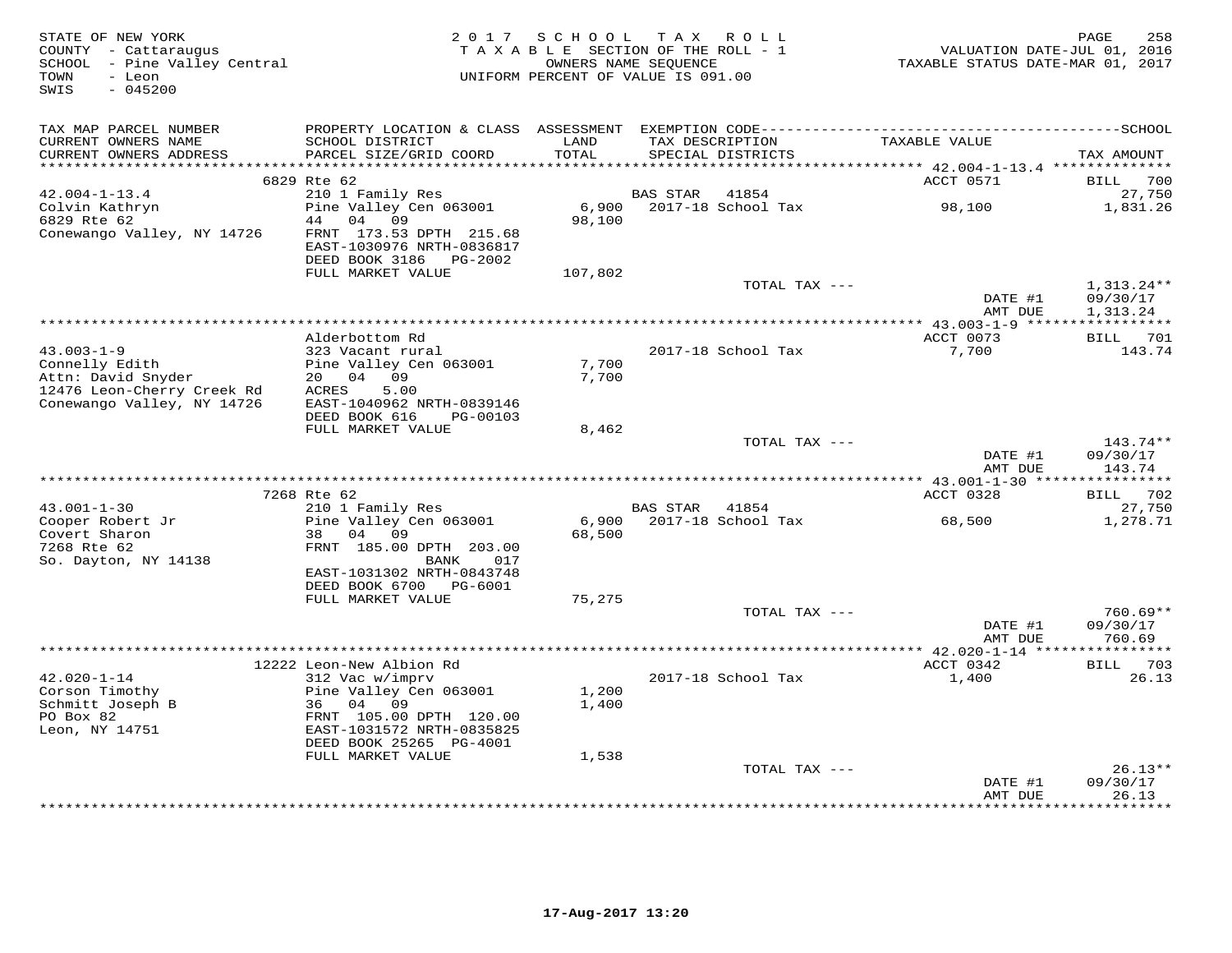| STATE OF NEW YORK<br>COUNTY - Cattaraugus<br>SCHOOL - Pine Valley Central<br>- Leon<br>TOWN<br>$-045200$<br>SWIS | 2 0 1 7                                                                                           | S C H O O L        | T A X<br>TAXABLE SECTION OF THE ROLL - 1<br>OWNERS NAME SEQUENCE<br>UNIFORM PERCENT OF VALUE IS 091.00 | R O L L       | VALUATION DATE-JUL 01, 2016<br>TAXABLE STATUS DATE-MAR 01, 2017 | 259<br>PAGE                      |
|------------------------------------------------------------------------------------------------------------------|---------------------------------------------------------------------------------------------------|--------------------|--------------------------------------------------------------------------------------------------------|---------------|-----------------------------------------------------------------|----------------------------------|
| TAX MAP PARCEL NUMBER                                                                                            | PROPERTY LOCATION & CLASS ASSESSMENT                                                              |                    |                                                                                                        |               | EXEMPTION CODE-----------------------------                     | ------------SCHOOL               |
| CURRENT OWNERS NAME<br>CURRENT OWNERS ADDRESS                                                                    | SCHOOL DISTRICT<br>PARCEL SIZE/GRID COORD                                                         | LAND<br>TOTAL      | TAX DESCRIPTION<br>SPECIAL DISTRICTS                                                                   |               | TAXABLE VALUE                                                   | TAX AMOUNT                       |
| *****************                                                                                                | 12229 Leon-New Albion Rd                                                                          | *******            |                                                                                                        |               | ******** 42.020-1-32 ****************<br>ACCT 0154              | BILL<br>704                      |
| $42.020 - 1 - 32$                                                                                                | 210 1 Family Res                                                                                  |                    | <b>BAS STAR</b>                                                                                        | 41854         |                                                                 | 27,750                           |
| Corson Timothy J                                                                                                 | Pine Valley Cen 063001                                                                            | 6,800              | 2017-18 School Tax                                                                                     |               | 61,100                                                          | 1,140.57                         |
| Schmitt Joseph B<br>PO Box 82<br>Leon, NY 14751                                                                  | 04<br>09<br>35<br>FRNT 263.00 DPTH 122.00<br>EAST-1031509 NRTH-0835670<br>DEED BOOK 19895 PG-6001 | 61,100             |                                                                                                        |               |                                                                 |                                  |
|                                                                                                                  | FULL MARKET VALUE                                                                                 | 67,143             |                                                                                                        |               |                                                                 |                                  |
|                                                                                                                  |                                                                                                   |                    |                                                                                                        | TOTAL TAX --- | DATE #1<br>AMT DUE                                              | $622.55**$<br>09/30/17<br>622.55 |
|                                                                                                                  |                                                                                                   |                    |                                                                                                        |               | **** 51.002-2-16.2 **************                               |                                  |
|                                                                                                                  | Rte 62 & Youngs Rd                                                                                |                    |                                                                                                        |               | ACCT 0719                                                       | 705<br>BILL                      |
| $51.002 - 2 - 16.2$                                                                                              | 721 Sand&gravel                                                                                   |                    | AG DIST                                                                                                | 41720         |                                                                 | 38,391                           |
| Country Side Sand & Gravel Inc Pine Valley Cen 063001<br>13870 Taylor Hollow Rd                                  | 04<br>49<br>09                                                                                    | 180,000<br>180,000 | 2017-18 School Tax                                                                                     |               | 141,609                                                         | 2,643.45                         |
| Collins, NY 14034                                                                                                | Ff 1665.00 Us Rte 62<br>Ff 1470.00 Youngs Rd                                                      |                    |                                                                                                        |               |                                                                 |                                  |
| MAY BE SUBJECT TO PAYMENT                                                                                        | ACRES<br>39.00                                                                                    |                    |                                                                                                        |               |                                                                 |                                  |
| UNDER AGDIST LAW TIL 2021                                                                                        | EAST-1026172 NRTH-0824695<br>DEED BOOK 00950 PG-00283                                             |                    |                                                                                                        |               |                                                                 |                                  |
|                                                                                                                  | FULL MARKET VALUE                                                                                 | 197,802            |                                                                                                        |               |                                                                 |                                  |
|                                                                                                                  |                                                                                                   |                    |                                                                                                        | TOTAL TAX --- |                                                                 | $2,643.45**$                     |
|                                                                                                                  |                                                                                                   |                    |                                                                                                        |               | DATE #1<br>AMT DUE                                              | 09/30/17<br>2,643.45             |
|                                                                                                                  | West Rd                                                                                           |                    |                                                                                                        |               | *********** 42.002-1-23.1 **************<br>ACCT 0149           | 706<br>BILL                      |
| $42.002 - 1 - 23.1$                                                                                              | 105 Vac farmland                                                                                  |                    | AG DIST                                                                                                | 41720         |                                                                 | 18,390                           |
| Countryside Sand & Gravel Inc Pine Valley Cen 063001                                                             |                                                                                                   | 62,100             | 2017-18 School Tax                                                                                     |               | 43,710                                                          | 815.94                           |
| 13870 Taylor Hollow Rd<br>Collins, NY 14034                                                                      | 45<br>04<br>09<br>FRNT 1340.00 DPTH                                                               | 62,100             |                                                                                                        |               |                                                                 |                                  |
|                                                                                                                  | 62.60<br>ACRES                                                                                    |                    |                                                                                                        |               |                                                                 |                                  |
| MAY BE SUBJECT TO PAYMENT                                                                                        | EAST-1028278 NRTH-0840634                                                                         |                    |                                                                                                        |               |                                                                 |                                  |
| UNDER AGDIST LAW TIL 2021                                                                                        | DEED BOOK 752<br>PG-00944                                                                         |                    |                                                                                                        |               |                                                                 |                                  |
|                                                                                                                  | FULL MARKET VALUE                                                                                 | 68,242             |                                                                                                        |               |                                                                 |                                  |
|                                                                                                                  |                                                                                                   |                    |                                                                                                        | TOTAL TAX --- | DATE #1                                                         | $815.94**$<br>09/30/17           |
|                                                                                                                  |                                                                                                   |                    |                                                                                                        |               | AMT DUE                                                         | 815.94                           |
|                                                                                                                  |                                                                                                   |                    |                                                                                                        |               | **** 52.002-1-21.4 ***************                              |                                  |
|                                                                                                                  | 11078 Eldredge Rd                                                                                 |                    |                                                                                                        |               | ACCT 0664                                                       | 707<br>BILL                      |
| $52.002 - 1 - 21.4$<br>Cox Robert L                                                                              | 210 1 Family Res<br>Pine Valley Cen 063001                                                        | 7,800              | 2017-18 School Tax                                                                                     |               | 37,600                                                          | 701.89                           |
| Cox Donna L                                                                                                      | 04<br>09<br>02                                                                                    | 37,600             |                                                                                                        |               |                                                                 |                                  |
| 11078 Eldredge Rd                                                                                                | Ff 163.30                                                                                         |                    |                                                                                                        |               |                                                                 |                                  |
| Cattaraugus, NY 14719                                                                                            | ACRES<br>1.40                                                                                     |                    |                                                                                                        |               |                                                                 |                                  |
|                                                                                                                  | EAST-1049581 NRTH-0828022<br>DEED BOOK 00929 PG-00592                                             |                    |                                                                                                        |               |                                                                 |                                  |
|                                                                                                                  | FULL MARKET VALUE                                                                                 | 41,319             |                                                                                                        |               |                                                                 |                                  |
|                                                                                                                  |                                                                                                   |                    |                                                                                                        | TOTAL TAX --- |                                                                 | 701.89**                         |
|                                                                                                                  |                                                                                                   |                    |                                                                                                        |               | DATE #1                                                         | 09/30/17                         |
|                                                                                                                  |                                                                                                   |                    |                                                                                                        |               | AMT DUE                                                         | 701.89                           |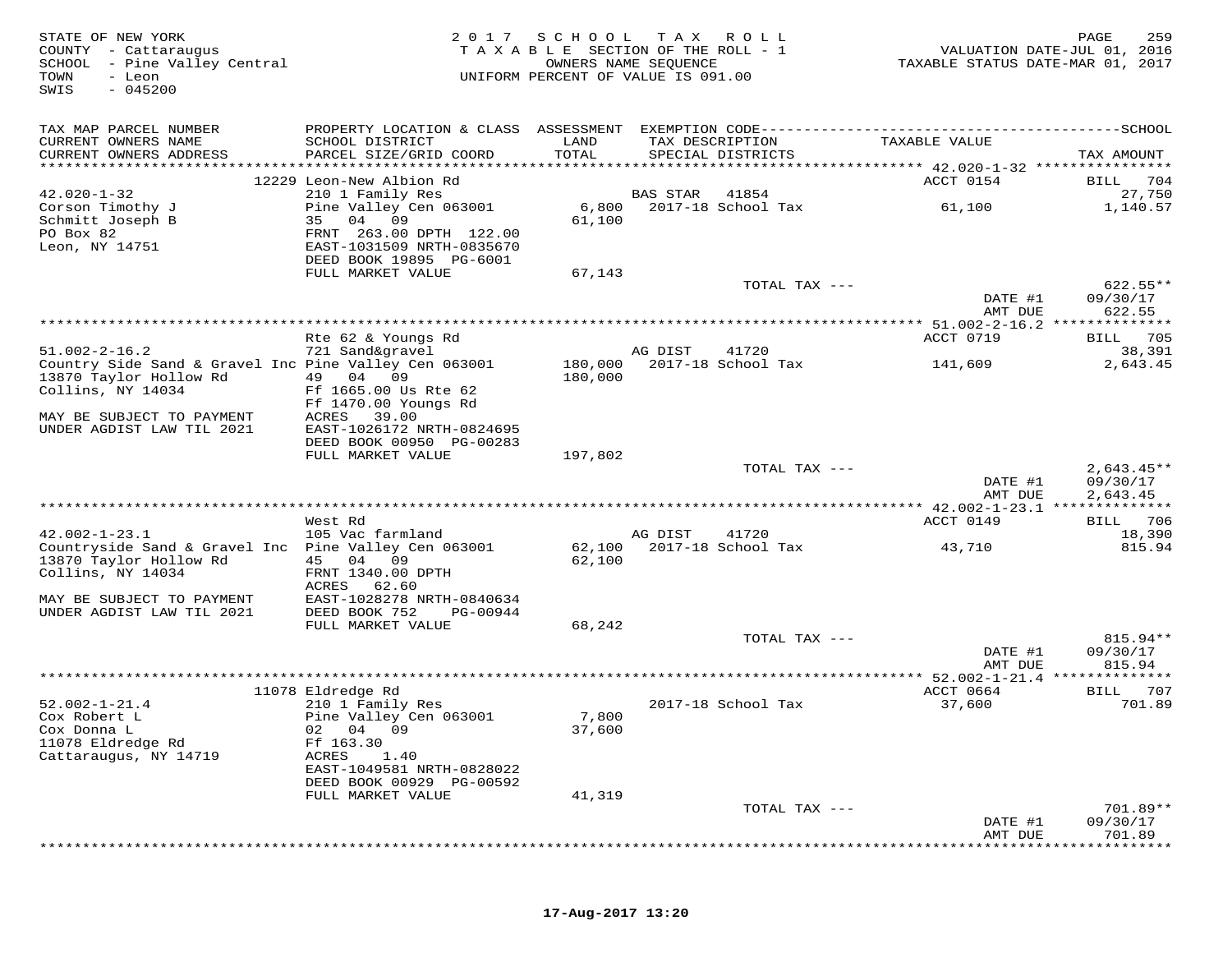| STATE OF NEW YORK<br>COUNTY - Cattaraugus                                                         | 2 0 1 7<br>TAXABLE                                                                                                                                   | SCHOOL           | T A X<br>ROLL<br>SECTION OF THE ROLL - 1                   |                                       | PAGE<br>260<br>VALUATION DATE-JUL 01, 2016 |
|---------------------------------------------------------------------------------------------------|------------------------------------------------------------------------------------------------------------------------------------------------------|------------------|------------------------------------------------------------|---------------------------------------|--------------------------------------------|
| - Pine Valley Central<br>SCHOOL<br>TOWN<br>- Leon<br>$-045200$<br>SWIS                            |                                                                                                                                                      |                  | OWNERS NAME SEQUENCE<br>UNIFORM PERCENT OF VALUE IS 091.00 | TAXABLE STATUS DATE-MAR 01, 2017      |                                            |
| TAX MAP PARCEL NUMBER                                                                             | PROPERTY LOCATION & CLASS ASSESSMENT EXEMPTION CODE---------------------------                                                                       |                  |                                                            |                                       | -------------SCHOOL                        |
| CURRENT OWNERS NAME<br>CURRENT OWNERS ADDRESS<br>********************                             | SCHOOL DISTRICT<br>PARCEL SIZE/GRID COORD                                                                                                            | LAND<br>TOTAL    | TAX DESCRIPTION<br>SPECIAL DISTRICTS                       | TAXABLE VALUE                         | TAX AMOUNT                                 |
| $52.002 - 1 - 21.1$                                                                               | 11100 Eldredge Rd & Blue Bird Ln<br>270 Mfg housing                                                                                                  |                  | 41854<br><b>BAS STAR</b>                                   | ACCT 0001                             | 708<br>BILL<br>27,750                      |
| Cox Theresa<br>11100 Eldredge Rd<br>Cattaraugus, NY 14719                                         | Pine Valley Cen 063001<br>02<br>04<br>09<br>Ff 370 Blue Bird Lane<br>Ff 380 Eldredge Rd<br>ACRES<br>3.45<br>EAST-1049335 NRTH-0828004                | 11,900<br>53,100 | 2017-18 School Tax                                         | 53,100                                | 991.23                                     |
|                                                                                                   | DEED BOOK 1017<br>PG-1109<br>FULL MARKET VALUE                                                                                                       | 58,352           |                                                            |                                       |                                            |
|                                                                                                   |                                                                                                                                                      |                  | TOTAL TAX ---                                              | DATE #1<br>AMT DUE                    | 473.21**<br>09/30/17<br>473.21             |
|                                                                                                   | Bluebird Ln                                                                                                                                          |                  |                                                            | ACCT 0591                             | BILL<br>709                                |
| $52.002 - 1 - 20.2$<br>Cox Timothy L<br>Cox Susan L<br>11068 Eldredge Rd<br>Cattaraugus, NY 14719 | 314 Rural vac<10<br>Pine Valley Cen 063001<br>04<br>02<br>09<br>Ff 500.00<br>ACRES<br>3.95<br>EAST-1049705 NRTH-0828392<br>DEED BOOK 880<br>PG-01147 | 8,900<br>8,900   | 2017-18 School Tax                                         | 8,900                                 | 166.14                                     |
|                                                                                                   | FULL MARKET VALUE                                                                                                                                    | 9,780            |                                                            |                                       |                                            |
|                                                                                                   |                                                                                                                                                      |                  | TOTAL TAX ---                                              | DATE #1<br>AMT DUE                    | $166.14**$<br>09/30/17<br>166.14           |
|                                                                                                   |                                                                                                                                                      |                  |                                                            | *************** 52.002-1-21.5 *****   | *******                                    |
| $52.002 - 1 - 21.5$                                                                               | 11068 Eldredge Rd<br>210 1 Family Res                                                                                                                |                  | 41854<br><b>BAS STAR</b>                                   | <b>ACCT 0665</b>                      | 710<br>BILL<br>27,750                      |
| Cox Timothy L<br>Cox Susan L<br>11068 Eldredge Rd<br>Cattaraugus, NY 14719                        | Pine Valley Cen 063001<br>04<br>09<br>02<br>Ff 163.30<br>ACRES<br>1.40<br>EAST-1049747 NRTH-0828020<br>DEED BOOK 00929 PG-00594                      | 7,800<br>35,400  | 2017-18 School Tax                                         | 35,400                                | 660.82                                     |
|                                                                                                   | FULL MARKET VALUE                                                                                                                                    | 38,901           | TOTAL TAX ---                                              |                                       | 142.80**                                   |
|                                                                                                   |                                                                                                                                                      |                  |                                                            | DATE #1<br>AMT DUE<br>*************** | 09/30/17<br>142.80<br>***********          |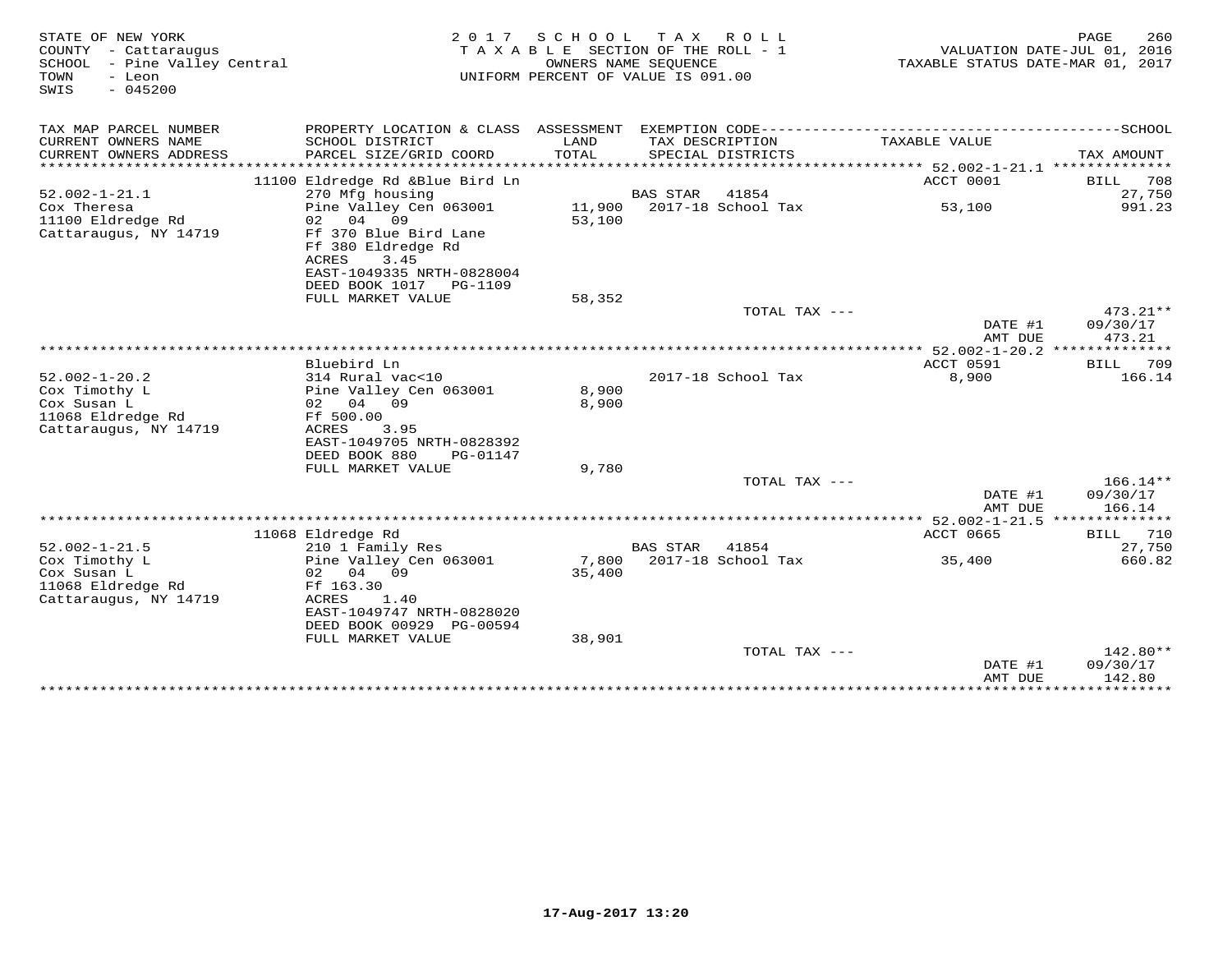| PROPERTY LOCATION & CLASS ASSESSMENT EXEMPTION CODE-----------------------------------SCHOOL<br>TAX MAP PARCEL NUMBER<br>CURRENT OWNERS NAME<br>SCHOOL DISTRICT<br>LAND<br>TAX DESCRIPTION<br>TAXABLE VALUE<br>CURRENT OWNERS ADDRESS<br>PARCEL SIZE/GRID COORD<br>TOTAL<br>SPECIAL DISTRICTS<br>TAX AMOUNT<br>******* 43.004-1-11 ***********<br>********<br>11156 Leon-New Albion Rd<br>ACCT 0258<br><b>BILL</b><br>711<br>240 Rural res<br>27,750<br>$43.004 - 1 - 11$<br>41854<br><b>BAS STAR</b><br>Pine Valley Cen 063001<br>Criss Monet L<br>11,800<br>2017-18 School Tax<br>37,800<br>705.62<br>Criss Mary S<br>04 09<br>37,800<br>03<br>11156 Leon-New Albion Rd<br>Ff 337.00<br>Cattaraugus, NY 14719<br>ACRES<br>3.42<br>EAST-1048069 NRTH-0833285<br>FULL MARKET VALUE<br>41,538<br>187.61**<br>TOTAL TAX ---<br>DATE #1<br>09/30/17<br>187.61<br>AMT DUE<br>12412 Cherry Creek Hill Rd<br>ACCT 0489<br>$42.004 - 1 - 17.2$<br>210 1 Family Res<br>27,750<br><b>BAS STAR</b><br>41854<br>Pine Valley Cen 063001<br>2017-18 School Tax<br>2,706.75<br>Cross Margaret M<br>6,400<br>145,000<br>12412 Cherry Creek Hill<br>04 09<br>145,000<br>44<br>Conewango Valley, NY 14726<br>FRNT 130.00 DPTH 125.00<br>EAST-1028660 NRTH-0835859<br>DEED BOOK 00937 PG-00599<br>FULL MARKET VALUE<br>159,341<br>$2,188.73**$<br>TOTAL TAX ---<br>DATE #1<br>09/30/17<br>2,188.73<br>AMT DUE<br>12416 Cherry Creek Hill Rd<br>ACCT 0116<br>$42.004 - 1 - 17.1$<br>312 Vac w/imprv<br>2017-18 School Tax<br>9,600<br>Cross Ralph<br>Pine Valley Cen 063001<br>2,500<br>Cross Margaret<br>44<br>04<br>09<br>9,600<br>12412 Cherry Creek Hill Rd<br>FRNT 130.00 DPTH 125.00<br>Conewango, NY 14726<br>EAST-1028534 NRTH-0835859<br>DEED BOOK 1109<br>PG-7001<br>FULL MARKET VALUE<br>10,549<br>TOTAL TAX ---<br>DATE #1<br>09/30/17<br>AMT DUE<br>179.21<br>12392 Cherry Creek Hill Rd<br>ACCT 0846<br>714<br>BILL<br>$42.004 - 1 - 16.1$<br>270 Mfg housing<br>2017-18 School Tax<br>40,000<br>Cross Ralph M<br>Pine Valley Cen 063001<br>21,300<br>Cross Margaretg M<br>44/4/9<br>40,000<br>12412 Cherry Creek Hill Rd<br>ACRES<br>8.95<br>Conewango Valley, NY 14726<br>EAST-1028912 NRTH-0836329<br>DEED BOOK 26904 PG-9002<br>FULL MARKET VALUE<br>43,956<br>TOTAL TAX ---<br>09/30/17<br>DATE #1<br>746.69<br>AMT DUE<br><br>******** | STATE OF NEW YORK<br>COUNTY - Cattaraugus<br>SCHOOL - Pine Valley Central<br>- Leon<br>TOWN<br>SWIS<br>$-045200$ | 2 0 1 7 | S C H O O L | TAX ROLL<br>TAXABLE SECTION OF THE ROLL - 1<br>OWNERS NAME SEQUENCE<br>UNIFORM PERCENT OF VALUE IS 091.00 | TAXABLE STATUS DATE-MAR 01, 2017 | 261<br>PAGE<br>VALUATION DATE-JUL 01, 2016 |
|-----------------------------------------------------------------------------------------------------------------------------------------------------------------------------------------------------------------------------------------------------------------------------------------------------------------------------------------------------------------------------------------------------------------------------------------------------------------------------------------------------------------------------------------------------------------------------------------------------------------------------------------------------------------------------------------------------------------------------------------------------------------------------------------------------------------------------------------------------------------------------------------------------------------------------------------------------------------------------------------------------------------------------------------------------------------------------------------------------------------------------------------------------------------------------------------------------------------------------------------------------------------------------------------------------------------------------------------------------------------------------------------------------------------------------------------------------------------------------------------------------------------------------------------------------------------------------------------------------------------------------------------------------------------------------------------------------------------------------------------------------------------------------------------------------------------------------------------------------------------------------------------------------------------------------------------------------------------------------------------------------------------------------------------------------------------------------------------------------------------------------------------------------------------------------------------------------------------------------------------------------------------------------------------------------------------------------------------|------------------------------------------------------------------------------------------------------------------|---------|-------------|-----------------------------------------------------------------------------------------------------------|----------------------------------|--------------------------------------------|
|                                                                                                                                                                                                                                                                                                                                                                                                                                                                                                                                                                                                                                                                                                                                                                                                                                                                                                                                                                                                                                                                                                                                                                                                                                                                                                                                                                                                                                                                                                                                                                                                                                                                                                                                                                                                                                                                                                                                                                                                                                                                                                                                                                                                                                                                                                                                         |                                                                                                                  |         |             |                                                                                                           |                                  |                                            |
|                                                                                                                                                                                                                                                                                                                                                                                                                                                                                                                                                                                                                                                                                                                                                                                                                                                                                                                                                                                                                                                                                                                                                                                                                                                                                                                                                                                                                                                                                                                                                                                                                                                                                                                                                                                                                                                                                                                                                                                                                                                                                                                                                                                                                                                                                                                                         |                                                                                                                  |         |             |                                                                                                           |                                  |                                            |
|                                                                                                                                                                                                                                                                                                                                                                                                                                                                                                                                                                                                                                                                                                                                                                                                                                                                                                                                                                                                                                                                                                                                                                                                                                                                                                                                                                                                                                                                                                                                                                                                                                                                                                                                                                                                                                                                                                                                                                                                                                                                                                                                                                                                                                                                                                                                         |                                                                                                                  |         |             |                                                                                                           |                                  |                                            |
|                                                                                                                                                                                                                                                                                                                                                                                                                                                                                                                                                                                                                                                                                                                                                                                                                                                                                                                                                                                                                                                                                                                                                                                                                                                                                                                                                                                                                                                                                                                                                                                                                                                                                                                                                                                                                                                                                                                                                                                                                                                                                                                                                                                                                                                                                                                                         |                                                                                                                  |         |             |                                                                                                           |                                  |                                            |
|                                                                                                                                                                                                                                                                                                                                                                                                                                                                                                                                                                                                                                                                                                                                                                                                                                                                                                                                                                                                                                                                                                                                                                                                                                                                                                                                                                                                                                                                                                                                                                                                                                                                                                                                                                                                                                                                                                                                                                                                                                                                                                                                                                                                                                                                                                                                         |                                                                                                                  |         |             |                                                                                                           |                                  |                                            |
|                                                                                                                                                                                                                                                                                                                                                                                                                                                                                                                                                                                                                                                                                                                                                                                                                                                                                                                                                                                                                                                                                                                                                                                                                                                                                                                                                                                                                                                                                                                                                                                                                                                                                                                                                                                                                                                                                                                                                                                                                                                                                                                                                                                                                                                                                                                                         |                                                                                                                  |         |             |                                                                                                           |                                  |                                            |
|                                                                                                                                                                                                                                                                                                                                                                                                                                                                                                                                                                                                                                                                                                                                                                                                                                                                                                                                                                                                                                                                                                                                                                                                                                                                                                                                                                                                                                                                                                                                                                                                                                                                                                                                                                                                                                                                                                                                                                                                                                                                                                                                                                                                                                                                                                                                         |                                                                                                                  |         |             |                                                                                                           |                                  |                                            |
|                                                                                                                                                                                                                                                                                                                                                                                                                                                                                                                                                                                                                                                                                                                                                                                                                                                                                                                                                                                                                                                                                                                                                                                                                                                                                                                                                                                                                                                                                                                                                                                                                                                                                                                                                                                                                                                                                                                                                                                                                                                                                                                                                                                                                                                                                                                                         |                                                                                                                  |         |             |                                                                                                           |                                  |                                            |
|                                                                                                                                                                                                                                                                                                                                                                                                                                                                                                                                                                                                                                                                                                                                                                                                                                                                                                                                                                                                                                                                                                                                                                                                                                                                                                                                                                                                                                                                                                                                                                                                                                                                                                                                                                                                                                                                                                                                                                                                                                                                                                                                                                                                                                                                                                                                         |                                                                                                                  |         |             |                                                                                                           |                                  |                                            |
|                                                                                                                                                                                                                                                                                                                                                                                                                                                                                                                                                                                                                                                                                                                                                                                                                                                                                                                                                                                                                                                                                                                                                                                                                                                                                                                                                                                                                                                                                                                                                                                                                                                                                                                                                                                                                                                                                                                                                                                                                                                                                                                                                                                                                                                                                                                                         |                                                                                                                  |         |             |                                                                                                           |                                  |                                            |
|                                                                                                                                                                                                                                                                                                                                                                                                                                                                                                                                                                                                                                                                                                                                                                                                                                                                                                                                                                                                                                                                                                                                                                                                                                                                                                                                                                                                                                                                                                                                                                                                                                                                                                                                                                                                                                                                                                                                                                                                                                                                                                                                                                                                                                                                                                                                         |                                                                                                                  |         |             |                                                                                                           |                                  |                                            |
|                                                                                                                                                                                                                                                                                                                                                                                                                                                                                                                                                                                                                                                                                                                                                                                                                                                                                                                                                                                                                                                                                                                                                                                                                                                                                                                                                                                                                                                                                                                                                                                                                                                                                                                                                                                                                                                                                                                                                                                                                                                                                                                                                                                                                                                                                                                                         |                                                                                                                  |         |             |                                                                                                           |                                  |                                            |
|                                                                                                                                                                                                                                                                                                                                                                                                                                                                                                                                                                                                                                                                                                                                                                                                                                                                                                                                                                                                                                                                                                                                                                                                                                                                                                                                                                                                                                                                                                                                                                                                                                                                                                                                                                                                                                                                                                                                                                                                                                                                                                                                                                                                                                                                                                                                         |                                                                                                                  |         |             |                                                                                                           |                                  |                                            |
|                                                                                                                                                                                                                                                                                                                                                                                                                                                                                                                                                                                                                                                                                                                                                                                                                                                                                                                                                                                                                                                                                                                                                                                                                                                                                                                                                                                                                                                                                                                                                                                                                                                                                                                                                                                                                                                                                                                                                                                                                                                                                                                                                                                                                                                                                                                                         |                                                                                                                  |         |             |                                                                                                           |                                  |                                            |
|                                                                                                                                                                                                                                                                                                                                                                                                                                                                                                                                                                                                                                                                                                                                                                                                                                                                                                                                                                                                                                                                                                                                                                                                                                                                                                                                                                                                                                                                                                                                                                                                                                                                                                                                                                                                                                                                                                                                                                                                                                                                                                                                                                                                                                                                                                                                         |                                                                                                                  |         |             |                                                                                                           |                                  | <b>BILL</b> 712                            |
|                                                                                                                                                                                                                                                                                                                                                                                                                                                                                                                                                                                                                                                                                                                                                                                                                                                                                                                                                                                                                                                                                                                                                                                                                                                                                                                                                                                                                                                                                                                                                                                                                                                                                                                                                                                                                                                                                                                                                                                                                                                                                                                                                                                                                                                                                                                                         |                                                                                                                  |         |             |                                                                                                           |                                  |                                            |
|                                                                                                                                                                                                                                                                                                                                                                                                                                                                                                                                                                                                                                                                                                                                                                                                                                                                                                                                                                                                                                                                                                                                                                                                                                                                                                                                                                                                                                                                                                                                                                                                                                                                                                                                                                                                                                                                                                                                                                                                                                                                                                                                                                                                                                                                                                                                         |                                                                                                                  |         |             |                                                                                                           |                                  |                                            |
|                                                                                                                                                                                                                                                                                                                                                                                                                                                                                                                                                                                                                                                                                                                                                                                                                                                                                                                                                                                                                                                                                                                                                                                                                                                                                                                                                                                                                                                                                                                                                                                                                                                                                                                                                                                                                                                                                                                                                                                                                                                                                                                                                                                                                                                                                                                                         |                                                                                                                  |         |             |                                                                                                           |                                  |                                            |
|                                                                                                                                                                                                                                                                                                                                                                                                                                                                                                                                                                                                                                                                                                                                                                                                                                                                                                                                                                                                                                                                                                                                                                                                                                                                                                                                                                                                                                                                                                                                                                                                                                                                                                                                                                                                                                                                                                                                                                                                                                                                                                                                                                                                                                                                                                                                         |                                                                                                                  |         |             |                                                                                                           |                                  |                                            |
|                                                                                                                                                                                                                                                                                                                                                                                                                                                                                                                                                                                                                                                                                                                                                                                                                                                                                                                                                                                                                                                                                                                                                                                                                                                                                                                                                                                                                                                                                                                                                                                                                                                                                                                                                                                                                                                                                                                                                                                                                                                                                                                                                                                                                                                                                                                                         |                                                                                                                  |         |             |                                                                                                           |                                  |                                            |
|                                                                                                                                                                                                                                                                                                                                                                                                                                                                                                                                                                                                                                                                                                                                                                                                                                                                                                                                                                                                                                                                                                                                                                                                                                                                                                                                                                                                                                                                                                                                                                                                                                                                                                                                                                                                                                                                                                                                                                                                                                                                                                                                                                                                                                                                                                                                         |                                                                                                                  |         |             |                                                                                                           |                                  |                                            |
|                                                                                                                                                                                                                                                                                                                                                                                                                                                                                                                                                                                                                                                                                                                                                                                                                                                                                                                                                                                                                                                                                                                                                                                                                                                                                                                                                                                                                                                                                                                                                                                                                                                                                                                                                                                                                                                                                                                                                                                                                                                                                                                                                                                                                                                                                                                                         |                                                                                                                  |         |             |                                                                                                           |                                  |                                            |
|                                                                                                                                                                                                                                                                                                                                                                                                                                                                                                                                                                                                                                                                                                                                                                                                                                                                                                                                                                                                                                                                                                                                                                                                                                                                                                                                                                                                                                                                                                                                                                                                                                                                                                                                                                                                                                                                                                                                                                                                                                                                                                                                                                                                                                                                                                                                         |                                                                                                                  |         |             |                                                                                                           |                                  |                                            |
|                                                                                                                                                                                                                                                                                                                                                                                                                                                                                                                                                                                                                                                                                                                                                                                                                                                                                                                                                                                                                                                                                                                                                                                                                                                                                                                                                                                                                                                                                                                                                                                                                                                                                                                                                                                                                                                                                                                                                                                                                                                                                                                                                                                                                                                                                                                                         |                                                                                                                  |         |             |                                                                                                           |                                  |                                            |
|                                                                                                                                                                                                                                                                                                                                                                                                                                                                                                                                                                                                                                                                                                                                                                                                                                                                                                                                                                                                                                                                                                                                                                                                                                                                                                                                                                                                                                                                                                                                                                                                                                                                                                                                                                                                                                                                                                                                                                                                                                                                                                                                                                                                                                                                                                                                         |                                                                                                                  |         |             |                                                                                                           |                                  | BILL 713                                   |
|                                                                                                                                                                                                                                                                                                                                                                                                                                                                                                                                                                                                                                                                                                                                                                                                                                                                                                                                                                                                                                                                                                                                                                                                                                                                                                                                                                                                                                                                                                                                                                                                                                                                                                                                                                                                                                                                                                                                                                                                                                                                                                                                                                                                                                                                                                                                         |                                                                                                                  |         |             |                                                                                                           |                                  | 179.21                                     |
|                                                                                                                                                                                                                                                                                                                                                                                                                                                                                                                                                                                                                                                                                                                                                                                                                                                                                                                                                                                                                                                                                                                                                                                                                                                                                                                                                                                                                                                                                                                                                                                                                                                                                                                                                                                                                                                                                                                                                                                                                                                                                                                                                                                                                                                                                                                                         |                                                                                                                  |         |             |                                                                                                           |                                  |                                            |
|                                                                                                                                                                                                                                                                                                                                                                                                                                                                                                                                                                                                                                                                                                                                                                                                                                                                                                                                                                                                                                                                                                                                                                                                                                                                                                                                                                                                                                                                                                                                                                                                                                                                                                                                                                                                                                                                                                                                                                                                                                                                                                                                                                                                                                                                                                                                         |                                                                                                                  |         |             |                                                                                                           |                                  |                                            |
|                                                                                                                                                                                                                                                                                                                                                                                                                                                                                                                                                                                                                                                                                                                                                                                                                                                                                                                                                                                                                                                                                                                                                                                                                                                                                                                                                                                                                                                                                                                                                                                                                                                                                                                                                                                                                                                                                                                                                                                                                                                                                                                                                                                                                                                                                                                                         |                                                                                                                  |         |             |                                                                                                           |                                  |                                            |
|                                                                                                                                                                                                                                                                                                                                                                                                                                                                                                                                                                                                                                                                                                                                                                                                                                                                                                                                                                                                                                                                                                                                                                                                                                                                                                                                                                                                                                                                                                                                                                                                                                                                                                                                                                                                                                                                                                                                                                                                                                                                                                                                                                                                                                                                                                                                         |                                                                                                                  |         |             |                                                                                                           |                                  |                                            |
|                                                                                                                                                                                                                                                                                                                                                                                                                                                                                                                                                                                                                                                                                                                                                                                                                                                                                                                                                                                                                                                                                                                                                                                                                                                                                                                                                                                                                                                                                                                                                                                                                                                                                                                                                                                                                                                                                                                                                                                                                                                                                                                                                                                                                                                                                                                                         |                                                                                                                  |         |             |                                                                                                           |                                  |                                            |
|                                                                                                                                                                                                                                                                                                                                                                                                                                                                                                                                                                                                                                                                                                                                                                                                                                                                                                                                                                                                                                                                                                                                                                                                                                                                                                                                                                                                                                                                                                                                                                                                                                                                                                                                                                                                                                                                                                                                                                                                                                                                                                                                                                                                                                                                                                                                         |                                                                                                                  |         |             |                                                                                                           |                                  | 179.21**                                   |
|                                                                                                                                                                                                                                                                                                                                                                                                                                                                                                                                                                                                                                                                                                                                                                                                                                                                                                                                                                                                                                                                                                                                                                                                                                                                                                                                                                                                                                                                                                                                                                                                                                                                                                                                                                                                                                                                                                                                                                                                                                                                                                                                                                                                                                                                                                                                         |                                                                                                                  |         |             |                                                                                                           |                                  |                                            |
|                                                                                                                                                                                                                                                                                                                                                                                                                                                                                                                                                                                                                                                                                                                                                                                                                                                                                                                                                                                                                                                                                                                                                                                                                                                                                                                                                                                                                                                                                                                                                                                                                                                                                                                                                                                                                                                                                                                                                                                                                                                                                                                                                                                                                                                                                                                                         |                                                                                                                  |         |             |                                                                                                           |                                  |                                            |
|                                                                                                                                                                                                                                                                                                                                                                                                                                                                                                                                                                                                                                                                                                                                                                                                                                                                                                                                                                                                                                                                                                                                                                                                                                                                                                                                                                                                                                                                                                                                                                                                                                                                                                                                                                                                                                                                                                                                                                                                                                                                                                                                                                                                                                                                                                                                         |                                                                                                                  |         |             |                                                                                                           |                                  |                                            |
|                                                                                                                                                                                                                                                                                                                                                                                                                                                                                                                                                                                                                                                                                                                                                                                                                                                                                                                                                                                                                                                                                                                                                                                                                                                                                                                                                                                                                                                                                                                                                                                                                                                                                                                                                                                                                                                                                                                                                                                                                                                                                                                                                                                                                                                                                                                                         |                                                                                                                  |         |             |                                                                                                           |                                  | 746.69                                     |
|                                                                                                                                                                                                                                                                                                                                                                                                                                                                                                                                                                                                                                                                                                                                                                                                                                                                                                                                                                                                                                                                                                                                                                                                                                                                                                                                                                                                                                                                                                                                                                                                                                                                                                                                                                                                                                                                                                                                                                                                                                                                                                                                                                                                                                                                                                                                         |                                                                                                                  |         |             |                                                                                                           |                                  |                                            |
|                                                                                                                                                                                                                                                                                                                                                                                                                                                                                                                                                                                                                                                                                                                                                                                                                                                                                                                                                                                                                                                                                                                                                                                                                                                                                                                                                                                                                                                                                                                                                                                                                                                                                                                                                                                                                                                                                                                                                                                                                                                                                                                                                                                                                                                                                                                                         |                                                                                                                  |         |             |                                                                                                           |                                  |                                            |
|                                                                                                                                                                                                                                                                                                                                                                                                                                                                                                                                                                                                                                                                                                                                                                                                                                                                                                                                                                                                                                                                                                                                                                                                                                                                                                                                                                                                                                                                                                                                                                                                                                                                                                                                                                                                                                                                                                                                                                                                                                                                                                                                                                                                                                                                                                                                         |                                                                                                                  |         |             |                                                                                                           |                                  |                                            |
|                                                                                                                                                                                                                                                                                                                                                                                                                                                                                                                                                                                                                                                                                                                                                                                                                                                                                                                                                                                                                                                                                                                                                                                                                                                                                                                                                                                                                                                                                                                                                                                                                                                                                                                                                                                                                                                                                                                                                                                                                                                                                                                                                                                                                                                                                                                                         |                                                                                                                  |         |             |                                                                                                           |                                  |                                            |
|                                                                                                                                                                                                                                                                                                                                                                                                                                                                                                                                                                                                                                                                                                                                                                                                                                                                                                                                                                                                                                                                                                                                                                                                                                                                                                                                                                                                                                                                                                                                                                                                                                                                                                                                                                                                                                                                                                                                                                                                                                                                                                                                                                                                                                                                                                                                         |                                                                                                                  |         |             |                                                                                                           |                                  |                                            |
|                                                                                                                                                                                                                                                                                                                                                                                                                                                                                                                                                                                                                                                                                                                                                                                                                                                                                                                                                                                                                                                                                                                                                                                                                                                                                                                                                                                                                                                                                                                                                                                                                                                                                                                                                                                                                                                                                                                                                                                                                                                                                                                                                                                                                                                                                                                                         |                                                                                                                  |         |             |                                                                                                           |                                  | $746.69**$                                 |
|                                                                                                                                                                                                                                                                                                                                                                                                                                                                                                                                                                                                                                                                                                                                                                                                                                                                                                                                                                                                                                                                                                                                                                                                                                                                                                                                                                                                                                                                                                                                                                                                                                                                                                                                                                                                                                                                                                                                                                                                                                                                                                                                                                                                                                                                                                                                         |                                                                                                                  |         |             |                                                                                                           |                                  |                                            |
|                                                                                                                                                                                                                                                                                                                                                                                                                                                                                                                                                                                                                                                                                                                                                                                                                                                                                                                                                                                                                                                                                                                                                                                                                                                                                                                                                                                                                                                                                                                                                                                                                                                                                                                                                                                                                                                                                                                                                                                                                                                                                                                                                                                                                                                                                                                                         |                                                                                                                  |         |             |                                                                                                           |                                  |                                            |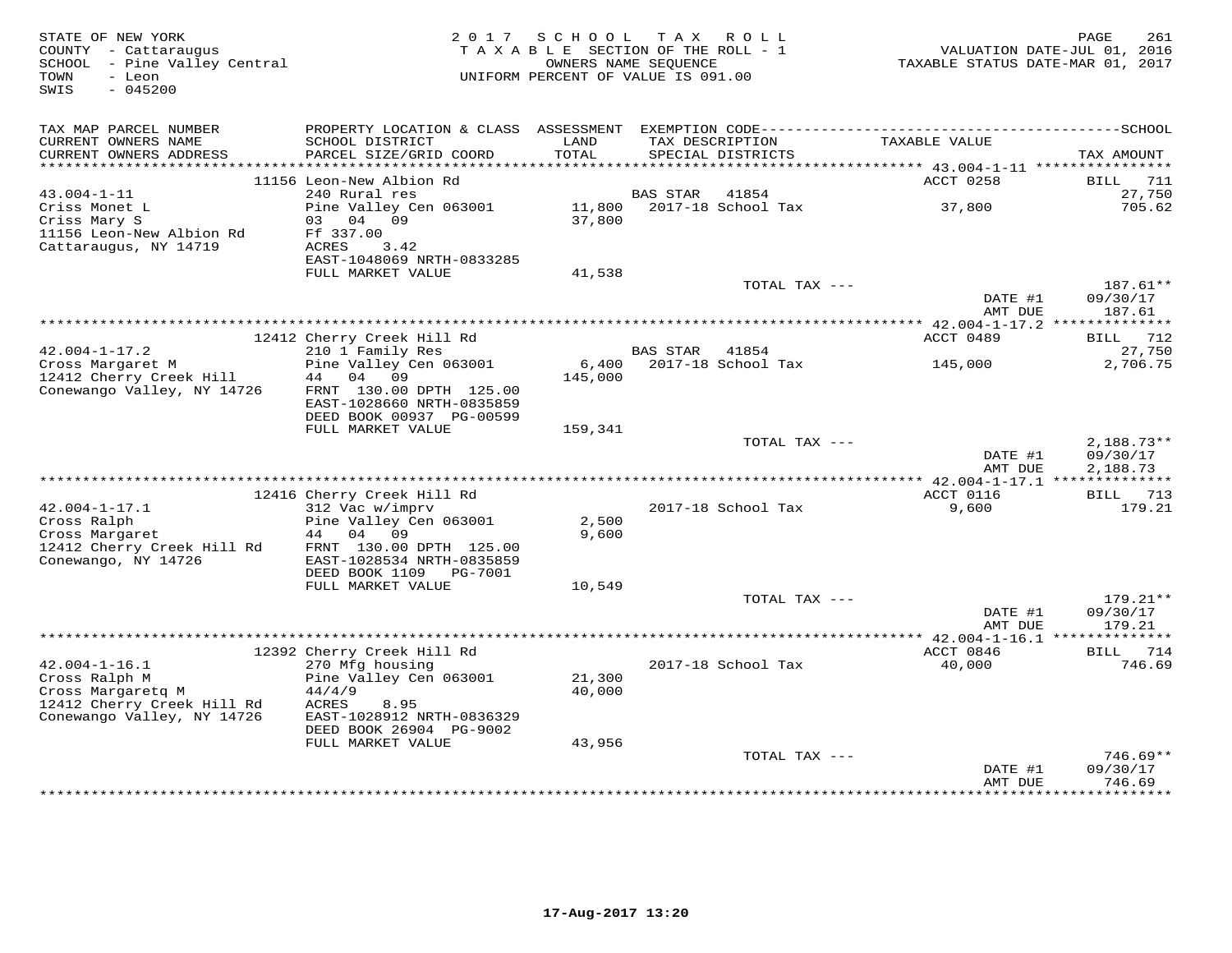| STATE OF NEW YORK<br>COUNTY - Cattaraugus<br>SCHOOL - Pine Valley Central<br>- Leon<br>TOWN<br>SWIS<br>$-045200$ |                                                | 2017 SCHOOL TAX ROLL<br>TAXABLE SECTION OF THE ROLL - 1<br>UNIFORM PERCENT OF VALUE IS 091.00 | OWNERS NAME SEQUENCE |                            | VALUATION DATE-JUL 01, 2016<br>TAXABLE STATUS DATE-MAR 01, 2017 | 262<br>PAGE          |
|------------------------------------------------------------------------------------------------------------------|------------------------------------------------|-----------------------------------------------------------------------------------------------|----------------------|----------------------------|-----------------------------------------------------------------|----------------------|
| TAX MAP PARCEL NUMBER                                                                                            |                                                |                                                                                               |                      |                            |                                                                 |                      |
| CURRENT OWNERS NAME<br>CURRENT OWNERS ADDRESS                                                                    | SCHOOL DISTRICT<br>PARCEL SIZE/GRID COORD      | LAND<br>TOTAL                                                                                 | TAX DESCRIPTION      | SPECIAL DISTRICTS          | TAXABLE VALUE                                                   | TAX AMOUNT           |
|                                                                                                                  |                                                |                                                                                               |                      |                            | ACCT 0830                                                       |                      |
| $42.004 - 1 - 16.2$                                                                                              | 12392 Cherry Creek Hill Rd<br>314 Rural vac<10 |                                                                                               |                      | 2017-18 School Tax         | 800                                                             | BILL 715<br>14.93    |
| Cross Ralph M                                                                                                    | Pine Valley Cen 063001                         | 800                                                                                           |                      |                            |                                                                 |                      |
| Cross Margaret M                                                                                                 | 44 04 09                                       | 800                                                                                           |                      |                            |                                                                 |                      |
| 12412 Cherry Creek Hill Rd                                                                                       | FRNT 60.00 DPTH 125.00                         |                                                                                               |                      |                            |                                                                 |                      |
| Conewango Valley, NY 14726                                                                                       | EAST-1028748 NRTH-0835871                      |                                                                                               |                      |                            |                                                                 |                      |
|                                                                                                                  | DEED BOOK 808<br>PG-5001                       |                                                                                               |                      |                            |                                                                 |                      |
|                                                                                                                  | FULL MARKET VALUE                              | 879                                                                                           |                      | TOTAL TAX ---              |                                                                 | $14.93**$            |
|                                                                                                                  |                                                |                                                                                               |                      |                            | DATE #1                                                         | 09/30/17             |
|                                                                                                                  |                                                |                                                                                               |                      |                            | AMT DUE                                                         | 14.93                |
|                                                                                                                  |                                                |                                                                                               |                      |                            |                                                                 |                      |
|                                                                                                                  | 7968 Rte 62                                    |                                                                                               |                      |                            | ACCT 0306                                                       | BILL 716             |
| $34.003 - 1 - 6$                                                                                                 | 210 1 Family Res                               |                                                                                               | ENH STAR 41834       |                            |                                                                 | 60,590               |
| Crouse Family Trust I                                                                                            | Pine Valley Cen 063001                         | 11,100                                                                                        |                      | 2017-18 School Tax         | 125,600                                                         | 2,344.60             |
| Crouse (L/U) Dennis G Sr<br>7928 Route 62                                                                        | 40<br>04 09<br>FRNT 1050.00 DPTH               | 125,600                                                                                       |                      |                            |                                                                 |                      |
| S. Dayton, NY 14138                                                                                              | ACRES<br>7.95                                  |                                                                                               |                      |                            |                                                                 |                      |
|                                                                                                                  | EAST-1034881 NRTH-0854700                      |                                                                                               |                      |                            |                                                                 |                      |
|                                                                                                                  | DEED BOOK 15316 PG-7002                        |                                                                                               |                      |                            |                                                                 |                      |
|                                                                                                                  | FULL MARKET VALUE                              | 138,022                                                                                       |                      |                            |                                                                 |                      |
|                                                                                                                  |                                                |                                                                                               |                      | TOTAL TAX ---              |                                                                 | $1,213.56**$         |
|                                                                                                                  |                                                |                                                                                               |                      |                            | DATE #1<br>AMT DUE                                              | 09/30/17<br>1,213.56 |
|                                                                                                                  |                                                |                                                                                               |                      |                            |                                                                 |                      |
|                                                                                                                  | 7928 Rte 62                                    |                                                                                               |                      |                            | ACCT 0305                                                       | BILL 717             |
| $34.003 - 1 - 4$                                                                                                 | 105 Vac farmland                               |                                                                                               | AG DIST              | 41720                      |                                                                 | 4,071                |
| Crouse Stephen R<br>PO Box 156                                                                                   | Pine Valley Cen 063001<br>40 04 09             | 20,100                                                                                        |                      | 20,100 2017-18 School Tax  | 16,029                                                          | 299.22               |
| South Dayton, NY 14138                                                                                           | Ff 865.00                                      |                                                                                               |                      |                            |                                                                 |                      |
|                                                                                                                  | ACRES 26.39                                    |                                                                                               |                      |                            |                                                                 |                      |
| MAY BE SUBJECT TO PAYMENT                                                                                        | EAST-1034134 NRTH-0855215                      |                                                                                               |                      |                            |                                                                 |                      |
| UNDER AGDIST LAW TIL 2021                                                                                        | DEED BOOK 1020 PG-648                          |                                                                                               |                      |                            |                                                                 |                      |
|                                                                                                                  | FULL MARKET VALUE                              | 22,088                                                                                        |                      |                            |                                                                 |                      |
|                                                                                                                  |                                                |                                                                                               |                      | TOTAL TAX ---              |                                                                 | 299.22**             |
|                                                                                                                  |                                                |                                                                                               |                      |                            | DATE #1<br>AMT DUE                                              | 09/30/17<br>299.22   |
|                                                                                                                  |                                                |                                                                                               |                      |                            |                                                                 |                      |
|                                                                                                                  | 7928 Rte 62                                    |                                                                                               |                      |                            | ACCT 0307                                                       | BILL 718             |
| $34.003 - 1 - 7$                                                                                                 | 120 Field crops                                |                                                                                               | AG DIST              | 41720                      |                                                                 | 5,183                |
| Crouse Stephen R                                                                                                 | Pine Valley Cen 063001                         |                                                                                               | 40,600 BAS STAR      | 41854                      |                                                                 | 27,750               |
| PO Box 156                                                                                                       | 40 04 09                                       |                                                                                               |                      | 141,000 2017-18 School Tax | 135,817                                                         | 2,535.33             |
| South Dayton, NY 14138                                                                                           | FRNT 700.00 DPTH<br>ACRES 56.24                |                                                                                               |                      |                            |                                                                 |                      |
| MAY BE SUBJECT TO PAYMENT                                                                                        | EAST-1035261 NRTH-0853364                      |                                                                                               |                      |                            |                                                                 |                      |
| UNDER AGDIST LAW TIL 2021                                                                                        | DEED BOOK 1020 PG-648                          |                                                                                               |                      |                            |                                                                 |                      |
|                                                                                                                  | FULL MARKET VALUE                              | 154,945                                                                                       |                      |                            |                                                                 |                      |
|                                                                                                                  |                                                |                                                                                               |                      | TOTAL TAX ---              |                                                                 | $2,017.31**$         |
|                                                                                                                  |                                                |                                                                                               |                      |                            | DATE #1                                                         | 09/30/17             |
|                                                                                                                  |                                                |                                                                                               |                      |                            | AMT DUE                                                         | 2,017.31<br>.        |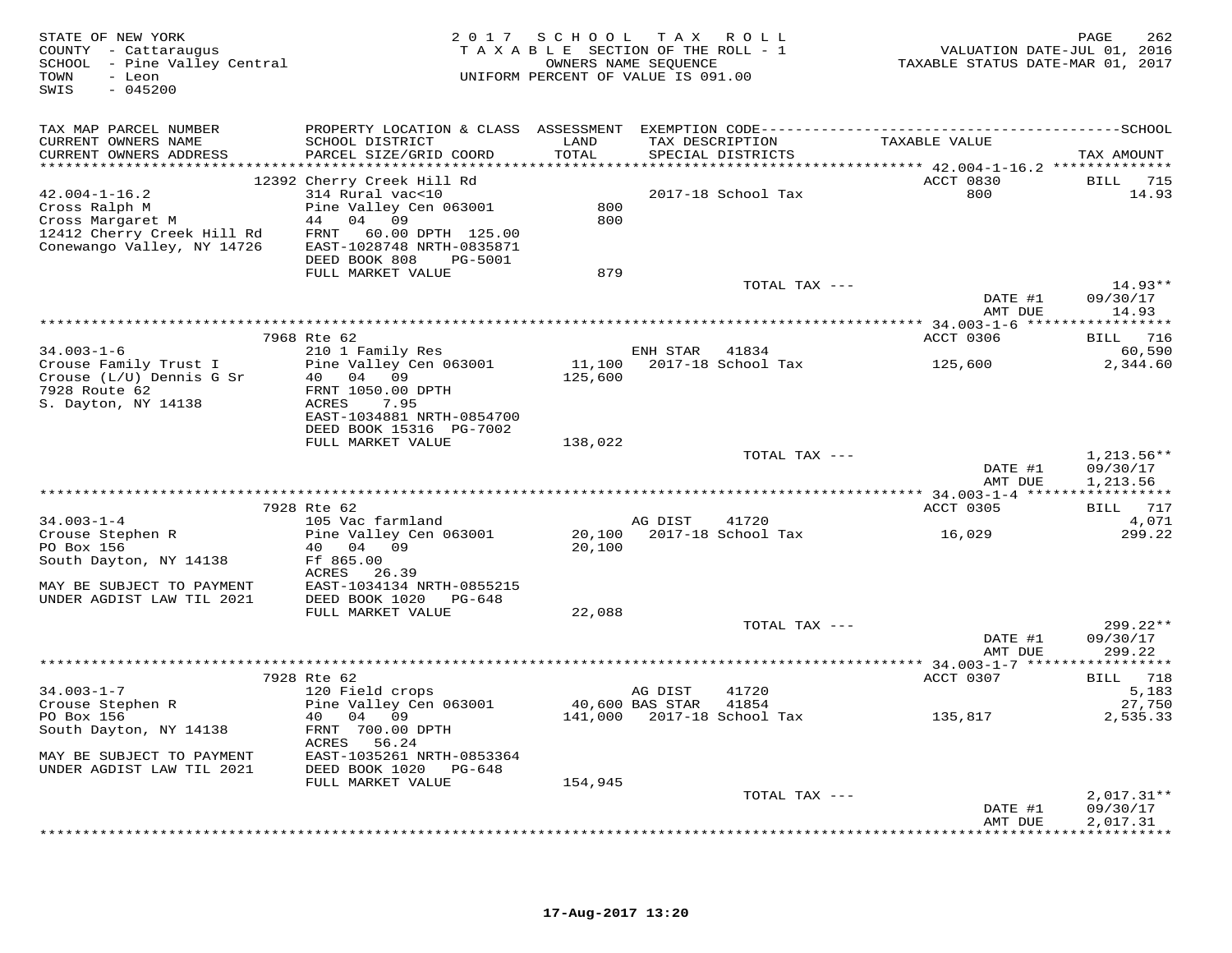| STATE OF NEW YORK<br>COUNTY - Cattaraugus<br>SCHOOL - Pine Valley Central<br>TOWN<br>- Leon<br>$-045200$<br>SWIS |                                                                                  | 2017 SCHOOL TAX ROLL<br>TAXABLE SECTION OF THE ROLL - 1<br>OWNERS NAME SEQUENCE<br>UNIFORM PERCENT OF VALUE IS 091.00 |                 |                          | VALUATION DATE-JUL 01, 2016<br>TAXABLE STATUS DATE-MAR 01, 2017 | PAGE<br>263                    |
|------------------------------------------------------------------------------------------------------------------|----------------------------------------------------------------------------------|-----------------------------------------------------------------------------------------------------------------------|-----------------|--------------------------|-----------------------------------------------------------------|--------------------------------|
| TAX MAP PARCEL NUMBER                                                                                            |                                                                                  |                                                                                                                       |                 |                          |                                                                 |                                |
| CURRENT OWNERS NAME<br>CURRENT OWNERS ADDRESS                                                                    | SCHOOL DISTRICT<br>PARCEL SIZE/GRID COORD                                        | LAND<br>TOTAL<br>***************************                                                                          | TAX DESCRIPTION | SPECIAL DISTRICTS        | TAXABLE VALUE<br>************* 42.004-2-28.2 ***************    | TAX AMOUNT                     |
|                                                                                                                  | Riga Rd                                                                          |                                                                                                                       |                 |                          | ACCT 0760                                                       | BILL<br>719                    |
| $42.004 - 2 - 28.2$                                                                                              | 837 Cell Tower                                                                   |                                                                                                                       | AG DIST         | 41720                    |                                                                 | 14,422                         |
| Crown Atlantic Company Ll<br>4017 Washington Rd<br>Mc Murray, PA 15317                                           | Pine Valley Cen 063001<br>43 04 09<br>Ff 719.00<br>ACRES<br>23.85                | 32,300<br>374,300                                                                                                     |                 | 2017-18 School Tax       | 359,878                                                         | 6,717.93                       |
| MAY BE SUBJECT TO PAYMENT<br>UNDER AGDIST LAW TIL 2021                                                           | EAST-1027911 NRTH-0834649<br>DEED BOOK 999<br>PG-207                             |                                                                                                                       |                 |                          |                                                                 |                                |
|                                                                                                                  | FULL MARKET VALUE                                                                | 411,319                                                                                                               |                 |                          |                                                                 |                                |
|                                                                                                                  |                                                                                  |                                                                                                                       |                 | TOTAL TAX ---            | DATE #1                                                         | $6,717.93**$<br>09/30/17       |
|                                                                                                                  |                                                                                  |                                                                                                                       |                 |                          | AMT DUE                                                         | 6,717.93                       |
|                                                                                                                  |                                                                                  |                                                                                                                       |                 |                          |                                                                 |                                |
| $42.020 - 1 - 20.2$                                                                                              | 12166 Leon-New Albion Rd<br>314 Rural vac<10                                     |                                                                                                                       |                 | 2017-18 School Tax       | ACCT 0547<br>2,300                                              | 720<br>BILL<br>42.93           |
| Cullen Eugene                                                                                                    | Pine Valley Cen 063001                                                           | 2,300                                                                                                                 |                 |                          |                                                                 |                                |
| 12148 Leon-New Albion Rd                                                                                         | 04 09<br>36 —                                                                    | 2,300                                                                                                                 |                 |                          |                                                                 |                                |
| Conewango Valley, NY 14726                                                                                       | FRNT 106.90 DPTH 409.30<br>EAST-1032461 NRTH-0835971<br>DEED BOOK 00984 PG-01129 |                                                                                                                       |                 |                          |                                                                 |                                |
|                                                                                                                  | FULL MARKET VALUE                                                                | 2,527                                                                                                                 |                 |                          |                                                                 |                                |
|                                                                                                                  |                                                                                  |                                                                                                                       |                 | TOTAL TAX ---            | DATE #1<br>AMT DUE                                              | $42.93**$<br>09/30/17<br>42.93 |
|                                                                                                                  |                                                                                  |                                                                                                                       |                 |                          | ********** 42.020-1-21 *****                                    |                                |
|                                                                                                                  | 12148 Leon-New Albion Rd                                                         |                                                                                                                       |                 |                          | ACCT 0035                                                       | 721<br>BILL                    |
| $42.020 - 1 - 21$<br>Cullen Eugene R                                                                             | 314 Rural vac<10<br>Pine Valley Cen 063001                                       | 4,200                                                                                                                 |                 | 2017-18 School Tax       | 4,200                                                           | 78.40                          |
| 12148 Leon-New Albion Rd                                                                                         | 36 04 09                                                                         | 4,200                                                                                                                 |                 |                          |                                                                 |                                |
| Conewango Valley, NY 14726                                                                                       | Life Use                                                                         |                                                                                                                       |                 |                          |                                                                 |                                |
|                                                                                                                  | FRNT 161.40 DPTH<br>ACRES<br>2.09                                                |                                                                                                                       |                 |                          |                                                                 |                                |
|                                                                                                                  | EAST-1032637 NRTH-0835994                                                        |                                                                                                                       |                 |                          |                                                                 |                                |
|                                                                                                                  | DEED BOOK 00983 PG-01117                                                         |                                                                                                                       |                 |                          |                                                                 |                                |
|                                                                                                                  | FULL MARKET VALUE                                                                | 4,615                                                                                                                 |                 | TOTAL TAX ---            |                                                                 | $78.40**$                      |
|                                                                                                                  |                                                                                  |                                                                                                                       |                 |                          | DATE #1<br>AMT DUE                                              | 09/30/17<br>78.40              |
|                                                                                                                  |                                                                                  |                                                                                                                       |                 |                          | ************** 42.020-1-22 *****                                | * * * * * * * *                |
| $42.020 - 1 - 22$                                                                                                | 12148 Leon-New Albion Rd<br>210 1 Family Res                                     |                                                                                                                       | ENH STAR        | 41834                    | ACCT 0126                                                       | 722<br>BILL<br>60,590          |
| Cullen Eugene R<br>Cullen Mary G<br>12148 Leon-New Albion Rd                                                     | Pine Valley Cen 063001<br>36 04 09<br>Ff 170.00                                  | 76,000                                                                                                                |                 | 7,800 2017-18 School Tax | 76,000                                                          | 1,418.71                       |
| Conewango Valley, NY 14726                                                                                       | ACRES<br>1.38<br>EAST-1032819 NRTH-0835943<br>DEED BOOK 00983 PG-01117           |                                                                                                                       |                 |                          |                                                                 |                                |
|                                                                                                                  | FULL MARKET VALUE                                                                | 83,516                                                                                                                |                 |                          |                                                                 |                                |
|                                                                                                                  |                                                                                  |                                                                                                                       |                 | TOTAL TAX ---            | DATE #1                                                         | $287.66**$<br>09/30/17         |
|                                                                                                                  |                                                                                  |                                                                                                                       |                 |                          | AMT DUE                                                         | 287.66                         |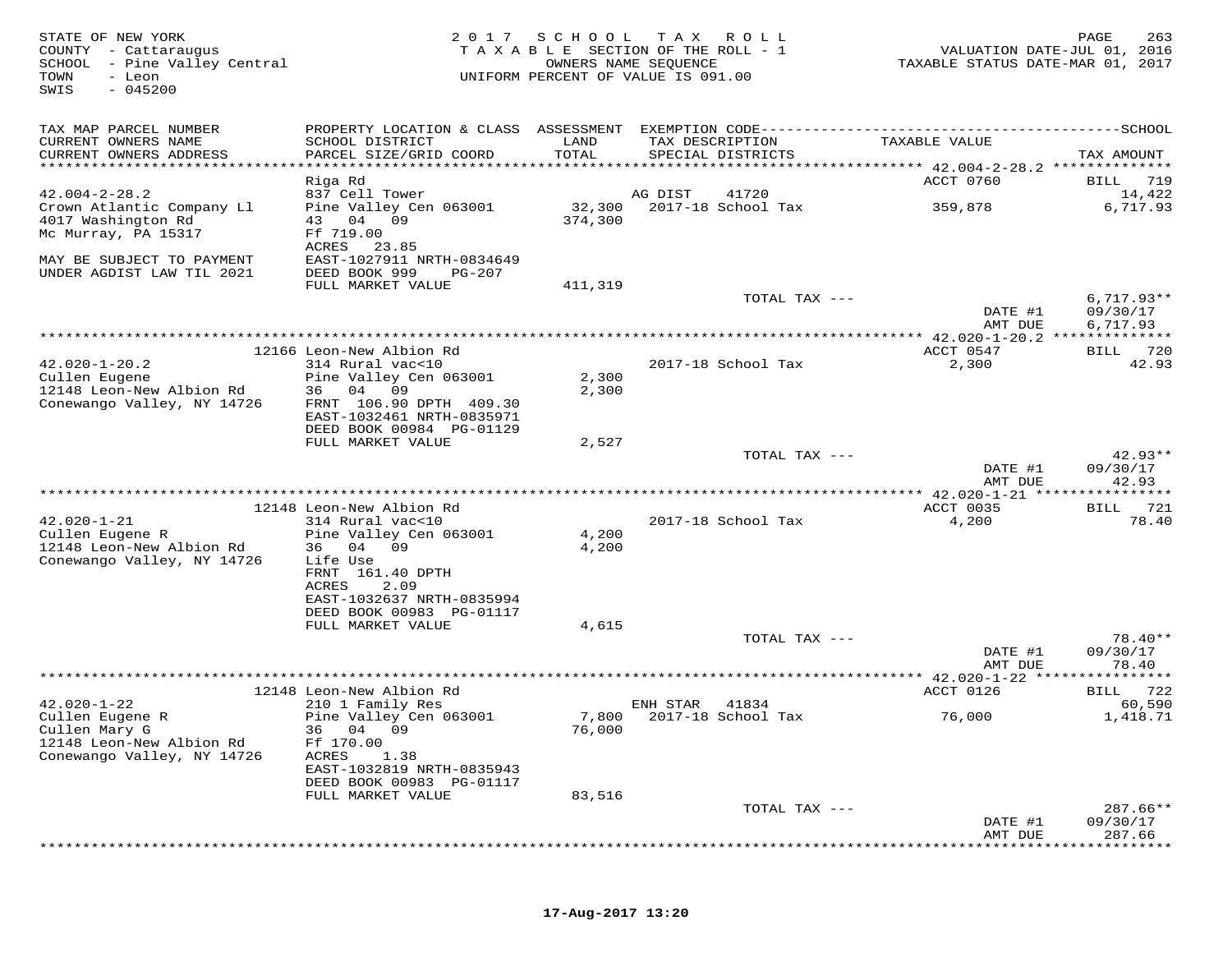| STATE OF NEW YORK<br>COUNTY - Cattaraugus<br>SCHOOL - Pine Valley Central<br>TOWN<br>- Leon<br>SWIS<br>$-045200$ |                                                                        |               | 2017 SCHOOL TAX ROLL<br>TAXABLE SECTION OF THE ROLL - 1<br>OWNERS NAME SEQUENCE<br>UNIFORM PERCENT OF VALUE IS 091.00 | TAXABLE STATUS DATE-MAR 01, 2017 | PAGE<br>264<br>VALUATION DATE-JUL 01, 2016 |
|------------------------------------------------------------------------------------------------------------------|------------------------------------------------------------------------|---------------|-----------------------------------------------------------------------------------------------------------------------|----------------------------------|--------------------------------------------|
| TAX MAP PARCEL NUMBER                                                                                            |                                                                        |               |                                                                                                                       |                                  |                                            |
| CURRENT OWNERS NAME<br>CURRENT OWNERS ADDRESS                                                                    | SCHOOL DISTRICT<br>PARCEL SIZE/GRID COORD                              | LAND<br>TOTAL | TAX DESCRIPTION<br>SPECIAL DISTRICTS                                                                                  | TAXABLE VALUE                    | TAX AMOUNT                                 |
|                                                                                                                  | 6358 Riga Rd                                                           |               |                                                                                                                       | ACCT 0739                        | BILL 723                                   |
| $51.002 - 2 - 24.3$                                                                                              | 312 Vac w/imprv                                                        |               | 41854<br>BAS STAR                                                                                                     |                                  | 20,691                                     |
| Cullen Glenn E<br>6358 Riga Rd<br>Conewango Valley, NY 14726                                                     | Pine Valley Cen 063001<br>42  04  09<br>FRNT 730.00 DPTH               | 20,900        | 12,900 2017-18 School Tax                                                                                             | 20,900                           | 390.15                                     |
|                                                                                                                  | ACRES<br>6.20<br>EAST-0037923 NRTH-0082949<br>DEED BOOK 00975 PG-00562 |               |                                                                                                                       |                                  |                                            |
|                                                                                                                  | FULL MARKET VALUE                                                      | 22,967        | TOTAL TAX ---                                                                                                         |                                  | $3.90**$                                   |
|                                                                                                                  |                                                                        |               |                                                                                                                       | DATE #1<br>AMT DUE               | 09/30/17<br>3.90                           |
|                                                                                                                  |                                                                        |               |                                                                                                                       |                                  |                                            |
|                                                                                                                  | 11104 Leon-New Albion Rd                                               |               |                                                                                                                       | ACCT 0369                        | BILL 724                                   |
| $43.004 - 1 - 9$                                                                                                 | 270 Mfg housing                                                        |               | AGED C/T/S 41800                                                                                                      |                                  | 28,950                                     |
| Cullen Linda<br>PO Box 476                                                                                       | Pine Valley Cen 063001<br>03 04 09                                     |               | 17,400 ENH STAR 41834                                                                                                 |                                  | 28,950<br>540.42                           |
| South Dayton, NY 14138                                                                                           | Ff 1035.00<br>ACRES<br>6.53                                            |               | 57,900 2017-18 School Tax                                                                                             | 28,950                           |                                            |
|                                                                                                                  | EAST-1049282 NRTH-0832618<br>DEED BOOK 896<br>PG-00485                 |               |                                                                                                                       |                                  |                                            |
|                                                                                                                  | FULL MARKET VALUE                                                      | 63,626        | TOTAL TAX ---                                                                                                         |                                  | $0.00**$                                   |
|                                                                                                                  |                                                                        |               |                                                                                                                       |                                  |                                            |
|                                                                                                                  | 12999 Cherry Creek Hill Rd                                             |               |                                                                                                                       | ACCT 0132                        | BILL 725                                   |
| $42.004 - 2 - 1$                                                                                                 | 210 1 Family Res                                                       |               | 2017-18 School Tax                                                                                                    | 88,000                           | 1,642.72                                   |
| Czajkowski Joanne                                                                                                | Pine Valley Cen 063001                                                 | 24,600        |                                                                                                                       |                                  |                                            |
| 226 Dupont Ave<br>Tonawanda, NY 14150                                                                            | 58 04 09<br>Ff 1560.00<br>ACRES 42.19                                  | 88,000        |                                                                                                                       |                                  |                                            |
|                                                                                                                  | EAST-1019973 NRTH-0835149<br>DEED BOOK 00964 PG-00553                  |               |                                                                                                                       |                                  |                                            |
|                                                                                                                  | FULL MARKET VALUE                                                      | 96,703        |                                                                                                                       |                                  |                                            |
|                                                                                                                  |                                                                        |               | TOTAL TAX ---                                                                                                         |                                  | $1,642.72**$                               |
|                                                                                                                  |                                                                        |               |                                                                                                                       | DATE #1<br>AMT DUE               | 09/30/17<br>1,642.72                       |
|                                                                                                                  |                                                                        |               |                                                                                                                       |                                  | BILL 726                                   |
| $43.003 - 1 - 7.2$                                                                                               | Alderbottom Rd<br>910 Priv forest                                      |               | 2017-18 School Tax                                                                                                    | ACCT 0690<br>134,000             | 2,501.41                                   |
| Danzer Forestland Inc                                                                                            | Pine Valley Cen 063001                                                 | 134,000       |                                                                                                                       |                                  |                                            |
| 119 A.I.D. Dr                                                                                                    | 20/28 04 09                                                            | 134,000       |                                                                                                                       |                                  |                                            |
| Darlington, PA 16115                                                                                             | Alderbottom Rd Ff - 4150'<br>ACRES 111.75                              |               |                                                                                                                       |                                  |                                            |
|                                                                                                                  | EAST-1038759 NRTH-0837804<br>DEED BOOK 9327 PG-3001                    |               |                                                                                                                       |                                  |                                            |
|                                                                                                                  | FULL MARKET VALUE                                                      | 147,253       | TOTAL TAX ---                                                                                                         |                                  | $2,501.41**$                               |
|                                                                                                                  |                                                                        |               |                                                                                                                       | DATE #1<br>AMT DUE               | 09/30/17<br>2,501.41                       |
|                                                                                                                  |                                                                        |               |                                                                                                                       |                                  | **********                                 |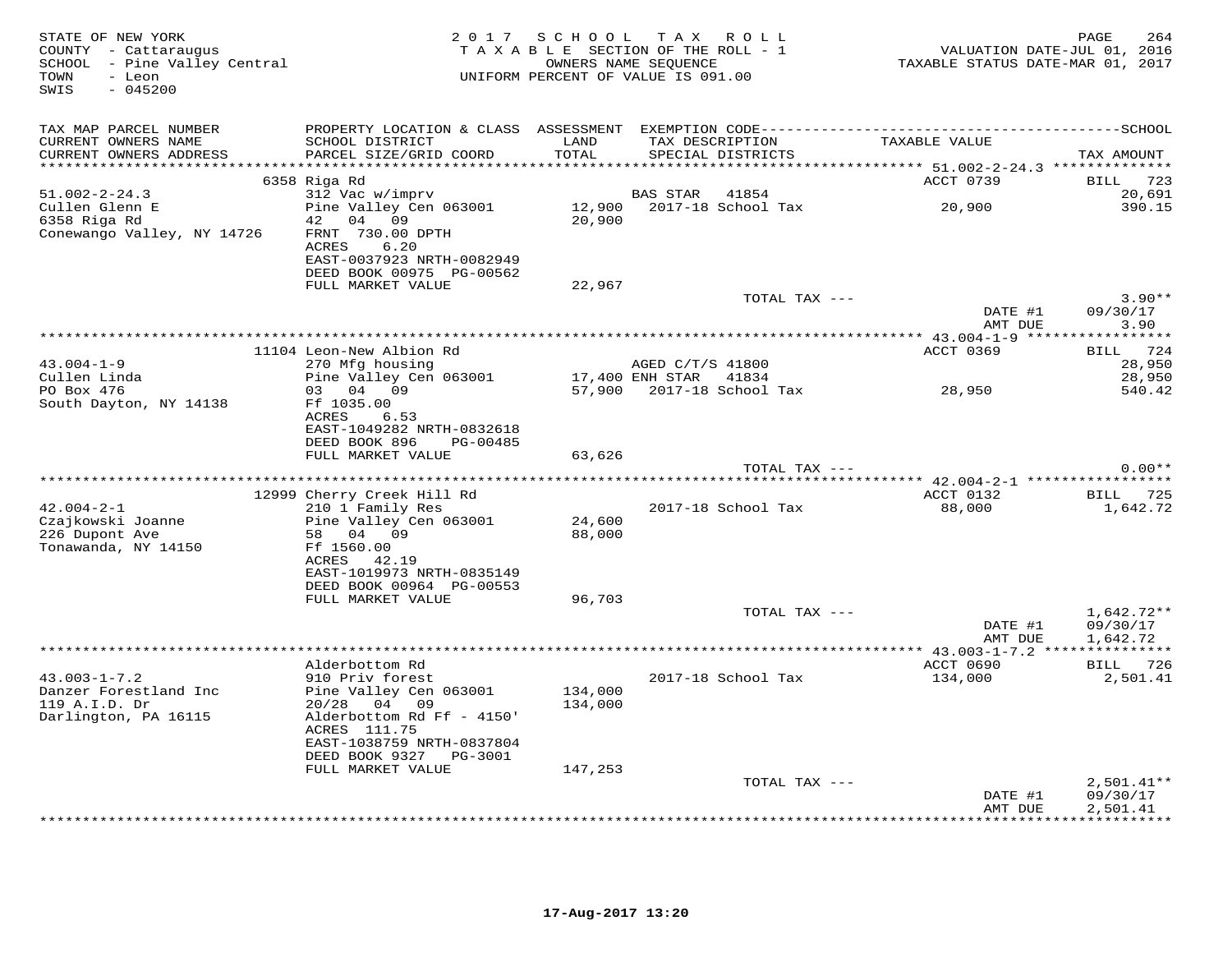| STATE OF NEW YORK<br>COUNTY - Cattaraugus<br>SCHOOL - Pine Valley Central<br>TOWN<br>- Leon<br>SWIS<br>$-045200$ | 2 0 1 7                                                                                     | SCHOOL<br>TAXABLE SECTION OF THE ROLL - 1<br>OWNERS NAME SEQUENCE<br>UNIFORM PERCENT OF VALUE IS 091.00 |                  | TAX ROLL                             | VALUATION DATE-JUL 01, 2016<br>TAXABLE STATUS DATE-MAR 01, 2017 | 265<br>PAGE                  |
|------------------------------------------------------------------------------------------------------------------|---------------------------------------------------------------------------------------------|---------------------------------------------------------------------------------------------------------|------------------|--------------------------------------|-----------------------------------------------------------------|------------------------------|
| TAX MAP PARCEL NUMBER<br>CURRENT OWNERS NAME<br>CURRENT OWNERS ADDRESS<br>***********************                | SCHOOL DISTRICT<br>PARCEL SIZE/GRID COORD                                                   | LAND<br>TOTAL                                                                                           |                  | TAX DESCRIPTION<br>SPECIAL DISTRICTS | TAXABLE VALUE                                                   | TAX AMOUNT                   |
|                                                                                                                  | 6440 Town Hill Rd                                                                           |                                                                                                         |                  |                                      | ACCT 0950                                                       | BILL<br>727                  |
| $52.001 - 1 - 7.2$                                                                                               | 112 Dairy farm                                                                              |                                                                                                         |                  | 2017-18 School Tax                   | 81,000                                                          | 1,512.05                     |
| Dargan Angela<br>18 Flight Quest Dr<br>Ashville, NC 28806<br>MAY BE SUBJECT TO PAYMENT                           | Pine Valley Cen 063001<br>26 04 09<br>Ff 975.00<br>ACRES 14.55<br>EAST-1036408 NRTH-0831233 | 14,200<br>81,000                                                                                        |                  |                                      |                                                                 |                              |
| UNDER AGDIST LAW TIL 2019                                                                                        | DEED BOOK 16614 PG-5001<br>FULL MARKET VALUE                                                | 89,011                                                                                                  |                  |                                      |                                                                 |                              |
|                                                                                                                  |                                                                                             |                                                                                                         |                  | TOTAL TAX ---                        | DATE #1                                                         | $1,512.05**$<br>09/30/17     |
|                                                                                                                  |                                                                                             |                                                                                                         |                  |                                      | AMT DUE                                                         | 1,512.05                     |
|                                                                                                                  | 11804 Slew Rd                                                                               |                                                                                                         |                  |                                      | ACCT 0143                                                       | BILL 728                     |
| $43.001 - 1 - 24$                                                                                                | 210 1 Family Res                                                                            |                                                                                                         | ENH STAR         | 41834                                |                                                                 | 45,000                       |
| Davies Ralph                                                                                                     | Pine Valley Cen 063001                                                                      | 15,800                                                                                                  |                  | 2017-18 School Tax                   | 45,000                                                          | 840.03                       |
| 11804 Slew                                                                                                       | 29<br>04<br>09                                                                              | 45,000                                                                                                  |                  |                                      |                                                                 |                              |
| Conewango Valley, NY 14726                                                                                       | FRNT 660.00 DPTH<br>ACRES<br>5.51<br>EAST-1037937 NRTH-0841753<br>DEED BOOK 830<br>PG-00934 |                                                                                                         |                  |                                      |                                                                 |                              |
|                                                                                                                  | FULL MARKET VALUE                                                                           | 49,451                                                                                                  |                  |                                      |                                                                 |                              |
|                                                                                                                  |                                                                                             |                                                                                                         |                  | TOTAL TAX ---                        |                                                                 | $0.00**$                     |
|                                                                                                                  | off US Route 62                                                                             |                                                                                                         |                  |                                      | ACCT 0932                                                       | BILL 729                     |
| $42.002 - 1 - 15.8$                                                                                              | 105 Vac farmland                                                                            |                                                                                                         |                  | 2017-18 School Tax                   | 3,500                                                           | 65.34                        |
| Detweiler Benny                                                                                                  | Pine Valley Cen 063001                                                                      | 3,500                                                                                                   |                  |                                      |                                                                 |                              |
| Detweiler Malinda<br>7363 Smith Rd<br>South Dayton, NY 14138                                                     | 6.96<br>ACRES<br>EAST-1029666 NRTH-0844616<br>DEED BOOK 24206 PG-5001                       | 3,500                                                                                                   |                  |                                      |                                                                 |                              |
|                                                                                                                  | FULL MARKET VALUE                                                                           | 3,846                                                                                                   |                  |                                      |                                                                 |                              |
|                                                                                                                  |                                                                                             |                                                                                                         |                  | TOTAL TAX ---                        | DATE #1<br>AMT DUE                                              | 65.34**<br>09/30/17<br>65.34 |
|                                                                                                                  |                                                                                             |                                                                                                         |                  |                                      |                                                                 |                              |
| $42.002 - 1 - 16.2$                                                                                              | 7363 Smith Rd<br>112 Dairy farm                                                             |                                                                                                         | AG BLDG          | 41700                                | ACCT 0831                                                       | BILL 730<br>46,000           |
| Detweiler Benny                                                                                                  | Pine Valley Cen 063001                                                                      |                                                                                                         | 61,400 AG DIST   | 41720                                |                                                                 | 24,480                       |
| Detweiler Malinda                                                                                                | 46 04<br>09                                                                                 |                                                                                                         | 160,000 BAS STAR | 41854                                |                                                                 | 27,750                       |
| 7363 Smith Rd                                                                                                    | Chicken Rd Ff - 1460'                                                                       |                                                                                                         |                  | 2017-18 School Tax                   | 89,520                                                          | 1,671.09                     |
| South Dayton, NY 14138                                                                                           | ACRES<br>80.70<br>EAST-1028239 NRTH-0844729                                                 |                                                                                                         |                  |                                      |                                                                 |                              |
| MAY BE SUBJECT TO PAYMENT                                                                                        | DEED BOOK 24206 PG-5001                                                                     |                                                                                                         |                  |                                      |                                                                 |                              |
| UNDER AGDIST LAW TIL 2021                                                                                        | FULL MARKET VALUE                                                                           | 175,824                                                                                                 |                  |                                      |                                                                 |                              |
|                                                                                                                  |                                                                                             |                                                                                                         |                  | TOTAL TAX ---                        | DATE #1                                                         | $1,153.08**$<br>09/30/17     |
|                                                                                                                  |                                                                                             |                                                                                                         |                  |                                      | AMT DUE                                                         | 1,153.08<br>************     |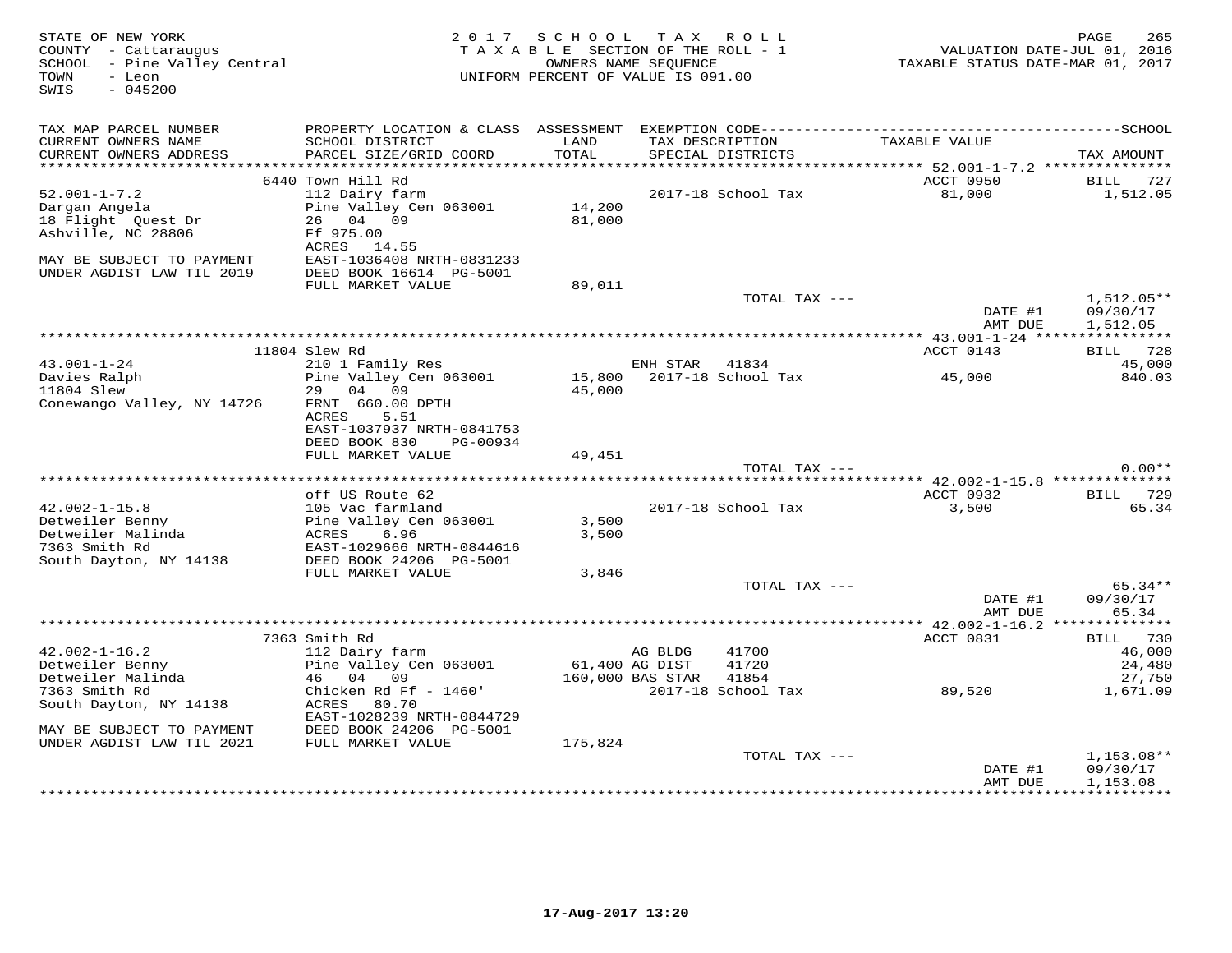| STATE OF NEW YORK<br>COUNTY - Cattaraugus<br>SCHOOL - Pine Valley Central<br>TOWN<br>- Leon<br>$-045200$<br>SWIS | 2 0 1 7<br>TAXABLE                                                                                       | SCHOOL<br>OWNERS NAME SEQUENCE | T A X<br>R O L L<br>SECTION OF THE ROLL - 1<br>UNIFORM PERCENT OF VALUE IS 091.00 | TAXABLE STATUS DATE-MAR 01, 2017                        | PAGE<br>266<br>VALUATION DATE-JUL 01, 2016 |
|------------------------------------------------------------------------------------------------------------------|----------------------------------------------------------------------------------------------------------|--------------------------------|-----------------------------------------------------------------------------------|---------------------------------------------------------|--------------------------------------------|
| TAX MAP PARCEL NUMBER<br>CURRENT OWNERS NAME<br>CURRENT OWNERS ADDRESS                                           | PROPERTY LOCATION & CLASS ASSESSMENT<br>SCHOOL DISTRICT<br>PARCEL SIZE/GRID COORD                        | LAND<br>TOTAL                  | EXEMPTION CODE-----------<br>TAX DESCRIPTION<br>SPECIAL DISTRICTS                 | --------------------------------SCHOOL<br>TAXABLE VALUE | TAX AMOUNT                                 |
| **********************                                                                                           | **********************                                                                                   | ***********                    |                                                                                   | ************* 51.002-2-9.2 ****************             |                                            |
|                                                                                                                  | Rte 62                                                                                                   |                                |                                                                                   | ACCT 0848                                               | BILL<br>731                                |
| $51.002 - 2 - 9.2$<br>Detweiler Emanuel<br>Detweiler Katie<br>6141 Cooper Road<br>Conewango Valley, NY 14726     | 105 Vac farmland<br>Pine Valley Cen 063001<br>49<br>41 49<br>ACRES<br>34.00<br>EAST-1029127 NRTH-9284130 | 22,200<br>22,200               | 2017-18 School Tax                                                                | 22,200                                                  | 414.41                                     |
|                                                                                                                  | DEED BOOK 27026 PG-2001                                                                                  |                                |                                                                                   |                                                         |                                            |
|                                                                                                                  | FULL MARKET VALUE                                                                                        | 24,396                         | TOTAL TAX ---                                                                     |                                                         | $414.41**$                                 |
|                                                                                                                  |                                                                                                          |                                |                                                                                   | DATE #1                                                 | 09/30/17                                   |
|                                                                                                                  |                                                                                                          |                                |                                                                                   | AMT DUE                                                 | 414.41                                     |
|                                                                                                                  | 6143 Cooper Rd                                                                                           |                                |                                                                                   | * 51.002-2-16.1<br>ACCT 0179                            | 732<br>BILL                                |
| $51.002 - 2 - 16.1$                                                                                              | 112 Dairy farm                                                                                           |                                | 2017-18 School Tax                                                                | 158,800                                                 | 2,964.36                                   |
| Detweiler Emanuel                                                                                                | Pine Valley Cen 063001                                                                                   | 38,100                         |                                                                                   |                                                         |                                            |
| Detweiler Katie                                                                                                  | 04<br>09<br>49                                                                                           | 158,800                        |                                                                                   |                                                         |                                            |
| 6141 Cooper Road                                                                                                 | Ff 1160.00 Cooper Rd                                                                                     |                                |                                                                                   |                                                         |                                            |
| Conewango Valley, NY 14726                                                                                       | ACRES<br>41.30                                                                                           |                                |                                                                                   |                                                         |                                            |
|                                                                                                                  | EAST-1026155 NRTH-0825951                                                                                |                                |                                                                                   |                                                         |                                            |
|                                                                                                                  | DEED BOOK 27026 PG-2001<br>FULL MARKET VALUE                                                             |                                |                                                                                   |                                                         |                                            |
|                                                                                                                  |                                                                                                          | 174,505                        | TOTAL TAX ---                                                                     |                                                         | $2,964.36**$                               |
|                                                                                                                  |                                                                                                          |                                |                                                                                   | DATE #1                                                 | 09/30/17                                   |
|                                                                                                                  |                                                                                                          |                                |                                                                                   | AMT DUE                                                 | 2,964.36                                   |
|                                                                                                                  |                                                                                                          |                                | *********************************                                                 | $*$ 42.002-1-20.1 ***                                   |                                            |
|                                                                                                                  | 7163 Smith Rd                                                                                            |                                |                                                                                   | ACCT 0049                                               | BILL<br>733                                |
| $42.002 - 1 - 20.1$<br>Detweiler Emauel N                                                                        | 105 Vac farmland                                                                                         |                                | 2017-18 School Tax                                                                | 4,000                                                   | 74.67                                      |
| Detweiler Katie J                                                                                                | Pine Valley Cen 063001<br>04<br>09<br>45                                                                 | 4,000<br>4,000                 |                                                                                   |                                                         |                                            |
| 7363 Smith Rd                                                                                                    | Ff 330.00                                                                                                |                                |                                                                                   |                                                         |                                            |
| South Dayton, NY 14738                                                                                           | ACRES<br>8.05 BANK<br>007                                                                                |                                |                                                                                   |                                                         |                                            |
|                                                                                                                  | EAST-1030170 NRTH-0842807                                                                                |                                |                                                                                   |                                                         |                                            |
|                                                                                                                  | DEED BOOK 16116 PG-6001                                                                                  |                                |                                                                                   |                                                         |                                            |
|                                                                                                                  | FULL MARKET VALUE                                                                                        | 4,396                          |                                                                                   |                                                         | $74.67**$                                  |
|                                                                                                                  |                                                                                                          |                                | TOTAL TAX ---                                                                     | DATE #1                                                 | 09/30/17                                   |
|                                                                                                                  |                                                                                                          |                                |                                                                                   | AMT DUE                                                 | 74.67                                      |
|                                                                                                                  |                                                                                                          |                                |                                                                                   | * 42.002-1-24.3                                         | *******                                    |
|                                                                                                                  | 7163 West Rd                                                                                             |                                |                                                                                   | ACCT 0947                                               | 734<br>BILL                                |
| $42.002 - 1 - 24.3$                                                                                              | 120 Field crops                                                                                          |                                | 2017-18 School Tax                                                                | 15,300                                                  | 285.61                                     |
| Detweiler Emauel N                                                                                               | Pine Valley Cen 063001                                                                                   | 15,300                         |                                                                                   |                                                         |                                            |
| Detweiler Katie J<br>7363 Smith Rd                                                                               | 45<br>04 09<br>Smith Ff 2080; West Ff                                                                    | 15,300                         |                                                                                   |                                                         |                                            |
| South Dayton, NY 14738                                                                                           | 2785; Chicken Ff 1980                                                                                    |                                |                                                                                   |                                                         |                                            |
|                                                                                                                  | 19.10<br>ACRES                                                                                           |                                |                                                                                   |                                                         |                                            |
|                                                                                                                  | EAST-1030261 NRTH-0842190                                                                                |                                |                                                                                   |                                                         |                                            |
|                                                                                                                  | DEED BOOK 16116 PG-6001                                                                                  |                                |                                                                                   |                                                         |                                            |
|                                                                                                                  | FULL MARKET VALUE                                                                                        | 16,813                         |                                                                                   |                                                         |                                            |
|                                                                                                                  |                                                                                                          |                                | TOTAL TAX ---                                                                     |                                                         | 285.61**                                   |
|                                                                                                                  |                                                                                                          |                                |                                                                                   | DATE #1<br>AMT DUE                                      | 09/30/17<br>285.61                         |
|                                                                                                                  |                                                                                                          |                                |                                                                                   |                                                         |                                            |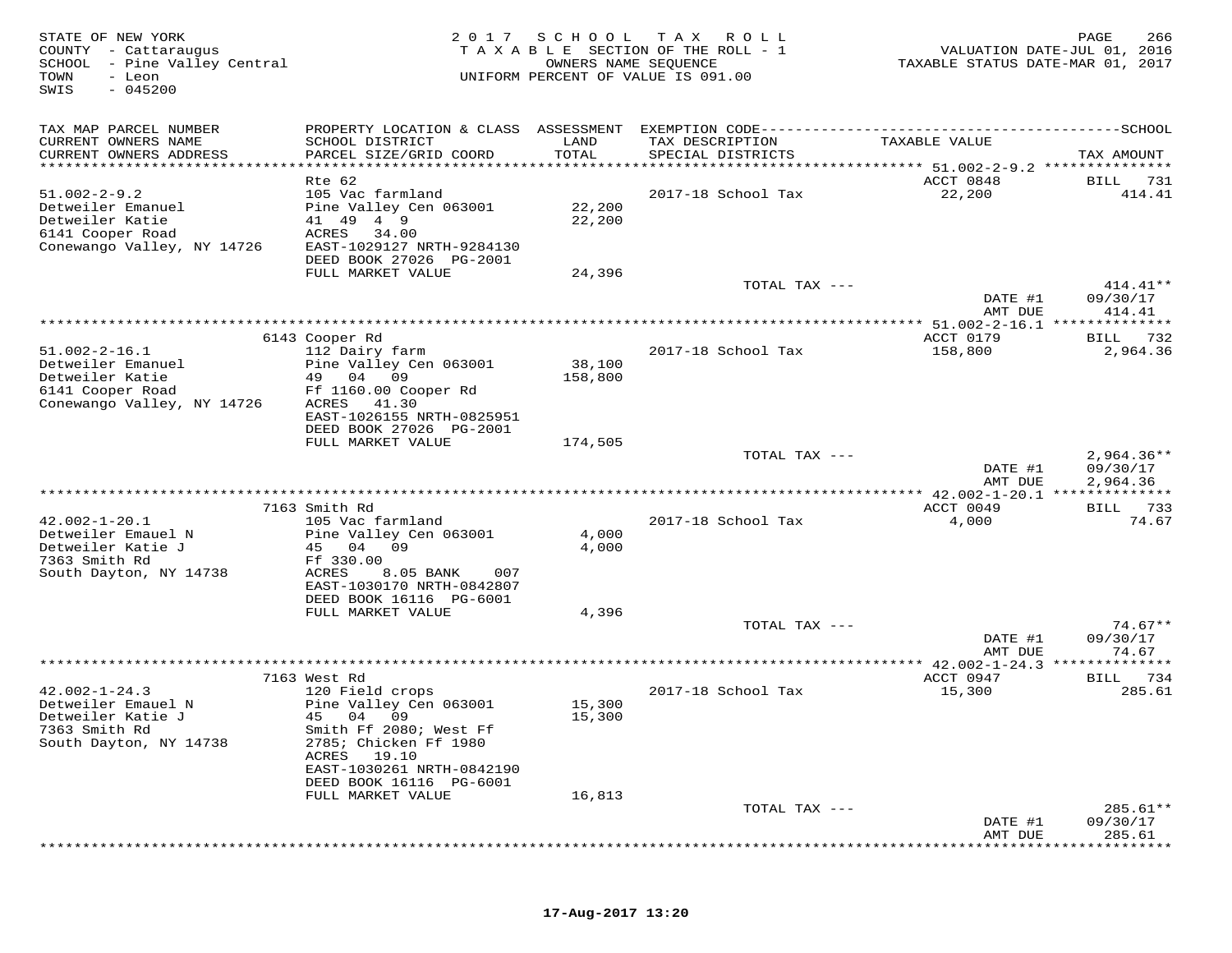STATE OF NEW YORK MESS PAGE 267<br>COUNTY - Cattaraugus had the section of the Roll - 1 when the NALUATION DATE-JUL 01, 2016<br>SCHOOL - Pine Valley Central Market (1991) TAXABLE STATE ROLL - 1 (1992) TAXABLE STATUS DATE-MAR 01, SWIS - 045200TAX MAP PARCEL NUMBER PROPERTY LOCATION & CLASS ASSESSMENT EXEMPTION CODE------------------------------------------SCHOOL CURRENT OWNERS NAME SCHOOL DISTRICT LAND TAX DESCRIPTION TAXABLE VALUE CURRENT OWNERS ADDRESS PARCEL SIZE/GRID COORD TOTAL SPECIAL DISTRICTS TAX AMOUNT \*\*\*\*\*\*\*\*\*\*\*\*\*\*\*\*\*\*\*\*\*\*\*\*\*\*\*\*\*\*\*\*\*\*\*\*\*\*\*\*\*\*\*\*\*\*\*\*\*\*\*\*\*\*\*\*\*\*\*\*\*\*\*\*\*\*\*\*\*\*\*\*\*\*\*\*\*\*\*\*\*\*\*\*\*\*\*\*\*\*\*\*\*\*\*\*\*\*\*\*\*\*\* 43.003-1-16.2 \*\*\*\*\*\*\*\*\*\*\*\*\*\*43.003-1-16.2 6742 Kellogg Hill Rd<br>
Detweiler Levi E 112 Dairy farm and DISTOUT 41730<br>
Detweiler Anna N 27 04 09 74,300 5861 Chaney Road Alderbottom Rd Ff - 430'<br>
Save Subsetter Anna N 27 04 09 74,300<br>
Save Subsetter Anna FULL MARKET VALUE 81,648TOTAL TAX  $-- 1,287.46**$  DATE #1 09/30/17AMT DUE 1,287.46  $\texttt{AMT}$  DUE  $1$  ,  $287.46$  \*\*\*\*\*\*\*\*\*\*\*\*\*\*\*\*\*\*\*\*\*\*\*\*\*\*\*\*\*\*\*\*\*\*\*\*\*\*\*\*\*\*\*\*\*\*\*\*\*\*\*\*\*\*\*\*\*\*\*\*\*\*\*\*\*\*\*\*\*\*\*\*\*\*\*\*\*\*\*\*\*\*\*\*\*\*\*\*\*\*\*\*\*\*\*\*\*\*\*\*\*\*\* 43.003-1-16.3 \*\*\*\*\*\*\*\*\*\*\*\*\*\*ACCT 0497 BILL 736 11884 Leon-New Albion Rd ACCT 0497 BILL 73643.003-1-16.3 113 Cattle farm AG BLDG 41700 5,000Detweiler Levi E Pine Valley Cen 063001 22,000 AG DISTOUT 41730 2511,432.69 Detweiler Anna M 27 04 09 82,000 2017-18 School Tax 76,749 1,432.696742 Kellogg Hill Rd Leon-New Albion Ff - 320' Conewango Valley, NY 14776 FRNT 800.00 DPTH ACRES 22.80 MAY BE SUBJECT TO PAYMENT EAST-1036901 NRTH-0835064 UNDER AGDIST LAW TIL 2024 DEED BOOK 24544 PG-7001 FULL MARKET VALUE 90,110 TOTAL TAX --- 1,432.69\*\*DATE #1 09/30/17<br>National parts of the state of the state of the state of the state of the state of the state of the state of t AMT DUE 1,432.69 \*\*\*\*\*\*\*\*\*\*\*\*\*\*\*\*\*\*\*\*\*\*\*\*\*\*\*\*\*\*\*\*\*\*\*\*\*\*\*\*\*\*\*\*\*\*\*\*\*\*\*\*\*\*\*\*\*\*\*\*\*\*\*\*\*\*\*\*\*\*\*\*\*\*\*\*\*\*\*\*\*\*\*\*\*\*\*\*\*\*\*\*\*\*\*\*\*\*\*\*\*\*\* 42.004-1-6.1/3 \*\*\*\*\*\*\*\*\*\*\*\*\*ACCT 9000 BILL 737 west Rd ACCT 9000 BILL 73723,600 42.004-1-6.1/3 210 1 Family Res ENH STAR 41834 23,600440.55 Detweiler Noah Pine Valley Cen 063001 0 2017-18 School Tax 23,600 440.55Hostetler Raymond ACRES 0.01 23,600 west Rd FULL MARKET VALUE 25,934 Leon, NY TOTAL TAX --- 0.00\*\* \*\*\*\*\*\*\*\*\*\*\*\*\*\*\*\*\*\*\*\*\*\*\*\*\*\*\*\*\*\*\*\*\*\*\*\*\*\*\*\*\*\*\*\*\*\*\*\*\*\*\*\*\*\*\*\*\*\*\*\*\*\*\*\*\*\*\*\*\*\*\*\*\*\*\*\*\*\*\*\*\*\*\*\*\*\*\*\*\*\*\*\*\*\*\*\*\*\*\*\*\*\*\* 43.001-1-18 \*\*\*\*\*\*\*\*\*\*\*\*\*\*\*\* Alderbottom Rd ACCT 0098 BILL 738 43.001-1-18 322 Rural vac>10 2017-18 School Tax 21,000 392.01Dole John Pine Valley Cen 063001 21,000 15 Willard Ave 21 04 09 21,000 43.001-1-18<br>Dole John<br>15 Willard Ave<br>Phelps, NY 14532 ACRES 20.98 EAST-1041595 NRTH-0839742 DEED BOOK 21945 PG-9002 FULL MARKET VALUE 23,077 TOTAL TAX --- 392.01\*\* DATE #1 09/30/17AMT DUE 392.01

\*\*\*\*\*\*\*\*\*\*\*\*\*\*\*\*\*\*\*\*\*\*\*\*\*\*\*\*\*\*\*\*\*\*\*\*\*\*\*\*\*\*\*\*\*\*\*\*\*\*\*\*\*\*\*\*\*\*\*\*\*\*\*\*\*\*\*\*\*\*\*\*\*\*\*\*\*\*\*\*\*\*\*\*\*\*\*\*\*\*\*\*\*\*\*\*\*\*\*\*\*\*\*\*\*\*\*\*\*\*\*\*\*\*\*\*\*\*\*\*\*\*\*\*\*\*\*\*\*\*\*\*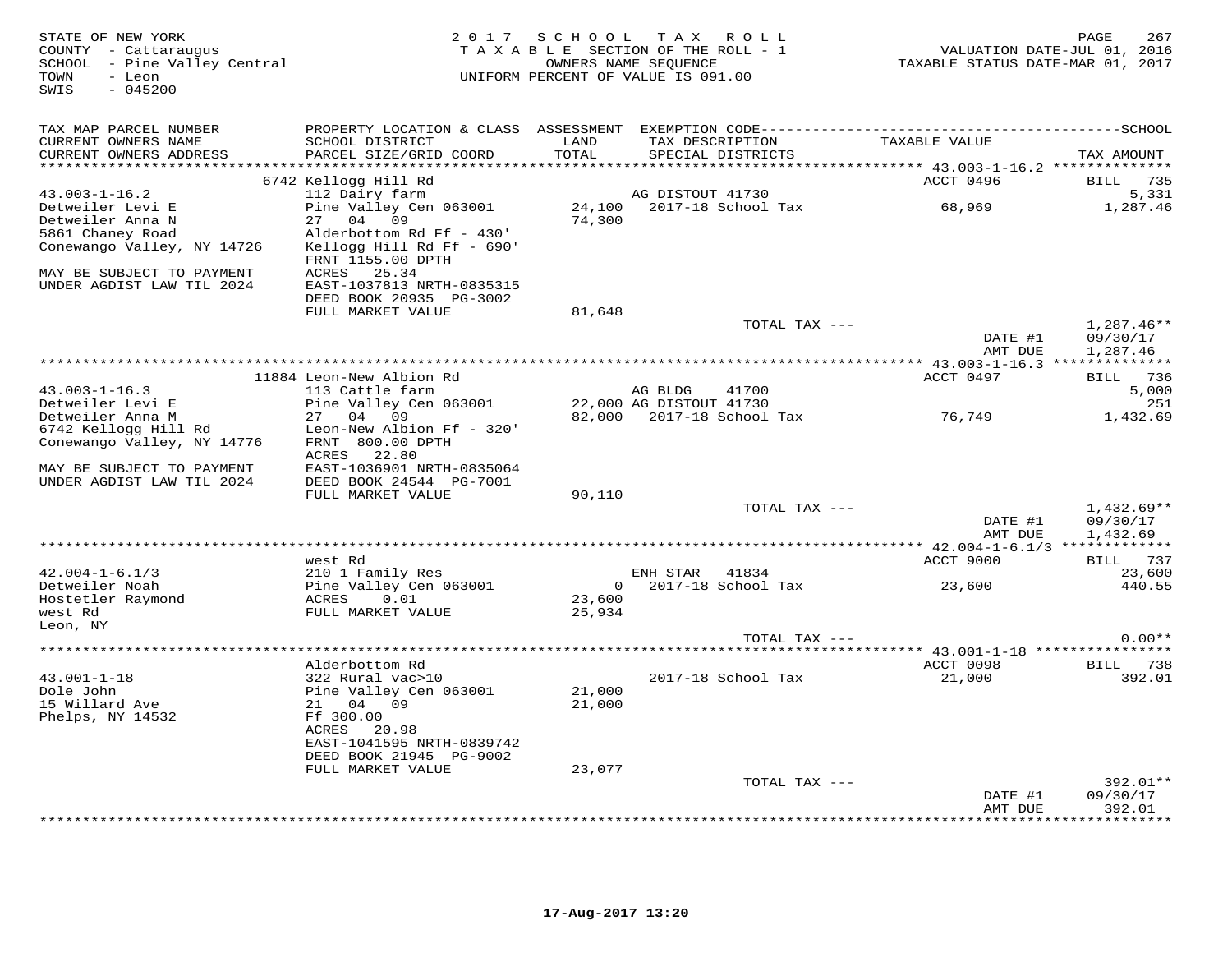| STATE OF NEW YORK<br>COUNTY - Cattaraugus<br>SCHOOL - Pine Valley Central<br>TOWN<br>- Leon<br>SWIS<br>$-045200$ |                                                                                                     | 2017 SCHOOL<br>TAXABLE SECTION OF THE ROLL - 1<br>UNIFORM PERCENT OF VALUE IS 091.00 | OWNERS NAME SEQUENCE | TAX ROLL                             | VALUATION DATE-JUL 01, 2016<br>TAXABLE STATUS DATE-MAR 01, 2017 | PAGE<br>268           |
|------------------------------------------------------------------------------------------------------------------|-----------------------------------------------------------------------------------------------------|--------------------------------------------------------------------------------------|----------------------|--------------------------------------|-----------------------------------------------------------------|-----------------------|
| TAX MAP PARCEL NUMBER<br>CURRENT OWNERS NAME<br>CURRENT OWNERS ADDRESS                                           | SCHOOL DISTRICT<br>PARCEL SIZE/GRID COORD                                                           | LAND<br>TOTAL                                                                        |                      | TAX DESCRIPTION<br>SPECIAL DISTRICTS | TAXABLE VALUE                                                   | TAX AMOUNT            |
|                                                                                                                  | 6720 Fox Turn Rd                                                                                    |                                                                                      |                      |                                      | ACCT 0165                                                       | 739<br>BILL           |
| $42.020 - 1 - 40$<br>Doner Sarah J<br>6720 Fox Turn Rd                                                           | 240 Rural res<br>Pine Valley Cen 063001<br>35 04 09                                                 | 29,300<br>60,000                                                                     | <b>BAS STAR</b>      | 41854<br>2017-18 School Tax          | 60,000                                                          | 27,750<br>1,120.03    |
| Leon, NY 14751                                                                                                   | FRNT 100.00 DPTH<br>ACRES 18.76 BANK<br>017<br>EAST-1031720 NRTH-0834952<br>DEED BOOK 10262 PG-6004 |                                                                                      |                      |                                      |                                                                 |                       |
|                                                                                                                  | FULL MARKET VALUE                                                                                   | 65,934                                                                               |                      | TOTAL TAX ---                        |                                                                 | $602.02**$            |
|                                                                                                                  |                                                                                                     |                                                                                      |                      |                                      | DATE #1<br>AMT DUE                                              | 09/30/17<br>602.02    |
|                                                                                                                  |                                                                                                     |                                                                                      |                      |                                      |                                                                 |                       |
| $43.004 - 1 - 15$                                                                                                | 11194 Leon-New Albion & Bailey<br>210 1 Family Res                                                  |                                                                                      | BAS STAR 41854       |                                      | ACCT 0231                                                       | BILL 740<br>27,750    |
| Dorman David                                                                                                     | Pine Valley Cen 063001                                                                              |                                                                                      |                      | 7,000 2017-18 School Tax             | 35,000                                                          | 653.35                |
| 6583 Bailey Hill Rd                                                                                              | 03<br>04<br>09                                                                                      | 35,000                                                                               |                      |                                      |                                                                 |                       |
| Cattaraugus, NY 14719                                                                                            | FRNT 100.00 DPTH 440.00<br>EAST-1047380 NRTH-0833298<br>DEED BOOK 1020 PG-1160                      |                                                                                      |                      |                                      |                                                                 |                       |
|                                                                                                                  | FULL MARKET VALUE                                                                                   | 38,462                                                                               |                      |                                      |                                                                 |                       |
|                                                                                                                  |                                                                                                     |                                                                                      |                      | TOTAL TAX ---                        | DATE #1                                                         | 135.34**<br>09/30/17  |
|                                                                                                                  |                                                                                                     |                                                                                      |                      |                                      | AMT DUE                                                         | 135.34                |
|                                                                                                                  |                                                                                                     |                                                                                      |                      |                                      |                                                                 |                       |
| $43.004 - 1 - 19$                                                                                                | 11232 Leon-New Albion Rd<br>210 1 Family Res                                                        |                                                                                      | ENH STAR             | 41834                                | ACCT 0102                                                       | BILL<br>741<br>55,700 |
| Dorman Leo G                                                                                                     | Pine Valley Cen 063001                                                                              |                                                                                      |                      | 8,400 2017-18 School Tax             | 55,700                                                          | 1,039.77              |
| Dorman Louise B<br>11232 Leon-New Albion Rd                                                                      | 04 09<br>11<br>FRNT 200.00 DPTH 375.00                                                              | 55,700                                                                               |                      |                                      |                                                                 |                       |
| Cattaraugus, NY 14719                                                                                            | EAST-1046761 NRTH-0833229<br>DEED BOOK 17285 PG-2002                                                |                                                                                      |                      |                                      |                                                                 |                       |
|                                                                                                                  | FULL MARKET VALUE                                                                                   | 61,209                                                                               |                      |                                      |                                                                 |                       |
|                                                                                                                  |                                                                                                     |                                                                                      |                      | TOTAL TAX ---                        |                                                                 | $0.00**$              |
|                                                                                                                  | 6317 Town Hill Rd                                                                                   |                                                                                      |                      |                                      | ACCT 0316                                                       | BILL 742              |
| $52.001 - 1 - 4$                                                                                                 | 210 1 Family Res                                                                                    |                                                                                      | AG BLDG              | 41700                                |                                                                 | 30,000                |
| Dumond Janine L                                                                                                  | Pine Valley Cen 063001                                                                              |                                                                                      | 10,300 BAS STAR      | 41854                                |                                                                 | 27,750                |
| Hintermeier Ann L<br>6317 Town Hill Rd                                                                           | 34 04 09<br>Ff 830.00                                                                               |                                                                                      |                      |                                      | 163,000 2017-18 School Tax 133,000                              | 2,482.74              |
| Conewango Valley, NY 14726                                                                                       | ACRES<br>2.65 BANK<br>089<br>EAST-1034807 NRTH-0829480                                              |                                                                                      |                      |                                      |                                                                 |                       |
| MAY BE SUBJECT TO PAYMENT                                                                                        | DEED BOOK 994<br>PG-369                                                                             |                                                                                      |                      |                                      |                                                                 |                       |
| UNDER RPTL483 UNTIL 2019                                                                                         | FULL MARKET VALUE                                                                                   | 179,121                                                                              |                      | TOTAL TAX ---                        |                                                                 | $1,964.73**$          |
|                                                                                                                  |                                                                                                     |                                                                                      |                      |                                      | DATE #1<br>AMT DUE                                              | 09/30/17<br>1,964.73  |
|                                                                                                                  |                                                                                                     |                                                                                      |                      |                                      |                                                                 |                       |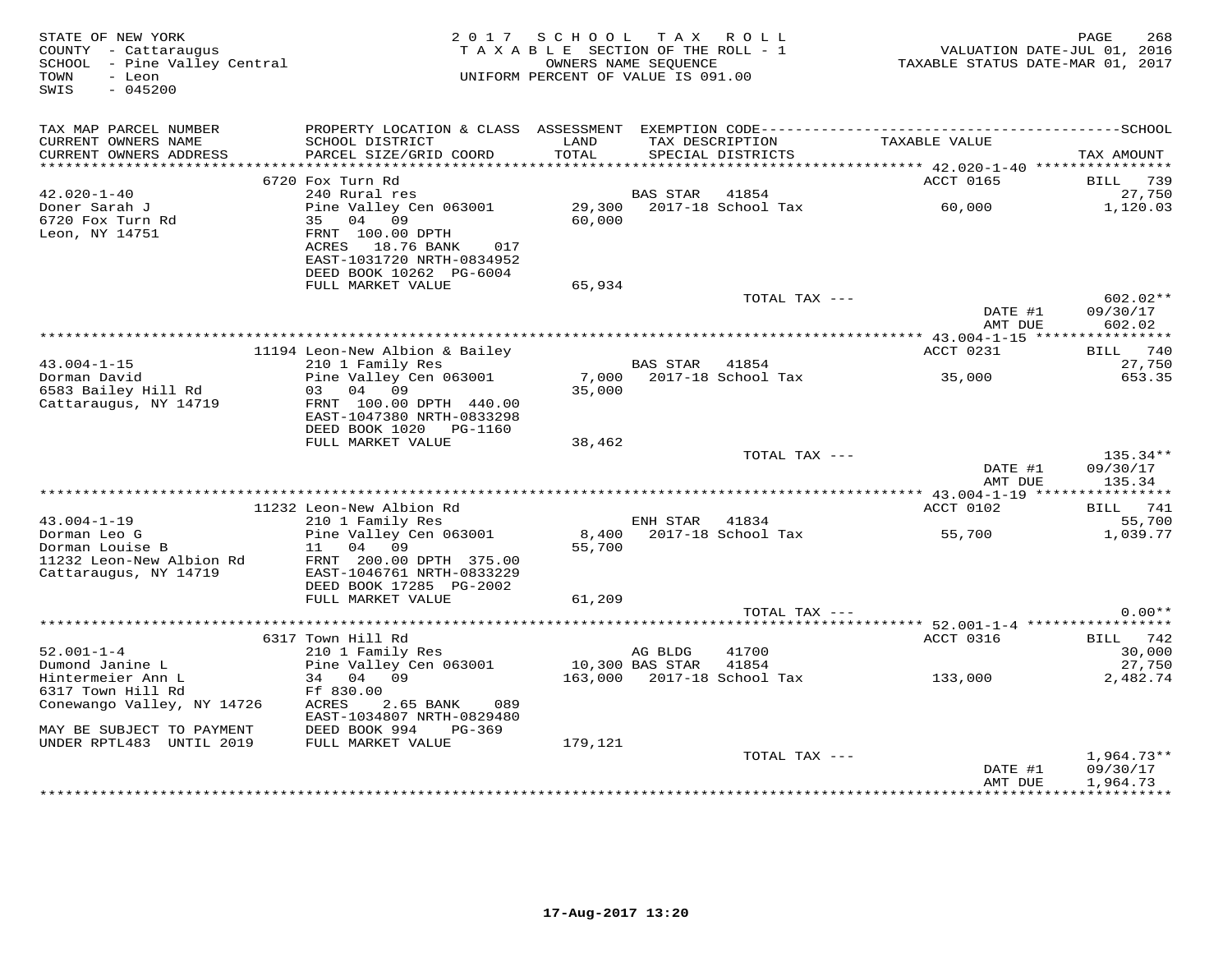| STATE OF NEW YORK<br>COUNTY - Cattaraugus<br>SCHOOL - Pine Valley Central<br>- Leon<br>TOWN<br>$-045200$<br>SWIS |                                                                                                                                                                                                               | 2017 SCHOOL TAX ROLL<br>TAXABLE SECTION OF THE ROLL - 1<br>UNIFORM PERCENT OF VALUE IS 091.00 | OWNERS NAME SEQUENCE                 |               | TAXABLE STATUS DATE-MAR 01, 2017      | 269<br>PAGE<br>VALUATION DATE-JUL 01, 2016 |
|------------------------------------------------------------------------------------------------------------------|---------------------------------------------------------------------------------------------------------------------------------------------------------------------------------------------------------------|-----------------------------------------------------------------------------------------------|--------------------------------------|---------------|---------------------------------------|--------------------------------------------|
| TAX MAP PARCEL NUMBER<br>CURRENT OWNERS NAME<br>CURRENT OWNERS ADDRESS                                           | SCHOOL DISTRICT<br>PARCEL SIZE/GRID COORD                                                                                                                                                                     | LAND<br>TOTAL                                                                                 | TAX DESCRIPTION<br>SPECIAL DISTRICTS |               | TAXABLE VALUE                         | TAX AMOUNT                                 |
|                                                                                                                  |                                                                                                                                                                                                               | ********                                                                                      |                                      |               | ******* 43.001-1-26.2 *************** |                                            |
| $43.001 - 1 - 26.2$<br>Durfey Jennifer<br>7078 Route 62<br>Conewango Valley, NY 14726                            | 7078 Rte 62<br>270 Mfg housing<br>Pine Valley Cen 063001<br>37 04 09<br>FRNT 551.00 DPTH<br>7.93<br>ACRES<br>EAST-1031497 NRTH-0841042<br>DEED BOOK 25850 PG-3002                                             | 19,700<br>60,000                                                                              | 2017-18 School Tax                   |               | ACCT 0464<br>60,000                   | BILL<br>743<br>1,120.03                    |
|                                                                                                                  | FULL MARKET VALUE                                                                                                                                                                                             | 65,934                                                                                        |                                      |               |                                       |                                            |
|                                                                                                                  |                                                                                                                                                                                                               |                                                                                               |                                      | TOTAL TAX --- | DATE #1<br>AMT DUE                    | $1,120.03**$<br>09/30/17<br>1,120.03       |
|                                                                                                                  |                                                                                                                                                                                                               |                                                                                               |                                      |               |                                       |                                            |
| $42.002 - 1 - 14$                                                                                                | 7357 Rte 62<br>270 Mfg housing                                                                                                                                                                                |                                                                                               | BAS STAR 41854                       |               | ACCT 0040                             | BILL 744<br>25,000                         |
| Durham Kenneth                                                                                                   | Pine Valley Cen 063001                                                                                                                                                                                        | 7,200                                                                                         | 2017-18 School Tax                   |               | 25,000                                | 466.68                                     |
| 7357 Route 62                                                                                                    | 46 04 09                                                                                                                                                                                                      | 25,000                                                                                        |                                      |               |                                       |                                            |
| South Dayton, NY 14138                                                                                           | FRNT 264.00 DPTH<br>ACRES<br>1.08<br>EAST-1031052 NRTH-0844995<br>DEED BOOK 16071 PG-4002<br>FULL MARKET VALUE                                                                                                | 27,473                                                                                        |                                      |               |                                       |                                            |
|                                                                                                                  |                                                                                                                                                                                                               |                                                                                               |                                      | TOTAL TAX --- |                                       | $0.00**$                                   |
|                                                                                                                  | 11876 Ruckh Hill Rd                                                                                                                                                                                           |                                                                                               |                                      |               | ACCT 0349                             | BILL 745                                   |
| $34.003 - 1 - 26.1$                                                                                              | 210 1 Family Res                                                                                                                                                                                              |                                                                                               | ENH STAR                             | 41834         |                                       | 51,000                                     |
| Durolek Stanley W<br>Durolek Marilyn<br>11876 Ruckh Hill Rd<br>South Dayton, NY 14138                            | Pine Valley Cen 063001<br>31 04 09<br>FRNT 655.00 DPTH<br>ACRES<br>7.35<br>EAST-1037020 NRTH-0847991<br>DEED BOOK 858<br>PG-00830                                                                             | 18,800<br>51,000                                                                              | 2017-18 School Tax                   |               | 51,000                                | 952.03                                     |
|                                                                                                                  | FULL MARKET VALUE                                                                                                                                                                                             | 56,044                                                                                        |                                      |               |                                       |                                            |
|                                                                                                                  |                                                                                                                                                                                                               |                                                                                               |                                      | TOTAL TAX --- | ******* 52.002-1-15.2 **************  | $0.00**$                                   |
|                                                                                                                  | 6328 Canyon Dr                                                                                                                                                                                                |                                                                                               |                                      |               | ACCT 0485                             | BILL 746                                   |
| $52.002 - 1 - 15.2$<br>DURRETT Gregory A.<br>DURRETT ALBERT E.<br>4385 ROBIN LANE<br>HAMBURG, NY 14075           | 260 Seasonal res<br>Pine Valley Cen 063001<br>02 04 09<br>Larchmont<br>East-Lot 14<br>Ff 425 Canyon; bb Ln 520'<br>ACRES<br>2.14<br>EAST-1049393 NRTH-0829479<br>DEED BOOK 26008 PG-5001<br>FULL MARKET VALUE | 9,300<br>40,600<br>44,615                                                                     | 2017-18 School Tax                   |               | 40,600                                | 757.89                                     |
|                                                                                                                  |                                                                                                                                                                                                               |                                                                                               |                                      | TOTAL TAX --- |                                       | 757.89**                                   |
|                                                                                                                  |                                                                                                                                                                                                               |                                                                                               |                                      |               | DATE #1<br>AMT DUE                    | 09/30/17<br>757.89                         |
|                                                                                                                  |                                                                                                                                                                                                               |                                                                                               |                                      |               | * * * * * * * * * * * *               | * * * * * * * *                            |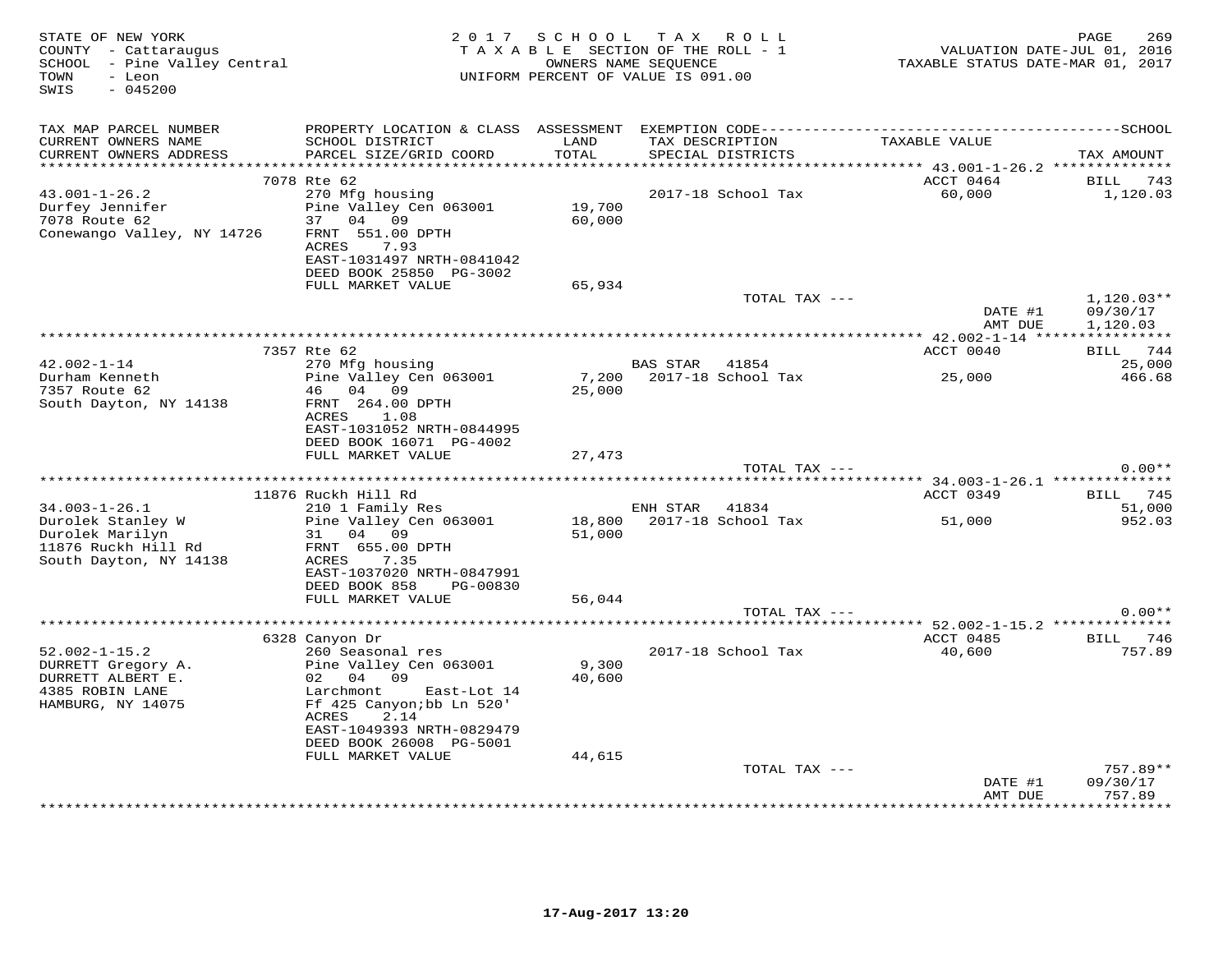| STATE OF NEW YORK<br>COUNTY - Cattaraugus<br>SCHOOL - Pine Valley Central<br>- Leon<br>TOWN<br>$-045200$<br>SWIS | 2 0 1 7                                                                                                                                                        | SCHOOL                     | TAX ROLL<br>TAXABLE SECTION OF THE ROLL - 1<br>OWNERS NAME SEOUENCE<br>UNIFORM PERCENT OF VALUE IS 091.00                | VALUATION DATE-JUL 01, 2016<br>TAXABLE STATUS DATE-MAR 01, 2017 | 270<br>PAGE                          |
|------------------------------------------------------------------------------------------------------------------|----------------------------------------------------------------------------------------------------------------------------------------------------------------|----------------------------|--------------------------------------------------------------------------------------------------------------------------|-----------------------------------------------------------------|--------------------------------------|
| TAX MAP PARCEL NUMBER<br>CURRENT OWNERS NAME<br>CURRENT OWNERS ADDRESS                                           | SCHOOL DISTRICT<br>PARCEL SIZE/GRID COORD                                                                                                                      | LAND<br>TOTAL              | PROPERTY LOCATION & CLASS ASSESSMENT EXEMPTION CODE-----------------------------<br>TAX DESCRIPTION<br>SPECIAL DISTRICTS | TAXABLE VALUE                                                   | ---------SCHOOL<br>TAX AMOUNT        |
|                                                                                                                  | 12008 Ruckh Hill Rd                                                                                                                                            |                            |                                                                                                                          | ********** 34.003-1-27.1 **************<br>ACCT 0107            | 747<br>BILL                          |
| $34.003 - 1 - 27.1$                                                                                              | 240 Rural res                                                                                                                                                  |                            | BAS STAR<br>41854                                                                                                        |                                                                 | 27,750                               |
| Dustin Est Alwood W<br>Mary Ann Dustin<br>12008 Ruckh Hill Rd<br>South Dayton, NY 14138                          | Pine Valley Cen 063001<br>39 04 09<br>Ff 938.13<br>ACRES<br>26.05<br>EAST-1034607 NRTH-0848185<br>DEED BOOK 726<br>PG-00241                                    | 33,600<br>86,800           | 2017-18 School Tax                                                                                                       | 86,800                                                          | 1,620.32                             |
|                                                                                                                  | FULL MARKET VALUE                                                                                                                                              | 95,385                     |                                                                                                                          |                                                                 |                                      |
|                                                                                                                  |                                                                                                                                                                |                            | TOTAL TAX ---                                                                                                            | DATE #1<br>AMT DUE                                              | $1,102.30**$<br>09/30/17<br>1,102.30 |
|                                                                                                                  |                                                                                                                                                                |                            |                                                                                                                          |                                                                 |                                      |
| $34.003 - 1 - 27.4$<br>Dustin Alwood<br>Dustin, Est<br>12008 Ruchk Hill Rd<br>South Dayton, NY 14138             | Ruckh Hill Rd<br>314 Rural vac<10<br>Pine Valley Cen 063001<br>39 04<br>09<br>FRNT 150.00 DPTH 266.00<br>EAST-1034634 NRTH-0847765<br>DEED BOOK 1016<br>PG-205 | 3,000<br>3,000             | 2017-18 School Tax                                                                                                       | ACCT 0545<br>3,000                                              | BILL 748<br>56.00                    |
|                                                                                                                  | FULL MARKET VALUE                                                                                                                                              | 3,297                      |                                                                                                                          |                                                                 |                                      |
|                                                                                                                  |                                                                                                                                                                |                            | TOTAL TAX ---                                                                                                            | DATE #1<br>AMT DUE                                              | $56.00**$<br>09/30/17<br>56.00       |
|                                                                                                                  |                                                                                                                                                                |                            |                                                                                                                          |                                                                 | * * * * * * * * *                    |
| $43.001 - 1 - 20$                                                                                                | 7105 Alderbottom Rd<br>260 Seasonal res                                                                                                                        |                            | 2017-18 School Tax                                                                                                       | ACCT 0237<br>26,300                                             | <b>BILL</b><br>749<br>490.95         |
| Dybalski Robert<br>McCarthy Yvonne<br>4 Drake Ave<br>Silver Creek, NY 14136                                      | Pine Valley Cen 063001<br>21<br>04 09<br>FRNT 345.00 DPTH<br><b>ACRES</b><br>4.56<br>EAST-1040492 NRTH-0840710<br>DEED BOOK 24700 PG-9001<br>FULL MARKET VALUE | 14,100<br>26,300<br>28,901 |                                                                                                                          |                                                                 |                                      |
|                                                                                                                  |                                                                                                                                                                |                            | TOTAL TAX ---                                                                                                            |                                                                 | 490.95**                             |
|                                                                                                                  |                                                                                                                                                                |                            |                                                                                                                          | DATE #1<br>AMT DUE                                              | 09/30/17<br>490.95                   |
|                                                                                                                  | Kellogg Hill Rd                                                                                                                                                |                            |                                                                                                                          | *********** 34.003-1-8.1 ****************<br>ACCT 0109          | 750<br>BILL                          |
| $34.003 - 1 - 8.1$<br>Dye James N.K.<br>Dye Jennifer J.<br>8568 Silver Creek Rd.<br>South Dayton, NY 14138       | 322 Rural vac>10<br>Pine Valley Cen 063001<br>32 04<br>09<br>Ff 697.00<br>ACRES 45.90<br>EAST-1037895 NRTH-0854051                                             | 40,100<br>40,100           | AG DIST<br>41720<br>2017-18 School Tax                                                                                   | 25,410                                                          | 14,690<br>474.33                     |
| MAY BE SUBJECT TO PAYMENT<br>UNDER AGDIST LAW TIL 2021                                                           | DEED BOOK 26207 PG-3001<br>FULL MARKET VALUE                                                                                                                   | 44,066                     |                                                                                                                          |                                                                 |                                      |
|                                                                                                                  |                                                                                                                                                                |                            | TOTAL TAX ---                                                                                                            | DATE #1<br>AMT DUE                                              | $474.33**$<br>09/30/17<br>474.33     |
|                                                                                                                  |                                                                                                                                                                |                            |                                                                                                                          |                                                                 | * * * * * * * *                      |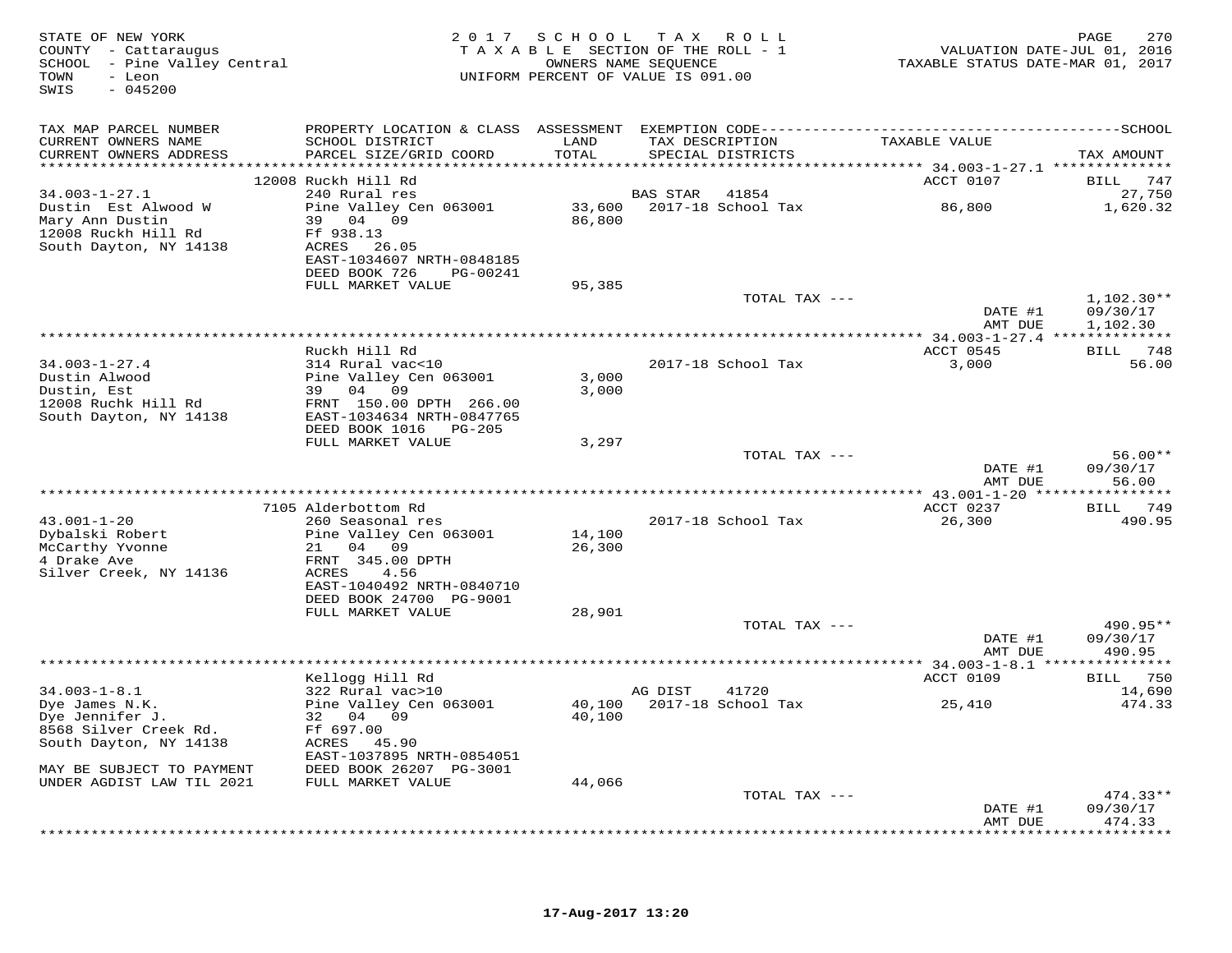| STATE OF NEW YORK<br>COUNTY - Cattaraugus<br>SCHOOL<br>- Pine Valley Central<br>TOWN<br>- Leon<br>$-045200$<br>SWIS | 2 0 1 7                                                         | SCHOOL<br>T A X A B L E SECTION OF THE ROLL - 1<br>OWNERS NAME SEQUENCE<br>UNIFORM PERCENT OF VALUE IS 091.00 | T A X                   | R O L L                              | TAXABLE STATUS DATE-MAR 01, 2017          | 271<br>PAGE<br>VALUATION DATE-JUL 01, 2016 |
|---------------------------------------------------------------------------------------------------------------------|-----------------------------------------------------------------|---------------------------------------------------------------------------------------------------------------|-------------------------|--------------------------------------|-------------------------------------------|--------------------------------------------|
| TAX MAP PARCEL NUMBER                                                                                               | PROPERTY LOCATION & CLASS ASSESSMENT EXEMPTION CODE------------ |                                                                                                               |                         |                                      |                                           | $------SCH00L$                             |
| CURRENT OWNERS NAME<br>CURRENT OWNERS ADDRESS<br>*******************                                                | SCHOOL DISTRICT<br>PARCEL SIZE/GRID COORD                       | LAND<br>TOTAL                                                                                                 |                         | TAX DESCRIPTION<br>SPECIAL DISTRICTS | TAXABLE VALUE                             | TAX AMOUNT                                 |
|                                                                                                                     | 7994 Frog Valley Rd                                             |                                                                                                               |                         |                                      | ACCT 0580                                 | 751<br>BILL                                |
| $33.004 - 1 - 2.2$                                                                                                  | 210 1 Family Res                                                |                                                                                                               | AG BLDG                 | 41700                                |                                           | 6,600                                      |
| Dye Timothy P                                                                                                       | Pine Valley Cen 063001                                          |                                                                                                               | 20,500 AG BLDG          | 41700                                |                                           | 94,000                                     |
| 7 Allegany Rd                                                                                                       | 63/64<br>04<br>09                                               | 196,200 AG DIST                                                                                               |                         | 41720                                |                                           | 10,237                                     |
| S. Dayton, NY 14138                                                                                                 | Ff 435.00 Dredge Rd<br>ACRES<br>8.45                            |                                                                                                               |                         | 2017-18 School Tax                   | 85,363                                    | 1,593.49                                   |
| MAY BE SUBJECT TO PAYMENT                                                                                           | EAST-1020915 NRTH-0855000                                       |                                                                                                               |                         |                                      |                                           |                                            |
| UNDER AGDIST LAW TIL 2021                                                                                           | DEED BOOK 14840 PG-6001                                         |                                                                                                               |                         |                                      |                                           |                                            |
|                                                                                                                     | FULL MARKET VALUE                                               | 215,604                                                                                                       |                         |                                      |                                           |                                            |
|                                                                                                                     |                                                                 |                                                                                                               |                         | TOTAL TAX ---                        |                                           | $1,593.49**$                               |
|                                                                                                                     |                                                                 |                                                                                                               |                         |                                      | DATE #1                                   | 09/30/17                                   |
|                                                                                                                     |                                                                 |                                                                                                               | *********************** |                                      | AMT DUE<br>** 52.002-1-17.2 ***           | 1,593.49                                   |
|                                                                                                                     | 6277 Canyon Dr                                                  |                                                                                                               |                         |                                      | ACCT 0541                                 | BILL 752                                   |
| $52.002 - 1 - 17.2$                                                                                                 | 260 Seasonal res                                                |                                                                                                               |                         | 2017-18 School Tax                   | 27,900                                    | 520.82                                     |
| Dziengielewski David F                                                                                              | Pine Valley Cen 063001                                          | 20,900                                                                                                        |                         |                                      |                                           |                                            |
| 260 Canton St                                                                                                       | 02 04 09                                                        | 27,900                                                                                                        |                         |                                      |                                           |                                            |
| Depew, NY 14043                                                                                                     | Larchmont                                                       |                                                                                                               |                         |                                      |                                           |                                            |
|                                                                                                                     | Ff 360.00                                                       |                                                                                                               |                         |                                      |                                           |                                            |
|                                                                                                                     | 2.90<br>ACRES                                                   |                                                                                                               |                         |                                      |                                           |                                            |
|                                                                                                                     | EAST-1048798 NRTH-0828733                                       |                                                                                                               |                         |                                      |                                           |                                            |
|                                                                                                                     | DEED BOOK 00982 PG-00790<br>FULL MARKET VALUE                   | 30,659                                                                                                        |                         |                                      |                                           |                                            |
|                                                                                                                     |                                                                 |                                                                                                               |                         | TOTAL TAX ---                        |                                           | 520.82**                                   |
|                                                                                                                     |                                                                 |                                                                                                               |                         |                                      | DATE #1                                   | 09/30/17                                   |
|                                                                                                                     |                                                                 |                                                                                                               |                         |                                      | AMT DUE                                   | 520.82                                     |
|                                                                                                                     |                                                                 |                                                                                                               |                         |                                      | *********** 34.003-1-5 ****************** |                                            |
|                                                                                                                     | 8047 Rte 62                                                     |                                                                                                               |                         |                                      | ACCT 0375                                 | BILL<br>753                                |
| $34.003 - 1 - 5$                                                                                                    | 314 Rural vac<10                                                |                                                                                                               |                         | 2017-18 School Tax                   | 6,300                                     | 117.60                                     |
| Dzierzanowski Edward R. and Ma Pine Valley Cen 063001                                                               |                                                                 | 6,300                                                                                                         |                         |                                      |                                           |                                            |
| Dzierzanowski Kenneth E. and K 32/40                                                                                | 04<br>09                                                        | 6,300                                                                                                         |                         |                                      |                                           |                                            |
| 8047 62 Rte                                                                                                         | Co Rd 35 Ff 400.00<br>FRNT 425.00 DPTH                          |                                                                                                               |                         |                                      |                                           |                                            |
| Dayton, NY 14138                                                                                                    | 2.67<br>ACRES                                                   |                                                                                                               |                         |                                      |                                           |                                            |
|                                                                                                                     | EAST-1035042 NRTH-0855458                                       |                                                                                                               |                         |                                      |                                           |                                            |
|                                                                                                                     | DEED BOOK 22453 PG-8001                                         |                                                                                                               |                         |                                      |                                           |                                            |
|                                                                                                                     | FULL MARKET VALUE                                               | 6,923                                                                                                         |                         |                                      |                                           |                                            |
|                                                                                                                     |                                                                 |                                                                                                               |                         | TOTAL TAX ---                        |                                           | $117.60**$                                 |
|                                                                                                                     |                                                                 |                                                                                                               |                         |                                      | DATE #1                                   | 09/30/17                                   |
|                                                                                                                     |                                                                 |                                                                                                               |                         |                                      | AMT DUE                                   | 117.60                                     |
|                                                                                                                     |                                                                 |                                                                                                               |                         |                                      | * * * * * * * * * * * *                   | * * * * * * * * * * *                      |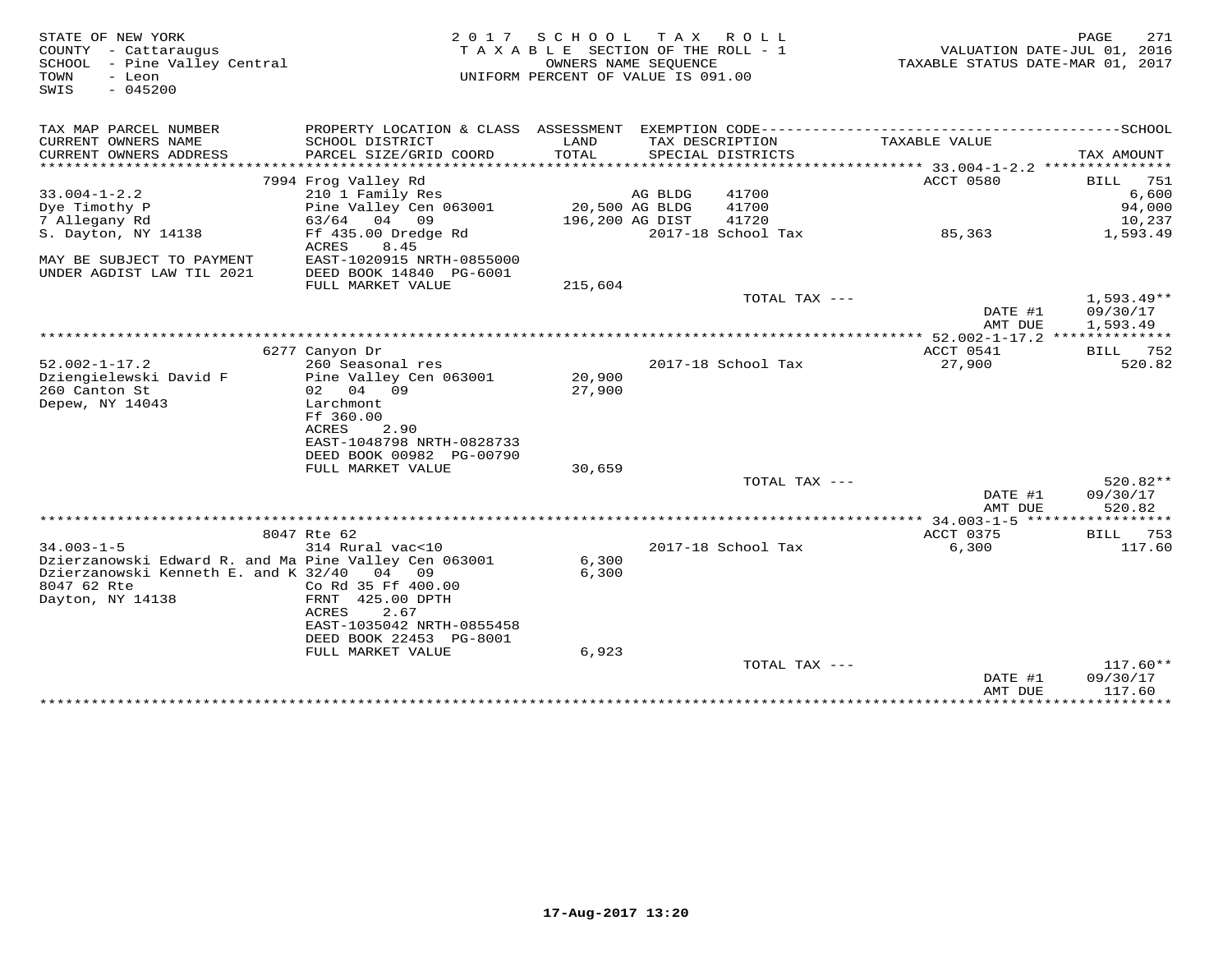| STATE OF NEW YORK<br>COUNTY - Cattaraugus<br>SCHOOL - Pine Valley Central<br>TOWN<br>- Leon<br>SWIS<br>$-045200$ |                                                                                                                                                        | 2017 SCHOOL TAX ROLL<br>TAXABLE SECTION OF THE ROLL - 1<br>UNIFORM PERCENT OF VALUE IS 091.00 | OWNERS NAME SEQUENCE                 |                             | VALUATION DATE-JUL 01, 2016<br>TAXABLE STATUS DATE-MAR 01, 2017 | 272<br>PAGE                                 |
|------------------------------------------------------------------------------------------------------------------|--------------------------------------------------------------------------------------------------------------------------------------------------------|-----------------------------------------------------------------------------------------------|--------------------------------------|-----------------------------|-----------------------------------------------------------------|---------------------------------------------|
| TAX MAP PARCEL NUMBER<br>CURRENT OWNERS NAME<br>CURRENT OWNERS ADDRESS                                           | SCHOOL DISTRICT<br>PARCEL SIZE/GRID COORD                                                                                                              | LAND<br>TOTAL                                                                                 | TAX DESCRIPTION<br>SPECIAL DISTRICTS |                             | TAXABLE VALUE                                                   | TAX AMOUNT                                  |
| $42.004 - 2 - 17.3$<br>Ebel Gary M<br>Ebel James R<br>6793 Riga Rd<br>Conewango Valley, NY 14726                 | 6651 Rte 62<br>240 Rural res<br>Pine Valley Cen 063001<br>43<br>04 09<br><b>ACRES</b><br>1.00<br>EAST-1030256 NRTH-0834256<br>DEED BOOK 20298 PG-6002  | 7,000<br>32,000                                                                               |                                      | 2017-18 School Tax          | ACCT 0111<br>32,000                                             | BILL 754<br>597.35                          |
|                                                                                                                  | FULL MARKET VALUE                                                                                                                                      | 35,165                                                                                        |                                      | TOTAL TAX ---               | DATE #1<br>AMT DUE                                              | 597.35**<br>09/30/17<br>597.35              |
|                                                                                                                  |                                                                                                                                                        |                                                                                               |                                      |                             |                                                                 |                                             |
|                                                                                                                  | 6623 Rte 62                                                                                                                                            |                                                                                               |                                      |                             | ACCT 0053                                                       | BILL 755                                    |
| $42.004 - 2 - 18$<br>Ebel Gary M<br>Baker Katherine<br>6623 Rte 62<br>Conewango Valley, NY 14726                 | 210 1 Family Res<br>Pine Valley Cen 063001<br>43 04 09<br>FRNT 210.00 DPTH<br>ACRES<br>32.60<br>EAST-1030017 NRTH-0834061<br>DEED BOOK 815<br>PG-00905 | 37,400<br>97,100                                                                              | BAS STAR                             | 41854<br>2017-18 School Tax | 97,100                                                          | 27,750<br>1,812.59                          |
|                                                                                                                  | FULL MARKET VALUE                                                                                                                                      | 106,703                                                                                       |                                      |                             |                                                                 |                                             |
|                                                                                                                  |                                                                                                                                                        |                                                                                               |                                      | TOTAL TAX ---               | DATE #1<br>AMT DUE                                              | $1,294.57**$<br>09/30/17<br>1,294.57        |
|                                                                                                                  | 6793 Riga Rd                                                                                                                                           |                                                                                               |                                      |                             | ACCT 0110                                                       | BILL 756                                    |
| $42.004 - 1 - 9$                                                                                                 | 210 1 Family Res                                                                                                                                       |                                                                                               | ENH STAR                             | 41834                       |                                                                 | 60,590                                      |
| Ebel James<br>Ebel Barbara A<br>6793 Riga Rd<br>Conewango Valley, NY 14726                                       | Pine Valley Cen 063001<br>44 04 09<br>FRNT 222.00 DPTH<br>ACRES<br>1.49<br>EAST-1026971 NRTH-0836342<br>DEED BOOK 838<br>PG-00616                      | 8,000<br>75,000                                                                               |                                      | 2017-18 School Tax          | 75,000                                                          | 1,400.04                                    |
|                                                                                                                  | FULL MARKET VALUE                                                                                                                                      | 82,418                                                                                        |                                      |                             |                                                                 |                                             |
|                                                                                                                  |                                                                                                                                                        |                                                                                               |                                      | TOTAL TAX ---               | DATE #1<br>AMT DUE                                              | 268.99**<br>09/30/17<br>268.99              |
|                                                                                                                  |                                                                                                                                                        |                                                                                               |                                      |                             |                                                                 |                                             |
| $42.004 - 2 - 16$                                                                                                | 6661 Rte 62<br>210 1 Family Res                                                                                                                        |                                                                                               | BAS STAR                             | 41854                       | ACCT 0175                                                       | BILL 757<br>27,750                          |
| Ebel John A<br>Ebel Kelly J<br>6661 Rte 62<br>Leon, NY 14751                                                     | Pine Valley Cen 063001<br>43<br>04<br>09<br>FRNT 100.00 DPTH 134.00<br>EAST-1030431 NRTH-0834576<br>DEED BOOK 20549 PG-5001<br>FULL MARKET VALUE       | 6,300<br>89,200<br>98,022                                                                     |                                      | 2017-18 School Tax          | 89,200                                                          | 1,665.12                                    |
|                                                                                                                  |                                                                                                                                                        |                                                                                               |                                      | TOTAL TAX ---               |                                                                 | $1,147.10**$                                |
|                                                                                                                  |                                                                                                                                                        |                                                                                               |                                      |                             | DATE #1<br>AMT DUE                                              | 09/30/17<br>1,147.10<br>* * * * * * * * * * |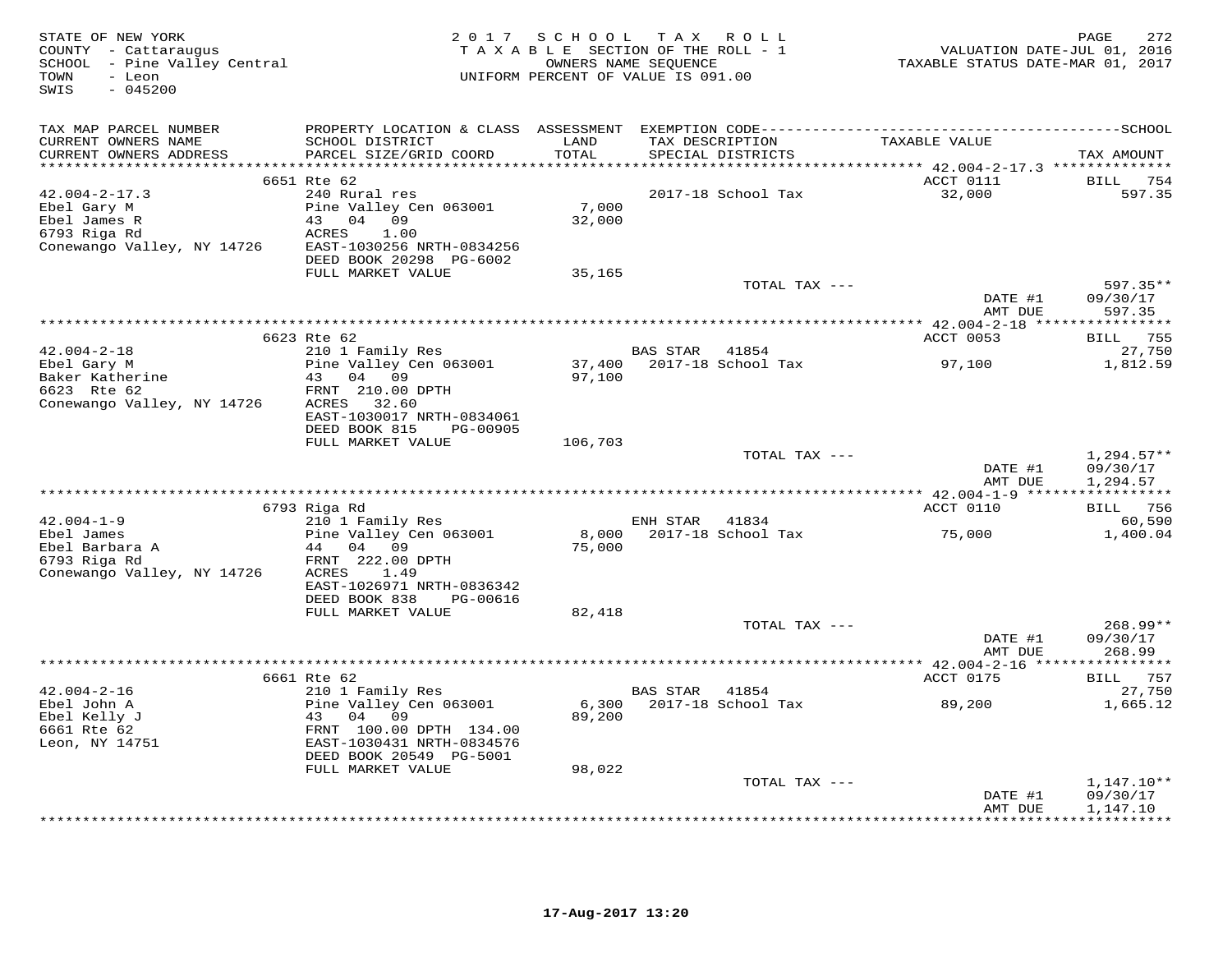| STATE OF NEW YORK<br>COUNTY - Cattaraugus<br>SCHOOL - Pine Valley Central<br>TOWN<br>- Leon<br>SWIS<br>$-045200$   | 2 0 1 7                                                                                                                                                     | SCHOOL                         | TAX ROLL<br>TAXABLE SECTION OF THE ROLL - 1<br>OWNERS NAME SEQUENCE<br>UNIFORM PERCENT OF VALUE IS 091.00         | VALUATION DATE-JUL 01, 2016<br>TAXABLE STATUS DATE-MAR 01, 2017 | 273<br>PAGE                                                        |
|--------------------------------------------------------------------------------------------------------------------|-------------------------------------------------------------------------------------------------------------------------------------------------------------|--------------------------------|-------------------------------------------------------------------------------------------------------------------|-----------------------------------------------------------------|--------------------------------------------------------------------|
| TAX MAP PARCEL NUMBER                                                                                              |                                                                                                                                                             |                                |                                                                                                                   |                                                                 |                                                                    |
| CURRENT OWNERS NAME<br>CURRENT OWNERS ADDRESS<br>**********************                                            | SCHOOL DISTRICT<br>PARCEL SIZE/GRID COORD                                                                                                                   | LAND<br>TOTAL<br>************* | TAX DESCRIPTION<br>SPECIAL DISTRICTS                                                                              | TAXABLE VALUE                                                   | TAX AMOUNT                                                         |
|                                                                                                                    | 6651 Rte 62                                                                                                                                                 |                                |                                                                                                                   | ACCT 0111                                                       | BILL 758                                                           |
| $42.004 - 2 - 17.2$<br>Ebel John A<br>Ebel Kelly J<br>6661 Rte 62<br>Leon, NY 14751                                | 314 Rural vac<10<br>Pine Valley Cen 063001<br>43<br>04<br>09<br>ACRES<br>8.10<br>EAST-1030256 NRTH-0834256<br>DEED BOOK 20549 PG-5001                       | 8,100<br>8,100                 | 2017-18 School Tax                                                                                                | 8,100                                                           | 151.20                                                             |
|                                                                                                                    | FULL MARKET VALUE                                                                                                                                           | 8,901                          |                                                                                                                   |                                                                 |                                                                    |
|                                                                                                                    |                                                                                                                                                             |                                | TOTAL TAX ---                                                                                                     | DATE #1<br>AMT DUE                                              | 151.20**<br>09/30/17<br>151.20                                     |
|                                                                                                                    |                                                                                                                                                             |                                |                                                                                                                   | *** 42.004-2-24 *****************                               |                                                                    |
|                                                                                                                    | 6576 Riga Rd                                                                                                                                                |                                |                                                                                                                   | ACCT 0027                                                       | 759<br>BILL                                                        |
| $42.004 - 2 - 24$<br>Ebel John A<br>Ebel James R<br>6793 Riga Rd<br>Conewango Valley, NY 14726                     | 322 Rural vac>10<br>Pine Valley Cen 063001<br>43<br>04<br>09<br>FRNT 640.00 DPTH<br>ACRES<br>29.40<br>EAST-1028178 NRTH-0832817<br>DEED BOOK 00980 PG-00890 | 31,600<br>31,600               | 2017-18 School Tax                                                                                                | 31,600                                                          | 589.88                                                             |
|                                                                                                                    | FULL MARKET VALUE                                                                                                                                           | 34,725                         |                                                                                                                   |                                                                 |                                                                    |
|                                                                                                                    |                                                                                                                                                             |                                | TOTAL TAX ---                                                                                                     | DATE #1<br>AMT DUE                                              | 589.88**<br>09/30/17<br>589.88                                     |
|                                                                                                                    | Cross Rd                                                                                                                                                    |                                |                                                                                                                   | *********** 33.004-1-15 *****************<br>ACCT 0510          | 760<br><b>BILL</b>                                                 |
| $33.004 - 1 - 15$                                                                                                  | 105 Vac farmland                                                                                                                                            |                                | AG DIST<br>41720                                                                                                  |                                                                 | 14,391                                                             |
| Eden Valley Farm, LLC<br>3940 Hardt Rd<br>Eden, NY 14057<br>MAY BE SUBJECT TO PAYMENT<br>UNDER AGDIST LAW TIL 2021 | Pine Valley Cen 063001<br>47 04 09<br>FRNT 1115.00 DPTH<br>ACRES<br>62.41<br>EAST-1024814 NRTH-0849975<br>DEED BOOK 24591 PG-9001                           | 42,100<br>42,100               | 2017-18 School Tax                                                                                                | 27,709                                                          | 517.25                                                             |
|                                                                                                                    | FULL MARKET VALUE                                                                                                                                           | 46,264                         |                                                                                                                   |                                                                 |                                                                    |
|                                                                                                                    |                                                                                                                                                             |                                | TOTAL TAX ---                                                                                                     | DATE #1<br>AMT DUE                                              | $517.25**$<br>09/30/17<br>517.25                                   |
|                                                                                                                    |                                                                                                                                                             |                                |                                                                                                                   |                                                                 |                                                                    |
| $33.004 - 2 - 15.1$<br>Eden Valley Farm, LLC<br>3940 Hardt Rd<br>Eden, NY 14057                                    | Dredge Rd<br>112 Dairy farm<br>Pine Valley Cen 063001<br>48,64/4/9<br>ACRES<br>90.80<br>EAST-1026063 NRTH-0852701                                           |                                | AG BLDG<br>41700<br>61,300 AG DIST<br>41720<br>165,500 TMP GHOUSE 42120<br>TMP GHOUSE 42120<br>2017-18 School Tax | ACCT 0377<br>126,940                                            | <b>BILL</b> 761<br>10,000<br>10,560<br>8,000<br>10,000<br>2,369.62 |
| MAY BE SUBJECT TO PAYMENT                                                                                          | DEED BOOK 24591 PG-9001                                                                                                                                     |                                |                                                                                                                   |                                                                 |                                                                    |
| UNDER AGDIST LAW TIL 2023                                                                                          | FULL MARKET VALUE                                                                                                                                           | 181,868                        |                                                                                                                   |                                                                 |                                                                    |
|                                                                                                                    |                                                                                                                                                             |                                | TOTAL TAX ---                                                                                                     | DATE #1<br>AMT DUE                                              | $2,369.62**$<br>09/30/17<br>2,369.62<br>* * * * * * * * * * *      |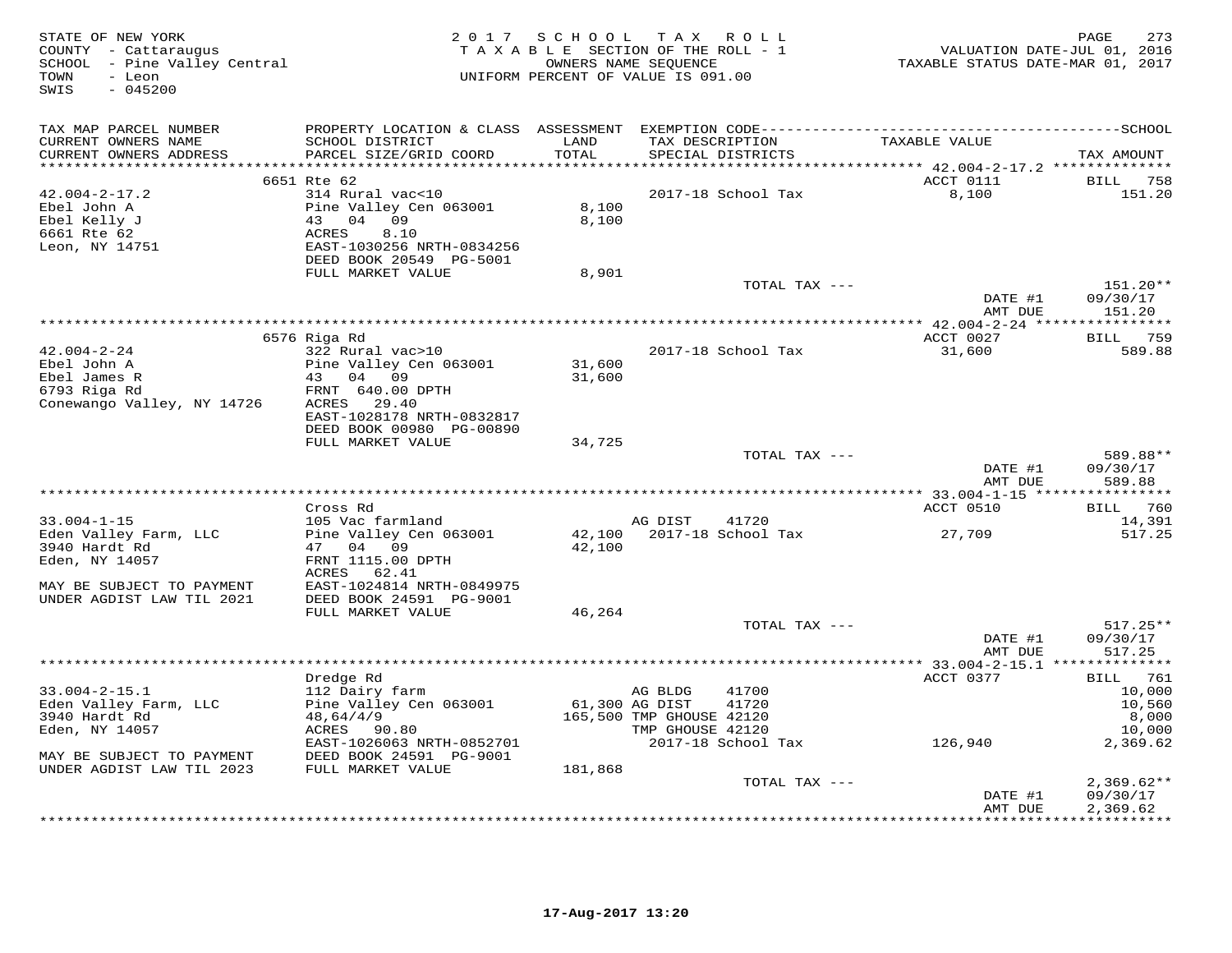| STATE OF NEW YORK<br>COUNTY - Cattaraugus<br>SCHOOL - Pine Valley Central<br>TOWN<br>- Leon<br>SWIS<br>$-045200$                        |                                                                                                                         | 2017 SCHOOL TAX ROLL<br>TAXABLE SECTION OF THE ROLL - 1<br>UNIFORM PERCENT OF VALUE IS 091.00 | OWNERS NAME SEQUENCE     |                                      | TAXABLE STATUS DATE-MAR 01, 2017                                             | PAGE<br>274<br>VALUATION DATE-JUL 01, 2016 |
|-----------------------------------------------------------------------------------------------------------------------------------------|-------------------------------------------------------------------------------------------------------------------------|-----------------------------------------------------------------------------------------------|--------------------------|--------------------------------------|------------------------------------------------------------------------------|--------------------------------------------|
| TAX MAP PARCEL NUMBER                                                                                                                   |                                                                                                                         |                                                                                               |                          |                                      |                                                                              |                                            |
| CURRENT OWNERS NAME<br>CURRENT OWNERS ADDRESS                                                                                           | SCHOOL DISTRICT<br>PARCEL SIZE/GRID COORD                                                                               | LAND<br>TOTAL                                                                                 |                          | TAX DESCRIPTION<br>SPECIAL DISTRICTS | TAXABLE VALUE                                                                | TAX AMOUNT                                 |
|                                                                                                                                         | 7138 Rte 62                                                                                                             | * * * * * * * * * * * *                                                                       |                          |                                      | ********************************* 43.001-1-29.1 ***************<br>ACCT 0022 | 762                                        |
| $43.001 - 1 - 29.1$<br>Eden Valley Farm, LLC<br>3940 4930 Hardt Road<br>Eden, NY 14057                                                  | 112 Dairy farm<br>Pine Valley Cen 063001<br>37/38 04 09<br>Ff 1600.00 Us Rte 62                                         | 119,700<br>240,000                                                                            |                          | 2017-18 School Tax                   | 240,000                                                                      | BILL<br>4,480.14                           |
| MAY BE SUBJECT TO PAYMENT<br>UNDER AGDIST LAW TIL 2017                                                                                  | Ff 170.00 Slew Rd<br>ACRES 190.60<br>EAST-1033144 NRTH-0842656                                                          |                                                                                               |                          |                                      |                                                                              |                                            |
|                                                                                                                                         | DEED BOOK 26093 PG-2001                                                                                                 |                                                                                               |                          |                                      |                                                                              |                                            |
|                                                                                                                                         | FULL MARKET VALUE                                                                                                       | 263,736                                                                                       |                          | TOTAL TAX ---                        | DATE #1                                                                      | 4,480.14**<br>09/30/17                     |
|                                                                                                                                         |                                                                                                                         |                                                                                               |                          |                                      | AMT DUE                                                                      | 4,480.14                                   |
|                                                                                                                                         |                                                                                                                         |                                                                                               |                          |                                      |                                                                              |                                            |
|                                                                                                                                         | 11649 Leon-New Albion Rd                                                                                                |                                                                                               |                          | 41804                                | ACCT 0602                                                                    | BILL 763                                   |
| $43.003 - 1 - 11.2$<br>Eganski Herman                                                                                                   | 210 1 Family Res<br>Pine Valley Cen 063001                                                                              |                                                                                               | AGED S<br>9,600 ENH STAR | 41834                                |                                                                              | 26,700<br>26,700                           |
| 11649 Leon-New Albion Rd<br>Cattaraugus, NY 14719                                                                                       | 19 04 09<br>Leon-New Albion Ff - 500'<br>FRNT 540.00 DPTH<br>ACRES<br>2.30<br>EAST-1040729 NRTH-0833862                 | 53,400                                                                                        |                          | 2017-18 School Tax                   | 26,700                                                                       | 498.42                                     |
|                                                                                                                                         | DEED BOOK 901<br>PG-00992                                                                                               |                                                                                               |                          |                                      |                                                                              |                                            |
|                                                                                                                                         | FULL MARKET VALUE                                                                                                       | 58,681                                                                                        |                          |                                      |                                                                              |                                            |
|                                                                                                                                         |                                                                                                                         |                                                                                               |                          | TOTAL TAX ---                        |                                                                              | $0.00**$                                   |
|                                                                                                                                         | 11634 Leon-New Albion Rd                                                                                                |                                                                                               |                          |                                      | ACCT 0604                                                                    | BILL 764                                   |
| $43.003 - 1 - 11.3$<br>Eganski Herman<br>11649 Leon-New Albion Rd<br>Cattaraugus, NY 14719                                              | 270 Mfg housing<br>Pine Valley Cen 063001<br>19 04 09<br>FRNT 280.00 DPTH<br>ACRES<br>1.85<br>EAST-1040823 NRTH-0834142 | 8,700<br>18,800                                                                               |                          | 2017-18 School Tax                   | 18,800                                                                       | 350.94                                     |
|                                                                                                                                         | DEED BOOK 911<br>PG-00823                                                                                               |                                                                                               |                          |                                      |                                                                              |                                            |
|                                                                                                                                         | FULL MARKET VALUE                                                                                                       | 20,659                                                                                        |                          | TOTAL TAX ---                        | DATE #1<br>AMT DUE                                                           | 350.94**<br>09/30/17<br>350.94             |
|                                                                                                                                         |                                                                                                                         |                                                                                               | **********************   |                                      | ** 42.002-1-19 *****                                                         | * * * * * * * * * *                        |
|                                                                                                                                         | 7233 Rte 62                                                                                                             |                                                                                               |                          |                                      | ACCT 0113                                                                    | BILL 765                                   |
| $42.002 - 1 - 19$<br>Elliott Orlo & Elizabeth L/U Pine Valley Cen 063001<br>Brainard Cindy L<br>7233 Route 62<br>South Dayton, NY 14138 | 210 1 Family Res<br>04 09<br>45<br>ACRES<br>1.60<br>EAST-1030924 NRTH-0843212<br>DEED BOOK 25725 PG-2001                | 8,200<br>76,000                                                                               | ENH STAR                 | 41834<br>2017-18 School Tax          | 76,000                                                                       | 60,590<br>1,418.71                         |
|                                                                                                                                         | FULL MARKET VALUE                                                                                                       | 83,516                                                                                        |                          |                                      |                                                                              |                                            |
|                                                                                                                                         |                                                                                                                         |                                                                                               |                          | TOTAL TAX ---                        |                                                                              | $287.66**$                                 |
|                                                                                                                                         |                                                                                                                         |                                                                                               |                          |                                      | DATE #1<br>AMT DUE                                                           | 09/30/17<br>287.66<br>********             |
|                                                                                                                                         |                                                                                                                         |                                                                                               |                          |                                      |                                                                              |                                            |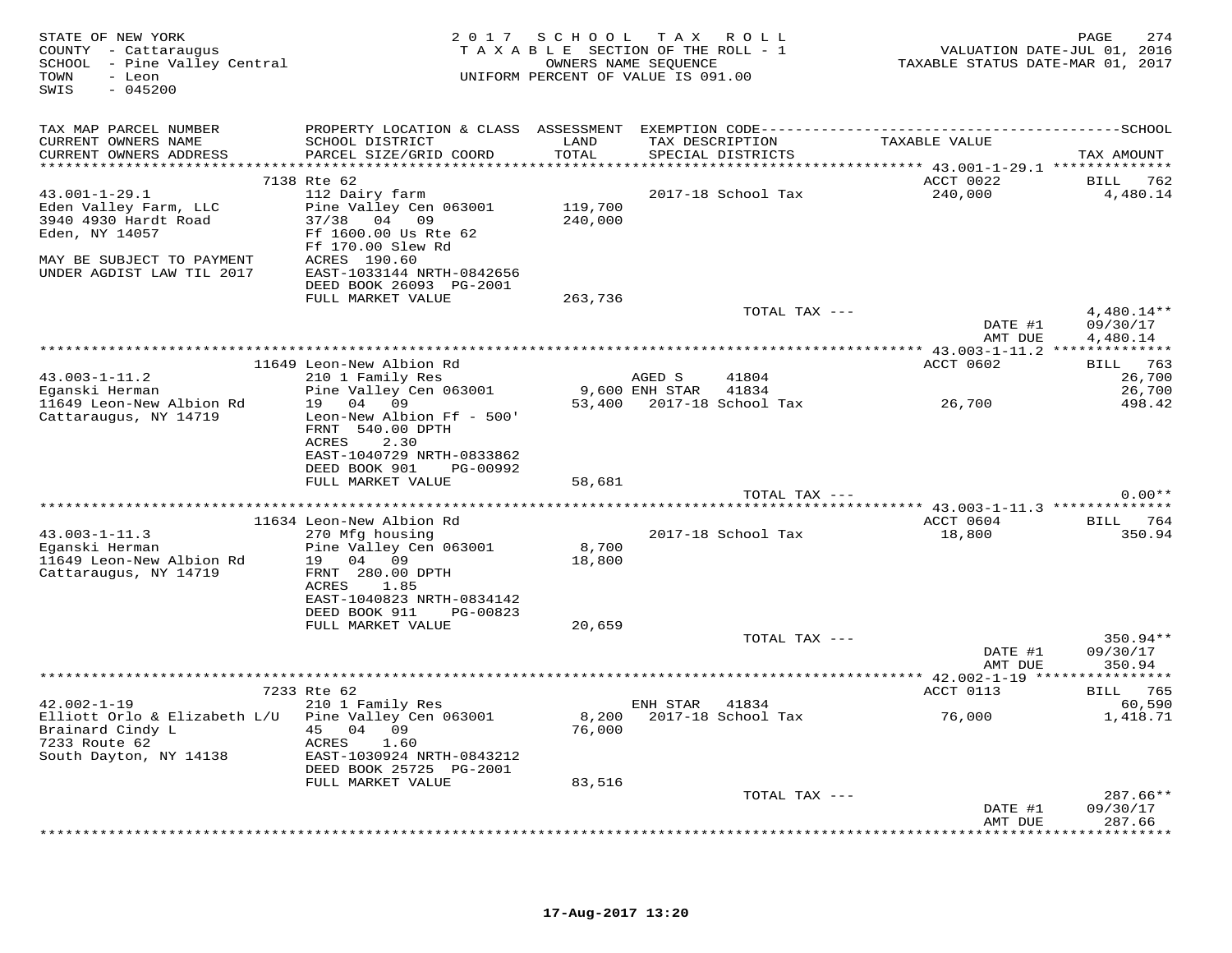| STATE OF NEW YORK<br>COUNTY - Cattaraugus<br>COONII - Cactaraugus<br>SCHOOL - Pine Valley Central<br>TOWN<br>- Leon<br>SWIS<br>$-045200$ |                                                                                                                                           | 2017 SCHOOL<br>UNIFORM PERCENT OF VALUE IS 091.00 | OWNERS NAME SEQUENCE | TAX ROLL<br>TAXABLE SECTION OF THE ROLL - 1 | 1, 1, 1, 1, 1, 1, 2016<br>TAXABLE STATUS DATE-JUL 01, 2016 | PAGE<br>275                          |
|------------------------------------------------------------------------------------------------------------------------------------------|-------------------------------------------------------------------------------------------------------------------------------------------|---------------------------------------------------|----------------------|---------------------------------------------|------------------------------------------------------------|--------------------------------------|
| TAX MAP PARCEL NUMBER                                                                                                                    |                                                                                                                                           |                                                   |                      |                                             |                                                            |                                      |
| CURRENT OWNERS NAME<br>CURRENT OWNERS ADDRESS                                                                                            | SCHOOL DISTRICT<br>PARCEL SIZE/GRID COORD                                                                                                 | LAND<br>TOTAL                                     |                      | TAX DESCRIPTION<br>SPECIAL DISTRICTS        | TAXABLE VALUE                                              | TAX AMOUNT                           |
|                                                                                                                                          |                                                                                                                                           | *****************                                 |                      |                                             | ********** 42.002-1-20.2 **************<br>ACCT 0692       |                                      |
| $42.002 - 1 - 20.2$<br>Elliott Orlo K L/U<br>Elliott Elizabeth L/U<br>7233 Route 62<br>South Dayton, NY 14138                            | 7233 Rte 62<br>270 Mfg housing<br>Pine Valley Cen 063001<br>45 04 09<br>Ff 360.30<br>FRNT 150.00 DPTH 260.00<br>EAST-1030989 NRTH-0842862 | 6,900<br>25,700                                   |                      | 2017-18 School Tax                          | 25,700                                                     | BILL 766<br>479.75                   |
|                                                                                                                                          | DEED BOOK 25725 PG-2001<br>FULL MARKET VALUE                                                                                              | 28,242                                            |                      |                                             |                                                            |                                      |
|                                                                                                                                          |                                                                                                                                           |                                                   |                      | TOTAL TAX ---                               | DATE #1                                                    | 479.75**<br>09/30/17                 |
|                                                                                                                                          |                                                                                                                                           |                                                   |                      |                                             | AMT DUE                                                    | 479.75                               |
|                                                                                                                                          |                                                                                                                                           |                                                   |                      |                                             |                                                            |                                      |
| $43.001 - 1 - 2.1$                                                                                                                       | 11969 Ruckh Hill Rd<br>240 Rural res                                                                                                      |                                                   | AG BLDG              | 41700                                       | ACCT 0125                                                  | BILL 767<br>15,000                   |
| Ellis Carol                                                                                                                              | Pine Valley Cen 063001                                                                                                                    | 78,300 AG DIST                                    |                      | 41720                                       |                                                            | 22,740                               |
| PO Box 105                                                                                                                               | 29/30 04 09 210,900 ENH STAR                                                                                                              |                                                   |                      | 41834                                       |                                                            | 60,590                               |
| Leon, NY 14751                                                                                                                           | ACRES 117.75<br>EAST-1035650 NRTH-0845636                                                                                                 |                                                   |                      | 2017-18 School Tax 173,160                  |                                                            | 3,232.42                             |
| MAY BE SUBJECT TO PAYMENT DEED BOOK 735 F<br>UNDER AGDIST LAW TIL 2021 FULL MARKET VALUE                                                 | PG-00521                                                                                                                                  |                                                   |                      |                                             |                                                            |                                      |
|                                                                                                                                          |                                                                                                                                           | 231,758                                           |                      | TOTAL TAX ---                               | DATE #1<br>AMT DUE                                         | $2,101.37**$<br>09/30/17<br>2,101.37 |
|                                                                                                                                          | 6794 Rte 62                                                                                                                               |                                                   |                      |                                             | ACCT 0326                                                  | BILL 768                             |
| $43.003 - 1 - 25$                                                                                                                        | 210 1 Family Res                                                                                                                          |                                                   | BAS STAR 41854       |                                             |                                                            | 27,750                               |
| Ellis Christopher P<br>PO Box 105<br>Leon, NY 14751                                                                                      | Pine Valley Cen 063001<br>36 04 09<br>Ff 299.00<br>ACRES<br>4.47 BANK<br>017<br>EAST-1031491 NRTH-0836389<br>DEED BOOK 8812    PG-7001    | 42,300                                            |                      | 13,900 2017-18 School Tax                   | 42,300                                                     | 789.62                               |
|                                                                                                                                          | FULL MARKET VALUE                                                                                                                         | 46,484                                            |                      |                                             |                                                            |                                      |
|                                                                                                                                          |                                                                                                                                           |                                                   |                      | TOTAL TAX ---                               | DATE #1<br>AMT DUE                                         | $271.61**$<br>09/30/17<br>271.61     |
|                                                                                                                                          |                                                                                                                                           |                                                   |                      |                                             |                                                            |                                      |
|                                                                                                                                          | 12204 Leon-New Albion Rd                                                                                                                  |                                                   |                      |                                             | ACCT 0005                                                  | BILL 769                             |
| $42.020 - 1 - 16$<br>Ellis Diane M<br>Ellis Rhoda<br>12204 Leon-New Albion Rd<br>Conewango Valley, NY 14726                              | 240 Rural res<br>Pine Valley Cen 063001<br>36 04 09<br>FRNT 112.80 DPTH 363.70<br>EAST-1031874 NRTH-0835959<br>DEED BOOK 12115 PG-3001    | 83,250                                            | ENH STAR 41834       |                                             |                                                            | 60,590<br>1,554.05                   |
|                                                                                                                                          | FULL MARKET VALUE                                                                                                                         | 91,484                                            |                      | TOTAL TAX ---                               |                                                            | $423.00**$                           |
|                                                                                                                                          |                                                                                                                                           |                                                   |                      |                                             | DATE #1                                                    | 09/30/17                             |
|                                                                                                                                          |                                                                                                                                           |                                                   |                      |                                             | AMT DUE                                                    | 423.00<br>* * * * * * * * * *        |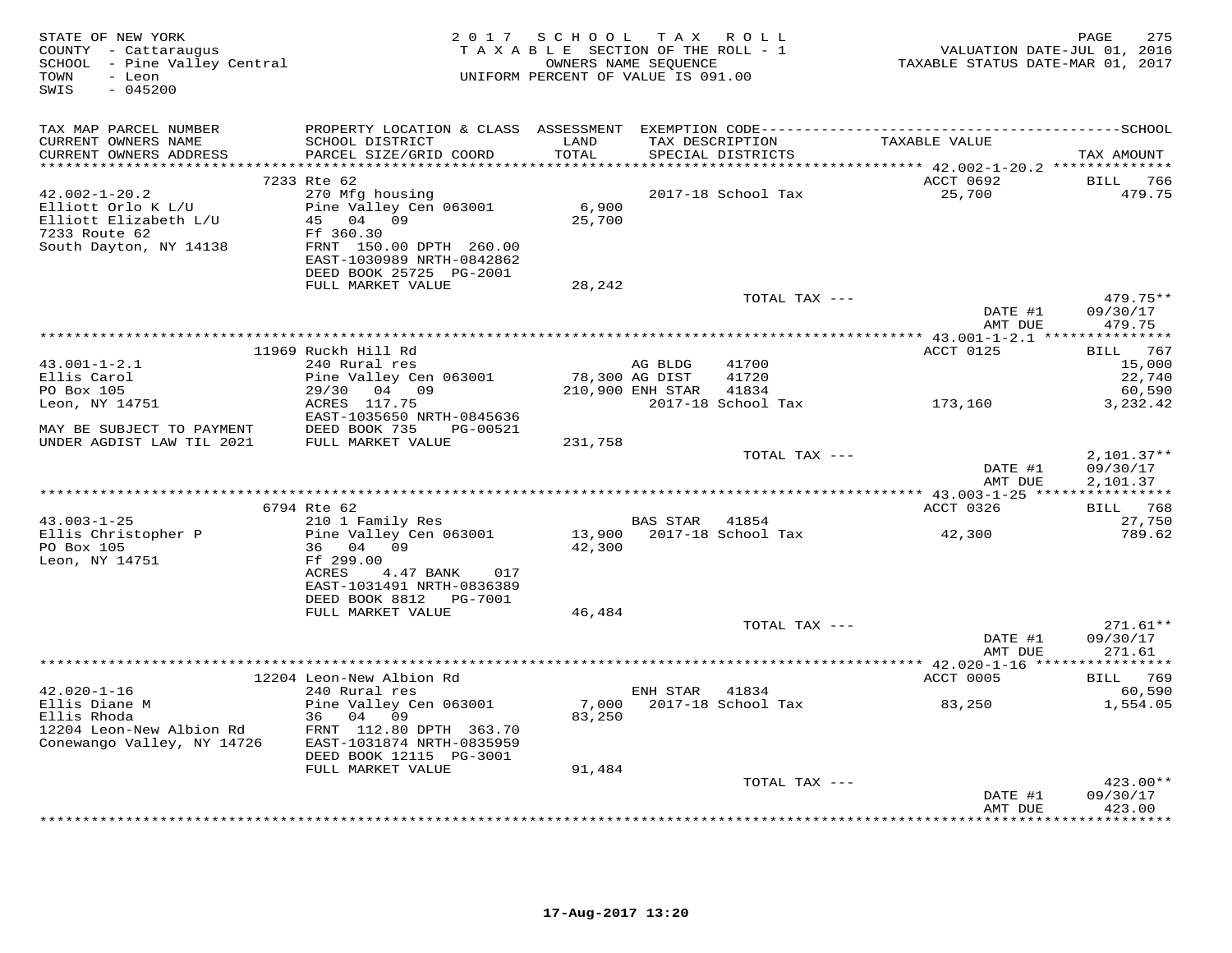| STATE OF NEW YORK<br>COUNTY - Cattaraugus<br>SCHOOL - Pine Valley Central<br>TOWN<br>- Leon<br>$-045200$<br>SWIS | 2017                                                                                                                                                                                     | SCHOOL TAX ROLL<br>TAXABLE SECTION OF THE ROLL - 1<br>OWNERS NAME SEQUENCE<br>UNIFORM PERCENT OF VALUE IS 091.00 |                 |                                      | VALUATION DATE-JUL 01, 2016<br>TAXABLE STATUS DATE-MAR 01, 2017 | 276<br>PAGE                                         |
|------------------------------------------------------------------------------------------------------------------|------------------------------------------------------------------------------------------------------------------------------------------------------------------------------------------|------------------------------------------------------------------------------------------------------------------|-----------------|--------------------------------------|-----------------------------------------------------------------|-----------------------------------------------------|
| TAX MAP PARCEL NUMBER<br>CURRENT OWNERS NAME<br>CURRENT OWNERS ADDRESS<br>***********************                | PROPERTY LOCATION & CLASS ASSESSMENT<br>SCHOOL DISTRICT<br>PARCEL SIZE/GRID COORD                                                                                                        | LAND<br>TOTAL                                                                                                    |                 | TAX DESCRIPTION<br>SPECIAL DISTRICTS | TAXABLE VALUE                                                   | TAX AMOUNT                                          |
| $42.020 - 1 - 39$<br>Ellis Ellicott J Jr<br>9979 New Albion Rd<br>Cattaraugus, NY 14719                          | 6712 Fox Turn Rd<br>312 Vac w/imprv<br>Pine Valley Cen 063001<br>04 09<br>35<br>Land Contract<br>FRNT 179.52 DPTH 198.00<br>EAST-1031206 NRTH-0834949<br>DEED BOOK 10689 PG-2001         | 3,800<br>4,100                                                                                                   |                 | 2017-18 School Tax                   | ACCT 0619<br>4,100                                              | <b>BILL</b><br>770<br>76.54                         |
|                                                                                                                  | FULL MARKET VALUE                                                                                                                                                                        | 4,505                                                                                                            |                 | TOTAL TAX ---                        | DATE #1<br>AMT DUE                                              | $76.54**$<br>09/30/17<br>76.54                      |
| $42.020 - 1 - 10$<br>Ellis Jerome C<br>Ellis Cheryl J<br>PO Box 17<br>Leon, NY 14751                             | 12240 Leon-New Albion Rd<br>210 1 Family Res<br>Pine Valley Cen 063001<br>36 04 09<br>FRNT<br>87.00 DPTH 332.72<br>BANK<br>017<br>EAST-1031274 NRTH-0835953<br>DEED BOOK 890<br>PG-00655 | **************************************<br>6,800<br>73,700                                                        | ENH STAR        | 41834<br>2017-18 School Tax          | ***************** 42.020-1-10 *******<br>ACCT 0068<br>73,700    | *********<br>771<br>BILL<br>60,590<br>1,375.78      |
|                                                                                                                  | FULL MARKET VALUE                                                                                                                                                                        | 80,989                                                                                                           |                 | TOTAL TAX ---                        | DATE #1<br>AMT DUE                                              | $244.73**$<br>09/30/17<br>244.73                    |
| $33.004 - 1 - 3.3$<br>Ellis Rhoda A<br>Snyder Talon L<br>19 First St<br>South Dayton, NY 14138                   | 7961 Dredge Rd<br>240 Rural res<br>Pine Valley Cen 063001<br>$64 - 4 - 9$<br>ACRES 15.55<br>EAST-1023041 NRTH-0855017<br>DEED BOOK 18780 PG-9001                                         | 15,300<br>32,580                                                                                                 |                 | 2017-18 School Tax                   | ACCT 0842<br>32,580                                             | 772<br>BILL<br>608.18                               |
|                                                                                                                  | FULL MARKET VALUE                                                                                                                                                                        | 35,802                                                                                                           |                 | TOTAL TAX $---$                      | DATE #1                                                         | 608.18**<br>09/30/17<br>608.18                      |
|                                                                                                                  | 12188 Leon-New Albion Rd                                                                                                                                                                 |                                                                                                                  |                 |                                      | AMT DUE<br>ACCT 0330                                            | BILL 773                                            |
| $42.020 - 1 - 18$<br>Ellis Robert<br>Ellis Jacqueline<br>12188 Leon-New Abion Rd<br>Conewango Valley, NY 14726   | 210 1 Family Res<br>Pine Valley Cen 063001<br>36 04 09<br>82.50 DPTH 380.90<br>FRNT<br>EAST-1032145 NRTH-0835968<br>DEED BOOK 874<br>PG-00965                                            | 6,800<br>73,800                                                                                                  | <b>BAS STAR</b> | 41854<br>2017-18 School Tax          | 73,800                                                          | 27,750<br>1,377.64                                  |
|                                                                                                                  | FULL MARKET VALUE                                                                                                                                                                        | 81,099                                                                                                           |                 | TOTAL TAX ---                        | DATE #1<br>AMT DUE                                              | 859.63**<br>09/30/17<br>859.63<br>* * * * * * * * * |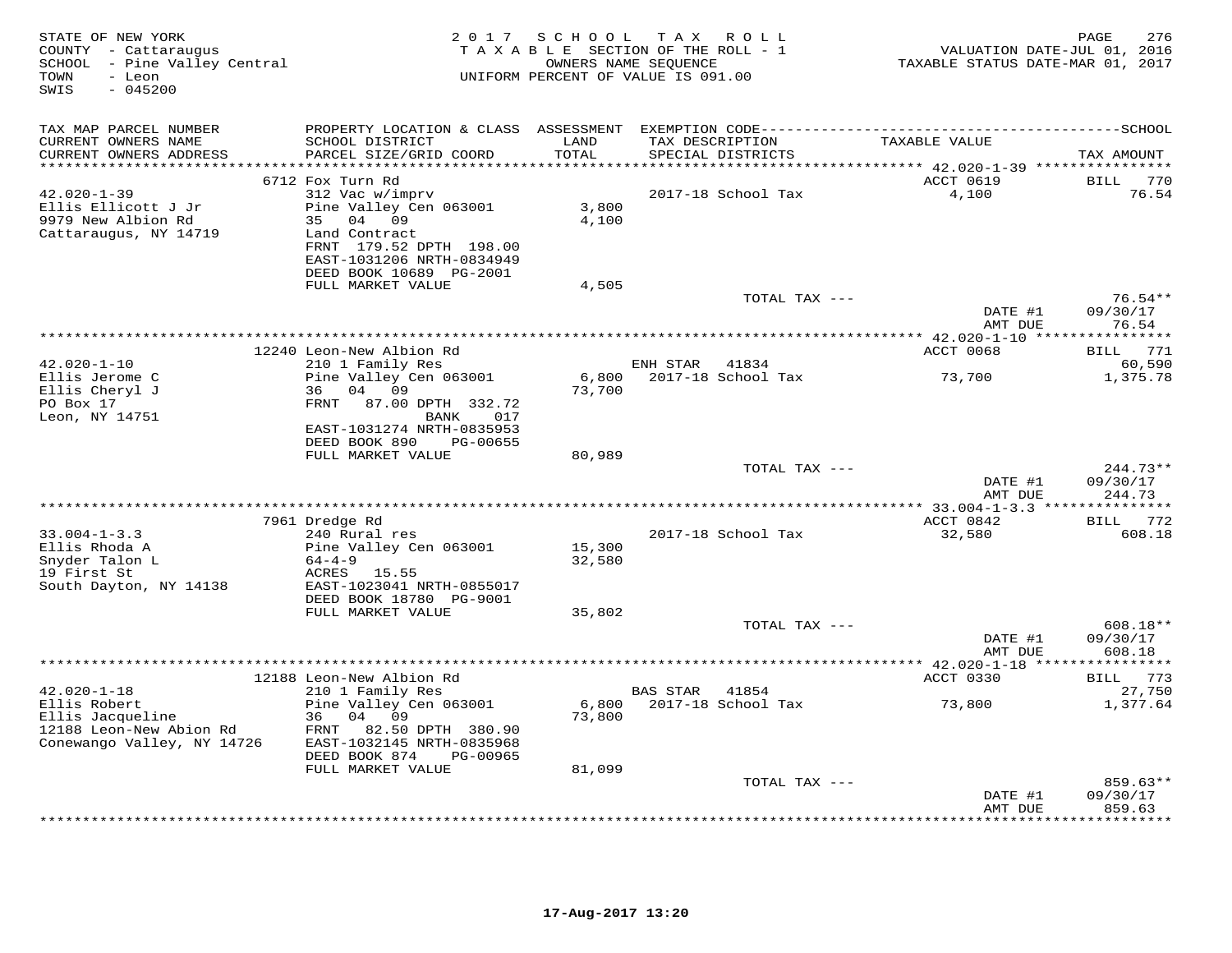| STATE OF NEW YORK<br>COUNTY - Cattaraugus<br>SCHOOL - Pine Valley Central<br>TOWN<br>- Leon<br>$-045200$<br>SWIS | 2017                                                                                                       | SCHOOL           | T A X<br>ROLL<br>TAXABLE SECTION OF THE ROLL - 1<br>OWNERS NAME SEQUENCE<br>UNIFORM PERCENT OF VALUE IS 091.00 | VALUATION DATE-JUL 01, 2016<br>TAXABLE STATUS DATE-MAR 01, 2017                        | 277<br>PAGE                      |
|------------------------------------------------------------------------------------------------------------------|------------------------------------------------------------------------------------------------------------|------------------|----------------------------------------------------------------------------------------------------------------|----------------------------------------------------------------------------------------|----------------------------------|
| TAX MAP PARCEL NUMBER                                                                                            | PROPERTY LOCATION & CLASS ASSESSMENT EXEMPTION CODE----------------------------                            |                  |                                                                                                                |                                                                                        | -------------SCHOOL              |
| CURRENT OWNERS NAME<br>CURRENT OWNERS ADDRESS<br>***********************                                         | SCHOOL DISTRICT<br>PARCEL SIZE/GRID COORD                                                                  | LAND<br>TOTAL    | TAX DESCRIPTION<br>SPECIAL DISTRICTS                                                                           | TAXABLE VALUE                                                                          | TAX AMOUNT                       |
| $43.003 - 1 - 24.1$<br>Ellis Robert<br>12188 Leon-New Albion Rd<br>Conewango Valley, NY 14726                    | Leon-New Albion Rd<br>323 Vacant rural<br>Pine Valley Cen 063001<br>04<br>09<br>36<br>3.90<br>ACRES        | 6,800<br>6,800   | 2017-18 School Tax                                                                                             | ********************************** 43.003-1-24.1 ***************<br>ACCT 0004<br>6,800 | BILL<br>774<br>126.94            |
|                                                                                                                  | EAST-1032037 NRTH-0836328<br>DEED BOOK 3233<br>PG-3001<br>FULL MARKET VALUE                                | 7,473            |                                                                                                                |                                                                                        |                                  |
|                                                                                                                  |                                                                                                            |                  | TOTAL TAX ---                                                                                                  | DATE #1<br>AMT DUE                                                                     | $126.94**$<br>09/30/17<br>126.94 |
|                                                                                                                  |                                                                                                            |                  |                                                                                                                |                                                                                        |                                  |
| $52.002 - 1 - 27.3$<br>Emke Wendy<br>301 Allen St                                                                | Peters Rd<br>312 Vac w/imprv<br>Pine Valley Cen 063001<br>01 04 09                                         | 11,000<br>11,400 | 2017-18 School Tax                                                                                             | ACCT 0724<br>11,400                                                                    | 775<br>BILL<br>212.81            |
| Jamestown, NY 14701                                                                                              | $1$ ot #7<br>Ff 440.00<br>ACRES<br>3.00<br>EAST-1048389 NRTH-0827615<br>DEED BOOK 14423 PG-2001            |                  |                                                                                                                |                                                                                        |                                  |
|                                                                                                                  | FULL MARKET VALUE                                                                                          | 12,527           |                                                                                                                |                                                                                        |                                  |
|                                                                                                                  |                                                                                                            |                  | TOTAL TAX ---                                                                                                  | DATE #1<br>AMT DUE                                                                     | $212.81**$<br>09/30/17<br>212.81 |
|                                                                                                                  |                                                                                                            |                  |                                                                                                                | ************* 42.020-1-7.1 ***                                                         | *******                          |
| $42.020 - 1 - 7.1$<br>Emmick Ryan                                                                                | 6770 Rte 62<br>210 1 Family Res<br>Pine Valley Cen 063001                                                  | 7,900            | 2017-18 School Tax                                                                                             | ACCT 0410<br>12,900                                                                    | BILL<br>776<br>240.81            |
| 6786 62 Rte<br>Conewango Valley, NY 14751                                                                        | 36<br>04 09<br>FRNT<br>65.66 DPTH<br>ACRES<br>1.45<br>EAST-1031511 NRTH-0836167<br>DEED BOOK 16067 PG-7004 | 12,900           |                                                                                                                |                                                                                        |                                  |
|                                                                                                                  | FULL MARKET VALUE                                                                                          | 14,176           |                                                                                                                |                                                                                        |                                  |
|                                                                                                                  |                                                                                                            |                  | TOTAL TAX ---                                                                                                  | DATE #1<br>AMT DUE                                                                     | $240.81**$<br>09/30/17<br>240.81 |
|                                                                                                                  |                                                                                                            |                  |                                                                                                                | ** $42.020 - 1 - 7.2$                                                                  |                                  |
|                                                                                                                  | 6786 Rte 62                                                                                                |                  |                                                                                                                | ACCT 0483                                                                              | 777<br>BILL                      |
| $42.020 - 1 - 7.2$<br>Emmick Ryan<br>6786 Rte 62<br>Leon, NY 14751                                               | 210 1 Family Res<br>Pine Valley Cen 063001<br>04 09<br>36<br>FRNT<br>90.00 DPTH 142.00<br>017<br>BANK      | 6,300<br>65,000  | 41854<br>BAS STAR<br>2017-18 School Tax                                                                        | 65,000                                                                                 | 27,750<br>1,213.37               |
|                                                                                                                  | EAST-1031225 NRTH-0836182<br>DEED BOOK 6956<br>PG-3002                                                     |                  |                                                                                                                |                                                                                        |                                  |
|                                                                                                                  | FULL MARKET VALUE                                                                                          | 71,429           |                                                                                                                |                                                                                        |                                  |
|                                                                                                                  |                                                                                                            |                  | TOTAL TAX ---                                                                                                  | DATE #1<br>AMT DUE                                                                     | 695.35**<br>09/30/17<br>695.35   |
|                                                                                                                  |                                                                                                            |                  |                                                                                                                |                                                                                        |                                  |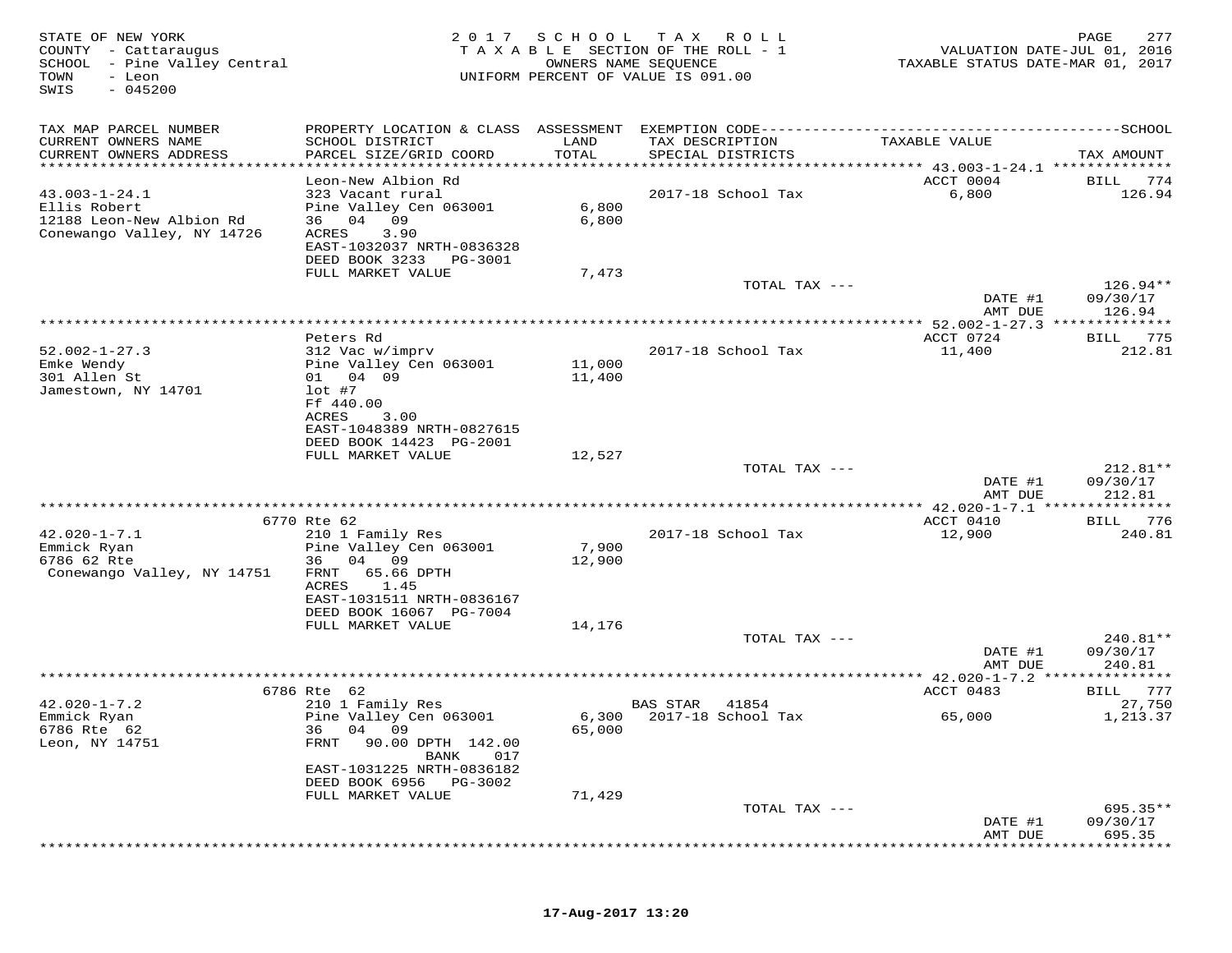| STATE OF NEW YORK<br>COUNTY - Cattaraugus<br>SCHOOL - Pine Valley Central<br>TOWN<br>- Leon<br>$-045200$<br>SWIS | 2017                                                                                                            | SCHOOL            | T A X<br>R O L L<br>TAXABLE SECTION OF THE ROLL - 1<br>OWNERS NAME SEQUENCE<br>UNIFORM PERCENT OF VALUE IS 091.00 | VALUATION DATE-JUL 01, 2016<br>TAXABLE STATUS DATE-MAR 01, 2017 | 278<br>PAGE                          |
|------------------------------------------------------------------------------------------------------------------|-----------------------------------------------------------------------------------------------------------------|-------------------|-------------------------------------------------------------------------------------------------------------------|-----------------------------------------------------------------|--------------------------------------|
| TAX MAP PARCEL NUMBER                                                                                            |                                                                                                                 |                   |                                                                                                                   |                                                                 |                                      |
| CURRENT OWNERS NAME<br>CURRENT OWNERS ADDRESS<br>*****************************                                   | SCHOOL DISTRICT<br>PARCEL SIZE/GRID COORD                                                                       | LAND<br>TOTAL     | TAX DESCRIPTION<br>SPECIAL DISTRICTS                                                                              | TAXABLE VALUE                                                   | TAX AMOUNT                           |
|                                                                                                                  | Rte 62                                                                                                          |                   |                                                                                                                   | ACCT 0411                                                       | BILL<br>778                          |
| $42.020 - 1 - 8$<br>Emmick Ryan<br>6786 62 Rte<br>Conewango Valley, NY 14751                                     | 311 Res vac land<br>Pine Valley Cen 063001<br>36 04 09<br>73.85 DPTH 66.00<br>FRNT<br>EAST-1031188 NRTH-0836034 | 1,100<br>1,100    | 2017-18 School Tax                                                                                                | 1,100                                                           | 20.53                                |
|                                                                                                                  | DEED BOOK 16067 PG-7004<br>FULL MARKET VALUE                                                                    | 1,209             |                                                                                                                   |                                                                 |                                      |
|                                                                                                                  |                                                                                                                 |                   | TOTAL TAX ---                                                                                                     | DATE #1                                                         | $20.53**$<br>09/30/17                |
|                                                                                                                  |                                                                                                                 |                   |                                                                                                                   | AMT DUE                                                         | 20.53                                |
|                                                                                                                  | 12722 Flat Iron Rd                                                                                              |                   |                                                                                                                   | ACCT 0130                                                       | 779<br>BILL                          |
| $51.002 - 1 - 8$                                                                                                 | 210 1 Family Res                                                                                                |                   | BAS STAR<br>41854                                                                                                 |                                                                 | 27,750                               |
| Ennis Anne                                                                                                       | Pine Valley Cen 063001                                                                                          | 11,300            | 2017-18 School Tax                                                                                                | 65,000                                                          | 1,213.37                             |
| 12722 Flat Iron Rd<br>Conewango Valley, NY 14726                                                                 | 49 04<br>09<br>Ff 471.00<br>ACRES<br>3.15<br>EAST-1023666 NRTH-0827492                                          | 65,000            |                                                                                                                   |                                                                 |                                      |
|                                                                                                                  | DEED BOOK 9615<br>PG-4001<br>FULL MARKET VALUE                                                                  |                   |                                                                                                                   |                                                                 |                                      |
|                                                                                                                  |                                                                                                                 | 71,429            | TOTAL TAX ---                                                                                                     | DATE #1<br>AMT DUE                                              | $695.35**$<br>09/30/17<br>695.35     |
|                                                                                                                  |                                                                                                                 |                   |                                                                                                                   |                                                                 |                                      |
|                                                                                                                  | 6312 West Rd                                                                                                    |                   |                                                                                                                   | ACCT 0221                                                       | 780<br>BILL                          |
| $51.002 - 1 - 4$                                                                                                 | 113 Cattle farm                                                                                                 |                   | BAS STAR<br>41854                                                                                                 |                                                                 | 27,750                               |
| Ennis Jason<br>6312 West Rd<br>Conewango Valley, NY 14726                                                        | Pine Valley Cen 063001<br>50 04<br>09<br>Ff 520.00<br>ACRES<br>62.66<br>EAST-1024389 NRTH-0829461               | 45,500<br>132,300 | 2017-18 School Tax                                                                                                | 132,300                                                         | 2,469.68                             |
|                                                                                                                  | DEED BOOK 9615<br>PG-2001<br>FULL MARKET VALUE                                                                  | 145,385           |                                                                                                                   |                                                                 |                                      |
|                                                                                                                  |                                                                                                                 |                   | TOTAL TAX ---                                                                                                     | DATE #1                                                         | $1,951.66**$<br>09/30/17             |
|                                                                                                                  |                                                                                                                 |                   |                                                                                                                   | AMT DUE                                                         | 1,951.66                             |
|                                                                                                                  |                                                                                                                 |                   |                                                                                                                   | *********** 42.020-1-51 *****************                       |                                      |
| $42.020 - 1 - 51$                                                                                                | 6741 Rte 62<br>240 Rural res                                                                                    |                   | BAS STAR<br>41854                                                                                                 | ACCT 0361                                                       | BILL 781<br>27,750                   |
| Ennis Joshua G                                                                                                   | Pine Valley Cen 063001                                                                                          | 35,700            | 2017-18 School Tax                                                                                                | 110,000                                                         | 2,053.40                             |
| Ennis Nicole<br>Rte 62<br>PO Box 131<br>Leon, NY 14751                                                           | 43 04 09<br>Co Rd 6 Ff 170.00<br>Ff 295.00<br>ACRES<br>29.50 BANK<br>017                                        | 110,000           |                                                                                                                   |                                                                 |                                      |
|                                                                                                                  | EAST-1030177 NRTH-0835306                                                                                       |                   |                                                                                                                   |                                                                 |                                      |
|                                                                                                                  | DEED BOOK 8341<br>PG-9005<br>FULL MARKET VALUE                                                                  | 120,879           |                                                                                                                   |                                                                 |                                      |
|                                                                                                                  |                                                                                                                 |                   | TOTAL TAX ---                                                                                                     | DATE #1<br>AMT DUE                                              | $1,535.38**$<br>09/30/17<br>1,535.38 |
|                                                                                                                  |                                                                                                                 |                   |                                                                                                                   |                                                                 |                                      |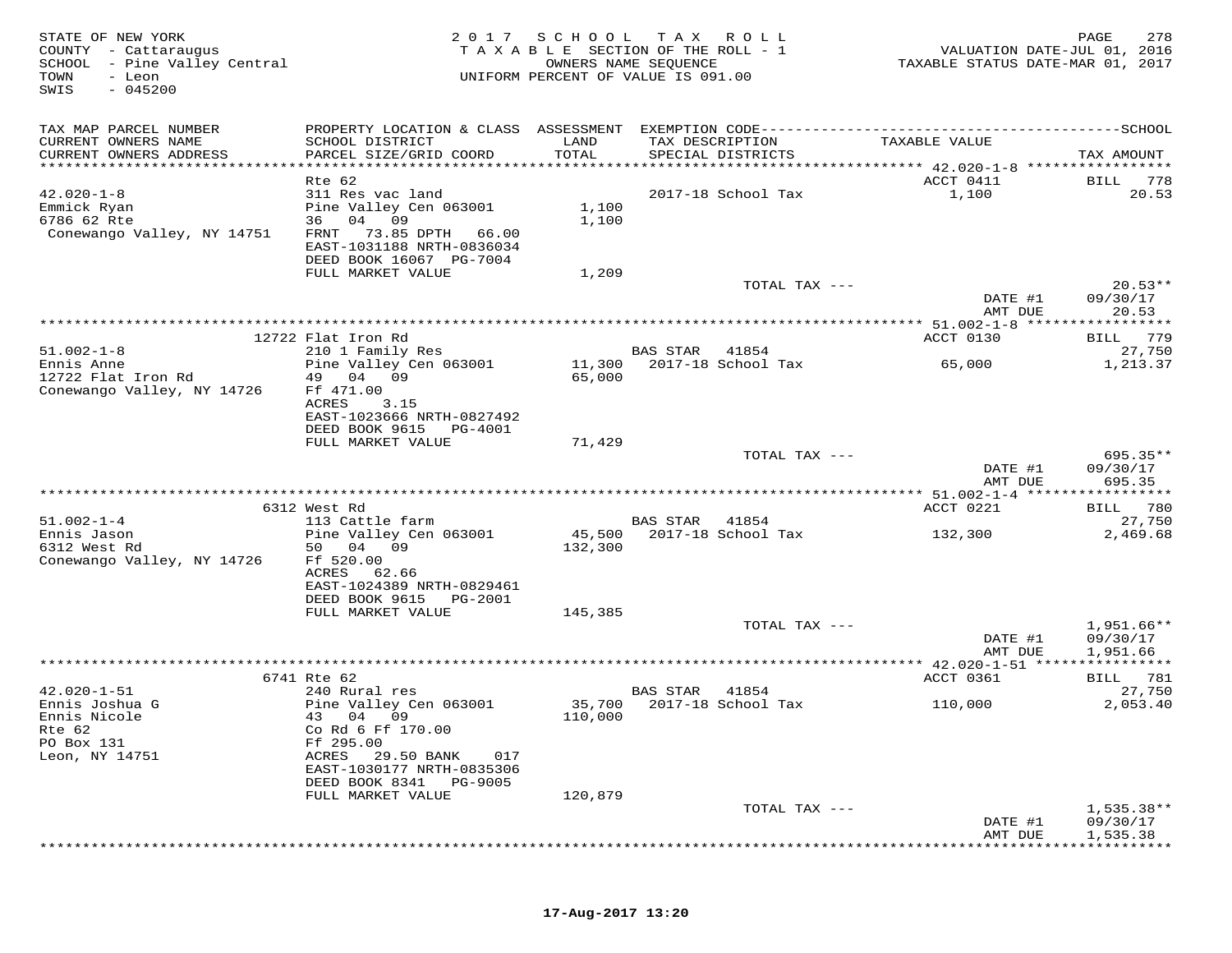| STATE OF NEW YORK<br>COUNTY - Cattaraugus<br>SCHOOL - Pine Valley Central<br>TOWN<br>- Leon<br>$-045200$<br>SWIS | 2 0 1 7                                                                                                                 | S C H O O L<br>TAXABLE SECTION OF THE ROLL - 1<br>UNIFORM PERCENT OF VALUE IS 091.00 | OWNERS NAME SEOUENCE | TAX ROLL                  | VALUATION DATE-JUL 01, 2016<br>TAXABLE STATUS DATE-MAR 01, 2017 | PAGE<br>279                      |
|------------------------------------------------------------------------------------------------------------------|-------------------------------------------------------------------------------------------------------------------------|--------------------------------------------------------------------------------------|----------------------|---------------------------|-----------------------------------------------------------------|----------------------------------|
| TAX MAP PARCEL NUMBER                                                                                            |                                                                                                                         |                                                                                      |                      |                           |                                                                 |                                  |
| CURRENT OWNERS NAME<br>CURRENT OWNERS ADDRESS                                                                    | SCHOOL DISTRICT<br>PARCEL SIZE/GRID COORD                                                                               | LAND<br>TOTAL                                                                        | TAX DESCRIPTION      | SPECIAL DISTRICTS         | TAXABLE VALUE                                                   | TAX AMOUNT                       |
|                                                                                                                  | 12236 Leon-New Albion Rd                                                                                                |                                                                                      |                      |                           | ACCT 0334                                                       | 782<br>BILL                      |
| $42.020 - 1 - 11$                                                                                                | 210 1 Family Res                                                                                                        |                                                                                      | BAS STAR             | 41854                     |                                                                 | 27,750                           |
| Estes Jill<br>12236 Leon-New Albion Rd<br>Leon, NY 14751                                                         | Pine Valley Cen 063001<br>36 04 09<br>FRNT<br>56.10 DPTH 332.72<br>EAST-1031348 NRTH-0835952<br>DEED BOOK 10237 PG-3003 | 42,700                                                                               |                      | 6,500 2017-18 School Tax  | 42,700                                                          | 797.09                           |
|                                                                                                                  | FULL MARKET VALUE                                                                                                       | 46,923                                                                               |                      | TOTAL TAX ---             |                                                                 | 279.08**                         |
|                                                                                                                  |                                                                                                                         |                                                                                      |                      |                           | DATE #1<br>AMT DUE                                              | 09/30/17<br>279.08               |
|                                                                                                                  |                                                                                                                         |                                                                                      |                      |                           |                                                                 |                                  |
| $43.003 - 1 - 19$                                                                                                | 11926 Leon-New Albion Rd<br>210 1 Family Res                                                                            |                                                                                      | ENH STAR 41834       |                           | ACCT 0134                                                       | BILL 783<br>60,590               |
| Exford Linda<br>11926 Leon-New Albion Rd<br>Conewango Valley, NY 14726                                           | Pine Valley Cen 063001<br>27<br>04 09<br>FRNT 940.00 DPTH<br>ACRES 11.74                                                | 78,000                                                                               |                      | 25,000 2017-18 School Tax | 78,000                                                          | 1,456.04                         |
|                                                                                                                  | EAST-1036320 NRTH-0835405<br>DEED BOOK 689<br>PG-00313                                                                  |                                                                                      |                      |                           |                                                                 |                                  |
|                                                                                                                  | FULL MARKET VALUE                                                                                                       | 85,714                                                                               |                      |                           |                                                                 |                                  |
|                                                                                                                  |                                                                                                                         |                                                                                      |                      | TOTAL TAX ---             | DATE #1<br>AMT DUE                                              | $325.00**$<br>09/30/17<br>325.00 |
|                                                                                                                  |                                                                                                                         | *************************************                                                |                      |                           | ************ 42.004-1-1 ******************                      |                                  |
|                                                                                                                  | 12950 Cherry Creek Hill Rd                                                                                              |                                                                                      |                      |                           | ACCT 0100                                                       | BILL 784                         |
| $42.004 - 1 - 1$<br>Fair Michael<br>5670 Deer Creek Dr<br>Willoughby, OH 44094                                   | 312 Vac w/imprv<br>Pine Valley Cen 063001<br>59 04 09<br>Ff 675.00<br>ACRES 25.11                                       | 33,100<br>40,900                                                                     |                      | 2017-18 School Tax        | 40,900                                                          | 763.49                           |
|                                                                                                                  | EAST-1019536 NRTH-0836591<br>DEED BOOK 00958 PG-01058                                                                   |                                                                                      |                      |                           |                                                                 |                                  |
|                                                                                                                  | FULL MARKET VALUE                                                                                                       | 44,945                                                                               |                      |                           |                                                                 |                                  |
|                                                                                                                  |                                                                                                                         |                                                                                      |                      | TOTAL TAX ---             |                                                                 | $763.49**$                       |
|                                                                                                                  |                                                                                                                         |                                                                                      |                      |                           | DATE #1<br>AMT DUE                                              | 09/30/17<br>763.49               |
|                                                                                                                  | 7985 Kellogg Hill Rd                                                                                                    |                                                                                      |                      |                           | ACCT 0567                                                       | BILL 785                         |
| $34.003 - 1 - 8.3$                                                                                               | 120 Field crops                                                                                                         |                                                                                      | BAS STAR             | 41854                     |                                                                 | 27,750                           |
| Farner Michael<br>7985 Kellogg Hill Rd<br>South Dayton, NY 14138                                                 | Pine Valley Cen 063001<br>32 04 09<br>Ff 1078.00<br>ACRES<br>58.30<br>EAST-1037911 NRTH-0854998                         | 107,400                                                                              |                      | 44,200 2017-18 School Tax | 107,400                                                         | 2,004.86                         |
|                                                                                                                  | DEED BOOK 00981 PG-00355<br>FULL MARKET VALUE                                                                           |                                                                                      |                      |                           |                                                                 |                                  |
|                                                                                                                  |                                                                                                                         | 118,022                                                                              |                      | TOTAL TAX ---             | DATE #1                                                         | $1,486.85**$<br>09/30/17         |
|                                                                                                                  |                                                                                                                         |                                                                                      |                      |                           | AMT DUE                                                         | 1,486.85                         |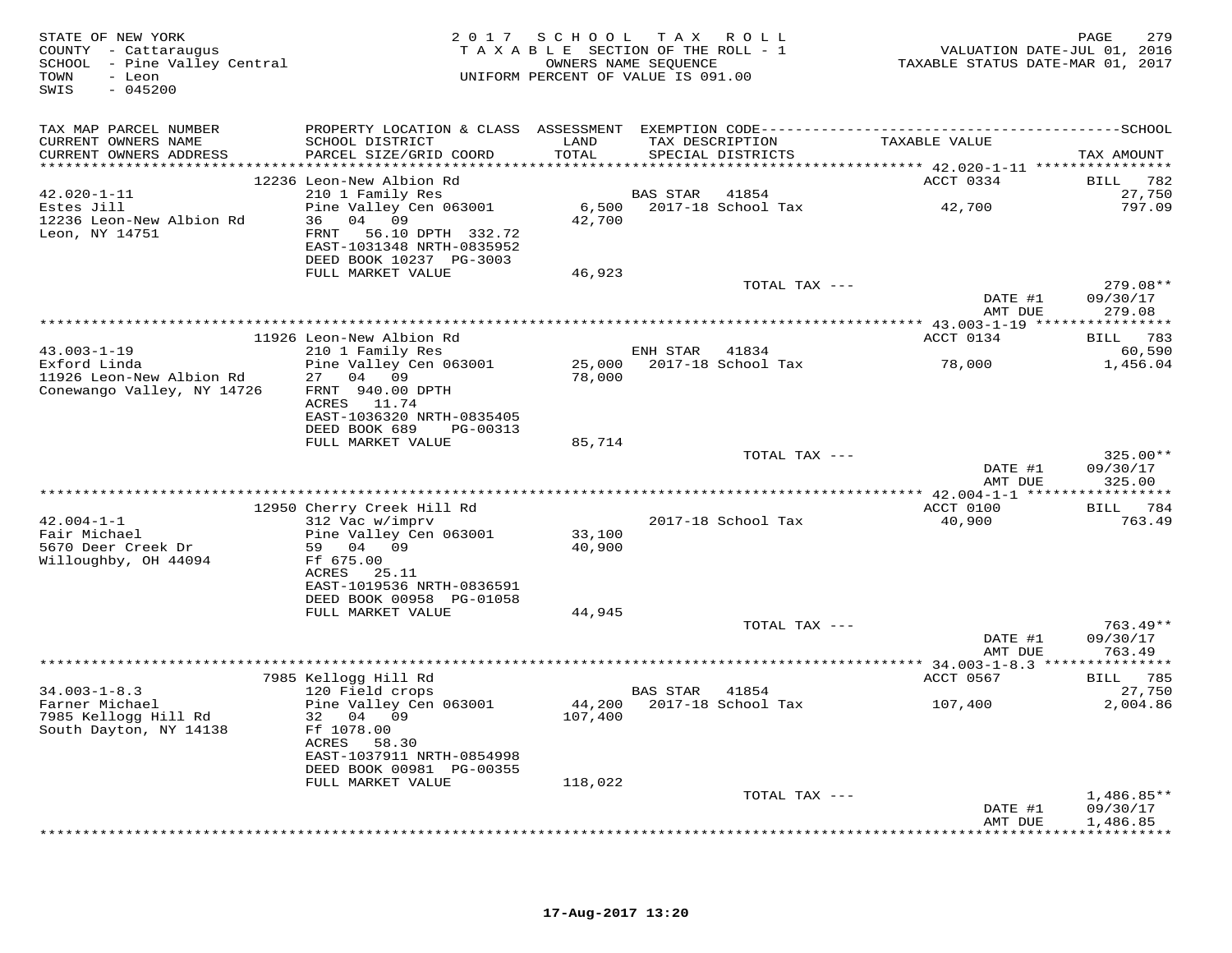| STATE OF NEW YORK<br>COUNTY - Cattaraugus<br>SCHOOL - Pine Valley Central<br>- Leon<br>TOWN<br>$-045200$<br>SWIS      | 2 0 1 7                                                                                                                                      | SCHOOL TAX<br>TAXABLE SECTION OF THE ROLL - 1<br>UNIFORM PERCENT OF VALUE IS 091.00 | OWNERS NAME SEQUENCE     | R O L L                              | VALUATION DATE-JUL 01, 2016<br>TAXABLE STATUS DATE-MAR 01, 2017             | PAGE<br>280                            |
|-----------------------------------------------------------------------------------------------------------------------|----------------------------------------------------------------------------------------------------------------------------------------------|-------------------------------------------------------------------------------------|--------------------------|--------------------------------------|-----------------------------------------------------------------------------|----------------------------------------|
| TAX MAP PARCEL NUMBER<br>CURRENT OWNERS NAME<br>CURRENT OWNERS ADDRESS<br>**********************                      | PROPERTY LOCATION & CLASS ASSESSMENT EXEMPTION CODE-----------------------------------SCHOOL<br>SCHOOL DISTRICT<br>PARCEL SIZE/GRID COORD    | LAND<br>TOTAL<br>************                                                       |                          | TAX DESCRIPTION<br>SPECIAL DISTRICTS | TAXABLE VALUE<br>********************************* 43.003-1-8 ************* | TAX AMOUNT                             |
|                                                                                                                       | 6782 Alderbottom Rd                                                                                                                          |                                                                                     |                          |                                      | ACCT 0030                                                                   | <b>BILL</b><br>786                     |
| $43.003 - 1 - 8$<br>Farnham Chris T<br>6734 Main St<br>Cherry Creek, NY 14723                                         | 280 Res Multiple<br>Pine Valley Cen 063001<br>20/28<br>04 09<br>FRNT 2770.00 DPTH<br>73.40<br>ACRES<br>EAST-1039775 NRTH-0836930             | 55,400<br>85,400                                                                    | BAS STAR                 | 41854<br>2017-18 School Tax          | 85,400                                                                      | 27,750<br>1,594.18                     |
|                                                                                                                       | DEED BOOK 7870<br>PG-7001<br>FULL MARKET VALUE                                                                                               | 93,846                                                                              |                          |                                      |                                                                             |                                        |
|                                                                                                                       |                                                                                                                                              |                                                                                     |                          | TOTAL TAX ---                        | DATE #1<br>AMT DUE                                                          | $1,076.17**$<br>09/30/17<br>1,076.17   |
|                                                                                                                       |                                                                                                                                              |                                                                                     |                          |                                      | *********** 34.003-1-31 ****                                                |                                        |
|                                                                                                                       | 7640 Rte 62                                                                                                                                  |                                                                                     |                          |                                      | ACCT 0348                                                                   | 787<br>BILL                            |
| $34.003 - 1 - 31$<br>Felton Kathleen                                                                                  | 112 Dairy farm<br>Pine Valley Cen 063001                                                                                                     | 65,100                                                                              | AG DIST                  | 41720<br>2017-18 School Tax          | 68,338                                                                      | 16,762<br>1,275.68                     |
| 135 Richmond Rd<br>Warwick, MA 01378                                                                                  | 39<br>04<br>09<br>Ff 946.60<br>ACRES<br>89.10                                                                                                | 85,100                                                                              |                          |                                      |                                                                             |                                        |
| MAY BE SUBJECT TO PAYMENT<br>UNDER AGDIST LAW TIL 2021                                                                | EAST-1033183 NRTH-0849209<br>FULL MARKET VALUE                                                                                               | 93,516                                                                              |                          |                                      |                                                                             |                                        |
|                                                                                                                       |                                                                                                                                              |                                                                                     |                          | TOTAL TAX ---                        | DATE #1<br>AMT DUE                                                          | $1,275.68**$<br>09/30/17<br>1,275.68   |
|                                                                                                                       |                                                                                                                                              |                                                                                     |                          |                                      | ******** 42.020-1-19 ****                                                   | ***********                            |
| $42.020 - 1 - 19$<br>Fiebelkorn Elwyn & Ida LU<br>Fiebelkorn Craig/Joel<br>12180 Leon-New Albion Rd<br>Leon, NY 14751 | 12180 Leon-New Albion Rd<br>210 1 Family Res<br>Pine Valley Cen 063001<br>36 04 09<br>FRNT 107.00 DPTH 373.00<br>EAST-1032244 NRTH-0835964   | 42,600                                                                              | AGED S<br>7,000 ENH STAR | 41804<br>41834<br>2017-18 School Tax | ACCT 0033<br>21,300                                                         | BILL 788<br>21,300<br>21,300<br>397.61 |
| PRIOR OWNER ON 3/01/2017<br>Fiebelkorn Elwyn C                                                                        | DEED BOOK 27722 PG-7001<br>FULL MARKET VALUE                                                                                                 | 46,813                                                                              |                          |                                      |                                                                             |                                        |
|                                                                                                                       |                                                                                                                                              |                                                                                     |                          | TOTAL TAX ---                        |                                                                             | $0.00**$                               |
|                                                                                                                       |                                                                                                                                              |                                                                                     |                          |                                      | ***** 34.003-1-20 **********                                                |                                        |
| $34.003 - 1 - 20$<br>Fiebelkorn Joel<br>Fiebelkorn Sheila<br>7765 Kellogg Hill Rd<br>South Dayton, NY 14138           | Kellogg Hill Rd<br>322 Rural vac>10<br>Pine Valley Cen 063001<br>31<br>04 09<br>FRNT 645.00 DPTH<br>ACRES 73.72<br>EAST-1037519 NRTH-0851140 | 51,700<br>51,700                                                                    | AG DIST                  | 41720<br>2017-18 School Tax          | ACCT 0374<br>38,480                                                         | 789<br>BILL<br>13,220<br>718.32        |
| MAY BE SUBJECT TO PAYMENT                                                                                             | DEED BOOK 23283 PG-9002                                                                                                                      |                                                                                     |                          |                                      |                                                                             |                                        |
| UNDER AGDIST LAW TIL 2021                                                                                             | FULL MARKET VALUE                                                                                                                            | 56,813                                                                              |                          | TOTAL TAX ---                        |                                                                             | 718.32**                               |
|                                                                                                                       |                                                                                                                                              |                                                                                     |                          |                                      | DATE #1<br>AMT DUE                                                          | 09/30/17<br>718.32                     |
|                                                                                                                       |                                                                                                                                              |                                                                                     |                          |                                      |                                                                             | .                                      |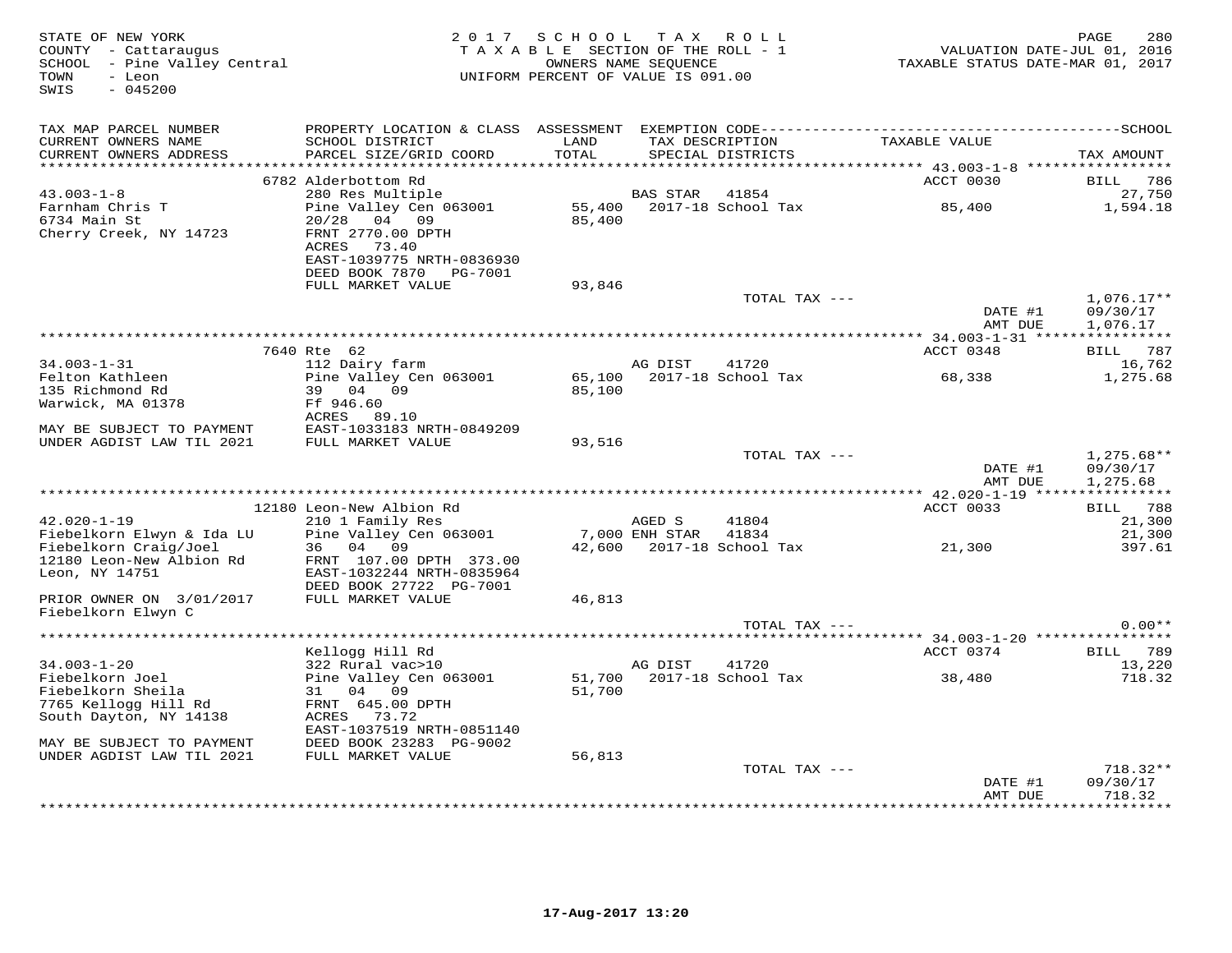| STATE OF NEW YORK<br>COUNTY - Cattaraugus<br>SCHOOL - Pine Valley Central<br>- Leon<br>TOWN<br>SWIS<br>$-045200$ | 2 0 1 7                                                                                                                                           | SCHOOL           | T A X<br>ROLL<br>TAXABLE SECTION OF THE ROLL - 1<br>OWNERS NAME SEQUENCE<br>UNIFORM PERCENT OF VALUE IS 091.00 | PAGE<br>281<br>VALUATION DATE-JUL 01, 2016<br>TAXABLE STATUS DATE-MAR 01, 2017 |                                      |
|------------------------------------------------------------------------------------------------------------------|---------------------------------------------------------------------------------------------------------------------------------------------------|------------------|----------------------------------------------------------------------------------------------------------------|--------------------------------------------------------------------------------|--------------------------------------|
| TAX MAP PARCEL NUMBER                                                                                            | PROPERTY LOCATION & CLASS                                                                                                                         | ASSESSMENT       |                                                                                                                |                                                                                |                                      |
| CURRENT OWNERS NAME<br>CURRENT OWNERS ADDRESS                                                                    | SCHOOL DISTRICT<br>PARCEL SIZE/GRID COORD                                                                                                         | LAND<br>TOTAL    | TAX DESCRIPTION<br>SPECIAL DISTRICTS                                                                           | TAXABLE VALUE                                                                  | TAX AMOUNT                           |
|                                                                                                                  | 6750 Rte 62                                                                                                                                       |                  |                                                                                                                | **** 42.020-1-35 ***<br>ACCT 0092                                              | 790<br><b>BILL</b>                   |
| $42.020 - 1 - 35$<br>Fiebelkorn Joel<br>Fiebelkorn Sheila M<br>7765 Kellogg Hill Rd<br>South Dayton, NY 14138    | 432 Gas station<br>Pine Valley Cen 063001<br>04<br>35<br>09<br>FRNT 104.00 DPTH<br>85.00<br>EAST-1031192 NRTH-0835590<br>DEED BOOK 00967 PG-01017 | 5,100<br>64,300  | 2017-18 School Tax                                                                                             | 64,300                                                                         | 1,200.30                             |
|                                                                                                                  | FULL MARKET VALUE                                                                                                                                 | 70,659           |                                                                                                                |                                                                                |                                      |
|                                                                                                                  |                                                                                                                                                   |                  | TOTAL TAX ---                                                                                                  | DATE #1<br>AMT DUE                                                             | $1,200.30**$<br>09/30/17<br>1,200.30 |
|                                                                                                                  |                                                                                                                                                   |                  |                                                                                                                |                                                                                |                                      |
|                                                                                                                  | 7765 Kellogg Hill Rd                                                                                                                              |                  |                                                                                                                | ACCT 0019                                                                      | 791<br>BILL                          |
| $34.003 - 1 - 21$                                                                                                | 210 1 Family Res                                                                                                                                  |                  | BAS STAR<br>41854                                                                                              |                                                                                | 27,750                               |
| Fiebelkorn Joel A<br>Fiebelkorn Sheila M<br>7765 Kellogg Hill Rd<br>South Dayton, NY 14138                       | Pine Valley Cen 063001<br>04<br>09<br>31<br>FRNT 265.00 DPTH<br>2.88<br>ACRES<br>EAST-1038884 NRTH-0851408<br>DEED BOOK 995<br><b>PG-581</b>      | 10,800<br>80,000 | 2017-18 School Tax                                                                                             | 80,000                                                                         | 1,493.38                             |
|                                                                                                                  | FULL MARKET VALUE                                                                                                                                 | 87,912           |                                                                                                                |                                                                                |                                      |
|                                                                                                                  |                                                                                                                                                   |                  | TOTAL TAX ---                                                                                                  | DATE #1<br>AMT DUE                                                             | $975.36**$<br>09/30/17<br>975.36     |
|                                                                                                                  |                                                                                                                                                   |                  |                                                                                                                | ** 52.001-1-3 ******                                                           | *********                            |
| $52.001 - 1 - 3$                                                                                                 | 6435 Town Hill Rd                                                                                                                                 |                  | 2017-18 School Tax                                                                                             | ACCT 0071                                                                      | 792<br>BILL                          |
| Filey Patrick J.<br>Filey Jocelyn M.<br>292 Southwood Dr.<br>Buffalo, NY 14223                                   | 210 1 Family Res<br>Pine Valley Cen 063001<br>04<br>09<br>34<br>Ff 1275.00<br><b>ACRES</b><br>9.90<br>EAST-1034797 NRTH-0831251                   | 17,700<br>82,700 |                                                                                                                | 82,700                                                                         | 1,543.78                             |
|                                                                                                                  | DEED BOOK 20559 PG-8002                                                                                                                           |                  |                                                                                                                |                                                                                |                                      |
|                                                                                                                  | FULL MARKET VALUE                                                                                                                                 | 90,879           | TOTAL TAX ---                                                                                                  | DATE #1<br>AMT DUE                                                             | $1,543.78**$<br>09/30/17<br>1,543.78 |
|                                                                                                                  |                                                                                                                                                   |                  |                                                                                                                | *********** 42.020-1-20.1 **************                                       |                                      |
| $42.020 - 1 - 20.1$                                                                                              | 12174 Leon-New Albion Rd<br>210 1 Family Res                                                                                                      |                  | <b>BAS STAR</b><br>41854                                                                                       | ACCT 0399                                                                      | 793<br>BILL<br>27,750                |
| Filock Fredrick S<br>Filock Margaret M<br>12174 Leon-New Albion Rd<br>Conewango Valley, NY 14726                 | Pine Valley Cen 063001<br>36<br>04<br>09<br>FRNT<br>92.00 DPTH 387.50<br>EAST-1032352 NRTH-0835978<br>DEED BOOK 10798 PG-7001                     | 6,900<br>70,000  | 2017-18 School Tax                                                                                             | 70,000                                                                         | 1,306.71                             |
|                                                                                                                  | FULL MARKET VALUE                                                                                                                                 | 76,923           | TOTAL TAX ---                                                                                                  |                                                                                | 788.69**                             |
|                                                                                                                  |                                                                                                                                                   |                  |                                                                                                                | DATE #1                                                                        | 09/30/17                             |
|                                                                                                                  |                                                                                                                                                   |                  |                                                                                                                | AMT DUE                                                                        | 788.69<br><b>. * * * * * * *</b> *   |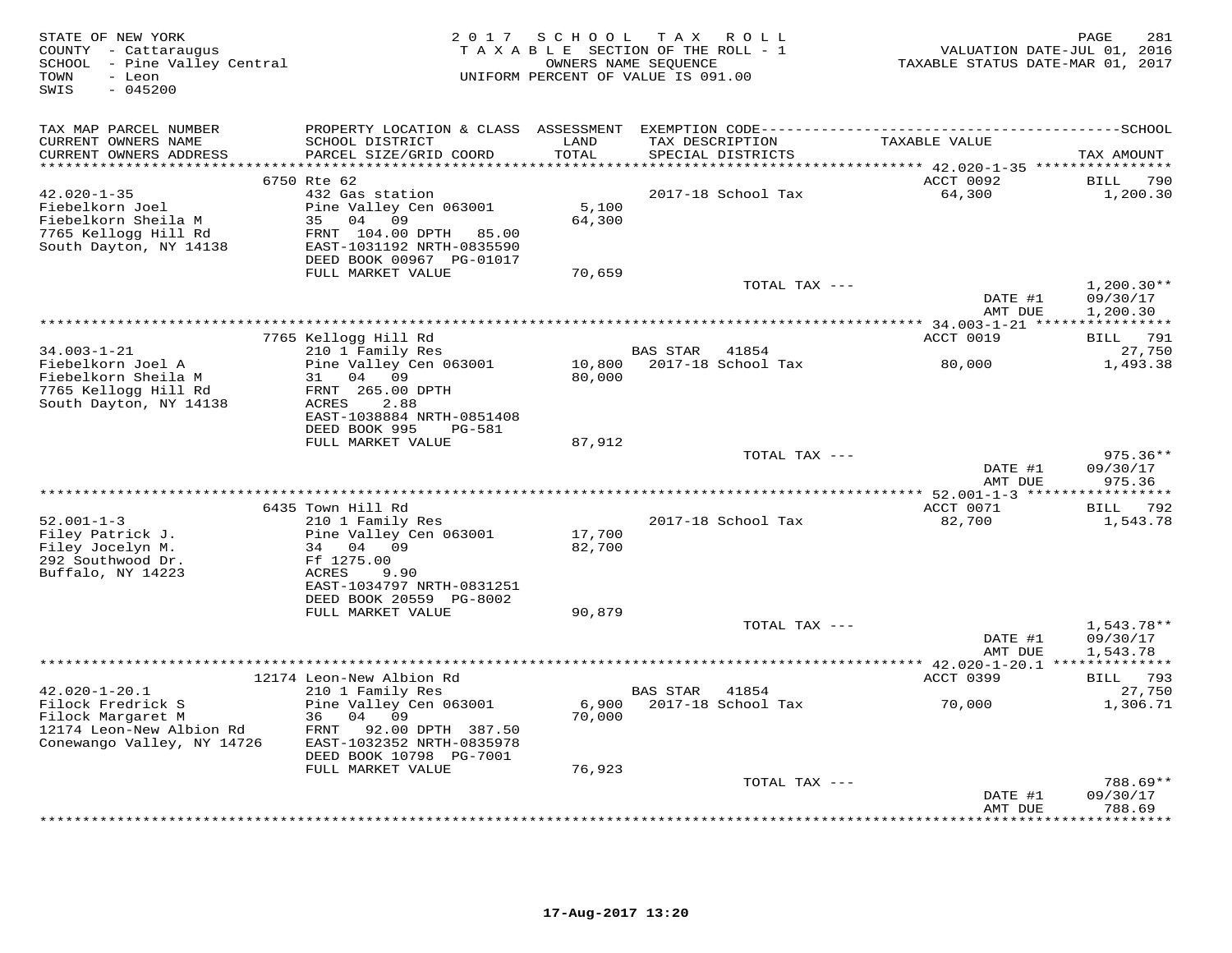| STATE OF NEW YORK<br>COUNTY - Cattaraugus<br>- Pine Valley Central<br>SCHOOL<br>TOWN<br>- Leon<br>$-045200$<br>SWIS |                                                                                                      |                  | 2017 SCHOOL TAX ROLL<br>TAXABLE SECTION OF THE ROLL - 1<br>OWNERS NAME SEOUENCE<br>UNIFORM PERCENT OF VALUE IS 091.00 | TAXABLE STATUS DATE-MAR 01, 2017 | PAGE<br>282<br>VALUATION DATE-JUL 01, 2016 |
|---------------------------------------------------------------------------------------------------------------------|------------------------------------------------------------------------------------------------------|------------------|-----------------------------------------------------------------------------------------------------------------------|----------------------------------|--------------------------------------------|
| TAX MAP PARCEL NUMBER                                                                                               |                                                                                                      |                  |                                                                                                                       |                                  |                                            |
| CURRENT OWNERS NAME<br>CURRENT OWNERS ADDRESS<br>************************                                           | SCHOOL DISTRICT<br>PARCEL SIZE/GRID COORD<br>************************                                | LAND<br>TOTAL    | TAX DESCRIPTION<br>SPECIAL DISTRICTS                                                                                  | TAXABLE VALUE                    | TAX AMOUNT                                 |
|                                                                                                                     | Alderbottom Rd                                                                                       |                  |                                                                                                                       | ACCT 0435                        | <b>BILL</b><br>794                         |
| $43.001 - 1 - 13$<br>Finiki Richard P<br>101 Wheatfield St<br>North Tonawanda, NY 14120-6826 FRNT 275.00 DPTH       | 314 Rural vac<10<br>Pine Valley Cen 063001<br>21 04 09<br>3.12<br>ACRES<br>EAST-1041269 NRTH-0842182 | 7,200<br>7,200   | 2017-18 School Tax                                                                                                    | 7,200                            | 134.40                                     |
|                                                                                                                     | DEED BOOK 901<br>PG-00179                                                                            |                  |                                                                                                                       |                                  |                                            |
|                                                                                                                     | FULL MARKET VALUE                                                                                    | 7,912            | TOTAL TAX ---                                                                                                         |                                  | $134.40**$                                 |
|                                                                                                                     |                                                                                                      |                  |                                                                                                                       | DATE #1<br>AMT DUE               | 09/30/17<br>134.40                         |
|                                                                                                                     |                                                                                                      |                  |                                                                                                                       |                                  |                                            |
| $43.001 - 1 - 3$                                                                                                    | 11899 Ruckh Hill Rd                                                                                  |                  | 41854<br>BAS STAR                                                                                                     | ACCT 0137                        | 795<br>BILL<br>27,750                      |
| Flagg Frances L/U B<br>Flagg Jacob<br>11899 Ruckh Hill Rd                                                           | 240 Rural res<br>Pine Valley Cen 063001<br>30 04 09<br>Ff 740.00                                     | 55,000<br>89,000 | 2017-18 School Tax                                                                                                    | 89,000                           | 1,661.38                                   |
| South Dayton, NY 14138                                                                                              | ACRES<br>72.09<br>EAST-1036573 NRTH-0845556<br>DEED BOOK 22435 PG-9001                               |                  |                                                                                                                       |                                  |                                            |
|                                                                                                                     | FULL MARKET VALUE                                                                                    | 97,802           |                                                                                                                       |                                  |                                            |
|                                                                                                                     |                                                                                                      |                  | TOTAL TAX ---                                                                                                         | DATE #1<br>AMT DUE               | $1,143.37**$<br>09/30/17<br>1,143.37       |
|                                                                                                                     |                                                                                                      |                  |                                                                                                                       |                                  |                                            |
|                                                                                                                     | 12213 Leon-New Albion Rd                                                                             |                  |                                                                                                                       | ACCT 0204                        | 796<br>BILL.                               |
| $42.020 - 1 - 15$<br>France Lloyd E<br>France Shawn P<br>12213 Leon-New Albion Rd<br>Leon, NY 14751                 | 311 Res vac land<br>Pine Valley Cen 063001<br>36<br>04 09<br>FRNT 180.00 DPTH<br>ACRES<br>1.85       | 4,700<br>4,700   | 2017-18 School Tax                                                                                                    | 4,700                            | 87.74                                      |
|                                                                                                                     | EAST-1031695 NRTH-0835962<br>DEED BOOK 1516<br>PG-8002<br>FULL MARKET VALUE                          | 5,165            |                                                                                                                       |                                  |                                            |
|                                                                                                                     |                                                                                                      |                  | TOTAL TAX ---                                                                                                         | DATE #1<br>AMT DUE               | $87.74**$<br>09/30/17<br>87.74             |
|                                                                                                                     |                                                                                                      |                  |                                                                                                                       |                                  |                                            |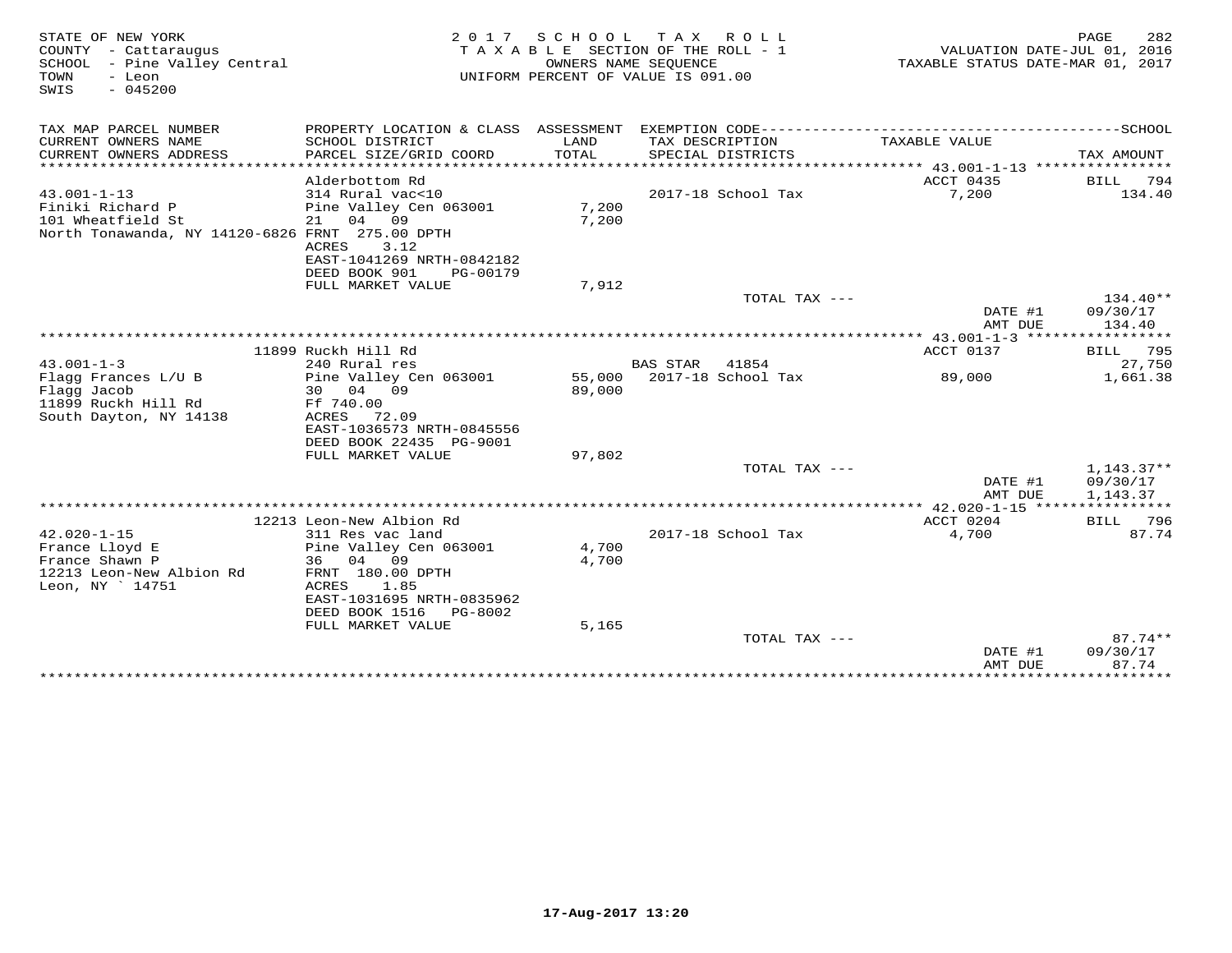STATE OF NEW YORK 2 0 1 7 S C H O O L T A X R O L L PAGE 283 COUNTY - Cattaraugus T A X A B L E SECTION OF THE ROLL - 1 VALUATION DATE-JUL 01, 2016 SCHOOL - Pine Valley Central OWNERS NAME SEQUENCE TAXABLE STATUS DATE-MAR 01, 2017 TOWN - Leon UNIFORM PERCENT OF VALUE IS 091.00 SWIS - 045200TAX MAP PARCEL NUMBER PROPERTY LOCATION & CLASS ASSESSMENT EXEMPTION CODE------------------------------------------SCHOOL CURRENT OWNERS NAME SCHOOL DISTRICT LAND TAX DESCRIPTION TAXABLE VALUE CURRENT OWNERS ADDRESS PARCEL SIZE/GRID COORD TOTAL SPECIAL DISTRICTS TAX AMOUNT \*\*\*\*\*\*\*\*\*\*\*\*\*\*\*\*\*\*\*\*\*\*\*\*\*\*\*\*\*\*\*\*\*\*\*\*\*\*\*\*\*\*\*\*\*\*\*\*\*\*\*\*\*\*\*\*\*\*\*\*\*\*\*\*\*\*\*\*\*\*\*\*\*\*\*\*\*\*\*\*\*\*\*\*\*\*\*\*\*\*\*\*\*\*\*\*\*\*\*\*\*\*\* 42.020-1-31.1 \*\*\*\*\*\*\*\*\*\*\*\*\*\* 12213 Leon-New Albion Rd ACCT 0037 BILL 79742.020-1-31.1 210 1 Family Res AGED S 41804 16,100 16.100 France Lloyd E Pine Valley Cen 063001 7,000 ENH STAR 41834 16,100300.54 France Shawn P 35 04 09 32,200 2017-18 School Tax 16,100 300.5412213 Leon-New Albion Rd FRNT 145.00 DPTH 295.00 Conewango Valley, NY ` 14726 EAST-1031716 NRTH-0835590 DEED BOOK 1516 PG-8002 FULL MARKET VALUE 35,385 TOTAL TAX --- 0.00\*\* \*\*\*\*\*\*\*\*\*\*\*\*\*\*\*\*\*\*\*\*\*\*\*\*\*\*\*\*\*\*\*\*\*\*\*\*\*\*\*\*\*\*\*\*\*\*\*\*\*\*\*\*\*\*\*\*\*\*\*\*\*\*\*\*\*\*\*\*\*\*\*\*\*\*\*\*\*\*\*\*\*\*\*\*\*\*\*\*\*\*\*\*\*\*\*\*\*\*\*\*\*\*\* 42.004-2-32 \*\*\*\*\*\*\*\*\*\*\*\*\*\*\*\* 6658 West Rd ACCT 0291 BILL 79842.004-2-32 314 Rural vac<10 2017-18 School Tax 4,700 87.74Francis James Pine Valley Cen 063001 4,700 Francis Adrienne U 51 04 09 4,700 4048 McLaughlin Dr FRNT 250.00 DPTH Tallahassee, FL 32309 ACRES 1.83 EAST-1023322 NRTH-0833748 DEED BOOK 7438 PG-7003FULL MARKET VALUE 5,165 TOTAL TAX --- 87.74\*\* DATE #1 09/30/17 AMT DUE 87.74 \*\*\*\*\*\*\*\*\*\*\*\*\*\*\*\*\*\*\*\*\*\*\*\*\*\*\*\*\*\*\*\*\*\*\*\*\*\*\*\*\*\*\*\*\*\*\*\*\*\*\*\*\*\*\*\*\*\*\*\*\*\*\*\*\*\*\*\*\*\*\*\*\*\*\*\*\*\*\*\*\*\*\*\*\*\*\*\*\*\*\*\*\*\*\*\*\*\*\*\*\*\*\* 42.004-2-33 \*\*\*\*\*\*\*\*\*\*\*\*\*\*\*\*ACCT 0289 BILL 799 6658 West Rd ACCT 0289 BILL 79990,700 1,693.12 42.004-2-33 210 1 Family Res 2017-18 School Tax 90,700 1,693.12Francis James Pine Valley Cen 063001 12,300 Francis Adrienne U 51 04 09 90,700 4048 McLaughlin Dr FRNT 495.00 DPTH Tallahassee, FL 32309 ACRES 3.65 EAST-1023322 NRTH-0834096 DEED BOOK 7438 PG-7003 FULL MARKET VALUE 99,670TOTAL TAX  $---$  1,693.12\*\* DATE #1 09/30/17AMT DUE 1,693.12 AMT DUE 1,693.12 \*\*\*\*\*\*\*\*\*\*\*\*\*\*\*\*\*\*\*\*\*\*\*\*\*\*\*\*\*\*\*\*\*\*\*\*\*\*\*\*\*\*\*\*\*\*\*\*\*\*\*\*\*\*\*\*\*\*\*\*\*\*\*\*\*\*\*\*\*\*\*\*\*\*\*\*\*\*\*\*\*\*\*\*\*\*\*\*\*\*\*\*\*\*\*\*\*\*\*\*\*\*\* 52.002-1-12 \*\*\*\*\*\*\*\*\*\*\*\*\*\*\*\*11018 Pine Dr<br>
210 1 Family Res<br>
Fronczak David C Pine Valley Cen 063001 16,000 2017-18 School Tax 120,200 2,243.80<br>
Fronczak Margaret A 02 04 09 120,200<br>
2,243.80<br>
Cattaraugus, NY 14719 FRNT 204.00 DPTH<br>
Cattaraugus, NY 1 EAST-1050556 NRTH-0829586 DEED BOOK 7957 PG-7001 FULL MARKET VALUE 132,088TOTAL TAX  $---$  1,112.75\*\* DATE #1 09/30/17AMT DUE 1,112.75 AMT DUE 1,112.75 \*\*\*\*\*\*\*\*\*\*\*\*\*\*\*\*\*\*\*\*\*\*\*\*\*\*\*\*\*\*\*\*\*\*\*\*\*\*\*\*\*\*\*\*\*\*\*\*\*\*\*\*\*\*\*\*\*\*\*\*\*\*\*\*\*\*\*\*\*\*\*\*\*\*\*\*\*\*\*\*\*\*\*\*\*\*\*\*\*\*\*\*\*\*\*\*\*\*\*\*\*\*\*\*\*\*\*\*\*\*\*\*\*\*\*\*\*\*\*\*\*\*\*\*\*\*\*\*\*\*\*\*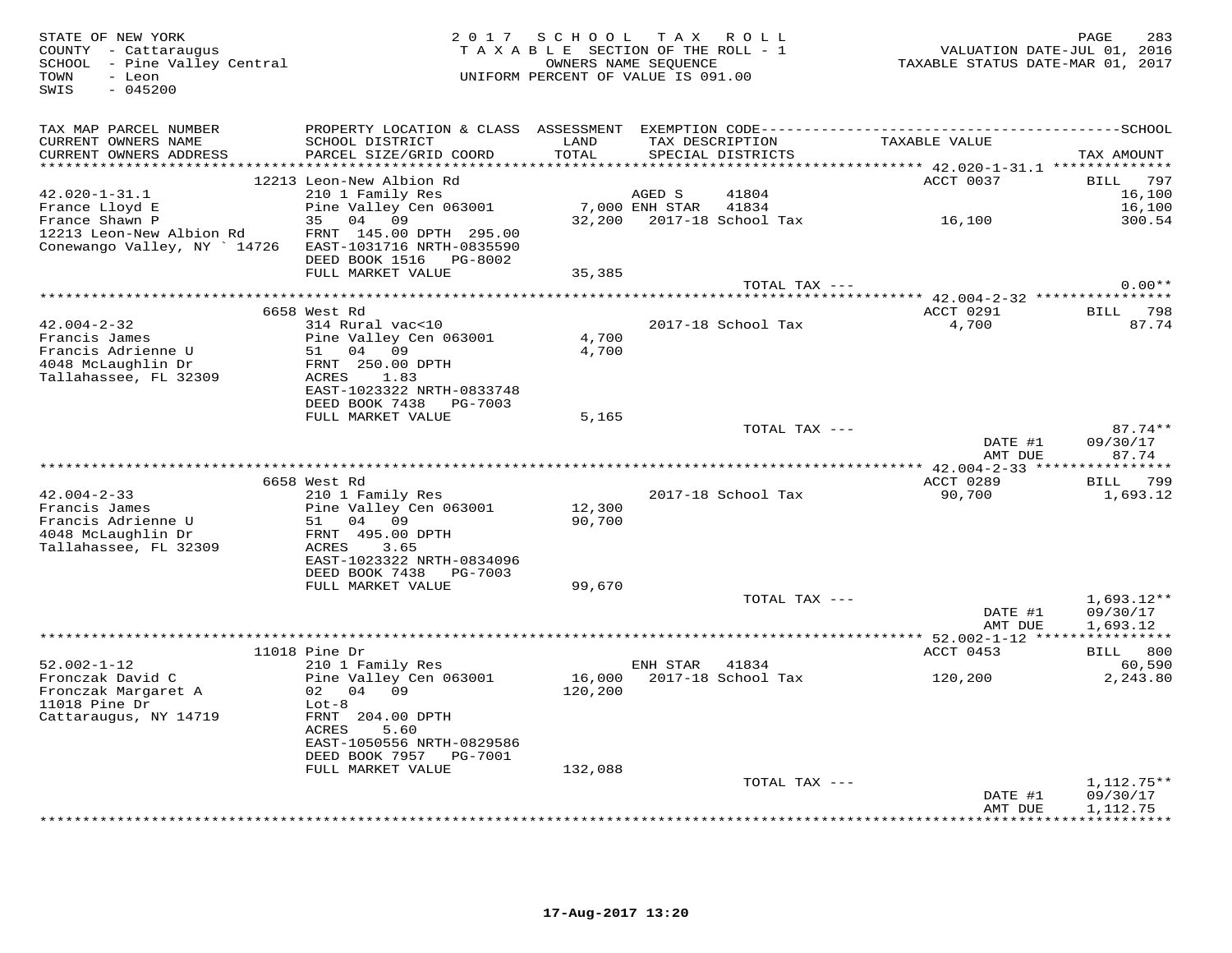| STATE OF NEW YORK<br>COUNTY - Cattaraugus<br>SCHOOL - Pine Valley Central<br>- Leon<br>TOWN<br>$-045200$<br>SWIS | 2 0 1 7                                                                                                                   | SCHOOL TAX ROLL<br>TAXABLE SECTION OF THE ROLL - 1<br>UNIFORM PERCENT OF VALUE IS 091.00 | OWNERS NAME SEQUENCE  |                    | TAXABLE STATUS DATE-MAR 01, 2017 | 284<br>PAGE<br>VALUATION DATE-JUL 01, 2016 |
|------------------------------------------------------------------------------------------------------------------|---------------------------------------------------------------------------------------------------------------------------|------------------------------------------------------------------------------------------|-----------------------|--------------------|----------------------------------|--------------------------------------------|
| TAX MAP PARCEL NUMBER                                                                                            | PROPERTY LOCATION & CLASS ASSESSMENT                                                                                      |                                                                                          |                       |                    |                                  |                                            |
| CURRENT OWNERS NAME<br>CURRENT OWNERS ADDRESS                                                                    | SCHOOL DISTRICT<br>PARCEL SIZE/GRID COORD                                                                                 | LAND<br>TOTAL                                                                            | TAX DESCRIPTION       | SPECIAL DISTRICTS  | TAXABLE VALUE                    | TAX AMOUNT                                 |
|                                                                                                                  | 6843 Rte 62                                                                                                               |                                                                                          |                       |                    | ACCT 0520                        | BILL<br>801                                |
| $42.004 - 1 - 13.2$                                                                                              | 210 1 Family Res                                                                                                          |                                                                                          | <b>BAS STAR</b>       | 41854              |                                  | 27,750                                     |
| Frost Barry D<br>Frost Doreen<br>6843 Rte 62<br>Conewango Valley, NY 14726                                       | Pine Valley Cen 063001<br>44<br>04 09<br>FRNT 222.00 DPTH 222.00<br>EAST-1030977 NRTH-0836997<br>DEED BOOK 00936 PG-00163 | 7,200<br>71,000                                                                          |                       | 2017-18 School Tax | 71,000                           | 1,325.37                                   |
|                                                                                                                  | FULL MARKET VALUE                                                                                                         | 78,022                                                                                   |                       |                    |                                  |                                            |
|                                                                                                                  |                                                                                                                           |                                                                                          |                       | TOTAL TAX ---      | DATE #1<br>AMT DUE               | $807.36**$<br>09/30/17<br>807.36           |
|                                                                                                                  |                                                                                                                           |                                                                                          | ********************* |                    | *** 34.003-1-27.2 ************** |                                            |
|                                                                                                                  | Ruckh Hill Rd                                                                                                             |                                                                                          |                       |                    | ACCT 0474                        | <b>BILL</b> 802                            |
| $34.003 - 1 - 27.2$<br>Frost Phillip O<br>12618 Cottage Rd                                                       | 312 Vac w/imprv<br>Pine Valley Cen 063001<br>09 04 09                                                                     | 2,800                                                                                    |                       | 2017-18 School Tax | 4,100                            | 76.54                                      |
| South Dayton, NY 14138                                                                                           | FRNT 159.00 DPTH 175.00<br>EAST-1033680 NRTH-0847720                                                                      | 4,100                                                                                    |                       |                    |                                  |                                            |
|                                                                                                                  | DEED BOOK 766<br>PG-00691<br>FULL MARKET VALUE                                                                            | 4,505                                                                                    |                       |                    |                                  |                                            |
|                                                                                                                  |                                                                                                                           |                                                                                          |                       | TOTAL TAX ---      |                                  | $76.54**$                                  |
|                                                                                                                  |                                                                                                                           |                                                                                          |                       |                    | DATE #1<br>AMT DUE               | 09/30/17<br>76.54                          |
|                                                                                                                  | 12132 Leon-New Albion Rd                                                                                                  |                                                                                          |                       |                    | ACCT 0821                        | BILL 803                                   |
| $42.020 - 1 - 24.2$                                                                                              | 210 1 Family Res                                                                                                          |                                                                                          | BAS STAR 41854        |                    |                                  | 27,750                                     |
| Gabel Michelle M                                                                                                 | Pine Valley Cen 063001                                                                                                    | 6,600                                                                                    |                       | 2017-18 School Tax | 69,600                           | 1,299.24                                   |
| 12132 Leon-New Albion<br>Conewango Valley, NY 14726                                                              | 36/4/9<br>FRNT 130.00 DPTH 165.00<br>EAST-1033210 NRTH-0835875<br>DEED BOOK 1184<br>PG-5001                               | 69,600                                                                                   |                       |                    |                                  |                                            |
|                                                                                                                  | FULL MARKET VALUE                                                                                                         | 76,484                                                                                   |                       |                    |                                  |                                            |
|                                                                                                                  |                                                                                                                           |                                                                                          |                       | TOTAL TAX ---      | DATE #1<br>AMT DUE               | 781.22**<br>09/30/17<br>781.22             |
|                                                                                                                  |                                                                                                                           |                                                                                          |                       |                    |                                  |                                            |
|                                                                                                                  | 6266 Bluebird Ln                                                                                                          |                                                                                          |                       |                    | ACCT 0458                        | 804<br>BILL                                |
| $52.002 - 1 - 20.1$<br>Gaglani Rainy                                                                             | 260 Seasonal res<br>Pine Valley Cen 063001<br>02<br>04 09                                                                 | 6,900                                                                                    |                       | 2017-18 School Tax | 23,900                           | 446.15                                     |
| Gaglani Judith<br>RR 5 Hagersville Ont Can<br>NOA 1H0,                                                           | FRNT 200.00 DPTH 190.00<br>EAST-1049401 NRTH-0828317<br>DEED BOOK 00917 PG-00224                                          | 23,900                                                                                   |                       |                    |                                  |                                            |
|                                                                                                                  | FULL MARKET VALUE                                                                                                         | 26,264                                                                                   |                       |                    |                                  |                                            |
|                                                                                                                  |                                                                                                                           |                                                                                          |                       | TOTAL TAX ---      |                                  | $446.15**$                                 |
|                                                                                                                  |                                                                                                                           |                                                                                          |                       |                    | DATE #1<br>AMT DUE<br>********** | 09/30/17<br>446.15<br>********             |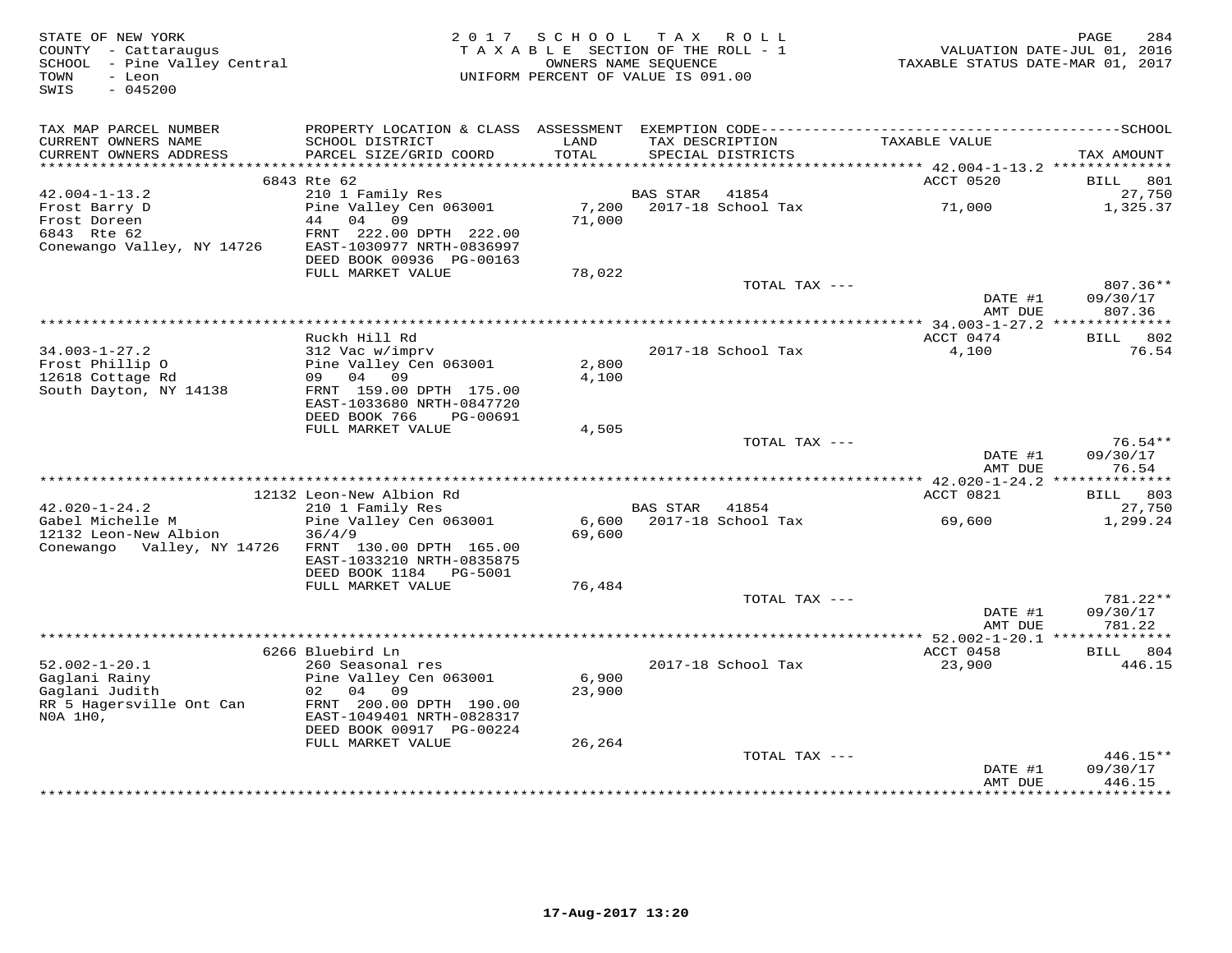| STATE OF NEW YORK<br>COUNTY - Cattaraugus<br>SCHOOL - Pine Valley Central<br>TOWN<br>- Leon<br>$-045200$<br>SWIS | 2 0 1 7<br>T A X A B L E SECTION OF THE ROLL - 1<br>UNIFORM PERCENT OF VALUE IS 091.00 | VALUATION DATE-JUL 01, 2016<br>TAXABLE STATUS DATE-MAR 01, 2017 | 285<br>PAGE                         |                        |                           |
|------------------------------------------------------------------------------------------------------------------|----------------------------------------------------------------------------------------|-----------------------------------------------------------------|-------------------------------------|------------------------|---------------------------|
| TAX MAP PARCEL NUMBER                                                                                            | PROPERTY LOCATION & CLASS ASSESSMENT                                                   |                                                                 | EXEMPTION CODE---------             |                        | ---------SCHOOL           |
| CURRENT OWNERS NAME                                                                                              | SCHOOL DISTRICT                                                                        | LAND                                                            | TAX DESCRIPTION                     | TAXABLE VALUE          |                           |
| CURRENT OWNERS ADDRESS<br>******************                                                                     | PARCEL SIZE/GRID COORD<br>*************************                                    | TOTAL                                                           | SPECIAL DISTRICTS                   |                        | TAX AMOUNT                |
|                                                                                                                  | 7500 Kellogg Hill Rd                                                                   |                                                                 |                                     | ACCT 0145              | 805<br>BILL               |
| $34.003 - 1 - 17$                                                                                                | 312 Vac w/imprv                                                                        |                                                                 | 2017-18 School Tax                  | 99,900                 | 1,864.86                  |
| Gardner Donald J                                                                                                 | Pine Valley Cen 063001                                                                 | 92,400                                                          |                                     |                        |                           |
| Gardner Linda A                                                                                                  | $23/31$ 04<br>09                                                                       | 99,900                                                          |                                     |                        |                           |
| PO Box 128                                                                                                       | Kellogg Hill Ff - 2585'                                                                |                                                                 |                                     |                        |                           |
| Grand Island, NY 14072                                                                                           | Monkey-2020';Ruckh-1100'                                                               |                                                                 |                                     |                        |                           |
|                                                                                                                  | ACRES 200.32                                                                           |                                                                 |                                     |                        |                           |
|                                                                                                                  | EAST-1039963 NRTH-0848914<br>DEED BOOK 16290 PG-4002                                   |                                                                 |                                     |                        |                           |
|                                                                                                                  | FULL MARKET VALUE                                                                      | 109,780                                                         |                                     |                        |                           |
|                                                                                                                  |                                                                                        |                                                                 | TOTAL TAX ---                       |                        | $1,864.86**$              |
|                                                                                                                  |                                                                                        |                                                                 |                                     | DATE #1                | 09/30/17                  |
|                                                                                                                  |                                                                                        |                                                                 |                                     | AMT DUE                | 1,864.86                  |
|                                                                                                                  |                                                                                        |                                                                 | *********************************** | ** 43.001-1-7 *****    |                           |
|                                                                                                                  | Kellogg Hill Rd                                                                        |                                                                 |                                     | ACCT 0144              | BILL<br>806               |
| $43.001 - 1 - 7$<br>Gardner Donald J                                                                             | 320 Rural vacant<br>Pine Valley Cen 063001                                             | 51,700                                                          | 2017-18 School Tax                  | 51,700                 | 965.10                    |
| Gardner Linda A                                                                                                  | 09<br>04<br>30                                                                         | 51,700                                                          |                                     |                        |                           |
| PO Box 128                                                                                                       | Kellogg Hill Rd Ff 3020.0                                                              |                                                                 |                                     |                        |                           |
| Grand Island, NY 14072                                                                                           | ACRES<br>73.74                                                                         |                                                                 |                                     |                        |                           |
|                                                                                                                  | EAST-1038546 NRTH-0845074                                                              |                                                                 |                                     |                        |                           |
|                                                                                                                  | DEED BOOK 16290 PG-4002                                                                |                                                                 |                                     |                        |                           |
|                                                                                                                  | FULL MARKET VALUE                                                                      | 56,813                                                          |                                     |                        |                           |
|                                                                                                                  |                                                                                        |                                                                 | TOTAL TAX ---                       |                        | 965.10**<br>09/30/17      |
|                                                                                                                  |                                                                                        |                                                                 |                                     | DATE #1<br>AMT DUE     | 965.10                    |
|                                                                                                                  |                                                                                        |                                                                 |                                     |                        |                           |
|                                                                                                                  | Kellogg Hill Rd                                                                        |                                                                 |                                     | ACCT 0146              | 807<br>BILL               |
| $43.001 - 1 - 8$                                                                                                 | 321 Abandoned ag                                                                       |                                                                 | 2017-18 School Tax                  | 81,400                 | 1,519.51                  |
| Gardner Donald J                                                                                                 | Pine Valley Cen 063001                                                                 | 81,400                                                          |                                     |                        |                           |
| Gardner Linda A                                                                                                  | 04<br>09<br>22/29                                                                      | 81,400                                                          |                                     |                        |                           |
| PO Box 128                                                                                                       | Kellogg Hill Rd Ff - 5925                                                              |                                                                 |                                     |                        |                           |
| Grand Island, NY 14072                                                                                           | Slew Rd Ff - 795'<br>ACRES 163.52                                                      |                                                                 |                                     |                        |                           |
|                                                                                                                  | EAST-1039182 NRTH-0844473                                                              |                                                                 |                                     |                        |                           |
|                                                                                                                  | DEED BOOK 16290 PG-4002                                                                |                                                                 |                                     |                        |                           |
|                                                                                                                  | FULL MARKET VALUE                                                                      | 89,451                                                          |                                     |                        |                           |
|                                                                                                                  |                                                                                        |                                                                 | TOTAL TAX ---                       |                        | $1,519.51**$              |
|                                                                                                                  |                                                                                        |                                                                 |                                     | DATE #1                | 09/30/17                  |
|                                                                                                                  |                                                                                        |                                                                 |                                     | AMT DUE<br>*********** | 1,519.51<br>************* |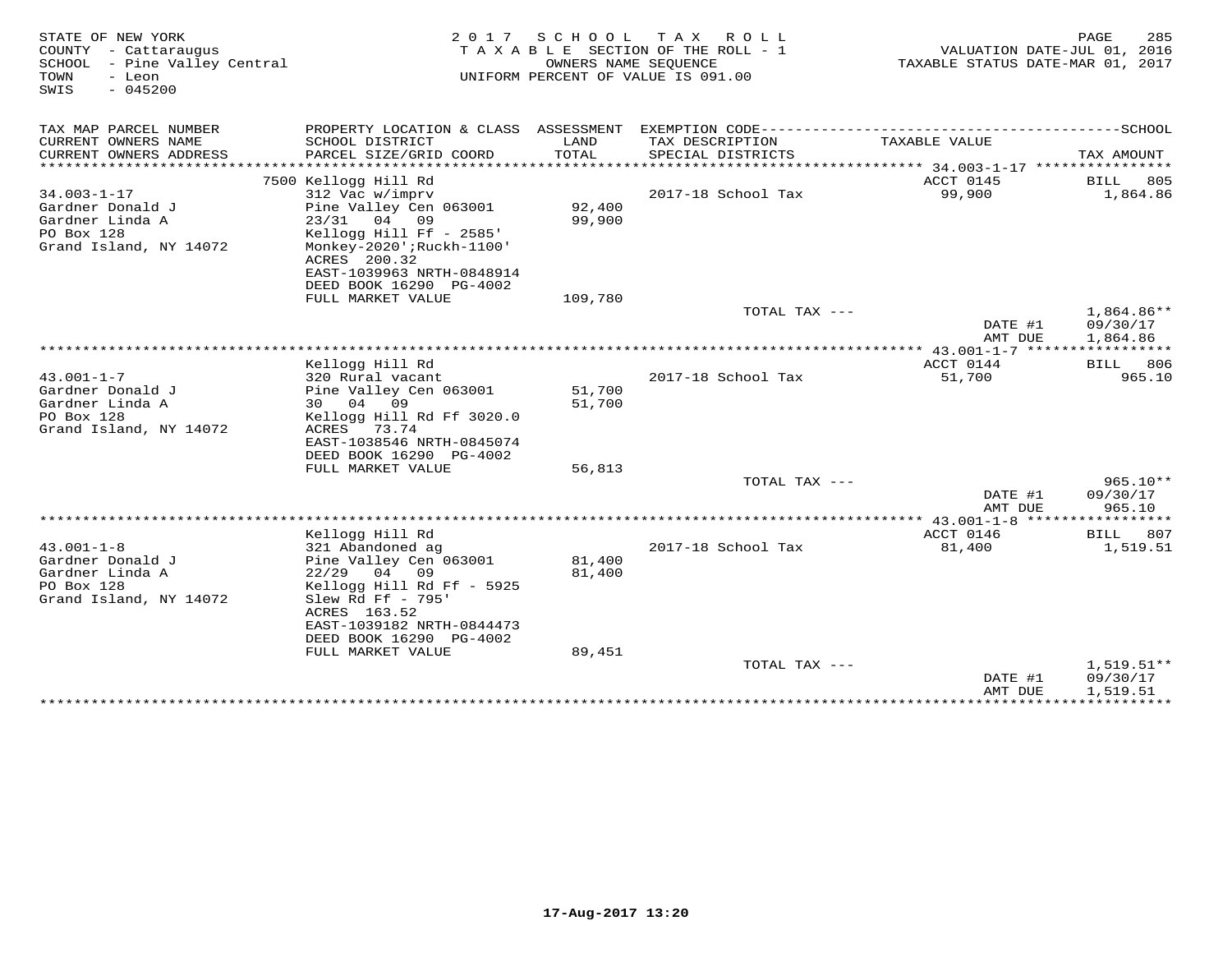| TAX MAP PARCEL NUMBER<br>TAXABLE VALUE<br>CURRENT OWNERS NAME<br>SCHOOL DISTRICT<br>LAND<br>TAX DESCRIPTION<br>PARCEL SIZE/GRID COORD<br>TOTAL<br>CURRENT OWNERS ADDRESS<br>SPECIAL DISTRICTS<br>TAX AMOUNT<br>ACCT 0540<br>7252 Alderbottom Rd<br>BILL 808<br>$43.001 - 1 - 11.2$<br>260 Seasonal res<br>2017-18 School Tax<br>114,400<br>2,135.53<br>Pine Valley Cen 063001<br>55,300<br>Gerlach Grant A<br>Gerlach Joan M<br>$21/22$ 04 09<br>114,400<br>S-5679 Apollo Dr<br>Ff 1080.00<br>Lakeview, NY 14085<br>36.30<br>ACRES<br>EAST-1042122 NRTH-0843213<br>DEED BOOK 830<br>PG-00998<br>FULL MARKET VALUE<br>125,714<br>TOTAL TAX ---<br>$2,135.53**$<br>DATE #1<br>09/30/17<br>AMT DUE<br>2,135.53<br>************************************<br>*************** 52.001-1-14.7 ***************<br>11490 Eldredge Rd<br>ACCT 0853<br><b>BILL</b><br>809<br>$52.001 - 1 - 14.7$<br>112 Dairy farm<br>41700<br>83,000<br>AG BLDG<br>Gingerich Dannie D Jr<br>Pine Valley Cen 063001<br>81,900 AG DIST<br>41720<br>32,540<br>Gingerich Fannie S<br>$10 - 11 - 18$ , $19 - 4 - 9$<br>220,000 BAS STAR<br>41854<br>27,750<br>11490 Eldredge Rd<br>ACRES 109.80<br>2017-18 School Tax<br>1,949.98<br>104,460<br>Conewango Valley, NY 14726<br>EAST-1042735 NRTH-0829263<br>DEED BOOK 7381<br>PG-6001<br>FULL MARKET VALUE<br>MAY BE SUBJECT TO PAYMENT<br>241,758<br>UNDER AGDIST LAW TIL 2021<br>1,431.96**<br>TOTAL TAX ---<br>DATE #1<br>09/30/17<br>AMT DUE<br>1,431.96<br>ACCT 0057<br>Bailey Hill Rd<br>BILL 810<br>$43.002 - 1 - 11$<br>9,200<br>312 Vac w/imprv<br>2017-18 School Tax<br>171.74<br>Gorski Tammy L<br>Pine Valley Cen 063001<br>7,500<br>1624 Olean Rd<br>05 04 09<br>9,200<br>South Wales, NY 14139<br>ACRES<br>1.25<br>EAST-1049002 NRTH-0839807<br>DEED BOOK 1013 PG-118<br>FULL MARKET VALUE<br>10,110<br>TOTAL TAX ---<br>171.74**<br>DATE #1<br>09/30/17<br>AMT DUE<br>171.74<br>7308 Rte 62<br>ACCT 0573<br>BILL 811<br>$43.001 - 1 - 31.2$<br>112 Dairy farm<br><b>BAS STAR</b><br>41854<br>27,750<br>Green Christopher P.<br>Pine Valley Cen 063001<br>2017-18 School Tax<br>41,600<br>2,495.81<br>133,700<br>7308 Route 62<br>38 04 09<br>133,700<br>South Dayton, NY 14138<br>Ff 270.00<br>ACRES<br>53.60<br>EAST-1033215 NRTH-0844142<br>DEED BOOK 21570 PG-7001<br>FULL MARKET VALUE<br>146,923<br>TOTAL TAX ---<br>1,977.79**<br>DATE #1<br>09/30/17<br>1,977.79<br>AMT DUE | STATE OF NEW YORK<br>COUNTY - Cattaraugus<br>SCHOOL - Pine Valley Central<br>- Leon<br>TOWN<br>SWIS<br>$-045200$ | 2 0 1 7 | SCHOOL | T A X<br>R O L L<br>TAXABLE SECTION OF THE ROLL - 1<br>OWNERS NAME SEQUENCE<br>UNIFORM PERCENT OF VALUE IS 091.00 | VALUATION DATE-JUL 01, 2016<br>TAXABLE STATUS DATE-MAR 01, 2017 | 286<br>PAGE |
|-----------------------------------------------------------------------------------------------------------------------------------------------------------------------------------------------------------------------------------------------------------------------------------------------------------------------------------------------------------------------------------------------------------------------------------------------------------------------------------------------------------------------------------------------------------------------------------------------------------------------------------------------------------------------------------------------------------------------------------------------------------------------------------------------------------------------------------------------------------------------------------------------------------------------------------------------------------------------------------------------------------------------------------------------------------------------------------------------------------------------------------------------------------------------------------------------------------------------------------------------------------------------------------------------------------------------------------------------------------------------------------------------------------------------------------------------------------------------------------------------------------------------------------------------------------------------------------------------------------------------------------------------------------------------------------------------------------------------------------------------------------------------------------------------------------------------------------------------------------------------------------------------------------------------------------------------------------------------------------------------------------------------------------------------------------------------------------------------------------------------------------------------------------------------------------------------------------------------------------------------------------------------------------------------------------------------------------------------------------------------------------------------------------------|------------------------------------------------------------------------------------------------------------------|---------|--------|-------------------------------------------------------------------------------------------------------------------|-----------------------------------------------------------------|-------------|
|                                                                                                                                                                                                                                                                                                                                                                                                                                                                                                                                                                                                                                                                                                                                                                                                                                                                                                                                                                                                                                                                                                                                                                                                                                                                                                                                                                                                                                                                                                                                                                                                                                                                                                                                                                                                                                                                                                                                                                                                                                                                                                                                                                                                                                                                                                                                                                                                                 |                                                                                                                  |         |        |                                                                                                                   |                                                                 |             |
|                                                                                                                                                                                                                                                                                                                                                                                                                                                                                                                                                                                                                                                                                                                                                                                                                                                                                                                                                                                                                                                                                                                                                                                                                                                                                                                                                                                                                                                                                                                                                                                                                                                                                                                                                                                                                                                                                                                                                                                                                                                                                                                                                                                                                                                                                                                                                                                                                 |                                                                                                                  |         |        |                                                                                                                   |                                                                 |             |
|                                                                                                                                                                                                                                                                                                                                                                                                                                                                                                                                                                                                                                                                                                                                                                                                                                                                                                                                                                                                                                                                                                                                                                                                                                                                                                                                                                                                                                                                                                                                                                                                                                                                                                                                                                                                                                                                                                                                                                                                                                                                                                                                                                                                                                                                                                                                                                                                                 |                                                                                                                  |         |        |                                                                                                                   |                                                                 |             |
|                                                                                                                                                                                                                                                                                                                                                                                                                                                                                                                                                                                                                                                                                                                                                                                                                                                                                                                                                                                                                                                                                                                                                                                                                                                                                                                                                                                                                                                                                                                                                                                                                                                                                                                                                                                                                                                                                                                                                                                                                                                                                                                                                                                                                                                                                                                                                                                                                 |                                                                                                                  |         |        |                                                                                                                   |                                                                 |             |
|                                                                                                                                                                                                                                                                                                                                                                                                                                                                                                                                                                                                                                                                                                                                                                                                                                                                                                                                                                                                                                                                                                                                                                                                                                                                                                                                                                                                                                                                                                                                                                                                                                                                                                                                                                                                                                                                                                                                                                                                                                                                                                                                                                                                                                                                                                                                                                                                                 |                                                                                                                  |         |        |                                                                                                                   |                                                                 |             |
|                                                                                                                                                                                                                                                                                                                                                                                                                                                                                                                                                                                                                                                                                                                                                                                                                                                                                                                                                                                                                                                                                                                                                                                                                                                                                                                                                                                                                                                                                                                                                                                                                                                                                                                                                                                                                                                                                                                                                                                                                                                                                                                                                                                                                                                                                                                                                                                                                 |                                                                                                                  |         |        |                                                                                                                   |                                                                 |             |
|                                                                                                                                                                                                                                                                                                                                                                                                                                                                                                                                                                                                                                                                                                                                                                                                                                                                                                                                                                                                                                                                                                                                                                                                                                                                                                                                                                                                                                                                                                                                                                                                                                                                                                                                                                                                                                                                                                                                                                                                                                                                                                                                                                                                                                                                                                                                                                                                                 |                                                                                                                  |         |        |                                                                                                                   |                                                                 |             |
|                                                                                                                                                                                                                                                                                                                                                                                                                                                                                                                                                                                                                                                                                                                                                                                                                                                                                                                                                                                                                                                                                                                                                                                                                                                                                                                                                                                                                                                                                                                                                                                                                                                                                                                                                                                                                                                                                                                                                                                                                                                                                                                                                                                                                                                                                                                                                                                                                 |                                                                                                                  |         |        |                                                                                                                   |                                                                 |             |
|                                                                                                                                                                                                                                                                                                                                                                                                                                                                                                                                                                                                                                                                                                                                                                                                                                                                                                                                                                                                                                                                                                                                                                                                                                                                                                                                                                                                                                                                                                                                                                                                                                                                                                                                                                                                                                                                                                                                                                                                                                                                                                                                                                                                                                                                                                                                                                                                                 |                                                                                                                  |         |        |                                                                                                                   |                                                                 |             |
|                                                                                                                                                                                                                                                                                                                                                                                                                                                                                                                                                                                                                                                                                                                                                                                                                                                                                                                                                                                                                                                                                                                                                                                                                                                                                                                                                                                                                                                                                                                                                                                                                                                                                                                                                                                                                                                                                                                                                                                                                                                                                                                                                                                                                                                                                                                                                                                                                 |                                                                                                                  |         |        |                                                                                                                   |                                                                 |             |
|                                                                                                                                                                                                                                                                                                                                                                                                                                                                                                                                                                                                                                                                                                                                                                                                                                                                                                                                                                                                                                                                                                                                                                                                                                                                                                                                                                                                                                                                                                                                                                                                                                                                                                                                                                                                                                                                                                                                                                                                                                                                                                                                                                                                                                                                                                                                                                                                                 |                                                                                                                  |         |        |                                                                                                                   |                                                                 |             |
|                                                                                                                                                                                                                                                                                                                                                                                                                                                                                                                                                                                                                                                                                                                                                                                                                                                                                                                                                                                                                                                                                                                                                                                                                                                                                                                                                                                                                                                                                                                                                                                                                                                                                                                                                                                                                                                                                                                                                                                                                                                                                                                                                                                                                                                                                                                                                                                                                 |                                                                                                                  |         |        |                                                                                                                   |                                                                 |             |
|                                                                                                                                                                                                                                                                                                                                                                                                                                                                                                                                                                                                                                                                                                                                                                                                                                                                                                                                                                                                                                                                                                                                                                                                                                                                                                                                                                                                                                                                                                                                                                                                                                                                                                                                                                                                                                                                                                                                                                                                                                                                                                                                                                                                                                                                                                                                                                                                                 |                                                                                                                  |         |        |                                                                                                                   |                                                                 |             |
|                                                                                                                                                                                                                                                                                                                                                                                                                                                                                                                                                                                                                                                                                                                                                                                                                                                                                                                                                                                                                                                                                                                                                                                                                                                                                                                                                                                                                                                                                                                                                                                                                                                                                                                                                                                                                                                                                                                                                                                                                                                                                                                                                                                                                                                                                                                                                                                                                 |                                                                                                                  |         |        |                                                                                                                   |                                                                 |             |
|                                                                                                                                                                                                                                                                                                                                                                                                                                                                                                                                                                                                                                                                                                                                                                                                                                                                                                                                                                                                                                                                                                                                                                                                                                                                                                                                                                                                                                                                                                                                                                                                                                                                                                                                                                                                                                                                                                                                                                                                                                                                                                                                                                                                                                                                                                                                                                                                                 |                                                                                                                  |         |        |                                                                                                                   |                                                                 |             |
|                                                                                                                                                                                                                                                                                                                                                                                                                                                                                                                                                                                                                                                                                                                                                                                                                                                                                                                                                                                                                                                                                                                                                                                                                                                                                                                                                                                                                                                                                                                                                                                                                                                                                                                                                                                                                                                                                                                                                                                                                                                                                                                                                                                                                                                                                                                                                                                                                 |                                                                                                                  |         |        |                                                                                                                   |                                                                 |             |
|                                                                                                                                                                                                                                                                                                                                                                                                                                                                                                                                                                                                                                                                                                                                                                                                                                                                                                                                                                                                                                                                                                                                                                                                                                                                                                                                                                                                                                                                                                                                                                                                                                                                                                                                                                                                                                                                                                                                                                                                                                                                                                                                                                                                                                                                                                                                                                                                                 |                                                                                                                  |         |        |                                                                                                                   |                                                                 |             |
|                                                                                                                                                                                                                                                                                                                                                                                                                                                                                                                                                                                                                                                                                                                                                                                                                                                                                                                                                                                                                                                                                                                                                                                                                                                                                                                                                                                                                                                                                                                                                                                                                                                                                                                                                                                                                                                                                                                                                                                                                                                                                                                                                                                                                                                                                                                                                                                                                 |                                                                                                                  |         |        |                                                                                                                   |                                                                 |             |
|                                                                                                                                                                                                                                                                                                                                                                                                                                                                                                                                                                                                                                                                                                                                                                                                                                                                                                                                                                                                                                                                                                                                                                                                                                                                                                                                                                                                                                                                                                                                                                                                                                                                                                                                                                                                                                                                                                                                                                                                                                                                                                                                                                                                                                                                                                                                                                                                                 |                                                                                                                  |         |        |                                                                                                                   |                                                                 |             |
|                                                                                                                                                                                                                                                                                                                                                                                                                                                                                                                                                                                                                                                                                                                                                                                                                                                                                                                                                                                                                                                                                                                                                                                                                                                                                                                                                                                                                                                                                                                                                                                                                                                                                                                                                                                                                                                                                                                                                                                                                                                                                                                                                                                                                                                                                                                                                                                                                 |                                                                                                                  |         |        |                                                                                                                   |                                                                 |             |
|                                                                                                                                                                                                                                                                                                                                                                                                                                                                                                                                                                                                                                                                                                                                                                                                                                                                                                                                                                                                                                                                                                                                                                                                                                                                                                                                                                                                                                                                                                                                                                                                                                                                                                                                                                                                                                                                                                                                                                                                                                                                                                                                                                                                                                                                                                                                                                                                                 |                                                                                                                  |         |        |                                                                                                                   |                                                                 |             |
|                                                                                                                                                                                                                                                                                                                                                                                                                                                                                                                                                                                                                                                                                                                                                                                                                                                                                                                                                                                                                                                                                                                                                                                                                                                                                                                                                                                                                                                                                                                                                                                                                                                                                                                                                                                                                                                                                                                                                                                                                                                                                                                                                                                                                                                                                                                                                                                                                 |                                                                                                                  |         |        |                                                                                                                   |                                                                 |             |
|                                                                                                                                                                                                                                                                                                                                                                                                                                                                                                                                                                                                                                                                                                                                                                                                                                                                                                                                                                                                                                                                                                                                                                                                                                                                                                                                                                                                                                                                                                                                                                                                                                                                                                                                                                                                                                                                                                                                                                                                                                                                                                                                                                                                                                                                                                                                                                                                                 |                                                                                                                  |         |        |                                                                                                                   |                                                                 |             |
|                                                                                                                                                                                                                                                                                                                                                                                                                                                                                                                                                                                                                                                                                                                                                                                                                                                                                                                                                                                                                                                                                                                                                                                                                                                                                                                                                                                                                                                                                                                                                                                                                                                                                                                                                                                                                                                                                                                                                                                                                                                                                                                                                                                                                                                                                                                                                                                                                 |                                                                                                                  |         |        |                                                                                                                   |                                                                 |             |
|                                                                                                                                                                                                                                                                                                                                                                                                                                                                                                                                                                                                                                                                                                                                                                                                                                                                                                                                                                                                                                                                                                                                                                                                                                                                                                                                                                                                                                                                                                                                                                                                                                                                                                                                                                                                                                                                                                                                                                                                                                                                                                                                                                                                                                                                                                                                                                                                                 |                                                                                                                  |         |        |                                                                                                                   |                                                                 |             |
|                                                                                                                                                                                                                                                                                                                                                                                                                                                                                                                                                                                                                                                                                                                                                                                                                                                                                                                                                                                                                                                                                                                                                                                                                                                                                                                                                                                                                                                                                                                                                                                                                                                                                                                                                                                                                                                                                                                                                                                                                                                                                                                                                                                                                                                                                                                                                                                                                 |                                                                                                                  |         |        |                                                                                                                   |                                                                 |             |
|                                                                                                                                                                                                                                                                                                                                                                                                                                                                                                                                                                                                                                                                                                                                                                                                                                                                                                                                                                                                                                                                                                                                                                                                                                                                                                                                                                                                                                                                                                                                                                                                                                                                                                                                                                                                                                                                                                                                                                                                                                                                                                                                                                                                                                                                                                                                                                                                                 |                                                                                                                  |         |        |                                                                                                                   |                                                                 |             |
|                                                                                                                                                                                                                                                                                                                                                                                                                                                                                                                                                                                                                                                                                                                                                                                                                                                                                                                                                                                                                                                                                                                                                                                                                                                                                                                                                                                                                                                                                                                                                                                                                                                                                                                                                                                                                                                                                                                                                                                                                                                                                                                                                                                                                                                                                                                                                                                                                 |                                                                                                                  |         |        |                                                                                                                   |                                                                 |             |
|                                                                                                                                                                                                                                                                                                                                                                                                                                                                                                                                                                                                                                                                                                                                                                                                                                                                                                                                                                                                                                                                                                                                                                                                                                                                                                                                                                                                                                                                                                                                                                                                                                                                                                                                                                                                                                                                                                                                                                                                                                                                                                                                                                                                                                                                                                                                                                                                                 |                                                                                                                  |         |        |                                                                                                                   |                                                                 |             |
|                                                                                                                                                                                                                                                                                                                                                                                                                                                                                                                                                                                                                                                                                                                                                                                                                                                                                                                                                                                                                                                                                                                                                                                                                                                                                                                                                                                                                                                                                                                                                                                                                                                                                                                                                                                                                                                                                                                                                                                                                                                                                                                                                                                                                                                                                                                                                                                                                 |                                                                                                                  |         |        |                                                                                                                   |                                                                 |             |
|                                                                                                                                                                                                                                                                                                                                                                                                                                                                                                                                                                                                                                                                                                                                                                                                                                                                                                                                                                                                                                                                                                                                                                                                                                                                                                                                                                                                                                                                                                                                                                                                                                                                                                                                                                                                                                                                                                                                                                                                                                                                                                                                                                                                                                                                                                                                                                                                                 |                                                                                                                  |         |        |                                                                                                                   |                                                                 |             |
|                                                                                                                                                                                                                                                                                                                                                                                                                                                                                                                                                                                                                                                                                                                                                                                                                                                                                                                                                                                                                                                                                                                                                                                                                                                                                                                                                                                                                                                                                                                                                                                                                                                                                                                                                                                                                                                                                                                                                                                                                                                                                                                                                                                                                                                                                                                                                                                                                 |                                                                                                                  |         |        |                                                                                                                   |                                                                 |             |
|                                                                                                                                                                                                                                                                                                                                                                                                                                                                                                                                                                                                                                                                                                                                                                                                                                                                                                                                                                                                                                                                                                                                                                                                                                                                                                                                                                                                                                                                                                                                                                                                                                                                                                                                                                                                                                                                                                                                                                                                                                                                                                                                                                                                                                                                                                                                                                                                                 |                                                                                                                  |         |        |                                                                                                                   |                                                                 |             |
|                                                                                                                                                                                                                                                                                                                                                                                                                                                                                                                                                                                                                                                                                                                                                                                                                                                                                                                                                                                                                                                                                                                                                                                                                                                                                                                                                                                                                                                                                                                                                                                                                                                                                                                                                                                                                                                                                                                                                                                                                                                                                                                                                                                                                                                                                                                                                                                                                 |                                                                                                                  |         |        |                                                                                                                   |                                                                 |             |
|                                                                                                                                                                                                                                                                                                                                                                                                                                                                                                                                                                                                                                                                                                                                                                                                                                                                                                                                                                                                                                                                                                                                                                                                                                                                                                                                                                                                                                                                                                                                                                                                                                                                                                                                                                                                                                                                                                                                                                                                                                                                                                                                                                                                                                                                                                                                                                                                                 |                                                                                                                  |         |        |                                                                                                                   |                                                                 |             |
|                                                                                                                                                                                                                                                                                                                                                                                                                                                                                                                                                                                                                                                                                                                                                                                                                                                                                                                                                                                                                                                                                                                                                                                                                                                                                                                                                                                                                                                                                                                                                                                                                                                                                                                                                                                                                                                                                                                                                                                                                                                                                                                                                                                                                                                                                                                                                                                                                 |                                                                                                                  |         |        |                                                                                                                   |                                                                 |             |
|                                                                                                                                                                                                                                                                                                                                                                                                                                                                                                                                                                                                                                                                                                                                                                                                                                                                                                                                                                                                                                                                                                                                                                                                                                                                                                                                                                                                                                                                                                                                                                                                                                                                                                                                                                                                                                                                                                                                                                                                                                                                                                                                                                                                                                                                                                                                                                                                                 |                                                                                                                  |         |        |                                                                                                                   |                                                                 |             |
|                                                                                                                                                                                                                                                                                                                                                                                                                                                                                                                                                                                                                                                                                                                                                                                                                                                                                                                                                                                                                                                                                                                                                                                                                                                                                                                                                                                                                                                                                                                                                                                                                                                                                                                                                                                                                                                                                                                                                                                                                                                                                                                                                                                                                                                                                                                                                                                                                 |                                                                                                                  |         |        |                                                                                                                   |                                                                 |             |
|                                                                                                                                                                                                                                                                                                                                                                                                                                                                                                                                                                                                                                                                                                                                                                                                                                                                                                                                                                                                                                                                                                                                                                                                                                                                                                                                                                                                                                                                                                                                                                                                                                                                                                                                                                                                                                                                                                                                                                                                                                                                                                                                                                                                                                                                                                                                                                                                                 |                                                                                                                  |         |        |                                                                                                                   |                                                                 |             |
|                                                                                                                                                                                                                                                                                                                                                                                                                                                                                                                                                                                                                                                                                                                                                                                                                                                                                                                                                                                                                                                                                                                                                                                                                                                                                                                                                                                                                                                                                                                                                                                                                                                                                                                                                                                                                                                                                                                                                                                                                                                                                                                                                                                                                                                                                                                                                                                                                 |                                                                                                                  |         |        |                                                                                                                   |                                                                 |             |
|                                                                                                                                                                                                                                                                                                                                                                                                                                                                                                                                                                                                                                                                                                                                                                                                                                                                                                                                                                                                                                                                                                                                                                                                                                                                                                                                                                                                                                                                                                                                                                                                                                                                                                                                                                                                                                                                                                                                                                                                                                                                                                                                                                                                                                                                                                                                                                                                                 |                                                                                                                  |         |        |                                                                                                                   |                                                                 |             |
|                                                                                                                                                                                                                                                                                                                                                                                                                                                                                                                                                                                                                                                                                                                                                                                                                                                                                                                                                                                                                                                                                                                                                                                                                                                                                                                                                                                                                                                                                                                                                                                                                                                                                                                                                                                                                                                                                                                                                                                                                                                                                                                                                                                                                                                                                                                                                                                                                 |                                                                                                                  |         |        |                                                                                                                   |                                                                 |             |
|                                                                                                                                                                                                                                                                                                                                                                                                                                                                                                                                                                                                                                                                                                                                                                                                                                                                                                                                                                                                                                                                                                                                                                                                                                                                                                                                                                                                                                                                                                                                                                                                                                                                                                                                                                                                                                                                                                                                                                                                                                                                                                                                                                                                                                                                                                                                                                                                                 |                                                                                                                  |         |        |                                                                                                                   |                                                                 |             |
|                                                                                                                                                                                                                                                                                                                                                                                                                                                                                                                                                                                                                                                                                                                                                                                                                                                                                                                                                                                                                                                                                                                                                                                                                                                                                                                                                                                                                                                                                                                                                                                                                                                                                                                                                                                                                                                                                                                                                                                                                                                                                                                                                                                                                                                                                                                                                                                                                 |                                                                                                                  |         |        |                                                                                                                   |                                                                 |             |
|                                                                                                                                                                                                                                                                                                                                                                                                                                                                                                                                                                                                                                                                                                                                                                                                                                                                                                                                                                                                                                                                                                                                                                                                                                                                                                                                                                                                                                                                                                                                                                                                                                                                                                                                                                                                                                                                                                                                                                                                                                                                                                                                                                                                                                                                                                                                                                                                                 |                                                                                                                  |         |        |                                                                                                                   |                                                                 |             |
|                                                                                                                                                                                                                                                                                                                                                                                                                                                                                                                                                                                                                                                                                                                                                                                                                                                                                                                                                                                                                                                                                                                                                                                                                                                                                                                                                                                                                                                                                                                                                                                                                                                                                                                                                                                                                                                                                                                                                                                                                                                                                                                                                                                                                                                                                                                                                                                                                 |                                                                                                                  |         |        |                                                                                                                   |                                                                 |             |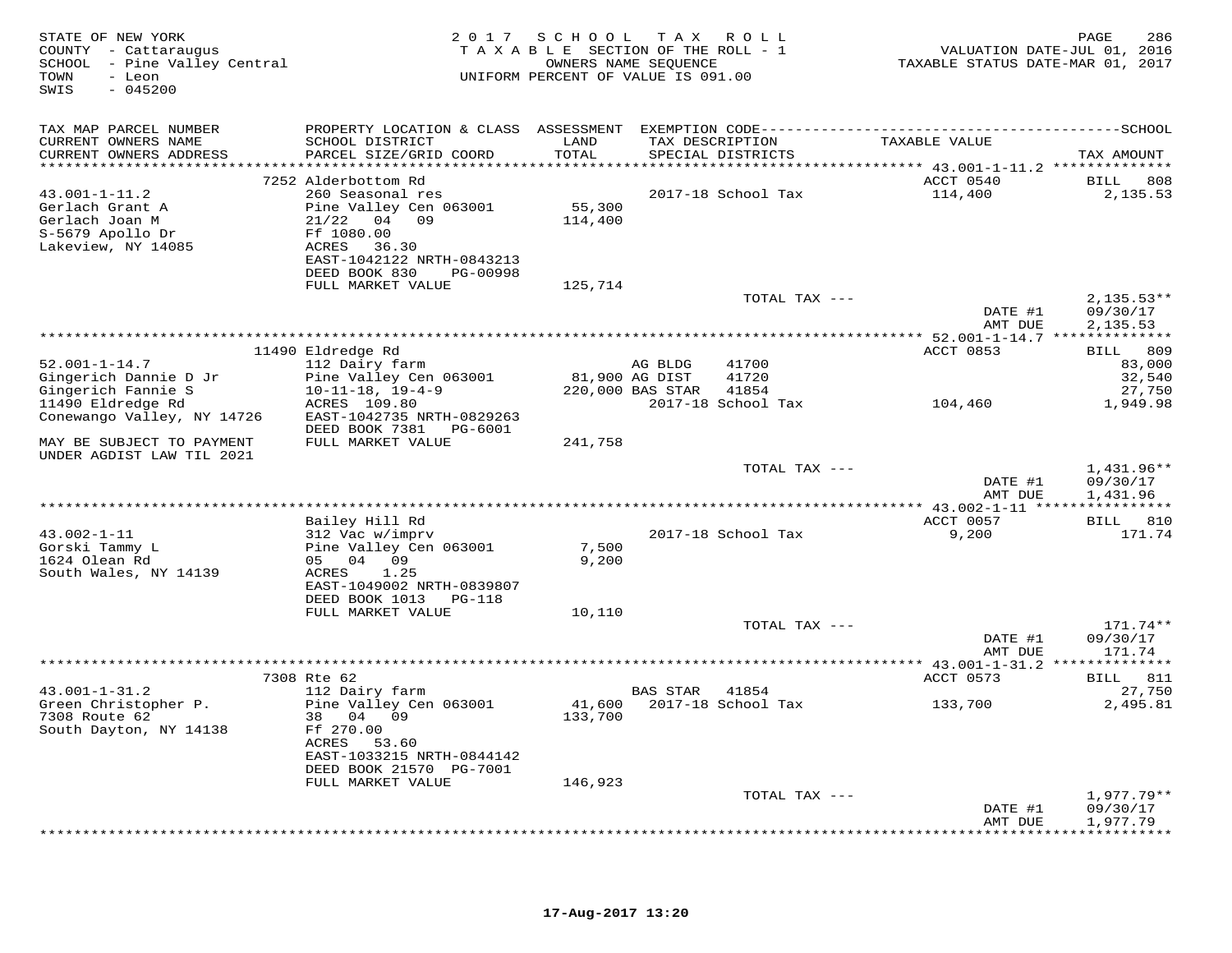| STATE OF NEW YORK<br>COUNTY - Cattaraugus<br>SCHOOL - Pine Valley Central<br>TOWN<br>- Leon<br>$-045200$<br>SWIS |                                                                                                      | 2017 SCHOOL TAX ROLL<br>TAXABLE SECTION OF THE ROLL - 1<br>UNIFORM PERCENT OF VALUE IS 091.00 | OWNERS NAME SEQUENCE |                                      | TAXABLE STATUS DATE-MAR 01, 2017 | 287<br>PAGE<br>VALUATION DATE-JUL 01, 2016 |
|------------------------------------------------------------------------------------------------------------------|------------------------------------------------------------------------------------------------------|-----------------------------------------------------------------------------------------------|----------------------|--------------------------------------|----------------------------------|--------------------------------------------|
| TAX MAP PARCEL NUMBER                                                                                            |                                                                                                      |                                                                                               |                      |                                      |                                  |                                            |
| CURRENT OWNERS NAME<br>CURRENT OWNERS ADDRESS                                                                    | SCHOOL DISTRICT<br>PARCEL SIZE/GRID COORD                                                            | LAND<br>TOTAL                                                                                 |                      | TAX DESCRIPTION<br>SPECIAL DISTRICTS | TAXABLE VALUE                    | TAX AMOUNT                                 |
|                                                                                                                  | 7296 Rte 62                                                                                          |                                                                                               |                      |                                      | ACCT 0124                        | 812<br>BILL                                |
| $43.001 - 1 - 31.1$                                                                                              | 270 Mfg housing                                                                                      |                                                                                               |                      | 2017-18 School Tax                   | 21,700                           | 405.08                                     |
| Green Christopher Perry<br>7308 Rte 62<br>S. Dayton, NY 14138                                                    | Pine Valley Cen 063001<br>38 04 09<br>FRNT 357.00 DPTH<br>ACRES<br>1.85<br>EAST-1031311 NRTH-0844018 | 8,700<br>21,700                                                                               |                      |                                      |                                  |                                            |
|                                                                                                                  | DEED BOOK 27281 PG-6001                                                                              |                                                                                               |                      |                                      |                                  |                                            |
|                                                                                                                  | FULL MARKET VALUE                                                                                    | 23,846                                                                                        |                      |                                      |                                  |                                            |
|                                                                                                                  |                                                                                                      |                                                                                               |                      | TOTAL TAX ---                        |                                  | 405.08**                                   |
|                                                                                                                  |                                                                                                      |                                                                                               |                      |                                      | DATE #1<br>AMT DUE               | 09/30/17<br>405.08                         |
|                                                                                                                  |                                                                                                      |                                                                                               |                      |                                      |                                  |                                            |
|                                                                                                                  | 6721 Riga Rd                                                                                         |                                                                                               |                      |                                      | ACCT 0164                        | BILL 813                                   |
| $42.004 - 2 - 9$                                                                                                 | 210 1 Family Res                                                                                     |                                                                                               | ENH STAR             | 41834                                |                                  | 18,400                                     |
| Green Clarence<br>6721 Riga Rd                                                                                   | Pine Valley Cen 063001<br>51 04 09                                                                   | 18,400                                                                                        |                      | 6,900 2017-18 School Tax             | 18,400                           | 343.48                                     |
| Conewango Valley, NY 14726                                                                                       | FRNT 264.00 DPTH 135.00<br>EAST-1027062 NRTH-0835260<br>DEED BOOK 536<br>PG-00032                    |                                                                                               |                      |                                      |                                  |                                            |
|                                                                                                                  | FULL MARKET VALUE                                                                                    | 20,220                                                                                        |                      |                                      |                                  |                                            |
|                                                                                                                  |                                                                                                      |                                                                                               |                      | TOTAL TAX ---                        |                                  | $0.00**$                                   |
|                                                                                                                  | 12273 Cherry Creek Hill Rd                                                                           |                                                                                               |                      |                                      | ACCT 0080                        | BILL 814                                   |
| $42.020 - 1 - 50$                                                                                                | 210 1 Family Res                                                                                     |                                                                                               | AGED S               | 41804                                |                                  | 28,000                                     |
| Green Janet E                                                                                                    | Pine Valley Cen 063001                                                                               |                                                                                               | 6,500 ENH STAR       | 41834                                |                                  | 28,000                                     |
| 12273 Cherry Creek Hill                                                                                          | 04 09<br>43                                                                                          |                                                                                               |                      | 56,000 2017-18 School Tax            | 28,000                           | 522.68                                     |
| Conewango Valley, NY 14726                                                                                       | FRNT 107.00 DPTH 175.00<br>EAST-1030702 NRTH-0835658                                                 |                                                                                               |                      |                                      |                                  |                                            |
|                                                                                                                  | DEED BOOK 1004 PG-583                                                                                |                                                                                               |                      |                                      |                                  |                                            |
|                                                                                                                  | FULL MARKET VALUE                                                                                    | 61,538                                                                                        |                      |                                      |                                  |                                            |
|                                                                                                                  |                                                                                                      |                                                                                               |                      | TOTAL TAX ---                        |                                  | $0.00**$                                   |
|                                                                                                                  | 12269 Cherry Creek Hill Rd                                                                           |                                                                                               |                      |                                      | ACCT 0169                        | BILL 815                                   |
| $42.020 - 1 - 49$                                                                                                | 210 1 Family Res                                                                                     |                                                                                               | ENH STAR             | 41834                                |                                  | 54,500                                     |
| Grover Ruth E                                                                                                    | Pine Valley Cen 063001                                                                               | 6,600                                                                                         |                      | 2017-18 School Tax                   | 54,500                           | 1,017.36                                   |
| Anderson Brenda J                                                                                                | 04 09<br>43                                                                                          | 54,500                                                                                        |                      |                                      |                                  |                                            |
| 12269 Cherry Creek Hill Rd<br>Conewango Valley, NY 14726                                                         | FRNT 116.00 DPTH 175.00<br>EAST-1030803 NRTH-0835670<br>DEED BOOK 18255 PG-8001                      |                                                                                               |                      |                                      |                                  |                                            |
|                                                                                                                  | FULL MARKET VALUE                                                                                    | 59,890                                                                                        |                      |                                      |                                  |                                            |
|                                                                                                                  |                                                                                                      |                                                                                               |                      | TOTAL TAX $---$                      |                                  | $0.00**$                                   |
|                                                                                                                  |                                                                                                      |                                                                                               |                      |                                      |                                  |                                            |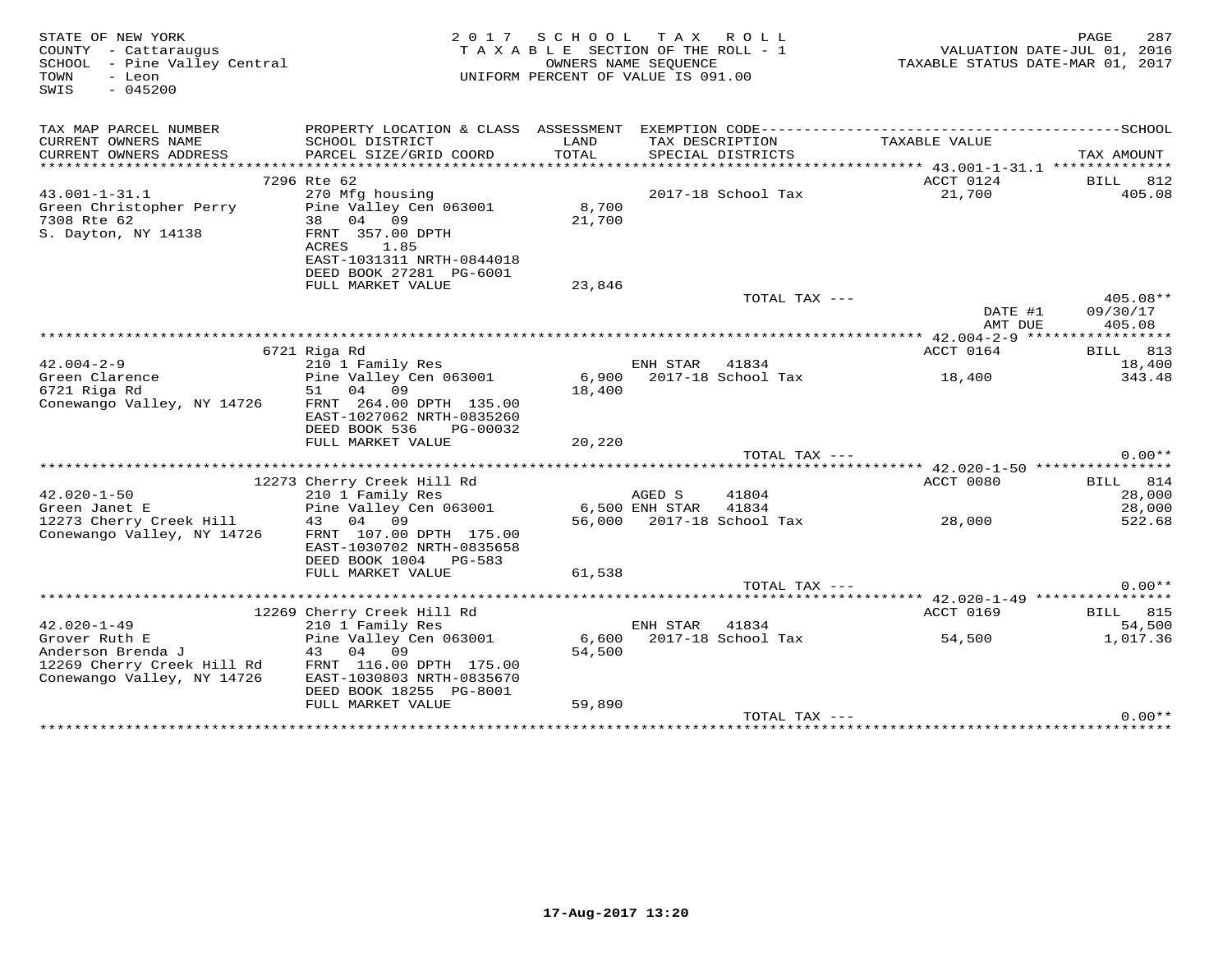| STATE OF NEW YORK<br>COUNTY - Cattaraugus<br>SCHOOL - Pine Valley Central<br>TOWN<br>- Leon<br>$-045200$<br>SWIS |                                                                                    |        | 2017 SCHOOL TAX ROLL<br>TAXABLE SECTION OF THE ROLL - 1<br>OWNERS NAME SEQUENCE<br>UNIFORM PERCENT OF VALUE IS 091.00 | TAXABLE STATUS DATE-MAR 01, 2017 | 288<br>PAGE<br>VALUATION DATE-JUL 01, 2016 |
|------------------------------------------------------------------------------------------------------------------|------------------------------------------------------------------------------------|--------|-----------------------------------------------------------------------------------------------------------------------|----------------------------------|--------------------------------------------|
| TAX MAP PARCEL NUMBER                                                                                            |                                                                                    |        |                                                                                                                       |                                  |                                            |
| CURRENT OWNERS NAME                                                                                              | SCHOOL DISTRICT                                                                    | LAND   | TAX DESCRIPTION                                                                                                       | TAXABLE VALUE                    |                                            |
| CURRENT OWNERS ADDRESS                                                                                           | PARCEL SIZE/GRID COORD                                                             | TOTAL  | SPECIAL DISTRICTS                                                                                                     |                                  | TAX AMOUNT                                 |
|                                                                                                                  | 12041 Leon-New Albion Rd                                                           |        |                                                                                                                       | ACCT 0801                        | 816<br><b>BILL</b>                         |
| $43.003 - 1 - 22.6$                                                                                              | 210 1 Family Res                                                                   |        | 41854<br><b>BAS STAR</b>                                                                                              |                                  | 27,750                                     |
| Gugino Frank P                                                                                                   | Pine Valley Cen 063001                                                             | 7,000  | 2017-18 School Tax                                                                                                    | 80,000                           | 1,493.38                                   |
| Gugino Deborah<br>12041 Leon-New Albion Rd<br>Conewango Valley, NY 14726                                         | 35/4/9<br>ACRES<br>1.00 BANK<br>017<br>EAST-1034413 NRTH-0835618<br>DEED BOOK 1007 | 80,000 |                                                                                                                       |                                  |                                            |
|                                                                                                                  | PG-329<br>FULL MARKET VALUE                                                        | 87,912 |                                                                                                                       |                                  |                                            |
|                                                                                                                  |                                                                                    |        | TOTAL TAX ---                                                                                                         |                                  | $975.36**$                                 |
|                                                                                                                  |                                                                                    |        |                                                                                                                       | DATE #1                          | 09/30/17                                   |
|                                                                                                                  |                                                                                    |        |                                                                                                                       | AMT DUE                          | 975.36                                     |
|                                                                                                                  | $Rte$ 62                                                                           |        |                                                                                                                       | ACCT 0912                        | BILL 817                                   |
| $42.002 - 1 - 20.5$                                                                                              | 311 Res vac land                                                                   |        | 2017-18 School Tax                                                                                                    | 6,600                            | 123.20                                     |
| Gutkowski Anthony                                                                                                | Pine Valley Cen 063001                                                             | 6,600  |                                                                                                                       |                                  |                                            |
| Gutkowski Anne<br>7209 Route 62                                                                                  | 45 04 09                                                                           | 6,600  |                                                                                                                       |                                  |                                            |
| South Dayton, NY 14138                                                                                           | Ff 360.30<br>FRNT 150.00 DPTH 147.70                                               |        |                                                                                                                       |                                  |                                            |
|                                                                                                                  | EAST-1030790 NRTH-0842709                                                          |        |                                                                                                                       |                                  |                                            |
|                                                                                                                  | DEED BOOK 12571 PG-7001                                                            |        |                                                                                                                       |                                  |                                            |
|                                                                                                                  | FULL MARKET VALUE                                                                  | 7,253  | TOTAL TAX ---                                                                                                         |                                  | $123.20**$                                 |
|                                                                                                                  |                                                                                    |        |                                                                                                                       | DATE #1<br>AMT DUE               | 09/30/17<br>123.20                         |
|                                                                                                                  |                                                                                    |        |                                                                                                                       |                                  |                                            |
|                                                                                                                  | 7209 Rte 62                                                                        |        |                                                                                                                       | ACCT 0693                        | BILL 818                                   |
| $42.002 - 1 - 20.3$<br>Gutkowski Anthony F                                                                       | 270 Mfg housing<br>Pine Valley Cen 063001                                          | 6,900  | BAS STAR<br>41854<br>2017-18 School Tax                                                                               | 39,200                           | 27,750<br>731.76                           |
| 7209 Route 62                                                                                                    | 45 04<br>09                                                                        | 39,200 |                                                                                                                       |                                  |                                            |
| South Dayton, NY 14138                                                                                           | FRNT 150.00 DPTH 265.00                                                            |        |                                                                                                                       |                                  |                                            |
|                                                                                                                  | EAST-1030991 NRTH-0842705                                                          |        |                                                                                                                       |                                  |                                            |
|                                                                                                                  | DEED BOOK 16611 PG-6001<br>FULL MARKET VALUE                                       | 43,077 |                                                                                                                       |                                  |                                            |
|                                                                                                                  |                                                                                    |        | TOTAL TAX ---                                                                                                         |                                  | $213.74**$                                 |
|                                                                                                                  |                                                                                    |        |                                                                                                                       | DATE #1                          | 09/30/17                                   |
|                                                                                                                  |                                                                                    |        |                                                                                                                       | AMT DUE                          | 213.74                                     |
|                                                                                                                  | * * * * * * * * * * * * * * * * *                                                  |        | ************************************                                                                                  | ********* $42.004 - 1 - 2$ ****  | * * * * * * * * *                          |
| $42.004 - 1 - 2$                                                                                                 | Cherry Creek Hill Rd<br>323 Vacant rural                                           |        | 2017-18 School Tax                                                                                                    | ACCT 0172<br>28,700              | BILL 819<br>535.75                         |
| Hackney John H                                                                                                   | Pine Valley Cen 063001                                                             | 28,700 |                                                                                                                       |                                  |                                            |
| 50 Hewitt Ave                                                                                                    | 59<br>04 09                                                                        | 28,700 |                                                                                                                       |                                  |                                            |
| Buffalo, NY 14215                                                                                                | FRNT 1330.00 DPTH                                                                  |        |                                                                                                                       |                                  |                                            |
|                                                                                                                  | 50.35<br>ACRES<br>EAST-1020528 NRTH-0836598                                        |        |                                                                                                                       |                                  |                                            |
|                                                                                                                  | DEED BOOK 722<br>PG-00969                                                          |        |                                                                                                                       |                                  |                                            |
|                                                                                                                  | FULL MARKET VALUE                                                                  | 31,538 |                                                                                                                       |                                  |                                            |
|                                                                                                                  |                                                                                    |        | TOTAL TAX ---                                                                                                         |                                  | $535.75**$                                 |
|                                                                                                                  |                                                                                    |        |                                                                                                                       | DATE #1                          | 09/30/17                                   |
|                                                                                                                  |                                                                                    |        |                                                                                                                       | AMT DUE<br>***********           | 535.75<br>* * * * * * *                    |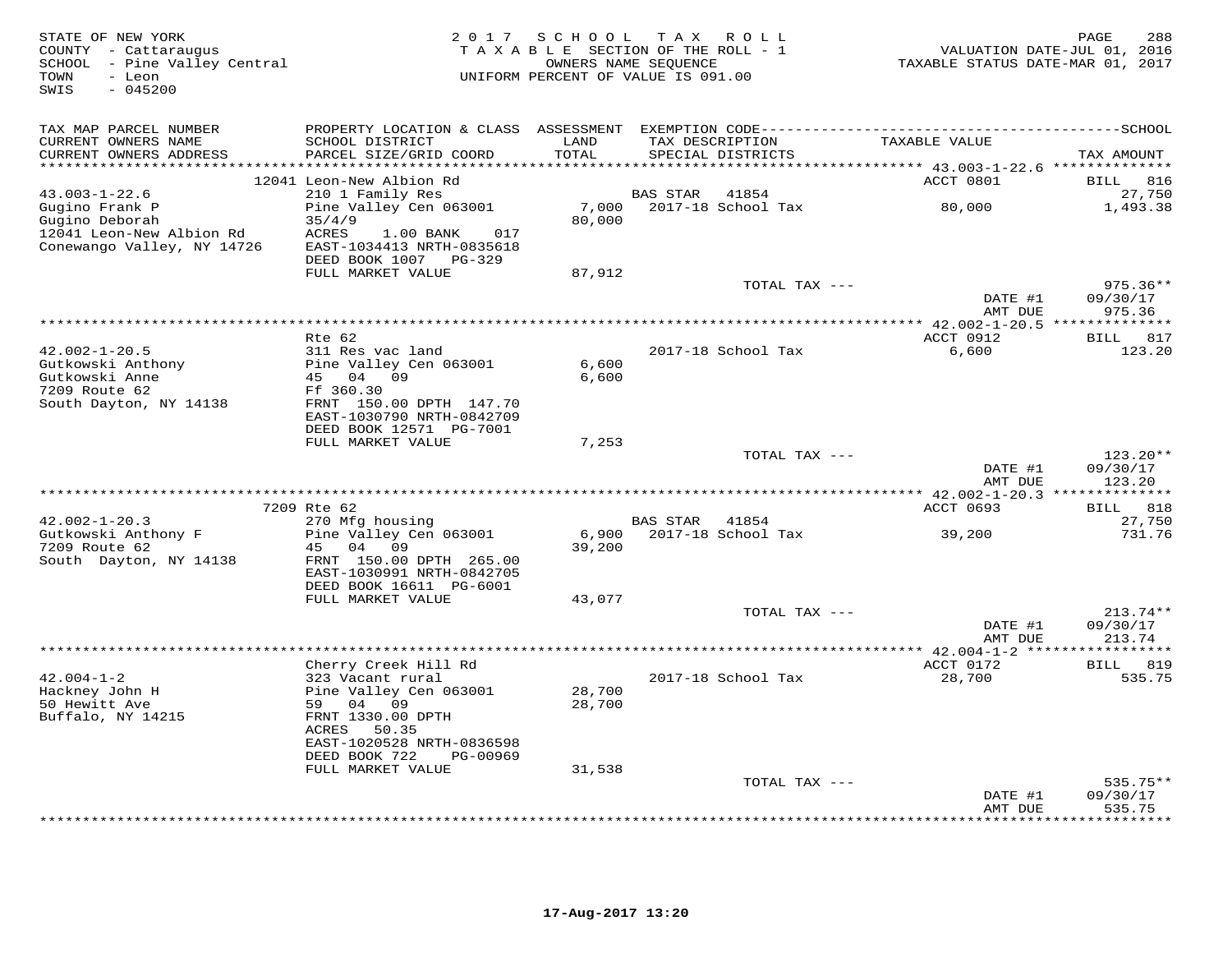| STATE OF NEW YORK<br>COUNTY - Cattaraugus<br>SCHOOL - Pine Valley Central<br>- Leon<br>TOWN<br>SWIS<br>$-045200$ |                                                                | 2017 SCHOOL TAX ROLL<br>TAXABLE SECTION OF THE ROLL - 1<br>UNIFORM PERCENT OF VALUE IS 091.00 | OWNERS NAME SEOUENCE |                                      | VALUATION DATE-JUL 01, 2016<br>TAXABLE STATUS DATE-MAR 01, 2017 | PAGE<br>289               |
|------------------------------------------------------------------------------------------------------------------|----------------------------------------------------------------|-----------------------------------------------------------------------------------------------|----------------------|--------------------------------------|-----------------------------------------------------------------|---------------------------|
| TAX MAP PARCEL NUMBER                                                                                            |                                                                |                                                                                               |                      |                                      |                                                                 |                           |
| CURRENT OWNERS NAME<br>CURRENT OWNERS ADDRESS                                                                    | SCHOOL DISTRICT<br>PARCEL SIZE/GRID COORD                      | LAND<br>TOTAL                                                                                 |                      | TAX DESCRIPTION<br>SPECIAL DISTRICTS | TAXABLE VALUE                                                   | TAX AMOUNT                |
|                                                                                                                  | 12158 Ruckh Hill Rd                                            |                                                                                               |                      |                                      | ACCT 0194                                                       | BILL 820                  |
| $34.003 - 1 - 29.1$                                                                                              | 210 1 Family Res                                               |                                                                                               | ENH STAR             | 41834                                |                                                                 | 39,300                    |
| Haeberle James<br>Haeberle Gwendolyn                                                                             | Pine Valley Cen 063001<br>39 04 09                             | 39,300                                                                                        |                      | 14,800 2017-18 School Tax            | 39,300                                                          | 733.62                    |
| 12158 Ruckh Hill Rd<br>South Dayton, NY 14138                                                                    | FRNT 330.00 DPTH<br>ACRES<br>4.90<br>EAST-1032750 NRTH-0847905 |                                                                                               |                      |                                      |                                                                 |                           |
|                                                                                                                  | DEED BOOK 00925 PG-00152<br>FULL MARKET VALUE                  | 43,187                                                                                        |                      |                                      |                                                                 |                           |
|                                                                                                                  |                                                                |                                                                                               |                      | TOTAL TAX ---                        |                                                                 | $0.00**$                  |
|                                                                                                                  |                                                                |                                                                                               |                      |                                      |                                                                 |                           |
|                                                                                                                  | 12012 Leon-New Albion Rd                                       |                                                                                               |                      |                                      | ACCT 0176                                                       | BILL 821                  |
| $43.003 - 1 - 4.1$                                                                                               | 210 1 Family Res                                               |                                                                                               | BAS STAR 41854       |                                      |                                                                 | 27,750                    |
| Hallett Clyde III<br>Hallett Yvonne                                                                              | Pine Valley Cen 063001<br>36 04 09                             | 73,100                                                                                        |                      | 9,500 2017-18 School Tax             | 73,100                                                          | 1,364.58                  |
| 12012 Leon-New Albion Rd                                                                                         | FRNT 440.00 DPTH                                               |                                                                                               |                      |                                      |                                                                 |                           |
| Conewango Valley, NY 14726                                                                                       | ACRES<br>2.25 BANK<br>017                                      |                                                                                               |                      |                                      |                                                                 |                           |
|                                                                                                                  | EAST-1034972 NRTH-0835862                                      |                                                                                               |                      |                                      |                                                                 |                           |
|                                                                                                                  | DEED BOOK 00929 PG-00798<br>FULL MARKET VALUE                  | 80,330                                                                                        |                      |                                      |                                                                 |                           |
|                                                                                                                  |                                                                |                                                                                               |                      | TOTAL TAX ---                        |                                                                 | $846.56**$                |
|                                                                                                                  |                                                                |                                                                                               |                      |                                      | DATE #1<br>AMT DUE                                              | 09/30/17<br>846.56        |
|                                                                                                                  |                                                                |                                                                                               |                      |                                      |                                                                 |                           |
|                                                                                                                  | 12026 Leon-New Albion Rd                                       |                                                                                               |                      |                                      | ACCT 0611                                                       | BILL 822                  |
| $43.003 - 1 - 4.3$                                                                                               | 314 Rural vac<10                                               |                                                                                               |                      | 2017-18 School Tax                   | 2,300                                                           | 42.93                     |
| Hallett Clyde III                                                                                                | Pine Valley Cen 063001<br>36 04 09                             | 2,300                                                                                         |                      |                                      |                                                                 |                           |
| Hallett Yvonne<br>12026 Leon-New Albion Rd                                                                       | FRNT 46.20 DPTH 228.27                                         | 2,300                                                                                         |                      |                                      |                                                                 |                           |
| Conewango Valley, NY 14726                                                                                       | 017<br>BANK                                                    |                                                                                               |                      |                                      |                                                                 |                           |
|                                                                                                                  | EAST-1034726 NRTH-0835886                                      |                                                                                               |                      |                                      |                                                                 |                           |
|                                                                                                                  | DEED BOOK 881 PG-01033                                         |                                                                                               |                      |                                      |                                                                 |                           |
|                                                                                                                  | FULL MARKET VALUE                                              | 2,527                                                                                         |                      | TOTAL TAX ---                        |                                                                 | $42.93**$                 |
|                                                                                                                  |                                                                |                                                                                               |                      |                                      | DATE #1                                                         | 09/30/17                  |
|                                                                                                                  |                                                                |                                                                                               |                      |                                      | AMT DUE                                                         | 42.93                     |
|                                                                                                                  |                                                                |                                                                                               |                      |                                      |                                                                 |                           |
|                                                                                                                  | 11101 Eldredge Rd                                              |                                                                                               |                      |                                      | ACCT 0746                                                       | BILL 823                  |
| $52.002 - 1 - 27.6$<br>Hart Aaron                                                                                | 260 Seasonal res<br>Pine Valley Cen 063001                     | 14,400                                                                                        |                      | 2017-18 School Tax                   | 32,000                                                          | 597.35                    |
| Hart Lynnette                                                                                                    | 01 04 09                                                       | 32,000                                                                                        |                      |                                      |                                                                 |                           |
| 11101 Eldredge Rd.                                                                                               | $lot$ #5                                                       |                                                                                               |                      |                                      |                                                                 |                           |
| Leon, NY 14751                                                                                                   | Ff 515.00                                                      |                                                                                               |                      |                                      |                                                                 |                           |
|                                                                                                                  | ACRES<br>4.70<br>EAST-1049303 NRTH-0827574                     |                                                                                               |                      |                                      |                                                                 |                           |
|                                                                                                                  | DEED BOOK 23021 PG-6002                                        |                                                                                               |                      |                                      |                                                                 |                           |
|                                                                                                                  | FULL MARKET VALUE                                              | 35,165                                                                                        |                      |                                      |                                                                 |                           |
|                                                                                                                  |                                                                |                                                                                               |                      | TOTAL TAX ---                        |                                                                 | $597.35**$                |
|                                                                                                                  |                                                                |                                                                                               |                      |                                      | DATE #1                                                         | 09/30/17                  |
|                                                                                                                  |                                                                |                                                                                               |                      |                                      | AMT DUE                                                         | 597.35<br>+ + + + + + + + |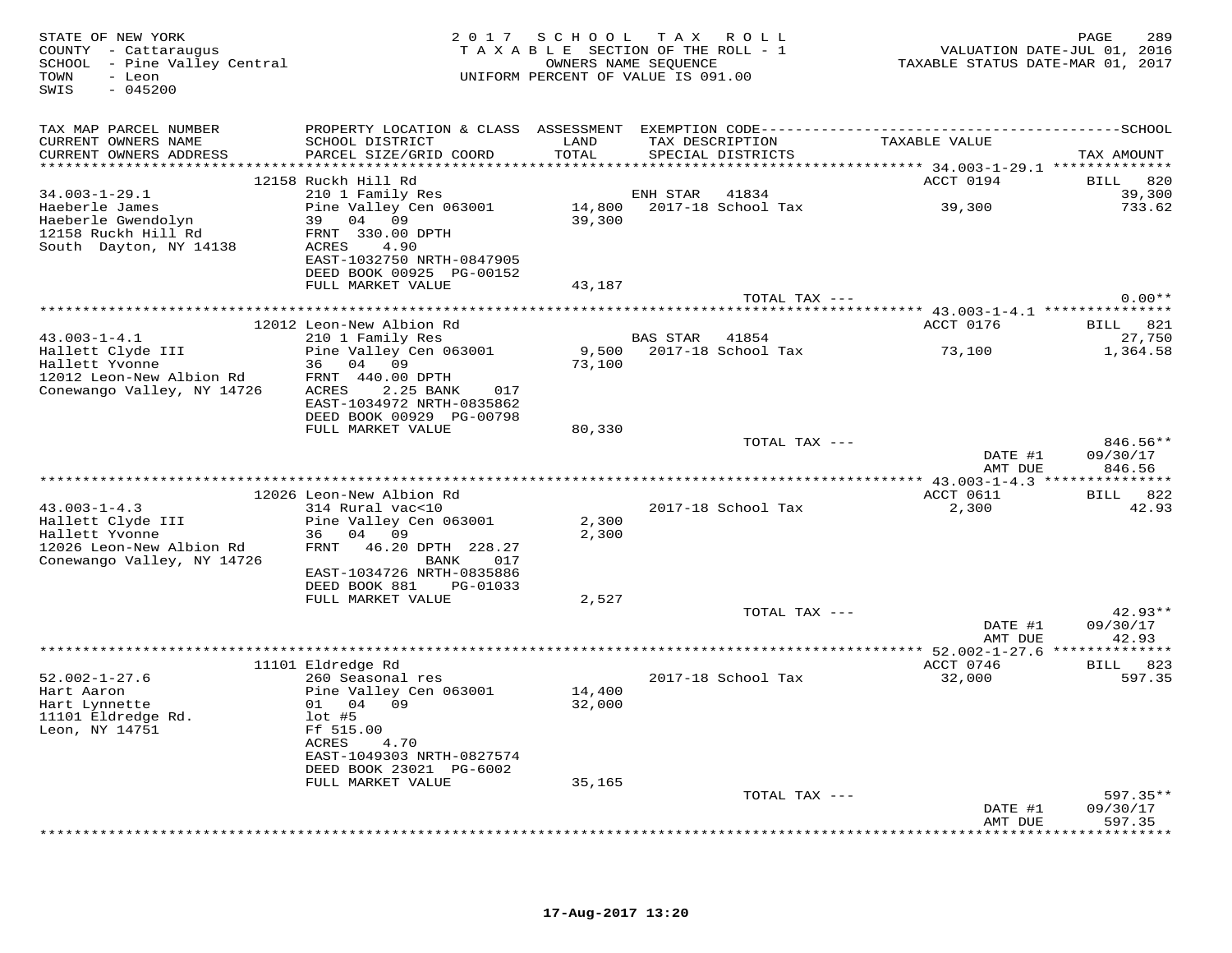| STATE OF NEW YORK<br>COUNTY - Cattaraugus<br>SCHOOL - Pine Valley Central<br>- Leon<br>TOWN<br>$-045200$<br>SWIS |                                                      | 2017 SCHOOL            | TAX ROLL<br>TAXABLE SECTION OF THE ROLL - 1<br>OWNERS NAME SEQUENCE<br>UNIFORM PERCENT OF VALUE IS 091.00 | VALUATION DATE-JUL 01, 2016<br>TAXABLE STATUS DATE-MAR 01, 2017 | 290<br>PAGE            |
|------------------------------------------------------------------------------------------------------------------|------------------------------------------------------|------------------------|-----------------------------------------------------------------------------------------------------------|-----------------------------------------------------------------|------------------------|
| TAX MAP PARCEL NUMBER                                                                                            |                                                      |                        |                                                                                                           |                                                                 |                        |
| CURRENT OWNERS NAME                                                                                              | SCHOOL DISTRICT                                      | LAND                   | TAX DESCRIPTION                                                                                           | TAXABLE VALUE                                                   |                        |
| CURRENT OWNERS ADDRESS<br>**********************                                                                 | PARCEL SIZE/GRID COORD                               | TOTAL<br>************* | SPECIAL DISTRICTS                                                                                         | ********************************** 52.002-1-27.7 ************** | TAX AMOUNT             |
|                                                                                                                  | Eldredge Rd                                          |                        |                                                                                                           | ACCT 0747                                                       | BILL 824               |
| $52.002 - 1 - 27.7$                                                                                              | 314 Rural vac<10                                     |                        | 2017-18 School Tax                                                                                        | 10,500                                                          | 196.01                 |
| Hart Aaron                                                                                                       | Pine Valley Cen 063001                               | 10,500                 |                                                                                                           |                                                                 |                        |
| Hart Lynnette                                                                                                    | 01 04 09                                             | 10,500                 |                                                                                                           |                                                                 |                        |
| 11101 Eldredge Rd.<br>Leon, NY 14751                                                                             | $1$ ot #4<br>Ff 425.00                               |                        |                                                                                                           |                                                                 |                        |
|                                                                                                                  | ACRES<br>4.75                                        |                        |                                                                                                           |                                                                 |                        |
|                                                                                                                  | EAST-1049788 NRTH-0827516                            |                        |                                                                                                           |                                                                 |                        |
|                                                                                                                  | DEED BOOK 23021 PG-6002                              |                        |                                                                                                           |                                                                 |                        |
|                                                                                                                  | FULL MARKET VALUE                                    | 11,538                 | TOTAL TAX ---                                                                                             |                                                                 | 196.01**               |
|                                                                                                                  |                                                      |                        |                                                                                                           | DATE #1<br>AMT DUE                                              | 09/30/17<br>196.01     |
|                                                                                                                  |                                                      |                        |                                                                                                           |                                                                 |                        |
|                                                                                                                  | 6749 Rte 62                                          |                        |                                                                                                           | ACCT 0115                                                       | 825<br><b>BILL</b>     |
| $42.020 - 1 - 47$<br>Haskins Scott T.                                                                            | 210 1 Family Res<br>Pine Valley Cen 063001           | 6,400                  | BAS STAR 41854<br>2017-18 School Tax                                                                      | 42,000                                                          | 27,750<br>784.02       |
| 6749 Route 62                                                                                                    | 04 09<br>43                                          | 42,000                 |                                                                                                           |                                                                 |                        |
| Conewango Valley, NY 14726                                                                                       | FRNT<br>56.10 DPTH 263.90                            |                        |                                                                                                           |                                                                 |                        |
|                                                                                                                  | BANK 017                                             |                        |                                                                                                           |                                                                 |                        |
|                                                                                                                  | EAST-1030951 NRTH-0835593<br>DEED BOOK 23904 PG-6001 |                        |                                                                                                           |                                                                 |                        |
|                                                                                                                  | FULL MARKET VALUE                                    | 46,154                 |                                                                                                           |                                                                 |                        |
|                                                                                                                  |                                                      |                        | TOTAL TAX ---                                                                                             |                                                                 | $266.01**$             |
|                                                                                                                  |                                                      |                        |                                                                                                           | DATE #1                                                         | 09/30/17               |
|                                                                                                                  |                                                      |                        |                                                                                                           | AMT DUE                                                         | 266.01                 |
|                                                                                                                  | 12692 Flat Iron Rd                                   |                        |                                                                                                           | ACCT 0329                                                       | BILL 826               |
| $51.002 - 1 - 9$                                                                                                 | 210 1 Family Res                                     |                        | AGED S<br>41804                                                                                           |                                                                 | 29,400                 |
| Haynes Shirley M                                                                                                 | Pine Valley Cen 063001                               |                        | 16,400 ENH STAR<br>41834                                                                                  |                                                                 | 29,400                 |
| 12692 Flat Iron Rd                                                                                               | 49 04 09<br>FRNT 450.00 DPTH                         |                        | 58,800 2017-18 School Tax                                                                                 | 29,400                                                          | 548.82                 |
| Conewango Valley, NY 14726                                                                                       | ACRES<br>5.87                                        |                        |                                                                                                           |                                                                 |                        |
|                                                                                                                  | EAST-1024075 NRTH-0827577                            |                        |                                                                                                           |                                                                 |                        |
|                                                                                                                  | DEED BOOK 2980 PG-7001                               |                        |                                                                                                           |                                                                 |                        |
|                                                                                                                  | FULL MARKET VALUE                                    | 64,615                 |                                                                                                           |                                                                 |                        |
|                                                                                                                  |                                                      |                        | TOTAL TAX ---                                                                                             |                                                                 | $0.00**$               |
|                                                                                                                  | 7396 Smith Rd                                        |                        |                                                                                                           | ACCT 0834                                                       | <b>BILL</b> 827        |
| $42.002 - 1 - 16.3$                                                                                              | 270 Mfg housing                                      |                        | BAS STAR<br>41854                                                                                         |                                                                 | 27,750                 |
| Herman Brian J                                                                                                   | Pine Valley Cen 063001                               | 9,500                  | 2017-18 School Tax                                                                                        | 63,600                                                          | 1,187.24               |
| 7396 Smith Rd                                                                                                    | 46 4 9<br>ACRES                                      | 63,600                 |                                                                                                           |                                                                 |                        |
| South Dayton, NY 14138                                                                                           | 2.25 BANK<br>089<br>EAST-1029018 NRTH-0845538        |                        |                                                                                                           |                                                                 |                        |
|                                                                                                                  | DEED BOOK 8994 PG-8001                               |                        |                                                                                                           |                                                                 |                        |
|                                                                                                                  | FULL MARKET VALUE                                    | 69,890                 |                                                                                                           |                                                                 |                        |
|                                                                                                                  |                                                      |                        | TOTAL TAX ---                                                                                             | DATE #1                                                         | $669.22**$<br>09/30/17 |
|                                                                                                                  |                                                      |                        |                                                                                                           | AMT DUE                                                         | 669.22                 |
|                                                                                                                  |                                                      |                        |                                                                                                           |                                                                 | * * * * * * * * ·      |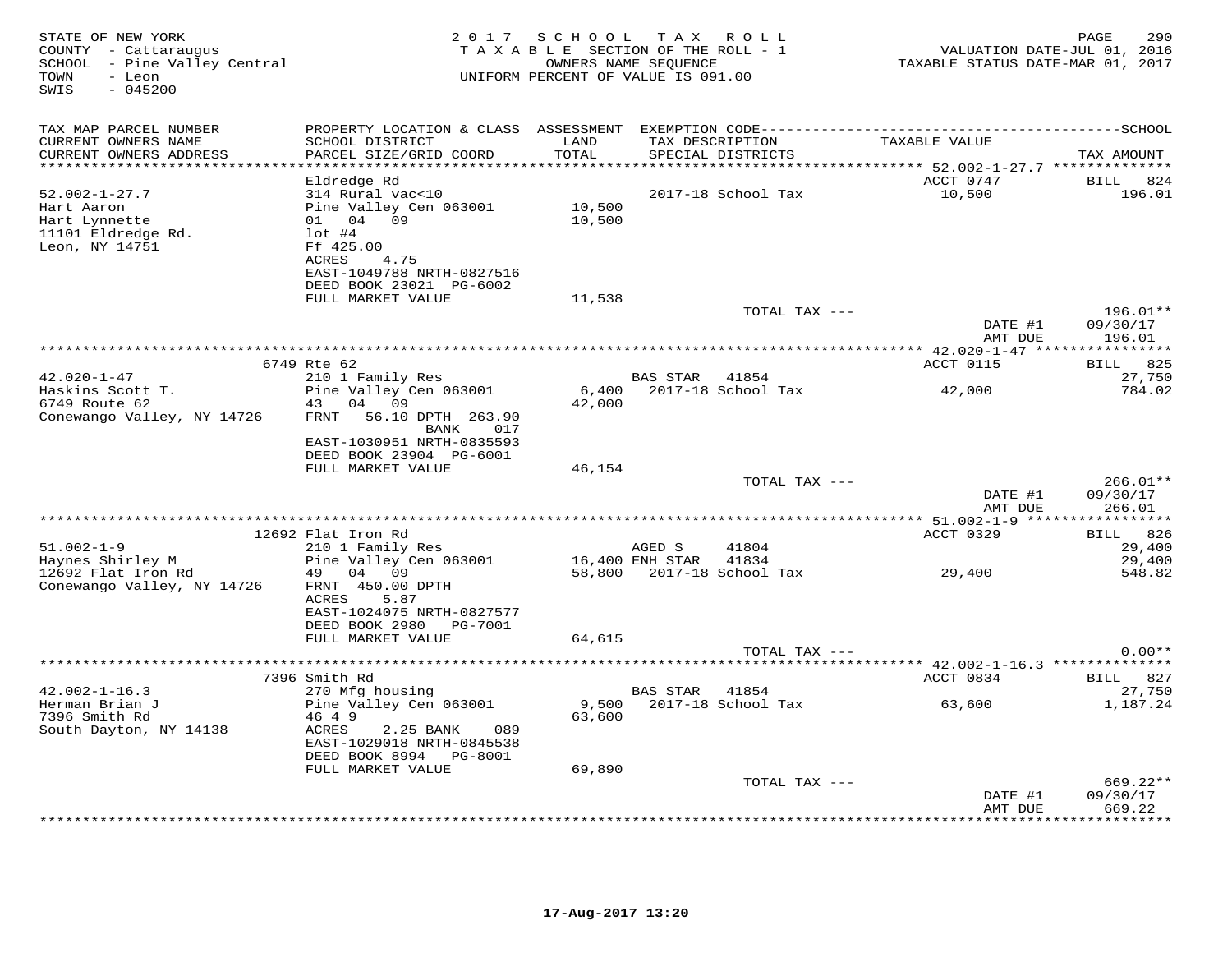STATE OF NEW YORK 2 0 1 7 S C H O O L T A X R O L L PAGE 291 COUNTY - Cattaraugus T A X A B L E SECTION OF THE ROLL - 1 VALUATION DATE-JUL 01, 2016 SCHOOL - Pine Valley Central OWNERS NAME SEQUENCE TAXABLE STATUS DATE-MAR 01, 2017 TOWN - Leon UNIFORM PERCENT OF VALUE IS 091.00 SWIS - 045200TAX MAP PARCEL NUMBER PROPERTY LOCATION & CLASS ASSESSMENT EXEMPTION CODE------------------------------------------SCHOOL CURRENT OWNERS NAME SCHOOL DISTRICT LAND TAX DESCRIPTION TAXABLE VALUE CURRENT OWNERS ADDRESS PARCEL SIZE/GRID COORD TOTAL SPECIAL DISTRICTS TAX AMOUNT \*\*\*\*\*\*\*\*\*\*\*\*\*\*\*\*\*\*\*\*\*\*\*\*\*\*\*\*\*\*\*\*\*\*\*\*\*\*\*\*\*\*\*\*\*\*\*\*\*\*\*\*\*\*\*\*\*\*\*\*\*\*\*\*\*\*\*\*\*\*\*\*\*\*\*\*\*\*\*\*\*\*\*\*\*\*\*\*\*\*\*\*\*\*\*\*\*\*\*\*\*\*\* 42.002-1-16.1 \*\*\*\*\*\*\*\*\*\*\*\*\*\* 7385 Xura Smith Rd ACCT 0363 BILL 828 42.002-1-16.1 210 1 Family Res ENH STAR 41834 60,590 Herman John F Pine Valley Cen 063001 15,000 2017-18 School Tax 175,000 3,266.77 Herman Carolyn K 46 04 09 175,000 7385 Xura Smith Rd FRNT 2060.00 DPTH South Dayton, NY 14138 ACRES 5.00 EAST-1028830 NRTH-0845446 FULL MARKET VALUE 192,308TOTAL TAX --- 2,135.72\*\*  $\frac{1}{2}$  09/30/17  $\frac{1}{2}$  11 09/30/17 AMT DUE 2,135.72 \*\*\*\*\*\*\*\*\*\*\*\*\*\*\*\*\*\*\*\*\*\*\*\*\*\*\*\*\*\*\*\*\*\*\*\*\*\*\*\*\*\*\*\*\*\*\*\*\*\*\*\*\*\*\*\*\*\*\*\*\*\*\*\*\*\*\*\*\*\*\*\*\*\*\*\*\*\*\*\*\*\*\*\*\*\*\*\*\*\*\*\*\*\*\*\*\*\*\*\*\*\*\* 42.002-1-24.1 \*\*\*\*\*\*\*\*\*\*\*\*\*\*ACCT 0048 BILL 829 7163 West Rd ACCT 0048 BILL 82910,000 42.002-1-24.1 240 Rural res AG BLDG 41700 10,0002,240.07 Herman Kevin Pine Valley Cen 063001 17,200 2017-18 School Tax 120,000 2,240.07Herman Jennifer (15 04 09 130,000 15 130,000 15 130,000 15 130,000 15 163 Smith Rd South Dayton, NY 14138 2785; Chicken Ff 1980 130,000 15 130,000 15 130,000 15 130,000 15 130,000 15 130,000 15 130,000 15 130,000 15 130,00 DATE #1 09/30/17 DATE #1 09/30/17AMT DUE 2,240.07 AMT DUE 2,240.07 \*\*\*\*\*\*\*\*\*\*\*\*\*\*\*\*\*\*\*\*\*\*\*\*\*\*\*\*\*\*\*\*\*\*\*\*\*\*\*\*\*\*\*\*\*\*\*\*\*\*\*\*\*\*\*\*\*\*\*\*\*\*\*\*\*\*\*\*\*\*\*\*\*\*\*\*\*\*\*\*\*\*\*\*\*\*\*\*\*\*\*\*\*\*\*\*\*\*\*\*\*\*\* 52.001-1-14.1 \*\*\*\*\*\*\*\*\*\*\*\*\*\*ACCT 0112 BILL 830 Fancher Rd ACCT 0112 BILL 83044.80 52.001-1-14.1 314 Rural vac<10 2017-18 School Tax 2,400 44.80Hershberger Adam R Pine Valley Cen 063001 2,400 Hershberger Ella M 19 04 09 2,400 11884 Leon-New Albion Rd Ff 640.00 Conewango Valley, NY 14726 ACRES 4.75 EAST-1042349 NRTH-0832768 DEED BOOK 14321 PG-7001FULL MARKET VALUE 2,637 TOTAL TAX  $---$  44.80\*\* DATE #1 09/30/17 DATE #1 09/30/17 AMT DUE 44.80 \*\*\*\*\*\*\*\*\*\*\*\*\*\*\*\*\*\*\*\*\*\*\*\*\*\*\*\*\*\*\*\*\*\*\*\*\*\*\*\*\*\*\*\*\*\*\*\*\*\*\*\*\*\*\*\*\*\*\*\*\*\*\*\*\*\*\*\*\*\*\*\*\*\*\*\*\*\*\*\*\*\*\*\*\*\*\*\*\*\*\*\*\*\*\*\*\*\*\*\*\*\*\* 33.004-1-1 \*\*\*\*\*\*\*\*\*\*\*\*\*\*\*\*\* Frog Valley Rd ACCT 0317 BILL 83133.004-1-1 314 Rural vac<10 2017-18 School Tax 12,200 227.74HERSHBERGER AMMON Pine Valley Cen 063001 12,200 HERSHBERGER LYDIA 63 04 09 12,200 8110 MILESTRIP ROAD ACRES 5.78 S. DAYTON, NY 14138 EAST-1019432 NRTH-0855438 DEED BOOK 20494 PG-4002 FULL MARKET VALUE 13,407 TOTAL TAX  $---$  227.74\*\* DATE #1 09/30/17 AMT DUE 227.74\*\*\*\*\*\*\*\*\*\*\*\*\*\*\*\*\*\*\*\*\*\*\*\*\*\*\*\*\*\*\*\*\*\*\*\*\*\*\*\*\*\*\*\*\*\*\*\*\*\*\*\*\*\*\*\*\*\*\*\*\*\*\*\*\*\*\*\*\*\*\*\*\*\*\*\*\*\*\*\*\*\*\*\*\*\*\*\*\*\*\*\*\*\*\*\*\*\*\*\*\*\*\*\*\*\*\*\*\*\*\*\*\*\*\*\*\*\*\*\*\*\*\*\*\*\*\*\*\*\*\*\*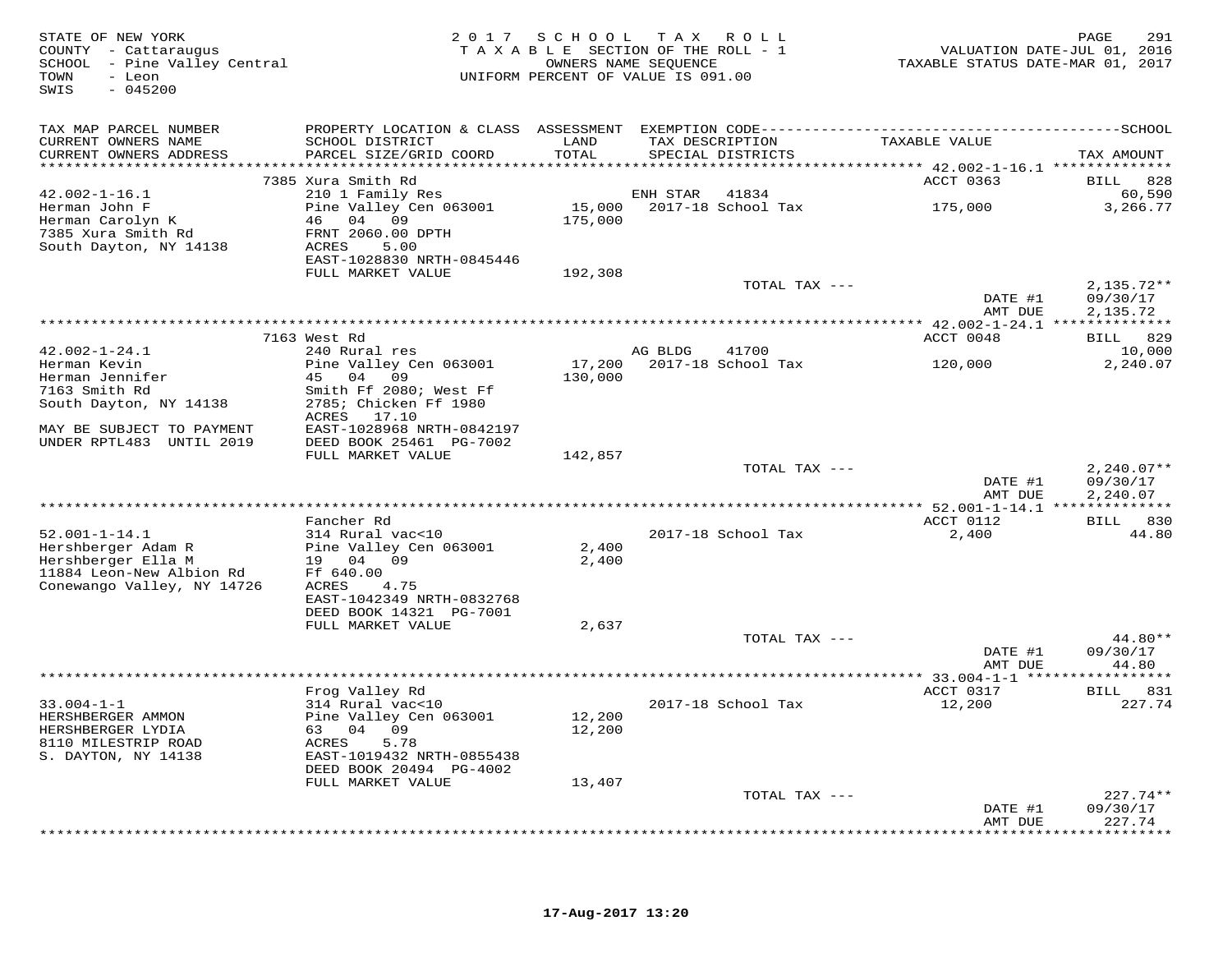| STATE OF NEW YORK<br>COUNTY - Cattaraugus<br>- Pine Valley Central<br>SCHOOL<br>TOWN<br>- Leon<br>$-045200$<br>SWIS | 2 0 1 7<br>TAXABLE                                                      | SCHOOL                                      | T A X<br>R O L L<br>SECTION OF THE ROLL - 1<br>OWNERS NAME SEQUENCE<br>UNIFORM PERCENT OF VALUE IS 091.00 | VALUATION DATE-JUL 01, 2016<br>TAXABLE STATUS DATE-MAR 01, 2017 | PAGE<br>292              |
|---------------------------------------------------------------------------------------------------------------------|-------------------------------------------------------------------------|---------------------------------------------|-----------------------------------------------------------------------------------------------------------|-----------------------------------------------------------------|--------------------------|
| TAX MAP PARCEL NUMBER                                                                                               |                                                                         |                                             |                                                                                                           |                                                                 |                          |
| CURRENT OWNERS NAME<br>CURRENT OWNERS ADDRESS                                                                       | SCHOOL DISTRICT<br>PARCEL SIZE/GRID COORD                               | LAND<br>TOTAL<br>************************** | TAX DESCRIPTION<br>SPECIAL DISTRICTS                                                                      | TAXABLE VALUE                                                   | TAX AMOUNT               |
|                                                                                                                     | 12083 Eldredge Rd                                                       |                                             |                                                                                                           | ************ 52.001-1-31 *****************<br>ACCT 0284         | BILL<br>832              |
| $52.001 - 1 - 31$                                                                                                   | 112 Dairy farm                                                          |                                             | 41854<br>BAS STAR                                                                                         |                                                                 | 27,750                   |
| Hershberger Henry<br>Hershberger Malinda<br>12083 Eldredge Rd                                                       | Pine Valley Cen 063001<br>33 04<br>09<br>Ff 1520.00                     | 66,500<br>164,900                           | 2017-18 School Tax                                                                                        | 164,900                                                         | 3,078.23                 |
| Conewango Valley, NY 14726                                                                                          | ACRES<br>99.97<br>EAST-1033459 NRTH-0826404<br>DEED BOOK 00956 PG-00032 |                                             |                                                                                                           |                                                                 |                          |
|                                                                                                                     | FULL MARKET VALUE                                                       | 181,209                                     |                                                                                                           |                                                                 |                          |
|                                                                                                                     |                                                                         |                                             | TOTAL TAX ---                                                                                             | DATE #1                                                         | $2,560.21**$<br>09/30/17 |
|                                                                                                                     |                                                                         |                                             |                                                                                                           | AMT DUE                                                         | 2,560.21                 |
|                                                                                                                     |                                                                         |                                             |                                                                                                           |                                                                 |                          |
|                                                                                                                     | 11850 Eldredge Rd                                                       |                                             |                                                                                                           | ACCT 0624                                                       | BILL 833                 |
| $52.001 - 1 - 30.3$                                                                                                 | 210 1 Family Res                                                        |                                             | 2017-18 School Tax                                                                                        | 38,600                                                          | 720.56                   |
| Hershberger Henry R<br>Hershberger Malinda                                                                          | Pine Valley Cen 063001<br>33 04<br>09                                   | 10,600<br>38,600                            |                                                                                                           |                                                                 |                          |
| 12083 Eldridge Rd                                                                                                   | Ff 314.00                                                               |                                             |                                                                                                           |                                                                 |                          |
| Conewango Valley, NY 14726                                                                                          | ACRES<br>2.80                                                           |                                             |                                                                                                           |                                                                 |                          |
|                                                                                                                     | EAST-1034373 NRTH-0827631                                               |                                             |                                                                                                           |                                                                 |                          |
|                                                                                                                     | DEED BOOK 21298 PG-9002<br>FULL MARKET VALUE                            | 42,418                                      |                                                                                                           |                                                                 |                          |
|                                                                                                                     |                                                                         |                                             | TOTAL TAX ---                                                                                             |                                                                 | $720.56**$               |
|                                                                                                                     |                                                                         |                                             |                                                                                                           | DATE #1<br>AMT DUE                                              | 09/30/17<br>720.56       |
|                                                                                                                     |                                                                         |                                             |                                                                                                           |                                                                 | * * * * * * * * *        |
|                                                                                                                     | Rte 62                                                                  |                                             |                                                                                                           | ACCT 0916                                                       | 834<br>BILL              |
| $42.002 - 1 - 13.4$                                                                                                 | 322 Rural vac>10                                                        |                                             | 2017-18 School Tax                                                                                        | 10,000                                                          | 186.67                   |
| Hershberger John                                                                                                    | Pine Valley Cen 063001                                                  | 10,000                                      |                                                                                                           |                                                                 |                          |
| Hersheberger Edna<br>12636 Flat Iron                                                                                | 46 04 09<br>Ff 1625.00                                                  | 10,000                                      |                                                                                                           |                                                                 |                          |
| Conewango Valley, NY 14726                                                                                          | ACRES<br>10.80                                                          |                                             |                                                                                                           |                                                                 |                          |
|                                                                                                                     | EAST-1030525 NRTH-0845664                                               |                                             |                                                                                                           |                                                                 |                          |
|                                                                                                                     | DEED BOOK 25095 PG-7001                                                 |                                             |                                                                                                           |                                                                 |                          |
|                                                                                                                     | FULL MARKET VALUE                                                       | 10,989                                      | TOTAL TAX ---                                                                                             |                                                                 | $186.67**$               |
|                                                                                                                     |                                                                         |                                             |                                                                                                           | DATE #1<br>AMT DUE                                              | 09/30/17<br>186.67       |
|                                                                                                                     |                                                                         |                                             |                                                                                                           |                                                                 | * * * * * * * * *        |
|                                                                                                                     | 7364 Rte 62                                                             |                                             |                                                                                                           | ACCT 0246                                                       | 835<br>BILL              |
| $43.001 - 1 - 33$                                                                                                   | 120 Field crops                                                         |                                             | AG BLDG<br>41700                                                                                          |                                                                 | 29,000                   |
| Hershberger John R<br>Hershberger Edna N                                                                            | Pine Valley Cen 063001<br>38 04 09                                      | 89,800                                      | 32,900 2017-18 School Tax                                                                                 | 60,800                                                          | 1,134.97                 |
| 12636 Flat Iron Rd                                                                                                  | FRNT 930.00 DPTH                                                        |                                             |                                                                                                           |                                                                 |                          |
| Conewango Valley, NY 14726                                                                                          | ACRES<br>60.63                                                          |                                             |                                                                                                           |                                                                 |                          |
|                                                                                                                     | EAST-1032645 NRTH-0844923                                               |                                             |                                                                                                           |                                                                 |                          |
| MAY BE SUBJECT TO PAYMENT<br>UNDER RPTL483 UNTIL 2020                                                               | DEED BOOK 26052 PG-9001<br>FULL MARKET VALUE                            | 98,681                                      |                                                                                                           |                                                                 |                          |
|                                                                                                                     |                                                                         |                                             | TOTAL TAX ---                                                                                             |                                                                 | 1,134.97**               |
|                                                                                                                     |                                                                         |                                             |                                                                                                           | DATE #1                                                         | 09/30/17                 |
|                                                                                                                     |                                                                         |                                             |                                                                                                           | AMT DUE                                                         | 1,134.97                 |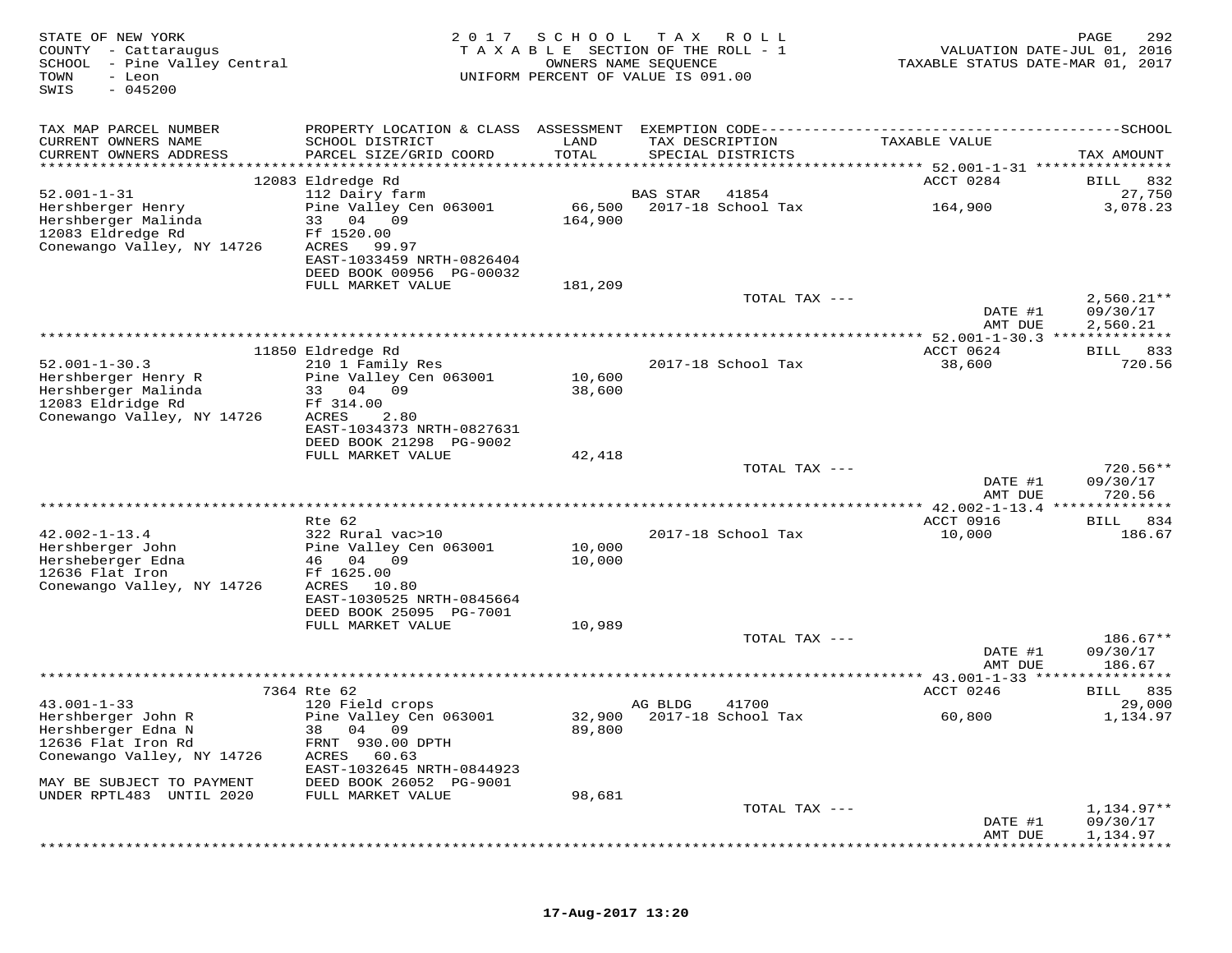| STATE OF NEW YORK<br>COUNTY - Cattaraugus<br>- Pine Valley Central<br>SCHOOL<br>- Leon<br>TOWN<br>SWIS<br>$-045200$ | SCHOOL<br>2 0 1 7<br>T A X<br>R O L L<br>TAXABLE SECTION OF THE ROLL - 1<br>OWNERS NAME SEQUENCE<br>UNIFORM PERCENT OF VALUE IS 091.00 |               |                                      |                                             | PAGE<br>293<br>VALUATION DATE-JUL 01, 2016<br>TAXABLE STATUS DATE-MAR 01, 2017 |  |  |
|---------------------------------------------------------------------------------------------------------------------|----------------------------------------------------------------------------------------------------------------------------------------|---------------|--------------------------------------|---------------------------------------------|--------------------------------------------------------------------------------|--|--|
| TAX MAP PARCEL NUMBER                                                                                               | PROPERTY LOCATION & CLASS                                                                                                              | ASSESSMENT    |                                      |                                             |                                                                                |  |  |
| CURRENT OWNERS NAME<br>CURRENT OWNERS ADDRESS                                                                       | SCHOOL DISTRICT<br>PARCEL SIZE/GRID COORD                                                                                              | LAND<br>TOTAL | TAX DESCRIPTION<br>SPECIAL DISTRICTS | TAXABLE VALUE                               | TAX AMOUNT                                                                     |  |  |
|                                                                                                                     | 12620 Flat Iron Rd                                                                                                                     |               |                                      | ******* 51.002-1-10 **********<br>ACCT 0388 | BILL<br>836                                                                    |  |  |
| $51.002 - 1 - 10$                                                                                                   | 311 Res vac land                                                                                                                       |               | 2017-18 School Tax                   | 6,900                                       | 128.80                                                                         |  |  |
| Hershberger John R                                                                                                  | Pine Valley Cen 063001                                                                                                                 | 6,900         |                                      |                                             |                                                                                |  |  |
| Hershberger Edna                                                                                                    | 50<br>04<br>09                                                                                                                         | 6,900         |                                      |                                             |                                                                                |  |  |
| 12620 Flat Iron Rd                                                                                                  | FRNT 270.00 DPTH 140.00                                                                                                                |               |                                      |                                             |                                                                                |  |  |
| Conewango Valley, NY 14726                                                                                          | EAST-1025239 NRTH-0827114                                                                                                              |               |                                      |                                             |                                                                                |  |  |
|                                                                                                                     | DEED BOOK 00928 PG-00813<br>FULL MARKET VALUE                                                                                          | 7,582         |                                      |                                             |                                                                                |  |  |
|                                                                                                                     |                                                                                                                                        |               | TOTAL TAX ---                        |                                             | 128.80**                                                                       |  |  |
|                                                                                                                     |                                                                                                                                        |               |                                      | DATE #1                                     | 09/30/17                                                                       |  |  |
|                                                                                                                     |                                                                                                                                        |               |                                      | AMT DUE                                     | 128.80                                                                         |  |  |
|                                                                                                                     |                                                                                                                                        |               |                                      |                                             |                                                                                |  |  |
| $51.002 - 1 - 11.2$                                                                                                 | 12636 Flat Iron Rd<br>210 1 Family Res                                                                                                 |               | <b>BAS STAR</b><br>41854             | ACCT 0475                                   | 837<br>BILL<br>27,750                                                          |  |  |
| Hershberger John R                                                                                                  | Pine Valley Cen 063001                                                                                                                 | 9,200         | 2017-18 School Tax                   | 49,300                                      | 920.29                                                                         |  |  |
| Hershberger Edna                                                                                                    | 04<br>09<br>49                                                                                                                         | 49,300        |                                      |                                             |                                                                                |  |  |
| 12636 Flat Iron Rd                                                                                                  | Ff 105.00                                                                                                                              |               |                                      |                                             |                                                                                |  |  |
| Conewango Valley, NY 14726                                                                                          | <b>ACRES</b><br>2.11                                                                                                                   |               |                                      |                                             |                                                                                |  |  |
|                                                                                                                     | EAST-1025183 NRTH-0827269                                                                                                              |               |                                      |                                             |                                                                                |  |  |
|                                                                                                                     | DEED BOOK 891<br>PG-01199<br>FULL MARKET VALUE                                                                                         | 54,176        |                                      |                                             |                                                                                |  |  |
|                                                                                                                     |                                                                                                                                        |               | TOTAL TAX ---                        |                                             | $402.28**$                                                                     |  |  |
|                                                                                                                     |                                                                                                                                        |               |                                      | DATE #1                                     | 09/30/17                                                                       |  |  |
|                                                                                                                     |                                                                                                                                        |               |                                      | AMT DUE                                     | 402.28                                                                         |  |  |
|                                                                                                                     |                                                                                                                                        |               |                                      | *********** 34.003-1-32.2 ****              | * * * * * * * * *                                                              |  |  |
| $34.003 - 1 - 32.2$                                                                                                 | 7676 Rte 62                                                                                                                            |               | AG DISTOUT 41730                     | ACCT 0824                                   | 838<br>BILL                                                                    |  |  |
| Hershberger Raymond A.                                                                                              | 120 Field crops<br>Pine Valley Cen 063001                                                                                              | 46,000        | 2017-18 School Tax                   | 125,000                                     | 2,333.40                                                                       |  |  |
| Hershberger Ada E.                                                                                                  | 04<br>09<br>39                                                                                                                         | 125,000       |                                      |                                             |                                                                                |  |  |
| 7676 Route 62                                                                                                       | 69.50<br>ACRES                                                                                                                         |               |                                      |                                             |                                                                                |  |  |
| South Dayton, NY 14138                                                                                              | EAST-1033170 NRTH-0850152                                                                                                              |               |                                      |                                             |                                                                                |  |  |
|                                                                                                                     | DEED BOOK 25986 PG-2001                                                                                                                |               |                                      |                                             |                                                                                |  |  |
| MAY BE SUBJECT TO PAYMENT<br>UNDER AGDIST LAW TIL 2024                                                              | FULL MARKET VALUE                                                                                                                      | 137,363       |                                      |                                             |                                                                                |  |  |
|                                                                                                                     |                                                                                                                                        |               | TOTAL TAX ---                        |                                             | $2,333.40**$                                                                   |  |  |
|                                                                                                                     |                                                                                                                                        |               |                                      | DATE #1                                     | 09/30/17                                                                       |  |  |
|                                                                                                                     |                                                                                                                                        |               |                                      | AMT DUE                                     | 2,333.40                                                                       |  |  |
|                                                                                                                     |                                                                                                                                        |               |                                      | *********** 42.002-1-15.10 *************    |                                                                                |  |  |
| $42.002 - 1 - 15.10$                                                                                                | 7323 Rte 62<br>240 Rural res                                                                                                           |               | <b>BAS STAR</b><br>41854             | ACCT 0954                                   | BILL 839<br>27,750                                                             |  |  |
| Hershberger Raymond J.                                                                                              | Pine Valley Cen 063001                                                                                                                 | 15,500        | 2017-18 School Tax                   | 65,000                                      | 1,213.37                                                                       |  |  |
| Hershberger Emma                                                                                                    | 04<br>09<br>46                                                                                                                         | 65,000        |                                      |                                             |                                                                                |  |  |
| 7323 Route 62                                                                                                       | ACRES<br>8.65                                                                                                                          |               |                                      |                                             |                                                                                |  |  |
| South Dayton, NY 14138                                                                                              | EAST-0103053 NRTH-0844564                                                                                                              |               |                                      |                                             |                                                                                |  |  |
|                                                                                                                     | DEED BOOK 24298 PG-5001                                                                                                                |               |                                      |                                             |                                                                                |  |  |
|                                                                                                                     | FULL MARKET VALUE                                                                                                                      | 71,429        | TOTAL TAX ---                        |                                             | $695.35**$                                                                     |  |  |
|                                                                                                                     |                                                                                                                                        |               |                                      | DATE #1                                     | 09/30/17                                                                       |  |  |
|                                                                                                                     |                                                                                                                                        |               |                                      | AMT DUE                                     | 695.35                                                                         |  |  |
|                                                                                                                     |                                                                                                                                        |               |                                      | * * * * * * * * *                           | *******                                                                        |  |  |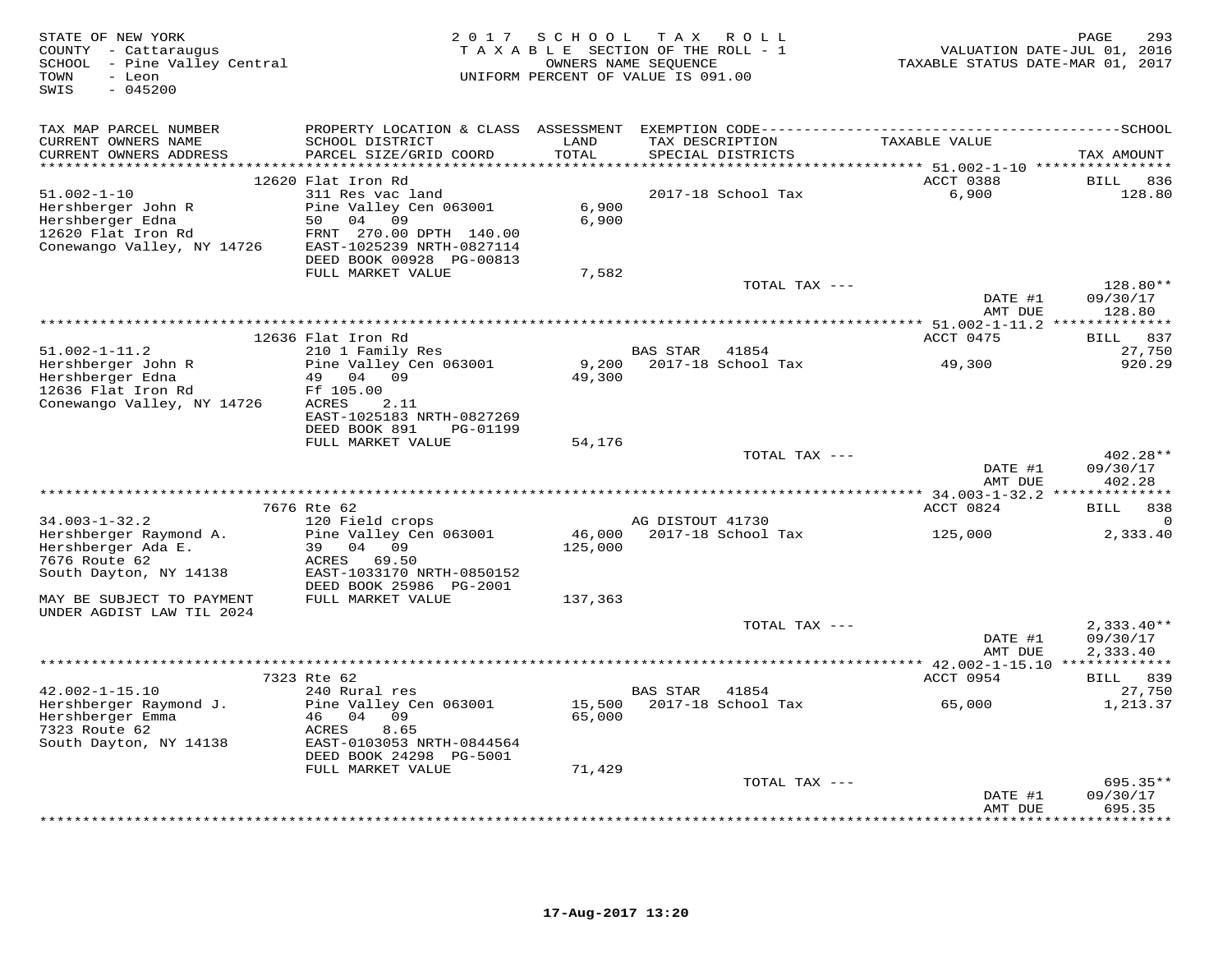| STATE OF NEW YORK<br>COUNTY - Cattaraugus<br>SCHOOL - Pine Valley Central<br>TOWN<br>- Leon<br>$-045200$<br>SWIS | 2 0 1 7                                                                                           | S C H O O L<br>TAXABLE SECTION OF THE ROLL - 1<br>OWNERS NAME SEQUENCE<br>UNIFORM PERCENT OF VALUE IS 091.00 | T A X    | R O L L                              | VALUATION DATE-JUL 01, 2016<br>TAXABLE STATUS DATE-MAR 01, 2017 | 294<br>PAGE          |
|------------------------------------------------------------------------------------------------------------------|---------------------------------------------------------------------------------------------------|--------------------------------------------------------------------------------------------------------------|----------|--------------------------------------|-----------------------------------------------------------------|----------------------|
| TAX MAP PARCEL NUMBER                                                                                            |                                                                                                   |                                                                                                              |          |                                      |                                                                 |                      |
| CURRENT OWNERS NAME<br>CURRENT OWNERS ADDRESS                                                                    | SCHOOL DISTRICT<br>PARCEL SIZE/GRID COORD                                                         | LAND<br>TOTAL                                                                                                |          | TAX DESCRIPTION<br>SPECIAL DISTRICTS | TAXABLE VALUE                                                   | TAX AMOUNT           |
|                                                                                                                  |                                                                                                   |                                                                                                              |          |                                      |                                                                 |                      |
| $42.020 - 1 - 29$                                                                                                | 12189 Leon-New Albion Rd<br>210 1 Family Res                                                      |                                                                                                              | BAS STAR | 41854                                | ACCT 0082                                                       | BILL 840<br>27,750   |
| Hill Adam P<br>12189 Leon-New Alboin Rd<br>Conewango Valley, NY 14726                                            | Pine Valley Cen 063001<br>35 04 09<br>Ff 151.10                                                   | 78,600                                                                                                       |          | 15,100 2017-18 School Tax            | 78,600                                                          | 1,467.24             |
|                                                                                                                  | <b>ACRES</b><br>5.04<br>EAST-1032268 NRTH-0835390<br>DEED BOOK 16757 PG-6001<br>FULL MARKET VALUE | 86,374                                                                                                       |          |                                      |                                                                 |                      |
|                                                                                                                  |                                                                                                   |                                                                                                              |          | TOTAL TAX ---                        | DATE #1                                                         | 949.23**<br>09/30/17 |
|                                                                                                                  |                                                                                                   |                                                                                                              |          |                                      | AMT DUE                                                         | 949.23               |
|                                                                                                                  |                                                                                                   |                                                                                                              |          |                                      |                                                                 |                      |
|                                                                                                                  | 12173 Leon-New Albion Rd                                                                          |                                                                                                              |          |                                      | ACCT 0183                                                       | BILL 841             |
| $42.020 - 1 - 28$<br>Hill Loris                                                                                  | 220 2 Family Res<br>Pine Valley Cen 063001                                                        | 7,300                                                                                                        | ENH STAR | 41834<br>2017-18 School Tax          | 82,900                                                          | 60,590<br>1,547.51   |
| 12173 Leon-New Albion Rd                                                                                         | 35 04 09                                                                                          | 82,900                                                                                                       |          |                                      |                                                                 |                      |
| Conewango Valley, NY 14726                                                                                       | Ff 315.00                                                                                         |                                                                                                              |          |                                      |                                                                 |                      |
|                                                                                                                  | <b>ACRES</b><br>1.17<br>EAST-1032364 NRTH-0835645                                                 |                                                                                                              |          |                                      |                                                                 |                      |
|                                                                                                                  | DEED BOOK 740<br>PG-00164                                                                         |                                                                                                              |          |                                      |                                                                 |                      |
|                                                                                                                  | FULL MARKET VALUE                                                                                 | 91,099                                                                                                       |          |                                      |                                                                 |                      |
|                                                                                                                  |                                                                                                   |                                                                                                              |          | TOTAL TAX ---                        |                                                                 | $416.47**$           |
|                                                                                                                  |                                                                                                   |                                                                                                              |          |                                      | DATE #1<br>AMT DUE                                              | 09/30/17<br>416.47   |
|                                                                                                                  |                                                                                                   |                                                                                                              |          |                                      | *********** 42.004-1-4 ******************                       |                      |
|                                                                                                                  | 12854 Cherry Creek Hill Rd                                                                        |                                                                                                              |          |                                      | ACCT 0136                                                       | BILL 842             |
| $42.004 - 1 - 4$                                                                                                 | 210 1 Family Res                                                                                  |                                                                                                              | BAS STAR | 41854                                |                                                                 | 27,750               |
| Hilton Timothy T<br>Hilton Kathy L                                                                               | Pine Valley Cen 063001<br>59 04 09                                                                | 23,400<br>58,700                                                                                             |          | 2017-18 School Tax                   | 58,700                                                          | 1,095.77             |
| 12854 Leon-Cherry Creek Rd                                                                                       | Ff 263.00                                                                                         |                                                                                                              |          |                                      |                                                                 |                      |
| Conewang Valley, NY 14726                                                                                        | ACRES<br>10.22                                                                                    |                                                                                                              |          |                                      |                                                                 |                      |
|                                                                                                                  | EAST-1021593 NRTH-0836607<br>DEED BOOK 00958 PG-00856                                             |                                                                                                              |          |                                      |                                                                 |                      |
|                                                                                                                  | FULL MARKET VALUE                                                                                 | 64,505                                                                                                       |          |                                      |                                                                 |                      |
|                                                                                                                  |                                                                                                   |                                                                                                              |          | TOTAL TAX ---                        |                                                                 | $577.75**$           |
|                                                                                                                  |                                                                                                   |                                                                                                              |          |                                      | DATE #1                                                         | 09/30/17             |
|                                                                                                                  |                                                                                                   |                                                                                                              |          |                                      | AMT DUE                                                         | 577.75               |
|                                                                                                                  | 6844 Rte 62                                                                                       |                                                                                                              |          |                                      | ACCT 0521                                                       | 843<br><b>BILL</b>   |
| $43.003 - 1 - 28.2$                                                                                              | 270 Mfg housing                                                                                   |                                                                                                              | BAS STAR | 41854                                |                                                                 | 27,750               |
| Hinkley Karen M                                                                                                  | Pine Valley Cen 063001                                                                            |                                                                                                              |          | 7,500 2017-18 School Tax             | 35,600                                                          | 664.55               |
| Hinkley Arthur H<br>PO Box 85                                                                                    | 36 04 09<br>FRNT 200.00 DPTH                                                                      | 35,600                                                                                                       |          |                                      |                                                                 |                      |
| Leon, NY 14751                                                                                                   | ACRES<br>1.25                                                                                     |                                                                                                              |          |                                      |                                                                 |                      |
|                                                                                                                  | EAST-1031293 NRTH-0837168                                                                         |                                                                                                              |          |                                      |                                                                 |                      |
|                                                                                                                  | DEED BOOK 1017<br>PG-758<br>FULL MARKET VALUE                                                     | 39,121                                                                                                       |          |                                      |                                                                 |                      |
|                                                                                                                  |                                                                                                   |                                                                                                              |          | TOTAL TAX ---                        |                                                                 | $146.54**$           |
|                                                                                                                  |                                                                                                   |                                                                                                              |          |                                      | DATE #1                                                         | 09/30/17             |
|                                                                                                                  |                                                                                                   |                                                                                                              |          |                                      | AMT DUE                                                         | 146.54               |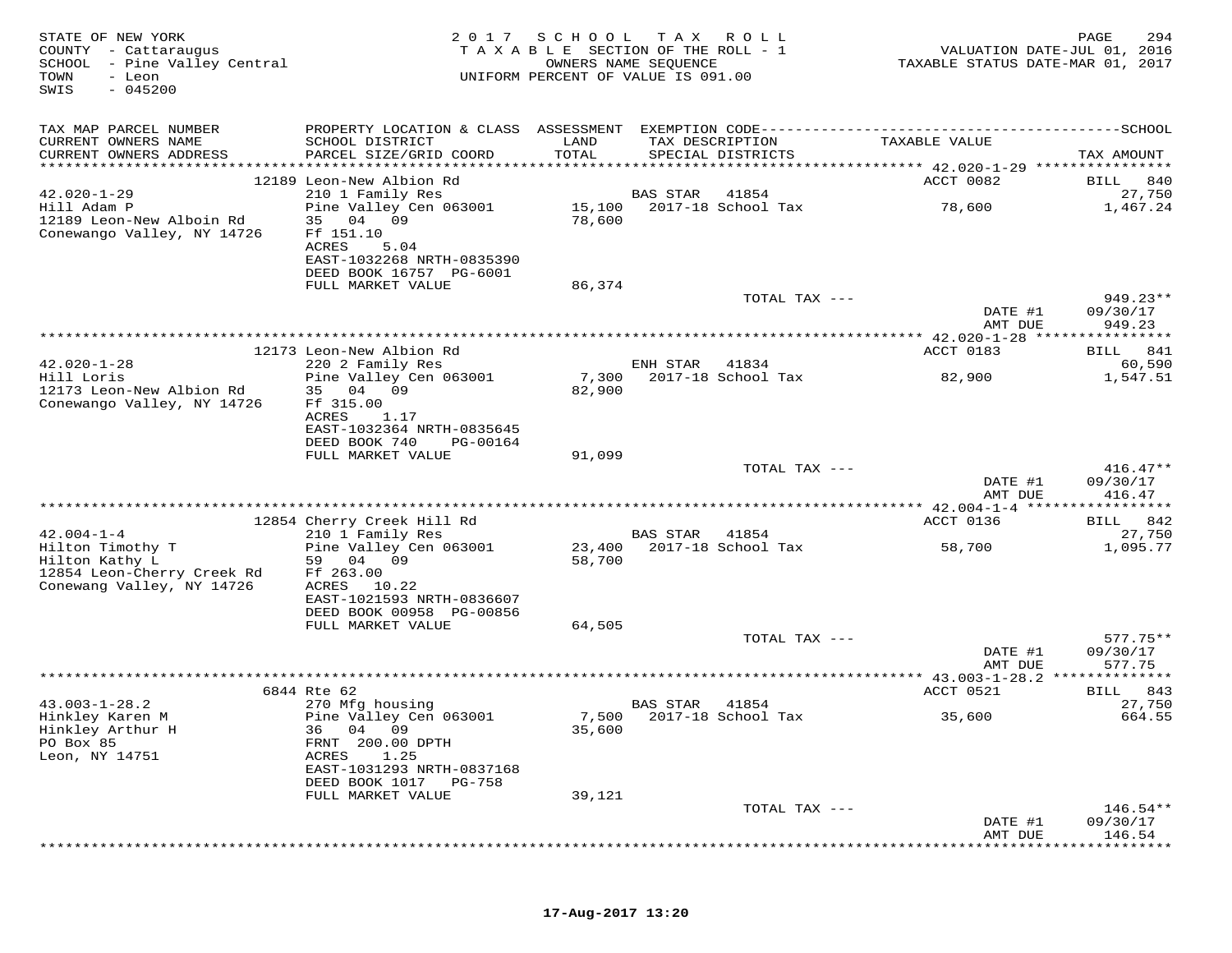| STATE OF NEW YORK<br>COUNTY - Cattaraugus<br>SCHOOL - Pine Valley Central<br>- Leon<br>TOWN<br>$-045200$<br>SWIS |                                                                                                                                                                         | 2017 SCHOOL               | TAX ROLL<br>TAXABLE SECTION OF THE ROLL - 1<br>OWNERS NAME SEOUENCE<br>UNIFORM PERCENT OF VALUE IS 091.00 | TAXABLE STATUS DATE-MAR 01, 2017 | 295<br>PAGE<br>VALUATION DATE-JUL 01, 2016 |
|------------------------------------------------------------------------------------------------------------------|-------------------------------------------------------------------------------------------------------------------------------------------------------------------------|---------------------------|-----------------------------------------------------------------------------------------------------------|----------------------------------|--------------------------------------------|
| TAX MAP PARCEL NUMBER<br>CURRENT OWNERS NAME<br>CURRENT OWNERS ADDRESS                                           | SCHOOL DISTRICT<br>PARCEL SIZE/GRID COORD                                                                                                                               | LAND<br><b>TOTAL</b>      | TAX DESCRIPTION<br>SPECIAL DISTRICTS                                                                      | TAXABLE VALUE                    | TAX AMOUNT                                 |
|                                                                                                                  |                                                                                                                                                                         |                           |                                                                                                           |                                  |                                            |
|                                                                                                                  | Alderbottom Rd                                                                                                                                                          |                           |                                                                                                           | ACCT 0696                        | BILL<br>844                                |
| $43.001 - 1 - 9.4$<br>Hipp Jeffrey P<br>4240 Route 316 West<br>Ashville, OH 43103                                | 311 Res vac land<br>Pine Valley Cen 063001<br>22 04 09<br>ACRES 16.45<br>EAST-1041352 NRTH-0845663                                                                      | 20,700<br>20,700          | 2017-18 School Tax                                                                                        | 20,700                           | 386.41                                     |
|                                                                                                                  | DEED BOOK 14611 PG-6001                                                                                                                                                 |                           |                                                                                                           |                                  |                                            |
|                                                                                                                  | FULL MARKET VALUE                                                                                                                                                       | 22,747                    | TOTAL TAX ---                                                                                             |                                  | 386.41**                                   |
|                                                                                                                  |                                                                                                                                                                         |                           |                                                                                                           | DATE #1<br>AMT DUE               | 09/30/17<br>386.41                         |
|                                                                                                                  |                                                                                                                                                                         |                           |                                                                                                           | *********** 43.003-1-22.7 **     | *********                                  |
| $43.003 - 1 - 22.7$                                                                                              | 12025 Leon-New Albion Rd                                                                                                                                                |                           |                                                                                                           | ACCT 0856                        | 845<br>BILL                                |
| Hirschman Development LLC                                                                                        | 449 Other Storag<br>Pine Valley Cen 063001                                                                                                                              |                           | BUS C/T/S 47610<br>14,700 BUS C/T/S 47610                                                                 |                                  | 1,500<br>16,667                            |
| 6585 Town Hill Rd                                                                                                | 35 4 9                                                                                                                                                                  | 231,250                   | 2017-18 School Tax                                                                                        | 213,083                          | 3,977.67                                   |
| Conewango Valley, NY 14726                                                                                       | ACRES<br>4.85<br>EAST-1034663 NRTH-0835455<br>DEED BOOK 10346 PG-83545                                                                                                  |                           |                                                                                                           |                                  |                                            |
|                                                                                                                  | FULL MARKET VALUE                                                                                                                                                       | 254,121                   |                                                                                                           |                                  |                                            |
|                                                                                                                  |                                                                                                                                                                         |                           | TOTAL TAX ---                                                                                             | DATE #1<br>AMT DUE               | $3,977.67**$<br>09/30/17<br>3,977.67       |
|                                                                                                                  |                                                                                                                                                                         |                           |                                                                                                           |                                  |                                            |
|                                                                                                                  | 12033 Leon-New Albion Rd                                                                                                                                                |                           |                                                                                                           | ACCT 0778                        | BILL 846                                   |
| $43.003 - 1 - 22.5$                                                                                              | 312 Vac w/imprv<br>Pine Valley Cen 063001                                                                                                                               | 7,000                     | 2017-18 School Tax                                                                                        | 10,000                           | 186.67                                     |
| Hirschman Development, Inc.<br>6585 Town Hill Rd<br>Conewango Valley, NY 14726                                   | 1.00<br>ACRES<br>EAST-1034640 NRTH-0835613<br>DEED BOOK 22816 PG-2001                                                                                                   | 10,000                    |                                                                                                           |                                  |                                            |
|                                                                                                                  | FULL MARKET VALUE                                                                                                                                                       | 10,989                    |                                                                                                           |                                  |                                            |
|                                                                                                                  |                                                                                                                                                                         |                           | TOTAL TAX ---                                                                                             | DATE #1<br>AMT DUE               | $186.67**$<br>09/30/17<br>186.67           |
|                                                                                                                  |                                                                                                                                                                         |                           |                                                                                                           |                                  |                                            |
|                                                                                                                  | 6732 Rte 62                                                                                                                                                             |                           |                                                                                                           | ACCT 0031                        | <b>BILL</b><br>847                         |
| $42.020 - 1 - 38$<br>Hitchcock Brenda L<br>50 Summervale Dr<br>Randolph, NY 14772                                | 210 1 Family Res<br>Pine Valley Cen 063001<br>04 09<br>35<br>99.00 DPTH<br>92.00<br>FRNT<br>EAST-1031183 NRTH-0835289<br>DEED BOOK 1187    PG-5001<br>FULL MARKET VALUE | 5,200<br>36,200<br>39,780 | 2017-18 School Tax                                                                                        | 36,200                           | 675.75                                     |
|                                                                                                                  |                                                                                                                                                                         |                           | TOTAL TAX ---                                                                                             |                                  | $675.75**$                                 |
|                                                                                                                  |                                                                                                                                                                         |                           |                                                                                                           | DATE #1<br>AMT DUE               | 09/30/17<br>675.75                         |
|                                                                                                                  |                                                                                                                                                                         |                           |                                                                                                           |                                  | * * * * * * * * *                          |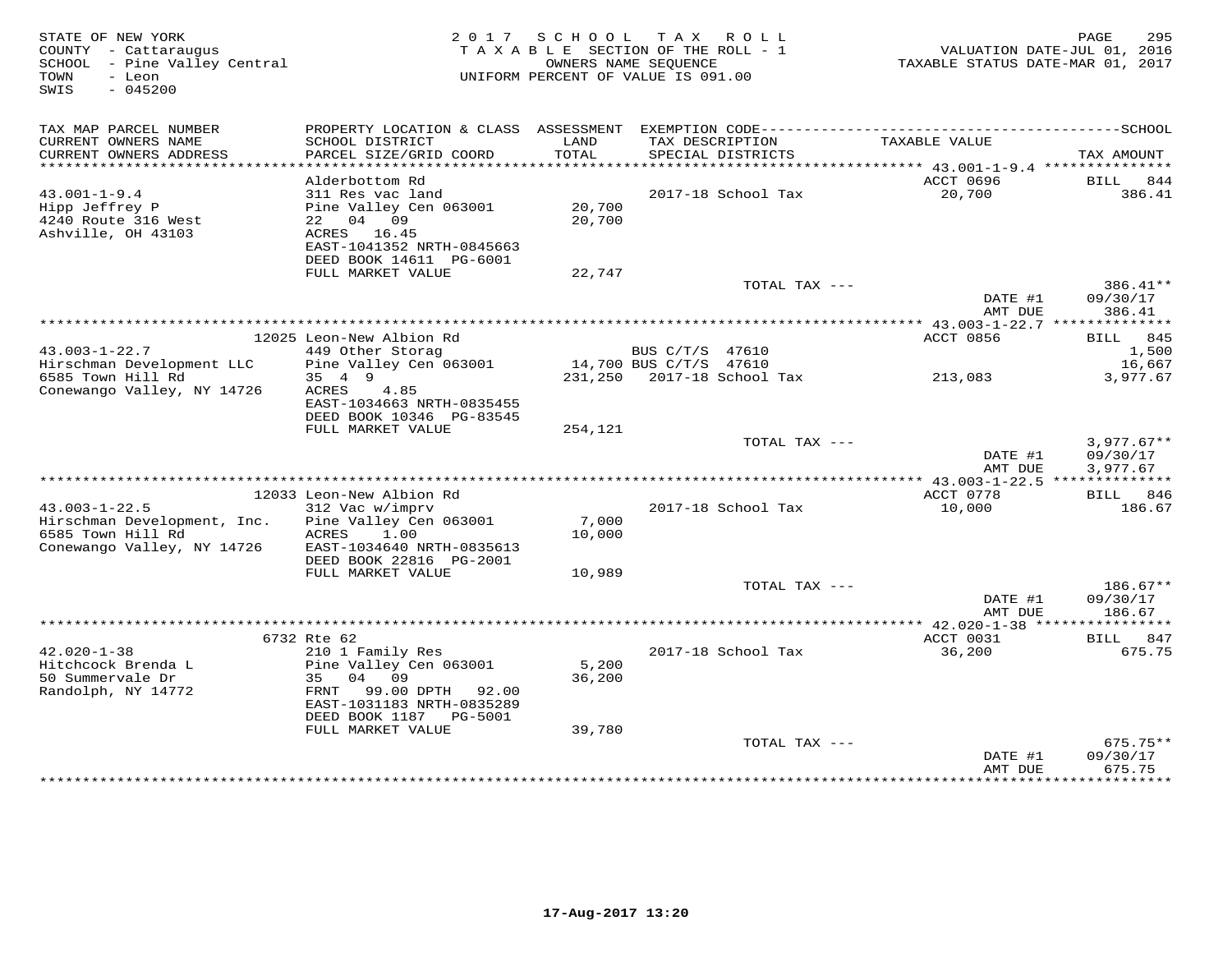| STATE OF NEW YORK<br>COUNTY - Cattaraugus<br>SCHOOL - Pine Valley Central<br>TOWN<br>- Leon<br>$-045200$<br>SWIS |                                                                                                                     |                  | 2017 SCHOOL TAX ROLL<br>TAXABLE SECTION OF THE ROLL - 1<br>OWNERS NAME SEOUENCE<br>UNIFORM PERCENT OF VALUE IS 091.00 | TAXABLE STATUS DATE-MAR 01, 2017                                          | 296<br>PAGE<br>VALUATION DATE-JUL 01, 2016 |
|------------------------------------------------------------------------------------------------------------------|---------------------------------------------------------------------------------------------------------------------|------------------|-----------------------------------------------------------------------------------------------------------------------|---------------------------------------------------------------------------|--------------------------------------------|
| TAX MAP PARCEL NUMBER<br>CURRENT OWNERS NAME<br>CURRENT OWNERS ADDRESS                                           | SCHOOL DISTRICT<br>PARCEL SIZE/GRID COORD<br>****************************                                           | LAND<br>TOTAL    | TAX DESCRIPTION<br>SPECIAL DISTRICTS                                                                                  | TAXABLE VALUE                                                             | TAX AMOUNT                                 |
|                                                                                                                  | Pine Dr                                                                                                             |                  |                                                                                                                       | **************** 52.002-1-24.1 ***************<br>ACCT 0443               | BILL 848                                   |
| $52.002 - 1 - 24.1$                                                                                              | 314 Rural vac<10                                                                                                    |                  | 2017-18 School Tax                                                                                                    | 11,700                                                                    | 218.41                                     |
| Holevinski Richard A<br>Holevinski Steven<br>174 Delaware St<br>Tonawanda, NY 14150                              | Pine Valley Cen 063001<br>02 04 09<br>Lot 6<br>Ff 290 Larch; 410 Pike<br>ACRES<br>5.45<br>EAST-1050754 NRTH-0829577 | 11,700<br>11,700 |                                                                                                                       |                                                                           |                                            |
|                                                                                                                  | DEED BOOK 00951 PG-00407                                                                                            |                  |                                                                                                                       |                                                                           |                                            |
|                                                                                                                  | FULL MARKET VALUE                                                                                                   | 12,857           |                                                                                                                       |                                                                           |                                            |
|                                                                                                                  |                                                                                                                     |                  | TOTAL TAX ---                                                                                                         | DATE #1<br>AMT DUE                                                        | $218.41**$<br>09/30/17<br>218.41           |
|                                                                                                                  |                                                                                                                     |                  |                                                                                                                       |                                                                           |                                            |
| $42.004 - 2 - 10$                                                                                                | 6704 Riga Rd                                                                                                        |                  |                                                                                                                       | ACCT 0170                                                                 | BILL 849                                   |
| Hornburg Elmer A<br>Green Marla J                                                                                | 270 Mfg housing<br>Pine Valley Cen 063001<br>43 04 09                                                               | 23,600           | ENH STAR 41834<br>7,800 2017-18 School Tax                                                                            | 23,600                                                                    | 23,600<br>440.55                           |
| Attn: Marla Green<br>PO Box 293<br>Cherry Creek, NY 14723                                                        | Ff 200.00<br>ACRES 1.38<br>EAST-1027321 NRTH-0834914<br>DEED BOOK 882<br>PG-00836                                   |                  |                                                                                                                       |                                                                           |                                            |
|                                                                                                                  | FULL MARKET VALUE                                                                                                   | 25,934           |                                                                                                                       |                                                                           |                                            |
|                                                                                                                  |                                                                                                                     |                  | TOTAL TAX ---                                                                                                         |                                                                           | $0.00**$                                   |
|                                                                                                                  | 6427 West Rd                                                                                                        |                  |                                                                                                                       | ******************************* 51.002-1-1.3 ***************<br>ACCT 0607 | BILL 850                                   |
| $51.002 - 1 - 1.3$                                                                                               | 112 Dairy farm                                                                                                      |                  | 41720<br>AG DIST                                                                                                      |                                                                           | 14,580                                     |
| Hostetler Bennie B                                                                                               | Pine Valley Cen 063001                                                                                              |                  | 54,100 BAS STAR<br>41854                                                                                              |                                                                           | 27,750                                     |
| Hostetler Sarah<br>6427 West Rd                                                                                  | 57 04 09<br>Ff 675.00                                                                                               |                  | 138,100 2017-18 School Tax                                                                                            | 123,520                                                                   | 2,305.78                                   |
| Conewango Valley, NY 14726                                                                                       | ACRES 76.07<br>EAST-1021840 NRTH-0830585                                                                            |                  |                                                                                                                       |                                                                           |                                            |
| MAY BE SUBJECT TO PAYMENT                                                                                        | DEED BOOK 903<br>PG-00443                                                                                           |                  |                                                                                                                       |                                                                           |                                            |
| UNDER AGDIST LAW TIL 2021                                                                                        | FULL MARKET VALUE                                                                                                   | 151,758          | TOTAL TAX ---                                                                                                         | DATE #1<br>AMT DUE                                                        | 1,787.76**<br>09/30/17<br>1,787.76         |
|                                                                                                                  |                                                                                                                     |                  |                                                                                                                       |                                                                           |                                            |
|                                                                                                                  | 11030 Peters Rd                                                                                                     |                  |                                                                                                                       | ACCT 0752                                                                 | BILL 851                                   |
| $52.002 - 1 - 27.12$<br>Hostetler Crist                                                                          | 210 1 Family Res<br>Pine Valley Cen 063001                                                                          |                  | 41700<br>AG BLDG<br>41854                                                                                             |                                                                           | 23,000<br>27,750                           |
| Hostetler Susie                                                                                                  | 01 04 09                                                                                                            |                  | 29,000 BAS STAR<br>95,000 2017-18 School Tax                                                                          | 72,000                                                                    | 1,344.04                                   |
| 11030 Peters Rd<br>Cattaraugus, NY 14719                                                                         | Lot $#14$<br>Ff 340.00                                                                                              |                  |                                                                                                                       |                                                                           |                                            |
| MAY BE SUBJECT TO PAYMENT                                                                                        | ACRES 18.25<br>EAST-1050376 NRTH-0826592                                                                            |                  |                                                                                                                       |                                                                           |                                            |
| UNDER RPTL483 UNTIL 2020                                                                                         | DEED BOOK 11260 PG-3001<br>FULL MARKET VALUE                                                                        | 104,396          |                                                                                                                       |                                                                           |                                            |
|                                                                                                                  |                                                                                                                     |                  | TOTAL TAX ---                                                                                                         | DATE #1<br>AMT DUE                                                        | $826.03**$<br>09/30/17<br>826.03           |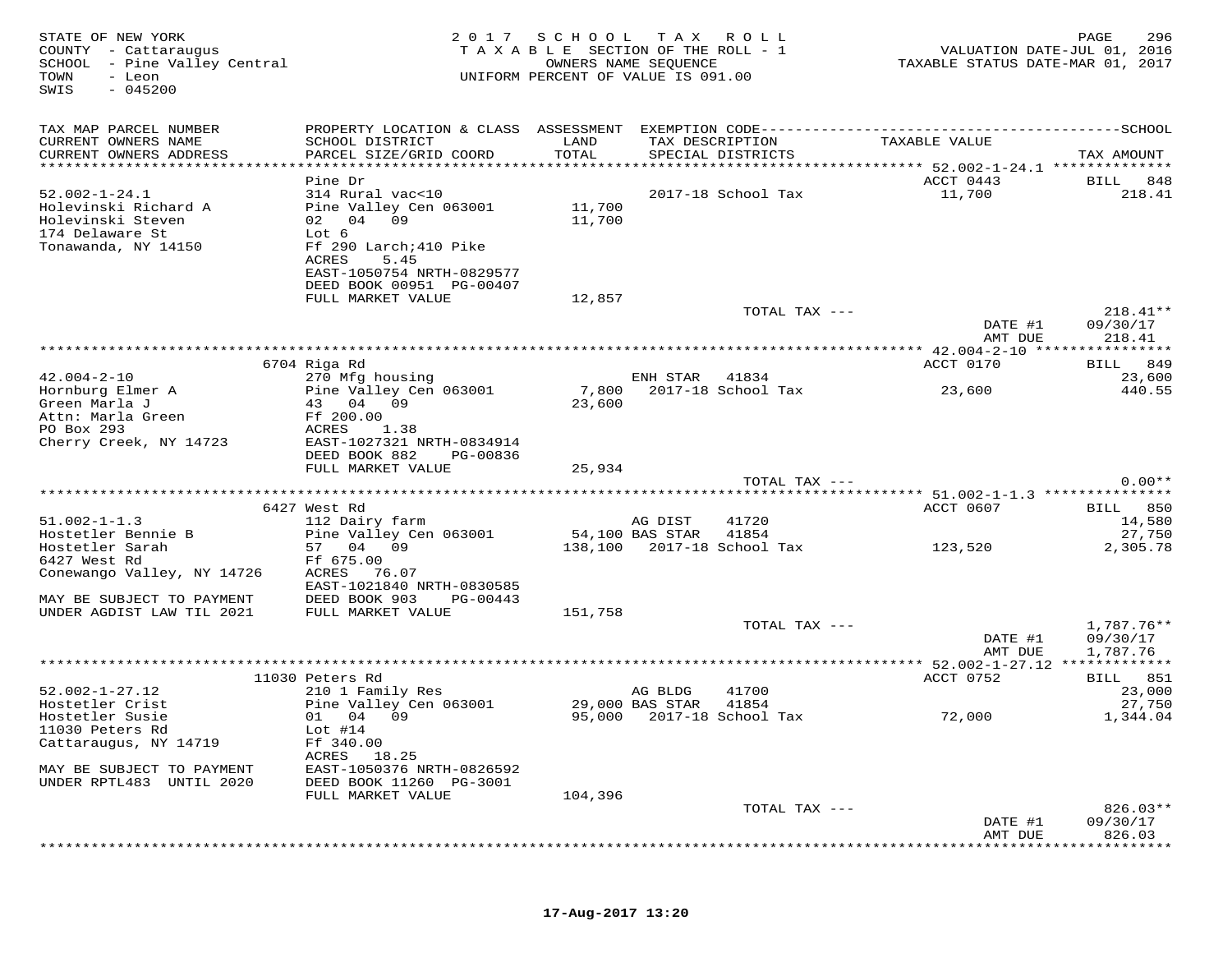STATE OF NEW YORK 2 0 1 7 S C H O O L T A X R O L L PAGE 297 COUNTY - Cattaraugus T A X A B L E SECTION OF THE ROLL - 1 VALUATION DATE-JUL 01, 2016 SCHOOL - Pine Valley Central OWNERS NAME SEQUENCE TAXABLE STATUS DATE-MAR 01, 2017 TOWN - Leon UNIFORM PERCENT OF VALUE IS 091.00 SWIS - 045200TAX MAP PARCEL NUMBER PROPERTY LOCATION & CLASS ASSESSMENT EXEMPTION CODE------------------------------------------SCHOOL CURRENT OWNERS NAME SCHOOL DISTRICT LAND TAX DESCRIPTION TAXABLE VALUE CURRENT OWNERS ADDRESS PARCEL SIZE/GRID COORD TOTAL SPECIAL DISTRICTS TAX AMOUNT \*\*\*\*\*\*\*\*\*\*\*\*\*\*\*\*\*\*\*\*\*\*\*\*\*\*\*\*\*\*\*\*\*\*\*\*\*\*\*\*\*\*\*\*\*\*\*\*\*\*\*\*\*\*\*\*\*\*\*\*\*\*\*\*\*\*\*\*\*\*\*\*\*\*\*\*\*\*\*\*\*\*\*\*\*\*\*\*\*\*\*\*\*\*\*\*\*\*\*\*\*\*\* 42.004-2-34 \*\*\*\*\*\*\*\*\*\*\*\*\*\*\*\* 6533 West Rd ACCT 0405 BILL 852 42.004-2-34 112 Dairy farm AG DISTOUT 41730 20,103 Hostetler Eli Pine Valley Cen 063001 85,100 ENH STAR 41834 60,590 Hostetler Emma 58 04 09 138,000 2017-18 School Tax 117,897 2,200.81 304 Kent Switch Rd FRNT 1380.00 DPTH South Dayton, NY 14138 ACRES 121.80 EAST-1021177 NRTH-0832827 MAY BE SUBJECT TO PAYMENT DEED BOOK 25743 PG-6001 UNDER AGDIST LAW TIL 2024 FULL MARKET VALUE 151,648TOTAL TAX  $---$  1,069.76\*\* DATE #1 09/30/17<br>NMT DIE 1.060.76 AMT DUE 1,069.76 \*\*\*\*\*\*\*\*\*\*\*\*\*\*\*\*\*\*\*\*\*\*\*\*\*\*\*\*\*\*\*\*\*\*\*\*\*\*\*\*\*\*\*\*\*\*\*\*\*\*\*\*\*\*\*\*\*\*\*\*\*\*\*\*\*\*\*\*\*\*\*\*\*\*\*\*\*\*\*\*\*\*\*\*\*\*\*\*\*\*\*\*\*\*\*\*\*\*\*\*\*\*\* 42.004-1-10 \*\*\*\*\*\*\*\*\*\*\*\*\*\*\*\*6896 Riga Rd<br>
112 Dairy farm and DIST 41720 ACCT 0275 BILL 853<br>
Hostetler Eli C pine Valley Cen 063001 51,000 BAS STAR 41854 27,750<br>
Hostetler Rachel I 44 04 09 124,000 2017-18 School Tax 112,199 2,094.45<br>
FRNT 3450.00 DPT Conewango Valley, NY 14726 ACRES 72.20<br>EAST-1027394 NRTH-0838550<br>UNDER AGDIST LAW TIL 2021 FULL MARKET VALUE 136,264 TOTAL TAX --- 1,576.43\*\* DATE #1 09/30/17AMT DUE 1,576.43 AMT DUE 1,576.43 \*\*\*\*\*\*\*\*\*\*\*\*\*\*\*\*\*\*\*\*\*\*\*\*\*\*\*\*\*\*\*\*\*\*\*\*\*\*\*\*\*\*\*\*\*\*\*\*\*\*\*\*\*\*\*\*\*\*\*\*\*\*\*\*\*\*\*\*\*\*\*\*\*\*\*\*\*\*\*\*\*\*\*\*\*\*\*\*\*\*\*\*\*\*\*\*\*\*\*\*\*\*\* 51.002-1-13 \*\*\*\*\*\*\*\*\*\*\*\*\*\*\*\* Flat Iron Rd ACCT 0192 BILL 854 51.002-1-13 105 Vac farmland AG DISTOUT 41730 802 Hostetler Eli Y Pine Valley Cen 063001 11,100 2017-18 School Tax 10,298 192.24 Hostetler Martha 49 04 09 11,100 Flat Iron Rd Life Use Conewango Valley, NY 14726 Ff 950.00 ACRES 22.15 MAY BE SUBJECT TO PAYMENT EAST-1023699 NRTH-0824366 UNDER AGDIST LAW TIL 2024 DEED BOOK 00926 PG-00518FULL MARKET VALUE 12,198 TOTAL TAX  $---$  192.24\*\* DATE #1 09/30/17amt due to the same of the same of the same of the same of the same of the same of the same of the same of the  $192.24$  \*\*\*\*\*\*\*\*\*\*\*\*\*\*\*\*\*\*\*\*\*\*\*\*\*\*\*\*\*\*\*\*\*\*\*\*\*\*\*\*\*\*\*\*\*\*\*\*\*\*\*\*\*\*\*\*\*\*\*\*\*\*\*\*\*\*\*\*\*\*\*\*\*\*\*\*\*\*\*\*\*\*\*\*\*\*\*\*\*\*\*\*\*\*\*\*\*\*\*\*\*\*\* 51.002-1-12.3 \*\*\*\*\*\*\*\*\*\*\*\*\*\* 12539 Youngs Rd ACCT 0808 BILL 85551.002-1-12.3 314 Rural vac<10 2017-18 School Tax 1,000 18.67Hostetler Harvey E Pine Valley Cen 063001 1,000<br>
Hostetler Drusilla L 49/4/9 1,000<br>
12433 Youngs Rd ACRES 2.45<br>
Conewango Valley, NY 14726 EAST-1025965 NRTH-0823991<br>
Conewango Valley, NY 14726 EAST-10267 33116 PC 7003 DEED BOOK 22116 PG-7002 FULL MARKET VALUE 1,099 TOTAL TAX --- 18.67\*\* DATE #1 09/30/17am Due to the 18.67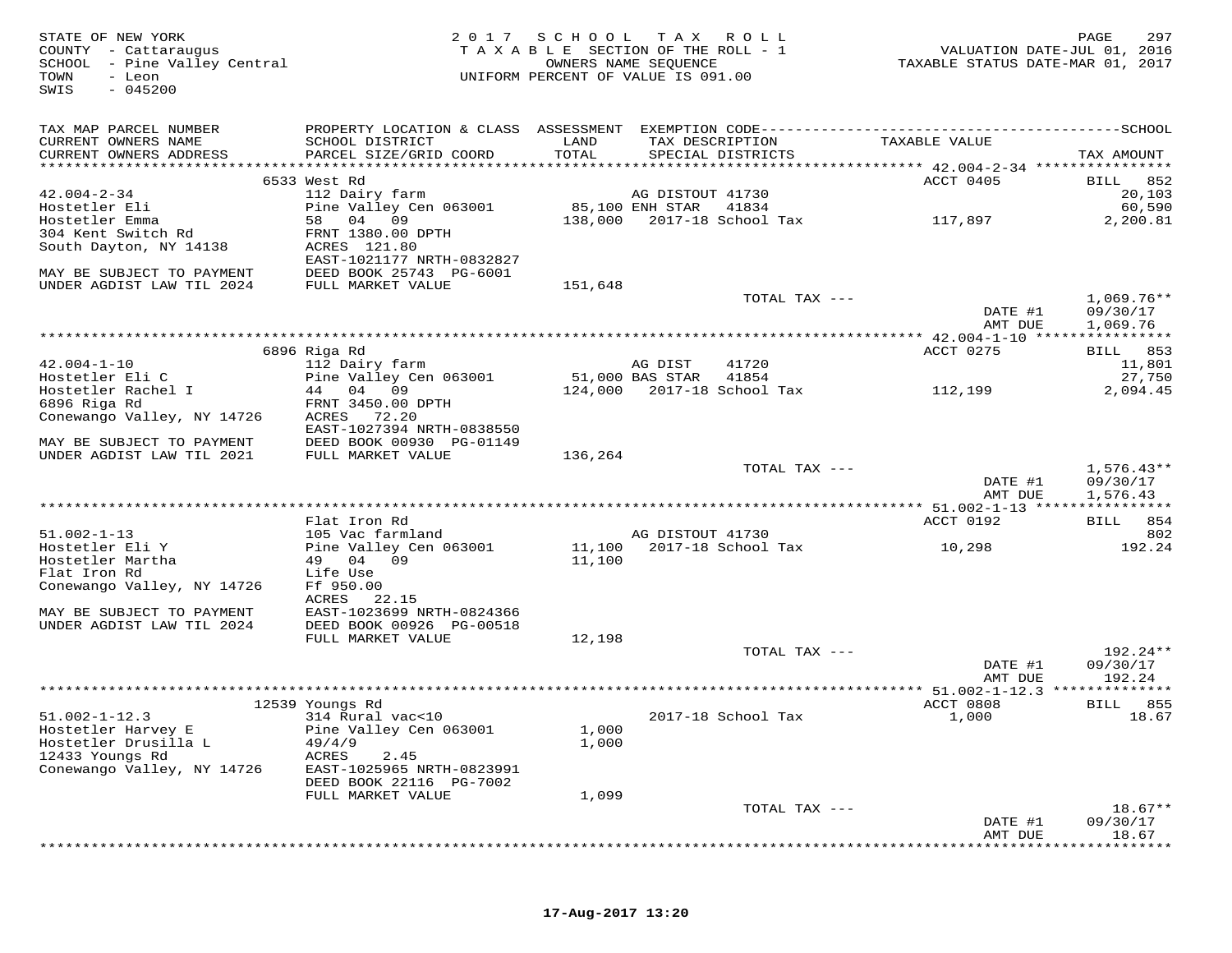| STATE OF NEW YORK            |                           | 2017 SCHOOL TAX ROLL               |         |                            |                                       | PAGE<br>298                 |
|------------------------------|---------------------------|------------------------------------|---------|----------------------------|---------------------------------------|-----------------------------|
| COUNTY - Cattaraugus         |                           | TAXABLE SECTION OF THE ROLL - 1    |         |                            |                                       | VALUATION DATE-JUL 01, 2016 |
| SCHOOL - Pine Valley Central |                           | TAXABLE STATUS DATE-MAR 01, 2017   |         |                            |                                       |                             |
| - Leon<br>TOWN               |                           | UNIFORM PERCENT OF VALUE IS 091.00 |         |                            |                                       |                             |
| $-045200$<br>SWIS            |                           |                                    |         |                            |                                       |                             |
|                              |                           |                                    |         |                            |                                       |                             |
|                              |                           |                                    |         |                            |                                       |                             |
| TAX MAP PARCEL NUMBER        |                           |                                    |         |                            |                                       |                             |
| CURRENT OWNERS NAME          | SCHOOL DISTRICT           | LAND                               |         | TAX DESCRIPTION            | TAXABLE VALUE                         |                             |
| CURRENT OWNERS ADDRESS       | PARCEL SIZE/GRID COORD    | TOTAL                              |         | SPECIAL DISTRICTS          |                                       | TAX AMOUNT                  |
|                              |                           |                                    |         |                            |                                       |                             |
|                              | 6514 West Rd              |                                    |         |                            | ACCT 0376                             | <b>BILL</b> 856             |
| $51.002 - 1 - 2$             | 112 Dairy farm            |                                    | AG DIST | 41720                      |                                       | 22,561                      |
| Hostetler John               | Pine Valley Cen 063001    | 67,200 BAS STAR                    |         | 41854                      |                                       | 27,750                      |
| Hostetler Elizabeth          | 50/51 04 09               |                                    |         | 120,000 2017-18 School Tax | 97,439                                | 1,818.92                    |
| 6514 West Rd                 | Ff 1790.00                |                                    |         |                            |                                       |                             |
| Conewango Valley, NY 14726   | ACRES<br>79.28            |                                    |         |                            |                                       |                             |
|                              | EAST-1024163 NRTH-0831193 |                                    |         |                            |                                       |                             |
| MAY BE SUBJECT TO PAYMENT    | DEED BOOK 00965 PG-00073  |                                    |         |                            |                                       |                             |
| UNDER AGDIST LAW TIL 2021    | FULL MARKET VALUE         | 131,868                            |         |                            |                                       |                             |
|                              |                           |                                    |         | TOTAL TAX ---              |                                       | $1,300.90**$                |
|                              |                           |                                    |         |                            | DATE #1                               | 09/30/17                    |
|                              |                           |                                    |         |                            | AMT DUE                               | 1,300.90                    |
|                              |                           |                                    |         |                            |                                       |                             |
|                              | 12166 Eldredge Rd         |                                    |         |                            | ACCT 0403                             | BILL 857                    |
| $52.001 - 1 - 37$            | 112 Dairy farm            |                                    | AG DIST | 41720                      |                                       | 15,381                      |
| Hostetler John B             | Pine Valley Cen 063001    |                                    |         | 62,600 2017-18 School Tax  | 59,619                                | 1,112.92                    |
| Hostetler Elizabeth M        | 33 04 09                  | 75,000                             |         |                            |                                       |                             |
| 12163 Eldredge Rd            | Ff 1130.00                |                                    |         |                            |                                       |                             |
| Conewango Valley, NY 14726   | ACRES<br>92.42            |                                    |         |                            |                                       |                             |
|                              | EAST-1031994 NRTH-0826280 |                                    |         |                            |                                       |                             |
| MAY BE SUBJECT TO PAYMENT    | DEED BOOK 15698 PG-2001   |                                    |         |                            |                                       |                             |
| UNDER AGDIST LAW TIL 2021    | FULL MARKET VALUE         | 82,418                             |         |                            |                                       |                             |
|                              |                           |                                    |         | TOTAL TAX $---$            |                                       | 1,112.92**                  |
|                              |                           |                                    |         |                            | DATE #1                               | 09/30/17                    |
|                              |                           |                                    |         |                            | AMT DUE                               | 1,112.92                    |
|                              |                           |                                    |         |                            |                                       |                             |
|                              | 12163 Eldredge Rd         |                                    |         |                            | ACCT 0404                             | BILL 858                    |
| $52.001 - 1 - 38$            | 112 Dairy farm            |                                    | AG DIST | 41720                      |                                       | 11,950                      |
| Hostetler John B             | Pine Valley Cen 063001    | 46,000 BAS STAR                    |         | 41854                      |                                       | 27,750                      |
| Hostetler Elizabeth M        | 34 04 09                  |                                    |         | 89,000 2017-18 School Tax  | 77,050                                | 1,438.31                    |
| 12163 Eldredge Rd            | Ff 2140.00                |                                    |         |                            |                                       |                             |
| Conewango Valley, NY 14726   | ACRES 75.00               |                                    |         |                            |                                       |                             |
|                              | EAST-1032553 NRTH-0828716 |                                    |         |                            |                                       |                             |
| MAY BE SUBJECT TO PAYMENT    | DEED BOOK 15698 PG-2001   |                                    |         |                            |                                       |                             |
| UNDER AGDIST LAW TIL 2021    | FULL MARKET VALUE         | 97,802                             |         |                            |                                       |                             |
|                              |                           |                                    |         | TOTAL TAX ---              |                                       | $920.29**$                  |
|                              |                           |                                    |         |                            | DATE #1                               | 09/30/17                    |
|                              |                           |                                    |         |                            | AMT DUE                               | 920.29                      |
|                              |                           |                                    |         |                            | ************************************* |                             |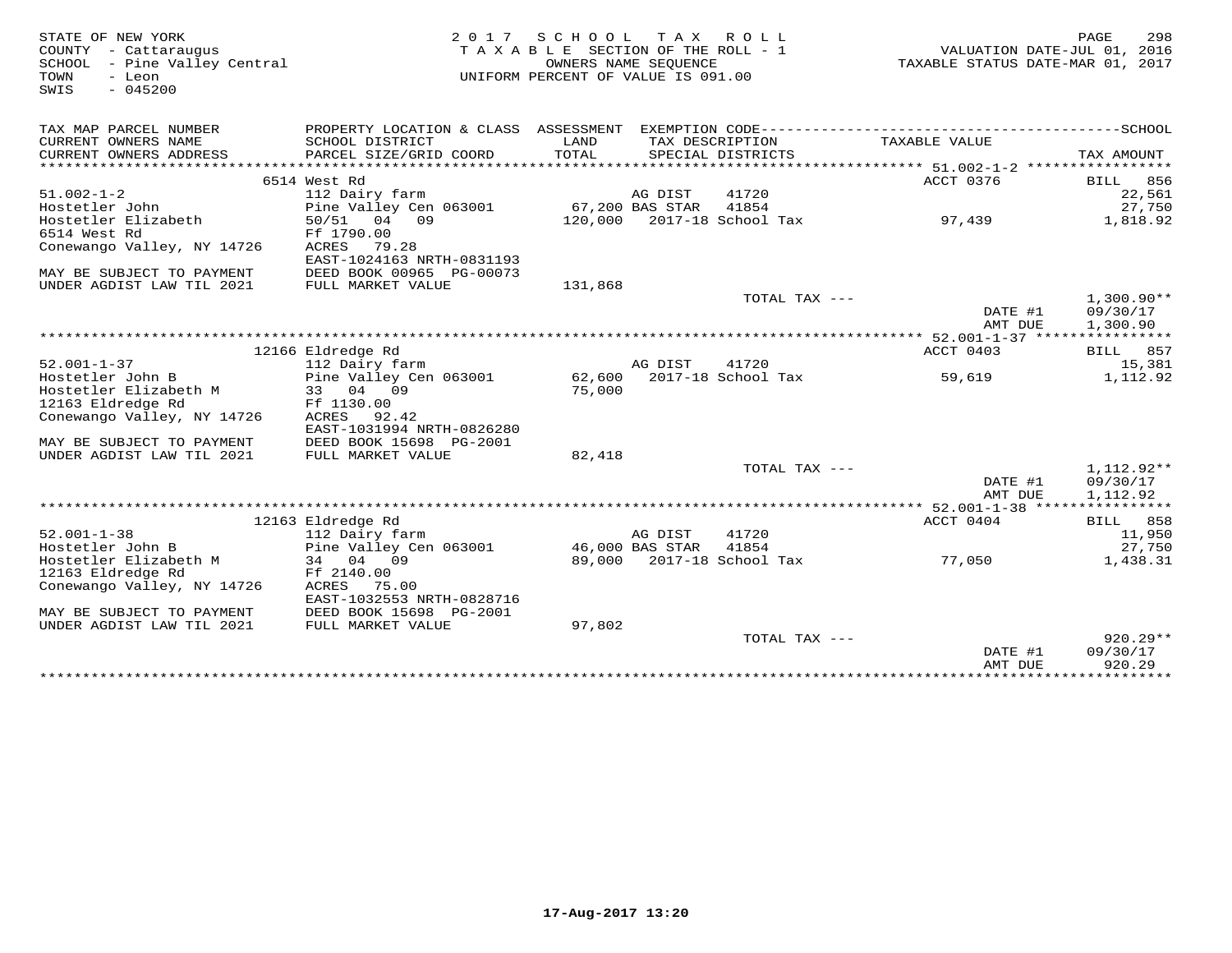| STATE OF NEW YORK<br>COUNTY - Cattaraugus<br>SCHOOL - Pine Valley Central<br>TOWN<br>- Leon<br>$-045200$<br>SWIS | 2 0 1 7                                    | SCHOOL<br>TAXABLE SECTION OF THE ROLL - 1<br>OWNERS NAME SEQUENCE<br>UNIFORM PERCENT OF VALUE IS 091.00 | T A X                        | R O L L                              | VALUATION DATE-JUL 01, 2016<br>TAXABLE STATUS DATE-MAR 01, 2017 | PAGE<br>299          |
|------------------------------------------------------------------------------------------------------------------|--------------------------------------------|---------------------------------------------------------------------------------------------------------|------------------------------|--------------------------------------|-----------------------------------------------------------------|----------------------|
| TAX MAP PARCEL NUMBER                                                                                            |                                            |                                                                                                         |                              |                                      |                                                                 |                      |
| CURRENT OWNERS NAME<br>CURRENT OWNERS ADDRESS                                                                    | SCHOOL DISTRICT<br>PARCEL SIZE/GRID COORD  | LAND<br>TOTAL                                                                                           |                              | TAX DESCRIPTION<br>SPECIAL DISTRICTS | TAXABLE VALUE                                                   | TAX AMOUNT           |
|                                                                                                                  |                                            |                                                                                                         |                              |                                      |                                                                 |                      |
|                                                                                                                  | 7137 Rte 62                                |                                                                                                         |                              |                                      | ACCT 0389                                                       | 859<br><b>BILL</b>   |
| $42.002 - 1 - 21$                                                                                                | 210 1 Family Res<br>Pine Valley Cen 063001 |                                                                                                         | BUS C/T/S<br>18,600 BAS STAR | 47610                                |                                                                 | 4,500                |
| Hostetler Joseph C<br>Hostetler Christ J                                                                         | 45 04 09                                   | 80,000                                                                                                  |                              | 41854<br>2017-18 School Tax          | 75,500                                                          | 27,750<br>1,409.38   |
| 7137 Rte 62                                                                                                      | West Rd Ff 410.00                          |                                                                                                         |                              |                                      |                                                                 |                      |
| South Dayton, NY 14138                                                                                           | Us Rte 62 Ff 990.00                        |                                                                                                         |                              |                                      |                                                                 |                      |
|                                                                                                                  | ACRES<br>9.66                              |                                                                                                         |                              |                                      |                                                                 |                      |
|                                                                                                                  | EAST-1030918 NRTH-0842139                  |                                                                                                         |                              |                                      |                                                                 |                      |
|                                                                                                                  | DEED BOOK 22178 PG-5001                    |                                                                                                         |                              |                                      |                                                                 |                      |
|                                                                                                                  | FULL MARKET VALUE                          | 87,912                                                                                                  |                              |                                      |                                                                 |                      |
|                                                                                                                  |                                            |                                                                                                         |                              | TOTAL TAX ---                        | DATE #1                                                         | 891.36**<br>09/30/17 |
|                                                                                                                  |                                            |                                                                                                         |                              |                                      | AMT DUE                                                         | 891.36               |
|                                                                                                                  |                                            |                                                                                                         |                              |                                      | ********* 42.004-1-6.1 ****************                         |                      |
|                                                                                                                  | 6910 West Rd                               |                                                                                                         |                              |                                      | ACCT 0097                                                       | BILL 860             |
| $42.004 - 1 - 6.1$                                                                                               | 112 Dairy farm                             |                                                                                                         | AG DIST                      | 41720                                |                                                                 | 29,677               |
| Hostetler Raymond B                                                                                              | Pine Valley Cen 063001                     |                                                                                                         | 125,400 BAS STAR             | 41854                                |                                                                 | 27,750               |
| Hostetler Mary N                                                                                                 | 52 04 09                                   | 164,600                                                                                                 |                              | 2017-18 School Tax                   | 134,923                                                         | 2,518.64             |
| 6910 West Rd<br>Conewango Valley, NY 14726                                                                       | Raggie Rd Ff - 990'<br>FRNT 3100.00 DPTH   |                                                                                                         |                              |                                      |                                                                 |                      |
|                                                                                                                  | ACRES 220.27                               |                                                                                                         |                              |                                      |                                                                 |                      |
| MAY BE SUBJECT TO PAYMENT                                                                                        | EAST-1024513 NRTH-0838970                  |                                                                                                         |                              |                                      |                                                                 |                      |
| UNDER AGDIST LAW TIL 2021                                                                                        | DEED BOOK 996<br>PG-154                    |                                                                                                         |                              |                                      |                                                                 |                      |
|                                                                                                                  | FULL MARKET VALUE                          | 180,879                                                                                                 |                              |                                      |                                                                 |                      |
|                                                                                                                  |                                            |                                                                                                         |                              | TOTAL TAX ---                        |                                                                 | $2,000.62**$         |
|                                                                                                                  |                                            |                                                                                                         |                              |                                      | DATE #1                                                         | 09/30/17             |
|                                                                                                                  |                                            |                                                                                                         |                              |                                      | AMT DUE<br>*********** 42.004-1-37 *****************            | 2,000.62             |
|                                                                                                                  | West Rd                                    |                                                                                                         |                              |                                      | ACCT 0802                                                       | BILL 861             |
| $42.004 - 1 - 37$                                                                                                | 105 Vac farmland                           |                                                                                                         |                              | 2017-18 School Tax                   | 7,600                                                           | 141.87               |
| Hostetler Raymond B                                                                                              | Pine Valley Cen 063001                     | 7,600                                                                                                   |                              |                                      |                                                                 |                      |
| 6910 West Rd                                                                                                     | ACRES<br>25.34                             | 7,600                                                                                                   |                              |                                      |                                                                 |                      |
| Conewango Valley, NY 14726                                                                                       | EAST-1022211 NRTH-0839402                  |                                                                                                         |                              |                                      |                                                                 |                      |
|                                                                                                                  | DEED BOOK 1004<br>PG-623                   |                                                                                                         |                              |                                      |                                                                 |                      |
|                                                                                                                  | FULL MARKET VALUE                          | 8,352                                                                                                   |                              | TOTAL TAX ---                        |                                                                 | 141.87**             |
|                                                                                                                  |                                            |                                                                                                         |                              |                                      | DATE #1                                                         | 09/30/17             |
|                                                                                                                  |                                            |                                                                                                         |                              |                                      | AMT DUE                                                         | 141.87               |
|                                                                                                                  |                                            |                                                                                                         |                              |                                      | ************ 51.002-1-1.1 ****************                      |                      |
|                                                                                                                  | 6491 West Rd                               |                                                                                                         |                              |                                      | ACCT 0282                                                       | BILL 862             |
| $51.002 - 1 - 1.1$                                                                                               | 112 Dairy farm                             |                                                                                                         | AG BLDG                      | 41700                                |                                                                 | 25,000               |
| Hostetler Raymond B                                                                                              | Pine Valley Cen 063001                     |                                                                                                         |                              | 38,100 2017-18 School Tax            | 95,600                                                          | 1,784.59             |
| Hostetler Emma J                                                                                                 | 57 04 09                                   | 120,600                                                                                                 |                              |                                      |                                                                 |                      |
| 6491 West Rd<br>Conewango Valley, NY 14726                                                                       | Ff 500.00<br>ACRES<br>49.15                |                                                                                                         |                              |                                      |                                                                 |                      |
|                                                                                                                  | EAST-1021112 NRTH-0831893                  |                                                                                                         |                              |                                      |                                                                 |                      |
| MAY BE SUBJECT TO PAYMENT                                                                                        | DEED BOOK 27038 PG-9001                    |                                                                                                         |                              |                                      |                                                                 |                      |
| UNDER RPTL483 UNTIL 2019                                                                                         | FULL MARKET VALUE                          | 132,527                                                                                                 |                              |                                      |                                                                 |                      |
|                                                                                                                  |                                            |                                                                                                         |                              | TOTAL TAX ---                        |                                                                 | 1,784.59**           |
|                                                                                                                  |                                            |                                                                                                         |                              |                                      | DATE #1                                                         | 09/30/17             |
|                                                                                                                  |                                            |                                                                                                         |                              |                                      | AMT DUE                                                         | 1,784.59             |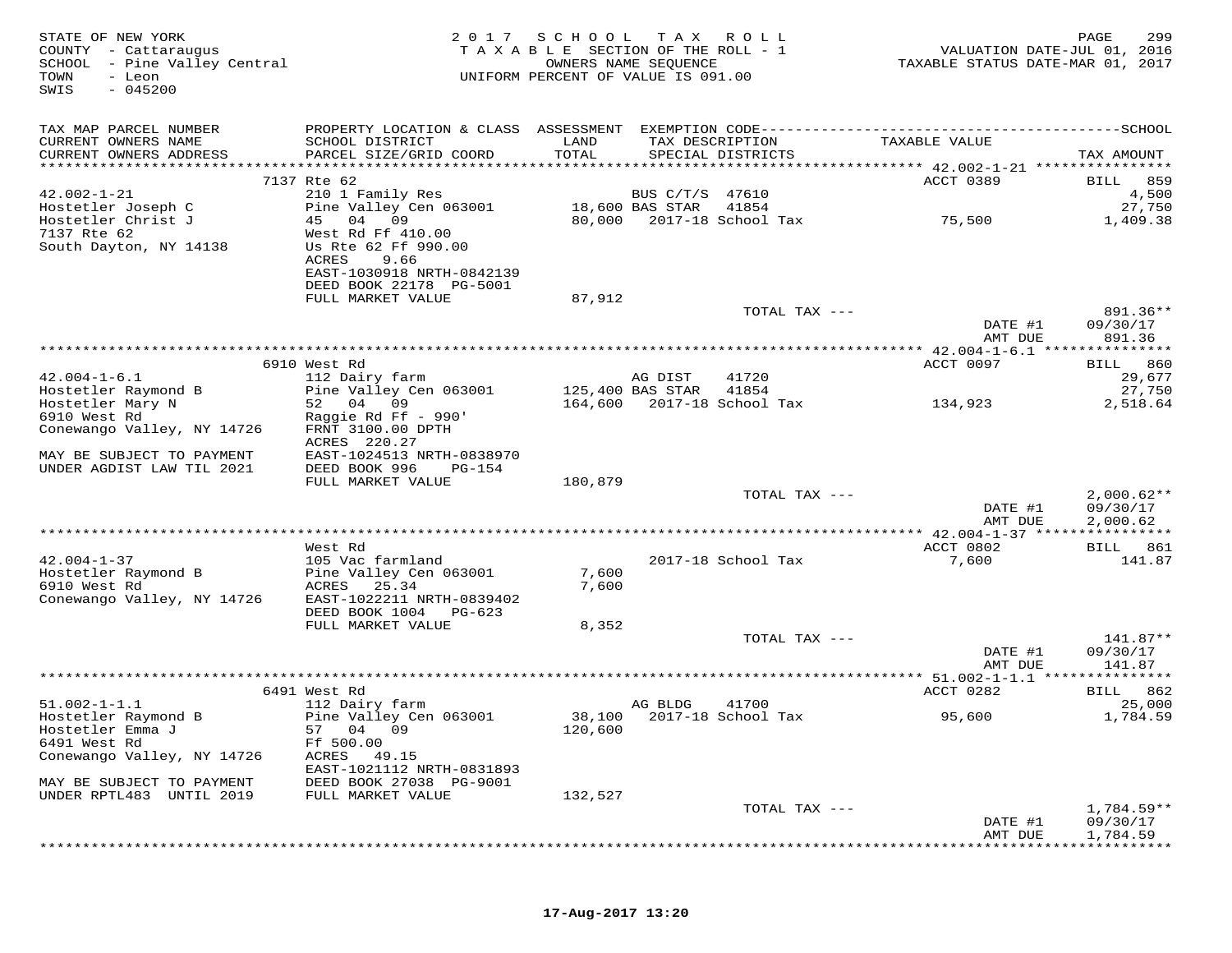| STATE OF NEW YORK<br>COUNTY - Cattaraugus<br>SCHOOL - Pine Valley Central<br>TOWN<br>- Leon<br>$-045200$<br>SWIS |                                                                                                                                           | 2017 SCHOOL TAX ROLL<br>TAXABLE SECTION OF THE ROLL - 1<br>UNIFORM PERCENT OF VALUE IS 091.00 | OWNERS NAME SEQUENCE |                            | VALUATION DATE-JUL 01, 2016<br>TAXABLE STATUS DATE-MAR 01, 2017 | 300<br>PAGE                         |
|------------------------------------------------------------------------------------------------------------------|-------------------------------------------------------------------------------------------------------------------------------------------|-----------------------------------------------------------------------------------------------|----------------------|----------------------------|-----------------------------------------------------------------|-------------------------------------|
| TAX MAP PARCEL NUMBER<br>CURRENT OWNERS NAME<br>CURRENT OWNERS ADDRESS                                           | PROPERTY LOCATION & CLASS ASSESSMENT EXEMPTION CODE-----------------------------------SCHOOL<br>SCHOOL DISTRICT<br>PARCEL SIZE/GRID COORD | LAND<br>TOTAL                                                                                 | TAX DESCRIPTION      | SPECIAL DISTRICTS          | TAXABLE VALUE                                                   | TAX AMOUNT                          |
|                                                                                                                  |                                                                                                                                           | *******                                                                                       |                      |                            | ******* 42.004-1-15.3 *********                                 |                                     |
| $42.004 - 1 - 15.3$                                                                                              | 12322 Cherry Creek Hill Rd<br>210 1 Family Res                                                                                            |                                                                                               |                      | 41834                      | ACCT 0833                                                       | BILL<br>863<br>60,590               |
| Howard Alvin<br>Howard Lucy                                                                                      | Pine Valley Cen 063001<br>44/4/9                                                                                                          | 9,000<br>80,000                                                                               | ENH STAR             | 2017-18 School Tax         | 80,000                                                          | 1,493.38                            |
| 12322 Cherry Creek Hill Rd<br>Conewango Valley, NY 14726                                                         | 2.00<br>ACRES<br>EAST-1030082 NRTH-0836330<br>DEED BOOK 2154 PG-6001                                                                      |                                                                                               |                      |                            |                                                                 |                                     |
|                                                                                                                  | FULL MARKET VALUE                                                                                                                         | 87,912                                                                                        |                      |                            |                                                                 |                                     |
|                                                                                                                  |                                                                                                                                           |                                                                                               |                      | TOTAL TAX ---              | DATE #1<br>AMT DUE                                              | $362.33**$<br>09/30/17<br>362.33    |
|                                                                                                                  |                                                                                                                                           |                                                                                               |                      |                            |                                                                 |                                     |
|                                                                                                                  | 7280 Smith Rd                                                                                                                             |                                                                                               |                      |                            | ACCT 0476                                                       | BILL 864                            |
| $42.002 - 1 - 15.3$<br>Howard Scott                                                                              | 270 Mfg housing<br>Pine Valley Cen 063001                                                                                                 | 8,700                                                                                         | BAS STAR 41854       | 2017-18 School Tax         | 66,000                                                          | 27,750<br>1,232.04                  |
| Howard Leslie A                                                                                                  | 46 04 09                                                                                                                                  | 66,000                                                                                        |                      |                            |                                                                 |                                     |
| 7280 Xura Smith Rd                                                                                               | Ff 305.00                                                                                                                                 |                                                                                               |                      |                            |                                                                 |                                     |
| South Dayton, NY 14138                                                                                           | ACRES<br>1.87                                                                                                                             |                                                                                               |                      |                            |                                                                 |                                     |
|                                                                                                                  | EAST-1029361 NRTH-0843995<br>DEED BOOK 00980 PG-01157                                                                                     |                                                                                               |                      |                            |                                                                 |                                     |
|                                                                                                                  | FULL MARKET VALUE                                                                                                                         | 72,527                                                                                        |                      |                            |                                                                 |                                     |
|                                                                                                                  |                                                                                                                                           |                                                                                               |                      | TOTAL TAX ---              |                                                                 | $714.02**$                          |
|                                                                                                                  |                                                                                                                                           |                                                                                               |                      |                            | DATE #1<br>AMT DUE                                              | 09/30/17<br>714.02                  |
|                                                                                                                  | off US Route 62                                                                                                                           |                                                                                               |                      |                            | ACCT 0903                                                       | BILL 865                            |
| $42.002 - 1 - 15.7$                                                                                              | 311 Res vac land                                                                                                                          |                                                                                               |                      | 2017-18 School Tax         | 12,200                                                          | 227.74                              |
| Howard Scott C                                                                                                   | Pine Valley Cen 063001                                                                                                                    | 12,200                                                                                        |                      |                            |                                                                 |                                     |
| 7280 Smith Hill Rd                                                                                               | ACRES<br>5.72                                                                                                                             | 12,200                                                                                        |                      |                            |                                                                 |                                     |
| South Dayton, NY 14138                                                                                           | EAST-1029677 NRTH-0844123<br>DEED BOOK 12154 PG-5002                                                                                      |                                                                                               |                      |                            |                                                                 |                                     |
|                                                                                                                  | FULL MARKET VALUE                                                                                                                         | 13,407                                                                                        |                      |                            |                                                                 |                                     |
|                                                                                                                  |                                                                                                                                           |                                                                                               |                      | TOTAL TAX ---              |                                                                 | $227.74**$                          |
|                                                                                                                  |                                                                                                                                           |                                                                                               |                      |                            | DATE #1<br>AMT DUE                                              | 09/30/17<br>227.74                  |
|                                                                                                                  | 7424 Rte 62                                                                                                                               |                                                                                               |                      |                            | ACCT 0493                                                       | BILL 866                            |
| $43.001 - 1 - 35$                                                                                                | 210 1 Family Res                                                                                                                          |                                                                                               | AG DISTOUT 41730     |                            |                                                                 | 13,350                              |
| Izzio Joseph E                                                                                                   | Pine Valley Cen 063001                                                                                                                    |                                                                                               | 52,200 BAS STAR      | 41854                      |                                                                 | 27,750                              |
| Rizzo Lisa C                                                                                                     | 38 04 09                                                                                                                                  |                                                                                               |                      | 173,200 2017-18 School Tax | 159,850                                                         | 2,983.96                            |
| 7424 Rte 62<br>South Dayton, NY 14138                                                                            | Ff 885.00<br>ACRES 69.10 BANK<br>017                                                                                                      |                                                                                               |                      |                            |                                                                 |                                     |
| MAY BE SUBJECT TO PAYMENT                                                                                        | EAST-1032751 NRTH-0846130<br>DEED BOOK 1016 PG-788                                                                                        |                                                                                               |                      |                            |                                                                 |                                     |
| UNDER AGDIST LAW TIL 2024                                                                                        | FULL MARKET VALUE                                                                                                                         | 190,330                                                                                       |                      |                            |                                                                 |                                     |
|                                                                                                                  |                                                                                                                                           |                                                                                               |                      | TOTAL TAX ---              |                                                                 | $2,465.94**$                        |
|                                                                                                                  |                                                                                                                                           |                                                                                               |                      |                            | DATE #1<br>AMT DUE                                              | 09/30/17<br>2,465.94<br>*********** |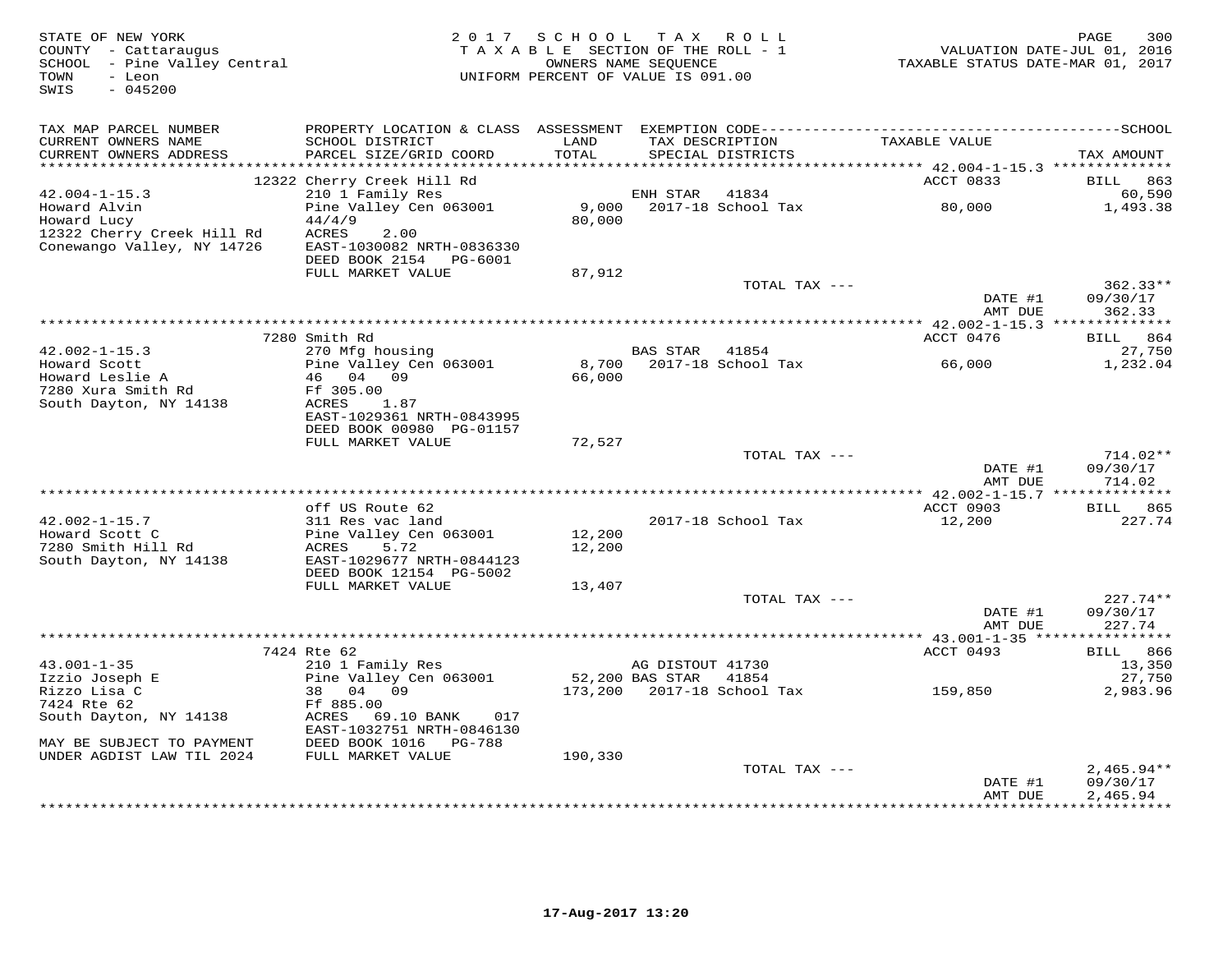| STATE OF NEW YORK<br>COUNTY - Cattaraugus<br>SCHOOL - Pine Valley Central<br>TOWN<br>- Leon<br>$-045200$<br>SWIS | 2017                                                    | SCHOOL<br>T A X A B L E SECTION OF THE ROLL - 1<br>OWNERS NAME SEQUENCE<br>UNIFORM PERCENT OF VALUE IS 091.00 | T A X                | R O L L            | TAXABLE STATUS DATE-MAR 01, 2017      | 301<br>PAGE<br>VALUATION DATE-JUL 01, 2016 |
|------------------------------------------------------------------------------------------------------------------|---------------------------------------------------------|---------------------------------------------------------------------------------------------------------------|----------------------|--------------------|---------------------------------------|--------------------------------------------|
| TAX MAP PARCEL NUMBER<br>CURRENT OWNERS NAME                                                                     | PROPERTY LOCATION & CLASS ASSESSMENT<br>SCHOOL DISTRICT | LAND                                                                                                          |                      | TAX DESCRIPTION    | TAXABLE VALUE                         |                                            |
| CURRENT OWNERS ADDRESS<br>*******************                                                                    | PARCEL SIZE/GRID COORD<br>***********************       | TOTAL                                                                                                         |                      | SPECIAL DISTRICTS  |                                       | TAX AMOUNT                                 |
|                                                                                                                  | 6520 Riga Rd                                            |                                                                                                               |                      |                    | ACCT 0463                             | BILL<br>867                                |
| $42.004 - 2 - 21$                                                                                                | 312 Vac w/imprv                                         |                                                                                                               |                      | 2017-18 School Tax | 20,900                                | 390.15                                     |
| Jaworek David                                                                                                    | Pine Valley Cen 063001                                  | 18,200                                                                                                        |                      |                    |                                       |                                            |
| Jaworek Beverly A                                                                                                | 04<br>43<br>09                                          | 20,900                                                                                                        |                      |                    |                                       |                                            |
| PO Box 1288<br>Buffalo, NY 14226-7288                                                                            | Raggie Rd Ff - 160'<br>FRNT 200.00 DPTH                 |                                                                                                               |                      |                    |                                       |                                            |
|                                                                                                                  | 7.00<br>ACRES                                           |                                                                                                               |                      |                    |                                       |                                            |
| PRIOR OWNER ON 3/01/2017                                                                                         | EAST-1028146 NRTH-0832247                               |                                                                                                               |                      |                    |                                       |                                            |
| Jaworek David                                                                                                    | DEED BOOK 00935 PG-00628                                |                                                                                                               |                      |                    |                                       |                                            |
|                                                                                                                  | FULL MARKET VALUE                                       | 22,967                                                                                                        |                      |                    |                                       |                                            |
|                                                                                                                  |                                                         |                                                                                                               |                      | TOTAL TAX ---      |                                       | $390.15**$                                 |
|                                                                                                                  |                                                         |                                                                                                               |                      |                    | DATE #1<br>AMT DUE                    | 09/30/17<br>390.15                         |
|                                                                                                                  |                                                         |                                                                                                               | ******************** |                    | ** $52.001 - 1 - 15.3$ **             |                                            |
|                                                                                                                  | Eldredge Rd                                             |                                                                                                               |                      |                    | ACCT 0736                             | 868<br>BILL                                |
| $52.001 - 1 - 15.3$                                                                                              | 314 Rural vac<10                                        |                                                                                                               |                      | 2017-18 School Tax | 5,900                                 | 110.14                                     |
| Jennal John                                                                                                      | Pine Valley Cen 063001                                  | 5,900                                                                                                         |                      |                    |                                       |                                            |
| Jennal Pamela J                                                                                                  | 17 04<br>09                                             | 5,900                                                                                                         |                      |                    |                                       |                                            |
| 6440 Stevens<br>Hamburg, NY 14075                                                                                | Ff 582.00<br>2.45<br>ACRES                              |                                                                                                               |                      |                    |                                       |                                            |
|                                                                                                                  | EAST-1042758 NRTH-0827635                               |                                                                                                               |                      |                    |                                       |                                            |
|                                                                                                                  | DEED BOOK 00974 PG-00657                                |                                                                                                               |                      |                    |                                       |                                            |
|                                                                                                                  | FULL MARKET VALUE                                       | 6,484                                                                                                         |                      |                    |                                       |                                            |
|                                                                                                                  |                                                         |                                                                                                               |                      | TOTAL TAX ---      |                                       | $110.14**$                                 |
|                                                                                                                  |                                                         |                                                                                                               |                      |                    | DATE #1                               | 09/30/17                                   |
|                                                                                                                  |                                                         |                                                                                                               |                      |                    | AMT DUE<br>******** 34.003-1-16 ***** | 110.14<br>***********                      |
|                                                                                                                  | 7559 Alderbottom Rd                                     |                                                                                                               |                      |                    | ACCT 0340                             | <b>BILL</b> 869                            |
| $34.003 - 1 - 16$                                                                                                | 240 Rural res                                           |                                                                                                               | <b>BAS STAR</b>      | 41854              |                                       | 27,750                                     |
| Jimerson Marijo O                                                                                                | Pine Valley Cen 063001                                  | 33,100                                                                                                        |                      | 2017-18 School Tax | 55,000                                | 1,026.70                                   |
| 7559 Alderbottom Rd                                                                                              | 23/22<br>04 09                                          | 55,000                                                                                                        |                      |                    |                                       |                                            |
| Conewango Valley, NY 14726                                                                                       | Alderbottom Rd Ff - 630'                                |                                                                                                               |                      |                    |                                       |                                            |
|                                                                                                                  | FRNT 805.00 DPTH                                        |                                                                                                               |                      |                    |                                       |                                            |
|                                                                                                                  | 25.09<br>ACRES<br>EAST-1041467 NRTH-0848045             |                                                                                                               |                      |                    |                                       |                                            |
|                                                                                                                  | DEED BOOK 1015<br>$PG-426$                              |                                                                                                               |                      |                    |                                       |                                            |
|                                                                                                                  | FULL MARKET VALUE                                       | 60,440                                                                                                        |                      |                    |                                       |                                            |
|                                                                                                                  |                                                         |                                                                                                               |                      | TOTAL TAX ---      |                                       | $508.68**$                                 |
|                                                                                                                  |                                                         |                                                                                                               |                      |                    | DATE #1                               | 09/30/17                                   |
|                                                                                                                  |                                                         |                                                                                                               |                      |                    | AMT DUE<br>************               | 508.68<br>* * * * * * * * * *              |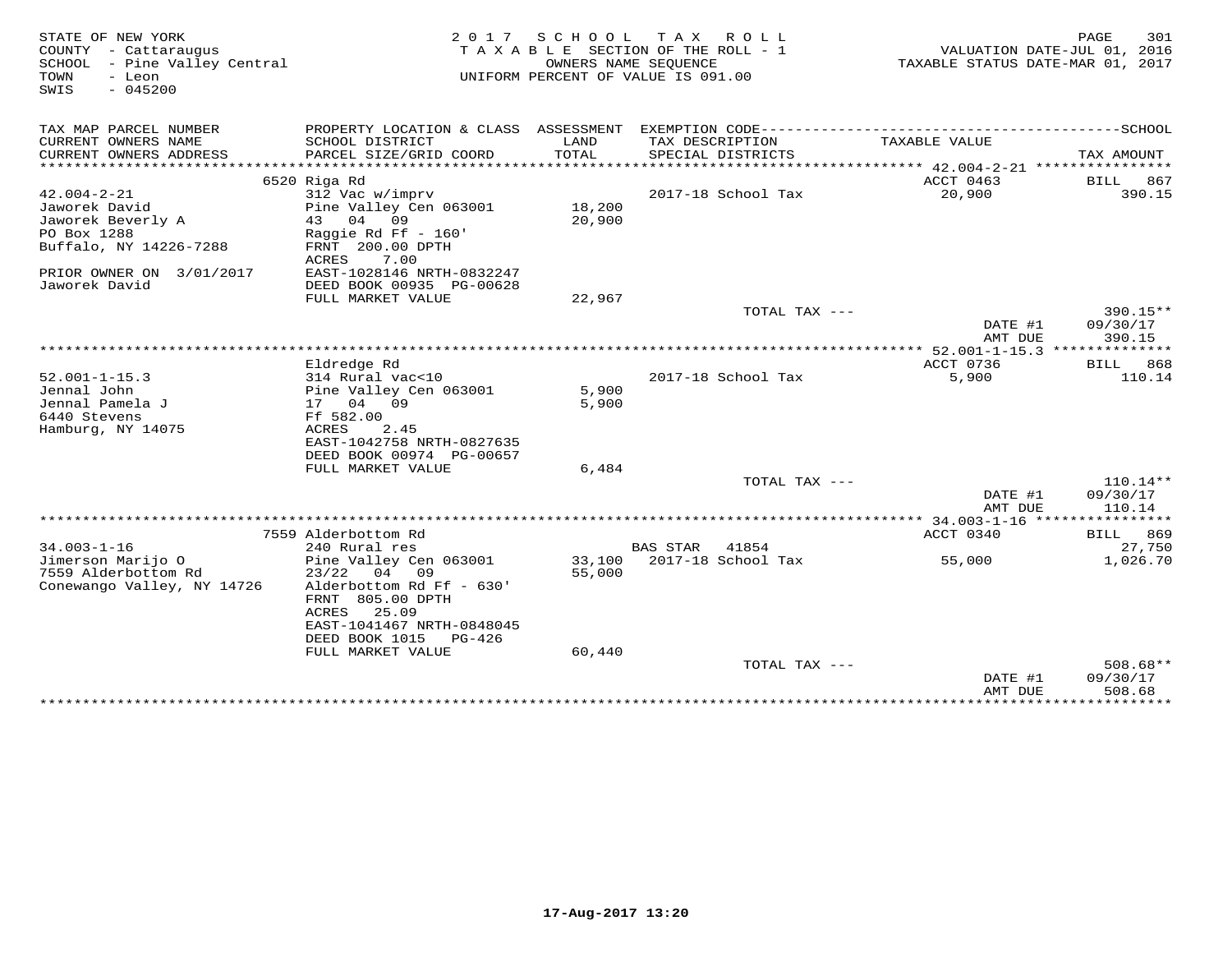| STATE OF NEW YORK<br>COUNTY - Cattaraugus<br>SCHOOL<br>- Pine Valley Central<br>TOWN<br>- Leon<br>$-045200$<br>SWIS                           | 2 0 1 7                                                                                                                                                                                                    | SCHOOL                                         | T A X<br>R O L L<br>TAXABLE SECTION OF THE ROLL - 1<br>OWNERS NAME SEQUENCE<br>UNIFORM PERCENT OF VALUE IS 091.00 | VALUATION DATE-JUL 01, 2016<br>TAXABLE STATUS DATE-MAR 01, 2017 | 302<br>PAGE                                 |
|-----------------------------------------------------------------------------------------------------------------------------------------------|------------------------------------------------------------------------------------------------------------------------------------------------------------------------------------------------------------|------------------------------------------------|-------------------------------------------------------------------------------------------------------------------|-----------------------------------------------------------------|---------------------------------------------|
| TAX MAP PARCEL NUMBER<br>CURRENT OWNERS NAME<br>CURRENT OWNERS ADDRESS<br>**********************                                              | SCHOOL DISTRICT<br>PARCEL SIZE/GRID COORD<br>***********************                                                                                                                                       | LAND<br>TOTAL<br>* * * * * * * * * * * * * * * | TAX DESCRIPTION<br>SPECIAL DISTRICTS                                                                              | TAXABLE VALUE                                                   | TAX AMOUNT                                  |
| $33.004 - 1 - 19$<br>Johnson Charles M<br>Johnson Constance M<br>11578 Shaw Rd<br>Perrysburg, NY 14129                                        | 7548 Frog Valley Rd<br>311 Res vac land<br>Pine Valley Cen 063001<br>55<br>04<br>09<br>Xura Rd Ff $-215$<br>FRNT 700.00 DPTH<br>ACRES<br>14.70<br>EAST-1022181 NRTH-0848185<br>DEED BOOK 21438 PG-2001     | 10,500<br>10,500                               | 2017-18 School Tax                                                                                                | ACCT 0439<br>10,500                                             | BILL<br>870<br>196.01                       |
|                                                                                                                                               | FULL MARKET VALUE                                                                                                                                                                                          | 11,538                                         | TOTAL TAX ---                                                                                                     | DATE #1                                                         | $196.01**$<br>09/30/17                      |
| $43.001 - 1 - 9.2$<br>Johnson Sandra L<br>Harris Deborah<br>7529 Alderbottom Rd<br>Conewango Valley, NY 14726                                 | Alderbottom Rd<br>240 Rural res<br>Pine Valley Cen 063001<br>22 04<br>09<br>44.90 BANK<br>ACRES<br>017<br>EAST-1040928 NRTH-0846884                                                                        | 40,300<br>130,600                              | ENH STAR<br>41834<br>2017-18 School Tax                                                                           | AMT DUE<br>ACCT 0694<br>130,600                                 | 196.01<br>871<br>BILL<br>60,590<br>2,437.94 |
|                                                                                                                                               | DEED BOOK 00941 PG-00853<br>FULL MARKET VALUE                                                                                                                                                              | 143,516                                        | TOTAL TAX ---                                                                                                     | DATE #1                                                         | $1,306.89**$<br>09/30/17                    |
|                                                                                                                                               |                                                                                                                                                                                                            |                                                |                                                                                                                   | AMT DUE                                                         | 1,306.89<br>***********                     |
| $43.004 - 1 - 5$<br>Josh Bailey LLC<br>6896 Bailey Hill Rd<br>Cattaraugus, NY 14719<br>MAY BE SUBJECT TO PAYMENT<br>UNDER AGDIST LAW TIL 2021 | 6896 Bailey Hill Rd<br>112 Dairy farm<br>Pine Valley Cen 063001<br>04<br>09<br>04<br>Ff 3265 Bailey Hill Rd<br>Ff 1595 Tug Hill Rd<br>ACRES 136.47<br>EAST-1049992 NRTH-0837338<br>DEED BOOK 27018 PG-7003 | 105,800<br>228,800                             | AG DIST<br>41720<br>2017-18 School Tax                                                                            | ACCT 0021<br>191,729                                            | 872<br>BILL<br>37,071<br>3,579.05           |
|                                                                                                                                               | FULL MARKET VALUE                                                                                                                                                                                          | 251,429                                        | TOTAL TAX ---                                                                                                     | DATE #1                                                         | $3,579.05**$<br>09/30/17                    |
|                                                                                                                                               |                                                                                                                                                                                                            |                                                |                                                                                                                   | AMT DUE<br>************ 52.002-1-5 *****                        | 3,579.05                                    |
| $52.002 - 1 - 5$<br>Kashuba Daniel R. L/U<br>Kashuba Keith M.<br>55 North Seine Drive<br>Cheektowaga, NY 14227                                | 11077 Leon-New Albion Rd<br>270 Mfg housing<br>Pine Valley Cen 063001<br>02/03<br>04 09<br>Ff 770.00 Co Rd 6<br>ACRES 100.51<br>EAST-1049750 NRTH-0831122<br>DEED BOOK 23007 PG-7001                       | 50,700<br>77,000                               | 2017-18 School Tax                                                                                                | ACCT 0323<br>77,000                                             | BILL<br>873<br>1,437.38                     |
|                                                                                                                                               | FULL MARKET VALUE                                                                                                                                                                                          | 84,615                                         | TOTAL TAX ---                                                                                                     | DATE #1<br>AMT DUE                                              | $1,437.38**$<br>09/30/17<br>1,437.38        |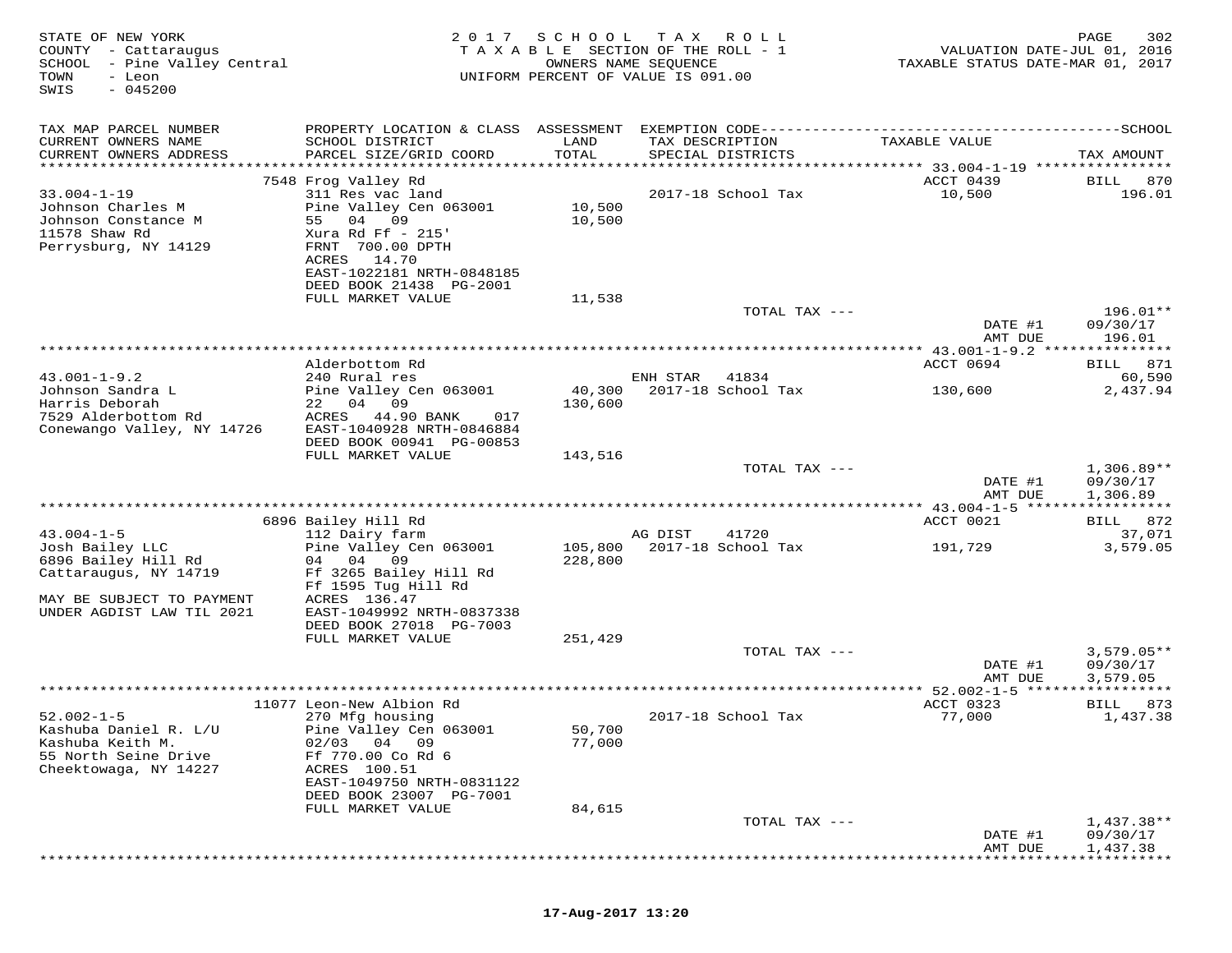| STATE OF NEW YORK<br>COUNTY - Cattaraugus<br>SCHOOL - Pine Valley Central<br>- Leon<br>TOWN<br>SWIS<br>$-045200$                                               | 2 0 1 7                                                                                                          | SCHOOL                   | T A X<br>R O L L<br>TAXABLE SECTION OF THE ROLL - 1<br>OWNERS NAME SEQUENCE<br>UNIFORM PERCENT OF VALUE IS 091.00 | VALUATION DATE-JUL 01, 2016<br>TAXABLE STATUS DATE-MAR 01, 2017 | 303<br>PAGE                       |
|----------------------------------------------------------------------------------------------------------------------------------------------------------------|------------------------------------------------------------------------------------------------------------------|--------------------------|-------------------------------------------------------------------------------------------------------------------|-----------------------------------------------------------------|-----------------------------------|
| TAX MAP PARCEL NUMBER                                                                                                                                          | PROPERTY LOCATION & CLASS ASSESSMENT                                                                             |                          |                                                                                                                   |                                                                 | $---SCHOOL$                       |
| CURRENT OWNERS NAME<br>CURRENT OWNERS ADDRESS<br>**********************                                                                                        | SCHOOL DISTRICT<br>PARCEL SIZE/GRID COORD                                                                        | LAND<br>TOTAL<br>******* | TAX DESCRIPTION<br>SPECIAL DISTRICTS                                                                              | TAXABLE VALUE                                                   | TAX AMOUNT                        |
|                                                                                                                                                                | **********************<br>Town Hill Rd                                                                           |                          |                                                                                                                   | ************* 52.001-1-2 ******************<br>ACCT 0009        | <b>BILL</b><br>874                |
| $52.001 - 1 - 2$<br>Kenneth L. Adams, Trustee of t Pine Valley Cen 063001<br>Kenneth L.Adams Revocable Trus 34<br>111292 Youngs Road<br>Cattaraugus, NY 14719  | 322 Rural vac>10<br>04 09<br>Ff 700.00<br>ACRES<br>88.95<br>EAST-1033798 NRTH-0830779<br>DEED BOOK 22346 PG-7001 | 57,800<br>57,800         | 2017-18 School Tax                                                                                                | 57,800                                                          | 1,078.97                          |
|                                                                                                                                                                | FULL MARKET VALUE                                                                                                | 63,516                   |                                                                                                                   |                                                                 |                                   |
|                                                                                                                                                                |                                                                                                                  |                          | TOTAL TAX ---                                                                                                     | DATE #1                                                         | 1,078.97**<br>09/30/17            |
|                                                                                                                                                                |                                                                                                                  |                          |                                                                                                                   | AMT DUE<br>**** 52.001-1-40 ***                                 | 1,078.97                          |
|                                                                                                                                                                | Eldredge Rd                                                                                                      |                          |                                                                                                                   | ACCT 0010                                                       | <b>BILL</b><br>875                |
| $52.001 - 1 - 40$<br>Kenneth L. Adams, Trustee of t Pine Valley Cen 063001<br>Kenneth L.Adams Revocable Trus 34<br>111292 Youngs Road<br>Cattaraugus, NY 14719 | 910 Priv forest<br>04<br>09<br>22.07<br>ACRES<br>EAST-1033250 NRTH-0829403                                       | 18,500<br>18,500         | 2017-18 School Tax                                                                                                | 18,500                                                          | 345.34                            |
|                                                                                                                                                                | DEED BOOK 22346 PG-7001<br>FULL MARKET VALUE                                                                     | 20,330                   |                                                                                                                   |                                                                 |                                   |
|                                                                                                                                                                |                                                                                                                  |                          | TOTAL TAX ---                                                                                                     | DATE #1<br>AMT DUE                                              | $345.34**$<br>09/30/17<br>345.34  |
|                                                                                                                                                                |                                                                                                                  |                          |                                                                                                                   | $* 34.003 - 1 - 28$ ****                                        | ********                          |
| $34.003 - 1 - 28$<br>Kenninson John M                                                                                                                          | 12122 Ruckh Hill Rd<br>210 1 Family Res<br>Pine Valley Cen 063001                                                | 12,500                   | 2017-18 School Tax                                                                                                | ACCT 0038<br>176,900                                            | 876<br>BILL<br>3,302.23           |
| 12122 Ruckh Hill Rd<br>South Dayton, NY 14138                                                                                                                  | 39<br>04<br>09<br>FRNT 417.50 DPTH<br>ACRES<br>3.76<br>EAST-1033387 NRTH-0847827<br>DEED BOOK 26966 PG-4001      | 176,900                  |                                                                                                                   |                                                                 |                                   |
|                                                                                                                                                                | FULL MARKET VALUE                                                                                                | 194,396                  | TOTAL TAX ---                                                                                                     | DATE #1                                                         | $3,302.23**$<br>09/30/17          |
|                                                                                                                                                                |                                                                                                                  |                          |                                                                                                                   | AMT DUE                                                         | 3,302.23                          |
|                                                                                                                                                                | 12122 Ruckh Hill Rd                                                                                              |                          |                                                                                                                   | ** 34.003-1-29.6 ***<br>ACCT 0617                               | ***********<br>877<br><b>BILL</b> |
| $34.003 - 1 - 29.6$<br>Kenninson John M<br>12122 Ruckh Hill Rd<br>South Dayton, NY 14138                                                                       | 314 Rural vac<10<br>Pine Valley Cen 063001<br>39<br>04 09<br>ACRES<br>1.10<br>EAST-1033108 NRTH-0847798          | 3,000<br>3,000           | 2017-18 School Tax                                                                                                | 3,000                                                           | 56.00                             |
|                                                                                                                                                                | DEED BOOK 26966 PG-4001<br>FULL MARKET VALUE                                                                     | 3,297                    |                                                                                                                   |                                                                 |                                   |
|                                                                                                                                                                |                                                                                                                  |                          | TOTAL TAX ---                                                                                                     | DATE #1                                                         | $56.00**$<br>09/30/17             |
|                                                                                                                                                                |                                                                                                                  |                          |                                                                                                                   | AMT DUE                                                         | 56.00<br>. * * * * * * ·          |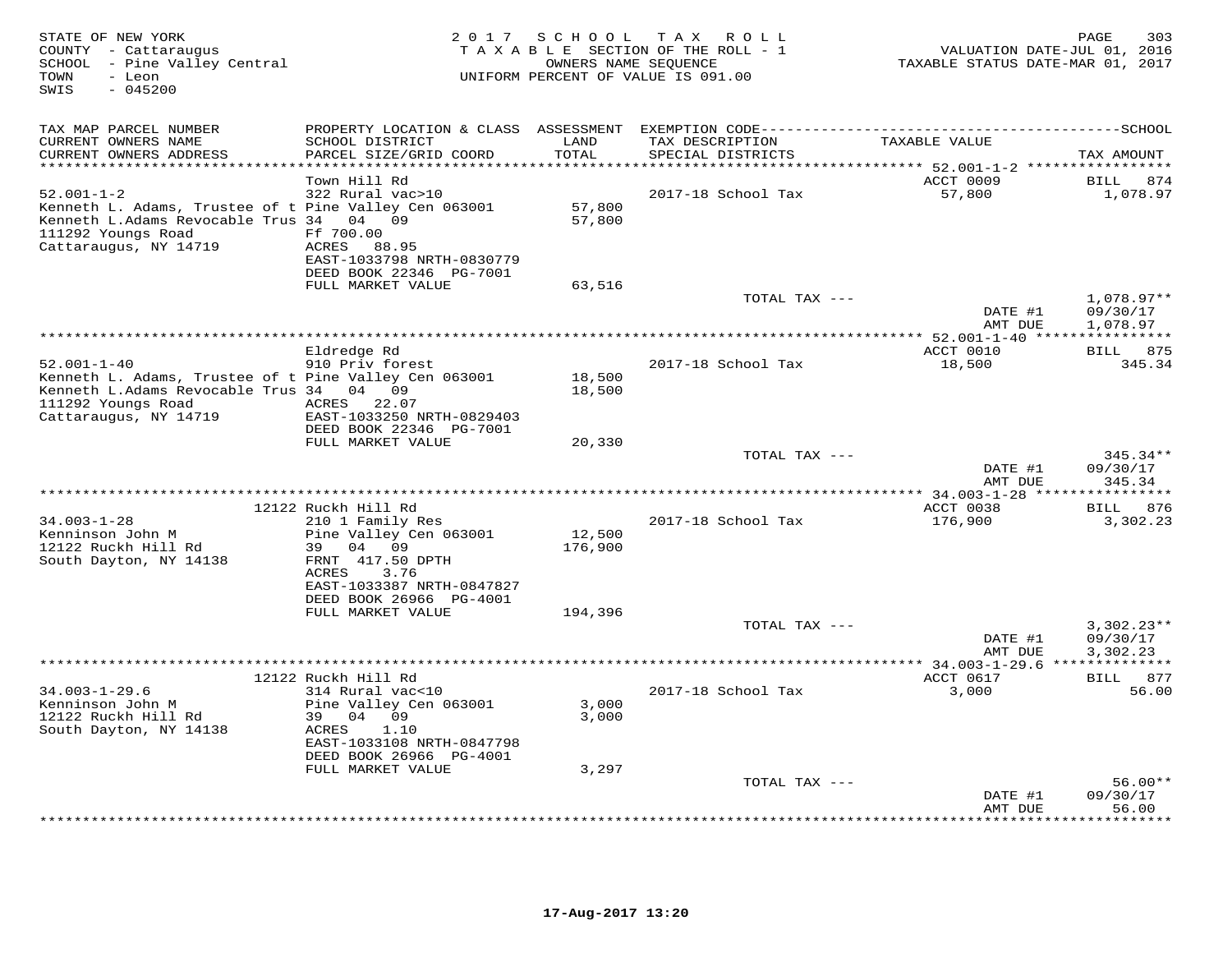| STATE OF NEW YORK<br>COUNTY - Cattaraugus<br>SCHOOL - Pine Valley Central<br>TOWN<br>- Leon<br>$-045200$<br>SWIS | 2 0 1 7                                                                                          | SCHOOL<br>TAXABLE SECTION OF THE ROLL - 1<br>UNIFORM PERCENT OF VALUE IS 091.00 | T A X<br>OWNERS NAME SEQUENCE | R O L L            | TAXABLE STATUS DATE-MAR 01, 2017      | 304<br>PAGE<br>VALUATION DATE-JUL 01, 2016 |
|------------------------------------------------------------------------------------------------------------------|--------------------------------------------------------------------------------------------------|---------------------------------------------------------------------------------|-------------------------------|--------------------|---------------------------------------|--------------------------------------------|
| TAX MAP PARCEL NUMBER<br>CURRENT OWNERS NAME                                                                     | PROPERTY LOCATION & CLASS ASSESSMENT<br>SCHOOL DISTRICT                                          | LAND                                                                            | TAX DESCRIPTION               |                    | TAXABLE VALUE                         |                                            |
| CURRENT OWNERS ADDRESS<br>******************                                                                     | PARCEL SIZE/GRID COORD                                                                           | TOTAL                                                                           |                               | SPECIAL DISTRICTS  |                                       | TAX AMOUNT                                 |
|                                                                                                                  | 12148 Cherry Creek Hill Rd                                                                       |                                                                                 |                               |                    | ACCT 0574                             | 878<br>BILL                                |
| $42.004 - 1 - 18.2$                                                                                              | 210 1 Family Res                                                                                 |                                                                                 | <b>BAS STAR</b>               | 41854              |                                       | 27,750                                     |
| Keppel Douglas<br>PO Box 125<br>Leon, NY 14751                                                                   | Pine Valley Cen 063001<br>04<br>44<br>09<br>FRNT 152.00 DPTH 125.00<br>EAST-1028393 NRTH-0835858 | 6,500<br>79,000                                                                 |                               | 2017-18 School Tax | 79,000                                | 1,474.71                                   |
|                                                                                                                  | DEED BOOK 00953 PG-00558                                                                         |                                                                                 |                               |                    |                                       |                                            |
|                                                                                                                  | FULL MARKET VALUE                                                                                | 86,813                                                                          |                               |                    |                                       |                                            |
|                                                                                                                  |                                                                                                  |                                                                                 |                               | TOTAL TAX ---      | DATE #1                               | 956.70**<br>09/30/17                       |
|                                                                                                                  |                                                                                                  |                                                                                 |                               |                    | AMT DUE                               | 956.70                                     |
|                                                                                                                  | * * * * * * * * * * * * * * * * *                                                                |                                                                                 |                               |                    | ** $51.002 - 2 - 25.3$ ************** |                                            |
|                                                                                                                  | 6345 Riga Rd                                                                                     |                                                                                 |                               |                    | ACCT 0491                             | BILL<br>879                                |
| $51.002 - 2 - 25.3$                                                                                              | 210 1 Family Res                                                                                 |                                                                                 | BAS STAR                      | 41854              |                                       | 27,750                                     |
| Kickbush Jean M<br>6345 Riga Rd                                                                                  | Pine Valley Cen 063001<br>50<br>04<br>09                                                         | 40,000                                                                          |                               | 2017-18 School Tax | 70,200                                | 1,310.44                                   |
| Conewango Valley, NY 14726                                                                                       | Ff 250.00<br>ACRES<br>51.96<br>EAST-1026193 NRTH-0829345<br>DEED BOOK 17717 PG-5001              | 70,200                                                                          |                               |                    |                                       |                                            |
|                                                                                                                  | FULL MARKET VALUE                                                                                | 77,143                                                                          |                               |                    |                                       |                                            |
|                                                                                                                  |                                                                                                  |                                                                                 |                               | TOTAL TAX ---      |                                       | $792.42**$                                 |
|                                                                                                                  |                                                                                                  |                                                                                 |                               |                    | DATE #1<br>AMT DUE                    | 09/30/17<br>792.42                         |
|                                                                                                                  |                                                                                                  |                                                                                 |                               |                    |                                       |                                            |
|                                                                                                                  | 12546 Flat Iron Rd                                                                               |                                                                                 |                               |                    | ACCT 0207                             | <b>BILL</b> 880                            |
| $51.002 - 2 - 18.1$                                                                                              | 312 Vac w/imprv                                                                                  |                                                                                 | AG DISTOUT 41730              |                    |                                       | 2,869                                      |
| Kickbush Stacy L                                                                                                 | Pine Valley Cen 063001                                                                           | 27,400                                                                          |                               | 2017-18 School Tax | 35,731                                | 667.00                                     |
| Kickbush Andrea G                                                                                                | 04 09<br>49                                                                                      | 38,600                                                                          |                               |                    |                                       |                                            |
| 12532 Flatiron Rd                                                                                                | Life Use                                                                                         |                                                                                 |                               |                    |                                       |                                            |
| Conewango Valley, NY 14726                                                                                       | Ff 1800 Flat Iron; 1260 Us<br>31.54<br>ACRES                                                     |                                                                                 |                               |                    |                                       |                                            |
| PRIOR OWNER ON 3/01/2017<br>Detweiler Enamnuel N                                                                 | EAST-1026209 NRTH-0827033<br>DEED BOOK 27583 PG-8001                                             |                                                                                 |                               |                    |                                       |                                            |
|                                                                                                                  | FULL MARKET VALUE                                                                                | 42,418                                                                          |                               |                    |                                       |                                            |
| MAY BE SUBJECT TO PAYMENT<br>UNDER AGDIST LAW TIL 2024                                                           |                                                                                                  |                                                                                 |                               |                    |                                       |                                            |
|                                                                                                                  |                                                                                                  |                                                                                 |                               | TOTAL TAX ---      | DATE #1<br>AMT DUE                    | 667.00**<br>09/30/17<br>667.00             |
|                                                                                                                  |                                                                                                  |                                                                                 |                               |                    | ************                          | ***********                                |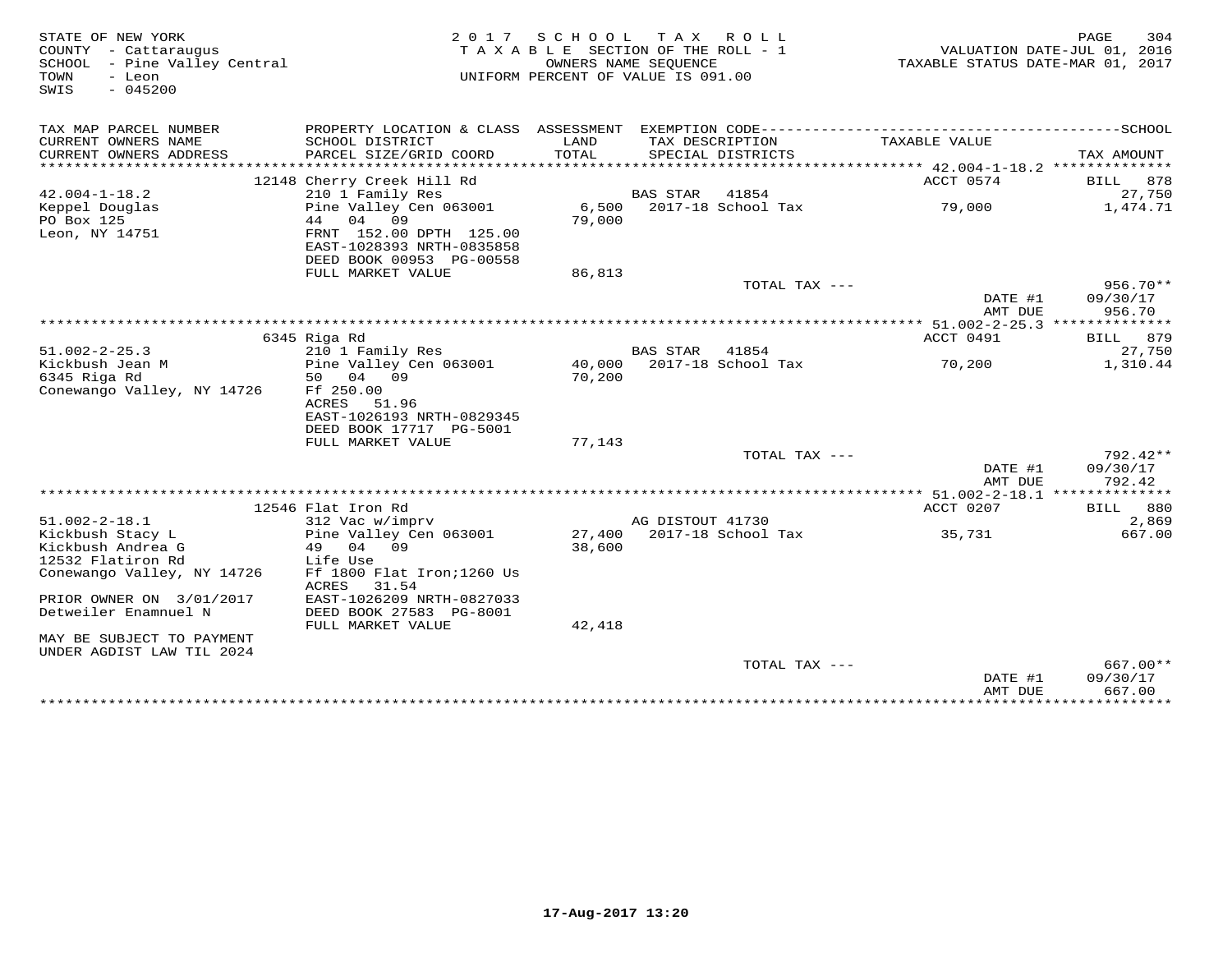| STATE OF NEW YORK<br>COUNTY - Cattaraugus<br>SCHOOL - Pine Valley Central<br>TOWN<br>- Leon<br>$-045200$<br>SWIS | 2017                                                                                                                       | SCHOOL          | T A X<br>R O L L<br>TAXABLE SECTION OF THE ROLL - 1<br>OWNERS NAME SEQUENCE<br>UNIFORM PERCENT OF VALUE IS 091.00 | VALUATION DATE-JUL 01, 2016<br>TAXABLE STATUS DATE-MAR 01, 2017 | 305<br>PAGE            |
|------------------------------------------------------------------------------------------------------------------|----------------------------------------------------------------------------------------------------------------------------|-----------------|-------------------------------------------------------------------------------------------------------------------|-----------------------------------------------------------------|------------------------|
| TAX MAP PARCEL NUMBER                                                                                            |                                                                                                                            |                 |                                                                                                                   |                                                                 |                        |
| CURRENT OWNERS NAME<br>CURRENT OWNERS ADDRESS                                                                    | SCHOOL DISTRICT<br>PARCEL SIZE/GRID COORD                                                                                  | LAND<br>TOTAL   | TAX DESCRIPTION<br>SPECIAL DISTRICTS                                                                              | TAXABLE VALUE                                                   | TAX AMOUNT             |
|                                                                                                                  | 12532 Flat Iron Rd                                                                                                         |                 |                                                                                                                   | ACCT 0467                                                       | BILL 881               |
| $51.002 - 2 - 18.2$                                                                                              | 210 1 Family Res                                                                                                           |                 | ENH STAR<br>41834                                                                                                 |                                                                 | 60,590                 |
| Kickbush Stacy L<br>Kickbush Andrea<br>12532 Flat Iron Rd<br>Conewango Valley, NY 14726                          | Pine Valley Cen 063001<br>49<br>04 09<br>FRNT 160.00 DPTH 290.00<br>EAST-1026642 NRTH-0827666<br>DEED BOOK 760<br>PG-01067 | 7,100<br>93,800 | 2017-18 School Tax                                                                                                | 93,800                                                          | 1,750.99               |
|                                                                                                                  | FULL MARKET VALUE                                                                                                          | 103,077         |                                                                                                                   |                                                                 |                        |
|                                                                                                                  |                                                                                                                            |                 | TOTAL TAX ---                                                                                                     | DATE #1                                                         | $619.94**$<br>09/30/17 |
|                                                                                                                  |                                                                                                                            |                 |                                                                                                                   | AMT DUE                                                         | 619.94                 |
|                                                                                                                  | 6360 Canyon Dr                                                                                                             |                 |                                                                                                                   | ** 52.002-1-8 *****<br>ACCT 0448                                | 882<br>BILL            |
| $52.002 - 1 - 8$<br>Kiendl Stephen R                                                                             | 314 Rural vac<10<br>Pine Valley Cen 063001                                                                                 | 10,700          | 2017-18 School Tax                                                                                                | 10,700                                                          | 199.74                 |
| Box 503                                                                                                          | 02 04 09                                                                                                                   | 10,700          |                                                                                                                   |                                                                 |                        |
| Ellington, NY 14732                                                                                              | $Lot-13$                                                                                                                   |                 |                                                                                                                   |                                                                 |                        |
|                                                                                                                  | Ff360 Canyon;80 Blue Bird<br>4.86                                                                                          |                 |                                                                                                                   |                                                                 |                        |
|                                                                                                                  | ACRES<br>EAST-1049190 NRTH-0829993                                                                                         |                 |                                                                                                                   |                                                                 |                        |
|                                                                                                                  | DEED BOOK 1016<br>PG-634                                                                                                   |                 |                                                                                                                   |                                                                 |                        |
|                                                                                                                  | FULL MARKET VALUE                                                                                                          | 11,758          |                                                                                                                   |                                                                 |                        |
|                                                                                                                  |                                                                                                                            |                 | TOTAL TAX ---                                                                                                     |                                                                 | 199.74**               |
|                                                                                                                  |                                                                                                                            |                 |                                                                                                                   | DATE #1                                                         | 09/30/17               |
|                                                                                                                  |                                                                                                                            |                 |                                                                                                                   | AMT DUE                                                         | 199.74                 |
|                                                                                                                  |                                                                                                                            |                 |                                                                                                                   |                                                                 |                        |
|                                                                                                                  | Alderbottom Rd                                                                                                             |                 |                                                                                                                   | ACCT 0695                                                       | 883<br>BILL            |
| $43.001 - 1 - 9.3$<br>KIFNER CHRISTOPHER P.                                                                      | 311 Res vac land<br>Pine Valley Cen 063001                                                                                 | 12,900          | 2017-18 School Tax                                                                                                | 12,900                                                          | 240.81                 |
| 101 Jamestown Street                                                                                             | 22 04 09                                                                                                                   | 12,900          |                                                                                                                   |                                                                 |                        |
| Gowanda, NY 14070                                                                                                | ACRES 12.75                                                                                                                |                 |                                                                                                                   |                                                                 |                        |
|                                                                                                                  | EAST-1041639 NRTH-0846019                                                                                                  |                 |                                                                                                                   |                                                                 |                        |
| PRIOR OWNER ON 3/01/2017                                                                                         | DEED BOOK 27883 PG-6001                                                                                                    |                 |                                                                                                                   |                                                                 |                        |
| Kifner Christopher                                                                                               | FULL MARKET VALUE                                                                                                          | 14,176          |                                                                                                                   |                                                                 |                        |
|                                                                                                                  |                                                                                                                            |                 | TOTAL TAX ---                                                                                                     |                                                                 | 240.81**               |
|                                                                                                                  |                                                                                                                            |                 |                                                                                                                   | DATE #1<br>AMT DUE                                              | 09/30/17<br>240.81     |
|                                                                                                                  |                                                                                                                            |                 | *******************                                                                                               | $* 51.002 - 2 - 21$                                             | *********              |
|                                                                                                                  | 12512 Flat Iron Rd                                                                                                         |                 |                                                                                                                   | ACCT 0015                                                       | 884<br>BILL            |
| $51.002 - 2 - 21$                                                                                                | 312 Vac w/imprv                                                                                                            |                 | 2017-18 School Tax                                                                                                | 9,000                                                           | 168.01                 |
| Kilmer Derek L                                                                                                   | Pine Valley Cen 063001                                                                                                     | 4,200           |                                                                                                                   |                                                                 |                        |
| 431 Arborshade Dr                                                                                                | 49 04 09                                                                                                                   | 9,000           |                                                                                                                   |                                                                 |                        |
| Inwood, WV 25428                                                                                                 | Conewango Valley Plant                                                                                                     |                 |                                                                                                                   |                                                                 |                        |
|                                                                                                                  | Ff 440.00<br>ACRES<br>1.34                                                                                                 |                 |                                                                                                                   |                                                                 |                        |
|                                                                                                                  | EAST-1026841 NRTH-0827757                                                                                                  |                 |                                                                                                                   |                                                                 |                        |
|                                                                                                                  | DEED BOOK 22378 PG-8001                                                                                                    |                 |                                                                                                                   |                                                                 |                        |
|                                                                                                                  | FULL MARKET VALUE                                                                                                          | 9,890           |                                                                                                                   |                                                                 |                        |
|                                                                                                                  |                                                                                                                            |                 | TOTAL TAX ---                                                                                                     |                                                                 | 168.01**               |
|                                                                                                                  |                                                                                                                            |                 |                                                                                                                   | DATE #1                                                         | 09/30/17               |
|                                                                                                                  |                                                                                                                            |                 |                                                                                                                   | AMT DUE                                                         | 168.01                 |
|                                                                                                                  |                                                                                                                            |                 |                                                                                                                   |                                                                 |                        |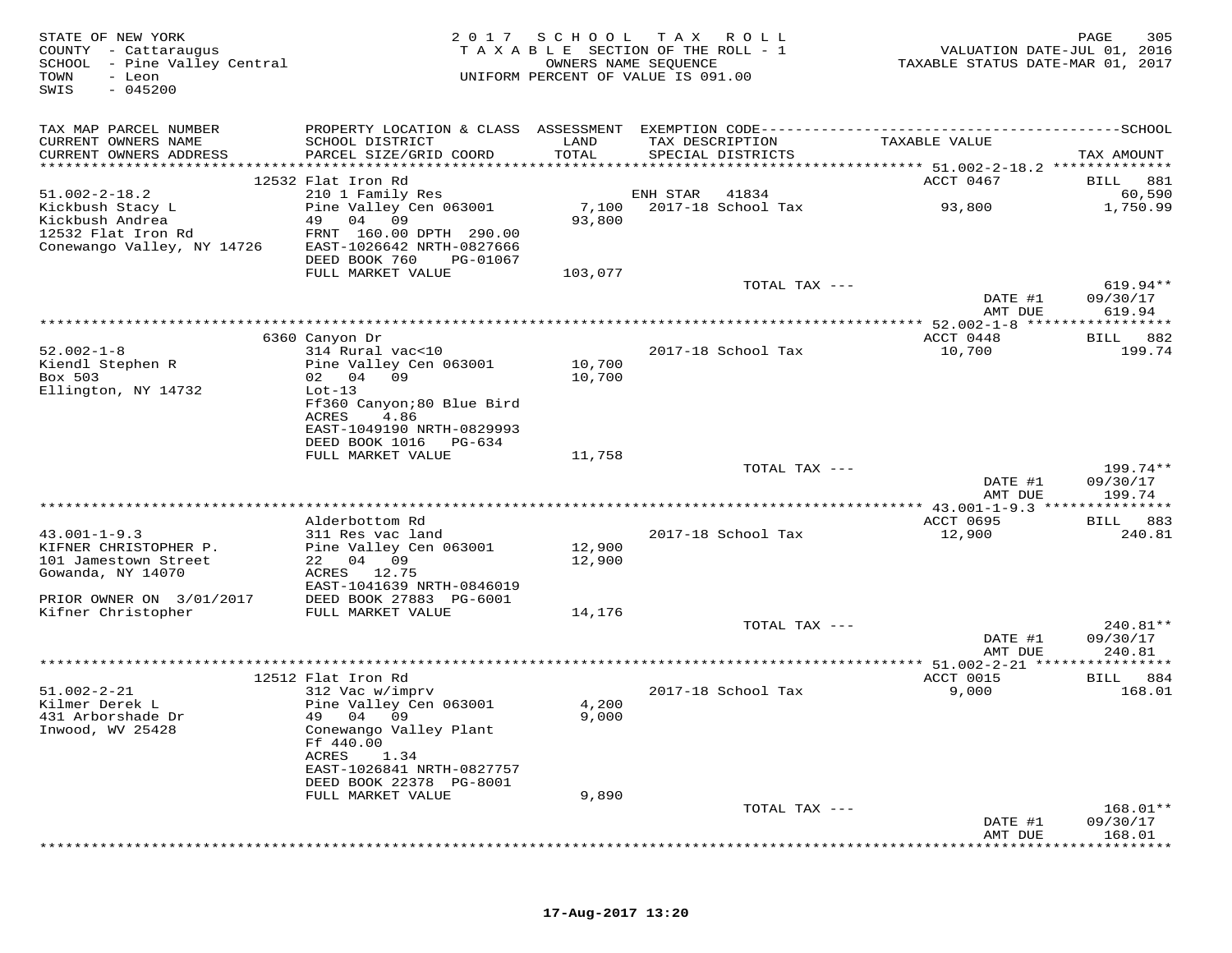| STATE OF NEW YORK<br>COUNTY - Cattaraugus<br>SCHOOL<br>- Pine Valley Central<br>TOWN<br>- Leon<br>$-045200$<br>SWIS | 2017                                                                                                                                                               | SCHOOL                               | T A X<br>ROLL<br>TAXABLE SECTION OF THE ROLL - 1<br>OWNERS NAME SEQUENCE<br>UNIFORM PERCENT OF VALUE IS 091.00 | VALUATION DATE-JUL 01, 2016<br>TAXABLE STATUS DATE-MAR 01, 2017 | 306<br>PAGE             |
|---------------------------------------------------------------------------------------------------------------------|--------------------------------------------------------------------------------------------------------------------------------------------------------------------|--------------------------------------|----------------------------------------------------------------------------------------------------------------|-----------------------------------------------------------------|-------------------------|
| TAX MAP PARCEL NUMBER<br>CURRENT OWNERS NAME                                                                        | PROPERTY LOCATION & CLASS ASSESSMENT<br>SCHOOL DISTRICT                                                                                                            | LAND                                 | TAX DESCRIPTION                                                                                                | TAXABLE VALUE                                                   |                         |
| CURRENT OWNERS ADDRESS<br>***********************                                                                   | PARCEL SIZE/GRID COORD<br>*****************************                                                                                                            | TOTAL                                | SPECIAL DISTRICTS                                                                                              |                                                                 | TAX AMOUNT              |
|                                                                                                                     | 7920 Kellogg Hill Rd                                                                                                                                               |                                      |                                                                                                                | ACCT 0592                                                       | 885<br>BILL             |
| $34.003 - 1 - 8.4$                                                                                                  | 120 Field crops                                                                                                                                                    |                                      | <b>BAS STAR</b><br>41854                                                                                       |                                                                 | 27,750                  |
| Klaus Mary C<br>Slattery Kathleen<br>7920 Kellogg Hill Rd<br>South Dayton, NY 14138                                 | Pine Valley Cen 063001<br>24<br>04<br>09<br>Ff 1925.00<br>ACRES<br>48.15 BANK<br>055<br>EAST-1039689 NRTH-0854563<br>DEED BOOK 00960 PG-00422<br>FULL MARKET VALUE | 36,100<br>167,200<br>183,736         | 2017-18 School Tax                                                                                             | 167,200                                                         | 3,121.16                |
|                                                                                                                     |                                                                                                                                                                    |                                      | TOTAL TAX ---                                                                                                  |                                                                 | $2,603.15**$            |
|                                                                                                                     |                                                                                                                                                                    |                                      |                                                                                                                | DATE #1<br>AMT DUE                                              | 09/30/17<br>2,603.15    |
|                                                                                                                     |                                                                                                                                                                    | *******************************      |                                                                                                                | *********** 52.002-1-21.2 **************                        |                         |
| $52.002 - 1 - 21.2$                                                                                                 | 11046 Eldredge Rd<br>210 1 Family Res                                                                                                                              |                                      | 2017-18 School Tax                                                                                             | ACCT 0584<br>94,400                                             | 886<br>BILL<br>1,762.19 |
| Korzen David R                                                                                                      | Pine Valley Cen 063001                                                                                                                                             | 11,000                               |                                                                                                                |                                                                 |                         |
| 11046 Eldredge Rd                                                                                                   | 02 04 09                                                                                                                                                           | 94,400                               |                                                                                                                |                                                                 |                         |
| Cattaraugus, NY 14719                                                                                               | Ff 350.00<br>ACRES<br>3.00                                                                                                                                         |                                      |                                                                                                                |                                                                 |                         |
|                                                                                                                     | EAST-1050008 NRTH-0828018                                                                                                                                          |                                      |                                                                                                                |                                                                 |                         |
|                                                                                                                     | DEED BOOK 883<br>PG-00514<br>FULL MARKET VALUE                                                                                                                     | 103,736                              |                                                                                                                |                                                                 |                         |
|                                                                                                                     |                                                                                                                                                                    |                                      | TOTAL TAX ---                                                                                                  |                                                                 | $1,762.19**$            |
|                                                                                                                     |                                                                                                                                                                    |                                      |                                                                                                                | DATE #1<br>AMT DUE                                              | 09/30/17<br>1,762.19    |
|                                                                                                                     |                                                                                                                                                                    |                                      |                                                                                                                |                                                                 | * * * * * * * * *       |
| $43.004 - 1 - 22.1$                                                                                                 | 11484 Leon-New Albion Rd<br>260 Seasonal res                                                                                                                       |                                      | 2017-18 School Tax                                                                                             | ACCT 0215<br>92,300                                             | 887<br>BILL<br>1,722.99 |
| Krysztof Rodney J                                                                                                   | Pine Valley Cen 063001                                                                                                                                             | 72,300                               |                                                                                                                |                                                                 |                         |
| Krysztof Cynthia<br>1841 N Forest Rd                                                                                | 11/19<br>04 09<br>Ff 2875 Leon-New Albion                                                                                                                          | 92,300                               |                                                                                                                |                                                                 |                         |
| Williamsville, NY 14221                                                                                             | Ff 1580 Kysor Hill Rd                                                                                                                                              |                                      |                                                                                                                |                                                                 |                         |
|                                                                                                                     | ACRES 119.90<br>EAST-1043878 NRTH-0834235                                                                                                                          |                                      |                                                                                                                |                                                                 |                         |
|                                                                                                                     | DEED BOOK 804<br>PG-01050                                                                                                                                          |                                      |                                                                                                                |                                                                 |                         |
|                                                                                                                     | FULL MARKET VALUE                                                                                                                                                  | 101,429                              |                                                                                                                |                                                                 |                         |
|                                                                                                                     |                                                                                                                                                                    |                                      | TOTAL TAX ---                                                                                                  | DATE #1                                                         | 1,722.99**<br>09/30/17  |
|                                                                                                                     |                                                                                                                                                                    |                                      |                                                                                                                | AMT DUE                                                         | 1,722.99                |
|                                                                                                                     |                                                                                                                                                                    | ************************************ |                                                                                                                | ********** 42.020-1-33 *****                                    |                         |
| $42.020 - 1 - 33$                                                                                                   | 6756 Leon-New Albion Rd<br>330 Vacant comm                                                                                                                         |                                      | 2017-18 School Tax                                                                                             | ACCT 0006<br>2,600                                              | BILL<br>888<br>48.53    |
| Krzanowicz Kathleen M                                                                                               | Pine Valley Cen 063001                                                                                                                                             | 2,600                                |                                                                                                                |                                                                 |                         |
| 6756 Rt 62                                                                                                          | 04 09<br>35                                                                                                                                                        | 2,600                                |                                                                                                                |                                                                 |                         |
| Conewango VAlley, NY 14726                                                                                          | FRNT 147.00 DPTH 122.00<br>EAST-1031305 NRTH-0835673                                                                                                               |                                      |                                                                                                                |                                                                 |                         |
|                                                                                                                     | DEED BOOK 825<br>PG-00824                                                                                                                                          |                                      |                                                                                                                |                                                                 |                         |
|                                                                                                                     | FULL MARKET VALUE                                                                                                                                                  | 2,857                                | TOTAL TAX ---                                                                                                  |                                                                 | $48.53**$               |
|                                                                                                                     |                                                                                                                                                                    |                                      |                                                                                                                | DATE #1                                                         | 09/30/17                |
|                                                                                                                     |                                                                                                                                                                    |                                      |                                                                                                                | AMT DUE                                                         | 48.53                   |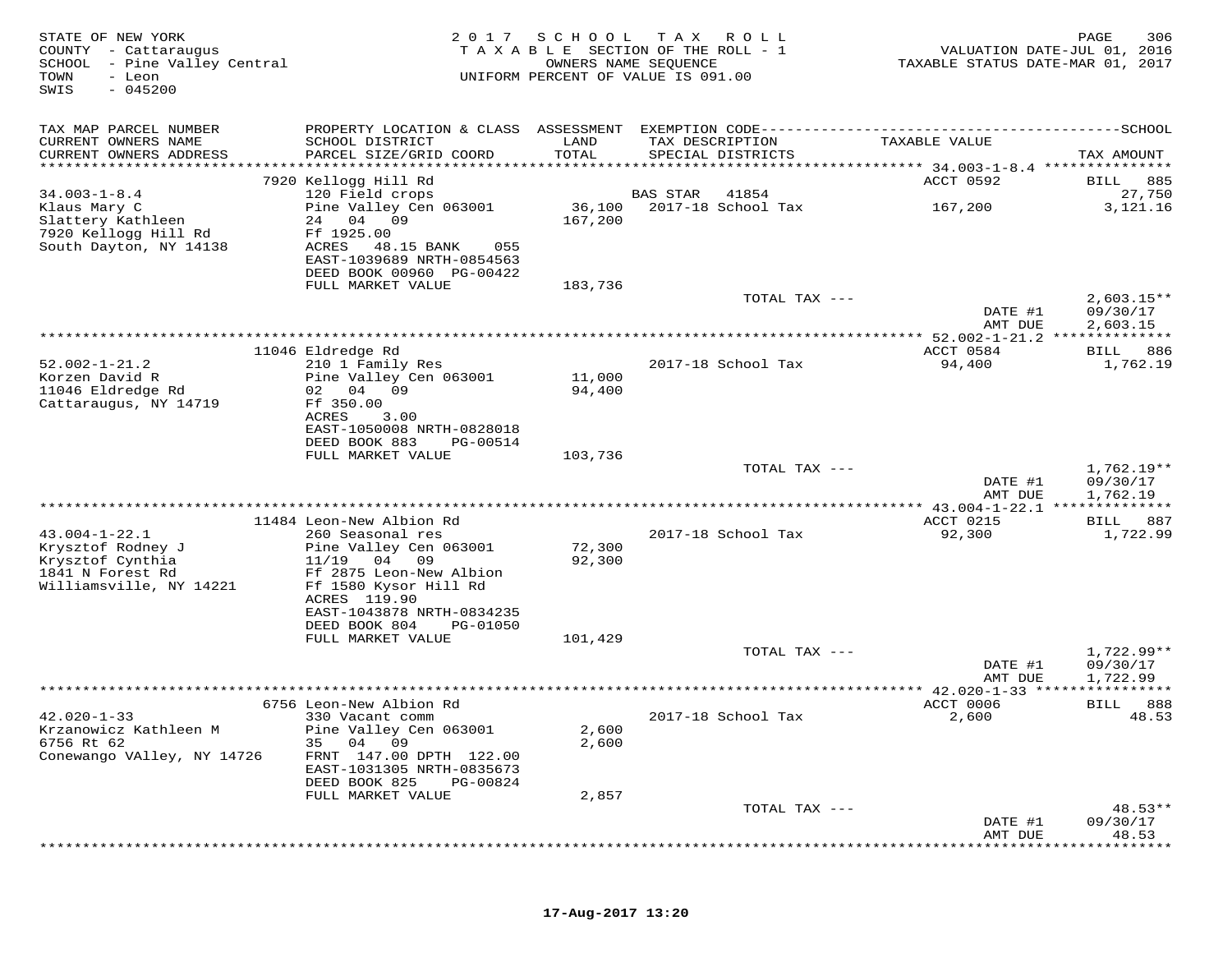| STATE OF NEW YORK<br>COUNTY - Cattaraugus<br>SCHOOL - Pine Valley Central<br>- Leon<br>TOWN<br>SWIS<br>$-045200$ |                                                         |               | 2017 SCHOOL TAX ROLL<br>TAXABLE SECTION OF THE ROLL - 1<br>OWNERS NAME SEQUENCE<br>UNIFORM PERCENT OF VALUE IS 091.00 | VALUATION DATE-JUL 01, 2016<br>TAXABLE STATUS DATE-MAR 01, 2017 | 307<br>PAGE          |
|------------------------------------------------------------------------------------------------------------------|---------------------------------------------------------|---------------|-----------------------------------------------------------------------------------------------------------------------|-----------------------------------------------------------------|----------------------|
| TAX MAP PARCEL NUMBER                                                                                            |                                                         |               |                                                                                                                       |                                                                 |                      |
| CURRENT OWNERS NAME<br>CURRENT OWNERS ADDRESS                                                                    | SCHOOL DISTRICT<br>PARCEL SIZE/GRID COORD               | LAND<br>TOTAL | TAX DESCRIPTION<br>SPECIAL DISTRICTS                                                                                  | TAXABLE VALUE                                                   | TAX AMOUNT           |
|                                                                                                                  | 6756 Co Rd 6 & Us Rte 62                                |               |                                                                                                                       | ACCT 0167                                                       | BILL<br>889          |
| $42.020 - 1 - 34$                                                                                                | $425$ Bar                                               |               | 2017-18 School Tax                                                                                                    | 55,000                                                          | 1,026.70             |
| Krzanowicz Kathleen M                                                                                            | Pine Valley Cen 063001                                  | 3,900         |                                                                                                                       |                                                                 |                      |
| 6756 Route 62                                                                                                    | 35 04 09                                                | 55,000        |                                                                                                                       |                                                                 |                      |
| Conewango Valley, NY 14726                                                                                       | FRNT<br>84.48 DPTH 80.22                                |               |                                                                                                                       |                                                                 |                      |
|                                                                                                                  | EAST-1031193 NRTH-0835688<br>DEED BOOK 825<br>PG-00824  |               |                                                                                                                       |                                                                 |                      |
|                                                                                                                  | FULL MARKET VALUE                                       | 60,440        |                                                                                                                       |                                                                 |                      |
|                                                                                                                  |                                                         |               | TOTAL TAX ---                                                                                                         |                                                                 | $1,026.70**$         |
|                                                                                                                  |                                                         |               |                                                                                                                       | DATE #1                                                         | 09/30/17             |
|                                                                                                                  |                                                         |               |                                                                                                                       | AMT DUE                                                         | 1,026.70             |
|                                                                                                                  | 11763 Ruckh Hill Rd                                     |               |                                                                                                                       | ACCT 0249                                                       | BILL 890             |
| $43.001 - 1 - 6$                                                                                                 | 210 1 Family Res                                        |               | ENH STAR<br>41834                                                                                                     |                                                                 | 60,590               |
| Krzanowicz Kathleen M                                                                                            | Pine Valley Cen 063001                                  | 36,900        | 2017-18 School Tax                                                                                                    | 122,000                                                         | 2,277.40             |
| 6756 Route 62                                                                                                    | 30 04 09                                                | 122,000       |                                                                                                                       |                                                                 |                      |
| Conewango Valley, NY 14726                                                                                       | FRNT 1845.00 DPTH                                       |               |                                                                                                                       |                                                                 |                      |
|                                                                                                                  | ACRES<br>20.81 BANK<br>084<br>EAST-1038640 NRTH-0847051 |               |                                                                                                                       |                                                                 |                      |
|                                                                                                                  | DEED BOOK 00925 PG-00922                                |               |                                                                                                                       |                                                                 |                      |
|                                                                                                                  | FULL MARKET VALUE                                       | 134,066       |                                                                                                                       |                                                                 |                      |
|                                                                                                                  |                                                         |               | TOTAL TAX ---                                                                                                         |                                                                 | 1,146.36**           |
|                                                                                                                  |                                                         |               |                                                                                                                       | DATE #1                                                         | 09/30/17             |
|                                                                                                                  |                                                         |               | *******************************                                                                                       | AMT DUE<br>************ 42.004-2-7 ******************           | 1,146.36             |
|                                                                                                                  | 12671 Cherry Creek Hill Rd                              |               |                                                                                                                       | ACCT 0140                                                       | BILL 891             |
| $42.004 - 2 - 7$                                                                                                 | 210 1 Family Res                                        |               | 2017-18 School Tax                                                                                                    | 197,800                                                         | 3,692.38             |
| Lampack Matthew R.                                                                                               | Pine Valley Cen 063001                                  | 19,500        |                                                                                                                       |                                                                 |                      |
| Lampack Denise E.                                                                                                | 04 09<br>51                                             | 197,800       |                                                                                                                       |                                                                 |                      |
| 12671 Cherry Creek Hill Road<br>Conewango Valley (LeoNY 14726 ACRES                                              | Ff 270.00<br>7.79                                       |               |                                                                                                                       |                                                                 |                      |
|                                                                                                                  | EAST-1024510 NRTH-0835355                               |               |                                                                                                                       |                                                                 |                      |
| PRIOR OWNER ON 3/01/2017                                                                                         | DEED BOOK 27804 PG-6001                                 |               |                                                                                                                       |                                                                 |                      |
| LAMPACK Matthew R.                                                                                               | FULL MARKET VALUE                                       | 217,363       |                                                                                                                       |                                                                 |                      |
|                                                                                                                  |                                                         |               | TOTAL TAX ---                                                                                                         |                                                                 | $3,692.38**$         |
|                                                                                                                  |                                                         |               |                                                                                                                       | DATE #1<br>AMT DUE                                              | 09/30/17<br>3,692.38 |
|                                                                                                                  |                                                         |               |                                                                                                                       |                                                                 |                      |
|                                                                                                                  | 11850 Ruckh Hill Rd                                     |               |                                                                                                                       | ACCT 0219                                                       | BILL 892             |
| $34.003 - 1 - 19$                                                                                                | 240 Rural res                                           |               | 2017-18 School Tax                                                                                                    | 116,900                                                         | 2,182.20             |
| Lamprecht James                                                                                                  | Pine Valley Cen 063001                                  | 46,900        |                                                                                                                       |                                                                 |                      |
| Lamprecht Christine<br>7 Gregory Ct                                                                              | 31 04 09<br>FRNT 700.00 DPTH                            | 116,900       |                                                                                                                       |                                                                 |                      |
| Depew, NY 14043                                                                                                  | ACRES 51.85                                             |               |                                                                                                                       |                                                                 |                      |
|                                                                                                                  | EAST-1037645 NRTH-0849120                               |               |                                                                                                                       |                                                                 |                      |
|                                                                                                                  | DEED BOOK 793<br>PG-01066                               |               |                                                                                                                       |                                                                 |                      |
|                                                                                                                  | FULL MARKET VALUE                                       | 128,462       | TOTAL TAX ---                                                                                                         |                                                                 | $2,182.20**$         |
|                                                                                                                  |                                                         |               |                                                                                                                       | DATE #1                                                         | 09/30/17             |
|                                                                                                                  |                                                         |               |                                                                                                                       | AMT DUE                                                         | 2,182.20             |
|                                                                                                                  |                                                         |               |                                                                                                                       |                                                                 | **********           |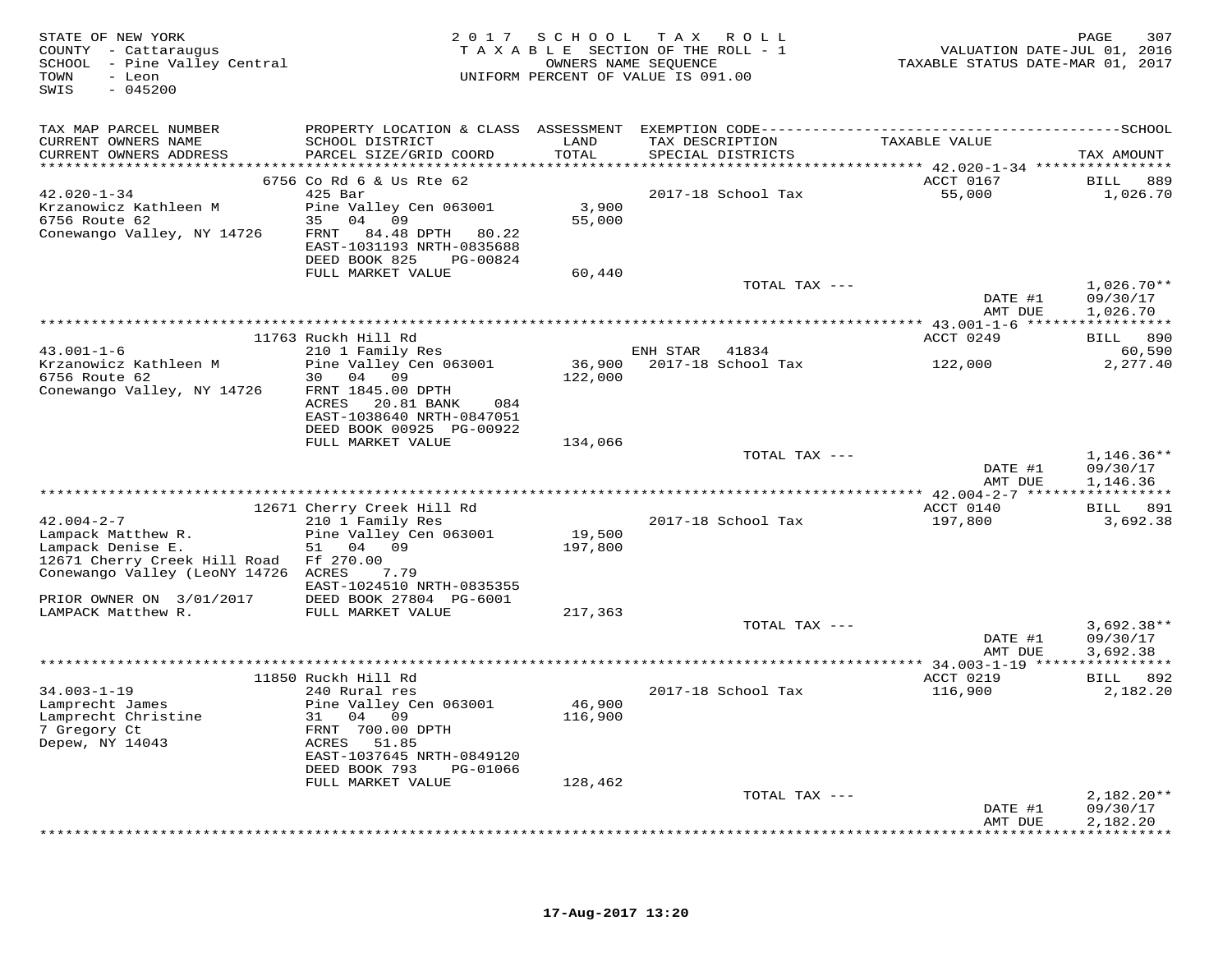| STATE OF NEW YORK<br>- Cattaraugus<br>COUNTY<br>SCHOOL<br>- Pine Valley Central<br>TOWN<br>- Leon<br>$-045200$<br>SWIS | 2017                                                                                                                                    | SCHOOL           | T A X<br>R O L L<br>TAXABLE SECTION OF THE ROLL - 1<br>OWNERS NAME SEQUENCE<br>UNIFORM PERCENT OF VALUE IS 091.00 |               | VALUATION DATE-JUL 01, 2016<br>TAXABLE STATUS DATE-MAR 01, 2017 | 308<br>PAGE                          |
|------------------------------------------------------------------------------------------------------------------------|-----------------------------------------------------------------------------------------------------------------------------------------|------------------|-------------------------------------------------------------------------------------------------------------------|---------------|-----------------------------------------------------------------|--------------------------------------|
| TAX MAP PARCEL NUMBER<br>CURRENT OWNERS NAME<br>CURRENT OWNERS ADDRESS                                                 | PROPERTY LOCATION & CLASS ASSESSMENT<br>SCHOOL DISTRICT<br>PARCEL SIZE/GRID COORD                                                       | LAND<br>TOTAL    | TAX DESCRIPTION<br>SPECIAL DISTRICTS                                                                              |               | TAXABLE VALUE                                                   | TAX AMOUNT                           |
| **********************                                                                                                 | ***********************                                                                                                                 | **************   |                                                                                                                   |               |                                                                 |                                      |
| $34.003 - 1 - 25$                                                                                                      | 11926 Ruckh Hill Rd<br>312 Vac w/imprv                                                                                                  |                  | 2017-18 School Tax                                                                                                |               | ACCT 0333<br>84,700                                             | BILL<br>893<br>1,581.11              |
| Lamprecht James<br>Lamprecht Christine<br>7 Gregory Ct<br>Depew, NY 14043                                              | Pine Valley Cen 063001<br>31<br>04<br>09<br>FRNT 1515.00 DPTH<br>ACRES 140.10<br>EAST-1036146 NRTH-0849189<br>DEED BOOK 760<br>PG-00147 | 74,300<br>84,700 |                                                                                                                   |               |                                                                 |                                      |
|                                                                                                                        | FULL MARKET VALUE                                                                                                                       | 93,077           |                                                                                                                   |               |                                                                 |                                      |
|                                                                                                                        |                                                                                                                                         |                  |                                                                                                                   | TOTAL TAX --- | DATE #1<br>AMT DUE                                              | $1,581.11**$<br>09/30/17<br>1,581.11 |
|                                                                                                                        | * * * * * * * * *                                                                                                                       |                  |                                                                                                                   |               | *********** 42.004-2-28.1 **************                        |                                      |
|                                                                                                                        | Riga Rd                                                                                                                                 |                  |                                                                                                                   |               | ACCT 0088                                                       | 894<br><b>BILL</b>                   |
| $42.004 - 2 - 28.1$                                                                                                    | 323 Vacant rural                                                                                                                        |                  | 2017-18 School Tax                                                                                                |               | 9,200                                                           | 171.74                               |
| Lampson Louise H<br>12346 Eldredge Rd                                                                                  | Pine Valley Cen 063001<br>43 04<br>09                                                                                                   | 9,200<br>9,200   |                                                                                                                   |               |                                                                 |                                      |
| Conewango Valley, NY 14726                                                                                             | ACRES 12.95<br>EAST-1028557 NRTH-0834419                                                                                                |                  |                                                                                                                   |               |                                                                 |                                      |
|                                                                                                                        | DEED BOOK 00962 PG-00918                                                                                                                |                  |                                                                                                                   |               |                                                                 |                                      |
|                                                                                                                        | FULL MARKET VALUE                                                                                                                       | 10,110           |                                                                                                                   |               |                                                                 |                                      |
|                                                                                                                        |                                                                                                                                         |                  |                                                                                                                   | TOTAL TAX --- | DATE #1<br>AMT DUE                                              | 171.74**<br>09/30/17<br>171.74       |
|                                                                                                                        |                                                                                                                                         |                  | ************************************                                                                              |               | **** $51.002 - 2 - 8.1$ *****                                   | *********                            |
|                                                                                                                        | Eldredge Rd                                                                                                                             |                  |                                                                                                                   |               | ACCT 0002                                                       | 895<br>BILL                          |
| $51.002 - 2 - 8.1$                                                                                                     | 314 Rural vac<10                                                                                                                        |                  | 2017-18 School Tax                                                                                                |               | 8,000                                                           | 149.34                               |
| Lampson Louise H<br>12346 Eldridge Rd                                                                                  | Pine Valley Cen 063001<br>42 04 09                                                                                                      | 8,000<br>8,000   |                                                                                                                   |               |                                                                 |                                      |
| Conewango Valley, NY 14726                                                                                             | Life Use                                                                                                                                |                  |                                                                                                                   |               |                                                                 |                                      |
|                                                                                                                        | Ff 600.00                                                                                                                               |                  |                                                                                                                   |               |                                                                 |                                      |
|                                                                                                                        | ACRES<br>3.50                                                                                                                           |                  |                                                                                                                   |               |                                                                 |                                      |
|                                                                                                                        | EAST-1029379 NRTH-0827981<br>DEED BOOK 843<br>PG-00398                                                                                  |                  |                                                                                                                   |               |                                                                 |                                      |
|                                                                                                                        | FULL MARKET VALUE                                                                                                                       | 8,791            |                                                                                                                   |               |                                                                 |                                      |
|                                                                                                                        |                                                                                                                                         |                  |                                                                                                                   | TOTAL TAX --- |                                                                 | $149.34**$                           |
|                                                                                                                        |                                                                                                                                         |                  |                                                                                                                   |               | DATE #1<br>AMT DUE                                              | 09/30/17<br>149.34                   |
|                                                                                                                        |                                                                                                                                         |                  |                                                                                                                   |               |                                                                 |                                      |
|                                                                                                                        | 12346 Eldredge Rd                                                                                                                       |                  |                                                                                                                   |               | ACCT 0583                                                       | 896<br><b>BILL</b>                   |
| $51.002 - 2 - 8.6$<br>Lampson Louise H                                                                                 | 240 Rural res<br>Pine Valley Cen 063001                                                                                                 | 20,200           | ENH STAR<br>41834<br>2017-18 School Tax                                                                           |               | 116,300                                                         | 60,590<br>2,171.00                   |
| Lampson Edmon D                                                                                                        | 42<br>04 09                                                                                                                             | 116,300          |                                                                                                                   |               |                                                                 |                                      |
| 12346 Eldredge Rd                                                                                                      | Ff 1100.00                                                                                                                              |                  |                                                                                                                   |               |                                                                 |                                      |
| Conewango Valley, NY 14726                                                                                             | ACRES<br>27.33<br>EAST-1029583 NRTH-0828716                                                                                             |                  |                                                                                                                   |               |                                                                 |                                      |
|                                                                                                                        | DEED BOOK 00962 PG-00918                                                                                                                |                  |                                                                                                                   |               |                                                                 |                                      |
|                                                                                                                        | FULL MARKET VALUE                                                                                                                       | 127,802          |                                                                                                                   |               |                                                                 |                                      |
|                                                                                                                        |                                                                                                                                         |                  |                                                                                                                   | TOTAL TAX --- |                                                                 | $1,039.95**$                         |
|                                                                                                                        |                                                                                                                                         |                  |                                                                                                                   |               | DATE #1                                                         | 09/30/17                             |
|                                                                                                                        |                                                                                                                                         |                  |                                                                                                                   |               | AMT DUE                                                         | 1,039.95                             |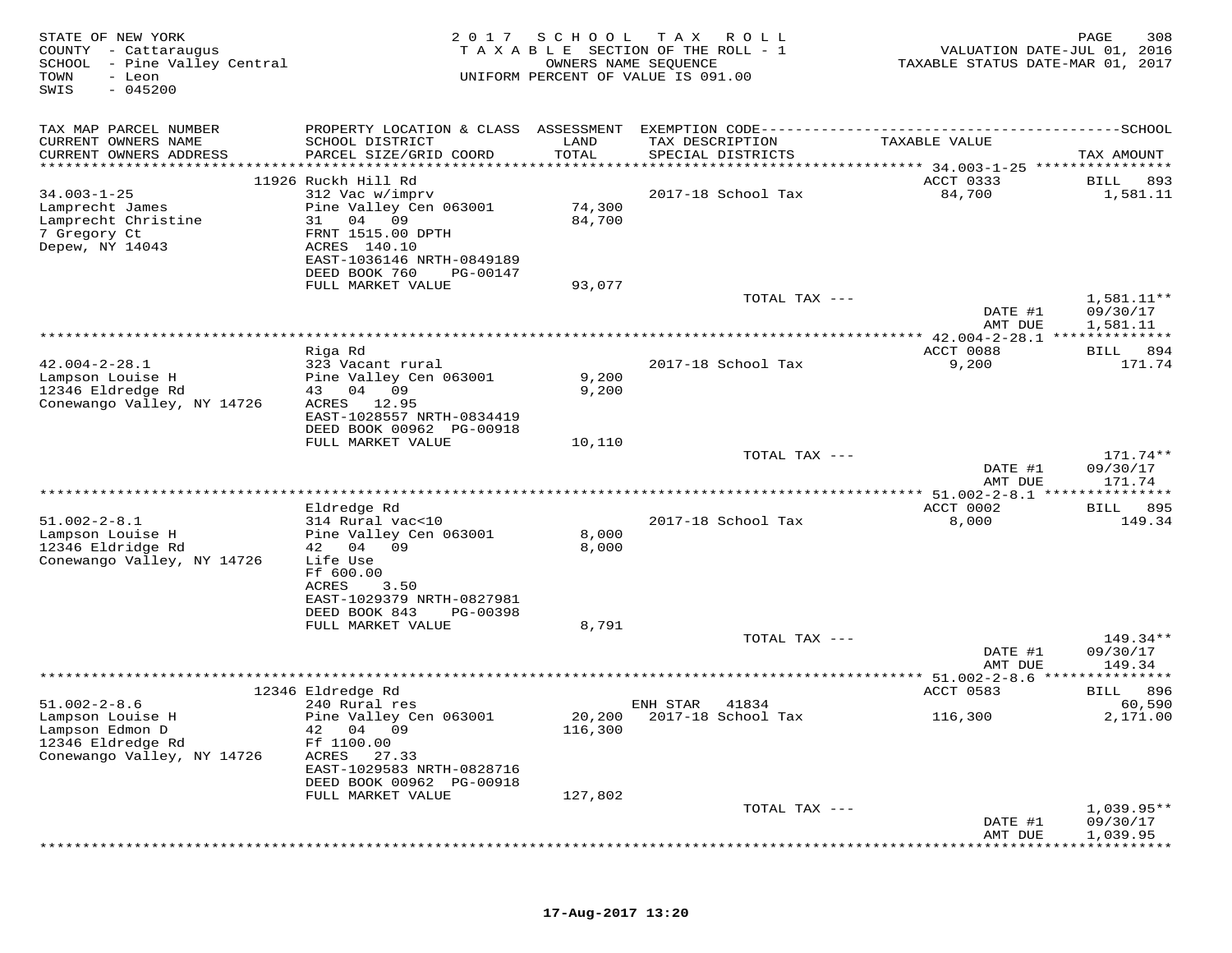| STATE OF NEW YORK<br>COUNTY - Cattaraugus<br>SCHOOL - Pine Valley Central<br>TOWN<br>- Leon<br>$-045200$<br>SWIS | 2017                                        | SCHOOL        | T A X<br>R O L L<br>TAXABLE SECTION OF THE ROLL - 1<br>OWNERS NAME SEQUENCE<br>UNIFORM PERCENT OF VALUE IS 091.00 | TAXABLE STATUS DATE-MAR 01, 2017                    | PAGE<br>309<br>VALUATION DATE-JUL 01, 2016 |
|------------------------------------------------------------------------------------------------------------------|---------------------------------------------|---------------|-------------------------------------------------------------------------------------------------------------------|-----------------------------------------------------|--------------------------------------------|
| TAX MAP PARCEL NUMBER                                                                                            |                                             |               |                                                                                                                   |                                                     |                                            |
| CURRENT OWNERS NAME<br>CURRENT OWNERS ADDRESS<br>************************                                        | SCHOOL DISTRICT<br>PARCEL SIZE/GRID COORD   | LAND<br>TOTAL | TAX DESCRIPTION<br>SPECIAL DISTRICTS                                                                              | TAXABLE VALUE                                       | TAX AMOUNT                                 |
|                                                                                                                  | Riga Rd                                     |               |                                                                                                                   | ACCT 0222                                           | <b>BILL</b><br>897                         |
| $51.002 - 2 - 23$                                                                                                | 105 Vac farmland                            |               | 2017-18 School Tax                                                                                                | 28,400                                              | 530.15                                     |
| Lampson Louise H                                                                                                 | Pine Valley Cen 063001                      | 28,400        |                                                                                                                   |                                                     |                                            |
| 12346 Eldredge Rd                                                                                                | 50 04 09                                    | 28,400        |                                                                                                                   |                                                     |                                            |
| Conewango Valley, NY 14726                                                                                       | Ff 680.00                                   |               |                                                                                                                   |                                                     |                                            |
|                                                                                                                  | ACRES<br>37.60<br>EAST-1026148 NRTH-0828318 |               |                                                                                                                   |                                                     |                                            |
|                                                                                                                  | DEED BOOK 00962 PG-00918                    |               |                                                                                                                   |                                                     |                                            |
|                                                                                                                  | FULL MARKET VALUE                           | 31,209        |                                                                                                                   |                                                     |                                            |
|                                                                                                                  |                                             |               | TOTAL TAX ---                                                                                                     |                                                     | 530.15**                                   |
|                                                                                                                  |                                             |               |                                                                                                                   | DATE #1                                             | 09/30/17                                   |
|                                                                                                                  |                                             |               |                                                                                                                   | AMT DUE                                             | 530.15                                     |
|                                                                                                                  | 6747 Rte 62                                 |               |                                                                                                                   | ACCT 0199                                           | <b>BILL</b><br>898                         |
| $42.020 - 1 - 46$                                                                                                | 220 2 Family Res                            |               | 2017-18 School Tax                                                                                                | 40,000                                              | 746.69                                     |
| Lange Kevin M                                                                                                    | Pine Valley Cen 063001                      | 5,200         |                                                                                                                   |                                                     |                                            |
| 6747 Rte 62                                                                                                      | 04 09<br>43                                 | 40,000        |                                                                                                                   |                                                     |                                            |
| Leon, NY 14751                                                                                                   | $L/p$ 986-1054                              |               |                                                                                                                   |                                                     |                                            |
|                                                                                                                  | FRNT<br>73.20 DPTH 122.70                   |               |                                                                                                                   |                                                     |                                            |
|                                                                                                                  | BANK<br>017<br>EAST-1031019 NRTH-0835531    |               |                                                                                                                   |                                                     |                                            |
|                                                                                                                  | DEED BOOK 5108<br>PG-8002                   |               |                                                                                                                   |                                                     |                                            |
|                                                                                                                  | FULL MARKET VALUE                           | 43,956        |                                                                                                                   |                                                     |                                            |
|                                                                                                                  |                                             |               | TOTAL TAX ---                                                                                                     |                                                     | 746.69**                                   |
|                                                                                                                  |                                             |               |                                                                                                                   | DATE #1                                             | 09/30/17                                   |
|                                                                                                                  |                                             |               |                                                                                                                   | AMT DUE<br>*********** 33.004-1-17.3 ************** | 746.69                                     |
|                                                                                                                  | 12778 Smith Rd                              |               |                                                                                                                   | ACCT 0367                                           | BILL 899                                   |
| $33.004 - 1 - 17.3$                                                                                              | 210 1 Family Res                            |               | <b>BAS STAR</b><br>41854                                                                                          |                                                     | 27,750                                     |
| Langless Elizabeth M                                                                                             | Pine Valley Cen 063001                      | 5,300         | 2017-18 School Tax                                                                                                | 69,700                                              | 1,301.11                                   |
| 12778 Smith Rd                                                                                                   | 54 04<br>09                                 | 69,700        |                                                                                                                   |                                                     |                                            |
| South Dayton, NY 14138                                                                                           | Ff 950.00                                   |               |                                                                                                                   |                                                     |                                            |
|                                                                                                                  | ACRES<br>1.15<br>EAST-1022780 NRTH-0847569  |               |                                                                                                                   |                                                     |                                            |
|                                                                                                                  | DEED BOOK 23412 PG-9001                     |               |                                                                                                                   |                                                     |                                            |
|                                                                                                                  | FULL MARKET VALUE                           | 76,593        |                                                                                                                   |                                                     |                                            |
|                                                                                                                  |                                             |               | TOTAL TAX ---                                                                                                     |                                                     | 783.09**                                   |
|                                                                                                                  |                                             |               |                                                                                                                   | DATE #1                                             | 09/30/17                                   |
|                                                                                                                  |                                             |               |                                                                                                                   | AMT DUE<br>******************                       | 783.09<br>***********                      |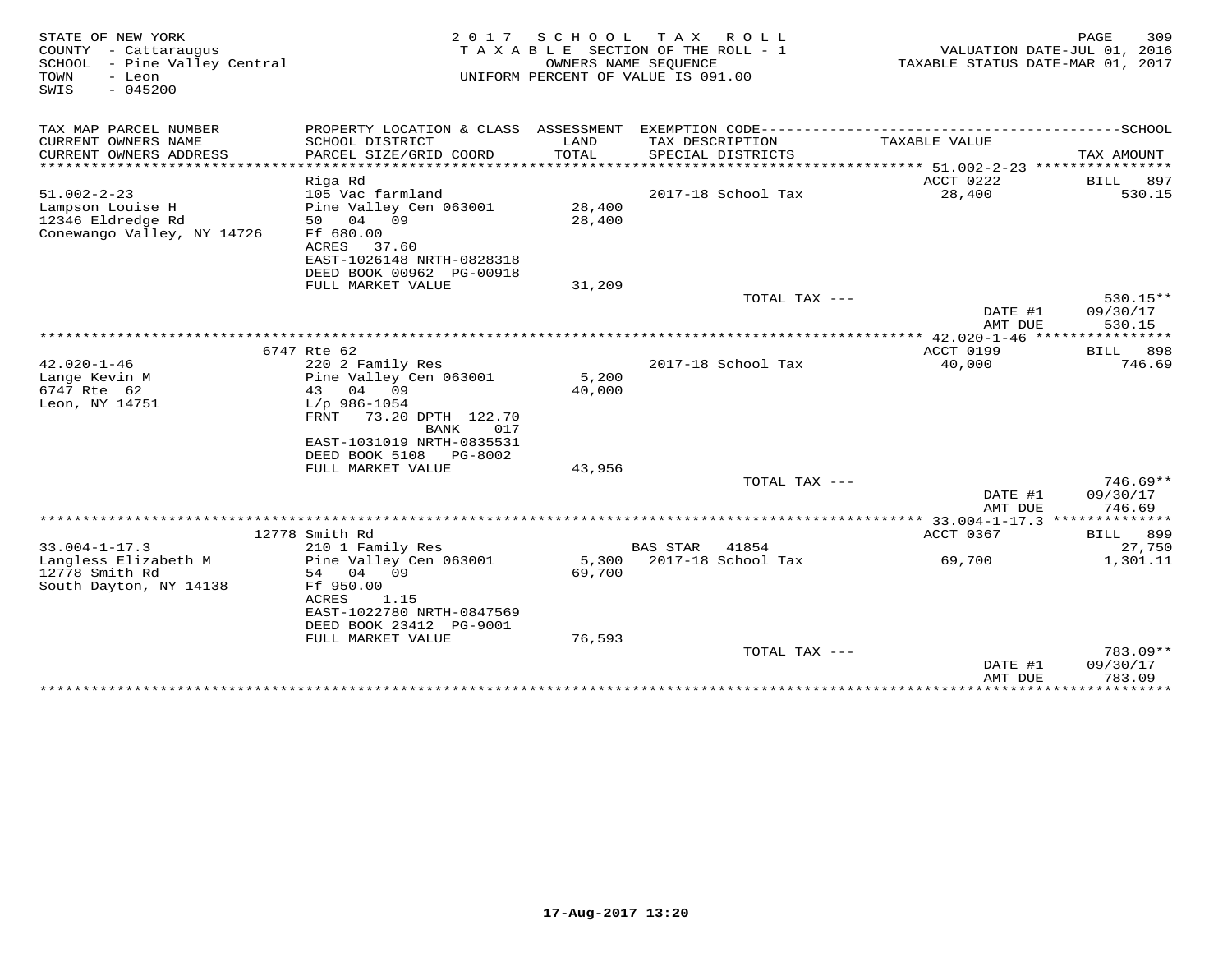| STATE OF NEW YORK<br>COUNTY - Cattaraugus<br>SCHOOL<br>- Pine Valley Central<br>- Leon<br>TOWN<br>$-045200$<br>SWIS | 2 0 1 7                                              | SCHOOL           | T A X<br>R O L L<br>TAXABLE SECTION OF THE ROLL - 1<br>OWNERS NAME SEQUENCE<br>UNIFORM PERCENT OF VALUE IS 091.00 | TAXABLE STATUS DATE-MAR 01, 2017                                    | 310<br>PAGE<br>VALUATION DATE-JUL 01, 2016 |
|---------------------------------------------------------------------------------------------------------------------|------------------------------------------------------|------------------|-------------------------------------------------------------------------------------------------------------------|---------------------------------------------------------------------|--------------------------------------------|
| TAX MAP PARCEL NUMBER                                                                                               |                                                      |                  |                                                                                                                   |                                                                     |                                            |
| CURRENT OWNERS NAME<br>CURRENT OWNERS ADDRESS                                                                       | SCHOOL DISTRICT<br>PARCEL SIZE/GRID COORD            | LAND<br>TOTAL    | TAX DESCRIPTION<br>SPECIAL DISTRICTS                                                                              | TAXABLE VALUE                                                       | TAX AMOUNT                                 |
| *******************                                                                                                 | Frog Valley Rd                                       |                  |                                                                                                                   | ********************************** 33.004-1-11 *******<br>ACCT 0159 | 900<br><b>BILL</b>                         |
| $33.004 - 1 - 11$                                                                                                   | 322 Rural vac>10                                     |                  | AG DIST<br>41720                                                                                                  |                                                                     | $\Omega$                                   |
| Legacy Acres, LLC<br>8568 Silver CreeK Rd                                                                           | Pine Valley Cen 063001<br>64 04 09                   | 14,400<br>14,400 | 2017-18 School Tax                                                                                                | 14,400                                                              | 268.81                                     |
| South Dayton, NY 14138                                                                                              | Ff 455.00<br>ACRES<br>31.49                          |                  |                                                                                                                   |                                                                     |                                            |
| MAY BE SUBJECT TO PAYMENT<br>UNDER AGDIST LAW TIL 2021                                                              | EAST-1022365 NRTH-0852810<br>DEED BOOK 24310 PG-6002 |                  |                                                                                                                   |                                                                     |                                            |
|                                                                                                                     | FULL MARKET VALUE                                    | 15,824           |                                                                                                                   |                                                                     |                                            |
|                                                                                                                     |                                                      |                  | TOTAL TAX $---$                                                                                                   |                                                                     | 268.81**                                   |
|                                                                                                                     |                                                      |                  |                                                                                                                   | DATE #1<br>AMT DUE                                                  | 09/30/17<br>268.81                         |
|                                                                                                                     |                                                      |                  |                                                                                                                   | ************ 33.004-1-12.1 **************                           |                                            |
| $33.004 - 1 - 12.1$                                                                                                 | 7815 Dredge Rd<br>105 Vac farmland                   |                  | 41720<br>AG DIST                                                                                                  | ACCT 0160                                                           | 901<br>BILL<br>$\circ$                     |
| Legacy Acres, LLC                                                                                                   | Pine Valley Cen 063001                               | 36,200           | 2017-18 School Tax                                                                                                | 36,200                                                              | 675.75                                     |
| 8568 Silver CreeK Rd                                                                                                | 04<br>09<br>64                                       | 36,200           |                                                                                                                   |                                                                     |                                            |
| South Dayton, NY 14138                                                                                              | Dredge Rd Ff 455.22<br>Frog Valley Ff 470.00         |                  |                                                                                                                   |                                                                     |                                            |
| MAY BE SUBJECT TO PAYMENT                                                                                           | 35.36<br>ACRES                                       |                  |                                                                                                                   |                                                                     |                                            |
| UNDER AGDIST LAW TIL 2021                                                                                           | EAST-1022576 NRTH-0852366                            |                  |                                                                                                                   |                                                                     |                                            |
|                                                                                                                     | DEED BOOK 24310 PG-6002<br>FULL MARKET VALUE         | 39,780           |                                                                                                                   |                                                                     |                                            |
|                                                                                                                     |                                                      |                  | TOTAL TAX ---                                                                                                     |                                                                     | $675.75**$                                 |
|                                                                                                                     |                                                      |                  |                                                                                                                   | DATE #1                                                             | 09/30/17                                   |
|                                                                                                                     |                                                      |                  |                                                                                                                   | AMT DUE<br>*********** 33.004-1-13.1 *****                          | 675.75<br>* * * * * * * *                  |
|                                                                                                                     | 7784 Dredge Rd                                       |                  |                                                                                                                   | ACCT 0108                                                           | 902<br>BILL                                |
| $33.004 - 1 - 13.1$                                                                                                 | 312 Vac w/imprv                                      |                  | AG DIST<br>41720                                                                                                  |                                                                     | 15,473                                     |
| Legacy Acres, LLC                                                                                                   | Pine Valley Cen 063001                               | 34,100           | 2017-18 School Tax                                                                                                | 27,527                                                              | 513.85                                     |
| 8568 Silver Creek Rd                                                                                                | 64 04<br>09                                          | 43,000           |                                                                                                                   |                                                                     |                                            |
| South Dayton, NY 14138                                                                                              | Ff 2750.00<br>ACRES<br>34.85                         |                  |                                                                                                                   |                                                                     |                                            |
| MAY BE SUBJECT TO PAYMENT                                                                                           | EAST-1022803 NRTH-0851874                            |                  |                                                                                                                   |                                                                     |                                            |
| UNDER AGDIST LAW TIL 2021                                                                                           | DEED BOOK 20855 PG-3001                              |                  |                                                                                                                   |                                                                     |                                            |
|                                                                                                                     | FULL MARKET VALUE                                    | 47,253           |                                                                                                                   |                                                                     |                                            |
|                                                                                                                     |                                                      |                  | TOTAL TAX ---                                                                                                     |                                                                     | $513.85**$                                 |
|                                                                                                                     |                                                      |                  |                                                                                                                   | DATE #1<br>AMT DUE                                                  | 09/30/17<br>513.85                         |
|                                                                                                                     |                                                      |                  |                                                                                                                   | ****************                                                    | ***********                                |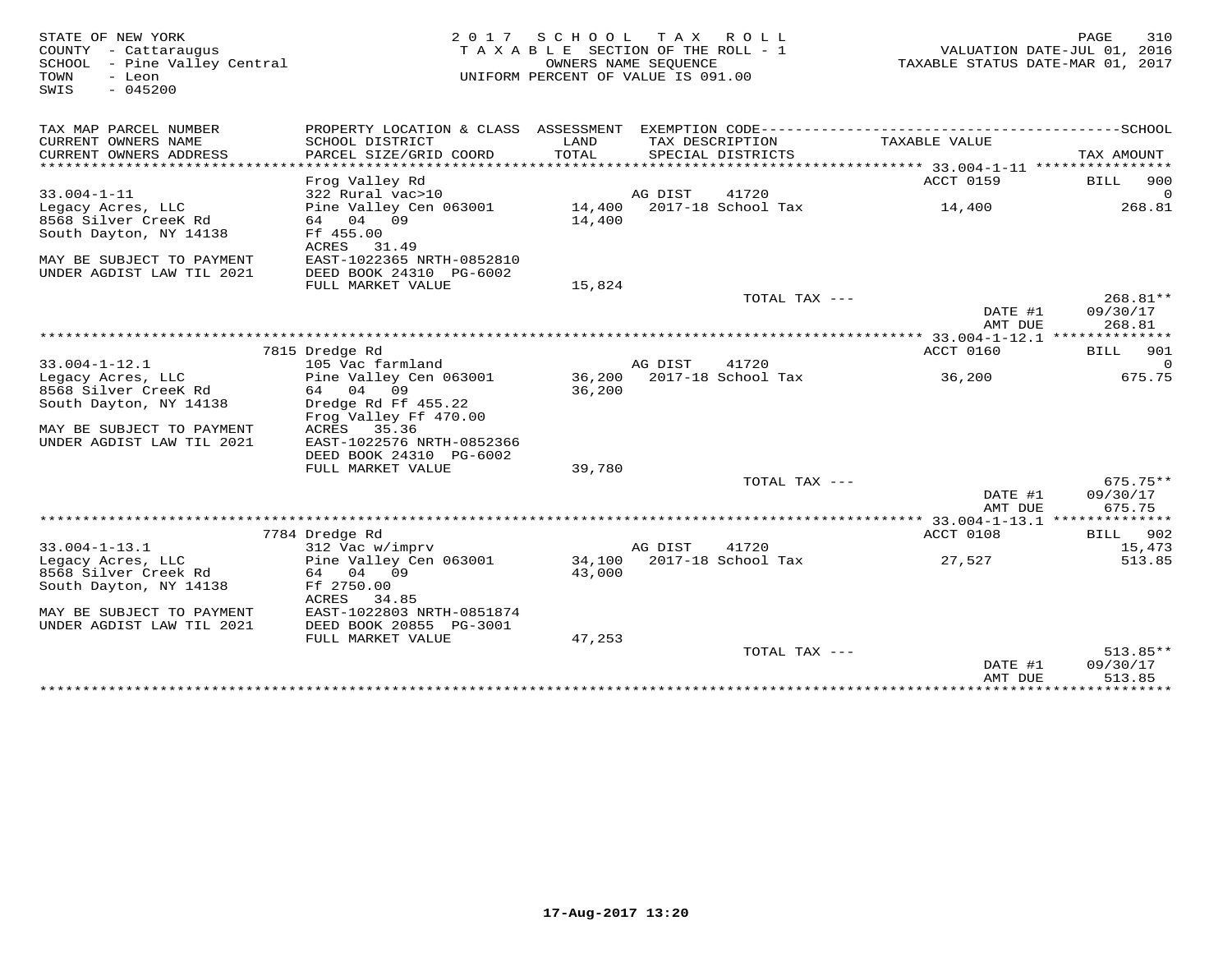| STATE OF NEW YORK<br>COUNTY - Cattaraugus<br>SCHOOL - Pine Valley Central<br>TOWN<br>- Leon<br>$-045200$<br>SWIS | 2 0 1 7                                              | SCHOOL TAX ROLL<br>TAXABLE SECTION OF THE ROLL - 1<br>OWNERS NAME SEQUENCE<br>UNIFORM PERCENT OF VALUE IS 091.00 |                |                                      | VALUATION DATE-JUL 01, 2016<br>TAXABLE STATUS DATE-MAR 01, 2017 | 311<br>PAGE        |
|------------------------------------------------------------------------------------------------------------------|------------------------------------------------------|------------------------------------------------------------------------------------------------------------------|----------------|--------------------------------------|-----------------------------------------------------------------|--------------------|
| TAX MAP PARCEL NUMBER                                                                                            |                                                      |                                                                                                                  |                |                                      |                                                                 |                    |
| CURRENT OWNERS NAME<br>CURRENT OWNERS ADDRESS                                                                    | SCHOOL DISTRICT<br>PARCEL SIZE/GRID COORD            | LAND<br>TOTAL                                                                                                    |                | TAX DESCRIPTION<br>SPECIAL DISTRICTS | TAXABLE VALUE                                                   | TAX AMOUNT         |
|                                                                                                                  | 6531 Riga Rd                                         |                                                                                                                  |                |                                      | ACCT 0572                                                       | 903<br>BILL        |
| $51.002 - 2 - 1.2$                                                                                               | 210 1 Family Res                                     |                                                                                                                  | AGED S         | 41804                                |                                                                 | 34,850             |
| Lengerich Alta                                                                                                   | Pine Valley Cen 063001                               |                                                                                                                  | 8,700 ENH STAR | 41834<br>2017-18 School Tax          |                                                                 | 34,850             |
| 6531 Riga Rd<br>Conewango Valley, NY 14726                                                                       | 04 09<br>51<br>Ff 250.00                             | 69,700                                                                                                           |                |                                      | 34,850                                                          | 650.55             |
|                                                                                                                  | ACRES<br>1.85                                        |                                                                                                                  |                |                                      |                                                                 |                    |
|                                                                                                                  | EAST-1026978 NRTH-0832375                            |                                                                                                                  |                |                                      |                                                                 |                    |
|                                                                                                                  | DEED BOOK 869<br>PG-00417                            |                                                                                                                  |                |                                      |                                                                 |                    |
|                                                                                                                  | FULL MARKET VALUE                                    | 76,593                                                                                                           |                | TOTAL TAX ---                        |                                                                 | $0.00**$           |
|                                                                                                                  |                                                      |                                                                                                                  |                |                                      |                                                                 |                    |
|                                                                                                                  | Bluebird Ln                                          |                                                                                                                  |                |                                      | ACCT 0450                                                       | 904<br>BILL        |
| $52.002 - 1 - 16$<br>Lewis Lale                                                                                  | 314 Rural vac<10                                     | 13,700                                                                                                           |                | 2017-18 School Tax                   | 13,700                                                          | 255.74             |
| 97 Elaine Court                                                                                                  | Pine Valley Cen 063001<br>02 04 09                   | 13,700                                                                                                           |                |                                      |                                                                 |                    |
| Cheektowaga, NY 14225                                                                                            | $Lot-11$                                             |                                                                                                                  |                |                                      |                                                                 |                    |
|                                                                                                                  | Ff 800 Bb Ln; 227 Pike Dr                            |                                                                                                                  |                |                                      |                                                                 |                    |
|                                                                                                                  | ACRES<br>6.68<br>EAST-1049845 NRTH-0829400           |                                                                                                                  |                |                                      |                                                                 |                    |
|                                                                                                                  | DEED BOOK 00930 PG-00001                             |                                                                                                                  |                |                                      |                                                                 |                    |
|                                                                                                                  | FULL MARKET VALUE                                    | 15,055                                                                                                           |                |                                      |                                                                 |                    |
|                                                                                                                  |                                                      |                                                                                                                  |                | TOTAL TAX ---                        |                                                                 | $255.74**$         |
|                                                                                                                  |                                                      |                                                                                                                  |                |                                      | DATE #1<br>AMT DUE                                              | 09/30/17<br>255.74 |
|                                                                                                                  |                                                      |                                                                                                                  |                |                                      |                                                                 |                    |
|                                                                                                                  | 6329 Canyon Dr                                       |                                                                                                                  |                |                                      | ACCT 0454                                                       | 905<br>BILL        |
| $52.002 - 1 - 15.1$                                                                                              | 260 Seasonal res                                     |                                                                                                                  |                | 2017-18 School Tax                   | 46,500                                                          | 868.03             |
| Lewis William<br>Lewis Joseph                                                                                    | Pine Valley Cen 063001<br>02 04 09                   | 12,300<br>46,500                                                                                                 |                |                                      |                                                                 |                    |
| 97 Elaine Court                                                                                                  | $Lot-14$                                             |                                                                                                                  |                |                                      |                                                                 |                    |
| Cheektowaga, NY 14225                                                                                            | Ff 675.00                                            |                                                                                                                  |                |                                      |                                                                 |                    |
|                                                                                                                  | ACRES<br>2.88                                        |                                                                                                                  |                |                                      |                                                                 |                    |
|                                                                                                                  | EAST-1049065 NRTH-0829565<br>DEED BOOK 997<br>PG-99  |                                                                                                                  |                |                                      |                                                                 |                    |
|                                                                                                                  | FULL MARKET VALUE                                    | 51,099                                                                                                           |                |                                      |                                                                 |                    |
|                                                                                                                  |                                                      |                                                                                                                  |                | TOTAL TAX ---                        |                                                                 | 868.03**           |
|                                                                                                                  |                                                      |                                                                                                                  |                |                                      | DATE #1<br>AMT DUE                                              | 09/30/17<br>868.03 |
|                                                                                                                  |                                                      |                                                                                                                  |                |                                      |                                                                 |                    |
|                                                                                                                  | Alderbottom Rd                                       |                                                                                                                  |                |                                      | ACCT 0099                                                       | 906<br>BILL        |
| $43.001 - 1 - 19$                                                                                                | 312 Vac w/imprv                                      |                                                                                                                  |                | 2017-18 School Tax                   | 15,000                                                          | 280.01             |
| Liszkiewicz Michael<br>Laudisio Michael                                                                          | Pine Valley Cen 063001<br>21 04 09                   | 5,200<br>15,000                                                                                                  |                |                                      |                                                                 |                    |
| 9688 Dutch Hill Rd                                                                                               | FRNT 125.00 DPTH                                     |                                                                                                                  |                |                                      |                                                                 |                    |
| West Valley, NY 14171                                                                                            | ACRES<br>1.26                                        |                                                                                                                  |                |                                      |                                                                 |                    |
|                                                                                                                  | EAST-1040469 NRTH-0840200<br>DEED BOOK 26567 PG-6001 |                                                                                                                  |                |                                      |                                                                 |                    |
|                                                                                                                  | FULL MARKET VALUE                                    | 16,484                                                                                                           |                |                                      |                                                                 |                    |
|                                                                                                                  |                                                      |                                                                                                                  |                | TOTAL TAX ---                        |                                                                 | 280.01**           |
|                                                                                                                  |                                                      |                                                                                                                  |                |                                      | DATE #1                                                         | 09/30/17           |
|                                                                                                                  |                                                      |                                                                                                                  |                |                                      | AMT DUE                                                         | 280.01             |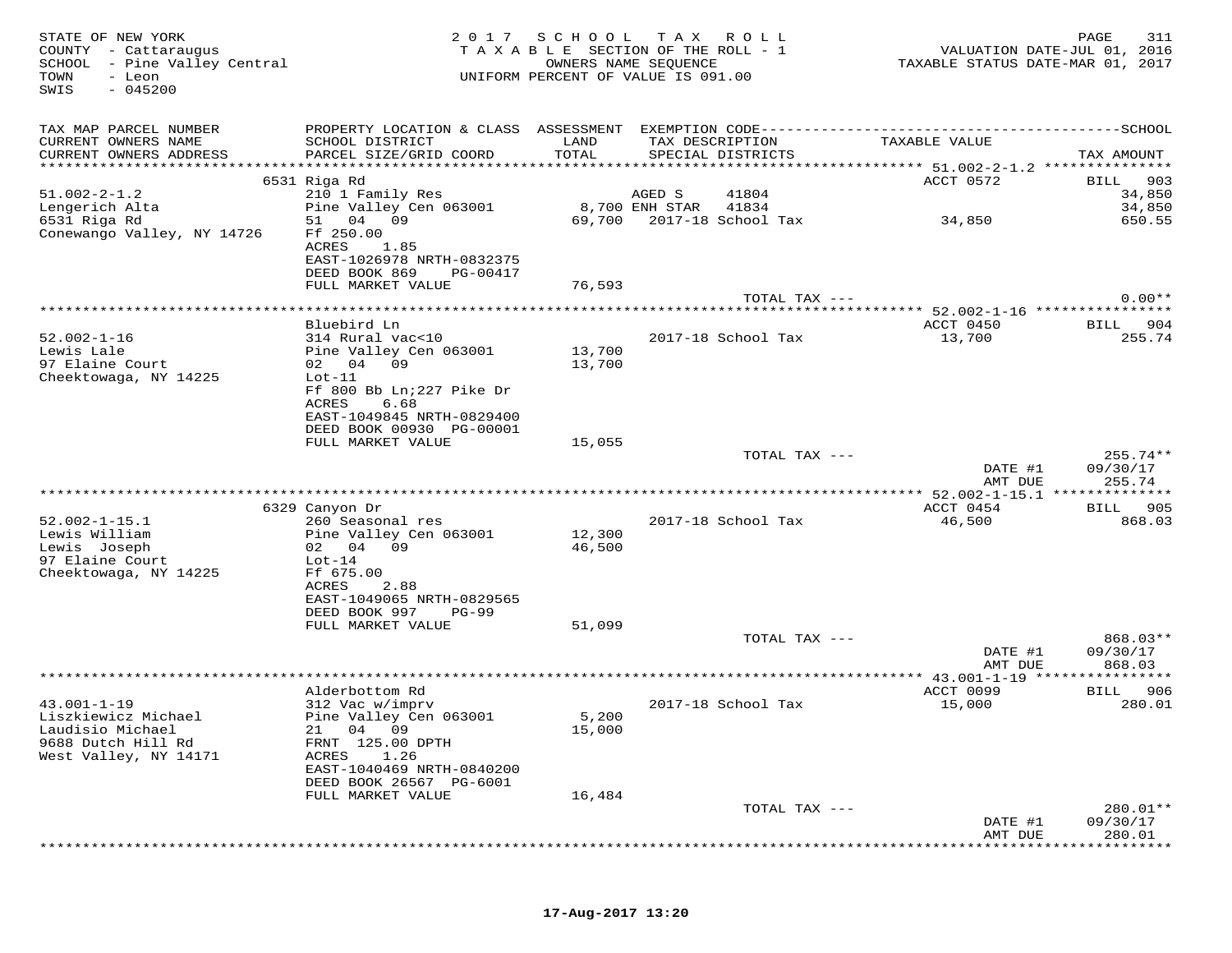| STATE OF NEW YORK<br>COUNTY - Cattaraugus<br>SCHOOL - Pine Valley Central<br>TOWN<br>- Leon<br>$-045200$<br>SWIS | 2 0 1 7                                                                                                                                                                      | SCHOOL<br>OWNERS NAME SEQUENCE | T A X<br>ROLL<br>TAXABLE SECTION OF THE ROLL - 1<br>UNIFORM PERCENT OF VALUE IS 091.00 | VALUATION DATE-JUL 01, 2016<br>TAXABLE STATUS DATE-MAR 01, 2017 | 312<br>PAGE               |
|------------------------------------------------------------------------------------------------------------------|------------------------------------------------------------------------------------------------------------------------------------------------------------------------------|--------------------------------|----------------------------------------------------------------------------------------|-----------------------------------------------------------------|---------------------------|
| TAX MAP PARCEL NUMBER<br>CURRENT OWNERS NAME<br>CURRENT OWNERS ADDRESS                                           | PROPERTY LOCATION & CLASS ASSESSMENT<br>SCHOOL DISTRICT<br>PARCEL SIZE/GRID COORD                                                                                            | LAND<br>TOTAL                  | TAX DESCRIPTION<br>SPECIAL DISTRICTS                                                   | TAXABLE VALUE                                                   | TAX AMOUNT                |
| **********************                                                                                           | **********************<br>Alderbottom Rd                                                                                                                                     | ************                   |                                                                                        | ************** 43.001-1-14 *****************<br>ACCT 0341       | 907<br>BILL               |
| $43.001 - 1 - 14$<br>Liszkiewicz Michael P<br>Laudisio Michael<br>9688 Dutch Hill<br>West Valley, NY 14171       | 322 Rural vac>10<br>Pine Valley Cen 063001<br>04 09<br>21<br>Ff 975.00<br>ACRES<br>44.55<br>EAST-1041512 NRTH-0841639<br>DEED BOOK 12909 PG-2002                             | 39,400<br>39,400               | 2017-18 School Tax                                                                     | 39,400                                                          | 735.49                    |
|                                                                                                                  | FULL MARKET VALUE                                                                                                                                                            | 43,297                         |                                                                                        |                                                                 |                           |
|                                                                                                                  |                                                                                                                                                                              |                                | TOTAL TAX ---                                                                          | DATE #1                                                         | $735.49**$<br>09/30/17    |
| *******************                                                                                              |                                                                                                                                                                              |                                |                                                                                        | AMT DUE<br>*********** 42.004-2-19.5 ***                        | 735.49<br>* * * * * * * * |
|                                                                                                                  | 6608 Rte 62                                                                                                                                                                  |                                |                                                                                        | ACCT 0601                                                       | 908<br>BILL               |
| $42.004 - 2 - 19.5$<br>Lovallo Christopher<br>Mays Lauren A<br>46 Montfort Dr                                    | 260 Seasonal res<br>Pine Valley Cen 063001<br>43 04 09<br>Ff 200.00                                                                                                          | 4,900<br>18,700                | 2017-18 School Tax                                                                     | 18,700                                                          | 349.08                    |
| Cheektowaga, NY 14225                                                                                            | ACRES<br>1.70<br>EAST-1029813 NRTH-0833045<br>DEED BOOK 12274 PG-8002<br>FULL MARKET VALUE                                                                                   | 20,549                         | TOTAL TAX ---                                                                          |                                                                 | 349.08**                  |
|                                                                                                                  |                                                                                                                                                                              |                                |                                                                                        | DATE #1<br>AMT DUE                                              | 09/30/17<br>349.08        |
|                                                                                                                  |                                                                                                                                                                              |                                |                                                                                        |                                                                 | ********                  |
|                                                                                                                  | 7760 Kellogg Hill Rd                                                                                                                                                         |                                |                                                                                        | ACCT 0373                                                       | 909<br>BILL               |
| $34.003 - 1 - 13$<br>Luce Kale<br>Luce Christina<br>104 South St<br>Cattaraugus, NY 14719                        | 240 Rural res<br>Pine Valley Cen 063001<br>23<br>04 09<br>Life Use<br>FRNT 785.00 DPTH<br>51.90 BANK<br>ACRES<br>017<br>EAST-1040592 NRTH-0851325<br>DEED BOOK 24399 PG-2002 | 47,000<br>77,600               | 2017-18 School Tax                                                                     | 77,600                                                          | 1,448.58                  |
|                                                                                                                  | FULL MARKET VALUE                                                                                                                                                            | 85,275                         |                                                                                        |                                                                 |                           |
|                                                                                                                  |                                                                                                                                                                              |                                | TOTAL TAX ---                                                                          | DATE #1                                                         | $1,448.58**$<br>09/30/17  |
|                                                                                                                  |                                                                                                                                                                              |                                |                                                                                        | AMT DUE<br>************ 42.002-1-4 ******                       | 1,448.58                  |
|                                                                                                                  | 12681 Smith Rd                                                                                                                                                               |                                |                                                                                        | ACCT 0240                                                       | BILL<br>910               |
| $42.002 - 1 - 4$<br>Lugowski Richard J<br>12681 Smith Rd<br>South Dayton, NY 14138                               | 105 Vac farmland<br>Pine Valley Cen 063001<br>54<br>04 09<br>Ff 550.00<br>50.79<br>ACRES<br>EAST-1024067 NRTH-0845639<br>DEED BOOK 16246 PG-4003<br>FULL MARKET VALUE        | 28,800<br>28,800<br>31,648     | 2017-18 School Tax                                                                     | 28,800                                                          | 537.62                    |
|                                                                                                                  |                                                                                                                                                                              |                                | TOTAL TAX ---                                                                          |                                                                 | $537.62**$                |
|                                                                                                                  |                                                                                                                                                                              |                                |                                                                                        | DATE #1<br>AMT DUE                                              | 09/30/17<br>537.62        |
|                                                                                                                  |                                                                                                                                                                              |                                |                                                                                        |                                                                 |                           |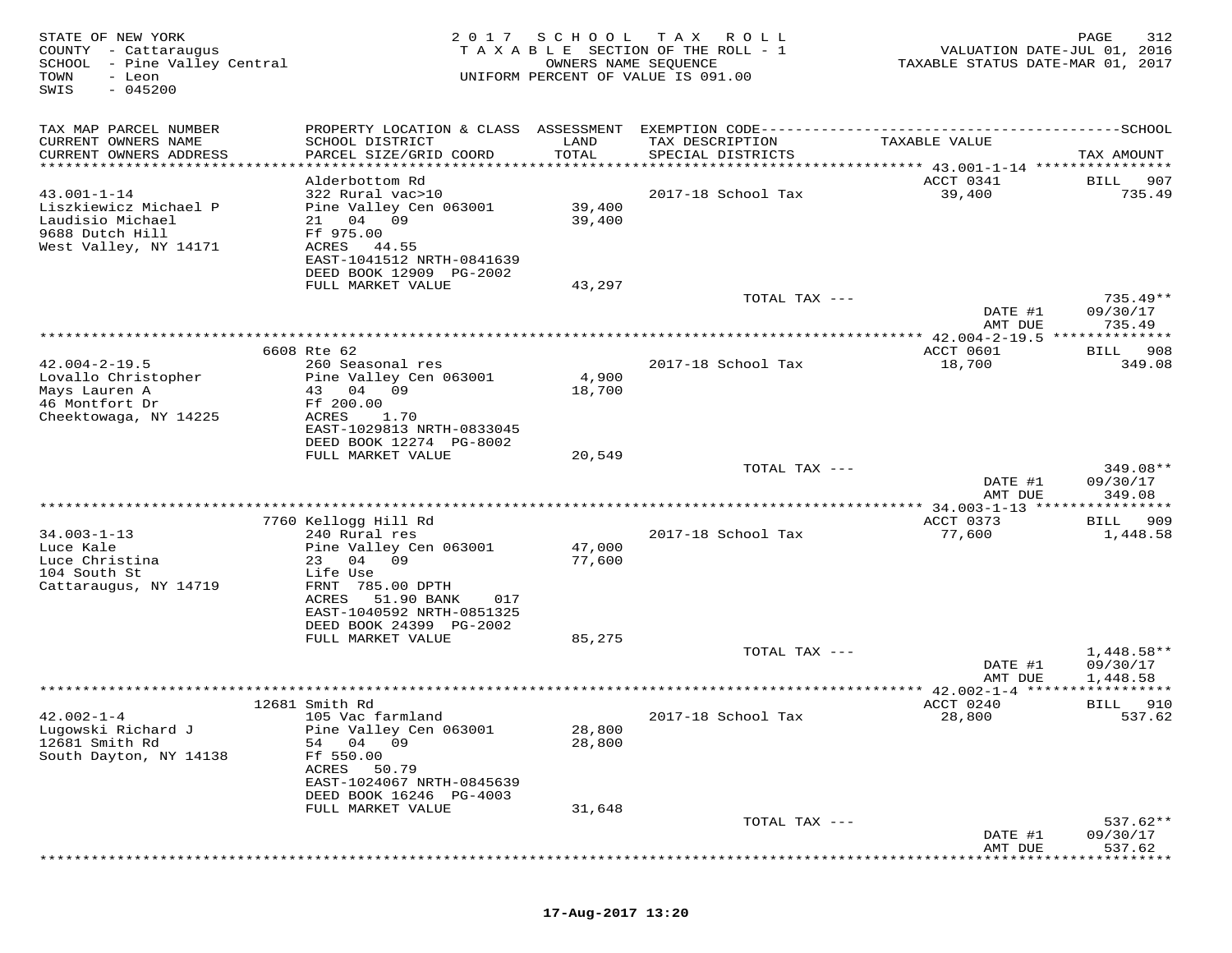| STATE OF NEW YORK<br>COUNTY - Cattaraugus<br>- Pine Valley Central<br>SCHOOL<br>TOWN<br>- Leon<br>$-045200$<br>SWIS | 2017                                                     | SCHOOL           | T A X<br>R O L L<br>TAXABLE SECTION OF THE ROLL - 1<br>OWNERS NAME SEQUENCE<br>UNIFORM PERCENT OF VALUE IS 091.00 | VALUATION DATE-JUL 01, 2016<br>TAXABLE STATUS DATE-MAR 01, 2017 | 313<br>PAGE           |
|---------------------------------------------------------------------------------------------------------------------|----------------------------------------------------------|------------------|-------------------------------------------------------------------------------------------------------------------|-----------------------------------------------------------------|-----------------------|
| TAX MAP PARCEL NUMBER                                                                                               |                                                          |                  |                                                                                                                   |                                                                 |                       |
| CURRENT OWNERS NAME<br>CURRENT OWNERS ADDRESS                                                                       | SCHOOL DISTRICT<br>PARCEL SIZE/GRID COORD                | LAND<br>TOTAL    | TAX DESCRIPTION<br>SPECIAL DISTRICTS                                                                              | TAXABLE VALUE                                                   | TAX AMOUNT            |
|                                                                                                                     |                                                          |                  |                                                                                                                   |                                                                 |                       |
| $42.002 - 1 - 5$                                                                                                    | 12681 Smith Rd<br>240 Rural res                          |                  | BAS STAR<br>41854                                                                                                 | ACCT 0239                                                       | BILL<br>911<br>27,750 |
| Luqowski Richard J<br>12681 Smith Rd                                                                                | Pine Valley Cen 063001<br>54 04<br>09                    | 47,100<br>63,200 | 2017-18 School Tax                                                                                                | 63,200                                                          | 1,179.77              |
| South Dayton, NY 14138                                                                                              | Ff 555.00<br>ACRES<br>52.25<br>EAST-1024621 NRTH-0845629 |                  |                                                                                                                   |                                                                 |                       |
|                                                                                                                     | DEED BOOK 16246 PG-4003                                  |                  |                                                                                                                   |                                                                 |                       |
|                                                                                                                     | FULL MARKET VALUE                                        | 69,451           | TOTAL TAX ---                                                                                                     |                                                                 | 661.75**              |
|                                                                                                                     |                                                          |                  |                                                                                                                   | DATE #1<br>AMT DUE                                              | 09/30/17<br>661.75    |
|                                                                                                                     |                                                          |                  |                                                                                                                   | ***************** 42.020-1-9 ********                           | * * * * * * * * *     |
|                                                                                                                     | 6762 Leon-New Albion Rd                                  |                  |                                                                                                                   | ACCT 0086                                                       | 912<br>BILL           |
| $42.020 - 1 - 9$                                                                                                    | 485 >luse sm bld                                         |                  | <b>BAS STAR</b><br>41854<br>2017-18 School Tax                                                                    |                                                                 | 27,750<br>1,465.38    |
| Lulas Donald L<br>PO Box 42                                                                                         | Pine Valley Cen 063001<br>36 04<br>09                    | 6,400<br>78,500  |                                                                                                                   | 78,500                                                          |                       |
| Leon, NY 14751                                                                                                      | Co Rd 6 Ff - 72'                                         |                  |                                                                                                                   |                                                                 |                       |
|                                                                                                                     | FRNT 207.01 DPTH<br>72.00                                |                  |                                                                                                                   |                                                                 |                       |
|                                                                                                                     | EAST-1031192 NRTH-0835887                                |                  |                                                                                                                   |                                                                 |                       |
|                                                                                                                     | DEED BOOK 2604<br>PG-8001                                |                  |                                                                                                                   |                                                                 |                       |
|                                                                                                                     | FULL MARKET VALUE                                        | 86,264           | TOTAL TAX ---                                                                                                     |                                                                 | $947.36**$            |
|                                                                                                                     |                                                          |                  |                                                                                                                   | DATE #1<br>AMT DUE                                              | 09/30/17<br>947.36    |
|                                                                                                                     |                                                          |                  |                                                                                                                   | ********** 51.002-2-19 *****                                    | ********              |
|                                                                                                                     | 12570 Flat Iron Rd                                       |                  |                                                                                                                   | ACCT 0189                                                       | 913<br>BILL           |
| $51.002 - 2 - 19$<br>Lumia Apryl                                                                                    | 240 Rural res<br>Pine Valley Cen 063001                  | 25,100           | ENH STAR<br>41834<br>2017-18 School Tax                                                                           | 99,600                                                          | 60,590<br>1,859.26    |
| Mansfield Melodee A                                                                                                 | 09<br>49 04                                              | 99,600           |                                                                                                                   |                                                                 |                       |
| 35 N Ralph Ave                                                                                                      | FRNT 870.00 DPTH                                         |                  |                                                                                                                   |                                                                 |                       |
| Falconer, NY 14733                                                                                                  | ACRES<br>11.87                                           |                  |                                                                                                                   |                                                                 |                       |
| PRIOR OWNER ON 3/01/2017                                                                                            | EAST-1025745 NRTH-0827504<br>DEED BOOK 20737 PG-9001     |                  |                                                                                                                   |                                                                 |                       |
| Lumia Apryl                                                                                                         | FULL MARKET VALUE                                        | 109,451          |                                                                                                                   |                                                                 |                       |
|                                                                                                                     |                                                          |                  | TOTAL TAX ---                                                                                                     |                                                                 | 728.21**              |
|                                                                                                                     |                                                          |                  |                                                                                                                   | DATE #1<br>AMT DUE                                              | 09/30/17<br>728.21    |
|                                                                                                                     |                                                          |                  |                                                                                                                   | *** $42.020 - 1 - 27.1$ **************                          |                       |
| $42.020 - 1 - 27.1$                                                                                                 | 12157 Leon-New Albion Rd<br>210 1 Family Res             |                  | BAS STAR<br>41854                                                                                                 | ACCT 0103                                                       | 914<br>BILL<br>27,750 |
| Lyndsley Christina L                                                                                                | Pine Valley Cen 063001                                   | 7,800            | 2017-18 School Tax                                                                                                | 80,000                                                          | 1,493.38              |
| 12157 Leon New albion Rd<br>Leon, NY 14726                                                                          | 04 09<br>35<br>FRNT 305.00 DPTH                          | 80,000           |                                                                                                                   |                                                                 |                       |
|                                                                                                                     | ACRES<br>1.39<br>EAST-1032685 NRTH-0835623               |                  |                                                                                                                   |                                                                 |                       |
|                                                                                                                     | DEED BOOK 16165 PG-3001<br>FULL MARKET VALUE             | 87,912           |                                                                                                                   |                                                                 |                       |
|                                                                                                                     |                                                          |                  | TOTAL TAX ---                                                                                                     |                                                                 | 975.36**              |
|                                                                                                                     |                                                          |                  |                                                                                                                   | DATE #1                                                         | 09/30/17              |
|                                                                                                                     |                                                          |                  |                                                                                                                   | AMT DUE                                                         | 975.36                |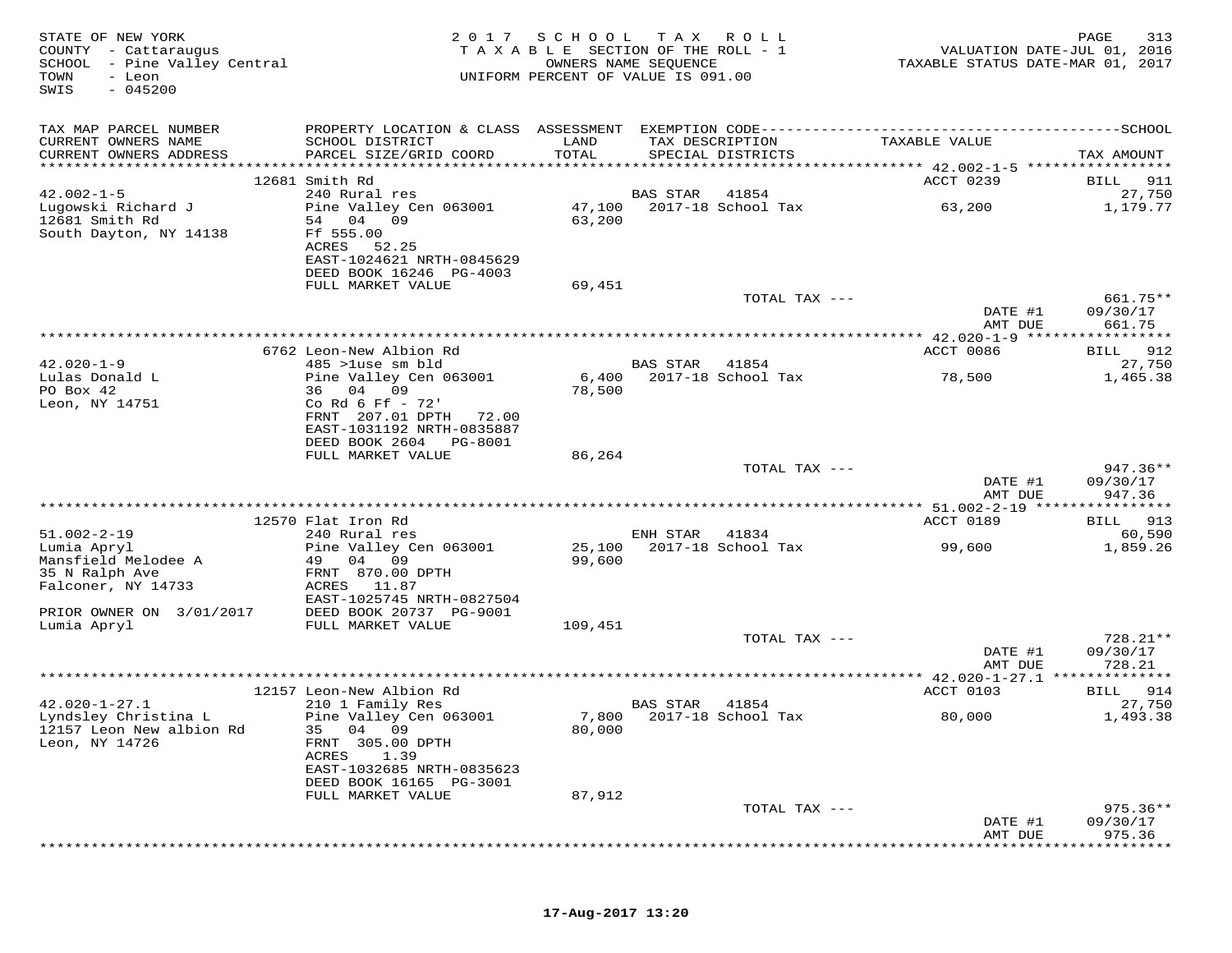| STATE OF NEW YORK<br>COUNTY - Cattaraugus<br>SCHOOL<br>- Pine Valley Central<br>TOWN<br>- Leon<br>SWIS<br>$-045200$ | 2 0 1 7                                     | SCHOOL        | T A X<br>R O L L<br>TAXABLE SECTION OF THE ROLL - 1<br>OWNERS NAME SEQUENCE<br>UNIFORM PERCENT OF VALUE IS 091.00 | VALUATION DATE-JUL 01, 2016<br>TAXABLE STATUS DATE-MAR 01, 2017 | PAGE<br>314                  |
|---------------------------------------------------------------------------------------------------------------------|---------------------------------------------|---------------|-------------------------------------------------------------------------------------------------------------------|-----------------------------------------------------------------|------------------------------|
| TAX MAP PARCEL NUMBER                                                                                               | PROPERTY LOCATION & CLASS ASSESSMENT        |               |                                                                                                                   |                                                                 |                              |
| CURRENT OWNERS NAME<br>CURRENT OWNERS ADDRESS                                                                       | SCHOOL DISTRICT<br>PARCEL SIZE/GRID COORD   | LAND<br>TOTAL | TAX DESCRIPTION<br>SPECIAL DISTRICTS                                                                              | TAXABLE VALUE                                                   | TAX AMOUNT                   |
| ***********************                                                                                             |                                             |               |                                                                                                                   |                                                                 |                              |
|                                                                                                                     | 6771 Rte 62                                 |               |                                                                                                                   | ACCT 0243                                                       | BILL<br>915                  |
| $42.020 - 1 - 4$                                                                                                    | 210 1 Family Res                            |               | 2017-18 School Tax                                                                                                | 42,600                                                          | 795.22                       |
| Lyons John K                                                                                                        | Pine Valley Cen 063001                      | 7,600         |                                                                                                                   |                                                                 |                              |
| Lyons Kirk N                                                                                                        | 44<br>04 09                                 | 42,600        |                                                                                                                   |                                                                 |                              |
| 9652 Rte 62<br>PO Box 124                                                                                           | FRNT 224.78 DPTH<br>ACRES<br>1.30           |               |                                                                                                                   |                                                                 |                              |
| Dayton, NY 14041                                                                                                    | EAST-1030964 NRTH-0835975                   |               |                                                                                                                   |                                                                 |                              |
|                                                                                                                     | DEED BOOK 23084 PG-9001                     |               |                                                                                                                   |                                                                 |                              |
|                                                                                                                     | FULL MARKET VALUE                           | 46,813        |                                                                                                                   |                                                                 |                              |
|                                                                                                                     |                                             |               | TOTAL TAX ---                                                                                                     |                                                                 | $795.22**$                   |
|                                                                                                                     |                                             |               |                                                                                                                   | DATE #1<br>AMT DUE                                              | 09/30/17<br>795.22           |
|                                                                                                                     |                                             |               |                                                                                                                   | ************ 33.004-1-3.1 ****************                      |                              |
|                                                                                                                     | Dredge Rd                                   |               |                                                                                                                   | ACCT 0157                                                       | <b>BILL</b><br>916           |
| $33.004 - 1 - 3.1$                                                                                                  | 312 Vac w/imprv                             |               | 2017-18 School Tax                                                                                                | 21,000                                                          | 392.01                       |
| Machovina Timothy R                                                                                                 | Pine Valley Cen 063001                      | 16,100        |                                                                                                                   |                                                                 |                              |
| 4053 Saponac Dr                                                                                                     | 64 04 09                                    | 21,000        |                                                                                                                   |                                                                 |                              |
| Crossville, TN 38572                                                                                                | Ff 480.00<br>ACRES<br>5.70                  |               |                                                                                                                   |                                                                 |                              |
|                                                                                                                     | EAST-1023171 NRTH-0855047                   |               |                                                                                                                   |                                                                 |                              |
|                                                                                                                     | DEED BOOK 3867<br>PG-3001                   |               |                                                                                                                   |                                                                 |                              |
|                                                                                                                     | FULL MARKET VALUE                           | 23,077        |                                                                                                                   |                                                                 |                              |
|                                                                                                                     |                                             |               | TOTAL TAX ---                                                                                                     |                                                                 | 392.01**                     |
|                                                                                                                     |                                             |               |                                                                                                                   | DATE #1<br>AMT DUE                                              | 09/30/17<br>392.01           |
|                                                                                                                     |                                             |               |                                                                                                                   | **** 52.002-1-27.5 **************                               |                              |
| $52.002 - 1 - 27.5$                                                                                                 | 11133 Eldredge Rd<br>260 Seasonal res       |               | 2017-18 School Tax                                                                                                | ACCT 0745<br>40,700                                             | 917<br><b>BILL</b><br>759.76 |
| Maciuba Rodney R                                                                                                    | Pine Valley Cen 063001                      | 11,600        |                                                                                                                   |                                                                 |                              |
| Maciuba Colleen M                                                                                                   | 04 09<br>01                                 | 40,700        |                                                                                                                   |                                                                 |                              |
| 190 Broadway St                                                                                                     | $Lot$ #6                                    |               |                                                                                                                   |                                                                 |                              |
| West Seneca, NY 14224                                                                                               | Ff 455.00                                   |               |                                                                                                                   |                                                                 |                              |
|                                                                                                                     | ACRES<br>3.30                               |               |                                                                                                                   |                                                                 |                              |
|                                                                                                                     | EAST-1048793 NRTH-0827620<br>DEED BOOK 1007 |               |                                                                                                                   |                                                                 |                              |
|                                                                                                                     | PG-643<br>FULL MARKET VALUE                 | 44,725        |                                                                                                                   |                                                                 |                              |
|                                                                                                                     |                                             |               | TOTAL TAX ---                                                                                                     |                                                                 | $759.76**$                   |
|                                                                                                                     |                                             |               |                                                                                                                   | DATE #1                                                         | 09/30/17                     |
|                                                                                                                     |                                             |               |                                                                                                                   | AMT DUE                                                         | 759.76                       |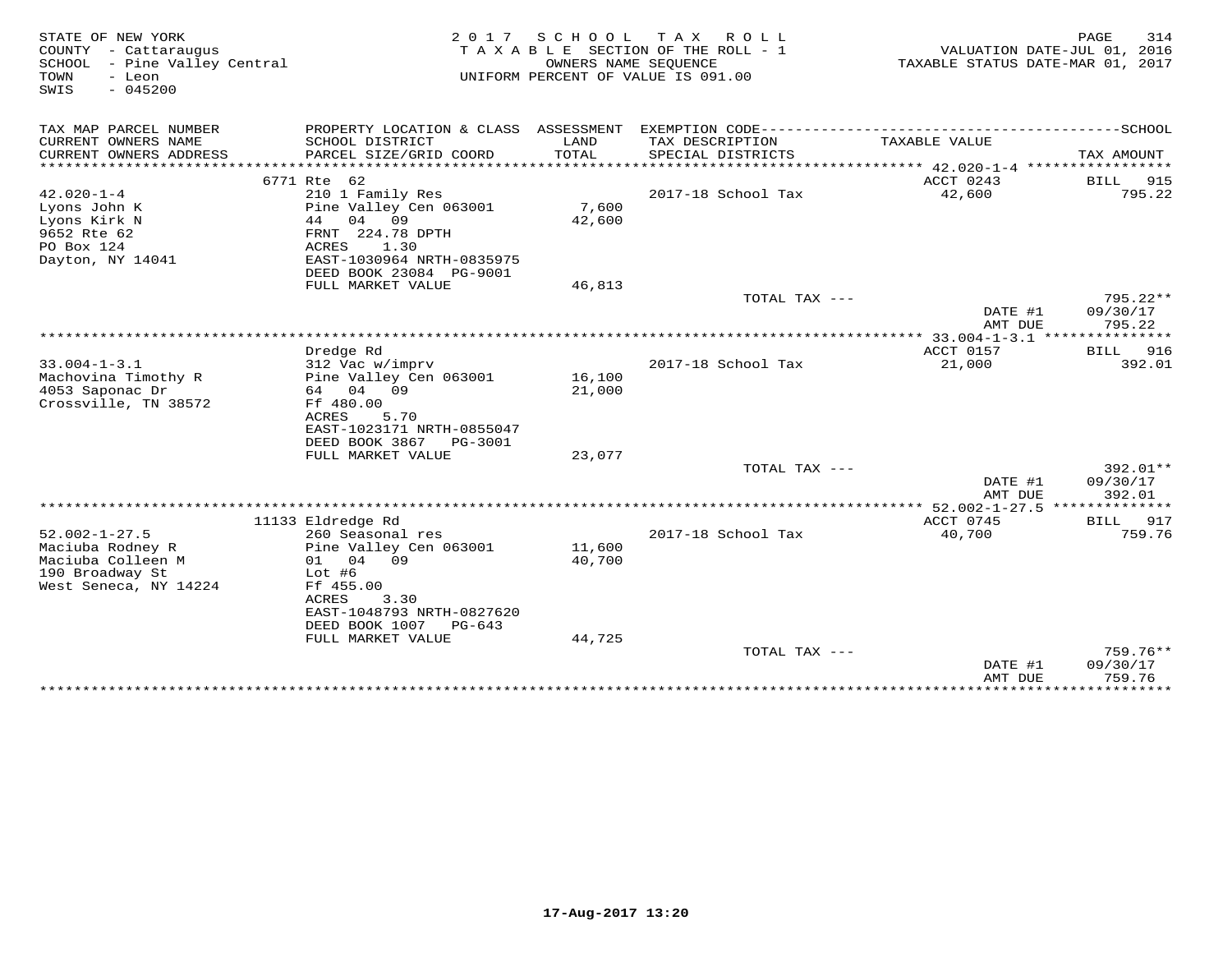| STATE OF NEW YORK<br>COUNTY - Cattaraugus<br>SCHOOL - Pine Valley Central<br>- Leon<br>TOWN<br>$-045200$<br>SWIS |                                                       | 2017 SCHOOL      | TAX ROLL<br>TAXABLE SECTION OF THE ROLL - 1<br>OWNERS NAME SEQUENCE<br>UNIFORM PERCENT OF VALUE IS 091.00 | TAXABLE STATUS DATE-MAR 01, 2017                          | 315<br>PAGE<br>VALUATION DATE-JUL 01, 2016 |
|------------------------------------------------------------------------------------------------------------------|-------------------------------------------------------|------------------|-----------------------------------------------------------------------------------------------------------|-----------------------------------------------------------|--------------------------------------------|
| TAX MAP PARCEL NUMBER                                                                                            |                                                       |                  |                                                                                                           |                                                           |                                            |
| CURRENT OWNERS NAME<br>CURRENT OWNERS ADDRESS                                                                    | SCHOOL DISTRICT<br>PARCEL SIZE/GRID COORD             | LAND<br>TOTAL    | TAX DESCRIPTION<br>SPECIAL DISTRICTS                                                                      | TAXABLE VALUE<br>*********** 42.002-1-15.9 ************** | TAX AMOUNT                                 |
|                                                                                                                  | 7323 Rte 62                                           |                  |                                                                                                           | ACCT 0949                                                 | 918<br>BILL                                |
| $42.002 - 1 - 15.9$                                                                                              | 120 Field crops                                       |                  | AG DIST<br>41720                                                                                          |                                                           | 5,059                                      |
| Mammoser Gerald                                                                                                  | Pine Valley Cen 063001                                | 12,000           | 2017-18 School Tax                                                                                        | 6,941                                                     | 129.57                                     |
| Mammoser Ronald                                                                                                  | 46<br>04 09                                           | 12,000           |                                                                                                           |                                                           |                                            |
| 3940 Hardt Rd                                                                                                    | ACRES 11.95                                           |                  |                                                                                                           |                                                           |                                            |
| Eden, NY 14057                                                                                                   | EAST-1030769 NRTH-0844256<br>DEED BOOK 16112 PG-4002  |                  |                                                                                                           |                                                           |                                            |
| MAY BE SUBJECT TO PAYMENT<br>UNDER AGDIST LAW TIL 2021                                                           | FULL MARKET VALUE                                     | 13,187           |                                                                                                           |                                                           |                                            |
|                                                                                                                  |                                                       |                  | TOTAL TAX ---                                                                                             |                                                           | $129.57**$                                 |
|                                                                                                                  |                                                       |                  |                                                                                                           | DATE #1<br>AMT DUE                                        | 09/30/17<br>129.57                         |
|                                                                                                                  |                                                       |                  |                                                                                                           |                                                           |                                            |
| $43.002 - 1 - 10.3$                                                                                              | 6960 Bailey Hill Rd<br>260 Seasonal res               |                  | 2017-18 School Tax                                                                                        | ACCT 0645<br>44,900                                       | BILL 919<br>838.16                         |
| Marquardt James R                                                                                                | Pine Valley Cen 063001                                | 21,200           |                                                                                                           |                                                           |                                            |
| 9554 Keller Rd                                                                                                   | 04 04 09                                              | 44,900           |                                                                                                           |                                                           |                                            |
| PO Box 291                                                                                                       | 8.90<br>ACRES                                         |                  |                                                                                                           |                                                           |                                            |
| Clarence, NY 14031                                                                                               | EAST-1049975 NRTH-0840496                             |                  |                                                                                                           |                                                           |                                            |
|                                                                                                                  | DEED BOOK 4175<br>PG-7001                             |                  |                                                                                                           |                                                           |                                            |
|                                                                                                                  | FULL MARKET VALUE                                     | 49,341           |                                                                                                           |                                                           |                                            |
|                                                                                                                  |                                                       |                  | TOTAL TAX ---                                                                                             |                                                           | 838.16**                                   |
|                                                                                                                  |                                                       |                  |                                                                                                           | DATE #1<br>AMT DUE                                        | 09/30/17<br>838.16                         |
|                                                                                                                  |                                                       |                  |                                                                                                           |                                                           |                                            |
|                                                                                                                  | Frog Valley Rd                                        |                  |                                                                                                           | ACCT 0723                                                 | BILL 920                                   |
| $33.004 - 1 - 13.2$                                                                                              | 314 Rural vac<10                                      |                  | 2017-18 School Tax                                                                                        | 7,000                                                     | 130.67                                     |
| Martin Peter                                                                                                     | Pine Valley Cen 063001                                | 7,000            |                                                                                                           |                                                           |                                            |
| 10017 Jolls Rd                                                                                                   | 64 04<br>09                                           | 7,000            |                                                                                                           |                                                           |                                            |
| Perrysburg, NY 14129                                                                                             | Ff 290.00                                             |                  |                                                                                                           |                                                           |                                            |
|                                                                                                                  | 3.00<br>ACRES                                         |                  |                                                                                                           |                                                           |                                            |
|                                                                                                                  | EAST-1021177 NRTH-0852008<br>DEED BOOK 00978 PG-00076 |                  |                                                                                                           |                                                           |                                            |
|                                                                                                                  | FULL MARKET VALUE                                     | 7,692            |                                                                                                           |                                                           |                                            |
|                                                                                                                  |                                                       |                  | TOTAL TAX ---                                                                                             |                                                           | $130.67**$                                 |
|                                                                                                                  |                                                       |                  |                                                                                                           | DATE #1                                                   | 09/30/17                                   |
|                                                                                                                  |                                                       |                  |                                                                                                           | AMT DUE                                                   | 130.67                                     |
|                                                                                                                  |                                                       |                  |                                                                                                           |                                                           |                                            |
|                                                                                                                  | 6268 Canyon Dr & Blue Bird Ln                         |                  |                                                                                                           | ACCT 0440                                                 | BILL 921                                   |
| $52.002 - 1 - 19$<br>Martin Robert                                                                               | 260 Seasonal res                                      |                  | 2017-18 School Tax                                                                                        | 39,900                                                    | 744.82                                     |
| 6502 Omphalius Rd                                                                                                | Pine Valley Cen 063001<br>02<br>04 09                 | 13,800<br>39,900 |                                                                                                           |                                                           |                                            |
| Colden, NY 14033                                                                                                 | Ff 720 Canyon; 760 Bb Lane                            |                  |                                                                                                           |                                                           |                                            |
|                                                                                                                  | ACRES<br>4.38                                         |                  |                                                                                                           |                                                           |                                            |
|                                                                                                                  | EAST-1049140 NRTH-0828373                             |                  |                                                                                                           |                                                           |                                            |
|                                                                                                                  | DEED BOOK 801<br>PG-01018                             |                  |                                                                                                           |                                                           |                                            |
|                                                                                                                  | FULL MARKET VALUE                                     | 43,846           |                                                                                                           |                                                           |                                            |
|                                                                                                                  |                                                       |                  | TOTAL TAX ---                                                                                             |                                                           | 744.82**                                   |
|                                                                                                                  |                                                       |                  |                                                                                                           | DATE #1                                                   | 09/30/17                                   |
|                                                                                                                  |                                                       |                  |                                                                                                           | AMT DUE                                                   | 744.82<br>**********                       |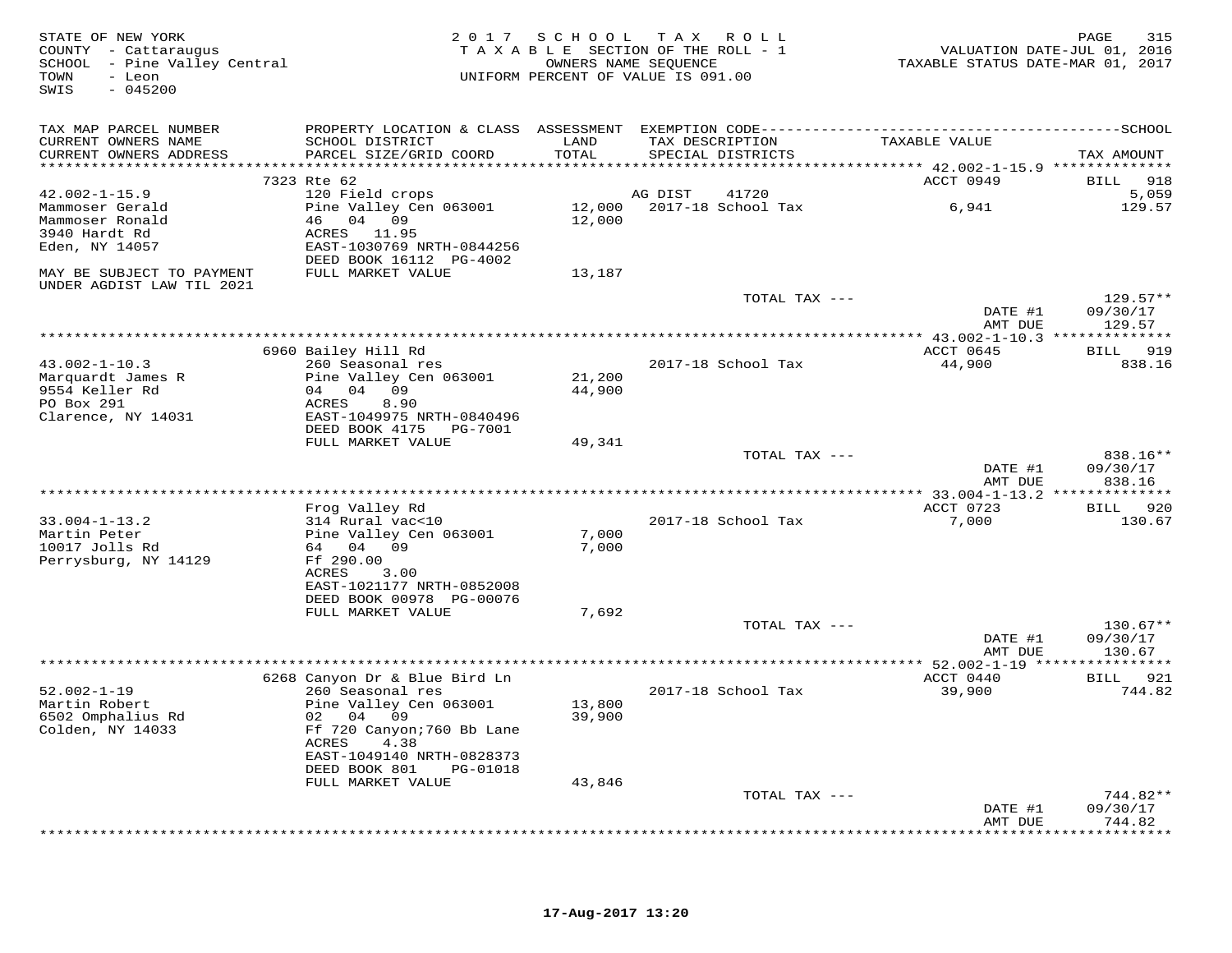| STATE OF NEW YORK<br>COUNTY - Cattaraugus<br>SCHOOL - Pine Valley Central<br>- Leon<br>TOWN<br>SWIS<br>$-045200$ | 2017                                                                                                                                                                                  | S C H O O L       | TAX ROLL<br>TAXABLE SECTION OF THE ROLL - 1<br>OWNERS NAME SEQUENCE<br>UNIFORM PERCENT OF VALUE IS 091.00 | VALUATION DATE-JUL 01, 2016<br>TAXABLE STATUS DATE-MAR 01, 2017 | PAGE<br>316                          |
|------------------------------------------------------------------------------------------------------------------|---------------------------------------------------------------------------------------------------------------------------------------------------------------------------------------|-------------------|-----------------------------------------------------------------------------------------------------------|-----------------------------------------------------------------|--------------------------------------|
| TAX MAP PARCEL NUMBER                                                                                            |                                                                                                                                                                                       |                   |                                                                                                           |                                                                 |                                      |
| CURRENT OWNERS NAME<br>CURRENT OWNERS ADDRESS                                                                    | SCHOOL DISTRICT<br>PARCEL SIZE/GRID COORD                                                                                                                                             | LAND<br>TOTAL     | TAX DESCRIPTION<br>SPECIAL DISTRICTS                                                                      | TAXABLE VALUE                                                   | TAX AMOUNT                           |
|                                                                                                                  | 11032 Eldredge Rd                                                                                                                                                                     |                   |                                                                                                           | ACCT 0461                                                       | 922<br>BILL                          |
| $52.002 - 1 - 25$                                                                                                | 210 1 Family Res                                                                                                                                                                      |                   | ENH STAR<br>41834                                                                                         |                                                                 | 60,000                               |
| Mazauski Stephen J<br>Mazauski Anne E<br>11032 Eldredge Rd<br>Cattaraugus, NY 14719                              | Pine Valley Cen 063001<br>02 04<br>09<br>Lot-E19<br>Ff 320 Eldredge; 415 Larch<br>ACRES<br>8.04                                                                                       | 19,900<br>60,000  | 2017-18 School Tax                                                                                        | 60,000                                                          | 1,120.03                             |
|                                                                                                                  | EAST-1050442 NRTH-0827670<br>DEED BOOK 00931 PG-00822                                                                                                                                 |                   |                                                                                                           |                                                                 |                                      |
|                                                                                                                  | FULL MARKET VALUE                                                                                                                                                                     | 65,934            |                                                                                                           |                                                                 |                                      |
|                                                                                                                  |                                                                                                                                                                                       |                   | TOTAL TAX ---                                                                                             |                                                                 | $0.00**$                             |
|                                                                                                                  |                                                                                                                                                                                       |                   |                                                                                                           |                                                                 |                                      |
| $52.001 - 1 - 15.2$                                                                                              | 11529 Youngs Rd<br>312 Vac w/imprv                                                                                                                                                    |                   | 2017-18 School Tax                                                                                        | ACCT 0589<br>109,100                                            | BILL 923<br>2,036.60                 |
| Mccroskey George                                                                                                 | Pine Valley Cen 063001                                                                                                                                                                | 87,100            |                                                                                                           |                                                                 |                                      |
| Mccroskey Barbara                                                                                                | 09/17 04 09                                                                                                                                                                           | 109,100           |                                                                                                           |                                                                 |                                      |
| 6 Parkway<br>Silver Creek, NY 14136                                                                              | FRNT 115.00 DPTH<br>ACRES 182.60                                                                                                                                                      |                   |                                                                                                           |                                                                 |                                      |
|                                                                                                                  | EAST-1042916 NRTH-0826070                                                                                                                                                             |                   |                                                                                                           |                                                                 |                                      |
|                                                                                                                  | DEED BOOK 880<br>PG-00407                                                                                                                                                             |                   |                                                                                                           |                                                                 |                                      |
|                                                                                                                  | FULL MARKET VALUE                                                                                                                                                                     | 119,890           |                                                                                                           |                                                                 |                                      |
|                                                                                                                  |                                                                                                                                                                                       |                   | TOTAL TAX ---                                                                                             | DATE #1<br>AMT DUE                                              | $2,036.60**$<br>09/30/17<br>2,036.60 |
|                                                                                                                  |                                                                                                                                                                                       |                   |                                                                                                           |                                                                 |                                      |
| $42.002 - 1 - 10$                                                                                                | 12043 Gulf Rd<br>281 Multiple res                                                                                                                                                     |                   | B STAR MH 41864                                                                                           | ACCT 0161                                                       | BILL 924<br>27,750                   |
| Metzger David A                                                                                                  | Pine Valley Cen 063001                                                                                                                                                                | 48,400            | 2017-18 School Tax                                                                                        | 259,200                                                         | 4,838.55                             |
| Metzger Carolanne<br>12403 Gulf Rd<br>South Dayton, NY 14138                                                     | 04<br>09<br>46<br>Ff 1065 Zura Smith Rd<br>Ff 1335 Gulf Rd<br>ACRES<br>28.98 BANK<br>012<br>EAST-1029012 NRTH-0846417                                                                 | 259,200           |                                                                                                           |                                                                 |                                      |
|                                                                                                                  | DEED BOOK 16679 PG-6002                                                                                                                                                               |                   |                                                                                                           |                                                                 |                                      |
|                                                                                                                  | FULL MARKET VALUE                                                                                                                                                                     | 284,835           |                                                                                                           |                                                                 |                                      |
|                                                                                                                  |                                                                                                                                                                                       |                   | TOTAL TAX ---                                                                                             | DATE #1                                                         | $4,320.53**$<br>09/30/17             |
|                                                                                                                  |                                                                                                                                                                                       |                   |                                                                                                           | AMT DUE                                                         | 4,320.53                             |
|                                                                                                                  |                                                                                                                                                                                       |                   |                                                                                                           | ************ 42.002-1-12 *****                                  |                                      |
|                                                                                                                  | Rte 62                                                                                                                                                                                |                   |                                                                                                           | ACCT 0163                                                       | 925<br>BILL                          |
| $42.002 - 1 - 12$<br>Metzger David A<br>Metzger Carolanne<br>12403 Gulf Rd<br>South Dayton, NY 14138             | 280 Res Multiple<br>Pine Valley Cen 063001<br>46 04 09<br>Rte 62 Ff - 835'<br>FRNT 1750.00 DPTH<br>ACRES<br>34.64 BANK<br>012<br>EAST-1030284 NRTH-0847175<br>DEED BOOK 16679 PG-6002 | 44,900<br>323,400 | 2017-18 School Tax                                                                                        | 323,400                                                         | 6,036.98                             |
|                                                                                                                  | FULL MARKET VALUE                                                                                                                                                                     | 355,385           |                                                                                                           |                                                                 |                                      |
|                                                                                                                  |                                                                                                                                                                                       |                   | TOTAL TAX ---                                                                                             | DATE #1<br>AMT DUE                                              | $6,036.98**$<br>09/30/17<br>6,036.98 |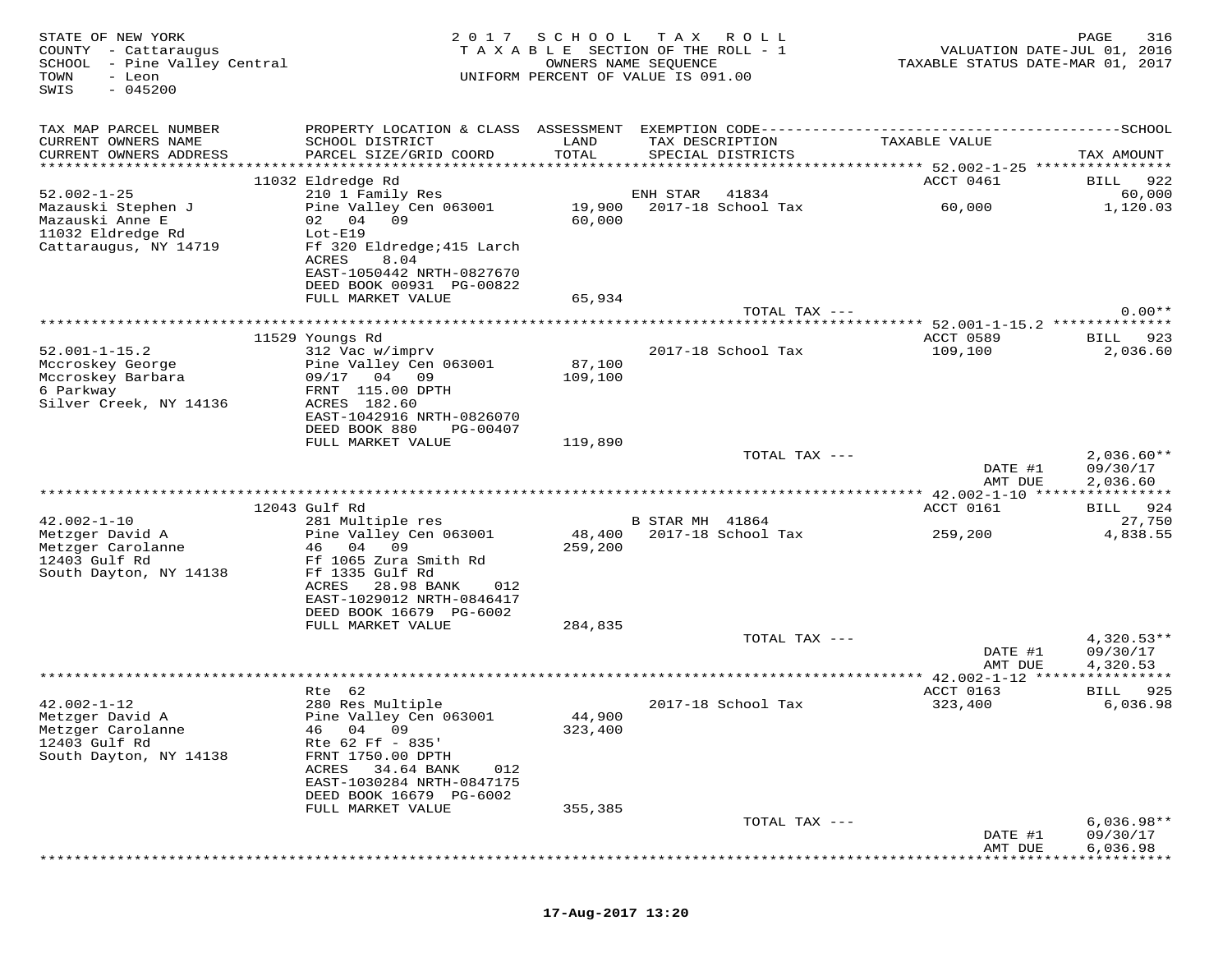| STATE OF NEW YORK<br>COUNTY - Cattaraugus<br>SCHOOL - Pine Valley Central<br>- Leon<br>TOWN<br>SWIS<br>$-045200$ |                                           | 2017 SCHOOL TAX ROLL<br>TAXABLE SECTION OF THE ROLL - 1<br>UNIFORM PERCENT OF VALUE IS 091.00 | OWNERS NAME SEQUENCE                 |                                  | VALUATION DATE-JUL 01, 2016<br>TAXABLE STATUS DATE-MAR 01, 2017 | PAGE<br>317                     |
|------------------------------------------------------------------------------------------------------------------|-------------------------------------------|-----------------------------------------------------------------------------------------------|--------------------------------------|----------------------------------|-----------------------------------------------------------------|---------------------------------|
| TAX MAP PARCEL NUMBER                                                                                            |                                           |                                                                                               |                                      |                                  |                                                                 |                                 |
| CURRENT OWNERS NAME<br>CURRENT OWNERS ADDRESS                                                                    | SCHOOL DISTRICT<br>PARCEL SIZE/GRID COORD | LAND<br>TOTAL                                                                                 | TAX DESCRIPTION<br>SPECIAL DISTRICTS |                                  | TAXABLE VALUE                                                   | TAX AMOUNT                      |
| ***********************                                                                                          | Gulf Rd                                   |                                                                                               |                                      |                                  | ACCT 0646                                                       |                                 |
| $42.002 - 1 - 13.2$                                                                                              | 330 Vacant comm                           |                                                                                               |                                      | 2017-18 School Tax               | 26,100                                                          | BILL<br>926<br>487.21           |
| Metzger David A                                                                                                  | Pine Valley Cen 063001                    | 26,100                                                                                        |                                      |                                  |                                                                 |                                 |
| Metzger Carolanne                                                                                                | 46 04 09                                  | 26,100                                                                                        |                                      |                                  |                                                                 |                                 |
| 12403 Gulf Rd                                                                                                    | ACRES<br>24.20 BANK<br>012                |                                                                                               |                                      |                                  |                                                                 |                                 |
| South Dayton, NY 14138                                                                                           | EAST-1029694 NRTH-0845937                 |                                                                                               |                                      |                                  |                                                                 |                                 |
|                                                                                                                  | DEED BOOK 16679 PG-6002                   |                                                                                               |                                      |                                  |                                                                 |                                 |
|                                                                                                                  | FULL MARKET VALUE                         | 28,681                                                                                        |                                      | TOTAL TAX ---                    |                                                                 | 487.21**                        |
|                                                                                                                  |                                           |                                                                                               |                                      |                                  | DATE #1                                                         | 09/30/17                        |
|                                                                                                                  |                                           |                                                                                               |                                      |                                  | AMT DUE                                                         | 487.21                          |
|                                                                                                                  |                                           |                                                                                               |                                      |                                  |                                                                 |                                 |
|                                                                                                                  | 12650 Smith Rd                            |                                                                                               |                                      |                                  | ACCT 0759                                                       | 927<br><b>BILL</b>              |
| $42.002 - 1 - 34$                                                                                                | 270 Mfg housing<br>Pine Valley Cen 063001 | 7,000                                                                                         | BAS STAR                             | 41854<br>2017-18 School Tax      | 41,800                                                          | 27,750<br>780.29                |
| Meyers Amy<br>Granger Jason                                                                                      | 54<br>04 09                               | 41,800                                                                                        |                                      |                                  |                                                                 |                                 |
| 12650 Smith Rd                                                                                                   | Ff 300.00                                 |                                                                                               |                                      |                                  |                                                                 |                                 |
| South Dayton, NY 14138                                                                                           | ACRES<br>1.00                             |                                                                                               |                                      |                                  |                                                                 |                                 |
|                                                                                                                  | EAST-1025069 NRTH-0847495                 |                                                                                               |                                      |                                  |                                                                 |                                 |
|                                                                                                                  | DEED BOOK 00985 PG-00553                  |                                                                                               |                                      |                                  |                                                                 |                                 |
|                                                                                                                  | FULL MARKET VALUE                         | 45,934                                                                                        |                                      | TOTAL TAX ---                    |                                                                 | $262.27**$                      |
|                                                                                                                  |                                           |                                                                                               |                                      |                                  | DATE #1                                                         | 09/30/17                        |
|                                                                                                                  |                                           |                                                                                               |                                      |                                  | AMT DUE                                                         | 262.27                          |
|                                                                                                                  |                                           |                                                                                               |                                      |                                  |                                                                 | * * * * * * * * * * *           |
|                                                                                                                  | 12615 Smith Rd                            |                                                                                               |                                      |                                  | ACCT 0603                                                       | 928<br>BILL                     |
| $42.002 - 1 - 33$                                                                                                | 210 1 Family Res                          |                                                                                               | BAS STAR                             | 41854                            |                                                                 | 27,750                          |
| Meyers John H                                                                                                    | Pine Valley Cen 063001                    | 17,000                                                                                        |                                      | 2017-18 School Tax               | 67,300                                                          | 1,256.31                        |
| Meyers Linda<br>12615 Xura Smith Rd                                                                              | 54<br>04 09<br>FRNT 807.00 DPTH           | 67,300                                                                                        |                                      |                                  |                                                                 |                                 |
| South Dayton, NY 14138                                                                                           | ACRES<br>6.25                             |                                                                                               |                                      |                                  |                                                                 |                                 |
|                                                                                                                  | EAST-1025304 NRTH-0847201                 |                                                                                               |                                      |                                  |                                                                 |                                 |
|                                                                                                                  | DEED BOOK 902<br>PG-00737                 |                                                                                               |                                      |                                  |                                                                 |                                 |
|                                                                                                                  | FULL MARKET VALUE                         | 73,956                                                                                        |                                      |                                  |                                                                 |                                 |
|                                                                                                                  |                                           |                                                                                               |                                      | TOTAL TAX ---                    |                                                                 | $738.29**$                      |
|                                                                                                                  |                                           |                                                                                               |                                      |                                  | DATE #1<br>AMT DUE                                              | 09/30/17<br>738.29              |
|                                                                                                                  |                                           |                                                                                               |                                      |                                  |                                                                 |                                 |
|                                                                                                                  | 12756 Smith Rd                            |                                                                                               |                                      |                                  | ACCT 0621                                                       | 929<br><b>BILL</b>              |
| $33.004 - 1 - 17.2$                                                                                              | 112 Dairy farm                            |                                                                                               | AG DIST                              | 41720                            |                                                                 | 18,189                          |
| Meyers Matthew N.                                                                                                | Pine Valley Cen 063001                    |                                                                                               | 61,850 BAS STAR                      | 41854                            |                                                                 | 27,750                          |
| 12756 Smith Rd                                                                                                   | 54/55/47 01 09                            |                                                                                               |                                      | 200,750    2017-18    School Tax | 182,561                                                         | 3,407.91                        |
| South Dayton, NY 14138                                                                                           | Ff 690.00<br>ACRES<br>83.53 BANK<br>017   |                                                                                               |                                      |                                  |                                                                 |                                 |
| MAY BE SUBJECT TO PAYMENT                                                                                        | EAST-1023091 NRTH-0848743                 |                                                                                               |                                      |                                  |                                                                 |                                 |
| UNDER AGDIST LAW TIL 2021                                                                                        | DEED BOOK 21960 PG-2001                   |                                                                                               |                                      |                                  |                                                                 |                                 |
|                                                                                                                  | FULL MARKET VALUE                         | 220,604                                                                                       |                                      |                                  |                                                                 |                                 |
|                                                                                                                  |                                           |                                                                                               |                                      | TOTAL TAX ---                    |                                                                 | $2,889.89**$                    |
|                                                                                                                  |                                           |                                                                                               |                                      |                                  | DATE #1                                                         | 09/30/17                        |
|                                                                                                                  |                                           |                                                                                               |                                      |                                  | AMT DUE                                                         | 2,889.89<br>* * * * * * * * * * |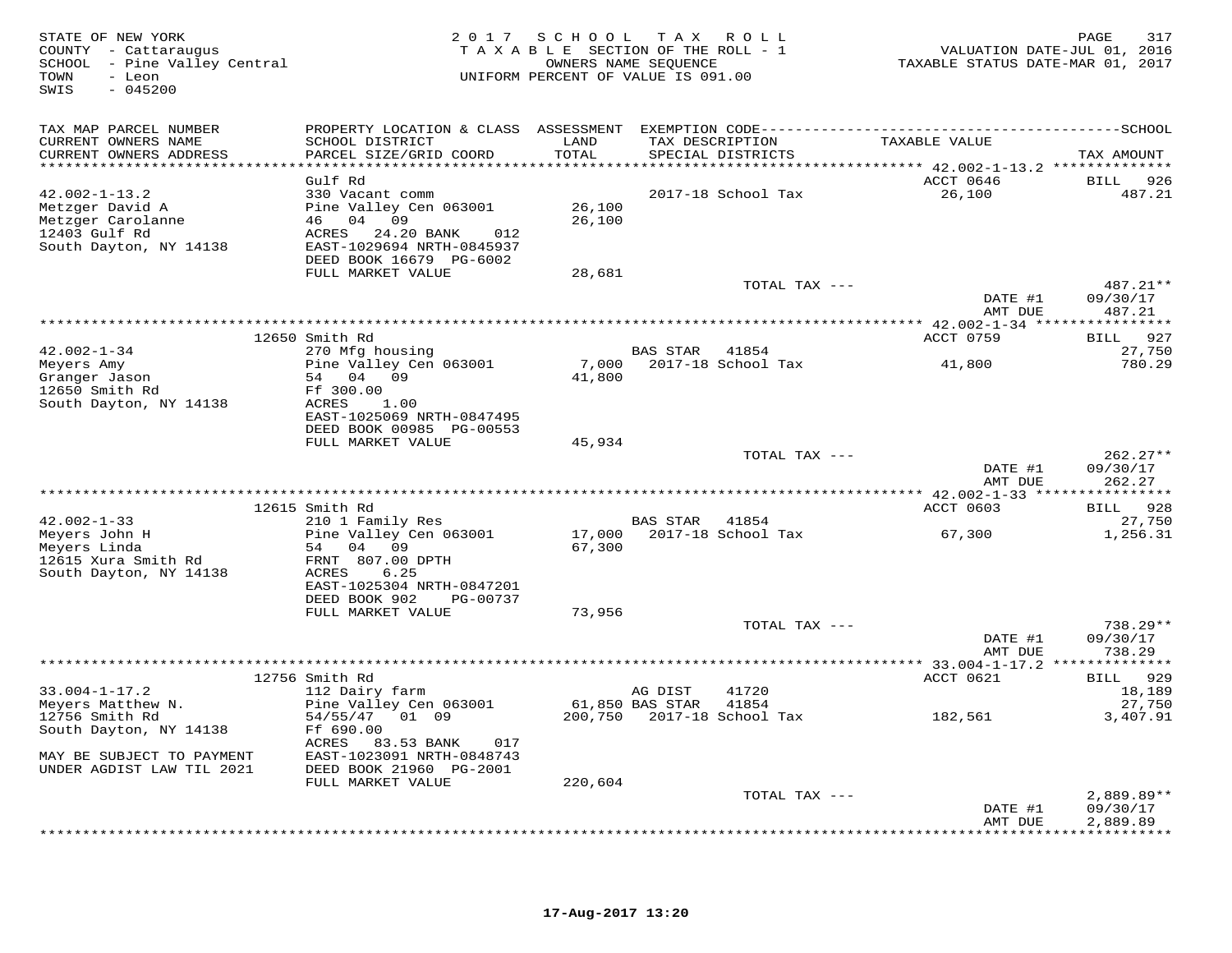| STATE OF NEW YORK<br>COUNTY - Cattaraugus<br>SCHOOL - Pine Valley Central<br>TOWN<br>- Leon<br>$-045200$<br>SWIS | 2017                                                                                  | SCHOOL        | T A X<br>R O L L<br>TAXABLE SECTION OF THE ROLL - 1<br>OWNERS NAME SEQUENCE<br>UNIFORM PERCENT OF VALUE IS 091.00 | VALUATION DATE-JUL 01, 2016<br>TAXABLE STATUS DATE-MAR 01, 2017 | 318<br>PAGE              |
|------------------------------------------------------------------------------------------------------------------|---------------------------------------------------------------------------------------|---------------|-------------------------------------------------------------------------------------------------------------------|-----------------------------------------------------------------|--------------------------|
| TAX MAP PARCEL NUMBER                                                                                            |                                                                                       |               |                                                                                                                   |                                                                 |                          |
| CURRENT OWNERS NAME<br>CURRENT OWNERS ADDRESS                                                                    | SCHOOL DISTRICT<br>PARCEL SIZE/GRID COORD                                             | LAND<br>TOTAL | TAX DESCRIPTION<br>SPECIAL DISTRICTS                                                                              | TAXABLE VALUE                                                   | TAX AMOUNT               |
|                                                                                                                  |                                                                                       |               |                                                                                                                   |                                                                 |                          |
| $43.001 - 1 - 2.2$                                                                                               | 11939 Ruckh Hill Rd                                                                   |               |                                                                                                                   | ACCT 0911                                                       | 930<br>BILL              |
| Mihalko Paul J.                                                                                                  | 210 1 Family Res<br>Pine Valley Cen 063001                                            | 8,800         | 2017-18 School Tax                                                                                                | 145,000                                                         | 2,706.75                 |
| Mihalko Kerry L.                                                                                                 | 29/30<br>04 09                                                                        | 145,000       |                                                                                                                   |                                                                 |                          |
| PO Box 174                                                                                                       | ACRES<br>1.90 BANK<br>005                                                             |               |                                                                                                                   |                                                                 |                          |
| Cherry Creek, NY 14723                                                                                           | EAST-1036124 NRTH-0847331<br>DEED BOOK 20898 PG-4002                                  |               |                                                                                                                   |                                                                 |                          |
| PRIOR OWNER ON 3/01/2017<br>Mihalko Paul J.                                                                      | FULL MARKET VALUE                                                                     | 159,341       |                                                                                                                   |                                                                 |                          |
|                                                                                                                  |                                                                                       |               | TOTAL TAX ---                                                                                                     | DATE #1                                                         | $2,706.75**$<br>09/30/17 |
|                                                                                                                  |                                                                                       |               |                                                                                                                   | AMT DUE                                                         | 2,706.75                 |
|                                                                                                                  |                                                                                       |               |                                                                                                                   | ****************** 43.003-1-2 ******************                |                          |
|                                                                                                                  | 12106 Leon-New Albion Rd                                                              |               |                                                                                                                   | ACCT 0056                                                       | 931<br>BILL              |
| $43.003 - 1 - 2$<br>Miller Andrew D                                                                              | 112 Dairy farm<br>Pine Valley Cen 063001                                              | 38,800        | <b>BAS STAR</b><br>41854<br>2017-18 School Tax                                                                    |                                                                 | 27,750                   |
| Miller Elizabeth A                                                                                               | 36 04 09                                                                              | 112,800       |                                                                                                                   | 112,800                                                         | 2,105.66                 |
| 12106 Leon-New Albion Rd<br>Conewango Valley, NY 14726                                                           | Slew Rd Ff $-340'$<br>FRNT 610.00 DPTH<br>ACRES<br>56.04<br>EAST-1033544 NRTH-0837445 |               |                                                                                                                   |                                                                 |                          |
|                                                                                                                  | DEED BOOK 12148 PG-2001                                                               |               |                                                                                                                   |                                                                 |                          |
|                                                                                                                  | FULL MARKET VALUE                                                                     | 123,956       | TOTAL TAX ---                                                                                                     |                                                                 | $1,587.65**$             |
|                                                                                                                  |                                                                                       |               |                                                                                                                   | DATE #1<br>AMT DUE                                              | 09/30/17<br>1,587.65     |
|                                                                                                                  |                                                                                       |               |                                                                                                                   |                                                                 |                          |
|                                                                                                                  | 12106 Leon-New Albion Rd                                                              |               |                                                                                                                   | ACCT 0512                                                       | 932<br>BILL              |
| $43.003 - 1 - 24.2$                                                                                              | 105 Vac farmland                                                                      |               | 2017-18 School Tax                                                                                                | 14,900                                                          | 278.14                   |
| Miller Andrew D                                                                                                  | Pine Valley Cen 063001                                                                | 14,900        |                                                                                                                   |                                                                 |                          |
| Miller Elizabeth A<br>12106 Leon-New Albion Rd                                                                   | 04 09<br>36<br>20.70<br>ACRES                                                         | 14,900        |                                                                                                                   |                                                                 |                          |
| Conewango Valley, NY 14726                                                                                       | EAST-1032374 NRTH-0836705                                                             |               |                                                                                                                   |                                                                 |                          |
|                                                                                                                  | DEED BOOK 12148 PG-2001                                                               |               |                                                                                                                   |                                                                 |                          |
|                                                                                                                  | FULL MARKET VALUE                                                                     | 16,374        |                                                                                                                   |                                                                 |                          |
|                                                                                                                  |                                                                                       |               | TOTAL TAX ---                                                                                                     |                                                                 | 278.14**                 |
|                                                                                                                  |                                                                                       |               |                                                                                                                   | DATE #1                                                         | 09/30/17<br>278.14       |
|                                                                                                                  |                                                                                       |               |                                                                                                                   | AMT DUE<br>$* 52.002 - 1 - 1 ***$                               |                          |
|                                                                                                                  | Dugway Rd                                                                             |               |                                                                                                                   | ACCT 0089                                                       | 933<br>BILL              |
| $52.002 - 1 - 1$                                                                                                 | 322 Rural vac>10                                                                      |               | 2017-18 School Tax                                                                                                | 25,000                                                          | 466.68                   |
| Miller Andy D                                                                                                    | Pine Valley Cen 063001                                                                | 25,000        |                                                                                                                   |                                                                 |                          |
| Miller Elizabeth A                                                                                               | 04<br>11<br>09                                                                        | 25,000        |                                                                                                                   |                                                                 |                          |
| 12106 Leon New Albion Road<br>Conewango Valley, NY 14726                                                         | Ff 970.00<br>ACRES<br>27.50                                                           |               |                                                                                                                   |                                                                 |                          |
|                                                                                                                  | EAST-1046282 NRTH-0832277                                                             |               |                                                                                                                   |                                                                 |                          |
|                                                                                                                  | DEED BOOK 22870 PG-3001                                                               |               |                                                                                                                   |                                                                 |                          |
|                                                                                                                  | FULL MARKET VALUE                                                                     | 27,473        |                                                                                                                   |                                                                 |                          |
|                                                                                                                  |                                                                                       |               | TOTAL TAX ---                                                                                                     |                                                                 | $466.68**$               |
|                                                                                                                  |                                                                                       |               |                                                                                                                   | DATE #1<br>AMT DUE                                              | 09/30/17<br>466.68       |
|                                                                                                                  |                                                                                       |               |                                                                                                                   |                                                                 |                          |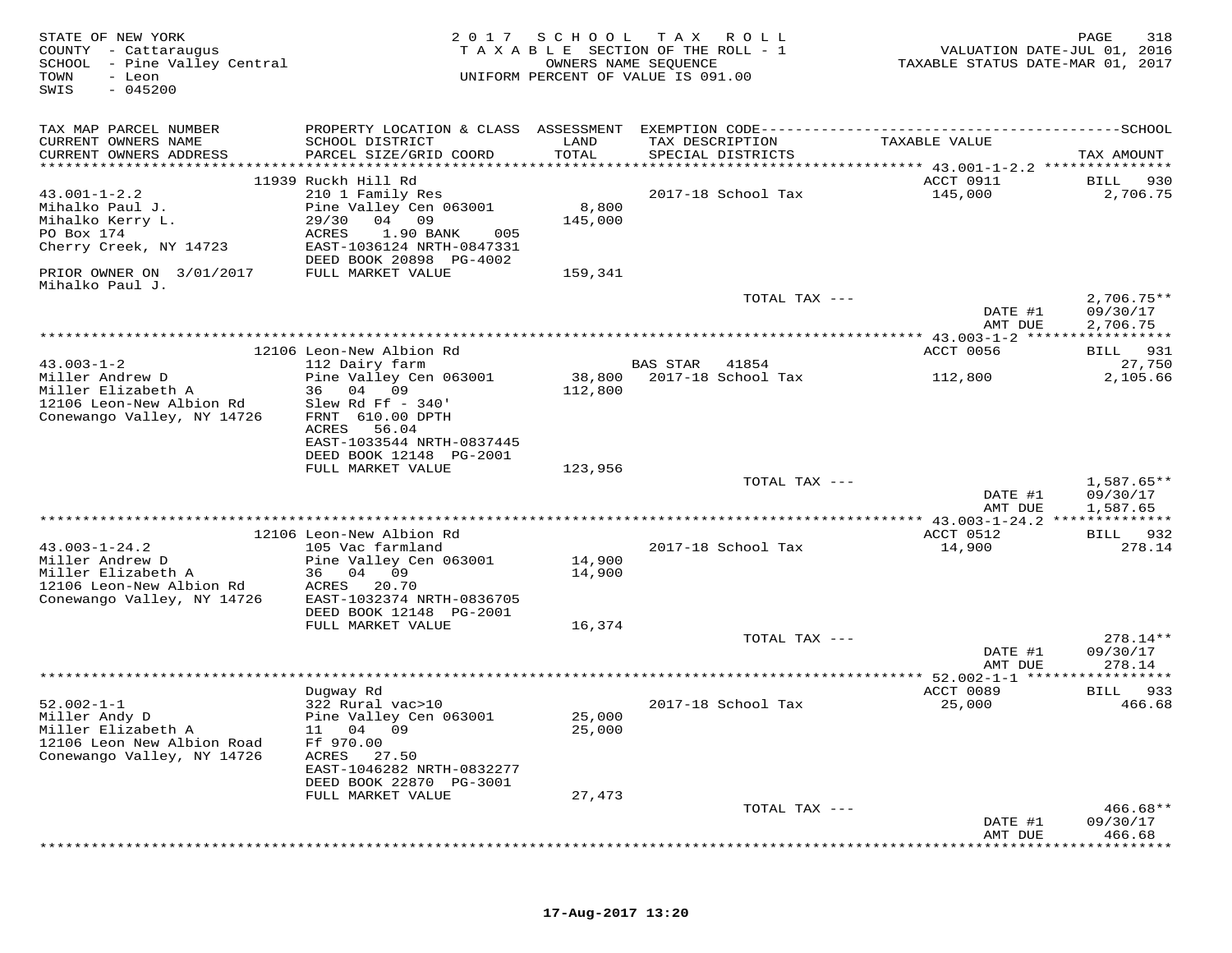| STATE OF NEW YORK            |                           | 2017 SCHOOL TAX ROLL               |                         |                                                       |         |                                                                 | PAGE        | 319          |
|------------------------------|---------------------------|------------------------------------|-------------------------|-------------------------------------------------------|---------|-----------------------------------------------------------------|-------------|--------------|
| COUNTY - Cattaraugus         |                           | TAXABLE SECTION OF THE ROLL - 1    |                         |                                                       |         | VALUATION DATE-JUL 01, 2016<br>TAXABLE STATUS DATE-MAR 01, 2017 |             |              |
| SCHOOL - Pine Valley Central |                           |                                    | OWNERS NAME SEQUENCE    |                                                       |         |                                                                 |             |              |
| TOWN<br>- Leon               |                           | UNIFORM PERCENT OF VALUE IS 091.00 |                         |                                                       |         |                                                                 |             |              |
| $-045200$<br>SWIS            |                           |                                    |                         |                                                       |         |                                                                 |             |              |
|                              |                           |                                    |                         |                                                       |         |                                                                 |             |              |
|                              |                           |                                    |                         |                                                       |         |                                                                 |             |              |
| TAX MAP PARCEL NUMBER        |                           |                                    |                         |                                                       |         |                                                                 |             |              |
| CURRENT OWNERS NAME          | SCHOOL DISTRICT           | LAND                               |                         | TAX DESCRIPTION                                       |         | TAXABLE VALUE                                                   |             |              |
| CURRENT OWNERS ADDRESS       | PARCEL SIZE/GRID COORD    | TOTAL                              |                         | SPECIAL DISTRICTS                                     |         |                                                                 | TAX AMOUNT  |              |
|                              |                           |                                    |                         |                                                       |         |                                                                 |             |              |
|                              | 11598 Eldredge Rd         |                                    |                         |                                                       |         | ACCT 0608                                                       |             | BILL 934     |
| $52.001 - 1 - 14.3$          | 112 Dairy farm            |                                    | AG BLDG                 | 41700                                                 |         |                                                                 |             | 20,500       |
| Miller Crist C               | Pine Valley Cen 063001    | 57,700 BAS STAR                    |                         | 41854                                                 |         |                                                                 |             | 27,750       |
| Miller Clara E               | 18 04 09                  |                                    |                         | 154,500 2017-18 School Tax 134,000                    |         |                                                                 |             | 2,501.41     |
| 11598 Eldredge Rd            | Ff 1145.00                |                                    |                         |                                                       |         |                                                                 |             |              |
| Conewango Valley, NY 14726   | ACRES 75.35               |                                    |                         |                                                       |         |                                                                 |             |              |
|                              | EAST-1041280 NRTH-0829216 |                                    |                         |                                                       |         |                                                                 |             |              |
| MAY BE SUBJECT TO PAYMENT    | DEED BOOK 903<br>PG-00001 |                                    |                         |                                                       |         |                                                                 |             |              |
| UNDER RPTL483 UNTIL 2019     | FULL MARKET VALUE         | 169,780                            |                         |                                                       |         |                                                                 |             |              |
|                              |                           |                                    |                         | TOTAL TAX ---                                         |         |                                                                 |             | 1,983.39**   |
|                              |                           |                                    |                         |                                                       |         | DATE #1                                                         |             | 09/30/17     |
|                              |                           |                                    |                         |                                                       |         | AMT DUE                                                         | 1,983.39    |              |
|                              |                           |                                    |                         |                                                       |         |                                                                 |             |              |
|                              | 11670 Eldredge Rd         |                                    |                         |                                                       |         | ACCT 0827                                                       |             | BILL 935     |
| $52.001 - 1 - 14.5$          | 112 Dairy farm            |                                    | AG DIST                 | 41720                                                 |         |                                                                 |             | 12,314       |
| Miller Danny A               | Pine Valley Cen 063001    | 51,600 BAS STAR                    |                         | 41854                                                 |         |                                                                 |             | 27,750       |
| Miller Edne L                | 18  04  09                |                                    |                         | 151,200 2017-18 School Tax                            | 138,886 |                                                                 |             | 2,592.62     |
| 11670 Elredge Rd             | Ff 1250.00                |                                    |                         |                                                       |         |                                                                 |             |              |
| Conewango Valley, NY 14726   | ACRES<br>61.98            |                                    |                         |                                                       |         |                                                                 |             |              |
|                              | EAST-1039526 NRTH-0827279 |                                    |                         |                                                       |         |                                                                 |             |              |
| MAY BE SUBJECT TO PAYMENT    | DEED BOOK 12585 PG-7001   |                                    |                         |                                                       |         |                                                                 |             |              |
| UNDER AGDIST LAW TIL 2021    | FULL MARKET VALUE         | 166,154                            |                         |                                                       |         |                                                                 |             |              |
|                              |                           |                                    |                         | TOTAL TAX ---                                         |         |                                                                 |             | $2.074.60**$ |
|                              |                           |                                    |                         |                                                       |         | DATE #1                                                         |             | 09/30/17     |
|                              |                           |                                    |                         |                                                       |         | AMT DUE                                                         | 2,074.60    |              |
|                              |                           |                                    |                         |                                                       |         |                                                                 |             |              |
|                              | 6704 Riga Rd              |                                    |                         | 17 PCT OF VALUE USED FOR EXEMPTION PURPOSES ACCT 0267 |         |                                                                 |             | BILL 936     |
| $42.004 - 2 - 29$            | 112 Dairy farm            |                                    | AG DIST                 | 41720                                                 |         |                                                                 |             | 16,921       |
| Miller Eli DE                | Pine Valley Cen 063001    |                                    | 73,200 AGED C/T/S 41800 |                                                       |         |                                                                 |             | 13,286       |
| Miller Mary                  | 51 04 09                  |                                    | 156,300 ENH STAR        | 41834                                                 |         |                                                                 |             | 60,590       |
| 6704 Riga Rd                 | Ff 2335.00                |                                    | B STAR MH 41864         |                                                       |         |                                                                 |             | 27,750       |
| Conewango Valley, NY 14726   | ACRES 99.64               |                                    |                         | 2017-18 School Tax                                    |         | 126,093                                                         |             | 2,353.81     |
|                              | EAST-1026202 NRTH-0833762 |                                    |                         |                                                       |         |                                                                 |             |              |
| MAY BE SUBJECT TO PAYMENT    | DEED BOOK 749<br>PG-3002  |                                    |                         |                                                       |         |                                                                 |             |              |
| UNDER AGDIST LAW TIL 2021    | FULL MARKET VALUE         | 171,758                            |                         |                                                       |         |                                                                 |             |              |
|                              |                           |                                    |                         | TOTAL TAX ---                                         |         |                                                                 |             | $704.74**$   |
|                              |                           |                                    |                         |                                                       |         | DATE #1                                                         | 09/30/17    |              |
|                              |                           |                                    |                         |                                                       |         | AMT DUE                                                         |             | 704.74       |
|                              |                           |                                    |                         |                                                       |         |                                                                 | *********** |              |
|                              |                           |                                    |                         |                                                       |         |                                                                 |             |              |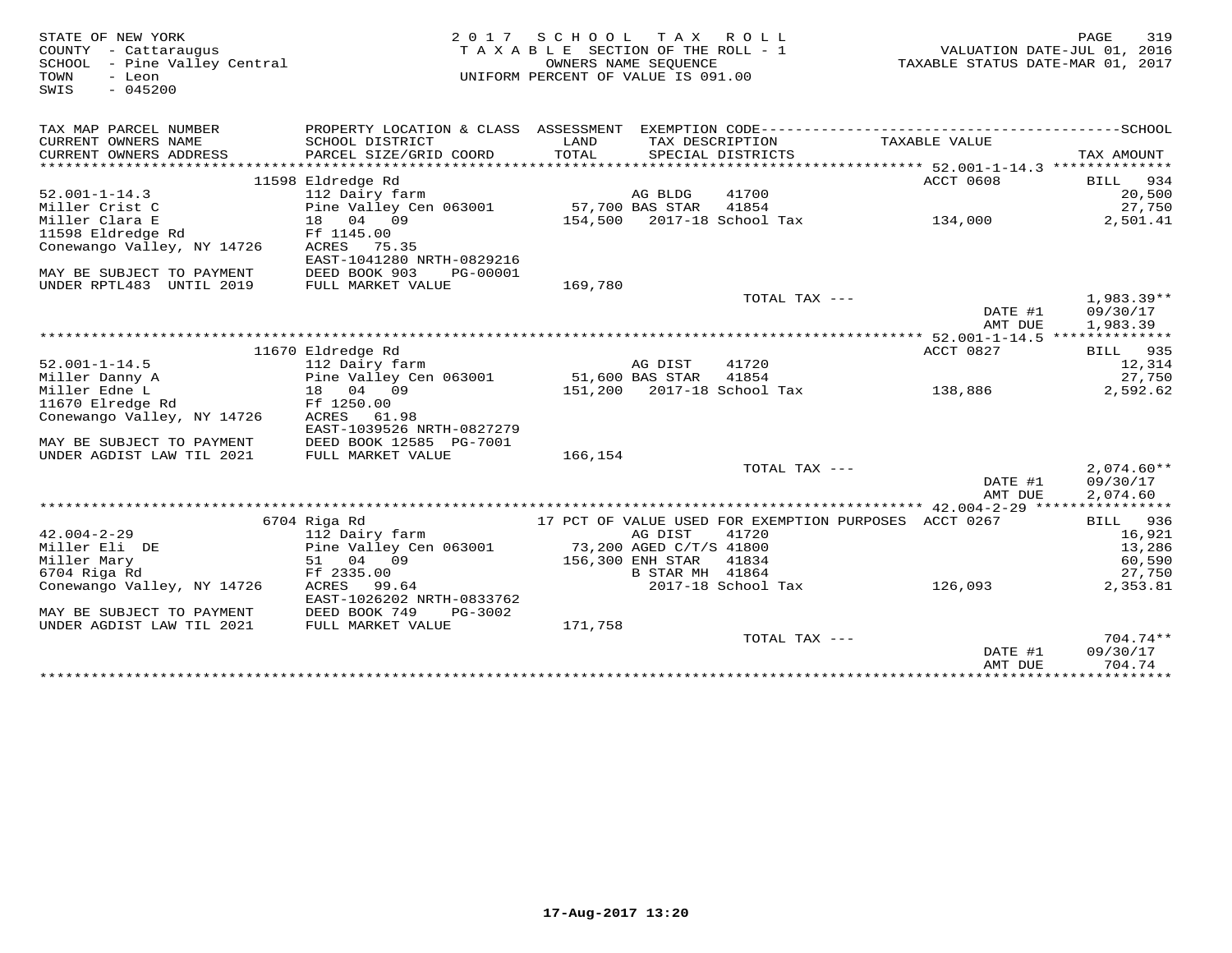| STATE OF NEW YORK<br>COUNTY - Cattaraugus<br>SCHOOL - Pine Valley Central<br>- Leon<br>TOWN<br>$-045200$<br>SWIS |                                                                                                                                           | 2017 SCHOOL<br>TAXABLE SECTION OF THE ROLL - 1<br>UNIFORM PERCENT OF VALUE IS 091.00 | OWNERS NAME SEQUENCE | TAX ROLL                            | VALUATION DATE-JUL 01, 2016<br>TAXABLE STATUS DATE-MAR 01, 2017  | 320<br>PAGE                          |
|------------------------------------------------------------------------------------------------------------------|-------------------------------------------------------------------------------------------------------------------------------------------|--------------------------------------------------------------------------------------|----------------------|-------------------------------------|------------------------------------------------------------------|--------------------------------------|
| TAX MAP PARCEL NUMBER<br>CURRENT OWNERS NAME                                                                     | SCHOOL DISTRICT                                                                                                                           | LAND                                                                                 |                      | TAX DESCRIPTION                     | TAXABLE VALUE                                                    |                                      |
| CURRENT OWNERS ADDRESS<br>********************                                                                   | PARCEL SIZE/GRID COORD<br>***********************                                                                                         | TOTAL<br>************                                                                |                      | SPECIAL DISTRICTS                   | *********************************** 52.001-1-27.2 ************** | TAX AMOUNT                           |
|                                                                                                                  | 11935 Eldredge Rd                                                                                                                         |                                                                                      |                      |                                     | ACCT 0643                                                        | 937<br>BILL                          |
| $52.001 - 1 - 27.2$                                                                                              | 112 Dairy farm                                                                                                                            |                                                                                      | AG DIST              | 41720                               |                                                                  | 27,709                               |
| Miller Eli E.E.                                                                                                  | Pine Valley Cen 063001                                                                                                                    |                                                                                      | 76,200 BAS STAR      | 41854                               |                                                                  | 27,750                               |
| Miller Edna M<br>11935 Eldredge Rd<br>Conewango Valley, NY 14726                                                 | 25 04<br>09<br>Ff 1400 Town Hill Rd<br>FRNT 1640.00 DPTH<br>ACRES<br>93.40                                                                |                                                                                      |                      | 174,900 2017-18 School Tax          | 147,191                                                          | 2,747.65                             |
| MAY BE SUBJECT TO PAYMENT<br>UNDER AGDIST LAW TIL 2021                                                           | EAST-1035896 NRTH-0826522                                                                                                                 |                                                                                      |                      |                                     |                                                                  |                                      |
|                                                                                                                  | DEED BOOK 00919 PG-00506<br>FULL MARKET VALUE                                                                                             | 192,198                                                                              |                      |                                     |                                                                  |                                      |
|                                                                                                                  |                                                                                                                                           |                                                                                      |                      | TOTAL TAX ---                       | DATE #1<br>AMT DUE                                               | $2.229.63**$<br>09/30/17<br>2,229.63 |
|                                                                                                                  |                                                                                                                                           |                                                                                      |                      |                                     |                                                                  |                                      |
|                                                                                                                  | 6793 West Rd                                                                                                                              |                                                                                      |                      |                                     | ACCT 0265                                                        | BILL 938                             |
| $42.004 - 1 - 7$                                                                                                 | 112 Dairy farm                                                                                                                            |                                                                                      | E STAR MH 41844      |                                     |                                                                  | 40,000                               |
| Miller Eli C                                                                                                     | Pine Valley Cen 063001                                                                                                                    |                                                                                      | 57,200 BAS STAR      | 41854                               |                                                                  | 27,750                               |
| Miller Mattie N                                                                                                  | 52 04<br>09                                                                                                                               |                                                                                      |                      | 118,000 2017-18 School Tax          | 118,000                                                          | 2,202.73                             |
| 6793 West Rd<br>Conewango Valley, NY 14726                                                                       | Ff 1540.00 Co Rd 6<br>Ff 1830.00 West Rd<br>ACRES<br>79.33<br>EAST-1024304 NRTH-0836716<br>DEED BOOK 3635<br>PG-4001<br>FULL MARKET VALUE | 129,670                                                                              |                      |                                     |                                                                  |                                      |
|                                                                                                                  |                                                                                                                                           |                                                                                      |                      | TOTAL TAX ---                       |                                                                  | 938.03**                             |
|                                                                                                                  |                                                                                                                                           |                                                                                      |                      |                                     | DATE #1<br>AMT DUE                                               | 09/30/17<br>938.03                   |
|                                                                                                                  |                                                                                                                                           |                                                                                      |                      |                                     |                                                                  |                                      |
| $42.004 - 1 - 5.4$<br>Miller Eli C.<br>Miller Mattie N.<br>6793 West Road                                        | 6773 Cherry Creek Hill Rd<br>321 Abandoned ag<br>Pine Valley Cen 063001<br>59 04 09<br>West Rd Ff $-130'$                                 | 20,000<br>20,000                                                                     |                      | 2017-18 School Tax                  | ACCT 0780<br>20,000                                              | 939<br><b>BILL</b><br>373.34         |
| Conewango Valley, NY 14726                                                                                       | ACRES<br>20.00<br>EAST-1022922 NRTH-0837515<br>DEED BOOK 20634 PG-7002<br>FULL MARKET VALUE                                               | 21,978                                                                               |                      |                                     |                                                                  |                                      |
|                                                                                                                  |                                                                                                                                           |                                                                                      |                      | TOTAL TAX ---                       | DATE #1<br>AMT DUE                                               | $373.34**$<br>09/30/17<br>373.34     |
|                                                                                                                  |                                                                                                                                           |                                                                                      |                      | ·********************************** | *****************************                                    |                                      |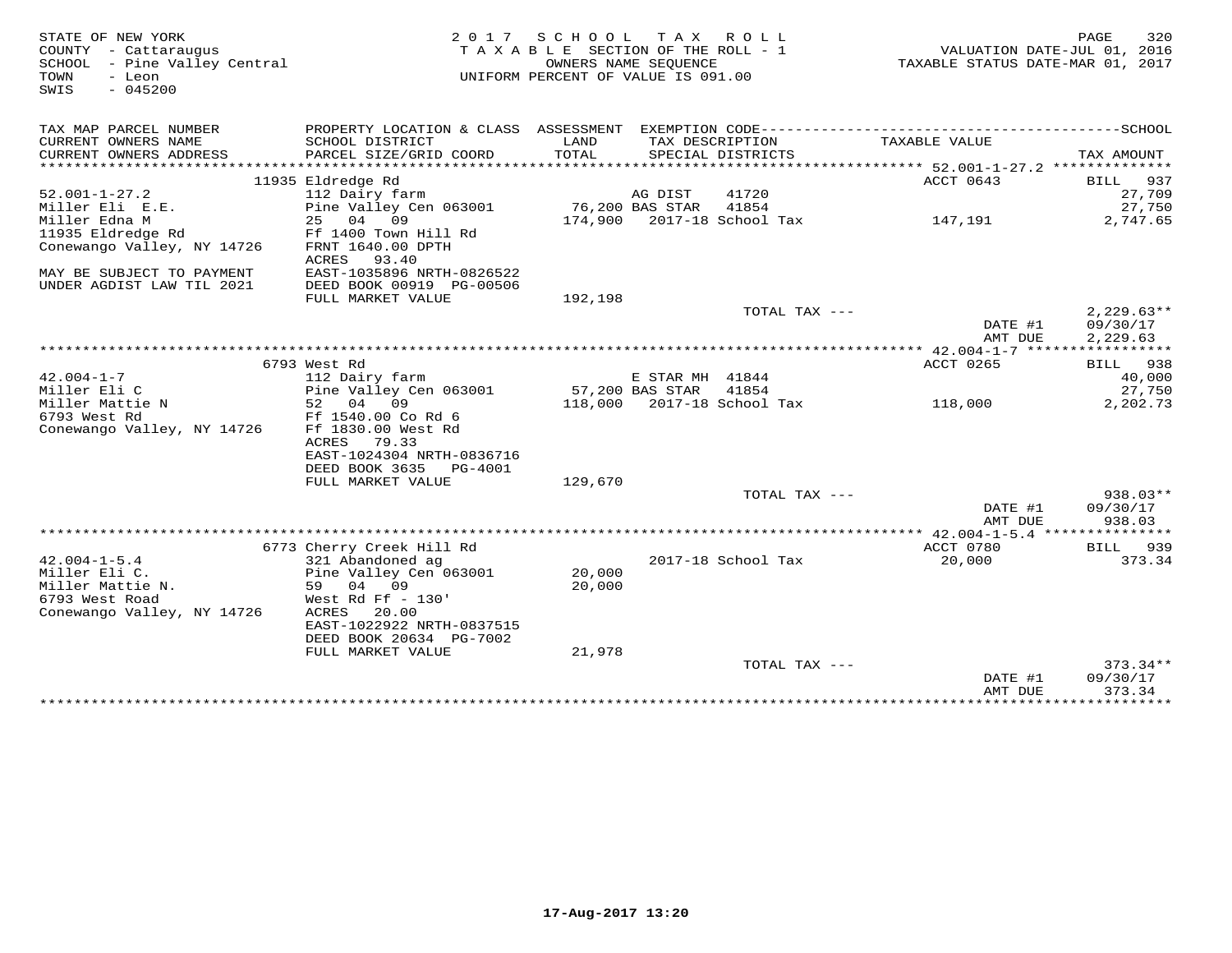| STATE OF NEW YORK<br>COUNTY - Cattaraugus<br>SCHOOL<br>- Pine Valley Central<br>TOWN<br>- Leon<br>$-045200$<br>SWIS | 2 0 1 7                                                                    | SCHOOL<br>OWNERS NAME SEQUENCE | T A X<br>R O L L<br>TAXABLE SECTION OF THE ROLL - 1<br>UNIFORM PERCENT OF VALUE IS 091.00 | TAXABLE STATUS DATE-MAR 01, 2017                          | 321<br>PAGE<br>VALUATION DATE-JUL 01, 2016 |
|---------------------------------------------------------------------------------------------------------------------|----------------------------------------------------------------------------|--------------------------------|-------------------------------------------------------------------------------------------|-----------------------------------------------------------|--------------------------------------------|
| TAX MAP PARCEL NUMBER                                                                                               |                                                                            |                                |                                                                                           |                                                           |                                            |
| CURRENT OWNERS NAME<br>CURRENT OWNERS ADDRESS                                                                       | SCHOOL DISTRICT<br>PARCEL SIZE/GRID COORD                                  | LAND<br>TOTAL                  | TAX DESCRIPTION<br>SPECIAL DISTRICTS<br>***************************                       | TAXABLE VALUE<br>*********** 34.003-1-33.2 ************** | TAX AMOUNT                                 |
|                                                                                                                     | 7772 Rte 62                                                                |                                |                                                                                           | ACCT 0499                                                 | 940<br>BILL                                |
| $34.003 - 1 - 33.2$                                                                                                 | 210 1 Family Res                                                           |                                | BAS STAR<br>41854                                                                         |                                                           | 27,750                                     |
| Miller Eli E<br>Miller Mary E<br>7772 Route 62<br>S. Dayton, NY 14138                                               | Pine Valley Cen 063001<br>39<br>04 09<br>FRNT 240.00 DPTH<br>ACRES<br>5.38 | 15,600<br>78,700               | 2017-18 School Tax                                                                        | 78,700                                                    | 1,469.11                                   |
|                                                                                                                     | EAST-1032005 NRTH-0851536                                                  |                                |                                                                                           |                                                           |                                            |
|                                                                                                                     | DEED BOOK 15132 PG-9001                                                    |                                |                                                                                           |                                                           |                                            |
|                                                                                                                     | FULL MARKET VALUE                                                          | 86,484                         |                                                                                           |                                                           |                                            |
|                                                                                                                     |                                                                            |                                | TOTAL TAX ---                                                                             | DATE #1                                                   | $951.10**$<br>09/30/17                     |
|                                                                                                                     |                                                                            |                                |                                                                                           | AMT DUE                                                   | 951.10                                     |
|                                                                                                                     | 12539 Cherry Creek Hill Rd                                                 |                                |                                                                                           | ACCT 0095                                                 | BILL<br>941                                |
| $42.004 - 1 - 19$                                                                                                   | 105 Vac farmland                                                           |                                | 2017-18 School Tax                                                                        | 19,000                                                    | 354.68                                     |
| Miller Eli I                                                                                                        | Pine Valley Cen 063001                                                     | 19,000                         |                                                                                           |                                                           |                                            |
| Miller Barbara Y                                                                                                    | 04 09<br>44                                                                | 19,000                         |                                                                                           |                                                           |                                            |
| 12539 Leon-New Albion Rd<br>Conewango Valley, NY 14726                                                              | FRNT 400.00 DPTH<br>ACRES<br>23.71                                         |                                |                                                                                           |                                                           |                                            |
|                                                                                                                     | EAST-1028181 NRTH-0836364                                                  |                                |                                                                                           |                                                           |                                            |
|                                                                                                                     | DEED BOOK 761<br>PG-00248                                                  |                                |                                                                                           |                                                           |                                            |
|                                                                                                                     | FULL MARKET VALUE                                                          | 20,879                         |                                                                                           |                                                           |                                            |
|                                                                                                                     |                                                                            |                                | TOTAL TAX ---                                                                             |                                                           | 354.68**                                   |
|                                                                                                                     |                                                                            |                                |                                                                                           | DATE #1<br>AMT DUE                                        | 09/30/17<br>354.68                         |
|                                                                                                                     |                                                                            |                                |                                                                                           |                                                           |                                            |
| $42.004 - 1 - 21$                                                                                                   | Cherry Creek Hill Rd<br>105 Vac farmland                                   |                                | 2017-18 School Tax                                                                        | ACCT 0393<br>20,300                                       | 942<br>BILL<br>378.94                      |
| Miller Eli I                                                                                                        | Pine Valley Cen 063001                                                     | 20,300                         |                                                                                           |                                                           |                                            |
| Miller Barbara Y                                                                                                    | 52 04 09                                                                   | 20,300                         |                                                                                           |                                                           |                                            |
| 12539 Leon-New Albion Rd<br>Conewango Valley, NY 14726                                                              | Raggie Rd Ff $-440'$<br>FRNT 2380.00 DPTH<br>34.24<br>ACRES                |                                |                                                                                           |                                                           |                                            |
|                                                                                                                     | EAST-1025891 NRTH-0836114<br>DEED BOOK 785<br>PG-00478                     |                                |                                                                                           |                                                           |                                            |
|                                                                                                                     | FULL MARKET VALUE                                                          | 22,308                         |                                                                                           |                                                           |                                            |
|                                                                                                                     |                                                                            |                                | TOTAL TAX ---                                                                             | DATE #1                                                   | 378.94**<br>09/30/17                       |
|                                                                                                                     |                                                                            |                                |                                                                                           | AMT DUE<br>**************                                 | 378.94<br>**********                       |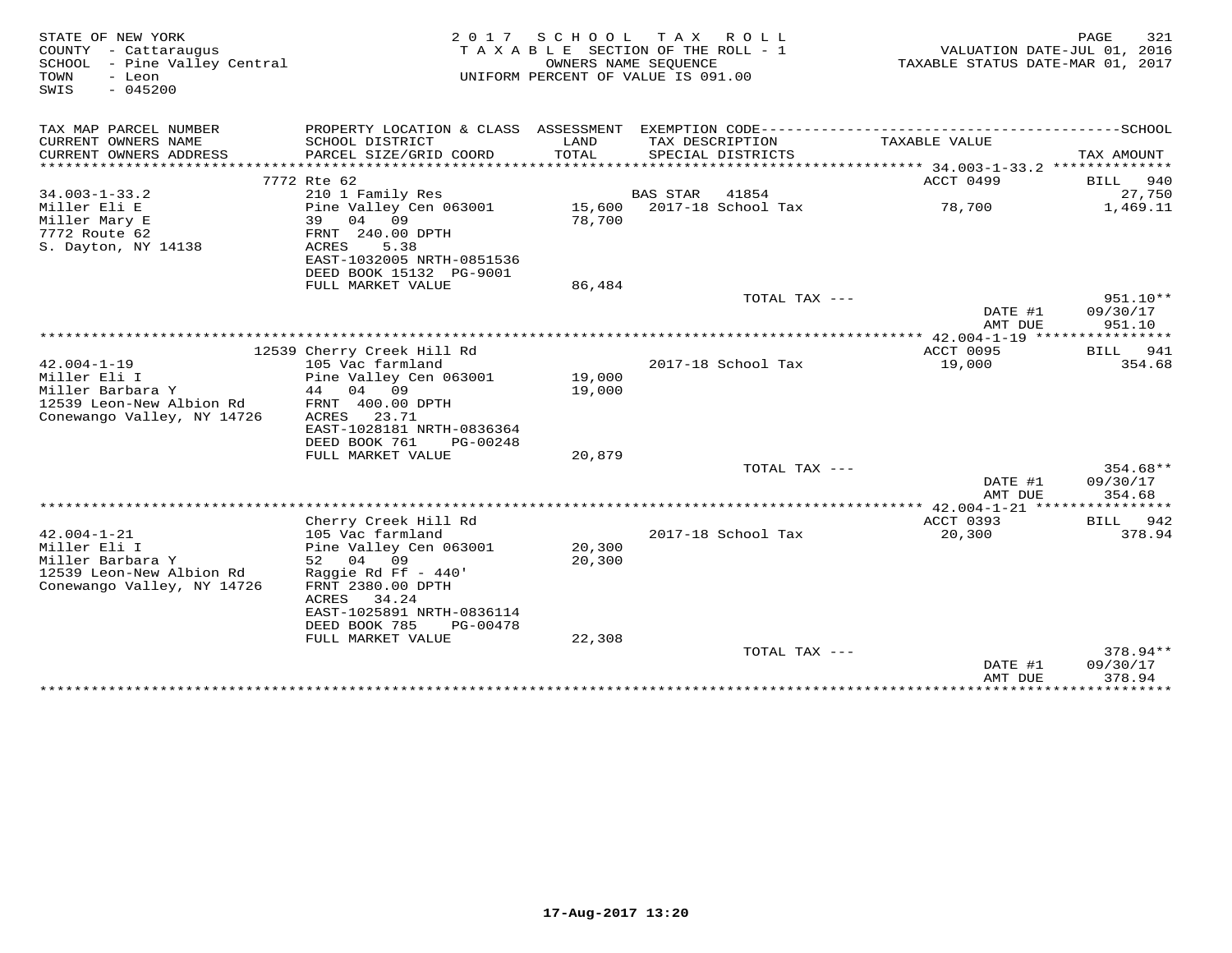STATE OF NEW YORK MESS PAGE 322<br>COUNTY - Cattaraugus (COUNTY - Cattaraugus ) TAXABLE SECTION OF THE ROLL - 1 (MALUATION DATE-JUL 01, 2016<br>SCHOOL - Pine Valley Central (Mattal ) TAXABLE STATE ROLL - 1 (MALUATION DATE-MAR 01 SWIS - 045200TAX MAP PARCEL NUMBER PROPERTY LOCATION & CLASS ASSESSMENT EXEMPTION CODE------------------------------------------SCHOOL CURRENT OWNERS NAME SCHOOL DISTRICT LAND TAX DESCRIPTION TAXABLE VALUE CURRENT OWNERS ADDRESS PARCEL SIZE/GRID COORD TOTAL SPECIAL DISTRICTS TAX AMOUNT \*\*\*\*\*\*\*\*\*\*\*\*\*\*\*\*\*\*\*\*\*\*\*\*\*\*\*\*\*\*\*\*\*\*\*\*\*\*\*\*\*\*\*\*\*\*\*\*\*\*\*\*\*\*\*\*\*\*\*\*\*\*\*\*\*\*\*\*\*\*\*\*\*\*\*\*\*\*\*\*\*\*\*\*\*\*\*\*\*\*\*\*\*\*\*\*\*\*\*\*\*\*\* 42.004-2-8.1 \*\*\*\*\*\*\*\*\*\*\*\*\*\*\*RECT 0094 BILL 943 12539 Cherry Creek Hill Rd ACCT 0094 BILL 94344,750 42.004-2-8.1 112 Dairy farm AGED C/T/S 41800 44,75044 750 Miller Eli I Pine Valley Cen 063001 34,300 ENH STAR 41834 44,750835.36 12539 Leon-New Albion Rd 51 04 09 89,500 2017-18 School Tax 44,750 835.36Conewango Valley, NY 14726 Ff 655.00 Raggie Rd<br>Ff 1675.00 Leon-Cherry Cr ACRES 48.55 EAST-1025915 NRTH-0835261 DEED BOOK 761 PG-00248 FULL MARKET VALUE 98,352 TOTAL TAX --- 0.00\*\* \*\*\*\*\*\*\*\*\*\*\*\*\*\*\*\*\*\*\*\*\*\*\*\*\*\*\*\*\*\*\*\*\*\*\*\*\*\*\*\*\*\*\*\*\*\*\*\*\*\*\*\*\*\*\*\*\*\*\*\*\*\*\*\*\*\*\*\*\*\*\*\*\*\*\*\*\*\*\*\*\*\*\*\*\*\*\*\*\*\*\*\*\*\*\*\*\*\*\*\*\*\*\* 42.020-1-24.3 \*\*\*\*\*\*\*\*\*\*\*\*\*\*ACCT 0835 BILL 944 12116 Leon-New Albion Rd ACCT 0835 BILL 944970.70 42.020-1-24.3 210 1 Family Res 2017-18 School Tax 52,000 970.70Miller Eli I Pine Valley Cen 063001 7,000 Miller Barbara Y 36 4 9 52,000 12539 Leon-Cherry Creek Rd ACRES 1.00 Conewango Valley, NY 14726 EAST-1033247 NRTH-0835882 DEED BOOK 1476 PG-5003 FULL MARKET VALUE 57,143 TOTAL TAX --- 970.70\*\*DATE #1 09/30/17<br>National parts of the contract of the contract of the contract of the contract of the contract of the contract o AMT DUE 970.70 \*\*\*\*\*\*\*\*\*\*\*\*\*\*\*\*\*\*\*\*\*\*\*\*\*\*\*\*\*\*\*\*\*\*\*\*\*\*\*\*\*\*\*\*\*\*\*\*\*\*\*\*\*\*\*\*\*\*\*\*\*\*\*\*\*\*\*\*\*\*\*\*\*\*\*\*\*\*\*\*\*\*\*\*\*\*\*\*\*\*\*\*\*\*\*\*\*\*\*\*\*\*\* 51.002-1-14 \*\*\*\*\*\*\*\*\*\*\*\*\*\*\*\* 12684 Flat Iron Rd ACCT 0402 BILL 94551.002-1-14 105 Vac farmland 2017-18 School Tax 4,600 85.87Miller Emanuel D Pine Valley Cen 063001 4,600 Miller Ada E 49 04 09 4,600 6063 Flatiron Rd Ff 510.00 Youngs Rd Conewango Valley, NY 14726 Ff 1000.00 West Rd ACRES 9.15 EAST-1023393 NRTH-0825312 DEED BOOK 11498 PG-6001 FULL MARKET VALUE 5,055 TOTAL TAX --- 85.87\*\* DATE #1 09/30/17AMT DUE 85.87 AMT DUE 85.87 \*\*\*\*\*\*\*\*\*\*\*\*\*\*\*\*\*\*\*\*\*\*\*\*\*\*\*\*\*\*\*\*\*\*\*\*\*\*\*\*\*\*\*\*\*\*\*\*\*\*\*\*\*\*\*\*\*\*\*\*\*\*\*\*\*\*\*\*\*\*\*\*\*\*\*\*\*\*\*\*\*\*\*\*\*\*\*\*\*\*\*\*\*\*\*\*\*\*\*\*\*\*\* 51.002-1-15.1 \*\*\*\*\*\*\*\*\*\*\*\*\*\* 12684 Youngs Rd ACCT 0401 BILL 94651.002-1-15.1 112 Dairy farm 2017-18 School Tax 87,200 1,627.78Miller Emanuel D Pine Valley Cen 063001 26,000 Miller Ada E 49 04 09 87,200 6063 Flatiron Rd Ff 215.00 West Rd Conewango Valley, NY 14726 FRNT 1270.00 DPTH ACRES 22.15 EAST-1023846 NRTH-0826018 DEED BOOK 11498 PG-6001 FULL MARKET VALUE 95,824 TOTAL TAX --- 1,627.78\*\* DATE #1 09/30/17AMT DUE 1,627.78 AMT DUE 1,627.78 \*\*\*\*\*\*\*\*\*\*\*\*\*\*\*\*\*\*\*\*\*\*\*\*\*\*\*\*\*\*\*\*\*\*\*\*\*\*\*\*\*\*\*\*\*\*\*\*\*\*\*\*\*\*\*\*\*\*\*\*\*\*\*\*\*\*\*\*\*\*\*\*\*\*\*\*\*\*\*\*\*\*\*\*\*\*\*\*\*\*\*\*\*\*\*\*\*\*\*\*\*\*\*\*\*\*\*\*\*\*\*\*\*\*\*\*\*\*\*\*\*\*\*\*\*\*\*\*\*\*\*\*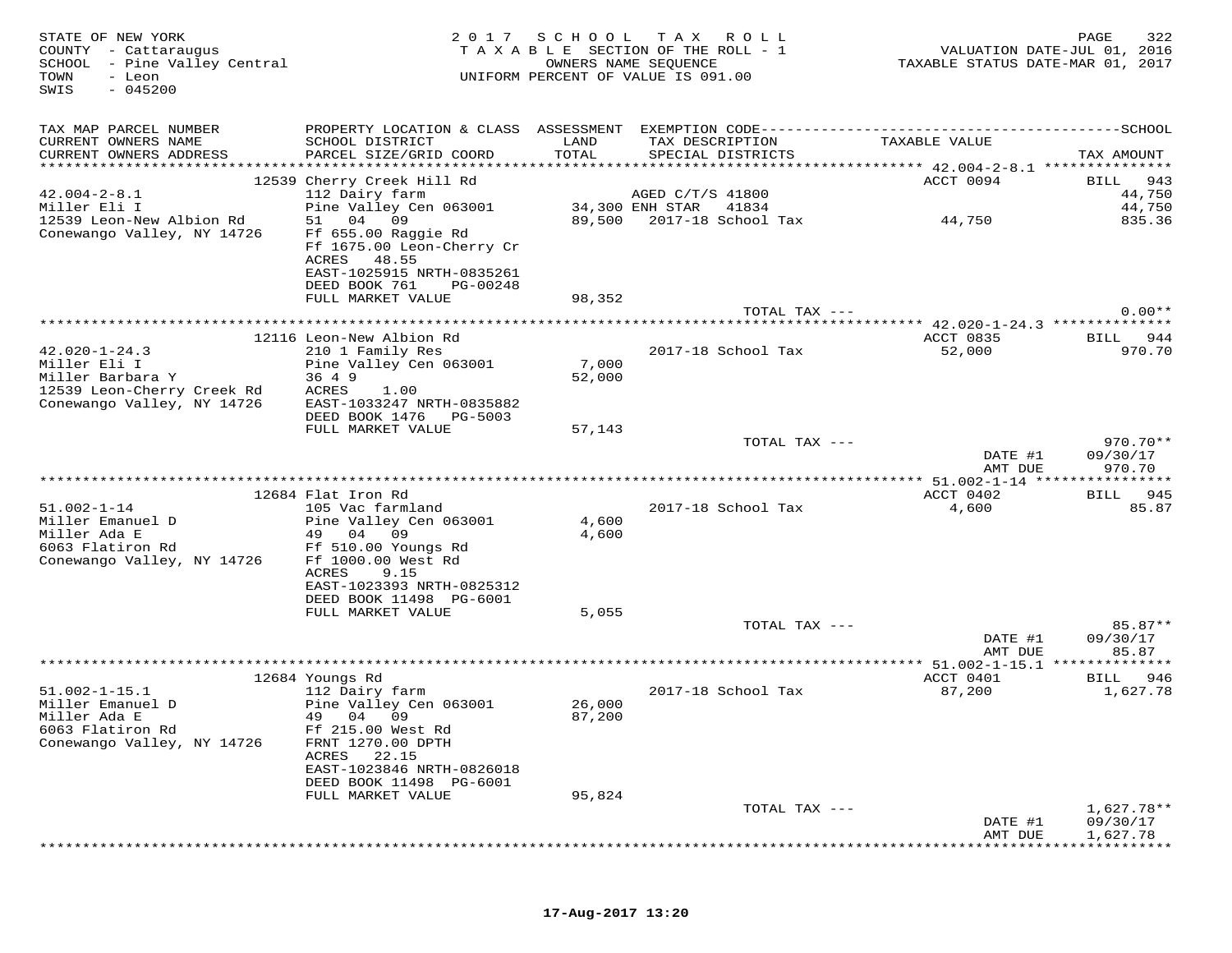| STATE OF NEW YORK<br>COUNTY - Cattaraugus<br>SCHOOL - Pine Valley Central<br>TOWN<br>- Leon<br>$-045200$<br>SWIS | 2 0 1 7                                   | SCHOOL TAX ROLL<br>TAXABLE SECTION OF THE ROLL - 1<br>OWNERS NAME SEQUENCE<br>UNIFORM PERCENT OF VALUE IS 091.00 |                            |                                      | VALUATION DATE-JUL 01, 2016<br>TAXABLE STATUS DATE-MAR 01, 2017 | 323<br>PAGE        |
|------------------------------------------------------------------------------------------------------------------|-------------------------------------------|------------------------------------------------------------------------------------------------------------------|----------------------------|--------------------------------------|-----------------------------------------------------------------|--------------------|
| TAX MAP PARCEL NUMBER                                                                                            |                                           |                                                                                                                  |                            |                                      |                                                                 |                    |
| CURRENT OWNERS NAME<br>CURRENT OWNERS ADDRESS                                                                    | SCHOOL DISTRICT<br>PARCEL SIZE/GRID COORD | LAND<br>TOTAL                                                                                                    |                            | TAX DESCRIPTION<br>SPECIAL DISTRICTS | TAXABLE VALUE                                                   | TAX AMOUNT         |
|                                                                                                                  |                                           |                                                                                                                  |                            |                                      |                                                                 |                    |
| $33.004 - 2 - 7$                                                                                                 | 12375 Dredge Rd                           |                                                                                                                  |                            |                                      | ACCT 0047                                                       | 947<br>BILL        |
| Miller Emanuel L                                                                                                 | 113 Cattle farm<br>Pine Valley Cen 063001 |                                                                                                                  | AG BLDG<br>24,700 BAS STAR | 41700<br>41854                       |                                                                 | 20,000<br>27,750   |
| Miller Lizzie J                                                                                                  | 47 04 09                                  |                                                                                                                  |                            | 98,700 2017-18 School Tax            | 78,700                                                          | 1,469.11           |
| 12375 Dredge Rd                                                                                                  | FRNT 1750.00 DPTH                         |                                                                                                                  |                            |                                      |                                                                 |                    |
| South Dayton, NY 14138                                                                                           | ACRES 47.47                               |                                                                                                                  |                            |                                      |                                                                 |                    |
|                                                                                                                  | EAST-1028161 NRTH-0851081                 |                                                                                                                  |                            |                                      |                                                                 |                    |
|                                                                                                                  | DEED BOOK 18058 PG-5001                   |                                                                                                                  |                            |                                      |                                                                 |                    |
|                                                                                                                  | FULL MARKET VALUE                         | 108,462                                                                                                          |                            |                                      |                                                                 |                    |
|                                                                                                                  |                                           |                                                                                                                  |                            | TOTAL TAX ---                        |                                                                 | $951.10**$         |
|                                                                                                                  |                                           |                                                                                                                  |                            |                                      | DATE #1                                                         | 09/30/17           |
|                                                                                                                  |                                           |                                                                                                                  |                            |                                      | AMT DUE                                                         | 951.10             |
|                                                                                                                  |                                           |                                                                                                                  |                            |                                      |                                                                 |                    |
| $51.002 - 1 - 16$                                                                                                | 6063 Flat Iron Rd                         |                                                                                                                  | AG DIST                    | 41720                                | ACCT 0286                                                       | BILL 948           |
| MILLER EMMANUEL D. and ADA                                                                                       | 112 Dairy farm<br>Pine Valley Cen 063001  | 111,600 BAS STAR                                                                                                 |                            | 41854                                |                                                                 | 9,291<br>27,750    |
| MILLER DAVID E.                                                                                                  | 56 04 09                                  |                                                                                                                  |                            | 177,800 2017-18 School Tax           | 168,509                                                         | 3,145.60           |
| 6063 FLAT IRON ROAD                                                                                              | Ff 1975.00                                |                                                                                                                  |                            |                                      |                                                                 |                    |
| LEON, NY 14726                                                                                                   | ACRES 188.46                              |                                                                                                                  |                            |                                      |                                                                 |                    |
|                                                                                                                  | EAST-1021129 NRTH-0824948                 |                                                                                                                  |                            |                                      |                                                                 |                    |
| MAY BE SUBJECT TO PAYMENT                                                                                        | DEED BOOK 22379 PG-4001                   |                                                                                                                  |                            |                                      |                                                                 |                    |
| UNDER AGDIST LAW TIL 2021                                                                                        | FULL MARKET VALUE                         | 195,385                                                                                                          |                            |                                      |                                                                 |                    |
|                                                                                                                  |                                           |                                                                                                                  |                            | TOTAL TAX ---                        |                                                                 | $2,627.58**$       |
|                                                                                                                  |                                           |                                                                                                                  |                            |                                      | DATE #1                                                         | 09/30/17           |
|                                                                                                                  |                                           |                                                                                                                  |                            |                                      | AMT DUE                                                         | 2,627.58           |
|                                                                                                                  | 6257 Town Hill Rd                         |                                                                                                                  |                            |                                      |                                                                 | 949                |
| $52.001 - 1 - 27.1$                                                                                              | 105 Vac farmland                          |                                                                                                                  | AG DIST                    | 41720                                | ACCT 0268                                                       | BILL<br>3,270      |
| Miller Enos E.E.                                                                                                 | Pine Valley Cen 063001                    | 9,600                                                                                                            |                            | 2017-18 School Tax                   | 6,330                                                           | 118.16             |
| Miller Jemima D                                                                                                  | 25 04 09                                  | 9,600                                                                                                            |                            |                                      |                                                                 |                    |
| 6257 Town Hill Rd                                                                                                | Ff 1462.00                                |                                                                                                                  |                            |                                      |                                                                 |                    |
| Conewango Valley, NY 14726                                                                                       | ACRES 12.00                               |                                                                                                                  |                            |                                      |                                                                 |                    |
|                                                                                                                  | EAST-1035186 NRTH-0825694                 |                                                                                                                  |                            |                                      |                                                                 |                    |
| MAY BE SUBJECT TO PAYMENT                                                                                        | DEED BOOK 00919 PG-00504                  |                                                                                                                  |                            |                                      |                                                                 |                    |
| UNDER AGDIST LAW TIL 2021                                                                                        | FULL MARKET VALUE                         | 10,549                                                                                                           |                            |                                      |                                                                 |                    |
|                                                                                                                  |                                           |                                                                                                                  |                            | TOTAL TAX ---                        |                                                                 | $118.16**$         |
|                                                                                                                  |                                           |                                                                                                                  |                            |                                      | DATE #1                                                         | 09/30/17           |
|                                                                                                                  |                                           |                                                                                                                  |                            |                                      | AMT DUE                                                         | 118.16             |
|                                                                                                                  | 11883 Eldredge Rd                         |                                                                                                                  |                            |                                      | ACCT 0253                                                       | BILL 950           |
| $52.001 - 1 - 10$                                                                                                | 105 Vac farmland                          |                                                                                                                  | AG DIST                    | 41720                                |                                                                 | 7,013              |
| Miller Enos E.E.                                                                                                 | Pine Valley Cen 063001                    |                                                                                                                  |                            | 33,000 2017-18 School Tax            | 25,987                                                          | 485.11             |
| Miller Jemima D                                                                                                  | 26 04 09                                  | 33,000                                                                                                           |                            |                                      |                                                                 |                    |
| 6257 Town Hill Rd                                                                                                | Ff 1235.00                                |                                                                                                                  |                            |                                      |                                                                 |                    |
| Conewango Valley, NY 14726                                                                                       | ACRES<br>52.25                            |                                                                                                                  |                            |                                      |                                                                 |                    |
|                                                                                                                  | EAST-1037021 NRTH-0828843                 |                                                                                                                  |                            |                                      |                                                                 |                    |
| MAY BE SUBJECT TO PAYMENT                                                                                        | DEED BOOK 3834<br>PG-9001                 |                                                                                                                  |                            |                                      |                                                                 |                    |
| UNDER AGDIST LAW TIL 2021                                                                                        | FULL MARKET VALUE                         | 36,264                                                                                                           |                            |                                      |                                                                 |                    |
|                                                                                                                  |                                           |                                                                                                                  |                            | TOTAL TAX ---                        |                                                                 | 485.11**           |
|                                                                                                                  |                                           |                                                                                                                  |                            |                                      | DATE #1<br>AMT DUE                                              | 09/30/17<br>485.11 |
|                                                                                                                  |                                           |                                                                                                                  |                            |                                      |                                                                 |                    |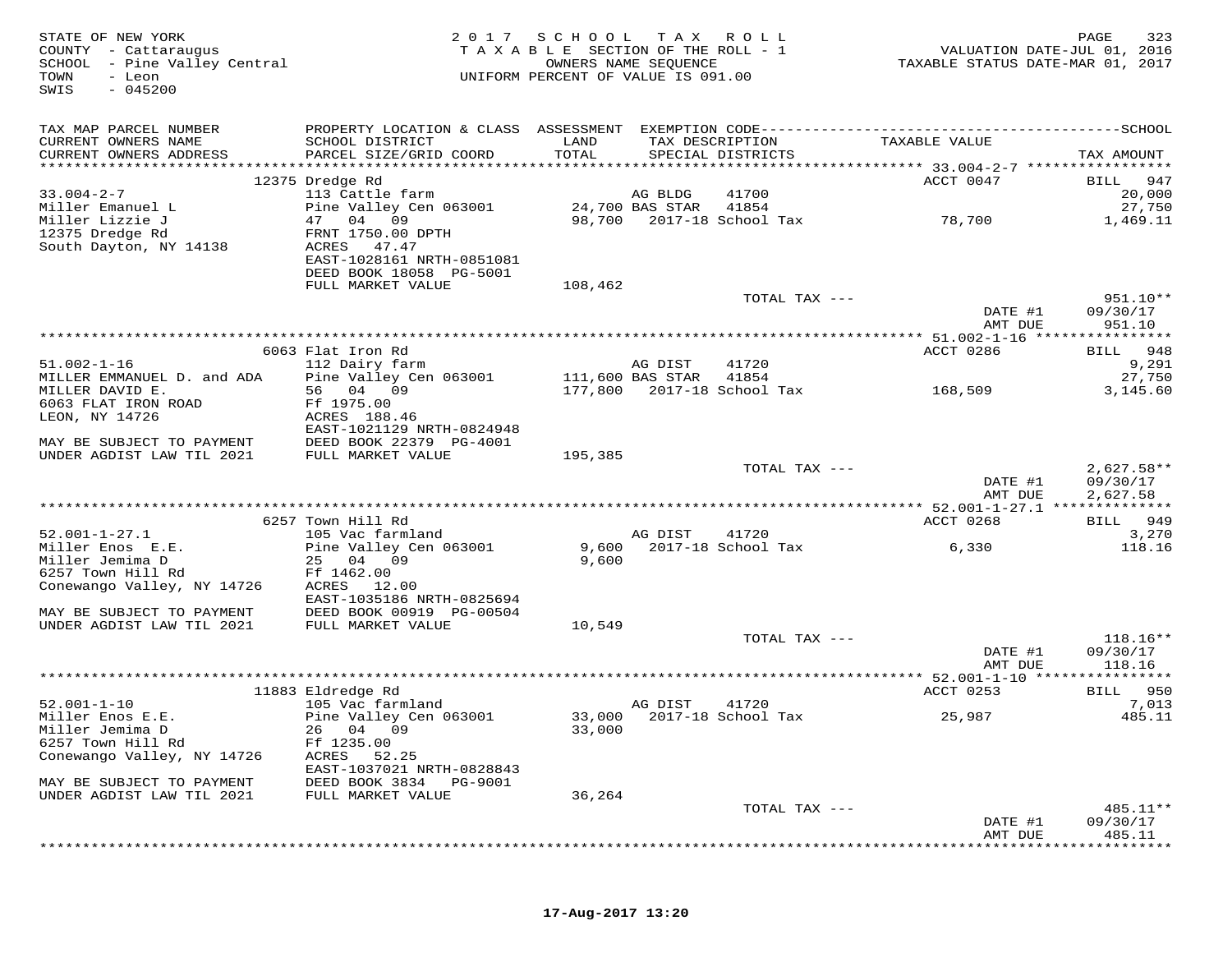STATE OF NEW YORK MESS PAGE 324<br>COUNTY - Cattaraugus (COUNTY - Cattaraugus ) TAXABLE SECTION OF THE ROLL - 1 (MALUATION DATE-JUL 01, 2016<br>SCHOOL - Pine Valley Central (Mattal ) TAXABLE STATE ROLL - 1 (MALUATION DATE-MAR 01 SWIS - 045200TAX MAP PARCEL NUMBER PROPERTY LOCATION & CLASS ASSESSMENT EXEMPTION CODE------------------------------------------SCHOOL CURRENT OWNERS NAME SCHOOL DISTRICT LAND TAX DESCRIPTION TAXABLE VALUE CURRENT OWNERS ADDRESS PARCEL SIZE/GRID COORD TOTAL SPECIAL DISTRICTS TAX AMOUNT \*\*\*\*\*\*\*\*\*\*\*\*\*\*\*\*\*\*\*\*\*\*\*\*\*\*\*\*\*\*\*\*\*\*\*\*\*\*\*\*\*\*\*\*\*\*\*\*\*\*\*\*\*\*\*\*\*\*\*\*\*\*\*\*\*\*\*\*\*\*\*\*\*\*\*\*\*\*\*\*\*\*\*\*\*\*\*\*\*\*\*\*\*\*\*\*\*\*\*\*\*\*\* 52.001-1-39 \*\*\*\*\*\*\*\*\*\*\*\*\*\*\*\*ACCT 0269 BILL 951 52.001-1-39 <br>
52.001-1-39 <br>
Miller Enos E.E. <br>
27,550<br>
Miller Jemima D 34 04 09 127,900 2017-18 School Tax 119,317 2,227.32<br>
MAY BE SUBJECT TO PAYMENT EAST-1034315 NRTH-0828785<br>
MAY BE SUBJECT TO PAYMENT EAST-1034315 NRTH-TOTAL TAX ---  $1,709.30**$ DATE #1 09/30/17<br>National Party 1, 700, 30 AMT DUE 1,709.30 \*\*\*\*\*\*\*\*\*\*\*\*\*\*\*\*\*\*\*\*\*\*\*\*\*\*\*\*\*\*\*\*\*\*\*\*\*\*\*\*\*\*\*\*\*\*\*\*\*\*\*\*\*\*\*\*\*\*\*\*\*\*\*\*\*\*\*\*\*\*\*\*\*\*\*\*\*\*\*\*\*\*\*\*\*\*\*\*\*\*\*\*\*\*\*\*\*\*\*\*\*\*\* 42.004-1-8 \*\*\*\*\*\*\*\*\*\*\*\*\*\*\*\*\***BILL** 952 6846 Riga Rd ACCT 0278 BILL 95216,411 42.004-1-8 112 Dairy farm AG DISTOUT 41730 16,41127,750 Miller Enos I Pine Valley Cen 063001 58,500 BAS STAR 41854 27,7502.404.13 Miller Rebecca M 52 04 09 145,200 2017-18 School Tax 128,789 2,404.136846 Riga Rd FRNT 1975.00 DPTH Conewango Valley, NY 14726 ACRES 75.30 EAST-1027002 NRTH-0837124 MAY BE SUBJECT TO PAYMENT DEED BOOK 00930 PG-01151 UNDER AGDIST LAW TIL 2024 FULL MARKET VALUE 159,560TOTAL TAX  $---$  1,886.12\*\* DATE #1 09/30/17AMT DUE 1,886.12 AMT DUE 1,886.12 \*\*\*\*\*\*\*\*\*\*\*\*\*\*\*\*\*\*\*\*\*\*\*\*\*\*\*\*\*\*\*\*\*\*\*\*\*\*\*\*\*\*\*\*\*\*\*\*\*\*\*\*\*\*\*\*\*\*\*\*\*\*\*\*\*\*\*\*\*\*\*\*\*\*\*\*\*\*\*\*\*\*\*\*\*\*\*\*\*\*\*\*\*\*\*\*\*\*\*\*\*\*\* 51.002-1-1.2 \*\*\*\*\*\*\*\*\*\*\*\*\*\*\* 6455 West Rd ACCT 0606 BILL 953 51.002-1-1.2 112 Dairy farm AG DIST 41720 9,713 Miller Ervin Pine Valley Cen 063001 42,500 2017-18 School Tax 89,587 1,672.34 Miller Lovina 57 04 09 99,300 6455 West Road Ff 615.00 Conewango Valley, NY 14726 ACRES 55.50 EAST-1021148 NRTH-0831288 MAY BE SUBJECT TO PAYMENT DEED BOOK 26406 PG-3001 UNDER AGDIST LAW TIL 2021 FULL MARKET VALUE 109,121 TOTAL TAX --- 1,672.34\*\* DATE #1 09/30/17 $\text{AMT}$  DUE  $1,672.34$ \*\*\*\*\*\*\*\*\*\*\*\*\*\*\*\*\*\*\*\*\*\*\*\*\*\*\*\*\*\*\*\*\*\*\*\*\*\*\*\*\*\*\*\*\*\*\*\*\*\*\*\*\*\*\*\*\*\*\*\*\*\*\*\*\*\*\*\*\*\*\*\*\*\*\*\*\*\*\*\*\*\*\*\*\*\*\*\*\*\*\*\*\*\*\*\*\*\*\*\*\*\*\*\*\*\*\*\*\*\*\*\*\*\*\*\*\*\*\*\*\*\*\*\*\*\*\*\*\*\*\*\*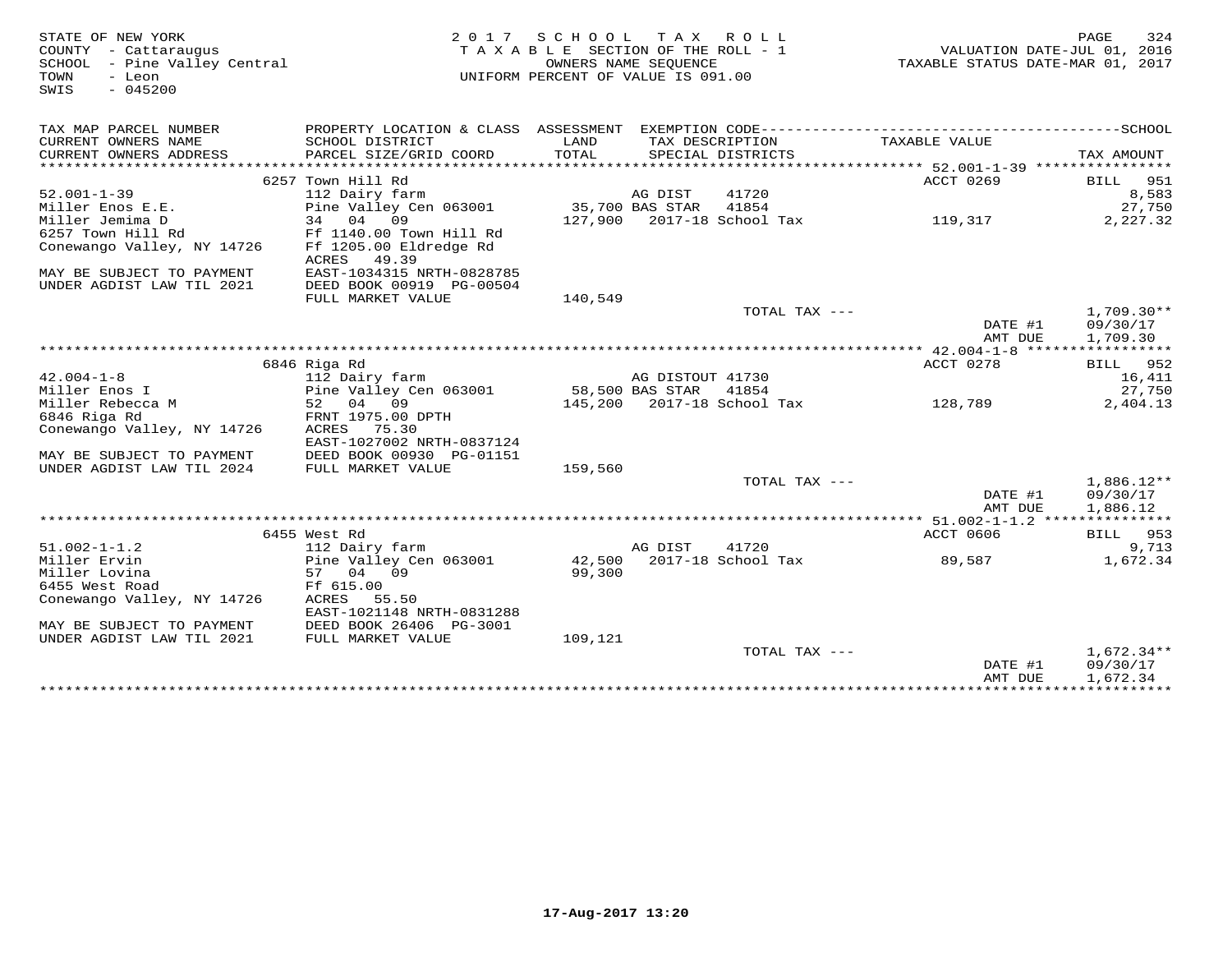| STATE OF NEW YORK<br>COUNTY - Cattaraugus<br>SCHOOL - Pine Valley Central<br>TOWN<br>- Leon<br>$-045200$<br>SWIS | 2017                                         | SCHOOL<br>TAXABLE SECTION OF THE ROLL - 1<br>UNIFORM PERCENT OF VALUE IS 091.00 | T A X<br>OWNERS NAME SEQUENCE | R O L L                              | VALUATION DATE-JUL 01, 2016<br>TAXABLE STATUS DATE-MAR 01, 2017 | PAGE<br>325            |
|------------------------------------------------------------------------------------------------------------------|----------------------------------------------|---------------------------------------------------------------------------------|-------------------------------|--------------------------------------|-----------------------------------------------------------------|------------------------|
| TAX MAP PARCEL NUMBER                                                                                            |                                              |                                                                                 |                               |                                      |                                                                 |                        |
| CURRENT OWNERS NAME<br>CURRENT OWNERS ADDRESS<br>*************************                                       | SCHOOL DISTRICT<br>PARCEL SIZE/GRID COORD    | LAND<br>TOTAL                                                                   |                               | TAX DESCRIPTION<br>SPECIAL DISTRICTS | TAXABLE VALUE                                                   | TAX AMOUNT             |
|                                                                                                                  | 6227 Riga Rd                                 |                                                                                 |                               |                                      | ACCT 0285                                                       | 954<br><b>BILL</b>     |
| $51.002 - 2 - 22$                                                                                                | 210 1 Family Res                             |                                                                                 | AG BLDG                       | 41700                                |                                                                 | 65,000                 |
| Miller Ervin J                                                                                                   | Pine Valley Cen 063001                       |                                                                                 | 10,100 BAS STAR               | 41854                                |                                                                 | 27,750                 |
| Miller Iva E                                                                                                     | 50 04 09                                     | 128,100                                                                         |                               | 2017-18 School Tax                   | 63,100                                                          | 1,177.90               |
| 6227 Riga Rd                                                                                                     | Ff 200.00                                    |                                                                                 |                               |                                      |                                                                 |                        |
| Conewango Valley, NY 14726                                                                                       | ACRES<br>2.57                                |                                                                                 |                               |                                      |                                                                 |                        |
|                                                                                                                  | EAST-1026898 NRTH-0827952                    |                                                                                 |                               |                                      |                                                                 |                        |
|                                                                                                                  | DEED BOOK 27014 PG-5001<br>FULL MARKET VALUE | 140,769                                                                         |                               |                                      |                                                                 |                        |
|                                                                                                                  |                                              |                                                                                 |                               | TOTAL TAX ---                        |                                                                 | 659.89**               |
|                                                                                                                  |                                              |                                                                                 |                               |                                      | DATE #1                                                         | 09/30/17               |
|                                                                                                                  |                                              |                                                                                 |                               |                                      | AMT DUE                                                         | 659.89                 |
|                                                                                                                  |                                              |                                                                                 |                               |                                      | ************** 52.001-1-14.6 ***                                | * * * * * * * * *      |
|                                                                                                                  | 11644 Eldredge Rd                            |                                                                                 |                               |                                      | ACCT 0828                                                       | 955<br>BILL            |
| $52.001 - 1 - 14.6$                                                                                              | 210 1 Family Res                             |                                                                                 | AG BLDG                       | 41700                                |                                                                 | 12,900                 |
| Miller Henry E<br>Miller Rachel L                                                                                | Pine Valley Cen 063001<br>18 04 09           | 87,600                                                                          | 13,400 BAS STAR               | 41854<br>2017-18 School Tax          | 74,700                                                          | 27,750<br>1,394.44     |
| 11644 Eldredge Rd                                                                                                | Ff 1250.00                                   |                                                                                 |                               |                                      |                                                                 |                        |
| Conewango Valley, NY 14726                                                                                       | ACRES<br>13.85                               |                                                                                 |                               |                                      |                                                                 |                        |
|                                                                                                                  | EAST-1040564 NRTH-0828895                    |                                                                                 |                               |                                      |                                                                 |                        |
|                                                                                                                  | DEED BOOK 23235 PG-6001                      |                                                                                 |                               |                                      |                                                                 |                        |
|                                                                                                                  | FULL MARKET VALUE                            | 96,264                                                                          |                               |                                      |                                                                 |                        |
|                                                                                                                  |                                              |                                                                                 |                               | TOTAL TAX ---                        | DATE #1                                                         | $876.43**$<br>09/30/17 |
|                                                                                                                  |                                              |                                                                                 |                               |                                      | AMT DUE                                                         | 876.43                 |
|                                                                                                                  |                                              |                                                                                 |                               |                                      |                                                                 |                        |
|                                                                                                                  | Dredge Rd                                    |                                                                                 |                               |                                      | ACCT 0119                                                       | 956<br>BILL            |
| $33.004 - 1 - 4$                                                                                                 | 105 Vac farmland                             |                                                                                 |                               | 2017-18 School Tax                   | 22,000                                                          | 410.68                 |
| Miller Henry E.                                                                                                  | Pine Valley Cen 063001                       | 22,000                                                                          |                               |                                      |                                                                 |                        |
| Miller Franey N.<br>12641 Dredge Rd                                                                              | 64 04 09<br>FRNT 895.00 DPTH                 | 22,000                                                                          |                               |                                      |                                                                 |                        |
| South Dayton, NY 14138                                                                                           | ACRES 37.26                                  |                                                                                 |                               |                                      |                                                                 |                        |
|                                                                                                                  | EAST-1023312 NRTH-0854353                    |                                                                                 |                               |                                      |                                                                 |                        |
|                                                                                                                  | DEED BOOK 23941 PG-4001                      |                                                                                 |                               |                                      |                                                                 |                        |
|                                                                                                                  | FULL MARKET VALUE                            | 24,176                                                                          |                               |                                      |                                                                 |                        |
|                                                                                                                  |                                              |                                                                                 |                               | TOTAL TAX ---                        |                                                                 | $410.68**$             |
|                                                                                                                  |                                              |                                                                                 |                               |                                      | DATE #1                                                         | 09/30/17               |
|                                                                                                                  |                                              |                                                                                 |                               |                                      | AMT DUE                                                         | 410.68                 |
|                                                                                                                  | Dredge Rd                                    |                                                                                 |                               |                                      | ACCT 0118                                                       | 957<br>BILL            |
| $33.004 - 1 - 6$                                                                                                 | 105 Vac farmland                             |                                                                                 |                               | 2017-18 School Tax                   | 32,500                                                          | 606.69                 |
| Miller Henry E.                                                                                                  | Pine Valley Cen 063001                       | 32,500                                                                          |                               |                                      |                                                                 |                        |
| Miller Franey N.                                                                                                 | 04 09<br>64                                  | 32,500                                                                          |                               |                                      |                                                                 |                        |
| 12641 Dredge Rd                                                                                                  | FRNT 2225.00 DPTH                            |                                                                                 |                               |                                      |                                                                 |                        |
| South Dayton, NY 14138                                                                                           | 53.99<br>ACRES<br>EAST-1024810 NRTH-0854309  |                                                                                 |                               |                                      |                                                                 |                        |
|                                                                                                                  | DEED BOOK 23941 PG-4001                      |                                                                                 |                               |                                      |                                                                 |                        |
|                                                                                                                  | FULL MARKET VALUE                            | 35,714                                                                          |                               |                                      |                                                                 |                        |
|                                                                                                                  |                                              |                                                                                 |                               | TOTAL TAX ---                        |                                                                 | $606.69**$             |
|                                                                                                                  |                                              |                                                                                 |                               |                                      | DATE #1                                                         | 09/30/17               |
|                                                                                                                  |                                              |                                                                                 |                               |                                      | AMT DUE                                                         | 606.69                 |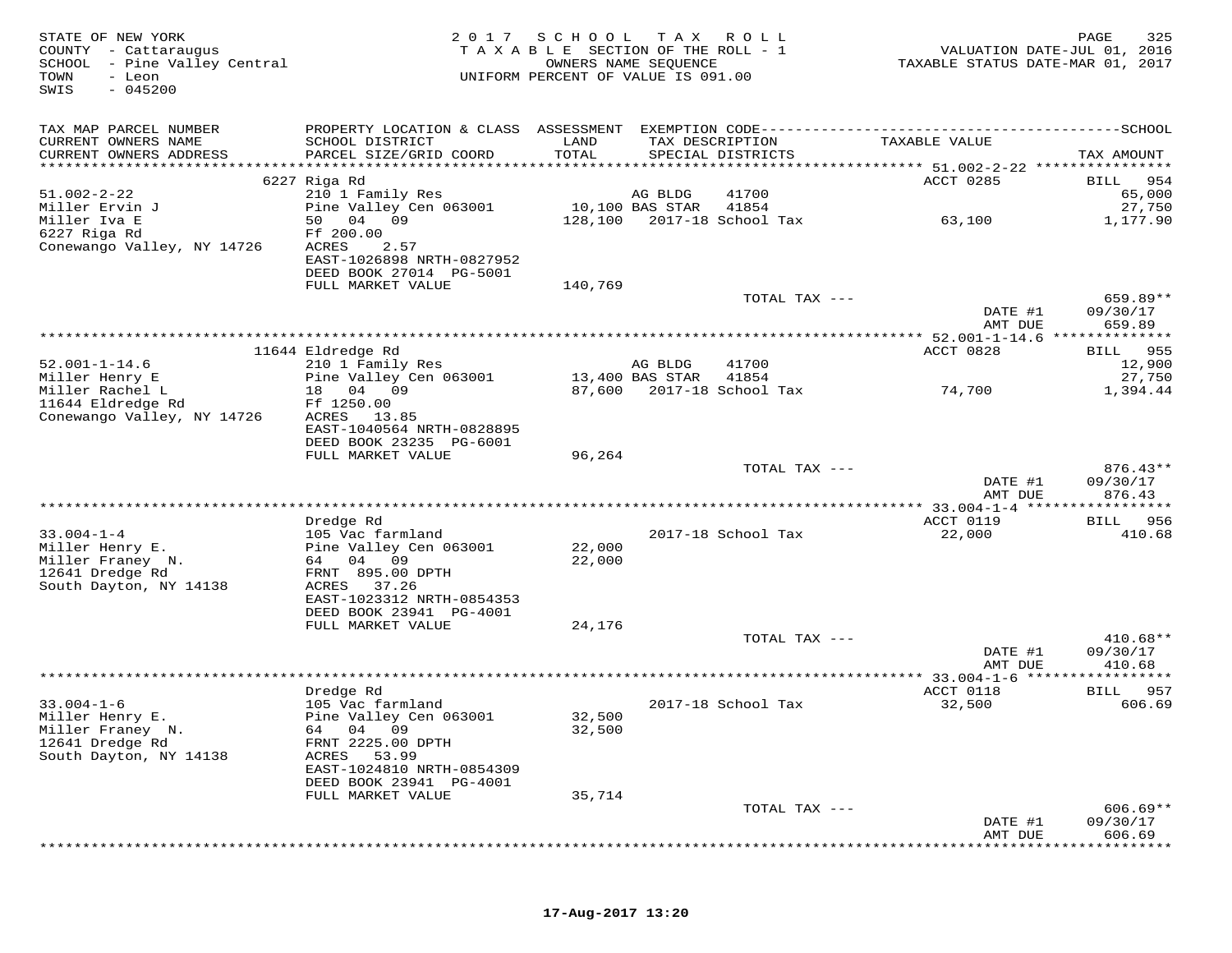| STATE OF NEW YORK<br>COUNTY - Cattaraugus<br>SCHOOL - Pine Valley Central<br>TOWN<br>- Leon<br>SWIS<br>$-045200$ | 2 0 1 7                                                                                                                                            | SCHOOL TAX ROLL<br>TAXABLE SECTION OF THE ROLL - 1<br>OWNERS NAME SEQUENCE<br>UNIFORM PERCENT OF VALUE IS 091.00 |                                           |                             | TAXABLE STATUS DATE-MAR 01, 2017         | 326<br>PAGE<br>VALUATION DATE-JUL 01, 2016 |
|------------------------------------------------------------------------------------------------------------------|----------------------------------------------------------------------------------------------------------------------------------------------------|------------------------------------------------------------------------------------------------------------------|-------------------------------------------|-----------------------------|------------------------------------------|--------------------------------------------|
| TAX MAP PARCEL NUMBER<br>CURRENT OWNERS NAME                                                                     | SCHOOL DISTRICT                                                                                                                                    | LAND                                                                                                             |                                           | TAX DESCRIPTION             | TAXABLE VALUE                            |                                            |
| CURRENT OWNERS ADDRESS<br>***********************                                                                | PARCEL SIZE/GRID COORD                                                                                                                             | TOTAL<br>****************                                                                                        |                                           | SPECIAL DISTRICTS           |                                          | TAX AMOUNT                                 |
|                                                                                                                  | 12641 Dredge Rd                                                                                                                                    |                                                                                                                  |                                           |                             | ACCT 0117                                | BILL 958                                   |
| $33.004 - 1 - 14$<br>Miller Henry E.<br>Miller Franey N.<br>12641 Dredge Rd<br>South Dayton, NY 14138            | 112 Dairy farm<br>Pine Valley Cen 063001<br>47 04<br>09<br>Deed Includes Parcel 4&6<br>Crossroad Ff - 1090'<br>FRNT 1440.00 DPTH<br>ACRES<br>49.91 | 37,900<br>117,800                                                                                                |                                           | 2017-18 School Tax          | 117,800                                  | 2,199.00                                   |
|                                                                                                                  | EAST-1025036 NRTH-0851048<br>DEED BOOK 23941 PG-4001                                                                                               |                                                                                                                  |                                           |                             |                                          |                                            |
|                                                                                                                  | FULL MARKET VALUE                                                                                                                                  | 129,451                                                                                                          |                                           |                             |                                          |                                            |
|                                                                                                                  |                                                                                                                                                    |                                                                                                                  |                                           | TOTAL TAX ---               | DATE #1<br>AMT DUE                       | $2,199.00**$<br>09/30/17<br>2,199.00       |
|                                                                                                                  | Dredge Rd                                                                                                                                          |                                                                                                                  |                                           |                             | ACCT 0804                                | BILL 959                                   |
| $33.004 - 2 - 15.2$<br>Miller Henry E.<br>Miller Franey N.<br>12641 Dredge Rd                                    | 105 Vac farmland<br>Pine Valley Cen 063001<br>7.80<br>ACRES<br>EAST-1025232 NRTH-0851836                                                           | 6,200<br>6,200                                                                                                   |                                           | 2017-18 School Tax          | 6,200                                    | 115.74                                     |
| South Dayton, NY 14138                                                                                           | DEED BOOK 23941 PG-4001                                                                                                                            |                                                                                                                  |                                           |                             |                                          |                                            |
|                                                                                                                  | FULL MARKET VALUE                                                                                                                                  | 6,813                                                                                                            |                                           |                             |                                          |                                            |
|                                                                                                                  |                                                                                                                                                    |                                                                                                                  |                                           | TOTAL TAX ---               | DATE #1<br>AMT DUE                       | $115.74**$<br>09/30/17<br>115.74           |
|                                                                                                                  |                                                                                                                                                    |                                                                                                                  |                                           |                             |                                          |                                            |
|                                                                                                                  | 6584 Riga Rd                                                                                                                                       |                                                                                                                  |                                           |                             | ACCT 0498                                | BILL 960                                   |
| $42.004 - 2 - 25.2$<br>Miller John D<br>Miller Katie J<br>6584 Riga Rd                                           | 240 Rural res<br>Pine Valley Cen 063001<br>43 04<br>09<br>Ff 240.00                                                                                | 26,300<br>91,800                                                                                                 | BAS STAR                                  | 41854<br>2017-18 School Tax | 91,800                                   | 27,750<br>1,713.65                         |
| Conewango Valley, NY 14726                                                                                       | ACRES 10.88<br>EAST-1028181 NRTH-0833262<br>DEED BOOK 25912 PG-7001<br>FULL MARKET VALUE                                                           | 100,879                                                                                                          |                                           |                             |                                          |                                            |
|                                                                                                                  |                                                                                                                                                    |                                                                                                                  |                                           | TOTAL TAX ---               | DATE #1<br>AMT DUE                       | $1,195.64**$<br>09/30/17<br>1,195.64       |
|                                                                                                                  |                                                                                                                                                    |                                                                                                                  |                                           |                             | *********** 51.002-1-15.3 ************** |                                            |
| $51.002 - 1 - 15.3$<br>Miller John M<br>Miller Gertrude J                                                        | 6124 Flat Iron Rd<br>210 1 Family Res<br>Pine Valley Cen 063001<br>49 04 09                                                                        |                                                                                                                  | CLERGY<br>7,300 AGED S<br>46,000 ENH STAR | 41400<br>41804<br>41834     | ACCT 0523                                | BILL 961<br>1,500<br>22,250<br>22,250      |
| 6124 Flat Iron Rd<br>Conewango Valley, NY 14726                                                                  | Ff 140.00<br>ACRES<br>1.15<br>EAST-1023306 NRTH-0826253<br>DEED BOOK 00956 PG-00733                                                                |                                                                                                                  |                                           | 2017-18 School Tax          | 22,250                                   | 415.35                                     |
|                                                                                                                  | FULL MARKET VALUE                                                                                                                                  | 50,549                                                                                                           |                                           |                             |                                          | $0.00**$                                   |
|                                                                                                                  |                                                                                                                                                    |                                                                                                                  |                                           | TOTAL TAX ---               |                                          |                                            |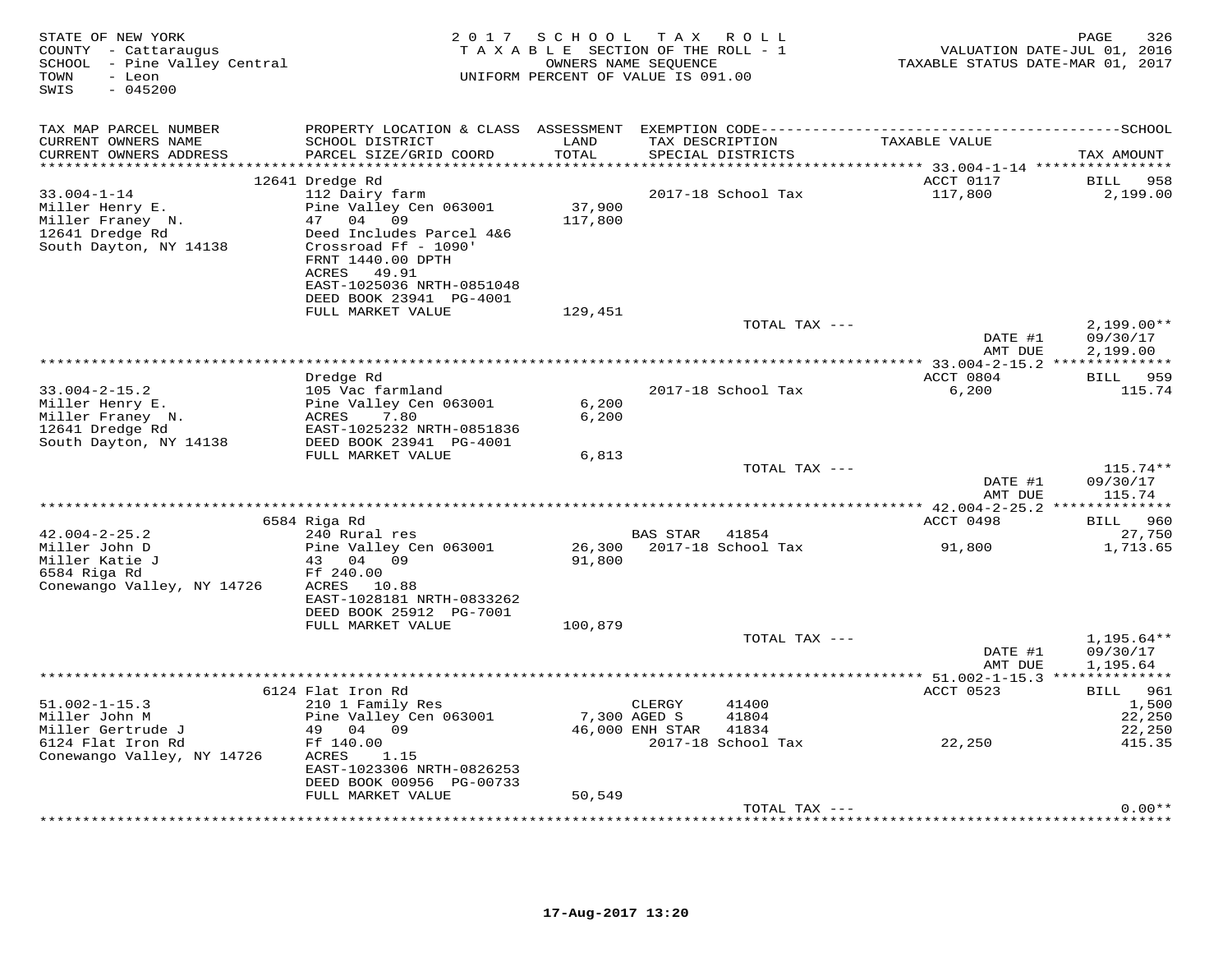| STATE OF NEW YORK<br>COUNTY - Cattaraugus<br>SCHOOL - Pine Valley Central<br>TOWN<br>- Leon<br>$-045200$<br>SWIS |                                                                                                                  | 2017 SCHOOL TAX ROLL<br>TAXABLE SECTION OF THE ROLL - 1<br>UNIFORM PERCENT OF VALUE IS 091.00 | OWNERS NAME SEQUENCE   |                           | VALUATION DATE-JUL 01, 2016<br>TAXABLE STATUS DATE-MAR 01, 2017 | 327<br>PAGE                          |
|------------------------------------------------------------------------------------------------------------------|------------------------------------------------------------------------------------------------------------------|-----------------------------------------------------------------------------------------------|------------------------|---------------------------|-----------------------------------------------------------------|--------------------------------------|
| TAX MAP PARCEL NUMBER<br>CURRENT OWNERS NAME                                                                     | SCHOOL DISTRICT                                                                                                  | LAND                                                                                          |                        | TAX DESCRIPTION           | TAXABLE VALUE                                                   |                                      |
| CURRENT OWNERS ADDRESS<br>*******************                                                                    | PARCEL SIZE/GRID COORD                                                                                           | TOTAL<br>***********                                                                          |                        | SPECIAL DISTRICTS         | ******** 51.002-1-18 ***********                                | TAX AMOUNT                           |
|                                                                                                                  | 6173 Flat Iron Rd                                                                                                |                                                                                               |                        |                           | ACCT 0280                                                       | BILL<br>962                          |
| $51.002 - 1 - 18$                                                                                                | 112 Dairy farm                                                                                                   |                                                                                               | TMP GHOUSE 42120       |                           |                                                                 | 30,000                               |
| Miller John M                                                                                                    | Pine Valley Cen 063001                                                                                           |                                                                                               | 35,800 BUS C/T/S 47610 |                           |                                                                 | 1,875                                |
| Miller Gertrude J                                                                                                | 04<br>56<br>09                                                                                                   | 124,200 BAS STAR                                                                              |                        | 41854                     |                                                                 | 27,750                               |
| 6124 Flat Iron Rd<br>Conewango Valley, NY 14726                                                                  | Rabers buying land contra<br>Ff 660.00<br>ACRES<br>60.53<br>EAST-1021169 NRTH-0827134<br>DEED BOOK 17855 PG-3001 |                                                                                               |                        | 2017-18 School Tax        | 92,325                                                          | 1,723.45                             |
|                                                                                                                  | FULL MARKET VALUE                                                                                                | 136,484                                                                                       |                        |                           |                                                                 |                                      |
|                                                                                                                  |                                                                                                                  |                                                                                               |                        | TOTAL TAX ---             | DATE #1<br>AMT DUE                                              | $1,205.44**$<br>09/30/17<br>1,205.44 |
|                                                                                                                  |                                                                                                                  |                                                                                               |                        |                           |                                                                 |                                      |
|                                                                                                                  | 6630 Riga Rd                                                                                                     |                                                                                               |                        |                           | ACCT 0447                                                       | BILL 963                             |
| $42.004 - 2 - 26$                                                                                                | 210 1 Family Res                                                                                                 |                                                                                               | BAS STAR               | 41854                     |                                                                 | 27,750                               |
| Miller Joseph                                                                                                    | Pine Valley Cen 063001                                                                                           |                                                                                               |                        | 20,400 2017-18 School Tax | 70,400                                                          | 1,314.17                             |
| Miller Mattie                                                                                                    | 04 09<br>43                                                                                                      | 70,400                                                                                        |                        |                           |                                                                 |                                      |
| 6630 Riga Rd<br>Conewango Valley, NY 14726                                                                       | Ff 232.60<br>ACRES<br>21.85<br>EAST-1028139 NRTH-0833856<br>DEED BOOK 1817<br>PG-5001                            |                                                                                               |                        |                           |                                                                 |                                      |
|                                                                                                                  | FULL MARKET VALUE                                                                                                | 77,363                                                                                        |                        |                           |                                                                 |                                      |
|                                                                                                                  |                                                                                                                  |                                                                                               |                        | TOTAL TAX ---             |                                                                 | $796.16**$                           |
|                                                                                                                  |                                                                                                                  |                                                                                               |                        |                           | DATE #1<br>AMT DUE                                              | 09/30/17<br>796.16                   |
|                                                                                                                  |                                                                                                                  |                                                                                               |                        |                           | *********** 42.004-2-5.2 ****************                       |                                      |
| $42.004 - 2 - 5.2$                                                                                               | 6678 West Rd                                                                                                     |                                                                                               |                        | 41854                     | ACCT 0472                                                       | BILL 964                             |
| Miller Joseph C                                                                                                  | 112 Dairy farm<br>Pine Valley Cen 063001                                                                         |                                                                                               | <b>BAS STAR</b>        | 31,100 2017-18 School Tax | 88,600                                                          | 27,750<br>1,653.92                   |
| Miller Edna J                                                                                                    | 51 04<br>09                                                                                                      | 88,600                                                                                        |                        |                           |                                                                 |                                      |
| 6678 West Rd                                                                                                     | L/p 735-1058 Ff 1390 West                                                                                        |                                                                                               |                        |                           |                                                                 |                                      |
| Conewango Valley, NY 14726                                                                                       | Ff 1155 Co Rd 6<br>ACRES<br>34.85<br>EAST-1023735 NRTH-0835110<br>DEED BOOK 487<br>PG-9001                       |                                                                                               |                        |                           |                                                                 |                                      |
|                                                                                                                  | FULL MARKET VALUE                                                                                                | 97,363                                                                                        |                        |                           |                                                                 |                                      |
|                                                                                                                  |                                                                                                                  |                                                                                               |                        | TOTAL TAX ---             | DATE #1                                                         | 1,135.90**<br>09/30/17               |
|                                                                                                                  |                                                                                                                  |                                                                                               |                        |                           | AMT DUE<br>*****************************                        | 1,135.90                             |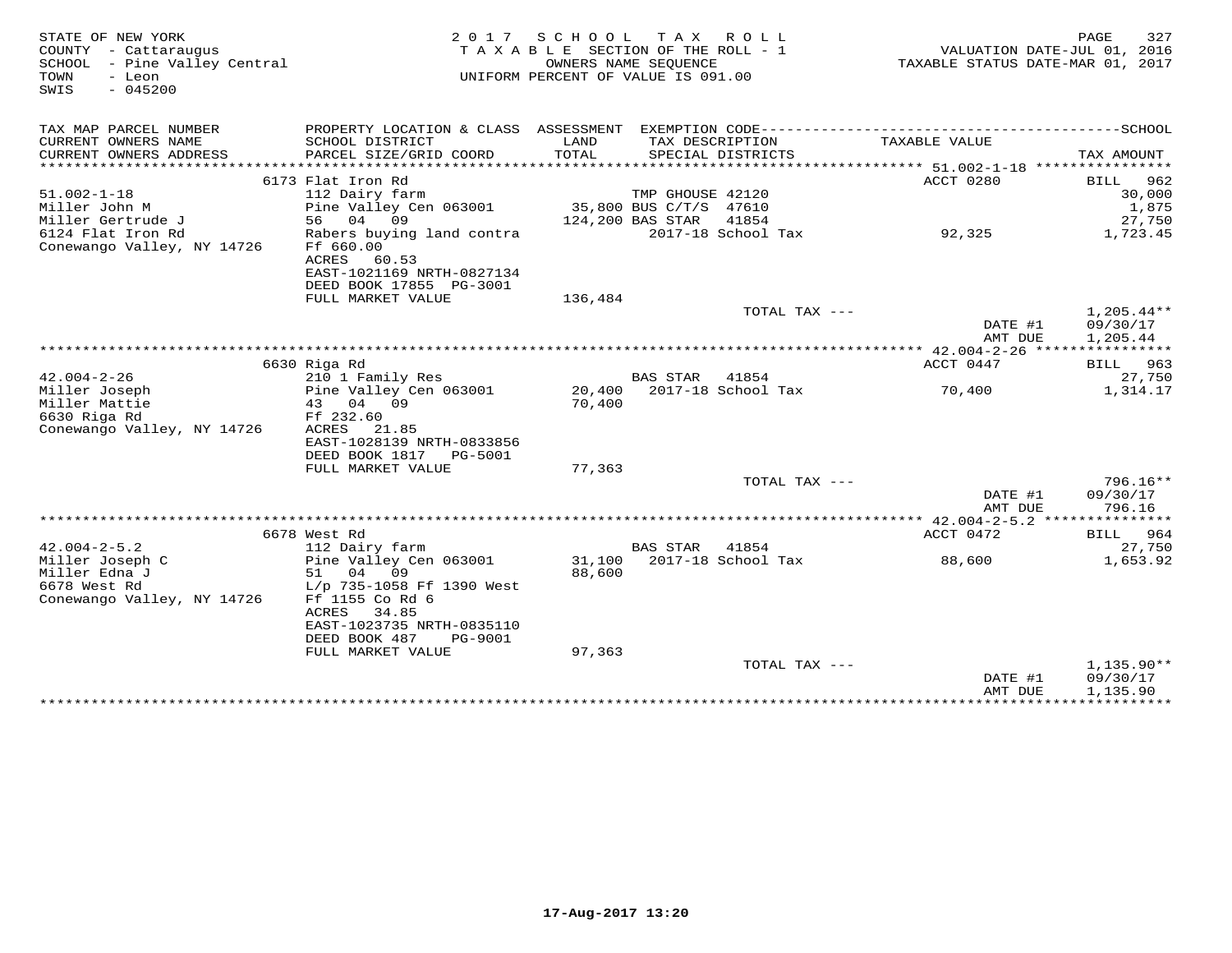| STATE OF NEW YORK                   |                                            | 2017 SCHOOL                        |                  | TAX ROLL                                 |                                   | 328<br>PAGE                 |
|-------------------------------------|--------------------------------------------|------------------------------------|------------------|------------------------------------------|-----------------------------------|-----------------------------|
| COUNTY - Cattaraugus                |                                            | TAXABLE SECTION OF THE ROLL - 1    |                  |                                          |                                   | VALUATION DATE-JUL 01, 2016 |
| SCHOOL - Pine Valley Central        |                                            | OWNERS NAME SEQUENCE               |                  |                                          | TAXABLE STATUS DATE-MAR 01, 2017  |                             |
| TOWN<br>- Leon                      |                                            | UNIFORM PERCENT OF VALUE IS 091.00 |                  |                                          |                                   |                             |
| $-045200$<br>SWIS                   |                                            |                                    |                  |                                          |                                   |                             |
|                                     |                                            |                                    |                  |                                          |                                   |                             |
| TAX MAP PARCEL NUMBER               | PROPERTY LOCATION & CLASS ASSESSMENT       |                                    |                  | EXEMPTION CODE-------------------------- |                                   | -------------SCHOOL         |
| CURRENT OWNERS NAME                 | SCHOOL DISTRICT                            | LAND                               |                  | TAX DESCRIPTION                          | TAXABLE VALUE                     |                             |
| CURRENT OWNERS ADDRESS              | PARCEL SIZE/GRID COORD                     | TOTAL                              |                  | SPECIAL DISTRICTS                        |                                   | TAX AMOUNT                  |
|                                     |                                            |                                    |                  |                                          |                                   |                             |
|                                     | 6602 Riga Rd                               |                                    |                  |                                          | ACCT 0459                         | 965<br>BILL                 |
| $42.004 - 2 - 25.1$                 | 210 1 Family Res                           |                                    | TMP GHOUSE 42120 |                                          |                                   | 25,000                      |
| Miller Levi D                       | Pine Valley Cen 063001                     |                                    | 24,400 BAS STAR  | 41854                                    |                                   | 27,750                      |
| Miller Mary D                       | 04 09<br>43                                |                                    |                  | 101,600 2017-18 School Tax               | 76,600                            | 1,429.91                    |
| 6602 Riga Rd                        | FRNT 240.00 DPTH                           |                                    |                  |                                          |                                   |                             |
| Conewango Valley, NY 14726          | ACRES<br>10.88                             |                                    |                  |                                          |                                   |                             |
|                                     | EAST-1028162 NRTH-0833501                  |                                    |                  |                                          |                                   |                             |
|                                     | DEED BOOK 26955 PG-3001                    |                                    |                  |                                          |                                   |                             |
|                                     | FULL MARKET VALUE                          | 111,648                            |                  |                                          |                                   |                             |
|                                     |                                            |                                    |                  | TOTAL TAX ---                            |                                   | 911.89**                    |
|                                     |                                            |                                    |                  |                                          | DATE #1                           | 09/30/17                    |
|                                     |                                            |                                    |                  |                                          | AMT DUE                           | 911.89                      |
|                                     |                                            |                                    |                  |                                          |                                   |                             |
|                                     | 6413 Riga Rd                               |                                    |                  |                                          | ACCT 0003                         | <b>BILL</b> 966             |
| $51.002 - 2 - 1.1$                  | 112 Dairy farm                             |                                    | AG BLDG          | 41700                                    |                                   | 21,600                      |
| Miller Levi E                       | Pine Valley Cen 063001                     |                                    | 75,300 AG DIST   | 41720                                    |                                   | 19,561                      |
| Miller Sarah N                      | 50/51 04 09                                |                                    | 186,500 BAS STAR | 41854                                    |                                   | 27,750                      |
| 6413 Riga Rd                        | Ff 2280.00                                 |                                    |                  | 2017-18 School Tax                       | 145,339                           | 2,713.08                    |
| Conewango Valley, NY 14726          | ACRES 106.10                               |                                    |                  |                                          |                                   |                             |
|                                     | EAST-1026218 NRTH-0831162                  |                                    |                  |                                          |                                   |                             |
| MAY BE SUBJECT TO PAYMENT           | DEED BOOK 877<br>PG-01014                  |                                    |                  |                                          |                                   |                             |
| UNDER AGDIST LAW TIL 2021           | FULL MARKET VALUE                          | 204,945                            |                  |                                          |                                   |                             |
|                                     |                                            |                                    |                  | TOTAL TAX ---                            |                                   | $2,195.06**$                |
|                                     |                                            |                                    |                  |                                          | DATE #1                           | 09/30/17                    |
|                                     |                                            |                                    |                  |                                          | AMT DUE                           | 2,195.06                    |
|                                     |                                            |                                    |                  |                                          | ACCT 0564                         |                             |
|                                     | 12580 Smith Rd                             |                                    |                  | 41854                                    |                                   | BILL 967                    |
| $42.002 - 1 - 6.3$<br>Miller Levi P | 210 1 Family Res<br>Pine Valley Cen 063001 | 7,700                              | <b>BAS STAR</b>  | 2017-18 School Tax                       |                                   | 27,750<br>748.56            |
| Miller Mattie J                     | 54 04 09                                   | 40,100                             |                  |                                          | 40,100                            |                             |
| 12580 Smith Rd                      | Xura Smith Rd Ff-1160.00                   |                                    |                  |                                          |                                   |                             |
| S. Dayton, NY 14138                 | Crossroad Ff - 85'                         |                                    |                  |                                          |                                   |                             |
|                                     | ACRES<br>1.35                              |                                    |                  |                                          |                                   |                             |
|                                     | EAST-1026462 NRTH-0847352                  |                                    |                  |                                          |                                   |                             |
|                                     | DEED BOOK 15906 PG-2002                    |                                    |                  |                                          |                                   |                             |
|                                     | FULL MARKET VALUE                          | 44,066                             |                  |                                          |                                   |                             |
|                                     |                                            |                                    |                  | TOTAL TAX ---                            |                                   | $230.54**$                  |
|                                     |                                            |                                    |                  |                                          | DATE #1                           | 09/30/17                    |
|                                     |                                            |                                    |                  |                                          | AMT DUE                           | 230.54                      |
|                                     |                                            |                                    |                  |                                          | * * * * * * * * * * * * * * * * * | ************                |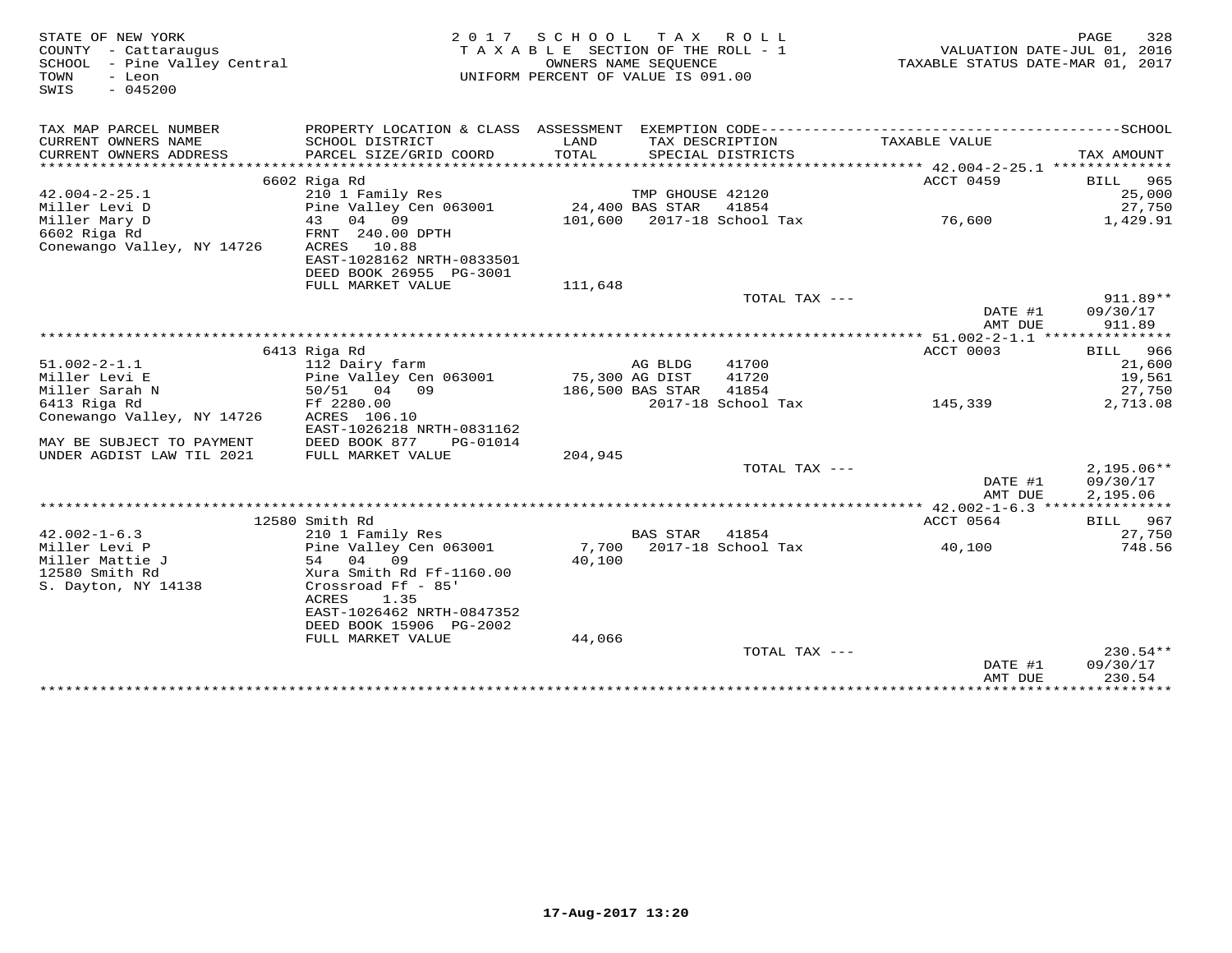| STATE OF NEW YORK<br>COUNTY - Cattaraugus<br>SCHOOL - Pine Valley Central<br>TOWN<br>- Leon<br>SWIS<br>$-045200$ |                                                                                                                                 |               | 2017 SCHOOL TAX ROLL<br>TAXABLE SECTION OF THE ROLL - 1<br>OWNERS NAME SEQUENCE<br>UNIFORM PERCENT OF VALUE IS 091.00 |               | TAXABLE STATUS DATE-MAR 01, 2017                      | 329<br>PAGE<br>VALUATION DATE-JUL 01, 2016 |
|------------------------------------------------------------------------------------------------------------------|---------------------------------------------------------------------------------------------------------------------------------|---------------|-----------------------------------------------------------------------------------------------------------------------|---------------|-------------------------------------------------------|--------------------------------------------|
| TAX MAP PARCEL NUMBER                                                                                            |                                                                                                                                 |               |                                                                                                                       |               |                                                       |                                            |
| CURRENT OWNERS NAME<br>CURRENT OWNERS ADDRESS                                                                    | SCHOOL DISTRICT<br>PARCEL SIZE/GRID COORD                                                                                       | LAND<br>TOTAL | SPECIAL DISTRICTS                                                                                                     |               | TAX DESCRIPTION TAXABLE VALUE                         | TAX AMOUNT                                 |
|                                                                                                                  | 12369 West Rd                                                                                                                   |               |                                                                                                                       |               | ACCT 0495                                             | 968<br>BILL                                |
| $42.002 - 1 - 23.3$                                                                                              | 210 1 Family Res                                                                                                                |               | BAS STAR                                                                                                              | 41854         |                                                       | 27,750                                     |
| Miller Menno EE                                                                                                  | Pine Valley Cen 063001                                                                                                          |               | $11,500$ 2017-18 School Tax                                                                                           |               | 60,000                                                | 1,120.03                                   |
| Miller Martha H                                                                                                  | 45 04 09                                                                                                                        | 60,000        |                                                                                                                       |               |                                                       |                                            |
| 12369 West Rd                                                                                                    | ACRES 10.40                                                                                                                     |               |                                                                                                                       |               |                                                       |                                            |
| Conewango Valley, NY 14726                                                                                       | EAST-1029555 NRTH-0840618<br>DEED BOOK 00949 PG-01119                                                                           |               |                                                                                                                       |               |                                                       |                                            |
|                                                                                                                  | FULL MARKET VALUE                                                                                                               | 65,934        |                                                                                                                       |               |                                                       |                                            |
|                                                                                                                  |                                                                                                                                 |               |                                                                                                                       | TOTAL TAX --- |                                                       | $602.02**$                                 |
|                                                                                                                  |                                                                                                                                 |               |                                                                                                                       |               | DATE #1                                               | 09/30/17                                   |
|                                                                                                                  |                                                                                                                                 |               |                                                                                                                       |               | AMT DUE                                               | 602.02                                     |
|                                                                                                                  |                                                                                                                                 |               |                                                                                                                       |               |                                                       |                                            |
|                                                                                                                  | 11201 Leon-New Albion Rd                                                                                                        |               |                                                                                                                       |               | ACCT 0345                                             | BILL 969                                   |
| $52.002 - 1 - 3$                                                                                                 |                                                                                                                                 |               |                                                                                                                       |               |                                                       | 27,750                                     |
| Miller Michelle<br>Rowland Genevieve                                                                             |                                                                                                                                 |               |                                                                                                                       |               |                                                       | 1,082.70                                   |
| 11201 Leon-New Albion Rd                                                                                         | Eeon-New Albion No.<br>210 1 Family Res<br>Pine Valley Cen 063001 18,800 2017-18 School Tax 58,000<br>58,000 58,000<br>Life Use |               |                                                                                                                       |               |                                                       |                                            |
| Cattaraugus, NY 14719                                                                                            | ACRES 7.35                                                                                                                      |               |                                                                                                                       |               |                                                       |                                            |
|                                                                                                                  | EAST-1047005 NRTH-0832817                                                                                                       |               |                                                                                                                       |               |                                                       |                                            |
|                                                                                                                  | DEED BOOK 1984 PG-4002                                                                                                          |               |                                                                                                                       |               |                                                       |                                            |
|                                                                                                                  | FULL MARKET VALUE                                                                                                               | 63,736        |                                                                                                                       |               |                                                       |                                            |
|                                                                                                                  |                                                                                                                                 |               |                                                                                                                       | TOTAL TAX --- |                                                       | 564.68**                                   |
|                                                                                                                  |                                                                                                                                 |               |                                                                                                                       |               | DATE #1                                               | 09/30/17                                   |
|                                                                                                                  |                                                                                                                                 |               |                                                                                                                       |               | AMT DUE                                               | 564.68                                     |
|                                                                                                                  | 11792 Eldredge Rd                                                                                                               |               |                                                                                                                       |               | ACCT 0096                                             | BILL 970                                   |
| $52.001 - 1 - 11$                                                                                                | 112 Dairy farm                                                                                                                  | AG BLDG       |                                                                                                                       | 41700         |                                                       | 35,400                                     |
| Miller Roman D                                                                                                   | Pine Valley Cen 063001                                                                                                          |               | 93,300 AG DISTOUT 41730                                                                                               |               |                                                       | 40,290                                     |
| Miller Sarah D                                                                                                   | 26 04 09                                                                                                                        |               | 155,300 2017-18 School Tax                                                                                            |               | 79,610                                                | 1,486.10                                   |
| 11806 Eldredge Rd                                                                                                | Ff 1360.00                                                                                                                      |               |                                                                                                                       |               |                                                       |                                            |
| Conewango Valley, NY 14726                                                                                       | ACRES 118.70                                                                                                                    |               |                                                                                                                       |               |                                                       |                                            |
|                                                                                                                  | EAST-1038969 NRTH-0829000                                                                                                       |               |                                                                                                                       |               |                                                       |                                            |
| MAY BE SUBJECT TO PAYMENT                                                                                        | DEED BOOK 26022 PG-7001                                                                                                         |               |                                                                                                                       |               |                                                       |                                            |
| UNDER AGDIST LAW TIL 2024                                                                                        | FULL MARKET VALUE                                                                                                               | 170,659       |                                                                                                                       | TOTAL TAX --- |                                                       | $1,486.10**$                               |
|                                                                                                                  |                                                                                                                                 |               |                                                                                                                       |               | DATE #1                                               | 09/30/17                                   |
|                                                                                                                  |                                                                                                                                 |               |                                                                                                                       |               | AMT DUE                                               | 1,486.10                                   |
|                                                                                                                  |                                                                                                                                 |               |                                                                                                                       |               |                                                       |                                            |
|                                                                                                                  | 12654 Youngs Rd                                                                                                                 |               |                                                                                                                       |               | 40 PCT OF VALUE USED FOR EXEMPTION PURPOSES ACCT 0200 | BILL 971                                   |
| $51.002 - 1 - 12.1$                                                                                              | 112 Dairy farm                                                                                                                  |               | AG DIST                                                                                                               | 41720         |                                                       | 4,282                                      |
| Miller Samuel D                                                                                                  | Pine Valley Cen 063001                                                                                                          |               | 55,300 AGED C/T/S 41800<br>209,800 ENH STAR 41834                                                                     |               |                                                       | 41,960                                     |
| Miller Naomi                                                                                                     | 49 04 09                                                                                                                        |               |                                                                                                                       |               | 2017-18 School Tax 163,558                            | 60,590                                     |
| 12654 Youngs Rd<br>Conewango Valley, NY 14726                                                                    | Ff 3200.00<br>ACRES 61.45                                                                                                       |               |                                                                                                                       |               |                                                       | 3,053.18                                   |
|                                                                                                                  | EAST-1024755 NRTH-0824847                                                                                                       |               |                                                                                                                       |               |                                                       |                                            |
| MAY BE SUBJECT TO PAYMENT                                                                                        | DEED BOOK 1011    PG-1041                                                                                                       |               |                                                                                                                       |               |                                                       |                                            |
| UNDER AGDIST LAW TIL 2021                                                                                        | FULL MARKET VALUE                                                                                                               | 230,549       |                                                                                                                       |               |                                                       |                                            |
|                                                                                                                  |                                                                                                                                 |               |                                                                                                                       | TOTAL TAX --- |                                                       | $1,922.13**$                               |
|                                                                                                                  |                                                                                                                                 |               |                                                                                                                       |               | DATE #1                                               | 09/30/17                                   |
|                                                                                                                  |                                                                                                                                 |               |                                                                                                                       |               | AMT DUE                                               | 1,922.13                                   |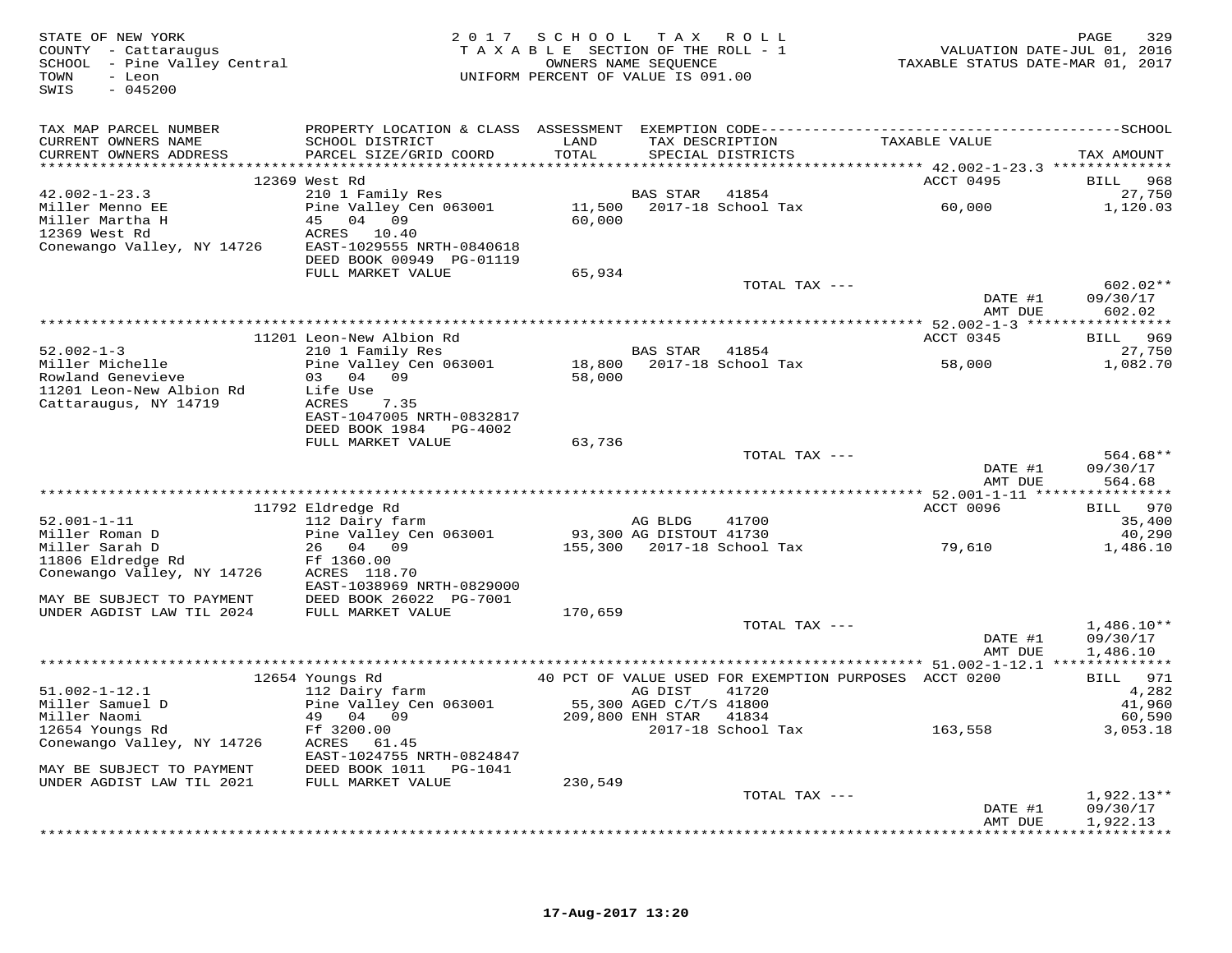| STATE OF NEW YORK<br>COUNTY - Cattaraugus<br>SCHOOL - Pine Valley Central<br>- Leon<br>TOWN<br>SWIS<br>$-045200$ | 2 0 1 7                                                                                                                         | SCHOOL<br>TAXABLE SECTION OF THE ROLL - 1<br>UNIFORM PERCENT OF VALUE IS 091.00 | TAX ROLL<br>OWNERS NAME SEQUENCE     |                             | VALUATION DATE-JUL 01, 2016<br>TAXABLE STATUS DATE-MAR 01, 2017 | 330<br>PAGE                       |
|------------------------------------------------------------------------------------------------------------------|---------------------------------------------------------------------------------------------------------------------------------|---------------------------------------------------------------------------------|--------------------------------------|-----------------------------|-----------------------------------------------------------------|-----------------------------------|
| TAX MAP PARCEL NUMBER                                                                                            |                                                                                                                                 |                                                                                 |                                      |                             |                                                                 |                                   |
| CURRENT OWNERS NAME<br>CURRENT OWNERS ADDRESS<br>**********************                                          | SCHOOL DISTRICT<br>PARCEL SIZE/GRID COORD                                                                                       | LAND<br>TOTAL<br>* * * * * * * * * * *                                          | TAX DESCRIPTION<br>SPECIAL DISTRICTS |                             | TAXABLE VALUE                                                   | TAX AMOUNT                        |
|                                                                                                                  | $Rte$ 62 (Off)                                                                                                                  |                                                                                 |                                      |                             | ACCT 0121                                                       | <b>BILL</b><br>972                |
| $42.020 - 1 - 54$<br>Milliman Calvin M<br>6666 Town Hill Rd<br>Conewango VAlley, NY 14726                        | 314 Rural vac<10<br>Pine Valley Cen 063001<br>35 04 09<br>5.15<br>ACRES<br>EAST-1031262 NRTH-0834153<br>DEED BOOK 43<br>PG-1001 | 4,900<br>4,900                                                                  |                                      | 2017-18 School Tax          | 4,900                                                           | 91.47                             |
|                                                                                                                  | FULL MARKET VALUE                                                                                                               | 5,385                                                                           |                                      | TOTAL TAX ---               |                                                                 | $91.47**$                         |
|                                                                                                                  |                                                                                                                                 |                                                                                 |                                      |                             | DATE #1<br>AMT DUE                                              | 09/30/17<br>91.47                 |
|                                                                                                                  |                                                                                                                                 |                                                                                 |                                      |                             | *********** 43.003-1-18.6 *****                                 | * * * * * * * *                   |
|                                                                                                                  | 6666 Town Hill Rd                                                                                                               |                                                                                 |                                      |                             | ACCT 0862                                                       | 973<br>BILL                       |
| $43.003 - 1 - 18.6$<br>Milliman Calvin M.<br>Milliman Ashley E.                                                  | 210 1 Family Res<br>Pine Valley Cen 063001<br>$27 - 4 - 9$                                                                      | 17,200<br>55,000                                                                | BAS STAR                             | 41854<br>2017-18 School Tax | 55,000                                                          | 27,750<br>1,026.70                |
| 6666 Town Hill Road<br>Conewango Valley, NY 14726                                                                | ACRES 13.75<br>EAST-1036525 NRTH-0834285<br>DEED BOOK 23276 PG-2001                                                             |                                                                                 |                                      |                             |                                                                 |                                   |
|                                                                                                                  | FULL MARKET VALUE                                                                                                               | 60,440                                                                          |                                      | TOTAL TAX ---               |                                                                 | 508.68**                          |
|                                                                                                                  |                                                                                                                                 |                                                                                 |                                      |                             | DATE #1<br>AMT DUE<br>**** 43.003-1-11.5 ***                    | 09/30/17<br>508.68<br>*********   |
|                                                                                                                  | 6627 Kysor Hill Rd                                                                                                              |                                                                                 |                                      |                             | <b>ACCT 0668</b>                                                | 974<br>BILL                       |
| $43.003 - 1 - 11.5$                                                                                              | 240 Rural res                                                                                                                   |                                                                                 | BAS STAR                             | 41854                       |                                                                 | 27,750                            |
| Milliman Lane C<br>6627 Kysor Hill Rd<br>Cattaraugus, NY 14719                                                   | Pine Valley Cen 063001<br>19 04 09<br>Ff 1625.00                                                                                | 24,800<br>109,000                                                               |                                      | 2017-18 School Tax          | 109,000                                                         | 2,034.73                          |
|                                                                                                                  | ACRES 18.10<br>EAST-1042466 NRTH-0834928<br>DEED BOOK 00953 PG-00071                                                            |                                                                                 |                                      |                             |                                                                 |                                   |
|                                                                                                                  | FULL MARKET VALUE                                                                                                               | 119,780                                                                         |                                      |                             |                                                                 |                                   |
|                                                                                                                  |                                                                                                                                 |                                                                                 |                                      | TOTAL TAX ---               | DATE #1                                                         | $1,516.71**$<br>09/30/17          |
|                                                                                                                  |                                                                                                                                 | **************************************                                          |                                      |                             | AMT DUE<br>**** 43.003-1-14 ****                                | 1,516.71<br>* * * * * * * * * * * |
|                                                                                                                  | 11664 Leon-New Albion Rd                                                                                                        |                                                                                 |                                      |                             | ACCT 0054                                                       | 975<br><b>BILL</b>                |
| $43.003 - 1 - 14$<br>MILLIMAN LEE<br>MILLIMAN DEBORA<br>11720 LEON-NEW ABLION ROAD<br>LEON, NY 14751             | 311 Res vac land<br>Pine Valley Cen 063001<br>19 04<br>09<br>Ff 196.00<br>ACRES<br>1.00<br>EAST-1040289 NRTH-0834043            | 3,000<br>3,000                                                                  |                                      | 2017-18 School Tax          | 3,000                                                           | 56.00                             |
|                                                                                                                  | DEED BOOK 26552 PG-9002<br>FULL MARKET VALUE                                                                                    | 3,297                                                                           |                                      |                             |                                                                 |                                   |
|                                                                                                                  |                                                                                                                                 |                                                                                 |                                      | TOTAL TAX ---               |                                                                 | $56.00**$                         |
|                                                                                                                  |                                                                                                                                 |                                                                                 |                                      |                             | DATE #1<br>AMT DUE                                              | 09/30/17<br>56.00                 |
|                                                                                                                  |                                                                                                                                 |                                                                                 |                                      |                             |                                                                 | * * * * * *                       |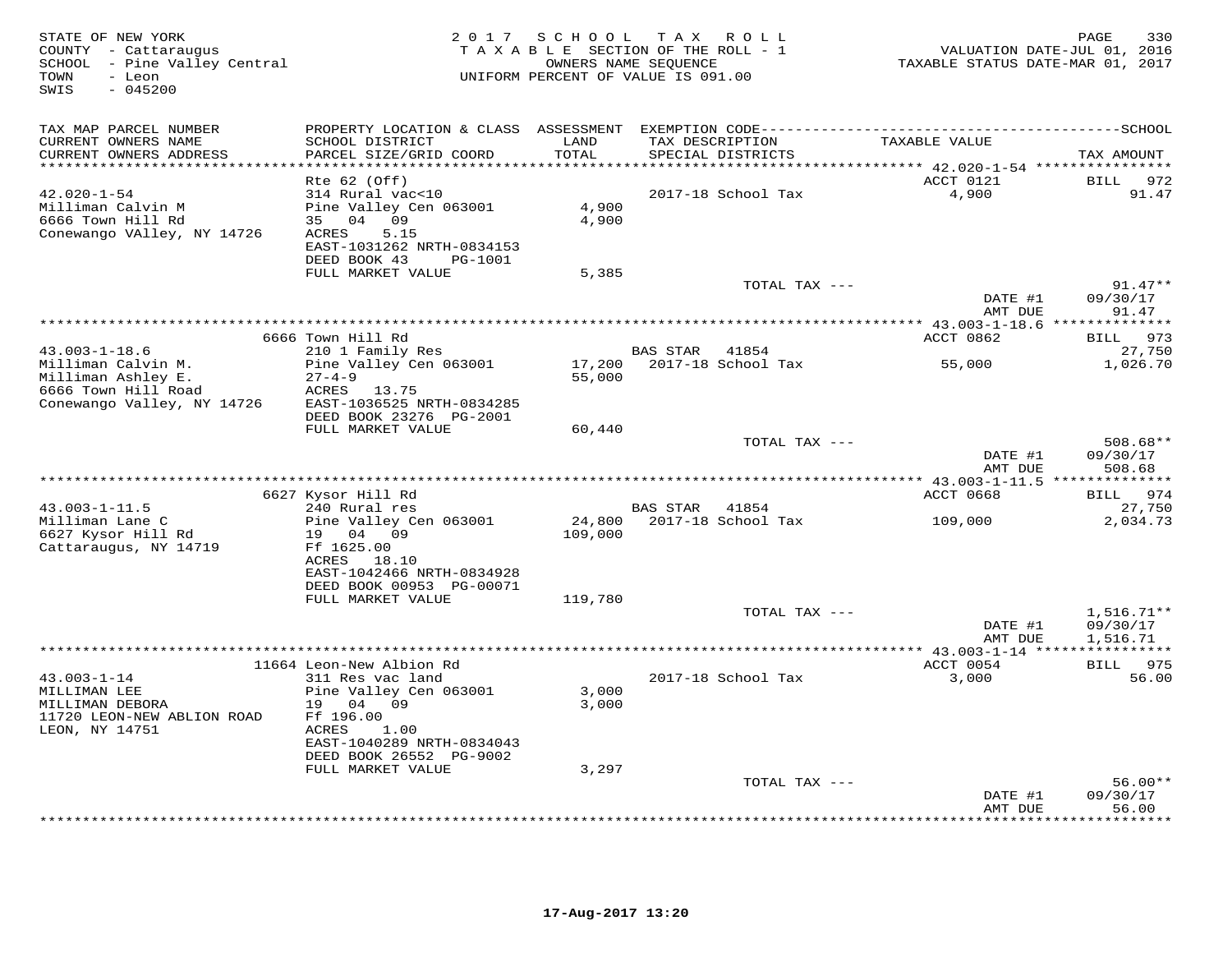| STATE OF NEW YORK<br>COUNTY - Cattaraugus<br>SCHOOL - Pine Valley Central<br>TOWN<br>- Leon<br>$-045200$<br>SWIS |                                                                                                  | 2017 SCHOOL TAX ROLL<br>TAXABLE SECTION OF THE ROLL - 1<br>OWNERS NAME SEQUENCE<br>UNIFORM PERCENT OF VALUE IS 091.00 |                 |                                     | VALUATION DATE-JUL 01, 2016<br>TAXABLE STATUS DATE-MAR 01, 2017 | 331<br>PAGE                          |
|------------------------------------------------------------------------------------------------------------------|--------------------------------------------------------------------------------------------------|-----------------------------------------------------------------------------------------------------------------------|-----------------|-------------------------------------|-----------------------------------------------------------------|--------------------------------------|
| TAX MAP PARCEL NUMBER<br>CURRENT OWNERS NAME                                                                     | SCHOOL DISTRICT                                                                                  | LAND                                                                                                                  |                 | TAX DESCRIPTION                     | TAXABLE VALUE                                                   |                                      |
| CURRENT OWNERS ADDRESS                                                                                           | PARCEL SIZE/GRID COORD                                                                           | TOTAL<br>*******************                                                                                          |                 | SPECIAL DISTRICTS                   | ****************************** 43.003-1-11.1 ***************    | TAX AMOUNT                           |
|                                                                                                                  | 11720 Leon-New Albion Rd                                                                         |                                                                                                                       |                 |                                     | ACCT 0412                                                       | BILL<br>976                          |
| $43.003 - 1 - 11.1$                                                                                              | 105 Vac farmland                                                                                 |                                                                                                                       | AG DIST         | 41720                               |                                                                 | 21,523                               |
| Milliman Lee C<br>Milliman Debora A<br>11720 Leon-New Albion Rd<br>Cattaraugus, NY 14719                         | Pine Valley Cen 063001<br>19/20 04 09<br>Ff 1520'<br>ACRES<br>90.45<br>EAST-1041436 NRTH-0835035 | 59,100<br>59,100                                                                                                      |                 | 2017-18 School Tax                  | 37,577                                                          | 701.46                               |
| MAY BE SUBJECT TO PAYMENT                                                                                        | DEED BOOK 00932 PG-00751                                                                         |                                                                                                                       |                 |                                     |                                                                 |                                      |
| UNDER AGDIST LAW TIL 2021                                                                                        | FULL MARKET VALUE                                                                                | 64,945                                                                                                                |                 |                                     |                                                                 |                                      |
|                                                                                                                  |                                                                                                  |                                                                                                                       |                 | TOTAL TAX ---                       | DATE #1<br>AMT DUE                                              | $701.46**$<br>09/30/17<br>701.46     |
|                                                                                                                  |                                                                                                  |                                                                                                                       |                 |                                     |                                                                 |                                      |
|                                                                                                                  | 11720 Leon-New Albion Rd                                                                         |                                                                                                                       |                 |                                     | ACCT 0186                                                       | BILL 977                             |
| $43.003 - 1 - 13$                                                                                                | 120 Field crops                                                                                  |                                                                                                                       | AG DIST         | 41720                               |                                                                 | 11,927                               |
| Milliman Lee C<br>Milliman Debora                                                                                | Pine Valley Cen 063001<br>19 04 09                                                               |                                                                                                                       | 88,200 BAS STAR | 41854<br>220,000 2017-18 School Tax | 208,073                                                         | 27,750<br>3,884.15                   |
| 11720 Leon-New Albion Rd                                                                                         | FRNT 1300.00 DPTH                                                                                |                                                                                                                       |                 |                                     |                                                                 |                                      |
| Cattaraugus, NY 14719                                                                                            | ACRES 123.65<br>EAST-1039672 NRTH-0833738                                                        |                                                                                                                       |                 |                                     |                                                                 |                                      |
| MAY BE SUBJECT TO PAYMENT                                                                                        | DEED BOOK 846<br>PG-00499                                                                        |                                                                                                                       |                 |                                     |                                                                 |                                      |
| UNDER AGDIST LAW TIL 2021                                                                                        | FULL MARKET VALUE                                                                                | 241,758                                                                                                               |                 |                                     |                                                                 |                                      |
|                                                                                                                  |                                                                                                  |                                                                                                                       |                 | TOTAL TAX ---                       | DATE #1<br>AMT DUE                                              | $3,366.13**$<br>09/30/17<br>3,366.13 |
|                                                                                                                  |                                                                                                  |                                                                                                                       |                 |                                     |                                                                 |                                      |
|                                                                                                                  | 11720 Leon-New Albion Rd                                                                         |                                                                                                                       |                 |                                     | ACCT 0187                                                       | BILL 978                             |
| $43.003 - 1 - 18.1$                                                                                              | 120 Field crops                                                                                  |                                                                                                                       | AG DIST         | 41720                               |                                                                 | 32,205                               |
| Milliman Lee C<br>Milliman Debora A                                                                              | Pine Valley Cen 063001<br>27 04 09                                                               | 107,400<br>107,400                                                                                                    |                 | 2017-18 School Tax                  | 75,195                                                          | 1,403.68                             |
| 11720 Leon-New Albion Rd                                                                                         | Alderbottom Rd Ff - 1350'                                                                        |                                                                                                                       |                 |                                     |                                                                 |                                      |
| Cattaraugus, NY 14719                                                                                            | Town Hill Rd Ff - 3320'<br>FRNT 2880.00 DPTH                                                     |                                                                                                                       |                 |                                     |                                                                 |                                      |
| MAY BE SUBJECT TO PAYMENT<br>UNDER AGDIST LAW TIL 2021                                                           | ACRES 161.45<br>EAST-1037711 NRTH-0833298<br>DEED BOOK 846<br>$PG-00499$                         |                                                                                                                       |                 |                                     |                                                                 |                                      |
|                                                                                                                  | FULL MARKET VALUE                                                                                | 118,022                                                                                                               |                 |                                     |                                                                 |                                      |
|                                                                                                                  |                                                                                                  |                                                                                                                       |                 | TOTAL TAX ---                       | DATE #1<br>AMT DUE                                              | $1,403.68**$<br>09/30/17<br>1,403.68 |
|                                                                                                                  |                                                                                                  |                                                                                                                       |                 | *******************************     | ****************************                                    |                                      |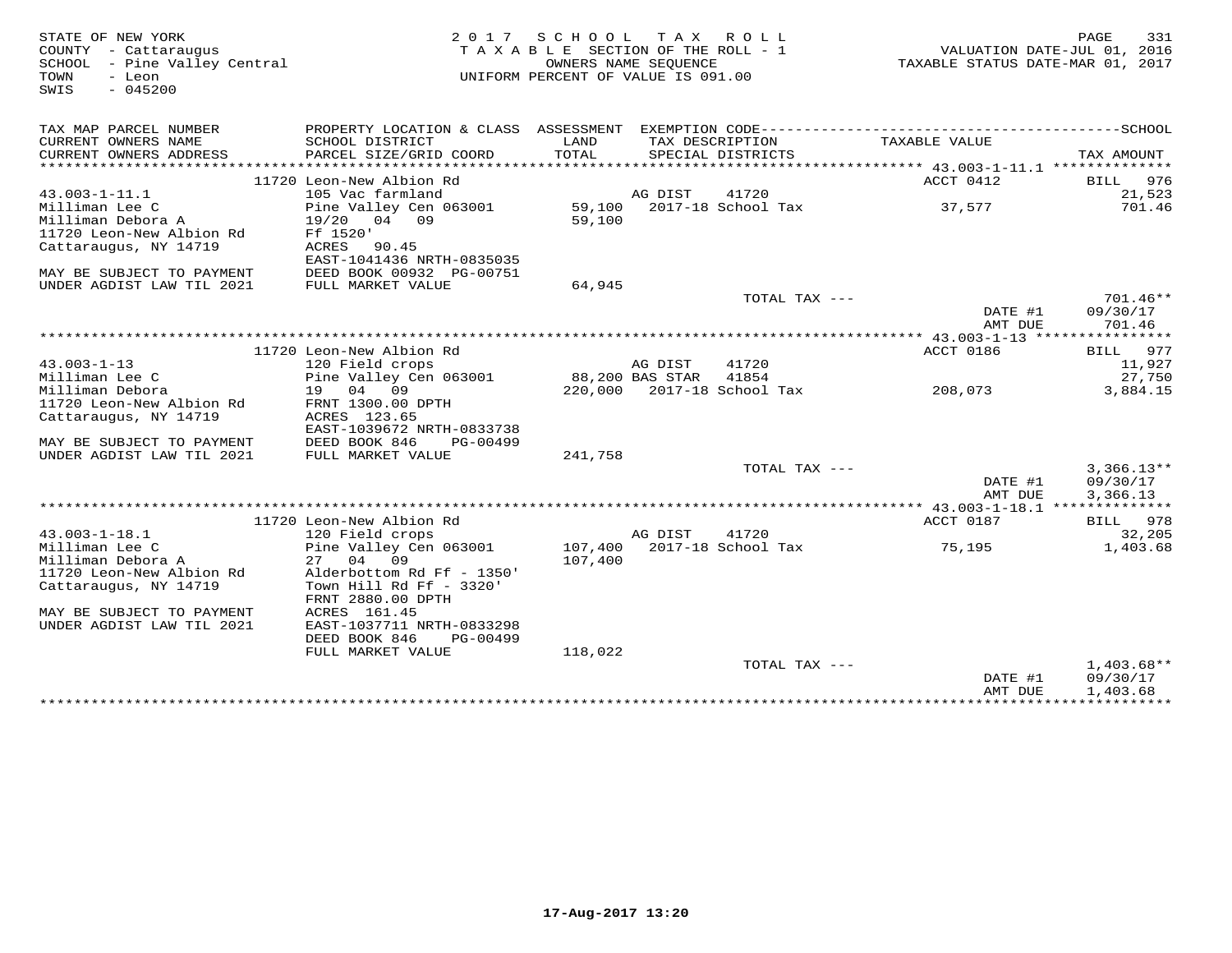| STATE OF NEW YORK<br>COUNTY - Cattaraugus<br>SCHOOL - Pine Valley Central<br>TOWN<br>- Leon<br>$-045200$<br>SWIS                               | 2 0 1 7<br>SCHOOL | TAX ROLL<br>TAXABLE SECTION OF THE ROLL - 1<br>OWNERS NAME SEQUENCE<br>UNIFORM PERCENT OF VALUE IS 091.00 | VALUATION DATE-JUL 01, 2016<br>TAXABLE STATUS DATE-MAR 01, 2017 | PAGE<br>332                          |
|------------------------------------------------------------------------------------------------------------------------------------------------|-------------------|-----------------------------------------------------------------------------------------------------------|-----------------------------------------------------------------|--------------------------------------|
| TAX MAP PARCEL NUMBER<br>PROPERTY LOCATION & CLASS ASSESSMENT EXEMPTION CODE-------------------------                                          |                   |                                                                                                           |                                                                 | -------------SCHOOL                  |
| CURRENT OWNERS NAME<br>SCHOOL DISTRICT<br>PARCEL SIZE/GRID COORD<br>CURRENT OWNERS ADDRESS                                                     | LAND<br>TOTAL     | TAX DESCRIPTION<br>SPECIAL DISTRICTS                                                                      | TAXABLE VALUE                                                   | TAX AMOUNT                           |
| ***********************                                                                                                                        |                   |                                                                                                           |                                                                 |                                      |
| 7494 Rte 62                                                                                                                                    |                   |                                                                                                           | ACCT 0595                                                       | 979<br>BILL                          |
| 240 Rural res<br>$43.001 - 1 - 1.3$<br>Milliman Lyle C<br>Pine Valley Cen 063001<br>Milliman Leslie J<br>38 04 09<br>Ff 1990.00<br>7494 Rte 62 | 31,400<br>120,000 | <b>BAS STAR</b><br>41854<br>2017-18 School Tax                                                            | 120,000                                                         | 27,750<br>2,240.07                   |
| South Dayton, NY 14138<br>ACRES<br>22.25<br>EAST-1031793 NRTH-0847171<br>DEED BOOK 895<br>MAY BE SUBJECT TO PAYMENT<br>PG-00730                |                   |                                                                                                           |                                                                 |                                      |
| UNDER AGDIST LAW TIL 2017<br>FULL MARKET VALUE                                                                                                 | 131,868           |                                                                                                           |                                                                 |                                      |
|                                                                                                                                                |                   | TOTAL TAX ---                                                                                             |                                                                 | $1,722.05**$                         |
|                                                                                                                                                |                   |                                                                                                           | DATE #1<br>AMT DUE                                              | 09/30/17<br>1,722.05                 |
| **********************                                                                                                                         |                   |                                                                                                           |                                                                 |                                      |
| Alderbottom Rd                                                                                                                                 |                   |                                                                                                           | ACCT 0217                                                       | 980<br>BILL                          |
| $43.003 - 1 - 10$<br>323 Vacant rural<br>Milliman Lyle C<br>Pine Valley Cen 063001<br>Milliman Leslie J<br>20  04  09                          | 6,120<br>6,120    | 2017-18 School Tax                                                                                        | 6,120                                                           | 114.24                               |
| 7494 Rte 62<br>ACRES<br>15.00<br>South Dayton, NY 14138<br>EAST-1041480 NRTH-0839050                                                           |                   |                                                                                                           |                                                                 |                                      |
| DEED BOOK 897<br>PG-00898<br>FULL MARKET VALUE                                                                                                 | 6,725             |                                                                                                           |                                                                 |                                      |
|                                                                                                                                                |                   | TOTAL TAX ---                                                                                             |                                                                 | $114.24**$                           |
|                                                                                                                                                |                   |                                                                                                           | DATE #1<br>AMT DUE                                              | 09/30/17<br>114.24                   |
|                                                                                                                                                |                   |                                                                                                           |                                                                 |                                      |
| Kysor Hill Rd<br>$43.003 - 1 - 30$<br>105 Vac farmland                                                                                         |                   | 2017-18 School Tax                                                                                        | ACCT 0551<br>65,280                                             | BILL 981<br>1,218.60                 |
| Milliman Lyle C<br>Pine Valley Cen 063001<br>Milliman Leslie J<br>20 04 09                                                                     | 65,280<br>65,280  |                                                                                                           |                                                                 |                                      |
| 7494 Rte 62<br>ACRES 160.00<br>South Dayton, NY 14138<br>EAST-1041990 NRTH-0837573                                                             |                   |                                                                                                           |                                                                 |                                      |
| DEED BOOK 897<br>PG-00898                                                                                                                      |                   |                                                                                                           |                                                                 |                                      |
| FULL MARKET VALUE                                                                                                                              | 71,736            |                                                                                                           |                                                                 |                                      |
|                                                                                                                                                |                   | TOTAL TAX ---                                                                                             | DATE #1<br>AMT DUE                                              | $1,218.60**$<br>09/30/17<br>1,218.60 |
|                                                                                                                                                |                   |                                                                                                           |                                                                 |                                      |
| Kysor Hill Rd                                                                                                                                  |                   |                                                                                                           | ACCT 0552                                                       | BILL 982                             |
| $43.003 - 1 - 31$<br>323 Vacant rural<br>Milliman Lyle C<br>Pine Valley Cen 063001                                                             | 9,120             | 2017-18 School Tax                                                                                        | 9,120                                                           | 170.25                               |
| Milliman Leslie J<br>20  04  09                                                                                                                | 9,120             |                                                                                                           |                                                                 |                                      |
| 7494 Rte 62<br>ACRES 22.35                                                                                                                     |                   |                                                                                                           |                                                                 |                                      |
| South Dayton, NY 14138<br>EAST-1040618 NRTH-0837151<br>DEED BOOK 897<br>PG-00898                                                               |                   |                                                                                                           |                                                                 |                                      |
| FULL MARKET VALUE                                                                                                                              | 10,022            |                                                                                                           |                                                                 |                                      |
|                                                                                                                                                |                   | TOTAL TAX ---                                                                                             |                                                                 | $170.25**$                           |
|                                                                                                                                                |                   |                                                                                                           | DATE #1<br>AMT DUE                                              | 09/30/17<br>170.25<br>*********      |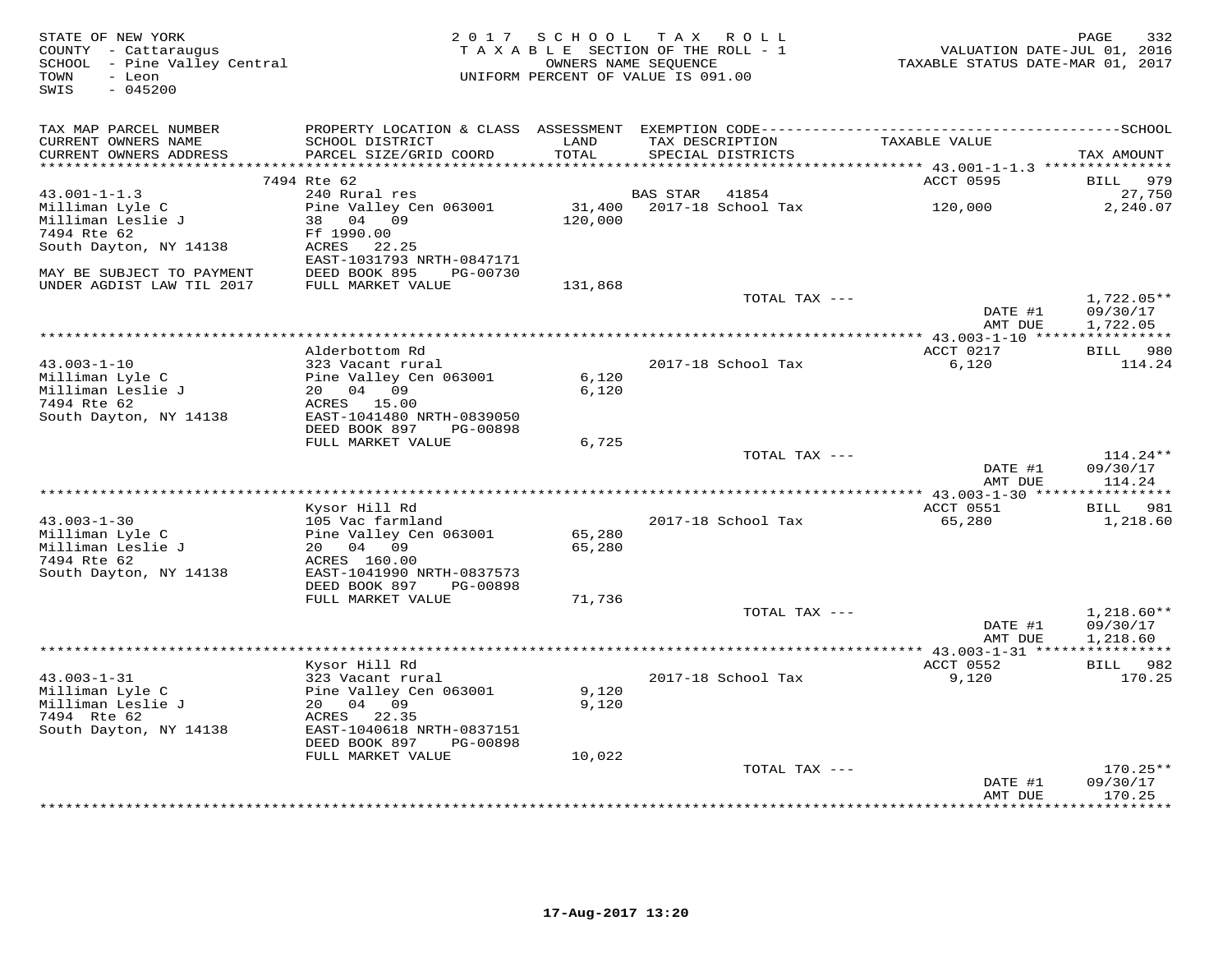| STATE OF NEW YORK<br>COUNTY - Cattaraugus<br>SCHOOL - Pine Valley Central<br>TOWN<br>- Leon<br>$-045200$<br>SWIS                 |                                                                                                                                                                       | 2017 SCHOOL                                            | TAX ROLL<br>TAXABLE SECTION OF THE ROLL - 1<br>OWNERS NAME SEOUENCE<br>UNIFORM PERCENT OF VALUE IS 091.00 | 333<br>PAGE<br>VALUATION DATE-JUL 01, 2016<br>TAXABLE STATUS DATE-MAR 01, 2017   |                                      |
|----------------------------------------------------------------------------------------------------------------------------------|-----------------------------------------------------------------------------------------------------------------------------------------------------------------------|--------------------------------------------------------|-----------------------------------------------------------------------------------------------------------|----------------------------------------------------------------------------------|--------------------------------------|
| TAX MAP PARCEL NUMBER                                                                                                            |                                                                                                                                                                       |                                                        |                                                                                                           |                                                                                  |                                      |
| CURRENT OWNERS NAME<br>CURRENT OWNERS ADDRESS<br>********************                                                            | SCHOOL DISTRICT<br>PARCEL SIZE/GRID COORD                                                                                                                             | LAND<br>TOTAL<br>* * * * * * * * * * * * * * * * * * * | TAX DESCRIPTION<br>SPECIAL DISTRICTS                                                                      | TAXABLE VALUE<br>********************************* 43.003-1-11.4 *************** | TAX AMOUNT                           |
|                                                                                                                                  | 11600 Fancher Rd                                                                                                                                                      |                                                        |                                                                                                           | ACCT 0667                                                                        | 983<br>BILL                          |
| $43.003 - 1 - 11.4$                                                                                                              | 240 Rural res                                                                                                                                                         |                                                        | <b>BAS STAR</b><br>41854                                                                                  |                                                                                  | 27,750                               |
| Milliman Lynn<br>Milliman Lisa<br>11600 Fancher Hill<br>Cattaraugus, NY 14719                                                    | Pine Valley Cen 063001<br>19<br>04<br>09<br>Ff 2100.00 Leon-New Albio<br>Ff 1230.00 Fancher Rd<br>ACRES<br>31.75<br>EAST-1042100 NRTH-0833390                         | 37,000<br>135,000                                      | 2017-18 School Tax                                                                                        | 135,000                                                                          | 2,520.08                             |
|                                                                                                                                  | DEED BOOK 00932 PG-00753                                                                                                                                              |                                                        |                                                                                                           |                                                                                  |                                      |
|                                                                                                                                  | FULL MARKET VALUE                                                                                                                                                     | 148,352                                                |                                                                                                           |                                                                                  |                                      |
|                                                                                                                                  |                                                                                                                                                                       |                                                        | TOTAL TAX ---                                                                                             | DATE #1<br>AMT DUE                                                               | $2,002.06**$<br>09/30/17<br>2,002.06 |
|                                                                                                                                  |                                                                                                                                                                       |                                                        |                                                                                                           |                                                                                  |                                      |
|                                                                                                                                  | West Rd                                                                                                                                                               |                                                        |                                                                                                           | ACCT 0335                                                                        | 984<br>BILL                          |
| $42.002 - 1 - 29$<br>Mingle Andy J<br>Green Linda Harrison<br>9303 Teepee Trail<br>Houston, TX 77064<br>PRIOR OWNER ON 3/01/2017 | 910 Priv forest<br>Pine Valley Cen 063001<br>04 09<br>59/60<br>ACRES 284.17<br>EAST-1020499 NRTH-0839839<br>DEED BOOK 27916 PG-5002<br>FULL MARKET VALUE              | 147,200<br>147,200<br>161,758                          | 2017-18 School Tax                                                                                        | 147,200                                                                          | 2,747.82                             |
| Two Dog Ranch, LLC                                                                                                               |                                                                                                                                                                       |                                                        |                                                                                                           |                                                                                  |                                      |
|                                                                                                                                  |                                                                                                                                                                       |                                                        | TOTAL TAX ---                                                                                             | DATE #1<br>AMT DUE                                                               | $2,747.82**$<br>09/30/17<br>2,747.82 |
|                                                                                                                                  |                                                                                                                                                                       |                                                        |                                                                                                           |                                                                                  |                                      |
|                                                                                                                                  | 7702 Kellogg Hill Rd                                                                                                                                                  |                                                        |                                                                                                           | ACCT 0293                                                                        | BILL 985                             |
| $34.003 - 1 - 14$<br>Moffit Eric L<br>Moffit Richard C<br>7702 Kellogg Hill Rd<br>South Dayton, NY 14138                         | 240 Rural res<br>Pine Valley Cen 063001<br>23<br>04<br>09<br>Life Use<br>FRNT 750.00 DPTH<br>48.89<br>ACRES<br>EAST-1040587 NRTH-0850558<br>DEED BOOK 910<br>PG-00939 | 85,100                                                 | <b>BAS STAR</b><br>41854<br>45,500 2017-18 School Tax                                                     | 85,100                                                                           | 27,750<br>1,588.58                   |
|                                                                                                                                  | FULL MARKET VALUE                                                                                                                                                     | 93,516                                                 | TOTAL TAX ---                                                                                             |                                                                                  | $1,070.57**$                         |
|                                                                                                                                  |                                                                                                                                                                       |                                                        | ***********************                                                                                   | DATE #1<br>AMT DUE<br>***************************                                | 09/30/17<br>1,070.57                 |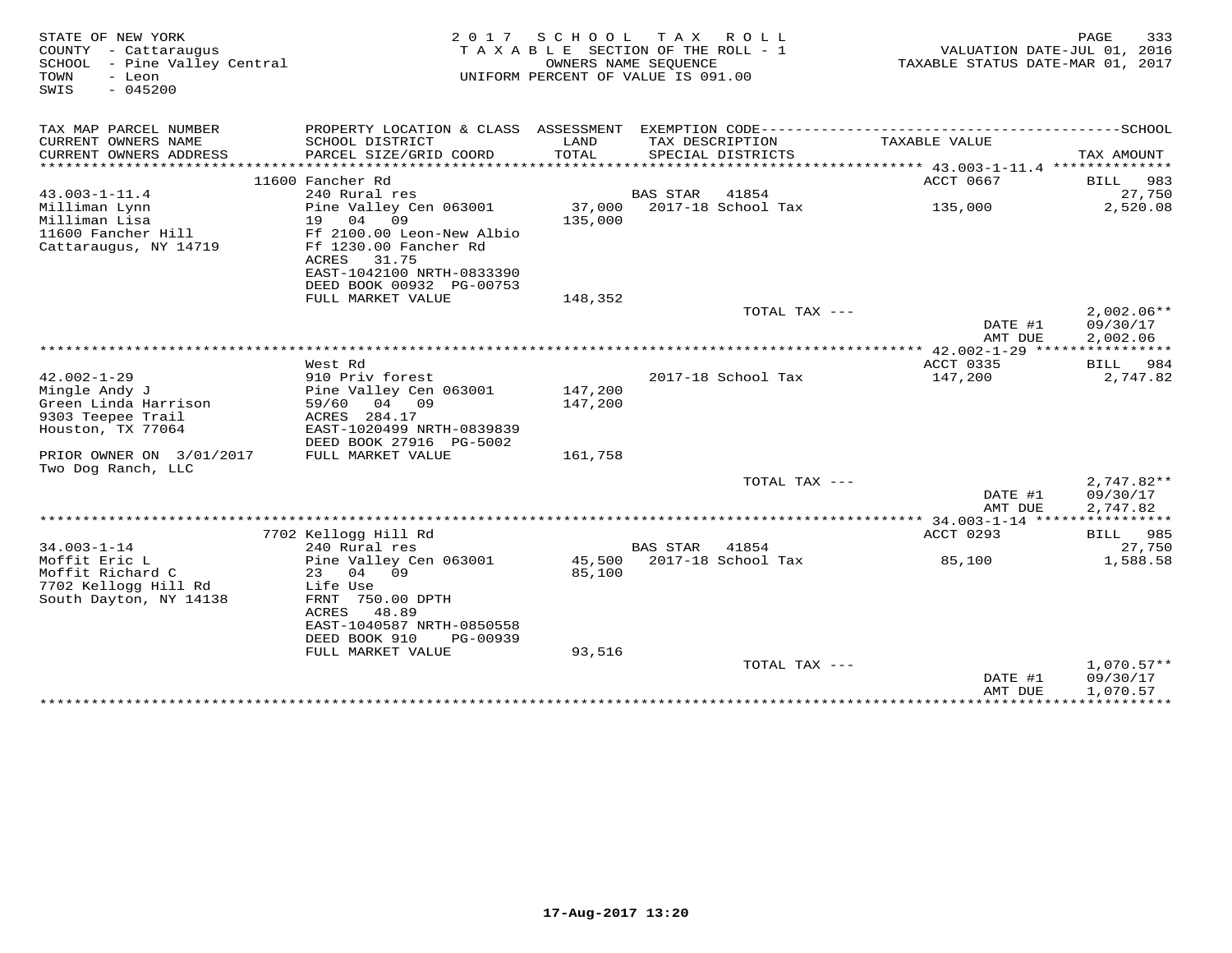| STATE OF NEW YORK<br>COUNTY - Cattaraugus<br>SCHOOL - Pine Valley Central<br>TOWN<br>- Leon<br>SWIS<br>$-045200$ | 2017                                                                                                              | SCHOOL<br>T A X A B L E SECTION OF THE ROLL - 1<br>UNIFORM PERCENT OF VALUE IS 091.00 | T A X<br>OWNERS NAME SEQUENCE | R O L L                              | VALUATION DATE-JUL 01, 2016<br>TAXABLE STATUS DATE-MAR 01, 2017 | PAGE<br>334        |
|------------------------------------------------------------------------------------------------------------------|-------------------------------------------------------------------------------------------------------------------|---------------------------------------------------------------------------------------|-------------------------------|--------------------------------------|-----------------------------------------------------------------|--------------------|
| TAX MAP PARCEL NUMBER                                                                                            |                                                                                                                   |                                                                                       |                               |                                      |                                                                 |                    |
| CURRENT OWNERS NAME<br>CURRENT OWNERS ADDRESS                                                                    | SCHOOL DISTRICT<br>PARCEL SIZE/GRID COORD                                                                         | LAND<br>TOTAL                                                                         |                               | TAX DESCRIPTION<br>SPECIAL DISTRICTS | TAXABLE VALUE                                                   | TAX AMOUNT         |
| **********************                                                                                           | ***************************                                                                                       | * * * * * * * * * * * * * * *                                                         |                               |                                      | ************* 42.004-2-19.1 ***************                     |                    |
|                                                                                                                  | 6612 Rte 62                                                                                                       |                                                                                       |                               |                                      | ACCT 0344                                                       | BILL<br>986        |
| $42.004 - 2 - 19.1$                                                                                              | 105 Vac farmland                                                                                                  |                                                                                       |                               | 2017-18 School Tax                   | 61,360                                                          | 1,145.42           |
| Moffit Richard C Jr<br>6608 Rte 62                                                                               | Pine Valley Cen 063001<br>35/43<br>04 09                                                                          | 61,360<br>61,360                                                                      |                               |                                      |                                                                 |                    |
| Conewango Valley, NY 14726                                                                                       | Life Use - Genevieve<br>FRNT 760.00 DPTH<br>ACRES 121.80<br>EAST-1030995 NRTH-0832858<br>DEED BOOK 00949 PG-00031 |                                                                                       |                               |                                      |                                                                 |                    |
|                                                                                                                  | FULL MARKET VALUE                                                                                                 | 67,429                                                                                |                               |                                      |                                                                 |                    |
|                                                                                                                  |                                                                                                                   |                                                                                       |                               | TOTAL TAX ---                        |                                                                 | $1,145.42**$       |
|                                                                                                                  |                                                                                                                   |                                                                                       |                               |                                      | DATE #1                                                         | 09/30/17           |
|                                                                                                                  |                                                                                                                   | *****************************                                                         |                               |                                      | AMT DUE                                                         | 1,145.42           |
|                                                                                                                  | 6608 Rte 62                                                                                                       |                                                                                       |                               |                                      | ******** 42.004-2-19.6 **************<br>ACCT 0735              | 987<br>BILL        |
| $42.004 - 2 - 19.6$                                                                                              | 210 1 Family Res                                                                                                  |                                                                                       | <b>BAS STAR</b>               | 41854                                |                                                                 | 27,750             |
| Moffit Richard C Jr                                                                                              | Pine Valley Cen 063001                                                                                            | 17,000                                                                                |                               | 2017-18 School Tax                   | 62,700                                                          | 1,170.44           |
| 6608 Rte 62<br>Conewango Valley, NY 14726                                                                        | 43 04<br>09<br>Ff 800.00<br>ACRES<br>6.70<br>EAST-1030066 NRTH-0833478<br>DEED BOOK 00973 PG-00998                | 62,700                                                                                |                               |                                      |                                                                 |                    |
|                                                                                                                  | FULL MARKET VALUE                                                                                                 | 68,901                                                                                |                               |                                      |                                                                 |                    |
|                                                                                                                  |                                                                                                                   |                                                                                       |                               | TOTAL TAX ---                        |                                                                 | 652.42**           |
|                                                                                                                  |                                                                                                                   |                                                                                       |                               |                                      | DATE #1<br>AMT DUE                                              | 09/30/17<br>652.42 |
|                                                                                                                  | ****************                                                                                                  |                                                                                       |                               |                                      | ******** 34.003-1-18 *****                                      | **********         |
|                                                                                                                  | Kellogg Hill Rd                                                                                                   |                                                                                       |                               |                                      | ACCT 0294                                                       | BILL<br>988        |
| $34.003 - 1 - 18$<br>Moffitt Richard L/U                                                                         | 270 Mfg housing<br>Pine Valley Cen 063001                                                                         | 33,400                                                                                | ENH STAR                      | 41834<br>2017-18 School Tax          | 77,000                                                          | 60,590<br>1,437.38 |
| Miller Michelle<br>7585 Kellog Hill Rd<br>South Dayton, NY 14138                                                 | 31<br>04<br>09<br>FRNT 1000.00 DPTH<br>ACRES<br>25.63<br>EAST-1038566 NRTH-0850129                                | 77,000                                                                                |                               |                                      |                                                                 |                    |
|                                                                                                                  | DEED BOOK 22263 PG-9001                                                                                           |                                                                                       |                               |                                      |                                                                 |                    |
|                                                                                                                  | FULL MARKET VALUE                                                                                                 | 84,615                                                                                |                               | TOTAL TAX ---                        |                                                                 | $306.33**$         |
|                                                                                                                  |                                                                                                                   |                                                                                       |                               |                                      | DATE #1<br>AMT DUE                                              | 09/30/17<br>306.33 |
|                                                                                                                  | ********************************                                                                                  |                                                                                       |                               |                                      | ************ 43.001-1-1.4 ****************                      |                    |
|                                                                                                                  | 12169 Ruckh Hill Rd                                                                                               |                                                                                       |                               |                                      | ACCT 0809                                                       | 989<br>BILL        |
| $43.001 - 1 - 1.4$<br>Mora Marsha J<br>180 Little Creek Rd<br>Squel, CA 95073                                    | 270 Mfg housing<br>Pine Valley Cen 063001<br>38/4/9<br>ACRES<br>1.00<br>EAST-1032495 NRTH-0847499                 | 7,000<br>21,000                                                                       |                               | 2017-18 School Tax                   | 21,000                                                          | 392.01             |
|                                                                                                                  | DEED BOOK 1011<br>PG-807<br>FULL MARKET VALUE                                                                     | 23,077                                                                                |                               |                                      |                                                                 |                    |
|                                                                                                                  |                                                                                                                   |                                                                                       |                               | TOTAL TAX ---                        |                                                                 | 392.01**           |
|                                                                                                                  |                                                                                                                   |                                                                                       |                               |                                      | DATE #1                                                         | 09/30/17           |
|                                                                                                                  |                                                                                                                   |                                                                                       |                               |                                      | AMT DUE                                                         | 392.01             |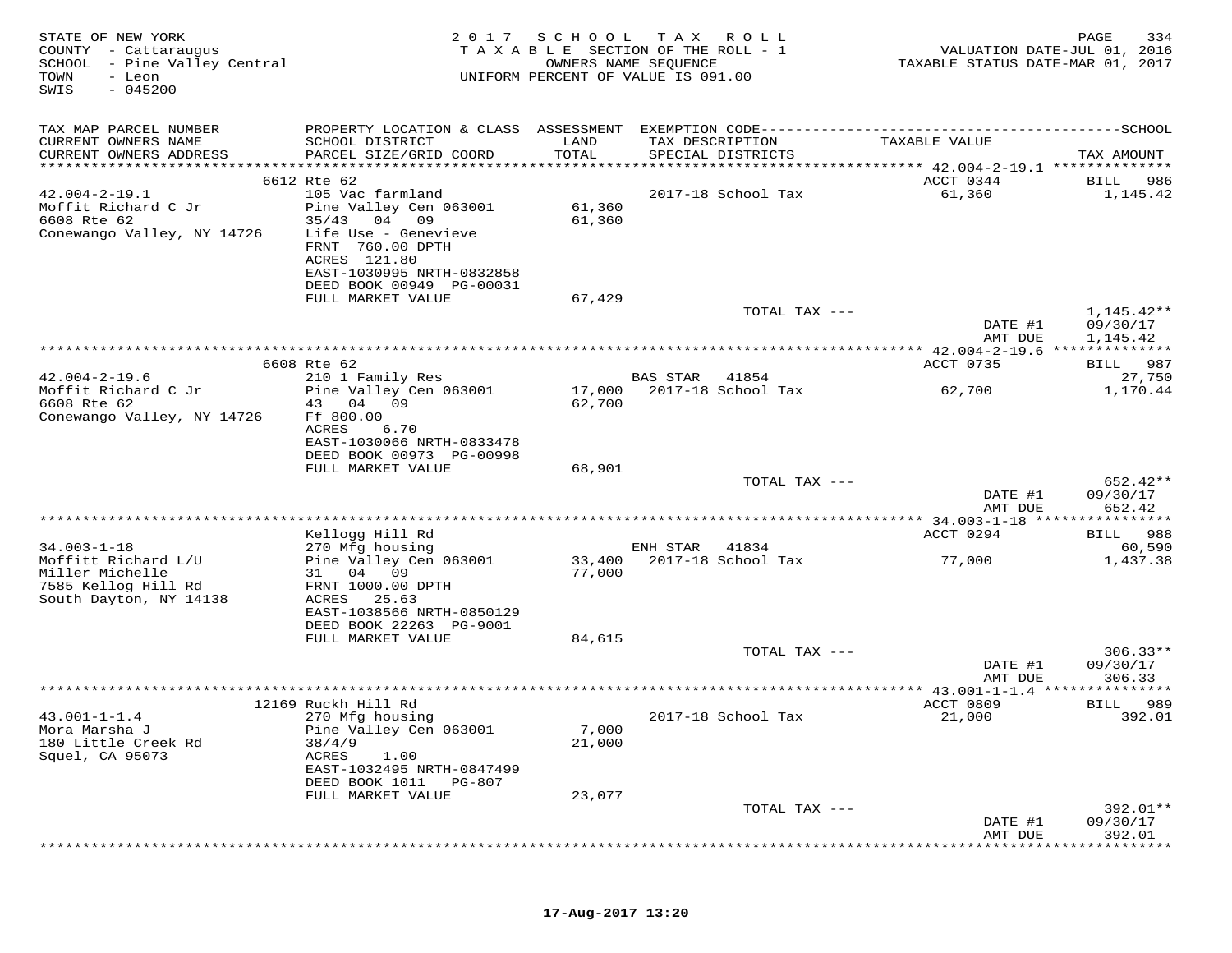| STATE OF NEW YORK<br>COUNTY - Cattaraugus<br>SCHOOL<br>- Pine Valley Central<br>TOWN<br>- Leon<br>$-045200$<br>SWIS | 2017                                                                                                                                                                                                | SCHOOL                          | T A X<br>R O L L<br>TAXABLE SECTION OF THE ROLL - 1<br>OWNERS NAME SEQUENCE<br>UNIFORM PERCENT OF VALUE IS 091.00 | VALUATION DATE-JUL 01, 2016<br>TAXABLE STATUS DATE-MAR 01, 2017           | 335<br>PAGE                          |
|---------------------------------------------------------------------------------------------------------------------|-----------------------------------------------------------------------------------------------------------------------------------------------------------------------------------------------------|---------------------------------|-------------------------------------------------------------------------------------------------------------------|---------------------------------------------------------------------------|--------------------------------------|
| TAX MAP PARCEL NUMBER<br>CURRENT OWNERS NAME<br>CURRENT OWNERS ADDRESS<br>**********************                    | PROPERTY LOCATION & CLASS ASSESSMENT<br>SCHOOL DISTRICT<br>PARCEL SIZE/GRID COORD<br>***********************                                                                                        | LAND<br>TOTAL<br>************** | TAX DESCRIPTION<br>SPECIAL DISTRICTS                                                                              | TAXABLE VALUE<br>*************************** 43.004-1-20 **************** | TAX AMOUNT                           |
| $43.004 - 1 - 20$<br>Morgan Tricia E<br>11276 Leon Rd<br>Cattaraugus, NY 14719                                      | 11276 Leon-New Albion Rd<br>210 1 Family Res<br>Pine Valley Cen 063001<br>11<br>04<br>09<br>Ff 480.00<br>1.35<br>ACRES<br>EAST-1046167 NRTH-0832982<br>DEED BOOK 24549 PG-2001<br>FULL MARKET VALUE | 7,700<br>37,000<br>40,659       | 2017-18 School Tax                                                                                                | ACCT 0355<br>37,000                                                       | BILL<br>990<br>690.69                |
|                                                                                                                     |                                                                                                                                                                                                     |                                 | TOTAL TAX ---                                                                                                     | DATE #1<br>AMT DUE                                                        | $690.69**$<br>09/30/17<br>690.69     |
| $43.001 - 1 - 21$<br>Mortellaro Paul F<br>Mortellaro Sheila<br>5081 Stewart Rd<br>Blasdell, NY 14219                | Alderbottom Rd<br>260 Seasonal res<br>Pine Valley Cen 063001<br>21 04 09<br>Ff 720.00<br>ACRES<br>14.40                                                                                             | 26,600<br>54,400                | 2017-18 School Tax                                                                                                | ************ 43.001-1-21 ******<br>ACCT 0236<br>54,400                    | *********<br>991<br>BILL<br>1,015.50 |
|                                                                                                                     | EAST-1040627 NRTH-0841190<br>DEED BOOK 00991 PG-00205<br>FULL MARKET VALUE                                                                                                                          | 59,780                          | TOTAL TAX ---                                                                                                     | DATE #1<br>AMT DUE                                                        | $1,015.50**$<br>09/30/17<br>1,015.50 |
|                                                                                                                     |                                                                                                                                                                                                     |                                 |                                                                                                                   |                                                                           |                                      |
| $33.004 - 2 - 10.2$<br>Mosher Diana L<br>12330 Gulf Rd<br>South Dayton, NY 14138                                    | 12330 Gulf Rd<br>210 1 Family Res<br>Pine Valley Cen 063001<br>47 04<br>09<br>Ff 630.00<br>ACRES<br>2.70<br>EAST-1029826 NRTH-0847739                                                               | 10,400<br>106,000               | <b>BAS STAR</b><br>41854<br>2017-18 School Tax                                                                    | ACCT 0543<br>106,000                                                      | 992<br>BILL<br>27,750<br>1,978.73    |
|                                                                                                                     | DEED BOOK 00982 PG-00344<br>FULL MARKET VALUE                                                                                                                                                       | 116,484                         | TOTAL TAX ---                                                                                                     | DATE #1                                                                   | $1,460.71**$<br>09/30/17             |
|                                                                                                                     |                                                                                                                                                                                                     |                                 |                                                                                                                   | AMT DUE                                                                   | 1,460.71                             |
|                                                                                                                     | 12270 Dredge Rd                                                                                                                                                                                     |                                 |                                                                                                                   | ACCT 0046                                                                 | BILL 993                             |
| $33.004 - 2 - 4.1$<br>Mosher Elizabeth O<br>12296 Gulf Rd<br>S. Dayton, NY 14138<br>MAY BE SUBJECT TO PAYMENT       | 112 Dairy farm<br>Pine Valley Cen 063001<br>48 04<br>09<br>Bromley<br>FRNT 2214.40 DPTH<br>ACRES 104.17                                                                                             | 89,500<br>128,500               | AG DIST<br>41720<br>2017-18 School Tax                                                                            | 100,104                                                                   | 28,396<br>1,868.67                   |
| UNDER AGDIST LAW TIL 2021                                                                                           | EAST-1030011 NRTH-0852704<br>DEED BOOK 8152<br>PG-9004<br>FULL MARKET VALUE                                                                                                                         | 141,209                         |                                                                                                                   |                                                                           |                                      |
|                                                                                                                     |                                                                                                                                                                                                     |                                 | TOTAL TAX ---                                                                                                     | DATE #1<br>AMT DUE                                                        | $1,868.67**$<br>09/30/17<br>1,868.67 |

## **17-Aug-2017 13:20**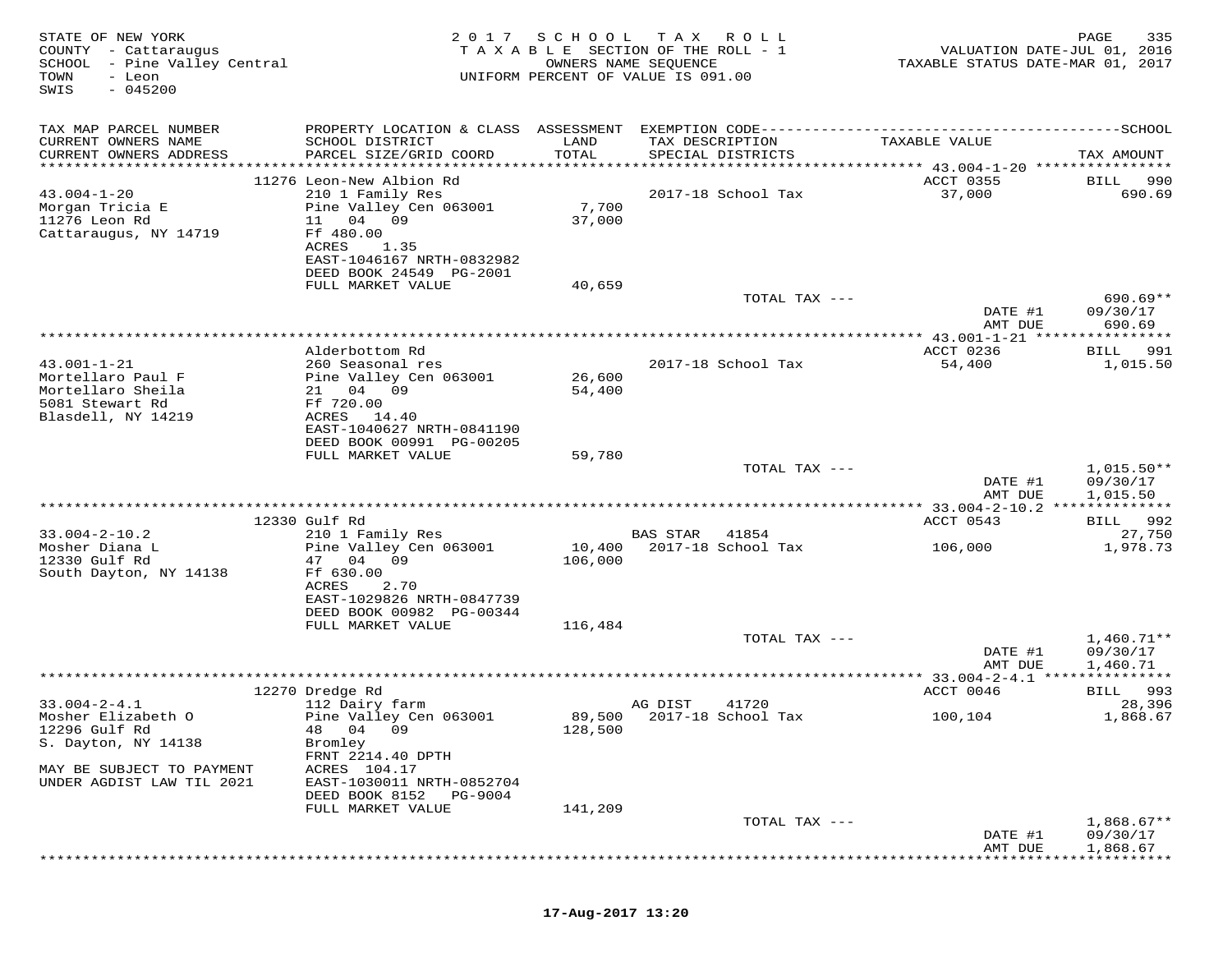| STATE OF NEW YORK<br>COUNTY - Cattaraugus<br>SCHOOL - Pine Valley Central<br>TOWN<br>- Leon<br>$-045200$<br>SWIS | 2017                                                    | SCHOOL<br>T A X A B L E SECTION OF THE ROLL - 1<br>OWNERS NAME SEOUENCE<br>UNIFORM PERCENT OF VALUE IS 091.00 | T A X    | R O L L                     | TAXABLE STATUS DATE-MAR 01, 2017                     | 336<br>PAGE<br>VALUATION DATE-JUL 01, 2016 |
|------------------------------------------------------------------------------------------------------------------|---------------------------------------------------------|---------------------------------------------------------------------------------------------------------------|----------|-----------------------------|------------------------------------------------------|--------------------------------------------|
| TAX MAP PARCEL NUMBER<br>CURRENT OWNERS NAME                                                                     | PROPERTY LOCATION & CLASS ASSESSMENT<br>SCHOOL DISTRICT | LAND                                                                                                          |          | TAX DESCRIPTION             | TAXABLE VALUE                                        |                                            |
| CURRENT OWNERS ADDRESS<br>*********************                                                                  | PARCEL SIZE/GRID COORD                                  | TOTAL                                                                                                         |          | SPECIAL DISTRICTS           |                                                      | TAX AMOUNT                                 |
|                                                                                                                  | Dredge Rd                                               |                                                                                                               |          |                             | ACCT 0428                                            | 994<br>BILL                                |
| $33.004 - 2 - 4.2$                                                                                               | 312 Vac w/imprv                                         |                                                                                                               |          | 2017-18 School Tax          | 3,100                                                | 57.87                                      |
| Mosher Elizabeth O<br>12296 Gulf Rd                                                                              | Pine Valley Cen 063001<br>Loc #Unknown                  | 2,200<br>3,100                                                                                                |          |                             |                                                      |                                            |
| South Dayton, NY 14138                                                                                           | 1.0000 Pine Valley                                      |                                                                                                               |          |                             |                                                      |                                            |
|                                                                                                                  | Land & Building                                         |                                                                                                               |          |                             |                                                      |                                            |
|                                                                                                                  | FRNT 100.00 DPTH 100.00<br>EAST-1028994 NRTH-0851777    |                                                                                                               |          |                             |                                                      |                                            |
|                                                                                                                  | DEED BOOK 8152 PG-9004                                  |                                                                                                               |          |                             |                                                      |                                            |
|                                                                                                                  | FULL MARKET VALUE                                       | 3,407                                                                                                         |          |                             |                                                      |                                            |
|                                                                                                                  |                                                         |                                                                                                               |          | TOTAL TAX ---               |                                                      | $57.87**$                                  |
|                                                                                                                  |                                                         |                                                                                                               |          |                             | DATE #1<br>AMT DUE                                   | 09/30/17<br>57.87                          |
|                                                                                                                  |                                                         |                                                                                                               |          |                             | *********** 33.004-2-10.1 **************             |                                            |
|                                                                                                                  | 12296 Rte 62                                            |                                                                                                               |          |                             | ACCT 0332                                            | 995<br>BILL                                |
| $33.004 - 2 - 10.1$                                                                                              | 105 Vac farmland                                        |                                                                                                               | AG DIST  | 41720<br>2017-18 School Tax |                                                      | 20,946<br>749.56                           |
| Mosher Elizabeth O<br>12296 Gulf Rd                                                                              | Pine Valley Cen 063001<br>04<br>09<br>47                | 61,100<br>61,100                                                                                              |          |                             | 40,154                                               |                                            |
| South Dayton, NY 14138                                                                                           | Rte 62 Rr - 1000'                                       |                                                                                                               |          |                             |                                                      |                                            |
|                                                                                                                  | $Ff - 1035'$                                            |                                                                                                               |          |                             |                                                      |                                            |
| MAY BE SUBJECT TO PAYMENT                                                                                        | ACRES<br>99.85                                          |                                                                                                               |          |                             |                                                      |                                            |
| UNDER AGDIST LAW TIL 2021                                                                                        | EAST-1029036 NRTH-0848509<br>DEED BOOK 18324 PG-9001    |                                                                                                               |          |                             |                                                      |                                            |
|                                                                                                                  | FULL MARKET VALUE                                       | 67,143                                                                                                        |          |                             |                                                      |                                            |
|                                                                                                                  |                                                         |                                                                                                               |          | TOTAL TAX ---               |                                                      | 749.56**                                   |
|                                                                                                                  |                                                         |                                                                                                               |          |                             | DATE #1                                              | 09/30/17                                   |
|                                                                                                                  |                                                         |                                                                                                               |          |                             | AMT DUE<br>************ 33.004-2-10.3 ************** | 749.56                                     |
|                                                                                                                  | 12296 Gulf Rd                                           |                                                                                                               |          |                             | ACCT 0837                                            | BILL 996                                   |
| $33.004 - 2 - 10.3$                                                                                              | 210 1 Family Res                                        |                                                                                                               | ENH STAR | 41834                       |                                                      | 60,590                                     |
| Mosher Everett N                                                                                                 | Pine Valley Cen 063001                                  | 7,700                                                                                                         |          | 2017-18 School Tax          | 104,800                                              | 1,956.33                                   |
| Mosher Elizabeth O<br>12296 Gulf Rd                                                                              | $047 - 04 - 09$<br>split from 10.1 11/2000              | 104,800                                                                                                       |          |                             |                                                      |                                            |
| South Dayton, NY 14138                                                                                           | ACRES<br>1.35                                           |                                                                                                               |          |                             |                                                      |                                            |
|                                                                                                                  | EAST-0381938 NRTH-0847683                               |                                                                                                               |          |                             |                                                      |                                            |
|                                                                                                                  | DEED BOOK 00998 PG-00255                                |                                                                                                               |          |                             |                                                      |                                            |
|                                                                                                                  | FULL MARKET VALUE                                       | 115,165                                                                                                       |          | TOTAL TAX ---               |                                                      | 825.28**                                   |
|                                                                                                                  |                                                         |                                                                                                               |          |                             | DATE #1                                              | 09/30/17                                   |
|                                                                                                                  |                                                         |                                                                                                               |          |                             | AMT DUE                                              | 825.28                                     |
|                                                                                                                  |                                                         |                                                                                                               |          |                             | **************                                       | * * * * * * * * * * *                      |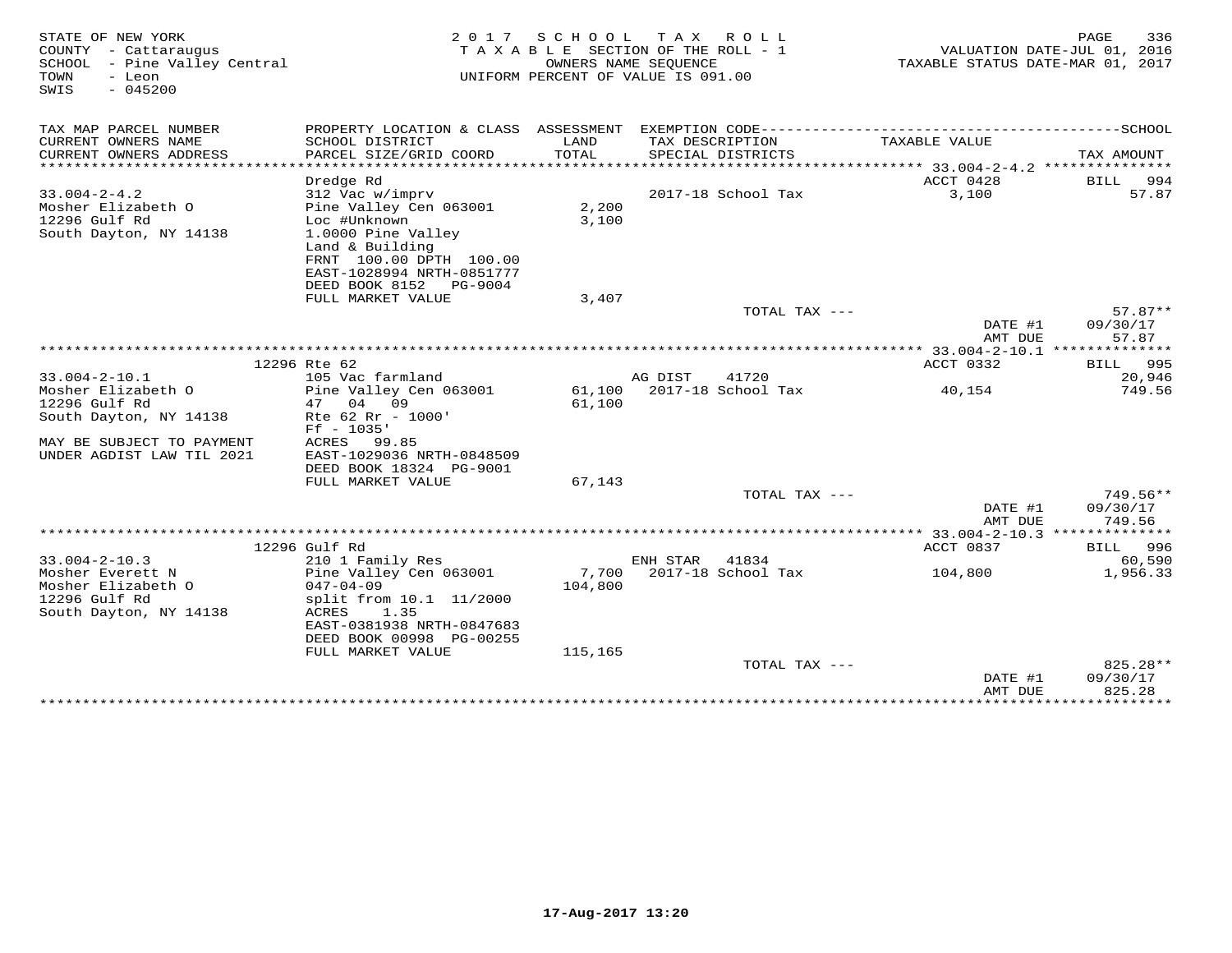| STATE OF NEW YORK<br>COUNTY - Cattaraugus<br>SCHOOL - Pine Valley Central<br>TOWN<br>- Leon<br>$-045200$<br>SWIS |                                             | 2017 SCHOOL TAX ROLL<br>TAXABLE SECTION OF THE ROLL - 1<br>UNIFORM PERCENT OF VALUE IS 091.00 | OWNERS NAME SEQUENCE |                                      | TAXABLE STATUS DATE-MAR 01, 2017 | PAGE<br>337<br>VALUATION DATE-JUL 01, 2016 |
|------------------------------------------------------------------------------------------------------------------|---------------------------------------------|-----------------------------------------------------------------------------------------------|----------------------|--------------------------------------|----------------------------------|--------------------------------------------|
| TAX MAP PARCEL NUMBER                                                                                            |                                             |                                                                                               |                      |                                      |                                  |                                            |
| CURRENT OWNERS NAME<br>CURRENT OWNERS ADDRESS                                                                    | SCHOOL DISTRICT<br>PARCEL SIZE/GRID COORD   | LAND<br>TOTAL                                                                                 |                      | TAX DESCRIPTION<br>SPECIAL DISTRICTS | TAXABLE VALUE                    | TAX AMOUNT                                 |
|                                                                                                                  | 12504 Dredge Rd                             |                                                                                               |                      |                                      | ACCT 0244                        | 997<br>BILL                                |
| $33.004 - 2 - 5$                                                                                                 | 105 Vac farmland                            |                                                                                               | AG DIST              | 41720                                |                                  | 4,753                                      |
| Mosher Everett N Jr                                                                                              | Pine Valley Cen 063001                      | 23,900                                                                                        |                      | 2017-18 School Tax                   | 19,147                           | 357.42                                     |
| 12504 Dredge Rd                                                                                                  | 48 04 09                                    | 23,900                                                                                        |                      |                                      |                                  |                                            |
| S. Dayton, NY 14138                                                                                              | FRNT 655.00 DPTH                            |                                                                                               |                      |                                      |                                  |                                            |
| MAY BE SUBJECT TO PAYMENT                                                                                        | ACRES<br>29.90<br>EAST-1028521 NRTH-0852692 |                                                                                               |                      |                                      |                                  |                                            |
| UNDER AGDIST LAW TIL 2021                                                                                        | DEED BOOK 8152<br>PG-9003                   |                                                                                               |                      |                                      |                                  |                                            |
|                                                                                                                  | FULL MARKET VALUE                           | 26,264                                                                                        |                      |                                      |                                  |                                            |
|                                                                                                                  |                                             |                                                                                               |                      | TOTAL TAX ---                        |                                  | $357.42**$                                 |
|                                                                                                                  |                                             |                                                                                               |                      |                                      | DATE #1                          | 09/30/17                                   |
|                                                                                                                  |                                             |                                                                                               |                      |                                      | AMT DUE                          | 357.42                                     |
|                                                                                                                  | 12504 Dredge Rd                             |                                                                                               |                      |                                      | ACCT 0245                        | BILL 998                                   |
| $33.004 - 2 - 6$                                                                                                 | 112 Dairy farm                              |                                                                                               | AG DIST              | 41720                                |                                  | 4,507                                      |
| Mosher Everett N Jr                                                                                              | Pine Valley Cen 063001                      |                                                                                               | 38,300 BAS STAR      | 41854                                |                                  | 27,750                                     |
| 12504 Dredge Rd                                                                                                  | 48 04 09                                    |                                                                                               |                      | 117,200 2017-18 School Tax           | 112,693                          | 2,103.67                                   |
| S. Dayton, NY 14138                                                                                              | Ff 880.00                                   |                                                                                               |                      |                                      |                                  |                                            |
| MAY BE SUBJECT TO PAYMENT                                                                                        | ACRES 40.17<br>EAST-1027755 NRTH-0852687    |                                                                                               |                      |                                      |                                  |                                            |
| UNDER AGDIST LAW TIL 2021                                                                                        | DEED BOOK 8152<br>PG-9003                   |                                                                                               |                      |                                      |                                  |                                            |
|                                                                                                                  | FULL MARKET VALUE                           | 128,791                                                                                       |                      |                                      |                                  |                                            |
|                                                                                                                  |                                             |                                                                                               |                      | TOTAL TAX ---                        |                                  | $1,585.65**$                               |
|                                                                                                                  |                                             |                                                                                               |                      |                                      | DATE #1                          | 09/30/17                                   |
|                                                                                                                  |                                             |                                                                                               |                      |                                      | AMT DUE                          | 1,585.65                                   |
|                                                                                                                  | 12042 Leon-New Albion Rd                    |                                                                                               |                      |                                      | ACCT 0511                        | 999<br><b>BILL</b>                         |
| $43.003 - 1 - 4.2$                                                                                               | 117 Horse farm                              |                                                                                               | BAS STAR             | 41854                                |                                  | 27,750                                     |
| Mosher Mark K                                                                                                    | Pine Valley Cen 063001                      | 61,800                                                                                        |                      | 2017-18 School Tax                   | 145,800                          | 2,721.68                                   |
| Mosher Anita L                                                                                                   | 36 04 09                                    | 145,800                                                                                       |                      |                                      |                                  |                                            |
| 12042 Leon-New Albion Rd                                                                                         | Ff 750.00                                   |                                                                                               |                      |                                      |                                  |                                            |
| Conewango Valley, NY 14726                                                                                       | ACRES 99.61<br>EAST-1034472 NRTH-0837669    |                                                                                               |                      |                                      |                                  |                                            |
|                                                                                                                  | DEED BOOK 00961 PG-00354                    |                                                                                               |                      |                                      |                                  |                                            |
|                                                                                                                  | FULL MARKET VALUE                           | 160,220                                                                                       |                      |                                      |                                  |                                            |
|                                                                                                                  |                                             |                                                                                               |                      | TOTAL TAX ---                        |                                  | $2,203.67**$                               |
|                                                                                                                  |                                             |                                                                                               |                      |                                      | DATE #1                          | 09/30/17                                   |
|                                                                                                                  |                                             |                                                                                               |                      |                                      | AMT DUE                          | 2,203.67                                   |
|                                                                                                                  | Alderbottom Rd                              |                                                                                               |                      |                                      | ACCT 0738                        | <b>BILL</b> 1000                           |
| $43.001 - 1 - 9.5$                                                                                               | 311 Res vac land                            |                                                                                               |                      | 2017-18 School Tax                   | 26,000                           | 485.35                                     |
| Mossop Lucas A                                                                                                   | Pine Valley Cen 063001                      | 26,000                                                                                        |                      |                                      |                                  |                                            |
| 8374 Southwestern Blvd                                                                                           | 22 04 09                                    | 26,000                                                                                        |                      |                                      |                                  |                                            |
| Angola, NY 14006                                                                                                 | FRNT 130.00 DPTH<br>ACRES 42.75             |                                                                                               |                      |                                      |                                  |                                            |
|                                                                                                                  | EAST-1042359 NRTH-0846859                   |                                                                                               |                      |                                      |                                  |                                            |
|                                                                                                                  | DEED BOOK 25584 PG-9002                     |                                                                                               |                      |                                      |                                  |                                            |
|                                                                                                                  | FULL MARKET VALUE                           | 28,571                                                                                        |                      |                                      |                                  |                                            |
|                                                                                                                  |                                             |                                                                                               |                      | TOTAL TAX ---                        |                                  | 485.35**                                   |
|                                                                                                                  |                                             |                                                                                               |                      |                                      | DATE #1<br>AMT DUE               | 09/30/17<br>485.35                         |
|                                                                                                                  |                                             |                                                                                               |                      |                                      |                                  |                                            |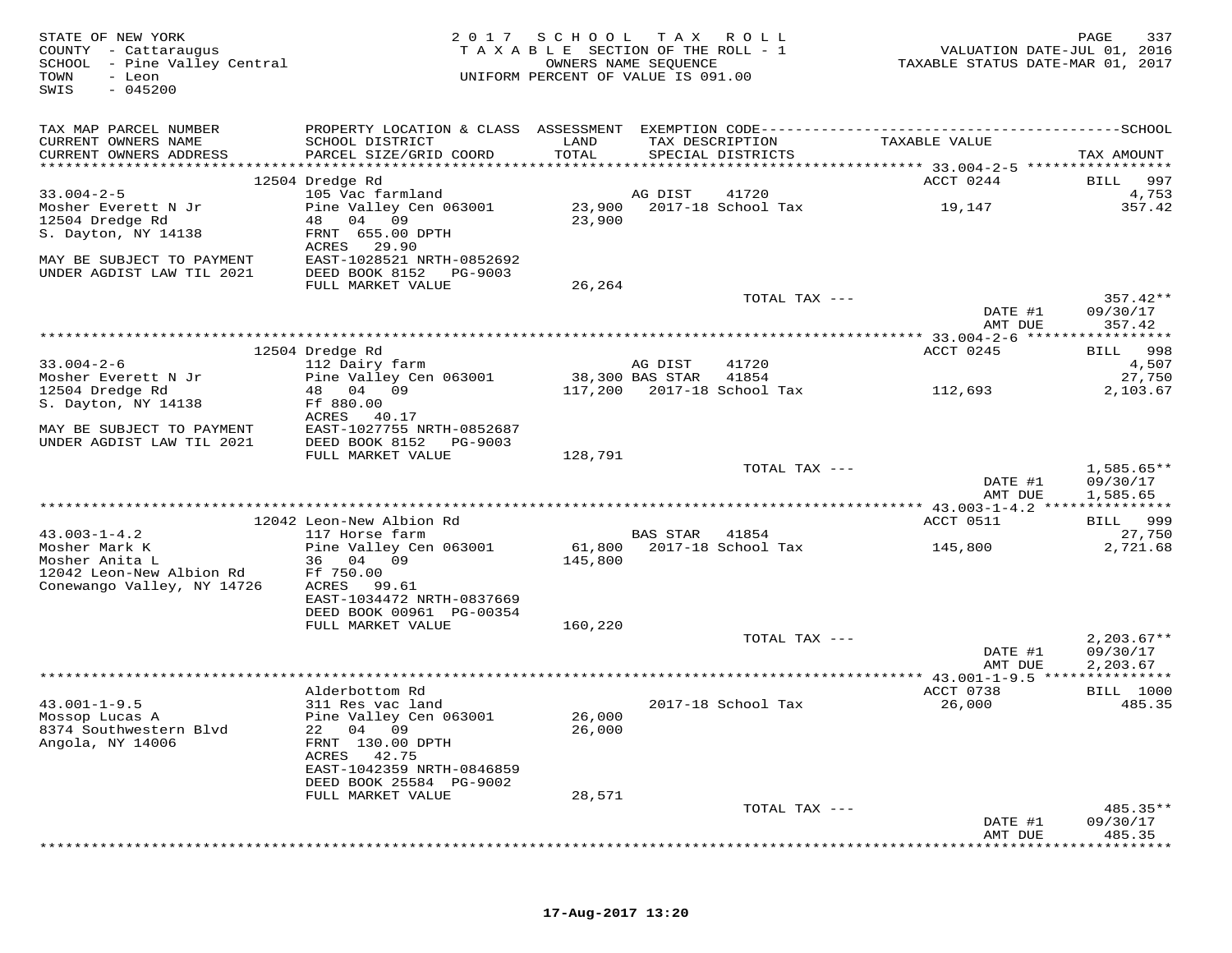| STATE OF NEW YORK<br>COUNTY - Cattaraugus<br>SCHOOL - Pine Valley Central<br>TOWN<br>- Leon<br>SWIS<br>$-045200$ | 2 0 1 7                                                                                                                                              | S C H O O L             | T A X<br>R O L L<br>TAXABLE SECTION OF THE ROLL - 1<br>OWNERS NAME SEQUENCE<br>UNIFORM PERCENT OF VALUE IS 091.00 | VALUATION DATE-JUL 01, 2016<br>TAXABLE STATUS DATE-MAR 01, 2017 | 338<br>PAGE                                |
|------------------------------------------------------------------------------------------------------------------|------------------------------------------------------------------------------------------------------------------------------------------------------|-------------------------|-------------------------------------------------------------------------------------------------------------------|-----------------------------------------------------------------|--------------------------------------------|
| TAX MAP PARCEL NUMBER                                                                                            |                                                                                                                                                      |                         |                                                                                                                   |                                                                 |                                            |
| CURRENT OWNERS NAME<br>CURRENT OWNERS ADDRESS<br>**********************                                          | SCHOOL DISTRICT<br>PARCEL SIZE/GRID COORD                                                                                                            | LAND<br>TOTAL<br>****** | TAX DESCRIPTION<br>SPECIAL DISTRICTS                                                                              | TAXABLE VALUE                                                   | TAX AMOUNT                                 |
|                                                                                                                  | Alderbottom Rd                                                                                                                                       |                         |                                                                                                                   | ********* 43.001-1-9.6 ***************<br>ACCT 0738             | <b>BILL</b> 1001                           |
| $43.001 - 1 - 9.6$<br>Mossop Lucas A<br>8374 Southwestern Blvd<br>Angola, NY 14006                               | 311 Res vac land<br>Pine Valley Cen 063001<br>04 09<br>22<br>FRNT 130.00 DPTH<br>ACRES 11.75<br>EAST-1042359 NRTH-0846859<br>DEED BOOK 25584 PG-9002 | 13,100<br>13,100        | 2017-18 School Tax                                                                                                | 13,100                                                          | 244.54                                     |
|                                                                                                                  | FULL MARKET VALUE                                                                                                                                    | 14,396                  |                                                                                                                   |                                                                 |                                            |
|                                                                                                                  |                                                                                                                                                      |                         | TOTAL TAX ---                                                                                                     | DATE #1                                                         | $244.54**$<br>09/30/17                     |
|                                                                                                                  |                                                                                                                                                      |                         |                                                                                                                   | AMT DUE<br>**** $43.002 - 1 - 10.4$                             | 244.54                                     |
|                                                                                                                  | Bailey Hill Rd                                                                                                                                       |                         |                                                                                                                   | ACCT 0687                                                       | <b>BILL</b> 1002                           |
| $43.002 - 1 - 10.4$                                                                                              | 322 Rural vac>10                                                                                                                                     |                         | 2017-18 School Tax                                                                                                | 21,500                                                          | 401.35                                     |
| Nadler Charles B<br>12710 Brucker Rd<br>Akron, NY 14001                                                          | Pine Valley Cen 063001<br>05 04 09<br>ACRES 12.50<br>EAST-1050077 NRTH-0840225                                                                       | 21,500<br>21,500        |                                                                                                                   |                                                                 |                                            |
|                                                                                                                  | DEED BOOK 00936 PG-00036<br>FULL MARKET VALUE                                                                                                        | 23,626                  |                                                                                                                   |                                                                 |                                            |
|                                                                                                                  |                                                                                                                                                      |                         | TOTAL TAX ---                                                                                                     | DATE #1                                                         | $401.35**$<br>09/30/17                     |
|                                                                                                                  |                                                                                                                                                      |                         |                                                                                                                   | AMT DUE                                                         | 401.35                                     |
|                                                                                                                  |                                                                                                                                                      |                         | *********************************                                                                                 | $*$ 43.004-1-3.2                                                | ********                                   |
| $43.004 - 1 - 3.2$                                                                                               | 6929 Bailey Hill Rd<br>105 Vac farmland                                                                                                              |                         | 2017-18 School Tax                                                                                                | ACCT 0720<br>83,600                                             | <b>BILL</b> 1003<br>1,560.58               |
| Nagle Farm Lp<br>6929 Bailey Hill Rd<br>Cattaraugus, NY 14719                                                    | Pine Valley Cen 063001<br>04 04 09<br>ACRES 190.45<br>EAST-1047954 NRTH-0837536<br>DEED BOOK 00951 PG-00308                                          | 83,600<br>83,600        |                                                                                                                   |                                                                 |                                            |
|                                                                                                                  | FULL MARKET VALUE                                                                                                                                    | 91,868                  |                                                                                                                   |                                                                 |                                            |
|                                                                                                                  |                                                                                                                                                      |                         | TOTAL TAX ---                                                                                                     | DATE #1<br>AMT DUE                                              | $1,560.58**$<br>09/30/17<br>1,560.58       |
|                                                                                                                  |                                                                                                                                                      |                         |                                                                                                                   | ** 43.004-1-3.1 **                                              |                                            |
|                                                                                                                  | 6929 Bailey Hill Rd                                                                                                                                  |                         |                                                                                                                   | ACCT 0314                                                       | <b>BILL</b> 1004                           |
| $43.004 - 1 - 3.1$<br>Nagle Helen S<br>6929 Bailey Hill Rd<br>Cattaraugus, NY 14719                              | 210 1 Family Res<br>Pine Valley Cen 063001<br>04 04<br>09<br>2.75<br>ACRES<br>EAST-1048926 NRTH-0838857<br>DEED BOOK 886<br>PG-00711                 | 10,500<br>105,900       | ENH STAR<br>41834<br>2017-18 School Tax                                                                           | 105,900                                                         | 60,590<br>1,976.86                         |
|                                                                                                                  | FULL MARKET VALUE                                                                                                                                    | 116,374                 |                                                                                                                   |                                                                 |                                            |
|                                                                                                                  |                                                                                                                                                      |                         | TOTAL TAX ---                                                                                                     | DATE #1<br>AMT DUE                                              | 845.81**<br>09/30/17<br>845.81<br>******** |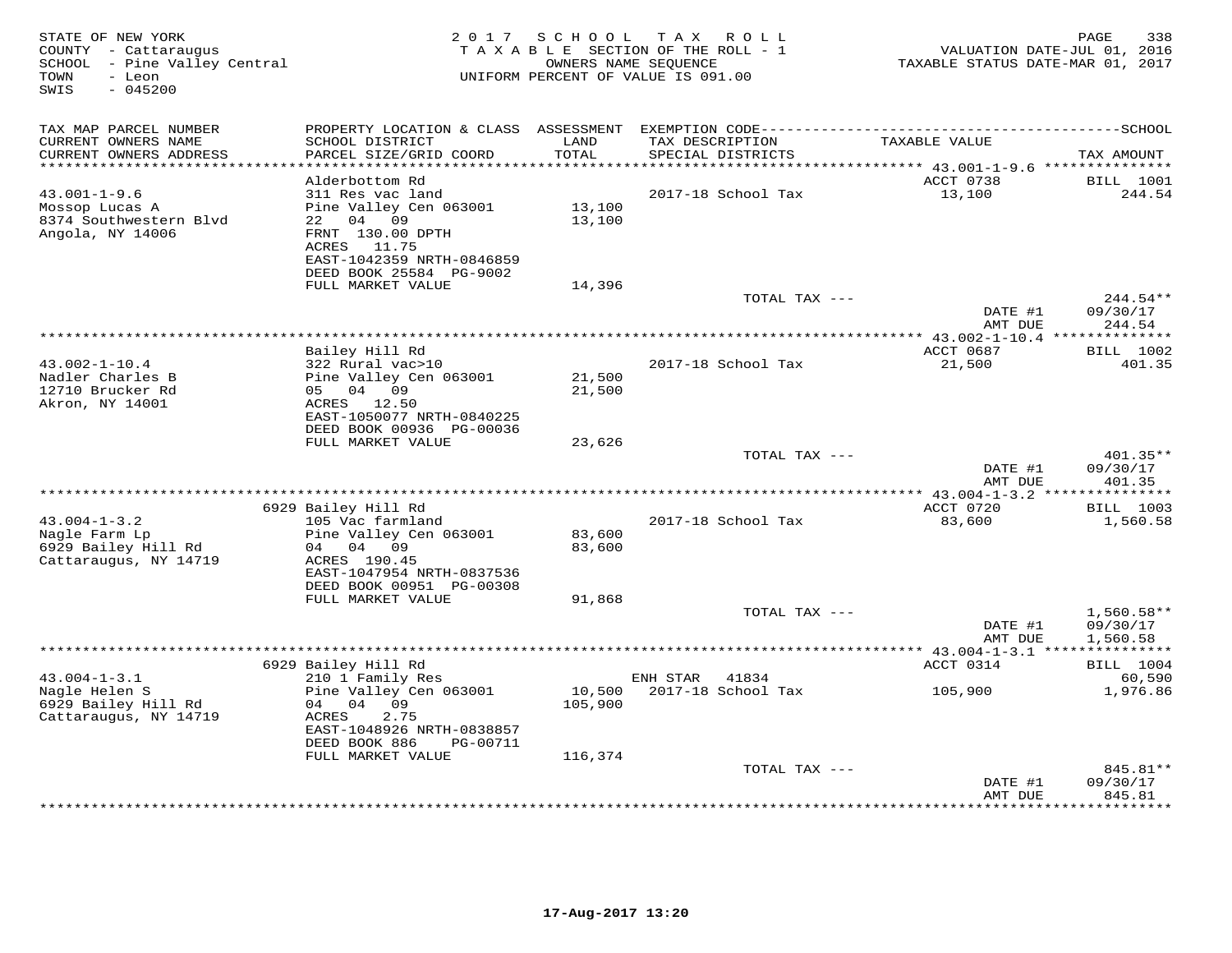| STATE OF NEW YORK<br>COUNTY - Cattaraugus<br>SCHOOL - Pine Valley Central<br>- Leon<br>TOWN<br>$-045200$<br>SWIS |                                                       |                          | 2017 SCHOOL TAX ROLL<br>TAXABLE SECTION OF THE ROLL - 1<br>OWNERS NAME SEQUENCE<br>UNIFORM PERCENT OF VALUE IS 091.00 | TAXABLE STATUS DATE-MAR 01, 2017                                     | 339<br>PAGE<br>VALUATION DATE-JUL 01, 2016 |
|------------------------------------------------------------------------------------------------------------------|-------------------------------------------------------|--------------------------|-----------------------------------------------------------------------------------------------------------------------|----------------------------------------------------------------------|--------------------------------------------|
| TAX MAP PARCEL NUMBER<br>CURRENT OWNERS NAME                                                                     | SCHOOL DISTRICT                                       | LAND                     | TAX DESCRIPTION                                                                                                       | TAXABLE VALUE                                                        |                                            |
| CURRENT OWNERS ADDRESS<br>***********************                                                                | PARCEL SIZE/GRID COORD                                | TOTAL                    | SPECIAL DISTRICTS                                                                                                     | ************************************** 43.002-1-10.1 *************** | TAX AMOUNT                                 |
|                                                                                                                  | 6983 Bailey Hill Rd                                   |                          |                                                                                                                       | ACCT 0142                                                            | <b>BILL</b> 1005                           |
| $43.002 - 1 - 10.1$<br>Nicholas John E                                                                           | 240 Rural res<br>Pine Valley Cen 063001               | 42,900                   | 2017-18 School Tax                                                                                                    | 210,100                                                              | 3,921.99                                   |
| 6940 Bailey Hill Rd                                                                                              | 04 09<br>04/05                                        | 210,100                  |                                                                                                                       |                                                                      |                                            |
| Cattaraugus, NY 14719-9546                                                                                       | ACRES<br>43.60                                        |                          |                                                                                                                       |                                                                      |                                            |
|                                                                                                                  | EAST-1050017 NRTH-0839543<br>DEED BOOK 00921 PG-01135 |                          |                                                                                                                       |                                                                      |                                            |
|                                                                                                                  | FULL MARKET VALUE                                     | 230,879                  |                                                                                                                       |                                                                      |                                            |
|                                                                                                                  |                                                       |                          |                                                                                                                       | TOTAL TAX ---<br>DATE #1                                             | $3,921.99**$<br>09/30/17                   |
|                                                                                                                  |                                                       |                          |                                                                                                                       | AMT DUE                                                              | 3,921.99                                   |
|                                                                                                                  |                                                       |                          |                                                                                                                       |                                                                      |                                            |
| $51.002 - 2 - 25.2$                                                                                              | 6281 Riga Rd<br>314 Rural vac<10                      |                          | 2017-18 School Tax                                                                                                    | ACCT 0480<br>4,000                                                   | <b>BILL</b> 1006<br>74.67                  |
| Niedbalski Carol                                                                                                 | Pine Valley Cen 063001                                | 4,000                    |                                                                                                                       |                                                                      |                                            |
| 662 Taunton Pl                                                                                                   | 50 04 09                                              | 4,000                    |                                                                                                                       |                                                                      |                                            |
| Buffalo, NY 14216                                                                                                | Ff 270.00<br>ACRES<br>1.52                            |                          |                                                                                                                       |                                                                      |                                            |
|                                                                                                                  | EAST-1027022 NRTH-0828893                             |                          |                                                                                                                       |                                                                      |                                            |
|                                                                                                                  | DEED BOOK 767<br>PG-01041<br>FULL MARKET VALUE        | 4,396                    |                                                                                                                       |                                                                      |                                            |
|                                                                                                                  |                                                       |                          |                                                                                                                       | TOTAL TAX ---                                                        | $74.67**$                                  |
|                                                                                                                  |                                                       |                          |                                                                                                                       | DATE #1                                                              | 09/30/17                                   |
|                                                                                                                  |                                                       | ************************ |                                                                                                                       | AMT DUE<br>*********** 33.004-1-22.2 **                              | 74.67<br>********                          |
|                                                                                                                  | Frog Valley Rd                                        |                          |                                                                                                                       | ACCT 0494                                                            | <b>BILL</b> 1007                           |
| $33.004 - 1 - 22.2$                                                                                              | 105 Vac farmland                                      |                          | AG DIST<br>41720                                                                                                      |                                                                      | 16,220                                     |
| Nobles Nelson B<br>7690 Rte 83                                                                                   | Pine Valley Cen 063001<br>62 04 09                    | 47,800<br>47,800         | 2017-18 School Tax                                                                                                    | 31,580                                                               | 589.51                                     |
| South Dayton, NY 14138                                                                                           | ACRES 62.90                                           |                          |                                                                                                                       |                                                                      |                                            |
| MAY BE SUBJECT TO PAYMENT                                                                                        | EAST-1020259 NRTH-0850259<br>DEED BOOK 10050 PG-3001  |                          |                                                                                                                       |                                                                      |                                            |
| UNDER AGDIST LAW TIL 2021                                                                                        | FULL MARKET VALUE                                     | 52,527                   |                                                                                                                       |                                                                      |                                            |
|                                                                                                                  |                                                       |                          |                                                                                                                       | TOTAL TAX ---                                                        | 589.51**                                   |
|                                                                                                                  |                                                       |                          |                                                                                                                       | DATE #1<br>AMT DUE                                                   | 09/30/17<br>589.51                         |
|                                                                                                                  |                                                       |                          |                                                                                                                       |                                                                      |                                            |
|                                                                                                                  | 7029 West Rd                                          |                          |                                                                                                                       | ACCT 0484                                                            | <b>BILL</b> 1008                           |
| $42.002 - 1 - 23.2$<br>Nobles Nelson B                                                                           | 105 Vac farmland<br>Pine Valley Cen 063001            | 38,700                   | AG DIST<br>41720<br>2017-18 School Tax                                                                                | 24,321                                                               | 14,379<br>454.01                           |
| 7724 83 Rte                                                                                                      | 45 04 09                                              | 38,700                   |                                                                                                                       |                                                                      |                                            |
| South Dayton, NY 14138                                                                                           | Ff 2165.00 West Rd<br>Ff 1250.00 Us Rte 62            |                          |                                                                                                                       |                                                                      |                                            |
| MAY BE SUBJECT TO PAYMENT                                                                                        | ACRES<br>52.00                                        |                          |                                                                                                                       |                                                                      |                                            |
| UNDER AGDIST LAW TIL 2021                                                                                        | EAST-1030145 NRTH-0841099                             |                          |                                                                                                                       |                                                                      |                                            |
|                                                                                                                  | DEED BOOK 25688 PG-9002<br>FULL MARKET VALUE          | 42,527                   |                                                                                                                       |                                                                      |                                            |
|                                                                                                                  |                                                       |                          |                                                                                                                       | TOTAL TAX ---                                                        | 454.01**                                   |
|                                                                                                                  |                                                       |                          |                                                                                                                       | DATE #1                                                              | 09/30/17                                   |
|                                                                                                                  |                                                       |                          |                                                                                                                       | AMT DUE                                                              | 454.01<br><b>.</b>                         |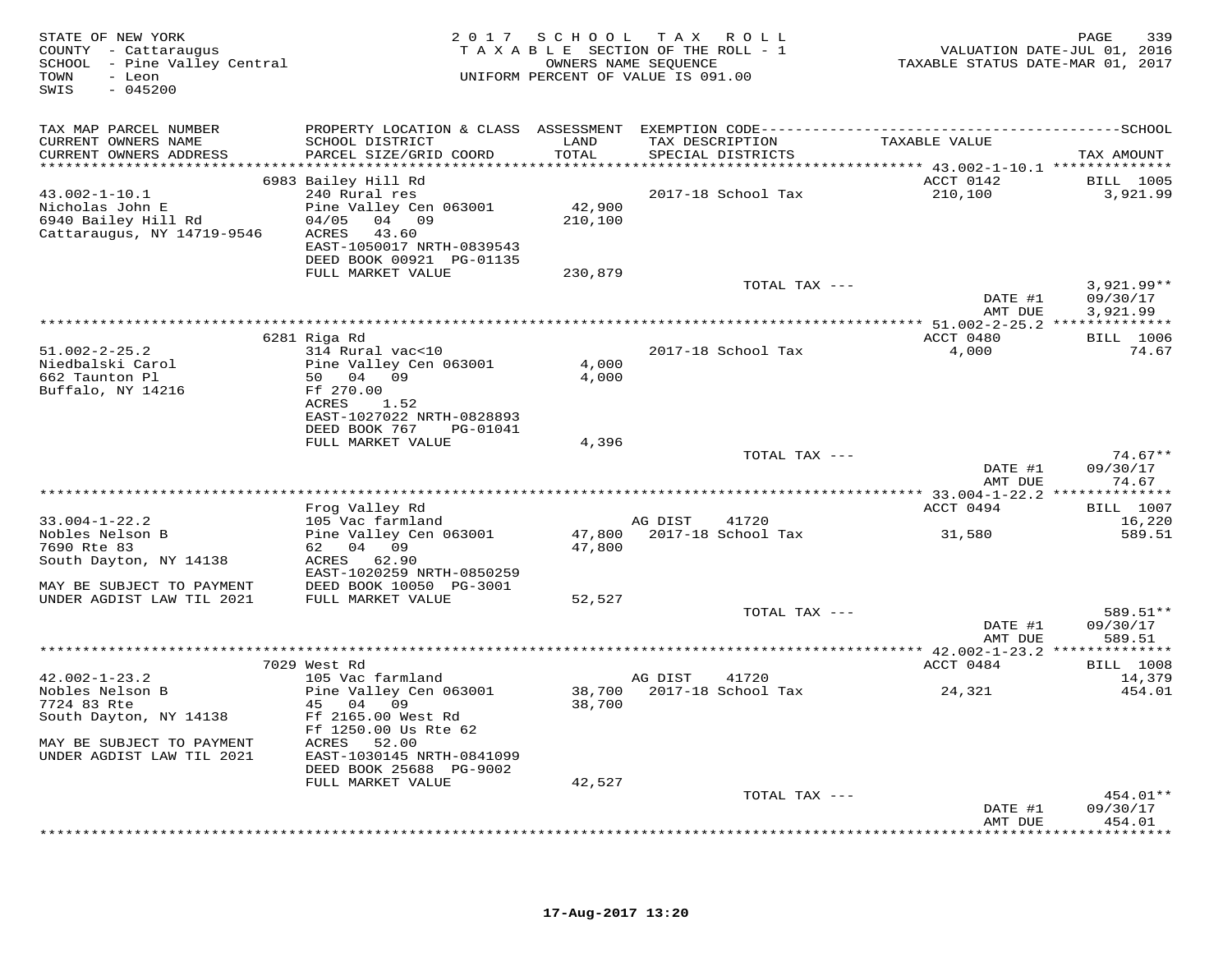STATE OF NEW YORK 2 0 1 7 S C H O O L T A X R O L L PAGE 340 COUNTY - Cattaraugus T A X A B L E SECTION OF THE ROLL - 1 VALUATION DATE-JUL 01, 2016 SCHOOL - Pine Valley Central OWNERS NAME SEQUENCE TAXABLE STATUS DATE-MAR 01, 2017 TOWN - Leon UNIFORM PERCENT OF VALUE IS 091.00 SWIS - 045200TAX MAP PARCEL NUMBER PROPERTY LOCATION & CLASS ASSESSMENT EXEMPTION CODE------------------------------------------SCHOOL CURRENT OWNERS NAME SCHOOL DISTRICT LAND TAX DESCRIPTION TAXABLE VALUE CURRENT OWNERS ADDRESS PARCEL SIZE/GRID COORD TOTAL SPECIAL DISTRICTS TAX AMOUNT \*\*\*\*\*\*\*\*\*\*\*\*\*\*\*\*\*\*\*\*\*\*\*\*\*\*\*\*\*\*\*\*\*\*\*\*\*\*\*\*\*\*\*\*\*\*\*\*\*\*\*\*\*\*\*\*\*\*\*\*\*\*\*\*\*\*\*\*\*\*\*\*\*\*\*\*\*\*\*\*\*\*\*\*\*\*\*\*\*\*\*\*\*\*\*\*\*\*\*\*\*\*\* 42.002-1-24.4 \*\*\*\*\*\*\*\*\*\*\*\*\*\*ACCT 0951 BILL 1009 West Rd ACCT 0951 BILL 100935,851 42.002-1-24.4 120 Field crops AG DIST 41720 35,851551 60 Nobles Nelson B Pine Valley Cen 063001 65,400 2017-18 School Tax 29,549 551.607690 Rt 83 45 04 09 65,400 South Dayton, NY 14738 Smith Ff 2080; West Ff 2785; Chicken Ff 1980 MAY BE SUBJECT TO PAYMENT ACRES 60.00 UNDER AGDIST LAW TIL 2021 EAST-1028555 NRTH-0842673 DEED BOOK 16129 PG-5002FULL MARKET VALUE 71,868 TOTAL TAX --- 551.60\*\*<br>DATE #1 09/30/17<br>RAME DIE 60.17 AMT DUE 551.60 \*\*\*\*\*\*\*\*\*\*\*\*\*\*\*\*\*\*\*\*\*\*\*\*\*\*\*\*\*\*\*\*\*\*\*\*\*\*\*\*\*\*\*\*\*\*\*\*\*\*\*\*\*\*\*\*\*\*\*\*\*\*\*\*\*\*\*\*\*\*\*\*\*\*\*\*\*\*\*\*\*\*\*\*\*\*\*\*\*\*\*\*\*\*\*\*\*\*\*\*\*\*\* 42.004-1-11 \*\*\*\*\*\*\*\*\*\*\*\*\*\*\*\***BILL** 1010 6861 Rte 62 ACCT 0336 BILL 101050,000 42.004-1-11 112 Dairy farm AG BLDG 41700 50,00029,334 Nobles Nelson B Pine Valley Cen 063001 110,800 AG DIST 41720 29,33435,000 7724 83 Rte 44 04 09 363,800 TMP GHOUSE 42120 35,000 60.590 South Dayton, NY 14138 Ff 2325.00 41834 60,590 4,656.84 ACRES 152.53 2017-18 School Tax 249,466 29,466 4,656.84<br>MAY BE SUBJECT TO PAYMENT EAST-1029695 NRTH-0838432<br>DINDER AGDIST LAW TIL 2021 PULL MARKET VALUE 399,780 TOTAL TAX --- 2006 299,525.79\*\* DATE #1 09/30/17 AMT DUE 3,525.79 \*\*\*\*\*\*\*\*\*\*\*\*\*\*\*\*\*\*\*\*\*\*\*\*\*\*\*\*\*\*\*\*\*\*\*\*\*\*\*\*\*\*\*\*\*\*\*\*\*\*\*\*\*\*\*\*\*\*\*\*\*\*\*\*\*\*\*\*\*\*\*\*\*\*\*\*\*\*\*\*\*\*\*\*\*\*\*\*\*\*\*\*\*\*\*\*\*\*\*\*\*\*\* 43.001-1-15 \*\*\*\*\*\*\*\*\*\*\*\*\*\*\*\*7118 Alderbottom Rd Andrew Rd Acct 0070 BILL 1011 ACCT 0070 BILL 1011<br>12.001.1.15 Alderbottom Rd Acct 210 Marshall 1011 1012 Acct 0070 BILL 1012 10 43.001-1-15 312 Vac w/imprv 2017-18 School Tax 52,300 976.30 O'Connor Thomas (L/U) Pine Valley Cen 063001 32,300 O'Connor Jean (L/U) 21 04 09 52,300 387 Wardman Rd FRNT 700.00 DPTH Kenmore, NY 14217 ACRES 23.80 EAST-1041784 NRTH-0840820 DEED BOOK 20533 PG-2001 FULL MARKET VALUE 57,473TOTAL TAX --- 976.30\*\* DATE #1 09/30/17AMT DUE 976.30 AMT DUE 976.30 \*\*\*\*\*\*\*\*\*\*\*\*\*\*\*\*\*\*\*\*\*\*\*\*\*\*\*\*\*\*\*\*\*\*\*\*\*\*\*\*\*\*\*\*\*\*\*\*\*\*\*\*\*\*\*\*\*\*\*\*\*\*\*\*\*\*\*\*\*\*\*\*\*\*\*\*\*\*\*\*\*\*\*\*\*\*\*\*\*\*\*\*\*\*\*\*\*\*\*\*\*\*\* 42.002-1-20.6 \*\*\*\*\*\*\*\*\*\*\*\*\*\* 7225 Rte 62 ACCT 0937 BILL 101242.002-1-20.6 210 1 Family Res 2017-18 School Tax 89,200 1,665.12O'Leary Mary Pine Valley Cen 063001 9,600 7225 Route 62 RR 45 04 09 89,200 South Dayton, NY 14138 Ff 360.30 ACRES 2.30 BANK 032 EAST-1030888 NRTH-0843032 DEED BOOK 24773 PG-5001 FULL MARKET VALUE 98,022 TOTAL TAX --- 1,665.12\*\* DATE #1 09/30/17AMT DUE 1,665.12 AMT DUE 1,665.12 \*\*\*\*\*\*\*\*\*\*\*\*\*\*\*\*\*\*\*\*\*\*\*\*\*\*\*\*\*\*\*\*\*\*\*\*\*\*\*\*\*\*\*\*\*\*\*\*\*\*\*\*\*\*\*\*\*\*\*\*\*\*\*\*\*\*\*\*\*\*\*\*\*\*\*\*\*\*\*\*\*\*\*\*\*\*\*\*\*\*\*\*\*\*\*\*\*\*\*\*\*\*\*\*\*\*\*\*\*\*\*\*\*\*\*\*\*\*\*\*\*\*\*\*\*\*\*\*\*\*\*\*

## **17-Aug-2017 13:20**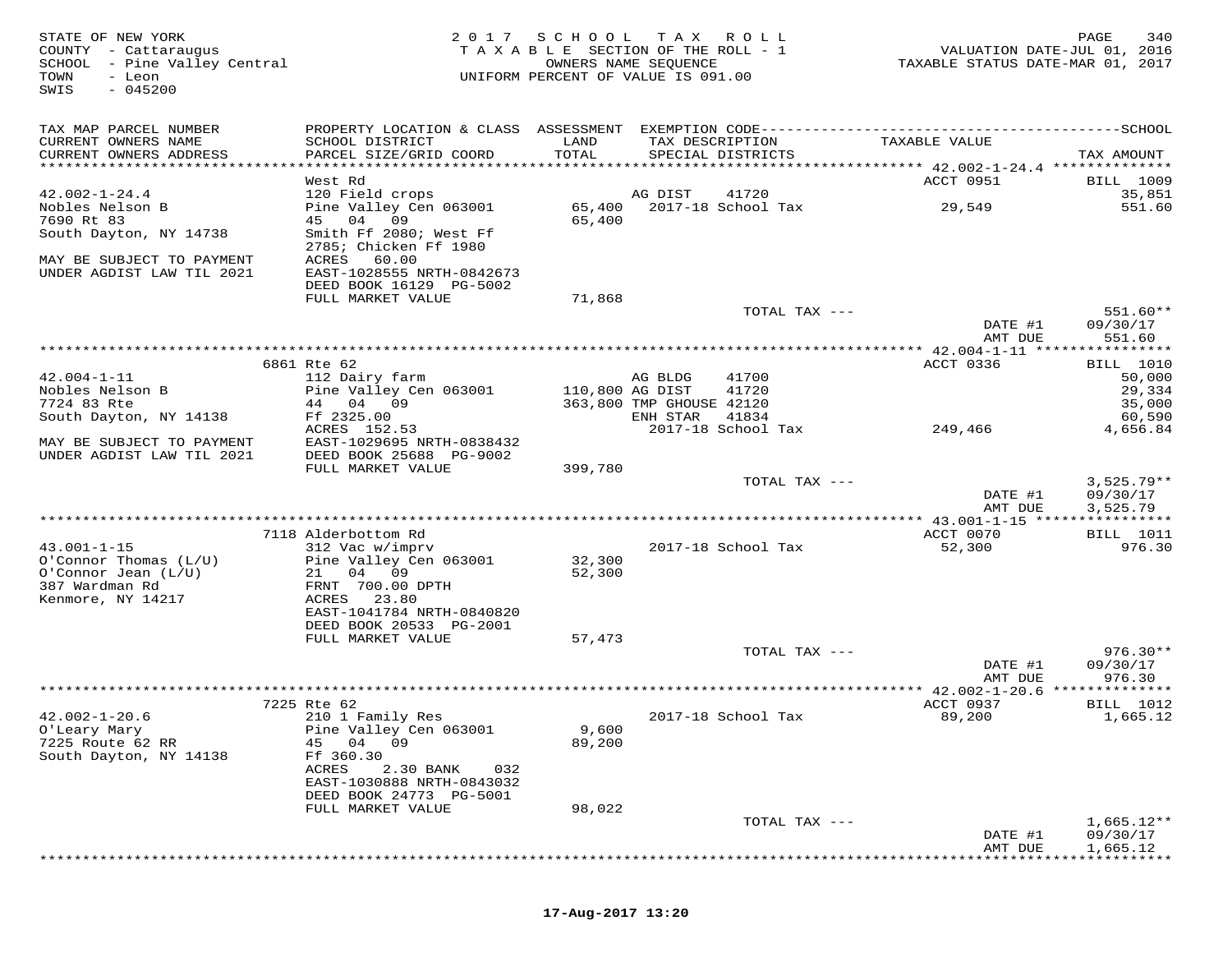| STATE OF NEW YORK            | 2 0 1 7                                                                                      | S C H O O L                      | T A X<br>R O L L                   |                                     | PAGE<br>341      |
|------------------------------|----------------------------------------------------------------------------------------------|----------------------------------|------------------------------------|-------------------------------------|------------------|
| - Cattaraugus<br>COUNTY      | TAXABLE SECTION OF THE ROLL - 1<br>OWNERS NAME SEOUENCE                                      |                                  |                                    | VALUATION DATE-JUL 01, 2016         |                  |
| SCHOOL - Pine Valley Central |                                                                                              | TAXABLE STATUS DATE-MAR 01, 2017 |                                    |                                     |                  |
| TOWN<br>- Leon<br>$-045200$  |                                                                                              |                                  | UNIFORM PERCENT OF VALUE IS 091.00 |                                     |                  |
| SWIS                         |                                                                                              |                                  |                                    |                                     |                  |
|                              |                                                                                              |                                  |                                    |                                     |                  |
| TAX MAP PARCEL NUMBER        | PROPERTY LOCATION & CLASS ASSESSMENT EXEMPTION CODE-----------------------------------SCHOOL |                                  |                                    |                                     |                  |
| CURRENT OWNERS NAME          | SCHOOL DISTRICT                                                                              | LAND                             | TAX DESCRIPTION                    | TAXABLE VALUE                       |                  |
| CURRENT OWNERS ADDRESS       | PARCEL SIZE/GRID COORD                                                                       | TOTAL                            | SPECIAL DISTRICTS                  |                                     | TAX AMOUNT       |
|                              |                                                                                              |                                  |                                    |                                     |                  |
|                              | Ruckh Hill Rd                                                                                |                                  |                                    | ACCT 0050                           | BILL 1013        |
| $43.001 - 1 - 1.1$           | 105 Vac farmland                                                                             |                                  | 41720<br>AG DIST                   |                                     | 11,840           |
| Oakes Daryl                  | Pine Valley Cen 063001                                                                       | 41,300                           | 2017-18 School Tax                 | 29,460                              | 549.94           |
| Oakes Jodi                   | 38 04 09                                                                                     | 41,300                           |                                    |                                     |                  |
| 6570 Kickbush Hill Rd        | Ff 750.00                                                                                    |                                  |                                    |                                     |                  |
| Cattaraugus, NY 14719        | ACRES<br>70.00                                                                               |                                  |                                    |                                     |                  |
|                              | EAST-1033667 NRTH-0846535                                                                    |                                  |                                    |                                     |                  |
| MAY BE SUBJECT TO PAYMENT    | DEED BOOK 18622 PG-2002                                                                      |                                  |                                    |                                     |                  |
| UNDER AGDIST LAW TIL 2021    | FULL MARKET VALUE                                                                            | 45,385                           |                                    |                                     | 549.94**         |
|                              |                                                                                              |                                  | TOTAL TAX ---                      |                                     | 09/30/17         |
|                              |                                                                                              |                                  |                                    | DATE #1<br>AMT DUE                  | 549.94           |
|                              |                                                                                              |                                  |                                    | *************** 42.020-1-27.2 ***** | ********         |
|                              | 12135 Leon-New Albion Rd                                                                     |                                  |                                    | ACCT 0477                           | <b>BILL</b> 1014 |
| $42.020 - 1 - 27.2$          | 270 Mfg housing                                                                              |                                  | 2017-18 School Tax                 | 21,400                              | 399.48           |
| Oakes Daryl S                | Pine Valley Cen 063001                                                                       | 6,900                            |                                    |                                     |                  |
| Oakes Jodi L                 | 35 04 09                                                                                     | 21,400                           |                                    |                                     |                  |
| 6570 Kickbush Hill Rd        | rents trailer                                                                                |                                  |                                    |                                     |                  |
| Cattaraugus, NY 14719        | FRNT 194.00 DPTH 200.00                                                                      |                                  |                                    |                                     |                  |
|                              | EAST-1032939 NRTH-0835623                                                                    |                                  |                                    |                                     |                  |
|                              | DEED BOOK 11436 PG-5001                                                                      |                                  |                                    |                                     |                  |
|                              | FULL MARKET VALUE                                                                            | 23,516                           |                                    |                                     |                  |
|                              |                                                                                              |                                  | TOTAL TAX ---                      |                                     | 399.48**         |
|                              |                                                                                              |                                  |                                    | DATE #1                             | 09/30/17         |
|                              |                                                                                              |                                  |                                    | AMT DUE                             | 399.48           |
|                              |                                                                                              |                                  |                                    |                                     |                  |
|                              | 11823 Ruckh Hill Rd                                                                          |                                  |                                    | ACCT 0320                           | <b>BILL</b> 1015 |
| $43.001 - 1 - 5$             | 240 Rural res                                                                                |                                  | 2017-18 School Tax                 | 105,600                             | 1,971.26         |
| Osswald Irene E L/U          | Pine Valley Cen 063001                                                                       | 59,800                           |                                    |                                     |                  |
| 40 Huth Rd                   | 30 04 09                                                                                     | 105,600                          |                                    |                                     |                  |
| Cheektawaga, NY 14225        | Ff 935.00                                                                                    |                                  |                                    |                                     |                  |
|                              | ACRES<br>83.99                                                                               |                                  |                                    |                                     |                  |
|                              | EAST-1037603 NRTH-0845457                                                                    |                                  |                                    |                                     |                  |
|                              | DEED BOOK 1032<br>PG-1107                                                                    |                                  |                                    |                                     |                  |
|                              | FULL MARKET VALUE                                                                            | 116,044                          |                                    |                                     |                  |
|                              |                                                                                              |                                  | TOTAL TAX $---$                    |                                     | $1,971.26**$     |
|                              |                                                                                              |                                  |                                    | DATE #1                             | 09/30/17         |
|                              |                                                                                              |                                  |                                    | AMT DUE                             | 1,971.26         |
|                              |                                                                                              |                                  |                                    |                                     |                  |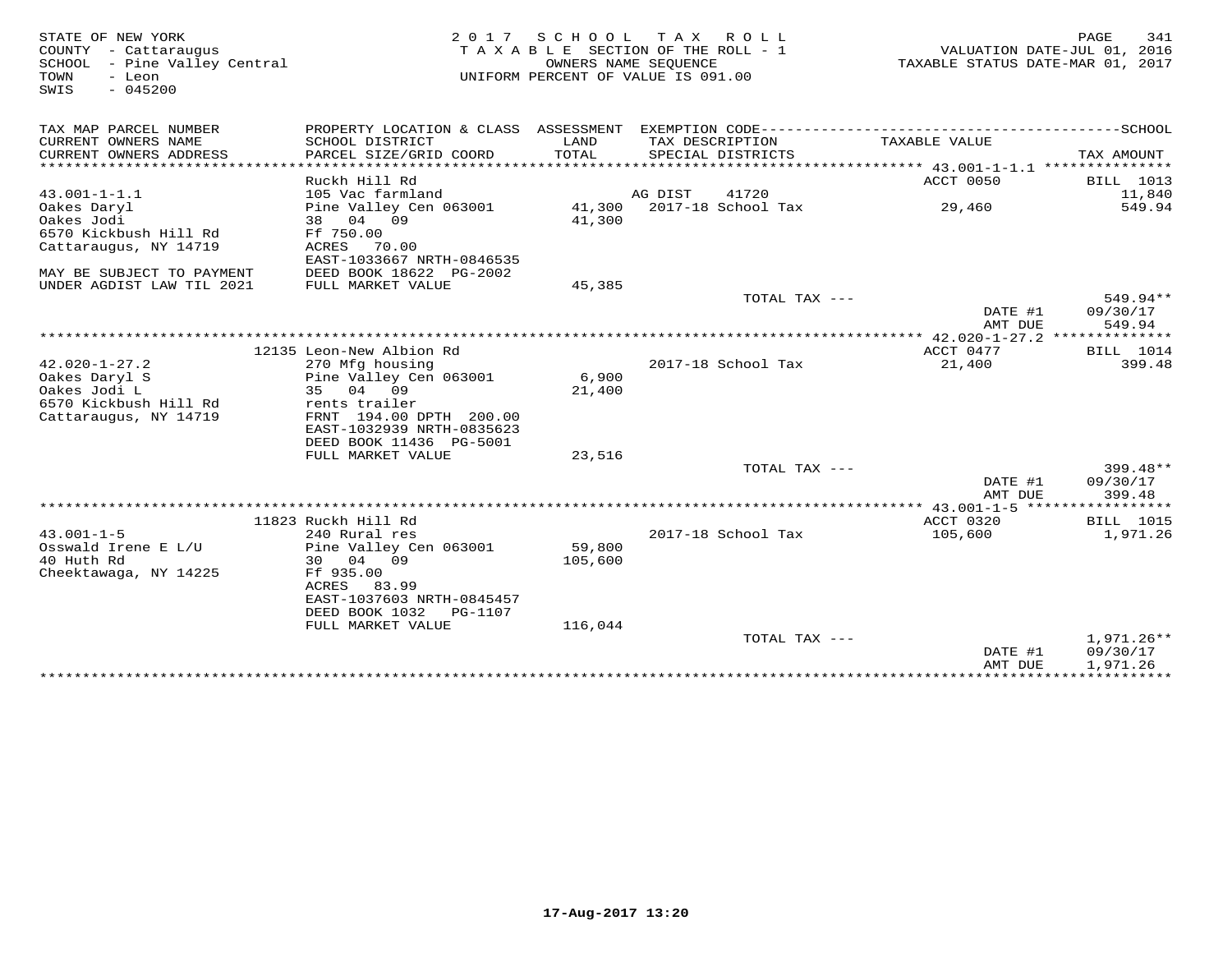| STATE OF NEW YORK<br>COUNTY - Cattaraugus<br>SCHOOL - Pine Valley Central<br>TOWN<br>- Leon<br>$-045200$<br>SWIS | 2 0 1 7                                                 | SCHOOL<br>TAXABLE SECTION OF THE ROLL - 1<br>UNIFORM PERCENT OF VALUE IS 091.00 | T A X<br>OWNERS NAME SEQUENCE | R O L L                              | VALUATION DATE-JUL 01, 2016<br>TAXABLE STATUS DATE-MAR 01, 2017                              | PAGE<br>342          |
|------------------------------------------------------------------------------------------------------------------|---------------------------------------------------------|---------------------------------------------------------------------------------|-------------------------------|--------------------------------------|----------------------------------------------------------------------------------------------|----------------------|
| TAX MAP PARCEL NUMBER                                                                                            |                                                         |                                                                                 |                               |                                      | PROPERTY LOCATION & CLASS ASSESSMENT EXEMPTION CODE-----------------------------------SCHOOL |                      |
| CURRENT OWNERS NAME<br>CURRENT OWNERS ADDRESS                                                                    | SCHOOL DISTRICT<br>PARCEL SIZE/GRID COORD               | LAND<br>TOTAL                                                                   |                               | TAX DESCRIPTION<br>SPECIAL DISTRICTS | TAXABLE VALUE                                                                                | TAX AMOUNT           |
| ************************                                                                                         |                                                         |                                                                                 |                               |                                      |                                                                                              |                      |
| $51.002 - 2 - 8.2$                                                                                               | 12451 Eldredge Rd<br>114 Sheep farm                     |                                                                                 | AG BLDG                       | 41700                                | ACCT 0575                                                                                    | BILL 1016<br>24,000  |
| Ouellette Evelyn M                                                                                               | Pine Valley Cen 063001                                  |                                                                                 | 30,400 BAS STAR               | 41854                                |                                                                                              | 27,750               |
| Ouellette Leonard                                                                                                | 42/41/49<br>04<br>09                                    | 213,000                                                                         |                               | 2017-18 School Tax                   | 189,000                                                                                      | 3,528.11             |
| 12451 Eldredge Rd                                                                                                | Ff 1660.00 Eldredge                                     |                                                                                 |                               |                                      |                                                                                              |                      |
| Conewango Valley, NY 14726                                                                                       | Ff 2370.00 Us Rte 62                                    |                                                                                 |                               |                                      |                                                                                              |                      |
| MAY BE SUBJECT TO PAYMENT                                                                                        | ACRES<br>36.85 BANK<br>017<br>EAST-1027909 NRTH-0827928 |                                                                                 |                               |                                      |                                                                                              |                      |
| UNDER RPTL483 UNTIL 2023                                                                                         | DEED BOOK 5251<br>PG-5001                               |                                                                                 |                               |                                      |                                                                                              |                      |
|                                                                                                                  | FULL MARKET VALUE                                       | 234,066                                                                         |                               |                                      |                                                                                              |                      |
|                                                                                                                  |                                                         |                                                                                 |                               | TOTAL TAX ---                        |                                                                                              | $3,010.09**$         |
|                                                                                                                  |                                                         |                                                                                 |                               |                                      | DATE #1                                                                                      | 09/30/17             |
|                                                                                                                  |                                                         |                                                                                 |                               |                                      | AMT DUE                                                                                      | 3,010.09             |
|                                                                                                                  | 7265 Rte 62                                             |                                                                                 |                               |                                      | ACCT 0298                                                                                    | BILL 1017            |
| $42.002 - 1 - 15.2$                                                                                              | 240 Rural res                                           |                                                                                 | <b>BAS STAR</b>               | 41854                                |                                                                                              | 27,750               |
| Overturf Rodney A                                                                                                | Pine Valley Cen 063001                                  | 36,800                                                                          |                               | 2017-18 School Tax                   | 117,600                                                                                      | 2,195.27             |
| Overturf Roxanne                                                                                                 | 45/46<br>04 09                                          | 117,600                                                                         |                               |                                      |                                                                                              |                      |
| 7265 Rte 62                                                                                                      | Smith Rd Ff $-315'$<br>ACRES<br>31.30                   |                                                                                 |                               |                                      |                                                                                              |                      |
| South Dayton, NY 14138                                                                                           | EAST-1030258 NRTH-0843436                               |                                                                                 |                               |                                      |                                                                                              |                      |
|                                                                                                                  | DEED BOOK 305<br>PG-7002                                |                                                                                 |                               |                                      |                                                                                              |                      |
|                                                                                                                  | FULL MARKET VALUE                                       | 129,231                                                                         |                               |                                      |                                                                                              |                      |
|                                                                                                                  |                                                         |                                                                                 |                               | TOTAL TAX ---                        |                                                                                              | $1,677.25**$         |
|                                                                                                                  |                                                         |                                                                                 |                               |                                      | DATE #1                                                                                      | 09/30/17             |
|                                                                                                                  |                                                         |                                                                                 |                               |                                      | AMT DUE                                                                                      | 1,677.25             |
|                                                                                                                  | 7839 Kellogg Hill Rd                                    |                                                                                 |                               |                                      | ACCT 0346                                                                                    | <b>BILL</b> 1018     |
| $34.003 - 1 - 12$                                                                                                | 120 Field crops                                         |                                                                                 | AG DISTOUT 41730              |                                      |                                                                                              | 13,561               |
| Pagett Clarence G                                                                                                | Pine Valley Cen 063001                                  | 115,900                                                                         |                               | 2017-18 School Tax                   | 109,039                                                                                      | 2,035.46             |
| Snyder Hill Rd                                                                                                   | 24/32<br>04 09                                          | 122,600                                                                         |                               |                                      |                                                                                              |                      |
| Cattaraugus, NY 14719                                                                                            | FRNT 1900.00 DPTH<br>ACRES 232.13                       |                                                                                 |                               |                                      |                                                                                              |                      |
| MAY BE SUBJECT TO PAYMENT                                                                                        | EAST-1038973 NRTH-0852683                               |                                                                                 |                               |                                      |                                                                                              |                      |
| UNDER AGDIST LAW TIL 2024                                                                                        | DEED BOOK 904<br>PG-00454                               |                                                                                 |                               |                                      |                                                                                              |                      |
|                                                                                                                  | FULL MARKET VALUE                                       | 134,725                                                                         |                               |                                      |                                                                                              |                      |
|                                                                                                                  |                                                         |                                                                                 |                               | TOTAL TAX ---                        |                                                                                              | $2,035.46**$         |
|                                                                                                                  |                                                         |                                                                                 |                               |                                      | DATE #1<br>AMT DUE                                                                           | 09/30/17<br>2,035.46 |
|                                                                                                                  |                                                         |                                                                                 |                               |                                      | *************** 34.003-1-23 *****************                                                |                      |
|                                                                                                                  | Kellogg Hill Rd (Off)                                   |                                                                                 |                               |                                      | ACCT 0147                                                                                    | BILL 1019            |
| $34.003 - 1 - 23$                                                                                                | 322 Rural vac>10                                        |                                                                                 |                               | 2017-18 School Tax                   | 12,800                                                                                       | 238.94               |
| Pagett Clarence G                                                                                                | Pine Valley Cen 063001                                  | 12,800                                                                          |                               |                                      |                                                                                              |                      |
| Snyder Hill Rd<br>Cattaraugus, NY 14719                                                                          | 32<br>04 09<br>ACRES<br>23.52                           | 12,800                                                                          |                               |                                      |                                                                                              |                      |
|                                                                                                                  | EAST-1035717 NRTH-0852163                               |                                                                                 |                               |                                      |                                                                                              |                      |
|                                                                                                                  | DEED BOOK 904<br>PG-00454                               |                                                                                 |                               |                                      |                                                                                              |                      |
|                                                                                                                  | FULL MARKET VALUE                                       | 14,066                                                                          |                               |                                      |                                                                                              |                      |
|                                                                                                                  |                                                         |                                                                                 |                               | TOTAL TAX ---                        |                                                                                              | 238.94**             |
|                                                                                                                  |                                                         |                                                                                 |                               |                                      | DATE #1<br>AMT DUE                                                                           | 09/30/17<br>238.94   |
|                                                                                                                  |                                                         |                                                                                 |                               |                                      |                                                                                              |                      |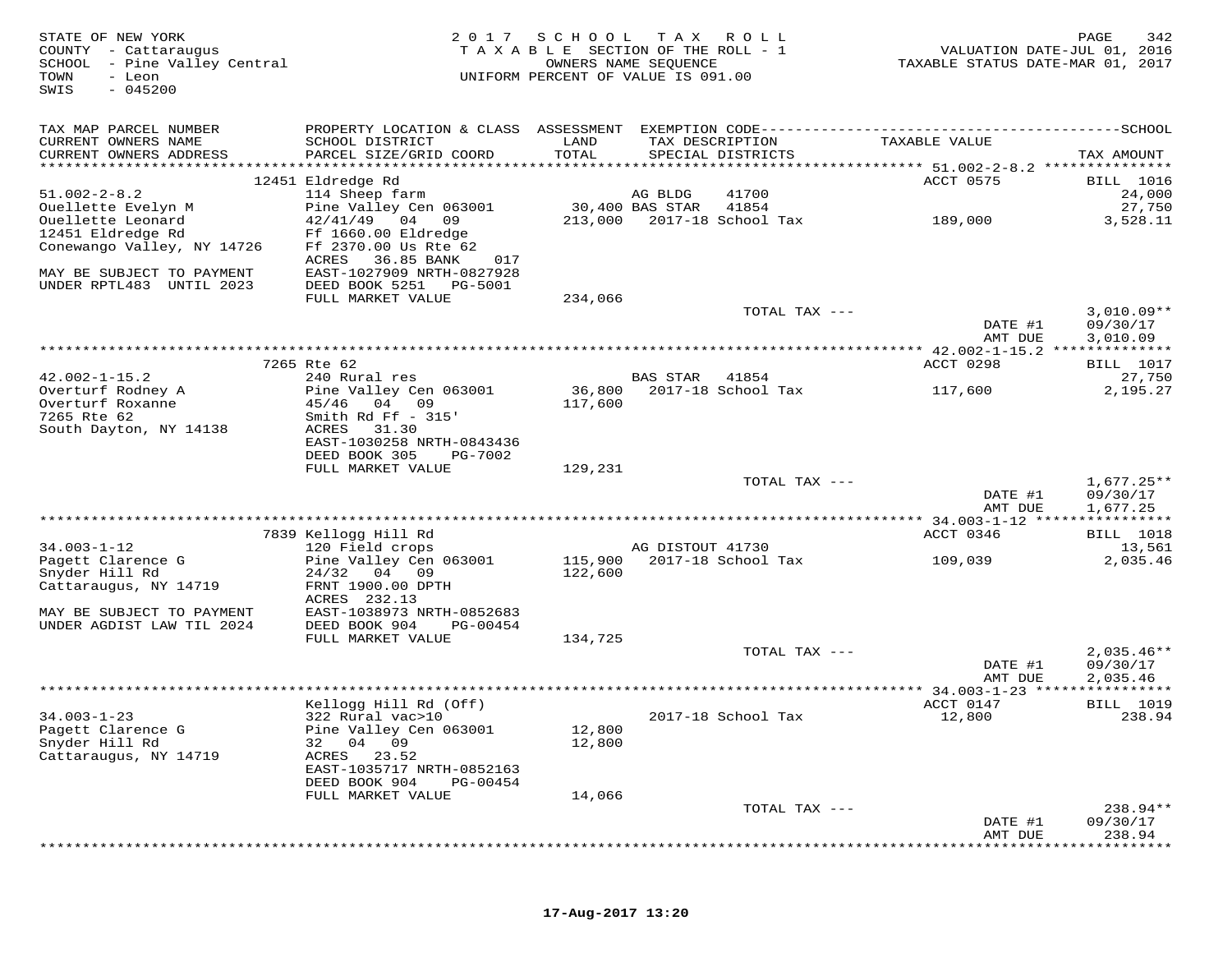| STATE OF NEW YORK<br>COUNTY - Cattaraugus<br>SCHOOL - Pine Valley Central<br>- Leon<br>TOWN<br>SWIS<br>$-045200$ |                                                                       |                                  | 2017 SCHOOL TAX ROLL<br>TAXABLE SECTION OF THE ROLL - 1<br>OWNERS NAME SEQUENCE<br>UNIFORM PERCENT OF VALUE IS 091.00 | TAXABLE STATUS DATE-MAR 01, 2017 | PAGE<br>343<br>VALUATION DATE-JUL 01, 2016 |
|------------------------------------------------------------------------------------------------------------------|-----------------------------------------------------------------------|----------------------------------|-----------------------------------------------------------------------------------------------------------------------|----------------------------------|--------------------------------------------|
| TAX MAP PARCEL NUMBER                                                                                            |                                                                       |                                  |                                                                                                                       |                                  |                                            |
| CURRENT OWNERS NAME<br>CURRENT OWNERS ADDRESS<br>***********************                                         | SCHOOL DISTRICT<br>PARCEL SIZE/GRID COORD<br>************************ | LAND<br>TOTAL<br>*************** | TAX DESCRIPTION<br>SPECIAL DISTRICTS                                                                                  | TAXABLE VALUE                    | TAX AMOUNT                                 |
|                                                                                                                  | Kellogg Hill Rd                                                       |                                  |                                                                                                                       | ACCT 0148                        | <b>BILL</b> 1020                           |
| $34.003 - 1 - 24$                                                                                                | 322 Rural vac>10                                                      |                                  | 2017-18 School Tax                                                                                                    | 14,300                           | 266.94                                     |
| Pagett Clarence G                                                                                                | Pine Valley Cen 063001                                                | 14,300                           |                                                                                                                       |                                  |                                            |
| Snyder Hill Rd                                                                                                   | 31 04 09                                                              | 14,300                           |                                                                                                                       |                                  |                                            |
| Cattaraugus, NY 14719                                                                                            | ACRES 26.60<br>EAST-1035631 NRTH-0851207                              |                                  |                                                                                                                       |                                  |                                            |
|                                                                                                                  | DEED BOOK 904<br>PG-00454                                             |                                  |                                                                                                                       |                                  |                                            |
|                                                                                                                  | FULL MARKET VALUE                                                     | 15,714                           |                                                                                                                       |                                  |                                            |
|                                                                                                                  |                                                                       |                                  | TOTAL TAX ---                                                                                                         |                                  | $266.94**$                                 |
|                                                                                                                  |                                                                       |                                  |                                                                                                                       | DATE #1                          | 09/30/17                                   |
|                                                                                                                  |                                                                       |                                  |                                                                                                                       | AMT DUE                          | 266.94<br>***********                      |
|                                                                                                                  | 7609 Rte 62                                                           |                                  |                                                                                                                       | ACCT 0362                        | <b>BILL</b> 1021                           |
| $33.004 - 2 - 9$                                                                                                 | 210 1 Family Res                                                      |                                  | BAS STAR<br>41854                                                                                                     |                                  | 27,750                                     |
| Palmer Robert D                                                                                                  | Pine Valley Cen 063001                                                | 9,000                            | 2017-18 School Tax                                                                                                    | 55,000                           | 1,026.70                                   |
| 7609 Rte 62                                                                                                      | 04 09<br>47                                                           | 55,000                           |                                                                                                                       |                                  |                                            |
| South Dayton, NY 14138-9746                                                                                      | 330.00 Ff                                                             |                                  |                                                                                                                       |                                  |                                            |
|                                                                                                                  | ACRES<br>2.81<br>EAST-1030973 NRTH-0848812                            |                                  |                                                                                                                       |                                  |                                            |
|                                                                                                                  | DEED BOOK 00944 PG-00851                                              |                                  |                                                                                                                       |                                  |                                            |
|                                                                                                                  | FULL MARKET VALUE                                                     | 60,440                           |                                                                                                                       |                                  |                                            |
|                                                                                                                  |                                                                       |                                  | TOTAL TAX ---                                                                                                         |                                  | $508.68**$                                 |
|                                                                                                                  |                                                                       |                                  |                                                                                                                       | DATE #1<br>AMT DUE               | 09/30/17<br>508.68                         |
|                                                                                                                  |                                                                       | ************************         |                                                                                                                       | ********** 33.004-1-22.3 ***     | * * * * * * * * *                          |
|                                                                                                                  | 7750 Frog Valley Rd                                                   |                                  |                                                                                                                       | ACCT 0616                        | <b>BILL</b> 1022                           |
| $33.004 - 1 - 22.3$                                                                                              | 112 Dairy farm                                                        |                                  | 2017-18 School Tax                                                                                                    | 94,700                           | 1,767.79                                   |
| Pannella Georgio                                                                                                 | Pine Valley Cen 063001                                                | 77,700                           |                                                                                                                       |                                  |                                            |
| 7301 Milestrip Rd<br>Orchard Park, NY 14127                                                                      | 55 04 09<br>Ff 1455.00                                                | 94,700                           |                                                                                                                       |                                  |                                            |
|                                                                                                                  | ACRES 98.35                                                           |                                  |                                                                                                                       |                                  |                                            |
|                                                                                                                  | EAST-1022748 NRTH-0850815                                             |                                  |                                                                                                                       |                                  |                                            |
|                                                                                                                  | DEED BOOK 00947 PG-00641                                              |                                  |                                                                                                                       |                                  |                                            |
|                                                                                                                  | FULL MARKET VALUE                                                     | 104,066                          |                                                                                                                       |                                  |                                            |
|                                                                                                                  |                                                                       |                                  | TOTAL TAX ---                                                                                                         |                                  | $1,767.79**$                               |
|                                                                                                                  |                                                                       |                                  |                                                                                                                       | DATE #1<br>AMT DUE               | 09/30/17<br>1,767.79                       |
|                                                                                                                  |                                                                       |                                  |                                                                                                                       |                                  |                                            |
|                                                                                                                  | 7900 Frog Valley Rd                                                   |                                  |                                                                                                                       | ACCT 0471                        | BILL 1023                                  |
| $33.004 - 1 - 24.1$                                                                                              | 210 1 Family Res                                                      |                                  | BAS STAR<br>41854                                                                                                     |                                  | 27,750                                     |
| Peterson Klayton B<br>PO Box 1093                                                                                | Pine Valley Cen 063001<br>64 04 09                                    | 17,760<br>39,000                 | 2017-18 School Tax                                                                                                    | 39,000                           | 728.02                                     |
| Buffalo, NY 14207                                                                                                | Ff 250.00                                                             |                                  |                                                                                                                       |                                  |                                            |
|                                                                                                                  | ACRES<br>9.85                                                         |                                  |                                                                                                                       |                                  |                                            |
|                                                                                                                  | EAST-1021380 NRTH-0853344                                             |                                  |                                                                                                                       |                                  |                                            |
|                                                                                                                  | DEED BOOK 1008<br>PG-513                                              |                                  |                                                                                                                       |                                  |                                            |
|                                                                                                                  | FULL MARKET VALUE                                                     | 42,857                           |                                                                                                                       |                                  |                                            |
|                                                                                                                  |                                                                       |                                  | TOTAL TAX ---                                                                                                         | DATE #1                          | $210.01**$<br>09/30/17                     |
|                                                                                                                  |                                                                       |                                  |                                                                                                                       | AMT DUE                          | 210.01                                     |
|                                                                                                                  |                                                                       |                                  |                                                                                                                       | ************                     | * * * * * * * * * *                        |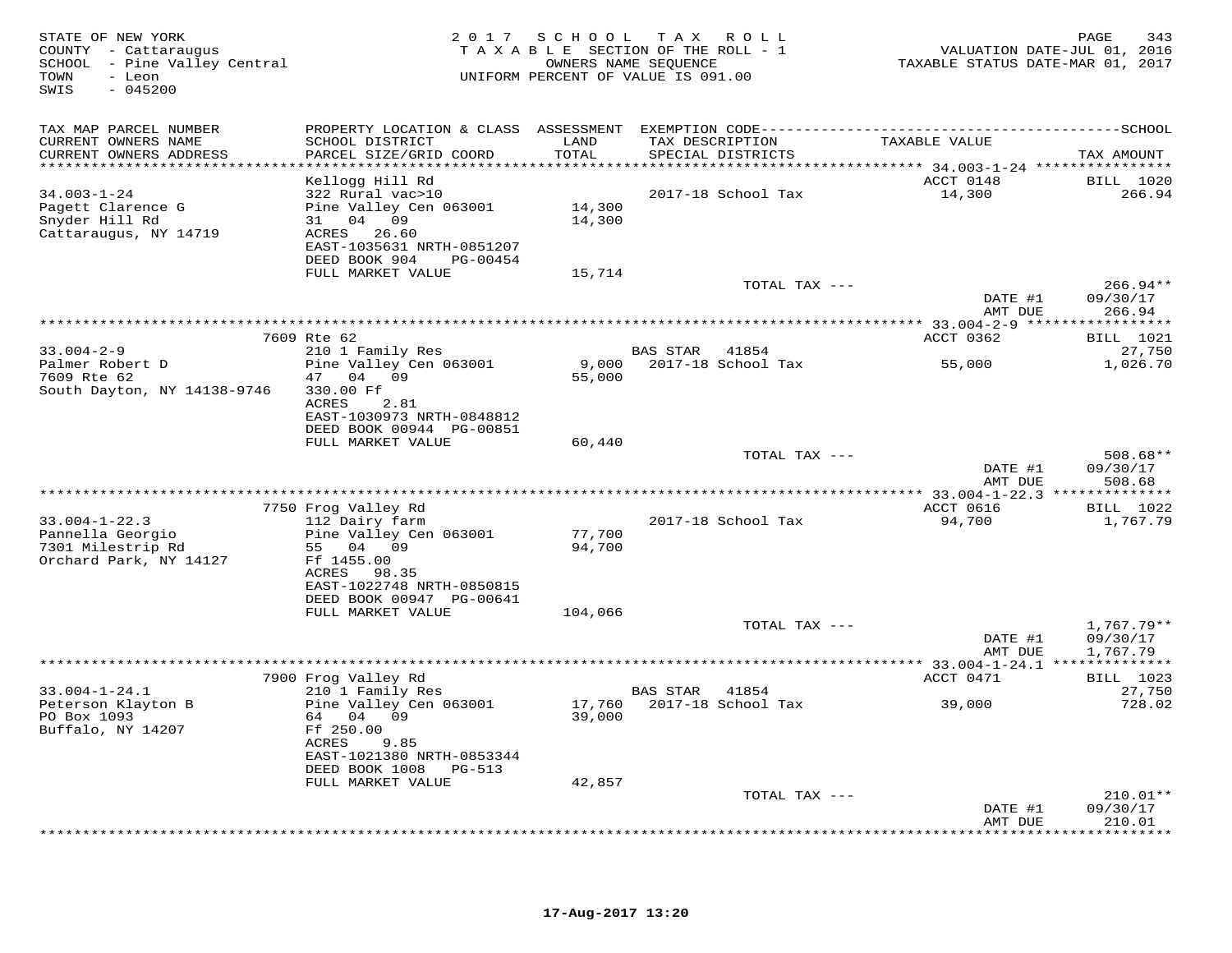| STATE OF NEW YORK<br>COUNTY - Cattaraugus<br>SCHOOL - Pine Valley Central<br>TOWN<br>- Leon<br>SWIS<br>$-045200$ |                                                    | 2017 SCHOOL TAX ROLL<br>TAXABLE SECTION OF THE ROLL - 1<br>UNIFORM PERCENT OF VALUE IS 091.00 | OWNERS NAME SEQUENCE |                                  | VALUATION DATE-JUL 01, 2016<br>TAXABLE STATUS DATE-MAR 01, 2017 | PAGE<br>344                |
|------------------------------------------------------------------------------------------------------------------|----------------------------------------------------|-----------------------------------------------------------------------------------------------|----------------------|----------------------------------|-----------------------------------------------------------------|----------------------------|
| TAX MAP PARCEL NUMBER                                                                                            |                                                    |                                                                                               |                      |                                  |                                                                 |                            |
| CURRENT OWNERS NAME                                                                                              | SCHOOL DISTRICT                                    | LAND                                                                                          |                      | TAX DESCRIPTION                  | TAXABLE VALUE                                                   |                            |
| CURRENT OWNERS ADDRESS                                                                                           | PARCEL SIZE/GRID COORD                             | TOTAL                                                                                         |                      | SPECIAL DISTRICTS                |                                                                 | TAX AMOUNT                 |
|                                                                                                                  | 12276 Cherry Creek Hill Rd                         |                                                                                               |                      |                                  | ACCT 0182                                                       | BILL 1024                  |
| $42.020 - 1 - 2.1$                                                                                               | 210 1 Family Res                                   |                                                                                               | <b>BAS STAR</b>      | 41854                            |                                                                 | 27,750                     |
| Pickup Charles R                                                                                                 | Pine Valley Cen 063001                             | 7,100                                                                                         |                      | 2017-18 School Tax               | 60,500                                                          | 1,129.37                   |
| Pickup Marilyn J                                                                                                 | 44 04 09                                           | 60,500                                                                                        |                      |                                  |                                                                 |                            |
| PO Box 48                                                                                                        | FRNT 156.00 DPTH 290.00                            |                                                                                               |                      |                                  |                                                                 |                            |
| Leon, NY 14751                                                                                                   | 017<br>BANK                                        |                                                                                               |                      |                                  |                                                                 |                            |
|                                                                                                                  | EAST-1030679 NRTH-0835937<br>DEED BOOK 1007 PG-968 |                                                                                               |                      |                                  |                                                                 |                            |
|                                                                                                                  | FULL MARKET VALUE                                  | 66,484                                                                                        |                      |                                  |                                                                 |                            |
|                                                                                                                  |                                                    |                                                                                               |                      | TOTAL TAX ---                    |                                                                 | $611.35**$                 |
|                                                                                                                  |                                                    |                                                                                               |                      |                                  | DATE #1                                                         | 09/30/17                   |
|                                                                                                                  |                                                    |                                                                                               |                      |                                  | AMT DUE                                                         | 611.35                     |
|                                                                                                                  |                                                    |                                                                                               |                      |                                  |                                                                 |                            |
| $51.002 - 1 - 5.2$                                                                                               | 6266 West Rd<br>240 Rural res                      |                                                                                               | BAS STAR             | 41854                            | ACCT 0838                                                       | <b>BILL</b> 1025<br>27,750 |
| Pimm Adelia                                                                                                      | Pine Valley Cen 063001                             | 6,500                                                                                         |                      | 2017-18 School Tax               | 44,900                                                          | 838.16                     |
| 6266 West Rd                                                                                                     | $50 - 4 - 9$                                       | 44,900                                                                                        |                      |                                  |                                                                 |                            |
| Conewango Valley, NY 14726                                                                                       | FRNT 55.00 DPTH 313.20                             |                                                                                               |                      |                                  |                                                                 |                            |
|                                                                                                                  | EAST-0374983 NRTH-0828259                          |                                                                                               |                      |                                  |                                                                 |                            |
|                                                                                                                  | DEED BOOK 9427 PG-8001                             |                                                                                               |                      |                                  |                                                                 |                            |
|                                                                                                                  | FULL MARKET VALUE                                  | 49,341                                                                                        |                      | TOTAL TAX ---                    |                                                                 | 320.14**                   |
|                                                                                                                  |                                                    |                                                                                               |                      |                                  | DATE #1                                                         | 09/30/17                   |
|                                                                                                                  |                                                    |                                                                                               |                      |                                  | AMT DUE                                                         | 320.14                     |
|                                                                                                                  |                                                    |                                                                                               |                      |                                  |                                                                 |                            |
|                                                                                                                  | 6309 West Rd                                       |                                                                                               |                      |                                  | ACCT 0839                                                       | BILL 1026                  |
| $51.002 - 1 - 21.2$                                                                                              | 210 1 Family Res                                   |                                                                                               | AG DIST              | 41720                            |                                                                 | 4,225                      |
| Pimm Fred E<br>Pimm Alta A                                                                                       | Pine Valley Cen 063001<br>$57 - 4 - 9$             |                                                                                               | 12,800 ENH STAR      | 41834                            | 142,875                                                         | 60,590                     |
| 6309 West Rd                                                                                                     | ACRES<br>3.90                                      |                                                                                               |                      |                                  |                                                                 | 2,667.08                   |
| Conewango Valley, NY 14726                                                                                       | EAST-1022908 NRTH-0828767                          |                                                                                               |                      |                                  |                                                                 |                            |
|                                                                                                                  | DEED BOOK 3048 PG-4001                             |                                                                                               |                      |                                  |                                                                 |                            |
| MAY BE SUBJECT TO PAYMENT                                                                                        | FULL MARKET VALUE                                  | 161,648                                                                                       |                      |                                  |                                                                 |                            |
| UNDER AGDIST LAW TIL 2021                                                                                        |                                                    |                                                                                               |                      |                                  |                                                                 |                            |
|                                                                                                                  |                                                    |                                                                                               |                      | TOTAL TAX ---                    | DATE #1                                                         | $1,536.03**$<br>09/30/17   |
|                                                                                                                  |                                                    |                                                                                               |                      |                                  | AMT DUE                                                         | 1,536.03                   |
|                                                                                                                  |                                                    |                                                                                               |                      |                                  |                                                                 |                            |
|                                                                                                                  | 6204 West Rd                                       |                                                                                               |                      |                                  | ACCT 0128                                                       | <b>BILL</b> 1027           |
| $51.002 - 1 - 5.1$                                                                                               | 112 Dairy farm                                     |                                                                                               | AG BLDG              | 41700                            |                                                                 | 2,000                      |
| Pimmsview Holdings LLC                                                                                           | Pine Valley Cen 063001                             | 24,700 AG DIST                                                                                |                      | 41720                            |                                                                 | 0                          |
| 6266 West Rd                                                                                                     | 50 04 09<br>Ff 870.00                              |                                                                                               |                      | 478,400    2017-18    School Tax | 476,400                                                         | 8,893.07                   |
| Conewango Valley, NY 14726                                                                                       | ACRES 41.65                                        |                                                                                               |                      |                                  |                                                                 |                            |
| MAY BE SUBJECT TO PAYMENT                                                                                        | EAST-1024231 NRTH-0828283                          |                                                                                               |                      |                                  |                                                                 |                            |
| UNDER AGDIST LAW TIL 2021                                                                                        | DEED BOOK 2969 PG-7001                             |                                                                                               |                      |                                  |                                                                 |                            |
|                                                                                                                  | FULL MARKET VALUE                                  | 525,714                                                                                       |                      |                                  |                                                                 |                            |
|                                                                                                                  |                                                    |                                                                                               |                      | TOTAL TAX ---                    |                                                                 | 8,893.07**                 |
|                                                                                                                  |                                                    |                                                                                               |                      |                                  | DATE #1                                                         | 09/30/17                   |
|                                                                                                                  |                                                    |                                                                                               |                      |                                  | AMT DUE                                                         | 8,893.07                   |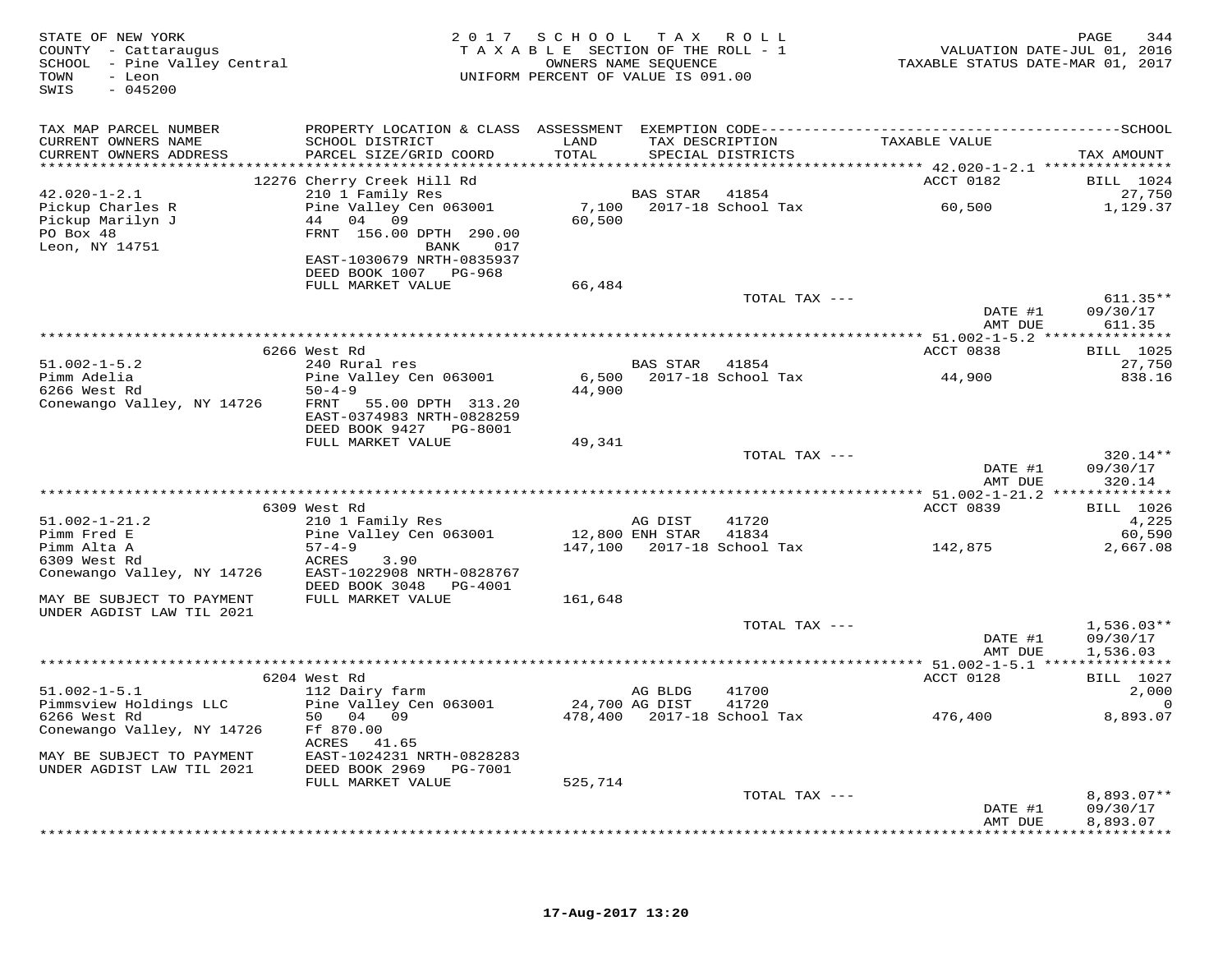| STATE OF NEW YORK<br>COUNTY - Cattaraugus<br>SCHOOL - Pine Valley Central<br>TOWN<br>- Leon<br>$-045200$<br>SWIS |                                                     |        | 2017 SCHOOL TAX ROLL<br>TAXABLE SECTION OF THE ROLL - 1<br>OWNERS NAME SEOUENCE<br>UNIFORM PERCENT OF VALUE IS 091.00 | TAXABLE STATUS DATE-MAR 01, 2017 | PAGE<br>345<br>VALUATION DATE-JUL 01, 2016 |
|------------------------------------------------------------------------------------------------------------------|-----------------------------------------------------|--------|-----------------------------------------------------------------------------------------------------------------------|----------------------------------|--------------------------------------------|
| TAX MAP PARCEL NUMBER                                                                                            |                                                     |        |                                                                                                                       |                                  |                                            |
| CURRENT OWNERS NAME                                                                                              | SCHOOL DISTRICT                                     | LAND   | TAX DESCRIPTION                                                                                                       | TAXABLE VALUE                    |                                            |
| CURRENT OWNERS ADDRESS                                                                                           | PARCEL SIZE/GRID COORD                              | TOTAL  | SPECIAL DISTRICTS                                                                                                     |                                  | TAX AMOUNT                                 |
|                                                                                                                  | 6309 West Rd                                        |        |                                                                                                                       | ACCT 0762                        | BILL 1028                                  |
| $51.002 - 1 - 6.2$                                                                                               | 105 Vac farmland                                    |        | AG DIST<br>41720                                                                                                      |                                  | 47                                         |
| Pimmsview Holdings LLC                                                                                           | Pine Valley Cen 063001                              |        | 3,800 2017-18 School Tax                                                                                              | 3,753                            | 70.06                                      |
| 6266 West Rd                                                                                                     | 57 04 09                                            | 3,800  |                                                                                                                       |                                  |                                            |
| Conewango Valley, NY 14726                                                                                       | Ff 420.00                                           |        |                                                                                                                       |                                  |                                            |
|                                                                                                                  | ACRES<br>4.75                                       |        |                                                                                                                       |                                  |                                            |
| MAY BE SUBJECT TO PAYMENT<br>UNDER AGDIST LAW TIL 2021                                                           | EAST-1023426 NRTH-0827650<br>DEED BOOK 2969 PG-7001 |        |                                                                                                                       |                                  |                                            |
|                                                                                                                  | FULL MARKET VALUE                                   | 4,176  |                                                                                                                       |                                  |                                            |
|                                                                                                                  |                                                     |        | TOTAL TAX ---                                                                                                         |                                  | $70.06**$                                  |
|                                                                                                                  |                                                     |        |                                                                                                                       | DATE #1<br>AMT DUE               | 09/30/17<br>70.06                          |
|                                                                                                                  |                                                     |        |                                                                                                                       |                                  |                                            |
| $51.002 - 1 - 17.1$                                                                                              | 6167 Flat Iron Rd                                   |        | AG DIST<br>41720                                                                                                      | ACCT 0225                        | <b>BILL</b> 1029                           |
| Pimmsview Holdings LLC                                                                                           | 270 Mfg housing<br>Pine Valley Cen 063001           |        | 10,900 2017-18 School Tax                                                                                             | 34,100                           | 1,800<br>636.55                            |
| 6266 West Rd                                                                                                     | $56 - 04 - 09$                                      | 35,900 |                                                                                                                       |                                  |                                            |
| Conewango Valley, NY 14726                                                                                       | ACRES<br>5.85<br>EAST-1023001 NRTH-0826351          |        |                                                                                                                       |                                  |                                            |
| MAY BE SUBJECT TO PAYMENT                                                                                        | DEED BOOK 2969    PG-7001                           |        |                                                                                                                       |                                  |                                            |
| UNDER AGDIST LAW TIL 2021                                                                                        | FULL MARKET VALUE                                   | 39,451 |                                                                                                                       |                                  |                                            |
|                                                                                                                  |                                                     |        | TOTAL TAX ---                                                                                                         | DATE #1<br>AMT DUE               | 636.55**<br>09/30/17<br>636.55             |
|                                                                                                                  |                                                     |        |                                                                                                                       |                                  |                                            |
|                                                                                                                  | 6167 Flat Iron Rd                                   |        |                                                                                                                       | ACCT 0772                        | BILL 1030                                  |
| $51.002 - 1 - 17.2$                                                                                              | 105 Vac farmland                                    |        | AG DIST<br>41720                                                                                                      |                                  | 12,837                                     |
| Pimmsview Holdings LLC                                                                                           | Pine Valley Cen 063001                              |        | 50,300 2017-18 School Tax                                                                                             | 37,463                           | 699.33                                     |
| 6266 West Rd<br>Conewango Valley, NY 14726                                                                       | ACRES 68.50<br>EAST-1021171 NRTH-0826386            | 50,300 |                                                                                                                       |                                  |                                            |
|                                                                                                                  | DEED BOOK 2969    PG-7001                           |        |                                                                                                                       |                                  |                                            |
| MAY BE SUBJECT TO PAYMENT                                                                                        | FULL MARKET VALUE                                   | 55,275 |                                                                                                                       |                                  |                                            |
| UNDER AGDIST LAW TIL 2021                                                                                        |                                                     |        |                                                                                                                       |                                  |                                            |
|                                                                                                                  |                                                     |        | TOTAL TAX ---                                                                                                         |                                  | 699.33**                                   |
|                                                                                                                  |                                                     |        |                                                                                                                       | DATE #1                          | 09/30/17                                   |
|                                                                                                                  |                                                     |        |                                                                                                                       | AMT DUE                          | 699.33<br>***********                      |
|                                                                                                                  | 6204 West Rd                                        |        |                                                                                                                       | ACCT 0224                        | BILL 1031                                  |
| $51.002 - 1 - 19$                                                                                                | 105 Vac farmland                                    |        | AG DIST<br>41720                                                                                                      |                                  | 2,904                                      |
| Pimmsview Holdings LLC                                                                                           | Pine Valley Cen 063001                              | 14,500 | 2017-18 School Tax                                                                                                    | 11,596                           | 216.47                                     |
| 6266 West Rd                                                                                                     | 56 04 09                                            | 14,500 |                                                                                                                       |                                  |                                            |
| Conewango Valley, NY 14726                                                                                       | Ff 365.00<br>ACRES 19.18                            |        |                                                                                                                       |                                  |                                            |
| MAY BE SUBJECT TO PAYMENT                                                                                        | EAST-1022051 NRTH-0827651                           |        |                                                                                                                       |                                  |                                            |
| UNDER AGDIST LAW TIL 2021                                                                                        | DEED BOOK 2969<br>PG-7001                           |        |                                                                                                                       |                                  |                                            |
|                                                                                                                  | FULL MARKET VALUE                                   | 15,934 |                                                                                                                       |                                  |                                            |
|                                                                                                                  |                                                     |        | TOTAL TAX ---                                                                                                         |                                  | $216.47**$                                 |
|                                                                                                                  |                                                     |        |                                                                                                                       | DATE #1                          | 09/30/17                                   |
|                                                                                                                  |                                                     |        |                                                                                                                       | AMT DUE                          | 216.47<br>· * * * * * * * * *              |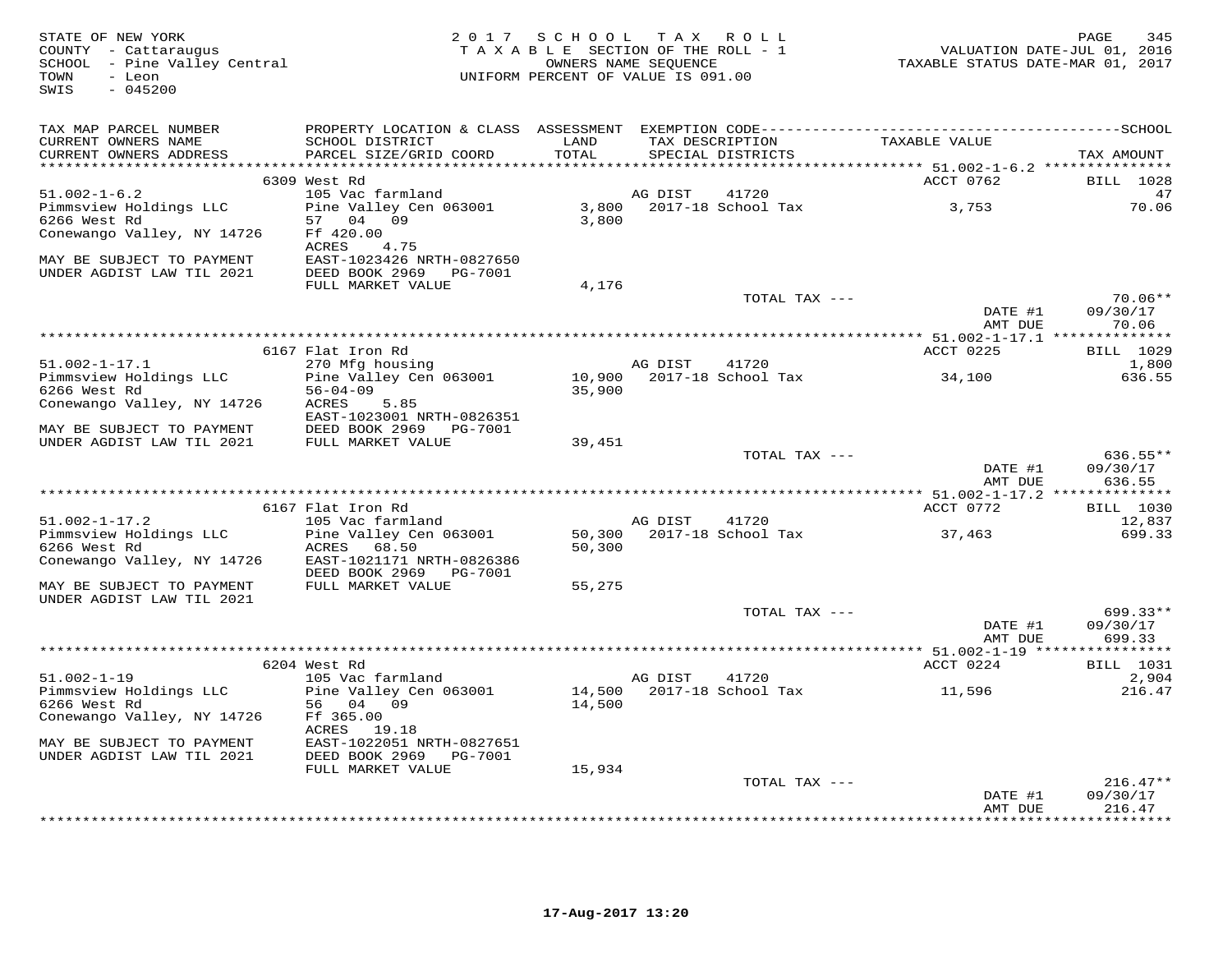TOWN - Leon<br>SWIS - 045200

## STATE OF NEW YORK CONTROLLED A LOCAL SOCIAL CONTRACT A VIOLATION OF NEW YORK SALL PAGE 346 COUNTY - Cattaraugus T A X A B L E SECTION OF THE ROLL - 1 VALUATION DATE-JUL 01, 2016SCHOOL – Pine Valley Central OWNERS NAME SEQUENCE TAXABLE STATUS DATE-MAR 01, 2017 UNIFORM PERCENT OF VALUE IS 091.00

| TAX MAP PARCEL NUMBER<br>CURRENT OWNERS NAME<br>CURRENT OWNERS ADDRESS | PROPERTY LOCATION & CLASS ASSESSMENT EXEMPTION CODE------------<br>SCHOOL DISTRICT<br>PARCEL SIZE/GRID COORD | LAND<br>TOTAL    |         | TAX DESCRIPTION<br>SPECIAL DISTRICTS | TAXABLE VALUE      | ------------SCHOOL<br>TAX AMOUNT |
|------------------------------------------------------------------------|--------------------------------------------------------------------------------------------------------------|------------------|---------|--------------------------------------|--------------------|----------------------------------|
| ******************************                                         |                                                                                                              |                  |         |                                      |                    |                                  |
|                                                                        | West Rd (Off) (Co Rd 44)                                                                                     |                  |         |                                      | ACCT 0127          | BILL 1032                        |
| $51.002 - 1 - 20$                                                      | 105 Vac farmland                                                                                             |                  | AG DIST | 41720                                |                    | 5,051                            |
| Pimmsview Holdings LLC                                                 | Pine Valley Cen 063001                                                                                       |                  |         | 11,400 2017-18 School Tax            | 6,349              | 118.52                           |
| 6266 West Rd                                                           | 56 04 09                                                                                                     | 11,400           |         |                                      |                    |                                  |
| Conewango Valley, NY 14726                                             | ACRES 15.27                                                                                                  |                  |         |                                      |                    |                                  |
|                                                                        | EAST-1020082 NRTH-0827655                                                                                    |                  |         |                                      |                    |                                  |
| MAY BE SUBJECT TO PAYMENT                                              | DEED BOOK 2969<br>PG-7001                                                                                    |                  |         |                                      |                    |                                  |
| UNDER AGDIST LAW TIL 2021                                              | FULL MARKET VALUE                                                                                            | 12,527           |         |                                      |                    |                                  |
|                                                                        |                                                                                                              |                  |         | TOTAL TAX ---                        |                    | $118.52**$                       |
|                                                                        |                                                                                                              |                  |         |                                      | DATE #1            | 09/30/17                         |
|                                                                        |                                                                                                              |                  |         |                                      | AMT DUE            | 118.52                           |
|                                                                        |                                                                                                              |                  |         |                                      |                    |                                  |
|                                                                        | 6309 West Rd                                                                                                 |                  |         |                                      | ACCT 0129          | BILL 1033                        |
| $51.002 - 1 - 21.1$                                                    | 105 Vac farmland                                                                                             |                  | AG DIST | 41720                                |                    | 32,837                           |
| Pimmsview Holdings LLC                                                 | Pine Valley Cen 063001                                                                                       |                  |         | 114,100 2017-18 School Tax           | 81,263             | 1,516.96                         |
| 6266 West Rd                                                           | 57 04 09                                                                                                     | 114,100          |         |                                      |                    |                                  |
| Conewango Valley, NY 14726                                             | Ff 2390.00                                                                                                   |                  |         |                                      |                    |                                  |
|                                                                        | ACRES 177.37                                                                                                 |                  |         |                                      |                    |                                  |
| MAY BE SUBJECT TO PAYMENT                                              | EAST-1021493 NRTH-0828789                                                                                    |                  |         |                                      |                    |                                  |
| UNDER AGDIST LAW TIL 2021                                              | DEED BOOK 2969<br>PG-7001                                                                                    |                  |         |                                      |                    |                                  |
|                                                                        | FULL MARKET VALUE                                                                                            | 125,385          |         |                                      |                    |                                  |
|                                                                        |                                                                                                              |                  |         | TOTAL TAX ---                        |                    | $1,516.96**$                     |
|                                                                        |                                                                                                              |                  |         |                                      | DATE #1            | 09/30/17                         |
|                                                                        |                                                                                                              |                  |         |                                      | AMT DUE            | 1,516.96                         |
|                                                                        |                                                                                                              |                  |         |                                      |                    |                                  |
|                                                                        | 6204 West Rd                                                                                                 |                  |         |                                      | ACCT 0223          | BILL 1034                        |
| $51.002 - 1 - 22$                                                      | 105 Vac farmland                                                                                             |                  | AG DIST | 41720                                |                    | 10,332                           |
| Pimmsview Holdings LLC                                                 | Pine Valley Cen 063001                                                                                       | 27,600<br>27,600 |         | 2017-18 School Tax                   | 17,268             | 322.35                           |
| 6266 West Rd                                                           | 57 04 09                                                                                                     |                  |         |                                      |                    |                                  |
|                                                                        |                                                                                                              |                  |         |                                      |                    |                                  |
| Conewango Valley, NY 14726                                             | Ff 50.00 West Rd                                                                                             |                  |         |                                      |                    |                                  |
|                                                                        | Ff 200.00 Raggie Rd                                                                                          |                  |         |                                      |                    |                                  |
| MAY BE SUBJECT TO PAYMENT                                              | ACRES 41.39                                                                                                  |                  |         |                                      |                    |                                  |
| UNDER AGDIST LAW TIL 2021                                              | EAST-1020661 NRTH-0829976                                                                                    |                  |         |                                      |                    |                                  |
|                                                                        | DEED BOOK 2969 PG-7001                                                                                       |                  |         |                                      |                    |                                  |
|                                                                        | FULL MARKET VALUE                                                                                            | 30,330           |         |                                      |                    |                                  |
|                                                                        |                                                                                                              |                  |         | TOTAL TAX ---                        |                    | $322.35**$                       |
|                                                                        |                                                                                                              |                  |         |                                      | DATE #1            | 09/30/17                         |
|                                                                        |                                                                                                              |                  |         |                                      | AMT DUE            | 322.35                           |
|                                                                        |                                                                                                              |                  |         |                                      |                    |                                  |
|                                                                        | 11883 Eldredge Rd                                                                                            |                  |         |                                      | ACCT 0255          | BILL 1035                        |
| $51.002 - 2 - 7$                                                       | 105 Vac farmland                                                                                             |                  | AG DIST | 41720                                |                    | 23,009                           |
| Pimmsview Holdings LLC                                                 | Pine Valley Cen 063001                                                                                       | 53,500           |         | 2017-18 School Tax                   | 30,491             | 569.18                           |
| 6266 West Rd                                                           | $34/42$ 04 09                                                                                                | 53,500           |         |                                      |                    |                                  |
| Conewango Valley, NY 14726                                             | Ff 1610.00                                                                                                   |                  |         |                                      |                    |                                  |
|                                                                        | 73.10<br>ACRES                                                                                               |                  |         |                                      |                    |                                  |
| MAY BE SUBJECT TO PAYMENT                                              | EAST-1030832 NRTH-0828895                                                                                    |                  |         |                                      |                    |                                  |
| UNDER AGDIST LAW TIL 2021                                              | DEED BOOK 2969 PG-7001                                                                                       |                  |         |                                      |                    |                                  |
|                                                                        | FULL MARKET VALUE                                                                                            | 58,791           |         |                                      |                    |                                  |
|                                                                        |                                                                                                              |                  |         | TOTAL TAX ---                        |                    | $569.18**$                       |
|                                                                        |                                                                                                              |                  |         |                                      | DATE #1<br>AMT DUE | 09/30/17<br>569.18               |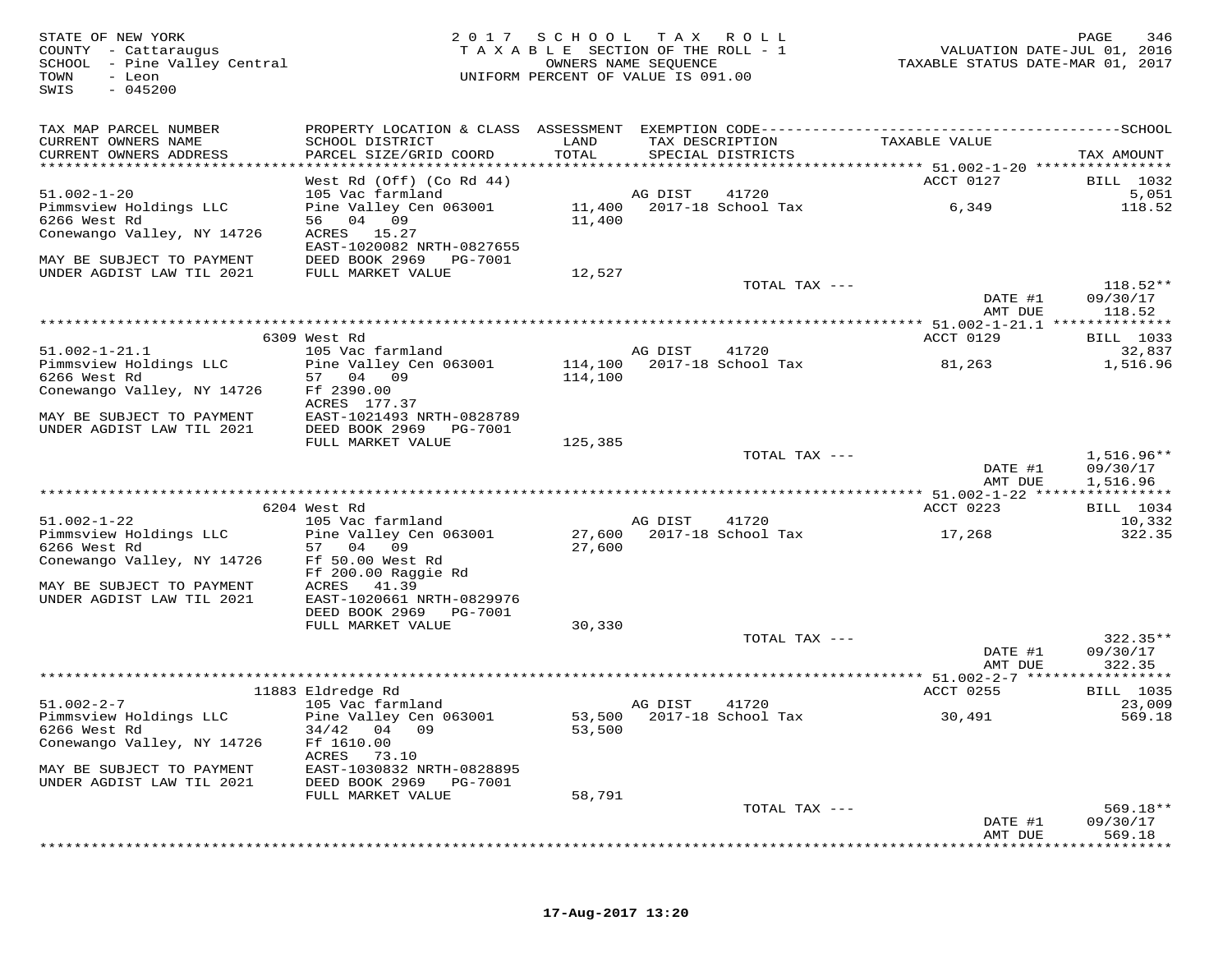| STATE OF NEW YORK<br>COUNTY - Cattaraugus<br>SCHOOL - Pine Valley Central<br>- Leon<br>TOWN<br>$-045200$<br>SWIS |                                                                           |                  | 2017 SCHOOL TAX ROLL<br>TAXABLE SECTION OF THE ROLL - 1<br>OWNERS NAME SEQUENCE<br>UNIFORM PERCENT OF VALUE IS 091.00 | TAXABLE STATUS DATE-MAR 01, 2017 | 347<br>PAGE<br>VALUATION DATE-JUL 01, 2016 |
|------------------------------------------------------------------------------------------------------------------|---------------------------------------------------------------------------|------------------|-----------------------------------------------------------------------------------------------------------------------|----------------------------------|--------------------------------------------|
| TAX MAP PARCEL NUMBER                                                                                            |                                                                           |                  |                                                                                                                       |                                  |                                            |
| CURRENT OWNERS NAME                                                                                              | SCHOOL DISTRICT                                                           | LAND             | TAX DESCRIPTION                                                                                                       | TAXABLE VALUE                    |                                            |
| CURRENT OWNERS ADDRESS                                                                                           | PARCEL SIZE/GRID COORD                                                    | TOTAL            | SPECIAL DISTRICTS                                                                                                     |                                  | TAX AMOUNT                                 |
|                                                                                                                  | 7752 Frog Valley Rd                                                       |                  |                                                                                                                       | ACCT 0064                        | <b>BILL</b> 1036                           |
| $33.004 - 1 - 22.1$                                                                                              | 210 1 Family Res                                                          |                  | BAS STAR<br>41854                                                                                                     |                                  | 27,750                                     |
| Pionack Gerald M<br>7752 Frog Valley Rd<br>South Dayton, NY 14138                                                | Pine Valley Cen 063001<br>55 04 09<br>FRNT 349.00 DPTH 117.00<br>BANK 017 | 7,000<br>65,200  | 2017-18 School Tax                                                                                                    | 65,200                           | 1,217.10                                   |
|                                                                                                                  | EAST-1021211 NRTH-0851448<br>DEED BOOK 6687 PG-2003                       |                  |                                                                                                                       |                                  |                                            |
|                                                                                                                  | FULL MARKET VALUE                                                         | 71,648           | TOTAL TAX ---                                                                                                         |                                  | $699.09**$                                 |
|                                                                                                                  |                                                                           |                  |                                                                                                                       | DATE #1<br>AMT DUE               | 09/30/17<br>699.09                         |
|                                                                                                                  |                                                                           |                  |                                                                                                                       |                                  |                                            |
|                                                                                                                  | 12366 Gulf Rd                                                             |                  |                                                                                                                       | ACCT 0251                        | <b>BILL</b> 1037                           |
| $42.002 - 1 - 11$                                                                                                | 270 Mfg housing                                                           |                  | 2017-18 School Tax                                                                                                    | 29,600                           | 552.55                                     |
| Prior George<br>12346 Gulf Rd                                                                                    | Pine Valley Cen 063001<br>46 04 09                                        | 11,600<br>29,600 |                                                                                                                       |                                  |                                            |
| South Dayton, NY 14138'                                                                                          | FRNT 780.00 DPTH                                                          |                  |                                                                                                                       |                                  |                                            |
|                                                                                                                  | ACRES<br>3.29                                                             |                  |                                                                                                                       |                                  |                                            |
|                                                                                                                  | EAST-1029086 NRTH-0847452                                                 |                  |                                                                                                                       |                                  |                                            |
|                                                                                                                  | DEED BOOK 1014 PG-760<br>FULL MARKET VALUE                                | 32,527           |                                                                                                                       |                                  |                                            |
|                                                                                                                  |                                                                           |                  | TOTAL TAX ---                                                                                                         |                                  | 552.55**                                   |
|                                                                                                                  |                                                                           |                  |                                                                                                                       | DATE #1<br>AMT DUE               | 09/30/17<br>552.55                         |
|                                                                                                                  | 12346 Gulf Rd                                                             |                  |                                                                                                                       |                                  |                                            |
| $33.004 - 2 - 11$                                                                                                | 240 Rural res                                                             |                  | BAS STAR 41854                                                                                                        | ACCT 0353                        | <b>BILL</b> 1038<br>27,750                 |
| Prior George T                                                                                                   | Pine Valley Cen 063001                                                    | 15,000           | 2017-18 School Tax                                                                                                    | 78,600                           | 1,467.24                                   |
| Prior Sandra                                                                                                     | 47 04 09                                                                  | 78,600           |                                                                                                                       |                                  |                                            |
| 12346 Gulf Rd<br>South Dayton, NY 14138                                                                          | 5.02<br>ACRES<br>EAST-1029134 NRTH-0847773                                |                  |                                                                                                                       |                                  |                                            |
|                                                                                                                  | DEED BOOK 00984 PG-00518                                                  |                  |                                                                                                                       |                                  |                                            |
|                                                                                                                  | FULL MARKET VALUE                                                         | 86,374           |                                                                                                                       |                                  |                                            |
|                                                                                                                  |                                                                           |                  | TOTAL TAX ---                                                                                                         |                                  | 949.23**                                   |
|                                                                                                                  |                                                                           |                  |                                                                                                                       | DATE #1<br>AMT DUE               | 09/30/17<br>949.23                         |
|                                                                                                                  |                                                                           |                  |                                                                                                                       |                                  |                                            |
|                                                                                                                  | 7060 Riga Rd                                                              |                  |                                                                                                                       | ACCT 0553                        | <b>BILL</b> 1039                           |
| $42.002 - 1 - 23.6$<br>Pritchard Susan                                                                           | 270 Mfg housing<br>Pine Valley Cen 063001                                 | 20,000           | 2017-18 School Tax                                                                                                    | 42,000                           | 784.02                                     |
| 7060 Riga Rd                                                                                                     | 45 04 09                                                                  | 42,000           |                                                                                                                       |                                  |                                            |
| Conewango Valley, NY 14726                                                                                       | FRNT 780.58 DPTH<br>ACRES<br>8.15                                         |                  |                                                                                                                       |                                  |                                            |
|                                                                                                                  | EAST-1027397 NRTH-0840369<br>DEED BOOK 00923 PG-00410                     |                  |                                                                                                                       |                                  |                                            |
|                                                                                                                  | FULL MARKET VALUE                                                         | 46,154           |                                                                                                                       |                                  |                                            |
|                                                                                                                  |                                                                           |                  | TOTAL TAX ---                                                                                                         |                                  | 784.02**                                   |
|                                                                                                                  |                                                                           |                  |                                                                                                                       | DATE #1<br>AMT DUE               | 09/30/17<br>784.02                         |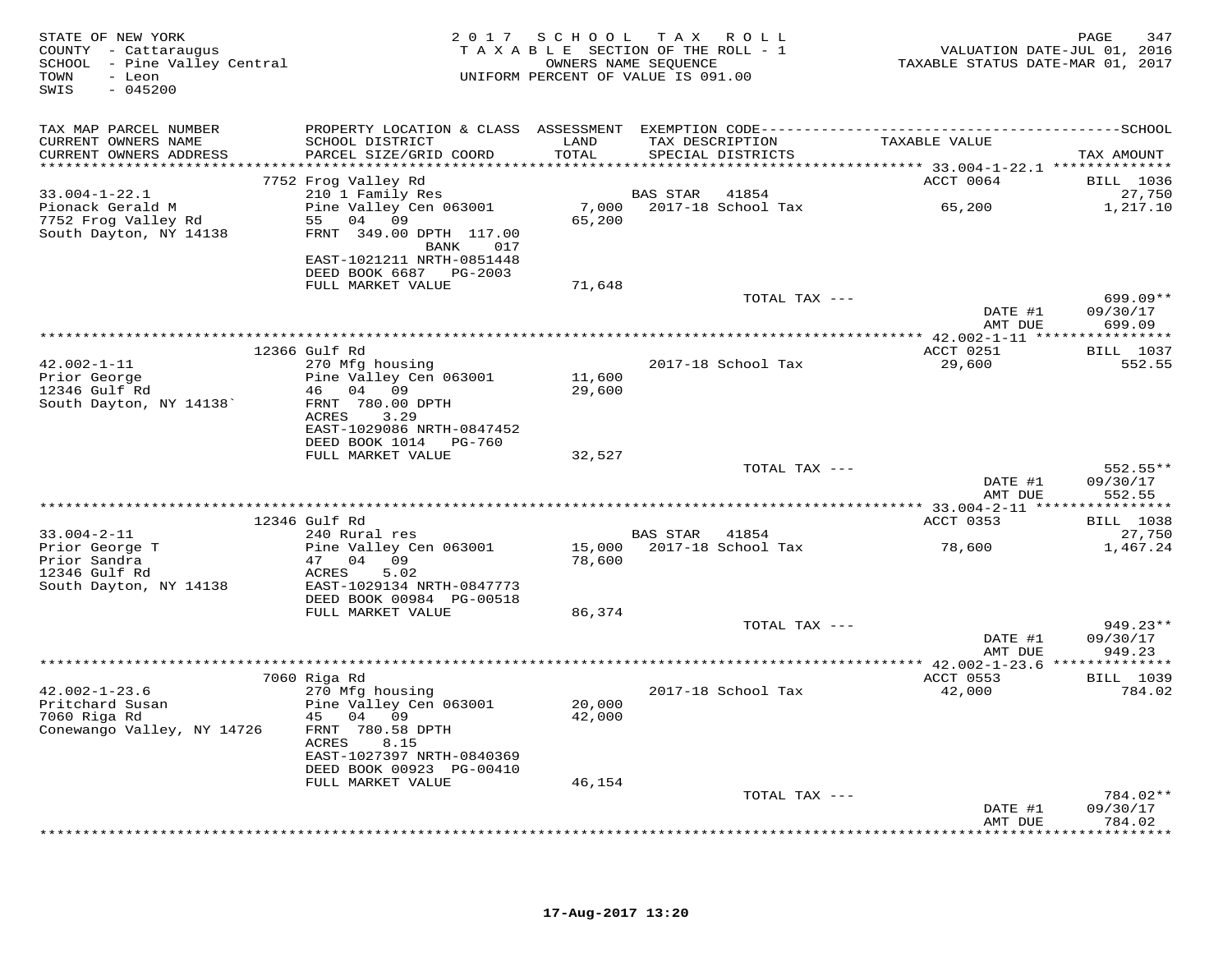| STATE OF NEW YORK<br>COUNTY - Cattaraugus<br>SCHOOL<br>- Pine Valley Central<br>TOWN<br>- Leon<br>$-045200$<br>SWIS | 2 0 1 7<br>TAXABLE SECTION OF THE ROLL - 1<br>UNIFORM PERCENT OF VALUE IS 091.00 | 348<br>PAGE<br>VALUATION DATE-JUL 01, 2016<br>TAXABLE STATUS DATE-MAR 01, 2017 |                                        |                           |                        |
|---------------------------------------------------------------------------------------------------------------------|----------------------------------------------------------------------------------|--------------------------------------------------------------------------------|----------------------------------------|---------------------------|------------------------|
| TAX MAP PARCEL NUMBER                                                                                               | PROPERTY LOCATION & CLASS ASSESSMENT                                             |                                                                                | EXEMPTION CODE------------             |                           | -------------SCHOOL    |
| CURRENT OWNERS NAME<br>CURRENT OWNERS ADDRESS                                                                       | SCHOOL DISTRICT<br>PARCEL SIZE/GRID COORD                                        | LAND<br>TOTAL                                                                  | TAX DESCRIPTION<br>SPECIAL DISTRICTS   | TAXABLE VALUE             | TAX AMOUNT             |
| ***************                                                                                                     |                                                                                  |                                                                                |                                        |                           |                        |
| $52.002 - 1 - 14$                                                                                                   | 6295 Canyon Dr<br>270 Mfg housing                                                |                                                                                | 2017-18 School Tax                     | ACCT 0456<br>19,700       | BILL 1040<br>367.74    |
| Probst Mark D                                                                                                       | Pine Valley Cen 063001                                                           | 17,700                                                                         |                                        |                           |                        |
| Probst Sarah R                                                                                                      | 02 04 09                                                                         | 19,700                                                                         |                                        |                           |                        |
| 240 Ridgewood Dr                                                                                                    | $Lot-16$                                                                         |                                                                                |                                        |                           |                        |
| Amherst, NY 14226                                                                                                   | Ff 426.00<br>ACRES<br>5.61                                                       |                                                                                |                                        |                           |                        |
|                                                                                                                     | EAST-1048863 NRTH-0829172                                                        |                                                                                |                                        |                           |                        |
|                                                                                                                     | DEED BOOK 16014 PG-7001                                                          |                                                                                |                                        |                           |                        |
|                                                                                                                     | FULL MARKET VALUE                                                                | 21,648                                                                         |                                        |                           |                        |
|                                                                                                                     |                                                                                  |                                                                                | TOTAL TAX ---                          | DATE #1                   | $367.74**$<br>09/30/17 |
|                                                                                                                     |                                                                                  |                                                                                |                                        | AMT DUE                   | 367.74                 |
|                                                                                                                     |                                                                                  |                                                                                |                                        |                           |                        |
|                                                                                                                     | 6954 US Rte 62                                                                   |                                                                                |                                        | ACCT 0337                 | BILL 1041              |
| $43.003 - 1 - 1.6$<br>Proefrock Kari                                                                                | 105 Vac farmland                                                                 |                                                                                | AG DISTOUT 41730<br>2017-18 School Tax | 21,770                    | 5,430<br>406.39        |
| Proefrock Matthew                                                                                                   | Pine Valley Cen 063001<br>04<br>09<br>36                                         | 27,200<br>27,200                                                               |                                        |                           |                        |
| 17547 Bittinger Road                                                                                                | ACRES<br>45.40                                                                   |                                                                                |                                        |                           |                        |
| Grantsville, MD 21536                                                                                               | EAST-1032206 NRTH-0838226                                                        |                                                                                |                                        |                           |                        |
|                                                                                                                     | DEED BOOK 23979 PG-4001                                                          |                                                                                |                                        |                           |                        |
| MAY BE SUBJECT TO PAYMENT<br>UNDER AGDIST LAW TIL 2024                                                              | FULL MARKET VALUE                                                                | 29,890                                                                         |                                        |                           |                        |
|                                                                                                                     |                                                                                  |                                                                                | TOTAL TAX ---                          | DATE #1                   | $406.39**$<br>09/30/17 |
|                                                                                                                     |                                                                                  |                                                                                |                                        | AMT DUE                   | 406.39                 |
|                                                                                                                     |                                                                                  |                                                                                |                                        |                           |                        |
|                                                                                                                     | Cherry Creek Hill Rd                                                             |                                                                                |                                        | ACCT 0017                 | BILL 1042              |
| $42.004 - 1 - 15.1$<br>Raber Adam                                                                                   | 314 Rural vac<10<br>Pine Valley Cen 063001                                       | 23,000                                                                         | 2017-18 School Tax                     | 23,000                    | 429.35                 |
| Raber Sarah                                                                                                         | 44 04 09                                                                         | 23,000                                                                         |                                        |                           |                        |
| 6370 Rte 62                                                                                                         | Ff 1325.00                                                                       |                                                                                |                                        |                           |                        |
| Conewango Valley, NY 14726                                                                                          | ACRES<br>44.05                                                                   |                                                                                |                                        |                           |                        |
|                                                                                                                     | EAST-1029869 NRTH-0836809<br>DEED BOOK 2345<br>PG-3001                           |                                                                                |                                        |                           |                        |
|                                                                                                                     | FULL MARKET VALUE                                                                | 25,275                                                                         |                                        |                           |                        |
|                                                                                                                     |                                                                                  |                                                                                | TOTAL TAX ---                          |                           | 429.35**               |
|                                                                                                                     |                                                                                  |                                                                                |                                        | DATE #1                   | 09/30/17               |
|                                                                                                                     |                                                                                  |                                                                                |                                        | AMT DUE<br>************** | 429.35<br>**********   |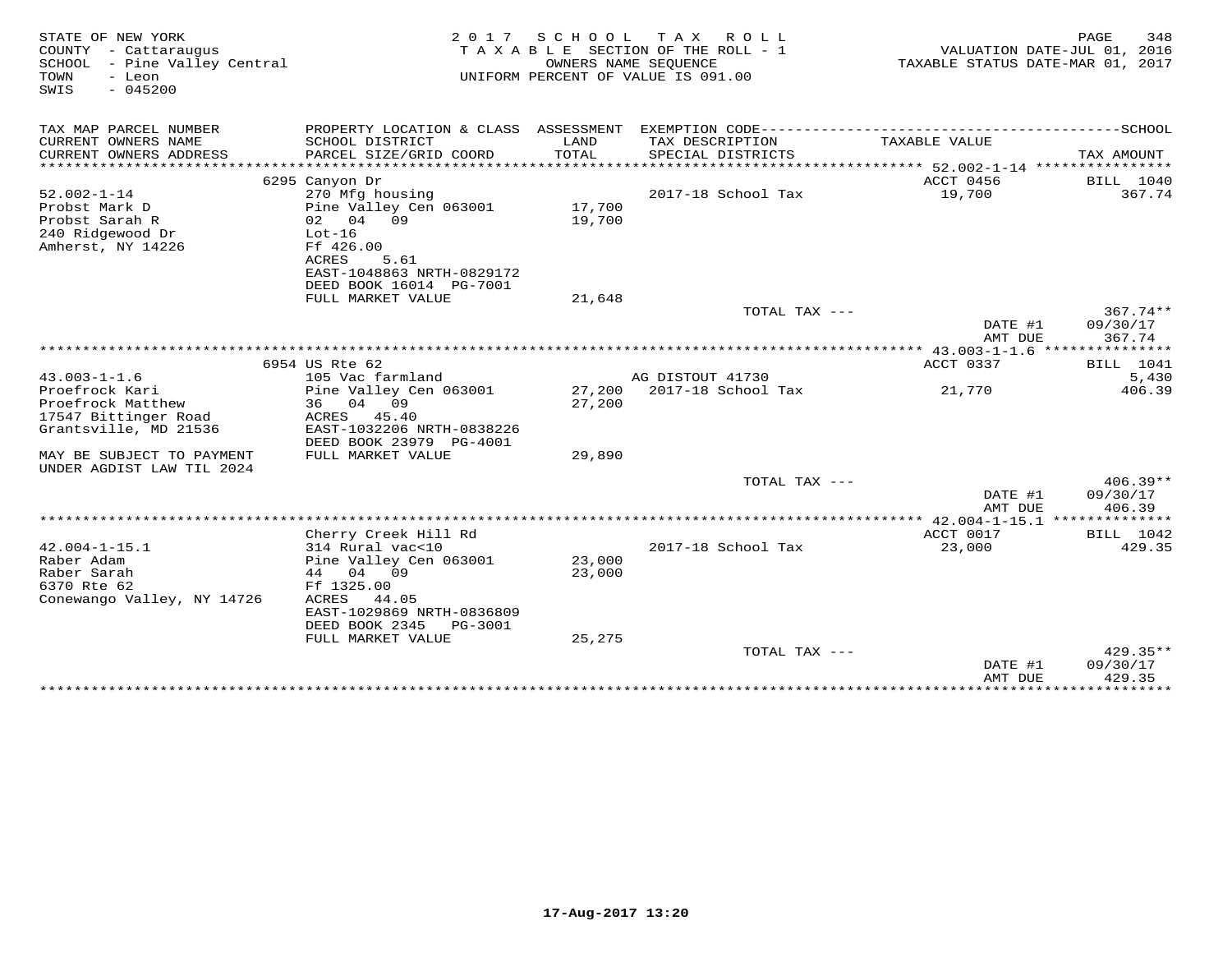STATE OF NEW YORK 2 0 1 7 S C H O O L T A X R O L L PAGE 349 COUNTY - Cattaraugus T A X A B L E SECTION OF THE ROLL - 1 VALUATION DATE-JUL 01, 2016 SCHOOL - Pine Valley Central OWNERS NAME SEQUENCE TAXABLE STATUS DATE-MAR 01, 2017 TOWN - Leon UNIFORM PERCENT OF VALUE IS 091.00 SWIS - 045200TAX MAP PARCEL NUMBER PROPERTY LOCATION & CLASS ASSESSMENT EXEMPTION CODE------------------------------------------SCHOOL CURRENT OWNERS NAME SCHOOL DISTRICT LAND TAX DESCRIPTION TAXABLE VALUE CURRENT OWNERS ADDRESS PARCEL SIZE/GRID COORD TOTAL SPECIAL DISTRICTS TAX AMOUNT \*\*\*\*\*\*\*\*\*\*\*\*\*\*\*\*\*\*\*\*\*\*\*\*\*\*\*\*\*\*\*\*\*\*\*\*\*\*\*\*\*\*\*\*\*\*\*\*\*\*\*\*\*\*\*\*\*\*\*\*\*\*\*\*\*\*\*\*\*\*\*\*\*\*\*\*\*\*\*\*\*\*\*\*\*\*\*\*\*\*\*\*\*\*\*\*\*\*\*\*\*\*\* 51.002-2-6 \*\*\*\*\*\*\*\*\*\*\*\*\*\*\*\*\*ACCT 0469 BILL 1043 51.002-2-6 6370 Rte 62 S Rd<br>
Raber Adam Pine Valley Cen 063001 55,700 ENH STAR 41834 54,000<br>
Raber Sarah H 42 04 09 108,000 2017-18 School Tax 54,000 54,000<br>
Conewango Valley, NY 14726 Ff 820.00 ACRES 58.35<br>
EASTT-1028693 DEED BOOK 970 PG-1044FULL MARKET VALUE 118,681 TOTAL TAX  $---$  0.00\*\* \*\*\*\*\*\*\*\*\*\*\*\*\*\*\*\*\*\*\*\*\*\*\*\*\*\*\*\*\*\*\*\*\*\*\*\*\*\*\*\*\*\*\*\*\*\*\*\*\*\*\*\*\*\*\*\*\*\*\*\*\*\*\*\*\*\*\*\*\*\*\*\*\*\*\*\*\*\*\*\*\*\*\*\*\*\*\*\*\*\*\*\*\*\*\*\*\*\*\*\*\*\*\* 51.002-2-8.7 \*\*\*\*\*\*\*\*\*\*\*\*\*\*\*ACCT 0859 BILL 1044 12367 Eldredge Rd ACCT 0859 BILL 104427,750 51.002-2-8.7 210 1 Family Res BAS STAR 41854 27,7501,456.04 Raber Andy A Pine Valley Cen 063001 11,300 2017-18 School Tax 78,000 1,456.04Raber Malinda J 41 42 49-4-9 78,000 12367 Eldredge Rd ACRES 3.15 Conewangao Valley, NY 14726 EAST-1028967 NRTH-0828097 DEED BOOK 20051 PG-2001 FULL MARKET VALUE 85,714 TOTAL TAX --- 938.03\*\*DATE #1 09/30/17<br>2009 - 2009 101 AMT DUE 938.03 \*\*\*\*\*\*\*\*\*\*\*\*\*\*\*\*\*\*\*\*\*\*\*\*\*\*\*\*\*\*\*\*\*\*\*\*\*\*\*\*\*\*\*\*\*\*\*\*\*\*\*\*\*\*\*\*\*\*\*\*\*\*\*\*\*\*\*\*\*\*\*\*\*\*\*\*\*\*\*\*\*\*\*\*\*\*\*\*\*\*\*\*\*\*\*\*\*\*\*\*\*\*\* 51.002-2-9.1 \*\*\*\*\*\*\*\*\*\*\*\*\*\*\* 6156 Rte 62 ACCT 0201 BILL 104551.002-2-9.1 112 Dairy farm BAS STAR 41854 27,7502,204.60 Raber Crist A Pine Valley Cen 063001 44,500 2017-18 School Tax 118,100 2,204.60Raber Mattie L 41/49 04 09 118,100 6156 Route 62 Ff 80.00 Conewango Valley, NY 14726 ACRES 62.50 EAST-1028012 NRTH-0826581DEED BOOK 15461 PG-5001 DEED BOOK 15461 PG-5001 FULL MARKET VALUE 129,780 TOTAL TAX --- 1,686.58\*\*DATE #1 09/30/17 TOTAL TAX ---AMT DUE 1,686.58 AMT DUE 1,686.58 \*\*\*\*\*\*\*\*\*\*\*\*\*\*\*\*\*\*\*\*\*\*\*\*\*\*\*\*\*\*\*\*\*\*\*\*\*\*\*\*\*\*\*\*\*\*\*\*\*\*\*\*\*\*\*\*\*\*\*\*\*\*\*\*\*\*\*\*\*\*\*\*\*\*\*\*\*\*\*\*\*\*\*\*\*\*\*\*\*\*\*\*\*\*\*\*\*\*\*\*\*\*\* 51.002-2-24.1 \*\*\*\*\*\*\*\*\*\*\*\*\*\* 6241 Kelly Rd ACCT 0081 BILL 1046 51.002-2-24.1 210 1 Family Res BUS C/T/S 47610 4,500 Raber Dan Pine Valley Cen 063001 21,100 BAS STAR 41854 27,750 Raber Lizzie Ann 42 04 09 61,700 2017-18 School Tax 57,200 1,067.77 6241 Kelly Rd Ff 290.00 Us Rte 62 Conewango Valley, NY 14726 Ff 1260 Raggie Rd ACRES 8.80 EAST-1027391 NRTH-0828800 DEED BOOK 20831 PG-9001 FULL MARKET VALUE 67,802 TOTAL TAX --- 549.75\*\* DATE #1 09/30/17 AMT DUE 549.75\*\*\*\*\*\*\*\*\*\*\*\*\*\*\*\*\*\*\*\*\*\*\*\*\*\*\*\*\*\*\*\*\*\*\*\*\*\*\*\*\*\*\*\*\*\*\*\*\*\*\*\*\*\*\*\*\*\*\*\*\*\*\*\*\*\*\*\*\*\*\*\*\*\*\*\*\*\*\*\*\*\*\*\*\*\*\*\*\*\*\*\*\*\*\*\*\*\*\*\*\*\*\*\*\*\*\*\*\*\*\*\*\*\*\*\*\*\*\*\*\*\*\*\*\*\*\*\*\*\*\*\*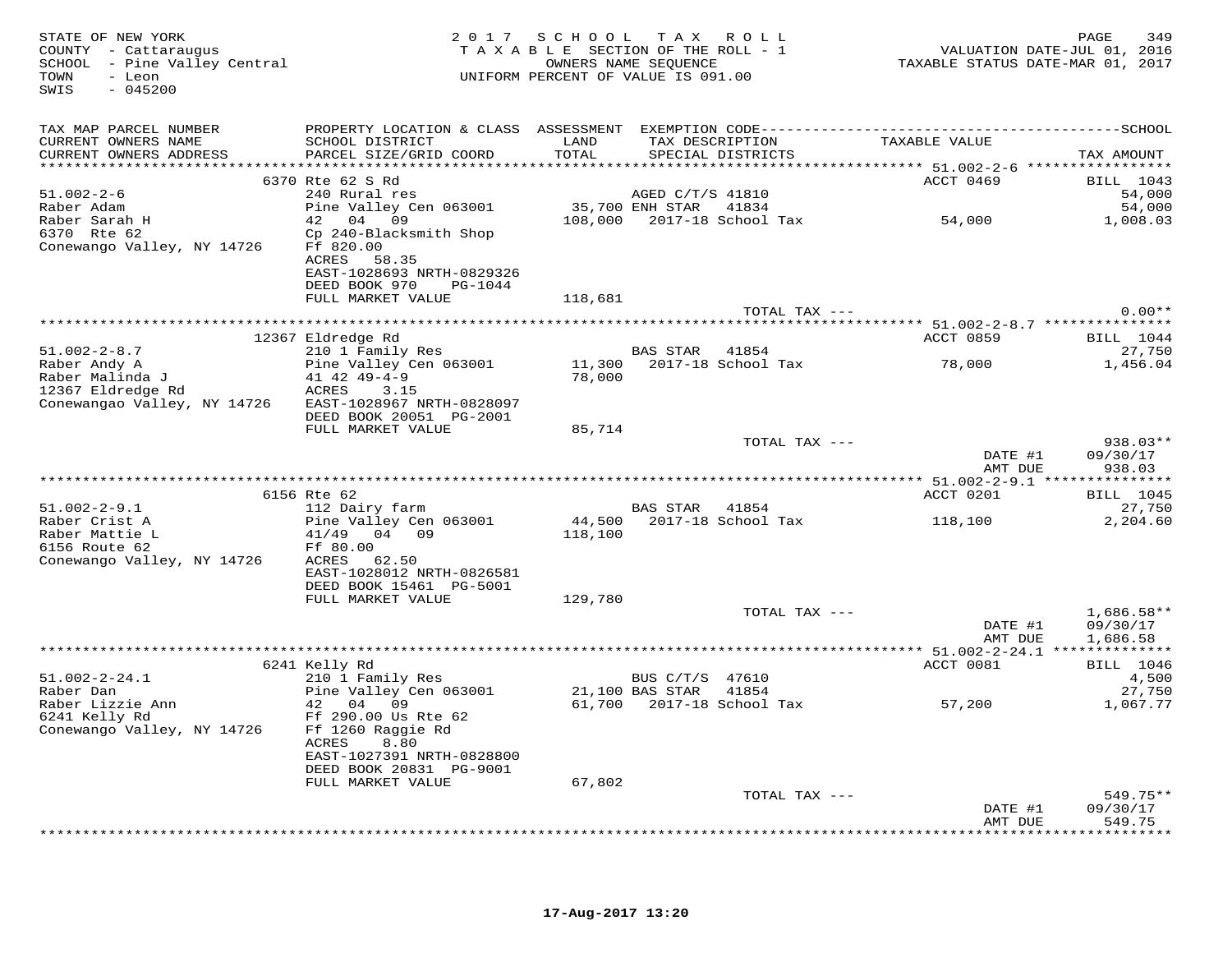| STATE OF NEW YORK<br>COUNTY - Cattaraugus<br>SCHOOL - Pine Valley Central<br>TOWN<br>- Leon<br>$-045200$<br>SWIS | 2 0 1 7                                                                                                                                                         | SCHOOL<br>OWNERS NAME SEQUENCE | T A X<br>R O L L<br>TAXABLE SECTION OF THE ROLL - 1<br>UNIFORM PERCENT OF VALUE IS 091.00                               | VALUATION DATE-JUL 01, 2016<br>TAXABLE STATUS DATE-MAR 01, 2017 | 350<br>PAGE                          |
|------------------------------------------------------------------------------------------------------------------|-----------------------------------------------------------------------------------------------------------------------------------------------------------------|--------------------------------|-------------------------------------------------------------------------------------------------------------------------|-----------------------------------------------------------------|--------------------------------------|
| TAX MAP PARCEL NUMBER<br>CURRENT OWNERS NAME<br>CURRENT OWNERS ADDRESS<br>**********************                 | SCHOOL DISTRICT<br>PARCEL SIZE/GRID COORD<br>************************                                                                                           | LAND<br>TOTAL                  | PROPERTY LOCATION & CLASS ASSESSMENT EXEMPTION CODE----------------------------<br>TAX DESCRIPTION<br>SPECIAL DISTRICTS | TAXABLE VALUE                                                   | -------------SCHOOL<br>TAX AMOUNT    |
|                                                                                                                  | 6535 Town Hill Rd                                                                                                                                               |                                |                                                                                                                         | ACCT 0168                                                       | BILL 1047                            |
| $43.003 - 1 - 23$<br>Raber Emanuel E<br>Raber Emma A<br>6535 Town Hill Rd<br>Conewango Valley, NY 14726          | 112 Dairy farm<br>Pine Valley Cen 063001<br>27/35<br>04<br>- 09<br>FRNT 1360.00 DPTH<br>ACRES<br>82.84<br>EAST-1034062 NRTH-0832616<br>DEED BOOK 00980 PG-01170 | 53,100<br>97,600               | <b>BAS STAR</b><br>41854<br>2017-18 School Tax                                                                          | 97,600                                                          | 27,750<br>1,821.92                   |
|                                                                                                                  | FULL MARKET VALUE                                                                                                                                               | 107,253                        | TOTAL TAX ---                                                                                                           | DATE #1<br>AMT DUE                                              | $1,303.91**$<br>09/30/17<br>1,303.91 |
|                                                                                                                  |                                                                                                                                                                 |                                |                                                                                                                         | ** 43.001-1-11.3 **************                                 |                                      |
| $43.001 - 1 - 11.3$<br>Rankus Cynthia L<br>1631 Pontiac Rd<br>Angola, NY 14063                                   | Alderbottom Rd<br>322 Rural vac>10<br>Pine Valley Cen 063001<br>04 09<br>21/22<br>Ff 1080.00<br>ACRES<br>20.00<br>EAST-1040831 NRTH-0843369                     | 26,000<br>26,000               | 2017-18 School Tax                                                                                                      | ACCT 0958<br>26,000                                             | BILL 1048<br>485.35                  |
|                                                                                                                  | DEED BOOK 18242 PG-5001                                                                                                                                         |                                |                                                                                                                         |                                                                 |                                      |
|                                                                                                                  | FULL MARKET VALUE                                                                                                                                               | 28,571                         | TOTAL TAX ---                                                                                                           | DATE #1                                                         | 485.35**<br>09/30/17                 |
|                                                                                                                  |                                                                                                                                                                 |                                |                                                                                                                         | AMT DUE<br>**** 52.002-1-10 ****                                | 485.35<br>* * * * * * * *            |
|                                                                                                                  | $11024$ Pine Dr                                                                                                                                                 |                                |                                                                                                                         | ACCT 0451                                                       | <b>BILL</b> 1049                     |
| $52.002 - 1 - 10$<br>Reagle Stephen Lee<br>1532 Brant-N.Collins Rd<br>North Colllins, NY 14111                   | 314 Rural vac<10<br>Pine Valley Cen 063001<br>02 04 09<br>$Lot-10$<br>FRNT 200.00 DPTH<br>ACRES<br>6.04<br>EAST-1050157 NRTH-0829593                            | 12,700<br>12,700               | 2017-18 School Tax                                                                                                      | 12,700                                                          | 237.07                               |
|                                                                                                                  | DEED BOOK 00979 PG-00955                                                                                                                                        |                                |                                                                                                                         |                                                                 |                                      |
|                                                                                                                  | FULL MARKET VALUE                                                                                                                                               | 13,956                         | TOTAL TAX ---                                                                                                           | DATE #1                                                         | $237.07**$<br>09/30/17               |
|                                                                                                                  |                                                                                                                                                                 |                                |                                                                                                                         | AMT DUE<br>********** 42.002-1-23.5 **************              | 237.07                               |
| $42.002 - 1 - 23.5$<br>Rebmann James D<br>Rebmann Patricia<br>13957 Taylor Hollow Rd<br>Gowanda, NY 14070        | 12483 Riga Rd<br>312 Vac w/imprv<br>Pine Valley Cen 063001<br>04 09<br>45<br>West Rd Ff $-455$ '<br>FRNT 883.00 DPTH<br>9.20<br>ACRES                           | 17,700<br>35,300               | 2017-18 School Tax                                                                                                      | ACCT 0579<br>35,300                                             | <b>BILL</b> 1050<br>658.95           |
|                                                                                                                  | EAST-1027398 NRTH-0841202<br>DEED BOOK 841<br>PG-00284<br>FULL MARKET VALUE                                                                                     | 38,791                         |                                                                                                                         |                                                                 |                                      |
|                                                                                                                  |                                                                                                                                                                 |                                | TOTAL TAX ---                                                                                                           | DATE #1<br>AMT DUE                                              | 658.95**<br>09/30/17<br>658.95       |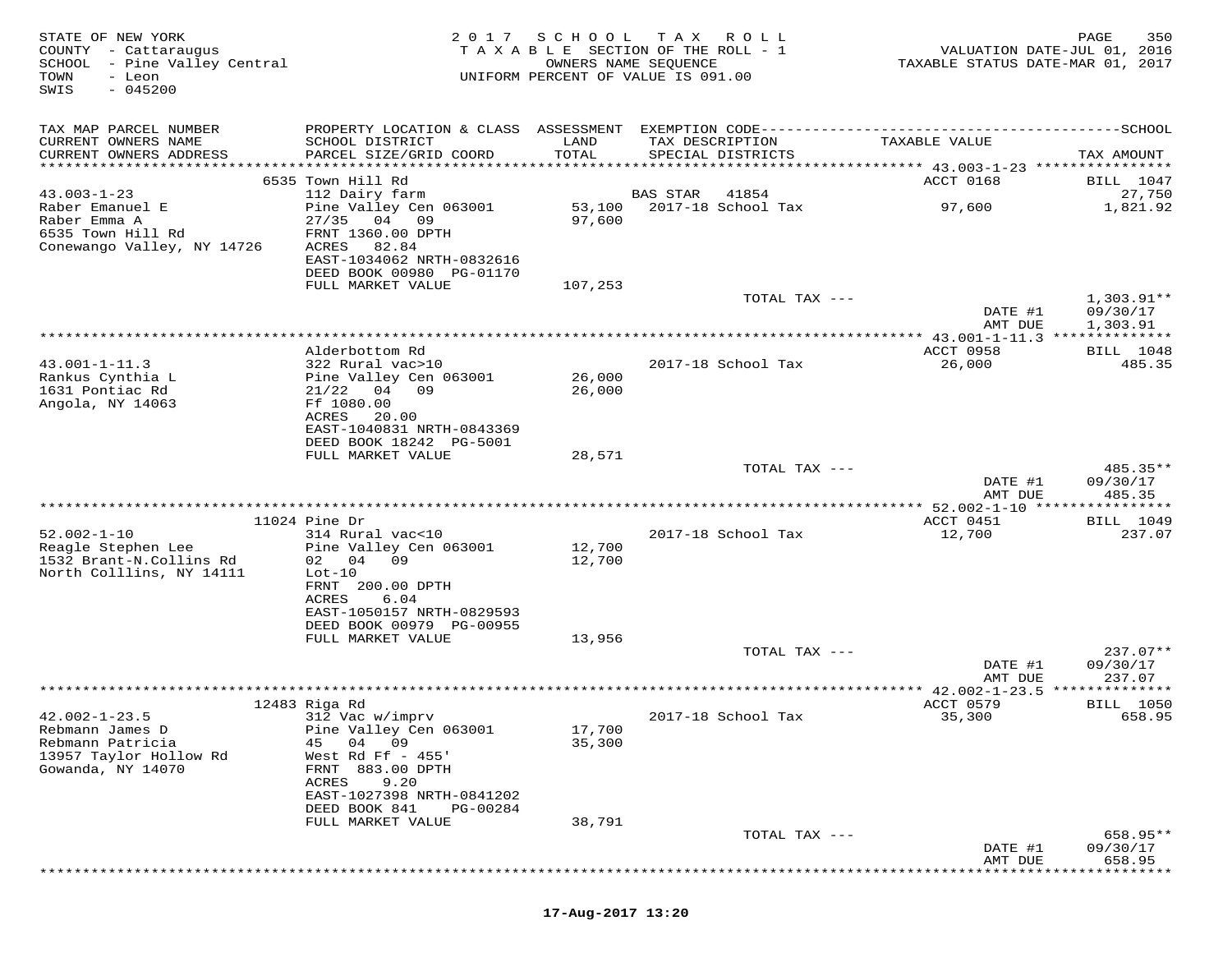| STATE OF NEW YORK<br>COUNTY - Cattaraugus<br>SCHOOL - Pine Valley Central<br>- Leon<br>TOWN<br>SWIS<br>$-045200$ | 2 0 1 7                                                                                                                     | SCHOOL<br>TAXABLE SECTION OF THE ROLL - 1<br>UNIFORM PERCENT OF VALUE IS 091.00 | T A X<br>OWNERS NAME SEOUENCE | R O L L                              | VALUATION DATE-JUL 01, 2016<br>TAXABLE STATUS DATE-MAR 01, 2017 | 351<br>PAGE                          |
|------------------------------------------------------------------------------------------------------------------|-----------------------------------------------------------------------------------------------------------------------------|---------------------------------------------------------------------------------|-------------------------------|--------------------------------------|-----------------------------------------------------------------|--------------------------------------|
| TAX MAP PARCEL NUMBER<br>CURRENT OWNERS NAME<br>CURRENT OWNERS ADDRESS                                           | SCHOOL DISTRICT<br>PARCEL SIZE/GRID COORD                                                                                   | LAND<br>TOTAL                                                                   |                               | TAX DESCRIPTION<br>SPECIAL DISTRICTS | TAXABLE VALUE                                                   | TAX AMOUNT                           |
| ***********************                                                                                          |                                                                                                                             |                                                                                 |                               |                                      |                                                                 |                                      |
|                                                                                                                  | 7662 Rte 62                                                                                                                 |                                                                                 |                               |                                      | ACCT 0235                                                       | <b>BILL</b> 1051                     |
| $34.003 - 1 - 32.1$                                                                                              | 240 Rural res                                                                                                               |                                                                                 | <b>BAS STAR</b>               | 41854                                |                                                                 | 27,750                               |
| Rebmann Joseph Scott<br>7662 Rte 62<br>South Dayton, NY 14138                                                    | Pine Valley Cen 063001<br>39 04 09<br>ACRES 10.25<br>EAST-1031766 NRTH-0849914                                              | 23,400<br>98,000                                                                |                               | 2017-18 School Tax                   | 98,000                                                          | 1,829.39                             |
|                                                                                                                  | DEED BOOK 23242 PG-4002                                                                                                     |                                                                                 |                               |                                      |                                                                 |                                      |
|                                                                                                                  | FULL MARKET VALUE                                                                                                           | 107,692                                                                         |                               |                                      |                                                                 |                                      |
|                                                                                                                  |                                                                                                                             |                                                                                 |                               | TOTAL TAX ---                        | DATE #1<br>AMT DUE                                              | $1,311.37**$<br>09/30/17<br>1,311.37 |
|                                                                                                                  |                                                                                                                             |                                                                                 |                               |                                      | ** $43.004 - 1 - 6$ *****                                       | * * * * * * * * * * *                |
|                                                                                                                  | 11082 Tug Hill Rd                                                                                                           |                                                                                 |                               |                                      | ACCT 0436                                                       | BILL 1052                            |
| $43.004 - 1 - 6$<br>Reger Aaron J                                                                                | 210 1 Family Res<br>Pine Valley Cen 063001                                                                                  | 6,500                                                                           | <b>BAS STAR</b>               | 41854<br>2017-18 School Tax          | 82,000                                                          | 27,750<br>1,530.71                   |
| 11082 Tug Hill Rd<br>Cattaraugus, NY 14719                                                                       | 04<br>09<br>04<br>FRNT 150.00 DPTH 125.00<br>EAST-1049375 NRTH-0835717<br>DEED BOOK 1001    PG-1194                         | 82,000                                                                          |                               |                                      |                                                                 |                                      |
|                                                                                                                  | FULL MARKET VALUE                                                                                                           | 90,110                                                                          |                               |                                      |                                                                 |                                      |
|                                                                                                                  |                                                                                                                             |                                                                                 |                               | TOTAL TAX ---                        | DATE #1<br>AMT DUE                                              | 1,012.70**<br>09/30/17<br>1,012.70   |
|                                                                                                                  |                                                                                                                             |                                                                                 |                               |                                      |                                                                 |                                      |
|                                                                                                                  | Bailey Hill Rd                                                                                                              |                                                                                 |                               |                                      |                                                                 | BILL 1053                            |
| $43.004 - 1 - 7.2$                                                                                               | 321 Abandoned ag                                                                                                            |                                                                                 |                               | 2017-18 School Tax                   | 32,000                                                          | 597.35                               |
| Reger Aaron J<br>Reger Robyn                                                                                     | Pine Valley Cen 063001<br>ACRES 40.00                                                                                       | 32,000<br>32,000                                                                |                               |                                      |                                                                 |                                      |
| 11082 Tug Hill Rd                                                                                                | FULL MARKET VALUE                                                                                                           | 35,165                                                                          |                               |                                      |                                                                 |                                      |
| Cattaraugus, NY 14719                                                                                            |                                                                                                                             |                                                                                 |                               | TOTAL TAX ---                        |                                                                 | 597.35**                             |
|                                                                                                                  |                                                                                                                             |                                                                                 |                               |                                      | DATE #1<br>AMT DUE                                              | 09/30/17<br>597.35                   |
|                                                                                                                  |                                                                                                                             |                                                                                 |                               |                                      | *** 43.001-1-16 *****************                               |                                      |
|                                                                                                                  | 7094 Alderbottom Rd                                                                                                         |                                                                                 |                               |                                      | ACCT 0180                                                       | BILL 1054                            |
| $43.001 - 1 - 16$<br>Rejewski Michael F<br>Rejewski Janice<br>1241 Wisconsin Rd<br>Derby, NY 14047               | 312 Vac w/imprv<br>Pine Valley Cen 063001<br>21<br>04<br>09<br>FRNT 350.00 DPTH<br>ACRES 16.74<br>EAST-1041408 NRTH-0840384 | 28,000<br>53,000                                                                |                               | 2017-18 School Tax                   | 53,000                                                          | 989.36                               |
|                                                                                                                  | DEED BOOK 00929 PG-00118                                                                                                    |                                                                                 |                               |                                      |                                                                 |                                      |
|                                                                                                                  | FULL MARKET VALUE                                                                                                           | 58,242                                                                          |                               | TOTAL TAX ---                        | DATE #1                                                         | 989.36**<br>09/30/17                 |
|                                                                                                                  |                                                                                                                             |                                                                                 |                               |                                      | AMT DUE                                                         | 989.36<br>* * * * * * * * * *        |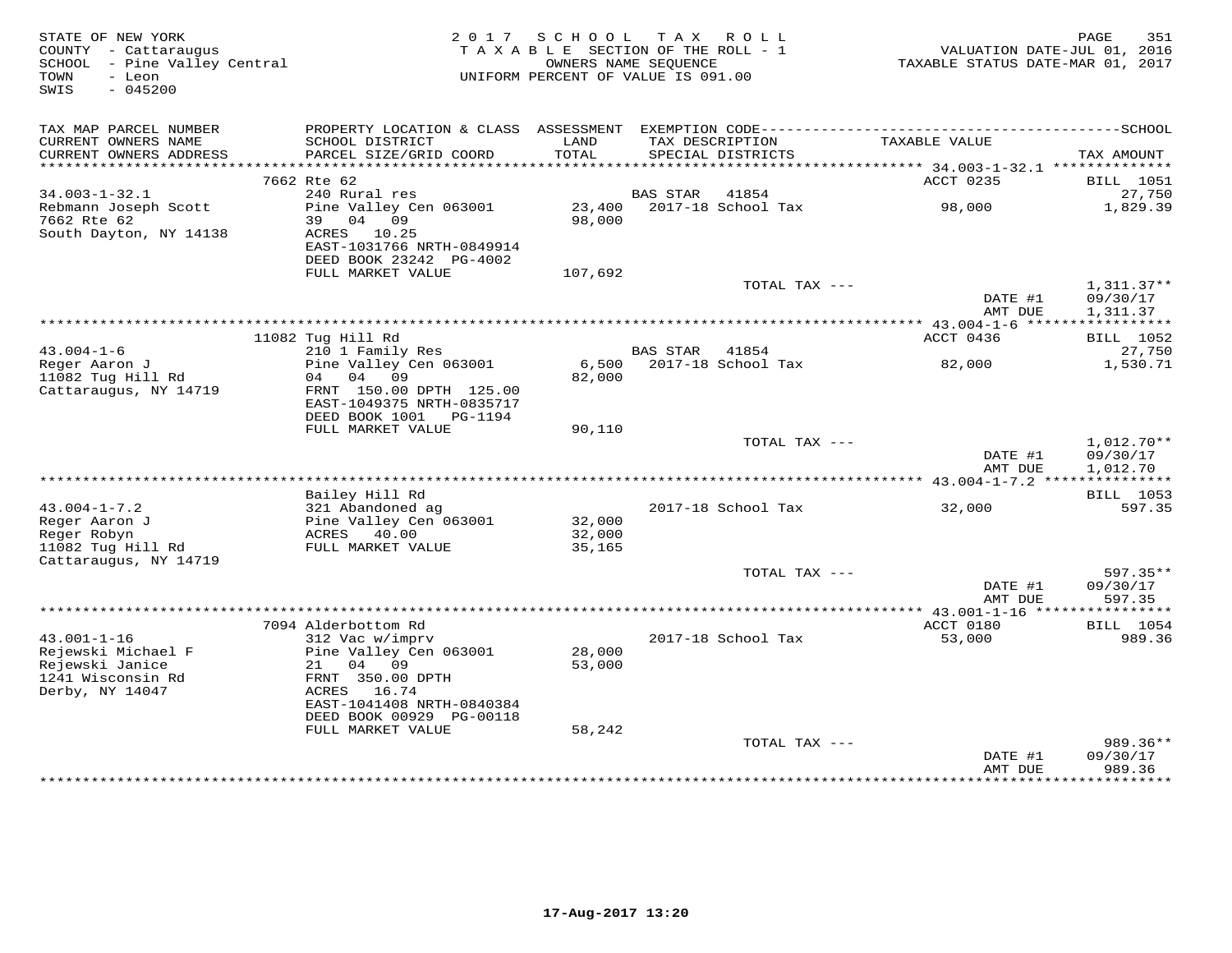| COUNTY - Cattaraugus<br>SCHOOL - Pine Valley Central<br>TOWN<br>- Leon<br>SWIS<br>$-045200$          |                                                                                                                                                                                 | OWNERS NAME SEQUENCE<br>UNIFORM PERCENT OF VALUE IS 091.00 | TAXABLE SECTION OF THE ROLL - 1 |                    | VALUATION DATE-JUL 01, 2016<br>TAXABLE STATUS DATE-MAR 01, 2017                       | 352<br>PAGE                                                 |
|------------------------------------------------------------------------------------------------------|---------------------------------------------------------------------------------------------------------------------------------------------------------------------------------|------------------------------------------------------------|---------------------------------|--------------------|---------------------------------------------------------------------------------------|-------------------------------------------------------------|
| TAX MAP PARCEL NUMBER<br>CURRENT OWNERS NAME<br>CURRENT OWNERS ADDRESS                               | SCHOOL DISTRICT<br>PARCEL SIZE/GRID COORD                                                                                                                                       | LAND<br>TOTAL                                              | TAX DESCRIPTION                 | SPECIAL DISTRICTS  | TAXABLE VALUE                                                                         | TAX AMOUNT                                                  |
| $42.020 - 1 - 43$<br>Reukauf John<br>Reukauf Alicia<br>6708 Rte 62<br>Conewango Valley, NY 14726     | 6705 Rte 62<br>312 Vac w/imprv<br>Pine Valley Cen 063001<br>43 04 09<br>FRNT<br>66.00 DPTH 140.00<br>EAST-1030866 NRTH-0834942<br>DEED BOOK 00932 PG-00599<br>FULL MARKET VALUE | 2,000<br>9,000<br>9,890                                    |                                 | 2017-18 School Tax | ********************************* 42.020-1-43 *****************<br>ACCT 5009<br>9,000 | <b>BILL</b> 1055<br>168.01                                  |
|                                                                                                      |                                                                                                                                                                                 |                                                            |                                 | TOTAL TAX ---      | DATE #1<br>AMT DUE                                                                    | 168.01**<br>09/30/17<br>168.01                              |
|                                                                                                      |                                                                                                                                                                                 |                                                            |                                 |                    |                                                                                       |                                                             |
|                                                                                                      | 6708 Rte 62                                                                                                                                                                     |                                                            |                                 |                    | ACCT 0138                                                                             | <b>BILL</b> 1056                                            |
| $42.020 - 1 - 44$<br>Reukauf John<br>Reukauf Alicia<br>6708 Rte 62<br>Conewango Valley, NY 14726     | 210 1 Family Res<br>Pine Valley Cen 063001<br>43 04 09<br>ACRES<br>1.01<br>EAST-1030922 NRTH-0835076                                                                            | 7,000<br>92,000                                            | BAS STAR 41854                  | 2017-18 School Tax | 92,000                                                                                | 27,750<br>1,717.39                                          |
|                                                                                                      | DEED BOOK 00932 PG-00599<br>FULL MARKET VALUE                                                                                                                                   | 101,099                                                    |                                 |                    |                                                                                       |                                                             |
|                                                                                                      |                                                                                                                                                                                 |                                                            |                                 | TOTAL TAX ---      | DATE #1<br>AMT DUE                                                                    | $1,199.37**$<br>09/30/17<br>1,199.37                        |
|                                                                                                      |                                                                                                                                                                                 | ************************************                       |                                 |                    | *** 42.020-1-42 *****************                                                     |                                                             |
|                                                                                                      | 6703 Rte 62                                                                                                                                                                     |                                                            |                                 |                    | ACCT 0025                                                                             | <b>BILL</b> 1057                                            |
| $42.020 - 1 - 42$<br>Reukauf John P<br>Reukauf Alicia A<br>6708 Rte 62<br>Conewango Valley, NY 14726 | 311 Res vac land<br>Pine Valley Cen 063001<br>43 04 09<br>FRNT 430.00 DPTH<br>ACRES<br>1.27<br>EAST-1030696 NRTH-0834798                                                        | 3,500<br>3,500                                             |                                 | 2017-18 School Tax | 3,500                                                                                 | 65.34                                                       |
|                                                                                                      | DEED BOOK 878<br>PG-00219                                                                                                                                                       |                                                            |                                 |                    |                                                                                       |                                                             |
|                                                                                                      | FULL MARKET VALUE                                                                                                                                                               | 3,846                                                      |                                 | TOTAL TAX ---      | DATE #1                                                                               | $65.34**$<br>09/30/17                                       |
|                                                                                                      | *********************                                                                                                                                                           |                                                            |                                 |                    | AMT DUE<br>********** 43.003-1-29 ****                                                | 65.34<br>* * * * * * * * *                                  |
|                                                                                                      | 6882 Rte 62                                                                                                                                                                     |                                                            |                                 |                    | ACCT 0034                                                                             | <b>BILL</b> 1058                                            |
| $43.003 - 1 - 29$<br>Richter Andrew P.<br>6882 Route 62<br>Conewango Valley, NY 14726                | 210 1 Family Res<br>Pine Valley Cen 063001<br>36 04 09<br>Ff 250.00<br>ACRES<br>1.70<br>EAST-1031305 NRTH-0837704<br>DEED BOOK 26115 PG-5002                                    | 8,400<br>73,100                                            |                                 | 2017-18 School Tax | 73,100                                                                                | 1,364.58                                                    |
|                                                                                                      | FULL MARKET VALUE                                                                                                                                                               | 80,330                                                     |                                 | TOTAL TAX ---      |                                                                                       |                                                             |
|                                                                                                      |                                                                                                                                                                                 |                                                            |                                 |                    | DATE #1<br>AMT DUE                                                                    | $1,364.58**$<br>09/30/17<br>1,364.58<br>* * * * * * * * * * |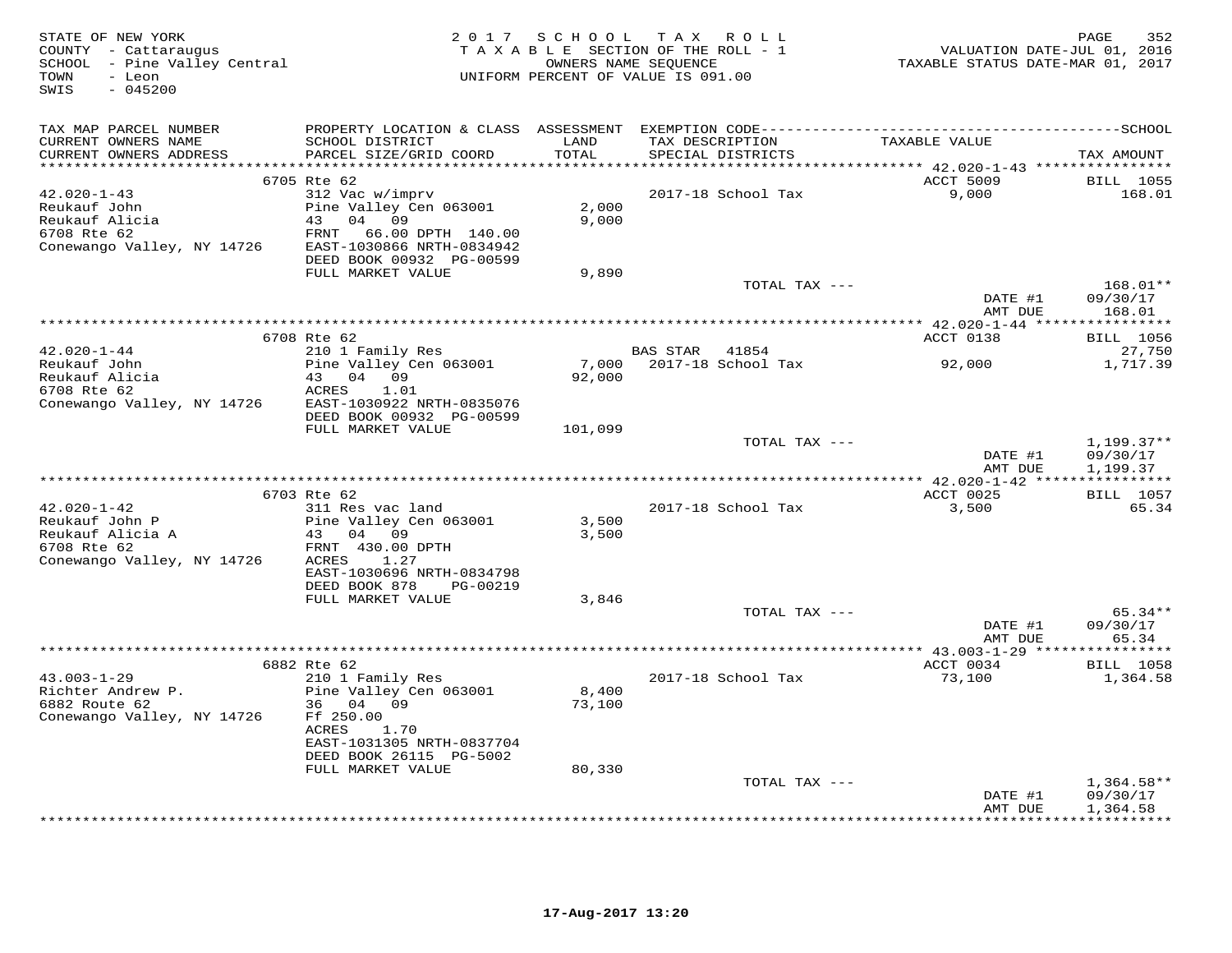| STATE OF NEW YORK<br>COUNTY - Cattaraugus<br>SCHOOL - Pine Valley Central<br>TOWN<br>- Leon<br>$-045200$<br>SWIS | 2 0 1 7                                                                                      | S C H O O L<br>TAXABLE SECTION OF THE ROLL - 1<br>OWNERS NAME SEQUENCE<br>UNIFORM PERCENT OF VALUE IS 091.00 | T A X           | R O L L                              | TAXABLE STATUS DATE-MAR 01, 2017                    | 353<br>PAGE<br>VALUATION DATE-JUL 01, 2016 |
|------------------------------------------------------------------------------------------------------------------|----------------------------------------------------------------------------------------------|--------------------------------------------------------------------------------------------------------------|-----------------|--------------------------------------|-----------------------------------------------------|--------------------------------------------|
| TAX MAP PARCEL NUMBER                                                                                            | PROPERTY LOCATION & CLASS ASSESSMENT EXEMPTION CODE-----------------------------------SCHOOL |                                                                                                              |                 |                                      |                                                     |                                            |
| CURRENT OWNERS NAME<br>CURRENT OWNERS ADDRESS                                                                    | SCHOOL DISTRICT<br>PARCEL SIZE/GRID COORD                                                    | LAND<br>TOTAL                                                                                                |                 | TAX DESCRIPTION<br>SPECIAL DISTRICTS | TAXABLE VALUE                                       | TAX AMOUNT                                 |
|                                                                                                                  | 6861 Ruckh                                                                                   |                                                                                                              |                 |                                      | ACCT 0486                                           | BILL 1059                                  |
| $34.003 - 1 - 29.2$                                                                                              | 270 Mfg housing                                                                              |                                                                                                              | AG DIST         | 41720                                |                                                     | 9,708                                      |
| Richter Patrick H.<br>Richter Fatima<br>12218 Ruckh Hill Road<br>South Dayton, NY 14138                          | Pine Valley Cen 063001<br>39<br>04<br>09<br>Ff 895.00 Us Rte 62<br>Ff 898.00 Ruckh Rd        | 29,600<br>99,100                                                                                             |                 | 2017-18 School Tax                   | 89,392                                              | 1,668.70                                   |
| MAY BE SUBJECT TO PAYMENT<br>UNDER AGDIST LAW TIL 2021                                                           | ACRES<br>30.60<br>EAST-1031912 NRTH-0848216<br>DEED BOOK 26115 PG-5001                       |                                                                                                              |                 |                                      |                                                     |                                            |
|                                                                                                                  | FULL MARKET VALUE                                                                            | 108,901                                                                                                      |                 |                                      |                                                     |                                            |
|                                                                                                                  |                                                                                              |                                                                                                              |                 | TOTAL TAX ---                        | DATE #1                                             | $1,668.70**$<br>09/30/17                   |
|                                                                                                                  |                                                                                              |                                                                                                              |                 |                                      | AMT DUE<br>*********** 52.002-1-27.10 ************* | 1,668.70                                   |
|                                                                                                                  | 11003 Eldredge Rd                                                                            |                                                                                                              |                 |                                      | ACCT 0750                                           | <b>BILL</b> 1060                           |
| $52.002 - 1 - 27.10$                                                                                             | 210 1 Family Res                                                                             |                                                                                                              | <b>BAS STAR</b> | 41854                                |                                                     | 27,750                                     |
| Riddle James P<br>11003 Eldredge Rd<br>Cattaraugus, NY 14719                                                     | Pine Valley Cen 063001<br>01 04 09<br>$Lot$ #1                                               | 14,700<br>65,500                                                                                             |                 | 2017-18 School Tax                   | 65,500                                              | 1,222.70                                   |
|                                                                                                                  | Ff 250.00<br>ACRES<br>4.85<br>EAST-1050715 NRTH-0827334                                      |                                                                                                              |                 |                                      |                                                     |                                            |
|                                                                                                                  | DEED BOOK 17434 PG-3001                                                                      |                                                                                                              |                 |                                      |                                                     |                                            |
|                                                                                                                  | FULL MARKET VALUE                                                                            | 71,978                                                                                                       |                 | TOTAL TAX ---                        |                                                     | $704.69**$                                 |
|                                                                                                                  |                                                                                              |                                                                                                              |                 |                                      | DATE #1<br>AMT DUE                                  | 09/30/17<br>704.69                         |
|                                                                                                                  |                                                                                              |                                                                                                              |                 |                                      |                                                     |                                            |
| $43.003 - 1 - 1.1$                                                                                               | 6954 Rte 62<br>210 1 Family Res                                                              |                                                                                                              | BAS STAR        | 41854                                | ACCT 0934                                           | <b>BILL</b> 1061<br>27,750                 |
| Riley Danny<br>6954 Rte 62                                                                                       | Pine Valley Cen 063001<br>36 04 09                                                           | 9,900<br>54,800                                                                                              |                 | 2017-18 School Tax                   | 54,800                                              | 1,022.96                                   |
| Conewango Valley, NY 14726                                                                                       | ACRES<br>2.45<br>EAST-1031301 NRTH-0838980<br>DEED BOOK 13497 PG-3003                        |                                                                                                              |                 |                                      |                                                     |                                            |
|                                                                                                                  | FULL MARKET VALUE                                                                            | 60,220                                                                                                       |                 |                                      |                                                     |                                            |
|                                                                                                                  |                                                                                              |                                                                                                              |                 | TOTAL TAX ---                        | DATE #1<br>AMT DUE                                  | $504.95**$<br>09/30/17<br>504.95           |
|                                                                                                                  |                                                                                              |                                                                                                              |                 |                                      |                                                     |                                            |
|                                                                                                                  | 6996 Slew Rd                                                                                 |                                                                                                              |                 |                                      | ACCT 0585                                           | BILL 1062                                  |
| $43.003 - 1 - 1.2$<br>Riley Danny O                                                                              | 210 1 Family Res<br>Pine Valley Cen 063001                                                   | 6,900                                                                                                        |                 | 2017-18 School Tax                   | 66,900                                              | 1,248.84                                   |
| Riley Catherine<br>6954 Rt 62                                                                                    | 04 09<br>36<br>FRNT 123.20 DPTH 293.92                                                       | 66,900                                                                                                       |                 |                                      |                                                     |                                            |
| Conewango Valley, NY 14726                                                                                       | EAST-1031314 NRTH-0839565<br>DEED BOOK 886<br>PG-00069                                       |                                                                                                              |                 |                                      |                                                     |                                            |
| PRIOR OWNER ON 3/01/2017                                                                                         | FULL MARKET VALUE                                                                            | 73,516                                                                                                       |                 |                                      |                                                     |                                            |
| Riley Danny O                                                                                                    |                                                                                              |                                                                                                              |                 | TOTAL TAX ---                        |                                                     | $1,248.84**$                               |
|                                                                                                                  |                                                                                              |                                                                                                              |                 |                                      | DATE #1<br>AMT DUE                                  | 09/30/17<br>1,248.84                       |
|                                                                                                                  |                                                                                              |                                                                                                              |                 |                                      |                                                     |                                            |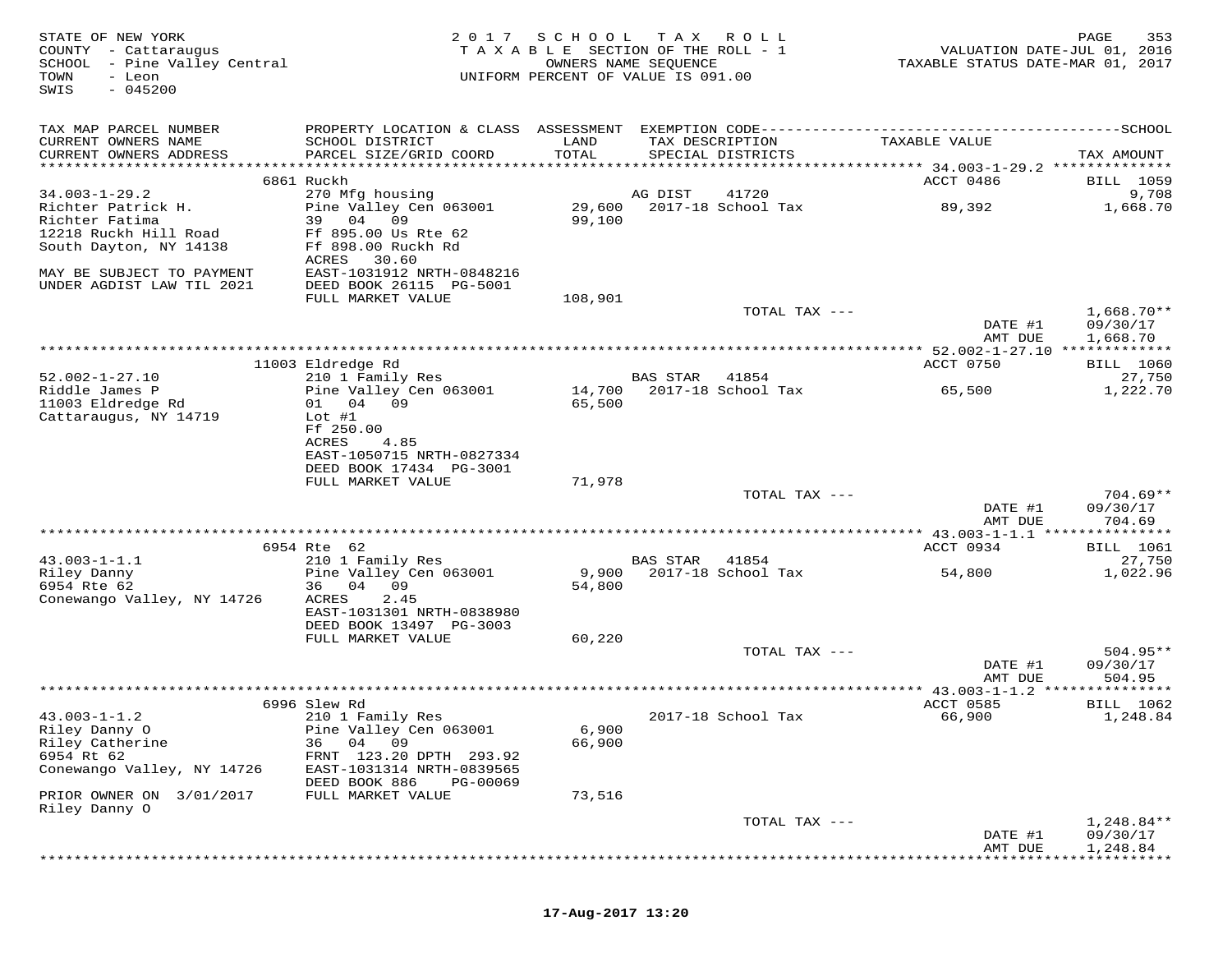| STATE OF NEW YORK<br>COUNTY - Cattaraugus<br>SCHOOL - Pine Valley Central<br>- Leon<br>TOWN<br>SWIS<br>$-045200$ | 2 0 1 7                                                                                                                           | S C H O O L     | T A X<br>R O L L<br>TAXABLE SECTION OF THE ROLL - 1<br>OWNERS NAME SEQUENCE<br>UNIFORM PERCENT OF VALUE IS 091.00 | VALUATION DATE-JUL 01, 2016<br>TAXABLE STATUS DATE-MAR 01, 2017 | PAGE<br>354                          |
|------------------------------------------------------------------------------------------------------------------|-----------------------------------------------------------------------------------------------------------------------------------|-----------------|-------------------------------------------------------------------------------------------------------------------|-----------------------------------------------------------------|--------------------------------------|
| TAX MAP PARCEL NUMBER                                                                                            |                                                                                                                                   |                 |                                                                                                                   |                                                                 |                                      |
| CURRENT OWNERS NAME<br>CURRENT OWNERS ADDRESS                                                                    | SCHOOL DISTRICT<br>PARCEL SIZE/GRID COORD                                                                                         | LAND<br>TOTAL   | TAX DESCRIPTION<br>SPECIAL DISTRICTS                                                                              | TAXABLE VALUE                                                   | TAX AMOUNT                           |
|                                                                                                                  | Rte 62                                                                                                                            | *********       |                                                                                                                   | ******** 43.003-1-1.3 ****************<br>ACCT 0614             | <b>BILL</b> 1063                     |
| $43.003 - 1 - 1.3$<br>Riley Danny O<br>6996 Rte 62<br>Conewango Valley, NY 14726                                 | 314 Rural vac<10<br>Pine Valley Cen 063001<br>36 04 09<br>FRNT 207.02 DPTH<br>ACRES<br>1.26<br>EAST-1031304 NRTH-0839412          | 3,500<br>3,500  | 2017-18 School Tax                                                                                                | 3,500                                                           | 65.34                                |
|                                                                                                                  | DEED BOOK 13497 PG-3003<br>FULL MARKET VALUE                                                                                      | 3,846           |                                                                                                                   |                                                                 |                                      |
|                                                                                                                  |                                                                                                                                   |                 | TOTAL TAX ---                                                                                                     | DATE #1                                                         | 65.34**<br>09/30/17                  |
|                                                                                                                  |                                                                                                                                   |                 |                                                                                                                   | AMT DUE                                                         | 65.34<br>***********                 |
|                                                                                                                  | Rte 62                                                                                                                            |                 |                                                                                                                   | ***************** 43.003-1-1.4 ****<br>ACCT 0615                | <b>BILL</b> 1064                     |
| $43.003 - 1 - 1.4$<br>Riley Danny O                                                                              | 314 Rural vac<10<br>Pine Valley Cen 063001                                                                                        | 3,500           | 2017-18 School Tax                                                                                                | 3,500                                                           | 65.34                                |
| 6996 Rte 62<br>Conewango Valley, NY 14726                                                                        | 36 04 09<br>FRNT 207.02 DPTH<br>ACRES<br>1.26<br>EAST-1031308 NRTH-0839224<br>DEED BOOK 13497 PG-3003                             | 3,500           |                                                                                                                   |                                                                 |                                      |
|                                                                                                                  | FULL MARKET VALUE                                                                                                                 | 3,846           |                                                                                                                   |                                                                 |                                      |
|                                                                                                                  |                                                                                                                                   |                 | TOTAL TAX ---                                                                                                     | DATE #1                                                         | $65.34**$<br>09/30/17                |
|                                                                                                                  | **********************************                                                                                                |                 |                                                                                                                   | AMT DUE<br>********** 43.003-1-1.5 ***                          | 65.34<br>* * * * * * * * * * *       |
|                                                                                                                  | 12201 Slew Rd                                                                                                                     |                 |                                                                                                                   | ACCT 0803                                                       | <b>BILL</b> 1065                     |
| $43.003 - 1 - 1.5$                                                                                               | 210 1 Family Res                                                                                                                  |                 | AG DISTOUT 41730                                                                                                  |                                                                 | 6,450                                |
| Riley Michael J<br>PO Box 104<br>South Dayton, NY 14138                                                          | Pine Valley Cen 063001<br>ACRES 45.00<br>EAST-1032394 NRTH-0083908                                                                | 150,800         | 37,700 BAS STAR<br>41854<br>2017-18 School Tax                                                                    | 144,350                                                         | 27,750<br>2,694.62                   |
|                                                                                                                  | DEED BOOK 1003 PG-851                                                                                                             |                 |                                                                                                                   |                                                                 |                                      |
| MAY BE SUBJECT TO PAYMENT<br>UNDER AGDIST LAW TIL 2024                                                           | FULL MARKET VALUE                                                                                                                 | 165,714         |                                                                                                                   |                                                                 |                                      |
|                                                                                                                  |                                                                                                                                   |                 | TOTAL TAX ---                                                                                                     | DATE #1<br>AMT DUE                                              | $2,176.60**$<br>09/30/17<br>2,176.60 |
|                                                                                                                  |                                                                                                                                   |                 |                                                                                                                   |                                                                 |                                      |
| $42.020 - 1 - 37$<br>Riley Ryan<br>Riley Mercedes<br>6736 Route 62<br>Cherry Creek, N 14723                      | 6736 Rte 62<br>210 1 Family Res<br>Pine Valley Cen 063001<br>35 04<br>09<br>FRNT<br>62.00 DPTH 84.00<br>EAST-1031190 NRTH-0835374 | 3,000<br>35,000 | 2017-18 School Tax                                                                                                | ACCT 0093<br>35,000                                             | <b>BILL</b> 1066<br>653.35           |
|                                                                                                                  | DEED BOOK 24801 PG-9001<br>FULL MARKET VALUE                                                                                      | 38,462          |                                                                                                                   |                                                                 |                                      |
|                                                                                                                  |                                                                                                                                   |                 | TOTAL TAX ---                                                                                                     | DATE #1                                                         | $653.35**$<br>09/30/17               |
|                                                                                                                  |                                                                                                                                   |                 |                                                                                                                   | AMT DUE<br>* * * * * * * * *                                    | 653.35<br>* * * * * * * *            |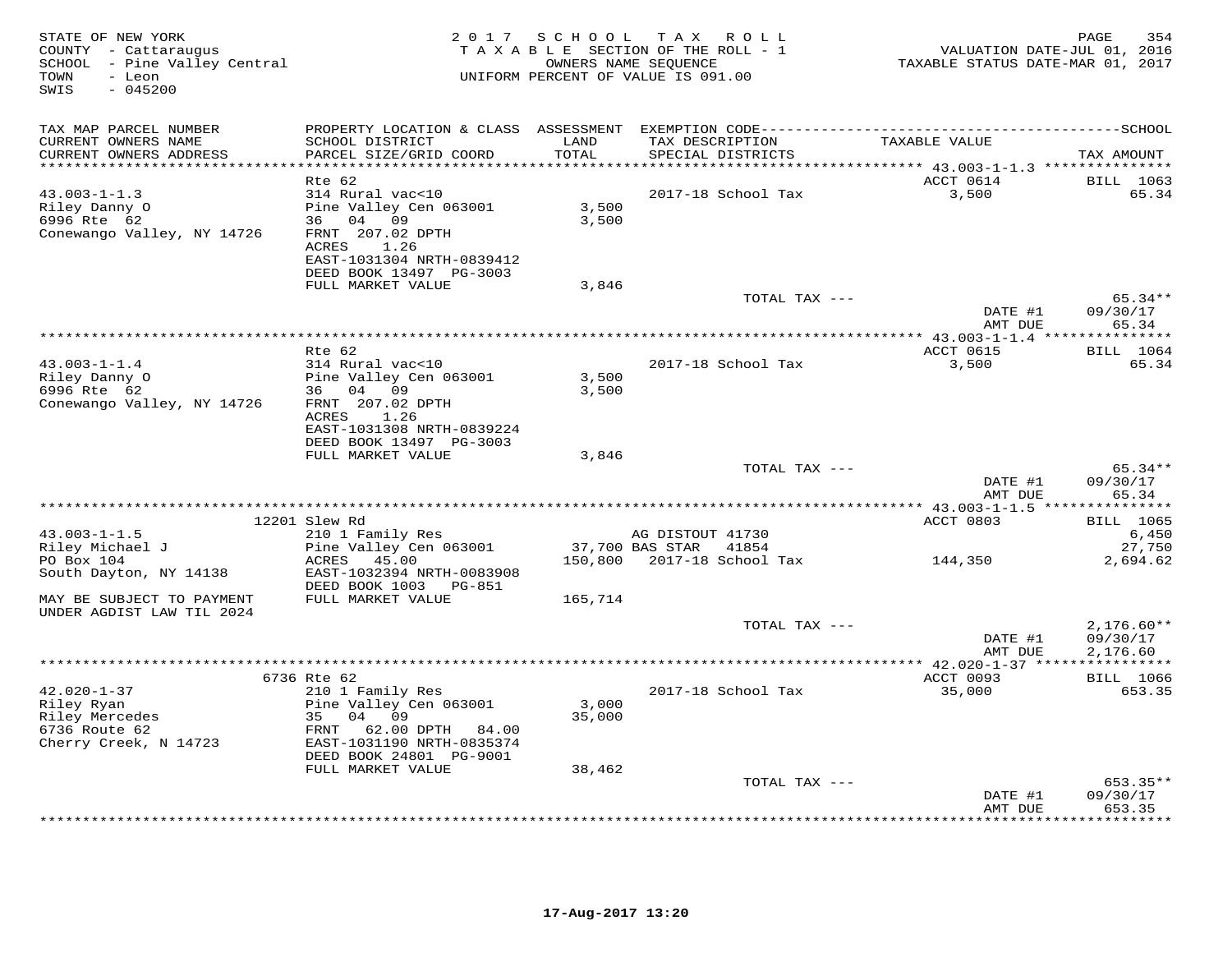| TAX MAP PARCEL NUMBER<br>CURRENT OWNERS NAME<br>SCHOOL DISTRICT<br>LAND<br>TAX DESCRIPTION<br>TAXABLE VALUE<br>TOTAL<br>CURRENT OWNERS ADDRESS<br>PARCEL SIZE/GRID COORD<br>SPECIAL DISTRICTS<br>*******************<br>ACCT 0387<br>Slew Rd<br>$43.001 - 1 - 23$<br>910 Priv forest<br>FOREST/A74 47460<br>243,840<br>Ro Von Ltd<br>Pine Valley Cen 063001<br>304,800<br>2017-18 School Tax<br>60,960<br>R. Volgenau<br>$29/37$ 04<br>09<br>304,800<br>2867 Five Mile<br>FRNT 5430.00 DPTH<br>Allegany, NY 14706<br>ACRES 268.92<br>EAST-1036201 NRTH-0841232<br>DEED BOOK 859<br>PG-00607<br>MAY BE SUBJECT TO PAYMENT<br>UNDER RPTL480A UNTIL 2026<br>FULL MARKET VALUE<br>334,945<br>TOTAL TAX ---<br>DATE #1<br>AMT DUE<br>************ 43.002-1-13 *****************<br>Kysor Hill Rd<br>ACCT 0774<br>$43.002 - 1 - 13$<br>910 Priv forest<br>FOREST/A74 47460<br>262,000<br>2017-18 School Tax<br>Ro Von Ltd<br>Pine Valley Cen 063001<br>52,400<br>R Volegnau<br>ACRES 305.29<br>262,000<br>2867 Five Mile Rd<br>EAST-1044503 NRTH-0841490<br>287,912<br>Allegany, NY 14706<br>FULL MARKET VALUE<br>MAY BE SUBJECT TO PAYMENT<br>UNDER RPTL480A UNTIL 2026<br>TOTAL TAX ---<br>DATE #1<br>AMT DUE<br>Kellogg Hill Rd<br>ACCT 0386<br>BILL 1069<br>$43.003 - 1 - 7.1$<br>910 Priv forest<br>FOREST/A74 47460<br>124,240<br>2017-18 School Tax<br>Ro Von Ltd<br>Pine Valley Cen 063001<br>155,300<br>31,060<br>R Volgenau<br>28/29 04 09<br>155,300<br>2867 Five Mile Rd<br>Slew Rd Ff $-790$<br>Allegany, NY 14706<br>FRNT 6210.00 DPTH<br>ACRES 146.00<br>EAST-1037714 NRTH-0838857<br>MAY BE SUBJECT TO PAYMENT<br>UNDER RPTL480A UNTIL 2026<br>DEED BOOK 859<br>PG-00603<br>FULL MARKET VALUE<br>170,659<br>TOTAL TAX --- | STATE OF NEW YORK<br>COUNTY - Cattaraugus<br>SCHOOL - Pine Valley Central<br>TOWN<br>- Leon<br>$-045200$<br>SWIS | 2 0 1 7 | SCHOOL | T A X<br>R O L L<br>TAXABLE SECTION OF THE ROLL - 1<br>OWNERS NAME SEOUENCE<br>UNIFORM PERCENT OF VALUE IS 091.00 | TAXABLE STATUS DATE-MAR 01, 2017 | PAGE<br>355<br>VALUATION DATE-JUL 01, 2016 |
|-------------------------------------------------------------------------------------------------------------------------------------------------------------------------------------------------------------------------------------------------------------------------------------------------------------------------------------------------------------------------------------------------------------------------------------------------------------------------------------------------------------------------------------------------------------------------------------------------------------------------------------------------------------------------------------------------------------------------------------------------------------------------------------------------------------------------------------------------------------------------------------------------------------------------------------------------------------------------------------------------------------------------------------------------------------------------------------------------------------------------------------------------------------------------------------------------------------------------------------------------------------------------------------------------------------------------------------------------------------------------------------------------------------------------------------------------------------------------------------------------------------------------------------------------------------------------------------------------------------------------------------------------------------------------------------------------------------------------------------|------------------------------------------------------------------------------------------------------------------|---------|--------|-------------------------------------------------------------------------------------------------------------------|----------------------------------|--------------------------------------------|
|                                                                                                                                                                                                                                                                                                                                                                                                                                                                                                                                                                                                                                                                                                                                                                                                                                                                                                                                                                                                                                                                                                                                                                                                                                                                                                                                                                                                                                                                                                                                                                                                                                                                                                                                     |                                                                                                                  |         |        |                                                                                                                   |                                  |                                            |
|                                                                                                                                                                                                                                                                                                                                                                                                                                                                                                                                                                                                                                                                                                                                                                                                                                                                                                                                                                                                                                                                                                                                                                                                                                                                                                                                                                                                                                                                                                                                                                                                                                                                                                                                     |                                                                                                                  |         |        |                                                                                                                   |                                  | TAX AMOUNT                                 |
|                                                                                                                                                                                                                                                                                                                                                                                                                                                                                                                                                                                                                                                                                                                                                                                                                                                                                                                                                                                                                                                                                                                                                                                                                                                                                                                                                                                                                                                                                                                                                                                                                                                                                                                                     |                                                                                                                  |         |        |                                                                                                                   |                                  | *****<br>BILL 1067                         |
|                                                                                                                                                                                                                                                                                                                                                                                                                                                                                                                                                                                                                                                                                                                                                                                                                                                                                                                                                                                                                                                                                                                                                                                                                                                                                                                                                                                                                                                                                                                                                                                                                                                                                                                                     |                                                                                                                  |         |        |                                                                                                                   |                                  | 1,137.95                                   |
|                                                                                                                                                                                                                                                                                                                                                                                                                                                                                                                                                                                                                                                                                                                                                                                                                                                                                                                                                                                                                                                                                                                                                                                                                                                                                                                                                                                                                                                                                                                                                                                                                                                                                                                                     |                                                                                                                  |         |        |                                                                                                                   |                                  |                                            |
|                                                                                                                                                                                                                                                                                                                                                                                                                                                                                                                                                                                                                                                                                                                                                                                                                                                                                                                                                                                                                                                                                                                                                                                                                                                                                                                                                                                                                                                                                                                                                                                                                                                                                                                                     |                                                                                                                  |         |        |                                                                                                                   |                                  | 1,137.95**                                 |
|                                                                                                                                                                                                                                                                                                                                                                                                                                                                                                                                                                                                                                                                                                                                                                                                                                                                                                                                                                                                                                                                                                                                                                                                                                                                                                                                                                                                                                                                                                                                                                                                                                                                                                                                     |                                                                                                                  |         |        |                                                                                                                   |                                  | 09/30/17<br>1,137.95                       |
|                                                                                                                                                                                                                                                                                                                                                                                                                                                                                                                                                                                                                                                                                                                                                                                                                                                                                                                                                                                                                                                                                                                                                                                                                                                                                                                                                                                                                                                                                                                                                                                                                                                                                                                                     |                                                                                                                  |         |        |                                                                                                                   |                                  | <b>BILL</b> 1068                           |
|                                                                                                                                                                                                                                                                                                                                                                                                                                                                                                                                                                                                                                                                                                                                                                                                                                                                                                                                                                                                                                                                                                                                                                                                                                                                                                                                                                                                                                                                                                                                                                                                                                                                                                                                     |                                                                                                                  |         |        |                                                                                                                   |                                  | 209,600                                    |
|                                                                                                                                                                                                                                                                                                                                                                                                                                                                                                                                                                                                                                                                                                                                                                                                                                                                                                                                                                                                                                                                                                                                                                                                                                                                                                                                                                                                                                                                                                                                                                                                                                                                                                                                     |                                                                                                                  |         |        |                                                                                                                   |                                  | 978.16                                     |
|                                                                                                                                                                                                                                                                                                                                                                                                                                                                                                                                                                                                                                                                                                                                                                                                                                                                                                                                                                                                                                                                                                                                                                                                                                                                                                                                                                                                                                                                                                                                                                                                                                                                                                                                     |                                                                                                                  |         |        |                                                                                                                   |                                  |                                            |
|                                                                                                                                                                                                                                                                                                                                                                                                                                                                                                                                                                                                                                                                                                                                                                                                                                                                                                                                                                                                                                                                                                                                                                                                                                                                                                                                                                                                                                                                                                                                                                                                                                                                                                                                     |                                                                                                                  |         |        |                                                                                                                   |                                  | 978.16**<br>09/30/17<br>978.16             |
|                                                                                                                                                                                                                                                                                                                                                                                                                                                                                                                                                                                                                                                                                                                                                                                                                                                                                                                                                                                                                                                                                                                                                                                                                                                                                                                                                                                                                                                                                                                                                                                                                                                                                                                                     |                                                                                                                  |         |        |                                                                                                                   |                                  |                                            |
|                                                                                                                                                                                                                                                                                                                                                                                                                                                                                                                                                                                                                                                                                                                                                                                                                                                                                                                                                                                                                                                                                                                                                                                                                                                                                                                                                                                                                                                                                                                                                                                                                                                                                                                                     |                                                                                                                  |         |        |                                                                                                                   |                                  |                                            |
|                                                                                                                                                                                                                                                                                                                                                                                                                                                                                                                                                                                                                                                                                                                                                                                                                                                                                                                                                                                                                                                                                                                                                                                                                                                                                                                                                                                                                                                                                                                                                                                                                                                                                                                                     |                                                                                                                  |         |        |                                                                                                                   |                                  | 579.80                                     |
| AMT DUE<br>579.80                                                                                                                                                                                                                                                                                                                                                                                                                                                                                                                                                                                                                                                                                                                                                                                                                                                                                                                                                                                                                                                                                                                                                                                                                                                                                                                                                                                                                                                                                                                                                                                                                                                                                                                   |                                                                                                                  |         |        |                                                                                                                   | DATE #1                          | 579.80**<br>09/30/17                       |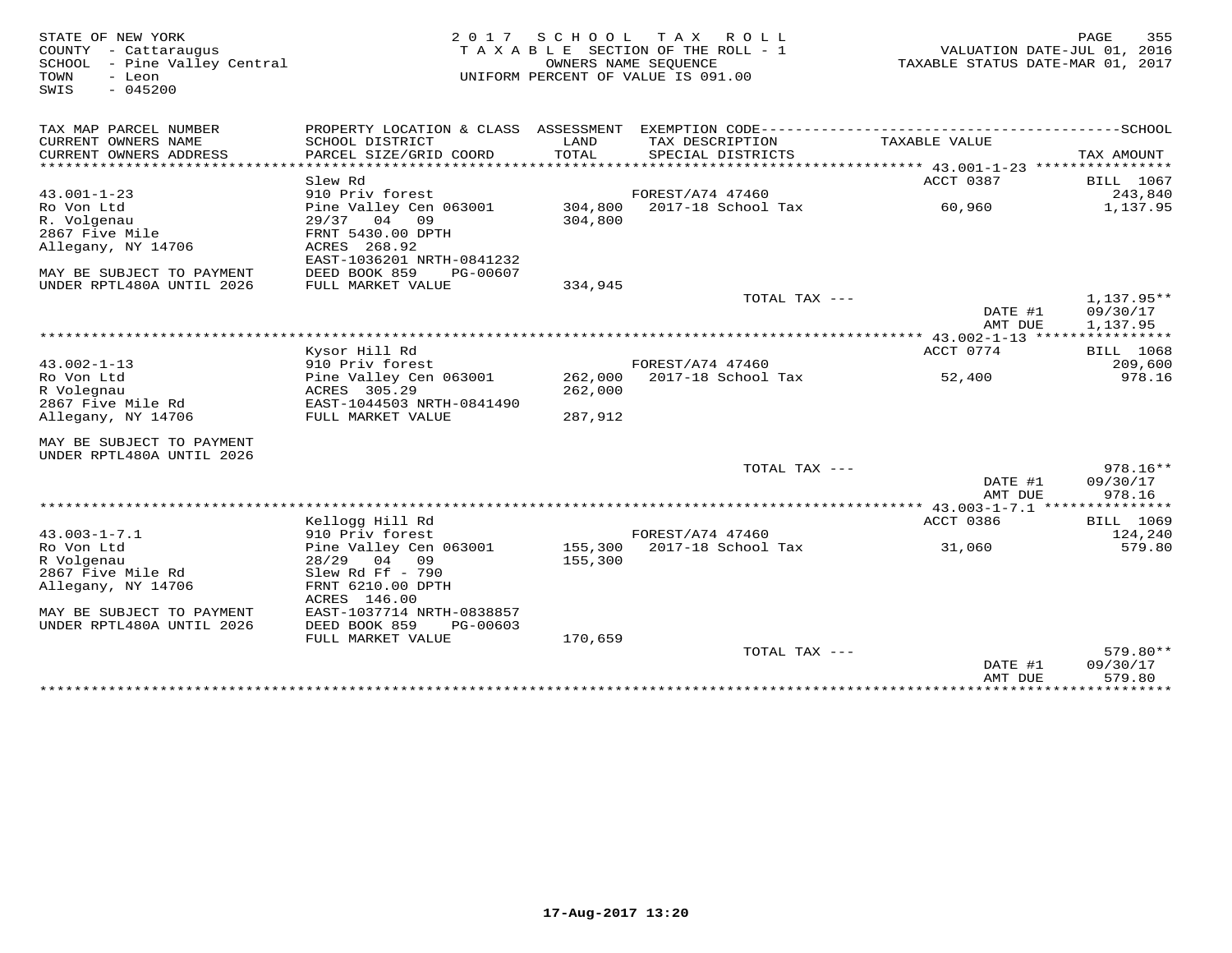| STATE OF NEW YORK<br>COUNTY - Cattaraugus<br>SCHOOL - Pine Valley Central<br>- Leon<br>TOWN<br>SWIS<br>$-045200$ |                                                |               | 2017 SCHOOL TAX ROLL<br>TAXABLE SECTION OF THE ROLL - 1<br>OWNERS NAME SEQUENCE<br>UNIFORM PERCENT OF VALUE IS 091.00 | VALUATION DATE-JUL 01, 2016<br>TAXABLE STATUS DATE-MAR 01, 2017 | 356<br>PAGE             |
|------------------------------------------------------------------------------------------------------------------|------------------------------------------------|---------------|-----------------------------------------------------------------------------------------------------------------------|-----------------------------------------------------------------|-------------------------|
| TAX MAP PARCEL NUMBER                                                                                            |                                                |               |                                                                                                                       |                                                                 |                         |
| CURRENT OWNERS NAME<br>CURRENT OWNERS ADDRESS<br>***********************                                         | SCHOOL DISTRICT<br>PARCEL SIZE/GRID COORD      | LAND<br>TOTAL | TAX DESCRIPTION<br>SPECIAL DISTRICTS                                                                                  | TAXABLE VALUE                                                   | TAX AMOUNT              |
|                                                                                                                  | Kysor Hill Rd                                  |               |                                                                                                                       | ACCT 0382                                                       | <b>BILL</b> 1070        |
| $43.004 - 1 - 1$                                                                                                 | 910 Priv forest                                |               | FOREST/A74 47460                                                                                                      |                                                                 | 82,400                  |
| Ro Von Ltd                                                                                                       | Pine Valley Cen 063001                         |               | 103,000 2017-18 School Tax                                                                                            | 20,600                                                          | 384.55                  |
| R Volgenau                                                                                                       | $12/13$ 04 09                                  | 103,000       |                                                                                                                       |                                                                 |                         |
| 2867 Five Mile Rd                                                                                                | FRNT 2665.00 DPTH                              |               |                                                                                                                       |                                                                 |                         |
| Allegany, NY 14706                                                                                               | ACRES<br>93.94<br>EAST-1045812 NRTH-0839395    |               |                                                                                                                       |                                                                 |                         |
| MAY BE SUBJECT TO PAYMENT                                                                                        | DEED BOOK 859 PG-00605                         |               |                                                                                                                       |                                                                 |                         |
| UNDER RPTL480A UNTIL 2026                                                                                        | FULL MARKET VALUE                              | 113,187       |                                                                                                                       |                                                                 |                         |
|                                                                                                                  |                                                |               | TOTAL TAX ---                                                                                                         |                                                                 | 384.55**                |
|                                                                                                                  |                                                |               |                                                                                                                       | DATE #1                                                         | 09/30/17                |
|                                                                                                                  |                                                |               |                                                                                                                       | AMT DUE                                                         | 384.55                  |
|                                                                                                                  | Kysor Hill Rd                                  |               |                                                                                                                       | ACCT 0383                                                       | <b>BILL</b> 1071        |
| $43.004 - 1 - 23$                                                                                                | 910 Priv forest                                |               | FOREST/A74 47460                                                                                                      |                                                                 | 129,440                 |
| Ro Von Ltd                                                                                                       | Pine Valley Cen 063001                         |               | 161,800  2017-18  School Tax                                                                                          | 32,360                                                          | 604.07                  |
| R Volgenau                                                                                                       | 12 04 09                                       | 161,800       |                                                                                                                       |                                                                 |                         |
| 2867 Five Mile Rd                                                                                                | FRNT 4805.00 DPTH                              |               |                                                                                                                       |                                                                 |                         |
| Allegany, NY 14706                                                                                               | ACRES 161.41                                   |               |                                                                                                                       |                                                                 |                         |
|                                                                                                                  | EAST-1043941 NRTH-0837572                      |               |                                                                                                                       |                                                                 |                         |
| MAY BE SUBJECT TO PAYMENT<br>UNDER RPTL480A UNTIL 2026                                                           | DEED BOOK 859<br>PG-00605<br>FULL MARKET VALUE | 177,802       |                                                                                                                       |                                                                 |                         |
|                                                                                                                  |                                                |               | TOTAL TAX ---                                                                                                         |                                                                 | $604.07**$              |
|                                                                                                                  |                                                |               |                                                                                                                       | DATE #1                                                         | 09/30/17                |
|                                                                                                                  |                                                |               |                                                                                                                       | AMT DUE                                                         | 604.07                  |
|                                                                                                                  |                                                |               |                                                                                                                       |                                                                 |                         |
| $42.020 - 1 - 26$                                                                                                | 12161 Leon-New Albion Rd                       |               |                                                                                                                       | ACCT 0177                                                       | BILL 1072<br>60,590     |
| Rolfe Harold R                                                                                                   | 210 1 Family Res<br>Pine Valley Cen 063001     | 8,800         | ENH STAR 41834<br>2017-18 School Tax                                                                                  | 61,000                                                          | 1,138.70                |
| Rolfe Carol                                                                                                      | 35 04 09                                       | 61,000        |                                                                                                                       |                                                                 |                         |
| 12161 Leon Rd                                                                                                    | Ff 15.00                                       |               |                                                                                                                       |                                                                 |                         |
| Conewango Valley, NY 14726                                                                                       | ACRES<br>1.92                                  |               |                                                                                                                       |                                                                 |                         |
|                                                                                                                  | EAST-1032756 NRTH-0835448                      |               |                                                                                                                       |                                                                 |                         |
|                                                                                                                  | DEED BOOK 00953 PG-00326                       |               |                                                                                                                       |                                                                 |                         |
|                                                                                                                  | FULL MARKET VALUE                              | 67,033        | TOTAL TAX ---                                                                                                         |                                                                 | $7.65**$                |
|                                                                                                                  |                                                |               |                                                                                                                       | DATE #1                                                         | 09/30/17                |
|                                                                                                                  |                                                |               |                                                                                                                       | AMT DUE                                                         | 7.65                    |
|                                                                                                                  |                                                |               |                                                                                                                       |                                                                 | ***********             |
|                                                                                                                  | Fox Turn Rd                                    |               |                                                                                                                       | ACCT 0620                                                       | <b>BILL</b> 1073        |
| $42.020 - 1 - 53$                                                                                                | 311 Res vac land                               |               | 2017-18 School Tax                                                                                                    | 600                                                             | 11.20                   |
| Rowland Genevieve                                                                                                | Pine Valley Cen 063001                         | 600           |                                                                                                                       |                                                                 |                         |
| Mofitt Richard<br>Ellis Elliott Sr & Jr                                                                          | 35 04 09<br>FRNT 33.00 DPTH 428.34             | 600           |                                                                                                                       |                                                                 |                         |
| 6612 Rte 62                                                                                                      | EAST-1031123 NRTH-0834650                      |               |                                                                                                                       |                                                                 |                         |
| Conewango Valley, NY 14726                                                                                       | DEED BOOK 813<br>$PG-159$                      |               |                                                                                                                       |                                                                 |                         |
|                                                                                                                  | FULL MARKET VALUE                              | 659           |                                                                                                                       |                                                                 |                         |
|                                                                                                                  |                                                |               | TOTAL TAX ---                                                                                                         |                                                                 | $11.20**$               |
|                                                                                                                  |                                                |               |                                                                                                                       | DATE #1                                                         | 09/30/17                |
|                                                                                                                  |                                                |               |                                                                                                                       | AMT DUE                                                         | 11.20<br><b>+++++++</b> |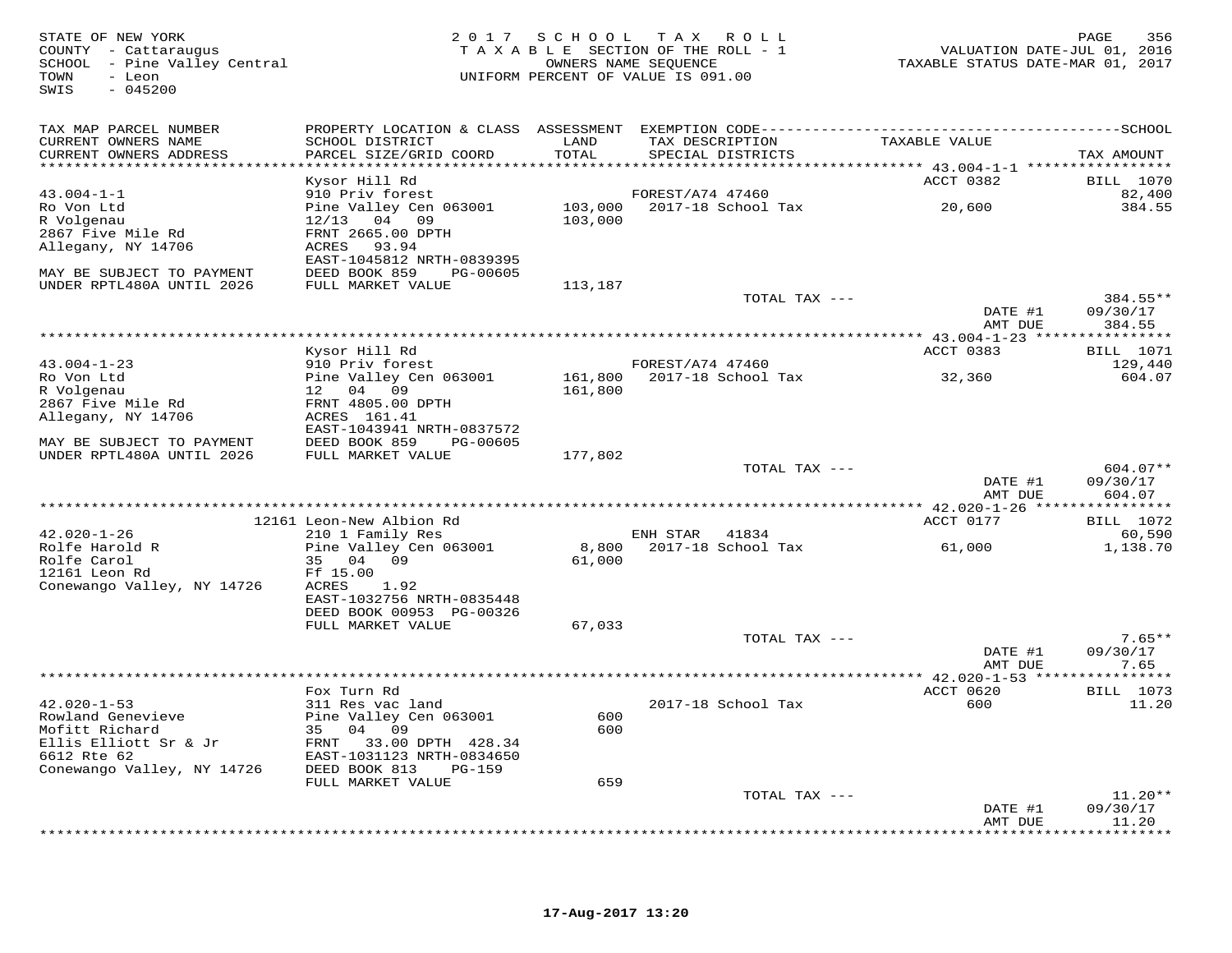| STATE OF NEW YORK<br>COUNTY - Cattaraugus<br>SCHOOL - Pine Valley Central<br>- Leon<br>TOWN<br>SWIS<br>$-045200$     |                                                                                                                                                                 | 2017 SCHOOL      | T A X<br>R O L L<br>TAXABLE SECTION OF THE ROLL - 1<br>OWNERS NAME SEQUENCE<br>UNIFORM PERCENT OF VALUE IS 091.00 | TAXABLE STATUS DATE-MAR 01, 2017         | PAGE<br>357<br>VALUATION DATE-JUL 01, 2016  |
|----------------------------------------------------------------------------------------------------------------------|-----------------------------------------------------------------------------------------------------------------------------------------------------------------|------------------|-------------------------------------------------------------------------------------------------------------------|------------------------------------------|---------------------------------------------|
| TAX MAP PARCEL NUMBER<br>CURRENT OWNERS NAME<br>CURRENT OWNERS ADDRESS<br>***********************                    | SCHOOL DISTRICT<br>PARCEL SIZE/GRID COORD<br>*************************                                                                                          | LAND<br>TOTAL    | TAX DESCRIPTION<br>SPECIAL DISTRICTS                                                                              | TAXABLE VALUE                            | TAX AMOUNT                                  |
| $42.004 - 2 - 20$<br>Rublee Dale A<br>345 W 88th. St. 8th Floor Apt 43 04 09<br>New York, NY 10024                   | Rte 62<br>312 Vac w/imprv<br>Pine Valley Cen 063001<br>Ff 1750.00<br>ACRES<br>19.10<br>EAST-1029388 NRTH-0833526<br>DEED BOOK 903<br>PG-00701                   | 29,500<br>46,700 | 2017-18 School Tax                                                                                                | ACCT 0133<br>46,700                      | BILL 1074<br>871.76                         |
|                                                                                                                      | FULL MARKET VALUE                                                                                                                                               | 51,319           | TOTAL TAX ---                                                                                                     | DATE #1<br>AMT DUE                       | 871.76**<br>09/30/17<br>871.76              |
| $42.004 - 2 - 36$<br>Rublee Dale A<br>345 W 88 St. 8th Floor Apt 8F 43 04<br>New York, NY 10024                      | Us Rte 62<br>314 Rural vac<10<br>Pine Valley Cen 063001<br>09<br>Ff 370.00<br>ACRES<br>1.30                                                                     | 3,600<br>3,600   | 2017-18 School Tax                                                                                                | ACCT 0587<br>3,600                       | * * * * * * * * * * *<br>BILL 1075<br>67.20 |
|                                                                                                                      | EAST-1029054 NRTH-0831952<br>DEED BOOK 903<br>PG-00701<br>FULL MARKET VALUE                                                                                     | 3,956            | TOTAL TAX ---                                                                                                     | DATE #1<br>AMT DUE                       | $67.20**$<br>09/30/17<br>67.20              |
|                                                                                                                      |                                                                                                                                                                 |                  |                                                                                                                   | *********** 33.004-2-15.3 ************** |                                             |
| $33.004 - 2 - 15.3$<br>Ruszkowski Brian R.<br>12566 Dredge Rd<br>South Dayton, NY 14138<br>MAY BE SUBJECT TO PAYMENT | 12566 Dredge Rd<br>210 1 Family Res<br>Pine Valley Cen 063001<br>48,64/4/9<br>ACRES<br>1.50 BANK<br>017<br>EAST-1026703 NRTH-0851782<br>DEED BOOK 22581 PG-7001 | 8,000<br>73,300  | BAS STAR<br>41854<br>2017-18 School Tax                                                                           | ACCT 0962<br>73,300                      | BILL 1076<br>27,750<br>1,368.31             |
| UNDER AGDIST LAW TIL 2017                                                                                            | FULL MARKET VALUE                                                                                                                                               | 80,549           | TOTAL TAX ---                                                                                                     |                                          | 850.29**                                    |
|                                                                                                                      |                                                                                                                                                                 |                  |                                                                                                                   | DATE #1<br>AMT DUE                       | 09/30/17<br>850.29                          |
|                                                                                                                      | 12427 Cherry Creek Hill Rd                                                                                                                                      |                  |                                                                                                                   | ACCT 0380                                | <b>BILL</b> 1077                            |
| $42.004 - 2 - 12$<br>Ruth Deryl J<br>12427 Cherry Creek Hill Rd<br>Conewango Valley, NY 14726                        | 210 1 Family Res<br>Pine Valley Cen 063001<br>43 04 09<br>Ff 639.54<br>ACRES<br>9.50<br>EAST-1028634 NRTH-0835415<br>DEED BOOK 00990 PG-01114                   | 22,200<br>40,000 | ENH STAR<br>41834<br>2017-18 School Tax                                                                           | 40,000                                   | 40,000<br>746.69                            |
|                                                                                                                      | FULL MARKET VALUE                                                                                                                                               | 43,956           | TOTAL TAX ---                                                                                                     |                                          | $0.00**$                                    |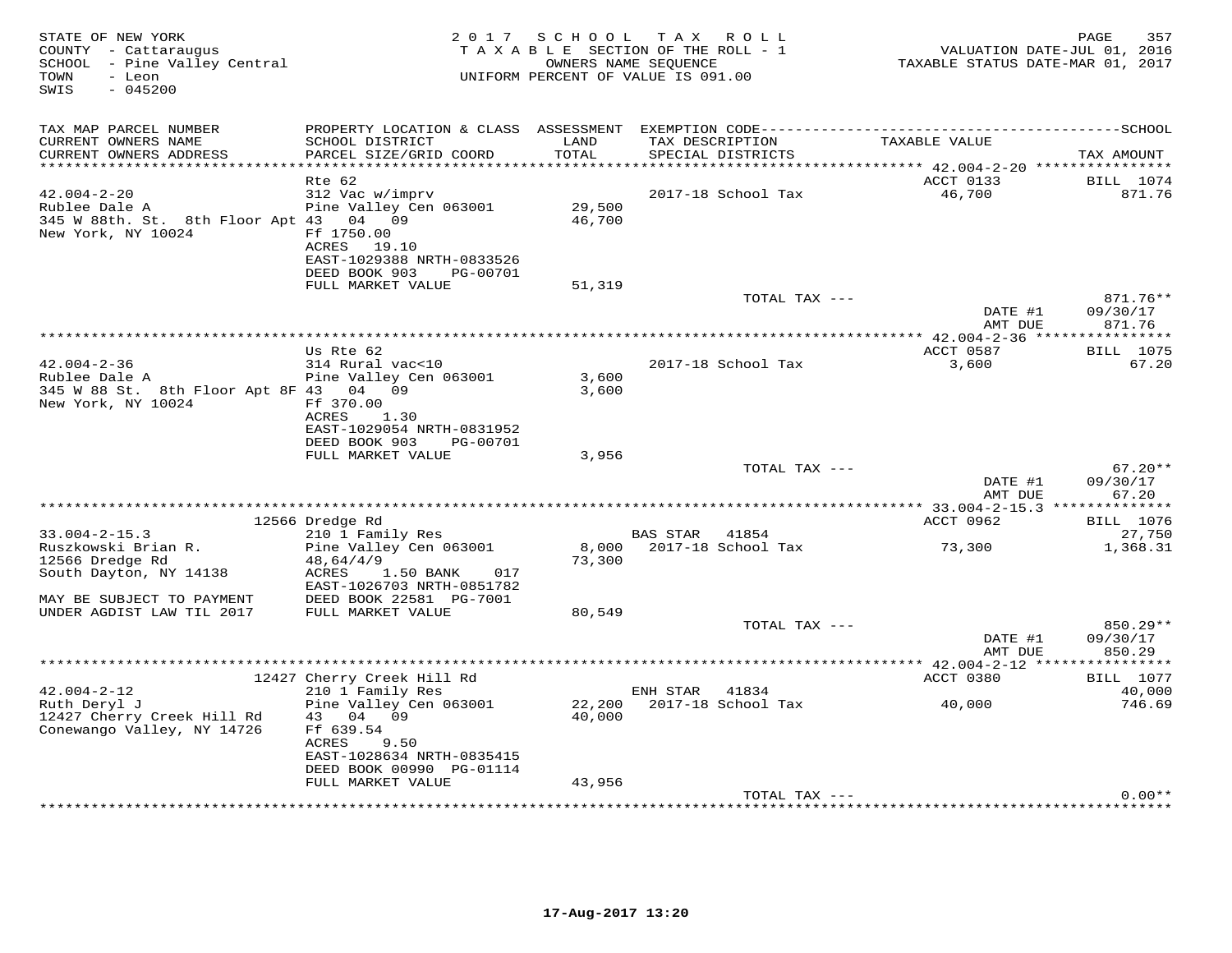| STATE OF NEW YORK<br>COUNTY - Cattaraugus<br>SCHOOL - Pine Valley Central<br>TOWN<br>- Leon<br>$-045200$<br>SWIS |                                               |               | 2017 SCHOOL TAX ROLL<br>TAXABLE SECTION OF THE ROLL - 1<br>OWNERS NAME SEQUENCE<br>UNIFORM PERCENT OF VALUE IS 091.00 | VALUATION DATE-JUL 01, 2016<br>TAXABLE STATUS DATE-MAR 01, 2017 | 358<br>PAGE                               |
|------------------------------------------------------------------------------------------------------------------|-----------------------------------------------|---------------|-----------------------------------------------------------------------------------------------------------------------|-----------------------------------------------------------------|-------------------------------------------|
| TAX MAP PARCEL NUMBER                                                                                            |                                               |               |                                                                                                                       |                                                                 |                                           |
| CURRENT OWNERS NAME<br>CURRENT OWNERS ADDRESS                                                                    | SCHOOL DISTRICT<br>PARCEL SIZE/GRID COORD     | LAND<br>TOTAL | TAX DESCRIPTION<br>SPECIAL DISTRICTS                                                                                  | TAXABLE VALUE                                                   | TAX AMOUNT                                |
|                                                                                                                  |                                               |               |                                                                                                                       |                                                                 |                                           |
|                                                                                                                  | 7950 Rte 62                                   |               |                                                                                                                       | ACCT 0153                                                       | <b>BILL</b> 1078                          |
| $34.003 - 1 - 3$<br>Sadovsky Denice M                                                                            | 210 1 Family Res<br>Pine Valley Cen 063001    |               | BAS STAR<br>41854<br>6,500 2017-18 School Tax                                                                         | 56,400                                                          | 27,750<br>1,052.83                        |
| 7950 Route 62                                                                                                    | 40 04 09                                      | 56,400        |                                                                                                                       |                                                                 |                                           |
| S. Dayton, NY 14138                                                                                              | FRNT 121.00 DPTH 144.00                       |               |                                                                                                                       |                                                                 |                                           |
|                                                                                                                  | EAST-1034307 NRTH-0854299                     |               |                                                                                                                       |                                                                 |                                           |
|                                                                                                                  | DEED BOOK 14429 PG-7001                       |               |                                                                                                                       |                                                                 |                                           |
|                                                                                                                  | FULL MARKET VALUE                             | 61,978        |                                                                                                                       |                                                                 |                                           |
|                                                                                                                  |                                               |               | TOTAL TAX ---                                                                                                         |                                                                 | 534.82**                                  |
|                                                                                                                  |                                               |               |                                                                                                                       | DATE #1                                                         | 09/30/17                                  |
|                                                                                                                  |                                               |               |                                                                                                                       | AMT DUE<br>****************** 42.004-1-12 *****************     | 534.82                                    |
|                                                                                                                  | 6849 Rte 62                                   |               |                                                                                                                       | ACCT 0141                                                       | <b>BILL</b> 1079                          |
| $42.004 - 1 - 12$                                                                                                | 210 1 Family Res                              |               | BAS STAR<br>41854                                                                                                     |                                                                 | 27,750                                    |
| Samuelson Michael                                                                                                | Pine Valley Cen 063001                        | 6,800         | 2017-18 School Tax                                                                                                    | 69,200                                                          | 1,291.77                                  |
| 6849 Rte 62                                                                                                      | 44 04 09                                      | 69,200        |                                                                                                                       |                                                                 |                                           |
| Conewango Valley, NY 14726                                                                                       | FRNT 220.00 DPTH 140.00                       |               |                                                                                                                       |                                                                 |                                           |
|                                                                                                                  | BANK<br>084<br>EAST-1031021 NRTH-0837238      |               |                                                                                                                       |                                                                 |                                           |
|                                                                                                                  | DEED BOOK 183<br>PG-6001                      |               |                                                                                                                       |                                                                 |                                           |
|                                                                                                                  | FULL MARKET VALUE                             | 76,044        |                                                                                                                       |                                                                 |                                           |
|                                                                                                                  |                                               |               | TOTAL TAX ---                                                                                                         |                                                                 | $773.76**$                                |
|                                                                                                                  |                                               |               |                                                                                                                       | DATE #1                                                         | 09/30/17                                  |
|                                                                                                                  |                                               |               |                                                                                                                       | AMT DUE                                                         | 773.76                                    |
|                                                                                                                  | Riga Rd                                       |               |                                                                                                                       | **** $42.004 - 2 - 22$ **<br>ACCT 0445                          | * * * * * * * * * * *<br><b>BILL</b> 1080 |
| $42.004 - 2 - 22$                                                                                                | 312 Vac w/imprv                               |               | 2017-18 School Tax                                                                                                    | 29,800                                                          | 556.28                                    |
| Sawyer Edward N                                                                                                  | Pine Valley Cen 063001                        | 18,700        |                                                                                                                       |                                                                 |                                           |
| 6531 Riga Rd                                                                                                     | 43 04 09                                      | 29,800        |                                                                                                                       |                                                                 |                                           |
| Conewango Valley, NY 14726                                                                                       | Ff 160.00 Raggie Rd                           |               |                                                                                                                       |                                                                 |                                           |
|                                                                                                                  | Ff 100.00 Us Rte 62                           |               |                                                                                                                       |                                                                 |                                           |
|                                                                                                                  | ACRES<br>7.32                                 |               |                                                                                                                       |                                                                 |                                           |
|                                                                                                                  | EAST-1028174 NRTH-0832415                     |               |                                                                                                                       |                                                                 |                                           |
|                                                                                                                  | DEED BOOK 00961 PG-00281<br>FULL MARKET VALUE | 32,747        |                                                                                                                       |                                                                 |                                           |
|                                                                                                                  |                                               |               | TOTAL TAX ---                                                                                                         |                                                                 | $556.28**$                                |
|                                                                                                                  |                                               |               |                                                                                                                       | DATE #1                                                         | 09/30/17                                  |
|                                                                                                                  |                                               |               |                                                                                                                       | AMT DUE                                                         | 556.28                                    |
|                                                                                                                  |                                               |               | *******************                                                                                                   | ** 42.004-1-18.1 ***************                                |                                           |
|                                                                                                                  | 12440 Cherry Creek Hill Rd                    |               |                                                                                                                       | ACCT 0407                                                       | <b>BILL</b> 1081                          |
| $42.004 - 1 - 18.1$<br>Scanlon Samantha K                                                                        | 270 Mfg housing<br>Pine Valley Cen 063001     | 6,800         | 2017-18 School Tax                                                                                                    | 33,900                                                          | 632.82                                    |
| 12440 Cherry Creek Hill Rd                                                                                       | 44 04 09                                      | 33,900        |                                                                                                                       |                                                                 |                                           |
| Conewango Valley, NY 14726                                                                                       | FRNT 238.00 DPTH 125.00                       |               |                                                                                                                       |                                                                 |                                           |
|                                                                                                                  | EAST-1028197 NRTH-0835857                     |               |                                                                                                                       |                                                                 |                                           |
|                                                                                                                  | DEED BOOK 25232 PG-6001                       |               |                                                                                                                       |                                                                 |                                           |
|                                                                                                                  | FULL MARKET VALUE                             | 37,253        |                                                                                                                       |                                                                 |                                           |
|                                                                                                                  |                                               |               | TOTAL TAX ---                                                                                                         |                                                                 | 632.82**                                  |
|                                                                                                                  |                                               |               |                                                                                                                       | DATE #1<br>AMT DUE                                              | 09/30/17<br>632.82                        |
|                                                                                                                  |                                               |               |                                                                                                                       |                                                                 | <b>++++++++</b>                           |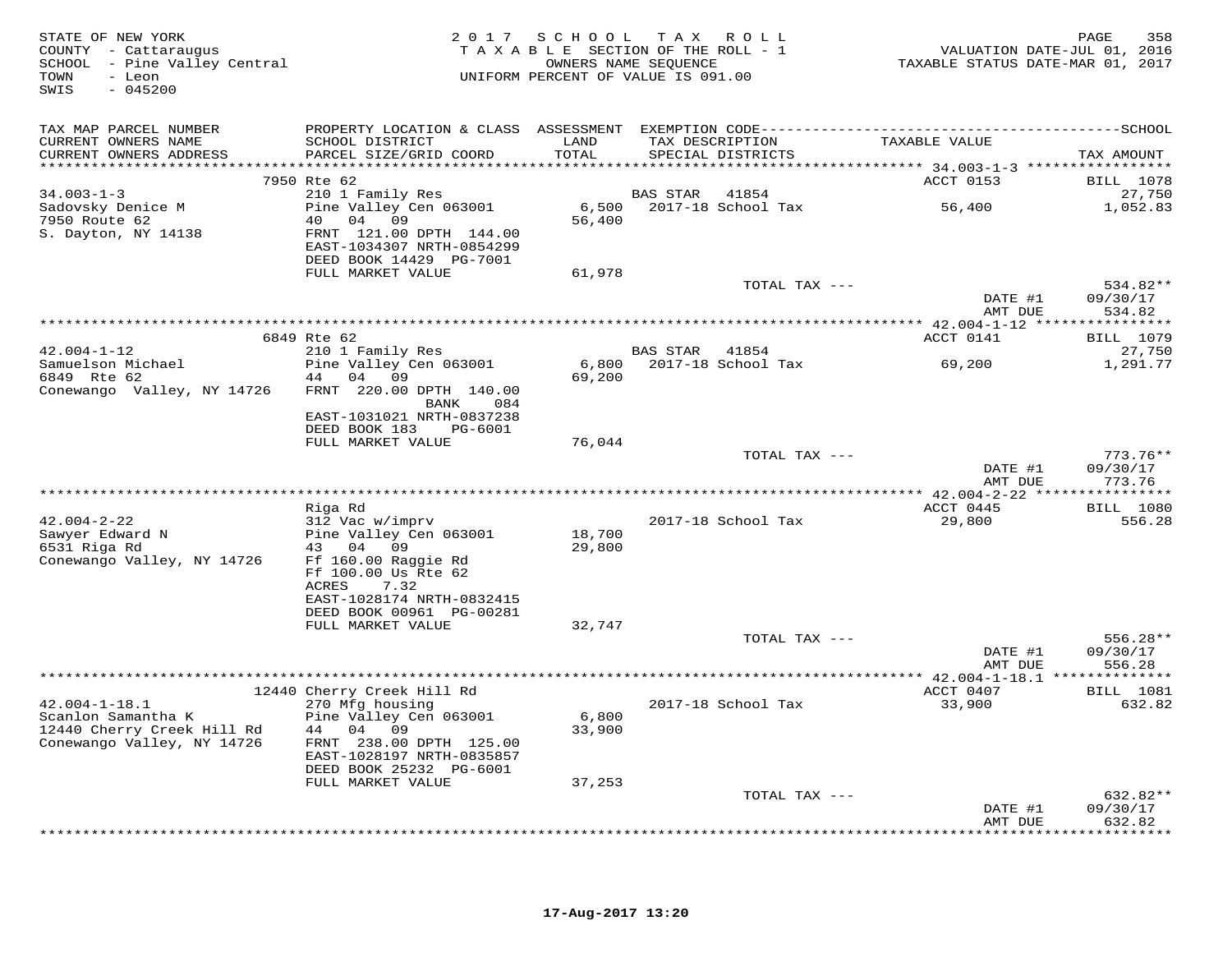| STATE OF NEW YORK<br>COUNTY - Cattaraugus<br>SCHOOL<br>- Pine Valley Central<br>TOWN<br>- Leon<br>$-045200$<br>SWIS | 2017                                                 | SCHOOL<br>OWNERS NAME SEQUENCE | T A X<br>R O L L<br>TAXABLE SECTION OF THE ROLL - 1<br>UNIFORM PERCENT OF VALUE IS 091.00 | VALUATION DATE-JUL 01, 2016<br>TAXABLE STATUS DATE-MAR 01, 2017                              | 359<br>PAGE                       |
|---------------------------------------------------------------------------------------------------------------------|------------------------------------------------------|--------------------------------|-------------------------------------------------------------------------------------------|----------------------------------------------------------------------------------------------|-----------------------------------|
| TAX MAP PARCEL NUMBER                                                                                               |                                                      |                                |                                                                                           | PROPERTY LOCATION & CLASS ASSESSMENT EXEMPTION CODE-----------------------------------SCHOOL |                                   |
| CURRENT OWNERS NAME<br>CURRENT OWNERS ADDRESS                                                                       | SCHOOL DISTRICT<br>PARCEL SIZE/GRID COORD            | LAND<br>TOTAL                  | TAX DESCRIPTION<br>SPECIAL DISTRICTS                                                      | TAXABLE VALUE                                                                                | TAX AMOUNT                        |
| ***********************                                                                                             |                                                      |                                |                                                                                           |                                                                                              |                                   |
|                                                                                                                     | 7895 Kellogg Hill Rd                                 |                                |                                                                                           | ACCT 0322                                                                                    | BILL 1082                         |
| $34.003 - 1 - 10$                                                                                                   | 210 1 Family Res                                     |                                | <b>BAS STAR</b><br>41854                                                                  |                                                                                              | 27,750                            |
| Scharf Lloyd P<br>Scharf Susan E                                                                                    | Pine Valley Cen 063001<br>32 04 09                   | 6,600<br>40,800                | 2017-18 School Tax                                                                        | 40,800                                                                                       | 761.62                            |
| 7895 Kellogg Hill Rd<br>South Dayton, NY 14138-9730                                                                 | FRNT 150.00 DPTH 140.00<br>EAST-1039038 NRTH-0853694 |                                |                                                                                           |                                                                                              |                                   |
|                                                                                                                     | DEED BOOK 00983 PG-01137                             |                                |                                                                                           |                                                                                              |                                   |
|                                                                                                                     | FULL MARKET VALUE                                    | 44,835                         | TOTAL TAX ---                                                                             |                                                                                              | $243.61**$                        |
|                                                                                                                     |                                                      |                                |                                                                                           | DATE #1                                                                                      | 09/30/17                          |
|                                                                                                                     |                                                      |                                |                                                                                           | AMT DUE                                                                                      | 243.61                            |
|                                                                                                                     |                                                      |                                |                                                                                           | ************ 42.002-1-25 *****************                                                   |                                   |
| $42.002 - 1 - 25$                                                                                                   | 7111 West Rd<br>240 Rural res                        |                                | ENH STAR<br>41834                                                                         | ACCT 0191                                                                                    | BILL 1083<br>60,590               |
| Scherman William Charles                                                                                            | Pine Valley Cen 063001                               | 35,200                         | $2017-18$ School Tax                                                                      | 120,600                                                                                      | 2,251.27                          |
| 7111 West Rd                                                                                                        | 53 04<br>09                                          | 120,600                        |                                                                                           |                                                                                              |                                   |
| Conewango Valley, NY 14726                                                                                          | West $Rd - 625'$<br>FRNT 1980.00 DPTH                |                                |                                                                                           |                                                                                              |                                   |
|                                                                                                                     | ACRES<br>28.72                                       |                                |                                                                                           |                                                                                              |                                   |
|                                                                                                                     | EAST-1026802 NRTH-0842679                            |                                |                                                                                           |                                                                                              |                                   |
|                                                                                                                     | DEED BOOK 811<br>PG-00567<br>FULL MARKET VALUE       | 132,527                        |                                                                                           |                                                                                              |                                   |
|                                                                                                                     |                                                      |                                | TOTAL TAX ---                                                                             |                                                                                              | 1,120.22**                        |
|                                                                                                                     |                                                      |                                |                                                                                           | DATE #1                                                                                      | 09/30/17                          |
|                                                                                                                     |                                                      |                                |                                                                                           | AMT DUE                                                                                      | 1,120.22<br>* * * * * * * * * * * |
|                                                                                                                     | 11962 Leon-New Albion Rd                             |                                |                                                                                           | ***** $43.003 - 1 - 21$ *****<br>ACCT 0356                                                   | BILL 1084                         |
| $43.003 - 1 - 21$                                                                                                   | 210 1 Family Res                                     |                                | 2017-18 School Tax                                                                        | 60,000                                                                                       | 1,120.03                          |
| Schultz Eric E                                                                                                      | Pine Valley Cen 063001                               | 9,500                          |                                                                                           |                                                                                              |                                   |
| Schultz Lisa M                                                                                                      | 27 04 09                                             | 60,000                         |                                                                                           |                                                                                              |                                   |
| 11962 Leon-New Albion Rd<br>Conewango Valley, NY 14726                                                              | FRNT 320.00 DPTH<br><b>ACRES</b><br>2.24             |                                |                                                                                           |                                                                                              |                                   |
|                                                                                                                     | EAST-1035757 NRTH-0835588                            |                                |                                                                                           |                                                                                              |                                   |
|                                                                                                                     | DEED BOOK 23198 PG-6002                              |                                |                                                                                           |                                                                                              |                                   |
|                                                                                                                     | FULL MARKET VALUE                                    | 65,934                         | TOTAL TAX ---                                                                             |                                                                                              | $1,120.03**$                      |
|                                                                                                                     |                                                      |                                |                                                                                           | DATE #1                                                                                      | 09/30/17                          |
|                                                                                                                     |                                                      |                                |                                                                                           | AMT DUE                                                                                      | 1,120.03                          |
|                                                                                                                     | 7396 Rte 62                                          |                                |                                                                                           | **** $43.001 - 1 - 34.1$ ***<br>ACCT 0295                                                    | ***********                       |
| $43.001 - 1 - 34.1$                                                                                                 | 240 Rural res                                        |                                | ENH STAR<br>41834                                                                         |                                                                                              | <b>BILL</b> 1085<br>60,590        |
| SCRIVEN Janice M.                                                                                                   | Pine Valley Cen 063001                               | 9,000                          | 2017-18 School Tax                                                                        | 69,000                                                                                       | 1,288.04                          |
| 7396 Route 62                                                                                                       | 03 04<br>38                                          | 69,000                         |                                                                                           |                                                                                              |                                   |
| South Dayton, NY 14138                                                                                              | FRNT 465.00 DPTH<br>ACRES<br>2.00                    |                                |                                                                                           |                                                                                              |                                   |
| PRIOR OWNER ON 3/01/2017                                                                                            | EAST-1031344 NRTH-0845527                            |                                |                                                                                           |                                                                                              |                                   |
| Moore Herbert C                                                                                                     | DEED BOOK 27938 PG-2002                              |                                |                                                                                           |                                                                                              |                                   |
|                                                                                                                     | FULL MARKET VALUE                                    | 75,824                         | TOTAL TAX ---                                                                             |                                                                                              | $156.99**$                        |
|                                                                                                                     |                                                      |                                |                                                                                           | DATE #1                                                                                      | 09/30/17                          |
|                                                                                                                     |                                                      |                                |                                                                                           | AMT DUE                                                                                      | 156.99                            |
|                                                                                                                     |                                                      |                                |                                                                                           |                                                                                              |                                   |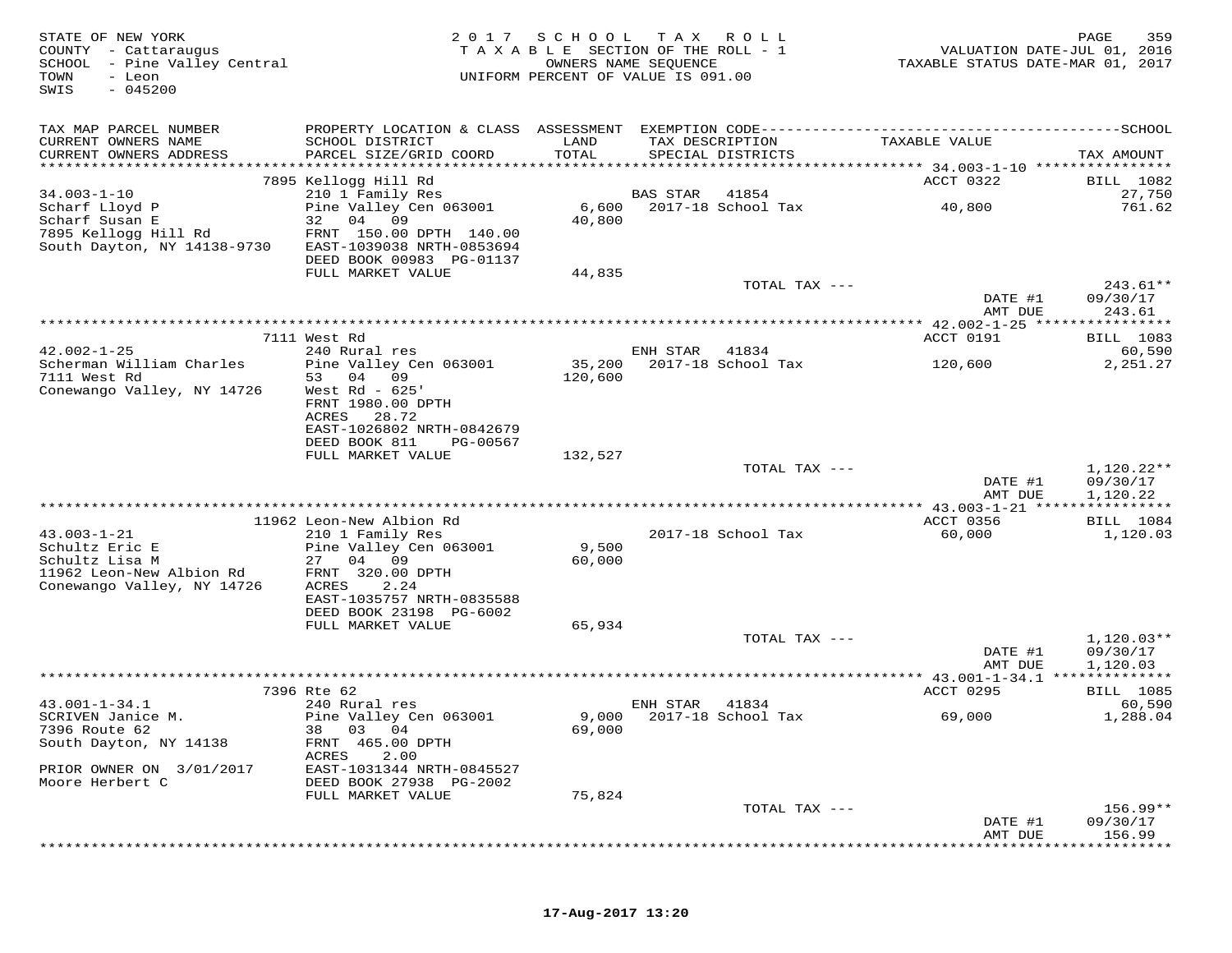| STATE OF NEW YORK<br>COUNTY - Cattaraugus<br>SCHOOL<br>- Pine Valley Central<br>TOWN<br>- Leon<br>$-045200$<br>SWIS | 2017                                                                                                                                                              | SCHOOL<br>TAXABLE SECTION OF THE ROLL - 1<br>OWNERS NAME SEQUENCE<br>UNIFORM PERCENT OF VALUE IS 091.00 | T A X    | R O L L                              | VALUATION DATE-JUL 01, 2016<br>TAXABLE STATUS DATE-MAR 01, 2017 | 360<br>PAGE               |
|---------------------------------------------------------------------------------------------------------------------|-------------------------------------------------------------------------------------------------------------------------------------------------------------------|---------------------------------------------------------------------------------------------------------|----------|--------------------------------------|-----------------------------------------------------------------|---------------------------|
| TAX MAP PARCEL NUMBER                                                                                               | PROPERTY LOCATION & CLASS ASSESSMENT EXEMPTION CODE-----------------------------------SCHOOL                                                                      |                                                                                                         |          |                                      |                                                                 |                           |
| CURRENT OWNERS NAME<br>CURRENT OWNERS ADDRESS<br>************************                                           | SCHOOL DISTRICT<br>PARCEL SIZE/GRID COORD                                                                                                                         | LAND<br>TOTAL                                                                                           |          | TAX DESCRIPTION<br>SPECIAL DISTRICTS | TAXABLE VALUE                                                   | TAX AMOUNT                |
|                                                                                                                     | 11268 Fancher Rd                                                                                                                                                  |                                                                                                         |          |                                      | ACCT 0226                                                       | <b>BILL</b> 1086          |
| $52.002 - 1 - 35$<br>Senn Michael P<br>Senn Mary E<br>5676 Ellis Rd<br>Orchard Park, NY 14127                       | 270 Mfg housing<br>Pine Valley Cen 063001<br>10<br>04<br>09<br>Ff 410.00 Eldredge Rd<br>Ff 980 Dugway; 1000 Fanche<br>ACRES<br>21.85<br>EAST-1046334 NRTH-0828554 | 31,100<br>38,800                                                                                        |          | 2017-18 School Tax                   | 38,800                                                          | 724.29                    |
|                                                                                                                     | DEED BOOK 00960 PG-01179                                                                                                                                          |                                                                                                         |          |                                      |                                                                 |                           |
|                                                                                                                     | FULL MARKET VALUE                                                                                                                                                 | 42,637                                                                                                  |          | TOTAL TAX ---                        |                                                                 | $724.29**$                |
|                                                                                                                     |                                                                                                                                                                   |                                                                                                         |          |                                      | DATE #1<br>AMT DUE                                              | 09/30/17<br>724.29        |
|                                                                                                                     |                                                                                                                                                                   | ***********************                                                                                 |          |                                      | ******* 33.004-1-7 *****                                        | * * * * * * * * *         |
| $33.004 - 1 - 7$                                                                                                    | 7857 Dredge Rd<br>240 Rural res                                                                                                                                   |                                                                                                         | ENH STAR | 41834                                | ACCT 0352                                                       | BILL 1087<br>60,590       |
| Sercu Carol A<br>7841 Dredge Rd<br>South Dayton, NY 14138                                                           | Pine Valley Cen 063001<br>64 04<br>09<br>FRNT 895.00 DPTH<br>ACRES<br>39.81                                                                                       | 18,600<br>81,400                                                                                        |          | 2017-18 School Tax                   | 81,400                                                          | 1,519.51                  |
|                                                                                                                     | EAST-1023380 NRTH-0853462<br>DEED BOOK 731<br>PG-00730<br>FULL MARKET VALUE                                                                                       | 89,451                                                                                                  |          |                                      |                                                                 |                           |
|                                                                                                                     |                                                                                                                                                                   |                                                                                                         |          | TOTAL TAX ---                        | DATE #1                                                         | 388.47**<br>09/30/17      |
|                                                                                                                     |                                                                                                                                                                   |                                                                                                         |          |                                      | AMT DUE                                                         | 388.47                    |
|                                                                                                                     | 7841 Dredge Rd                                                                                                                                                    |                                                                                                         |          |                                      | **************** 33.004-1-10 *****************<br>ACCT 0072     | <b>BILL</b> 1088          |
| $33.004 - 1 - 10$<br>Sercu Carol A<br>7841 Dredge Rd<br>South Dayton, NY 14138                                      | 312 Vac w/imprv<br>Pine Valley Cen 063001<br>64 04<br>09<br>420.00                                                                                                | 10,000<br>14,000                                                                                        |          | 2017-18 School Tax                   | 14,000                                                          | 261.34                    |
|                                                                                                                     | <b>ACRES</b><br>4.02<br>EAST-1024197 NRTH-0852802<br>DEED BOOK 00975 PG-00658<br>FULL MARKET VALUE                                                                | 15,385                                                                                                  |          |                                      |                                                                 |                           |
|                                                                                                                     |                                                                                                                                                                   |                                                                                                         |          | TOTAL TAX ---                        | DATE #1                                                         | $261.34**$<br>09/30/17    |
|                                                                                                                     |                                                                                                                                                                   |                                                                                                         |          |                                      | AMT DUE                                                         | 261.34                    |
|                                                                                                                     |                                                                                                                                                                   |                                                                                                         |          |                                      | ***************** 42.002-1-15.1 *****                           | * * * * * * * *           |
| $42.002 - 1 - 15.1$<br>Serwon Michael<br>4 Creekside Dr<br>Lackawanna, NY 14218                                     | Rte 62<br>105 Vac farmland<br>Pine Valley Cen 063001<br>04<br>09<br>46<br>ACRES<br>7.78<br>EAST-1030250 NRTH-0844182<br>DEED BOOK 18922 PG-5004                   | 5,000<br>5,000                                                                                          |          | 2017-18 School Tax                   | ACCT 0296<br>5,000                                              | <b>BILL</b> 1089<br>93.34 |
|                                                                                                                     | FULL MARKET VALUE                                                                                                                                                 | 5,495                                                                                                   |          |                                      |                                                                 |                           |
|                                                                                                                     |                                                                                                                                                                   |                                                                                                         |          | TOTAL TAX ---                        | DATE #1                                                         | $93.34**$<br>09/30/17     |
|                                                                                                                     |                                                                                                                                                                   |                                                                                                         |          |                                      | AMT DUE                                                         | 93.34                     |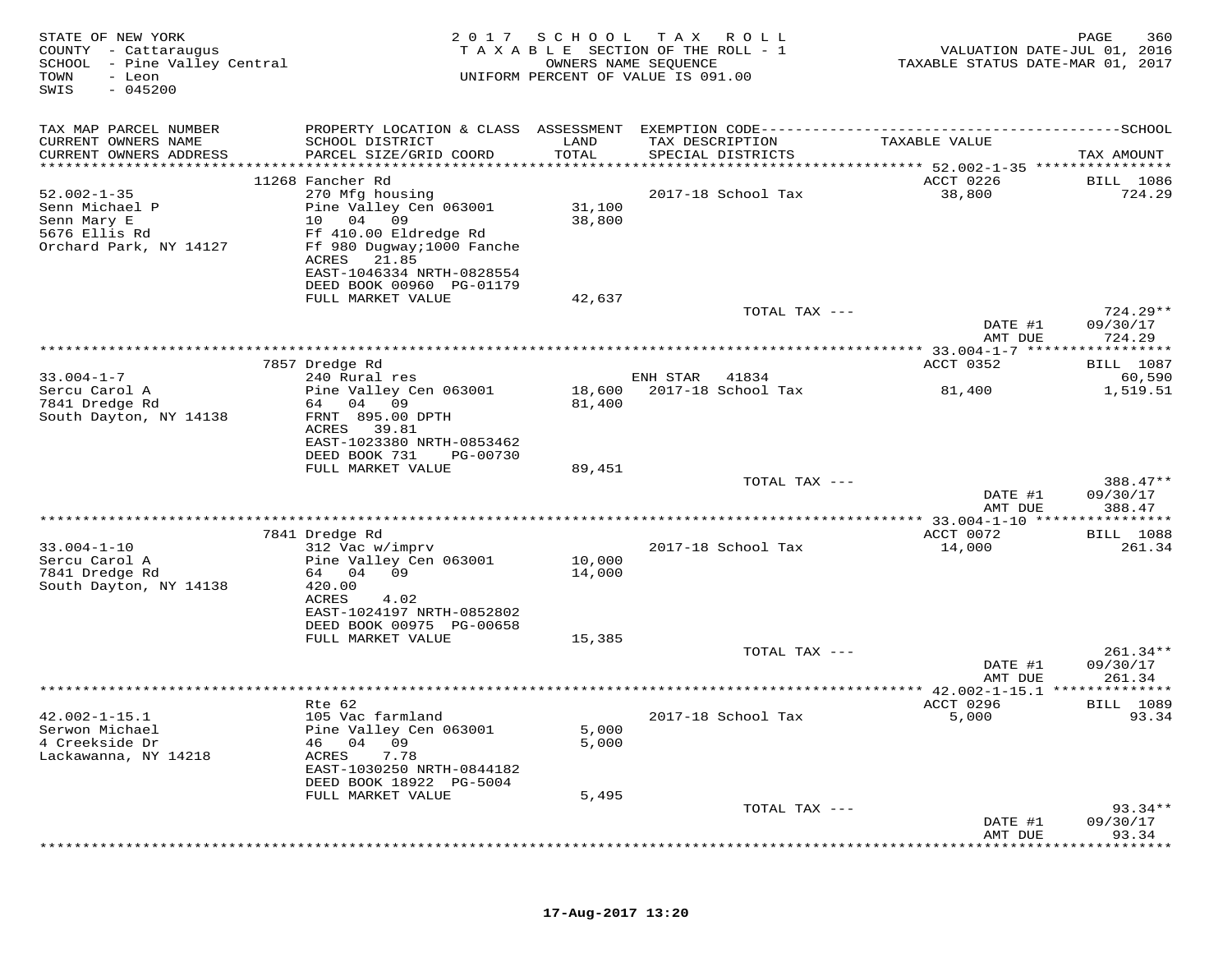| STATE OF NEW YORK<br>COUNTY - Cattaraugus<br>SCHOOL - Pine Valley Central<br>TOWN<br>- Leon<br>$-045200$<br>SWIS |                                                                                                                                                                                | 2017 SCHOOL<br>TAXABLE SECTION OF THE ROLL - 1<br>UNIFORM PERCENT OF VALUE IS 091.00 | TAX ROLL<br>OWNERS NAME SEOUENCE |                         | VALUATION DATE-JUL 01, 2016<br>TAXABLE STATUS DATE-MAR 01, 2017 | 361<br>PAGE                             |
|------------------------------------------------------------------------------------------------------------------|--------------------------------------------------------------------------------------------------------------------------------------------------------------------------------|--------------------------------------------------------------------------------------|----------------------------------|-------------------------|-----------------------------------------------------------------|-----------------------------------------|
| TAX MAP PARCEL NUMBER                                                                                            |                                                                                                                                                                                |                                                                                      |                                  |                         |                                                                 |                                         |
| CURRENT OWNERS NAME<br>CURRENT OWNERS ADDRESS<br>************************                                        | SCHOOL DISTRICT<br>PARCEL SIZE/GRID COORD                                                                                                                                      | LAND<br>TOTAL                                                                        | TAX DESCRIPTION                  | SPECIAL DISTRICTS       | TAXABLE VALUE                                                   | TAX AMOUNT                              |
|                                                                                                                  | 7388 Alderbottom Rd                                                                                                                                                            |                                                                                      |                                  |                         | ACCT 0354                                                       | <b>BILL</b> 1090                        |
| $43.001 - 1 - 10$                                                                                                | 312 Vac w/imprv                                                                                                                                                                |                                                                                      |                                  | 2017-18 School Tax      | 62,800                                                          | 1,172.30                                |
| SHERER BARRY A.<br>SHERER-YOUNG CHRISTINE A.<br>11430 HIVIEW COURT<br>MARILLA, NY 14102                          | Pine Valley Cen 063001<br>22 04 09<br>FRNT 1445.00 DPTH<br>ACRES 79.02<br>EAST-1041544 NRTH-0844683<br>DEED BOOK 27083 PG-9001                                                 | 57,800<br>62,800                                                                     |                                  |                         |                                                                 |                                         |
|                                                                                                                  | FULL MARKET VALUE                                                                                                                                                              | 69,011                                                                               |                                  |                         |                                                                 |                                         |
|                                                                                                                  |                                                                                                                                                                                |                                                                                      |                                  | TOTAL TAX ---           | DATE #1<br>AMT DUE                                              | 1,172.30**<br>09/30/17<br>1,172.30      |
|                                                                                                                  |                                                                                                                                                                                |                                                                                      |                                  |                         |                                                                 |                                         |
| $52.001 - 1 - 9.1$<br>Shetler Dannie I<br>Shetler Elizabeth D                                                    | 6370 Town Hill Rd<br>112 Dairy farm<br>Pine Valley Cen 063001<br>26 04<br>09                                                                                                   | 110,400 AG DIST                                                                      | AG BLDG<br>206,800 BAS STAR      | 41700<br>41720<br>41854 | ACCT 0279                                                       | BILL 1091<br>20,000<br>52,350<br>27,750 |
| 6370 Town Hill Rd<br>Conewango Valley, NY 14726                                                                  | FRNT 4170.00 DPTH<br>ACRES 135.85<br>EAST-1036173 NRTH-0830125                                                                                                                 |                                                                                      |                                  | 2017-18 School Tax      | 134,450                                                         | 2,509.81                                |
| PRIOR OWNER ON 3/01/2017<br>Miller Alvin J                                                                       | DEED BOOK 27671 PG-6004<br>FULL MARKET VALUE                                                                                                                                   | 227,253                                                                              |                                  |                         |                                                                 |                                         |
| MAY BE SUBJECT TO PAYMENT<br>UNDER AGDIST LAW TIL 2021                                                           |                                                                                                                                                                                |                                                                                      |                                  |                         |                                                                 |                                         |
|                                                                                                                  |                                                                                                                                                                                |                                                                                      |                                  | TOTAL TAX ---           | DATE #1<br>AMT DUE                                              | 1,991.79**<br>09/30/17<br>1,991.79      |
|                                                                                                                  |                                                                                                                                                                                | ******************************                                                       |                                  |                         | ******* 34.003-1-8.2 ***************                            |                                         |
| $34.003 - 1 - 8.2$<br>Silleman Charles L<br>Silleman Joan<br>11923 E Leon Rd<br>South Dayton, NY 14138           | Earl Hill Rd (Co Rd 35)<br>322 Rural vac>10<br>Pine Valley Cen 063001<br>32 04 09<br>FRNT 610.00 DPTH<br>ACRES 65.85<br>EAST-1035960 NRTH-0854601<br>DEED BOOK 863<br>PG-00592 | 45,900<br>45,900                                                                     |                                  | 2017-18 School Tax      | ACCT 0562<br>45,900                                             | <b>BILL</b> 1092<br>856.83              |
|                                                                                                                  | FULL MARKET VALUE                                                                                                                                                              | 50,440                                                                               |                                  |                         |                                                                 |                                         |
|                                                                                                                  |                                                                                                                                                                                |                                                                                      |                                  | TOTAL TAX ---           | DATE #1<br>AMT DUE                                              | 856.83**<br>09/30/17<br>856.83          |
|                                                                                                                  |                                                                                                                                                                                |                                                                                      |                                  |                         | ***************                                                 | * * * * * * * * * *                     |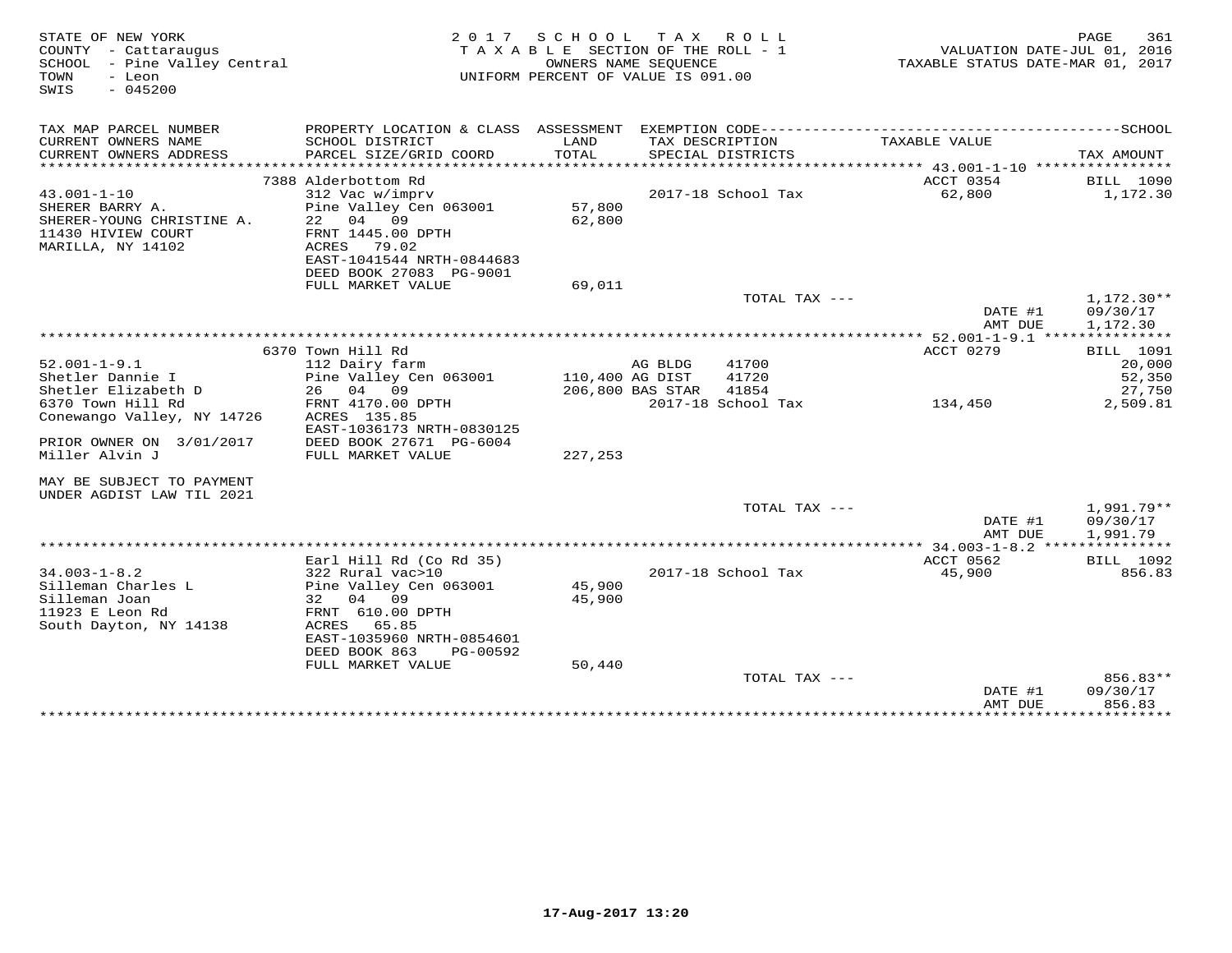| STATE OF NEW YORK<br>COUNTY - Cattaraugus<br>SCHOOL - Pine Valley Central<br>TOWN<br>- Leon<br>$-045200$<br>SWIS | 2 0 1 7                                                                                | SCHOOL TAX ROLL<br>TAXABLE SECTION OF THE ROLL - 1<br>OWNERS NAME SEQUENCE<br>UNIFORM PERCENT OF VALUE IS 091.00 |                                             |                                      | VALUATION DATE-JUL 01, 2016<br>TAXABLE STATUS DATE-MAR 01, 2017 | PAGE<br>362                         |
|------------------------------------------------------------------------------------------------------------------|----------------------------------------------------------------------------------------|------------------------------------------------------------------------------------------------------------------|---------------------------------------------|--------------------------------------|-----------------------------------------------------------------|-------------------------------------|
| TAX MAP PARCEL NUMBER<br>CURRENT OWNERS NAME<br>CURRENT OWNERS ADDRESS                                           | SCHOOL DISTRICT<br>PARCEL SIZE/GRID COORD                                              | LAND<br>TOTAL                                                                                                    |                                             | TAX DESCRIPTION<br>SPECIAL DISTRICTS | TAXABLE VALUE                                                   | TAX AMOUNT                          |
|                                                                                                                  |                                                                                        |                                                                                                                  |                                             |                                      |                                                                 |                                     |
| $43.003 - 1 - 12.2$                                                                                              | 11621 Fancher Rd<br>210 1 Family Res                                                   |                                                                                                                  | BAS STAR                                    | 41854                                | ACCT 0556                                                       | BILL 1093<br>27,750                 |
| Silleman Drew C<br>Pfaffenbach Darlene D<br>11621 Fancher Rd<br>Cattaraugus, NY 14719                            | Pine Valley Cen 063001<br>19 04<br>09<br>Ff 450.00<br>ACRES<br>3.35 BANK<br>017        | 114,500                                                                                                          |                                             | 11,700 2017-18 School Tax            | 114,500                                                         | 2,137.40                            |
|                                                                                                                  | EAST-1041031 NRTH-0833345<br>DEED BOOK 13090 PG-9001                                   |                                                                                                                  |                                             |                                      |                                                                 |                                     |
|                                                                                                                  | FULL MARKET VALUE                                                                      | 125,824                                                                                                          |                                             |                                      |                                                                 |                                     |
|                                                                                                                  |                                                                                        |                                                                                                                  |                                             | TOTAL TAX ---                        | DATE #1<br>AMT DUE                                              | $1,619.38**$<br>09/30/17            |
|                                                                                                                  |                                                                                        |                                                                                                                  |                                             |                                      |                                                                 | 1,619.38                            |
|                                                                                                                  | 7990 Rte 62                                                                            |                                                                                                                  |                                             |                                      | ACCT 0776                                                       | BILL 1094                           |
| $34.003 - 1 - 8.6$                                                                                               | 240 Rural res                                                                          |                                                                                                                  | <b>BAS STAR</b>                             | 41854                                |                                                                 | 27,750                              |
| Silleman Joshua D.<br>7990 Route 62<br>South Dayton, NY 14138                                                    | Pine Valley Cen 063001<br>32 04<br>09<br>off Earl hill Rd<br>ACRES<br>3.55 BANK<br>017 | 12,100<br>120,000                                                                                                |                                             | 2017-18 School Tax                   | 120,000                                                         | 2,240.07                            |
|                                                                                                                  | EAST-1035398 NRTH-0855237<br>DEED BOOK 19265 PG-6001                                   |                                                                                                                  |                                             |                                      |                                                                 |                                     |
|                                                                                                                  | FULL MARKET VALUE                                                                      | 131,868                                                                                                          |                                             |                                      |                                                                 |                                     |
|                                                                                                                  |                                                                                        |                                                                                                                  |                                             | TOTAL TAX ---                        | DATE #1<br>AMT DUE                                              | 1,722.05**<br>09/30/17<br>1,722.05  |
|                                                                                                                  |                                                                                        |                                                                                                                  |                                             |                                      | ************* 43.001-1-11.1 ***************                     |                                     |
| 43.001-1-11.1                                                                                                    | 7308 Alderbottom Rd<br>322 Rural vac>10                                                |                                                                                                                  |                                             | 2017-18 School Tax                   | ACCT 0152<br>26,000                                             | BILL 1095<br>485.35                 |
| Sim William G<br>4307 Camp Rd                                                                                    | Pine Valley Cen 063001<br>22 04 09                                                     | 26,000<br>26,000                                                                                                 |                                             |                                      |                                                                 |                                     |
| Hamburg, NY 14075                                                                                                | FRNT 340.00 DPTH<br>ACRES<br>20.00<br>EAST-1041630 NRTH-0843886                        |                                                                                                                  |                                             |                                      |                                                                 |                                     |
|                                                                                                                  | DEED BOOK 00939 PG-01180                                                               |                                                                                                                  |                                             |                                      |                                                                 |                                     |
|                                                                                                                  | FULL MARKET VALUE                                                                      | 28,571                                                                                                           |                                             | TOTAL TAX ---                        |                                                                 | 485.35**                            |
|                                                                                                                  |                                                                                        |                                                                                                                  |                                             |                                      | DATE #1<br>AMT DUE                                              | 09/30/17<br>485.35                  |
|                                                                                                                  |                                                                                        |                                                                                                                  |                                             |                                      | ************ 42.002-1-28 *****                                  | * * * * * * * * * * *               |
| $42.002 - 1 - 28$<br>Slabaugh David D                                                                            | 7051 West Rd<br>112 Dairy farm<br>Pine Valley Cen 063001                               |                                                                                                                  | AG DISTOUT 41730<br>132,300 BUS C/T/S 47610 |                                      | ACCT 0359                                                       | <b>BILL</b> 1096<br>30,436<br>3,750 |
| Slabaugh Verba A<br>7051 West Rd<br>Conewango Valley, NY 14726                                                   | 53 04 09<br>ACRES 230.39<br>EAST-1024714 NRTH-0842109                                  |                                                                                                                  | 175,000 BAS STAR 41854                      | 2017-18 School Tax                   | 140,814                                                         | 27,750<br>2,628.61                  |
| MAY BE SUBJECT TO PAYMENT<br>UNDER AGDIST LAW TIL 2024                                                           | DEED BOOK 11263 PG-7001<br>FULL MARKET VALUE                                           | 192,308                                                                                                          |                                             |                                      |                                                                 |                                     |
|                                                                                                                  |                                                                                        |                                                                                                                  |                                             | TOTAL TAX ---                        | DATE #1                                                         | $2,110.59**$<br>09/30/17            |
|                                                                                                                  |                                                                                        |                                                                                                                  |                                             |                                      | AMT DUE                                                         | 2,110.59                            |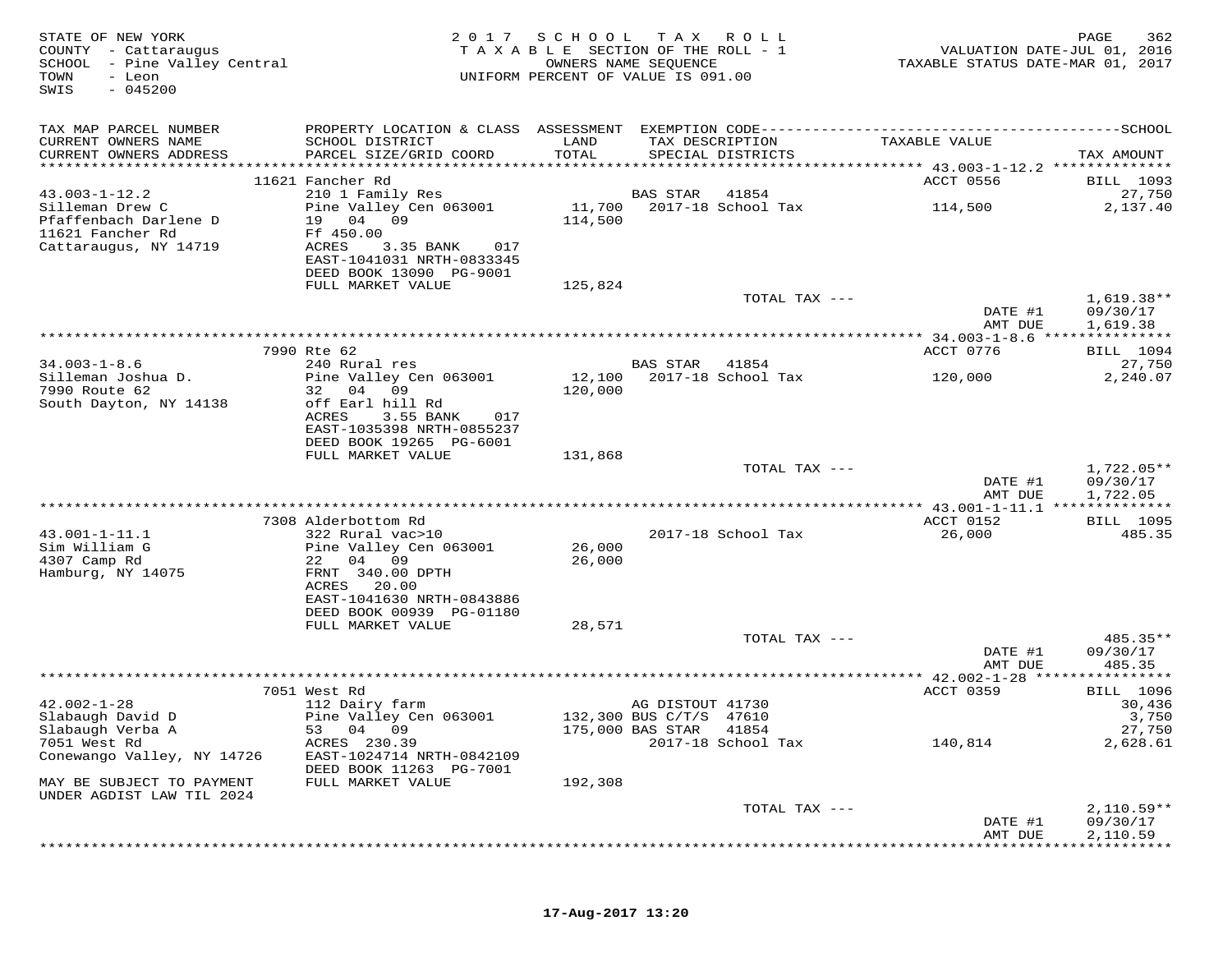| STATE OF NEW YORK<br>COUNTY - Cattaraugus<br>SCHOOL - Pine Valley Central<br>TOWN<br>- Leon<br>$-045200$<br>SWIS      | 2 0 1 7                                                                                                                                                                       | S C H O O L<br>TAXABLE SECTION OF THE ROLL - 1<br>OWNERS NAME SEQUENCE<br>UNIFORM PERCENT OF VALUE IS 091.00 |                      | TAX ROLL                             | VALUATION DATE-JUL 01, 2016<br>TAXABLE STATUS DATE-MAR 01, 2017   | PAGE<br>363                      |
|-----------------------------------------------------------------------------------------------------------------------|-------------------------------------------------------------------------------------------------------------------------------------------------------------------------------|--------------------------------------------------------------------------------------------------------------|----------------------|--------------------------------------|-------------------------------------------------------------------|----------------------------------|
| TAX MAP PARCEL NUMBER                                                                                                 |                                                                                                                                                                               |                                                                                                              |                      |                                      |                                                                   |                                  |
| CURRENT OWNERS NAME<br>CURRENT OWNERS ADDRESS                                                                         | SCHOOL DISTRICT<br>PARCEL SIZE/GRID COORD                                                                                                                                     | LAND<br>TOTAL<br>*******************                                                                         |                      | TAX DESCRIPTION<br>SPECIAL DISTRICTS | TAXABLE VALUE<br>****************** 43.003-1-20 ***************** | TAX AMOUNT                       |
|                                                                                                                       | 11925 Leon-New Albion Rd                                                                                                                                                      |                                                                                                              |                      |                                      | ACCT 0193                                                         | <b>BILL</b> 1097                 |
| $43.003 - 1 - 20$                                                                                                     | 210 1 Family Res                                                                                                                                                              |                                                                                                              | <b>BAS STAR</b>      | 41854                                |                                                                   | 27,750                           |
| Slabaugh Samuel A<br>Slabaugh Ella B<br>11926 Leon-New Ablion Rd<br>Conewango Valley, NY 14726                        | Pine Valley Cen 063001<br>04<br>09<br>27<br>Slabaugh Land Contract<br>Town Hill Rd Ff - 125'<br>FRNT 253.00 DPTH 125.00<br>EAST-1036082 NRTH-0835037                          | 6,800<br>58,800                                                                                              |                      | 2017-18 School Tax                   | 58,800                                                            | 1,097.63                         |
|                                                                                                                       | DEED BOOK 16960 PG-4004                                                                                                                                                       |                                                                                                              |                      |                                      |                                                                   |                                  |
|                                                                                                                       | FULL MARKET VALUE                                                                                                                                                             | 64,615                                                                                                       |                      |                                      |                                                                   |                                  |
|                                                                                                                       |                                                                                                                                                                               |                                                                                                              |                      | TOTAL TAX ---                        |                                                                   | $579.62**$                       |
|                                                                                                                       |                                                                                                                                                                               |                                                                                                              |                      |                                      | DATE #1<br>AMT DUE                                                | 09/30/17<br>579.62               |
|                                                                                                                       |                                                                                                                                                                               |                                                                                                              | ******************** |                                      | ** $43.003 - 1 - 22.4$ **                                         | * * * * * * * * *                |
|                                                                                                                       | 11925 Leon-New Albion Rd                                                                                                                                                      |                                                                                                              |                      |                                      | ACCT 0581                                                         | <b>BILL</b> 1098                 |
| $43.003 - 1 - 22.4$<br>Slabaugh Samuel A<br>Slabaugh Ella B<br>11926 Leon-New Ablion Rd<br>Conewango Valley, NY 14726 | 105 Vac farmland<br>Pine Valley Cen 063001<br>27 04<br>09<br>Slabaugh buying land cont<br>Co Rd 6 Ff - 700'<br>FRNT 140.00 DPTH<br>ACRES<br>7.70<br>EAST-1035709 NRTH-0835103 | 6,200<br>6,200                                                                                               |                      | 2017-18 School Tax                   | 6,200                                                             | 115.74                           |
|                                                                                                                       | DEED BOOK 16960 PG-4004<br>FULL MARKET VALUE                                                                                                                                  | 6,813                                                                                                        |                      |                                      |                                                                   |                                  |
|                                                                                                                       |                                                                                                                                                                               |                                                                                                              |                      | TOTAL TAX ---                        | DATE #1                                                           | $115.74**$<br>09/30/17           |
|                                                                                                                       |                                                                                                                                                                               |                                                                                                              |                      |                                      | AMT DUE                                                           | 115.74                           |
|                                                                                                                       |                                                                                                                                                                               |                                                                                                              |                      |                                      |                                                                   |                                  |
|                                                                                                                       | 11098 Peters Rd                                                                                                                                                               |                                                                                                              |                      |                                      | ACCT 0756                                                         | <b>BILL</b> 1099                 |
| $52.002 - 1 - 27.16$<br>Slavey Sherry<br>11098 Peters Rd<br>Cattaraugus, NY 14719                                     | 210 1 Family Res<br>Pine Valley Cen 063001<br>04 09<br>01<br>Lot $#10$<br>Ff 400.00<br>ACRES<br>4.80<br>EAST-1049285 NRTH-0827082<br>DEED BOOK 998<br>PG-103                  | 14,600<br>61,600                                                                                             | BAS STAR             | 41854<br>2017-18 School Tax          | 61,600                                                            | 27,750<br>1,149.90               |
|                                                                                                                       | FULL MARKET VALUE                                                                                                                                                             | 67,692                                                                                                       |                      |                                      |                                                                   |                                  |
|                                                                                                                       |                                                                                                                                                                               |                                                                                                              |                      | TOTAL TAX ---                        | DATE #1<br>AMT DUE                                                | $631.89**$<br>09/30/17<br>631.89 |
|                                                                                                                       |                                                                                                                                                                               |                                                                                                              |                      |                                      | *****************                                                 | ***********                      |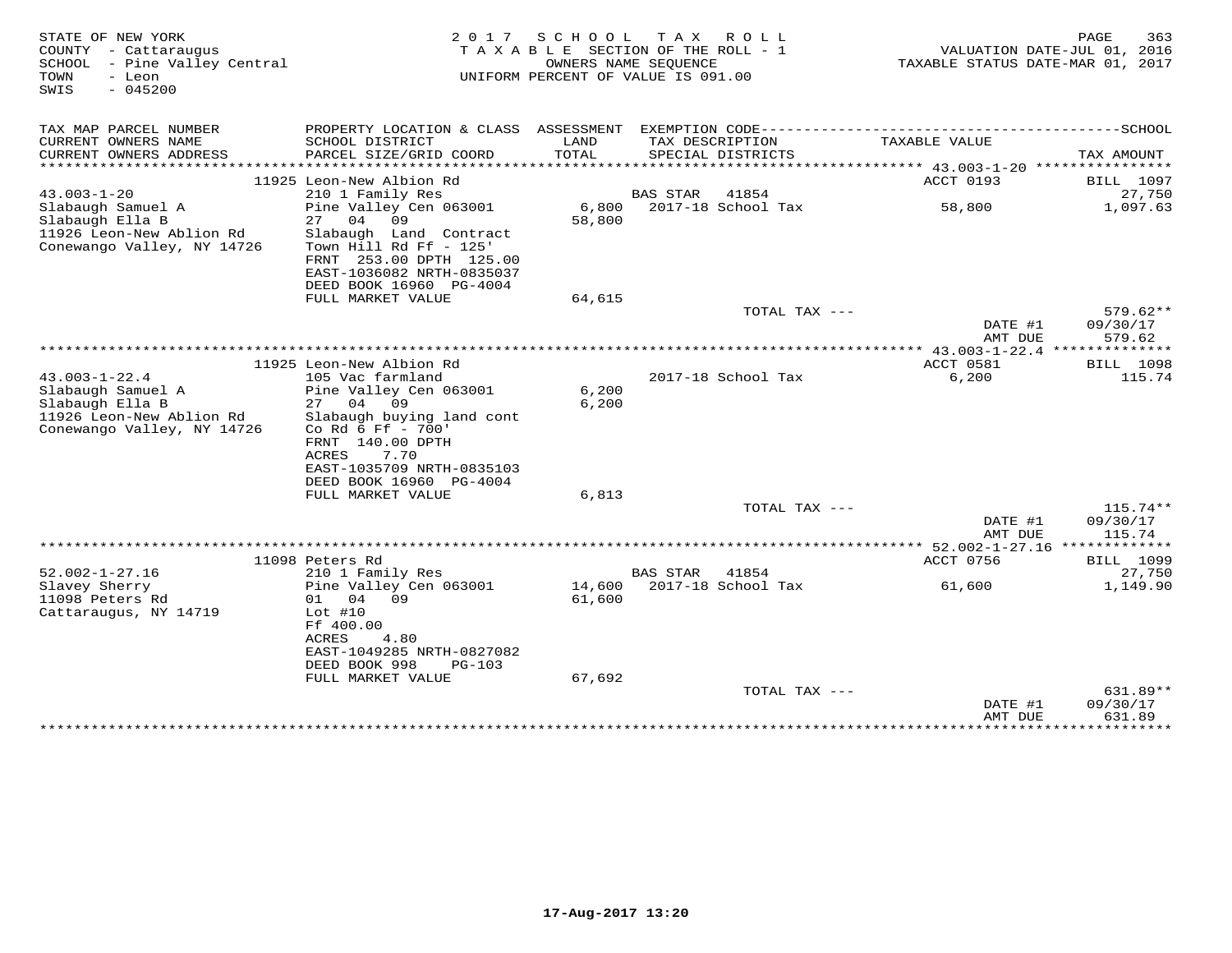| STATE OF NEW YORK<br>COUNTY - Cattaraugus<br>SCHOOL - Pine Valley Central<br>TOWN<br>- Leon<br>SWIS<br>$-045200$        | 2017                                                                                                                                                                                                                            | SCHOOL<br>OWNERS NAME SEQUENCE | T A X<br>R O L L<br>TAXABLE SECTION OF THE ROLL - 1<br>UNIFORM PERCENT OF VALUE IS 091.00                               | VALUATION DATE-JUL 01, 2016<br>TAXABLE STATUS DATE-MAR 01, 2017 | PAGE<br>364                          |
|-------------------------------------------------------------------------------------------------------------------------|---------------------------------------------------------------------------------------------------------------------------------------------------------------------------------------------------------------------------------|--------------------------------|-------------------------------------------------------------------------------------------------------------------------|-----------------------------------------------------------------|--------------------------------------|
| TAX MAP PARCEL NUMBER<br>CURRENT OWNERS NAME<br>CURRENT OWNERS ADDRESS                                                  | SCHOOL DISTRICT<br>PARCEL SIZE/GRID COORD                                                                                                                                                                                       | LAND<br>TOTAL                  | PROPERTY LOCATION & CLASS ASSESSMENT EXEMPTION CODE----------------------------<br>TAX DESCRIPTION<br>SPECIAL DISTRICTS | TAXABLE VALUE                                                   | $------SCHOOL$<br>TAX AMOUNT         |
| ***********************                                                                                                 |                                                                                                                                                                                                                                 |                                |                                                                                                                         |                                                                 |                                      |
| $52.002 - 1 - 22$<br>Slavinski Charles F<br>Slavinski Sharon L<br>11022 Eldredge Rd/Larch Lane<br>Cattaraugus, NY 14719 | 11022 Eldredge /Larch Lane Dr R<br>260 Seasonal res<br>Pine Valley Cen 063001<br>02 04<br>09<br>Lot-5<br>Ff 370 Larch Ln<br>Ff 550 Pike; 350 Bb Lane<br>ACRES<br>6.09<br>EAST-1050092 NRTH-0828686<br>DEED BOOK 4516<br>PG-5001 | 16,700<br>45,000               | 2017-18 School Tax                                                                                                      | ACCT 0460<br>45,000                                             | <b>BILL</b> 1100<br>840.03           |
|                                                                                                                         | FULL MARKET VALUE                                                                                                                                                                                                               | 49,451                         |                                                                                                                         |                                                                 |                                      |
|                                                                                                                         |                                                                                                                                                                                                                                 |                                | TOTAL TAX ---                                                                                                           | DATE #1<br>AMT DUE                                              | $840.03**$<br>09/30/17<br>840.03     |
|                                                                                                                         |                                                                                                                                                                                                                                 |                                |                                                                                                                         | ******** 43.003-1-6.5 ***************                           |                                      |
| $43.003 - 1 - 6.5$<br>Slawek Mark<br>Slawek Laura A.<br>9 Princess Drive                                                | Leon-New Albion Rd<br>312 Vac w/imprv<br>Pine Valley Cen 063001<br>28/27<br>04 09<br>Ff 460.00                                                                                                                                  | 30,000<br>30,000               | 2017-18 School Tax                                                                                                      | ACCT 0914<br>30,000                                             | BILL 1101<br>560.02                  |
| Cheektowaga, NY 14225                                                                                                   | ACRES<br>28.15<br>EAST-1035430 NRTH-0837881<br>DEED BOOK 21714 PG-5001<br>FULL MARKET VALUE                                                                                                                                     | 32,967                         | TOTAL TAX ---                                                                                                           |                                                                 | $560.02**$                           |
|                                                                                                                         |                                                                                                                                                                                                                                 |                                |                                                                                                                         | DATE #1<br>AMT DUE                                              | 09/30/17<br>560.02                   |
|                                                                                                                         | 11356 Leon-New Albion Rd                                                                                                                                                                                                        |                                |                                                                                                                         | ACCT 0360                                                       | * * * * * * * * *<br>BILL 1102       |
| $43.004 - 1 - 21$<br>Sloan Family Trust<br>55 W Royal Pky<br>Williamsville, NY 14221                                    | 260 Seasonal res<br>Pine Valley Cen 063001<br>04<br>09<br>11<br>Ff 820.00<br>ACRES<br>48.86<br>EAST-1045370 NRTH-0834330                                                                                                        | 45,500<br>57,000               | 2017-18 School Tax                                                                                                      | 57,000                                                          | 1,064.03                             |
|                                                                                                                         | DEED BOOK 6180<br>PG-5001<br>FULL MARKET VALUE                                                                                                                                                                                  | 62,637                         |                                                                                                                         |                                                                 |                                      |
|                                                                                                                         |                                                                                                                                                                                                                                 |                                | TOTAL TAX ---                                                                                                           | DATE #1<br>AMT DUE                                              | $1,064.03**$<br>09/30/17<br>1,064.03 |
|                                                                                                                         |                                                                                                                                                                                                                                 |                                |                                                                                                                         |                                                                 | ****************                     |
|                                                                                                                         | Alderbottom Rd                                                                                                                                                                                                                  |                                |                                                                                                                         | ACCT 0214                                                       | BILL 1103                            |
| $43.001 - 1 - 17$<br>Smith Alice Kraus<br>PO Box 1030<br>Lehigh Acres, FL 33970                                         | 322 Rural vac>10<br>Pine Valley Cen 063001<br>04 09<br>21<br>FRNT 265.00 DPTH<br>15.85<br>ACRES<br>EAST-1041525 NRTH-0840069<br>DEED BOOK 00943 PG-00487<br>FULL MARKET VALUE                                                   | 23,500<br>23,500<br>25,824     | 2017-18 School Tax                                                                                                      | 23,500                                                          | 438.68                               |
|                                                                                                                         |                                                                                                                                                                                                                                 |                                | TOTAL TAX ---                                                                                                           |                                                                 | 438.68**                             |
|                                                                                                                         |                                                                                                                                                                                                                                 |                                |                                                                                                                         | DATE #1<br>AMT DUE                                              | 09/30/17<br>438.68                   |

# **17-Aug-2017 13:20**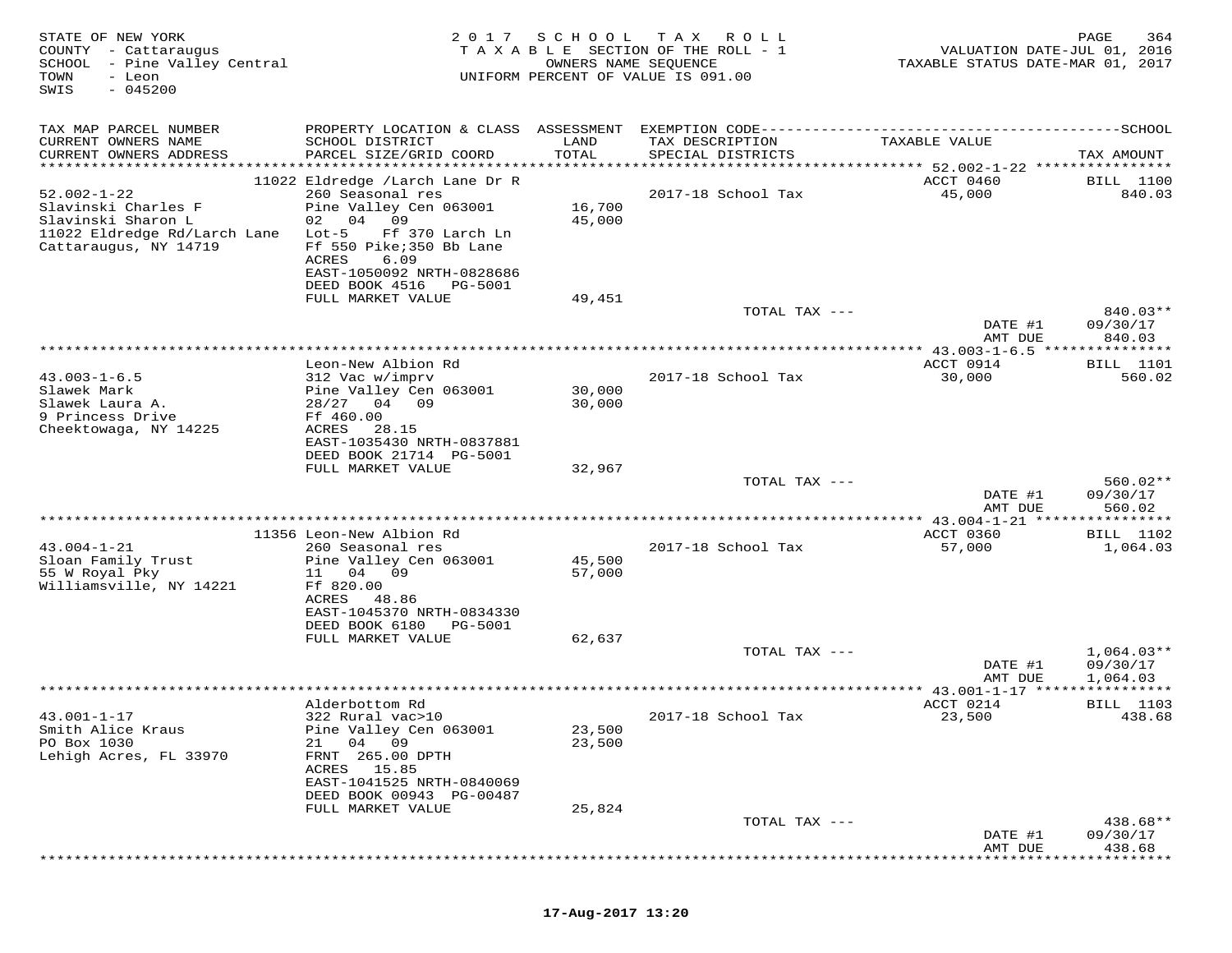| STATE OF NEW YORK<br>COUNTY - Cattaraugus<br>SCHOOL - Pine Valley Central<br>TOWN<br>- Leon<br>$-045200$<br>SWIS | 2017                                                   | SCHOOL           | T A X<br>R O L L<br>TAXABLE SECTION OF THE ROLL - 1<br>OWNERS NAME SEQUENCE<br>UNIFORM PERCENT OF VALUE IS 091.00 | VALUATION DATE-JUL 01, 2016<br>TAXABLE STATUS DATE-MAR 01, 2017 | PAGE<br>365                |
|------------------------------------------------------------------------------------------------------------------|--------------------------------------------------------|------------------|-------------------------------------------------------------------------------------------------------------------|-----------------------------------------------------------------|----------------------------|
| TAX MAP PARCEL NUMBER                                                                                            |                                                        |                  |                                                                                                                   |                                                                 |                            |
| CURRENT OWNERS NAME<br>CURRENT OWNERS ADDRESS                                                                    | SCHOOL DISTRICT<br>PARCEL SIZE/GRID COORD              | LAND<br>TOTAL    | TAX DESCRIPTION<br>SPECIAL DISTRICTS                                                                              | TAXABLE VALUE                                                   | TAX AMOUNT                 |
|                                                                                                                  | 12929 Kent Switch Rd                                   |                  |                                                                                                                   | ACCT 0044                                                       | <b>BILL</b> 1104           |
| $42.002 - 1 - 1.1$                                                                                               | 112 Dairy farm                                         |                  | AG BLDG<br>41700                                                                                                  |                                                                 | 25,000                     |
| Smith Larry                                                                                                      | Pine Valley Cen 063001                                 |                  | 80,600 AG DISTOUT 41730                                                                                           |                                                                 | 19,224                     |
| 12929 Kent Switch Rd                                                                                             | 61/62<br>04 09                                         |                  | 174,600 2017-18 School Tax                                                                                        | 130,376                                                         | 2,433.76                   |
| South Dayton, NY 14138                                                                                           | ACRES 110.55                                           |                  |                                                                                                                   |                                                                 |                            |
|                                                                                                                  | EAST-1020055 NRTH-0846311<br>DEED BOOK 1017<br>PG-1181 |                  |                                                                                                                   |                                                                 |                            |
| MAY BE SUBJECT TO PAYMENT<br>UNDER AGDIST LAW TIL 2024                                                           | FULL MARKET VALUE                                      | 191,868          |                                                                                                                   |                                                                 |                            |
|                                                                                                                  |                                                        |                  | TOTAL TAX ---                                                                                                     |                                                                 | $2,433.76**$               |
|                                                                                                                  |                                                        |                  |                                                                                                                   | DATE #1                                                         | 09/30/17                   |
|                                                                                                                  |                                                        |                  |                                                                                                                   | AMT DUE                                                         | 2,433.76                   |
|                                                                                                                  |                                                        |                  |                                                                                                                   |                                                                 |                            |
| $52.002 - 1 - 17.1$                                                                                              | 11116 Eldredge Rd & Canyon Dr<br>210 1 Family Res      |                  | ENH STAR<br>41834                                                                                                 | ACCT 0444                                                       | BILL 1105<br>60,590        |
| Smith Ralph                                                                                                      | Pine Valley Cen 063001                                 | 12,100           | 2017-18 School Tax                                                                                                | 72,100                                                          | 1,345.91                   |
| Smith Anne E                                                                                                     | 04<br>09<br>02                                         | 72,100           |                                                                                                                   |                                                                 |                            |
| 11116 Eldredge Rd                                                                                                | Ff 240.00 Eldredge Rd                                  |                  |                                                                                                                   |                                                                 |                            |
| Cattaraugus, NY 14719                                                                                            | Ff 840.00 Canyon Dr                                    |                  |                                                                                                                   |                                                                 |                            |
|                                                                                                                  | ACRES<br>3.55 BANK<br>017                              |                  |                                                                                                                   |                                                                 |                            |
|                                                                                                                  | EAST-1048826 NRTH-0828225<br>DEED BOOK 864<br>PG-01095 |                  |                                                                                                                   |                                                                 |                            |
|                                                                                                                  | FULL MARKET VALUE                                      | 79,231           |                                                                                                                   |                                                                 |                            |
|                                                                                                                  |                                                        |                  | TOTAL TAX ---                                                                                                     |                                                                 | $214.86**$                 |
|                                                                                                                  |                                                        |                  |                                                                                                                   | DATE #1                                                         | 09/30/17                   |
|                                                                                                                  |                                                        |                  |                                                                                                                   | AMT DUE                                                         | 214.86                     |
|                                                                                                                  |                                                        |                  |                                                                                                                   |                                                                 | ***********                |
| $43.003 - 1 - 15$                                                                                                | 6717 Alderbottom Rd<br>260 Seasonal res                |                  | 2017-18 School Tax                                                                                                | ACCT 0409<br>38,000                                             | <b>BILL</b> 1106<br>709.36 |
| Snyder Daniel                                                                                                    | Pine Valley Cen 063001                                 | 6,500            |                                                                                                                   |                                                                 |                            |
| 2756 Brady Way                                                                                                   | 27<br>04<br>09                                         | 38,000           |                                                                                                                   |                                                                 |                            |
| Layton, UT 84041                                                                                                 | FRNT 200.00 DPTH 100.00                                |                  |                                                                                                                   |                                                                 |                            |
|                                                                                                                  | EAST-1038286 NRTH-0835215                              |                  |                                                                                                                   |                                                                 |                            |
|                                                                                                                  | DEED BOOK 8049<br>PG-5001                              |                  |                                                                                                                   |                                                                 |                            |
|                                                                                                                  | FULL MARKET VALUE                                      | 41,758           | TOTAL TAX ---                                                                                                     |                                                                 | $709.36**$                 |
|                                                                                                                  |                                                        |                  |                                                                                                                   | DATE #1                                                         | 09/30/17                   |
|                                                                                                                  |                                                        |                  |                                                                                                                   | AMT DUE                                                         | 709.36                     |
|                                                                                                                  |                                                        |                  | **************************************                                                                            | ********** 42.004-1-20 ****************                         |                            |
|                                                                                                                  | 12476 Cherry Creek Hill Rd                             |                  |                                                                                                                   | ACCT 0364                                                       | <b>BILL</b> 1107           |
| $42.004 - 1 - 20$                                                                                                | 210 1 Family Res                                       |                  | ENH STAR<br>41834                                                                                                 |                                                                 | 60,590                     |
| Snyder David L<br>Snyder Judith A                                                                                | Pine Valley Cen 063001<br>44 04 09                     | 14,700<br>94,400 | 2017-18 School Tax                                                                                                | 94,400                                                          | 1,762.19                   |
| 12476 Cherry Creek Hill Rd                                                                                       | Ff 490.00 Leon-Cherry Cr                               |                  |                                                                                                                   |                                                                 |                            |
| Conewango Valley, NY 14726                                                                                       | Ff 420.00 Raggie Rd                                    |                  |                                                                                                                   |                                                                 |                            |
|                                                                                                                  | 4.85<br>ACRES                                          |                  |                                                                                                                   |                                                                 |                            |
|                                                                                                                  | EAST-1027420 NRTH-0836013                              |                  |                                                                                                                   |                                                                 |                            |
|                                                                                                                  | DEED BOOK 14169 PG-3001                                |                  |                                                                                                                   |                                                                 |                            |
|                                                                                                                  | FULL MARKET VALUE                                      | 103,736          | TOTAL TAX ---                                                                                                     |                                                                 | 631.14**                   |
|                                                                                                                  |                                                        |                  |                                                                                                                   | DATE #1                                                         | 09/30/17                   |
|                                                                                                                  |                                                        |                  |                                                                                                                   | AMT DUE                                                         | 631.14                     |
|                                                                                                                  |                                                        |                  |                                                                                                                   |                                                                 |                            |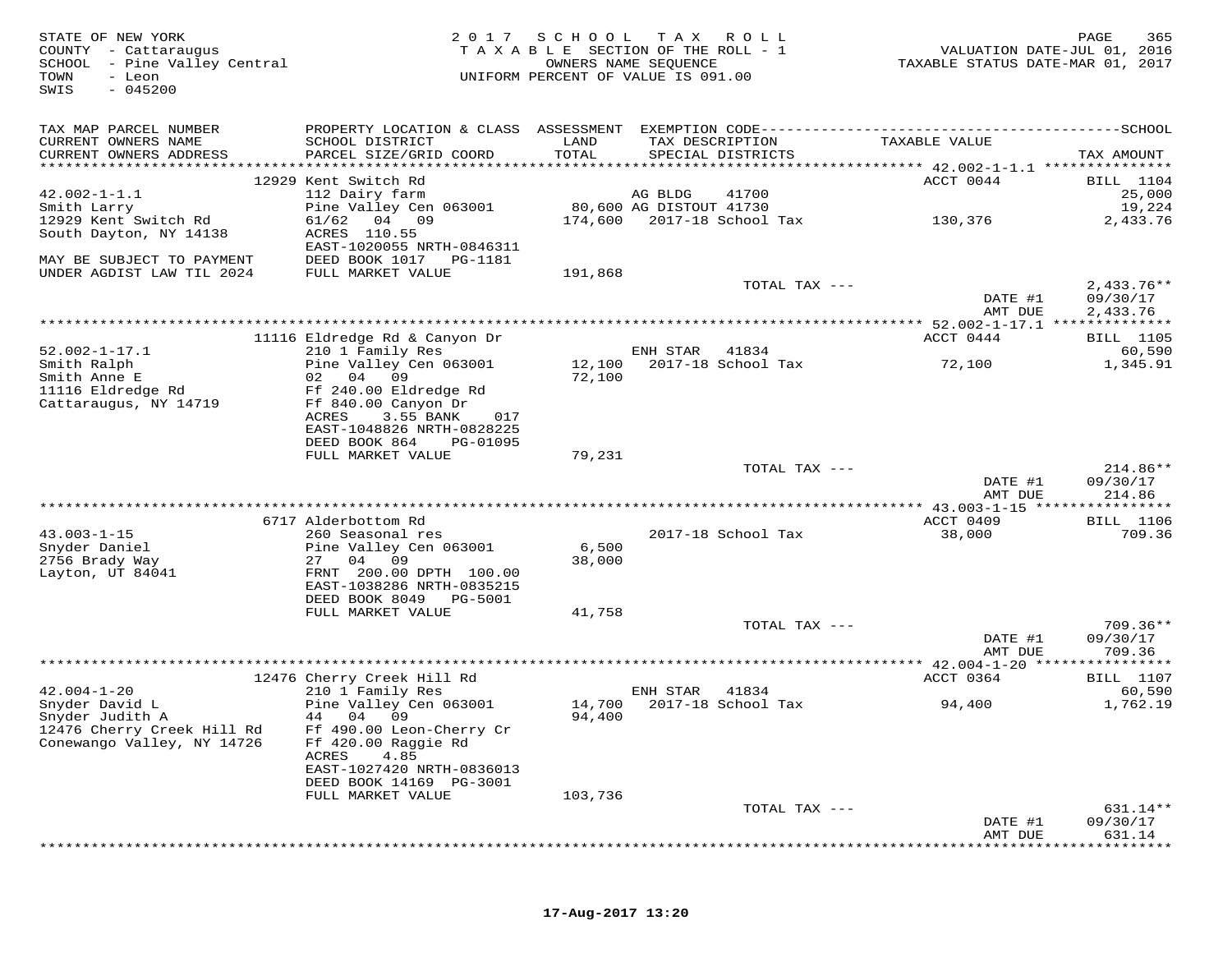| STATE OF NEW YORK<br>COUNTY - Cattaraugus<br>SCHOOL<br>- Pine Valley Central<br>TOWN<br>- Leon<br>$-045200$<br>SWIS | 2017                                                   | SCHOOL<br>TAXABLE SECTION OF THE ROLL - 1<br>UNIFORM PERCENT OF VALUE IS 091.00 | T A X<br>OWNERS NAME SEQUENCE | R O L L            | TAXABLE STATUS DATE-MAR 01, 2017   | PAGE<br>366<br>VALUATION DATE-JUL 01, 2016 |
|---------------------------------------------------------------------------------------------------------------------|--------------------------------------------------------|---------------------------------------------------------------------------------|-------------------------------|--------------------|------------------------------------|--------------------------------------------|
| TAX MAP PARCEL NUMBER                                                                                               |                                                        |                                                                                 |                               |                    |                                    |                                            |
| CURRENT OWNERS NAME                                                                                                 | SCHOOL DISTRICT                                        | LAND                                                                            | TAX DESCRIPTION               |                    | TAXABLE VALUE                      |                                            |
| CURRENT OWNERS ADDRESS<br>************************                                                                  | PARCEL SIZE/GRID COORD                                 | TOTAL                                                                           | SPECIAL DISTRICTS             |                    |                                    | TAX AMOUNT                                 |
|                                                                                                                     | Riga Rd                                                |                                                                                 |                               |                    | <b>ACCT 0365</b>                   | <b>BILL</b> 1108                           |
| $51.002 - 2 - 2$                                                                                                    | 270 Mfg housing                                        |                                                                                 |                               | 2017-18 School Tax | 77,900                             | 1,454.18                                   |
| Sobieraj Edward<br>Sobieraj Leona                                                                                   | Pine Valley Cen 063001<br>42/43<br>04 09               | 54,800<br>77,900                                                                |                               |                    |                                    |                                            |
| 127 Fieldcrest Ct                                                                                                   | Ff 2360.00 Raggie Rd                                   |                                                                                 |                               |                    |                                    |                                            |
| West Seneca, NY 14224                                                                                               | Ff 2650 Us Rte 62                                      |                                                                                 |                               |                    |                                    |                                            |
|                                                                                                                     | 71.56<br>ACRES                                         |                                                                                 |                               |                    |                                    |                                            |
|                                                                                                                     | EAST-1027870 NRTH-0831138<br>DEED BOOK 14236 PG-7001   |                                                                                 |                               |                    |                                    |                                            |
|                                                                                                                     | FULL MARKET VALUE                                      | 85,604                                                                          |                               |                    |                                    |                                            |
|                                                                                                                     |                                                        |                                                                                 |                               | TOTAL TAX ---      |                                    | $1,454.18**$                               |
|                                                                                                                     |                                                        |                                                                                 |                               |                    | DATE #1<br>AMT DUE                 | 09/30/17<br>1,454.18                       |
|                                                                                                                     |                                                        |                                                                                 |                               |                    | *** 43.003-1-22.2 **************   |                                            |
|                                                                                                                     | 6585 Town Hill Rd                                      |                                                                                 |                               |                    | ACCT 0501                          | BILL 1109                                  |
| $43.003 - 1 - 22.2$<br>Stankey Kathy A                                                                              | 120 Field crops<br>Pine Valley Cen 063001              |                                                                                 | AG BLDG<br>153,600 AG DIST    | 41700<br>41720     |                                    | 35,000<br>50,500                           |
| 6585 Town Hill Rd                                                                                                   | 04 09<br>27/35                                         |                                                                                 | 350,000 BAS STAR              | 41854              |                                    | 27,750                                     |
| Conewango Valley, NY 14726                                                                                          | Ff 450.00                                              |                                                                                 |                               | 2017-18 School Tax | 264,500                            | 4,937.48                                   |
| MAY BE SUBJECT TO PAYMENT                                                                                           | ACRES 216.60<br>EAST-1033950 NRTH-0834102              |                                                                                 |                               |                    |                                    |                                            |
| UNDER AGDIST LAW TIL 2021                                                                                           | DEED BOOK 822<br>PG-00876                              |                                                                                 |                               |                    |                                    |                                            |
|                                                                                                                     | FULL MARKET VALUE                                      | 384,615                                                                         |                               |                    |                                    |                                            |
|                                                                                                                     |                                                        |                                                                                 |                               | TOTAL TAX ---      |                                    | $4,419.47**$                               |
|                                                                                                                     |                                                        |                                                                                 |                               |                    | DATE #1<br>AMT DUE                 | 09/30/17<br>4,419.47                       |
|                                                                                                                     |                                                        |                                                                                 |                               |                    |                                    |                                            |
|                                                                                                                     | Rte 62                                                 |                                                                                 |                               |                    | ACCT 0940                          | <b>BILL</b> 1110                           |
| $51.002 - 2 - 9.3$<br>Stankey Randy                                                                                 | 105 Vac farmland<br>Pine Valley Cen 063001             | 1,200                                                                           |                               | 2017-18 School Tax | 1,200                              | 22.40                                      |
| 12293 Eldredge Rd                                                                                                   | 41 49 4 9                                              | 1,200                                                                           |                               |                    |                                    |                                            |
| Conewango Valley, NY 14726                                                                                          | ACRES<br>1.50                                          |                                                                                 |                               |                    |                                    |                                            |
|                                                                                                                     | EAST-1029861 NRTH-0827740<br>DEED BOOK 14613 PG-2001   |                                                                                 |                               |                    |                                    |                                            |
|                                                                                                                     | FULL MARKET VALUE                                      | 1,319                                                                           |                               |                    |                                    |                                            |
|                                                                                                                     |                                                        |                                                                                 |                               | TOTAL TAX ---      |                                    | $22.40**$                                  |
|                                                                                                                     |                                                        |                                                                                 |                               |                    | DATE #1                            | 09/30/17<br>22.40                          |
|                                                                                                                     |                                                        |                                                                                 |                               |                    | AMT DUE<br>$* 51.002 - 2 - 10 ***$ | * * * * * * * * * * *                      |
|                                                                                                                     | 12293 Eldredge Rd                                      |                                                                                 |                               |                    | ACCT 0287                          | <b>BILL</b> 1111                           |
| $51.002 - 2 - 10$                                                                                                   | 240 Rural res                                          |                                                                                 | ENH STAR                      | 41834              |                                    | 60,590                                     |
| Stankey Randy<br>12293 Eldredge Rd                                                                                  | Pine Valley Cen 063001<br>33/41/42<br>04<br>09         | 153,600                                                                         | 43,300 2017-18 School Tax     |                    | 153,600                            | 2,867.29                                   |
| Conewango Valley, NY 14726                                                                                          | Ff 1400.00                                             |                                                                                 |                               |                    |                                    |                                            |
|                                                                                                                     | ACRES<br>44.33                                         |                                                                                 |                               |                    |                                    |                                            |
|                                                                                                                     | EAST-1030815 NRTH-0827277<br>DEED BOOK 764<br>PG-00541 |                                                                                 |                               |                    |                                    |                                            |
|                                                                                                                     | FULL MARKET VALUE                                      | 168,791                                                                         |                               |                    |                                    |                                            |
|                                                                                                                     |                                                        |                                                                                 |                               | TOTAL TAX ---      |                                    | $1,736.24**$                               |
|                                                                                                                     |                                                        |                                                                                 |                               |                    | DATE #1                            | 09/30/17                                   |
|                                                                                                                     |                                                        |                                                                                 |                               |                    | AMT DUE                            | 1,736.24                                   |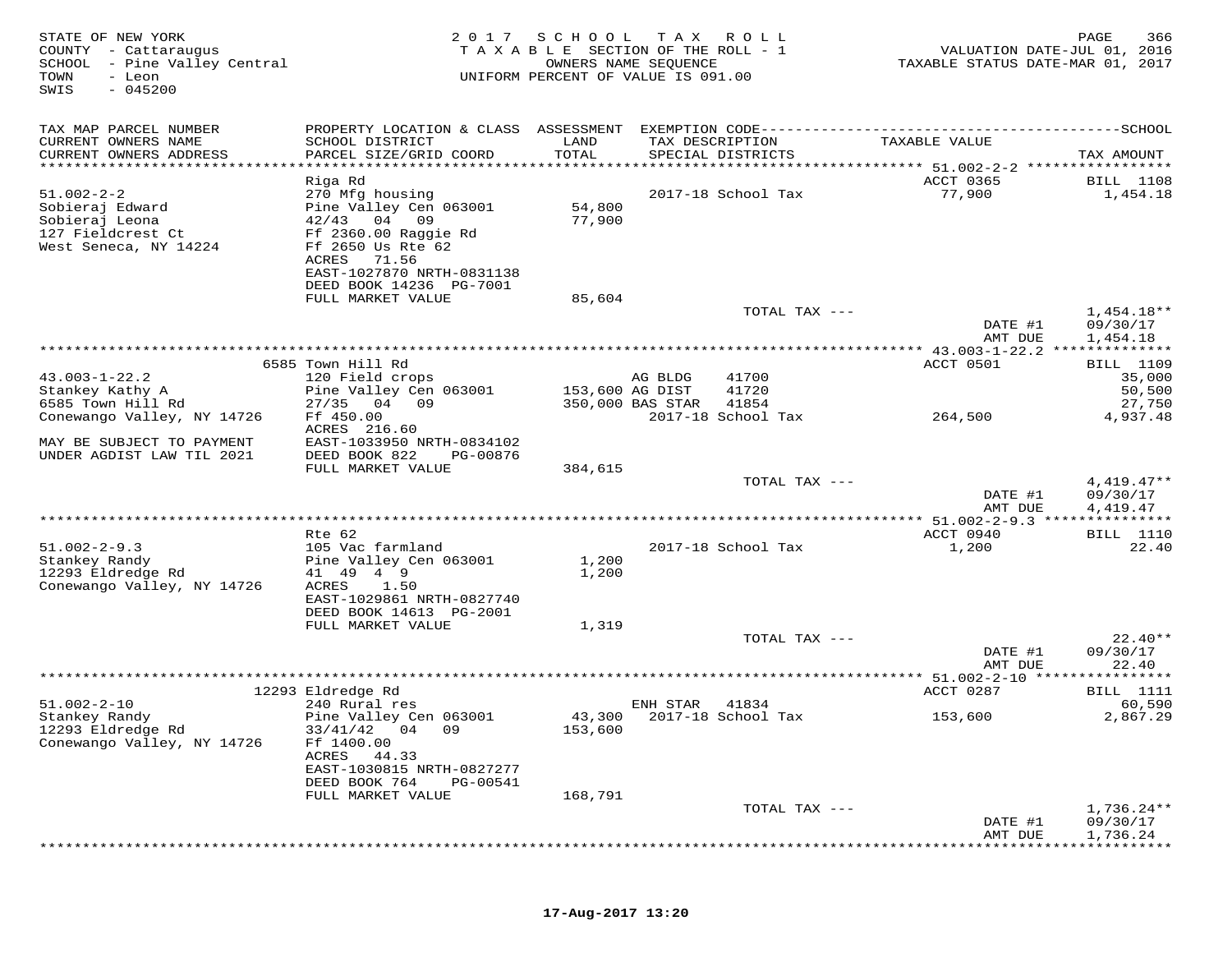STATE OF NEW YORK MESS ROLL AND RAGE 367<br>COUNTY - Cattaraugus had the section of the Roll - 1 when the NALUATION DATE-JUL 01, 2016<br>SCHOOL - Pine Valley Central Market Market SEQUENCE ANNE STATE ROLL - 1 (SOUNTY - Cattaraug SWIS - 045200TAX MAP PARCEL NUMBER PROPERTY LOCATION & CLASS ASSESSMENT EXEMPTION CODE------------------------------------------SCHOOL CURRENT OWNERS NAME SCHOOL DISTRICT LAND TAX DESCRIPTION TAXABLE VALUE CURRENT OWNERS ADDRESS PARCEL SIZE/GRID COORD TOTAL SPECIAL DISTRICTS TAX AMOUNT \*\*\*\*\*\*\*\*\*\*\*\*\*\*\*\*\*\*\*\*\*\*\*\*\*\*\*\*\*\*\*\*\*\*\*\*\*\*\*\*\*\*\*\*\*\*\*\*\*\*\*\*\*\*\*\*\*\*\*\*\*\*\*\*\*\*\*\*\*\*\*\*\*\*\*\*\*\*\*\*\*\*\*\*\*\*\*\*\*\*\*\*\*\*\*\*\*\*\*\*\*\*\* 52.001-1-30.1 \*\*\*\*\*\*\*\*\*\*\*\*\*\* 6151 Town Hill Rd ACCT 0273 BILL 1112 52.001-1-30.1 280 Res Multiple AG DISTOUT 41730 4,300 Stanton Joanne Pine Valley Cen 063001 36,700 ENH STAR 41834 60,590 2742 Stanton Hill Rd 33 04 09 122,000 2017-18 School Tax 117,700 2,197.13 Russell, PA 16345 Ff 1400.00 Town Hill Rd Ff 425.00 Eldredge Rd MAY BE SUBJECT TO PAYMENT ACRES 20.95 UNDER AGDIST LAW TIL 2024 EAST-1034615 NRTH-0827049 DEED BOOK 00915 PG-00559 FULL MARKET VALUE 134,066TOTAL TAX  $-- 1,066.09**$ DATE #1 09/30/17<br>NMT pure 1.066.00 AMT DUE 1,066.09 \*\*\*\*\*\*\*\*\*\*\*\*\*\*\*\*\*\*\*\*\*\*\*\*\*\*\*\*\*\*\*\*\*\*\*\*\*\*\*\*\*\*\*\*\*\*\*\*\*\*\*\*\*\*\*\*\*\*\*\*\*\*\*\*\*\*\*\*\*\*\*\*\*\*\*\*\*\*\*\*\*\*\*\*\*\*\*\*\*\*\*\*\*\*\*\*\*\*\*\*\*\*\* 34.003-1-30 \*\*\*\*\*\*\*\*\*\*\*\*\*\*\*\*ACCT 0371 BILL 1113 7544 Rte 62 ACCT 0371 BILL 111327,750 34.003-1-30 210 1 Family Res BAS STAR 41854 27,750 1,472.85 Stefanik Ryan Pine Valley Cen 063001 7,500 2017-18 School Tax 78,900 1,472.85Stefanik Lynn 39 04 09 78,900 7544 Rte 62 FRNT 180.00 DPTH 300.00 South Dayton, NY 14138 ACRES 1.24 EAST-1031376 NRTH-0847735 DEED BOOK 00936 PG-00034 FULL MARKET VALUE 86,703 TOTAL TAX --- 954.83\*\* $\frac{1}{2}$  09/30/17  $\frac{1}{2}$  09/30/17 AMT DUE 954.83 \*\*\*\*\*\*\*\*\*\*\*\*\*\*\*\*\*\*\*\*\*\*\*\*\*\*\*\*\*\*\*\*\*\*\*\*\*\*\*\*\*\*\*\*\*\*\*\*\*\*\*\*\*\*\*\*\*\*\*\*\*\*\*\*\*\*\*\*\*\*\*\*\*\*\*\*\*\*\*\*\*\*\*\*\*\*\*\*\*\*\*\*\*\*\*\*\*\*\*\*\*\*\* 43.004-1-8.1 \*\*\*\*\*\*\*\*\*\*\*\*\*\*\*ACCT 0085 BILL 1114 11027 Leon-New Albion Rd ACCT 0085 BILL 1114321.08 43.004-1-8.1 320 Rural vacant 2017-18 School Tax 17,200 321.08Sterling Joan E Pine Valley Cen 063001 17,200<br>Sterling Misty L 03 04 09 17,200<br>11027 Leon-New Albion Rd David Beck House<br>Cattaraugus, NY 14719 ACRES 10.85<br>EAST-1050805 NRTH-0833127 DEED BOOK 1765 PG-6003 FULL MARKET VALUE 18,901 TOTAL TAX --- 321.08\*\* DATE #1 09/30/17 AMT DUE 321.08 \*\*\*\*\*\*\*\*\*\*\*\*\*\*\*\*\*\*\*\*\*\*\*\*\*\*\*\*\*\*\*\*\*\*\*\*\*\*\*\*\*\*\*\*\*\*\*\*\*\*\*\*\*\*\*\*\*\*\*\*\*\*\*\*\*\*\*\*\*\*\*\*\*\*\*\*\*\*\*\*\*\*\*\*\*\*\*\*\*\*\*\*\*\*\*\*\*\*\*\*\*\*\* 42.020-1-13 \*\*\*\*\*\*\*\*\*\*\*\*\*\*\*\* 12228 Leon-New Albion Rd ACCT 0083 BILL 111542.020-1-13 210 1 Family Res 2017-18 School Tax 30,000 560.02Sterling Kevin Pine Valley Cen 063001 6,800 109999 Leon Rd 36 04 09 30,000 Cattaraugus, NY 14719 FRNT 95.70 DPTH 332.72 EAST-1031495 NRTH-0835966 DEED BOOK 16175 PG-4005 FULL MARKET VALUE 32,967 TOTAL TAX --- 560.02\*\* DATE #1 09/30/17AMT DUE 560.02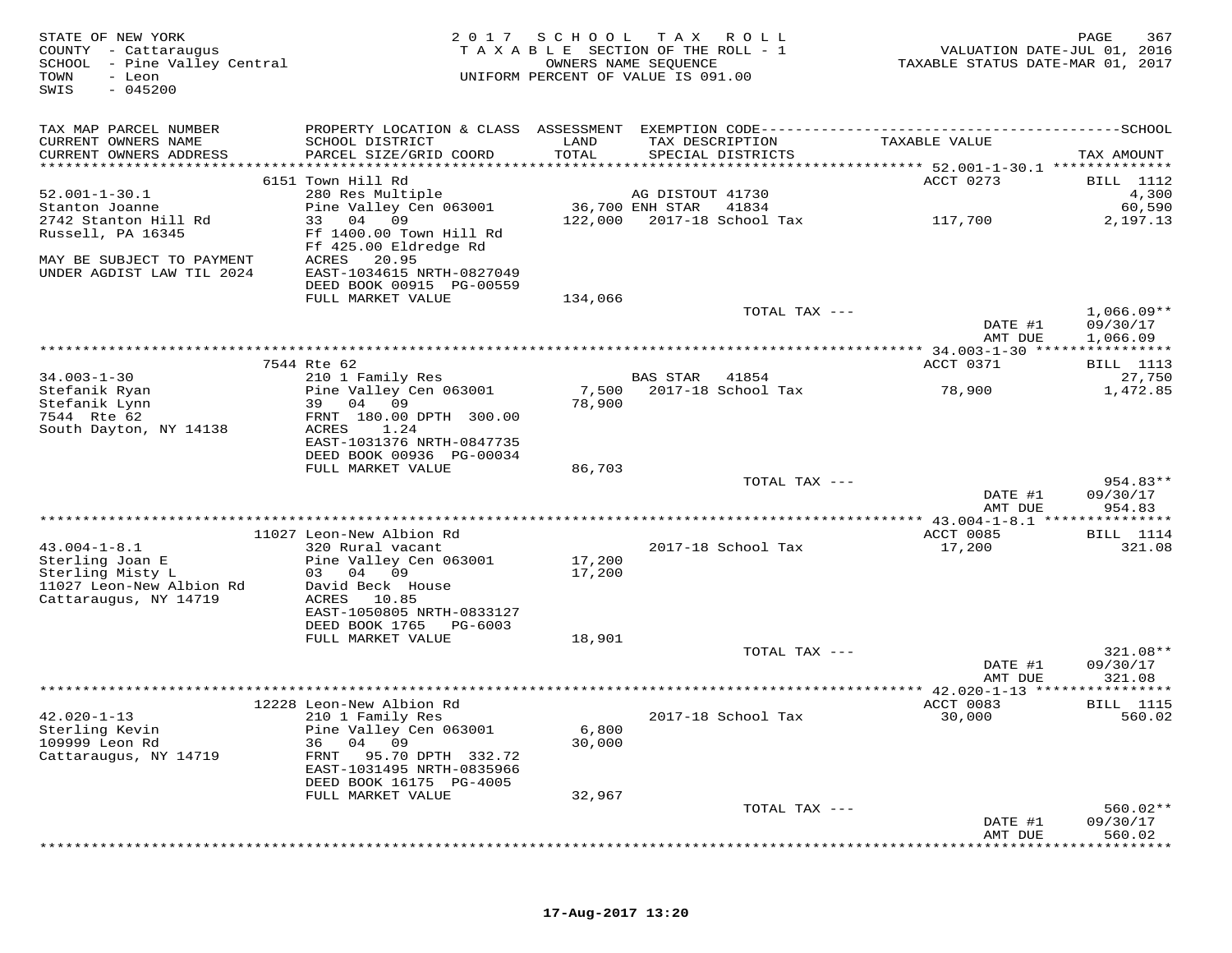| STATE OF NEW YORK<br>COUNTY - Cattaraugus<br>SCHOOL - Pine Valley Central<br>- Leon<br>TOWN<br>$-045200$<br>SWIS | 2 0 1 7                                                                                                                                                              | TAXABLE SECTION OF THE ROLL - 1<br>UNIFORM PERCENT OF VALUE IS 091.00 | SCHOOL TAX ROLL<br>OWNERS NAME SEQUENCE |               | TAXABLE STATUS DATE-MAR 01, 2017       | 368<br>PAGE<br>VALUATION DATE-JUL 01, 2016 |
|------------------------------------------------------------------------------------------------------------------|----------------------------------------------------------------------------------------------------------------------------------------------------------------------|-----------------------------------------------------------------------|-----------------------------------------|---------------|----------------------------------------|--------------------------------------------|
| TAX MAP PARCEL NUMBER<br>CURRENT OWNERS NAME<br>CURRENT OWNERS ADDRESS                                           | PROPERTY LOCATION & CLASS ASSESSMENT EXEMPTION CODE-----------------------------------SCHOOL<br>SCHOOL DISTRICT<br>PARCEL SIZE/GRID COORD                            | LAND<br>TOTAL                                                         | TAX DESCRIPTION<br>SPECIAL DISTRICTS    |               | TAXABLE VALUE                          | TAX AMOUNT                                 |
|                                                                                                                  |                                                                                                                                                                      |                                                                       |                                         |               | ******* 42.004-2-15 *****************  |                                            |
| $42.004 - 2 - 15$<br>Sterling Michelle M<br>10999 Leon Rd<br>Cattaraugus, NY 14719                               | 6696 Rte 62<br>270 Mfg housing<br>Pine Valley Cen 063001<br>43<br>04 09<br>FRNT 175.00 DPTH<br>1.03<br>ACRES<br>EAST-1030966 NRTH-0834660<br>DEED BOOK 13101 PG-4001 | 7,100<br>21,300                                                       | 2017-18 School Tax                      |               | ACCT 0350<br>21,300                    | <b>BILL</b> 1116<br>397.61                 |
|                                                                                                                  | FULL MARKET VALUE                                                                                                                                                    | 23,407                                                                |                                         |               |                                        |                                            |
|                                                                                                                  |                                                                                                                                                                      |                                                                       |                                         | TOTAL TAX --- | DATE #1<br>AMT DUE                     | 397.61**<br>09/30/17<br>397.61             |
|                                                                                                                  |                                                                                                                                                                      |                                                                       |                                         |               |                                        |                                            |
|                                                                                                                  | 6702 Rte 62                                                                                                                                                          |                                                                       |                                         |               | ACCT 0479                              | <b>BILL</b> 1117                           |
| $42.004 - 2 - 19.4$<br>Sterling Michelle M                                                                       | 270 Mfg housing<br>Pine Valley Cen 063001                                                                                                                            | 8,100                                                                 | BAS STAR 41854<br>2017-18 School Tax    |               | 21,100                                 | 21,100<br>393.88                           |
| 10999 Leon Rd                                                                                                    | 43<br>04 09                                                                                                                                                          | 21,100                                                                |                                         |               |                                        |                                            |
| Cattaraugus, NY 14719                                                                                            | FRNT 295.00 DPTH 230.00<br>EAST-1031025 NRTH-0834839<br>DEED BOOK 13101 PG-4001                                                                                      |                                                                       |                                         |               |                                        |                                            |
|                                                                                                                  | FULL MARKET VALUE                                                                                                                                                    | 23,187                                                                |                                         |               |                                        |                                            |
|                                                                                                                  |                                                                                                                                                                      |                                                                       |                                         | TOTAL TAX --- |                                        | $0.00**$                                   |
|                                                                                                                  | 6868 Rte 62                                                                                                                                                          |                                                                       |                                         |               | ACCT 0418                              | <b>BILL</b> 1118                           |
| $43.003 - 1 - 28.1$                                                                                              | 210 1 Family Res                                                                                                                                                     |                                                                       | 2017-18 School Tax                      |               | 20,000                                 | 373.34                                     |
| Stockman Troy J                                                                                                  | Pine Valley Cen 063001                                                                                                                                               | 9,900                                                                 |                                         |               |                                        |                                            |
| PO Box 195<br>Collins, NY 14034                                                                                  | 36 04 09<br>FRNT 320.00 DPTH                                                                                                                                         | 20,000                                                                |                                         |               |                                        |                                            |
|                                                                                                                  | ACRES<br>2.45<br>EAST-1031591 NRTH-0837621<br>DEED BOOK 25180 PG-6003                                                                                                |                                                                       |                                         |               |                                        |                                            |
|                                                                                                                  | FULL MARKET VALUE                                                                                                                                                    | 21,978                                                                |                                         | TOTAL TAX --- |                                        | 373.34**                                   |
|                                                                                                                  |                                                                                                                                                                      |                                                                       |                                         |               | DATE #1<br>AMT DUE                     | 09/30/17<br>373.34                         |
|                                                                                                                  |                                                                                                                                                                      |                                                                       |                                         |               | *** $43.003 - 1 - 28.3$ ************** |                                            |
|                                                                                                                  | 6868 Rte 62                                                                                                                                                          |                                                                       |                                         |               | ACCT 0904                              | <b>BILL</b> 1119                           |
| $43.003 - 1 - 28.3$<br>Stockman Troy J<br>PO Box 195<br>Collins, NY 14034                                        | 312 Vac w/imprv<br>Pine Valley Cen 063001<br>04 09<br>36<br>FRNT 320.00 DPTH<br>ACRES<br>26.20<br>EAST-1032233 NRTH-0837380<br>DEED BOOK 11458 PG-6002               | 29,700<br>35,000                                                      | 2017-18 School Tax                      |               | 35,000                                 | 653.35                                     |
|                                                                                                                  | FULL MARKET VALUE                                                                                                                                                    | 38,462                                                                |                                         |               |                                        |                                            |
|                                                                                                                  |                                                                                                                                                                      |                                                                       |                                         | TOTAL TAX --- |                                        | 653.35**                                   |
|                                                                                                                  |                                                                                                                                                                      |                                                                       |                                         |               | DATE #1<br>AMT DUE                     | 09/30/17<br>653.35                         |
|                                                                                                                  |                                                                                                                                                                      |                                                                       |                                         |               |                                        | * * * * * * * *                            |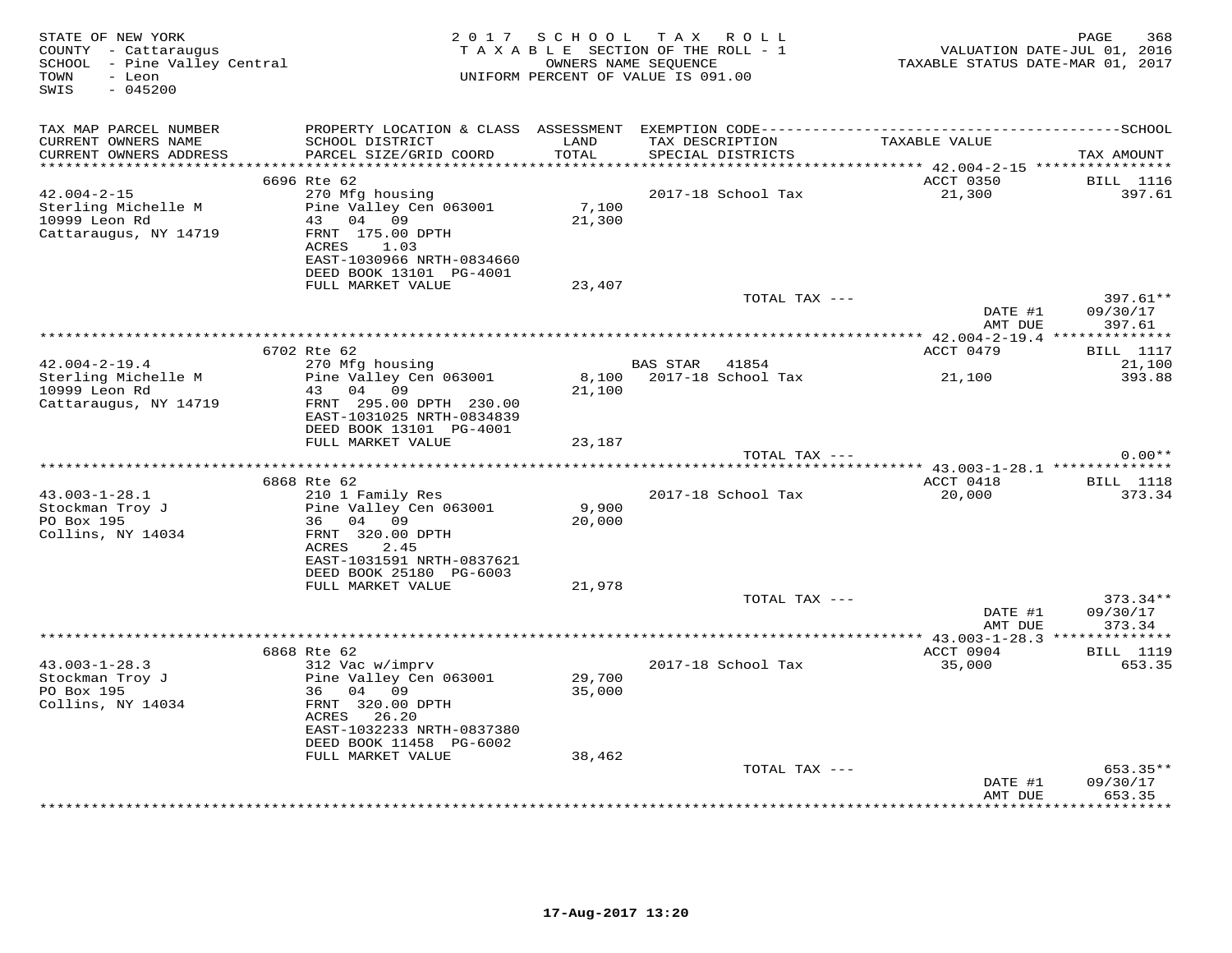| STATE OF NEW YORK<br>COUNTY - Cattaraugus<br>SCHOOL - Pine Valley Central<br>TOWN<br>- Leon<br>$-045200$<br>SWIS | 2017                                           | S C H O O L<br>OWNERS NAME SEQUENCE | T A X<br>R O L L<br>TAXABLE SECTION OF THE ROLL - 1<br>UNIFORM PERCENT OF VALUE IS 091.00 | VALUATION DATE-JUL 01, 2016<br>TAXABLE STATUS DATE-MAR 01,    | PAGE<br>369<br>2017      |
|------------------------------------------------------------------------------------------------------------------|------------------------------------------------|-------------------------------------|-------------------------------------------------------------------------------------------|---------------------------------------------------------------|--------------------------|
| TAX MAP PARCEL NUMBER                                                                                            | PROPERTY LOCATION & CLASS ASSESSMENT           |                                     |                                                                                           |                                                               |                          |
| CURRENT OWNERS NAME                                                                                              | SCHOOL DISTRICT                                | LAND                                | TAX DESCRIPTION                                                                           | TAXABLE VALUE                                                 |                          |
| CURRENT OWNERS ADDRESS                                                                                           | PARCEL SIZE/GRID COORD                         | TOTAL                               | SPECIAL DISTRICTS                                                                         |                                                               | TAX AMOUNT               |
| ********************                                                                                             | *********************                          | **********                          |                                                                                           | ******************************* 43.003-1-7.4 **************** |                          |
| $43.003 - 1 - 7.4$                                                                                               | Alderbottom Rd<br>311 Res vac land             |                                     | 2017-18 School Tax                                                                        | ACCT 0915<br>32,600                                           | BILL 1120<br>608.55      |
| Stone Michael C                                                                                                  | Pine Valley Cen 063001                         | 32,600                              |                                                                                           |                                                               |                          |
| Stone Dianne L                                                                                                   | 09<br>20/28<br>04                              | 32,600                              |                                                                                           |                                                               |                          |
| 2613 Stright Rd                                                                                                  | Alderbottom Rd Ff - 4150'                      |                                     |                                                                                           |                                                               |                          |
| Fredonia, NY 14063                                                                                               | ACRES<br>31.00<br>EAST-1040331 NRTH-0838917    |                                     |                                                                                           |                                                               |                          |
|                                                                                                                  | DEED BOOK 13385 PG-5004                        |                                     |                                                                                           |                                                               |                          |
|                                                                                                                  | FULL MARKET VALUE                              | 35,824                              |                                                                                           |                                                               |                          |
|                                                                                                                  |                                                |                                     | TOTAL TAX ---                                                                             |                                                               | $608.55**$               |
|                                                                                                                  |                                                |                                     |                                                                                           | DATE #1<br>AMT DUE                                            | 09/30/17<br>608.55       |
|                                                                                                                  |                                                |                                     |                                                                                           | $52.002 - 1 - 34$ **                                          | * * * * * * * * *        |
|                                                                                                                  | Eldredge Rd                                    |                                     |                                                                                           | ACCT 0372                                                     | <b>BILL</b> 1121         |
| $52.002 - 1 - 34$                                                                                                | 314 Rural vac<10                               |                                     | 2017-18 School Tax                                                                        | 6,700                                                         | 125.07                   |
| Sturm William F<br>7298 Erie Rd                                                                                  | Pine Valley Cen 063001<br>04<br>09<br>10       | 6,700<br>6,700                      |                                                                                           |                                                               |                          |
| Derby, NY 14047                                                                                                  | Ff 409.50                                      |                                     |                                                                                           |                                                               |                          |
|                                                                                                                  | 2.86<br>ACRES                                  |                                     |                                                                                           |                                                               |                          |
|                                                                                                                  | EAST-1046128 NRTH-0827976                      |                                     |                                                                                           |                                                               |                          |
|                                                                                                                  | DEED BOOK 910<br>PG-00142<br>FULL MARKET VALUE | 7,363                               |                                                                                           |                                                               |                          |
|                                                                                                                  |                                                |                                     | TOTAL TAX ---                                                                             |                                                               | $125.07**$               |
|                                                                                                                  |                                                |                                     |                                                                                           | DATE #1                                                       | 09/30/17                 |
|                                                                                                                  |                                                |                                     |                                                                                           | AMT DUE                                                       | 125.07                   |
|                                                                                                                  |                                                |                                     |                                                                                           | $52.002 - 1 - 37$ *****<br>ACCT 0470                          | ***********<br>BILL 1122 |
| $52.002 - 1 - 37$                                                                                                | Dugway Rd<br>314 Rural vac<10                  |                                     | 2017-18 School Tax                                                                        | 6,700                                                         | 125.07                   |
| Sturm William F                                                                                                  | Pine Valley Cen 063001                         | 6,700                               |                                                                                           |                                                               |                          |
| Sturm Carol A.                                                                                                   | 04<br>09<br>10                                 | 6,700                               |                                                                                           |                                                               |                          |
| 7298 Erie Road                                                                                                   | Ff 535.00 Fancher Rd                           |                                     |                                                                                           |                                                               |                          |
| Derby, NY 14047                                                                                                  | Ff 500.00 Dugway Rd<br>ACRES<br>2.83           |                                     |                                                                                           |                                                               |                          |
|                                                                                                                  | EAST-1046603 NRTH-0829174                      |                                     |                                                                                           |                                                               |                          |
|                                                                                                                  | DEED BOOK 22331 PG-3001                        |                                     |                                                                                           |                                                               |                          |
|                                                                                                                  | FULL MARKET VALUE                              | 7,363                               |                                                                                           |                                                               |                          |
|                                                                                                                  |                                                |                                     | TOTAL TAX ---                                                                             | DATE #1                                                       | $125.07**$<br>09/30/17   |
|                                                                                                                  |                                                |                                     |                                                                                           | AMT DUE                                                       | 125.07                   |
|                                                                                                                  |                                                |                                     |                                                                                           | ** $52.002 - 1 - 38$ ***                                      | * * * * * * * * *        |
|                                                                                                                  | Dugway Rd                                      |                                     |                                                                                           | ACCT 0227                                                     | BILL 1123                |
| $52.002 - 1 - 38$<br>Sturm William F                                                                             | 322 Rural vac>10<br>Pine Valley Cen 063001     | 48,300                              | 2017-18 School Tax                                                                        | 48,300                                                        | 901.63                   |
| Sturm Carol A.                                                                                                   | 04<br>09<br>10                                 | 48,300                              |                                                                                           |                                                               |                          |
| 7298 Erie Road                                                                                                   | Ff 1425.00 Fancher Rd                          |                                     |                                                                                           |                                                               |                          |
| Derby, NY 14047                                                                                                  | Ff 2350.00 Duqway Rd                           |                                     |                                                                                           |                                                               |                          |
|                                                                                                                  | ACRES<br>65.20<br>EAST-1046157 NRTH-0830616    |                                     |                                                                                           |                                                               |                          |
|                                                                                                                  | DEED BOOK 22331 PG-3001                        |                                     |                                                                                           |                                                               |                          |
|                                                                                                                  | FULL MARKET VALUE                              | 53,077                              |                                                                                           |                                                               |                          |
|                                                                                                                  |                                                |                                     | TOTAL TAX ---                                                                             |                                                               | $901.63**$               |
|                                                                                                                  |                                                |                                     |                                                                                           | DATE #1                                                       | 09/30/17                 |
|                                                                                                                  |                                                |                                     |                                                                                           | AMT DUE                                                       | 901.63                   |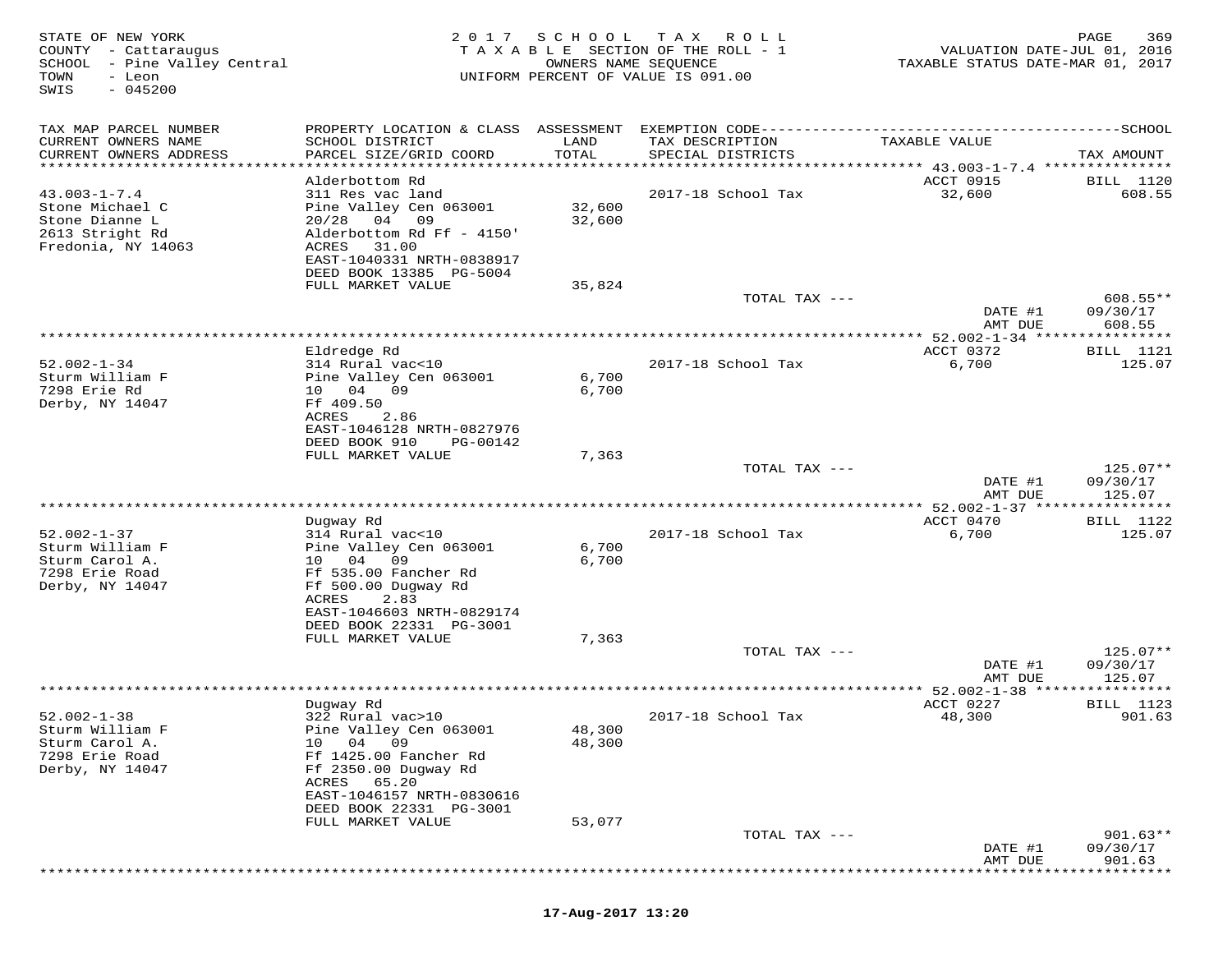| STATE OF NEW YORK<br>COUNTY - Cattaraugus<br>SCHOOL - Pine Valley Central<br>- Leon<br>TOWN<br>$-045200$<br>SWIS | 2 0 1 7                                    | SCHOOL                  | TAX ROLL<br>TAXABLE SECTION OF THE ROLL - 1<br>OWNERS NAME SEQUENCE<br>UNIFORM PERCENT OF VALUE IS 091.00 | VALUATION DATE-JUL 01, 2016<br>TAXABLE STATUS DATE-MAR 01, 2017 | 370<br>PAGE                   |
|------------------------------------------------------------------------------------------------------------------|--------------------------------------------|-------------------------|-----------------------------------------------------------------------------------------------------------|-----------------------------------------------------------------|-------------------------------|
| TAX MAP PARCEL NUMBER                                                                                            |                                            |                         |                                                                                                           |                                                                 |                               |
| CURRENT OWNERS NAME<br>CURRENT OWNERS ADDRESS                                                                    | SCHOOL DISTRICT<br>PARCEL SIZE/GRID COORD  | LAND<br>TOTAL           | TAX DESCRIPTION<br>SPECIAL DISTRICTS                                                                      | TAXABLE VALUE                                                   | TAX AMOUNT                    |
| ***********************                                                                                          |                                            | *****************       |                                                                                                           | **************************** 52.001-1-15.1 **************       |                               |
|                                                                                                                  | 11545 Eldredge Rd                          |                         |                                                                                                           | ACCT 0196                                                       | <b>BILL</b> 1124              |
| $52.001 - 1 - 15.1$                                                                                              | 210 1 Family Res                           |                         | 2017-18 School Tax                                                                                        | 84,400                                                          | 1,575.51                      |
| Stutzman Andy                                                                                                    | Pine Valley Cen 063001                     | 7,400                   |                                                                                                           |                                                                 |                               |
| Stutzman Ella<br>11545 Eldredge Road                                                                             | 04<br>17<br>09<br>Ff 166.00                | 84,400                  |                                                                                                           |                                                                 |                               |
| Conewango Valley, NY 14726                                                                                       | ACRES<br>1.20                              |                         |                                                                                                           |                                                                 |                               |
|                                                                                                                  | EAST-1042255 NRTH-0827625                  |                         |                                                                                                           |                                                                 |                               |
|                                                                                                                  | DEED BOOK 26093 PG-6001                    |                         |                                                                                                           |                                                                 |                               |
|                                                                                                                  | FULL MARKET VALUE                          | 92,747                  |                                                                                                           |                                                                 |                               |
|                                                                                                                  |                                            |                         | TOTAL TAX ---                                                                                             |                                                                 | $1,575.51**$                  |
|                                                                                                                  |                                            |                         |                                                                                                           | DATE #1                                                         | 09/30/17                      |
|                                                                                                                  |                                            |                         |                                                                                                           | AMT DUE<br>********** 52.001-1-15.4 ***************             | 1,575.51                      |
|                                                                                                                  | Eldredge Rd                                |                         |                                                                                                           | ACCT 0737                                                       | <b>BILL</b> 1125              |
| $52.001 - 1 - 15.4$                                                                                              | 314 Rural vac<10                           |                         | 2017-18 School Tax                                                                                        | 7,400                                                           | 138.14                        |
| Stutzman Andy                                                                                                    | Pine Valley Cen 063001                     | 7,400                   |                                                                                                           |                                                                 |                               |
| Stutzman Ella                                                                                                    | 17 04 09                                   | 7,400                   |                                                                                                           |                                                                 |                               |
| 11545 Eldredge Road                                                                                              | Ff 509.20                                  |                         |                                                                                                           |                                                                 |                               |
| Conewango Valley, NY 14726                                                                                       | ACRES<br>3.70<br>EAST-1041915 NRTH-0827626 |                         |                                                                                                           |                                                                 |                               |
|                                                                                                                  | DEED BOOK 26093 PG-6001                    |                         |                                                                                                           |                                                                 |                               |
|                                                                                                                  | FULL MARKET VALUE                          | 8,132                   |                                                                                                           |                                                                 |                               |
|                                                                                                                  |                                            |                         | TOTAL TAX ---                                                                                             |                                                                 | 138.14**                      |
|                                                                                                                  |                                            |                         |                                                                                                           | DATE #1                                                         | 09/30/17                      |
|                                                                                                                  |                                            | *********************** |                                                                                                           | AMT DUE                                                         | 138.14                        |
|                                                                                                                  | Eldredge Rd                                |                         |                                                                                                           | ********** 52.001-1-15.5 **<br>ACCT 0900                        | *********<br><b>BILL</b> 1126 |
| $52.001 - 1 - 15.5$                                                                                              | 311 Res vac land                           |                         | 2017-18 School Tax                                                                                        | 3,500                                                           | 65.34                         |
| Stutzman Andy                                                                                                    | Pine Valley Cen 063001                     | 3,500                   |                                                                                                           |                                                                 |                               |
| Stutzman Ella                                                                                                    | ACRES<br>1.75                              | 3,500                   |                                                                                                           |                                                                 |                               |
| 11545 Eldredge Road                                                                                              | EAST-1042788 NRTH-0827623                  |                         |                                                                                                           |                                                                 |                               |
| Conewango Valley, NY 14726                                                                                       | DEED BOOK 26093 PG-6001                    |                         |                                                                                                           |                                                                 |                               |
|                                                                                                                  | FULL MARKET VALUE                          | 3,846                   |                                                                                                           |                                                                 |                               |
|                                                                                                                  |                                            |                         | TOTAL TAX ---                                                                                             | DATE #1                                                         | $65.34**$<br>09/30/17         |
|                                                                                                                  |                                            |                         |                                                                                                           | AMT DUE                                                         | 65.34                         |
|                                                                                                                  | **************                             |                         |                                                                                                           | ********* 42.004-2-31 ****                                      | ********                      |
|                                                                                                                  | 6627 West Rd                               |                         |                                                                                                           | ACCT 0272                                                       | <b>BILL</b> 1127              |
| $42.004 - 2 - 31$                                                                                                | 105 Vac farmland                           |                         | 41720<br>AG DIST                                                                                          |                                                                 | 4,611                         |
| Stutzman Noah                                                                                                    | Pine Valley Cen 063001                     | 20,300                  | 2017-18 School Tax                                                                                        | 15,689                                                          | 292.87                        |
| 6627 West Rd<br>Conewango Valley, NY 14726                                                                       | 04 09<br>51<br>has no frontage             | 20,300                  |                                                                                                           |                                                                 |                               |
|                                                                                                                  | 34.20<br>ACRES                             |                         |                                                                                                           |                                                                 |                               |
| MAY BE SUBJECT TO PAYMENT                                                                                        | EAST-1024300 NRTH-0834138                  |                         |                                                                                                           |                                                                 |                               |
| UNDER AGDIST LAW TIL 2021                                                                                        | DEED BOOK 13559 PG-2004                    |                         |                                                                                                           |                                                                 |                               |
|                                                                                                                  | FULL MARKET VALUE                          | 22,308                  |                                                                                                           |                                                                 |                               |
|                                                                                                                  |                                            |                         | TOTAL TAX ---                                                                                             |                                                                 | $292.87**$                    |
|                                                                                                                  |                                            |                         |                                                                                                           | DATE #1                                                         | 09/30/17                      |
|                                                                                                                  |                                            |                         |                                                                                                           | AMT DUE                                                         | 292.87<br>* * * * * * * *     |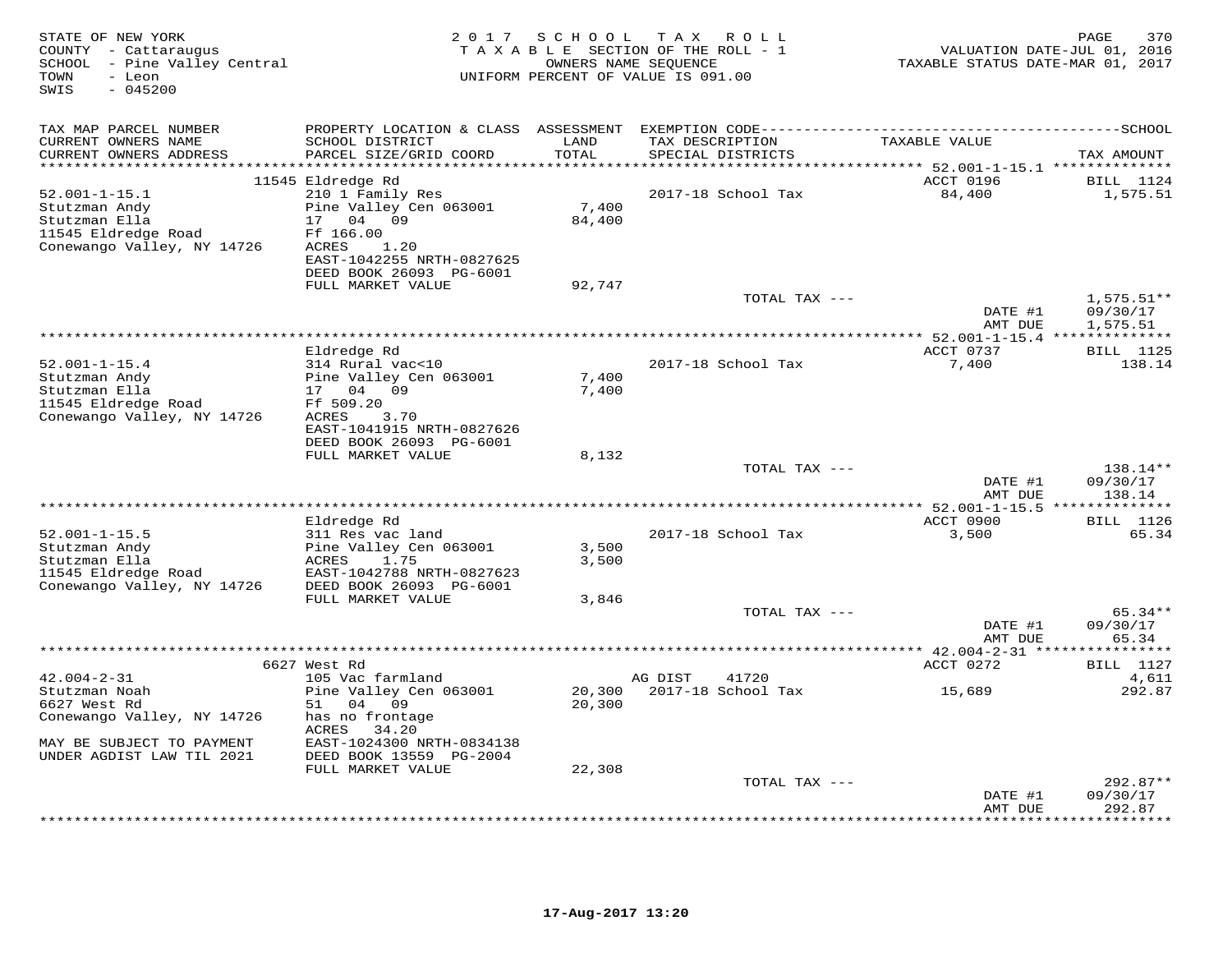| STATE OF NEW YORK<br>COUNTY - Cattaraugus<br>SCHOOL - Pine Valley Central<br>- Leon<br>TOWN<br>SWIS<br>$-045200$ |                                                                            | 2017 SCHOOL TAX ROLL<br>TAXABLE SECTION OF THE ROLL - 1<br>OWNERS NAME SEQUENCE<br>UNIFORM PERCENT OF VALUE IS 091.00 |                |                            | VALUATION DATE-JUL 01, 2016<br>TAXABLE STATUS DATE-MAR 01, 2017 | PAGE<br>371              |
|------------------------------------------------------------------------------------------------------------------|----------------------------------------------------------------------------|-----------------------------------------------------------------------------------------------------------------------|----------------|----------------------------|-----------------------------------------------------------------|--------------------------|
| TAX MAP PARCEL NUMBER                                                                                            | PROPERTY LOCATION & CLASS ASSESSMENT EXEMPTION CODE----------------------- |                                                                                                                       |                |                            |                                                                 | ----------------SCHOOL   |
| CURRENT OWNERS NAME                                                                                              | SCHOOL DISTRICT                                                            | LAND                                                                                                                  |                | TAX DESCRIPTION            | TAXABLE VALUE                                                   |                          |
| CURRENT OWNERS ADDRESS<br>***********************                                                                | PARCEL SIZE/GRID COORD                                                     | TOTAL                                                                                                                 |                | SPECIAL DISTRICTS          |                                                                 | TAX AMOUNT               |
|                                                                                                                  | 6627 West Rd                                                               |                                                                                                                       |                |                            | ACCT 0274                                                       | <b>BILL</b> 1128         |
| $42.004 - 2 - 35$                                                                                                | 112 Dairy farm                                                             |                                                                                                                       | AG DIST        | 41720                      |                                                                 | 18,171                   |
| Stutzman Noah                                                                                                    | Pine Valley Cen 063001                                                     | 63,900 BAS STAR 41854                                                                                                 |                |                            |                                                                 | 27,750                   |
| 6627 West Rd                                                                                                     | 58 04 09                                                                   |                                                                                                                       |                | 106,100 2017-18 School Tax | 87,929                                                          | 1,641.39                 |
| Conewango Valley, NY 14726                                                                                       | Ff 1045.00<br>ACRES 95.94                                                  |                                                                                                                       |                |                            |                                                                 |                          |
| MAY BE SUBJECT TO PAYMENT                                                                                        | EAST-1021144 NRTH-0834035                                                  |                                                                                                                       |                |                            |                                                                 |                          |
| UNDER AGDIST LAW TIL 2021                                                                                        | DEED BOOK 13559 PG-2004                                                    |                                                                                                                       |                |                            |                                                                 |                          |
|                                                                                                                  | FULL MARKET VALUE                                                          | 116,593                                                                                                               |                |                            |                                                                 |                          |
|                                                                                                                  |                                                                            |                                                                                                                       |                | TOTAL TAX ---              | DATE #1                                                         | $1,123.38**$<br>09/30/17 |
|                                                                                                                  |                                                                            |                                                                                                                       |                |                            | AMT DUE                                                         | 1,123.38                 |
|                                                                                                                  |                                                                            |                                                                                                                       |                |                            |                                                                 |                          |
|                                                                                                                  | 6544 West Rd                                                               |                                                                                                                       |                |                            | ACCT 0910                                                       | BILL 1129                |
| $51.002 - 1 - 2.72$                                                                                              | 210 1 Family Res                                                           |                                                                                                                       | ENH STAR 41834 |                            |                                                                 | 41,800                   |
| Swartzentruber Joseph E<br>6544 West Rd                                                                          | Pine Valley Cen 063001<br>ACRES<br>0.50                                    | 41,800                                                                                                                |                | 3,500 2017-18 School Tax   | 41,800                                                          | 780.29                   |
| Conewango Valley, NY 14726 FULL MARKET VALUE                                                                     |                                                                            | 45,934                                                                                                                |                |                            |                                                                 |                          |
|                                                                                                                  |                                                                            |                                                                                                                       |                | TOTAL TAX ---              |                                                                 | $0.00**$                 |
|                                                                                                                  |                                                                            |                                                                                                                       |                |                            |                                                                 |                          |
| $34.003 - 1 - 29.7$                                                                                              | 12140 Ruckh Hill Rd<br>312 Vac w/imprv                                     |                                                                                                                       |                | 2017-18 School Tax         | ACCT 0623<br>17,000                                             | BILL 1130<br>317.34      |
| Szabo Peter                                                                                                      | Pine Valley Cen 063001                                                     | 6,900                                                                                                                 |                |                            |                                                                 |                          |
| Szabo Barbara A                                                                                                  | 39 04 09                                                                   | 17,000                                                                                                                |                |                            |                                                                 |                          |
| 5465 Mapleton Rd                                                                                                 | FRNT 200.00 DPTH 175.00                                                    |                                                                                                                       |                |                            |                                                                 |                          |
| Lockport, NY 14094                                                                                               | EAST-1032568 NRTH-0847734<br>DEED BOOK 00985 PG-01004                      |                                                                                                                       |                |                            |                                                                 |                          |
|                                                                                                                  | FULL MARKET VALUE                                                          | 18,681                                                                                                                |                |                            |                                                                 |                          |
|                                                                                                                  |                                                                            |                                                                                                                       |                | TOTAL TAX ---              |                                                                 | $317.34**$               |
|                                                                                                                  |                                                                            |                                                                                                                       |                |                            | DATE #1                                                         | 09/30/17                 |
|                                                                                                                  |                                                                            |                                                                                                                       |                |                            | AMT DUE                                                         | 317.34                   |
|                                                                                                                  | 6715 Bailey Hill Rd                                                        |                                                                                                                       |                |                            | ******** 43.004-1-12./1 *************<br>ACCT 0935              | BILL 1131                |
| $43.004 - 1 - 12$ ./1                                                                                            | 871 Elec-Gas Fac                                                           |                                                                                                                       |                | 2017-18 School Tax         | 29,500                                                          | 550.68                   |
| Tower Associates, LLC                                                                                            | Pine Valley Cen 063001                                                     | $\mathsf{O}$                                                                                                          |                |                            |                                                                 |                          |
| 700 Universe Blyd                                                                                                | 03 04 09                                                                   | 29,500                                                                                                                |                |                            |                                                                 |                          |
| Juno Beach, FL 33408                                                                                             | 0.01<br>ACRES<br>EAST-1048417 NRTH-0835205                                 |                                                                                                                       |                |                            |                                                                 |                          |
|                                                                                                                  | DEED BOOK 1481    PG-8001                                                  |                                                                                                                       |                |                            |                                                                 |                          |
|                                                                                                                  | FULL MARKET VALUE                                                          | 32,418                                                                                                                |                |                            |                                                                 |                          |
|                                                                                                                  |                                                                            |                                                                                                                       |                | TOTAL TAX ---              |                                                                 | 550.68**                 |
|                                                                                                                  |                                                                            |                                                                                                                       |                |                            | DATE #1                                                         | 09/30/17                 |
|                                                                                                                  |                                                                            |                                                                                                                       |                |                            | AMT DUE                                                         | 550.68                   |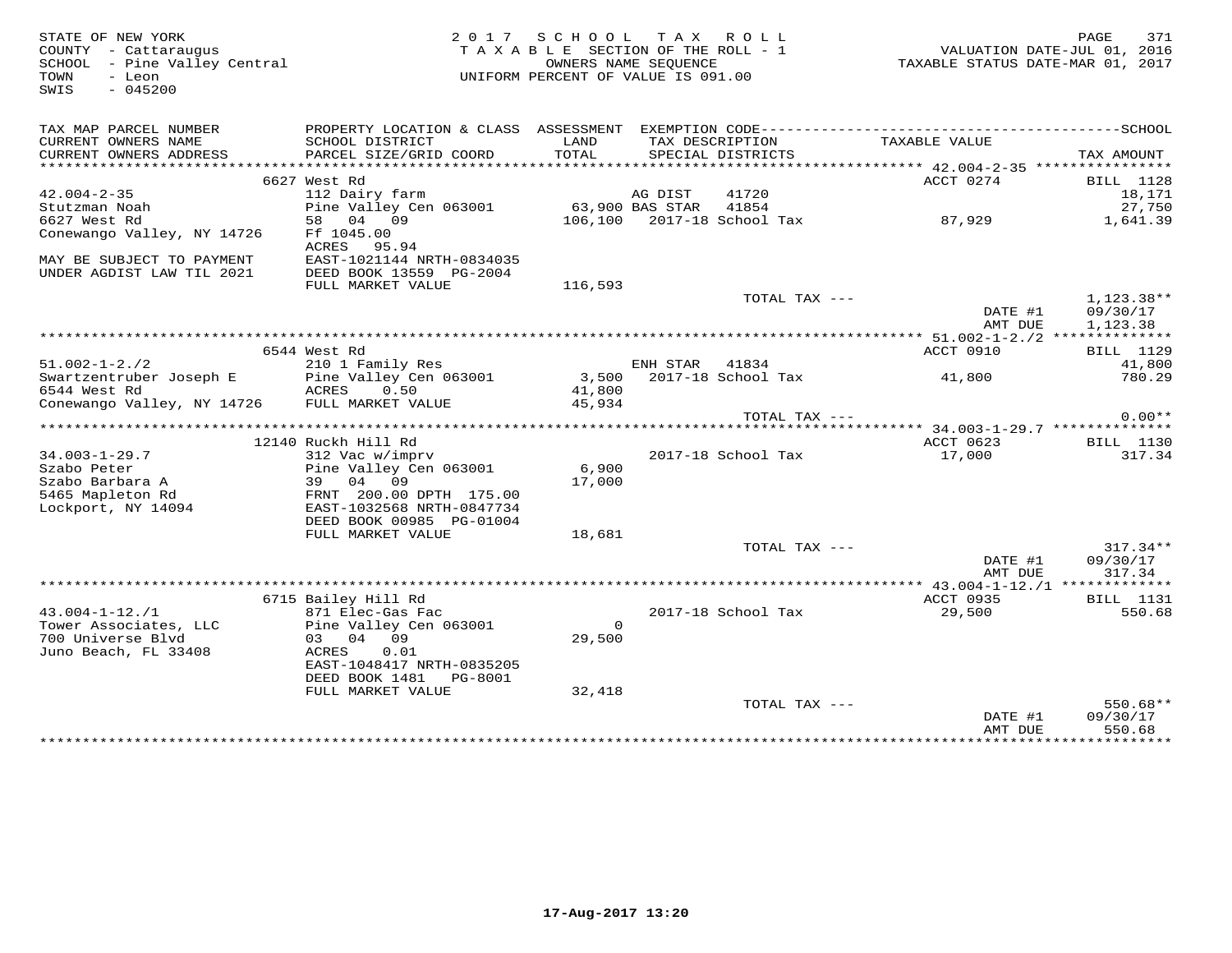| STATE OF NEW YORK<br>COUNTY - Cattaraugus<br>SCHOOL - Pine Valley Central<br>TOWN<br>- Leon<br>$-045200$<br>SWIS | 2017                                                                    | SCHOOL            | T A X<br>R O L L<br>T A X A B L E SECTION OF THE ROLL - 1<br>OWNERS NAME SEQUENCE<br>UNIFORM PERCENT OF VALUE IS 091.00 | VALUATION DATE-JUL 01, 2016<br>TAXABLE STATUS DATE-MAR 01, 2017       | 372<br>PAGE                               |
|------------------------------------------------------------------------------------------------------------------|-------------------------------------------------------------------------|-------------------|-------------------------------------------------------------------------------------------------------------------------|-----------------------------------------------------------------------|-------------------------------------------|
| TAX MAP PARCEL NUMBER                                                                                            |                                                                         |                   |                                                                                                                         |                                                                       |                                           |
| CURRENT OWNERS NAME                                                                                              | SCHOOL DISTRICT                                                         | LAND              | TAX DESCRIPTION                                                                                                         | TAXABLE VALUE                                                         |                                           |
| CURRENT OWNERS ADDRESS<br>***********************                                                                | PARCEL SIZE/GRID COORD                                                  | TOTAL             | SPECIAL DISTRICTS                                                                                                       |                                                                       | TAX AMOUNT                                |
|                                                                                                                  | 6927 Riga Rd                                                            |                   |                                                                                                                         | ACCT 0481                                                             | BILL 1132                                 |
| $42.004 - 1 - 6.2$                                                                                               | 210 1 Family Res                                                        |                   | <b>BAS STAR</b><br>41854                                                                                                |                                                                       | 27,750                                    |
| Traber Daniel A<br>18914 2nd St<br>Eagle River, AK 99577                                                         | Pine Valley Cen 063001<br>04<br>52<br>09<br>FRNT 270.00 DPTH            | 8,700<br>108,500  | 2017-18 School Tax                                                                                                      | 108,500                                                               | 2,025.40                                  |
|                                                                                                                  | ACRES<br>1.84<br>EAST-1026973 NRTH-0838549<br>DEED BOOK 766<br>PG-00242 |                   |                                                                                                                         |                                                                       |                                           |
|                                                                                                                  | FULL MARKET VALUE                                                       | 119,231           | TOTAL TAX ---                                                                                                           |                                                                       | $1,507.38**$                              |
|                                                                                                                  |                                                                         |                   |                                                                                                                         | DATE #1<br>AMT DUE                                                    | 09/30/17<br>1,507.38                      |
|                                                                                                                  | 12138 Leon-New Albion Rd                                                |                   |                                                                                                                         | ********* 42.020-1-23 ****<br>ACCT 0379                               | ***********<br>BILL 1133                  |
| $42.020 - 1 - 23$                                                                                                | 210 1 Family Res                                                        |                   | ENH STAR<br>41834                                                                                                       |                                                                       | 60,590                                    |
| Traber Richard                                                                                                   | Pine Valley Cen 063001                                                  | 9,600             | 2017-18 School Tax                                                                                                      | 75,800                                                                | 1,414.98                                  |
| Traber Joan<br>12138 Leon-New Albion Rd                                                                          | 36 04 09<br>95.00 DPTH<br>FRNT                                          | 75,800            |                                                                                                                         |                                                                       |                                           |
| Conewango Valley, NY 14726                                                                                       | 2.30<br>ACRES                                                           |                   |                                                                                                                         |                                                                       |                                           |
|                                                                                                                  | EAST-1032987 NRTH-0836103                                               |                   |                                                                                                                         |                                                                       |                                           |
|                                                                                                                  | DEED BOOK 771<br>PG-00165<br>FULL MARKET VALUE                          | 83,297            |                                                                                                                         |                                                                       |                                           |
|                                                                                                                  |                                                                         |                   | TOTAL TAX ---                                                                                                           |                                                                       | 283.93**                                  |
|                                                                                                                  |                                                                         |                   |                                                                                                                         | DATE #1<br>AMT DUE<br>***************** 42.002-1-23.4 *************** | 09/30/17<br>283.93                        |
|                                                                                                                  | 7004 Riga Rd                                                            |                   |                                                                                                                         | ACCT 0514                                                             | BILL 1134                                 |
| $42.002 - 1 - 23.4$                                                                                              | 210 1 Family Res                                                        |                   | <b>BAS STAR</b><br>41854                                                                                                |                                                                       | 27,750                                    |
| Traber Robert E<br>Traber Phyllis<br>7004 Riga Rd                                                                | Pine Valley Cen 063001<br>45 04 09<br>Ff 300.00                         | 8,800<br>90,800   | 2017-18 School Tax                                                                                                      | 90,800                                                                | 1,694.99                                  |
| Conewango Valley, NY 14726                                                                                       | ACRES<br>1.90<br>EAST-1027310 NRTH-0839817                              |                   |                                                                                                                         |                                                                       |                                           |
|                                                                                                                  | DEED BOOK 899<br>PG-00288<br>FULL MARKET VALUE                          | 99,780            |                                                                                                                         |                                                                       |                                           |
|                                                                                                                  |                                                                         |                   | TOTAL TAX ---                                                                                                           |                                                                       | $1,176.97**$                              |
|                                                                                                                  |                                                                         |                   |                                                                                                                         | DATE #1<br>AMT DUE                                                    | 09/30/17<br>1,176.97                      |
|                                                                                                                  | 11988 Leon-New Albion Rd                                                |                   |                                                                                                                         | ** $43.003 - 1 - 6.2$<br>ACCT 0913                                    | * * * * * * * * * * *<br><b>BILL</b> 1135 |
| $43.003 - 1 - 6.2$                                                                                               | 312 Vac w/imprv                                                         |                   | 2017-18 School Tax                                                                                                      | 139,800                                                               | 2,609.68                                  |
| Tyers Phil<br>831 Partridge Dr<br>Burlington, Ont. Canada<br>L7T2Z6                                              | Pine Valley Cen 063001<br>28/27 04 09<br>Ff 460.00<br>ACRES<br>65.55    | 50,000<br>139,800 |                                                                                                                         |                                                                       |                                           |
|                                                                                                                  | EAST-1035561 NRTH-0838103<br>DEED BOOK 12828 PG-3002                    |                   |                                                                                                                         |                                                                       |                                           |
|                                                                                                                  | FULL MARKET VALUE                                                       | 153,626           |                                                                                                                         |                                                                       |                                           |
|                                                                                                                  |                                                                         |                   | TOTAL TAX ---                                                                                                           | DATE #1<br>AMT DUE                                                    | $2,609.68**$<br>09/30/17<br>2,609.68      |
|                                                                                                                  |                                                                         |                   |                                                                                                                         |                                                                       |                                           |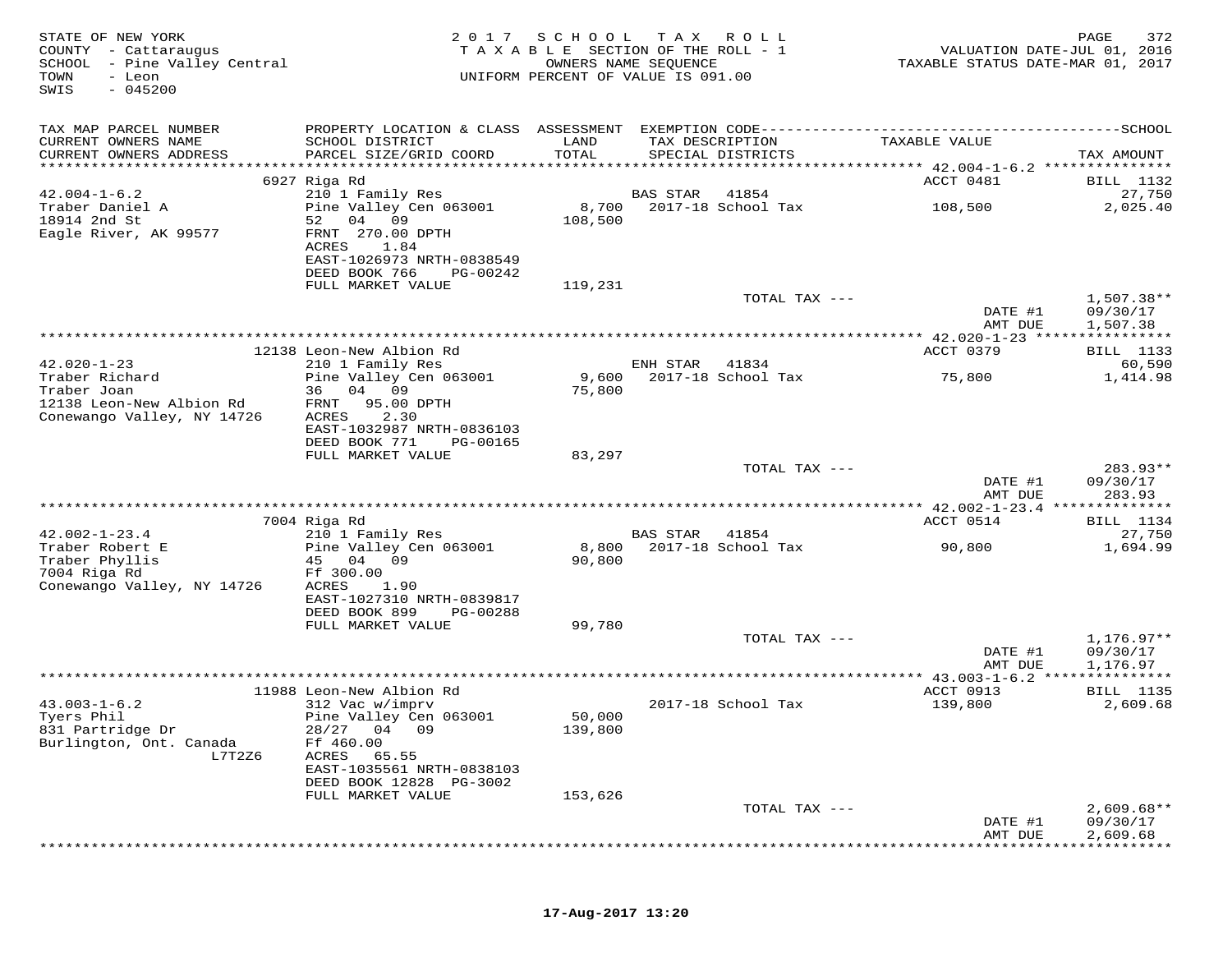| SCHOOL - Pine Valley Central<br>TOWN<br>- Leon<br>$-045200$<br>SWIS                         |                                                                                                                   |                                  | TAXABLE SECTION OF THE ROLL - 1<br>OWNERS NAME SEQUENCE<br>UNIFORM PERCENT OF VALUE IS 091.00 | VALUATION DATE-JUL 01, 2016<br>TAXABLE STATUS DATE-MAR 01, 2017 | PAGE<br>373                          |
|---------------------------------------------------------------------------------------------|-------------------------------------------------------------------------------------------------------------------|----------------------------------|-----------------------------------------------------------------------------------------------|-----------------------------------------------------------------|--------------------------------------|
| TAX MAP PARCEL NUMBER<br>CURRENT OWNERS NAME                                                | SCHOOL DISTRICT                                                                                                   | LAND                             | TAX DESCRIPTION                                                                               | TAXABLE VALUE                                                   |                                      |
| CURRENT OWNERS ADDRESS                                                                      | PARCEL SIZE/GRID COORD                                                                                            | TOTAL                            | SPECIAL DISTRICTS                                                                             |                                                                 | TAX AMOUNT                           |
|                                                                                             | 25237 Wutz 3                                                                                                      |                                  |                                                                                               | ACCT 0942                                                       | BILL 1136                            |
| $42.002 - 1 - 2.71$                                                                         | 733 Gas well                                                                                                      |                                  | 2017-18 School Tax                                                                            | 2,239                                                           | 41.80                                |
| US Energy Development Corp<br>2350 Forest Rd<br>Getzfille, NY 14068                         | Pine Valley Cen 063001<br>ACRES 0.01<br>FULL MARKET VALUE                                                         | $\overline{0}$<br>2,239<br>2,460 |                                                                                               |                                                                 |                                      |
|                                                                                             |                                                                                                                   |                                  | TOTAL TAX ---                                                                                 |                                                                 | 41.80**                              |
|                                                                                             |                                                                                                                   |                                  |                                                                                               | DATE #1<br>AMT DUE                                              | 09/30/17<br>41.80                    |
|                                                                                             | 11753 Eldredge Rd                                                                                                 |                                  |                                                                                               | ACCT 0254                                                       | <b>BILL</b> 1137                     |
| $52.001 - 1 - 18.1$<br>Utley Tammy M.<br>220 Oak St                                         | 210 1 Family Res<br>Pine Valley Cen 063001<br>17/18 04 09                                                         | 8,500<br>38,000                  | 2017-18 School Tax                                                                            | 38,000                                                          | 709.36                               |
| South Dayton, NY 14138                                                                      | Ff 855.00<br>ACRES<br>1.75<br>EAST-1039370 NRTH-0826609<br>DEED BOOK 19796 PG-4006                                |                                  |                                                                                               |                                                                 |                                      |
|                                                                                             | FULL MARKET VALUE                                                                                                 | 41,758                           |                                                                                               |                                                                 |                                      |
|                                                                                             |                                                                                                                   |                                  | TOTAL TAX ---                                                                                 | DATE #1<br>AMT DUE                                              | $709.36**$<br>09/30/17<br>709.36     |
|                                                                                             |                                                                                                                   |                                  |                                                                                               |                                                                 |                                      |
|                                                                                             | 6016 Rte 62                                                                                                       |                                  |                                                                                               | ACCT 0312                                                       | BILL 1138                            |
| $51.002 - 2 - 14.1$<br>Valley View Cheese Fund Pine Valley Cen 063001<br>6028 Rte 62        | 210 1 Family Res<br>49 04 09                                                                                      | 6,300<br>75,000                  | 2017-18 School Tax                                                                            | 75,000                                                          | 1,400.04                             |
| Conewango Valley, NY 14726                                                                  | FRNT 410.00 DPTH 30.00<br>EAST-1027090 NRTH-0824162<br>DEED BOOK 738<br>PG-00362                                  |                                  |                                                                                               |                                                                 |                                      |
|                                                                                             | FULL MARKET VALUE                                                                                                 | 82,418                           |                                                                                               |                                                                 |                                      |
|                                                                                             |                                                                                                                   |                                  | TOTAL TAX ---                                                                                 | DATE #1<br>AMT DUE                                              | $1,400.04**$<br>09/30/17<br>1,400.04 |
|                                                                                             | 6028 Rte 62                                                                                                       |                                  |                                                                                               | ACCT 0517                                                       | BILL 1139                            |
| $51.002 - 2 - 14.2$<br>Valley View Cheese Fund<br>6016 Rte 62<br>Conewango Valley, NY 14726 | 710 Manufacture<br>Pine Valley Cen 063001<br>49 04 09<br>Ff 1080.00<br>ACRES<br>8.65<br>EAST-1026958 NRTH-0825031 | 20,800<br>300,000                | 2017-18 School Tax                                                                            | 300,000                                                         | 5,600.17                             |
|                                                                                             | DEED BOOK 00978 PG-00799                                                                                          |                                  |                                                                                               |                                                                 |                                      |
|                                                                                             | FULL MARKET VALUE                                                                                                 | 329,670                          |                                                                                               |                                                                 |                                      |
|                                                                                             |                                                                                                                   |                                  | TOTAL TAX ---                                                                                 | DATE #1<br>AMT DUE                                              | $5,600.17**$<br>09/30/17<br>5,600.17 |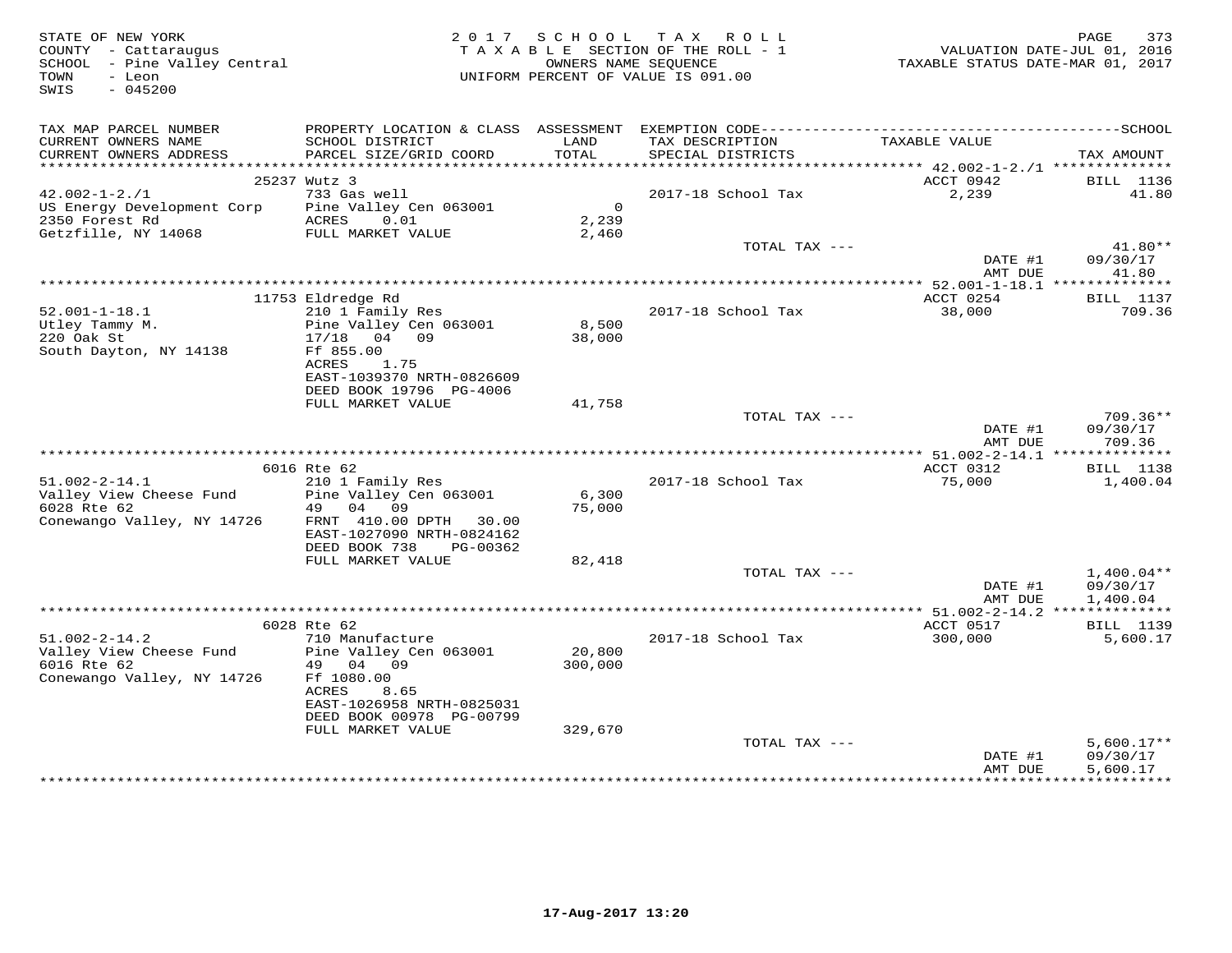| STATE OF NEW YORK<br>COUNTY - Cattaraugus<br>SCHOOL - Pine Valley Central<br>TOWN<br>- Leon<br>SWIS<br>$-045200$ |                                                                        | OWNERS NAME SEQUENCE          | 2017 SCHOOL TAX ROLL<br>TAXABLE SECTION OF THE ROLL - 1<br>UNIFORM PERCENT OF VALUE IS 091.00 | VALUATION DATE-JUL 01, 2016<br>TAXABLE STATUS DATE-MAR 01, 2017        | PAGE<br>374          |
|------------------------------------------------------------------------------------------------------------------|------------------------------------------------------------------------|-------------------------------|-----------------------------------------------------------------------------------------------|------------------------------------------------------------------------|----------------------|
| TAX MAP PARCEL NUMBER                                                                                            |                                                                        |                               |                                                                                               |                                                                        |                      |
| CURRENT OWNERS NAME<br>CURRENT OWNERS ADDRESS<br>***********************                                         | SCHOOL DISTRICT<br>PARCEL SIZE/GRID COORD<br>************************* | LAND<br>TOTAL<br>************ | TAX DESCRIPTION<br>SPECIAL DISTRICTS                                                          | TAXABLE VALUE                                                          | TAX AMOUNT           |
|                                                                                                                  | Peters Rd                                                              |                               |                                                                                               | **************************** 52.002-1-27.17 *************<br>ACCT 0757 | BILL 1140            |
| $52.002 - 1 - 27.17$                                                                                             | 314 Rural vac<10                                                       |                               | 2017-18 School Tax                                                                            | 7,100                                                                  | 132.54               |
| Van Vleck Scott                                                                                                  | Pine Valley Cen 063001                                                 | 7,100                         |                                                                                               |                                                                        |                      |
| 102 Johnson St                                                                                                   | 01 04 09                                                               | 7,100                         |                                                                                               |                                                                        |                      |
| Gowanda, NY 14070                                                                                                | Ff 340.00                                                              |                               |                                                                                               |                                                                        |                      |
|                                                                                                                  | ACRES<br>3.05<br>EAST-1048984 NRTH-0827215                             |                               |                                                                                               |                                                                        |                      |
|                                                                                                                  | DEED BOOK 25784 PG-9005                                                |                               |                                                                                               |                                                                        |                      |
|                                                                                                                  | FULL MARKET VALUE                                                      | 7,802                         |                                                                                               |                                                                        |                      |
|                                                                                                                  |                                                                        |                               | TOTAL TAX ---                                                                                 |                                                                        | $132.54**$           |
|                                                                                                                  |                                                                        |                               |                                                                                               | DATE #1                                                                | 09/30/17             |
|                                                                                                                  |                                                                        |                               | ********************                                                                          | AMT DUE                                                                | 132.54<br>********** |
|                                                                                                                  | Peters Rd                                                              |                               |                                                                                               | *** 52.002-1-27.18 **<br>ACCT 0758                                     | <b>BILL</b> 1141     |
| $52.002 - 1 - 27.18$                                                                                             | 270 Mfg housing                                                        |                               | 2017-18 School Tax                                                                            | 9,900                                                                  | 184.81               |
| Van Wie Michael                                                                                                  | Pine Valley Cen 063001                                                 | 9,900                         |                                                                                               |                                                                        |                      |
| Van Wie Jean                                                                                                     | 01 04 09                                                               | 9,900                         |                                                                                               |                                                                        |                      |
| 2261 Oakley Pl                                                                                                   | $lot$ #8                                                               |                               |                                                                                               |                                                                        |                      |
| Lakeview, NY 14085                                                                                               | Ff 340.00<br>ACRES<br>2.45                                             |                               |                                                                                               |                                                                        |                      |
|                                                                                                                  | EAST-1048701 NRTH-0827357                                              |                               |                                                                                               |                                                                        |                      |
|                                                                                                                  | DEED BOOK 14186 PG-4001                                                |                               |                                                                                               |                                                                        |                      |
|                                                                                                                  | FULL MARKET VALUE                                                      | 10,879                        |                                                                                               |                                                                        |                      |
|                                                                                                                  |                                                                        |                               | TOTAL TAX ---                                                                                 |                                                                        | 184.81**             |
|                                                                                                                  |                                                                        |                               |                                                                                               | DATE #1                                                                | 09/30/17             |
|                                                                                                                  |                                                                        |                               |                                                                                               | AMT DUE<br>****************** 43.002-1-1 ***                           | 184.81<br>*********  |
|                                                                                                                  | Alderbottom Rd                                                         |                               |                                                                                               | <b>ACCT 0155</b>                                                       | <b>BILL</b> 1142     |
| $43.002 - 1 - 1$                                                                                                 | 322 Rural vac>10                                                       |                               | 2017-18 School Tax                                                                            | 79,900                                                                 | 1,491.51             |
| Vanhorn Mark                                                                                                     | Pine Valley Cen 063001                                                 | 79,900                        |                                                                                               |                                                                        |                      |
| 110 Royal Parkway East                                                                                           | $13/14/22$ 04 09                                                       | 79,900                        |                                                                                               |                                                                        |                      |
| Williamsville, NY 14221                                                                                          | ACRES 158.55<br>EAST-1043857 NRTH-0844904                              |                               |                                                                                               |                                                                        |                      |
|                                                                                                                  | DEED BOOK 00960 PG-00652                                               |                               |                                                                                               |                                                                        |                      |
|                                                                                                                  | FULL MARKET VALUE                                                      | 87,802                        |                                                                                               |                                                                        |                      |
|                                                                                                                  |                                                                        |                               | TOTAL TAX ---                                                                                 |                                                                        | 1,491.51**           |
|                                                                                                                  |                                                                        |                               |                                                                                               | DATE #1                                                                | 09/30/17             |
|                                                                                                                  |                                                                        |                               | ***************                                                                               | AMT DUE                                                                | 1,491.51             |
|                                                                                                                  | 7829 Frog Valley Rd                                                    |                               |                                                                                               | * 33.004-1-23.1 ***************<br>ACCT 0158                           | <b>BILL</b> 1143     |
| $33.004 - 1 - 23.1$                                                                                              | 312 Vac w/imprv                                                        |                               | 2017-18 School Tax                                                                            | 29,800                                                                 | 556.28               |
| Velasquez James J                                                                                                | Pine Valley Cen 063001                                                 | 24,300                        |                                                                                               |                                                                        |                      |
| Velasquez James R                                                                                                | $62,63-4-9$                                                            | 29,800                        |                                                                                               |                                                                        |                      |
| 23 Colton                                                                                                        | ACRES 42.80                                                            |                               |                                                                                               |                                                                        |                      |
| Lackawanna, NY 14218                                                                                             | EAST-1020097 NRTH-0851493                                              |                               |                                                                                               |                                                                        |                      |
|                                                                                                                  | DEED BOOK 5136<br>PG-6002<br>FULL MARKET VALUE                         | 32,747                        |                                                                                               |                                                                        |                      |
|                                                                                                                  |                                                                        |                               | TOTAL TAX ---                                                                                 |                                                                        | $556.28**$           |
|                                                                                                                  |                                                                        |                               |                                                                                               | DATE #1                                                                | 09/30/17             |
|                                                                                                                  |                                                                        |                               |                                                                                               | AMT DUE                                                                | 556.28               |
|                                                                                                                  |                                                                        |                               |                                                                                               |                                                                        | * * * * * * * *      |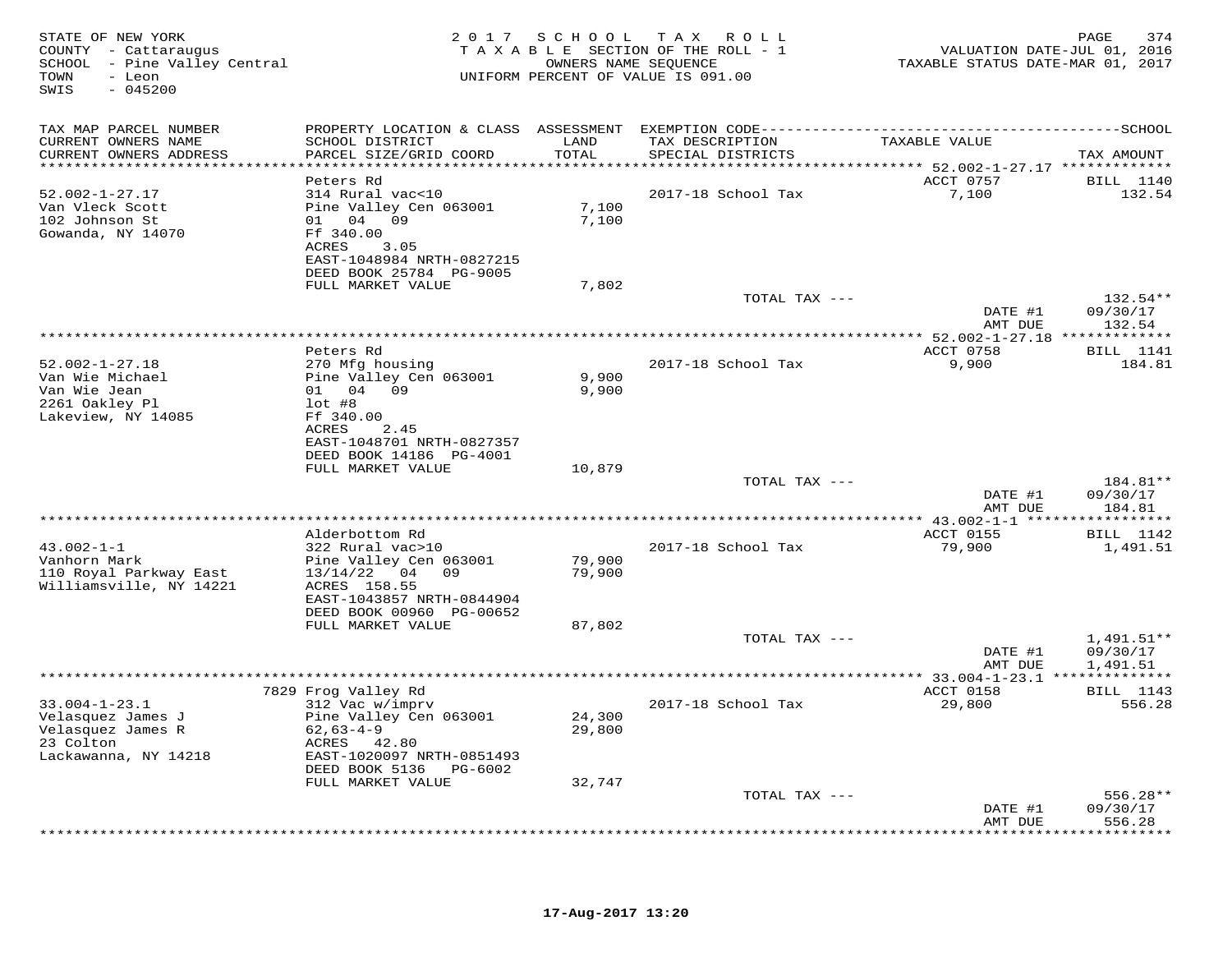| STATE OF NEW YORK<br>COUNTY - Cattaraugus<br>SCHOOL - Pine Valley Central<br>TOWN<br>- Leon<br>$-045200$<br>SWIS | 2 0 1 7                                                                                                           | SCHOOL           | T A X<br>R O L L<br>TAXABLE SECTION OF THE ROLL - 1<br>OWNERS NAME SEOUENCE<br>UNIFORM PERCENT OF VALUE IS 091.00 | TAXABLE STATUS DATE-MAR 01, 2017                | 375<br>PAGE<br>VALUATION DATE-JUL 01, 2016 |
|------------------------------------------------------------------------------------------------------------------|-------------------------------------------------------------------------------------------------------------------|------------------|-------------------------------------------------------------------------------------------------------------------|-------------------------------------------------|--------------------------------------------|
| TAX MAP PARCEL NUMBER<br>CURRENT OWNERS NAME<br>CURRENT OWNERS ADDRESS                                           | PROPERTY LOCATION & CLASS ASSESSMENT<br>SCHOOL DISTRICT<br>PARCEL SIZE/GRID COORD                                 | LAND<br>TOTAL    | TAX DESCRIPTION<br>SPECIAL DISTRICTS                                                                              | TAXABLE VALUE                                   | TAX AMOUNT                                 |
| ********************                                                                                             | ***********************<br>Larch Ln                                                                               |                  |                                                                                                                   | ACCT 0525                                       | BILL 1144                                  |
| $52.002 - 1 - 24.2$<br>Vicaretti Dominic G Sr<br>4222 Abbott Pkwy<br>Blasdell, NY 14219                          | 314 Rural vac<10<br>Pine Valley Cen 063001<br>02 04 09<br>Ff 370.00<br>ACRES<br>3.05<br>EAST-1050678 NRTH-0828457 | 6,100<br>6,100   | 2017-18 School Tax                                                                                                | 6,100                                           | 113.87                                     |
|                                                                                                                  | DEED BOOK 16975 PG-7001<br>FULL MARKET VALUE                                                                      | 6,703            |                                                                                                                   |                                                 |                                            |
|                                                                                                                  |                                                                                                                   |                  | TOTAL TAX ---                                                                                                     | DATE #1<br>AMT DUE                              | $113.87**$<br>09/30/17<br>113.87           |
|                                                                                                                  |                                                                                                                   |                  | *******************                                                                                               | $** 52.002 - 1 - 24.3$                          | * * * * * * * * *                          |
| $52.002 - 1 - 24.3$<br>Vicaretti Dominic G Sr<br>4222 Abbott Pkwy<br>Blasell, NY 14219                           | Pine Dr<br>314 Rural vac<10<br>Pine Valley Cen 063001<br>02 04 09<br>Lot 6<br>Ff 290 Larch; 410 Pike              | 5,400<br>5,400   | 2017-18 School Tax                                                                                                | ACCT 0952<br>5,400                              | <b>BILL</b> 1145<br>100.80                 |
|                                                                                                                  | 3.00<br>ACRES<br>EAST-1050643 NRTH-0828777<br>DEED BOOK 16975 PG-7001<br>FULL MARKET VALUE                        | 5,934            | TOTAL TAX ---                                                                                                     |                                                 | 100.80**                                   |
|                                                                                                                  |                                                                                                                   |                  |                                                                                                                   | DATE #1                                         | 09/30/17                                   |
|                                                                                                                  |                                                                                                                   |                  |                                                                                                                   | AMT DUE                                         | 100.80                                     |
|                                                                                                                  | 11004 Eldredge Rd                                                                                                 |                  |                                                                                                                   | **** 52.002-1-26 *****************<br>ACCT 0462 | <b>BILL</b> 1146                           |
| $52.002 - 1 - 26$<br>Vicaretti Dominic G Sr<br>4222 Abbott Pkwy<br>Blasdell, NY 14219                            | 312 Vac w/imprv<br>Pine Valley Cen 063001<br>02 04<br>09<br>$Lot-E20$<br>Ff 270 Eldredge; 460 Larch               | 10,700<br>12,700 | 2017-18 School Tax                                                                                                | 12,700                                          | 237.07                                     |
|                                                                                                                  | 2.87<br>ACRES<br>EAST-1050708 NRTH-0828042<br>DEED BOOK 16975 PG-7001<br>FULL MARKET VALUE                        | 13,956           |                                                                                                                   |                                                 |                                            |
|                                                                                                                  |                                                                                                                   |                  | TOTAL TAX ---                                                                                                     | DATE #1<br>AMT DUE                              | 237.07**<br>09/30/17<br>237.07             |
|                                                                                                                  |                                                                                                                   |                  |                                                                                                                   | * * * * * * * * * * * *                         | ***********                                |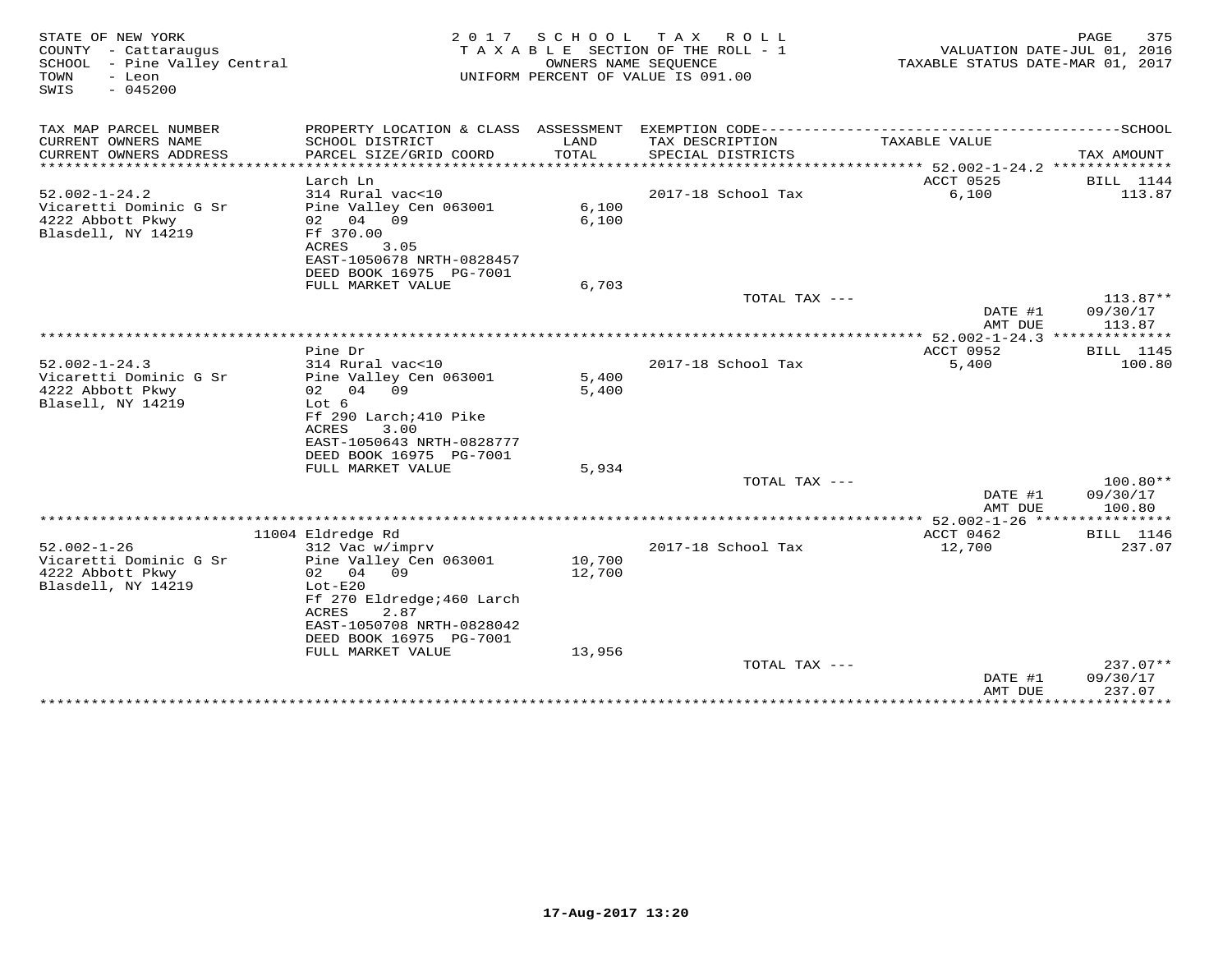| STATE OF NEW YORK<br>COUNTY - Cattaraugus<br>SCHOOL<br>- Pine Valley Central<br>TOWN<br>- Leon<br>$-045200$<br>SWIS | 2017                                                                                                                                                                          | SCHOOL<br>OWNERS NAME SEQUENCE | T A X<br>R O L L<br>TAXABLE SECTION OF THE ROLL - 1<br>UNIFORM PERCENT OF VALUE IS 091.00 | TAXABLE STATUS DATE-MAR 01, 2017         | 376<br>PAGE<br>VALUATION DATE-JUL 01, 2016 |
|---------------------------------------------------------------------------------------------------------------------|-------------------------------------------------------------------------------------------------------------------------------------------------------------------------------|--------------------------------|-------------------------------------------------------------------------------------------|------------------------------------------|--------------------------------------------|
| TAX MAP PARCEL NUMBER                                                                                               | PROPERTY LOCATION & CLASS ASSESSMENT EXEMPTION CODE----------------------------                                                                                               |                                |                                                                                           |                                          | ------------SCHOOL                         |
| CURRENT OWNERS NAME<br>CURRENT OWNERS ADDRESS                                                                       | SCHOOL DISTRICT<br>PARCEL SIZE/GRID COORD                                                                                                                                     | LAND<br>TOTAL                  | TAX DESCRIPTION<br>SPECIAL DISTRICTS                                                      | TAXABLE VALUE                            | TAX AMOUNT                                 |
| **********************                                                                                              |                                                                                                                                                                               |                                |                                                                                           |                                          |                                            |
| $43.004 - 1 - 7.1$                                                                                                  | 6708 Bailey Hill Rd<br>210 1 Family Res                                                                                                                                       |                                | ENH STAR<br>41834                                                                         | ACCT 0381                                | <b>BILL</b> 1147<br>60,590                 |
| Villa Edgar T II<br>6708 Bailey Hill Rd<br>Cattaraugus, NY 14719                                                    | Pine Valley Cen 063001<br>03 04<br>09<br>Ff 1240 Bailey Hill Rd<br>Ff 1735 Tug Hill Rd<br>ACRES<br>6.44 BANK<br>017<br>EAST-1049820 NRTH-0835071<br>DEED BOOK 888<br>PG-01001 | 18,800<br>78,000               | 2017-18 School Tax                                                                        | 78,000                                   | 1,456.04                                   |
|                                                                                                                     | FULL MARKET VALUE                                                                                                                                                             | 85,714                         |                                                                                           |                                          |                                            |
|                                                                                                                     |                                                                                                                                                                               |                                | TOTAL TAX ---                                                                             | DATE #1                                  | $325.00**$<br>09/30/17                     |
|                                                                                                                     |                                                                                                                                                                               |                                |                                                                                           | AMT DUE                                  | 325.00                                     |
|                                                                                                                     |                                                                                                                                                                               |                                |                                                                                           |                                          |                                            |
|                                                                                                                     | Frog Valley Rd                                                                                                                                                                |                                |                                                                                           | ACCT 0716                                | BILL 1148                                  |
| $33.004 - 1 - 22.4$<br>Vogel Frederick W<br>Vogel Jane<br>948 W Alaura<br>Alden, NY 14004                           | 312 Vac w/imprv<br>Pine Valley Cen 063001<br>55 04<br>09<br>Life Use<br>FRNT 300.00 DPTH                                                                                      | 13,200<br>28,000               | 2017-18 School Tax                                                                        | 28,000                                   | 522.68                                     |
|                                                                                                                     | ACRES<br>13.90<br>EAST-1022550 NRTH-0849784<br>DEED BOOK 00946 PG-00669<br>FULL MARKET VALUE                                                                                  | 30,769                         |                                                                                           |                                          |                                            |
|                                                                                                                     |                                                                                                                                                                               |                                | TOTAL TAX ---                                                                             | DATE #1                                  | $522.68**$<br>09/30/17                     |
|                                                                                                                     |                                                                                                                                                                               |                                |                                                                                           | AMT DUE                                  | 522.68                                     |
|                                                                                                                     |                                                                                                                                                                               |                                | **********************                                                                    | ** $43.002 - 1 - 10.2$ ***               | ***********                                |
|                                                                                                                     | Bailey Hill Rd                                                                                                                                                                |                                |                                                                                           | ACCT 0644                                | <b>BILL</b> 1149                           |
| $43.002 - 1 - 10.2$<br>Walters James<br>Walters Patricia<br>105 October LN<br>Amherst, NY 14228                     | 322 Rural vac>10<br>Pine Valley Cen 063001<br>05 04 09<br>ACRES 45.80<br>EAST-1047999 NRTH-0840062                                                                            | 20,500<br>20,500               | 2017-18 School Tax                                                                        | 20,500                                   | 382.68                                     |
|                                                                                                                     | DEED BOOK 25451 PG-7001                                                                                                                                                       |                                |                                                                                           |                                          |                                            |
|                                                                                                                     | FULL MARKET VALUE                                                                                                                                                             | 22,527                         | TOTAL TAX ---                                                                             |                                          | 382.68**                                   |
|                                                                                                                     |                                                                                                                                                                               |                                |                                                                                           | DATE #1<br>AMT DUE                       | 09/30/17<br>382.68                         |
|                                                                                                                     |                                                                                                                                                                               |                                |                                                                                           | ********** 43.002-1-10.5 *************** |                                            |
| $43.002 - 1 - 10.5$                                                                                                 | 6983 Bailey Hill Rd<br>240 Rural res                                                                                                                                          |                                | 2017-18 School Tax                                                                        | ACCT 0644<br>179,500                     | <b>BILL</b> 1150<br>3,350.77               |
| Walters James J.<br>Walters Patricia L.<br>105 October Lane<br>Amherst, NY 14228                                    | Pine Valley Cen 063001<br>05<br>04<br>09<br><b>ACRES</b><br>8.00 BANK<br>032<br>EAST-1047999 NRTH-0840062<br>DEED BOOK 22480 PG-8003                                          | 10,500<br>179,500              |                                                                                           |                                          |                                            |
|                                                                                                                     | FULL MARKET VALUE                                                                                                                                                             | 197,253                        |                                                                                           |                                          |                                            |
|                                                                                                                     |                                                                                                                                                                               |                                | TOTAL TAX ---                                                                             | DATE #1<br>AMT DUE                       | $3,350.77**$<br>09/30/17<br>3,350.77       |
|                                                                                                                     |                                                                                                                                                                               |                                |                                                                                           |                                          |                                            |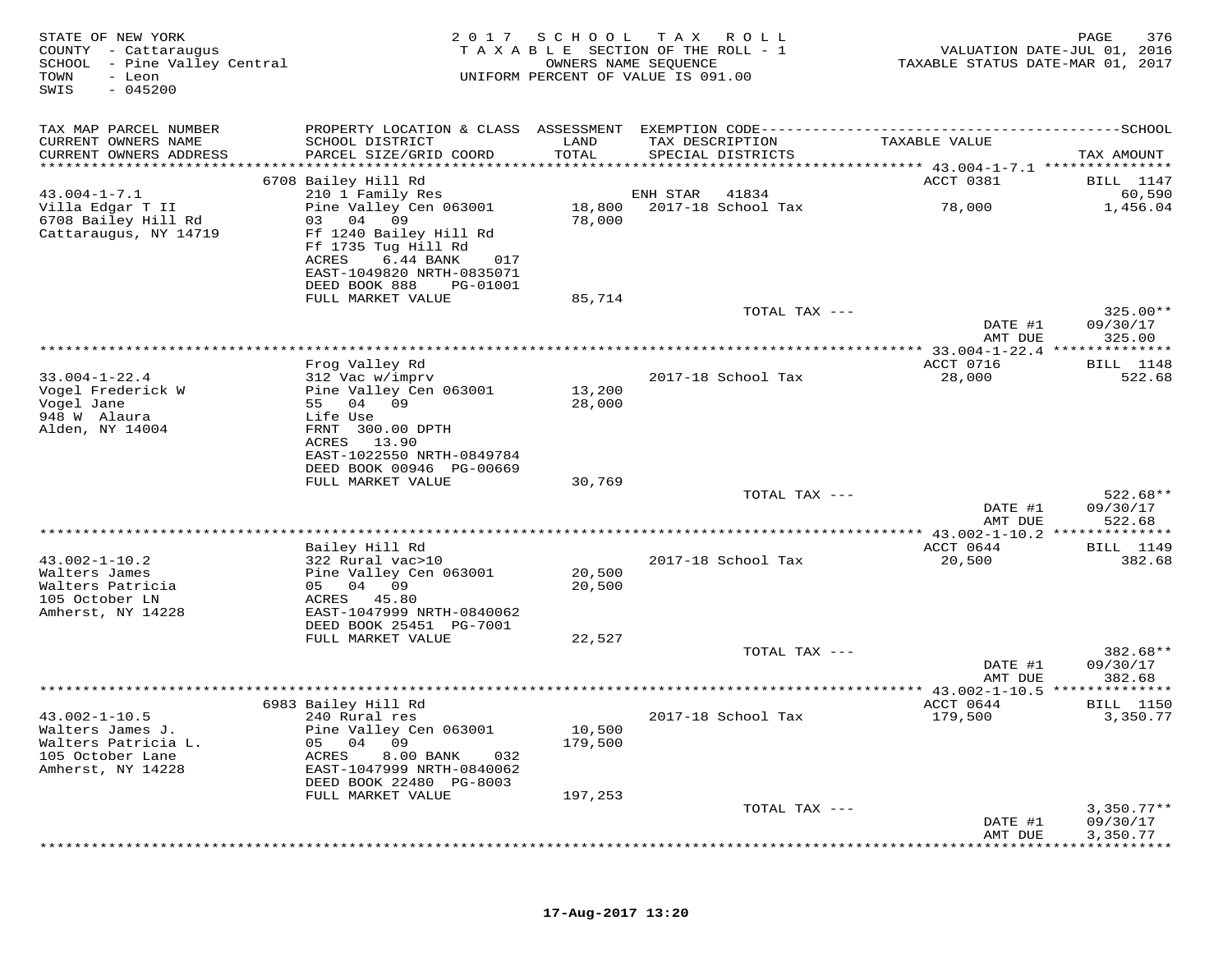| STATE OF NEW YORK<br>COUNTY - Cattaraugus<br>SCHOOL - Pine Valley Central<br>TOWN<br>- Leon<br>$-045200$<br>SWIS | 2 0 1 7                                           | SCHOOL                | T A X<br>R O L L<br>TAXABLE SECTION OF THE ROLL - 1<br>OWNERS NAME SEQUENCE<br>UNIFORM PERCENT OF VALUE IS 091.00 |               | VALUATION DATE-JUL 01, 2016<br>TAXABLE STATUS DATE-MAR 01, 2017        | 377<br>PAGE                |
|------------------------------------------------------------------------------------------------------------------|---------------------------------------------------|-----------------------|-------------------------------------------------------------------------------------------------------------------|---------------|------------------------------------------------------------------------|----------------------------|
| TAX MAP PARCEL NUMBER<br>CURRENT OWNERS NAME                                                                     | SCHOOL DISTRICT                                   | LAND                  | TAX DESCRIPTION                                                                                                   |               | TAXABLE VALUE                                                          |                            |
| CURRENT OWNERS ADDRESS<br>**********************                                                                 | PARCEL SIZE/GRID COORD<br>*********************** | TOTAL<br>************ | SPECIAL DISTRICTS                                                                                                 |               |                                                                        | TAX AMOUNT                 |
|                                                                                                                  | Youngs Rd                                         |                       |                                                                                                                   |               | **************************** 51.002-2-11 ****************<br>ACCT 0392 | <b>BILL</b> 1151           |
| $51.002 - 2 - 11$                                                                                                | 105 Vac farmland                                  |                       | 2017-18 School Tax                                                                                                |               | 19,600                                                                 | 365.88                     |
| Wawrzyniak Thomas J                                                                                              | Pine Valley Cen 063001                            | 19,600                |                                                                                                                   |               |                                                                        |                            |
| Wawrzyniak Mary                                                                                                  | 41 04 09                                          | 19,600                |                                                                                                                   |               |                                                                        |                            |
| 145 Robert Dr<br>Lancaster, NY 14086                                                                             | Ff 600.00<br>ACRES 30.10                          |                       |                                                                                                                   |               |                                                                        |                            |
|                                                                                                                  | EAST-1030813 NRTH-0824999                         |                       |                                                                                                                   |               |                                                                        |                            |
|                                                                                                                  | DEED BOOK 870<br>PG-01005                         |                       |                                                                                                                   |               |                                                                        |                            |
|                                                                                                                  | FULL MARKET VALUE                                 | 21,538                |                                                                                                                   |               |                                                                        |                            |
|                                                                                                                  |                                                   |                       |                                                                                                                   | TOTAL TAX --- | DATE #1                                                                | 365.88**<br>09/30/17       |
|                                                                                                                  |                                                   |                       |                                                                                                                   |               | AMT DUE                                                                | 365.88                     |
|                                                                                                                  |                                                   |                       | *********************************                                                                                 |               | ** 52.002-1-11 ***                                                     | * * * * * * * * * *        |
| $52.002 - 1 - 11$                                                                                                | $11016$ Pine Dr<br>311 Res vac land               |                       | 2017-18 School Tax                                                                                                |               | ACCT 0452<br>12,600                                                    | <b>BILL</b> 1152<br>235.21 |
| Webb Kevin                                                                                                       | Pine Valley Cen 063001                            | 12,600                |                                                                                                                   |               |                                                                        |                            |
| 519 Sweet Home Road                                                                                              | 02 04 09                                          | 12,600                |                                                                                                                   |               |                                                                        |                            |
| Amherst, NY                                                                                                      | Ff 200.00                                         |                       |                                                                                                                   |               |                                                                        |                            |
| PRIOR OWNER ON 3/01/2017                                                                                         | ACRES<br>6.03<br>EAST-1050358 NRTH-0829591        |                       |                                                                                                                   |               |                                                                        |                            |
| Bailey Autumn                                                                                                    | DEED BOOK 27642 PG-2001                           |                       |                                                                                                                   |               |                                                                        |                            |
|                                                                                                                  | FULL MARKET VALUE                                 | 13,846                |                                                                                                                   |               |                                                                        |                            |
|                                                                                                                  |                                                   |                       |                                                                                                                   | TOTAL TAX --- |                                                                        | 235.21**<br>09/30/17       |
|                                                                                                                  |                                                   |                       |                                                                                                                   |               | DATE #1<br>AMT DUE                                                     | 235.21                     |
|                                                                                                                  |                                                   |                       |                                                                                                                   |               |                                                                        |                            |
|                                                                                                                  | 7638 Frog Valley Rd                               |                       |                                                                                                                   |               | ACCT 0845                                                              | <b>BILL</b> 1153           |
| $33.004 - 1 - 22.5$<br>Wengerd Daniel J                                                                          | 210 1 Family Res<br>Pine Valley Cen 063001        | 14,700                | BAS STAR 41854<br>2017-18 School Tax                                                                              |               | 59,000                                                                 | 27,750<br>1,101.37         |
| Wengerd Ada                                                                                                      | $55 - 4 - 9$                                      | 59,000                |                                                                                                                   |               |                                                                        |                            |
| 7638 Frog Valley Rd                                                                                              | ACRES<br>4.85                                     |                       |                                                                                                                   |               |                                                                        |                            |
| South Dayton, NY 14138                                                                                           | EAST-1021992 NRTH-0850607                         |                       |                                                                                                                   |               |                                                                        |                            |
|                                                                                                                  | DEED BOOK 2757 PG-6001<br>FULL MARKET VALUE       | 64,835                |                                                                                                                   |               |                                                                        |                            |
|                                                                                                                  |                                                   |                       |                                                                                                                   | TOTAL TAX --- |                                                                        | 583.35**                   |
|                                                                                                                  |                                                   |                       |                                                                                                                   |               | DATE #1                                                                | 09/30/17                   |
|                                                                                                                  |                                                   |                       |                                                                                                                   |               | AMT DUE                                                                | 583.35                     |
|                                                                                                                  | 12176 Slew Rd                                     |                       |                                                                                                                   |               | ACCT 0849                                                              | <b>BILL</b> 1154           |
| $43.001 - 1 - 25.2$                                                                                              | 113 Cattle farm                                   |                       | AG DIST<br>41720                                                                                                  |               |                                                                        | 6,070                      |
| Wengerd David N                                                                                                  | Pine Valley Cen 063001                            |                       | 20,400 BAS STAR<br>41854                                                                                          |               |                                                                        | 27,750                     |
| Wengerd Ada L<br>12176 Slew Rd                                                                                   | 37 04 09<br>20.85<br>ACRES                        |                       | 123,100 2017-18 School Tax                                                                                        |               | 117,030                                                                | 2,184.63                   |
| Conewango Valley, NY 14726                                                                                       | EAST-1032805 NRTH-0840166                         |                       |                                                                                                                   |               |                                                                        |                            |
|                                                                                                                  | DEED BOOK 23184 PG-6001                           |                       |                                                                                                                   |               |                                                                        |                            |
| MAY BE SUBJECT TO PAYMENT                                                                                        | FULL MARKET VALUE                                 | 135,275               |                                                                                                                   |               |                                                                        |                            |
| UNDER AGDIST LAW TIL 2021                                                                                        |                                                   |                       |                                                                                                                   | TOTAL TAX --- |                                                                        | $1,666.61**$               |
|                                                                                                                  |                                                   |                       |                                                                                                                   |               | DATE #1                                                                | 09/30/17                   |
|                                                                                                                  |                                                   |                       |                                                                                                                   |               | AMT DUE                                                                | 1,666.61                   |
|                                                                                                                  |                                                   |                       |                                                                                                                   |               |                                                                        |                            |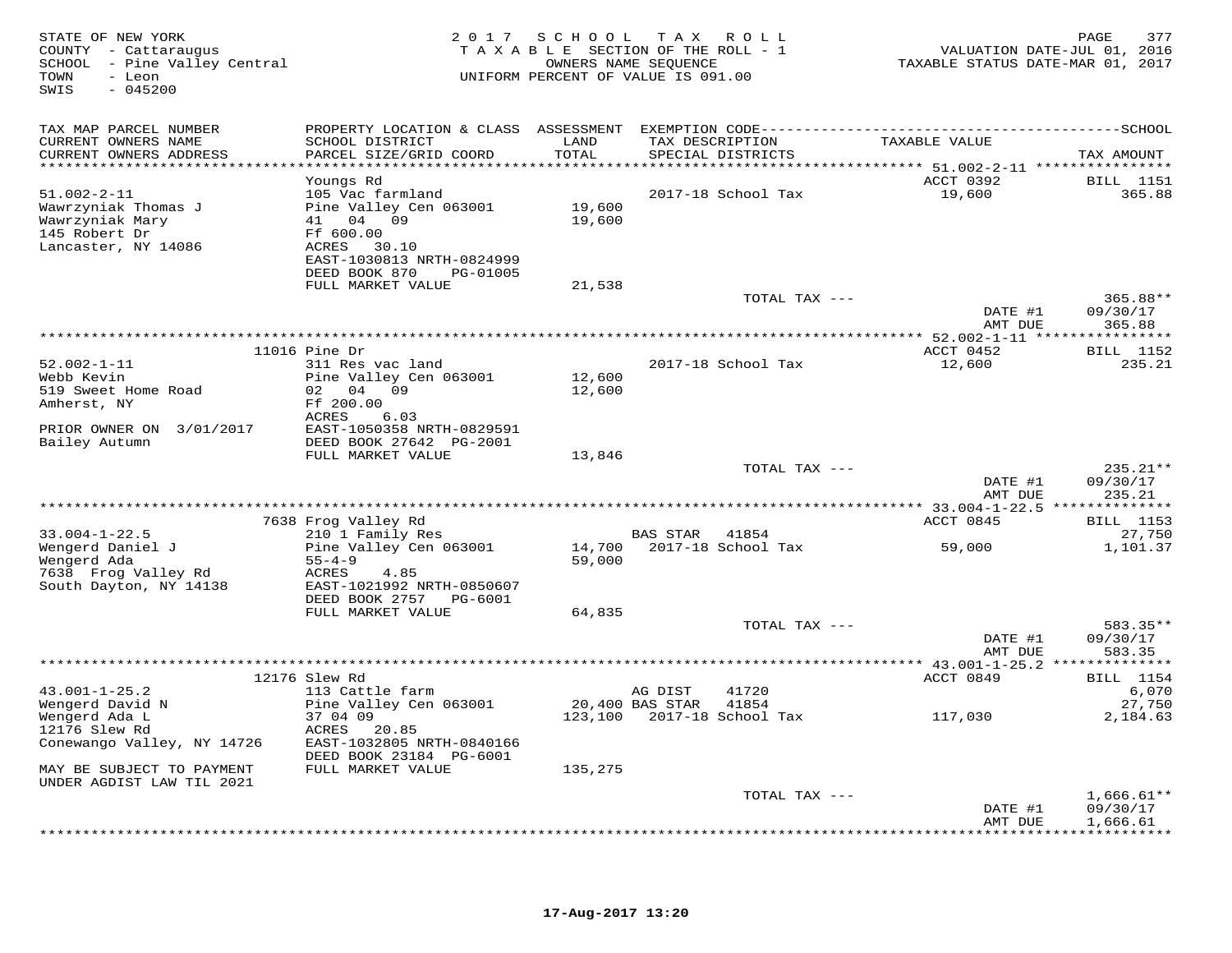| STATE OF NEW YORK<br>COUNTY - Cattaraugus<br>SCHOOL - Pine Valley Central<br>- Leon<br>TOWN<br>$-045200$<br>SWIS   | 2 0 1 7                                                                                                                                       | SCHOOL TAX ROLL<br>TAXABLE SECTION OF THE ROLL - 1<br>OWNERS NAME SEQUENCE<br>UNIFORM PERCENT OF VALUE IS 091.00 |                           |                                      | TAXABLE STATUS DATE-MAR 01, 2017                      | 378<br>PAGE<br>VALUATION DATE-JUL 01, 2016 |
|--------------------------------------------------------------------------------------------------------------------|-----------------------------------------------------------------------------------------------------------------------------------------------|------------------------------------------------------------------------------------------------------------------|---------------------------|--------------------------------------|-------------------------------------------------------|--------------------------------------------|
| TAX MAP PARCEL NUMBER                                                                                              | PROPERTY LOCATION & CLASS ASSESSMENT                                                                                                          |                                                                                                                  |                           |                                      |                                                       |                                            |
| CURRENT OWNERS NAME<br>CURRENT OWNERS ADDRESS                                                                      | SCHOOL DISTRICT<br>PARCEL SIZE/GRID COORD                                                                                                     | LAND<br>TOTAL<br>* * * * * *                                                                                     |                           | TAX DESCRIPTION<br>SPECIAL DISTRICTS | TAXABLE VALUE                                         | TAX AMOUNT                                 |
|                                                                                                                    | 7088 West Rd                                                                                                                                  |                                                                                                                  |                           |                                      | ********** 42.002-1-26 *****************<br>ACCT 0263 | <b>BILL</b> 1155                           |
| $42.002 - 1 - 26$                                                                                                  | 112 Dairy farm                                                                                                                                |                                                                                                                  | BAS STAR                  | 41854                                |                                                       | 27,750                                     |
| Wengerd Jacob N<br>Wengerd Mary D<br>7088 West Rd<br>Conewango Valley, NY 14726                                    | Pine Valley Cen 063001<br>04<br>53<br>09<br>Raggie Rd Ff - 890'<br>FRNT 1930.00 DPTH<br>ACRES<br>27.05<br>EAST-1026460 NRTH-0841164           | 21,800<br>52,800                                                                                                 |                           | 2017-18 School Tax                   | 52,800                                                | 985.63                                     |
|                                                                                                                    | DEED BOOK 899<br>PG-00135                                                                                                                     |                                                                                                                  |                           |                                      |                                                       |                                            |
|                                                                                                                    | FULL MARKET VALUE                                                                                                                             | 58,022                                                                                                           |                           |                                      |                                                       | $467.61**$                                 |
|                                                                                                                    |                                                                                                                                               |                                                                                                                  |                           | TOTAL TAX ---                        | DATE #1                                               | 09/30/17                                   |
|                                                                                                                    |                                                                                                                                               |                                                                                                                  |                           |                                      | AMT DUE                                               | 467.61                                     |
|                                                                                                                    |                                                                                                                                               |                                                                                                                  |                           |                                      |                                                       |                                            |
| $51.002 - 2 - 13.2$                                                                                                | Youngs Rd<br>105 Vac farmland                                                                                                                 |                                                                                                                  |                           | 2017-18 School Tax                   | ACCT 0817<br>14,200                                   | <b>BILL</b> 1156<br>265.07                 |
| Wengerd Levi                                                                                                       | Pine Valley Cen 063001                                                                                                                        | 14,200                                                                                                           |                           |                                      |                                                       |                                            |
| 12449 Youngs Rd                                                                                                    | ACRES 17.75                                                                                                                                   | 14,200                                                                                                           |                           |                                      |                                                       |                                            |
| Conewango Ny, NY 14726                                                                                             | FULL MARKET VALUE                                                                                                                             | 15,604                                                                                                           |                           |                                      |                                                       | $265.07**$                                 |
|                                                                                                                    |                                                                                                                                               |                                                                                                                  |                           | TOTAL TAX ---                        | DATE #1<br>AMT DUE                                    | 09/30/17<br>265.07                         |
|                                                                                                                    |                                                                                                                                               |                                                                                                                  | ************************* |                                      | * $43.003 - 1 - 6.1$ ***************                  |                                            |
| $43.003 - 1 - 6.1$                                                                                                 | 11988 Leon-New Albion Rd                                                                                                                      |                                                                                                                  | BAS STAR                  | 41854                                | ACCT 0105                                             | <b>BILL</b> 1157<br>27,750                 |
| Wengerd Levi N                                                                                                     | 112 Dairy farm<br>Pine Valley Cen 063001                                                                                                      | 18,400                                                                                                           |                           | 2017-18 School Tax                   | 70,000                                                | 1,306.71                                   |
| Wengerd Lizzle A<br>11988 Leon-New Albion Rd<br>Conewango Valley, NY 14726                                         | 28/27 04 09<br>Ff 460.00<br>ACRES<br>19.40<br>EAST-1036024 NRTH-0836028<br>DEED BOOK 14006 PG-5002<br>FULL MARKET VALUE                       | 70,000<br>76,923                                                                                                 |                           |                                      |                                                       |                                            |
|                                                                                                                    |                                                                                                                                               |                                                                                                                  |                           | TOTAL TAX ---                        |                                                       | 788.69**                                   |
|                                                                                                                    |                                                                                                                                               |                                                                                                                  |                           |                                      | DATE #1<br>AMT DUE                                    | 09/30/17<br>788.69                         |
|                                                                                                                    |                                                                                                                                               |                                                                                                                  | **********************    |                                      | *** 43.003-1-6.4 ****************                     |                                            |
| $43.003 - 1 - 6.4$<br>Wengerd Levi N<br>Wengerd Lizzle A<br>11988 Leon-New Albion Rd<br>Conewango Valley, NY 14726 | Leon-New Albion Rd<br>105 Vac farmland<br>Pine Valley Cen 063001<br>28/27<br>04 09<br>Ff 460.00<br>5.17<br>ACRES<br>EAST-1035768 NRTH-0837746 | 3,100<br>3,100                                                                                                   |                           | 2017-18 School Tax                   | ACCT 0927<br>3,100                                    | <b>BILL</b> 1158<br>57.87                  |
|                                                                                                                    | DEED BOOK 14006 PG-5002                                                                                                                       |                                                                                                                  |                           |                                      |                                                       |                                            |
|                                                                                                                    | FULL MARKET VALUE                                                                                                                             | 3,407                                                                                                            |                           |                                      |                                                       |                                            |
|                                                                                                                    |                                                                                                                                               |                                                                                                                  |                           | TOTAL TAX ---                        |                                                       | $57.87**$<br>09/30/17                      |
|                                                                                                                    |                                                                                                                                               |                                                                                                                  |                           |                                      | DATE #1<br>AMT DUE                                    | 57.87                                      |
|                                                                                                                    |                                                                                                                                               |                                                                                                                  |                           |                                      |                                                       | ******                                     |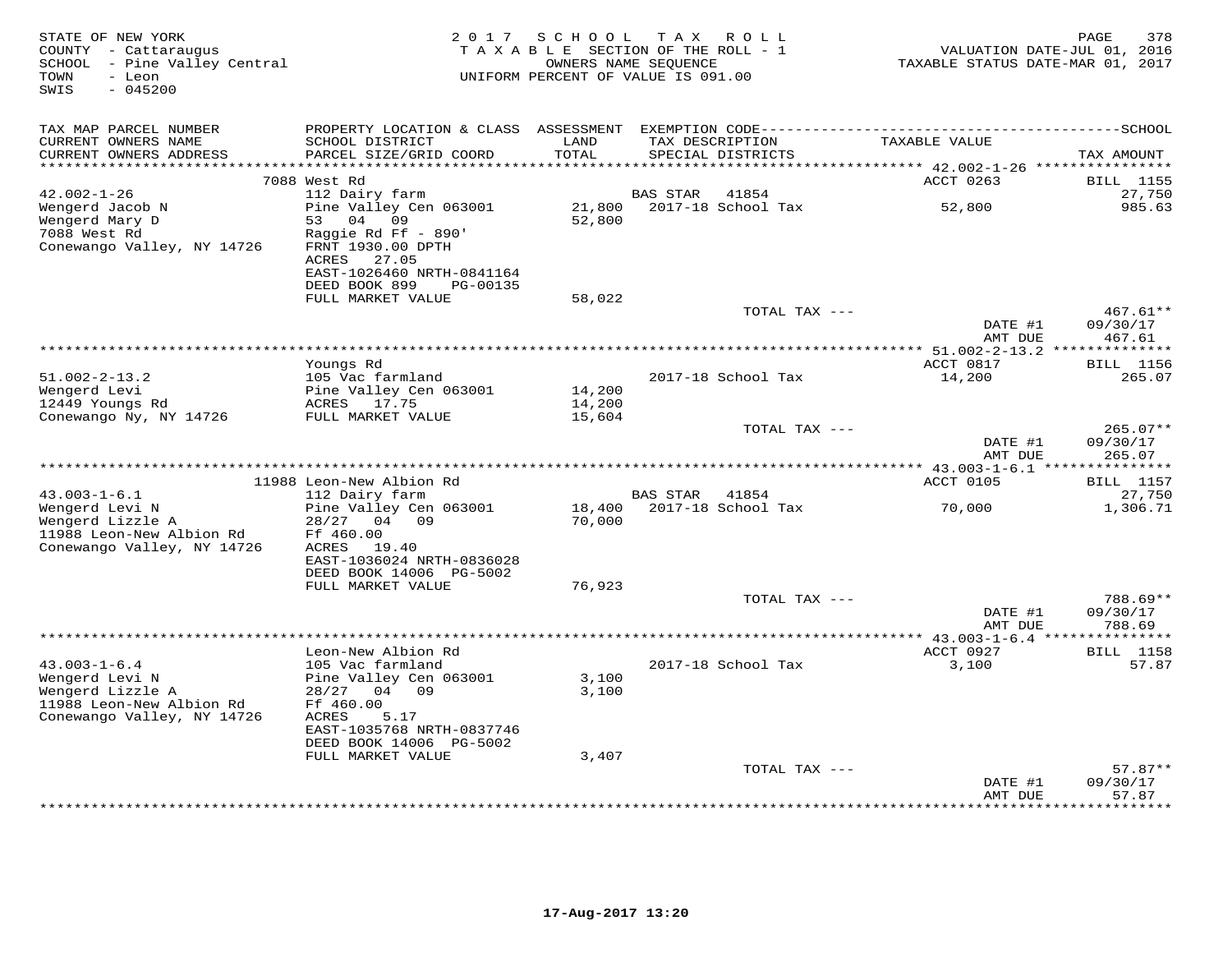| STATE OF NEW YORK<br>COUNTY - Cattaraugus<br>SCHOOL - Pine Valley Central<br>- Leon<br>TOWN<br>SWIS<br>$-045200$ | 2 0 1 7                                            | SCHOOL<br>TAXABLE SECTION OF THE ROLL - 1<br>UNIFORM PERCENT OF VALUE IS 091.00 | OWNERS NAME SEQUENCE | TAX ROLL           | VALUATION DATE-JUL 01, 2016<br>TAXABLE STATUS DATE-MAR 01, 2017 | PAGE<br>379                           |
|------------------------------------------------------------------------------------------------------------------|----------------------------------------------------|---------------------------------------------------------------------------------|----------------------|--------------------|-----------------------------------------------------------------|---------------------------------------|
| TAX MAP PARCEL NUMBER                                                                                            |                                                    |                                                                                 |                      |                    |                                                                 |                                       |
| CURRENT OWNERS NAME                                                                                              | SCHOOL DISTRICT                                    | LAND                                                                            |                      | TAX DESCRIPTION    | TAXABLE VALUE                                                   |                                       |
| CURRENT OWNERS ADDRESS<br>***********************                                                                | PARCEL SIZE/GRID COORD<br>************************ | TOTAL<br>*************                                                          |                      | SPECIAL DISTRICTS  | ********************************** 51.002-2-12.1 ************** | TAX AMOUNT                            |
|                                                                                                                  | Youngs Rd                                          |                                                                                 |                      |                    | ACCT 0264                                                       | <b>BILL</b> 1159                      |
| $51.002 - 2 - 12.1$                                                                                              | 105 Vac farmland                                   |                                                                                 |                      | 2017-18 School Tax | 2,600                                                           | 48.53                                 |
| Wengerd Levi N<br>Wengerd Amanda L                                                                               | Pine Valley Cen 063001<br>41 04 09                 | 2,600<br>2,600                                                                  |                      |                    |                                                                 |                                       |
| Youngs Rd                                                                                                        | Ff 680.50                                          |                                                                                 |                      |                    |                                                                 |                                       |
| Conewango Valley, NY 14726                                                                                       | ACRES<br>3.30                                      |                                                                                 |                      |                    |                                                                 |                                       |
|                                                                                                                  | EAST-1028838 NRTH-0824383                          |                                                                                 |                      |                    |                                                                 |                                       |
|                                                                                                                  | DEED BOOK 820<br>$PG-71$<br>FULL MARKET VALUE      |                                                                                 |                      |                    |                                                                 |                                       |
|                                                                                                                  |                                                    | 2,857                                                                           |                      | TOTAL TAX ---      |                                                                 | $48.53**$                             |
|                                                                                                                  |                                                    |                                                                                 |                      |                    | DATE #1                                                         | 09/30/17                              |
|                                                                                                                  |                                                    |                                                                                 |                      |                    | AMT DUE                                                         | 48.53                                 |
|                                                                                                                  | * * * * * * * * * * * * * * * * * * *              |                                                                                 |                      |                    | ** $42.004 - 2 - 8.2$ **<br>ACCT 0468                           | * * * * * * * * *<br><b>BILL</b> 1160 |
| $42.004 - 2 - 8.2$                                                                                               | 12609 Cherry Creek Hill Rd<br>210 1 Family Res     |                                                                                 | <b>BAS STAR</b>      | 41854              |                                                                 | 27,750                                |
| Wengerd Lewis J                                                                                                  | Pine Valley Cen 063001                             | 8,600                                                                           |                      | 2017-18 School Tax | 50,000                                                          | 933.36                                |
| Wengerd Amanda L                                                                                                 | 04 09<br>51                                        | 50,000                                                                          |                      |                    |                                                                 |                                       |
| 12609 Cherry Creek Hill<br>Conewango Valley, NY 14726                                                            | $Cp-210$<br>FRNT 520.00 DPTH                       |                                                                                 |                      |                    |                                                                 |                                       |
|                                                                                                                  | ACRES<br>1.78                                      |                                                                                 |                      |                    |                                                                 |                                       |
|                                                                                                                  | EAST-1025635 NRTH-0835675                          |                                                                                 |                      |                    |                                                                 |                                       |
|                                                                                                                  | DEED BOOK 16811 PG-2001                            |                                                                                 |                      |                    |                                                                 |                                       |
|                                                                                                                  | FULL MARKET VALUE                                  | 54,945                                                                          |                      | TOTAL TAX ---      |                                                                 | $415.35**$                            |
|                                                                                                                  |                                                    |                                                                                 |                      |                    | DATE #1                                                         | 09/30/17                              |
|                                                                                                                  |                                                    |                                                                                 |                      |                    | AMT DUE                                                         | 415.35                                |
|                                                                                                                  |                                                    |                                                                                 |                      |                    |                                                                 | ***********                           |
| $42.002 - 1 - 27$                                                                                                | 6988 West Rd<br>210 1 Family Res                   |                                                                                 | AG BLDG              | 41700              | ACCT 0208                                                       | BILL 1161<br>2,100                    |
| Wengerd Noah E                                                                                                   | Pine Valley Cen 063001                             |                                                                                 | 30,900 AG BLDG       | 41700              |                                                                 | 25,000                                |
| Wengerd Edna A                                                                                                   | 53<br>04 09                                        |                                                                                 | 112,500 BAS STAR     | 41854              |                                                                 | 27,750                                |
| 6988 West Rd                                                                                                     | FRNT 1090.00 DPTH                                  |                                                                                 |                      | 2017-18 School Tax | 85,400                                                          | 1,594.18                              |
| Conewango Valley, NY 14726                                                                                       | ACRES<br>46.75<br>EAST-1026171 NRTH-0840165        |                                                                                 |                      |                    |                                                                 |                                       |
| MAY BE SUBJECT TO PAYMENT                                                                                        | DEED BOOK 1005<br>PG-615                           |                                                                                 |                      |                    |                                                                 |                                       |
| UNDER RPTL483 UNTIL 2020                                                                                         | FULL MARKET VALUE                                  | 123,626                                                                         |                      |                    |                                                                 |                                       |
|                                                                                                                  |                                                    |                                                                                 |                      | TOTAL TAX ---      |                                                                 | $1,076.17**$                          |
|                                                                                                                  |                                                    |                                                                                 |                      |                    | DATE #1<br>AMT DUE                                              | 09/30/17<br>1,076.17                  |
|                                                                                                                  |                                                    |                                                                                 |                      |                    |                                                                 |                                       |
|                                                                                                                  | 12468 Youngs Rd                                    |                                                                                 |                      |                    | ACCT 0818                                                       | <b>BILL</b> 1162                      |
| $51.002 - 2 - 13.4$                                                                                              | 210 1 Family Res                                   |                                                                                 |                      | 2017-18 School Tax | 64,600                                                          | 1,205.90                              |
| Wengerd Noah L<br>Wengerd Katie R                                                                                | Pine Valley Cen 063001<br>ACRES<br>1.85            | 8,700<br>64,600                                                                 |                      |                    |                                                                 |                                       |
| 12468 Youngs Rd                                                                                                  | EAST-1027639 NRTH-0824061                          |                                                                                 |                      |                    |                                                                 |                                       |
| Conewango Valley, NY 14726                                                                                       | DEED BOOK 5966<br>PG-9001                          |                                                                                 |                      |                    |                                                                 |                                       |
|                                                                                                                  | FULL MARKET VALUE                                  | 70,989                                                                          |                      |                    |                                                                 |                                       |
|                                                                                                                  |                                                    |                                                                                 |                      | TOTAL TAX ---      | DATE #1                                                         | $1,205.90**$<br>09/30/17              |
|                                                                                                                  |                                                    |                                                                                 |                      |                    | AMT DUE                                                         | 1,205.90                              |
|                                                                                                                  |                                                    |                                                                                 |                      |                    | ************                                                    | **********                            |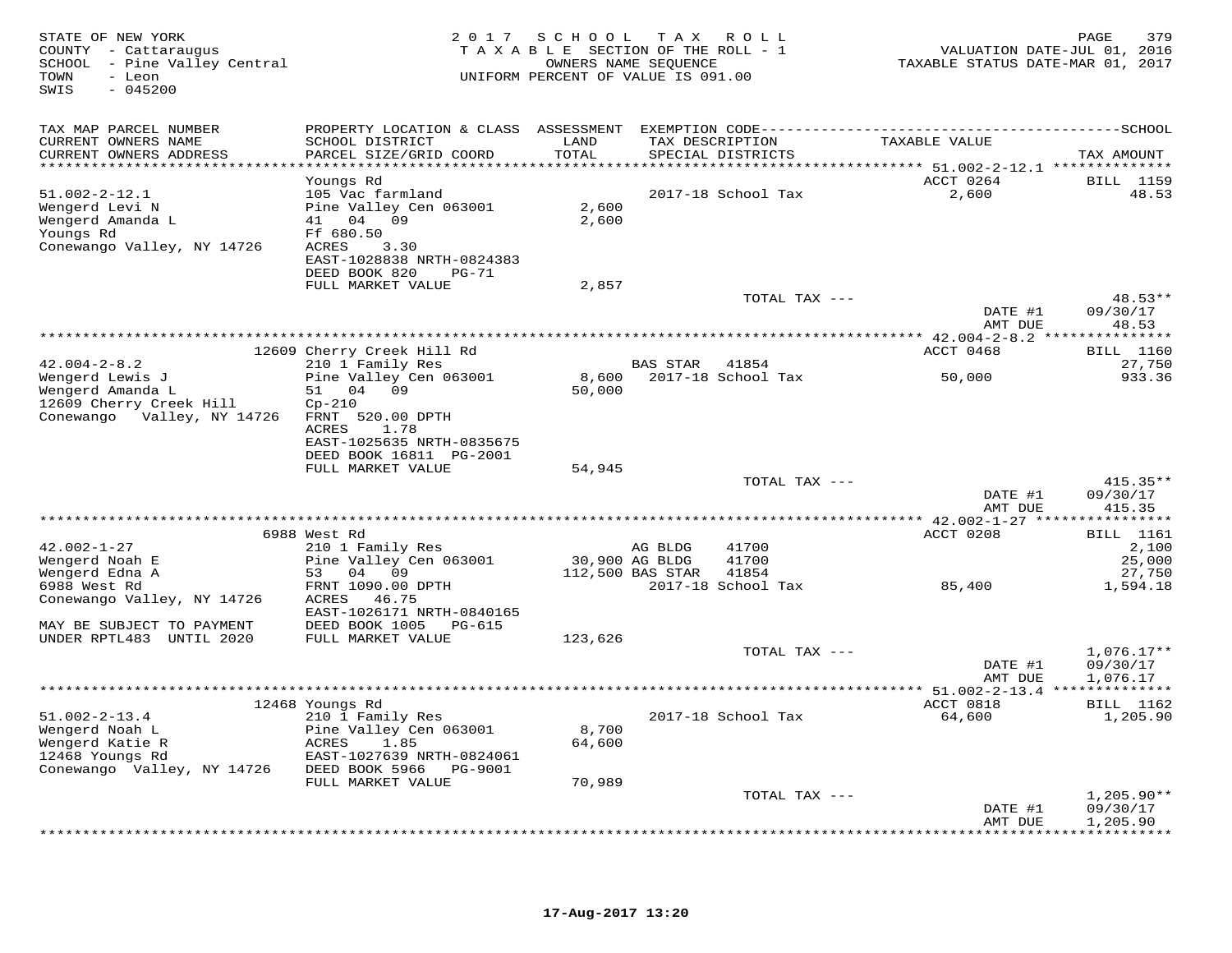| STATE OF NEW YORK            | 2 0 1 7                              | SCHOOL                             |                 | TAX ROLL           |                                                           | PAGE                  | 380        |
|------------------------------|--------------------------------------|------------------------------------|-----------------|--------------------|-----------------------------------------------------------|-----------------------|------------|
| COUNTY - Cattaraugus         |                                      | TAXABLE SECTION OF THE ROLL - 1    |                 |                    | VALUATION DATE-JUL 01, 2016                               |                       |            |
| SCHOOL - Pine Valley Central |                                      | OWNERS NAME SEQUENCE               |                 |                    | TAXABLE STATUS DATE-MAR 01, 2017                          |                       |            |
| TOWN<br>- Leon               |                                      | UNIFORM PERCENT OF VALUE IS 091.00 |                 |                    |                                                           |                       |            |
| $-045200$<br>SWIS            |                                      |                                    |                 |                    |                                                           |                       |            |
|                              |                                      |                                    |                 |                    |                                                           |                       |            |
|                              |                                      |                                    |                 |                    |                                                           |                       |            |
| TAX MAP PARCEL NUMBER        | PROPERTY LOCATION & CLASS ASSESSMENT |                                    |                 |                    | EXEMPTION CODE-----------------------------               | -----------SCHOOL     |            |
| CURRENT OWNERS NAME          | SCHOOL DISTRICT                      | LAND                               |                 | TAX DESCRIPTION    | TAXABLE VALUE                                             |                       |            |
| CURRENT OWNERS ADDRESS       | PARCEL SIZE/GRID COORD               | TOTAL                              |                 | SPECIAL DISTRICTS  |                                                           | TAX AMOUNT            |            |
|                              |                                      |                                    |                 |                    | *************************** 43.003-1-16.4 *************** |                       |            |
|                              | 11858 Leon-New Albion Rd             |                                    |                 |                    | ACCT 0497                                                 | BILL 1163             |            |
| $43.003 - 1 - 16.4$          | 210 1 Family Res                     |                                    | <b>BAS STAR</b> | 41854              |                                                           |                       | 27,750     |
| Wengerd Noah N               | Pine Valley Cen 063001               | 7,000                              |                 | 2017-18 School Tax | 28,000                                                    |                       | 522.68     |
| Miller Levi D                | 04<br>09<br>27                       | 28,000                             |                 |                    |                                                           |                       |            |
| 6491 West Rd                 | Leon-New Albion Ff - 320'            |                                    |                 |                    |                                                           |                       |            |
| Conewango Valley, NY 14776   | FRNT 800.00 DPTH                     |                                    |                 |                    |                                                           |                       |            |
|                              | ACRES<br>0.86                        |                                    |                 |                    |                                                           |                       |            |
| MAY BE SUBJECT TO PAYMENT    | EAST-1037149 NRTH-0834981            |                                    |                 |                    |                                                           |                       |            |
| UNDER AGDIST LAW TIL 2023    | DEED BOOK 24544 PG-7001              |                                    |                 |                    |                                                           |                       |            |
|                              | FULL MARKET VALUE                    | 30,769                             |                 |                    |                                                           |                       |            |
|                              |                                      |                                    |                 | TOTAL TAX ---      |                                                           |                       | $4.67**$   |
|                              |                                      |                                    |                 |                    | DATE #1                                                   | 09/30/17              |            |
|                              |                                      |                                    |                 |                    | AMT DUE                                                   |                       | 4.67       |
|                              |                                      |                                    |                 |                    | ** $42.002 - 1 - 32$ ****                                 | * * * * * * * * * * * |            |
|                              | 7024 West Rd                         |                                    |                 |                    | ACCT 5005                                                 | <b>BILL</b> 1164      |            |
| $42.002 - 1 - 32$            | 210 1 Family Res                     |                                    | <b>BAS STAR</b> | 41854              |                                                           |                       | 27,750     |
| Wengerd William N            | Pine Valley Cen 063001               | 7,000                              |                 | 2017-18 School Tax | 60,000                                                    |                       | 1,120.03   |
| Wengerd Anna E               | 04 09<br>53                          | 60,000                             |                 |                    |                                                           |                       |            |
| 7094 West Rd                 | Ff 330.00                            |                                    |                 |                    |                                                           |                       |            |
| Conewango Valley, NY 14726   | ACRES<br>1.15                        |                                    |                 |                    |                                                           |                       |            |
|                              | EAST-1025612 NRTH-0840706            |                                    |                 |                    |                                                           |                       |            |
|                              | DEED BOOK 00943 PG-00540             |                                    |                 |                    |                                                           |                       |            |
|                              | FULL MARKET VALUE                    | 65,934                             |                 |                    |                                                           |                       |            |
|                              |                                      |                                    |                 | TOTAL TAX ---      |                                                           |                       | $602.02**$ |
|                              |                                      |                                    |                 |                    | DATE #1                                                   | 09/30/17              |            |
|                              |                                      |                                    |                 |                    | AMT DUE                                                   |                       | 602.02     |
|                              |                                      |                                    |                 |                    |                                                           |                       |            |
|                              | Leon-New Albion Rd/bailey            |                                    |                 |                    | ACCT 0259                                                 | BILL 1165             |            |
| $43.004 - 1 - 10$            | 321 Abandoned ag                     |                                    |                 | 2017-18 School Tax | 34,500                                                    |                       | 644.02     |
| West Daniel E                | Pine Valley Cen 063001               | 34,500                             |                 |                    |                                                           |                       |            |
| West Stephanie               | 09<br>04<br>03                       | 34,500                             |                 |                    |                                                           |                       |            |
| 6588 Bailey Hill Rd          | Ff 700 Leon-New Albion Rd            |                                    |                 |                    |                                                           |                       |            |
| Cattaraugus, NY 14719        | Ff 350 Bailey Hill Rd                |                                    |                 |                    |                                                           |                       |            |
|                              | ACRES<br>68.54                       |                                    |                 |                    |                                                           |                       |            |
|                              | EAST-1048961 NRTH-0833713            |                                    |                 |                    |                                                           |                       |            |
|                              | DEED BOOK 16305 PG-7001              |                                    |                 |                    |                                                           |                       |            |
|                              | FULL MARKET VALUE                    | 37,912                             |                 |                    |                                                           |                       |            |
|                              |                                      |                                    |                 | TOTAL TAX ---      |                                                           |                       | 644.02**   |
|                              |                                      |                                    |                 |                    | DATE #1                                                   | 09/30/17              |            |
|                              |                                      |                                    |                 |                    | AMT DUE                                                   |                       | 644.02     |
|                              |                                      |                                    |                 |                    |                                                           |                       |            |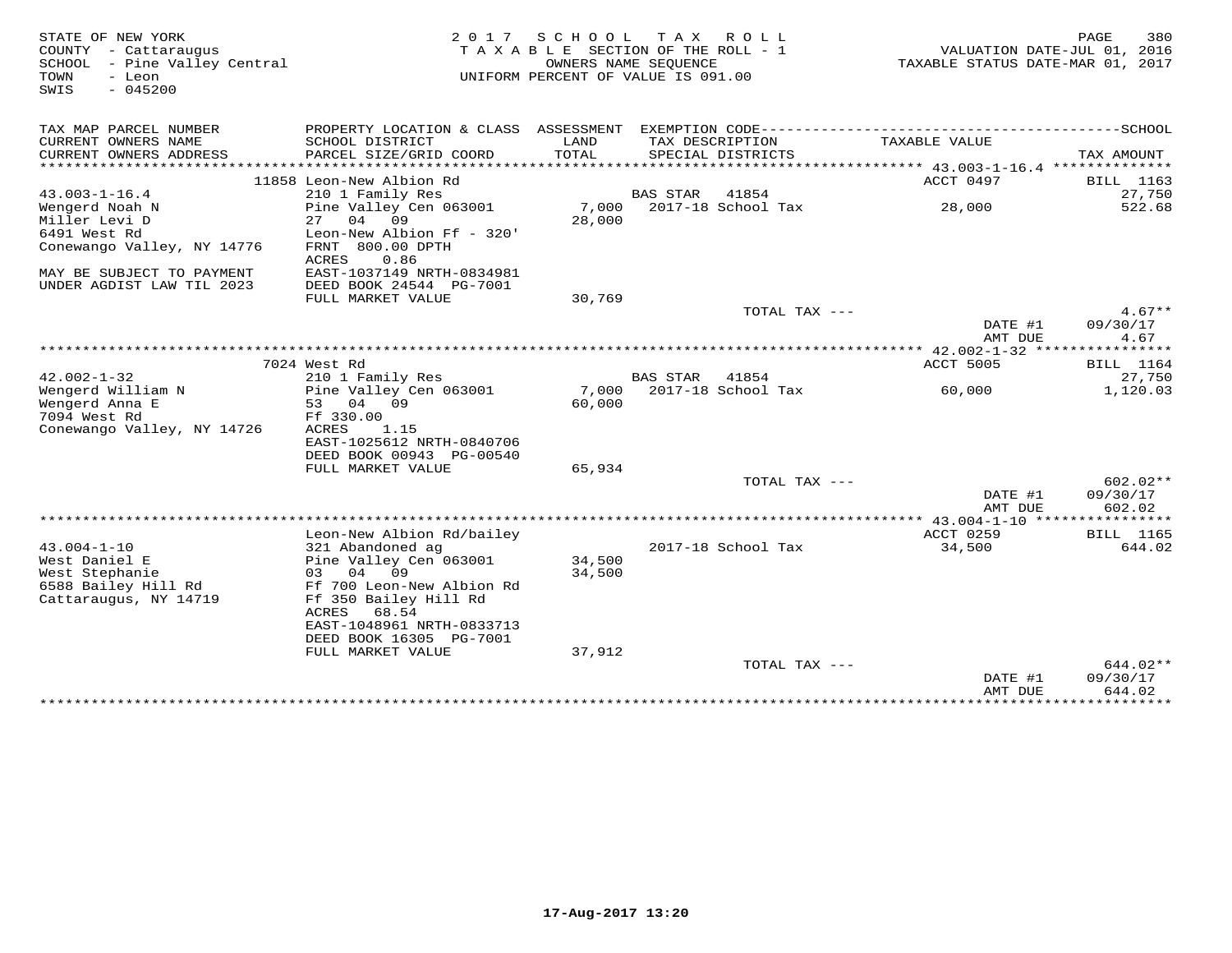| STATE OF NEW YORK<br>COUNTY - Cattaraugus<br>SCHOOL<br>- Pine Valley Central<br>TOWN<br>- Leon<br>$-045200$<br>SWIS | 2 0 1 7                                                                                                                                                                        | SCHOOL           | T A X<br>R O L L<br>TAXABLE SECTION OF THE ROLL - 1<br>OWNERS NAME SEQUENCE<br>UNIFORM PERCENT OF VALUE IS 091.00 | TAXABLE STATUS DATE-MAR 01, 2017                       | 381<br>PAGE<br>VALUATION DATE-JUL 01, 2016 |
|---------------------------------------------------------------------------------------------------------------------|--------------------------------------------------------------------------------------------------------------------------------------------------------------------------------|------------------|-------------------------------------------------------------------------------------------------------------------|--------------------------------------------------------|--------------------------------------------|
| TAX MAP PARCEL NUMBER                                                                                               | PROPERTY LOCATION & CLASS ASSESSMENT                                                                                                                                           |                  |                                                                                                                   |                                                        |                                            |
| CURRENT OWNERS NAME<br>CURRENT OWNERS ADDRESS<br>*************************                                          | SCHOOL DISTRICT<br>PARCEL SIZE/GRID COORD                                                                                                                                      | LAND<br>TOTAL    | TAX DESCRIPTION<br>SPECIAL DISTRICTS                                                                              | TAXABLE VALUE                                          | TAX AMOUNT                                 |
| $43.004 - 1 - 13.1$                                                                                                 | 6588 Bailey Hill Rd<br>210 1 Family Res                                                                                                                                        |                  | BAS STAR<br>41854                                                                                                 | ACCT 0319                                              | <b>BILL</b> 1166<br>27,750                 |
| West Daniel E<br>West Stephanie<br>6588 Bailey Hill Rd<br>Cattaraugus, NY 14719                                     | Pine Valley Cen 063001<br>04<br>09<br>03<br>Life Use Ff 240 Co Rd 6<br>Ff 443.00 Bailey Rd<br>ACRES<br>2.44<br>EAST-1047591 NRTH-0833330                                       | 9,900<br>120,000 | 2017-18 School Tax                                                                                                | 120,000                                                | 2,240.07                                   |
|                                                                                                                     | DEED BOOK 16303 PG-2001<br>FULL MARKET VALUE                                                                                                                                   | 131,868          |                                                                                                                   |                                                        |                                            |
|                                                                                                                     |                                                                                                                                                                                |                  | TOTAL TAX $---$                                                                                                   | DATE #1<br>AMT DUE                                     | $1,722.05**$<br>09/30/17<br>1,722.05       |
|                                                                                                                     | Leon-New Albion Rd                                                                                                                                                             |                  |                                                                                                                   | *********** 43.004-1-17 *****************<br>ACCT 0232 | <b>BILL</b> 1167                           |
| $43.004 - 1 - 17$<br>West Daniel E<br>6588 Bailey Hill Rd<br>Cattaraugus, NY 14719                                  | 321 Abandoned ag<br>Pine Valley Cen 063001<br>04<br>09<br>0.3<br>Ff 230 Leon-New Albion Rd<br>Ff 1030 Bailey Hill Rd<br>ACRES<br>53.60                                         | 24,700<br>24,700 | 2017-18 School Tax                                                                                                | 24,700                                                 | 461.08                                     |
|                                                                                                                     | EAST-1047356 NRTH-0834612<br>DEED BOOK 1012<br>PG-452                                                                                                                          |                  |                                                                                                                   |                                                        |                                            |
|                                                                                                                     | FULL MARKET VALUE                                                                                                                                                              | 27,143           | TOTAL TAX ---                                                                                                     | DATE #1<br>AMT DUE                                     | 461.08**<br>09/30/17<br>461.08             |
|                                                                                                                     |                                                                                                                                                                                |                  |                                                                                                                   |                                                        |                                            |
| $43.004 - 1 - 16$<br>West Diane<br>Buckhardt Cindy<br>6606 Bailey Hill Rd<br>Cattaraugus, NY 14719                  | 11210 Leon-New Albion Rd Rd<br>210 1 Family Res<br>Pine Valley Cen 063001<br>03<br>04<br>09<br>FRNT 124.99 DPTH 200.00<br>EAST-1047243 NRTH-0833228<br>DEED BOOK 18343 PG-2001 | 6,700<br>62,100  | 2017-18 School Tax                                                                                                | ACCT 0055<br>62,100                                    | <b>BILL</b> 1168<br>1,159.24               |
|                                                                                                                     | FULL MARKET VALUE                                                                                                                                                              | 68,242           | TOTAL TAX ---                                                                                                     | DATE #1<br>AMT DUE                                     | $1,159.24**$<br>09/30/17<br>1,159.24       |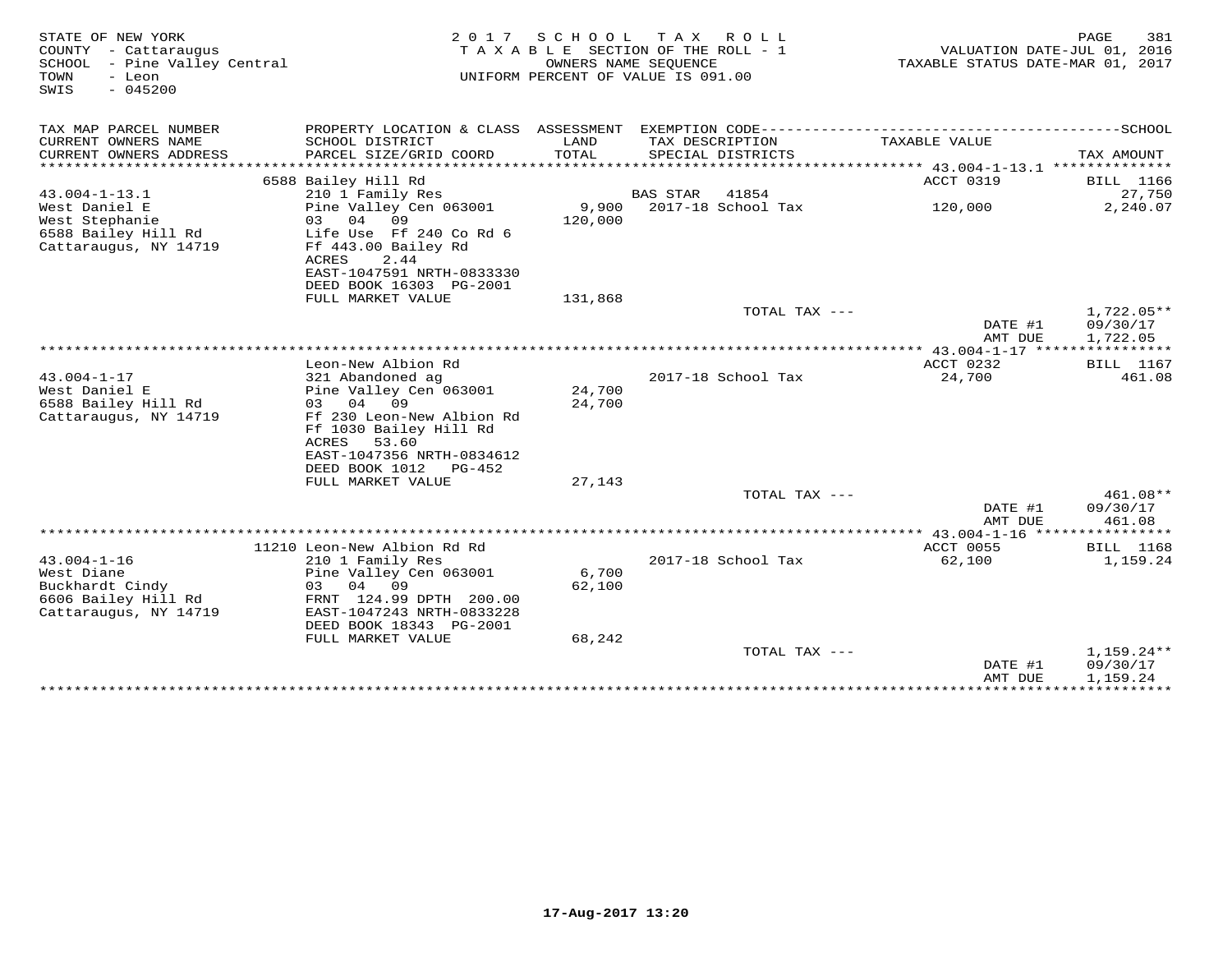| STATE OF NEW YORK<br>COUNTY - Cattaraugus<br>SCHOOL - Pine Valley Central<br>TOWN<br>- Leon<br>$-045200$<br>SWIS | 2 0 1 7                                                  | S C H O O L                | T A X<br>R O L L<br>TAXABLE SECTION OF THE ROLL - 1<br>OWNERS NAME SEOUENCE<br>UNIFORM PERCENT OF VALUE IS 091.00 | VALUATION DATE-JUL 01, 2016<br>TAXABLE STATUS DATE-MAR 01, 2017 | PAGE<br>382             |
|------------------------------------------------------------------------------------------------------------------|----------------------------------------------------------|----------------------------|-------------------------------------------------------------------------------------------------------------------|-----------------------------------------------------------------|-------------------------|
| TAX MAP PARCEL NUMBER                                                                                            |                                                          |                            |                                                                                                                   |                                                                 |                         |
| CURRENT OWNERS NAME<br>CURRENT OWNERS ADDRESS<br>********************                                            | SCHOOL DISTRICT<br>PARCEL SIZE/GRID COORD                | LAND<br>TOTAL<br>********* | TAX DESCRIPTION<br>SPECIAL DISTRICTS                                                                              | TAXABLE VALUE                                                   | TAX AMOUNT<br>* * * * * |
|                                                                                                                  | 6606 Bailey Hill Rd                                      |                            |                                                                                                                   | ACCT 0500                                                       | BILL 1169               |
| $43.004 - 1 - 13.2$                                                                                              | 210 1 Family Res                                         |                            | <b>BAS STAR</b><br>41854                                                                                          |                                                                 | 27,750                  |
| West Randall R<br>West Diane E                                                                                   | Pine Valley Cen 063001<br>03 04 09                       | 16,700<br>113,300          | 2017-18 School Tax                                                                                                | 113,300                                                         | 2,115.00                |
| 6606 Bailey Hill Rd<br>Cattaraugus, NY 14719                                                                     | Ff 1070.00<br>ACRES<br>6.04<br>EAST-1047811 NRTH-0833881 |                            |                                                                                                                   |                                                                 |                         |
|                                                                                                                  | DEED BOOK 794<br>PG-01121                                |                            |                                                                                                                   |                                                                 |                         |
|                                                                                                                  | FULL MARKET VALUE                                        | 124,505                    |                                                                                                                   |                                                                 |                         |
|                                                                                                                  |                                                          |                            | TOTAL TAX ---                                                                                                     |                                                                 | $1,596.98**$            |
|                                                                                                                  |                                                          |                            |                                                                                                                   | DATE #1                                                         | 09/30/17                |
|                                                                                                                  |                                                          |                            |                                                                                                                   | AMT DUE                                                         | 1,596.98<br>*********** |
|                                                                                                                  | 11246 Leon-New Albion Rd                                 |                            |                                                                                                                   | ** $43.004 - 1 - 2$ **<br>ACCT 0416                             | <b>BILL</b> 1170        |
| $43.004 - 1 - 2$                                                                                                 | 120 Field crops                                          |                            | AG DISTOUT 41730                                                                                                  |                                                                 | 7,770                   |
| Wickmark Bradley                                                                                                 | Pine Valley Cen 063001                                   |                            | 97,300 ENH STAR<br>41834                                                                                          |                                                                 | 60,590                  |
| Wickmark Janet                                                                                                   | $11/12$ 04 09                                            | 160,000                    | 2017-18 School Tax                                                                                                | 152,230                                                         | 2,841.71                |
| 11246 Leon-New Albion Rd                                                                                         | Ff 1970 Kysor Hill Rd                                    |                            |                                                                                                                   |                                                                 |                         |
| Cattaraugus, NY 14719                                                                                            | FRNT 1970.00 DPTH<br>ACRES 191.95                        |                            |                                                                                                                   |                                                                 |                         |
| MAY BE SUBJECT TO PAYMENT<br>UNDER AGDIST LAW TIL 2024                                                           | EAST-1046036 NRTH-0836122<br>DEED BOOK 760<br>PG-1984    |                            |                                                                                                                   |                                                                 |                         |
|                                                                                                                  | FULL MARKET VALUE                                        | 175,824                    |                                                                                                                   |                                                                 |                         |
|                                                                                                                  |                                                          |                            | TOTAL TAX ---                                                                                                     |                                                                 | $1,710.67**$            |
|                                                                                                                  |                                                          |                            |                                                                                                                   | DATE #1                                                         | 09/30/17                |
|                                                                                                                  |                                                          |                            |                                                                                                                   | AMT DUE<br>******** 33.004-1-12.2 **************                | 1,710.67                |
|                                                                                                                  | 7815 Dredge Rd                                           |                            |                                                                                                                   | ACCT 0160                                                       | <b>BILL</b> 1171        |
| $33.004 - 1 - 12.2$                                                                                              | 240 Rural res                                            |                            | 2017-18 School Tax                                                                                                | 74,400                                                          | 1,388.84                |
| Wightman Rebecca J.                                                                                              | Pine Valley Cen 063001                                   | 8,400                      |                                                                                                                   |                                                                 |                         |
| 7815 Dredge Rd.                                                                                                  | 04<br>09<br>64                                           | 74,400                     |                                                                                                                   |                                                                 |                         |
| S. Dayton, NY 14138                                                                                              | Dredge Rd Ff 455.22                                      |                            |                                                                                                                   |                                                                 |                         |
|                                                                                                                  | Frog Valley Ff 470.00                                    |                            |                                                                                                                   |                                                                 |                         |
| MAY BE SUBJECT TO PAYMENT                                                                                        | ACRES<br>4.25                                            |                            |                                                                                                                   |                                                                 |                         |
| UNDER AGDIST LAW TIL 2020                                                                                        | EAST-1022576 NRTH-0852366                                |                            |                                                                                                                   |                                                                 |                         |
|                                                                                                                  | DEED BOOK 24926 PG-7001                                  |                            |                                                                                                                   |                                                                 |                         |
|                                                                                                                  | FULL MARKET VALUE                                        | 81,758                     |                                                                                                                   |                                                                 |                         |
|                                                                                                                  |                                                          |                            | TOTAL TAX ---                                                                                                     | DATE #1                                                         | 1,388.84**<br>09/30/17  |
|                                                                                                                  |                                                          |                            |                                                                                                                   | AMT DUE                                                         | 1,388.84                |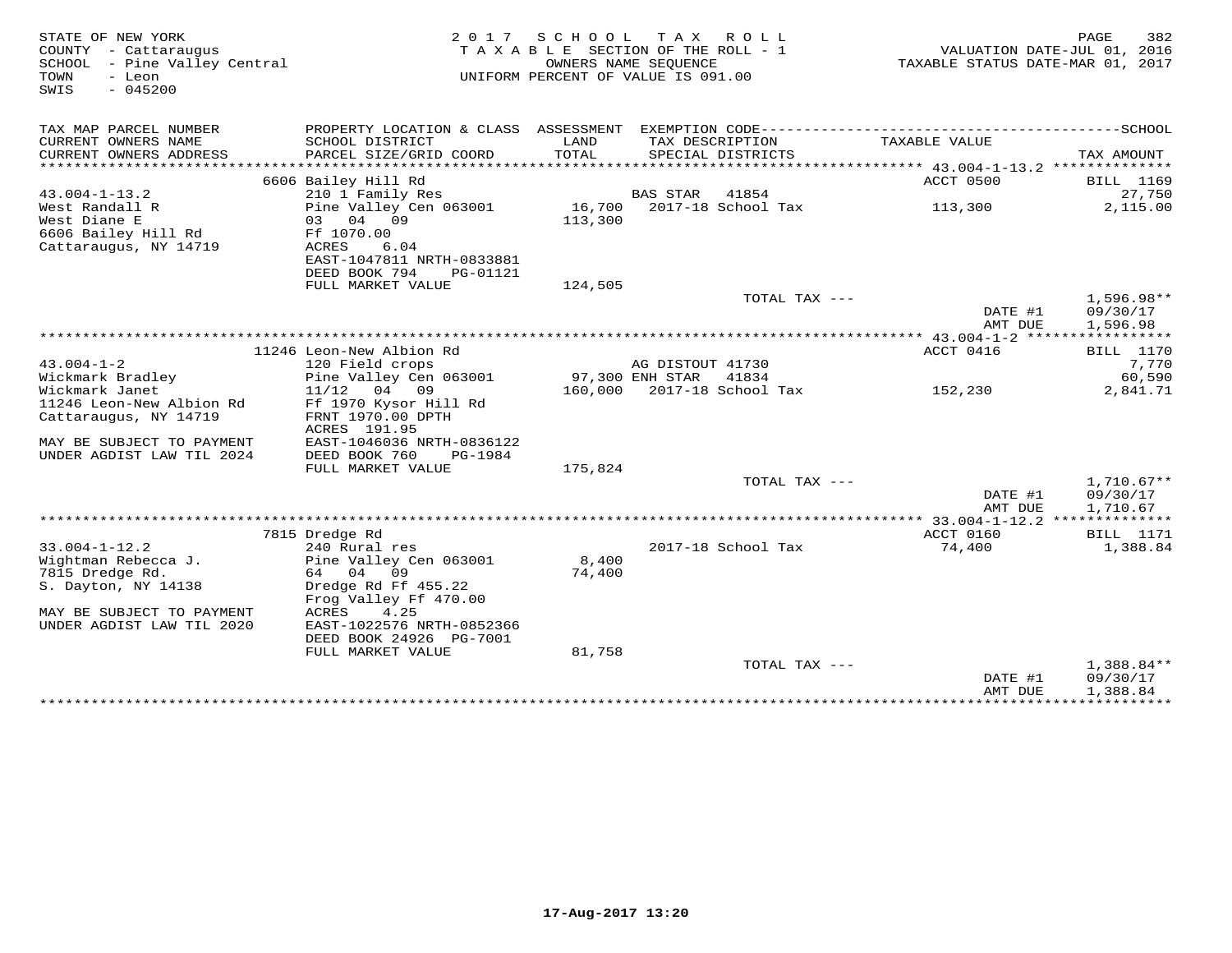| TAX MAP PARCEL NUMBER<br>CURRENT OWNERS NAME<br>SCHOOL DISTRICT<br>LAND<br>TAX DESCRIPTION<br>TAXABLE VALUE<br>PARCEL SIZE/GRID COORD<br>TOTAL<br>CURRENT OWNERS ADDRESS<br>SPECIAL DISTRICTS<br>TAX AMOUNT<br>ACCT 0546<br>6793 Rte 62<br>$42.004 - 1 - 15.2$<br>210 1 Family Res<br>ENH STAR<br>41834<br>22,500<br>2017-18 School Tax<br>Will Robert L<br>Pine Valley Cen 063001<br>55,000<br>Will Bernice M<br>44 04 09<br>55,000<br>6793 Rte 62<br>FRNT 622.38 DPTH<br>Conewango Valley, NY 14726<br>ACRES<br>9.70<br>EAST-1030851 NRTH-0836623<br>DEED BOOK 837<br>PG-00985<br>FULL MARKET VALUE<br>60,440<br>TOTAL TAX --- | 383<br>VALUATION DATE-JUL 01, 2016<br>TAXABLE STATUS DATE-MAR 01, 2017 |
|----------------------------------------------------------------------------------------------------------------------------------------------------------------------------------------------------------------------------------------------------------------------------------------------------------------------------------------------------------------------------------------------------------------------------------------------------------------------------------------------------------------------------------------------------------------------------------------------------------------------------------|------------------------------------------------------------------------|
|                                                                                                                                                                                                                                                                                                                                                                                                                                                                                                                                                                                                                                  |                                                                        |
|                                                                                                                                                                                                                                                                                                                                                                                                                                                                                                                                                                                                                                  |                                                                        |
|                                                                                                                                                                                                                                                                                                                                                                                                                                                                                                                                                                                                                                  | BILL 1172                                                              |
|                                                                                                                                                                                                                                                                                                                                                                                                                                                                                                                                                                                                                                  | 55,000                                                                 |
|                                                                                                                                                                                                                                                                                                                                                                                                                                                                                                                                                                                                                                  | 1,026.70                                                               |
|                                                                                                                                                                                                                                                                                                                                                                                                                                                                                                                                                                                                                                  |                                                                        |
|                                                                                                                                                                                                                                                                                                                                                                                                                                                                                                                                                                                                                                  | $0.00**$                                                               |
|                                                                                                                                                                                                                                                                                                                                                                                                                                                                                                                                                                                                                                  |                                                                        |
| 11062 Peters Rd<br>ACCT 0754                                                                                                                                                                                                                                                                                                                                                                                                                                                                                                                                                                                                     | <b>BILL</b> 1173                                                       |
| $52.002 - 1 - 27.14$<br>2017-18 School Tax<br>16,000<br>270 Mfg housing<br>15,200<br>Pine Valley Cen 063001<br>Williams Mark A.<br>Williams Brenda K.<br>01 04 09<br>16,000<br>3043 Lebanon Rd<br>Olrogg buying on cont fr                                                                                                                                                                                                                                                                                                                                                                                                       | 298.68                                                                 |
| Randolph, NY 14772<br>Ff 300.00<br>ACRES<br>5.10<br>EAST-1049825 NRTH-0826809<br>DEED BOOK 23942 PG-5009                                                                                                                                                                                                                                                                                                                                                                                                                                                                                                                         |                                                                        |
| FULL MARKET VALUE<br>17,582                                                                                                                                                                                                                                                                                                                                                                                                                                                                                                                                                                                                      |                                                                        |
| TOTAL TAX ---<br>DATE #1<br>09/30/17                                                                                                                                                                                                                                                                                                                                                                                                                                                                                                                                                                                             | 298.68**                                                               |
| AMT DUE                                                                                                                                                                                                                                                                                                                                                                                                                                                                                                                                                                                                                          | 298.68                                                                 |
| 11877 Ruckh Hill Rd<br>ACCT 0357                                                                                                                                                                                                                                                                                                                                                                                                                                                                                                                                                                                                 | <b>BILL</b> 1174                                                       |
| $43.001 - 1 - 4$<br>240 Rural res<br>BAS STAR<br>41854                                                                                                                                                                                                                                                                                                                                                                                                                                                                                                                                                                           | 27,750                                                                 |
| Williams William<br>Pine Valley Cen 063001<br>30,000 2017-18 School Tax<br>86,300<br>Williams Katrina<br>30 04 09<br>86,300<br>11877 Ruckh Hill Rd<br>FRNT 350.00 DPTH<br>ACRES 20.06<br>South Dayton, NY 14138                                                                                                                                                                                                                                                                                                                                                                                                                  | 1,610.98                                                               |
| EAST-1037127 NRTH-0846364                                                                                                                                                                                                                                                                                                                                                                                                                                                                                                                                                                                                        |                                                                        |
| DEED BOOK 803 PG-00343<br>FULL MARKET VALUE<br>94,835                                                                                                                                                                                                                                                                                                                                                                                                                                                                                                                                                                            |                                                                        |
| TOTAL TAX ---                                                                                                                                                                                                                                                                                                                                                                                                                                                                                                                                                                                                                    | $1,092.97**$                                                           |
| DATE #1<br>AMT DUE                                                                                                                                                                                                                                                                                                                                                                                                                                                                                                                                                                                                               | 09/30/17<br>1,092.97                                                   |
|                                                                                                                                                                                                                                                                                                                                                                                                                                                                                                                                                                                                                                  |                                                                        |
| ACCT 0847<br>7016 Slew Rd<br>$43.001 - 1 - 25.3$<br>105 Vac farmland<br>41720<br>AG DIST                                                                                                                                                                                                                                                                                                                                                                                                                                                                                                                                         | <b>BILL</b> 1175<br>2,131                                              |
| 6,800 2017-18 School Tax<br>4,669<br>Williams William C<br>Pine Valley Cen 063001<br>William Katrina A<br>37 4 9<br>6,800<br>11877 Ruckh Hill Road<br>ACRES<br>8.45                                                                                                                                                                                                                                                                                                                                                                                                                                                              | 87.16                                                                  |
| South Dayton, NY 14138<br>EAST-1033783 NRTH-0840255<br>DEED BOOK 24872 PG-9001                                                                                                                                                                                                                                                                                                                                                                                                                                                                                                                                                   |                                                                        |
| MAY BE SUBJECT TO PAYMENT<br>FULL MARKET VALUE<br>7,473<br>UNDER AGDIST LAW TIL 2021                                                                                                                                                                                                                                                                                                                                                                                                                                                                                                                                             |                                                                        |
| TOTAL TAX ---                                                                                                                                                                                                                                                                                                                                                                                                                                                                                                                                                                                                                    | $87.16**$                                                              |
| DATE #1<br>09/30/17<br>AMT DUE<br>87.16<br>********                                                                                                                                                                                                                                                                                                                                                                                                                                                                                                                                                                              |                                                                        |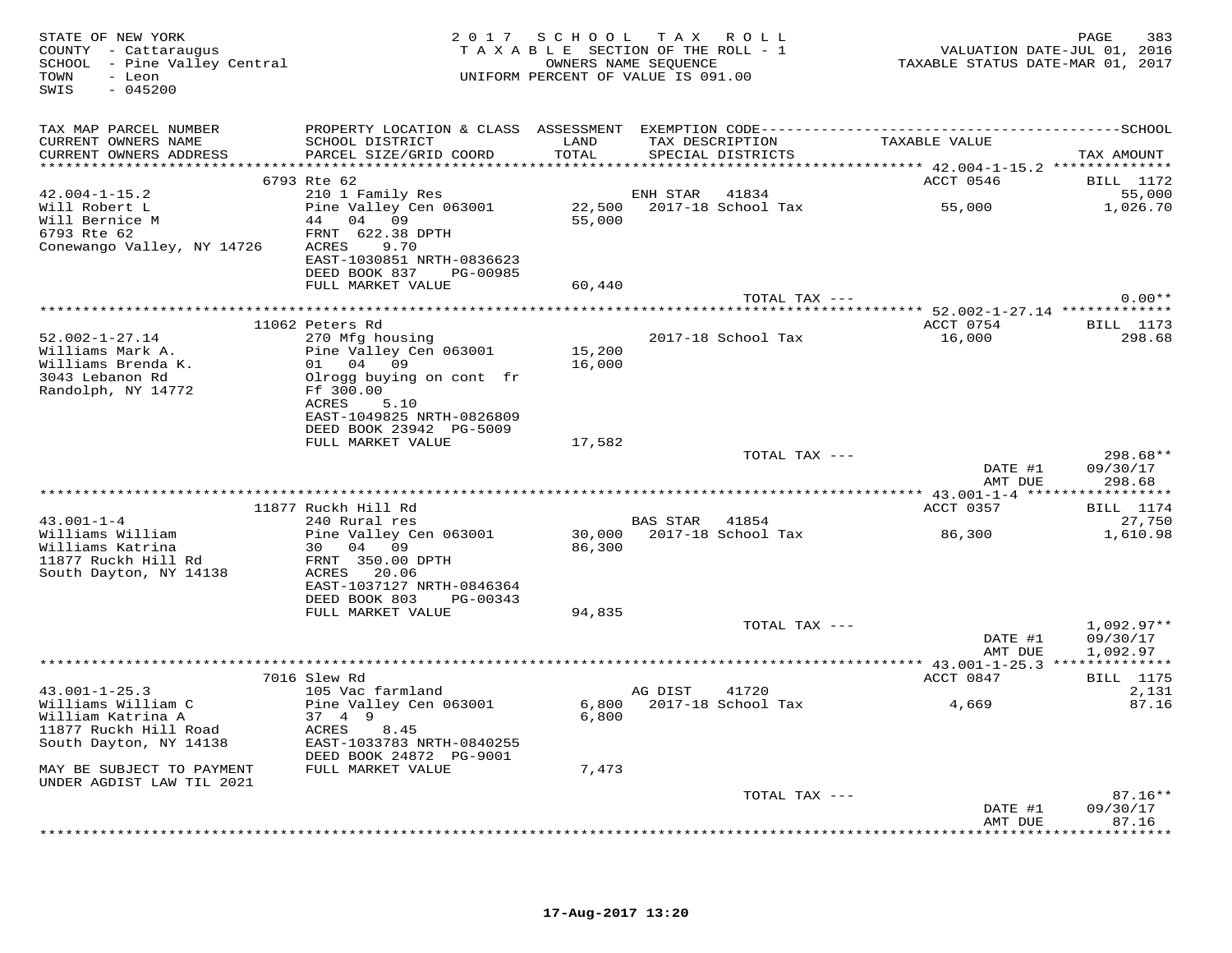| STATE OF NEW YORK<br>COUNTY - Cattaraugus<br>SCHOOL - Pine Valley Central<br>TOWN<br>- Leon<br>$-045200$<br>SWIS | 2 0 1 7                                                                                      | SCHOOL           | T A X<br>R O L L<br>TAXABLE SECTION OF THE ROLL - 1<br>OWNERS NAME SEQUENCE<br>UNIFORM PERCENT OF VALUE IS 091.00 | VALUATION DATE-JUL 01, 2016<br>TAXABLE STATUS DATE-MAR 01, 2017 | PAGE<br>384        |
|------------------------------------------------------------------------------------------------------------------|----------------------------------------------------------------------------------------------|------------------|-------------------------------------------------------------------------------------------------------------------|-----------------------------------------------------------------|--------------------|
| TAX MAP PARCEL NUMBER                                                                                            | PROPERTY LOCATION & CLASS ASSESSMENT EXEMPTION CODE-----------------------------------SCHOOL |                  |                                                                                                                   |                                                                 |                    |
| CURRENT OWNERS NAME                                                                                              | SCHOOL DISTRICT                                                                              | LAND             | TAX DESCRIPTION                                                                                                   | TAXABLE VALUE                                                   |                    |
| CURRENT OWNERS ADDRESS<br>***********************                                                                | PARCEL SIZE/GRID COORD                                                                       | TOTAL            | SPECIAL DISTRICTS                                                                                                 | ********************************* 43.001-1-25.4 *************** | TAX AMOUNT         |
|                                                                                                                  | Slew Rd                                                                                      |                  |                                                                                                                   | ACCT 0861                                                       | <b>BILL</b> 1176   |
| $43.001 - 1 - 25.4$                                                                                              | 314 Rural vac<10                                                                             |                  | 2017-18 School Tax                                                                                                | 16,800                                                          | 313.61             |
| Williams William C<br>Williams Katrina A                                                                         | Pine Valley Cen 063001<br>$37 - 4 - 9$                                                       | 16,800<br>16,800 |                                                                                                                   |                                                                 |                    |
| 11877 Ruckh Hill Rd                                                                                              | ACRES<br>33.45                                                                               |                  |                                                                                                                   |                                                                 |                    |
| South Dayton, NY 14138                                                                                           | EAST-1033648 NRTH-0840917                                                                    |                  |                                                                                                                   |                                                                 |                    |
|                                                                                                                  | DEED BOOK 12731 PG-6001                                                                      |                  |                                                                                                                   |                                                                 |                    |
|                                                                                                                  | FULL MARKET VALUE                                                                            | 18,462           | TOTAL TAX ---                                                                                                     |                                                                 | $313.61**$         |
|                                                                                                                  |                                                                                              |                  |                                                                                                                   | DATE #1                                                         | 09/30/17           |
|                                                                                                                  |                                                                                              |                  |                                                                                                                   | AMT DUE                                                         | 313.61             |
|                                                                                                                  | 6284 Canyon Dr                                                                               |                  |                                                                                                                   | ACCT 0455                                                       | BILL 1177          |
| $52.002 - 1 - 18$                                                                                                | 210 1 Family Res                                                                             |                  | <b>BAS STAR</b><br>41854                                                                                          |                                                                 | 27,750             |
| Wilson Leo E                                                                                                     | Pine Valley Cen 063001                                                                       | 22,500           | 2017-18 School Tax                                                                                                | 40,000                                                          | 746.69             |
| PO Box 245                                                                                                       | 09<br>02 04                                                                                  | 40,000           |                                                                                                                   |                                                                 |                    |
| CATTARAUGUS, NY 14719                                                                                            | $Lot-15$<br>Ff 750 Canyon; 1050 Bb Ln                                                        |                  |                                                                                                                   |                                                                 |                    |
|                                                                                                                  | ACRES<br>9.71 BANK<br>017                                                                    |                  |                                                                                                                   |                                                                 |                    |
|                                                                                                                  | EAST-1049414 NRTH-0828953                                                                    |                  |                                                                                                                   |                                                                 |                    |
|                                                                                                                  | DEED BOOK 1017 PG-812<br>FULL MARKET VALUE                                                   | 43,956           |                                                                                                                   |                                                                 |                    |
|                                                                                                                  |                                                                                              |                  | TOTAL TAX ---                                                                                                     |                                                                 | $228.67**$         |
|                                                                                                                  |                                                                                              |                  |                                                                                                                   | DATE #1                                                         | 09/30/17           |
|                                                                                                                  |                                                                                              |                  |                                                                                                                   | AMT DUE                                                         | 228.67<br>******** |
|                                                                                                                  | 6773 Cherry Creek Hill Rd                                                                    |                  |                                                                                                                   | ACCT 0780                                                       | BILL 1178          |
| $42.004 - 1 - 5.2$                                                                                               | 210 1 Family Res                                                                             |                  | ENH STAR<br>41834                                                                                                 |                                                                 | 60,590             |
| Wilson Victor T Jr                                                                                               | Pine Valley Cen 063001<br>59 04<br>09                                                        | 15,900           | 2017-18 School Tax                                                                                                | 89,200                                                          | 1,665.12           |
| Spear Paul<br>6773 Cherry Creek Hill Rd                                                                          | West Rd Ff $-130'$                                                                           | 89,200           |                                                                                                                   |                                                                 |                    |
| Conewango Valley, NY 14726                                                                                       | ACRES<br>9.75                                                                                |                  |                                                                                                                   |                                                                 |                    |
|                                                                                                                  | EAST-1022919 NRTH-0837078                                                                    |                  |                                                                                                                   |                                                                 |                    |
|                                                                                                                  | DEED BOOK 15065 PG-9001<br>FULL MARKET VALUE                                                 | 98,022           |                                                                                                                   |                                                                 |                    |
|                                                                                                                  |                                                                                              |                  | TOTAL TAX ---                                                                                                     |                                                                 | $534.07**$         |
|                                                                                                                  |                                                                                              |                  |                                                                                                                   | DATE #1                                                         | 09/30/17           |
|                                                                                                                  |                                                                                              |                  | **********************************                                                                                | AMT DUE<br>$**42.004 - 1 - 5.3$                                 | 534.07             |
|                                                                                                                  | Cherry Creek Hill Rd                                                                         |                  |                                                                                                                   | ACCT 0277                                                       | <b>BILL</b> 1179   |
| $42.004 - 1 - 5.3$                                                                                               | 321 Abandoned ag                                                                             |                  | 2017-18 School Tax                                                                                                | 46,300                                                          | 864.29             |
| Wittmer Perry                                                                                                    | Pine Valley Cen 063001                                                                       | 46,300           |                                                                                                                   |                                                                 |                    |
| Wittmer Gail<br>31 Roland Ave                                                                                    | 04 09<br>59<br>West Rd Ff $-130'$                                                            | 46,300           |                                                                                                                   |                                                                 |                    |
| Lackawanna, NY 14218                                                                                             | ACRES<br>80.00                                                                               |                  |                                                                                                                   |                                                                 |                    |
|                                                                                                                  | EAST-1022164 NRTH-0837458                                                                    |                  |                                                                                                                   |                                                                 |                    |
|                                                                                                                  | DEED BOOK 19720 PG-2001                                                                      |                  |                                                                                                                   |                                                                 |                    |
|                                                                                                                  | FULL MARKET VALUE                                                                            | 50,879           | TOTAL TAX ---                                                                                                     |                                                                 | 864.29**           |
|                                                                                                                  |                                                                                              |                  |                                                                                                                   | DATE #1                                                         | 09/30/17           |
|                                                                                                                  |                                                                                              |                  |                                                                                                                   | AMT DUE                                                         | 864.29             |
|                                                                                                                  |                                                                                              |                  |                                                                                                                   |                                                                 |                    |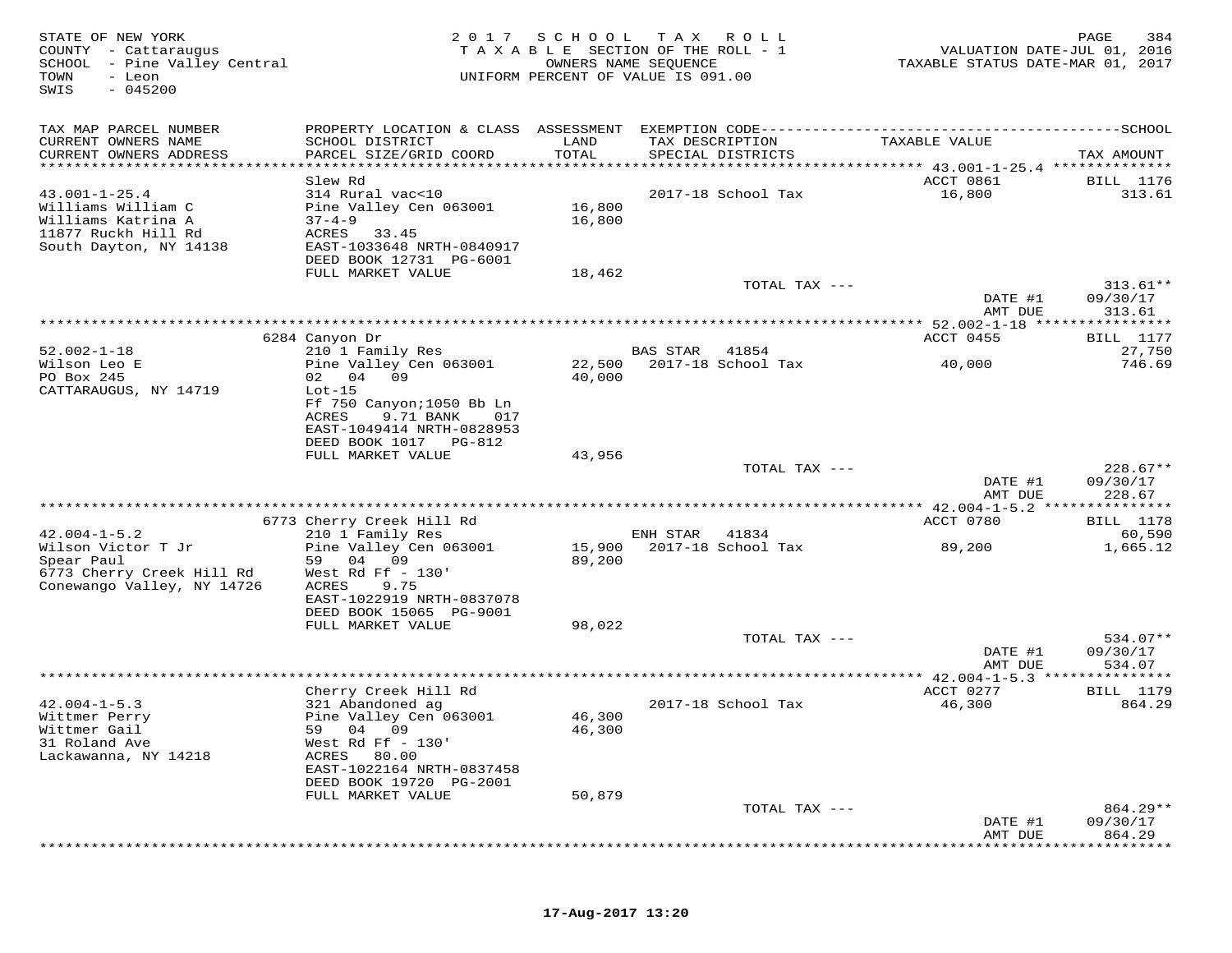| STATE OF NEW YORK<br>COUNTY - Cattaraugus<br>SCHOOL - Pine Valley Central<br>TOWN<br>- Leon<br>SWIS<br>$-045200$ |                                                                                                                                                     | 2017 SCHOOL                        | T A X<br>R O L L<br>TAXABLE SECTION OF THE ROLL - 1<br>OWNERS NAME SEQUENCE<br>UNIFORM PERCENT OF VALUE IS 091.00 | VALUATION DATE-JUL 01, 2016<br>TAXABLE STATUS DATE-MAR 01, 2017 | 385<br>PAGE                        |
|------------------------------------------------------------------------------------------------------------------|-----------------------------------------------------------------------------------------------------------------------------------------------------|------------------------------------|-------------------------------------------------------------------------------------------------------------------|-----------------------------------------------------------------|------------------------------------|
| TAX MAP PARCEL NUMBER                                                                                            |                                                                                                                                                     |                                    |                                                                                                                   |                                                                 |                                    |
| CURRENT OWNERS NAME<br>CURRENT OWNERS ADDRESS<br>**********************                                          | SCHOOL DISTRICT<br>PARCEL SIZE/GRID COORD<br>************************                                                                               | LAND<br>TOTAL<br>***************** | TAX DESCRIPTION<br>SPECIAL DISTRICTS                                                                              | TAXABLE VALUE                                                   | TAX AMOUNT                         |
|                                                                                                                  | Cherry Creek Hill Rd                                                                                                                                |                                    |                                                                                                                   | ACCT 0277                                                       | <b>BILL</b> 1180                   |
| $42.004 - 1 - 5.1$<br>Wittmer Perry C.<br>Wittmer Gail E.<br>31 Roland Avenue<br>Lackawanna, NY 14218            | 321 Abandoned ag<br>Pine Valley Cen 063001<br>59 04 09<br>West Rd Ff $-130'$<br>ACRES 25.40<br>EAST-1022164 NRTH-0837458<br>DEED BOOK 23413 PG-4003 | 14,700<br>14,700                   | 2017-18 School Tax                                                                                                | 14,700                                                          | 274.41                             |
|                                                                                                                  | FULL MARKET VALUE                                                                                                                                   | 16,154                             |                                                                                                                   |                                                                 |                                    |
|                                                                                                                  |                                                                                                                                                     |                                    | TOTAL TAX ---                                                                                                     | DATE #1                                                         | $274.41**$<br>09/30/17             |
|                                                                                                                  |                                                                                                                                                     |                                    |                                                                                                                   | AMT DUE                                                         | 274.41                             |
|                                                                                                                  | 12864 Cherry Creek Hill Rd                                                                                                                          |                                    |                                                                                                                   | ACCT 0026                                                       | BILL 1181                          |
| $42.004 - 1 - 3$<br>Wright Vern<br>Wright Tracie                                                                 | 210 1 Family Res<br>Pine Valley Cen 063001<br>59<br>04 09                                                                                           | 23,700<br>62,700                   | <b>BAS STAR</b><br>41854<br>2017-18 School Tax                                                                    | 62,700                                                          | 27,750<br>1,170.44                 |
| 12864 Cherry Creek Hill Rd<br>Conewango Valley, NY 14726                                                         | FRNT 263.00 DPTH<br>ACRES 10.45<br>EAST-1021328 NRTH-0836604<br>DEED BOOK 856<br>PG-00766                                                           |                                    |                                                                                                                   |                                                                 |                                    |
|                                                                                                                  | FULL MARKET VALUE                                                                                                                                   | 68,901                             |                                                                                                                   |                                                                 |                                    |
|                                                                                                                  |                                                                                                                                                     |                                    | TOTAL TAX ---                                                                                                     | DATE #1<br>AMT DUE                                              | $652.42**$<br>09/30/17<br>652.42   |
|                                                                                                                  |                                                                                                                                                     |                                    |                                                                                                                   |                                                                 |                                    |
| $42.002 - 1 - 2$<br>Wutz David 1/4 int                                                                           | Smith Rd<br>312 Vac w/imprv<br>Pine Valley Cen 063001                                                                                               | 61,000                             | 2017-18 School Tax                                                                                                | ACCT 0419<br>64,000                                             | <b>BILL</b> 1182<br>1,194.70       |
| Wutz Daniel 3/4 int<br>5029 Fairgrounds Rd<br>Hamburg, NY 14075                                                  | 54 04 09<br>Ff 930.00<br>ACRES 142.20                                                                                                               | 64,000                             |                                                                                                                   |                                                                 |                                    |
|                                                                                                                  | EAST-1021125 NRTH-0845453<br>DEED BOOK 23406 PG-4001<br>FULL MARKET VALUE                                                                           | 70,330                             |                                                                                                                   |                                                                 |                                    |
|                                                                                                                  |                                                                                                                                                     |                                    | TOTAL TAX ---                                                                                                     | DATE #1<br>AMT DUE                                              | 1,194.70**<br>09/30/17<br>1,194.70 |
|                                                                                                                  | Xura Smith Rd (Off)                                                                                                                                 |                                    |                                                                                                                   | ACCT 0420                                                       | <b>BILL</b> 1183                   |
| $42.002 - 1 - 31$<br>Wutz David 1/4 int<br>Wutz Daniel 3/4 int<br>5029 Fairgrounds Rd<br>Hamburg, NY 14075       | 323 Vacant rural<br>Pine Valley Cen 063001<br>60 —<br>04<br>09<br>ACRES 52.50<br>EAST-1020085 NRTH-0842854<br>DEED BOOK 23406 PG-4001               | 33,200<br>33,200                   | 2017-18 School Tax                                                                                                | 33,200                                                          | 619.75                             |
|                                                                                                                  | FULL MARKET VALUE                                                                                                                                   | 36,484                             |                                                                                                                   |                                                                 |                                    |
|                                                                                                                  |                                                                                                                                                     |                                    | TOTAL TAX ---                                                                                                     | DATE #1<br>AMT DUE                                              | $619.75**$<br>09/30/17<br>619.75   |
|                                                                                                                  |                                                                                                                                                     |                                    |                                                                                                                   |                                                                 | .                                  |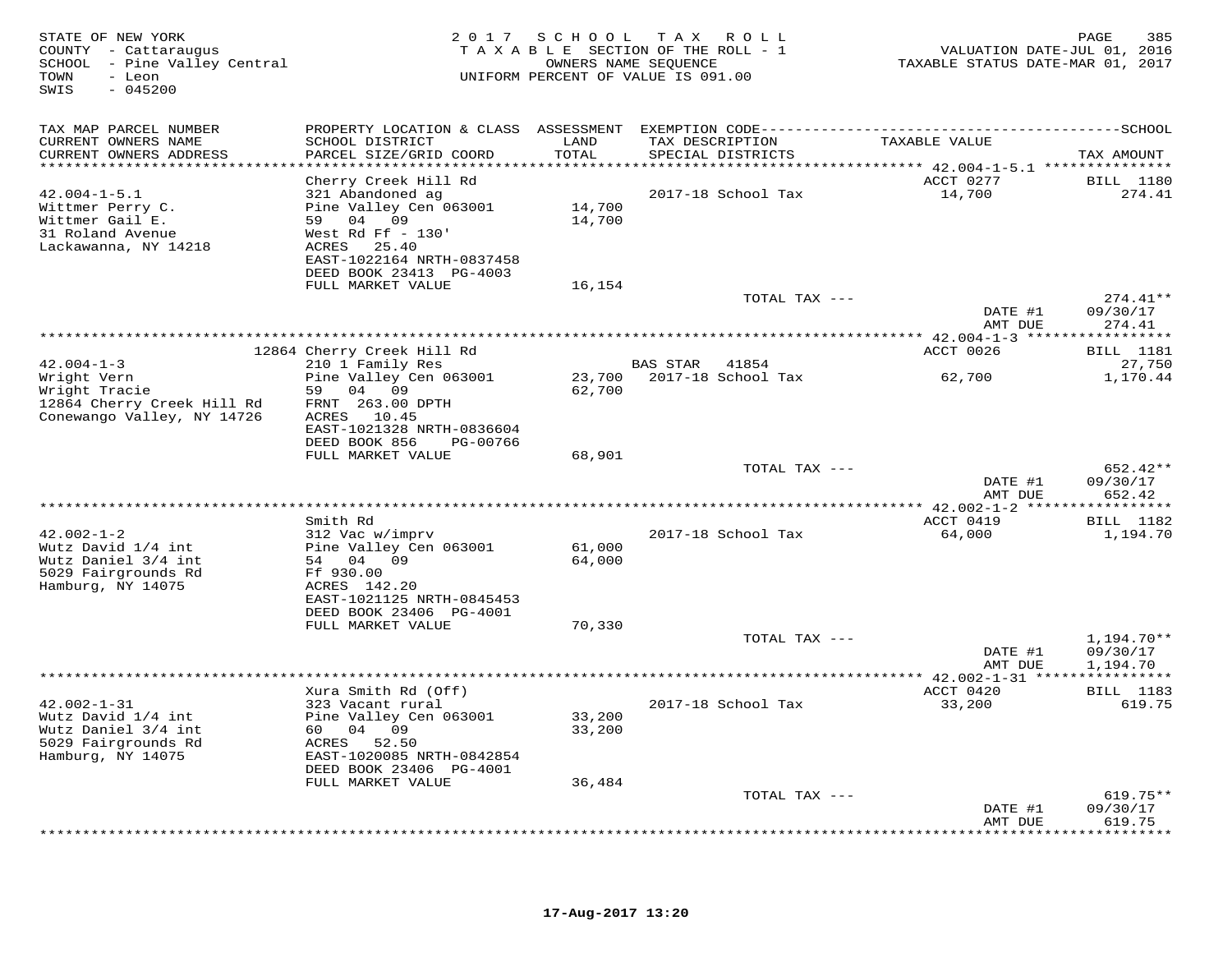STATE OF NEW YORK 2 0 1 7 S C H O O L T A X R O L L PAGE 386 COUNTY - Cattaraugus T A X A B L E SECTION OF THE ROLL - 1 VALUATION DATE-JUL 01, 2016 SCHOOL - Pine Valley Central OWNERS NAME SEQUENCE TAXABLE STATUS DATE-MAR 01, 2017 TOWN - Leon UNIFORM PERCENT OF VALUE IS 091.00 SWIS - 045200TAX MAP PARCEL NUMBER PROPERTY LOCATION & CLASS ASSESSMENT EXEMPTION CODE------------------------------------------SCHOOL CURRENT OWNERS NAME SCHOOL DISTRICT LAND TAX DESCRIPTION TAXABLE VALUE CURRENT OWNERS ADDRESS PARCEL SIZE/GRID COORD TOTAL SPECIAL DISTRICTS TAX AMOUNT \*\*\*\*\*\*\*\*\*\*\*\*\*\*\*\*\*\*\*\*\*\*\*\*\*\*\*\*\*\*\*\*\*\*\*\*\*\*\*\*\*\*\*\*\*\*\*\*\*\*\*\*\*\*\*\*\*\*\*\*\*\*\*\*\*\*\*\*\*\*\*\*\*\*\*\*\*\*\*\*\*\*\*\*\*\*\*\*\*\*\*\*\*\*\*\*\*\*\*\*\*\*\* 52.001-1-1 \*\*\*\*\*\*\*\*\*\*\*\*\*\*\*\*\*ACCT 0276 BILL 1184 12326 Marsh Rd ACCT 0276 BILL 118427,584 52.001-1-1 112 Dairy farm AG DISTOUT 41730 27,58412.000 Yoder Amos J Pine Valley Cen 063001 108,300 TMP GHOUSE 42120 12,00027,750 Yoder Anna A 34/42 04 09 191,000 BAS STAR 41854 27,750 $\frac{27}{191,000}$  and sink  $\frac{41654}{1600}$  and  $\frac{27}{151,416}$  2,826.52 12326 Marsh Rd Ff 1520.00 2017-18 School Tax 151,416 2,826.52Conewango Valley, NY 14726 ACRES 195.43 EAST-1030718 NRTH-0830835 MAY BE SUBJECT TO PAYMENT DEED BOOK 902 PG-541 UNDER AGDIST LAW TIL 2024 FULL MARKET VALUE 209,890 TOTAL TAX --- 2,308.50\*\* DATE #1 09/30/17 AMT DUE 2,308.50 \*\*\*\*\*\*\*\*\*\*\*\*\*\*\*\*\*\*\*\*\*\*\*\*\*\*\*\*\*\*\*\*\*\*\*\*\*\*\*\*\*\*\*\*\*\*\*\*\*\*\*\*\*\*\*\*\*\*\*\*\*\*\*\*\*\*\*\*\*\*\*\*\*\*\*\*\*\*\*\*\*\*\*\*\*\*\*\*\*\*\*\*\*\*\*\*\*\*\*\*\*\*\* 43.001-1-25.1 \*\*\*\*\*\*\*\*\*\*\*\*\*\* 7016 Rte 62 ACCT 0066 BILL 118543.001-1-25.1 120 Field crops AG DIST 41720 7,515 Yoder David J Pine Valley Cen 063001 39,800 BAS STAR 41854 27,750 $2.066.18$ Yoder Elizabeth A 37 04 09 118,200 2017-18 School Tax 110,685 2,066.187016 Route 62 Ff 2635.00 Slew Rd Conewango Valley, NY 14726 Ff 965.00 Us Rte 62<br>
ACRES 58.25<br>MAY BE SUBJECT TO PAYMENT EAST-1032152 NRTH-0840748<br>
UNDER AGDIST LAW TIL 2021 DEED BOOK 1616 PG-7001 129,890<br>
FULL MARKET VALUE 129,890 TOTAL TAX --- 1,548.17\*\* DATE #1 09/30/171,548.17 AMT DUE 1,548.17 \*\*\*\*\*\*\*\*\*\*\*\*\*\*\*\*\*\*\*\*\*\*\*\*\*\*\*\*\*\*\*\*\*\*\*\*\*\*\*\*\*\*\*\*\*\*\*\*\*\*\*\*\*\*\*\*\*\*\*\*\*\*\*\*\*\*\*\*\*\*\*\*\*\*\*\*\*\*\*\*\*\*\*\*\*\*\*\*\*\*\*\*\*\*\*\*\*\*\*\*\*\*\* 51.002-1-11.1 \*\*\*\*\*\*\*\*\*\*\*\*\*\*ACCT 0421 BILL 1186 12745 Flat Iron Rd ACCT 0421 BILL 1186 $35.000$ 51.002-1-11.1 112 Dairy farm AG BLDG 41700 35,0007,212 Yoder Ella Pine Valley Cen 063001 52,500 AG DISTOUT 41730 7,21260,590 12745 Flat Iron Rd 49 04 09 236,800 ENH STAR 41834 60,5903,632.42 Conewango Valley, NY 14726 Ff 2200 Flat Iron Rd 2017-18 School Tax 194,588 3,632.42Ff 980 West Rd<br>MAY BE SUBJECT TO PAYMENT ACRES 65.15<br>UNDER AGDIST LAW TIL 2024 EAST-1024491 NRTH-0826835 DEED BOOK 827 PG-00543 FULL MARKET VALUE 260,220 TOTAL TAX --- 2,501.37\*\* DATE #1 09/30/17 $\,$  AMT DUE  $\,$  2,501.37  $\,$ \*\*\*\*\*\*\*\*\*\*\*\*\*\*\*\*\*\*\*\*\*\*\*\*\*\*\*\*\*\*\*\*\*\*\*\*\*\*\*\*\*\*\*\*\*\*\*\*\*\*\*\*\*\*\*\*\*\*\*\*\*\*\*\*\*\*\*\*\*\*\*\*\*\*\*\*\*\*\*\*\*\*\*\*\*\*\*\*\*\*\*\*\*\*\*\*\*\*\*\*\*\*\*\*\*\*\*\*\*\*\*\*\*\*\*\*\*\*\*\*\*\*\*\*\*\*\*\*\*\*\*\*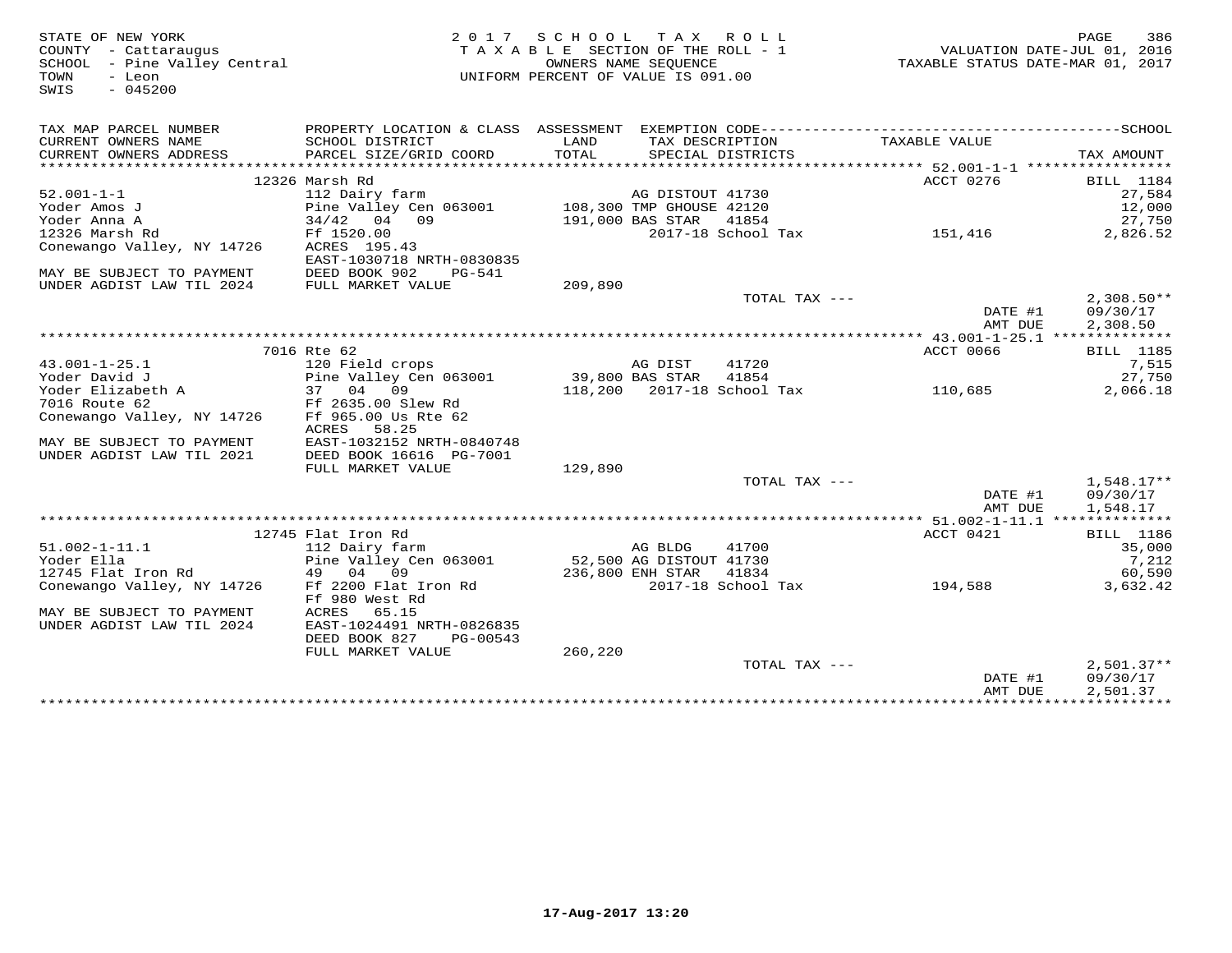| STATE OF NEW YORK<br>COUNTY - Cattaraugus<br>SCHOOL - Pine Valley Central<br>TOWN<br>- Leon<br>$-045200$<br>SWIS |                                                      |         | 2017 SCHOOL TAX ROLL<br>TAXABLE SECTION OF THE ROLL - 1<br>OWNERS NAME SEQUENCE<br>UNIFORM PERCENT OF VALUE IS 091.00 | TAXABLE STATUS DATE-MAR 01, 2017 | 387<br>PAGE<br>VALUATION DATE-JUL 01, 2016 |
|------------------------------------------------------------------------------------------------------------------|------------------------------------------------------|---------|-----------------------------------------------------------------------------------------------------------------------|----------------------------------|--------------------------------------------|
| TAX MAP PARCEL NUMBER                                                                                            |                                                      |         | PROPERTY LOCATION & CLASS ASSESSMENT EXEMPTION CODE-----------------------------------SCHOOL                          |                                  |                                            |
| CURRENT OWNERS NAME                                                                                              | SCHOOL DISTRICT                                      | LAND    | TAX DESCRIPTION                                                                                                       | TAXABLE VALUE                    |                                            |
| CURRENT OWNERS ADDRESS                                                                                           | PARCEL SIZE/GRID COORD                               | TOTAL   | SPECIAL DISTRICTS                                                                                                     |                                  | TAX AMOUNT                                 |
|                                                                                                                  | Cherry Creek Hill Rd                                 |         |                                                                                                                       | ACCT 0220                        | BILL 1187                                  |
| $42.004 - 2 - 2$                                                                                                 | 105 Vac farmland                                     |         | AG DISTOUT 41730                                                                                                      |                                  | 691                                        |
| Yoder Harvey A                                                                                                   | Pine Valley Cen 063001                               |         | 6,800 2017-18 School Tax                                                                                              | 6,109                            | 114.04                                     |
| Yoder Anna D<br>6733 West & county Rd 6                                                                          | 58 04 09<br>Ff 500.00                                | 6,800   |                                                                                                                       |                                  |                                            |
| Conewango Valley, NY 14726                                                                                       | ACRES 13.81                                          |         |                                                                                                                       |                                  |                                            |
|                                                                                                                  | EAST-1021003 NRTH-0835148                            |         |                                                                                                                       |                                  |                                            |
| MAY BE SUBJECT TO PAYMENT                                                                                        | DEED BOOK 1019 PG-148                                |         |                                                                                                                       |                                  |                                            |
| UNDER AGDIST LAW TIL 2024                                                                                        | FULL MARKET VALUE                                    | 7,473   | TOTAL TAX ---                                                                                                         |                                  | 114.04**                                   |
|                                                                                                                  |                                                      |         |                                                                                                                       | DATE #1<br>AMT DUE               | 09/30/17<br>114.04                         |
|                                                                                                                  |                                                      |         |                                                                                                                       |                                  |                                            |
| $42.004 - 2 - 3.1$                                                                                               | 6733 West Rd<br>112 Dairy farm                       |         | AG DISTOUT 41730                                                                                                      | ACCT 0041                        | <b>BILL</b> 1188<br>1,241                  |
| Yoder Harvey A                                                                                                   | Pine Valley Cen 063001                               |         | 29,600 BUS C/T/S 47610                                                                                                |                                  | 1,167                                      |
| Yoder Anna D                                                                                                     | 58 04 09                                             |         | 91,600 BAS STAR<br>41854                                                                                              |                                  | 27,750                                     |
| 6733 West Rd & Co Rd 6                                                                                           | West Rd Ff $-925'$                                   |         | 2017-18 School Tax                                                                                                    | 89,192                           | 1,664.97                                   |
| Conewango Valley, NY 14726                                                                                       | FRNT 1590.00 DPTH<br>ACRES 49.75                     |         |                                                                                                                       |                                  |                                            |
| MAY BE SUBJECT TO PAYMENT<br>UNDER AGDIST LAW TIL 2024                                                           | EAST-1022188 NRTH-0835193<br>DEED BOOK 1019 PG-148   |         |                                                                                                                       |                                  |                                            |
|                                                                                                                  | FULL MARKET VALUE                                    | 100,659 |                                                                                                                       |                                  |                                            |
|                                                                                                                  |                                                      |         | TOTAL TAX ---                                                                                                         | DATE #1<br>AMT DUE               | $1,146.95**$<br>09/30/17<br>1,146.95       |
|                                                                                                                  |                                                      |         |                                                                                                                       |                                  |                                            |
|                                                                                                                  | Town Hill Rd                                         |         |                                                                                                                       | ACCT 0577                        | BILL 1189                                  |
| $52.001 - 1 - 30.2$<br>Yoder John J                                                                              | 105 Vac farmland<br>Pine Valley Cen 063001           | 16,700  | 2017-18 School Tax                                                                                                    | 16,700                           | 311.74                                     |
| Yoder Elizabeth E                                                                                                | 33 04 09                                             | 16,700  |                                                                                                                       |                                  |                                            |
| 12060 Youngs Rd                                                                                                  | Ff 1428.00                                           |         |                                                                                                                       |                                  |                                            |
| Conewango Valley, NY 14726                                                                                       | ACRES 24.20<br>EAST-1034586 NRTH-0825686             |         |                                                                                                                       |                                  |                                            |
|                                                                                                                  | DEED BOOK 873<br>PG-00661                            |         |                                                                                                                       |                                  |                                            |
|                                                                                                                  | FULL MARKET VALUE                                    | 18,352  |                                                                                                                       |                                  |                                            |
|                                                                                                                  |                                                      |         | TOTAL TAX ---                                                                                                         |                                  | $311.74**$                                 |
|                                                                                                                  |                                                      |         |                                                                                                                       | DATE #1<br>AMT DUE               | 09/30/17<br>311.74                         |
|                                                                                                                  |                                                      |         |                                                                                                                       |                                  |                                            |
|                                                                                                                  | Rte 62                                               |         |                                                                                                                       | ACCT 0916                        | BILL 1190                                  |
| $42.002 - 1 - 13.5$<br>Yoder John J.                                                                             | 322 Rural vac>10<br>Pine Valley Cen 063001           | 12,000  | 2017-18 School Tax                                                                                                    | 12,000                           | 224.01                                     |
| Yoder Mosie J.                                                                                                   | 46 04 09                                             | 12,000  |                                                                                                                       |                                  |                                            |
| 12060 Youngs Rd                                                                                                  | Ff 1625.00                                           |         |                                                                                                                       |                                  |                                            |
| Conewango Valley, NY 14726                                                                                       | ACRES<br>12.45                                       |         |                                                                                                                       |                                  |                                            |
|                                                                                                                  | EAST-1030525 NRTH-0845664<br>DEED BOOK 25095 PG-5001 |         |                                                                                                                       |                                  |                                            |
|                                                                                                                  | FULL MARKET VALUE                                    | 13,187  |                                                                                                                       |                                  |                                            |
|                                                                                                                  |                                                      |         | TOTAL TAX ---                                                                                                         |                                  | 224.01**                                   |
|                                                                                                                  |                                                      |         |                                                                                                                       | DATE #1<br>AMT DUE               | 09/30/17<br>224.01                         |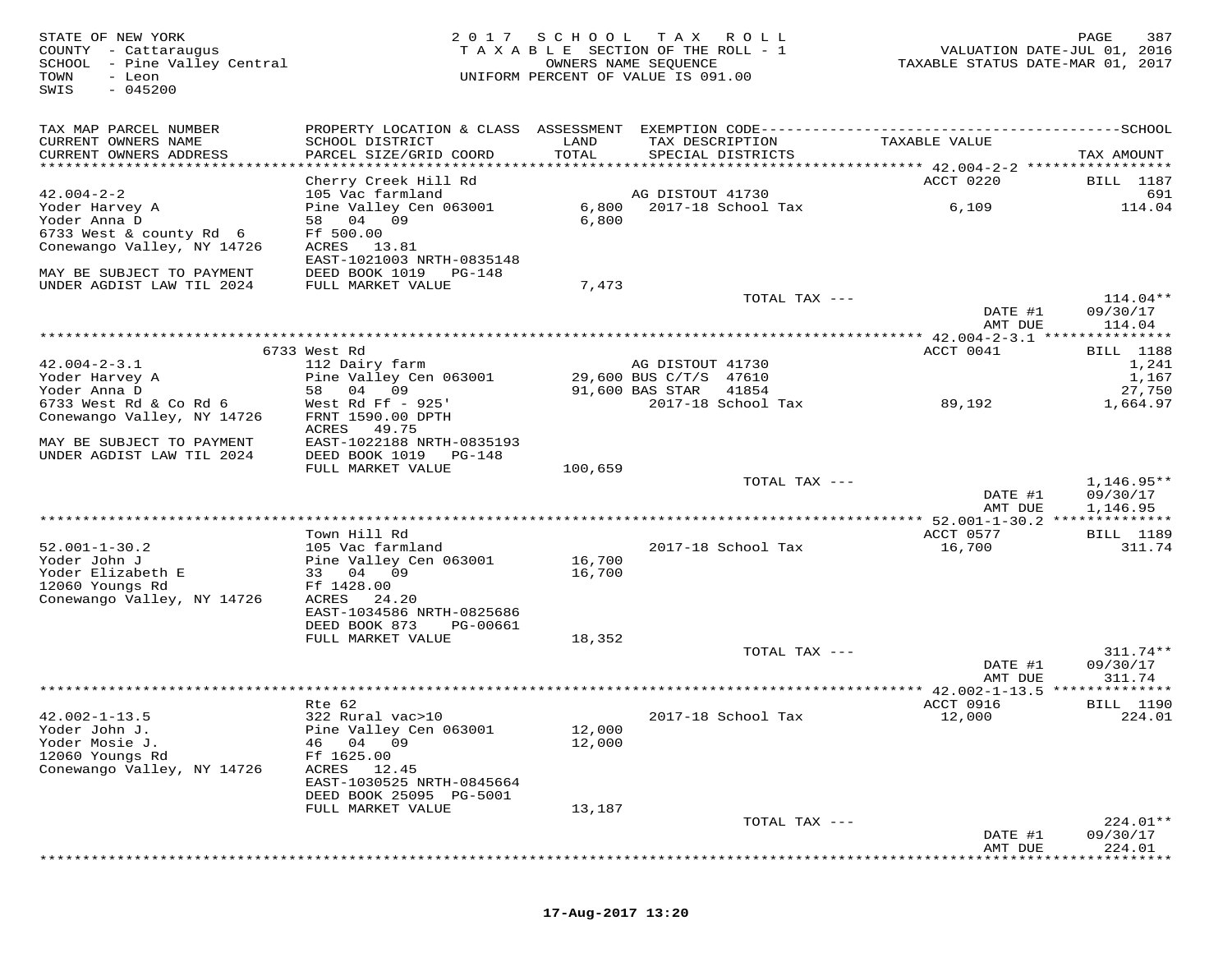| STATE OF NEW YORK<br>COUNTY - Cattaraugus<br>SCHOOL - Pine Valley Central<br>TOWN<br>- Leon<br>$-045200$<br>SWIS |                                            | 2017 SCHOOL TAX ROLL<br>TAXABLE SECTION OF THE ROLL - 1<br>UNIFORM PERCENT OF VALUE IS 091.00 | OWNERS NAME SEQUENCE |                                  | VALUATION DATE-JUL 01, 2016<br>TAXABLE STATUS DATE-MAR 01, 2017 | 388<br>PAGE                |
|------------------------------------------------------------------------------------------------------------------|--------------------------------------------|-----------------------------------------------------------------------------------------------|----------------------|----------------------------------|-----------------------------------------------------------------|----------------------------|
| TAX MAP PARCEL NUMBER                                                                                            |                                            |                                                                                               |                      |                                  |                                                                 |                            |
| CURRENT OWNERS NAME                                                                                              | SCHOOL DISTRICT                            | LAND                                                                                          |                      | TAX DESCRIPTION                  | TAXABLE VALUE                                                   |                            |
| CURRENT OWNERS ADDRESS                                                                                           | PARCEL SIZE/GRID COORD                     | TOTAL                                                                                         |                      | SPECIAL DISTRICTS                |                                                                 | TAX AMOUNT                 |
|                                                                                                                  | 6580 West Rd                               |                                                                                               |                      |                                  | ACCT 0250                                                       | <b>BILL</b> 1191           |
| $42.004 - 2 - 30$                                                                                                | 112 Dairy farm                             |                                                                                               | AG DIST              | 41720                            |                                                                 | 30,433                     |
| Yoder Levi J                                                                                                     | Pine Valley Cen 063001                     | 81,000 ENH STAR 41834                                                                         |                      |                                  |                                                                 | 60,590                     |
| Yoder Sarah                                                                                                      | 51 04 09                                   |                                                                                               |                      | 167,500    2017-18    School Tax | 137,067                                                         | 2,558.66                   |
| 6580 West Rd                                                                                                     | FRNT 1500.00 DPTH                          |                                                                                               |                      |                                  |                                                                 |                            |
| Conewango Valley, NY 14726                                                                                       | ACRES 95.04                                |                                                                                               |                      |                                  |                                                                 |                            |
|                                                                                                                  | EAST-1024447 NRTH-0832832                  |                                                                                               |                      |                                  |                                                                 |                            |
| MAY BE SUBJECT TO PAYMENT                                                                                        | DEED BOOK 763<br>PG-00895                  |                                                                                               |                      |                                  |                                                                 |                            |
| UNDER AGDIST LAW TIL 2021                                                                                        | FULL MARKET VALUE                          | 184,066                                                                                       |                      | TOTAL TAX ---                    |                                                                 | $1,427.61**$               |
|                                                                                                                  |                                            |                                                                                               |                      |                                  | DATE #1                                                         | 09/30/17                   |
|                                                                                                                  |                                            |                                                                                               |                      |                                  | AMT DUE                                                         | 1,427.61                   |
|                                                                                                                  |                                            |                                                                                               |                      |                                  |                                                                 |                            |
|                                                                                                                  | 7402 Rte 62                                |                                                                                               |                      |                                  | ACCT 0852                                                       | <b>BILL</b> 1192           |
| $43.001 - 1 - 34.2$                                                                                              | 210 1 Family Res                           |                                                                                               | BAS STAR             | 41854                            |                                                                 | 27,750                     |
| Yoder Levi J<br>Yoder Barbara E                                                                                  | Pine Valley Cen 063001<br>$38 - 3 - 4$     | 77,400                                                                                        |                      | 26,600 2017-18 School Tax        | 77,400                                                          | 1,444.84                   |
| 7402 Rte 62                                                                                                      | ACRES 14.40                                |                                                                                               |                      |                                  |                                                                 |                            |
| South Dayton, NY 14138                                                                                           | EAST-1031953 NRTH-0845611                  |                                                                                               |                      |                                  |                                                                 |                            |
|                                                                                                                  | DEED BOOK 22796 PG-8001                    |                                                                                               |                      |                                  |                                                                 |                            |
|                                                                                                                  | FULL MARKET VALUE                          | 85,055                                                                                        |                      |                                  |                                                                 |                            |
|                                                                                                                  |                                            |                                                                                               |                      | TOTAL TAX ---                    |                                                                 | $926.83**$                 |
|                                                                                                                  |                                            |                                                                                               |                      |                                  | DATE #1<br>AMT DUE                                              | 09/30/17                   |
|                                                                                                                  |                                            |                                                                                               |                      |                                  |                                                                 | 926.83                     |
|                                                                                                                  | 6092 Rte 62                                |                                                                                               |                      |                                  | ACCT 0438                                                       | <b>BILL</b> 1193           |
| $51.002 - 2 - 17$                                                                                                | 210 1 Family Res                           |                                                                                               | BAS STAR 41854       |                                  |                                                                 | 27,750                     |
| Yoder Lewis A                                                                                                    | Pine Valley Cen 063001                     |                                                                                               |                      | 15,500    2017-18    School Tax  | 85,500                                                          | 1,596.05                   |
| Yoder Emma E                                                                                                     | 49 04 09                                   | 85,500                                                                                        |                      |                                  |                                                                 |                            |
| 6092 Route 62                                                                                                    | Ff 440.00                                  |                                                                                               |                      |                                  |                                                                 |                            |
| Conewango Valley, NY 14726                                                                                       | ACRES<br>4.00<br>EAST-1026796 NRTH-0825678 |                                                                                               |                      |                                  |                                                                 |                            |
|                                                                                                                  | DEED BOOK 15742 PG-8001                    |                                                                                               |                      |                                  |                                                                 |                            |
|                                                                                                                  | FULL MARKET VALUE                          | 93,956                                                                                        |                      |                                  |                                                                 |                            |
|                                                                                                                  |                                            |                                                                                               |                      | TOTAL TAX ---                    |                                                                 | $1,078.03**$               |
|                                                                                                                  |                                            |                                                                                               |                      |                                  | DATE #1                                                         | 09/30/17                   |
|                                                                                                                  |                                            |                                                                                               |                      |                                  | AMT DUE                                                         | 1,078.03                   |
|                                                                                                                  |                                            |                                                                                               |                      |                                  |                                                                 |                            |
| $42.002 - 1 - 13.1$                                                                                              | 7457 Rte 62<br>210 1 Family Res            |                                                                                               | BAS STAR             | 41854                            | ACCT 0197                                                       | <b>BILL</b> 1194<br>27,750 |
| Yoder Mosie J. & John J.                                                                                         | Pine Valley Cen 063001                     |                                                                                               |                      | 14,400 2017-18 School Tax        | 62,000                                                          | 1,157.37                   |
| 12060 Youngs Rd                                                                                                  | 46 04 09                                   | 62,000                                                                                        |                      |                                  |                                                                 |                            |
| Conewango, NY 14726                                                                                              | Ff 1625.00                                 |                                                                                               |                      |                                  |                                                                 |                            |
|                                                                                                                  | 4.70<br>ACRES                              |                                                                                               |                      |                                  |                                                                 |                            |
|                                                                                                                  | EAST-1030958 NRTH-0846273                  |                                                                                               |                      |                                  |                                                                 |                            |
|                                                                                                                  | DEED BOOK 24299 PG-6001                    |                                                                                               |                      |                                  |                                                                 |                            |
|                                                                                                                  | FULL MARKET VALUE                          | 68,132                                                                                        |                      | TOTAL TAX ---                    |                                                                 | $639.35**$                 |
|                                                                                                                  |                                            |                                                                                               |                      |                                  | DATE #1                                                         | 09/30/17                   |
|                                                                                                                  |                                            |                                                                                               |                      |                                  | AMT DUE                                                         | 639.35                     |
|                                                                                                                  |                                            |                                                                                               |                      |                                  |                                                                 | **********                 |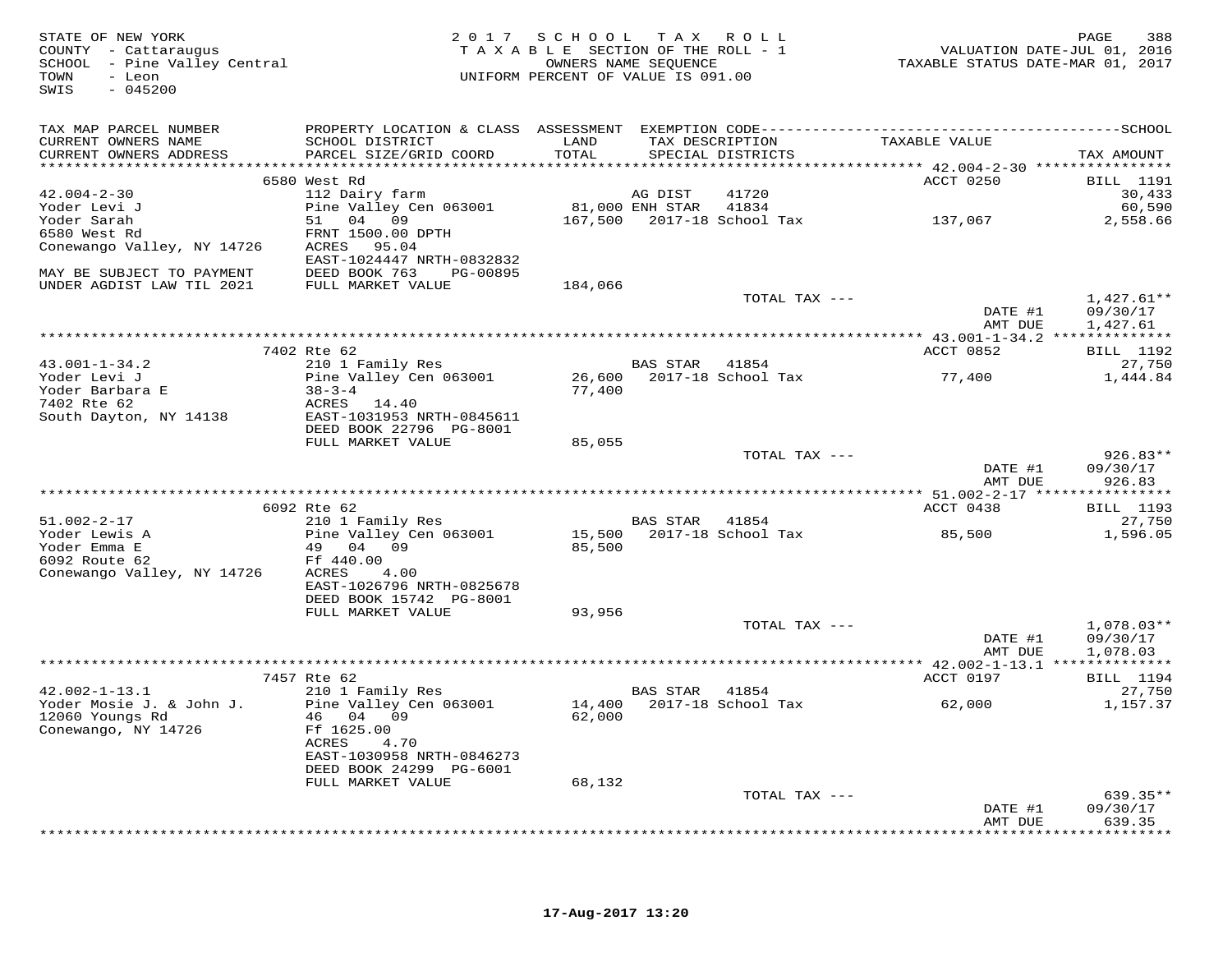| STATE OF NEW YORK               | 2 0 1 7                   | S C H O O L          | T A X<br>R O L L                                                                             |                                  | 389<br>PAGE      |
|---------------------------------|---------------------------|----------------------|----------------------------------------------------------------------------------------------|----------------------------------|------------------|
| COUNTY<br>- Cattaraugus         |                           |                      | TAXABLE SECTION OF THE ROLL - 1                                                              | VALUATION DATE-JUL 01, 2016      |                  |
| - Pine Valley Central<br>SCHOOL |                           | OWNERS NAME SEOUENCE |                                                                                              | TAXABLE STATUS DATE-MAR 01, 2017 |                  |
| TOWN<br>- Leon                  |                           |                      | UNIFORM PERCENT OF VALUE IS 091.00                                                           |                                  |                  |
| SWIS<br>$-045200$               |                           |                      |                                                                                              |                                  |                  |
|                                 |                           |                      |                                                                                              |                                  |                  |
|                                 |                           |                      |                                                                                              |                                  |                  |
| TAX MAP PARCEL NUMBER           |                           |                      | PROPERTY LOCATION & CLASS ASSESSMENT EXEMPTION CODE-----------------------------------SCHOOL |                                  |                  |
| CURRENT OWNERS NAME             | SCHOOL DISTRICT           | LAND                 | TAX DESCRIPTION                                                                              | TAXABLE VALUE                    |                  |
| CURRENT OWNERS ADDRESS          | PARCEL SIZE/GRID COORD    | <b>TOTAL</b>         | SPECIAL DISTRICTS                                                                            |                                  | TAX AMOUNT       |
| ***********************         | ************************  |                      |                                                                                              |                                  |                  |
|                                 | 7288 Chicken Rd           |                      |                                                                                              | ACCT 0292                        | <b>BILL</b> 1195 |
| $42.002 - 1 - 17$               | 240 Rural res             |                      | <b>BAS STAR</b><br>41854                                                                     |                                  | 27,750           |
| Yoder Sam A                     | Pine Valley Cen 063001    | 30,800               | $2017-18$ School Tax                                                                         | 105,000                          | 1,960.06         |
| Yoder Rachel J                  | 04<br>09<br>46            | 105,000              |                                                                                              |                                  |                  |
| 7288 Chicken Rd                 | FRNT 500.00 DPTH          |                      |                                                                                              |                                  |                  |
| South Dayton, NY 14138          | 37.04<br>ACRES            |                      |                                                                                              |                                  |                  |
|                                 | EAST-1027603 NRTH-0843367 |                      |                                                                                              |                                  |                  |
|                                 | DEED BOOK 12358 PG-3001   |                      |                                                                                              |                                  |                  |
|                                 | FULL MARKET VALUE         | 115,385              |                                                                                              |                                  |                  |
|                                 |                           |                      | TOTAL TAX ---                                                                                |                                  | $1,442.04**$     |
|                                 |                           |                      |                                                                                              | DATE #1                          | 09/30/17         |
|                                 |                           |                      |                                                                                              | AMT DUE                          | 1,442.04         |
|                                 |                           |                      |                                                                                              |                                  | ***************  |
|                                 | Frog Valley Rd            |                      |                                                                                              | ACCT 0730                        | <b>BILL</b> 1196 |
| $33.004 - 1 - 3.2$              | 105 Vac farmland          |                      | 2017-18 School Tax                                                                           | 9,600                            | 179.21           |
| Zollinger Lawrence A            | Pine Valley Cen 063001    | 9,600                |                                                                                              |                                  |                  |
| Zollinger Ehrich R              | 64 04 09                  | 9,600                |                                                                                              |                                  |                  |
| 4 Maple St                      | ACRES 17.80               |                      |                                                                                              |                                  |                  |
| PO Box 123                      | EAST-0383090 NRTH-0855030 |                      |                                                                                              |                                  |                  |
| South Dayton, NY 14138          | DEED BOOK 17501 PG-9001   |                      |                                                                                              |                                  |                  |
|                                 | FULL MARKET VALUE         | 10,549               |                                                                                              |                                  |                  |
|                                 |                           |                      | TOTAL TAX ---                                                                                |                                  | 179.21**         |
|                                 |                           |                      |                                                                                              | DATE #1                          | 09/30/17         |
|                                 |                           |                      |                                                                                              | AMT DUE                          | 179.21           |
|                                 |                           |                      |                                                                                              |                                  | ********         |
|                                 | Frog Valley Rd            |                      |                                                                                              | ACCT 0173                        | <b>BILL</b> 1197 |
| $33.004 - 1 - 24.2$             | 105 Vac farmland          |                      | 2017-18 School Tax                                                                           | 18,700                           | 349.08           |
| Zollinger Lawrence A            | Pine Valley Cen 063001    | 17,200               |                                                                                              |                                  |                  |
| Zolllinger Ehrich R             | 64<br>04<br>09            | 18,700               |                                                                                              |                                  |                  |
| 4 Maple St                      | FRNT 470.00 DPTH          |                      |                                                                                              |                                  |                  |
| PO Box 123                      | ACRES<br>19.31            |                      |                                                                                              |                                  |                  |
| South Dayton, NY 14138          | EAST-1021489 NRTH-0854590 |                      |                                                                                              |                                  |                  |
|                                 | DEED BOOK 17779 PG-9001   |                      |                                                                                              |                                  |                  |
|                                 | FULL MARKET VALUE         | 20,549               |                                                                                              |                                  |                  |
|                                 |                           |                      | TOTAL TAX ---                                                                                |                                  | 349.08**         |
|                                 |                           |                      |                                                                                              | DATE #1                          | 09/30/17         |
|                                 |                           |                      |                                                                                              | AMT DUE                          | 349.08           |
|                                 |                           |                      |                                                                                              |                                  |                  |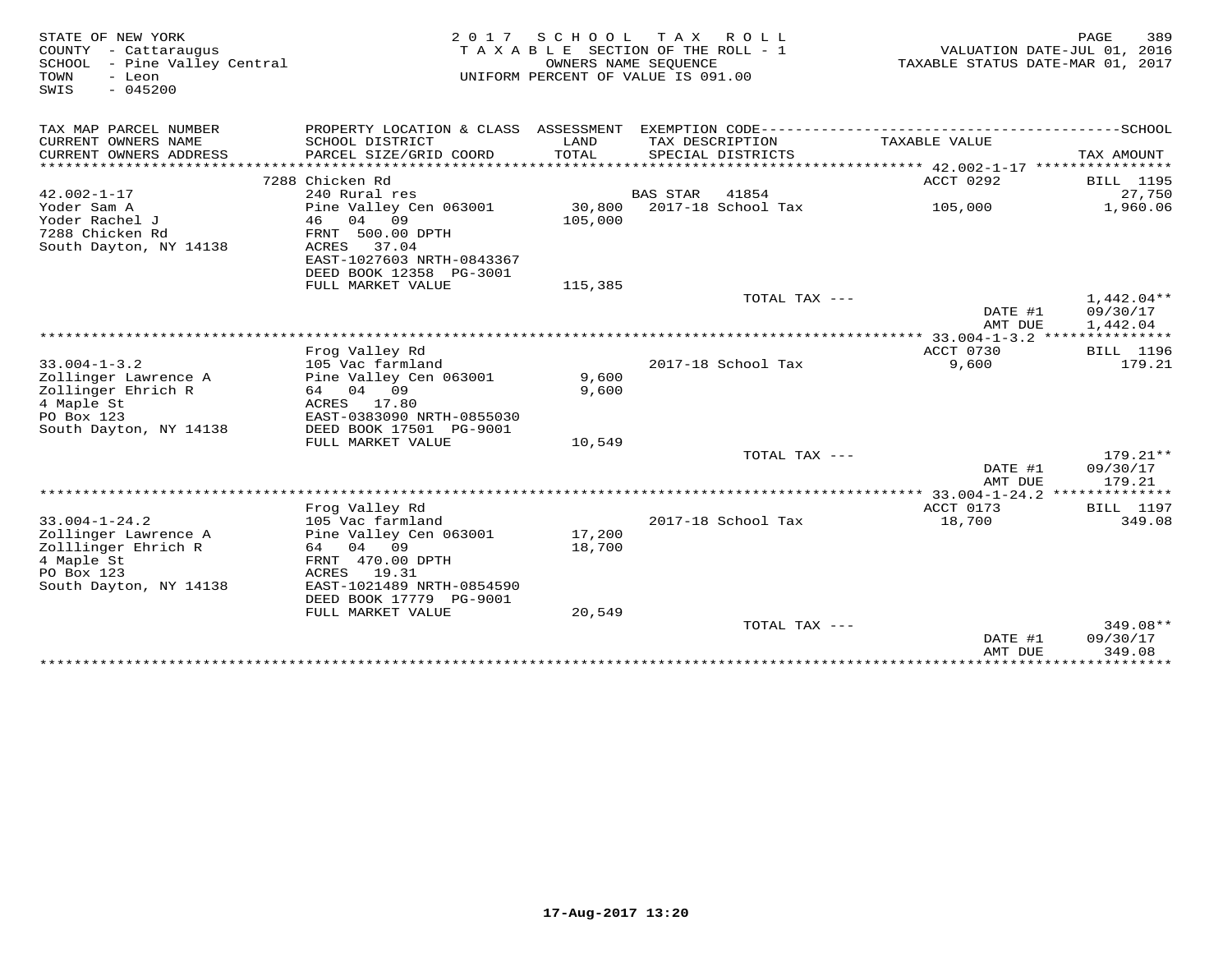|      | STATE OF NEW YORK            | 2017 SCHOOL TAX ROLL            |  |                                  | PAGE            | 390 |
|------|------------------------------|---------------------------------|--|----------------------------------|-----------------|-----|
|      | COUNTY - Cattaraugus         | TAXABLE SECTION OF THE ROLL - 1 |  | VALUATION DATE-JUL 01, 2016      |                 |     |
|      | SCHOOL - Pine Valley Central |                                 |  | TAXABLE STATUS DATE-MAR 01, 2017 |                 |     |
| TOWN | - Leon                       |                                 |  |                                  | RPS155/V04/L015 |     |
| SWIS | - 045200                     |                                 |  | CURRENT DATE 8/17/2017           |                 |     |
|      |                              |                                 |  |                                  |                 |     |

### ROLL SUB SECTION - - TOTALS

### \*\*\* S P E C I A L D I S T R I C T S U M M A R Y \*\*\*

|      |      | $m \wedge m \wedge n$<br>L∪⊥AL | <b>DIZPOILIC TOM</b><br>- Uly | . N S                  | AL.<br>JR LIV        | ,,, <del>,</del> ,,, <del>,</del><br>، ب<br>- ۱٬۱۳۰ نالاند |       | $m \wedge m \wedge n$<br>$\rightarrow$ |
|------|------|--------------------------------|-------------------------------|------------------------|----------------------|------------------------------------------------------------|-------|----------------------------------------|
| CODE | NAME | $PAR$ $($                      | TVDF<br><u>ـ د د</u>          | <b>T T T T</b><br>ALUL | <b>+ +++</b><br>ALUE | TUUOMA                                                     | VALUE | $m \times r$<br>∸∽∸                    |

#### NO SPECIAL DISTRICTS AT THIS LEVEL

\*\*\* S C H O O L D I S T R I C T S U M M A R Y \*\*\*

| CODE   | DISTRICT NAME                    | TOTAL<br>PARCELS | ASSESSED<br>LAND | ASSESSED<br>TOTAL | <b>EXEMPT</b><br>AMOUNT | TOTAL<br>TAXABLE |            |
|--------|----------------------------------|------------------|------------------|-------------------|-------------------------|------------------|------------|
|        |                                  |                  |                  |                   | STAR AMOUNT             | STAR TAXABLE     | TOTAL TAX  |
|        | Pine Valley Central              | 599              | 16765,500        | 42447.599         | 3778,984                | 38,668,615       |            |
| 063001 |                                  |                  |                  |                   | 8728,911                | 29,939,704       | 558,891.62 |
|        | SUB-TOTAL                        | 599              | 16765,500        | 42447.599         | 3778,984                | 38,668,615       |            |
|        | $S \cup B - T \cup T A L (CONT)$ |                  |                  |                   | 8728,911                | 29,939,704       | 558,891.62 |
|        | TOTAL                            | 599              | 16765,500        | 42447.599         | 3778,984                | 38,668,615       |            |
|        | T O T A L (CONT)                 |                  |                  |                   | 8728,911                | 29,939,704       | 558,891.62 |

### \*\*\* S Y S T E M C O D E S S U M M A R Y \*\*\*

#### NO SYSTEM EXEMPTIONS AT THIS LEVEL

#### \*\*\* E X E M P T I O N S U M M A R Y \*\*\*

| CODE           | DESCRIPTION       | TOTAL<br>PARCELS | SCHOOL           |
|----------------|-------------------|------------------|------------------|
| 41400<br>41700 | CLERGY<br>AG BLDG | 27               | 1,500<br>806,100 |
| 41720          | AG DIST           | 88               | 1407,973         |
| 41730          | AG DISTOUT        | 21               | 232,536          |
| 41800          | AGED $C/T/S$      | 5                | 154,796          |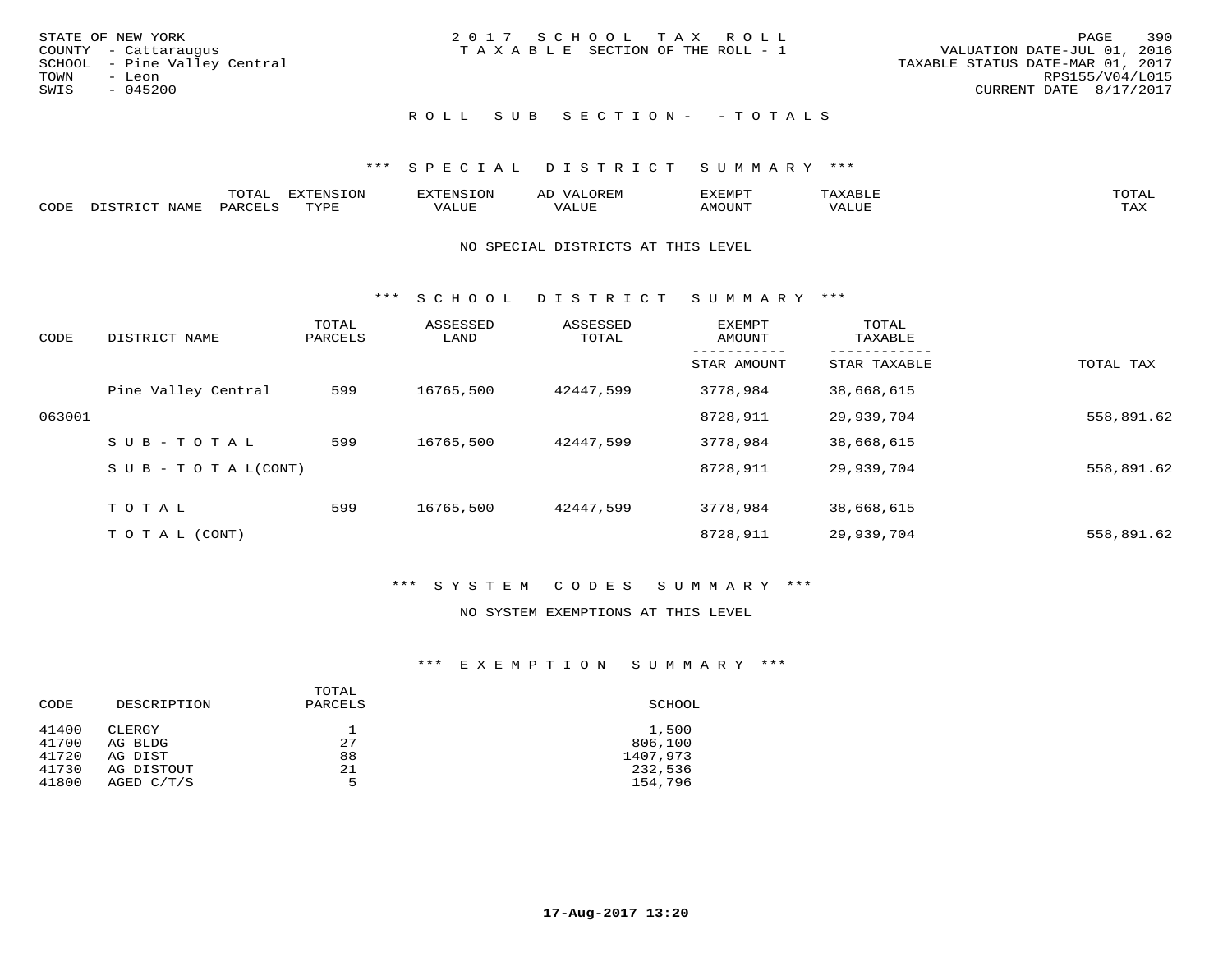| STATE OF NEW YORK            | 2017 SCHOOL TAX ROLL            | 391<br>PAGE                      |
|------------------------------|---------------------------------|----------------------------------|
| COUNTY - Cattaraugus         | TAXABLE SECTION OF THE ROLL - 1 | VALUATION DATE-JUL 01, 2016      |
| SCHOOL - Pine Valley Central |                                 | TAXABLE STATUS DATE-MAR 01, 2017 |
| TOWN<br>- Leon               |                                 | RPS155/V04/L015                  |
| $-045200$<br>SWIS            |                                 | CURRENT DATE 8/17/2017           |
|                              |                                 |                                  |
|                              | ROLL SUB SECTION- - TOTALS      |                                  |

### \*\*\* E X E M P T I O N S U M M A R Y \*\*\*

|       |                  | TOTAL   |           |
|-------|------------------|---------|-----------|
| CODE  | DESCRIPTION      | PARCELS | SCHOOL    |
| 41804 | AGED S           |         | 178,600   |
| 41810 | AGED C/T/S       |         | 54,000    |
| 41834 | ENH STAR         | 74      | 3914,070  |
| 41844 | E STAR MH        |         | 40,000    |
| 41854 | <b>BAS STAR</b>  | 170     | 4701,041  |
| 41864 | <b>B STAR MH</b> | 3       | 73,800    |
| 42120 | TMP GHOUSE       | 5       | 120,000   |
| 47460 | FOREST/A74       | 5       | 789,520   |
| 47610 | BUS C/T/S        | 6       | 33,959    |
|       | TOTAL            | 414     | 12507,895 |

## \*\*\* G R A N D T O T A L S \*\*\*

| ROLL<br><b>SEC</b> | DESCRIPTION                | TOTAL<br>PARCELS | ASSESSED<br>LAND | ASSESSED<br>TOTAL | <b>EXEMPT</b><br>AMOUNT<br>STAR AMOUNT | TOTAL<br>TAXABLE<br>STAR TAXABLE | TAX<br><b>RATE</b> | TOTAL<br>TAX |
|--------------------|----------------------------|------------------|------------------|-------------------|----------------------------------------|----------------------------------|--------------------|--------------|
|                    | 2017-18 School Tax         |                  | 16765,500        | 42447,599         | 3,778,984<br>8728,911                  | 38,668,615<br>29,939,704         |                    | 558,891.62   |
|                    | SPEC DIST TAXES<br>TAXABLE | 599              |                  |                   |                                        |                                  |                    | 558,891.62   |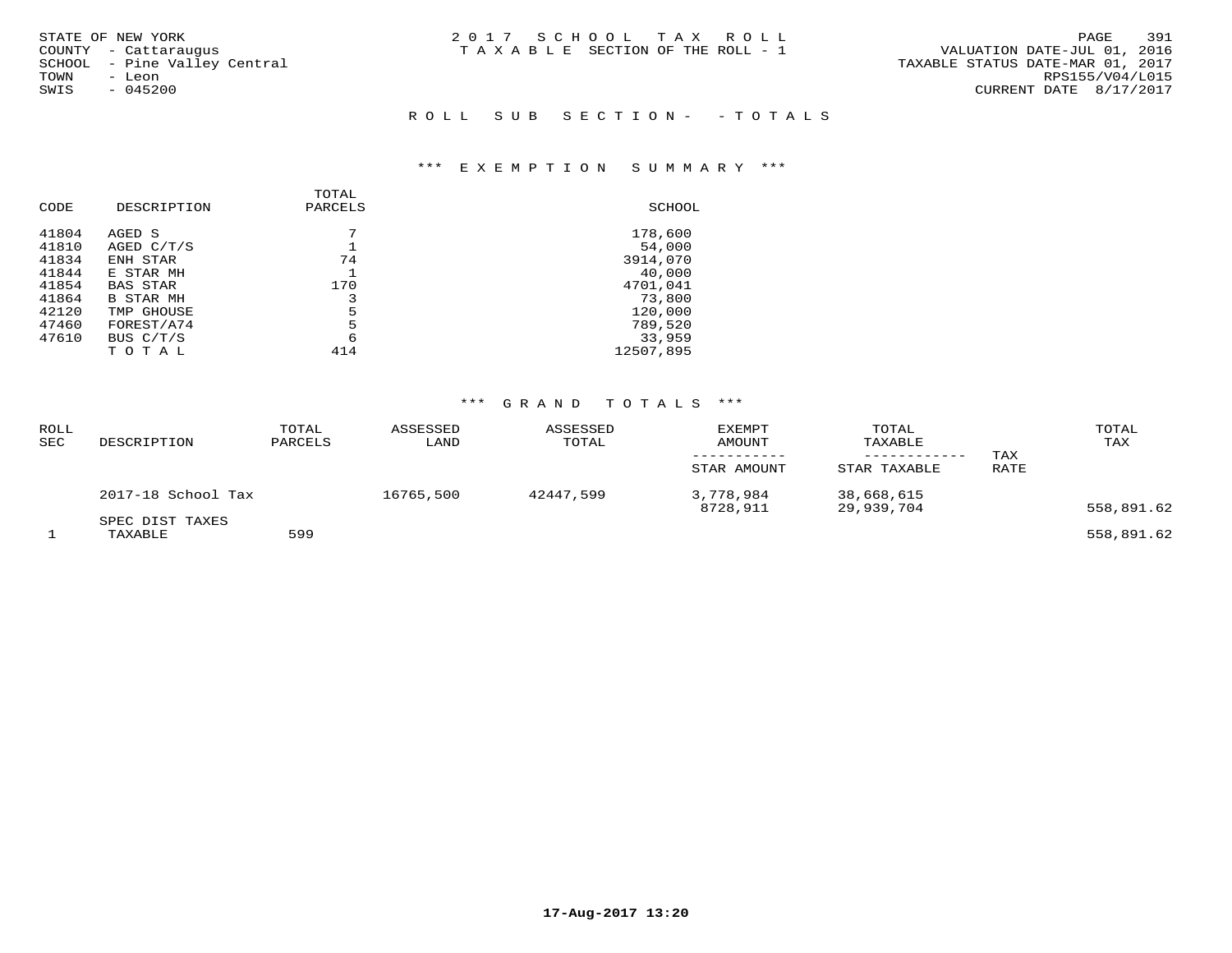| STATE OF NEW YORK<br>COUNTY - Cattaraugus<br>SCHOOL - Pine Valley Central<br>TOWN<br>- Leon<br>$-045200$<br>SWIS |                                                  | 2017 SCHOOL   | TAX ROLL<br>T A X A B L E SECTION OF THE ROLL - 1<br>OWNERS NAME SEQUENCE<br>UNIFORM PERCENT OF VALUE IS 091.00 | SUB-SECT - 1 VALUATION DATE-JUL 01, 2016<br>TAXABLE STATUS DATE-MAR 01, 2017 | PAGE<br>392                      |
|------------------------------------------------------------------------------------------------------------------|--------------------------------------------------|---------------|-----------------------------------------------------------------------------------------------------------------|------------------------------------------------------------------------------|----------------------------------|
| TAX MAP PARCEL NUMBER<br>CURRENT OWNERS NAME<br>CURRENT OWNERS ADDRESS                                           | SCHOOL DISTRICT<br>PARCEL SIZE/GRID COORD        | LAND<br>TOTAL | TAX DESCRIPTION<br>SPECIAL DISTRICTS                                                                            | TAXABLE VALUE                                                                | TAX AMOUNT                       |
|                                                                                                                  |                                                  |               |                                                                                                                 |                                                                              |                                  |
|                                                                                                                  | 21789 Miller #1                                  |               |                                                                                                                 | ACCT 0656                                                                    | <b>BILL</b> 1198                 |
| $51.002 - 1 - 1.1/1$                                                                                             | 733 Gas well                                     | $\Omega$      | 2017-18 School Tax                                                                                              | 8,439                                                                        | 157.53                           |
| Empire Energy E&P LLC<br>100 East Chautauqua St<br>PO Box 187                                                    | Pine Valley Cen 063001<br>2188 Mcf<br>$31 - 009$ | 8,439         |                                                                                                                 |                                                                              |                                  |
| Mayville, NY 14757                                                                                               | ACRES<br>0.01<br>EAST-1021190 NRTH-0831765       |               |                                                                                                                 |                                                                              |                                  |
|                                                                                                                  | FULL MARKET VALUE                                | 9,274         |                                                                                                                 |                                                                              |                                  |
|                                                                                                                  |                                                  |               | TOTAL TAX ---                                                                                                   | DATE #1<br>AMT DUE                                                           | $157.53**$<br>09/30/17<br>157.53 |
|                                                                                                                  |                                                  |               |                                                                                                                 |                                                                              |                                  |
|                                                                                                                  | 21965 Miller S Unit #3                           |               |                                                                                                                 | ACCT 0534                                                                    | <b>BILL</b> 1199                 |
| $43.003 - 1 - 11.71$<br>Great Lakes Energy Partners                                                              | 733 Gas well<br>Pine Valley Cen 063001           | $\mathsf{O}$  | 2017-18 School Tax                                                                                              | 0.00                                                                         | 0.00                             |
| PO Box 550                                                                                                       | 4942 Mcf                                         | $\Omega$      |                                                                                                                 |                                                                              |                                  |
| Hartville, OH 44632                                                                                              | $31 - 009$                                       |               |                                                                                                                 |                                                                              |                                  |
|                                                                                                                  | ACRES<br>0.01                                    |               |                                                                                                                 |                                                                              |                                  |
|                                                                                                                  | EAST-1041749 NRTH-0836365<br>FULL MARKET VALUE   | $\Omega$      |                                                                                                                 |                                                                              |                                  |
|                                                                                                                  |                                                  |               | TOTAL TAX ---                                                                                                   |                                                                              | $0.00**$                         |
|                                                                                                                  |                                                  |               |                                                                                                                 | ************************* 52.001-1-1./1 ***************                      |                                  |
|                                                                                                                  | 22443 Yoder, amos #3                             |               |                                                                                                                 | ACCT 0701                                                                    | <b>BILL</b> 1200                 |
| $52.001 - 1 - 1.71$<br>Masoodi Ghulam S                                                                          | 733 Gas well<br>Pine Valley Cen 063001           | $\circ$       | 2017-18 School Tax                                                                                              | 365                                                                          | 6.81                             |
| PO Box 2136                                                                                                      | 6206 Mcf                                         | 365           |                                                                                                                 |                                                                              |                                  |
| Buffalo, NY 14240                                                                                                | $31 - 009$                                       |               |                                                                                                                 |                                                                              |                                  |
|                                                                                                                  | ACRES<br>0.01                                    |               |                                                                                                                 |                                                                              |                                  |
|                                                                                                                  | EAST-1032199 NRTH-0830835                        |               |                                                                                                                 |                                                                              |                                  |
|                                                                                                                  | DEED BOOK 00986 PG-00678<br>FULL MARKET VALUE    | 401           |                                                                                                                 |                                                                              |                                  |
|                                                                                                                  |                                                  |               | TOTAL TAX ---                                                                                                   |                                                                              | $6.81**$                         |
|                                                                                                                  |                                                  |               |                                                                                                                 | DATE #1<br>AMT DUE                                                           | 09/30/17<br>6.81                 |
|                                                                                                                  | 22427 Yoder, amos #2                             |               |                                                                                                                 | ** 52.001-1-1./2 ***************<br>ACCT 0702                                | <b>BILL</b> 1201                 |
| $52.001 - 1 - 1.72$                                                                                              | 733 Gas well                                     |               | 2017-18 School Tax                                                                                              | 331                                                                          | 6.18                             |
| Masoodi Ghulam S                                                                                                 | Pine Valley Cen 063001                           | $\circ$       |                                                                                                                 |                                                                              |                                  |
| PO Box 2136                                                                                                      | 4146 Mcf                                         | 331           |                                                                                                                 |                                                                              |                                  |
| Buffalo, NY 14240                                                                                                | $31 - 009$                                       |               |                                                                                                                 |                                                                              |                                  |
|                                                                                                                  | ACRES<br>0.01<br>EAST-1032199 NRTH-0830835       |               |                                                                                                                 |                                                                              |                                  |
|                                                                                                                  | DEED BOOK 00986 PG-00678                         |               |                                                                                                                 |                                                                              |                                  |
|                                                                                                                  | FULL MARKET VALUE                                | 364           |                                                                                                                 |                                                                              |                                  |
|                                                                                                                  |                                                  |               | TOTAL TAX ---                                                                                                   |                                                                              | $6.18**$                         |
|                                                                                                                  |                                                  |               |                                                                                                                 | DATE #1<br>AMT DUE                                                           | 09/30/17<br>6.18                 |
|                                                                                                                  |                                                  |               |                                                                                                                 |                                                                              |                                  |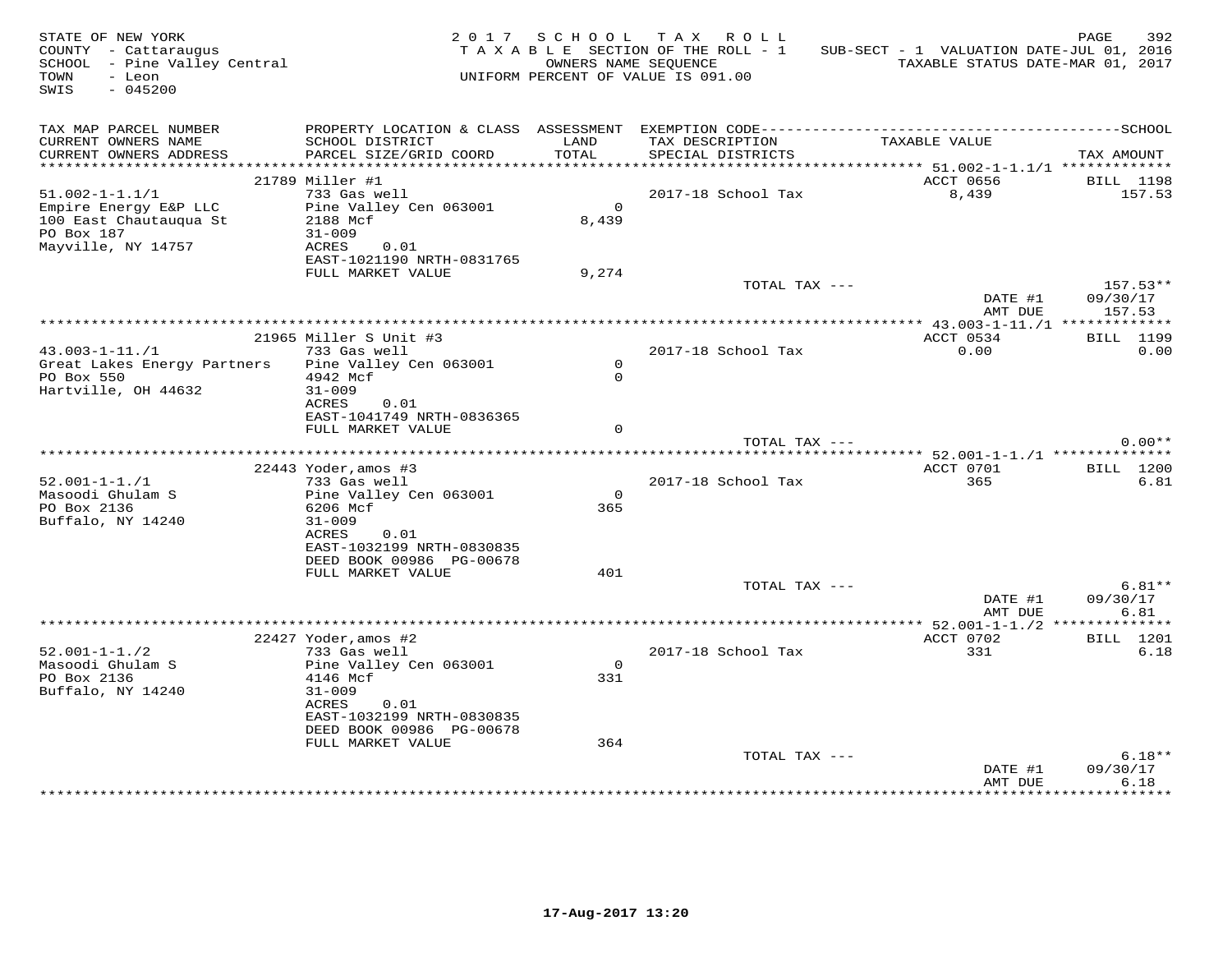| STATE OF NEW YORK<br>COUNTY - Cattaraugus<br>SCHOOL - Pine Valley Central<br>TOWN<br>- Leon<br>$-045200$<br>SWIS |                                           | 2017 SCHOOL        | TAX ROLL<br>T A X A B L E SECTION OF THE ROLL - 1<br>OWNERS NAME SEQUENCE<br>UNIFORM PERCENT OF VALUE IS 091.00 | SUB-SECT - 1 VALUATION DATE-JUL 01, 2016<br>TAXABLE STATUS DATE-MAR 01, 2017 | 393<br>PAGE          |
|------------------------------------------------------------------------------------------------------------------|-------------------------------------------|--------------------|-----------------------------------------------------------------------------------------------------------------|------------------------------------------------------------------------------|----------------------|
| TAX MAP PARCEL NUMBER<br>CURRENT OWNERS NAME<br>CURRENT OWNERS ADDRESS                                           | SCHOOL DISTRICT<br>PARCEL SIZE/GRID COORD | LAND<br>TOTAL      | TAX DESCRIPTION<br>SPECIAL DISTRICTS                                                                            | TAXABLE VALUE                                                                | TAX AMOUNT           |
|                                                                                                                  |                                           |                    |                                                                                                                 |                                                                              |                      |
|                                                                                                                  | 22304 Miller, alvin #1                    |                    |                                                                                                                 | ACCT 0703                                                                    | BILL 1202            |
| $52.001 - 1 - 9.1/1$                                                                                             | 733 Gas well                              |                    | 2017-18 School Tax                                                                                              | 147                                                                          | 2.74                 |
| Masoodi Ghulam S<br>PO Box 2136                                                                                  | Pine Valley Cen 063001<br>1342 Mcf        | $\Omega$<br>147    |                                                                                                                 |                                                                              |                      |
| Buffalo, NY 14240                                                                                                | $31 - 009$                                |                    |                                                                                                                 |                                                                              |                      |
|                                                                                                                  | ACRES<br>0.01                             |                    |                                                                                                                 |                                                                              |                      |
|                                                                                                                  | EAST-1036289 NRTH-0830125                 |                    |                                                                                                                 |                                                                              |                      |
|                                                                                                                  | DEED BOOK 00986 PG-00678                  |                    |                                                                                                                 |                                                                              |                      |
|                                                                                                                  | FULL MARKET VALUE                         | 162                | TOTAL TAX ---                                                                                                   |                                                                              | $2.74**$             |
|                                                                                                                  |                                           |                    |                                                                                                                 | DATE #1                                                                      | 09/30/17             |
|                                                                                                                  |                                           |                    |                                                                                                                 | AMT DUE                                                                      | 2.74                 |
|                                                                                                                  |                                           |                    |                                                                                                                 |                                                                              |                      |
|                                                                                                                  | 22301 Lamprecht #1                        |                    |                                                                                                                 | ACCT 0670                                                                    | BILL 1203            |
| $34.003 - 1 - 19. / 1$                                                                                           | 733 Gas well                              |                    | 2017-18 School Tax                                                                                              | 80                                                                           | 1.49                 |
| Masoodi Mini Ventures Inc<br>PO Box 2136                                                                         | Pine Valley Cen 063001<br>1139 Mcf        | $\mathbf{O}$<br>80 |                                                                                                                 |                                                                              |                      |
| Buffalo, NY 14240                                                                                                | $31 - 009$                                |                    |                                                                                                                 |                                                                              |                      |
|                                                                                                                  | ACRES<br>0.01                             |                    |                                                                                                                 |                                                                              |                      |
|                                                                                                                  | EAST-1037680 NRTH-0849145                 |                    |                                                                                                                 |                                                                              |                      |
|                                                                                                                  | FULL MARKET VALUE                         | 88                 |                                                                                                                 |                                                                              |                      |
|                                                                                                                  |                                           |                    | TOTAL TAX ---                                                                                                   |                                                                              | $1.49**$<br>09/30/17 |
|                                                                                                                  |                                           |                    |                                                                                                                 | DATE #1<br>AMT DUE                                                           | 1.49                 |
|                                                                                                                  |                                           |                    |                                                                                                                 |                                                                              |                      |
|                                                                                                                  | 22336 Lamprecht #3                        |                    |                                                                                                                 | ACCT 0671                                                                    | BILL 1204            |
| $34.003 - 1 - 19.72$                                                                                             | 733 Gas well                              |                    | 2017-18 School Tax                                                                                              | 264                                                                          | 4.93                 |
| Masoodi Mini Ventures Inc                                                                                        | Pine Valley Cen 063001                    | $\Omega$           |                                                                                                                 |                                                                              |                      |
| PO Box 2136<br>Buffalo, NY 14240                                                                                 | 6782 Mcf<br>$31 - 009$                    | 264                |                                                                                                                 |                                                                              |                      |
|                                                                                                                  | ACRES<br>0.01                             |                    |                                                                                                                 |                                                                              |                      |
|                                                                                                                  | EAST-1037680 NRTH-0849145                 |                    |                                                                                                                 |                                                                              |                      |
|                                                                                                                  | FULL MARKET VALUE                         | 290                |                                                                                                                 |                                                                              |                      |
|                                                                                                                  |                                           |                    | TOTAL TAX ---                                                                                                   |                                                                              | $4.93**$             |
|                                                                                                                  |                                           |                    |                                                                                                                 | DATE #1<br>AMT DUE                                                           | 09/30/17<br>4.93     |
|                                                                                                                  |                                           |                    |                                                                                                                 |                                                                              |                      |
|                                                                                                                  | 22335 Lamprecht #2                        |                    |                                                                                                                 | ACCT 0672                                                                    | BILL 1205            |
| $34.003 - 1 - 25. / 1$                                                                                           | 733 Gas well                              |                    | 2017-18 School Tax                                                                                              | 223                                                                          | 4.16                 |
| Masoodi Mini Ventures Inc                                                                                        | Pine Valley Cen 063001                    | $\mathbf{O}$       |                                                                                                                 |                                                                              |                      |
| PO Box 2136                                                                                                      | 3428 Mcf                                  | 223                |                                                                                                                 |                                                                              |                      |
| Buffalo, NY 14240                                                                                                | $31 - 009$<br>ACRES<br>0.01               |                    |                                                                                                                 |                                                                              |                      |
|                                                                                                                  | EAST-1036210 NRTH-0849205                 |                    |                                                                                                                 |                                                                              |                      |
|                                                                                                                  | FULL MARKET VALUE                         | 245                |                                                                                                                 |                                                                              |                      |
|                                                                                                                  |                                           |                    | TOTAL TAX ---                                                                                                   |                                                                              | $4.16**$             |
|                                                                                                                  |                                           |                    |                                                                                                                 | DATE #1                                                                      | 09/30/17             |
|                                                                                                                  |                                           |                    |                                                                                                                 | AMT DUE                                                                      | 4.16<br>******       |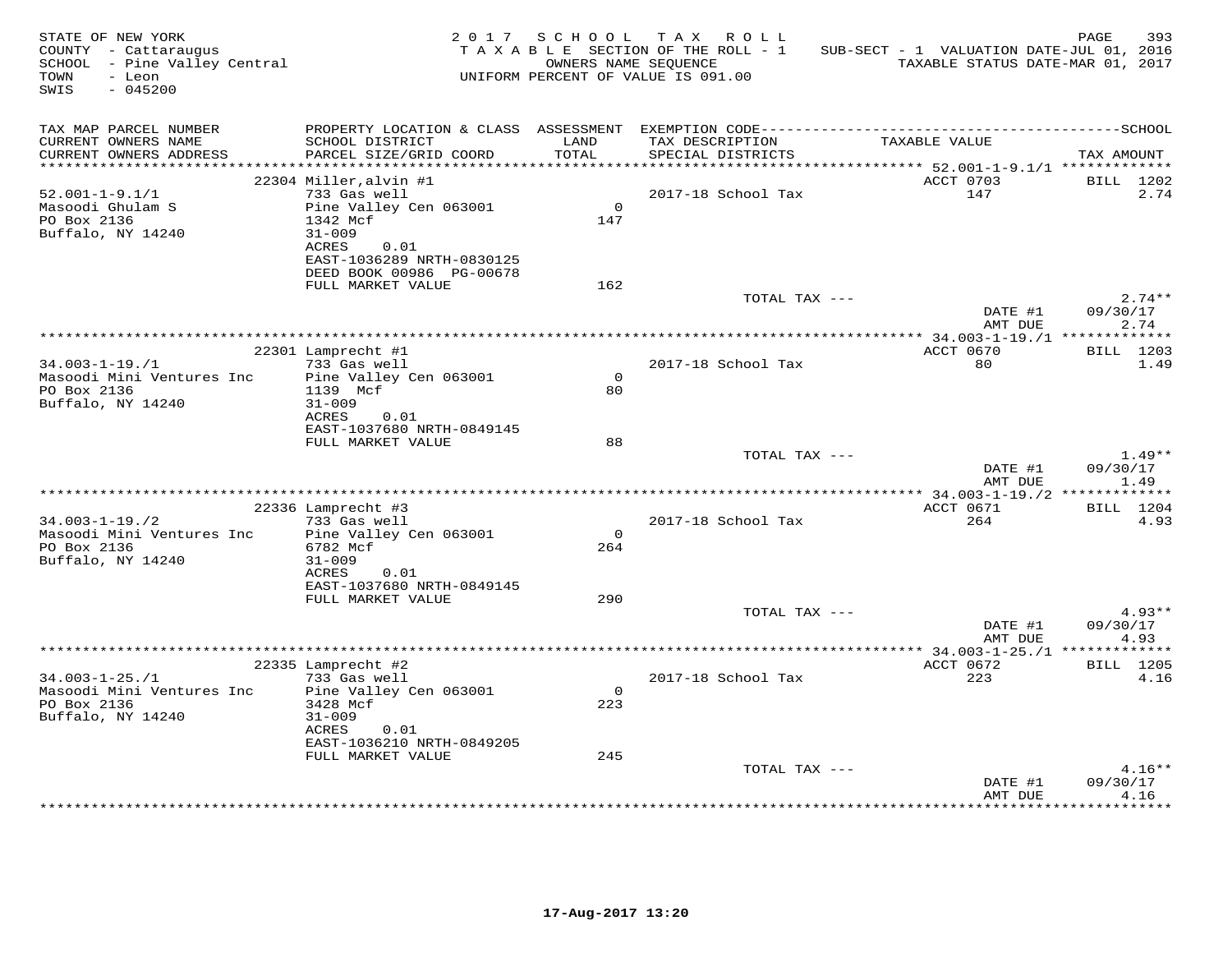| STATE OF NEW YORK<br>COUNTY - Cattaraugus<br>SCHOOL - Pine Valley Central<br>- Leon<br>TOWN<br>SWIS<br>$-045200$ |                                                |               | 2017 SCHOOL TAX ROLL<br>TAXABLE SECTION OF THE ROLL - 1<br>OWNERS NAME SEQUENCE<br>UNIFORM PERCENT OF VALUE IS 091.00 | SUB-SECT - 1 VALUATION DATE-JUL 01, 2016<br>TAXABLE STATUS DATE-MAR 01, 2017 | PAGE<br>394       |
|------------------------------------------------------------------------------------------------------------------|------------------------------------------------|---------------|-----------------------------------------------------------------------------------------------------------------------|------------------------------------------------------------------------------|-------------------|
| TAX MAP PARCEL NUMBER<br>CURRENT OWNERS NAME<br>CURRENT OWNERS ADDRESS                                           | SCHOOL DISTRICT<br>PARCEL SIZE/GRID COORD      | LAND<br>TOTAL | TAX DESCRIPTION<br>SPECIAL DISTRICTS                                                                                  | TAXABLE VALUE                                                                | TAX AMOUNT        |
|                                                                                                                  |                                                |               |                                                                                                                       |                                                                              |                   |
|                                                                                                                  | 22315 Dustin #1                                |               |                                                                                                                       | ACCT 0673                                                                    | BILL 1206         |
| $34.003 - 1 - 27.1/1$                                                                                            | 733 Gas well                                   |               | 2017-18 School Tax                                                                                                    | 56                                                                           | 1.05              |
| Masoodi Mini Ventures Inc                                                                                        | Pine Valley Cen 063001                         | $\Omega$      |                                                                                                                       |                                                                              |                   |
| PO Box 2136<br>Buffalo, NY 14240                                                                                 | 625 Mcf<br>$31 - 009$                          | 56            |                                                                                                                       |                                                                              |                   |
|                                                                                                                  | ACRES<br>0.01                                  |               |                                                                                                                       |                                                                              |                   |
|                                                                                                                  | EAST-1034310 NRTH-0848185                      |               |                                                                                                                       |                                                                              |                   |
|                                                                                                                  | FULL MARKET VALUE                              | 62            |                                                                                                                       |                                                                              |                   |
|                                                                                                                  |                                                |               | TOTAL TAX ---                                                                                                         |                                                                              | $1.05**$          |
|                                                                                                                  |                                                |               |                                                                                                                       | DATE #1                                                                      | 09/30/17          |
|                                                                                                                  |                                                |               |                                                                                                                       | AMT DUE                                                                      | 1.05              |
|                                                                                                                  |                                                |               |                                                                                                                       |                                                                              |                   |
| $34.003 - 1 - 29.1/1$                                                                                            | 22316 Seeloff #1<br>733 Gas well               |               | 2017-18 School Tax                                                                                                    | ACCT 0674<br>86                                                              | BILL 1207<br>1.61 |
| Masoodi Mini Ventures Inc                                                                                        | Pine Valley Cen 063001                         | $\Omega$      |                                                                                                                       |                                                                              |                   |
| PO Box 2136                                                                                                      | 997 Mcf                                        | 86            |                                                                                                                       |                                                                              |                   |
| Buffalo, NY 14240                                                                                                | $31 - 009$                                     |               |                                                                                                                       |                                                                              |                   |
|                                                                                                                  | ACRES<br>0.01                                  |               |                                                                                                                       |                                                                              |                   |
|                                                                                                                  | EAST-1032740 NRTH-0848055                      |               |                                                                                                                       |                                                                              |                   |
|                                                                                                                  | FULL MARKET VALUE                              | 95            |                                                                                                                       |                                                                              |                   |
|                                                                                                                  |                                                |               | TOTAL TAX ---                                                                                                         |                                                                              | $1.61**$          |
|                                                                                                                  |                                                |               |                                                                                                                       | DATE #1<br>AMT DUE                                                           | 09/30/17<br>1.61  |
|                                                                                                                  |                                                |               |                                                                                                                       |                                                                              |                   |
|                                                                                                                  | 22160 Richter #1                               |               |                                                                                                                       | ACCT 0648                                                                    | <b>BILL</b> 1208  |
| $42.004 - 1 - 11./1$                                                                                             | 733 Gas well                                   |               | 2017-18 School Tax                                                                                                    | 5                                                                            | 0.09              |
| Masoodi Mini Ventures Inc                                                                                        | Pine Valley Cen 063001                         | $\Omega$      |                                                                                                                       |                                                                              |                   |
| PO Box 2136                                                                                                      | 1494 Mcf                                       | 5             |                                                                                                                       |                                                                              |                   |
| Buffalo, NY 14240                                                                                                | $31 - 009$                                     |               |                                                                                                                       |                                                                              |                   |
|                                                                                                                  | ACRES<br>0.01                                  |               |                                                                                                                       |                                                                              |                   |
|                                                                                                                  | EAST-1029700 NRTH-0838645<br>FULL MARKET VALUE | 5             |                                                                                                                       |                                                                              |                   |
|                                                                                                                  |                                                |               | TOTAL TAX ---                                                                                                         |                                                                              | $0.09**$          |
|                                                                                                                  |                                                |               |                                                                                                                       | DATE #1                                                                      | 09/30/17          |
|                                                                                                                  |                                                |               |                                                                                                                       | AMT DUE                                                                      | 0.09              |
|                                                                                                                  |                                                |               | *************************************                                                                                 | ************* 43.001-1-1.1/1 **************                                  |                   |
|                                                                                                                  | 22166 Bromley K Unit #1                        |               |                                                                                                                       | ACCT 0649                                                                    | BILL 1209         |
| $43.001 - 1 - 1.1/1$                                                                                             | 733 Gas well                                   |               | 2017-18 School Tax                                                                                                    | 622                                                                          | 11.61             |
| Masoodi Mini Ventures Inc                                                                                        | Pine Valley Cen 063001                         | $\circ$       |                                                                                                                       |                                                                              |                   |
| PO Box 2136<br>Buffalo, NY 14240                                                                                 | 2124Mcf<br>$31 - 009$                          | 622           |                                                                                                                       |                                                                              |                   |
|                                                                                                                  | ACRES<br>0.01                                  |               |                                                                                                                       |                                                                              |                   |
|                                                                                                                  | EAST-1033480 NRTH-0847115                      |               |                                                                                                                       |                                                                              |                   |
|                                                                                                                  | FULL MARKET VALUE                              | 684           |                                                                                                                       |                                                                              |                   |
|                                                                                                                  |                                                |               | TOTAL TAX ---                                                                                                         |                                                                              | $11.61**$         |
|                                                                                                                  |                                                |               |                                                                                                                       | DATE #1                                                                      | 09/30/17          |
|                                                                                                                  |                                                |               |                                                                                                                       | AMT DUE                                                                      | 11.61             |
|                                                                                                                  |                                                |               |                                                                                                                       |                                                                              |                   |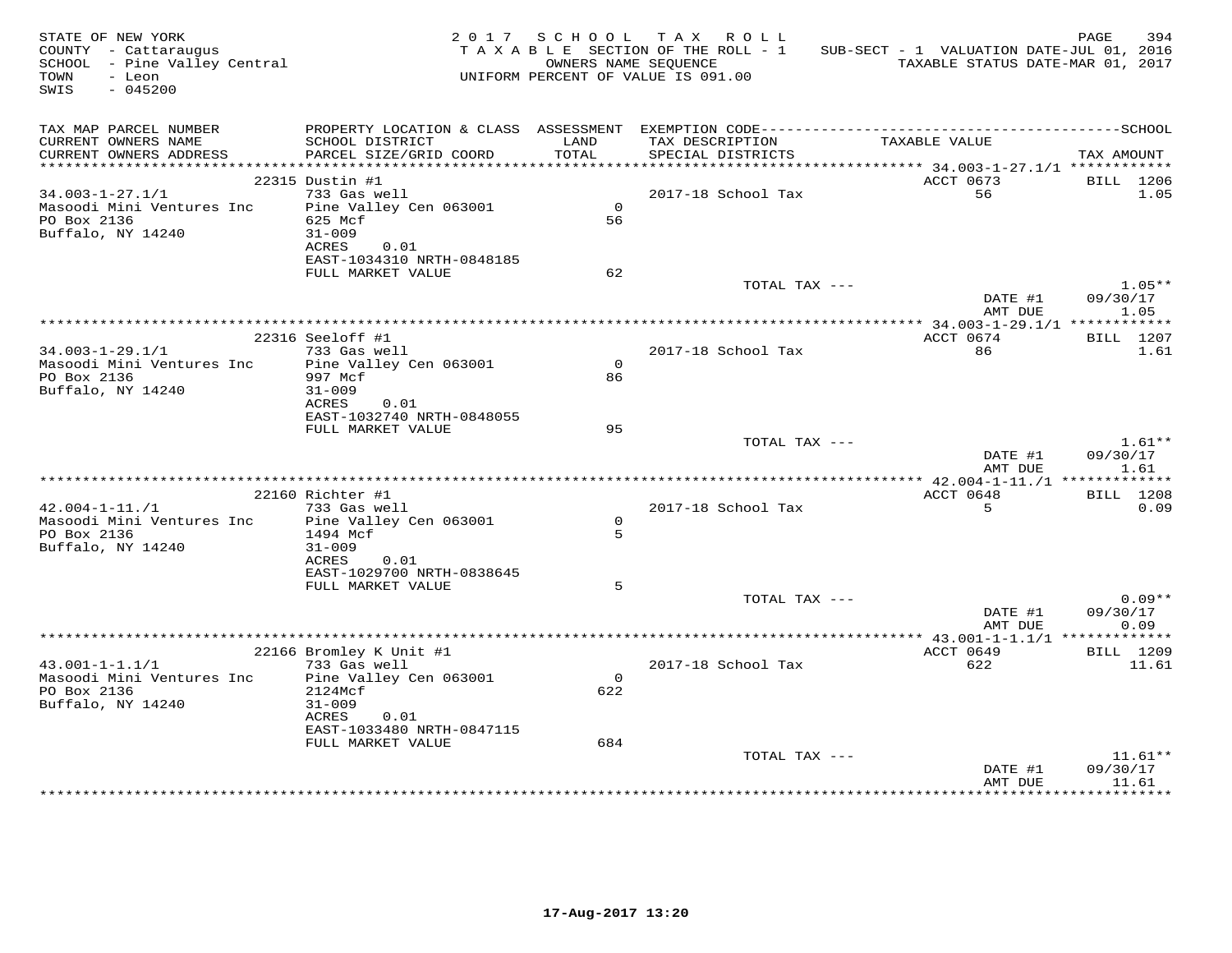| STATE OF NEW YORK<br>COUNTY - Cattaraugus<br>SCHOOL - Pine Valley Central<br>- Leon<br>TOWN<br>SWIS<br>$-045200$ |                                                                 | 2017 SCHOOL   | TAX ROLL<br>TAXABLE SECTION OF THE ROLL - 1<br>OWNERS NAME SEOUENCE<br>UNIFORM PERCENT OF VALUE IS 091.00 | SUB-SECT - 1 VALUATION DATE-JUL 01, 2016<br>TAXABLE STATUS DATE-MAR 01, 2017                                  | 395<br>PAGE              |
|------------------------------------------------------------------------------------------------------------------|-----------------------------------------------------------------|---------------|-----------------------------------------------------------------------------------------------------------|---------------------------------------------------------------------------------------------------------------|--------------------------|
| TAX MAP PARCEL NUMBER<br>CURRENT OWNERS NAME                                                                     | SCHOOL DISTRICT                                                 | LAND          | TAX DESCRIPTION                                                                                           | PROPERTY LOCATION & CLASS ASSESSMENT EXEMPTION CODE-----------------------------------SCHOOL<br>TAXABLE VALUE |                          |
| CURRENT OWNERS ADDRESS                                                                                           | PARCEL SIZE/GRID COORD                                          | TOTAL         | SPECIAL DISTRICTS                                                                                         |                                                                                                               | TAX AMOUNT               |
|                                                                                                                  | 22229 Milliman #1                                               |               |                                                                                                           | ACCT 0650                                                                                                     | <b>BILL</b> 1210         |
| $43.001 - 1 - 1.3/1$                                                                                             | 733 Gas well                                                    |               | 2017-18 School Tax                                                                                        | 99                                                                                                            | 1.85                     |
| Masoodi Mini Ventures Inc<br>PO Box 2136<br>Buffalo, NY 14240                                                    | Pine Valley Cen 063001<br>23 Mcf<br>$31 - 009$                  | $\circ$<br>99 |                                                                                                           |                                                                                                               |                          |
|                                                                                                                  | ACRES<br>0.01<br>EAST-1031780 NRTH-0847135<br>FULL MARKET VALUE | 109           |                                                                                                           |                                                                                                               |                          |
|                                                                                                                  |                                                                 |               | TOTAL TAX ---                                                                                             | DATE #1                                                                                                       | $1.85**$<br>09/30/17     |
|                                                                                                                  |                                                                 |               |                                                                                                           | AMT DUE                                                                                                       | 1.85                     |
|                                                                                                                  |                                                                 |               |                                                                                                           |                                                                                                               |                          |
| $43.001 - 1 - 2.71$                                                                                              | 22230 Ellis Unit #1<br>733 Gas well                             |               | 2017-18 School Tax                                                                                        | ACCT 0651<br>133                                                                                              | <b>BILL</b> 1211<br>2.48 |
| Masoodi Mini Ventures Inc                                                                                        | Pine Valley Cen 063001                                          | $\Omega$      |                                                                                                           |                                                                                                               |                          |
| PO Box 2136                                                                                                      | 1941Mcf                                                         | 133           |                                                                                                           |                                                                                                               |                          |
| Buffalo, NY 14240                                                                                                | $31 - 009$                                                      |               |                                                                                                           |                                                                                                               |                          |
|                                                                                                                  | ACRES<br>0.01                                                   |               |                                                                                                           |                                                                                                               |                          |
|                                                                                                                  | EAST-1035680 NRTH-0845215<br>FULL MARKET VALUE                  | 146           |                                                                                                           |                                                                                                               |                          |
|                                                                                                                  |                                                                 |               | TOTAL TAX ---                                                                                             |                                                                                                               | $2.48**$                 |
|                                                                                                                  |                                                                 |               |                                                                                                           | DATE #1<br>AMT DUE                                                                                            | 09/30/17<br>2.48         |
|                                                                                                                  |                                                                 |               |                                                                                                           |                                                                                                               |                          |
|                                                                                                                  | 22237 Ellis #2                                                  |               |                                                                                                           | ACCT 0652                                                                                                     | BILL 1212                |
| $43.001 - 1 - 2.72$<br>Masoodi Mini Ventures Inc                                                                 | 733 Gas well<br>Pine Valley Cen 063001                          | $\circ$       | 2017-18 School Tax                                                                                        | 241                                                                                                           | 4.50                     |
| PO Box 2136                                                                                                      | 1393 Mcf                                                        | 241           |                                                                                                           |                                                                                                               |                          |
| Buffalo, NY 14240                                                                                                | $31 - 009$                                                      |               |                                                                                                           |                                                                                                               |                          |
|                                                                                                                  | ACRES<br>0.01<br>EAST-1035680 NRTH-0845215                      |               |                                                                                                           |                                                                                                               |                          |
|                                                                                                                  | FULL MARKET VALUE                                               | 265           |                                                                                                           |                                                                                                               |                          |
|                                                                                                                  |                                                                 |               | TOTAL TAX ---                                                                                             |                                                                                                               | $4.50**$                 |
|                                                                                                                  |                                                                 |               |                                                                                                           | DATE #1                                                                                                       | 09/30/17                 |
|                                                                                                                  |                                                                 |               |                                                                                                           | AMT DUE                                                                                                       | 4.50                     |
|                                                                                                                  | 22303 Flagg #1                                                  |               |                                                                                                           | *************** 43.001-1-3./1 **************<br>ACCT 0697                                                     | BILL 1213                |
| $43.001 - 1 - 3.71$                                                                                              | 733 Gas well                                                    |               | 2017-18 School Tax                                                                                        | 381                                                                                                           | 7.11                     |
| Masoodi Mini Ventures Inc                                                                                        | Pine Valley Cen 063001                                          | $\Omega$      |                                                                                                           |                                                                                                               |                          |
| PO Box 2136                                                                                                      | 4466 Mcf                                                        | 381           |                                                                                                           |                                                                                                               |                          |
| Buffalo, NY 14227                                                                                                | $31 - 009$<br>ACRES<br>0.01                                     |               |                                                                                                           |                                                                                                               |                          |
|                                                                                                                  | EAST-1036630 NRTH-0845565                                       |               |                                                                                                           |                                                                                                               |                          |
|                                                                                                                  | FULL MARKET VALUE                                               | 419           |                                                                                                           |                                                                                                               |                          |
|                                                                                                                  |                                                                 |               | TOTAL TAX ---                                                                                             |                                                                                                               | $7.11**$                 |
|                                                                                                                  |                                                                 |               |                                                                                                           | DATE #1                                                                                                       | 09/30/17                 |
|                                                                                                                  |                                                                 |               |                                                                                                           | AMT DUE                                                                                                       | 7.11                     |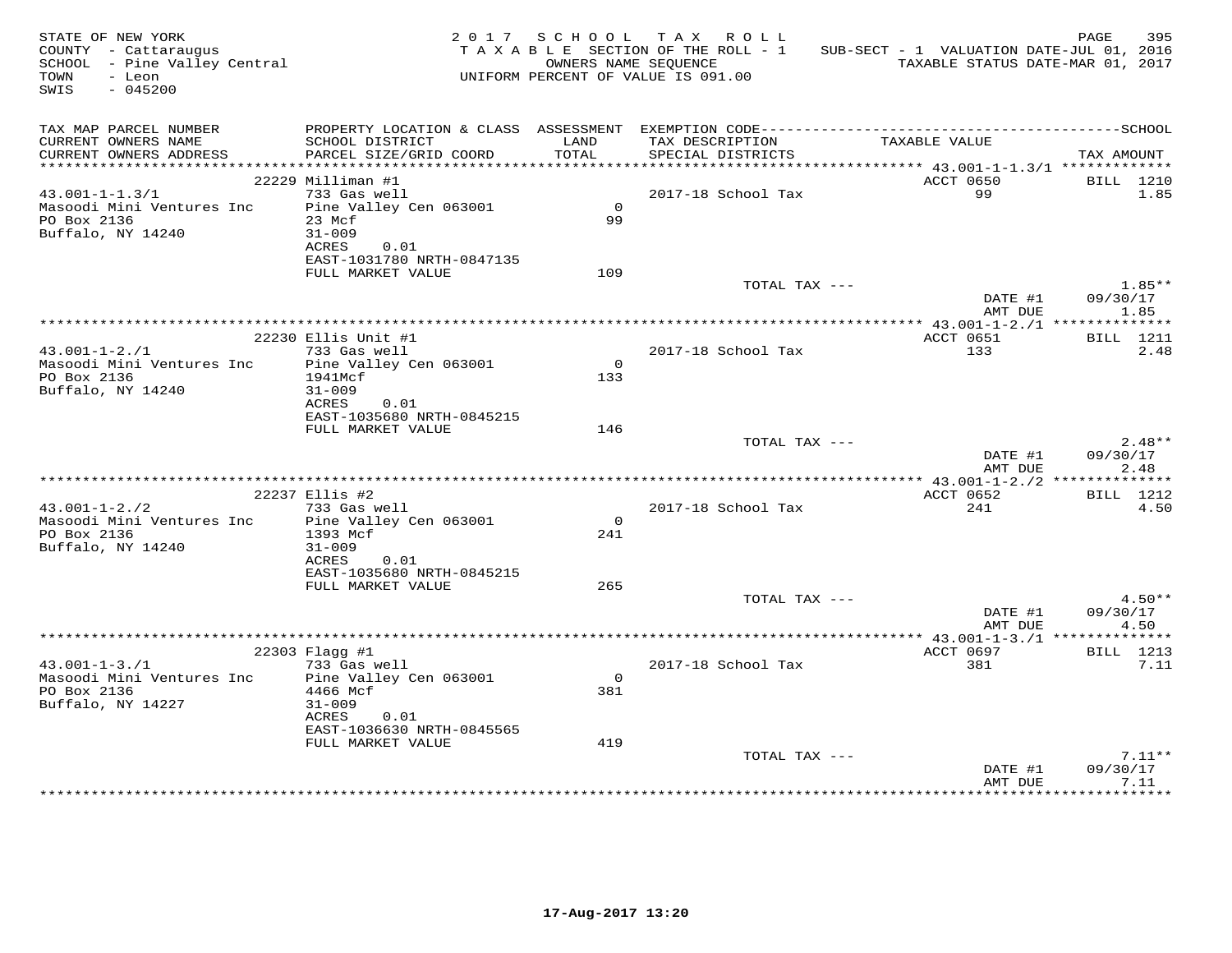| STATE OF NEW YORK<br>COUNTY - Cattaraugus<br>SCHOOL - Pine Valley Central<br>- Leon<br>TOWN<br>SWIS<br>$-045200$ |                                                                                  |                | 2017 SCHOOL TAX ROLL<br>TAXABLE SECTION OF THE ROLL - 1<br>OWNERS NAME SEQUENCE<br>UNIFORM PERCENT OF VALUE IS 091.00 | SUB-SECT - 1 VALUATION DATE-JUL 01, 2016<br>TAXABLE STATUS DATE-MAR 01, 2017 | PAGE<br>396                  |
|------------------------------------------------------------------------------------------------------------------|----------------------------------------------------------------------------------|----------------|-----------------------------------------------------------------------------------------------------------------------|------------------------------------------------------------------------------|------------------------------|
| TAX MAP PARCEL NUMBER<br>CURRENT OWNERS NAME<br>CURRENT OWNERS ADDRESS                                           | SCHOOL DISTRICT<br>PARCEL SIZE/GRID COORD                                        | LAND<br>TOTAL  | TAX DESCRIPTION<br>SPECIAL DISTRICTS                                                                                  | TAXABLE VALUE                                                                | TAX AMOUNT                   |
|                                                                                                                  |                                                                                  |                |                                                                                                                       |                                                                              |                              |
|                                                                                                                  | $22309$ Flagg #2                                                                 |                |                                                                                                                       | ACCT 0679                                                                    | BILL 1214                    |
| $43.001 - 1 - 3.72$<br>Masoodi Mini Ventures Inc<br>PO Box 2136<br>Buffalo, NY 14240                             | 733 Gas well<br>Pine Valley Cen 063001<br>504 Mcf<br>$31 - 009$<br>ACRES<br>0.01 | $\Omega$<br>44 | 2017-18 School Tax                                                                                                    | 44                                                                           | 0.82                         |
|                                                                                                                  | EAST-1036630 NRTH-0845565                                                        |                |                                                                                                                       |                                                                              |                              |
|                                                                                                                  | FULL MARKET VALUE                                                                | 48             |                                                                                                                       |                                                                              |                              |
|                                                                                                                  |                                                                                  |                | TOTAL TAX ---                                                                                                         | DATE #1<br>AMT DUE                                                           | $0.82**$<br>09/30/17<br>0.82 |
|                                                                                                                  |                                                                                  |                |                                                                                                                       |                                                                              |                              |
| $43.001 - 1 - 5.71$                                                                                              | 22334 Osswald #1<br>733 Gas well                                                 |                | 2017-18 School Tax                                                                                                    | ACCT 0680<br>65                                                              | <b>BILL</b> 1215<br>1.21     |
| Masoodi Mini Ventures Inc<br>PO Box 2136                                                                         | Pine Valley Cen 063001<br>755 Mcf                                                | $\Omega$<br>65 |                                                                                                                       |                                                                              |                              |
| Buffalo, NY 14240                                                                                                | $31 - 009$<br>ACRES<br>0.01<br>EAST-1037660 NRTH-0845255                         |                |                                                                                                                       |                                                                              |                              |
|                                                                                                                  | FULL MARKET VALUE                                                                | 71             |                                                                                                                       |                                                                              |                              |
|                                                                                                                  |                                                                                  |                | TOTAL TAX ---                                                                                                         | DATE #1<br>AMT DUE                                                           | $1.21**$<br>09/30/17<br>1.21 |
|                                                                                                                  |                                                                                  |                |                                                                                                                       |                                                                              |                              |
|                                                                                                                  | $22346$ Charles #1                                                               |                |                                                                                                                       | ACCT 0698                                                                    | <b>BILL</b> 1216             |
| $43.001 - 1 - 25.71$                                                                                             | 733 Gas well                                                                     |                | 2017-18 School Tax                                                                                                    | 65                                                                           | 1.21                         |
| Masoodi Mini Ventures Inc                                                                                        | Pine Valley Cen 063001                                                           | $\Omega$       |                                                                                                                       |                                                                              |                              |
| PO Box 2136<br>Buffalo, NY 14240                                                                                 | 825 Mcf<br>$31 - 009$<br>ACRES<br>0.01                                           | 65             |                                                                                                                       |                                                                              |                              |
|                                                                                                                  | EAST-1031480 NRTH-0836425                                                        |                |                                                                                                                       |                                                                              |                              |
|                                                                                                                  | FULL MARKET VALUE                                                                | 71             |                                                                                                                       |                                                                              |                              |
|                                                                                                                  |                                                                                  |                | TOTAL TAX ---                                                                                                         | DATE #1<br>AMT DUE                                                           | $1.21**$<br>09/30/17<br>1.21 |
|                                                                                                                  |                                                                                  |                |                                                                                                                       | ************** 43.001-1-29.1/1 ************                                  |                              |
|                                                                                                                  | 22470 Hochstetler, jacob #1                                                      |                |                                                                                                                       | ACCT 0699                                                                    | BILL 1217                    |
| $43.001 - 1 - 29.1/1$                                                                                            | 733 Gas well                                                                     |                | 2017-18 School Tax                                                                                                    | 214                                                                          | 3.99                         |
| Masoodi Mini Ventures Inc<br>PO Box 2136<br>Buffalo, NY 14240                                                    | Pine Valley Cen 063001<br>2005 Mcf<br>$31 - 009$                                 | $\circ$<br>214 |                                                                                                                       |                                                                              |                              |
|                                                                                                                  | ACRES<br>0.01<br>EAST-1031290 NRTH-0837715                                       |                |                                                                                                                       |                                                                              |                              |
|                                                                                                                  | FULL MARKET VALUE                                                                | 235            |                                                                                                                       |                                                                              |                              |
|                                                                                                                  |                                                                                  |                | TOTAL TAX ---                                                                                                         | DATE #1<br>AMT DUE                                                           | $3.99**$<br>09/30/17<br>3.99 |
|                                                                                                                  |                                                                                  |                |                                                                                                                       |                                                                              |                              |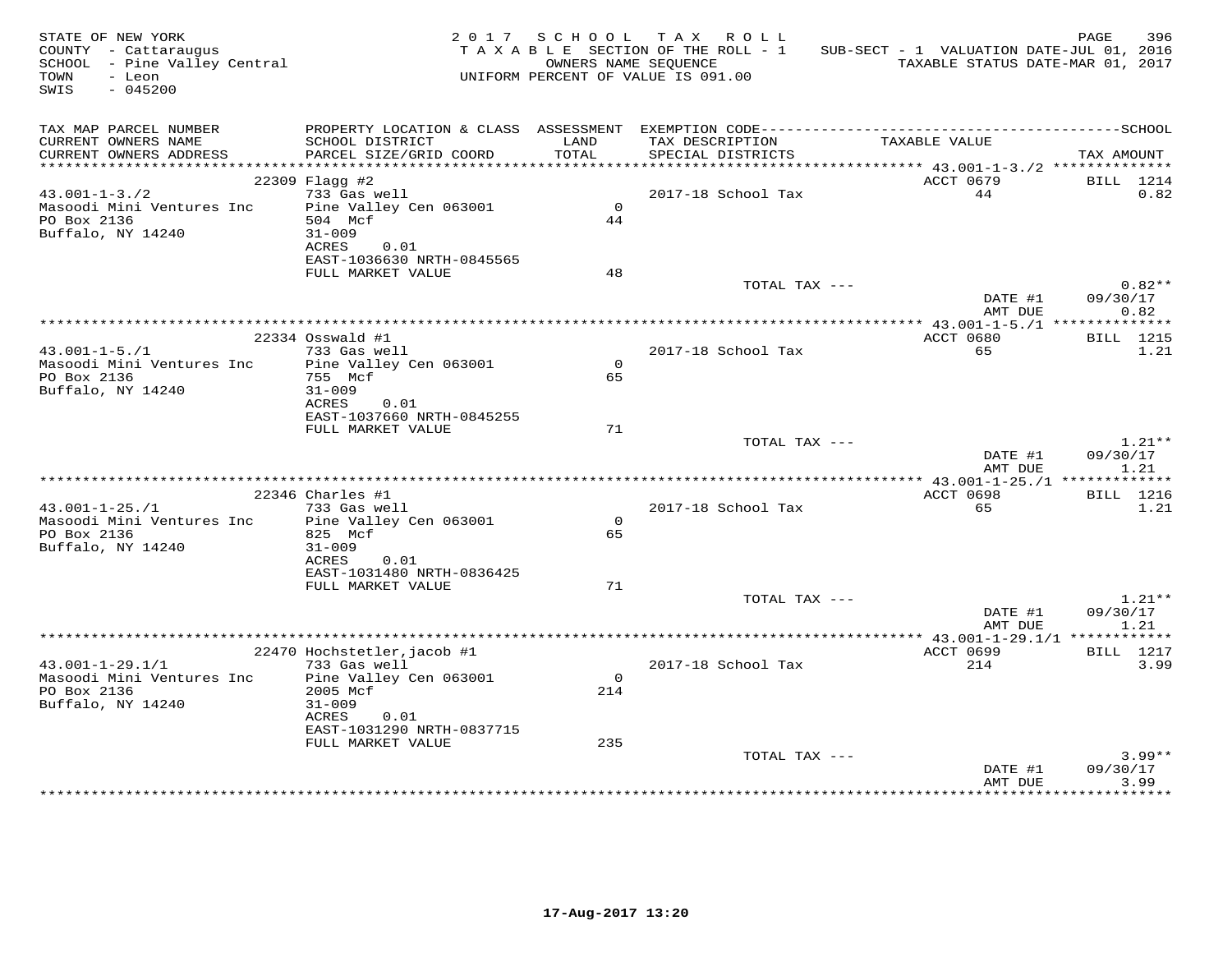| STATE OF NEW YORK<br>COUNTY - Cattaraugus<br>SCHOOL - Pine Valley Central<br>- Leon<br>TOWN<br>SWIS<br>$-045200$ |                                                |                 | 2017 SCHOOL TAX ROLL<br>TAXABLE SECTION OF THE ROLL - 1<br>OWNERS NAME SEOUENCE<br>UNIFORM PERCENT OF VALUE IS 091.00 | SUB-SECT - 1 VALUATION DATE-JUL 01, 2016 | PAGE<br>397<br>TAXABLE STATUS DATE-MAR 01, 2017 |
|------------------------------------------------------------------------------------------------------------------|------------------------------------------------|-----------------|-----------------------------------------------------------------------------------------------------------------------|------------------------------------------|-------------------------------------------------|
|                                                                                                                  |                                                |                 |                                                                                                                       |                                          |                                                 |
| TAX MAP PARCEL NUMBER                                                                                            |                                                |                 |                                                                                                                       |                                          |                                                 |
| CURRENT OWNERS NAME                                                                                              | SCHOOL DISTRICT                                | LAND            | TAX DESCRIPTION                                                                                                       | TAXABLE VALUE                            |                                                 |
| CURRENT OWNERS ADDRESS                                                                                           | PARCEL SIZE/GRID COORD                         | TOTAL           | SPECIAL DISTRICTS                                                                                                     |                                          | TAX AMOUNT                                      |
|                                                                                                                  | 22272 Ruckh #1                                 |                 |                                                                                                                       | ACCT 0700                                | BILL 1218                                       |
| $43.001 - 1 - 32.1$                                                                                              | 733 Gas well                                   |                 | 2017-18 School Tax                                                                                                    | 0.00                                     | 0.00                                            |
| Masoodi Mini Ventures Inc  Pine Valley Cen 063001                                                                |                                                | $\Omega$        |                                                                                                                       |                                          |                                                 |
| PO Box 2136                                                                                                      | 0 Mcf                                          | $\Omega$        |                                                                                                                       |                                          |                                                 |
| Buffalo, NY 14240                                                                                                | $31 - 009$                                     |                 |                                                                                                                       |                                          |                                                 |
|                                                                                                                  | ACRES<br>0.01                                  |                 |                                                                                                                       |                                          |                                                 |
|                                                                                                                  | EAST-1034660 NRTH-0844935                      |                 |                                                                                                                       |                                          |                                                 |
|                                                                                                                  | FULL MARKET VALUE                              | $\Omega$        | TOTAL TAX ---                                                                                                         |                                          | $0.00**$                                        |
|                                                                                                                  |                                                |                 |                                                                                                                       |                                          |                                                 |
|                                                                                                                  | 22268 Bell #2                                  |                 |                                                                                                                       | ACCT 0653                                | BILL 1219                                       |
| $43.001 - 1 - 33.71$                                                                                             | 733 Gas well                                   |                 | 2017-18 School Tax                                                                                                    | 0.00                                     | 0.00                                            |
| Masoodi Mini Ventures Inc                                                                                        | Pine Valley Cen 063001                         | $\circ$         |                                                                                                                       |                                          |                                                 |
| PO Box 2136                                                                                                      | Mcf                                            | $\Omega$        |                                                                                                                       |                                          |                                                 |
| Buffalo, NY 14240                                                                                                | $31 - 009$                                     |                 |                                                                                                                       |                                          |                                                 |
|                                                                                                                  | ACRES<br>0.01                                  |                 |                                                                                                                       |                                          |                                                 |
|                                                                                                                  | EAST-1032600 NRTH-0844985<br>FULL MARKET VALUE | $\Omega$        |                                                                                                                       |                                          |                                                 |
|                                                                                                                  |                                                |                 | TOTAL TAX ---                                                                                                         |                                          | $0.00**$                                        |
|                                                                                                                  |                                                |                 |                                                                                                                       |                                          |                                                 |
|                                                                                                                  | 22271 Bell #1                                  |                 |                                                                                                                       | ACCT 0654                                | BILL 1220                                       |
| $43.001 - 1 - 35.71$                                                                                             | 733 Gas well                                   |                 | 2017-18 School Tax                                                                                                    | 164                                      | 3.06                                            |
| Masoodi Mini Ventures Inc                                                                                        | Pine Valley Cen 063001                         | $\overline{0}$  |                                                                                                                       |                                          |                                                 |
| PO Box 2136                                                                                                      | 1577 Mcf                                       | 164             |                                                                                                                       |                                          |                                                 |
| Buffalo, NY 14240                                                                                                | $31 - 009$                                     |                 |                                                                                                                       |                                          |                                                 |
|                                                                                                                  | ACRES<br>0.01                                  |                 |                                                                                                                       |                                          |                                                 |
|                                                                                                                  | EAST-1032580 NRTH-0845975<br>FULL MARKET VALUE | 180             |                                                                                                                       |                                          |                                                 |
|                                                                                                                  |                                                |                 | TOTAL TAX ---                                                                                                         |                                          | $3.06**$                                        |
|                                                                                                                  |                                                |                 |                                                                                                                       | DATE #1                                  | 09/30/17                                        |
|                                                                                                                  |                                                |                 |                                                                                                                       | AMT DUE                                  | 3.06                                            |
|                                                                                                                  |                                                |                 |                                                                                                                       |                                          |                                                 |
|                                                                                                                  | 22159 Riley #1                                 |                 |                                                                                                                       | ACCT 0655                                | BILL 1221                                       |
| $43.003 - 1 - 1.1/1$                                                                                             | 733 Gas well                                   |                 | 2017-18 School Tax                                                                                                    | 529                                      | 9.87                                            |
| Masoodi Mini Ventures Inc                                                                                        | Pine Valley Cen 063001                         | $\Omega$<br>529 |                                                                                                                       |                                          |                                                 |
| PO Box 2136<br>Buffalo, NY 14240                                                                                 | 4504 Mcf<br>$31 - 009$                         |                 |                                                                                                                       |                                          |                                                 |
|                                                                                                                  | ACRES<br>0.01                                  |                 |                                                                                                                       |                                          |                                                 |
|                                                                                                                  | EAST-1032310 NRTH-0838745                      |                 |                                                                                                                       |                                          |                                                 |
|                                                                                                                  | FULL MARKET VALUE                              | 581             |                                                                                                                       |                                          |                                                 |
|                                                                                                                  |                                                |                 | TOTAL TAX ---                                                                                                         |                                          | $9.87**$                                        |
|                                                                                                                  |                                                |                 |                                                                                                                       | DATE #1                                  | 09/30/17                                        |
|                                                                                                                  |                                                |                 |                                                                                                                       | AMT DUE                                  | 9.87                                            |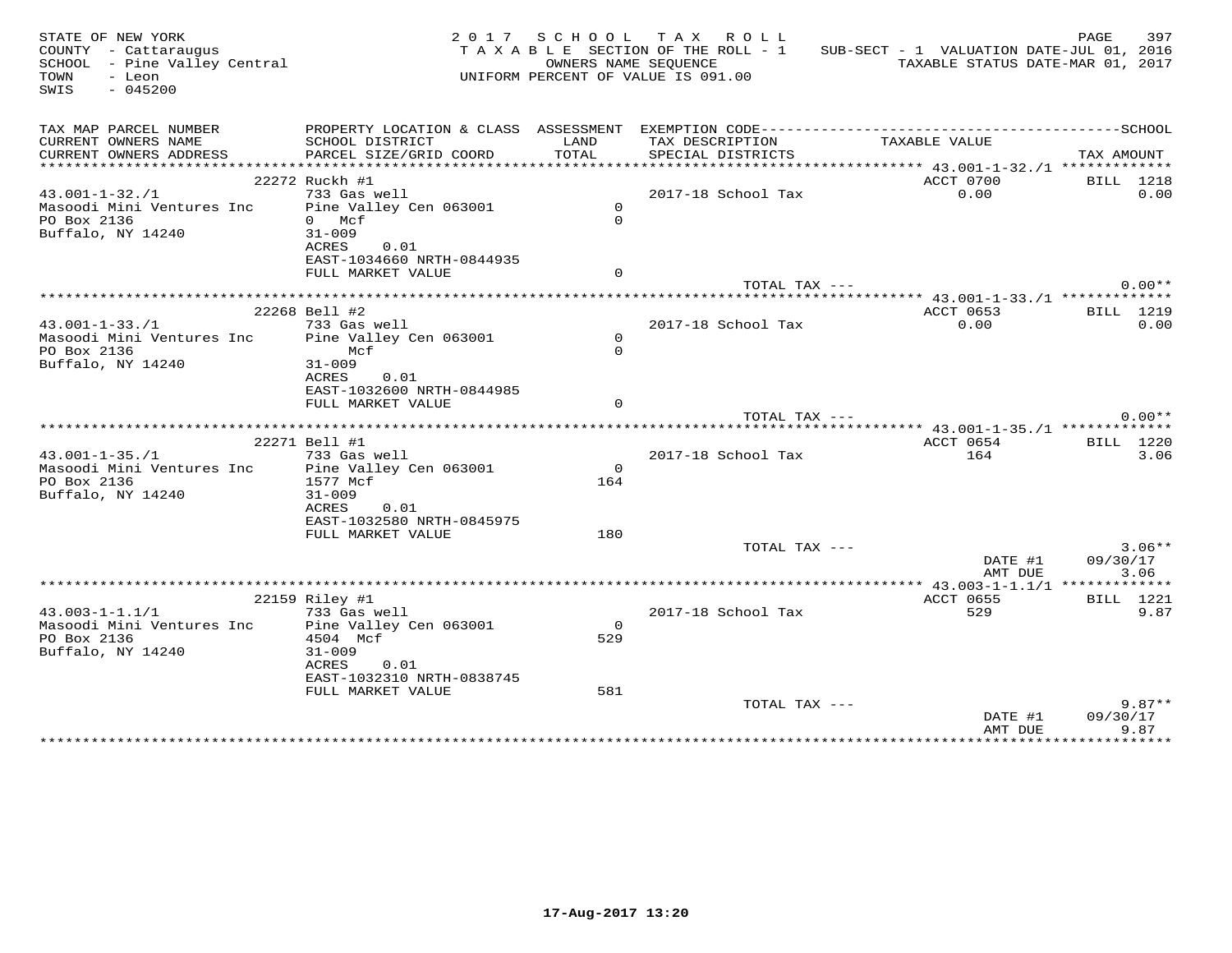| STATE OF NEW YORK<br>COUNTY - Cattaraugus<br>SCHOOL - Pine Valley Central<br>- Leon<br>TOWN<br>$-045200$<br>SWIS |                                                                                                               |                   | 2017 SCHOOL TAX ROLL<br>TAXABLE SECTION OF THE ROLL - 1<br>OWNERS NAME SEOUENCE<br>UNIFORM PERCENT OF VALUE IS 091.00 | SUB-SECT - 1 VALUATION DATE-JUL 01, 2016<br>TAXABLE STATUS DATE-MAR 01, 2017                                  | PAGE<br>398                      |
|------------------------------------------------------------------------------------------------------------------|---------------------------------------------------------------------------------------------------------------|-------------------|-----------------------------------------------------------------------------------------------------------------------|---------------------------------------------------------------------------------------------------------------|----------------------------------|
| TAX MAP PARCEL NUMBER<br>CURRENT OWNERS NAME<br>CURRENT OWNERS ADDRESS                                           | SCHOOL DISTRICT<br>PARCEL SIZE/GRID COORD                                                                     | LAND<br>TOTAL     | TAX DESCRIPTION<br>SPECIAL DISTRICTS                                                                                  | PROPERTY LOCATION & CLASS ASSESSMENT EXEMPTION CODE-----------------------------------SCHOOL<br>TAXABLE VALUE | TAX AMOUNT                       |
| *************************                                                                                        | 16717 Hochstetler M #1                                                                                        |                   |                                                                                                                       | ACCT 0535                                                                                                     | BILL 1222                        |
| $43.003 - 1 - 18.1/1$<br>Milliman Lee<br>Milliman Debora A<br>11720 Leon-New Albion Rd<br>Cattaraugus, NY 14719  | 733 Gas well<br>Pine Valley Cen 063001<br>587 Mcf<br>$31 - 009$<br>ACRES<br>0.01<br>EAST-1037639 NRTH-0833575 | $\Omega$<br>1,741 | 2017-18 School Tax                                                                                                    | 1,741                                                                                                         | 32.50                            |
|                                                                                                                  | FULL MARKET VALUE                                                                                             | 1,913             |                                                                                                                       |                                                                                                               |                                  |
|                                                                                                                  |                                                                                                               |                   | TOTAL TAX ---                                                                                                         | DATE #1<br>AMT DUE                                                                                            | $32.50**$<br>09/30/17<br>32.50   |
|                                                                                                                  |                                                                                                               |                   |                                                                                                                       |                                                                                                               |                                  |
| $33.004 - 1 - 24.1/1$                                                                                            | 22675 Shetler, m #1<br>733 Gas well                                                                           |                   | 2017-18 School Tax                                                                                                    | ACCT 0765<br>8,905                                                                                            | BILL 1223<br>166.23              |
| Nornew Inc<br>300 Capital St Ste 200<br>Charleston, WV 25301                                                     | Pine Valley Cen 063001<br>12946 Mcf<br>$31 - 009$<br>ACRES<br>0.01                                            | $\Omega$<br>8,905 |                                                                                                                       |                                                                                                               |                                  |
|                                                                                                                  | FULL MARKET VALUE                                                                                             | 9,786             | TOTAL TAX ---                                                                                                         | DATE #1                                                                                                       | $166.23**$<br>09/30/17           |
|                                                                                                                  |                                                                                                               |                   |                                                                                                                       | AMT DUE                                                                                                       | 166.23                           |
| $33.004 - 1 - 24.1/2$<br>Nornew Inc                                                                              | 23320 Shetler, m #2A<br>733 Gas well<br>Pine Valley Cen 063001                                                | $\Omega$          | 2017-18 School Tax                                                                                                    | ACCT 0769<br>4,979                                                                                            | BILL 1224<br>92.94               |
| 300 Capital St Ste 200<br>Charleston, WV 25301                                                                   | 6775 Mcf<br>$31 - 009$<br>ACRES<br>0.01<br>EAST-1021541 NRTH-0853163                                          | 4,979             |                                                                                                                       |                                                                                                               |                                  |
|                                                                                                                  | FULL MARKET VALUE                                                                                             | 5,471             | TOTAL TAX ---                                                                                                         |                                                                                                               | $92.94**$                        |
|                                                                                                                  |                                                                                                               |                   |                                                                                                                       | DATE #1<br>AMT DUE                                                                                            | 09/30/17<br>92.94                |
|                                                                                                                  |                                                                                                               |                   |                                                                                                                       |                                                                                                               |                                  |
| $42.002 - 1 - 1.2/1$<br>Nornew Inc<br>300 Capital St Ste 200<br>Charleston, WV 25301                             | 23388 Mosher #1<br>733 Gas well<br>Pine Valley Cen 063001<br>898<br>Mcf<br>$31 - 009$                         | $\Omega$<br>7,300 | 2017-18 School Tax                                                                                                    | ACCT 0770<br>7,300                                                                                            | <b>BILL</b> 1225<br>136.27       |
|                                                                                                                  | ACRES<br>0.01<br>EAST-1020560 NRTH-0848675                                                                    |                   |                                                                                                                       |                                                                                                               |                                  |
|                                                                                                                  | FULL MARKET VALUE                                                                                             | 8,022             | TOTAL TAX ---                                                                                                         | DATE #1<br>AMT DUE                                                                                            | $136.27**$<br>09/30/17<br>136.27 |
|                                                                                                                  |                                                                                                               |                   |                                                                                                                       |                                                                                                               |                                  |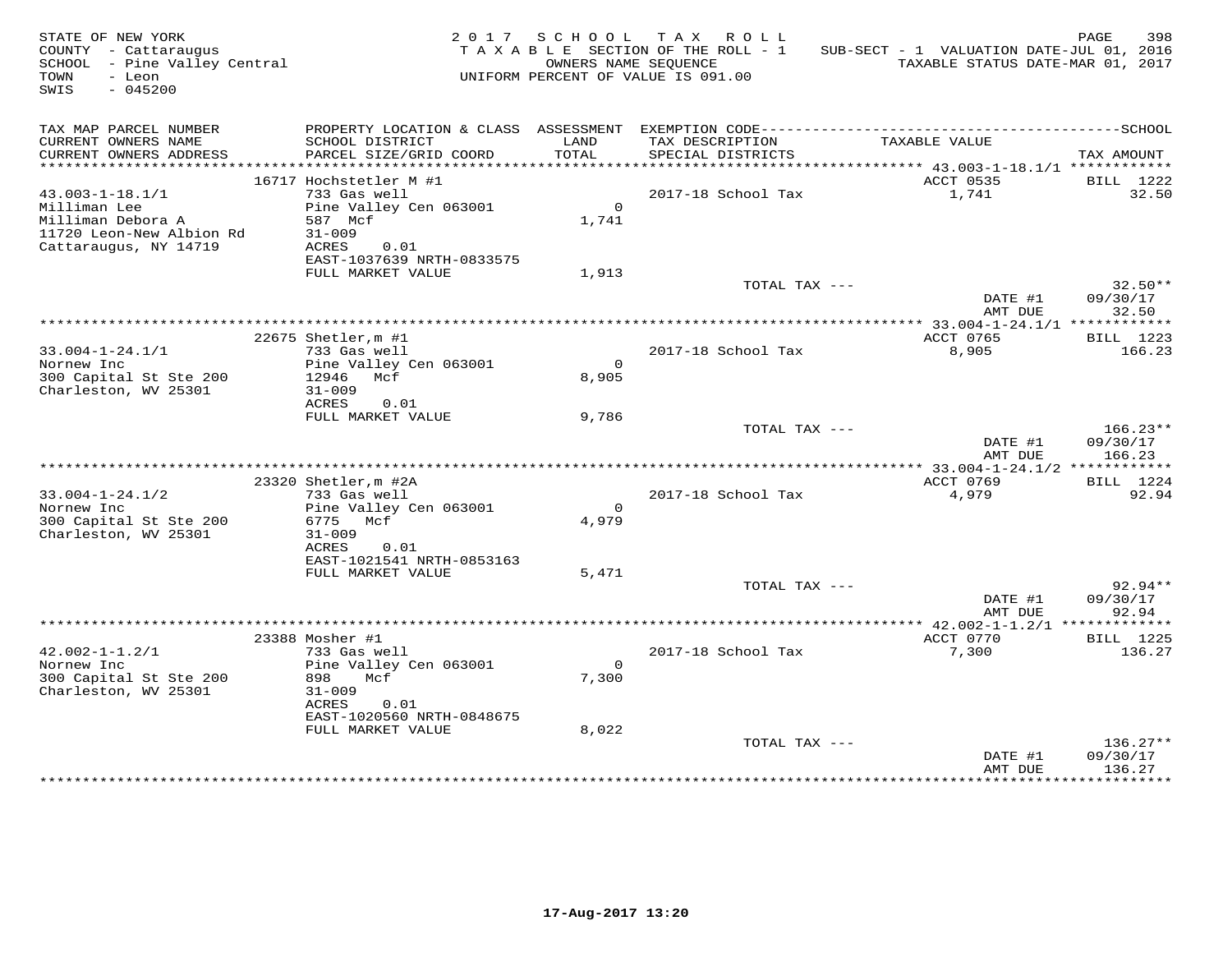| STATE OF NEW YORK<br>COUNTY - Cattaraugus<br>SCHOOL - Pine Valley Central<br>TOWN<br>- Leon<br>SWIS<br>$-045200$ |                                                                                                                                                           | OWNERS NAME SEQUENCE                | 2017 SCHOOL TAX ROLL<br>TAXABLE SECTION OF THE ROLL - 1<br>UNIFORM PERCENT OF VALUE IS 091.00 | SUB-SECT - 1 VALUATION DATE-JUL 01, 2016<br>TAXABLE STATUS DATE-MAR 01, 2017           | PAGE<br>399                    |
|------------------------------------------------------------------------------------------------------------------|-----------------------------------------------------------------------------------------------------------------------------------------------------------|-------------------------------------|-----------------------------------------------------------------------------------------------|----------------------------------------------------------------------------------------|--------------------------------|
| TAX MAP PARCEL NUMBER<br>CURRENT OWNERS NAME<br>CURRENT OWNERS ADDRESS<br>*********************                  | PROPERTY LOCATION & CLASS ASSESSMENT<br>SCHOOL DISTRICT<br>PARCEL SIZE/GRID COORD<br>**********************                                               | LAND<br>TOTAL<br>***********        | TAX DESCRIPTION<br>SPECIAL DISTRICTS                                                          | TAXABLE VALUE                                                                          | TAX AMOUNT                     |
| $52.001 - 1 - 38. / 1$<br>Nornew Inc.<br>Wengerd N.<br>300 Capitol St Ste 200                                    | 23381 N.Wengerd Eldredge Rd<br>733 Gas well<br>Pine Valley Cen 063001<br>#1<br>ACRES<br>0.01                                                              | $\Omega$<br>15,627                  | 2017-18 School Tax                                                                            | ********************************** 52.001-1-38./1 *************<br>ACCT 0806<br>15,627 | BILL 1226<br>291.71            |
| Charleston, WV 25301                                                                                             | FULL MARKET VALUE                                                                                                                                         | 17,173                              | TOTAL TAX ---                                                                                 | DATE #1<br>AMT DUE                                                                     | 291.71**<br>09/30/17<br>291.71 |
| $34.003 - 1 - 8.2/1$<br>Nucomer Energy LLC<br>558 West 6th St Ste 100<br>Erie, PA 16507                          | 21777 Silleman #1<br>733 Gas well<br>Pine Valley Cen 063001<br>2689<br>Mcf<br>$31 - 009$<br>ACRES<br>0.01<br>EAST-1035930 NRTH-0854685                    | $\Omega$<br>1,296                   | 2017-18 School Tax                                                                            | ACCT 0598<br>1,296                                                                     | BILL 1227<br>24.19             |
|                                                                                                                  | FULL MARKET VALUE                                                                                                                                         | 1,424                               | TOTAL TAX ---                                                                                 | DATE #1<br>AMT DUE                                                                     | $24.19**$<br>09/30/17<br>24.19 |
|                                                                                                                  |                                                                                                                                                           |                                     |                                                                                               |                                                                                        |                                |
| $34.003 - 1 - 8.3/1$<br>Nucomer Energy LLC<br>558 West 6th St Ste 100<br>Erie, PA 16507                          | 21193 Shetler E #1<br>733 Gas well<br>Pine Valley Cen 063001<br>1327 mcf<br>$31 - 009$<br>ACRES<br>0.01<br>EAST-1038380 NRTH-0854705<br>FULL MARKET VALUE | $\circ$<br>$\Omega$<br>$\Omega$     | 2017-18 School Tax                                                                            | ACCT 0590<br>0.00                                                                      | <b>BILL</b> 1228<br>0.00       |
|                                                                                                                  |                                                                                                                                                           |                                     | TOTAL TAX ---                                                                                 |                                                                                        | $0.00**$                       |
| $34.003 - 1 - 8.3/2$<br>Nucomer Energy LLC<br>558 West 6th St Ste 100<br>Erie, PA 16507                          | 21138 Shelter E #2<br>733 Gas well<br>Pine Valley Cen 063001<br>863 Mcf<br>$31 - 009$<br>ACRES<br>0.01<br>EAST-1038380 NRTH-0854705<br>FULL MARKET VALUE  | $\Omega$<br>$\Omega$<br>$\mathbf 0$ | 2017-18 School Tax                                                                            | ACCT 0618<br>0.00                                                                      | BILL 1229<br>0.00              |
|                                                                                                                  |                                                                                                                                                           |                                     | TOTAL TAX ---                                                                                 |                                                                                        | $0.00**$                       |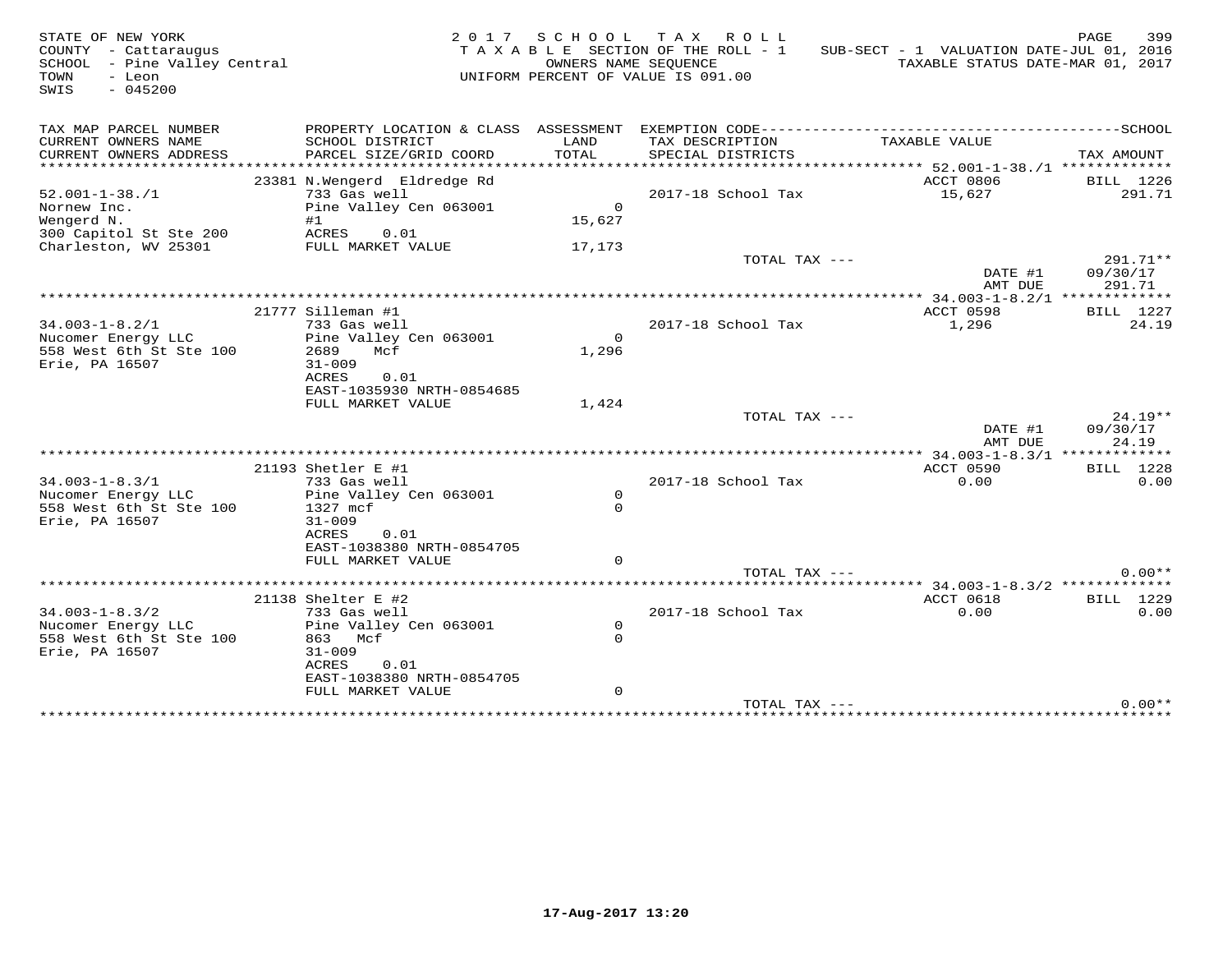| STATE OF NEW YORK<br>COUNTY - Cattaraugus<br>SCHOOL - Pine Valley Central<br>TOWN<br>- Leon<br>$-045200$<br>SWIS |                                                | 2017 SCHOOL<br>OWNERS NAME SEQUENCE | TAX ROLL<br>TAXABLE SECTION OF THE ROLL - 1<br>UNIFORM PERCENT OF VALUE IS 091.00 | SUB-SECT - 1 VALUATION DATE-JUL 01, 2016<br>TAXABLE STATUS DATE-MAR 01, 2017 | PAGE<br>400              |
|------------------------------------------------------------------------------------------------------------------|------------------------------------------------|-------------------------------------|-----------------------------------------------------------------------------------|------------------------------------------------------------------------------|--------------------------|
| TAX MAP PARCEL NUMBER<br>CURRENT OWNERS NAME                                                                     | SCHOOL DISTRICT                                | LAND                                | TAX DESCRIPTION                                                                   | TAXABLE VALUE                                                                |                          |
| CURRENT OWNERS ADDRESS                                                                                           | PARCEL SIZE/GRID COORD                         | TOTAL                               | SPECIAL DISTRICTS                                                                 |                                                                              | TAX AMOUNT               |
|                                                                                                                  |                                                |                                     |                                                                                   | ACCT 0599                                                                    |                          |
| $34.003 - 1 - 12./1$                                                                                             | 21194 Shetler E #4<br>733 Gas well             |                                     | 2017-18 School Tax                                                                | 143                                                                          | <b>BILL</b> 1230<br>2.67 |
| Nucomer Energy LLC                                                                                               | Pine Valley Cen 063001                         | $\overline{0}$                      |                                                                                   |                                                                              |                          |
| 558 West 6th St Ste 100                                                                                          | 1392 Mcf                                       | 143                                 |                                                                                   |                                                                              |                          |
| Erie, PA 16507                                                                                                   | $31 - 009$                                     |                                     |                                                                                   |                                                                              |                          |
|                                                                                                                  | ACRES<br>0.01                                  |                                     |                                                                                   |                                                                              |                          |
|                                                                                                                  | EAST-1039070 NRTH-0852705<br>FULL MARKET VALUE | 157                                 |                                                                                   |                                                                              |                          |
|                                                                                                                  |                                                |                                     | TOTAL TAX ---                                                                     |                                                                              | $2.67**$                 |
|                                                                                                                  |                                                |                                     |                                                                                   | DATE #1<br>AMT DUE                                                           | 09/30/17<br>2.67         |
|                                                                                                                  |                                                |                                     |                                                                                   |                                                                              |                          |
|                                                                                                                  | 21173 Pagett #1                                |                                     |                                                                                   | ACCT 0600                                                                    | BILL 1231                |
| $34.003 - 1 - 12.72$<br>Nucomer Energy LLC                                                                       | 733 Gas well<br>Pine Valley Cen 063001         | $\Omega$                            | 2017-18 School Tax                                                                | 0.00                                                                         | 0.00                     |
| 558 West 6th St Ste 100                                                                                          | 1729 Mcf                                       | $\Omega$                            |                                                                                   |                                                                              |                          |
| Erie, PA 16507                                                                                                   | $31 - 009$                                     |                                     |                                                                                   |                                                                              |                          |
|                                                                                                                  | ACRES<br>0.01                                  |                                     |                                                                                   |                                                                              |                          |
|                                                                                                                  | EAST-1039070 NRTH-0852705                      |                                     |                                                                                   |                                                                              |                          |
|                                                                                                                  | FULL MARKET VALUE                              |                                     |                                                                                   |                                                                              |                          |
|                                                                                                                  |                                                |                                     | TOTAL TAX ---                                                                     |                                                                              | $0.00**$                 |
|                                                                                                                  | 21926 Mosher                                   |                                     |                                                                                   | ACCT 0634                                                                    | BILL 1232                |
| $34.003 - 1 - 1.71$                                                                                              | 733 Gas well                                   |                                     | 2017-18 School Tax                                                                | 152                                                                          | 2.84                     |
| Pan Energy Co.                                                                                                   | Pine Valley Cen 063001                         | $\overline{0}$                      |                                                                                   |                                                                              |                          |
| 7301 Mile Strip Rd                                                                                               | $0$ Mcf                                        | 152                                 |                                                                                   |                                                                              |                          |
| Orchard Park, NY 14127                                                                                           | $31 - 009$                                     |                                     |                                                                                   |                                                                              |                          |
|                                                                                                                  | ACRES<br>0.01                                  |                                     |                                                                                   |                                                                              |                          |
|                                                                                                                  | EAST-1030110 NRTH-0852675<br>FULL MARKET VALUE | 167                                 |                                                                                   |                                                                              |                          |
|                                                                                                                  |                                                |                                     | TOTAL TAX ---                                                                     |                                                                              | $2.84**$                 |
|                                                                                                                  |                                                |                                     |                                                                                   | DATE #1                                                                      | 09/30/17                 |
|                                                                                                                  |                                                |                                     |                                                                                   | AMT DUE                                                                      | 2.84                     |
|                                                                                                                  |                                                |                                     |                                                                                   |                                                                              |                          |
|                                                                                                                  | 25501 Rte 62                                   |                                     |                                                                                   | ACCT 0905                                                                    | BILL 1233                |
| $34.003 - 1 - 2.72$<br>Pan Energy Company Inc.                                                                   | 733 Gas well<br>Pine Valley Cen 063001         | $\overline{0}$                      | 2017-18 School Tax                                                                | 39,734                                                                       | 741.72                   |
| 7301 Mile Strip Rd                                                                                               | $31 - 009 - 25501$                             | 39,734                              |                                                                                   |                                                                              |                          |
| Orchard, NY 14127                                                                                                | Adams #3                                       |                                     |                                                                                   |                                                                              |                          |
|                                                                                                                  | ACRES<br>0.01                                  |                                     |                                                                                   |                                                                              |                          |
|                                                                                                                  | EAST-1033983 NRTH-0852373                      |                                     |                                                                                   |                                                                              |                          |
|                                                                                                                  | FULL MARKET VALUE                              | 43,664                              |                                                                                   |                                                                              |                          |
|                                                                                                                  |                                                |                                     | TOTAL TAX ---                                                                     |                                                                              | 741.72**<br>09/30/17     |
|                                                                                                                  |                                                |                                     |                                                                                   | DATE #1<br>AMT DUE                                                           | 741.72                   |
|                                                                                                                  |                                                |                                     |                                                                                   |                                                                              |                          |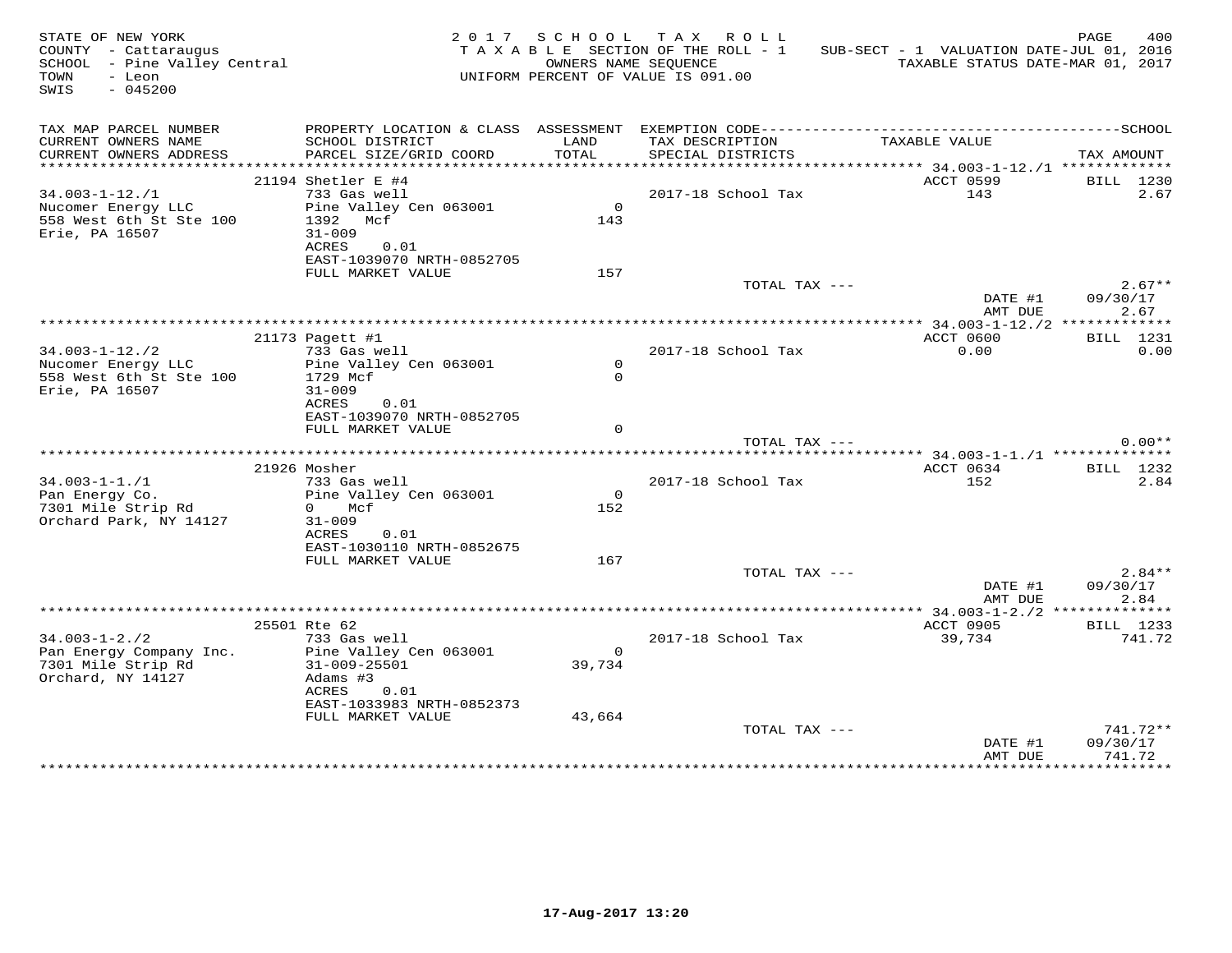| STATE OF NEW YORK<br>COUNTY - Cattaraugus<br>SCHOOL - Pine Valley Central<br>TOWN<br>- Leon<br>$-045200$<br>SWIS |                                                | 2017 SCHOOL           | TAX ROLL<br>TAXABLE SECTION OF THE ROLL - 1<br>OWNERS NAME SEQUENCE<br>UNIFORM PERCENT OF VALUE IS 091.00 | SUB-SECT - 1 VALUATION DATE-JUL 01, 2016<br>TAXABLE STATUS DATE-MAR 01, 2017 | 401<br>PAGE            |
|------------------------------------------------------------------------------------------------------------------|------------------------------------------------|-----------------------|-----------------------------------------------------------------------------------------------------------|------------------------------------------------------------------------------|------------------------|
| TAX MAP PARCEL NUMBER                                                                                            |                                                |                       |                                                                                                           |                                                                              |                        |
| CURRENT OWNERS NAME<br>CURRENT OWNERS ADDRESS                                                                    | SCHOOL DISTRICT<br>PARCEL SIZE/GRID COORD      | LAND<br>TOTAL         | TAX DESCRIPTION<br>SPECIAL DISTRICTS                                                                      | TAXABLE VALUE                                                                | TAX AMOUNT             |
| ************************                                                                                         |                                                |                       |                                                                                                           |                                                                              |                        |
| $34.003 - 1 - 33.1/1$                                                                                            | $Rte$ 62<br>733 Gas well                       |                       | 2017-18 School Tax                                                                                        | ACCT 0906<br>8,672                                                           | BILL 1234<br>161.88    |
| Pan Energy Company Inc.                                                                                          | Pine Valley Cen 063001                         | $\Omega$              |                                                                                                           |                                                                              |                        |
| 7301 Mile Strip Rd                                                                                               | David #1                                       | 8,672                 |                                                                                                           |                                                                              |                        |
| Orchard Park, NY 14127                                                                                           | $31 - 009 - 25499$                             |                       |                                                                                                           |                                                                              |                        |
|                                                                                                                  | ACRES<br>0.01                                  |                       |                                                                                                           |                                                                              |                        |
|                                                                                                                  | EAST-0006794 NRTH-0003003<br>FULL MARKET VALUE |                       |                                                                                                           |                                                                              |                        |
|                                                                                                                  |                                                | 9,530                 | TOTAL TAX ---                                                                                             |                                                                              | 161.88**               |
|                                                                                                                  |                                                |                       |                                                                                                           | DATE #1                                                                      | 09/30/17               |
|                                                                                                                  |                                                |                       |                                                                                                           | AMT DUE                                                                      | 161.88                 |
|                                                                                                                  |                                                |                       |                                                                                                           |                                                                              |                        |
|                                                                                                                  | 16716 Meyers B #1                              |                       |                                                                                                           | ACCT 0528                                                                    | <b>BILL</b> 1235       |
| $33.004 - 1 - 16. / 1$<br>Range Resources Appalachia                                                             | 733 Gas well<br>Pine Valley Cen 063001         | $\circ$               | 2017-18 School Tax                                                                                        | 2,718                                                                        | 50.74                  |
| <b>KE</b> Andrews                                                                                                | 1856 Mcf                                       | 2,718                 |                                                                                                           |                                                                              |                        |
| PO Box 870849                                                                                                    | $31 - 009$                                     |                       |                                                                                                           |                                                                              |                        |
| Mesquite, TX 75187                                                                                               | ACRES<br>0.01                                  |                       |                                                                                                           |                                                                              |                        |
|                                                                                                                  | EAST-1025010 NRTH-0848375                      |                       |                                                                                                           |                                                                              |                        |
|                                                                                                                  | FULL MARKET VALUE                              | 2,987                 | TOTAL TAX ---                                                                                             |                                                                              | $50.74**$              |
|                                                                                                                  |                                                |                       |                                                                                                           | DATE #1                                                                      | 09/30/17               |
|                                                                                                                  |                                                |                       |                                                                                                           | AMT DUE                                                                      | 50.74                  |
|                                                                                                                  | * * * * * * * * * * * * * * * *                |                       | **************************                                                                                | ** 33.004-2-6./1 ***************                                             |                        |
|                                                                                                                  | 21935 Bell F                                   |                       |                                                                                                           | ACCT 0635                                                                    | BILL 1236              |
| $33.004 - 2 - 6.71$<br>Range Resources Appalachia                                                                | 733 Gas well<br>Pine Valley Cen 063001         | $\Omega$              | 2017-18 School Tax                                                                                        | 5,581                                                                        | 104.18                 |
| <b>KE Andrews</b>                                                                                                | 1243 Mcf                                       | 5,581                 |                                                                                                           |                                                                              |                        |
| PO Box 870849                                                                                                    | $31 - 009$                                     |                       |                                                                                                           |                                                                              |                        |
| Mesquite, TX 75187                                                                                               | ACRES<br>0.01                                  |                       |                                                                                                           |                                                                              |                        |
|                                                                                                                  | EAST-1027790 NRTH-0852695                      |                       |                                                                                                           |                                                                              |                        |
|                                                                                                                  | FULL MARKET VALUE                              | 6,133                 |                                                                                                           |                                                                              |                        |
|                                                                                                                  |                                                |                       | TOTAL TAX $---$                                                                                           | DATE #1                                                                      | $104.18**$<br>09/30/17 |
|                                                                                                                  |                                                |                       |                                                                                                           | AMT DUE                                                                      | 104.18                 |
|                                                                                                                  |                                                |                       |                                                                                                           | ************ 33.004-2-14./1 *************                                    |                        |
|                                                                                                                  | 21919 Bromley/lux #1                           |                       |                                                                                                           | ACCT 0636                                                                    | <b>BILL</b> 1237       |
| $33.004 - 2 - 14.71$                                                                                             | 733 Gas well                                   |                       | 2017-18 School Tax                                                                                        | 1,626                                                                        | 30.35                  |
| Range Resources Appalachia<br><b>KE</b> Andrews                                                                  | Pine Valley Cen 063001<br>2070 Mcf             | $\mathsf{O}$<br>1,626 |                                                                                                           |                                                                              |                        |
| PO Box 870849                                                                                                    | $31 - 009$                                     |                       |                                                                                                           |                                                                              |                        |
| Mesquite, TX 75187                                                                                               | ACRES<br>0.01                                  |                       |                                                                                                           |                                                                              |                        |
|                                                                                                                  | EAST-1026680 NRTH-0850605                      |                       |                                                                                                           |                                                                              |                        |
|                                                                                                                  | FULL MARKET VALUE                              | 1,787                 |                                                                                                           |                                                                              |                        |
|                                                                                                                  |                                                |                       | TOTAL TAX ---                                                                                             |                                                                              | $30.35**$              |
|                                                                                                                  |                                                |                       |                                                                                                           | DATE #1<br>AMT DUE                                                           | 09/30/17<br>30.35      |
|                                                                                                                  |                                                |                       |                                                                                                           | * * * * * * * * * * *                                                        | ********               |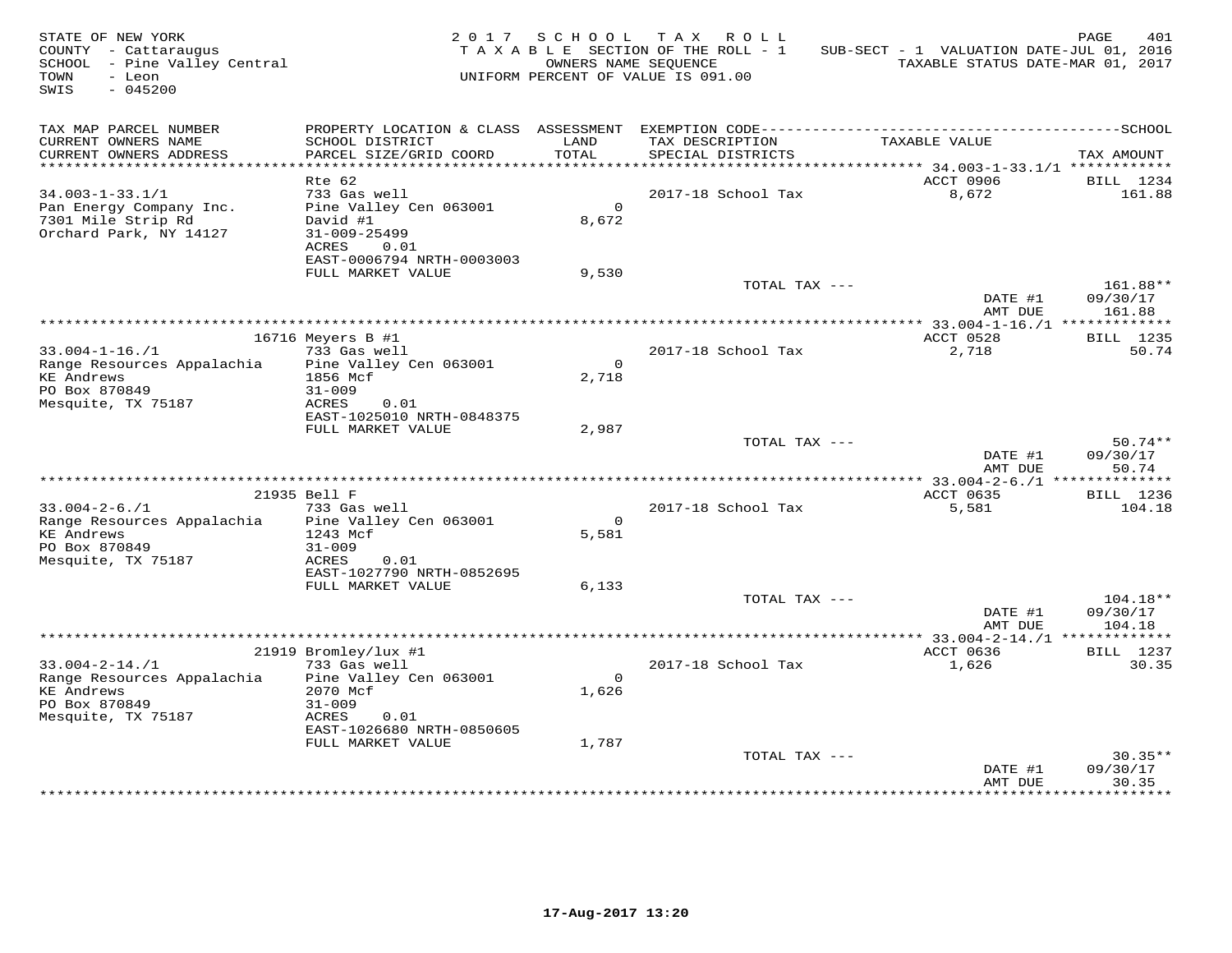| STATE OF NEW YORK<br>COUNTY - Cattaraugus<br>SCHOOL - Pine Valley Central<br>- Leon<br>TOWN<br>SWIS<br>$-045200$ |                                                          | 2017 SCHOOL          | T A X<br>R O L L<br>TAXABLE SECTION OF THE ROLL - 1<br>OWNERS NAME SEOUENCE<br>UNIFORM PERCENT OF VALUE IS 091.00 | SUB-SECT - 1 VALUATION DATE-JUL 01, 2016<br>TAXABLE STATUS DATE-MAR 01, 2017 | PAGE<br>402              |
|------------------------------------------------------------------------------------------------------------------|----------------------------------------------------------|----------------------|-------------------------------------------------------------------------------------------------------------------|------------------------------------------------------------------------------|--------------------------|
| TAX MAP PARCEL NUMBER<br>CURRENT OWNERS NAME                                                                     | SCHOOL DISTRICT                                          | LAND                 | TAX DESCRIPTION                                                                                                   | TAXABLE VALUE                                                                |                          |
| CURRENT OWNERS ADDRESS<br>***********************                                                                | PARCEL SIZE/GRID COORD                                   | TOTAL                | SPECIAL DISTRICTS                                                                                                 |                                                                              | TAX AMOUNT               |
|                                                                                                                  | 16849 Meyers B #2                                        |                      |                                                                                                                   | ACCT 0530                                                                    | <b>BILL</b> 1238         |
| $42.002 - 1 - 3.1/1$                                                                                             | 733 Gas well                                             |                      | 2017-18 School Tax                                                                                                | 4,659                                                                        | 86.97                    |
| Range Resources Appalachia<br><b>KE Andrews</b>                                                                  | Pine Valley Cen 063001<br>3383 Mcf                       | $\circ$<br>4,659     |                                                                                                                   |                                                                              |                          |
| PO Box 870849<br>Mesquite, TX 75187                                                                              | $31 - 009$<br>ACRES<br>0.01<br>EAST-1022990 NRTH-0845345 |                      |                                                                                                                   |                                                                              |                          |
|                                                                                                                  | FULL MARKET VALUE                                        | 5,120                |                                                                                                                   |                                                                              |                          |
|                                                                                                                  |                                                          |                      | TOTAL TAX ---                                                                                                     | DATE #1                                                                      | 86.97**<br>09/30/17      |
|                                                                                                                  |                                                          |                      |                                                                                                                   | AMT DUE                                                                      | 86.97                    |
|                                                                                                                  | 22322-23 Countryside S&q #1 & #2                         |                      |                                                                                                                   | ACCT 0675                                                                    | BILL 1239                |
| $42.002 - 1 - 23.1/1$                                                                                            | 733 Gas well                                             |                      | 2017-18 School Tax                                                                                                | 4,465                                                                        | 83.35                    |
| Range Resources Appalachia<br><b>KE Andrews</b>                                                                  | Pine Valley Cen 063001<br>1826 Mcf                       | $\Omega$<br>4,465    |                                                                                                                   |                                                                              |                          |
| PO Box 870849                                                                                                    | $31 - 009$                                               |                      |                                                                                                                   |                                                                              |                          |
| Mesquite, TX 75187                                                                                               | ACRES<br>0.01<br>EAST-1028260 NRTH-0840675               |                      |                                                                                                                   |                                                                              |                          |
|                                                                                                                  | FULL MARKET VALUE                                        | 4,907                |                                                                                                                   |                                                                              |                          |
|                                                                                                                  |                                                          |                      | TOTAL TAX ---                                                                                                     |                                                                              | $83.35**$                |
|                                                                                                                  |                                                          |                      |                                                                                                                   | DATE #1<br>AMT DUE                                                           | 09/30/17<br>83.35        |
|                                                                                                                  |                                                          |                      |                                                                                                                   |                                                                              |                          |
|                                                                                                                  | 16782 Bromley J #1                                       |                      |                                                                                                                   | ACCT 0531                                                                    | BILL 1240                |
| $42.002 - 1 - 24.71$                                                                                             | 733 Gas well                                             |                      | 2017-18 School Tax                                                                                                | 3,498                                                                        | 65.30                    |
| Range Resources Appalachia<br><b>KE Andrews</b>                                                                  | Pine Valley Cen 063001<br>2870 Mcf                       | $\mathbf 0$<br>3,498 |                                                                                                                   |                                                                              |                          |
| PO Box 870849                                                                                                    | $31 - 009$                                               |                      |                                                                                                                   |                                                                              |                          |
| Mesquite, TX 75187                                                                                               | ACRES<br>0.01                                            |                      |                                                                                                                   |                                                                              |                          |
|                                                                                                                  | EAST-1030370 NRTH-0842985                                |                      |                                                                                                                   |                                                                              |                          |
|                                                                                                                  | FULL MARKET VALUE                                        | 3,844                |                                                                                                                   |                                                                              |                          |
|                                                                                                                  |                                                          |                      | TOTAL TAX ---                                                                                                     | DATE #1                                                                      | 65.30**<br>09/30/17      |
|                                                                                                                  |                                                          |                      |                                                                                                                   | AMT DUE<br>*********** 42.002-1-26./1 *****                                  | 65.30<br>* * * * * * * * |
|                                                                                                                  | 22228 Wengerd #1                                         |                      |                                                                                                                   | ACCT 0647                                                                    | BILL 1241                |
| $42.002 - 1 - 26.71$                                                                                             | 733 Gas well                                             |                      | 2017-18 School Tax                                                                                                | 8,966                                                                        | 167.37                   |
| Range Resources Appalachia                                                                                       | Pine Valley Cen 063001                                   | $\Omega$             |                                                                                                                   |                                                                              |                          |
| <b>KE Andrews</b>                                                                                                | 16353Mcf                                                 | 8,966                |                                                                                                                   |                                                                              |                          |
| PO Box 870849                                                                                                    | $31 - 009$                                               |                      |                                                                                                                   |                                                                              |                          |
| Mesquite, TX 75187                                                                                               | 0.01<br>ACRES<br>EAST-1026490 NRTH-0841225               |                      |                                                                                                                   |                                                                              |                          |
|                                                                                                                  | FULL MARKET VALUE                                        | 9,853                |                                                                                                                   |                                                                              |                          |
|                                                                                                                  |                                                          |                      | TOTAL TAX ---                                                                                                     |                                                                              | $167.37**$               |
|                                                                                                                  |                                                          |                      |                                                                                                                   | DATE #1<br>AMT DUE                                                           | 09/30/17<br>167.37       |
|                                                                                                                  |                                                          |                      |                                                                                                                   |                                                                              |                          |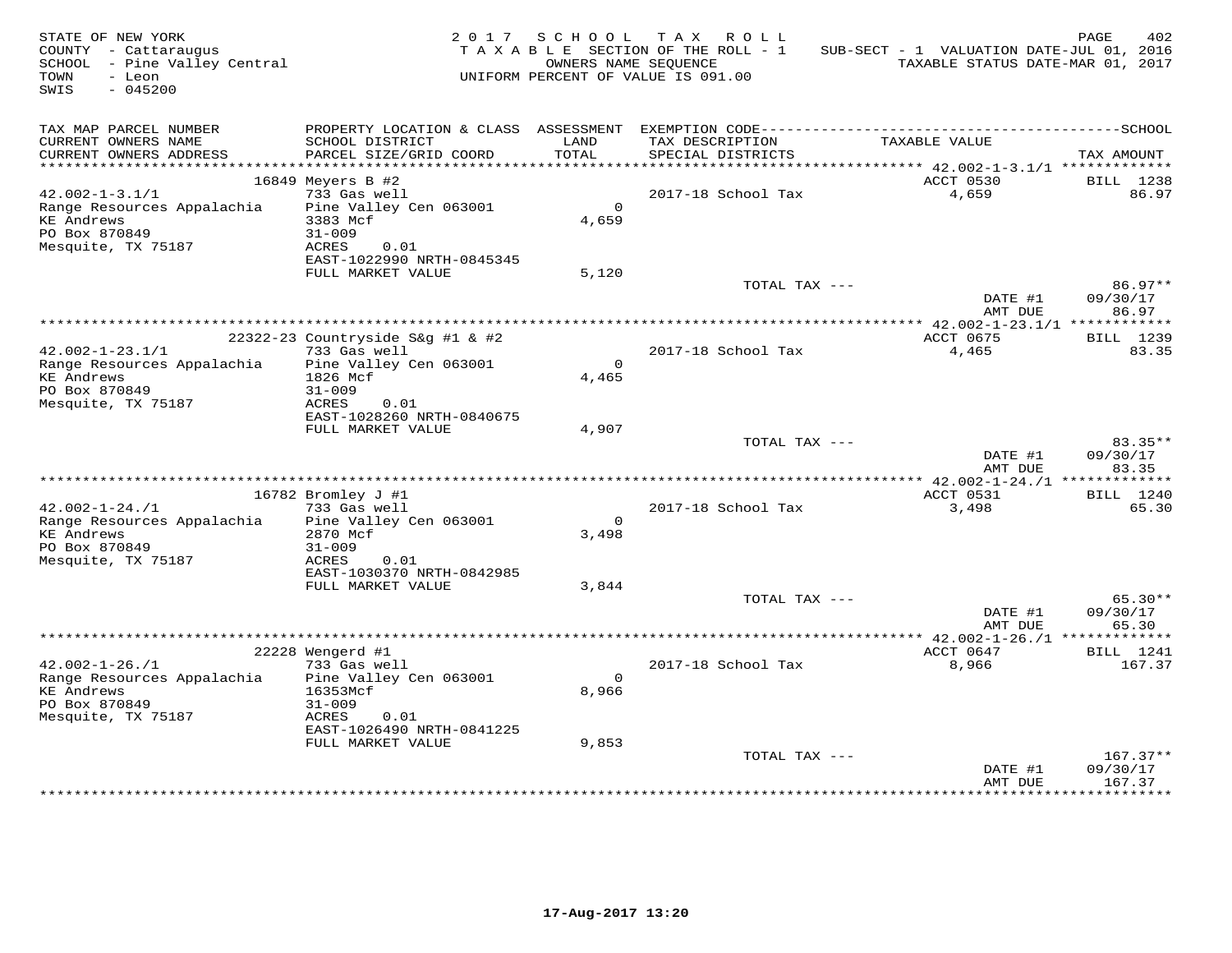| COUNTY - Cattaraugus<br>SCHOOL - Pine Valley Central<br>TOWN<br>- Leon<br>SWIS<br>$-045200$                    |                                                                                                | 2017 SCHOOL             | TAX ROLL<br>TAXABLE SECTION OF THE ROLL - 1<br>OWNERS NAME SEQUENCE<br>UNIFORM PERCENT OF VALUE IS 091.00 | SUB-SECT - 1 VALUATION DATE-JUL 01, 2016<br>TAXABLE STATUS DATE-MAR 01, 2017 | PAGE<br>403                    |
|----------------------------------------------------------------------------------------------------------------|------------------------------------------------------------------------------------------------|-------------------------|-----------------------------------------------------------------------------------------------------------|------------------------------------------------------------------------------|--------------------------------|
| TAX MAP PARCEL NUMBER<br>CURRENT OWNERS NAME<br>CURRENT OWNERS ADDRESS                                         | SCHOOL DISTRICT<br>PARCEL SIZE/GRID COORD                                                      | LAND<br>TOTAL           | TAX DESCRIPTION<br>SPECIAL DISTRICTS                                                                      | TAXABLE VALUE                                                                | TAX AMOUNT                     |
|                                                                                                                |                                                                                                |                         |                                                                                                           | ********** 42.004-1-6.1/1 **************                                     |                                |
|                                                                                                                | 22319 Detweiler N #1                                                                           |                         |                                                                                                           | ACCT 0677                                                                    | BILL 1242                      |
| $42.004 - 1 - 6.1/1$<br>Range Resources Appalachia<br><b>KE</b> Andrews<br>PO Box 870849<br>Mesquite, TX 75187 | 733 Gas well<br>Pine Valley Cen 063001<br>2436 Mcf<br>$31 - 009$<br>ACRES<br>0.01              | $\overline{0}$<br>2,903 | 2017-18 School Tax                                                                                        | 2,903                                                                        | 54.19                          |
|                                                                                                                | EAST-1024950 NRTH-0838665<br>FULL MARKET VALUE                                                 | 3,190                   |                                                                                                           |                                                                              |                                |
|                                                                                                                |                                                                                                |                         | TOTAL TAX ---                                                                                             | DATE #1<br>AMT DUE                                                           | $54.19**$<br>09/30/17<br>54.19 |
|                                                                                                                |                                                                                                |                         |                                                                                                           | ********** 42.004-1-10./1 *************                                      |                                |
| $42.004 - 1 - 10.71$                                                                                           | 16784 Miller I #1<br>733 Gas well                                                              |                         | 2017-18 School Tax                                                                                        | ACCT 0532                                                                    | BILL 1243                      |
| Range Resources Appalachia<br><b>KE Andrews</b><br>PO Box 870849                                               | Pine Valley Cen 063001<br>$31 - 009$<br>ACRES<br>0.01                                          | $\overline{0}$<br>8,556 |                                                                                                           | 8,556                                                                        | 159.72                         |
| Mesquite, TX 75187                                                                                             | EAST-1027850 NRTH-0838115                                                                      |                         |                                                                                                           |                                                                              |                                |
|                                                                                                                | FULL MARKET VALUE                                                                              | 9,402                   | TOTAL TAX ---                                                                                             | DATE #1<br>AMT DUE                                                           | 159.72**<br>09/30/17<br>159.72 |
|                                                                                                                |                                                                                                |                         |                                                                                                           |                                                                              |                                |
|                                                                                                                | 22452 Miller Eli #2                                                                            |                         |                                                                                                           | ACCT 0704                                                                    | BILL 1244                      |
| $42.004 - 1 - 21.71$<br>Range Resources Appalachia<br><b>KE Andrews</b><br>PO Box 870849<br>Mesquite, TX 75187 | 733 Gas well<br>Pine Valley Cen 063001<br>1715 Mcf<br>$31 - 009$<br>ACRES<br>0.01              | $\Omega$<br>2,545       | 2017-18 School Tax                                                                                        | 2,545                                                                        | 47.51                          |
|                                                                                                                | EAST-1025890 NRTH-0836085                                                                      |                         |                                                                                                           |                                                                              |                                |
|                                                                                                                | FULL MARKET VALUE                                                                              | 2,797                   |                                                                                                           |                                                                              |                                |
|                                                                                                                |                                                                                                |                         | TOTAL TAX ---                                                                                             | DATE #1<br>AMT DUE                                                           | $47.51**$<br>09/30/17<br>47.51 |
|                                                                                                                |                                                                                                |                         |                                                                                                           |                                                                              |                                |
| $42.004 - 2 - 8.1/1$                                                                                           | 22449 Miller Eli #1<br>733 Gas well                                                            |                         | 2017-18 School Tax                                                                                        | ACCT 0705<br>2,787                                                           | <b>BILL</b> 1245<br>52.03      |
| Range Resources Appalachia<br><b>KE Andrews</b><br>PO Box 870849<br>Mesquite, TX 75187                         | Pine Valley Cen 063001<br>4787 Mcf<br>$31 - 009$<br>ACRES<br>0.01<br>EAST-1025880 NRTH-0835325 | $\Omega$<br>2,787       |                                                                                                           |                                                                              |                                |
|                                                                                                                | FULL MARKET VALUE                                                                              | 3,063                   | TOTAL TAX ---                                                                                             | DATE #1                                                                      | $52.03**$<br>09/30/17          |
|                                                                                                                |                                                                                                |                         |                                                                                                           | AMT DUE                                                                      | 52.03                          |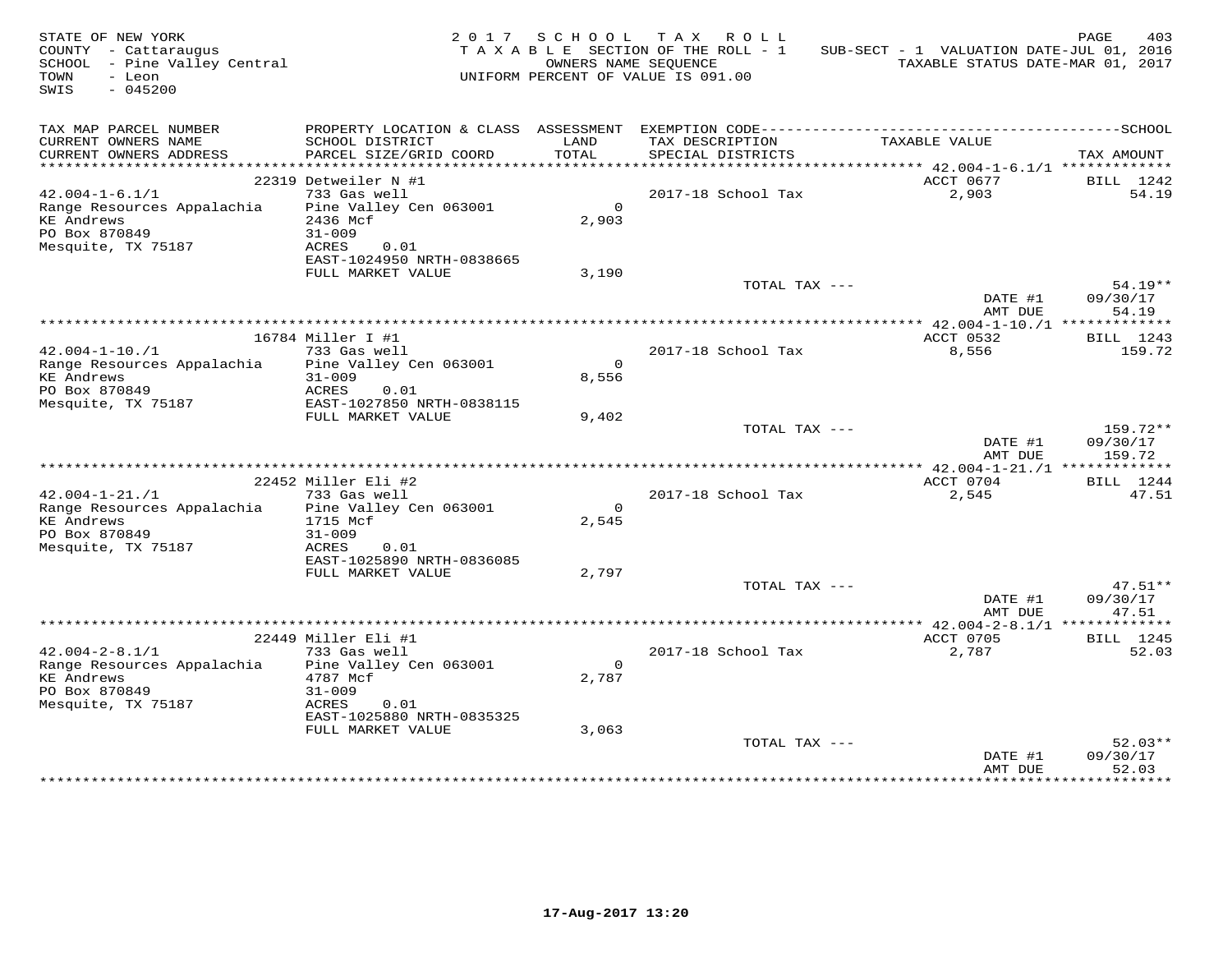| STATE OF NEW YORK<br>COUNTY - Cattaraugus<br>SCHOOL - Pine Valley Central<br>- Leon<br>TOWN<br>SWIS<br>$-045200$ |                                                                    | 2017 SCHOOL       | TAX ROLL<br>TAXABLE SECTION OF THE ROLL - 1<br>OWNERS NAME SEQUENCE<br>UNIFORM PERCENT OF VALUE IS 091.00 | SUB-SECT - 1 VALUATION DATE-JUL 01, 2016<br>TAXABLE STATUS DATE-MAR 01, 2017 | PAGE<br>404                  |
|------------------------------------------------------------------------------------------------------------------|--------------------------------------------------------------------|-------------------|-----------------------------------------------------------------------------------------------------------|------------------------------------------------------------------------------|------------------------------|
| TAX MAP PARCEL NUMBER<br>CURRENT OWNERS NAME<br>CURRENT OWNERS ADDRESS<br>***********************                | SCHOOL DISTRICT<br>PARCEL SIZE/GRID COORD                          | LAND<br>TOTAL     | TAX DESCRIPTION<br>SPECIAL DISTRICTS                                                                      | TAXABLE VALUE                                                                | TAX AMOUNT                   |
|                                                                                                                  | 22433-34 Moffitt/stankey #1 & #2                                   |                   |                                                                                                           | ACCT 0706                                                                    | BILL 1246                    |
| $42.004 - 2 - 19.1/1$                                                                                            | 733 Gas well                                                       |                   | 2017-18 School Tax                                                                                        | 7,906                                                                        | 147.58                       |
| Range Resources Appalachia<br><b>KE Andrews</b><br>PO Box 870849<br>Mesquite, TX 75187                           | Pine Valley Cen 063001<br>13603 Mcf<br>$31 - 009$<br>ACRES<br>0.01 | $\Omega$<br>7,906 |                                                                                                           |                                                                              |                              |
|                                                                                                                  | EAST-1030769 NRTH-0832925                                          |                   |                                                                                                           |                                                                              |                              |
|                                                                                                                  | FULL MARKET VALUE                                                  | 8,688             | TOTAL TAX ---                                                                                             | DATE #1                                                                      | 147.58**<br>09/30/17         |
|                                                                                                                  |                                                                    |                   |                                                                                                           | AMT DUE                                                                      | 147.58                       |
|                                                                                                                  | * * * * * * * * * * * * * * * * *                                  |                   |                                                                                                           | *************** 42.004-2-30./1 *************                                 |                              |
| $42.004 - 2 - 30.71$                                                                                             | 22269 Levi Yoder #1<br>733 Gas well                                |                   | 2017-18 School Tax                                                                                        | ACCT 0678<br>6,809                                                           | BILL 1247<br>127.11          |
| Range Resources Appalachia<br><b>KE</b> Andrews<br>PO Box 870849                                                 | Pine Valley Cen 063001<br>6096 Mcf<br>$31 - 009$                   | $\circ$<br>6,809  |                                                                                                           |                                                                              |                              |
| Mesquite, TX 75187                                                                                               | ACRES<br>0.01<br>EAST-1024500 NRTH-0832945                         |                   |                                                                                                           |                                                                              |                              |
|                                                                                                                  | FULL MARKET VALUE                                                  | 7,482             | TOTAL TAX ---                                                                                             |                                                                              | $127.11**$                   |
|                                                                                                                  |                                                                    |                   |                                                                                                           | DATE #1<br>AMT DUE                                                           | 09/30/17<br>127.11           |
|                                                                                                                  | 21949 Hostetler                                                    |                   |                                                                                                           | ACCT 0637                                                                    | BILL 1248                    |
| $43.003 - 1 - 4.2/1$                                                                                             | 733 Gas well                                                       |                   | 2017-18 School Tax                                                                                        | 3,967                                                                        | 74.05                        |
| Range Resources Appalachia                                                                                       | Pine Valley Cen 063001                                             | $\Omega$          |                                                                                                           |                                                                              |                              |
| <b>KE</b> Andrews<br>PO Box 870849<br>Mesquite, TX 75187                                                         | 5101 Mcf<br>$31 - 009$<br>ACRES<br>0.01                            | 3,967             |                                                                                                           |                                                                              |                              |
|                                                                                                                  | EAST-1034560 NRTH-0837655                                          |                   |                                                                                                           |                                                                              |                              |
|                                                                                                                  | FULL MARKET VALUE                                                  | 4,359             | TOTAL TAX ---                                                                                             |                                                                              | $74.05**$                    |
|                                                                                                                  |                                                                    |                   |                                                                                                           | DATE #1<br>AMT DUE                                                           | 09/30/17<br>74.05            |
|                                                                                                                  |                                                                    |                   |                                                                                                           |                                                                              |                              |
| $43.003 - 1 - 4.2/2$                                                                                             | 22448 Hostetler J #2<br>733 Gas well                               |                   | 2017-18 School Tax                                                                                        | ACCT 0707<br>1,813                                                           | <b>BILL</b> 1249<br>33.84    |
| Range Resources Appalachia<br>KEAndrews                                                                          | Pine Valley Cen 063001<br>2327 Mcf                                 | $\Omega$<br>1,813 |                                                                                                           |                                                                              |                              |
| PO Box 870849<br>Mesquite, TX 75187                                                                              | $31 - 009$<br>0.01<br>ACRES<br>EAST-1034560 NRTH-0837655           |                   |                                                                                                           |                                                                              |                              |
|                                                                                                                  | FULL MARKET VALUE                                                  | 1,992             |                                                                                                           |                                                                              |                              |
|                                                                                                                  |                                                                    |                   | TOTAL TAX ---                                                                                             | DATE #1<br>AMT DUE                                                           | 33.84**<br>09/30/17<br>33.84 |
|                                                                                                                  |                                                                    |                   |                                                                                                           | * * * * * * * * * * * * * * * *                                              | *********                    |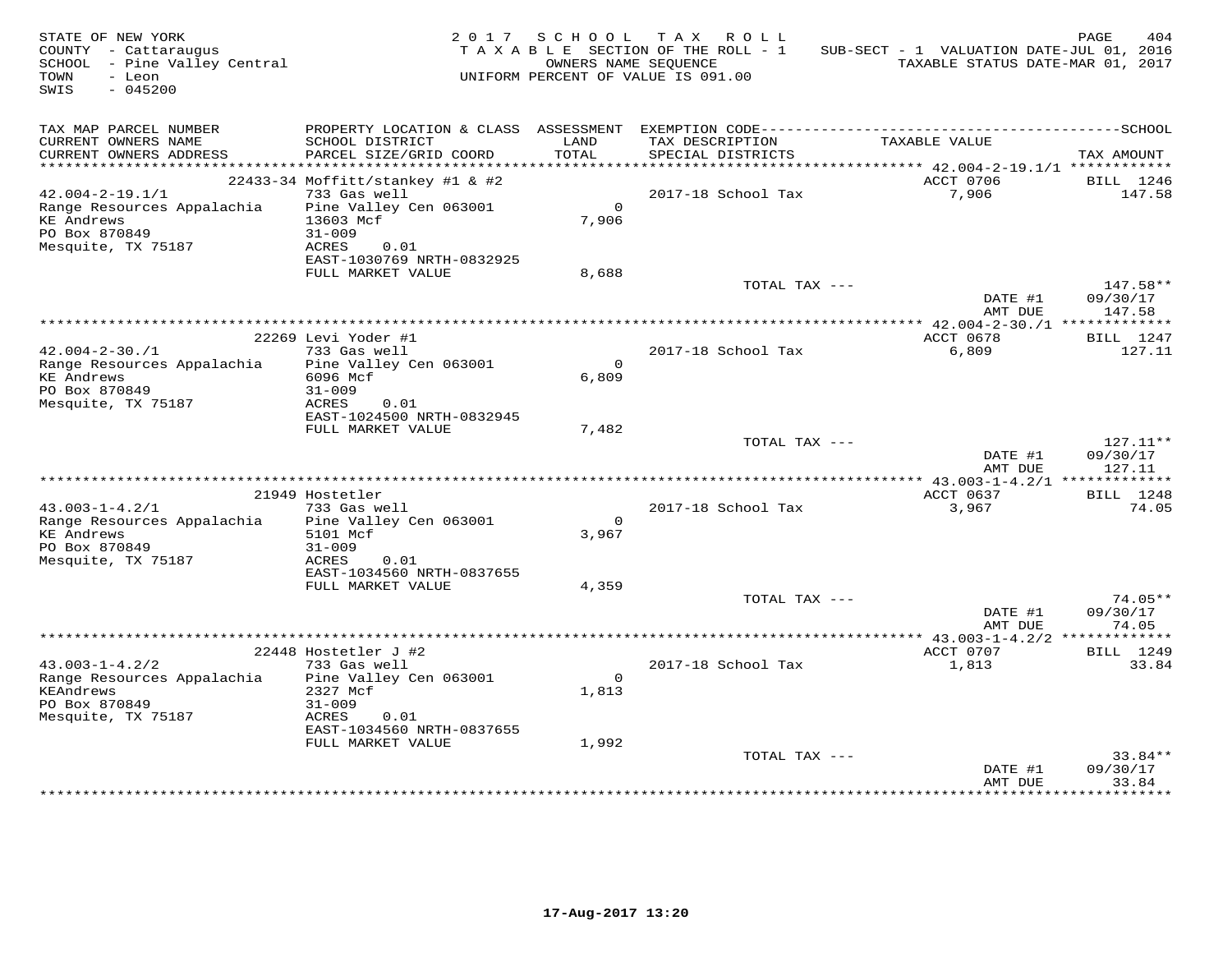| STATE OF NEW YORK<br>COUNTY - Cattaraugus<br>SCHOOL - Pine Valley Central<br>TOWN<br>- Leon<br>$-045200$<br>SWIS |                                                                                   | 2017 SCHOOL       | TAX ROLL<br>TAXABLE SECTION OF THE ROLL - 1<br>OWNERS NAME SEOUENCE<br>UNIFORM PERCENT OF VALUE IS 091.00 | SUB-SECT - 1 VALUATION DATE-JUL 01, 2016<br>TAXABLE STATUS DATE-MAR 01, 2017 | PAGE<br>405                    |
|------------------------------------------------------------------------------------------------------------------|-----------------------------------------------------------------------------------|-------------------|-----------------------------------------------------------------------------------------------------------|------------------------------------------------------------------------------|--------------------------------|
| TAX MAP PARCEL NUMBER<br>CURRENT OWNERS NAME<br>CURRENT OWNERS ADDRESS                                           | PROPERTY LOCATION & CLASS ASSESSMENT<br>SCHOOL DISTRICT<br>PARCEL SIZE/GRID COORD | LAND<br>TOTAL     | TAX DESCRIPTION<br>SPECIAL DISTRICTS                                                                      | TAXABLE VALUE                                                                | TAX AMOUNT                     |
|                                                                                                                  | $22308$ Slabaugh A #1                                                             |                   |                                                                                                           | ACCT 0681                                                                    | BILL 1250                      |
| $43.003 - 1 - 6.71$<br>Range Resources Appalachia<br><b>KE</b> Andrews<br>PO Box 870849                          | 733 Gas well<br>Pine Valley Cen 063001<br>1632 Mcf<br>$31 - 009$                  | $\circ$<br>3,441  | 2017-18 School Tax                                                                                        | 3,441                                                                        | 64.23                          |
| Mesquite, TX 75187                                                                                               | ACRES<br>0.01<br>EAST-1035929 NRTH-0837655                                        |                   |                                                                                                           |                                                                              |                                |
|                                                                                                                  | FULL MARKET VALUE                                                                 | 3,781             | TOTAL TAX ---                                                                                             | DATE #1                                                                      | $64.23**$<br>09/30/17          |
|                                                                                                                  |                                                                                   |                   |                                                                                                           | AMT DUE                                                                      | 64.23                          |
|                                                                                                                  | $22444$ Slabaugh A #2                                                             |                   |                                                                                                           | ACCT 0708                                                                    | BILL 1251                      |
| $43.003 - 1 - 6.72$<br>Range Resources Appalachia<br><b>KE</b> Andrews                                           | 733 Gas well<br>Pine Valley Cen 063001<br>1391 Mcf                                | $\Omega$<br>2,256 | 2017-18 School Tax                                                                                        | 2,256                                                                        | 42.11                          |
| PO Box 870849<br>Mesquite, TX 75187                                                                              | $31 - 009$<br>EAST-1035929 NRTH-0837655<br>FULL MARKET VALUE                      | 2,479             |                                                                                                           |                                                                              |                                |
|                                                                                                                  |                                                                                   |                   | TOTAL TAX ---                                                                                             | DATE #1<br>AMT DUE                                                           | 42.11**<br>09/30/17<br>42.11   |
|                                                                                                                  |                                                                                   |                   |                                                                                                           |                                                                              |                                |
|                                                                                                                  | 16718 Miller D Lp-1                                                               |                   |                                                                                                           | ACCT 0537                                                                    | BILL 1252                      |
| $43.004 - 1 - 8.71$<br>Range Resources Appalachia<br><b>KE</b> Andrews<br>PO Box 870849                          | 733 Gas well<br>Pine Valley Cen 063001<br>4047 Mcf<br>$31 - 009$                  | $\Omega$<br>2,766 | 2017-18 School Tax                                                                                        | 2,766                                                                        | 51.63                          |
| Mesquite, TX 75187                                                                                               | ACRES<br>0.01<br>EAST-1050309 NRTH-0833235<br>FULL MARKET VALUE                   | 3,040             |                                                                                                           |                                                                              | $51.63**$                      |
|                                                                                                                  |                                                                                   |                   | TOTAL TAX ---                                                                                             | DATE #1<br>AMT DUE                                                           | 09/30/17<br>51.63              |
|                                                                                                                  |                                                                                   |                   |                                                                                                           |                                                                              |                                |
| $51.002 - 1 - 1.2/1$                                                                                             | 21967 Miller E #3<br>733 Gas well                                                 |                   | 2017-18 School Tax                                                                                        | ACCT 0657<br>3,836                                                           | <b>BILL</b> 1253<br>71.61      |
| Range Resources Appalachia<br><b>KE</b> Andrews<br>PO Box 870849<br>Mesquite, TX 75187                           | Pine Valley Cen 063001<br>2078<br>$31 - 009$<br>ACRES<br>0.01                     | $\circ$<br>3,836  |                                                                                                           |                                                                              |                                |
|                                                                                                                  | EAST-1021190 NRTH-0831315<br>FULL MARKET VALUE                                    | 4,215             |                                                                                                           |                                                                              |                                |
|                                                                                                                  |                                                                                   |                   | TOTAL TAX ---                                                                                             | DATE #1<br>AMT DUE                                                           | $71.61**$<br>09/30/17<br>71.61 |
|                                                                                                                  |                                                                                   |                   |                                                                                                           |                                                                              |                                |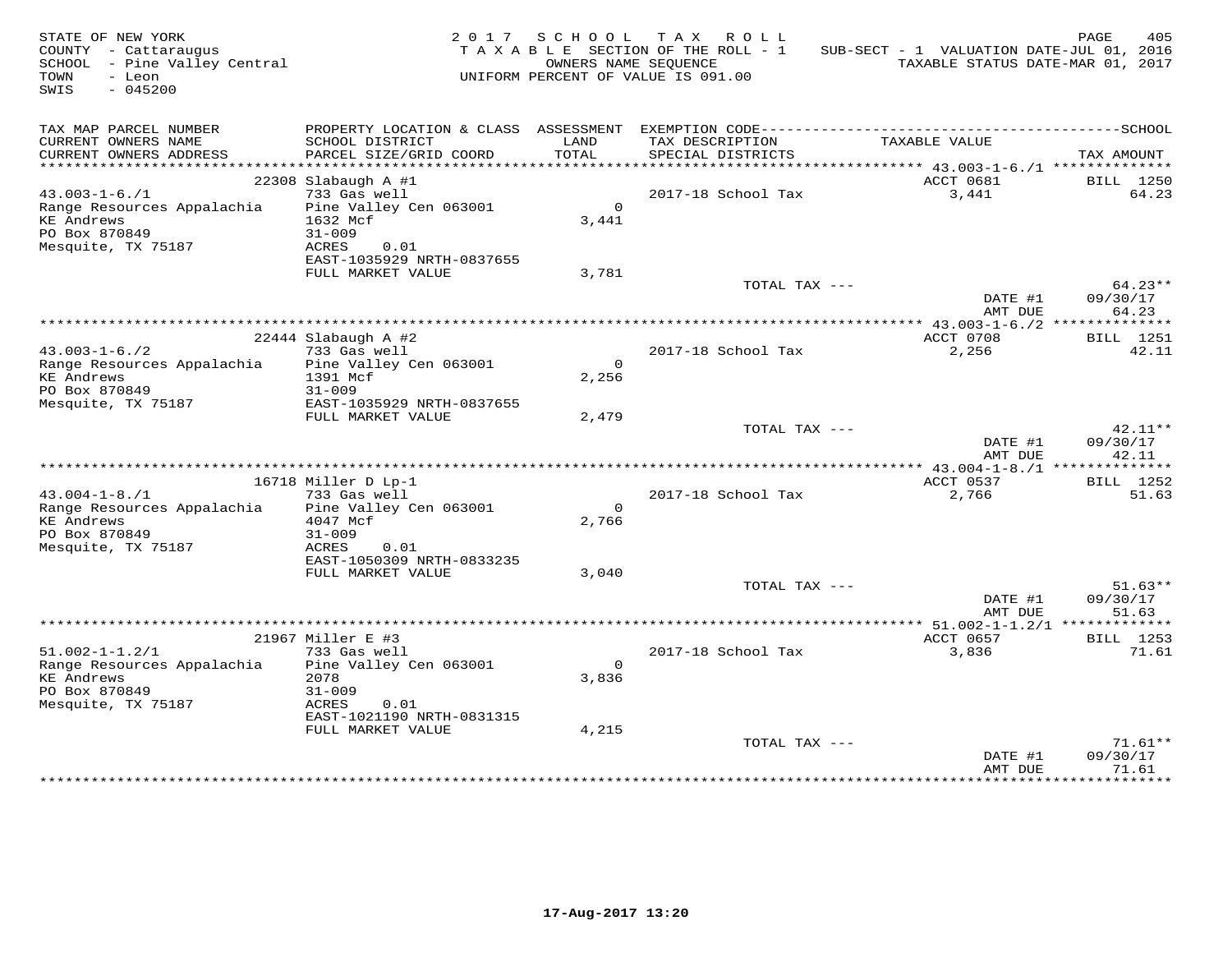| COUNTY - Cattaraugus<br>SCHOOL - Pine Valley Central<br>TOWN<br>- Leon<br>SWIS<br>$-045200$                      |                                                                                                                                     | 2017 SCHOOL           | TAX ROLL<br>TAXABLE SECTION OF THE ROLL - 1<br>OWNERS NAME SEQUENCE<br>UNIFORM PERCENT OF VALUE IS 091.00 | SUB-SECT - 1 VALUATION DATE-JUL 01, 2016<br>TAXABLE STATUS DATE-MAR 01, 2017 | PAGE<br>406                      |
|------------------------------------------------------------------------------------------------------------------|-------------------------------------------------------------------------------------------------------------------------------------|-----------------------|-----------------------------------------------------------------------------------------------------------|------------------------------------------------------------------------------|----------------------------------|
| TAX MAP PARCEL NUMBER<br>CURRENT OWNERS NAME<br>CURRENT OWNERS ADDRESS<br>***********************                | SCHOOL DISTRICT<br>PARCEL SIZE/GRID COORD                                                                                           | LAND<br>TOTAL         | TAX DESCRIPTION<br>SPECIAL DISTRICTS                                                                      | TAXABLE VALUE                                                                | TAX AMOUNT                       |
|                                                                                                                  | 22270 Swartzentruber #1                                                                                                             |                       |                                                                                                           | ACCT 0682                                                                    | BILL 1254                        |
| $51.002 - 1 - 2.71$<br>Range Resources Appalachia<br><b>KE Andrews</b><br>PO Box 870849<br>Mesquite, TX 75187    | 733 Gas well<br>Pine Valley Cen 063001<br>3272 Mcf<br>$31 - 009$<br>ACRES<br>0.01<br>EAST-1024250 NRTH-0831145                      | $\circ$<br>3,394      | 2017-18 School Tax                                                                                        | 3,394                                                                        | 63.36                            |
|                                                                                                                  | FULL MARKET VALUE                                                                                                                   | 3,730                 |                                                                                                           |                                                                              |                                  |
|                                                                                                                  |                                                                                                                                     |                       | TOTAL TAX ---                                                                                             | DATE #1<br>AMT DUE                                                           | $63.36**$<br>09/30/17<br>63.36   |
|                                                                                                                  |                                                                                                                                     |                       | **********************                                                                                    | *** 51.002-1-5./1 **************                                             |                                  |
| $51.002 - 1 - 5.71$<br>Range Resources Appalachia<br><b>KE Andrews</b><br>PO Box 870849<br>Mesquite, TX 75187    | 22065 Ennis G #1<br>733 Gas well<br>Pine Valley Cen 063001<br>1948 Mcf<br>$31 - 009$<br>ACRES<br>0.01                               | $\circ$<br>5,100      | 2017-18 School Tax                                                                                        | ACCT 0625<br>5,100                                                           | <b>BILL</b> 1255<br>95.20        |
|                                                                                                                  | EAST-1024209 NRTH-0828295<br>FULL MARKET VALUE                                                                                      | 5,604                 |                                                                                                           |                                                                              |                                  |
|                                                                                                                  |                                                                                                                                     |                       | TOTAL TAX ---                                                                                             | DATE #1<br>AMT DUE                                                           | $95.20**$<br>09/30/17<br>95.20   |
| ************************                                                                                         |                                                                                                                                     |                       |                                                                                                           |                                                                              |                                  |
| $51.002 - 1 - 11.1/1$<br>Range Resources Appalachia<br><b>KE Andrews</b><br>PO Box 870849<br>Mesquite, TX 75187  | 22171 Yoder E Unit #1<br>733 Gas well<br>Pine Valley Cen 063001<br>8703 Mcf<br>$31 - 009$<br>ACRES<br>0.01                          | $\mathsf{O}$<br>5,690 | 2017-18 School Tax                                                                                        | ACCT 0658<br>5,690                                                           | <b>BILL</b> 1256<br>106.22       |
|                                                                                                                  | EAST-1024639 NRTH-0826755<br>FULL MARKET VALUE                                                                                      | 6,253                 |                                                                                                           |                                                                              |                                  |
|                                                                                                                  |                                                                                                                                     |                       | TOTAL TAX ---                                                                                             | DATE #1<br>AMT DUE                                                           | $106.22**$<br>09/30/17<br>106.22 |
|                                                                                                                  |                                                                                                                                     |                       |                                                                                                           | ******* 51.002-1-16./1 *************                                         |                                  |
| $51.002 - 1 - 16. / 1$<br>Range Resources Appalachia<br><b>KE</b> Andrews<br>PO Box 870849<br>Mesquite, TX 75187 | 21953 Miller P #2<br>733 Gas well<br>Pine Valley Cen 063001<br>3889 Mcf<br>$31 - 009$<br>ACRES<br>0.01<br>EAST-1021169 NRTH-0824974 | $\mathsf{O}$<br>4,088 | 2017-18 School Tax                                                                                        | ACCT 0631<br>4,088                                                           | <b>BILL</b> 1257<br>76.31        |
|                                                                                                                  | FULL MARKET VALUE                                                                                                                   | 4,492                 | TOTAL TAX ---                                                                                             | DATE #1<br>AMT DUE                                                           | $76.31**$<br>09/30/17<br>76.31   |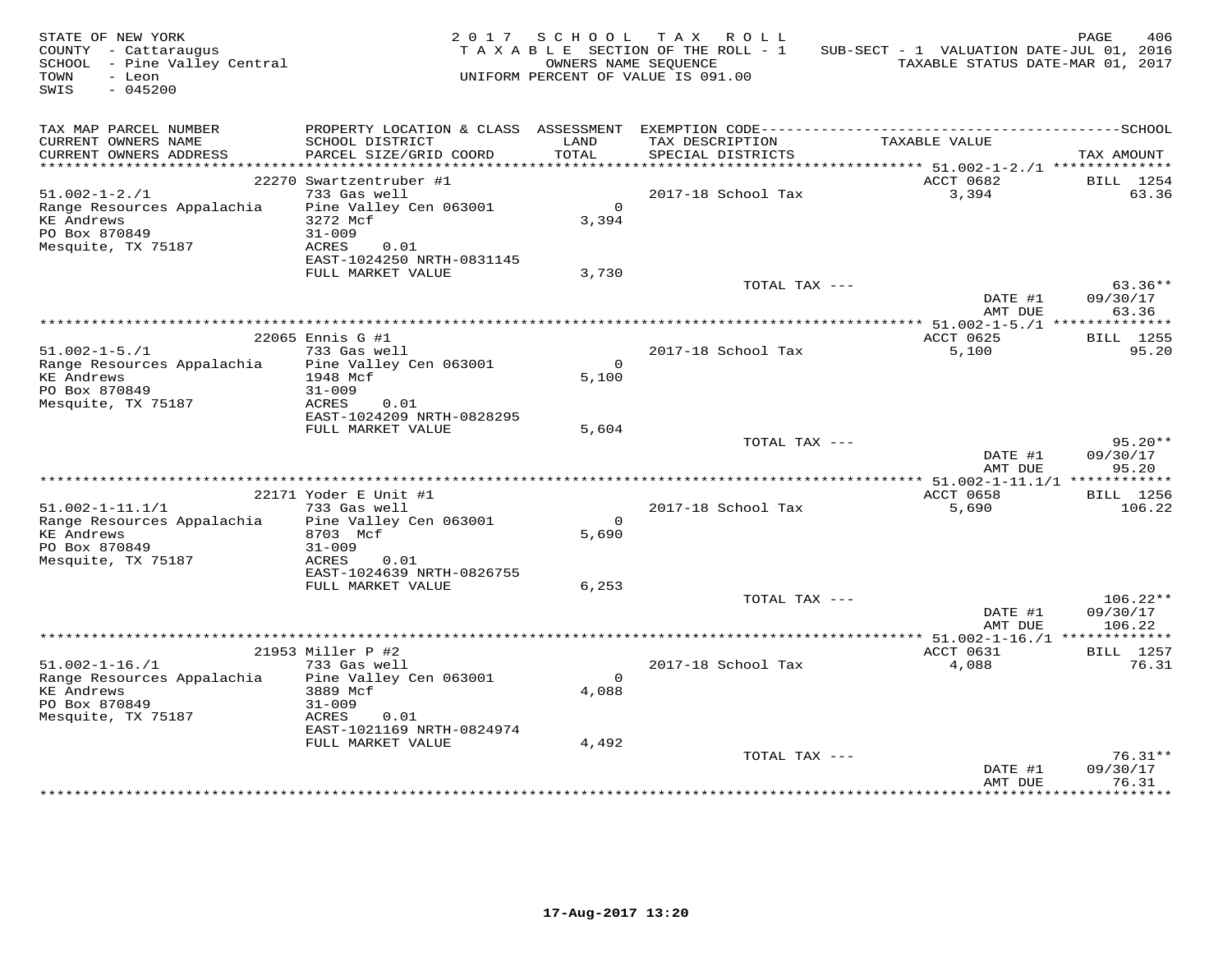| STATE OF NEW YORK<br>COUNTY - Cattaraugus<br>SCHOOL - Pine Valley Central<br>TOWN<br>- Leon<br>SWIS<br>$-045200$ |                                                  | 2017 SCHOOL           | TAX ROLL<br>TAXABLE SECTION OF THE ROLL - 1<br>OWNERS NAME SEQUENCE<br>UNIFORM PERCENT OF VALUE IS 091.00 | SUB-SECT - 1 VALUATION DATE-JUL 01, 2016<br>TAXABLE STATUS DATE-MAR 01, 2017 | PAGE<br>407                    |
|------------------------------------------------------------------------------------------------------------------|--------------------------------------------------|-----------------------|-----------------------------------------------------------------------------------------------------------|------------------------------------------------------------------------------|--------------------------------|
| TAX MAP PARCEL NUMBER                                                                                            |                                                  |                       |                                                                                                           |                                                                              |                                |
| CURRENT OWNERS NAME<br>CURRENT OWNERS ADDRESS                                                                    | SCHOOL DISTRICT<br>PARCEL SIZE/GRID COORD        | LAND<br>TOTAL         | TAX DESCRIPTION<br>SPECIAL DISTRICTS                                                                      | TAXABLE VALUE                                                                | TAX AMOUNT                     |
| ************************                                                                                         |                                                  |                       |                                                                                                           |                                                                              |                                |
| $51.002 - 1 - 17.71$                                                                                             | $21940$ Lampson E #1<br>733 Gas well             |                       | 2017-18 School Tax                                                                                        | ACCT 0626<br>7,826                                                           | BILL 1258<br>146.09            |
| Range Resources Appalachia<br>PO Box 550<br>Hartville, OH 44632                                                  | Pine Valley Cen 063001<br>6129 Mcf<br>$31 - 009$ | $\Omega$<br>7,826     |                                                                                                           |                                                                              |                                |
|                                                                                                                  | ACRES<br>0.01<br>EAST-1021249 NRTH-0826404       |                       |                                                                                                           |                                                                              |                                |
|                                                                                                                  | FULL MARKET VALUE                                | 8,600                 |                                                                                                           |                                                                              |                                |
|                                                                                                                  |                                                  |                       | TOTAL TAX ---                                                                                             | DATE #1<br>AMT DUE                                                           | 146.09**<br>09/30/17<br>146.09 |
|                                                                                                                  |                                                  |                       |                                                                                                           | ***************** 51.002-1-17./2 *************                               |                                |
|                                                                                                                  | 22045 Lampson/empire                             |                       |                                                                                                           | ACCT 0627                                                                    | BILL 1259                      |
| $51.002 - 1 - 17.72$                                                                                             | 733 Gas well                                     | $\Omega$              | 2017-18 School Tax                                                                                        | 3,655                                                                        | 68.23                          |
| Range Resources Appalachia<br><b>KE</b> Andrews                                                                  | Pine Valley Cen 063001<br>6277 Mcf               | 3,655                 |                                                                                                           |                                                                              |                                |
| PO Box 870849                                                                                                    | $31 - 009$                                       |                       |                                                                                                           |                                                                              |                                |
| Mesquite, TX 75187                                                                                               | ACRES<br>0.01                                    |                       |                                                                                                           |                                                                              |                                |
|                                                                                                                  | EAST-1028099 NRTH-0828985                        |                       |                                                                                                           |                                                                              |                                |
|                                                                                                                  | FULL MARKET VALUE                                | 4,016                 |                                                                                                           |                                                                              |                                |
|                                                                                                                  |                                                  |                       | TOTAL TAX ---                                                                                             | DATE #1<br>AMT DUE                                                           | 68.23**<br>09/30/17<br>68.23   |
|                                                                                                                  |                                                  |                       |                                                                                                           |                                                                              |                                |
|                                                                                                                  | 21933 Ennis G #2 & 3                             |                       |                                                                                                           | ACCT 0630                                                                    | BILL 1260                      |
| $51.002 - 1 - 21. / 1$                                                                                           | 733 Gas well                                     |                       | 2017-18 School Tax                                                                                        | 8,508                                                                        | 158.82                         |
| Range Resources Appalachia<br><b>KE Andrews</b>                                                                  | Pine Valley Cen 063001<br>3196 Mcf               | $\Omega$<br>8,508     |                                                                                                           |                                                                              |                                |
| PO Box 870849                                                                                                    | $31 - 009$                                       |                       |                                                                                                           |                                                                              |                                |
| Mesquite, TX 75187                                                                                               | ACRES<br>0.01                                    |                       |                                                                                                           |                                                                              |                                |
|                                                                                                                  | EAST-1021320 NRTH-0828824                        |                       |                                                                                                           |                                                                              |                                |
|                                                                                                                  | FULL MARKET VALUE                                | 9,349                 |                                                                                                           |                                                                              |                                |
|                                                                                                                  |                                                  |                       | TOTAL TAX ---                                                                                             | DATE #1                                                                      | 158.82**<br>09/30/17           |
|                                                                                                                  |                                                  |                       |                                                                                                           | AMT DUE                                                                      | 158.82                         |
|                                                                                                                  |                                                  |                       |                                                                                                           | *********** 51.002-2-1.1/1 *************                                     |                                |
|                                                                                                                  | 21986 Miller-L #1                                |                       |                                                                                                           | ACCT 0638                                                                    | <b>BILL</b> 1261               |
| $51.002 - 2 - 1.1/1$                                                                                             | 733 Gas well                                     |                       | 2017-18 School Tax                                                                                        | 4,145                                                                        | 77.38                          |
| Range Resources Appalachia<br><b>KE Andrews</b>                                                                  | Pine Valley Cen 063001<br>12957 Mcf              | $\mathbf{0}$<br>4,145 |                                                                                                           |                                                                              |                                |
| PO Box 870849                                                                                                    | $31 - 009$                                       |                       |                                                                                                           |                                                                              |                                |
| Mesquite, TX 75187                                                                                               | ACRES<br>0.01                                    |                       |                                                                                                           |                                                                              |                                |
|                                                                                                                  | EAST-1026320 NRTH-0830965                        |                       |                                                                                                           |                                                                              |                                |
|                                                                                                                  | FULL MARKET VALUE                                | 4,555                 |                                                                                                           |                                                                              |                                |
|                                                                                                                  |                                                  |                       | TOTAL TAX ---                                                                                             | DATE #1<br>AMT DUE                                                           | $77.38**$<br>09/30/17<br>77.38 |
|                                                                                                                  |                                                  |                       |                                                                                                           |                                                                              |                                |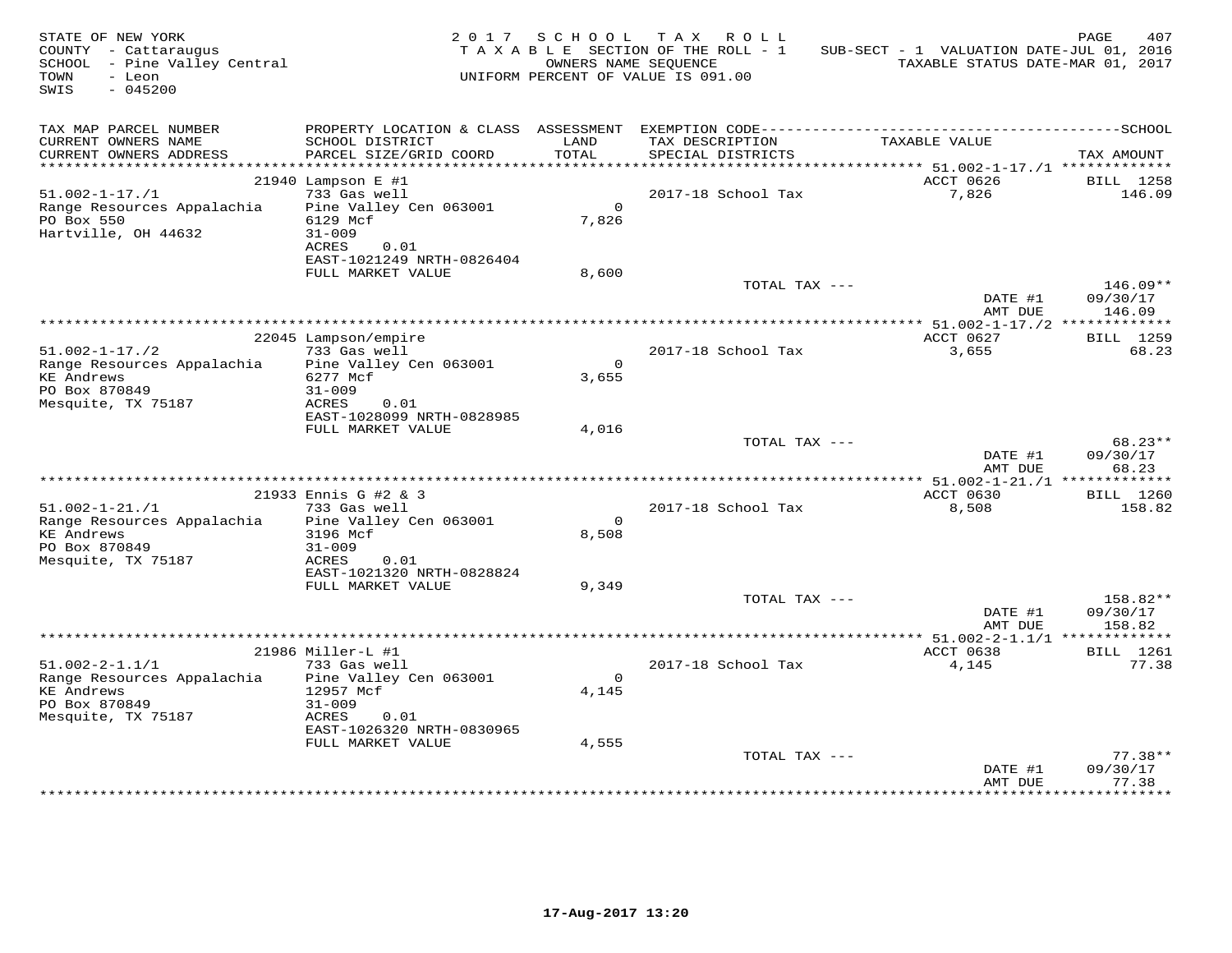| STATE OF NEW YORK<br>COUNTY - Cattaraugus<br>SCHOOL - Pine Valley Central<br>TOWN<br>- Leon<br>$-045200$<br>SWIS |                                                                                                                                                           | 2017 SCHOOL                    | TAX ROLL<br>TAXABLE SECTION OF THE ROLL - 1<br>OWNERS NAME SEQUENCE<br>UNIFORM PERCENT OF VALUE IS 091.00 | SUB-SECT - 1 VALUATION DATE-JUL 01, 2016<br>TAXABLE STATUS DATE-MAR 01, 2017 | PAGE<br>408                      |
|------------------------------------------------------------------------------------------------------------------|-----------------------------------------------------------------------------------------------------------------------------------------------------------|--------------------------------|-----------------------------------------------------------------------------------------------------------|------------------------------------------------------------------------------|----------------------------------|
| TAX MAP PARCEL NUMBER<br>CURRENT OWNERS NAME<br>CURRENT OWNERS ADDRESS                                           | SCHOOL DISTRICT<br>PARCEL SIZE/GRID COORD                                                                                                                 | LAND<br>TOTAL                  | TAX DESCRIPTION<br>SPECIAL DISTRICTS                                                                      | TAXABLE VALUE                                                                | TAX AMOUNT                       |
|                                                                                                                  |                                                                                                                                                           |                                |                                                                                                           |                                                                              |                                  |
| $51.002 - 2 - 2.71$<br>Range Resources Appalachia<br><b>KE</b> Andrews<br>PO Box 870849<br>Mesquite, TX 75187    | $22342$ Sobieraj E #1<br>733 Gas well<br>Pine Valley Cen 063001<br>1112 Mcf<br>$31 - 009$<br>ACRES<br>0.01                                                | $\Omega$<br>3,062              | 2017-18 School Tax                                                                                        | ACCT 0683<br>3,062                                                           | BILL 1262<br>57.16               |
|                                                                                                                  | EAST-1027849 NRTH-0831135<br>FULL MARKET VALUE                                                                                                            | 3,365                          |                                                                                                           |                                                                              |                                  |
|                                                                                                                  |                                                                                                                                                           |                                | TOTAL TAX ---                                                                                             | DATE #1<br>AMT DUE                                                           | $57.16**$<br>09/30/17<br>57.16   |
|                                                                                                                  |                                                                                                                                                           |                                |                                                                                                           | *************** 51.002-2-8.1/1 *************                                 |                                  |
| $51.002 - 2 - 8.1/1$<br>Range Resources Appalachia<br><b>KE Andrews</b><br>PO Box 870849<br>Mssquite, TX 75187   | 22318 Lampson/mckay #1<br>733 Gas well<br>Pine Valley Cen 063001<br>1876 mcf<br>$31 - 009$<br>ACRES<br>0.01                                               | $\circ$<br>5,899               | 2017-18 School Tax                                                                                        | ACCT 0684<br>5,899                                                           | BILL 1263<br>110.12              |
|                                                                                                                  | EAST-1029659 NRTH-0828085<br>FULL MARKET VALUE                                                                                                            | 6,482                          |                                                                                                           |                                                                              |                                  |
|                                                                                                                  |                                                                                                                                                           |                                | TOTAL TAX ---                                                                                             | DATE #1<br>AMT DUE                                                           | $110.12**$<br>09/30/17<br>110.12 |
|                                                                                                                  | 22003 Ghent #1                                                                                                                                            |                                |                                                                                                           | ACCT 0629                                                                    | BILL 1264                        |
| $51.002 - 2 - 8.2/1$<br>Range Resources Appalachia<br>K.E. Andrews<br>PO Box 870849<br>Mesquite, TX 75187        | 733 Gas well<br>Pine Valley Cen 063001<br>5565Mcf<br>$31 - 009$<br>ACRES<br>0.01<br>EAST-1027529 NRTH-0828635                                             | $\Omega$<br>8,030              | 2017-18 School Tax                                                                                        | 8,030                                                                        | 149.90                           |
|                                                                                                                  | FULL MARKET VALUE                                                                                                                                         | 8,824                          |                                                                                                           |                                                                              |                                  |
|                                                                                                                  |                                                                                                                                                           |                                | TOTAL TAX ---                                                                                             | DATE #1<br>AMT DUE                                                           | 149.90**<br>09/30/17<br>149.90   |
|                                                                                                                  | **************************************                                                                                                                    |                                |                                                                                                           | ******* 51.002-2-8.6/1 *************                                         |                                  |
| $51.002 - 2 - 8.6/1$<br>Range Resources Appalachia<br><b>KE</b> Andrews<br>PO Box 870849<br>Mesquite, TX 75187   | 22232 Lampson E #2<br>733 Gas well<br>Pine Valley Cen 063001<br>4535 Mcf<br>$31 - 009$<br>ACRES<br>0.01<br>EAST-1029619 NRTH-0828755<br>FULL MARKET VALUE | $\mathsf{O}$<br>7,932<br>8,716 | 2017-18 School Tax                                                                                        | ACCT 0660<br>7,932                                                           | BILL 1265<br>148.07              |
|                                                                                                                  |                                                                                                                                                           |                                | TOTAL TAX ---                                                                                             | DATE #1<br>AMT DUE                                                           | 148.07**<br>09/30/17<br>148.07   |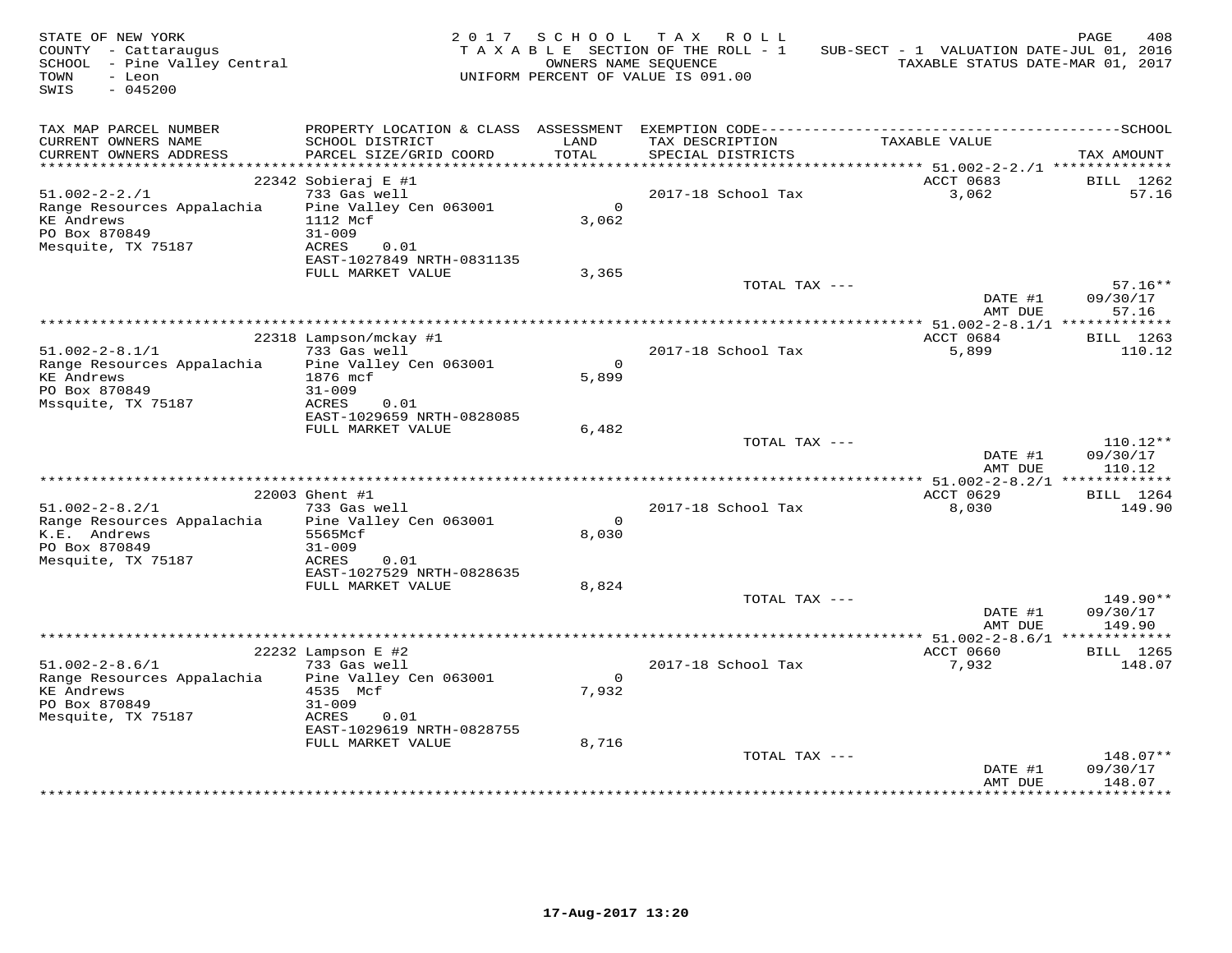| TAX MAP PARCEL NUMBER<br>CURRENT OWNERS NAME<br>SCHOOL DISTRICT<br>LAND<br>TAXABLE VALUE<br>TAX DESCRIPTION<br>TOTAL<br>CURRENT OWNERS ADDRESS<br>PARCEL SIZE/GRID COORD<br>SPECIAL DISTRICTS<br>TAX AMOUNT<br>************************<br>22235 Kauffman #1<br>ACCT 0661<br>BILL 1266<br>733 Gas well<br>$51.002 - 2 - 9.71$<br>2017-18 School Tax<br>13,561<br>253.15<br>Pine Valley Cen 063001<br>$\circ$<br>Range Resources Appalachia<br><b>KE Andrews</b><br>1362 Mcf<br>13,561<br>PO Box 870849<br>$31 - 009$<br>Mesquite, TX 75187<br>EAST-1028159 NRTH-0827235<br>FULL MARKET VALUE<br>14,902<br>TOTAL TAX ---<br>253.15**<br>DATE #1<br>09/30/17<br>253.15<br>AMT DUE<br>22445 Stankey R #1<br>ACCT 0709<br><b>BILL</b> 1267<br>$51.002 - 2 - 10.71$<br>733 Gas well<br>2017-18 School Tax<br>1,697<br>31.68<br>Range Resources Appalachia<br>Pine Valley Cen 063001<br>$\Omega$<br><b>KE</b> Andrews<br>1505 Mcf<br>1,697<br>PO Box 870849<br>$31 - 009$<br>Mesquite, TX 75187<br>ACRES<br>0.01<br>EAST-1030809 NRTH-0827415<br>FULL MARKET VALUE<br>1,865<br>TOTAL TAX ---<br>$31.68**$<br>DATE #1<br>09/30/17<br>AMT DUE<br>31.68<br>ACCT 0632<br>21966 Miller E Unit #1<br><b>BILL</b> 1268<br>$51.002 - 2 - 13.71$<br>733 Gas well<br>2017-18 School Tax<br>2,057<br>38.40<br>Range Resources Appalachia<br>Pine Valley Cen 063001<br>$\Omega$<br><b>KE Andrews</b><br>2,057<br>2785 Mcf<br>PO Box 870849<br>$31 - 009$<br>Mesquite, TX 75187<br>ACRES<br>0.01<br>EAST-1029099 NRTH-0825695<br>FULL MARKET VALUE<br>2,260<br>TOTAL TAX ---<br>$38.40**$<br>09/30/17<br>DATE #1<br>AMT DUE<br>38.40<br>ACCT 0685<br>22278 Miller E #1<br>BILL 1269<br>733 Gas well<br>2017-18 School Tax<br>79.54<br>$51.002 - 2 - 13.72$<br>4,261<br>$\Omega$<br>Range Resources Appalachia<br>Pine Valley Cen 063001<br><b>KE Andrews</b><br>2381Mcf<br>4,261<br>PO Box 870849<br>$31 - 009$<br>Mesquite, TX 75187<br>ACRES<br>0.01<br>EAST-1029099 NRTH-0825695<br>FULL MARKET VALUE<br>4,682<br>TOTAL TAX ---<br>$79.54**$<br>DATE #1<br>09/30/17<br>79.54<br>AMT DUE | STATE OF NEW YORK<br>COUNTY - Cattaraugus<br>SCHOOL - Pine Valley Central<br>TOWN<br>- Leon<br>SWIS<br>$-045200$ | 2017 SCHOOL<br>OWNERS NAME SEOUENCE | TAX ROLL<br>TAXABLE SECTION OF THE ROLL - 1<br>UNIFORM PERCENT OF VALUE IS 091.00 | SUB-SECT - 1 VALUATION DATE-JUL 01, 2016<br>TAXABLE STATUS DATE-MAR 01, 2017 | PAGE<br>409 |
|-------------------------------------------------------------------------------------------------------------------------------------------------------------------------------------------------------------------------------------------------------------------------------------------------------------------------------------------------------------------------------------------------------------------------------------------------------------------------------------------------------------------------------------------------------------------------------------------------------------------------------------------------------------------------------------------------------------------------------------------------------------------------------------------------------------------------------------------------------------------------------------------------------------------------------------------------------------------------------------------------------------------------------------------------------------------------------------------------------------------------------------------------------------------------------------------------------------------------------------------------------------------------------------------------------------------------------------------------------------------------------------------------------------------------------------------------------------------------------------------------------------------------------------------------------------------------------------------------------------------------------------------------------------------------------------------------------------------------------------------------------------------------------------------------------------------------------------------------------------------------------------------------------------------------------------------------------------------------------------------------------------------------------------------------------------------------|------------------------------------------------------------------------------------------------------------------|-------------------------------------|-----------------------------------------------------------------------------------|------------------------------------------------------------------------------|-------------|
|                                                                                                                                                                                                                                                                                                                                                                                                                                                                                                                                                                                                                                                                                                                                                                                                                                                                                                                                                                                                                                                                                                                                                                                                                                                                                                                                                                                                                                                                                                                                                                                                                                                                                                                                                                                                                                                                                                                                                                                                                                                                         |                                                                                                                  |                                     |                                                                                   |                                                                              |             |
|                                                                                                                                                                                                                                                                                                                                                                                                                                                                                                                                                                                                                                                                                                                                                                                                                                                                                                                                                                                                                                                                                                                                                                                                                                                                                                                                                                                                                                                                                                                                                                                                                                                                                                                                                                                                                                                                                                                                                                                                                                                                         |                                                                                                                  |                                     |                                                                                   |                                                                              |             |
|                                                                                                                                                                                                                                                                                                                                                                                                                                                                                                                                                                                                                                                                                                                                                                                                                                                                                                                                                                                                                                                                                                                                                                                                                                                                                                                                                                                                                                                                                                                                                                                                                                                                                                                                                                                                                                                                                                                                                                                                                                                                         |                                                                                                                  |                                     |                                                                                   |                                                                              |             |
|                                                                                                                                                                                                                                                                                                                                                                                                                                                                                                                                                                                                                                                                                                                                                                                                                                                                                                                                                                                                                                                                                                                                                                                                                                                                                                                                                                                                                                                                                                                                                                                                                                                                                                                                                                                                                                                                                                                                                                                                                                                                         |                                                                                                                  |                                     |                                                                                   |                                                                              |             |
|                                                                                                                                                                                                                                                                                                                                                                                                                                                                                                                                                                                                                                                                                                                                                                                                                                                                                                                                                                                                                                                                                                                                                                                                                                                                                                                                                                                                                                                                                                                                                                                                                                                                                                                                                                                                                                                                                                                                                                                                                                                                         |                                                                                                                  |                                     |                                                                                   |                                                                              |             |
|                                                                                                                                                                                                                                                                                                                                                                                                                                                                                                                                                                                                                                                                                                                                                                                                                                                                                                                                                                                                                                                                                                                                                                                                                                                                                                                                                                                                                                                                                                                                                                                                                                                                                                                                                                                                                                                                                                                                                                                                                                                                         |                                                                                                                  |                                     |                                                                                   |                                                                              |             |
|                                                                                                                                                                                                                                                                                                                                                                                                                                                                                                                                                                                                                                                                                                                                                                                                                                                                                                                                                                                                                                                                                                                                                                                                                                                                                                                                                                                                                                                                                                                                                                                                                                                                                                                                                                                                                                                                                                                                                                                                                                                                         |                                                                                                                  |                                     |                                                                                   |                                                                              |             |
|                                                                                                                                                                                                                                                                                                                                                                                                                                                                                                                                                                                                                                                                                                                                                                                                                                                                                                                                                                                                                                                                                                                                                                                                                                                                                                                                                                                                                                                                                                                                                                                                                                                                                                                                                                                                                                                                                                                                                                                                                                                                         |                                                                                                                  |                                     |                                                                                   |                                                                              |             |
|                                                                                                                                                                                                                                                                                                                                                                                                                                                                                                                                                                                                                                                                                                                                                                                                                                                                                                                                                                                                                                                                                                                                                                                                                                                                                                                                                                                                                                                                                                                                                                                                                                                                                                                                                                                                                                                                                                                                                                                                                                                                         |                                                                                                                  |                                     |                                                                                   |                                                                              |             |
|                                                                                                                                                                                                                                                                                                                                                                                                                                                                                                                                                                                                                                                                                                                                                                                                                                                                                                                                                                                                                                                                                                                                                                                                                                                                                                                                                                                                                                                                                                                                                                                                                                                                                                                                                                                                                                                                                                                                                                                                                                                                         |                                                                                                                  |                                     |                                                                                   |                                                                              |             |
|                                                                                                                                                                                                                                                                                                                                                                                                                                                                                                                                                                                                                                                                                                                                                                                                                                                                                                                                                                                                                                                                                                                                                                                                                                                                                                                                                                                                                                                                                                                                                                                                                                                                                                                                                                                                                                                                                                                                                                                                                                                                         |                                                                                                                  |                                     |                                                                                   |                                                                              |             |
|                                                                                                                                                                                                                                                                                                                                                                                                                                                                                                                                                                                                                                                                                                                                                                                                                                                                                                                                                                                                                                                                                                                                                                                                                                                                                                                                                                                                                                                                                                                                                                                                                                                                                                                                                                                                                                                                                                                                                                                                                                                                         |                                                                                                                  |                                     |                                                                                   |                                                                              |             |
|                                                                                                                                                                                                                                                                                                                                                                                                                                                                                                                                                                                                                                                                                                                                                                                                                                                                                                                                                                                                                                                                                                                                                                                                                                                                                                                                                                                                                                                                                                                                                                                                                                                                                                                                                                                                                                                                                                                                                                                                                                                                         |                                                                                                                  |                                     |                                                                                   |                                                                              |             |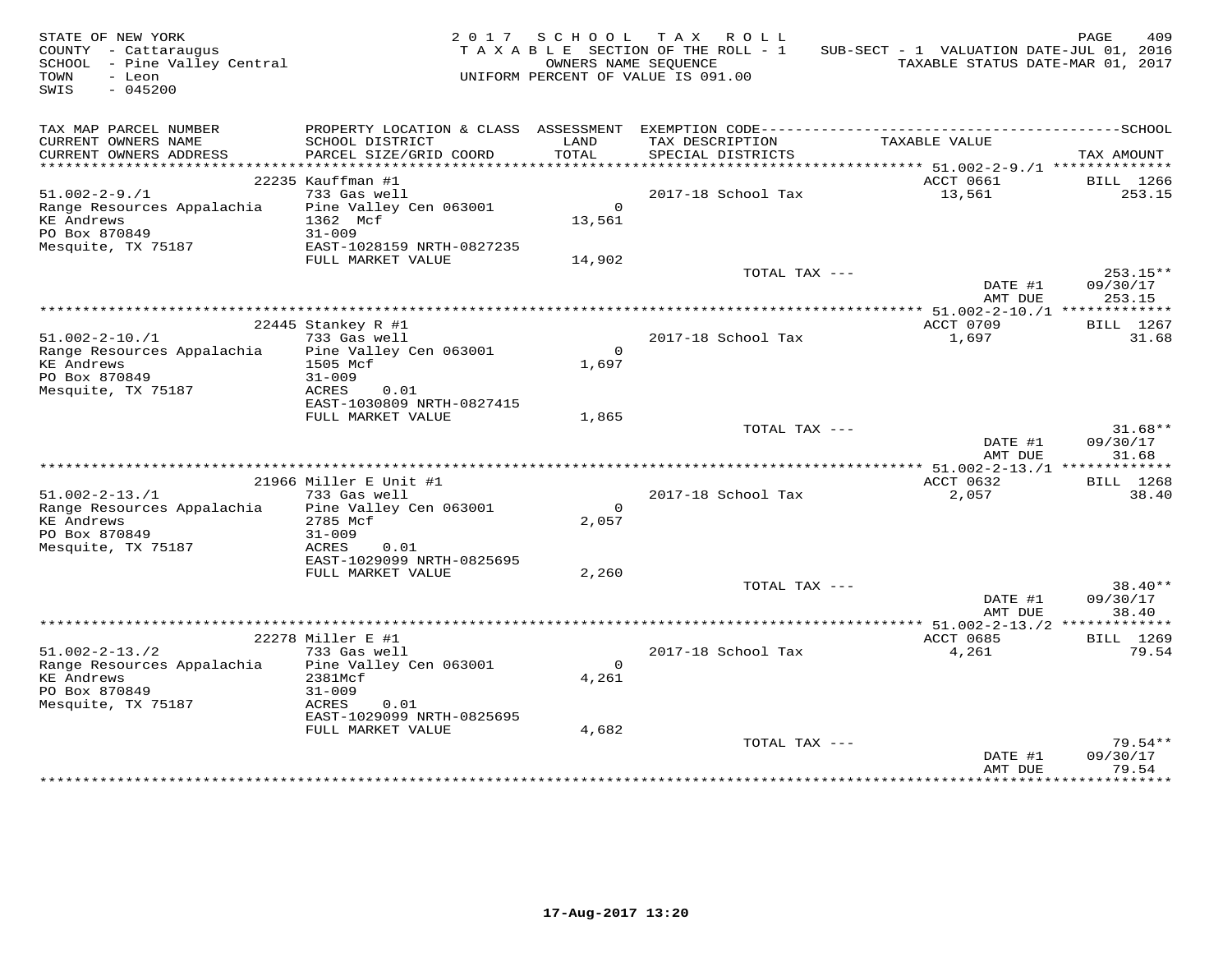| STATE OF NEW YORK<br>COUNTY - Cattaraugus<br>SCHOOL - Pine Valley Central<br>TOWN<br>- Leon<br>$-045200$<br>SWIS |                                                                                   | 2017 SCHOOL           | TAX ROLL<br>TAXABLE SECTION OF THE ROLL - 1<br>OWNERS NAME SEQUENCE<br>UNIFORM PERCENT OF VALUE IS 091.00 | SUB-SECT - 1 VALUATION DATE-JUL 01, 2016<br>TAXABLE STATUS DATE-MAR 01, 2017 | PAGE<br>410                    |
|------------------------------------------------------------------------------------------------------------------|-----------------------------------------------------------------------------------|-----------------------|-----------------------------------------------------------------------------------------------------------|------------------------------------------------------------------------------|--------------------------------|
| TAX MAP PARCEL NUMBER<br>CURRENT OWNERS NAME<br>CURRENT OWNERS ADDRESS                                           | SCHOOL DISTRICT<br>PARCEL SIZE/GRID COORD                                         | LAND<br>TOTAL         | TAX DESCRIPTION<br>SPECIAL DISTRICTS                                                                      | TAXABLE VALUE                                                                | TAX AMOUNT                     |
| *************************                                                                                        |                                                                                   |                       |                                                                                                           |                                                                              |                                |
|                                                                                                                  | 22064 Hershberger #1                                                              |                       |                                                                                                           | ACCT 0633                                                                    | BILL 1270                      |
| $51.002 - 2 - 16. / 1$<br>Range Resources Appalachia<br><b>KE</b> Andrews<br>PO Box 870849<br>Mesquite, TX 75187 | 733 Gas well<br>Pine Valley Cen 063001<br>6923 Mcf<br>$31 - 009$<br>ACRES<br>0.01 | $\Omega$<br>6,219     | 2017-18 School Tax                                                                                        | 6,219                                                                        | 116.09                         |
|                                                                                                                  | EAST-1025999 NRTH-0825265                                                         |                       |                                                                                                           |                                                                              |                                |
|                                                                                                                  | FULL MARKET VALUE                                                                 | 6,834                 | TOTAL TAX ---                                                                                             |                                                                              | $116.09**$                     |
|                                                                                                                  |                                                                                   |                       |                                                                                                           | DATE #1<br>AMT DUE                                                           | 09/30/17<br>116.09             |
|                                                                                                                  | 21932 Kickbush #2                                                                 |                       |                                                                                                           | ************** 51.002-2-18.1/1 *************<br>ACCT 0628                    | BILL 1271                      |
| $51.002 - 2 - 18.1/1$<br>Range Resources Appalachia                                                              | 733 Gas well<br>Pine Valley Cen 063001                                            | $\mathbf{O}$          | 2017-18 School Tax                                                                                        | 5,633                                                                        | 105.15                         |
| <b>KE Andrews</b><br>PO Box 870849                                                                               | 4544 Mcf<br>$31 - 009$                                                            | 5,633                 |                                                                                                           |                                                                              |                                |
| Mesquite, TX 75187                                                                                               | ACRES<br>0.01<br>EAST-1026219 NRTH-0829325                                        |                       |                                                                                                           |                                                                              |                                |
|                                                                                                                  | FULL MARKET VALUE                                                                 | 6,190                 | TOTAL TAX ---                                                                                             |                                                                              | 105.15**                       |
|                                                                                                                  |                                                                                   |                       |                                                                                                           | DATE #1<br>AMT DUE                                                           | 09/30/17<br>105.15             |
|                                                                                                                  |                                                                                   |                       |                                                                                                           |                                                                              |                                |
| $51.002 - 2 - 25.1/1$                                                                                            | 22172 Kickbush #1<br>733 Gas well                                                 |                       | 2017-18 School Tax                                                                                        | ACCT 0662<br>7,191                                                           | BILL 1272<br>134.24            |
| Range Resources Appalachia                                                                                       | Pine Valley Cen 063001                                                            | $\Omega$              |                                                                                                           |                                                                              |                                |
| <b>KE Andrews</b><br>PO Box 870849                                                                               | 4079 Mcf<br>$31 - 009$                                                            | 7,191                 |                                                                                                           |                                                                              |                                |
| Mesquite, TX 75187                                                                                               | ACRES<br>0.01<br>EAST-1026219 NRTH-0829325                                        |                       |                                                                                                           |                                                                              |                                |
|                                                                                                                  | FULL MARKET VALUE                                                                 | 7,902                 |                                                                                                           |                                                                              |                                |
|                                                                                                                  |                                                                                   |                       | TOTAL TAX ---                                                                                             | DATE #1<br>AMT DUE                                                           | 134.24**<br>09/30/17<br>134.24 |
|                                                                                                                  |                                                                                   |                       |                                                                                                           | *** 52.001-1-27./2 *************                                             |                                |
|                                                                                                                  | 21934 Miller E 1241                                                               |                       |                                                                                                           | ACCT 0639                                                                    | <b>BILL</b> 1273               |
| $52.001 - 1 - 27.72$<br>Range Resources Appalachia<br><b>KE</b> Andrews                                          | 733 Gas well<br>Pine Valley Cen 063001<br>3561 Mcf                                | $\mathsf{O}$<br>4,017 | 2017-18 School Tax                                                                                        | 4,017                                                                        | 74.99                          |
| PO Box 870849<br>Mesquite, TX 75187                                                                              | $31 - 009$<br>ACRES<br>0.01<br>EAST-1035849 NRTH-0826485                          |                       |                                                                                                           |                                                                              |                                |
|                                                                                                                  | FULL MARKET VALUE                                                                 | 4,414                 |                                                                                                           |                                                                              |                                |
|                                                                                                                  |                                                                                   |                       | TOTAL TAX ---                                                                                             | DATE #1<br>AMT DUE                                                           | $74.99**$<br>09/30/17<br>74.99 |
|                                                                                                                  |                                                                                   |                       |                                                                                                           |                                                                              |                                |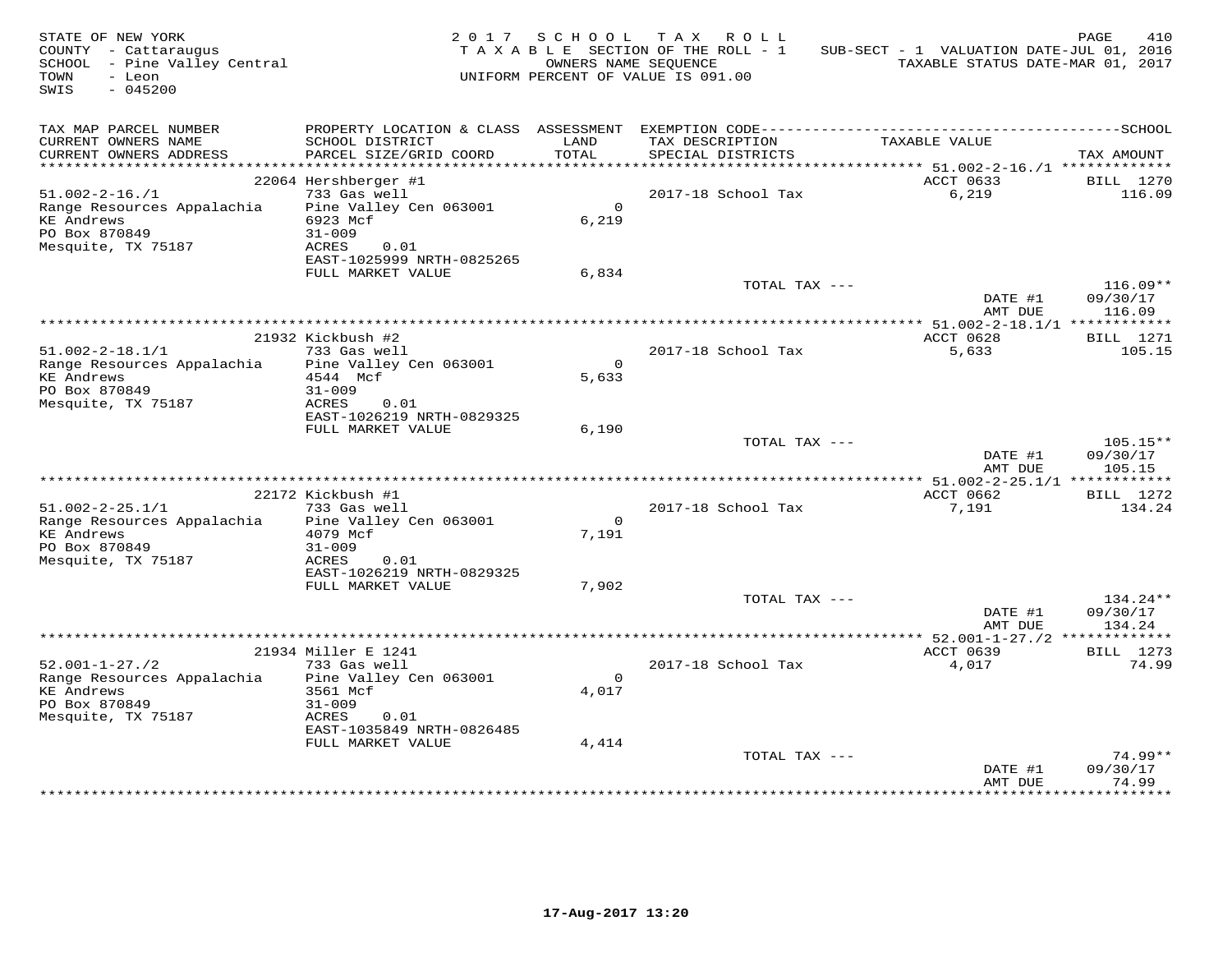| STATE OF NEW YORK<br>COUNTY - Cattaraugus<br>SCHOOL - Pine Valley Central<br>- Leon<br>TOWN<br>SWIS<br>$-045200$ |                                                | 2017 SCHOOL    | T A X<br>R O L L<br>TAXABLE SECTION OF THE ROLL - 1<br>OWNERS NAME SEOUENCE<br>UNIFORM PERCENT OF VALUE IS 091.00 | SUB-SECT - 1 VALUATION DATE-JUL 01, 2016<br>TAXABLE STATUS DATE-MAR 01, 2017 | PAGE<br>411            |
|------------------------------------------------------------------------------------------------------------------|------------------------------------------------|----------------|-------------------------------------------------------------------------------------------------------------------|------------------------------------------------------------------------------|------------------------|
| TAX MAP PARCEL NUMBER<br>CURRENT OWNERS NAME                                                                     | SCHOOL DISTRICT                                | LAND           | TAX DESCRIPTION                                                                                                   | TAXABLE VALUE                                                                |                        |
| CURRENT OWNERS ADDRESS<br>*************************                                                              | PARCEL SIZE/GRID COORD                         | TOTAL          | SPECIAL DISTRICTS                                                                                                 |                                                                              | TAX AMOUNT             |
|                                                                                                                  | 22307 Miller M #1                              |                |                                                                                                                   | ACCT 0686                                                                    | BILL 1274              |
| $52.001 - 1 - 31. / 1$                                                                                           | 733 Gas well                                   |                | 2017-18 School Tax                                                                                                | 6,072                                                                        | 113.35                 |
| Range Resources Appalachia                                                                                       | Pine Valley Cen 063001                         | $\mathsf{O}$   |                                                                                                                   |                                                                              |                        |
| <b>KE Andrews</b>                                                                                                | 3687 Mcf                                       | 6,072          |                                                                                                                   |                                                                              |                        |
| PO Box 870849                                                                                                    | $31 - 009$                                     |                |                                                                                                                   |                                                                              |                        |
| Mesquite, TX 75187                                                                                               | ACRES<br>0.01                                  |                |                                                                                                                   |                                                                              |                        |
|                                                                                                                  | EAST-1033489 NRTH-0826405<br>FULL MARKET VALUE |                |                                                                                                                   |                                                                              |                        |
|                                                                                                                  |                                                | 6,673          | TOTAL TAX ---                                                                                                     |                                                                              | $113.35**$             |
|                                                                                                                  |                                                |                |                                                                                                                   | DATE #1                                                                      | 09/30/17               |
|                                                                                                                  |                                                |                |                                                                                                                   | AMT DUE                                                                      | 113.35                 |
|                                                                                                                  |                                                |                |                                                                                                                   |                                                                              |                        |
|                                                                                                                  | 16850 Grapka E #1                              |                |                                                                                                                   | ACCT 0527                                                                    | <b>BILL</b> 1275       |
| $33.004 - 1 - 11. / 1$<br>Range Resources- Appalachia                                                            | 733 Gas well<br>Pine Valley Cen 063001         | $\Omega$       | 2017-18 School Tax                                                                                                | 3,877                                                                        | 72.37                  |
| K.E. Andrews                                                                                                     | 4797 Mcf                                       | 3,877          |                                                                                                                   |                                                                              |                        |
| PO Box 870849                                                                                                    | $31 - 009$                                     |                |                                                                                                                   |                                                                              |                        |
| Msequite, TX 44632                                                                                               | ACRES<br>0.01                                  |                |                                                                                                                   |                                                                              |                        |
|                                                                                                                  | EAST-1022410 NRTH-0852825                      |                |                                                                                                                   |                                                                              |                        |
|                                                                                                                  | FULL MARKET VALUE                              | 4,260          | TOTAL TAX ---                                                                                                     |                                                                              | $72.37**$              |
|                                                                                                                  |                                                |                |                                                                                                                   | DATE #1                                                                      | 09/30/17               |
|                                                                                                                  |                                                |                |                                                                                                                   | AMT DUE                                                                      | 72.37                  |
|                                                                                                                  |                                                |                |                                                                                                                   |                                                                              |                        |
|                                                                                                                  | 16718 Miller, dan #1                           |                |                                                                                                                   | ACCT 0533                                                                    | BILL 1276              |
| $42.004 - 2 - 29.71$<br>Range Resources- Appalachia                                                              | 733 Gas well<br>Pine Valley Cen 063001         | $\overline{0}$ | 2017-18 School Tax                                                                                                | 2,766                                                                        | 51.63                  |
| <b>KE Andrews</b>                                                                                                | 3827 Mcf                                       | 2,766          |                                                                                                                   |                                                                              |                        |
| PO Box 870849                                                                                                    | $31 - 009$                                     |                |                                                                                                                   |                                                                              |                        |
| Mesquite, TX 75187                                                                                               | ACRES<br>0.01                                  |                |                                                                                                                   |                                                                              |                        |
|                                                                                                                  | EAST-1026420 NRTH-0833885                      |                |                                                                                                                   |                                                                              |                        |
|                                                                                                                  | FULL MARKET VALUE                              | 3,040          | TOTAL TAX ---                                                                                                     |                                                                              | $51.63**$              |
|                                                                                                                  |                                                |                |                                                                                                                   | DATE #1                                                                      | 09/30/17               |
|                                                                                                                  |                                                |                |                                                                                                                   | AMT DUE                                                                      | 51.63                  |
|                                                                                                                  |                                                |                | **************************************                                                                            | *************** 43.003-1-22./1 *****                                         | * * * * * * * *        |
|                                                                                                                  | 16719 Stankey V Lp-9                           |                |                                                                                                                   | ACCT 0536                                                                    | <b>BILL</b> 1277       |
| $43.003 - 1 - 22.71$                                                                                             | 733 Gas well<br>Pine Valley Cen 063001         | $\Omega$       | 2017-18 School Tax                                                                                                | 5,425                                                                        | 101.27                 |
| Range Resources- Appalachia<br><b>KE Andrews</b>                                                                 | 6903 Mcf                                       | 5.425          |                                                                                                                   |                                                                              |                        |
| PO Box 870849                                                                                                    | $31 - 009$                                     |                |                                                                                                                   |                                                                              |                        |
| Mesquite, TX 75187                                                                                               | 0.01<br>ACRES                                  |                |                                                                                                                   |                                                                              |                        |
|                                                                                                                  | EAST-1034659 NRTH-0834535                      |                |                                                                                                                   |                                                                              |                        |
|                                                                                                                  | FULL MARKET VALUE                              | 5,962          |                                                                                                                   |                                                                              |                        |
|                                                                                                                  |                                                |                | TOTAL TAX ---                                                                                                     | DATE #1                                                                      | $101.27**$<br>09/30/17 |
|                                                                                                                  |                                                |                |                                                                                                                   | AMT DUE                                                                      | 101.27                 |
|                                                                                                                  |                                                |                |                                                                                                                   |                                                                              |                        |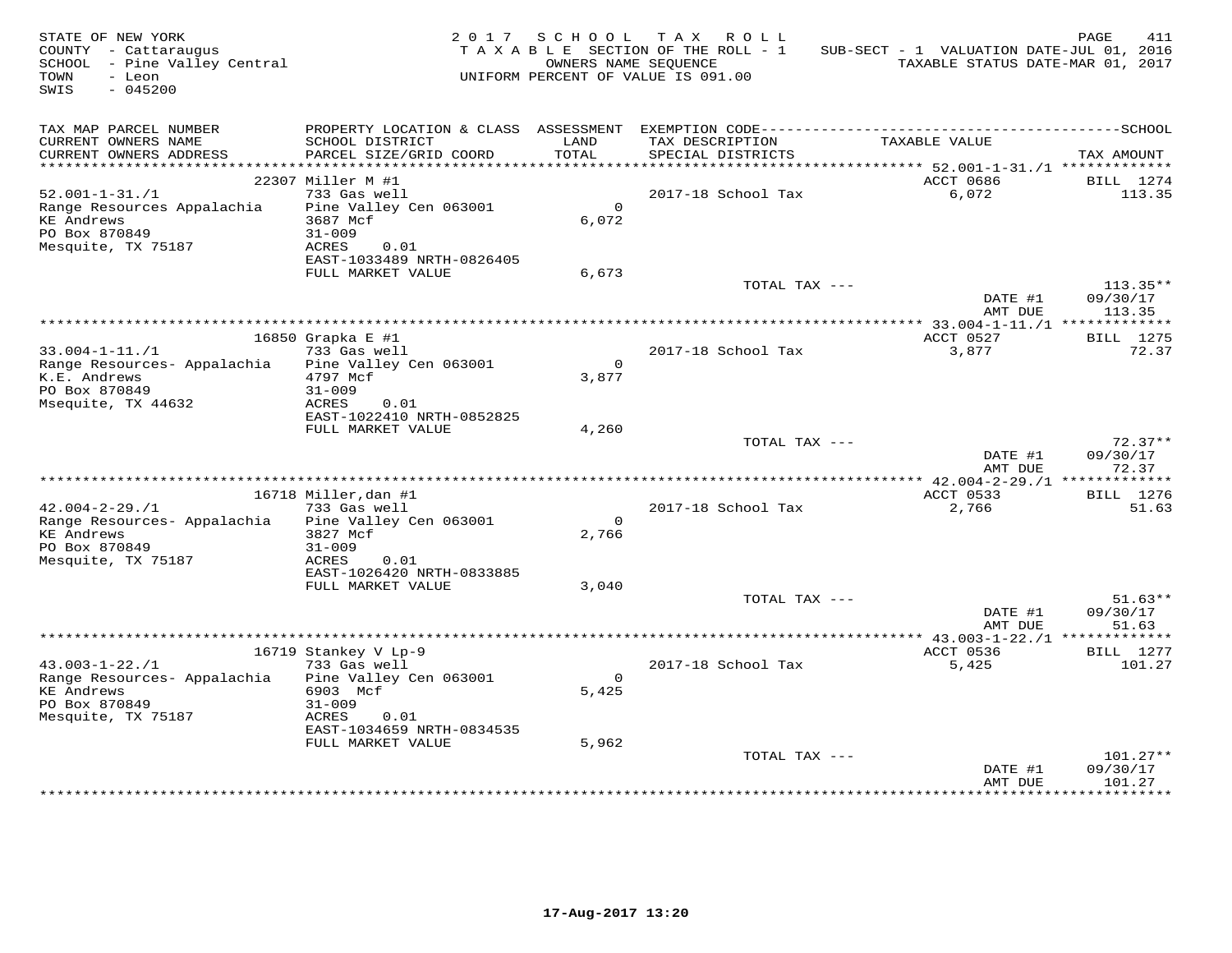| STATE OF NEW YORK<br>COUNTY - Cattaraugus<br>SCHOOL - Pine Valley Central<br>TOWN<br>- Leon<br>SWIS<br>$-045200$             | 2 0 1 7                                                                                                                         | S C H O O L                  | T A X<br>R O L L<br>TAXABLE SECTION OF THE ROLL - 1<br>OWNERS NAME SEQUENCE<br>UNIFORM PERCENT OF VALUE IS 091.00 | SUB-SECT - 1 VALUATION DATE-JUL 01, 2016<br>TAXABLE STATUS DATE-MAR 01, 2017 | PAGE<br>412                      |
|------------------------------------------------------------------------------------------------------------------------------|---------------------------------------------------------------------------------------------------------------------------------|------------------------------|-------------------------------------------------------------------------------------------------------------------|------------------------------------------------------------------------------|----------------------------------|
| TAX MAP PARCEL NUMBER<br>CURRENT OWNERS NAME<br>CURRENT OWNERS ADDRESS<br>********************                               | PROPERTY LOCATION & CLASS ASSESSMENT<br>SCHOOL DISTRICT<br>PARCEL SIZE/GRID COORD                                               | LAND<br>TOTAL<br>* * * * * * | TAX DESCRIPTION<br>SPECIAL DISTRICTS                                                                              | TAXABLE VALUE<br>****** 33.004-1-11./2 *************                         | TAX AMOUNT                       |
| $33.004 - 1 - 11.72$<br>Range Resources-Appalachia<br>K.E. Andrews<br>PO Box 870849<br>Mesquite, TX 75187                    | 23376 Grapka E #2<br>733 Gas well<br>Pine Valley Cen 063001<br>23376 Grapka E. #2<br>0.01<br>ACRES<br>EAST-1022410 NRTH-0852825 | $\circ$<br>6,330             | 2017-18 School Tax                                                                                                | ACCT 0857<br>6,330                                                           | BILL 1278<br>118.16              |
|                                                                                                                              | FULL MARKET VALUE                                                                                                               | 6,956                        | TOTAL TAX ---                                                                                                     | DATE #1<br>AMT DUE                                                           | $118.16**$<br>09/30/17<br>118.16 |
|                                                                                                                              |                                                                                                                                 |                              |                                                                                                                   |                                                                              |                                  |
| $33.004 - 2 - 22.3/1$<br>Seneca Resources Corp<br>5800 Corporate Dr Ste 300<br>Pittsburgh, PA 15237                          | 23331 Panella, giorgio<br>733 Gas well<br>Pine Valley Cen 063001<br>28973 Mcf<br>$31 - 009$<br><b>ACRES</b><br>0.01             | $\Omega$<br>12,749           | 2017-18 School Tax                                                                                                | ACCT 0836<br>12,749                                                          | BILL 1279<br>237.99              |
|                                                                                                                              | EAST-1023730 NRTH-0850755<br>FULL MARKET VALUE                                                                                  | 14,010                       | TOTAL TAX ---                                                                                                     |                                                                              | $237.99**$                       |
|                                                                                                                              |                                                                                                                                 |                              |                                                                                                                   | DATE #1<br>AMT DUE                                                           | 09/30/17<br>237.99               |
|                                                                                                                              | 22163 Adams, b #2                                                                                                               |                              |                                                                                                                   | ** 52.001-1-2./1 ***************<br>ACCT 0669                                | BILL 1280                        |
| $52.001 - 1 - 2.71$<br>Seneca Resources Corp<br>Seneca Resources Corp<br>5800 Corporate Dr Suite 300<br>Pittsburg, PA 152347 | 733 Gas well<br>Pine Valley Cen 063001<br>0 Mcf<br>$31 - 009$<br>7355<br>ACRES<br>0.01<br>EAST-1034079 NRTH-0830805             | $\circ$<br>$\Omega$          | 2017-18 School Tax                                                                                                | 0.00                                                                         | 0.00                             |
|                                                                                                                              | FULL MARKET VALUE                                                                                                               | $\Omega$                     |                                                                                                                   |                                                                              |                                  |
|                                                                                                                              |                                                                                                                                 |                              | TOTAL TAX $---$                                                                                                   |                                                                              | $0.00**$                         |
|                                                                                                                              | 92530 Borda                                                                                                                     |                              |                                                                                                                   | ACCT 0922                                                                    | BILL 1281                        |
| $34.004 - 2 - 8.71$<br>US Energy Development Corp<br>2350 Forest Rd<br>Getzville, NY 14068                                   | 733 Gas well<br>Pine Valley Cen 063001<br>ACRES<br>0.01<br>FULL MARKET VALUE                                                    | $\Omega$<br>743<br>816       | 2017-18 School Tax                                                                                                | 743                                                                          | 13.87                            |
|                                                                                                                              |                                                                                                                                 |                              | TOTAL TAX ---                                                                                                     | DATE #1<br>AMT DUE                                                           | $13.87**$<br>09/30/17<br>13.87   |
|                                                                                                                              |                                                                                                                                 |                              |                                                                                                                   | ***************                                                              | ***********                      |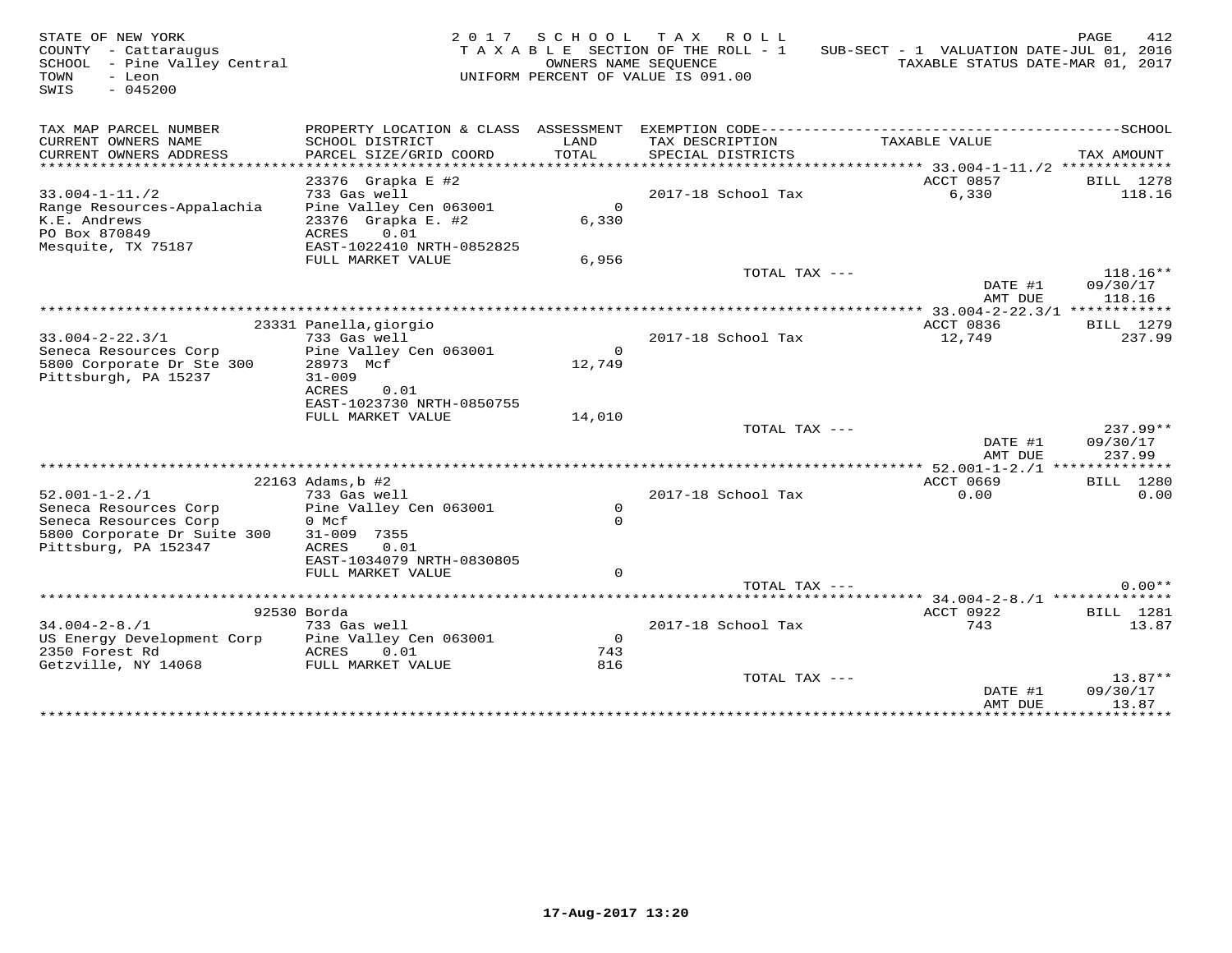| STATE OF NEW YORK<br>COUNTY - Cattaraugus<br>SCHOOL - Pine Valley Central<br>$-$ Leon<br>TOWN<br>SWIS<br>$-045200$ |                                        | OWNERS NAME SEQUENCE<br>UNIFORM PERCENT OF VALUE IS 091.00 | 2017 SCHOOL TAX ROLL<br>TAXABLE SECTION OF THE ROLL - 1 | SUB-SECT - 1 VALUATION DATE-JUL 01, 2016   | PAGE<br>413<br>TAXABLE STATUS DATE-MAR 01, 2017 |
|--------------------------------------------------------------------------------------------------------------------|----------------------------------------|------------------------------------------------------------|---------------------------------------------------------|--------------------------------------------|-------------------------------------------------|
| TAX MAP PARCEL NUMBER<br>CURRENT OWNERS NAME                                                                       | SCHOOL DISTRICT                        | LAND                                                       | TAX DESCRIPTION                                         | TAXABLE VALUE                              |                                                 |
| CURRENT OWNERS ADDRESS                                                                                             | PARCEL SIZE/GRID COORD                 | TOTAL                                                      | SPECIAL DISTRICTS                                       |                                            | TAX AMOUNT                                      |
|                                                                                                                    |                                        |                                                            |                                                         | ************ 34.004-2-8./2 *************** |                                                 |
|                                                                                                                    | 925301 Bordea #2A                      |                                                            |                                                         | ACCT 0919                                  | BILL 1282                                       |
| $34.004 - 2 - 8.72$                                                                                                | 733 Gas well                           | $\overline{0}$                                             | 2017-18 School Tax                                      | 661                                        | 12.34                                           |
| US Energy Development Corp<br>2350 Forest Rd                                                                       | Pine Valley Cen 063001<br>ACRES 0.01   | 661                                                        |                                                         |                                            |                                                 |
| Getzville, NY 14068                                                                                                | FULL MARKET VALUE                      | 726                                                        |                                                         |                                            |                                                 |
|                                                                                                                    |                                        |                                                            | TOTAL TAX ---                                           |                                            | $12.34**$                                       |
|                                                                                                                    |                                        |                                                            |                                                         | DATE #1                                    | 09/30/17                                        |
|                                                                                                                    |                                        |                                                            |                                                         | AMT DUE                                    | 12.34                                           |
|                                                                                                                    |                                        |                                                            |                                                         |                                            |                                                 |
|                                                                                                                    | 27740 Smith 9                          |                                                            |                                                         | ACCT 0943                                  | BILL 1283                                       |
| $42.002 - 1 - 1.1/1$                                                                                               | 733 Gas well                           |                                                            | 2017-18 School Tax                                      | 3,964                                      | 74.00                                           |
| US Energy development Corp Pine Valley Cen 063001                                                                  |                                        | $\overline{0}$                                             |                                                         |                                            |                                                 |
| 2350 Forest Rd                                                                                                     | ACRES<br>0.01                          | 3,964                                                      |                                                         |                                            |                                                 |
| Getzville, NY 14068                                                                                                | FULL MARKET VALUE                      | 4,356                                                      |                                                         |                                            |                                                 |
|                                                                                                                    |                                        |                                                            | TOTAL TAX ---                                           | DATE #1<br>AMT DUE                         | $74.00**$<br>09/30/17<br>74.00                  |
|                                                                                                                    |                                        |                                                            |                                                         |                                            |                                                 |
|                                                                                                                    | 25074 Detweiler #2                     |                                                            |                                                         | ACCT 0917                                  | BILL 1284                                       |
| $42.002 - 1 - 16.2/1$                                                                                              | 733 Gas well                           |                                                            | 2017-18 School Tax                                      | 819                                        | 15.29                                           |
| US Energy Development Corp                                                                                         | Pine Valley Cen 063001                 | $\Omega$                                                   |                                                         |                                            |                                                 |
| 2350 N Forest Rd                                                                                                   | ACRES 0.01                             | 819                                                        |                                                         |                                            |                                                 |
| Getzville, NY 14060                                                                                                | FULL MARKET VALUE                      | 900                                                        |                                                         |                                            |                                                 |
|                                                                                                                    |                                        |                                                            | TOTAL TAX ---                                           | DATE #1                                    | $15.29**$<br>09/30/17                           |
|                                                                                                                    |                                        |                                                            |                                                         | AMT DUE                                    | 15.29                                           |
|                                                                                                                    |                                        |                                                            |                                                         |                                            |                                                 |
|                                                                                                                    | 25090 Detweiler #1                     |                                                            |                                                         | ACCT 0923                                  | <b>BILL</b> 1285                                |
| $42.002 - 1 - 16.2/2$<br>US Energy Development Corp                                                                | 733 Gas well<br>Pine Valley Cen 063001 | $\overline{0}$                                             | 2017-18 School Tax                                      | 1,165                                      | 21.75                                           |
| 2350 N Forest Rd                                                                                                   | ACRES 0.01                             | 1,165                                                      |                                                         |                                            |                                                 |
| Getzville, NY 14060                                                                                                | FULL MARKET VALUE                      | 1,280                                                      |                                                         |                                            |                                                 |
|                                                                                                                    |                                        |                                                            | TOTAL TAX ---                                           |                                            | $21.75**$                                       |
|                                                                                                                    |                                        |                                                            |                                                         | DATE #1                                    | 09/30/17                                        |
|                                                                                                                    |                                        |                                                            |                                                         | AMT DUE                                    | 21.75                                           |
|                                                                                                                    |                                        |                                                            |                                                         |                                            | **** 42.002-1-27./1 *************               |
|                                                                                                                    | 27681 Wengerd 2                        |                                                            |                                                         | ACCT 0953                                  | BILL 1286                                       |
| $42.002 - 1 - 27.71$                                                                                               | 733 Gas well                           |                                                            | 2017-18 School Tax                                      | 4,436                                      | 82.81                                           |
| US Energy development Corp                                                                                         | Pine Valley Cen 063001                 | $\overline{0}$                                             |                                                         |                                            |                                                 |
| 2350 Forest Rd                                                                                                     | ACRES 0.01                             | 4,436                                                      |                                                         |                                            |                                                 |
| Getzville, NY 14068                                                                                                | FULL MARKET VALUE                      | 4,875                                                      |                                                         |                                            |                                                 |
|                                                                                                                    |                                        |                                                            | TOTAL TAX ---                                           |                                            | 82.81**                                         |
|                                                                                                                    |                                        |                                                            |                                                         | DATE #1<br>AMT DUE                         | 09/30/17<br>82.81                               |
|                                                                                                                    |                                        |                                                            |                                                         |                                            | * * * * * * * * * *                             |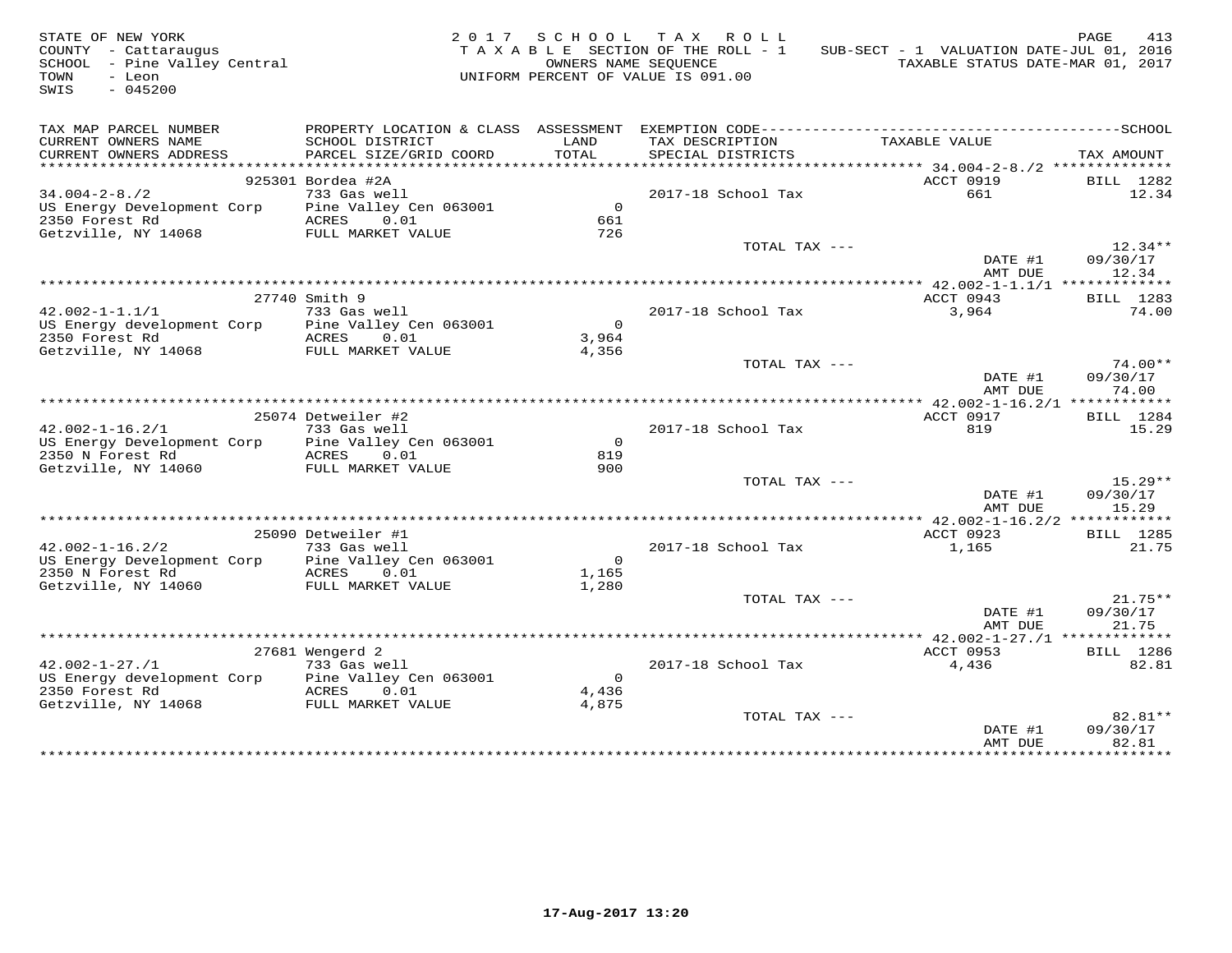| STATE OF NEW YORK<br>COUNTY - Cattaraugus<br>SCHOOL - Pine Valley Central<br>- Leon<br>TOWN<br>$-045200$<br>SWIS |                                           | OWNERS NAME SEQUENCE | 2017 SCHOOL TAX ROLL<br>TAXABLE SECTION OF THE ROLL - 1<br>UNIFORM PERCENT OF VALUE IS 091.00 | SUB-SECT - 1 VALUATION DATE-JUL 01, 2016<br>TAXABLE STATUS DATE-MAR 01, 2017 | PAGE<br>414           |
|------------------------------------------------------------------------------------------------------------------|-------------------------------------------|----------------------|-----------------------------------------------------------------------------------------------|------------------------------------------------------------------------------|-----------------------|
| TAX MAP PARCEL NUMBER                                                                                            |                                           |                      |                                                                                               |                                                                              |                       |
| CURRENT OWNERS NAME<br>CURRENT OWNERS ADDRESS                                                                    | SCHOOL DISTRICT<br>PARCEL SIZE/GRID COORD | LAND<br>TOTAL        | TAX DESCRIPTION<br>SPECIAL DISTRICTS                                                          | TAXABLE VALUE                                                                | TAX AMOUNT            |
| ***********************                                                                                          |                                           |                      |                                                                                               | ****************** 42.002-1-28./1 **************                             |                       |
|                                                                                                                  | 25076 Slabaugh #1                         |                      |                                                                                               | ACCT 0918                                                                    | BILL 1287             |
| $42.002 - 1 - 28.71$                                                                                             | 733 Gas well                              |                      | 2017-18 School Tax                                                                            | 1,341                                                                        | 25.03                 |
| US Energy Development Corp                                                                                       | Pine Valley Cen 063001                    | $\overline{0}$       |                                                                                               |                                                                              |                       |
| 2350 Forest Rd                                                                                                   | ACRES 0.01                                | 1,341                |                                                                                               |                                                                              |                       |
| Getzville, NY 14068                                                                                              | FULL MARKET VALUE                         | 1,474                | TOTAL TAX ---                                                                                 |                                                                              | $25.03**$             |
|                                                                                                                  |                                           |                      |                                                                                               | DATE #1<br>AMT DUE                                                           | 09/30/17<br>25.03     |
|                                                                                                                  |                                           |                      |                                                                                               |                                                                              |                       |
|                                                                                                                  | 25077 Slabaugh #2                         |                      |                                                                                               | ACCT 0920                                                                    | <b>BILL</b> 1288      |
| $42.002 - 1 - 28.72$                                                                                             | 733 Gas well                              |                      | 2017-18 School Tax                                                                            | 2,943                                                                        | 54.94                 |
| US Energy Development Corp                                                                                       | Pine Valley Cen 063001                    | $\overline{0}$       |                                                                                               |                                                                              |                       |
| 2350 Forest Rd                                                                                                   | ACRES 0.01                                | 2,943                |                                                                                               |                                                                              |                       |
| Getzville, NY 14068                                                                                              | FULL MARKET VALUE                         | 3,234                |                                                                                               |                                                                              |                       |
|                                                                                                                  |                                           |                      | TOTAL TAX ---                                                                                 | DATE #1                                                                      | $54.94**$<br>09/30/17 |
|                                                                                                                  |                                           |                      |                                                                                               | AMT DUE                                                                      | 54.94                 |
|                                                                                                                  |                                           |                      |                                                                                               | ************* 42.002-1-28./3 **************                                  |                       |
|                                                                                                                  | 25078 Slabaugh #3                         |                      |                                                                                               | ACCT 0921                                                                    | <b>BILL</b> 1289      |
| $42.002 - 1 - 28.73$                                                                                             | 733 Gas well                              |                      | 2017-18 School Tax                                                                            | 6,151                                                                        | 114.82                |
| US Energy Development Corp                                                                                       | Pine Valley Cen 063001                    | $\overline{0}$       |                                                                                               |                                                                              |                       |
| 2350 Forest Rd<br>Getzville, NY 14068                                                                            | ACRES 0.01<br>FULL MARKET VALUE           | 6,151                |                                                                                               |                                                                              |                       |
|                                                                                                                  |                                           | 6,759                | TOTAL TAX ---                                                                                 |                                                                              | 114.82**              |
|                                                                                                                  |                                           |                      |                                                                                               | DATE #1                                                                      | 09/30/17              |
|                                                                                                                  |                                           |                      |                                                                                               | AMT DUE                                                                      | 114.82                |
|                                                                                                                  |                                           |                      |                                                                                               |                                                                              |                       |
|                                                                                                                  | 25015 Hackney #1                          |                      |                                                                                               | ACCT 0926                                                                    | BILL 1290             |
| $42.004 - 1 - 2.71$<br>US Energy Development Corp                                                                | 733 Gas well<br>Pine Valley Cen 063001    | $\overline{0}$       | 2017-18 School Tax                                                                            | 4,779                                                                        | 89.21                 |
| 2350 Forest Rd                                                                                                   | ACRES 0.01                                | 4,779                |                                                                                               |                                                                              |                       |
| Getzville, NY 14068                                                                                              | FULL MARKET VALUE                         | 5,252                |                                                                                               |                                                                              |                       |
|                                                                                                                  |                                           |                      | TOTAL TAX ---                                                                                 |                                                                              | $89.21**$             |
|                                                                                                                  |                                           |                      |                                                                                               | DATE #1                                                                      | 09/30/17              |
|                                                                                                                  |                                           |                      |                                                                                               | AMT DUE                                                                      | 89.21                 |
|                                                                                                                  |                                           |                      |                                                                                               | ***** 42.004-1-5./1 ***************                                          |                       |
|                                                                                                                  | 25092 Miller #1                           |                      |                                                                                               | ACCT 0925                                                                    | <b>BILL</b> 1291      |
| $42.004 - 1 - 5.71$<br>US Energy Development Corp                                                                | 733 Gas well<br>Pine Valley Cen 063001    | $\overline{0}$       | 2017-18 School Tax                                                                            | 2,672                                                                        | 49.88                 |
| 2350 Forest Rd                                                                                                   | ACRES 0.01                                | 2,672                |                                                                                               |                                                                              |                       |
| Getzville, NY 14068                                                                                              | FULL MARKET VALUE                         | 2,936                |                                                                                               |                                                                              |                       |
|                                                                                                                  |                                           |                      | TOTAL TAX ---                                                                                 |                                                                              | 49.88**               |
|                                                                                                                  |                                           |                      |                                                                                               | DATE #1                                                                      | 09/30/17              |
|                                                                                                                  |                                           |                      |                                                                                               | AMT DUE<br>*************                                                     | 49.88<br>*********    |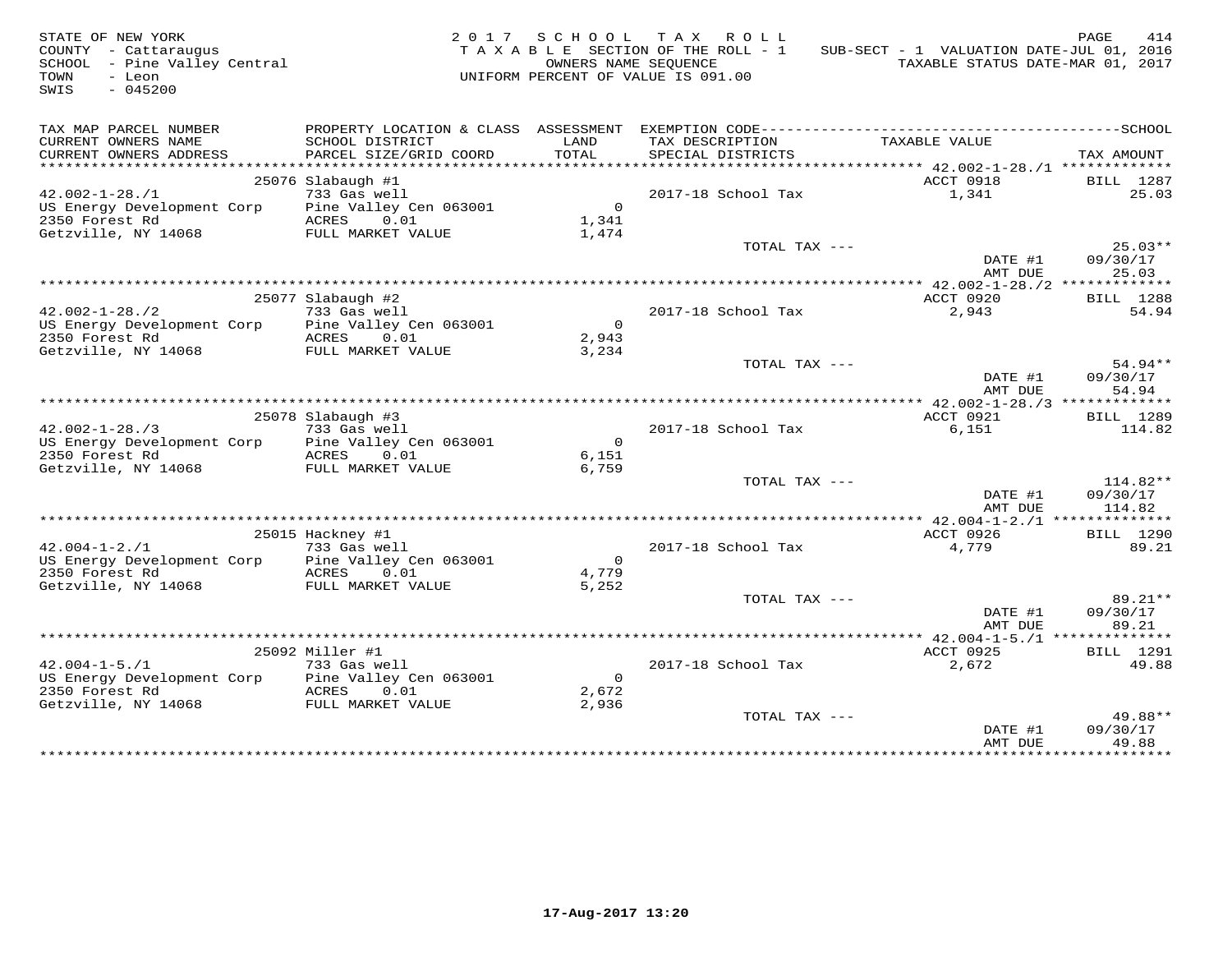| STATE OF NEW YORK<br>COUNTY - Cattaraugus<br>SCHOOL - Pine Valley Central<br>TOWN<br>- Leon<br>$-045200$<br>SWIS |                                                              |                                | 2017 SCHOOL TAX ROLL<br>TAXABLE SECTION OF THE ROLL - 1<br>OWNERS NAME SEQUENCE<br>UNIFORM PERCENT OF VALUE IS 091.00 | SUB-SECT - 1 VALUATION DATE-JUL 01, 2016<br>TAXABLE STATUS DATE-MAR 01, 2017 | PAGE<br>415                    |
|------------------------------------------------------------------------------------------------------------------|--------------------------------------------------------------|--------------------------------|-----------------------------------------------------------------------------------------------------------------------|------------------------------------------------------------------------------|--------------------------------|
| TAX MAP PARCEL NUMBER                                                                                            |                                                              |                                |                                                                                                                       |                                                                              |                                |
| CURRENT OWNERS NAME<br>CURRENT OWNERS ADDRESS                                                                    | SCHOOL DISTRICT<br>PARCEL SIZE/GRID COORD                    | LAND<br>TOTAL                  | TAX DESCRIPTION<br>SPECIAL DISTRICTS                                                                                  | TAXABLE VALUE                                                                | TAX AMOUNT                     |
|                                                                                                                  | 25091 Yoder #!                                               |                                |                                                                                                                       | ACCT 0924                                                                    | BILL 1292                      |
| $42.004 - 2 - 3.1/1$                                                                                             | 733 Gas well                                                 |                                | 2017-18 School Tax                                                                                                    | 5,192                                                                        | 96.92                          |
| US Energy Development Corp<br>2350 Forest Rd<br>Getzville, NY 14068                                              | Pine Valley Cen 063001<br>0.01<br>ACRES<br>FULL MARKET VALUE | $\mathbf{0}$<br>5,192<br>5,705 |                                                                                                                       |                                                                              |                                |
|                                                                                                                  |                                                              |                                | TOTAL TAX ---                                                                                                         | DATE #1<br>AMT DUE                                                           | $96.92**$<br>09/30/17<br>96.92 |
|                                                                                                                  |                                                              |                                |                                                                                                                       |                                                                              |                                |
|                                                                                                                  | 25079 wengard#1                                              |                                |                                                                                                                       | ACCT 0907                                                                    | BILL 1293                      |
| $42.002 - 1 - 13.1/1$                                                                                            | 733 Gas well                                                 |                                | 2017-18 School Tax                                                                                                    | 1,318                                                                        | 24.60                          |
| US Energy Development Corp.                                                                                      | Pine Valley Cen 063001                                       | $\circ$                        |                                                                                                                       |                                                                              |                                |
| 2350 N Forest Rd                                                                                                 | 31009250790000                                               | 1,318                          |                                                                                                                       |                                                                              |                                |
| Getzville, NY 14068                                                                                              | 0.01<br>ACRES<br>EAST-1030517 NRTH-0845765                   |                                |                                                                                                                       |                                                                              |                                |
|                                                                                                                  | FULL MARKET VALUE                                            | 1,448                          |                                                                                                                       |                                                                              |                                |
|                                                                                                                  |                                                              |                                | TOTAL TAX ---                                                                                                         | DATE #1                                                                      | $24.60**$<br>09/30/17          |
|                                                                                                                  |                                                              |                                |                                                                                                                       | AMT DUE                                                                      | 24.60                          |
|                                                                                                                  |                                                              |                                |                                                                                                                       | ************* 42.002-1-15.1/1 ************                                   |                                |
| $42.002 - 1 - 15.1/1$                                                                                            | 25075 hershberger #1<br>733 Gas well                         |                                | 2017-18 School Tax                                                                                                    | ACCT 0908<br>2,187                                                           | BILL 1294<br>40.83             |
| US Energy Development Corp.                                                                                      | Pine Valley Cen 063001                                       | $\Omega$                       |                                                                                                                       |                                                                              |                                |
| 2350 N Forest Rd<br>Getzville, NY 14068                                                                          | 31009250750000<br>0.01<br>ACRES                              | 2,187                          |                                                                                                                       |                                                                              |                                |
|                                                                                                                  | EAST-1030269 NRTH-0844362                                    |                                |                                                                                                                       |                                                                              |                                |
|                                                                                                                  | FULL MARKET VALUE                                            | 2,403                          |                                                                                                                       |                                                                              |                                |
|                                                                                                                  |                                                              |                                | TOTAL TAX ---                                                                                                         | DATE #1<br>AMT DUE                                                           | $40.83**$<br>09/30/17<br>40.83 |
|                                                                                                                  |                                                              |                                |                                                                                                                       |                                                                              |                                |
|                                                                                                                  | 22653 Moffitt #1                                             |                                |                                                                                                                       | ACCT 0734                                                                    | <b>BILL</b> 1295               |
| $34.003 - 1 - 18.71$                                                                                             | 733 Gas well                                                 |                                | 2017-18 School Tax                                                                                                    | 91                                                                           | 1.70                           |
| Wilkes Energy Inc                                                                                                | Pine Valley Cen 063001                                       | $\mathsf{O}$                   |                                                                                                                       |                                                                              |                                |
| 17 S Main St 101A                                                                                                | 2395mcf                                                      | 91                             |                                                                                                                       |                                                                              |                                |
| Akron, OH 44308                                                                                                  | $31 - 009$                                                   |                                |                                                                                                                       |                                                                              |                                |
|                                                                                                                  | ACRES<br>0.01<br>EAST-1038590 NRTH-0850195                   |                                |                                                                                                                       |                                                                              |                                |
|                                                                                                                  | FULL MARKET VALUE                                            | 100                            |                                                                                                                       |                                                                              |                                |
|                                                                                                                  |                                                              |                                | TOTAL TAX ---                                                                                                         |                                                                              | $1.70**$                       |
|                                                                                                                  |                                                              |                                |                                                                                                                       | DATE #1<br>AMT DUE                                                           | 09/30/17<br>1.70               |
|                                                                                                                  |                                                              |                                |                                                                                                                       | * * * * * * * * * * * * * * *                                                | ***********                    |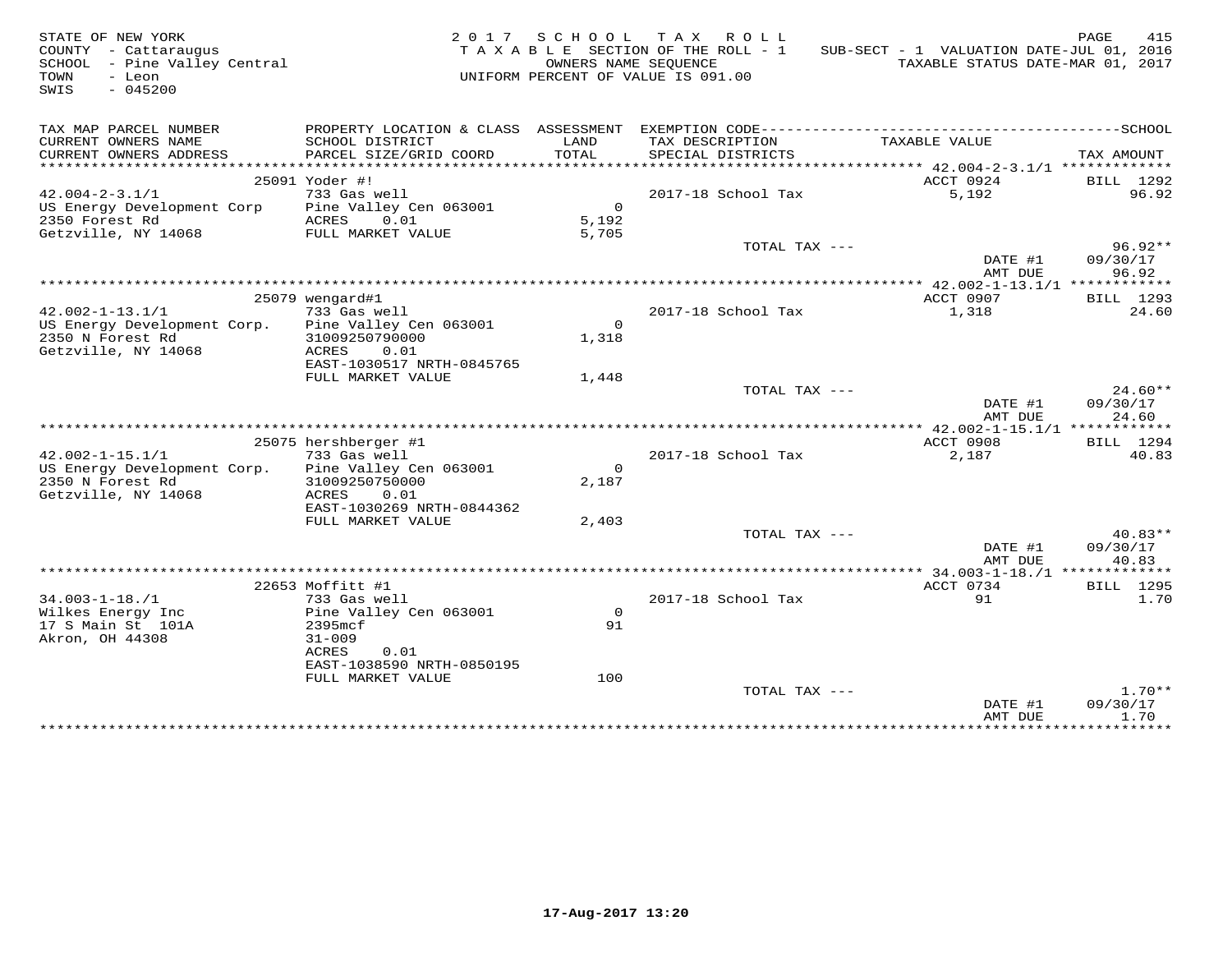| STATE OF NEW YORK<br>COUNTY<br>- Cattaraugus<br>- Pine Valley Central<br>SCHOOL<br>TOWN<br>- Leon<br>$-045200$<br>SWIS | 2 0 1 7                                    | OWNERS NAME SEQUENCE | SCHOOL TAX ROLL<br>TAXABLE SECTION OF THE ROLL - 1<br>UNIFORM PERCENT OF VALUE IS 091.00 | SUB-SECT - 1 VALUATION DATE-JUL 01, 2016<br>TAXABLE STATUS DATE-MAR 01, 2017 | PAGE<br>416             |
|------------------------------------------------------------------------------------------------------------------------|--------------------------------------------|----------------------|------------------------------------------------------------------------------------------|------------------------------------------------------------------------------|-------------------------|
| TAX MAP PARCEL NUMBER                                                                                                  | PROPERTY LOCATION & CLASS ASSESSMENT       |                      |                                                                                          |                                                                              |                         |
| CURRENT OWNERS NAME                                                                                                    | SCHOOL DISTRICT                            | LAND                 | TAX DESCRIPTION                                                                          | TAXABLE VALUE                                                                |                         |
| CURRENT OWNERS ADDRESS                                                                                                 | PARCEL SIZE/GRID COORD                     | TOTAL                | SPECIAL DISTRICTS                                                                        |                                                                              | TAX AMOUNT              |
| ************************                                                                                               |                                            |                      |                                                                                          |                                                                              |                         |
|                                                                                                                        | $22612$ Gardner #1                         |                      |                                                                                          | ACCT 0732                                                                    | BILL 1296               |
| $43.001 - 1 - 8.71$                                                                                                    | 733 Gas well                               |                      | 2017-18 School Tax                                                                       | 183                                                                          | 3.42                    |
| Wilkes Energy Inc                                                                                                      | Pine Valley Cen 063001                     | $\overline{0}$       |                                                                                          |                                                                              |                         |
| 17 S Main St 101A                                                                                                      | 1398 Mcf                                   | 183                  |                                                                                          |                                                                              |                         |
| Akron, OH 44308                                                                                                        | $31 - 009$                                 |                      |                                                                                          |                                                                              |                         |
|                                                                                                                        | ACRES<br>0.01<br>EAST-1039580 NRTH-0844385 |                      |                                                                                          |                                                                              |                         |
|                                                                                                                        | FULL MARKET VALUE                          | 201                  |                                                                                          |                                                                              |                         |
|                                                                                                                        |                                            |                      | TOTAL TAX ---                                                                            |                                                                              | $3.42**$                |
|                                                                                                                        |                                            |                      |                                                                                          | DATE #1                                                                      | 09/30/17                |
|                                                                                                                        |                                            |                      |                                                                                          | AMT DUE                                                                      | 3.42                    |
|                                                                                                                        |                                            |                      |                                                                                          |                                                                              |                         |
|                                                                                                                        | $22649$ Gardner #2                         |                      |                                                                                          | ACCT 0733                                                                    | BILL 1297               |
| $43.001 - 1 - 8.72$                                                                                                    | 733 Gas well                               |                      | 2017-18 School Tax                                                                       | 336                                                                          | 6.27                    |
| Wilkes Energy Inc                                                                                                      | Pine Valley Cen 063001                     | $\overline{0}$       |                                                                                          |                                                                              |                         |
| 17 S Main St 101A                                                                                                      | 9183 Mcf                                   | 336                  |                                                                                          |                                                                              |                         |
| Akron, OH 44308                                                                                                        | $31 - 009$<br>ACRES<br>0.01                |                      |                                                                                          |                                                                              |                         |
|                                                                                                                        | EAST-1039580 NRTH-0844385                  |                      |                                                                                          |                                                                              |                         |
|                                                                                                                        | FULL MARKET VALUE                          | 369                  |                                                                                          |                                                                              |                         |
|                                                                                                                        |                                            |                      | TOTAL TAX ---                                                                            |                                                                              | $6.27**$                |
|                                                                                                                        |                                            |                      |                                                                                          | DATE #1                                                                      | 09/30/17                |
|                                                                                                                        |                                            |                      |                                                                                          | AMT DUE                                                                      | 6.27                    |
|                                                                                                                        |                                            |                      |                                                                                          |                                                                              | * * * * * * * * * * * * |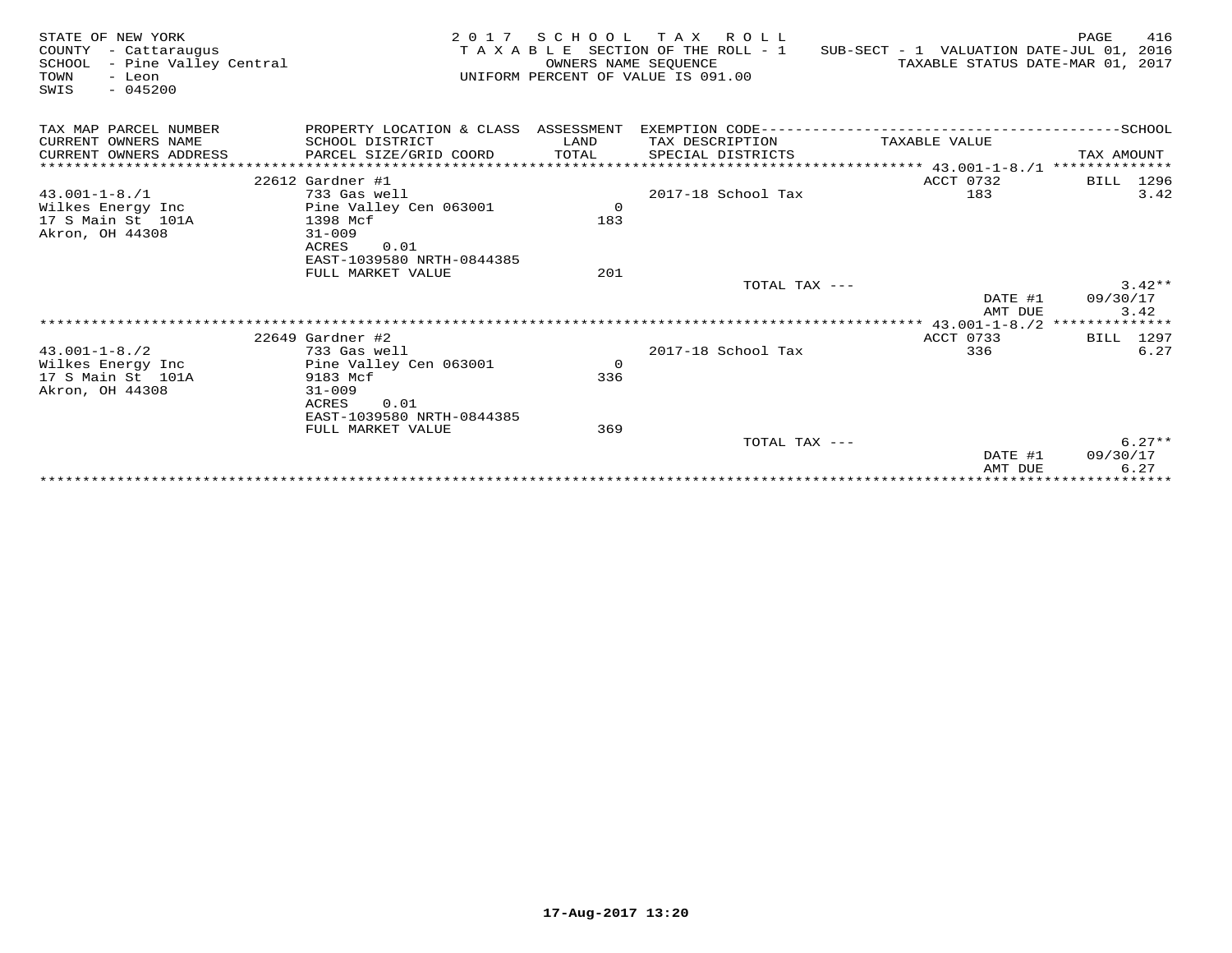| STATE OF NEW YORK<br>COUNTY - Cattaraugus      | 2017 SCHOOL TAX ROLL<br>TAXABLE SECTION OF THE ROLL - 1 | 417<br>PAGE<br>SUB-SECT - 1 VALUATION DATE-JUL 01, 2016 |
|------------------------------------------------|---------------------------------------------------------|---------------------------------------------------------|
| SCHOOL - Pine Valley Central<br>TOWN<br>- Leon | UNIFORM PERCENT OF VALUE IS 091.00                      | TAXABLE STATUS DATE-MAR 01, 2017<br>RPS155/V04/L015     |
| SWIS<br>$-045200$                              |                                                         | CURRENT DATE 8/17/2017                                  |
|                                                | ROLL SUB SECTION-1-TOTALS                               |                                                         |

#### \*\*\* S P E C I A L D I S T R I C T S U M M A R Y \*\*\*

|      |              | $m \wedge m \wedge n$ | . U  | $\sim$ $\sim$ $\sim$ | ΑL   | 'XEMP' |       | $m \wedge m \wedge n$<br>$\overline{\phantom{a}}$ |
|------|--------------|-----------------------|------|----------------------|------|--------|-------|---------------------------------------------------|
| CODE | <b>NTAMT</b> | PARO                  | TVDF | ALUF                 | ALUE | MOUNT  | VALUE | .<br>∸∽∸                                          |

## NO SPECIAL DISTRICTS AT THIS LEVEL

\*\*\* S C H O O L D I S T R I C T S U M M A R Y \*\*\*

| CODE   | DISTRICT NAME                    | TOTAL<br>PARCELS | ASSESSED<br>LAND | ASSESSED<br>TOTAL | EXEMPT<br>AMOUNT | TOTAL<br>TAXABLE |           |
|--------|----------------------------------|------------------|------------------|-------------------|------------------|------------------|-----------|
|        |                                  |                  |                  |                   | STAR AMOUNT      | STAR TAXABLE     | TOTAL TAX |
|        | Pine Valley Central              | 100              |                  | 370,365           |                  | 370,365          |           |
| 063001 |                                  |                  |                  |                   |                  | 370,365          | 6,913.67  |
|        | SUB-TOTAL                        | 100              |                  | 370,365           |                  | 370,365          |           |
|        | $S \cup B - T \cup T A L (CONT)$ |                  |                  |                   |                  | 370,365          | 6,913.67  |
|        | TOTAL                            | 100              |                  | 370,365           |                  | 370,365          |           |
|        |                                  |                  |                  |                   |                  |                  |           |
|        | T O T A L (CONT)                 |                  |                  |                   |                  | 370,365          | 6,913.67  |

\*\*\* S Y S T E M C O D E S S U M M A R Y \*\*\*

NO SYSTEM EXEMPTIONS AT THIS LEVEL

\*\*\* E X E M P T I O N S U M M A R Y \*\*\*

NO EXEMPTIONS AT THIS LEVEL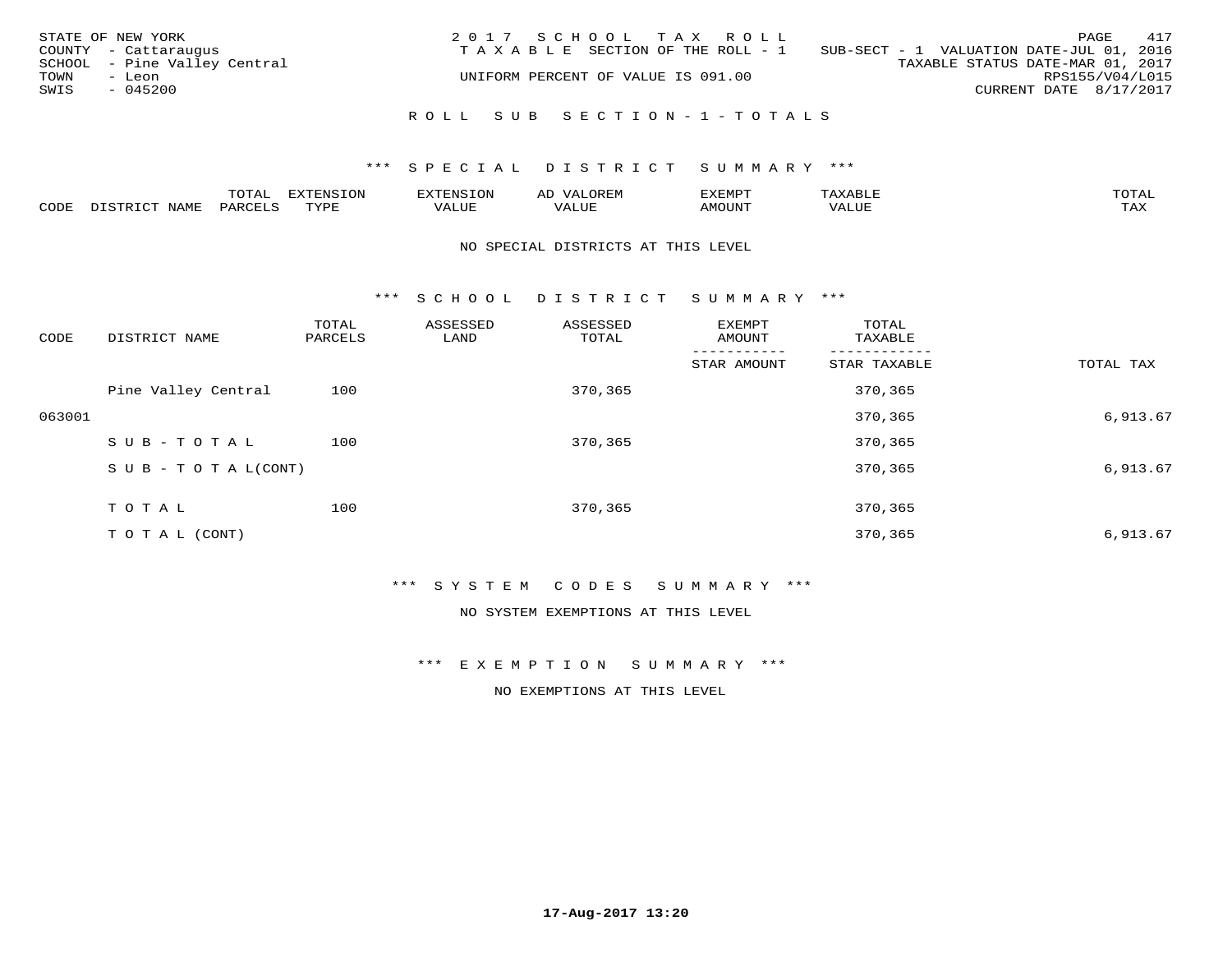|      | STATE OF NEW YORK            | 2017 SCHOOL TAX ROLL                                                              | PAGE            | 418 |
|------|------------------------------|-----------------------------------------------------------------------------------|-----------------|-----|
|      | COUNTY - Cattaraugus         | SUB-SECT - 1 VALUATION DATE-JUL 01, 2016<br>T A X A B L E SECTION OF THE ROLL - 1 |                 |     |
|      | SCHOOL - Pine Valley Central | TAXABLE STATUS DATE-MAR 01, 2017                                                  |                 |     |
| TOWN | - Leon                       | UNIFORM PERCENT OF VALUE IS 091.00                                                | RPS155/V04/L015 |     |
| SWIS | $-045200$                    | CURRENT DATE 8/17/2017                                                            |                 |     |
|      |                              |                                                                                   |                 |     |
|      |                              | ROLL SUB SECTION-1-TOTALS                                                         |                 |     |

| <b>ROLL</b><br><b>SEC</b> | DESCRIPTION                | TOTAL<br>PARCELS | ASSESSED<br>LAND | ASSESSED<br>TOTAL | <b>EXEMPT</b><br><b>AMOUNT</b><br>STAR AMOUNT | TOTAL<br>TAXABLE<br>----------<br>STAR TAXABLE | TAX<br>RATE | TOTAL<br>TAX |
|---------------------------|----------------------------|------------------|------------------|-------------------|-----------------------------------------------|------------------------------------------------|-------------|--------------|
|                           | 2017-18 School Tax         |                  |                  | 370,365           |                                               | 370,365<br>370,365                             |             | 6,913.67     |
|                           | SPEC DIST TAXES<br>TAXABLE | 100              |                  |                   |                                               |                                                |             | 6,913.67     |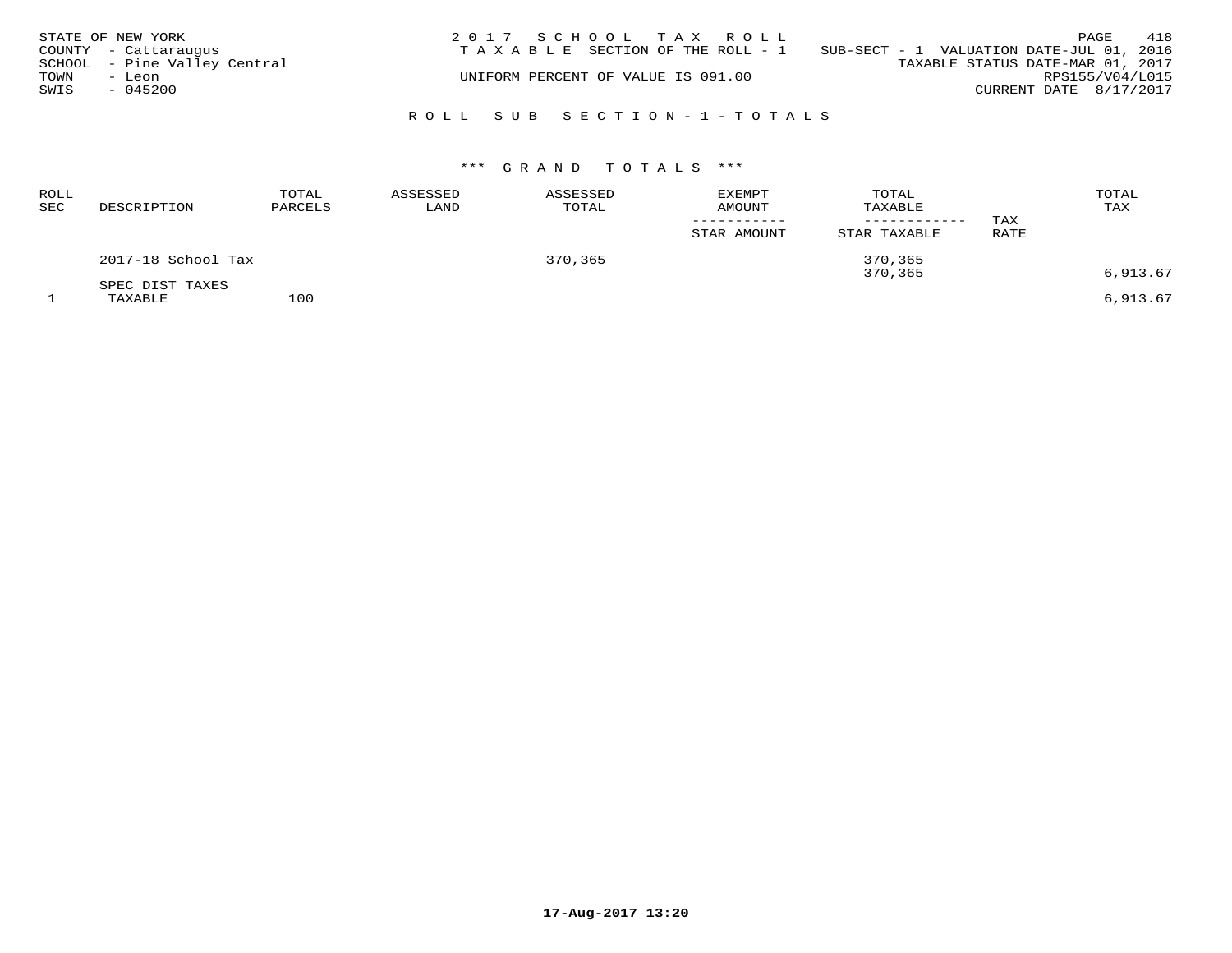| STATE OF NEW YORK            | 2017 SCHOOL TAX ROLL                  | 419<br>PAGE                      |
|------------------------------|---------------------------------------|----------------------------------|
| COUNTY - Cattaraugus         | T A X A B L E SECTION OF THE ROLL - 1 | VALUATION DATE-JUL 01, 2016      |
| SCHOOL - Pine Valley Central |                                       | TAXABLE STATUS DATE-MAR 01, 2017 |
| TOWN<br>- Leon               | UNIFORM PERCENT OF VALUE IS 091.00    | RPS155/V04/L015                  |
| SWIS<br>$-045200$            |                                       | CURRENT DATE 8/17/2017           |
|                              | ROLL SECTION TOTALS                   |                                  |

## \*\*\* S P E C I A L D I S T R I C T S U M M A R Y \*\*\*

|      | $\pi$ $\sim$ $\pi$ $\pi$<br>---- | ---<br>TON<br>FNC " |            | ے ۔ | <b>DATO</b> | TOTR<br>◡∸ғ        |
|------|----------------------------------|---------------------|------------|-----|-------------|--------------------|
| CODE |                                  | <b>TUVOL</b>        | $\sqrt{ }$ |     | יזחדר       | $- - - -$<br>5.732 |

## NO SPECIAL DISTRICTS AT THIS LEVEL

\*\*\* S C H O O L D I S T R I C T S U M M A R Y \*\*\*

| CODE   | DISTRICT NAME                    | TOTAL<br>PARCELS | ASSESSED<br>LAND | ASSESSED<br>TOTAL | EXEMPT<br>AMOUNT | TOTAL<br>TAXABLE |            |
|--------|----------------------------------|------------------|------------------|-------------------|------------------|------------------|------------|
|        |                                  |                  |                  |                   | STAR AMOUNT      | STAR TAXABLE     | TOTAL TAX  |
|        | Pine Valley Central              | 699              | 16765,500        | 42817,964         | 3778,984         | 39,038,980       |            |
| 063001 |                                  |                  |                  |                   | 8728,911         | 30,310,069       | 565,805.29 |
|        | SUB-TOTAL                        | 699              | 16765,500        | 42817,964         | 3778,984         | 39,038,980       |            |
|        | $S \cup B - T \cup T A L (CONT)$ |                  |                  |                   | 8728,911         | 30,310,069       | 565,805.29 |
|        | TOTAL                            | 699              | 16765,500        | 42817,964         | 3778,984         | 39,038,980       |            |
|        | T O T A L (CONT)                 |                  |                  |                   | 8728,911         | 30,310,069       | 565,805.29 |

## \*\*\* S Y S T E M C O D E S S U M M A R Y \*\*\*

#### NO SYSTEM EXEMPTIONS AT THIS LEVEL

## \*\*\* E X E M P T I O N S U M M A R Y \*\*\*

| CODE  | DESCRIPTION | TOTAL<br>PARCELS | SCHOOL   |
|-------|-------------|------------------|----------|
| 41400 | CLERGY      |                  | 1,500    |
| 41700 | AG BLDG     | 27               | 806,100  |
| 41720 | AG DIST     | 88               | 1407,973 |
| 41730 | AG DISTOUT  | 21               | 232,536  |
| 41800 | AGED C/T/S  | 5                | 154,796  |
|       |             |                  |          |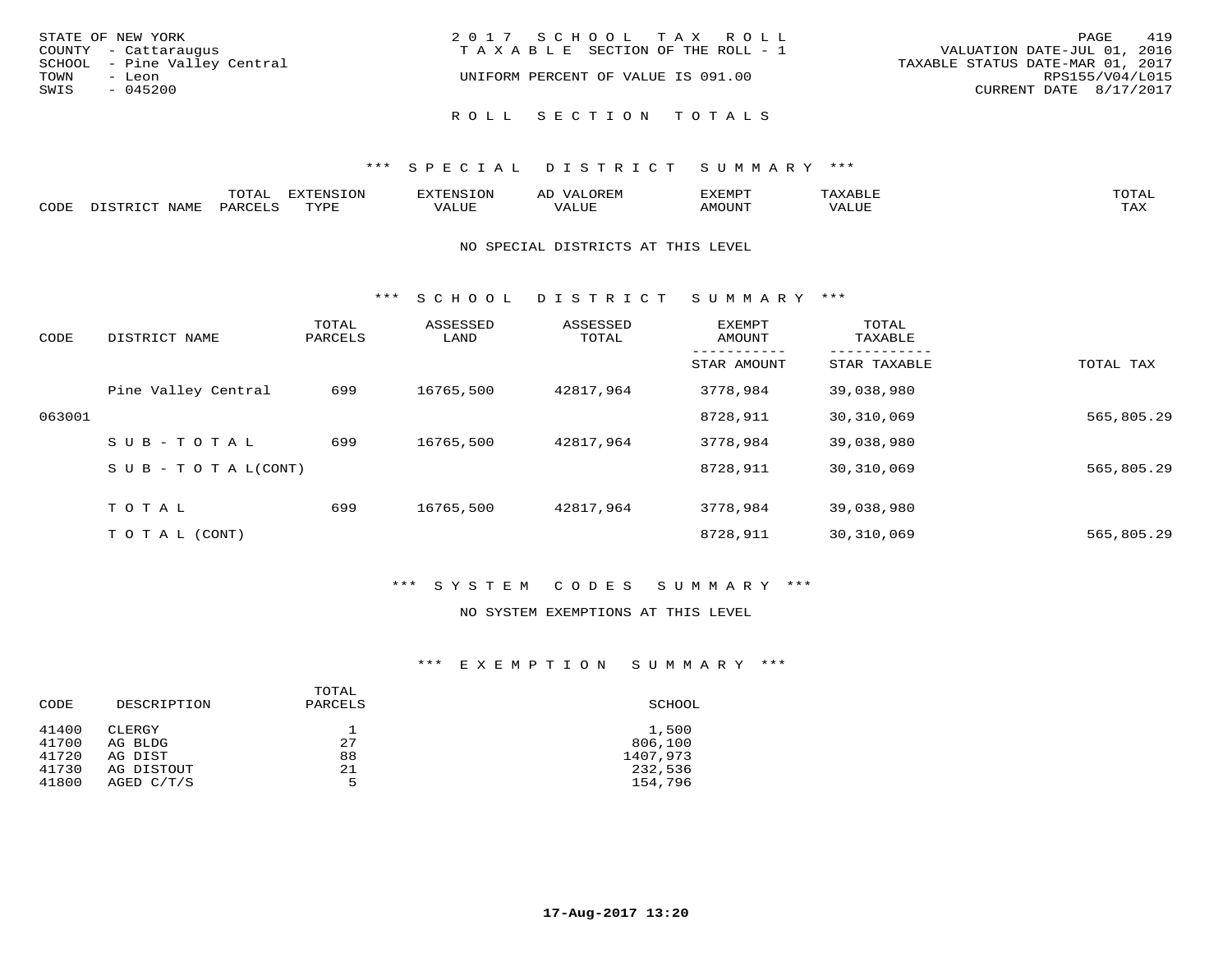| STATE OF NEW YORK            | 2017 SCHOOL TAX ROLL                  | 420<br>PAGE                      |
|------------------------------|---------------------------------------|----------------------------------|
| COUNTY - Cattaraugus         | T A X A B L E SECTION OF THE ROLL - 1 | VALUATION DATE-JUL 01, 2016      |
| SCHOOL - Pine Valley Central |                                       | TAXABLE STATUS DATE-MAR 01, 2017 |
| TOWN<br>- Leon               | UNIFORM PERCENT OF VALUE IS 091.00    | RPS155/V04/L015                  |
| SWIS<br>$-045200$            |                                       | CURRENT DATE 8/17/2017           |
|                              | ROLL SECTION TOTALS                   |                                  |

# \*\*\* E X E M P T I O N S U M M A R Y \*\*\*

| CODE  | DESCRIPTION      | TOTAL<br>PARCELS | SCHOOL    |
|-------|------------------|------------------|-----------|
| 41804 | AGED S           | 7                | 178,600   |
| 41810 | AGED $C/T/S$     |                  | 54,000    |
| 41834 | ENH STAR         | 74               | 3914,070  |
| 41844 | E STAR MH        |                  | 40,000    |
| 41854 | <b>BAS STAR</b>  | 170              | 4701,041  |
| 41864 | <b>B STAR MH</b> | 3                | 73,800    |
| 42120 | TMP GHOUSE       | 5                | 120,000   |
| 47460 | FOREST/A74       | 5                | 789,520   |
| 47610 | BUS C/T/S        | 6                | 33,959    |
|       | TOTAL            | 414              | 12507,895 |

| ROLL<br><b>SEC</b> | DESCRIPTION                | TOTAL<br>PARCELS | ASSESSED<br>LAND | ASSESSED<br>TOTAL | EXEMPT<br>AMOUNT<br>STAR AMOUNT | TOTAL<br>TAXABLE<br>STAR TAXABLE | TAX<br>RATE | TOTAL<br>TAX |
|--------------------|----------------------------|------------------|------------------|-------------------|---------------------------------|----------------------------------|-------------|--------------|
|                    | 2017-18 School Tax         |                  | 16765,500        | 42817,964         | 3,778,984<br>8728,911           | 39,038,980<br>30,310,069         |             | 565,805.29   |
|                    | SPEC DIST TAXES<br>TAXABLE | 699              |                  |                   |                                 |                                  |             | 565,805.29   |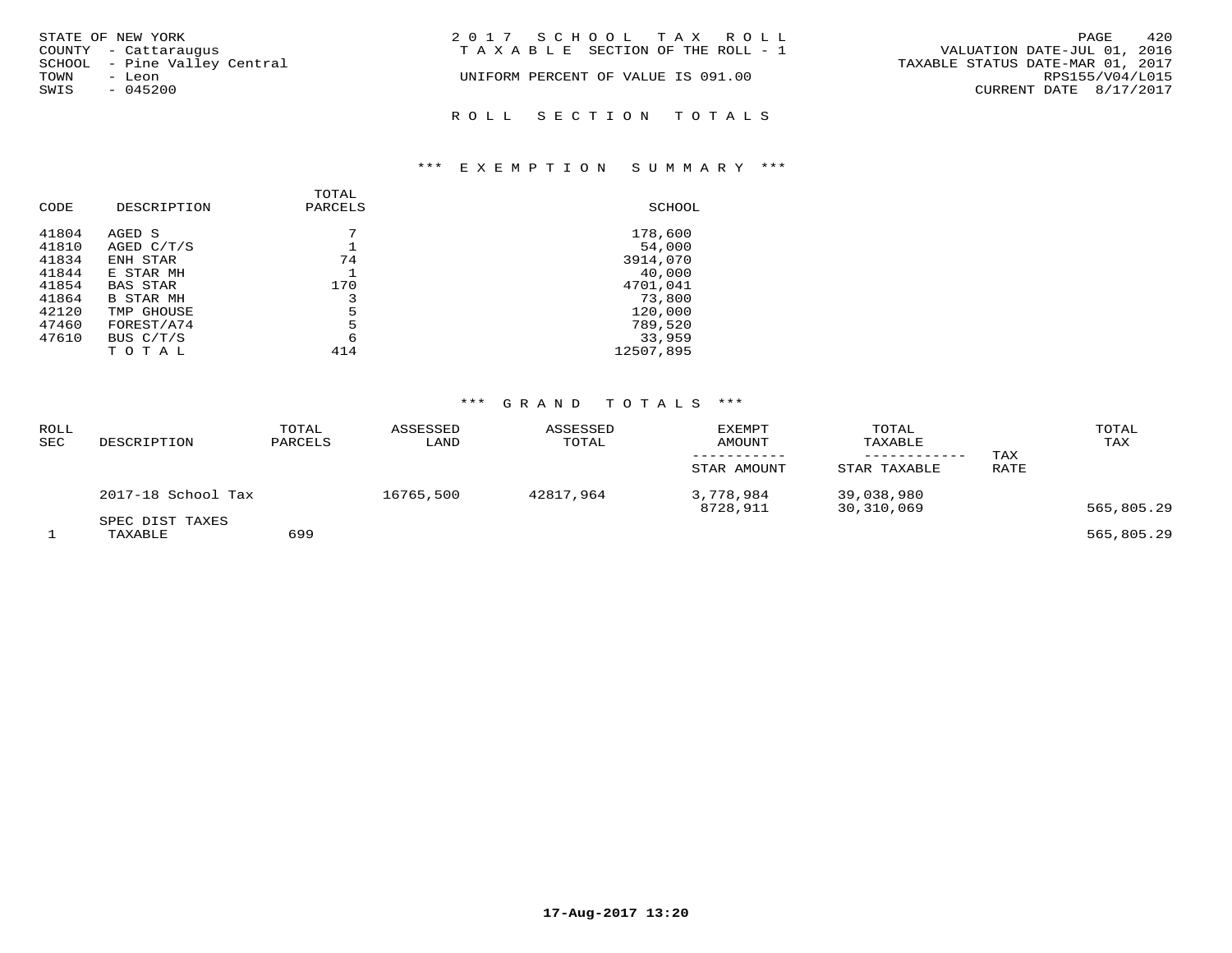| STATE OF NEW YORK<br>COUNTY<br>- Cattaraugus<br>- Pine Valley Central<br>SCHOOL<br>TOWN<br>- Leon<br>$-045200$<br>SWIS | 2 0 1 7                              | SCHOOL<br>OWNERS NAME SEQUENCE | TAX ROLL<br>SPECIAL FRANCHISE SECTION OF THE ROLL - 5<br>UNIFORM PERCENT OF VALUE IS 091.00 | VALUATION DATE-JUL 01,<br>TAXABLE STATUS DATE-MAR 01, 2017 | 421<br>PAGE<br>2016      |
|------------------------------------------------------------------------------------------------------------------------|--------------------------------------|--------------------------------|---------------------------------------------------------------------------------------------|------------------------------------------------------------|--------------------------|
| TAX MAP PARCEL NUMBER                                                                                                  | PROPERTY LOCATION & CLASS ASSESSMENT |                                | EXEMPTION CODE------------------------                                                      |                                                            | $----SCHOOL$             |
| CURRENT OWNERS NAME                                                                                                    | SCHOOL DISTRICT                      | LAND                           | TAX DESCRIPTION                                                                             | TAXABLE VALUE                                              |                          |
| CURRENT OWNERS ADDRESS                                                                                                 | PARCEL SIZE/GRID COORD               | TOTAL                          | SPECIAL DISTRICTS                                                                           | ****************** 552.000-9910-131.600/188 ***            | TAX AMOUNT               |
|                                                                                                                        | Special Franchise                    |                                |                                                                                             | ACCT 0433                                                  | BILL 1298                |
| 552.000-9910-131.600/188                                                                                               | 861 Elec & gas                       |                                | 2017-18 School Tax                                                                          | 248,968                                                    | 4,647.54                 |
| Nys Electric & Gas Corp                                                                                                | Pine Valley Cen 063001               | $\Omega$                       |                                                                                             |                                                            |                          |
| 70 Farm View Dr                                                                                                        | Town Of Leon                         | 248,968                        |                                                                                             |                                                            |                          |
| New Gloucester, ME 04260                                                                                               | 1.0000 Pine Valley                   |                                |                                                                                             |                                                            |                          |
|                                                                                                                        | 0.01<br><b>ACRES</b>                 |                                |                                                                                             |                                                            |                          |
|                                                                                                                        | FULL MARKET VALUE                    | 273,591                        |                                                                                             |                                                            |                          |
|                                                                                                                        |                                      |                                | TOTAL TAX ---                                                                               | DATE #1                                                    | $4,647.54**$<br>09/30/17 |
|                                                                                                                        |                                      |                                |                                                                                             | AMT DUE                                                    | 4,647.54                 |
|                                                                                                                        |                                      |                                |                                                                                             | ****************** 552.000-9916-631.900/188 ***            |                          |
|                                                                                                                        | Special Franchise                    |                                |                                                                                             | <b>ACCT 0502</b>                                           | BILL 1299                |
| 552.000-9916-631.900/188                                                                                               | 866 Telephone                        |                                | 2017-18 School Tax                                                                          | 33,687                                                     | 628.84                   |
| Verizon New York Inc                                                                                                   | Pine Valley Cen 063001               | $\Omega$                       |                                                                                             |                                                            |                          |
| PO Box 152206                                                                                                          | Town Of Leon                         | 33,687                         |                                                                                             |                                                            |                          |
| Irving, TX 75015-2206                                                                                                  | 0.4100 Pine Valley<br>ACRES<br>0.01  |                                |                                                                                             |                                                            |                          |
|                                                                                                                        | FULL MARKET VALUE                    | 37,019                         |                                                                                             |                                                            |                          |
|                                                                                                                        |                                      |                                | TOTAL TAX ---                                                                               |                                                            | $628.84**$               |
|                                                                                                                        |                                      |                                |                                                                                             | DATE #1                                                    | 09/30/17                 |
|                                                                                                                        |                                      |                                |                                                                                             | AMT DUE                                                    | 628.84                   |
|                                                                                                                        |                                      |                                |                                                                                             |                                                            |                          |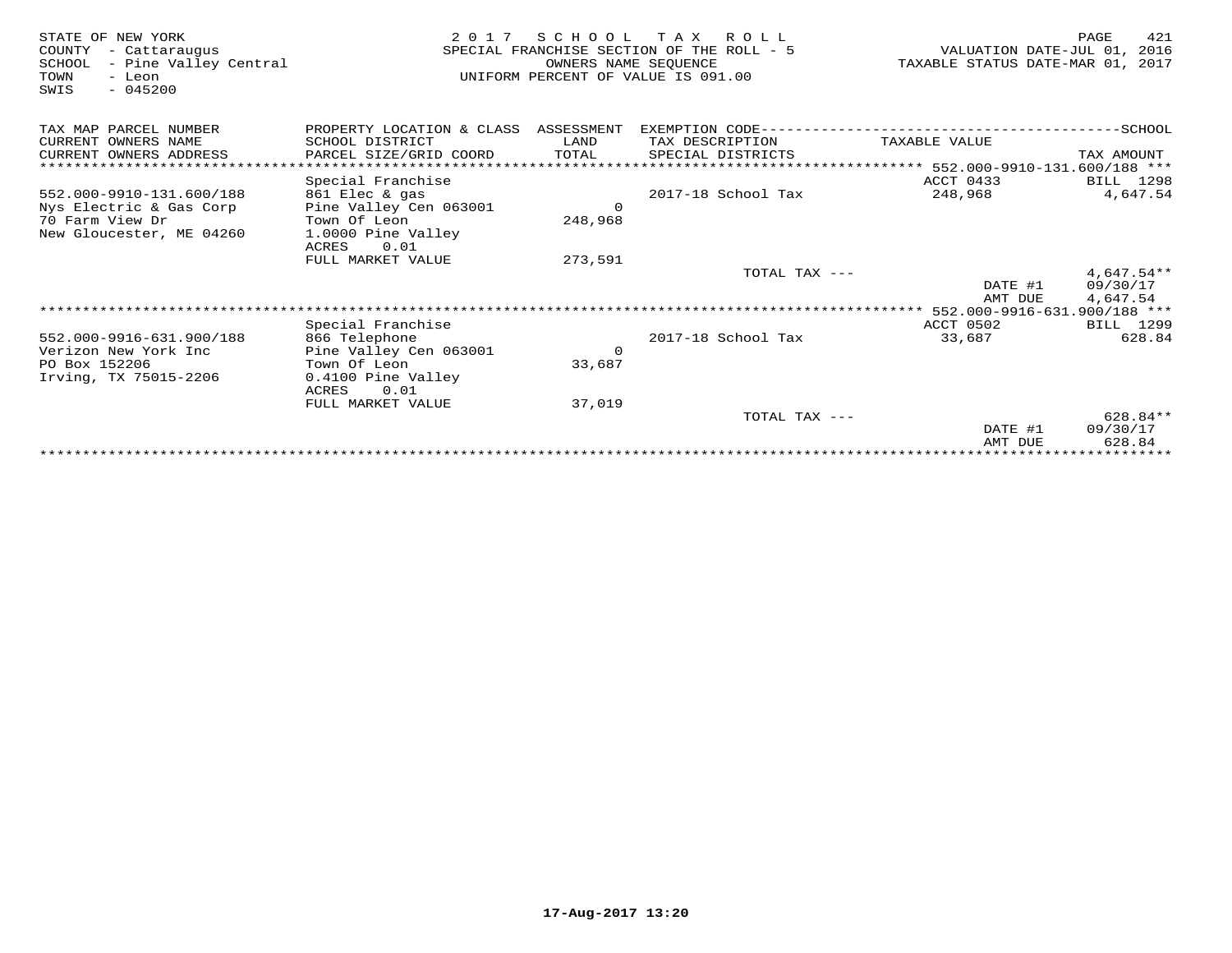|      | STATE OF NEW YORK            | 2017 SCHOOL TAX ROLL                                                     | 422<br>PAGE     |
|------|------------------------------|--------------------------------------------------------------------------|-----------------|
|      | COUNTY - Cattaraugus         | VALUATION DATE-JUL 01, 2016<br>SPECIAL FRANCHISE SECTION OF THE ROLL - 5 |                 |
|      | SCHOOL - Pine Valley Central | TAXABLE STATUS DATE-MAR 01, 2017                                         |                 |
| TOWN | - Leon                       |                                                                          | RPS155/V04/L015 |
| SWIS | - 045200                     | CURRENT DATE 8/17/2017                                                   |                 |
|      |                              |                                                                          |                 |

## ROLL SUB SECTION - - TOTALS

## \*\*\* S P E C I A L D I S T R I C T S U M M A R Y \*\*\*

|      |         | ----                | $\cdots$ | . FNS | ₩    | דסMדצי       |                   | $m \wedge m \wedge n$ |
|------|---------|---------------------|----------|-------|------|--------------|-------------------|-----------------------|
| CODE | ៶៲៳៲៴៲៷ | <b>ACTIVE</b><br>ΆR | TVDF     | ALUE  | ALUE | <b>NOUNT</b> | <b>TTT</b><br>⊐∪∟ | ГAX                   |

## NO SPECIAL DISTRICTS AT THIS LEVEL

\*\*\* S C H O O L D I S T R I C T S U M M A R Y \*\*\*

| CODE   | DISTRICT NAME                    | TOTAL<br>PARCELS | ASSESSED<br>LAND | ASSESSED<br>TOTAL | EXEMPT<br>AMOUNT | TOTAL<br>TAXABLE |           |
|--------|----------------------------------|------------------|------------------|-------------------|------------------|------------------|-----------|
|        |                                  |                  |                  |                   | STAR AMOUNT      | STAR TAXABLE     | TOTAL TAX |
|        | Pine Valley Central              | 2                |                  | 282,655           |                  | 282,655          |           |
| 063001 |                                  |                  |                  |                   |                  | 282,655          | 5,276.38  |
|        | SUB-TOTAL                        | 2                |                  | 282,655           |                  | 282,655          |           |
|        | $S \cup B - T \cup T A L (CONT)$ |                  |                  |                   |                  | 282,655          | 5,276.38  |
|        | TOTAL                            | 2                |                  | 282,655           |                  | 282,655          |           |
|        | T O T A L (CONT)                 |                  |                  |                   |                  | 282,655          | 5,276.38  |

## \*\*\* S Y S T E M C O D E S S U M M A R Y \*\*\*

NO SYSTEM EXEMPTIONS AT THIS LEVEL

\*\*\* E X E M P T I O N S U M M A R Y \*\*\*

NO EXEMPTIONS AT THIS LEVEL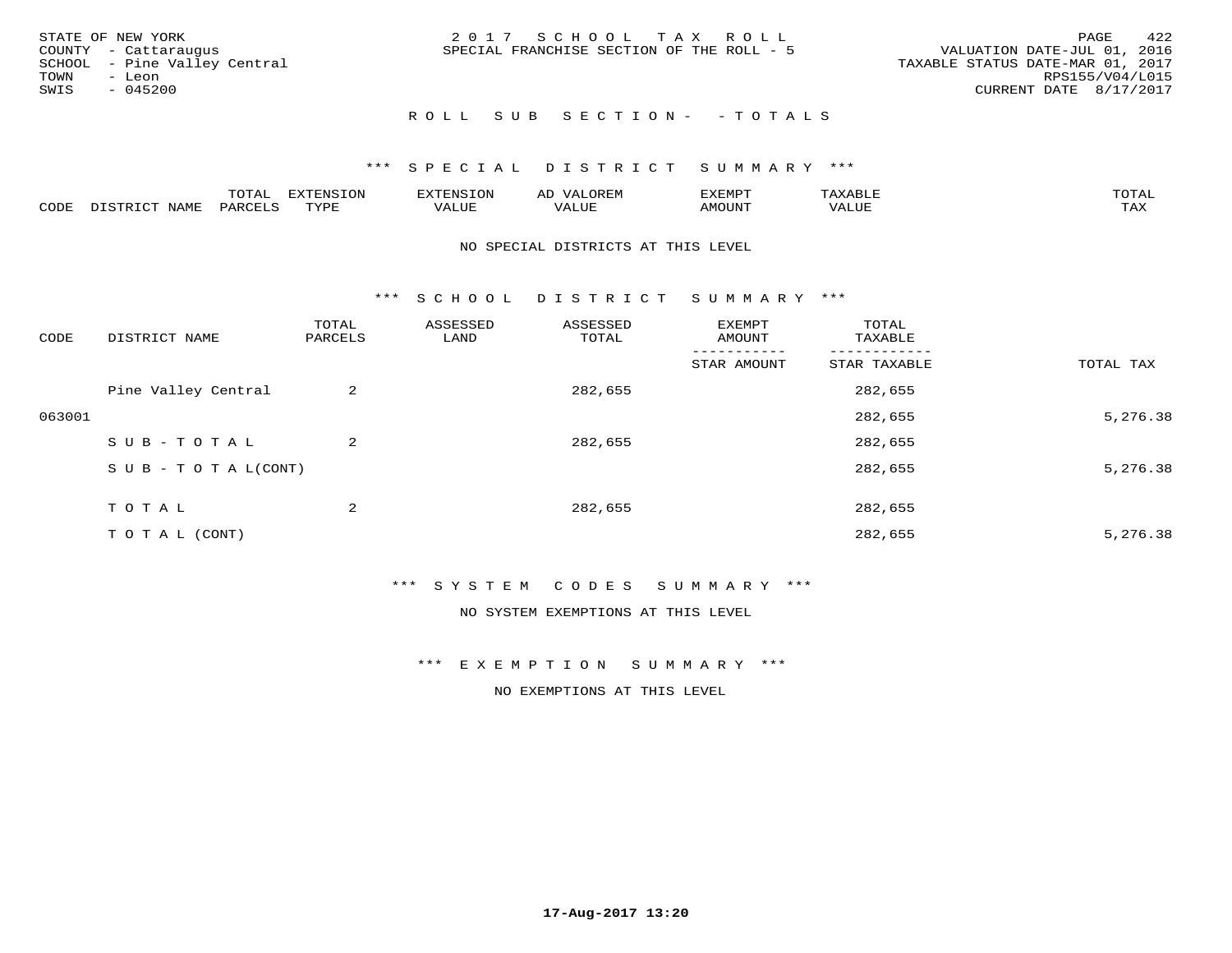|      | STATE OF NEW YORK            | 2017 SCHOOL TAX ROLL                      |  |  |                                  |                        | PAGE | 423 |
|------|------------------------------|-------------------------------------------|--|--|----------------------------------|------------------------|------|-----|
|      | COUNTY - Cattaraugus         | SPECIAL FRANCHISE SECTION OF THE ROLL - 5 |  |  | VALUATION DATE-JUL 01, 2016      |                        |      |     |
|      | SCHOOL - Pine Valley Central |                                           |  |  | TAXABLE STATUS DATE-MAR 01, 2017 |                        |      |     |
| TOWN | - Leon                       |                                           |  |  |                                  | RPS155/V04/L015        |      |     |
| SWIS | $-045200$                    |                                           |  |  |                                  | CURRENT DATE 8/17/2017 |      |     |
|      |                              |                                           |  |  |                                  |                        |      |     |

# R O L L S U B S E C T I O N - - T O T A L S

# \*\*\* G R A N D T O T A L S \*\*\*

| ROLL<br>SEC | DESCRIPTION                          | TOTAL<br>PARCELS | ASSESSED<br>LAND | ASSESSED<br>TOTAL | EXEMPT<br><b>AMOUNT</b><br>STAR AMOUNT | TOTAL<br>TAXABLE<br>---------<br>STAR TAXABLE | TAX<br>RATE | TOTAL<br>TAX |
|-------------|--------------------------------------|------------------|------------------|-------------------|----------------------------------------|-----------------------------------------------|-------------|--------------|
|             | 2017-18 School Tax                   |                  |                  | 282,655           |                                        | 282,655<br>282,655                            |             | 5,276.38     |
|             | SPEC DIST TAXES<br>SPECIAL FRANCHISE |                  |                  |                   |                                        |                                               |             | 5,276.38     |

**17-Aug-2017 13:20**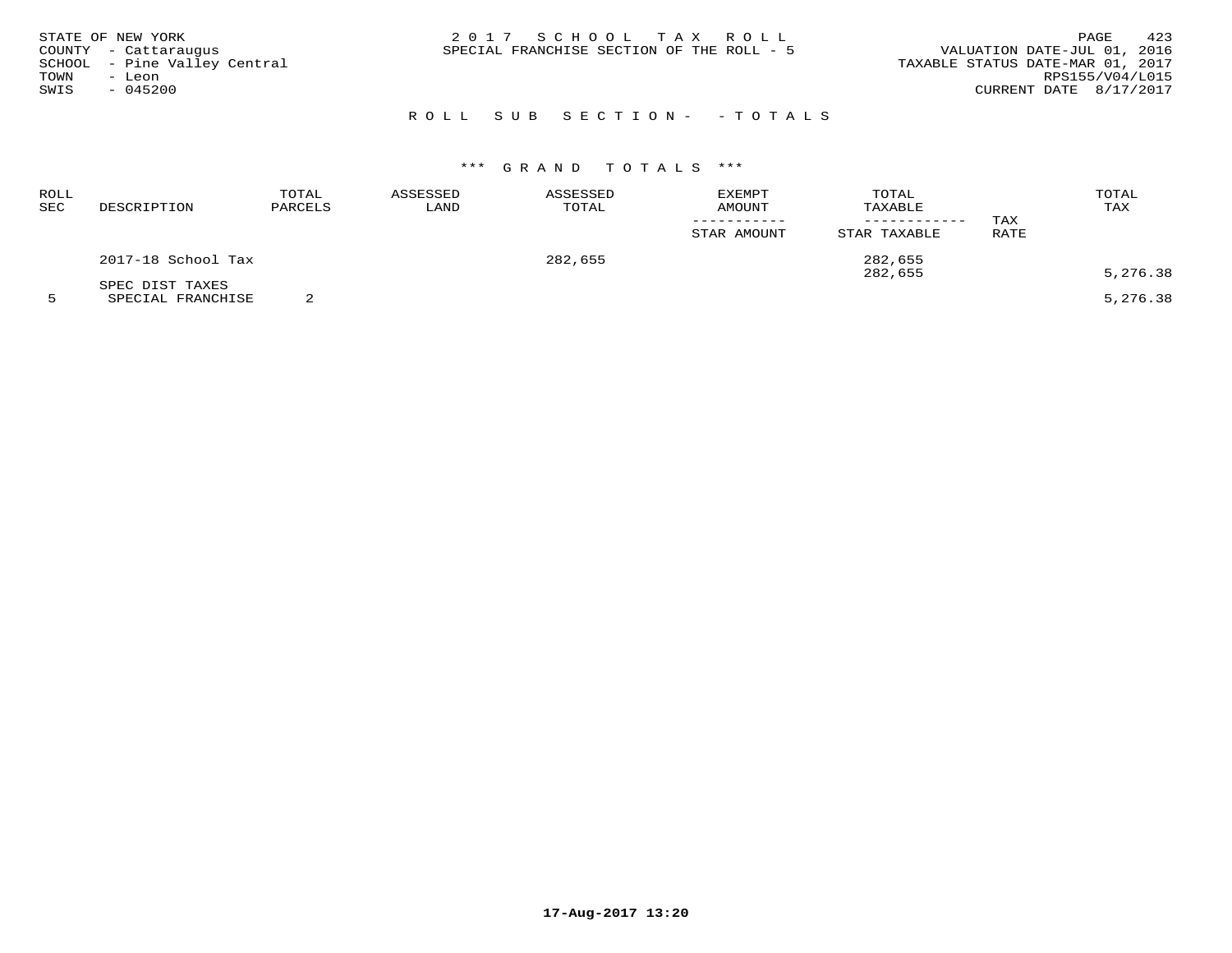| STATE OF NEW YORK            | 2017 SCHOOL TAX ROLL                      | 424<br>PAGE                      |
|------------------------------|-------------------------------------------|----------------------------------|
| COUNTY - Cattaraugus         | SPECIAL FRANCHISE SECTION OF THE ROLL - 5 | VALUATION DATE-JUL 01, 2016      |
| SCHOOL - Pine Valley Central |                                           | TAXABLE STATUS DATE-MAR 01, 2017 |
| TOWN<br>- Leon               |                                           | RPS155/V04/L015                  |
| SWIS<br>- 045200             |                                           | CURRENT DATE 8/17/2017           |
|                              |                                           |                                  |

## \*\*\* S P E C I A L D I S T R I C T S U M M A R Y \*\*\*

|      |                  | $m \wedge m \wedge n$<br>TOTAL | <b>DIZPOILIC TOM</b><br>- UIV | SN S             | OREN               | המארד 17<br>ֿישו⊿<br>∸∆≞™⊢ |                          | $m \wedge m \wedge n$ |
|------|------------------|--------------------------------|-------------------------------|------------------|--------------------|----------------------------|--------------------------|-----------------------|
| CODE | NAME<br>. ו פרדי | <b>PARCFT</b>                  | TUTT                          | 77\TTTT.<br>ALUE | $- - - -$<br>مى سە | AMOUNT                     | <b>TTTT</b><br>$\Delta'$ | $m \times r$<br>1.734 |

#### NO SPECIAL DISTRICTS AT THIS LEVEL

\*\*\* S C H O O L D I S T R I C T S U M M A R Y \*\*\*

| CODE   | DISTRICT NAME                    | TOTAL<br>PARCELS | ASSESSED<br>LAND | ASSESSED<br>TOTAL | EXEMPT<br>AMOUNT | TOTAL<br>TAXABLE |           |
|--------|----------------------------------|------------------|------------------|-------------------|------------------|------------------|-----------|
|        |                                  |                  |                  |                   | STAR AMOUNT      | STAR TAXABLE     | TOTAL TAX |
|        | Pine Valley Central              | 2                |                  | 282,655           |                  | 282,655          |           |
| 063001 |                                  |                  |                  |                   |                  | 282,655          | 5,276.38  |
|        | SUB-TOTAL                        | 2                |                  | 282,655           |                  | 282,655          |           |
|        | $S \cup B - T \cup T A L (CONT)$ |                  |                  |                   |                  | 282,655          | 5,276.38  |
|        | TOTAL                            | 2                |                  | 282,655           |                  | 282,655          |           |
|        | T O T A L (CONT)                 |                  |                  |                   |                  | 282,655          | 5,276.38  |

## \*\*\* S Y S T E M C O D E S S U M M A R Y \*\*\*

NO SYSTEM EXEMPTIONS AT THIS LEVEL

#### \*\*\* E X E M P T I O N S U M M A R Y \*\*\*

NO EXEMPTIONS AT THIS LEVEL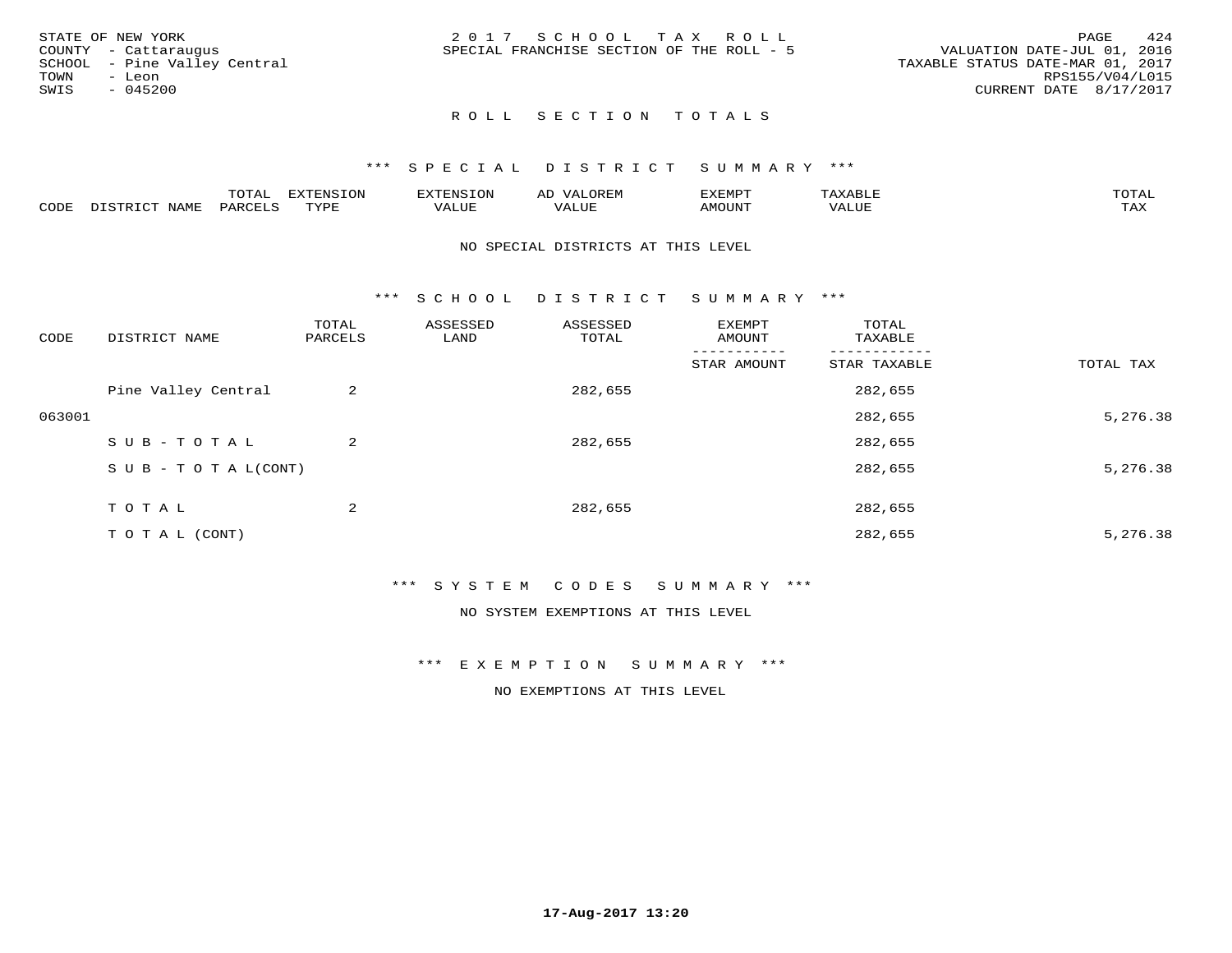|      | STATE OF NEW YORK            | 2017 SCHOOL TAX ROLL                      |  | 425<br>PAGE                      |
|------|------------------------------|-------------------------------------------|--|----------------------------------|
|      | COUNTY - Cattaraugus         | SPECIAL FRANCHISE SECTION OF THE ROLL - 5 |  | VALUATION DATE-JUL 01, 2016      |
|      | SCHOOL - Pine Valley Central |                                           |  | TAXABLE STATUS DATE-MAR 01, 2017 |
| TOWN | - Leon                       |                                           |  | RPS155/V04/L015                  |
| SWIS | $-045200$                    |                                           |  | CURRENT DATE 8/17/2017           |
|      |                              |                                           |  |                                  |

# \*\*\* G R A N D T O T A L S \*\*\*

| ROLL<br>SEC | DESCRIPTION                          | TOTAL<br>PARCELS | ASSESSED<br>LAND | ASSESSED<br>TOTAL | EXEMPT<br><b>AMOUNT</b><br>STAR AMOUNT | TOTAL<br>TAXABLE<br>--------<br>STAR TAXABLE | TAX<br>RATE | TOTAL<br>TAX |
|-------------|--------------------------------------|------------------|------------------|-------------------|----------------------------------------|----------------------------------------------|-------------|--------------|
|             | 2017-18 School Tax                   |                  |                  | 282,655           |                                        | 282,655<br>282,655                           |             | 5,276.38     |
|             | SPEC DIST TAXES<br>SPECIAL FRANCHISE |                  |                  |                   |                                        |                                              |             | 5,276.38     |

**17-Aug-2017 13:20**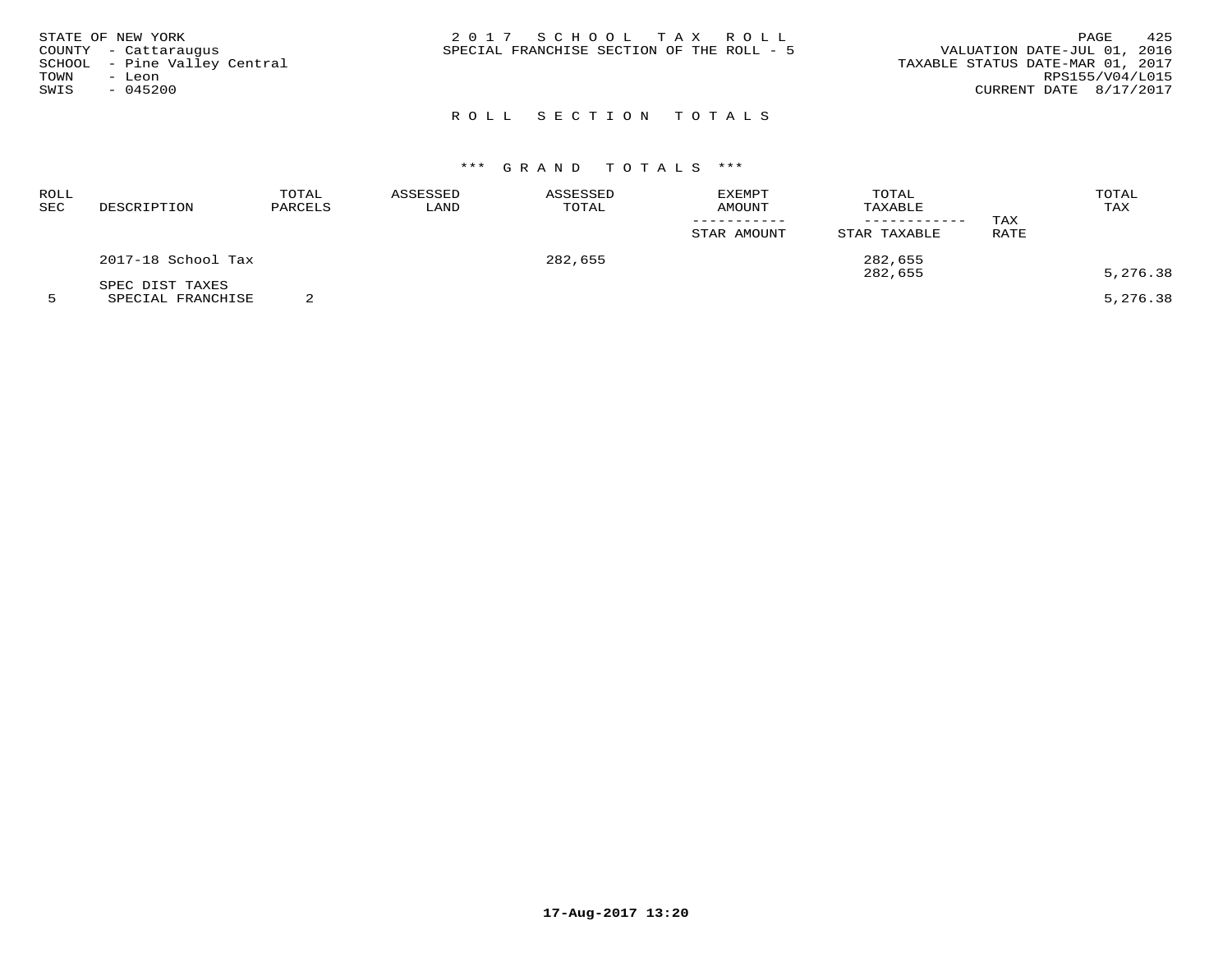| STATE OF NEW YORK<br>COUNTY - Cattaraugus<br>SCHOOL - Pine Valley Central<br>TOWN<br>- Leon<br>$-045200$<br>SWIS | 2 0 1 7                                    | S C H O O L<br>OWNERS NAME SEOUENCE | TAX ROLL<br>UTILITY & R.R. SECTION OF THE ROLL - 6<br>UNIFORM PERCENT OF VALUE IS 091.00 | VALUATION DATE-JUL 01, 2016<br>TAXABLE STATUS DATE-MAR 01, 2017 | PAGE<br>426                  |
|------------------------------------------------------------------------------------------------------------------|--------------------------------------------|-------------------------------------|------------------------------------------------------------------------------------------|-----------------------------------------------------------------|------------------------------|
| TAX MAP PARCEL NUMBER<br>CURRENT OWNERS NAME                                                                     | SCHOOL DISTRICT                            | LAND                                | TAX DESCRIPTION                                                                          | TAXABLE VALUE                                                   |                              |
| CURRENT OWNERS ADDRESS<br>************************                                                               | PARCEL SIZE/GRID COORD                     | TOTAL                               | SPECIAL DISTRICTS                                                                        |                                                                 | TAX AMOUNT                   |
|                                                                                                                  | Meas. & Reg. Station                       |                                     |                                                                                          | ACCT 0946                                                       | <b>BILL</b> 1300             |
| 652.000-9916-830.000/203                                                                                         | 873 Gas Meas Sta                           |                                     | 2017-18 School Tax                                                                       | 2,560                                                           | 47.79                        |
| EmKey Gathering<br>558 W 6th St Ste 200                                                                          | Pine Valley Cen 063001<br>0.01<br>ACRES    | $\overline{0}$<br>2,560             |                                                                                          |                                                                 |                              |
| Erie, PA 16507                                                                                                   | FULL MARKET VALUE                          | 2,813                               |                                                                                          |                                                                 |                              |
|                                                                                                                  |                                            |                                     | TOTAL TAX ---                                                                            | DATE #1                                                         | $47.79**$<br>09/30/17        |
|                                                                                                                  |                                            |                                     |                                                                                          | AMT DUE                                                         | 47.79                        |
|                                                                                                                  | Op & Mrs Equip                             |                                     |                                                                                          | ACCT 0550                                                       | BILL 1301                    |
| 652.000-9916-830.000/200                                                                                         | 741 Gas pipeline                           |                                     | 2017-18 School Tax                                                                       | 70,376                                                          | 1,313.73                     |
| EmKey Gathering LLC<br>558 W 6th St Ste 200                                                                      | Pine Valley Cen 063001                     | $\bigcirc$                          |                                                                                          |                                                                 |                              |
| Erie, PA 16507                                                                                                   | Loc #888888 & 29600<br>1.0000 Pine Valley  | 70,376                              |                                                                                          |                                                                 |                              |
|                                                                                                                  | Gas Trans (95000-97000)                    |                                     |                                                                                          |                                                                 |                              |
|                                                                                                                  | ACRES<br>0.01<br>FULL MARKET VALUE         | 77,336                              |                                                                                          |                                                                 |                              |
|                                                                                                                  |                                            |                                     | TOTAL TAX ---                                                                            |                                                                 | $1,313.73**$                 |
|                                                                                                                  |                                            |                                     |                                                                                          | DATE #1<br>AMT DUE                                              | 09/30/17<br>1,313.73         |
|                                                                                                                  |                                            |                                     |                                                                                          | **** 652.000-9916-830.000/201 ***                               |                              |
|                                                                                                                  | op & mis equip                             |                                     |                                                                                          | ACCT 0944                                                       | <b>BILL</b> 1302             |
| 652.000-9916-830.000/201<br>EmKey Gathering LLC                                                                  | 873 Gas Meas Sta<br>Pine Valley Cen 063001 | $\overline{0}$                      | 2017-18 School Tax                                                                       | 2,668                                                           | 49.80                        |
| 558 W 6th St Ste 200                                                                                             | 0.01<br>ACRES                              | 2,668                               |                                                                                          |                                                                 |                              |
| Erie, PA 16507                                                                                                   | FULL MARKET VALUE                          | 2,932                               | TOTAL TAX ---                                                                            |                                                                 | 49.80**                      |
|                                                                                                                  |                                            |                                     |                                                                                          | DATE #1                                                         | 09/30/17                     |
|                                                                                                                  |                                            |                                     |                                                                                          | AMT DUE                                                         | 49.80                        |
|                                                                                                                  | Meas & req. station                        |                                     |                                                                                          | ACCT 0945                                                       | <b>BILL</b> 1303             |
| 652.000-9916-830.000/202                                                                                         | 873 Gas Meas Sta                           |                                     | 2017-18 School Tax                                                                       | 1,596                                                           | 29.79                        |
| EmKey Gathering LLC<br>558 W 6th St Ste 200                                                                      | Pine Valley Cen 063001<br>ACRES<br>0.01    | $\overline{0}$<br>1,596             |                                                                                          |                                                                 |                              |
| Erie, PA 16507                                                                                                   | FULL MARKET VALUE                          | 1,754                               |                                                                                          |                                                                 |                              |
|                                                                                                                  |                                            |                                     | TOTAL TAX ---                                                                            |                                                                 | $29.79**$                    |
|                                                                                                                  |                                            |                                     |                                                                                          | DATE #1<br>AMT DUE                                              | 09/30/17<br>29.79            |
|                                                                                                                  |                                            |                                     |                                                                                          | ** 650.000-9916-825.150/288 ***                                 |                              |
| 650.000-9916-825.150/288                                                                                         | Outside Plant<br>883 Gas Trans Impr        |                                     | 2017-18 School Tax                                                                       | ACCT 0430<br>197,356                                            | <b>BILL</b> 1304<br>3,684.09 |
| Kiantone Pipeline Corp                                                                                           | Pine Valley Cen 063001                     | $\bigcirc$                          |                                                                                          |                                                                 |                              |
| Attn: United Refining Co Of Pa Loc #888888<br>PO Box 599                                                         |                                            | 197,356                             |                                                                                          |                                                                 |                              |
| Warren, PA 16365                                                                                                 | 0.6667 Pine Valley<br>Gas Trans - Pipeline |                                     |                                                                                          |                                                                 |                              |
|                                                                                                                  | ACRES<br>0.01                              |                                     |                                                                                          |                                                                 |                              |
|                                                                                                                  | FULL MARKET VALUE                          | 216,875                             | TOTAL TAX ---                                                                            |                                                                 | $3,684.09**$                 |
|                                                                                                                  |                                            |                                     |                                                                                          | DATE #1                                                         | 09/30/17                     |
|                                                                                                                  |                                            |                                     |                                                                                          | AMT DUE                                                         | 3,684.09<br>.                |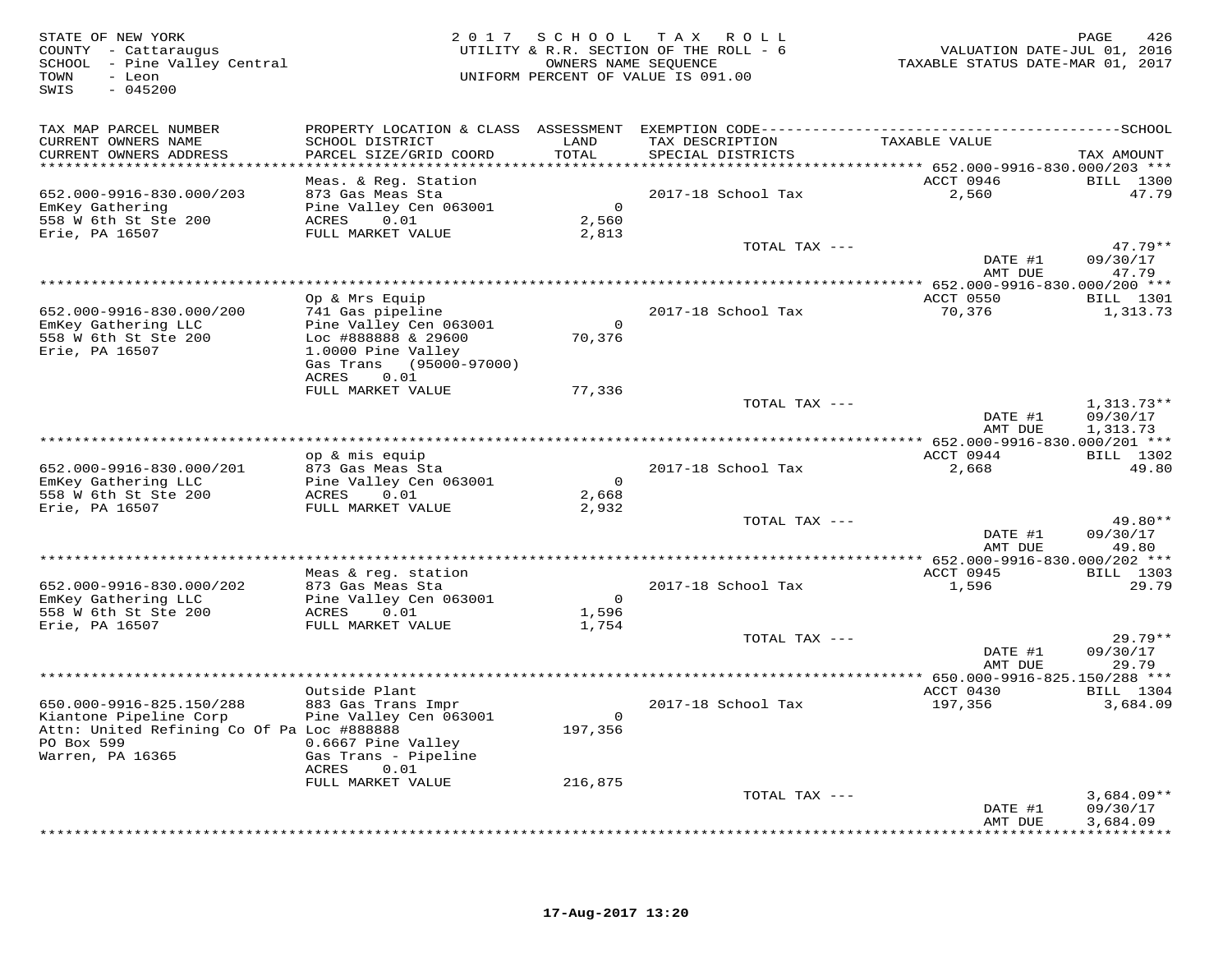| STATE OF NEW YORK<br>COUNTY - Cattaraugus<br>SCHOOL - Pine Valley Central<br>TOWN<br>- Leon<br>$-045200$<br>SWIS |                                                                                                            |                           | 2017 SCHOOL TAX ROLL<br>UTILITY & R.R. SECTION OF THE ROLL - 6<br>OWNERS NAME SEQUENCE<br>UNIFORM PERCENT OF VALUE IS 091.00 | VALUATION DATE-JUL 01, 2016<br>TAXABLE STATUS DATE-MAR 01, 2017 | 427<br>PAGE                          |
|------------------------------------------------------------------------------------------------------------------|------------------------------------------------------------------------------------------------------------|---------------------------|------------------------------------------------------------------------------------------------------------------------------|-----------------------------------------------------------------|--------------------------------------|
| TAX MAP PARCEL NUMBER<br>CURRENT OWNERS NAME                                                                     | SCHOOL DISTRICT                                                                                            | LAND                      | TAX DESCRIPTION                                                                                                              | TAXABLE VALUE                                                   |                                      |
| CURRENT OWNERS ADDRESS                                                                                           | PARCEL SIZE/GRID COORD                                                                                     | TOTAL                     | SPECIAL DISTRICTS                                                                                                            |                                                                 | TAX AMOUNT                           |
| ***********************                                                                                          |                                                                                                            |                           |                                                                                                                              |                                                                 |                                      |
| 652.000-9916-131.600/188                                                                                         | Outside Plant<br>884 Elec Dist Out                                                                         |                           |                                                                                                                              | ACCT 0427                                                       | <b>BILL</b> 1305                     |
| Nys Electric & Gas Corp<br>70 Farmview Dr<br>New Gloucester, ME 04260                                            | Pine Valley Cen 063001<br>Loc #888888<br>0.7400 Pine Valley<br>Elec Dist<br>ACRES<br>0.01                  | $\overline{0}$<br>311,522 | 2017-18 School Tax                                                                                                           | 311,522                                                         | 5,815.26                             |
|                                                                                                                  | FULL MARKET VALUE                                                                                          | 342,332                   |                                                                                                                              |                                                                 |                                      |
|                                                                                                                  |                                                                                                            |                           | TOTAL TAX ---                                                                                                                |                                                                 | $5,815.26**$                         |
|                                                                                                                  |                                                                                                            |                           |                                                                                                                              | DATE #1<br>AMT DUE                                              | 09/30/17<br>5,815.26                 |
|                                                                                                                  |                                                                                                            |                           |                                                                                                                              |                                                                 |                                      |
|                                                                                                                  | Special Franchise                                                                                          |                           |                                                                                                                              | ACCT 0764                                                       | <b>BILL</b> 1306                     |
| 652.000-9916-143.800<br>Steuben Rural Elec Coop<br>9 Wilson Ave<br>Bath, NY 14810                                | 861 Elec & gas<br>Pine Valley Cen 063001<br>Town Of Leon<br>1.0000 Pine Valley<br>ACRES<br>0.01            | $\Omega$<br>1,394         | 2017-18 School Tax                                                                                                           | 1,394                                                           | 26.02                                |
|                                                                                                                  | FULL MARKET VALUE                                                                                          | 1,532                     |                                                                                                                              |                                                                 |                                      |
|                                                                                                                  |                                                                                                            |                           | TOTAL TAX ---                                                                                                                | DATE #1<br>AMT DUE                                              | $26.02**$<br>09/30/17<br>26.02       |
|                                                                                                                  |                                                                                                            |                           |                                                                                                                              |                                                                 |                                      |
|                                                                                                                  | Outside Plant                                                                                              |                           |                                                                                                                              | ACCT 0424                                                       | <b>BILL</b> 1307                     |
| 652.000-9916-143.800/188<br>Steuben Rural Electric Co<br>9 Wilson Ave<br>Bath, NY 14810                          | 884 Elec Dist Out<br>Pine Valley Cen 063001<br>Loc #888888<br>0.9740 Pine Valley<br>Elec Dist              | $\circ$<br>1153,377       | 2017-18 School Tax                                                                                                           | 1153,377                                                        | 21,530.36                            |
|                                                                                                                  | ACRES<br>0.01                                                                                              |                           |                                                                                                                              |                                                                 |                                      |
|                                                                                                                  | FULL MARKET VALUE                                                                                          | 1267,447                  |                                                                                                                              |                                                                 | 21,530.36**                          |
|                                                                                                                  |                                                                                                            |                           | TOTAL TAX ---                                                                                                                | DATE #1                                                         | 09/30/17                             |
|                                                                                                                  |                                                                                                            |                           |                                                                                                                              | AMT DUE                                                         | 21,530.36                            |
|                                                                                                                  |                                                                                                            |                           |                                                                                                                              |                                                                 |                                      |
|                                                                                                                  | Outside Plant                                                                                              |                           |                                                                                                                              | ACCT 0426                                                       | <b>BILL</b> 1308                     |
| 652.000-0000-631.900/1883<br>Verizon New York Inc<br>PO Box 152206<br>Irving, TX 75015-2206                      | 836 Telecom. eq.<br>Pine Valley Cen 063001<br>Loc #888888<br>0.9130 Pine Valley<br>Poles, Wire, Cable, Etc | 181,424                   | Mass Telec 47100<br>$0$ 2017-18 School Tax                                                                                   | 128,847                                                         | 52,577<br>2,405.22                   |
|                                                                                                                  | 0.01<br>ACRES<br>FULL MARKET VALUE                                                                         | 199,367                   |                                                                                                                              |                                                                 |                                      |
|                                                                                                                  |                                                                                                            |                           | TOTAL TAX ---                                                                                                                | DATE #1<br>AMT DUE                                              | $2,405.22**$<br>09/30/17<br>2,405.22 |
|                                                                                                                  |                                                                                                            |                           |                                                                                                                              |                                                                 |                                      |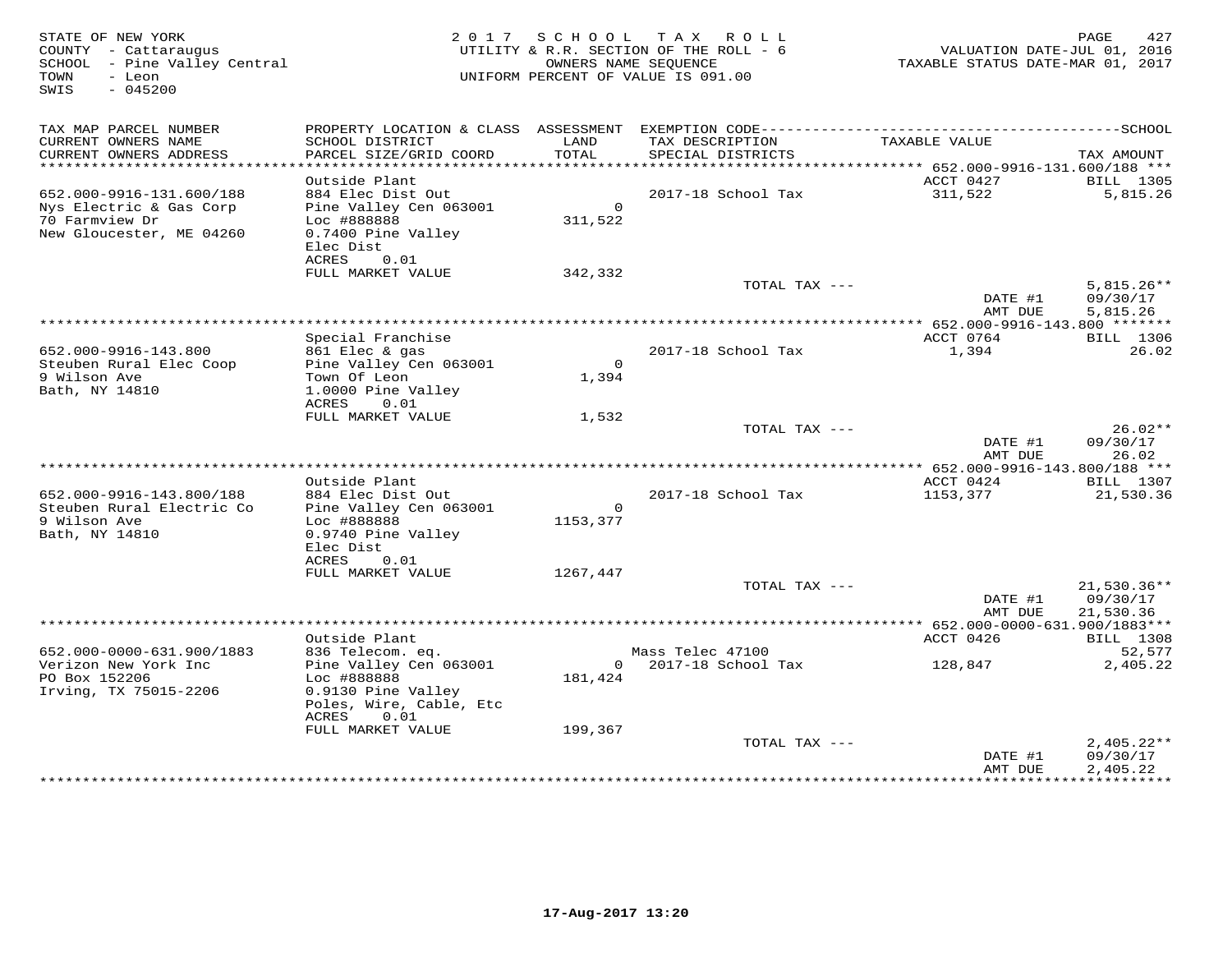| STATE OF NEW YORK            | 2017 SCHOOL TAX ROLL                   | 428<br>PAGE                      |
|------------------------------|----------------------------------------|----------------------------------|
|                              |                                        |                                  |
| COUNTY - Cattaraugus         | UTILITY & R.R. SECTION OF THE ROLL - 6 | VALUATION DATE-JUL 01, 2016      |
| SCHOOL - Pine Valley Central |                                        | TAXABLE STATUS DATE-MAR 01, 2017 |
| TOWN<br>- Leon               |                                        | RPS155/V04/L015                  |
| SWIS<br>$-045200$            |                                        | CURRENT DATE 8/17/2017           |
|                              | ROLL SUB SECTION- - TOTALS             |                                  |

## \*\*\* S P E C I A L D I S T R I C T S U M M A R Y \*\*\*

|      |                      | ----           | <b>FYTFNSTON</b><br>- 75 | <b>FNC</b>     | ᅺᅜᄓ                      | SXEMPT | $\Delta$<br>.                  | $m \wedge m \wedge n$ |
|------|----------------------|----------------|--------------------------|----------------|--------------------------|--------|--------------------------------|-----------------------|
| CODE | <b>NTAMT</b><br>⊥∙⊥⊥ | D.ODT.<br>PARL | $m \tau \tau m$<br>.     | T T T<br>ALUF: | , <del>,</del> , , , , , | MOUN.  | , 77 T TT <del>D</del><br>ALUE | TAX                   |

#### NO SPECIAL DISTRICTS AT THIS LEVEL

\*\*\* S C H O O L D I S T R I C T S U M M A R Y \*\*\*

| CODE   | DISTRICT NAME                    | TOTAL<br>PARCELS | ASSESSED<br>LAND | ASSESSED<br>TOTAL | <b>EXEMPT</b><br>AMOUNT | TOTAL<br>TAXABLE |           |
|--------|----------------------------------|------------------|------------------|-------------------|-------------------------|------------------|-----------|
|        |                                  |                  |                  |                   | STAR AMOUNT             | STAR TAXABLE     | TOTAL TAX |
|        | Pine Valley Central              | 9                |                  | 1922, 273         | 52,577                  | 1,869,696        |           |
| 063001 |                                  |                  |                  |                   |                         | 1,869,696        | 34,902.06 |
|        | SUB-TOTAL                        | 9                |                  | 1922, 273         | 52,577                  | 1,869,696        |           |
|        | $S \cup B - T \cup T A L (CONT)$ |                  |                  |                   |                         | 1,869,696        | 34,902.06 |
|        | TOTAL                            | 9                |                  | 1922, 273         | 52,577                  | 1,869,696        |           |
|        | TO TAL (CONT)                    |                  |                  |                   |                         | 1,869,696        | 34,902.06 |

## \*\*\* S Y S T E M C O D E S S U M M A R Y \*\*\*

#### NO SYSTEM EXEMPTIONS AT THIS LEVEL

## \*\*\* E X E M P T I O N S U M M A R Y \*\*\*

| CODE  | DESCRIPTION         | TOTAL<br>PARCELS | SCHOOL           |
|-------|---------------------|------------------|------------------|
| 47100 | Mass Telec<br>TOTAL |                  | 52,577<br>52,577 |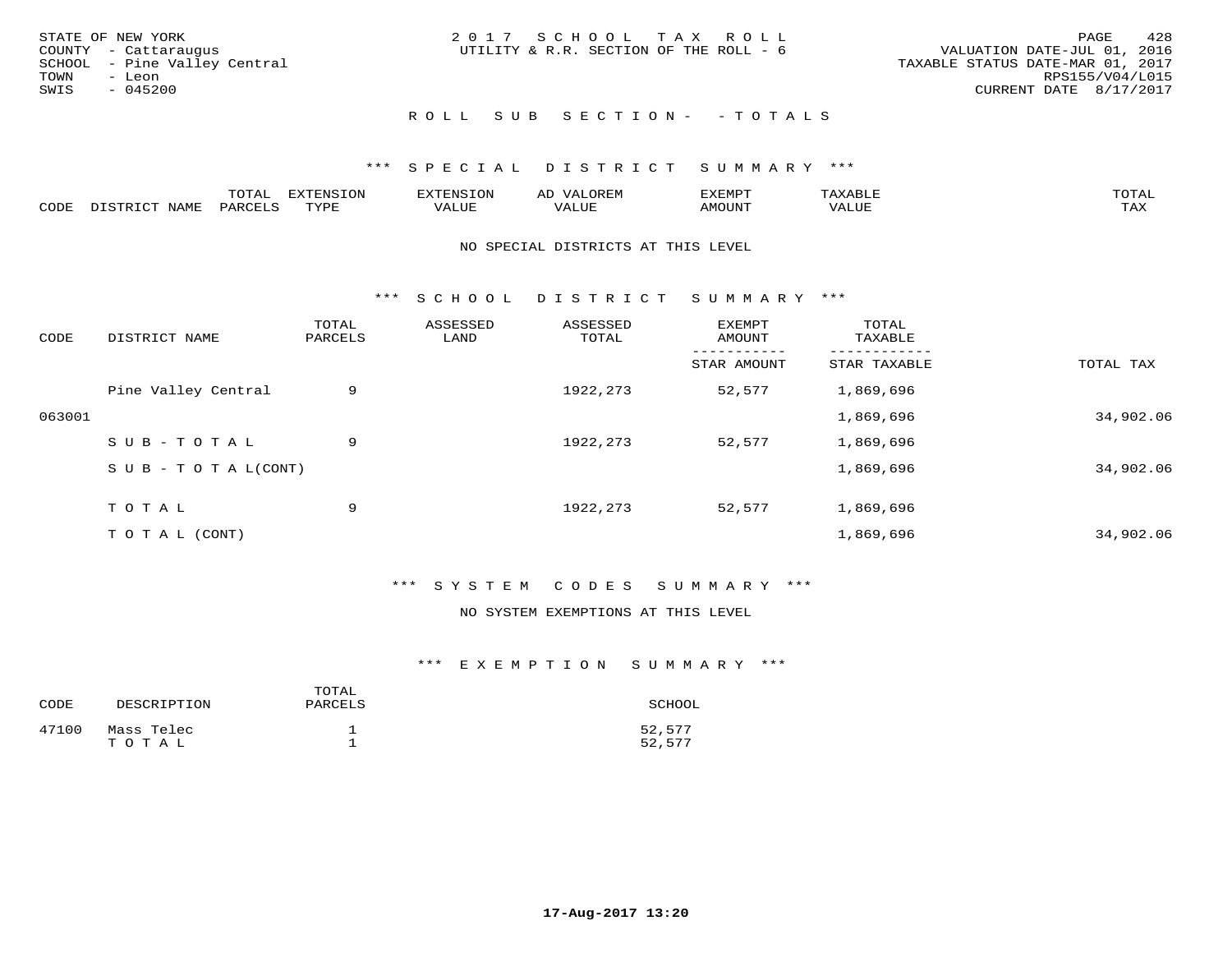|      | STATE OF NEW YORK            | 2017 SCHOOL TAX ROLL                   |  |  | 429<br>PAGE                      |
|------|------------------------------|----------------------------------------|--|--|----------------------------------|
|      | COUNTY - Cattaraugus         | UTILITY & R.R. SECTION OF THE ROLL - 6 |  |  | VALUATION DATE-JUL 01, 2016      |
|      | SCHOOL - Pine Valley Central |                                        |  |  | TAXABLE STATUS DATE-MAR 01, 2017 |
| TOWN | - Leon                       |                                        |  |  | RPS155/V04/L015                  |
| SWIS | - 045200                     |                                        |  |  | CURRENT DATE 8/17/2017           |
|      |                              |                                        |  |  |                                  |

# R O L L S U B S E C T I O N - - T O T A L S

| <b>ROLL</b><br>SEC | DESCRIPTION                         | TOTAL<br>PARCELS | ASSESSED<br>LAND | ASSESSED<br>TOTAL | <b>EXEMPT</b><br>AMOUNT<br>STAR AMOUNT | TOTAL<br>TAXABLE<br>STAR TAXABLE | TAX<br>RATE | TOTAL<br>TAX |
|--------------------|-------------------------------------|------------------|------------------|-------------------|----------------------------------------|----------------------------------|-------------|--------------|
|                    | 2017-18 School Tax                  |                  |                  | 1922, 273         | 52,577                                 | 1,869,696<br>1,869,696           |             | 34,902.06    |
| 6                  | SPEC DIST TAXES<br>UTILITIES & N.C. |                  |                  |                   |                                        |                                  |             | 34,902.06    |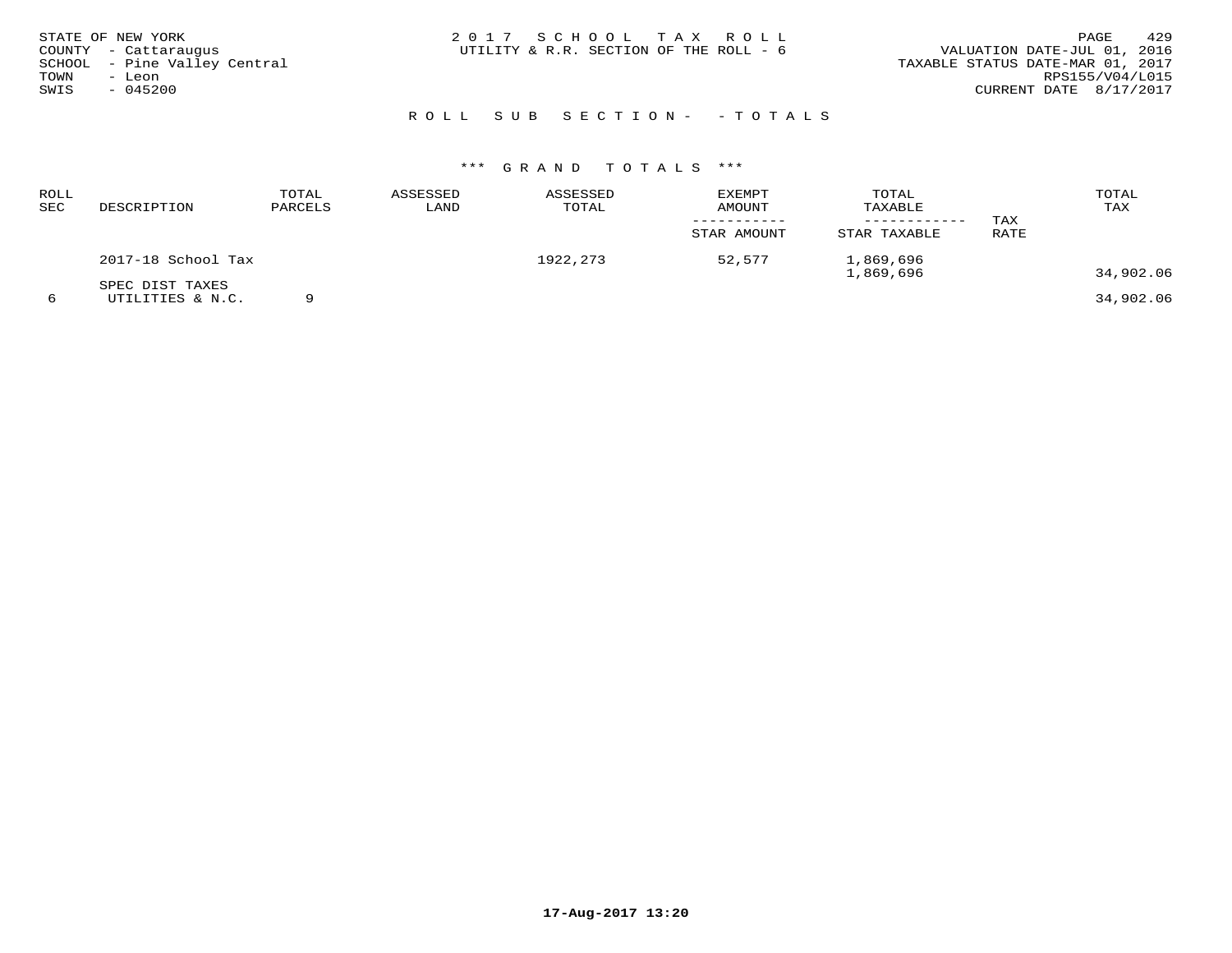| STATE OF NEW YORK            | 2017 SCHOOL TAX ROLL                   |  |                                  | PAGE                   | 430 |
|------------------------------|----------------------------------------|--|----------------------------------|------------------------|-----|
| COUNTY - Cattarauqus         | UTILITY & R.R. SECTION OF THE ROLL - 6 |  | VALUATION DATE-JUL 01, 2016      |                        |     |
| SCHOOL - Pine Valley Central |                                        |  | TAXABLE STATUS DATE-MAR 01, 2017 |                        |     |
| TOWN<br>- Leon               |                                        |  |                                  | RPS155/V04/L015        |     |
| $-045200$<br>SWIS            |                                        |  |                                  | CURRENT DATE 8/17/2017 |     |
|                              |                                        |  |                                  |                        |     |

## \*\*\* S P E C I A L D I S T R I C T S U M M A R Y \*\*\*

|      |                  | momm <sup>.</sup><br>TOTAT | <b>ELIMENT OF ONT</b><br>⊥∪lv | 'ENS   | OREM                     | CXEMPT        | $max$ is $max$ $n$       | $m \wedge m \wedge n$ |
|------|------------------|----------------------------|-------------------------------|--------|--------------------------|---------------|--------------------------|-----------------------|
| CODE | NAME<br>DISTRICT | PARCELS                    | TVDF<br>.                     | 7ALUE. | . <del>.</del><br>. ALUF | <b>AMOUNT</b> | * * * * * * * *<br>'ALUL | <b>TAY</b><br>⊥⇔∆     |

## NO SPECIAL DISTRICTS AT THIS LEVEL

\*\*\* S C H O O L D I S T R I C T S U M M A R Y \*\*\*

| CODE   | DISTRICT NAME                    | TOTAL<br>PARCELS | ASSESSED<br>LAND | ASSESSED<br>TOTAL | EXEMPT<br>AMOUNT | TOTAL<br>TAXABLE |           |
|--------|----------------------------------|------------------|------------------|-------------------|------------------|------------------|-----------|
|        |                                  |                  |                  |                   | STAR AMOUNT      | STAR TAXABLE     | TOTAL TAX |
|        | Pine Valley Central              | 9                |                  | 1922, 273         | 52,577           | 1,869,696        |           |
| 063001 |                                  |                  |                  |                   |                  | 1,869,696        | 34,902.06 |
|        | SUB-TOTAL                        | 9                |                  | 1922, 273         | 52,577           | 1,869,696        |           |
|        | $S \cup B - T \cup T A L (CONT)$ |                  |                  |                   |                  | 1,869,696        | 34,902.06 |
|        | TOTAL                            | 9                |                  | 1922, 273         | 52,577           | 1,869,696        |           |
|        | T O T A L (CONT)                 |                  |                  |                   |                  | 1,869,696        | 34,902.06 |
|        |                                  |                  |                  |                   |                  |                  |           |

## \*\*\* S Y S T E M C O D E S S U M M A R Y \*\*\*

#### NO SYSTEM EXEMPTIONS AT THIS LEVEL

#### \*\*\* E X E M P T I O N S U M M A R Y \*\*\*

| CODE  | DESCRIPTION         | TOTAL<br>PARCELS | SCHOOL           |
|-------|---------------------|------------------|------------------|
| 47100 | Mass Telec<br>TOTAL |                  | 52,577<br>52,577 |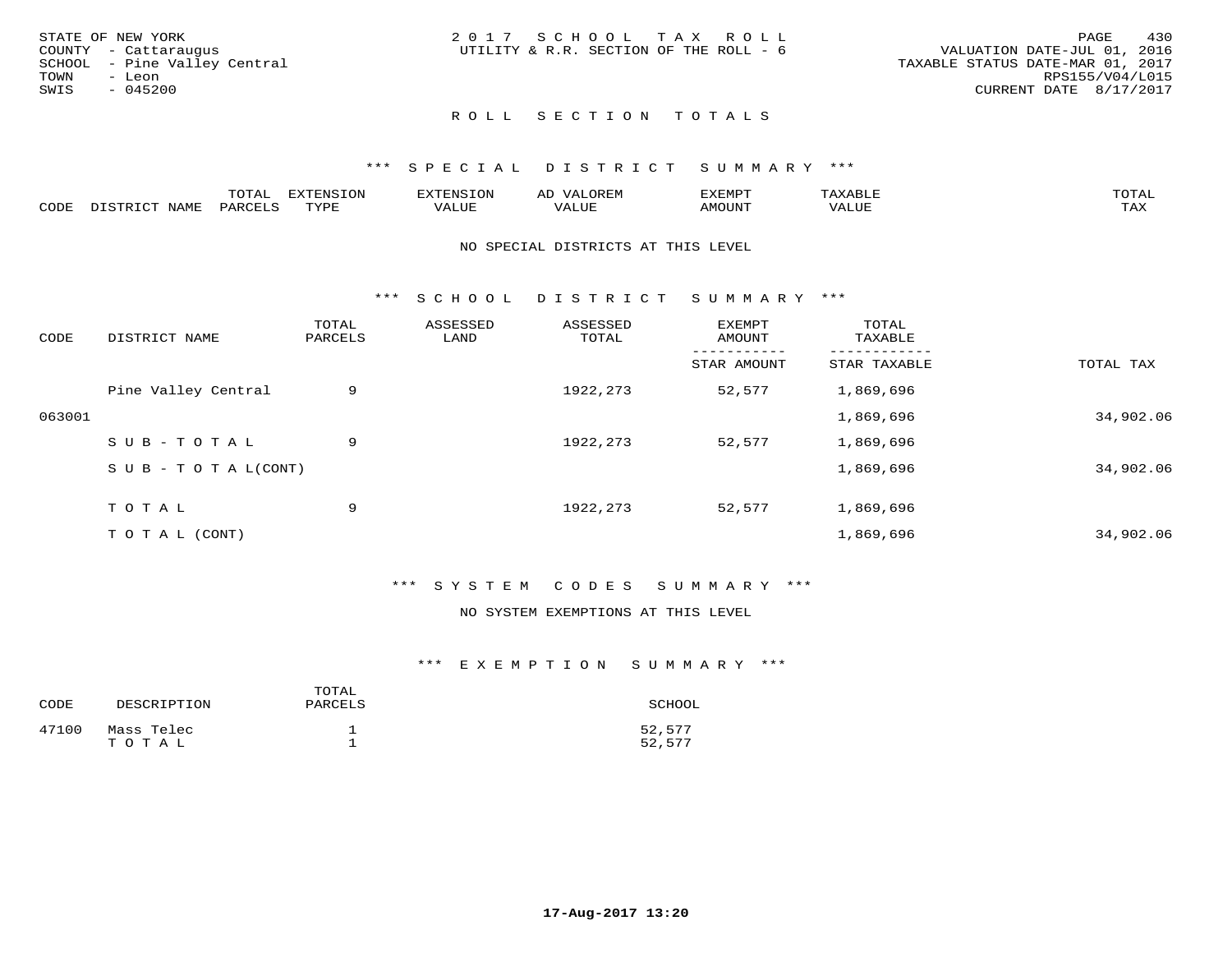|      | STATE OF NEW YORK            | 2017 SCHOOL TAX ROLL                   |                                  | PAGE | 431 |
|------|------------------------------|----------------------------------------|----------------------------------|------|-----|
|      | COUNTY - Cattaraugus         | UTILITY & R.R. SECTION OF THE ROLL - 6 | VALUATION DATE-JUL 01, 2016      |      |     |
|      | SCHOOL - Pine Valley Central |                                        | TAXABLE STATUS DATE-MAR 01, 2017 |      |     |
| TOWN | - Leon                       |                                        | RPS155/V04/L015                  |      |     |
| SWIS | $-045200$                    |                                        | CURRENT DATE 8/17/2017           |      |     |
|      |                              |                                        |                                  |      |     |

| ROLL<br>SEC | DESCRIPTION                         | TOTAL<br>PARCELS | ASSESSED<br>LAND | ASSESSED<br>TOTAL | EXEMPT<br><b>AMOUNT</b> | TOTAL<br>TAXABLE<br>--------- | TAX  | TOTAL<br>TAX |
|-------------|-------------------------------------|------------------|------------------|-------------------|-------------------------|-------------------------------|------|--------------|
|             |                                     |                  |                  |                   | STAR AMOUNT             | STAR TAXABLE                  | RATE |              |
|             | 2017-18 School Tax                  |                  |                  | 1922,273          | 52,577                  | 1,869,696<br>1,869,696        |      | 34,902.06    |
| 6           | SPEC DIST TAXES<br>UTILITIES & N.C. |                  |                  |                   |                         |                               |      | 34,902.06    |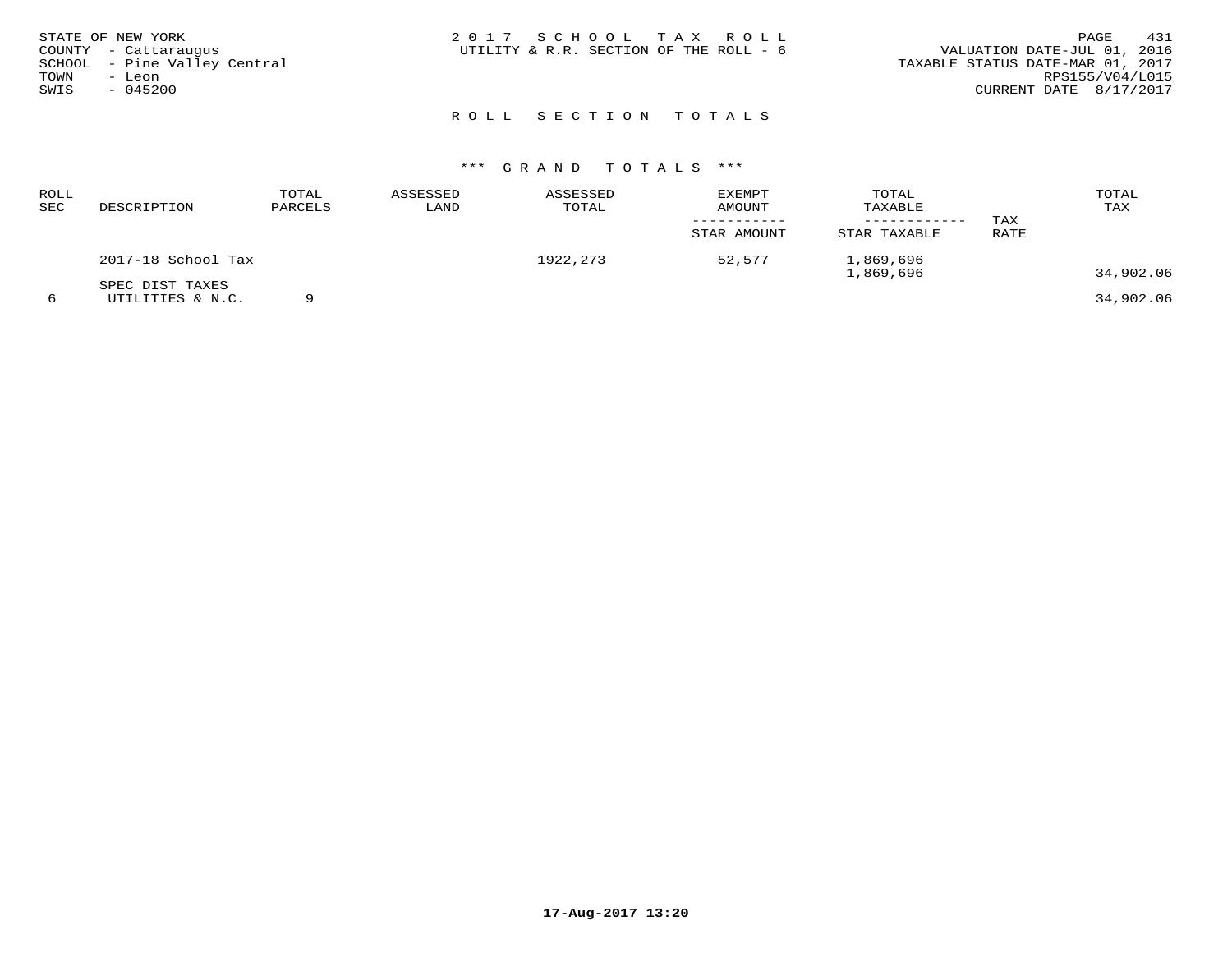TOWN - Leon<br>SWIS - 045200

# 932 STATE OF NEW YORK PAGE 432 (2017 SCHOOL TAX ROLL) PAGE 432 (STATE OF NEW YORK PAGE 432<br>2016, COUNTY - Cattaraugus<br>2017 SCHOOL - Pine Valley Central (State of the Unit of the Sequence of the Section of the Section UNIFORM PERCENT OF VALUE IS 091.00

| TAX MAP PARCEL NUMBER<br>CURRENT OWNERS NAME                    | PROPERTY LOCATION & CLASS ASSESSMENT<br>SCHOOL DISTRICT         | LAND<br>TOTAL   | TAX DESCRIPTION  |                     | TAXABLE VALUE                                    |            |
|-----------------------------------------------------------------|-----------------------------------------------------------------|-----------------|------------------|---------------------|--------------------------------------------------|------------|
| CURRENT OWNERS ADDRESS                                          | PARCEL SIZE/GRID COORD<br>************************************* |                 |                  | SPECIAL DISTRICTS   | ****************** 33.004-1-25 ***************** | TAX AMOUNT |
|                                                                 | Frog Valley Rd                                                  |                 |                  |                     | ACCT 0429                                        |            |
| $33.004 - 1 - 25$                                               | 340 Vacant indus                                                |                 | IND DEV          | 18020               |                                                  | 6,700      |
| Catt Co Ida                                                     | Pine Valley Cen 063001                                          | 6,700           |                  | 2017-18 School Tax  | 0.00                                             | 0.00       |
| PO Box 1749                                                     | Sch Dist 063001 100%                                            | 6,700           |                  |                     |                                                  |            |
| Ellicottville, NY 14731                                         | Gravel-Slag Base Ceme                                           |                 |                  |                     |                                                  |            |
|                                                                 | ACRES<br>2.86<br>EAST-1019542 NRTH-0855214                      |                 |                  |                     |                                                  |            |
|                                                                 | DEED BOOK 823<br>PG-00486                                       |                 |                  |                     |                                                  |            |
|                                                                 | FULL MARKET VALUE                                               | 7,363           |                  |                     |                                                  |            |
|                                                                 |                                                                 |                 |                  | $TOTAL$ $TAX$ $---$ |                                                  | $0.00**$   |
|                                                                 |                                                                 |                 |                  |                     | *********** 42.004-1-6.1/2 **************        |            |
|                                                                 | West Rd                                                         |                 |                  |                     | ACCT 0742                                        |            |
| $42.004 - 1 - 6.1/2$                                            | 612 School                                                      |                 | SCH-DIST         | 13800               |                                                  | 26,000     |
| Conewango Valley Amish School Pine Valley Cen 063001<br>West Rd | 52 04 09                                                        | 6,000<br>26,000 |                  | 2017-18 School Tax  | 0.00                                             | 0.00       |
| Conewango Valley, NY 14726                                      | 0.01<br>ACRES                                                   |                 |                  |                     |                                                  |            |
|                                                                 | EAST-1024950 NRTH-0838665                                       |                 |                  |                     |                                                  |            |
|                                                                 | FULL MARKET VALUE                                               | 28,571          |                  |                     |                                                  |            |
|                                                                 |                                                                 |                 |                  | TOTAL TAX ---       |                                                  | $0.00**$   |
|                                                                 | ********************                                            |                 |                  |                     | ****** 42.020-1-17 ****************              |            |
| $42.020 - 1 - 17$                                               | Leon-New Albion Rd<br>662 Police/fire                           |                 | FIRE-DEPT 26400  |                     | ACCT 5001                                        | 345,200    |
| Leon Fire Company #1 Inc                                        | Pine Valley Cen 063001                                          | 7,600           |                  | 2017-18 School Tax  | 0.00                                             | 0.00       |
| Leon, NY 14751                                                  | 36 04 09                                                        | 345,200         |                  |                     |                                                  |            |
|                                                                 | FRNT 165.00 DPTH                                                |                 |                  |                     |                                                  |            |
|                                                                 | ACRES<br>1.38                                                   |                 |                  |                     |                                                  |            |
|                                                                 | EAST-1032019 NRTH-0835961                                       |                 |                  |                     |                                                  |            |
|                                                                 | DEED BOOK 742<br>PG-00449                                       |                 |                  |                     |                                                  |            |
|                                                                 | FULL MARKET VALUE                                               | 379,341         |                  | TOTAL TAX $---$     |                                                  | $0.00**$   |
|                                                                 |                                                                 |                 |                  |                     | ********** 42.020-1-5 ******************         |            |
|                                                                 | 12264 Cherry Creek Hill Rd                                      |                 |                  |                     | ACCT 5010                                        |            |
| $42.020 - 1 - 5$                                                | 620 Religious                                                   |                 | NON-PROFIT 25300 |                     |                                                  | 164,500    |
| Leon Historical Society                                         | Pine Valley Cen 063001                                          | 7,600           |                  | 2017-18 School Tax  | 0.00                                             | 0.00       |
| PO Box 133                                                      | 44 04 09                                                        | 164,500         |                  |                     |                                                  |            |
| Leon, NY 14751                                                  | Rte 62 Ff - 80.27'<br>FRNT 247.50 DPTH 247.50                   |                 |                  |                     |                                                  |            |
|                                                                 | EAST-1030961 NRTH-0835830                                       |                 |                  |                     |                                                  |            |
|                                                                 | DEED BOOK 00993 PG-00803                                        |                 |                  |                     |                                                  |            |
|                                                                 | FULL MARKET VALUE                                               | 180,769         |                  |                     |                                                  |            |
|                                                                 |                                                                 |                 |                  | TOTAL TAX ---       |                                                  | $0.00**$   |
|                                                                 |                                                                 |                 |                  |                     |                                                  |            |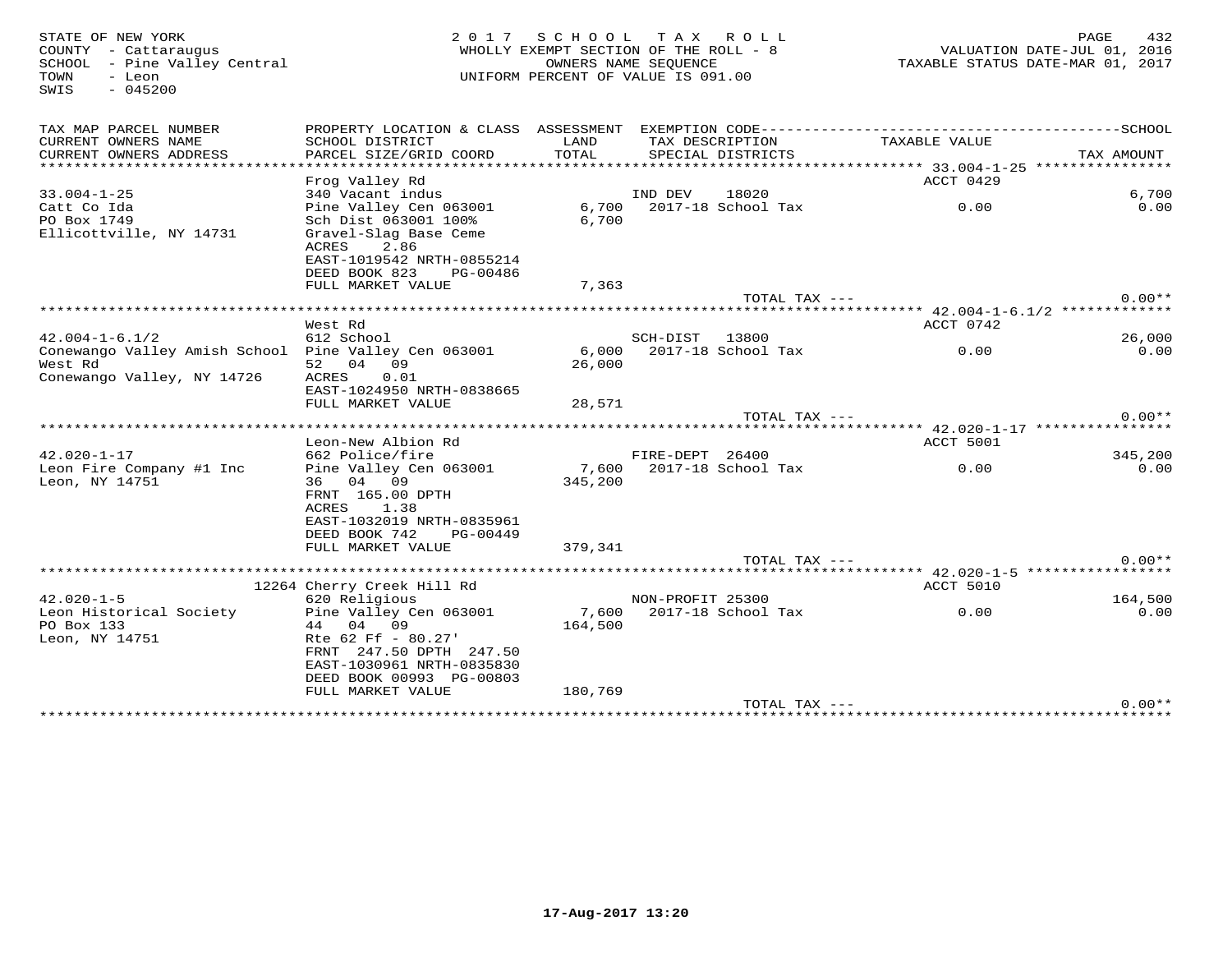| STATE OF NEW YORK<br>COUNTY - Cattaraugus<br>SCHOOL - Pine Valley Central<br>TOWN<br>- Leon<br>$-045200$<br>SWIS |                                                                                                                                                    |         | 2017 SCHOOL TAX ROLL<br>WHOLLY EXEMPT SECTION OF THE ROLL - 8<br>OWNERS NAME SEQUENCE<br>UNIFORM PERCENT OF VALUE IS 091.00 | VALUATION DATE-JUL 01, 2016<br>TAXABLE STATUS DATE-MAR 01, 2017 | PAGE<br>433 |
|------------------------------------------------------------------------------------------------------------------|----------------------------------------------------------------------------------------------------------------------------------------------------|---------|-----------------------------------------------------------------------------------------------------------------------------|-----------------------------------------------------------------|-------------|
| TAX MAP PARCEL NUMBER                                                                                            |                                                                                                                                                    |         |                                                                                                                             |                                                                 |             |
| CURRENT OWNERS NAME                                                                                              | SCHOOL DISTRICT                                                                                                                                    | LAND    | TAX DESCRIPTION                                                                                                             | TAXABLE VALUE                                                   |             |
| CURRENT OWNERS ADDRESS<br>******************                                                                     | PARCEL SIZE/GRID COORD                                                                                                                             | TOTAL   | SPECIAL DISTRICTS                                                                                                           |                                                                 | TAX AMOUNT  |
|                                                                                                                  | Rte 62                                                                                                                                             |         |                                                                                                                             | ACCT 0156                                                       |             |
| $42.020 - 1 - 6$                                                                                                 | 534 Social org.                                                                                                                                    |         | NON-PROFIT 25300                                                                                                            |                                                                 | 104,700     |
| Leon Historical Society<br>PO Box 133<br>Leon, NY 14751                                                          | Pine Valley Cen 063001<br>44 04 09<br>$10$ Sq Rd<br>FRNT 33.00 DPTH 47.00<br>EAST-1031065 NRTH-0836099                                             | 104,700 | 900 2017-18 School Tax                                                                                                      | 0.00                                                            | 0.00        |
|                                                                                                                  | DEED BOOK 00993 PG-00803<br>FULL MARKET VALUE                                                                                                      | 115,055 |                                                                                                                             |                                                                 |             |
|                                                                                                                  |                                                                                                                                                    |         | TOTAL TAX ---                                                                                                               |                                                                 | $0.00**$    |
|                                                                                                                  |                                                                                                                                                    |         |                                                                                                                             |                                                                 |             |
|                                                                                                                  | 6144 Town Hill Rd                                                                                                                                  |         |                                                                                                                             | ACCT 0597                                                       |             |
| $52.001 - 1 - 27.71$                                                                                             | 612 School                                                                                                                                         |         | SCH-DIST 13800                                                                                                              |                                                                 | 15,900      |
| Miller Eli E<br>Attn: Enos E Miller<br>RD 1<br>Conewango Valley, NY 14726                                        | Pine Valley Cen 063001<br>21 04 09<br>ACRES 0.01<br>EAST-1035849 NRTH-0826485<br>DEED BOOK 579<br>PG-00166                                         | 15,900  | $0$ 2017-18 School Tax                                                                                                      | 0.00                                                            | 0.00        |
|                                                                                                                  | FULL MARKET VALUE                                                                                                                                  | 17,473  |                                                                                                                             |                                                                 | $0.00**$    |
|                                                                                                                  |                                                                                                                                                    |         | TOTAL TAX ---                                                                                                               |                                                                 |             |
|                                                                                                                  | Cherry Creek Hill Rd                                                                                                                               |         |                                                                                                                             | ACCT 0554                                                       |             |
| $42.004 - 2 - 8.3$                                                                                               | 612 School                                                                                                                                         |         | SCH-DIST 13800                                                                                                              |                                                                 | 27,900      |
| Miller Enos E<br>Rfd 1<br>Conewango Valley, NY 14726                                                             | Pine Valley Cen 063001<br>51 04 09<br>School<br>FRNT 130.00 DPTH 325.00<br>ACRES<br>0.48<br>EAST-1024854 NRTH-0835582<br>DEED BOOK 846<br>PG-00547 | 27,900  | 6,600 2017-18 School Tax                                                                                                    | 0.00                                                            | 0.00        |
|                                                                                                                  | FULL MARKET VALUE                                                                                                                                  | 30,659  | TOTAL TAX ---                                                                                                               |                                                                 | $0.00**$    |
|                                                                                                                  |                                                                                                                                                    |         |                                                                                                                             |                                                                 |             |
|                                                                                                                  | Town Hill Rd                                                                                                                                       |         |                                                                                                                             | ACCT 0524                                                       |             |
| $43.003 - 1 - 18.2$                                                                                              | 612 School                                                                                                                                         |         | SCH-DIST 13800                                                                                                              |                                                                 | 19,700      |
| Miller Enos E<br>Miller Enos J<br>RD 1<br>Conewango Valley, NY 14726                                             | Pine Valley Cen 063001<br>27 04 09<br>FRNT 125.00 DPTH 245.00<br>EAST-1036333 NRTH-0834403<br>DEED BOOK 828<br>PG-01016                            | 19,700  | 6,800 2017-18 School Tax                                                                                                    | 0.00                                                            | 0.00        |
|                                                                                                                  | FULL MARKET VALUE                                                                                                                                  | 21,648  |                                                                                                                             |                                                                 |             |
|                                                                                                                  |                                                                                                                                                    |         | TOTAL TAX ---                                                                                                               |                                                                 | $0.00**$    |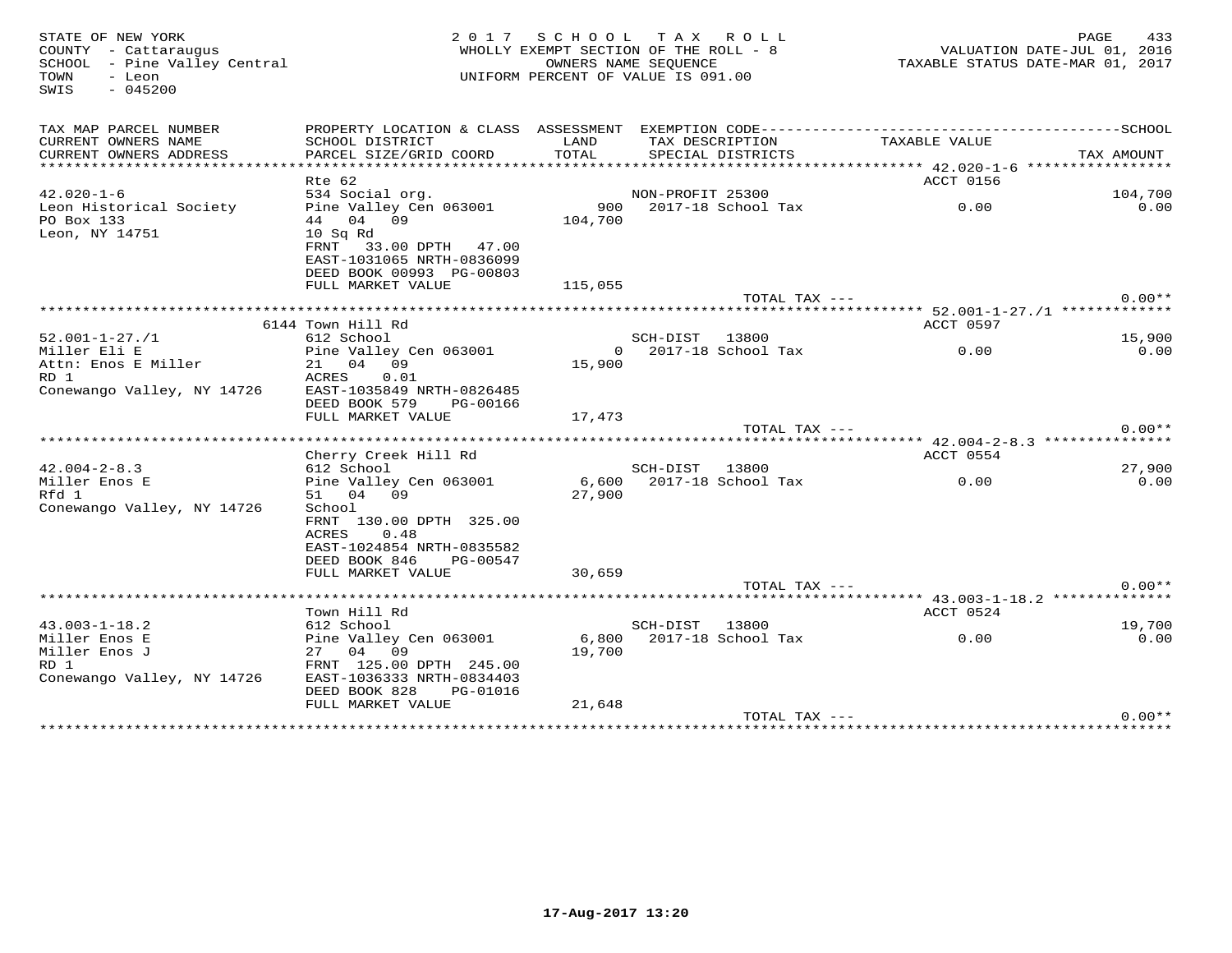TOWN - Leon<br>SWIS - 045200

# STATE OF NEW YORK 2 0 1 7 S C H O O L T A X R O L L PAGE 434 COUNTY - Cattaraugus WHOLLY EXEMPT SECTION OF THE ROLL - 8 VALUATION DATE-JUL 01, 2016 SCHOOL - Pine Valley Central OWNERS NAME SEQUENCE TAXABLE STATUS DATE-MAR 01, 2017UNIFORM PERCENT OF VALUE IS 091.00

| TAX MAP PARCEL NUMBER<br>CURRENT OWNERS NAME<br>CURRENT OWNERS ADDRESS | PROPERTY LOCATION & CLASS ASSESSMENT<br>SCHOOL DISTRICT<br>PARCEL SIZE/GRID COORD | LAND<br>TOTAL | TAX DESCRIPTION<br>SPECIAL DISTRICTS |                    | EXEMPTION CODE----------------------------<br>TAXABLE VALUE | --------------SCHOOL<br>TAX AMOUNT |
|------------------------------------------------------------------------|-----------------------------------------------------------------------------------|---------------|--------------------------------------|--------------------|-------------------------------------------------------------|------------------------------------|
| ******************************                                         |                                                                                   |               |                                      |                    |                                                             |                                    |
|                                                                        | Youngs Rd                                                                         |               |                                      |                    | ACCT 0548                                                   |                                    |
| $51.002 - 1 - 12.2$                                                    | 612 School                                                                        |               | SCH-DIST                             | 13800              |                                                             | 21,700                             |
| Miller Enos J                                                          | Pine Valley Cen 063001                                                            | 7,200         | 2017-18 School Tax                   |                    | 0.00                                                        | 0.00                               |
| Miller Enos E                                                          | 49 04 09                                                                          | 21,700        |                                      |                    |                                                             |                                    |
| RD 1 Chautauqua Rd                                                     | ACRES<br>1.10                                                                     |               |                                      |                    |                                                             |                                    |
| Conewango Valley, NY 14726                                             | EAST-1024144 NRTH-0824787                                                         |               |                                      |                    |                                                             |                                    |
|                                                                        | DEED BOOK 837<br>PG-00931                                                         |               |                                      |                    |                                                             |                                    |
|                                                                        | FULL MARKET VALUE                                                                 | 23,846        |                                      |                    |                                                             |                                    |
|                                                                        | ********************                                                              |               |                                      | TOTAL TAX ---      |                                                             | $0.00**$                           |
|                                                                        |                                                                                   |               |                                      |                    | *************************** 51.002-1-7 ******************   |                                    |
| $51.002 - 1 - 7$                                                       | West Rd<br>612 School                                                             |               | SCH-DIST 13800                       |                    | ACCT 5004                                                   | 36,700                             |
| Miller John J                                                          | Pine Valley Cen 063001                                                            | 6,600         | 2017-18 School Tax                   |                    | 0.00                                                        | 0.00                               |
| Box 188A                                                               | 49 04 09                                                                          | 36,700        |                                      |                    |                                                             |                                    |
| Conewango Valley, NY 14726                                             | Amish School                                                                      |               |                                      |                    |                                                             |                                    |
|                                                                        | Ff West 100, Co Rd 44 480                                                         |               |                                      |                    |                                                             |                                    |
|                                                                        | FRNT 111.00 DPTH 187.00                                                           |               |                                      |                    |                                                             |                                    |
|                                                                        | EAST-1023278 NRTH-0827358                                                         |               |                                      |                    |                                                             |                                    |
|                                                                        | FULL MARKET VALUE                                                                 | 40,330        |                                      |                    |                                                             |                                    |
|                                                                        |                                                                                   |               |                                      | TOTAL TAX ---      |                                                             | $0.00**$                           |
|                                                                        | *******************************                                                   |               |                                      |                    |                                                             |                                    |
|                                                                        |                                                                                   |               |                                      |                    |                                                             |                                    |
|                                                                        | Frog Valley Rd                                                                    |               |                                      |                    | ACCT 0763                                                   |                                    |
| $33.004 - 1 - 24.4$                                                    | 322 Rural vac>10                                                                  |               | NON-PROFIT 25300                     |                    |                                                             | 42,800                             |
| Nature Sanctuary Soc WNY Inc                                           | Pine Valley Cen 063001                                                            | 42,800        |                                      | 2017-18 School Tax | 0.00                                                        | 0.00                               |
| St                                                                     | 64 04 09                                                                          | 42,800        |                                      |                    |                                                             |                                    |
| PO Box 828                                                             | Ff 1085.00                                                                        |               |                                      |                    |                                                             |                                    |
| West Seneca, NY 14224                                                  | ACRES<br>43.30                                                                    |               |                                      |                    |                                                             |                                    |
|                                                                        | EAST-1021544 NRTH-0853829                                                         |               |                                      |                    |                                                             |                                    |
|                                                                        | DEED BOOK 13661 PG-5001                                                           |               |                                      |                    |                                                             |                                    |
|                                                                        | FULL MARKET VALUE                                                                 | 47,033        |                                      |                    |                                                             | $0.00**$                           |
|                                                                        | *************************************                                             |               |                                      | TOTAL TAX ---      |                                                             |                                    |
|                                                                        | Youngs Rd                                                                         |               |                                      |                    | ACCT 0715                                                   |                                    |
| $51.002 - 2 - 26$                                                      | 695 Cemetery                                                                      |               | CEMETERY                             | 27350              |                                                             | 6,900                              |
| Old Order Amish Church                                                 | Pine Valley Cen 063001                                                            | 6,900         | 2017-18 School Tax                   |                    | 0.00                                                        | 0.00                               |
| Attn: West Amish Cemetery                                              | 49 04 09                                                                          | 6,900         |                                      |                    |                                                             |                                    |
| Youngs Rd                                                              | Hershberger Farm                                                                  |               |                                      |                    |                                                             |                                    |
| Conewango Valley, NY 14726                                             | FRNT 330.00 DPTH 107.00                                                           |               |                                      |                    |                                                             |                                    |
|                                                                        | EAST-1026156 NRTH-0824129                                                         |               |                                      |                    |                                                             |                                    |
|                                                                        | DEED BOOK 725<br>PG-889                                                           |               |                                      |                    |                                                             |                                    |
|                                                                        | FULL MARKET VALUE                                                                 | 7,582         |                                      | TOTAL TAX ---      |                                                             | $0.00**$                           |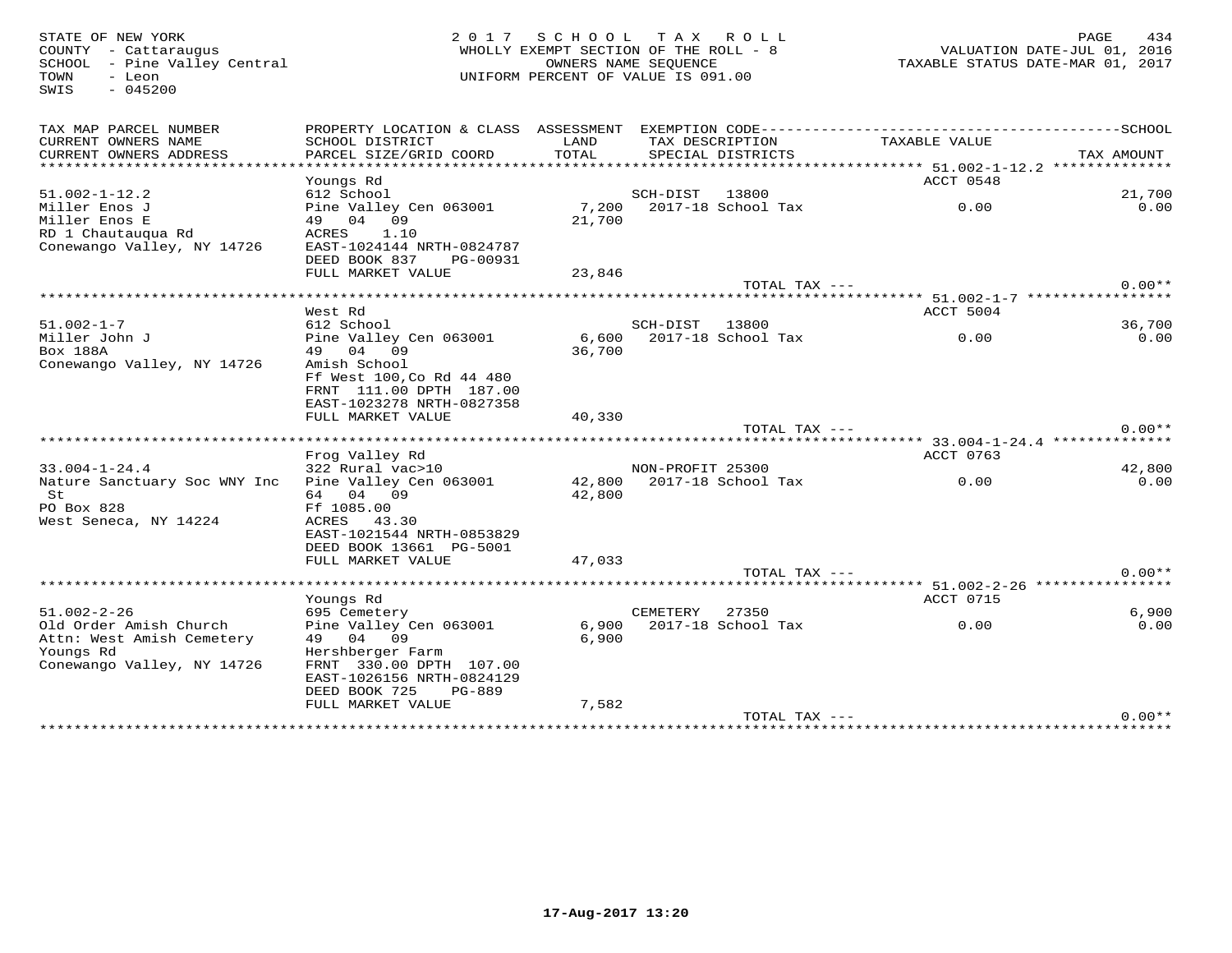TOWN - Leon<br>SWIS - 045200

# STATE OF NEW YORK 2 0 1 7 S C H O O L T A X R O L L PAGE 435 COUNTY - Cattaraugus WHOLLY EXEMPT SECTION OF THE ROLL - 8 VALUATION DATE-JUL 01, 2016 SCHOOL - Pine Valley Central OWNERS NAME SEQUENCE TAXABLE STATUS DATE-MAR 01, 2017UNIFORM PERCENT OF VALUE IS 091.00

| TAX MAP PARCEL NUMBER<br>CURRENT OWNERS NAME<br>CURRENT OWNERS ADDRESS | PROPERTY LOCATION & CLASS ASSESSMENT<br>SCHOOL DISTRICT<br>PARCEL SIZE/GRID COORD | LAND<br><b>TOTAL</b> | TAX DESCRIPTION | EXEMPTION CODE-------------<br>SPECIAL DISTRICTS | TAXABLE VALUE                     | --------------SCHOOL<br>TAX AMOUNT |
|------------------------------------------------------------------------|-----------------------------------------------------------------------------------|----------------------|-----------------|--------------------------------------------------|-----------------------------------|------------------------------------|
|                                                                        |                                                                                   |                      |                 |                                                  |                                   |                                    |
|                                                                        | Dredge Rd                                                                         |                      |                 |                                                  | ACCT 5003                         |                                    |
| $33.004 - 1 - 8$                                                       | 323 Vacant rural                                                                  |                      | TOWN-PROP 13500 |                                                  |                                   | 2,100                              |
| Town Of Leon                                                           | Pine Valley Cen 063001                                                            | 2,100                |                 | 2017-18 School Tax                               | 0.00                              | 0.00                               |
| Leon, NY 14751                                                         | 08 04 09                                                                          | 2,100                |                 |                                                  |                                   |                                    |
|                                                                        | FRNT<br>66.00 DPTH 145.00                                                         |                      |                 |                                                  |                                   |                                    |
|                                                                        | EAST-1024509 NRTH-0853048                                                         |                      |                 |                                                  |                                   |                                    |
|                                                                        | FULL MARKET VALUE                                                                 | 2,308                |                 |                                                  |                                   |                                    |
|                                                                        |                                                                                   |                      |                 | TOTAL TAX ---                                    |                                   | $0.00**$                           |
|                                                                        | *****************************                                                     |                      |                 |                                                  | ********* 42.004-1-14 *********** |                                    |
|                                                                        | Rte 62                                                                            |                      |                 |                                                  | ACCT 5014                         |                                    |
| $42.004 - 1 - 14$                                                      | 695 Cemetery                                                                      |                      | CEMETERY        | 27350                                            |                                   | 9,200                              |
| Town Of Leon                                                           | Pine Valley Cen 063001                                                            | 9,200                |                 | 2017-18 School Tax                               | 0.00                              | 0.00                               |
| Box 102                                                                | 44 04 09                                                                          | 9,200                |                 |                                                  |                                   |                                    |
| Leon, NY 14751                                                         | Fairview Cemetery                                                                 |                      |                 |                                                  |                                   |                                    |
|                                                                        | ACRES<br>2.08                                                                     |                      |                 |                                                  |                                   |                                    |
|                                                                        | EAST-1030294 NRTH-0836815                                                         |                      |                 |                                                  |                                   |                                    |
|                                                                        | DEED BOOK 00979 PG-01052                                                          |                      |                 |                                                  |                                   |                                    |
|                                                                        | FULL MARKET VALUE                                                                 | 10,110               |                 | TOTAL TAX ---                                    |                                   | $0.00**$                           |
|                                                                        |                                                                                   |                      |                 |                                                  |                                   |                                    |
|                                                                        | Leon-New Albion Rd                                                                |                      |                 |                                                  | ACCT 5002                         |                                    |
| $42.020 - 1 - 30$                                                      | 651 Highway gar                                                                   |                      | TOWN-PROP 13500 |                                                  |                                   | 378,400                            |
| Town Of Leon                                                           | Pine Valley Cen 063001                                                            | 11,800               |                 | 2017-18 School Tax                               | 0.00                              | 0.00                               |
| Leon, NY 14751                                                         | 35 04 09                                                                          | 378,400              |                 |                                                  |                                   |                                    |
|                                                                        | FRNT 266.00 DPTH                                                                  |                      |                 |                                                  |                                   |                                    |
|                                                                        | 3.55<br>ACRES                                                                     |                      |                 |                                                  |                                   |                                    |
|                                                                        | EAST-1031922 NRTH-0835434                                                         |                      |                 |                                                  |                                   |                                    |
|                                                                        | DEED BOOK 00654 PG-00509                                                          |                      |                 |                                                  |                                   |                                    |
|                                                                        | FULL MARKET VALUE                                                                 | 415,824              |                 |                                                  |                                   |                                    |
|                                                                        |                                                                                   |                      |                 | TOTAL TAX ---                                    |                                   | $0.00**$                           |
|                                                                        |                                                                                   |                      |                 |                                                  |                                   |                                    |
|                                                                        | Rte 62                                                                            |                      |                 |                                                  | ACCT 5012                         |                                    |
| $43.003 - 1 - 27$                                                      | 695 Cemetery                                                                      |                      | CEMETERY        | 27350                                            |                                   | 16,700                             |
| Town Of Leon                                                           | Pine Valley Cen 063001                                                            | 16,700               |                 | 2017-18 School Tax                               | 0.00                              | 0.00                               |
| Box 102                                                                | 36 04 09                                                                          | 16,700               |                 |                                                  |                                   |                                    |
| Leon, NY 14751                                                         | Treat Cemetery                                                                    |                      |                 |                                                  |                                   |                                    |
|                                                                        | FRNT 515.00 DPTH                                                                  |                      |                 |                                                  |                                   |                                    |
|                                                                        | ACRES<br>6.04                                                                     |                      |                 |                                                  |                                   |                                    |
|                                                                        | EAST-1031444 NRTH-0836756                                                         |                      |                 |                                                  |                                   |                                    |
|                                                                        | DEED BOOK 00979 PG-01052                                                          |                      |                 |                                                  |                                   |                                    |
|                                                                        | FULL MARKET VALUE                                                                 | 18,352               |                 | TOTAL TAX ---                                    |                                   | $0.00**$                           |
|                                                                        |                                                                                   |                      |                 |                                                  |                                   |                                    |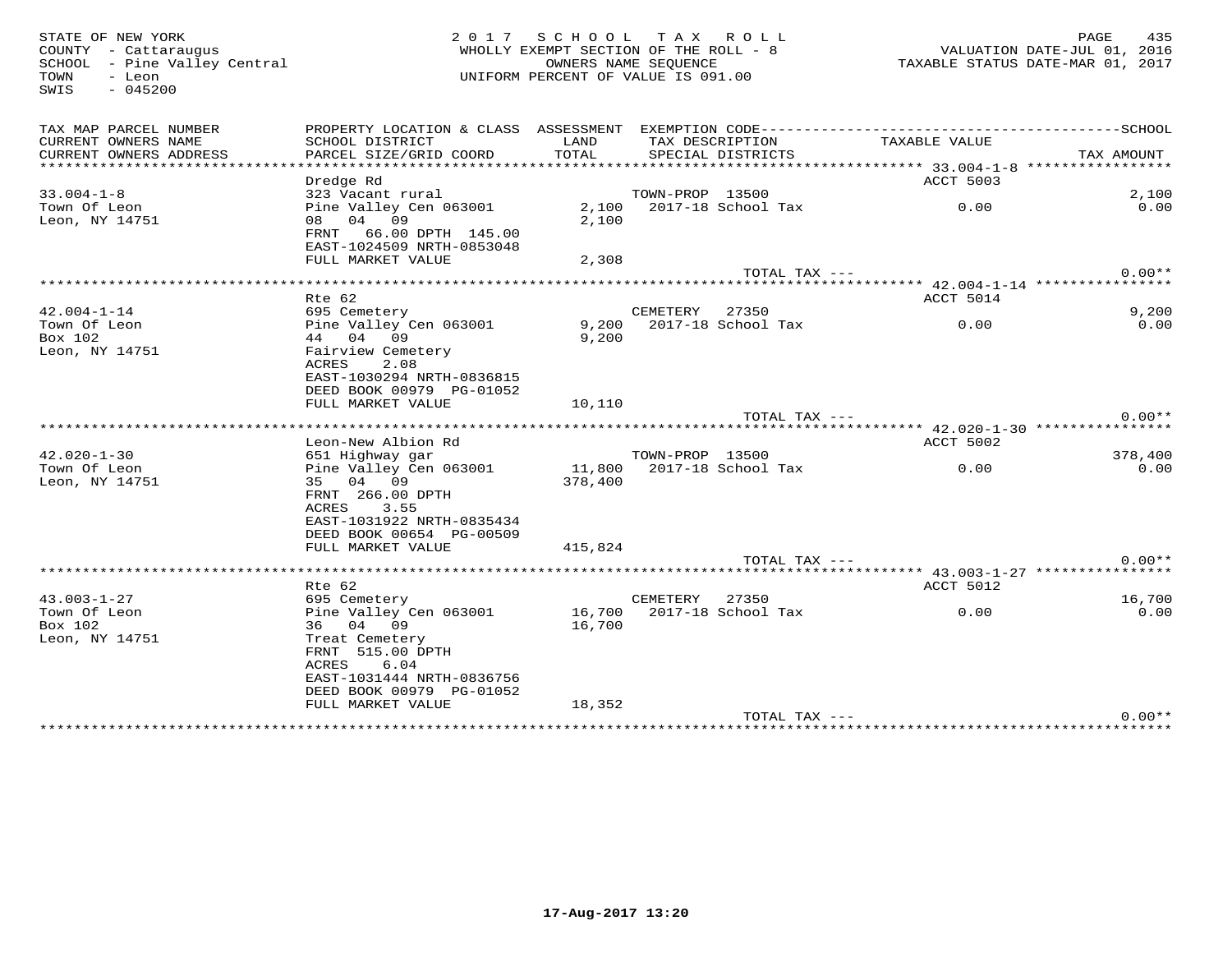| STATE OF NEW YORK<br>- Cattaraugus<br>COUNTY<br>- Pine Valley Central<br>SCHOOL<br>TOWN<br>- Leon<br>SWIS<br>$-045200$ | 2017                                 |       | SCHOOL TAX ROLL<br>WHOLLY EXEMPT SECTION OF THE ROLL - 8<br>OWNERS NAME SEOUENCE<br>UNIFORM PERCENT OF VALUE IS 091.00 |               | 436<br>PAGE<br>VALUATION DATE-JUL 01,<br>2016<br>TAXABLE STATUS DATE-MAR 01, 2017 |
|------------------------------------------------------------------------------------------------------------------------|--------------------------------------|-------|------------------------------------------------------------------------------------------------------------------------|---------------|-----------------------------------------------------------------------------------|
| TAX MAP PARCEL NUMBER                                                                                                  | PROPERTY LOCATION & CLASS ASSESSMENT |       |                                                                                                                        |               |                                                                                   |
| CURRENT OWNERS NAME                                                                                                    | SCHOOL DISTRICT                      | LAND  | TAX DESCRIPTION                                                                                                        | TAXABLE VALUE |                                                                                   |
| CURRENT OWNERS ADDRESS                                                                                                 | PARCEL SIZE/GRID COORD               | TOTAL | SPECIAL DISTRICTS                                                                                                      |               | TAX AMOUNT                                                                        |
|                                                                                                                        |                                      |       |                                                                                                                        |               | *************                                                                     |
|                                                                                                                        | Eganski & Adams                      |       |                                                                                                                        | ACCT 0555     |                                                                                   |
| $52.002 - 1 - 39.1$                                                                                                    | 695 Cemetery                         |       | 27350<br>CEMETERY                                                                                                      |               | 900                                                                               |
| Town Of Leon                                                                                                           | Pine Valley Cen 063001               |       | 900 2017-18 School Tax                                                                                                 | 0.00          | 0.00                                                                              |
| Box 102                                                                                                                | $11/12$ 04 09                        | 900   |                                                                                                                        |               |                                                                                   |
| Leon, NY 14751                                                                                                         | Eldredge Rd Cemetery                 |       |                                                                                                                        |               |                                                                                   |
|                                                                                                                        | 0.01<br>ACRES                        |       |                                                                                                                        |               |                                                                                   |
|                                                                                                                        | EAST-1041839 NRTH-0829895            |       |                                                                                                                        |               |                                                                                   |
|                                                                                                                        | DEED BOOK 00979 PG-01052             |       |                                                                                                                        |               |                                                                                   |
|                                                                                                                        | FULL MARKET VALUE                    | 989   |                                                                                                                        |               |                                                                                   |
|                                                                                                                        |                                      |       | $TOTAL$ $TAX$ $---$                                                                                                    |               | $0.00**$                                                                          |
|                                                                                                                        |                                      |       |                                                                                                                        |               |                                                                                   |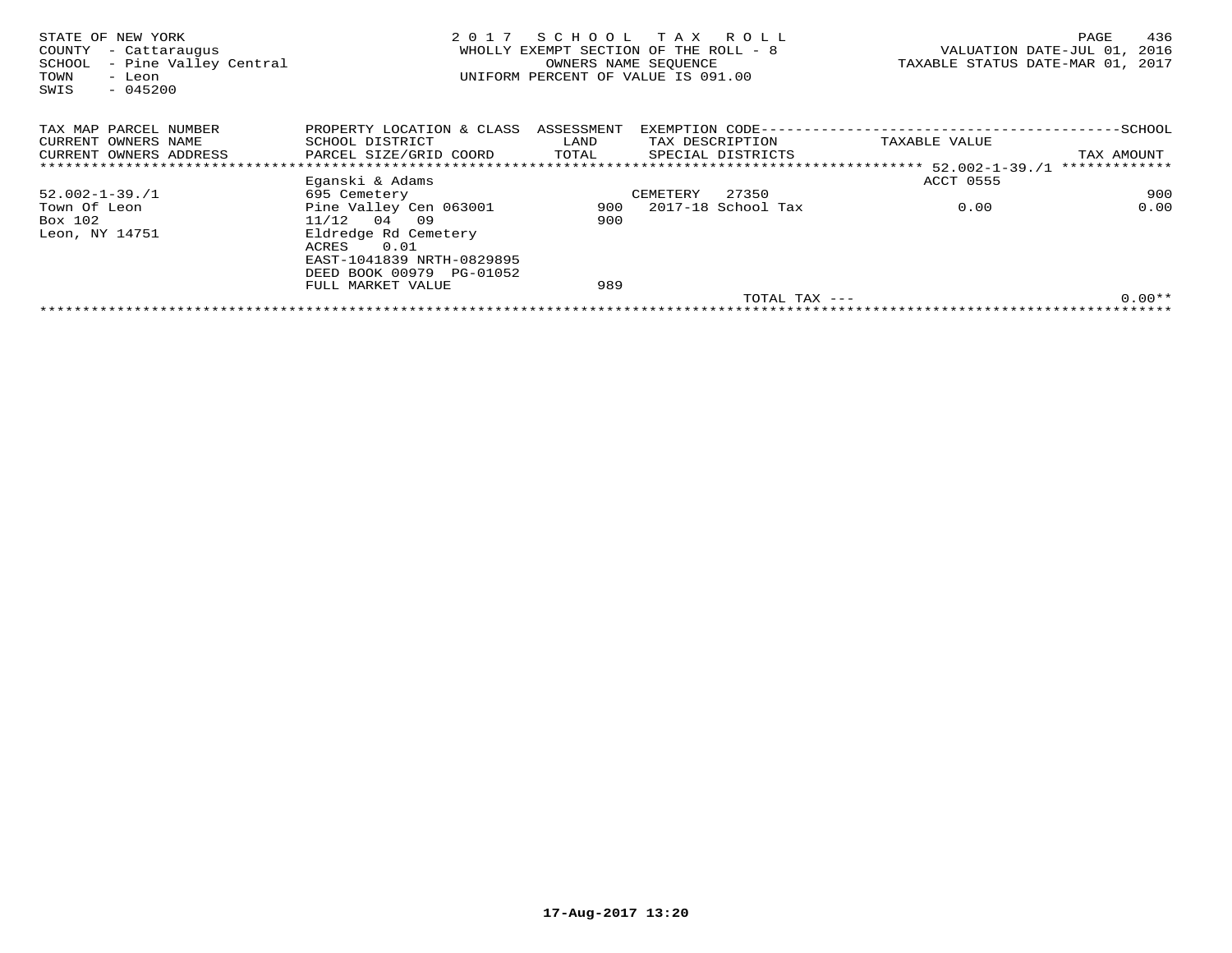| STATE OF NEW YORK            | 2017 SCHOOL TAX ROLL                  | 437<br>PAGE                      |
|------------------------------|---------------------------------------|----------------------------------|
| COUNTY - Cattaraugus         | WHOLLY EXEMPT SECTION OF THE ROLL - 8 | VALUATION DATE-JUL 01, 2016      |
| SCHOOL - Pine Valley Central |                                       | TAXABLE STATUS DATE-MAR 01, 2017 |
| TOWN<br>- Leon               | UNIFORM PERCENT OF VALUE IS 091.00    | RPS155/V04/L015                  |
| SWIS<br>$-045200$            |                                       | CURRENT DATE 8/17/2017           |
|                              |                                       |                                  |
|                              | ROLL SUB SECTION- - TOTALS            |                                  |

|      |      | $m \wedge m \wedge n$<br>TOTAT | <b>FYTFNCTOM</b><br>TOT | H: N.S                              | ΑD   | דסאיזצי<br>ـالمىتىدە | . .⊥  | $m \wedge m \wedge n$<br>- I ` 1∆ ' |
|------|------|--------------------------------|-------------------------|-------------------------------------|------|----------------------|-------|-------------------------------------|
| CODE | NAMF | PARCELS                        | $m \tau \tau \tau$      | * * * * * * *<br>$\sqrt{ }$<br>ALUL | ALUP | MOUNT                | VALUE | may<br>- ∠∡∡                        |

#### NO SPECIAL DISTRICTS AT THIS LEVEL

\*\*\* S C H O O L D I S T R I C T S U M M A R Y \*\*\*

| CODE   | DISTRICT NAME                    | TOTAL<br>PARCELS | ASSESSED<br>LAND | ASSESSED<br>TOTAL | EXEMPT<br>AMOUNT | TOTAL<br>TAXABLE |           |
|--------|----------------------------------|------------------|------------------|-------------------|------------------|------------------|-----------|
|        |                                  |                  |                  |                   | STAR AMOUNT      | STAR TAXABLE     | TOTAL TAX |
|        | Pine Valley Central              | 17               | 146,400          | 1226,000          | 1226,000         |                  |           |
| 063001 |                                  |                  |                  |                   |                  |                  |           |
|        | SUB-TOTAL                        | 17               | 146,400          | 1226,000          | 1226,000         |                  |           |
|        | $S \cup B - T \cup T A L (CONT)$ |                  |                  |                   |                  |                  |           |
|        |                                  |                  |                  |                   |                  |                  |           |
|        | TOTAL                            | 17               | 146,400          | 1226,000          | 1226,000         |                  |           |
|        | T O T A L (CONT)                 |                  |                  |                   |                  |                  |           |

#### \*\*\* S Y S T E M C O D E S S U M M A R Y \*\*\*

#### NO SYSTEM EXEMPTIONS AT THIS LEVEL

| CODE  | DESCRIPTION | TOTAL<br>PARCELS | SCHOOL  |
|-------|-------------|------------------|---------|
| 13500 | TOWN-PROP   |                  | 380,500 |
| 13800 | SCH-DIST    | 6                | 147,900 |
| 18020 | IND DEV     |                  | 6,700   |
| 25300 | NON-PROFIT  |                  | 312,000 |
| 26400 | FIRE-DEPT   |                  | 345,200 |
|       |             |                  |         |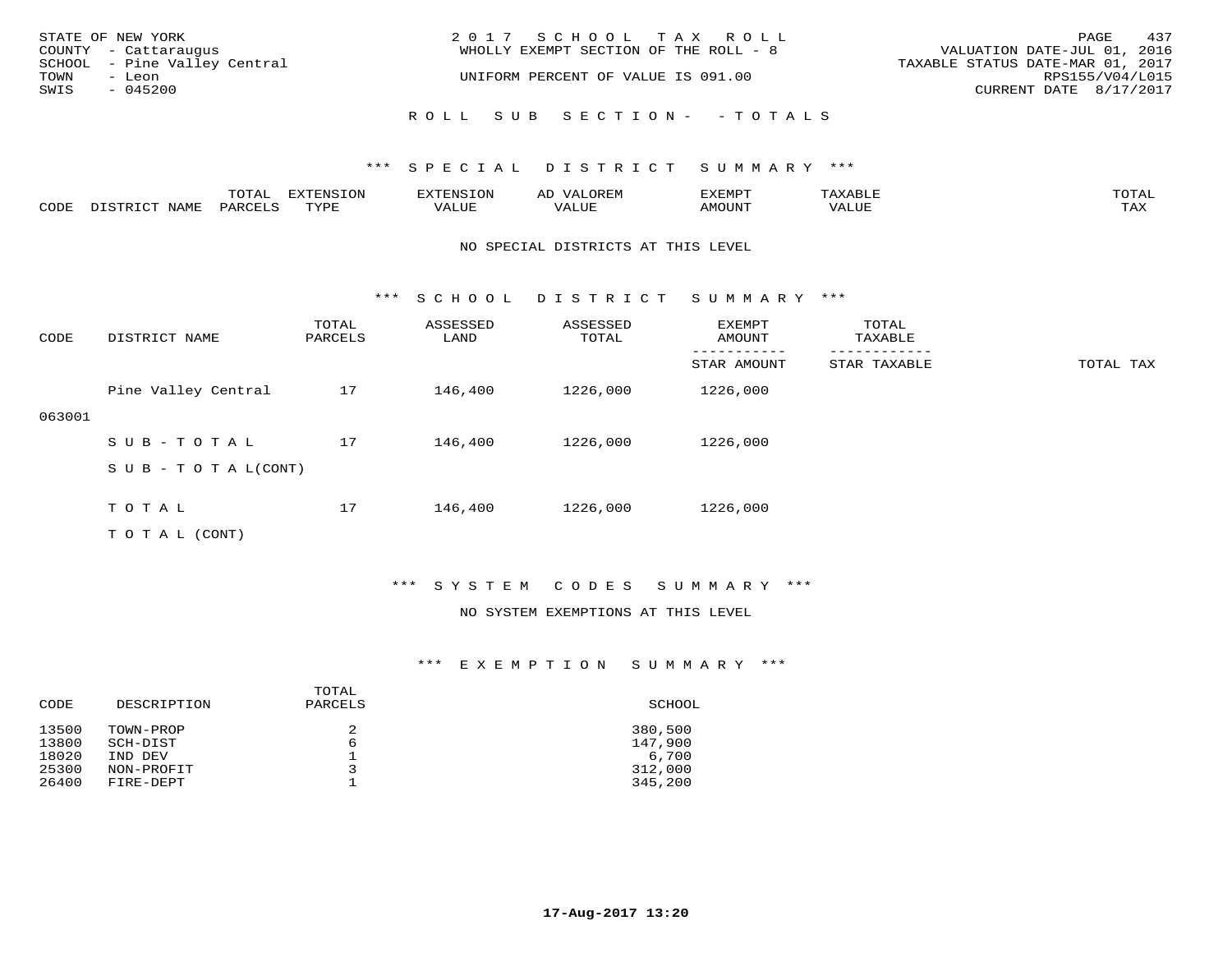|      | STATE OF NEW YORK            | 2017 SCHOOL TAX ROLL                                                 | PAGE            | 438 |
|------|------------------------------|----------------------------------------------------------------------|-----------------|-----|
|      | COUNTY - Cattaraugus         | VALUATION DATE-JUL 01, 2016<br>WHOLLY EXEMPT SECTION OF THE ROLL - 8 |                 |     |
|      | SCHOOL - Pine Valley Central | TAXABLE STATUS DATE-MAR 01, 2017                                     |                 |     |
| TOWN | - Leon                       | UNIFORM PERCENT OF VALUE IS 091.00                                   | RPS155/V04/L015 |     |
| SWIS | $-045200$                    | CURRENT DATE 8/17/2017                                               |                 |     |
|      |                              | ROLL SUB SECTION- - TOTALS                                           |                 |     |

#### \*\*\* E X E M P T I O N S U M M A R Y \*\*\*

| CODE  | DESCRIPTION       | TOTAL<br>PARCELS | SCHOOL             |
|-------|-------------------|------------------|--------------------|
| 27350 | CEMETERY<br>TOTAL | 17               | 33,700<br>1226,000 |

| ROLL<br>SEC | DESCRIPTION                                    | TOTAL<br>PARCELS | ASSESSED<br>LAND | ASSESSED<br>TOTAL | EXEMPT<br>AMOUNT<br>STAR AMOUNT | TOTAL<br>TAXABLE<br>STAR TAXABLE | TAX<br>RATE | TOTAL<br>TAX |
|-------------|------------------------------------------------|------------------|------------------|-------------------|---------------------------------|----------------------------------|-------------|--------------|
| 8           | RS 8 TOTAL<br>SPEC DIST TAXES<br>WHOLLY EXEMPT | 17               | 146,400          | 1226,000          | 1,226,000                       |                                  |             |              |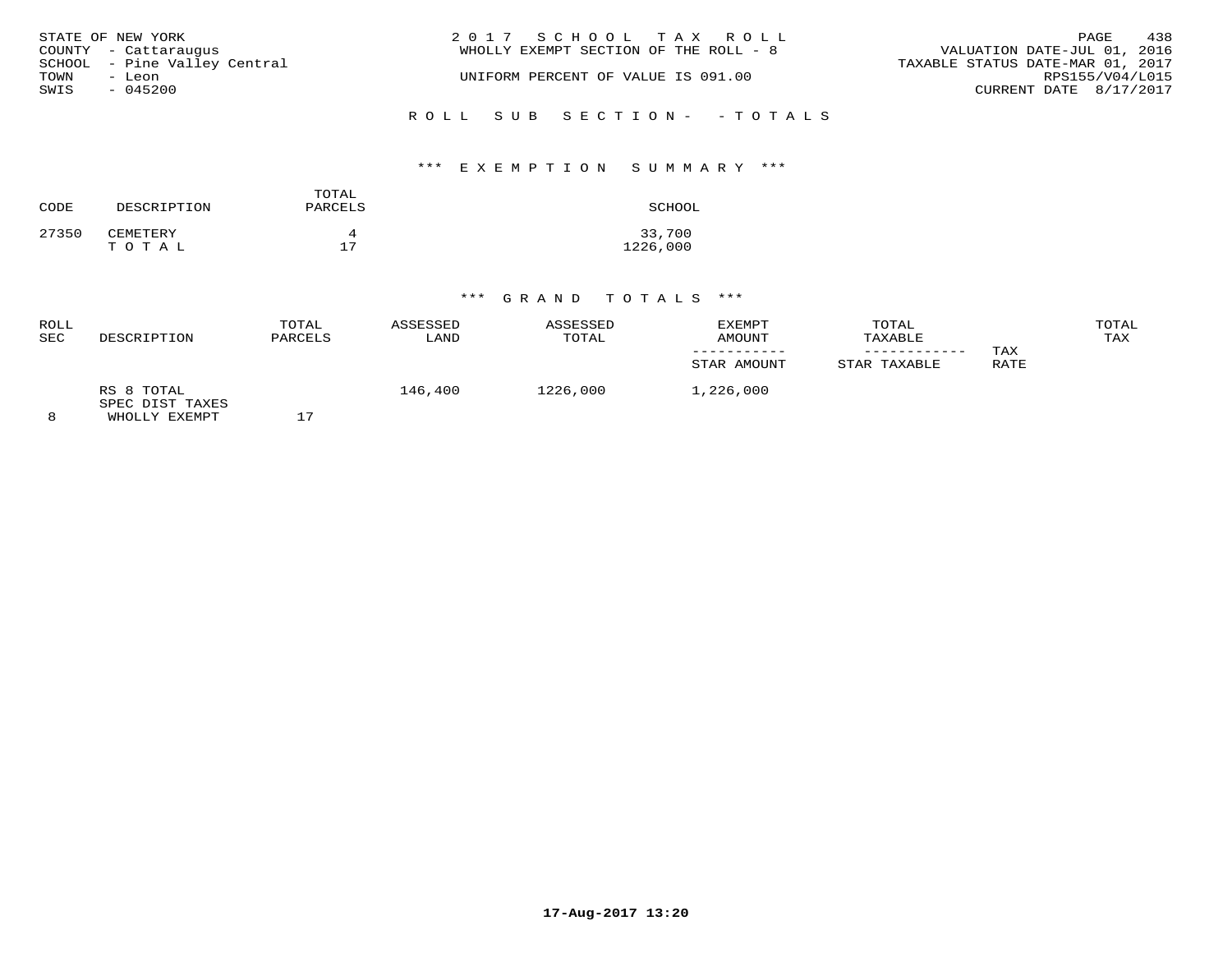| STATE OF NEW YORK            | 2017 SCHOOL TAX ROLL                  | 439<br>PAGE                      |
|------------------------------|---------------------------------------|----------------------------------|
| COUNTY - Cattaraugus         | WHOLLY EXEMPT SECTION OF THE ROLL - 8 | VALUATION DATE-JUL 01, 2016      |
| SCHOOL - Pine Valley Central |                                       | TAXABLE STATUS DATE-MAR 01, 2017 |
| TOWN<br>- Leon               | UNIFORM PERCENT OF VALUE IS 091.00    | RPS155/V04/L015                  |
| SWIS<br>$-045200$            |                                       | CURRENT DATE 8/17/2017           |
|                              | ROLL SECTION TOTALS                   |                                  |

|      |                  | TOTAL   | <b>EXTENSION</b> | <b>XTENSION</b> | OREM<br>∽ | EXEMPT | 'AXABLŀ | TOTAI        |
|------|------------------|---------|------------------|-----------------|-----------|--------|---------|--------------|
| CODE | NAME<br>חימים דת | PARCELS | TYPE             | ''ALUE          | VALUE     | AMOUNT | VALUE   | max x<br>IAA |

#### NO SPECIAL DISTRICTS AT THIS LEVEL

\*\*\* S C H O O L D I S T R I C T S U M M A R Y \*\*\*

| CODE   | DISTRICT NAME              | TOTAL<br>PARCELS | ASSESSED<br>LAND | ASSESSED<br>TOTAL | EXEMPT<br>AMOUNT | TOTAL<br>TAXABLE |           |
|--------|----------------------------|------------------|------------------|-------------------|------------------|------------------|-----------|
|        |                            |                  |                  |                   | STAR AMOUNT      | STAR TAXABLE     | TOTAL TAX |
|        | Pine Valley Central        | 17               | 146,400          | 1226,000          | 1226,000         |                  |           |
| 063001 |                            |                  |                  |                   |                  |                  |           |
|        | SUB-TOTAL                  | 17               | 146,400          | 1226,000          | 1226,000         |                  |           |
|        | S U B - T O T A $L$ (CONT) |                  |                  |                   |                  |                  |           |
|        |                            |                  |                  |                   |                  |                  |           |
|        | TOTAL                      | 17               | 146,400          | 1226,000          | 1226,000         |                  |           |
|        | T O T A L (CONT)           |                  |                  |                   |                  |                  |           |

#### \*\*\* S Y S T E M C O D E S S U M M A R Y \*\*\*

#### NO SYSTEM EXEMPTIONS AT THIS LEVEL

| CODE                                      | DESCRIPTION                                                 | TOTAL<br>PARCELS | SCHOOL                                            |
|-------------------------------------------|-------------------------------------------------------------|------------------|---------------------------------------------------|
| 13500<br>13800<br>18020<br>25300<br>26400 | TOWN-PROP<br>SCH-DIST<br>IND DEV<br>NON-PROFIT<br>FIRE-DEPT | 2<br>6           | 380,500<br>147,900<br>6,700<br>312,000<br>345,200 |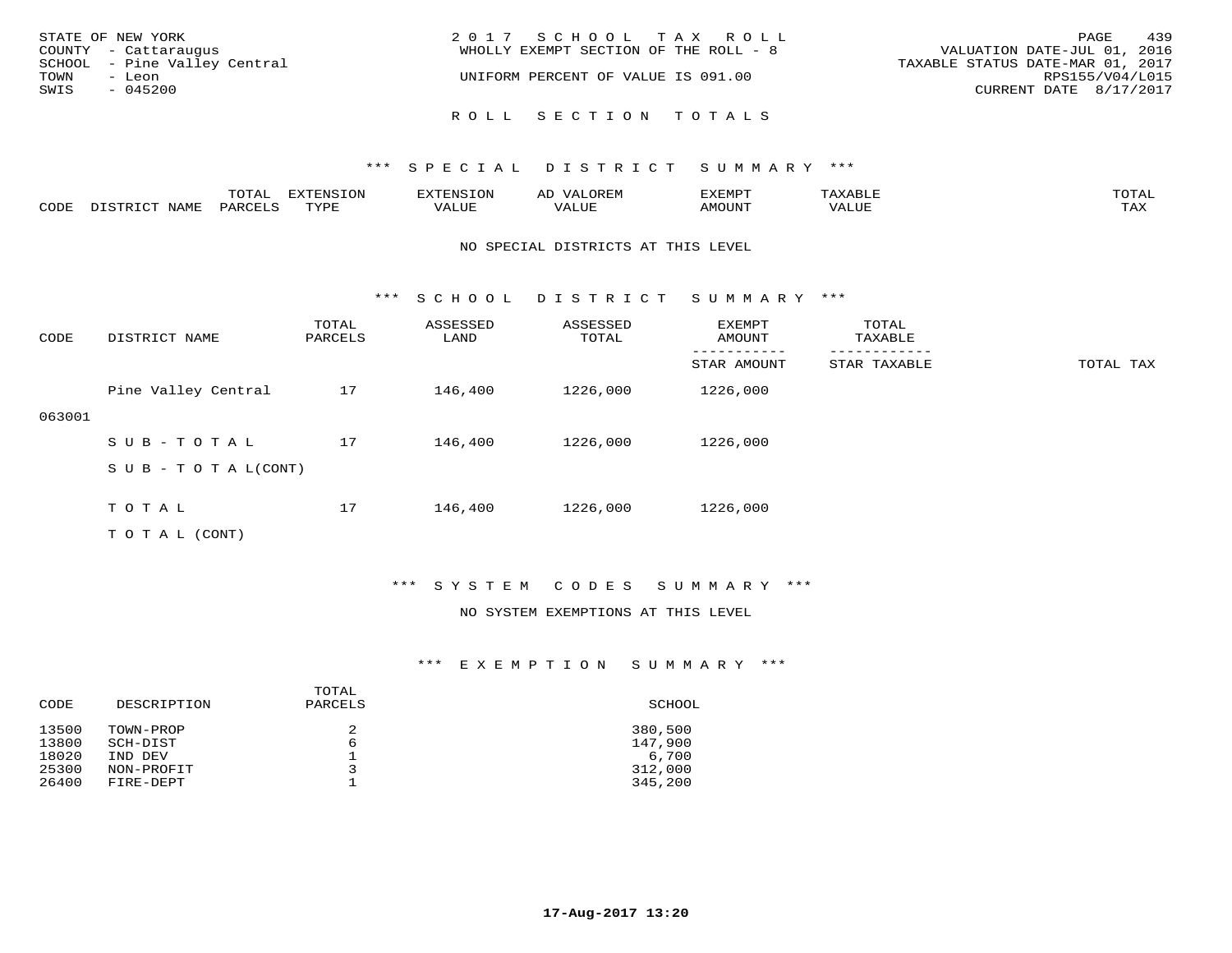|                   | STATE OF NEW YORK            | 2017 SCHOOL TAX ROLL                                                 | PAGE            | 440 |
|-------------------|------------------------------|----------------------------------------------------------------------|-----------------|-----|
|                   | COUNTY - Cattaraugus         | VALUATION DATE-JUL 01, 2016<br>WHOLLY EXEMPT SECTION OF THE ROLL - 8 |                 |     |
|                   | SCHOOL - Pine Valley Central | TAXABLE STATUS DATE-MAR 01, 2017                                     |                 |     |
| TOWN              | - Leon                       | UNIFORM PERCENT OF VALUE IS 091.00                                   | RPS155/V04/L015 |     |
| SWIS<br>$-045200$ |                              | CURRENT DATE 8/17/2017                                               |                 |     |
|                   |                              | ROLL SECTION TOTALS                                                  |                 |     |

#### \*\*\* E X E M P T I O N S U M M A R Y \*\*\*

| CODE  | DESCRIPTION       | TOTAL<br>PARCELS | SCHOOL             |
|-------|-------------------|------------------|--------------------|
| 27350 | CEMETERY<br>TOTAL | 17               | 33,700<br>1226,000 |

| ROLL<br>SEC | DESCRIPTION                                    | TOTAL<br>PARCELS | ASSESSED<br>LAND | ASSESSED<br>TOTAL | EXEMPT<br>AMOUNT | TOTAL<br>TAXABLE |             | TOTAL<br>TAX |
|-------------|------------------------------------------------|------------------|------------------|-------------------|------------------|------------------|-------------|--------------|
|             |                                                |                  |                  |                   | STAR AMOUNT      | STAR TAXABLE     | TAX<br>RATE |              |
|             | RS 8 TOTAL<br>SPEC DIST TAXES<br>WHOLLY EXEMPT |                  | 146,400          | 1226,000          | 1,226,000        |                  |             |              |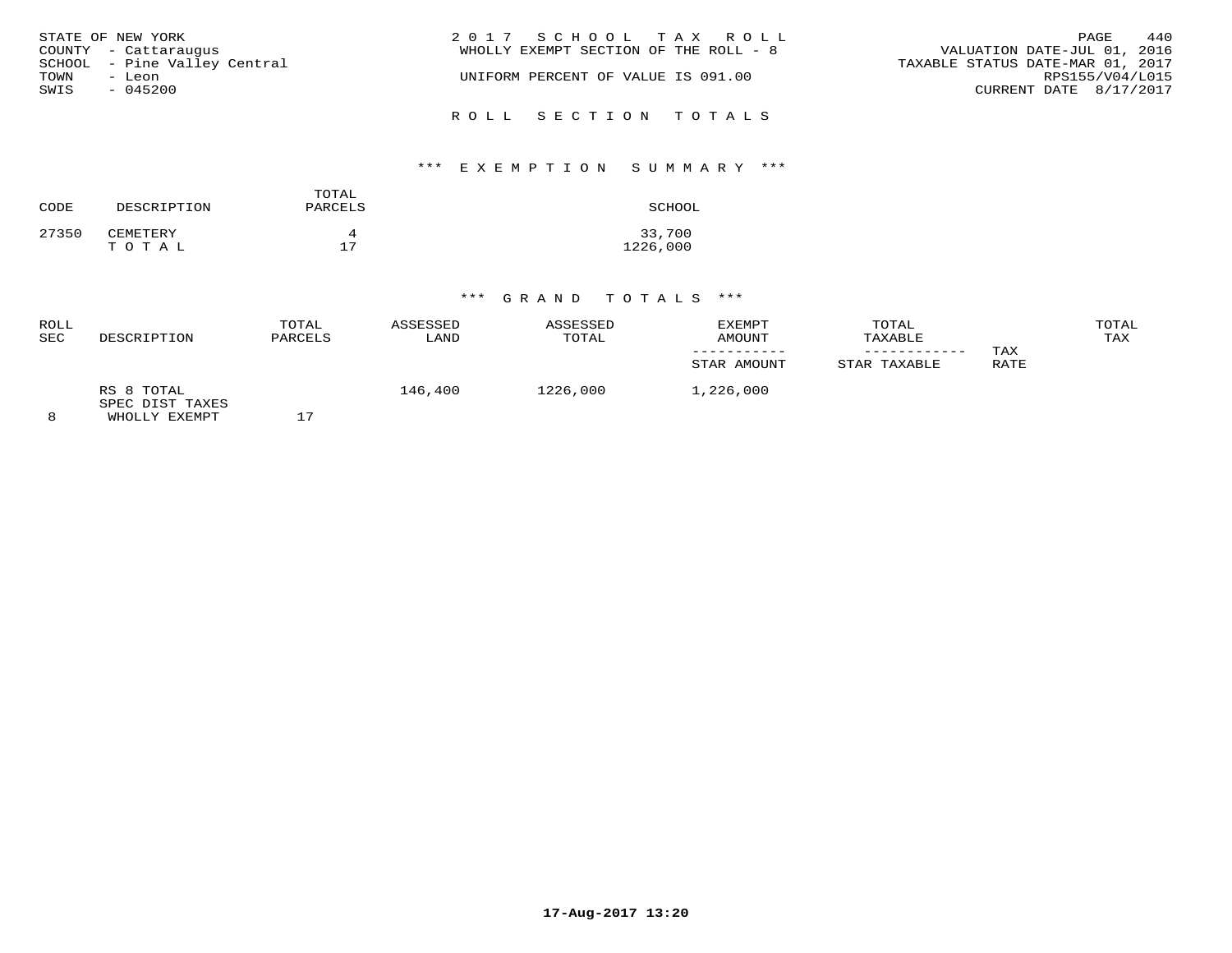| STATE OF NEW YORK            | 2017 SCHOOL TAX ROLL | 441<br>PAGE                      |
|------------------------------|----------------------|----------------------------------|
| COUNTY - Cattaraugus         |                      | VALUATION DATE-JUL 01, 2016      |
| SCHOOL - Pine Valley Central | SWIS TOTALS          | TAXABLE STATUS DATE-MAR 01, 2017 |
| TOWN<br>- Leon               |                      | RPS155/V04/L015                  |
| SWIS<br>$-045200$            |                      | CURRENT DATE 8/17/2017           |

|      |      | ----     | <b>EXTENSION</b><br>└╰┘ | AN S  | ▵ | .XEMP" |       | ГAХ                    | $\sim$ m $\sim$ $\sim$<br>◡⊥▱ |
|------|------|----------|-------------------------|-------|---|--------|-------|------------------------|-------------------------------|
| CODE | NAMF | UARCFT ⊂ | TVDF                    | 1 U P |   | MOUN'  | 'ALUL | $5.7$ $MT$<br>$\cdots$ | TAX                           |

#### NO SPECIAL DISTRICTS AT THIS LEVEL

\*\*\* S C H O O L D I S T R I C T S U M M A R Y \*\*\*

| CODE   | DISTRICT NAME              | TOTAL<br>PARCELS | ASSESSED<br>LAND | ASSESSED<br>TOTAL | <b>EXEMPT</b><br>AMOUNT | TOTAL<br>TAXABLE<br>-------- |           |            |
|--------|----------------------------|------------------|------------------|-------------------|-------------------------|------------------------------|-----------|------------|
|        |                            |                  |                  |                   | STAR AMOUNT             | STAR TAXABLE                 | TAX RATE  | TOTAL TAX  |
|        | Pine Valley Central        | 727              | 16911,900        | 46248,892         | 5057,561                | 41,191,331                   |           |            |
| 063001 |                            |                  |                  |                   | 8728,911                | 32,462,420                   | 18.667237 | 605,983.73 |
|        | SUB-TOTAL                  | 727              | 16911,900        | 46248,892         | 5057,561                | 41,191,331                   |           |            |
|        | S U B - T O T A $L$ (CONT) |                  |                  |                   | 8728,911                | 32,462,420                   |           | 605,983.73 |
|        | TOTAL                      | 727              | 16911,900        | 46248,892         | 5057,561                | 41,191,331                   |           |            |
|        |                            |                  |                  |                   |                         |                              |           |            |
|        | T O T A L (CONT)           |                  |                  |                   | 8728,911                | 32,462,420                   |           | 605,983.73 |

#### \*\*\* S Y S T E M C O D E S S U M M A R Y \*\*\*

#### NO SYSTEM EXEMPTIONS AT THIS LEVEL

| DESCRIPTION | PARCELS | SCHOOL  |
|-------------|---------|---------|
| TOWN-PROP   | 2       | 380,500 |
| SCH-DIST    | 6       | 147,900 |
| IND DEV     |         | 6,700   |
| NON-PROFIT  |         | 312,000 |
| FIRE-DEPT   |         | 345,200 |
|             |         | TOTAL   |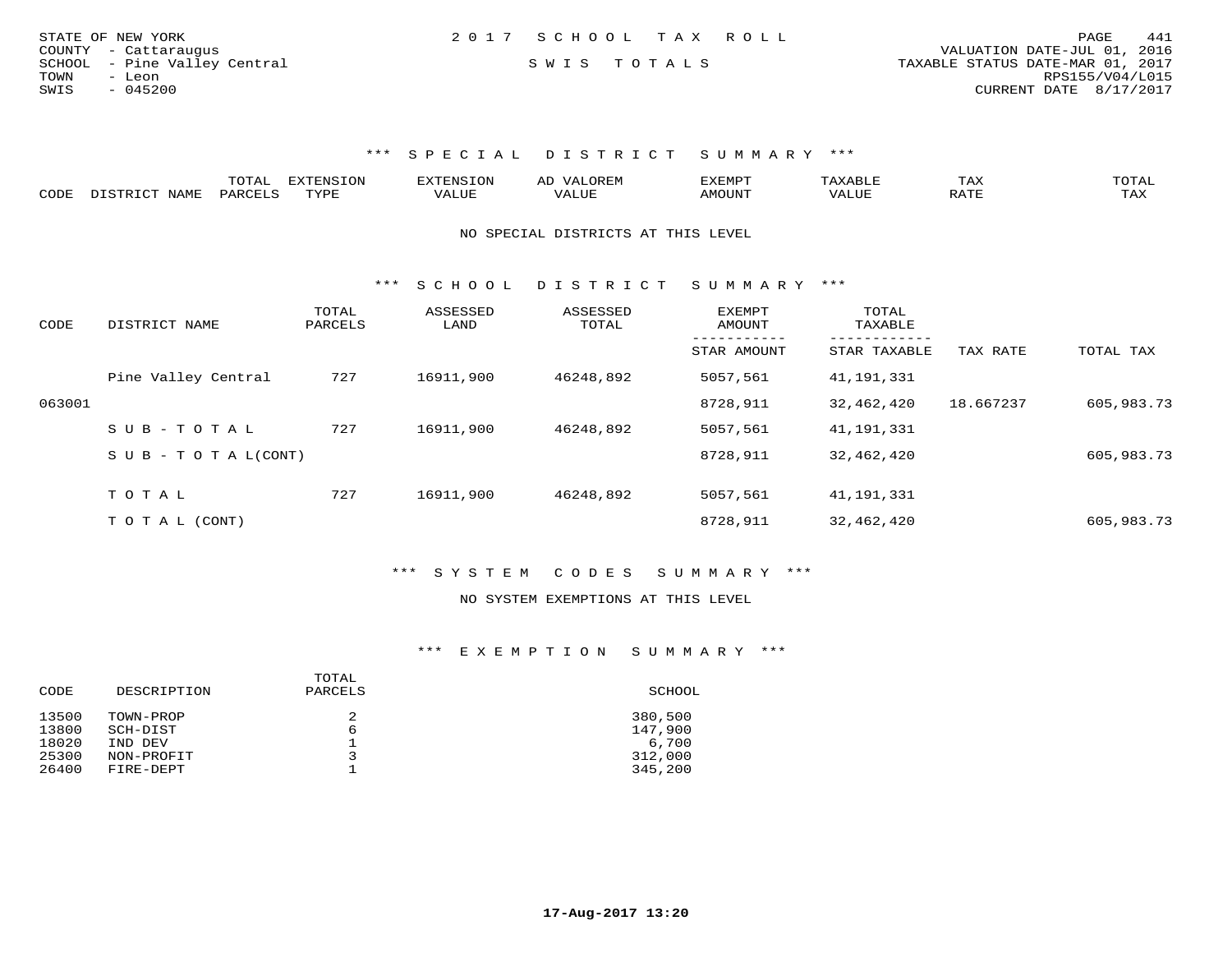#### \*\*\* E X E M P T I O N S U M M A R Y \*\*\*

|       |                  | TOTAL   |           |
|-------|------------------|---------|-----------|
| CODE  | DESCRIPTION      | PARCELS | SCHOOL    |
| 27350 | CEMETERY         | 4       | 33,700    |
| 41400 | CLERGY           |         | 1,500     |
| 41700 | AG BLDG          | 27      | 806,100   |
| 41720 | AG DIST          | 88      | 1407,973  |
| 41730 | AG DISTOUT       | 21      | 232,536   |
| 41800 | AGED $C/T/S$     | 5       | 154,796   |
| 41804 | AGED S           | 7       | 178,600   |
| 41810 | AGED C/T/S       |         | 54,000    |
| 41834 | ENH STAR         | 74      | 3914,070  |
| 41844 | E STAR MH        |         | 40,000    |
| 41854 | BAS STAR         | 170     | 4701,041  |
| 41864 | <b>B STAR MH</b> | 3       | 73,800    |
| 42120 | TMP GHOUSE       | 5       | 120,000   |
| 47100 | Mass Telec       |         | 52,577    |
| 47460 | FOREST/A74       | 5       | 789,520   |
| 47610 | BUS $C/T/S$      | 6       | 33,959    |
|       | тотаь            | 432     | 13786,472 |

| ROLL<br>SEC  | DESCRIPTION                          | TOTAL<br>PARCELS | ASSESSED<br>LAND | ASSESSED<br>TOTAL | EXEMPT<br>AMOUNT<br>STAR AMOUNT | TOTAL<br>TAXABLE<br>------------<br>STAR TAXABLE | TAX<br>RATE |            |
|--------------|--------------------------------------|------------------|------------------|-------------------|---------------------------------|--------------------------------------------------|-------------|------------|
|              | 2017-18 School Tax                   |                  | 16765,500        | 42817,964         | 3,778,984                       | 39,038,980                                       |             | 565,805.29 |
| $\mathbf{1}$ | SPEC DIST TAXES<br>TAXABLE           | 699              |                  |                   | 8728,911                        | 30,310,069                                       | 18.667237   | 565,805.29 |
|              | 2017-18 School Tax                   |                  |                  | 282,655           |                                 | 282,655<br>282,655                               | 18.667237   | 5,276.38   |
| 5            | SPEC DIST TAXES<br>SPECIAL FRANCHISE | 2                |                  |                   |                                 |                                                  |             | 5,276.38   |
|              |                                      |                  |                  |                   |                                 |                                                  |             |            |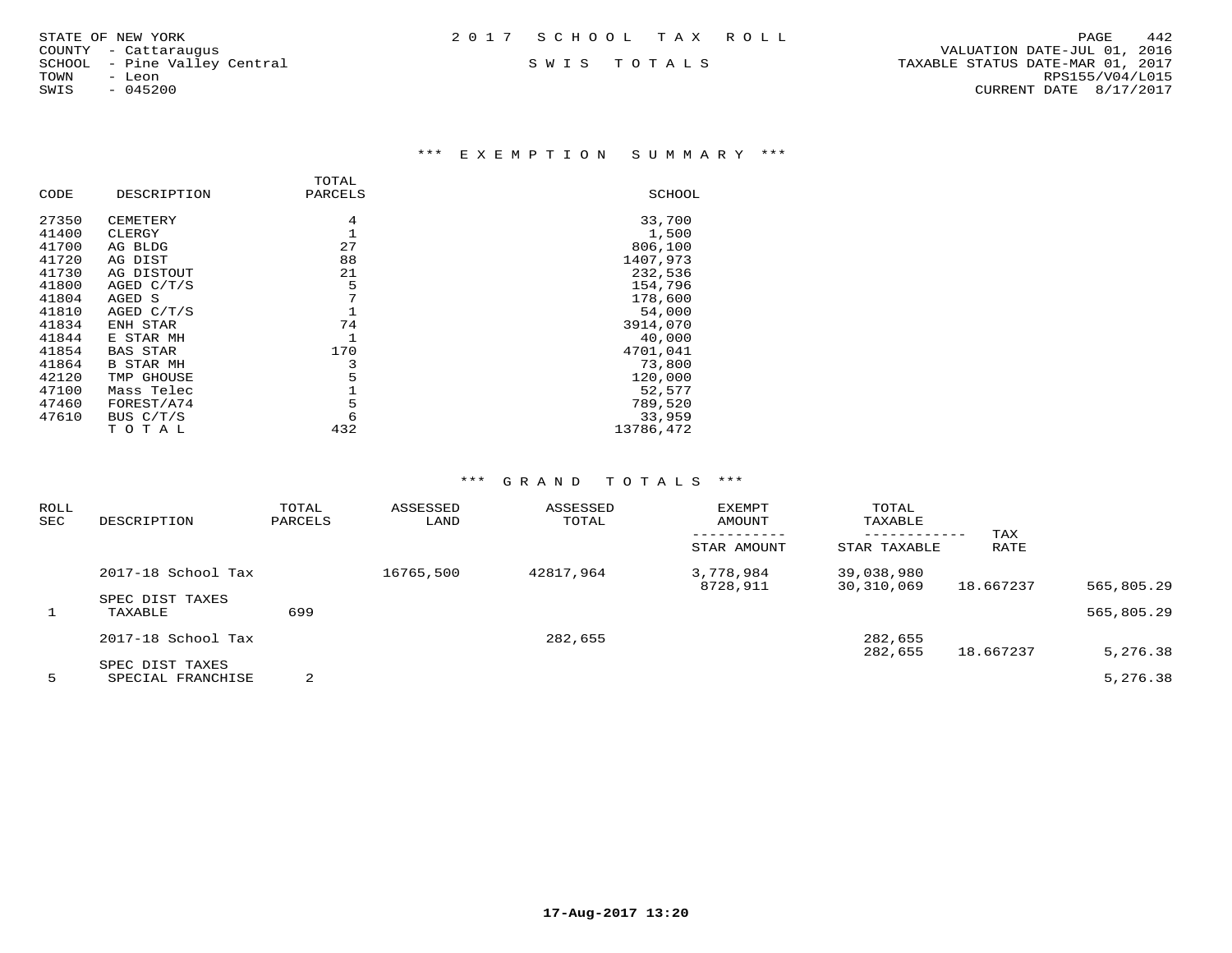| STATE OF NEW YORK    |           |                       |  |
|----------------------|-----------|-----------------------|--|
| COUNTY - Cattaraugus |           |                       |  |
| SCHOOL               |           | - Pine Valley Central |  |
| TOWN                 | - Leon    |                       |  |
| SWIS                 | $-045200$ |                       |  |

 COUNTY - Cattaraugus VALUATION DATE-JUL 01, 2016 SCHOOL - Pine Valley Central S W I S T O T A L S TAXABLE STATUS DATE-MAR 01, 2017 TOWN - Leon RPS155/V04/L015SWIS - 045200 CURRENT DATE 8/17/2017

| ROLL<br>SEC | DESCRIPTION                         | TOTAL<br>PARCELS | ASSESSED<br>LAND | ASSESSED<br>TOTAL | EXEMPT<br>AMOUNT | TOTAL<br>TAXABLE       |             |            |
|-------------|-------------------------------------|------------------|------------------|-------------------|------------------|------------------------|-------------|------------|
|             |                                     |                  |                  |                   | STAR AMOUNT      | STAR TAXABLE           | TAX<br>RATE |            |
|             | 2017-18 School Tax                  |                  |                  | 1922, 273         | 52,577           | 1,869,696<br>1,869,696 | 18.667237   | 34,902.06  |
| 6           | SPEC DIST TAXES<br>UTILITIES & N.C. | 9                |                  |                   |                  |                        |             | 34,902.06  |
|             |                                     |                  |                  |                   | 1226,000         |                        |             |            |
| 8           | SPEC DIST TAXES<br>WHOLLY EXEMPT    | 17               |                  |                   |                  |                        |             |            |
|             | 2017-18 School Tax                  |                  | 16911,900        | 46248,892         | 5,057,561        | 41,191,331             |             |            |
|             | SPEC DIST TAXES                     |                  |                  |                   | 8728,911         | 32,462,420             | 18.667237   | 605,983.73 |
| $\star$     | TOTAL<br>SUB                        | 727              |                  |                   |                  |                        |             | 605,983.73 |
|             | 2017-18 School Tax                  |                  | 16911,900        | 46248,892         | 5,057,561        | 41,191,331             |             |            |
|             | SPEC DIST TAXES                     |                  |                  |                   | 8728,911         | 32,462,420             | 18.667237   | 605,983.73 |
| $***$       | GRAND TOTAL                         | 727              |                  |                   |                  |                        |             | 605,983.73 |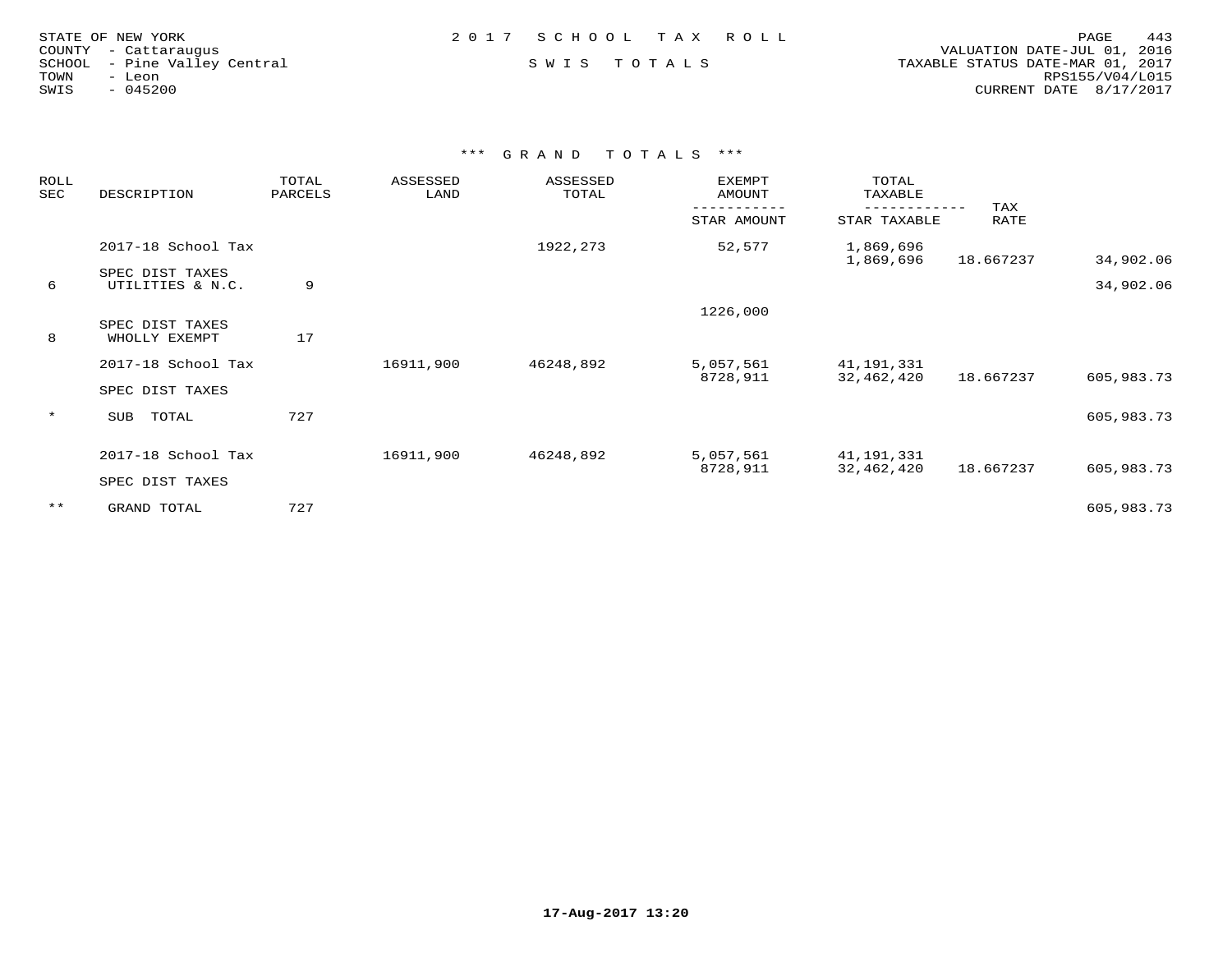| STATE OF NEW YORK<br>COUNTY - Cattaraugus<br>SCHOOL - Pine Valley Central<br>- New Albion<br>TOWN<br>$-046489$<br>SWIS |                                                                                                    | 2017 SCHOOL      | TAX ROLL<br>TAXABLE SECTION OF THE ROLL - 1<br>OWNERS NAME SEOUENCE<br>UNIFORM PERCENT OF VALUE IS 066.00 |               | TAXABLE STATUS DATE-MAR 01, 2017 | 444<br>PAGE<br>VALUATION DATE-JUL 01, 2016 |
|------------------------------------------------------------------------------------------------------------------------|----------------------------------------------------------------------------------------------------|------------------|-----------------------------------------------------------------------------------------------------------|---------------|----------------------------------|--------------------------------------------|
| TAX MAP PARCEL NUMBER                                                                                                  |                                                                                                    |                  |                                                                                                           |               |                                  |                                            |
| CURRENT OWNERS NAME<br>CURRENT OWNERS ADDRESS                                                                          | SCHOOL DISTRICT<br>PARCEL SIZE/GRID COORD                                                          | LAND<br>TOTAL    | TAX DESCRIPTION<br>SPECIAL DISTRICTS                                                                      |               | TAXABLE VALUE                    | TAX AMOUNT                                 |
|                                                                                                                        |                                                                                                    |                  |                                                                                                           |               |                                  |                                            |
|                                                                                                                        | Kickbush Rd                                                                                        |                  |                                                                                                           |               | ACCT 1192                        | BILL 1309                                  |
| $43.004 - 2 - 8.2$<br>Colvin Marie D<br>9510 Transit Rd 240<br>Amherst, NY 14051                                       | 322 Rural vac>10<br>Pine Valley Cen 063001<br>59 04 08<br>ACRES 62.10<br>EAST-1052802 NRTH-0833709 | 17,100<br>17,100 | 2017-18 School Tax                                                                                        |               | 17,100                           | 440.12                                     |
|                                                                                                                        | DEED BOOK 18930 PG-7001                                                                            |                  |                                                                                                           |               |                                  |                                            |
|                                                                                                                        | FULL MARKET VALUE                                                                                  | 25,909           |                                                                                                           |               |                                  |                                            |
|                                                                                                                        |                                                                                                    |                  |                                                                                                           | TOTAL TAX --- |                                  | 440.12**                                   |
|                                                                                                                        |                                                                                                    |                  |                                                                                                           |               | DATE #1<br>AMT DUE               | 09/30/17<br>440.12                         |
|                                                                                                                        | 10813 Leon Rd                                                                                      |                  |                                                                                                           |               | ACCT 1469                        |                                            |
| $52.002 - 2 - 3.2$                                                                                                     | 270 Mfg housing                                                                                    |                  | BAS STAR<br>41854                                                                                         |               |                                  | <b>BILL</b> 1310<br>21,300                 |
| Exford Brian<br>10813 Leon Rd<br>Cattaraugus, NY 14719                                                                 | Pine Valley Cen 063001<br>ACRES<br>52.60<br>EAST-1053367 NRTH-0831256                              | 68,100           | 28,100 2017-18 School Tax                                                                                 |               | 68,100                           | 1,752.77                                   |
|                                                                                                                        | DEED BOOK 998<br>PG-197                                                                            |                  |                                                                                                           |               |                                  |                                            |
|                                                                                                                        | FULL MARKET VALUE                                                                                  | 103,182          |                                                                                                           |               |                                  |                                            |
|                                                                                                                        |                                                                                                    |                  |                                                                                                           | TOTAL TAX --- |                                  | $1,213.77**$                               |
|                                                                                                                        |                                                                                                    |                  |                                                                                                           |               | DATE #1<br>AMT DUE               | 09/30/17<br>1,213.77                       |
|                                                                                                                        |                                                                                                    |                  |                                                                                                           |               |                                  |                                            |
|                                                                                                                        | 10953 Leon Rd                                                                                      |                  |                                                                                                           |               | ACCT 0170                        | <b>BILL</b> 1311                           |
| $52.002 - 2 - 1$                                                                                                       | 270 Mfg housing                                                                                    |                  | 2017-18 School Tax                                                                                        |               | 56,200                           | 1,446.48                                   |
| Frentz Jsoeph M                                                                                                        | Pine Valley Cen 063001                                                                             | 33,800           |                                                                                                           |               |                                  |                                            |
| McIntyre Beth B                                                                                                        | 58 04 08                                                                                           | 56,200           |                                                                                                           |               |                                  |                                            |
| 22 S Franklin St                                                                                                       | ACRES 68.50                                                                                        |                  |                                                                                                           |               |                                  |                                            |
| Cattaraugus, NY 14719                                                                                                  | EAST-1051642 NRTH-0830579<br>DEED BOOK 25694 PG-7002                                               |                  |                                                                                                           |               |                                  |                                            |
|                                                                                                                        | FULL MARKET VALUE                                                                                  | 85,152           |                                                                                                           |               |                                  |                                            |
|                                                                                                                        |                                                                                                    |                  |                                                                                                           | TOTAL TAX --- |                                  | $1,446.48**$                               |
|                                                                                                                        |                                                                                                    |                  |                                                                                                           |               | DATE #1                          | 09/30/17                                   |
|                                                                                                                        |                                                                                                    |                  |                                                                                                           |               | AMT DUE                          | 1,446.48                                   |
|                                                                                                                        |                                                                                                    |                  |                                                                                                           |               |                                  |                                            |
| $52.002 - 2 - 4$                                                                                                       | 10807 Scott Peddler Rd                                                                             |                  | 41834                                                                                                     |               | ACCT 0057                        | <b>BILL</b> 1312                           |
| Huber Donald M                                                                                                         | 240 Rural res<br>Pine Valley Cen 063001                                                            |                  | ENH STAR<br>32,800 2017-18 School Tax                                                                     |               | 52,500                           | 46,510<br>1,351.25                         |
| 10807 Scott Peddler Rd<br>Cattaraugus, NY 14719                                                                        | 58 04 08<br>ACRES 65.43<br>EAST-1054099 NRTH-0828790                                               | 52,500           |                                                                                                           |               |                                  |                                            |
|                                                                                                                        | DEED BOOK 00986 PG-00308                                                                           |                  |                                                                                                           |               |                                  |                                            |
|                                                                                                                        | FULL MARKET VALUE                                                                                  | 79,545           |                                                                                                           |               |                                  |                                            |
|                                                                                                                        |                                                                                                    |                  |                                                                                                           | TOTAL TAX --- | DATE #1<br>AMT DUE               | $177.25**$<br>09/30/17<br>177.25           |
|                                                                                                                        |                                                                                                    |                  |                                                                                                           |               |                                  |                                            |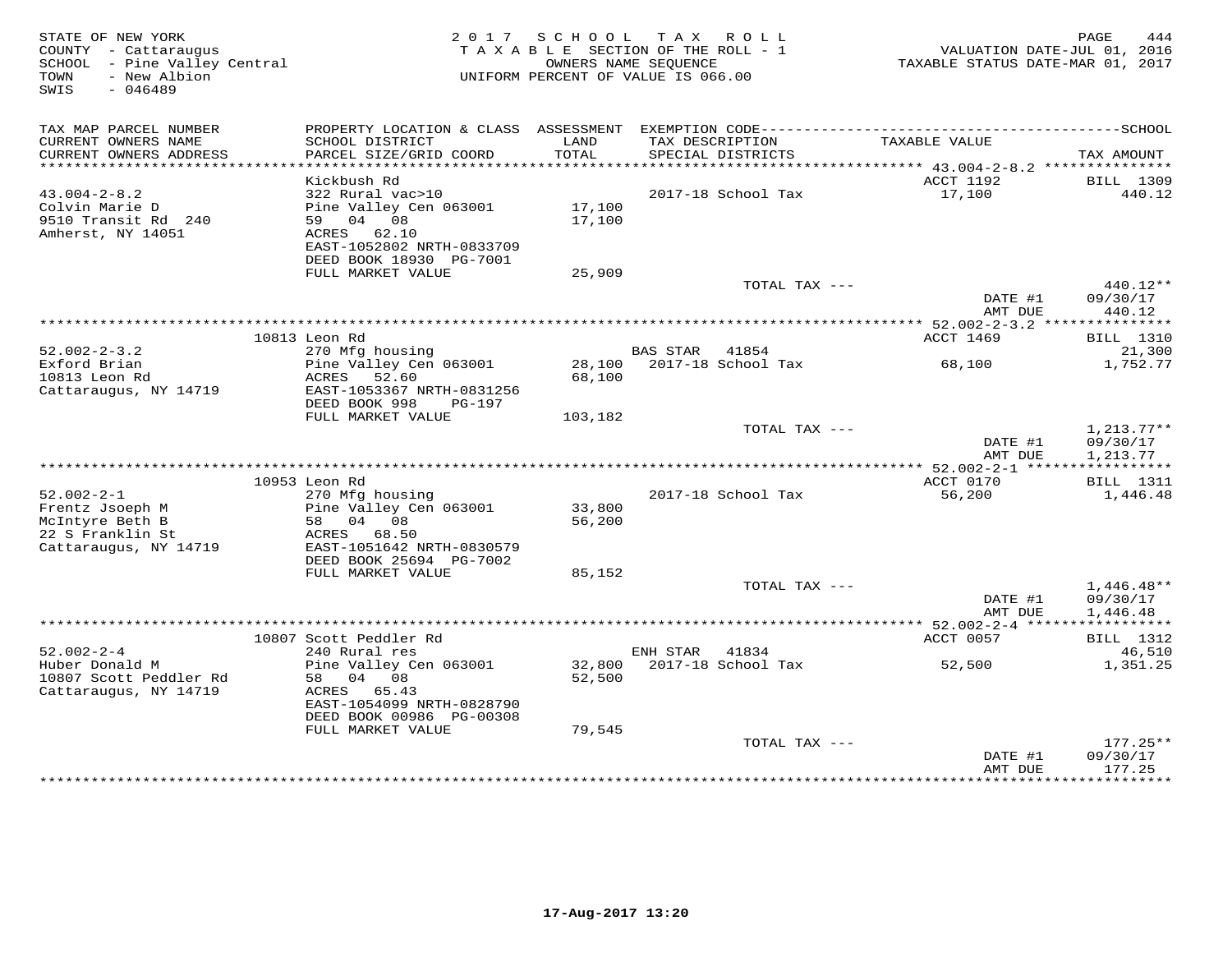| STATE OF NEW YORK<br>COUNTY - Cattaraugus<br>SCHOOL - Pine Valley Central<br>TOWN<br>- New Albion<br>SWIS<br>$-046489$ | 2 0 1 7                                     | SCHOOL TAX ROLL<br>TAXABLE SECTION OF THE ROLL - 1<br>OWNERS NAME SEQUENCE<br>UNIFORM PERCENT OF VALUE IS 066.00 |                 |                    | VALUATION DATE-JUL 01, 2016<br>TAXABLE STATUS DATE-MAR 01, 2017 | PAGE<br>445                |
|------------------------------------------------------------------------------------------------------------------------|---------------------------------------------|------------------------------------------------------------------------------------------------------------------|-----------------|--------------------|-----------------------------------------------------------------|----------------------------|
| TAX MAP PARCEL NUMBER                                                                                                  |                                             |                                                                                                                  |                 |                    |                                                                 |                            |
| CURRENT OWNERS NAME<br>CURRENT OWNERS ADDRESS                                                                          | SCHOOL DISTRICT<br>PARCEL SIZE/GRID COORD   | LAND<br>TOTAL                                                                                                    | TAX DESCRIPTION | SPECIAL DISTRICTS  | TAXABLE VALUE                                                   | TAX AMOUNT                 |
| ********************                                                                                                   |                                             | *******                                                                                                          |                 |                    | *************************** 43.004-2-1 ******************       |                            |
|                                                                                                                        | Tug Hill Rd                                 |                                                                                                                  |                 |                    | ACCT 0025                                                       | <b>BILL</b> 1313           |
| $43.004 - 2 - 1$                                                                                                       | 105 Vac farmland                            |                                                                                                                  | AG DIST         | 41720              |                                                                 | 7,171                      |
| Josh Bailey LLC                                                                                                        | Pine Valley Cen 063001                      | 54,600                                                                                                           |                 | 2017-18 School Tax | 47,429                                                          | 1,220.74                   |
| 6896 Bailey Hill Rd                                                                                                    | 61 04 08                                    | 54,600                                                                                                           |                 |                    |                                                                 |                            |
| Cattaraugus, NY 14719                                                                                                  | ACRES 156.53                                |                                                                                                                  |                 |                    |                                                                 |                            |
|                                                                                                                        | EAST-1052476 NRTH-0838316                   |                                                                                                                  |                 |                    |                                                                 |                            |
| MAY BE SUBJECT TO PAYMENT                                                                                              | DEED BOOK 27018 PG-7003                     |                                                                                                                  |                 |                    |                                                                 |                            |
| UNDER AGDIST LAW TIL 2021                                                                                              | FULL MARKET VALUE                           | 82,727                                                                                                           |                 |                    |                                                                 |                            |
|                                                                                                                        |                                             |                                                                                                                  |                 | TOTAL TAX ---      |                                                                 | $1,220.74**$               |
|                                                                                                                        |                                             |                                                                                                                  |                 |                    | DATE #1                                                         | 09/30/17                   |
|                                                                                                                        |                                             |                                                                                                                  |                 |                    | AMT DUE                                                         | 1,220.74                   |
|                                                                                                                        |                                             |                                                                                                                  |                 |                    | ** $43.004-2-9$ *****                                           | ***********                |
| $43.004 - 2 - 9$                                                                                                       | 10970 Leon Rd                               |                                                                                                                  |                 | 2017-18 School Tax | ACCT 0262                                                       | <b>BILL</b> 1314<br>241.94 |
| Kilburn Thomas M                                                                                                       | 210 1 Family Res<br>Pine Valley Cen 063001  | 5,900                                                                                                            |                 |                    | 9,400                                                           |                            |
| 63 Hastings Rd                                                                                                         | 59 04 08                                    | 9,400                                                                                                            |                 |                    |                                                                 |                            |
| Fredericktown, PA 15333                                                                                                | $3/09$ -merged $2-10.2$ into p              |                                                                                                                  |                 |                    |                                                                 |                            |
|                                                                                                                        | 1.35<br>ACRES                               |                                                                                                                  |                 |                    |                                                                 |                            |
|                                                                                                                        | EAST-1051390 NRTH-0831859                   |                                                                                                                  |                 |                    |                                                                 |                            |
|                                                                                                                        | DEED BOOK 24440 PG-6001                     |                                                                                                                  |                 |                    |                                                                 |                            |
|                                                                                                                        | FULL MARKET VALUE                           | 14,242                                                                                                           |                 |                    |                                                                 |                            |
|                                                                                                                        |                                             |                                                                                                                  |                 | TOTAL TAX ---      |                                                                 | $241.94**$                 |
|                                                                                                                        |                                             |                                                                                                                  |                 |                    | DATE #1                                                         | 09/30/17                   |
|                                                                                                                        |                                             |                                                                                                                  |                 |                    | AMT DUE                                                         | 241.94                     |
|                                                                                                                        |                                             |                                                                                                                  |                 |                    |                                                                 |                            |
|                                                                                                                        | Mosher Hollow Rd                            |                                                                                                                  |                 |                    | ACCT 1380                                                       | <b>BILL</b> 1315           |
| $43.002 - 2 - 8.2$                                                                                                     | 314 Rural vac<10                            |                                                                                                                  |                 | 2017-18 School Tax | 4,400                                                           | 113.25                     |
| Marquardt James R                                                                                                      | Pine Valley Cen 063001                      | 4,400                                                                                                            |                 |                    |                                                                 |                            |
| Robert Marquardt                                                                                                       | 61 04 08                                    | 4,400                                                                                                            |                 |                    |                                                                 |                            |
| PO Box 291                                                                                                             | ACRES 14.65                                 |                                                                                                                  |                 |                    |                                                                 |                            |
| Clarence, NY 14031                                                                                                     | EAST-1051194 NRTH-0840882<br>DEED BOOK 4175 |                                                                                                                  |                 |                    |                                                                 |                            |
|                                                                                                                        | PG-7001<br>FULL MARKET VALUE                | 6,667                                                                                                            |                 |                    |                                                                 |                            |
|                                                                                                                        |                                             |                                                                                                                  |                 | TOTAL TAX ---      |                                                                 | $113.25**$                 |
|                                                                                                                        |                                             |                                                                                                                  |                 |                    | DATE #1                                                         | 09/30/17                   |
|                                                                                                                        |                                             |                                                                                                                  |                 |                    | AMT DUE                                                         | 113.25                     |
|                                                                                                                        |                                             |                                                                                                                  |                 |                    | **** $43.002 - 2 - 8.3$ **                                      | **********                 |
|                                                                                                                        | Kysor Hill Rd                               |                                                                                                                  |                 |                    | ACCT 1402                                                       | <b>BILL</b> 1316           |
| $43.002 - 2 - 8.3$                                                                                                     | 314 Rural vac<10                            |                                                                                                                  |                 | 2017-18 School Tax | 2,200                                                           | 56.62                      |
| Nadler Charles B                                                                                                       | Pine Valley Cen 063001                      | 2,200                                                                                                            |                 |                    |                                                                 |                            |
| 12710 Brucker Rd                                                                                                       | 61 04 08                                    | 2,200                                                                                                            |                 |                    |                                                                 |                            |
| Akron, NY 14001                                                                                                        | 7.25<br>ACRES                               |                                                                                                                  |                 |                    |                                                                 |                            |
|                                                                                                                        | EAST-1051330 NRTH-0840221                   |                                                                                                                  |                 |                    |                                                                 |                            |
|                                                                                                                        | DEED BOOK 00936 PG-00036                    |                                                                                                                  |                 |                    |                                                                 |                            |
|                                                                                                                        | FULL MARKET VALUE                           | 3,333                                                                                                            |                 |                    |                                                                 |                            |
|                                                                                                                        |                                             |                                                                                                                  |                 | TOTAL TAX ---      |                                                                 | $56.62**$                  |
|                                                                                                                        |                                             |                                                                                                                  |                 |                    | DATE #1                                                         | 09/30/17                   |
|                                                                                                                        |                                             |                                                                                                                  |                 |                    | AMT DUE<br>************                                         | 56.62<br>* * * * * * * ·   |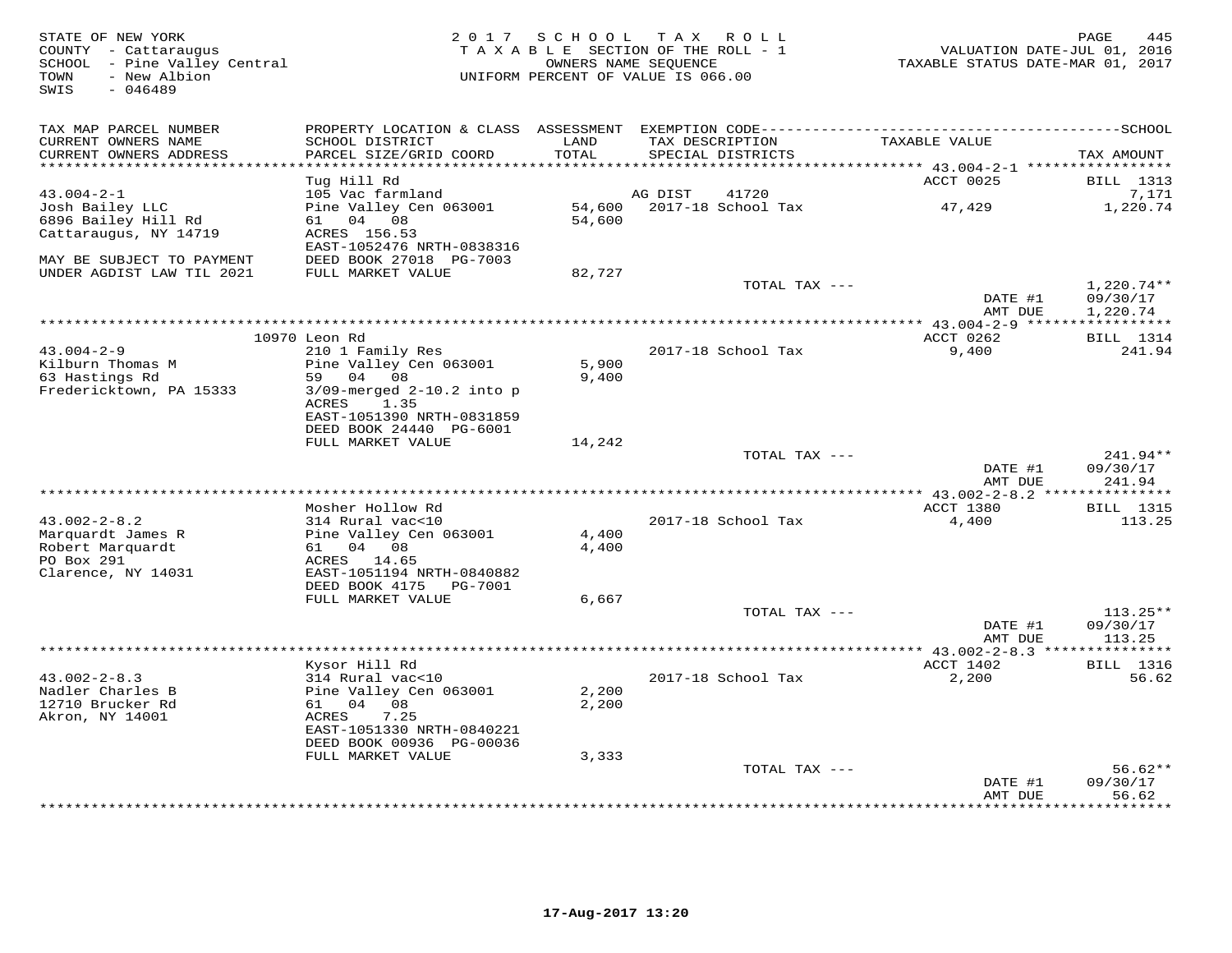| STATE OF NEW YORK<br>COUNTY - Cattaraugus<br>SCHOOL - Pine Valley Central<br>- New Albion<br>TOWN<br>$-046489$<br>SWIS | 2 0 1 7                                                                                                                                |                  | SCHOOL TAX ROLL<br>TAXABLE SECTION OF THE ROLL - 1<br>OWNERS NAME SEQUENCE<br>UNIFORM PERCENT OF VALUE IS 066.00 | VALUATION DATE-JUL 01, 2016<br>TAXABLE STATUS DATE-MAR 01, 2017 | PAGE<br>446                          |
|------------------------------------------------------------------------------------------------------------------------|----------------------------------------------------------------------------------------------------------------------------------------|------------------|------------------------------------------------------------------------------------------------------------------|-----------------------------------------------------------------|--------------------------------------|
| TAX MAP PARCEL NUMBER<br>CURRENT OWNERS NAME<br>CURRENT OWNERS ADDRESS                                                 | SCHOOL DISTRICT<br>PARCEL SIZE/GRID COORD                                                                                              | LAND<br>TOTAL    | TAX DESCRIPTION<br>SPECIAL DISTRICTS                                                                             | TAXABLE VALUE                                                   | TAX AMOUNT                           |
|                                                                                                                        |                                                                                                                                        |                  |                                                                                                                  | $****43.002-2-8.1**********$                                    |                                      |
|                                                                                                                        | Mosher Hollow Rd                                                                                                                       |                  |                                                                                                                  | ACCT 0173                                                       | BILL 1317                            |
| $43.002 - 2 - 8.1$<br>Nicholas John E<br>6940 Bailey Hill Rd<br>Cattaraugus, NY 14719                                  | 322 Rural vac>10<br>Pine Valley Cen 063001<br>04 08<br>61 —<br>23.25<br>ACRES<br>EAST-1051374 NRTH-0839570<br>DEED BOOK 00921 PG-01135 | 7,000<br>7,000   | 2017-18 School Tax                                                                                               | 7,000                                                           | 180.17                               |
|                                                                                                                        | FULL MARKET VALUE                                                                                                                      | 10,606           |                                                                                                                  |                                                                 |                                      |
|                                                                                                                        |                                                                                                                                        |                  | TOTAL TAX ---                                                                                                    | DATE #1<br>AMT DUE                                              | 180.17**<br>09/30/17<br>180.17       |
|                                                                                                                        |                                                                                                                                        |                  |                                                                                                                  |                                                                 |                                      |
|                                                                                                                        | Leon Rd                                                                                                                                |                  |                                                                                                                  | ACCT 0058                                                       | <b>BILL</b> 1318                     |
| $52.002 - 2 - 3.1$<br>Oakes Daryl S<br>6570 Kickbush Hill Rd<br>Cattaraugus, NY 14719                                  | 322 Rural vac>10<br>Pine Valley Cen 063001<br>58 04 08<br>$L/p$ 657-401                                                                | 20,000<br>20,000 | 2017-18 School Tax                                                                                               | 20,000                                                          | 514.76                               |
|                                                                                                                        | ACRES<br>32.70<br>EAST-1054147 NRTH-0830341<br>DEED BOOK 00982 PG-01003<br>FULL MARKET VALUE                                           | 30,303           |                                                                                                                  |                                                                 |                                      |
|                                                                                                                        |                                                                                                                                        |                  | TOTAL TAX ---                                                                                                    |                                                                 | $514.76**$                           |
|                                                                                                                        |                                                                                                                                        |                  |                                                                                                                  | DATE #1<br>AMT DUE                                              | 09/30/17<br>514.76                   |
|                                                                                                                        |                                                                                                                                        |                  |                                                                                                                  |                                                                 |                                      |
| $43.004 - 2 - 8.1$                                                                                                     | Leon Rd                                                                                                                                |                  |                                                                                                                  | ACCT 0351<br>69,700                                             | <b>BILL</b> 1319                     |
| Schoonmaker Larry J<br>Schoonmaker James D<br>14 Pleasant Ave<br>Orchard Park, NY 14127                                | 240 Rural res<br>Pine Valley Cen 063001<br>59 04 08<br>ACRES 121.60<br>EAST-1053130 NRTH-0832551                                       | 48,700<br>69,700 | 2017-18 School Tax                                                                                               |                                                                 | 1,793.95                             |
|                                                                                                                        | DEED BOOK 22479 PG-2001                                                                                                                |                  |                                                                                                                  |                                                                 |                                      |
|                                                                                                                        | FULL MARKET VALUE                                                                                                                      | 105,606          | TOTAL TAX ---                                                                                                    |                                                                 | $1,793.95**$                         |
|                                                                                                                        |                                                                                                                                        |                  |                                                                                                                  | DATE #1<br>AMT DUE<br>*********** 43.004-2-10.1 **************  | 09/30/17<br>1,793.95                 |
|                                                                                                                        | 11027 Leon Rd                                                                                                                          |                  |                                                                                                                  | ACCT 0116                                                       | <b>BILL</b> 1320                     |
| $43.004 - 2 - 10.1$                                                                                                    | 240 Rural res                                                                                                                          |                  | <b>BAS STAR</b><br>41854                                                                                         |                                                                 | 21,300                               |
| Sterling Joan E<br>Sterling Misty L<br>11027 Leon-New Albion Rd<br>Cattaraugus, NY 14719                               | Pine Valley Cen 063001<br>59 04 08<br>ACRES<br>24.15<br>EAST-1051181 NRTH-0832620                                                      | 16,100<br>88,400 | 2017-18 School Tax                                                                                               | 88,400                                                          | 2,275.25                             |
|                                                                                                                        | DEED BOOK 1765<br>PG-6003                                                                                                              |                  |                                                                                                                  |                                                                 |                                      |
|                                                                                                                        | FULL MARKET VALUE                                                                                                                      | 133,939          |                                                                                                                  |                                                                 |                                      |
|                                                                                                                        |                                                                                                                                        |                  | TOTAL TAX ---                                                                                                    | DATE #1<br>AMT DUE                                              | $1,736.25**$<br>09/30/17<br>1,736.25 |
|                                                                                                                        |                                                                                                                                        |                  |                                                                                                                  | * * * * * * * *                                                 | * * * * * * * * * *                  |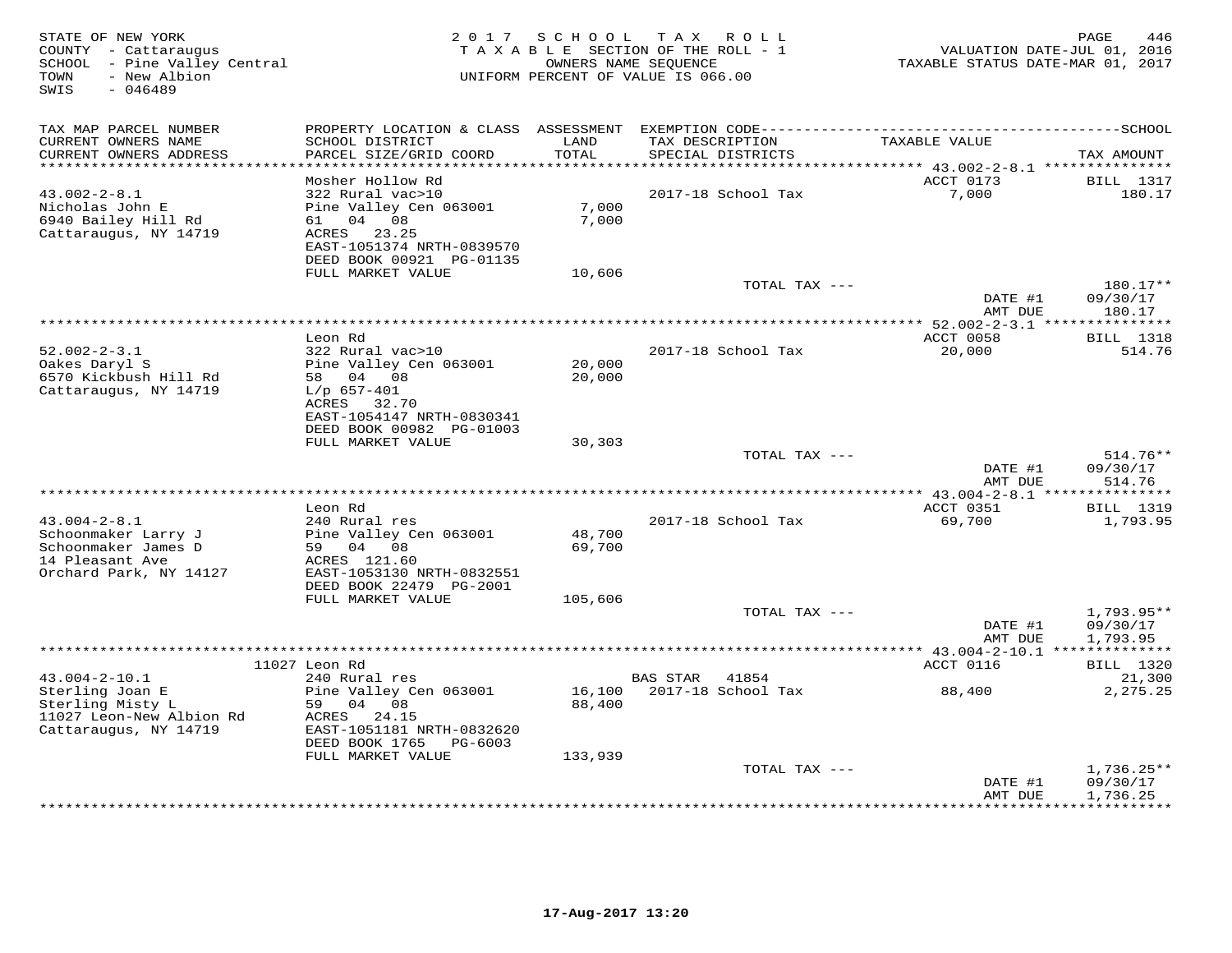| STATE OF NEW YORK            | 2017 SCHOOL TAX ROLL                  | 447<br>PAGE                      |
|------------------------------|---------------------------------------|----------------------------------|
| COUNTY - Cattaraugus         | T A X A B L E SECTION OF THE ROLL - 1 | VALUATION DATE-JUL 01, 2016      |
| SCHOOL - Pine Valley Central |                                       | TAXABLE STATUS DATE-MAR 01, 2017 |
| TOWN - New Albion            |                                       | RPS155/V04/L015                  |
| SWIS<br>- 046489             |                                       | CURRENT DATE 8/17/2017           |
|                              | ROLL SUB SECTION- - TOTALS            |                                  |

|      |      | $m \wedge m \wedge n$<br>◡∸▱ | propose<br>. . <i>.</i> . |           | AL    | ,,, <del>,</del> ,,,,,<br>` ب |       | $m \wedge m \wedge n$ |
|------|------|------------------------------|---------------------------|-----------|-------|-------------------------------|-------|-----------------------|
| CODE | ламн | PAR                          | mvnt                      | الالماستد | ALUF. | MOUN'I                        | VALUE | max 1<br>∸⊷∽          |

#### NO SPECIAL DISTRICTS AT THIS LEVEL

\*\*\* S C H O O L D I S T R I C T S U M M A R Y \*\*\*

| CODE   | DISTRICT NAME                    | TOTAL<br>PARCELS | ASSESSED<br>LAND | ASSESSED<br>TOTAL | <b>EXEMPT</b><br>AMOUNT | TOTAL<br>TAXABLE |           |
|--------|----------------------------------|------------------|------------------|-------------------|-------------------------|------------------|-----------|
|        |                                  |                  |                  |                   | STAR AMOUNT             | STAR TAXABLE     | TOTAL TAX |
|        | Pine Valley Central              | 12               | 270,700          | 449,600           | 7,171                   | 442,429          |           |
| 063001 |                                  |                  |                  |                   | 89,110                  | 353,319          | 9,093.78  |
|        | SUB-TOTAL                        | 12               | 270,700          | 449,600           | 7,171                   | 442,429          |           |
|        | $S \cup B - T \cup T A L (CONT)$ |                  |                  |                   | 89,110                  | 353,319          | 9,093.78  |
|        | TOTAL                            | 12               | 270,700          | 449,600           | 7,171                   | 442,429          |           |
|        | T O T A L (CONT)                 |                  |                  |                   | 89,110                  | 353,319          | 9,093.78  |

#### \*\*\* S Y S T E M C O D E S S U M M A R Y \*\*\*

#### NO SYSTEM EXEMPTIONS AT THIS LEVEL

|       |             | TOTAL   |        |
|-------|-------------|---------|--------|
| CODE  | DESCRIPTION | PARCELS | SCHOOL |
| 41720 | AG DIST     |         | 7.171  |
| 41834 | ENH STAR    |         | 46,510 |
| 41854 | BAS STAR    | 2       | 42,600 |
|       | TOTAL       | 4       | 96,281 |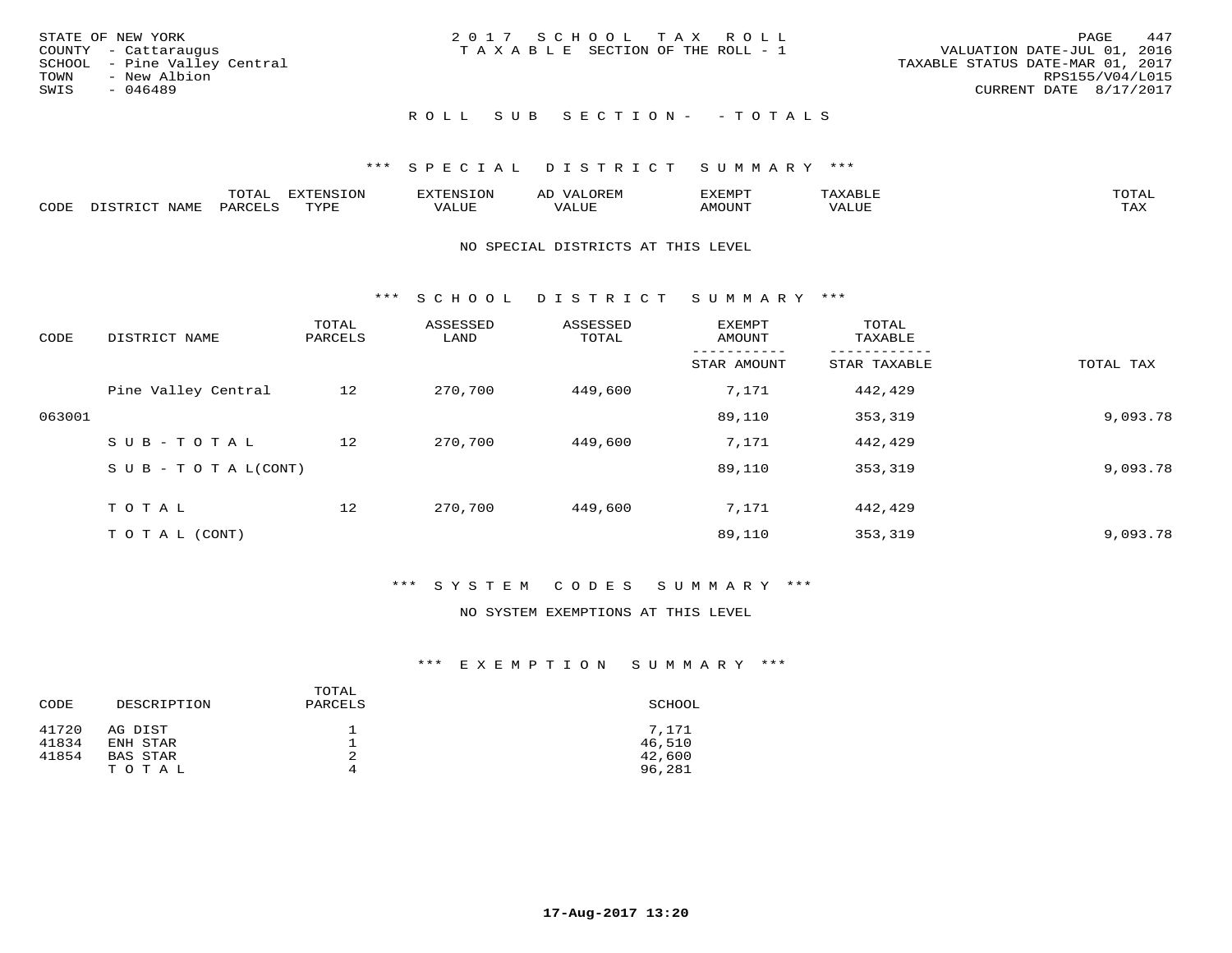| STATE OF NEW YORK            | 2017 SCHOOL TAX ROLL                  | 448<br>PAGE                      |
|------------------------------|---------------------------------------|----------------------------------|
| COUNTY - Cattaraugus         | T A X A B L E SECTION OF THE ROLL - 1 | VALUATION DATE-JUL 01, 2016      |
| SCHOOL - Pine Valley Central |                                       | TAXABLE STATUS DATE-MAR 01, 2017 |
| - New Albion<br>TOWN         |                                       | RPS155/V04/L015                  |
| SWIS<br>- 046489             |                                       | CURRENT DATE 8/17/2017           |
|                              |                                       |                                  |
|                              |                                       |                                  |

# R O L L S U B S E C T I O N - - T O T A L S

| ROLL<br>SEC | DESCRIPTION        | TOTAL<br>PARCELS | ASSESSED<br>LAND | ASSESSED<br>TOTAL | <b>EXEMPT</b><br><b>AMOUNT</b> | TOTAL<br>TAXABLE | TAX         | TOTAL<br>TAX |
|-------------|--------------------|------------------|------------------|-------------------|--------------------------------|------------------|-------------|--------------|
|             |                    |                  |                  |                   | STAR AMOUNT                    | STAR TAXABLE     | <b>RATE</b> |              |
|             | 2017-18 School Tax |                  | 270,700          | 449,600           | 7.171                          | 442,429          |             |              |
|             |                    |                  |                  |                   | 89,110                         | 353,319          |             | 9,093.78     |
|             | SPEC DIST TAXES    |                  |                  |                   |                                |                  |             |              |
|             | TAXABLE            | 12               |                  |                   |                                |                  |             | 9,093.78     |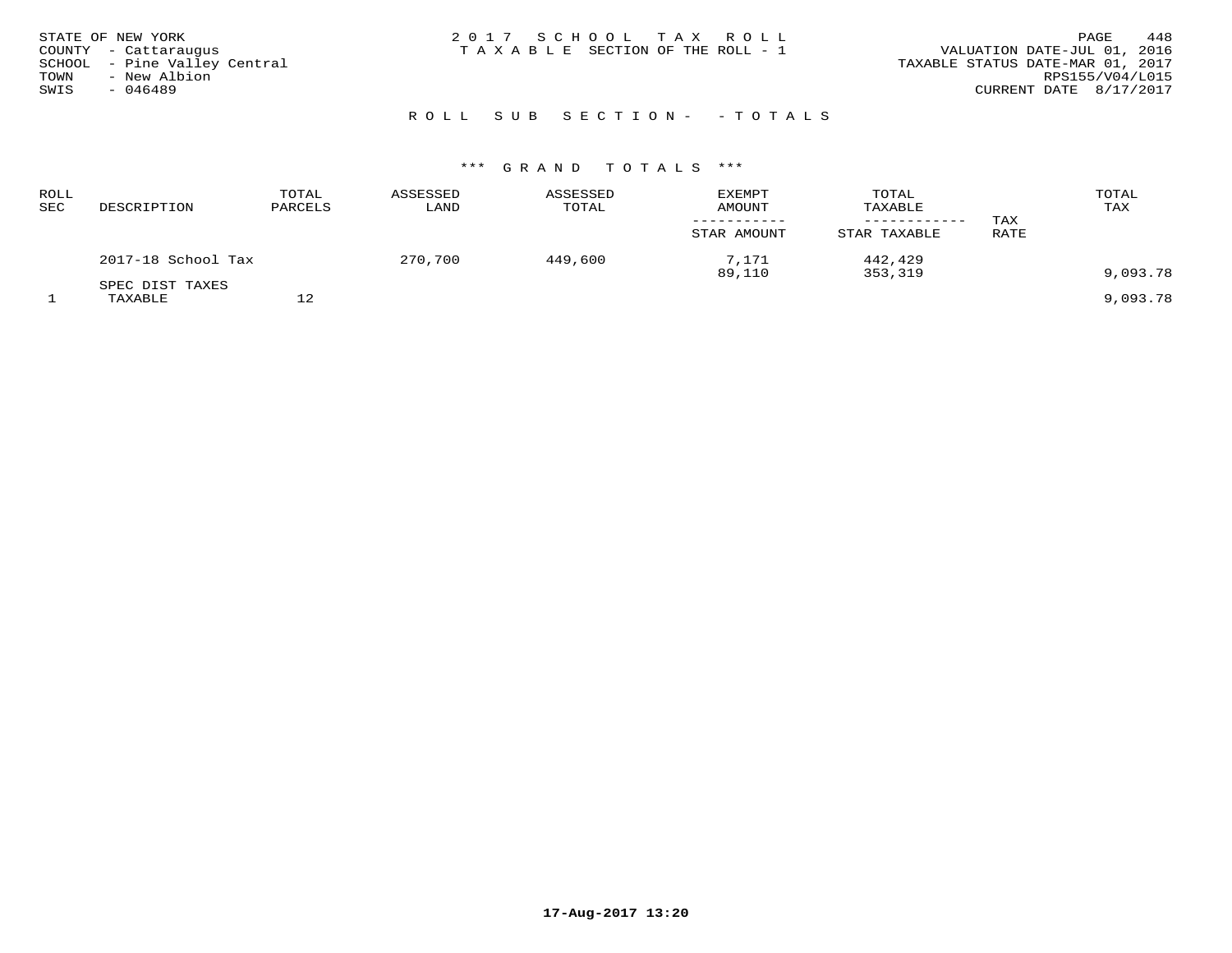| STATE OF NEW YORK            | 2017 SCHOOL TAX ROLL            | 449<br>PAGE                      |
|------------------------------|---------------------------------|----------------------------------|
| COUNTY - Cattaraugus         | TAXABLE SECTION OF THE ROLL - 1 | VALUATION DATE-JUL 01, 2016      |
| SCHOOL - Pine Valley Central |                                 | TAXABLE STATUS DATE-MAR 01, 2017 |
| TOWN<br>- New Albion         |                                 | RPS155/V04/L015                  |
| SWIS<br>- 046489             |                                 | CURRENT DATE 8/17/2017           |
|                              | ROLL SECTION TOTALS             |                                  |

|      |       | -----<br><u>UIAI</u> | ⊤⌒ኊ<br>.UI | Al        | ם כדי ארד לצו              | $m \wedge m \wedge n$<br>$\overline{\phantom{a}}$ |
|------|-------|----------------------|------------|-----------|----------------------------|---------------------------------------------------|
| CODE | ∧T∆M. | <b>UAR</b>           | TVDF       | $- - - -$ | $\triangle M\bigcirc$ tint | $m \times r$<br>- ∠∡∡                             |

#### NO SPECIAL DISTRICTS AT THIS LEVEL

\*\*\* S C H O O L D I S T R I C T S U M M A R Y \*\*\*

| CODE   | DISTRICT NAME                    | TOTAL<br>PARCELS | ASSESSED<br>LAND | ASSESSED<br>TOTAL | EXEMPT<br>AMOUNT | TOTAL<br>TAXABLE |           |
|--------|----------------------------------|------------------|------------------|-------------------|------------------|------------------|-----------|
|        |                                  |                  |                  |                   | STAR AMOUNT      | STAR TAXABLE     | TOTAL TAX |
|        | Pine Valley Central              | 12               | 270,700          | 449,600           | 7,171            | 442,429          |           |
| 063001 |                                  |                  |                  |                   | 89,110           | 353,319          | 9,093.78  |
|        | SUB-TOTAL                        | 12               | 270,700          | 449,600           | 7,171            | 442,429          |           |
|        | $S \cup B - T \cup T A L (CONT)$ |                  |                  |                   | 89,110           | 353,319          | 9,093.78  |
|        | T O T A L                        | 12               | 270,700          | 449,600           | 7,171            | 442,429          |           |
|        | T O T A L (CONT)                 |                  |                  |                   | 89,110           | 353,319          | 9,093.78  |

#### \*\*\* S Y S T E M C O D E S S U M M A R Y \*\*\*

#### NO SYSTEM EXEMPTIONS AT THIS LEVEL

|       |             | TOTAL   |        |
|-------|-------------|---------|--------|
| CODE  | DESCRIPTION | PARCELS | SCHOOL |
| 41720 | AG DIST     |         | 7.171  |
| 41834 | ENH STAR    |         | 46,510 |
| 41854 | BAS STAR    | 2       | 42,600 |
|       | TOTAL       | 4       | 96,281 |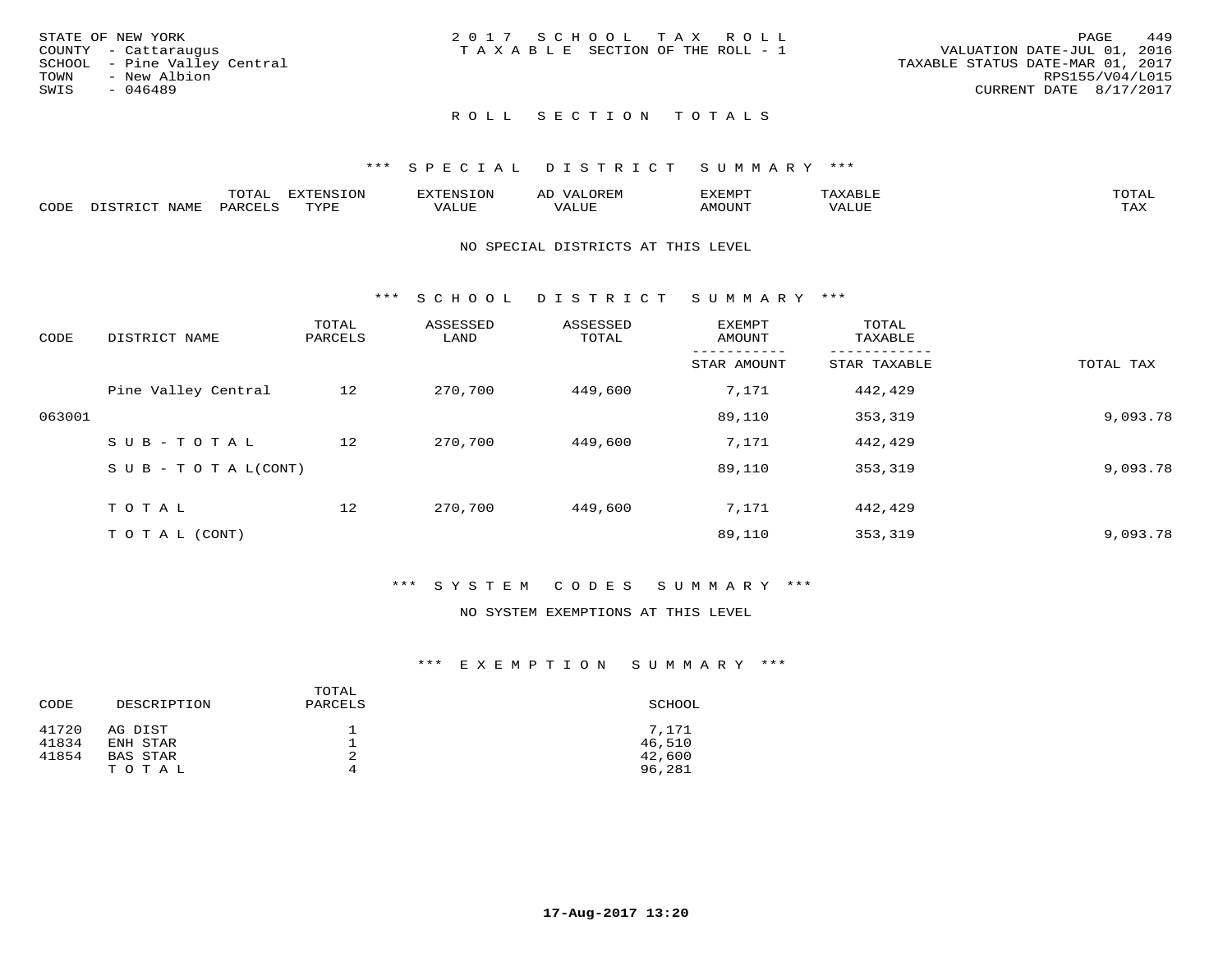| STATE OF NEW YORK            | 2017 SCHOOL TAX ROLL            | 450<br>PAGE                      |
|------------------------------|---------------------------------|----------------------------------|
| COUNTY - Cattaraugus         | TAXABLE SECTION OF THE ROLL - 1 | VALUATION DATE-JUL 01, 2016      |
| SCHOOL - Pine Valley Central |                                 | TAXABLE STATUS DATE-MAR 01, 2017 |
| - New Albion<br>TOWN         |                                 | RPS155/V04/L015                  |
| $-046489$<br>SWIS            |                                 | CURRENT DATE 8/17/2017           |
|                              |                                 |                                  |

# R O L L S E C T I O N T O T A L S

| <b>ROLL</b><br>SEC | DESCRIPTION                | TOTAL<br>PARCELS | ASSESSED<br>LAND | ASSESSED<br>TOTAL | <b>EXEMPT</b><br><b>AMOUNT</b><br>STAR AMOUNT | TOTAL<br>TAXABLE<br>STAR TAXABLE | TAX<br>RATE | TOTAL<br>TAX |
|--------------------|----------------------------|------------------|------------------|-------------------|-----------------------------------------------|----------------------------------|-------------|--------------|
|                    | 2017-18 School Tax         |                  | 270,700          | 449,600           | 7.171<br>89,110                               | 442,429<br>353,319               |             | 9,093.78     |
|                    | SPEC DIST TAXES<br>TAXABLE |                  |                  |                   |                                               |                                  |             | 9,093.78     |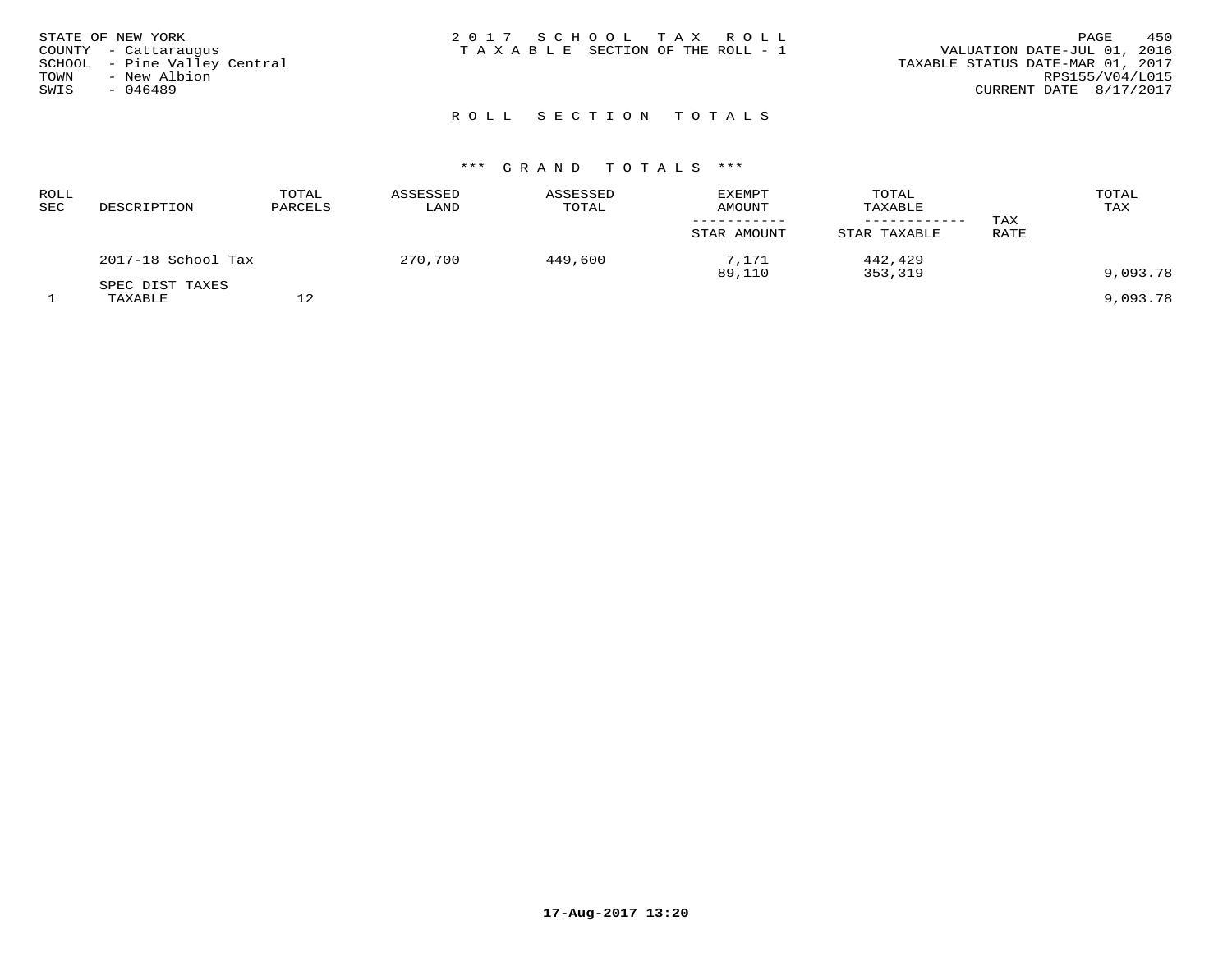| STATE OF NEW YORK<br>COUNTY<br>- Cattaraugus<br>- Pine Valley Central<br>SCHOOL<br>- New Albion<br>TOWN<br>$-046489$<br>SWIS | 2 0 1 7                   |             | SCHOOL TAX ROLL<br>SPECIAL FRANCHISE SECTION OF THE ROLL - 5<br>OWNERS NAME SEOUENCE<br>UNIFORM PERCENT OF VALUE IS 066.00 | VALUATION DATE-JUL 01,<br>TAXABLE STATUS DATE-MAR 01, 2017 | 451<br>PAGE<br>2016 |
|------------------------------------------------------------------------------------------------------------------------------|---------------------------|-------------|----------------------------------------------------------------------------------------------------------------------------|------------------------------------------------------------|---------------------|
| TAX MAP PARCEL NUMBER                                                                                                        | PROPERTY LOCATION & CLASS | ASSESSMENT  | EXEMPTION CODE-                                                                                                            |                                                            | -SCHOOL             |
| CURRENT OWNERS NAME                                                                                                          | SCHOOL DISTRICT           | LAND        | TAX DESCRIPTION                                                                                                            | TAXABLE VALUE                                              |                     |
| CURRENT OWNERS ADDRESS                                                                                                       | PARCEL SIZE/GRID COORD    | TOTAL       | SPECIAL DISTRICTS                                                                                                          |                                                            | TAX AMOUNT          |
|                                                                                                                              |                           |             |                                                                                                                            |                                                            |                     |
|                                                                                                                              | Special Franchise         |             |                                                                                                                            | ACCT 1145                                                  | 1321<br>BILL        |
| 564.089-9916-631.900/188                                                                                                     | 866 Telephone             |             | 2017-18 School Tax                                                                                                         | 2,248                                                      | 57.86               |
| Verizon                                                                                                                      | Pine Valley Cen 063001    | $\mathbf 0$ |                                                                                                                            |                                                            |                     |
| Duff & Phelps                                                                                                                | Town Of New Albion        | 2,248       |                                                                                                                            |                                                            |                     |
| PO Box 2749                                                                                                                  | 2% PINE VALLEY            |             |                                                                                                                            |                                                            |                     |
| Addison, TX 75001                                                                                                            | 0.01<br>ACRES             |             |                                                                                                                            |                                                            |                     |
|                                                                                                                              | FULL MARKET VALUE         | 3,406       |                                                                                                                            |                                                            |                     |
|                                                                                                                              |                           |             | TOTAL TAX ---                                                                                                              |                                                            | $57.86**$           |
|                                                                                                                              |                           |             |                                                                                                                            | DATE #1                                                    | 09/30/17            |
|                                                                                                                              |                           |             |                                                                                                                            | AMT DUE                                                    | 57.86               |
|                                                                                                                              |                           |             |                                                                                                                            |                                                            |                     |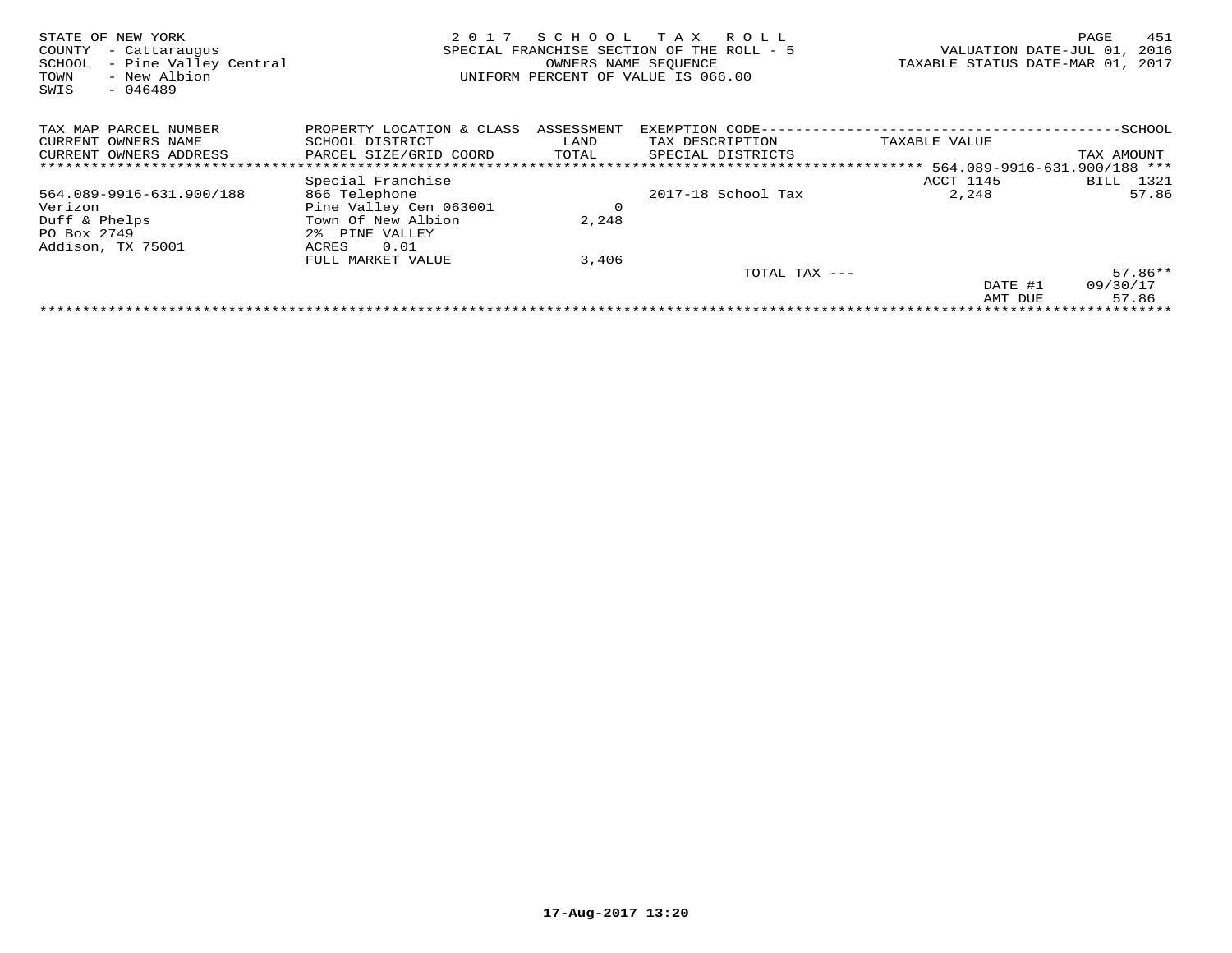| STATE OF NEW YORK            | 2017 SCHOOL TAX ROLL                      | 452<br>PAGE                      |
|------------------------------|-------------------------------------------|----------------------------------|
| COUNTY - Cattaraugus         | SPECIAL FRANCHISE SECTION OF THE ROLL - 5 | VALUATION DATE-JUL 01, 2016      |
| SCHOOL - Pine Valley Central |                                           | TAXABLE STATUS DATE-MAR 01, 2017 |
| TOWN<br>- New Albion         | UNIFORM PERCENT OF VALUE IS 066.00        | RPS155/V04/L015                  |
| SWIS<br>- 046489             |                                           | CURRENT DATE 8/17/2017           |
|                              |                                           |                                  |
|                              | ROLL SUB SECTION- - TOTALS                |                                  |

|      | $n \wedge m \wedge n$ |                 | <b>MARINE</b>  | ΑL                   |                          |                    |                           |
|------|-----------------------|-----------------|----------------|----------------------|--------------------------|--------------------|---------------------------|
| CODE | ΆR                    | $m \tau \tau n$ | اللالما للديات | $\cdots$<br>التلافين | <b>MOTTNTO</b><br>'UUN'. | <b>- ---</b><br>∕∆ | $m \times r$<br>- - - - - |

#### NO SPECIAL DISTRICTS AT THIS LEVEL

\*\*\* S C H O O L D I S T R I C T S U M M A R Y \*\*\*

| CODE   | DISTRICT NAME                    | TOTAL<br>PARCELS | ASSESSED<br>LAND | ASSESSED<br>TOTAL | EXEMPT<br>AMOUNT | TOTAL<br>TAXABLE         |           |
|--------|----------------------------------|------------------|------------------|-------------------|------------------|--------------------------|-----------|
|        |                                  |                  |                  |                   | STAR AMOUNT      | --------<br>STAR TAXABLE | TOTAL TAX |
|        | Pine Valley Central              |                  |                  | 2,248             |                  | 2,248                    |           |
| 063001 |                                  |                  |                  |                   |                  | 2,248                    | 57.86     |
|        | SUB-TOTAL                        |                  |                  | 2,248             |                  | 2,248                    |           |
|        | $S \cup B - T \cup T A L (CONT)$ |                  |                  |                   |                  | 2,248                    | 57.86     |
|        | TOTAL                            |                  |                  | 2,248             |                  | 2,248                    |           |
|        | T O T A L (CONT)                 |                  |                  |                   |                  | 2,248                    | 57.86     |

\*\*\* S Y S T E M C O D E S S U M M A R Y \*\*\*

NO SYSTEM EXEMPTIONS AT THIS LEVEL

\*\*\* E X E M P T I O N S U M M A R Y \*\*\*

NO EXEMPTIONS AT THIS LEVEL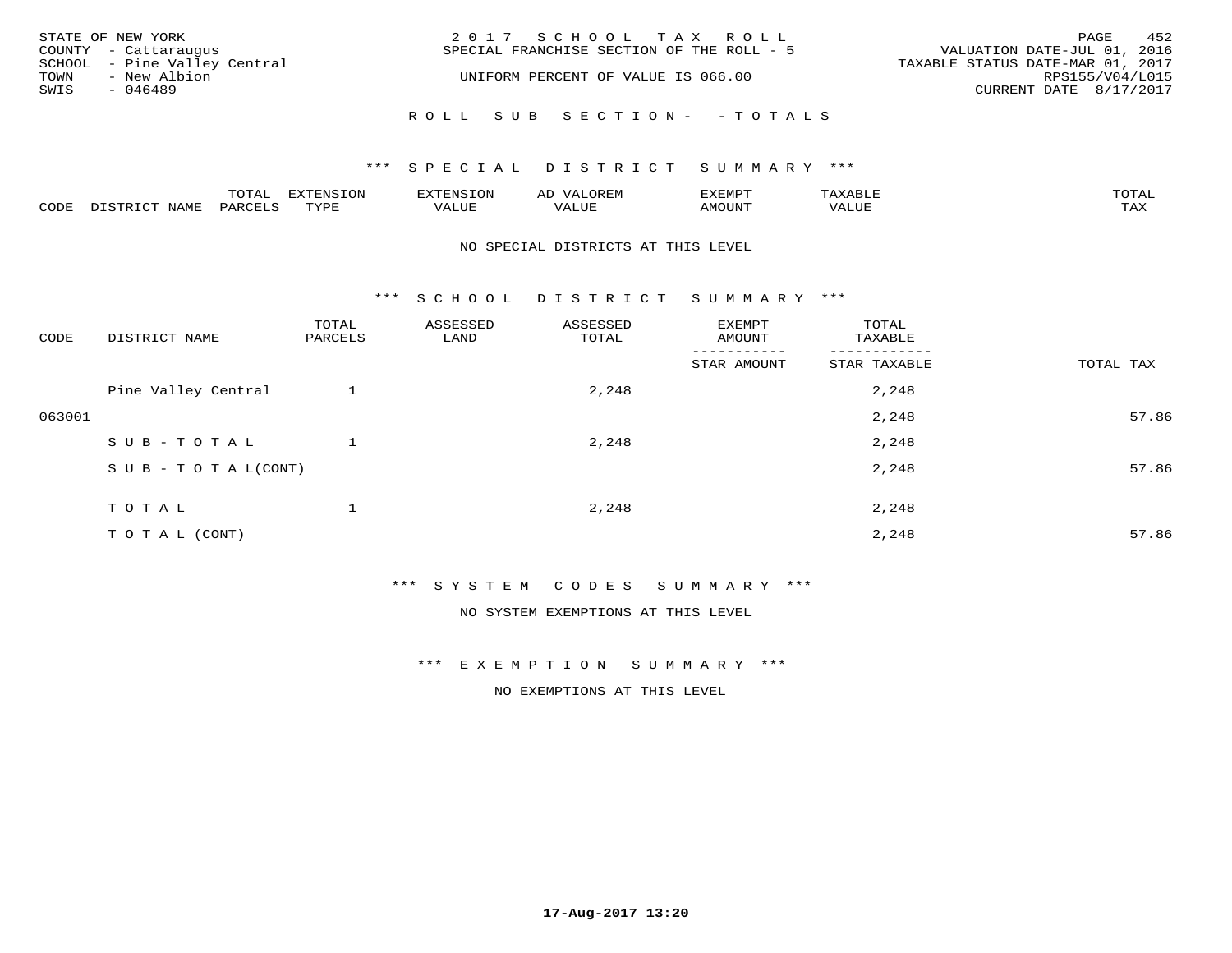|      | STATE OF NEW YORK            | 2017 SCHOOL TAX ROLL                                                     | PAGE            | 453 |
|------|------------------------------|--------------------------------------------------------------------------|-----------------|-----|
|      | COUNTY - Cattaraugus         | VALUATION DATE-JUL 01, 2016<br>SPECIAL FRANCHISE SECTION OF THE ROLL - 5 |                 |     |
|      | SCHOOL - Pine Valley Central | TAXABLE STATUS DATE-MAR 01, 2017                                         |                 |     |
| TOWN | - New Albion                 | UNIFORM PERCENT OF VALUE IS 066.00                                       | RPS155/V04/L015 |     |
| SWIS | - 046489                     | CURRENT DATE 8/17/2017                                                   |                 |     |
|      |                              |                                                                          |                 |     |
|      |                              | ROLL SUB SECTION- - TOTALS                                               |                 |     |

# \*\*\* G R A N D T O T A L S \*\*\*

| ROLL<br><b>SEC</b> | DESCRIPTION        | TOTAL<br>PARCELS | ASSESSED<br>LAND | ASSESSED<br>TOTAL | EXEMPT<br><b>AMOUNT</b><br>STAR AMOUNT | TOTAL<br>TAXABLE<br>------------<br>STAR TAXABLE | TAX<br>RATE | TOTAL<br>TAX |
|--------------------|--------------------|------------------|------------------|-------------------|----------------------------------------|--------------------------------------------------|-------------|--------------|
|                    | 2017-18 School Tax |                  | 2,248            |                   | 2,248                                  |                                                  |             |              |
|                    | SPEC DIST TAXES    |                  |                  |                   |                                        | 2,248                                            |             | 57.86        |

5 SPECIAL FRANCHISE 1 57.86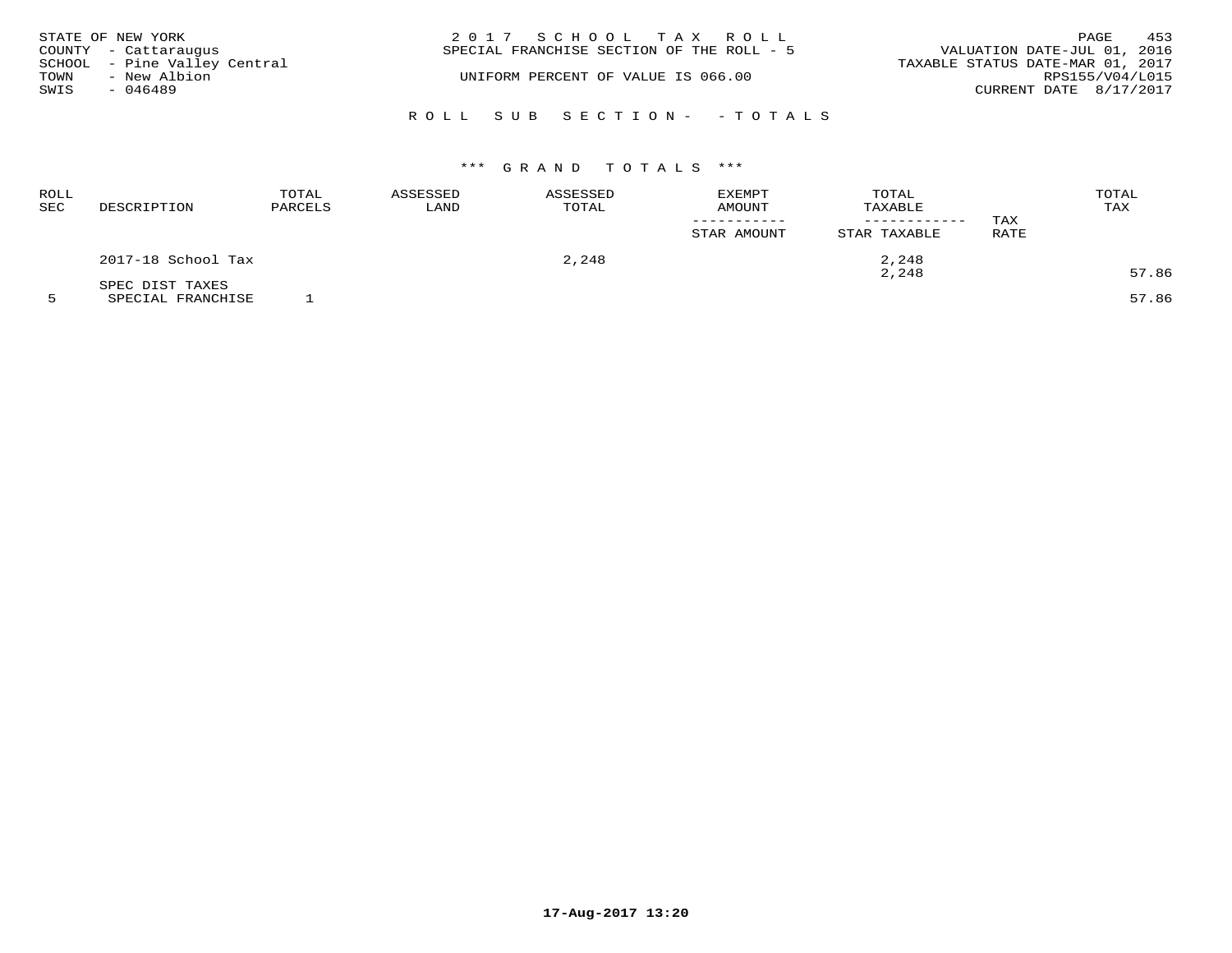| STATE OF NEW YORK            | 2017 SCHOOL TAX ROLL                      | 454<br>PAGE                      |
|------------------------------|-------------------------------------------|----------------------------------|
| COUNTY - Cattaraugus         | SPECIAL FRANCHISE SECTION OF THE ROLL - 5 | VALUATION DATE-JUL 01, 2016      |
| SCHOOL - Pine Valley Central |                                           | TAXABLE STATUS DATE-MAR 01, 2017 |
| - New Albion<br>TOWN         | UNIFORM PERCENT OF VALUE IS 066.00        | RPS155/V04/L015                  |
| SWIS<br>- 046489             |                                           | CURRENT DATE 8/17/2017           |
|                              |                                           |                                  |
|                              | ROLL SECTION TOTALS                       |                                  |

|                         |      | m^m |      | 'NT C     |           | ∟ו∨ו          |              |                             |
|-------------------------|------|-----|------|-----------|-----------|---------------|--------------|-----------------------------|
| $\bigcap_{\Pi}$<br>◡◡◡ュ | мдмь |     | TVDF | ۳۰ تاللاد | $- - - -$ | 550T<br>IUUN. | ALUE<br>77 T | $m \times r$<br>- - - - - - |

#### NO SPECIAL DISTRICTS AT THIS LEVEL

\*\*\* S C H O O L D I S T R I C T S U M M A R Y \*\*\*

| CODE   | DISTRICT NAME                    | TOTAL<br>PARCELS | ASSESSED<br>LAND | ASSESSED<br>TOTAL | EXEMPT<br>AMOUNT | TOTAL<br>TAXABLE |           |
|--------|----------------------------------|------------------|------------------|-------------------|------------------|------------------|-----------|
|        |                                  |                  |                  |                   | STAR AMOUNT      | STAR TAXABLE     | TOTAL TAX |
|        | Pine Valley Central              |                  |                  | 2,248             |                  | 2,248            |           |
| 063001 |                                  |                  |                  |                   |                  | 2,248            | 57.86     |
|        | SUB-TOTAL                        |                  |                  | 2,248             |                  | 2,248            |           |
|        | $S \cup B - T \cup T A L (CONT)$ |                  |                  |                   |                  | 2,248            | 57.86     |
|        | TOTAL                            |                  |                  | 2,248             |                  | 2,248            |           |
|        |                                  |                  |                  |                   |                  |                  |           |
|        | T O T A L (CONT)                 |                  |                  |                   |                  | 2,248            | 57.86     |

\*\*\* S Y S T E M C O D E S S U M M A R Y \*\*\*

NO SYSTEM EXEMPTIONS AT THIS LEVEL

\*\*\* E X E M P T I O N S U M M A R Y \*\*\*

NO EXEMPTIONS AT THIS LEVEL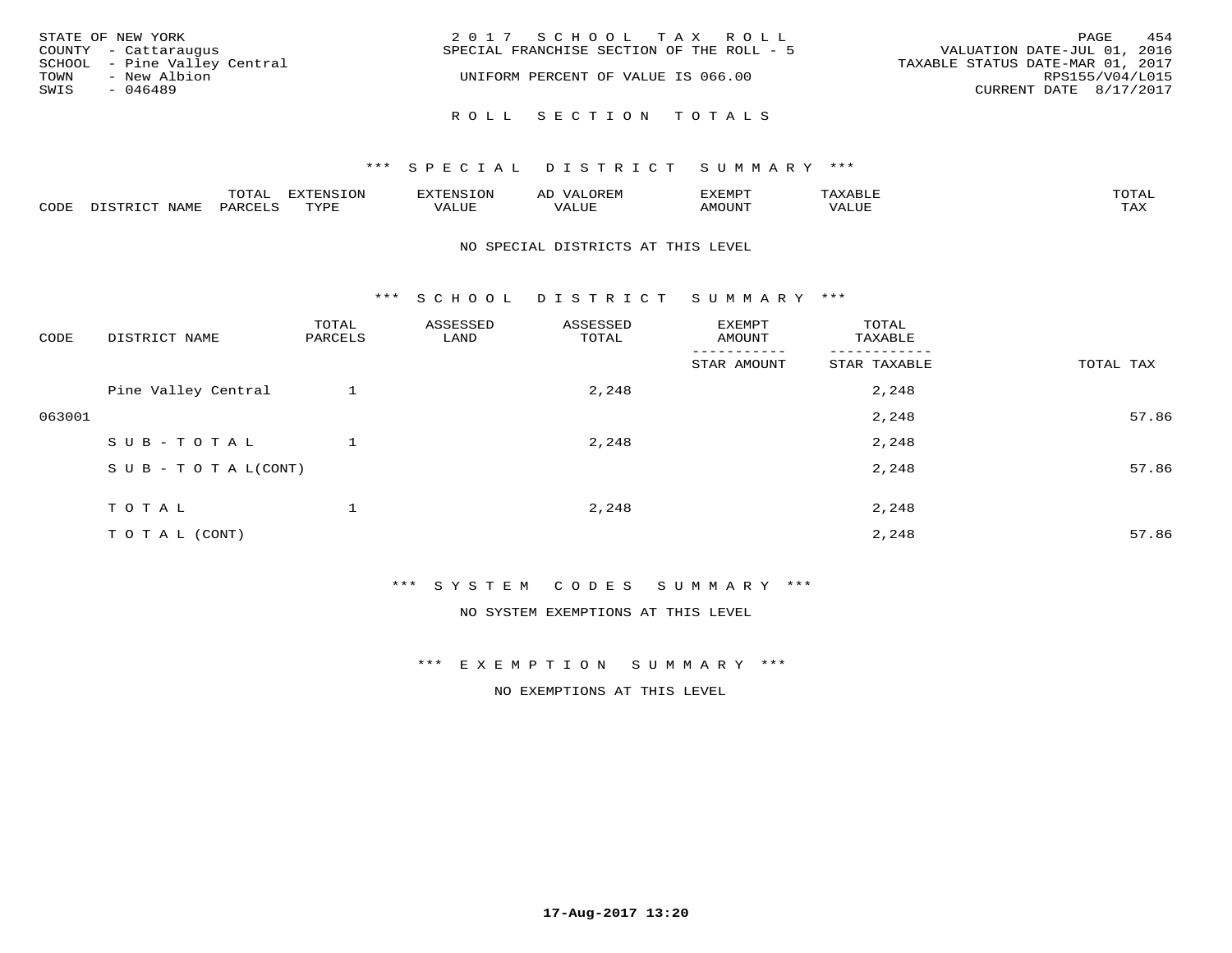|      | STATE OF NEW YORK            | 2017 SCHOOL TAX ROLL                      | 455<br>PAGE                      |
|------|------------------------------|-------------------------------------------|----------------------------------|
|      | COUNTY - Cattaraugus         | SPECIAL FRANCHISE SECTION OF THE ROLL - 5 | VALUATION DATE-JUL 01, 2016      |
|      | SCHOOL - Pine Valley Central |                                           | TAXABLE STATUS DATE-MAR 01, 2017 |
| TOWN | - New Albion                 | UNIFORM PERCENT OF VALUE IS 066.00        | RPS155/V04/L015                  |
| SWIS | $-046489$                    |                                           | CURRENT DATE 8/17/2017           |
|      |                              |                                           |                                  |
|      |                              | ROLL SECTION TOTALS                       |                                  |

# \*\*\* G R A N D T O T A L S \*\*\*

| ROLL<br><b>SEC</b> | DESCRIPTION        | TOTAL<br>PARCELS | ASSESSED<br>LAND |  | <b>EXEMPT</b><br><b>AMOUNT</b><br>STAR AMOUNT | TOTAL<br>TAXABLE<br>------------<br>STAR TAXABLE | TAX<br>RATE | TOTAL<br>TAX |  |
|--------------------|--------------------|------------------|------------------|--|-----------------------------------------------|--------------------------------------------------|-------------|--------------|--|
|                    | 2017-18 School Tax |                  | 2,248            |  | 2,248                                         |                                                  |             |              |  |
|                    | SPEC DIST TAXES    |                  |                  |  |                                               | 2,248                                            |             | 57.86        |  |

5 SPECIAL FRANCHISE 1 57.86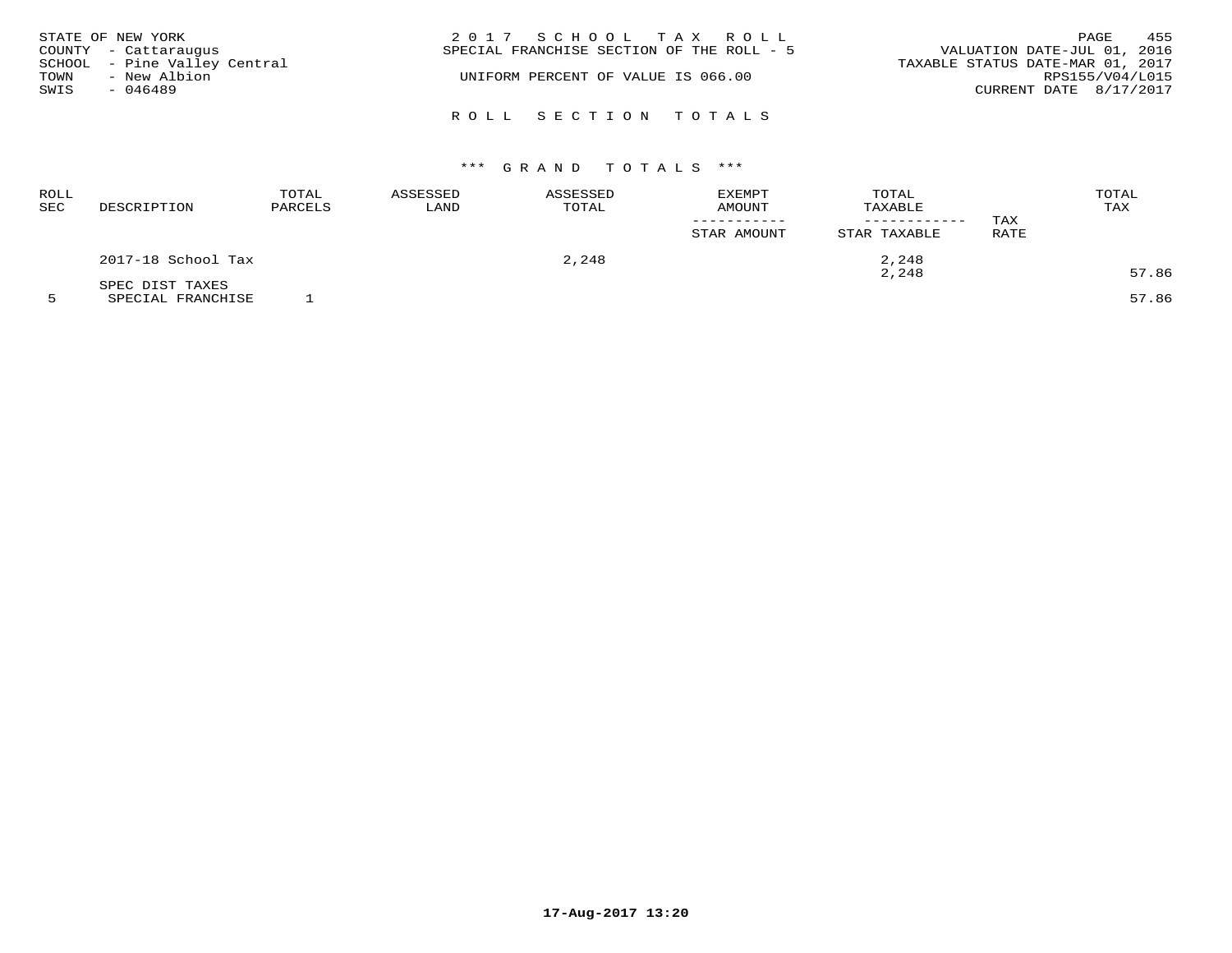| STATE OF NEW YORK<br>COUNTY<br>- Cattaraugus<br>SCHOOL<br>- Pine Valley Central<br>TOWN<br>- New Albion<br>$-046489$<br>SWIS | 2 0 1 7                              | OWNERS NAME SEQUENCE | SCHOOL TAX ROLL<br>UTILITY & R.R. SECTION OF THE ROLL - 6<br>UNIFORM PERCENT OF VALUE IS 066.00 | VALUATION DATE-JUL 01, 2016<br>TAXABLE STATUS DATE-MAR 01, 2017 | 456<br>PAGE           |
|------------------------------------------------------------------------------------------------------------------------------|--------------------------------------|----------------------|-------------------------------------------------------------------------------------------------|-----------------------------------------------------------------|-----------------------|
| TAX MAP PARCEL NUMBER                                                                                                        | PROPERTY LOCATION & CLASS ASSESSMENT |                      |                                                                                                 |                                                                 |                       |
| CURRENT OWNERS NAME                                                                                                          | SCHOOL DISTRICT                      | LAND                 | TAX DESCRIPTION                                                                                 | TAXABLE VALUE                                                   |                       |
| CURRENT OWNERS ADDRESS<br>***********************                                                                            | PARCEL SIZE/GRID COORD               | TOTAL                | SPECIAL DISTRICTS                                                                               |                                                                 | TAX AMOUNT            |
|                                                                                                                              |                                      |                      |                                                                                                 |                                                                 |                       |
| 664.089-9916-143.800/188                                                                                                     | Outside Plant<br>884 Elec Dist Out   |                      | 2017-18 School Tax                                                                              | <b>ACCT 1169</b><br>76,010                                      | BILL 1322<br>1,956.36 |
| Steuben Rural Electric Co                                                                                                    | Pine Valley Cen 063001               | $\Omega$             |                                                                                                 |                                                                 |                       |
| 9 Wilson Ave                                                                                                                 | Loc #888888                          | 76,010               |                                                                                                 |                                                                 |                       |
| Bath, NY 14810                                                                                                               | $0.1000$ - Pine Valley               |                      |                                                                                                 |                                                                 |                       |
|                                                                                                                              | Elec Dist                            |                      |                                                                                                 |                                                                 |                       |
|                                                                                                                              | 0.01<br>ACRES                        |                      |                                                                                                 |                                                                 |                       |
|                                                                                                                              | FULL MARKET VALUE                    | 115,167              |                                                                                                 |                                                                 |                       |
|                                                                                                                              |                                      |                      | TOTAL TAX $---$                                                                                 |                                                                 | $1,956.36**$          |
|                                                                                                                              |                                      |                      |                                                                                                 | DATE #1<br>AMT DUE                                              | 09/30/17<br>1,956.36  |
|                                                                                                                              |                                      |                      |                                                                                                 | ***** 664.089-0000-631.900/1882***                              |                       |
|                                                                                                                              | Telecommunications equip             |                      |                                                                                                 | <b>ACCT 1155</b>                                                | BILL 1323             |
| 664.089-0000-631.900/1882                                                                                                    | 831 Tele Comm                        |                      | 2017-18 School Tax                                                                              | 1,755                                                           | 45.17                 |
| Verizon                                                                                                                      | Pine Valley Cen 063001               | $\mathbf 0$          |                                                                                                 |                                                                 |                       |
| Duff & Phelps                                                                                                                | Loc #888888                          | 1,755                |                                                                                                 |                                                                 |                       |
| PO Box 2749                                                                                                                  | 0.0100 - Little Valley               |                      |                                                                                                 |                                                                 |                       |
| Addison, TX 75001                                                                                                            | Poles, Wire, Cable, Etc              |                      |                                                                                                 |                                                                 |                       |
|                                                                                                                              | 0.01<br>ACRES                        | 2,659                |                                                                                                 |                                                                 |                       |
|                                                                                                                              | FULL MARKET VALUE                    |                      | TOTAL TAX ---                                                                                   |                                                                 | $45.17**$             |
|                                                                                                                              |                                      |                      |                                                                                                 | DATE #1                                                         | 09/30/17              |
|                                                                                                                              |                                      |                      |                                                                                                 | AMT DUE                                                         | 45.17                 |
|                                                                                                                              |                                      |                      |                                                                                                 |                                                                 |                       |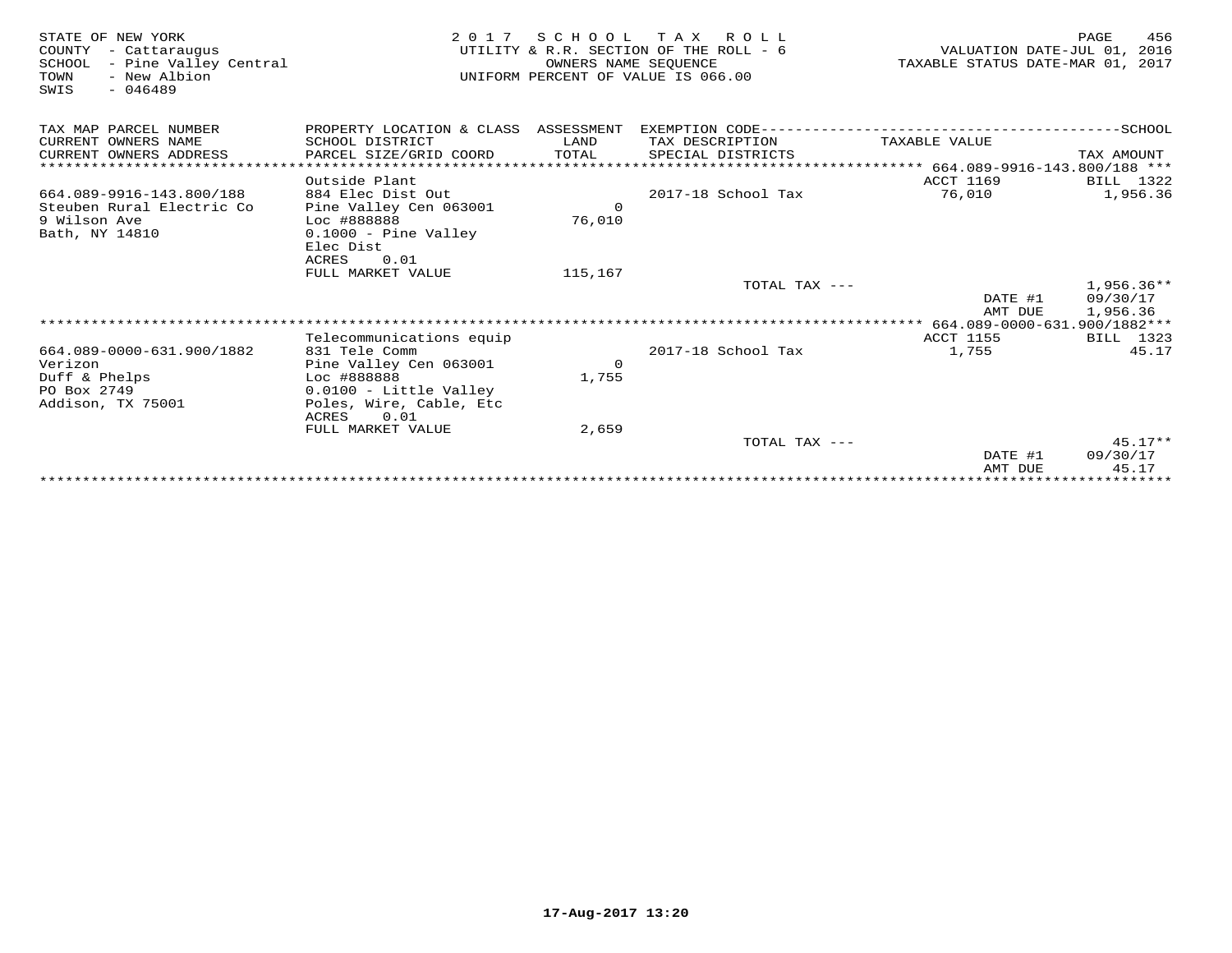|      | STATE OF NEW YORK            | 2017 SCHOOL TAX ROLL                   |  |                                  |                        | PAGE | 457 |
|------|------------------------------|----------------------------------------|--|----------------------------------|------------------------|------|-----|
|      | COUNTY - Cattaraugus         | UTILITY & R.R. SECTION OF THE ROLL - 6 |  | VALUATION DATE-JUL 01, 2016      |                        |      |     |
|      | SCHOOL - Pine Valley Central |                                        |  | TAXABLE STATUS DATE-MAR 01, 2017 |                        |      |     |
| TOWN | - New Albion                 |                                        |  |                                  | RPS155/V04/L015        |      |     |
| SWIS | - 046489                     |                                        |  |                                  | CURRENT DATE 8/17/2017 |      |     |
|      |                              |                                        |  |                                  |                        |      |     |

# R O L L S U B S E C T I O N - - T O T A L S

#### \*\*\* S P E C I A L D I S T R I C T S U M M A R Y \*\*\*

|      |                 | m∧m*<br>UIAL | EXTENSION        | 'ENST∩N         | ΑIJ<br>JR LI <sup>V</sup> | ፈXEMP" | $\Delta$<br>. .               | TOTAL |
|------|-----------------|--------------|------------------|-----------------|---------------------------|--------|-------------------------------|-------|
| CODE | $- - -$<br>NAMI | PARCEL       | mynne<br>- - - - | T T T<br>تلاللت | , , , , , , ,<br>ALUE     | MOUN.  | , 77 T TT <del>D</del><br>⊐UP | TAX   |

#### NO SPECIAL DISTRICTS AT THIS LEVEL

\*\*\* S C H O O L D I S T R I C T S U M M A R Y \*\*\*

| CODE   | DISTRICT NAME                    | TOTAL<br>PARCELS | ASSESSED<br>LAND | ASSESSED<br>TOTAL | EXEMPT<br>AMOUNT | TOTAL<br>TAXABLE |           |
|--------|----------------------------------|------------------|------------------|-------------------|------------------|------------------|-----------|
|        |                                  |                  |                  |                   | STAR AMOUNT      | STAR TAXABLE     | TOTAL TAX |
|        | Pine Valley Central              | 2                |                  | 77,765            |                  | 77,765           |           |
| 063001 |                                  |                  |                  |                   |                  | 77,765           | 2,001.53  |
|        | SUB-TOTAL                        | 2                |                  | 77,765            |                  | 77,765           |           |
|        | $S \cup B - T \cup T A L (CONT)$ |                  |                  |                   |                  | 77,765           | 2,001.53  |
|        | TOTAL                            | 2                |                  | 77,765            |                  | 77,765           |           |
|        | T O T A L (CONT)                 |                  |                  |                   |                  | 77,765           | 2,001.53  |

#### \*\*\* S Y S T E M C O D E S S U M M A R Y \*\*\*

NO SYSTEM EXEMPTIONS AT THIS LEVEL

#### \*\*\* E X E M P T I O N S U M M A R Y \*\*\*

NO EXEMPTIONS AT THIS LEVEL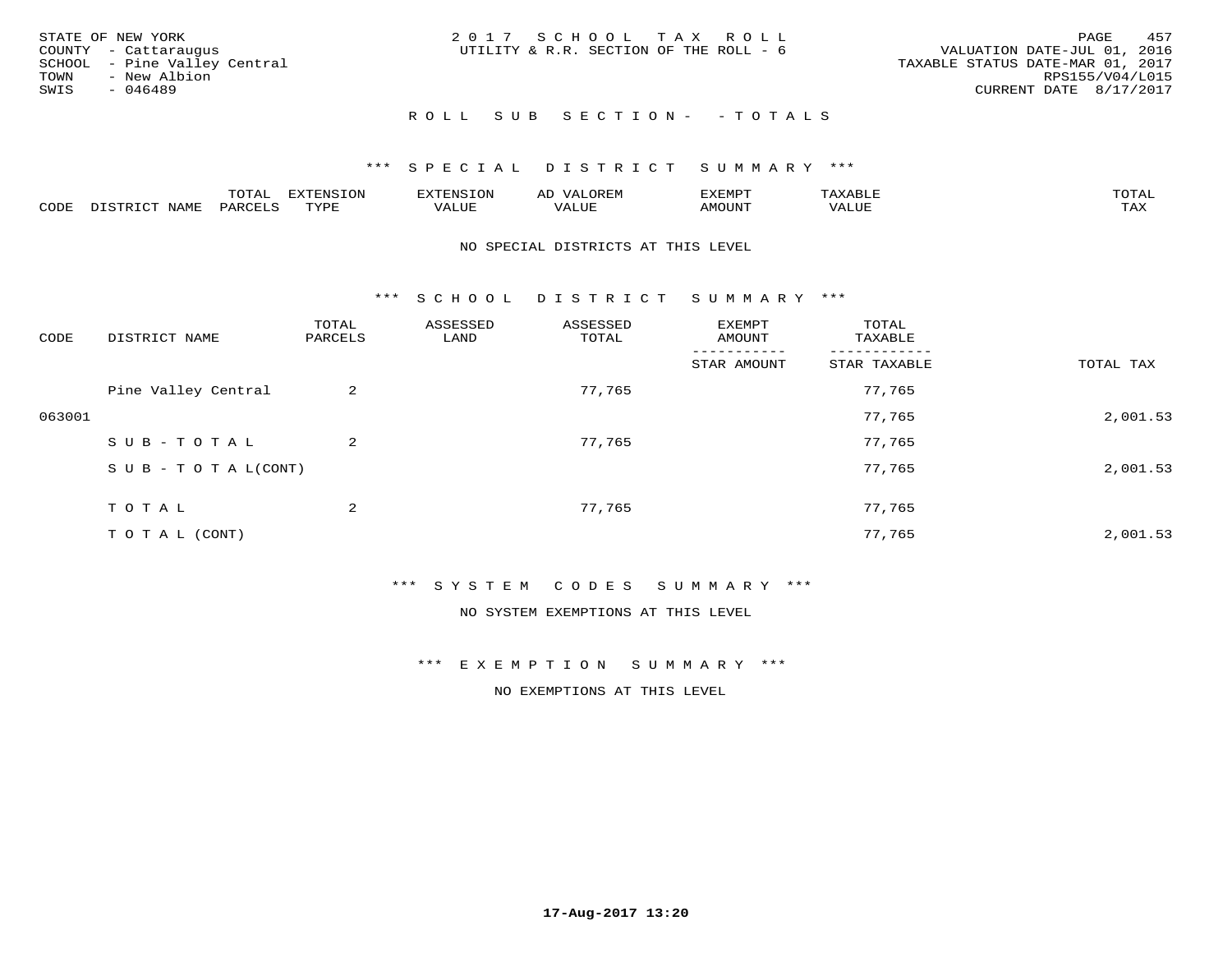|      | STATE OF NEW YORK            | 2017 SCHOOL TAX ROLL                   |  | PAGE                             | 458 |
|------|------------------------------|----------------------------------------|--|----------------------------------|-----|
|      | COUNTY - Cattaraugus         | UTILITY & R.R. SECTION OF THE ROLL - 6 |  | VALUATION DATE-JUL 01, 2016      |     |
|      | SCHOOL - Pine Valley Central |                                        |  | TAXABLE STATUS DATE-MAR 01, 2017 |     |
| TOWN | - New Albion                 |                                        |  | RPS155/V04/L015                  |     |
| SWIS | $-046489$                    |                                        |  | CURRENT DATE 8/17/2017           |     |
|      |                              |                                        |  |                                  |     |

# R O L L S U B S E C T I O N - - T O T A L S

| ROLL<br>SEC | DESCRIPTION                         | TOTAL<br>PARCELS | ASSESSED<br>LAND | ASSESSED<br>TOTAL | EXEMPT<br><b>AMOUNT</b><br>STAR AMOUNT | TOTAL<br>TAXABLE<br>---------<br>STAR TAXABLE | TAX<br>RATE | TOTAL<br>TAX |
|-------------|-------------------------------------|------------------|------------------|-------------------|----------------------------------------|-----------------------------------------------|-------------|--------------|
|             | 2017-18 School Tax                  |                  |                  | 77,765            |                                        | 77,765<br>77,765                              |             | 2,001.53     |
| 6           | SPEC DIST TAXES<br>UTILITIES & N.C. |                  |                  |                   |                                        |                                               |             | 2,001.53     |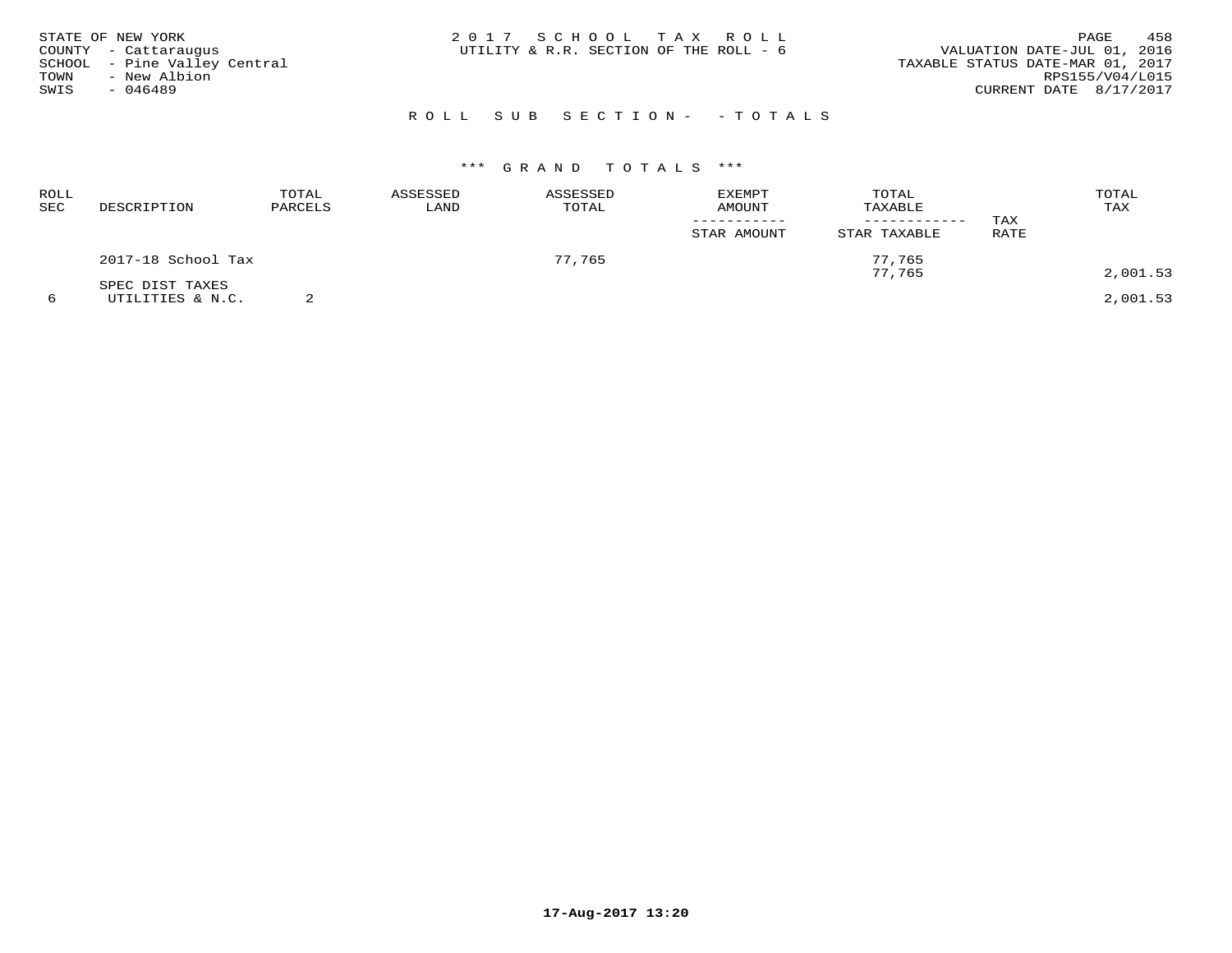|      | STATE OF NEW YORK            | 2017 SCHOOL TAX ROLL |                                        |  |  |                                  |                        | PAGE | 459 |
|------|------------------------------|----------------------|----------------------------------------|--|--|----------------------------------|------------------------|------|-----|
|      | COUNTY - Cattaraugus         |                      | UTILITY & R.R. SECTION OF THE ROLL - 6 |  |  | VALUATION DATE-JUL 01, 2016      |                        |      |     |
|      | SCHOOL - Pine Valley Central |                      |                                        |  |  | TAXABLE STATUS DATE-MAR 01, 2017 |                        |      |     |
| TOWN | - New Albion                 |                      |                                        |  |  |                                  | RPS155/V04/L015        |      |     |
| SWIS | $-046489$                    |                      |                                        |  |  |                                  | CURRENT DATE 8/17/2017 |      |     |
|      |                              |                      |                                        |  |  |                                  |                        |      |     |

## ROLL SECTION TOTALS

#### \*\*\* S P E C I A L D I S T R I C T S U M M A R Y \*\*\*

|      |                           | m∧m⊼ | <b>DVERMOTOM</b><br>LUI | TENSION       | ΑL<br>$\cdots$      | EXEMPT | $\Delta \times \Delta$<br>9 D.L | $m \wedge m \wedge n$<br>$\overline{a}$ |
|------|---------------------------|------|-------------------------|---------------|---------------------|--------|---------------------------------|-----------------------------------------|
| CODE | NTAM <sup>T</sup><br>⊥∙⊥⊥ | PARC | <b>TVDL</b>             | T T T<br>ALUF | <b>TTT</b><br>'ALUE | MOUNT  | VALUE                           | $m \times r$<br>$+$ $  +$ $-$           |

#### NO SPECIAL DISTRICTS AT THIS LEVEL

\*\*\* S C H O O L D I S T R I C T S U M M A R Y \*\*\*

| CODE   | DISTRICT NAME                    | TOTAL<br>PARCELS | ASSESSED<br>LAND | ASSESSED<br>TOTAL | EXEMPT<br>AMOUNT | TOTAL<br>TAXABLE |           |
|--------|----------------------------------|------------------|------------------|-------------------|------------------|------------------|-----------|
|        |                                  |                  |                  |                   | STAR AMOUNT      | STAR TAXABLE     | TOTAL TAX |
|        | Pine Valley Central              | 2                |                  | 77,765            |                  | 77,765           |           |
| 063001 |                                  |                  |                  |                   |                  | 77,765           | 2,001.53  |
|        | SUB-TOTAL                        | 2                |                  | 77,765            |                  | 77,765           |           |
|        | $S \cup B - T \cup T A L (CONT)$ |                  |                  |                   |                  | 77,765           | 2,001.53  |
|        | TOTAL                            | 2                |                  | 77,765            |                  | 77,765           |           |
|        | T O T A L (CONT)                 |                  |                  |                   |                  | 77,765           | 2,001.53  |

#### \*\*\* S Y S T E M C O D E S S U M M A R Y \*\*\*

NO SYSTEM EXEMPTIONS AT THIS LEVEL

#### \*\*\* E X E M P T I O N S U M M A R Y \*\*\*

NO EXEMPTIONS AT THIS LEVEL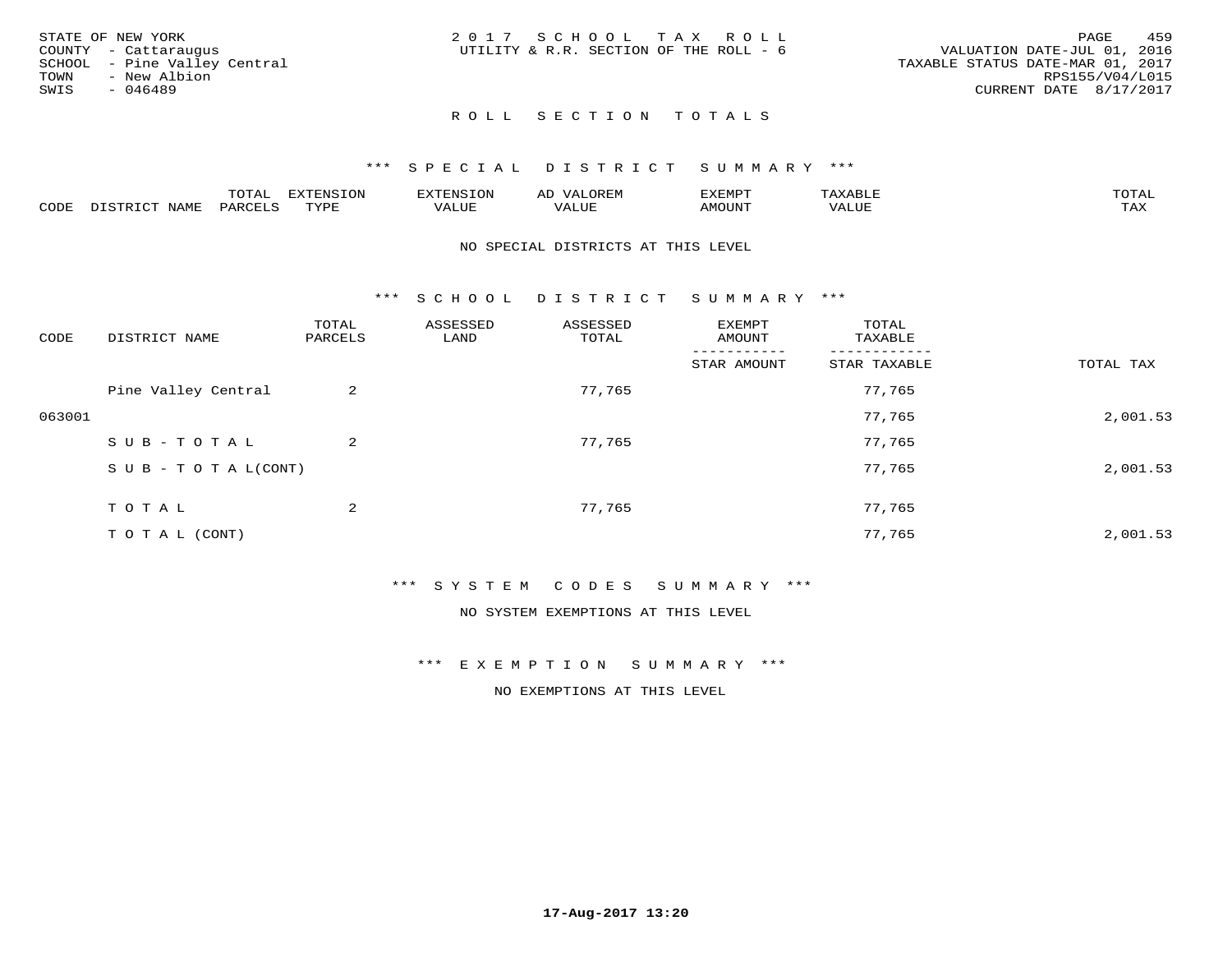| STATE OF NEW YORK<br>COUNTY - Cattaraugus<br>SCHOOL - Pine Valley Central<br>TOWN<br>- New Albion<br>SWIS<br>$-046489$ | 2017 SCHOOL TAX ROLL<br>UTILITY & R.R. SECTION OF THE ROLL - 6 | 460<br>PAGE<br>VALUATION DATE-JUL 01, 2016<br>TAXABLE STATUS DATE-MAR 01, 2017<br>RPS155/V04/L015<br>CURRENT DATE 8/17/2017 |
|------------------------------------------------------------------------------------------------------------------------|----------------------------------------------------------------|-----------------------------------------------------------------------------------------------------------------------------|
|                                                                                                                        | ROLL SECTION TOTALS                                            |                                                                                                                             |

| ROLL<br><b>SEC</b> | DESCRIPTION                         | TOTAL<br>PARCELS | ASSESSED<br>LAND | ASSESSED<br>TOTAL | EXEMPT<br>AMOUNT<br>STAR AMOUNT | TOTAL<br>TAXABLE<br>STAR TAXABLE | TAX<br>RATE | TOTAL<br>TAX |
|--------------------|-------------------------------------|------------------|------------------|-------------------|---------------------------------|----------------------------------|-------------|--------------|
|                    | 2017-18 School Tax                  |                  |                  | 77,765            |                                 | 77,765<br>77.765                 |             | 2,001.53     |
|                    | SPEC DIST TAXES<br>UTILITIES & N.C. |                  |                  |                   |                                 |                                  |             | 2,001.53     |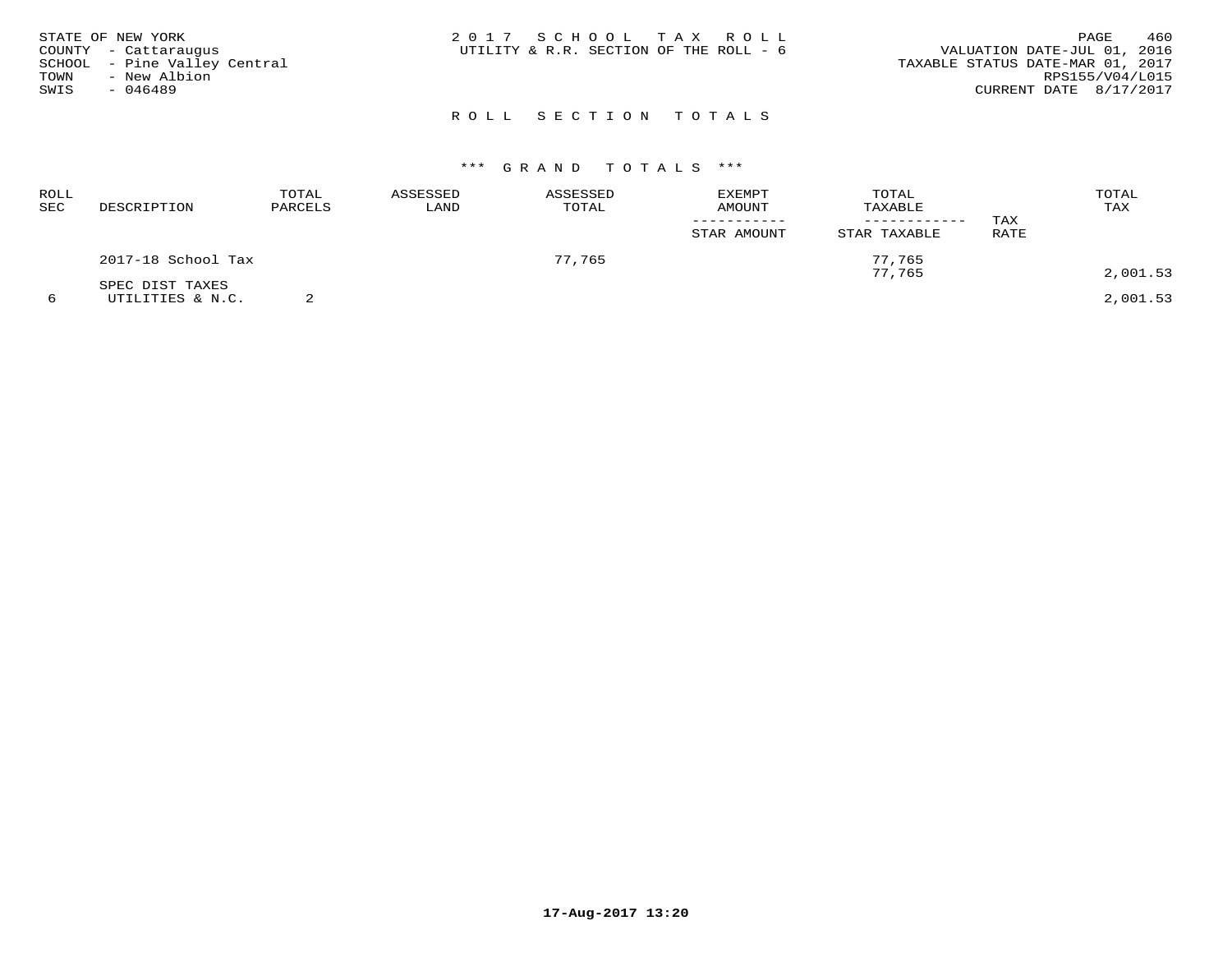| STATE OF NEW YORK            | 2017 SCHOOL TAX ROLL | 461<br>PAGE                      |
|------------------------------|----------------------|----------------------------------|
| COUNTY - Cattaraugus         |                      | VALUATION DATE-JUL 01, 2016      |
| SCHOOL - Pine Valley Central | SWIS TOTALS          | TAXABLE STATUS DATE-MAR 01, 2017 |
| TOWN<br>- New Albion         |                      | RPS155/V04/L015                  |
| SWIS<br>$-046489$            |                      | CURRENT DATE 8/17/2017           |

|      |      | ----     | <b>EXTENSION</b><br>└╰┘ | AN S  | ▵ | .XEMP" |       | ГAХ                    | $\sim$ m $\sim$ $\sim$<br>◡⊥▱ |
|------|------|----------|-------------------------|-------|---|--------|-------|------------------------|-------------------------------|
| CODE | NAMF | UARCFT ⊂ | TVDF                    | 1 U P |   | MOUN'  | 'ALUL | $5.7$ $MT$<br>$\cdots$ | TAX                           |

NO SPECIAL DISTRICTS AT THIS LEVEL

\*\*\* S C H O O L D I S T R I C T S U M M A R Y \*\*\*

| CODE   | DISTRICT NAME                    | TOTAL<br>PARCELS | ASSESSED<br>LAND | ASSESSED<br>TOTAL | <b>EXEMPT</b><br>AMOUNT | TOTAL<br>TAXABLE |           |           |
|--------|----------------------------------|------------------|------------------|-------------------|-------------------------|------------------|-----------|-----------|
|        |                                  |                  |                  |                   | STAR AMOUNT             | STAR TAXABLE     | TAX RATE  | TOTAL TAX |
|        | Pine Valley Central              | 15               | 270,700          | 529,613           | 7,171                   | 522,442          |           |           |
| 063001 |                                  |                  |                  |                   | 89,110                  | 433,332          | 25.738160 | 11,153.17 |
|        | SUB-TOTAL                        | 15               | 270,700          | 529,613           | 7,171                   | 522,442          |           |           |
|        | $S \cup B - T \cup T A L (CONT)$ |                  |                  |                   | 89,110                  | 433,332          |           | 11,153.17 |
|        | TOTAL                            | 15               | 270,700          | 529,613           | 7,171                   | 522,442          |           |           |
|        |                                  |                  |                  |                   |                         |                  |           |           |
|        | T O T A L (CONT)                 |                  |                  |                   | 89,110                  | 433,332          |           | 11,153.17 |

\*\*\* S Y S T E M C O D E S S U M M A R Y \*\*\*

#### NO SYSTEM EXEMPTIONS AT THIS LEVEL

| CODE  | DESCRIPTION | TOTAL<br>PARCELS | SCHOOL |
|-------|-------------|------------------|--------|
| 41720 | AG DIST     |                  | 7.171  |
| 41834 | ENH STAR    |                  | 46,510 |
| 41854 | BAS STAR    | 2                | 42,600 |
|       | TOTAL       | 4                | 96,281 |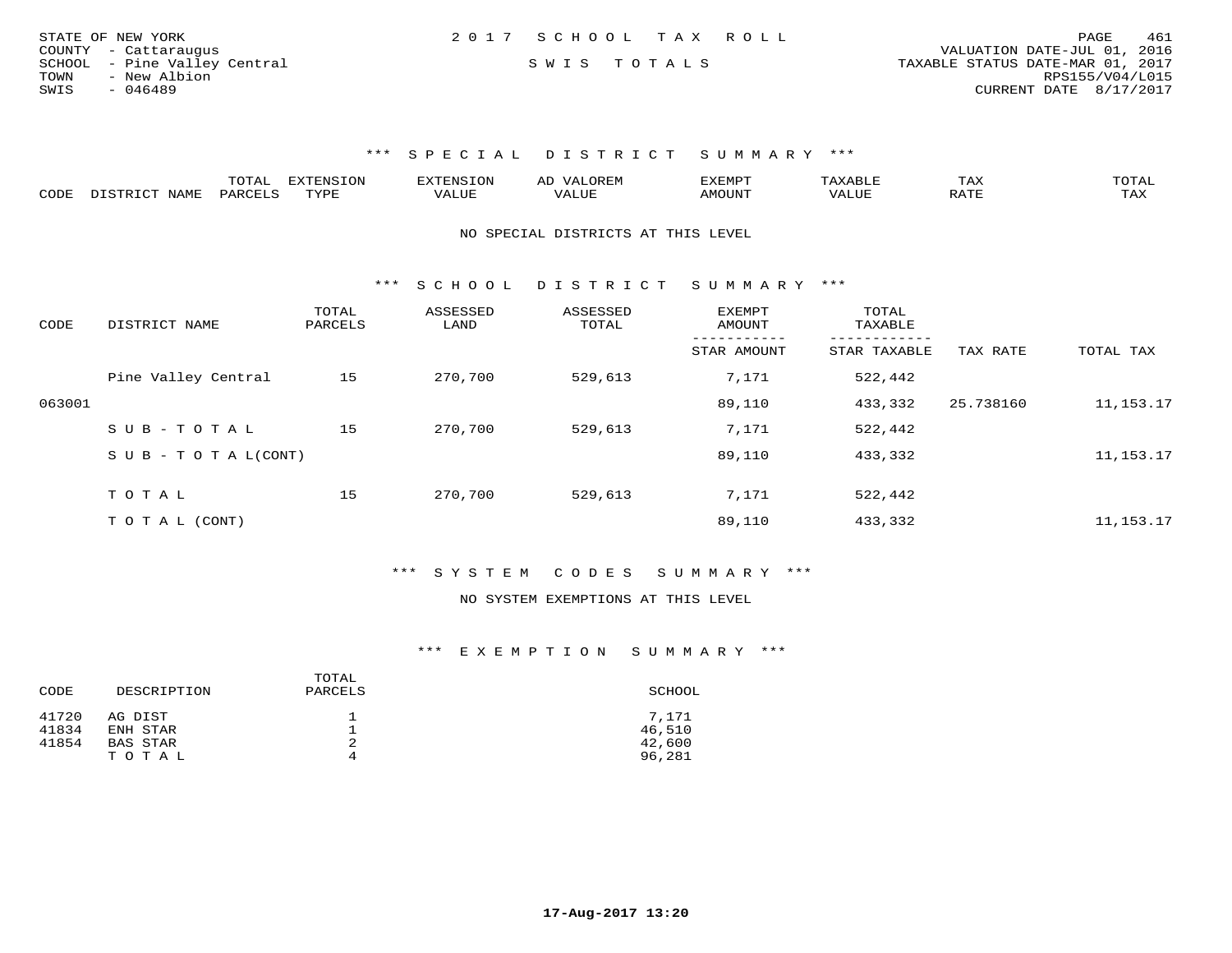| STATE OF NEW YORK    |           |                       |  |
|----------------------|-----------|-----------------------|--|
| COUNTY - Cattaraugus |           |                       |  |
| SCHOOL               |           | - Pine Valley Central |  |
| TOWN                 |           | - New Albion          |  |
| SWIS                 | $-046489$ |                       |  |

 COUNTY - Cattaraugus VALUATION DATE-JUL 01, 2016 SCHOOL - Pine Valley Central S W I S T O T A L S TAXABLE STATUS DATE-MAR 01, 2017 TOWN - New Albion RPS155/V04/L015SWIS - 046489 CURRENT DATE 8/17/2017

| ROLL<br><b>SEC</b> | DESCRIPTION                          | TOTAL<br>PARCELS | ASSESSED<br>LAND | ASSESSED<br>TOTAL | <b>EXEMPT</b><br>AMOUNT | TOTAL<br>TAXABLE   | TAX         |             |
|--------------------|--------------------------------------|------------------|------------------|-------------------|-------------------------|--------------------|-------------|-------------|
|                    |                                      |                  |                  |                   | STAR AMOUNT             | STAR TAXABLE       | <b>RATE</b> |             |
|                    | 2017-18 School Tax                   |                  | 270,700          | 449,600           | 7,171<br>89,110         | 442,429<br>353,319 | 25.738160   | 9,093.78    |
| $\mathbf{1}$       | SPEC DIST TAXES<br>TAXABLE           | 12               |                  |                   |                         |                    |             | 9,093.78    |
|                    | 2017-18 School Tax                   |                  |                  | 2,248             |                         | 2,248<br>2,248     | 25.738160   | 57.86       |
| 5                  | SPEC DIST TAXES<br>SPECIAL FRANCHISE | 1                |                  |                   |                         |                    |             | 57.86       |
|                    | 2017-18 School Tax                   |                  |                  | 77,765            |                         | 77,765<br>77,765   | 25.738160   | 2,001.53    |
| 6                  | SPEC DIST TAXES<br>UTILITIES & N.C.  | 2                |                  |                   |                         |                    |             | 2,001.53    |
|                    | 2017-18 School Tax                   |                  | 270,700          | 529,613           | 7,171<br>89,110         | 522,442<br>433,332 | 25.738160   | 11,153.17   |
|                    | SPEC DIST TAXES                      |                  |                  |                   |                         |                    |             |             |
| $\star$            | SUB<br>TOTAL                         | 15               |                  |                   |                         |                    |             | 11, 153. 17 |
|                    | 2017-18 School Tax                   |                  | 270,700          | 529,613           | 7,171<br>89,110         | 522,442<br>433,332 | 25.738160   | 11,153.17   |
|                    | SPEC DIST TAXES                      |                  |                  |                   |                         |                    |             |             |
| $***$              | GRAND TOTAL                          | 15               |                  |                   |                         |                    |             | 11, 153. 17 |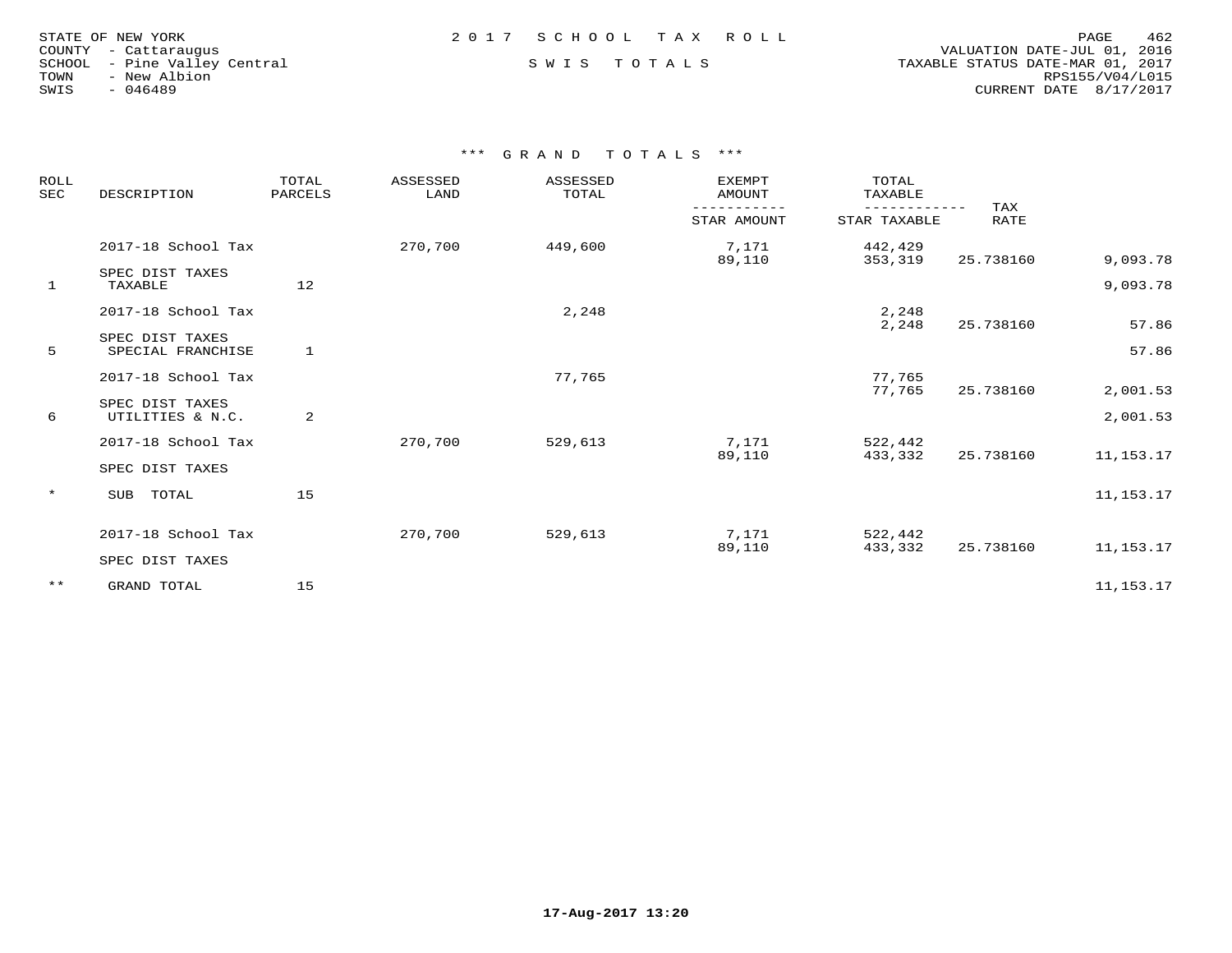| CODE | DISTRICT NAME     | TOTAL<br>EXTENSION<br>PARCELS<br>TYPE | <b>EXTENSION</b><br>VALUE | VALOREM<br>AD<br>VALUE | EXEMPT<br>AMOUNT | TAXABLE<br>VALUE | TOTAL<br>TAX |
|------|-------------------|---------------------------------------|---------------------------|------------------------|------------------|------------------|--------------|
|      | OT300 Omitted tax | MOVTAX                                | 295.54                    |                        |                  | 295.54           | 295.54       |

\*\*\* S C H O O L D I S T R I C T S U M M A R Y \*\*\*

| CODE   | DISTRICT NAME                    | TOTAL<br>PARCELS | ASSESSED<br>LAND | ASSESSED<br>TOTAL | <b>EXEMPT</b><br>AMOUNT | TOTAL<br>TAXABLE |          |              |
|--------|----------------------------------|------------------|------------------|-------------------|-------------------------|------------------|----------|--------------|
|        |                                  |                  |                  |                   | STAR AMOUNT             | STAR TAXABLE     | TAX RATE | TOTAL TAX    |
|        | Pine Valley Central              | 1385             | 28481,657        | 86041,740         | 10863,085               | 75,178,655       |          |              |
| 063001 |                                  |                  |                  |                   | 17548,602               | 57,630,053       |          | 1,051,615.34 |
|        | $SUB - TO T AL$                  | 1385             | 28481,657        | 86041,740         | 10863,085               | 75,178,655       |          |              |
|        | $S \cup B - T \cup T A L (CONT)$ |                  |                  |                   | 17548,602               | 57,630,053       |          | 1,051,615.34 |
|        |                                  |                  |                  |                   |                         |                  |          |              |
|        | TOTAL                            | 1385             | 28481,657        | 86041,740         | 10863,085               | 75,178,655       |          |              |
|        | T O T A L (CONT)                 |                  |                  |                   | 17548,602               | 57,630,053       |          | 1,051,615.34 |

### \*\*\* S Y S T E M C O D E S S U M M A R Y \*\*\*

| CODE  | DESCRIPTION | TOTAL<br>PARCELS | SCHOOL  |
|-------|-------------|------------------|---------|
| 50000 | WHOLLY EX   | Δ                | 208,800 |
|       | TOTAL       | Δ                | 208,800 |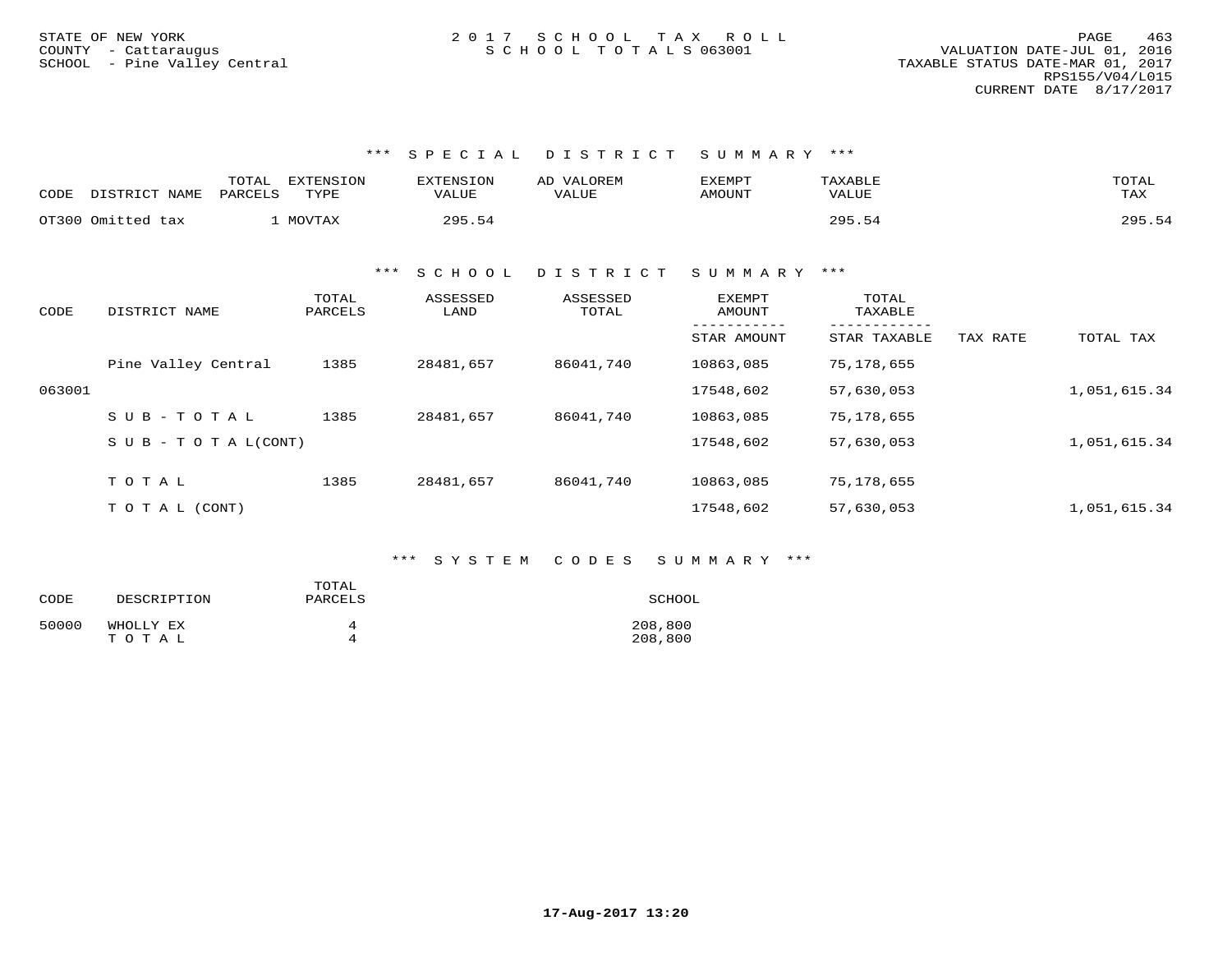|       |                  | TOTAL          |               |
|-------|------------------|----------------|---------------|
| CODE  | DESCRIPTION      | PARCELS        | <b>SCHOOL</b> |
| 12100 | NYS OWNED        | 1              | 92,600        |
| 13100 | COUNTY           | $\mathbf{1}$   | 87,400        |
| 13500 | TOWN-PROP        | 5              | 615,500       |
| 13650 | VG-INSIDE        | 16             | 913,300       |
| 13740 | VG-OUTSIDE       | 2              | 4,400         |
| 13800 | SCH-DIST         | 7              | 166,900       |
| 18020 | IND DEV          | $\overline{3}$ | 101,833       |
| 25110 | RELIGIOUS        | 7              | 421,000       |
| 25130 | NON-PROFIT       | $\mathbf{1}$   | 179,300       |
| 25300 | NON-PROFIT       | $\overline{4}$ | 533,200       |
| 26100 | VETORG CTS       | $1\,$          | 70,000        |
| 26400 | FIRE-DEPT        | $\overline{3}$ | 650,600       |
| 27350 | CEMETERY         | 6              | 39,800        |
| 29700 | Withdrawal       | $\mathbf{1}$   | 52,000        |
| 41400 | CLERGY           | $\mathbf{1}$   | 1,500         |
| 41700 | AG BLDG          | 31             | 864,700       |
| 41720 | AG DIST          | 140            | 3552,980      |
| 41730 | AG DISTOUT       | 27             | 414,209       |
| 41800 | AGED C/T/S       | 18             | 616,557       |
| 41804 | AGED S           | 7              | 178,600       |
| 41810 | AGED C/T/S       | $\mathbf{1}$   | 54,000        |
| 41834 | ENH STAR         | 151            | 7795,561      |
| 41844 | E STAR MH        | $\mathbf{1}$   | 40,000        |
| 41854 | <b>BAS STAR</b>  | 342            | 9639,241      |
| 41864 | <b>B STAR MH</b> | 3              | 73,800        |
| 42100 | SILO T/C/S       | 13             | 47,850        |
| 42120 | TMP GHOUSE       | 5              | 120,000       |
| 47100 | Mass Telec       | $\mathbf{1}$   | 52,577        |
| 47460 | FOREST/A74       | 5              | 789,520       |
| 47610 | BUS C/T/S        | 6              | 33,959        |
|       | TOTAL            | 810            | 28202,887     |